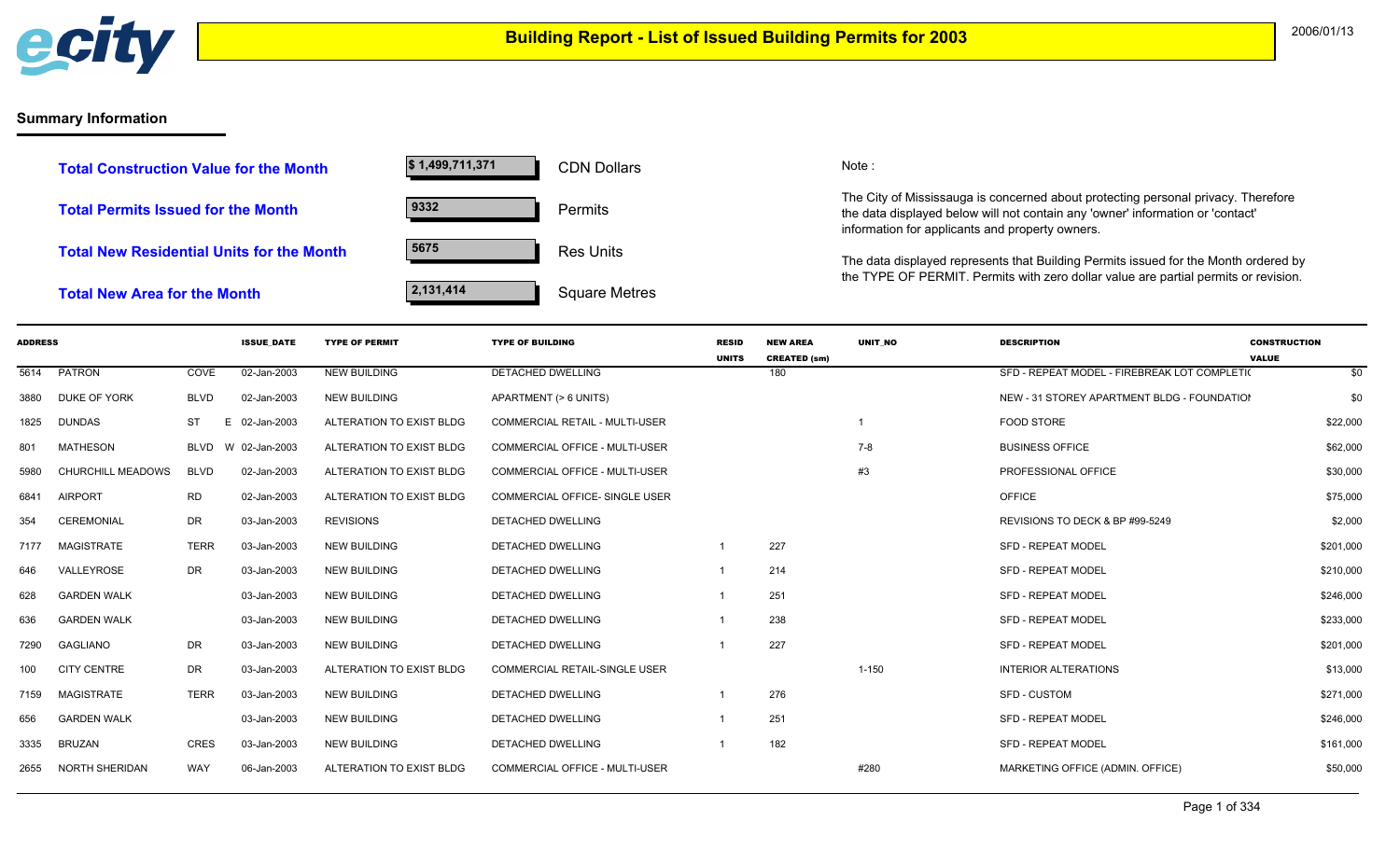| <b>ADDRESS</b> |                          |             | <b>ISSUE_DATE</b> | <b>TYPE OF PERMIT</b>        | <b>TYPE OF BUILDING</b>   | <b>RESID</b><br><b>UNITS</b> | <b>NEW AREA</b><br><b>CREATED (sm)</b> | UNIT_NO | <b>DESCRIPTION</b>                 | <b>CONSTRUCTION</b><br><b>VALUE</b> |
|----------------|--------------------------|-------------|-------------------|------------------------------|---------------------------|------------------------------|----------------------------------------|---------|------------------------------------|-------------------------------------|
| 785            | <b>BRITANNIA</b>         | RD          | W 06-Jan-2003     | ALTERATION TO EXIST BLDG     | <b>COMMERCIAL - OTHER</b> |                              |                                        | 5       | <b>RETAIL</b>                      | \$463,000                           |
| 5120           | <b>DIXIE</b>             | <b>RD</b>   | 06-Jan-2003       | ALTERATION TO EXIST BLDG     | COMMERCIAL - OTHER        |                              |                                        | 9       | NIGHT CLUB                         | \$13,000                            |
| 6990           | <b>FINANCIAL</b>         | DR          | 06-Jan-2003       | <b>CLASS A PORTABLE SIGN</b> | PORTABLE SIGN             |                              |                                        |         | <b>HERBAL MAGIC</b>                | \$0                                 |
| 5602           | <b>TENTH LINE WEST</b>   |             | 06-Jan-2003       | <b>CLASS A PORTABLE SIGN</b> | PORTABLE SIGN             |                              |                                        |         | SOBEY'S                            | \$0                                 |
| 512            | <b>BRISTOL</b>           | RD          | W 06-Jan-2003     | <b>CLASS A PORTABLE SIGN</b> | PORTABLE SIGN             |                              |                                        |         | QUEENS VIDEO                       | \$0                                 |
| 475            | <b>COURTNEYPARK</b>      | DR          | E 06-Jan-2003     | <b>CLASS A PORTABLE SIGN</b> | PORTABLE SIGN             |                              |                                        |         | TIM HORTONS #1568                  | \$0                                 |
| 5010           | <b>GLEN ERIN</b>         | DR          | 06-Jan-2003       | <b>CLASS A PORTABLE SIGN</b> | PORTABLE SIGN             |                              |                                        |         | <b>LOBLAWS</b>                     | \$0                                 |
| 392            | <b>GIBRALTAR</b>         | DR          | 06-Jan-2003       | <b>CLASS A PORTABLE SIGN</b> | PORTABLE SIGN             |                              |                                        |         | <b>JIMMY BEANS BAR &amp; GRILL</b> | \$0                                 |
| 14             | <b>STAVEBANK</b>         | RD          | S 06-Jan-2003     | <b>CLASS A PORTABLE SIGN</b> | PORTABLE SIGN             |                              |                                        |         | SNUG HARBOUR RESTAURANT            | \$0                                 |
| 801            | <b>DUNDAS</b>            | ST          | E 06-Jan-2003     | <b>CLASS A PORTABLE SIGN</b> | PORTABLE SIGN             |                              |                                        |         | <b>EXTREME TAN</b>                 | \$0                                 |
| $\mathbf 0$    | <b>WINSTON CHURCHILL</b> | <b>BLVD</b> | 06-Jan-2003       | <b>CLASS A PORTABLE SIGN</b> | PORTABLE SIGN             |                              |                                        |         | ERIN MILLS UNITED CHURCH           | \$0                                 |
| 5980           | CHURCHILL MEADOWS        | <b>BLVD</b> | 06-Jan-2003       | <b>CLASS A PORTABLE SIGN</b> | PORTABLE SIGN             |                              |                                        |         | SHOPPERS DRUG MART                 | \$0                                 |
| 6650           | <b>HURONTARIO</b>        | ST          | 06-Jan-2003       | <b>CLASS A PORTABLE SIGN</b> | PORTABLE SIGN             |                              |                                        |         | HANSA GERMAN CDN CLUB              | \$0                                 |
| 5950           | <b>RODEO</b>             | DR          | 06-Jan-2003       | <b>CLASS A PORTABLE SIGN</b> | PORTABLE SIGN             |                              |                                        |         | <b>DANIER LEATHER</b>              | \$0                                 |
| 255            | <b>DUNDAS</b>            | ST          | W 06-Jan-2003     | <b>CLASS A PORTABLE SIGN</b> | PORTABLE SIGN             |                              |                                        |         | SUPER KOLBASA                      | \$0                                 |
| 3115           | <b>DUNDAS</b>            | ST          | W 06-Jan-2003     | <b>CLASS A PORTABLE SIGN</b> | PORTABLE SIGN             |                              |                                        |         | WHITE ROSE HOMES AND GARDEN        | \$0                                 |
| 6075           | MAVIS                    | <b>RD</b>   | 06-Jan-2003       | <b>CLASS A PORTABLE SIGN</b> | PORTABLE SIGN             |                              |                                        |         | <b>STOKES</b>                      | \$0                                 |
| 6970           | LISGAR                   | DR          | 06-Jan-2003       | <b>CLASS A PORTABLE SIGN</b> | PORTABLE SIGN             |                              |                                        |         | <b>FLORIDA SUN TANNING STUDIO</b>  | \$0                                 |
| 5800           | MCLAUGHLIN               | RD          | 06-Jan-2003       | <b>CLASS A PORTABLE SIGN</b> | PORTABLE SIGN             |                              |                                        |         | THE BRICK                          | \$0                                 |
| 2933           | <b>EGLINTON</b>          | AVE         | W 06-Jan-2003     | <b>CLASS A PORTABLE SIGN</b> | PORTABLE SIGN             |                              |                                        |         | <b>RONA</b>                        | \$0                                 |
| 5800           | MCLAUGHLIN               | <b>RD</b>   | 06-Jan-2003       | <b>CLASS A PORTABLE SIGN</b> | PORTABLE SIGN             |                              |                                        |         | THE BRICK                          | \$0                                 |
| 2111           | DUNWIN                   | DR          | 06-Jan-2003       | <b>CLASS A PORTABLE SIGN</b> | PORTABLE SIGN             |                              |                                        |         | <b>MATTRESS CITY</b>               | \$0                                 |
| $\Omega$       | <b>GOREWAY</b>           | DR          | 06-Jan-2003       | <b>CLASS A PORTABLE SIGN</b> | PORTABLE SIGN             |                              |                                        |         | <b>MALTON SOCCER</b>               | \$0                                 |
| 4140           | <b>ERIN MILLS</b>        | <b>PKY</b>  | 06-Jan-2003       | <b>CLASS A PORTABLE SIGN</b> | PORTABLE SIGN             |                              |                                        |         | PRO OIL & LUBE                     | \$0                                 |
| 6325           | DIXIE                    | <b>RD</b>   | 06-Jan-2003       | <b>CLASS A PORTABLE SIGN</b> | PORTABLE SIGN             |                              |                                        |         | REXEL CANADA ELECT.                | \$0                                 |
| $\Omega$       | <b>BURNHAMTHORPE</b>     | RD          | W 06-Jan-2003     | <b>CLASS A PORTABLE SIGN</b> | PORTABLE SIGN             |                              |                                        |         | <b>COMMUNITY SERVICES</b>          | \$0                                 |
| 2087           | ROYAL WINDSOR            | DR          | 06-Jan-2003       | <b>CLASS A PORTABLE SIGN</b> | PORTABLE SIGN             |                              |                                        |         | <b>HERBAL MAGIC</b>                | \$0                                 |
| 3100           | <b>RIDGEWAY</b>          | DR          | 06-Jan-2003       | <b>CLASS A PORTABLE SIGN</b> | PORTABLE SIGN             |                              |                                        |         | MISSISAUGA SCHOOL OF MUSIC         | \$0                                 |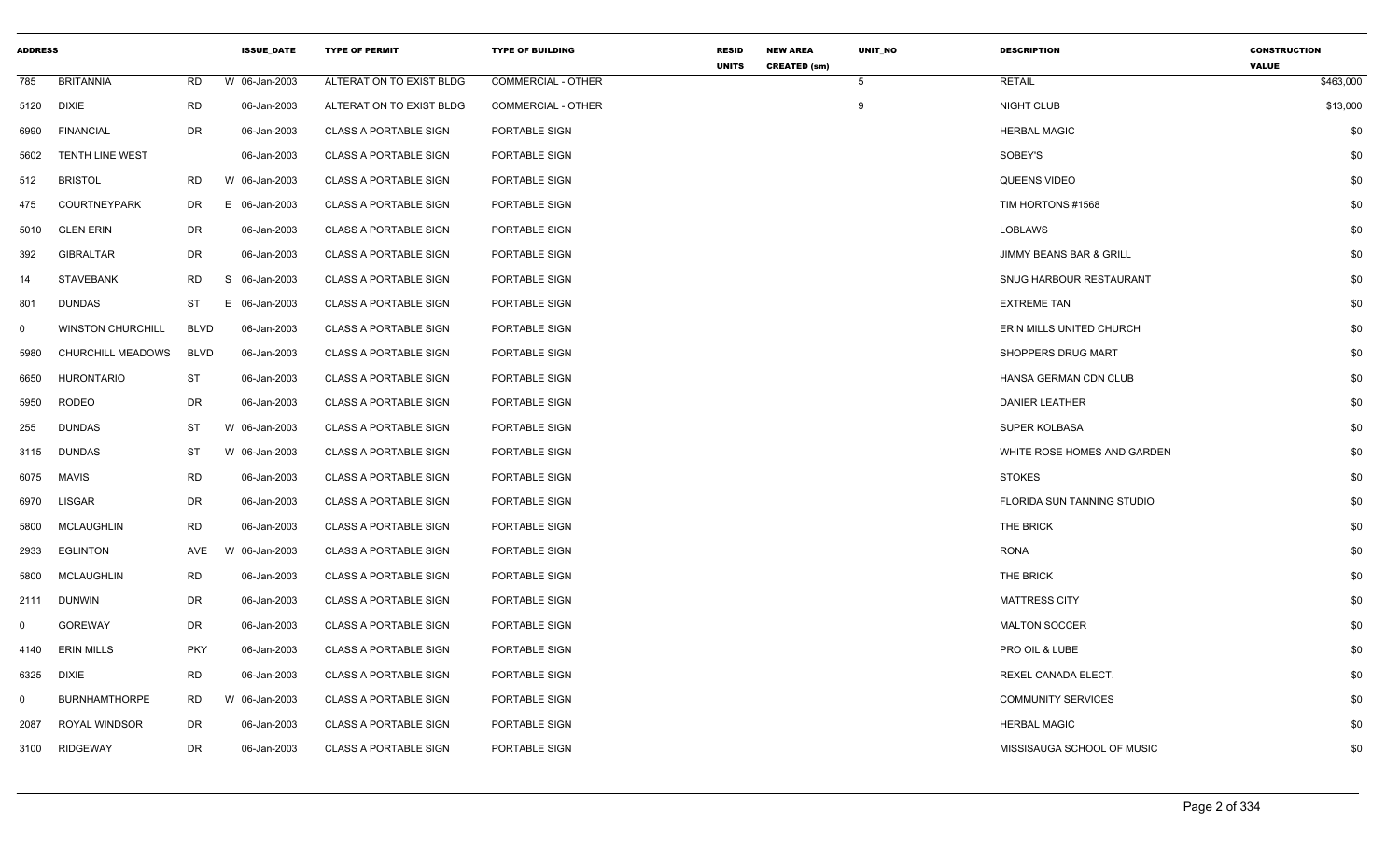| <b>ADDRESS</b> |                     |             | <b>ISSUE DATE</b> | <b>TYPE OF PERMIT</b>        | <b>TYPE OF BUILDING</b>   | <b>RESID</b><br><b>UNITS</b> | <b>NEW AREA</b><br><b>CREATED (sm)</b> | UNIT_NO | <b>DESCRIPTION</b>                         | <b>CONSTRUCTION</b><br><b>VALUE</b> |
|----------------|---------------------|-------------|-------------------|------------------------------|---------------------------|------------------------------|----------------------------------------|---------|--------------------------------------------|-------------------------------------|
| 1590           | <b>DUNDAS</b>       | ST<br>E.    | 06-Jan-2003       | <b>CLASS A PORTABLE SIGN</b> | PORTABLE SIGN             |                              |                                        |         | MONTE CARLO BILLIARDS                      | \$0                                 |
| 1720           | MAZO                | CRES        | 07-Jan-2003       | <b>INGROUND POOL</b>         | DETACHED DWELLING         |                              |                                        |         |                                            | \$15,000                            |
| 7196           | <b>GAGLIANO</b>     | DR          | 07-Jan-2003       | <b>NEW BUILDING</b>          | SEMI-DETACHED DWELLING    | 2                            | 276                                    |         | SEMI DETACHED - REPEAT MODEL, CORNER UPGR. | \$270,000                           |
| 7256           | GAGLIANO            | <b>DR</b>   | 07-Jan-2003       | <b>NEW BUILDING</b>          | SEMI-DETACHED DWELLING    | $\overline{2}$               | 340                                    |         | SEMI DETACHED - REPEAT MODEL               | \$333,000                           |
| 7202           | <b>GAGLIANO</b>     | DR          | 07-Jan-2003       | <b>NEW BUILDING</b>          | SEMI-DETACHED DWELLING    | 2                            | 291                                    |         | SEMI DETACHED - REPEAT MODEL               | \$285,000                           |
| 5444           | <b>RAZORBILL</b>    | CRT         | 07-Jan-2003       | ALTERATION TO EXIST BLDG     | DETACHED DWELLING         |                              |                                        |         | FINISH BASEMENT & SIDE ENTRANCE            | \$15,000                            |
| 7074           | <b>VILLAGE WALK</b> |             | 07-Jan-2003       | <b>NEW BUILDING</b>          | SEMI-DETACHED DWELLING    | 2                            | 291                                    |         | SEMI DETACHED - REPEAT MODEL               | \$285,000                           |
| 7252           | <b>GAGLIANO</b>     | <b>DR</b>   | 07-Jan-2003       | <b>NEW BUILDING</b>          | SEMI-DETACHED DWELLING    | 2                            | 339                                    |         | SEMI DETACHED - REPEAT MODEL               | \$332,000                           |
| 7268           | <b>GAGLIANO</b>     | DR          | 07-Jan-2003       | <b>NEW BUILDING</b>          | SEMI-DETACHED DWELLING    | 2                            | 278                                    |         | SEMI DETACHED - REPEAT MODEL               | \$273,000                           |
| 7181           | MAGISTRATE          | <b>TERR</b> | 07-Jan-2003       | <b>NEW BUILDING</b>          | DETACHED DWELLING         | $\overline{1}$               | 227                                    |         | <b>SFD - REPEAT MODEL</b>                  | \$201,000                           |
| 601            | VALLEYROSE          | DR          | 07-Jan-2003       | <b>NEW BUILDING</b>          | DETACHED DWELLING         | $\overline{1}$               | 213                                    |         | SFD - REPEAT MODEL                         | \$209,000                           |
| 7226           | <b>GAGLIANO</b>     | DR          | 07-Jan-2003       | <b>NEW BUILDING</b>          | SEMI-DETACHED DWELLING    | 2                            | 278                                    |         | SEMI DETACHED - REPEAT MODEL               | \$273,000                           |
| 633            | VALLEYROSE          | DR          | 07-Jan-2003       | <b>NEW BUILDING</b>          | DETACHED DWELLING         |                              | 215                                    |         | <b>SFD - REPEAT MODEL</b>                  | \$211,000                           |
| 7298           | <b>ROSEHURST</b>    | DR          | 07-Jan-2003       | <b>OTHER</b>                 | <b>COMMERCIAL - OTHER</b> |                              |                                        |         | <b>TEMPORARY SALES TRAILER</b>             | \$34,000                            |
| 5954           | <b>SIDMOUTH</b>     | <b>ST</b>   | 07-Jan-2003       | <b>NEW BUILDING</b>          | DETACHED DWELLING         | -1                           | 221                                    |         | <b>SFD - REPEAT MODEL</b>                  | \$196,000                           |
| 5950           | <b>SIDMOUTH</b>     | <b>ST</b>   | 07-Jan-2003       | <b>NEW BUILDING</b>          | <b>DETACHED DWELLING</b>  | $\overline{1}$               | 221                                    |         | <b>SFD - REPEAT MODEL</b>                  | \$196,000                           |
| 5944           | SIDMOUTH            | <b>ST</b>   | 07-Jan-2003       | <b>NEW BUILDING</b>          | DETACHED DWELLING         | $\overline{1}$               | 159                                    |         | SFD - REPEAT MODEL, FIREBREAK LOT          | \$141,000                           |
| 5930           | <b>SIDMOUTH</b>     | <b>ST</b>   | 07-Jan-2003       | <b>NEW BUILDING</b>          | <b>DETACHED DWELLING</b>  | $\overline{1}$               | 186                                    |         | SFD - REPEAT MODEL, FIREBREAK LOT          | \$165,000                           |
| 5977           | <b>SIDMOUTH</b>     | <b>ST</b>   | 07-Jan-2003       | <b>NEW BUILDING</b>          | DETACHED DWELLING         | $\overline{1}$               | 159                                    |         | <b>SFD - REPEAT MODEL</b>                  | \$141,000                           |
| 5957           | SIDMOUTH            | <b>ST</b>   | 07-Jan-2003       | <b>NEW BUILDING</b>          | <b>DETACHED DWELLING</b>  | -1                           | 186                                    |         | <b>SFD - REPEAT MODEL</b>                  | \$165,000                           |
| 5961           | <b>SIDMOUTH</b>     | <b>ST</b>   | 07-Jan-2003       | <b>NEW BUILDING</b>          | DETACHED DWELLING         | -1                           | 221                                    |         | SFD - REPEAT MODEL, FIREBREAK LOT          | \$196,000                           |
| 5948           | SIDMOUTH            | <b>ST</b>   | 07-Jan-2003       | <b>NEW BUILDING</b>          | DETACHED DWELLING         | -1                           | 186                                    |         | <b>SFD - REPEAT MODEL</b>                  | \$165,000                           |
| 680            | NOVO STAR           | DR          | 07-Jan-2003       | <b>NEW BUILDING</b>          | SCHOOL - ELEMENTARY       |                              | 4,699                                  |         | NEW - ELEMENTARY SCHOOL, ST VERONICA, FOUN | \$6,321,000                         |
| 5955           | SIDMOUTH            | ST          | 07-Jan-2003       | <b>NEW BUILDING</b>          | DETACHED DWELLING         | - 1                          | 169                                    |         | SFD - REPEAT MODEL                         | \$150,000                           |
| 7086           | <b>VILLAGE WALK</b> |             | 07-Jan-2003       | <b>NEW BUILDING</b>          | SEMI-DETACHED DWELLING    | 2                            | 276                                    |         | SEMI DETACHED - REPEAT MODEL               | \$270,000                           |
| 7262           | GAGLIANO            | DR          | 07-Jan-2003       | <b>NEW BUILDING</b>          | SEMI-DETACHED DWELLING    | 2                            | 291                                    |         | SEMI DETACHED - REPEAT MODEL               | \$285,000                           |
| 625            | VALLEYROSE          | DR          | 07-Jan-2003       | <b>NEW BUILDING</b>          | DETACHED DWELLING         | $\overline{1}$               | 215                                    |         | SFD - REPEAT MODEL                         | \$211,000                           |
| 1423           | <b>ROMETOWN</b>     | DR          | 07-Jan-2003       | ALTERATION TO EXIST BLDG     | DETACHED DWELLING         |                              |                                        |         | ALTERATIONS-RAISE ROOF                     | \$11,000                            |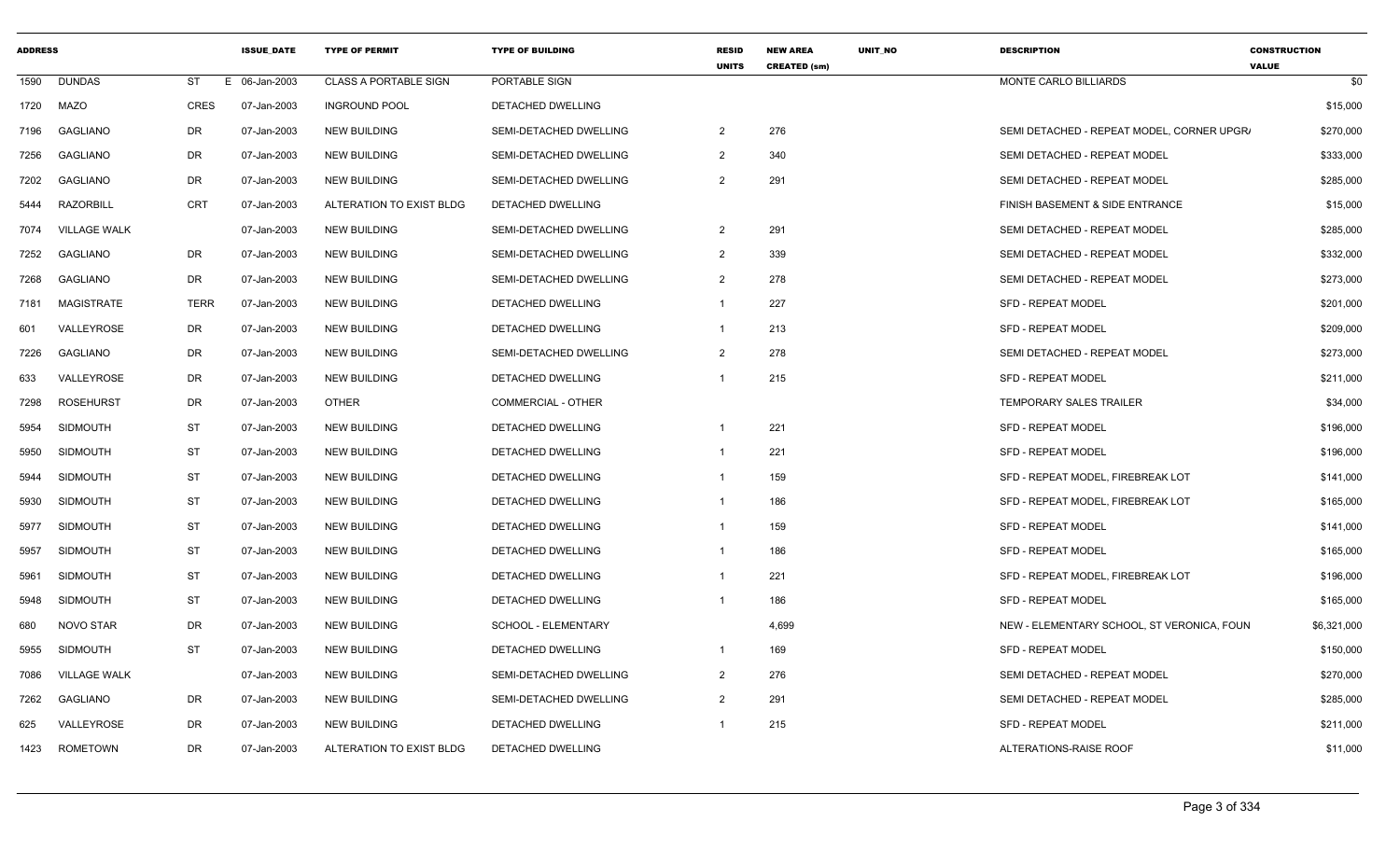| <b>ADDRESS</b> |                        |             | <b>ISSUE DATE</b> | <b>TYPE OF PERMIT</b>        | <b>TYPE OF BUILDING</b>               | <b>RESID</b><br><b>UNITS</b> | <b>NEW AREA</b><br><b>CREATED (sm)</b> | <b>UNIT NO</b> | <b>DESCRIPTION</b>                          | <b>CONSTRUCTION</b><br><b>VALUE</b> |
|----------------|------------------------|-------------|-------------------|------------------------------|---------------------------------------|------------------------------|----------------------------------------|----------------|---------------------------------------------|-------------------------------------|
| 325            | <b>WEBB</b>            | DR          | 07-Jan-2003       | <b>OTHER</b>                 | APARTMENT (> 6 UNITS)                 |                              |                                        |                | FIRE ALARM CONTROL PANEL                    | \$5,000                             |
| 755            | QUEENSWAY              |             | E 07-Jan-2003     | <b>CHANGE OF USE</b>         | MULTI-TENANT INDUSTRIAL               |                              |                                        | -1             | CANC 2004/06/03 - PRIVATE CLUB              | \$13,000                            |
| 350            | WEBB                   | DR          | 07-Jan-2003       | ELECTROMAG LOCK DEVICE       | APARTMENT (> 6 UNITS)                 |                              |                                        |                | MAGLOCK-2                                   | \$6,000                             |
| 4818           | <b>DUNOON</b>          | <b>DR</b>   | 07-Jan-2003       | <b>REVISIONS</b>             | DETACHED DWELLING                     |                              |                                        |                | REVISION-LOT LINE, LOT 26 ONLY              | \$0                                 |
| 6975           | <b>CREDITVIEW</b>      | <b>RD</b>   | 07-Jan-2003       | ALTERATION TO EXIST BLDG     | MULTI-TENANT INDUSTRIAL               |                              |                                        | $3 - 4$        | INTERIOR ALTERATIONS - DIMISING WALL        | \$6,000                             |
| 569            | <b>HANCOCK</b>         | WAY         | 07-Jan-2003       | <b>REVISIONS</b>             | DETACHED DWELLING                     |                              |                                        |                | REVISION - INTERIOR LAYOUT - LOT 66 ONLY    | \$0                                 |
| 5602           | <b>TENTH LINE WEST</b> |             | 07-Jan-2003       | <b>REVISIONS</b>             | COMMERCIAL RETAIL-SINGLE USER         |                              |                                        | 114-115        | <b>REVISION</b>                             | \$0                                 |
| 2233           | ARGENTIA               | <b>RD</b>   | 07-Jan-2003       | ALTERATION TO EXIST BLDG     | <b>COMMERCIAL OFFICE - MULTI-USER</b> |                              |                                        | 136            | INTERIOR ALTERATIONS-MODEL SUITE            | \$5,000                             |
| 5025           | <b>HEATHERLEIGH</b>    | AVE         | 07-Jan-2003       | <b>FASCIA SIGN</b>           | COMMERCIAL RETAIL - MULTI-USER        |                              |                                        | 3              | 1 FASCIA SIGN - AGUCCI STUDIO               | \$8,000                             |
| 5025           | <b>HEATHERLEIGH</b>    | AVE         | 07-Jan-2003       | <b>FASCIA SIGN</b>           | COMMERCIAL RETAIL - MULTI-USER        |                              |                                        | $\overline{4}$ | 1 FASCIA SIGN - VIET EYES OPTICAL           | \$8,000                             |
| 855            | <b>JOHN WATT</b>       | <b>BLVD</b> | 07-Jan-2003       | <b>BILLBOARD SIGN</b>        | <b>RESIDENTIAL - OTHER</b>            |                              |                                        |                | 1 GROUND SIGN - EXTENDICARE MISSISSAUG      | \$2,000                             |
| 3233           | <b>BRANDON GATE</b>    | DR          | 07-Jan-2003       | ALTERATION TO EXIST BLDG     | COMMERCIAL RETAIL - MULTI-USER        |                              |                                        | $9 - 10$       | WEIGHT ROOM, TEMPORARY LOCATION             | \$12,000                            |
| 5510           | <b>MAVIS</b>           | <b>RD</b>   | 07-Jan-2003       | ELECTROMAG LOCK DEVICE       | PUBLIC/INSTIT (EXCEPT SCHOOLS)        |                              |                                        |                | <b>MAGLOCKS</b>                             | \$25,000                            |
| 350            | <b>BURNHAMTHORPE</b>   | RD          | W 07-Jan-2003     | ELECTROMAG LOCK DEVICE       | COMMERCIAL RETAIL - MULTI-USER        |                              |                                        | 5 FLR          | MAGLOCK-4                                   | \$12,000                            |
| 4822           | <b>DUNOON</b>          | DR          | 07-Jan-2003       | <b>REVISIONS</b>             | DETACHED DWELLING                     |                              |                                        |                | REVISION-LOT LINE, LOT 27 ONLY              | \$0                                 |
| $\mathbf 0$    | <b>DUNDAS</b>          | <b>ST</b>   | W 07-Jan-2003     | <b>CLASS A PORTABLE SIGN</b> | PORTABLE SIGN                         |                              |                                        |                | <b>COMMUNITY SERVICES</b>                   | \$0                                 |
| 6400           | <b>MILLCREEK</b>       | <b>DR</b>   | 07-Jan-2003       | <b>CLASS A PORTABLE SIGN</b> | PORTABLE SIGN                         |                              |                                        |                | <b>BEACHCOMER</b>                           | \$0                                 |
| 5940           | <b>SIDMOUTH</b>        | ST          | 07-Jan-2003       | <b>NEW BUILDING</b>          | DETACHED DWELLING                     | -1                           | 221                                    |                | <b>SFD - REPEAT MODEL</b>                   | \$196,000                           |
| 5970           | <b>SIDMOUTH</b>        | ST          | 07-Jan-2003       | <b>NEW BUILDING</b>          | <b>DETACHED DWELLING</b>              | $\overline{1}$               | 219                                    |                | <b>SFD - REPEAT MODEL</b>                   | \$194,000                           |
| 2050           | <b>DUNDAS</b>          | <b>ST</b>   | E 07-Jan-2003     | <b>CLASS A PORTABLE SIGN</b> | PORTABLE SIGN                         |                              |                                        |                | <b>MOGA CARPETS</b>                         | \$0                                 |
| $\mathbf{0}$   | <b>GOREWAY</b>         | DR          | 07-Jan-2003       | <b>CLASS A PORTABLE SIGN</b> | PORTABLE SIGN                         |                              |                                        |                | <b>COMMUNITY SERVICES</b>                   | \$0                                 |
| 980            | <b>PACIFIC</b>         | <b>GATE</b> | 07-Jan-2003       | <b>CLASS A PORTABLE SIGN</b> | PORTABLE SIGN                         |                              |                                        |                | T.J. MODERN HOME ACCENTS                    | \$0                                 |
| 5959           | <b>SIDMOUTH</b>        | <b>ST</b>   | 07-Jan-2003       | <b>NEW BUILDING</b>          | <b>DETACHED DWELLING</b>              | -1                           | 159                                    |                | <b>SFD - REPEAT MODEL</b>                   | \$141,000                           |
| 3120           | <b>GLEN ERIN</b>       | <b>DR</b>   | 07-Jan-2003       | <b>CLASS A PORTABLE SIGN</b> | PORTABLE SIGN                         |                              |                                        |                | THE WINE MAKING PLACE                       | \$0                                 |
| 7208           | GAGLIANO               | DR          | 07-Jan-2003       | <b>NEW BUILDING</b>          | SEMI-DETACHED DWELLING                | 2                            | 271                                    |                | SEMI DETACHED - REPEAT MODEL                | \$285,000                           |
| 7244           | <b>GAGLIANO</b>        | <b>DR</b>   | 07-Jan-2003       | <b>NEW BUILDING</b>          | SEMI-DETACHED DWELLING                | $\overline{2}$               | 291                                    |                | SEMI DETACHED - REPEAT MODEL                | \$285,000                           |
| 7274           | <b>GAGLIANO</b>        | <b>DR</b>   | 07-Jan-2003       | <b>NEW BUILDING</b>          | SEMI-DETACHED DWELLING                | $\overline{2}$               | 316                                    |                | SEMI DETACHED - REPEAT MODEL, FIREBREAK LOT | \$310,000                           |
| 6445           | <b>AIRPORT</b>         | <b>RD</b>   | 07-Jan-2003       | <b>CLASS A PORTABLE SIGN</b> | PORTABLE SIGN                         |                              |                                        |                | <b>ZETS RESTAURANT</b>                      | \$0                                 |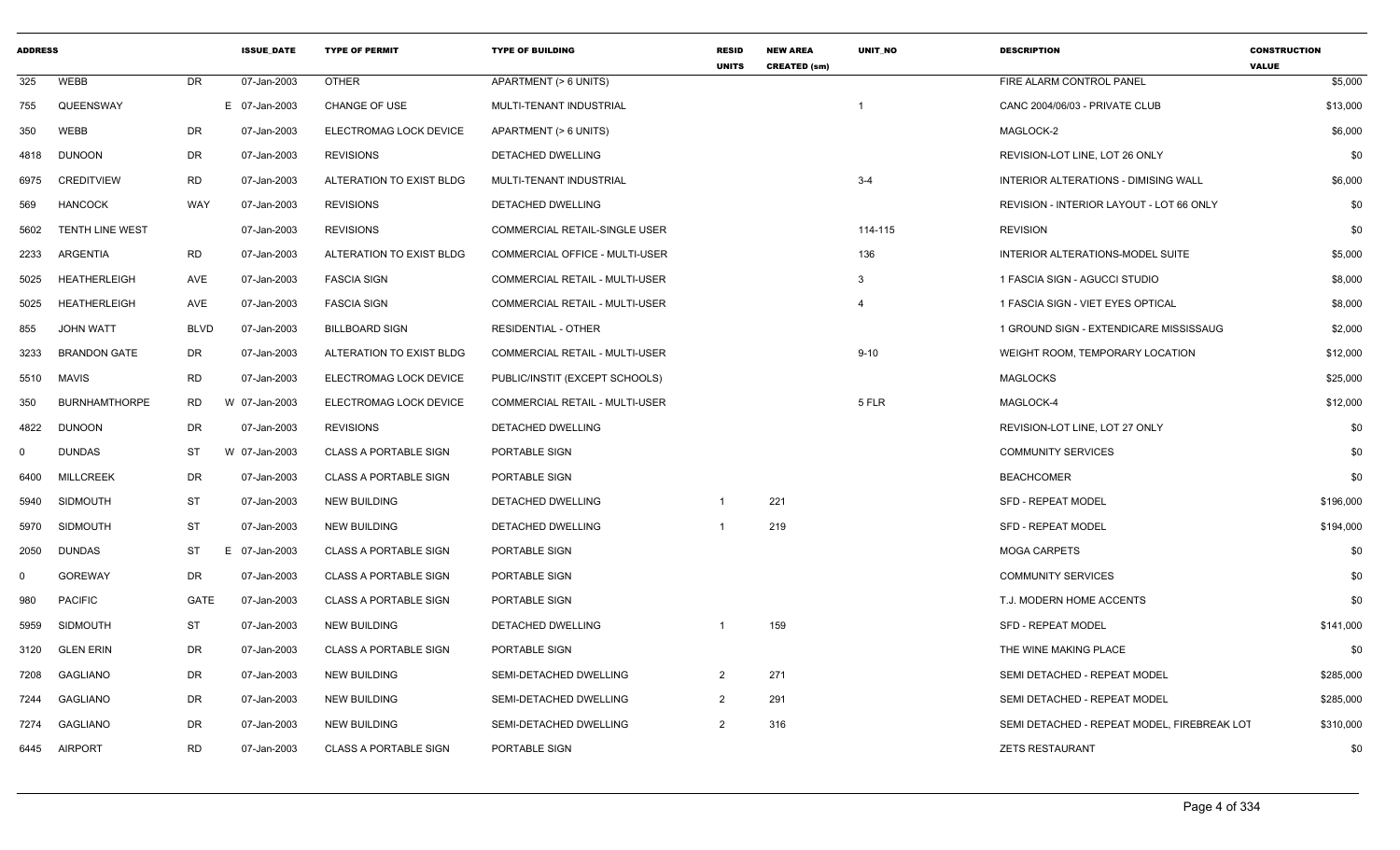| <b>ADDRESS</b> |                          |             | <b>ISSUE DATE</b> | <b>TYPE OF PERMIT</b>        | <b>TYPE OF BUILDING</b>               | <b>RESID</b><br><b>UNITS</b> | <b>NEW AREA</b>     | UNIT_NO | <b>DESCRIPTION</b>                       | <b>CONSTRUCTION</b> |
|----------------|--------------------------|-------------|-------------------|------------------------------|---------------------------------------|------------------------------|---------------------|---------|------------------------------------------|---------------------|
| 114            | LAKESHORE                | <b>RD</b>   | E 07-Jan-2003     | <b>CLASS A PORTABLE SIGN</b> | PORTABLE SIGN                         |                              | <b>CREATED (sm)</b> |         | PIZZA PIZZA                              | <b>VALUE</b><br>\$0 |
| $\overline{0}$ | <b>WINSTON CHURCHILL</b> | <b>BLVD</b> | 07-Jan-2003       | <b>CLASS A PORTABLE SIGN</b> | PORTABLE SIGN                         |                              |                     |         | <b>COMMUNITY SERVICES</b>                | \$0                 |
| $\mathbf 0$    | <b>BRITANNIA</b>         | RD.         | W 07-Jan-2003     | <b>CLASS A PORTABLE SIGN</b> | PORTABLE SIGN                         |                              |                     |         | <b>COMMUNITY SERVICES</b>                | \$0                 |
| 1020           | <b>JOHNSON'S</b>         | LANE        | 07-Jan-2003       | <b>CLASS A PORTABLE SIGN</b> | PORTABLE SIGN                         |                              |                     |         | BEVERLY HILLS WEIGHT MANAGEMENT          | \$0                 |
| $\mathbf 0$    | <b>ERIN MILLS</b>        | <b>PKY</b>  | 07-Jan-2003       | <b>CLASS A PORTABLE SIGN</b> | PORTABLE SIGN                         |                              |                     |         | <b>COMMUNITY SERVICES</b>                | \$0                 |
| 0              | <b>BURNHAMTHORPE</b>     | RD.         | E 07-Jan-2003     | <b>CLASS A PORTABLE SIGN</b> | PORTABLE SIGN                         |                              |                     |         | <b>COMMUNITY SERVICES</b>                | \$0                 |
| $\mathbf 0$    | <b>SOUTHDOWN</b>         | <b>RD</b>   | 07-Jan-2003       | <b>CLASS A PORTABLE SIGN</b> | PORTABLE SIGN                         |                              |                     |         | <b>COMMUNITY SERVICES</b>                | \$0                 |
| $\mathbf 0$    | <b>ERIN MILLS</b>        | <b>PKY</b>  | 07-Jan-2003       | <b>CLASS A PORTABLE SIGN</b> | PORTABLE SIGN                         |                              |                     |         | <b>COMMUNITY SERVICES</b>                | \$0                 |
| $\overline{0}$ | <b>WINSTON CHURCHILL</b> | <b>BLVD</b> | 07-Jan-2003       | <b>CLASS A PORTABLE SIGN</b> | PORTABLE SIGN                         |                              |                     |         | <b>COMMUNITY SERVICES</b>                | \$0                 |
| 0              | LAKESHORE                | <b>RD</b>   | W 07-Jan-2003     | <b>CLASS A PORTABLE SIGN</b> | PORTABLE SIGN                         |                              |                     |         | <b>COMMUNITY SERVICES</b>                | \$0                 |
| - 0            | LAKESHORE                | <b>RD</b>   | E 07-Jan-2003     | <b>CLASS A PORTABLE SIGN</b> | PORTABLE SIGN                         |                              |                     |         | <b>COMMUNITY SERVICES</b>                | \$0                 |
| 5425           | <b>DIXIE</b>             | <b>RD</b>   | 07-Jan-2003       | <b>CLASS A PORTABLE SIGN</b> | PORTABLE SIGN                         |                              |                     |         | UTL TRANSPORTATION                       | \$0                 |
| 2555           | <b>ERIN CENTRE</b>       | <b>BLVD</b> | 07-Jan-2003       | <b>CLASS A PORTABLE SIGN</b> | PORTABLE SIGN                         |                              |                     |         | <b>ERIN MILLS FLORIST</b>                | \$0                 |
| 5226           | <b>TIMBERLEA</b>         | <b>BLVD</b> | 07-Jan-2003       | ALTERATION TO EXIST BLDG     | SINGLE TENANT INDUSTRIAL              |                              | 353                 |         | ALTERATIONS-RAISING PORTION OF THE ROOF  | \$50,000            |
| 7080           | <b>VILLAGE WALK</b>      |             | 08-Jan-2003       | <b>NEW BUILDING</b>          | SEMI-DETACHED DWELLING                | $\overline{2}$               | 278                 |         | SEMI DETACHED - REPEAT MODEL             | \$273,000           |
| 659            | <b>GARDEN WALK</b>       |             | 08-Jan-2003       | <b>NEW BUILDING</b>          | DETACHED DWELLING                     | $\mathbf{1}$                 | 171                 |         | <b>SFD - REPEAT MODEL</b>                | \$168,000           |
| 7238           | <b>GAGLIANO</b>          | DR          | 08-Jan-2003       | NEW BUILDING                 | SEMI-DETACHED DWELLING                | $\overline{2}$               | 339                 |         | SEMI DETACHED - REPEAT MODEL             | \$332,000           |
| 7220           | <b>GAGLIANO</b>          | <b>DR</b>   | 08-Jan-2003       | <b>NEW BUILDING</b>          | SEMI-DETACHED DWELLING                | 2                            | 276                 |         | SEMI DETACHED - REPEAT MODEL             | \$270,000           |
| 7214           | <b>GAGLIANO</b>          | <b>DR</b>   | 08-Jan-2003       | NEW BUILDING                 | SEMI-DETACHED DWELLING                | $\overline{2}$               | 316                 |         | SEMI DETACHED - REPEAT MODEL             | \$310,000           |
| 6550           | MEADOWVALE TOWN CENCIR   |             | 08-Jan-2003       | ALTERATION TO EXIST BLDG     | <b>COMMERCIAL RETAIL - MULTI-USER</b> |                              |                     | -1      | <b>RESTAURANT</b>                        | \$32,000            |
| 809            | SPINNING WHEEL           | <b>CRES</b> | 08-Jan-2003       | <b>NEW BUILDING</b>          | DETACHED DWELLING                     | -1                           | 279                 |         | SFD - REPEAT MODEL                       | \$246,000           |
| 3820           | LAURENCLAIRE             | DR          | 08-Jan-2003       | ABOVE GROUND POOL            | DETACHED DWELLING                     |                              |                     |         |                                          | \$4,000             |
| 6435           | <b>ERIN MILLS</b>        | <b>PKY</b>  | 08-Jan-2003       | ALTERATION TO EXIST BLDG     | COMMERCIAL RETAIL-SINGLE USER         |                              |                     | C-18A   | <b>RETAIL</b>                            | \$35,000            |
| 5925           | <b>GROSSBEAK</b>         | DR          | 08-Jan-2003       | <b>CLASS A PORTABLE SIGN</b> | PORTABLE SIGN                         |                              |                     |         | <b>CHIROPRACTIC &amp; FITNESS</b>        | \$0                 |
| 2515           | <b>HURONTARIO</b>        | <b>ST</b>   | 08-Jan-2003       | <b>CLASS A PORTABLE SIGN</b> | PORTABLE SIGN                         |                              |                     |         | SIMPLY FLOWERS AND THINGS                | \$0                 |
| 3872           | BAYCROFT                 | DR          | 08-Jan-2003       | <b>NEW BUILDING</b>          | DETACHED DWELLING                     |                              | 158                 |         | SFD - REPEAT MODEL, FIREBREAK COMPLETION | \$0                 |
| 1525           | <b>BRISTOL</b>           | <b>RD</b>   | W 08-Jan-2003     | <b>CLASS A PORTABLE SIGN</b> | PORTABLE SIGN                         |                              |                     |         | CARD & PARTY DEPOT                       | \$0                 |
| 4310           | SHERWOODTOWNE            | <b>BLVD</b> | 08-Jan-2003       | <b>CLASS A PORTABLE SIGN</b> | PORTABLE SIGN                         |                              |                     |         | <b>CARA BONITA SPA</b>                   | \$0                 |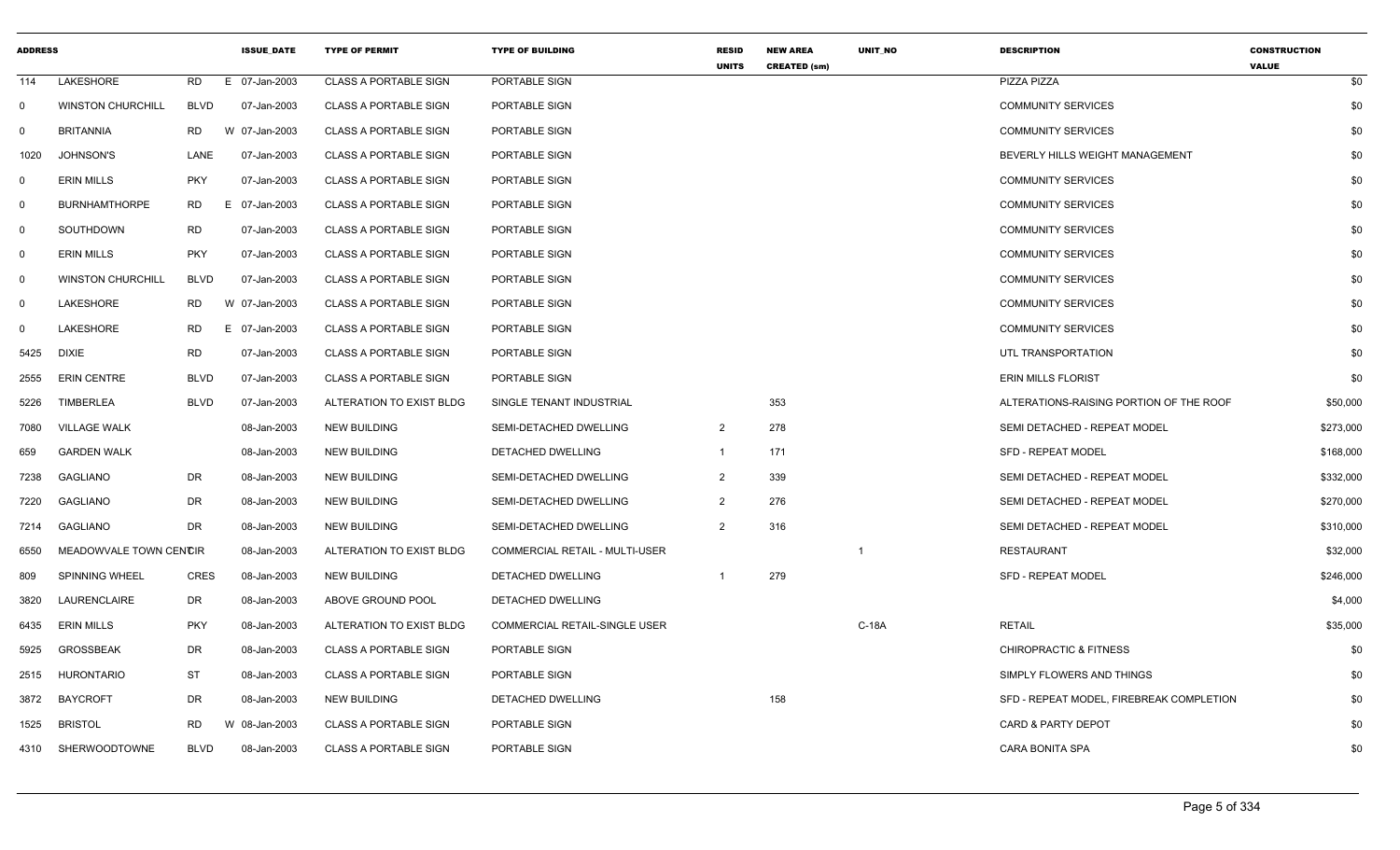| <b>ADDRESS</b> |                          |             | <b>ISSUE DATE</b> | <b>TYPE OF PERMIT</b>        | <b>TYPE OF BUILDING</b>        | <b>RESID</b><br><b>UNITS</b> | <b>NEW AREA</b><br><b>CREATED (sm)</b> | UNIT_NO  | <b>DESCRIPTION</b>                        | <b>CONSTRUCTION</b><br><b>VALUE</b> |
|----------------|--------------------------|-------------|-------------------|------------------------------|--------------------------------|------------------------------|----------------------------------------|----------|-------------------------------------------|-------------------------------------|
| 1553           | SHAWSON                  | DR          | 08-Jan-2003       | <b>CLASS A PORTABLE SIGN</b> | PORTABLE SIGN                  |                              |                                        |          | <b>HUSKY TRUCK STOP</b>                   | \$0                                 |
| 5029           | <b>HURONTARIO</b>        | ST          | 08-Jan-2003       | CLASS A PORTABLE SIGN        | PORTABLE SIGN                  |                              |                                        |          | <b>LICKS</b>                              | \$0                                 |
| 2565           | ARGENTIA                 | <b>RD</b>   | 08-Jan-2003       | <b>CLASS A PORTABLE SIGN</b> | PORTABLE SIGN                  |                              |                                        |          | <b>MOTIVITY CAFE</b>                      | \$0                                 |
| 114            | LAKESHORE                | RD          | W 08-Jan-2003     | <b>CLASS A PORTABLE SIGN</b> | PORTABLE SIGN                  |                              |                                        |          | <b>HERBAL MAGIC</b>                       | \$0                                 |
| 1525           | <b>BRITANNIA</b>         | <b>RD</b>   | E 08-Jan-2003     | CLASS A PORTABLE SIGN        | PORTABLE SIGN                  |                              |                                        |          | <b>BANK OF NOVA SCOTIA</b>                | \$0                                 |
| 100            | <b>CITY CENTRE</b>       | DR          | 08-Jan-2003       | <b>CLASS A PORTABLE SIGN</b> | PORTABLE SIGN                  |                              |                                        |          | <b>SQUARE ONE</b>                         | \$0                                 |
| 100            | <b>CITY CENTRE</b>       | DR          | 08-Jan-2003       | <b>CLASS A PORTABLE SIGN</b> | PORTABLE SIGN                  |                              |                                        |          | <b>SQUARE ONE</b>                         | \$0                                 |
| 100            | <b>CITY CENTRE</b>       | DR          | 08-Jan-2003       | <b>CLASS A PORTABLE SIGN</b> | PORTABLE SIGN                  |                              |                                        |          | <b>SQUARE ONE</b>                         | \$0                                 |
| 100            | <b>CITY CENTRE</b>       | DR          | 08-Jan-2003       | <b>CLASS A PORTABLE SIGN</b> | PORTABLE SIGN                  |                              |                                        |          | <b>SQUARE ONE</b>                         | \$0                                 |
| 3087           | <b>WINSTON CHURCHILL</b> | <b>BLVD</b> | 08-Jan-2003       | <b>CLASS A PORTABLE SIGN</b> | PORTABLE SIGN                  |                              |                                        |          | PLANET WORKOUT                            | \$0                                 |
| 7205           | GOREWAY                  | DR          | 08-Jan-2003       | <b>CLASS A PORTABLE SIGN</b> | PORTABLE SIGN                  |                              |                                        |          | <b>WESTWOOD MALL</b>                      | \$0                                 |
| 2640           | SOUTH SHERIDAN           | WAY         | 08-Jan-2003       | <b>CLASS A PORTABLE SIGN</b> | PORTABLE SIGN                  |                              |                                        |          | <b>FACTORY SHOE</b>                       | \$0                                 |
| $\Omega$       | <b>DUNDAS</b>            | <b>ST</b>   | W 08-Jan-2003     | <b>CLASS A PORTABLE SIGN</b> | PORTABLE SIGN                  |                              |                                        |          | DISTRESS CENTRE OF PEEL                   | \$0                                 |
| 7228           | <b>VILLAGE WALK</b>      |             | 08-Jan-2003       | NEW BUILDING                 | DETACHED DWELLING              | -1                           | 171                                    |          | <b>SFD - REPEAT MODEL</b>                 | \$168,000                           |
| 7184           | <b>VILLAGE WALK</b>      |             | 08-Jan-2003       | NEW BUILDING                 | DETACHED DWELLING              | $\overline{1}$               | 237                                    |          | SFD - REPEAT MODEL                        | \$233,000                           |
| 100            | <b>BRITANNIA</b>         | RD          | E 08-Jan-2003     | <b>CLASS A PORTABLE SIGN</b> | PORTABLE SIGN                  |                              |                                        |          | <b>HOLIDAY INN</b>                        | \$0                                 |
| 3085           | <b>HURONTARIO</b>        | ST          | 08-Jan-2003       | ALTERATION TO EXIST BLDG     | COMMERCIAL RETAIL - MULTI-USER |                              |                                        | 11B      | KITCHEN EXHAUST                           | \$2,000                             |
| $\Omega$       | <b>HURONTARIO</b>        | ST          | 08-Jan-2003       | <b>CLASS A PORTABLE SIGN</b> | PORTABLE SIGN                  |                              |                                        |          | THE SEAN RYAN CHILDREN'S FUND             | \$0                                 |
| 116            | WHITCHURCH               | <b>MEWS</b> | 09-Jan-2003       | ADDITION TO EXIST BLDG       | DETACHED DWELLING              |                              |                                        |          | ALTERATIONS-DECK/GAZEBO                   | \$4,000                             |
| 6630           | <b>TURNER VALLEY</b>     | RD          | 09-Jan-2003       | <b>CHANGE OF USE</b>         | SINGLE TENANT INDUSTRIAL       |                              |                                        | 1 FLR    | PLACE OF RELIGIOUS ASSEMBLY               | \$0                                 |
| 1296           | <b>TECUMSEH PARK</b>     | DR          | 09-Jan-2003       | NEW BUILDING                 | DETACHED DWELLING              | $\overline{1}$               | 638                                    |          | SFD - CUSTOM                              | \$790,000                           |
| 170            | AMBASSADOR               | DR          | 09-Jan-2003       | ALTERATION TO EXIST BLDG     | MULTI-TENANT INDUSTRIAL        |                              |                                        | $8 - 10$ | <b>INTERIOR ALTERATIONS</b>               | \$12,000                            |
|                | 6075 MAVIS               | <b>RD</b>   | 09-Jan-2003       | <b>FASCIA SIGN</b>           | <b>COMMERCIAL - OTHER</b>      |                              |                                        | 10       | ONE FASCIA SIGN - PENNINGTON'S            | \$4,000                             |
|                | 3476 GLEN ERIN           | DR          | 09-Jan-2003       | ALTERATION TO EXIST BLDG     | COMMERCIAL RETAIL - MULTI-USER |                              |                                        | 14       | <b>OFFICE</b>                             | \$33,000                            |
| 1374           | <b>PICKWICK</b>          | DR          | 09-Jan-2003       | ALTERATION TO EXIST BLDG     | DETACHED DWELLING              |                              |                                        |          | ALTERATIONS-WOOD BURNING FIREPLACE (STOVE | \$2,000                             |
| 6200           | KENWAY                   | DR          | 09-Jan-2003       | ELECTROMAG LOCK DEVICE       | SINGLE TENANT INDUSTRIAL       |                              |                                        |          | MAGLOCK - 2                               | \$6,000                             |
| 1286           | <b>GATEHOUSE</b>         | DR          | 09-Jan-2003       | ALTERATION TO EXIST BLDG     | DETACHED DWELLING              |                              |                                        |          | <b>INTERIOR ALTERATIONS</b>               | \$16,000                            |
| 592            | SOUTHDOWN                | <b>RD</b>   | 09-Jan-2003       | ADDITION TO EXIST BLDG       | COMMERCIAL - OTHER             |                              | 1,127                                  |          | ADDITION-GREEN HOUSE/WAREHOUSE, SHERIDAN  | \$0                                 |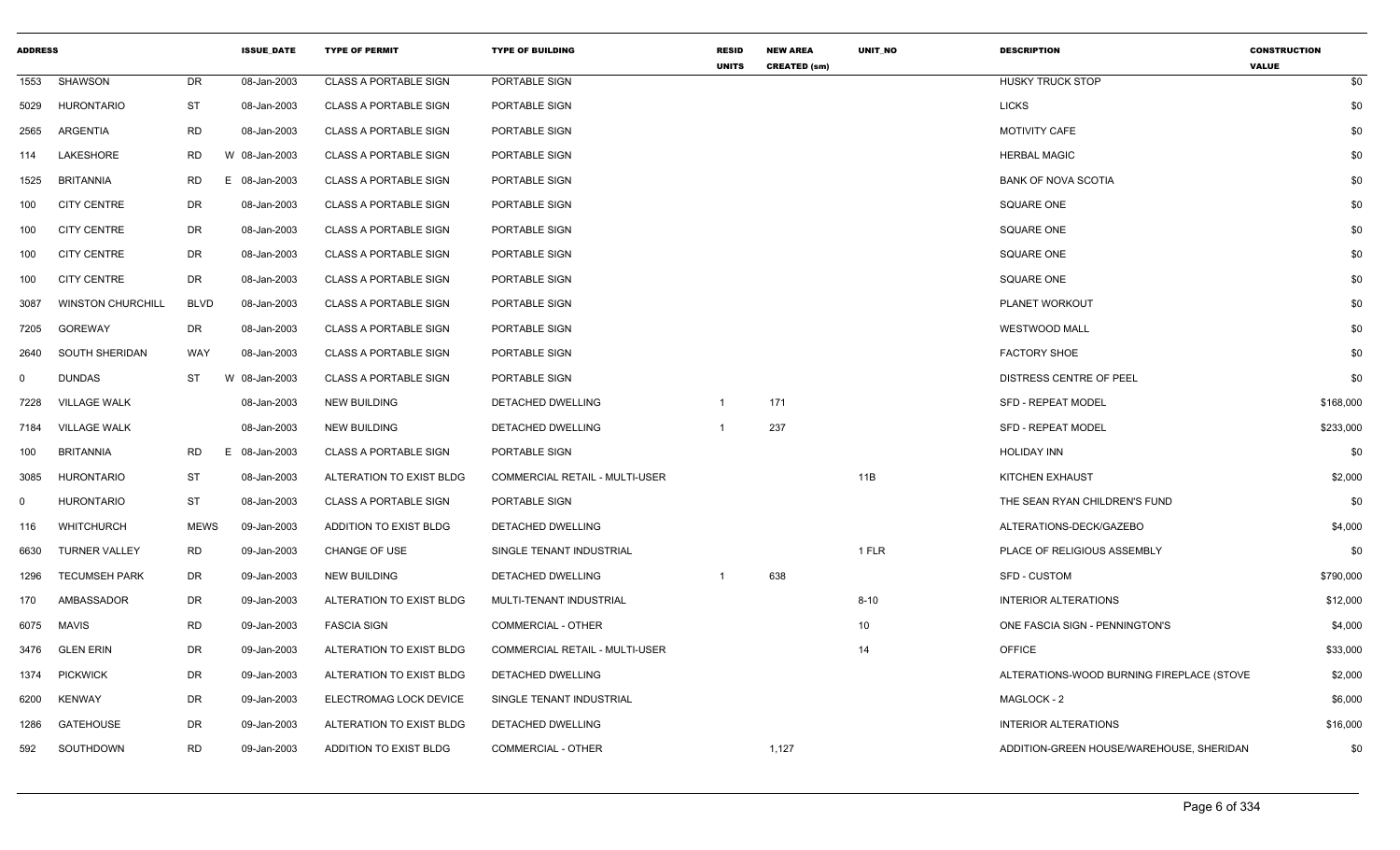| <b>ADDRESS</b> |                          |             | <b>ISSUE DATE</b> | <b>TYPE OF PERMIT</b>        | <b>TYPE OF BUILDING</b>        | <b>RESID</b><br><b>UNITS</b> | <b>NEW AREA</b><br><b>CREATED (sm)</b> | UNIT_NO       | <b>DESCRIPTION</b>                           | <b>CONSTRUCTION</b><br><b>VALUE</b> |
|----------------|--------------------------|-------------|-------------------|------------------------------|--------------------------------|------------------------------|----------------------------------------|---------------|----------------------------------------------|-------------------------------------|
| 1950           | MEADOWVALE               | BLVD        | 09-Jan-2003       | <b>REVISIONS</b>             | COMMERCIAL OFFICE- SINGLE USER |                              |                                        |               | <b>REVISION</b>                              | \$0                                 |
|                | 4120 DIXIE               | <b>RD</b>   | 09-Jan-2003       | <b>CLASS A PORTABLE SIGN</b> | PORTABLE SIGN                  |                              |                                        |               | <b>GILDA'S FLOWER STUDIO</b>                 | \$0                                 |
| 660            | <b>EGLINTON</b>          | AVE         | W 09-Jan-2003     | <b>CLASS A PORTABLE SIGN</b> | PORTABLE SIGN                  |                              |                                        |               | ANGELO'S FLOWERS AND GIFT                    | \$0                                 |
| 1960           | <b>DUNDAS</b>            | ST          | W 09-Jan-2003     | <b>CLASS A PORTABLE SIGN</b> | PORTABLE SIGN                  |                              |                                        |               | ANDY'S BARBERSHOP                            | \$0                                 |
| 980            | <b>BURNHAMTHORPE</b>     | <b>RD</b>   | E 09-Jan-2003     | <b>CLASS A PORTABLE SIGN</b> | PORTABLE SIGN                  |                              |                                        |               | FABUTAN                                      | \$0                                 |
| 30             | <b>EGLINTON</b>          | AVE         | W 09-Jan-2003     | <b>CLASS A PORTABLE SIGN</b> | PORTABLE SIGN                  |                              |                                        |               | <b>DESIGNER FASHION</b>                      | \$0                                 |
| 180            | <b>DERRY</b>             | RD          | E 09-Jan-2003     | <b>NEW BUILDING</b>          | PUBLIC - OTHER                 |                              | 24,528                                 |               | NEW - PEEL REGIONAL POLICE SUPPORT SERVICE!  | \$0                                 |
| $\mathbf 0$    | <b>WINSTON CHURCHILL</b> | BLVD        | 09-Jan-2003       | <b>CLASS A PORTABLE SIGN</b> | PORTABLE SIGN                  |                              |                                        |               | HEART TOUCHING HEART MINISTIRES              | \$0                                 |
| 6991           | <b>MILLCREEK</b>         | DR          | 09-Jan-2003       | <b>CLASS A PORTABLE SIGN</b> | <b>PORTABLE SIGN</b>           |                              |                                        |               | <b>SANGAM BANQUET HALL</b>                   | \$0                                 |
| 720            | <b>BRISTOL</b>           | RD          | W 09-Jan-2003     | <b>CLASS A PORTABLE SIGN</b> | PORTABLE SIGN                  |                              |                                        |               | <b>FLOWERS + US</b>                          | \$0                                 |
| 5700           | MAVIS                    | RD          | 09-Jan-2003       | <b>CLASS A PORTABLE SIGN</b> | PORTABLE SIGN                  |                              |                                        |               | DR. GINA DEGASPERAS-KHAN                     | \$0                                 |
| 720            | <b>BRISTOL</b>           | RD          | W 09-Jan-2003     | <b>CLASS A PORTABLE SIGN</b> | PORTABLE SIGN                  |                              |                                        |               | <b>FLOWERS N US</b>                          | \$0                                 |
| 3221           | <b>DERRY</b>             | <b>RD</b>   | W 09-Jan-2003     | <b>CLASS A PORTABLE SIGN</b> | PORTABLE SIGN                  |                              |                                        |               | FLOWERS N US                                 | \$0                                 |
| 3300           | MAVIS                    | <b>RD</b>   | 09-Jan-2003       | <b>CLASS A PORTABLE SIGN</b> | PORTABLE SIGN                  |                              |                                        |               | <b>TRIPLE AUTO</b>                           | \$0                                 |
| $\mathbf 0$    | <b>DIXIE</b>             | <b>RD</b>   | 09-Jan-2003       | <b>CLASS A PORTABLE SIGN</b> | PORTABLE SIGN                  |                              |                                        |               | PEEL ADULT LEARNING                          | \$0                                 |
| $\mathbf 0$    | <b>HURONTARIO</b>        | ST          | 09-Jan-2003       | <b>CLASS A PORTABLE SIGN</b> | PORTABLE SIGN                  |                              |                                        |               | PEEL ADULT LEARNING                          | \$0                                 |
| 3221           | DERRY                    | <b>RD</b>   | W 09-Jan-2003     | <b>CLASS A PORTABLE SIGN</b> | PORTABLE SIGN                  |                              |                                        |               | HOME OF DENTISTRY                            | \$0                                 |
| 6986           | <b>FINANCIAL</b>         | DR          | 09-Jan-2003       | <b>CLASS A PORTABLE SIGN</b> | PORTABLE SIGN                  |                              |                                        |               | MADE IN JAPAN RESTAURANT                     | \$0                                 |
| 5303           | <b>CREDITVIEW</b>        | <b>RD</b>   | 09-Jan-2003       | ALTERATION TO EXIST BLDG     | DETACHED DWELLING              |                              |                                        |               | ALTERATIONS - FINISHED BASEMENT              | \$45,000                            |
| 719            | CENTRAL                  | <b>PKY</b>  | W 09-Jan-2003     | <b>CLASS A PORTABLE SIGN</b> | PORTABLE SIGN                  |                              |                                        |               | BEAUTY LE PARC SALON                         | \$0                                 |
| 563            | NAVIGATOR                | DR          | 09-Jan-2003       | <b>NEW BUILDING</b>          | DETACHED DWELLING              | -1                           | 197                                    |               | SFD - REPEAT MODEL, COMPLETION               | \$0                                 |
| 1040           | STOCKWELL                | AVE         | 09-Jan-2003       | <b>DEMOLITION</b>            | DETACHED DWELLING              | $\overline{1}$               |                                        |               | <b>DEMOLITION - SFD</b>                      | \$8,000                             |
| 6265           | KENWAY                   | DR          | 10-Jan-2003       | ALTERATION TO EXIST BLDG     | SINGLE TENANT INDUSTRIAL       |                              |                                        |               | ALTERATIONS-MEZZANINE, ADDITION OF PALLET R. | \$146,000                           |
| 108            | <b>WHITCHURCH</b>        | <b>MEWS</b> | 10-Jan-2003       | ADDITION TO EXIST BLDG       | DETACHED DWELLING              |                              | 24                                     |               | 1 STOREY REAR ADDITION & DECK                | \$21,000                            |
| 6990           | <b>FINANCIAL</b>         | DR          | 10-Jan-2003       | ALTERATION TO EXIST BLDG     | MULTI-TENANT INDUSTRIAL        |                              |                                        | #3            | <b>RETAIL STORE</b>                          | \$13,000                            |
| 892            | <b>SPINNING WHEEL</b>    | <b>CRES</b> | 10-Jan-2003       | <b>NEW BUILDING</b>          | DETACHED DWELLING              |                              | 279                                    |               | <b>SFD - REPEAT MODEL</b>                    | \$246,000                           |
| 950            | SOUTHDOWN                | RD          | 10-Jan-2003       | <b>NEW BUILDING</b>          | <b>COMMERCIAL - OTHER</b>      |                              | 1,354                                  | BLDG B        | NEW - COMMERCIAL SPEC BLDG'B'-TENANT NOT DE  | \$1,079,000                         |
| 960            | SOUTHDOWN                | RD          | 10-Jan-2003       | <b>NEW BUILDING</b>          | <b>COMMERCIAL - OTHER</b>      |                              | 1,705                                  | <b>BLDG C</b> | NEW - COMMERCIAL SPEC BLDG'C' -TENANT NOT D  | \$1,359,000                         |
|                |                          |             |                   |                              |                                |                              |                                        |               |                                              |                                     |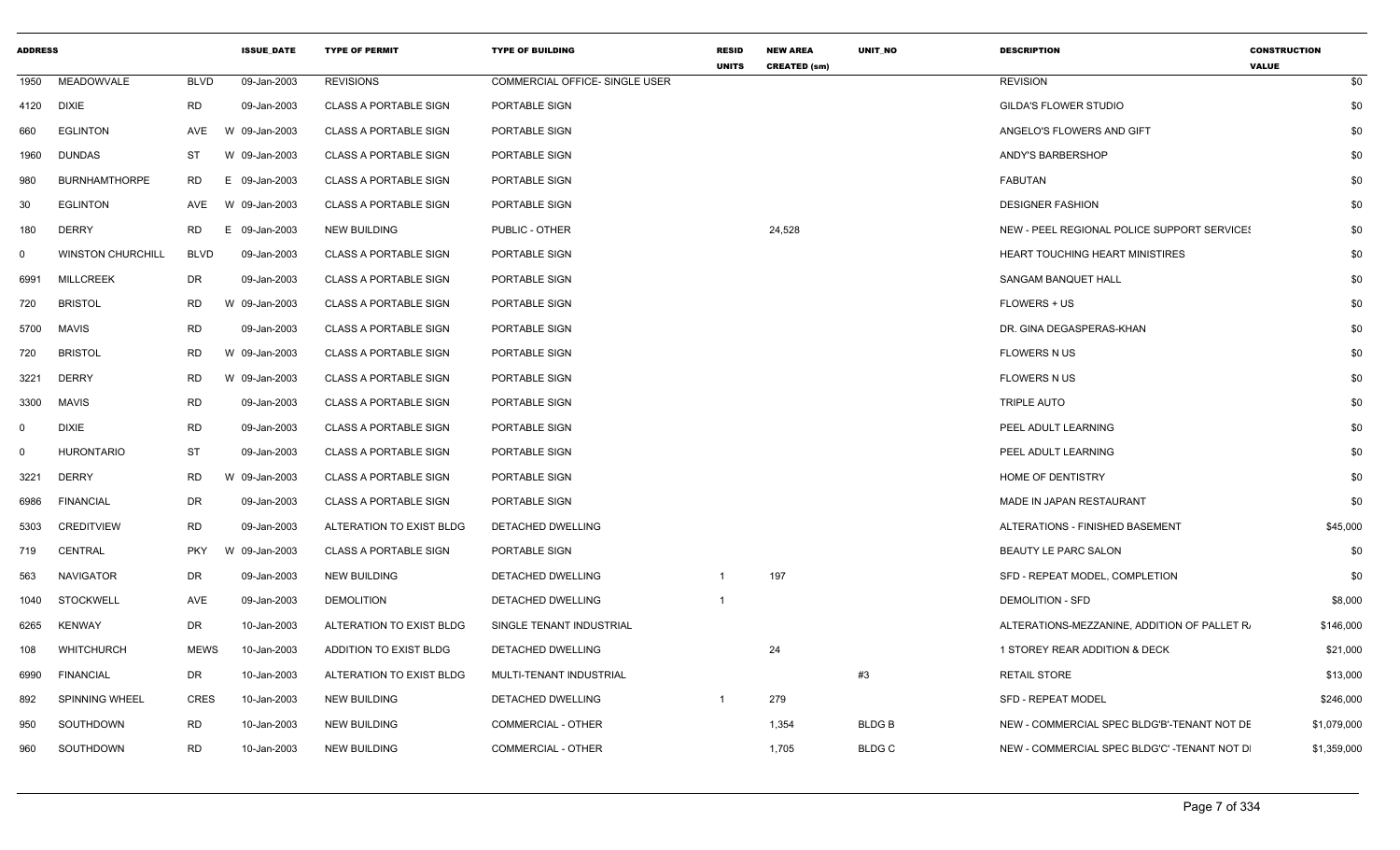| <b>ADDRESS</b> |                          |                  | <b>ISSUE DATE</b>  | <b>TYPE OF PERMIT</b>        | <b>TYPE OF BUILDING</b>        | <b>RESID</b><br><b>UNITS</b> | <b>NEW AREA</b><br><b>CREATED (sm)</b> | <b>UNIT NO</b> | <b>DESCRIPTION</b>                          | <b>CONSTRUCTION</b><br><b>VALUE</b> |
|----------------|--------------------------|------------------|--------------------|------------------------------|--------------------------------|------------------------------|----------------------------------------|----------------|---------------------------------------------|-------------------------------------|
| 6075           | <b>MAVIS</b>             | <b>RD</b>        | 10-Jan-2003        | <b>FASCIA SIGN</b>           | COMMERCIAL RETAIL - MULTI-USER |                              |                                        | $\overline{7}$ | 1 FASCIA SIGN - THE CHILDREN PLACE OUTLET   | \$10,000                            |
| 893            | SPINNING WHEEL           | <b>CRES</b>      | 10-Jan-2003        | <b>NEW BUILDING</b>          | DETACHED DWELLING              |                              | 279                                    |                | <b>SFD - REPEAT MODEL</b>                   | \$246,000                           |
| 6075           | <b>MAVIS</b>             | RD               | 10-Jan-2003        | <b>FASCIA SIGN</b>           | COMMERCIAL - OTHER             |                              |                                        | 10             | ONE FASCIA SIGN - MXM, PENNINGTON'S         | \$2,000                             |
| 7142           | <b>VILLAGE WALK</b>      |                  | 10-Jan-2003        | <b>NEW BUILDING</b>          | SEMI-DETACHED DWELLING         |                              | 340                                    |                | SEMI DETACHED - REPEAT MODEL, FIREBREAK LOT | \$0                                 |
| 853            | <b>SPINNING WHEEL</b>    | <b>CRES</b>      | 10-Jan-2003        | <b>NEW BUILDING</b>          | DETACHED DWELLING              | - 1                          | 301                                    |                | <b>SFD - REPEAT MODEL</b>                   | \$267,000                           |
| 2165           | <b>ROYAL WINDSOR</b>     | DR               | 10-Jan-2003        | ALTERATION TO EXIST BLDG     | <b>INDUSTRIAL - OTHER</b>      |                              |                                        |                | <b>INTERIOR ALTERATIONS</b>                 | \$33,000                            |
| 884            | SPINNING WHEEL           | <b>CRES</b>      | 10-Jan-2003        | <b>NEW BUILDING</b>          | DETACHED DWELLING              | $\overline{1}$               | 271                                    |                | <b>SFD - REPEAT MODEL</b>                   | \$239,000                           |
| 2920           | <b>MATHESON</b>          | <b>BLVD</b><br>E | 10-Jan-2003        | ELECTROMAG LOCK DEVICE       | MULTI-TENANT INDUSTRIAL        |                              |                                        | 1,2,4,5 FLR    | MAGLOCK - 9                                 | \$30,000                            |
| 980            | <b>BURNHAMTHORPE</b>     | RD<br>E          | 10-Jan-2003        | ALTERATION TO EXIST BLDG     | COMMERCIAL RETAIL-SINGLE USER  |                              |                                        | 4              | TAKE-OUT RESTAURANT                         | \$41,000                            |
| 2085           | HURONTARIO               | ST               | 10-Jan-2003        | ALTERATION TO EXIST BLDG     | COMMERCIAL OFFICE - MULTI-USER |                              |                                        | 200            | <b>INTERIOR ALTERATIONS</b>                 | \$26,000                            |
| 6975           | MEADOWVALE TOWN CENCIR   |                  | 10-Jan-2003        | <b>OTHER</b>                 | COMMERCIAL RETAIL - MULTI-USER |                              |                                        |                | UNDERGROUND PLUMBING                        | \$12,000                            |
| 6965           | HURONTARIO               | ST               | 10-Jan-2003        | <b>CLASS A PORTABLE SIGN</b> | PORTABLE SIGN                  |                              |                                        |                | <b>BRAMPTON POWER AND SALES</b>             | \$0                                 |
| $\mathbf 0$    | <b>EGLINTON</b>          | AVE              | W 10-Jan-2003      | <b>CLASS A PORTABLE SIGN</b> | PORTABLE SIGN                  |                              |                                        |                | CANADIAN COPTIC CENTRE                      | \$0                                 |
| $\mathbf 0$    | <b>EGLINTON</b>          | AVE              | W 10-Jan-2003      | <b>CLASS A PORTABLE SIGN</b> | PORTABLE SIGN                  |                              |                                        |                | ISLAMIC PRIVATE BOARD OF EDUCATION          | \$0                                 |
| 4582           | <b>TOMKEN</b>            | <b>RD</b>        | 10-Jan-2003        | <b>DEMOLITION</b>            | DETACHED DWELLING              | $\overline{1}$               |                                        |                | <b>DEMOLITION - SFD</b>                     | \$8,000                             |
| 4574           | <b>TOMKEN</b>            | RD               | 10-Jan-2003        | <b>DEMOLITION</b>            | DETACHED DWELLING              | $\overline{1}$               |                                        |                | DEMOLITION - SFD                            | \$8,000                             |
| $\mathbf 0$    | <b>WINSTON CHURCHILL</b> | <b>BLVD</b>      | 10-Jan-2003        | <b>CLASS A PORTABLE SIGN</b> | PORTABLE SIGN                  |                              |                                        |                | UNITY CHURCH OF MISSISSAUGA                 | \$0                                 |
| 801            | <b>MATHESON</b>          |                  | BLVD W 10-Jan-2003 | <b>CLASS A PORTABLE SIGN</b> | PORTABLE SIGN                  |                              |                                        |                | <b>BIZ ELECTRONICS</b>                      | \$0                                 |
| 801            | <b>MATHESON</b>          | BLVD             | W 10-Jan-2003      | <b>CLASS A PORTABLE SIGN</b> | PORTABLE SIGN                  |                              |                                        |                | <b>BIZ ELECTRONICS</b>                      | \$0                                 |
| 7275           | GAGLIANO                 | DR               | 10-Jan-2003        | <b>NEW BUILDING</b>          | SEMI-DETACHED DWELLING         |                              | 340                                    |                | SEMI DETACHED - REPEAT MODEL, COMPLETION    | \$0                                 |
| 2391           | LAKESHORE                | RD               | W 10-Jan-2003      | <b>OTHER</b>                 | <b>INDUSTRIAL - OTHER</b>      |                              |                                        |                | <b>REPLACE WATERMAINS</b>                   | \$30,000                            |
| 600            | <b>BURNHAMTHORPE</b>     | RD               | W 10-Jan-2003      | <b>CLASS A PORTABLE SIGN</b> | PORTABLE SIGN                  |                              |                                        |                | RATHBURN PHYSIOTHERAPY                      | \$0                                 |
| 6750           | <b>WINSTON CHURCHILL</b> | <b>BLVD</b>      | 10-Jan-2003        | <b>CLASS A PORTABLE SIGN</b> | PORTABLE SIGN                  |                              |                                        |                | SALON FORTELLI INC.                         | \$0                                 |
| 3427           | <b>DERRY</b>             | <b>RD</b><br>E   | 10-Jan-2003        | <b>CLASS A PORTABLE SIGN</b> | PORTABLE SIGN                  |                              |                                        |                | HUMBER FINANCIAL SERVICES                   | \$0                                 |
| 1600           | <b>AIMCO</b>             | <b>BLVD</b>      | 10-Jan-2003        | <b>CLASS A PORTABLE SIGN</b> | PORTABLE SIGN                  |                              |                                        |                | <b>REGAL GREETINGS &amp; GIFTS</b>          | \$0                                 |
| 1020           | <b>BREVIK</b>            | PL               | 10-Jan-2003        | <b>CLASS A PORTABLE SIGN</b> | PORTABLE SIGN                  |                              |                                        |                | PC MANIAC                                   | \$0                                 |
| 970            | SOUTHDOWN                | RD               | 10-Jan-2003        | <b>NEW BUILDING</b>          | <b>COMMERCIAL - OTHER</b>      |                              | 960                                    | BLD-D          | NEW - COMMERCIAL SPEC BLDG'D' -TENANT NOT D | \$765,000                           |
| 598            | SHENANDOAH               | DR.              | 13-Jan-2003        | <b>NEW BUILDING</b>          | <b>DETACHED DWELLING</b>       | $\overline{1}$               | 308                                    |                | SFD - CUSTOM HOME                           | \$303,000                           |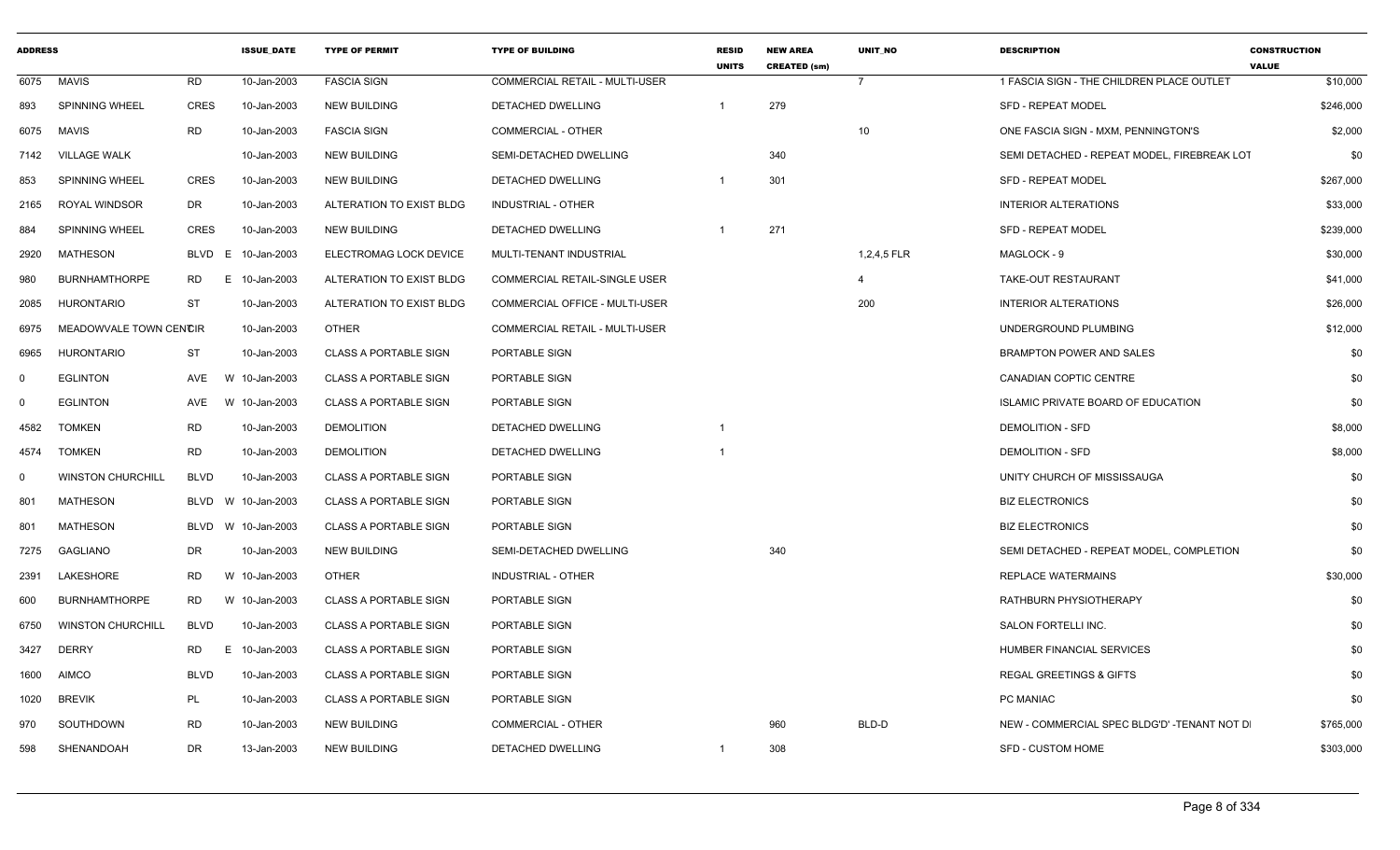| <b>ADDRESS</b> |                          |             | <b>ISSUE_DATE</b> | <b>TYPE OF PERMIT</b>        | <b>TYPE OF BUILDING</b>  | <b>RESID</b><br><b>UNITS</b> | <b>NEW AREA</b><br><b>CREATED (sm)</b> | UNIT_NO | <b>DESCRIPTION</b>                           | <b>CONSTRUCTION</b><br><b>VALUE</b> |
|----------------|--------------------------|-------------|-------------------|------------------------------|--------------------------|------------------------------|----------------------------------------|---------|----------------------------------------------|-------------------------------------|
| 1468           | PATE                     | <b>CRT</b>  | 13-Jan-2003       | <b>NEW BUILDING</b>          | SEMI-DETACHED DWELLING   | $\overline{2}$               | 251                                    |         | SEMI-DETACHED - NEW MODEL                    | \$246,000                           |
| 1445           | <b>PATE</b>              | <b>CRT</b>  | 13-Jan-2003       | NEW BUILDING                 | SEMI-DETACHED DWELLING   | $\overline{2}$               | 314                                    |         | SEMI-DETACHED-NEW MODEL. FIREBREAK LOT. RIC  | \$308,000                           |
| 1439           | PATE                     | CRT         | 13-Jan-2003       | NEW BUILDING                 | SEMI-DETACHED DWELLING   | $\overline{2}$               | 273                                    |         | SEMI-DETACHED - NEW MODEL                    | \$268,000                           |
| 1568           | <b>HAIG</b>              | BLVD        | 13-Jan-2003       | ADDITION TO EXIST BLDG       | DETACHED DWELLING        |                              | 19                                     |         | UNHEATED SUNROOM                             | \$14,000                            |
| 4783           | <b>FULWELL</b>           | <b>RD</b>   | 13-Jan-2003       | <b>NEW BUILDING</b>          | DETACHED DWELLING        | -1                           | 249                                    |         | <b>SFD - REPEAT MODEL</b>                    | \$220,000                           |
| 7135           | APPLETREE                | LANE        | 13-Jan-2003       | <b>NEW BUILDING</b>          | DETACHED DWELLING        | - 1                          | 245                                    |         | <b>SFD - REPEAT MODEL</b>                    | \$217,000                           |
| 958            | <b>BRASS WINDS</b>       | PL          | 13-Jan-2003       | NEW BUILDING                 | <b>DETACHED DWELLING</b> |                              | 296                                    |         | <b>SFD - REPEAT MODEL</b>                    | \$276,000                           |
| 0              | <b>HURONTARIO</b>        | <b>ST</b>   | 13-Jan-2003       | <b>CLASS A PORTABLE SIGN</b> | PORTABLE SIGN            |                              |                                        |         | RENAISANCE MONTESORRI SCHOOL                 | \$0                                 |
| $\Omega$       | <b>EGLINTON</b>          | AVE         | W 13-Jan-2003     | <b>CLASS A PORTABLE SIGN</b> | PORTABLE SIGN            |                              |                                        |         | RENAISANCE MONTESORRI SCHOOL                 | \$0                                 |
| 1446           | PATE                     | CRT         | 13-Jan-2003       | NEW BUILDING                 | SEMI-DETACHED DWELLING   | $\overline{2}$               | 291                                    |         | SEMI-DETACHED - NEW MODEL. FIRBREAK LOT      | \$286,000                           |
| 1433           | <b>PATE</b>              | CRT         | 13-Jan-2003       | <b>NEW BUILDING</b>          | SEMI-DETACHED DWELLING   | $\overline{2}$               | 340                                    |         | SEMI-DETACHED - REPEAT MODEL                 | \$333,000                           |
| 755            | QUEENSWAY                |             | E 13-Jan-2003     | <b>CLASS A PORTABLE SIGN</b> | PORTABLE SIGN            |                              |                                        |         | <b>VILLA PARADISE SPA</b>                    | \$0                                 |
| 3100           | <b>WINSTON CHURCHILL</b> | BLVD        | 13-Jan-2003       | <b>CLASS A PORTABLE SIGN</b> | PORTABLE SIGN            |                              |                                        |         | <b>NATIONAL BANK</b>                         | \$0                                 |
| 5647           | <b>HEATHERLEIGH</b>      | AVE         | 13-Jan-2003       | <b>REVISIONS</b>             | <b>DETACHED DWELLING</b> |                              |                                        |         | REVISION - 2ND FLOOR LAYOUT - LOT 38 ONLY    | \$0                                 |
| $^{\circ}$     | <b>EGLINTON</b>          | AVE         | W 13-Jan-2003     | <b>CLASS A PORTABLE SIGN</b> | PORTABLE SIGN            |                              |                                        |         | TEAM FUTURES GYMNASTICS                      | \$0                                 |
| $\mathbf 0$    | <b>WINSTON CHURCHILL</b> | <b>BLVD</b> | 13-Jan-2003       | <b>CLASS A PORTABLE SIGN</b> | PORTABLE SIGN            |                              |                                        |         | <b>TEAM FUTURES GYMNASTICS</b>               | \$0                                 |
| $\mathbf 0$    | <b>DUNDAS</b>            | ST          | W 13-Jan-2003     | <b>CLASS A PORTABLE SIGN</b> | PORTABLE SIGN            |                              |                                        |         | <b>TEAM FUTURES GYMNASTICS</b>               | \$0                                 |
| 6075           | MAVIS                    | RD          | 13-Jan-2003       | <b>CLASS A PORTABLE SIGN</b> | PORTABLE SIGN            |                              |                                        |         | <b>PENNINGSTONS</b>                          | \$0                                 |
| 29             | <b>MISSISSAUGA</b>       | RD<br>-N    | 14-Jan-2003       | NEW BUILDING                 | APARTMENT (> 6 UNITS)    |                              | 5,807                                  |         | NEW - 88 UNIT RETIREMENT HOUSE, ALERT CARE C | \$0                                 |
| 797            | <b>AVOCADO</b>           | CRES        | 14-Jan-2003       | NEW BUILDING                 | SEMI-DETACHED DWELLING   | $\overline{2}$               | 327                                    |         | SEMI DETACHED - REPEAT MODEL                 | \$289,000                           |
| 369            | <b>BRITANNIA</b>         | RD<br>E     | 14-Jan-2003       | ALTERATION TO EXIST BLDG     | SINGLE TENANT INDUSTRIAL |                              |                                        |         | <b>INTERIOR ALTERATIONS</b>                  | \$181,000                           |
| 5659           | <b>PATRON</b>            | COVE        | 14-Jan-2003       | NEW BUILDING                 | DETACHED DWELLING        | -1                           | 187                                    |         | <b>SFD - REPEAT MODEL</b>                    | \$165,000                           |
| 5655           | PATRON                   | COVE        | 14-Jan-2003       | NEW BUILDING                 | DETACHED DWELLING        |                              | 171                                    |         | <b>SFD - REPEAT MODEL</b>                    | \$151,000                           |
| 5643           | PATRON                   | COVE        | 14-Jan-2003       | NEW BUILDING                 | DETACHED DWELLING        |                              | 187                                    |         | <b>SFD - REPEAT MODEL</b>                    | \$165,000                           |
| 5635           | PATRON                   | COVE        | 14-Jan-2003       | NEW BUILDING                 | DETACHED DWELLING        |                              | 228                                    |         | FIREBREAK LOT - SFD - REPEAT MODEL, FOUNDATI | \$201,000                           |
| 5615           | PATRON                   | COVE        | 14-Jan-2003       | NEW BUILDING                 | DETACHED DWELLING        |                              | 190                                    |         | <b>SFD - REPEAT MODEL</b>                    | \$168,000                           |
| 5611           | PATRON                   | COVE        | 14-Jan-2003       | NEW BUILDING                 | DETACHED DWELLING        |                              | 247                                    |         | SFD - REPEAT MODEL                           | \$219,000                           |
| 5650           | FRESHWATER               | DR          | 14-Jan-2003       | NEW BUILDING                 | DETACHED DWELLING        | $\overline{1}$               | 202                                    |         | SFD - REPEAT MODEL                           | \$179,000                           |
|                |                          |             |                   |                              |                          |                              |                                        |         |                                              |                                     |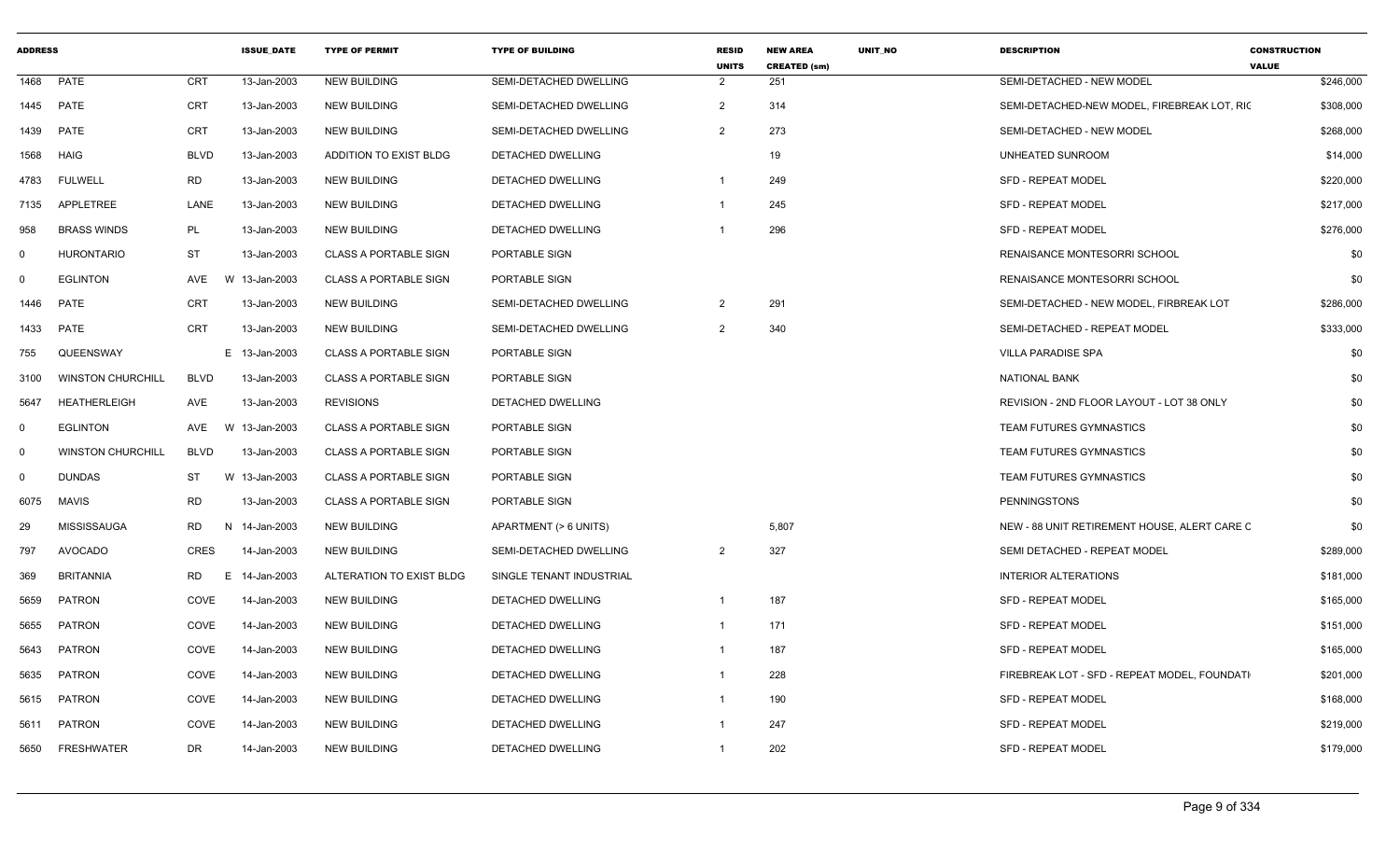| <b>ADDRESS</b> |                      |            | <b>ISSUE DATE</b> | <b>TYPE OF PERMIT</b> | <b>TYPE OF BUILDING</b>  | <b>RESID</b><br><b>UNITS</b> | <b>NEW AREA</b><br><b>CREATED (sm)</b> | <b>UNIT NO</b> | <b>DESCRIPTION</b>                           | <b>CONSTRUCTION</b><br><b>VALUE</b> |
|----------------|----------------------|------------|-------------------|-----------------------|--------------------------|------------------------------|----------------------------------------|----------------|----------------------------------------------|-------------------------------------|
| 5658           | <b>FRESHWATER</b>    | DR         | 14-Jan-2003       | <b>NEW BUILDING</b>   | <b>DETACHED DWELLING</b> | $\mathbf{1}$                 | 191                                    |                | <b>SFD - REPEAT MODEL</b>                    | \$169,000                           |
| 5682           | <b>FRESHWATER</b>    | <b>DR</b>  | 14-Jan-2003       | <b>NEW BUILDING</b>   | DETACHED DWELLING        | $\mathbf{1}$                 | 171                                    |                | <b>SFD - REPEAT MODEL</b>                    | \$152,000                           |
| 5690           | <b>FRESHWATER</b>    | <b>DR</b>  | 14-Jan-2003       | <b>NEW BUILDING</b>   | <b>DETACHED DWELLING</b> | -1                           | 171                                    |                | <b>SFD - REPEAT MODEL</b>                    | \$151,000                           |
| 5698           | <b>FRESHWATER</b>    | DR         | 14-Jan-2003       | <b>NEW BUILDING</b>   | <b>DETACHED DWELLING</b> | $\mathbf{1}$                 | 187                                    |                | <b>SFD - REPEAT MODEL</b>                    | \$165,000                           |
| 5693           | <b>FRESHWATER</b>    | DR         | 14-Jan-2003       | <b>NEW BUILDING</b>   | <b>DETACHED DWELLING</b> | -1                           | 171                                    |                | <b>SFD - REPEAT MODEL</b>                    | \$152,000                           |
| 5685           | <b>FRESHWATER</b>    | <b>DR</b>  | 14-Jan-2003       | <b>NEW BUILDING</b>   | <b>DETACHED DWELLING</b> | $\mathbf{1}$                 | 171                                    |                | <b>SFD - REPEAT MODEL</b>                    | \$151,000                           |
| 5669           | <b>FRESHWATER</b>    | <b>DR</b>  | 14-Jan-2003       | <b>NEW BUILDING</b>   | DETACHED DWELLING        | $\mathbf{1}$                 | 190                                    |                | <b>SFD - REPEAT MODEL</b>                    | \$168,000                           |
| 5656           | <b>PEGASUS</b>       | <b>ST</b>  | 14-Jan-2003       | <b>NEW BUILDING</b>   | DETACHED DWELLING        | -1                           | 209                                    |                | <b>SFD - REPEAT MODEL</b>                    | \$185,000                           |
| 5672           | <b>PEGASUS</b>       | <b>ST</b>  | 14-Jan-2003       | <b>NEW BUILDING</b>   | <b>DETACHED DWELLING</b> | $\mathbf{1}$                 | 190                                    |                | SFD - REPEAT MODEL. FIREBREAK LOT            | \$168,000                           |
| 5680           | <b>PEGASUS</b>       | ST         | 14-Jan-2003       | <b>NEW BUILDING</b>   | DETACHED DWELLING        | $\mathbf{1}$                 | 190                                    |                | <b>SFD - REPEAT MODEL</b>                    | \$168,000                           |
| 5688           | <b>PEGASUS</b>       | <b>ST</b>  | 14-Jan-2003       | <b>NEW BUILDING</b>   | DETACHED DWELLING        | -1                           | 187                                    |                | <b>SFD - REPEAT MODEL</b>                    | \$165,000                           |
| 3650           | <b>THOMAS</b>        | <b>ST</b>  | 14-Jan-2003       | <b>NEW BUILDING</b>   | SEMI-DETACHED DWELLING   | $\overline{2}$               | 303                                    |                | SEMI DETACHED - REPEAT MODEL                 | \$268,000                           |
| 3330           | <b>FOUNTAIN PARK</b> | <b>AVE</b> | 14-Jan-2003       | <b>NEW BUILDING</b>   | SEMI-DETACHED DWELLING   | 2                            | 260                                    |                | SEMI DETACHED - REPEAT MODEL                 | \$230,000                           |
| 3348           | <b>FOUNTAIN PARK</b> | AVE        | 14-Jan-2003       | <b>NEW BUILDING</b>   | SEMI-DETACHED DWELLING   | $\overline{2}$               | 273                                    |                | SEMI DETACHED - REPEAT MODEL                 | \$241,000                           |
| 3360           | <b>FOUNTAIN PARK</b> | AVE        | 14-Jan-2003       | <b>NEW BUILDING</b>   | SEMI-DETACHED DWELLING   | $\overline{2}$               | 310                                    |                | SEMI DETACHED - REPEAT MODEL                 | \$274,000                           |
| 3378           | <b>FOUNTAIN PARK</b> | AVE        | 14-Jan-2003       | <b>NEW BUILDING</b>   | SEMI-DETACHED DWELLING   | $\overline{2}$               | 259                                    |                | SEMI DETACHED - REPEAT MODEL, FIREBREAK LOT  | \$229,000                           |
| 3402           | <b>FOUNTAIN PARK</b> | AVE        | 14-Jan-2003       | <b>NEW BUILDING</b>   | SEMI-DETACHED DWELLING   | $\overline{2}$               | 293                                    |                | SEMI DETACHED - REPEAT MODEL                 | \$259,000                           |
| 3414           | <b>FOUNTAIN PARK</b> | <b>AVE</b> | 14-Jan-2003       | <b>NEW BUILDING</b>   | SEMI-DETACHED DWELLING   | $\overline{2}$               | 296                                    |                | SEMI DETACHED - REPEAT MODEL                 | \$262,000                           |
| 3426           | <b>FOUNTAIN PARK</b> | AVE        | 14-Jan-2003       | <b>NEW BUILDING</b>   | SEMI-DETACHED DWELLING   | $\overline{2}$               | 293                                    |                | SEMI DETACHED - REPEAT MODEL                 | \$259,000                           |
| 3444           | <b>FOUNTAIN PARK</b> | AVE        | 14-Jan-2003       | <b>NEW BUILDING</b>   | SEMI-DETACHED DWELLING   | $\overline{2}$               | 290                                    |                | SEMI DETACHED - REPEAT MODEL                 | \$257,000                           |
| 3456           | <b>FOUNTAIN PARK</b> | AVE        | 14-Jan-2003       | <b>NEW BUILDING</b>   | SEMI-DETACHED DWELLING   | $\overline{2}$               | 290                                    |                | SEMI DETACHED - REPEAT MODEL                 | \$257,000                           |
| 3468           | <b>FOUNTAIN PARK</b> | AVE        | 14-Jan-2003       | <b>NEW BUILDING</b>   | SEMI-DETACHED DWELLING   | $\overline{2}$               | 293                                    |                | SEMI DETACHED - REPEAT MODEL                 | \$259,000                           |
| 3492           | <b>FOUNTAIN PARK</b> | AVE        | 14-Jan-2003       | <b>NEW BUILDING</b>   | SEMI-DETACHED DWELLING   | $\overline{2}$               | 293                                    |                | SEMI DETACHED - REPEAT MODEL                 | \$259,000                           |
| 3504           | <b>FOUNTAIN PARK</b> | AVE        | 14-Jan-2003       | <b>NEW BUILDING</b>   | SEMI-DETACHED DWELLING   | 2                            | 293                                    |                | SEMI DETACHED - REPEAT MODEL - FIREBREAK LOT | \$259,000                           |
| 3540           | <b>FOUNTAIN PARK</b> | AVE        | 14-Jan-2003       | <b>NEW BUILDING</b>   | SEMI-DETACHED DWELLING   | $\overline{2}$               | 290                                    |                | SEMI DETACHED - REPEAT MODEL                 | \$257,000                           |
| 5647           | PATRON               | COVE       | 14-Jan-2003       | <b>NEW BUILDING</b>   | DETACHED DWELLING        | $\mathbf{1}$                 | 171                                    |                | <b>SFD - REPEAT MODEL</b>                    | \$151,000                           |
| 5639           | PATRON               | COVE       | 14-Jan-2003       | <b>NEW BUILDING</b>   | DETACHED DWELLING        | -1                           | 166                                    |                | SFD - REPEAT MODEL                           | \$147,000                           |
| 5631           | PATRON               | COVE       | 14-Jan-2003       | <b>NEW BUILDING</b>   | <b>DETACHED DWELLING</b> | $\mathbf{1}$                 | 190                                    |                | <b>SFD - REPEAT MODEL</b>                    | \$168,000                           |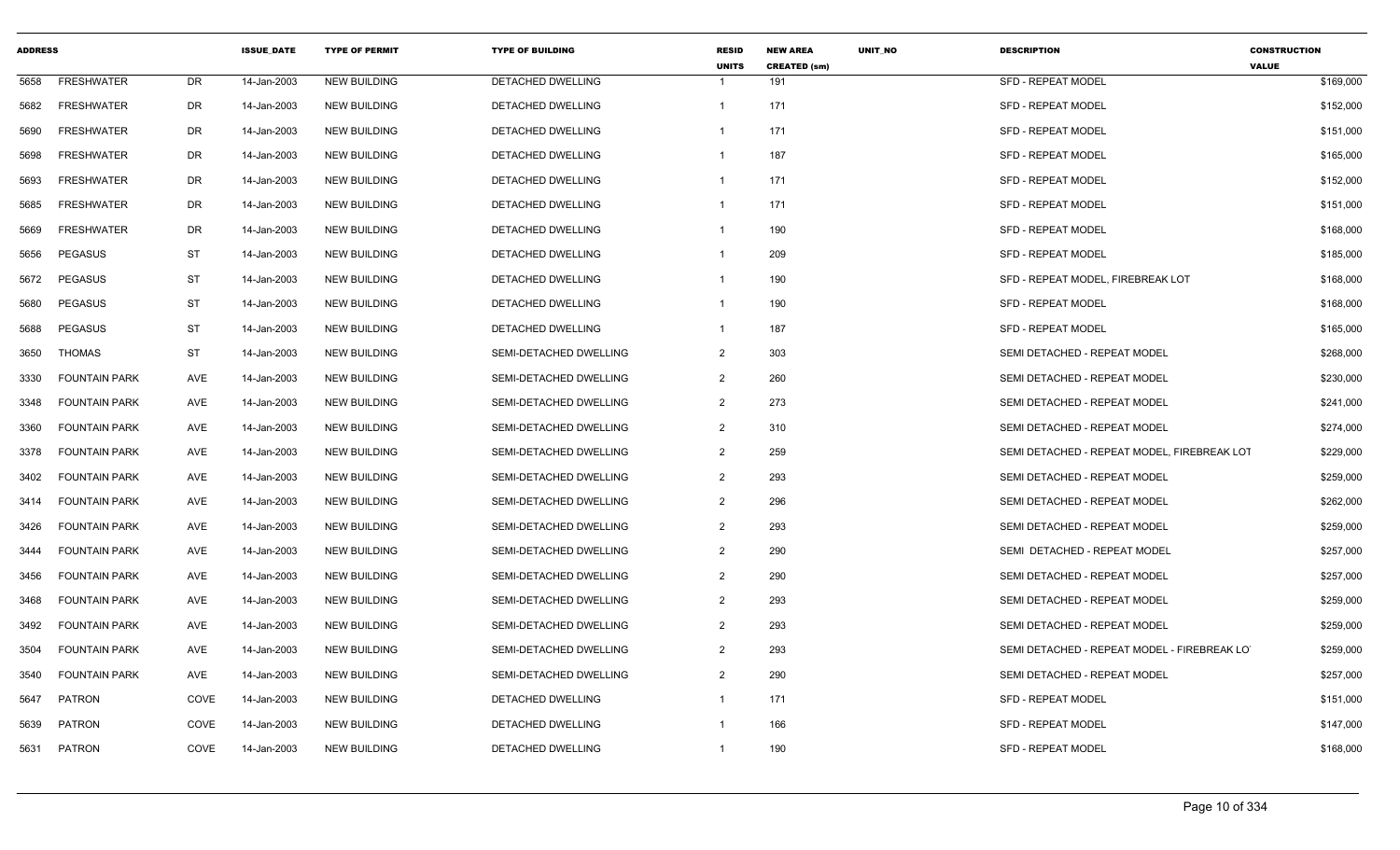| <b>ADDRESS</b> |                      |             | <b>ISSUE DATE</b> | <b>TYPE OF PERMIT</b> | <b>TYPE OF BUILDING</b>  | <b>RESID</b><br><b>UNITS</b> | <b>NEW AREA</b><br><b>CREATED (sm)</b> | <b>UNIT NO</b> | <b>DESCRIPTION</b>                          | <b>CONSTRUCTION</b><br><b>VALUE</b> |
|----------------|----------------------|-------------|-------------------|-----------------------|--------------------------|------------------------------|----------------------------------------|----------------|---------------------------------------------|-------------------------------------|
| 5619           | <b>PATRON</b>        | COVE        | 14-Jan-2003       | <b>NEW BUILDING</b>   | DETACHED DWELLING        | -1                           | 247                                    |                | <b>SFD - REPEAT MODEL</b>                   | \$219,000                           |
| 5662           | <b>FRESHWATER</b>    | DR          | 14-Jan-2003       | <b>NEW BUILDING</b>   | DETACHED DWELLING        | $\overline{1}$               | 190                                    |                | SFD - REPEAT MODEL                          | \$168,000                           |
| 5670           | <b>FRESHWATER</b>    | <b>DR</b>   | 14-Jan-2003       | <b>NEW BUILDING</b>   | <b>DETACHED DWELLING</b> | -1                           | 231                                    |                | <b>SFD - REPEAT MODEL</b>                   | \$204,000                           |
| 5678           | <b>FRESHWATER</b>    | <b>DR</b>   | 14-Jan-2003       | <b>NEW BUILDING</b>   | DETACHED DWELLING        | $\mathbf{1}$                 | 247                                    |                | <b>SFD - REPEAT MODEL</b>                   | \$219,000                           |
| 5686           | <b>FRESHWATER</b>    | DR          | 14-Jan-2003       | <b>NEW BUILDING</b>   | DETACHED DWELLING        | -1                           | 166                                    |                | <b>SFD - REPEAT MODEL</b>                   | \$147,000                           |
| 5694           | <b>FRESHWATER</b>    | <b>DR</b>   | 14-Jan-2003       | <b>NEW BUILDING</b>   | DETACHED DWELLING        | $\mathbf{1}$                 | 187                                    |                | <b>SFD - REPEAT MODEL</b>                   | \$165,000                           |
| 5697           | <b>FRESHWATER</b>    | <b>DR</b>   | 14-Jan-2003       | <b>NEW BUILDING</b>   | DETACHED DWELLING        | $\mathbf{1}$                 | 173                                    |                | <b>SFD - REPEAT MODEL</b>                   | \$153,000                           |
| 5689           | <b>FRESHWATER</b>    | DR          | 14-Jan-2003       | <b>NEW BUILDING</b>   | <b>DETACHED DWELLING</b> | -1                           | 185                                    |                | <b>SFD - REPEAT MODEL</b>                   | \$164,000                           |
| 5681           | <b>FRESHWATER</b>    | DR          | 14-Jan-2003       | <b>NEW BUILDING</b>   | DETACHED DWELLING        | $\mathbf{1}$                 | 191                                    |                | SFD - REPEAT MODEL, FIREBREAK LOT           | \$170,000                           |
| 5673           | <b>FRESHWATER</b>    | DR          | 14-Jan-2003       | <b>NEW BUILDING</b>   | DETACHED DWELLING        | -1                           | 228                                    |                | <b>SFD - REPEAT MODEL</b>                   | \$201,000                           |
| 5665           | <b>FRESHWATER</b>    | <b>DR</b>   | 14-Jan-2003       | <b>NEW BUILDING</b>   | DETACHED DWELLING        | $\overline{1}$               | 187                                    |                | <b>SFD - REPEAT MODEL</b>                   | \$165,000                           |
| 5668           | <b>PEGASUS</b>       | <b>ST</b>   | 14-Jan-2003       | <b>NEW BUILDING</b>   | DETACHED DWELLING        | -1                           | 247                                    |                | <b>SFD - REPEAT MODEL</b>                   | \$219,000                           |
| 5676           | <b>PEGASUS</b>       | ST          | 14-Jan-2003       | <b>NEW BUILDING</b>   | <b>DETACHED DWELLING</b> |                              | 228                                    |                | <b>SFD - REPEAT MODEL</b>                   | \$201,000                           |
| 3342           | <b>FOUNTAIN PARK</b> | AVE         | 14-Jan-2003       | <b>NEW BUILDING</b>   | SEMI-DETACHED DWELLING   | $\overline{2}$               | 293                                    |                | SEMI DETACHED - REPEAT MODEL                | \$259,000                           |
| 3354           | <b>FOUNTAIN PARK</b> | AVE         | 14-Jan-2003       | <b>NEW BUILDING</b>   | SEMI-DETACHED DWELLING   | $\overline{2}$               | 303                                    |                | SEMI DETACHED - REPEAT MODEL                | \$268,000                           |
| 3366           | <b>FOUNTAIN PARK</b> | AVE         | 14-Jan-2003       | <b>NEW BUILDING</b>   | SEMI-DETACHED DWELLING   | 2                            | 229                                    |                | SEMI DETACHED - REPEAT MODEL                | \$202,000                           |
| 3396           | <b>FOUNTAIN PARK</b> | AVE         | 14-Jan-2003       | <b>NEW BUILDING</b>   | SEMI-DETACHED DWELLING   | $\overline{2}$               | 293                                    |                | SEMI DETACHED - REPEAT MODEL                | \$259,000                           |
| 3408           | <b>FOUNTAIN PARK</b> | AVE         | 14-Jan-2003       | <b>NEW BUILDING</b>   | SEMI-DETACHED DWELLING   | $\overline{2}$               | 259                                    |                | SEMI DETACHED - REPEAT MODEL                | \$229,000                           |
| 3420           | <b>FOUNTAIN PARK</b> | AVE         | 14-Jan-2003       | <b>NEW BUILDING</b>   | SEMI-DETACHED DWELLING   | $\overline{2}$               | 259                                    |                | SEMI DETACHED - REPEAT MODEL, FIREBREAK LOT | \$229,000                           |
| 3432           | <b>FOUNTAIN PARK</b> | AVE         | 14-Jan-2003       | <b>NEW BUILDING</b>   | SEMI-DETACHED DWELLING   | $\overline{2}$               | 260                                    |                | SEMI DETACHED - REPEAT MODEL                | \$230,000                           |
| 3438           | <b>FOUNTAIN PARK</b> | AVE         | 14-Jan-2003       | <b>NEW BUILDING</b>   | SEMI-DETACHED DWELLING   | 2                            | 296                                    |                | SEMI DETACHED - REPEAT MODEL                | \$262,000                           |
| 3450           | <b>FOUNTAIN PARK</b> | AVE         | 14-Jan-2003       | <b>NEW BUILDING</b>   | SEMI-DETACHED DWELLING   | $\overline{2}$               | 272                                    |                | SEMI DETACHED - REPEAT MODEL                | \$241,000                           |
| 3462           | <b>FOUNTAIN PARK</b> | AVE         | 14-Jan-2003       | <b>NEW BUILDING</b>   | SEMI-DETACHED DWELLING   | $\overline{2}$               | 303                                    |                | SEMI DETACHED - REPEAT MODEL - FIREBREAK LO | \$268,000                           |
| 3474           | <b>FOUNTAIN PARK</b> | AVE         | 14-Jan-2003       | <b>NEW BUILDING</b>   | SEMI-DETACHED DWELLING   | $\overline{2}$               | 260                                    |                | SEMI DETACHED - REPEAT MODEL                | \$230,000                           |
| 3498           | <b>FOUNTAIN PARK</b> | AVE         | 14-Jan-2003       | <b>NEW BUILDING</b>   | SEMI-DETACHED DWELLING   | $\overline{2}$               | 303                                    |                | SEMI DETACHED - REPEAT MODEL                | \$268,000                           |
| 3522           | <b>FOUNTAIN PARK</b> | AVE         | 14-Jan-2003       | <b>NEW BUILDING</b>   | SEMI-DETACHED DWELLING   | 2                            | 293                                    |                | SEMI DETACHED - REPEAT MODEL                | \$259,000                           |
| 3534           | <b>FOUNTAIN PARK</b> | AVE         | 14-Jan-2003       | <b>NEW BUILDING</b>   | SEMI-DETACHED DWELLING   | 2                            | 303                                    |                | SEMI DETACHED - REPEAT MODEL                | \$268,000                           |
| 3408           | <b>AFRICA</b>        | <b>CRES</b> | 14-Jan-2003       | FIRE DAMAGE REPAIR    | SEMI-DETACHED DWELLING   |                              |                                        |                | FIRE DAMAGE REPAIR                          | \$28,000                            |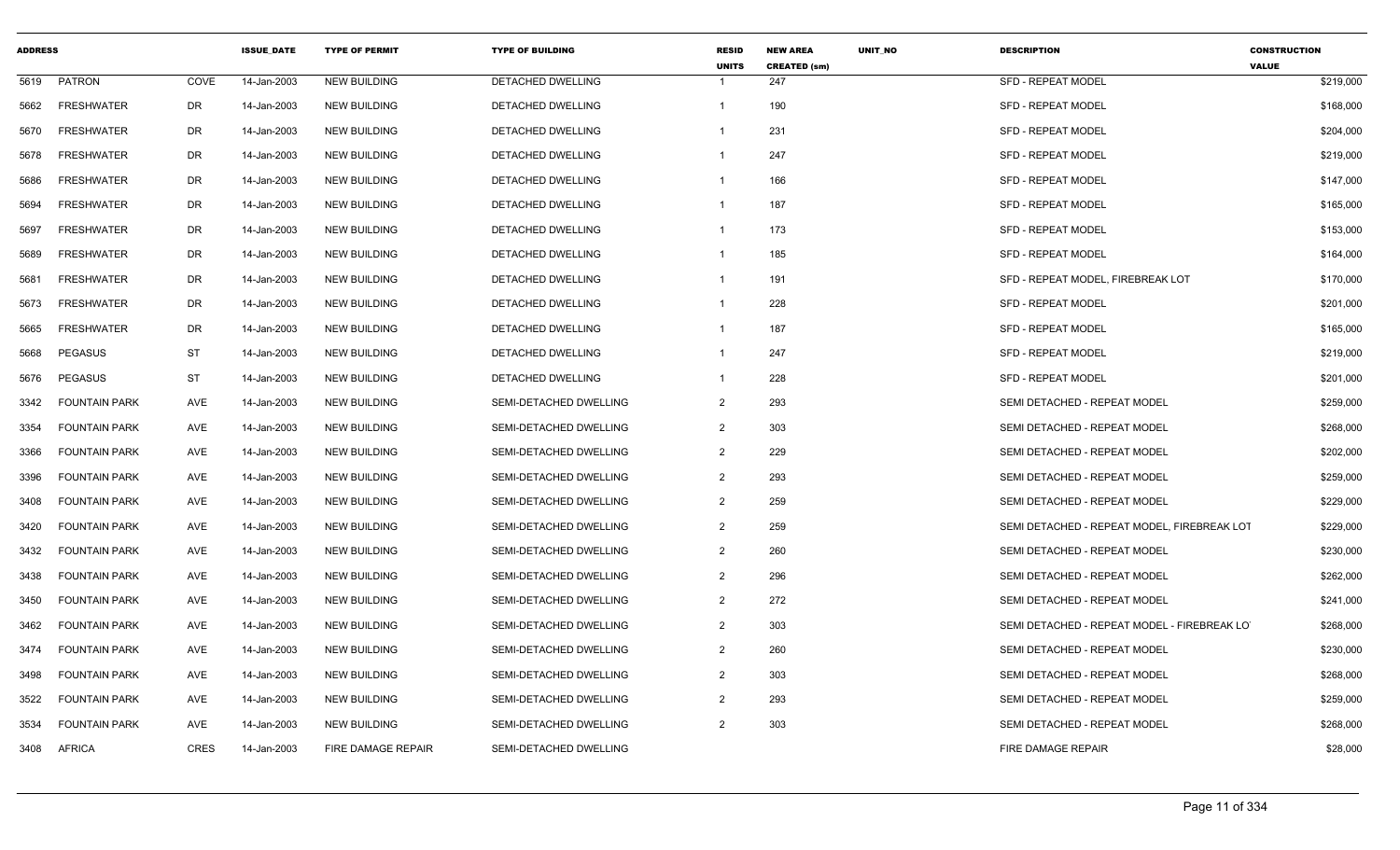| 3528<br>3390<br>1250<br>100<br><b>DERRY</b><br>3160<br>5666<br>DUNWIN<br>2205<br><b>FINANCIAL</b><br>6880<br><b>DUNWIN</b><br>2205<br>ORR<br>1620<br>5025<br><b>BABY GRAN</b><br>6699<br>KITIMAT<br>6790<br><b>JARVIS</b><br>2432 | <b>FOUNTAIN PARK</b><br><b>FOUNTAIN PARK</b> | AVE        | 14-Jan-2003   |                              |                                       | <b>UNITS</b>   | <b>CREATED (sm)</b> |              |                                              | <b>VALUE</b> |
|-----------------------------------------------------------------------------------------------------------------------------------------------------------------------------------------------------------------------------------|----------------------------------------------|------------|---------------|------------------------------|---------------------------------------|----------------|---------------------|--------------|----------------------------------------------|--------------|
|                                                                                                                                                                                                                                   |                                              |            |               | <b>NEW BUILDING</b>          | SEMI-DETACHED DWELLING                | $\overline{2}$ | 293                 |              | SEMI DETACHED - REPEAT MODEL                 | \$259,000    |
|                                                                                                                                                                                                                                   |                                              | AVE        | 14-Jan-2003   | <b>NEW BUILDING</b>          | SEMI-DETACHED DWELLING                | $\overline{2}$ | 296                 |              | SEMI DETACHED - REPEAT MODEL                 | \$262,000    |
|                                                                                                                                                                                                                                   | SOUTH SERVICE                                | <b>RD</b>  | 14-Jan-2003   | ALTERATION TO EXIST BLDG     | COMMERCIAL RETAIL - MULTI-USER        |                | 186                 | 135          | <b>RETAIL SALES</b>                          | \$26,000     |
|                                                                                                                                                                                                                                   | <b>CITY CENTRE</b>                           | DR         | 14-Jan-2003   | ALTERATION TO EXIST BLDG     | COMMERCIAL - OTHER                    |                |                     | AS NOTED     | <b>INTERIOR ALTERATIONS</b>                  | \$45,000     |
|                                                                                                                                                                                                                                   |                                              | RD<br>E    | 14-Jan-2003   | ALTERATION TO EXIST BLDG     | SINGLE TENANT INDUSTRIAL              |                |                     |              | <b>INTERIOR ALTERATIONS</b>                  | \$15,000     |
|                                                                                                                                                                                                                                   | <b>FRESHWATER</b>                            | DR         | 14-Jan-2003   | NEW BUILDING                 | DETACHED DWELLING                     |                | 228                 |              | <b>SFD - REPEAT MODEL</b>                    | \$201,000    |
|                                                                                                                                                                                                                                   |                                              | DR         | 14-Jan-2003   | <b>REVISIONS</b>             | SINGLE TENANT INDUSTRIAL              |                |                     |              | <b>REVISION</b>                              | \$0          |
|                                                                                                                                                                                                                                   |                                              | DR         | 14-Jan-2003   | ALTERATION TO EXIST BLDG     | <b>COMMERCIAL OFFICE- SINGLE USER</b> |                | 45                  | 1 FLR. TWR 2 | <b>INTERIOR ALTERATIONS</b>                  | \$13,000     |
|                                                                                                                                                                                                                                   |                                              | DR         | 14-Jan-2003   | <b>REVISIONS</b>             | SINGLE TENANT INDUSTRIAL              |                |                     |              | REVISION TO BP #02-5194                      | \$0          |
|                                                                                                                                                                                                                                   |                                              | RD         | 14-Jan-2003   | <b>OTHER</b>                 | <b>CITY</b>                           |                | 18                  |              | NEW - UNHEATED STORAGE SHED, MEADOWWOOD      | \$10,000     |
|                                                                                                                                                                                                                                   | <b>HEATHERLEIGH</b>                          | AVE        | 14-Jan-2003   | <b>FASCIA SIGN</b>           | COMMERCIAL OFFICE - MULTI-USER        |                |                     | 9            | 1 FASCIA SIGN - DENTIST OFFICE               | \$5,000      |
|                                                                                                                                                                                                                                   |                                              | <b>CRT</b> | 14-Jan-2003   | <b>NEW BUILDING</b>          | DETACHED DWELLING                     |                | 260                 |              | FIREBREAK LOT - SFD - REPEAT MODEL - FOUNDAT | \$230,000    |
|                                                                                                                                                                                                                                   |                                              | RD         | 14-Jan-2003   | ALTERATION TO EXIST BLDG     | SINGLE TENANT INDUSTRIAL              |                |                     | 11           | PRINTING ESTABLISHMENT                       | \$12,000     |
|                                                                                                                                                                                                                                   |                                              | <b>ST</b>  | 14-Jan-2003   | ALTERATION TO EXIST BLDG     | DETACHED DWELLING                     |                |                     |              | NEW WASHROOM IN BASEMENT                     | \$2,000      |
| <b>BABY GRAN</b><br>6703                                                                                                                                                                                                          |                                              | CRT        | 14-Jan-2003   | <b>REVISIONS</b>             | DETACHED DWELLING                     |                |                     |              | REVISION - GROUND FLOOR WINDOWS - LOT 35 ON  | \$0          |
| <b>RIDGEWAY</b><br>3300                                                                                                                                                                                                           |                                              | DR         | 14-Jan-2003   | <b>CLASS A PORTABLE SIGN</b> | PORTABLE SIGN                         |                |                     |              | <b>ITAL TILE IMPORTING</b>                   | \$0          |
| <b>RODEO</b><br>5985                                                                                                                                                                                                              |                                              | DR         | 14-Jan-2003   | <b>CLASS A PORTABLE SIGN</b> | PORTABLE SIGN                         |                |                     |              | <b>COTTON GINNY</b>                          | \$0          |
| <b>LISGAR</b><br>6970                                                                                                                                                                                                             |                                              | DR         | 14-Jan-2003   | <b>CLASS A PORTABLE SIGN</b> | PORTABLE SIGN                         |                |                     |              | SHORTY'S MEAT COMPANY                        | \$0          |
| <b>QUEEN</b><br>63                                                                                                                                                                                                                |                                              | ST<br>S    | 14-Jan-2003   | <b>CLASS A PORTABLE SIGN</b> | PORTABLE SIGN                         |                |                     |              | THE COCK AND PHEASANT                        | \$0          |
| 5775                                                                                                                                                                                                                              | MCLAUGHLIN                                   | RD         | 14-Jan-2003   | CLASS A PORTABLE SIGN        | PORTABLE SIGN                         |                |                     |              | MUSCLEMAG INTERNATIONAL                      | \$0          |
| <b>BRISTOL</b><br>512                                                                                                                                                                                                             |                                              | <b>RD</b>  | W 14-Jan-2003 | <b>CLASS A PORTABLE SIGN</b> | PORTABLE SIGN                         |                |                     |              | <b>WORLD MEATS</b>                           | \$0          |
| <b>DUNDAS</b><br>799                                                                                                                                                                                                              |                                              | ST         | E 14-Jan-2003 | <b>CLASS A PORTABLE SIGN</b> | PORTABLE SIGN                         |                |                     |              | MED-EMERG INTERNATIONAL INC.                 | \$0          |
| <b>DERRY</b><br>3221                                                                                                                                                                                                              |                                              | RD         | W 14-Jan-2003 | <b>CLASS A PORTABLE SIGN</b> | PORTABLE SIGN                         |                |                     |              | MEADOWVALE CHIROPRACTIC                      | \$0          |
| 1140                                                                                                                                                                                                                              | <b>BURNHAMTHORPE</b>                         | RD         | W 14-Jan-2003 | <b>CLASS A PORTABLE SIGN</b> | PORTABLE SIGN                         |                |                     |              | EUROPEAN MASSAGE                             | \$0          |
| 2325                                                                                                                                                                                                                              | HURONTARIO                                   | <b>ST</b>  | 14-Jan-2003   | <b>CLASS A PORTABLE SIGN</b> | PORTABLE SIGN                         |                |                     |              | <b>CORNER FLORIST</b>                        | \$0          |
| 700                                                                                                                                                                                                                               | <b>BURNHAMTHORPE</b>                         | RD         | E 14-Jan-2003 | <b>CLASS A PORTABLE SIGN</b> | PORTABLE SIGN                         |                |                     |              | SHOPPERS DRUG MART                           | \$0          |
| 2555<br><b>DIXIE</b>                                                                                                                                                                                                              |                                              | <b>RD</b>  | 14-Jan-2003   | <b>CLASS A PORTABLE SIGN</b> | PORTABLE SIGN                         |                |                     |              | SIGNATURES GALLERY                           | \$0          |
| <b>PATRON</b><br>5651                                                                                                                                                                                                             |                                              |            |               |                              |                                       |                |                     |              |                                              |              |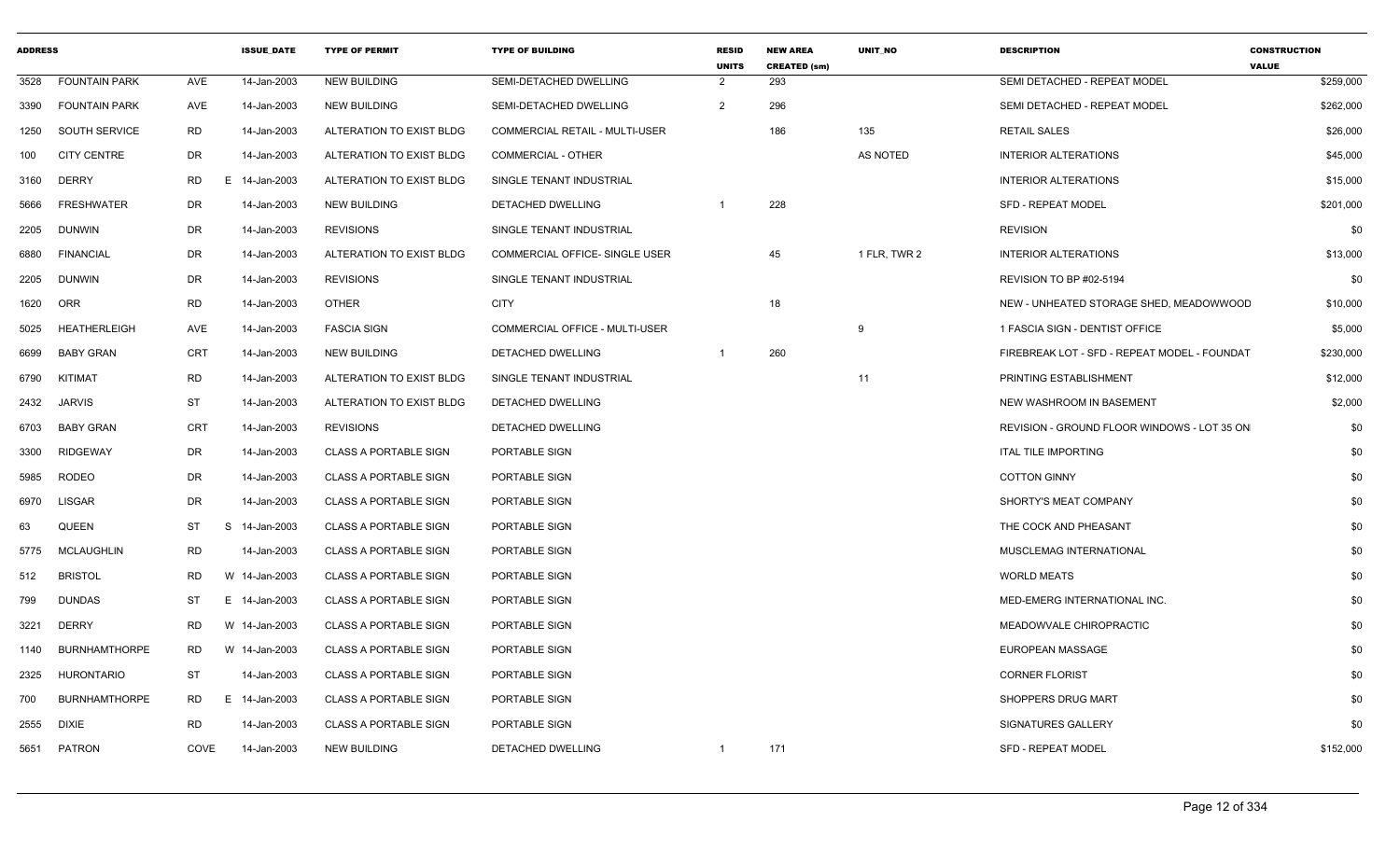| <b>ADDRESS</b> |                       |            | <b>ISSUE DATE</b> | <b>TYPE OF PERMIT</b>    | <b>TYPE OF BUILDING</b>              | <b>RESID</b><br><b>UNITS</b> | <b>NEW AREA</b><br><b>CREATED (sm)</b> | <b>UNIT NO</b> | <b>DESCRIPTION</b>                            | <b>CONSTRUCTION</b><br><b>VALUE</b> |
|----------------|-----------------------|------------|-------------------|--------------------------|--------------------------------------|------------------------------|----------------------------------------|----------------|-----------------------------------------------|-------------------------------------|
| 3480           | <b>FOUNTAIN PARK</b>  | AVE        | 14-Jan-2003       | <b>NEW BUILDING</b>      | SEMI-DETACHED DWELLING               | $\overline{2}$               | 260                                    |                | SEMI DETACHED - REPEAT MODEL                  | \$230,000                           |
| 3486           | <b>FOUNTAIN PARK</b>  | AVE        | 14-Jan-2003       | <b>NEW BUILDING</b>      | SEMI-DETACHED DWELLING               | $\overline{2}$               | 259                                    |                | SEMI DETACHED - REPEAT MODEL                  | \$229,000                           |
| 5623           | <b>PATRON</b>         | COVE       | 14-Jan-2003       | <b>NEW BUILDING</b>      | <b>DETACHED DWELLING</b>             | $\overline{1}$               | 247                                    |                | <b>SFD - REPEAT MODEL</b>                     | \$219,000                           |
| 3510           | <b>FOUNTAIN PARK</b>  | AVE        | 14-Jan-2003       | <b>NEW BUILDING</b>      | SEMI-DETACHED DWELLING               | $\overline{2}$               | 310                                    |                | SEMI DETACHED - REPEAT MODEL                  | \$274,000                           |
| 3516           | <b>FOUNTAIN PARK</b>  | AVE        | 14-Jan-2003       | <b>NEW BUILDING</b>      | SEMI-DETACHED DWELLING               | $\overline{2}$               | 293                                    |                | SEMI DETACHED - REPEAT MODEL                  | \$259,000                           |
| 5654           | <b>FRESHWATER</b>     | DR         | 14-Jan-2003       | <b>NEW BUILDING</b>      | DETACHED DWELLING                    | $\overline{1}$               | 190                                    |                | <b>SFD - REPEAT MODEL</b>                     | \$168,000                           |
| 5674           | <b>FRESHWATER</b>     | DR.        | 14-Jan-2003       | <b>NEW BUILDING</b>      | <b>DETACHED DWELLING</b>             | $\overline{1}$               | 247                                    |                | FIREBREAK LOT - SFD - REPEAT MODEL. FOUNDATI  | \$219,000                           |
| 5677           | <b>FRESHWATER</b>     | DR.        | 14-Jan-2003       | <b>NEW BUILDING</b>      | DETACHED DWELLING                    | $\overline{1}$               | 247                                    |                | <b>SFD - REPEAT MODEL</b>                     | \$219,000                           |
| 3336           | <b>FOUNTAIN PARK</b>  | AVE        | 14-Jan-2003       | <b>NEW BUILDING</b>      | SEMI-DETACHED DWELLING               | $\overline{2}$               | 296                                    |                | SEMI DETACHED - REPEAT MODEL, FIREBREAK LOT   | \$262,000                           |
| 3372           | <b>FOUNTAIN PARK</b>  | AVE        | 14-Jan-2003       | <b>NEW BUILDING</b>      | SEMI-DETACHED DWELLING               | 2                            | 293                                    |                | SEMI DETACHED - REPEAT MODEL                  | \$259,000                           |
| 3384           | <b>FOUNTAIN PARK</b>  | AVE        | 14-Jan-2003       | <b>NEW BUILDING</b>      | SEMI-DETACHED DWELLING               | 2                            | 303                                    |                | SEMI DETACHED - REPEAT MODEL                  | \$268,000                           |
| 483            | <b>GRAND HIGHLAND</b> | <b>WAY</b> | 15-Jan-2003       | <b>NEW BUILDING</b>      | DETACHED DWELLING                    |                              |                                        |                | SFD - FIREBREAK COMPLETION                    | \$0                                 |
| 3611           | <b>MAVIS</b>          | <b>RD</b>  | 15-Jan-2003       | ALTERATION TO EXIST BLDG | MULTI-TENANT INDUSTRIAL              |                              |                                        | 21             | <b>INTERIOR ALTERATIONS</b>                   | \$2,000                             |
| 2120           | <b>ROYAL WINDSOR</b>  | DR         | 15-Jan-2003       | <b>NEW BUILDING</b>      | <b>COMMERCIAL RETAIL-SINGLE USER</b> |                              | 241                                    |                | NEW - GARDEN CENTRE FOR CANADIAN TIRE         | \$200,000                           |
| 5980           | WHITEHORN             | AVE        | 15-Jan-2003       | <b>NEW BUILDING</b>      | CONDOMINIUM ROW DWELLING             | 8                            | 1,332                                  | #95-109(ODD)   | CONDOMINIUM ROW DWELLING - BLK 11 (8 UNITS) - | \$1,306,000                         |
| 5941           | <b>SIDMOUTH</b>       | <b>ST</b>  | 15-Jan-2003       | <b>NEW BUILDING</b>      | DETACHED DWELLING                    | $\overline{1}$               | 221                                    |                | <b>SFD - REPEAT MODEL</b>                     | \$196,000                           |
| 5943           | SIDMOUTH              | ST         | 15-Jan-2003       | <b>NEW BUILDING</b>      | DETACHED DWELLING                    | $\overline{1}$               | 232                                    |                | <b>SFD - REPEAT MODEL</b>                     | \$205,000                           |
| 5965           | <b>SIDMOUTH</b>       | ST         | 15-Jan-2003       | <b>NEW BUILDING</b>      | DETACHED DWELLING                    | $\overline{1}$               | 159                                    |                | <b>SFD - REPEAT MODEL</b>                     | \$141,000                           |
| 5969           | <b>SIDMOUTH</b>       | ST         | 15-Jan-2003       | <b>NEW BUILDING</b>      | <b>DETACHED DWELLING</b>             | $\overline{1}$               | 173                                    |                | <b>SFD - REPEAT MODEL</b>                     | \$153,000                           |
| 5983           | <b>SIDMOUTH</b>       | ST         | 15-Jan-2003       | <b>NEW BUILDING</b>      | DETACHED DWELLING                    | $\overline{1}$               | 232                                    |                | <b>SFD - REPEAT MODEL</b>                     | \$205,000                           |
| 1459           | PATE                  | <b>CRT</b> | 15-Jan-2003       | <b>NEW BUILDING</b>      | SEMI-DETACHED DWELLING               | $\overline{2}$               | 273                                    |                | SEMI-DETACHED - REPEAT MODEL                  | \$268,000                           |
| 5947           | SIDMOUTH              | ST         | 15-Jan-2003       | <b>NEW BUILDING</b>      | DETACHED DWELLING                    | $\overline{1}$               | 159                                    |                | SFD - REPEAT MODEL, FIREBERAK LOT             | \$141,000                           |
| 5953           | SIDMOUTH              | <b>ST</b>  | 15-Jan-2003       | <b>NEW BUILDING</b>      | DETACHED DWELLING                    | $\overline{1}$               | 221                                    |                | <b>SFD - REPEAT MODEL</b>                     | \$196,000                           |
| 5967           | <b>SIDMOUTH</b>       | <b>ST</b>  | 15-Jan-2003       | <b>NEW BUILDING</b>      | DETACHED DWELLING                    | $\overline{1}$               | 173                                    |                | <b>SFD - REPEAT MODEL</b>                     | \$153,000                           |
| 5979           | SIDMOUTH              | <b>ST</b>  | 15-Jan-2003       | <b>NEW BUILDING</b>      | DETACHED DWELLING                    | $\overline{1}$               | 232                                    |                | <b>SFD - REPEAT MODEL</b>                     | \$205,000                           |
| 1429           | PATE                  | <b>CRT</b> | 15-Jan-2003       | <b>NEW BUILDING</b>      | SEMI-DETACHED DWELLING               | $\overline{2}$               | 314                                    |                | SEMI-DETACHED - REPEAT MODEL                  | \$308,000                           |
| 5627           | <b>PATRON</b>         | COVE       | 15-Jan-2003       | <b>NEW BUILDING</b>      | DETACHED DWELLING                    | $\overline{1}$               | 215                                    |                | <b>SFD - REPEAT MODEL</b>                     | \$190,000                           |
| 5664           | <b>PEGASUS</b>        | ST         | 15-Jan-2003       | <b>NEW BUILDING</b>      | DETACHED DWELLING                    | $\overline{1}$               | 203                                    |                | <b>SFD - REPEAT MODEL</b>                     | \$180,000                           |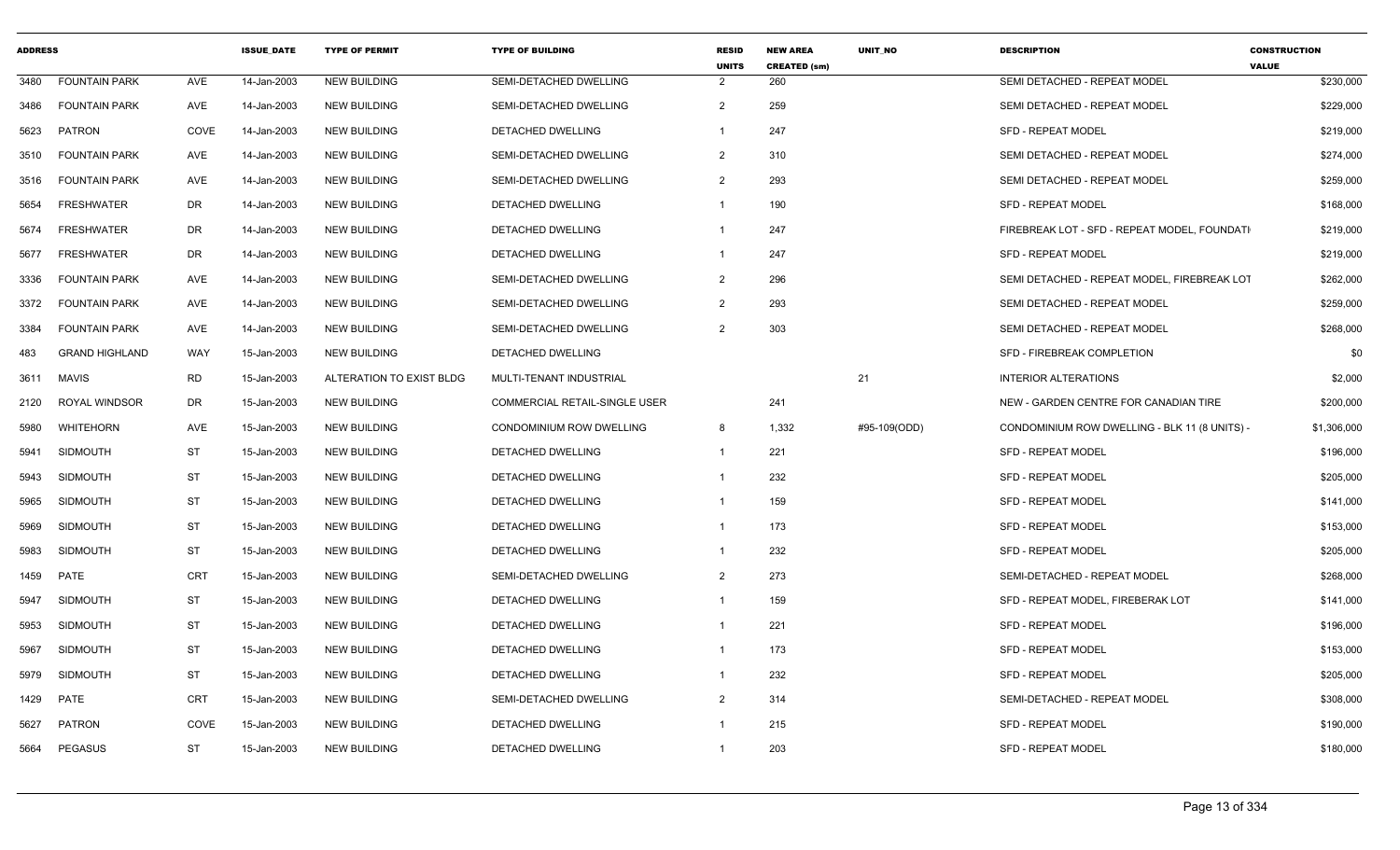| <b>ADDRESS</b> |                        |             | <b>ISSUE_DATE</b> | <b>TYPE OF PERMIT</b>        | <b>TYPE OF BUILDING</b>               | <b>RESID</b><br><b>UNITS</b> | <b>NEW AREA</b><br><b>CREATED (sm)</b> | <b>UNIT NO</b> | <b>DESCRIPTION</b>                            | <b>CONSTRUCTION</b><br><b>VALUE</b> |
|----------------|------------------------|-------------|-------------------|------------------------------|---------------------------------------|------------------------------|----------------------------------------|----------------|-----------------------------------------------|-------------------------------------|
| 1450           | PATE                   | CRT         | 15-Jan-2003       | <b>NEW BUILDING</b>          | SEMI-DETACHED DWELLING                | $\overline{2}$               | 340                                    |                | SEMI DETACHED - REPEAT MODEL                  | \$333,000                           |
| 5660           | <b>PEGASUS</b>         | <b>ST</b>   | 15-Jan-2003       | <b>NEW BUILDING</b>          | DETACHED DWELLING                     |                              | 202                                    |                | <b>SFD - REPEAT MODEL</b>                     | \$179,000                           |
| 5684           | <b>PEGASUS</b>         | ST          | 15-Jan-2003       | <b>NEW BUILDING</b>          | DETACHED DWELLING                     |                              | 203                                    |                | <b>SFD - REPEAT MODEL</b>                     | \$180,000                           |
| 5025           | <b>HEATHERLEIGH</b>    | <b>AVE</b>  | 15-Jan-2003       | ALTERATION TO EXIST BLDG     | COMMERCIAL OFFICE- SINGLE USER        |                              | 242                                    | 7-8            | <b>INTERIOR ALTERATIONS</b>                   | \$68,000                            |
| 6690           | CAMPOBELLO             | <b>RD</b>   | 15-Jan-2003       | <b>SPRINKLERS</b>            | SINGLE TENANT INDUSTRIAL              |                              |                                        |                | <b>SPRINKLERS</b>                             | \$50,000                            |
| 239            | <b>GLENN HAWTHORNE</b> | <b>BLVD</b> | 15-Jan-2003       | ALTERATION TO EXIST BLDG     | DETACHED DWELLING                     |                              |                                        |                | <b>NEW EXTERIOR DOOR</b>                      | \$8,000                             |
| 136            | QUEEN                  | ST          | S<br>15-Jan-2003  | ALTERATION TO EXIST BLDG     | <b>COMMERCIAL RETAIL - MULTI-USER</b> |                              |                                        | 4              | TAKE-OUT RESTAURANT                           | \$19,000                            |
| 110            | MATHESON               | BLVD        | W 15-Jan-2003     | ALTERATION TO EXIST BLDG     | COMMERCIAL OFFICE- SINGLE USER        |                              |                                        | 201            | INTERIOR ALTERATIONS - SPRINGS CANADA         | \$13,000                            |
| 6711           | MISSISSAUGA            | <b>RD</b>   | 15-Jan-2003       | ALTERATION TO EXIST BLDG     | COMMERCIAL OFFICE- SINGLE USER        |                              |                                        | 106            | <b>BUSINESS OFFICE</b>                        | \$13,000                            |
| 30             | <b>EGLINTON</b>        | AVE         | W 15-Jan-2003     | ALTERATION TO EXIST BLDG     | COMMERCIAL OFFICE - MULTI-USER        |                              |                                        | 708            | <b>INTERIOR ALTERATIONS</b>                   | \$15,000                            |
| 2121           | ARGENTIA               | RD          | 15-Jan-2003       | ALTERATION TO EXIST BLDG     | COMMERCIAL OFFICE - MULTI-USER        |                              |                                        | 400            | <b>INTERIOR ALTERATIONS</b>                   | \$46,000                            |
| 801            | <b>MATHESON</b>        | BLVD        | 15-Jan-2003<br>W  | <b>FASCIA SIGN</b>           | COMMERCIAL - OTHER                    |                              |                                        | $11 - 12$      | 1 FASCIA SIGN - CITI FINACIAL                 | \$8,000                             |
| 1107           | <b>LORNE PARK</b>      | <b>RD</b>   | 15-Jan-2003       | <b>CLASS A PORTABLE SIGN</b> | PORTABLE SIGN                         |                              |                                        |                | TONY MORRA HAIR DESIGN                        | \$0                                 |
| 5910           | <b>DIXIE</b>           | <b>RD</b>   | 15-Jan-2003       | <b>CLASS A PORTABLE SIGN</b> | PORTABLE SIGN                         |                              |                                        |                | <b>FIRESTONE</b>                              | \$0                                 |
| 5980           | WHITEHORN              | AVE         | 15-Jan-2003       | <b>NEW BUILDING</b>          | CONDOMINIUM ROW DWELLING              |                              |                                        | #95-109(ODD)   | CONDOMINIUM ROW DWELLING - BLK 11 (8 UNITS) - | \$0                                 |
| 7232           | <b>GAGLIANO</b>        | DR          | 15-Jan-2003       | <b>NEW BUILDING</b>          | SEMI-DETACHED DWELLING                | $\overline{2}$               | 340                                    |                | SEMI DETACHED - REPEAT MODEL - FIREBREAK LO   | \$334,000                           |
| 2647           | <b>BUSHLAND</b>        | <b>CRES</b> | 15-Jan-2003       | ALTERATION TO EXIST BLDG     | DETACHED DWELLING                     |                              |                                        |                | PLUMBING AND HEATING ONLY                     | \$0                                 |
| 5987           | <b>SIDMOUTH</b>        | ST          | 15-Jan-2003       | <b>NEW BUILDING</b>          | DETACHED DWELLING                     |                              | 159                                    |                | <b>SFD - REPEAT MODEL</b>                     | \$141,000                           |
| 1465           | PATE                   | <b>CRT</b>  | 15-Jan-2003       | <b>NEW BUILDING</b>          | SEMI-DETACHED DWELLING                | $\overline{2}$               | 340                                    |                | SEMI-DETACHED - REPEAT MODEL                  | \$333,000                           |
| 1248           | <b>DUNDAS</b>          | ST          | E.<br>15-Jan-2003 | <b>CLASS A PORTABLE SIGN</b> | PORTABLE SIGN                         |                              |                                        |                | <b>COMFORT LEATHER &amp; SOFA</b>             | \$0                                 |
| 4060           | <b>RIDGEWAY</b>        | DR          | 15-Jan-2003       | <b>CLASS A PORTABLE SIGN</b> | PORTABLE SIGN                         |                              |                                        |                | POLGRES HOME IMPROVEMENT                      | \$0                                 |
| 3425           | LAIRD                  | RD          | 15-Jan-2003       | <b>CLASS A PORTABLE SIGN</b> | PORTABLE SIGN                         |                              |                                        |                | <b>CANADIAN DESIGN FURNITURE</b>              | \$0                                 |
| 6400           | <b>MILLCREEK</b>       | <b>DR</b>   | 15-Jan-2003       | <b>CLASS A PORTABLE SIGN</b> | PORTABLE SIGN                         |                              |                                        |                | CARAFE MEADOWVALE                             | \$0                                 |
| 2458           | <b>DUNDAS</b>          | ST          | W 15-Jan-2003     | <b>CLASS A PORTABLE SIGN</b> | <b>PORTABLE SIGN</b>                  |                              |                                        |                | <b>FLOWERS &amp; MORE</b>                     | \$0                                 |
| 3150           | <b>RIDGEWAY</b>        | DR          | 15-Jan-2003       | <b>CLASS A PORTABLE SIGN</b> | PORTABLE SIGN                         |                              |                                        |                | A440 ACADEMY OF MUSIC                         | \$0                                 |
| 1590           | <b>DUNDAS</b>          | ST          | E 15-Jan-2003     | <b>CLASS A PORTABLE SIGN</b> | PORTABLE SIGN                         |                              |                                        |                | <b>PREMIER FITNESS</b>                        | \$0                                 |
| 640            | <b>EGLINTON</b>        | AVE         | W 15-Jan-2003     | <b>CLASS A PORTABLE SIGN</b> | PORTABLE SIGN                         |                              |                                        |                | <b>OXFORD LEARNING</b>                        | \$0                                 |
| 980            | SOUTHDOWN              | <b>RD</b>   | 16-Jan-2003       | <b>NEW BUILDING</b>          | COMMERCIAL - OTHER                    |                              | 1,052                                  | <b>BDGE</b>    | NEW - COMMERCIAL SPEC BLDG'E' -TENANT NOT DI  | \$836,000                           |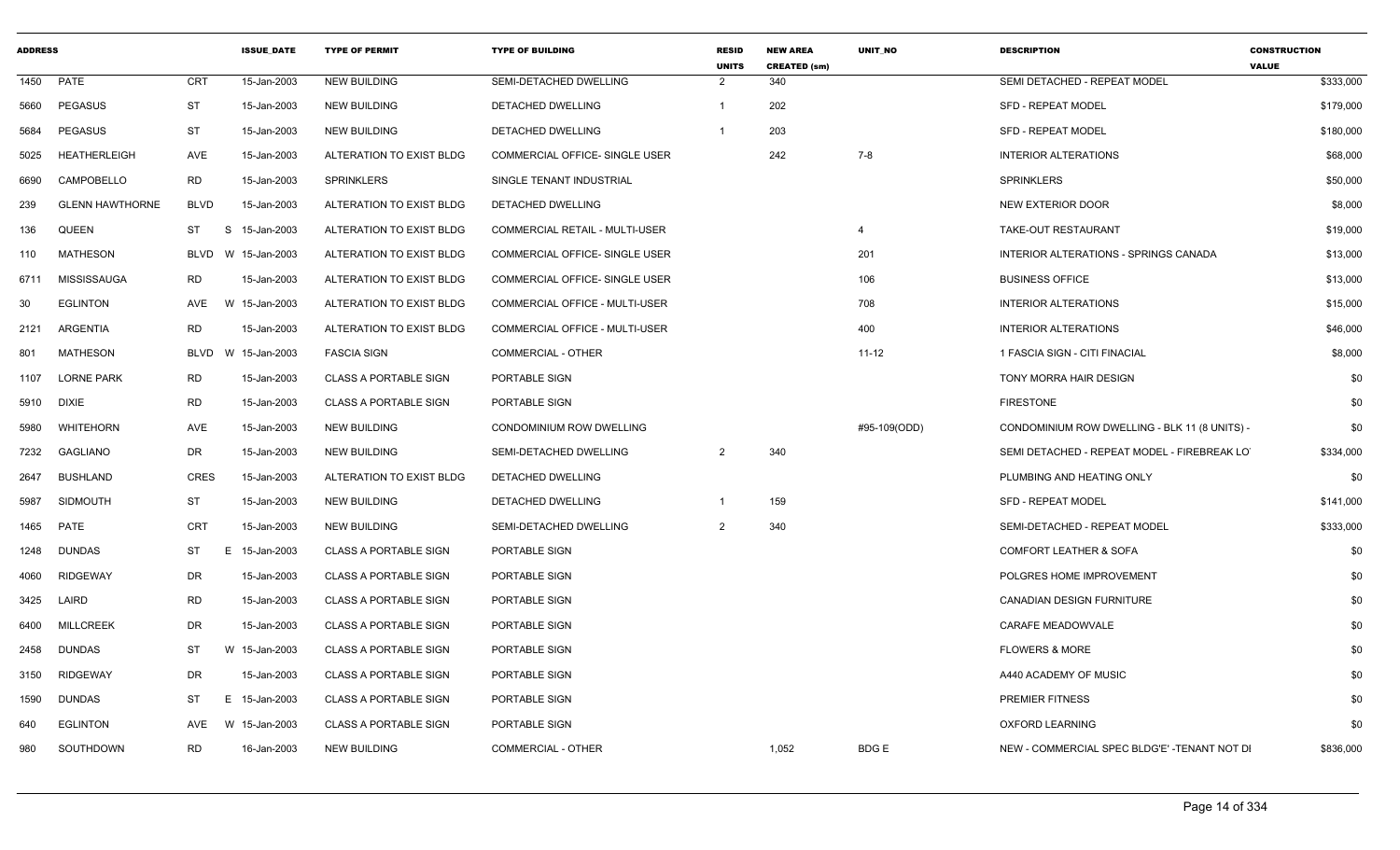| <b>ADDRESS</b> |                          |                 | <b>ISSUE_DATE</b> | <b>TYPE OF PERMIT</b>        | <b>TYPE OF BUILDING</b>               | <b>RESID</b><br><b>UNITS</b> | <b>NEW AREA</b><br><b>CREATED (sm)</b> | <b>UNIT NO</b>  | <b>DESCRIPTION</b>                            | <b>CONSTRUCTION</b><br><b>VALUE</b> |
|----------------|--------------------------|-----------------|-------------------|------------------------------|---------------------------------------|------------------------------|----------------------------------------|-----------------|-----------------------------------------------|-------------------------------------|
| 55             | <b>CITY CENTRE</b>       | DR              | 16-Jan-2003       | ALTERATION TO EXIST BLDG     | COMMERCIAL OFFICE - MULTI-USER        |                              |                                        | 403             | MANAGEMENT OFFICE                             | \$83,000                            |
| 620            | <b>TWAIN</b>             | AVE             | 16-Jan-2003       | <b>FASCIA SIGN</b>           | <b>SCHOOL - ELEMENTARY</b>            |                              |                                        |                 | 2 FASCIA SIGNS - DERRY WEST VILLAGE P.S.      | \$5,000                             |
| 5306           | <b>CREDITVIEW</b>        | <b>RD</b>       | 16-Jan-2003       | ALTERATION TO EXIST BLDG     | <b>COMMERCIAL - OTHER</b>             |                              |                                        |                 | <b>DENTISTRY</b>                              | \$27,000                            |
| 2670           | <b>ERIN CENTRE</b>       | <b>BLVD</b>     | 16-Jan-2003       | ALTERATION TO EXIST BLDG     | <b>COMMERCIAL RETAIL-SINGLE USER</b>  |                              |                                        |                 | <b>RETAIL SALES</b>                           | \$373,000                           |
| 363            | LAKESHORE                | <b>RD</b><br>E. | 16-Jan-2003       | <b>OTHER</b>                 | APARTMENT (> 6 UNITS)                 |                              |                                        |                 | FIRE ALARM UPGRADE                            | \$5,000                             |
| 6990           | <b>FINANCIAL</b>         | DR              | 16-Jan-2003       | <b>FASCIA SIGN</b>           | COMMERCIAL RETAIL - MULTI-USER        |                              |                                        | 9               | 2 FASCIA SIGNS - MADE IN JAPAN                | \$2,000                             |
| 2155           | LEANNE                   | <b>BLVD</b>     | 16-Jan-2003       | ALTERATION TO EXIST BLDG     | MULTI-TENANT INDUSTRIAL               |                              | 104                                    | 234             | <b>BUSINESS ADMINISTRATIVE OFFICE</b>         | \$15,000                            |
| 3145           | <b>DUNDAS</b>            | ST              | W 16-Jan-2003     | ALTERATION TO EXIST BLDG     | <b>COMMERCIAL RETAIL - MULTI-USER</b> |                              |                                        | 10              | TANNING SALON COFA'A'787/02 EXPIRES DEC. 31/0 | \$53,000                            |
| 297            | <b>MINEOLA</b>           | RD              | W 16-Jan-2003     | ALTERATION TO EXIST BLDG     | DETACHED DWELLING                     |                              |                                        |                 | NEW A/C                                       | \$8,000                             |
| 6885           | <b>KENNEDY</b>           | <b>RD</b>       | 16-Jan-2003       | <b>FASCIA SIGN</b>           | SINGLE TENANT INDUSTRIAL              |                              |                                        |                 | 2 FASCIA SIGNS - THE SHOPPING CHANNEL         | \$9,000                             |
| 4141           | LIVING ARTS              | DR              | 16-Jan-2003       | <b>CLASS A PORTABLE SIGN</b> | PORTABLE SIGN                         |                              |                                        |                 | LIVING ARTS CENTRE (REMXA EVENT)              | \$0                                 |
| 1009           | <b>INDIAN</b>            | <b>RD</b>       | 16-Jan-2003       | <b>OTHER</b>                 | DETACHED DWELLING                     |                              |                                        |                 | <b>SEWER CONVERSION</b>                       | \$2,000                             |
| 2155           | LEANNE                   | <b>BLVD</b>     | 16-Jan-2003       | ALTERATION TO EXIST BLDG     | MULTI-TENANT INDUSTRIAL               |                              | 277                                    | 231,239,242,253 | <b>BUSINESS ADMINISTRATIVE OFFICE</b>         | \$39,000                            |
| 920            | SOUTHDOWN                | RD              | 16-Jan-2003       | <b>NEW BUILDING</b>          | <b>COMMERCIAL - OTHER</b>             |                              | 2,900                                  | BDG. H          | NEW - COMMERCIAL SPEC BLDG'H' - TENANT NOT D  | \$2,341,000                         |
| 5915           | <b>AIRPORT</b>           | <b>RD</b>       | 17-Jan-2003       | ALTERATION TO EXIST BLDG     | <b>INDUSTRIAL - OTHER</b>             |                              |                                        | 102 & 114       | <b>BUSINESS OFFICE</b>                        | \$22,000                            |
| 6660           | <b>KENNEDY</b>           | <b>RD</b>       | 17-Jan-2003       | ALTERATION TO EXIST BLDG     | MULTI-TENANT INDUSTRIAL               |                              | 239                                    | $6 - 7$         | BUSINESS OFFICE/STORAGE WAREHOUSE             | \$67,000                            |
| 1251           | <b>PRESTONWOOD</b>       | <b>CRES</b>     | 17-Jan-2003       | <b>NEW BUILDING</b>          | SEMI-DETACHED DWELLING                | $\overline{2}$               | 292                                    |                 | SEMI-DETACHED - REPEAT MODEL                  | \$258,000                           |
| 1275           | <b>PRESTONWOOD</b>       | <b>CRES</b>     | 17-Jan-2003       | <b>NEW BUILDING</b>          | SEMI-DETACHED DWELLING                | $\overline{2}$               | 341                                    |                 | SEMI-DETACHED - REPEAT MODEL - FIREBREAK LO   | \$303,000                           |
| 1247           | <b>PRESTONWOOD</b>       | <b>CRES</b>     | 17-Jan-2003       | <b>NEW BUILDING</b>          | SEMI-DETACHED DWELLING                | $\overline{2}$               | 255                                    |                 | SEMI-DETACHED - REPEAT MODEL                  | \$225,000                           |
| 1259           | <b>PRESTONWOOD</b>       | <b>CRES</b>     | 17-Jan-2003       | <b>NEW BUILDING</b>          | SEMI-DETACHED DWELLING                | 2                            | 279                                    |                 | SEMI-DETACHED - REPEAT MODEL                  | \$247,000                           |
| 1283           | PRESTONWOOD              | <b>CRES</b>     | 17-Jan-2003       | <b>NEW BUILDING</b>          | SEMI-DETACHED DWELLING                | $\overline{2}$               | 279                                    |                 | SEMI-DETACHED - REPEAT MODEL                  | \$247,000                           |
| 5980           | WHITEHORN                | AVE             | 17-Jan-2003       | <b>NEW BUILDING</b>          | CONDOMINIUM ROW DWELLING              | $\overline{7}$               | 1,060                                  | #124-136(EVEN)  | CONDOMINIUM ROW DWELLING - BLK 14(7 UNITS), F | \$1,040,000                         |
| 5980           | <b>WHITEHORN</b>         | <b>AVE</b>      | 17-Jan-2003       | <b>NEW BUILDING</b>          | <b>CONDOMINIUM ROW DWELLING</b>       | 8                            | 1,388                                  | #108-122 (EVEN) | CONDOMINIUM ROW DWELLING - BLK 15(8 UNITS), F | \$1,360,000                         |
| 1965           | <b>MISSISSAUGA</b>       | RD              | 17-Jan-2003       | <b>NEW BUILDING</b>          | DETACHED DWELLING                     |                              | 459                                    |                 | <b>SFD - CUSTOM</b>                           | \$574,000                           |
| 1582           | <b>MEADOWFIELD</b>       | <b>CRES</b>     | 17-Jan-2003       | ALTERATION TO EXIST BLDG     | DETACHED DWELLING                     |                              |                                        |                 | <b>BASEMENT ENTRANCE</b>                      | \$5,000                             |
| 5960           | LATIMER                  | DR              | 17-Jan-2003       | <b>NEW BUILDING</b>          | <b>COMMERCIAL RETAIL-SINGLE USER</b>  |                              | 540                                    |                 | NEW-COIN CAR WASH - COMPLETION                | \$0                                 |
| 5980           | CHURCHILL MEADOWS        | <b>BLVD</b>     | 17-Jan-2003       | ALTERATION TO EXIST BLDG     | COMMERCIAL RETAIL - MULTI-USER        |                              | 215                                    | $13 - 14$       | <b>FOOD STORE/BAKERY</b>                      | \$61,000                            |
| 5980           | <b>CHURCHILL MEADOWS</b> | <b>BLVD</b>     | 17-Jan-2003       | ALTERATION TO EXIST BLDG     | COMMERCIAL OFFICE- SINGLE USER        |                              |                                        | 4 & 5           | <b>FINANCIAL INSTITUTION</b>                  | \$57,000                            |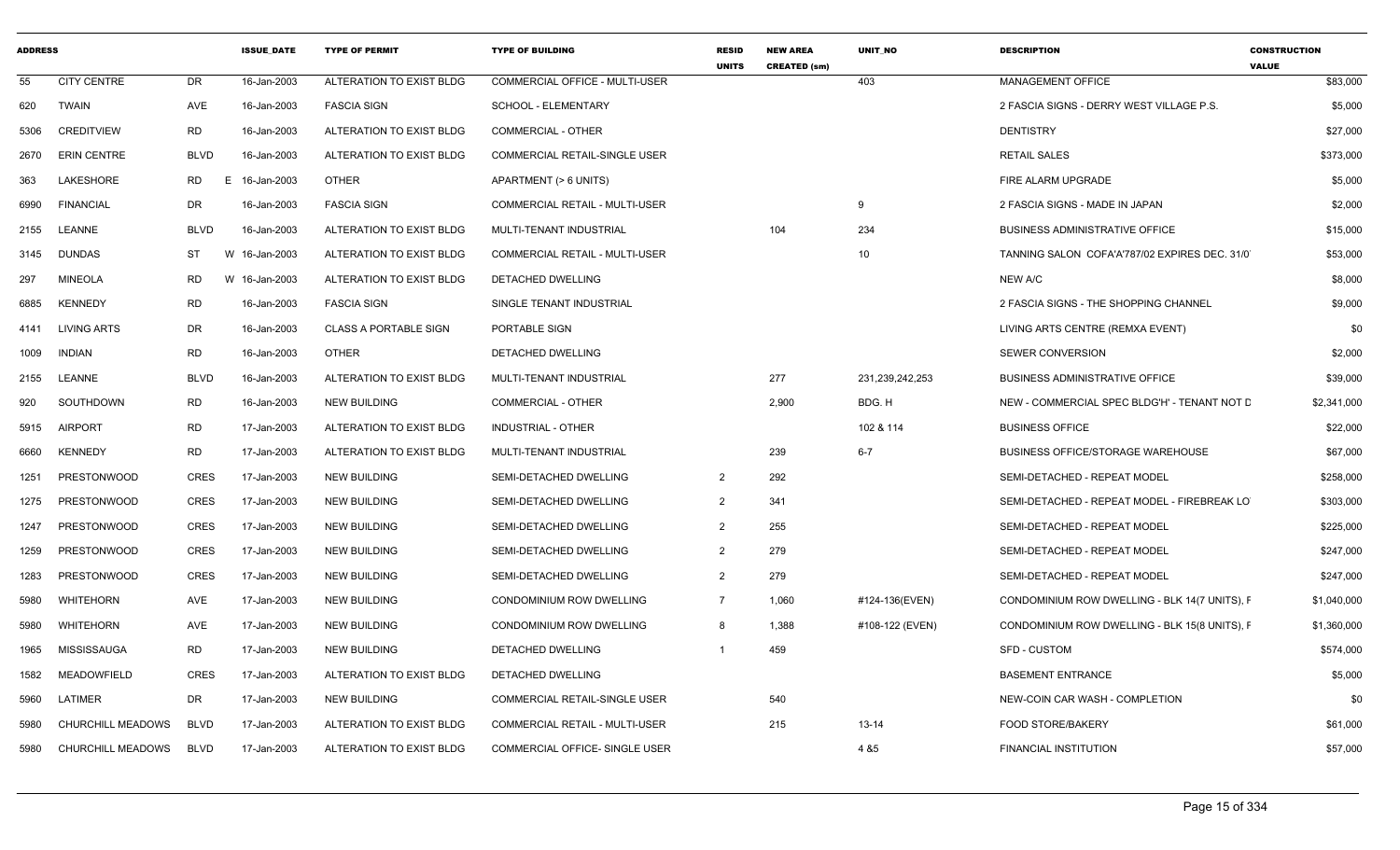| <b>ADDRESS</b> |                          |             | <b>ISSUE DATE</b> | <b>TYPE OF PERMIT</b>        | <b>TYPE OF BUILDING</b>        | <b>RESID</b><br><b>UNITS</b> | <b>NEW AREA</b><br><b>CREATED (sm)</b> | <b>UNIT NO</b> | <b>DESCRIPTION</b>                            | <b>CONSTRUCTION</b><br><b>VALUE</b> |
|----------------|--------------------------|-------------|-------------------|------------------------------|--------------------------------|------------------------------|----------------------------------------|----------------|-----------------------------------------------|-------------------------------------|
| 5090           | <b>ORBITOR</b>           | <b>DR</b>   | 17-Jan-2003       | ALTERATION TO EXIST BLDG     | COMMERCIAL OFFICE- SINGLE USER |                              | 600                                    | 1 FLR          | <b>INTERIOR ALTERATIONS</b>                   | \$84,000                            |
| 3355           | THE COLLEGEWAY           |             | 17-Jan-2003       | <b>CLASS A PORTABLE SIGN</b> | PORTABLE SIGN                  |                              |                                        |                | <b>CHERISHED SCRAPBOOKS</b>                   | \$0                                 |
| 925            | MID-WAY                  | <b>BLVD</b> | 17-Jan-2003       | <b>CLASS A PORTABLE SIGN</b> | PORTABLE SIGN                  |                              |                                        |                | MOSTLY ROSES-CAN-MEX IMPORTS INC.             | \$0                                 |
| 1020           | <b>BURNHAMTHORPE</b>     | RD          | E 17-Jan-2003     | <b>CLASS A PORTABLE SIGN</b> | PORTABLE SIGN                  |                              |                                        |                | APPLEWOOD FISH AND CHIPS                      | \$0                                 |
| 1011           | EGLINTON                 | AVE         | E 17-Jan-2003     | <b>CLASS A PORTABLE SIGN</b> | PORTABLE SIGN                  |                              |                                        |                | <b>TEXEURO DRAPERY</b>                        | \$0                                 |
| 0              | <b>AQUITAINE</b>         | AVE         | 17-Jan-2003       | <b>CLASS A PORTABLE SIGN</b> | PORTABLE SIGN                  |                              |                                        |                | NORTH MISSISSAUGA SOCCER CLUB                 | \$0                                 |
| 325            | CENTRAL                  | <b>PKY</b>  | W 17-Jan-2003     | <b>CLASS A PORTABLE SIGN</b> | PORTABLE SIGN                  |                              |                                        |                | <b>MIDNIGHT SUN</b>                           | \$0                                 |
| $\mathbf 0$    | MAVIS                    | RD          | 17-Jan-2003       | <b>CLASS A PORTABLE SIGN</b> | PORTABLE SIGN                  |                              |                                        |                | NORTH MISSISSAUGA SOCCER CLUB                 | \$0                                 |
| $\mathbf 0$    | <b>MAVIS</b>             | <b>RD</b>   | 17-Jan-2003       | <b>CLASS A PORTABLE SIGN</b> | PORTABLE SIGN                  |                              |                                        |                | NORTH MISSISSAUGA SOCCER CLUB                 | \$0                                 |
| $\mathbf 0$    | MAVIS                    | <b>RD</b>   | 17-Jan-2003       | <b>CLASS A PORTABLE SIGN</b> | PORTABLE SIGN                  |                              |                                        |                | NORTH MISSISSAUGA SOCCER CLUB                 | \$0                                 |
| $\Omega$       | NINTH LINE               |             | 17-Jan-2003       | <b>CLASS A PORTABLE SIGN</b> | PORTABLE SIGN                  |                              |                                        |                | NORTH MISSISSAUGA SOCCER CLUB                 | \$0                                 |
| $\Omega$       | <b>HURONTARIO</b>        | <b>ST</b>   | 17-Jan-2003       | <b>CLASS A PORTABLE SIGN</b> | PORTABLE SIGN                  |                              |                                        |                | NORTH MISSISSAUGA SOCCER CLUB                 | \$0                                 |
| 1061           | <b>DUNDAS</b>            | ST          | W 17-Jan-2003     | <b>CLASS A PORTABLE SIGN</b> | PORTABLE SIGN                  |                              |                                        |                | <b>KRISHMA FASHIONS</b>                       | \$0                                 |
| 0              | <b>EGLINTON</b>          | AVE         | W 17-Jan-2003     | <b>CLASS A PORTABLE SIGN</b> | PORTABLE SIGN                  |                              |                                        |                | NORTH MISSISSAUGA SOCCER CLUB                 | \$0                                 |
| $\Omega$       | <b>ERIN MILLS</b>        | <b>PKY</b>  | 17-Jan-2003       | <b>CLASS A PORTABLE SIGN</b> | PORTABLE SIGN                  |                              |                                        |                | NORTH MISSISSAUGA SOCCER CLUB                 | \$0                                 |
| $\Omega$       | <b>ERIN MILLS</b>        | <b>PKY</b>  | 17-Jan-2003       | <b>CLASS A PORTABLE SIGN</b> | PORTABLE SIGN                  |                              |                                        |                | NORTH MISSISSAUGA SOCCER CLUB                 | \$0                                 |
| 0              | <b>WINSTON CHURCHILL</b> | <b>BLVD</b> | 17-Jan-2003       | <b>CLASS A PORTABLE SIGN</b> | PORTABLE SIGN                  |                              |                                        |                | NORTH MISSISSAGUA SOCCER CLUB                 | \$0                                 |
| 5130           | <b>DIXIE</b>             | RD          | 17-Jan-2003       | <b>CLASS A PORTABLE SIGN</b> | PORTABLE SIGN                  |                              |                                        |                | <b>HOODOO MCFIGGINS</b>                       | \$0                                 |
| 5980           | WHITEHORN                | AVE         | 17-Jan-2003       | <b>NEW BUILDING</b>          | CONDOMINIUM ROW DWELLING       | 8                            | 1,320                                  | 138-152(EVEN)  | CONDOMINIUM ROW DWELLING - BLK 13(8 UNITS)- F | \$1,294,000                         |
| 5980           | WHITEHORN                | AVE         | 17-Jan-2003       | <b>NEW BUILDING</b>          | CONDOMINIUM ROW DWELLING       | $\overline{7}$               | 1,060                                  | #94-106 (EVEN) | CONDOMINIUM ROW DWELLING - BLK 16(7 UNITS), F | \$1,040,000                         |
| 755            | QUEENSWAY                |             | E 17-Jan-2003     | ALTERATION TO EXIST BLDG     | MULTI-TENANT INDUSTRIAL        |                              |                                        | 14             | REPLACE UNDERGROUND PLUMBING                  | \$6,000                             |
| 2575           | <b>DUNDAS</b>            | ST          | W 17-Jan-2003     | <b>CLASS A PORTABLE SIGN</b> | PORTABLE SIGN                  |                              |                                        |                | KINSELLA INTERIORS                            | \$0                                 |
| 6750           | <b>WINSTON CHURCHILL</b> | <b>BLVD</b> | 17-Jan-2003       | <b>CLASS A PORTABLE SIGN</b> | PORTABLE SIGN                  |                              |                                        |                | <b>SALON TORTELLI</b>                         | \$0                                 |
| 128            | QUEEN                    | ST          | S 17-Jan-2003     | <b>CLASS A PORTABLE SIGN</b> | PORTABLE SIGN                  |                              |                                        |                | THE WOMEN'S CLUB                              | \$0                                 |
| 1280           | <b>HAIG</b>              | <b>BLVD</b> | 20-Jan-2003       | ADDITION TO EXIST BLDG       | DETACHED DWELLING              |                              |                                        |                | <b>ADDITION - 1STOREY</b>                     | \$15,000                            |
| 1333           | <b>TONOLLI</b>           | <b>RD</b>   | 20-Jan-2003       | ADDITION TO EXIST BLDG       | SINGLE TENANT INDUSTRIAL       |                              |                                        |                | ADDITION - PLANT, TONOLLI CANADA LTD-FOUNDAT  | \$0                                 |
| 6699           | BABY GRAN                | CRT         | 20-Jan-2003       | <b>NEW BUILDING</b>          | DETACHED DWELLING              |                              | 260                                    |                | SFD-FIREBREAK LOT COMPLETION                  | \$0                                 |
| $\Omega$       | CAWTHRA                  | <b>RD</b>   | 20-Jan-2003       | <b>CLASS A PORTABLE SIGN</b> | PORTABLE SIGN                  |                              |                                        |                | <b>BLOOR BASEBALL ASSOCIATION</b>             | \$0                                 |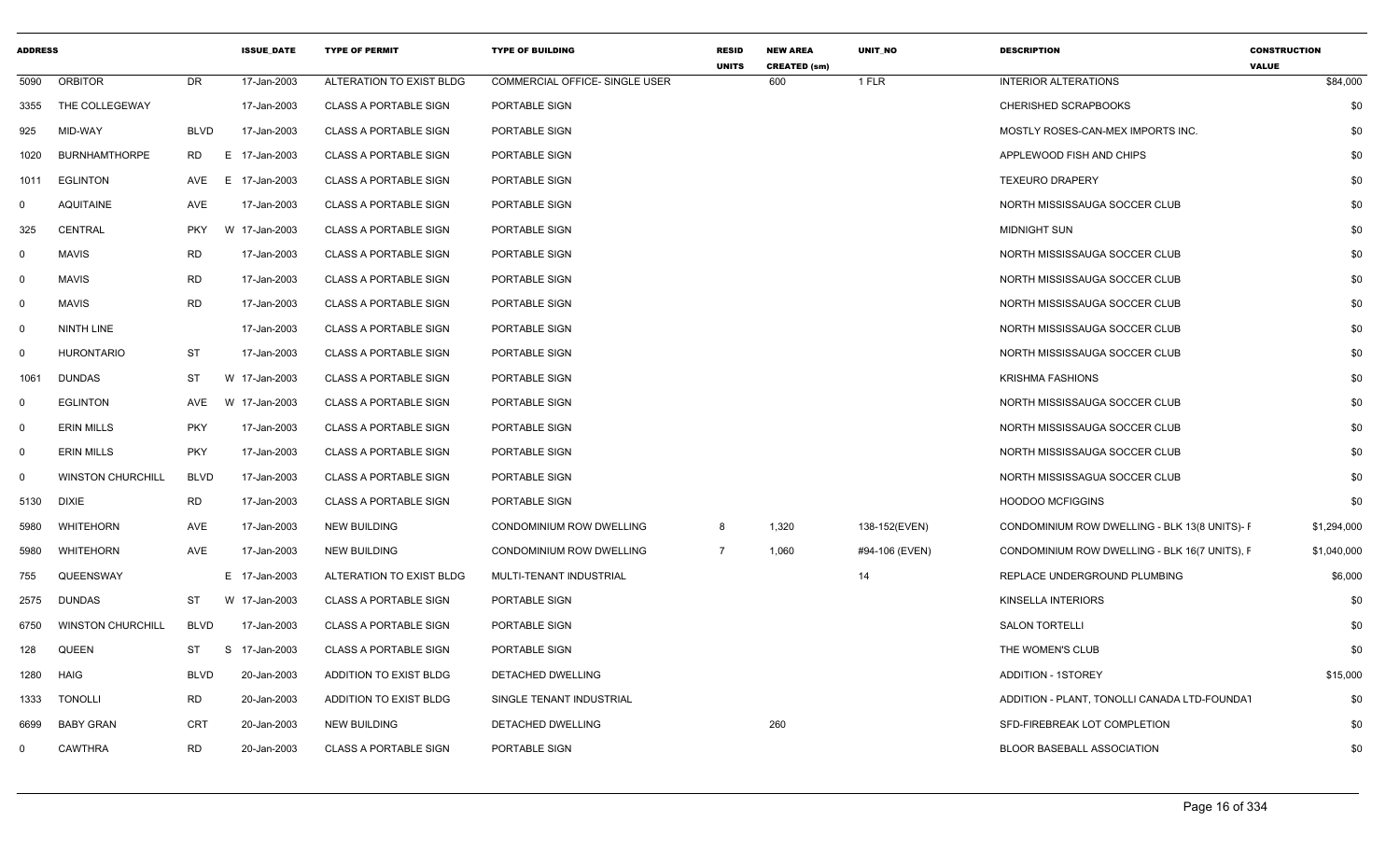| <b>ADDRESS</b> |                      |             | <b>ISSUE DATE</b> | <b>TYPE OF PERMIT</b>        | <b>TYPE OF BUILDING</b>               | <b>RESID</b><br><b>UNITS</b> | <b>NEW AREA</b><br><b>CREATED (sm)</b> | UNIT_NO | <b>DESCRIPTION</b>                             | <b>CONSTRUCTION</b><br><b>VALUE</b> |
|----------------|----------------------|-------------|-------------------|------------------------------|---------------------------------------|------------------------------|----------------------------------------|---------|------------------------------------------------|-------------------------------------|
| $\mathbf 0$    | <b>EGLINTON</b>      | AVE         | E 20-Jan-2003     | <b>CLASS A PORTABLE SIGN</b> | PORTABLE SIGN                         |                              |                                        |         | <b>BLOOR BASEBALL ASSOCIATION</b>              | \$0                                 |
| 4140           | <b>ERIN MILLS</b>    | <b>PKY</b>  | 20-Jan-2003       | <b>CLASS A PORTABLE SIGN</b> | PORTABLE SIGN                         |                              |                                        |         | <b>BAKERS DOZEN</b>                            | \$0                                 |
| 3260           | <b>HUNTERS</b>       | <b>GLEN</b> | 20-Jan-2003       | <b>NEW BUILDING</b>          | DETACHED DWELLING                     |                              |                                        |         | SFD - REPEAT MODEL - FIREBREAK LOT COMPLETI(   | \$0                                 |
| 6845           | <b>INVADER</b>       | <b>CRES</b> | 20-Jan-2003       | <b>CLASS A PORTABLE SIGN</b> | PORTABLE SIGN                         |                              |                                        |         | ROSEDALE TRANSPORT                             | \$0                                 |
| 5980           | <b>MCLAUGHLIN</b>    | RD.         | 20-Jan-2003       | <b>CLASS A PORTABLE SIGN</b> | PORTABLE SIGN                         |                              |                                        |         | THE SUITE EXCHANGE                             | \$0                                 |
| 3599           | WOLFEDALE            | <b>RD</b>   | 20-Jan-2003       | <b>CLASS A PORTABLE SIGN</b> | PORTABLE SIGN                         |                              |                                        |         | LAIDLAW                                        | \$0                                 |
| 720            | <b>BRISTOL</b>       | <b>RD</b>   | W 20-Jan-2003     | <b>CLASS A PORTABLE SIGN</b> | PORTABLE SIGN                         |                              |                                        |         | <b>SALON FORTE</b>                             | \$0                                 |
| 5980           | CHURCHILL MEADOWS    | <b>BLVD</b> | 20-Jan-2003       | <b>CLASS A PORTABLE SIGN</b> | PORTABLE SIGN                         |                              |                                        |         | SHOPPERS DOLLAR MART                           | \$0                                 |
| $\mathbf 0$    | <b>EGLINTON</b>      | AVE         | W 20-Jan-2003     | <b>CLASS A PORTABLE SIGN</b> | PORTABLE SIGN                         |                              |                                        |         | ST. JOHN'S AMBULANCE                           | \$0                                 |
| 2760           | <b>DERRY</b>         | <b>RD</b>   | W 20-Jan-2003     | <b>CLASS A PORTABLE SIGN</b> | PORTABLE SIGN                         |                              |                                        |         | <b>HAIRWORKS</b>                               | \$0                                 |
| 296            | <b>QUEEN</b>         | <b>ST</b>   | S 20-Jan-2003     | ALTERATION TO EXIST BLDG     | DETACHED DWELLING                     |                              |                                        |         | REPLACEMENT FIXTURES & PIPING UPGRADE          | \$0                                 |
| $\mathbf 0$    | <b>MAVIS</b>         | <b>RD</b>   | 20-Jan-2003       | <b>CLASS A PORTABLE SIGN</b> | PORTABLE SIGN                         |                              |                                        |         | REGION OF PEEL CHILDREN'S SERVICES             | \$0                                 |
| $\mathbf 0$    | <b>DIXIE</b>         | <b>RD</b>   | 20-Jan-2003       | <b>CLASS A PORTABLE SIGN</b> | PORTABLE SIGN                         |                              |                                        |         | REGION OF PEEL CHILDREN'S SERVICES             | \$0                                 |
| $\mathbf 0$    | <b>AIRPORT</b>       | <b>RD</b>   | 20-Jan-2003       | <b>CLASS A PORTABLE SIGN</b> | PORTABLE SIGN                         |                              |                                        |         | REGION OF PEEL CHILDREN'S SERVICES             | \$0                                 |
| $\mathbf 0$    | <b>BRITANNIA</b>     | <b>RD</b>   | W 20-Jan-2003     | <b>CLASS A PORTABLE SIGN</b> | PORTABLE SIGN                         |                              |                                        |         | REGION OF PEEL CHILDREN'S SERVICES             | \$0                                 |
| 7235           | <b>BELLSHIRE</b>     | <b>GATE</b> | 20-Jan-2003       | <b>CLASS A PORTABLE SIGN</b> | PORTABLE SIGN                         |                              |                                        |         | U R UNIQUE                                     | \$0                                 |
| 5900           | <b>RODEO</b>         | DR          | 21-Jan-2003       | ALTERATION TO EXIST BLDG     | <b>COMMERCIAL RETAIL-SINGLE USER</b>  |                              | 204                                    |         | <b>INTERIOR ALTERATIONS - PRICE CLUB</b>       | \$29,000                            |
| 1279           | MELTON               | DR          | 21-Jan-2003       | ADDITION AND ALTER           | DETACHED DWELLING                     |                              | 39                                     |         | ADDITION- 1-STOREY, 2ND STOREY, PORCH, 2ND STO | \$41,000                            |
| 3436           | <b>GLEN ERIN</b>     | DR          | 21-Jan-2003       | <b>MULTIPLE SIGNS</b>        | COMMERCIAL RETAIL-SINGLE USER         |                              |                                        |         | MULTIPLE SIGNS - TIM HORTONS                   | \$10,000                            |
| 2055           | <b>FLAVELLE</b>      | <b>BLVD</b> | 21-Jan-2003       | ALTERATION TO EXIST BLDG     | COMMERCIAL OFFICE- SINGLE USER        |                              |                                        |         | INTERIOR ALTERATIONS - STAR CHOICE             | \$258,000                           |
| 5025           | <b>HEATHERLEIGH</b>  | AVE         | 21-Jan-2003       | ALTERATION TO EXIST BLDG     | <b>COMMERCIAL OFFICE- SINGLE USER</b> |                              |                                        | 10      | BUSINESS OFFICE AND RETAIL SALES               | \$29,000                            |
| 260            | <b>EXPORT</b>        | <b>BLVD</b> | 21-Jan-2003       | ALTERATION TO EXIST BLDG     | <b>INDUSTRIAL - OTHER</b>             |                              |                                        |         | <b>INTERIOR ALTERATIONS</b>                    | \$47,000                            |
| 1850           | <b>DERRY</b>         | <b>RD</b>   | E 21-Jan-2003     | ALTERATION TO EXIST BLDG     | SINGLE TENANT INDUSTRIAL              |                              |                                        |         | WAREHOUSE, DISTRIBUTION & OFFICE               | \$206,000                           |
| 7510           | <b>BREN</b>          | RD          | 21-Jan-2003       | <b>FASCIA SIGN</b>           | SINGLE TENANT INDUSTRIAL              |                              |                                        |         | 3 FASCIA SIGNS - MCKESSON CANADA               | \$20,000                            |
| 4875           | SEBASTIAN            | <b>DR</b>   | 21-Jan-2003       | <b>REVISIONS</b>             | DETACHED DWELLING                     |                              |                                        |         | <b>MODEL REVISION</b>                          | \$0                                 |
| 639            | <b>GARDEN WALK</b>   |             | 21-Jan-2003       | <b>NEW BUILDING</b>          | DETACHED DWELLING                     |                              |                                        |         | SFD - NEW MODEL - FIREBREAK LOT COMPLETION     | \$0                                 |
| 3495           | LAIRD                | <b>RD</b>   | 21-Jan-2003       | <b>CLASS A PORTABLE SIGN</b> | PORTABLE SIGN                         |                              |                                        |         | FACTORY GOLF CENTRE                            | \$0                                 |
| 325            | <b>BURNHAMTHORPE</b> | RD.         | W 21-Jan-2003     | <b>CLASS A PORTABLE SIGN</b> | PORTABLE SIGN                         |                              |                                        |         | <b>YMCA</b>                                    | \$0                                 |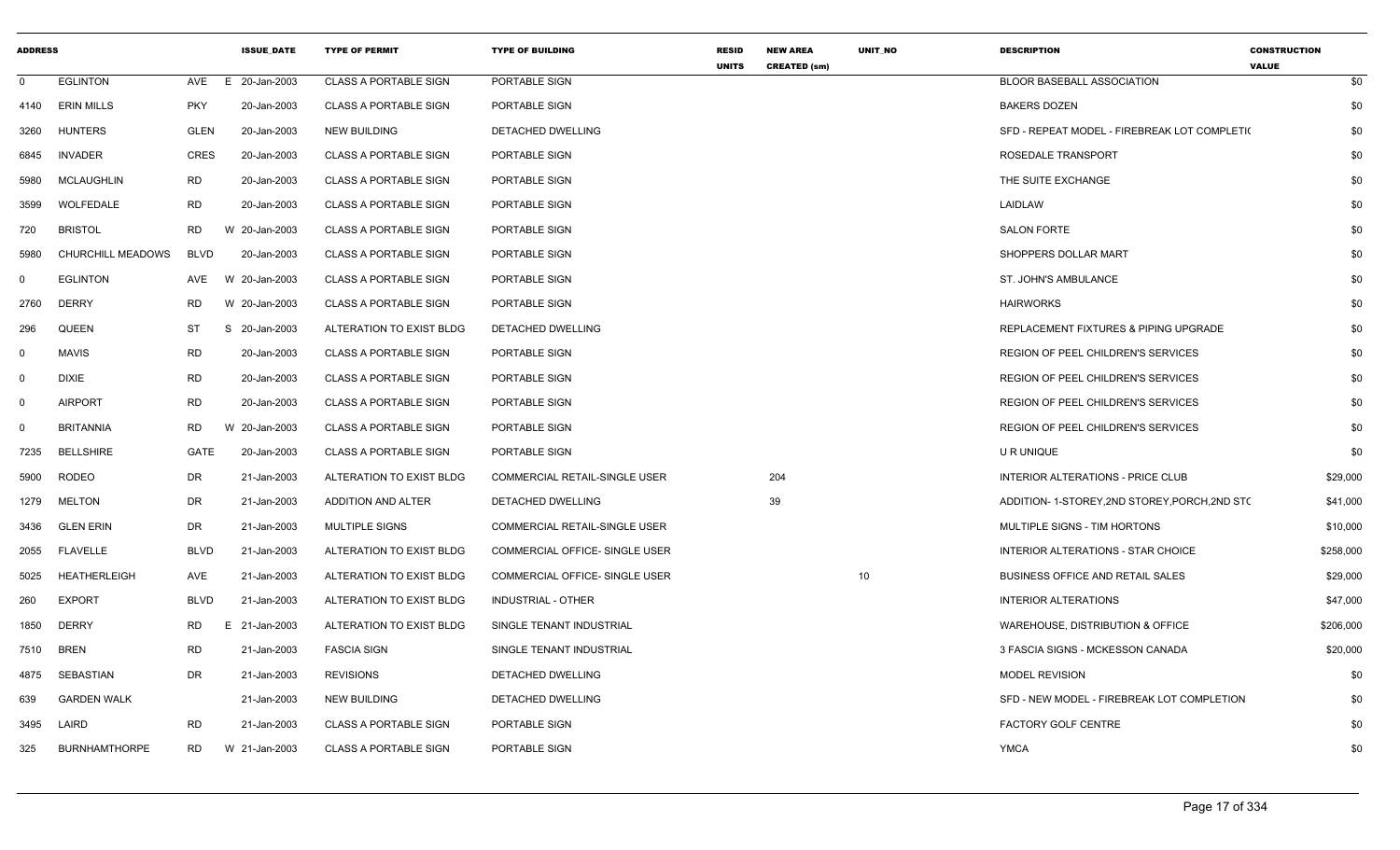| <b>ADDRESS</b> |                         |             | <b>ISSUE DATE</b> | <b>TYPE OF PERMIT</b>        | <b>TYPE OF BUILDING</b>        | <b>RESID</b><br><b>UNITS</b> | <b>NEW AREA</b><br><b>CREATED (sm)</b> | <b>UNIT NO</b>  | <b>DESCRIPTION</b>                            | <b>CONSTRUCTION</b><br><b>VALUE</b> |
|----------------|-------------------------|-------------|-------------------|------------------------------|--------------------------------|------------------------------|----------------------------------------|-----------------|-----------------------------------------------|-------------------------------------|
| 6055           | <b>CREDITVIEW</b>       | <b>RD</b>   | 21-Jan-2003       | <b>CLASS A PORTABLE SIGN</b> | PORTABLE SIGN                  |                              |                                        |                 | <b>TACO BELL</b>                              | \$0                                 |
| 1970           | <b>DUNDAS</b>           | ST          | E 21-Jan-2003     | <b>CLASS A PORTABLE SIGN</b> | PORTABLE SIGN                  |                              |                                        |                 | DOT SEASONAL                                  | \$0                                 |
| 1550           | SOUTH GATEWAY           | <b>RD</b>   | 21-Jan-2003       | <b>CLASS A PORTABLE SIGN</b> | PORTABLE SIGN                  |                              |                                        |                 | THE ORCHID                                    | \$0                                 |
| 1224           | <b>DUNDAS</b>           | ST          | W 21-Jan-2003     | <b>CLASS A PORTABLE SIGN</b> | PORTABLE SIGN                  |                              |                                        |                 | FLORIST 2001                                  | \$0                                 |
| 90             | <b>COURTNEYPARK</b>     | <b>DR</b>   | E 21-Jan-2003     | <b>CLASS A PORTABLE SIGN</b> | PORTABLE SIGN                  |                              |                                        |                 | THE PUTTING EDGE                              | \$0                                 |
| 3145           | <b>DUNDAS</b>           | <b>ST</b>   | W 21-Jan-2003     | <b>CLASS A PORTABLE SIGN</b> | PORTABLE SIGN                  |                              |                                        |                 | <b>WINE RITZ</b>                              | \$0                                 |
| 5602           | <b>TENTH LINE WEST</b>  |             | 21-Jan-2003       | <b>CLASS A PORTABLE SIGN</b> | PORTABLE SIGN                  |                              |                                        |                 | <b>BLOCKBUSTER</b>                            | \$0                                 |
| 4099           | <b>ERIN MILLS</b>       | <b>PKY</b>  | 21-Jan-2003       | <b>CLASS A PORTABLE SIGN</b> | PORTABLE SIGN                  |                              |                                        |                 | PALMA PASTA                                   | \$0                                 |
| 570            | <b>KAISER</b>           | DR          | 21-Jan-2003       | <b>NEW BUILDING</b>          | DETACHED DWELLING              |                              |                                        |                 | SFD - REPEAT MODEL - FIREBREAK LOT COMPLETI(  | \$0                                 |
| 1001           | <b>CEDARGLEN</b>        | GATE        | 21-Jan-2003       | ALTERATION TO EXIST BLDG     | <b>ROW DWELLING</b>            |                              |                                        |                 | 1 ADDITION FIXTURES FOR WASHING MACHINE REL   | \$1,000                             |
| 801            | <b>MATHESON</b>         | <b>BLVD</b> | 21-Jan-2003<br>w  | <b>CLASS A PORTABLE SIGN</b> | PORTABLE SIGN                  |                              |                                        |                 | JAXX CAFE (on Matheson)                       | \$0                                 |
| 5700           | <b>MAVIS</b>            | <b>RD</b>   | 21-Jan-2003       | <b>CLASS A PORTABLE SIGN</b> | PORTABLE SIGN                  |                              |                                        |                 | APPLEBEE'S NEIGHBOURHOOD GRILL AND BAR        | \$0                                 |
| 6665           | <b>TOMKEN</b>           | <b>RD</b>   | 21-Jan-2003       | <b>CLASS A PORTABLE SIGN</b> | PORTABLE SIGN                  |                              |                                        |                 | <b>CANADA SCENT</b>                           | \$0                                 |
| 719            | <b>CENTRAL</b>          | <b>PKY</b>  | W 21-Jan-2003     | <b>CLASS A PORTABLE SIGN</b> | PORTABLE SIGN                  |                              |                                        |                 | CENTRAL PARKWAY DENTAL OFFICE                 | \$0                                 |
| 1352           | <b>STAVEBANK</b>        | <b>RD</b>   | 22-Jan-2003       | ADDITION TO EXIST BLDG       | <b>DETACHED DWELLING</b>       |                              |                                        |                 | <b>ADDITION - 2 STOREY</b>                    | \$0                                 |
| 181            | <b>KENOLLIE</b>         | AVE         | 22-Jan-2003       | <b>NEW BUILDING</b>          | DETACHED DWELLING              | $\overline{\mathbf{1}}$      | 372                                    |                 | <b>SFD - CUSTOM</b>                           | \$461,000                           |
| 3347           | <b>COVENT</b>           | <b>CRES</b> | 22-Jan-2003       | <b>NEW BUILDING</b>          | SEMI-DETACHED DWELLING         | 2                            | 350                                    |                 | SEMI-DETACHED - REPEAT MODEL                  | \$309,000                           |
| 5602           | <b>TENTH LINE WEST</b>  |             | 22-Jan-2003       | ALTERATION TO EXIST BLDG     | COMMERCIAL OFFICE - MULTI-USER |                              |                                        | 103             | PROFESSIONAL OFFICE (DENTAL)                  | \$41,000                            |
| 894            | <b>FIRST</b>            | <b>ST</b>   | 22-Jan-2003       | ALTERATION TO EXIST BLDG     | DETACHED DWELLING              |                              |                                        |                 | INTERIOR ALTERATIONS - 2ND FLOOR              | \$8,000                             |
| 759            | <b>HIDDEN GROVE</b>     | LANE        | 22-Jan-2003       | <b>REVISIONS</b>             | <b>DETACHED DWELLING</b>       |                              |                                        | #18             | REVISION - INTERIOR LAYOUT - UNIT #18 ONLY    | \$0                                 |
| 646            | CANYON                  | ST          | 22-Jan-2003       | <b>REVISIONS</b>             | DETACHED DWELLING              |                              |                                        |                 | REVISION - INTERIOR LAYOUT - LOT SPECIFIC     | \$0                                 |
| 257            | <b>HUNTINGTON RIDGE</b> | DR          | 22-Jan-2003       | <b>INGROUND POOL</b>         | <b>DETACHED DWELLING</b>       |                              |                                        |                 |                                               | \$22,000                            |
| 5980           | WHITEHORN               | AVE         | 22-Jan-2003       | <b>NEW BUILDING</b>          | CONDOMINIUM ROW DWELLING       |                              |                                        | 138-152(EVEN)   | CONDOMINIUM ROW DWELLING - BLK 13(8 UNITS)- ( | \$0                                 |
| 5980           | WHITEHORN               | AVE         | 22-Jan-2003       | <b>NEW BUILDING</b>          | CONDOMINIUM ROW DWELLING       |                              |                                        | #124-136(EVEN)  | CONDOMINIUM ROW DWELLING - BLK 14(7 UNITS) -  | \$0                                 |
| 5980           | WHITEHORN               | AVE         | 22-Jan-2003       | <b>NEW BUILDING</b>          | CONDOMINIUM ROW DWELLING       |                              |                                        | #108-122 (EVEN) | CONDOMINIUM ROW DWELLING - BLK 15(8 UNITS) -  | \$0                                 |
| 5980           | WHITEHORN               | AVE         | 22-Jan-2003       | <b>NEW BUILDING</b>          | CONDOMINIUM ROW DWELLING       |                              |                                        | #94-106 (EVEN)  | CONDOMINIUM ROW DWELLING - BLK 16(7 UNITS) -  | \$0                                 |
| 2760           | <b>DERRY</b>            | RD.         | W 22-Jan-2003     | <b>CLASS A PORTABLE SIGN</b> | PORTABLE SIGN                  |                              |                                        |                 | <b>HAIRWORKS</b>                              | \$0                                 |
| 1801           | LAKESHORE               | RD.         | W 22-Jan-2003     | <b>CLASS A PORTABLE SIGN</b> | PORTABLE SIGN                  |                              |                                        |                 | <b>FLORAL CREST</b>                           | \$0                                 |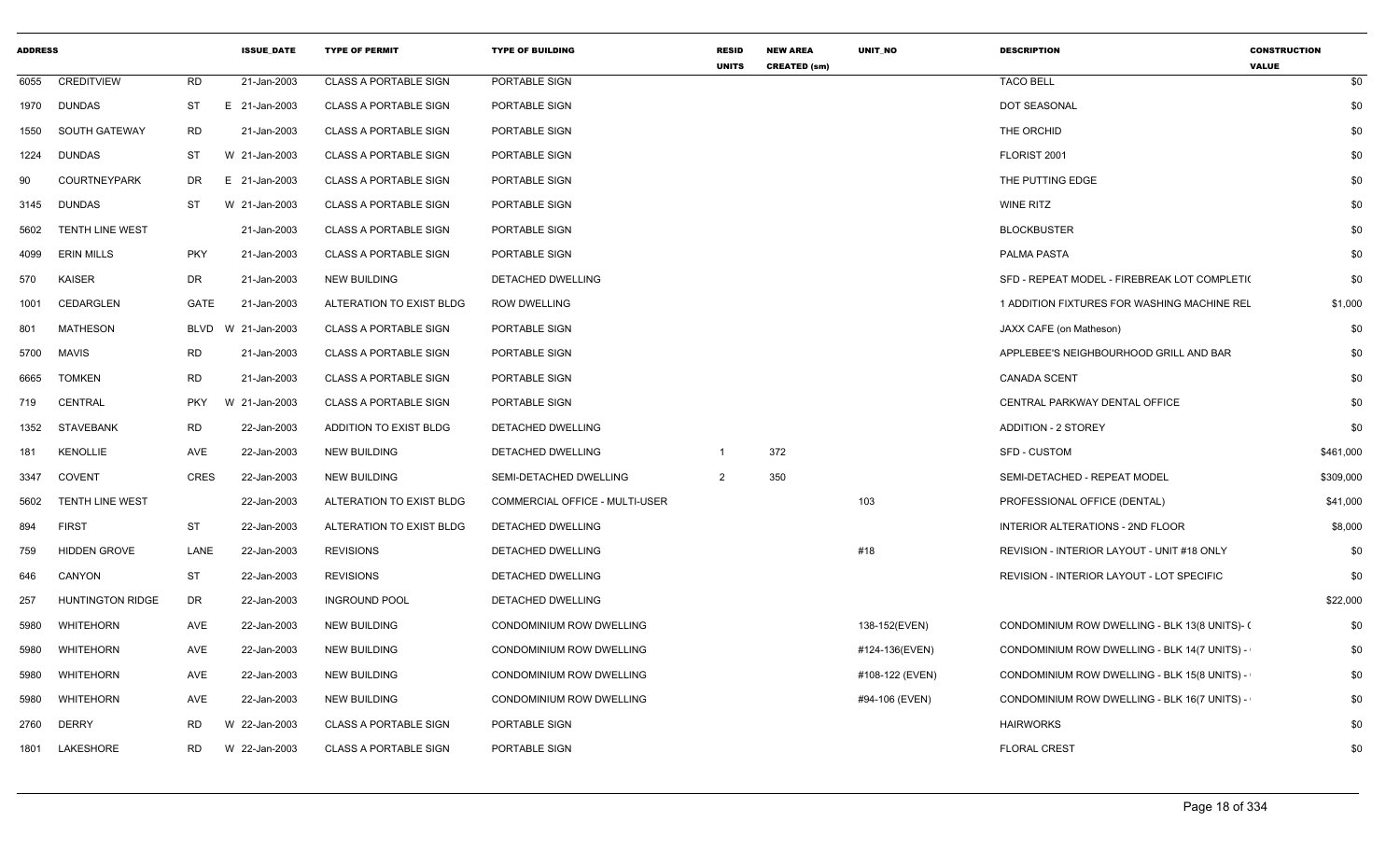| <b>ADDRESS</b> |                        |             | <b>ISSUE DATE</b> | <b>TYPE OF PERMIT</b>        | <b>TYPE OF BUILDING</b>        | <b>RESID</b><br><b>UNITS</b> | <b>NEW AREA</b><br><b>CREATED (sm)</b> | <b>UNIT NO</b> | <b>DESCRIPTION</b>                            | <b>CONSTRUCTION</b><br><b>VALUE</b> |
|----------------|------------------------|-------------|-------------------|------------------------------|--------------------------------|------------------------------|----------------------------------------|----------------|-----------------------------------------------|-------------------------------------|
| 1150           | <b>LORNE PARK</b>      | <b>RD</b>   | 22-Jan-2003       | <b>CLASS A PORTABLE SIGN</b> | PORTABLE SIGN                  |                              |                                        |                | <b>BU HAGLIUS</b>                             | \$0                                 |
| 5602           | <b>TENTH LINE WEST</b> |             | 22-Jan-2003       | <b>CLASS A PORTABLE SIGN</b> | PORTABLE SIGN                  |                              |                                        |                | <b>MEENA CLEANERS</b>                         | \$0                                 |
| 777            | <b>DUNDAS</b>          | ST          | W 22-Jan-2003     | <b>CLASS A PORTABLE SIGN</b> | PORTABLE SIGN                  |                              |                                        |                | OIL CHANGERS                                  | \$0                                 |
| 34             | <b>LAKESHORE</b>       | RD          | E 22-Jan-2003     | <b>CLASS A PORTABLE SIGN</b> | PORTABLE SIGN                  |                              |                                        |                | <b>CRUISE SHIP CENTRE</b>                     | \$0                                 |
| 3449           | <b>ANGEL PASS</b>      | <b>DR</b>   | 22-Jan-2003       | <b>NEW BUILDING</b>          | SEMI-DETACHED DWELLING         | $\overline{2}$               | 353                                    |                | SEMI DETACHED - REPEAT MODEL                  | \$312,000                           |
| 2351           | <b>ROYAL WINDSOR</b>   | DR          | 22-Jan-2003       | <b>CLASS A PORTABLE SIGN</b> | PORTABLE SIGN                  |                              |                                        |                | BEACHCOMBER HOT TUB & HOME GTA                | \$0                                 |
| 3746           | <b>FOREST BLUFF</b>    | CRES        | 22-Jan-2003       | <b>OTHER</b>                 | DETACHED DWELLING              |                              |                                        |                | <b>REAR DECK</b>                              | \$8,000                             |
| 1265           | <b>PRESTONWOOD</b>     | <b>CRES</b> | 22-Jan-2003       | <b>NEW BUILDING</b>          | SEMI-DETACHED DWELLING         | $\overline{2}$               | 292                                    |                | SEMI-DETACHED - REPEAT MODEL                  | \$258,000                           |
| 2760           | <b>DERRY</b>           | <b>RD</b>   | W 22-Jan-2003     | <b>CLASS A PORTABLE SIGN</b> | PORTABLE SIGN                  |                              |                                        |                | <b>HAIRWORKS</b>                              | \$0                                 |
| 101            | QUEENSWAY              |             | W 23-Jan-2003     | ALTERATION TO EXIST BLDG     | COMMERCIAL OFFICE - MULTI-USER |                              |                                        | 400            | ADMINISTRATIVE OFFICE                         | \$78,000                            |
| 6861           | <b>EARLY SETTLER</b>   | <b>ROW</b>  | 23-Jan-2003       | <b>NEW BUILDING</b>          | DETACHED DWELLING              | $\overline{1}$               | 372                                    |                | <b>SFD - CUSTOM</b>                           | \$365,000                           |
| 6630           | <b>TURNER VALLEY</b>   | <b>RD</b>   | 23-Jan-2003       | ALTERATION TO EXIST BLDG     | INDUSTRIAL - OTHER             |                              | 4,972                                  | 1,2 & 3 FLOORS | <b>INTERIOR ALTERATIONS</b>                   | \$1,807,000                         |
| 5574           | <b>CREDITRISE</b>      | PL          | 23-Jan-2003       | ALTERATION TO EXIST BLDG     | SEMI-DETACHED DWELLING         |                              |                                        |                | <b>BASEMENT RENOVATIONS</b>                   | \$18,000                            |
| 1474           | <b>PATE</b>            | <b>CRT</b>  | 23-Jan-2003       | <b>NEW BUILDING</b>          | SEMI-DETACHED DWELLING         | $\overline{2}$               | 291                                    |                | SEMI DETACHED - REPEAT MODEL                  | \$286,000                           |
| 2430           | <b>ROYAL WINDSOR</b>   | DR          | 23-Jan-2003       | ALTERATION TO EXIST BLDG     | SINGLE TENANT INDUSTRIAL       |                              | 1,904                                  |                | <b>INTERIOR ALTERATIONS</b>                   | \$267,000                           |
| 3085           | <b>HURONTARIO</b>      | ST          | 23-Jan-2003       | <b>CHANGE OF USE</b>         | COMMERCIAL RETAIL-SINGLE USER  |                              |                                        | #3             | <b>FOOD STORE</b>                             | \$0                                 |
| 1102           | <b>WESTPORT</b>        | <b>CRES</b> | 23-Jan-2003       | <b>OTHER</b>                 | SINGLE TENANT INDUSTRIAL       |                              |                                        | B              | SPRAY BOOTH - SUNPAC AUTO COLLISION           | \$20,000                            |
| 350            | <b>BURNHAMTHORPE</b>   | RD          | 23-Jan-2003<br>W  | ALTERATION TO EXIST BLDG     | COMMERCIAL OFFICE- SINGLE USER |                              |                                        | 5 FLR          | <b>INTERIOR ALTERATIONS</b>                   | \$13,000                            |
| 6733           | MISSISSAUGA            | <b>RD</b>   | 23-Jan-2003       | ALTERATION TO EXIST BLDG     | COMMERCIAL OFFICE - MULTI-USER |                              |                                        | 6TH FL         | <b>INTERIOR ALTERATIONS</b>                   | \$18,000                            |
| 6711           | MISSISSAUGA            | <b>RD</b>   | 23-Jan-2003       | ALTERATION TO EXIST BLDG     | COMMERCIAL OFFICE - MULTI-USER |                              |                                        | 4 FLR          | <b>INTERIOR ALTERATIONS</b>                   | \$17,000                            |
| 17             | QUEEN                  | ST          | N 23-Jan-2003     | ALTERATION TO EXIST BLDG     | COMMERCIAL RETAIL - MULTI-USER |                              |                                        | A <sub>3</sub> | KITCHEN EXHAUST                               | \$4,000                             |
| 5230           | <b>RIVER FOREST</b>    | CRT         | 23-Jan-2003       | <b>FASCIA SIGN</b>           | <b>CHURCH</b>                  |                              |                                        |                | 2 FASCIA SIGNS - MISSISSAUGA CHINESE PRESBYT  | \$4,000                             |
| 88             | <b>FOSTER</b>          | <b>CRES</b> | 23-Jan-2003       | ALTERATION TO EXIST BLDG     | SINGLE TENANT INDUSTRIAL       |                              | 69                                     |                | <b>INTERIOR ALTERATIONS - INGRAM MICRO</b>    | \$13,000                            |
| 4141           | <b>DIXIE</b>           | <b>RD</b>   | 23-Jan-2003       | <b>FASCIA SIGN</b>           | COMMERCIAL RETAIL - MULTI-USER |                              |                                        |                | ONE FASCIA SIGN - OPEN LATE 12AM              | \$1,000                             |
| 735            | <b>TWAIN</b>           | AVE         | 23-Jan-2003       | <b>FASCIA SIGN</b>           | COMMERCIAL RETAIL - MULTI-USER |                              |                                        |                | FOUR FASCIA SIGNS - MAC'S, M&M MEATS          | \$17,000                            |
| 400            | <b>COURTNEYPARK</b>    | DR          | 23-Jan-2003<br>E. | <b>MULTIPLE SIGNS</b>        | MULTI-TENANT INDUSTRIAL        |                              |                                        | $\mathbf{1}$   | 1 FASCIA SIGN, 1 GROUND SIGN - INTIER AUTOMOT | \$4,000                             |
| 801            | <b>MATHESON</b>        | BLVD        | W 23-Jan-2003     | <b>FASCIA SIGN</b>           | <b>COMMERCIAL - OTHER</b>      |                              |                                        | 7,8            | ONE FASCIA SIGN - H&R BLOCK                   | \$5,000                             |
| 920            | SOUTHDOWN              | <b>RD</b>   | 23-Jan-2003       | <b>OTHER</b>                 | <b>COMMERCIAL - OTHER</b>      |                              |                                        | BLD-H1         | UNDERGROUND PLUMBING ONLY                     | \$0                                 |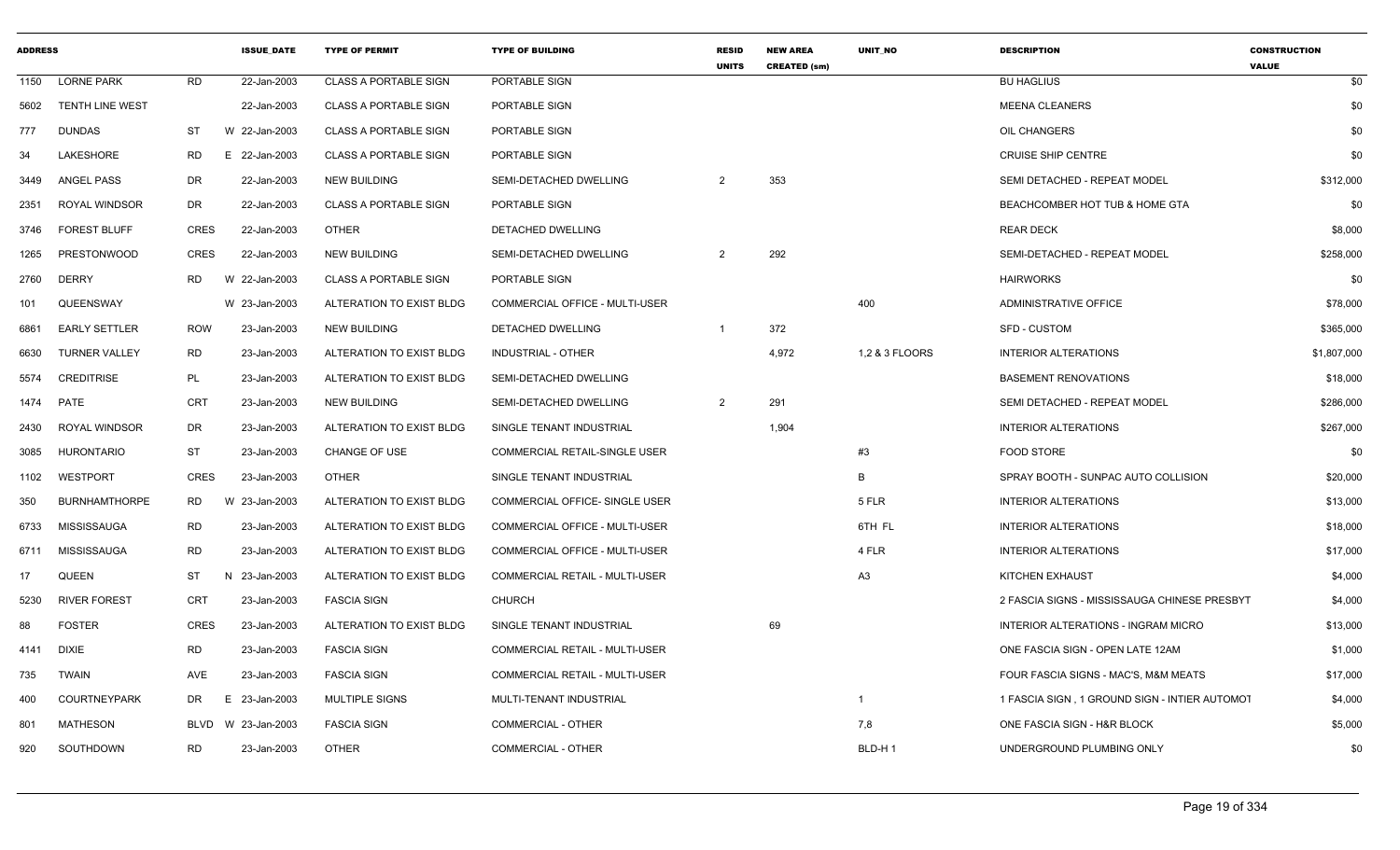| <b>ADDRESS</b> |                          |             | <b>ISSUE DATE</b> | <b>TYPE OF PERMIT</b>        | <b>TYPE OF BUILDING</b>               | <b>RESID</b><br><b>UNITS</b> | <b>NEW AREA</b><br><b>CREATED (sm)</b> | <b>UNIT NO</b> | <b>DESCRIPTION</b>                            | <b>CONSTRUCTION</b><br><b>VALUE</b> |
|----------------|--------------------------|-------------|-------------------|------------------------------|---------------------------------------|------------------------------|----------------------------------------|----------------|-----------------------------------------------|-------------------------------------|
| 880            | <b>BURNHAMTHORPE</b>     | <b>RD</b>   | W 23-Jan-2003     | <b>CLASS A PORTABLE SIGN</b> | PORTABLE SIGN                         |                              |                                        |                | <b>MIDAS</b>                                  | \$0                                 |
| 1150           | <b>LORNE PARK</b>        | RD          | 23-Jan-2003       | <b>CLASS A PORTABLE SIGN</b> | PORTABLE SIGN                         |                              |                                        |                | <b>CLIPPERS</b>                               | \$0                                 |
| $\mathbf{0}$   | <b>BRITANNIA</b>         | RD          | W 23-Jan-2003     | <b>CLASS A PORTABLE SIGN</b> | PORTABLE SIGN                         |                              |                                        |                | WEST TORONTO CHRISTIAN COMMUNITY CHURCH       | \$0                                 |
| 100            | <b>MATHESON</b>          | <b>BLVD</b> | E 23-Jan-2003     | <b>CLASS A PORTABLE SIGN</b> | PORTABLE SIGN                         |                              |                                        |                | MISSISSAUGA SCHOOL OF MUSIC                   | \$0                                 |
| 3100           | <b>DIXIE</b>             | <b>RD</b>   | 23-Jan-2003       | ALTERATION TO EXIST BLDG     | COMMERCIAL OFFICE - MULTI-USER        |                              |                                        |                | INTERIOR ALTERATIONS - ZELLERS VISION CENTRE  | \$12,000                            |
| 700            | <b>MATHESON</b>          | BLVD        | W 23-Jan-2003     | <b>CLASS A PORTABLE SIGN</b> | PORTABLE SIGN                         |                              |                                        |                | TIMBERLAND                                    | \$0                                 |
| 1310           | <b>DUNDAS</b>            | ST          | E 23-Jan-2003     | <b>CLASS A PORTABLE SIGN</b> | PORTABLE SIGN                         |                              |                                        |                | <b>FLOWER SOLUTIONS</b>                       | \$0                                 |
| 6865           | <b>EARLY SETTLER</b>     | <b>ROW</b>  | 23-Jan-2003       | <b>NEW BUILDING</b>          | DETACHED DWELLING                     | $\overline{1}$               | 425                                    |                | <b>SFD - CUSTOM</b>                           | \$527,000                           |
| 6950           | TRANMERE                 | DR          | 24-Jan-2003       | <b>NEW BUILDING</b>          | SINGLE TENANT INDUSTRIAL              |                              | 298                                    |                | NEW - OFFICE BLDG (48M2), EQUIPMENT SHED (18N | \$187,000                           |
| 1221           | <b>LORNE PARK</b>        | <b>RD</b>   | 24-Jan-2003       | ADDITION TO EXIST BLDG       | DETACHED DWELLING                     |                              |                                        |                | REVOKED 2003-01-27, ADDITION AND ALTERATIONS  | \$73,000                            |
| 3401           | PONYTRAIL                | DR          | 24-Jan-2003       | ALTERATION TO EXIST BLDG     | APARTMENT (> 6 UNITS)                 | 2                            | 73                                     | #62&63         | ALTERATIONS - CREATE 2 NEW APT.UNITS & RELOC  | \$19,000                            |
| 1438           | <b>PATE</b>              | <b>CRT</b>  | 24-Jan-2003       | <b>NEW BUILDING</b>          | SEMI-DETACHED DWELLING                | 2                            | 314                                    |                | SEMI-DETACHED - REPEAT MODEL                  | \$308,000                           |
| 1456           | PATE                     | <b>CRT</b>  | 24-Jan-2003       | <b>NEW BUILDING</b>          | SEMI-DETACHED DWELLING                | 2                            | 273                                    |                | SEMI-DETACHED - REPEAT MODEL                  | \$268,000                           |
| 1462           | PATE                     | <b>CRT</b>  | 24-Jan-2003       | NEW BUILDING                 | SEMI-DETACHED DWELLING                | $\mathcal{P}$                | 314                                    |                | SEMI-DETACHED - REPEAT MODEL                  | \$308,000                           |
| 7310           | <b>REDFOX</b>            | <b>RD</b>   | 24-Jan-2003       | ALTERATION TO EXIST BLDG     | SEMI-DETACHED DWELLING                | $\overline{1}$               |                                        |                | BASEMENT APARTMENT WITH WALKOUT               | \$21,000                            |
| 1567           | WATESKA                  | <b>BLVD</b> | 24-Jan-2003       | ADDITION TO EXIST BLDG       | DETACHED DWELLING                     |                              |                                        |                | <b>ADDITION</b>                               | \$27,000                            |
| 6677           | MEADOWVALE TOWN CENCIR   |             | 24-Jan-2003       | ALTERATION TO EXIST BLDG     | COMMERCIAL RETAIL - MULTI-USER        |                              |                                        | <b>BLD R</b>   | NEW ENTRANCE CANOPY/ALTERATIONS               | \$25,000                            |
| 5112           | <b>FORESTWALK</b>        | <b>CIR</b>  | 24-Jan-2003       | ALTERATION TO EXIST BLDG     | DETACHED DWELLING                     |                              |                                        |                | <b>INTERIOR ALTERATIONS</b>                   | \$44,000                            |
| 801            | <b>MATHESON</b>          | BLVD        | W 24-Jan-2003     | ALTERATION TO EXIST BLDG     | <b>COMMERCIAL RETAIL - MULTI-USER</b> |                              | 98                                     | $\overline{4}$ | <b>BEAUTY SALON</b>                           | \$28,000                            |
| 3590           | <b>KANEFF</b>            | <b>CRES</b> | 24-Jan-2003       | <b>OTHER</b>                 | APARTMENT (> 6 UNITS)                 |                              | 200                                    |                | REMOVAL & REPLACEMENT OF POOL AND DECK        | \$261,000                           |
| 1955           | MISSISSAUGA              | <b>RD</b>   | 24-Jan-2003       | <b>NEW BUILDING</b>          | DETACHED DWELLING                     |                              | 431                                    |                | <b>SFD - CUSTOM HOME</b>                      | \$533,000                           |
| 1224           | <b>DUNDAS</b>            | ST          | E 24-Jan-2003     | <b>CLASS A PORTABLE SIGN</b> | PORTABLE SIGN                         |                              |                                        |                | ASI CLOTHING COMPANY                          | \$0                                 |
| 0              | <b>WINSTON CHURCHILL</b> | BLVD        | 24-Jan-2003       | <b>CLASS A PORTABLE SIGN</b> | PORTABLE SIGN                         |                              |                                        |                | ERIN MILLS CO-OPERATIVE NURSERY SCHOOL INC.   | \$0                                 |
| $\mathbf 0$    | <b>EGLINTON</b>          | AVE         | W 24-Jan-2003     | <b>CLASS A PORTABLE SIGN</b> | PORTABLE SIGN                         |                              |                                        |                | ERIN MILLS CO-COPERATIVE NURSERY SCHOOL IN    | \$0                                 |
| 1825           | <b>DUNDAS</b>            | ST          | E 24-Jan-2003     | <b>CLASS A PORTABLE SIGN</b> | PORTABLE SIGN                         |                              |                                        |                | END OF THE ROLL                               | \$0                                 |
| 6695           | <b>PACIFIC</b>           | <b>CIR</b>  | 24-Jan-2003       | <b>CLASS A PORTABLE SIGN</b> | PORTABLE SIGN                         |                              |                                        |                | JOHN G. HOFLAND                               | \$0                                 |
| 3045           | MAVIS                    | <b>RD</b>   | 24-Jan-2003       | <b>CLASS A PORTABLE SIGN</b> | PORTABLE SIGN                         |                              |                                        |                | <b>LOBLAWS</b>                                | \$0                                 |
| 7205           | GOREWAY                  | DR          | 24-Jan-2003       | CLASS A PORTABLE SIGN        | PORTABLE SIGN                         |                              |                                        |                | ABLE DRIVING SCHOOL                           | \$0                                 |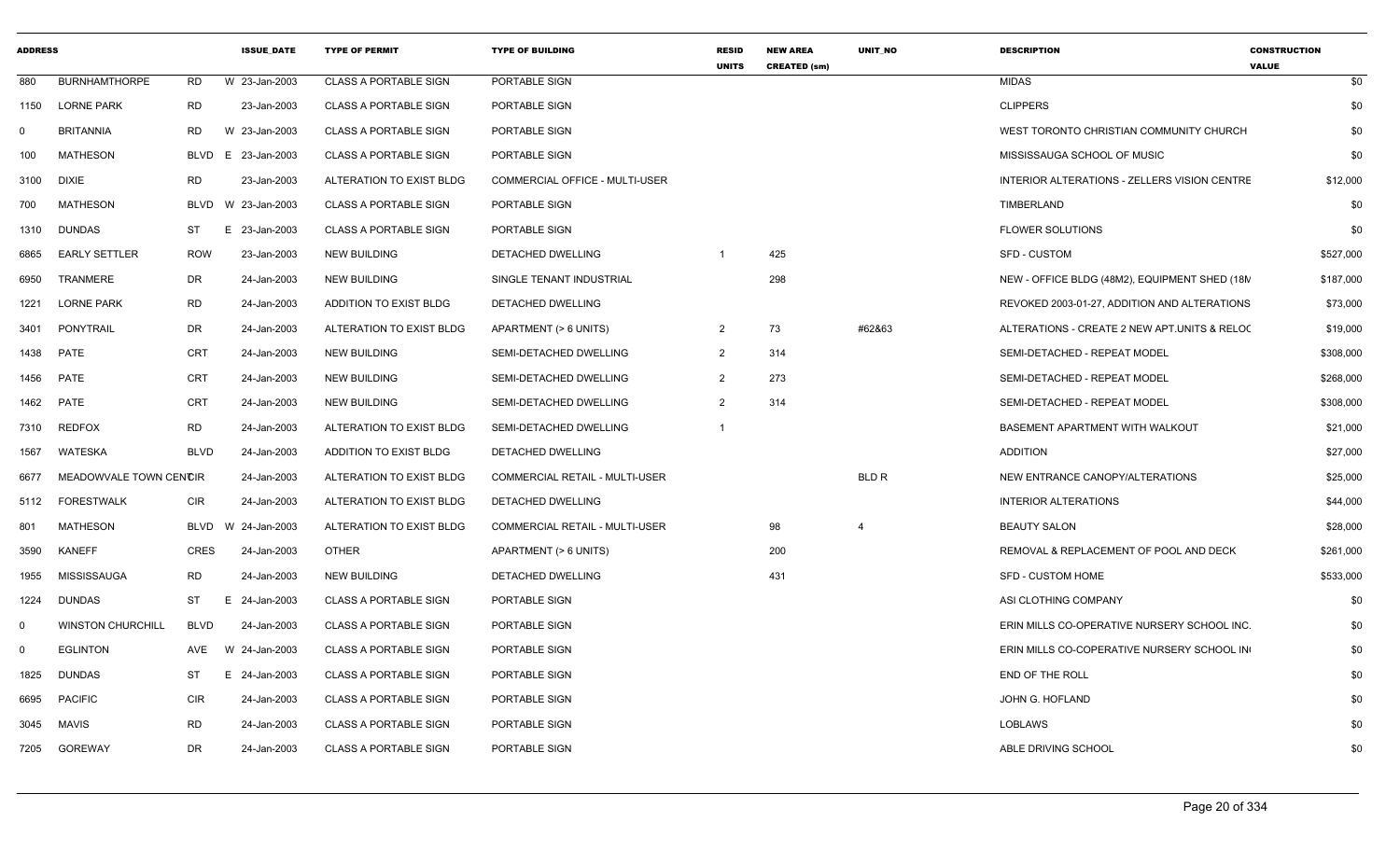| <b>ADDRESS</b> |                          |             | <b>ISSUE DATE</b> | <b>TYPE OF PERMIT</b>        | <b>TYPE OF BUILDING</b>               | <b>RESID</b><br><b>UNITS</b> | <b>NEW AREA</b><br><b>CREATED (sm)</b> | <b>UNIT NO</b> | <b>DESCRIPTION</b>                           | <b>CONSTRUCTION</b><br><b>VALUE</b> |
|----------------|--------------------------|-------------|-------------------|------------------------------|---------------------------------------|------------------------------|----------------------------------------|----------------|----------------------------------------------|-------------------------------------|
| 1700           | <b>AIMCO</b>             | <b>BLVD</b> | 27-Jan-2003       | <b>SPRINKLERS</b>            | INDUSTRIAL - OTHER                    |                              |                                        |                | SPRINKLER PIPE UPGRADE                       | \$20,000                            |
| 3025           | <b>HURONTARIO</b>        | ST          | 27-Jan-2003       | ALTERATION TO EXIST BLDG     | <b>COMMERCIAL OFFICE - MULTI-USER</b> |                              |                                        | 402-03         | <b>MEDICAL OFFICE</b>                        | \$37,000                            |
| 444            | <b>APPLE</b>             | LANE        | 27-Jan-2003       | <b>NEW BUILDING</b>          | DETACHED DWELLING                     | -1                           | 389                                    |                | <b>SFD - CUSTOM HOME</b>                     | \$482,000                           |
| 6715           | <b>AIRPORT</b>           | <b>RD</b>   | 27-Jan-2003       | ALTERATION TO EXIST BLDG     | SINGLE TENANT INDUSTRIAL              |                              |                                        | LOBBY          | <b>INTERIOR ALTERATIONS</b>                  | \$40,000                            |
| 1453           | PATE                     | CRT         | 27-Jan-2003       | <b>NEW BUILDING</b>          | SEMI-DETACHED DWELLING                | $\overline{2}$               | 251                                    |                | SEMI DETACHED - REPEAT MODEL                 | \$246,000                           |
| 7235           | <b>BELLSHIRE</b>         | <b>GATE</b> | 27-Jan-2003       | ALTERATION TO EXIST BLDG     | <b>COMMERCIAL RETAIL-SINGLE USER</b>  |                              | 131                                    | 6              | <b>RESTAURANT</b>                            | \$50,000                            |
| 955            | MIDDLEGATE               | RD          | 27-Jan-2003       | <b>SPRINKLERS</b>            | SINGLE TENANT INDUSTRIAL              |                              |                                        |                | <b>SPRINKLER SYSTEM</b>                      | \$74,000                            |
| 535            | CANYON                   | ST          | 27-Jan-2003       | <b>REVISIONS</b>             | DETACHED DWELLING                     |                              |                                        |                | REVISION - INTERIOR LAYOUT - LOT 122 ONLY    | \$0                                 |
| 7093           | <b>TORBRAM</b>           | <b>RD</b>   | 27-Jan-2003       | <b>NEW BUILDING</b>          | MULTI-TENANT INDUSTRIAL               |                              | 4,587                                  |                | NEW-INDUSTRIAL SPEC, TENANT NOT DETERMINED   | \$0                                 |
| 5980           | CHURCHILL MEADOWS        | <b>BLVD</b> | 27-Jan-2003       | ALTERATION TO EXIST BLDG     | <b>COMMERCIAL RETAIL - MULTI-USER</b> |                              |                                        | 17             | <b>BUSINESS OFFICE</b>                       | \$21,000                            |
| 2359           | <b>ROYAL WINDSOR</b>     | DR          | 27-Jan-2003       | ALTERATION TO EXIST BLDG     | MULTI-TENANT INDUSTRIAL               |                              |                                        | 50C            | PHOTO STUDIO (CORPORATE) AND PRINTING ESTA   | \$0                                 |
| 100            | <b>CITY CENTRE</b>       | DR          | 27-Jan-2003       | ALTERATION TO EXIST BLDG     | <b>COMMERCIAL - OTHER</b>             |                              |                                        | $2 - 109$      | <b>INTERIOR ALTERATIONS</b>                  | \$44,000                            |
| 957            | THE GREENWAY             |             | 27-Jan-2003       | <b>REVISIONS</b>             | DETACHED DWELLING                     |                              |                                        |                | REVISION-CHANGE TO DUCTWORK                  | \$0                                 |
| 295            | <b>ENFIELD</b>           | PL          | 27-Jan-2003       | <b>FASCIA SIGN</b>           | COMMERCIAL RETAIL - MULTI-USER        |                              |                                        |                | 1 FASCIA SIGN - POMEGRANATES                 | \$5,000                             |
| $\Omega$       | <b>LORNE PARK</b>        | <b>RD</b>   | 27-Jan-2003       | <b>CLASS A PORTABLE SIGN</b> | PORTABLE SIGN                         |                              |                                        |                | CLARKSON SHERIDAN SOCCER CLUB                | \$0                                 |
| $\Omega$       | LAKESHORE                | <b>RD</b>   | W 27-Jan-2003     | <b>CLASS A PORTABLE SIGN</b> | PORTABLE SIGN                         |                              |                                        |                | <b>CLARKSON SHERIDAN SOCCER CLUB</b>         | \$0                                 |
| $\mathbf 0$    | <b>WINSTON CHURCHILL</b> | <b>BLVD</b> | 27-Jan-2003       | <b>CLASS A PORTABLE SIGN</b> | PORTABLE SIGN                         |                              |                                        |                | <b>CLARKSON SHERIDAN SOCCER CLUB</b>         | \$0                                 |
| $\Omega$       | <b>TRUSCOTT</b>          | DR          | 27-Jan-2003       | <b>CLASS A PORTABLE SIGN</b> | PORTABLE SIGN                         |                              |                                        |                | CLARKSON SHERIDAN SOCCER CLUB                | \$0                                 |
| 4090           | <b>RIDGEWAY</b>          | DR          | 27-Jan-2003       | <b>CLASS A PORTABLE SIGN</b> | PORTABLE SIGN                         |                              |                                        |                | <b>NETTLEWOODS</b>                           | \$0                                 |
| 720            | <b>BRISTOL</b>           | RD          | W 27-Jan-2003     | <b>CLASS A PORTABLE SIGN</b> | PORTABLE SIGN                         |                              |                                        |                | DOCTORS ON DUTY                              | \$0                                 |
| 6535           | <b>MILLCREEK</b>         | DR          | 27-Jan-2003       | <b>CLASS A PORTABLE SIGN</b> | PORTABLE SIGN                         |                              |                                        |                | THE ACTING STUDIO                            | \$0                                 |
| 6900           | <b>MILLCREEK</b>         | DR          | 27-Jan-2003       | <b>CLASS A PORTABLE SIGN</b> | PORTABLE SIGN                         |                              |                                        |                | LA STAZIONE ITALIAN BAKERY                   | \$0                                 |
| 1900           | <b>DUNDAS</b>            | ST          | W 27-Jan-2003     | <b>CLASS A PORTABLE SIGN</b> | PORTABLE SIGN                         |                              |                                        |                | <b>STARBUCKS</b>                             | \$0                                 |
| 2630           | <b>ROYAL WINDSOR</b>     | DR          | 27-Jan-2003       | <b>CLASS A PORTABLE SIGN</b> | PORTABLE SIGN                         |                              |                                        |                | <b>ELECTIBLE ART</b>                         | \$0                                 |
| 3634           | <b>JORIE</b>             | <b>CRES</b> | 28-Jan-2003       | <b>NEW BUILDING</b>          | DETACHED DWELLING                     | -1                           | 238                                    |                | <b>SFD - NEW MODEL</b>                       | \$234,000                           |
| 3638           | <b>JORIE</b>             | <b>CRES</b> | 28-Jan-2003       | <b>NEW BUILDING</b>          | DETACHED DWELLING                     | $\overline{1}$               | 250                                    |                | <b>SFD - NEW MODEL</b>                       | \$245,000                           |
| 806            | <b>HIDDEN GROVE</b>      | LANE        | 28-Jan-2003       | <b>NEW BUILDING</b>          | DETACHED DWELLING                     | -1                           | 268                                    | #25            | <b>SFD - NEW MODEL</b>                       | \$266,000                           |
| 1875           | <b>BUCKHORN</b>          | GATE        | 28-Jan-2003       | <b>NEW BUILDING</b>          | COMMERCIAL OFFICE - MULTI-USER        |                              |                                        | BLDG 4         | NEW - OFFICE SPEC, TENANT NOT DETERMINED, CO | \$0                                 |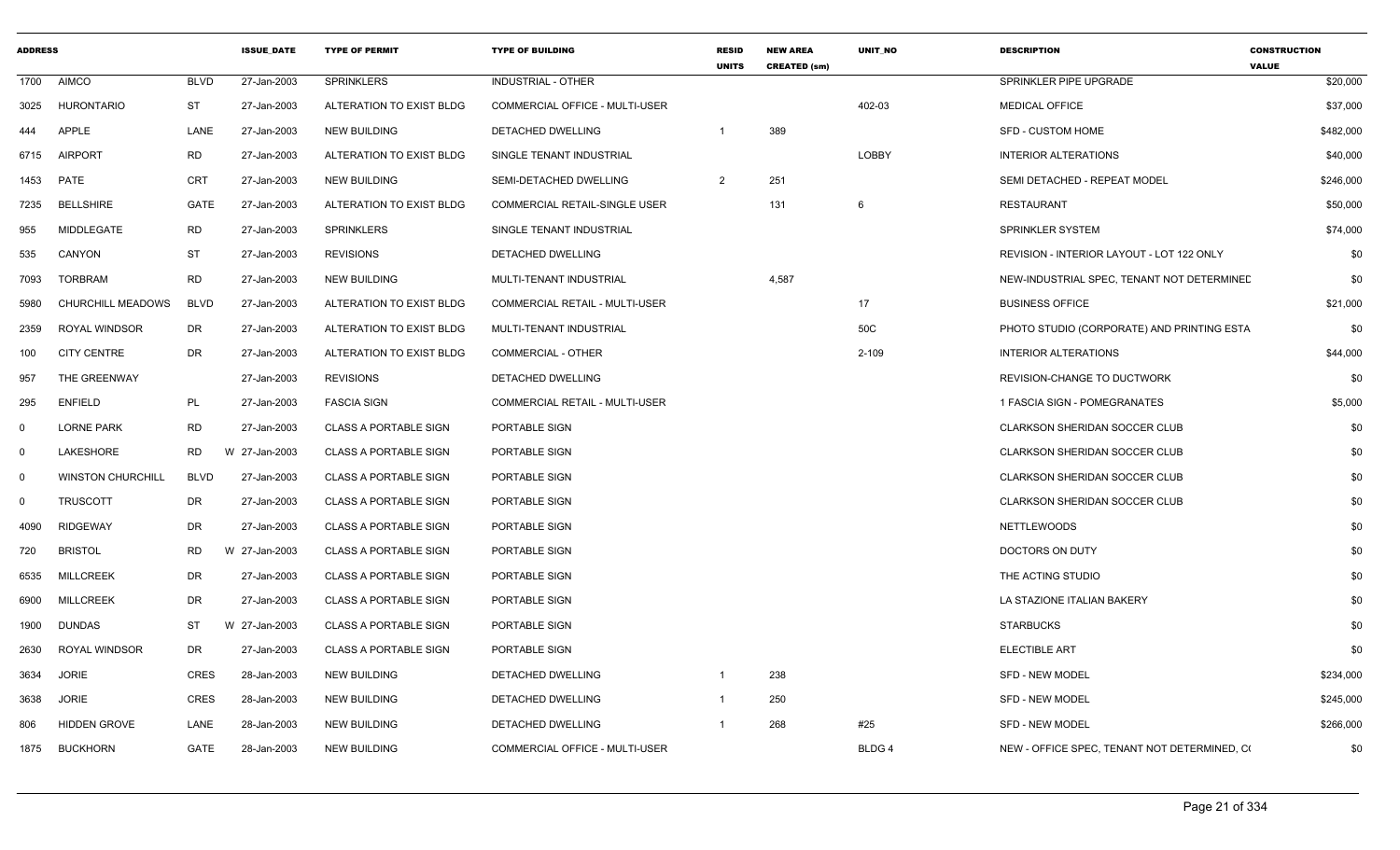| <b>ADDRESS</b> |                        |                 | <b>ISSUE DATE</b> | <b>TYPE OF PERMIT</b>          | <b>TYPE OF BUILDING</b>               | <b>RESID</b><br><b>UNITS</b> | <b>NEW AREA</b><br><b>CREATED (sm)</b> | <b>UNIT NO</b>    | <b>DESCRIPTION</b>                            | <b>CONSTRUCTION</b><br><b>VALUE</b> |
|----------------|------------------------|-----------------|-------------------|--------------------------------|---------------------------------------|------------------------------|----------------------------------------|-------------------|-----------------------------------------------|-------------------------------------|
| 1855           | <b>BUCKHORN</b>        | <b>GATE</b>     | 28-Jan-2003       | <b>NEW BUILDING</b>            | COMMERCIAL OFFICE - MULTI-USER        |                              | 14,649                                 | BLDG <sub>3</sub> | NEW-OFFICE SPEC, TENANT NOT DETERMINED, CO    | \$0                                 |
| 1670           | <b>FINFAR</b>          | CRT             | 28-Jan-2003       | <b>FASCIA SIGN</b>             | <b>INDUSTRIAL - OTHER</b>             |                              |                                        |                   | 1 FASCIA SIGN - MOOSEHEAD                     | \$10,000                            |
| 1339           | PRESTONWOOD            | <b>CRES</b>     | 28-Jan-2003       | <b>NEW BUILDING</b>            | SEMI-DETACHED DWELLING                | 2                            | 225                                    |                   | SEMI-DETACHED - REPEAT MODEL                  | \$199,000                           |
| 1241           | <b>PRESTONWOOD</b>     | <b>CRES</b>     | 28-Jan-2003       | <b>NEW BUILDING</b>            | SEMI-DETACHED DWELLING                | $\overline{2}$               | 341                                    |                   | SEMI-DETACHED - REPEAT MODEL                  | \$303,000                           |
| 1271           | <b>PRESTONWOOD</b>     | <b>CRES</b>     | 28-Jan-2003       | <b>NEW BUILDING</b>            | SEMI-DETACHED DWELLING                | $\overline{2}$               | 341                                    |                   | SEMI-DETACHED - REPEAT MODEL                  | \$303,000                           |
| 1040           | <b>STOCKWELL</b>       | AVE             | 28-Jan-2003       | <b>REVISIONS</b>               | DETACHED DWELLING                     |                              | 304                                    |                   | REVISION - CONVERT ADDITIONS TO NEW SFD       | \$299,000                           |
| 646            | CANYON                 | ST              | 28-Jan-2003       | <b>NEW BUILDING</b>            | <b>DETACHED DWELLING</b>              |                              | 393                                    |                   | <b>SFD - REPEAT MODEL</b>                     | \$436,000                           |
| 554            | CANYON                 | <b>ST</b>       | 28-Jan-2003       | <b>NEW BUILDING</b>            | DETACHED DWELLING                     |                              | 344                                    |                   | <b>SFD - REPEAT MODEL</b>                     | \$304,000                           |
| 5602           | <b>TENTH LINE WEST</b> |                 | 28-Jan-2003       | ALTERATION TO EXIST BLDG       | COMMERCIAL OFFICE- SINGLE USER        |                              |                                        | 102               | PROFESSIONAL OFFICE                           | \$44,000                            |
| 584            | <b>HANCOCK</b>         | WAY             | 28-Jan-2003       | <b>REVISIONS</b>               | <b>DETACHED DWELLING</b>              |                              |                                        |                   | REVISION - EXTERIOR DOOR TO GARAGE - LOT 61 ( | \$0                                 |
| 5025           | <b>HEATHERLEIGH</b>    | AVE             | 28-Jan-2003       | <b>FASCIA SIGN</b>             | COMMERCIAL RETAIL - MULTI-USER        |                              |                                        | 10 <sup>1</sup>   | 1 FASCIA SIGN - BEVERLY HILLS WEIGHT MANAGEM  | \$8,000                             |
| 2233           | ARGENTIA               | RD              | 28-Jan-2003       | ALTERATION TO EXIST BLDG       | <b>COMMERCIAL OFFICE - MULTI-USER</b> |                              |                                        | 4 FLR             | <b>INTERIOR ALTERATIONS</b>                   | \$37,000                            |
| 645            | CANYON                 | <b>ST</b>       | 28-Jan-2003       | <b>REVISIONS</b>               | DETACHED DWELLING                     |                              |                                        |                   | REVISION - INTERIOR LAYOUT - LOT 145 ONLY     | \$0                                 |
| 5930           | <b>RODEO</b>           | DR              | 28-Jan-2003       | <b>FASCIA SIGN</b>             | <b>COMMERCIAL - OTHER</b>             |                              |                                        |                   | 5 FASCIA SIGNS - CLUB MONACO/CABAN OUTLET     | \$16,000                            |
| 951            | VERBENA                | RD              | 28-Jan-2003       | ELECTROMAG LOCK DEVICE         | SINGLE TENANT INDUSTRIAL              |                              |                                        |                   | MAGLOCK-6                                     | \$5,000                             |
| 3995           | SLADEVIEW              | <b>CRES</b>     | 28-Jan-2003       | <b>CLASS A PORTABLE SIGN</b>   | PORTABLE SIGN                         |                              |                                        |                   | MOTORCARS INC.                                | \$0                                 |
| 1911           | <b>DUNDAS</b>          | ST<br>E         | 28-Jan-2003       | <b>CLASS A PORTABLE SIGN</b>   | PORTABLE SIGN                         |                              |                                        |                   | <b>BEDDINGTONS</b>                            | \$0                                 |
| 735            | <b>TWAIN</b>           | AVE             | 28-Jan-2003       | <b>CLASS A PORTABLE SIGN</b>   | PORTABLE SIGN                         |                              |                                        |                   | SPOTLESS DRY CLEANERS                         | \$0                                 |
| 1077           | <b>NORTH SERVICE</b>   | RD              | 28-Jan-2003       | <b>CLASS A PORTABLE SIGN</b>   | PORTABLE SIGN                         |                              |                                        |                   | <b>MUSCLEMAG INTERNATIONAL</b>                | \$0                                 |
| 6465           | <b>AIRPORT</b>         | RD              | 28-Jan-2003       | <b>CLASS A PORTABLE SIGN</b>   | PORTABLE SIGN                         |                              |                                        |                   | MUSCLEMAG INTERNATIONAL                       | \$0                                 |
| 3130           | <b>DIXIE</b>           | <b>RD</b>       | 28-Jan-2003       | <b>CLASS A PORTABLE SIGN</b>   | PORTABLE SIGN                         |                              |                                        |                   | VALUE VILLAGE                                 | \$0                                 |
| 3221           | <b>DERRY</b>           | RD              | W 28-Jan-2003     | <b>TENTS/AIR SUPPORT STRUC</b> | <b>COMMERCIAL RETAIL-SINGLE USER</b>  |                              | 71                                     |                   | CASHIER'S TENT (12' X10')                     | \$12,000                            |
| 1318           | <b>PRESTONWOOD</b>     | <b>CRES</b>     | 28-Jan-2003       | <b>NEW BUILDING</b>            | <b>SEMI-DETACHED DWELLING</b>         | 2                            | 341                                    |                   | SEMI-DETACHED - REPEAT MODEL. FIREBREAK LOT   | \$303,000                           |
| 37             | <b>BROADVIEW</b>       | AVE             | 28-Jan-2003       | ADDITION AND ALTER             | DETACHED DWELLING                     |                              |                                        |                   | <b>ADDITION- 2ND FLR</b>                      | \$67,000                            |
| 1101           | CLARKSON               | RD<br>N         | 28-Jan-2003       | <b>CLASS A PORTABLE SIGN</b>   | PORTABLE SIGN                         |                              |                                        |                   | ROCK HEALTH & FITNES INTERNATIONAL INC.       | \$0                                 |
| 6599           | KITIMAT                | <b>RD</b>       | 28-Jan-2003       | ELECTROMAG LOCK DEVICE         | <b>INDUSTRIAL - OTHER</b>             |                              |                                        |                   | <b>MAGLOCKS</b>                               | \$20,000                            |
| 245            | QUEEN                  | <b>ST</b><br>S. | 29-Jan-2003       | ALTERATION TO EXIST BLDG       | COMMERCIAL - OTHER                    |                              |                                        | 5                 | <b>INTERIOR ALTERATIONS</b>                   | \$1,000                             |
| 2087           | <b>ROYAL WINDSOR</b>   | DR              | 29-Jan-2003       | <b>FASCIA SIGN</b>             | MULTI-TENANT INDUSTRIAL               |                              |                                        | 2                 | <b>FASCIA SIGN FOR: WEE-RENT-IT</b>           | \$2,000                             |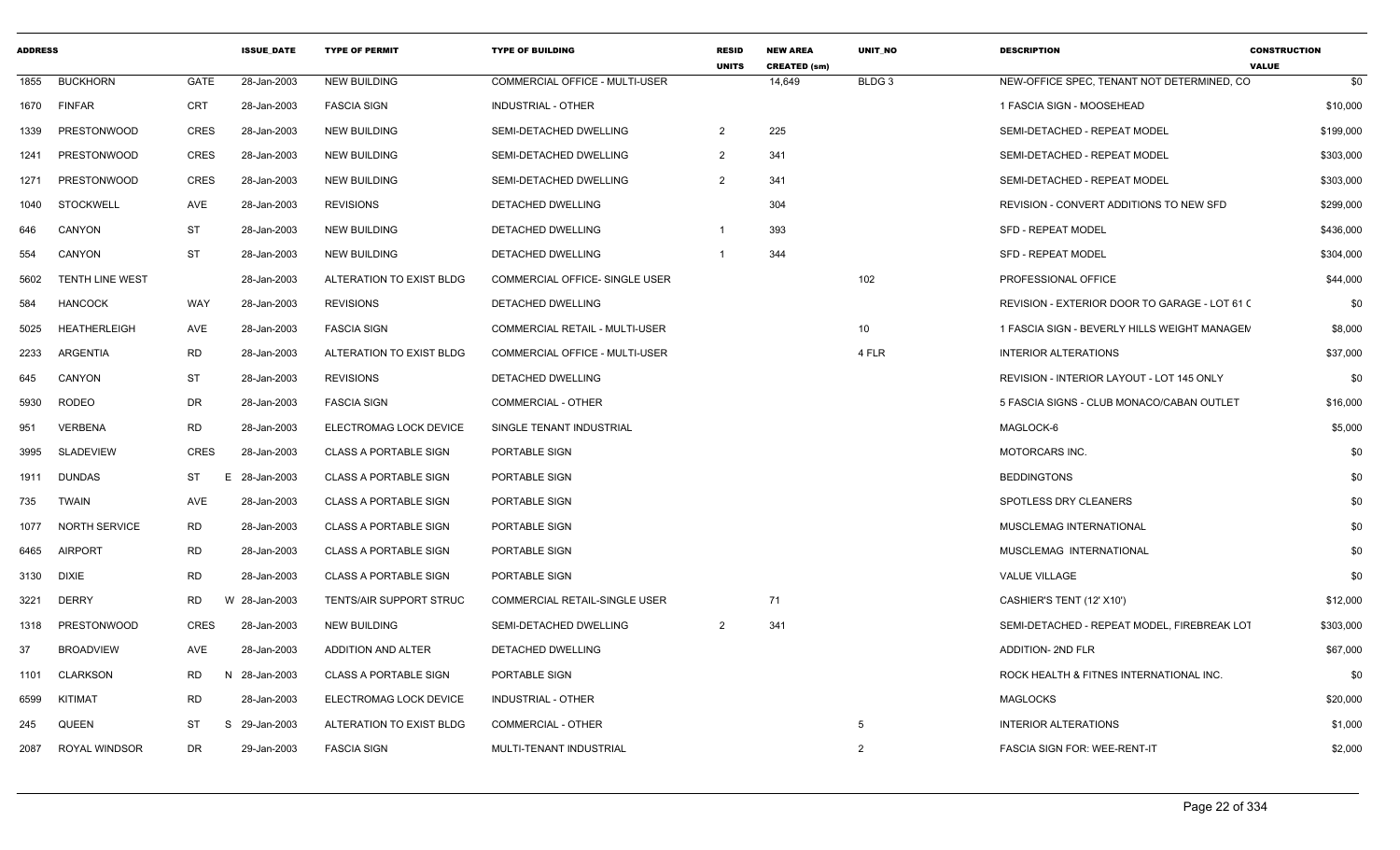| <b>ADDRESS</b> |                       |             | <b>ISSUE_DATE</b> | <b>TYPE OF PERMIT</b>        | <b>TYPE OF BUILDING</b>               | <b>RESID</b><br><b>UNITS</b> | <b>NEW AREA</b><br><b>CREATED (sm)</b> | UNIT_NO         | <b>DESCRIPTION</b>                             | <b>CONSTRUCTION</b><br><b>VALUE</b> |
|----------------|-----------------------|-------------|-------------------|------------------------------|---------------------------------------|------------------------------|----------------------------------------|-----------------|------------------------------------------------|-------------------------------------|
|                | 6045 MAVIS            | RD.         | 29-Jan-2003       | <b>FASCIA SIGN</b>           | COMMERCIAL RETAIL - MULTI-USER        |                              |                                        | 10 <sup>1</sup> | <b>FASCIA SIGN - CLAIRE'S</b>                  | \$5,000                             |
| 4140           | SLADEVIEW             | <b>CRES</b> | 29-Jan-2003       | ALTERATION TO EXIST BLDG     | MULTI-TENANT INDUSTRIAL               |                              |                                        | 6 (A)           | <b>WAREHOUSE</b>                               | \$122,000                           |
| 3135           | ARGENTIA              | RD          | 29-Jan-2003       | <b>FASCIA SIGN</b>           | <b>COMMERCIAL RETAIL - MULTI-USER</b> |                              |                                        | G4              | 1 FASCIA SIGN - PIER 1 IMPORTS                 | \$10,000                            |
| 3530           | LAIRD                 | RD          | 29-Jan-2003       | <b>FASCIA SIGN</b>           | MULTI-TENANT INDUSTRIAL               |                              |                                        |                 | 2 FASCIA SIGN - YASKAWA MOTOMAN CANADA LTD     | \$20,000                            |
| 3585           | LAIRD                 | RD          | 29-Jan-2003       | ALTERATION TO EXIST BLDG     | MULTI-TENANT INDUSTRIAL               |                              |                                        | $15 - 16$       | MANUFACTURING, STORAGE WAREHOUSE & DISTR       | \$267,000                           |
| 3107           | <b>OWLS FOOT</b>      | DR          | 29-Jan-2003       | <b>OTHER</b>                 | DETACHED DWELLING                     |                              |                                        |                 | <b>ADDITION - DECK</b>                         | \$8,000                             |
| 2840           | <b>DUNCAIRN</b>       | DR          | 29-Jan-2003       | ADDITION TO EXIST BLDG       | SCHOOL - ELEMENTARY                   |                              |                                        |                 | ADDITION - DIVINE MERCY CATHOLIC ELEMETNARY    | \$0                                 |
| 2695           | <b>NORTH SHERIDAN</b> | <b>WAY</b>  | 29-Jan-2003       | ALTERATION TO EXIST BLDG     | COMMERCIAL RETAIL-SINGLE USER         |                              |                                        | 102             | <b>INTERIOR ALTERATIONS</b>                    | \$13,000                            |
| 3625           | SOUTHWICK             | ST          | 29-Jan-2003       | <b>NEW BUILDING</b>          | STREET ROW DWELLING                   | 8                            | 1,669                                  | #1-8            | STREET ROW DWELLING - BLK 134 (8 UNITS), FOUNI | \$1,474,000                         |
| 1062           | WESTPORT              | <b>CRES</b> | 29-Jan-2003       | <b>STORAGE TANK</b>          | SINGLE TENANT INDUSTRIAL              |                              |                                        |                 | TANK-ABOVE GROUND (3)                          | \$60,000                            |
| 1640           | <b>CARMEN</b>         | DR          | 29-Jan-2003       | ALTERATION TO EXIST BLDG     | <b>CHURCH</b>                         |                              |                                        |                 | <b>INTERIOR ALTERATIONS</b>                    | \$12,000                            |
| 785            | <b>BRITANNIA</b>      | RD.         | W 29-Jan-2003     | <b>FASCIA SIGN</b>           | <b>COMMERCIAL RETAIL - MULTI-USER</b> |                              |                                        | 5               | 2 FASCIA SIGNS - GOLF TOWN                     | \$8,000                             |
| 6975           | <b>CREDITVIEW</b>     | RD          | 29-Jan-2003       | <b>FASCIA SIGN</b>           | MULTI-TENANT INDUSTRIAL               |                              |                                        | $3 - 4$         | 2 FASCIA SIGNS - SUPERPAGES                    | \$6,000                             |
| 548            | CANYON                | ST          | 29-Jan-2003       | <b>REVISIONS</b>             | <b>DETACHED DWELLING</b>              |                              | 393                                    |                 | MODEL REVISION                                 | \$0                                 |
| 992            | <b>DUNDAS</b>         | ST          | E 29-Jan-2003     | <b>CLASS A PORTABLE SIGN</b> | PORTABLE SIGN                         |                              |                                        |                 | KUDO'S HOME AND DESIGN                         | \$0                                 |
| 1024           | <b>DUNDAS</b>         | ST          | E 29-Jan-2003     | <b>CLASS A PORTABLE SIGN</b> | PORTABLE SIGN                         |                              |                                        |                 | <b>PREMIER FURNITURE</b>                       | \$0                                 |
| 1445           | <b>BONHILL</b>        | RD          | 29-Jan-2003       | <b>CLASS A PORTABLE SIGN</b> | PORTABLE SIGN                         |                              |                                        |                 | <b>BH FLOWERS</b>                              | \$0                                 |
| 1425           | <b>DUNDAS</b>         | ST          | Е.<br>29-Jan-2003 | <b>CLASS A PORTABLE SIGN</b> | PORTABLE SIGN                         |                              |                                        |                 | LIVING LIGHTING                                | \$0                                 |
| 34             | <b>BRISTOL</b>        | RD.         | E 29-Jan-2003     | <b>CLASS A PORTABLE SIGN</b> | PORTABLE SIGN                         |                              |                                        |                 | A TIMELESS GARDEN                              | \$0                                 |
| 6764           | <b>LISGAR</b>         | DR          | 29-Jan-2003       | <b>OTHER</b>                 | DETACHED DWELLING                     |                              |                                        |                 | FIRE DAMAGE                                    | \$15,000                            |
| 720            | <b>BURNHAMTHORPE</b>  | RD.         | W 29-Jan-2003     | <b>CLASS A PORTABLE SIGN</b> | PORTABLE SIGN                         |                              |                                        |                 | <b>TOTAL HOME FLOORING</b>                     | \$0                                 |
| 6905           | <b>MILLCREEK</b>      | DR          | 29-Jan-2003       | <b>CLASS A PORTABLE SIGN</b> | PORTABLE SIGN                         |                              |                                        |                 | <b>SPUNKY'S FLOWERS</b>                        | \$0                                 |
| 3605           | SOUTHWICK             | ST          | 29-Jan-2003       | <b>NEW BUILDING</b>          | <b>STREET ROW DWELLING</b>            | 9                            | 1,487                                  | #1-9            | STREET ROW DWELLING - BLK 135 (9 UNITS), FOUNI | \$1,313,000                         |
| 3598           | <b>JORIE</b>          | CRES        | 30-Jan-2003       | NEW BUILDING                 | DETACHED DWELLING                     | $\mathbf{1}$                 | 239                                    |                 | <b>SFD - REPEAT MODEL</b>                      | \$212,000                           |
| 3610           | JORIE                 | <b>CRES</b> | 30-Jan-2003       | <b>NEW BUILDING</b>          | DETACHED DWELLING                     | $\mathbf{1}$                 | 174                                    |                 | <b>SFD - REPEAT MODEL</b>                      | \$154,000                           |
| 3609           | EMERY                 | DR          | 30-Jan-2003       | NEW BUILDING                 | DETACHED DWELLING                     | $\mathbf{1}$                 | 217                                    |                 | SFD - REPEAT MODEL, FOUNDATION ONLY            | \$192,000                           |
| 3669           | EMERY                 | DR          | 30-Jan-2003       | NEW BUILDING                 | DETACHED DWELLING                     | $\mathbf{1}$                 | 174                                    |                 | <b>SFD - REPEAT MODEL</b>                      | \$154,000                           |
| 3626           | JORIE                 | <b>CRES</b> | 30-Jan-2003       | <b>NEW BUILDING</b>          | DETACHED DWELLING                     | $\mathbf{1}$                 | 219                                    |                 | SFD - NEW MODEL                                | \$215,000                           |
|                |                       |             |                   |                              |                                       |                              |                                        |                 |                                                |                                     |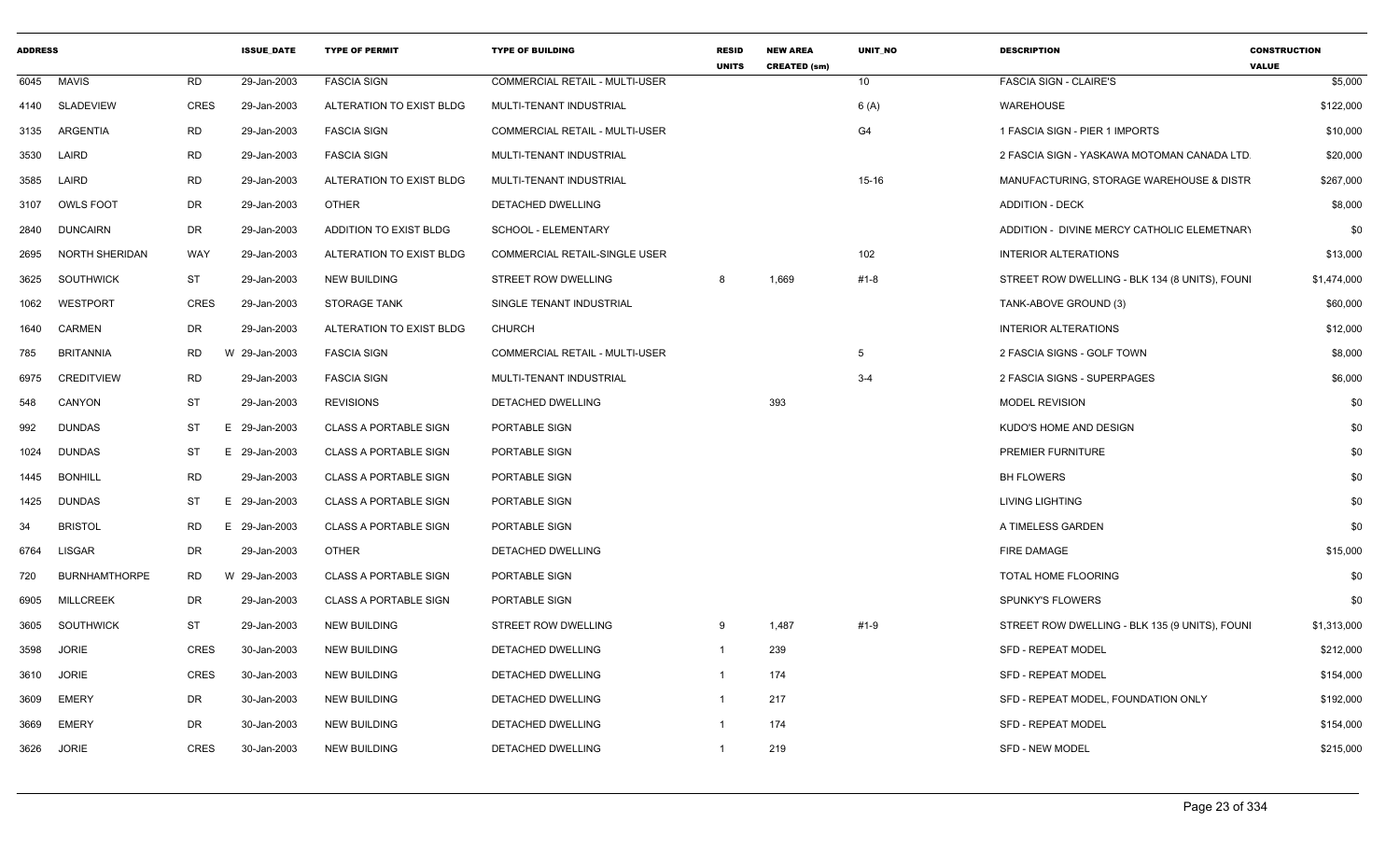| <b>ADDRESS</b> |                   |             | <b>ISSUE DATE</b> | <b>TYPE OF PERMIT</b>    | <b>TYPE OF BUILDING</b>   | <b>RESID</b><br><b>UNITS</b> | <b>NEW AREA</b><br><b>CREATED (sm)</b> | <b>UNIT NO</b> | <b>DESCRIPTION</b>                           | <b>CONSTRUCTION</b><br><b>VALUE</b> |
|----------------|-------------------|-------------|-------------------|--------------------------|---------------------------|------------------------------|----------------------------------------|----------------|----------------------------------------------|-------------------------------------|
| 3613           | <b>EMERY</b>      | DR          | 30-Jan-2003       | <b>NEW BUILDING</b>      | <b>DETACHED DWELLING</b>  | $\mathbf{1}$                 | 252                                    |                | <b>SFD - REPEAT MODEL</b>                    | \$223,000                           |
| 3530           | <b>JORIE</b>      | <b>CRES</b> | 30-Jan-2003       | <b>NEW BUILDING</b>      | DETACHED DWELLING         | $\mathbf{1}$                 | 193                                    |                | <b>SFD - NEW MODEL</b>                       | \$190,000                           |
| 3498           | <b>JORIE</b>      | CRES        | 30-Jan-2003       | <b>NEW BUILDING</b>      | DETACHED DWELLING         | -1                           | 252                                    |                | <b>SFD - REPEAT MODEL</b>                    | \$223,000                           |
| 3490           | <b>JORIE</b>      | <b>CRES</b> | 30-Jan-2003       | <b>NEW BUILDING</b>      | DETACHED DWELLING         | $\overline{1}$               | 180                                    |                | SFD - REPEAT MODEL - FIREBREAK LOT           | \$159,000                           |
| 3597           | <b>JORIE</b>      | <b>CRES</b> | 30-Jan-2003       | <b>NEW BUILDING</b>      | DETACHED DWELLING         | $\mathbf{1}$                 | 217                                    |                | <b>SFD - REPEAT MODEL</b>                    | \$192,000                           |
|                | <b>ELM</b>        | DR          | W 30-Jan-2003     | <b>NEW BUILDING</b>      | APARTMENT (> 6 UNITS)     | 355                          | 30,773                                 | <b>BLD A</b>   | NEW - 31 STOREY APT BLDG AND LINK, FOUNDATIO | \$33,624,000                        |
| 3605           | <b>JORIE</b>      | <b>CRES</b> | 30-Jan-2003       | <b>NEW BUILDING</b>      | DETACHED DWELLING         | $\mathbf{1}$                 | 252                                    |                | <b>SFD - REPEAT MODEL</b>                    | \$223,000                           |
| 3482           | <b>JORIE</b>      | <b>CRES</b> | 30-Jan-2003       | <b>NEW BUILDING</b>      | DETACHED DWELLING         | -1                           | 252                                    |                | <b>SFD - REPEAT MODEL</b>                    | \$223,000                           |
| 3456           | <b>JORIE</b>      | <b>CRES</b> | 30-Jan-2003       | <b>NEW BUILDING</b>      | DETACHED DWELLING         | $\mathbf{1}$                 | 174                                    |                | <b>SFD - REPEAT MODEL</b>                    | \$154,000                           |
| 3618           | <b>JORIE</b>      | <b>CRES</b> | 30-Jan-2003       | <b>NEW BUILDING</b>      | DETACHED DWELLING         | $\mathbf{1}$                 | 201                                    |                | <b>SFD - REPEAT MODEL</b>                    | \$177,000                           |
| 3616           | <b>EMERY</b>      | DR          | 30-Jan-2003       | <b>NEW BUILDING</b>      | DETACHED DWELLING         | -1                           | 252                                    |                | <b>SFD - REPEAT MODEL</b>                    | \$223,000                           |
| 3462           | <b>JORIE</b>      | <b>CRES</b> | 30-Jan-2003       | <b>NEW BUILDING</b>      | <b>DETACHED DWELLING</b>  | -1                           | 171                                    |                | <b>SFD - REPEAT MODEL</b>                    | \$152,000                           |
| 3901           | PENNY             | LANE        | 30-Jan-2003       | ALTERATION TO EXIST BLDG | <b>DETACHED DWELLING</b>  | $\mathbf{1}$                 |                                        |                | <b>BASEMENT APARTMENT</b>                    | \$21,000                            |
| 6065           | <b>CREDITVIEW</b> | RD          | 30-Jan-2003       | <b>FASCIA SIGN</b>       | <b>COMMERCIAL - OTHER</b> |                              |                                        | 100, 101, 102  | 2 FASCIA SIGNS - PIZZA PIZZA                 | \$20,000                            |
| 400            | <b>MATHESON</b>   | BLVD        | W 30-Jan-2003     | ALTERATION TO EXIST BLDG | COMMERCIAL - OTHER        |                              |                                        |                | <b>INTERIOR ALTERATIONS</b>                  | \$173,000                           |
| 484            | STONETREE         | <b>CRT</b>  | 30-Jan-2003       | ADDITION AND ALTER       | SEMI-DETACHED DWELLING    |                              |                                        |                | ALTERATIONS-FINISHED BASEMENT/BASEMENT WA    | \$26,000                            |
| 3570           | <b>JORIE</b>      | <b>CRES</b> | 30-Jan-2003       | <b>NEW BUILDING</b>      | DETACHED DWELLING         | $\overline{1}$               | 203                                    |                | <b>SFD - REPEAT MODEL</b>                    | \$179,000                           |
| 3629           | <b>EMERY</b>      | DR          | 30-Jan-2003       | <b>NEW BUILDING</b>      | DETACHED DWELLING         | $\mathbf{1}$                 | 180                                    |                | <b>SFD - REPEAT MODEL</b>                    | \$159,000                           |
| 3648           | <b>EMERY</b>      | DR          | 30-Jan-2003       | <b>NEW BUILDING</b>      | DETACHED DWELLING         | -1                           | 171                                    |                | <b>SFD - REPEAT MODEL</b>                    | \$152,000                           |
| 3474           | <b>JORIE</b>      | <b>CRES</b> | 30-Jan-2003       | <b>NEW BUILDING</b>      | DETACHED DWELLING         | $\mathbf{1}$                 | 180                                    |                | <b>SFD - REPEAT MODEL</b>                    | \$159,000                           |
| 3458           | <b>JORIE</b>      | <b>CRES</b> | 30-Jan-2003       | <b>NEW BUILDING</b>      | DETACHED DWELLING         | $\mathbf{1}$                 | 201                                    |                | <b>SFD - REPEAT MODEL</b>                    | \$177,000                           |
| 5791           | CHURCHILL MEADOWS | <b>BLVD</b> | 30-Jan-2003       | <b>NEW BUILDING</b>      | DETACHED DWELLING         | -1                           | 203                                    |                | <b>SFD - REPEAT MODEL</b>                    | \$179,000                           |
| 3624           | <b>EMERY</b>      | DR          | 30-Jan-2003       | <b>NEW BUILDING</b>      | DETACHED DWELLING         | -1                           | 132                                    |                | <b>SFD - REPEAT MODEL</b>                    | \$117,000                           |
| 3486           | <b>JORIE</b>      | <b>CRES</b> | 30-Jan-2003       | <b>NEW BUILDING</b>      | DETACHED DWELLING         | $\mathbf{1}$                 | 171                                    |                | <b>SFD - REPEAT MODEL</b>                    | \$152,000                           |
| 3470           | <b>JORIE</b>      | <b>CRES</b> | 30-Jan-2003       | <b>NEW BUILDING</b>      | DETACHED DWELLING         | $\mathbf{1}$                 | 201                                    |                | <b>SFD - REPEAT MODEL</b>                    | \$177,000                           |
| 3605           | <b>EMERY</b>      | DR          | 30-Jan-2003       | <b>NEW BUILDING</b>      | DETACHED DWELLING         | -1                           | 180                                    |                | <b>SFD - REPEAT MODEL</b>                    | \$159,000                           |
| 3601           | <b>JORIE</b>      | <b>CRES</b> | 30-Jan-2003       | <b>NEW BUILDING</b>      | DETACHED DWELLING         | -1                           | 180                                    |                | SFD - REPEAT MODEL                           | \$159,000                           |
| 3633           | EMERY             | <b>DR</b>   | 30-Jan-2003       | <b>NEW BUILDING</b>      | DETACHED DWELLING         | -1                           | 149                                    |                | <b>SFD - REPEAT MODEL</b>                    | \$132,000                           |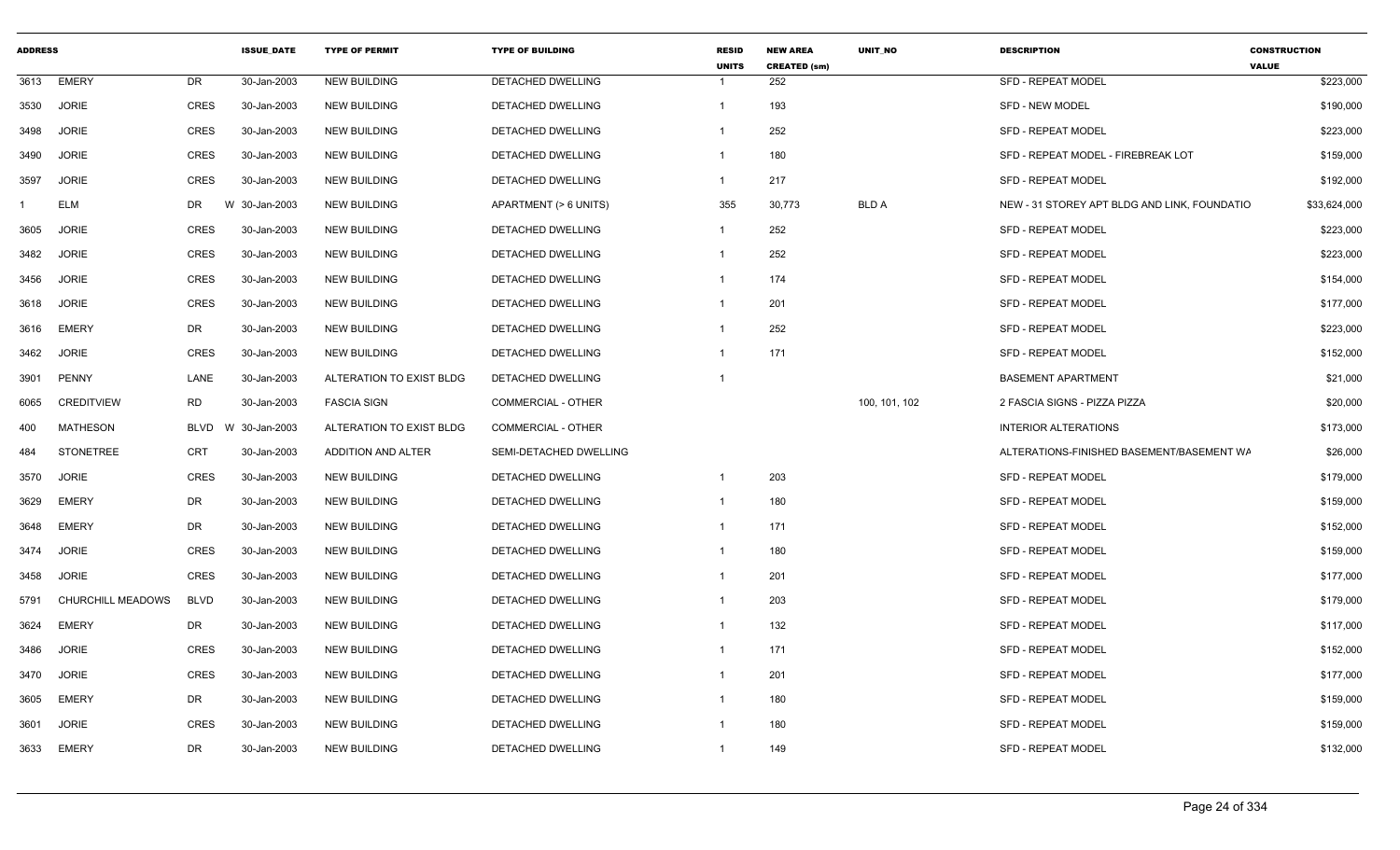| <b>ADDRESS</b> |                      |             | <b>ISSUE DATE</b> | <b>TYPE OF PERMIT</b>        | <b>TYPE OF BUILDING</b>        | <b>RESID</b><br><b>UNITS</b> | <b>NEW AREA</b><br><b>CREATED (sm)</b> | <b>UNIT NO</b> | <b>DESCRIPTION</b>                           | <b>CONSTRUCTION</b><br><b>VALUE</b> |
|----------------|----------------------|-------------|-------------------|------------------------------|--------------------------------|------------------------------|----------------------------------------|----------------|----------------------------------------------|-------------------------------------|
| 3685           | <b>EMERY</b>         | DR          | 30-Jan-2003       | <b>NEW BUILDING</b>          | DETACHED DWELLING              | -1                           | 149                                    |                | <b>SFD - REPEAT MODEL</b>                    | \$132,000                           |
| 3661           | <b>JORIE</b>         | <b>CRES</b> | 30-Jan-2003       | <b>NEW BUILDING</b>          | DETACHED DWELLING              | $\mathbf{1}$                 | 250                                    |                | <b>SFD - REPEAT MODEL</b>                    | \$221,000                           |
| 3463           | <b>JORIE</b>         | <b>CRES</b> | 30-Jan-2003       | <b>NEW BUILDING</b>          | DETACHED DWELLING              | -1                           | 169                                    |                | <b>SFD - REPEAT MODEL</b>                    | \$150,000                           |
| 1177           | CENTRAL              | <b>PKY</b>  | W 30-Jan-2003     | <b>REVISIONS</b>             | COMMERCIAL RETAIL - MULTI-USER |                              |                                        | #38            | FIRE ALARM UPGRADE - H& H ORIENTAL FOODS     | \$1,000                             |
| 2565           | ARGENTIA             | <b>RD</b>   | 30-Jan-2003       | <b>CLASS A PORTABLE SIGN</b> | PORTABLE SIGN                  |                              |                                        |                | HOLIDAY INN SELECT                           | \$0                                 |
| 104            | LAKESHORE            | <b>RD</b>   | W 30-Jan-2003     | <b>CLASS A PORTABLE SIGN</b> | PORTABLE SIGN                  |                              |                                        |                | <b>FABUTAN</b>                               | \$0                                 |
| 2150           | <b>BURNHAMTHORPE</b> | <b>RD</b>   | W 30-Jan-2003     | <b>CLASS A PORTABLE SIGN</b> | PORTABLE SIGN                  |                              |                                        |                | SHOPPERS DRUG MART                           | \$0                                 |
| 1230           | <b>EGLINTON</b>      | AVE         | W 30-Jan-2003     | <b>CLASS A PORTABLE SIGN</b> | PORTABLE SIGN                  |                              |                                        |                | <b>FLOWERS UNLIMITED</b>                     | \$0                                 |
| 1151           | <b>DUNDAS</b>        | ST          | W 30-Jan-2003     | <b>CLASS A PORTABLE SIGN</b> | PORTABLE SIGN                  |                              |                                        |                | <b>GARO JEWELLERS</b>                        | \$0                                 |
| 3120           | <b>DIXIE</b>         | <b>RD</b>   | 30-Jan-2003       | <b>CLASS A PORTABLE SIGN</b> | PORTABLE SIGN                  |                              |                                        |                | TOWN AND COUNTRY                             | \$0                                 |
| 6975           | <b>MENKES</b>        | <b>DR</b>   | 30-Jan-2003       | <b>CLASS A PORTABLE SIGN</b> | PORTABLE SIGN                  |                              |                                        |                | SAME DAY RIGHT O WAY                         | \$0                                 |
| 2500           | <b>HURONTARIO</b>    | ST          | 30-Jan-2003       | ALTERATION TO EXIST BLDG     | COMMERCIAL RETAIL - MULTI-USER |                              |                                        | 11             | CANCELLED 2003-07-23 - ALTERATIONS ONLY REST | \$5,000                             |
| 3677           | <b>EMERY</b>         | <b>DR</b>   | 30-Jan-2003       | <b>NEW BUILDING</b>          | DETACHED DWELLING              | $\overline{1}$               | 166                                    |                | <b>SFD - REPEAT MODEL</b>                    | \$147,000                           |
| 3612           | <b>EMERY</b>         | DR          | 30-Jan-2003       | <b>NEW BUILDING</b>          | DETACHED DWELLING              | $\overline{1}$               | 252                                    |                | SFD - REPEAT MODEL, FOUNDATION ONLY          | \$223,000                           |
| 3467           | <b>JORIE</b>         | <b>CRES</b> | 30-Jan-2003       | <b>NEW BUILDING</b>          | DETACHED DWELLING              | -1                           | 169                                    |                | SFD - REPEAT MODEL                           | \$150,000                           |
| 3533           | <b>JORIE</b>         | <b>CRES</b> | 30-Jan-2003       | <b>NEW BUILDING</b>          | DETACHED DWELLING              | -1                           | 252                                    |                | SFD - REPEAT MODEL                           | \$223,000                           |
| 3569           | <b>JORIE</b>         | <b>CRES</b> | 30-Jan-2003       | <b>NEW BUILDING</b>          | DETACHED DWELLING              | $\mathbf{1}$                 | 217                                    |                | <b>SFD - REPEAT MODEL</b>                    | \$192,000                           |
| 3628           | <b>EMERY</b>         | DR          | 30-Jan-2003       | <b>NEW BUILDING</b>          | DETACHED DWELLING              | $\mathbf{1}$                 | 174                                    |                | <b>SFD - REPEAT MODEL</b>                    | \$154,000                           |
| 3604           | <b>EMERY</b>         | DR          | 30-Jan-2003       | <b>NEW BUILDING</b>          | DETACHED DWELLING              | -1                           | 174                                    |                | <b>SFD - REPEAT MODEL</b>                    | \$154,000                           |
| 3540           | <b>JORIE</b>         | <b>CRES</b> | 30-Jan-2003       | <b>NEW BUILDING</b>          | DETACHED DWELLING              | $\overline{1}$               | 203                                    |                | <b>SFD - REPEAT MODEL</b>                    | \$179,000                           |
| $\mathbf 0$    | <b>MAVIS</b>         | <b>RD</b>   | 30-Jan-2003       | <b>CLASS A PORTABLE SIGN</b> | PORTABLE SIGN                  |                              |                                        |                | CENTRE FOR EDUCATION AND TRAINING            | \$0                                 |
| $\mathbf 0$    | <b>MAVIS</b>         | <b>RD</b>   | 30-Jan-2003       | <b>CLASS A PORTABLE SIGN</b> | PORTABLE SIGN                  |                              |                                        |                | ERINDALE NURSERY SCHOOL                      | \$0                                 |
| 1077           | <b>NORTH SERVICE</b> | <b>RD</b>   | 30-Jan-2003       | <b>CLASS A PORTABLE SIGN</b> | PORTABLE SIGN                  |                              |                                        |                | <b>CULLINAN JEWELLERY</b>                    | \$0                                 |
| 1616           | MATHESON             | <b>BLVD</b> | 30-Jan-2003       | <b>CLASS A PORTABLE SIGN</b> | PORTABLE SIGN                  |                              |                                        |                | <b>SINSATIONS</b>                            | \$0                                 |
| 2269           | <b>ERIN CENTRE</b>   | <b>BLVD</b> | 30-Jan-2003       | <b>CLASS A PORTABLE SIGN</b> | PORTABLE SIGN                  |                              |                                        |                | KENTUCKY FRIED CHICKEN                       | \$0                                 |
| 3654           | <b>JORIE</b>         | <b>CRES</b> | 30-Jan-2003       | <b>NEW BUILDING</b>          | DETACHED DWELLING              | -1                           | 149                                    |                | <b>SFD - REPEAT MODEL</b>                    | \$132,000                           |
| 3642           | <b>JORIE</b>         | <b>CRES</b> | 30-Jan-2003       | <b>NEW BUILDING</b>          | DETACHED DWELLING              | -1                           | 171                                    |                | SFD - REPEAT MODEL                           | \$152,000                           |
| 3606           | <b>JORIE</b>         | <b>CRES</b> | 30-Jan-2003       | <b>NEW BUILDING</b>          | DETACHED DWELLING              | $\mathbf{1}$                 | 180                                    |                | <b>SFD - REPEAT MODEL</b>                    | \$159,000                           |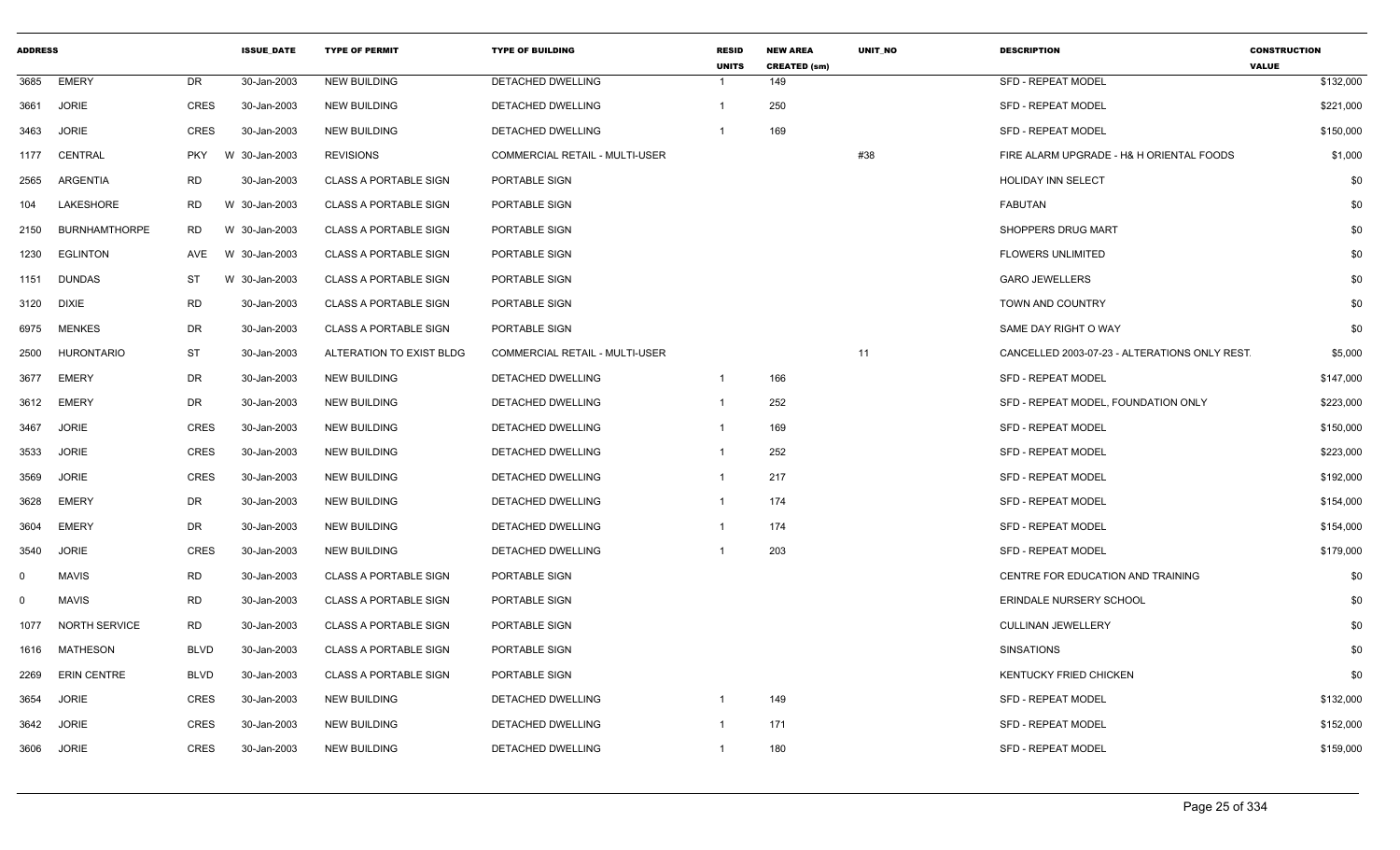| <b>ADDRESS</b> |                    |             | <b>ISSUE DATE</b> | <b>TYPE OF PERMIT</b>        | <b>TYPE OF BUILDING</b>               | <b>RESID</b><br><b>UNITS</b> | <b>NEW AREA</b><br><b>CREATED (sm)</b> | <b>UNIT NO</b> | <b>DESCRIPTION</b>                          | <b>CONSTRUCTION</b><br><b>VALUE</b> |
|----------------|--------------------|-------------|-------------------|------------------------------|---------------------------------------|------------------------------|----------------------------------------|----------------|---------------------------------------------|-------------------------------------|
| 1075           | QUEENSWAY          |             | E 30-Jan-2003     | <b>CLASS A PORTABLE SIGN</b> | PORTABLE SIGN                         |                              |                                        |                | <b>LEREPORT BANQUET HALL</b>                | \$0                                 |
| 2500           | <b>HURONTARIO</b>  | <b>ST</b>   | 30-Jan-2003       | ALTERATION TO EXIST BLDG     | <b>COMMERCIAL RETAIL - MULTI-USER</b> |                              |                                        | 11             | <b>RESTAURANT</b>                           | \$0                                 |
| 1075           | <b>CEREMONIAL</b>  | DR          | 31-Jan-2003       | <b>NEW BUILDING</b>          | <b>COMMERCIAL RETAIL - MULTI-USER</b> |                              |                                        |                | NEW - COMMERCIAL PLAZA, COMPLETION & RAISEL | \$0                                 |
| 75             | <b>MAPLE</b>       | AVE<br>S.   | 31-Jan-2003       | ADDITION AND ALTER           | <b>DETACHED DWELLING</b>              | 3                            |                                        |                | ADDITION/ALT-CONVERT SFD TO FOURPLEX        | \$86,000                            |
| 3662           | <b>JORIE</b>       | <b>CRES</b> | 31-Jan-2003       | <b>NEW BUILDING</b>          | DETACHED DWELLING                     | $\overline{1}$               | 199                                    |                | SFD - REPEAT MODEL                          | \$176,000                           |
| 3646           | <b>JORIE</b>       | <b>CRES</b> | 31-Jan-2003       | <b>NEW BUILDING</b>          | DETACHED DWELLING                     | $\overline{1}$               | 202                                    |                | SFD - REPEAT MODEL                          | \$179,000                           |
| 3622           | <b>JORIE</b>       | <b>CRES</b> | 31-Jan-2003       | <b>NEW BUILDING</b>          | DETACHED DWELLING                     | -1                           | 171                                    |                | SFD - REPEAT MODEL - FIREBREAK LOT          | \$152,000                           |
| 3590           | <b>JORIE</b>       | <b>CRES</b> | 31-Jan-2003       | <b>NEW BUILDING</b>          | <b>DETACHED DWELLING</b>              | $\overline{1}$               | 202                                    |                | <b>SFD - REPEAT MODEL</b>                   | \$179,000                           |
| 3641           | <b>EMERY</b>       | DR          | 31-Jan-2003       | <b>NEW BUILDING</b>          | DETACHED DWELLING                     | -1                           | 166                                    |                | SFD - REPEAT MODEL                          | \$147,000                           |
| 3665           | <b>EMERY</b>       | DR          | 31-Jan-2003       | <b>NEW BUILDING</b>          | DETACHED DWELLING                     | $\overline{1}$               | 180                                    |                | SFD - REPEAT MODEL - FIREBREAK LOT          | \$159,000                           |
| 3666           | <b>JORIE</b>       | <b>CRES</b> | 31-Jan-2003       | <b>NEW BUILDING</b>          | DETACHED DWELLING                     | $\overline{1}$               | 252                                    |                | <b>SFD - REPEAT MODEL</b>                   | \$223,000                           |
| 3621           | <b>EMERY</b>       | <b>DR</b>   | 31-Jan-2003       | <b>NEW BUILDING</b>          | DETACHED DWELLING                     | $\overline{1}$               | 217                                    |                | <b>SFD - REPEAT MODEL</b>                   | \$192,000                           |
| 3661           | <b>EMERY</b>       | <b>DR</b>   | 31-Jan-2003       | <b>NEW BUILDING</b>          | DETACHED DWELLING                     | $\overline{1}$               | 266                                    |                | <b>SFD - REPEAT MODEL</b>                   | \$235,000                           |
| 2690           | <b>ERIN CENTRE</b> | <b>BLVD</b> | 31-Jan-2003       | <b>FASCIA SIGN</b>           | <b>COMMERCIAL RETAIL - MULTI-USER</b> |                              |                                        |                | 2 FASCIA SIGNS - HOMESENSE                  | \$13,000                            |
| 3300           | <b>RIDGEWAY</b>    | DR          | 31-Jan-2003       | ALTERATION TO EXIST BLDG     | MULTI-TENANT INDUSTRIAL               |                              | 1,350                                  | 12             | <b>STORAGE &amp; DISTRIBUTION</b>           | \$378,000                           |
| 3625           | <b>EMERY</b>       | <b>DR</b>   | 31-Jan-2003       | <b>NEW BUILDING</b>          | DETACHED DWELLING                     | $\mathbf{1}$                 | 252                                    |                | SFD - REPEAT MODEL                          | \$223,000                           |
| 3620           | <b>EMERY</b>       | DR          | 31-Jan-2003       | <b>NEW BUILDING</b>          | DETACHED DWELLING                     | $\overline{1}$               | 171                                    |                | SFD - REPEAT MODEL                          | \$152,000                           |
| 7057           | <b>POND</b>        | <b>ST</b>   | 31-Jan-2003       | <b>NEW BUILDING</b>          | <b>DETACHED DWELLING</b>              | $\mathbf{1}$                 | 317                                    |                | <b>SFD-CUSTOM HOME</b>                      | \$330,000                           |
| 6252           | <b>LISGAR</b>      | DR          | 31-Jan-2003       | <b>NEW BUILDING</b>          | DETACHED DWELLING                     | $\mathbf{1}$                 | 228                                    |                | <b>SFD - NEW MODEL</b>                      | \$224,000                           |
| 6249           | AVONHURST          | DR          | 31-Jan-2003       | <b>NEW BUILDING</b>          | DETACHED DWELLING                     | $\overline{1}$               | 232                                    |                | <b>SFD - NEW MODEL</b>                      | \$228,000                           |
| 6250           | <b>LISGAR</b>      | DR          | 31-Jan-2003       | <b>NEW BUILDING</b>          | DETACHED DWELLING                     | $\overline{1}$               | 114                                    |                | <b>SFD - NEW MODEL</b>                      | \$130,000                           |
| 6890           | <b>KENDERRY</b>    | GATE        | 31-Jan-2003       | <b>PYLON SIGN</b>            | SINGLE TENANT INDUSTRIAL              |                              |                                        |                | ONE GROUND SIGN - SOUTHPAW BAKERIES         | \$7,000                             |
| 3299           | CAROGA             | <b>DR</b>   | 31-Jan-2003       | <b>NEW BUILDING</b>          | <b>COMMERCIAL - OTHER</b>             |                              | 10,269                                 |                | NEW - HOTEL/PARKING DECK - COMFORT SUITES - | \$14,129,000                        |
| 1075           | <b>CEREMONIAL</b>  | <b>DR</b>   | 31-Jan-2003       | ALTERATION TO EXIST BLDG     | <b>COMMERCIAL RETAIL - MULTI-USER</b> |                              |                                        |                | <b>DEMISING WALLS</b>                       | \$255,000                           |
| 578            | CANYON             | ST          | 31-Jan-2003       | <b>REVISIONS</b>             | DETACHED DWELLING                     |                              |                                        |                | REVISION - INTERIOR LAYOUT - LOT 20 ONLY    | \$0                                 |
| 455            | <b>KROTONE</b>     | CRES        | 31-Jan-2003       | <b>NEW BUILDING</b>          | SEMI-DETACHED DWELLING                | 2                            | 271                                    |                | SEMI-DETACHED - REPEAT MODEL                | \$240,000                           |
| 485            | <b>KROTONE</b>     | <b>CRES</b> | 31-Jan-2003       | <b>NEW BUILDING</b>          | SEMI-DETACHED DWELLING                | $\mathcal{P}$                | 271                                    |                | SEMI-DETACHED - REPEAT MODEL                | \$240,000                           |
| 368            | ARROWSMITH         | DR          | 31-Jan-2003       | <b>NEW BUILDING</b>          | DETACHED DWELLING                     | -1                           | 284                                    |                | <b>SFD - REPEAT MODEL</b>                   | \$251,000                           |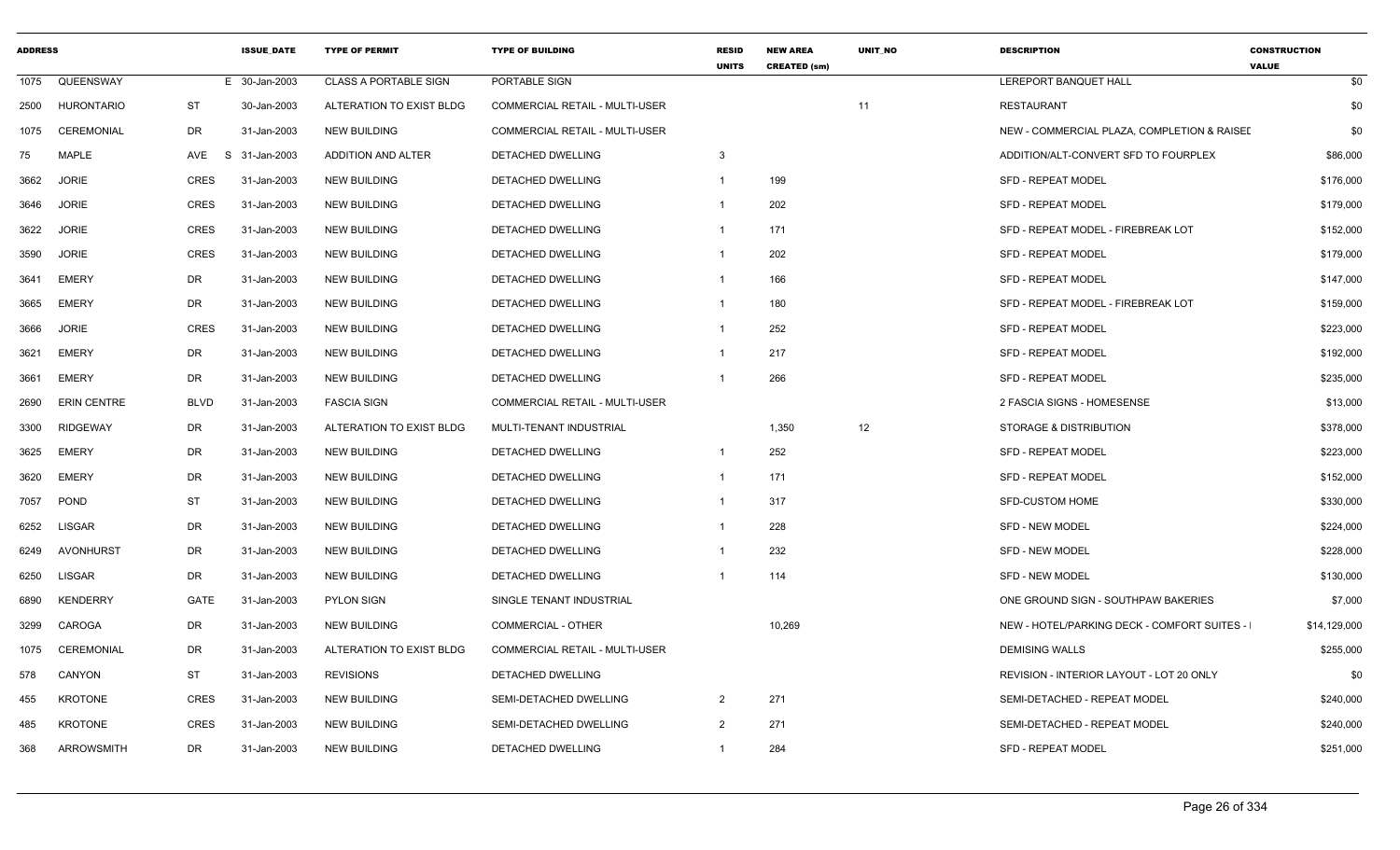| <b>ADDRESS</b> |                       |                | <b>ISSUE_DATE</b> | <b>TYPE OF PERMIT</b>        | <b>TYPE OF BUILDING</b>        | <b>RESID</b><br><b>UNITS</b> | <b>NEW AREA</b><br><b>CREATED (sm)</b> | UNIT_NO | <b>DESCRIPTION</b>                           | <b>CONSTRUCTION</b><br><b>VALUE</b> |
|----------------|-----------------------|----------------|-------------------|------------------------------|--------------------------------|------------------------------|----------------------------------------|---------|----------------------------------------------|-------------------------------------|
| 1136           | LORIMAR               | DR             | 31-Jan-2003       | <b>CHANGE OF USE</b>         | SINGLE TENANT INDUSTRIAL       |                              |                                        |         | WHOLESALE DISTRIBUTION WITH MAXIMUM 15% GF   | \$0                                 |
| 5359           | <b>TIMBERLEA</b>      | <b>BLVD</b>    | 31-Jan-2003       | ALTERATION TO EXIST BLDG     | COMMERCIAL OFFICE- SINGLE USER |                              |                                        | 12      | INTERIOR ALTERATIONS-MODEL SUITE             | \$47,000                            |
| 467            | <b>KROTONE</b>        | <b>CRES</b>    | 31-Jan-2003       | <b>NEW BUILDING</b>          | SEMI-DETACHED DWELLING         | $\overline{2}$               | 271                                    |         | SEMI-DETACHED - REPEAT MODEL                 | \$240,000                           |
| 479            | <b>KROTONE</b>        | <b>CRES</b>    | 31-Jan-2003       | <b>NEW BUILDING</b>          | SEMI-DETACHED DWELLING         | 2                            | 292                                    |         | SEMI-DETACHED - REPEAT MODEL                 | \$258,000                           |
| 490            | <b>KROTONE</b>        | <b>CRES</b>    | 31-Jan-2003       | NEW BUILDING                 | SEMI-DETACHED DWELLING         | 2                            | 341                                    |         | SEMI-DETACHED - REPEAT MODEL                 | \$302,000                           |
| 100            | <b>CITY CENTRE</b>    | DR             | 31-Jan-2003       | <b>FASCIA SIGN</b>           | COMMERCIAL RETAIL - MULTI-USER |                              |                                        | 2-812   | 2 FASCIA SIGNS - NORTHERN GETAWAY KID GEAR   | \$3,000                             |
| 3650           | <b>JORIE</b>          | <b>CRES</b>    | 31-Jan-2003       | <b>NEW BUILDING</b>          | DETACHED DWELLING              | -1                           | 174                                    |         | SFD - REPEAT MODEL - FIREBREAK LOT           | \$154,000                           |
| 3594           | <b>JORIE</b>          | <b>CRES</b>    | 31-Jan-2003       | NEW BUILDING                 | DETACHED DWELLING              |                              | 252                                    |         | SFD - REPEAT MODEL - FIREBREAK LOT           | \$223,000                           |
| 2403           | MARISA                | CRT            | 31-Jan-2003       | <b>INGROUND POOL</b>         | DETACHED DWELLING              |                              |                                        |         |                                              | \$30,000                            |
| 4646           | <b>HERITAGE HILLS</b> | <b>BLVD</b>    | 31-Jan-2003       | <b>CLASS A PORTABLE SIGN</b> | PORTABLE SIGN                  |                              |                                        |         | ATLAS FAMILY CHIROPRACTIC                    | \$0                                 |
| 4646           | <b>HERITAGE HILLS</b> | <b>BLVD</b>    | 31-Jan-2003       | ALTERATION TO EXIST BLDG     | COMMERCIAL OFFICE - MULTI-USER |                              |                                        | 12      | <b>INTERIOR ALTERATIONS</b>                  | \$16,000                            |
| 4646           | <b>HERITAGE HILLS</b> | BLVD           | 31-Jan-2003       | <b>CLASS A PORTABLE SIGN</b> | PORTABLE SIGN                  |                              |                                        |         | ATLAS FAMILY CHIROPRACTIC                    | \$0                                 |
| 7875           | TRANMERE              | DR             | 03-Feb-2003       | ALTERATION TO EXIST BLDG     | MULTI-TENANT INDUSTRIAL        |                              |                                        | 3       | <b>INDUSTRIAL KITCHEN</b>                    | \$1,000                             |
| 1060           | MIDDLEGATE            | RD             | 03-Feb-2003       | <b>NEW BUILDING</b>          | SINGLE TENANT INDUSTRIAL       |                              | 17,062                                 |         | NEW - OFFICES, GALLERIA/LINK, ASTRAZENECA CA | \$0                                 |
| 5642           | PATRON                | COVE           | 03-Feb-2003       | <b>NEW BUILDING</b>          | DETACHED DWELLING              |                              | 171                                    |         | SFD - REPEAT MODEL - FIREBREAK LOT COMPLETI( | \$0                                 |
| 572            | CANYON                | <b>ST</b>      | 03-Feb-2003       | <b>REVISIONS</b>             | DETACHED DWELLING              |                              |                                        |         | REVISION - OPTIONAL GROUND FLOOR             | \$0                                 |
| 2489           | NORTH SHERIDAN        | WAY            | 03-Feb-2003       | <b>STORAGE TANK</b>          | <b>INDUSTRIAL - OTHER</b>      |                              |                                        |         | TANK-UNDERGROUND STORAGE (2)                 | \$40,000                            |
| 60             | <b>BRISTOL</b>        | <b>RD</b><br>E | 03-Feb-2003       | ALTERATION TO EXIST BLDG     | COMMERCIAL RETAIL-SINGLE USER  |                              |                                        | 28      | <b>RETAIL</b>                                | \$13,000                            |
| 6900           | <b>MARITZ</b>         | <b>DR</b>      | 03-Feb-2003       | <b>FASCIA SIGN</b>           | SINGLE TENANT INDUSTRIAL       |                              |                                        |         | 1 FASCIA SIGN - MARITZ (NORTH ELEVATION)     | \$3,000                             |
|                | 7132 BASKERVILLE      | <b>RUN</b>     | 03-Feb-2003       | NEW BUILDING                 | DETACHED DWELLING              |                              | 257                                    |         | <b>SFD - REPEAT MODEL</b>                    | \$228,000                           |
| 756            | LAKESHORE             | RD<br>E        | 03-Feb-2003       | CHANGE OF USE                | <b>COMMERCIAL - OTHER</b>      |                              |                                        | C       | <b>RETAIL SALES</b>                          | \$0                                 |
| 5602           | TENTH LINE WEST       |                | 03-Feb-2003       | <b>CLASS A PORTABLE SIGN</b> | PORTABLE SIGN                  |                              |                                        |         | UR UNIQUE HAIR SUTDIO INC.                   | \$0                                 |
| 4665           | CENTRAL               | PKY            | E 03-Feb-2003     | <b>CLASS A PORTABLE SIGN</b> | PORTABLE SIGN                  |                              |                                        |         | <b>MUMS FLOWERS</b>                          | \$0                                 |
| 1607           | <b>DUNDAS</b>         | ST<br>E        | 03-Feb-2003       | <b>CLASS A PORTABLE SIGN</b> | PORTABLE SIGN                  |                              |                                        |         | <b>THE BRICK</b>                             | \$0                                 |
| $\Omega$       | <b>HURONTARIO</b>     | ST             | 03-Feb-2003       | <b>CLASS A PORTABLE SIGN</b> | PORTABLE SIGN                  |                              |                                        |         | <b>YMCA</b>                                  | \$0                                 |
| 3038           | <b>HURONTARIO</b>     | ST             | 03-Feb-2003       | <b>CLASS A PORTABLE SIGN</b> | PORTABLE SIGN                  |                              |                                        |         | MARIANO'S BEAUTY SALON                       | \$0                                 |
| $\Omega$       | <b>BURNHAMTHORPE</b>  | <b>RD</b>      | W 03-Feb-2003     | <b>CLASS A PORTABLE SIGN</b> | PORTABLE SIGN                  |                              |                                        |         | DISTRESS CENTRE OF PEEL                      | \$0                                 |
| $\Omega$       | <b>GOREWAY</b>        | <b>DR</b>      | 03-Feb-2003       | <b>CLASS A PORTABLE SIGN</b> | PORTABLE SIGN                  |                              |                                        |         | <b>YMCA</b>                                  | \$0                                 |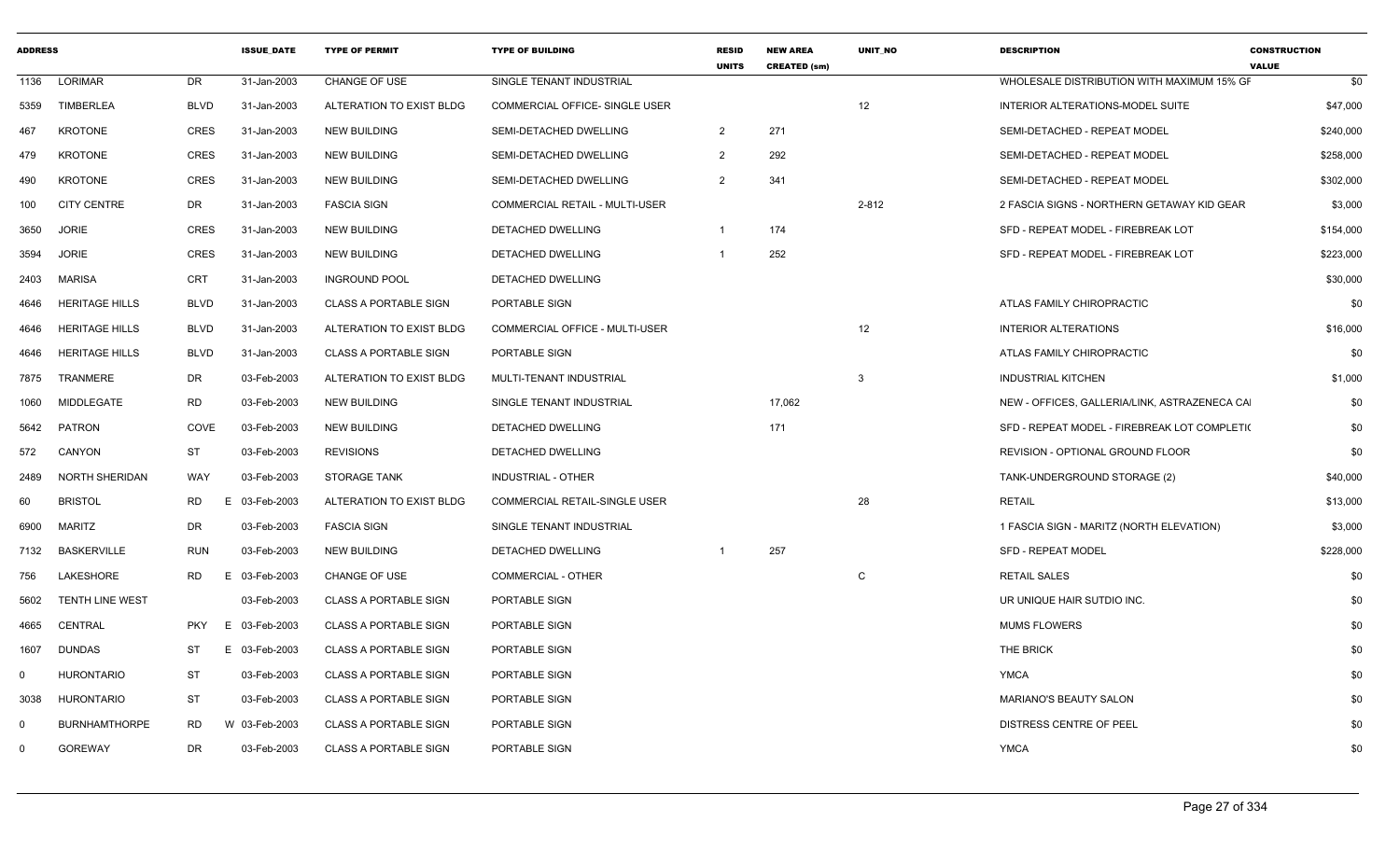| <b>ADDRESS</b> |                      |             | <b>ISSUE_DATE</b> | <b>TYPE OF PERMIT</b>        | <b>TYPE OF BUILDING</b>              | <b>RESID</b><br><b>UNITS</b> | <b>NEW AREA</b><br><b>CREATED (sm)</b> | UNIT_NO | <b>DESCRIPTION</b>                              | <b>CONSTRUCTION</b><br><b>VALUE</b> |
|----------------|----------------------|-------------|-------------------|------------------------------|--------------------------------------|------------------------------|----------------------------------------|---------|-------------------------------------------------|-------------------------------------|
| $\mathbf 0$    | <b>FIELDGATE</b>     | DR          | 03-Feb-2003       | <b>CLASS A PORTABLE SIGN</b> | PORTABLE SIGN                        |                              |                                        |         | <b>YMCA</b>                                     | \$0                                 |
| $\mathbf 0$    | <b>EGLINTON</b>      | AVE         | W 03-Feb-2003     | <b>CLASS A PORTABLE SIGN</b> | PORTABLE SIGN                        |                              |                                        |         | <b>YMCA</b>                                     | \$0                                 |
| 1055           | DUNDAS               | ST          | 03-Feb-2003<br>E  | <b>CLASS A PORTABLE SIGN</b> | PORTABLE SIGN                        |                              |                                        |         | <b>MONEY MART</b>                               | \$0                                 |
| $\Omega$       | <b>ERIN MILLS</b>    | <b>PKY</b>  | 03-Feb-2003       | <b>CLASS A PORTABLE SIGN</b> | PORTABLE SIGN                        |                              |                                        |         | <b>COMMUNITY LIVING MISSISSAUGA</b>             | \$0                                 |
| 6900           | MARITZ               | DR          | 03-Feb-2003       | <b>FASCIA SIGN</b>           | SINGLE TENANT INDUSTRIAL             |                              |                                        |         | 1 FASCIA SIGN & 1 DIRECTIONAL SIGN - MARITZ CAI | \$40,000                            |
| $\mathbf{0}$   | <b>ERIN MILLS</b>    | <b>PKY</b>  | 03-Feb-2003       | <b>CLASS A PORTABLE SIGN</b> | PORTABLE SIGN                        |                              |                                        |         | <b>COMMUNITY LIVING MISSISSAUGA</b>             | \$0                                 |
| 1900           | LAKESHORE            | <b>RD</b>   | W 03-Feb-2003     | <b>CLASS A PORTABLE SIGN</b> | PORTABLE SIGN                        |                              |                                        |         | <b>MONEY MART</b>                               | \$0                                 |
| 3145           | WOLFEDALE            | RD          | 03-Feb-2003       | <b>CLASS A PORTABLE SIGN</b> | PORTABLE SIGN                        |                              |                                        |         | MISSISSAUGA NEWS                                | \$0                                 |
| 1855           | DUNDAS               | ST          | E 03-Feb-2003     | <b>CLASS A PORTABLE SIGN</b> | PORTABLE SIGN                        |                              |                                        |         | <b>MONEY MART</b>                               | \$0                                 |
| 6705           | <b>TOMKEN</b>        | <b>RD</b>   | 03-Feb-2003       | <b>CLASS A PORTABLE SIGN</b> | PORTABLE SIGN                        |                              |                                        |         | SIGNATURE CANADA/WOW WHAT A BASKET              | \$0                                 |
| 1868           | DUNDAS               | ST          | 03-Feb-2003<br>E  | <b>CLASS A PORTABLE SIGN</b> | PORTABLE SIGN                        |                              |                                        |         | <b>BEAM &amp; ALARM SUPERSTORE</b>              | \$0                                 |
| 975            | <b>PACIFIC</b>       | GATE        | 03-Feb-2003       | <b>CLASS A PORTABLE SIGN</b> | PORTABLE SIGN                        |                              |                                        |         | ELEGANT GARDEN LTD.                             | \$0                                 |
| 715            | MATHESON             | <b>BLVD</b> | E 04-Feb-2003     | <b>OTHER</b>                 | <b>CITY</b>                          |                              |                                        |         | SITE SERVICING                                  | \$349,000                           |
| 6830           | <b>COLUMBUS</b>      | RD          | 04-Feb-2003       | ADDITION TO EXIST BLDG       | SINGLE TENANT INDUSTRIAL             |                              |                                        |         | ADDITION - WAREHOUSE WITH MEZZANINE, COMPL      | \$0                                 |
| 2300           | SPEAKMAN             | DR          | 04-Feb-2003       | <b>NEW BUILDING</b>          | SCHOOL - OTHER                       |                              | 3,905                                  |         | NEW - PRIVATE SCHOOL, CEDAR GROVE SCHOOL, (     | \$0                                 |
| 1075           | CEREMONIAL           | DR          | 04-Feb-2003       | ALTERATION TO EXIST BLDG     | <b>COMMERCIAL RETAIL-SINGLE USER</b> |                              |                                        | 101     | <b>DENTAL OFFICE</b>                            | \$23,000                            |
| 5825           | <b>EXPLORER</b>      | DR          | 04-Feb-2003       | <b>FASCIA SIGN</b>           | SINGLE TENANT INDUSTRIAL             |                              |                                        |         | 1 FASCIA SIGN - GENERAL MILLS                   | \$20,000                            |
| 5767           | <b>RAFTSMAN COVE</b> |             | 04-Feb-2003       | <b>REVISIONS</b>             | DETACHED DWELLING                    |                              |                                        |         | TRUSS REVISION - MODEL 36-08                    | \$0                                 |
| 3856           | <b>ARBOURVIEW</b>    | TERR        | 04-Feb-2003       | <b>REVISIONS</b>             | <b>DETACHED DWELLING</b>             |                              |                                        |         | TRUSS REVISION - MODEL 41-02                    | \$0                                 |
| 3848           | ARBOURVIEW           | <b>TERR</b> | 04-Feb-2003       | <b>REVISIONS</b>             | DETACHED DWELLING                    |                              |                                        |         | TRUSS REVISION - MODEL 41-01                    | \$0                                 |
| 5646           | LONGFORD             | DR          | 04-Feb-2003       | <b>REVISIONS</b>             | DETACHED DWELLING                    |                              |                                        |         | TRUSS REVISION - MODEL 41-03                    | \$0                                 |
| 5728           | <b>RAFTSMAN COVE</b> |             | 04-Feb-2003       | <b>REVISIONS</b>             | <b>DETACHED DWELLING</b>             |                              |                                        |         | TRUSS REVISION - MODEL 36-06                    | \$0                                 |
| 3833           | <b>ARBOURVIEW</b>    | <b>TERR</b> | 04-Feb-2003       | <b>REVISIONS</b>             | DETACHED DWELLING                    |                              |                                        |         | TRUSS REVISION - MODEL 36-07                    | \$0                                 |
| 5614           | LONGFORD             | DR          | 04-Feb-2003       | <b>REVISIONS</b>             | <b>DETACHED DWELLING</b>             |                              |                                        |         | TRUSS REVISION - MODEL 41-04                    | \$0                                 |
| 5732           | RAFTSMAN COVE        |             | 04-Feb-2003       | <b>REVISIONS</b>             | DETACHED DWELLING                    |                              |                                        |         | TRUSS REVISION - MODEL 36-10                    | \$0                                 |
| 2920           | MATHESON             | <b>BLVD</b> | E 04-Feb-2003     | <b>FASCIA SIGN</b>           | SINGLE TENANT INDUSTRIAL             |                              |                                        |         | 2 FASCIA SIGNS - UNISEN                         | \$25,000                            |
| 1865           | LAKESHORE            | RD          | W 04-Feb-2003     | ALTERATION TO EXIST BLDG     | COMMERCIAL - OTHER                   |                              |                                        |         | <b>INTERIOR ALTERATIONS</b>                     | \$36,000                            |
| 3909           | NASHUA               | DR          | 04-Feb-2003       | <b>MULTIPLE SIGNS</b>        | INDUSTRIAL - OTHER                   |                              |                                        |         | 2 FASCIA SIGNS, I INCIDENTAL SIGN - BLANCO      | \$12,000                            |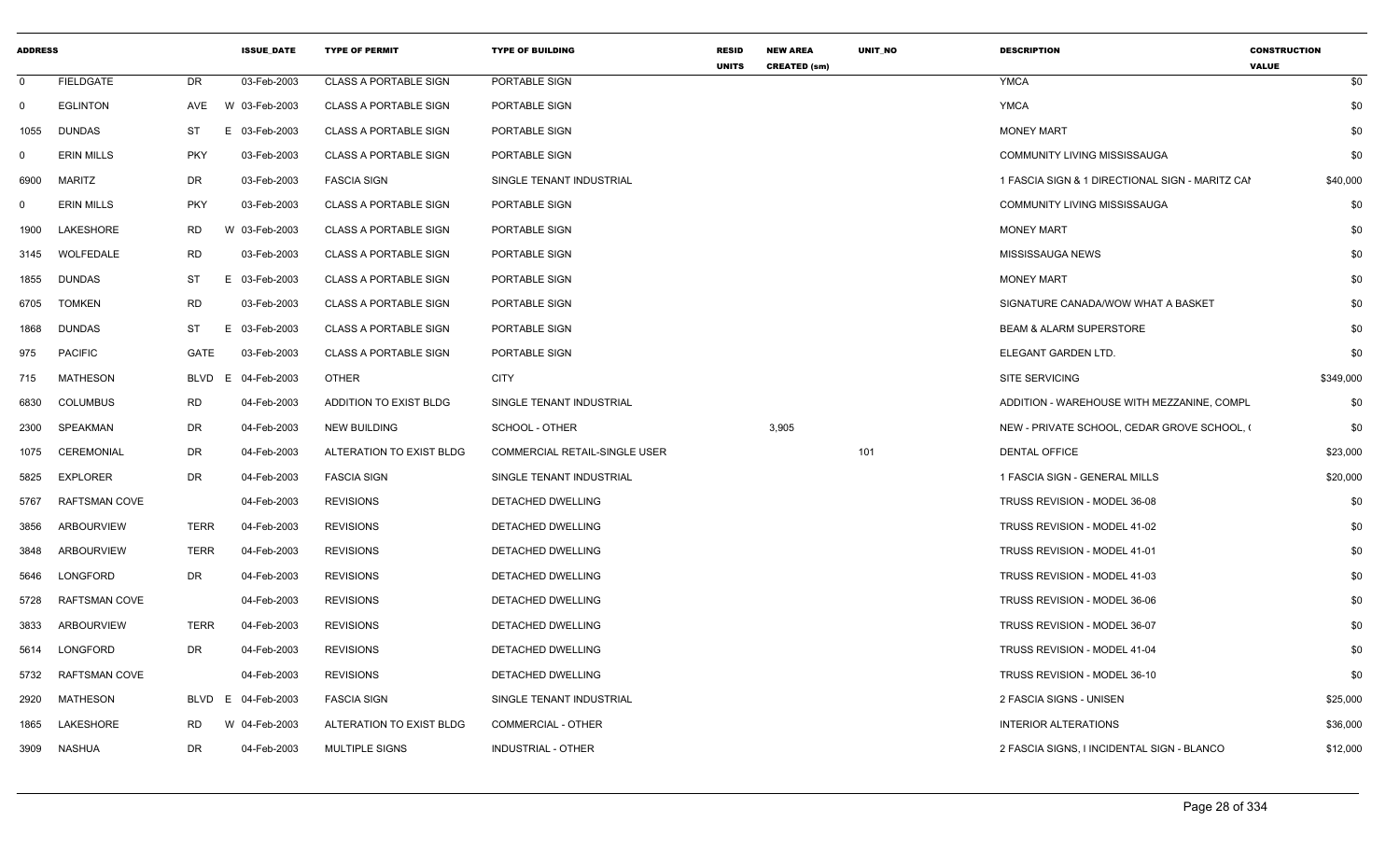| <b>ADDRESS</b> |                      |             | <b>ISSUE DATE</b> | <b>TYPE OF PERMIT</b>        | <b>TYPE OF BUILDING</b>        | <b>RESID</b><br><b>UNITS</b> | <b>NEW AREA</b><br><b>CREATED (sm)</b> | <b>UNIT NO</b> | <b>DESCRIPTION</b>                             | <b>CONSTRUCTION</b><br><b>VALUE</b> |          |
|----------------|----------------------|-------------|-------------------|------------------------------|--------------------------------|------------------------------|----------------------------------------|----------------|------------------------------------------------|-------------------------------------|----------|
| 45             | <b>TROY</b>          | <b>ST</b>   | 04-Feb-2003       | ADDITION TO EXIST BLDG       | <b>DETACHED DWELLING</b>       |                              |                                        |                | WOOD STOVE                                     |                                     | \$8,000  |
| 1855           | <b>BUCKHORN</b>      | GATE        | 04-Feb-2003       | <b>PYLON SIGN</b>            | COMMERCIAL OFFICE - MULTI-USER |                              |                                        | 1855 & 1875    | 1 GROUND SIGN - TD CANADA TRUST                |                                     | \$6,000  |
| 1077           | NORTH SERVICE        | <b>RD</b>   | 04-Feb-2003       | <b>FASCIA SIGN</b>           | COMMERCIAL RETAIL - MULTI-USER |                              |                                        |                | 1 FASCIA SIGN - 'OPEN LATE' SHOPPER'S DRUG MAI |                                     | \$2,000  |
| 2391           | ANSON                | DR          | 04-Feb-2003       | <b>OTHER</b>                 | SINGLE TENANT INDUSTRIAL       |                              |                                        |                | CANC 03/04/01 - NEW 6" WATER SERVICE           |                                     | \$10,000 |
| 1318           | <b>PRESTONWOOD</b>   | CRES        | 04-Feb-2003       | <b>NEW BUILDING</b>          | SEMI-DETACHED DWELLING         |                              | 341                                    |                | SEMI-DETACHED - FIREBREAK COMPLETION           |                                     | \$0      |
| 1276           | <b>PRESTONWOOD</b>   | <b>CRES</b> | 04-Feb-2003       | <b>NEW BUILDING</b>          | SEMI-DETACHED DWELLING         |                              | 225                                    |                | SEMI DETACHED - FIREBREAK COMPLETION           |                                     | \$0      |
| $\Omega$       | <b>ERIN MILLS</b>    | <b>PKY</b>  | 04-Feb-2003       | <b>CLASS A PORTABLE SIGN</b> | PORTABLE SIGN                  |                              |                                        |                | <b>COMMUNITY SERVICES</b>                      |                                     | \$0      |
| 728            | <b>KAISER</b>        | DR          | 04-Feb-2003       | ALTERATION TO EXIST BLDG     | <b>DETACHED DWELLING</b>       |                              |                                        |                | INSTALL BASEMENT WASHROOM AND WET BAR          |                                     | \$1,000  |
| 335            | <b>SUPERIOR</b>      | <b>BLVD</b> | 04-Feb-2003       | ALTERATION TO EXIST BLDG     | INDUSTRIAL - OTHER             |                              |                                        |                | <b>INTERIOR ALTERATION</b>                     |                                     | \$13,000 |
| 3585           | LAIRD                | <b>RD</b>   | 04-Feb-2003       | ALTERATION TO EXIST BLDG     | MULTI-TENANT INDUSTRIAL        |                              |                                        | $9 - 11$       | STORAGE WAREHOUSE/DISTRIBUTION                 | \$255,000                           |          |
| 67             | <b>KENNINGHALL</b>   | <b>CRES</b> | 05-Feb-2003       | ADDITION TO EXIST BLDG       | DETACHED DWELLING              |                              |                                        |                | <b>ADDITION</b>                                |                                     | \$38,000 |
| 2460           | <b>ROYAL WINDSOR</b> | DR          | 05-Feb-2003       | <b>SPRINKLERS</b>            | SINGLE TENANT INDUSTRIAL       |                              |                                        |                | SPRINKLERS-UPGRADE MAIN BLDG & NEW SPRINKI     |                                     | \$35,000 |
| 51             | LAKESHORE            | RD.         | E 05-Feb-2003     | ALTERATION TO EXIST BLDG     | COMMERCIAL - OTHER             |                              |                                        |                | KITCHEN EXHAUST                                |                                     | \$6,000  |
| 51             | LAKESHORE            | RD<br>E.    | 05-Feb-2003       | ALTERATION TO EXIST BLDG     | COMMERCIAL RETAIL-SINGLE USER  |                              |                                        |                | <b>INTERIOR ALTERATIONS</b>                    |                                     | \$13,000 |
| 6975           | <b>CREDITVIEW</b>    | <b>RD</b>   | 05-Feb-2003       | ALTERATION TO EXIST BLDG     | MULTI-TENANT INDUSTRIAL        |                              |                                        |                | <b>BUSINESS OFFICE</b>                         | \$652,000                           |          |
| 1900           | THE COLLEGEWAY       |             | 05-Feb-2003       | ELECTROMAG LOCK DEVICE       | APARTMENT (> 6 UNITS)          |                              |                                        |                | MAGLOCK-4                                      |                                     | \$30,000 |
| $\Omega$       | <b>EGLINTON</b>      | AVE         | W 05-Feb-2003     | CLASS A PORTABLE SIGN        | PORTABLE SIGN                  |                              |                                        |                | <b>CANADIAN COPTIC CENTRE</b>                  |                                     | \$0      |
| 1326           | <b>NORTHMOUNT</b>    | AVE         | 05-Feb-2003       | <b>DEMOLITION</b>            | <b>DETACHED DWELLING</b>       |                              |                                        |                | DEMOLITION - SFD/GARAGE                        |                                     | \$8,000  |
| 5985           | <b>RODEO</b>         | DR          | 05-Feb-2003       | <b>CLASS A PORTABLE SIGN</b> | PORTABLE SIGN                  |                              |                                        |                | <b>SIRENS</b>                                  |                                     | \$0      |
| 1020           | <b>JOHNSON'S</b>     | LANE        | 05-Feb-2003       | <b>CLASS A PORTABLE SIGN</b> | PORTABLE SIGN                  |                              |                                        |                | <b>CLARKSON DENTAL</b>                         |                                     | \$0      |
| 1020           | <b>JOHNSON'S</b>     | LANE        | 05-Feb-2003       | <b>CLASS A PORTABLE SIGN</b> | PORTABLE SIGN                  |                              |                                        |                | <b>CLARKSON DENTAL</b>                         |                                     | \$0      |
| 6045           | <b>MAVIS</b>         | <b>RD</b>   | 05-Feb-2003       | <b>CLASS A PORTABLE SIGN</b> | PORTABLE SIGN                  |                              |                                        |                | <b>BASKINS ROBBINS</b>                         |                                     | \$0      |
| 6075           | <b>MAVIS</b>         | <b>RD</b>   | 05-Feb-2003       | <b>CLASS A PORTABLE SIGN</b> | PORTABLE SIGN                  |                              |                                        |                | <b>STEILMANN SELECT</b>                        |                                     | \$0      |
| 1971           | LAKESHORE            | RD          | W 05-Feb-2003     | <b>CLASS A PORTABLE SIGN</b> | PORTABLE SIGN                  |                              |                                        |                | WINDJAMMER STEAK AND SEAFOOD                   |                                     | \$0      |
| 6045           | <b>MAVIS</b>         | RD          | 05-Feb-2003       | <b>CLASS A PORTABLE SIGN</b> | PORTABLE SIGN                  |                              |                                        |                | <b>EXTREME PITA</b>                            |                                     | \$0      |
| 6600           | <b>FALCONER</b>      | DR          | 05-Feb-2003       | <b>CLASS A PORTABLE SIGN</b> | PORTABLE SIGN                  |                              |                                        |                | <b>KUMON</b>                                   |                                     | \$0      |
| 1055           | <b>DUNDAS</b>        | ST          | W 05-Feb-2003     | <b>CLASS A PORTABLE SIGN</b> | PORTABLE SIGN                  |                              |                                        |                | <b>MONEY MART</b>                              |                                     | \$0      |
| 1022           | WESTMOUNT            | AVE         | 06-Feb-2003       | ADDITION AND ALTER           | <b>DETACHED DWELLING</b>       |                              |                                        |                | ADDITION - 2 STOREY/NEW ROOF/DECK              |                                     | \$70,000 |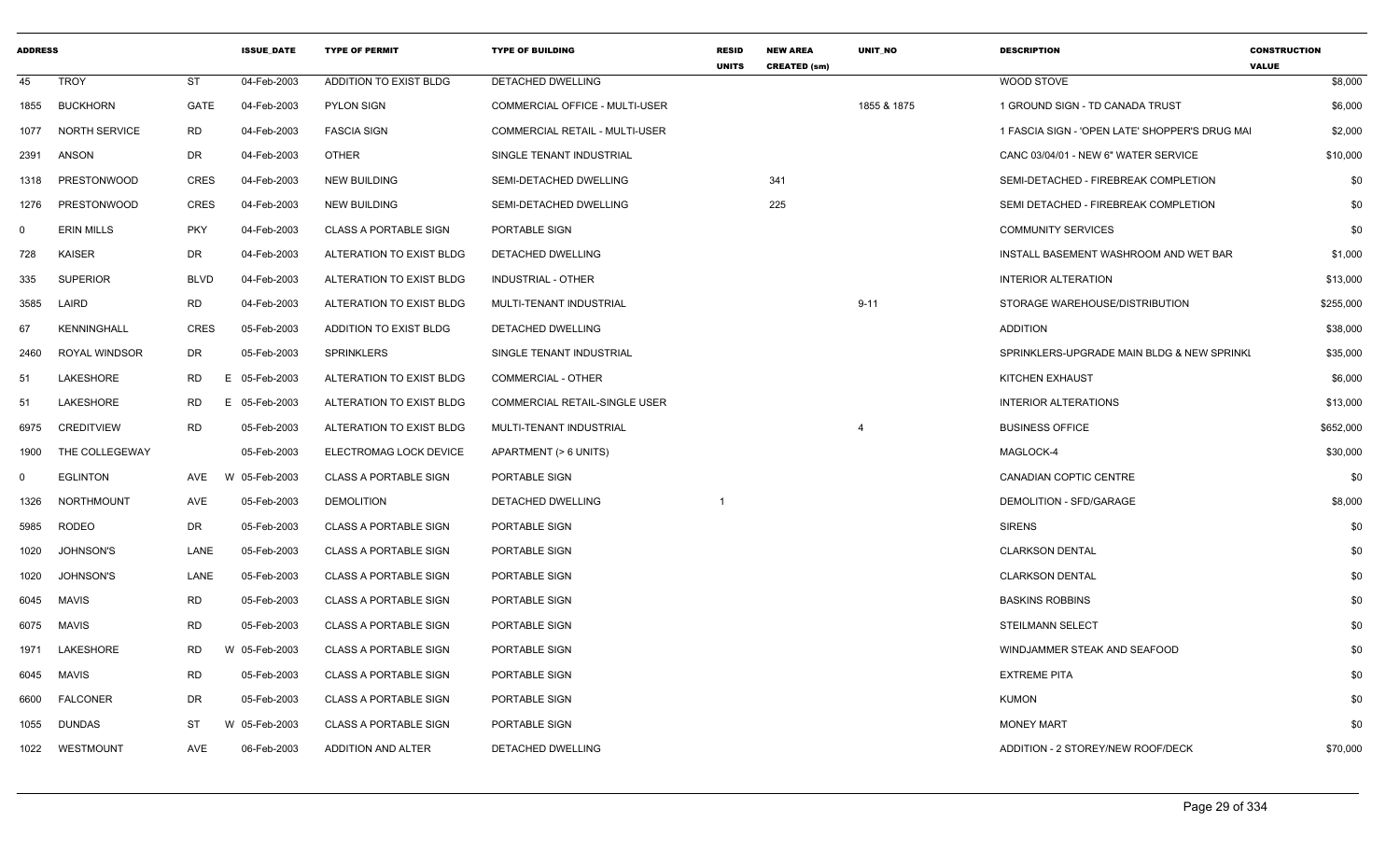| <b>ADDRESS</b> |                     |             | <b>ISSUE DATE</b> | <b>TYPE OF PERMIT</b>        | <b>TYPE OF BUILDING</b>               | <b>RESID</b><br><b>UNITS</b> | <b>NEW AREA</b><br><b>CREATED (sm)</b> | <b>UNIT NO</b> | <b>DESCRIPTION</b>                              | <b>CONSTRUCTION</b><br><b>VALUE</b> |
|----------------|---------------------|-------------|-------------------|------------------------------|---------------------------------------|------------------------------|----------------------------------------|----------------|-------------------------------------------------|-------------------------------------|
| 2500           | <b>HURONTARIO</b>   | <b>ST</b>   | 06-Feb-2003       | <b>FASCIA SIGN</b>           | <b>COMMERCIAL RETAIL - MULTI-USER</b> |                              |                                        | 3,4            | 1 FASCIA SIGN - PIZZA PIZZA                     | \$3,000                             |
| 2200           | EGLINTON            | AVE         | W 06-Feb-2003     | ADDITION TO EXIST BLDG       | PUBLIC/INSTIT (EXCEPT SCHOOLS)        |                              | 36,094                                 | BLK.F/FA/E     | ADDITION - BLK.F, FA & E, FOUNDATION TO ROOF, C | \$57,497,000                        |
| 7315           | <b>RAPISTAN</b>     | <b>CRT</b>  | 06-Feb-2003       | MEZZANINE                    | SINGLE TENANT INDUSTRIAL              |                              |                                        |                | INTERIOR ALTERATIONS - MEZZANINE                | \$456,000                           |
| 3300           | RIDGEWAY            | DR          | 06-Feb-2003       | ALTERATION TO EXIST BLDG     | MULTI-TENANT INDUSTRIAL               |                              |                                        | 6              | STORAGE AND DISTRIBUTION                        | \$102,000                           |
| -9             | <b>MAIN</b>         | <b>ST</b>   | 06-Feb-2003       | NEW BUILDING                 | <b>COMMERCIAL - OTHER</b>             |                              |                                        |                | NEW -TAKE-OUT RESTAURANT W/PATIO & 2ND FLR      | \$0                                 |
| 325            | CENTRAL             | <b>PKY</b>  | W 06-Feb-2003     | ALTERATION TO EXIST BLDG     | COMMERCIAL OFFICE - MULTI-USER        |                              |                                        | 25/26          | DRY CLEANER ESTABLISHMENT                       | \$10,000                            |
| 3430           | <b>CRIMSON KING</b> | <b>CIR</b>  | 06-Feb-2003       | <b>NEW BUILDING</b>          | SEMI-DETACHED DWELLING                | $\overline{2}$               | 286                                    |                | SEMI-DETACHED - NEW MODEL                       | \$281,000                           |
| 3434           | <b>CRIMSON KING</b> | <b>CIR</b>  | 06-Feb-2003       | <b>NEW BUILDING</b>          | SEMI-DETACHED DWELLING                | $\overline{2}$               | 333                                    |                | SEMI-DETATCHED - NEW MODEL                      | \$327,000                           |
| 1749           | DUNDAS              | ST          | E 06-Feb-2003     | ADDITION TO EXIST BLDG       | DETACHED DWELLING                     |                              | 18                                     | 47             | 47 MAIN ST-1STOREY ADDITION/DECK                | \$23,000                            |
| 35             | <b>BRUNEL</b>       | <b>RD</b>   | 06-Feb-2003       | ALTERATION TO EXIST BLDG     | <b>COMMERCIAL - OTHER</b>             |                              |                                        | $\overline{4}$ | <b>CONVENIENCE STORE</b>                        | \$15,000                            |
| 2225           | <b>ERIN MILLS</b>   | <b>PKY</b>  | 06-Feb-2003       | ALTERATION TO EXIST BLDG     | <b>COMMERCIAL RETAIL - MULTI-USER</b> |                              | 2,601                                  | 1100-1200      | <b>INSURANCE CALL CENTRE</b>                    | \$729,000                           |
| 7038           | <b>GABLEHURST</b>   | CRES        | 06-Feb-2003       | NEW BUILDING                 | DETACHED DWELLING                     | $\overline{1}$               | 272                                    |                | <b>SFD - REPEAT MODEL</b>                       | \$241,000                           |
| 1411           | COURTNEYPARK        | DR          | E 06-Feb-2003     | ALTERATION TO EXIST BLDG     | SINGLE TENANT INDUSTRIAL              |                              |                                        |                | <b>INTERIOR ALTERATIONS</b>                     | \$13,000                            |
| 5980           | CHURCHILL MEADOWS   | <b>BLVD</b> | 06-Feb-2003       | ALTERATION TO EXIST BLDG     | <b>COMMERCIAL RETAIL - MULTI-USER</b> |                              |                                        | 10             | DRY CLEANERS DEPOT                              | \$30,000                            |
| 300            | <b>CITY CENTRE</b>  | DR          | 06-Feb-2003       | ALTERATION TO EXIST BLDG     | <b>CITY</b>                           |                              |                                        | 3 FLR NW       | INTERIOR ALTERATIONS - THIRD FLOOR NW 25 SQN    | \$1,000                             |
| 205            | ANNAGEM             | <b>BLVD</b> | 06-Feb-2003       | OTHER                        | SINGLE TENANT INDUSTRIAL              |                              |                                        |                | SPRAY BOOTH                                     | \$53,000                            |
| 545            | <b>RENSHAW</b>      | <b>CRT</b>  | 06-Feb-2003       | <b>INGROUND POOL</b>         | DETACHED DWELLING                     |                              |                                        |                |                                                 | \$0                                 |
| 4900           | <b>DIXIE</b>        | <b>RD</b>   | 06-Feb-2003       | <b>CLASS A PORTABLE SIGN</b> | PORTABLE SIGN                         |                              |                                        |                | <b>BANK OF NOVA SCOTIA</b>                      | \$0                                 |
| 2690           | <b>ERIN CENTRE</b>  | BLVD        | 06-Feb-2003       | <b>CLASS A PORTABLE SIGN</b> | PORTABLE SIGN                         |                              |                                        |                | KENTUCKY FRIED CHICKEN                          | \$0                                 |
| 980            | <b>PACIFIC</b>      | GATE        | 06-Feb-2003       | <b>CLASS A PORTABLE SIGN</b> | PORTABLE SIGN                         |                              |                                        |                | T.J. MODERN HOME ACCENTS                        | \$0                                 |
| 2800           | ARGENTIA            | RD          | 06-Feb-2003       | ALTERATION TO EXIST BLDG     | MULTI-TENANT INDUSTRIAL               |                              |                                        | $3 - 4$        | MANUFACTURING, STORAGE AND DISTRIBUTION         | \$210,000                           |
| 2800           | ARGENTIA            | <b>RD</b>   | 06-Feb-2003       | ALTERATION TO EXIST BLDG     | MULTI-TENANT INDUSTRIAL               |                              |                                        | $\overline{2}$ | <b>COMMERCIAL SCHOOL</b>                        | \$105,000                           |
| $\Omega$       | QUEENSWAY           |             | E 06-Feb-2003     | <b>CLASS A PORTABLE SIGN</b> | PORTABLE SIGN                         |                              |                                        |                | MISSISSAUGA SOCCER CLUB                         | \$0                                 |
| 6650           | <b>HURONTARIO</b>   | ST          | 06-Feb-2003       | <b>CLASS A PORTABLE SIGN</b> | PORTABLE SIGN                         |                              |                                        |                | RARITIES ANTIQUES                               | \$0                                 |
| $\Omega$       | DUNDAS              | ST          | W 06-Feb-2003     | <b>CLASS A PORTABLE SIGN</b> | PORTABLE SIGN                         |                              |                                        |                | MISSISSAUGA SOCCER CLUB                         | \$0                                 |
| $\Omega$       | <b>HURONTARIO</b>   | ST          | 06-Feb-2003       | <b>CLASS A PORTABLE SIGN</b> | PORTABLE SIGN                         |                              |                                        |                | MISSISSAUGA SOCCER CLUB                         | \$0                                 |
| 1185           | <b>DUNDAS</b>       | <b>ST</b>   | E 06-Feb-2003     | <b>CLASS A PORTABLE SIGN</b> | PORTABLE SIGN                         |                              |                                        |                | SILVA TAX SERVICES INC                          | \$0                                 |
| 5950           | <b>RODEO</b>        | DR          | 06-Feb-2003       | <b>CLASS A PORTABLE SIGN</b> | PORTABLE SIGN                         |                              |                                        |                | <b>DANIER LEATHER</b>                           | \$0                                 |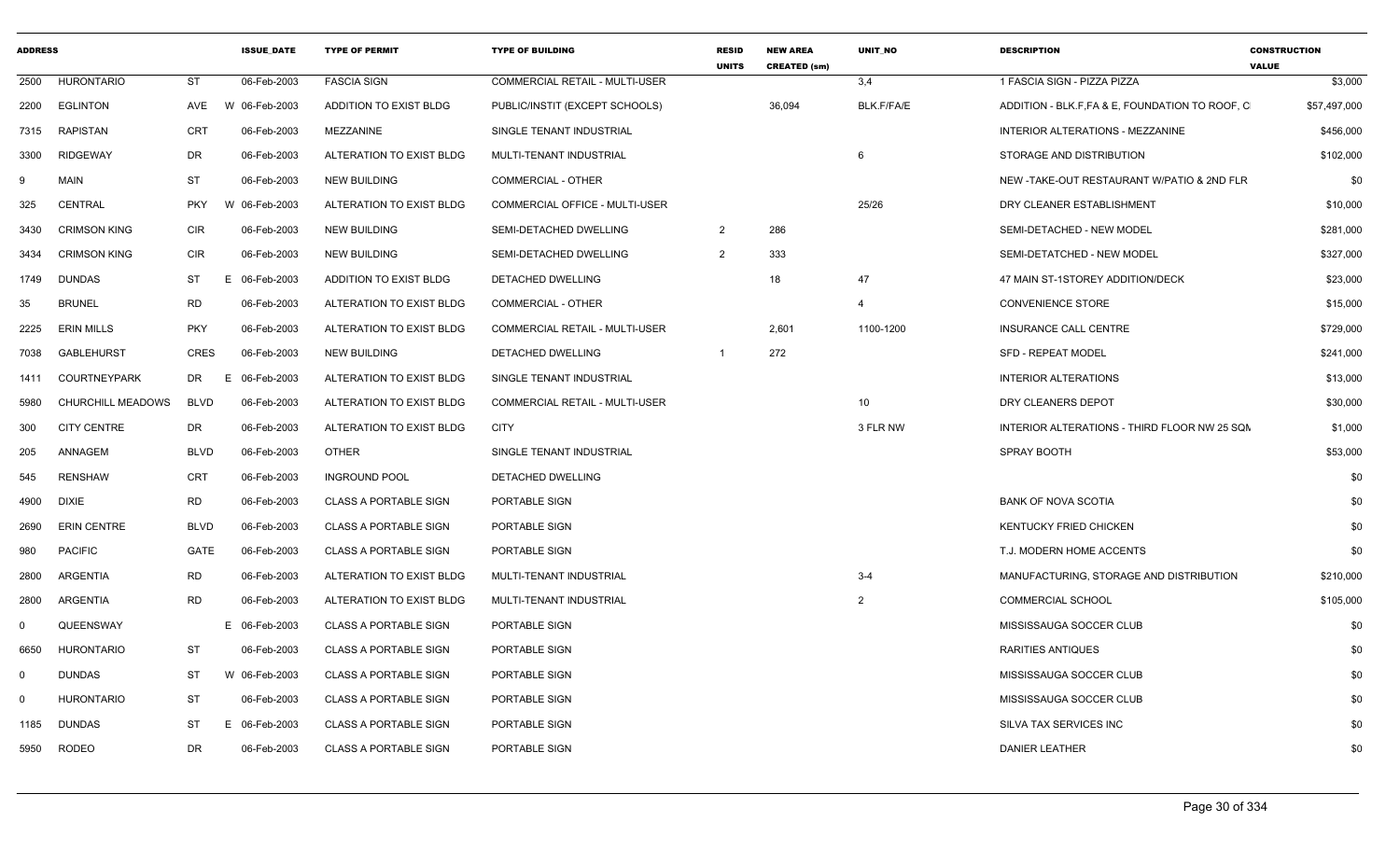| <b>ADDRESS</b> |                          |             | <b>ISSUE DATE</b> | <b>TYPE OF PERMIT</b>        | <b>TYPE OF BUILDING</b>               | <b>RESID</b><br><b>UNITS</b> | <b>NEW AREA</b><br><b>CREATED (sm)</b> | <b>UNIT NO</b>   | <b>DESCRIPTION</b>                           | <b>CONSTRUCTION</b><br><b>VALUE</b> |
|----------------|--------------------------|-------------|-------------------|------------------------------|---------------------------------------|------------------------------|----------------------------------------|------------------|----------------------------------------------|-------------------------------------|
| 6981           | <b>MILLCREEK</b>         | DR          | 06-Feb-2003       | <b>CLASS A PORTABLE SIGN</b> | PORTABLE SIGN                         |                              |                                        |                  | <b>FARRUKH ADMED</b>                         | \$0                                 |
| 45             | <b>JOHN</b>              | ST          | S 06-Feb-2003     | <b>DEMOLITION</b>            | <b>DETACHED DWELLING</b>              | $\mathbf{1}$                 |                                        |                  | DEMOLITION - 2 STOREY SFD/DETACHED GARAGE    | \$8,000                             |
| 6668           | <b>VIOLA</b>             | <b>CRT</b>  | 07-Feb-2003       | <b>NEW BUILDING</b>          | <b>DETACHED DWELLING</b>              | -1                           | 323                                    |                  | SFD - CUSTOM, (LOT 11 ONLY)                  | \$285,000                           |
| 1767           | THE LOFT                 |             | 07-Feb-2003       | <b>NEW BUILDING</b>          | <b>DETACHED DWELLING</b>              | -1                           | 296                                    |                  | <b>SFD - CUSTOM</b>                          | \$366,000                           |
| 7136           | <b>BASKERVILLE</b>       | <b>RUN</b>  | 07-Feb-2003       | <b>NEW BUILDING</b>          | DETACHED DWELLING                     | -1                           | 283                                    |                  | <b>SFD - NEW MODEL</b>                       | \$278,000                           |
| 2137           | <b>MISSISSAUGA</b>       | <b>RD</b>   | 07-Feb-2003       | ADDITION TO EXIST BLDG       | <b>DETACHED DWELLING</b>              |                              |                                        |                  | <b>ADDITION</b>                              | \$35,000                            |
| 1248           | <b>DUNDAS</b>            | ST          | E 07-Feb-2003     | ALTERATION TO EXIST BLDG     | COMMERCIAL RETAIL-SINGLE USER         |                              |                                        | 12               | <b>RESTAURANT</b>                            | \$71,000                            |
| 200            | MAPLEWOOD                | RD          | 07-Feb-2003       | ADDITION AND ALTER           | DETACHED DWELLING                     |                              |                                        |                  | ADDITION AND FINISH BASEMENT                 | \$352,000                           |
| 1442           | <b>HEMINGFORD</b>        | LANE        | 07-Feb-2003       | ALTERATION TO EXIST BLDG     | SEMI-DETACHED DWELLING                |                              |                                        |                  | ALTERATIONS - BASEMENT ENTRANCE              | \$8,000                             |
| 1965           | <b>BRITANNIA</b>         | <b>RD</b>   | W 07-Feb-2003     | <b>CHANGE OF USE</b>         | COMMERCIAL OFFICE- SINGLE USER        |                              |                                        | <b>B1</b>        | <b>BUSINESS OFFICE</b>                       | \$0                                 |
| 39             | <b>AVENTURA</b>          | <b>CRT</b>  | 07-Feb-2003       | <b>PYLON SIGN</b>            | COMMERCIAL RETAIL - MULTI-USER        |                              |                                        |                  | 2 GROUND SIGNS - MULTI-TENANT ADVERTISING    | \$20,000                            |
| 7195           | TORBRAM                  | <b>RD</b>   | 07-Feb-2003       | ALTERATION TO EXIST BLDG     | <b>COMMERCIAL RETAIL - MULTI-USER</b> |                              |                                        | $2 - 3$          | FURNITURE MANUFACTURING WITH ANCILLARY SA    | \$12,000                            |
| 9              | <b>MAIN</b>              | ST          | 07-Feb-2003       | <b>REVISIONS</b>             | <b>COMMERCIAL - OTHER</b>             |                              |                                        |                  | REVISION TO FDN TO ROOF- REVISED 2ND FL LAYO | \$0                                 |
| 295            | <b>EGLINTON</b>          | AVE         | E<br>07-Feb-2003  | <b>CLASS A PORTABLE SIGN</b> | PORTABLE SIGN                         |                              |                                        |                  | <b>NATIONAL BANK</b>                         | \$0                                 |
| 5029           | <b>HURONTARIO</b>        | ST          | 07-Feb-2003       | <b>CLASS A PORTABLE SIGN</b> | PORTABLE SIGN                         |                              |                                        |                  | <b>LICKS</b>                                 | \$0                                 |
| $\mathbf 0$    | <b>BRITANNIA</b>         | <b>RD</b>   | W 07-Feb-2003     | <b>CLASS A PORTABLE SIGN</b> | PORTABLE SIGN                         |                              |                                        |                  | MISSISSAUGA NORTH BASEBALL                   | \$0                                 |
| $\mathbf 0$    | <b>BRITANNIA</b>         | <b>RD</b>   | W 07-Feb-2003     | <b>CLASS A PORTABLE SIGN</b> | PORTABLE SIGN                         |                              |                                        |                  | MISSISSAUGA NORTH BASEBALL                   | \$0                                 |
| $\mathbf 0$    | <b>BRITANNIA</b>         | <b>RD</b>   | W 07-Feb-2003     | <b>CLASS A PORTABLE SIGN</b> | PORTABLE SIGN                         |                              |                                        |                  | MISSISSAUGA NORTH BASEBALL                   | \$0                                 |
| $\mathbf 0$    | <b>MAVIS</b>             | <b>RD</b>   | 07-Feb-2003       | <b>CLASS A PORTABLE SIGN</b> | PORTABLE SIGN                         |                              |                                        |                  | MISSISSAUGA NORTH BASEBALL                   | \$0                                 |
| 128            | QUEEN                    | <b>ST</b>   | S 07-Feb-2003     | CLASS A PORTABLE SIGN        | PORTABLE SIGN                         |                              |                                        |                  | L.E.A.N. FITNESS                             | \$0                                 |
| $\mathbf 0$    | <b>EGLINTON</b>          | <b>AVE</b>  | W 07-Feb-2003     | <b>CLASS A PORTABLE SIGN</b> | PORTABLE SIGN                         |                              |                                        |                  | MISSISSAUGA SOCCER CLUB                      | \$0                                 |
| $\mathbf 0$    | <b>WINSTON CHURCHILL</b> | <b>BLVD</b> | 07-Feb-2003       | <b>CLASS A PORTABLE SIGN</b> | PORTABLE SIGN                         |                              |                                        |                  | MISSISSAUGA NORTH BASEBALL                   | \$0                                 |
| $\mathbf 0$    | <b>DERRY</b>             | <b>RD</b>   | W 07-Feb-2003     | <b>CLASS A PORTABLE SIGN</b> | PORTABLE SIGN                         |                              |                                        |                  | MISSISSAUGA NORTH BASEBALL                   | \$0                                 |
| 212            | LAKESHORE                | <b>RD</b>   | W 07-Feb-2003     | <b>CLASS A PORTABLE SIGN</b> | PORTABLE SIGN                         |                              |                                        |                  | PEEL CHRYSLER                                | \$0                                 |
| 4830           | <b>BLOOMBURG</b>         | DR          | 07-Feb-2003       | <b>NEW BUILDING</b>          | DETACHED DWELLING                     |                              | 280                                    |                  | SFD - REPEAT MODEL, FIREBREAK COMPLETION     | \$0                                 |
| 686            | <b>MACBETH</b>           | <b>HTS</b>  | 07-Feb-2003       | ALTERATION TO EXIST BLDG     | DETACHED DWELLING                     |                              |                                        |                  | NEW - SIDE DOOR & 4 PLG FIXTURES/REMOVE EXIS | \$5,000                             |
| $\mathbf 0$    | <b>DERRY</b>             | <b>RD</b>   | W 07-Feb-2003     | <b>CLASS A PORTABLE SIGN</b> | PORTABLE SIGN                         |                              |                                        |                  | MISSISSAUGA NORTH BASEBALL                   | \$0                                 |
| 100            | CITY CENTRE              | <b>DR</b>   | 07-Feb-2003       | <b>FASCIA SIGN</b>           | <b>COMMERCIAL - OTHER</b>             |                              |                                        | 1-810F, G, 1-814 | 1 INTERIOR FASCIA SIGN - BLOOD DONOR CLINIC  | \$1,000                             |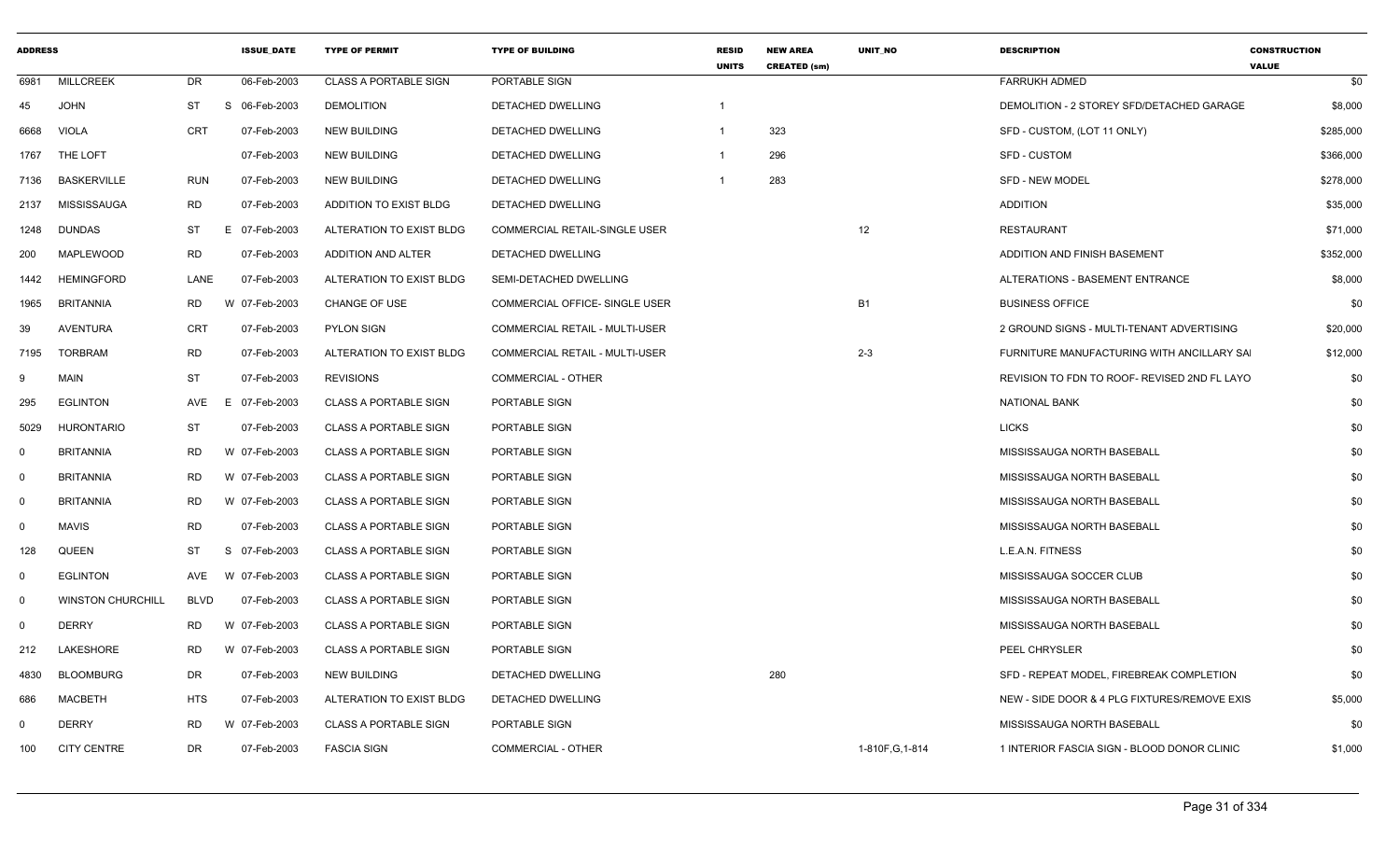| <b>ADDRESS</b> |                          |                  | <b>ISSUE DATE</b> | <b>TYPE OF PERMIT</b>        | <b>TYPE OF BUILDING</b>               | <b>RESID</b><br><b>UNITS</b> | <b>NEW AREA</b><br><b>CREATED (sm)</b> | UNIT_NO  | <b>DESCRIPTION</b>                           | <b>CONSTRUCTION</b><br><b>VALUE</b> |             |
|----------------|--------------------------|------------------|-------------------|------------------------------|---------------------------------------|------------------------------|----------------------------------------|----------|----------------------------------------------|-------------------------------------|-------------|
| $\mathbf 0$    | MAVIS                    | <b>RD</b>        | 07-Feb-2003       | <b>CLASS A PORTABLE SIGN</b> | PORTABLE SIGN                         |                              |                                        |          | MISSISSAUGA NORTH BASEBALL                   |                                     | \$0         |
| $\Omega$       | <b>EGLINTON</b>          | AVE              | W 07-Feb-2003     | <b>CLASS A PORTABLE SIGN</b> | PORTABLE SIGN                         |                              |                                        |          | MISSISSAUGA NORTH BASEBALL                   |                                     | \$0         |
|                | <b>WINSTON CHURCHILL</b> | <b>BLVD</b>      | 07-Feb-2003       | <b>CLASS A PORTABLE SIGN</b> | PORTABLE SIGN                         |                              |                                        |          | MISSISSAUGA NORTH BASEBALL                   |                                     | \$0         |
| 65             | POR <sup>-</sup>         | <b>ST</b><br>- F | 07-Feb-2003       | <b>OTHER</b>                 | APARTMENT (> 6 UNITS)                 |                              |                                        | AS NOTED | OCCUPANCY PRIOR TO COMPLETION - UNITS 103, 3 |                                     | \$0         |
| 615            | <b>SUMMER PARK</b>       | <b>CRES</b>      | 10-Feb-2003       | ADDITION TO EXIST BLDG       | SEMI-DETACHED DWELLING                |                              |                                        |          | <b>REAR DECK</b>                             |                                     | \$8,000     |
| 6957           | AMOUF                    | TERR             | 10-Feb-2003       | ADDITION AND ALTER           | DETACHED DWELLING                     |                              |                                        |          | <b>REAR DECK</b>                             |                                     | \$2,000     |
| 3641           | <b>JORIE</b>             | <b>CRES</b>      | 10-Feb-2003       | <b>NEW BUILDING</b>          | DETACHED DWELLING                     | $\overline{\mathbf{1}}$      | 217                                    |          | SFD - REPEAT MODEL, FIREBREAK LOT            |                                     | \$192,000   |
| 3581           | <b>JORIE</b>             | <b>CRES</b>      | 10-Feb-2003       | <b>NEW BUILDING</b>          | DETACHED DWELLING                     | $\overline{1}$               | 252                                    |          | <b>SFD - REPEAT MODEL</b>                    |                                     | \$223,000   |
|                | 3670 JORIE               | <b>CRES</b>      | 10-Feb-2003       | <b>NEW BUILDING</b>          | DETACHED DWELLING                     | $\mathbf{1}$                 | 217                                    |          | <b>SFD - REPEAT MODEL</b>                    |                                     | \$192,000   |
| 3673           | EMERY                    | DR               | 10-Feb-2003       | <b>NEW BUILDING</b>          | DETACHED DWELLING                     | $\overline{\mathbf{1}}$      | 171                                    |          | <b>SFD - REPEAT MODEL</b>                    |                                     | \$152,000   |
| 3632           | EMERY                    | DR               | 10-Feb-2003       | <b>NEW BUILDING</b>          | DETACHED DWELLING                     | $\overline{1}$               | 171                                    |          | SFD - REPEAT MODEL                           |                                     | \$152,000   |
| 5949           | <b>SIDMOUTH</b>          | <b>ST</b>        | 10-Feb-2003       | <b>NEW BUILDING</b>          | <b>DETACHED DWELLING</b>              | $\overline{\mathbf{1}}$      | 177                                    |          | <b>SFD - NEW MODEL</b>                       |                                     | \$174,000   |
|                | 1426 PATE                | <b>CRT</b>       | 10-Feb-2003       | <b>NEW BUILDING</b>          | SEMI-DETACHED DWELLING                | 2                            | 340                                    |          | SEMI-DETACHED - REPEAT MODEL                 |                                     | \$333,000   |
| 1432           | PATE                     | <b>CRT</b>       | 10-Feb-2003       | <b>NEW BUILDING</b>          | SEMI-DETACHED DWELLING                | $\overline{2}$               | 273                                    |          | SEMI-DETACHED - REPEAT MODEL                 |                                     | \$268,000   |
| 3652           | EMERY                    | DR               | 10-Feb-2003       | <b>NEW BUILDING</b>          | DETACHED DWELLING                     | $\overline{1}$               | 174                                    |          | <b>SFD - REPEAT MODEL</b>                    |                                     | \$154,000   |
| 3640           | EMERY                    | <b>DR</b>        | 10-Feb-2003       | <b>NEW BUILDING</b>          | DETACHED DWELLING                     | $\mathbf{1}$                 | 180                                    |          | SFD - REPEAT MODEL, FIREBREAK LOT            |                                     | \$159,000   |
| 3427           | <b>JORIE</b>             | <b>CRES</b>      | 10-Feb-2003       | <b>NEW BUILDING</b>          | DETACHED DWELLING                     | $\overline{1}$               | 171                                    |          | <b>SFD - REPEAT MODEL</b>                    |                                     | \$152,000   |
| 5981           | SIDMOUTH                 | <b>ST</b>        | 10-Feb-2003       | <b>NEW BUILDING</b>          | DETACHED DWELLING                     |                              | 189                                    |          | <b>SFD - REPEAT MODEL</b>                    |                                     | \$167,000   |
| 5945           | SIDMOUTH                 | <b>ST</b>        | 10-Feb-2003       | <b>NEW BUILDING</b>          | DETACHED DWELLING                     |                              | 187                                    |          | SFD - NEW MODEL                              |                                     | \$183,000   |
| 30             | PAISLEY                  | BLVD<br>E        | 10-Feb-2003       | <b>REVISIONS</b>             | DETACHED DWELLING                     |                              |                                        |          | REVISIONS - TO FOUNDATION, STORM CONNECTIOI  |                                     | \$0         |
| 5921           | SIDMOUTH                 | <b>ST</b>        | 10-Feb-2003       | <b>REVISIONS</b>             | DETACHED DWELLING                     |                              |                                        |          | REVISION - INTERIOR LAYOUT - LOT 20 ONLY     |                                     | \$0         |
|                | 3425 LAIRD               | <b>RD</b>        | 10-Feb-2003       | <b>CHANGE OF USE</b>         | COMMERCIAL OFFICE- SINGLE USER        |                              |                                        | 6        | GYMNASIUM, COMMERCIAL SCHOOL                 |                                     | \$0         |
|                | 2217 OTAMI               | TR               | 10-Feb-2003       | ALTERATION TO EXIST BLDG     | DETACHED DWELLING                     |                              |                                        |          | INTERIOR ALTERATIONS                         |                                     | \$8,000     |
| 746            | <b>HIDDEN GROVE</b>      | LANE             | 10-Feb-2003       | <b>REVISIONS</b>             | DETACHED DWELLING                     |                              |                                        | #7       | REVISION - INTERIOR LAYOUT - UNIT #7 ONLY    |                                     | \$0         |
| 755            | <b>HIDDEN GROVE</b>      | LANE             | 10-Feb-2003       | <b>REVISIONS</b>             | DETACHED DWELLING                     |                              |                                        | #17      | REVISION - INTERIOR LAYOUT - UNIT #17 ONLY   |                                     | \$0         |
| 6400           | <b>SHAWSON</b>           | DR               | 10-Feb-2003       | ALTERATION TO EXIST BLDG     | MULTI-TENANT INDUSTRIAL               |                              |                                        | $2 - 4$  | INTERIOR ALTERATIONS - MODEL SUITE           |                                     | \$15,000    |
| 100            | <b>CITY CENTRE</b>       | DR               | 10-Feb-2003       | ALTERATION TO EXIST BLDG     | <b>COMMERCIAL RETAIL - MULTI-USER</b> |                              | 201                                    | 2-812    | <b>INTERIOR ALTERATIONS</b>                  |                                     | \$28,000    |
|                | 6185 MAVIS               | <b>RD</b>        | 10-Feb-2003       | ALTERATION TO EXIST BLDG     | SINGLE TENANT INDUSTRIAL              |                              |                                        |          | WAREHOUSE & DISTRIBUTION OPERATION           |                                     | \$6,813,000 |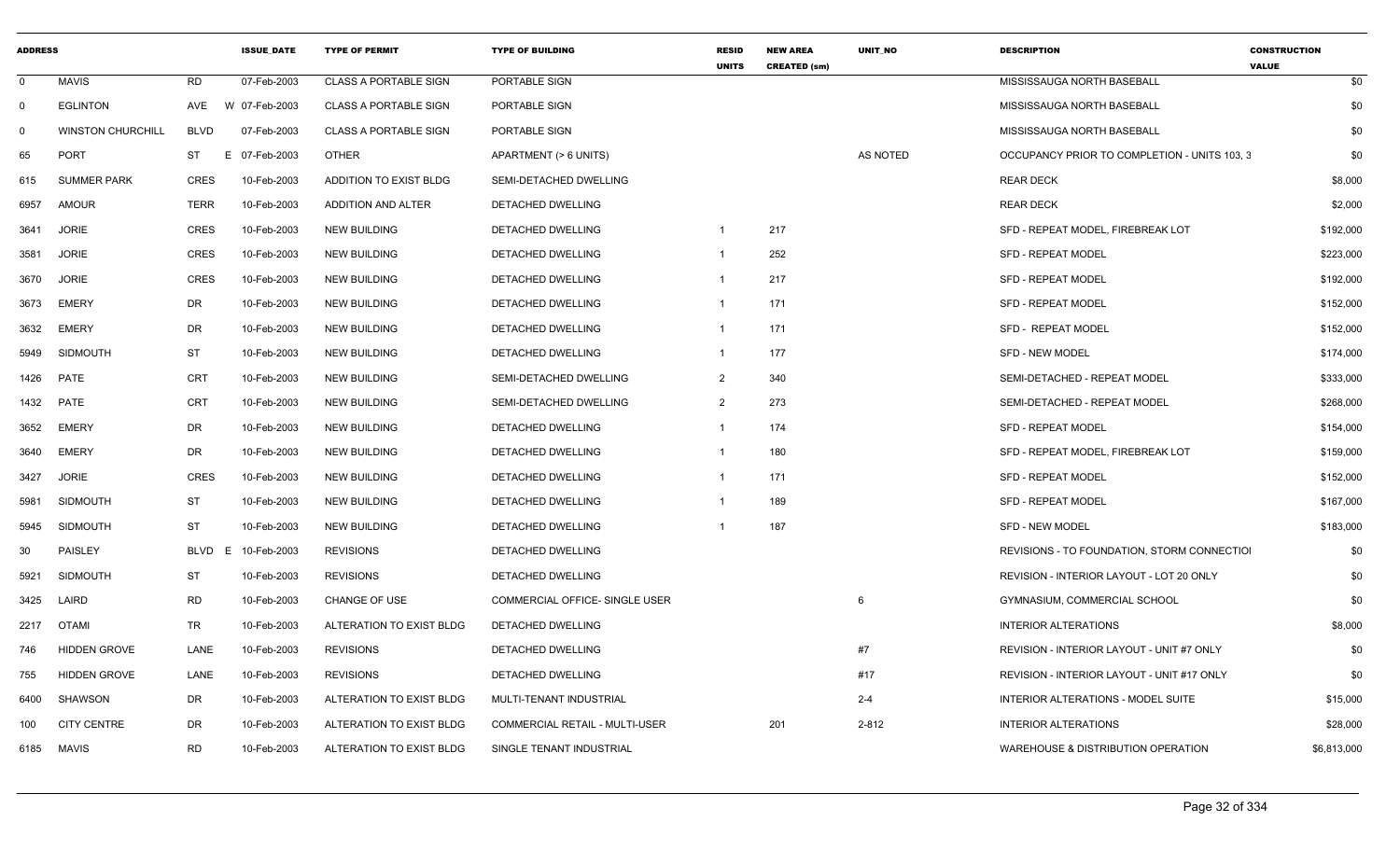| <b>ADDRESS</b> |                        |                 | <b>ISSUE_DATE</b> | <b>TYPE OF PERMIT</b>        | <b>TYPE OF BUILDING</b>               | <b>RESID</b><br><b>UNITS</b> | <b>NEW AREA</b><br><b>CREATED (sm)</b> | UNIT_NO      | <b>DESCRIPTION</b>                            | <b>CONSTRUCTION</b><br><b>VALUE</b> |
|----------------|------------------------|-----------------|-------------------|------------------------------|---------------------------------------|------------------------------|----------------------------------------|--------------|-----------------------------------------------|-------------------------------------|
| 5800           | AVEBURY                | <b>RD</b>       | 10-Feb-2003       | ALTERATION TO EXIST BLDG     | MULTI-TENANT INDUSTRIAL               |                              |                                        | $\mathbf{3}$ | <b>INTERIOR ALTERATIONS</b>                   | \$45,000                            |
| 100            | <b>CITY CENTRE</b>     | DR              | 10-Feb-2003       | ALTERATION TO EXIST BLDG     | <b>COMMERCIAL RETAIL - MULTI-USER</b> |                              |                                        | $1 - 207$    | <b>INTERIOR ALTERATION</b>                    | \$12,000                            |
| 750            | <b>HIDDEN GROVE</b>    | LANE            | 10-Feb-2003       | <b>REVISIONS</b>             | <b>DETACHED DWELLING</b>              |                              |                                        | #6           | REVISION - INTERIOR LAYOUT/COVERED REAR POF   | \$0                                 |
| 762            | <b>HIDDEN GROVE</b>    | LANE            | 10-Feb-2003       | <b>REVISIONS</b>             | DETACHED DWELLING                     |                              |                                        | #3           | REVISION - INTERIOR LAYOUT - LOT SPECIFIC     | \$0                                 |
| 5602           | <b>TENTH LINE WEST</b> |                 | 10-Feb-2003       | ALTERATION TO EXIST BLDG     | COMMERCIAL RETAIL - MULTI-USER        |                              |                                        | 104          | CHIROPRACTIC OFFICE                           | \$37,000                            |
| 6040           | <b>GLEN ERIN</b>       | DR              | 10-Feb-2003       | <b>CLASS A PORTABLE SIGN</b> | PORTABLE SIGN                         |                              |                                        |              | <b>ALEXIS NAILS</b>                           | \$0                                 |
| 1425           | <b>DUNDAS</b>          | <b>ST</b><br>E. | 10-Feb-2003       | <b>CLASS A PORTABLE SIGN</b> | PORTABLE SIGN                         |                              |                                        |              | KJS EUROPEAN DRAPERIES                        | \$0                                 |
| 3762           | <b>BRINWOOD</b>        | GATE            | 10-Feb-2003       | <b>NEW BUILDING</b>          | DETACHED DWELLING                     |                              |                                        |              | SFD - NEW MODEL - FIREBREAK LOT COMPLETION    | \$0                                 |
| 1563           | <b>DUNDAS</b>          | ST              | W 10-Feb-2003     | <b>CLASS A PORTABLE SIGN</b> | PORTABLE SIGN                         |                              |                                        |              | <b>GIRL GUIDES OF CANADA</b>                  | \$0                                 |
| 6965           | DAVAND                 | <b>DR</b>       | 10-Feb-2003       | <b>CLASS A PORTABLE SIGN</b> | PORTABLE SIGN                         |                              |                                        |              | NATEL COMMUNICATIONS                          | \$0                                 |
| 7194           | PARA                   | PL              | 10-Feb-2003       | <b>NEW BUILDING</b>          | SEMI-DETACHED DWELLING                |                              | 277                                    |              | COMPLETION - SEMI-DETACHED - REPEAT MODEL, I  | \$0                                 |
| 6965           | <b>DAVAND</b>          | <b>DR</b>       | 10-Feb-2003       | <b>CLASS A PORTABLE SIGN</b> | PORTABLE SIGN                         |                              |                                        |              | NATEL COMMUNICATIONS                          | \$0                                 |
| $\mathbf 0$    | <b>BURNHAMTHORPE</b>   | RD              | E 10-Feb-2003     | <b>CLASS A PORTABLE SIGN</b> | PORTABLE SIGN                         |                              |                                        |              | <b>FOREST GLEN BASEBALL</b>                   | \$0                                 |
| $\mathbf 0$    | <b>DIXIE</b>           | <b>RD</b>       | 10-Feb-2003       | <b>CLASS A PORTABLE SIGN</b> | PORTABLE SIGN                         |                              |                                        |              | <b>FOREST GLEN BASEBALL</b>                   | \$0                                 |
| $\mathbf 0$    | <b>DIXIE</b>           | <b>RD</b>       | 10-Feb-2003       | <b>CLASS A PORTABLE SIGN</b> | PORTABLE SIGN                         |                              |                                        |              | <b>FOREST GLEN BASEBALL</b>                   | \$0                                 |
| 2050           | <b>DUNDAS</b>          | <b>ST</b><br>E. | 10-Feb-2003       | <b>CLASS A PORTABLE SIGN</b> | PORTABLE SIGN                         |                              |                                        |              | <b>MAJITECH COMPUTERS</b>                     | \$0                                 |
| 7136           | <b>WHITE PINE</b>      | <b>CRT</b>      | 10-Feb-2003       | <b>NEW BUILDING</b>          | DETACHED DWELLING                     | $\overline{1}$               | 360                                    |              | <b>SFD - NEW MODEL</b>                        | \$353,000                           |
| 3644           | <b>EMERY</b>           | DR              | 10-Feb-2003       | <b>NEW BUILDING</b>          | DETACHED DWELLING                     | $\overline{1}$               | 217                                    |              | <b>SFD - REPEAT MODEL</b>                     | \$192,000                           |
| 3466           | <b>JORIE</b>           | <b>CRES</b>     | 10-Feb-2003       | <b>NEW BUILDING</b>          | <b>DETACHED DWELLING</b>              |                              | 174                                    |              | SFD - REPEAT MODEL, FIREBREAK LOT             | \$154,000                           |
| 3427           | <b>DERRY</b>           | RD              | E 11-Feb-2003     | ALTERATION TO EXIST BLDG     | <b>COMMERCIAL RETAIL - MULTI-USER</b> |                              |                                        | 6            | <b>INTERIOR ALTERATIONS</b>                   | \$1,000                             |
| 265            | <b>COURTNEYPARK</b>    | DR.             | E 11-Feb-2003     | <b>FASCIA SIGN</b>           | SINGLE TENANT INDUSTRIAL              |                              |                                        |              | ONE FASCIA SIGN - IMPERIAL                    | \$2,000                             |
| 5430           | TIMBERLEA              | <b>BLVD</b>     | 11-Feb-2003       | <b>FASCIA SIGN</b>           | COMMERCIAL OFFICE- SINGLE USER        |                              |                                        |              | 1 FASCIA SIGN - SIEMENS                       | \$10,000                            |
| 6853           | <b>AIRPORT</b>         | <b>RD</b>       | 11-Feb-2003       | ALTERATION TO EXIST BLDG     | MULTI-TENANT INDUSTRIAL               |                              | 436                                    |              | INTERIOR ALTERATIONS                          | \$61,000                            |
| 3387           | <b>BRUZAN</b>          | <b>CRES</b>     | 11-Feb-2003       | <b>NEW BUILDING</b>          | <b>DETACHED DWELLING</b>              |                              | 183                                    |              | SFD - REPEAT MODEL - FIREBREAK LOT COMPLETI(  | \$0                                 |
| 980            | <b>BURNHAMTHORPE</b>   | RD<br>Е.        | 11-Feb-2003       | ALTERATION TO EXIST BLDG     | COMMERCIAL RETAIL-SINGLE USER         |                              |                                        | 3            | <b>TANNING SALON</b>                          | \$30,000                            |
| 5253           | CHAMPLAIN              | TR              | 11-Feb-2003       | ALTERATION TO EXIST BLDG     | <b>RESIDENTIAL - OTHER</b>            |                              |                                        |              | ALTERATIONS-SIDE DOOR/STAIRS, 2 FIXTURES IN B | \$12,000                            |
| 368            | <b>TURNBERRY</b>       | <b>CRES</b>     | 11-Feb-2003       | ALTERATION TO EXIST BLDG     | DETACHED DWELLING                     |                              |                                        |              | ALTERATIONS - BASEMENT WALKOUT                | \$29,000                            |
| 3417           | <b>SOUTHWICK</b>       | <b>ST</b>       | 11-Feb-2003       | <b>NEW BUILDING</b>          | STREET ROW DWELLING                   |                              |                                        |              | STREET ROW DWELLING - BLK 153 (8 UNITS)- COMP | \$0                                 |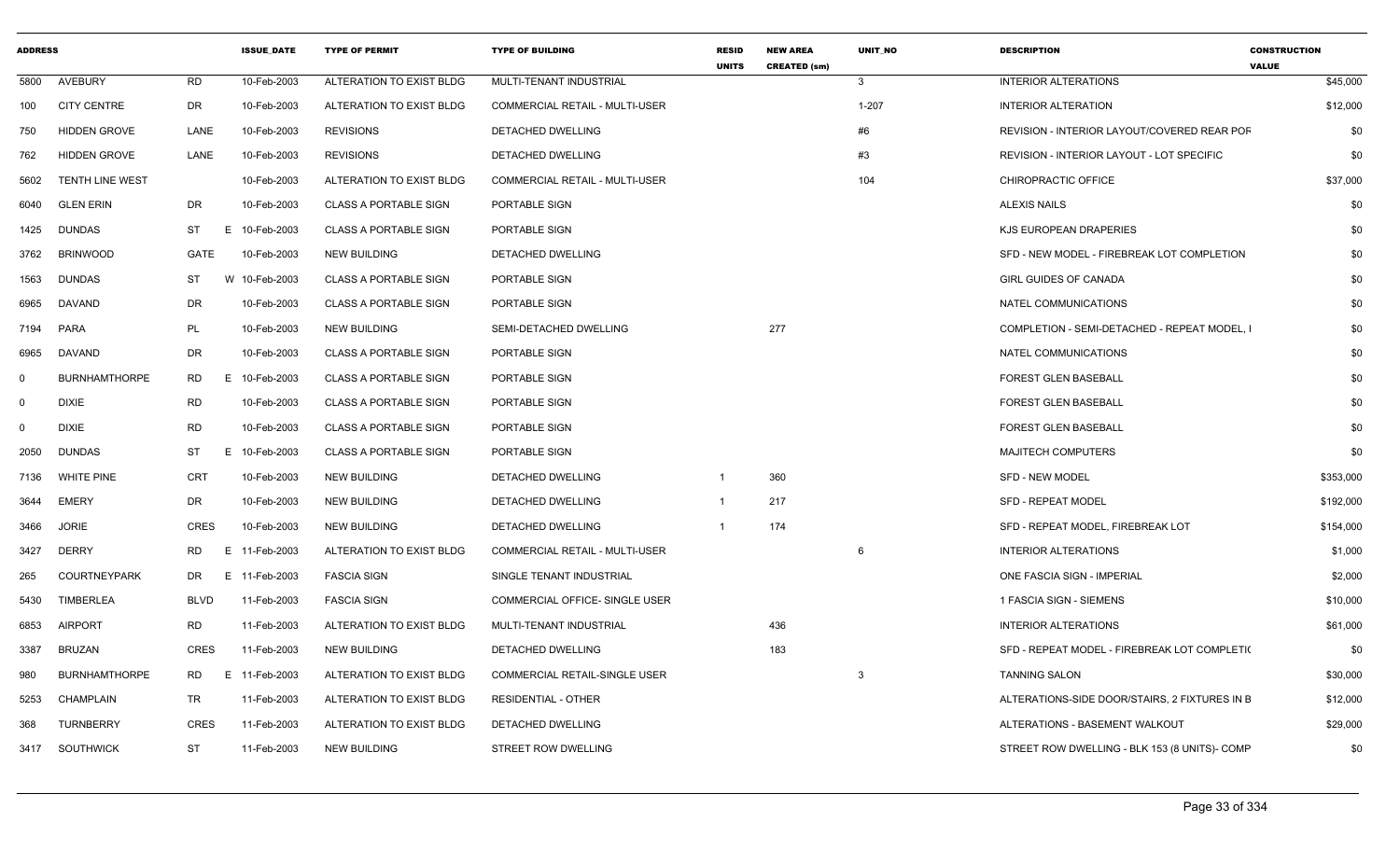| <b>ADDRESS</b> |                          |             | <b>ISSUE DATE</b> | <b>TYPE OF PERMIT</b>        | <b>TYPE OF BUILDING</b>        | <b>RESID</b><br><b>UNITS</b> | <b>NEW AREA</b><br><b>CREATED (sm)</b> | <b>UNIT NO</b> | <b>DESCRIPTION</b>                             | <b>CONSTRUCTION</b><br><b>VALUE</b> |
|----------------|--------------------------|-------------|-------------------|------------------------------|--------------------------------|------------------------------|----------------------------------------|----------------|------------------------------------------------|-------------------------------------|
| 3385           | SOUTHWICK                | <b>ST</b>   | 11-Feb-2003       | <b>NEW BUILDING</b>          | STREET ROW DWELLING            |                              |                                        |                | STREET ROW DWELLING - BLK 154 (8 UNITS)- COMP  | \$0                                 |
| 3367           | SOUTHWICK                | ST          | 11-Feb-2003       | <b>NEW BUILDING</b>          | STREET ROW DWELLING            |                              |                                        |                | STREET ROW DWELLING - BLK 155 (8 UNITS)- COMP  | \$0                                 |
| 5913           | <b>SIDMOUTH</b>          | ST          | 11-Feb-2003       | <b>REVISIONS</b>             | DETACHED DWELLING              |                              |                                        |                | REVISION - INTERIOR LAYOUT - LOT 16 ONLY       | \$0                                 |
| 3363           | <b>SOUTHWICK</b>         | <b>ST</b>   | 11-Feb-2003       | <b>NEW BUILDING</b>          | STREET ROW DWELLING            |                              |                                        | $#1 - 7$       | STREET ROW DWELLING - BLK 156 (7 UNITS) - COMF | \$0                                 |
| 1427           | WOODEDEN                 | DR          | 11-Feb-2003       | ADDITION AND ALTER           | DETACHED DWELLING              |                              |                                        |                | ADDITION/ALTERATIONS-PORCH/CATHEDRAL CEILII    | \$19,000                            |
| 70             | <b>MAPLE</b>             | AVE         | S 11-Feb-2003     | FIRE DAMAGE REPAIR           | DETACHED DWELLING              |                              |                                        |                | FIRE DAMAGE REPAIR                             | \$125,000                           |
| 5970           | <b>CHEDWORTH</b>         | WAY         | 11-Feb-2003       | ELECTROMAG LOCK DEVICE       | MULTI-TENANT INDUSTRIAL        |                              |                                        |                | MAGLOCK-1                                      | \$5,000                             |
| 1625           | <b>TRINITY</b>           | DR          | 11-Feb-2003       | ALTERATION TO EXIST BLDG     | COMMERCIAL RETAIL - MULTI-USER |                              |                                        | $2-6$          | MANUFACTURING WAREHOUSE                        | \$12,000                            |
| 171            | AMBASSADOR               | DR          | 11-Feb-2003       | ALTERATION TO EXIST BLDG     | MULTI-TENANT INDUSTRIAL        |                              |                                        | $8 - 9$        | <b>INTERIOR ALTERATION</b>                     | \$12,000                            |
| 6450           | <b>NORTHAM</b>           | DR          | 11-Feb-2003       | <b>REVISIONS</b>             | SINGLE TENANT INDUSTRIAL       |                              |                                        |                | <b>HVAC REVISION</b>                           | \$0                                 |
| 5636           | <b>GLEN ERIN</b>         | <b>DR</b>   | 11-Feb-2003       | <b>CLASS A PORTABLE SIGN</b> | PORTABLE SIGN                  |                              |                                        |                | <b>ROGERS VIDEO</b>                            | \$0                                 |
| 6750           | MISSISSAUGA              | <b>RD</b>   | 11-Feb-2003       | <b>CLASS A PORTABLE SIGN</b> | PORTABLE SIGN                  |                              |                                        |                | CLUB MEADOWVALE                                | \$0                                 |
| 80             | <b>KING</b>              | <b>ST</b>   | W 11-Feb-2003     | <b>CLASS A PORTABLE SIGN</b> | PORTABLE SIGN                  |                              |                                        |                | <b>TINY TREASURES</b>                          | \$0                                 |
| 3315           | <b>SOUTHWICK</b>         | <b>ST</b>   | 11-Feb-2003       | <b>NEW BUILDING</b>          | STREET ROW DWELLING            |                              |                                        | #1-8           | STREET ROW DWELLING - BLK 158 (8 UNITS) - COMF | \$0                                 |
| 3333           | <b>SOUTHWICK</b>         | <b>ST</b>   | 11-Feb-2003       | <b>NEW BUILDING</b>          | STREET ROW DWELLING            |                              |                                        | #1-8           | STREET ROW DWELLING - BLK 157 (8 UNITS) - COMF | \$0                                 |
| 6435           | <b>ERIN MILLS</b>        | <b>PKY</b>  | 11-Feb-2003       | <b>CLASS A PORTABLE SIGN</b> | PORTABLE SIGN                  |                              |                                        |                | THE GUITAR WORLD                               | \$0                                 |
| 1100           | <b>BURNHAMTHORPE</b>     | RD          | W 11-Feb-2003     | <b>CLASS A PORTABLE SIGN</b> | PORTABLE SIGN                  |                              |                                        |                | NAPOLEAN HOME COMFORT                          | \$0                                 |
| 645            | LAKESHORE                | <b>RD</b>   | E 11-Feb-2003     | <b>CLASS A PORTABLE SIGN</b> | PORTABLE SIGN                  |                              |                                        |                | <b>RABBA</b>                                   | \$0                                 |
| $\mathbf{0}$   | <b>SOUTH SERVICE</b>     | <b>RD</b>   | 11-Feb-2003       | <b>CLASS A PORTABLE SIGN</b> | PORTABLE SIGN                  |                              |                                        |                | CAWTHRA PARK UNITED CHURCH                     | \$0                                 |
| 1801           | LAKESHORE                | RD.         | W 11-Feb-2003     | <b>CLASS A PORTABLE SIGN</b> | PORTABLE SIGN                  |                              |                                        |                | <b>CLARKSON FISH &amp; SEAFOOD MARKET</b>      | \$0                                 |
| 6750           | <b>WINSTON CHURCHILL</b> | <b>BLVD</b> | 11-Feb-2003       | <b>CLASS A PORTABLE SIGN</b> | PORTABLE SIGN                  |                              |                                        |                | OXFORD LEARNING CENTRE                         | \$0                                 |
| 2055           | <b>DUNDAS</b>            | ST          | E 11-Feb-2003     | <b>CLASS A PORTABLE SIGN</b> | PORTABLE SIGN                  |                              |                                        |                | <b>MONTREAL DELI</b>                           | \$0                                 |
| 3300           | <b>MAVIS</b>             | <b>RD</b>   | 11-Feb-2003       | <b>CLASS A PORTABLE SIGN</b> | PORTABLE SIGN                  |                              |                                        |                | <b>TRIPLE AUTO</b>                             | \$0                                 |
| 3115           | <b>DUNDAS</b>            | ST          | W 11-Feb-2003     | <b>CLASS A PORTABLE SIGN</b> | PORTABLE SIGN                  |                              |                                        |                | WHITE ROSE HOME AND GARDEN                     | \$0                                 |
| 0              | <b>DUNDAS</b>            | ST          | W 11-Feb-2003     | <b>CLASS A PORTABLE SIGN</b> | PORTABLE SIGN                  |                              |                                        |                | PEEL POLICE RECRUITING INFO SESSION            | \$0                                 |
| 3558           | <b>AQUINAS</b>           | AVE         | 11-Feb-2003       | <b>NEW BUILDING</b>          | <b>DETACHED DWELLING</b>       |                              | 293                                    |                | SFD - REPEAT MODEL, FIREBREAK COMPLETION       | \$0                                 |
| 3525           | AQUINAS                  | <b>AVE</b>  | 11-Feb-2003       | <b>NEW BUILDING</b>          | DETACHED DWELLING              |                              | 253                                    |                | SFD - REPEAT MODEL, FIREBREAK COMPLETION       | \$0                                 |
| 5946           | <b>SIDMOUTH</b>          | <b>ST</b>   | 12-Feb-2003       | <b>NEW BUILDING</b>          | <b>DETACHED DWELLING</b>       | -1                           | 177                                    |                | <b>SFD - REPEAT MODEL</b>                      | \$157,000                           |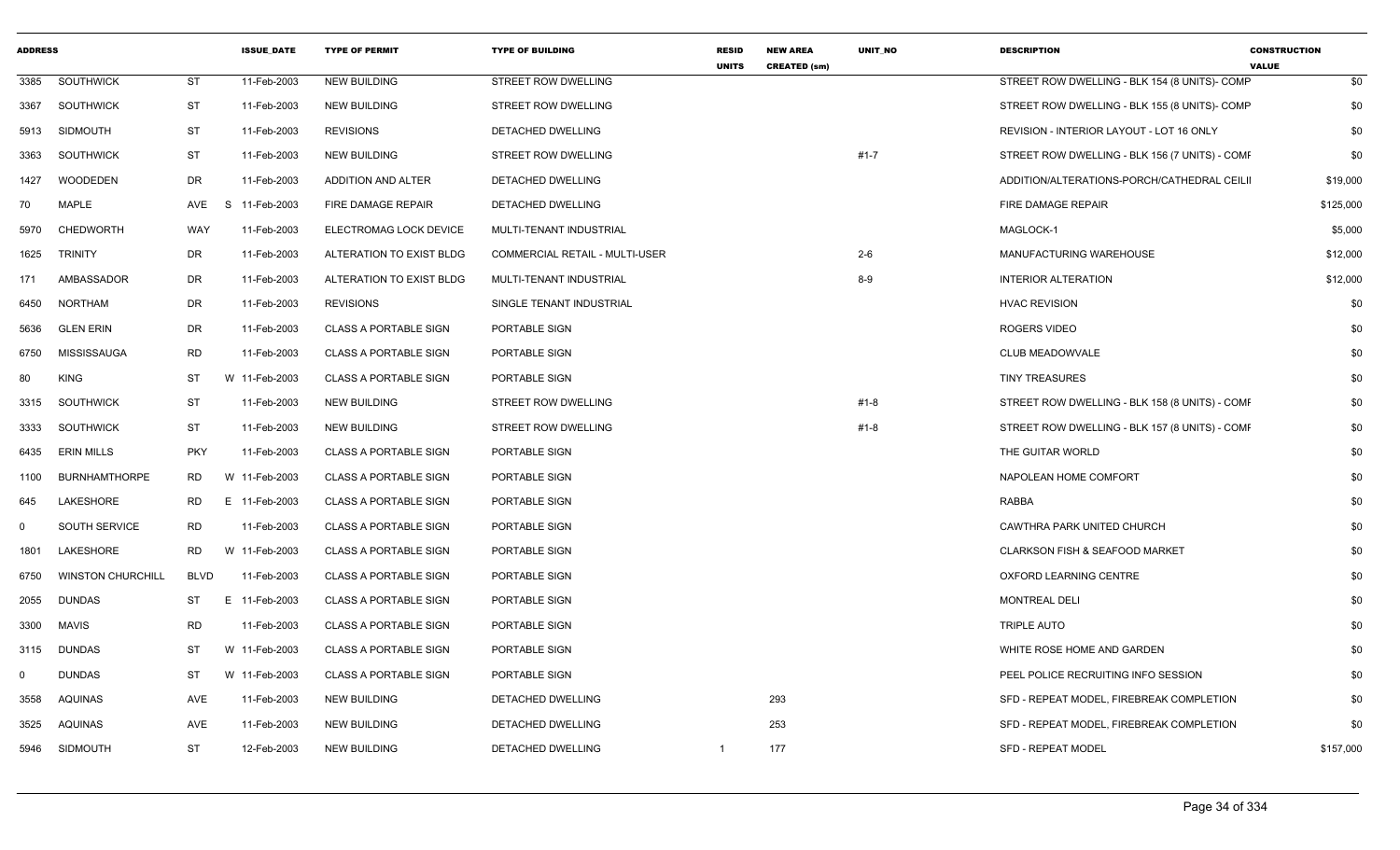| <b>ADDRESS</b> |                          |             | <b>ISSUE DATE</b> | <b>TYPE OF PERMIT</b>        | <b>TYPE OF BUILDING</b>               | <b>RESID</b><br><b>UNITS</b> | <b>NEW AREA</b><br><b>CREATED (sm)</b> | <b>UNIT NO</b> | <b>DESCRIPTION</b>                  | <b>CONSTRUCTION</b><br><b>VALUE</b> |
|----------------|--------------------------|-------------|-------------------|------------------------------|---------------------------------------|------------------------------|----------------------------------------|----------------|-------------------------------------|-------------------------------------|
| 5934           | <b>SIDMOUTH</b>          | <b>ST</b>   | 12-Feb-2003       | <b>NEW BUILDING</b>          | <b>DETACHED DWELLING</b>              |                              | 177                                    |                | <b>SFD - REPEAT MODEL</b>           | \$157,000                           |
| 5985           | SIDMOUTH                 | ST          | 12-Feb-2003       | <b>NEW BUILDING</b>          | <b>DETACHED DWELLING</b>              | 1                            | 187                                    |                | <b>SFD - REPEAT MODEL</b>           | \$165,000                           |
| 5989           | <b>SIDMOUTH</b>          | ST          | 12-Feb-2003       | <b>NEW BUILDING</b>          | DETACHED DWELLING                     | 1                            | 177                                    |                | SFD - REPEAT MODEL, FIREBREAK LOT   | \$157,000                           |
| 5936           | <b>SIDMOUTH</b>          | <b>ST</b>   | 12-Feb-2003       | <b>NEW BUILDING</b>          | DETACHED DWELLING                     | -1                           | 180                                    |                | <b>SFD - REPEAT MODEL</b>           | \$159,000                           |
| 5942           | <b>SIDMOUTH</b>          | <b>ST</b>   | 12-Feb-2003       | <b>NEW BUILDING</b>          | DETACHED DWELLING                     | 1                            | 187                                    |                | <b>SFD - REPEAT MODEL</b>           | \$165,000                           |
| 6880           | <b>FINANCIAL</b>         | DR          | 12-Feb-2003       | ALTERATION TO EXIST BLDG     | <b>COMMERCIAL OFFICE- SINGLE USER</b> |                              | 151                                    | 1 FLR, TWR 1   | <b>INTERIOR ALTERATIONS</b>         | \$22,000                            |
| 2425           | <b>TRUSCOTT</b>          | DR          | 12-Feb-2003       | ALTERATION TO EXIST BLDG     | COMMERCIAL - OTHER                    |                              |                                        | 13C            | LAUNDROMAT                          | \$53,000                            |
| 5602           | <b>TENTH LINE WEST</b>   |             | 12-Feb-2003       | ALTERATION TO EXIST BLDG     | COMMERCIAL OFFICE- SINGLE USER        |                              |                                        | 123            | PROFESSIONAL OFFICE (VETERINARIAN)  | \$20,000                            |
| 288            | LAKESHORE                | RD.         | E<br>12-Feb-2003  | ALTERATION TO EXIST BLDG     | APARTMENT (> 6 UNITS)                 |                              |                                        | <b>B1</b>      | <b>INTERIOR ALTERATIONS</b>         | \$12,000                            |
| 4636           | <b>COLOMBO</b>           | <b>CRES</b> | 12-Feb-2003       | <b>NEW BUILDING</b>          | DETACHED DWELLING                     | 1                            | 258                                    |                | <b>SFD - REPEAT MODEL</b>           | \$228,000                           |
| 4640           | COLOMBO                  | CRES        | 12-Feb-2003       | <b>NEW BUILDING</b>          | DETACHED DWELLING                     | 1                            | 258                                    |                | <b>SFD - REPEAT MODEL</b>           | \$228,000                           |
| 4644           | <b>COLOMBO</b>           | CRES        | 12-Feb-2003       | <b>NEW BUILDING</b>          | DETACHED DWELLING                     |                              | 263                                    |                | <b>SFD - REPEAT MODEL</b>           | \$233,000                           |
| 4648           | <b>COLOMBO</b>           | <b>CRES</b> | 12-Feb-2003       | <b>NEW BUILDING</b>          | DETACHED DWELLING                     |                              | 278                                    |                | <b>SFD - REPEAT MODEL</b>           | \$246,000                           |
| 4821           | COLOMBO                  | CRES        | 12-Feb-2003       | <b>NEW BUILDING</b>          | DETACHED DWELLING                     | -1                           | 258                                    |                | <b>SFD - REPEAT MODEL</b>           | \$228,000                           |
| 920            | SOUTHDOWN                | <b>RD</b>   | 12-Feb-2003       | <b>PYLON SIGN</b>            | COMMERCIAL RETAIL - MULTI-USER        |                              |                                        |                | 1 GROUND SIGN - MULTI TENANT        | \$40,000                            |
| 1963           | CALGARY                  | <b>CRT</b>  | 12-Feb-2003       | <b>INGROUND POOL</b>         | <b>DETACHED DWELLING</b>              |                              |                                        |                |                                     | \$30,000                            |
| 3170           | <b>RIDGEWAY</b>          | DR          | 12-Feb-2003       | <b>CLASS A PORTABLE SIGN</b> | PORTABLE SIGN                         |                              |                                        |                | THE EDUCATIONAL REC. CENTRE         | \$0                                 |
| $\mathbf 0$    | <b>WINSTON CHURCHILL</b> | <b>BLVD</b> | 12-Feb-2003       | <b>CLASS A PORTABLE SIGN</b> | PORTABLE SIGN                         |                              |                                        |                | MISSISSAGUA SOUTHWEST BASEBALL      | \$0                                 |
| 6981           | <b>MILLCREEK</b>         | DR          | 12-Feb-2003       | <b>CLASS A PORTABLE SIGN</b> | PORTABLE SIGN                         |                              |                                        |                | S. FARRUKH AHMED                    | \$0                                 |
| 5975           | <b>SIDMOUTH</b>          | ST          | 12-Feb-2003       | <b>NEW BUILDING</b>          | DETACHED DWELLING                     |                              | 187                                    |                | SFD - REPEAT MODEL, FOUNDATION ONLY | \$165,000                           |
| 719            | CENTRAL                  | <b>PKY</b>  | W 12-Feb-2003     | <b>CLASS A PORTABLE SIGN</b> | PORTABLE SIGN                         |                              |                                        |                | <b>ESSENTIAL BEAUTY</b>             | \$0                                 |
| $\mathbf 0$    | <b>ERIN MILLS</b>        | <b>PKY</b>  | 12-Feb-2003       | <b>CLASS A PORTABLE SIGN</b> | <b>PORTABLE SIGN</b>                  |                              |                                        |                | MISSISSAUGA SOUTHWEST BASEBALL      | \$0                                 |
| $\mathbf 0$    | <b>ERIN MILLS</b>        | <b>PKY</b>  | 12-Feb-2003       | <b>CLASS A PORTABLE SIGN</b> | PORTABLE SIGN                         |                              |                                        |                | MISSISSAUGA SOUTHWEST BASEBALL      | \$0                                 |
| 3165           | <b>UNITY</b>             | DR          | 12-Feb-2003       | ALTERATION TO EXIST BLDG     | MULTI-TENANT INDUSTRIAL               |                              |                                        | #3             | ALTERATIONS TO EXISTING PLUMBING    | \$2,000                             |
| 1900           | LAKESHORE                | <b>RD</b>   | W 12-Feb-2003     | <b>CLASS A PORTABLE SIGN</b> | PORTABLE SIGN                         |                              |                                        |                | BLOOMING WITH FLOWERS & GIFTS       | \$0                                 |
| 2345           | STANFIELD                | <b>RD</b>   | 12-Feb-2003       | <b>CLASS A PORTABLE SIGN</b> | PORTABLE SIGN                         |                              |                                        |                | MOLINAROS FINE ITALIAN FOODS        | \$0                                 |
| 2820           | ARGENTIA                 | <b>RD</b>   | 12-Feb-2003       | <b>CLASS A PORTABLE SIGN</b> | PORTABLE SIGN                         |                              |                                        |                | SUPERKIDS KARATE                    | \$0                                 |
| 111            | LAKESHORE                | RD          | W 12-Feb-2003     | <b>CLASS A PORTABLE SIGN</b> | <b>PORTABLE SIGN</b>                  |                              |                                        |                | <b>STARBUCKS</b>                    | \$0                                 |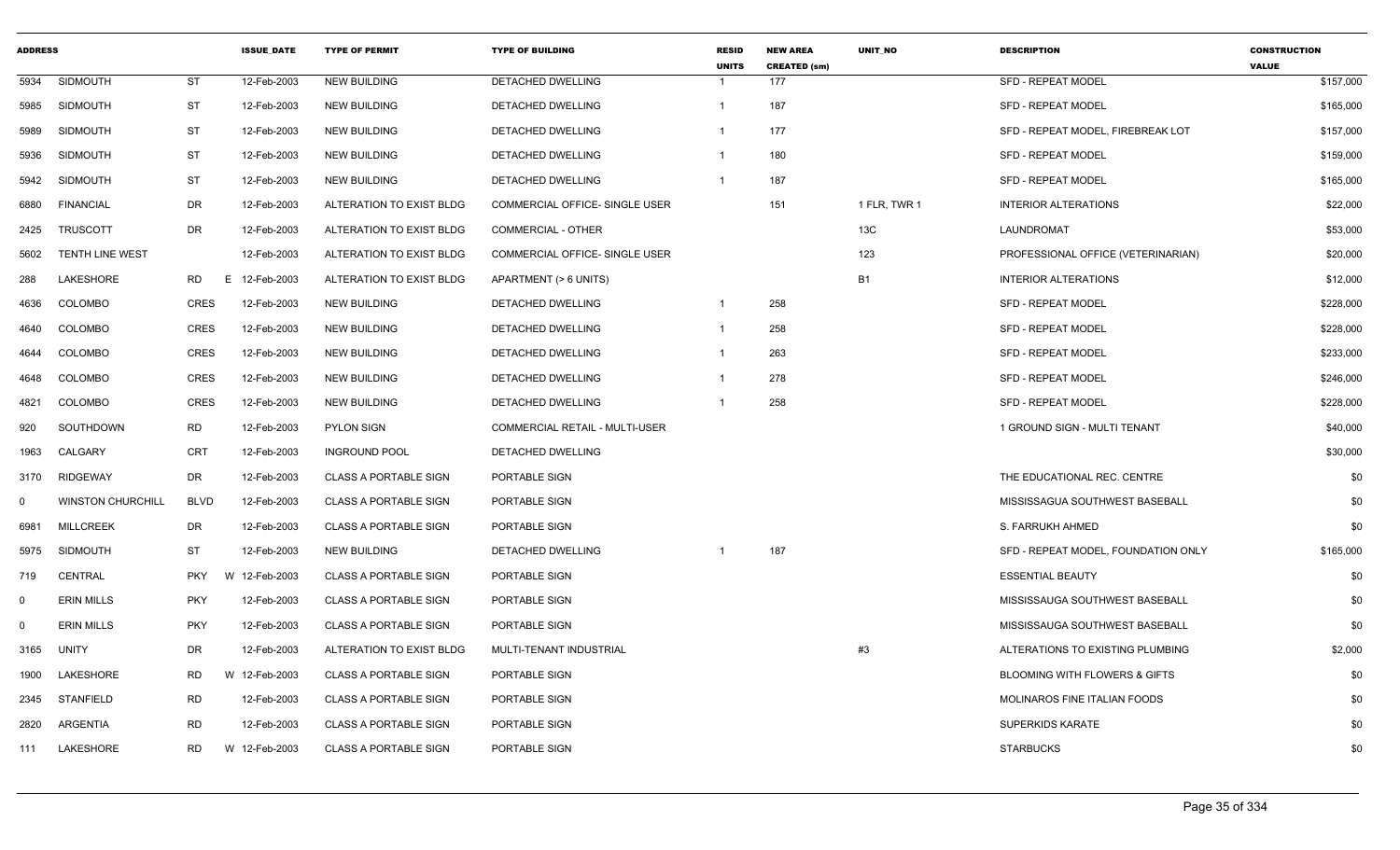| <b>ADDRESS</b> |                          |             | <b>ISSUE DATE</b> | <b>TYPE OF PERMIT</b>        | <b>TYPE OF BUILDING</b>        | <b>RESID</b><br><b>UNITS</b> | <b>NEW AREA</b><br><b>CREATED (sm)</b> | <b>UNIT NO</b> | <b>DESCRIPTION</b>                        | <b>CONSTRUCTION</b><br><b>VALUE</b> |
|----------------|--------------------------|-------------|-------------------|------------------------------|--------------------------------|------------------------------|----------------------------------------|----------------|-------------------------------------------|-------------------------------------|
| 2760           | <b>DERRY</b>             | <b>RD</b>   | W 12-Feb-2003     | <b>CLASS A PORTABLE SIGN</b> | PORTABLE SIGN                  |                              |                                        |                | THE MANCHESTER ARMS                       | \$0                                 |
| 0              | <b>WINSTON CHURCHILL</b> | <b>BLVD</b> | 12-Feb-2003       | <b>CLASS A PORTABLE SIGN</b> | PORTABLE SIGN                  |                              |                                        |                | MISSISSAUGA SOUTHWEST BASEBALL            | \$0                                 |
| 3161           | HURONTARIO               | <b>ST</b>   | 12-Feb-2003       | <b>CLASS A PORTABLE SIGN</b> | PORTABLE SIGN                  |                              |                                        |                | SOFTRON TAX                               | \$0                                 |
| 2329           | <b>CHILSWORTHY</b>       | AVE         | 12-Feb-2003       | <b>INGROUND POOL</b>         | SEMI-DETACHED DWELLING         |                              |                                        |                |                                           | \$25,000                            |
| 396            | <b>NIAR</b>              | AVE         | 12-Feb-2003       | <b>DEMOLITION</b>            | DETACHED DWELLING              | -1                           |                                        |                | DEMOLITION - SFD/DETACHED GARAGE          | \$8,000                             |
| 920            | SOUTHDOWN                | <b>RD</b>   | 12-Feb-2003       | ALTERATION TO EXIST BLDG     | COMMERCIAL RETAIL - MULTI-USER |                              |                                        | $H-2$          | UNDERGROUND PLUMBING ONLY                 | \$1,000                             |
| 4825           | COLOMBO                  | <b>CRES</b> | 12-Feb-2003       | NEW BUILDING                 | DETACHED DWELLING              | $\overline{1}$               | 278                                    |                | SFD - REPEAT MODEL, FIREBREAK LOT         | \$246,000                           |
| 4829           | <b>COLOMBO</b>           | <b>CRES</b> | 12-Feb-2003       | <b>NEW BUILDING</b>          | <b>DETACHED DWELLING</b>       |                              | 263                                    |                | <b>SFD - REPEAT MODEL</b>                 | \$233,000                           |
| 1356           | <b>WILSON</b>            | AVE         | 13-Feb-2003       | ADDITION AND ALTER           | DETACHED DWELLING              |                              |                                        |                | ADDITION/ALTERATIONS                      | \$20,000                            |
| 3155           | <b>ARGENTIA</b>          | <b>RD</b>   | 13-Feb-2003       | MULTIPLE SIGNS               | COMMERCIAL RETAIL - MULTI-USER |                              |                                        |                | 18 FASCIA SIGNS - WALMART                 | \$20,000                            |
| 1300           | CENTRAL                  | <b>PKY</b>  | W 13-Feb-2003     | ALTERATION TO EXIST BLDG     | COMMERCIAL - OTHER             |                              |                                        | 112            | CHIROPRACTIC OFFICE                       | \$13,000                            |
| 3728           | <b>FOREST BLUFF</b>      | <b>CRES</b> | 13-Feb-2003       | ADDITION TO EXIST BLDG       | DETACHED DWELLING              |                              |                                        |                | ADDITION-TO EXISTING DECK                 | \$2,000                             |
| 2109           | <b>GREENHURST</b>        | AVE         | 13-Feb-2003       | ALTERATION TO EXIST BLDG     | DETACHED DWELLING              |                              |                                        |                | <b>INTERIOR ALTERATIONS</b>               | \$21,000                            |
| 7205           | <b>GOREWAY</b>           | DR          | 13-Feb-2003       | ALTERATION TO EXIST BLDG     | COMMERCIAL RETAIL - MULTI-USER |                              |                                        |                | ALTERATIONS-OPENING FOR ESCALATOR/SERVICE | \$67,000                            |
| 1128           | <b>DUNDAS</b>            | <b>ST</b>   | W 13-Feb-2003     | <b>REVISIONS</b>             | CONDOMINIUM ROW DWELLING       |                              |                                        | #1-11 (ODD)    | REVISION - INTERIOR LAYOUT - BLK 1        | \$0                                 |
| 1128           | <b>DUNDAS</b>            | ST          | W 13-Feb-2003     | <b>REVISIONS</b>             | CONDOMINIUM ROW DWELLING       |                              |                                        | #13-25 (ODD)   | REVISION - INTERIOR LAYOUT - BLK 2        | \$0                                 |
| 1128           | <b>DUNDAS</b>            | ST          | W 13-Feb-2003     | <b>REVISIONS</b>             | CONDOMINIUM ROW DWELLING       |                              |                                        | #28-31         | <b>REVISION - INTERIOR LAYOUT - BLK 3</b> | \$0                                 |
| 1128           | <b>DUNDAS</b>            | ST          | W 13-Feb-2003     | <b>REVISIONS</b>             | CONDOMINIUM ROW DWELLING       |                              |                                        | #32-36         | REVISION - INTERIOR LAYOUT - BLK 4        | \$0                                 |
| 1128           | <b>DUNDAS</b>            | <b>ST</b>   | W 13-Feb-2003     | <b>REVISIONS</b>             | CONDOMINIUM ROW DWELLING       |                              |                                        | #2-14 (EVEN)   | REVISION - INTERIOR LAYOUT - BLK 6        | \$0                                 |
| 1300           | <b>CENTRAL</b>           | <b>PKY</b>  | W 13-Feb-2003     | ALTERATION TO EXIST BLDG     | COMMERCIAL OFFICE- SINGLE USER |                              |                                        | 110            | PROFESSIONAL OFFICE (MEDICAL)             | \$19,000                            |
| 719            | CENTRAL                  | <b>PKY</b>  | W 13-Feb-2003     | ALTERATION TO EXIST BLDG     | COMMERCIAL OFFICE- SINGLE USER |                              | 264                                    | 211-12         | <b>BUSINESS OFFICE</b>                    | \$74,000                            |
| 1029           | KNOTTY PINE GROVE        |             | 13-Feb-2003       | ALTERATION TO EXIST BLDG     | <b>DETACHED DWELLING</b>       |                              |                                        |                | ALTERATIONS - BASEMENT WALKOUT            | \$8,000                             |
| 5950           | <b>RODEO</b>             | DR          | 13-Feb-2003       | <b>FASCIA SIGN</b>           | COMMERCIAL RETAIL - MULTI-USER |                              |                                        | 1C             | 3 FASCIA SIGNS - LA SENZA                 | \$10,000                            |
| 2359           | <b>ROYAL WINDSOR</b>     | <b>DR</b>   | 13-Feb-2003       | <b>CHANGE OF USE</b>         | <b>INDUSTRIAL - OTHER</b>      |                              |                                        | 3              | <b>BUSINESS OFFICE / WAREHOUSE</b>        | \$0                                 |
| 1128           | DUNDAS                   | ST          | W 13-Feb-2003     | <b>REVISIONS</b>             | CONDOMINIUM ROW DWELLING       |                              |                                        | 16-26(EVEN)&27 | <b>REVISION - INTERIOR LAYOUT - BLK 5</b> | \$0                                 |
| 350            | <b>BURNHAMTHORPE</b>     | RD          | W 13-Feb-2003     | <b>CLASS A PORTABLE SIGN</b> | PORTABLE SIGN                  |                              |                                        |                | <b>NATIONAL BANK</b>                      | \$0                                 |
| 3233           | <b>BRANDON GATE</b>      | DR          | 13-Feb-2003       | <b>OTHER</b>                 | COMMERCIAL RETAIL - MULTI-USER |                              | 167                                    | 1A, 1B, 1C     | UNDERGROUND PLUMBING ONLY                 | \$0                                 |
| 5170           | <b>DIXIE</b>             | <b>RD</b>   | 13-Feb-2003       | <b>CLASS A PORTABLE SIGN</b> | PORTABLE SIGN                  |                              |                                        |                | <b>DOWN UNDER</b>                         | \$0                                 |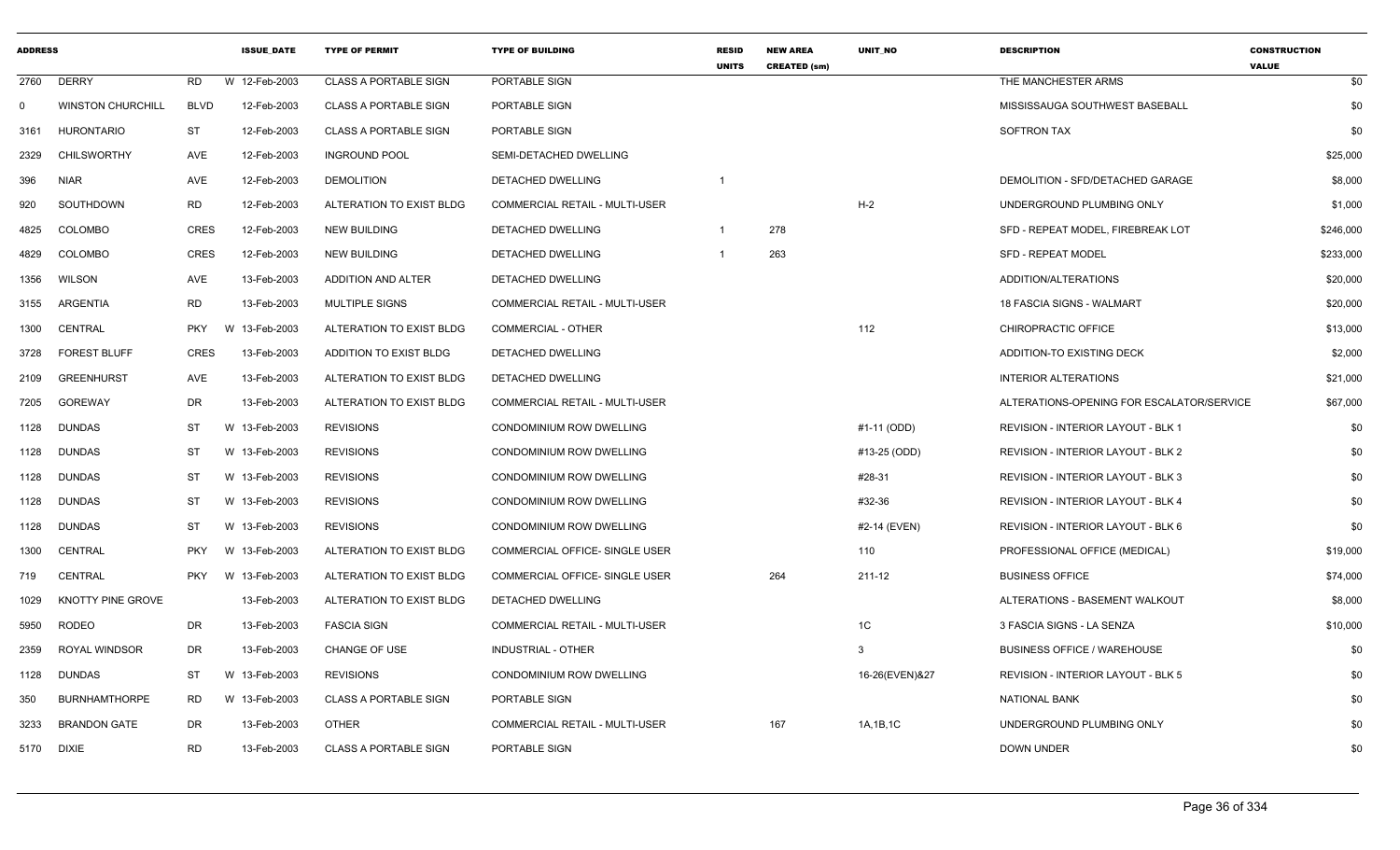| <b>ADDRESS</b> |                          |                | <b>ISSUE DATE</b> | <b>TYPE OF PERMIT</b>        | <b>TYPE OF BUILDING</b>               | <b>RESID</b><br><b>UNITS</b> | <b>NEW AREA</b><br><b>CREATED (sm)</b> | <b>UNIT NO</b> | <b>DESCRIPTION</b>                           | <b>CONSTRUCTION</b><br><b>VALUE</b> |
|----------------|--------------------------|----------------|-------------------|------------------------------|---------------------------------------|------------------------------|----------------------------------------|----------------|----------------------------------------------|-------------------------------------|
| 7157           | <b>WHITE PINE</b>        | CRT            | 13-Feb-2003       | <b>REVISIONS</b>             | DETACHED DWELLING                     |                              |                                        |                | REVISION-TO 2ND FLOOR LAYOUT                 | \$0                                 |
| 3100           | <b>WINSTON CHURCHILL</b> | <b>BLVD</b>    | 13-Feb-2003       | <b>CLASS A PORTABLE SIGN</b> | PORTABLE SIGN                         |                              |                                        |                | <b>LITTLE CEASERS</b>                        | \$0                                 |
| 2155           | DREW                     | RD             | 13-Feb-2003       | ALTERATION TO EXIST BLDG     | <b>INDUSTRIAL - OTHER</b>             |                              |                                        |                | <b>INTERIOR ALTERATIONS</b>                  | \$73,000                            |
| 2125           | <b>ERIN MILLS</b>        | <b>PKY</b>     | 13-Feb-2003       | <b>CLASS A PORTABLE SIGN</b> | PORTABLE SIGN                         |                              |                                        |                | PIZZA HUT                                    | \$0                                 |
| 289            | <b>DUNDAS</b>            | <b>ST</b><br>E | 13-Feb-2003       | <b>CLASS A PORTABLE SIGN</b> | PORTABLE SIGN                         |                              |                                        |                | PIZZA HUT                                    | \$0                                 |
| $\mathbf 0$    | <b>TRUSCOTT</b>          | DR             | 13-Feb-2003       | <b>CLASS A PORTABLE SIGN</b> | PORTABLE SIGN                         |                              |                                        |                | <b>COMMUNITY SERVICES</b>                    | \$0                                 |
| 5359           | <b>TIMBERLEA</b>         | <b>BLVD</b>    | 14-Feb-2003       | ALTERATION TO EXIST BLDG     | MULTI-TENANT INDUSTRIAL               |                              |                                        | 56             | <b>INTERIOR ALTERATIONS</b>                  | \$4,000                             |
| 1610           | <b>CRESTVIEW</b>         | AVE            | 14-Feb-2003       | ADDITION TO EXIST BLDG       | DETACHED DWELLING                     |                              |                                        |                | <b>ADDITION</b>                              | \$23,000                            |
| 2125           | DUNDAS                   | ST             | W 14-Feb-2003     | <b>FASCIA SIGN</b>           | COMMERCIAL RETAIL - MULTI-USER        |                              |                                        | B              | 4 FASCIA SIGNS - TIRE CRAFT AUTO CENTRE      | \$10,000                            |
| 300            | LAKESHORE                | RD<br>W        | 14-Feb-2003       | ALTERATION TO EXIST BLDG     | MULTI-TENANT INDUSTRIAL               |                              |                                        | #300           | TAKE-OUT RESTUARANT                          | \$13,000                            |
| 2110           | <b>BURNHAMTHORPE</b>     | <b>RD</b>      | W 14-Feb-2003     | <b>NEW BUILDING</b>          | COMMERCIAL RETAIL-SINGLE USER         |                              | 559                                    | BLDG. F        | NEW - COMMERCIAL SPEC BLDG, TENANT NOT DET   | \$552,000                           |
| 590            | <b>LOLITA</b>            | GDNS           | 14-Feb-2003       | NEW BUILDING                 | PUBLIC - OTHER                        |                              | 10,335                                 |                | NEW - LONG TERM CARE FACILITY, CAWTHRA GARI  | \$0                                 |
| 524            | <b>CANYON</b>            | <b>ST</b>      | 14-Feb-2003       | <b>NEW BUILDING</b>          | DETACHED DWELLING                     |                              | 324                                    |                | SFD - NEW MODEL                              | \$318,000                           |
| 5020           | <b>MCLAUGHLIN</b>        | RD             | 14-Feb-2003       | SPRINKLERS                   | <b>COMMERCIAL RETAIL - MULTI-USER</b> |                              |                                        |                | <b>SPRINKLERS</b>                            | \$5,000                             |
| 5580           | <b>EXPLORER</b>          | DR             | 14-Feb-2003       | ALTERATION TO EXIST BLDG     | COMMERCIAL RETAIL-SINGLE USER         |                              |                                        | 101            | <b>INTERIOR ALTERATIONS</b>                  | \$59,000                            |
| 3041           | <b>UNIVERSAL</b>         | DR             | 14-Feb-2003       | ALTERATION TO EXIST BLDG     | MULTI-TENANT INDUSTRIAL               |                              |                                        |                | <b>INTERIOR ALTERATIONS</b>                  | \$13,000                            |
| 6175           | <b>EDWARDS</b>           | <b>BLVD</b>    | 14-Feb-2003       | <b>FASCIA SIGN</b>           | SINGLE TENANT INDUSTRIAL              |                              |                                        |                | 2 FASCIA SIGNS - A & P                       | \$6,000                             |
| 6761           | <b>BANSBRIDGE</b>        | <b>CRES</b>    | 14-Feb-2003       | ABOVE GROUND POOL            | SEMI-DETACHED DWELLING                |                              |                                        |                |                                              | \$0                                 |
| 370            | <b>KROTONE</b>           | CRES           | 14-Feb-2003       | <b>REVISIONS</b>             | SEMI-DETACHED DWELLING                |                              |                                        |                | MODEL REVISION (3 BEDROOM ONLY)              | \$0                                 |
| 7250           | <b>EAST DANBRO</b>       | <b>CRES</b>    | 14-Feb-2003       | CHANGE OF USE                | <b>INDUSTRIAL - OTHER</b>             |                              |                                        |                | MANUFACTURING OF PLASTIC EXTRUSION           | \$0                                 |
| 2180           | <b>CREDIT VALLEY</b>     | RD             | 14-Feb-2003       | <b>CLASS A PORTABLE SIGN</b> | PORTABLE SIGN                         |                              |                                        |                | <b>SAM'S SALON</b>                           | \$0                                 |
| 6690           | INNOVATOR                | DR             | 14-Feb-2003       | ADDITION TO EXIST BLDG       | SINGLE TENANT INDUSTRIAL              |                              |                                        |                | ADDITION - VESTIBULE                         | \$13,000                            |
| 2126           | <b>BURNHAMTHORPE</b>     | RD             | W 14-Feb-2003     | <b>NEW BUILDING</b>          | COMMERCIAL RETAIL-SINGLE USER         |                              | 1,358                                  | BLDG "D"       | NEW - COMMERCIAL SPEC BLDG 'D', FOUNDATION 1 | \$1,348,000                         |
| 1030           | <b>DUNDAS</b>            | ST<br>E.       | 14-Feb-2003       | <b>CLASS A PORTABLE SIGN</b> | PORTABLE SIGN                         |                              |                                        |                | SPRING BEAUTY SLEEP PRODUCTS                 | \$0                                 |
| 5602           | TENTH LINE WEST          |                | 14-Feb-2003       | <b>CLASS A PORTABLE SIGN</b> | PORTABLE SIGN                         |                              |                                        |                | SHOPPERS DRUG MART                           | \$0                                 |
| 6985           | <b>HURONTARIO</b>        | <b>ST</b>      | 14-Feb-2003       | <b>CLASS A PORTABLE SIGN</b> | PORTABLE SIGN                         |                              |                                        |                | SHELL CANADA                                 | \$0                                 |
| 1480           | BRITANNIA                | RD.<br>E.      | 14-Feb-2003       | <b>CLASS A PORTABLE SIGN</b> | PORTABLE SIGN                         |                              |                                        |                | <b>SHELL CANADA</b>                          | \$0                                 |
| $\mathbf{0}$   | <b>MAVIS</b>             | <b>RD</b>      | 14-Feb-2003       | <b>CLASS A PORTABLE SIGN</b> | PORTABLE SIGN                         |                              |                                        |                | MISSISSAUGA SPORTS COUNCIL                   | \$0                                 |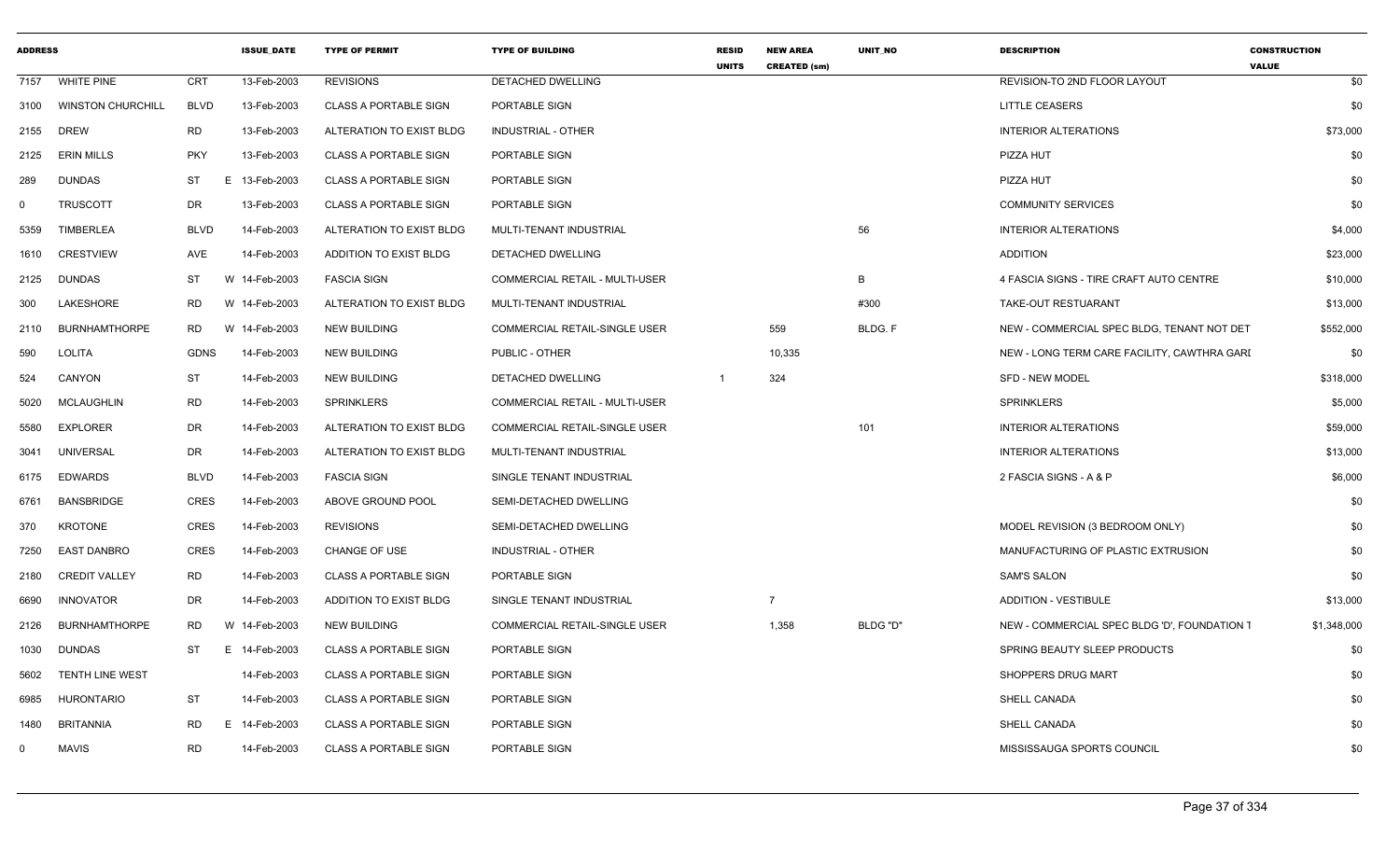| <b>ADDRESS</b> |                          |             | <b>ISSUE DATE</b> | <b>TYPE OF PERMIT</b>        | <b>TYPE OF BUILDING</b>               | <b>RESID</b><br><b>UNITS</b> | <b>NEW AREA</b><br><b>CREATED (sm)</b> | UNIT_NO      | <b>DESCRIPTION</b>                              | <b>CONSTRUCTION</b><br><b>VALUE</b> |
|----------------|--------------------------|-------------|-------------------|------------------------------|---------------------------------------|------------------------------|----------------------------------------|--------------|-------------------------------------------------|-------------------------------------|
| $\mathbf 0$    | QUEENSWAY                |             | E 14-Feb-2003     | <b>CLASS A PORTABLE SIGN</b> | PORTABLE SIGN                         |                              |                                        |              | MISSISSAUGA SPORTS COUNCIL                      | \$0                                 |
| 1850           | GAGE                     | <b>CRT</b>  | 14-Feb-2003       | <b>OTHER</b>                 | SINGLE TENANT INDUSTRIAL              |                              |                                        |              | WASTE WATER TREATMENT SYSTEM                    | \$10,000                            |
| 1401           | <b>WEIR CHASE</b>        |             | 14-Feb-2003       | <b>REVISIONS</b>             | SEMI-DETACHED DWELLING                |                              |                                        |              | REVISION TO MODEL CCSD-6 (SEMI) - SUNKEN FOYI   | \$0                                 |
| 6621           | <b>SKIPPER</b>           | WAY         | 14-Feb-2003       | <b>NEW BUILDING</b>          | SEMI-DETACHED DWELLING                |                              |                                        |              | SEMI-DETACHED - REPEAT MODEL - FIREBEAK LOT     | \$0                                 |
| 3209           | <b>CACTUS</b>            | GATE        | 14-Feb-2003       | <b>NEW BUILDING</b>          | DETACHED DWELLING                     | $\overline{1}$               | 236                                    |              | <b>SFD - NEW MODEL</b>                          | \$231,000                           |
| 4141           | <b>DIXIE</b>             | <b>RD</b>   | 14-Feb-2003       | <b>CLASS A PORTABLE SIGN</b> | PORTABLE SIGN                         |                              |                                        |              | <b>GOLDS GYM</b>                                | \$0                                 |
| 1221           | <b>LORNE PARK</b>        | <b>RD</b>   | 14-Feb-2003       | ADDITION TO EXIST BLDG       | DETACHED DWELLING                     |                              |                                        |              | <b>ADDITION</b>                                 | \$73,000                            |
| 1590           | <b>DUNDAS</b>            | ST          | E 17-Feb-2003     | ALTERATION TO EXIST BLDG     | <b>COMMERCIAL RETAIL - MULTI-USER</b> |                              |                                        | 4A           | <b>INTERIOR ALTERATIONS</b>                     | \$17,000                            |
| 2300           | <b>DREW</b>              | <b>RD</b>   | 17-Feb-2003       | ALTERATION TO EXIST BLDG     | SINGLE TENANT INDUSTRIAL              |                              |                                        |              | ALTERATIONS - DUST COLLECTOR                    | \$20,000                            |
| 7154           | <b>WHITE PINE</b>        | CRT         | 17-Feb-2003       | <b>NEW BUILDING</b>          | DETACHED DWELLING                     | $\overline{1}$               | 271                                    |              | SFD - REPEAT MODEL - ALT. 2ND FLOOR PLAN (WITI) | \$266,000                           |
| 2200           | <b>EGLINTON</b>          | AVE         | W 17-Feb-2003     | NEW BUILDING                 | PUBLIC - OTHER                        |                              | 12,668                                 |              | NEW - OPEN AIR PARKING GARAGE, CREDIT VALLEY    | \$5,042,000                         |
| 7075           | ORDAN                    | <b>DR</b>   | 17-Feb-2003       | ALTERATION TO EXIST BLDG     | MULTI-TENANT INDUSTRIAL               |                              |                                        | $\mathbf{1}$ | <b>INTERIOR ALTERATIONS</b>                     | \$12,000                            |
| 600            | <b>MATHESON</b>          | <b>BLVD</b> | W 17-Feb-2003     | ALTERATION TO EXIST BLDG     | <b>COMMERCIAL RETAIL - MULTI-USER</b> |                              |                                        | 2B           | <b>RETAIL WAREHOUSE</b>                         | \$149,000                           |
| 6225           | <b>DANVILLE</b>          | <b>RD</b>   | 17-Feb-2003       | ADDITION TO EXIST BLDG       | COMMERCIAL - OTHER                    |                              |                                        |              | ADDITION - OFFICES, WINWARD SILKS - COMPLETIC   | \$0                                 |
| 5400           | <b>DIXIE</b>             | <b>RD</b>   | 17-Feb-2003       | <b>CLASS A PORTABLE SIGN</b> | PORTABLE SIGN                         |                              |                                        |              | <b>STAGE WEST HOTEL</b>                         | \$0                                 |
| 0              | SOUTHDOWN                | <b>RD</b>   | 17-Feb-2003       | <b>CLASS A PORTABLE SIGN</b> | PORTABLE SIGN                         |                              |                                        |              | <b>CLARKSON SHERIDAN SOCCER CLUB</b>            | \$0                                 |
| $\mathbf 0$    | <b>WINSTON CHURCHILL</b> | <b>BLVD</b> | 17-Feb-2003       | <b>CLASS A PORTABLE SIGN</b> | PORTABLE SIGN                         |                              |                                        |              | <b>CLARKSON SHERIDAN SOCCER CLUB</b>            | \$0                                 |
| $\mathbf{0}$   | LAKESHORE                | RD          | W 17-Feb-2003     | <b>CLASS A PORTABLE SIGN</b> | PORTABLE SIGN                         |                              |                                        |              | <b>CLARKSON SHERIDAN SOCCER CLUB</b>            | \$0                                 |
| $\mathbf 0$    | <b>LORNE PARK</b>        | <b>RD</b>   | 17-Feb-2003       | <b>CLASS A PORTABLE SIGN</b> | PORTABLE SIGN                         |                              |                                        |              | CLARKSON SHERIDAN SOCCER CLUB                   | \$0                                 |
| $\mathbf 0$    | <b>BURNHAMTHORPE</b>     | <b>RD</b>   | E 17-Feb-2003     | <b>CLASS A PORTABLE SIGN</b> | PORTABLE SIGN                         |                              |                                        |              | MISSISSAUGA SPORTS COUNCIL                      | \$0                                 |
| $\Omega$       | <b>ERIN MILLS</b>        | <b>PKY</b>  | 17-Feb-2003       | <b>CLASS A PORTABLE SIGN</b> | PORTABLE SIGN                         |                              |                                        |              | MISSISSAUGA SPORTS COUNCIL                      | \$0                                 |
| 1133           | <b>DUNDAS</b>            | ST          | E 17-Feb-2003     | <b>CLASS A PORTABLE SIGN</b> | PORTABLE SIGN                         |                              |                                        |              | <b>GRABBA PIZZA</b>                             | \$0                                 |
| 980            | <b>BURNHAMTHORPE</b>     | <b>RD</b>   | E 17-Feb-2003     | <b>CLASS A PORTABLE SIGN</b> | PORTABLE SIGN                         |                              |                                        |              | 241 PIZZA                                       | \$0                                 |
| 483            | LOLITA                   | <b>GDNS</b> | 17-Feb-2003       | ADDITION TO EXIST BLDG       | DETACHED DWELLING                     |                              |                                        |              | ADDITION - 1STOREY, FRONT ELEVATION             | \$14,000                            |
| 6718           | <b>GOLDEN HILLS</b>      | <b>WAY</b>  | 18-Feb-2003       | <b>NEW BUILDING</b>          | DETACHED DWELLING                     |                              | 284                                    |              | SFD - REPEAT MODEL - FIREBREAK LOT COMPLETI(    | \$0                                 |
| 86             | <b>DUNDAS</b>            | ST          | E.<br>18-Feb-2003 | ALTERATION TO EXIST BLDG     | <b>COMMERCIAL OFFICE- SINGLE USER</b> |                              |                                        |              | <b>CAR DEALERSHIP TRAILER</b>                   | \$50,000                            |
| 1350           | <b>BURNHAMTHORPE</b>     | <b>RD</b>   | E 18-Feb-2003     | <b>OTHER</b>                 | <b>CITY</b>                           |                              |                                        | THEATRE      | ALTERATIONS-FIRE CURTAIN                        | \$4,000                             |
| 6440           | TORRE                    | DR          | 18-Feb-2003       | ADDITION TO EXIST BLDG       | DETACHED DWELLING                     |                              |                                        |              | <b>ADDITION - DECK</b>                          | \$8,000                             |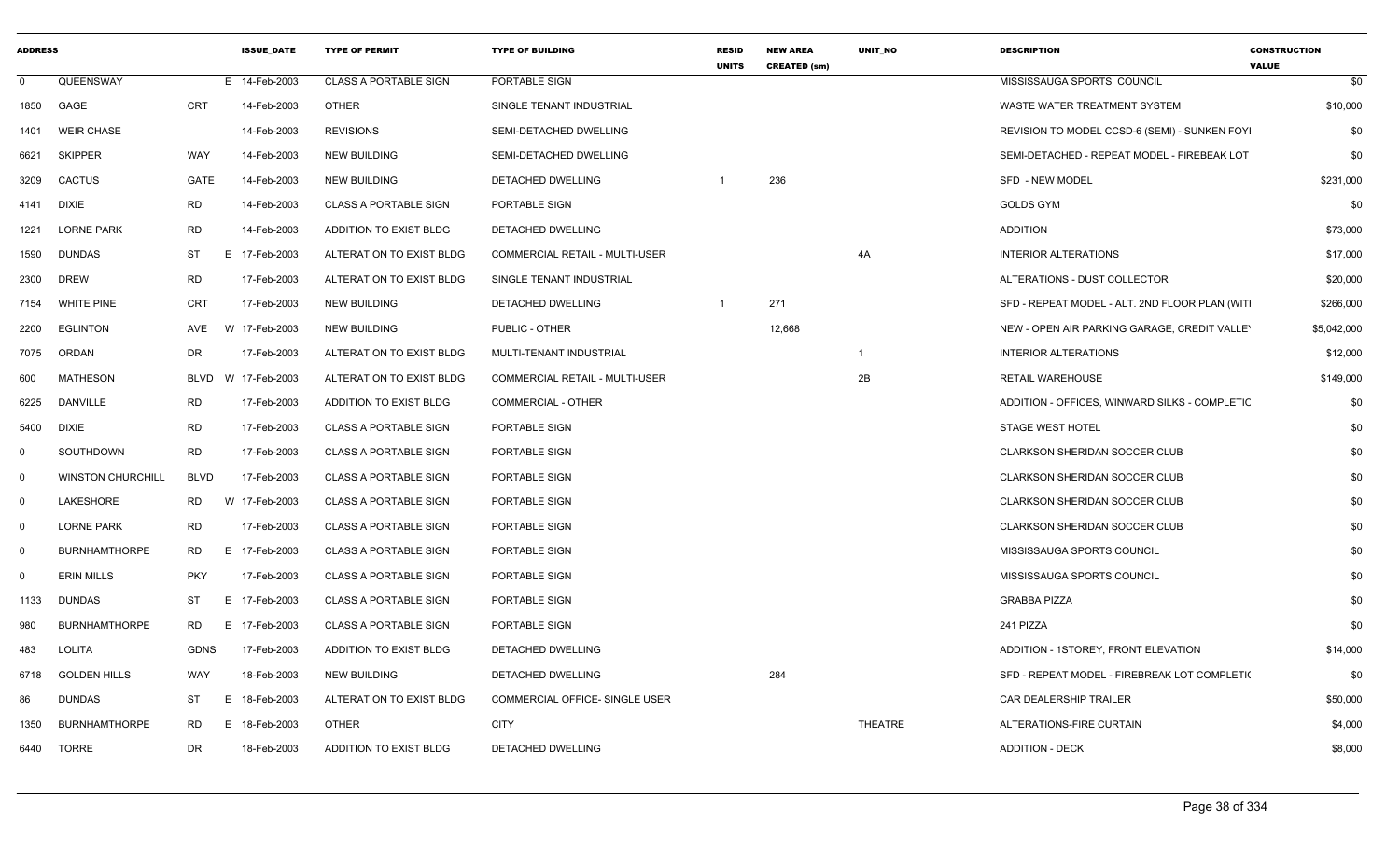| <b>ADDRESS</b> |                        |             | <b>ISSUE DATE</b>  | <b>TYPE OF PERMIT</b>        | <b>TYPE OF BUILDING</b>              | <b>RESID</b><br><b>UNITS</b> | <b>NEW AREA</b><br><b>CREATED (sm)</b> | <b>UNIT NO</b>          | <b>DESCRIPTION</b>                          | <b>CONSTRUCTION</b><br><b>VALUE</b> |
|----------------|------------------------|-------------|--------------------|------------------------------|--------------------------------------|------------------------------|----------------------------------------|-------------------------|---------------------------------------------|-------------------------------------|
| 3290           | <b>CRIMSON KING</b>    | <b>CIR</b>  | 18-Feb-2003        | <b>NEW BUILDING</b>          | <b>DETACHED DWELLING</b>             | -1                           | 234                                    |                         | <b>SFD - NEW MODEL</b>                      | \$229,000                           |
| 3230           | <b>CACTUS</b>          | <b>GATE</b> | 18-Feb-2003        | <b>NEW BUILDING</b>          | <b>DETACHED DWELLING</b>             | $\mathbf{1}$                 | 187                                    |                         | <b>SFD - NEW MODEL</b>                      | \$183,000                           |
| 652            | CANYON                 | <b>ST</b>   | 18-Feb-2003        | <b>NEW BUILDING</b>          | DETACHED DWELLING                    | -1                           | 374                                    |                         | SFD - REPEAT MODEL - NEW EL. F CNR          | \$463,000                           |
| 6419           | <b>NORTHAM</b>         | DR          | 18-Feb-2003        | ALTERATION TO EXIST BLDG     | SINGLE TENANT INDUSTRIAL             |                              |                                        |                         | <b>DISTRIBUTION CENTRE</b>                  | \$30,000                            |
| 3085           | <b>HURONTARIO</b>      | <b>ST</b>   | 18-Feb-2003        | ALTERATION TO EXIST BLDG     | COMMERCIAL RETAIL - MULTI-USER       |                              |                                        | 207A                    | <b>RETAIL STORE</b>                         | \$28,000                            |
| 1466           | <b>SKYLINE</b>         | DR          | 18-Feb-2003        | ADDITION TO EXIST BLDG       | DETACHED DWELLING                    |                              |                                        |                         | ADDITION-DECK                               | \$3,000                             |
| 6335           | <b>EDWARDS</b>         | <b>BLVD</b> | 18-Feb-2003        | ALTERATION TO EXIST BLDG     | SINGLE TENANT INDUSTRIAL             |                              |                                        |                         | <b>INTERIOR ALTERATIONS</b>                 | \$208,000                           |
| 1251           | <b>PRESTONWOOD</b>     | <b>CRES</b> | 18-Feb-2003        | <b>REVISIONS</b>             | SEMI-DETACHED DWELLING               |                              |                                        |                         | REVISION-LOT 24 ONLY, OFFSET UNITS BY 1'-0" | \$0                                 |
| 6020           | <b>HURONTARIO</b>      | ST          | 18-Feb-2003        | <b>FASCIA SIGN</b>           | COMMERCIAL RETAIL - MULTI-USER       |                              |                                        | $\overline{\mathbf{1}}$ | 3 FASCIA SIGNS - TIMOTHY'S WORLD COFFEE     | \$16,000                            |
| 6075           | <b>MAVIS</b>           | <b>RD</b>   | 18-Feb-2003        | <b>FASCIA SIGN</b>           | COMMERCIAL - OTHER                   |                              |                                        | 11                      | I FASCIA SIGN - REITMANS                    | \$13,000                            |
|                | ELM                    | DR.         | W 18-Feb-2003      | <b>OTHER</b>                 | APARTMENT (> 6 UNITS)                |                              |                                        | BLD A & B               | UNDERGROUND PLUMBING ONLY                   | \$50,000                            |
| 5965           | <b>COUPLES</b>         | <b>ST</b>   | 18-Feb-2003        | <b>REVISIONS</b>             | DETACHED DWELLING                    |                              |                                        |                         | <b>HEATING REVISION</b>                     | \$0                                 |
| 5920           | <b>SIDMOUTH</b>        | ST          | 18-Feb-2003        | <b>REVISIONS</b>             | <b>DETACHED DWELLING</b>             |                              |                                        |                         | <b>HEATING REVISION</b>                     | \$0                                 |
| 7205           | <b>GOREWAY</b>         | DR          | 18-Feb-2003        | <b>CLASS A PORTABLE SIGN</b> | PORTABLE SIGN                        |                              |                                        |                         | <b>SHOPPERS</b>                             | \$0                                 |
| 84             | SOUTH SERVICE          | RD          | 18-Feb-2003        | <b>CLASS A PORTABLE SIGN</b> | PORTABLE SIGN                        |                              |                                        |                         | <b>TINY TREASURES</b>                       | \$0                                 |
| $\Omega$       | <b>CAWTHRA</b>         | <b>RD</b>   | 18-Feb-2003        | <b>CLASS A PORTABLE SIGN</b> | PORTABLE SIGN                        |                              |                                        |                         | <b>CAWTHRA BASEBALL</b>                     | \$0                                 |
| 0              | <b>DUNDAS</b>          | ST          | W 18-Feb-2003      | <b>CLASS A PORTABLE SIGN</b> | PORTABLE SIGN                        |                              |                                        |                         | <b>CAWTHRA BASEBALL</b>                     | \$0                                 |
| 0              | QUEENSWAY              |             | E 18-Feb-2003      | <b>CLASS A PORTABLE SIGN</b> | PORTABLE SIGN                        |                              |                                        |                         | <b>CAWTHRA BASEBALL</b>                     | \$0                                 |
| 6677           | MEADOWVALE TOWN CENCIR |             | 18-Feb-2003        | <b>CLASS A PORTABLE SIGN</b> | PORTABLE SIGN                        |                              |                                        |                         | MEADOWVALE CLEANERS                         | \$0                                 |
| 305            | <b>MATHESON</b>        |             | BLVD E 18-Feb-2003 | <b>CLASS A PORTABLE SIGN</b> | PORTABLE SIGN                        |                              |                                        |                         | ABC MONTESSORI                              | \$0                                 |
| 6325           | <b>DIXIE</b>           | RD          | 18-Feb-2003        | <b>CLASS A PORTABLE SIGN</b> | PORTABLE SIGN                        |                              |                                        |                         | REXEL CANADA ELECT INC.                     | \$0                                 |
| 2087           | <b>ROYAL WINDSOR</b>   | DR          | 18-Feb-2003        | <b>CLASS A PORTABLE SIGN</b> | PORTABLE SIGN                        |                              |                                        |                         | <b>HERBAL MAGIC</b>                         | \$0                                 |
| 3732           | PEARLSTONE             | DR          | 18-Feb-2003        | <b>NEW BUILDING</b>          | DETACHED DWELLING                    |                              | 226                                    |                         | SFD - FIREBREAK COMPLETION                  | \$0                                 |
| 1275           | <b>PRESTONWOOD</b>     | <b>CRES</b> | 18-Feb-2003        | <b>NEW BUILDING</b>          | SEMI-DETACHED DWELLING               |                              |                                        |                         | SEMI-DETACHED - REPEAT MODEL - FIREBREAK LO | \$0                                 |
| 3755           | PEARLSTONE             | DR          | 18-Feb-2003        | <b>NEW BUILDING</b>          | DETACHED DWELLING                    |                              | 150                                    |                         | SFD - FIREBREAK COMPLETION                  | \$0                                 |
| 6975           | MEADOWVALE TOWN CENCIR |             | 18-Feb-2003        | ALTERATION TO EXIST BLDG     | <b>COMMERCIAL RETAIL-SINGLE USER</b> |                              | 1,397                                  | PT BLDG O               | <b>RETAIL</b>                               | \$391,000                           |
| 3585           | LAIRD                  | <b>RD</b>   | 18-Feb-2003        | ALTERATION TO EXIST BLDG     | MULTI-TENANT INDUSTRIAL              |                              | 1,351                                  | 12                      | STORAGE & DISTRIBUTION                      | \$378,000                           |
| 960            | <b>DUNDAS</b>          | ST          | E 18-Feb-2003      | <b>CLASS A PORTABLE SIGN</b> | PORTABLE SIGN                        |                              |                                        |                         | MISSISSAUGA FURNITURE                       | \$0                                 |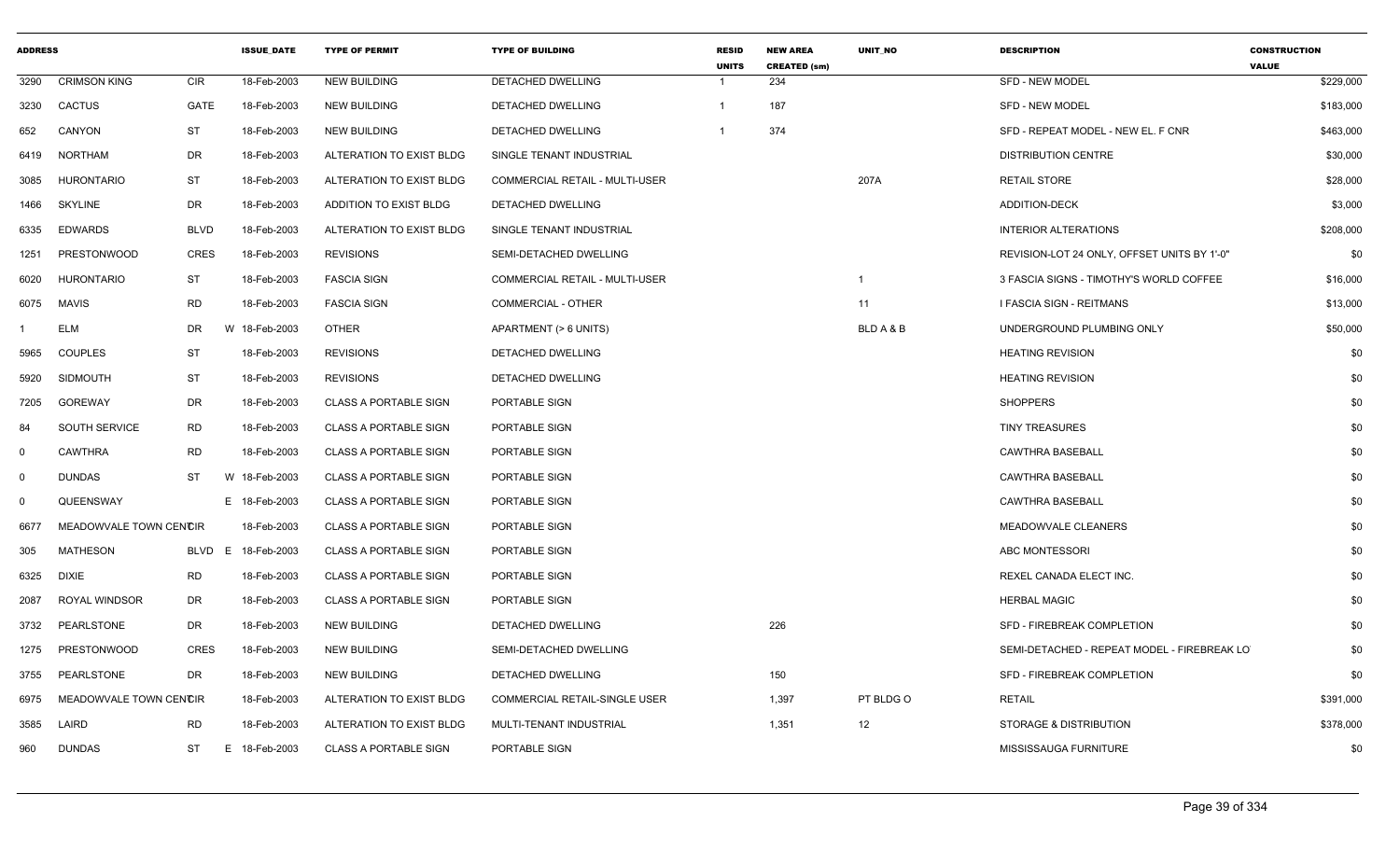| <b>ADDRESS</b> |                      |             | <b>ISSUE DATE</b> | <b>TYPE OF PERMIT</b>        | <b>TYPE OF BUILDING</b>               | <b>RESID</b><br><b>UNITS</b> | <b>NEW AREA</b><br><b>CREATED (sm)</b> | <b>UNIT NO</b> | <b>DESCRIPTION</b>                             | <b>CONSTRUCTION</b><br><b>VALUE</b> |
|----------------|----------------------|-------------|-------------------|------------------------------|---------------------------------------|------------------------------|----------------------------------------|----------------|------------------------------------------------|-------------------------------------|
| 3227           | <b>CACTUS</b>        | GATE        | 18-Feb-2003       | <b>NEW BUILDING</b>          | DETACHED DWELLING                     |                              | 205                                    |                | <b>SFD - NEW MODEL</b>                         | \$212,000                           |
| 3299           | CAROGA               | DR          | 18-Feb-2003       | <b>NEW BUILDING</b>          | APARTMENT (> 6 UNITS)                 |                              |                                        |                | <b>SITE SERVICING</b>                          | \$0                                 |
| 5991           | <b>SIDMOUTH</b>      | ST          | 19-Feb-2003       | <b>NEW BUILDING</b>          | DETACHED DWELLING                     | 1                            | 196                                    |                | <b>SFD - REPEAT MODEL</b>                      | \$174,000                           |
| 5963           | <b>SIDMOUTH</b>      | ST          | 19-Feb-2003       | <b>NEW BUILDING</b>          | DETACHED DWELLING                     | 1                            | 197                                    |                | <b>SFD - REPEAT MODEL</b>                      | \$175,000                           |
| 5952           | SIDMOUTH             | <b>ST</b>   | 19-Feb-2003       | <b>NEW BUILDING</b>          | DETACHED DWELLING                     |                              | 196                                    |                | SFD - REPEAT MODEL                             | \$174,000                           |
| 5932           | SIDMOUTH             | ST          | 19-Feb-2003       | <b>NEW BUILDING</b>          | <b>DETACHED DWELLING</b>              | $\mathbf 1$                  | 196                                    |                | <b>SFD - REPEAT MODEL</b>                      | \$174,000                           |
| 2655           | NORTH SHERIDAN       | WAY         | 19-Feb-2003       | ALTERATION TO EXIST BLDG     | COMMERCIAL OFFICE- SINGLE USER        |                              |                                        | 270            | <b>BUSINESS OFFICE</b>                         | \$65,000                            |
| 1305           | <b>KILLABY</b>       | DR          | 19-Feb-2003       | ALTERATION TO EXIST BLDG     | <b>ROW DWELLING</b>                   |                              |                                        |                | CANCELLED 2004-08-10 -ALTERATIONS - GARAGE E   | \$8,000                             |
| 2555           | <b>ERIN CENTRE</b>   | <b>BLVD</b> | 19-Feb-2003       | ALTERATION TO EXIST BLDG     | COMMERCIAL - OTHER                    |                              |                                        |                | ALTERATIONS-GARBAGE ROOF ENCLOSURE             | \$15,000                            |
| 5100           | ERIN MILLS           | <b>PKY</b>  | 19-Feb-2003       | ALTERATION TO EXIST BLDG     | <b>COMMERCIAL RETAIL - MULTI-USER</b> |                              |                                        | R-222          | <b>BEAUTY SALON AND RETAIL</b>                 | \$13,000                            |
| 3300           | CAROGA               | DR          | 19-Feb-2003       | ALTERATION TO EXIST BLDG     | SINGLE TENANT INDUSTRIAL              |                              |                                        |                | INTERIOR ALTERATIONS-MODEL SUITE               | \$13,000                            |
| 3264           | <b>ANGEL PASS</b>    | DR          | 19-Feb-2003       | <b>REVISIONS</b>             | SEMI-DETACHED DWELLING                |                              |                                        |                | REVISION-TRUSS, MODEL S-1A/S-3B                | \$0                                 |
| 1475           | <b>DUNDAS</b>        | ST          | E 19-Feb-2003     | ALTERATION TO EXIST BLDG     | COMMERCIAL RETAIL-SINGLE USER         |                              |                                        |                | PARTIAL DEMOLITION - INTERIOR & EXTERIOR - BES | \$16,000                            |
| 3180           | <b>AIRWAY</b>        | DR          | 19-Feb-2003       | <b>OTHER</b>                 | SINGLE TENANT INDUSTRIAL              |                              |                                        | A & B          | FIRE ALARM UPGRADE                             | \$15,000                            |
| 881            | <b>EDISTEL</b>       | <b>CRES</b> | 19-Feb-2003       | ALTERATION TO EXIST BLDG     | <b>DETACHED DWELLING</b>              |                              |                                        |                | <b>FURNACE REPLACEMENT</b>                     | \$8,000                             |
| 3504           | HURONTARIO           | ST          | 19-Feb-2003       | <b>TEMPORARY STRUCTURE</b>   | <b>RESIDENTIAL - OTHER</b>            |                              |                                        |                | <b>SALES TRAILER</b>                           | \$221,000                           |
| $\mathbf 0$    | <b>CAWTHRA</b>       | <b>RD</b>   | 19-Feb-2003       | <b>CLASS A PORTABLE SIGN</b> | PORTABLE SIGN                         |                              |                                        |                | <b>BLOOR BASEBALL ASSOCIATION</b>              | \$0                                 |
| 5971           | <b>SIDMOUTH</b>      | ST          | 19-Feb-2003       | <b>NEW BUILDING</b>          | DETACHED DWELLING                     |                              | 196                                    |                | <b>SFD - NEW MODEL</b>                         | \$193,000                           |
| 5980           | MCLAUGHLIN           | RD          | 19-Feb-2003       | <b>CLASS A PORTABLE SIGN</b> | PORTABLE SIGN                         |                              |                                        |                | <b>BOWRINGS</b>                                | \$0                                 |
| 3250           | <b>RIDGEWAY</b>      | DR          | 19-Feb-2003       | <b>CLASS A PORTABLE SIGN</b> | PORTABLE SIGN                         |                              |                                        |                | <b>IMAGINATION WORKS</b>                       | \$0                                 |
| 5980           | <b>MCLAUGHLIN</b>    | <b>RD</b>   | 19-Feb-2003       | <b>CLASS A PORTABLE SIGN</b> | PORTABLE SIGN                         |                              |                                        |                | <b>SUIT EXCHANGE</b>                           | \$0                                 |
| 3055           | <b>DUNDAS</b>        | ST          | W 19-Feb-2003     | <b>CLASS A PORTABLE SIGN</b> | PORTABLE SIGN                         |                              |                                        |                | <b>CLASSIC BOWL</b>                            | \$0                                 |
| 5310           | <b>DIXIE</b>         | <b>RD</b>   | 19-Feb-2003       | <b>CLASS A PORTABLE SIGN</b> | PORTABLE SIGN                         |                              |                                        |                | <b>MCDONALDS</b>                               | \$0                                 |
| $\mathbf 0$    | MATHESON             | BLVD<br>E.  | 19-Feb-2003       | <b>CLASS A PORTABLE SIGN</b> | PORTABLE SIGN                         |                              |                                        |                | <b>COMMUNITY SERVICES</b>                      | \$0                                 |
| $\mathbf 0$    | <b>HURONTARIO</b>    | ST          | 19-Feb-2003       | <b>CLASS A PORTABLE SIGN</b> | PORTABLE SIGN                         |                              |                                        |                | <b>COMMUNITY SERVICES</b>                      | \$0                                 |
| 700            | MATHESON             | BLVD        | W 19-Feb-2003     | <b>CLASS A PORTABLE SIGN</b> | PORTABLE SIGN                         |                              |                                        |                | TIMBERLAND                                     | \$0                                 |
| $\Omega$       | <b>MAVIS</b>         | RD          | 19-Feb-2003       | <b>CLASS A PORTABLE SIGN</b> | PORTABLE SIGN                         |                              |                                        |                | <b>COMMUNITY SERVICES</b>                      | \$0                                 |
| $\mathbf 0$    | <b>BURNHAMTHORPE</b> | RD.         | E 19-Feb-2003     | <b>CLASS A PORTABLE SIGN</b> | PORTABLE SIGN                         |                              |                                        |                | <b>COMMUNITY SERVICES</b>                      | \$0                                 |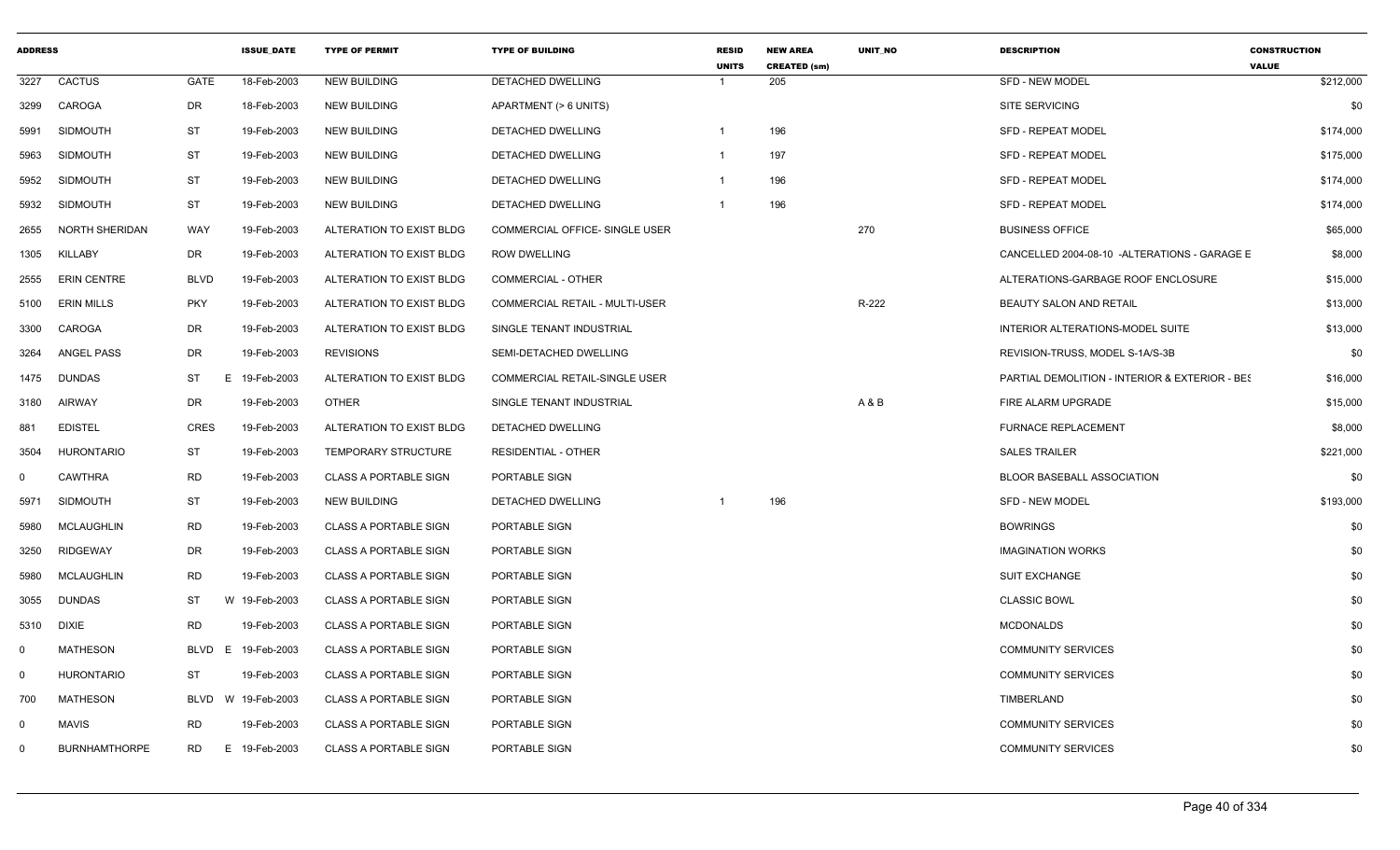| <b>ADDRESS</b> |                        |             | <b>ISSUE DATE</b> | <b>TYPE OF PERMIT</b>        | <b>TYPE OF BUILDING</b>               | <b>RESID</b><br><b>UNITS</b> | <b>NEW AREA</b><br><b>CREATED (sm)</b> | UNIT_NO                 | <b>DESCRIPTION</b>                         | <b>CONSTRUCTION</b><br><b>VALUE</b> |
|----------------|------------------------|-------------|-------------------|------------------------------|---------------------------------------|------------------------------|----------------------------------------|-------------------------|--------------------------------------------|-------------------------------------|
| 909            | <b>BEECHWOOD</b>       | AVE         | 19-Feb-2003       | <b>DEMOLITION</b>            | DETACHED DWELLING                     | $\overline{1}$               |                                        |                         | <b>DEMOLITION - SFD</b>                    | \$8,000                             |
| 6677           | MEADOWVALE TOWN CENCIR |             | 19-Feb-2003       | <b>CLASS A PORTABLE SIGN</b> | PORTABLE SIGN                         |                              |                                        |                         | SOFTRON TAX                                | \$0                                 |
| 2666           | ROYAL WINDSOR          | <b>DR</b>   | 19-Feb-2003       | <b>CLASS A PORTABLE SIGN</b> | PORTABLE SIGN                         |                              |                                        |                         | 2 BE ME CAFE                               | \$0                                 |
| 5938           | <b>SIDMOUTH</b>        | ST          | 19-Feb-2003       | <b>NEW BUILDING</b>          | DETACHED DWELLING                     |                              | 196                                    |                         | SFD - REPEAT MODEL                         | \$174,000                           |
| $\mathbf 0$    | <b>EGLINTON</b>        | AVE         | E<br>19-Feb-2003  | <b>CLASS A PORTABLE SIGN</b> | PORTABLE SIGN                         |                              |                                        |                         | <b>BLOOR BASEBALL ASSOCIATION</b>          | \$0                                 |
| $\mathbf 0$    | <b>BURNHAMTHORPE</b>   | <b>RD</b>   | E.<br>19-Feb-2003 | <b>CLASS A PORTABLE SIGN</b> | PORTABLE SIGN                         |                              |                                        |                         | <b>COMMUNITY SERVICES</b>                  | \$0                                 |
| 6539           | <b>MISSISSAUGA</b>     | <b>RD</b>   | 19-Feb-2003       | <b>CLASS A PORTABLE SIGN</b> | PORTABLE SIGN                         |                              |                                        |                         | ATG COMMUNICATIONS GROUP - TELUS           | \$0                                 |
| $\mathbf 0$    | <b>GOREWAY</b>         | DR          | 19-Feb-2003       | <b>CLASS A PORTABLE SIGN</b> | PORTABLE SIGN                         |                              |                                        |                         | <b>COMMUNITY SERVICES</b>                  | \$0                                 |
| 6539           | <b>MISSISSAUGA</b>     | <b>RD</b>   | 19-Feb-2003       | <b>CLASS A PORTABLE SIGN</b> | PORTABLE SIGN                         |                              |                                        |                         | ATG COMMUNICATIONS GROUP - TELUS           | \$0                                 |
| 1900           | <b>DUNDAS</b>          | ST          | W 19-Feb-2003     | <b>CLASS A PORTABLE SIGN</b> | PORTABLE SIGN                         |                              |                                        |                         | SHERWOOD VILLAGE SPA                       | \$0                                 |
| 1900           | <b>DUNDAS</b>          | ST          | W 19-Feb-2003     | <b>CLASS A PORTABLE SIGN</b> | PORTABLE SIGN                         |                              |                                        |                         | <b>CALLA LILY</b>                          | \$0                                 |
| 25             | <b>WATLINE</b>         | <b>AVE</b>  | 19-Feb-2003       | <b>CLASS A PORTABLE SIGN</b> | PORTABLE SIGN                         |                              |                                        |                         | <b>HERBAL MAGIC</b>                        | \$0                                 |
| 6678           | <b>HARMONY HILL</b>    |             | 19-Feb-2003       | <b>NEW BUILDING</b>          | DETACHED DWELLING                     |                              | 258                                    |                         | SFD - FIREBREAK COMPLETION                 | \$0                                 |
| 883            | SOMBRERO               | WAY         | 19-Feb-2003       | <b>NEW BUILDING</b>          | DETACHED DWELLING                     |                              | 307                                    |                         | SFD - FIREBREAK COMPLETION                 | \$0                                 |
| 855            | SOMBRERO               | WAY         | 19-Feb-2003       | <b>NEW BUILDING</b>          | DETACHED DWELLING                     |                              | 244                                    |                         | SFD - FIREBREAK COMPLETION                 | \$0                                 |
| 5951           | <b>SIDMOUTH</b>        | <b>ST</b>   | 20-Feb-2003       | <b>NEW BUILDING</b>          | DETACHED DWELLING                     | -1                           | 197                                    |                         | SFD - REPEAT MODEL                         | \$175,000                           |
| 5973           | <b>SIDMOUTH</b>        | <b>ST</b>   | 20-Feb-2003       | <b>NEW BUILDING</b>          | DETACHED DWELLING                     | $\overline{1}$               | 197                                    |                         | <b>SFD - REPEAT MODEL</b>                  | \$175,000                           |
| 1825           | <b>DUNDAS</b>          | ST          | 20-Feb-2003<br>Ε  | <b>FASCIA SIGN</b>           | COMMERCIAL RETAIL - MULTI-USER        |                              |                                        | $\overline{\mathbf{1}}$ | 1 FASCIA SIGN - ORIENTAL GROCERY           | \$30,000                            |
| 1950           | <b>MEADOWVALE</b>      | <b>BLVD</b> | 20-Feb-2003       | <b>FASCIA SIGN</b>           | SINGLE TENANT INDUSTRIAL              |                              |                                        |                         | 4 FASCIA SIGNS - MICROSOFT                 | \$25,000                            |
| 920            | SOUTHDOWN              | <b>RD</b>   | 20-Feb-2003       | ALTERATION TO EXIST BLDG     | <b>COMMERCIAL RETAIL - MULTI-USER</b> |                              |                                        | $\overline{1}$          | <b>RETAIL</b>                              | \$363,000                           |
| 735            | <b>HIDDEN GROVE</b>    | LANE        | 20-Feb-2003       | <b>NEW BUILDING</b>          | DETACHED DWELLING                     |                              | 246                                    | #14                     | CONDOMINIUM SFD - NEW MODEL                | \$244,000                           |
| 5602           | TENTH LINE WEST        |             | 20-Feb-2003       | <b>FASCIA SIGN</b>           | COMMERCIAL RETAIL - MULTI-USER        |                              |                                        |                         | <b>FASCIA SIGNS - SOBEYS</b>               | \$50,000                            |
| 5980           | CHURCHILL MEADOWS      | BLVD        | 20-Feb-2003       | ALTERATION TO EXIST BLDG     | <b>COMMERCIAL RETAIL - MULTI-USER</b> |                              | 107                                    | 9                       | PROFESSIONAL OFFICE (OPTOMETRIST) AND ASSC | \$30,000                            |
| 7068           | <b>GASLAMP</b>         | <b>WALK</b> | 20-Feb-2003       | <b>REVISIONS</b>             | DETACHED DWELLING                     |                              |                                        |                         | REVISION-TRUSS, MODEL 60-3 DEN             | \$0                                 |
| 6100           | <b>INDIAN LINE</b>     |             | 20-Feb-2003       | ALTERATION TO EXIST BLDG     | INDUSTRIAL - OTHER                    |                              |                                        |                         | <b>INTERIOR ALTERATIONS</b>                | \$209,000                           |
| 1302           | <b>GALESWAY</b>        | <b>BLVD</b> | 20-Feb-2003       | <b>NEW BUILDING</b>          | <b>SEMI-DETACHED DWELLING</b>         | 2                            | 341                                    |                         | SEMI-DETACHED - REPEAT MODEL               | \$303,000                           |
| 1296           | GALESWAY               | <b>BLVD</b> | 20-Feb-2003       | <b>NEW BUILDING</b>          | SEMI-DETACHED DWELLING                | 2                            | 225                                    |                         | SEMI-DETACHED - REPEAT MODEL               | \$199,000                           |
| 65             | QUEEN                  | ST          | N 20-Feb-2003     | ALTERATION TO EXIST BLDG     | COMMERCIAL RETAIL-SINGLE USER         |                              |                                        |                         | <b>INTERIOR ALTERATION</b>                 | \$49,000                            |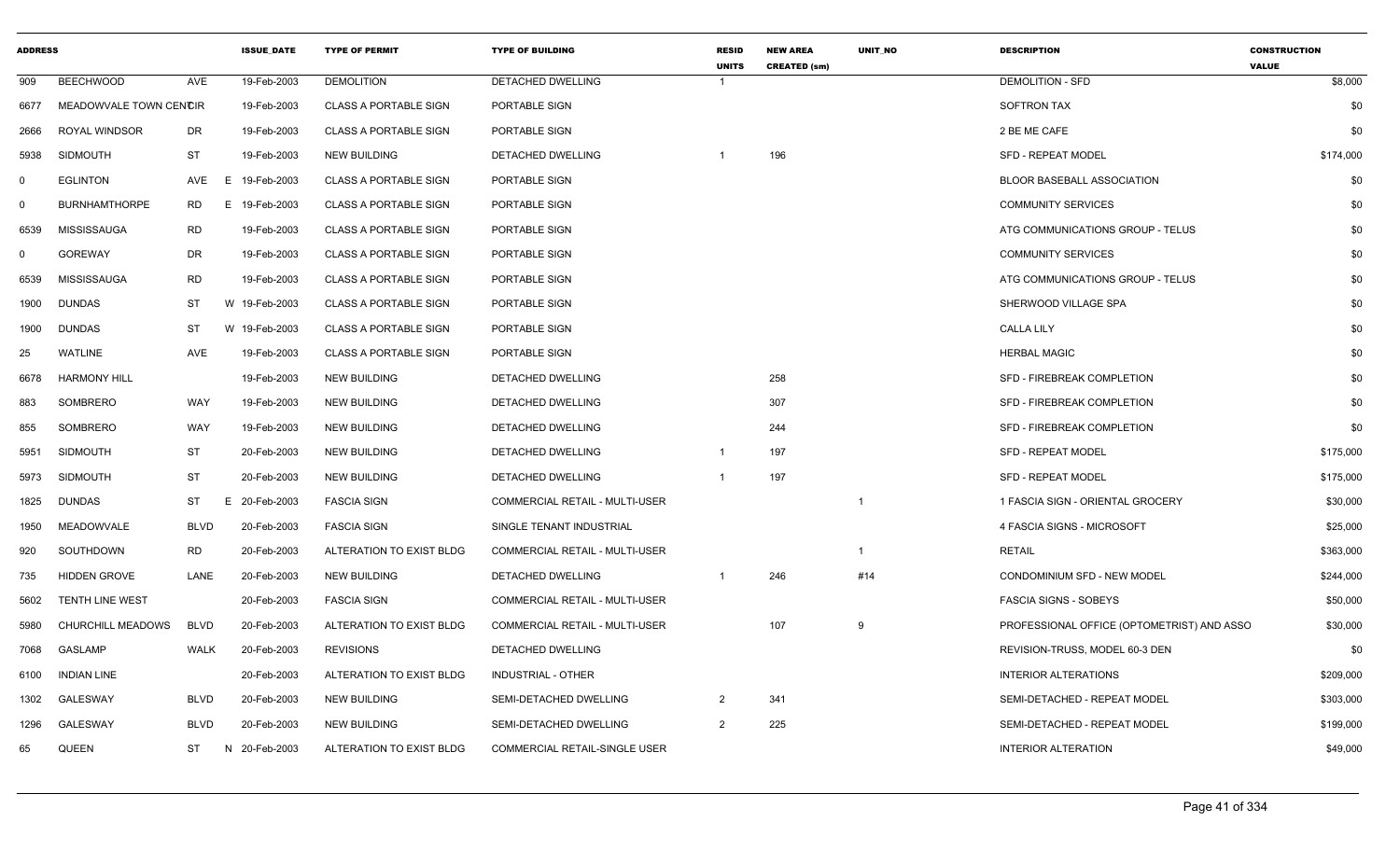| <b>ADDRESS</b> |                      |             | <b>ISSUE_DATE</b> | <b>TYPE OF PERMIT</b>        | <b>TYPE OF BUILDING</b>               | <b>RESID</b><br><b>UNITS</b> | <b>NEW AREA</b><br><b>CREATED (sm)</b> | UNIT_NO  | <b>DESCRIPTION</b>                             | <b>CONSTRUCTION</b><br><b>VALUE</b> |
|----------------|----------------------|-------------|-------------------|------------------------------|---------------------------------------|------------------------------|----------------------------------------|----------|------------------------------------------------|-------------------------------------|
| 1290           | <b>GALESWAY</b>      | <b>BLVD</b> | 20-Feb-2003       | <b>NEW BUILDING</b>          | SEMI-DETACHED DWELLING                | $\overline{2}$               | 328                                    |          | SEMI-DETACHED - REPEAT MODEL                   | \$289,000                           |
| 1278           | <b>GALESWAY</b>      | <b>BLVD</b> | 20-Feb-2003       | <b>NEW BUILDING</b>          | SEMI-DETACHED DWELLING                | $\overline{2}$               | 255                                    |          | SEMI-DETACHED - REPEAT MODEL                   | \$225,000                           |
| 1266           | <b>GALESWAY</b>      | <b>BLVD</b> | 20-Feb-2003       | <b>NEW BUILDING</b>          | SEMI-DETACHED DWELLING                | 2                            | 309                                    |          | SEMI-DETACHED - REPEAT MODEL                   | \$273,000                           |
| 1254           | <b>GALESWAY</b>      | <b>BLVD</b> | 20-Feb-2003       | <b>NEW BUILDING</b>          | SEMI-DETACHED DWELLING                | $\overline{2}$               | 279                                    |          | SEMI-DETACHED - REPEAT MODEL                   | \$247,000                           |
| 3625           | SOUTHWICK            | <b>ST</b>   | 20-Feb-2003       | <b>NEW BUILDING</b>          | STREET ROW DWELLING                   |                              |                                        | $#1 - 8$ | STREET ROW DWELLING - BLK 134 (8 UNITS) - COME | \$0                                 |
| 5800           | <b>MAVIS</b>         | <b>RD</b>   | 20-Feb-2003       | <b>OTHER</b>                 | <b>COMMERCIAL RETAIL - MULTI-USER</b> |                              |                                        |          | <b>SITE SERVICING</b>                          | \$75,000                            |
| 1182           | CARLO                | <b>CRT</b>  | 20-Feb-2003       | ALTERATION TO EXIST BLDG     | DETACHED DWELLING                     |                              |                                        |          | ALTERATIONS-FIREPLACE INSERT                   | \$2,000                             |
| 5533           | LONGFORD             | DR          | 20-Feb-2003       | <b>REVISIONS</b>             | DETACHED DWELLING                     |                              |                                        |          | REVISION-EL.A CORNER UPGRADE - MODEL CM-411    | \$0                                 |
| 4085           | SLADEVIEW            | <b>CRES</b> | 20-Feb-2003       | CHANGE OF USE                | <b>INDUSTRIAL - OTHER</b>             |                              |                                        | 9 & 10   | <b>WAREHOUSING &amp; DISTRIBUTION</b>          | \$0                                 |
| 735            | <b>TWAIN</b>         | AVE         | 20-Feb-2003       | <b>CLASS A PORTABLE SIGN</b> | PORTABLE SIGN                         |                              |                                        |          | <b>MAC'S CONVENIENCE</b>                       | \$0                                 |
| 1555           | <b>GLENHILL</b>      | <b>CRES</b> | 20-Feb-2003       | <b>DEMOLITION</b>            | DETACHED DWELLING                     |                              |                                        |          | <b>DEMOLITION - SFD</b>                        | \$8,000                             |
| $\mathbf 0$    | <b>HURONTARIO</b>    | ST          | 20-Feb-2003       | <b>CLASS A PORTABLE SIGN</b> | <b>PORTABLE SIGN</b>                  |                              |                                        |          | ST. MARK'S CHURCH                              | \$0                                 |
| 2400           | DUNDAS               | ST          | W 20-Feb-2003     | <b>CLASS A PORTABLE SIGN</b> | PORTABLE SIGN                         |                              |                                        |          | <b>TAX WIDE</b>                                | \$0                                 |
| 6660           | <b>KENNEDY</b>       | RD          | 20-Feb-2003       | ALTERATION TO EXIST BLDG     | SINGLE TENANT INDUSTRIAL              |                              |                                        | $8-9$    | INTERIOR ALTERATIONS - MODEL SUITE             | \$13,000                            |
| 377            | <b>BURNHAMTHORPE</b> | <b>RD</b>   | E 20-Feb-2003     | <b>CLASS A PORTABLE SIGN</b> | PORTABLE SIGN                         |                              |                                        |          | <b>TAX WIDE</b>                                | \$0                                 |
| $\mathbf 0$    | <b>TRUSCOTT</b>      | <b>DR</b>   | 20-Feb-2003       | <b>CLASS A PORTABLE SIGN</b> | <b>PORTABLE SIGN</b>                  |                              |                                        |          | MISSISSAUGA SOUTHWEST BASEBALL                 | \$0                                 |
| 2392           | <b>THORN LODGE</b>   | DR          | 20-Feb-2003       | <b>DEMOLITION</b>            | DETACHED DWELLING                     |                              |                                        |          | <b>DEMOLITION - SFD</b>                        | \$8,000                             |
| 1255           | <b>BRITANNIA</b>     | <b>RD</b>   | W 20-Feb-2003     | <b>DEMOLITION</b>            | DETACHED DWELLING                     | 1                            |                                        |          | <b>DEMOLITION - SFD</b>                        | \$8,000                             |
| $\mathbf 0$    | <b>LAKESHORE</b>     | <b>RD</b>   | E 20-Feb-2003     | <b>CLASS A PORTABLE SIGN</b> | PORTABLE SIGN                         |                              |                                        |          | MISSISSAUGA SOUTHWEST BASEBALL                 | \$0                                 |
| 7220           | <b>PACIFIC</b>       | <b>CIR</b>  | 20-Feb-2003       | <b>CLASS A PORTABLE SIGN</b> | PORTABLE SIGN                         |                              |                                        |          | <b>FLORA SEDA</b>                              | \$0                                 |
| $\mathbf 0$    | <b>MAVIS</b>         | <b>RD</b>   | 20-Feb-2003       | <b>CLASS A PORTABLE SIGN</b> | PORTABLE SIGN                         |                              |                                        |          | <b>LIVING ARTS CENTRE</b>                      | \$0                                 |
| 3605           | SOUTHWICK            | <b>ST</b>   | 20-Feb-2003       | <b>NEW BUILDING</b>          | <b>STREET ROW DWELLING</b>            |                              |                                        | $#1-9$   | STREET ROW DWELLING - BLK 135 (9 UNITS) - COMF | \$0                                 |
| 655            | QUEENSWAY            |             | E 20-Feb-2003     | <b>CLASS A PORTABLE SIGN</b> | PORTABLE SIGN                         |                              |                                        |          | <b>COFFEE PERKS</b>                            | \$0                                 |
| 1190           | SIENNA               | ST          | 20-Feb-2003       | <b>NEW BUILDING</b>          | DETACHED DWELLING                     |                              | 370                                    |          | SFD - FIREBREAK COMPLETION                     | \$0                                 |
| 1272           | <b>GALESWAY</b>      | <b>BLVD</b> | 20-Feb-2003       | <b>NEW BUILDING</b>          | SEMI-DETACHED DWELLING                | $\overline{2}$               | 292                                    |          | SEMI-DETACHED - REPEAT MODEL, FIREBREAK LOT    | \$258,000                           |
| 1260           | <b>GALESWAY</b>      | <b>BLVD</b> | 20-Feb-2003       | <b>NEW BUILDING</b>          | SEMI-DETACHED DWELLING                | $\overline{2}$               | 341                                    |          | SEMI-DETACHED - REPEAT MODEL                   | \$303,000                           |
| 1284           | GALESWAY             | <b>BLVD</b> | 20-Feb-2003       | <b>NEW BUILDING</b>          | SEMI-DETACHED DWELLING                | $\overline{2}$               | 279                                    |          | SEMI-DETACHED - REPEAT MODEL                   | \$247,000                           |
| 1911           | DUNDAS               | ST          | 20-Feb-2003<br>E  | <b>CLASS A PORTABLE SIGN</b> | PORTABLE SIGN                         |                              |                                        |          | <b>MATTRESS CITY</b>                           | \$0                                 |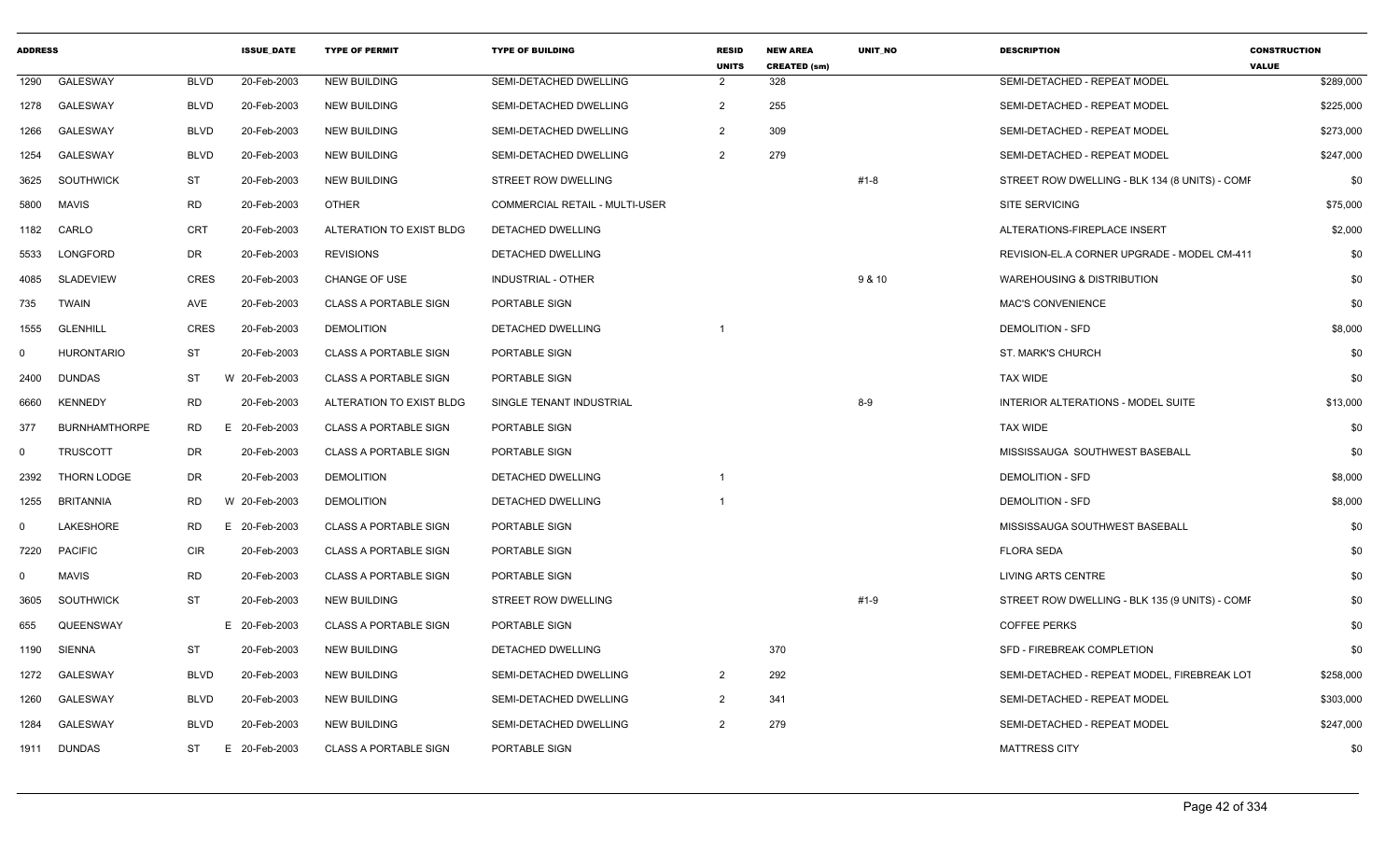| <b>ADDRESS</b> |                  |             | <b>ISSUE DATE</b> | <b>TYPE OF PERMIT</b>    | <b>TYPE OF BUILDING</b>               | <b>RESID</b><br><b>UNITS</b> | <b>NEW AREA</b><br><b>CREATED (sm)</b> | <b>UNIT NO</b> | <b>DESCRIPTION</b>                           | <b>CONSTRUCTION</b><br><b>VALUE</b> |
|----------------|------------------|-------------|-------------------|--------------------------|---------------------------------------|------------------------------|----------------------------------------|----------------|----------------------------------------------|-------------------------------------|
| 2311           | ROYAL WINDSOR    | DR.         | 21-Feb-2003       | <b>OTHER</b>             | MULTI-TENANT INDUSTRIAL               |                              |                                        | $\overline{2}$ | <b>INTERIOR ALTERATIONS</b>                  | \$20,000                            |
| 715            | LAKESHORE        | RD          | E 21-Feb-2003     | ALTERATION TO EXIST BLDG | COMMERCIAL RETAIL-SINGLE USER         |                              |                                        |                | NEW KITCHEN EXHAUST SYSTEM                   | \$3,000                             |
| 2810           | ARGENTIA         | <b>RD</b>   | 21-Feb-2003       | ALTERATION TO EXIST BLDG | MULTI-TENANT INDUSTRIAL               |                              |                                        | 2              | STORAGE, DISTRIBUTION AND REPAIR             | \$140,000                           |
| 6660           | <b>KENNEDY</b>   | <b>RD</b>   | 21-Feb-2003       | ALTERATION TO EXIST BLDG | MULTI-TENANT INDUSTRIAL               |                              |                                        | 206,208        | <b>BUSINESS OFFICE</b>                       | \$38,000                            |
| 5800           | <b>WHITEHORN</b> | AVE         | 21-Feb-2003       | <b>NEW BUILDING</b>      | DETACHED DWELLING                     | - 1                          | 147                                    |                | <b>SFD - REPEAT MODEL</b>                    | \$130,000                           |
| 3279           | CAROGA           | DR          | 21-Feb-2003       | <b>PYLON SIGN</b>        | INDUSTRIAL - OTHER                    |                              |                                        |                | ONE GROUND SIGN - HAMPTON INN                | \$5,000                             |
| 3180           | RIDGEWAY         | <b>DR</b>   | 21-Feb-2003       | ALTERATION TO EXIST BLDG | MULTI-TENANT INDUSTRIAL               |                              | 185                                    | 37             | <b>INTERIOR ALTERATIONS</b>                  | \$26,000                            |
| 920            | SOUTHDOWN        | <b>RD</b>   | 21-Feb-2003       | <b>FASCIA SIGN</b>       | <b>INDUSTRIAL - OTHER</b>             |                              |                                        | BLG-H          | <b>FASCIA SIGNS - SHOPPERS DRUG MART</b>     | \$10,000                            |
| 3585           | LAIRD            | <b>RD</b>   | 21-Feb-2003       | ALTERATION TO EXIST BLDG | MULTI-TENANT INDUSTRIAL               |                              |                                        | 13             | MANUFACTURING, STORAGE & DISTRIBUTION        | \$74,000                            |
| 7445           | TRANMERE         | DR          | 21-Feb-2003       | <b>STORAGE TANK</b>      | SINGLE TENANT INDUSTRIAL              |                              |                                        |                | TANK-ABOVE GROUND SILO (2)                   | \$40,000                            |
| 4931           | SOUTHAMPTON      | <b>DR</b>   | 21-Feb-2003       | <b>NEW BUILDING</b>      | SEMI-DETACHED DWELLING                | $\overline{2}$               | 278                                    |                | SEMI-DETACHED - REPEAT MODEL - SPECIAL GARA  | \$245,000                           |
| 4722           | <b>COLOMBO</b>   | <b>CRES</b> | 21-Feb-2003       | <b>NEW BUILDING</b>      | SEMI-DETACHED DWELLING                | $\overline{2}$               | 353                                    |                | SEMI-DETACHED - REPEAT MODEL, FIREBREAK LOT  | \$312,000                           |
| 3228           | ANGEL PASS       | <b>DR</b>   | 21-Feb-2003       | <b>REVISIONS</b>         | SEMI-DETACHED DWELLING                |                              |                                        |                | REVISION-TRUSS, MODEL S-2A/S-2B              | \$0                                 |
| 4913           | SOUTHAMPTON      | DR.         | 21-Feb-2003       | <b>NEW BUILDING</b>      | <b>DETACHED DWELLING</b>              |                              | 123                                    |                | SFD - REPEAT MODEL - SPECIAL GARAGE REVISION | \$109,000                           |
| 1242           | <b>GALESWAY</b>  | <b>BLVD</b> | 21-Feb-2003       | <b>NEW BUILDING</b>      | DETACHED DWELLING                     | $\overline{1}$               | 186                                    |                | <b>SFD - REPEAT MODEL</b>                    | \$165,000                           |
| 1345           | <b>GALESWAY</b>  | <b>BLVD</b> | 21-Feb-2003       | <b>NEW BUILDING</b>      | DETACHED DWELLING                     | - 1                          | 219                                    |                | <b>SFD - REPEAT MODEL</b>                    | \$194,000                           |
| 5955           | <b>WHITEHORN</b> | AVE         | 21-Feb-2003       | <b>NEW BUILDING</b>      | <b>DETACHED DWELLING</b>              | - 1                          | 232                                    |                | <b>SFD - REPEAT MODEL</b>                    | \$205,000                           |
| 5971           | WHITEHORN        | <b>AVE</b>  | 21-Feb-2003       | <b>NEW BUILDING</b>      | DETACHED DWELLING                     | $\overline{1}$               | 221                                    |                | SFD - REPEAT MODEL. FIREBREAK LOT            | \$196,000                           |
| 5983           | WHITEHORN        | AVE         | 21-Feb-2003       | <b>NEW BUILDING</b>      | DETACHED DWELLING                     | $\overline{1}$               | 186                                    |                | <b>SFD - REPEAT MODEL</b>                    | \$165,000                           |
| 1075           | CEREMONIAL       | DR          | 21-Feb-2003       | ALTERATION TO EXIST BLDG | <b>COMMERCIAL OFFICE - MULTI-USER</b> |                              |                                        | 103            | PROFESSIONAL OFFICE                          | \$19,000                            |
| 25             | <b>AVENTURA</b>  | <b>CRT</b>  | 21-Feb-2003       | <b>MULTIPLE SIGNS</b>    | <b>COMMERCIAL - OTHER</b>             |                              |                                        |                | VARIOUS SIGNS - WENDY'S                      | \$30,000                            |
| 5951           | WHITEHORN        | AVE         | 21-Feb-2003       | <b>NEW BUILDING</b>      | DETACHED DWELLING                     | $\overline{1}$               | 186                                    |                | <b>SFD - REPEAT MODEL</b>                    | \$165,000                           |
| 5963           | <b>WHITEHORN</b> | AVE         | 21-Feb-2003       | <b>NEW BUILDING</b>      | DETACHED DWELLING                     | - 1                          | 232                                    |                | <b>SFD - REPEAT MODEL</b>                    | \$205,000                           |
| 5975           | WHITEHORN        | <b>AVE</b>  | 21-Feb-2003       | <b>NEW BUILDING</b>      | <b>DETACHED DWELLING</b>              | $\overline{1}$               | 185                                    |                | <b>SFD - REPEAT MODEL</b>                    | \$164,000                           |
| 85             | AVENTURA         | <b>CRT</b>  | 21-Feb-2003       | ALTERATION TO EXIST BLDG | COMMERCIAL OFFICE - MULTI-USER        |                              | 146                                    | $\overline{2}$ | <b>BUSINESS OFFICE</b>                       | \$41,000                            |
| 1246           | <b>GALESWAY</b>  | <b>BLVD</b> | 21-Feb-2003       | NEW BUILDING             | DETACHED DWELLING                     | $\overline{\mathbf{1}}$      | 159                                    |                | <b>SFD - REPEAT MODEL</b>                    | \$141,000                           |
| 4734           | <b>COLOMBO</b>   | <b>CRES</b> | 21-Feb-2003       | <b>NEW BUILDING</b>      | SEMI-DETACHED DWELLING                | $\overline{2}$               | 318                                    |                | SEMI-DETACHED - REPEAT MODEL                 | \$281,000                           |
| 4740           | COLOMBO          | <b>CRES</b> | 21-Feb-2003       | <b>NEW BUILDING</b>      | SEMI-DETACHED DWELLING                | $\overline{2}$               | 271                                    |                | SEMI-DETACHED - REPEAT MODEL                 | \$240,000                           |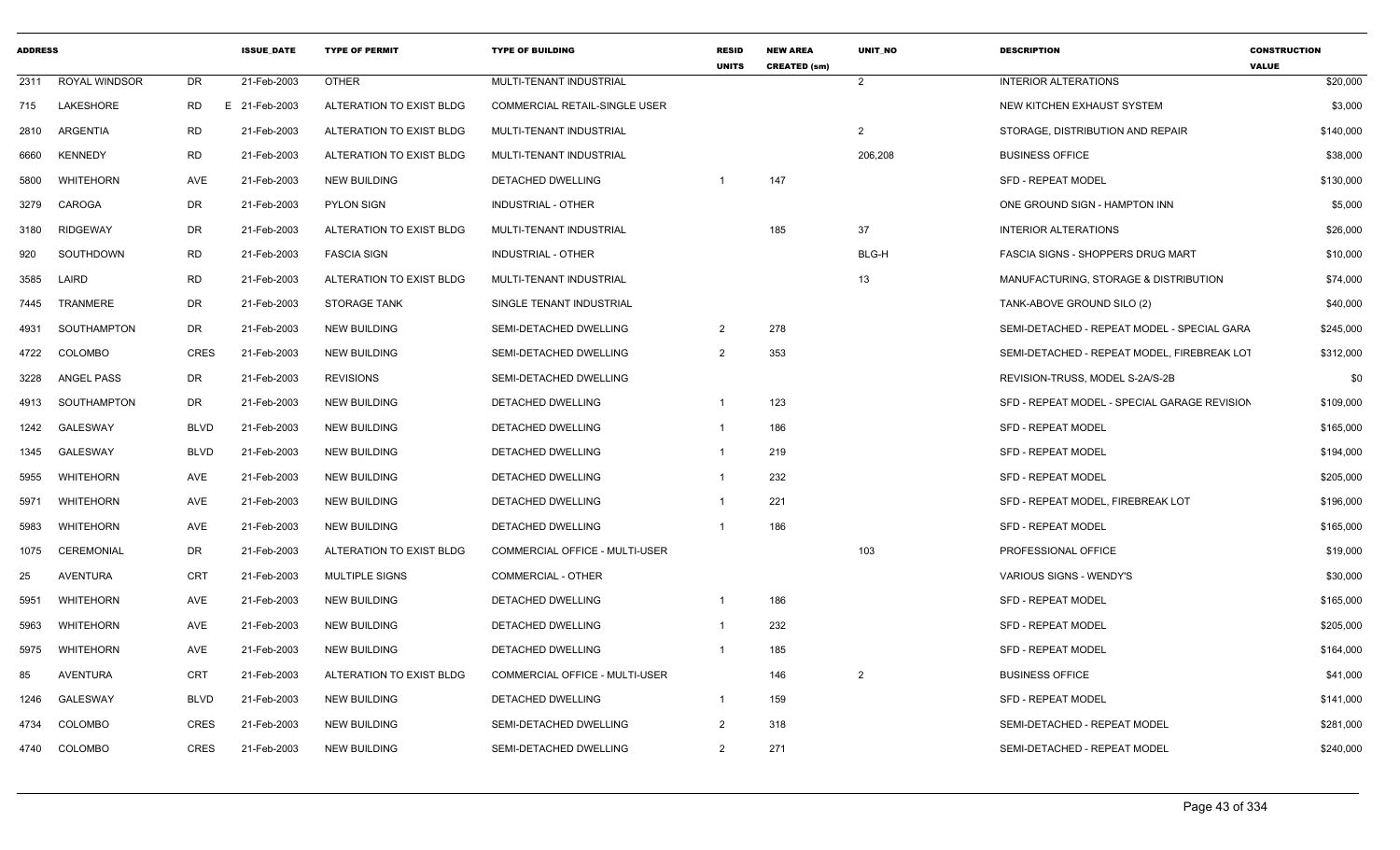| <b>ADDRESS</b> |                          |             | <b>ISSUE DATE</b> | <b>TYPE OF PERMIT</b>        | <b>TYPE OF BUILDING</b>       | <b>RESID</b><br><b>UNITS</b> | <b>NEW AREA</b><br><b>CREATED (sm)</b> | UNIT_NO  | <b>DESCRIPTION</b>                         | <b>CONSTRUCTION</b><br><b>VALUE</b> |
|----------------|--------------------------|-------------|-------------------|------------------------------|-------------------------------|------------------------------|----------------------------------------|----------|--------------------------------------------|-------------------------------------|
| 735            | <b>TWAIN</b>             | AVE         | 21-Feb-2003       | <b>NEW BUILDING</b>          | COMMERCIAL RETAIL-SINGLE USER |                              | 262                                    | BLDG "C" | NEW - COMMERCIAL SPEC BLDG -COMPLETION     | \$0                                 |
| 1248           | DUNDAS                   | ST          | E 21-Feb-2003     | <b>CLASS A PORTABLE SIGN</b> | PORTABLE SIGN                 |                              |                                        |          | <b>COMFORT LEATHER SOFA</b>                | \$0                                 |
| 1248           | <b>DUNDAS</b>            | ST          | E 21-Feb-2003     | <b>CLASS A PORTABLE SIGN</b> | PORTABLE SIGN                 |                              |                                        |          | DIXIE PAINT AND PAPER                      | \$0                                 |
| 5010           | <b>GLEN ERIN</b>         | DR          | 21-Feb-2003       | <b>CLASS A PORTABLE SIGN</b> | PORTABLE SIGN                 |                              |                                        |          | LOBLAWS                                    | \$0                                 |
| 4090           | <b>RIDGEWAY</b>          | DR          | 21-Feb-2003       | ALTERATION TO EXIST BLDG     | MULTI-TENANT INDUSTRIAL       |                              |                                        | 22-23    | MANUFACTURING, STORAGE & DISTRIBUTION      | \$12,000                            |
| 600            | MATHESON                 | <b>BLVD</b> | W 21-Feb-2003     | <b>CLASS A PORTABLE SIGN</b> | PORTABLE SIGN                 |                              |                                        |          | PAINT AND DECOR WARESHOUE                  | \$0                                 |
| 24             | <b>STAVEBANK</b>         | <b>RD</b>   | 21-Feb-2003       | <b>CLASS A PORTABLE SIGN</b> | PORTABLE SIGN                 |                              |                                        |          | APPLEWOOD MONTESSORI                       | \$0                                 |
| 1310           | <b>DUNDAS</b>            | ST          | E 21-Feb-2003     | <b>CLASS A PORTABLE SIGN</b> | PORTABLE SIGN                 |                              |                                        |          | <b>ENDEAVOUR PERSONNEL</b>                 | \$0                                 |
| 1020           | <b>BREVIK</b>            | PL          | 21-Feb-2003       | <b>CLASS A PORTABLE SIGN</b> | PORTABLE SIGN                 |                              |                                        |          | PC MANIAK/THISTLE DEVELOPMENT              | \$0                                 |
| 7330           | <b>GOREWAY</b>           | DR          | 21-Feb-2003       | <b>CLASS A PORTABLE SIGN</b> | PORTABLE SIGN                 |                              |                                        |          | <b>NEXT OPTICAL</b>                        | \$0                                 |
| 1250           | GALESWAY                 | <b>BLVD</b> | 21-Feb-2003       | <b>NEW BUILDING</b>          | DETACHED DWELLING             | -1                           | 186                                    |          | <b>SFD - REPEAT MODEL</b>                  | \$165,000                           |
| 1238           | GALESWAY                 | <b>BLVD</b> | 21-Feb-2003       | <b>NEW BUILDING</b>          | DETACHED DWELLING             | -1                           | 201                                    |          | SFD - REPEAT MODEL                         | \$178,000                           |
| $\mathbf 0$    | <b>WINSTON CHURCHILL</b> | <b>BLVD</b> | 21-Feb-2003       | <b>CLASS A PORTABLE SIGN</b> | PORTABLE SIGN                 |                              |                                        |          | TRANSPORTATION AND WORKS DEPARTMENT        | \$0                                 |
| $\mathbf 0$    | <b>ERIN MILLS</b>        | <b>PKY</b>  | 21-Feb-2003       | <b>CLASS A PORTABLE SIGN</b> | PORTABLE SIGN                 |                              |                                        |          | MISSISSAUGA LADIES SLO-PITCH LEAGUE        | \$0                                 |
| $\mathbf 0$    | <b>WINSTON CHURCHILL</b> | <b>BLVD</b> | 21-Feb-2003       | <b>CLASS A PORTABLE SIGN</b> | PORTABLE SIGN                 |                              |                                        |          | MISSISSAUGA LADIES SLO-PITCH LEAGUE        | \$0                                 |
| $\mathbf 0$    | <b>TRUSCOTT</b>          | DR          | 21-Feb-2003       | <b>CLASS A PORTABLE SIGN</b> | PORTABLE SIGN                 |                              |                                        |          | TRANSPORTATION AND WORKS DEPARTMENT        | \$0                                 |
| $\mathbf 0$    | <b>HURONTARIO</b>        | ST          | 21-Feb-2003       | <b>CLASS A PORTABLE SIGN</b> | PORTABLE SIGN                 |                              |                                        |          | MISSISSAUGA LADIES SLO-PITCH LEAGUE        | \$0                                 |
| 228            | LAKESHORE                | <b>RD</b>   | W 21-Feb-2003     | <b>CLASS A PORTABLE SIGN</b> | PORTABLE SIGN                 |                              |                                        |          | PORT CREDIT OPTOMETRY                      | \$0                                 |
| $\mathbf 0$    | <b>ERIN MILLS</b>        | <b>PKY</b>  | 21-Feb-2003       | <b>CLASS A PORTABLE SIGN</b> | PORTABLE SIGN                 |                              |                                        |          | <b>TRANSPORTATION AND WORKS DEPARTMENT</b> | \$0                                 |
| $\mathbf 0$    | <b>MAVIS</b>             | <b>RD</b>   | 21-Feb-2003       | <b>CLASS A PORTABLE SIGN</b> | PORTABLE SIGN                 |                              |                                        |          | TRANSPORTATION AND WORKS DEPARTMENT        | \$0                                 |
| 6625           | <b>KENNEDY</b>           | <b>RD</b>   | 21-Feb-2003       | <b>CLASS A PORTABLE SIGN</b> | PORTABLE SIGN                 |                              |                                        |          | <b>HUSKY TRUCK STOP</b>                    | \$0                                 |
| 5368           | FAITH                    | <b>CRT</b>  | 21-Feb-2003       | ABOVE GROUND POOL            | DETACHED DWELLING             |                              |                                        |          |                                            | \$0                                 |
| $\mathbf 0$    | QUEENSWAY                |             | W 21-Feb-2003     | <b>CLASS A PORTABLE SIGN</b> | PORTABLE SIGN                 |                              |                                        |          | TRANSPORTATION AND WORKS DEPARTMENT        | \$0                                 |
| $\mathbf 0$    | <b>KENNEDY</b>           | <b>RD</b>   | 21-Feb-2003       | <b>CLASS A PORTABLE SIGN</b> | PORTABLE SIGN                 |                              |                                        |          | <b>TRANSPORTATION AND WORKS DEPARTMENT</b> | \$0                                 |
| 3018           | <b>WINSTON CHURCHILL</b> | BLVD        | 21-Feb-2003       | <b>CLASS A PORTABLE SIGN</b> | PORTABLE SIGN                 |                              |                                        |          | DRY CLEANERS ETC./TOP HAT                  | \$0                                 |
| $\mathbf 0$    | <b>GOREWAY</b>           | DR          | 21-Feb-2003       | <b>CLASS A PORTABLE SIGN</b> | PORTABLE SIGN                 |                              |                                        |          | TRANSPORTATION AND WORKS DEPARTMENT        | \$0                                 |
| 2150           | <b>BURNHAMTHORPE</b>     | <b>RD</b>   | W 21-Feb-2003     | <b>CLASS A PORTABLE SIGN</b> | PORTABLE SIGN                 |                              |                                        |          | RRR INC                                    | \$0                                 |
| 584            | CANYON                   | <b>ST</b>   | 21-Feb-2003       | <b>REVISIONS</b>             | DETACHED DWELLING             |                              |                                        |          | REVISION-NEW OPTIONAL GROUND FLOOR PLAN    | \$0                                 |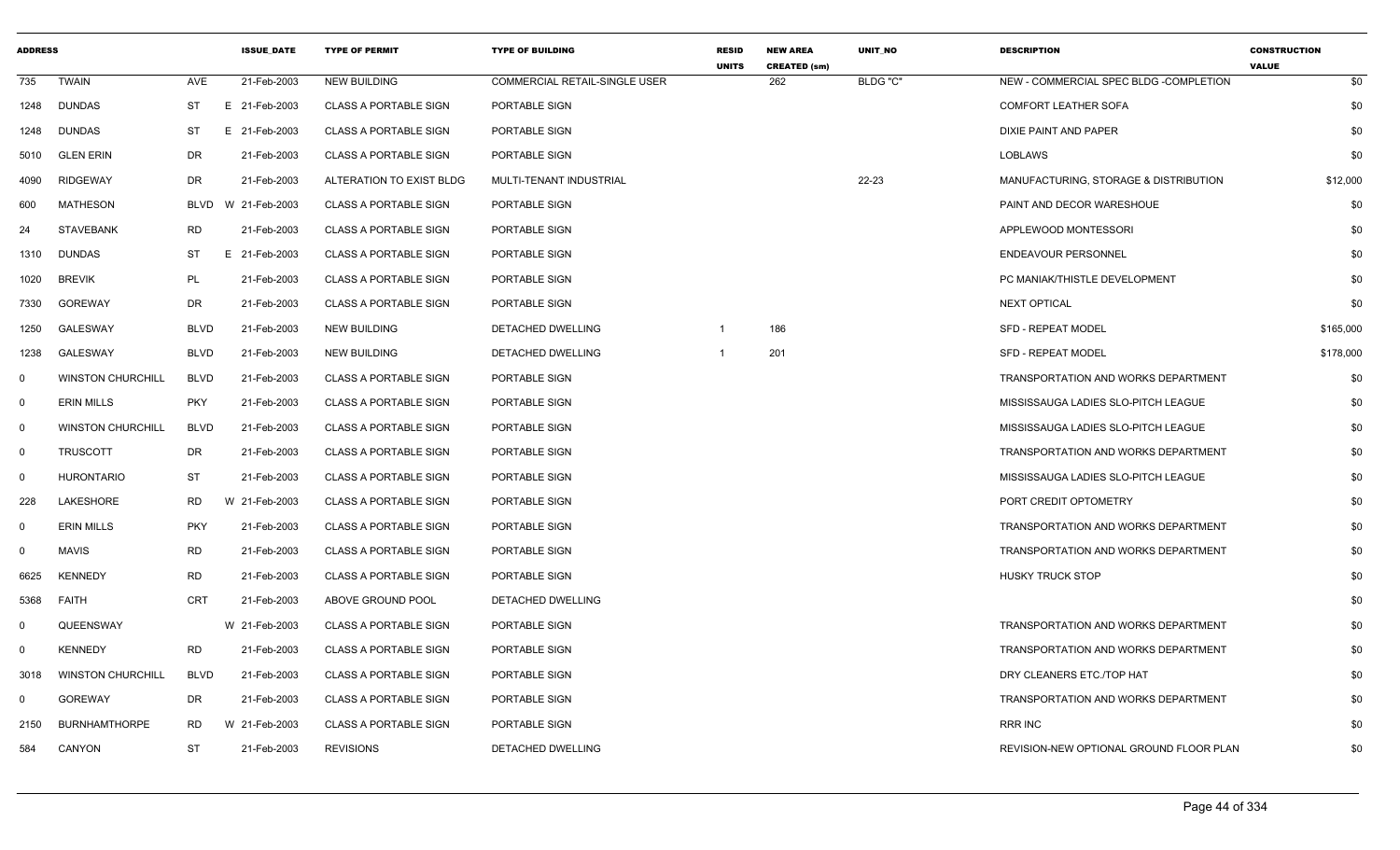| <b>ADDRESS</b> |                      |             | <b>ISSUE DATE</b> | <b>TYPE OF PERMIT</b>        | <b>TYPE OF BUILDING</b>               | <b>RESID</b><br><b>UNITS</b> | <b>NEW AREA</b><br><b>CREATED (sm)</b> | <b>UNIT NO</b> | <b>DESCRIPTION</b>                         | <b>CONSTRUCTION</b><br><b>VALUE</b> |
|----------------|----------------------|-------------|-------------------|------------------------------|---------------------------------------|------------------------------|----------------------------------------|----------------|--------------------------------------------|-------------------------------------|
| $\mathbf 0$    | <b>DUNDAS</b>        | <b>ST</b>   | W 21-Feb-2003     | <b>CLASS A PORTABLE SIGN</b> | PORTABLE SIGN                         |                              |                                        |                | <b>TRANSPORTATION AND WORKS DEPARTMENT</b> | \$0                                 |
| 2565           | ARGENTIA             | <b>RD</b>   | 21-Feb-2003       | <b>CLASS A PORTABLE SIGN</b> | PORTABLE SIGN                         |                              |                                        |                | MOTIVITY CAFE                              | \$0                                 |
| 1234           | GALESWAY             | <b>BLVD</b> | 21-Feb-2003       | <b>NEW BUILDING</b>          | DETACHED DWELLING                     |                              | 196                                    |                | <b>SFD - REPEAT MODEL</b>                  | \$173,000                           |
| 6120           | <b>MONTEVIDEO</b>    | <b>RD</b>   | 24-Feb-2003       | ALTERATION TO EXIST BLDG     | <b>COMMERCIAL RETAIL - MULTI-USER</b> |                              |                                        | $2 - 3$        | <b>INTERIOR ALTERATIONS</b>                | \$13,000                            |
| 1159           | STAVEBANK            | <b>RD</b>   | 24-Feb-2003       | ADDITION TO EXIST BLDG       | DETACHED DWELLING                     |                              |                                        |                | SHED                                       | \$2,000                             |
| 6769           | <b>EARLY SETTLER</b> | <b>ROW</b>  | 24-Feb-2003       | <b>NEW BUILDING</b>          | <b>DETACHED DWELLING</b>              | $\overline{1}$               | 378                                    |                | <b>SFD - CUSTOM</b>                        | \$371,000                           |
| 6751           | <b>EARLY SETTLER</b> | <b>ROW</b>  | 24-Feb-2003       | <b>NEW BUILDING</b>          | DETACHED DWELLING                     | -1                           | 346                                    |                | <b>SFD - CUSTOM</b>                        | \$340,000                           |
| 6375           | DIXIE                | <b>RD</b>   | 24-Feb-2003       | <b>FASCIA SIGN</b>           | <b>INDUSTRIAL - OTHER</b>             |                              |                                        | 201            | ONE FASCIA SIGN - BAX GLOBAL               | \$2,000                             |
| 4827           | DUNOON               | <b>DR</b>   | 24-Feb-2003       | <b>NEW BUILDING</b>          | DETACHED DWELLING                     | -1                           | 273                                    |                | SFD - REPEAT MODEL                         | \$242,000                           |
| 25             | AVENTURA             | <b>CRT</b>  | 24-Feb-2003       | <b>NEW BUILDING</b>          | COMMERCIAL - OTHER                    |                              |                                        |                | NEW-RESTAURANT, WENDY'S DRIVE-THRU, COMPL  | \$0                                 |
| 5936           | <b>WHITEHORN</b>     | <b>AVE</b>  | 24-Feb-2003       | <b>NEW BUILDING</b>          | DETACHED DWELLING                     | -1                           | 201                                    |                | <b>SFD - REPEAT MODEL</b>                  | \$178,000                           |
| 1980           | <b>MATHESON</b>      | <b>BLVD</b> | E<br>24-Feb-2003  | ALTERATION TO EXIST BLDG     | <b>INDUSTRIAL - OTHER</b>             |                              |                                        |                | BUSINESS OFFICE WITH ACCESSORY WAREHOUSE   | \$364,000                           |
| 65             | <b>PORT</b>          | <b>ST</b>   | E<br>24-Feb-2003  | <b>OTHER</b>                 | APARTMENT (> 6 UNITS)                 |                              |                                        | 402 & 403      | OCCUPANCY PRIOR TO COMPLETION - #402 & 403 | \$0                                 |
| 5967           | <b>WHITEHORN</b>     | AVE         | 24-Feb-2003       | <b>NEW BUILDING</b>          | DETACHED DWELLING                     | $\overline{1}$               | 180                                    |                | <b>SFD - REPEAT MODEL</b>                  | \$159,000                           |
| 4775           | <b>FULWELL</b>       | <b>RD</b>   | 24-Feb-2003       | NEW BUILDING                 | DETACHED DWELLING                     | $\overline{1}$               | 207                                    |                | <b>SFD - REPEAT MODEL</b>                  | \$184,000                           |
| 5979           | WHITEHORN            | AVE         | 24-Feb-2003       | <b>NEW BUILDING</b>          | DETACHED DWELLING                     |                              | 177                                    |                | SFD - REPEAT MODEL                         | \$157,000                           |
| 7738           | <b>REDSTONE</b>      | RD          | 24-Feb-2003       | FIRE DAMAGE REPAIR           | <b>RESIDENTIAL - OTHER</b>            |                              |                                        |                | FIRE DAMAGE REPAIR                         | \$46,000                            |
| $\mathbf 0$    | <b>HURONTARIO</b>    | <b>ST</b>   | 24-Feb-2003       | <b>CLASS A PORTABLE SIGN</b> | PORTABLE SIGN                         |                              |                                        |                | TRANSPORTATION AND WORKS DEPARTMENT        | \$0                                 |
| $\overline{0}$ | <b>BURNHAMTHORPE</b> | <b>RD</b>   | E 24-Feb-2003     | <b>CLASS A PORTABLE SIGN</b> | PORTABLE SIGN                         |                              |                                        |                | TRANSPORTATION AND WORKS DEPARTMENT        | \$0                                 |
| $\mathbf 0$    | <b>ERIN MILLS</b>    | <b>PKY</b>  | 24-Feb-2003       | <b>CLASS A PORTABLE SIGN</b> | PORTABLE SIGN                         |                              |                                        |                | <b>COMMUNITY SERVICES</b>                  | \$0                                 |
| $\mathbf 0$    | SOUTHDOWN            | <b>RD</b>   | 24-Feb-2003       | <b>CLASS A PORTABLE SIGN</b> | PORTABLE SIGN                         |                              |                                        |                | <b>COMMUNITY SERVICES</b>                  | \$0                                 |
| 5959           | <b>WHITEHORN</b>     | AVE         | 24-Feb-2003       | <b>NEW BUILDING</b>          | DETACHED DWELLING                     | - 1                          | 196                                    |                | SFD - REPEAT MODEL                         | \$174,000                           |
| $\mathbf 0$    | SOUTHDOWN            | <b>RD</b>   | 24-Feb-2003       | <b>CLASS A PORTABLE SIGN</b> | PORTABLE SIGN                         |                              |                                        |                | <b>COMMUNITY SERVICES</b>                  | \$0                                 |
| $\mathbf 0$    | <b>ERIN MILLS</b>    | <b>PKY</b>  | 24-Feb-2003       | <b>CLASS A PORTABLE SIGN</b> | PORTABLE SIGN                         |                              |                                        |                | <b>COMMUNITY SERVICES</b>                  | \$0                                 |
| $\mathbf 0$    | LAKESHORE            | <b>RD</b>   | W 24-Feb-2003     | <b>CLASS A PORTABLE SIGN</b> | PORTABLE SIGN                         |                              |                                        |                | <b>COMMUNITY SERVICES</b>                  | \$0                                 |
| 6767           | <b>PACIFIC</b>       | CIR         | 24-Feb-2003       | <b>CLASS A PORTABLE SIGN</b> | PORTABLE SIGN                         |                              |                                        |                | <b>ALLIED ASTA</b>                         | \$0                                 |
| 1228           | KANE                 | <b>RD</b>   | 24-Feb-2003       | <b>REVISIONS</b>             | DETACHED DWELLING                     |                              |                                        |                | <b>HEATING REVISION</b>                    | \$0                                 |
| 6767           | <b>PACIFIC</b>       | <b>CIR</b>  | 24-Feb-2003       | <b>CLASS A PORTABLE SIGN</b> | PORTABLE SIGN                         |                              |                                        |                | <b>ALLIED ASIA</b>                         | \$0                                 |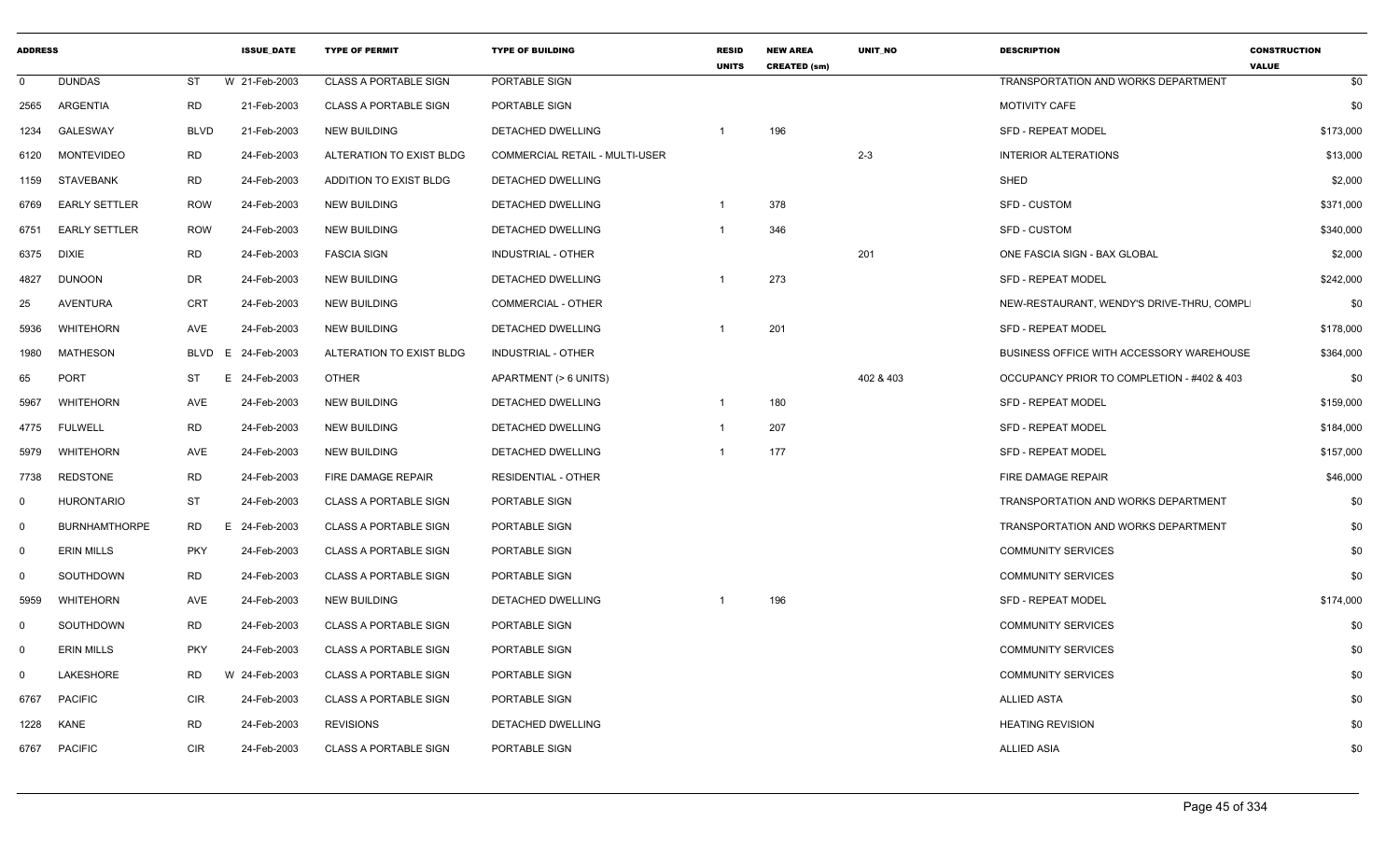| <b>ADDRESS</b> |                      |             | <b>ISSUE DATE</b> | <b>TYPE OF PERMIT</b>        | <b>TYPE OF BUILDING</b>              | <b>RESID</b><br><b>UNITS</b> | <b>NEW AREA</b><br><b>CREATED (sm)</b> | <b>UNIT NO</b> | <b>DESCRIPTION</b>                           | <b>CONSTRUCTION</b><br><b>VALUE</b> |
|----------------|----------------------|-------------|-------------------|------------------------------|--------------------------------------|------------------------------|----------------------------------------|----------------|----------------------------------------------|-------------------------------------|
| 6725           | <b>PACIFIC</b>       | <b>CIR</b>  | 24-Feb-2003       | <b>CLASS A PORTABLE SIGN</b> | PORTABLE SIGN                        |                              |                                        |                | WORLD OF GIFTS                               | \$0                                 |
| 4831           | <b>DUNOON</b>        | DR          | 24-Feb-2003       | <b>NEW BUILDING</b>          | DETACHED DWELLING                    |                              | 249                                    |                | <b>SFD - REPEAT MODEL</b>                    | \$220,000                           |
| 4815           | <b>DUNOON</b>        | <b>DR</b>   | 24-Feb-2003       | <b>NEW BUILDING</b>          | DETACHED DWELLING                    |                              | 249                                    |                | <b>SFD - REPEAT MODEL</b>                    | \$220,000                           |
| $\mathbf{0}$   | <b>BURNHAMTHORPE</b> | <b>RD</b>   | W 24-Feb-2003     | <b>CLASS A PORTABLE SIGN</b> | PORTABLE SIGN                        |                              |                                        |                | CENTRE FOR EDUCATION AND TRAINING            | \$0                                 |
| 6035           | <b>MCLAUGHLIN</b>    | <b>RD</b>   | 24-Feb-2003       | <b>CLASS A PORTABLE SIGN</b> | PORTABLE SIGN                        |                              |                                        |                | <b>UNIPETRO</b>                              | \$0                                 |
| 2599           | SPEAKMAN             | DR          | 25-Feb-2003       | ALTERATION TO EXIST BLDG     | MULTI-TENANT INDUSTRIAL              |                              | 88                                     | 106            | <b>CAFETERIA</b>                             | \$29,000                            |
| 4874           | <b>MARBLE ARCH</b>   | <b>MEWS</b> | 25-Feb-2003       | <b>NEW BUILDING</b>          | SEMI-DETACHED DWELLING               | $\overline{2}$               | 257                                    |                | SEMI-DETACHED - REPEAT, NEW SPECIAL GARAGE   | \$227,000                           |
| 4886           | <b>MARBLE ARCH</b>   | <b>MEWS</b> | 25-Feb-2003       | <b>NEW BUILDING</b>          | SEMI-DETACHED DWELLING               | $\overline{2}$               | 306                                    |                | SEMI-DETACHED - REPEAT MODEL - NEW SPECIAL ( | \$270,000                           |
| 4880           | <b>MARBLE ARCH</b>   | <b>MEWS</b> | 25-Feb-2003       | <b>NEW BUILDING</b>          | SEMI-DETACHED DWELLING               | $\overline{2}$               | 345                                    |                | SEMI-DETACHED - REPEAT MODEL - NEW SPECIAL ( | \$305,000                           |
| 4868           | <b>MARBLE ARCH</b>   | <b>MEWS</b> | 25-Feb-2003       | <b>NEW BUILDING</b>          | SEMI-DETACHED DWELLING               | $\overline{2}$               | 237                                    |                | SEMI-DETACHED - REPEAT MODEL - NEW SPECIAL ( | \$298,000                           |
| 4892           | <b>MARBLE ARCH</b>   | <b>MEWS</b> | 25-Feb-2003       | <b>NEW BUILDING</b>          | SEMI-DETACHED DWELLING               | $\overline{2}$               | 271                                    |                | SEMI-DETACHED - REPEAT MODEL                 | \$239,000                           |
| 2301           | <b>ROYAL WINDSOR</b> | DR.         | 25-Feb-2003       | ELECTROMAG LOCK DEVICE       | <b>INDUSTRIAL - OTHER</b>            |                              |                                        |                | MAGLOCK - 2                                  | \$2,000                             |
| 6733           | MISSISSAUGA          | <b>RD</b>   | 25-Feb-2003       | ALTERATION TO EXIST BLDG     | COMMERCIAL OFFICE - MULTI-USER       |                              |                                        | 101            | <b>INTERIOR ALTERATIONS</b>                  | \$13,000                            |
| 3981           | <b>WOODCHUCK</b>     | LANE        | 25-Feb-2003       | <b>DEMOLITION</b>            | <b>RESIDENTIAL - OTHER</b>           | $\overline{1}$               |                                        |                | <b>DEMOLITION - SFD</b>                      | \$8,000                             |
| 4898           | <b>MARBLE ARCH</b>   | <b>MEWS</b> | 25-Feb-2003       | <b>NEW BUILDING</b>          | SEMI-DETACHED DWELLING               | $\overline{2}$               | 293                                    |                | SEMI-DETACHED - REPEAT MODEL - NEW SPECIAL ( | \$259,000                           |
| 4925           | SOUTHAMPTON          | DR          | 25-Feb-2003       | <b>NEW BUILDING</b>          | SEMI-DETACHED DWELLING               | $\overline{2}$               | 318                                    |                | SEMI-DETACHED - REPEAT MODEL - NEW SPECIAL ( | \$281,000                           |
| 4099           | <b>ERIN MILLS</b>    | <b>PKY</b>  | 25-Feb-2003       | <b>CLASS A PORTABLE SIGN</b> | PORTABLE SIGN                        |                              |                                        |                | <b>GRANNY'S GREEN CELLAR</b>                 | \$0                                 |
| 4141           | <b>DIXIE</b>         | <b>RD</b>   | 25-Feb-2003       | <b>CLASS A PORTABLE SIGN</b> | PORTABLE SIGN                        |                              |                                        |                | <b>ACADEMY FOR MATH</b>                      | \$0                                 |
| 4141           | <b>DIXIE</b>         | <b>RD</b>   | 25-Feb-2003       | <b>CLASS A PORTABLE SIGN</b> | PORTABLE SIGN                        |                              |                                        |                | <b>ACADEMY FOR MATH</b>                      | \$0                                 |
| 4141           | <b>DIXIE</b>         | <b>RD</b>   | 25-Feb-2003       | <b>CLASS A PORTABLE SIGN</b> | PORTABLE SIGN                        |                              |                                        |                | <b>ACADAMY FOR MATH</b>                      | \$0                                 |
| 3289           | <b>HUNTERS</b>       | <b>GLEN</b> | 25-Feb-2003       | <b>NEW BUILDING</b>          | DETACHED DWELLING                    |                              | 173                                    |                | SFD - FIREBREAK COMPLETION                   | \$0                                 |
| 7120           | <b>TRANMERE</b>      | DR          | 26-Feb-2003       | <b>OTHER</b>                 | <b>INDUSTRIAL - OTHER</b>            |                              |                                        | $\overline{2}$ | <b>SPRAY BOOTH</b>                           | \$67,000                            |
| 1848           | <b>BONHILL</b>       | <b>RD</b>   | 26-Feb-2003       | ALTERATION TO EXIST BLDG     | MULTI-TENANT INDUSTRIAL              |                              | 276                                    | $\overline{2}$ | <b>INTERIOR ALTERATIONS</b>                  | \$33,000                            |
| 2800           | ARGENTIA             | <b>RD</b>   | 26-Feb-2003       | ALTERATION TO EXIST BLDG     | MULTI-TENANT INDUSTRIAL              |                              |                                        | $\overline{7}$ | STORAGE/DISTRIBUTION                         | \$203,000                           |
| 5839           | <b>SUMMERSIDE</b>    | DR          | 26-Feb-2003       | ADDITION TO EXIST BLDG       | DETACHED DWELLING                    |                              |                                        |                | <b>ADDITION-DECK</b>                         | \$1,000                             |
| 2266           | <b>ROBINWOOD</b>     | CRT         | 26-Feb-2003       | ADDITION TO EXIST BLDG       | DETACHED DWELLING                    |                              |                                        |                | <b>REAR YARD SHED</b>                        | \$8,000                             |
| 4559           | <b>HURONTARIO</b>    | <b>ST</b>   | 26-Feb-2003       | ALTERATION TO EXIST BLDG     | <b>COMMERCIAL RETAIL-SINGLE USER</b> |                              |                                        | $A-12B$        | RESTAURANT                                   | \$69,000                            |
| 4848           | <b>AUCKLAND</b>      | AVE         | 26-Feb-2003       | <b>NEW BUILDING</b>          | <b>DETACHED DWELLING</b>             |                              | 205                                    |                | SFD - CUSTOM, FIREBREAK LOT COMPLETION       | \$0                                 |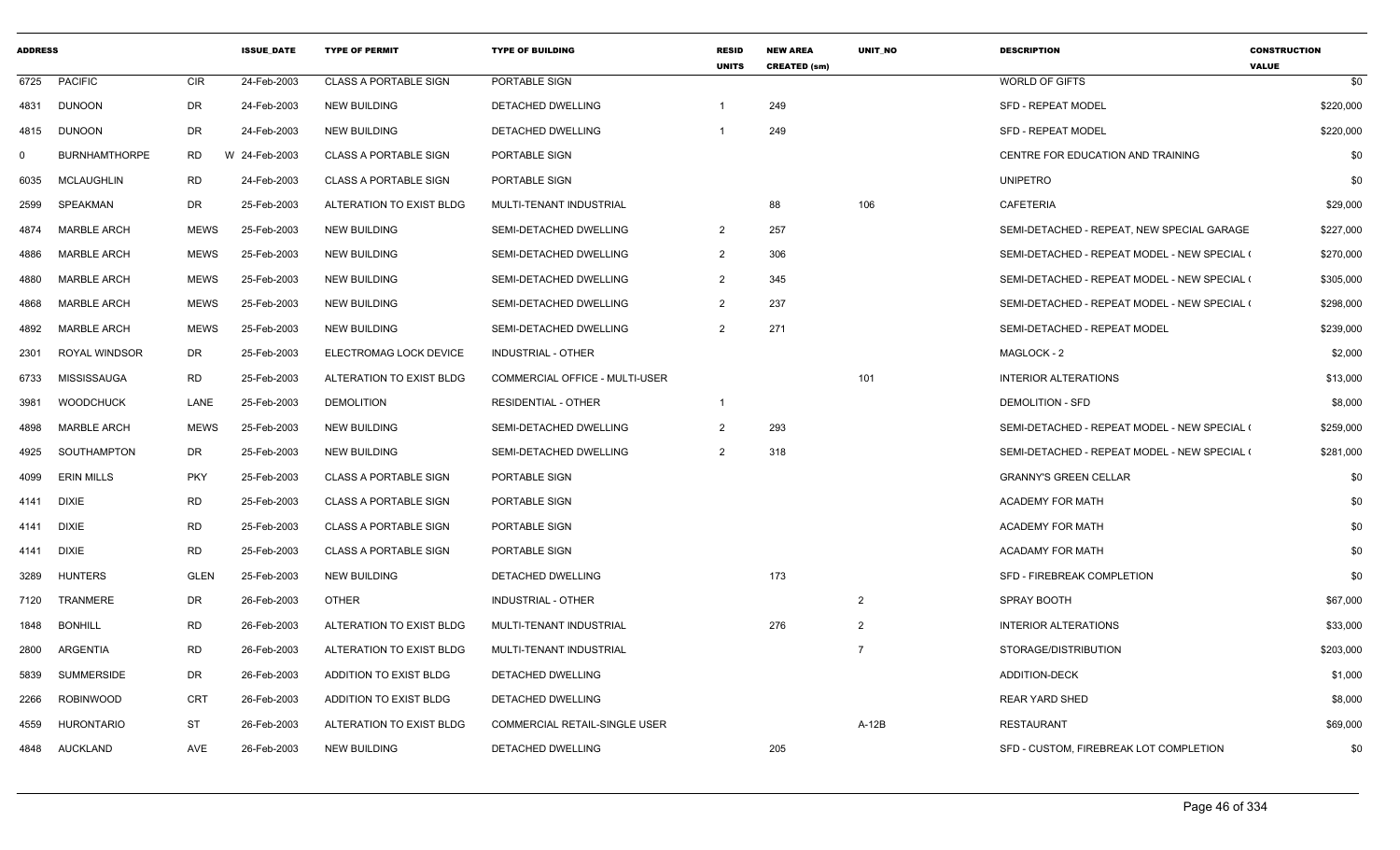| <b>ADDRESS</b> |                    |             | <b>ISSUE DATE</b> | <b>TYPE OF PERMIT</b>        | <b>TYPE OF BUILDING</b>        | <b>RESID</b><br><b>UNITS</b> | <b>NEW AREA</b><br><b>CREATED (sm)</b> | <b>UNIT NO</b> | <b>DESCRIPTION</b>                           | <b>CONSTRUCTION</b><br><b>VALUE</b> |
|----------------|--------------------|-------------|-------------------|------------------------------|--------------------------------|------------------------------|----------------------------------------|----------------|----------------------------------------------|-------------------------------------|
| 4823           | <b>BLOOMBURG</b>   | <b>DR</b>   | 26-Feb-2003       | <b>NEW BUILDING</b>          | <b>DETACHED DWELLING</b>       |                              | 205                                    |                | SFD - NEW MODEL. FIREBREAK LOT COMPLETION    | \$0                                 |
| 3609           | BALA               | DR          | 26-Feb-2003       | <b>NEW BUILDING</b>          | SEMI-DETACHED DWELLING         | $\overline{2}$               | 312                                    |                | SEMI-DETACHED - NEW MODEL                    | \$306,000                           |
| 3621           | BALA               | <b>DR</b>   | 26-Feb-2003       | <b>NEW BUILDING</b>          | SEMI-DETACHED DWELLING         | $\overline{2}$               | 306                                    |                | SEMI-DETACHED - NEW MODEL                    | \$300,000                           |
| 4919           | SOUTHAMPTON        | DR          | 26-Feb-2003       | <b>NEW BUILDING</b>          | SEMI-DETACHED DWELLING         | $\overline{2}$               | 232                                    |                | SEMI-DETACHED - REPEAT MODEL                 | \$225,000                           |
| 4656           | <b>COLOMBO</b>     | <b>CRES</b> | 26-Feb-2003       | <b>NEW BUILDING</b>          | DETACHED DWELLING              | $\mathbf{1}$                 | 274                                    |                | SFD - REPEAT MODEL, FIREBREAK LOT            | \$243,000                           |
| 4664           | <b>COLOMBO</b>     | <b>CRES</b> | 26-Feb-2003       | <b>NEW BUILDING</b>          | <b>DETACHED DWELLING</b>       | $\mathbf 1$                  | 293                                    |                | <b>SFD - REPEAT MODEL</b>                    | \$259,000                           |
| 4845           | <b>COLOMBO</b>     | <b>CRES</b> | 26-Feb-2003       | <b>NEW BUILDING</b>          | DETACHED DWELLING              | -1                           | 235                                    |                | <b>SFD - REPEAT MODEL</b>                    | \$208,000                           |
| 4837           | COLOMBO            | <b>CRES</b> | 26-Feb-2003       | <b>NEW BUILDING</b>          | <b>DETACHED DWELLING</b>       | $\mathbf 1$                  | 252                                    |                | <b>SFD - REPEAT MODEL</b>                    | \$223,000                           |
| 4865           | SOUTHAMPTON        | DR          | 26-Feb-2003       | <b>NEW BUILDING</b>          | DETACHED DWELLING              | -1                           | 167                                    |                | <b>SFD - REPEAT MODEL</b>                    | \$148,000                           |
| 4873           | SOUTHAMPTON        | <b>DR</b>   | 26-Feb-2003       | <b>NEW BUILDING</b>          | DETACHED DWELLING              | -1                           | 179                                    |                | <b>SFD - REPEAT MODEL</b>                    | \$158,000                           |
| 4889           | SOUTHAMPTON        | <b>DR</b>   | 26-Feb-2003       | <b>NEW BUILDING</b>          | <b>DETACHED DWELLING</b>       | -1                           | 196                                    |                | SFD - REPEAT MODEL, FIREBREAK LOT            | \$173,000                           |
| 4905           | SOUTHAMPTON        | <b>DR</b>   | 26-Feb-2003       | <b>NEW BUILDING</b>          | DETACHED DWELLING              | -1                           | 198                                    |                | <b>SFD - REPEAT MODEL</b>                    | \$173,000                           |
| 2132           | DUNDAS             | <b>ST</b>   | W 26-Feb-2003     | ELECTROMAG LOCK DEVICE       | COMMERCIAL - OTHER             |                              |                                        |                | MAGLOCK-3                                    | \$22,000                            |
| 4906           | <b>MARBLE ARCH</b> | <b>MEWS</b> | 26-Feb-2003       | <b>NEW BUILDING</b>          | SEMI-DETACHED DWELLING         | $\overline{2}$               | 345                                    |                | SEMI-DETACHED - REPEAT MODEL - NEW SPECIAL ( | \$305,000                           |
| 4652           | <b>COLOMBO</b>     | <b>CRES</b> | 26-Feb-2003       | <b>NEW BUILDING</b>          | <b>DETACHED DWELLING</b>       | $\mathbf{1}$                 | 293                                    |                | <b>SFD - REPEAT MODEL</b>                    | \$259,000                           |
| 4660           | <b>COLOMBO</b>     | <b>CRES</b> | 26-Feb-2003       | <b>NEW BUILDING</b>          | DETACHED DWELLING              | -1                           | 263                                    |                | <b>SFD - REPEAT MODEL</b>                    | \$233,000                           |
| 3110           | ARTESIAN           | DR          | 26-Feb-2003       | <b>NEW BUILDING</b>          | DETACHED DWELLING              | -1                           | 261                                    |                | <b>SFD - REPEAT MODEL</b>                    | \$231,000                           |
| 4833           | <b>COLOMBO</b>     | <b>CRES</b> | 26-Feb-2003       | <b>NEW BUILDING</b>          | <b>DETACHED DWELLING</b>       | $\mathbf{1}$                 | 263                                    |                | SFD - REPEAT MODEL                           | \$233,000                           |
| 4877           | SOUTHAMPTON        | DR          | 26-Feb-2003       | <b>NEW BUILDING</b>          | DETACHED DWELLING              | -1                           | 196                                    |                | <b>SFD - REPEAT MODEL</b>                    | \$173,000                           |
| 4893           | SOUTHAMPTON        | <b>DR</b>   | 26-Feb-2003       | <b>NEW BUILDING</b>          | <b>DETACHED DWELLING</b>       |                              | 180                                    |                | <b>SFD - REPEAT MODEL</b>                    | \$159,000                           |
| 4909           | SOUTHAMPTON        | DR          | 26-Feb-2003       | <b>NEW BUILDING</b>          | <b>DETACHED DWELLING</b>       | -1                           | 179                                    |                | <b>SFD - REPEAT MODEL</b>                    | \$158,000                           |
| 5930           | RODEO              | DR          | 26-Feb-2003       | ALTERATION TO EXIST BLDG     | COMMERCIAL RETAIL-SINGLE USER  |                              |                                        |                | <b>INTERIOR ALTERATIONS</b>                  | \$13,000                            |
| 6880           | <b>FINANCIAL</b>   | DR          | 26-Feb-2003       | ELECTROMAG LOCK DEVICE       | COMMERCIAL OFFICE- SINGLE USER |                              |                                        |                | MAGLOCKS (4)                                 | \$12,000                            |
| 4856           | <b>MARBLE ARCH</b> | <b>MEWS</b> | 26-Feb-2003       | <b>NEW BUILDING</b>          | SEMI-DETACHED DWELLING         | 2                            | 293                                    |                | SEMI-DETACHED - REPEAT MODEL                 | \$259,000                           |
| 5935           | <b>AIRPORT</b>     | <b>RD</b>   | 26-Feb-2003       | <b>FASCIA SIGN</b>           | <b>INDUSTRIAL - OTHER</b>      |                              |                                        |                | 1 FASCIA SIGN - SOBEY'S                      | \$15,000                            |
| $\mathbf 0$    | <b>TRUSCOTT</b>    | DR          | 26-Feb-2003       | <b>CLASS A PORTABLE SIGN</b> | PORTABLE SIGN                  |                              |                                        |                | MISSISSAUGA SOUTHWEST BASEBALL               | \$0                                 |
| 3425           | LAIRD              | <b>RD</b>   | 26-Feb-2003       | <b>CLASS A PORTABLE SIGN</b> | PORTABLE SIGN                  |                              |                                        |                | CAN DESIGN FURNITURE                         | \$0                                 |
| 2273           | <b>DUNDAS</b>      | ST          | W 26-Feb-2003     | <b>CLASS A PORTABLE SIGN</b> | PORTABLE SIGN                  |                              |                                        |                | <b>WOMEN IN MOTION</b>                       | \$0                                 |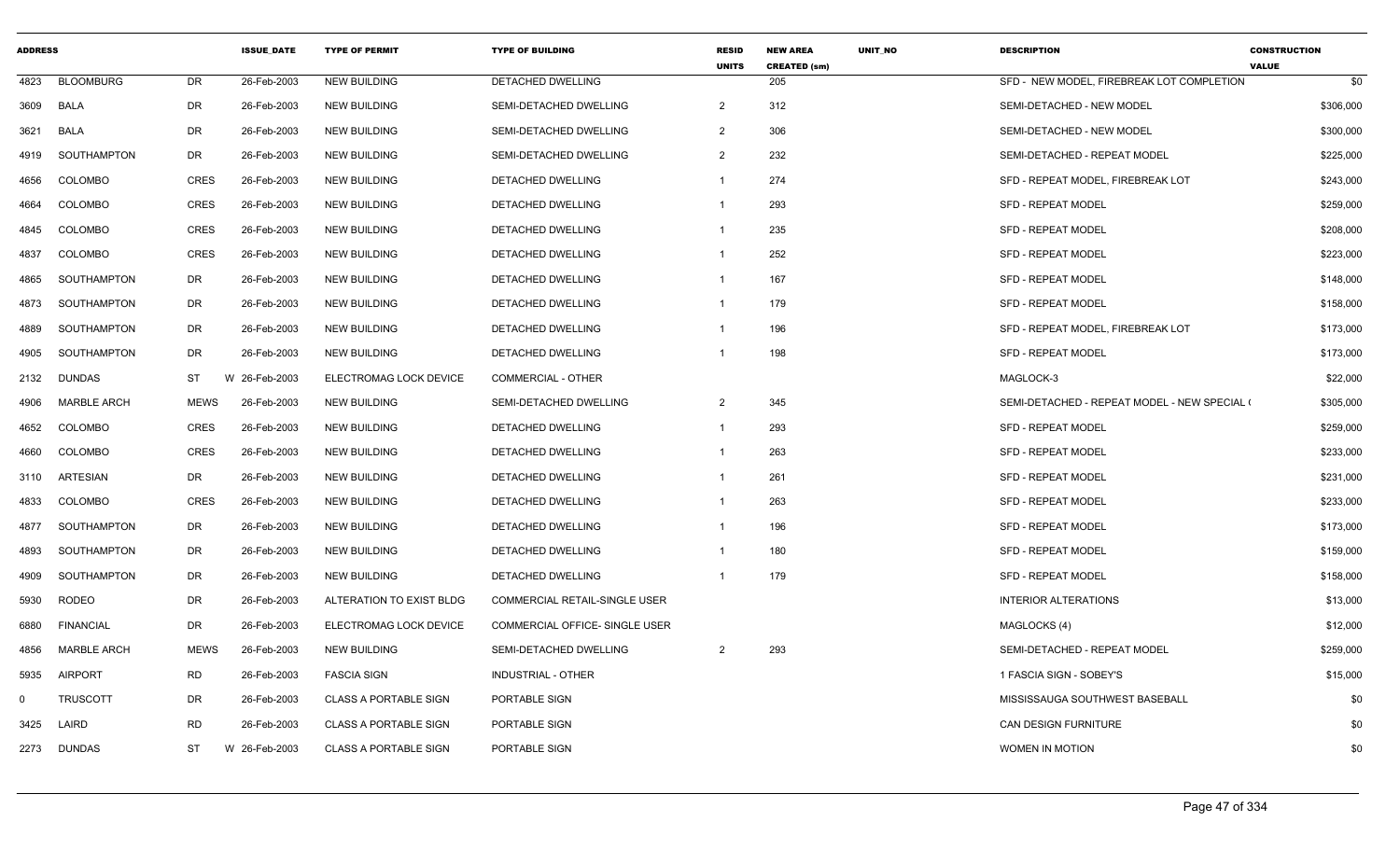| <b>ADDRESS</b> |                          |             | <b>ISSUE DATE</b> | <b>TYPE OF PERMIT</b>        | <b>TYPE OF BUILDING</b>               | <b>RESID</b><br><b>UNITS</b> | <b>NEW AREA</b><br><b>CREATED (sm)</b> | <b>UNIT NO</b> | <b>DESCRIPTION</b>                             | <b>CONSTRUCTION</b><br><b>VALUE</b> |
|----------------|--------------------------|-------------|-------------------|------------------------------|---------------------------------------|------------------------------|----------------------------------------|----------------|------------------------------------------------|-------------------------------------|
| 2273           | <b>DUNDAS</b>            | <b>ST</b>   | W 26-Feb-2003     | <b>CLASS A PORTABLE SIGN</b> | PORTABLE SIGN                         |                              |                                        |                | <b>ONTARIO CARPET</b>                          | \$0                                 |
| 735            | TWAIN                    | AVE         | 26-Feb-2003       | <b>CLASS A PORTABLE SIGN</b> | PORTABLE SIGN                         |                              |                                        |                | SPOTLESS CLEANERS                              | \$0                                 |
| 63             | <b>QUEEN</b>             | ST          | 26-Feb-2003<br>S  | <b>CLASS A PORTABLE SIGN</b> | PORTABLE SIGN                         |                              |                                        |                | THE COCK AND PHEASANT                          | \$0                                 |
| 2690           | <b>ERIN CENTRE</b>       | <b>BLVD</b> | 26-Feb-2003       | <b>CLASS A PORTABLE SIGN</b> | PORTABLE SIGN                         |                              |                                        |                | <b>HOME SENSE</b>                              | \$0                                 |
| 3150           | <b>RIDGEWAY</b>          | DR          | 26-Feb-2003       | <b>CLASS A PORTABLE SIGN</b> | PORTABLE SIGN                         |                              |                                        |                | A440 ACADEMY OF MUSIC                          | \$0                                 |
| 2690           | <b>ERIN CENTRE</b>       | <b>BLVD</b> | 26-Feb-2003       | <b>CLASS A PORTABLE SIGN</b> | PORTABLE SIGN                         |                              |                                        |                | <b>HOMESENSE</b>                               | \$0                                 |
| 93             | <b>DUNDAS</b>            | ST          | E.<br>26-Feb-2003 | <b>CLASS A PORTABLE SIGN</b> | PORTABLE SIGN                         |                              |                                        |                | <b>ACTION FORCE</b>                            | \$0                                 |
| 4841           | COLOMBO                  | <b>CRES</b> | 26-Feb-2003       | <b>NEW BUILDING</b>          | <b>DETACHED DWELLING</b>              |                              | 251                                    |                | <b>SFD - REPEAT MODEL</b>                      | \$222,000                           |
| 4869           | SOUTHAMPTON              | DR          | 26-Feb-2003       | <b>NEW BUILDING</b>          | DETACHED DWELLING                     |                              | 196                                    |                | <b>SFD - REPEAT MODEL</b>                      | \$173,000                           |
| 2150           | DUNDAS                   | ST          | E 26-Feb-2003     | <b>CLASS A PORTABLE SIGN</b> | PORTABLE SIGN                         |                              |                                        |                | <b>MOORES CLOTHING</b>                         | \$0                                 |
| $\mathbf 0$    | <b>BRITANNIA</b>         | <b>RD</b>   | W 26-Feb-2003     | <b>CLASS A PORTABLE SIGN</b> | PORTABLE SIGN                         |                              |                                        |                | <b>COMMUNITY SERVICES</b>                      | \$0                                 |
| 900            | SOUTHDOWN                | <b>RD</b>   | 26-Feb-2003       | <b>REVISIONS</b>             | <b>COMMERCIAL RETAIL-SINGLE USER</b>  |                              | 6,075                                  |                | REVISION TO SITE SERVICING, BDG "D" ONLY       | \$0                                 |
| $\mathbf 0$    | <b>WINSTON CHURCHILL</b> | <b>BLVD</b> | 26-Feb-2003       | <b>CLASS A PORTABLE SIGN</b> | PORTABLE SIGN                         |                              |                                        |                | <b>COMMUNITY SERVICES</b>                      | \$0                                 |
| 3603           | <b>BALA</b>              | DR          | 26-Feb-2003       | NEW BUILDING                 | SEMI-DETACHED DWELLING                | $\overline{2}$               | 304                                    |                | SEMI-DETACHED - NEW MODEL                      | \$298,000                           |
| 3615           | <b>BALA</b>              | DR          | 26-Feb-2003       | <b>NEW BUILDING</b>          | SEMI-DETACHED DWELLING                | $\overline{2}$               | 339                                    |                | SEMI-DETACHED - REPEAT MODEL                   | \$333,000                           |
| $\mathbf 0$    | <b>DERRY</b>             | <b>RD</b>   | W 26-Feb-2003     | <b>CLASS A PORTABLE SIGN</b> | PORTABLE SIGN                         |                              |                                        |                | <b>COMMUNITY SERVICES</b>                      | \$0                                 |
| $\Omega$       | <b>BURNHAMTHORPE</b>     | <b>RD</b>   | E 26-Feb-2003     | <b>CLASS A PORTABLE SIGN</b> | PORTABLE SIGN                         |                              |                                        |                | <b>COMMUNITY SERVICES</b>                      | \$0                                 |
| $\mathbf 0$    | <b>DIXIE</b>             | <b>RD</b>   | 26-Feb-2003       | <b>CLASS A PORTABLE SIGN</b> | PORTABLE SIGN                         |                              |                                        |                | <b>COMMUNITY SERVICES</b>                      | \$0                                 |
| $\mathbf 0$    | LAKESHORE                | RD          | W 26-Feb-2003     | <b>CLASS A PORTABLE SIGN</b> | PORTABLE SIGN                         |                              |                                        |                | <b>COMMUNITY SERVICES</b>                      | \$0                                 |
| $\mathbf 0$    | DUNDAS                   | ST          | W 26-Feb-2003     | <b>CLASS A PORTABLE SIGN</b> | PORTABLE SIGN                         |                              |                                        |                | <b>COMMUNITY SERVICES</b>                      | \$0                                 |
| 730            | MEADOW WOOD              | <b>RD</b>   | 27-Feb-2003       | ALTERATION TO EXIST BLDG     | DETACHED DWELLING                     |                              |                                        |                | <b>FURNACE/DUCTS</b>                           | \$8,000                             |
| 5995           | <b>AVEBURY</b>           | <b>RD</b>   | 27-Feb-2003       | ALTERATION TO EXIST BLDG     | <b>COMMERCIAL - OTHER</b>             |                              |                                        | #804           | <b>INTERIOR ALTERATIONS</b>                    | \$20,000                            |
| 7091           | HURONTARIO               | <b>ST</b>   | 27-Feb-2003       | ALTERATION TO EXIST BLDG     | COMMERCIAL RETAIL-SINGLE USER         |                              |                                        |                | MEZZANINE/RACKING SYSTEM                       | \$80,000                            |
| 6075           | <b>MAVIS</b>             | <b>RD</b>   | 27-Feb-2003       | ALTERATION TO EXIST BLDG     | <b>COMMERCIAL RETAIL - MULTI-USER</b> |                              | 1,011                                  | 16             | RETAIL STORE-OUTLET CLOTHING                   | \$282,000                           |
| 25             | <b>ELLEN</b>             | <b>ST</b>   | 27-Feb-2003       | NEW BUILDING                 | CONDOMINIUM ROW DWELLING              |                              |                                        | #1-3           | CONDOMINIUM ROW DWELLING - BLK A (3 UNITS) - ( | \$0                                 |
| 19             | <b>ELLEN</b>             | <b>ST</b>   | 27-Feb-2003       | <b>NEW BUILDING</b>          | CONDOMINIUM ROW DWELLING              |                              |                                        | #4-6           | CONDOMINIUM ROW DWELLING - BLK B (3 UNITS) - ( | \$0                                 |
| 85             | <b>CHURCH</b>            | ST          | 27-Feb-2003       | <b>NEW BUILDING</b>          | CONDOMINIUM ROW DWELLING              |                              |                                        | #11-12,14-17   | CONDOMINIUM ROW DWELLING - BLK C (6 UNITS) -   | \$0                                 |
| 85             | <b>CHURCH</b>            | <b>ST</b>   | 27-Feb-2003       | <b>NEW BUILDING</b>          | <b>CONDOMINIUM ROW DWELLING</b>       |                              |                                        | #6-10          | CONDOMINIUM ROW DWELLING - BLK D (5 UNITS)- (  | \$0                                 |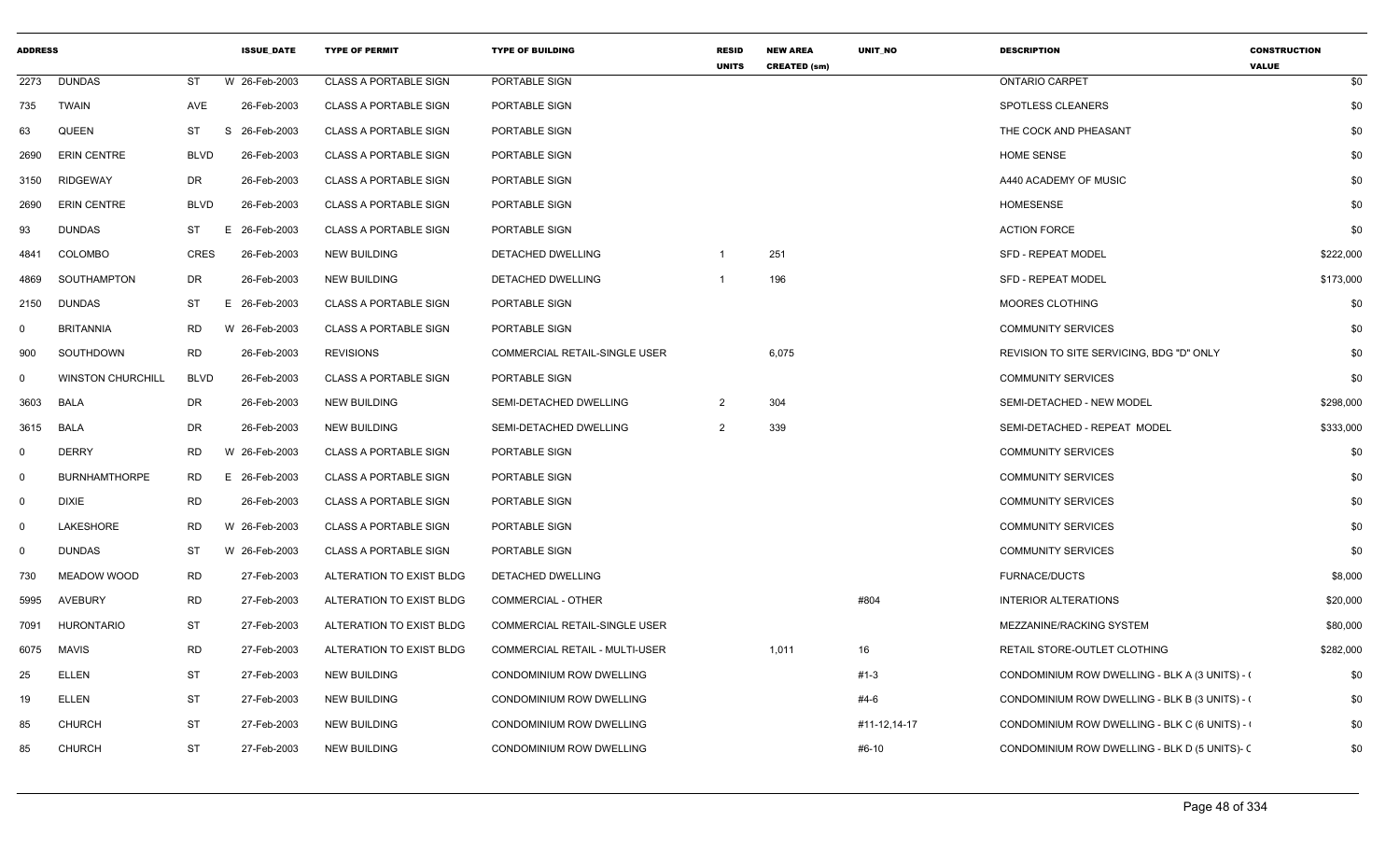| <b>ADDRESS</b> |                      |             | <b>ISSUE DATE</b> | <b>TYPE OF PERMIT</b>        | <b>TYPE OF BUILDING</b>               | <b>RESID</b><br><b>UNITS</b> | <b>NEW AREA</b><br><b>CREATED (sm)</b> | <b>UNIT NO</b> | <b>DESCRIPTION</b>                            | <b>CONSTRUCTION</b><br><b>VALUE</b> |
|----------------|----------------------|-------------|-------------------|------------------------------|---------------------------------------|------------------------------|----------------------------------------|----------------|-----------------------------------------------|-------------------------------------|
| 85             | <b>CHURCH</b>        | <b>ST</b>   | 27-Feb-2003       | <b>NEW BUILDING</b>          | CONDOMINIUM ROW DWELLING              |                              |                                        | $#1 - 5$       | CONDOMINIUM ROW DWELLING - BLK E (5 UNITS)- C | \$0                                 |
| 2101           | HADWEN               | <b>RD</b>   | 27-Feb-2003       | ALTERATION TO EXIST BLDG     | SINGLE TENANT INDUSTRIAL              |                              | 2,711                                  |                | <b>INTERIOR ALTERATIONS</b>                   | \$759,000                           |
| 4937           | SOUTHAMPTON          | DR          | 27-Feb-2003       | <b>NEW BUILDING</b>          | SEMI-DETACHED DWELLING                | $\overline{2}$               | 286                                    |                | SEMI-DETACHED - NEW MODEL - SPECIAL GARAGE    | \$281,000                           |
| 1350           | <b>GALESWAY</b>      | <b>BLVD</b> | 27-Feb-2003       | <b>NEW BUILDING</b>          | SEMI-DETACHED DWELLING                | 2                            | 315                                    |                | SEMI-DETACHED - REPEAT MODEL                  | \$303,000                           |
| 4823           | DUNOON               | DR          | 27-Feb-2003       | NEW BUILDING                 | DETACHED DWELLING                     | $\overline{1}$               | 221                                    |                | <b>SFD - REPEAT MODEL</b>                     | \$195,000                           |
| 7235           | <b>BELLSHIRE</b>     | GATE        | 27-Feb-2003       | ALTERATION TO EXIST BLDG     | COMMERCIAL OFFICE - MULTI-USER        |                              |                                        | #3             | <b>BUSINESS OFFICE</b>                        | \$24,000                            |
| 5602           | TENTH LINE WEST      |             | 27-Feb-2003       | ALTERATION TO EXIST BLDG     | <b>COMMERCIAL RETAIL - MULTI-USER</b> |                              |                                        | 113            | <b>RESTAURANT BKM</b>                         | \$50,000                            |
| 1338           | <b>GALESWAY</b>      | <b>BLVD</b> | 27-Feb-2003       | NEW BUILDING                 | SEMI-DETACHED DWELLING                | $\overline{2}$               | 255                                    |                | SEMI-DETACHED - REPEAT MODEL                  | \$225,000                           |
| 1332           | GALESWAY             | <b>BLVD</b> | 27-Feb-2003       | <b>NEW BUILDING</b>          | SEMI-DETACHED DWELLING                | $\overline{2}$               | 241                                    |                | SEMI-DETACHED - REPEAT MODEL                  | \$303,000                           |
| 1308           | <b>GALESWAY</b>      | <b>BLVD</b> | 27-Feb-2003       | <b>NEW BUILDING</b>          | SEMI-DETACHED DWELLING                | $\overline{2}$               | 255                                    |                | SEMI-DETACHED -REPEAT MODEO                   | \$225,000                           |
| 3035           | ARTESIAN             | DR          | 27-Feb-2003       | <b>OTHER</b>                 | CONDOMINIUM ROW DWELLING              |                              |                                        |                | SITE SERVICING                                | \$842,000                           |
| $\Omega$       | <b>BURNHAMTHORPE</b> | RD          | E 27-Feb-2003     | <b>CLASS A PORTABLE SIGN</b> | PORTABLE SIGN                         |                              |                                        |                | <b>COMMUNITY SERVICES</b>                     | \$0                                 |
| 777            | <b>DUNDAS</b>        | ST          | W 27-Feb-2003     | <b>CLASS A PORTABLE SIGN</b> | PORTABLE SIGN                         |                              |                                        |                | MINUTE MUFFLER                                | \$0                                 |
| 1970           | DUNDAS               | ST          | E 27-Feb-2003     | <b>CLASS A PORTABLE SIGN</b> | PORTABLE SIGN                         |                              |                                        |                | <b>TRAILHEAD</b>                              | \$0                                 |
| 6650           | <b>HURONTARIO</b>    | ST          | 27-Feb-2003       | <b>CLASS A PORTABLE SIGN</b> | PORTABLE SIGN                         |                              |                                        |                | <b>HANSA GERMAN CLUB</b>                      | \$0                                 |
| 3434           | CAWTHRA              | <b>RD</b>   | 27-Feb-2003       | <b>CLASS A PORTABLE SIGN</b> | PORTABLE SIGN                         |                              |                                        |                | MISSISSAUGA CITY BAPTIST CHURCH               | \$0                                 |
| 5602           | TENTH LINE WEST      |             | 27-Feb-2003       | <b>CLASS A PORTABLE SIGN</b> | PORTABLE SIGN                         |                              |                                        |                | <b>BOTROS CONVENIENCE</b>                     | \$0                                 |
| 1100           | BURNHAMTHORPE        | RD          | W 27-Feb-2003     | <b>CLASS A PORTABLE SIGN</b> | PORTABLE SIGN                         |                              |                                        |                | <b>BEAM AND ALARM SUPERSTORE</b>              | \$0                                 |
| 2200           | <b>EGLINTON</b>      | AVE         | W 27-Feb-2003     | ALTERATION TO EXIST BLDG     | PUBLIC/INSTIT (EXCEPT SCHOOLS)        |                              |                                        |                | INTERIOR ALTERATION - RADIO ACTIVE STORAGE F  | \$13,000                            |
| 1868           | DUNDAS               | ST          | E 27-Feb-2003     | <b>CLASS A PORTABLE SIGN</b> | PORTABLE SIGN                         |                              |                                        |                | <b>BEAM &amp; ALARM SUPERSTORE</b>            | \$0                                 |
| $\Omega$       | <b>ERIN MILLS</b>    | <b>PKY</b>  | 27-Feb-2003       | <b>CLASS A PORTABLE SIGN</b> | PORTABLE SIGN                         |                              |                                        |                | <b>BIG BROTHERS</b>                           | \$0                                 |
| 6085           | <b>CREDITVIEW</b>    | <b>RD</b>   | 27-Feb-2003       | <b>CLASS A PORTABLE SIGN</b> | <b>PORTABLE SIGN</b>                  |                              |                                        |                | HEARTLAND CHIROPRACTIC AND ACCUPUNCTURE       | \$0                                 |
| $\Omega$       | <b>HURONTARIO</b>    | ST          | 27-Feb-2003       | <b>CLASS A PORTABLE SIGN</b> | PORTABLE SIGN                         |                              |                                        |                | <b>BIG BROTHERS</b>                           | \$0                                 |
| 228            | LAKESHORE            | RD          | W 27-Feb-2003     | <b>CLASS A PORTABLE SIGN</b> | PORTABLE SIGN                         |                              |                                        |                | SHOPPERS DRUG MART                            | \$0                                 |
| 228            | <b>LAKESHORE</b>     | RD          | W 27-Feb-2003     | <b>CLASS A PORTABLE SIGN</b> | PORTABLE SIGN                         |                              |                                        |                | SHOPPERS DRUG MART                            | \$0                                 |
| $\mathbf 0$    | <b>ERIN MILLS</b>    | <b>PKY</b>  | 27-Feb-2003       | <b>CLASS A PORTABLE SIGN</b> | PORTABLE SIGN                         |                              |                                        |                | <b>COMMUNITY SERVICES</b>                     | \$0                                 |
| $\Omega$       | <b>DUNDAS</b>        | <b>ST</b>   | W 27-Feb-2003     | <b>CLASS A PORTABLE SIGN</b> | <b>PORTABLE SIGN</b>                  |                              |                                        |                | <b>COMMUNITY SERVICES</b>                     | \$0                                 |
| $\Omega$       | <b>ERIN MILLS</b>    | <b>PKY</b>  | 27-Feb-2003       | <b>CLASS A PORTABLE SIGN</b> | PORTABLE SIGN                         |                              |                                        |                | <b>COMMUNITY SERVICES</b>                     | \$0                                 |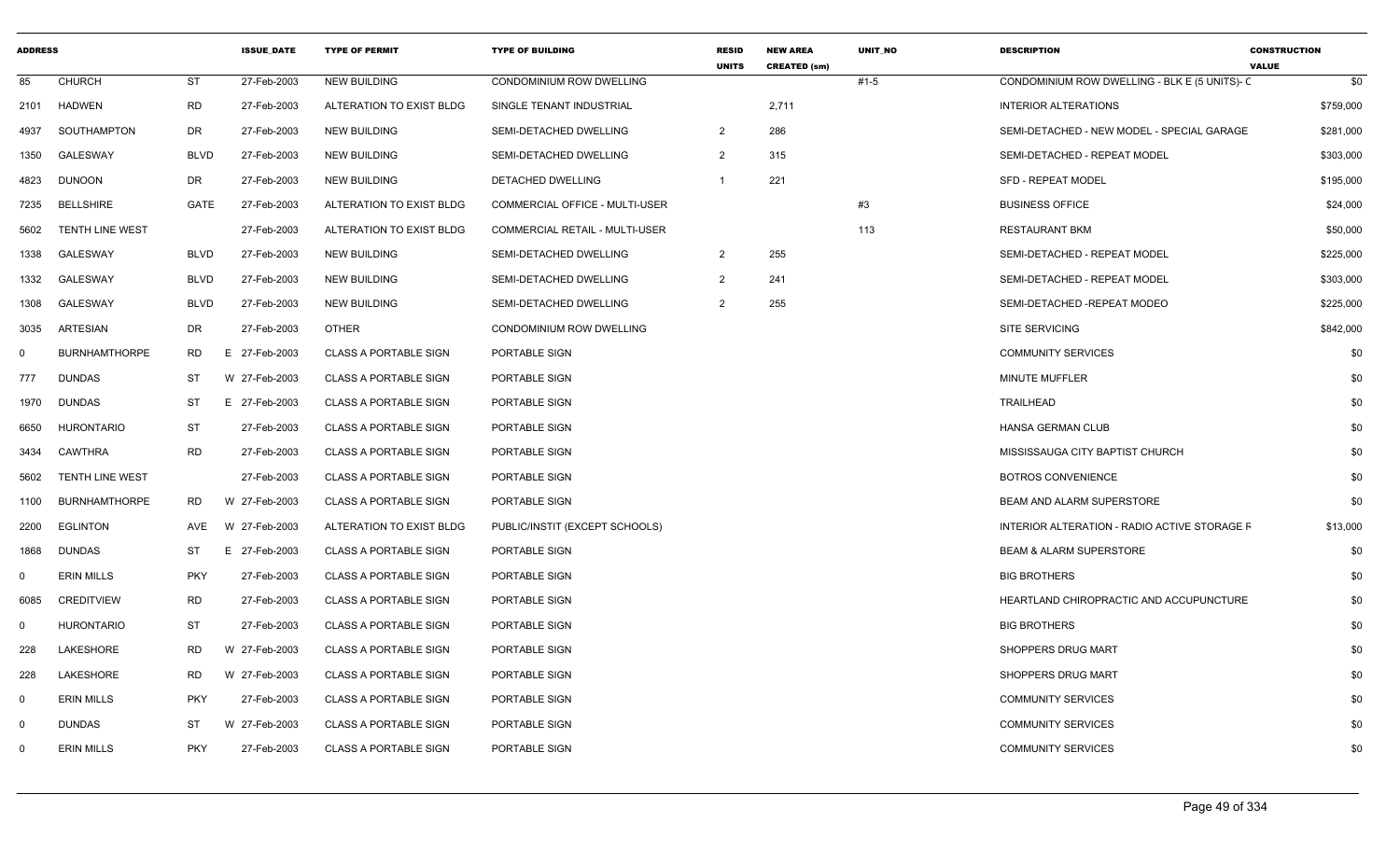| <b>ADDRESS</b> |                      |             | <b>ISSUE DATE</b> | <b>TYPE OF PERMIT</b>        | <b>TYPE OF BUILDING</b>               | <b>RESID</b><br><b>UNITS</b> | <b>NEW AREA</b><br><b>CREATED (sm)</b> | <b>UNIT NO</b> | <b>DESCRIPTION</b>                            | <b>CONSTRUCTION</b><br><b>VALUE</b> |
|----------------|----------------------|-------------|-------------------|------------------------------|---------------------------------------|------------------------------|----------------------------------------|----------------|-----------------------------------------------|-------------------------------------|
| 700            | <b>MATHESON</b>      | <b>BLVD</b> | W 27-Feb-2003     | <b>CLASS A PORTABLE SIGN</b> | PORTABLE SIGN                         |                              |                                        |                | <b>GOLDA'S KITCHEN</b>                        | \$0                                 |
| 1344           | <b>GALESWAY</b>      | <b>BLVD</b> | 27-Feb-2003       | <b>NEW BUILDING</b>          | SEMI-DETACHED DWELLING                | $\overline{2}$               | 329                                    |                | SEMI-DETACHED - REPEAT MODEL                  | \$289,000                           |
| $\Omega$       | <b>DERRY</b>         | <b>RD</b>   | 27-Feb-2003<br>E. | <b>CLASS A PORTABLE SIGN</b> | PORTABLE SIGN                         |                              |                                        |                | LINC                                          | \$0                                 |
| 1461           | <b>CHASEHURST</b>    | DR          | 27-Feb-2003       | ADDITION AND ALTER           | DETACHED DWELLING                     |                              |                                        |                | ADDITION & ALTERATIONS-1 & 2 STOREY ADDITION. | \$104,000                           |
| 4818           | <b>DUNOON</b>        | DR          | 28-Feb-2003       | <b>NEW BUILDING</b>          | DETACHED DWELLING                     |                              | 221                                    |                | SFD - NEW MODEL, FIREBREAK LOT COMPLETION     | \$0                                 |
| 50             | <b>BURNHAMTHORPE</b> | <b>RD</b>   | W 28-Feb-2003     | ALTERATION TO EXIST BLDG     | <b>COMMERCIAL OFFICE - MULTI-USER</b> |                              |                                        | 319            | <b>BUSINESS OFFICE</b>                        | \$12,000                            |
| 4811           | <b>DUNOON</b>        | <b>DR</b>   | 28-Feb-2003       | <b>NEW BUILDING</b>          | DETACHED DWELLING                     |                              | 221                                    |                | SFD - FIREBREAK COMPLETION                    | \$0                                 |
| 1280           | <b>COBALT</b>        | <b>ST</b>   | 28-Feb-2003       | <b>NEW BUILDING</b>          | SCHOOL - ELEMENTARY                   |                              | 5,176                                  |                | NEW-ELEMENTARY SCHOOL, ST MARY (PORT CREE     | \$0                                 |
| 4918           | SOUTHAMPTON          | DR          | 28-Feb-2003       | <b>NEW BUILDING</b>          | DETACHED DWELLING                     | -1                           | 203                                    |                | <b>SFD - NEW MODEL</b>                        | \$198,000                           |
| 4922           | SOUTHAMPTON          | DR          | 28-Feb-2003       | <b>NEW BUILDING</b>          | DETACHED DWELLING                     |                              | 187                                    |                | <b>SFD - REPEAT MODEL</b>                     | \$184,000                           |
| 4890           | SOUTHAMPTON          | DR          | 28-Feb-2003       | <b>NEW BUILDING</b>          | <b>DETACHED DWELLING</b>              |                              | 203                                    |                | <b>SFD - REPEAT MODEL</b>                     | \$199,000                           |
| 4881           | SOUTHAMPTON          | DR          | 28-Feb-2003       | <b>NEW BUILDING</b>          | <b>DETACHED DWELLING</b>              |                              | 203                                    |                | <b>SFD - REPEAT MODEL</b>                     | \$199,000                           |
| 4897           | SOUTHAMPTON          | DR          | 28-Feb-2003       | <b>NEW BUILDING</b>          | DETACHED DWELLING                     |                              | 203                                    |                | <b>SFD - REPEAT MODEL</b>                     | \$199,000                           |
| 4901           | SOUTHAMPTON          | DR          | 28-Feb-2003       | <b>NEW BUILDING</b>          | DETACHED DWELLING                     |                              | 203                                    |                | <b>SFD - REPEAT MODEL</b>                     | \$199,000                           |
| 4728           | COLOMBO              | <b>CRES</b> | 28-Feb-2003       | <b>NEW BUILDING</b>          | SEMI-DETACHED DWELLING                | $\overline{2}$               | 353                                    |                | SEMI-DETACHED - REPEAT MODEL - SPECIAL GARA   | \$312,000                           |
| 4746           | COLOMBO              | <b>CRES</b> | 28-Feb-2003       | <b>NEW BUILDING</b>          | SEMI-DETACHED DWELLING                | $\overline{2}$               | 354                                    |                | SEMI-DETACHED - REPEAT MODEL - SPECIAL GARA   | \$313,000                           |
| 4850           | <b>MARBLE ARCH</b>   | <b>MEWS</b> | 28-Feb-2003       | <b>NEW BUILDING</b>          | SEMI-DETACHED DWELLING                | $\mathcal{P}$                | 345                                    |                | SEMI-DETACHED - REPEAT MODEL                  | \$305,000                           |
| 4930           | SOUTHAMPTON          | DR          | 28-Feb-2003       | <b>NEW BUILDING</b>          | DETACHED DWELLING                     |                              | 167                                    |                | <b>SFD - REPEAT MODEL</b>                     | \$148,000                           |
| 4926           | SOUTHAMPTON          | DR          | 28-Feb-2003       | <b>NEW BUILDING</b>          | DETACHED DWELLING                     |                              | 180                                    |                | <b>SFD - REPEAT MODEL</b>                     | \$159,000                           |
| 4902           | SOUTHAMPTON          | DR.         | 28-Feb-2003       | <b>NEW BUILDING</b>          | DETACHED DWELLING                     |                              | 180                                    |                | <b>SFD - REPEAT MODEL</b>                     | \$159,000                           |
| 4886           | SOUTHAMPTON          | DR.         | 28-Feb-2003       | <b>NEW BUILDING</b>          | DETACHED DWELLING                     |                              | 179                                    |                | <b>SFD - REPEAT MODEL</b>                     | \$158,000                           |
| 3300           | <b>RIDGEWAY</b>      | <b>DR</b>   | 28-Feb-2003       | ALTERATION TO EXIST BLDG     | MULTI-TENANT INDUSTRIAL               |                              |                                        | #5             | STORAGE, DISTRIBUTION AND REPAIR OF SMALL G   | \$410,000                           |
| 2634           | HOLLINGTON           | <b>CRES</b> | 28-Feb-2003       | ALTERATION TO EXIST BLDG     | DETACHED DWELLING                     |                              |                                        |                | ALTERATIONS-UNDERPINNING OF EXISTING STRUC    | \$8,000                             |
| 100            | <b>CITY CENTRE</b>   | DR          | 28-Feb-2003       | ALTERATION TO EXIST BLDG     | COMMERCIAL RETAIL - MULTI-USER        |                              | 114                                    | $1 - 149$      | <b>RETAIL</b>                                 | \$16,000                            |
| 377            | <b>BURNHAMTHORPE</b> | RD.         | 28-Feb-2003<br>E. | CHANGE OF USE                | <b>COMMERCIAL - OTHER</b>             |                              |                                        | 40C            | <b>COMMERCIAL SCHOOL</b>                      | \$0                                 |
| 4910           | SOUTHAMPTON          | DR          | 28-Feb-2003       | <b>NEW BUILDING</b>          | <b>DETACHED DWELLING</b>              |                              | 123                                    |                | <b>SFD - REPEAT MODEL</b>                     | \$109,000                           |
| 4914           | SOUTHAMPTON          | DR          | 28-Feb-2003       | <b>NEW BUILDING</b>          | DETACHED DWELLING                     |                              | 203                                    |                | <b>SFD - REPEAT MODEL</b>                     | \$199,000                           |
| 1330           | <b>CONTOUR</b>       | DR          | 28-Feb-2003       | <b>INGROUND POOL</b>         | DETACHED DWELLING                     |                              |                                        |                |                                               | \$25,000                            |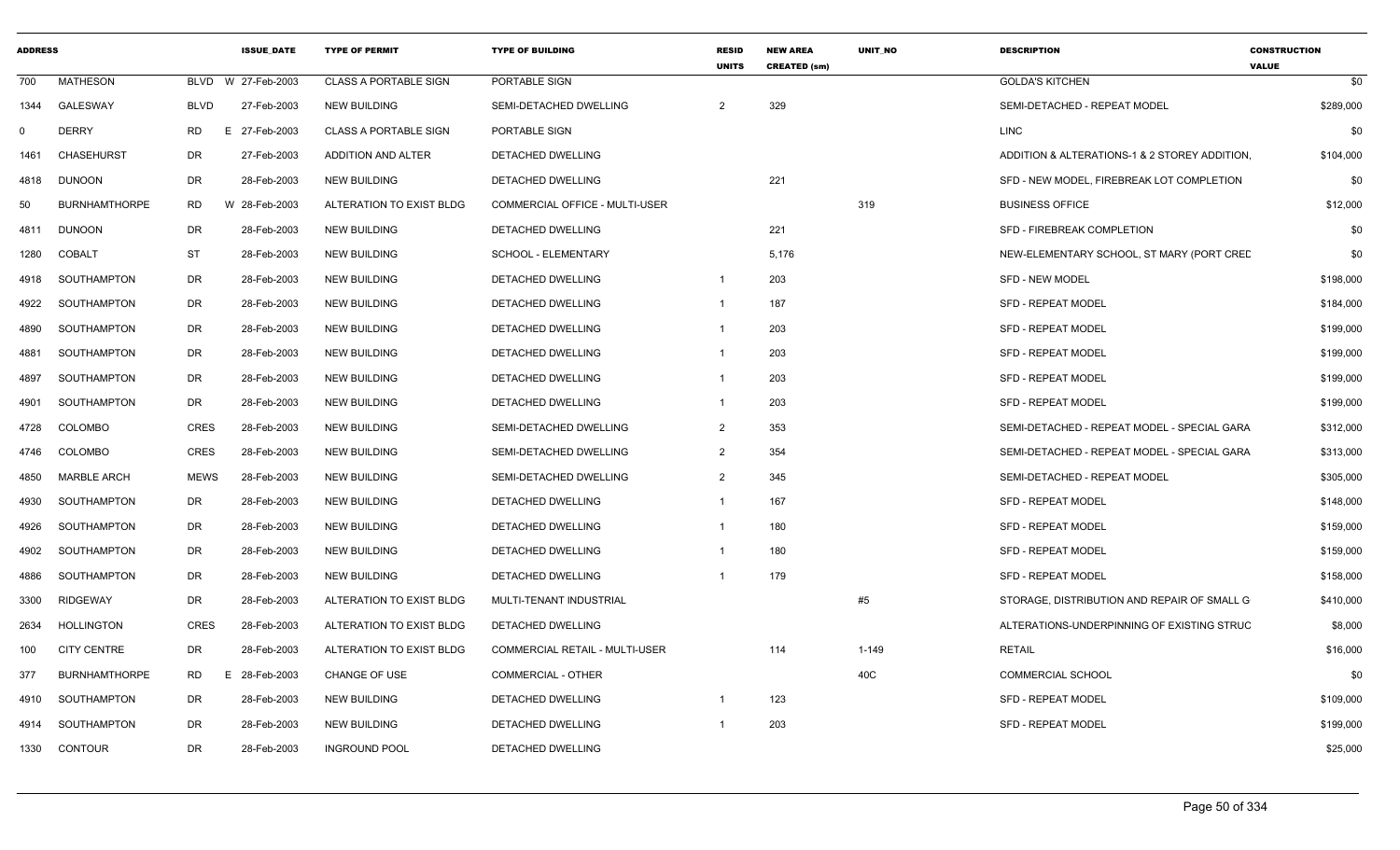| <b>ADDRESS</b> |                      |            | <b>ISSUE DATE</b> | <b>TYPE OF PERMIT</b>        | <b>TYPE OF BUILDING</b>        | <b>RESID</b><br><b>UNITS</b> | <b>NEW AREA</b><br><b>CREATED (sm)</b> | <b>UNIT NO</b> | <b>DESCRIPTION</b>                           | <b>CONSTRUCTION</b><br><b>VALUE</b> |
|----------------|----------------------|------------|-------------------|------------------------------|--------------------------------|------------------------------|----------------------------------------|----------------|----------------------------------------------|-------------------------------------|
| 2561           | <b>HURONTARIO</b>    | <b>ST</b>  | 28-Feb-2003       | <b>CLASS A PORTABLE SIGN</b> | PORTABLE SIGN                  |                              |                                        |                | <b>TAX WIDE</b>                              | \$0                                 |
| 2561           | <b>HURONTARIO</b>    | <b>ST</b>  | 28-Feb-2003       | <b>CLASS A PORTABLE SIGN</b> | PORTABLE SIGN                  |                              |                                        |                | <b>TAX WIDE</b>                              | \$0                                 |
| 377            | <b>BURNHAMTHORPE</b> | RD         | E 28-Feb-2003     | <b>CLASS A PORTABLE SIGN</b> | PORTABLE SIGN                  |                              |                                        |                | <b>TAXWIDE</b>                               | \$0                                 |
| 5985           | <b>RODEO</b>         | DR         | 28-Feb-2003       | <b>CLASS A PORTABLE SIGN</b> | PORTABLE SIGN                  |                              |                                        |                | <b>COTTON GINNY</b>                          | \$0                                 |
| 3300           | <b>RIDGEWAY</b>      | DR         | 28-Feb-2003       | <b>CLASS A PORTABLE SIGN</b> | PORTABLE SIGN                  |                              |                                        |                | <b>ITAL TILES</b>                            | \$0                                 |
| 5935           | MAVIS                | RD         | 28-Feb-2003       | <b>CLASS A PORTABLE SIGN</b> | PORTABLE SIGN                  |                              |                                        |                | <b>RANDY RIVER</b>                           | \$0                                 |
| 4906           | SOUTHAMPTON          | DR         | 28-Feb-2003       | <b>NEW BUILDING</b>          | DETACHED DWELLING              |                              | 187                                    |                | FIREBREAK LOT - SFD - NEW MODEL, FOUNDATION  | \$184,000                           |
| 2123           | <b>DANUBE</b>        | <b>CRT</b> | 28-Feb-2003       | <b>INGROUND POOL</b>         | DETACHED DWELLING              |                              |                                        |                |                                              | \$25,000                            |
| 114            | LAKESHORE            | RD         | W 28-Feb-2003     | <b>CLASS A PORTABLE SIGN</b> | PORTABLE SIGN                  |                              |                                        |                | <b>HERBAL MAGIC</b>                          | \$0                                 |
| $\Omega$       | <b>BURNHAMTHORPE</b> | <b>RD</b>  | E 28-Feb-2003     | <b>CLASS A PORTABLE SIGN</b> | PORTABLE SIGN                  |                              |                                        |                | FOREST GLEN BASEBALL                         | \$0                                 |
| 510            | <b>DRIFTCURRENT</b>  | DR         | 28-Feb-2003       | <b>CLASS A PORTABLE SIGN</b> | PORTABLE SIGN                  |                              |                                        |                | <b>LOTUS BAKERY &amp; DELI</b>               | \$0                                 |
| 1590           | <b>DUNDAS</b>        | ST         | E 28-Feb-2003     | <b>CLASS A PORTABLE SIGN</b> | PORTABLE SIGN                  |                              |                                        |                | <b>PREMIER FITNESS</b>                       | \$0                                 |
| 4898           | SOUTHAMPTON          | DR         | 28-Feb-2003       | <b>NEW BUILDING</b>          | DETACHED DWELLING              |                              | 203                                    |                | SFD - REPEAT MODEL                           | \$199,000                           |
| 4885           | SOUTHAMPTON          | DR         | 28-Feb-2003       | <b>NEW BUILDING</b>          | DETACHED DWELLING              | $\mathbf{1}$                 | 203                                    |                | <b>SFD - REPEAT MODEL</b>                    | \$199,000                           |
| 4894           | SOUTHAMPTON          | DR         | 28-Feb-2003       | <b>NEW BUILDING</b>          | DETACHED DWELLING              | -1                           | 123                                    |                | <b>SFD - REPEAT MODEL</b>                    | \$109,000                           |
| 5926           | <b>WHITEHORN</b>     | AVE        | 28-Feb-2003       | <b>NEW BUILDING</b>          | DETACHED DWELLING              | -1                           | 201                                    |                | <b>SFD - CUSTOM</b>                          | \$197,000                           |
| 6127           | <b>SHAWSON</b>       | DR         | 03-Mar-2003       | <b>CHANGE OF USE</b>         | SINGLE TENANT INDUSTRIAL       |                              |                                        |                | <b>TRUCK SALES &amp; REPAIR GARAGE</b>       | \$0                                 |
| 100            | QUEENSWAY            |            | W 03-Mar-2003     | ALTERATION TO EXIST BLDG     | PUBLIC/INSTIT (EXCEPT SCHOOLS) |                              |                                        | 2 FLR #3-4     | <b>INTERIOR ALTERATIONS</b>                  | \$148,000                           |
| 7148           | <b>WHITE PINE</b>    | <b>CRT</b> | 03-Mar-2003       | <b>NEW BUILDING</b>          | DETACHED DWELLING              | -1                           | 360                                    |                | SFD - REPEAT MODEL                           | \$353,000                           |
| 100            | <b>CITY CENTRE</b>   | DR         | 03-Mar-2003       | <b>REVISIONS</b>             | COMMERCIAL RETAIL - MULTI-USER |                              |                                        | 2-409          | <b>REVISION TO KITCHEN EXHAUST</b>           | \$0                                 |
| 1097           | ORCHARD              | <b>RD</b>  | 03-Mar-2003       | ADDITION TO EXIST BLDG       | DETACHED DWELLING              |                              |                                        |                | ADDITION-WOOD STOVE                          | \$8,000                             |
| 557            | <b>KAISER</b>        | DR         | 03-Mar-2003       | <b>NEW BUILDING</b>          | DETACHED DWELLING              |                              | 298                                    |                | REVISION - CHANGE FROM SALES OFFICE TO SFD.  | \$0                                 |
| 4300           | <b>CAWTHRA</b>       | <b>RD</b>  | 03-Mar-2003       | <b>CLASS A PORTABLE SIGN</b> | PORTABLE SIGN                  |                              |                                        |                | <b>ABC MONTESORRI</b>                        | \$0                                 |
| 2795           | ARGENTIA             | <b>RD</b>  | 03-Mar-2003       | <b>NEW BUILDING</b>          | SINGLE TENANT INDUSTRIAL       |                              | 2,237                                  |                | NEW - AUTOBODY REPAIR CENTRE & CORPORATE     | \$1,372,000                         |
| 1225           | <b>DUNDAS</b>        | ST         | 03-Mar-2003<br>F. | <b>CLASS A PORTABLE SIGN</b> | PORTABLE SIGN                  |                              |                                        |                | STITCHES MEGA WAREHOUSE                      | \$0                                 |
| 5944           | <b>SIDMOUTH</b>      | ST         | 03-Mar-2003       | <b>NEW BUILDING</b>          | DETACHED DWELLING              |                              |                                        |                | SFD - REPEAT MODEL, FIREBREAK LOT COMPLETIC  | \$0                                 |
| 5973           | <b>COUPLES</b>       | ST         | 03-Mar-2003       | <b>NEW BUILDING</b>          | DETACHED DWELLING              |                              |                                        |                | SFD - REPEAT MODEL - FIREBREAK LOT COMPLETI( | \$0                                 |
|                | 3415 DIXIE           | <b>RD</b>  | 03-Mar-2003       | <b>CLASS A PORTABLE SIGN</b> | PORTABLE SIGN                  |                              |                                        |                | <b>TAX WIDE</b>                              | \$0                                 |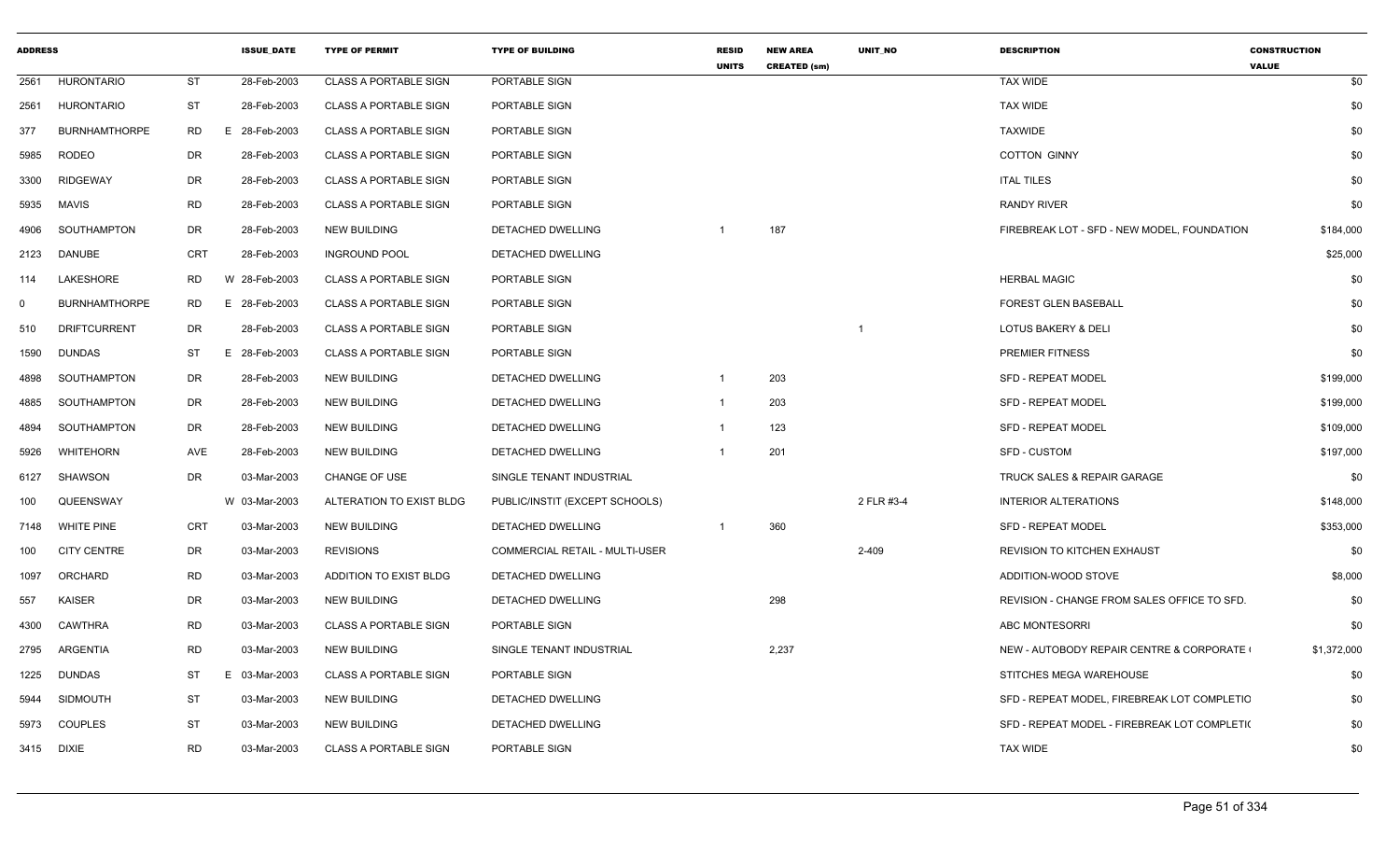| <b>ADDRESS</b> |                          |             | <b>ISSUE DATE</b> | <b>TYPE OF PERMIT</b>        | <b>TYPE OF BUILDING</b>              | <b>RESID</b><br><b>UNITS</b> | <b>NEW AREA</b><br><b>CREATED (sm)</b> | <b>UNIT NO</b> | <b>DESCRIPTION</b>                             | <b>CONSTRUCTION</b><br><b>VALUE</b> |
|----------------|--------------------------|-------------|-------------------|------------------------------|--------------------------------------|------------------------------|----------------------------------------|----------------|------------------------------------------------|-------------------------------------|
| 3415           | <b>DIXIE</b>             | <b>RD</b>   | 03-Mar-2003       | <b>CLASS A PORTABLE SIGN</b> | PORTABLE SIGN                        |                              |                                        |                | <b>TAX WIDE</b>                                | \$0                                 |
| 6986           | <b>FINANCIAL</b>         | <b>DR</b>   | 03-Mar-2003       | <b>CLASS A PORTABLE SIGN</b> | PORTABLE SIGN                        |                              |                                        |                | MADE IN JAPAN RESTARUANTS                      | \$0                                 |
| 5260           | <b>BRADCO</b>            | <b>BLVD</b> | 03-Mar-2003       | <b>NEW BUILDING</b>          | <b>INDUSTRIAL - OTHER</b>            |                              | 848                                    |                | NEW - AUTOMOBILE REPAIR GARAGE & BODY SHOF     | \$615,000                           |
| 3495           | LAIRD                    | <b>RD</b>   | 03-Mar-2003       | <b>CLASS A PORTABLE SIGN</b> | PORTABLE SIGN                        |                              |                                        |                | PYRAMID LEISURE PRODUCTS LTD                   | \$0                                 |
| 5985           | <b>RODEO</b>             | DR          | 03-Mar-2003       | <b>CLASS A PORTABLE SIGN</b> | PORTABLE SIGN                        |                              |                                        |                | <b>SIRENS</b>                                  | \$0                                 |
| 3120           | <b>GLEN ERIN</b>         | <b>DR</b>   | 03-Mar-2003       | <b>CLASS A PORTABLE SIGN</b> | PORTABLE SIGN                        |                              |                                        |                | THE WINE MAKEING PLACE                         | \$0                                 |
| 450            | MEADOW WOOD              | <b>RD</b>   | 04-Mar-2003       | ALTERATION TO EXIST BLDG     | DETACHED DWELLING                    |                              |                                        |                | ALTERATION - GARAGE TO FAMILY ROOM             | \$15,000                            |
| 5775           | <b>MCLAUGHLIN</b>        | <b>RD</b>   | 04-Mar-2003       | ALTERATION TO EXIST BLDG     | <b>INDUSTRIAL - OTHER</b>            |                              |                                        |                | <b>STORAGE WAREHOUSE</b>                       | \$250,000                           |
| 5774           | <b>CHURCHILL MEADOWS</b> | <b>BLVD</b> | 04-Mar-2003       | <b>NEW BUILDING</b>          | DETACHED DWELLING                    | $\overline{1}$               | 226                                    |                | <b>SFD - REPEAT MODEL</b>                      | \$200,000                           |
| 6767           | DAVAND                   | <b>DR</b>   | 04-Mar-2003       | ADDITION TO EXIST BLDG       | SINGLE TENANT INDUSTRIAL             |                              | 749                                    |                | ADDITION - TERMINAL - QUIK X TRANSPORTATION II | \$540,000                           |
| 5027           | <b>HURONTARIO</b>        | <b>ST</b>   | 04-Mar-2003       | ALTERATION TO EXIST BLDG     | <b>COMMERCIAL RETAIL-SINGLE USER</b> |                              |                                        |                | <b>RETAIL</b>                                  | \$21,000                            |
| 1488           | CREDIT WOODLANDS         | CRT         | 04-Mar-2003       | ADDITION TO EXIST BLDG       | DETACHED DWELLING                    |                              |                                        |                | <b>ADDITION-DECK</b>                           | \$8,000                             |
| 923            | SONOMA                   | CRT         | 04-Mar-2003       | ALTERATION TO EXIST BLDG     | SEMI-DETACHED DWELLING               |                              |                                        |                | ALTERATIONS-FINISHED BASEMENT, NEW WINDOW      | \$16,000                            |
| 3246           | ANGEL PASS               | <b>DR</b>   | 04-Mar-2003       | <b>REVISIONS</b>             | SEMI-DETACHED DWELLING               |                              |                                        |                | REVISION-TRUSS, MODEL S-3B/S-2B                | \$0                                 |
| 3216           | <b>ANGEL PASS</b>        | DR.         | 04-Mar-2003       | <b>REVISIONS</b>             | SEMI-DETACHED DWELLING               |                              |                                        |                | REVISION-TRUSS, MODEL S-2A/S-3A                | \$0                                 |
| 4055           | SLADEVIEW                | <b>CRES</b> | 04-Mar-2003       | ALTERATION TO EXIST BLDG     | <b>INDUSTRIAL - OTHER</b>            |                              |                                        | 2              | STORAGE & DISTRIBUTION                         | \$12,000                            |
| 540            | LYND                     | AVE         | 04-Mar-2003       | <b>REVISIONS</b>             | DETACHED DWELLING                    |                              |                                        |                | <b>REVISION</b>                                | \$0                                 |
| 4265           | PERIVALE                 | <b>RD</b>   | 04-Mar-2003       | ALTERATION TO EXIST BLDG     | DETACHED DWELLING                    |                              |                                        |                | INTERIOR ALTERATION (STRUCTURAL, MECHANICA     | \$76,000                            |
| 910            | SOUTHDOWN                | <b>RD</b>   | 04-Mar-2003       | <b>REVISIONS</b>             | COMMERCIAL RETAIL-SINGLE USER        |                              | 5,406                                  | BLDG "G"       | <b>REVISION</b>                                | \$0                                 |
| 3053           | CAULFIELD                | <b>CRES</b> | 04-Mar-2003       | <b>NEW BUILDING</b>          | SEMI-DETACHED DWELLING               |                              |                                        |                | JOIST REVISION - MODEL ES-17 (SEMI)            | \$0                                 |
| 2395           | CAWTHRA                  | <b>RD</b>   | 04-Mar-2003       | <b>CHANGE OF USE</b>         | <b>INDUSTRIAL - OTHER</b>            |                              |                                        | 5              | MANUFACTURING W/ANCILLARY RETAIL               | \$0                                 |
| 4559           | <b>HURONTARIO</b>        | <b>ST</b>   | 04-Mar-2003       | <b>FASCIA SIGN</b>           | COMMERCIAL RETAIL - MULTI-USER       |                              |                                        | $A-12B$        | I FASCIA SIGN - SARAVANA BHAVAN                | \$25,000                            |
| 2651           | <b>AQUITAINE</b>         | AVE         | 04-Mar-2003       | ALTERATION TO EXIST BLDG     | CONDOMINIUM ROW DWELLING             |                              |                                        | 84             | <b>HEATING AND A/C ONLY</b>                    | \$8,000                             |
| 5800           | <b>RAFTSMAN COVE</b>     |             | 04-Mar-2003       | <b>REVISIONS</b>             | DETACHED DWELLING                    |                              |                                        |                | <b>HEATING REVISION</b>                        | \$0                                 |
| 553            | CANYON                   | <b>ST</b>   | 04-Mar-2003       | <b>REVISIONS</b>             | DETACHED DWELLING                    |                              |                                        |                | REVISION - INTERIOR LAYOUT - LOT 125 ONLY      | \$0                                 |
| 3065           | <b>MAVIS</b>             | <b>RD</b>   | 04-Mar-2003       | <b>CLASS A PORTABLE SIGN</b> | PORTABLE SIGN                        |                              |                                        |                | HOME DEPOT                                     | \$0                                 |
| 2325           | <b>HURONTARIO</b>        | <b>ST</b>   | 04-Mar-2003       | <b>CLASS A PORTABLE SIGN</b> | PORTABLE SIGN                        |                              |                                        |                | <b>CURVES FOR WOMEN</b>                        | \$0                                 |
| 5029           | <b>HURONTARIO</b>        | <b>ST</b>   | 04-Mar-2003       | <b>CLASS A PORTABLE SIGN</b> | PORTABLE SIGN                        |                              |                                        |                | <b>LICKS</b>                                   | \$0                                 |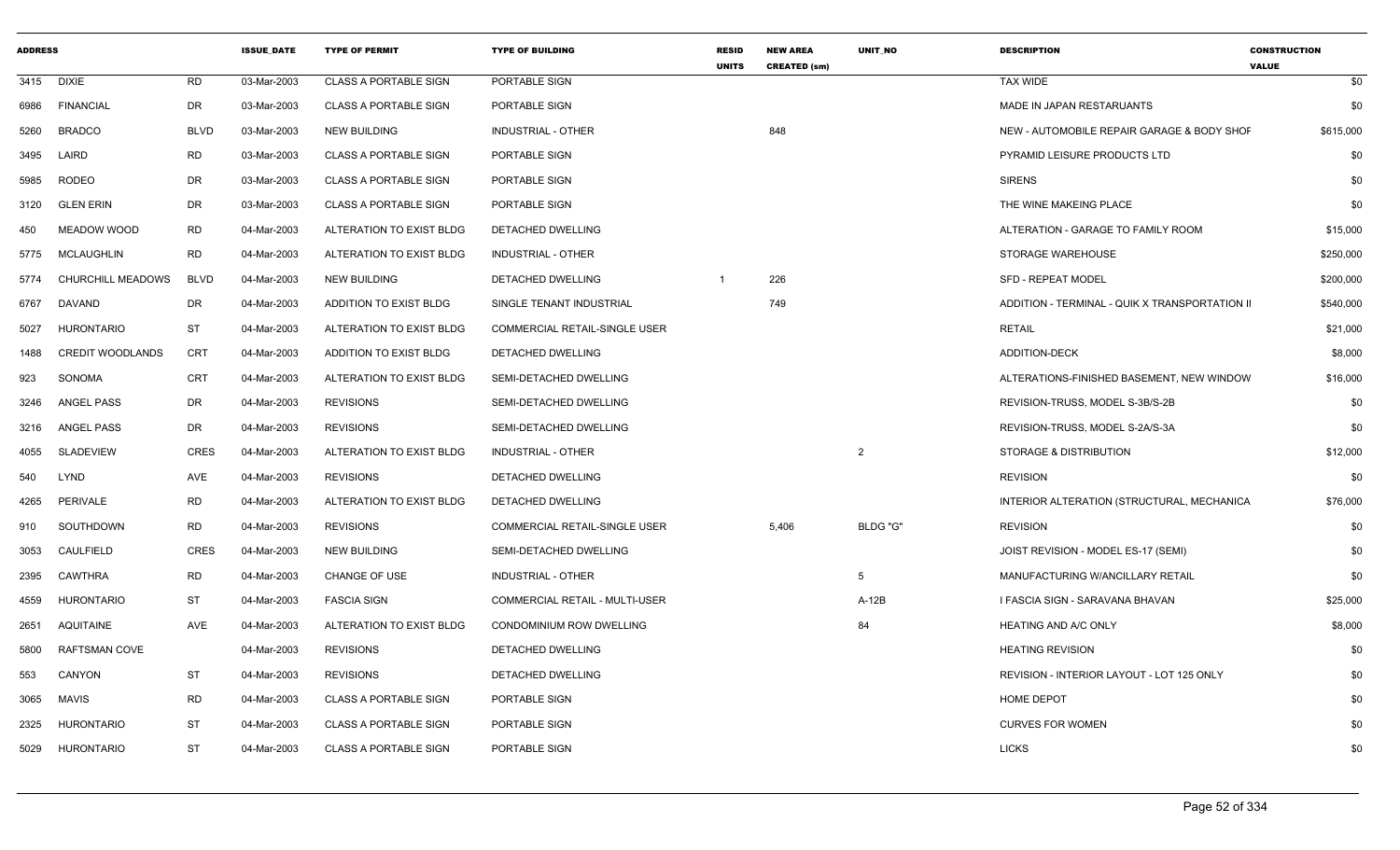| <b>ADDRESS</b> |                   |             | <b>ISSUE DATE</b> | <b>TYPE OF PERMIT</b>        | <b>TYPE OF BUILDING</b>              | <b>RESID</b><br><b>UNITS</b> | <b>NEW AREA</b><br><b>UNIT NO</b><br><b>CREATED (sm)</b> | <b>DESCRIPTION</b>                             | <b>CONSTRUCTION</b><br><b>VALUE</b> |
|----------------|-------------------|-------------|-------------------|------------------------------|--------------------------------------|------------------------------|----------------------------------------------------------|------------------------------------------------|-------------------------------------|
| 5675           | <b>MCLAUGHLIN</b> | RD          | 04-Mar-2003       | ALTERATION TO EXIST BLDG     | SINGLE TENANT INDUSTRIAL             |                              | $\Omega$                                                 | INSIDE PLUMBING ONLY                           | \$0                                 |
|                | 2150 DUNDAS       | ST          | E 04-Mar-2003     | ALTERATION TO EXIST BLDG     | <b>COMMERCIAL RETAIL-SINGLE USER</b> |                              | 1,380                                                    | <b>INTERIOR ALTERATIONS</b>                    | \$193,000                           |
| 39             | AVENTURA          | CRT         | 05-Mar-2003       | NEW BUILDING                 | <b>COMMERCIAL RETAIL-SINGLE USER</b> |                              | 282                                                      | NEW-RESTAURANT, TIM HORTONS, COMPLETION        | \$0                                 |
| 29             | AVENTURA          | CRT         | 05-Mar-2003       | NEW BUILDING                 | COMMERCIAL RETAIL-SINGLE USER        |                              | 592                                                      | NEW - MULTI-TENANT RESTAURANT - TENANT NOT     | \$0                                 |
| 6450           | CANTAY            | RD          | 05-Mar-2003       | <b>REVISIONS</b>             | INDUSTRIAL - OTHER                   |                              | 26,767                                                   | <b>REVISION</b>                                | \$0                                 |
| 5920           | CABRERA           | CRES        | 05-Mar-2003       | <b>NEW BUILDING</b>          | DETACHED DWELLING                    | $\overline{1}$               | 221                                                      | SFD - REPEAT MODEL                             | \$196,000                           |
| 5916           | CABRERA           | CRES        | 05-Mar-2003       | NEW BUILDING                 | DETACHED DWELLING                    | $\overline{\mathbf{1}}$      | 196                                                      | <b>SFD - REPEAT MODEL</b>                      | \$174,000                           |
| 5908           | <b>CABRERA</b>    | CRES        | 05-Mar-2003       | NEW BUILDING                 | DETACHED DWELLING                    | - 1                          | 221                                                      | <b>SFD - REPEAT MODEL</b>                      | \$196,000                           |
| 5900           | CABRERA           | CRES        | 05-Mar-2003       | <b>NEW BUILDING</b>          | DETACHED DWELLING                    | - 1                          | 177                                                      | <b>SFD - REPEAT MODEL</b>                      | \$157,000                           |
| 5892           | CABRERA           | CRES        | 05-Mar-2003       | NEW BUILDING                 | DETACHED DWELLING                    | $\overline{1}$               | 196                                                      | SFD - REPEAT MODEL                             | \$174,000                           |
| 5881           | CABRERA           | CRES        | 05-Mar-2003       | NEW BUILDING                 | DETACHED DWELLING                    | $\overline{1}$               | 232                                                      | <b>SFD - REPEAT MODEL</b>                      | \$205,000                           |
| 5889           | CABRERA           | CRES        | 05-Mar-2003       | NEW BUILDING                 | DETACHED DWELLING                    | - 1                          | 196                                                      | <b>SFD - REPEAT MODEL</b>                      | \$174,000                           |
| 5904           | CABRERA           | CRES        | 05-Mar-2003       | <b>NEW BUILDING</b>          | DETACHED DWELLING                    | -1                           | 232                                                      | <b>SFD - REPEAT MODEL</b>                      | \$205,000                           |
| 5896           | <b>CABRERA</b>    | CRES        | 05-Mar-2003       | <b>NEW BUILDING</b>          | <b>DETACHED DWELLING</b>             | -1                           | 196                                                      | SFD - REPEAT MODEL - FIREBREAK LOT             | \$174,000                           |
| 5888           | CABRERA           | CRES        | 05-Mar-2003       | NEW BUILDING                 | DETACHED DWELLING                    |                              | 232                                                      | <b>SFD - REPEAT MODEL</b>                      | \$205,000                           |
| 5885           | CABRERA           | CRES        | 05-Mar-2003       | NEW BUILDING                 | DETACHED DWELLING                    | - 1                          | 177                                                      | <b>SFD - REPEAT MODEL</b>                      | \$157,000                           |
| 5897           | CABRERA           | CRES        | 05-Mar-2003       | <b>NEW BUILDING</b>          | DETACHED DWELLING                    | - 1                          | 221                                                      | <b>SFD - REPEAT MODEL</b>                      | \$196,000                           |
| 5923           | CABRERA           | CRES        | 05-Mar-2003       | NEW BUILDING                 | DETACHED DWELLING                    | -1                           | 169                                                      | <b>SFD - REPEAT MODEL</b>                      | \$150,000                           |
| 3065           | CAULFIELD         | CRES        | 05-Mar-2003       | <b>REVISIONS</b>             | SEMI-DETACHED DWELLING               |                              |                                                          | JOIST REVISION - MODEL ESM-3 (SEMI)            | \$0                                 |
| 3059           | CAULFIELD         | CRES        | 05-Mar-2003       | <b>REVISIONS</b>             | SEMI-DETACHED DWELLING               |                              |                                                          | JOIST REVISION - MODEL ES-16 (SEMI)            | \$0                                 |
| 5884           | CABRERA           | CRES        | 05-Mar-2003       | NEW BUILDING                 | DETACHED DWELLING                    | -1                           | 159                                                      | SFD - REPEAT MODEL                             | \$141,000                           |
| $\Omega$       | <b>DERRY</b>      | <b>RD</b>   | 05-Mar-2003<br>E  | <b>CLASS A PORTABLE SIGN</b> | PORTABLE SIGN                        |                              |                                                          | <b>YMCA</b>                                    | \$0                                 |
| 820            | SOUTHDOWN         | RD          | 05-Mar-2003       | ALTERATION TO EXIST BLDG     | <b>COMMERCIAL - OTHER</b>            |                              |                                                          | DAYCARE (COFA "A"565/02). 24 CHILDREN (18 MONT | \$58,000                            |
| 5987           | WHITEHORN         | AVE         | 05-Mar-2003       | NEW BUILDING                 | DETACHED DWELLING                    | $\overline{1}$               | 177                                                      | <b>SFD - REPEAT MODEL</b>                      | \$155,000                           |
| 5991           | <b>WHITEHORN</b>  | AVE         | 05-Mar-2003       | <b>NEW BUILDING</b>          | DETACHED DWELLING                    | - 1                          | 176                                                      | <b>SFD - REPEAT MODEL</b>                      | \$155,000                           |
| 5912           | CABRERA           | CRES        | 05-Mar-2003       | NEW BUILDING                 | DETACHED DWELLING                    | - 1                          | 221                                                      | <b>SFD - REPEAT MODEL</b>                      | \$196,000                           |
| 5880           | CABRERA           | CRES        | 05-Mar-2003       | NEW BUILDING                 | DETACHED DWELLING                    | - 1                          | 177                                                      | <b>SFD - REPEAT MODEL</b>                      | \$157,000                           |
|                | 5876 CABRERA      | <b>CRES</b> | 05-Mar-2003       | NEW BUILDING                 | DETACHED DWELLING                    | -1                           | 186                                                      | <b>SFD - REPEAT MODEL</b>                      | \$165,000                           |
|                |                   |             |                   |                              |                                      |                              |                                                          |                                                |                                     |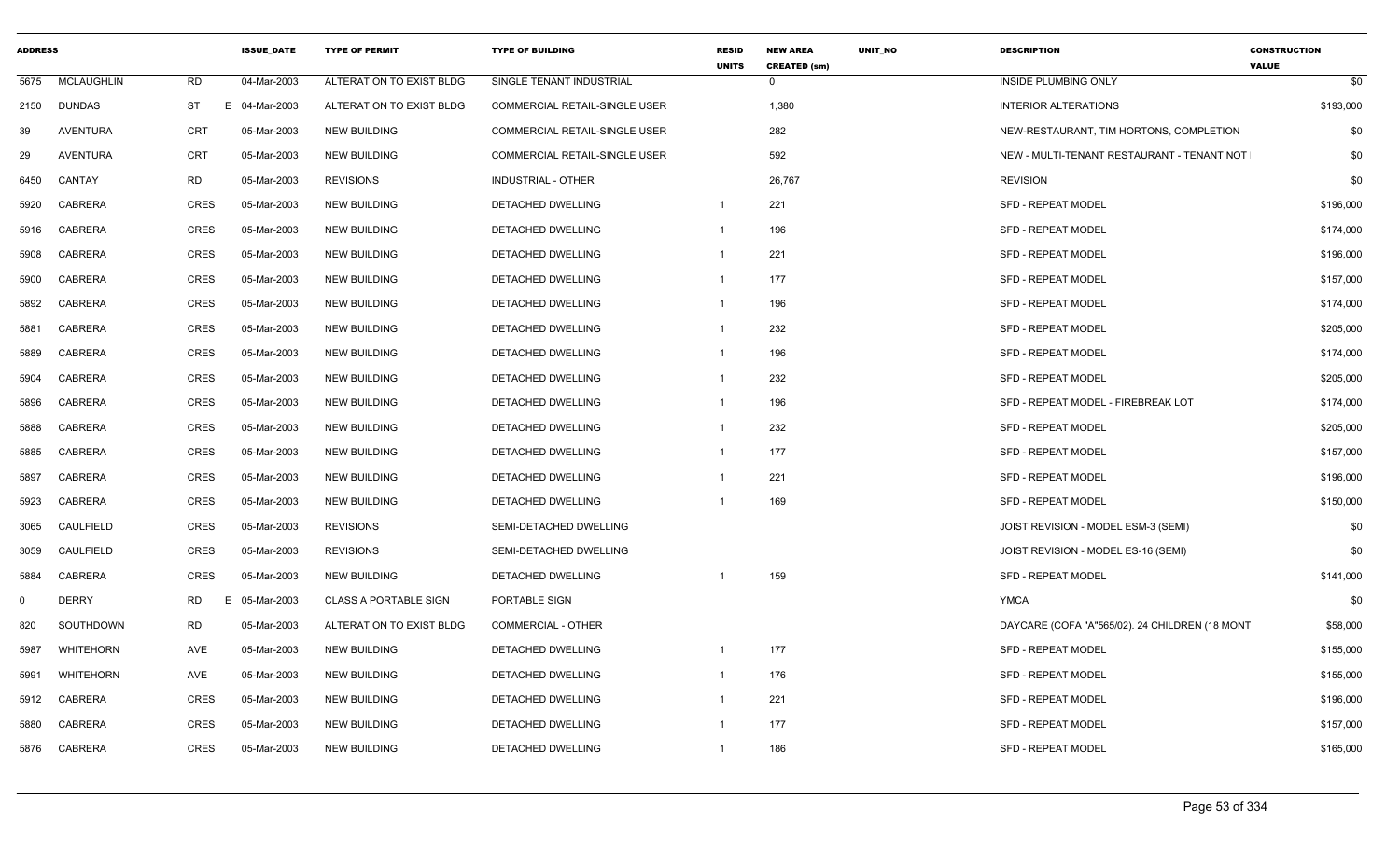| <b>ADDRESS</b> |                      |             | <b>ISSUE DATE</b> | <b>TYPE OF PERMIT</b>        | <b>TYPE OF BUILDING</b>               | <b>RESID</b><br><b>UNITS</b> | <b>NEW AREA</b><br><b>CREATED (sm)</b> | <b>UNIT NO</b> | <b>DESCRIPTION</b>                             | <b>CONSTRUCTION</b><br><b>VALUE</b> |           |
|----------------|----------------------|-------------|-------------------|------------------------------|---------------------------------------|------------------------------|----------------------------------------|----------------|------------------------------------------------|-------------------------------------|-----------|
| 1335           | GALESWAY             | <b>BLVD</b> | 05-Mar-2003       | <b>NEW BUILDING</b>          | DETACHED DWELLING                     | $\overline{1}$               | 219                                    |                | <b>SFD - REPEAT MODEL</b>                      |                                     | \$194,000 |
| 5901           | CABRERA              | CRES        | 05-Mar-2003       | NEW BUILDING                 | DETACHED DWELLING                     | $\overline{1}$               | 196                                    |                | SFD - REPEAT MODEL, FIREBREAK LOT              |                                     | \$174,000 |
| - 0            | MISSISSAUGA VALLEY   | <b>BLVD</b> | 05-Mar-2003       | <b>CLASS A PORTABLE SIGN</b> | PORTABLE SIGN                         |                              |                                        |                | YMCA                                           |                                     | \$0       |
| 601            | LAKESHORE            | <b>RD</b>   | E<br>05-Mar-2003  | <b>CLASS A PORTABLE SIGN</b> | <b>PORTABLE SIGN</b>                  |                              |                                        |                | <b>CURVES FOR WOMEN</b>                        |                                     | \$0       |
| 3145           | <b>DUNDAS</b>        | ST          | W 05-Mar-2003     | <b>CLASS A PORTABLE SIGN</b> | PORTABLE SIGN                         |                              |                                        |                | <b>SERENITY TANNING</b>                        |                                     | \$0       |
| 910            | SOUTHDOWN            | RD          | 05-Mar-2003       | <b>CLASS A PORTABLE SIGN</b> | PORTABLE SIGN                         |                              |                                        |                | <b>DOMINION</b>                                |                                     | \$0       |
| 910            | SOUTHDOWN            | RD          | 05-Mar-2003       | <b>CLASS A PORTABLE SIGN</b> | PORTABLE SIGN                         |                              |                                        |                | <b>DOMINION</b>                                |                                     | \$0       |
| 5715           | <b>COOPERS</b>       | AVE         | 05-Mar-2003       | <b>CLASS A PORTABLE SIGN</b> | PORTABLE SIGN                         |                              |                                        |                | PASTA INTERNATIONAL                            |                                     | \$0       |
|                | 6075 MAVIS           | <b>RD</b>   | 05-Mar-2003       | <b>CLASS A PORTABLE SIGN</b> | PORTABLE SIGN                         |                              |                                        |                | KODIAC PLUS ISECO                              |                                     | \$0       |
| 1151           | <b>DUNDAS</b>        | ST          | W<br>05-Mar-2003  | <b>CLASS A PORTABLE SIGN</b> | PORTABLE SIGN                         |                              |                                        |                | SOFTRON                                        |                                     | \$0       |
| 733            | <b>CENTRAL</b>       | <b>PKY</b>  | W 05-Mar-2003     | <b>CLASS A PORTABLE SIGN</b> | PORTABLE SIGN                         |                              |                                        |                | A & W                                          |                                     | \$0       |
| 2800           | ARGENTIA             | <b>RD</b>   | 06-Mar-2003       | ALTERATION TO EXIST BLDG     | MULTI-TENANT INDUSTRIAL               |                              |                                        | $5-6$          | STORAGE AND DISTRIBUTION                       |                                     | \$210,000 |
| 5834           | <b>RAFTSMAN COVE</b> |             | 06-Mar-2003       | ALTERATION TO EXIST BLDG     | SEMI-DETACHED DWELLING                |                              |                                        |                | ALTERATIONS-SIDE ENTRANCE                      |                                     | \$1,000   |
| 3048           | <b>FRANZE</b>        | DR          | 06-Mar-2003       | ADDITION TO EXIST BLDG       | DETACHED DWELLING                     |                              | 29                                     |                | ADDITION-1STOREY                               |                                     | \$25,000  |
| 5025           | <b>HEATHERLEIGH</b>  | AVE         | 06-Mar-2003       | ALTERATION TO EXIST BLDG     | COMMERCIAL RETAIL - MULTI-USER        |                              |                                        | $\overline{1}$ | <b>FOOD STORE</b>                              |                                     | \$88,000  |
| 100            | <b>CITY CENTRE</b>   | DR          | 06-Mar-2003       | ALTERATION TO EXIST BLDG     | COMMERCIAL RETAIL-SINGLE USER         |                              | 1,860                                  | $1 - 155$      | RETAIL CLOTHING STORE                          |                                     | \$260,000 |
| 3085           | <b>HURONTARIO</b>    | <b>ST</b>   | 06-Mar-2003       | <b>OTHER</b>                 | <b>COMMERCIAL RETAIL - MULTI-USER</b> |                              |                                        | 16             | RETAIL SALES OF NEW GOODS                      |                                     | \$0       |
| 600            | <b>MATHESON</b>      | BLVD        | W 06-Mar-2003     | <b>FASCIA SIGN</b>           | COMMERCIAL RETAIL - MULTI-USER        |                              |                                        | 2A             | 2 FASCIA SIGNS - PARA PAINT AND DECOR          |                                     | \$8,000   |
| 2630           | <b>SKYMARK</b>       | AVE         | 06-Mar-2003       | ELECTROMAG LOCK DEVICE       | INDUSTRIAL - OTHER                    |                              |                                        |                | MAGLOCKS-3                                     |                                     | \$23,000  |
| 2920           | <b>MATHESON</b>      | BLVD        | 06-Mar-2003<br>E  | ALTERATION TO EXIST BLDG     | GARAGE/CARPORT                        |                              |                                        |                | ALTERATIONS-LOCALIZED CONCRETE REPAIR/WEA      |                                     | \$13,000  |
| 30             | <b>HANSON</b>        | RD          | 06-Mar-2003       | ALTERATION TO EXIST BLDG     | APARTMENT (> 6 UNITS)                 |                              | 862                                    |                | DAY CARE CENTRE - FULL DAY PROGRAMME - 125 (   |                                     | \$121,000 |
| 27             | REID                 | DR          | 06-Mar-2003       | <b>FASCIA SIGN</b>           | SINGLE TENANT INDUSTRIAL              |                              |                                        |                | 1 FASCIA SIGN - KRAFT                          |                                     | \$2,000   |
| 6660           | <b>MILLCREEK</b>     | DR          | 06-Mar-2003       | <b>FASCIA SIGN</b>           | MULTI-TENANT INDUSTRIAL               |                              |                                        | $\overline{A}$ | <b>FASCIA AND GROUND SIGN - NIKE BAUER</b>     |                                     | \$5,000   |
|                | 2150 DUNDAS          | ST          | 06-Mar-2003<br>E  | <b>PYLON SIGN</b>            | <b>COMMERCIAL - OTHER</b>             |                              |                                        |                | 1 GROUND SIGN - MOORES                         |                                     | \$10,000  |
| 1575           | SOUTH GATEWAY        | RD          | 06-Mar-2003       | SPRINKLERS                   | INDUSTRIAL - OTHER                    |                              |                                        |                | REVISE EXISTING SPRINKLER SYSTEM               |                                     | \$12,000  |
| 150            | PAISLEY              | BLVD        | W 06-Mar-2003     | ALTERATION TO EXIST BLDG     | APARTMENT (> 6 UNITS)                 |                              |                                        |                | ALTERATIONS-BALCONY REPAIR (120 BALCONIES)     |                                     | \$96,000  |
| 6900           | <b>MARITZ</b>        | DR          | 06-Mar-2003       | <b>FASCIA SIGN</b>           | SINGLE TENANT INDUSTRIAL              |                              |                                        |                | 2 FASCIA SIGNS - MARITZ (SOUTH & EAST ELEVATIC |                                     | \$15,000  |
| 719            | CENTRAL              | <b>PKY</b>  | W 06-Mar-2003     | <b>CLASS A PORTABLE SIGN</b> | PORTABLE SIGN                         |                              |                                        |                | <b>BEAUTY LE PARC</b>                          |                                     | \$0       |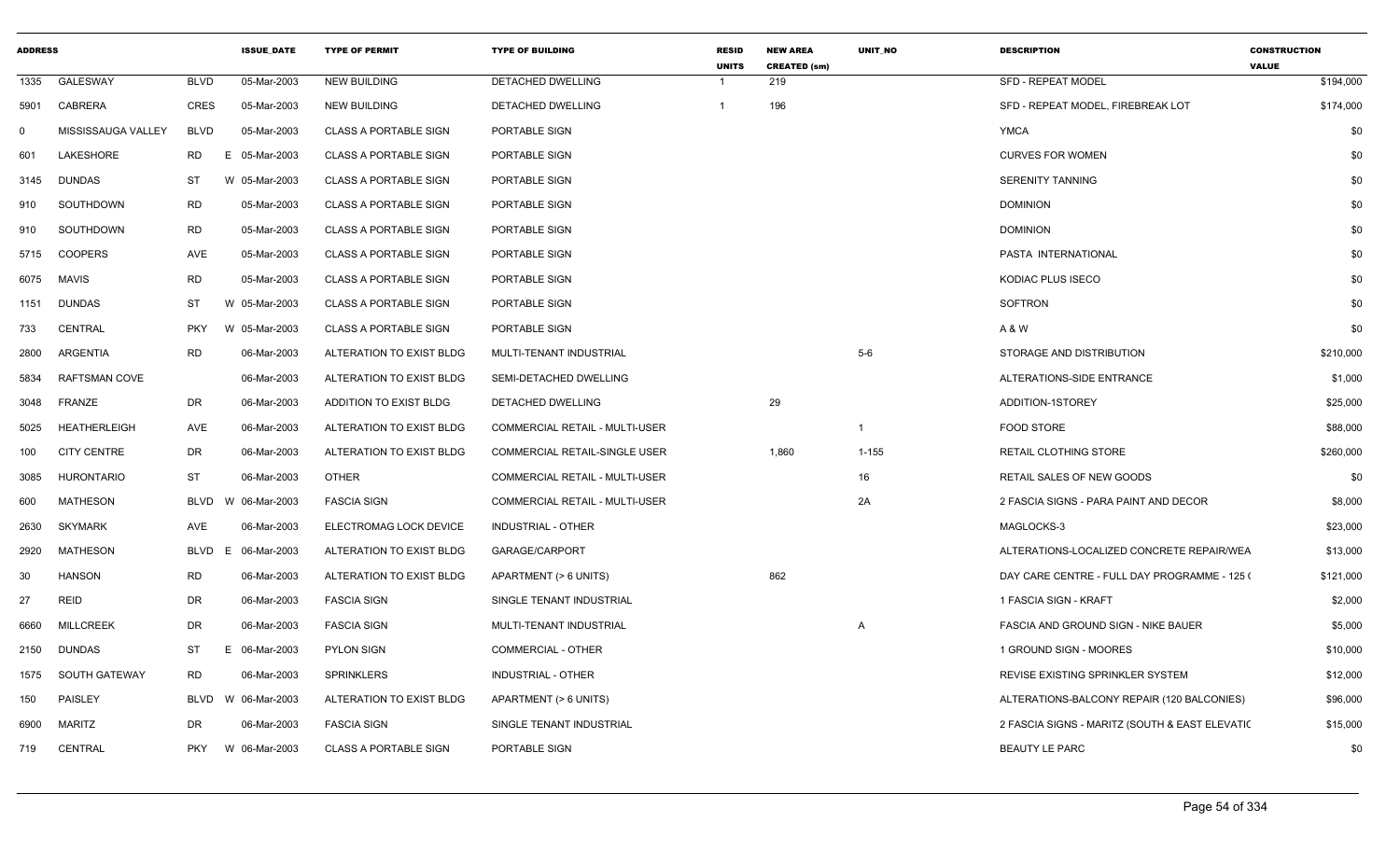| <b>ADDRESS</b> |                          |             | <b>ISSUE_DATE</b> | <b>TYPE OF PERMIT</b>        | <b>TYPE OF BUILDING</b>               | <b>RESID</b><br><b>UNITS</b> | <b>NEW AREA</b><br><b>CREATED (sm)</b> | UNIT_NO  | <b>DESCRIPTION</b>                             | <b>CONSTRUCTION</b><br><b>VALUE</b> |
|----------------|--------------------------|-------------|-------------------|------------------------------|---------------------------------------|------------------------------|----------------------------------------|----------|------------------------------------------------|-------------------------------------|
| 5960           | LATIMER                  | <b>DR</b>   | 06-Mar-2003       | <b>CLASS A PORTABLE SIGN</b> | PORTABLE SIGN                         |                              |                                        |          | KIPLING CAR WASH                               | \$0                                 |
| 5960           | LATIMER                  | <b>DR</b>   | 06-Mar-2003       | <b>CLASS A PORTABLE SIGN</b> | PORTABLE SIGN                         |                              |                                        |          | KIPLING CAR WASH                               | \$0                                 |
| 0              | <b>BRITANNIA</b>         | <b>RD</b>   | W 06-Mar-2003     | <b>CLASS A PORTABLE SIGN</b> | PORTABLE SIGN                         |                              |                                        |          | CROSS OF LIFE                                  | \$0                                 |
| $\mathbf 0$    | NINTH LINE               |             | 06-Mar-2003       | <b>CLASS A PORTABLE SIGN</b> | PORTABLE SIGN                         |                              |                                        |          | <b>CROSS OF LIFE</b>                           | \$0                                 |
| $\overline{0}$ | <b>WINSTON CHURCHILL</b> | <b>BLVD</b> | 06-Mar-2003       | <b>CLASS A PORTABLE SIGN</b> | PORTABLE SIGN                         |                              |                                        |          | <b>CROSS OF LIFE</b>                           | \$0                                 |
| $\mathbf 0$    | NINTH LINE               |             | 06-Mar-2003       | <b>CLASS A PORTABLE SIGN</b> | PORTABLE SIGN                         |                              |                                        |          | CROSS OF LIFE                                  | \$0                                 |
| $\overline{0}$ | <b>BURNHAMTHORPE</b>     | <b>RD</b>   | W 06-Mar-2003     | <b>CLASS A PORTABLE SIGN</b> | PORTABLE SIGN                         |                              |                                        |          | <b>COMMUNITY SERVICES</b>                      | \$0                                 |
| 0              | <b>ERIN MILLS</b>        | <b>PKY</b>  | 06-Mar-2003       | <b>CLASS A PORTABLE SIGN</b> | PORTABLE SIGN                         |                              |                                        |          | <b>COMMUNITY SERVICES</b>                      | \$0                                 |
| $\mathbf 0$    | <b>HURONTARIO</b>        | ST          | 06-Mar-2003       | <b>CLASS A PORTABLE SIGN</b> | PORTABLE SIGN                         |                              |                                        |          | <b>COMMUNITY SERVICES</b>                      | \$0                                 |
| $\mathbf 0$    | NINTH LINE               |             | 06-Mar-2003       | <b>CLASS A PORTABLE SIGN</b> | PORTABLE SIGN                         |                              |                                        |          | <b>COMMUNITY SERVICES</b>                      | \$0                                 |
| 4146           | ROSSLAND                 | <b>CRES</b> | 06-Mar-2003       | ADDITION TO EXIST BLDG       | DETACHED DWELLING                     |                              |                                        |          | ADDITION OVER EXISTING GARAGE                  | \$45,000                            |
| 7630           | <b>AIRPORT</b>           | <b>RD</b>   | 07-Mar-2003       | ADDITION TO EXIST BLDG       | SINGLE TENANT INDUSTRIAL              |                              | 166                                    |          | ADDITION - DIP TANK ROOM, NEWMAR WINDOW MF     | \$85,000                            |
| 6436           | SEAVER                   | <b>RD</b>   | 07-Mar-2003       | ALTERATION TO EXIST BLDG     | DETACHED DWELLING                     |                              |                                        |          | ALTERATIONS-SIDE ENTRANCE                      | \$1,000                             |
| 7655           | <b>TRANMERE</b>          | DR          | 07-Mar-2003       | <b>FASCIA SIGN</b>           | INDUSTRIAL - OTHER                    |                              |                                        |          | ONE FASCIA SIGN - PLASTI-KOTE                  | \$1,000                             |
| 3511           | SOUTHWICK                | <b>ST</b>   | 07-Mar-2003       | <b>NEW BUILDING</b>          | STREET ROW DWELLING                   |                              |                                        | #1-8     | STREET ROW DWELLING - BLK 148 (8 UNITS), COMP  | \$0                                 |
| 3493           | <b>SOUTHWICK</b>         | <b>ST</b>   | 07-Mar-2003       | <b>NEW BUILDING</b>          | STREET ROW DWELLING                   |                              |                                        | #1-8     | STREET ROW DWELLING - BLK 149 (8 UNITS) - COMF | \$0                                 |
| 3489           | <b>SOUTHWICK</b>         | <b>ST</b>   | 07-Mar-2003       | <b>NEW BUILDING</b>          | STREET ROW DWELLING                   |                              |                                        | #1-9     | STREET ROW DWELLING - BLK 150 (9 UNITS) - COMF | \$0                                 |
| 3451           | <b>SOUTHWICK</b>         | <b>ST</b>   | 07-Mar-2003       | <b>NEW BUILDING</b>          | STREET ROW DWELLING                   |                              |                                        | $#1 - 8$ | STREET ROW DWELLING - BL 152 (8 UNITS) - COMPL | \$0                                 |
| 785            | <b>BRITANNIA</b>         | <b>RD</b>   | W 07-Mar-2003     | ALTERATION TO EXIST BLDG     | SINGLE TENANT INDUSTRIAL              |                              |                                        | 9        | INTERIOR ALTERATIONS-MODEL SUITE               | \$162,000                           |
| 492            | <b>RAMONET</b>           | DR          | 07-Mar-2003       | <b>NEW BUILDING</b>          | DETACHED DWELLING                     | $\overline{1}$               | 263                                    |          | SFD - REPEAT MODEL                             | \$233,000                           |
| 488            | <b>RAMONET</b>           | DR          | 07-Mar-2003       | <b>NEW BUILDING</b>          | DETACHED DWELLING                     | $\mathbf{1}$                 | 271                                    |          | SFD - REPEAT MODEL                             | \$240,000                           |
| 6778           | TATTINGER                | AVE         | 07-Mar-2003       | <b>NEW BUILDING</b>          | DETACHED DWELLING                     | $\mathbf{1}$                 | 284                                    |          | <b>SFD - REPEAT MODEL</b>                      | \$251,000                           |
| 493            | TREMBLANT                | CRT         | 07-Mar-2003       | NEW BUILDING                 | DETACHED DWELLING                     | $\mathbf{1}$                 | 281                                    |          | SFD - REPEAT MODEL                             | \$248,000                           |
| 6820           | <b>GOLDEN HILLS</b>      | WAY         | 07-Mar-2003       | <b>NEW BUILDING</b>          | DETACHED DWELLING                     | $\overline{\mathbf{1}}$      | 280                                    |          | SFD - REPEAT MODEL                             | \$248,000                           |
| 3050           | <b>VEGA</b>              | <b>BLVD</b> | 07-Mar-2003       | ALTERATION TO EXIST BLDG     | <b>COMMERCIAL RETAIL - MULTI-USER</b> |                              |                                        | 8        | <b>INTERIOR ALTERATIONS</b>                    | \$25,000                            |
| 6782           | TATTINGER                | AVE         | 07-Mar-2003       | <b>NEW BUILDING</b>          | DETACHED DWELLING                     | $\overline{1}$               | 239                                    |          | SFD - REPEAT MODEL                             | \$211,000                           |
| 6766           | <b>TATTINGER</b>         | AVE         | 07-Mar-2003       | <b>NEW BUILDING</b>          | DETACHED DWELLING                     | -1                           | 257                                    |          | <b>SFD - REPEAT MODEL</b>                      | \$227,000                           |
| 6758           | TATTINGER                | AVE         | 07-Mar-2003       | <b>NEW BUILDING</b>          | DETACHED DWELLING                     | $\overline{1}$               | 222                                    |          | SFD - REPEAT MODEL                             | \$196,000                           |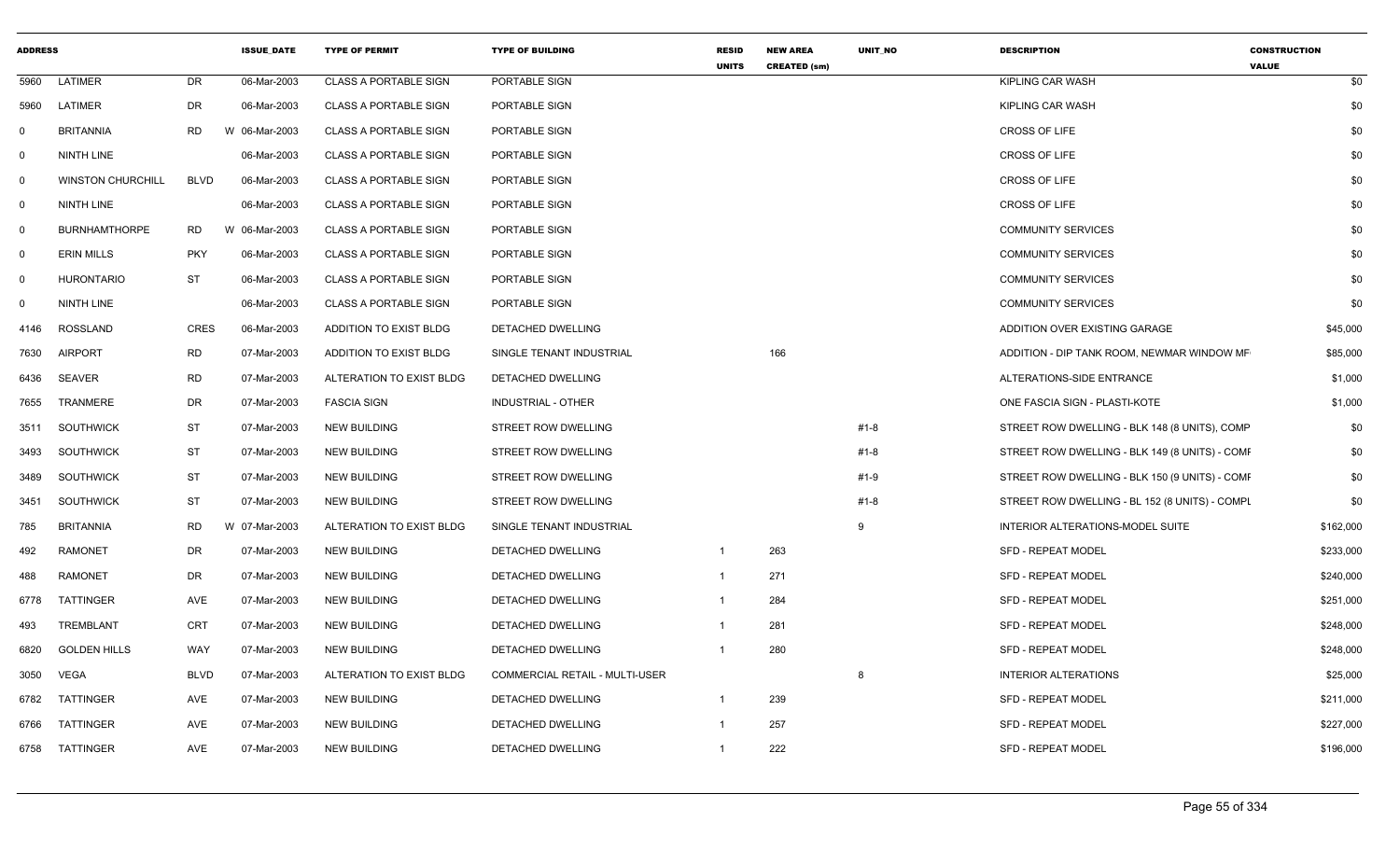| <b>ADDRESS</b> |                     |             | <b>ISSUE DATE</b> | <b>TYPE OF PERMIT</b>        | <b>TYPE OF BUILDING</b>               | <b>RESID</b><br><b>UNITS</b> | <b>NEW AREA</b><br><b>CREATED (sm)</b> | <b>UNIT NO</b> | <b>DESCRIPTION</b>                             | <b>CONSTRUCTION</b><br><b>VALUE</b> |
|----------------|---------------------|-------------|-------------------|------------------------------|---------------------------------------|------------------------------|----------------------------------------|----------------|------------------------------------------------|-------------------------------------|
| 497            | <b>TREMBLANT</b>    | <b>CRT</b>  | 07-Mar-2003       | <b>NEW BUILDING</b>          | <b>DETACHED DWELLING</b>              | -1                           | 271                                    |                | <b>SFD - REPEAT MODEL</b>                      | \$240,000                           |
| 6801           | <b>GOLDEN HILLS</b> | WAY         | 07-Mar-2003       | <b>NEW BUILDING</b>          | <b>DETACHED DWELLING</b>              | $\mathbf 1$                  | 225                                    |                | SFD - REPEAT MODEL, FIREBREAK LOT              | \$199,000                           |
| 6784           | <b>GOLDEN HILLS</b> | <b>WAY</b>  | 07-Mar-2003       | <b>NEW BUILDING</b>          | <b>DETACHED DWELLING</b>              | -1                           | 381                                    |                | <b>SFD - REPEAT MODEL</b>                      | \$423,000                           |
| 5770           | <b>HURONTARIO</b>   | <b>ST</b>   | 07-Mar-2003       | ELECTROMAG LOCK DEVICE       | <b>COMMERCIAL OFFICE - MULTI-USER</b> |                              |                                        |                | <b>MAGLOCK</b>                                 | \$6,000                             |
| 900            | SOUTHDOWN           | <b>RD</b>   | 07-Mar-2003       | <b>IDENTIFICATION SIGN</b>   | MULTI-TENANT INDUSTRIAL               |                              |                                        |                | INFLATABLE SIGN - CANADIAN TIRE GRAND OPENIN   | \$6,000                             |
| 498            | TREMBLANT           | <b>CRT</b>  | 07-Mar-2003       | <b>NEW BUILDING</b>          | DETACHED DWELLING                     |                              | 255                                    |                | <b>SFD - REPEAT MODEL</b>                      | \$225,000                           |
| 40             | <b>DUNDAS</b>       | ST          | W 07-Mar-2003     | <b>CLASS A PORTABLE SIGN</b> | PORTABLE SIGN                         |                              |                                        |                | TWO DOLLAR SPORTS BAR                          | \$0                                 |
| 1801           | LAKESHORE           | <b>RD</b>   | W 07-Mar-2003     | <b>CLASS A PORTABLE SIGN</b> | PORTABLE SIGN                         |                              |                                        |                | <b>CURVES FOR WOMEN</b>                        | \$0                                 |
| 7159           | MAGISTRATE          | <b>TERR</b> | 07-Mar-2003       | <b>REVISIONS</b>             | DETACHED DWELLING                     |                              | 276                                    |                | <b>REVISION</b>                                | \$0                                 |
| 1965           | <b>BRITANNIA</b>    | RD.         | W 07-Mar-2003     | <b>CLASS A PORTABLE SIGN</b> | PORTABLE SIGN                         |                              |                                        |                | <b>CHURCHILL BILLIARDS</b>                     | \$0                                 |
| 2065           | LEANNE              | <b>BLVD</b> | 07-Mar-2003       | <b>CLASS A PORTABLE SIGN</b> | PORTABLE SIGN                         |                              |                                        |                | <b>WNELEIGH YMCA DAYCARE</b>                   | \$0                                 |
| $\mathbf 0$    | <b>ERIN MILLS</b>   | <b>PKY</b>  | 07-Mar-2003       | <b>CLASS A PORTABLE SIGN</b> | <b>PORTABLE SIGN</b>                  |                              |                                        |                | CENTRE FOR EDUCATION AND TRAINING              | \$0                                 |
| $\mathbf 0$    | <b>BRITANNIA</b>    | RD.         | W 07-Mar-2003     | <b>CLASS A PORTABLE SIGN</b> | PORTABLE SIGN                         |                              |                                        |                | CENTRE FOR EDUCATION AND TRAINING              | \$0                                 |
| 3165           | UNITY               | <b>DR</b>   | 07-Mar-2003       | ALTERATION TO EXIST BLDG     | COMMERCIAL RETAIL - MULTI-USER        |                              |                                        | 3              | INTERIOR ALTERATIONS-BATHROOM WALLS            | \$13,000                            |
| 1515           | <b>RANDOR</b>       | <b>DR</b>   | 07-Mar-2003       | ADDITION TO EXIST BLDG       | DETACHED DWELLING                     |                              | 41                                     |                | <b>ADDITION</b>                                | \$36,000                            |
| 2630           | ROYAL WINDSOR       | <b>DR</b>   | 07-Mar-2003       | <b>CLASS A PORTABLE SIGN</b> | PORTABLE SIGN                         |                              |                                        |                | ECLECTIBLE ART INC.                            | \$0                                 |
| 3469           | <b>SOUTHWICK</b>    | ST          | 07-Mar-2003       | <b>NEW BUILDING</b>          | STREET ROW DWELLING                   |                              |                                        | #1-8           | STREET ROW DWELLING - BLK 151 (8 UNITS) - COMF | \$0                                 |
| 495            | <b>RAMONET</b>      | DR          | 07-Mar-2003       | <b>NEW BUILDING</b>          | <b>DETACHED DWELLING</b>              | $\mathbf{1}$                 | 271                                    |                | <b>SFD - REPEAT MODEL</b>                      | \$240,000                           |
| 6762           | TATTINGER           | AVE         | 07-Mar-2003       | <b>NEW BUILDING</b>          | DETACHED DWELLING                     | -1                           | 202                                    |                | <b>SFD - REPEAT MODEL</b>                      | \$179,000                           |
| 489            | TREMBLANT           | <b>CRT</b>  | 07-Mar-2003       | <b>NEW BUILDING</b>          | DETACHED DWELLING                     |                              | 223                                    |                | <b>SFD - REPEAT MODEL</b>                      | \$197,000                           |
| 4831           | <b>DOVEHOUSE</b>    | <b>DR</b>   | 07-Mar-2003       | <b>NEW BUILDING</b>          | <b>SEMI-DETACHED DWELLING</b>         | 2                            | 280                                    |                | SEMI-DETACHED - NEW MODEL                      | \$275,000                           |
| 162            | INGLEWOOD           | DR          | 07-Mar-2003       | <b>TRANSFER</b>              | DETACHED DWELLING                     |                              |                                        |                | REVISION TO BP #03-7579 - TRANSFER OWNERSHIP   | \$0                                 |
| 1630           | MATHESON            | <b>BLVD</b> | 10-Mar-2003       | ALTERATION TO EXIST BLDG     | SINGLE TENANT INDUSTRIAL              |                              |                                        | B              | ALTERATIONS - NEW OVERHEAD DOOR AND DOCK       | \$6,000                             |
| 2200           | <b>EGLINTON</b>     | AVE         | W 10-Mar-2003     | ALTERATION TO EXIST BLDG     | PUBLIC/INSTIT (EXCEPT SCHOOLS)        |                              | 28                                     |                | INTERIOR ALTERATIONS - SOCIAL WORK DEPT.       | \$4,000                             |
| 4140           | <b>SLADEVIEW</b>    | <b>CRES</b> | 10-Mar-2003       | ALTERATION TO EXIST BLDG     | MULTI-TENANT INDUSTRIAL               |                              |                                        | 5(A)           | STORAGE AND DISTRIBUTION                       | \$149,000                           |
| 4140           | <b>SLADEVIEW</b>    | <b>CRES</b> | 10-Mar-2003       | ALTERATION TO EXIST BLDG     | MULTI-TENANT INDUSTRIAL               |                              |                                        | 2(A)           | STORAGE AND DISTRIBUTION                       | \$159,000                           |
| 3585           | LAIRD               | <b>RD</b>   | 10-Mar-2003       | ALTERATION TO EXIST BLDG     | MULTI-TENANT INDUSTRIAL               |                              |                                        | 14             | STORAGE WAREHOUSING/DISTRIBUTION               | \$74,000                            |
| 2000           | ARGENTIA            | <b>RD</b>   | 10-Mar-2003       | ELECTROMAG LOCK DEVICE       | COMMERCIAL OFFICE- SINGLE USER        |                              |                                        | 3RD FLOOR      | MAGLOCK (1)                                    | \$8,000                             |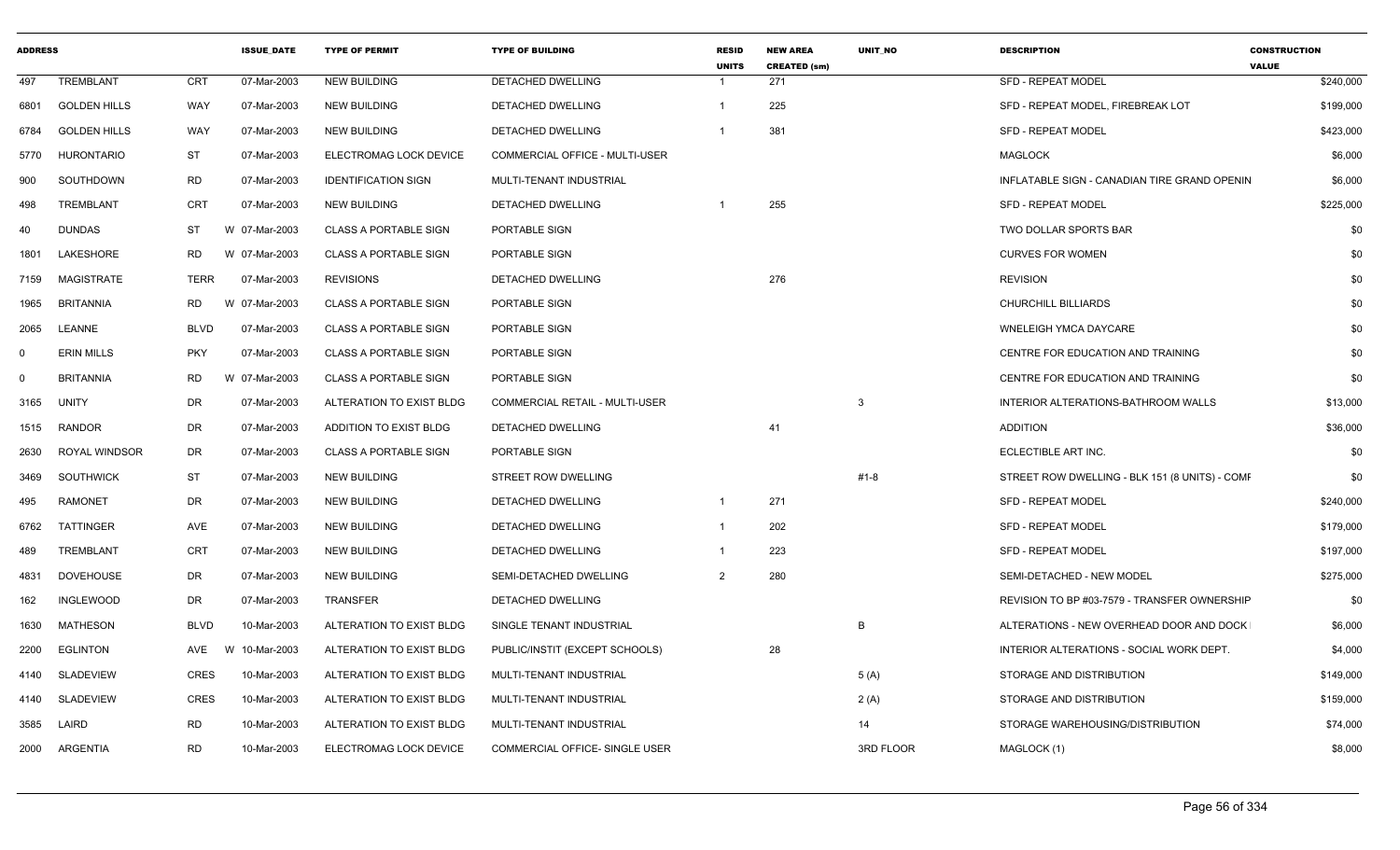| <b>ADDRESS</b> |                      |            | <b>ISSUE DATE</b> | <b>TYPE OF PERMIT</b>        | <b>TYPE OF BUILDING</b>        | <b>RESID</b><br><b>UNITS</b> | <b>NEW AREA</b><br><b>CREATED (sm)</b> | <b>UNIT NO</b> | <b>DESCRIPTION</b>                    | <b>CONSTRUCTION</b><br><b>VALUE</b> |
|----------------|----------------------|------------|-------------------|------------------------------|--------------------------------|------------------------------|----------------------------------------|----------------|---------------------------------------|-------------------------------------|
| 35             | <b>FRONT</b>         | ST         | N 10-Mar-2003     | <b>OTHER</b>                 | <b>COMMERCIAL - OTHER</b>      |                              |                                        |                | <b>ADDITION - ELEVATOR SHAFT</b>      | \$13,000                            |
| 2855           | SPEAKMAN             | DR         | 10-Mar-2003       | <b>FASCIA SIGN</b>           | SINGLE TENANT INDUSTRIAL       |                              |                                        |                | 1 FASCIA SIGN - R R                   | \$8,000                             |
| 3536           | <b>SOUTHWICK</b>     | <b>ST</b>  | 10-Mar-2003       | <b>NEW BUILDING</b>          | SEMI-DETACHED DWELLING         | 2                            | 372                                    |                | SEMI-DETACHED - NEW MODEL             | \$364,000                           |
| 3512           | <b>SOUTHWICK</b>     | <b>ST</b>  | 10-Mar-2003       | <b>NEW BUILDING</b>          | SEMI-DETACHED DWELLING         | $\overline{2}$               | 285                                    |                | SEMI-DETACHED - NEW MODEL             | \$279,000                           |
| 2810           | ARGENTIA             | RD         | 10-Mar-2003       | ALTERATION TO EXIST BLDG     | INDUSTRIAL - OTHER             |                              |                                        | 3              | STORAGE & DISTRIBUTION                | \$105,000                           |
| 4424           | TREETOP              | <b>CRT</b> | 10-Mar-2003       | ADDITION TO EXIST BLDG       | DETACHED DWELLING              |                              | 16                                     |                | ADDITION-1 STOREY, UNHEATED           | \$12,000                            |
| 49             | <b>MATHESON</b>      | BLVD       | 10-Mar-2003<br>E  | <b>REVISIONS</b>             | COMMERCIAL RETAIL - MULTI-USER |                              |                                        |                | REVISION-GROUND SIGN, MULTI TENANT    | \$4,000                             |
| $\Omega$       | <b>KENNEDY</b>       | <b>RD</b>  | 10-Mar-2003       | <b>CLASS A PORTABLE SIGN</b> | PORTABLE SIGN                  |                              |                                        |                | MISSISSAUGA VALLEY SOFTBALL           | \$0                                 |
| 735            | <b>TWAIN</b>         | AVE        | 10-Mar-2003       | <b>CLASS A PORTABLE SIGN</b> | PORTABLE SIGN                  |                              |                                        |                | <b>MAC'S CONVENIENCE</b>              | \$0                                 |
| 128            | <b>QUEEN</b>         | ST         | S.<br>10-Mar-2003 | <b>CLASS A PORTABLE SIGN</b> | PORTABLE SIGN                  |                              |                                        |                | <b>GRADE A EXPECTATION</b>            | \$0                                 |
| 1443           | HURONTARIO           | ST         | 10-Mar-2003       | ALTERATION TO EXIST BLDG     | COMMERCIAL OFFICE- SINGLE USER |                              |                                        |                | <b>SITE SERVICING</b>                 | \$0                                 |
| 1224           | <b>DUNDAS</b>        | ST         | W 10-Mar-2003     | <b>CLASS A PORTABLE SIGN</b> | PORTABLE SIGN                  |                              |                                        |                | <b>NAPOLI BAKERY</b>                  | \$0                                 |
| 720            | <b>BURNHAMTHORPE</b> | RD         | W 10-Mar-2003     | <b>CLASS A PORTABLE SIGN</b> | PORTABLE SIGN                  |                              |                                        |                | THE PAINT PEOPLE                      | \$0                                 |
| 3518           | <b>SOUTHWICK</b>     | ST         | 10-Mar-2003       | NEW BUILDING                 | SEMI-DETACHED DWELLING         | $\overline{2}$               | 322                                    |                | SEMI-DETACHED - NEW MODEL             | \$316,000                           |
| 2810           | ARGENTIA             | <b>RD</b>  | 10-Mar-2003       | ALTERATION TO EXIST BLDG     | MULTI-TENANT INDUSTRIAL        |                              |                                        | $5 - 7$        | MANUFACTURING, STORAGE & DISTRIBUTION | \$0                                 |
| 5425           | <b>CREDITVIEW</b>    | RD         | 10-Mar-2003       | <b>CLASS A PORTABLE SIGN</b> | PORTABLE SIGN                  |                              |                                        |                | AXESS HAIR STUDIO                     | \$0                                 |
| $\mathbf 0$    | <b>ERIN MILLS</b>    | <b>PKY</b> | 10-Mar-2003       | <b>CLASS A PORTABLE SIGN</b> | PORTABLE SIGN                  |                              |                                        |                | <b>COMMUNITY SERVICES</b>             | \$0                                 |
| $\Omega$       | <b>CAWTHRA</b>       | <b>RD</b>  | 10-Mar-2003       | <b>CLASS A PORTABLE SIGN</b> | PORTABLE SIGN                  |                              |                                        |                | <b>COMMUNITY SERVICES</b>             | \$0                                 |
| $\Omega$       | <b>DIXIE</b>         | RD         | 10-Mar-2003       | <b>CLASS A PORTABLE SIGN</b> | PORTABLE SIGN                  |                              |                                        |                | <b>COMMUNITY SERVICES</b>             | \$0                                 |
| $\mathbf 0$    | <b>CREDITVIEW</b>    | <b>RD</b>  | 10-Mar-2003       | <b>CLASS A PORTABLE SIGN</b> | PORTABLE SIGN                  |                              |                                        |                | MEADOWVALE SOUTH RECREATION CENTRE    | \$0                                 |
| $\Omega$       | <b>DERRY</b>         | <b>RD</b>  | W 10-Mar-2003     | <b>CLASS A PORTABLE SIGN</b> | PORTABLE SIGN                  |                              |                                        |                | MEADOWVALE SOUTH RECREATION CENTRE    | \$0                                 |
| 3155           | ARGENTIA             | RD         | 10-Mar-2003       | <b>CLASS A PORTABLE SIGN</b> | PORTABLE SIGN                  |                              |                                        |                | <b>WINNERS</b>                        | \$0                                 |
| 7205           | GOREWAY              | DR         | 10-Mar-2003       | <b>CLASS A PORTABLE SIGN</b> | PORTABLE SIGN                  |                              |                                        |                | <b>FOOD BASICS</b>                    | \$0                                 |
| 1684           | LAKESHORE            | <b>RD</b>  | W 10-Mar-2003     | <b>CLASS A PORTABLE SIGN</b> | PORTABLE SIGN                  |                              |                                        |                | <b>CRUISE HOLIDAYS</b>                | \$0                                 |
| 7312           | <b>VILLAGE WALK</b>  |            | 10-Mar-2003       | NEW BUILDING                 | DETACHED DWELLING              |                              | 160                                    |                | <b>SFD - REPEAT MODEL</b>             | \$142,000                           |
| 1290           | CENTRAL              | <b>PKY</b> | W 10-Mar-2003     | ALTERATION TO EXIST BLDG     | COMMERCIAL RETAIL - MULTI-USER |                              |                                        | 700,707        | <b>BUSINESS OFFICE</b>                | \$13,000                            |
| 7170           | <b>BASKERVILLE</b>   | <b>RUN</b> | 10-Mar-2003       | <b>NEW BUILDING</b>          | DETACHED DWELLING              | -1                           | 230                                    |                | SFD - NEW MODEL                       | \$225,000                           |
| 2425           | TRUSCOTT             | DR         | 10-Mar-2003       | ALTERATION TO EXIST BLDG     | COMMERCIAL RETAIL - MULTI-USER |                              |                                        | 28             | BAKERY AND TAKE-OUT RESTAURANT        | \$13,000                            |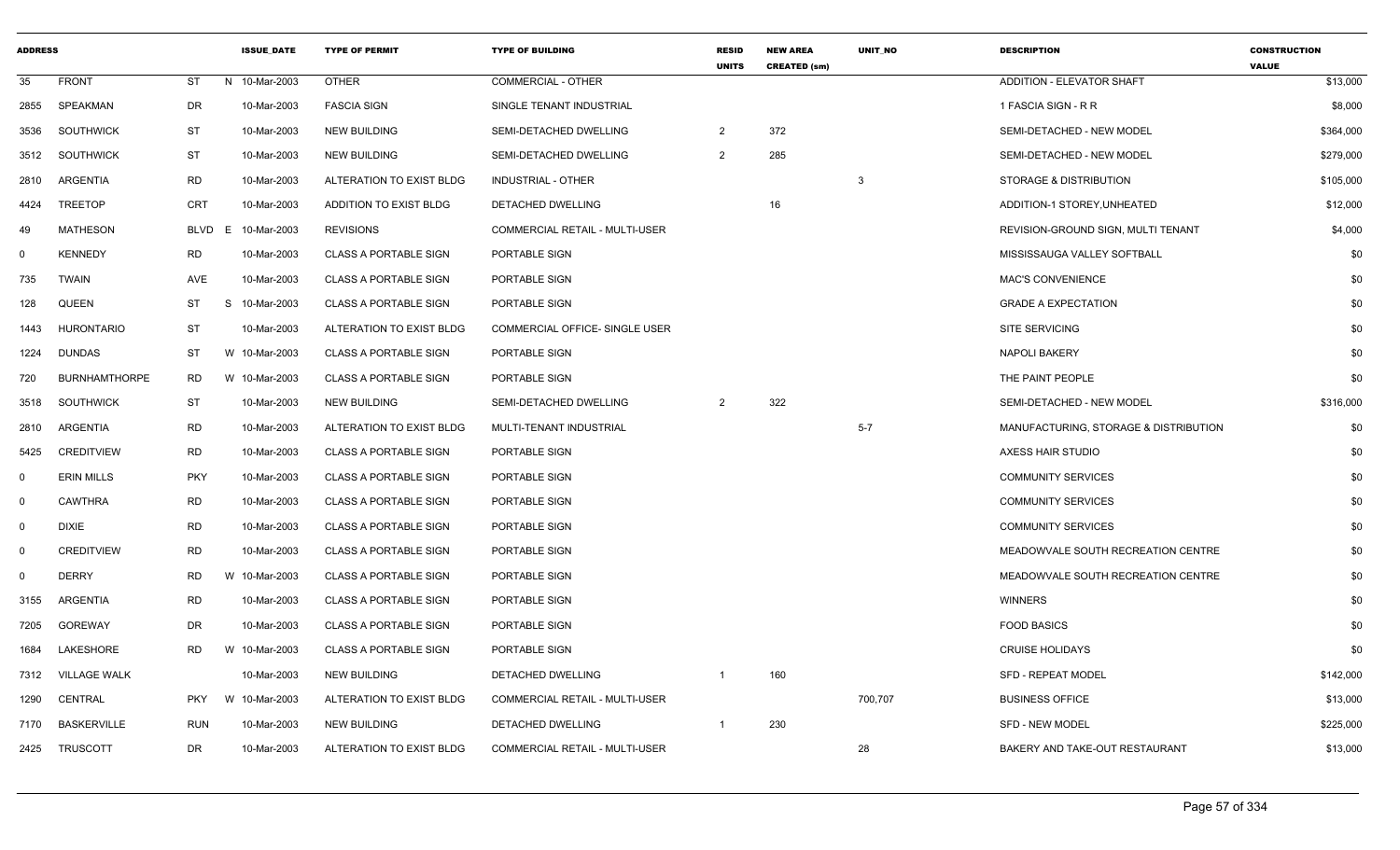| <b>ADDRESS</b> |                     |             | <b>ISSUE DATE</b> | <b>TYPE OF PERMIT</b>        | <b>TYPE OF BUILDING</b>               | <b>RESID</b><br><b>UNITS</b> | <b>NEW AREA</b><br><b>CREATED (sm)</b> | <b>UNIT NO</b> | <b>DESCRIPTION</b>                          | <b>CONSTRUCTION</b><br><b>VALUE</b> |
|----------------|---------------------|-------------|-------------------|------------------------------|---------------------------------------|------------------------------|----------------------------------------|----------------|---------------------------------------------|-------------------------------------|
| 848            | <b>GOODWIN</b>      | RD          | 10-Mar-2003       | <b>DEMOLITION</b>            | <b>DETACHED DWELLING</b>              | $\overline{1}$               |                                        |                | <b>DEMOLITION - SFD</b>                     | \$8,000                             |
| 1290           | <b>EGLINTON</b>     | AVE         | E<br>10-Mar-2003  | <b>CLASS A PORTABLE SIGN</b> | PORTABLE SIGN                         |                              |                                        |                | PADGETT BUSINESS SER VICES                  | \$0                                 |
| 33             | <b>CITY CENTRE</b>  | DR          | 10-Mar-2003       | ALTERATION TO EXIST BLDG     | <b>COMMERCIAL OFFICE - MULTI-USER</b> |                              |                                        | 111            | <b>ADMINISTRATIVE OFFICE</b>                | \$28,000                            |
| 1550           | SOUTH GATEWAY       | RD          | 11-Mar-2003       | <b>OTHER</b>                 | MULTI-TENANT INDUSTRIAL               |                              |                                        | 209            | <b>COMMERCIAL SCHOOL</b>                    | \$0                                 |
| 3658           | <b>JORIE</b>        | CRES        | 11-Mar-2003       | <b>NEW BUILDING</b>          | DETACHED DWELLING                     |                              | 199                                    |                | <b>SFD - REPEAT MODEL</b>                   | \$176,000                           |
| 3649           | <b>EMERY</b>        | DR          | 11-Mar-2003       | <b>NEW BUILDING</b>          | DETACHED DWELLING                     |                              | 199                                    |                | <b>SFD - REPEAT MODEL</b>                   | \$176,000                           |
| 577            | <b>BUD GREGORY</b>  | <b>BLVD</b> | 11-Mar-2003       | ADDITION TO EXIST BLDG       | DETACHED DWELLING                     |                              |                                        |                | <b>ADDITION-DECK</b>                        | \$3,000                             |
| 3621           | <b>JORIE</b>        | <b>CRES</b> | 11-Mar-2003       | <b>NEW BUILDING</b>          | <b>DETACHED DWELLING</b>              | $\mathbf{1}$                 | 252                                    |                | <b>SFD - REPEAT MODEL</b>                   | \$223,000                           |
| 3573           | <b>JORIE</b>        | CRES        | 11-Mar-2003       | NEW BUILDING                 | DETACHED DWELLING                     | 1                            | 252                                    |                | <b>SFD - REPEAT MODEL</b>                   | \$222,000                           |
| 3494           | <b>JORIE</b>        | <b>CRES</b> | 11-Mar-2003       | <b>NEW BUILDING</b>          | DETACHED DWELLING                     | 1                            | 217                                    |                | <b>SFD - REPEAT MODEL</b>                   | \$194,000                           |
| 3630           | JORIE               | <b>CRES</b> | 11-Mar-2003       | <b>NEW BUILDING</b>          | DETACHED DWELLING                     | $\mathbf 1$                  | 252                                    |                | <b>SFD - REPEAT MODEL</b>                   | \$222,000                           |
| 3653           | <b>EMERY</b>        | DR          | 11-Mar-2003       | NEW BUILDING                 | DETACHED DWELLING                     |                              | 252                                    |                | <b>SFD - REPEAT MODEL</b>                   | \$221,000                           |
| 1855           | <b>BUCKHORN</b>     | GATE        | 11-Mar-2003       | <b>FASCIA SIGN</b>           | <b>COMMERCIAL OFFICE - MULTI-USER</b> |                              |                                        |                | 1 FASCIA SIGN - TD                          | \$20,000                            |
| 1300           | CENTRAL             | <b>PKY</b>  | W 11-Mar-2003     | ALTERATION TO EXIST BLDG     | MULTI-TENANT INDUSTRIAL               |                              | 21                                     | 108            | PROFESSIONAL OFFICE (CHIROPRACTOR & OPTOM   | \$13,000                            |
| 627            | <b>DECKHOUSE</b>    | CRT         | 11-Mar-2003       | <b>NEW BUILDING</b>          | DETACHED DWELLING                     |                              | 197                                    |                | SFD - REPEAT MODEL, FIREBREAK LOT COMPLETIC | \$0                                 |
| 3593           | <b>JORIE</b>        | <b>CRES</b> | 11-Mar-2003       | <b>NEW BUILDING</b>          | DETACHED DWELLING                     | -1                           | 252                                    |                | <b>SFD - REPEAT MODEL</b>                   | \$222,000                           |
| 3681           | EMERY               | DR          | 11-Mar-2003       | <b>NEW BUILDING</b>          | DETACHED DWELLING                     | 1                            | 149                                    |                | <b>SFD - REPEAT MODEL</b>                   | \$132,000                           |
| 2417           | <b>OLD CARRIAGE</b> | <b>RD</b>   | 11-Mar-2003       | <b>NEW BUILDING</b>          | <b>DETACHED DWELLING</b>              |                              | 242                                    | #6             | CONDOMINIUM SFD - NEW MODEL. FOUNDATION TO  | \$238,000                           |
| 2417           | OLD CARRIAGE        | RD          | 11-Mar-2003       | <b>NEW BUILDING</b>          | DETACHED DWELLING                     | $\mathbf{1}$                 | 242                                    | #8             | CONDOMINIUM SFD - REPEAT MODEL,             | \$238,000                           |
| 2417           | <b>OLD CARRIAGE</b> | <b>RD</b>   | 11-Mar-2003       | <b>NEW BUILDING</b>          | DETACHED DWELLING                     |                              | 242                                    | #12            | CONDOMINIUM SFD - REPEAT MODEL              | \$238,000                           |
| 2600           | <b>MOTORWAY</b>     | <b>BLVD</b> | 11-Mar-2003       | <b>REVISIONS</b>             | <b>COMMERCIAL RETAIL-SINGLE USER</b>  |                              |                                        |                | REVISION-1 GROUND SIGN - WOODCHESTER MITSL  | \$0                                 |
| 5775           | <b>MCLAUGHLIN</b>   | RD          | 11-Mar-2003       | ALTERATION TO EXIST BLDG     | MULTI-TENANT INDUSTRIAL               |                              |                                        |                | INTERIOR ALTERATIONS                        | \$52,000                            |
| 2390           | <b>HAINES</b>       | <b>RD</b>   | 11-Mar-2003       | ALTERATION TO EXIST BLDG     | MULTI-TENANT INDUSTRIAL               |                              |                                        | 17,18          | <b>COMMERCIAL SCHOOL</b>                    | \$1,000                             |
| 65             | <b>PORT</b>         | ST          | E 11-Mar-2003     | OTHER                        | APARTMENT (> 6 UNITS)                 |                              |                                        | 602            | OCCUPANCY PRIOR TO COMPLETION - UNIT #602   | \$0                                 |
| 1865           | LAKESHORE           | RD          | W 11-Mar-2003     | <b>CLASS A PORTABLE SIGN</b> | PORTABLE SIGN                         |                              |                                        |                | <b>CHRIS CLEANERS</b>                       | \$0                                 |
| 154            | QUEEN               | ST          | S 11-Mar-2003     | <b>CLASS A PORTABLE SIGN</b> | PORTABLE SIGN                         |                              |                                        |                | <b>PREMIER FITNESS</b>                      | \$0                                 |
| 5035           | <b>HURONTARIO</b>   | <b>ST</b>   | 11-Mar-2003       | <b>CLASS A PORTABLE SIGN</b> | PORTABLE SIGN                         |                              |                                        |                | <b>FLOWERS BY MIRA</b>                      | \$0                                 |
| 660            | <b>EGLINTON</b>     | AVE         | W 11-Mar-2003     | <b>CLASS A PORTABLE SIGN</b> | PORTABLE SIGN                         |                              |                                        |                | <b>MAVIS DENTAL CENTRE</b>                  | \$0                                 |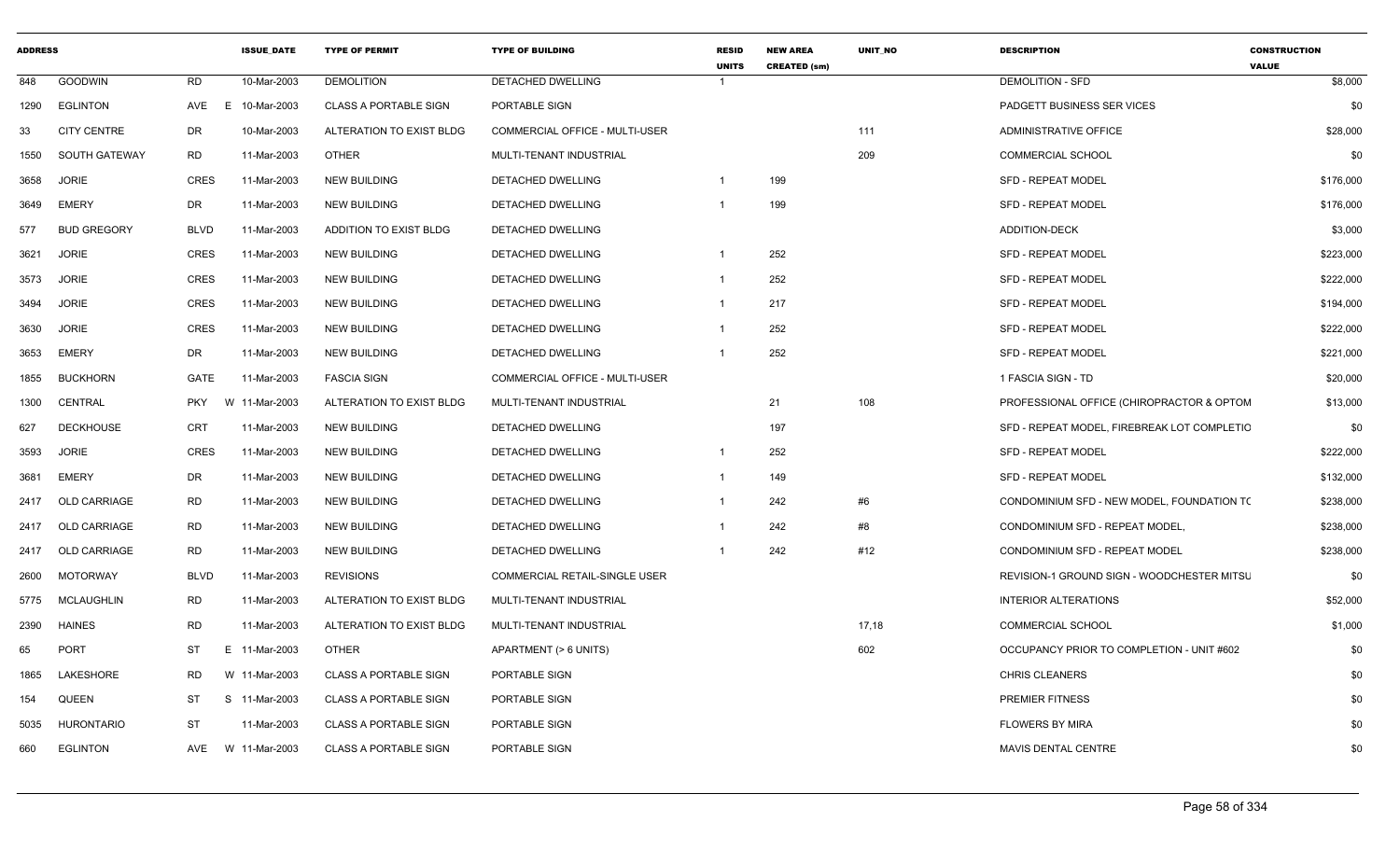| <b>ADDRESS</b> |                      |             | <b>ISSUE DATE</b> | <b>TYPE OF PERMIT</b>        | <b>TYPE OF BUILDING</b>               | <b>RESID</b><br><b>UNITS</b> | <b>NEW AREA</b><br><b>CREATED (sm)</b> | <b>UNIT NO</b> | <b>DESCRIPTION</b>                           | <b>CONSTRUCTION</b><br><b>VALUE</b> |
|----------------|----------------------|-------------|-------------------|------------------------------|---------------------------------------|------------------------------|----------------------------------------|----------------|----------------------------------------------|-------------------------------------|
| 6075           | <b>MAVIS</b>         | <b>RD</b>   | 11-Mar-2003       | <b>CLASS A PORTABLE SIGN</b> | PORTABLE SIGN                         |                              |                                        |                | KODIAC PLUS ISECO                            | \$0                                 |
| 3375           | LAIRD                | <b>RD</b>   | 11-Mar-2003       | <b>CLASS A PORTABLE SIGN</b> | PORTABLE SIGN                         |                              |                                        |                | KITCHEN CARTEL INC                           | \$0                                 |
| 3614           | <b>JORIE</b>         | <b>CRES</b> | 11-Mar-2003       | <b>NEW BUILDING</b>          | <b>DETACHED DWELLING</b>              |                              | 149                                    |                | <b>SFD - REPEAT MODEL</b>                    | \$132,000                           |
| 3637           | EMERY                | DR          | 11-Mar-2003       | <b>NEW BUILDING</b>          | DETACHED DWELLING                     |                              | 174                                    |                | SFD - REPEAT MODEL - FIREBREAK LOT           | \$154,000                           |
| 3455           | JORIE                | CRES        | 11-Mar-2003       | <b>NEW BUILDING</b>          | DETACHED DWELLING                     |                              | 252                                    |                | SFD - REPEAT MODEL - FIREBREAK LOT           | \$221,000                           |
| $\mathbf 0$    | <b>DUNDAS</b>        | ST          | E 11-Mar-2003     | <b>CLASS A PORTABLE SIGN</b> | PORTABLE SIGN                         |                              |                                        |                | DIXIE SOCCER CLUB                            | \$0                                 |
| $\Omega$       | <b>HURONTARIO</b>    | <b>ST</b>   | 11-Mar-2003       | <b>CLASS A PORTABLE SIGN</b> | PORTABLE SIGN                         |                              |                                        |                | <b>DIXIE SOCCER CLUB</b>                     | \$0                                 |
| $\Omega$       | <b>BURNHAMTHORPE</b> | RD          | E 11-Mar-2003     | <b>CLASS A PORTABLE SIGN</b> | PORTABLE SIGN                         |                              |                                        |                | DIXIE SOCCER CLUB                            | \$0                                 |
| 0              | <b>DIXIE</b>         | <b>RD</b>   | 11-Mar-2003       | <b>CLASS A PORTABLE SIGN</b> | PORTABLE SIGN                         |                              |                                        |                | DIXIE SOCCER CLUB                            | \$0                                 |
| 700            | <b>DUNDAS</b>        | ST          | E 11-Mar-2003     | <b>CLASS A PORTABLE SIGN</b> | PORTABLE SIGN                         |                              |                                        |                | AIMCO LABOUR                                 | \$0                                 |
| 2417           | OLD CARRIAGE         | <b>RD</b>   | 11-Mar-2003       | <b>NEW BUILDING</b>          | DETACHED DWELLING                     |                              | 196                                    | #5             | CONDOMINIUM SFD - NEW MODEL, FOUNDATION TO   | \$193,000                           |
| 2417           | <b>OLD CARRIAGE</b>  | <b>RD</b>   | 11-Mar-2003       | <b>NEW BUILDING</b>          | DETACHED DWELLING                     |                              | 170                                    | #7             | CONDOMINIUM SFD - NEW MODEL, FOUNDATION TO   | \$167,000                           |
| 1170           | <b>BURNHAMTHORPE</b> | RD          | W 11-Mar-2003     | <b>CLASS A PORTABLE SIGN</b> | PORTABLE SIGN                         |                              |                                        |                | <b>BIO-PED FOOT CARE CENTRE</b>              | \$0                                 |
| 1140           | <b>BURNHAMTHORPE</b> | RD.         | W 11-Mar-2003     | <b>CLASS A PORTABLE SIGN</b> | PORTABLE SIGN                         |                              |                                        |                | <b>EUROPEAN MASSAGE</b>                      | \$0                                 |
| 1146           | CLARKSON             | RD          | N 11-Mar-2003     | <b>CLASS A PORTABLE SIGN</b> | PORTABLE SIGN                         |                              |                                        |                | <b>TORONTO ABILITY SCHOOL</b>                | \$0                                 |
| 2417           | <b>OLD CARRIAGE</b>  | RD          | 11-Mar-2003       | <b>NEW BUILDING</b>          | DETACHED DWELLING                     |                              | 229                                    | #11            | CONDOMINIUM SFD - NEW MODEL                  | \$224,000                           |
| 1889           | <b>BRITANNIA</b>     | <b>RD</b>   | E 11-Mar-2003     | <b>CLASS A PORTABLE SIGN</b> | PORTABLE SIGN                         |                              |                                        |                | <b>ERB TRANSPORT</b>                         | \$0                                 |
| 1875           | <b>BUCKHORN</b>      | GATE        | 11-Mar-2003       | <b>FASCIA SIGN</b>           | COMMERCIAL OFFICE - MULTI-USER        |                              |                                        |                | 1 FASCIA SIGN - TD                           | \$20,000                            |
| 1024           | <b>DUNDAS</b>        | ST          | E.<br>11-Mar-2003 | <b>CLASS A PORTABLE SIGN</b> | PORTABLE SIGN                         |                              |                                        |                | PREMIER FURNITURE                            | \$0                                 |
| 3734           | <b>BRINWOOD</b>      | GATE        | 12-Mar-2003       | NEW BUILDING                 | DETACHED DWELLING                     |                              | 252                                    |                | SFD - REPEAT MODEL - FIREBREAK LOT COMPLETI( | \$0                                 |
| 3727           | PEARLSTONE           | DR          | 12-Mar-2003       | <b>NEW BUILDING</b>          | <b>DETACHED DWELLING</b>              |                              | 266                                    |                | SFD - REPEAT MODEL - FIREBREAK LOT COMPLETI( | \$0                                 |
| 4825           | <b>DOVEHOUSE</b>     | DR          | 12-Mar-2003       | <b>NEW BUILDING</b>          | SEMI-DETACHED DWELLING                | $\overline{2}$               | 298                                    |                | SEMI-DETACHED - NEW MODEL, FIREBREAK LOT     | \$293,000                           |
| 276            | LAKESHORE            | RD          | E 12-Mar-2003     | ALTERATION TO EXIST BLDG     | COMMERCIAL RETAIL - MULTI-USER        |                              |                                        |                | <b>INTERIOR ALTERATIONS</b>                  | \$22,000                            |
| 201            | <b>CITY CENTRE</b>   | DR          | 12-Mar-2003       | ALTERATION TO EXIST BLDG     | COMMERCIAL OFFICE - MULTI-USER        |                              | 325                                    | 800            | OFFICE ADMINISTRATION                        | \$46,000                            |
| 2150           | <b>DUNDAS</b>        | ST          | E.<br>12-Mar-2003 | ALTERATION TO EXIST BLDG     | <b>COMMERCIAL RETAIL-SINGLE USER</b>  |                              |                                        |                | ALTERATIONS-EXTERIOR CHANGES TO FRONT OF I   | \$12,000                            |
| 5100           | <b>ERIN MILLS</b>    | <b>PKY</b>  | 12-Mar-2003       | <b>FASCIA SIGN</b>           | <b>COMMERCIAL RETAIL - MULTI-USER</b> |                              |                                        | R-222          | 1 INTERIOR FASCIA SIGN - NRG HAIR STUDIO     | \$2,000                             |
| 1650           | <b>DUNDAS</b>        | ST          | E 12-Mar-2003     | <b>CHANGE OF USE</b>         | <b>INDUSTRIAL - OTHER</b>             |                              |                                        | 204            | COMMERCIAL SCHOOL-DRIVER TRAINING-IN-CLASS   | \$0                                 |
| 5909           | SIDMOUTH             | ST          | 12-Mar-2003       | <b>NEW BUILDING</b>          | DETACHED DWELLING                     |                              |                                        |                | REVISION - INTERIOR LAYOUT - LOT 14 ONLY     | \$0                                 |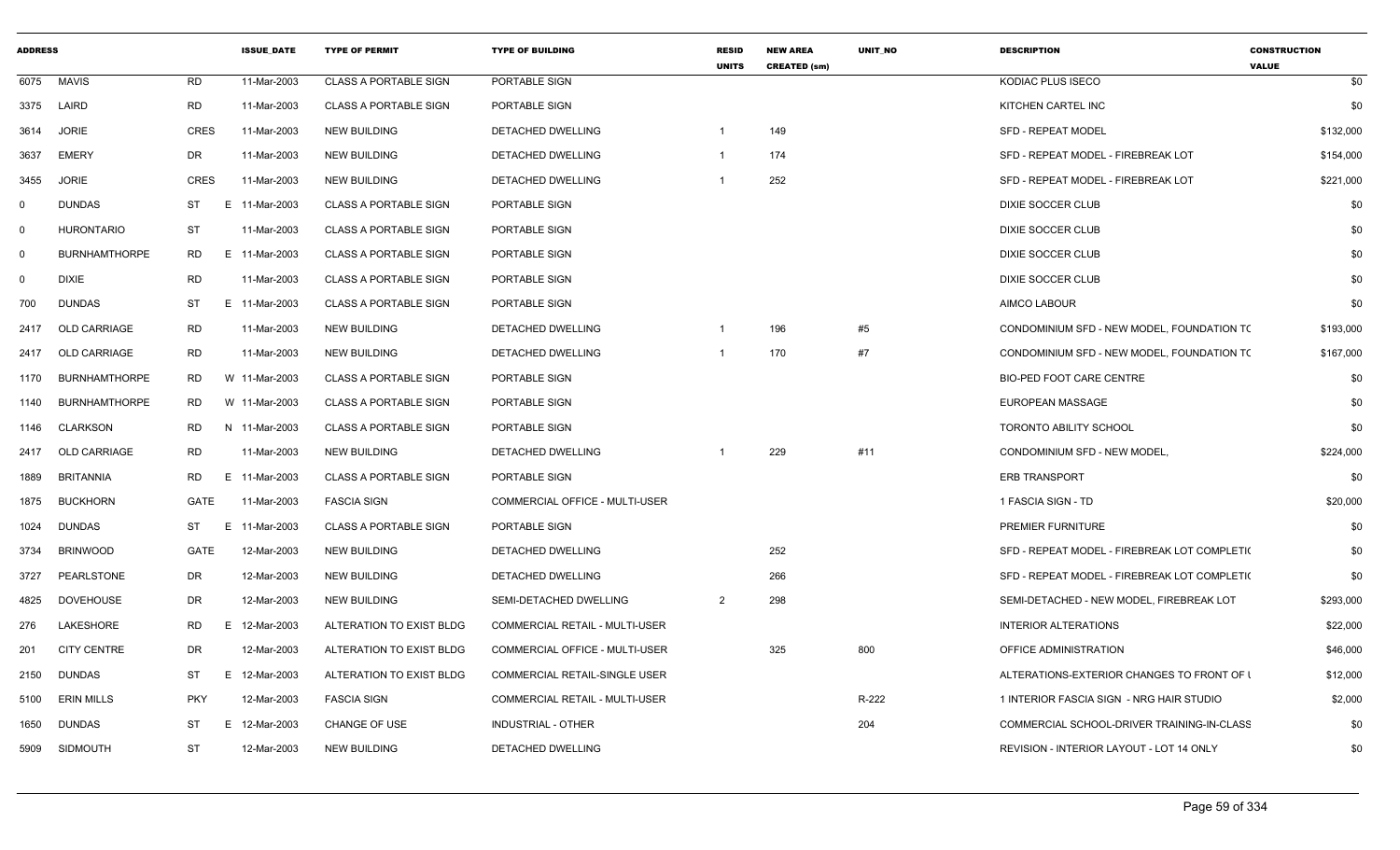| <b>ADDRESS</b> |                          |             | <b>ISSUE DATE</b> | <b>TYPE OF PERMIT</b>        | <b>TYPE OF BUILDING</b>               | <b>RESID</b><br><b>UNITS</b> | <b>NEW AREA</b><br><b>CREATED (sm)</b> | <b>UNIT NO</b> | <b>DESCRIPTION</b>                           | <b>CONSTRUCTION</b><br><b>VALUE</b> |
|----------------|--------------------------|-------------|-------------------|------------------------------|---------------------------------------|------------------------------|----------------------------------------|----------------|----------------------------------------------|-------------------------------------|
| 1500           | <b>GULLEDEN</b>          | <b>DR</b>   | 12-Mar-2003       | <b>PYLON SIGN</b>            | PUBLIC/INSTIT (EXCEPT SCHOOLS)        |                              |                                        |                | 1 CONSTRUCTION SITE SIGN - ONTARIO SUPERBUIL | \$4,000                             |
| 715            | LAKESHORE                | RD.         | 12-Mar-2003<br>E  | <b>REVISIONS</b>             | <b>COMMERCIAL RETAIL-SINGLE USER</b>  |                              |                                        |                | KITCHEN EXHAUST REVISION                     | \$0                                 |
| 1648           | <b>TRUSCOTT</b>          | <b>DR</b>   | 12-Mar-2003       | ALTERATION TO EXIST BLDG     | DETACHED DWELLING                     |                              |                                        |                | SEWER CONVERSION AND RELATED PLUMBING        | \$3,000                             |
| 5980           | CHURCHILL MEADOWS        | <b>BLVD</b> | 12-Mar-2003       | ALTERATION TO EXIST BLDG     | <b>COMMERCIAL RETAIL - MULTI-USER</b> |                              |                                        | 11             | <b>RETAIL</b>                                | \$30,000                            |
| 1128           | <b>DUNDAS</b>            | ST          | W 12-Mar-2003     | <b>NEW BUILDING</b>          | <b>CONDOMINIUM ROW DWELLING</b>       |                              | 716                                    | #28-31         | REVISIONS - OPTION ALTERNATE HVAC ONLY - BLK | \$0                                 |
| 1128           | <b>DUNDAS</b>            | ST          | W 12-Mar-2003     | <b>NEW BUILDING</b>          | <b>CONDOMINIUM ROW DWELLING</b>       |                              | 889                                    | #32-36         | REVISIONS - OPTION ALTERNATE PLAN HVAC ONLY  | \$0                                 |
| 6625           | <b>KENNEDY</b>           | RD          | 12-Mar-2003       | <b>CLASS A PORTABLE SIGN</b> | PORTABLE SIGN                         |                              |                                        |                | <b>HELP UNLIMITED</b>                        | \$0                                 |
| 4789           | DOVEHOUSE                | DR          | 12-Mar-2003       | <b>NEW BUILDING</b>          | SEMI-DETACHED DWELLING                | 2                            | 347                                    |                | SEMI-DETACHED - NEW MODEL                    | \$341,000                           |
| 6733           | MISSISSAUGA              | <b>RD</b>   | 12-Mar-2003       | ALTERATION TO EXIST BLDG     | MULTI-TENANT INDUSTRIAL               |                              |                                        |                | <b>BUSINESS OFFICE</b>                       | \$15,000                            |
| 5602           | <b>TENTH LINE WEST</b>   |             | 12-Mar-2003       | ALTERATION TO EXIST BLDG     | COMMERCIAL OFFICE - MULTI-USER        |                              |                                        | 106            | <b>OFFICE</b>                                | \$38,000                            |
| 1900           | <b>DUNDAS</b>            | <b>ST</b>   | W 13-Mar-2003     | ALTERATION TO EXIST BLDG     | COMMERCIAL OFFICE - MULTI-USER        |                              |                                        |                | <b>INTERIOR ALTERATIONS</b>                  | \$2,000                             |
| 5200           | DIXIE                    | <b>RD</b>   | 13-Mar-2003       | ALTERATION TO EXIST BLDG     | MULTI-TENANT INDUSTRIAL               |                              |                                        | $17-18$        | <b>DUST COLLECTOR</b>                        | \$20,000                            |
|                | 3470 SOUTHWICK           | <b>ST</b>   | 13-Mar-2003       | <b>NEW BUILDING</b>          | SEMI-DETACHED DWELLING                | $\overline{2}$               | 307                                    |                | SEMI-DETACHED - NEW MODEL                    | \$301,000                           |
| 1250           | SOUTH SERVICE            | <b>RD</b>   | 13-Mar-2003       | ALTERATION TO EXIST BLDG     | <b>COMMERCIAL RETAIL - MULTI-USER</b> |                              |                                        |                | NEW EXTERIOR MALL ENTRANCE/EXTEND MALL CC    | \$1,170,000                         |
| 1720           | SHERWOOD FORREST         | <b>CIR</b>  | 13-Mar-2003       | ALTERATION TO EXIST BLDG     | <b>RESIDENTIAL - OTHER</b>            |                              |                                        |                | ALTERATIONS - KITCHEN EXHAUST FAN            | \$32,000                            |
| 3590           | <b>KANEFF</b>            | <b>CRES</b> | 13-Mar-2003       | ALTERATION TO EXIST BLDG     | APARTMENT (> 6 UNITS)                 |                              | 200                                    |                | <b>INTERIOR ALTERATIONS</b>                  | \$56,000                            |
| 486            | <b>KROTONE</b>           | <b>CRES</b> | 13-Mar-2003       | <b>NEW BUILDING</b>          | SEMI-DETACHED DWELLING                | $\overline{2}$               | 333                                    |                | SEMI-DETACHED - NEW MODEL 1760 WITH ENCLOSI  | \$327,000                           |
| 3660           | <b>GREENBOWER</b>        | <b>CRT</b>  | 13-Mar-2003       | ADDITION AND ALTER           | DETACHED DWELLING                     |                              |                                        |                | ADDITION/ALTERATIONS-1STOREY, ROOF ALTERAT   | \$30,000                            |
| 32             | <b>JOYMAR</b>            | <b>DR</b>   | 13-Mar-2003       | ADDITION TO EXIST BLDG       | <b>DETACHED DWELLING</b>              |                              |                                        |                | ADDITION - ATTACHED 2 CAR GARAGE             | \$25,000                            |
| 830            | PAISLEY                  | BLVD        | 13-Mar-2003<br>W  | <b>PYLON SIGN</b>            | PUBLIC/INSTIT (EXCEPT SCHOOLS)        |                              |                                        |                | 1 CONSTRUCTION SITE SIGN - ONTARIO SUPERBUIL | \$4,000                             |
| 2160           | <b>TORQUAY</b>           | MEWS        | 13-Mar-2003       | <b>PYLON SIGN</b>            | INDUSTRIAL - OTHER                    |                              |                                        |                | 1 CONSTRUCTION SITE SIGN - ONTARIO SUPERBUIL | \$4,000                             |
| 3540           | <b>MORNING STAR</b>      | <b>DR</b>   | 13-Mar-2003       | <b>PYLON SIGN</b>            | PUBLIC/INSTIT (EXCEPT SCHOOLS)        |                              |                                        |                | 1 CONSTRUCTION SITE SIGN - ONTARIO SUPERBUIL | \$4,000                             |
| 1275           | MISSISSAUGA VALLEY       | <b>BLVD</b> | 13-Mar-2003       | <b>PYLON SIGN</b>            | PUBLIC/INSTIT (EXCEPT SCHOOLS)        |                              |                                        |                | 1 CONSTRUCTION SITE SIGN - ONTARIO SUPERBUIL | \$4,000                             |
| 60             | <b>BRISTOL</b>           | RD.         | 13-Mar-2003<br>E  | <b>CLASS A PORTABLE SIGN</b> | PORTABLE SIGN                         |                              |                                        |                | <b>HAND ME DOWN</b>                          | \$0                                 |
| 3650           | <b>DERRY</b>             | RD          | E.<br>13-Mar-2003 | <b>CLASS A PORTABLE SIGN</b> | PORTABLE SIGN                         |                              |                                        |                | WENDY'S                                      | \$0                                 |
| 1077           | <b>NORTH SERVICE</b>     | <b>RD</b>   | 13-Mar-2003       | <b>CLASS A PORTABLE SIGN</b> | <b>PORTABLE SIGN</b>                  |                              |                                        |                | <b>MUSCLEMAG INT'L</b>                       | \$0                                 |
| 6465           | <b>AIRPORT</b>           | <b>RD</b>   | 13-Mar-2003       | <b>CLASS A PORTABLE SIGN</b> | PORTABLE SIGN                         |                              |                                        |                | MUSCLEMAG INT'L                              | \$0                                 |
| 5980           | <b>CHURCHILL MEADOWS</b> | <b>BLVD</b> | 13-Mar-2003       | <b>CLASS A PORTABLE SIGN</b> | PORTABLE SIGN                         |                              |                                        |                | SPOTLESS DRY CLEANERS                        | \$0                                 |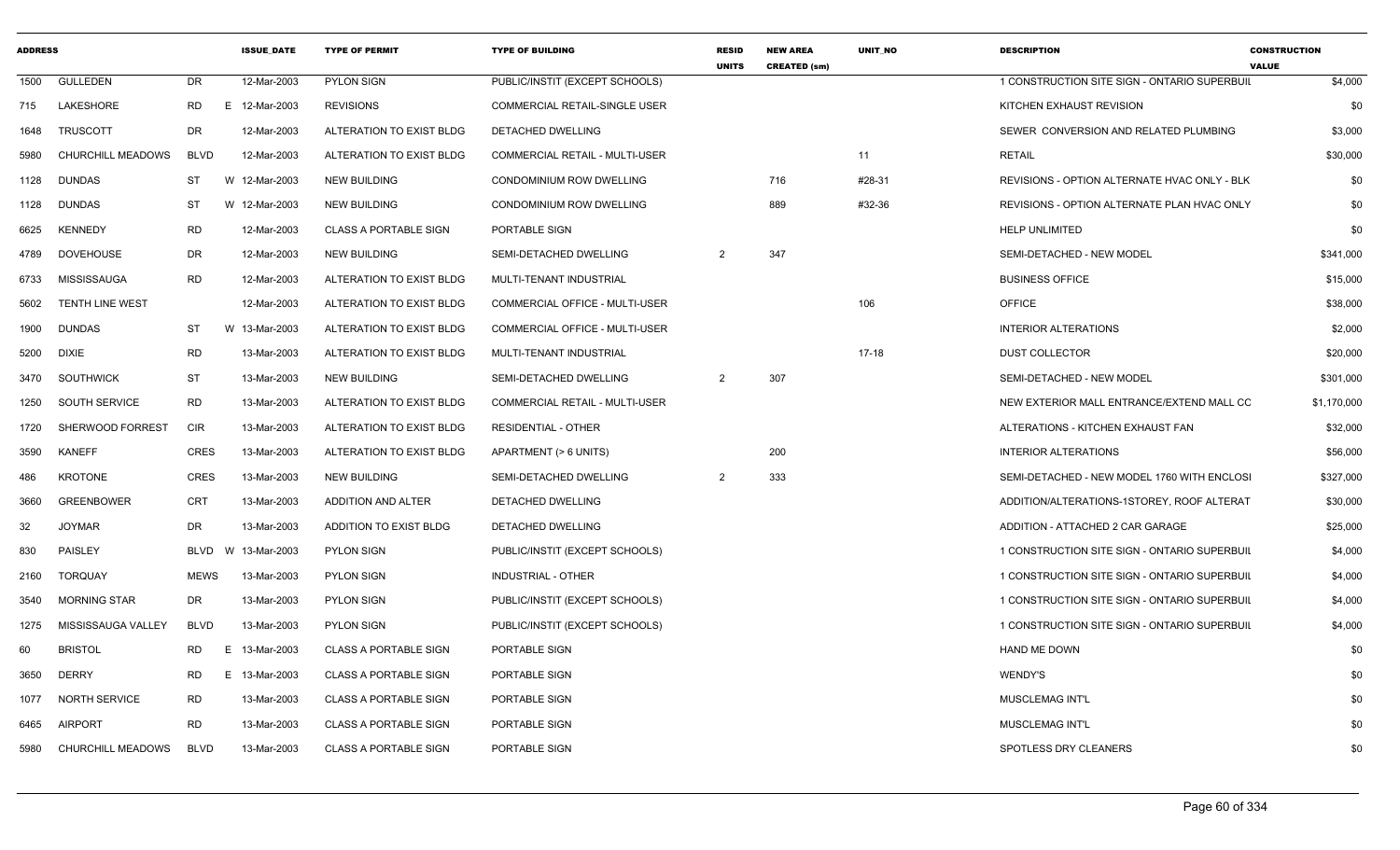| <b>ADDRESS</b> |                          |             | <b>ISSUE DATE</b> | <b>TYPE OF PERMIT</b>        | <b>TYPE OF BUILDING</b>              | <b>RESID</b><br><b>UNITS</b> | <b>NEW AREA</b><br><b>CREATED (sm)</b> | UNIT_NO        | <b>DESCRIPTION</b>                          | <b>CONSTRUCTION</b><br><b>VALUE</b> |
|----------------|--------------------------|-------------|-------------------|------------------------------|--------------------------------------|------------------------------|----------------------------------------|----------------|---------------------------------------------|-------------------------------------|
| 980            | <b>BURNHAMTHORPE</b>     | <b>RD</b>   | E 13-Mar-2003     | <b>CLASS A PORTABLE SIGN</b> | PORTABLE SIGN                        |                              |                                        |                | 241 PIZZA                                   | \$0                                 |
| 2180           | <b>CREDIT VALLEY</b>     | <b>RD</b>   | 13-Mar-2003       | <b>CLASS A PORTABLE SIGN</b> | PORTABLE SIGN                        |                              |                                        |                | ANGEL SPA INC.                              | \$0                                 |
| 393            | <b>KROTONE</b>           | <b>CRES</b> | 13-Mar-2003       | <b>NEW BUILDING</b>          | SEMI-DETACHED DWELLING               |                              | 292                                    |                | SEMI DETACHED - REPEAT MODEL. FIREBREAK COI | \$0                                 |
| 3475           | <b>CHIPLEY</b>           | <b>CRES</b> | 13-Mar-2003       | FIRE DAMAGE REPAIR           | SEMI-DETACHED DWELLING               |                              |                                        |                | FIRE DAMAGE REPAIR                          | \$14,000                            |
| 100            | <b>MATHESON</b>          | BLVD        | E<br>13-Mar-2003  | <b>CLASS A PORTABLE SIGN</b> | PORTABLE SIGN                        |                              |                                        |                | MISSISSAUGA SCHOOL OF MUSIC                 | \$0                                 |
| $\mathbf 0$    | <b>ERIN MILLS</b>        | <b>PKY</b>  | 13-Mar-2003       | <b>CLASS A PORTABLE SIGN</b> | PORTABLE SIGN                        |                              |                                        |                | ERIN MILLS TENNIS CLUB                      | \$0                                 |
| 3033           | PALSTAN                  | <b>RD</b>   | 13-Mar-2003       | <b>CLASS A PORTABLE SIGN</b> | PORTABLE SIGN                        |                              |                                        |                | MISSISSAUGA SCHOOL OF MUSIC                 | \$0                                 |
| $\mathbf{0}$   | <b>ERIN MILLS</b>        | <b>PKY</b>  | 13-Mar-2003       | <b>CLASS A PORTABLE SIGN</b> | PORTABLE SIGN                        |                              |                                        |                | ERIN MILLS TENNIS CLUB                      | \$0                                 |
| $\mathbf 0$    | <b>TRUSCOTT</b>          | <b>DR</b>   | 13-Mar-2003       | <b>CLASS A PORTABLE SIGN</b> | PORTABLE SIGN                        |                              |                                        |                | LORNE PARK BAPTIST CHURCH                   | \$0                                 |
| $\mathbf 0$    | LAKESHORE                | RD          | W 13-Mar-2003     | <b>CLASS A PORTABLE SIGN</b> | PORTABLE SIGN                        |                              |                                        |                | LORNE PARK BAPTIST CHURCH                   | \$0                                 |
| $\mathbf 0$    | <b>ERIN MILLS</b>        | <b>PKY</b>  | 13-Mar-2003       | <b>CLASS A PORTABLE SIGN</b> | PORTABLE SIGN                        |                              |                                        |                | MISSISSAUGA GOSPEL TEMPLE                   | \$0                                 |
| $\mathbf 0$    | <b>WINSTON CHURCHILL</b> | <b>BLVD</b> | 13-Mar-2003       | <b>CLASS A PORTABLE SIGN</b> | PORTABLE SIGN                        |                              |                                        |                | MISSISSAUGA GOSPEL TEMPLE                   | \$0                                 |
| $\mathbf 0$    | <b>CREDITVIEW</b>        | <b>RD</b>   | 13-Mar-2003       | <b>CLASS A PORTABLE SIGN</b> | PORTABLE SIGN                        |                              |                                        |                | MISSISSAUGA GOSPEL TEMPLE                   | \$0                                 |
| 0              | SOUTH SHERIDAN           | WAY         | 13-Mar-2003       | <b>CLASS A PORTABLE SIGN</b> | PORTABLE SIGN                        |                              |                                        |                | LORNE PARK BAPTIST CHURCH                   | \$0                                 |
| 4839           | <b>DOVEHOUSE</b>         | DR          | 13-Mar-2003       | <b>NEW BUILDING</b>          | SEMI-DETACHED DWELLING               | 2                            | 346                                    |                | SEMI-DETACHED - NEW MODEL                   | \$339,000                           |
| $\mathbf 0$    | <b>HURONTARIO</b>        | ST          | 13-Mar-2003       | <b>CLASS A PORTABLE SIGN</b> | PORTABLE SIGN                        |                              |                                        |                | LORNE PARK BAPTIST CHURCH                   | \$0                                 |
| 1905           | <b>BROAD HOLLOW</b>      | <b>GATE</b> | 14-Mar-2003       | ALTERATION TO EXIST BLDG     | <b>ROW DWELLING</b>                  |                              | -5                                     | 12             | ALTERATIONS - ELEVATOR SHAFT/LIFT           | \$10,000                            |
| 2000           | <b>CREDIT VALLEY</b>     | <b>RD</b>   | 14-Mar-2003       | ALTERATION TO EXIST BLDG     | COMMERCIAL OFFICE - MULTI-USER       |                              | 60                                     | 205            | <b>DENTAL OFFICE</b>                        | \$17,000                            |
| 3080           | <b>WINDWOOD</b>          | DR          | 14-Mar-2003       | ALTERATION TO EXIST BLDG     | <b>COMMERCIAL RETAIL-SINGLE USER</b> |                              |                                        | $\overline{1}$ | <b>HEATING ONLY</b>                         | \$22,000                            |
| 3633           | <b>BALA</b>              | <b>DR</b>   | 14-Mar-2003       | <b>NEW BUILDING</b>          | SEMI-DETACHED DWELLING               | $\overline{2}$               | 295                                    |                | SEMI-DETACHED - NEW MODEL. FIREBREAK LOT    | \$290,000                           |
| 3639           | <b>BALA</b>              | DR          | 14-Mar-2003       | <b>NEW BUILDING</b>          | SEMI-DETACHED DWELLING               | $\overline{2}$               | 317                                    |                | SEMI-DETACHED - NEW MODEL                   | \$311,000                           |
| 3226           | <b>CACTUS</b>            | GATE        | 14-Mar-2003       | <b>NEW BUILDING</b>          | DETACHED DWELLING                    | $\mathbf{1}$                 | 187                                    |                | <b>SFD - REPEAT MODEL</b>                   | \$183,000                           |
| 3620           | <b>BALA</b>              | DR          | 14-Mar-2003       | <b>NEW BUILDING</b>          | SEMI-DETACHED DWELLING               | $\overline{2}$               | 317                                    |                | SEMI-DETACHED - REPEAT MODEL                | \$311,000                           |
| 3213           | <b>CACTUS</b>            | GATE        | 14-Mar-2003       | <b>NEW BUILDING</b>          | DETACHED DWELLING                    | $\overline{1}$               | 187                                    |                | SFD - REPEAT MODEL                          | \$183,000                           |
| 3207           | <b>CACTUS</b>            | GATE        | 14-Mar-2003       | <b>NEW BUILDING</b>          | DETACHED DWELLING                    | -1                           | 205                                    |                | SFD - REPEAT MODEL                          | \$202,000                           |
| 5643           | <b>FRESHWATER</b>        | DR          | 14-Mar-2003       | <b>NEW BUILDING</b>          | SEMI-DETACHED DWELLING               | $\overline{2}$               | 322                                    |                | SEMI-DETACHED - NEW MODEL                   | \$316,000                           |
| 4807           | <b>DOVEHOUSE</b>         | DR          | 14-Mar-2003       | <b>NEW BUILDING</b>          | SEMI-DETACHED DWELLING               | 2                            | 346                                    |                | SEMI-DETACHED - REPEAT MODEL                | \$339,000                           |
| 3488           | <b>SOUTHWICK</b>         | <b>ST</b>   | 14-Mar-2003       | <b>NEW BUILDING</b>          | SEMI-DETACHED DWELLING               | $\overline{2}$               | 317                                    |                | SEMI-DETACHED - REPEAT MODEL                | \$311,000                           |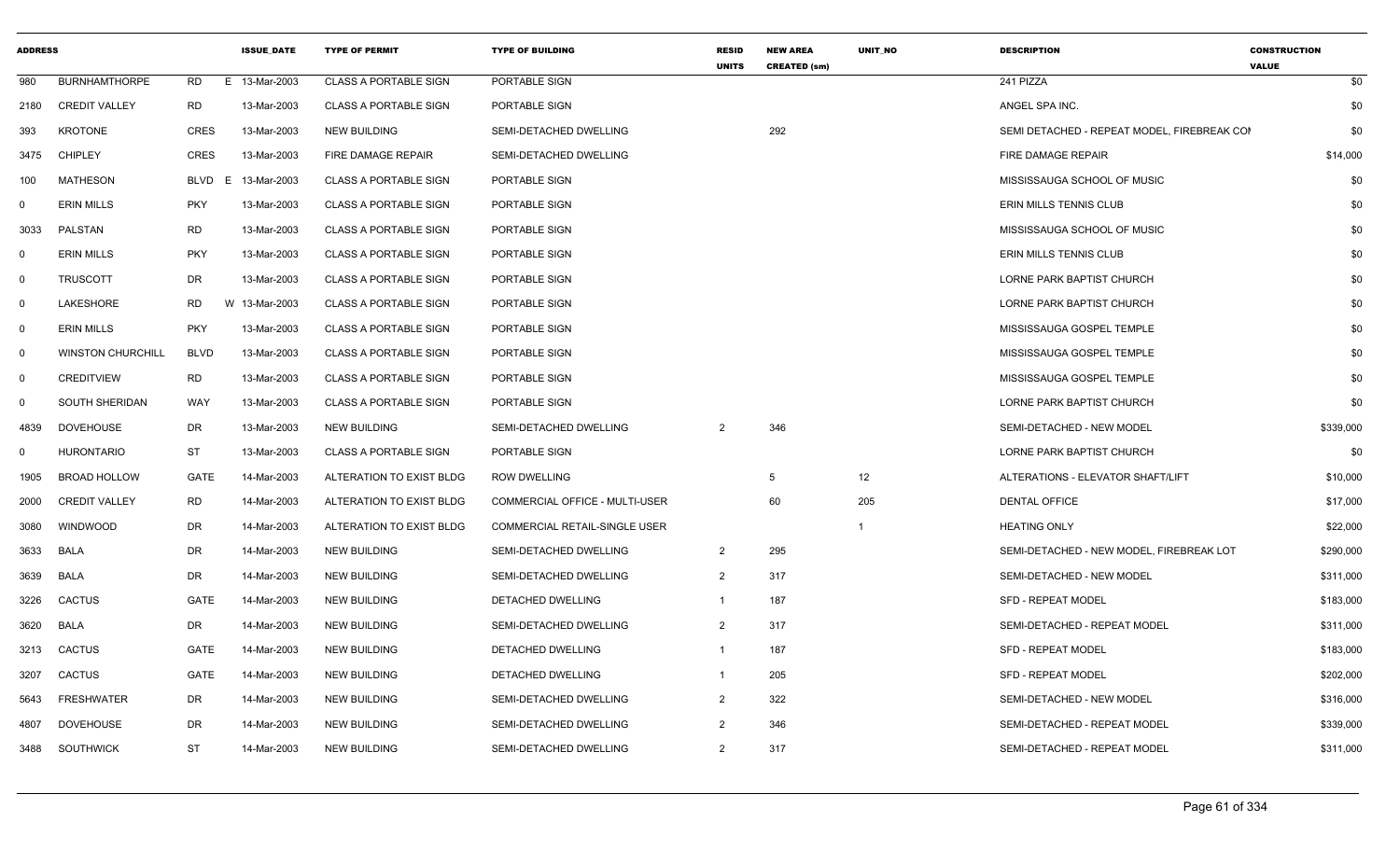| <b>ADDRESS</b> |                     |            | <b>ISSUE DATE</b> | <b>TYPE OF PERMIT</b>        | <b>TYPE OF BUILDING</b>        | <b>RESID</b><br><b>UNITS</b> | <b>NEW AREA</b><br><b>CREATED (sm)</b> | <b>UNIT NO</b> | <b>DESCRIPTION</b>                             | <b>CONSTRUCTION</b><br><b>VALUE</b> |
|----------------|---------------------|------------|-------------------|------------------------------|--------------------------------|------------------------------|----------------------------------------|----------------|------------------------------------------------|-------------------------------------|
| 3476           | <b>SOUTHWICK</b>    | <b>ST</b>  | 14-Mar-2003       | <b>NEW BUILDING</b>          | SEMI-DETACHED DWELLING         | 2                            | 285                                    |                | SEMI-DETACHED - REPEAT MODEL                   | \$279,000                           |
| 4819           | <b>DOVEHOUSE</b>    | DR         | 14-Mar-2003       | <b>NEW BUILDING</b>          | SEMI-DETACHED DWELLING         | $\overline{2}$               | 298                                    |                | SEMI-DETACHED - REPEAT MODEL                   | \$293,000                           |
| 3282           | ANGEL PASS          | DR         | 14-Mar-2003       | <b>NEW BUILDING</b>          | SEMI-DETACHED DWELLING         | 2                            | 285                                    |                | SEMI-DETACHED - REPEAT MODEL                   | \$279,000                           |
| 3270           | <b>ANGEL PASS</b>   | DR         | 14-Mar-2003       | <b>NEW BUILDING</b>          | SEMI-DETACHED DWELLING         | $\overline{2}$               | 285                                    |                | SEMI-DETACHED - REPEAT MODEL                   | \$279,000                           |
| 3579           | <b>BALA</b>         | <b>DR</b>  | 14-Mar-2003       | <b>NEW BUILDING</b>          | SEMI-DETACHED DWELLING         | $\overline{2}$               | 315                                    |                | SEMI-DETACHED - NEW MODEL                      | \$315,000                           |
| 5634           | <b>FRESHWATER</b>   | DR         | 14-Mar-2003       | <b>NEW BUILDING</b>          | SEMI-DETACHED DWELLING         | $\overline{2}$               | 300                                    |                | SEMI-DETACHED - NEW MODEL                      | \$295,000                           |
| 3530           | <b>SOUTHWICK</b>    | <b>ST</b>  | 14-Mar-2003       | <b>NEW BUILDING</b>          | SEMI-DETACHED DWELLING         | $\overline{2}$               | 307                                    |                | SEMI-DETACHED - REPEAT MODEL                   | \$301,000                           |
| 3500           | SOUTHWICK           | <b>ST</b>  | 14-Mar-2003       | <b>NEW BUILDING</b>          | SEMI-DETACHED DWELLING         | $\overline{2}$               | 307                                    |                | SEMI-DETACHED - REPEAT MODEL. FIREBREAK LOT    | \$301,000                           |
| 4795           | <b>DOVEHOUSE</b>    | DR         | 14-Mar-2003       | <b>NEW BUILDING</b>          | SEMI-DETACHED DWELLING         | $\overline{2}$               | 346                                    |                | SEMI-DETACHED - REPEAT MODEL                   | \$339,000                           |
| 3276           | ANGEL PASS          | DR         | 14-Mar-2003       | <b>NEW BUILDING</b>          | SEMI-DETACHED DWELLING         | 2                            | 307                                    |                | SEMI-DETACHED - REPEAT MODEL                   | \$301,000                           |
| 4813           | <b>DOVEHOUSE</b>    | <b>DR</b>  | 14-Mar-2003       | <b>NEW BUILDING</b>          | SEMI-DETACHED DWELLING         | $\overline{2}$               | 280                                    |                | SEMI-DETACHED - REPEAT MODEL                   | \$275,000                           |
| 4752           | <b>JAMES AUSTIN</b> | DR         | 14-Mar-2003       | <b>NEW BUILDING</b>          | <b>STREET ROW DWELLING</b>     |                              |                                        | #138-145       | STREET ROW DWELLING - BLK 287 (8 UNITS) - COMF | \$0                                 |
| 4770           | <b>JAMES AUSTIN</b> | DR         | 14-Mar-2003       | <b>NEW BUILDING</b>          | STREET ROW DWELLING            |                              |                                        | #130-137       | STREET ROW DWELLING - BLK 288 (8 UNITS) - COMF | \$0                                 |
| 4788           | <b>JAMES AUSTIN</b> | DR         | 14-Mar-2003       | <b>NEW BUILDING</b>          | <b>STREET ROW DWELLING</b>     |                              |                                        | #122-129       | STREET ROW DWELLING - BLK 289 (8 UNITS)- COMP  | \$0                                 |
| 4898           | <b>JAMES AUSTIN</b> | DR         | 14-Mar-2003       | <b>NEW BUILDING</b>          | STREET ROW DWELLING            |                              |                                        | #83-92         | STREET ROW DWELLING - BLK 293 (10 UNITS) - COM | \$0                                 |
| 4938           | <b>JAMES AUSTIN</b> | DR         | 14-Mar-2003       | <b>NEW BUILDING</b>          | <b>STREET ROW DWELLING</b>     |                              |                                        | #65-72         | STREET ROW DWELLING - BLK 295 (8 UNITS) - COMF | \$0                                 |
| 4884           | <b>VIENNA</b>       | <b>CRT</b> | 14-Mar-2003       | <b>NEW BUILDING</b>          | <b>STREET ROW DWELLING</b>     |                              |                                        | #1-3           | STREET ROW DWELLING - BLK 304 (3 UNITS) - COMF | \$0                                 |
| 3274           | <b>CRIMSON KING</b> | <b>CIR</b> | 14-Mar-2003       | <b>NEW BUILDING</b>          | DETACHED DWELLING              | $\mathbf{1}$                 | 234                                    |                | SFD - REPEAT MODEL,                            | \$229,000                           |
| 7146           | <b>BASKERVILLE</b>  | <b>RUN</b> | 14-Mar-2003       | <b>NEW BUILDING</b>          | <b>DETACHED DWELLING</b>       | $\mathbf{1}$                 | 230                                    |                | SFD - REPEAT MODEL                             | \$203,000                           |
| 3524           | SOUTHWICK           | <b>ST</b>  | 14-Mar-2003       | <b>NEW BUILDING</b>          | SEMI-DETACHED DWELLING         | $\overline{2}$               | 307                                    |                | SEMI-DETACHED - REPEAT MODEL                   | \$301,000                           |
| 3482           | SOUTHWICK           | <b>ST</b>  | 14-Mar-2003       | <b>NEW BUILDING</b>          | SEMI-DETACHED DWELLING         | 2                            | 285                                    |                | SEMI-DETACHED - REPEAT MODEL                   | \$279,000                           |
| 736            | <b>KAISER</b>       | DR         | 14-Mar-2003       | ALTERATION TO EXIST BLDG     | DETACHED DWELLING              |                              |                                        |                | ALTERATIONS-SIDE ENTRANCE/2 WINDOWS            | \$8,000                             |
| 1625           | TECH                | AVE        | 14-Mar-2003       | <b>FASCIA SIGN</b>           | MULTI-TENANT INDUSTRIAL        |                              |                                        |                | 1 FASCIA SIGN-SYMCOR                           | \$8,000                             |
| 100            | <b>EMBY</b>         | DR         | 14-Mar-2003       | <b>CHANGE OF USE</b>         | MULTI-TENANT INDUSTRIAL        |                              |                                        | C              | <b>PUBLIC GARAGE</b>                           | \$0                                 |
| 1400           | <b>BONHILL</b>      | <b>RD</b>  | 14-Mar-2003       | CHANGE OF USE                | SINGLE TENANT INDUSTRIAL       |                              |                                        |                | WAREHOUSE DISTRIBUTION OF AUTOMOTIVE COLL      | \$0                                 |
| 3135           | ARGENTIA            | <b>RD</b>  | 14-Mar-2003       | <b>FASCIA SIGN</b>           | COMMERCIAL RETAIL - MULTI-USER |                              |                                        | $G-8$          | 1 FASCIA SIGN - MOORES                         | \$9,000                             |
| $\mathbf{0}$   | <b>TRUSCOTT</b>     | DR         | 14-Mar-2003       | <b>CLASS A PORTABLE SIGN</b> | PORTABLE SIGN                  |                              |                                        |                | PARK ROYAL CO-OPERATIVE NURSERY SCHOOL         | \$0                                 |
| 4844           | <b>VIENNA</b>       | <b>CRT</b> | 14-Mar-2003       | <b>NEW BUILDING</b>          | <b>STREET ROW DWELLING</b>     |                              |                                        | #4-6           | STREET ROW DWELLING - BLK 305 (4 UNITS) - COMF | \$0                                 |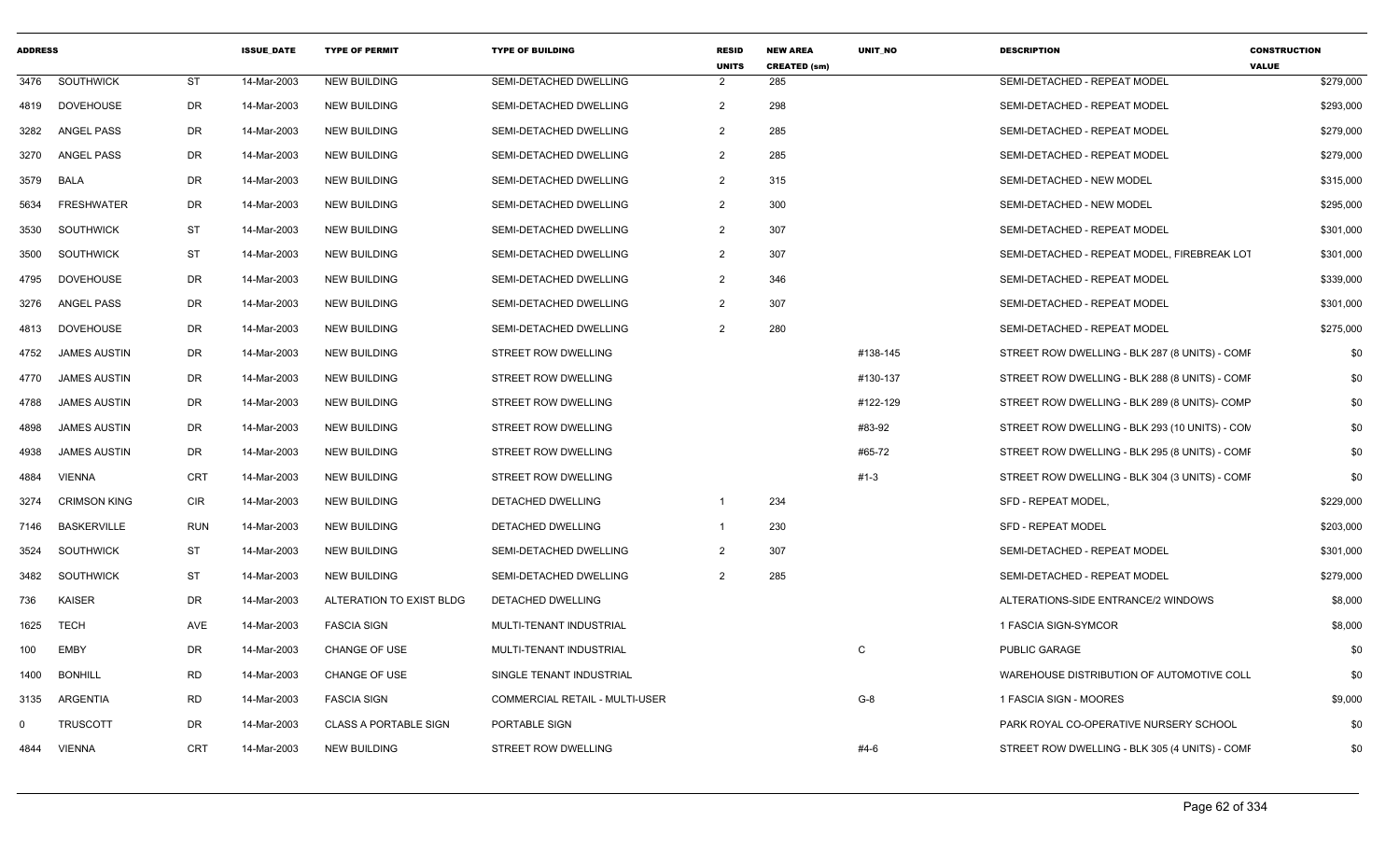| <b>ADDRESS</b> |                        |             | <b>ISSUE DATE</b> | <b>TYPE OF PERMIT</b>    | <b>TYPE OF BUILDING</b>               | <b>RESID</b><br><b>UNITS</b> | <b>NEW AREA</b><br><b>CREATED (sm)</b> | <b>UNIT NO</b> | <b>DESCRIPTION</b>                            | <b>CONSTRUCTION</b><br><b>VALUE</b> |
|----------------|------------------------|-------------|-------------------|--------------------------|---------------------------------------|------------------------------|----------------------------------------|----------------|-----------------------------------------------|-------------------------------------|
| 5624           | <b>FRESHWATER</b>      | DR          | 14-Mar-2003       | <b>NEW BUILDING</b>      | SEMI-DETACHED DWELLING                | $\overline{2}$               | 300                                    |                | SEMI-DETACHED - REPEAT MODEL                  | \$295,000                           |
| 3657           | <b>BALA</b>            | DR          | 14-Mar-2003       | <b>NEW BUILDING</b>      | SEMI-DETACHED DWELLING                | $\overline{2}$               | 317                                    |                | SEMI-DETACHED - REPEAT MODEL                  | \$311,000                           |
| 3651           | BALA                   | DR          | 14-Mar-2003       | <b>NEW BUILDING</b>      | SEMI-DETACHED DWELLING                | $\overline{2}$               | 275                                    |                | SEMI-DETACHED - NEW MODEL                     | \$270,000                           |
| 3506           | <b>SOUTHWICK</b>       | <b>ST</b>   | 14-Mar-2003       | <b>NEW BUILDING</b>      | SEMI-DETACHED DWELLING                | $\overline{2}$               | 307                                    |                | SEMI-DETACHED - REPEAT MODEL                  | \$301,000                           |
| 4801           | <b>DOVEHOUSE</b>       | DR          | 14-Mar-2003       | <b>NEW BUILDING</b>      | SEMI-DETACHED DWELLING                | $\overline{2}$               | 298                                    |                | SEMI-DETACHED - REPEAT MODEL                  | \$293,000                           |
| 3294           | ANGEL PASS             | DR          | 14-Mar-2003       | NEW BUILDING             | SEMI-DETACHED DWELLING                | $\overline{2}$               | 285                                    |                | SEMI-DETACHED - REPEAT MODEL                  | \$279,000                           |
| 3494           | <b>SOUTHWICK</b>       | ST          | 14-Mar-2003       | <b>NEW BUILDING</b>      | SEMI-DETACHED DWELLING                | $\overline{2}$               | 285                                    |                | SEMI-DETACHED - REPEAT MODEL                  | \$279,000                           |
| 3224           | <b>CACTUS</b>          | <b>GATE</b> | 14-Mar-2003       | <b>NEW BUILDING</b>      | DETACHED DWELLING                     | $\overline{1}$               | 205                                    |                | <b>SFD - REPEAT MODEL</b>                     | \$202,000                           |
| 2509           | <b>RUGBY</b>           | <b>RD</b>   | 14-Mar-2003       | <b>DEMOLITION</b>        | DETACHED DWELLING                     | - 1                          |                                        |                | DEMOLITION - SFD/GARAGE                       | \$8,000                             |
| 3765           | <b>BRINWOOD</b>        | GATE        | 14-Mar-2003       | <b>NEW BUILDING</b>      | <b>DETACHED DWELLING</b>              |                              |                                        |                | SFD - REPEAT MODEL - FIREBREAK LOT COMPLETI(  | \$0                                 |
| 3737           | <b>BRINWOOD</b>        | <b>GATE</b> | 14-Mar-2003       | <b>NEW BUILDING</b>      | DETACHED DWELLING                     |                              |                                        |                | SFD - REPEAT MODEL - FIREBREAK LOT COMPLETI(  | \$0                                 |
| 2820           | ARGENTIA               | <b>RD</b>   | 14-Mar-2003       | ALTERATION TO EXIST BLDG | MULTI-TENANT INDUSTRIAL               |                              |                                        | 3              | STORAGE & DISTRIBUTION                        | \$12,000                            |
| 3612           | STONECUTTER            | <b>CRES</b> | 14-Mar-2003       | <b>NEW BUILDING</b>      | <b>DETACHED DWELLING</b>              |                              |                                        |                | SFD - REPEAT MODEL - FIREBREAK LOT COMPLETI(  | \$0                                 |
| 3530           | <b>STONECUTTER</b>     | <b>CRES</b> | 14-Mar-2003       | <b>NEW BUILDING</b>      | SEMI-DETACHED DWELLING                |                              |                                        |                | SEMI DETACHED - REPEAT MODEL - FIREBREAK LO   | \$0                                 |
| 1480           | <b>INDIAN GROVE</b>    |             | 14-Mar-2003       | <b>DEMOLITION</b>        | DETACHED DWELLING                     | -1                           |                                        |                | <b>DEMOLITION - SFD</b>                       | \$8,000                             |
| 3288           | <b>ANGEL PASS</b>      | DR          | 14-Mar-2003       | <b>NEW BUILDING</b>      | SEMI-DETACHED DWELLING                | $\overline{2}$               | 307                                    |                | SEMI-DETACHED - REPEAT MODEL - FIREBREAK LO   | \$301,000                           |
| 1250           | <b>SOUTH SERVICE</b>   | <b>RD</b>   | 17-Mar-2003       | ALTERATION TO EXIST BLDG | <b>COMMERCIAL RETAIL - MULTI-USER</b> |                              |                                        | 27&29          | CANC 2004/06/03 - RETAIL SALES OF WOMAN'S CLO | \$39,000                            |
| 20             | ONAWAY                 | <b>RD</b>   | 17-Mar-2003       | ADDITION TO EXIST BLDG   | DETACHED DWELLING                     |                              |                                        |                | ADDITION - GARAGE/DECK/FRONT PORCH            | \$36,000                            |
| 3329           | <b>CRIMSON KING</b>    | <b>CIR</b>  | 17-Mar-2003       | <b>NEW BUILDING</b>      | <b>DETACHED DWELLING</b>              | $\overline{1}$               | 217                                    |                | <b>SFD - NEW MODEL</b>                        | \$213,000                           |
| 7330           | <b>TENTH LINE WEST</b> |             | 17-Mar-2003       | <b>NEW BUILDING</b>      | DETACHED DWELLING                     |                              | 217                                    |                | <b>SFD - REPEAT MODEL</b>                     | \$213,000                           |
| 1190           | SIENNA                 | ST          | 17-Mar-2003       | <b>REVISIONS</b>         | DETACHED DWELLING                     |                              |                                        |                | REVISION - INTERIOR LAYOUT - LOT 33 ONLY      | \$0                                 |
| 2810           | <b>ARGENTIA</b>        | <b>RD</b>   | 17-Mar-2003       | ALTERATION TO EXIST BLDG | MULTI-TENANT INDUSTRIAL               |                              |                                        | $5 - 7$        | MANUFACTURING, STORAGE & DISTRIBUTION         | \$315,000                           |
| 1136           | LORIMAR                | DR.         | 17-Mar-2003       | <b>FASCIA SIGN</b>       | SINGLE TENANT INDUSTRIAL              |                              |                                        |                | 2 FASCIA SIGNS - PAPER EXPRESS SHOPPE INC     | \$9,000                             |
| 1021           | KNOTTY PINE GROVE      |             | 17-Mar-2003       | <b>OTHER</b>             | DETACHED DWELLING                     |                              |                                        |                | <b>ADDITION - DECK</b>                        | \$8,000                             |
| 220            | STATESMAN              | DR          | 17-Mar-2003       | OTHER                    | INDUSTRIAL - OTHER                    |                              |                                        |                | WATER & SANITARY SEWER REPLACEMENT            | \$5,000                             |
| 2000           | ARGENTIA               | <b>RD</b>   | 17-Mar-2003       | ALTERATION TO EXIST BLDG | COMMERCIAL OFFICE- SINGLE USER        |                              |                                        | PL 3-#200      | <b>BUSINESS ADMINISTRATIVE OFFICE</b>         | \$104,000                           |
| 1271           | <b>INFINITY</b>        | ST          | 17-Mar-2003       | <b>REVISIONS</b>         | DETACHED DWELLING                     |                              |                                        |                | REVISION - INTERIOR LAYOUT - LOT 148 ONLY     | \$0                                 |
| 50             | <b>BURNHAMTHORPE</b>   | <b>RD</b>   | W 17-Mar-2003     | ALTERATION TO EXIST BLDG | <b>COMMERCIAL OFFICE - MULTI-USER</b> |                              |                                        | 402            | <b>INTERIOR ALTERATIONS</b>                   | \$13,000                            |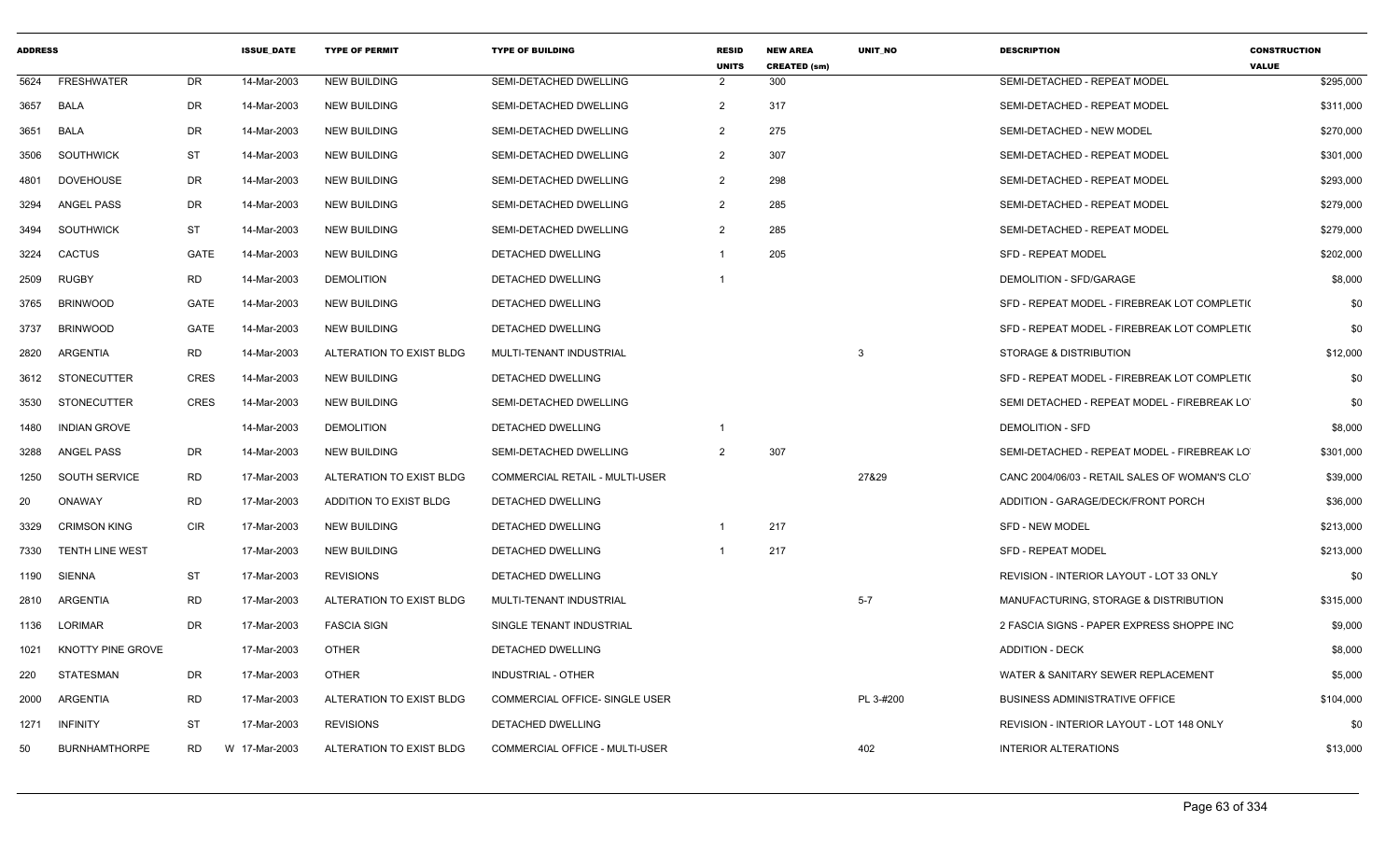| <b>ADDRESS</b> |                          |             | <b>ISSUE DATE</b> | <b>TYPE OF PERMIT</b>                         | <b>TYPE OF BUILDING</b>        | <b>RESID</b><br><b>UNITS</b> | <b>NEW AREA</b><br><b>CREATED (sm)</b> | UNIT NO   | <b>DESCRIPTION</b>                           | <b>CONSTRUCTION</b><br><b>VALUE</b> |
|----------------|--------------------------|-------------|-------------------|-----------------------------------------------|--------------------------------|------------------------------|----------------------------------------|-----------|----------------------------------------------|-------------------------------------|
| 5099           | CREEKBANK                | <b>RD</b>   | 17-Mar-2003       | ELECTROMAG LOCK DEVICE                        | <b>INDUSTRIAL - OTHER</b>      |                              |                                        |           | 2 MAGLOCKS                                   | \$15,000                            |
| 2507           | <b>MERRINGTON</b>        | CRES        | 17-Mar-2003       | ADDITION TO EXIST BLDG                        | DETACHED DWELLING              |                              |                                        |           | <b>REAR ADDITION-1 STOREY KITCHEN</b>        | \$19,000                            |
| 980            | <b>BURNHAMTHORPE</b>     | <b>RD</b>   | 17-Mar-2003<br>E. | <b>FASCIA SIGN</b>                            | COMMERCIAL RETAIL - MULTI-USER |                              |                                        |           | 1 FASCIA SIGN -2 FOR 1 PIZZA                 | \$5,000                             |
| 5923           | SIDMOUTH                 | ST          | 17-Mar-2003       | <b>REVISIONS</b>                              | <b>DETACHED DWELLING</b>       |                              |                                        |           | REVISION - INTERIOR LAYOUT - LOT 21 ONLY     | \$0                                 |
| 690            | MEADOW WOOD              | <b>RD</b>   | 17-Mar-2003       | CLASS 4 PRIVATE SEWAGE SYSTEDETACHED DWELLING |                                |                              |                                        |           | CANC 2004/06/07 - NEW SEPTIC SYSTEM          | \$12,000                            |
| 780            | <b>BURNHAMTHORPE</b>     | <b>RD</b>   | W 17-Mar-2003     | <b>CLASS A PORTABLE SIGN</b>                  | PORTABLE SIGN                  |                              |                                        |           | ERINDALE DRY CLEANING                        | \$0                                 |
| 3644           | BALA                     | DR          | 17-Mar-2003       | <b>NEW BUILDING</b>                           | SEMI-DETACHED DWELLING         | $\overline{2}$               | 302                                    |           | SEMI-DETACHED - NEW MODEL                    | \$296,000                           |
| 1021           | <b>BREVIK</b>            | PL          | 17-Mar-2003       | <b>CLASS A PORTABLE SIGN</b>                  | PORTABLE SIGN                  |                              |                                        |           | <b>VENT MASTER</b>                           | \$0                                 |
|                | 3045 MAVIS               | RD          | 17-Mar-2003       | <b>CLASS A PORTABLE SIGN</b>                  | PORTABLE SIGN                  |                              |                                        |           | LOBLAWS                                      | \$0                                 |
| 6861           | <b>EARLY SETTLER</b>     | <b>ROW</b>  | 17-Mar-2003       | <b>OTHER</b>                                  | DETACHED DWELLING              |                              |                                        |           | <b>NEW CATCH BASIN</b>                       | \$15,000                            |
| 3087           | <b>WINSTON CHURCHILL</b> | <b>BLVD</b> | 17-Mar-2003       | <b>CLASS A PORTABLE SIGN</b>                  | PORTABLE SIGN                  |                              |                                        |           | PLANET WORKOUT                               | \$0                                 |
| 2200           | DUNDAS                   | ST          | 17-Mar-2003<br>E. | <b>CLASS A PORTABLE SIGN</b>                  | PORTABLE SIGN                  |                              |                                        |           | THE SLEEP FACTORY                            | \$0                                 |
| 920            | SOUTHDOWN                | RD          | 17-Mar-2003       | ALTERATION TO EXIST BLDG                      | COMMERCIAL RETAIL - MULTI-USER |                              |                                        | $H-7$     | UNDERGROUND PLUMBING ONLY (MODEL SUITE)      | \$2,000                             |
| 3161           | <b>HURONTARIO</b>        | <b>ST</b>   | 17-Mar-2003       | <b>CLASS A PORTABLE SIGN</b>                  | PORTABLE SIGN                  |                              |                                        |           | <b>SOFTRON TAX</b>                           | \$0                                 |
| 4782           | <b>BLOOMBURG</b>         | DR          | 17-Mar-2003       | <b>NEW BUILDING</b>                           | DETACHED DWELLING              |                              |                                        |           | SFD - REPEAT MODEL - FIREBREAK LOT COMPLETI( | \$0                                 |
| 4090           | RIDGEWAY                 | DR          | 17-Mar-2003       | <b>CLASS A PORTABLE SIGN</b>                  | PORTABLE SIGN                  |                              |                                        |           | NETTLEWOODS INC.                             | \$0                                 |
| 3497           | <b>CRIMSON KING</b>      | CIR         | 17-Mar-2003       | <b>NEW BUILDING</b>                           | DETACHED DWELLING              |                              | 217                                    |           | SFD - REPEAT MODEL                           | \$213,000                           |
| 3105           | <b>WINSTON CHURCHILL</b> | <b>BLVD</b> | 17-Mar-2003       | <b>CLASS A PORTABLE SIGN</b>                  | PORTABLE SIGN                  |                              |                                        |           | <b>FABUTAN SUN TAN STUDIOS</b>               | \$0                                 |
| 2565           | ARGENTIA                 | RD          | 17-Mar-2003       | <b>CLASS A PORTABLE SIGN</b>                  | PORTABLE SIGN                  |                              |                                        |           | <b>HOLIDAY INN SELECT</b>                    | \$0                                 |
| 6465           | <b>MILLCREEK</b>         | DR          | 17-Mar-2003       | <b>CLASS A PORTABLE SIGN</b>                  | PORTABLE SIGN                  |                              |                                        |           | <b>READY STAFFING SOLUTIONS</b>              | \$0                                 |
| 1616           | <b>MATHESON</b>          | <b>BLVD</b> | 17-Mar-2003       | <b>CLASS A PORTABLE SIGN</b>                  | PORTABLE SIGN                  |                              |                                        |           | <b>SINSATIONS</b>                            | \$0                                 |
| 325            | CENTRAL                  | <b>PKY</b>  | W 17-Mar-2003     | <b>CLASS A PORTABLE SIGN</b>                  | PORTABLE SIGN                  |                              |                                        |           | <b>MIDNIGHT SUN</b>                          | \$0                                 |
| 3246           | VALMARIE                 | AVE         | 17-Mar-2003       | FIRE DAMAGE REPAIR                            | DETACHED DWELLING              |                              |                                        |           | FIRE DAMAGE REPAIR                           | \$70,000                            |
| 2150           | <b>BURNHAMTHORPE</b>     | <b>RD</b>   | W 17-Mar-2003     | <b>CLASS A PORTABLE SIGN</b>                  | PORTABLE SIGN                  |                              |                                        |           | SHOPPERS DRUG MART                           | \$0                                 |
| $\Omega$       | <b>WINSTON CHURCHILL</b> | <b>BLVD</b> | 17-Mar-2003       | <b>CLASS A PORTABLE SIGN</b>                  | PORTABLE SIGN                  |                              |                                        |           | STREETSVILLE/MEADOWVALE FIGURE SKATING CLI   | \$0                                 |
| 5934           | <b>SIDMOUTH</b>          | <b>ST</b>   | 17-Mar-2003       | <b>REVISIONS</b>                              | <b>DETACHED DWELLING</b>       |                              |                                        |           | REVISION - INTERIOR LAYOUT - LOT 70 ONLY     | \$0                                 |
| 2599           | SPEAKMAN                 | DR          | 18-Mar-2003       | ALTERATION TO EXIST BLDG                      | MULTI-TENANT INDUSTRIAL        |                              |                                        | $1-2$ FLR | OCCUPANCY PRIOR TO COMPLETION - 1ST & 2ND F  | \$0                                 |
| 24             | HIAWATHA                 | <b>PKY</b>  | 18-Mar-2003       | <b>NEW BUILDING</b>                           | GARAGE/CARPORT                 |                              | 57                                     |           | NEW - GARAGE, DETACHED                       | \$22,000                            |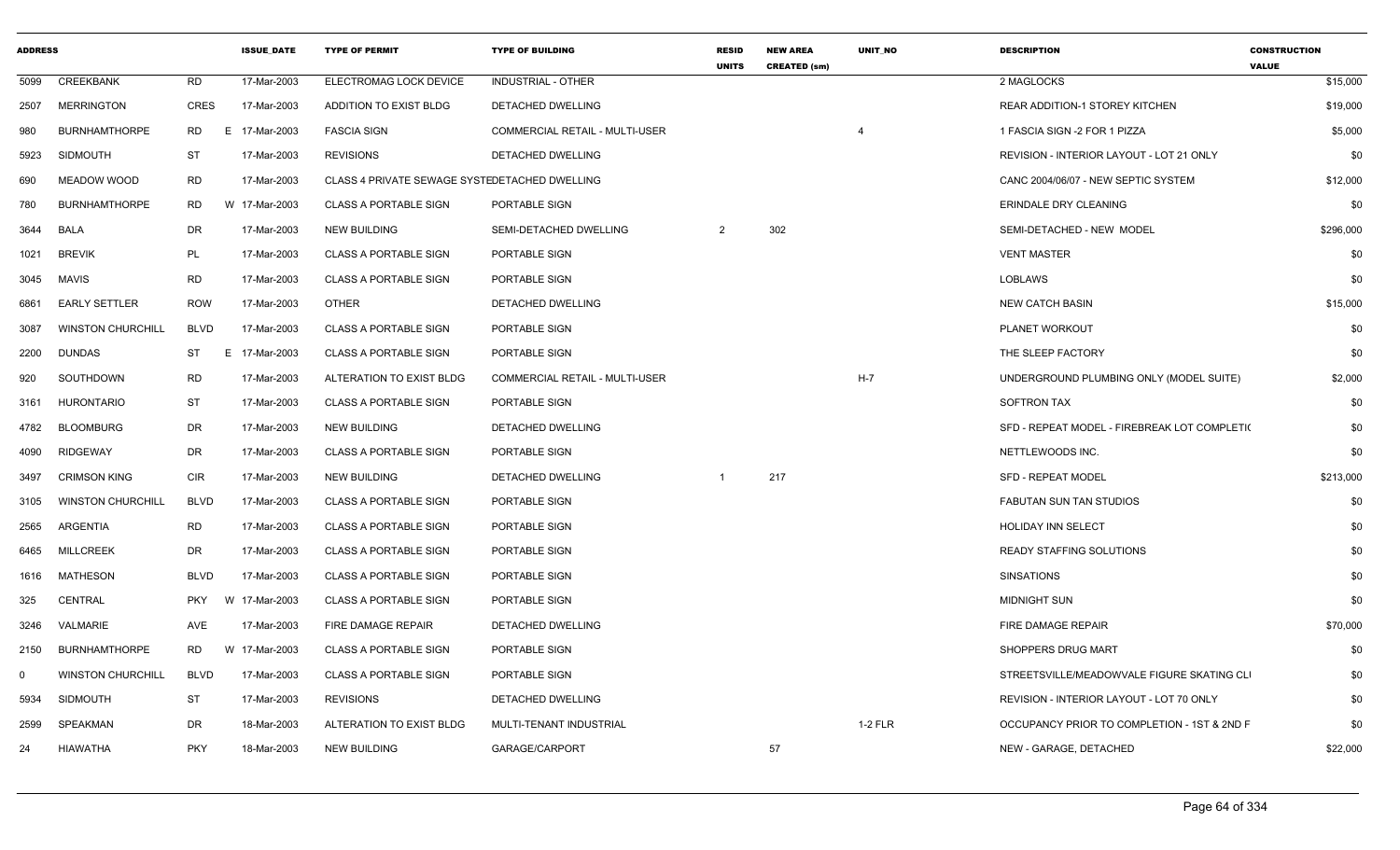| <b>ADDRESS</b> |                      |                | <b>ISSUE DATE</b> | <b>TYPE OF PERMIT</b>        | <b>TYPE OF BUILDING</b>  | <b>RESID</b><br><b>UNITS</b> | <b>NEW AREA</b><br><b>CREATED (sm)</b> | <b>UNIT NO</b> | <b>DESCRIPTION</b>                          | <b>CONSTRUCTION</b><br><b>VALUE</b> |
|----------------|----------------------|----------------|-------------------|------------------------------|--------------------------|------------------------------|----------------------------------------|----------------|---------------------------------------------|-------------------------------------|
| 888            | <b>ROGERSON</b>      | <b>RD</b>      | 18-Mar-2003       | <b>NEW BUILDING</b>          | DETACHED DWELLING        |                              | 287                                    |                | <b>SFD - NEW MODEL</b>                      | \$281,000                           |
| 3645           | BALA                 | DR             | 18-Mar-2003       | <b>NEW BUILDING</b>          | SEMI-DETACHED DWELLING   | 2                            | 295                                    |                | SEMI DETACHED - REPEAT MODEL                | \$289,000                           |
| 3687           | <b>BALA</b>          | DR             | 18-Mar-2003       | <b>NEW BUILDING</b>          | SEMI-DETACHED DWELLING   | 2                            | 275                                    |                | SEMI DETACHED - REPEAT MODEL                | \$270,000                           |
| 3638           | <b>BALA</b>          | DR             | 18-Mar-2003       | <b>NEW BUILDING</b>          | SEMI-DETACHED DWELLING   | 2                            | 317                                    |                | SEMI DETACHED - REPEAT MODEL                | \$311,000                           |
| 3661           | <b>BALA</b>          | DR             | 18-Mar-2003       | <b>NEW BUILDING</b>          | SEMI-DETACHED DWELLING   | 2                            | 331                                    |                | <b>SFD - NEW MODEL</b>                      | \$325,000                           |
| 3561           | <b>JORIE</b>         | <b>CRES</b>    | 18-Mar-2003       | <b>NEW BUILDING</b>          | DETACHED DWELLING        | -1                           | 251                                    |                | <b>SFD - REPEAT MODEL</b>                   | \$222,000                           |
| 3560           | <b>JORIE</b>         | <b>CRES</b>    | 18-Mar-2003       | <b>NEW BUILDING</b>          | DETACHED DWELLING        | -1                           | 192                                    |                | <b>SFD - REPEAT MODEL</b>                   | \$169,000                           |
| 5644           | <b>FRESHWATER</b>    | DR             | 18-Mar-2003       | <b>NEW BUILDING</b>          | SEMI-DETACHED DWELLING   | $\overline{2}$               | 322                                    |                | SEMI DETACHED - REPEAT MODEL                | \$316,000                           |
| 3668           | BALA                 | DR             | 18-Mar-2003       | NEW BUILDING                 | SEMI-DETACHED DWELLING   | 2                            | 275                                    |                | SEMI DETACHED - REPEAT MODEL                | \$270,000                           |
| 3656           | <b>BALA</b>          | DR             | 18-Mar-2003       | <b>NEW BUILDING</b>          | SEMI-DETACHED DWELLING   | 2                            | 317                                    |                | SEMI DETACHED - REPEAT MODEL                | \$311,000                           |
| 5628           | <b>FRESHWATER</b>    | DR             | 18-Mar-2003       | <b>NEW BUILDING</b>          | SEMI-DETACHED DWELLING   | 2                            | 275                                    |                | SEMI DETACHED - REPEAT MODEL                | \$270,000                           |
| 38             | <b>OAKWOOD</b>       | AVE<br>-N      | 18-Mar-2003       | ADDITION TO EXIST BLDG       | DETACHED DWELLING        |                              |                                        |                | <b>REAR ADDITION</b>                        | \$18,000                            |
| 5939           | SIDMOUTH             | ST             | 18-Mar-2003       | <b>REVISIONS</b>             | <b>DETACHED DWELLING</b> |                              |                                        |                | REVISION - ADD BASEMENT WINDOW. RELOCATE FI | \$0                                 |
| 1987           | <b>BALSAM</b>        | AVE            | 18-Mar-2003       | ALTERATION TO EXIST BLDG     | DETACHED DWELLING        |                              |                                        |                | <b>INTERIOR ALTERATION</b>                  | \$8,000                             |
| 2133           | <b>ROYAL WINDSOR</b> | DR             | 18-Mar-2003       | <b>CLASS A PORTABLE SIGN</b> | PORTABLE SIGN            |                              |                                        |                | SILS AUTO DIAGNOSTIC                        | \$0                                 |
| 1834           | LAKESHORE            | <b>RD</b><br>W | 18-Mar-2003       | <b>CLASS A PORTABLE SIGN</b> | PORTABLE SIGN            |                              |                                        |                | <b>LA FELICITA</b>                          | \$0                                 |
| 985            | <b>EGLINTON</b>      | AVE<br>E       | 18-Mar-2003       | <b>CLASS A PORTABLE SIGN</b> | PORTABLE SIGN            |                              |                                        |                | <b>COUNTRY STYLE DONUTS</b>                 | \$0                                 |
| $\Omega$       | <b>MAVIS</b>         | RD             | 18-Mar-2003       | <b>CLASS A PORTABLE SIGN</b> | PORTABLE SIGN            |                              |                                        |                | <b>COMMUNITY SERVICES</b>                   | \$0                                 |
| $\Omega$       | <b>KENNEDY</b>       | <b>RD</b>      | 18-Mar-2003       | <b>CLASS A PORTABLE SIGN</b> | PORTABLE SIGN            |                              |                                        |                | <b>COMMUNITY SERVICES</b>                   | \$0                                 |
| $\Omega$       | <b>HURONTARIO</b>    | <b>ST</b>      | 18-Mar-2003       | <b>CLASS A PORTABLE SIGN</b> | PORTABLE SIGN            |                              |                                        |                | <b>COMMUNITY SERVICES</b>                   | \$0                                 |
| 3589           | <b>JORIE</b>         | CRES           | 18-Mar-2003       | <b>NEW BUILDING</b>          | DETACHED DWELLING        |                              | 219                                    |                | <b>SFD - REPEAT MODEL</b>                   | \$194,000                           |
| 3636           | <b>EMERY</b>         | DR             | 18-Mar-2003       | <b>NEW BUILDING</b>          | DETACHED DWELLING        |                              | 251                                    |                | <b>SFD - REPEAT MODEL</b>                   | \$222,000                           |
| 475            | <b>COURTNEYPARK</b>  | DR<br>E        | 18-Mar-2003       | <b>CLASS A PORTABLE SIGN</b> | PORTABLE SIGN            |                              |                                        |                | TIM HORTON'S #1568                          | \$0                                 |
| $\Omega$       | <b>DIXIE</b>         | <b>RD</b>      | 18-Mar-2003       | <b>CLASS A PORTABLE SIGN</b> | PORTABLE SIGN            |                              |                                        |                | I AND I ART OF LIVING FOUNDATION INC.       | \$0                                 |
| $\Omega$       | <b>HURONTARIO</b>    | ST             | 18-Mar-2003       | <b>CLASS A PORTABLE SIGN</b> | PORTABLE SIGN            |                              |                                        |                | I AND I ART OF LIVING FOUNDATION INC.       | \$0                                 |
| $\Omega$       | <b>MAVIS</b>         | RD             | 18-Mar-2003       | <b>CLASS A PORTABLE SIGN</b> | PORTABLE SIGN            |                              |                                        |                | I AND I ART OF LIVING FOUNDATION            | \$0                                 |
| 337            | <b>QUEEN</b>         | ST<br>-S       | 18-Mar-2003       | <b>DEMOLITION</b>            | DETACHED DWELLING        |                              |                                        |                | DEMOLITION - SFD                            | \$8,000                             |
| 5981           | SIDMOUTH             | <b>ST</b>      | 18-Mar-2003       | <b>REVISIONS</b>             | <b>DETACHED DWELLING</b> |                              |                                        |                | REVISION - INCREASE SIZE OF BASEMENT WINDOW | \$0                                 |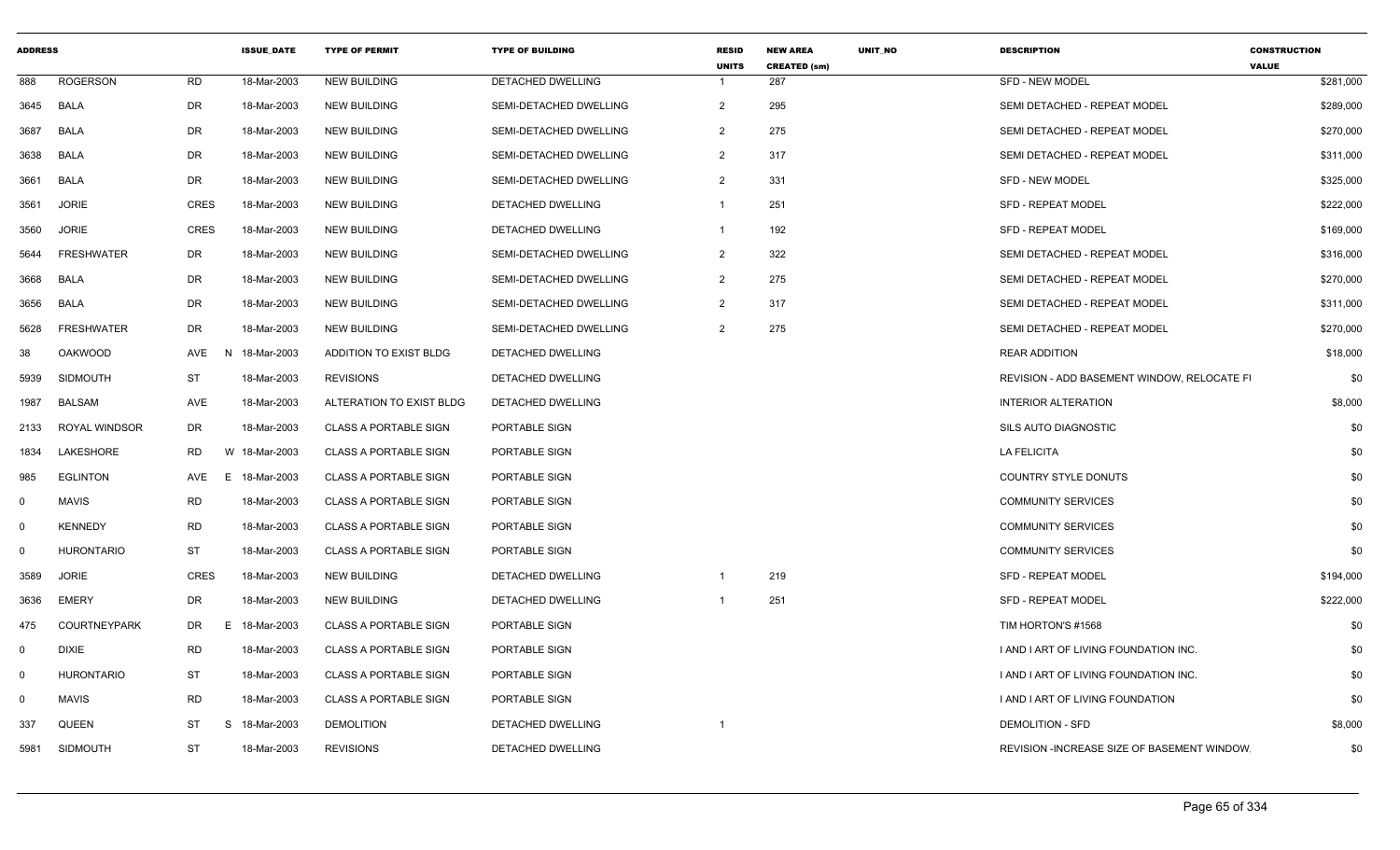| <b>ADDRESS</b> |                        |                 | <b>ISSUE_DATE</b> | <b>TYPE OF PERMIT</b>        | <b>TYPE OF BUILDING</b>               | <b>RESID</b><br><b>UNITS</b> | <b>NEW AREA</b><br><b>CREATED (sm)</b> | UNIT_NO          | <b>DESCRIPTION</b>                           | <b>CONSTRUCTION</b><br><b>VALUE</b> |
|----------------|------------------------|-----------------|-------------------|------------------------------|---------------------------------------|------------------------------|----------------------------------------|------------------|----------------------------------------------|-------------------------------------|
| 590            | <b>HANCOCK</b>         | <b>WAY</b>      | 18-Mar-2003       | <b>REVISIONS</b>             | DETACHED DWELLING                     |                              |                                        |                  | REVISION - INT LAYOUT/EXTERIOR DOOR TO GARA  | \$0                                 |
| 3650           | <b>BALA</b>            | DR              | 18-Mar-2003       | <b>NEW BUILDING</b>          | SEMI-DETACHED DWELLING                | $\overline{2}$               | 275                                    |                  | SEMI DETACHED - REPEAT MODEL - FIREBREAK LO  | \$270,000                           |
| 3632           | <b>BALA</b>            | DR              | 18-Mar-2003       | <b>NEW BUILDING</b>          | SEMI-DETACHED DWELLING                | $\overline{2}$               | 275                                    |                  | SEMI DETACHED - REPEAT MODEL                 | \$270,000                           |
| 5604           | <b>FRESHWATER</b>      | DR              | 18-Mar-2003       | <b>NEW BUILDING</b>          | SEMI-DETACHED DWELLING                | $\overline{2}$               | 317                                    |                  | SEMI DETACHED - REPEAT MODEL                 | \$311,000                           |
| 1290           | <b>BLUNDELL</b>        | <b>RD</b>       | 19-Mar-2003       | ALTERATION TO EXIST BLDG     | MULTI-TENANT INDUSTRIAL               |                              | 592                                    | $\mathbf{3}$     | <b>COMMERCIAL SCHOOL</b>                     | \$83,000                            |
| 3662           | <b>BALA</b>            | DR              | 19-Mar-2003       | <b>NEW BUILDING</b>          | SEMI-DETACHED DWELLING                | $\overline{2}$               | 331                                    |                  | SEMI-DETACHED - REPEAT MODEL                 | \$325,000                           |
| 3626           | <b>BALA</b>            | <b>DR</b>       | 19-Mar-2003       | <b>NEW BUILDING</b>          | SEMI-DETACHED DWELLING                | $\overline{2}$               | 331                                    |                  | SEMI-DETACHED - REPEAT MODEL                 | \$325,000                           |
| 5893           | CABRERA                | CRES            | 19-Mar-2003       | <b>NEW BUILDING</b>          | DETACHED DWELLING                     | $\mathbf{1}$                 | 196                                    |                  | <b>SFD - REPEAT MODEL</b>                    | \$174,000                           |
| 1075           | <b>CEREMONIAL</b>      | DR              | 19-Mar-2003       | ALTERATION TO EXIST BLDG     | COMMERCIAL RETAIL - MULTI-USER        |                              |                                        | 104              | <b>CONVENIENCE STORE</b>                     | \$28,000                            |
| 377            | <b>BURNHAMTHORPE</b>   | <b>RD</b><br>E. | 19-Mar-2003       | <b>CHANGE OF USE</b>         | <b>COMMERCIAL RETAIL - MULTI-USER</b> |                              |                                        | 37A              | <b>GOODS SOLD AT RETAIL</b>                  | \$0                                 |
| 2425           | <b>TRUSCOTT</b>        | <b>DR</b>       | 19-Mar-2003       | <b>FASCIA SIGN</b>           | COMMERCIAL RETAIL-SINGLE USER         |                              |                                        | <b>BLDG #416</b> | 6 FASCIA SIGNS - FOOD BASICS                 | \$25,000                            |
| 84             | SOUTH SERVICE          | <b>RD</b>       | 19-Mar-2003       | ALTERATION TO EXIST BLDG     | <b>COMMERCIAL - OTHER</b>             |                              |                                        | <b>BLGB</b>      | <b>HEATING REVISION</b>                      | \$0                                 |
| 1900           | LAKESHORE              | <b>RD</b>       | W 19-Mar-2003     | <b>CLASS A PORTABLE SIGN</b> | PORTABLE SIGN                         |                              |                                        |                  | <b>MONEY MART</b>                            | \$0                                 |
| 1855           | <b>DUNDAS</b>          | ST<br>E.        | 19-Mar-2003       | <b>CLASS A PORTABLE SIGN</b> | PORTABLE SIGN                         |                              |                                        |                  | <b>MONEY MART</b>                            | \$0                                 |
| 6820           | <b>CENTURY</b>         | AVE             | 19-Mar-2003       | ALTERATION TO EXIST BLDG     | <b>INDUSTRIAL - OTHER</b>             |                              |                                        | 400              | INTERIOR ALTERATIONS-PARTITION WALLS ONLY    | \$12,000                            |
| 7040           | <b>TORBRAM</b>         | <b>RD</b>       | 19-Mar-2003       | <b>CLASS A PORTABLE SIGN</b> | PORTABLE SIGN                         |                              |                                        |                  | <b>MONEY MART</b>                            | \$0                                 |
| 1300           | <b>INFINITY</b>        | ST              | 19-Mar-2003       | <b>REVISIONS</b>             | <b>DETACHED DWELLING</b>              |                              |                                        |                  | <b>HEATING REVISION</b>                      | \$0                                 |
| 7040           | TORBRAM                | <b>RD</b>       | 19-Mar-2003       | <b>CLASS A PORTABLE SIGN</b> | PORTABLE SIGN                         |                              |                                        |                  | <b>MONEY MART</b>                            | \$0                                 |
| 2458           | <b>DUNDAS</b>          | ST<br>W         | 19-Mar-2003       | <b>CLASS A PORTABLE SIGN</b> | PORTABLE SIGN                         |                              |                                        |                  | <b>EXTREME PITA</b>                          | \$0                                 |
| 600            | <b>MATHESON</b>        | <b>BLVD</b>     | W 19-Mar-2003     | <b>CLASS A PORTABLE SIGN</b> | PORTABLE SIGN                         |                              |                                        |                  | PAINT AND DECOR WAREHOUSE                    | \$0                                 |
| 5850           | <b>DIXIE</b>           | <b>RD</b>       | 19-Mar-2003       | ALTERATION TO EXIST BLDG     | MULTI-TENANT INDUSTRIAL               |                              |                                        | 3 & 4            | <b>MANUFACTURING</b>                         | \$20,000                            |
| 5950           | <b>RODEO</b>           | <b>DR</b>       | 19-Mar-2003       | <b>CLASS A PORTABLE SIGN</b> | PORTABLE SIGN                         |                              |                                        |                  | DANIER LEATHER (on rodeo)                    | \$0                                 |
| 5950           | <b>RODEO</b>           | DR              | 19-Mar-2003       | <b>CLASS A PORTABLE SIGN</b> | PORTABLE SIGN                         |                              |                                        |                  | ROOTS CANADA                                 | \$0                                 |
| $\Omega$       | <b>TENTH LINE WEST</b> |                 | 19-Mar-2003       | <b>CLASS A PORTABLE SIGN</b> | PORTABLE SIGN                         |                              |                                        |                  | CHURCHILL MEADOWS MEET AND GREET             | \$0                                 |
| 7154           | <b>BASKERVILLE</b>     | <b>RUN</b>      | 19-Mar-2003       | <b>NEW BUILDING</b>          | DETACHED DWELLING                     |                              | 279                                    |                  | SFD - REPEAT MODEL - FIREBREAK LOT COMPLETI( | \$0                                 |
| 2477           | LAKESHORE              | RD.<br>W        | 20-Mar-2003       | <b>REVISIONS</b>             | INDUSTRIAL - OTHER                    |                              |                                        |                  | <b>REVISION - BARNEY'S MOTEL</b>             | \$0                                 |
| 1469           | <b>BROADMOOR</b>       | AVE             | 20-Mar-2003       | ADDITION TO EXIST BLDG       | DETACHED DWELLING                     |                              |                                        |                  | ADDITION-GARAGE & DECK                       | \$201,000                           |
| 155            | ANGELENE               | ST              | 20-Mar-2003       | ADDITION TO EXIST BLDG       | <b>DETACHED DWELLING</b>              |                              | 32                                     |                  | <b>REAR ADDITION</b>                         | \$31,000                            |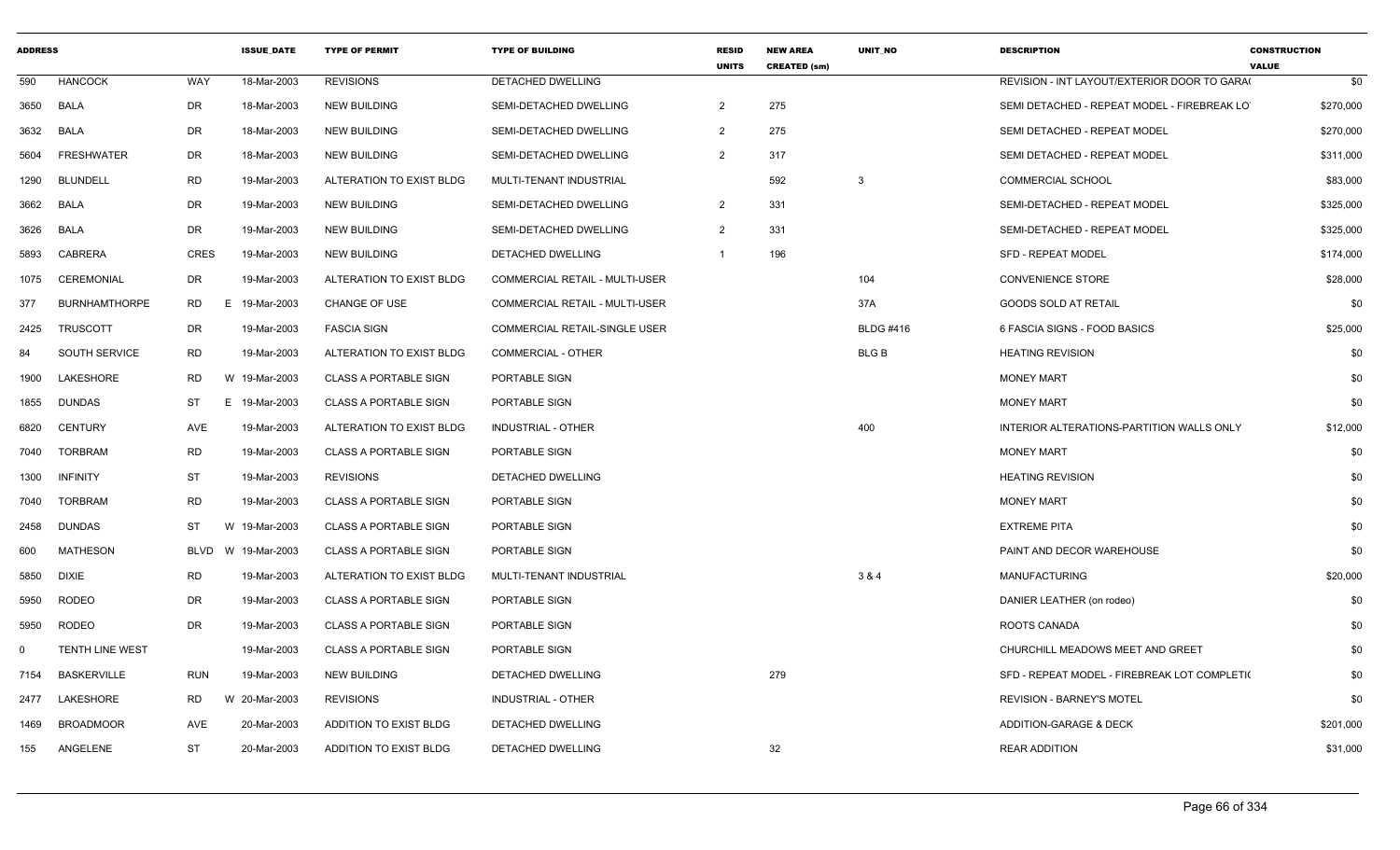| <b>ADDRESS</b> |                    |             | <b>ISSUE DATE</b> | <b>TYPE OF PERMIT</b>    | <b>TYPE OF BUILDING</b>               | <b>RESID</b><br><b>UNITS</b> | <b>NEW AREA</b><br><b>CREATED (sm)</b> | <b>UNIT NO</b> | <b>DESCRIPTION</b>                         | <b>CONSTRUCTION</b><br><b>VALUE</b> |
|----------------|--------------------|-------------|-------------------|--------------------------|---------------------------------------|------------------------------|----------------------------------------|----------------|--------------------------------------------|-------------------------------------|
| 735            | <b>TWAIN</b>       | <b>AVE</b>  | 20-Mar-2003       | ALTERATION TO EXIST BLDG | <b>COMMERCIAL RETAIL-SINGLE USER</b>  |                              |                                        | 11             | HAIR & BEAUTY SALON/TRAVEL AGENCY          | \$35,000                            |
| 2417           | OLD CARRIAGE       | <b>RD</b>   | 20-Mar-2003       | <b>NEW BUILDING</b>      | DETACHED DWELLING                     | $\overline{1}$               | 242                                    | #15            | CONDOMINIUM SFD - REPEAT MODEL - FOUNDATIO | \$238,000                           |
| 1265           | <b>INFINITY</b>    | <b>ST</b>   | 20-Mar-2003       | <b>NEW BUILDING</b>      | DETACHED DWELLING                     | -1                           | 322                                    |                | SFD - REPEAT MODEL - NEW EL.A-CNR          | \$316,000                           |
| 2518           | PALISANDER         | AVE         | 20-Mar-2003       | ALTERATION TO EXIST BLDG | SEMI-DETACHED DWELLING                | $\mathbf{1}$                 |                                        |                | <b>BASEMENT APARTMENT</b>                  | \$20,000                            |
| 559            | CANYON             | <b>ST</b>   | 20-Mar-2003       | <b>REVISIONS</b>         | DETACHED DWELLING                     |                              |                                        |                | REVISION - INTERIOR LAYOUT - LOT 126 ONLY  | \$0                                 |
| 910            | <b>CANYON</b>      | ST          | 20-Mar-2003       | <b>NEW BUILDING</b>      | <b>DETACHED DWELLING</b>              | -1                           | 357                                    |                | <b>SFD - REPEAT MODEL</b>                  | \$315,000                           |
| 892            | CANYON             | <b>ST</b>   | 20-Mar-2003       | <b>NEW BUILDING</b>      | DETACHED DWELLING                     | -1                           | 343                                    |                | <b>SFD - REPEAT MODEL</b>                  | \$303,000                           |
| 650            | CRANLEIGH          | CRT         | 20-Mar-2003       | <b>NEW BUILDING</b>      | <b>DETACHED DWELLING</b>              | $\mathbf 1$                  | 404                                    |                | <b>SFD - REPEAT MODEL</b>                  | \$449,000                           |
| 638            | CRANLEIGH          | <b>CRT</b>  | 20-Mar-2003       | <b>NEW BUILDING</b>      | DETACHED DWELLING                     | -1                           | 344                                    |                | <b>SFD - REPEAT MODEL</b>                  | \$304,000                           |
| 603            | CRANLEIGH          | <b>CRT</b>  | 20-Mar-2003       | <b>NEW BUILDING</b>      | DETACHED DWELLING                     | -1                           | 401                                    |                | <b>SFD - REPEAT MODEL</b>                  | \$445,000                           |
| 615            | <b>CRANLEIGH</b>   | <b>CRT</b>  | 20-Mar-2003       | <b>NEW BUILDING</b>      | DETACHED DWELLING                     | $\mathbf 1$                  | 374                                    |                | <b>SFD - REPEAT MODEL</b>                  | \$415,000                           |
| 621            | CRANLEIGH          | CRT         | 20-Mar-2003       | <b>NEW BUILDING</b>      | DETACHED DWELLING                     | -1                           | 391                                    |                | <b>SFD - REPEAT MODEL</b>                  | \$434,000                           |
| 639            | <b>CRANLEIGH</b>   | <b>CRT</b>  | 20-Mar-2003       | <b>NEW BUILDING</b>      | DETACHED DWELLING                     | $\mathbf 1$                  | 330                                    |                | <b>SFD - REPEAT MODEL</b>                  | \$292,000                           |
| 898            | CANYON             | <b>ST</b>   | 20-Mar-2003       | <b>NEW BUILDING</b>      | DETACHED DWELLING                     | -1                           | 303                                    |                | <b>SFD - REPEAT MODEL</b>                  | \$268,000                           |
| 886            | <b>CANYON</b>      | <b>ST</b>   | 20-Mar-2003       | <b>NEW BUILDING</b>      | <b>DETACHED DWELLING</b>              | $\mathbf 1$                  | 357                                    |                | <b>SFD - REPEAT MODEL</b>                  | \$315,000                           |
| 644            | <b>CRANLEIGH</b>   | <b>CRT</b>  | 20-Mar-2003       | <b>NEW BUILDING</b>      | DETACHED DWELLING                     | -1                           | 374                                    |                | <b>SFD - REPEAT MODEL</b>                  | \$415,000                           |
| 632            | CRANLEIGH          | <b>CRT</b>  | 20-Mar-2003       | <b>NEW BUILDING</b>      | DETACHED DWELLING                     | -1                           | 374                                    |                | <b>SFD - REPEAT MODEL</b>                  | \$415,000                           |
| 610            | CRANLEIGH          | <b>CRT</b>  | 20-Mar-2003       | <b>NEW BUILDING</b>      | DETACHED DWELLING                     | -1                           | 368                                    |                | SFD - REPEAT MODEL                         | \$326,000                           |
| 597            | CRANLEIGH          | CRT         | 20-Mar-2003       | <b>NEW BUILDING</b>      | DETACHED DWELLING                     | -1                           | 404                                    |                | <b>SFD - REPEAT MODEL</b>                  | \$449,000                           |
| 633            | <b>CRANLEIGH</b>   | <b>CRT</b>  | 20-Mar-2003       | <b>NEW BUILDING</b>      | <b>DETACHED DWELLING</b>              |                              | 374                                    |                | <b>SFD - REPEAT MODEL</b>                  | \$415,000                           |
| 5480           | <b>BOURGET</b>     | DR          | 20-Mar-2003       | ADDITION TO EXIST BLDG   | DETACHED DWELLING                     |                              | 19                                     |                | ADDITION-ONE STOREY                        | \$17,000                            |
|                | <b>HARRISON</b>    | AVE         | 20-Mar-2003       | ADDITION TO EXIST BLDG   | DETACHED DWELLING                     |                              |                                        |                | ADDITION - UNHEATED SUNROOM                | \$8,000                             |
| 2170           | SHEROBEE           | <b>RD</b>   | 20-Mar-2003       | ALTERATION TO EXIST BLDG | <b>RESIDENTIAL - OTHER</b>            |                              |                                        |                | ALTERATIONS-LOCALIZED BALCONY RESTORATION  | \$20,000                            |
| 100            | <b>CITY CENTRE</b> | DR          | 20-Mar-2003       | ALTERATION TO EXIST BLDG | <b>COMMERCIAL RETAIL - MULTI-USER</b> |                              |                                        | $1 - 206$      | <b>RETAIL</b>                              | \$17,000                            |
| 4847           | <b>MARBLE ARCH</b> | <b>MEWS</b> | 20-Mar-2003       | <b>NEW BUILDING</b>      | DETACHED DWELLING                     | $\mathbf 1$                  | 206                                    |                | <b>SFD - REPEAT MODEL</b>                  | \$183,000                           |
| 4855           | <b>MARBLE ARCH</b> | <b>MEWS</b> | 20-Mar-2003       | <b>NEW BUILDING</b>      | DETACHED DWELLING                     | -1                           | 206                                    |                | <b>SFD - REPEAT MODEL</b>                  | \$183,000                           |
| 4883           | <b>MARBLE ARCH</b> | <b>MEWS</b> | 20-Mar-2003       | <b>NEW BUILDING</b>      | DETACHED DWELLING                     | -1                           | 206                                    |                | SFD - REPEAT MODEL - FIREBREAK LOT         | \$183,000                           |
| 5444           | <b>DIXIE</b>       | <b>RD</b>   | 20-Mar-2003       | <b>MULTIPLE SIGNS</b>    | <b>INDUSTRIAL - OTHER</b>             |                              |                                        |                | VARIOUS SIGNS - DELTA INN                  | \$20,000                            |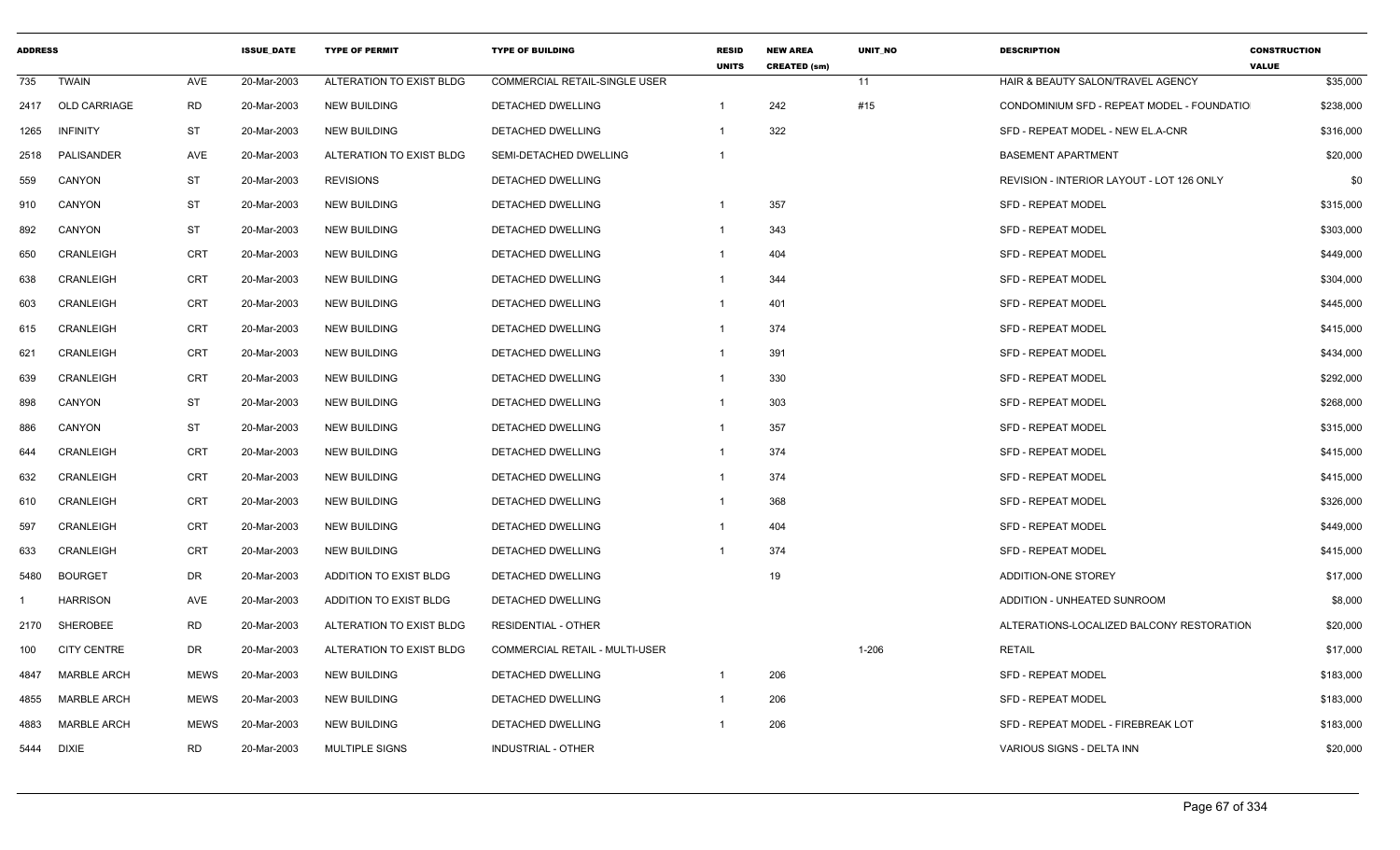| <b>ADDRESS</b> |                          |                 | <b>ISSUE DATE</b> | <b>TYPE OF PERMIT</b>        | <b>TYPE OF BUILDING</b>   | <b>RESID</b><br><b>UNITS</b> | <b>NEW AREA</b><br><b>CREATED (sm)</b> | <b>UNIT NO</b> | <b>DESCRIPTION</b>                             | <b>CONSTRUCTION</b><br><b>VALUE</b> |
|----------------|--------------------------|-----------------|-------------------|------------------------------|---------------------------|------------------------------|----------------------------------------|----------------|------------------------------------------------|-------------------------------------|
| 4871           | <b>MARBLE ARCH</b>       | <b>MEWS</b>     | 20-Mar-2003       | <b>NEW BUILDING</b>          | DETACHED DWELLING         |                              | 206                                    |                | <b>SFD - REPEAT MODEL</b>                      | \$183,000                           |
| 5099           | CREEKBANK                | <b>RD</b>       | 20-Mar-2003       | ELECTROMAG LOCK DEVICE       | <b>INDUSTRIAL - OTHER</b> |                              |                                        |                | MAGLOCKS - 11                                  | \$50,000                            |
| 4729           | <b>COLOMBO</b>           | <b>CRES</b>     | 20-Mar-2003       | <b>NEW BUILDING</b>          | SEMI-DETACHED DWELLING    | $\overline{2}$               | 312                                    |                | SEMI-DETACHED - REPEAT MODEL                   | \$276,000                           |
| 4717           | <b>COLOMBO</b>           | <b>CRES</b>     | 20-Mar-2003       | <b>NEW BUILDING</b>          | SEMI-DETACHED DWELLING    | $\overline{2}$               | 307                                    |                | SEMI-DETACHED - REPEAT MODEL                   | \$272,000                           |
| 3330           | <b>RIDGEWAY</b>          | DR              | 20-Mar-2003       | <b>OTHER</b>                 | MULTI-TENANT INDUSTRIAL   |                              |                                        |                | <b>SITE SERVICING</b>                          | \$100,000                           |
| 6495           | <b>TOMKEN</b>            | <b>RD</b>       | 20-Mar-2003       | PYLON SIGN                   | SINGLE TENANT INDUSTRIAL  |                              |                                        |                | 1 PYLON SIGN - THE BAY                         | \$5,000                             |
| 4771           | <b>COLOMBO</b>           | <b>CRES</b>     | 20-Mar-2003       | <b>NEW BUILDING</b>          | SEMI-DETACHED DWELLING    | $\overline{2}$               | 307                                    |                | SEMI-DETACHED - REPEAT MODEL                   | \$272,000                           |
| 2417           | <b>OLD CARRIAGE</b>      | <b>RD</b>       | 20-Mar-2003       | <b>NEW BUILDING</b>          | <b>DETACHED DWELLING</b>  | $\overline{1}$               | 229                                    | #14            | CONDOMINIUM SFD - REPEAT MODEL - FOUNDATIO     | \$224,000                           |
| 6485           | MISSISSAUGA              | <b>RD</b>       | 20-Mar-2003       | <b>CLASS A PORTABLE SIGN</b> | PORTABLE SIGN             |                              |                                        |                | DIMMI RISTORANTE                               | \$0                                 |
| 6485           | MISSISSAUGA              | RD              | 20-Mar-2003       | <b>CLASS A PORTABLE SIGN</b> | PORTABLE SIGN             |                              |                                        |                | <b>DIMMI RISTORANTE</b>                        | \$0                                 |
| $\mathbf 0$    | <b>AQUITAINE</b>         | AVE             | 20-Mar-2003       | <b>CLASS A PORTABLE SIGN</b> | PORTABLE SIGN             |                              |                                        |                | <b>COMMUNITY SERVICES</b>                      | \$0                                 |
| $\mathbf 0$    | <b>GOREWAY</b>           | DR              | 20-Mar-2003       | <b>CLASS A PORTABLE SIGN</b> | PORTABLE SIGN             |                              |                                        |                | <b>COMMUNITY SERVICES</b>                      | \$0                                 |
| $\mathbf 0$    | <b>WINSTON CHURCHILL</b> | <b>BLVD</b>     | 20-Mar-2003       | <b>CLASS A PORTABLE SIGN</b> | PORTABLE SIGN             |                              |                                        |                | <b>COMMUNITY SERVICES</b>                      | \$0                                 |
| $\mathbf 0$    | <b>ERIN MILLS</b>        | <b>PKY</b>      | 20-Mar-2003       | <b>CLASS A PORTABLE SIGN</b> | PORTABLE SIGN             |                              |                                        |                | <b>COMMUNITY SERVICES</b>                      | \$0                                 |
| $\mathbf 0$    | <b>BURNHAMTHORPE</b>     | <b>RD</b><br>F. | 20-Mar-2003       | <b>CLASS A PORTABLE SIGN</b> | PORTABLE SIGN             |                              |                                        |                | <b>COMMUNITY SERVICES</b>                      | \$0                                 |
| $\mathbf 0$    | <b>WINSTON CHURCHILL</b> | <b>BLVD</b>     | 20-Mar-2003       | <b>CLASS A PORTABLE SIGN</b> | PORTABLE SIGN             |                              |                                        |                | <b>COMMUNITY SERVICES</b>                      | \$0                                 |
| $\mathbf 0$    | <b>CAWTHRA</b>           | <b>RD</b>       | 20-Mar-2003       | <b>CLASS A PORTABLE SIGN</b> | PORTABLE SIGN             |                              |                                        |                | <b>COMMUNITY SERVICES</b>                      | \$0                                 |
| 104            | LAKESHORE                | <b>RD</b>       | W 20-Mar-2003     | <b>CLASS A PORTABLE SIGN</b> | PORTABLE SIGN             |                              |                                        |                | FABUTAN                                        | \$0                                 |
| $\mathbf 0$    | <b>BRITANNIA</b>         | RD              | W 20-Mar-2003     | <b>CLASS A PORTABLE SIGN</b> | PORTABLE SIGN             |                              |                                        |                | <b>COMMUNITY SERVICES</b>                      | \$0                                 |
| $\mathbf 0$    | <b>BRITANNIA</b>         | <b>RD</b>       | W 20-Mar-2003     | <b>CLASS A PORTABLE SIGN</b> | PORTABLE SIGN             |                              |                                        |                | WEST TORONTO CHRISTIAN COMMUNITY CHURCH        | \$0                                 |
| 482            | <b>COUNTRY CLUB</b>      | <b>CRES</b>     | 20-Mar-2003       | <b>DEMOLITION</b>            | DETACHED DWELLING         | $\overline{1}$               |                                        |                | <b>DEMOLITION - SFD</b>                        | \$8,000                             |
| 5700           | <b>MAVIS</b>             | <b>RD</b>       | 20-Mar-2003       | <b>CLASS A PORTABLE SIGN</b> | PORTABLE SIGN             |                              |                                        |                | APPLEBEE'S NEIGHBOURHOOD GRILL & BAR           | \$0                                 |
| 5700           | <b>MAVIS</b>             | RD              | 20-Mar-2003       | <b>CLASS A PORTABLE SIGN</b> | PORTABLE SIGN             |                              |                                        |                | APPLEBEE'S NEIGHBOURHOOD GRILL AND BAR         | \$0                                 |
| 3461           | DIXIE                    | <b>RD</b>       | 20-Mar-2003       | <b>CLASS A PORTABLE SIGN</b> | PORTABLE SIGN             |                              |                                        |                | <b>MONEY MART</b>                              | \$0                                 |
| 604            | CRANLEIGH                | <b>CRT</b>      | 20-Mar-2003       | <b>NEW BUILDING</b>          | DETACHED DWELLING         |                              | 374                                    |                | SFD - REPEAT MODEL - FIREBREAK LOT COMPLETI(   | \$415,000                           |
| 1512           | ESTES                    | <b>CRES</b>     | 20-Mar-2003       | ADDITION TO EXIST BLDG       | DETACHED DWELLING         |                              |                                        |                | ADDITION - UNHEATED SUNROOM                    | \$14,000                            |
| 1080           | <b>WINDBROOK GROVE</b>   |                 | 21-Mar-2003       | <b>NEW BUILDING</b>          | SEMI-DETACHED DWELLING    |                              | 315                                    |                | SEMI DETACHED - REPEAT MODEL - FIREBREAK LO    | \$0                                 |
| 655            | QUEENSWAY                |                 | E 21-Mar-2003     | ADDITION TO EXIST BLDG       | COMMERCIAL - OTHER        |                              | 296                                    |                | ADDITION - DETAILING AREA, MISS. KAR KARE CENT | \$241,000                           |
|                |                          |                 |                   |                              |                           |                              |                                        |                |                                                |                                     |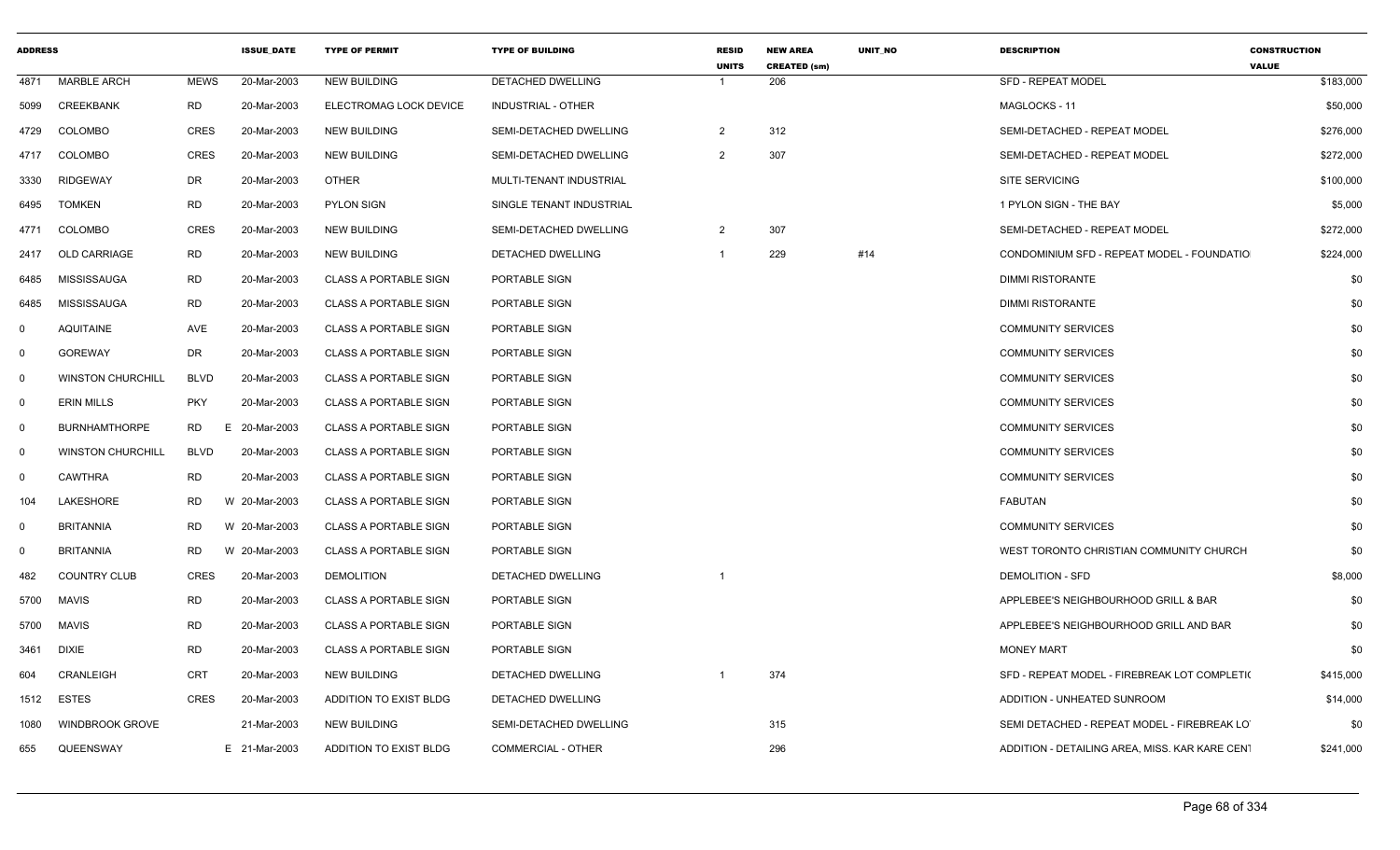| <b>ADDRESS</b> |                      |            | <b>ISSUE_DATE</b> | <b>TYPE OF PERMIT</b>        | <b>TYPE OF BUILDING</b>        | <b>RESID</b><br><b>UNITS</b> | <b>NEW AREA</b><br><b>CREATED (sm)</b> | UNIT_NO  | <b>DESCRIPTION</b>                            | <b>CONSTRUCTION</b><br><b>VALUE</b> |
|----------------|----------------------|------------|-------------------|------------------------------|--------------------------------|------------------------------|----------------------------------------|----------|-----------------------------------------------|-------------------------------------|
| 3354           | <b>PINTAIL</b>       | <b>CIR</b> | 21-Mar-2003       | ALTERATION TO EXIST BLDG     | DETACHED DWELLING              |                              |                                        |          | ALTERATIONS - FINISHED BASEMENT & BASEMENT \  | \$20,000                            |
| 673            | <b>MERLOT</b>        | CRT        | 21-Mar-2003       | <b>NEW BUILDING</b>          | DETACHED DWELLING              |                              | 294                                    |          | <b>SFD - REPEAT MODEL</b>                     | \$260,000                           |
| 661            | <b>MERLOT</b>        | <b>CRT</b> | 21-Mar-2003       | <b>NEW BUILDING</b>          | DETACHED DWELLING              |                              | 290                                    |          | <b>SFD - REPEAT MODEL</b>                     | \$256,000                           |
| 1551           | CATERPILLAR          | RD         | 21-Mar-2003       | ADDITION TO EXIST BLDG       | SINGLE TENANT INDUSTRIAL       |                              | 65                                     |          | ADDITION - LOADING DOCK & 4 BAY DOORS, AYA KI | \$49,000                            |
| 667            | <b>MERLOT</b>        | <b>CRT</b> | 21-Mar-2003       | NEW BUILDING                 | DETACHED DWELLING              |                              | 305                                    |          | SFD - REPEAT MODEL                            | \$270,000                           |
| 679            | <b>MERLOT</b>        | <b>CRT</b> | 21-Mar-2003       | <b>NEW BUILDING</b>          | <b>DETACHED DWELLING</b>       |                              | 287                                    |          | <b>SFD - REPEAT MODEL</b>                     | \$254,000                           |
| 5025           | <b>HEATHERLEIGH</b>  | AVE        | 21-Mar-2003       | ALTERATION TO EXIST BLDG     | COMMERCIAL RETAIL - MULTI-USER |                              |                                        | 6        | <b>RETAIL</b>                                 | \$42,000                            |
| 2150           | <b>DUNDAS</b>        | ST         | E 21-Mar-2003     | <b>FASCIA SIGN</b>           | COMMERCIAL RETAIL-SINGLE USER  |                              |                                        |          | 1 FASCIA SIGN - MOORES CLOTHING FOR MEN       | \$15,000                            |
| 73             | <b>WANITA</b>        | RD         | 21-Mar-2003       | ADDITION TO EXIST BLDG       | DETACHED DWELLING              |                              |                                        |          | ADDITION - WOODEN PORCH AND FRONT ENTRANC     | \$13,000                            |
| 1855           | <b>MINNESOTA</b>     | <b>CRT</b> | 21-Mar-2003       | ELECTROMAG LOCK DEVICE       | COMMERCIAL OFFICE- SINGLE USER |                              |                                        |          | <b>MAGLOCK</b>                                | \$20,000                            |
| 5770           | <b>HURONTARIO</b>    | <b>ST</b>  | 21-Mar-2003       | ALTERATION TO EXIST BLDG     | COMMERCIAL OFFICE - MULTI-USER |                              | 915                                    | 9,10 FL. | <b>BUSINESS OFFICE</b>                        | \$128,000                           |
| 1332           | <b>FESTAVON</b>      | CRT        | 21-Mar-2003       | <b>INGROUND POOL</b>         | DETACHED DWELLING              |                              |                                        |          |                                               | \$0                                 |
| 7140           | <b>BENDIGO</b>       | <b>CIR</b> | 21-Mar-2003       | <b>INGROUND POOL</b>         | DETACHED DWELLING              |                              |                                        |          |                                               | \$0                                 |
| 5089           | <b>BRANDY LANE</b>   | CRT        | 21-Mar-2003       | <b>INGROUND POOL</b>         | DETACHED DWELLING              |                              |                                        |          |                                               | \$0                                 |
| 5829           | <b>GREENSBORO</b>    | DR         | 21-Mar-2003       | <b>INGROUND POOL</b>         | DETACHED DWELLING              |                              |                                        |          |                                               | \$0                                 |
| 606            | <b>ARBOR</b>         | <b>RD</b>  | 21-Mar-2003       | <b>CHANGE OF USE</b>         | <b>COMMERCIAL - OTHER</b>      |                              |                                        |          | RETAIL SALES OF NEW CERAMICS PRODUCTS         | \$0                                 |
| 0              | <b>EGLINTON</b>      | AVE        | W 21-Mar-2003     | <b>CLASS A PORTABLE SIGN</b> | PORTABLE SIGN                  |                              |                                        |          | <b>COMMUNITY SERVICES</b>                     | \$0                                 |
| $\mathbf 0$    | <b>MAVIS</b>         | <b>RD</b>  | 21-Mar-2003       | <b>CLASS A PORTABLE SIGN</b> | PORTABLE SIGN                  |                              |                                        |          | <b>COMMUNITY SERVICES</b>                     | \$0                                 |
| $\Omega$       | <b>EGLINTON</b>      | AVE        | 21-Mar-2003<br>E  | <b>CLASS A PORTABLE SIGN</b> | PORTABLE SIGN                  |                              |                                        |          | <b>COMMUNITY SERVICES</b>                     | \$0                                 |
| 3025           | HURONTARIO           | <b>ST</b>  | 21-Mar-2003       | <b>CLASS A PORTABLE SIGN</b> | PORTABLE SIGN                  |                              |                                        |          | ABC ACOUNTANTS                                | \$0                                 |
| $\mathbf 0$    | <b>BURNHAMTHORPE</b> | RD         | E.<br>21-Mar-2003 | <b>CLASS A PORTABLE SIGN</b> | PORTABLE SIGN                  |                              |                                        |          | <b>COMMUNITY SERVICES</b>                     | \$0                                 |
| 3485           | AQUINAS              | AVE        | 21-Mar-2003       | <b>NEW BUILDING</b>          | <b>DETACHED DWELLING</b>       |                              |                                        |          | SFD - REPEAT MODEL - FIREBREAK LOT COMPLETI(  | \$0                                 |
| 2417           | <b>OLD CARRIAGE</b>  | RD         | 21-Mar-2003       | <b>NEW BUILDING</b>          | DETACHED DWELLING              |                              | 244                                    | #13      | CONDOMINIUM SFD - NEW MODEL - FOUNDATION T    | \$240,000                           |
| $\Omega$       | <b>ATWATER</b>       | AVE        | 21-Mar-2003       | <b>CLASS A PORTABLE SIGN</b> | PORTABLE SIGN                  |                              |                                        |          | CARASSAUGA FESTIVAL INC                       | \$0                                 |
| 835            | <b>TENTH</b>         | <b>ST</b>  | 21-Mar-2003       | <b>DEMOLITION</b>            | DETACHED DWELLING              |                              |                                        |          | DEMOLITION OF SFD & GARAGE                    | \$8,000                             |
| $\Omega$       | <b>SOUTH SERVICE</b> | <b>RD</b>  | 21-Mar-2003       | <b>CLASS A PORTABLE SIGN</b> | PORTABLE SIGN                  |                              |                                        |          | CARASSAUGA FESTIVAL INC.                      | \$0                                 |
| 5905           | ATLANTIC             | DR         | 21-Mar-2003       | <b>NEW BUILDING</b>          | INDUSTRIAL - OTHER             |                              | 14                                     |          | NEW - TRUCK FUELING STATION, ULTRAMAR CARD    | \$187,000                           |
| 6035           | <b>MCLAUGHLIN</b>    | <b>RD</b>  | 21-Mar-2003       | <b>CLASS A PORTABLE SIGN</b> | PORTABLE SIGN                  |                              |                                        |          | <b>COUNTRY STYLE</b>                          | \$0                                 |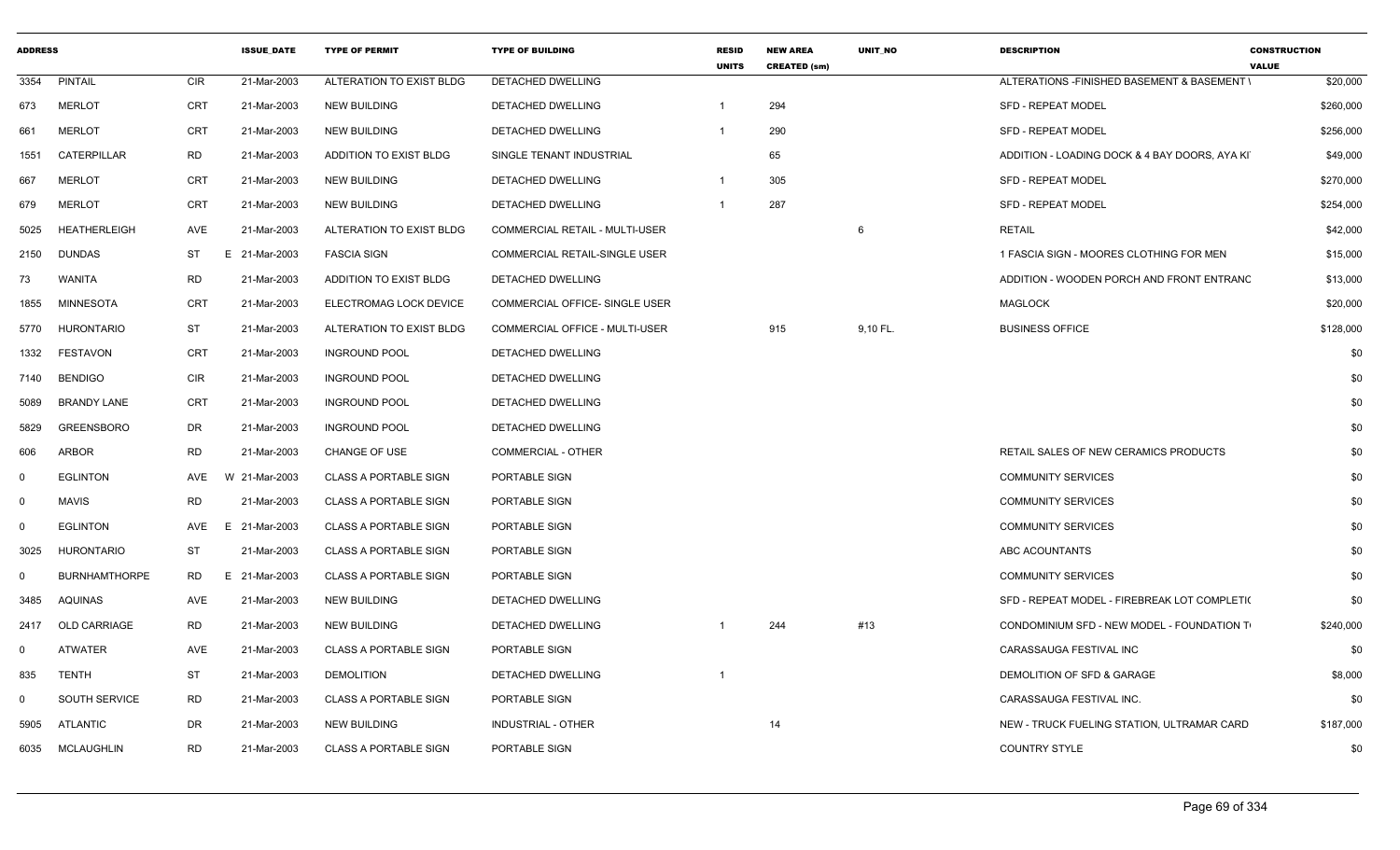| <b>ADDRESS</b> |                            |            | <b>ISSUE DATE</b> | <b>TYPE OF PERMIT</b>    | <b>TYPE OF BUILDING</b>               | <b>RESID</b><br><b>UNITS</b> | <b>NEW AREA</b><br><b>CREATED (sm)</b> | <b>UNIT NO</b> | <b>DESCRIPTION</b>                            | <b>CONSTRUCTION</b><br><b>VALUE</b> |
|----------------|----------------------------|------------|-------------------|--------------------------|---------------------------------------|------------------------------|----------------------------------------|----------------|-----------------------------------------------|-------------------------------------|
| 2225           | <b>ERIN MILLS</b>          | <b>PKY</b> | 24-Mar-2003       | TENTS/AIR SUPPORT STRUC  | <b>COMMERCIAL RETAIL - MULTI-USER</b> |                              |                                        |                | <b>GARDEN CENTRE CANOPY</b>                   | \$50,000                            |
| 1555           | <b>GLENHILL</b>            | CRES       | 24-Mar-2003       | NEW BUILDING             | DETACHED DWELLING                     | $\overline{1}$               | 383                                    |                | <b>SFD - CUSTOM HOME</b>                      | \$474,000                           |
| 2101           | COURTLAND                  | CRES       | 24-Mar-2003       | ADDITION TO EXIST BLDG   | DETACHED DWELLING                     |                              |                                        |                | <b>ADDITION</b>                               | \$8,000                             |
| 5915           | ATLANTIC                   | DR         | 24-Mar-2003       | <b>FASCIA SIGN</b>       | <b>INDUSTRIAL - OTHER</b>             |                              |                                        |                | 4 DIRECTIONAL SIGNS & 1 CANOPY FASCIA - ULTRA | \$10,000                            |
| 6500           | KITIMAT                    | <b>RD</b>  | 24-Mar-2003       | ALTERATION TO EXIST BLDG | SINGLE TENANT INDUSTRIAL              |                              |                                        |                | ALTERATIONS - DUST COLLECTOR                  | \$20,000                            |
| 3160           | <b>DERRY</b>               | <b>RD</b>  | E 24-Mar-2003     | ALTERATION TO EXIST BLDG | MULTI-TENANT INDUSTRIAL               |                              |                                        | $\overline{2}$ | INTERIOR ALTERATIONS-NEW PARTITION WALL IN (  | \$2,000                             |
| 7490           | <b>ALLSPICE</b>            | TR         | 24-Mar-2003       | NEW BUILDING             | SEMI-DETACHED DWELLING                | $\overline{2}$               | 293                                    |                | SEMI-DETACHED - REPEAT MODEL                  | \$259,000                           |
| 7502           | <b>ALLSPICE</b>            | TR         | 24-Mar-2003       | NEW BUILDING             | SEMI-DETACHED DWELLING                | $\overline{2}$               | 260                                    |                | SEMI-DETACHED - REPEAT MODEL                  | \$230,000                           |
| 7382           | <b>ALLSPICE</b>            | <b>TR</b>  | 24-Mar-2003       | <b>NEW BUILDING</b>      | SEMI-DETACHED DWELLING                | $\overline{2}$               | 259                                    |                | SEMI-DETACHED - REPEAT MODEL                  | \$229,000                           |
| 7388           | <b>ALLSPICE</b>            | TR         | 24-Mar-2003       | NEW BUILDING             | SEMI-DETACHED DWELLING                | $\overline{2}$               | 293                                    |                | SEMI-DETACHED - REPEAT MODEL                  | \$259,000                           |
| 7385           | <b>ALLSPICE</b>            | TR         | 24-Mar-2003       | <b>NEW BUILDING</b>      | SEMI-DETACHED DWELLING                | $\overline{2}$               | 293                                    |                | SEMI-DETACHED - REPEAT MODEL                  | \$259,000                           |
| 7373           | <b>ALLSPICE</b>            | <b>TR</b>  | 24-Mar-2003       | <b>NEW BUILDING</b>      | SEMI-DETACHED DWELLING                | $\overline{2}$               | 272                                    |                | SEMI-DETACHED - REPEAT MODEL                  | \$241,000                           |
| 7326           | <b>BREAD FRUIT</b>         | LANE       | 24-Mar-2003       | <b>NEW BUILDING</b>      | SEMI-DETACHED DWELLING                | $\overline{2}$               | 293                                    |                | SEMI-DETACHED - REPEAT MODEL                  | \$259,000                           |
| 7327           | <b>BREAD FRUIT</b>         | LANE       | 24-Mar-2003       | <b>NEW BUILDING</b>      | SEMI-DETACHED DWELLING                | $\overline{2}$               | 310                                    |                | SEMI-DETACHED - REPEAT MODEL                  | \$274,000                           |
| 7342           | <b>ROSEHURST</b>           | DR         | 24-Mar-2003       | <b>NEW BUILDING</b>      | SEMI-DETACHED DWELLING                | $\overline{2}$               | 260                                    |                | SEMI-DETACHED - REPEAT MODEL                  | \$230,000                           |
| 7330           | <b>ROSEHURST</b>           | DR         | 24-Mar-2003       | NEW BUILDING             | SEMI-DETACHED DWELLING                | $\overline{2}$               | 273                                    |                | SEMI-DETACHED - REPEAT MODEL                  | \$241,000                           |
| 7337           | <b>ROSEHURST</b>           | <b>DR</b>  | 24-Mar-2003       | <b>NEW BUILDING</b>      | SEMI-DETACHED DWELLING                | $\overline{2}$               | 290                                    |                | SEMI-DETACHED - REPEAT MODEL                  | \$257,000                           |
| 7334           | <b>CORK TREE ROW</b>       |            | 24-Mar-2003       | NEW BUILDING             | SEMI-DETACHED DWELLING                | $\overline{2}$               | 272                                    |                | SEMI-DETACHED - REPEAT MODEL                  | \$241,000                           |
| 7321           | <b>CORK TREE ROW</b>       |            | 24-Mar-2003       | <b>NEW BUILDING</b>      | SEMI-DETACHED DWELLING                | $\overline{2}$               | 259                                    |                | SEMI-DETACHED - REPEAT MODEL                  | \$229,000                           |
| 7333           | <b>CORK TREE ROW</b>       |            | 24-Mar-2003       | <b>NEW BUILDING</b>      | SEMI-DETACHED DWELLING                | $\overline{2}$               | 293                                    |                | SEMI-DETACHED - REPEAT MODEL                  | \$259,000                           |
| 3705           | <b>GOLDEN LOCUST</b>       | DR         | 24-Mar-2003       | NEW BUILDING             | SEMI-DETACHED DWELLING                | $\overline{2}$               | 259                                    |                | SEMI-DETACHED - REPEAT MODEL                  | \$229,000                           |
| 3717           | <b>GOLDEN LOCUST</b>       | <b>DR</b>  | 24-Mar-2003       | <b>NEW BUILDING</b>      | SEMI-DETACHED DWELLING                | $\overline{2}$               | 293                                    |                | SEMI-DETACHED - REPEAT MODEL                  | \$259,000                           |
| 7440           | RUSSIAN OLIVE CLOSE        |            | 24-Mar-2003       | <b>NEW BUILDING</b>      | SEMI-DETACHED DWELLING                | 2                            | 259                                    |                | SEMI-DETACHED - REPEAT MODEL                  | \$229,000                           |
| 7441           | <b>RUSSIAN OLIVE CLOSE</b> |            | 24-Mar-2003       | <b>NEW BUILDING</b>      | SEMI-DETACHED DWELLING                | 2                            | 303                                    |                | SEMI-DETACHED - REPEAT MODEL                  | \$268,000                           |
| 7447           | RUSSIAN OLIVE CLOSE        |            | 24-Mar-2003       | <b>NEW BUILDING</b>      | SEMI-DETACHED DWELLING                | $\overline{2}$               | 290                                    |                | SEMI-DETACHED - REPEAT MODEL                  | \$257,000                           |
| 3994           | PASSWAY                    | <b>RD</b>  | 24-Mar-2003       | <b>NEW BUILDING</b>      | DETACHED DWELLING                     | -1                           | 198                                    |                | <b>SFD - REPEAT MODEL</b>                     | \$175,000                           |
| 3990           | PASSWAY                    | <b>RD</b>  | 24-Mar-2003       | NEW BUILDING             | DETACHED DWELLING                     | -1                           | 176                                    |                | <b>SFD - REPEAT MODEL</b>                     | \$156,000                           |
| 3978           | PASSWAY                    | <b>RD</b>  | 24-Mar-2003       | <b>NEW BUILDING</b>      | DETACHED DWELLING                     | $\overline{1}$               | 198                                    |                | <b>SFD - REPEAT MODEL</b>                     | \$175,000                           |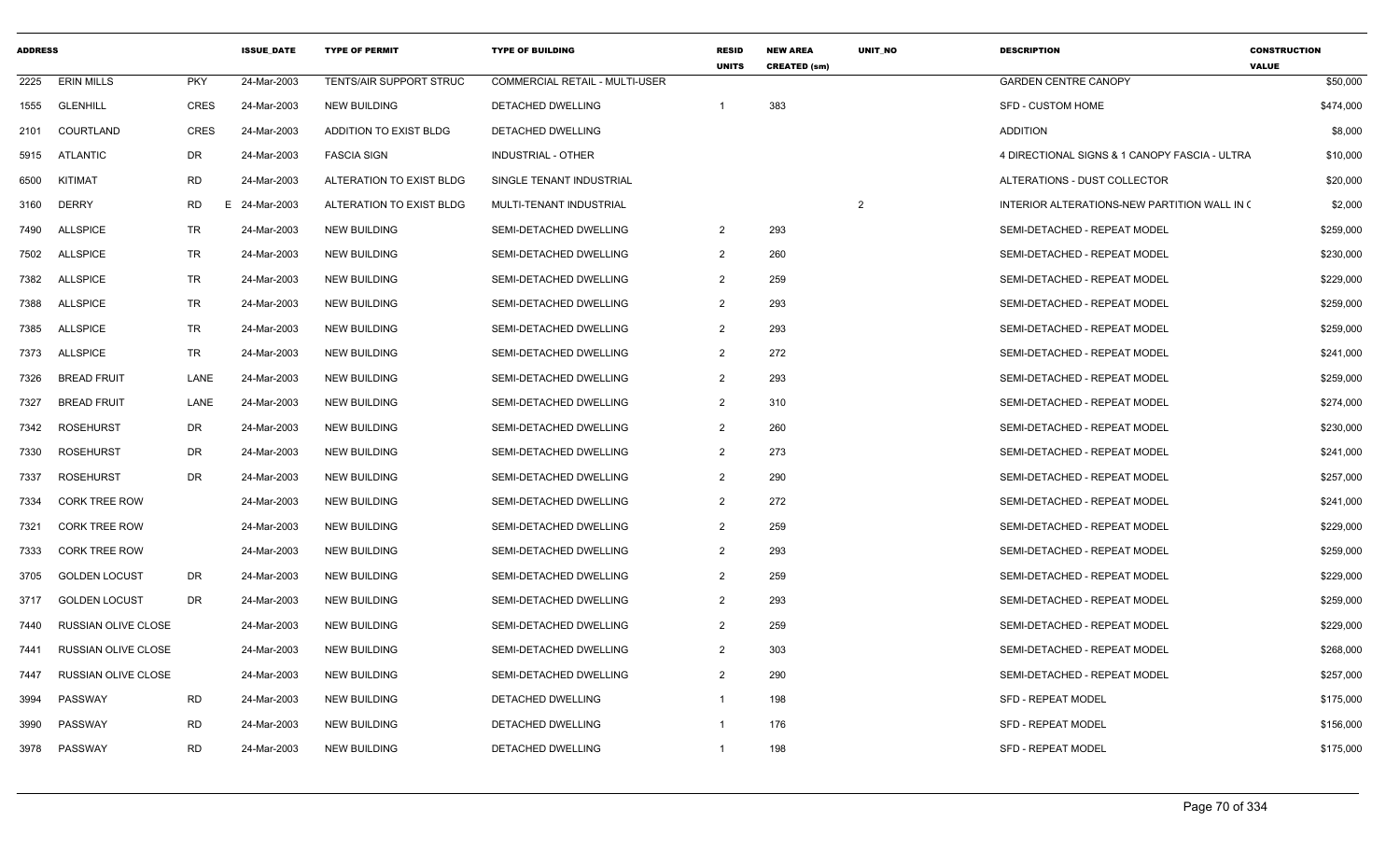| <b>ADDRESS</b> |                      |             | <b>ISSUE DATE</b> | <b>TYPE OF PERMIT</b> | <b>TYPE OF BUILDING</b>       | <b>RESID</b><br><b>UNITS</b> | <b>NEW AREA</b><br><b>CREATED (sm)</b> | UNIT_NO | <b>DESCRIPTION</b>                | <b>CONSTRUCTION</b><br><b>VALUE</b> |
|----------------|----------------------|-------------|-------------------|-----------------------|-------------------------------|------------------------------|----------------------------------------|---------|-----------------------------------|-------------------------------------|
| 3962           | PASSWAY              | <b>RD</b>   | 24-Mar-2003       | <b>NEW BUILDING</b>   | DETACHED DWELLING             | 1                            | 176                                    |         | <b>SFD - REPEAT MODEL</b>         | \$156,000                           |
| 3934           | PASSWAY              | <b>RD</b>   | 24-Mar-2003       | <b>NEW BUILDING</b>   | DETACHED DWELLING             | 1                            | 198                                    |         | SFD - REPEAT MODEL                | \$175,000                           |
| 3926           | PASSWAY              | <b>RD</b>   | 24-Mar-2003       | <b>NEW BUILDING</b>   | <b>DETACHED DWELLING</b>      |                              | 198                                    |         | <b>SFD - REPEAT MODEL</b>         | \$175,000                           |
| 3918           | PASSWAY              | <b>RD</b>   | 24-Mar-2003       | <b>NEW BUILDING</b>   | DETACHED DWELLING             | 1                            | 212                                    |         | <b>SFD - REPEAT MODEL</b>         | \$188,000                           |
| 3906           | PASSWAY              | <b>RD</b>   | 24-Mar-2003       | <b>NEW BUILDING</b>   | DETACHED DWELLING             | 1                            | 198                                    |         | <b>SFD - REPEAT MODEL</b>         | \$175,000                           |
| 3898           | PASSWAY              | <b>RD</b>   | 24-Mar-2003       | <b>NEW BUILDING</b>   | DETACHED DWELLING             |                              | 198                                    |         | <b>SFD - REPEAT MODEL</b>         | \$175,000                           |
| 3890           | PASSWAY              | <b>RD</b>   | 24-Mar-2003       | <b>NEW BUILDING</b>   | DETACHED DWELLING             | 1                            | 215                                    |         | <b>SFD - REPEAT MODEL</b>         | \$190,000                           |
| 3872           | PASSWAY              | <b>RD</b>   | 24-Mar-2003       | <b>NEW BUILDING</b>   | <b>DETACHED DWELLING</b>      | 1                            | 176                                    |         | <b>SFD - REPEAT MODEL</b>         | \$156,000                           |
| 3856           | PASSWAY              | <b>RD</b>   | 24-Mar-2003       | <b>NEW BUILDING</b>   | DETACHED DWELLING             | 1                            | 176                                    |         | <b>SFD - REPEAT MODEL</b>         | \$156,000                           |
| 3844           | PASSWAY              | <b>RD</b>   | 24-Mar-2003       | <b>NEW BUILDING</b>   | DETACHED DWELLING             | 1                            | 176                                    |         | <b>SFD - REPEAT MODEL</b>         | \$156,000                           |
| 3840           | PASSWAY              | <b>RD</b>   | 24-Mar-2003       | <b>NEW BUILDING</b>   | DETACHED DWELLING             | $\mathbf{1}$                 | 215                                    |         | <b>SFD - REPEAT MODEL</b>         | \$190,000                           |
| 3832           | PASSWAY              | <b>RD</b>   | 24-Mar-2003       | <b>NEW BUILDING</b>   | DETACHED DWELLING             | 1                            | 212                                    |         | <b>SFD - REPEAT MODEL</b>         | \$188,000                           |
| 7319           | <b>BLACKWOOD</b>     | <b>MEWS</b> | 24-Mar-2003       | <b>NEW BUILDING</b>   | <b>DETACHED DWELLING</b>      | 1                            | 212                                    |         | <b>SFD - REPEAT MODEL</b>         | \$188,000                           |
| 7376           | ALLSPICE             | TR          | 24-Mar-2003       | <b>NEW BUILDING</b>   | SEMI-DETACHED DWELLING        | 2                            | 229                                    |         | SEMI-DETACHED - REPEATMODEL       | \$202,000                           |
| 7332           | <b>BREAD FRUIT</b>   | LANE        | 24-Mar-2003       | <b>NEW BUILDING</b>   | SEMI-DETACHED DWELLING        | $\overline{2}$               | 293                                    |         | SEMI-DETACHED - REPEAT MODEL      | \$259,000                           |
| 7320           | <b>BREAD FRUIT</b>   | LANE        | 24-Mar-2003       | <b>NEW BUILDING</b>   | SEMI-DETACHED DWELLING        | $\overline{2}$               | 303                                    |         | SEMI-DETACHED - REPEAT MODEL      | \$268,000                           |
| 7321           | <b>BREAD FRUIT</b>   | LANE        | 24-Mar-2003       | <b>NEW BUILDING</b>   | SEMI-DETACHED DWELLING        | $\overline{2}$               | 293                                    |         | SEMI-DETACHED - REPEAT MODEL      | \$259,000                           |
| 7336           | <b>ROSEHURST</b>     | DR          | 24-Mar-2003       | <b>NEW BUILDING</b>   | SEMI-DETACHED DWELLING        | 2                            | 259                                    |         | SEMI-DETACHED - REPEAT MODEL      | \$229,000                           |
| 7331           | <b>ROSEHURST</b>     | DR          | 24-Mar-2003       | <b>NEW BUILDING</b>   | SEMI-DETACHED DWELLING        | $\overline{2}$               | 273                                    |         | SEMI-DETACHED - REPEAT MODEL      | \$241,000                           |
| 6160           | <b>MAVIS</b>         | <b>RD</b>   | 24-Mar-2003       | MULTIPLE SIGNS        | COMMERCIAL RETAIL-SINGLE USER |                              |                                        |         | 3 FASCIA, 1 GROUND SIGNS - SUBARU | \$25,000                            |
| 7343           | ROSEHURST            | DR          | 24-Mar-2003       | <b>NEW BUILDING</b>   | SEMI-DETACHED DWELLING        | $\overline{2}$               | 259                                    |         | SEMI-DETACHED - REPEAT MODEL      | \$229,000                           |
| 7326           | <b>CORK TREE ROW</b> |             | 24-Mar-2003       | <b>NEW BUILDING</b>   | SEMI-DETACHED DWELLING        | $\overline{2}$               | 310                                    |         | SEMI-DETACHED - REPEAT MODEL      | \$274,000                           |
| 7320           | <b>CORK TREE ROW</b> |             | 24-Mar-2003       | <b>NEW BUILDING</b>   | SEMI-DETACHED DWELLING        | $\overline{2}$               | 290                                    |         | SEMI-DETACHED - REPEAT MODEL      | \$257,000                           |
| 7327           | <b>CORK TREE ROW</b> |             | 24-Mar-2003       | <b>NEW BUILDING</b>   | SEMI-DETACHED DWELLING        | $\overline{2}$               | 272                                    |         | SEMI-DETACHED - REPEAT MODEL      | \$241,000                           |
| 3714           | <b>GOLDEN LOCUST</b> | DR          | 24-Mar-2003       | <b>NEW BUILDING</b>   | SEMI-DETACHED DWELLING        | $\overline{2}$               | 260                                    |         | SEMI-DETACHED - REPEAT MODEL      | \$230,000                           |
| 3702           | <b>GOLDEN LOCUST</b> | DR          | 24-Mar-2003       | <b>NEW BUILDING</b>   | SEMI-DETACHED DWELLING        | $\overline{2}$               | 259                                    |         | SEMI-DETACHED - REPEAT MODEL      | \$229,000                           |
| 3711           | <b>GOLDEN LOCUST</b> | DR          | 24-Mar-2003       | <b>NEW BUILDING</b>   | SEMI-DETACHED DWELLING        | 2                            | 304                                    |         | SEMI-DETACHED - REPEAT MODEL      | \$269,000                           |
| 7446           | RUSSIAN OLIVE CLOSE  |             | 24-Mar-2003       | <b>NEW BUILDING</b>   | SEMI-DETACHED DWELLING        | $\overline{2}$               | 296                                    |         | SEMI-DETACHED - REPEAT MODEL      | \$262,000                           |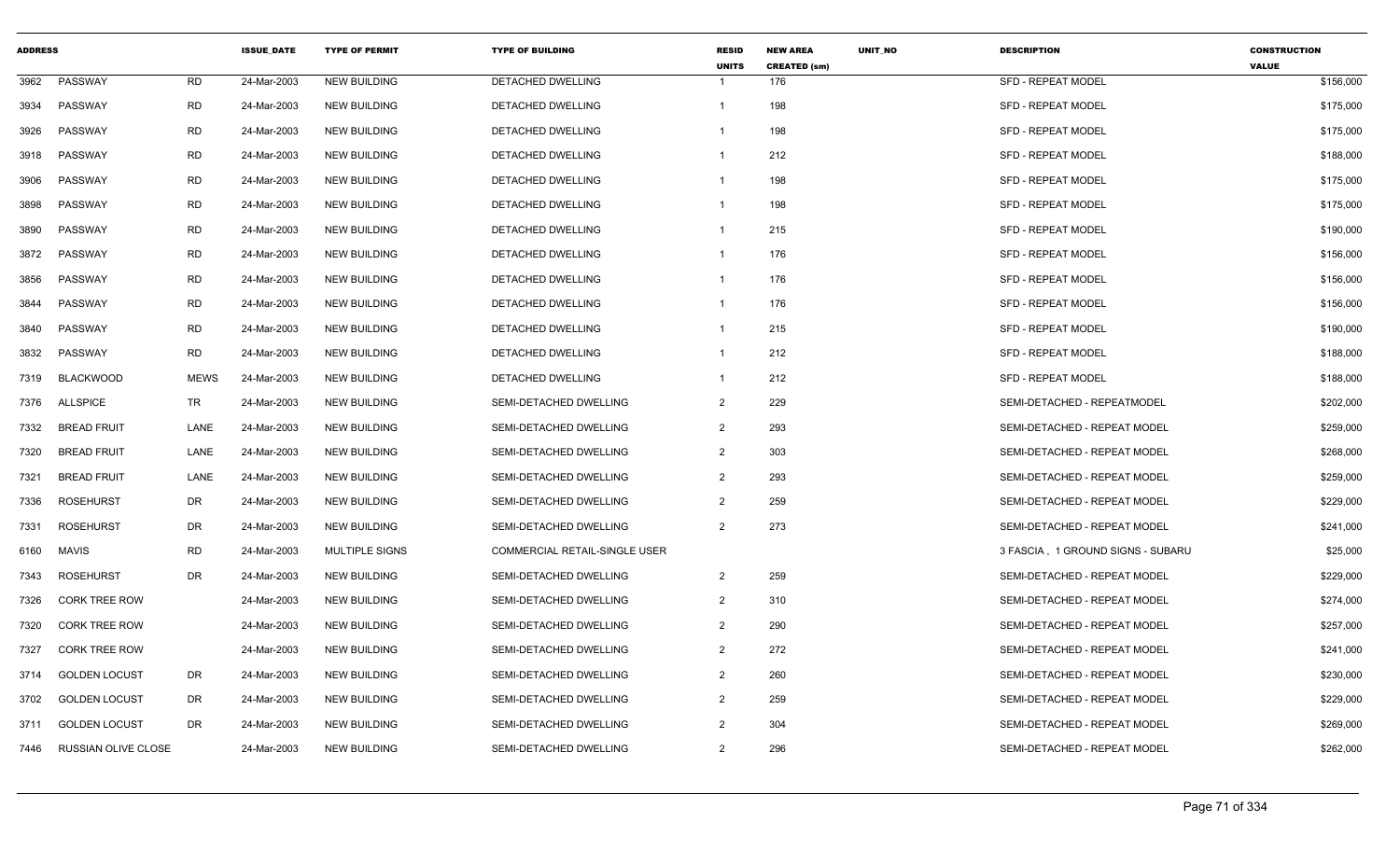| <b>ADDRESS</b> |                       |             | <b>ISSUE DATE</b> | <b>TYPE OF PERMIT</b>        | <b>TYPE OF BUILDING</b>       | <b>RESID</b><br><b>UNITS</b> | <b>NEW AREA</b><br><b>CREATED (sm)</b> | <b>UNIT NO</b> | <b>DESCRIPTION</b>               | <b>CONSTRUCTION</b><br><b>VALUE</b> |
|----------------|-----------------------|-------------|-------------------|------------------------------|-------------------------------|------------------------------|----------------------------------------|----------------|----------------------------------|-------------------------------------|
| 7434           | RUSSIAN OLIVE CLOSE   |             | 24-Mar-2003       | <b>NEW BUILDING</b>          | SEMI-DETACHED DWELLING        | $\overline{2}$               | 293                                    |                | SEMI-DETACHED - REPEAT MODEL     | \$259,000                           |
| 3986           | PASSWAY               | <b>RD</b>   | 24-Mar-2003       | <b>NEW BUILDING</b>          | DETACHED DWELLING             | 1                            | 198                                    |                | <b>SFD - REPEAT MODEL</b>        | \$175,000                           |
| 3982           | PASSWAY               | <b>RD</b>   | 24-Mar-2003       | <b>NEW BUILDING</b>          | DETACHED DWELLING             | 1                            | 215                                    |                | <b>SFD - REPEAT MODEL</b>        | \$190,000                           |
| 3958           | PASSWAY               | <b>RD</b>   | 24-Mar-2003       | <b>NEW BUILDING</b>          | DETACHED DWELLING             | 1                            | 215                                    |                | <b>SFD - REPEAT MODEL</b>        | \$190,000                           |
| 3954           | PASSWAY               | <b>RD</b>   | 24-Mar-2003       | <b>NEW BUILDING</b>          | <b>DETACHED DWELLING</b>      | 1                            | 198                                    |                | <b>SFD - REPEAT MODEL</b>        | \$175,000                           |
| 3930           | PASSWAY               | <b>RD</b>   | 24-Mar-2003       | <b>NEW BUILDING</b>          | <b>DETACHED DWELLING</b>      | 1                            | 176                                    |                | <b>SFD - REPEAT MODEL</b>        | \$156,000                           |
| 3922           | PASSWAY               | <b>RD</b>   | 24-Mar-2003       | <b>NEW BUILDING</b>          | DETACHED DWELLING             | 1                            | 215                                    |                | <b>SFD - REPEAT MODEL</b>        | \$190,000                           |
| 3914           | PASSWAY               | <b>RD</b>   | 24-Mar-2003       | <b>NEW BUILDING</b>          | DETACHED DWELLING             | 1                            | 198                                    |                | <b>SFD - REPEAT MODEL</b>        | \$175,000                           |
| 3902           | PASSWAY               | <b>RD</b>   | 24-Mar-2003       | <b>NEW BUILDING</b>          | DETACHED DWELLING             | 1                            | 212                                    |                | <b>SFD - REPEAT MODEL</b>        | \$188,000                           |
| 3894           | PASSWAY               | <b>RD</b>   | 24-Mar-2003       | <b>NEW BUILDING</b>          | DETACHED DWELLING             | 1                            | 176                                    |                | <b>SFD - REPEAT MODEL</b>        | \$156,000                           |
| 3886           | PASSWAY               | <b>RD</b>   | 24-Mar-2003       | <b>NEW BUILDING</b>          | DETACHED DWELLING             | 1                            | 176                                    |                | <b>SFD - REPEAT MODEL</b>        | \$156,000                           |
| 3860           | PASSWAY               | <b>RD</b>   | 24-Mar-2003       | <b>NEW BUILDING</b>          | DETACHED DWELLING             | 1                            | 176                                    |                | <b>SFD - REPEAT MODEL</b>        | \$156,000                           |
| 3836           | PASSWAY               | <b>RD</b>   | 24-Mar-2003       | <b>NEW BUILDING</b>          | DETACHED DWELLING             | 1                            | 176                                    |                | <b>SFD - REPEAT MODEL</b>        | \$156,000                           |
| 3828           | PASSWAY               | <b>RD</b>   | 24-Mar-2003       | <b>NEW BUILDING</b>          | DETACHED DWELLING             | 1                            | 176                                    |                | <b>SFD - REPEAT MODEL</b>        | \$156,000                           |
| 7323           | <b>BLACKWOOD</b>      | <b>MEWS</b> | 24-Mar-2003       | <b>NEW BUILDING</b>          | DETACHED DWELLING             | 1                            | 215                                    |                | <b>SFD - REPEAT MODEL</b>        | \$190,000                           |
| 7315           | <b>BLACKWOOD</b>      | <b>MEWS</b> | 24-Mar-2003       | <b>NEW BUILDING</b>          | DETACHED DWELLING             | 1                            | 176                                    |                | SFD - REPEAT MODEL               | \$156,000                           |
| 7318           | <b>BLACKWOOD</b>      | <b>MEWS</b> | 24-Mar-2003       | <b>NEW BUILDING</b>          | <b>DETACHED DWELLING</b>      | $\mathbf{1}$                 | 198                                    |                | <b>SFD - REPEAT MODEL</b>        | \$175,000                           |
| 7496           | ALLSPICE              | TR          | 24-Mar-2003       | <b>NEW BUILDING</b>          | SEMI-DETACHED DWELLING        | $\overline{2}$               | 290                                    |                | SEMI-DETACHED - REPEAT MODEL     | \$257,000                           |
| 3710           | <b>GOLDEN LOCUST</b>  | DR          | 24-Mar-2003       | <b>NEW BUILDING</b>          | SEMI-DETACHED DWELLING        | $\overline{2}$               | 293                                    |                | SEMI-DETACHED - REPEAT MODEL     | \$259,000                           |
| 3876           | PASSWAY               | <b>RD</b>   | 24-Mar-2003       | <b>NEW BUILDING</b>          | <b>DETACHED DWELLING</b>      | $\mathbf 1$                  | 198                                    |                | <b>SFD - REPEAT MODEL</b>        | \$175,000                           |
| 5915           | AIRPORT               | <b>RD</b>   | 24-Mar-2003       | ELECTROMAG LOCK DEVICE       | INDUSTRIAL - OTHER            |                              |                                        |                | MAGLOCKS (3)                     | \$9,000                             |
| 1075           | CEREMONIAL            | DR          | 24-Mar-2003       | ALTERATION TO EXIST BLDG     | COMMERCIAL RETAIL-SINGLE USER |                              |                                        | 106            | <b>HAIR SALON</b>                | \$26,000                            |
| $\mathbf 0$    | <b>NORTH SERVICE</b>  | <b>RD</b>   | 24-Mar-2003       | <b>CLASS A PORTABLE SIGN</b> | PORTABLE SIGN                 |                              |                                        |                | APPLEWOOD C-OPERATIVE PRE-SCHOOL | \$0                                 |
| 644            | <b>BLOOR</b>          | <b>ST</b>   | 24-Mar-2003       | <b>CLASS A PORTABLE SIGN</b> | PORTABLE SIGN                 |                              |                                        |                | <b>LITTLE CEASERS</b>            | \$0                                 |
| 100            | <b>MILVERTON</b>      | DR          | 24-Mar-2003       | <b>CLASS A PORTABLE SIGN</b> | PORTABLE SIGN                 |                              |                                        |                | HEARTS CHILD CARE CENTRE         | \$0                                 |
| 1375           | SOUTHDOWN             | <b>RD</b>   | 24-Mar-2003       | <b>CLASS A PORTABLE SIGN</b> | <b>PORTABLE SIGN</b>          |                              |                                        |                | <b>FABUTAN</b>                   | \$0                                 |
| 4646           | <b>HERITAGE HILLS</b> | <b>BLVD</b> | 24-Mar-2003       | <b>CLASS A PORTABLE SIGN</b> | PORTABLE SIGN                 |                              |                                        |                | <b>FABUTAN</b>                   | \$0                                 |
| $\mathbf 0$    | <b>EGLINTON</b>       | AVE         | W 24-Mar-2003     | <b>CLASS A PORTABLE SIGN</b> | PORTABLE SIGN                 |                              |                                        |                | MISSISSAUGA SOUTHWEST BASEBALL   | \$0                                 |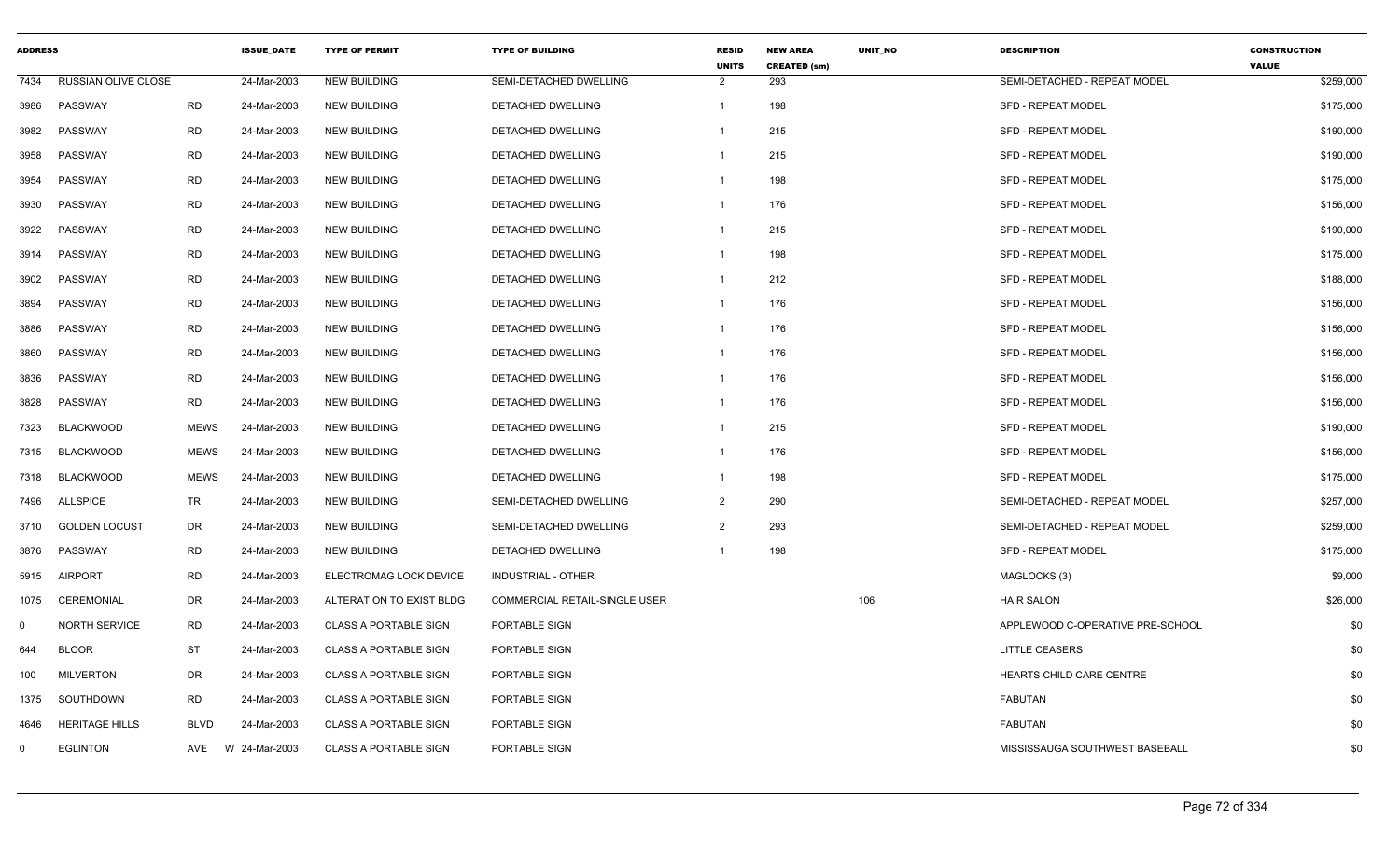| <b>ADDRESS</b> |                          |             | <b>ISSUE DATE</b> | <b>TYPE OF PERMIT</b>        | <b>TYPE OF BUILDING</b>  | <b>RESID</b><br><b>UNITS</b> | <b>NEW AREA</b><br><b>CREATED (sm)</b> | UNIT_NO | <b>DESCRIPTION</b>               | <b>CONSTRUCTION</b><br><b>VALUE</b> |
|----------------|--------------------------|-------------|-------------------|------------------------------|--------------------------|------------------------------|----------------------------------------|---------|----------------------------------|-------------------------------------|
| $\mathbf 0$    | <b>WINSTON CHURCHILL</b> | <b>BLVD</b> | 24-Mar-2003       | <b>CLASS A PORTABLE SIGN</b> | PORTABLE SIGN            |                              |                                        |         | MISSISSAUGA SOUTHWEST BASEBALL   | \$0                                 |
| 600            | <b>MATHESON</b>          | BLVD        | W 24-Mar-2003     | <b>CLASS A PORTABLE SIGN</b> | PORTABLE SIGN            |                              |                                        |         | PAINT & DECOR WAREHOUSE          | \$0                                 |
| $\Omega$       | <b>CAWTHRA</b>           | RD          | 24-Mar-2003       | <b>CLASS A PORTABLE SIGN</b> | PORTABLE SIGN            |                              |                                        |         | CARASSAUGA FESTIVAL INC.         | \$0                                 |
| 2275           | SPEAKMAN                 | <b>DR</b>   | 24-Mar-2003       | <b>CLASS A PORTABLE SIGN</b> | PORTABLE SIGN            |                              |                                        |         | SHERIDAN PARK KIDS ZONECHILDCARE | \$0                                 |
| $\mathbf 0$    | QUEENSWAY                |             | E 24-Mar-2003     | CLASS A PORTABLE SIGN        | PORTABLE SIGN            |                              |                                        |         | CARASSAUGA FESTIVAL INC.         | \$0                                 |
| $\mathbf{0}$   | QUEENSWAY                |             | E 24-Mar-2003     | <b>CLASS A PORTABLE SIGN</b> | PORTABLE SIGN            |                              |                                        |         | CARASSAUGA FESTIVAL INC.         | \$0                                 |
| 0              | HAIG                     | <b>BLVD</b> | 24-Mar-2003       | <b>CLASS A PORTABLE SIGN</b> | PORTABLE SIGN            |                              |                                        |         | CARASSAUGA FESTIVAL INC.         | \$0                                 |
| 720            | <b>BRISTOL</b>           | <b>RD</b>   | W 24-Mar-2003     | <b>CLASS A PORTABLE SIGN</b> | PORTABLE SIGN            |                              |                                        |         | <b>FLOWERS RUS</b>               | \$0                                 |
| $\mathbf{0}$   | SOUTH SHERIDAN           | WAY         | 24-Mar-2003       | <b>CLASS A PORTABLE SIGN</b> | PORTABLE SIGN            |                              |                                        |         | CARASSAUGA FESTIVAL INC.         | \$0                                 |
| $\mathbf 0$    | <b>TRUSCOTT</b>          | DR          | 24-Mar-2003       | <b>CLASS A PORTABLE SIGN</b> | PORTABLE SIGN            |                              |                                        |         | CARASSAUGA FESTIVAL INC.         | \$0                                 |
| $\mathbf{0}$   | <b>BROMSGROVE</b>        | <b>RD</b>   | 24-Mar-2003       | <b>CLASS A PORTABLE SIGN</b> | PORTABLE SIGN            |                              |                                        |         | CARASSAUGA FESTIVAL INC.         | \$0                                 |
| $\Omega$       | <b>ORR</b>               | <b>RD</b>   | 24-Mar-2003       | <b>CLASS A PORTABLE SIGN</b> | PORTABLE SIGN            |                              |                                        |         | CARASSAUGA FESTIVAL INC.         | \$0                                 |
| 720            | <b>BRISTOL</b>           | <b>RD</b>   | W 24-Mar-2003     | <b>CLASS A PORTABLE SIGN</b> | PORTABLE SIGN            |                              |                                        |         | <b>FLOWERS RUS</b>               | \$0                                 |
| 0              | <b>DERRY</b>             | <b>RD</b>   | W 24-Mar-2003     | <b>CLASS A PORTABLE SIGN</b> | PORTABLE SIGN            |                              |                                        |         | <b>REGION OF PEEL</b>            | \$0                                 |
| $\mathbf 0$    | <b>BURNHAMTHORPE</b>     | <b>RD</b>   | W 24-Mar-2003     | <b>CLASS A PORTABLE SIGN</b> | PORTABLE SIGN            |                              |                                        |         | <b>REGION OF PEEL</b>            | \$0                                 |
| $\mathbf 0$    | <b>DUNDAS</b>            | ST          | W 24-Mar-2003     | <b>CLASS A PORTABLE SIGN</b> | PORTABLE SIGN            |                              |                                        |         | <b>REGION OF PEEL</b>            | \$0                                 |
| 0              | <b>BURNHAMTHORPE</b>     | <b>RD</b>   | W 24-Mar-2003     | <b>CLASS A PORTABLE SIGN</b> | PORTABLE SIGN            |                              |                                        |         | MISSISSAUGA SDA CHURCH           | \$0                                 |
| $\mathbf{0}$   | <b>CREDITVIEW</b>        | <b>RD</b>   | 24-Mar-2003       | <b>CLASS A PORTABLE SIGN</b> | PORTABLE SIGN            |                              |                                        |         | MISSISSAUGA SDA CHURCH           | \$0                                 |
| $\mathbf{0}$   | LAKESHORE                | <b>RD</b>   | 24-Mar-2003<br>Е. | <b>CLASS A PORTABLE SIGN</b> | PORTABLE SIGN            |                              |                                        |         | <b>REGION OF PEEL</b>            | \$0                                 |
| $\mathbf{0}$   | <b>CAWTHRA</b>           | <b>RD</b>   | 24-Mar-2003       | <b>CLASS A PORTABLE SIGN</b> | PORTABLE SIGN            |                              |                                        |         | <b>REGION OF PEEL</b>            | \$0                                 |
| 325            | <b>CENTRAL</b>           | <b>PKY</b>  | W 24-Mar-2003     | <b>CLASS A PORTABLE SIGN</b> | PORTABLE SIGN            |                              |                                        |         | H. API INC.                      | \$0                                 |
| 0              | <b>BURNHAMTHORPE</b>     | <b>RD</b>   | Е.<br>24-Mar-2003 | <b>CLASS A PORTABLE SIGN</b> | PORTABLE SIGN            |                              |                                        |         | <b>REGION OF PEEL</b>            | \$0                                 |
| 3245           | COLONIAL                 | DR          | 24-Mar-2003       | <b>CLASS A PORTABLE SIGN</b> | PORTABLE SIGN            |                              |                                        |         | GARTHWOOD PARK P.S.              | \$0                                 |
| 0              | <b>AIRPORT</b>           | <b>RD</b>   | 24-Mar-2003       | CLASS A PORTABLE SIGN        | PORTABLE SIGN            |                              |                                        |         | <b>REGION OF PEEL</b>            | \$0                                 |
| 3868           | PASSWAY                  | <b>RD</b>   | 24-Mar-2003       | <b>NEW BUILDING</b>          | DETACHED DWELLING        | $\mathbf{1}$                 | 215                                    |         | SFD - REPEAT MODEL               | \$190,000                           |
| 3864           | PASSWAY                  | <b>RD</b>   | 24-Mar-2003       | <b>NEW BUILDING</b>          | DETACHED DWELLING        | $\mathbf{1}$                 | 212                                    |         | <b>SFD - REPEAT MODEL</b>        | \$188,000                           |
| 0              | LAKESHORE                | <b>RD</b>   | W 24-Mar-2003     | <b>CLASS A PORTABLE SIGN</b> | PORTABLE SIGN            |                              |                                        |         | CARASSAUGA FESTIVAL INC.         | \$0                                 |
| 3824           | PASSWAY                  | <b>RD</b>   | 24-Mar-2003       | <b>NEW BUILDING</b>          | <b>DETACHED DWELLING</b> | $\mathbf{1}$                 | 198                                    |         | <b>SFD - REPEAT MODEL</b>        | \$175,000                           |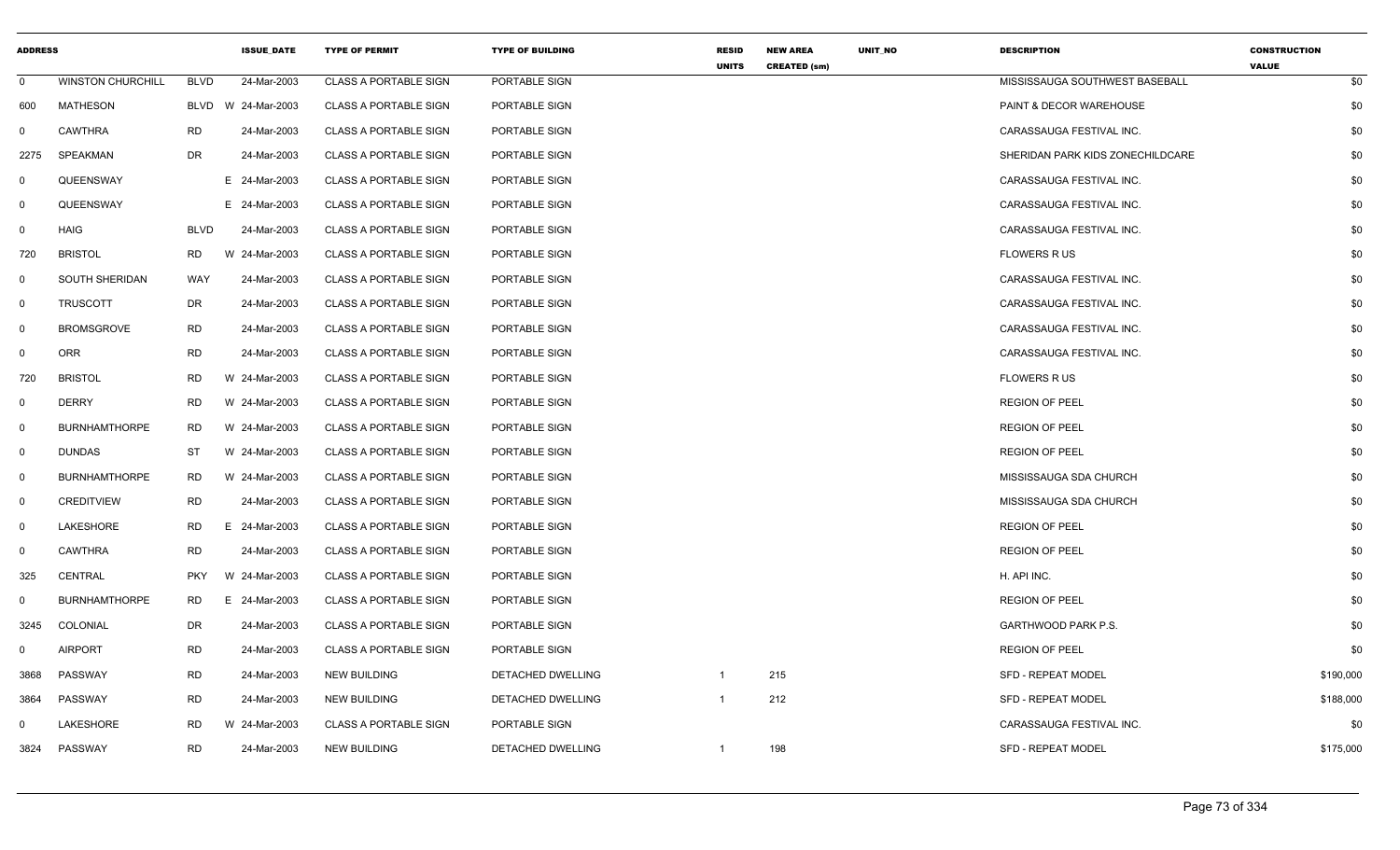| <b>ADDRESS</b> |                          |             | <b>ISSUE_DATE</b> | <b>TYPE OF PERMIT</b>        | <b>TYPE OF BUILDING</b>   | <b>RESID</b><br><b>UNITS</b> | <b>NEW AREA</b><br><b>CREATED (sm)</b> | UNIT_NO | <b>DESCRIPTION</b>                           | <b>CONSTRUCTION</b><br><b>VALUE</b> |
|----------------|--------------------------|-------------|-------------------|------------------------------|---------------------------|------------------------------|----------------------------------------|---------|----------------------------------------------|-------------------------------------|
| 7314           | <b>BLACKWOOD</b>         | <b>MEWS</b> | 24-Mar-2003       | <b>NEW BUILDING</b>          | DETACHED DWELLING         |                              | 212                                    |         | <b>SFD - REPEAT MODEL</b>                    | \$188,000                           |
| $\mathbf 0$    | <b>BURNHAMTHORPE</b>     | RD          | W 24-Mar-2003     | <b>CLASS A PORTABLE SIGN</b> | PORTABLE SIGN             |                              |                                        |         | <b>REGION OF PEEL</b>                        | \$0                                 |
| $\Omega$       | LAKESHORE                | RD<br>Е.    | 24-Mar-2003       | <b>CLASS A PORTABLE SIGN</b> | PORTABLE SIGN             |                              |                                        |         | CARASSAUGA FESTIVAL INC.                     | \$0                                 |
| 3966           | PASSWAY                  | <b>RD</b>   | 24-Mar-2003       | <b>NEW BUILDING</b>          | DETACHED DWELLING         |                              | 198                                    |         | <b>SFD - REPEAT MODEL</b>                    | \$175,000                           |
| 3950           | PASSWAY                  | <b>RD</b>   | 24-Mar-2003       | <b>NEW BUILDING</b>          | DETACHED DWELLING         |                              | 212                                    |         | <b>SFD - REPEAT MODEL</b>                    | \$188,000                           |
| 3946           | PASSWAY                  | <b>RD</b>   | 24-Mar-2003       | <b>NEW BUILDING</b>          | DETACHED DWELLING         |                              | 198                                    |         | <b>SFD - REPEAT MODEL</b>                    | \$175,000                           |
| 0              | <b>LORNE PARK</b>        | <b>RD</b>   | 24-Mar-2003       | <b>CLASS A PORTABLE SIGN</b> | PORTABLE SIGN             |                              |                                        |         | CARASSAUGA FESTIVAL INC.                     | \$0                                 |
| $\mathbf 0$    | MAVIS                    | <b>RD</b>   | 24-Mar-2003       | <b>CLASS A PORTABLE SIGN</b> | <b>PORTABLE SIGN</b>      |                              |                                        |         | <b>REGION OF PEEL</b>                        | \$0                                 |
| $\mathbf 0$    | <b>TRUSCOTT</b>          | DR          | 24-Mar-2003       | <b>CLASS A PORTABLE SIGN</b> | PORTABLE SIGN             |                              |                                        |         | CARASSAUGA FESTIVAL INC.                     | \$0                                 |
| $\mathbf 0$    | <b>DIXIE</b>             | <b>RD</b>   | 24-Mar-2003       | <b>CLASS A PORTABLE SIGN</b> | PORTABLE SIGN             |                              |                                        |         | <b>REGION OF PEEL</b>                        | \$0                                 |
| $\mathbf 0$    | SOUTH SHERIDAN           | WAY         | 24-Mar-2003       | <b>CLASS A PORTABLE SIGN</b> | PORTABLE SIGN             |                              |                                        |         | CARASSAUGA FESTIVAL INC.                     | \$0                                 |
| 7437           | RUSSIAN OLIVE CLOSE      |             | 24-Mar-2003       | <b>NEW BUILDING</b>          | SEMI-DETACHED DWELLING    | $\overline{2}$               | 293                                    |         | SEMI-DETACHED - REPEAT MODEL                 | \$259,000                           |
| $\mathbf 0$    | SOUTH SHERIDAN           | WAY         | 24-Mar-2003       | <b>CLASS A PORTABLE SIGN</b> | PORTABLE SIGN             |                              |                                        |         | CARASSAUGA FESTIVAL INC.                     | \$0                                 |
| 7379           | <b>ALLSPICE</b>          | TR          | 24-Mar-2003       | <b>NEW BUILDING</b>          | SEMI-DETACHED DWELLING    | $\overline{2}$               | 260                                    |         | SEMI-DETACHED - REPEAT MODEL                 | \$230,000                           |
| 7333           | <b>BREAD FRUIT</b>       | LANE        | 24-Mar-2003       | <b>NEW BUILDING</b>          | SEMI-DETACHED DWELLING    | $\overline{2}$               | 296                                    |         | SEMI-DETACHED - REPEAT MODEL, STUDY OPTION   | \$262,000                           |
| $\mathbf{0}$   | LAKESHORE                | RD          | W 24-Mar-2003     | <b>CLASS A PORTABLE SIGN</b> | PORTABLE SIGN             |                              |                                        |         | CARASSAUGA FESTIVAL INC.                     | \$0                                 |
| $\mathbf 0$    | <b>BRITANNIA</b>         | RD          | W 24-Mar-2003     | <b>CLASS A PORTABLE SIGN</b> | PORTABLE SIGN             |                              |                                        |         | <b>REGION OF PEEL</b>                        | \$0                                 |
| $\mathbf 0$    | <b>WINSTON CHURCHILL</b> | BLVD        | 24-Mar-2003       | <b>CLASS A PORTABLE SIGN</b> | PORTABLE SIGN             |                              |                                        |         | CARASSAUGA FESTIVAL INC.                     | \$0                                 |
| $\mathbf{0}$   | <b>EGLINTON</b>          | AVE         | W 24-Mar-2003     | <b>CLASS A PORTABLE SIGN</b> | PORTABLE SIGN             |                              |                                        |         | <b>REGION OF PEEL</b>                        | \$0                                 |
| $\mathbf{0}$   | <b>WINSTON CHURCHILL</b> | <b>BLVD</b> | 24-Mar-2003       | <b>CLASS A PORTABLE SIGN</b> | PORTABLE SIGN             |                              |                                        |         | <b>REGION OF PEEL</b>                        | \$0                                 |
| $\mathbf 0$    | <b>DERRY</b>             | RD          | W 24-Mar-2003     | <b>CLASS A PORTABLE SIGN</b> | PORTABLE SIGN             |                              |                                        |         | CARASSAUGA FESTIVAL INC.                     | \$0                                 |
| 3546           | <b>ITALIA</b>            | <b>CRES</b> | 25-Mar-2003       | ALTERATION TO EXIST BLDG     | DETACHED DWELLING         |                              |                                        |         | BASEMENT APARTMENT AND NEW DOOR & WINDOV     | \$35,000                            |
| 3445           | <b>MARTIN'S PINE</b>     | CRES        | 25-Mar-2003       | ALTERATION TO EXIST BLDG     | SEMI-DETACHED DWELLING    |                              |                                        |         | ALTERATIONS-BASEMENT APARTMENT               | \$15,000                            |
| 651            | <b>DECKHOUSE</b>         | CRT         | 25-Mar-2003       | NEW BUILDING                 | DETACHED DWELLING         |                              | 197                                    |         | SFD - REPEAT MODEL - FIREBREAK LOT COMPLETI( | \$0                                 |
| 730            | LAKESHORE                | <b>RD</b>   | W 25-Mar-2003     | ALTERATION TO EXIST BLDG     | DETACHED DWELLING         |                              |                                        |         | DRUGLESS PRACTITIONER (PHYSIOTHERAPIST) WIT  | \$18,000                            |
| 5915           | ATLANTIC                 | DR          | 25-Mar-2003       | <b>PYLON SIGN</b>            | <b>INDUSTRIAL - OTHER</b> |                              |                                        |         | 1 GROUND SIGN - ULTRAMAR PIPELINE            | \$15,000                            |
| 3708           | TRELAWNY                 | <b>CIR</b>  | 25-Mar-2003       | ADDITION TO EXIST BLDG       | DETACHED DWELLING         |                              |                                        |         | <b>NEW DECK</b>                              | \$3,000                             |
| 3100           | <b>RIDGEWAY</b>          | DR          | 25-Mar-2003       | ALTERATION TO EXIST BLDG     | MULTI-TENANT INDUSTRIAL   |                              |                                        | 10, 11  | PRINTING ESTABLISHMENT                       | \$27,000                            |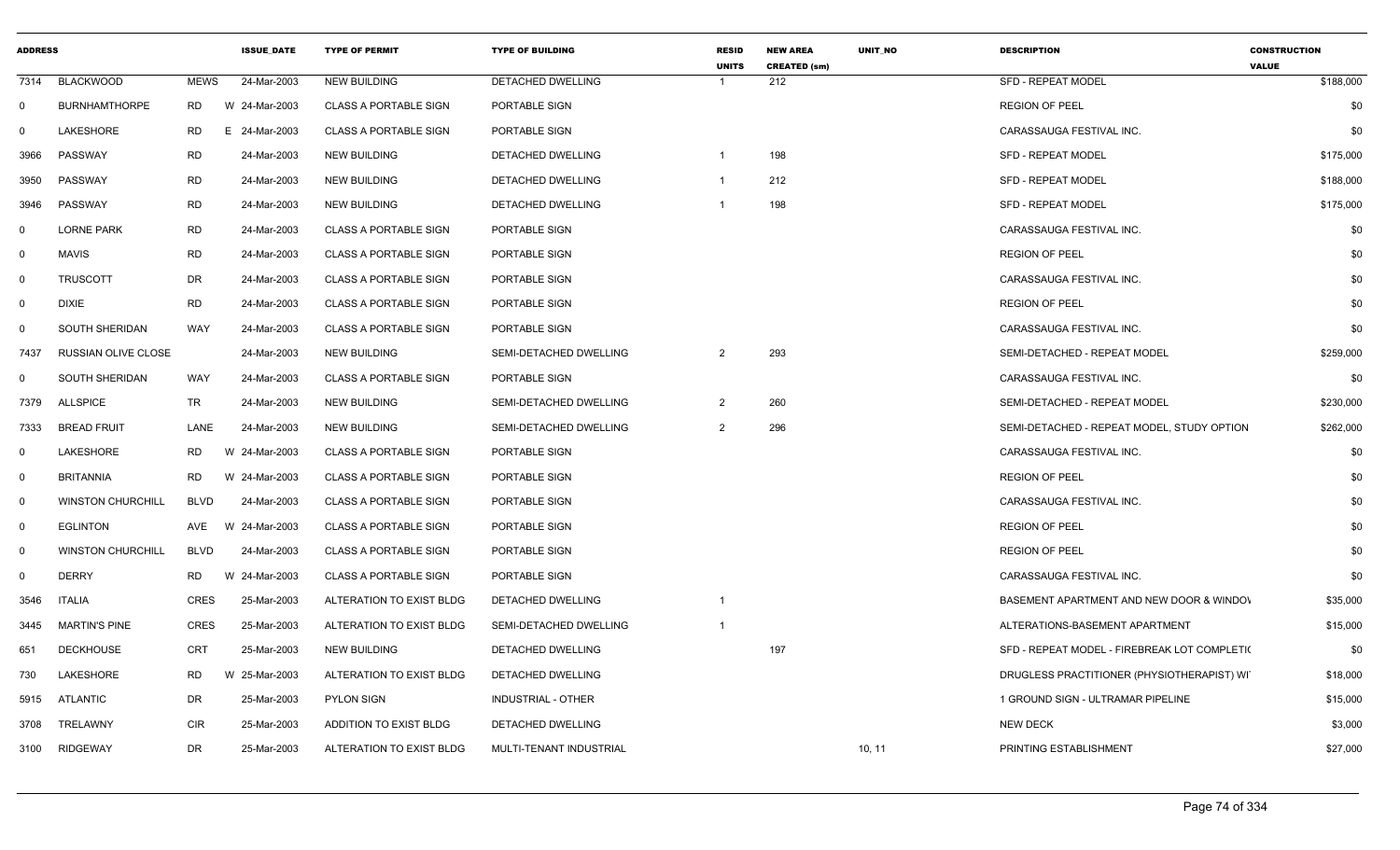| <b>ADDRESS</b> |                        |             | <b>ISSUE DATE</b> | <b>TYPE OF PERMIT</b>    | <b>TYPE OF BUILDING</b>               | <b>RESID</b><br><b>UNITS</b> | <b>NEW AREA</b><br><b>CREATED (sm)</b> | <b>UNIT NO</b>            | <b>DESCRIPTION</b>                             | <b>CONSTRUCTION</b><br><b>VALUE</b> |
|----------------|------------------------|-------------|-------------------|--------------------------|---------------------------------------|------------------------------|----------------------------------------|---------------------------|------------------------------------------------|-------------------------------------|
| 631            | ROSELAIRE              | TR          | 25-Mar-2003       | ADDITION TO EXIST BLDG   | DETACHED DWELLING                     |                              |                                        |                           | <b>BASEMENT WALKOUT</b>                        | \$8,000                             |
| 616            | CANYON                 | <b>ST</b>   | 25-Mar-2003       | <b>REVISIONS</b>         | DETACHED DWELLING                     |                              |                                        |                           | REVISION - INTERIOR LAYOUT/EXTERIOR DOOR TO    | \$0                                 |
| 922            | CANYON                 | <b>ST</b>   | 25-Mar-2003       | <b>NEW BUILDING</b>      | <b>DETACHED DWELLING</b>              |                              | 303                                    |                           | <b>SFD -R EPEAT MODEL</b>                      | \$268,000                           |
| 6185           | <b>MCLAUGHLIN</b>      | <b>RD</b>   | 25-Mar-2003       | ALTERATION TO EXIST BLDG | MULTI-TENANT INDUSTRIAL               |                              |                                        | B                         | <b>INTERIOR ALTERATIONS</b>                    | \$118,000                           |
| 5602           | <b>TENTH LINE WEST</b> |             | 25-Mar-2003       | ALTERATION TO EXIST BLDG | COMMERCIAL RETAIL - MULTI-USER        |                              |                                        | 116                       | <b>BEAUTY SALON</b>                            | \$35,000                            |
| 1820           | SHAWSON                | DR          | 25-Mar-2003       | CHANGE OF USE            | SINGLE TENANT INDUSTRIAL              |                              |                                        | 13                        | BUSINESS OFFICE, STORAGE, AND DISTRIBUTION (1) | \$0                                 |
| 5995           | AVEBURY                | <b>RD</b>   | 25-Mar-2003       | ALTERATION TO EXIST BLDG | <b>COMMERCIAL OFFICE - MULTI-USER</b> |                              |                                        | 1 FLR                     | <b>INTERIOR ALTERATIONS</b>                    | \$13,000                            |
| 2425           | <b>TRUSCOTT</b>        | DR          | 25-Mar-2003       | ALTERATION TO EXIST BLDG | COMMERCIAL RETAIL-SINGLE USER         |                              | 2,502                                  |                           | INTERIOR ALTERATIONS - "A&P"                   | \$351,000                           |
| 100            | <b>CITY CENTRE</b>     | DR          | 25-Mar-2003       | ALTERATION TO EXIST BLDG | <b>COMMERCIAL RETAIL - MULTI-USER</b> |                              | 100                                    | $2 - 116$                 | <b>RETAIL STORE</b>                            | \$14,000                            |
| 7676           | KIMBEL                 | <b>ST</b>   | 25-Mar-2003       | CHANGE OF USE            | SINGLE TENANT INDUSTRIAL              |                              |                                        | $9 - 26$                  | WAREHOUSE                                      | \$0                                 |
| 6550           | MEADOWVALE TOWN CENCIR |             | 25-Mar-2003       | <b>FASCIA SIGN</b>       | COMMERCIAL RETAIL - MULTI-USER        |                              |                                        |                           | 2 FASCIA SIGNS - EXTREME PITA                  | \$8,000                             |
| 6560           | MEADOWVALE TOWN CENCIR |             | 25-Mar-2003       | ALTERATION TO EXIST BLDG | COMMERCIAL OFFICE - MULTI-USER        |                              |                                        |                           | INTERIOR ALTERATIONS-5 DEMISING WALLS          | \$75,000                            |
| 4862           | SOUTHAMPTON            | DR          | 25-Mar-2003       | NEW BUILDING             | DETACHED DWELLING                     | -1                           | 242                                    |                           | <b>SFD - REPEAT MODEL</b>                      | \$214,000                           |
| 4839           | <b>MARBLE ARCH</b>     | <b>MEWS</b> | 25-Mar-2003       | <b>NEW BUILDING</b>      | DETACHED DWELLING                     | 1                            | 258                                    |                           | <b>SFD - REPEAT MODEL</b>                      | \$228,000                           |
| 4780           | <b>HALF MOON</b>       | <b>GROV</b> | 25-Mar-2003       | <b>NEW BUILDING</b>      | DETACHED DWELLING                     |                              | 206                                    |                           | <b>SFD - REPEAT MODEL</b>                      | \$183,000                           |
| 4718           | <b>COLOMBO</b>         | <b>CRES</b> | 25-Mar-2003       | <b>NEW BUILDING</b>      | SEMI-DETACHED DWELLING                | 2                            | 352                                    |                           | SEMI-DETACHED - REPEAT MODEL                   | \$311,000                           |
| 4796           | <b>HALF MOON</b>       | <b>GROV</b> | 25-Mar-2003       | <b>NEW BUILDING</b>      | DETACHED DWELLING                     |                              | 206                                    |                           | <b>SFD - REPEAT MODEL</b>                      | \$183,000                           |
| 4040           | <b>CREDITVIEW</b>      | <b>RD</b>   | 25-Mar-2003       | ALTERATION TO EXIST BLDG | COMMERCIAL RETAIL-SINGLE USER         |                              |                                        | 15                        | TAKE-OUT PIZZA RESTURANT                       | \$25,000                            |
| 4846           | COLOMBO                | <b>CRES</b> | 25-Mar-2003       | NEW BUILDING             | DETACHED DWELLING                     |                              | 268                                    |                           | <b>SFD - REPEAT MODEL</b>                      | \$237,000                           |
| 4824           | <b>HALF MOON</b>       | <b>GROV</b> | 25-Mar-2003       | <b>NEW BUILDING</b>      | DETACHED DWELLING                     |                              | 206                                    |                           | <b>SFD - REPEAT MODEL</b>                      | \$183,000                           |
| 4784           | <b>HALF MOON</b>       | <b>GROV</b> | 25-Mar-2003       | <b>NEW BUILDING</b>      | DETACHED DWELLING                     |                              | 206                                    |                           | <b>SFD - REPEAT MODEL</b>                      | \$183,000                           |
| 4772           | <b>HALF MOON</b>       | <b>GROV</b> | 25-Mar-2003       | <b>NEW BUILDING</b>      | DETACHED DWELLING                     |                              | 280                                    |                           | SFD - REPEAT MODEL                             | \$248,000                           |
| 5600           | CANCROSS               | <b>CRT</b>  | 25-Mar-2003       | ELECTROMAG LOCK DEVICE   | COMMERCIAL RETAIL - MULTI-USER        |                              |                                        |                           | MAGLOCK-4                                      | \$30,000                            |
| 3100           | <b>KIRWIN</b>          | AVE         | 25-Mar-2003       | ADDITION TO EXIST BLDG   | APARTMENT (> 6 UNITS)                 |                              |                                        | 507                       | ADDITION-WALL AND DOOR-NON STRUCTURAL          | \$8,000                             |
| 1224           | <b>DUNDAS</b>          | <b>ST</b>   | W<br>25-Mar-2003  | <b>CHANGE OF USE</b>     | COMMERCIAL OFFICE - MULTI-USER        |                              |                                        | 109                       | RETAIL SALES. RETAIL PRINTING ESTABLISHMENT    | \$0                                 |
| 2300           | MEADOWVALE             | <b>BLVD</b> | 25-Mar-2003       | ALTERATION TO EXIST BLDG | COMMERCIAL OFFICE - MULTI-USER        |                              |                                        | <b>GROUND &amp; 3 FLR</b> | <b>INTERIOR ALTERATIONS</b>                    | \$35,000                            |
| 1462           | PATE                   | <b>CRT</b>  | 25-Mar-2003       | <b>REVISIONS</b>         | SEMI-DETACHED DWELLING                |                              |                                        |                           | REVISION - INTERIOR LAYOUT - LOT 50L ONLY      | \$0                                 |
| 55             | STRATHAVEN             | DR          | 25-Mar-2003       | ELECTROMAG LOCK DEVICE   | COMMERCIAL - OTHER                    |                              |                                        |                           | MAGLOCK-2                                      | \$2,000                             |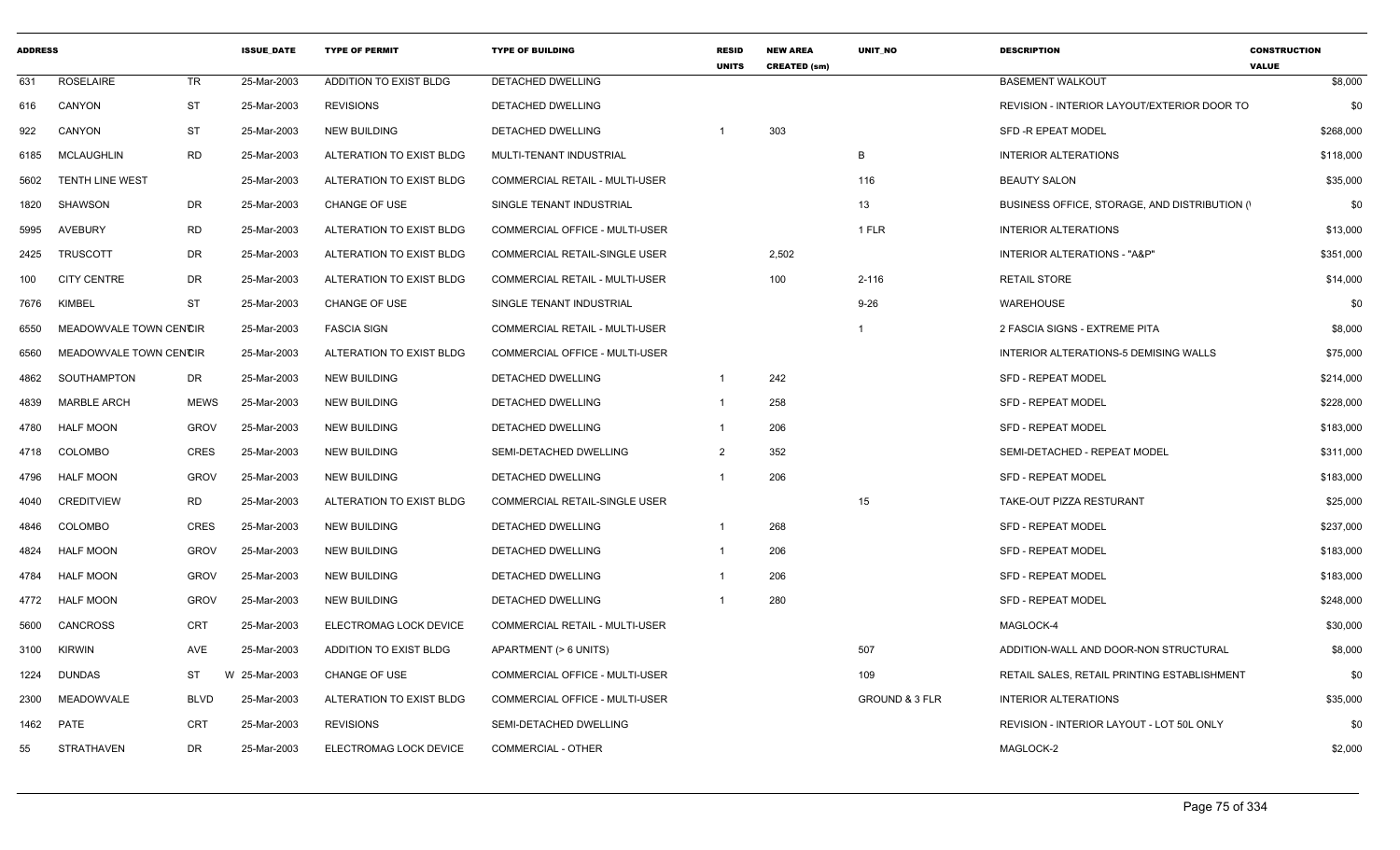| <b>ADDRESS</b> |                          |             | <b>ISSUE DATE</b> | <b>TYPE OF PERMIT</b>        | <b>TYPE OF BUILDING</b>               | RESID<br><b>UNITS</b> | <b>NEW AREA</b><br><b>CREATED (sm)</b> | UNIT_NO | <b>DESCRIPTION</b>                           | <b>CONSTRUCTION</b><br><b>VALUE</b> |
|----------------|--------------------------|-------------|-------------------|------------------------------|---------------------------------------|-----------------------|----------------------------------------|---------|----------------------------------------------|-------------------------------------|
| 1505           | <b>HURONTARIO</b>        | <b>ST</b>   | 25-Mar-2003       | <b>PYLON SIGN</b>            | <b>RESIDENTIAL - OTHER</b>            |                       |                                        |         | 1 GROUND SIGN - VISUAL THINKING INTERNATIONA | \$5,000                             |
| 682            | <b>MACBETH</b>           | <b>HTS</b>  | 25-Mar-2003       | ALTERATION TO EXIST BLDG     | DETACHED DWELLING                     |                       |                                        |         | ALTERATIONS - SIDE ENTRANCE                  | \$8,000                             |
| 6185           | <b>MAVIS</b>             | <b>RD</b>   | 25-Mar-2003       | <b>FASCIA SIGN</b>           | <b>COMMERCIAL OFFICE- SINGLE USER</b> |                       |                                        |         | 1 FASCIA SIGN - LILY DISTRIBUTION CENTRE     | \$6,000                             |
| $\mathbf 0$    | <b>DERRY</b>             | <b>RD</b>   | W 25-Mar-2003     | <b>CLASS A PORTABLE SIGN</b> | PORTABLE SIGN                         |                       |                                        |         | CARASSAUGA FESTIVAL INC.                     | \$0                                 |
| $\mathbf{0}$   | ARGENTIA                 | <b>RD</b>   | 25-Mar-2003       | <b>CLASS A PORTABLE SIGN</b> | PORTABLE SIGN                         |                       |                                        |         | CARASSAUGA FESTIVAL INC.                     | \$0                                 |
| 1417           | <b>SHADOWA</b>           | <b>RD</b>   | 25-Mar-2003       | ALTERATION TO EXIST BLDG     | DETACHED DWELLING                     |                       | 137                                    |         | <b>INTERIOR ALTS. &amp; DECK &amp; PORCH</b> | \$54,000                            |
| $\mathbf{0}$   | <b>TENTH LINE WEST</b>   |             | 25-Mar-2003       | <b>CLASS A PORTABLE SIGN</b> | PORTABLE SIGN                         |                       |                                        |         | CARASSAUGA FESTIVAL INC.                     | \$0                                 |
| $\mathbf{0}$   | <b>BATTLEFORD</b>        | <b>RD</b>   | 25-Mar-2003       | <b>CLASS A PORTABLE SIGN</b> | PORTABLE SIGN                         |                       |                                        |         | CARASSAUGA FESTIVAL INC.                     | \$0                                 |
| $\mathbf{0}$   | <b>ERIN MILLS</b>        | <b>PKY</b>  | 25-Mar-2003       | <b>CLASS A PORTABLE SIGN</b> | PORTABLE SIGN                         |                       |                                        |         | CARASSAUGA FESTIVAL INC.                     | \$0                                 |
| $\mathbf 0$    | NINTH LINE               |             | 25-Mar-2003       | <b>CLASS A PORTABLE SIGN</b> | PORTABLE SIGN                         |                       |                                        |         | CARASSAUGA FESTIVAL INC.                     | \$0                                 |
| $\mathbf 0$    | <b>TENTH LINE WEST</b>   |             | 25-Mar-2003       | <b>CLASS A PORTABLE SIGN</b> | PORTABLE SIGN                         |                       |                                        |         | CARASSAUGA FESTIVAL INC.                     | \$0                                 |
| 4812           | <b>HALF MOON</b>         | <b>GROV</b> | 25-Mar-2003       | <b>NEW BUILDING</b>          | DETACHED DWELLING                     |                       | 206                                    |         | SFD - REPEAT MODEL, FIREBREAK LOT            | \$183,000                           |
| $\mathbf{0}$   | NINTH LINE               |             | 25-Mar-2003       | <b>CLASS A PORTABLE SIGN</b> | PORTABLE SIGN                         |                       |                                        |         | CARASSAUGA FESTIVAL INC.                     | \$0                                 |
| $\mathbf 0$    | <b>WINSTON CHURCHILL</b> | <b>BLVD</b> | 25-Mar-2003       | <b>CLASS A PORTABLE SIGN</b> | PORTABLE SIGN                         |                       |                                        |         | CARASSAUGA FESTIVAL INC.                     | \$0                                 |
| $\mathbf 0$    | <b>ERIN MILLS</b>        | <b>PKY</b>  | 25-Mar-2003       | <b>CLASS A PORTABLE SIGN</b> | PORTABLE SIGN                         |                       |                                        |         | CARASSAUGA FESTIVAL INC.                     | \$0                                 |
| $\mathbf{0}$   | <b>NINTH LINE</b>        |             | 25-Mar-2003       | <b>CLASS A PORTABLE SIGN</b> | PORTABLE SIGN                         |                       |                                        |         | CARASSAUGA FESTIVAL                          | \$0                                 |
| 5950           | <b>RODEO</b>             | DR          | 25-Mar-2003       | <b>CLASS A PORTABLE SIGN</b> | PORTABLE SIGN                         |                       |                                        |         | HEARTLAND PET HOSPITAL (on brittania)        | \$0                                 |
| $\mathbf 0$    | <b>WINSTON CHURCHILL</b> | <b>BLVD</b> | 25-Mar-2003       | <b>CLASS A PORTABLE SIGN</b> | PORTABLE SIGN                         |                       |                                        |         | CARASSAUGA FESTIVAL INC.                     | \$0                                 |
| $\mathbf 0$    | <b>EGLINTON</b>          | AVE         | W 25-Mar-2003     | <b>CLASS A PORTABLE SIGN</b> | PORTABLE SIGN                         |                       |                                        |         | CARASSAUGA FESTIVAL INC.                     | \$0                                 |
| $\mathbf 0$    | <b>MISSISSAUGA</b>       | <b>RD</b>   | 25-Mar-2003       | <b>CLASS A PORTABLE SIGN</b> | PORTABLE SIGN                         |                       |                                        |         | CARASSAUGA FESTIVAL INC.                     | \$0                                 |
| $\Omega$       | <b>FINANCIAL</b>         | <b>DR</b>   | 25-Mar-2003       | <b>CLASS A PORTABLE SIGN</b> | PORTABLE SIGN                         |                       |                                        |         | CARASSAUGA FESTIVAL INC.                     | \$0                                 |
| 800            | <b>BOYER</b>             | <b>BLVD</b> | 25-Mar-2003       | <b>CLASS A PORTABLE SIGN</b> | PORTABLE SIGN                         |                       |                                        |         | <b>RONA</b>                                  | \$0                                 |
| $\mathbf{0}$   | <b>DERRY</b>             | <b>RD</b>   | W 25-Mar-2003     | <b>CLASS A PORTABLE SIGN</b> | PORTABLE SIGN                         |                       |                                        |         | CARASSAUGA FESTIVAL INC.                     | \$0                                 |
| $\mathbf 0$    | <b>EGLINTON</b>          | AVE         | W 25-Mar-2003     | <b>CLASS A PORTABLE SIGN</b> | PORTABLE SIGN                         |                       |                                        |         | ERIN MILLS HOCKEY ASSOCIATION                | \$0                                 |
| 1077           | <b>NORTH SERVICE</b>     | <b>RD</b>   | 25-Mar-2003       | <b>CLASS A PORTABLE SIGN</b> | PORTABLE SIGN                         |                       |                                        |         | LITTLE CAESARS PIZZA                         | \$0                                 |
| 2900           | <b>BATTLEFORD</b>        | <b>RD</b>   | 25-Mar-2003       | <b>FIRE DAMAGE REPAIR</b>    | <b>RESIDENTIAL - OTHER</b>            |                       |                                        |         | <b>FIRE DAMAGE REPAIR</b>                    | \$30,000                            |
| $\mathbf 0$    | <b>WINSTON CHURCHILL</b> | <b>BLVD</b> | 25-Mar-2003       | <b>CLASS A PORTABLE SIGN</b> | PORTABLE SIGN                         |                       |                                        |         | <b>GRACE BRETHREN CANADA</b>                 | \$0                                 |
| $\mathbf 0$    | <b>MCLAUGHLIN</b>        | <b>RD</b>   | 25-Mar-2003       | <b>CLASS A PORTABLE SIGN</b> | PORTABLE SIGN                         |                       |                                        |         | CARASSAUGA FESTIVAL INC.                     | \$0                                 |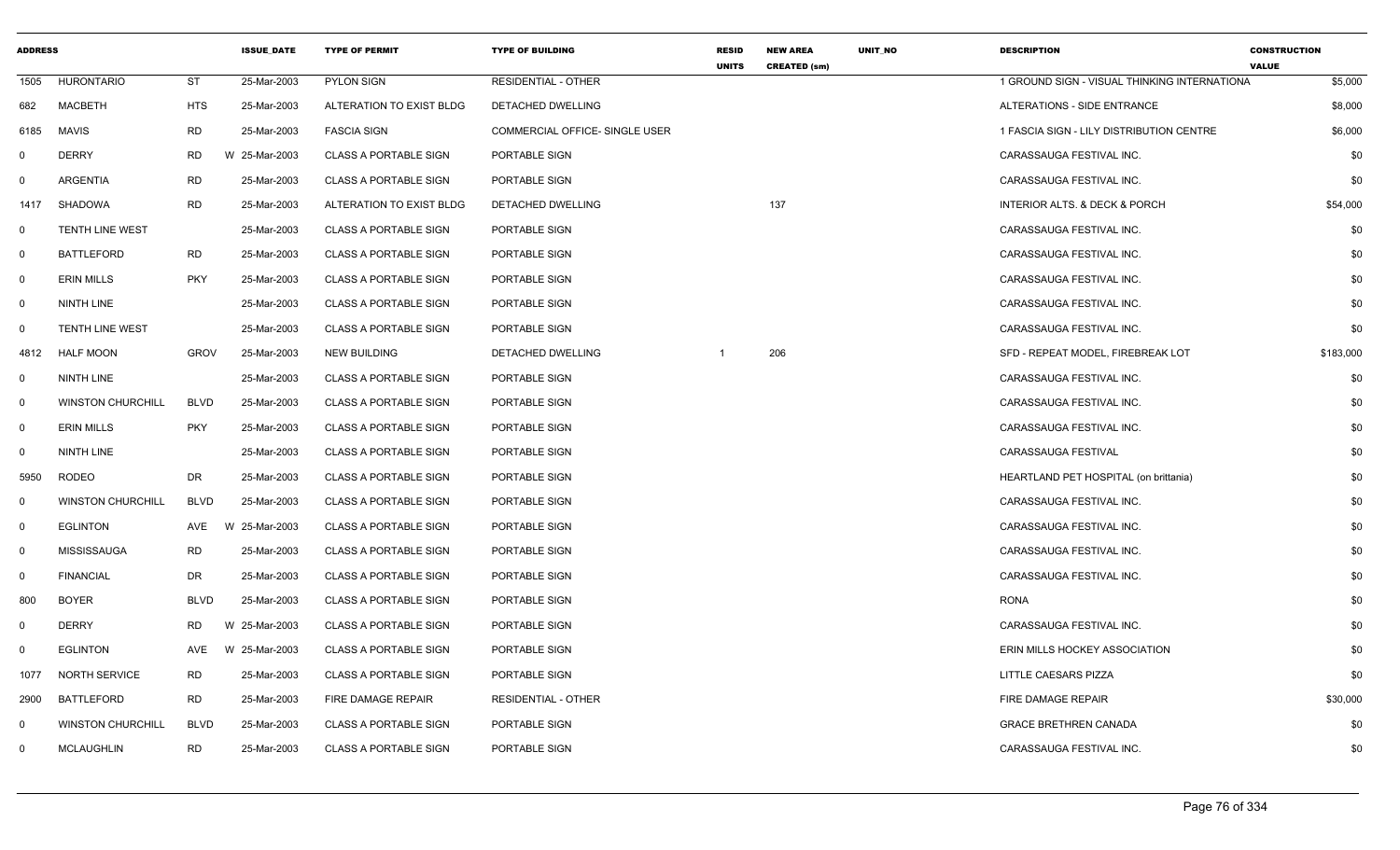| <b>ADDRESS</b> |                     |             | <b>ISSUE_DATE</b> | <b>TYPE OF PERMIT</b>        | <b>TYPE OF BUILDING</b>   | <b>RESID</b><br><b>UNITS</b> | <b>NEW AREA</b><br><b>CREATED (sm)</b> | UNIT_NO | <b>DESCRIPTION</b>                             | <b>CONSTRUCTION</b><br><b>VALUE</b> |
|----------------|---------------------|-------------|-------------------|------------------------------|---------------------------|------------------------------|----------------------------------------|---------|------------------------------------------------|-------------------------------------|
| $\mathbf 0$    | <b>HURONTARIO</b>   | <b>ST</b>   | 25-Mar-2003       | <b>CLASS A PORTABLE SIGN</b> | PORTABLE SIGN             |                              |                                        |         | CARASSAUGA FESTIVAL INC.                       | \$0                                 |
| $\mathbf{0}$   | <b>MCLAUGHLIN</b>   | <b>RD</b>   | 25-Mar-2003       | <b>CLASS A PORTABLE SIGN</b> | PORTABLE SIGN             |                              |                                        |         | CARASSAUGA FESTIVAL INC.                       | \$0                                 |
| $\mathbf 0$    | <b>MAVIS</b>        | RD          | 25-Mar-2003       | <b>CLASS A PORTABLE SIGN</b> | PORTABLE SIGN             |                              |                                        |         | CARASSAUGA FESTIVAL INC.                       | \$0                                 |
| 0              | <b>MCLAUGHLIN</b>   | <b>RD</b>   | 25-Mar-2003       | <b>CLASS A PORTABLE SIGN</b> | PORTABLE SIGN             |                              |                                        |         | CARASSAUGA FESTIVAL INC.                       | \$0                                 |
| $\mathbf 0$    | <b>MATHESON</b>     | <b>BLVD</b> | E 25-Mar-2003     | <b>CLASS A PORTABLE SIGN</b> | PORTABLE SIGN             |                              |                                        |         | CARASSAUGA FESTIVAL INC.                       | \$0                                 |
| 0              | <b>HURONTARIO</b>   | <b>ST</b>   | 25-Mar-2003       | <b>CLASS A PORTABLE SIGN</b> | PORTABLE SIGN             |                              |                                        |         | CARASSAUGA FESTIVAL INC.                       | \$0                                 |
| 0              | <b>COURTNEYPARK</b> | DR.         | E.<br>25-Mar-2003 | <b>CLASS A PORTABLE SIGN</b> | PORTABLE SIGN             |                              |                                        |         | CARASSAUGA FESTIVAL INC.                       | \$0                                 |
| $\mathbf{0}$   | <b>KENNEDY</b>      | <b>RD</b>   | 25-Mar-2003       | <b>CLASS A PORTABLE SIGN</b> | PORTABLE SIGN             |                              |                                        |         | CARASSAUGA FESTIVAL INC.                       | \$0                                 |
| $\mathbf 0$    | <b>KENNEDY</b>      | <b>RD</b>   | 25-Mar-2003       | <b>CLASS A PORTABLE SIGN</b> | PORTABLE SIGN             |                              |                                        |         | CARASSAUGA FESTIVAL INC.                       | \$0                                 |
| 0              | <b>TOMKEN</b>       | <b>RD</b>   | 25-Mar-2003       | <b>CLASS A PORTABLE SIGN</b> | PORTABLE SIGN             |                              |                                        |         | CARASSAUGA FESTIVAL INC.                       | \$0                                 |
| 0              | <b>TOMKEN</b>       | <b>RD</b>   | 25-Mar-2003       | <b>CLASS A PORTABLE SIGN</b> | PORTABLE SIGN             |                              |                                        |         | CARASSAUGA FESTIVAL INC.                       | \$0                                 |
| $\mathbf 0$    | <b>DIXIE</b>        | <b>RD</b>   | 25-Mar-2003       | CLASS A PORTABLE SIGN        | PORTABLE SIGN             |                              |                                        |         | CARASSAUGA FESTIVAL INC.                       | \$0                                 |
| $\mathbf 0$    | <b>COURTNEYPARK</b> | DR.         | E 25-Mar-2003     | <b>CLASS A PORTABLE SIGN</b> | PORTABLE SIGN             |                              |                                        |         | CARASSAUGA FESTIVAL INC.                       | \$0                                 |
| $\mathbf 0$    | <b>DERRY</b>        | <b>RD</b>   | Е.<br>25-Mar-2003 | <b>CLASS A PORTABLE SIGN</b> | PORTABLE SIGN             |                              |                                        |         | CARASSAUGA FESTIVAL INC.                       | \$0                                 |
| 0              | <b>DERRY</b>        | <b>RD</b>   | E 25-Mar-2003     | <b>CLASS A PORTABLE SIGN</b> | PORTABLE SIGN             |                              |                                        |         | CARASSAUGA FESTIVAL INC.                       | \$0                                 |
| $\mathbf{0}$   | <b>AIRPORT</b>      | RD          | 25-Mar-2003       | CLASS A PORTABLE SIGN        | PORTABLE SIGN             |                              |                                        |         | CARASSAUGA FESTIVAL INC.                       | \$0                                 |
| 2380           | SPEAKMAN            | <b>DR</b>   | 25-Mar-2003       | ALTERATION TO EXIST BLDG     | <b>INDUSTRIAL - OTHER</b> |                              |                                        |         | <b>NEW WATER MAIN</b>                          | \$5,000                             |
| 5400           | <b>DIXIE</b>        | <b>RD</b>   | 25-Mar-2003       | <b>CLASS A PORTABLE SIGN</b> | PORTABLE SIGN             |                              |                                        |         | <b>STAGE WEST</b>                              | \$0                                 |
| 2325           | <b>HURONTARIO</b>   | <b>ST</b>   | 25-Mar-2003       | <b>CLASS A PORTABLE SIGN</b> | PORTABLE SIGN             |                              |                                        |         | <b>WASHDAY BLUES</b>                           | \$0                                 |
| 3355           | <b>HURONTARIO</b>   | ST          | 25-Mar-2003       | <b>CLASS A PORTABLE SIGN</b> | PORTABLE SIGN             |                              |                                        |         | <b>FAIRVIEW FLORIST</b>                        | \$0                                 |
| 7040           | <b>FINANCIAL</b>    | DR          | 25-Mar-2003       | <b>CLASS A PORTABLE SIGN</b> | PORTABLE SIGN             |                              |                                        |         | <b>MUMBY &amp; ASSOCIATES</b>                  | \$0                                 |
| 2055           | <b>DUNDAS</b>       | ST          | Е.<br>25-Mar-2003 | <b>CLASS A PORTABLE SIGN</b> | PORTABLE SIGN             |                              |                                        |         | <b>MONTREAL DELI</b>                           | \$0                                 |
| 925            | MID-WAY             | <b>BLVD</b> | 25-Mar-2003       | <b>CLASS A PORTABLE SIGN</b> | PORTABLE SIGN             |                              |                                        |         | <b>V&amp;L ASSOCIATES</b>                      | \$0                                 |
| 570            | MATHESON            | BLVD        | E<br>25-Mar-2003  | <b>CLASS A PORTABLE SIGN</b> | PORTABLE SIGN             |                              |                                        |         | <b>WHIRLPOOL CANADA</b>                        | \$0                                 |
| 1970           | <b>DUNDAS</b>       | ST          | E<br>25-Mar-2003  | <b>CLASS A PORTABLE SIGN</b> | PORTABLE SIGN             |                              |                                        |         | DOT SEASONAL                                   | \$0                                 |
| 1225           | <b>DUNDAS</b>       | ST          | E 25-Mar-2003     | <b>CLASS A PORTABLE SIGN</b> | PORTABLE SIGN             |                              |                                        |         | <b>SIRENS</b>                                  | \$0                                 |
| 2245           | <b>DREW</b>         | <b>RD</b>   | 25-Mar-2003       | ADDITION TO EXIST BLDG       | SINGLE TENANT INDUSTRIAL  |                              | 42                                     |         | ADDITION - ABOVE GROUND BDG. LINK, 2245 & 2265 | \$19,000                            |
| $\mathbf 0$    | <b>MAVIS</b>        | <b>RD</b>   | 25-Mar-2003       | <b>CLASS A PORTABLE SIGN</b> | PORTABLE SIGN             |                              |                                        |         | <b>CREDIT VALLEY TENNIS CLUB</b>               | \$0                                 |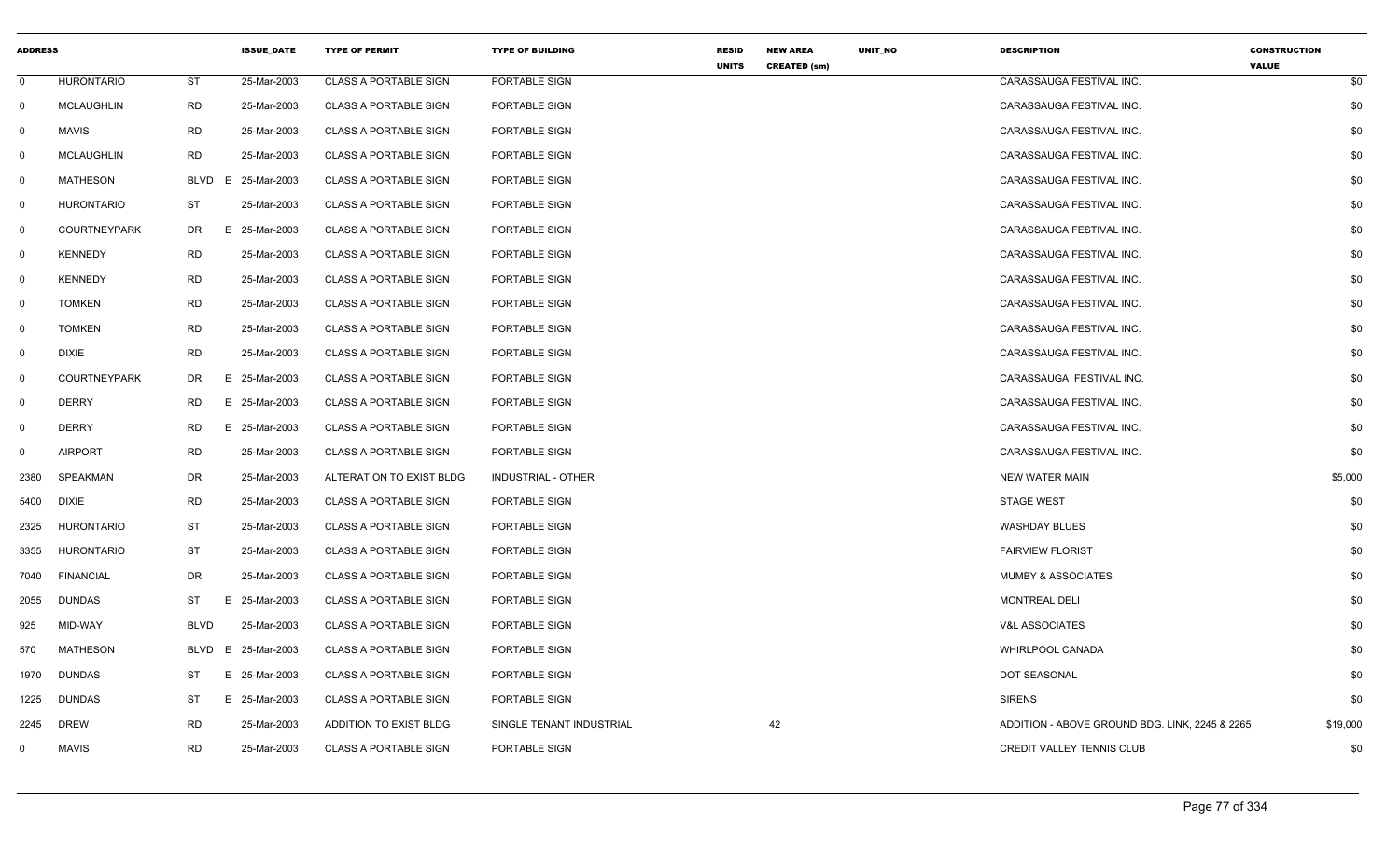| <b>ADDRESS</b> |                      |             | <b>ISSUE DATE</b> | <b>TYPE OF PERMIT</b>        | <b>TYPE OF BUILDING</b>   | <b>RESID</b><br><b>UNITS</b> | <b>NEW AREA</b><br><b>CREATED (sm)</b> | UNIT_NO   | <b>DESCRIPTION</b>                            | <b>CONSTRUCTION</b><br><b>VALUE</b> |
|----------------|----------------------|-------------|-------------------|------------------------------|---------------------------|------------------------------|----------------------------------------|-----------|-----------------------------------------------|-------------------------------------|
| $\mathbf 0$    | <b>DUNDAS</b>        | ST          | W 25-Mar-2003     | <b>CLASS A PORTABLE SIGN</b> | PORTABLE SIGN             |                              |                                        |           | <b>CREDIT VALLEY TENNIS CLUB</b>              | \$0                                 |
| $\mathbf 0$    | <b>ERIN MILLS</b>    | <b>PKY</b>  | 25-Mar-2003       | <b>CLASS A PORTABLE SIGN</b> | PORTABLE SIGN             |                              |                                        |           | <b>CREDIT VALLEY TENNIS CLUB</b>              | \$0                                 |
| 0              | <b>LAKESHORE</b>     | <b>RD</b>   | W 25-Mar-2003     | <b>CLASS A PORTABLE SIGN</b> | PORTABLE SIGN             |                              |                                        |           | CREDIT VALLEY TENNIS CLUB                     | \$0                                 |
| 1075           | CEREMONIAL           | DR          | 25-Mar-2003       | ALTERATION TO EXIST BLDG     | <b>COMMERCIAL - OTHER</b> |                              |                                        | 102       | TAKE-OUT RESTAURANT<br>'A' 783/02 EXPIRES JAI | \$30,000                            |
| 6881           | <b>EARLY SETTLER</b> | <b>ROW</b>  | 26-Mar-2003       | <b>NEW BUILDING</b>          | DETACHED DWELLING         | - 1                          | 403                                    |           | NEW - SFD CUSTOM                              | \$395,000                           |
| 5996           | <b>SIDMOUTH</b>      | <b>ST</b>   | 26-Mar-2003       | <b>NEW BUILDING</b>          | DETACHED DWELLING         | -1                           | 219                                    |           | <b>SFD - REPEAT MODEL</b>                     | \$194,000                           |
| 6001           | <b>SIDMOUTH</b>      | <b>ST</b>   | 26-Mar-2003       | NEW BUILDING                 | DETACHED DWELLING         | $\overline{\mathbf{1}}$      | 178                                    |           | <b>SFD - REPEAT MODEL</b>                     | \$158,000                           |
| 5999           | <b>SIDMOUTH</b>      | ST          | 26-Mar-2003       | <b>NEW BUILDING</b>          | <b>DETACHED DWELLING</b>  | - 1                          | 197                                    |           | <b>SFD - REPEAT MODEL</b>                     | \$175,000                           |
| 4900           | SEBASTIAN            | DR          | 26-Mar-2003       | <b>NEW BUILDING</b>          | DETACHED DWELLING         | - 1                          | 286                                    |           | SFD - NEW MODEL                               | \$281,000                           |
| 3611           | <b>STONECUTTER</b>   | <b>CRES</b> | 26-Mar-2003       | <b>NEW BUILDING</b>          | DETACHED DWELLING         |                              | 247                                    |           | SFD - NEW MODEL                               | \$242,000                           |
| 213            | <b>ISABELLA</b>      | AVE         | 26-Mar-2003       | <b>REVISIONS</b>             | DETACHED DWELLING         |                              |                                        |           | HEATING REVISION - ADDITIONAL FURNACE         | \$0                                 |
| 645            | CRANLEIGH            | CRT         | 26-Mar-2003       | <b>NEW BUILDING</b>          | DETACHED DWELLING         |                              | 374                                    |           | <b>SFD - REPEAT MODEL</b>                     | \$415,000                           |
| 4798           | <b>DUNOON</b>        | DR          | 26-Mar-2003       | <b>NEW BUILDING</b>          | DETACHED DWELLING         |                              | 249                                    |           | <b>SFD - REPEAT MODEL</b>                     | \$220,000                           |
| 651            | CRANLEIGH            | CRT         | 26-Mar-2003       | <b>NEW BUILDING</b>          | DETACHED DWELLING         | - 1                          | 322                                    |           | SFD - REPEAT MODEL                            | \$285,000                           |
| 3040           | <b>CONSTITUTION</b>  | <b>BLVD</b> | 26-Mar-2003       | ALTERATION TO EXIST BLDG     | APARTMENT (> 6 UNITS)     |                              |                                        | <b>P1</b> | ALTERATIONS-PARKING CONCRETE REPAIRS          | \$160,000                           |
| 627            | CRANLEIGH            | <b>CRT</b>  | 26-Mar-2003       | <b>NEW BUILDING</b>          | DETACHED DWELLING         | - 1                          | 395                                    |           | SFD - REPEAT MODEL - FIREBREAK LOT            | \$439,000                           |
| 3775           | <b>SWIFTDALE</b>     | DR          | 26-Mar-2003       | <b>NEW BUILDING</b>          | SEMI-DETACHED DWELLING    | 2                            | 268                                    |           | SEMI-DETACHED - NEW MODEL                     | \$263,000                           |
| $\mathbf 0$    | MAVIS                | <b>RD</b>   | 26-Mar-2003       | <b>CLASS A PORTABLE SIGN</b> | PORTABLE SIGN             |                              |                                        |           | CARASSAUGA FESTIVAL INC.                      | \$0                                 |
| $\Omega$       | <b>AIRPORT</b>       | <b>RD</b>   | 26-Mar-2003       | <b>CLASS A PORTABLE SIGN</b> | PORTABLE SIGN             |                              |                                        |           | CARASSAUGA FESTIVAL INC.                      | \$0                                 |
| $\mathbf 0$    | DIXIE                | <b>RD</b>   | 26-Mar-2003       | <b>CLASS A PORTABLE SIGN</b> | PORTABLE SIGN             |                              |                                        |           | CARASSAUGA FESTIVAL INC.                      | \$0                                 |
| 0              | <b>HURONTARIO</b>    | ST          | 26-Mar-2003       | <b>CLASS A PORTABLE SIGN</b> | PORTABLE SIGN             |                              |                                        |           | CARASSAUGA FESTIVAL INC.                      | \$0                                 |
| 1749           | <b>DUNDAS</b>        | <b>ST</b>   | E 26-Mar-2003     | <b>DEMOLITION</b>            | DETACHED DWELLING         | -1                           |                                        |           | DEMOLITION - SFD, GARAGE, FRAME BLDG, OFFICE  | \$30,000                            |
| 0              | <b>EGLINTON</b>      | AVE         | E 26-Mar-2003     | <b>CLASS A PORTABLE SIGN</b> | PORTABLE SIGN             |                              |                                        |           | CARASSAUGA FESTIVAL INC.                      | \$0                                 |
| $\mathbf 0$    | <b>GOREWAY</b>       | DR          | 26-Mar-2003       | <b>CLASS A PORTABLE SIGN</b> | PORTABLE SIGN             |                              |                                        |           | CARASSAUGA FESTIVAL INC.                      | \$0                                 |
| $\mathbf{0}$   | <b>CREDITVIEW</b>    | <b>RD</b>   | 26-Mar-2003       | <b>CLASS A PORTABLE SIGN</b> | PORTABLE SIGN             |                              |                                        |           | CARASSAUGA FESTIVAL INC.                      | \$0                                 |
| $\mathbf 0$    | <b>MISSISSAUGA</b>   | <b>RD</b>   | 26-Mar-2003       | <b>CLASS A PORTABLE SIGN</b> | PORTABLE SIGN             |                              |                                        |           | CARASSAUGA FESTIVAL INC.                      | \$0                                 |
| $\mathbf 0$    | <b>BRITANNIA</b>     | <b>RD</b>   | W 26-Mar-2003     | <b>CLASS A PORTABLE SIGN</b> | PORTABLE SIGN             |                              |                                        |           | CARASSAUGA FESTIVAL INC.                      | \$0                                 |
| 0              | <b>ERIN MILLS</b>    | <b>PKY</b>  | 26-Mar-2003       | <b>CLASS A PORTABLE SIGN</b> | PORTABLE SIGN             |                              |                                        |           | CARASSAUGA FESTIVAL INC.                      | \$0                                 |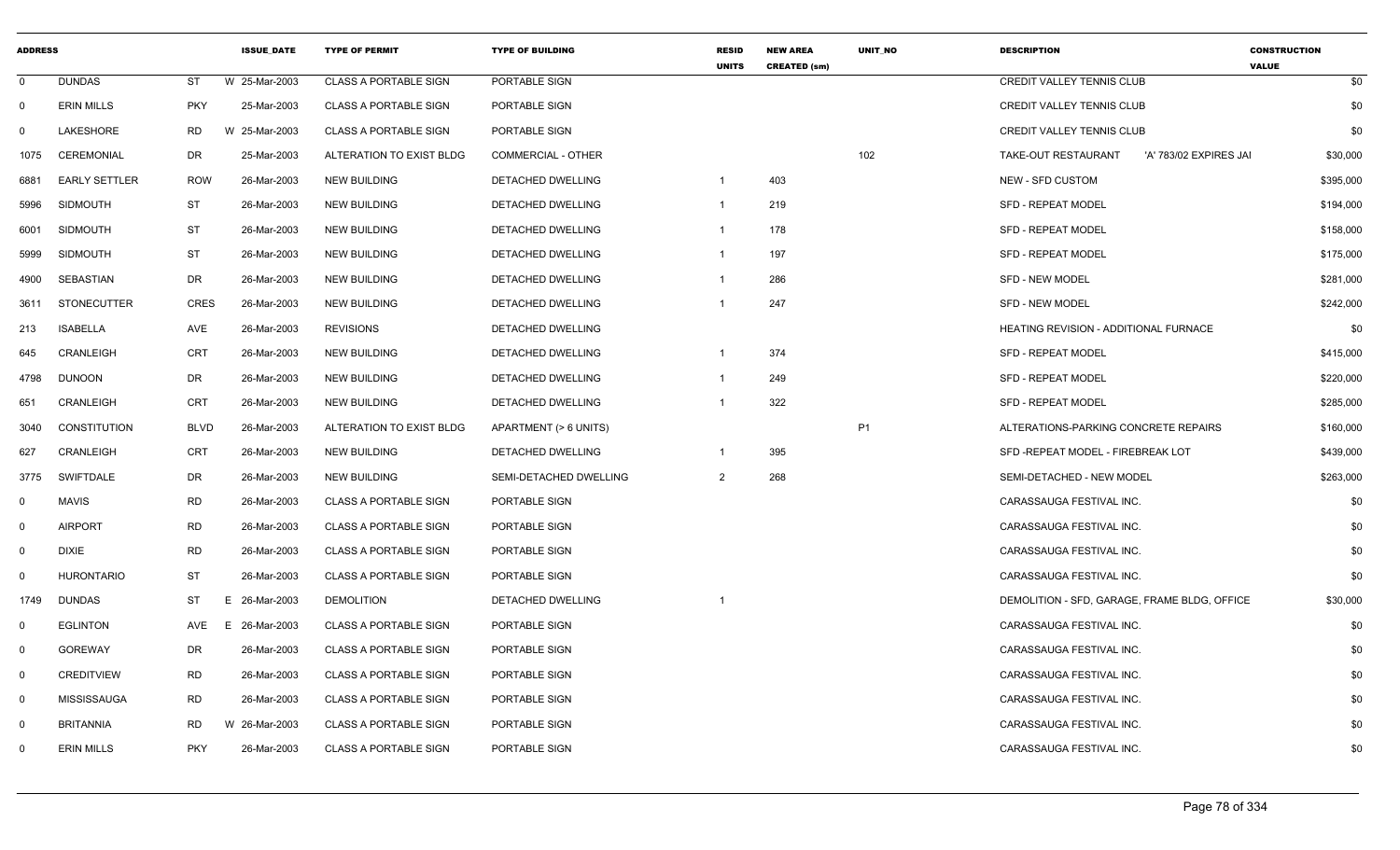| <b>ADDRESS</b> |                        |             | <b>ISSUE DATE</b> | <b>TYPE OF PERMIT</b>        | <b>TYPE OF BUILDING</b>               | <b>RESID</b><br><b>UNITS</b> | <b>NEW AREA</b><br><b>CREATED (sm)</b> | <b>UNIT NO</b> | <b>DESCRIPTION</b>           | <b>CONSTRUCTION</b><br><b>VALUE</b> |
|----------------|------------------------|-------------|-------------------|------------------------------|---------------------------------------|------------------------------|----------------------------------------|----------------|------------------------------|-------------------------------------|
| $\mathbf{0}$   | <b>THOMAS</b>          | <b>ST</b>   | 26-Mar-2003       | <b>CLASS A PORTABLE SIGN</b> | PORTABLE SIGN                         |                              |                                        |                | CARASSAUGA FESTIVAL INC.     | \$0                                 |
| $\mathbf 0$    | <b>BRISTOL</b>         | <b>RD</b>   | W 26-Mar-2003     | <b>CLASS A PORTABLE SIGN</b> | PORTABLE SIGN                         |                              |                                        |                | CARASSAUGA FESTIVAL INC.     | \$0                                 |
| 3776           | <b>SWIFTDALE</b>       | DR          | 26-Mar-2003       | <b>NEW BUILDING</b>          | SEMI-DETACHED DWELLING                | 2                            | 268                                    |                | SEMI-DETACHED - REPEAT MODEL | \$263,000                           |
| $\mathbf 0$    | <b>BRISTOL</b>         | <b>RD</b>   | W 26-Mar-2003     | <b>CLASS A PORTABLE SIGN</b> | PORTABLE SIGN                         |                              |                                        |                | CARASASUGA FESTIVAL INC.     | \$0                                 |
| $\mathbf 0$    | <b>CREDITVIEW</b>      | <b>RD</b>   | 26-Mar-2003       | <b>CLASS A PORTABLE SIGN</b> | PORTABLE SIGN                         |                              |                                        |                | CARASSASUGA FESTIVAL INC.    | \$0                                 |
| $\mathbf{0}$   | <b>TERRY FOX</b>       | WAY         | 26-Mar-2003       | <b>CLASS A PORTABLE SIGN</b> | PORTABLE SIGN                         |                              |                                        |                | CARASSAUGA FESTIVAL INC.     | \$0                                 |
| $\mathbf 0$    | <b>EGLINTON</b>        | AVE         | W 26-Mar-2003     | <b>CLASS A PORTABLE SIGN</b> | PORTABLE SIGN                         |                              |                                        |                | CARASSAUGA FESTIVAL INC.     | \$0                                 |
| 3651           | <b>STONECUTTER</b>     | <b>CRES</b> | 26-Mar-2003       | <b>NEW BUILDING</b>          | DETACHED DWELLING                     | $\mathbf{1}$                 | 196                                    |                | <b>SFD - NEW MODEL</b>       | \$193,000                           |
| 3647           | <b>STONECUTTER</b>     | <b>CRES</b> | 26-Mar-2003       | NEW BUILDING                 | DETACHED DWELLING                     | $\mathbf{1}$                 | 274                                    |                | SFD - NEW MODEL              | \$269,000                           |
| 6767           | <b>PACIFIC</b>         | <b>CIR</b>  | 26-Mar-2003       | <b>CLASS A PORTABLE SIGN</b> | PORTABLE SIGN                         |                              |                                        |                | ECHOHOME LTD.                | \$0                                 |
| $\mathbf 0$    | <b>BRITANNIA</b>       | RD          | W 26-Mar-2003     | <b>CLASS A PORTABLE SIGN</b> | PORTABLE SIGN                         |                              |                                        |                | <b>COMMUNITY SERVICES</b>    | \$0                                 |
| $\mathbf 0$    | <b>EGLINTON</b>        | AVE         | W 26-Mar-2003     | <b>CLASS A PORTABLE SIGN</b> | PORTABLE SIGN                         |                              |                                        |                | <b>COMMUNITY SERVICES</b>    | \$0                                 |
| $\mathbf 0$    | <b>BURNHAMTHORPE</b>   | <b>RD</b>   | E 26-Mar-2003     | <b>CLASS A PORTABLE SIGN</b> | PORTABLE SIGN                         |                              |                                        |                | <b>COMMUNITY SERVICES</b>    | \$0                                 |
| $\mathbf{0}$   | <b>DIXIE</b>           | <b>RD</b>   | 26-Mar-2003       | <b>CLASS A PORTABLE SIGN</b> | PORTABLE SIGN                         |                              |                                        |                | <b>COMMUNITY SERVICES</b>    | \$0                                 |
| $\mathbf 0$    | <b>MAVIS</b>           | <b>RD</b>   | 26-Mar-2003       | <b>CLASS A PORTABLE SIGN</b> | PORTABLE SIGN                         |                              |                                        |                | <b>COMMUNITY SERVICES</b>    | \$0                                 |
| $\mathbf 0$    | <b>BURNHAMTHORPE</b>   | <b>RD</b>   | E 26-Mar-2003     | <b>CLASS A PORTABLE SIGN</b> | PORTABLE SIGN                         |                              |                                        |                | <b>COMMUNITY SERVICES</b>    | \$0                                 |
| $\mathbf 0$    | <b>EGLINTON</b>        | AVE         | W 26-Mar-2003     | <b>CLASS A PORTABLE SIGN</b> | PORTABLE SIGN                         |                              |                                        |                | <b>COMMUNITY SERVICES</b>    | \$0                                 |
| $\mathbf 0$    | <b>EGLINTON</b>        | AVE         | 26-Mar-2003<br>Е. | <b>CLASS A PORTABLE SIGN</b> | PORTABLE SIGN                         |                              |                                        |                | <b>COMMUNITY SERVICES</b>    | \$0                                 |
| 6560           | MEADOWVALE TOWN CENCIR |             | 26-Mar-2003       | CLASS A PORTABLE SIGN        | PORTABLE SIGN                         |                              |                                        |                | JOEY'S ONLY SEAFOOD          | \$0                                 |
| $\mathbf 0$    | WOLFEDALE              | <b>RD</b>   | 26-Mar-2003       | <b>CLASS A PORTABLE SIGN</b> | PORTABLE SIGN                         |                              |                                        |                | CARASSAUGA FESTIVALINC.      | \$0                                 |
| $\Omega$       | <b>MAVIS</b>           | <b>RD</b>   | 26-Mar-2003       | <b>CLASS A PORTABLE SIGN</b> | PORTABLE SIGN                         |                              |                                        |                | CARASSAUGA FESTIVAL INC.     | \$0                                 |
| 2555           | <b>ERIN CENTRE</b>     | <b>BLVD</b> | 26-Mar-2003       | ALTERATION TO EXIST BLDG     | <b>COMMERCIAL OFFICE - MULTI-USER</b> |                              |                                        | 1&2            | <b>RETAIL SALES</b>          | \$13,000                            |
| $\Omega$       | EASTGATE               | <b>PKY</b>  | 26-Mar-2003       | <b>CLASS A PORTABLE SIGN</b> | PORTABLE SIGN                         |                              |                                        |                | CARASSAUGA FESTIVAL INC.     | \$0                                 |
| 1675           | THE CHASE              |             | 26-Mar-2003       | ALTERATION TO EXIST BLDG     | <b>COMMERCIAL RETAIL - MULTI-USER</b> |                              | 60                                     | 26             | FACIAL STORE/BEAUTY SALON    | \$12,000                            |
| 5925           | <b>GROSSBEAK</b>       | <b>DR</b>   | 26-Mar-2003       | <b>CLASS A PORTABLE SIGN</b> | PORTABLE SIGN                         |                              |                                        |                | UNISTYLE SPA                 | \$0                                 |
| $\mathbf 0$    | <b>TOMKEN</b>          | <b>RD</b>   | 26-Mar-2003       | <b>CLASS A PORTABLE SIGN</b> | PORTABLE SIGN                         |                              |                                        |                | CARASSAUGA FESTIVAL INC.     | \$0                                 |
| 620            | CRANLEIGH              | <b>CRT</b>  | 26-Mar-2003       | <b>NEW BUILDING</b>          | DETACHED DWELLING                     | $\mathbf{1}$                 | 327                                    |                | <b>SFD - REPEAT MODEL</b>    | \$290,000                           |
| $\mathbf 0$    | <b>CAWTHRA</b>         | <b>RD</b>   | 26-Mar-2003       | <b>CLASS A PORTABLE SIGN</b> | PORTABLE SIGN                         |                              |                                        |                | CARASSAUGA FESTIVAL INC.     | \$0                                 |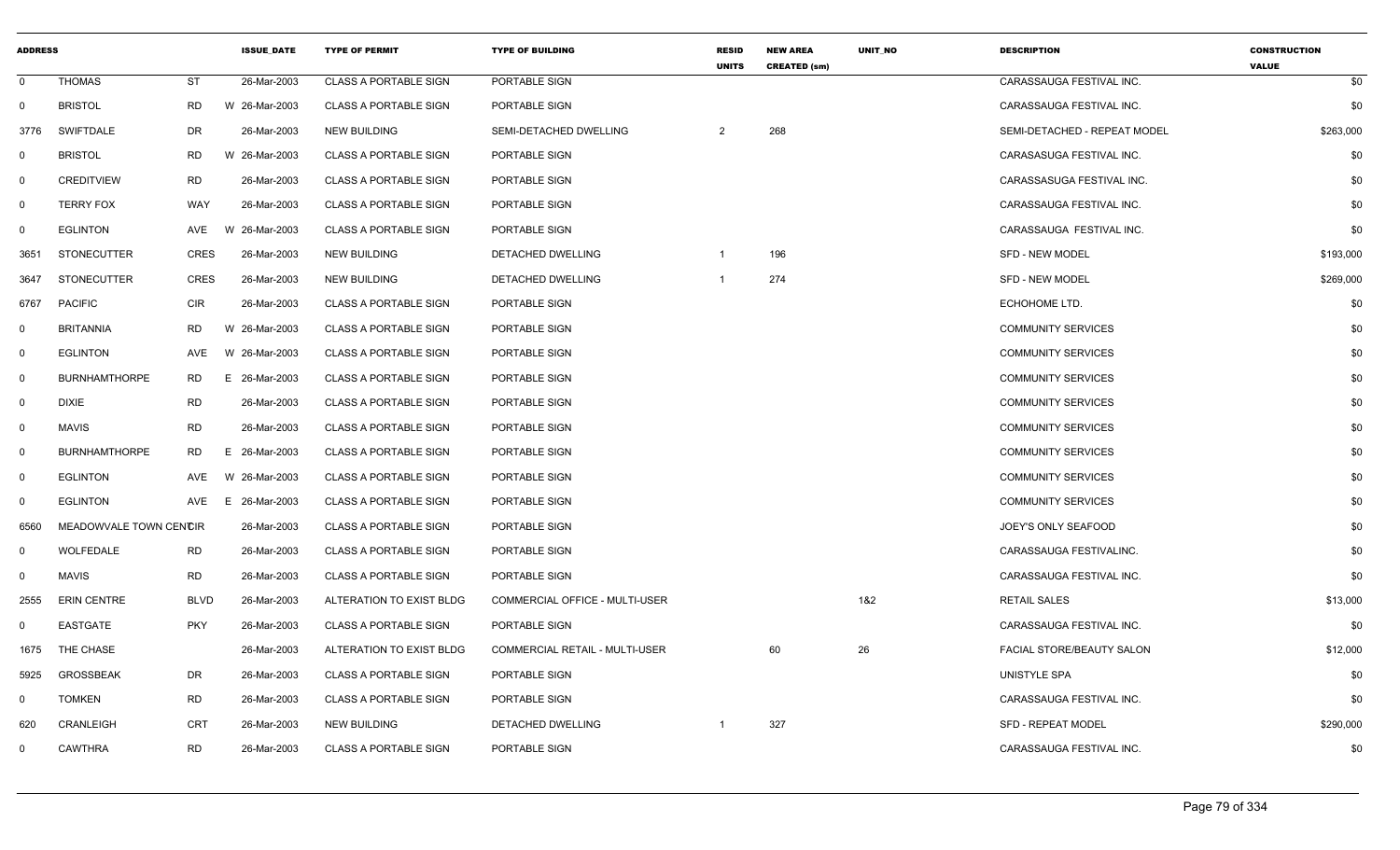| <b>ADDRESS</b> |                      |             | <b>ISSUE DATE</b> | <b>TYPE OF PERMIT</b>        | <b>TYPE OF BUILDING</b>        | <b>RESID</b><br><b>UNITS</b> | <b>NEW AREA</b><br><b>CREATED (sm)</b> | <b>UNIT NO</b> | <b>DESCRIPTION</b>                           | <b>CONSTRUCTION</b><br><b>VALUE</b> |           |
|----------------|----------------------|-------------|-------------------|------------------------------|--------------------------------|------------------------------|----------------------------------------|----------------|----------------------------------------------|-------------------------------------|-----------|
| $\Omega$       | <b>TOMKEN</b>        | RD          | 26-Mar-2003       | <b>CLASS A PORTABLE SIGN</b> | PORTABLE SIGN                  |                              |                                        |                | CARASSAUGA FESTIVAL INC.                     |                                     | \$0       |
| $\Omega$       | <b>EGLINTON</b>      |             | AVE E 26-Mar-2003 | <b>CLASS A PORTABLE SIGN</b> | PORTABLE SIGN                  |                              |                                        |                | CARASSAUGA FESTIVAL INC.                     |                                     | \$0       |
| 55             | <b>STANDISH</b>      | <b>CRT</b>  | 26-Mar-2003       | <b>CLASS A PORTABLE SIGN</b> | PORTABLE SIGN                  |                              |                                        |                | <b>URBAN KITCHEN</b>                         |                                     | \$0       |
| . വ            | DIXIE                | <b>RD</b>   | 26-Mar-2003       | <b>CLASS A PORTABLE SIGN</b> | PORTABLE SIGN                  |                              |                                        |                | CARASSAUGA FESTIVAL INC.                     |                                     | \$0       |
|                | EASTGATE             | <b>PKY</b>  | 26-Mar-2003       | <b>CLASS A PORTABLE SIGN</b> | PORTABLE SIGN                  |                              |                                        |                | CARASSAUGA FESTIVAL INC.                     |                                     | \$0       |
| $\Omega$       | <b>HAVENWOOD</b>     | DR          | 26-Mar-2003       | <b>CLASS A PORTABLE SIGN</b> | PORTABLE SIGN                  |                              |                                        |                | CARASSAUGA FESTIVAL INC.                     |                                     | \$0       |
|                | <b>MAVIS</b>         | RD          | 26-Mar-2003       | <b>CLASS A PORTABLE SIGN</b> | PORTABLE SIGN                  |                              |                                        |                | DEER RUN TENNIS CLUB                         |                                     | \$0       |
|                | <b>DUNDAS</b>        | <b>ST</b>   | E 26-Mar-2003     | <b>CLASS A PORTABLE SIGN</b> | PORTABLE SIGN                  |                              |                                        |                | CARASSAUGA FESTIVAL INC.                     |                                     | \$0       |
| 6075           | MAVIS                | RD          | 26-Mar-2003       | <b>CLASS A PORTABLE SIGN</b> | PORTABLE SIGN                  |                              |                                        |                | <b>STEILMANN SELECT</b>                      |                                     | \$0       |
|                | <b>DIXIE</b>         | RD          | 26-Mar-2003       | <b>CLASS A PORTABLE SIGN</b> | PORTABLE SIGN                  |                              |                                        |                | CARASSAUGA FESTIVAL INC.                     |                                     | \$0       |
| 6215           | MISSISSAUGA          | <b>RD</b>   | 26-Mar-2003       | <b>CLASS A PORTABLE SIGN</b> | PORTABLE SIGN                  |                              |                                        |                | <b>WILCOX BODIES</b>                         |                                     | \$0       |
|                | LAKESHORE            | <b>RD</b>   | E 26-Mar-2003     | <b>CLASS A PORTABLE SIGN</b> | PORTABLE SIGN                  |                              |                                        |                | CARASSAUGA FESTIVAL INC.                     |                                     | \$0       |
| 5900           | KEATON               | <b>CRES</b> | 26-Mar-2003       | <b>CLASS A PORTABLE SIGN</b> | PORTABLE SIGN                  |                              |                                        |                | ACI ACCESSORY CONCEPTS                       |                                     | \$0       |
|                | <b>HURONTARIO</b>    | ST          | 26-Mar-2003       | <b>CLASS A PORTABLE SIGN</b> | PORTABLE SIGN                  |                              |                                        |                | CARASSAUGA FESTIVAL INC.                     |                                     | \$0       |
|                | <b>CAWTHRA</b>       | <b>RD</b>   | 26-Mar-2003       | <b>CLASS A PORTABLE SIGN</b> | PORTABLE SIGN                  |                              |                                        |                | CARASSAUGA FESTIVAL INC.                     |                                     | \$0       |
| $\Omega$       | DUNDAS               | ST          | E 26-Mar-2003     | <b>CLASS A PORTABLE SIGN</b> | PORTABLE SIGN                  |                              |                                        |                | CARASSAUGA FESTIVAL INC.                     |                                     | \$0       |
|                | 7171 GOREWAY         | DR          | 26-Mar-2003       | <b>CLASS A PORTABLE SIGN</b> | PORTABLE SIGN                  |                              |                                        |                | <b>CASH NOW</b>                              |                                     | \$0       |
| 5035           | HURONTARIO           | ST          | 26-Mar-2003       | <b>CLASS A PORTABLE SIGN</b> | PORTABLE SIGN                  |                              |                                        |                | MR. SUB                                      |                                     | \$0       |
| 100            | <b>CITY CENTRE</b>   | DR          | 27-Mar-2003       | ALTERATION TO EXIST BLDG     | COMMERCIAL RETAIL - MULTI-USER |                              |                                        | $1 - 701$      | <b>RETAIL</b>                                |                                     | \$86,000  |
| 101            | QUEENSWAY            |             | W 27-Mar-2003     | ALTERATION TO EXIST BLDG     | COMMERCIAL OFFICE - MULTI-USER |                              |                                        |                | <b>RESTORATION TO PARKING GARAGE</b>         |                                     | \$40,000  |
| 3595           | STONECUTTER          | CRES        | 27-Mar-2003       | <b>NEW BUILDING</b>          | DETACHED DWELLING              |                              | 286                                    |                | <b>SFD - REPEAT MODEL</b>                    |                                     | \$281,000 |
| 685            | <b>MERLOT</b>        | <b>CRT</b>  | 27-Mar-2003       | <b>NEW BUILDING</b>          | DETACHED DWELLING              | $\overline{1}$               | 274                                    |                | <b>SFD - REPEAT MODEL</b>                    |                                     | \$242,000 |
| 6990           | <b>FINANCIAL</b>     | DR          | 27-Mar-2003       | ALTERATION TO EXIST BLDG     | MULTI-TENANT INDUSTRIAL        |                              | 254                                    | $8 - 9$        | INTERIOR ALTERATIONS-MODEL SUITE, DEMISING \ |                                     | \$71,000  |
|                | 1133 DUNDAS          | ST          | E 27-Mar-2003     | ALTERATION TO EXIST BLDG     | <b>COMMERCIAL - OTHER</b>      |                              |                                        |                | ALTERATIONS-KITCHEN EXHAUST                  |                                     | \$6,000   |
| 697            | MERLOT               | CRT         | 27-Mar-2003       | <b>NEW BUILDING</b>          | DETACHED DWELLING              |                              | 294                                    |                | <b>SFD - REPEAT MODEL</b>                    |                                     | \$260,000 |
| 4024 DORY      |                      | <b>CRT</b>  | 27-Mar-2003       | ALTERATION TO EXIST BLDG     | DETACHED DWELLING              |                              |                                        |                | ALTERATION TO ROOF, ADDITION OF 2 SKYLIGHTS, |                                     | \$8,000   |
| 2146           | <b>BURNHAMTHORPE</b> | <b>RD</b>   | W 27-Mar-2003     | <b>NEW BUILDING</b>          | COMMERCIAL RETAIL-SINGLE USER  |                              | 520                                    | BLD M          | NEW-COMMERCIAL SPEC - TENANT NOT DETERMIN    |                                     | \$0       |
| 880            | CANYON               | ST          | 27-Mar-2003       | <b>NEW BUILDING</b>          | DETACHED DWELLING              |                              | 331                                    |                | <b>SFD - REPEAT MODEL</b>                    |                                     | \$292,000 |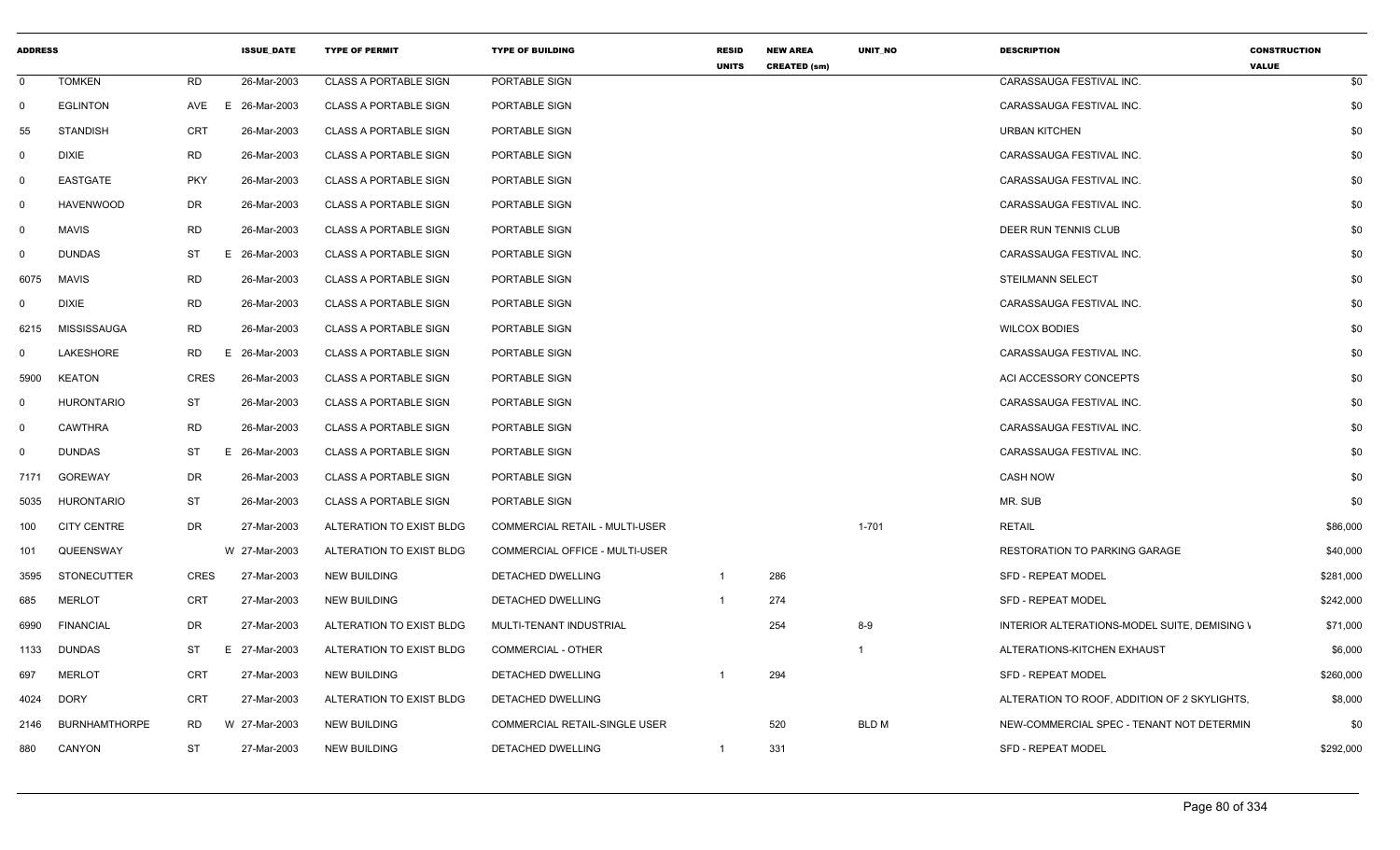| <b>ADDRESS</b> |                         |             | <b>ISSUE DATE</b> | <b>TYPE OF PERMIT</b>        | <b>TYPE OF BUILDING</b>              | <b>RESID</b><br><b>UNITS</b> | <b>NEW AREA</b><br><b>CREATED (sm)</b> | <b>UNIT NO</b> | <b>DESCRIPTION</b>                            | <b>CONSTRUCTION</b><br><b>VALUE</b> |
|----------------|-------------------------|-------------|-------------------|------------------------------|--------------------------------------|------------------------------|----------------------------------------|----------------|-----------------------------------------------|-------------------------------------|
| 2170           | SHEROBEE                | <b>RD</b>   | 27-Mar-2003       | <b>FASCIA SIGN</b>           | <b>RESIDENTIAL - OTHER</b>           |                              |                                        |                | 1 FASCIA SIGN - KANEFF                        | \$8,000                             |
| 703            | <b>MERLOT</b>           | <b>CRT</b>  | 27-Mar-2003       | <b>NEW BUILDING</b>          | <b>DETACHED DWELLING</b>             | $\mathbf 1$                  | 303                                    |                | <b>SFD - REPEAT MODEL</b>                     | \$268,000                           |
| 2126           | <b>BURNHAMTHORPE</b>    | <b>RD</b>   | W 27-Mar-2003     | <b>NEW BUILDING</b>          | <b>COMMERCIAL RETAIL-SINGLE USER</b> |                              | 1,361                                  | BLDG "D"       | NEW - SPEC BLDG 'D', TENANT NOT DETERMINED, C | \$0                                 |
| 2110           | <b>BURNHAMTHORPE</b>    | RD          | W 27-Mar-2003     | <b>NEW BUILDING</b>          | <b>COMMERCIAL RETAIL-SINGLE USER</b> |                              | 558                                    | BLDG. F        | NEW - COMMERCIAL SPEC BLDG, TENANT NOT DET    | \$0                                 |
| 5602           | <b>TENTH LINE WEST</b>  |             | 27-Mar-2003       | ALTERATION TO EXIST BLDG     | COMMERCIAL OFFICE - MULTI-USER       |                              |                                        | 105            | PROFESSIONAL OFFICE (OPTOMETRIST)             | \$37,000                            |
| 1855           | <b>MINNESOTA</b>        | CRT         | 27-Mar-2003       | ALTERATION TO EXIST BLDG     | <b>INDUSTRIAL - OTHER</b>            |                              |                                        |                | <b>INTERIOR ALTERATION</b>                    | \$137,000                           |
| 494            | TREMBLANT               | CRT         | 27-Mar-2003       | <b>NEW BUILDING</b>          | DETACHED DWELLING                    | $\mathbf{1}$                 | 225                                    |                | <b>SFD - REPEAT MODEL</b>                     | \$199,000                           |
| 486            | TREMBLANT               | <b>CRT</b>  | 27-Mar-2003       | <b>NEW BUILDING</b>          | DETACHED DWELLING                    | $\overline{1}$               | 267                                    |                | <b>SFD - REPEAT MODEL</b>                     | \$236,000                           |
| 6721           | <b>GOLDEN HILLS</b>     | WAY         | 27-Mar-2003       | <b>NEW BUILDING</b>          | DETACHED DWELLING                    | $\mathbf{1}$                 | 314                                    |                | <b>SFD - REPEAT MODEL</b>                     | \$278,000                           |
| 6737           | <b>GOLDEN HILLS</b>     | WAY         | 27-Mar-2003       | <b>NEW BUILDING</b>          | DETACHED DWELLING                    |                              | 384                                    |                | <b>SFD - REPEAT MODEL</b>                     | \$427,000                           |
| 474            | TREMBLANT               | <b>CRT</b>  | 27-Mar-2003       | <b>NEW BUILDING</b>          | DETACHED DWELLING                    | -1                           | 222                                    |                | SFD - REPEAT MODEL                            | \$196,000                           |
| 6733           | <b>GOLDEN HILLS</b>     | WAY         | 27-Mar-2003       | <b>NEW BUILDING</b>          | <b>DETACHED DWELLING</b>             |                              | 356                                    |                | <b>SFD - REPEAT MODEL</b>                     | \$315,000                           |
| 6741           | <b>GOLDEN HILLS</b>     | WAY         | 27-Mar-2003       | <b>NEW BUILDING</b>          | DETACHED DWELLING                    |                              | 398                                    |                | <b>SFD - REPEAT MODEL</b>                     | \$442,000                           |
| 885            | CANYON                  | ST          | 27-Mar-2003       | <b>NEW BUILDING</b>          | DETACHED DWELLING                    | -1                           | 326                                    |                | <b>SFD - REPEAT MODEL</b>                     | \$288,000                           |
| 897            | CANYON                  | <b>ST</b>   | 27-Mar-2003       | <b>NEW BUILDING</b>          | DETACHED DWELLING                    | $\overline{1}$               | 328                                    |                | SFD - REPEAT MODEL                            | \$290,000                           |
| 903            | <b>CANYON</b>           | <b>ST</b>   | 27-Mar-2003       | <b>NEW BUILDING</b>          | DETACHED DWELLING                    |                              | 351                                    |                | <b>SFD - REPEAT MODEL</b>                     | \$310,000                           |
| 874            | CANYON                  | <b>ST</b>   | 27-Mar-2003       | <b>NEW BUILDING</b>          | DETACHED DWELLING                    |                              | 349                                    |                | <b>SFD - REPEAT MODEL</b>                     | \$309,000                           |
| 6500           | KITIMAT                 | <b>RD</b>   | 27-Mar-2003       | ALTERATION TO EXIST BLDG     | SINGLE TENANT INDUSTRIAL             |                              |                                        |                | INTERIOR ALTERATIONS-COMPUTER SERVER ROOI     | \$13,000                            |
| 3353           | TRELAWNY                | <b>CIR</b>  | 27-Mar-2003       | <b>INGROUND POOL</b>         | DETACHED DWELLING                    |                              |                                        |                |                                               | \$0                                 |
| 1146           | SAWGRASS                | <b>CRES</b> | 27-Mar-2003       | <b>INGROUND POOL</b>         | DETACHED DWELLING                    |                              |                                        |                |                                               | \$0                                 |
| 7041           | <b>GOODERHAM ESTATE</b> | <b>BLVD</b> | 27-Mar-2003       | <b>INGROUND POOL</b>         | DETACHED DWELLING                    |                              |                                        |                |                                               | \$0                                 |
| 7268           | <b>ROSEHURST</b>        | DR          | 27-Mar-2003       | <b>INGROUND POOL</b>         | DETACHED DWELLING                    |                              |                                        |                |                                               | \$20,000                            |
| 3282           | <b>SCOTCH PINE</b>      | <b>GATE</b> | 27-Mar-2003       | OTHER POOL                   | DETACHED DWELLING                    |                              |                                        |                |                                               | \$0                                 |
| 6346           | <b>LISGAR</b>           | DR          | 27-Mar-2003       | ABOVE GROUND POOL            | DETACHED DWELLING                    |                              |                                        |                |                                               | \$0                                 |
| 891            | CANYON                  | ST          | 27-Mar-2003       | <b>NEW BUILDING</b>          | DETACHED DWELLING                    |                              | 306                                    |                | SFD - REPEAT MODEL                            | \$270,000                           |
| $\mathbf 0$    | <b>MAVIS</b>            | <b>RD</b>   | 27-Mar-2003       | <b>CLASS A PORTABLE SIGN</b> | PORTABLE SIGN                        |                              |                                        |                | CARASSAUGA FESTIVAL INC.                      | \$0                                 |
| $\mathbf 0$    | MISSISSAUGA VALLEY      | <b>BLVD</b> | 27-Mar-2003       | <b>CLASS A PORTABLE SIGN</b> | PORTABLE SIGN                        |                              |                                        |                | CARASSAUGA FESTIVAL INC.                      | \$0                                 |
| $\mathbf 0$    | <b>GLEN ERIN</b>        | DR          | 27-Mar-2003       | <b>CLASS A PORTABLE SIGN</b> | PORTABLE SIGN                        |                              |                                        |                | CARASSAUGA FESTIVAL INC.                      | \$0                                 |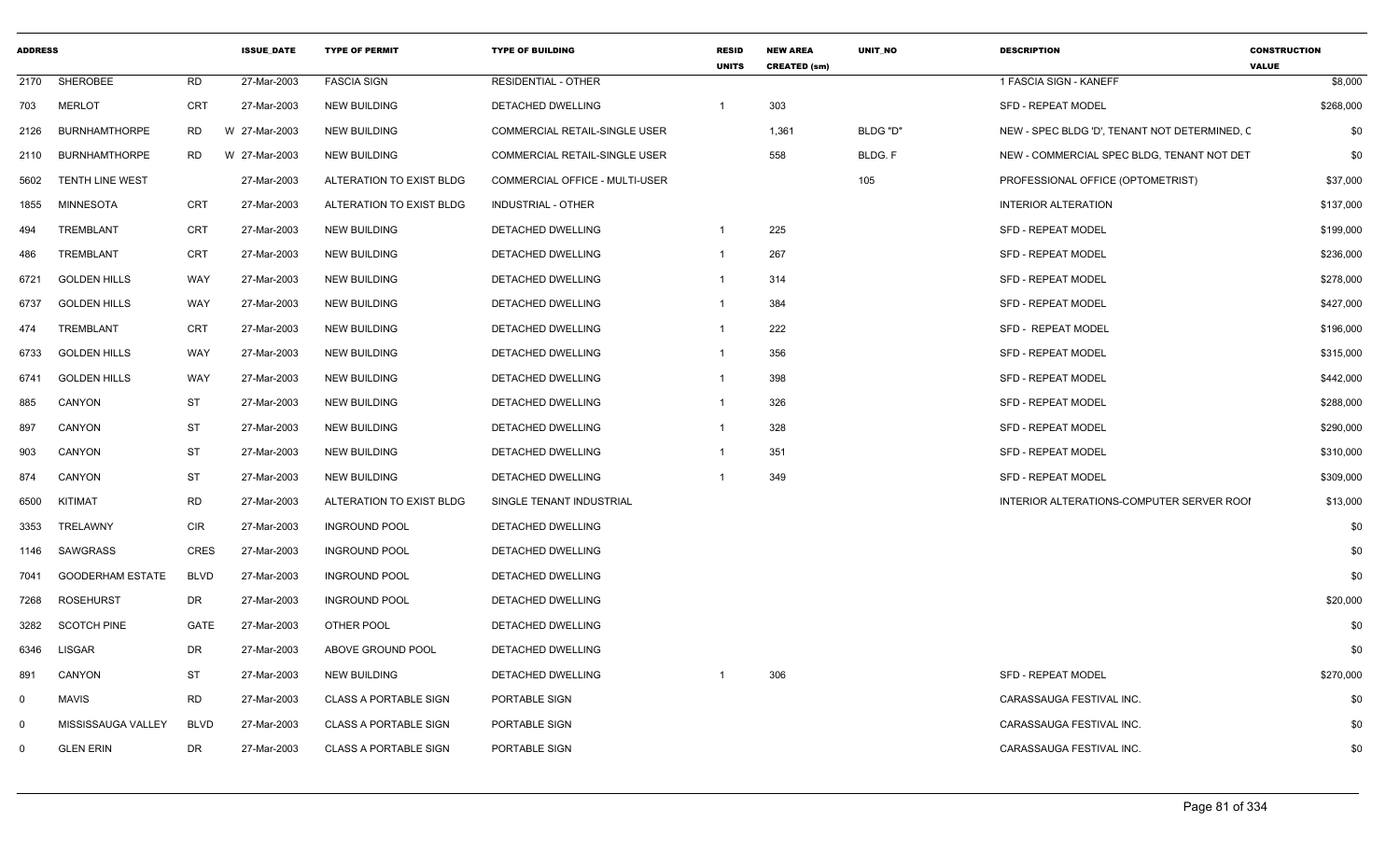| <b>ADDRESS</b> |                          |             | <b>ISSUE DATE</b>  | <b>TYPE OF PERMIT</b>        | <b>TYPE OF BUILDING</b> | <b>RESID</b><br><b>UNITS</b> | <b>NEW AREA</b><br><b>CREATED (sm)</b> | UNIT_NO | <b>DESCRIPTION</b>        | <b>CONSTRUCTION</b><br><b>VALUE</b> |
|----------------|--------------------------|-------------|--------------------|------------------------------|-------------------------|------------------------------|----------------------------------------|---------|---------------------------|-------------------------------------|
| $\mathbf 0$    | <b>GLEN ERIN</b>         | DR          | 27-Mar-2003        | <b>CLASS A PORTABLE SIGN</b> | PORTABLE SIGN           |                              |                                        |         | CARASSAUGA FESTIVAL INC.  | \$0                                 |
| $\mathbf 0$    | <b>EGLINTON</b>          | AVE         | W 27-Mar-2003      | <b>CLASS A PORTABLE SIGN</b> | PORTABLE SIGN           |                              |                                        |         | CARASSAUGA FESTIVAL INC.  | \$0                                 |
| $\mathbf 0$    | <b>UNITY</b>             | <b>DR</b>   | 27-Mar-2003        | <b>CLASS A PORTABLE SIGN</b> | PORTABLE SIGN           |                              |                                        |         | CARASSAUGA FESTIVAL INC.  | \$0                                 |
| $\mathbf 0$    | <b>BURNHAMTHORPE</b>     | RD.         | W 27-Mar-2003      | <b>CLASS A PORTABLE SIGN</b> | PORTABLE SIGN           |                              |                                        |         | CARASSAUGA FESTIVAL INC.  | \$0                                 |
| $\mathbf 0$    | UNITY                    | DR          | 27-Mar-2003        | <b>CLASS A PORTABLE SIGN</b> | PORTABLE SIGN           |                              |                                        |         | CARASSAUGA FESTIVAL INC.  | \$0                                 |
| $\mathbf 0$    | <b>BURNHAMTHORPE</b>     | RD          | W 27-Mar-2003      | <b>CLASS A PORTABLE SIGN</b> | PORTABLE SIGN           |                              |                                        |         | CARASSAUGA FESTIVAL INC.  | \$0                                 |
| $\mathbf 0$    | <b>ERIN MILLS</b>        | <b>PKY</b>  | 27-Mar-2003        | <b>CLASS A PORTABLE SIGN</b> | PORTABLE SIGN           |                              |                                        |         | CARASSAUGA FESTIVAL INC.  | \$0                                 |
| $\mathbf 0$    | <b>ERIN MILLS</b>        | <b>PKY</b>  | 27-Mar-2003        | <b>CLASS A PORTABLE SIGN</b> | PORTABLE SIGN           |                              |                                        |         | CARASSAUGA FESTIVAL INC.  | \$0                                 |
| $\mathbf{0}$   | <b>RIDGEWAY</b>          | DR          | 27-Mar-2003        | <b>CLASS A PORTABLE SIGN</b> | PORTABLE SIGN           |                              |                                        |         | CARASSAUGA FESTIVAL INC.  | \$0                                 |
| $\mathbf 0$    | <b>WINSTON CHURCHILL</b> | <b>BLVD</b> | 27-Mar-2003        | <b>CLASS A PORTABLE SIGN</b> | PORTABLE SIGN           |                              |                                        |         | CARASSAUGA FESTIVAL INC.  | \$0                                 |
| $\mathbf 0$    | <b>ERIN MILLS</b>        | <b>PKY</b>  | 27-Mar-2003        | <b>CLASS A PORTABLE SIGN</b> | PORTABLE SIGN           |                              |                                        |         | CARASSAUGA FESTIVAL INC.  | \$0                                 |
| $\mathbf 0$    | THE COLLEGEWAY           |             | 27-Mar-2003        | <b>CLASS A PORTABLE SIGN</b> | PORTABLE SIGN           |                              |                                        |         | CARASSAUGA FESTIVAL INC.  | \$0                                 |
| $\mathbf 0$    | MISSISSAUGA              | <b>RD</b>   | 27-Mar-2003        | <b>CLASS A PORTABLE SIGN</b> | PORTABLE SIGN           |                              |                                        |         | CARASSAUGA FESTIVAL INC.  | \$0                                 |
| $\mathbf 0$    | <b>NORTH SHERIDAN</b>    | WAY         | 27-Mar-2003        | <b>CLASS A PORTABLE SIGN</b> | PORTABLE SIGN           |                              |                                        |         | CARASSAUGA FESTIVAL INC.  | \$0                                 |
| $\mathbf{0}$   | <b>NORTH SHERIDAN</b>    | WAY         | 27-Mar-2003        | <b>CLASS A PORTABLE SIGN</b> | PORTABLE SIGN           |                              |                                        |         | CARASSAUGA FESTIVAL INC.  | \$0                                 |
| $\mathbf 0$    | CONFEDERATION            | <b>PKY</b>  | 27-Mar-2003        | <b>CLASS A PORTABLE SIGN</b> | PORTABLE SIGN           |                              |                                        |         | CARASSAUGA FESTIVAL INC.  | \$0                                 |
| $\mathbf 0$    | <b>HILLCREST</b>         | AVE         | 27-Mar-2003        | <b>CLASS A PORTABLE SIGN</b> | PORTABLE SIGN           |                              |                                        |         | CARASSAUGA FESTIVAL INC.  | \$0                                 |
| $\mathbf{0}$   | <b>DUNDAS</b>            | ST          | W 27-Mar-2003      | <b>CLASS A PORTABLE SIGN</b> | PORTABLE SIGN           |                              |                                        |         | CARASSAUGA FESTIVAL INC.  | \$0                                 |
| $\mathbf{0}$   | <b>PAISLEY</b>           | BLVD        | W 27-Mar-2003      | <b>CLASS A PORTABLE SIGN</b> | PORTABLE SIGN           |                              |                                        |         | CARASSAUGA FESTIVAL INC.  | \$0                                 |
| $\mathbf{0}$   | PAISLEY                  |             | BLVD W 27-Mar-2003 | CLASS A PORTABLE SIGN        | PORTABLE SIGN           |                              |                                        |         | CARASSAUGA FESTIVAL INC.  | \$0                                 |
| $\mathbf{0}$   | QUEENSWAY                |             | E 27-Mar-2003      | <b>CLASS A PORTABLE SIGN</b> | PORTABLE SIGN           |                              |                                        |         | CARASSAUGA FESTIVAL INC.  | \$0                                 |
| 3619           | <b>FORTUNE</b>           | PL          | 27-Mar-2003        | <b>NEW BUILDING</b>          | DETACHED DWELLING       | -1                           | 196                                    |         | <b>SFD - REPEAT MODEL</b> | \$193,000                           |
| $\mathbf 0$    | PREMIUM                  | WAY         | 27-Mar-2003        | <b>CLASS A PORTABLE SIGN</b> | PORTABLE SIGN           |                              |                                        |         | CARASSAUGA FESTIVAL INC.  | \$0                                 |
| $\mathbf{0}$   | NORTH SERVICE            | <b>RD</b>   | 27-Mar-2003        | <b>CLASS A PORTABLE SIGN</b> | PORTABLE SIGN           |                              |                                        |         | CARASSAUGA FESTIVAL INC.  | \$0                                 |
| $\mathbf 0$    | <b>NORTH SERVICE</b>     | <b>RD</b>   | 27-Mar-2003        | <b>CLASS A PORTABLE SIGN</b> | PORTABLE SIGN           |                              |                                        |         | CARASSAUGA FESTIVAL INC.  | \$0                                 |
| $\mathbf{0}$   | DUNDAS                   | ST          | W 27-Mar-2003      | <b>CLASS A PORTABLE SIGN</b> | PORTABLE SIGN           |                              |                                        |         | CARASSAUGA FESTIVAL INC.  | \$0                                 |
| $\mathbf 0$    | <b>BURNHAMTHORPE</b>     | <b>RD</b>   | W 27-Mar-2003      | <b>CLASS A PORTABLE SIGN</b> | PORTABLE SIGN           |                              |                                        |         | CARASSAUGA FESTIVAL INC.  | \$0                                 |
| 490            | TREMBLANT                | CRT         | 27-Mar-2003        | <b>NEW BUILDING</b>          | DETACHED DWELLING       | $\mathbf{1}$                 | 257                                    |         | <b>SFD - REPEAT MODEL</b> | \$227,000                           |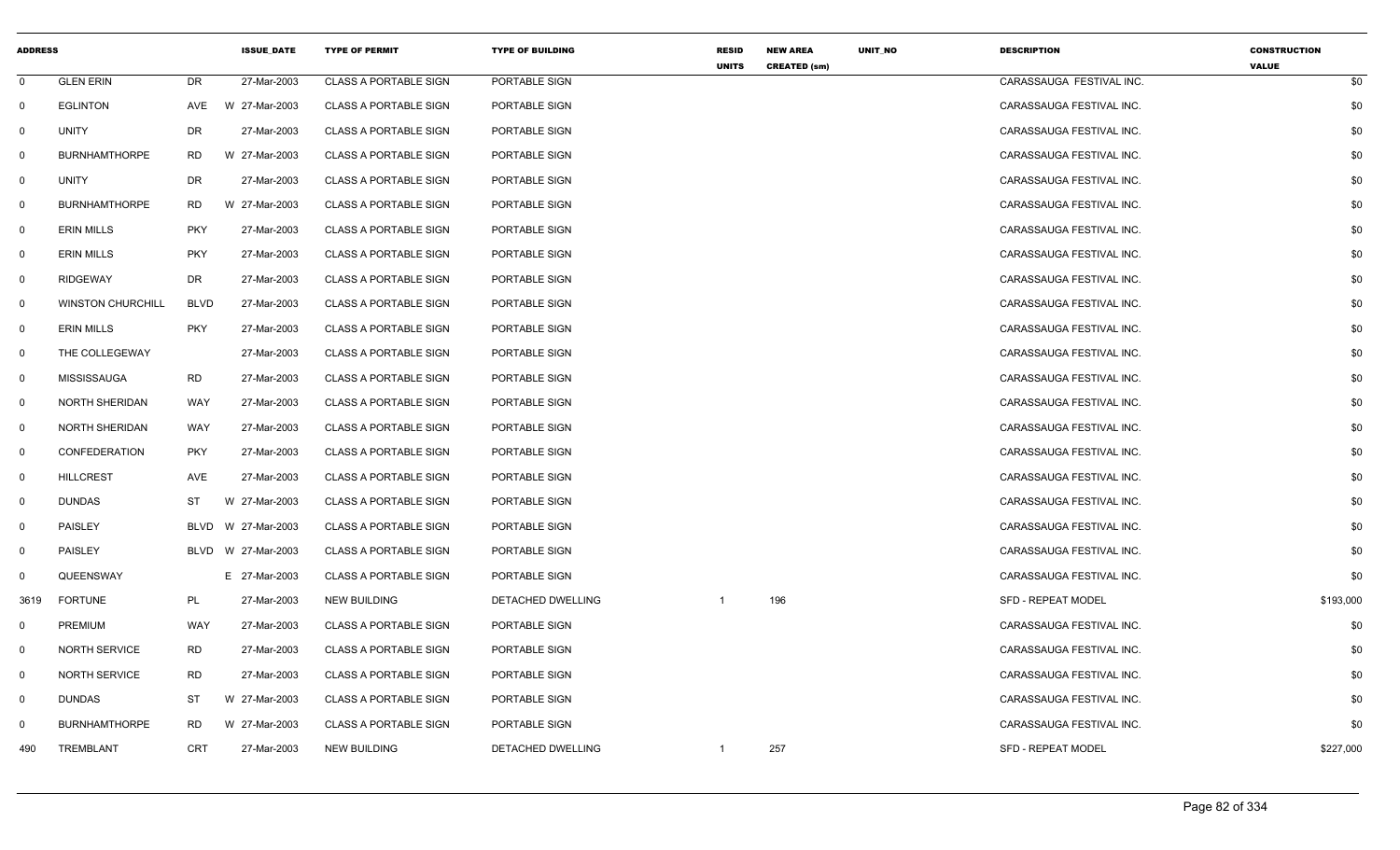| <b>ADDRESS</b> |                      |             | <b>ISSUE DATE</b> | <b>TYPE OF PERMIT</b>        | <b>TYPE OF BUILDING</b>   | <b>RESID</b><br><b>UNITS</b> | <b>NEW AREA</b><br><b>CREATED (sm)</b> | <b>UNIT NO</b> | <b>DESCRIPTION</b>                          | <b>CONSTRUCTION</b><br><b>VALUE</b> |
|----------------|----------------------|-------------|-------------------|------------------------------|---------------------------|------------------------------|----------------------------------------|----------------|---------------------------------------------|-------------------------------------|
| $\mathbf 0$    | QUEENSWAY            |             | W 27-Mar-2003     | <b>CLASS A PORTABLE SIGN</b> | PORTABLE SIGN             |                              |                                        |                | CARASSAUGA FESTIVAL INC.                    | \$0                                 |
| 0              | <b>HURONTARIO</b>    | <b>ST</b>   | 27-Mar-2003       | <b>CLASS A PORTABLE SIGN</b> | PORTABLE SIGN             |                              |                                        |                | CARASSAUGA FESTIVAL INC.                    | \$0                                 |
| $\mathbf 0$    | <b>HURONTARIO</b>    | ST          | 27-Mar-2003       | <b>CLASS A PORTABLE SIGN</b> | PORTABLE SIGN             |                              |                                        |                | CARASSAUGA FESTIVAL INC.                    | \$0                                 |
| $\mathbf 0$    | <b>BURNHAMTHORPE</b> | RD          | E 27-Mar-2003     | <b>CLASS A PORTABLE SIGN</b> | PORTABLE SIGN             |                              |                                        |                | CARASSAUGA FESTIVAL INC.                    | \$0                                 |
| 909            | CANYON               | <b>ST</b>   | 27-Mar-2003       | <b>NEW BUILDING</b>          | DETACHED DWELLING         | $\mathbf{1}$                 | 368                                    |                | <b>SFD - REPEAT MODEL</b>                   | \$326,000                           |
| 868            | CANYON               | <b>ST</b>   | 27-Mar-2003       | <b>NEW BUILDING</b>          | DETACHED DWELLING         |                              | 328                                    |                | <b>SFD - REPEAT MODEL</b>                   | \$290,000                           |
| $\mathbf{0}$   | <b>CAWTHRA</b>       | <b>RD</b>   | 27-Mar-2003       | <b>CLASS A PORTABLE SIGN</b> | PORTABLE SIGN             |                              |                                        |                | LANGUAGE FOR NEW COMERS TO CANADA           | \$0                                 |
| 6750           | <b>MISSISSAUGA</b>   | RD          | 27-Mar-2003       | <b>CLASS A PORTABLE SIGN</b> | PORTABLE SIGN             |                              |                                        |                | CLUB MEADOWVALE                             | \$0                                 |
| $\mathbf 0$    | SOUTHDOWN            | RD          | 27-Mar-2003       | <b>CLASS A PORTABLE SIGN</b> | PORTABLE SIGN             |                              |                                        |                | CARASSAUGA FESTIVAL INC.                    | \$0                                 |
| 4120           | <b>SLADEVIEW</b>     | <b>CRES</b> | 28-Mar-2003       | ALTERATION TO EXIST BLDG     | MULTI-TENANT INDUSTRIAL   |                              |                                        | <b>BLG C</b>   | STORAGE WAREHOUSE/BUSINESS OFFICE           | \$716,000                           |
| 1635           | CAROLYN              | <b>RD</b>   | 28-Mar-2003       | <b>NEW BUILDING</b>          | DETACHED DWELLING         | $\mathbf{1}$                 | 224                                    |                | <b>SFD - CUSTOM</b>                         | \$220,000                           |
| 617            | <b>KOZEL</b>         | <b>CRT</b>  | 28-Mar-2003       | <b>NEW BUILDING</b>          | DETACHED DWELLING         |                              | 174                                    |                | <b>SFD - CUSTOM HOME</b>                    | \$171,000                           |
| 2955           | <b>EGLINTON</b>      | AVE         | W 28-Mar-2003     | <b>MULTIPLE SIGNS</b>        | <b>COMMERCIAL - OTHER</b> |                              |                                        |                | VARIOUS SIGNS - TD CANADA TRUST             | \$20,000                            |
| 3688           | <b>EMERY</b>         | <b>DR</b>   | 28-Mar-2003       | <b>NEW BUILDING</b>          | DETACHED DWELLING         | $\mathbf{1}$                 | 171                                    |                | <b>SFD - REPEAT MODEL</b>                   | \$151,000                           |
| 3676           | <b>EMERY</b>         | DR          | 28-Mar-2003       | <b>NEW BUILDING</b>          | DETACHED DWELLING         | $\mathbf{1}$                 | 242                                    |                | <b>SFD - REPEAT MODEL</b>                   | \$214,000                           |
| 3660           | <b>EMERY</b>         | DR          | 28-Mar-2003       | <b>NEW BUILDING</b>          | DETACHED DWELLING         | $\mathbf{1}$                 | 215                                    |                | <b>SFD - REPEAT MODEL</b>                   | \$190,000                           |
| 3450           | <b>JORIE</b>         | <b>CRES</b> | 28-Mar-2003       | <b>NEW BUILDING</b>          | <b>DETACHED DWELLING</b>  | $\mathbf{1}$                 | 224                                    |                | <b>SFD - REPEAT MODEL</b>                   | \$198,000                           |
| 3422           | <b>JORIE</b>         | <b>CRES</b> | 28-Mar-2003       | <b>NEW BUILDING</b>          | DETACHED DWELLING         | $\mathbf{1}$                 | 253                                    |                | <b>SFD - REPEAT MODEL</b>                   | \$224,000                           |
| 7770           | <b>TRANMERE</b>      | DR          | 28-Mar-2003       | <b>NEW BUILDING</b>          | SINGLE TENANT INDUSTRIAL  |                              | 4,155                                  |                | NEW - INDUSTRIAL SPEC, TENANT NOT DETERMINE | \$2,548,000                         |
| 3645           | <b>JORIE</b>         | <b>CRES</b> | 28-Mar-2003       | <b>NEW BUILDING</b>          | DETACHED DWELLING         | $\mathbf{1}$                 | 232                                    |                | <b>SFD - REPEAT MODEL</b>                   | \$209,000                           |
| 3668           | <b>EMERY</b>         | DR          | 28-Mar-2003       | <b>NEW BUILDING</b>          | DETACHED DWELLING         | $\mathbf{1}$                 | 224                                    |                | SFD - REPEAT MODEL - FIREBREAK LOT          | \$198,000                           |
| 3656           | <b>EMERY</b>         | DR          | 28-Mar-2003       | <b>NEW BUILDING</b>          | DETACHED DWELLING         | $\mathbf{1}$                 | 173                                    |                | <b>SFD - REPEAT MODEL</b>                   | \$153,000                           |
| 3442           | <b>JORIE</b>         | <b>CRES</b> | 28-Mar-2003       | <b>NEW BUILDING</b>          | DETACHED DWELLING         | $\mathbf{1}$                 | 249                                    |                | <b>SFD - REPEAT MODEL</b>                   | \$220,000                           |
| 3426           | <b>JORIE</b>         | <b>CRES</b> | 28-Mar-2003       | <b>NEW BUILDING</b>          | DETACHED DWELLING         | -1                           | 254                                    |                | <b>SFD - REPEAT MODEL</b>                   | \$224,000                           |
| 3418           | <b>JORIE</b>         | <b>CRES</b> | 28-Mar-2003       | <b>NEW BUILDING</b>          | DETACHED DWELLING         | $\mathbf{1}$                 | 251                                    |                | <b>SFD - REPEAT MODEL</b>                   | \$224,000                           |
| 3617           | <b>JORIE</b>         | <b>CRES</b> | 28-Mar-2003       | <b>NEW BUILDING</b>          | DETACHED DWELLING         | $\mathbf{1}$                 | 251                                    |                | CANC 03/06/23 - SFD - REPEAT MODEL          | \$222,000                           |
| 3478           | <b>JORIE</b>         | <b>CRES</b> | 28-Mar-2003       | <b>NEW BUILDING</b>          | DETACHED DWELLING         |                              | 237                                    |                | <b>SFD - REPEAT MODEL</b>                   | \$209,000                           |
| 3635           | <b>STONECUTTER</b>   | <b>CRES</b> | 28-Mar-2003       | <b>NEW BUILDING</b>          | <b>DETACHED DWELLING</b>  | $\mathbf{1}$                 | 222                                    |                | <b>SFD - NEW MODEL</b>                      | \$218,000                           |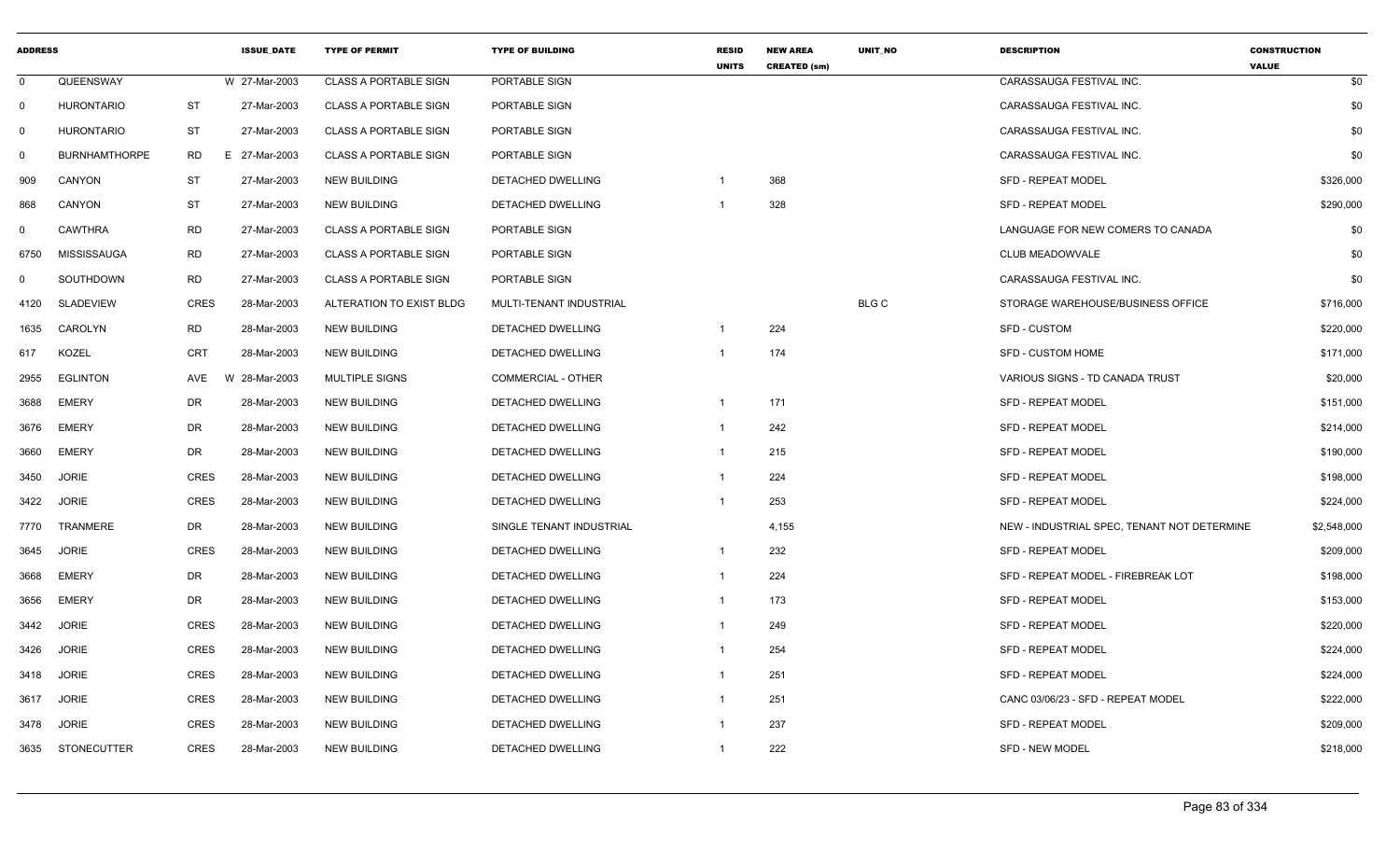| <b>ADDRESS</b> |                          |             | <b>ISSUE DATE</b> | <b>TYPE OF PERMIT</b>        | <b>TYPE OF BUILDING</b>               | <b>RESID</b><br><b>UNITS</b> | <b>NEW AREA</b><br><b>CREATED (sm)</b> | <b>UNIT NO</b> | <b>DESCRIPTION</b>                           | <b>CONSTRUCTION</b><br><b>VALUE</b> |
|----------------|--------------------------|-------------|-------------------|------------------------------|---------------------------------------|------------------------------|----------------------------------------|----------------|----------------------------------------------|-------------------------------------|
| 3619           | STONECUTTER              | <b>CRES</b> | 28-Mar-2003       | NEW BUILDING                 | DETACHED DWELLING                     |                              | 222                                    |                | SFD - REPEAT MODEL, FIREBREAK LOT            | \$218,000                           |
|                | 3615 STONECUTTER         | <b>CRES</b> | 28-Mar-2003       | <b>NEW BUILDING</b>          | <b>DETACHED DWELLING</b>              | $\overline{1}$               | 274                                    |                | <b>SFD - REPEAT MODEL</b>                    | \$269,000                           |
| 3135           | <b>ARGENTIA</b>          | RD          | 28-Mar-2003       | <b>REVISIONS</b>             | <b>COMMERCIAL RETAIL - MULTI-USER</b> |                              | 14,033                                 | <b>BLDG G</b>  | <b>REVISION</b>                              | \$0                                 |
| 4822           | <b>COLOMBO</b>           | <b>CRES</b> | 28-Mar-2003       | <b>NEW BUILDING</b>          | <b>DETACHED DWELLING</b>              | $\overline{1}$               | 235                                    |                | <b>SFD - REPEAT MODEL</b>                    | \$208,000                           |
| 4830           | COLOMBO                  | <b>CRES</b> | 28-Mar-2003       | <b>NEW BUILDING</b>          | <b>DETACHED DWELLING</b>              | $\overline{1}$               | 251                                    |                | <b>SFD - REPEAT MODEL</b>                    | \$222,000                           |
| 4829           | <b>GLASSHILL</b>         | <b>GROV</b> | 28-Mar-2003       | NEW BUILDING                 | DETACHED DWELLING                     | $\overline{1}$               | 177                                    |                | SFD - REPEAT MODEL                           | \$156,000                           |
| 4821           | GLASSHILL                | <b>GROV</b> | 28-Mar-2003       | NEW BUILDING                 | DETACHED DWELLING                     | -1                           | 199                                    |                | <b>SFD - REPEAT MODEL</b>                    | \$176,000                           |
| 4813           | GLASSHILL                | <b>GROV</b> | 28-Mar-2003       | NEW BUILDING                 | DETACHED DWELLING                     | $\overline{1}$               | 177                                    |                | SFD - REPEAT MODEL - FIREBREAK LOT           | \$156,000                           |
| 4809           | GLASSHILL                | <b>GROV</b> | 28-Mar-2003       | NEW BUILDING                 | DETACHED DWELLING                     | $\overline{1}$               | 205                                    |                | <b>SFD - REPEAT MODEL</b>                    | \$182,000                           |
| 4801           | <b>GLASSHILL</b>         | <b>GROV</b> | 28-Mar-2003       | NEW BUILDING                 | DETACHED DWELLING                     | -1                           | 199                                    |                | <b>SFD - REPEAT MODEL</b>                    | \$176,000                           |
| 4793           | GLASSHILL                | <b>GROV</b> | 28-Mar-2003       | <b>NEW BUILDING</b>          | <b>DETACHED DWELLING</b>              | $\overline{1}$               | 205                                    |                | <b>SFD - REPEAT MODEL</b>                    | \$182,000                           |
| 4810           | COLOMBO                  | <b>CRES</b> | 28-Mar-2003       | <b>NEW BUILDING</b>          | DETACHED DWELLING                     |                              | 288                                    |                | <b>SFD - REPEAT MODEL</b>                    | \$255,000                           |
| 4818           | COLOMBO                  | <b>CRES</b> | 28-Mar-2003       | <b>NEW BUILDING</b>          | DETACHED DWELLING                     | $\mathbf{1}$                 | 251                                    |                | <b>SFD - REPEAT MODEL</b>                    | \$222,000                           |
| 4826           | <b>COLOMBO</b>           | <b>CRES</b> | 28-Mar-2003       | <b>NEW BUILDING</b>          | DETACHED DWELLING                     | -1                           | 235                                    |                | SFD - REPEAT MODEL - FIREBREAK LOT           | \$208,000                           |
| 3150           | ARTESIAN                 | <b>DR</b>   | 28-Mar-2003       | <b>NEW BUILDING</b>          | DETACHED DWELLING                     | -1                           | 210                                    |                | <b>SFD - REPEAT MODEL</b>                    | \$186,000                           |
| 4825           | <b>GLASSHILL</b>         | <b>GROV</b> | 28-Mar-2003       | NEW BUILDING                 | DETACHED DWELLING                     | -1                           | 205                                    |                | SFD - REPEAT MODEL                           | \$182,000                           |
| 100            | <b>CITY CENTRE</b>       | DR          | 28-Mar-2003       | ALTERATION TO EXIST BLDG     | <b>COMMERCIAL RETAIL - MULTI-USER</b> |                              |                                        | $2 - 814$      | <b>INTERIOR ALTERATIONS</b>                  | \$284,000                           |
| 482            | TREMBLANT                | <b>CRT</b>  | 28-Mar-2003       | <b>NEW BUILDING</b>          | DETACHED DWELLING                     | $\overline{1}$               | 275                                    |                | SFD - REPEAT MODEL, FIREBREAK LOT            | \$244,000                           |
| 4972           | SOUTHAMPTON              | DR          | 28-Mar-2003       | <b>NEW BUILDING</b>          | SEMI-DETACHED DWELLING                | 2                            | 419                                    |                | SEMI-DETACHED - REPEAT MODEL                 | \$371,000                           |
| 4948           | SOUTHAMPTON              | DR          | 28-Mar-2003       | <b>NEW BUILDING</b>          | SEMI-DETACHED DWELLING                | 2                            | 419                                    |                | SEMI-DETACHED - REPEAT MODEL                 | \$371,000                           |
| 5675           | MCLAUGHLIN               | RD          | 28-Mar-2003       | ALTERATION TO EXIST BLDG     | SINGLE TENANT INDUSTRIAL              |                              | 1,508                                  |                | <b>OFFICE &amp; WAREHOUSE</b>                | \$211,000                           |
| 4954           | SOUTHAMPTON              | DR          | 28-Mar-2003       | <b>NEW BUILDING</b>          | SEMI-DETACHED DWELLING                | 2                            | 419                                    |                | SEMI-DETACHED - REPEAT MODEL                 | \$371,000                           |
| 4944           | SOUTHAMPTON              | DR          | 28-Mar-2003       | <b>NEW BUILDING</b>          | SEMI-DETACHED DWELLING                | 2                            | 450                                    |                | SEMI-DETACHED - REPEAT MODEL                 | \$398,000                           |
| 3262           | <b>JACKPINE</b>          | RD          | 28-Mar-2003       | ALTERATION TO EXIST BLDG     | DETACHED DWELLING                     |                              |                                        |                | <b>INTERIOR ALTERATION</b>                   | \$8,000                             |
| 1428           | <b>PATE</b>              | <b>CRT</b>  | 28-Mar-2003       | <b>REVISIONS</b>             | SEMI-DETACHED DWELLING                |                              |                                        |                | REVISION - INCREASE SIZE OF BASEMENT WINDOW  | \$0                                 |
| 4802           | <b>BLOOMBURG</b>         | <b>DR</b>   | 28-Mar-2003       | <b>NEW BUILDING</b>          | <b>DETACHED DWELLING</b>              |                              | 205                                    |                | SFD - REPEAT MODEL - FIREBREAK LOT COMPLETIO | \$0                                 |
| 7025           | <b>DANTON PROMENADE</b>  |             | 28-Mar-2003       | <b>CLASS A PORTABLE SIGN</b> | PORTABLE SIGN                         |                              |                                        |                | <b>SALON SUCCESSO</b>                        | \$0                                 |
| $\Omega$       | <b>WINSTON CHURCHILL</b> | <b>BLVD</b> | 28-Mar-2003       | <b>CLASS A PORTABLE SIGN</b> | PORTABLE SIGN                         |                              |                                        |                | <b>GRACE BRETHREN CANADA INC</b>             | \$0                                 |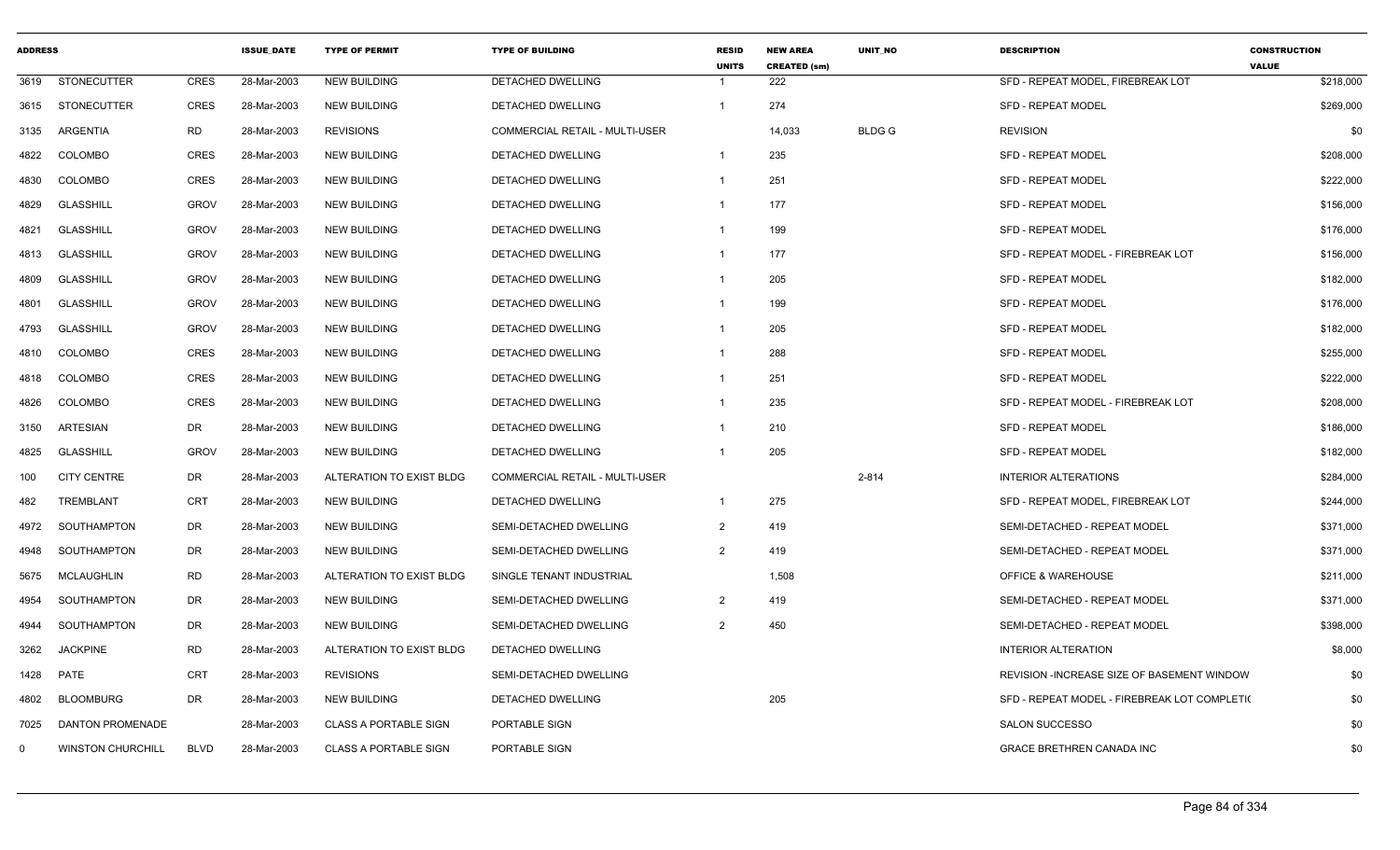| <b>ADDRESS</b> |                          |             | <b>ISSUE DATE</b> | <b>TYPE OF PERMIT</b>        | <b>TYPE OF BUILDING</b>  | <b>RESID</b><br><b>UNITS</b> | <b>NEW AREA</b><br><b>CREATED (sm)</b> | <b>UNIT NO</b> | <b>DESCRIPTION</b>                          | <b>CONSTRUCTION</b><br><b>VALUE</b> |
|----------------|--------------------------|-------------|-------------------|------------------------------|--------------------------|------------------------------|----------------------------------------|----------------|---------------------------------------------|-------------------------------------|
| $\mathbf 0$    | <b>WINSTON CHURCHILL</b> | <b>BLVD</b> | 28-Mar-2003       | <b>CLASS A PORTABLE SIGN</b> | PORTABLE SIGN            |                              |                                        |                | <b>GRACE BRETHREN CANADA INC</b>            | \$0                                 |
| 1072           | <b>ENOLA</b>             | AVE         | 28-Mar-2003       | <b>DEMOLITION</b>            | DETACHED DWELLING        | -1                           |                                        |                | DEMOLITION - SFD/2 SHEDS                    | \$8,000                             |
| 228            | <b>LAKESHORE</b>         | <b>RD</b>   | W 28-Mar-2003     | <b>CLASS A PORTABLE SIGN</b> | PORTABLE SIGN            |                              |                                        |                | PORT CREDIT OPTOMETRY                       | \$0                                 |
| 3145           | WOLFEDALE                | <b>RD</b>   | 28-Mar-2003       | <b>CLASS A PORTABLE SIGN</b> | PORTABLE SIGN            |                              |                                        |                | MISSISSAUGA NEWS                            | \$0                                 |
| 2345           | STANFIELD                | <b>RD</b>   | 28-Mar-2003       | <b>CLASS A PORTABLE SIGN</b> | PORTABLE SIGN            |                              |                                        |                | MOLINARO'S FINE ITALIAN FOOD                | \$0                                 |
| 3617           | <b>EMERY</b>             | <b>DR</b>   | 28-Mar-2003       | <b>NEW BUILDING</b>          | DETACHED DWELLING        | -1                           | 250                                    |                | <b>SFD - REPEAT MODEL</b>                   | \$221,000                           |
| $\Omega$       | <b>BURNHAMTHORPE</b>     | <b>RD</b>   | W 28-Mar-2003     | <b>CLASS A PORTABLE SIGN</b> | PORTABLE SIGN            |                              |                                        |                | CHURCH OF GOD COOKSVILLE ONTARIO            | \$0                                 |
| 2145           | <b>DUNDAS</b>            | ST          | W 28-Mar-2003     | <b>CLASS A PORTABLE SIGN</b> | PORTABLE SIGN            |                              |                                        |                | SPEEDY AUTO SERVICE                         | \$0                                 |
| 2310           | BATTLEFORD               | <b>RD</b>   | 28-Mar-2003       | <b>CLASS A PORTABLE SIGN</b> | PORTABLE SIGN            |                              |                                        |                | <b>SPEEDY AUTO SERVICE</b>                  | \$0                                 |
| 1960           | <b>DUNDAS</b>            | <b>ST</b>   | W 28-Mar-2003     | <b>CLASS A PORTABLE SIGN</b> | PORTABLE SIGN            |                              |                                        |                | HAIR TEMPTATIONS INC                        | \$0                                 |
| 1528           | <b>TRIMBLE</b>           | <b>CRT</b>  | 28-Mar-2003       | <b>INGROUND POOL</b>         | DETACHED DWELLING        |                              |                                        |                |                                             | \$0                                 |
| 1250           | <b>EGLINTON</b>          | AVE         | W 28-Mar-2003     | <b>CLASS A PORTABLE SIGN</b> | PORTABLE SIGN            |                              |                                        |                | <b>HOMESTYLE FISH &amp; CHIPS</b>           | \$0                                 |
| 6625           | <b>TOMKEN</b>            | <b>RD</b>   | 28-Mar-2003       | <b>CLASS A PORTABLE SIGN</b> | PORTABLE SIGN            |                              |                                        |                | ONE SOURCE PROMOTIONS                       | \$0                                 |
| 960            | <b>DUNDAS</b>            | <b>ST</b>   | E.<br>28-Mar-2003 | <b>CLASS A PORTABLE SIGN</b> | PORTABLE SIGN            |                              |                                        |                | MISSISSAUGA CITY FURNITURE                  | \$0                                 |
| 5980           | CHURCHILL MEADOWS        | <b>BLVD</b> | 28-Mar-2003       | <b>CLASS A PORTABLE SIGN</b> | PORTABLE SIGN            |                              |                                        |                | ARORA OPTOMETRY INC.                        | \$0                                 |
| 4966           | SOUTHAMPTON              | DR          | 28-Mar-2003       | <b>NEW BUILDING</b>          | SEMI-DETACHED DWELLING   | $\overline{2}$               | 375                                    |                | SEMI-DETACHED - REPEAT MODEL                | \$307,000                           |
| 4960           | SOUTHAMPTON              | DR          | 28-Mar-2003       | <b>NEW BUILDING</b>          | SEMI-DETACHED DWELLING   | $\overline{2}$               | 419                                    |                | SEMI-DETACHED - REPEAT MODEL - FIREBREAK LO | \$371,000                           |
| 3457           | AQUINAS                  | AVE         | 28-Mar-2003       | <b>NEW BUILDING</b>          | DETACHED DWELLING        |                              | 235                                    |                | SFD - FIREBREAK COMPLETION                  | \$0                                 |
| 4805           | <b>GLASSHILL</b>         | <b>GROV</b> | 28-Mar-2003       | <b>NEW BUILDING</b>          | <b>DETACHED DWELLING</b> | $\overline{1}$               | 199                                    |                | <b>SFD - REPEAT MODEL</b>                   | \$176,000                           |
| 4797           | <b>GLASSHILL</b>         | <b>GROV</b> | 28-Mar-2003       | <b>NEW BUILDING</b>          | DETACHED DWELLING        | $\mathbf{1}$                 | 177                                    |                | <b>SFD - REPEAT MODEL</b>                   | \$181,000                           |
| 4817           | <b>GLASSHILL</b>         | <b>GROV</b> | 28-Mar-2003       | <b>NEW BUILDING</b>          | DETACHED DWELLING        | -1                           | 158                                    |                | <b>SFD - REPEAT MODEL</b>                   | \$140,000                           |
| 4814           | COLOMBO                  | <b>CRES</b> | 28-Mar-2003       | <b>NEW BUILDING</b>          | DETACHED DWELLING        | -1                           | 288                                    |                | <b>SFD - REPEAT MODEL</b>                   | \$255,000                           |
| 1011           | <b>EGLINTON</b>          | <b>AVE</b>  | 28-Mar-2003<br>E  | <b>CLASS A PORTABLE SIGN</b> | PORTABLE SIGN            |                              |                                        |                | <b>TEXEURO DRAPERY</b>                      | \$0                                 |
| 100            | <b>BRITANNIA</b>         | <b>RD</b>   | 28-Mar-2003<br>E. | <b>CLASS A PORTABLE SIGN</b> | PORTABLE SIGN            |                              |                                        |                | <b>HOLIDAY INN</b>                          | \$0                                 |
| 2325           | <b>HURONTARIO</b>        | <b>ST</b>   | 28-Mar-2003       | <b>CLASS A PORTABLE SIGN</b> | PORTABLE SIGN            |                              |                                        |                | ONTARIO HEARING AID CENTRE (on Queensway)   | \$0                                 |
| 925            | RATHBURN                 | RD          | E.<br>28-Mar-2003 | <b>CLASS A PORTABLE SIGN</b> | PORTABLE SIGN            |                              |                                        |                | WING SUN COFFEE & RESTAURANT                | \$0                                 |
| 3434           | <b>JORIE</b>             | <b>CRES</b> | 28-Mar-2003       | <b>NEW BUILDING</b>          | DETACHED DWELLING        | -1                           | 224                                    |                | SFD - REPEAT MODEL                          | \$198,000                           |
| 3438           | <b>JORIE</b>             | <b>CRES</b> | 28-Mar-2003       | <b>NEW BUILDING</b>          | DETACHED DWELLING        | -1                           | 253                                    |                | SFD - REPEAT MODEL, FIREBREAK LOT           | \$224,000                           |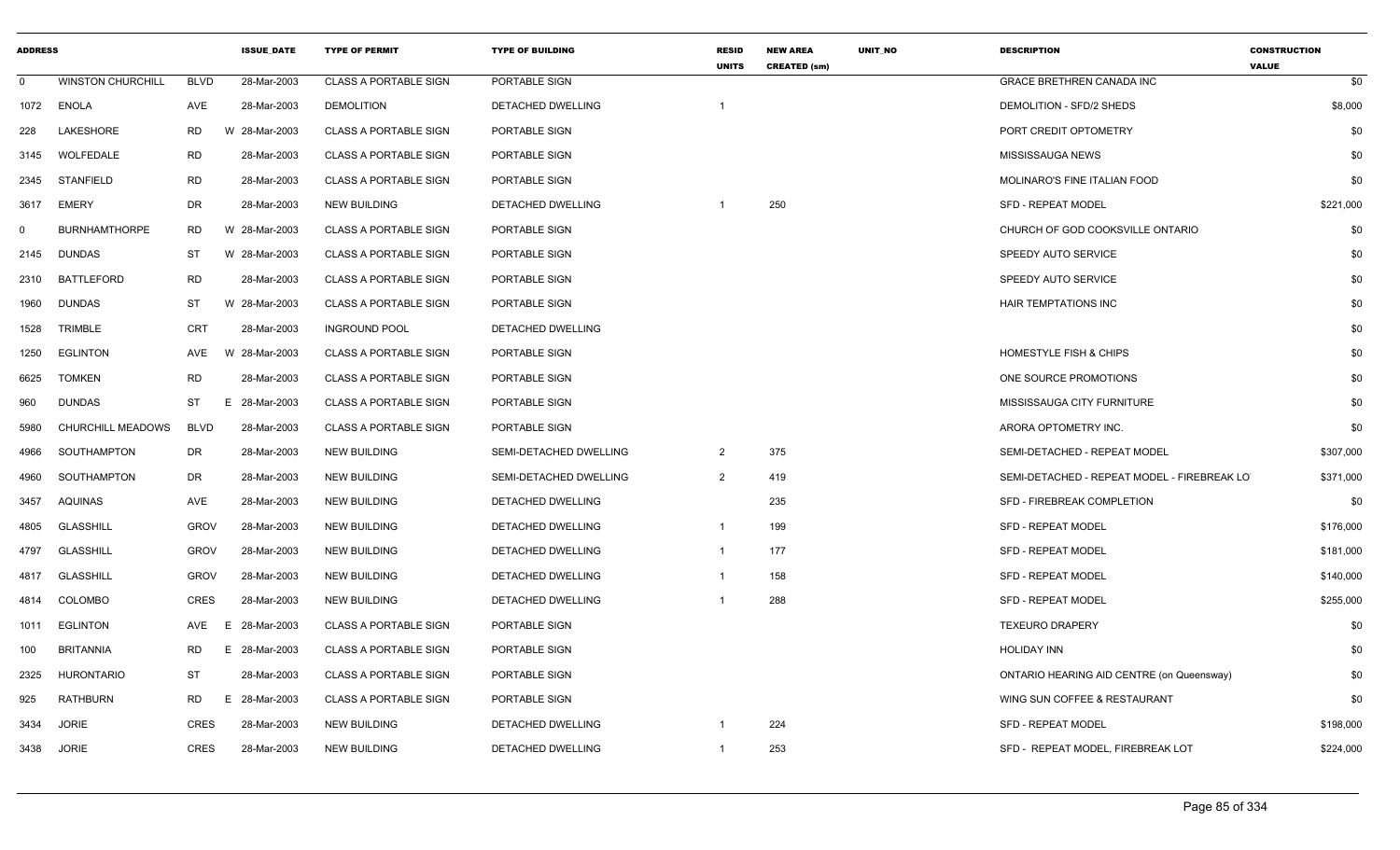| <b>ADDRESS</b> |                      |                | <b>ISSUE DATE</b> | <b>TYPE OF PERMIT</b>        | <b>TYPE OF BUILDING</b>        | <b>RESID</b><br><b>UNITS</b> | <b>NEW AREA</b><br><b>CREATED (sm)</b> | <b>UNIT NO</b> | <b>DESCRIPTION</b>                          | <b>CONSTRUCTION</b><br><b>VALUE</b> |
|----------------|----------------------|----------------|-------------------|------------------------------|--------------------------------|------------------------------|----------------------------------------|----------------|---------------------------------------------|-------------------------------------|
| 3446           | <b>JORIE</b>         | <b>CRES</b>    | 28-Mar-2003       | <b>NEW BUILDING</b>          | DETACHED DWELLING              |                              | 242                                    |                | <b>SFD - REPEAT MODEL</b>                   | \$214,000                           |
| 3684           | <b>EMERY</b>         | DR             | 28-Mar-2003       | <b>NEW BUILDING</b>          | DETACHED DWELLING              |                              | 173                                    |                | <b>SFD - REPEAT MODEL</b>                   | \$153,000                           |
| 75             | <b>AVENTURA</b>      | CRT            | 31-Mar-2003       | <b>NEW BUILDING</b>          | <b>INDUSTRIAL - OTHER</b>      |                              | 2,855                                  | <b>BLG B</b>   | NEW - INDUSTRIAL SPEC, TENANT NOT DETERMINE | \$1,534,000                         |
| 2542           | <b>RUGBY</b>         | <b>RD</b>      | 31-Mar-2003       | <b>NEW BUILDING</b>          | DETACHED DWELLING              |                              | 177                                    |                | <b>SFD - CUSTOM</b>                         | \$173,000                           |
| 201            | <b>CITY CENTRE</b>   | <b>DR</b>      | 31-Mar-2003       | ALTERATION TO EXIST BLDG     | COMMERCIAL RETAIL - MULTI-USER |                              |                                        | 604            | OFFICE                                      | \$45,000                            |
| 3649           | <b>JORIE</b>         | <b>CRES</b>    | 31-Mar-2003       | <b>NEW BUILDING</b>          | DETACHED DWELLING              |                              | 238                                    |                | <b>SFD - REPEAT MODEL</b>                   | \$211,000                           |
| 3657           | <b>EMERY</b>         | <b>DR</b>      | 31-Mar-2003       | <b>NEW BUILDING</b>          | DETACHED DWELLING              |                              | 251                                    |                | <b>SFD - REPEAT MODEL</b>                   | \$222,000                           |
| 3459           | JORIE                | <b>CRES</b>    | 31-Mar-2003       | <b>NEW BUILDING</b>          | DETACHED DWELLING              |                              | 219                                    |                | <b>SFD - REPEAT MODEL</b>                   | \$194,000                           |
| 3674           | <b>GOLDEN LOCUST</b> | DR             | 31-Mar-2003       | <b>NEW BUILDING</b>          | DETACHED DWELLING              |                              | 246                                    |                | <b>SFD - NEW MODEL</b>                      | \$242,000                           |
| 3626           | <b>GOLDEN LOCUST</b> | DR             | 31-Mar-2003       | <b>NEW BUILDING</b>          | DETACHED DWELLING              |                              | 205                                    |                | <b>SFD - NEW MODEL</b>                      | \$201,000                           |
| 3654           | <b>GOLDEN LOCUST</b> | DR             | 31-Mar-2003       | <b>NEW BUILDING</b>          | DETACHED DWELLING              |                              | 205                                    |                | <b>SFD - REPEAT MODEL</b>                   | \$201,000                           |
| 3618           | <b>GOLDEN LOCUST</b> | <b>DR</b>      | 31-Mar-2003       | <b>NEW BUILDING</b>          | DETACHED DWELLING              |                              | 172                                    |                | <b>SFD - REPEAT MODEL</b>                   | \$169,000                           |
| 3622           | <b>GOLDEN LOCUST</b> | DR             | 31-Mar-2003       | <b>NEW BUILDING</b>          | DETACHED DWELLING              |                              | 172                                    |                | <b>SFD - REPEAT MODEL</b>                   | \$169,000                           |
| 7288           | <b>CORK TREE ROW</b> |                | 31-Mar-2003       | <b>NEW BUILDING</b>          | <b>DETACHED DWELLING</b>       |                              | 172                                    |                | <b>SFD - REPEAT MODEL</b>                   | \$169,000                           |
| 3609           | <b>JORIE</b>         | <b>CRES</b>    | 31-Mar-2003       | <b>NEW BUILDING</b>          | DETACHED DWELLING              |                              | 250                                    |                | <b>SFD - REPEAT MODEL</b>                   | \$221,000                           |
| 888            | SPINNING WHEEL       | <b>CRES</b>    | 31-Mar-2003       | <b>NEW BUILDING</b>          | DETACHED DWELLING              |                              | 258                                    |                | <b>SFD - NEW MODEL</b>                      | \$253,000                           |
| 3642           | <b>GOLDEN LOCUST</b> | DR             | 31-Mar-2003       | <b>NEW BUILDING</b>          | DETACHED DWELLING              |                              | 194                                    |                | <b>SFD - NEW MODEL</b>                      | \$190,000                           |
| 900            | SOUTHDOWN            | <b>RD</b>      | 31-Mar-2003       | <b>STORAGE TANK</b>          | <b>INDUSTRIAL - OTHER</b>      |                              |                                        | $\overline{A}$ | STORAGE TANK - ABOVE GROUND                 | \$10,000                            |
| 1850           | <b>DERRY</b>         | <b>RD</b><br>E | 31-Mar-2003       | <b>STORAGE TANK</b>          | SINGLE TENANT INDUSTRIAL       |                              |                                        |                | STORAGE TANK-ABOVE GROUND                   | \$40,000                            |
| 3300           | CAROGA               | <b>DR</b>      | 31-Mar-2003       | ALTERATION TO EXIST BLDG     | <b>INDUSTRIAL - OTHER</b>      |                              |                                        |                | ALTERATIONS-REMOVE BRICK FOR NEW OVERHEA    | \$20,000                            |
| 3320           | CAROGA               | <b>DR</b>      | 31-Mar-2003       | ALTERATION TO EXIST BLDG     | <b>INDUSTRIAL - OTHER</b>      |                              |                                        |                | ALTERATIONS-REMOVE BRICK FOR NEW DOOR/DEI   | \$20,000                            |
| 2330           | <b>MILLRACE</b>      | <b>CRT</b>     | 31-Mar-2003       | ALTERATION TO EXIST BLDG     | MULTI-TENANT INDUSTRIAL        |                              |                                        | 5              | OFFICE WITH WAREHOUSE DISTRIBUTION          | \$351,000                           |
| 915            | CANYON               | <b>ST</b>      | 31-Mar-2003       | <b>NEW BUILDING</b>          | DETACHED DWELLING              |                              | 292                                    |                | <b>SFD - REPEAT MODEL</b>                   | \$258,000                           |
| 3493           | <b>CHIPLEY</b>       | <b>CRES</b>    | 31-Mar-2003       | ADDITION TO EXIST BLDG       | SEMI-DETACHED DWELLING         |                              |                                        |                | ADDITION-DECK                               | \$24,000                            |
| 2300           | MEADOWVALE           | <b>BLVD</b>    | 31-Mar-2003       | ELECTROMAG LOCK DEVICE       | <b>INDUSTRIAL - OTHER</b>      |                              |                                        |                | MAGLOCK-22                                  | \$65,000                            |
| 2436           | <b>HURON PARK</b>    | PL             | 31-Mar-2003       | <b>INGROUND POOL</b>         | DETACHED DWELLING              |                              |                                        |                |                                             | \$23,000                            |
| 1755           | PAGEHURST            | AVE            | 31-Mar-2003       | ALTERATION TO EXIST BLDG     | DETACHED DWELLING              |                              |                                        |                | <b>FURNACE REPLACEMENT</b>                  | \$6,000                             |
| 0              | <b>CAWTHRA</b>       | <b>RD</b>      | 31-Mar-2003       | <b>CLASS A PORTABLE SIGN</b> | PORTABLE SIGN                  |                              |                                        |                | CARASSAUGA FESTIVAL INC.                    | \$0                                 |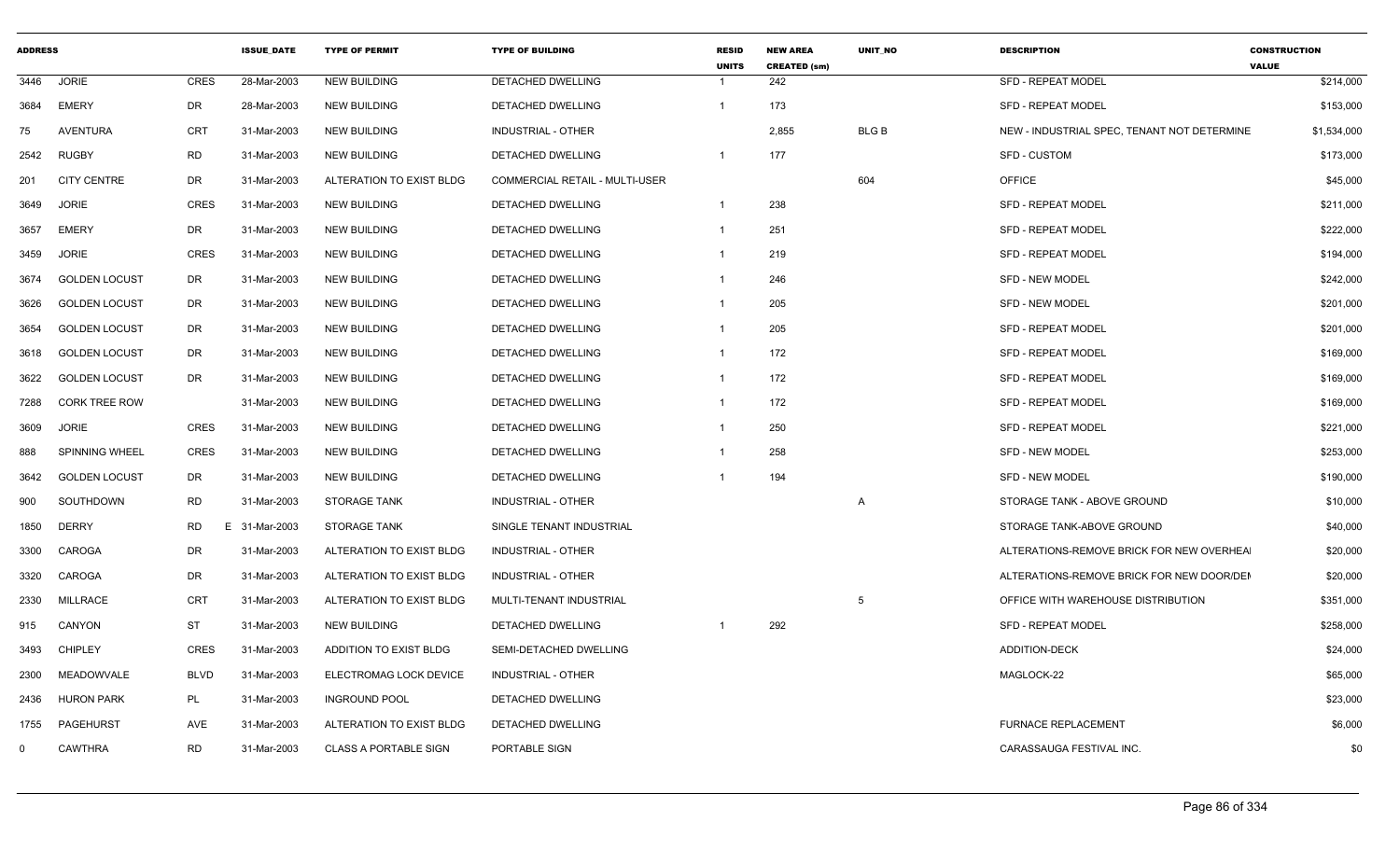| <b>ADDRESS</b> |                       |             | <b>ISSUE DATE</b> | <b>TYPE OF PERMIT</b>        | <b>TYPE OF BUILDING</b>    | <b>RESID</b><br><b>UNITS</b> | <b>NEW AREA</b><br><b>CREATED (sm)</b> | UNIT_NO | <b>DESCRIPTION</b>                            | <b>CONSTRUCTION</b><br><b>VALUE</b> |
|----------------|-----------------------|-------------|-------------------|------------------------------|----------------------------|------------------------------|----------------------------------------|---------|-----------------------------------------------|-------------------------------------|
| $\overline{0}$ | <b>GOREWAY</b>        | DR.         | 31-Mar-2003       | <b>CLASS A PORTABLE SIGN</b> | PORTABLE SIGN              |                              |                                        |         | CARASSAUGA FESTIVAL INC.                      | \$0                                 |
| $\mathbf 0$    | <b>AIRPORT</b>        | RD          | 31-Mar-2003       | <b>CLASS A PORTABLE SIGN</b> | PORTABLE SIGN              |                              |                                        |         | CARASSAUGA FESTIVAL INC.                      | \$0                                 |
| $\mathbf 0$    | <b>BRITANNIA</b>      | RD          | W 31-Mar-2003     | <b>CLASS A PORTABLE SIGN</b> | PORTABLE SIGN              |                              |                                        |         | CARASSAUGA FESTIVAL INC.                      | \$0                                 |
| $\mathbf 0$    | <b>MISSISSAUGA</b>    | RD          | 31-Mar-2003       | <b>CLASS A PORTABLE SIGN</b> | PORTABLE SIGN              |                              |                                        |         | CARASSAUGA FESTIVAL INC.                      | \$0                                 |
| $\mathbf 0$    | CENTRAL               | <b>PKY</b>  | W 31-Mar-2003     | <b>CLASS A PORTABLE SIGN</b> | PORTABLE SIGN              |                              |                                        |         | CARASSAUGA FESTIVAL INC.                      | \$0                                 |
| $\mathbf 0$    | <b>MAVIS</b>          | RD          | 31-Mar-2003       | <b>CLASS A PORTABLE SIGN</b> | PORTABLE SIGN              |                              |                                        |         | CARASASUGA FESTIVAL INC.                      | \$0                                 |
| $\mathbf 0$    | <b>ERIN MILLS</b>     | <b>PKY</b>  | 31-Mar-2003       | <b>CLASS A PORTABLE SIGN</b> | PORTABLE SIGN              |                              |                                        |         | CARASSAUGA FESTIVAL INC.                      | \$0                                 |
| 0              | <b>ERIN MILLS</b>     | <b>PKY</b>  | 31-Mar-2003       | <b>CLASS A PORTABLE SIGN</b> | PORTABLE SIGN              |                              |                                        |         | CARASSAUGA FESTIVAL INC.                      | \$0                                 |
| 7205           | <b>GOREWAY</b>        | DR          | 31-Mar-2003       | <b>CLASS A PORTABLE SIGN</b> | PORTABLE SIGN              |                              |                                        |         | ABLE DRIVING SCHOOL                           | \$0                                 |
| 797            | <b>SPINNING WHEEL</b> | <b>CRES</b> | 31-Mar-2003       | <b>NEW BUILDING</b>          | DETACHED DWELLING          | -1                           | 245                                    |         | SFD - REPEAT MODEL                            | \$217,000                           |
| 30             | <b>BRISTOL</b>        | RD.         | E 31-Mar-2003     | <b>CLASS A PORTABLE SIGN</b> | PORTABLE SIGN              |                              |                                        |         | <b>TOSCA</b>                                  | \$0                                 |
| 2933           | <b>EGLINTON</b>       | AVE         | W 31-Mar-2003     | <b>CLASS A PORTABLE SIGN</b> | PORTABLE SIGN              |                              |                                        |         | <b>RONA</b>                                   | \$0                                 |
| 3050           | <b>VEGA</b>           | <b>BLVD</b> | 31-Mar-2003       | <b>CLASS A PORTABLE SIGN</b> | PORTABLE SIGN              |                              |                                        |         | OFFICE DEPOT                                  | \$0                                 |
| 255            | <b>MATHESON</b>       | BLVD        | W 31-Mar-2003     | <b>CLASS A PORTABLE SIGN</b> | PORTABLE SIGN              |                              |                                        |         | BELVEDERE INTERNATIONAL                       | \$0                                 |
| 2933           | EGLINTON              | AVE         | W 31-Mar-2003     | <b>CLASS A PORTABLE SIGN</b> | PORTABLE SIGN              |                              |                                        |         | <b>RONA</b>                                   | \$0                                 |
| 1911           | <b>DUNDAS</b>         | ST          | E 31-Mar-2003     | <b>CLASS A PORTABLE SIGN</b> | PORTABLE SIGN              |                              |                                        |         | <b>MATTRESS CITY</b>                          | \$0                                 |
| 6970           | <b>LISGAR</b>         | DR          | 31-Mar-2003       | <b>CLASS A PORTABLE SIGN</b> | PORTABLE SIGN              |                              |                                        |         | FLORIDA SUN TANNING STUDIO                    | \$0                                 |
| 1180           | LAKESHORE             | RD          | W 31-Mar-2003     | ALTERATION TO EXIST BLDG     | GOVERNMENTAL               |                              |                                        |         | INTERIOR ALTERATION-UPGRADE TO WASHROOM       | \$33,000                            |
| 3055           | DUNDAS                | ST          | W 31-Mar-2003     | <b>CLASS A PORTABLE SIGN</b> | PORTABLE SIGN              |                              |                                        |         | <b>CLASSIC BOWL</b>                           | \$0                                 |
| 6665           | <b>PACIFIC</b>        | <b>CIR</b>  | 31-Mar-2003       | <b>CLASS A PORTABLE SIGN</b> | PORTABLE SIGN              |                              |                                        |         | <b>HOME DECOR</b>                             | \$0                                 |
| 800            | <b>BOYER</b>          | <b>BLVD</b> | 31-Mar-2003       | <b>CLASS A PORTABLE SIGN</b> | PORTABLE SIGN              |                              |                                        |         | <b>RONA</b>                                   | \$0                                 |
| 3557           | <b>JORIE</b>          | <b>CRES</b> | 31-Mar-2003       | NEW BUILDING                 | DETACHED DWELLING          | -1                           | 250                                    |         | SFD - REPEAT MODEL                            | \$221,000                           |
| 3629           | <b>JORIE</b>          | <b>CRES</b> | 31-Mar-2003       | <b>NEW BUILDING</b>          | DETACHED DWELLING          | -1                           | 219                                    |         | SFD - REPEAT MODEL                            | \$194,000                           |
| 2690           | <b>ERIN CENTRE</b>    | <b>BLVD</b> | 31-Mar-2003       | <b>CLASS A PORTABLE SIGN</b> | PORTABLE SIGN              |                              |                                        |         | <b>HOME SENSE</b>                             | \$0                                 |
| 5985           | RODEO                 | DR          | 31-Mar-2003       | <b>CLASS A PORTABLE SIGN</b> | PORTABLE SIGN              |                              |                                        |         | TIP TOP TAYLORS                               | \$0                                 |
| 3448           | ANGEL PASS            | DR          | 31-Mar-2003       | <b>NEW BUILDING</b>          | STREET ROW DWELLING        | 8                            | 1,217                                  | #1-8    | STREET ROW DWELLING - BLK 56 (8 UNITS), FOUND | \$1,193,000                         |
| 3480           | ANGEL PASS            | DR          | 31-Mar-2003       | <b>NEW BUILDING</b>          | <b>STREET ROW DWELLING</b> | 8                            | 1,229                                  | #1-8    | STREET ROW DWELLING - BLK 55 (8 UNITS), FOUND | \$1,205,000                         |
| 3444           | ANGEL PASS            | DR          | 31-Mar-2003       | <b>NEW BUILDING</b>          | <b>STREET ROW DWELLING</b> | 6                            | 912                                    | #1-6    | STREET ROW DWELLING - BLK 57 (6 UNITS), FOUND | \$894,000                           |
|                |                       |             |                   |                              |                            |                              |                                        |         |                                               |                                     |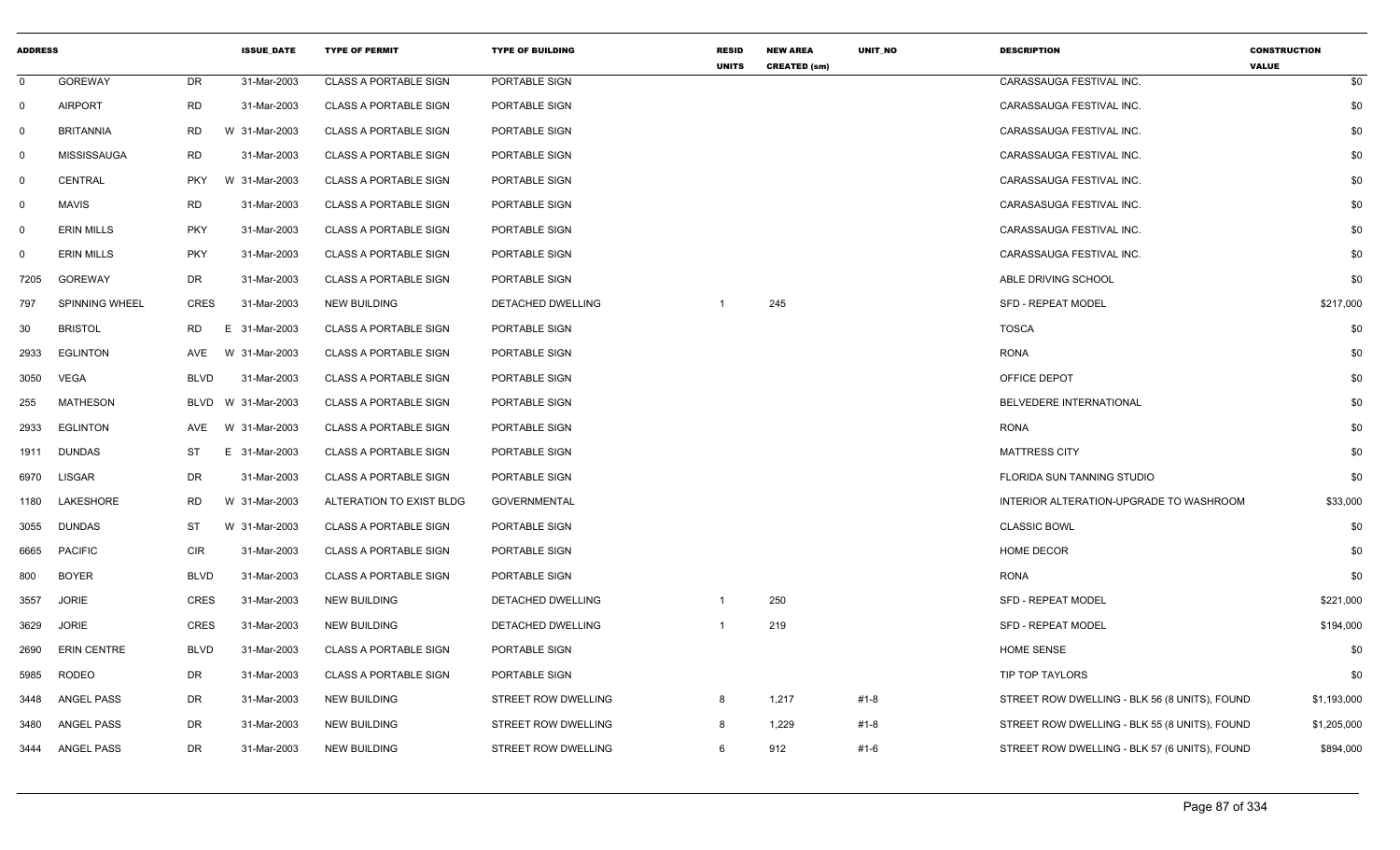| <b>ADDRESS</b> |                      |             | <b>ISSUE DATE</b> | <b>TYPE OF PERMIT</b>        | <b>TYPE OF BUILDING</b>               | <b>RESID</b><br><b>UNITS</b> | <b>NEW AREA</b><br><b>CREATED (sm)</b> | <b>UNIT NO</b> | <b>DESCRIPTION</b>                          | <b>CONSTRUCTION</b><br><b>VALUE</b> |
|----------------|----------------------|-------------|-------------------|------------------------------|---------------------------------------|------------------------------|----------------------------------------|----------------|---------------------------------------------|-------------------------------------|
| 709            | <b>MERLOT</b>        | <b>CRT</b>  | 31-Mar-2003       | <b>NEW BUILDING</b>          | DETACHED DWELLING                     |                              | 305                                    |                | SFD - REPEAT MODEL - NEW CORNER UPGRADE FC  | \$300,000                           |
| 1443           | <b>HURONTARIO</b>    | ST          | 31-Mar-2003       | <b>NEW BUILDING</b>          | <b>COMMERCIAL OFFICE- SINGLE USER</b> |                              | 626                                    |                | NEW - OFFICE BLDG, EDEN OAK HOMES - FOUNDAT | \$684,000                           |
| 7301           | <b>ROSEHURST</b>     | DR          | 31-Mar-2003       | <b>NEW BUILDING</b>          | DETACHED DWELLING                     | $\mathbf{1}$                 | 172                                    |                | <b>SFD - NEW MODEL</b>                      | \$169,000                           |
| 7284           | <b>BREAD FRUIT</b>   | LANE        | 31-Mar-2003       | <b>NEW BUILDING</b>          | DETACHED DWELLING                     | $\overline{1}$               | 225                                    |                | SFD - NEW MODEL                             | \$221,000                           |
| 7291           | <b>BREAD FRUIT</b>   | LANE        | 31-Mar-2003       | <b>NEW BUILDING</b>          | DETACHED DWELLING                     | $\mathbf{1}$                 | 172                                    |                | <b>SFD - REPEAT MODEL</b>                   | \$169,000                           |
| 7291           | <b>CORK TREE ROW</b> |             | 31-Mar-2003       | <b>NEW BUILDING</b>          | DETACHED DWELLING                     | $\mathbf{1}$                 | 172                                    |                | <b>SFD - REPEAT MODEL</b>                   | \$169,000                           |
| 5960           | LATIMER              | DR          | 31-Mar-2003       | <b>FASCIA SIGN</b>           | COMMERCIAL RETAIL-SINGLE USER         |                              |                                        |                | 2 FASCIA SIGNS - COIN/OP CAR WASH           | \$8,000                             |
| 5359           | <b>TIMBERLEA</b>     | <b>BLVD</b> | 01-Apr-2003       | <b>CHANGE OF USE</b>         | <b>COMMERCIAL RETAIL-SINGLE USER</b>  |                              |                                        | 56             | WHOLESALE/DISTRIBUTION                      | \$0                                 |
| 3590           | <b>FIELDGATE</b>     | DR          | 01-Apr-2003       | ALTERATION TO EXIST BLDG     | DETACHED DWELLING                     |                              |                                        |                | <b>FURNACE REPLACEMENT</b>                  | \$0                                 |
| 3658           | <b>GOLDEN LOCUST</b> | DR.         | 01-Apr-2003       | <b>NEW BUILDING</b>          | DETACHED DWELLING                     |                              | 274                                    |                | <b>SFD - NEW MODEL</b>                      | \$269,000                           |
| 2810           | ARGENTIA             | <b>RD</b>   | 01-Apr-2003       | ALTERATION TO EXIST BLDG     | MULTI-TENANT INDUSTRIAL               |                              |                                        |                | INTERIOR ALTERATIONS-MODEL SUITE            | \$105,000                           |
| 90             | <b>DUNDAS</b>        | ST          | E 01-Apr-2003     | ALTERATION TO EXIST BLDG     | <b>COMMERCIAL - OTHER</b>             |                              |                                        |                | KITCHEN EXHAUST                             | \$10,000                            |
| 5751           | <b>RIVERSIDE</b>     | PL          | 01-Apr-2003       | <b>INGROUND POOL</b>         | DETACHED DWELLING                     |                              |                                        |                |                                             | \$36,000                            |
| 4040           | <b>CREDITVIEW</b>    | RD          | 01-Apr-2003       | <b>REVISIONS</b>             | <b>COMMERCIAL RETAIL-SINGLE USER</b>  |                              |                                        | 15             | <b>HEATING REVISION - ROOFTOP UNIT</b>      | \$0                                 |
| 3300           | <b>MAVIS</b>         | <b>RD</b>   | 01-Apr-2003       | <b>CLASS A PORTABLE SIGN</b> | PORTABLE SIGN                         |                              |                                        |                | <b>TRIPPLE AUTO</b>                         | \$0                                 |
| $^{\circ}$     | <b>DUNDAS</b>        | ST          | W 01-Apr-2003     | <b>CLASS A PORTABLE SIGN</b> | PORTABLE SIGN                         |                              |                                        |                | <b>ERINDALE BIBLE CHAPEL</b>                | \$0                                 |
| $^{\circ}$     | <b>MAVIS</b>         | <b>RD</b>   | 01-Apr-2003       | <b>CLASS A PORTABLE SIGN</b> | PORTABLE SIGN                         |                              |                                        |                | FAIRVIEW COMMUNITY TENNIS                   | \$0                                 |
| 1270           | CENTRAL              | <b>PKY</b>  | W 01-Apr-2003     | ALTERATION TO EXIST BLDG     | COMMERCIAL OFFICE - MULTI-USER        |                              |                                        | 100            | PROFESSIONAL & ADMINISTRATIVE OFFICES       | \$37,000                            |
| $\Omega$       | <b>DUNDAS</b>        | ST          | W 01-Apr-2003     | <b>CLASS A PORTABLE SIGN</b> | PORTABLE SIGN                         |                              |                                        |                | <b>FAIRVIEW COMMUNITY TENNIS</b>            | \$0                                 |
| $\Omega$       | <b>CONFEDERATION</b> | <b>PKY</b>  | 01-Apr-2003       | <b>CLASS A PORTABLE SIGN</b> | PORTABLE SIGN                         |                              |                                        |                | <b>FAIRVIEW COMMUNITY TENNIS</b>            | \$0                                 |
| 2809           | <b>RAINBOW</b>       | CRES        | 01-Apr-2003       | <b>INGROUND POOL</b>         | DETACHED DWELLING                     |                              |                                        |                |                                             | \$0                                 |
| $\Omega$       | <b>BURNHAMTHORPE</b> | RD          | E 01-Apr-2003     | <b>CLASS A PORTABLE SIGN</b> | PORTABLE SIGN                         |                              |                                        |                | CARASSAUGA FESTIVAL INC.                    | \$0                                 |
| 6325           | <b>DIXIE</b>         | <b>RD</b>   | 01-Apr-2003       | <b>CLASS A PORTABLE SIGN</b> | PORTABLE SIGN                         |                              |                                        |                | REXEL CANADA ELECT INC.                     | \$0                                 |
| 2087           | <b>ROYAL WINDSOR</b> | DR          | 01-Apr-2003       | <b>CLASS A PORTABLE SIGN</b> | PORTABLE SIGN                         |                              |                                        |                | <b>HERBAL MAGIC</b>                         | \$0                                 |
| $\Omega$       | <b>BURNHAMTHORPE</b> | RD          | E 01-Apr-2003     | <b>CLASS A PORTABLE SIGN</b> | PORTABLE SIGN                         |                              |                                        |                | <b>COMMUNITY SERVICES</b>                   | \$0                                 |
| 630            | <b>BURNHAMTHORPE</b> | RD          | W 01-Apr-2003     | <b>CLASS A PORTABLE SIGN</b> | PORTABLE SIGN                         |                              |                                        |                | COUNTRY STYLE FOOD                          | \$0                                 |
| 1584           | <b>TRUSCOTT</b>      | DR          | 01-Apr-2003       | OTHER                        | DETACHED DWELLING                     |                              |                                        |                | SEWER CONVERSION                            | \$3,000                             |
| 6200           | CANTAY               | <b>RD</b>   | 02-Apr-2003       | ALTERATION TO EXIST BLDG     | SINGLE TENANT INDUSTRIAL              |                              |                                        |                | ALTERATIONS - DUST COLLECTOR                | \$80,000                            |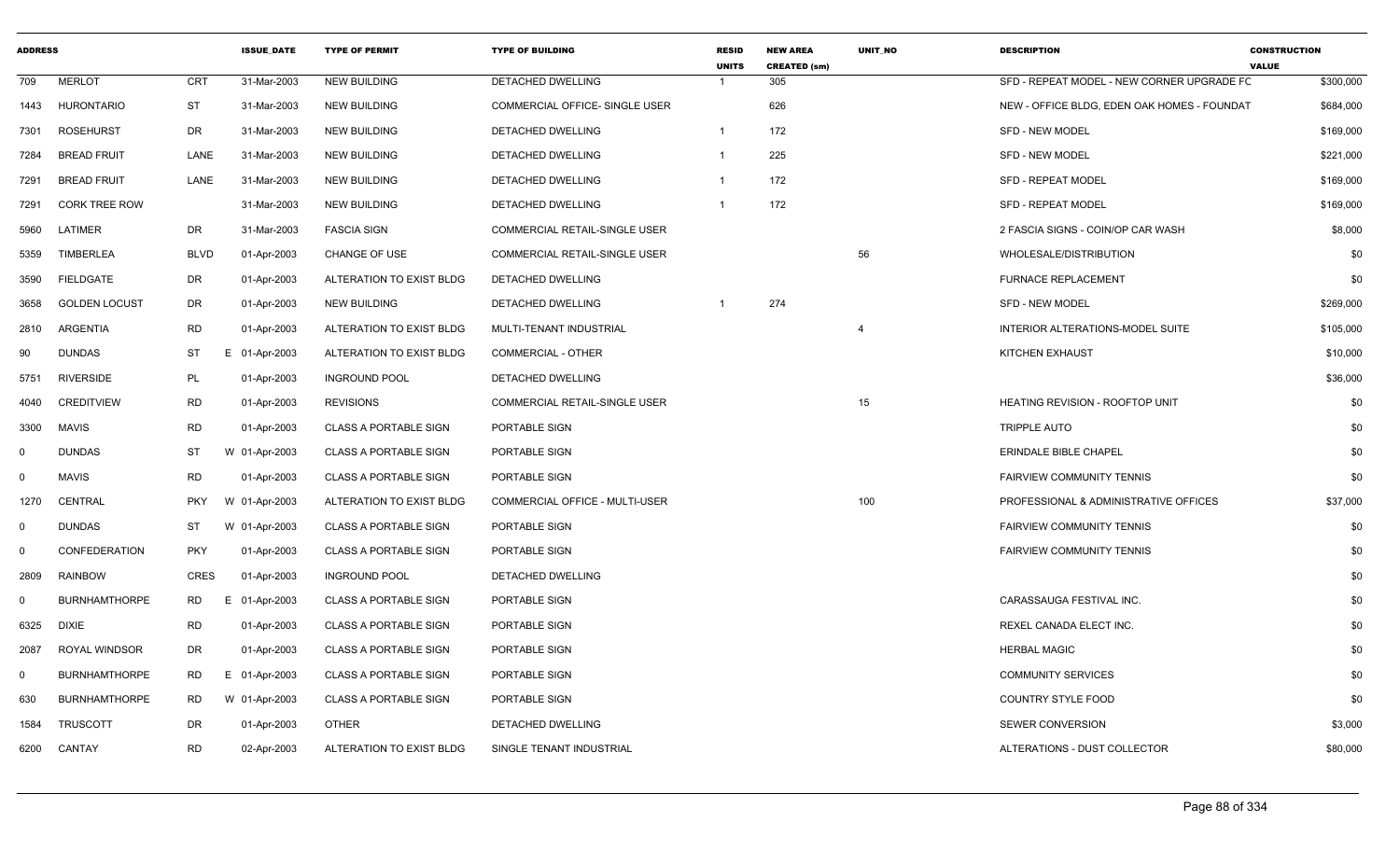| <b>ADDRESS</b> |                          |             | <b>ISSUE_DATE</b> | <b>TYPE OF PERMIT</b>        | <b>TYPE OF BUILDING</b>               | <b>RESID</b><br><b>UNITS</b> | <b>NEW AREA</b><br><b>CREATED (sm)</b> | UNIT_NO | <b>DESCRIPTION</b>                         | <b>CONSTRUCTION</b><br><b>VALUE</b> |
|----------------|--------------------------|-------------|-------------------|------------------------------|---------------------------------------|------------------------------|----------------------------------------|---------|--------------------------------------------|-------------------------------------|
| 4234           | <b>TORINO</b>            | CRES        | 02-Apr-2003       | ALTERATION TO EXIST BLDG     | DETACHED DWELLING                     | $\overline{1}$               |                                        |         | <b>BASEMENT APARTMENT</b>                  | \$20,000                            |
| 170            | LAKESHORE                | RD.         | W 02-Apr-2003     | ALTERATION TO EXIST BLDG     | <b>COMMERCIAL RETAIL-SINGLE USER</b>  |                              | 717                                    |         | <b>RETAIL</b>                              | \$101,000                           |
| 1300           | <b>SHAWSON</b>           | <b>DR</b>   | 02-Apr-2003       | <b>CHANGE OF USE</b>         | SINGLE TENANT INDUSTRIAL              |                              |                                        | 2,3     | AUTOMOBILE/TRUCK BODY REPAIR GARAGE AND U  | \$0                                 |
| 3800           | <b>BRANDON GATE</b>      | <b>DR</b>   | 02-Apr-2003       | ADDITION TO EXIST BLDG       | SCHOOL - ELEMENTARY                   |                              | 1,011                                  |         | ADDITION - BRANDON GATE PUBLIC SCHOOL      | \$1,361,000                         |
| 5752           | O'MEARA                  | <b>ST</b>   | 02-Apr-2003       | <b>REVISIONS</b>             | <b>DETACHED DWELLING</b>              |                              |                                        |         | REVISION - INTERIOR LAYOUT - LOT 7 ONLY    | \$0                                 |
| 3223           | <b>PARKERHILL</b>        | RD          | 02-Apr-2003       | <b>OTHER</b>                 | CONDOMINIUM ROW DWELLING              |                              |                                        | A & B   | SITE SERVICING                             | \$0                                 |
| 5740           | O'MEARA                  | <b>ST</b>   | 02-Apr-2003       | <b>REVISIONS</b>             | DETACHED DWELLING                     |                              |                                        |         | REVISION - INTERIOR LAYOUT - LOT 10 ONLY   | \$0                                 |
| 5025           | <b>HEATHERLEIGH</b>      | <b>AVE</b>  | 02-Apr-2003       | <b>FASCIA SIGN</b>           | COMMERCIAL RETAIL - MULTI-USER        |                              |                                        | 6       | ONE FASCIA SIGN - PHARMASAVE HEALTH CENTRE | \$2,000                             |
| 3155           | ARGENTIA                 | <b>RD</b>   | 02-Apr-2003       | <b>IDENTIFICATION SIGN</b>   | <b>COMMERCIAL RETAIL - MULTI-USER</b> |                              |                                        |         | 1 INFLATABLE SIGN - WINNERS                | \$7,000                             |
| 2394           | ARBORDALE                | <b>DR</b>   | 02-Apr-2003       | <b>INGROUND POOL</b>         | DETACHED DWELLING                     |                              |                                        |         |                                            | \$28,000                            |
| 4023           | GARNETWOOD CHASE         |             | 02-Apr-2003       | <b>INGROUND POOL</b>         | DETACHED DWELLING                     |                              |                                        |         |                                            | \$0                                 |
| 5980           | <b>BROOKHAVEN</b>        | <b>WAY</b>  | 02-Apr-2003       | FIRE DAMAGE REPAIR           | DETACHED DWELLING                     |                              |                                        |         | FIRE DAMAGE REPAIR                         | \$150,000                           |
| $\mathbf 0$    | <b>GLEN ERIN</b>         | <b>DR</b>   | 02-Apr-2003       | <b>CLASS A PORTABLE SIGN</b> | PORTABLE SIGN                         |                              |                                        |         | CARASSAUGA FESTIVAL INC.                   | \$0                                 |
| 0              | <b>BRITANNIA</b>         | <b>RD</b>   | W 02-Apr-2003     | <b>CLASS A PORTABLE SIGN</b> | PORTABLE SIGN                         |                              |                                        |         | CARASSAUGA FESTIVAL INC.                   | \$0                                 |
| 5165           | <b>DIXIE</b>             | <b>RD</b>   | 02-Apr-2003       | <b>CLASS A PORTABLE SIGN</b> | PORTABLE SIGN                         |                              |                                        |         | <b>BULL'S EYE STEAKHOUSE</b>               | \$0                                 |
| 0              | <b>WINSTON CHURCHILL</b> | <b>BLVD</b> | 02-Apr-2003       | <b>CLASS A PORTABLE SIGN</b> | PORTABLE SIGN                         |                              |                                        |         | <b>YMCA</b>                                | \$0                                 |
| 4078           | DIXIE                    | RD          | 02-Apr-2003       | ALTERATION TO EXIST BLDG     | DETACHED DWELLING                     |                              |                                        |         | DAY NURSERY                                | \$1,000                             |
| $\Omega$       | <b>WINSTON CHURCHILL</b> | <b>BLVD</b> | 02-Apr-2003       | <b>CLASS A PORTABLE SIGN</b> | PORTABLE SIGN                         |                              |                                        |         | MEADOWVALE WEST TENNIS CLUB                | \$0                                 |
| $\mathbf 0$    | <b>MAVIS</b>             | <b>RD</b>   | 02-Apr-2003       | <b>CLASS A PORTABLE SIGN</b> | PORTABLE SIGN                         |                              |                                        |         | <b>BREAD AND HONEY FESTIVAL</b>            | \$0                                 |
| 5602           | <b>TENTH LINE WEST</b>   |             | 02-Apr-2003       | <b>CLASS A PORTABLE SIGN</b> | PORTABLE SIGN                         |                              |                                        |         | PIZZA PIZZA                                | \$0                                 |
| 0              | <b>ERIN MILLS</b>        | <b>PKY</b>  | 02-Apr-2003       | <b>CLASS A PORTABLE SIGN</b> | PORTABLE SIGN                         |                              |                                        |         | <b>BREAD AND HONEY FESTIVAL</b>            | \$0                                 |
| 0              | MISSISSAUGA VALLEY       | <b>BLVD</b> | 02-Apr-2003       | <b>CLASS A PORTABLE SIGN</b> | PORTABLE SIGN                         |                              |                                        |         | <b>YMCA</b>                                | \$0                                 |
| 3427           | <b>DERRY</b>             | <b>RD</b>   | E.<br>02-Apr-2003 | <b>CLASS A PORTABLE SIGN</b> | PORTABLE SIGN                         |                              |                                        |         | HUMBER FINANCIAL SERVICES                  | \$0                                 |
| 0              | <b>TENTH LINE WEST</b>   |             | 02-Apr-2003       | <b>CLASS A PORTABLE SIGN</b> | PORTABLE SIGN                         |                              |                                        |         | CHURCHILL MEADOWS CHRISTIAN CHURCH         | \$0                                 |
| $\overline{0}$ | <b>WINSTON CHURCHILL</b> | <b>BLVD</b> | 02-Apr-2003       | <b>CLASS A PORTABLE SIGN</b> | PORTABLE SIGN                         |                              |                                        |         | CHURCHILL MEADOWS CHRISTIAN CHURCH         | \$0                                 |
| $\overline{0}$ | <b>WINSTON CHURCHILL</b> | <b>BLVD</b> | 02-Apr-2003       | <b>CLASS A PORTABLE SIGN</b> | PORTABLE SIGN                         |                              |                                        |         | CHURCHILL MEADOWS CHRISTIAN CHURCH         | \$0                                 |
| $\Omega$       | <b>DERRY</b>             | <b>RD</b>   | W 02-Apr-2003     | <b>CLASS A PORTABLE SIGN</b> | PORTABLE SIGN                         |                              |                                        |         | MEADOWVALE WEST TENNIS CLUB                | \$0                                 |
| 670            | <b>EGLINTON</b>          | AVE         | W 02-Apr-2003     | <b>CLASS A PORTABLE SIGN</b> | PORTABLE SIGN                         |                              |                                        |         | THE SECOND CUP                             | \$0                                 |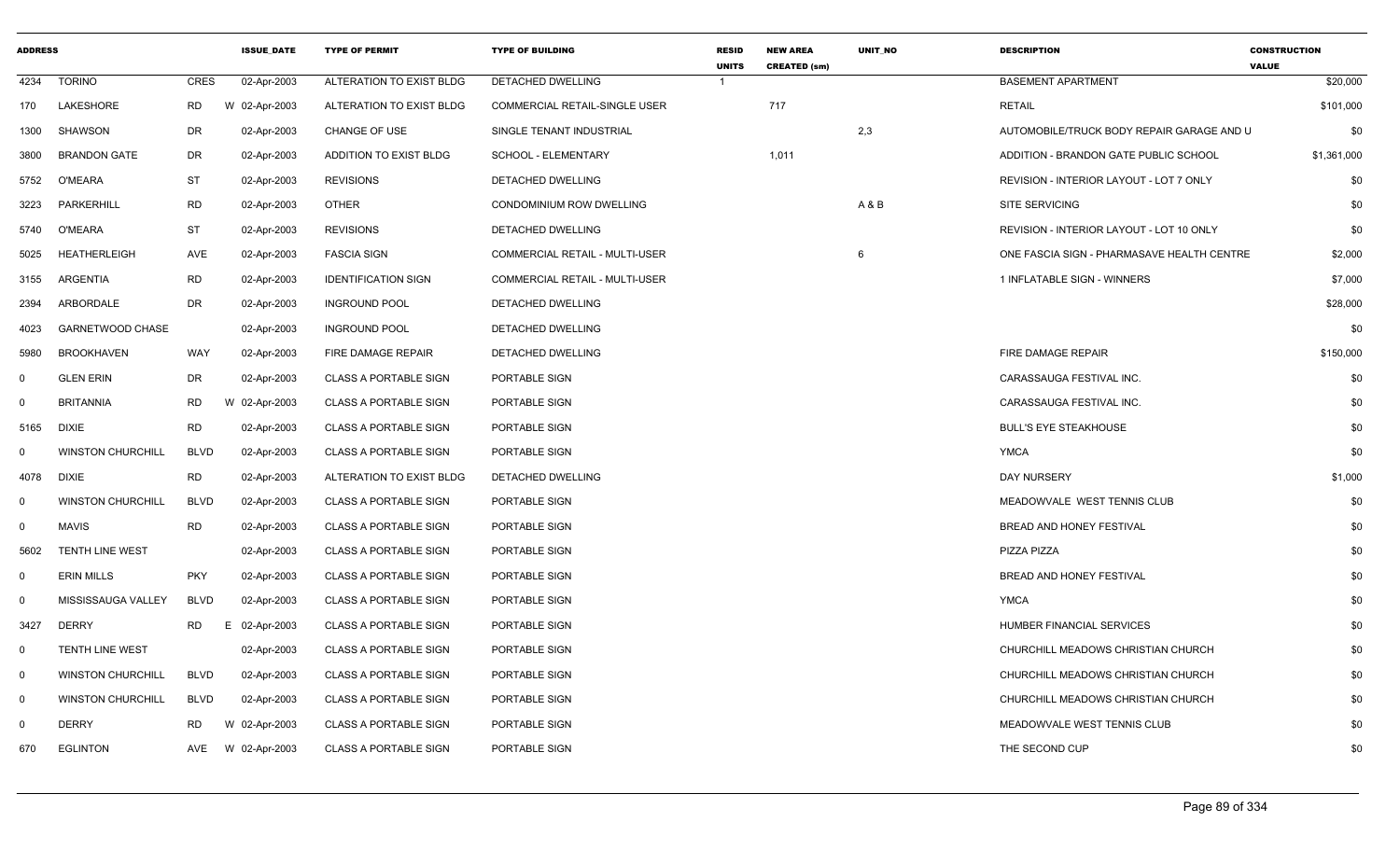| <b>ADDRESS</b> |                    |             | <b>ISSUE DATE</b> | <b>TYPE OF PERMIT</b>        | <b>TYPE OF BUILDING</b>        | <b>RESID</b><br><b>UNITS</b> | <b>NEW AREA</b><br><b>CREATED (sm)</b> | <b>UNIT NO</b> | <b>DESCRIPTION</b>                         | <b>CONSTRUCTION</b><br><b>VALUE</b> |
|----------------|--------------------|-------------|-------------------|------------------------------|--------------------------------|------------------------------|----------------------------------------|----------------|--------------------------------------------|-------------------------------------|
| 5953           | <b>COUPLES</b>     | <b>ST</b>   | 02-Apr-2003       | <b>REVISIONS</b>             | <b>DETACHED DWELLING</b>       |                              |                                        |                | REVISION - INTERIOR LAYOUT - LOT 87 ONLY   | \$0                                 |
| 1900           | LAKESHORE          | RD          | W 02-Apr-2003     | <b>CLASS A PORTABLE SIGN</b> | PORTABLE SIGN                  |                              |                                        |                | PIZZA NOVA                                 | \$0                                 |
| 755            | <b>DUNDAS</b>      | ST          | W 02-Apr-2003     | <b>CLASS A PORTABLE SIGN</b> | PORTABLE SIGN                  |                              |                                        |                | PIZZA NOVA                                 | \$0                                 |
| 6970           | LISGAR             | DR          | 02-Apr-2003       | <b>CLASS A PORTABLE SIGN</b> | PORTABLE SIGN                  |                              |                                        |                | PIZZA NOVA                                 | \$0                                 |
| 6040           | <b>GLEN ERIN</b>   | DR          | 02-Apr-2003       | <b>CLASS A PORTABLE SIGN</b> | PORTABLE SIGN                  |                              |                                        |                | PIZZA NOVA                                 | \$0                                 |
| 3417           | <b>DERRY</b>       | RD          | E 02-Apr-2003     | <b>CLASS A PORTABLE SIGN</b> | PORTABLE SIGN                  |                              |                                        |                | PIZZA NOVA                                 | \$0                                 |
| 4099           | <b>ERIN MILLS</b>  | <b>PKY</b>  | 02-Apr-2003       | <b>CLASS A PORTABLE SIGN</b> | PORTABLE SIGN                  |                              |                                        |                | PIZZA NOVA                                 | \$0                                 |
| 1400           | DUNDAS             | CRES        | 02-Apr-2003       | <b>CLASS A PORTABLE SIGN</b> | PORTABLE SIGN                  |                              |                                        |                | ERINDALE BIBLE CHAPEL                      | \$0                                 |
| 1520           | <b>BRITANNIA</b>   | RD          | W 03-Apr-2003     | <b>NEW BUILDING</b>          | COMMERCIAL - OTHER             |                              | 307                                    |                | NEW - GAS STATION & CAR WASH, PETRO CANADA | \$356,000                           |
| 1359           | <b>RATHBURN</b>    | RD          | 03-Apr-2003<br>Е. | <b>NEW BUILDING</b>          | APARTMENT (> 6 UNITS)          |                              | 17,980                                 |                | NEW-20 STOREY APARTMENT W/U/G PARKING, THE | \$0                                 |
| 790            | MEADOW WOOD        | <b>RD</b>   | 03-Apr-2003       | ALTERATION TO EXIST BLDG     | <b>DETACHED DWELLING</b>       |                              |                                        |                | <b>INTERIOR ALTERATIONS</b>                | \$10,000                            |
| 5969           | <b>LEESIDE</b>     | <b>CRES</b> | 03-Apr-2003       | ADDITION TO EXIST BLDG       | DETACHED DWELLING              |                              |                                        |                | ADDITION-WOODEN PORCH                      | \$8,000                             |
| 2580           | SHEPARD            | AVE         | 03-Apr-2003       | ALTERATION TO EXIST BLDG     | COMMERCIAL RETAIL - MULTI-USER |                              |                                        | 43             | CONVIENCE STORE AND ACCESSORY RETAIL       | \$1,000                             |
| 4899           | <b>MARBLE ARCH</b> | <b>MEWS</b> | 03-Apr-2003       | <b>NEW BUILDING</b>          | SEMI-DETACHED DWELLING         | $\overline{2}$               | 352                                    |                | SEMI-DETACHED - REPEAT MODEL               | \$311,000                           |
| 1075           | <b>CEREMONIAL</b>  | DR          | 03-Apr-2003       | ALTERATION TO EXIST BLDG     | COMMERCIAL RETAIL-SINGLE USER  |                              |                                        | 108-112        | GROCERY STORE W/INTERIOR ALTERATIONS 'A'78 | \$155,000                           |
| 888            | KOWAL              | DR          | 03-Apr-2003       | FIRE DAMAGE REPAIR           | DETACHED DWELLING              |                              |                                        |                | FIRE DAMAGE/RESTORATION                    | \$75,000                            |
| 4828           | <b>HALF MOON</b>   | <b>GROV</b> | 03-Apr-2003       | <b>NEW BUILDING</b>          | SEMI-DETACHED DWELLING         | $\overline{2}$               | 352                                    |                | SEMI-DETACHED - REPEAT MODEL               | \$311,000                           |
| 3160           | <b>DERRY</b>       | <b>RD</b>   | 03-Apr-2003<br>Е. | <b>DEMOLITION</b>            | SINGLE TENANT INDUSTRIAL       |                              |                                        |                | DEMOLITION - BRICK CHIMNEY (140 FT HIGH)   | \$5,000                             |
| 4141           | <b>DIXIE</b>       | <b>RD</b>   | 03-Apr-2003       | <b>CLASS A PORTABLE SIGN</b> | PORTABLE SIGN                  |                              |                                        |                | <b>GOLD'S GYM</b>                          | \$0                                 |
| 925            | <b>RATHBURN</b>    | <b>RD</b>   | 03-Apr-2003<br>E. | <b>CLASS A PORTABLE SIGN</b> | PORTABLE SIGN                  |                              |                                        |                | <b>MOLINARO'S RESTAURANT</b>               | \$0                                 |
| 3640           | <b>STONECUTTER</b> | CRES        | 03-Apr-2003       | <b>NEW BUILDING</b>          | DETACHED DWELLING              |                              | 258                                    |                | SFD - REPEAT MODEL, FIREBREAK COMPLETION   | \$0                                 |
| 7232           | GAGLIANO           | DR          | 03-Apr-2003       | <b>NEW BUILDING</b>          | SEMI-DETACHED DWELLING         |                              | 340                                    |                | SEMI DETACHED - FIREBREAK COMPLETION       | \$0                                 |
| 7274           | GAGLIANO           | DR          | 03-Apr-2003       | NEW BUILDING                 | SEMI-DETACHED DWELLING         |                              | 316                                    |                | SEMI DETACHED - FRIEBREAK COMPLETION       | \$0                                 |
| 1600           | <b>AIMCO</b>       | <b>BLVD</b> | 03-Apr-2003       | <b>CLASS A PORTABLE SIGN</b> | PORTABLE SIGN                  |                              |                                        |                | <b>REGAL GREETINGS</b>                     | \$0                                 |
| 2273           | <b>DUNDAS</b>      | ST          | W 03-Apr-2003     | <b>CLASS A PORTABLE SIGN</b> | PORTABLE SIGN                  |                              |                                        |                | FURNISHINGS 2 DAY (on dundas)              | \$0                                 |
| 4040           | CREDITVIEW         | <b>RD</b>   | 03-Apr-2003       | <b>CLASS A PORTABLE SIGN</b> | PORTABLE SIGN                  |                              |                                        |                | <b>LOVEL NAILS</b>                         | \$0                                 |
| 992            | <b>DUNDAS</b>      | ST          | 03-Apr-2003<br>E. | <b>CLASS A PORTABLE SIGN</b> | PORTABLE SIGN                  |                              |                                        |                | KUDO'S HOME AND DESIGN                     | \$0                                 |
| 2360           | ARGENTIA           | <b>RD</b>   | 03-Apr-2003       | ALTERATION TO EXIST BLDG     | COMMERCIAL RETAIL-SINGLE USER  |                              |                                        |                | <b>INTERIOR ALTERATION</b>                 | \$39,000                            |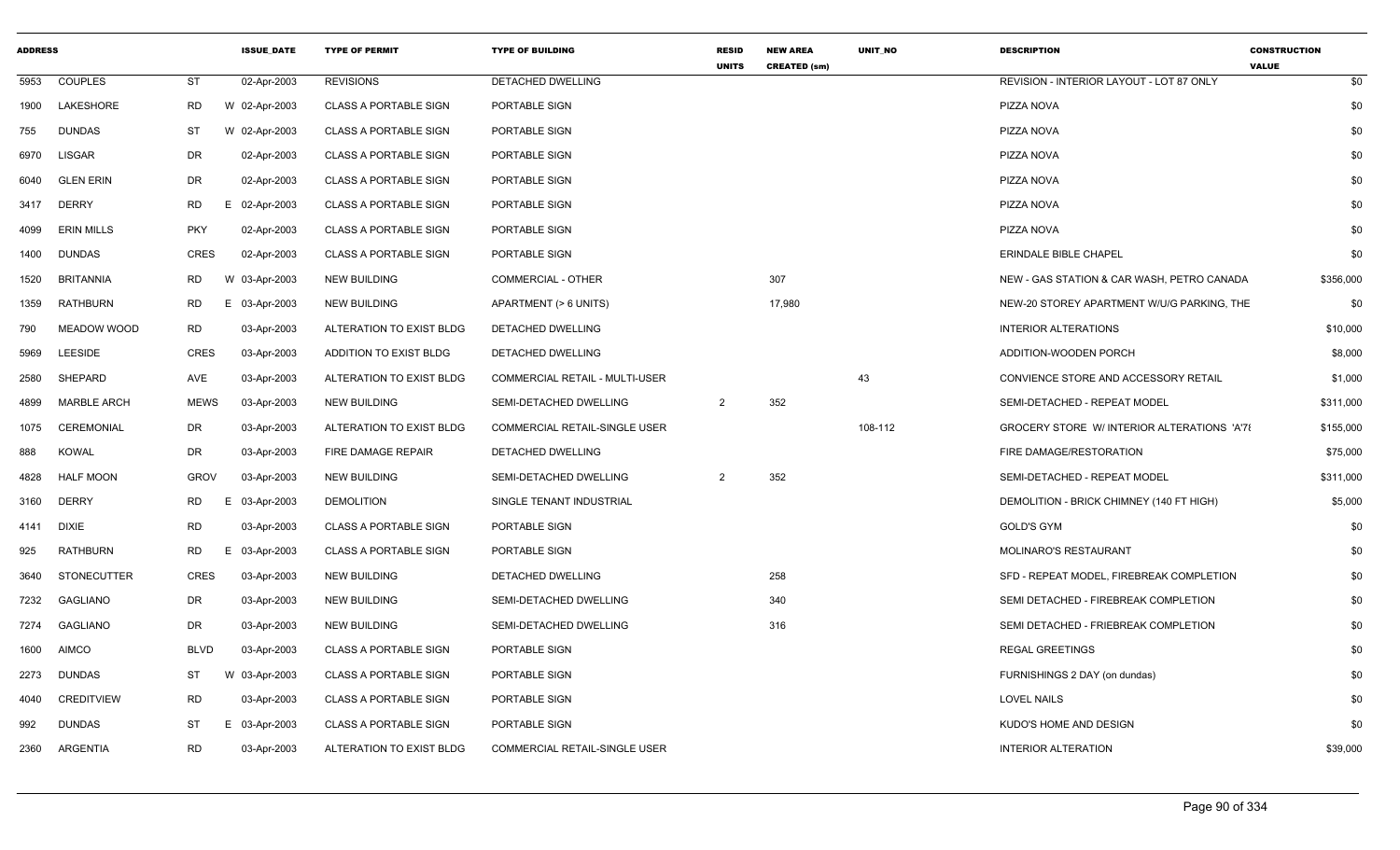| <b>ADDRESS</b> |                          |             | <b>ISSUE DATE</b> | <b>TYPE OF PERMIT</b>        | <b>TYPE OF BUILDING</b>        | <b>RESID</b><br><b>UNITS</b> | <b>NEW AREA</b><br><b>CREATED (sm)</b> | <b>UNIT NO</b> | <b>DESCRIPTION</b>                           | <b>CONSTRUCTION</b><br><b>VALUE</b> |
|----------------|--------------------------|-------------|-------------------|------------------------------|--------------------------------|------------------------------|----------------------------------------|----------------|----------------------------------------------|-------------------------------------|
| 2480           | <b>CAWTHRA</b>           | <b>RD</b>   | 03-Apr-2003       | <b>CLASS A PORTABLE SIGN</b> | PORTABLE SIGN                  |                              |                                        |                | <b>SMART SHOPPERS</b>                        | \$0                                 |
| 5910           | <b>DIXIE</b>             | <b>RD</b>   | 03-Apr-2003       | <b>CLASS A PORTABLE SIGN</b> | PORTABLE SIGN                  |                              |                                        |                | 126650 ONTARIO/FIRESTONE                     | \$0                                 |
| 980            | <b>PACIFIC</b>           | GATE        | 03-Apr-2003       | <b>CLASS A PORTABLE SIGN</b> | PORTABLE SIGN                  |                              |                                        |                | TJ MODERN HOME ACCENT                        | \$0                                 |
| 2050           | <b>DUNDAS</b>            | ST          | E 03-Apr-2003     | <b>CLASS A PORTABLE SIGN</b> | PORTABLE SIGN                  |                              |                                        |                | <b>MOGA CARPET</b>                           | \$0                                 |
| 3024           | <b>HURONTARIO</b>        | <b>ST</b>   | 03-Apr-2003       | <b>NEW BUILDING</b>          | COMMERCIAL RETAIL - MULTI-USER |                              | 5,753                                  |                | NEW - OFFICES & RETAIL, TENANT NOT DETERMINE | \$6,515,000                         |
| 6155           | <b>FREEMONT</b>          | <b>BLVD</b> | 03-Apr-2003       | <b>CLASS A PORTABLE SIGN</b> | PORTABLE SIGN                  |                              |                                        |                | <b>MATTELL</b>                               | \$0                                 |
| 6536           | <b>WINSTON CHURCHILL</b> | <b>BLVD</b> | 03-Apr-2003       | <b>CLASS A PORTABLE SIGN</b> | PORTABLE SIGN                  |                              |                                        |                | PETRO CANADA                                 | \$0                                 |
| 6705           | <b>MILLCREEK</b>         | DR          | 04-Apr-2003       | <b>OTHER</b>                 | MULTI-TENANT INDUSTRIAL        |                              |                                        | -1             | <b>FIRE ALARM</b>                            | \$15,000                            |
| 3777           | <b>BARLEY</b>            | TR          | 04-Apr-2003       | <b>INGROUND POOL</b>         | DETACHED DWELLING              |                              |                                        |                |                                              | \$0                                 |
| 1894           | STONEPATH                | CRES        | 04-Apr-2003       | <b>INGROUND POOL</b>         | DETACHED DWELLING              |                              |                                        |                |                                              | \$0                                 |
| 2072           | <b>CHIPPEWA</b>          | TR          | 04-Apr-2003       | <b>INGROUND POOL</b>         | DETACHED DWELLING              |                              |                                        |                |                                              | \$0                                 |
| 3120           | <b>DIXIE</b>             | <b>RD</b>   | 04-Apr-2003       | <b>CLASS A PORTABLE SIGN</b> | PORTABLE SIGN                  |                              |                                        |                | TOWN & COUNTRY                               | \$0                                 |
| 1692           | LAKESHORE                | RD          | W 04-Apr-2003     | <b>CLASS A PORTABLE SIGN</b> | PORTABLE SIGN                  |                              |                                        |                | BLOCKBUSTER CANADA CO.                       | \$0                                 |
| 1195           | <b>DUNDAS</b>            | ST          | E 04-Apr-2003     | <b>CLASS A PORTABLE SIGN</b> | PORTABLE SIGN                  |                              |                                        |                | <b>LICKS</b>                                 | \$0                                 |
| 5020           | <b>MCLAUGHLIN</b>        | <b>RD</b>   | 04-Apr-2003       | <b>CLASS A PORTABLE SIGN</b> | PORTABLE SIGN                  |                              |                                        |                | PETRO CANADA                                 | \$0                                 |
| 3380           | <b>DIXIE</b>             | <b>RD</b>   | 04-Apr-2003       | <b>CLASS A PORTABLE SIGN</b> | PORTABLE SIGN                  |                              |                                        |                | PETRO CANADA                                 | \$0                                 |
| $\Omega$       | <b>HURONTARIO</b>        | ST          | 04-Apr-2003       | <b>CLASS A PORTABLE SIGN</b> | PORTABLE SIGN                  |                              |                                        |                | CENTRE FOR EDUCATION AND TRAINING            | \$0                                 |
| $\Omega$       | <b>WINSTON CHURCHILL</b> | <b>BLVD</b> | 04-Apr-2003       | <b>CLASS A PORTABLE SIGN</b> | PORTABLE SIGN                  |                              |                                        |                | CENTRE FOR EDUCATION AND TRAINING            | \$0                                 |
| 5585           | <b>WINSTON CHURCHILL</b> | <b>BLVD</b> | 04-Apr-2003       | <b>CLASS A PORTABLE SIGN</b> | PORTABLE SIGN                  |                              |                                        |                | ESSO                                         | \$0                                 |
| 5700           | MAVIS                    | <b>RD</b>   | 04-Apr-2003       | <b>CLASS A PORTABLE SIGN</b> | PORTABLE SIGN                  |                              |                                        |                | DR. GINA DEGASPERIS-KHAN (On Matheson)       | \$0                                 |
| 3221           | <b>DERRY</b>             | <b>RD</b>   | W 04-Apr-2003     | <b>CLASS A PORTABLE SIGN</b> | PORTABLE SIGN                  |                              |                                        |                | <b>FLOWERS N US</b>                          | \$0                                 |
| 6045           | <b>MAVIS</b>             | <b>RD</b>   | 04-Apr-2003       | <b>CLASS A PORTABLE SIGN</b> | PORTABLE SIGN                  |                              |                                        |                | <b>BASKIN ROBBINS</b>                        | \$0                                 |
| 5640           | <b>KENNEDY</b>           | RD          | 04-Apr-2003       | <b>CLASS A PORTABLE SIGN</b> | PORTABLE SIGN                  |                              |                                        |                | BELVEDERE INTL INC                           | \$0                                 |
| 255            | <b>DUNDAS</b>            | ST          | W 04-Apr-2003     | <b>CLASS A PORTABLE SIGN</b> | PORTABLE SIGN                  |                              |                                        |                | SUPER KOLBASA                                | \$0                                 |
| 2111           | <b>DUNWIN</b>            | DR          | 04-Apr-2003       | <b>CLASS A PORTABLE SIGN</b> | PORTABLE SIGN                  |                              |                                        |                | CHING WAN FURNITURE                          | \$0                                 |
| 6075           | <b>MAVIS</b>             | <b>RD</b>   | 04-Apr-2003       | <b>CLASS A PORTABLE SIGN</b> | PORTABLE SIGN                  |                              |                                        |                | PENNINGTON'S                                 | \$0                                 |
| 6185           | <b>MCLAUGHLIN</b>        | <b>RD</b>   | 04-Apr-2003       | <b>CLASS A PORTABLE SIGN</b> | PORTABLE SIGN                  |                              |                                        |                | <b>LIZ CLAYBORNE</b>                         | \$0                                 |
| 5935           | MAVIS                    | <b>RD</b>   | 04-Apr-2003       | <b>CLASS A PORTABLE SIGN</b> | PORTABLE SIGN                  |                              |                                        |                | INTERNATIONAL CLOTHIER                       | \$0                                 |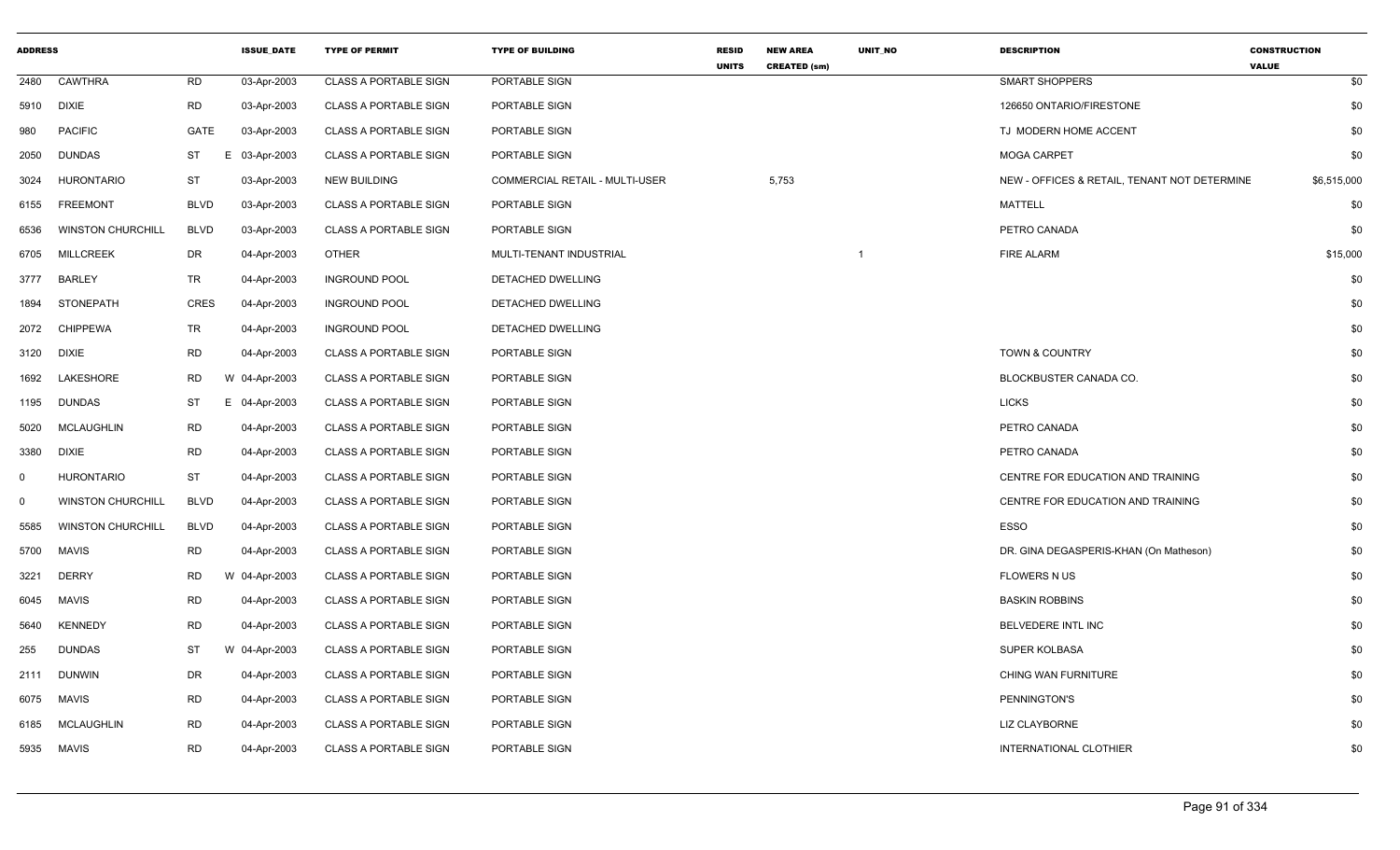| <b>ADDRESS</b> |                      |             | <b>ISSUE DATE</b> | <b>TYPE OF PERMIT</b>        | <b>TYPE OF BUILDING</b>        | <b>RESID</b><br><b>UNITS</b> | <b>NEW AREA</b><br><b>CREATED (sm)</b> | <b>UNIT NO</b> | <b>DESCRIPTION</b>                            | <b>CONSTRUCTION</b><br><b>VALUE</b> |
|----------------|----------------------|-------------|-------------------|------------------------------|--------------------------------|------------------------------|----------------------------------------|----------------|-----------------------------------------------|-------------------------------------|
| 6185           | <b>MCLAUGHLIN</b>    | <b>RD</b>   | 04-Apr-2003       | <b>CLASS A PORTABLE SIGN</b> | PORTABLE SIGN                  |                              |                                        |                | <b>LIZ CLAYBORNE</b>                          | \$0                                 |
| 7142           | WINDSCALE            | LANE        | 04-Apr-2003       | ABOVE GROUND POOL            | DETACHED DWELLING              |                              |                                        |                |                                               | \$0                                 |
| 337            | QUEEN                | <b>ST</b>   | S<br>07-Apr-2003  | <b>NEW BUILDING</b>          | DETACHED DWELLING              |                              | 241                                    |                | SFD - CUSTOM                                  | \$236,000                           |
| 655            | <b>MERLOT</b>        | <b>CRT</b>  | 07-Apr-2003       | <b>NEW BUILDING</b>          | DETACHED DWELLING              |                              | 273                                    |                | SFD - REPEAT MODEL - NEW ELC.REAR/SIDE UPGR/  | \$268,000                           |
| 904            | CANYON               | <b>ST</b>   | 07-Apr-2003       | <b>NEW BUILDING</b>          | DETACHED DWELLING              |                              | 307                                    |                | <b>SFD - REPEAT MODEL</b>                     | \$271,000                           |
| 572            | <b>HANCOCK</b>       | WAY         | 07-Apr-2003       | <b>REVISIONS</b>             | DETACHED DWELLING              |                              |                                        |                | REVISION - INTERIOR LAYOUT - LOT 59 ONLY      | \$0                                 |
| 3233           | <b>BRANDON GATE</b>  | DR          | 07-Apr-2003       | ALTERATION TO EXIST BLDG     | COMMERCIAL RETAIL - MULTI-USER |                              | 167                                    | $1A-C$         | INTERIOR ALTERATIONS-MODEL SUITE              | \$53,000                            |
| 5925           | <b>AIRPORT</b>       | RD          | 07-Apr-2003       | ALTERATION TO EXIST BLDG     | COMMERCIAL OFFICE - MULTI-USER |                              |                                        | 300            | <b>INTERIOR ALTERATIONS</b>                   | \$13,000                            |
| 2670           | <b>ERIN CENTRE</b>   | <b>BLVD</b> | 07-Apr-2003       | <b>SPRINKLERS</b>            | COMMERCIAL - OTHER             |                              |                                        |                | <b>SPRINKLERS</b>                             | \$15,000                            |
| 6685           | <b>TOMKEN</b>        | RD          | 07-Apr-2003       | <b>CLASS A PORTABLE SIGN</b> | PORTABLE SIGN                  |                              |                                        |                | <b>GRACEFARM/THE GIFT EXCHANGE</b>            | \$0                                 |
| 1515           | <b>BRITANNIA</b>     | <b>RD</b>   | E 07-Apr-2003     | <b>CLASS A PORTABLE SIGN</b> | PORTABLE SIGN                  |                              |                                        |                | ONTARIO CONSERVATORY OF MUSIC                 | \$0                                 |
| 154            | QUEEN                | ST          | S 07-Apr-2003     | <b>CLASS A PORTABLE SIGN</b> | PORTABLE SIGN                  |                              |                                        |                | NEW TO YOU                                    | \$0                                 |
| 7220           | <b>PACIFIC</b>       | CIR         | 07-Apr-2003       | <b>CLASS A PORTABLE SIGN</b> | PORTABLE SIGN                  |                              |                                        |                | FLORA SEDA INTERNATIONAL INC                  | \$0                                 |
| 1200           | <b>VANIER</b>        | DR          | 07-Apr-2003       | <b>CLASS A PORTABLE SIGN</b> | PORTABLE SIGN                  |                              |                                        |                | THE BODY CLINIC                               | \$0                                 |
| 1975           | <b>KIRAN</b>         | <b>CRT</b>  | 07-Apr-2003       | <b>REVISIONS</b>             | DETACHED DWELLING              |                              |                                        |                | <b>HEATING REVISION</b>                       | \$10,000                            |
| 3300           | <b>RIDGEWAY</b>      | DR          | 07-Apr-2003       | <b>CLASS A PORTABLE SIGN</b> | PORTABLE SIGN                  |                              |                                        |                | <b>MERLIN DRY CLEANING SERVICES</b>           | \$0                                 |
| 5970           | CHEDWORTH            | WAY         | 07-Apr-2003       | <b>CLASS A PORTABLE SIGN</b> | PORTABLE SIGN                  |                              |                                        |                | FOREMOST INTERNATIONAL                        | \$0                                 |
| 929            | <b>BEECHWOOD</b>     | AVE         | 07-Apr-2003       | <b>DEMOLITION</b>            | DETACHED DWELLING              | $\mathbf 1$                  |                                        |                | DEMOLITION - SFD                              | \$8,000                             |
| $\mathbf 0$    | SOUTH SHERIDAN       | WAY         | 07-Apr-2003       | <b>CLASS A PORTABLE SIGN</b> | PORTABLE SIGN                  |                              |                                        |                | <b>TECUMSEH TENNIS</b>                        | \$0                                 |
| 6829           | <b>PACIFIC</b>       | <b>CIR</b>  | 07-Apr-2003       | <b>CLASS A PORTABLE SIGN</b> | PORTABLE SIGN                  |                              |                                        |                | <b>CHRISTMAS TRADITIONS</b>                   | \$0                                 |
| $\mathbf 0$    | <b>BURNHAMTHORPE</b> | RD          | E 07-Apr-2003     | <b>CLASS A PORTABLE SIGN</b> | PORTABLE SIGN                  |                              |                                        |                | <b>COMMUNITY SERVICES</b>                     | \$0                                 |
| $\mathbf 0$    | <b>BRITANNIA</b>     | RD          | W 07-Apr-2003     | <b>CLASS A PORTABLE SIGN</b> | PORTABLE SIGN                  |                              |                                        |                | <b>COMMUNITY SERVICES</b>                     | \$0                                 |
| 916            | CANYON               | ST          | 07-Apr-2003       | <b>NEW BUILDING</b>          | DETACHED DWELLING              |                              | 370                                    |                | <b>SFD - REPEAT MODEL</b>                     | \$327,000                           |
| 609            | CRANLEIGH            | <b>CRT</b>  | 07-Apr-2003       | <b>NEW BUILDING</b>          | DETACHED DWELLING              |                              | 372                                    |                | <b>SFD - REPEAT MODEL</b>                     | \$461,000                           |
| 4140           | <b>ERIN MILLS</b>    | PKY         | 07-Apr-2003       | <b>CLASS A PORTABLE SIGN</b> | PORTABLE SIGN                  |                              |                                        |                | PRO-OIL AND LUBE                              | \$0                                 |
| 7060           | <b>MCLAUGHLIN</b>    | RD          | 08-Apr-2003       | <b>FASCIA SIGN</b>           | <b>COMMERCIAL - OTHER</b>      |                              |                                        |                | MULTIPLE FASCIA SIGNS, 2 DIRECTORY SIGNS - TD | \$50,000                            |
| 1101           | WILLOW               | LANE        | 08-Apr-2003       | ALTERATION TO EXIST BLDG     | DETACHED DWELLING              |                              |                                        |                | RELOCATION - ACCESSORY BUILDING FOR STORAC    | \$4,000                             |
| 2115           | <b>GREENHURST</b>    | AVE         | 08-Apr-2003       | ADDITION TO EXIST BLDG       | DETACHED DWELLING              |                              | 56                                     |                | ADDITION-2STOREY                              | \$48,000                            |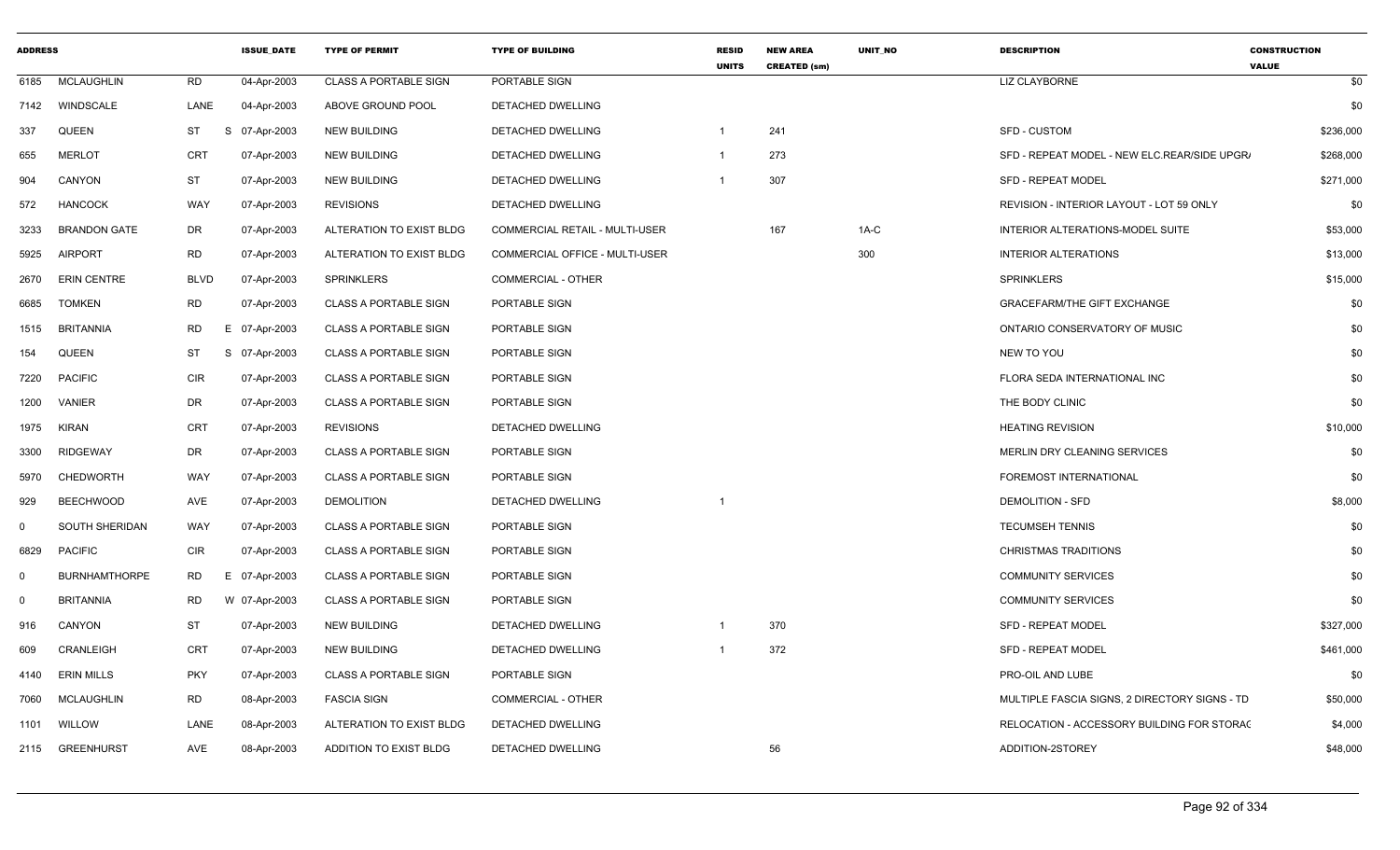| <b>ADDRESS</b> |                          |             | <b>ISSUE DATE</b> | <b>TYPE OF PERMIT</b>        | <b>TYPE OF BUILDING</b>               | <b>RESID</b><br><b>UNITS</b> | <b>NEW AREA</b><br><b>CREATED (sm)</b> | <b>UNIT NO</b> | <b>DESCRIPTION</b>                           | <b>CONSTRUCTION</b><br><b>VALUE</b> |
|----------------|--------------------------|-------------|-------------------|------------------------------|---------------------------------------|------------------------------|----------------------------------------|----------------|----------------------------------------------|-------------------------------------|
| 1228           | KANE                     | <b>RD</b>   | 08-Apr-2003       | <b>REVISIONS</b>             | <b>DETACHED DWELLING</b>              |                              |                                        |                | REVISION - LOT ONLY - LARGER GFA             | \$0                                 |
| 1098           | CLARKSON                 | RD          | N 08-Apr-2003     | ALTERATION TO EXIST BLDG     | <b>COMMERCIAL OFFICE - MULTI-USER</b> |                              |                                        |                | PROFESSIONAL OFFICE (DENTAL)                 | \$20,000                            |
| 1000           | <b>BURNHAMTHORPE</b>     | RD          | W 08-Apr-2003     | <b>OTHER</b>                 | <b>INDUSTRIAL - OTHER</b>             |                              |                                        |                | FIRE ALARM PANEL                             | \$15,000                            |
| 3290           | AQUINAS                  | AVE         | 08-Apr-2003       | <b>NEW BUILDING</b>          | <b>DETACHED DWELLING</b>              | -1                           | 294                                    |                | <b>SFD - REPEAT MODEL</b>                    | \$260,000                           |
| 4843           | <b>MARBLE ARCH</b>       | <b>MEWS</b> | 08-Apr-2003       | <b>NEW BUILDING</b>          | DETACHED DWELLING                     | -1                           | 186                                    |                | <b>SFD - NEW MODEL</b>                       | \$182,000                           |
| 6150           | <b>MCLAUGHLIN</b>        | <b>RD</b>   | 08-Apr-2003       | ALTERATION TO EXIST BLDG     | MULTI-TENANT INDUSTRIAL               |                              |                                        | $2 - 3$        | <b>WAREHOUSE &amp; DISTRIBUTION</b>          | \$61,000                            |
| 4705           | <b>COLOMBO</b>           | <b>CRES</b> | 08-Apr-2003       | <b>NEW BUILDING</b>          | SEMI-DETACHED DWELLING                | $\overline{2}$               | 348                                    |                | SEMI-DETACHED - REPEAT MODEL                 | \$308,000                           |
| 4775           | <b>COLOMBO</b>           | <b>CRES</b> | 08-Apr-2003       | <b>NEW BUILDING</b>          | SEMI-DETACHED DWELLING                | $\overline{2}$               | 283                                    |                | SEMI-DETACHED - REPEAT MODEL - SP. GARAGE RI | \$277,000                           |
| 2460           | <b>ROYAL WINDSOR</b>     | DR          | 08-Apr-2003       | SPRINKLERS                   | INDUSTRIAL - OTHER                    |                              |                                        |                | <b>SPRINKLER</b>                             | \$10,000                            |
| 7178           | <b>AIRPORT</b>           | <b>RD</b>   | 08-Apr-2003       | <b>REVISIONS</b>             | COMMERCIAL RETAIL-SINGLE USER         |                              |                                        |                | <b>REVISION</b>                              | \$0                                 |
| 4783           | <b>COLOMBO</b>           | <b>CRES</b> | 08-Apr-2003       | <b>NEW BUILDING</b>          | SEMI-DETACHED DWELLING                | 2                            | 348                                    |                | SEMI-DETACHED - REPEAT MODEL                 | \$308,000                           |
| 2460           | <b>SOUTH SHERIDAN</b>    | WAY         | 08-Apr-2003       | <b>OTHER</b>                 | <b>INDUSTRIAL - OTHER</b>             |                              |                                        |                | FIRE ALARM SYSTEM                            | \$70,000                            |
| 1250           | SOUTH SERVICE            | RD          | 08-Apr-2003       | ALTERATION TO EXIST BLDG     | COMMERCIAL RETAIL - MULTI-USER        |                              | 104                                    | 127            | <b>RETAIL SALES</b>                          | \$15,000                            |
| 4140           | <b>ERIN MILLS</b>        | <b>PKY</b>  | 08-Apr-2003       | <b>CLASS A PORTABLE SIGN</b> | PORTABLE SIGN                         |                              |                                        |                | PRO OIL AND LUBE (on erin mills)             | \$0                                 |
| 4140           | <b>ERIN MILLS</b>        | <b>PKY</b>  | 08-Apr-2003       | <b>CLASS A PORTABLE SIGN</b> | PORTABLE SIGN                         |                              |                                        |                | PRO OIL AND LUBE                             | \$0                                 |
| 3038           | <b>HURONTARIO</b>        | <b>ST</b>   | 08-Apr-2003       | <b>CLASS A PORTABLE SIGN</b> | PORTABLE SIGN                         |                              |                                        |                | <b>VEENERUN HEALTH</b>                       | \$0                                 |
| 6055           | <b>MAVIS</b>             | <b>RD</b>   | 08-Apr-2003       | ALTERATION TO EXIST BLDG     | COMMERCIAL RETAIL - MULTI-USER        |                              | 1,857                                  | 1,3,6          | INTERIOR ALTERATIONS-MODEL SUITES            | \$260,000                           |
| 3038           | <b>HURONTARIO</b>        | <b>ST</b>   | 08-Apr-2003       | <b>CLASS A PORTABLE SIGN</b> | PORTABLE SIGN                         |                              |                                        |                | <b>VEENARUN HEALTH</b>                       | \$0                                 |
| 1234           | RAVINE                   | DR          | 08-Apr-2003       | ADDITION AND ALTER           | DETACHED DWELLING                     |                              |                                        |                | ADDITIONS & ALTERATIONS                      | \$75,000                            |
| 40             | <b>BRISTOL</b>           | <b>RD</b>   | E 08-Apr-2003     | ALTERATION TO EXIST BLDG     | COMMERCIAL RETAIL - MULTI-USER        |                              |                                        | 14A            | <b>RETAIL</b>                                | \$40,000                            |
| 4931           | <b>LONG ACRE</b>         | <b>DR</b>   | 08-Apr-2003       | <b>NEW BUILDING</b>          | DETACHED DWELLING                     |                              | 210                                    |                | <b>SFD - NEW MODEL</b>                       | \$207,000                           |
| $\mathbf 0$    | <b>RIDGEWAY</b>          | <b>DR</b>   | 08-Apr-2003       | <b>CLASS A PORTABLE SIGN</b> | PORTABLE SIGN                         |                              |                                        |                | MISSISSAUGA SOUTHWEST BASEBALL               | \$0                                 |
| $\mathbf 0$    | <b>WINSTON CHURCHILL</b> | <b>BLVD</b> | 08-Apr-2003       | <b>CLASS A PORTABLE SIGN</b> | PORTABLE SIGN                         |                              |                                        |                | MISSISSAUGA SOUTHWEST BASEBALL               | \$0                                 |
| 4120           | <b>RIDGEWAY</b>          | DR          | 08-Apr-2003       | <b>CLASS A PORTABLE SIGN</b> | PORTABLE SIGN                         |                              |                                        |                | <b>CUSTOM ORTHOGIC DESIGN</b>                | \$0                                 |
| 3115           | <b>DUNDAS</b>            | ST          | W 08-Apr-2003     | <b>CLASS A PORTABLE SIGN</b> | PORTABLE SIGN                         |                              |                                        |                | WHITE ROSE HOME AND GARDEN                   | \$0                                 |
| 6819           | <b>PACIFIC</b>           | <b>CIR</b>  | 08-Apr-2003       | <b>CLASS A PORTABLE SIGN</b> | PORTABLE SIGN                         |                              |                                        |                | CAMILLA HOUSE IMPORTS INC.                   | \$0                                 |
| 117            | <b>QUEEN</b>             | ST          | -S<br>08-Apr-2003 | <b>CLASS A PORTABLE SIGN</b> | PORTABLE SIGN                         |                              |                                        |                | <b>M &amp; M MEAT SHOP</b>                   | \$0                                 |
| 7015           | KENNEDY                  | <b>RD</b>   | 08-Apr-2003       | <b>CLASS A PORTABLE SIGN</b> | PORTABLE SIGN                         |                              |                                        |                | THE QUEEN AUTO WORKS                         | \$0                                 |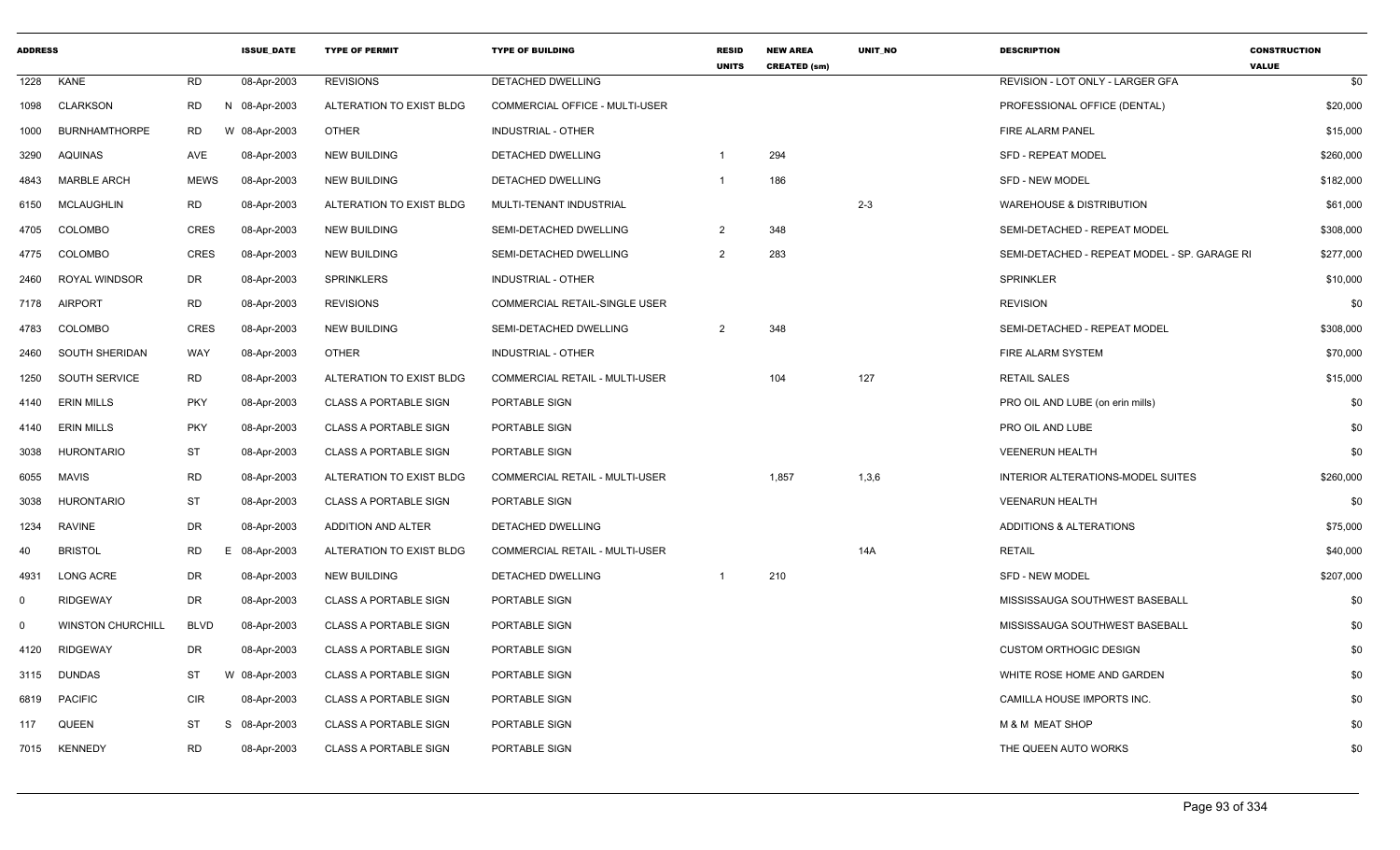| <b>ADDRESS</b> |                          |                | <b>ISSUE DATE</b> | <b>TYPE OF PERMIT</b>        | <b>TYPE OF BUILDING</b>               | <b>RESID</b><br><b>UNITS</b> | <b>NEW AREA</b><br><b>CREATED (sm)</b> | <b>UNIT NO</b> | <b>DESCRIPTION</b>                          | <b>CONSTRUCTION</b><br><b>VALUE</b> |
|----------------|--------------------------|----------------|-------------------|------------------------------|---------------------------------------|------------------------------|----------------------------------------|----------------|---------------------------------------------|-------------------------------------|
| 6495           | <b>TOMKEN</b>            | <b>RD</b>      | 08-Apr-2003       | <b>OTHER</b>                 | <b>INDUSTRIAL - OTHER</b>             |                              |                                        |                | ALTERATIONS - HANDICAP FRONT ENTRANCE (RAM  | \$10,000                            |
| 2700           | MATHESON                 | BLVD           | E 09-Apr-2003     | ALTERATION TO EXIST BLDG     | <b>INDUSTRIAL - OTHER</b>             |                              |                                        | 101            | <b>INTERIOR ALTERATIONS</b>                 | \$42,000                            |
| 7070           | MISSISSAUGA              | RD             | 09-Apr-2003       | ALTERATION TO EXIST BLDG     | COMMERCIAL OFFICE - MULTI-USER        |                              |                                        | 3RD FLR        | <b>INTERIOR ALTERATIONS</b>                 | \$13,000                            |
| 7070           | MISSISSAUGA              | <b>RD</b>      | 09-Apr-2003       | ALTERATION TO EXIST BLDG     | COMMERCIAL OFFICE - MULTI-USER        |                              |                                        | 350            | <b>BUSINESS OFFICE</b>                      | \$483,000                           |
| 3939           | DUKE OF YORK             | <b>BLVD</b>    | 09-Apr-2003       | <b>NEW BUILDING</b>          | APARTMENT (> 6 UNITS)                 | 326                          | 30,826                                 |                | NEW - 35 STOREY APARTMENT BLDG, U/G PARKING | \$32,973,000                        |
| 2680           | <b>SKYMARK</b>           | <b>AVE</b>     | 09-Apr-2003       | ALTERATION TO EXIST BLDG     | <b>COMMERCIAL OFFICE- SINGLE USER</b> |                              | 457                                    | 500            | <b>BUSINESS OFFICE</b>                      | \$128,000                           |
| 6731           | <b>COLUMBUS</b>          | <b>RD</b>      | 09-Apr-2003       | ALTERATION TO EXIST BLDG     | INDUSTRIAL - OTHER                    |                              |                                        | $\overline{4}$ | AUTO BODY REPAIRS                           | \$20,000                            |
| 4863           | <b>MARBLE ARCH</b>       | <b>MEWS</b>    | 09-Apr-2003       | <b>NEW BUILDING</b>          | DETACHED DWELLING                     | $\overline{1}$               | 204                                    |                | <b>SFD - REPEAT MODEL</b>                   | \$180,000                           |
| 4804           | <b>HALF MOON</b>         | <b>GROV</b>    | 09-Apr-2003       | <b>NEW BUILDING</b>          | DETACHED DWELLING                     | $\overline{1}$               | 204                                    |                | SFD - REPEAT MODEL                          | \$180,000                           |
| 1825           | <b>DUNDAS</b>            | ST<br>Ε        | 09-Apr-2003       | ALTERATION TO EXIST BLDG     | MULTI-TENANT INDUSTRIAL               |                              | 464                                    | 13             | <b>GAMBOREE</b>                             | \$85,000                            |
| 4851           | MARBLE ARCH              | <b>MEWS</b>    | 09-Apr-2003       | <b>NEW BUILDING</b>          | DETACHED DWELLING                     |                              | 204                                    |                | <b>SFD - REPEAT MODEL</b>                   | \$180,000                           |
| 4875           | <b>MARBLE ARCH</b>       | <b>MEWS</b>    | 09-Apr-2003       | <b>NEW BUILDING</b>          | DETACHED DWELLING                     | -1                           | 204                                    |                | <b>SFD - REPEAT MODEL</b>                   | \$180,000                           |
| 1530           | CALUMET                  | PL             | 09-Apr-2003       | <b>INGROUND POOL</b>         | DETACHED DWELLING                     |                              |                                        |                |                                             | \$0                                 |
| 2731           | <b>TERMINI</b>           | <b>TERR</b>    | 09-Apr-2003       | <b>INGROUND POOL</b>         | DETACHED DWELLING                     |                              |                                        |                |                                             | \$0                                 |
| 538            | <b>GLADWYNE</b>          | <b>CRT</b>     | 09-Apr-2003       | <b>INGROUND POOL</b>         | DETACHED DWELLING                     |                              |                                        |                |                                             | \$0                                 |
| 2180           | <b>CREDIT VALLEY</b>     | <b>RD</b>      | 09-Apr-2003       | <b>CLASS A PORTABLE SIGN</b> | PORTABLE SIGN                         |                              |                                        |                | <b>SAM'S SALON</b>                          | \$0                                 |
| 66             | THOMAS                   | ST             | 09-Apr-2003       | <b>CLASS A PORTABLE SIGN</b> | PORTABLE SIGN                         |                              |                                        |                | <b>KIDS KONSIGNMENT</b>                     | \$0                                 |
| 2565           | ARGENTIA                 | <b>RD</b>      | 09-Apr-2003       | <b>CLASS A PORTABLE SIGN</b> | PORTABLE SIGN                         |                              |                                        |                | <b>MOTIVITY CAFE</b>                        | \$0                                 |
| 2150           | <b>BURNHAMTHORPE</b>     | <b>RD</b>      | W 09-Apr-2003     | <b>CLASS A PORTABLE SIGN</b> | PORTABLE SIGN                         |                              |                                        |                | RRR INC.                                    | \$0                                 |
| 7107           | APPLETREE                | LANE           | 09-Apr-2003       | <b>NEW BUILDING</b>          | <b>DETACHED DWELLING</b>              | -1                           | 210                                    |                | <b>SFD - NEW MODEL</b>                      | \$206,000                           |
| 620            | MEADOW WOOD              | RD             | 09-Apr-2003       | ALTERATION TO EXIST BLDG     | DETACHED DWELLING                     |                              |                                        |                | <b>INTERIOR ALTERATIONS</b>                 | \$95,000                            |
| 1900           | <b>DUNDAS</b>            | ST             | W 09-Apr-2003     | <b>CLASS A PORTABLE SIGN</b> | PORTABLE SIGN                         |                              |                                        |                | <b>GRANDMAS LITTLE DARLING</b>              | \$0                                 |
| 1900           | <b>DUNDAS</b>            | ST             | W 09-Apr-2003     | <b>CLASS A PORTABLE SIGN</b> | PORTABLE SIGN                         |                              |                                        |                | Dr. Paul Tour                               | \$0                                 |
| 4792           | <b>HALF MOON</b>         | <b>GROV</b>    | 09-Apr-2003       | <b>NEW BUILDING</b>          | DETACHED DWELLING                     |                              | 204                                    |                | <b>SFD - REPEAT MODEL</b>                   | \$180,000                           |
| 452            | SOUTHDOWN                | <b>RD</b>      | 09-Apr-2003       | <b>CLASS A PORTABLE SIGN</b> | PORTABLE SIGN                         |                              |                                        |                | <b>LIQUID CARGO LINES</b>                   | \$0                                 |
| 3100           | <b>WINSTON CHURCHILL</b> | <b>BLVD</b>    | 09-Apr-2003       | <b>CLASS A PORTABLE SIGN</b> | PORTABLE SIGN                         |                              |                                        |                | <b>LITTLE CEASERS</b>                       | \$0                                 |
| 1810           | DUNDAS                   | <b>ST</b><br>E | 10-Apr-2003       | ALTERATION TO EXIST BLDG     | COMMERCIAL RETAIL-SINGLE USER         |                              |                                        | 1FLR/BASEMT    | INTERIOR ALTERATIONS-MODEL SUITE            | \$86,000                            |
| 6437           | <b>WESTERN SKIES</b>     | WAY            | 10-Apr-2003       | ADDITION TO EXIST BLDG       | DETACHED DWELLING                     |                              |                                        |                | <b>ADDITION-DECK</b>                        | \$1,000                             |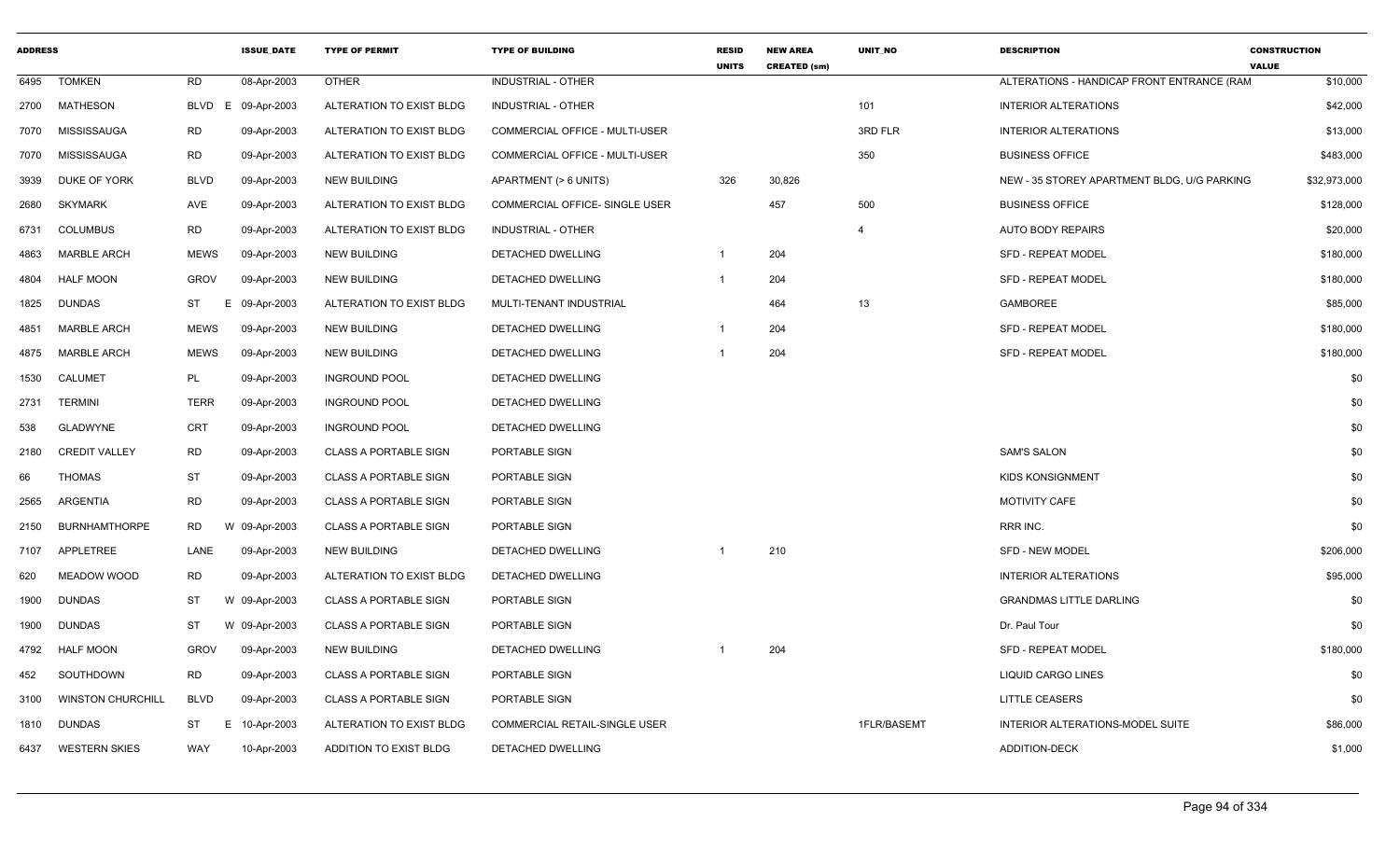| <b>ADDRESS</b> |                      |             | <b>ISSUE DATE</b> | <b>TYPE OF PERMIT</b>        | <b>TYPE OF BUILDING</b>        | <b>RESID</b><br><b>UNITS</b> | <b>NEW AREA</b><br><b>CREATED (sm)</b> | <b>UNIT NO</b> | <b>DESCRIPTION</b>                             | <b>CONSTRUCTION</b><br><b>VALUE</b> |
|----------------|----------------------|-------------|-------------------|------------------------------|--------------------------------|------------------------------|----------------------------------------|----------------|------------------------------------------------|-------------------------------------|
| 1802           | <b>FEATHERSTON</b>   | <b>DR</b>   | 10-Apr-2003       | <b>NEW BUILDING</b>          | <b>DETACHED DWELLING</b>       |                              | 615                                    |                | <b>SFD - CUSTOM</b>                            | \$762,000                           |
| 303            | LENEL                | <b>CRT</b>  | 10-Apr-2003       | <b>REVISIONS</b>             | DETACHED DWELLING              |                              |                                        |                | REVISION - FAMILY ROOM ADD., 9' CEILINGS & NEW | \$41,000                            |
| 5993           | <b>SIDMOUTH</b>      | <b>ST</b>   | 10-Apr-2003       | <b>NEW BUILDING</b>          | DETACHED DWELLING              |                              | 221                                    |                | <b>SFD - REPEAT MODEL</b>                      | \$196,000                           |
| 5997           | <b>SIDMOUTH</b>      | <b>ST</b>   | 10-Apr-2003       | <b>NEW BUILDING</b>          | DETACHED DWELLING              |                              | 221                                    |                | <b>SFD - REPEAT MODEL</b>                      | \$196,000                           |
| 3051           | <b>VEGA</b>          | <b>BLVD</b> | 10-Apr-2003       | ALTERATION TO EXIST BLDG     | COMMERCIAL RETAIL-SINGLE USER  |                              | 29                                     |                | ALTERATIONS-DESIGNATED SMOKING ROOM            | \$13,000                            |
| 529            | CANYON               | <b>ST</b>   | 10-Apr-2003       | <b>REVISIONS</b>             | <b>DETACHED DWELLING</b>       |                              |                                        |                | REVISION-INTERIOR LAYOUT/EXTERIOR DOOR TO C    | \$0                                 |
| 5995           | <b>SIDMOUTH</b>      | <b>ST</b>   | 10-Apr-2003       | <b>NEW BUILDING</b>          | DETACHED DWELLING              |                              | 197                                    |                | <b>SFD - REPEAT MODEL</b>                      | \$175,000                           |
| 2260           | CAMILLA              | RD          | 10-Apr-2003       | <b>NEW BUILDING</b>          | DETACHED DWELLING              | -1                           | 485                                    |                | <b>SFD - CUSTOM</b>                            | \$697,000                           |
| 2110           | <b>BURNHAMTHORPE</b> | RD          | W 10-Apr-2003     | ALTERATION TO EXIST BLDG     | COMMERCIAL OFFICE - MULTI-USER |                              |                                        | $F-3$          | PROFESSIONAL OFFICE (MEDICAL)                  | \$57,000                            |
| 701            | CANYON               | <b>ST</b>   | 10-Apr-2003       | <b>NEW BUILDING</b>          | <b>DETACHED DWELLING</b>       |                              | 374                                    |                | <b>SFD - REPEAT MODEL</b>                      | \$415,000                           |
| 2179           | <b>DUNWIN</b>        | DR          | 10-Apr-2003       | <b>OTHER</b>                 | MULTI-TENANT INDUSTRIAL        |                              |                                        | 2              | <b>MOTORCYCLE REPAIRS</b>                      | \$0                                 |
| 3300           | <b>RIDGEWAY</b>      | DR          | 10-Apr-2003       | ALTERATION TO EXIST BLDG     | MULTI-TENANT INDUSTRIAL        |                              |                                        | 3              | STORAGE & DISTRIBUTION                         | \$85,000                            |
| 2915           | <b>EGLINTON</b>      | AVE         | W<br>10-Apr-2003  | <b>NEW BUILDING</b>          | COMMERCIAL RETAIL-SINGLE USER  |                              | 566                                    | BLDG. B        | NEW - RESTAURANT, BOSTON PIZZA                 | \$762,000                           |
| 4879           | <b>MARBLE ARCH</b>   | <b>MEWS</b> | 10-Apr-2003       | <b>NEW BUILDING</b>          | DETACHED DWELLING              | -1                           | 186                                    |                | SFD - REPEAT MODEL                             | \$182,000                           |
| 4887           | <b>MARBLE ARCH</b>   | <b>MEWS</b> | 10-Apr-2003       | <b>NEW BUILDING</b>          | <b>DETACHED DWELLING</b>       | $\overline{1}$               | 186                                    |                | <b>SFD - REPEAT MODEL</b>                      | \$182,000                           |
| 4800           | <b>HALF MOON</b>     | <b>GROV</b> | 10-Apr-2003       | <b>NEW BUILDING</b>          | DETACHED DWELLING              | $\mathbf{1}$                 | 186                                    |                | <b>SFD - REPEAT MODEL</b>                      | \$182,000                           |
| 4776           | <b>HALF MOON</b>     | <b>GROV</b> | 10-Apr-2003       | <b>NEW BUILDING</b>          | DETACHED DWELLING              |                              | 186                                    |                | SFD - REPEAT MODEL                             | \$182,000                           |
| 4723           | <b>COLOMBO</b>       | <b>CRES</b> | 10-Apr-2003       | <b>NEW BUILDING</b>          | SEMI-DETACHED DWELLING         | $\overline{2}$               | 348                                    |                | SEMI-DETACHED - REPEAT MODEL - SP. GARAGE RI   | \$342,000                           |
| 4709           | <b>COLOMBO</b>       | <b>CRES</b> | 10-Apr-2003       | <b>NEW BUILDING</b>          | SEMI-DETACHED DWELLING         | $\mathcal{P}$                | 340                                    |                | SEMI-DETACHED - REPEAT MODEL, FOUNDATION O     | \$333,000                           |
| 2126           | <b>BURNHAMTHORPE</b> | RD          | W 10-Apr-2003     | ALTERATION TO EXIST BLDG     | <b>COMMERCIAL - OTHER</b>      |                              |                                        | BLD-D          | <b>RETAIL</b>                                  | \$380,000                           |
| 300            | <b>CITY CENTRE</b>   | DR          | 10-Apr-2003       | ALTERATION TO EXIST BLDG     | <b>CITY</b>                    |                              |                                        |                | <b>INTERIOR ALTERATION</b>                     | \$13,000                            |
| 6335           | <b>EDWARDS</b>       | <b>BLVD</b> | 10-Apr-2003       | ELECTROMAG LOCK DEVICE       | <b>INDUSTRIAL - OTHER</b>      |                              |                                        |                | MAGLOCK-3                                      | \$23,000                            |
| 4820           | <b>HALF MOON</b>     | <b>GROV</b> | 10-Apr-2003       | <b>NEW BUILDING</b>          | DETACHED DWELLING              | -1                           | 186                                    |                | <b>SFD - REPEAT MODEL</b>                      | \$182,000                           |
| 4808           | <b>HALF MOON</b>     | <b>GROV</b> | 10-Apr-2003       | <b>NEW BUILDING</b>          | DETACHED DWELLING              |                              | 186                                    |                | <b>SFD - REPEAT MODEL</b>                      | \$182,000                           |
| 4788           | <b>HALF MOON</b>     | <b>GROV</b> | 10-Apr-2003       | <b>NEW BUILDING</b>          | DETACHED DWELLING              |                              | 186                                    |                | SFD - REPEAT MODEL, FIREBREAK                  | \$182,000                           |
| 3949           | <b>BRANDON GATE</b>  | DR          | 10-Apr-2003       | FIRE DAMAGE REPAIR           | DETACHED DWELLING              |                              |                                        |                | FIRE DAMAGE REPAIR                             | \$14,000                            |
| 2257           | <b>ROYAL WINDSOR</b> | DR          | 10-Apr-2003       | <b>CLASS A PORTABLE SIGN</b> | PORTABLE SIGN                  |                              |                                        |                | MACY'S                                         | \$0                                 |
| $\Omega$       | LAKESHORE            | <b>RD</b>   | 10-Apr-2003<br>E. | <b>CLASS A PORTABLE SIGN</b> | PORTABLE SIGN                  |                              |                                        |                | <b>CHRIST CHURCH</b>                           | \$0                                 |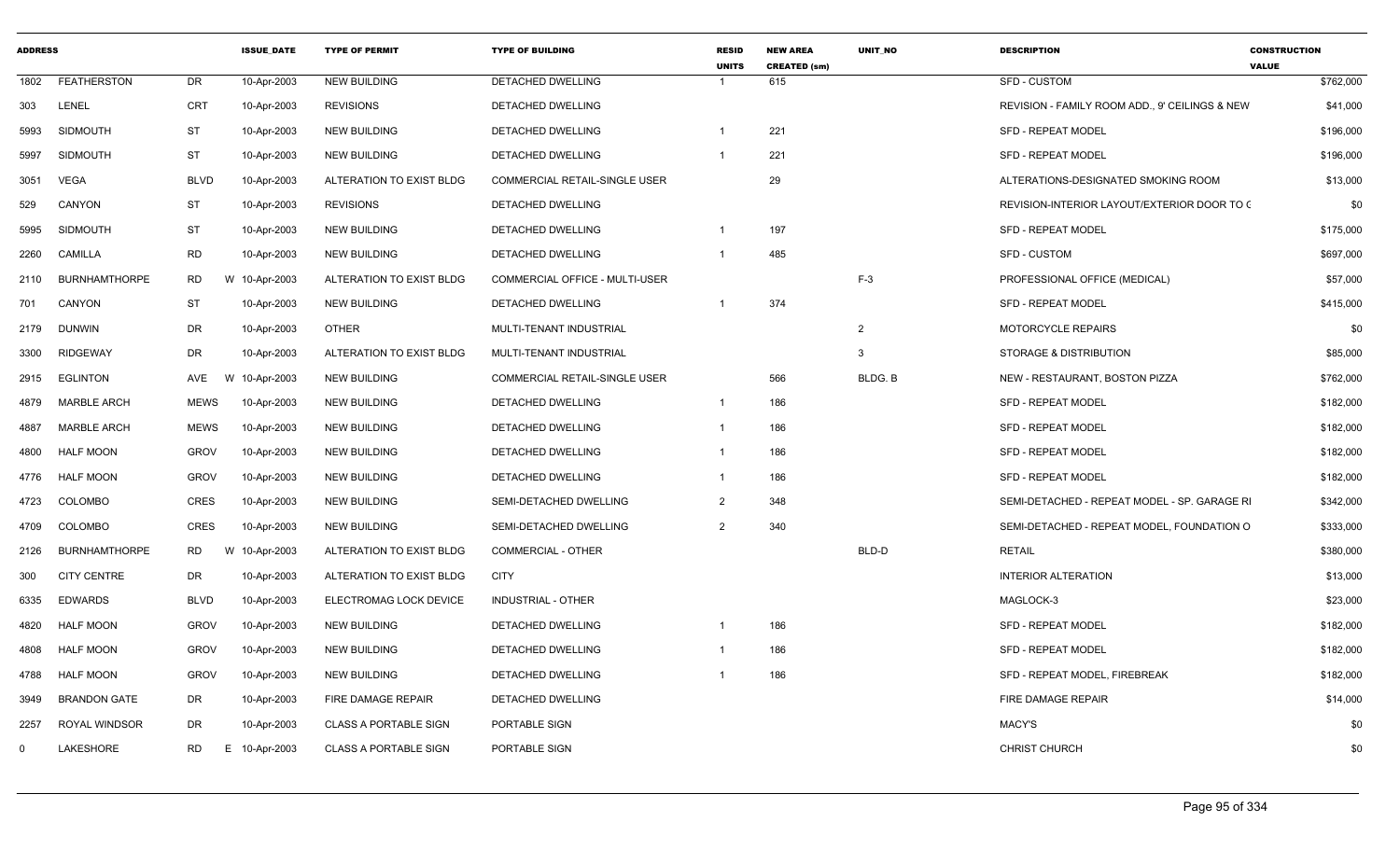| <b>ADDRESS</b> |                          |             | <b>ISSUE DATE</b> | <b>TYPE OF PERMIT</b>        | <b>TYPE OF BUILDING</b>               | <b>RESID</b><br><b>UNITS</b> | <b>NEW AREA</b><br><b>CREATED (sm)</b> | UNIT NO        | <b>DESCRIPTION</b>                          | <b>CONSTRUCTION</b><br><b>VALUE</b> |
|----------------|--------------------------|-------------|-------------------|------------------------------|---------------------------------------|------------------------------|----------------------------------------|----------------|---------------------------------------------|-------------------------------------|
| $\Omega$       | SOUTHDOWN                | <b>RD</b>   | 10-Apr-2003       | <b>CLASS A PORTABLE SIGN</b> | PORTABLE SIGN                         |                              |                                        |                | <b>CHRIST CHURCH</b>                        | \$0                                 |
| $\Omega$       | <b>EGLINTON</b>          | AVE         | W 10-Apr-2003     | <b>CLASS A PORTABLE SIGN</b> | PORTABLE SIGN                         |                              |                                        |                | <b>CANADIAN COPTIC CENTRE</b>               | \$0                                 |
| 6400           | <b>MILLCREEK</b>         | DR          | 10-Apr-2003       | <b>CLASS A PORTABLE SIGN</b> | PORTABLE SIGN                         |                              |                                        |                | REBEL BROTHERS (on erin mills pkwy)         | \$0                                 |
| 7040           | <b>TORBRAM</b>           | <b>RD</b>   | 10-Apr-2003       | <b>CLASS A PORTABLE SIGN</b> | PORTABLE SIGN                         |                              |                                        |                | <b>D L ACTION AUTOMOTIVE</b>                | \$0                                 |
| 5035           | <b>HURONTARIO</b>        | <b>ST</b>   | 10-Apr-2003       | <b>CLASS A PORTABLE SIGN</b> | PORTABLE SIGN                         |                              |                                        |                | MR. SUB                                     | \$0                                 |
| 4859           | <b>MARBLE ARCH</b>       | <b>MEWS</b> | 10-Apr-2003       | <b>NEW BUILDING</b>          | <b>DETACHED DWELLING</b>              |                              | 186                                    |                | SFD - REPEAT MODEL. FIREBREAK LOT           | \$182,000                           |
| 4867           | <b>MARBLE ARCH</b>       | <b>MEWS</b> | 10-Apr-2003       | <b>NEW BUILDING</b>          | DETACHED DWELLING                     |                              | 186                                    |                | <b>SFD - REPEAT MODEL</b>                   | \$182,000                           |
| 4816           | <b>HALF MOON</b>         | <b>GROV</b> | 10-Apr-2003       | <b>NEW BUILDING</b>          | DETACHED DWELLING                     |                              | 204                                    |                | SFD - REPEAT MODEL-SPECIAL GARAGE REVISION  | \$200,000                           |
| 50             | <b>BURNHAMTHORPE</b>     | RD          | W 11-Apr-2003     | ALTERATION TO EXIST BLDG     | COMMERCIAL OFFICE- SINGLE USER        |                              |                                        | 5 FLR          | <b>INTERIOR ALTERATIONS</b>                 | \$278,000                           |
| 3455           | ANGEL PASS               | DR          | 11-Apr-2003       | <b>NEW BUILDING</b>          | SEMI-DETACHED DWELLING                | $\overline{2}$               | 308                                    |                | SEMI DETACHED - NEW MODEL - SP. GARAGE      | \$303,000                           |
| 5025           | HEATHERLEIGH             | AVE         | 11-Apr-2003       | ALTERATION TO EXIST BLDG     | <b>COMMERCIAL RETAIL - MULTI-USER</b> |                              |                                        | $\overline{2}$ | DRYCLEAN DEPOT                              | \$23,000                            |
| 3133           | ANGEL PASS               | DR          | 11-Apr-2003       | <b>NEW BUILDING</b>          | DETACHED DWELLING                     |                              | 294                                    |                | SFD - REPEAT MODEL                          | \$260,000                           |
| 3299           | CAROGA                   | <b>DR</b>   | 11-Apr-2003       | <b>NEW BUILDING</b>          | COMMERCIAL - OTHER                    |                              | 9,936                                  |                | NEW - HOTEL/PARKING DECK, COMFORT SUITES, F | \$0                                 |
| 4105           | SUMMIT                   | CRT         | 11-Apr-2003       | ADDITION AND ALTER           | DETACHED DWELLING                     |                              |                                        |                | ADDITION/ALTERATIONS-BAY WINDOW, INTERIOR A | \$8,000                             |
| 6040           | CANTAY                   | <b>RD</b>   | 11-Apr-2003       | <b>OTHER</b>                 | SINGLE TENANT INDUSTRIAL              |                              |                                        |                | <b>SITE SERVICING</b>                       | \$80,000                            |
| 920            | SOUTHDOWN                | <b>RD</b>   | 11-Apr-2003       | ALTERATION TO EXIST BLDG     | COMMERCIAL RETAIL - MULTI-USER        |                              |                                        | H <sub>2</sub> | <b>RETAIL SALES</b>                         | \$226,000                           |
| 815            | <b>BRITANNIA</b>         | <b>RD</b>   | W 11-Apr-2003     | ALTERATION TO EXIST BLDG     | COMMERCIAL RETAIL - MULTI-USER        |                              | 186                                    | $\mathbf{3}$   | <b>RESTAURANT</b>                           | \$70,000                            |
| 7420           | <b>PACIFIC</b>           | <b>CIR</b>  | 11-Apr-2003       | ALTERATION TO EXIST BLDG     | SINGLE TENANT INDUSTRIAL              |                              | 2,209                                  |                | GRAPHICS TOOLING (OFFICE, MANUFACTURING & I | \$310,000                           |
| 2442           | <b>ROBIN</b>             | DR          | 11-Apr-2003       | ABOVE GROUND POOL            | DETACHED DWELLING                     |                              |                                        |                |                                             | \$0                                 |
| 5236           | <b>FOREST RIDGE</b>      | DR          | 11-Apr-2003       | <b>INGROUND POOL</b>         | DETACHED DWELLING                     |                              |                                        |                |                                             | \$0                                 |
| 2556           | RAGLAN                   | CRT         | 11-Apr-2003       | <b>INGROUND POOL</b>         | DETACHED DWELLING                     |                              |                                        |                |                                             | \$0                                 |
| $\Omega$       | <b>MORNING STAR</b>      | DR          | 11-Apr-2003       | <b>CLASS A PORTABLE SIGN</b> | PORTABLE SIGN                         |                              |                                        |                | <b>COMMUNITY SERVICES</b>                   | \$0                                 |
| $\mathbf 0$    | <b>WINSTON CHURCHILL</b> | <b>BLVD</b> | 11-Apr-2003       | <b>CLASS A PORTABLE SIGN</b> | PORTABLE SIGN                         |                              |                                        |                | <b>COMMUNITY SERVICES</b>                   | \$0                                 |
| $\Omega$       | SOUTHDOWN                | <b>RD</b>   | 11-Apr-2003       | <b>CLASS A PORTABLE SIGN</b> | PORTABLE SIGN                         |                              |                                        |                | <b>COMMUNITY SERVICES</b>                   | \$0                                 |
| $\mathbf 0$    | <b>HURONTARIO</b>        | <b>ST</b>   | 11-Apr-2003       | <b>CLASS A PORTABLE SIGN</b> | PORTABLE SIGN                         |                              |                                        |                | <b>COMMUNITY SERVICES</b>                   | \$0                                 |
| $\mathbf 0$    | <b>HURONTARIO</b>        | <b>ST</b>   | 11-Apr-2003       | <b>CLASS A PORTABLE SIGN</b> | PORTABLE SIGN                         |                              |                                        |                | <b>COMMUNITY SERVICES</b>                   | \$0                                 |
| 210            | <b>BURNHAMTHORPE</b>     | <b>RD</b>   | W 11-Apr-2003     | <b>NEW BUILDING</b>          | APARTMENT (> 6 UNITS)                 |                              | 30,826                                 |                | PLUMBING ONLY                               | \$0                                 |
| 3250           | RIDGEWAY                 | <b>DR</b>   | 11-Apr-2003       | <b>CLASS A PORTABLE SIGN</b> | PORTABLE SIGN                         |                              |                                        |                | <b>BOUNCE 'N' PLAY</b>                      | \$0                                 |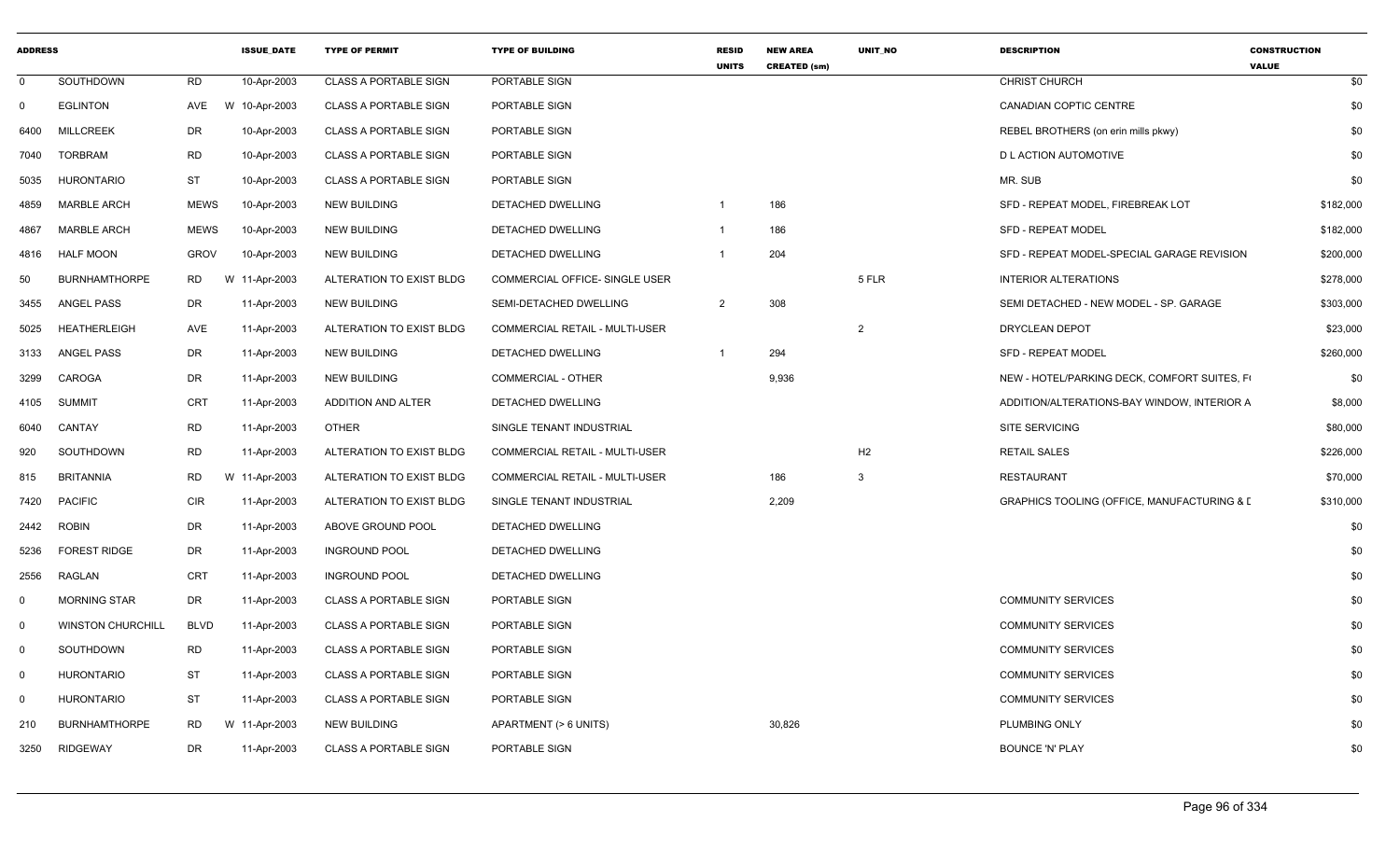| <b>BRITANNIA</b><br><b>RD</b><br>W 11-Apr-2003<br><b>CLASS A PORTABLE SIGN</b><br>PORTABLE SIGN<br><b>GOLF TOWN CANADA</b><br>785<br>SPRING CREEK<br>CRES<br>11-Apr-2003<br><b>INGROUND POOL</b><br>DETACHED DWELLING<br>3121<br>CENTRAL<br>W 11-Apr-2003<br><b>CLASS A PORTABLE SIGN</b><br>PORTABLE SIGN<br><b>ESSENTIAL BEAUTY</b><br><b>PKY</b><br>719<br>DR<br>3417 FIELDGATE<br>11-Apr-2003<br><b>CLASS A PORTABLE SIGN</b><br>PORTABLE SIGN<br>AAA VACUUM<br><b>CENTRAL</b><br><b>PKY</b><br>W 11-Apr-2003<br><b>CLASS A PORTABLE SIGN</b><br>PORTABLE SIGN<br>A&W<br>733<br><b>GLEN ERIN</b><br>DR<br>11-Apr-2003<br>LOBLAWS<br>5010<br><b>CLASS A PORTABLE SIGN</b><br>PORTABLE SIGN<br>E 11-Apr-2003<br>PHO MI ASIA<br><b>DUNDAS</b><br>ST<br><b>CLASS A PORTABLE SIGN</b><br>PORTABLE SIGN<br>1248<br>57<br>WATESKA<br><b>BLVD</b><br>11-Apr-2003<br>DETACHED DWELLING<br><b>ADDITION</b><br>ADDITION TO EXIST BLDG<br>1422<br><b>DUNDAS</b><br>ST<br>CHOICE IN CARPETS<br>E 11-Apr-2003<br><b>CLASS A PORTABLE SIGN</b><br>PORTABLE SIGN<br>1248<br>340<br><b>COLOMBO</b><br>CRES<br>11-Apr-2003<br>NEW BUILDING<br>SEMI-DETACHED DWELLING<br>2<br>SEMI-DETACHED - REPEAT MODEL<br>4765<br><b>TENTH LINE WEST</b><br>11-Apr-2003<br>SHOPPERS DRUG MART<br><b>CLASS A PORTABLE SIGN</b><br>PORTABLE SIGN<br>5602<br><b>HEATHERLEIGH</b><br>AVE<br>11-Apr-2003<br><b>CLASS A PORTABLE SIGN</b><br>PORTABLE SIGN<br>DRY CLEAN 4U<br>5025<br>4710 COLOMBO<br>CRES<br>2<br>305<br>SEMI-DETACHED - NEW MODEL<br>11-Apr-2003<br>NEW BUILDING<br>SEMI-DETACHED DWELLING<br>ST<br><b>JARVIS</b><br>14-Apr-2003<br>ADDITION TO EXIST BLDG<br>DETACHED DWELLING<br><b>ADDITION-DECK</b><br>2494<br>TRADERS<br>SHOP FOR THE REPAIR OF SMALL GOODS AND WAI<br>BLVD E<br>14-Apr-2003<br>ALTERATION TO EXIST BLDG<br>MULTI-TENANT INDUSTRIAL<br>-6<br>145<br>423<br>MISSISSAUGA VALLEY<br>BLVD<br>14-Apr-2003<br>ADDITION TO EXIST BLDG<br>DETACHED DWELLING<br><b>ADDITION</b><br><b>TRADERS</b><br>BLVD E<br>14-Apr-2003<br>ALTERATION TO EXIST BLDG<br>MULTI-TENANT INDUSTRIAL<br>6<br>ALTERATIONS-MEZZANINE<br>145<br>DR<br>$9 - 11$<br><b>RIDGEWAY</b><br>14-Apr-2003<br>ALTERATION TO EXIST BLDG<br>SINGLE TENANT INDUSTRIAL<br>STORAGE & DISTRIBUTION<br>3300<br>5,419<br>AMBASSADOR<br>DR<br>14-Apr-2003<br><b>NEW BUILDING</b><br>SINGLE TENANT INDUSTRIAL<br>NEW-INDUSTRIAL, PINACLE STAINLESS STEEL INC.<br>455<br>LONG ACRE<br>DR<br>14-Apr-2003<br><b>STREET ROW DWELLING</b><br>STREET ROW DWELLING - BLK 159 (8 UNITS), COMP<br>4992<br>NEW BUILDING<br><b>EGLINTON</b><br>STREET ROW DWELLING<br>#9-16<br>STREET ROW DWELLING - BLK 160 (8 UNITS), COMF<br>AVE<br>W<br>14-Apr-2003<br>NEW BUILDING<br>3344<br>#17-24<br>3362<br><b>EGLINTON</b><br>AVE<br>W<br>14-Apr-2003<br><b>NEW BUILDING</b><br><b>STREET ROW DWELLING</b><br>STREET ROW DWELLING - BLK 161 (8 UNITS), COMP<br>#25-32<br><b>EGLINTON</b><br>W<br>14-Apr-2003<br><b>NEW BUILDING</b><br>STREET ROW DWELLING<br>STREET ROW DWELLING - BLK 162 (8 UNITS), COMP<br>3380<br>AVE<br><b>EGLINTON</b><br>W 14-Apr-2003<br>#33-38<br>AVE<br><b>NEW BUILDING</b><br>STREET ROW DWELLING<br>STREET ROW DWELLING - BLK 163 (6 UNITS), COMP<br>3398 | <b>CONSTRUCTION</b> |
|--------------------------------------------------------------------------------------------------------------------------------------------------------------------------------------------------------------------------------------------------------------------------------------------------------------------------------------------------------------------------------------------------------------------------------------------------------------------------------------------------------------------------------------------------------------------------------------------------------------------------------------------------------------------------------------------------------------------------------------------------------------------------------------------------------------------------------------------------------------------------------------------------------------------------------------------------------------------------------------------------------------------------------------------------------------------------------------------------------------------------------------------------------------------------------------------------------------------------------------------------------------------------------------------------------------------------------------------------------------------------------------------------------------------------------------------------------------------------------------------------------------------------------------------------------------------------------------------------------------------------------------------------------------------------------------------------------------------------------------------------------------------------------------------------------------------------------------------------------------------------------------------------------------------------------------------------------------------------------------------------------------------------------------------------------------------------------------------------------------------------------------------------------------------------------------------------------------------------------------------------------------------------------------------------------------------------------------------------------------------------------------------------------------------------------------------------------------------------------------------------------------------------------------------------------------------------------------------------------------------------------------------------------------------------------------------------------------------------------------------------------------------------------------------------------------------------------------------------------------------------------------------------------------------------------------------------------------------------------------------------------------------------------------------------------------------------------------------------------------------------------------------------------------------------------------------------------------------------|---------------------|
|                                                                                                                                                                                                                                                                                                                                                                                                                                                                                                                                                                                                                                                                                                                                                                                                                                                                                                                                                                                                                                                                                                                                                                                                                                                                                                                                                                                                                                                                                                                                                                                                                                                                                                                                                                                                                                                                                                                                                                                                                                                                                                                                                                                                                                                                                                                                                                                                                                                                                                                                                                                                                                                                                                                                                                                                                                                                                                                                                                                                                                                                                                                                                                                                                          | \$0                 |
|                                                                                                                                                                                                                                                                                                                                                                                                                                                                                                                                                                                                                                                                                                                                                                                                                                                                                                                                                                                                                                                                                                                                                                                                                                                                                                                                                                                                                                                                                                                                                                                                                                                                                                                                                                                                                                                                                                                                                                                                                                                                                                                                                                                                                                                                                                                                                                                                                                                                                                                                                                                                                                                                                                                                                                                                                                                                                                                                                                                                                                                                                                                                                                                                                          | \$0                 |
|                                                                                                                                                                                                                                                                                                                                                                                                                                                                                                                                                                                                                                                                                                                                                                                                                                                                                                                                                                                                                                                                                                                                                                                                                                                                                                                                                                                                                                                                                                                                                                                                                                                                                                                                                                                                                                                                                                                                                                                                                                                                                                                                                                                                                                                                                                                                                                                                                                                                                                                                                                                                                                                                                                                                                                                                                                                                                                                                                                                                                                                                                                                                                                                                                          | \$0                 |
|                                                                                                                                                                                                                                                                                                                                                                                                                                                                                                                                                                                                                                                                                                                                                                                                                                                                                                                                                                                                                                                                                                                                                                                                                                                                                                                                                                                                                                                                                                                                                                                                                                                                                                                                                                                                                                                                                                                                                                                                                                                                                                                                                                                                                                                                                                                                                                                                                                                                                                                                                                                                                                                                                                                                                                                                                                                                                                                                                                                                                                                                                                                                                                                                                          | \$0                 |
|                                                                                                                                                                                                                                                                                                                                                                                                                                                                                                                                                                                                                                                                                                                                                                                                                                                                                                                                                                                                                                                                                                                                                                                                                                                                                                                                                                                                                                                                                                                                                                                                                                                                                                                                                                                                                                                                                                                                                                                                                                                                                                                                                                                                                                                                                                                                                                                                                                                                                                                                                                                                                                                                                                                                                                                                                                                                                                                                                                                                                                                                                                                                                                                                                          | \$0                 |
|                                                                                                                                                                                                                                                                                                                                                                                                                                                                                                                                                                                                                                                                                                                                                                                                                                                                                                                                                                                                                                                                                                                                                                                                                                                                                                                                                                                                                                                                                                                                                                                                                                                                                                                                                                                                                                                                                                                                                                                                                                                                                                                                                                                                                                                                                                                                                                                                                                                                                                                                                                                                                                                                                                                                                                                                                                                                                                                                                                                                                                                                                                                                                                                                                          | \$0                 |
|                                                                                                                                                                                                                                                                                                                                                                                                                                                                                                                                                                                                                                                                                                                                                                                                                                                                                                                                                                                                                                                                                                                                                                                                                                                                                                                                                                                                                                                                                                                                                                                                                                                                                                                                                                                                                                                                                                                                                                                                                                                                                                                                                                                                                                                                                                                                                                                                                                                                                                                                                                                                                                                                                                                                                                                                                                                                                                                                                                                                                                                                                                                                                                                                                          | \$0                 |
|                                                                                                                                                                                                                                                                                                                                                                                                                                                                                                                                                                                                                                                                                                                                                                                                                                                                                                                                                                                                                                                                                                                                                                                                                                                                                                                                                                                                                                                                                                                                                                                                                                                                                                                                                                                                                                                                                                                                                                                                                                                                                                                                                                                                                                                                                                                                                                                                                                                                                                                                                                                                                                                                                                                                                                                                                                                                                                                                                                                                                                                                                                                                                                                                                          | \$50,000            |
|                                                                                                                                                                                                                                                                                                                                                                                                                                                                                                                                                                                                                                                                                                                                                                                                                                                                                                                                                                                                                                                                                                                                                                                                                                                                                                                                                                                                                                                                                                                                                                                                                                                                                                                                                                                                                                                                                                                                                                                                                                                                                                                                                                                                                                                                                                                                                                                                                                                                                                                                                                                                                                                                                                                                                                                                                                                                                                                                                                                                                                                                                                                                                                                                                          | \$0                 |
|                                                                                                                                                                                                                                                                                                                                                                                                                                                                                                                                                                                                                                                                                                                                                                                                                                                                                                                                                                                                                                                                                                                                                                                                                                                                                                                                                                                                                                                                                                                                                                                                                                                                                                                                                                                                                                                                                                                                                                                                                                                                                                                                                                                                                                                                                                                                                                                                                                                                                                                                                                                                                                                                                                                                                                                                                                                                                                                                                                                                                                                                                                                                                                                                                          | \$300,000           |
|                                                                                                                                                                                                                                                                                                                                                                                                                                                                                                                                                                                                                                                                                                                                                                                                                                                                                                                                                                                                                                                                                                                                                                                                                                                                                                                                                                                                                                                                                                                                                                                                                                                                                                                                                                                                                                                                                                                                                                                                                                                                                                                                                                                                                                                                                                                                                                                                                                                                                                                                                                                                                                                                                                                                                                                                                                                                                                                                                                                                                                                                                                                                                                                                                          | \$0                 |
|                                                                                                                                                                                                                                                                                                                                                                                                                                                                                                                                                                                                                                                                                                                                                                                                                                                                                                                                                                                                                                                                                                                                                                                                                                                                                                                                                                                                                                                                                                                                                                                                                                                                                                                                                                                                                                                                                                                                                                                                                                                                                                                                                                                                                                                                                                                                                                                                                                                                                                                                                                                                                                                                                                                                                                                                                                                                                                                                                                                                                                                                                                                                                                                                                          | \$0                 |
|                                                                                                                                                                                                                                                                                                                                                                                                                                                                                                                                                                                                                                                                                                                                                                                                                                                                                                                                                                                                                                                                                                                                                                                                                                                                                                                                                                                                                                                                                                                                                                                                                                                                                                                                                                                                                                                                                                                                                                                                                                                                                                                                                                                                                                                                                                                                                                                                                                                                                                                                                                                                                                                                                                                                                                                                                                                                                                                                                                                                                                                                                                                                                                                                                          | \$300,000           |
|                                                                                                                                                                                                                                                                                                                                                                                                                                                                                                                                                                                                                                                                                                                                                                                                                                                                                                                                                                                                                                                                                                                                                                                                                                                                                                                                                                                                                                                                                                                                                                                                                                                                                                                                                                                                                                                                                                                                                                                                                                                                                                                                                                                                                                                                                                                                                                                                                                                                                                                                                                                                                                                                                                                                                                                                                                                                                                                                                                                                                                                                                                                                                                                                                          | \$5,000             |
|                                                                                                                                                                                                                                                                                                                                                                                                                                                                                                                                                                                                                                                                                                                                                                                                                                                                                                                                                                                                                                                                                                                                                                                                                                                                                                                                                                                                                                                                                                                                                                                                                                                                                                                                                                                                                                                                                                                                                                                                                                                                                                                                                                                                                                                                                                                                                                                                                                                                                                                                                                                                                                                                                                                                                                                                                                                                                                                                                                                                                                                                                                                                                                                                                          | \$10,000            |
|                                                                                                                                                                                                                                                                                                                                                                                                                                                                                                                                                                                                                                                                                                                                                                                                                                                                                                                                                                                                                                                                                                                                                                                                                                                                                                                                                                                                                                                                                                                                                                                                                                                                                                                                                                                                                                                                                                                                                                                                                                                                                                                                                                                                                                                                                                                                                                                                                                                                                                                                                                                                                                                                                                                                                                                                                                                                                                                                                                                                                                                                                                                                                                                                                          | \$78,000            |
|                                                                                                                                                                                                                                                                                                                                                                                                                                                                                                                                                                                                                                                                                                                                                                                                                                                                                                                                                                                                                                                                                                                                                                                                                                                                                                                                                                                                                                                                                                                                                                                                                                                                                                                                                                                                                                                                                                                                                                                                                                                                                                                                                                                                                                                                                                                                                                                                                                                                                                                                                                                                                                                                                                                                                                                                                                                                                                                                                                                                                                                                                                                                                                                                                          | \$31,000            |
|                                                                                                                                                                                                                                                                                                                                                                                                                                                                                                                                                                                                                                                                                                                                                                                                                                                                                                                                                                                                                                                                                                                                                                                                                                                                                                                                                                                                                                                                                                                                                                                                                                                                                                                                                                                                                                                                                                                                                                                                                                                                                                                                                                                                                                                                                                                                                                                                                                                                                                                                                                                                                                                                                                                                                                                                                                                                                                                                                                                                                                                                                                                                                                                                                          | \$306,000           |
|                                                                                                                                                                                                                                                                                                                                                                                                                                                                                                                                                                                                                                                                                                                                                                                                                                                                                                                                                                                                                                                                                                                                                                                                                                                                                                                                                                                                                                                                                                                                                                                                                                                                                                                                                                                                                                                                                                                                                                                                                                                                                                                                                                                                                                                                                                                                                                                                                                                                                                                                                                                                                                                                                                                                                                                                                                                                                                                                                                                                                                                                                                                                                                                                                          | \$0                 |
|                                                                                                                                                                                                                                                                                                                                                                                                                                                                                                                                                                                                                                                                                                                                                                                                                                                                                                                                                                                                                                                                                                                                                                                                                                                                                                                                                                                                                                                                                                                                                                                                                                                                                                                                                                                                                                                                                                                                                                                                                                                                                                                                                                                                                                                                                                                                                                                                                                                                                                                                                                                                                                                                                                                                                                                                                                                                                                                                                                                                                                                                                                                                                                                                                          | \$0                 |
|                                                                                                                                                                                                                                                                                                                                                                                                                                                                                                                                                                                                                                                                                                                                                                                                                                                                                                                                                                                                                                                                                                                                                                                                                                                                                                                                                                                                                                                                                                                                                                                                                                                                                                                                                                                                                                                                                                                                                                                                                                                                                                                                                                                                                                                                                                                                                                                                                                                                                                                                                                                                                                                                                                                                                                                                                                                                                                                                                                                                                                                                                                                                                                                                                          | \$0                 |
|                                                                                                                                                                                                                                                                                                                                                                                                                                                                                                                                                                                                                                                                                                                                                                                                                                                                                                                                                                                                                                                                                                                                                                                                                                                                                                                                                                                                                                                                                                                                                                                                                                                                                                                                                                                                                                                                                                                                                                                                                                                                                                                                                                                                                                                                                                                                                                                                                                                                                                                                                                                                                                                                                                                                                                                                                                                                                                                                                                                                                                                                                                                                                                                                                          | \$0                 |
|                                                                                                                                                                                                                                                                                                                                                                                                                                                                                                                                                                                                                                                                                                                                                                                                                                                                                                                                                                                                                                                                                                                                                                                                                                                                                                                                                                                                                                                                                                                                                                                                                                                                                                                                                                                                                                                                                                                                                                                                                                                                                                                                                                                                                                                                                                                                                                                                                                                                                                                                                                                                                                                                                                                                                                                                                                                                                                                                                                                                                                                                                                                                                                                                                          | \$0                 |
|                                                                                                                                                                                                                                                                                                                                                                                                                                                                                                                                                                                                                                                                                                                                                                                                                                                                                                                                                                                                                                                                                                                                                                                                                                                                                                                                                                                                                                                                                                                                                                                                                                                                                                                                                                                                                                                                                                                                                                                                                                                                                                                                                                                                                                                                                                                                                                                                                                                                                                                                                                                                                                                                                                                                                                                                                                                                                                                                                                                                                                                                                                                                                                                                                          | \$0                 |
| <b>EGLINTON</b><br>W<br>14-Apr-2003<br>STREET ROW DWELLING<br>#39-43<br>STREET ROW DWELLING - BLK 164 (5 UNITS) - COMF<br>3412<br>AVE<br>NEW BUILDING                                                                                                                                                                                                                                                                                                                                                                                                                                                                                                                                                                                                                                                                                                                                                                                                                                                                                                                                                                                                                                                                                                                                                                                                                                                                                                                                                                                                                                                                                                                                                                                                                                                                                                                                                                                                                                                                                                                                                                                                                                                                                                                                                                                                                                                                                                                                                                                                                                                                                                                                                                                                                                                                                                                                                                                                                                                                                                                                                                                                                                                                    | \$0                 |
| E 14-Apr-2003<br>ALTERATION TO EXIST BLDG<br>COMMERCIAL OFFICE - MULTI-USER<br>DEMISING WALL / OFFICE USE<br>175<br><b>BRITANNIA</b><br><b>RD</b>                                                                                                                                                                                                                                                                                                                                                                                                                                                                                                                                                                                                                                                                                                                                                                                                                                                                                                                                                                                                                                                                                                                                                                                                                                                                                                                                                                                                                                                                                                                                                                                                                                                                                                                                                                                                                                                                                                                                                                                                                                                                                                                                                                                                                                                                                                                                                                                                                                                                                                                                                                                                                                                                                                                                                                                                                                                                                                                                                                                                                                                                        | \$15,000            |
| 14-Apr-2003<br>122<br>12B, 13<br><b>RATHBURN</b><br>RD<br>ALTERATION TO EXIST BLDG<br>COMMERCIAL RETAIL - MULTI-USER<br>PROFESSIONAL OFFICE (DENTIST)<br>1891<br>E.                                                                                                                                                                                                                                                                                                                                                                                                                                                                                                                                                                                                                                                                                                                                                                                                                                                                                                                                                                                                                                                                                                                                                                                                                                                                                                                                                                                                                                                                                                                                                                                                                                                                                                                                                                                                                                                                                                                                                                                                                                                                                                                                                                                                                                                                                                                                                                                                                                                                                                                                                                                                                                                                                                                                                                                                                                                                                                                                                                                                                                                      | \$17,000            |
| 7-8<br>5025 HEATHERLEIGH<br>AVE<br>14-Apr-2003<br><b>FASCIA SIGN</b><br>COMMERCIAL RETAIL - MULTI-USER<br>1 FASCIA SIGN - MISSISSAUGA WELLNESS                                                                                                                                                                                                                                                                                                                                                                                                                                                                                                                                                                                                                                                                                                                                                                                                                                                                                                                                                                                                                                                                                                                                                                                                                                                                                                                                                                                                                                                                                                                                                                                                                                                                                                                                                                                                                                                                                                                                                                                                                                                                                                                                                                                                                                                                                                                                                                                                                                                                                                                                                                                                                                                                                                                                                                                                                                                                                                                                                                                                                                                                           | \$6,000             |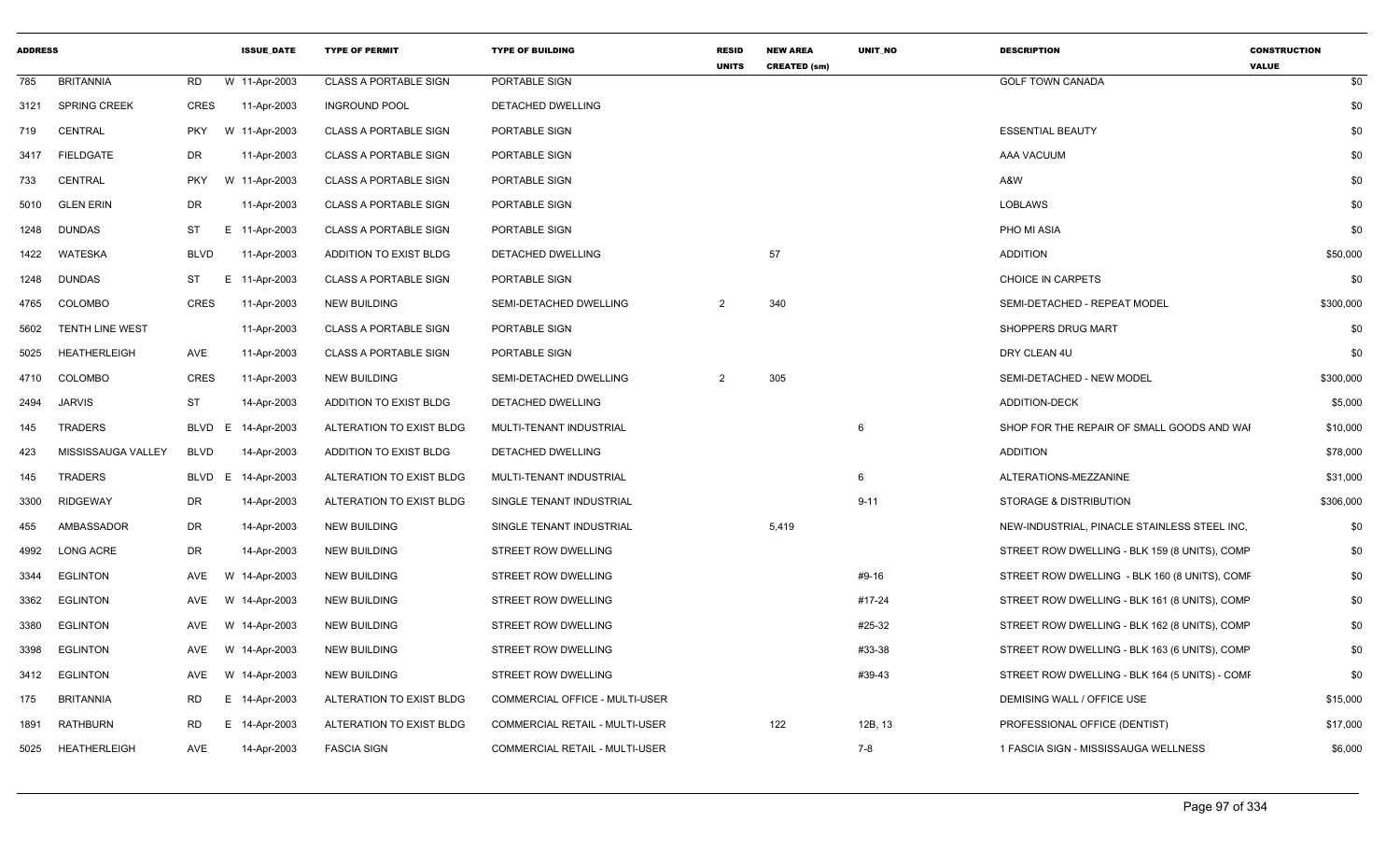| <b>ADDRESS</b>          |                      |             | <b>ISSUE_DATE</b> | <b>TYPE OF PERMIT</b>        | <b>TYPE OF BUILDING</b>               | <b>RESID</b><br><b>UNITS</b> | <b>NEW AREA</b><br><b>CREATED (sm)</b> | UNIT_NO | <b>DESCRIPTION</b>                | <b>CONSTRUCTION</b><br><b>VALUE</b> |
|-------------------------|----------------------|-------------|-------------------|------------------------------|---------------------------------------|------------------------------|----------------------------------------|---------|-----------------------------------|-------------------------------------|
| 2146                    | <b>BURNHAMTHORPE</b> | <b>RD</b>   | W 14-Apr-2003     | ALTERATION TO EXIST BLDG     | <b>COMMERCIAL OFFICE- SINGLE USER</b> |                              |                                        |         | <b>COMMERCIAL BANK</b>            | \$141,000                           |
|                         | 1011 EGLINTON        | AVE         | E 14-Apr-2003     | <b>CLASS A PORTABLE SIGN</b> | PORTABLE SIGN                         |                              |                                        |         | RAWA'S CO. LTD.                   | \$0                                 |
| 900                     | <b>RATHBURN</b>      | <b>RD</b>   | W 14-Apr-2003     | <b>CLASS A PORTABLE SIGN</b> | PORTABLE SIGN                         |                              |                                        |         | <b>BENBROS CLANERS</b>            | \$0                                 |
| 1868                    | <b>DUNDAS</b>        | ST          | E 14-Apr-2003     | <b>CLASS A PORTABLE SIGN</b> | PORTABLE SIGN                         |                              |                                        |         | BEAM AND ALARM SUPERSTORE         | \$0                                 |
| 30                      | <b>EGLINTON</b>      | AVE         | W 14-Apr-2003     | <b>CLASS A PORTABLE SIGN</b> | PORTABLE SIGN                         |                              |                                        |         | EKO PRINT BUSINESS SOLUTIONS INC. | \$0                                 |
| 0                       | <b>DUNDAS</b>        | ST          | W 14-Apr-2003     | <b>CLASS A PORTABLE SIGN</b> | PORTABLE SIGN                         |                              |                                        |         | <b>COMMUNITY SERVICES</b>         | \$0                                 |
| $\mathbf 0$             | EGLINTON             | AVE         | W 14-Apr-2003     | <b>CLASS A PORTABLE SIGN</b> | PORTABLE SIGN                         |                              |                                        |         | <b>COMMUNITY SERVICES</b>         | \$0                                 |
| $\mathbf 0$             | <b>BURNHAMTHORPE</b> | RD          | E 14-Apr-2003     | <b>CLASS A PORTABLE SIGN</b> | PORTABLE SIGN                         |                              |                                        |         | <b>COMMUNITY SERVICES</b>         | \$0                                 |
| $\overline{0}$          | <b>MAVIS</b>         | <b>RD</b>   | 14-Apr-2003       | <b>CLASS A PORTABLE SIGN</b> | PORTABLE SIGN                         |                              |                                        |         | <b>COMMUNITY SERVICES</b>         | \$0                                 |
| 0                       | <b>BRITANNIA</b>     | <b>RD</b>   | W 14-Apr-2003     | <b>CLASS A PORTABLE SIGN</b> | PORTABLE SIGN                         |                              |                                        |         | <b>COMMUNITY SERVICES</b>         | \$0                                 |
| $\mathbf 0$             | <b>BRITANNIA</b>     | <b>RD</b>   | W 14-Apr-2003     | <b>CLASS A PORTABLE SIGN</b> | PORTABLE SIGN                         |                              |                                        |         | <b>COMMUNITY SERVICES</b>         | \$0                                 |
| $\overline{0}$          | CAWTHRA              | <b>RD</b>   | 14-Apr-2003       | <b>CLASS A PORTABLE SIGN</b> | PORTABLE SIGN                         |                              |                                        |         | <b>CORPORATE SERVICES</b>         | \$0                                 |
| $\mathbf 0$             | <b>ERIN MILLS</b>    | <b>PKY</b>  | 14-Apr-2003       | <b>CLASS A PORTABLE SIGN</b> | PORTABLE SIGN                         |                              |                                        |         | <b>COMMUNITY SERVICES</b>         | \$0                                 |
| $\overline{0}$          | <b>DUNDAS</b>        | ST          | W 14-Apr-2003     | <b>CLASS A PORTABLE SIGN</b> | PORTABLE SIGN                         |                              |                                        |         | <b>COMMUNITY SERVICES</b>         | \$0                                 |
| 0                       | <b>HURONTARIO</b>    | <b>ST</b>   | 14-Apr-2003       | <b>CLASS A PORTABLE SIGN</b> | PORTABLE SIGN                         |                              |                                        |         | <b>COMMUNITY SERVICES</b>         | \$0                                 |
| $\mathbf 0$             | <b>EGLINTON</b>      | AVE         | W 14-Apr-2003     | <b>CLASS A PORTABLE SIGN</b> | PORTABLE SIGN                         |                              |                                        |         | <b>COMMUNITY SERVICES</b>         | \$0                                 |
| $\mathbf 0$             | CAWTHRA              | <b>RD</b>   | 14-Apr-2003       | <b>CLASS A PORTABLE SIGN</b> | PORTABLE SIGN                         |                              |                                        |         | MISSISSAUGA CANOE CLUB            | \$0                                 |
| $\mathbf 0$             | LAKESHORE            | <b>RD</b>   | W 14-Apr-2003     | <b>CLASS A PORTABLE SIGN</b> | PORTABLE SIGN                         |                              |                                        |         | MISSISSAUGA CANOE CLUB            | \$0                                 |
| 1133                    | <b>DUNDAS</b>        | ST          | E.<br>14-Apr-2003 | <b>CLASS A PORTABLE SIGN</b> | PORTABLE SIGN                         |                              |                                        |         | <b>GRABBA PIZZA</b>               | \$0                                 |
| 2155                    | LEANNE               | <b>BLVD</b> | 14-Apr-2003       | <b>CLASS A PORTABLE SIGN</b> | PORTABLE SIGN                         |                              |                                        | 21      | 241 PIZZA                         | \$0                                 |
| 0                       | <b>DUNDAS</b>        | <b>ST</b>   | W 14-Apr-2003     | <b>CLASS A PORTABLE SIGN</b> | PORTABLE SIGN                         |                              |                                        |         | <b>REGION OF PEEL</b>             | \$0                                 |
| 6484                    | <b>SEAVER</b>        | <b>RD</b>   | 14-Apr-2003       | OTHER POOL                   | DETACHED DWELLING                     |                              |                                        |         |                                   | \$0                                 |
| 26                      | PEARL                | ST          | 14-Apr-2003       | ALTERATION TO EXIST BLDG     | DETACHED DWELLING                     |                              |                                        |         | REPLACE EXISTING WATER SERVICE    | \$1,000                             |
| $\mathbf 0$             | <b>BURNHAMTHORPE</b> | <b>RD</b>   | E.<br>14-Apr-2003 | <b>CLASS A PORTABLE SIGN</b> | PORTABLE SIGN                         |                              |                                        |         | <b>REGION OF PEEL</b>             | \$0                                 |
| $\mathsf{O}$            | <b>MAVIS</b>         | RD          | 14-Apr-2003       | <b>CLASS A PORTABLE SIGN</b> | PORTABLE SIGN                         |                              |                                        |         | <b>REGION OF PEEL</b>             | \$0                                 |
| $\overline{\mathbf{0}}$ | <b>BURNHAMTHORPE</b> | <b>RD</b>   | W 14-Apr-2003     | <b>CLASS A PORTABLE SIGN</b> | PORTABLE SIGN                         |                              |                                        |         | <b>REGION OF PELL</b>             | \$0                                 |
| 0                       | <b>BURNHAMTHORPE</b> | <b>RD</b>   | W 14-Apr-2003     | <b>CLASS A PORTABLE SIGN</b> | PORTABLE SIGN                         |                              |                                        |         | <b>REGION OF PEEL</b>             | \$0                                 |
| 0                       | <b>EGLINTON</b>      | AVE         | W 14-Apr-2003     | <b>CLASS A PORTABLE SIGN</b> | PORTABLE SIGN                         |                              |                                        |         | <b>REGION OF PEEL</b>             | \$0                                 |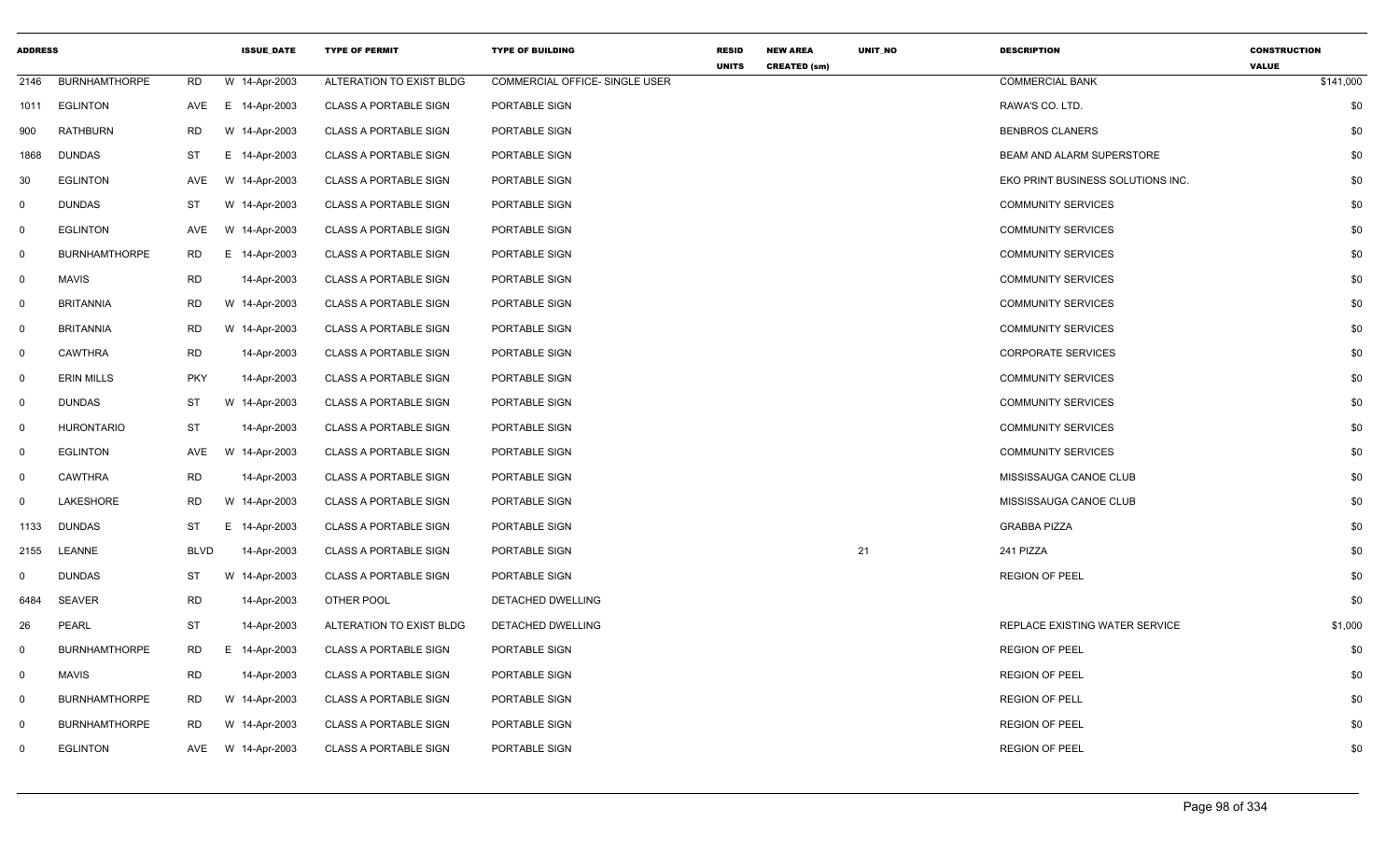| <b>ADDRESS</b>          |                          |             | <b>ISSUE DATE</b> | <b>TYPE OF PERMIT</b>                          | <b>TYPE OF BUILDING</b>               | <b>RESID</b><br><b>UNITS</b> | <b>NEW AREA</b><br><b>CREATED (sm)</b> | <b>UNIT NO</b>  | <b>DESCRIPTION</b>                         | <b>CONSTRUCTION</b><br><b>VALUE</b> |
|-------------------------|--------------------------|-------------|-------------------|------------------------------------------------|---------------------------------------|------------------------------|----------------------------------------|-----------------|--------------------------------------------|-------------------------------------|
| $\mathbf 0$             | <b>HAVENWOOD</b>         | <b>DR</b>   | 14-Apr-2003       | <b>CLASS A PORTABLE SIGN</b>                   | PORTABLE SIGN                         |                              |                                        |                 | <b>YMCA</b>                                | \$0                                 |
| 696                     | <b>ATOKA</b>             | DR          | 14-Apr-2003       | <b>DEMOLITION</b>                              | DETACHED DWELLING                     | -1                           |                                        |                 | <b>DEMOLITION - SFD</b>                    | \$8,000                             |
| 3287                    | <b>HIGH SPRINGS</b>      | <b>CRES</b> | 15-Apr-2003       | <b>NEW BUILDING</b>                            | SEMI-DETACHED DWELLING                | 2                            | 392                                    |                 | SEMI DETACHED - CUSTOM, FIREBREAK LOT      | \$384,000                           |
| 1235                    | RAVINE                   | DR          | 15-Apr-2003       | <b>REVISIONS</b>                               | DETACHED DWELLING                     |                              | 30                                     |                 | REVISION TO 021660 - ADDITIONAL AREA       | \$30,000                            |
| 7058                    | <b>GILLESPIE</b>         | LANE        | 15-Apr-2003       | <b>OTHER</b>                                   | <b>DETACHED DWELLING</b>              |                              |                                        |                 | <b>REAR DECK</b>                           | \$3,000                             |
| 592                     | SOUTHDOWN                | RD          | 15-Apr-2003       | CLASS 4 PRIVATE SEWAGE SYSTECOMMERCIAL - OTHER |                                       |                              |                                        |                 | UPGRADE EXISTING SEPTIC                    | \$10,000                            |
| 4923                    | LONG ACRE                | DR          | 15-Apr-2003       | <b>NEW BUILDING</b>                            | DETACHED DWELLING                     | $\overline{1}$               | 192                                    |                 | SFD - REPEAT MODEL - FIREBREAK LOT         | \$188,000                           |
| 4943                    | <b>LONG ACRE</b>         | DR          | 15-Apr-2003       | <b>NEW BUILDING</b>                            | DETACHED DWELLING                     | $\overline{1}$               | 192                                    |                 | SFD - REPEAT MODEL                         | \$188,000                           |
| 4786                    | COLOMBO                  | <b>CRES</b> | 15-Apr-2003       | <b>NEW BUILDING</b>                            | DETACHED DWELLING                     | $\overline{1}$               | 270                                    |                 | <b>SFD - REPEAT MODEL</b>                  | \$239,000                           |
| 4798                    | <b>COLOMBO</b>           | <b>CRES</b> | 15-Apr-2003       | <b>NEW BUILDING</b>                            | DETACHED DWELLING                     |                              | 270                                    |                 | SFD - REPEAT MODEL, FIREBREAK LOT          | \$239,000                           |
| 7055                    | <b>KENNEDY</b>           | <b>RD</b>   | 15-Apr-2003       | <b>FASCIA SIGN</b>                             | COMMERCIAL - OTHER                    |                              |                                        |                 | ONE FASCIA - SYSCO                         | \$8,000                             |
| 6427                    | <b>NORTHAM</b>           | <b>DR</b>   | 15-Apr-2003       | ALTERATION TO EXIST BLDG                       | SINGLE TENANT INDUSTRIAL              |                              |                                        | 6               | <b>BUSINESS OFFICE</b>                     | \$113,000                           |
| 2121                    | <b>DUNDAS</b>            | <b>ST</b>   | E<br>15-Apr-2003  | ALTERATION TO EXIST BLDG                       | <b>COMMERCIAL RETAIL - MULTI-USER</b> |                              |                                        | $\mathbf{1}$    | <b>INTERIOR ALTERATIONS FOR RESTAURANT</b> | \$23,000                            |
| 5980                    | WHITEHORN                | <b>AVE</b>  | 15-Apr-2003       | <b>REVISIONS</b>                               | CONDOMINIUM ROW DWELLING              |                              |                                        | #95-109(ODD)    | <b>REVISION TO BSMT SLAB - BLK 11</b>      | \$0                                 |
| 5980                    | <b>WHITEHORN</b>         | AVE         | 15-Apr-2003       | <b>REVISIONS</b>                               | CONDOMINIUM ROW DWELLING              |                              |                                        | 138-152(EVEN)   | REVISION-BASEMENT SLAB - BLK 13            | \$0                                 |
| 5980                    | <b>WHITEHORN</b>         | <b>AVE</b>  | 15-Apr-2003       | <b>REVISIONS</b>                               | CONDOMINIUM ROW DWELLING              |                              |                                        | #124-136(EVEN)  | REVISION TO BSMT SLAB - BLK 14             | \$0                                 |
| 5980                    | <b>WHITEHORN</b>         | AVE         | 15-Apr-2003       | <b>REVISIONS</b>                               | CONDOMINIUM ROW DWELLING              |                              |                                        | #108-122 (EVEN) | REVISION TO BSMT SLAB - BLK 15             | \$0                                 |
| 5980                    | <b>WHITEHORN</b>         | AVE         | 15-Apr-2003       | <b>REVISIONS</b>                               | <b>CONDOMINIUM ROW DWELLING</b>       |                              |                                        | #94-106 (EVEN)  | REVISION TO BSMT SLAB - BLK 16             | \$0                                 |
| 910                     | <b>EGLINTON</b>          | AVE         | E<br>15-Apr-2003  | <b>OTHER</b>                                   | <b>DETACHED DWELLING</b>              |                              |                                        |                 | SEPTIC HOLDING TANK                        | \$5,000                             |
| $\mathbf 0$             | LAKESHORE                | RD.         | E.<br>15-Apr-2003 | <b>CLASS A PORTABLE SIGN</b>                   | PORTABLE SIGN                         |                              |                                        |                 | <b>REGION OF PEEL:</b>                     | \$0                                 |
| $\overline{\mathbf{0}}$ | <b>WINSTON CHURCHILL</b> | <b>BLVD</b> | 15-Apr-2003       | <b>CLASS A PORTABLE SIGN</b>                   | PORTABLE SIGN                         |                              |                                        |                 | <b>REGION OF PEEL</b>                      | \$0                                 |
| 369                     | <b>BRITANNIA</b>         | <b>RD</b>   | E.<br>15-Apr-2003 | <b>CLASS A PORTABLE SIGN</b>                   | PORTABLE SIGN                         |                              |                                        |                 | <b>MINOLTA</b>                             | \$0                                 |
| $\mathbf 0$             | <b>DERRY</b>             | <b>RD</b>   | W 15-Apr-2003     | <b>CLASS A PORTABLE SIGN</b>                   | PORTABLE SIGN                         |                              |                                        |                 | <b>REGION OF PEEL</b>                      | \$0                                 |
| 0                       | <b>CAWTHRA</b>           | <b>RD</b>   | 15-Apr-2003       | <b>CLASS A PORTABLE SIGN</b>                   | PORTABLE SIGN                         |                              |                                        |                 | <b>REGION OF PEEL</b>                      | \$0                                 |
| $\mathsf{O}$            | <b>DIXIE</b>             | <b>RD</b>   | 15-Apr-2003       | <b>CLASS A PORTABLE SIGN</b>                   | PORTABLE SIGN                         |                              |                                        |                 | <b>REGION OF PEEL</b>                      | \$0                                 |
| $\mathbf 0$             | <b>AIRPORT</b>           | <b>RD</b>   | 15-Apr-2003       | <b>CLASS A PORTABLE SIGN</b>                   | PORTABLE SIGN                         |                              |                                        |                 | REGIO OF PEEL                              | \$0                                 |
| 4927                    | <b>LONG ACRE</b>         | <b>DR</b>   | 15-Apr-2003       | <b>NEW BUILDING</b>                            | DETACHED DWELLING                     |                              | 210                                    |                 | SFD - NEW MODEL                            | \$206,000                           |
| $\mathbf{0}$            | <b>BRITANNIA</b>         | RD.         | W 15-Apr-2003     | <b>CLASS A PORTABLE SIGN</b>                   | PORTABLE SIGN                         |                              |                                        |                 | <b>REGION OF PEEL</b>                      | \$0                                 |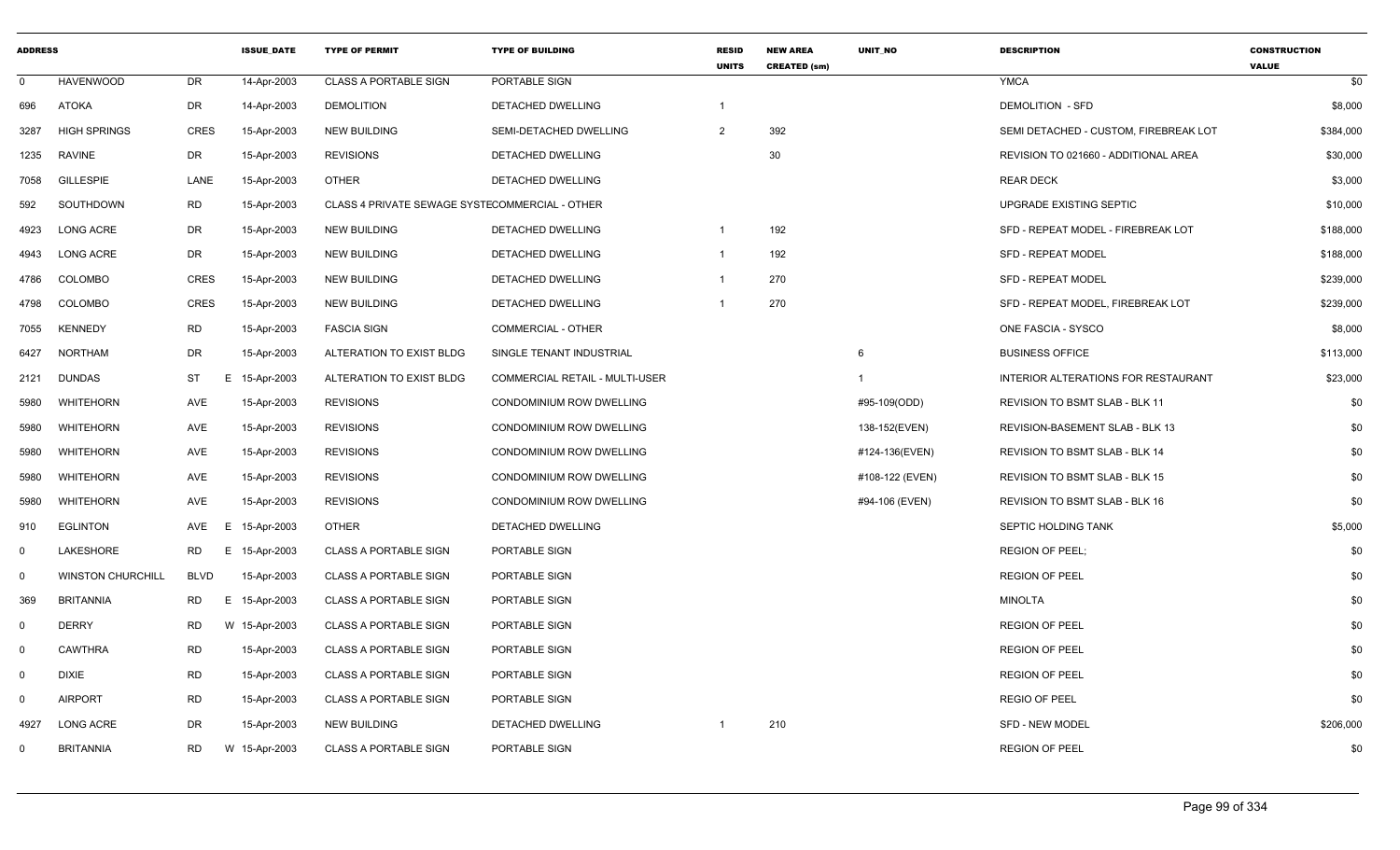| <b>ADDRESS</b> |                      |                 | <b>ISSUE_DATE</b> | <b>TYPE OF PERMIT</b>        | <b>TYPE OF BUILDING</b>        | <b>RESID</b><br><b>UNITS</b> | <b>NEW AREA</b><br><b>CREATED (sm)</b> | UNIT_NO | <b>DESCRIPTION</b>                          | <b>CONSTRUCTION</b><br><b>VALUE</b> |
|----------------|----------------------|-----------------|-------------------|------------------------------|--------------------------------|------------------------------|----------------------------------------|---------|---------------------------------------------|-------------------------------------|
|                | 1770 DUNDAS          | ST              | E 15-Apr-2003     | <b>CLASS A PORTABLE SIGN</b> | PORTABLE SIGN                  |                              |                                        |         | NATIONAL SPORTS                             | \$0                                 |
| 1200           | VANIER               | DR              | 15-Apr-2003       | <b>CLASS A PORTABLE SIGN</b> | PORTABLE SIGN                  |                              |                                        |         | WHITE OAKS MONTESSORI SCHOOL                | \$0                                 |
| 4794           | <b>COLOMBO</b>       | <b>CRES</b>     | 15-Apr-2003       | <b>NEW BUILDING</b>          | DETACHED DWELLING              |                              | 270                                    |         | <b>SFD - REPEAT MODEL</b>                   | \$239,000                           |
| 660            | <b>EGLINTON</b>      | AVE             | W 15-Apr-2003     | <b>CLASS A PORTABLE SIGN</b> | PORTABLE SIGN                  |                              |                                        |         | PIZZA NOVA                                  | \$0                                 |
| 2400           | <b>DUNDAS</b>        | ST              | W 15-Apr-2003     | <b>CLASS A PORTABLE SIGN</b> | PORTABLE SIGN                  |                              |                                        |         | <b>TAXWIDE</b>                              | \$0                                 |
| 2485           | DUNWIN               | DR              | 15-Apr-2003       | <b>CLASS A PORTABLE SIGN</b> | PORTABLE SIGN                  |                              |                                        |         | JAMESON POOL AND SPA                        | \$0                                 |
| 3170           | <b>RIDGEWAY</b>      | DR              | 15-Apr-2003       | <b>CLASS A PORTABLE SIGN</b> | PORTABLE SIGN                  |                              |                                        |         | <b>B &amp; M GARAGE DOOR INC.</b>           | \$0                                 |
| 1020           | <b>BREVIK</b>        | PL              | 15-Apr-2003       | <b>CLASS A PORTABLE SIGN</b> | PORTABLE SIGN                  |                              |                                        |         | THISTLE DEVELOPMENT/PC MANIAK               | \$0                                 |
| 2555           | <b>ERIN CENTRE</b>   | <b>BLVD</b>     | 15-Apr-2003       | <b>CLASS A PORTABLE SIGN</b> | PORTABLE SIGN                  |                              |                                        |         | <b>ERIN MILLS FLORIST</b>                   | \$0                                 |
| 700            | <b>BURNHAMTHORPE</b> | <b>RD</b><br>E. | 15-Apr-2003       | <b>CLASS A PORTABLE SIGN</b> | PORTABLE SIGN                  |                              |                                        |         | <b>SHOPPERS DRUG</b>                        | \$0                                 |
| 1900           | LAKESHORE            | RD              | W 15-Apr-2003     | <b>CLASS A PORTABLE SIGN</b> | PORTABLE SIGN                  |                              |                                        |         | BLOOMING WITH GIFTS AND FLOWERS             | \$0                                 |
| $\Omega$       | <b>BRITANNIA</b>     | <b>RD</b>       | W 15-Apr-2003     | <b>CLASS A PORTABLE SIGN</b> | PORTABLE SIGN                  |                              |                                        |         | BREAD AND HONEY FESTIVAL                    | \$0                                 |
| 1398           | SHADOWA              | <b>RD</b>       | 15-Apr-2003       | ADDITION AND ALTER           | DETACHED DWELLING              |                              | 40                                     |         | ONE STOREY REAR ADDN/EXTEND GARAGE          | \$39,000                            |
| $\Omega$       | HURONTARIO           | <b>ST</b>       | 15-Apr-2003       | <b>CLASS A PORTABLE SIGN</b> | PORTABLE SIGN                  |                              |                                        |         | <b>CREDIT RESERVE ASSOCIATION</b>           | \$0                                 |
| 4896           | <b>FOREST HILL</b>   | <b>DR</b>       | 15-Apr-2003       | <b>INGROUND POOL</b>         | DETACHED DWELLING              |                              |                                        |         |                                             | \$0                                 |
| 0              | <b>GOREWAY</b>       | DR              | 15-Apr-2003       | <b>CLASS A PORTABLE SIGN</b> | PORTABLE SIGN                  |                              |                                        |         | CARASSAUGA FESTIVAL INC.                    | \$0                                 |
| 2850           | ARGENTIA             | <b>RD</b>       | 16-Apr-2003       | ALTERATION TO EXIST BLDG     | MULTI-TENANT INDUSTRIAL        |                              |                                        | $4 - 8$ | MANUFACTURING AND WAREHOUSING DISTRIBUTION  | \$391,000                           |
| 6385           | <b>SHAWSON</b>       | DR              | 16-Apr-2003       | <b>FASCIA SIGN</b>           | SINGLE TENANT INDUSTRIAL       |                              |                                        |         | 3 FASCIA SIGNS - APP                        | \$15,000                            |
| 1213           | SIENNA               | <b>ST</b>       | 16-Apr-2003       | <b>REVISIONS</b>             | DETACHED DWELLING              |                              |                                        |         | REVISION - INTERIOR LAYOUT - LOT 74 ONLY    | \$0                                 |
| 1402           | <b>TROTWOOD</b>      | AVE             | 16-Apr-2003       | ADDITION TO EXIST BLDG       | DETACHED DWELLING              |                              | 85                                     |         | <b>ADDITION TO EXISTING</b>                 | \$85,000                            |
| 1551           | CATERPILLAR          | <b>RD</b>       | 16-Apr-2003       | ADDITION TO EXIST BLDG       | SINGLE TENANT INDUSTRIAL       |                              |                                        |         | <b>ADDITION - COMPLETION</b>                | \$0                                 |
| 3408           | COVENT               | CRES            | 16-Apr-2003       | <b>NEW BUILDING</b>          | SEMI-DETACHED DWELLING         | $\overline{2}$               | 350                                    |         | SEMI DETACHED - REPEAT MODEL - NEW SP. GARA | \$343,000                           |
| 2150           | <b>BURNHAMTHORPE</b> | RD              | W 16-Apr-2003     | ALTERATION TO EXIST BLDG     | COMMERCIAL RETAIL - MULTI-USER |                              |                                        |         | ALTERATIONS/DEMOLITION/RECONSTRUCT - FOUN   | \$411,000                           |
| 4525           | MISSISSAUGA          | <b>RD</b>       | 16-Apr-2003       | OTHER                        | <b>CHURCH</b>                  |                              | 1,837                                  |         | ADDITION - PATIO STEEL ROOF                 | \$60,000                            |
| 1333           | PRESTONWOOD          | CRES            | 16-Apr-2003       | <b>NEW BUILDING</b>          | SEMI-DETACHED DWELLING         | $\overline{2}$               | 341                                    |         | SEMI-DETACHED - REPEAT MODEL, FIREBREAK LOT | \$303,000                           |
| 1327           | PRESTONWOOD          | CRES            | 16-Apr-2003       | <b>NEW BUILDING</b>          | SEMI-DETACHED DWELLING         | $\overline{2}$               | 279                                    |         | SEMI-DETACHED - REPEAT MODEL                | \$247,000                           |
| 1314           | GALESWAY             | <b>BLVD</b>     | 16-Apr-2003       | <b>NEW BUILDING</b>          | SEMI-DETACHED DWELLING         | $\overline{2}$               | 228                                    |         | SEMI-DETACHED - REPEAT MODEL. FIREBREAK LOT | \$289,000                           |
|                | 1320 GALESWAY        | BLVD            | 16-Apr-2003       | <b>NEW BUILDING</b>          | SEMI-DETACHED DWELLING         | $\overline{2}$               | 279                                    |         | SEMI-DETACHED - REPEAT MODEL                | \$247,000                           |
|                |                      |                 |                   |                              |                                |                              |                                        |         |                                             |                                     |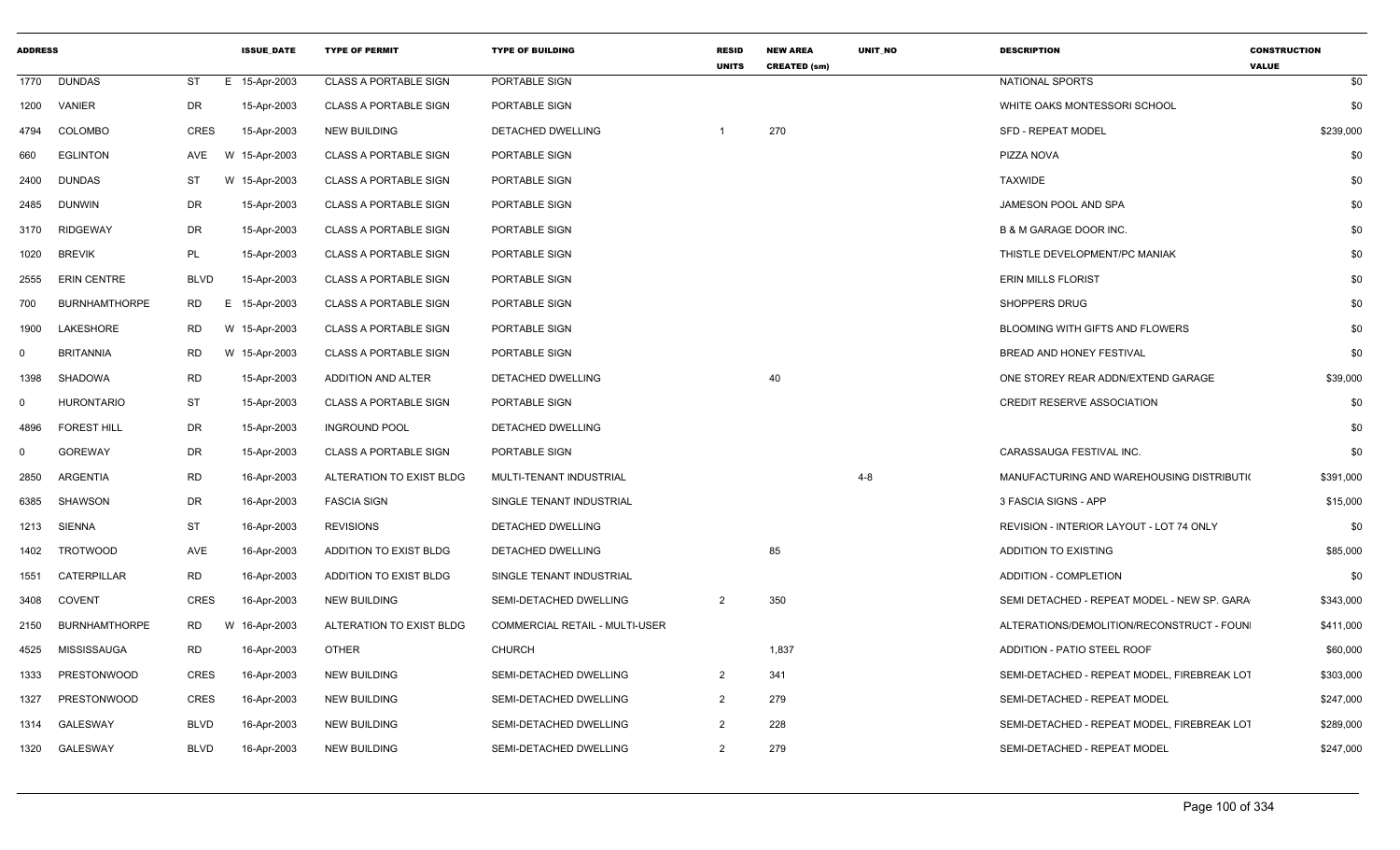| <b>ADDRESS</b> |                    |                  | <b>ISSUE DATE</b> | <b>TYPE OF PERMIT</b>        | <b>TYPE OF BUILDING</b>               | <b>RESID</b><br><b>UNITS</b> | <b>NEW AREA</b><br><b>CREATED (sm)</b> | <b>UNIT NO</b> | <b>DESCRIPTION</b>                             | <b>CONSTRUCTION</b><br><b>VALUE</b> |
|----------------|--------------------|------------------|-------------------|------------------------------|---------------------------------------|------------------------------|----------------------------------------|----------------|------------------------------------------------|-------------------------------------|
| 503            | MEADOW WOOD        | <b>RD</b>        | 16-Apr-2003       | ADDITION AND ALTER           | DETACHED DWELLING                     |                              | 150                                    |                | ADDITION -DECK, COVERED VERANDAH, 2ND STOR     | \$208,000                           |
| 4704           | COLOMBO            | CRES             | 16-Apr-2003       | <b>NEW BUILDING</b>          | SEMI-DETACHED DWELLING                | 2                            | 308                                    |                | SEMI-DETACHED - REPEAT MODEL - WALK-OUT COI    | \$273,000                           |
| 2820           | ARGENTIA           | RD               | 16-Apr-2003       | ALTERATION TO EXIST BLDG     | MULTI-TENANT INDUSTRIAL               |                              |                                        |                | <b>REVISION</b>                                | \$0                                 |
| 920            | SOUTHDOWN          | <b>RD</b>        | 16-Apr-2003       | <b>FASCIA SIGN</b>           | COMMERCIAL RETAIL - MULTI-USER        |                              |                                        | $H-2$          | 3 FASCIA SIGNS - MARKS WORK WEARHOUSE          | \$7,000                             |
| 4893           | <b>MARBLE ARCH</b> | <b>MEWS</b>      | 16-Apr-2003       | <b>NEW BUILDING</b>          | SEMI-DETACHED DWELLING                | $\overline{2}$               | 305                                    |                | SEMI-DETACHED - REPEAT MODEL                   | \$270,000                           |
| 4905           | <b>MARBLE ARCH</b> | <b>MEWS</b>      | 16-Apr-2003       | <b>NEW BUILDING</b>          | SEMI-DETACHED DWELLING                | $\overline{2}$               | 308                                    |                | SEMI-DETACHED - REPEAT MODEL                   | \$273,000                           |
| 4840           | <b>HALF MOON</b>   | <b>GROV</b>      | 16-Apr-2003       | <b>NEW BUILDING</b>          | SEMI-DETACHED DWELLING                | 2                            | 308                                    |                | SEMI-DETACHED - REPEAT MODEL                   | \$273,000                           |
| 4911           | <b>MARBLE ARCH</b> | <b>MEWS</b>      | 16-Apr-2003       | <b>NEW BUILDING</b>          | SEMI-DETACHED DWELLING                | 2                            | 309                                    |                | SEMI-DETACHED - NEW MODEL                      | \$303,000                           |
| 2101           | HADWEN             | <b>RD</b>        | 16-Apr-2003       | ELECTROMAG LOCK DEVICE       | INDUSTRIAL - OTHER                    |                              |                                        |                | MAGLOCK-8                                      | \$30,000                            |
| 920            | SOUTHDOWN          | <b>RD</b>        | 16-Apr-2003       | ALTERATION TO EXIST BLDG     | <b>COMMERCIAL RETAIL - MULTI-USER</b> |                              |                                        |                | INTERIOR ALTERATIONS - 4 DIMISING WALLS        | \$45,000                            |
| 1865           | LAKESHORE          | RD               | W 16-Apr-2003     | <b>PYLON SIGN</b>            | COMMERCIAL RETAIL - MULTI-USER        |                              |                                        |                | ONE CONSTRUCTION SITE SIGN                     | \$2,000                             |
| 39             | AVENTURA           | <b>CRT</b>       | 16-Apr-2003       | <b>MULTIPLE SIGNS</b>        | <b>COMMERCIAL RETAIL - MULTI-USER</b> |                              |                                        |                | MULTIPLE SIGNS (MENU, PRE-MENU, 2 FASCIA, 3 DI | \$18,000                            |
| 7251           | <b>DELMONTE</b>    | <b>CRES</b>      | 16-Apr-2003       | ALTERATION TO EXIST BLDG     | DETACHED DWELLING                     |                              |                                        |                | ALTERATIONS-BASEMENT SIDE ENTRANCE             | \$10,000                            |
| 100            | <b>CITY CENTRE</b> | DR               | 16-Apr-2003       | ALTERATION TO EXIST BLDG     | <b>COMMERCIAL - OTHER</b>             |                              |                                        | $1 - 122$      | <b>RETAIL SALES</b>                            | \$17,000                            |
| 4665           | CENTRAL            | <b>PKY</b><br>E. | 16-Apr-2003       | <b>CLASS A PORTABLE SIGN</b> | <b>PORTABLE SIGN</b>                  |                              |                                        |                | <b>MUM'S FLOWERS</b>                           | \$0                                 |
| 6435           | <b>ERIN MILLS</b>  | <b>PKY</b>       | 16-Apr-2003       | <b>CLASS A PORTABLE SIGN</b> | <b>PORTABLE SIGN</b>                  |                              |                                        |                | <b>SLEEP FACTORY</b>                           | \$0                                 |
| 920            | <b>OLD DERRY</b>   | <b>RD</b>        | 16-Apr-2003       | <b>DEMOLITION</b>            | <b>DETACHED DWELLING</b>              | -1                           |                                        |                | <b>DEMOLITION - SFD</b>                        | \$8,000                             |
| 4520           | DIXIE              | <b>RD</b>        | 16-Apr-2003       | <b>CLASS A PORTABLE SIGN</b> | PORTABLE SIGN                         |                              |                                        |                | ALLIED CHURCH RESEARCH                         | \$0                                 |
| 5602           | TENTH LINE WEST    |                  | 16-Apr-2003       | <b>CLASS A PORTABLE SIGN</b> | PORTABLE SIGN                         |                              |                                        |                | SHOPPERS BEST BARGAIN                          | \$0                                 |
|                | 1119 DERRY         | <b>RD</b>        | E 16-Apr-2003     | <b>CLASS A PORTABLE SIGN</b> | PORTABLE SIGN                         |                              |                                        |                | <b>GOLF CLEARANCE WAREHOUSE</b>                | \$0                                 |
| 2515           | <b>HURONTARIO</b>  | <b>ST</b>        | 16-Apr-2003       | <b>CLASS A PORTABLE SIGN</b> | PORTABLE SIGN                         |                              |                                        |                | SIMPLY FLOWERS AND THINGS                      | \$0                                 |
| 4939           | LONG ACRE          | DR               | 16-Apr-2003       | <b>NEW BUILDING</b>          | DETACHED DWELLING                     | -1                           | 210                                    |                | <b>SFD - REPEAT MODEL</b>                      | \$206,000                           |
| 1590           | <b>DUNDAS</b>      | ST               | E 16-Apr-2003     | <b>CLASS A PORTABLE SIGN</b> | PORTABLE SIGN                         |                              |                                        |                | MONTE CARLO BILLIARDS                          | \$0                                 |
| 128            | <b>QUEEN</b>       | ST<br>S.         | 16-Apr-2003       | <b>CLASS A PORTABLE SIGN</b> | PORTABLE SIGN                         |                              |                                        |                | <b>GRADE A EXPECTATIONS</b>                    | \$0                                 |
| 898            | <b>BEECHWOOD</b>   | AVE              | 16-Apr-2003       | <b>DEMOLITION</b>            | DETACHED DWELLING                     |                              |                                        |                | DEMOLITION - HOUSE & GARAGE                    | \$8,000                             |
| 5285           | <b>TOMKEN</b>      | <b>RD</b>        | 16-Apr-2003       | <b>CLASS A PORTABLE SIGN</b> | <b>PORTABLE SIGN</b>                  |                              |                                        |                | TUPPERWARE                                     | \$0                                 |
| 323            | <b>BRISTOL</b>     | <b>RD</b>        | W 16-Apr-2003     | ALTERATION TO EXIST BLDG     | DETACHED DWELLING                     |                              |                                        |                | ALTERATIONS-BASEMENT WALKOUT                   | \$4,000                             |
| 2555           | <b>DIXIE</b>       | <b>RD</b>        | 16-Apr-2003       | <b>CLASS A PORTABLE SIGN</b> | PORTABLE SIGN                         |                              |                                        |                | SIGNATURES GALLERY                             | \$0                                 |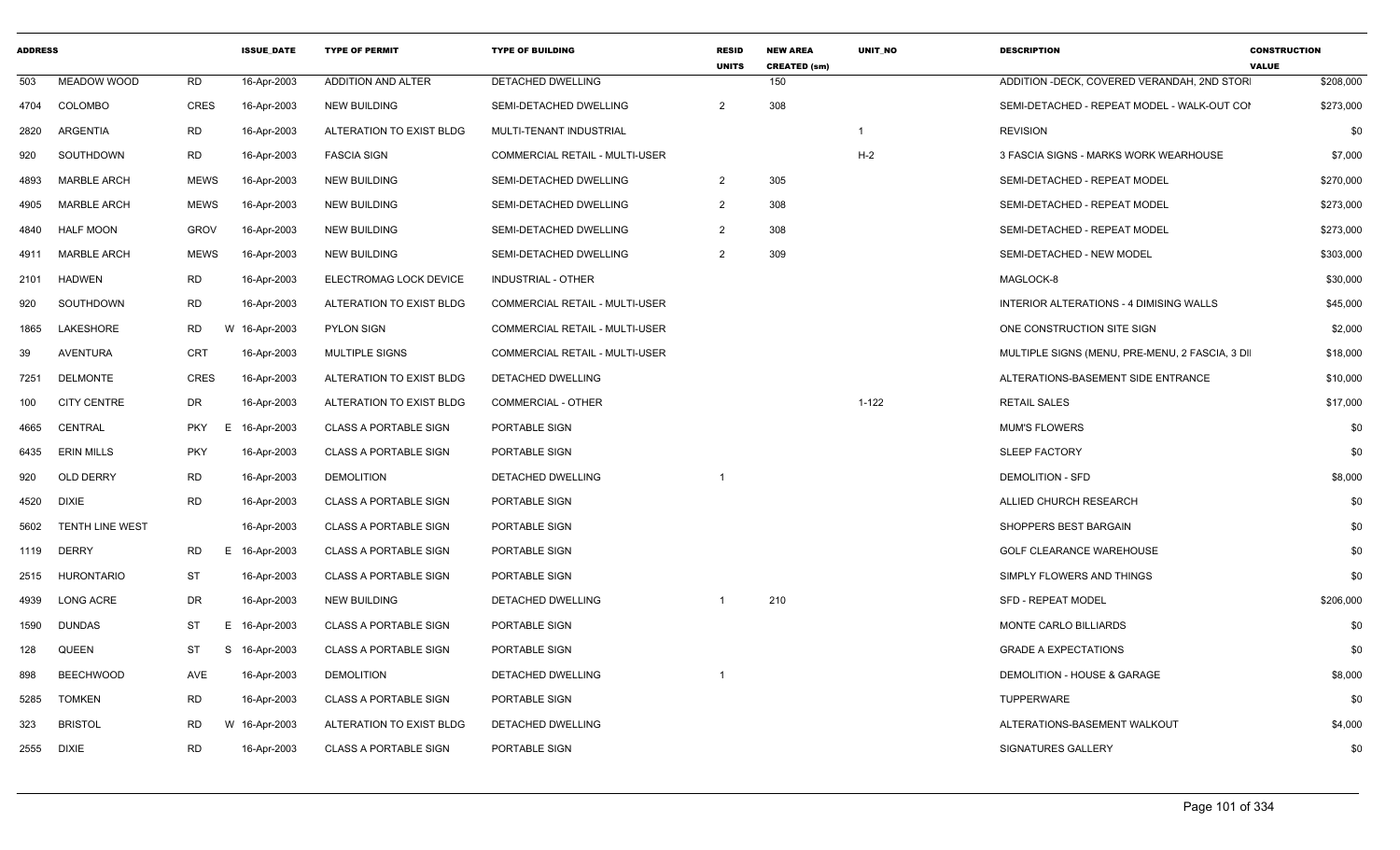| <b>ADDRESS</b> |                      |             | <b>ISSUE DATE</b> | <b>TYPE OF PERMIT</b>        | <b>TYPE OF BUILDING</b>               | <b>RESID</b><br><b>UNITS</b> | <b>NEW AREA</b><br><b>CREATED (sm)</b> | UNIT_NO  | <b>DESCRIPTION</b>                             | <b>CONSTRUCTION</b><br><b>VALUE</b> |
|----------------|----------------------|-------------|-------------------|------------------------------|---------------------------------------|------------------------------|----------------------------------------|----------|------------------------------------------------|-------------------------------------|
|                | 5900 DIXIE           | <b>RD</b>   | 16-Apr-2003       | <b>CLASS A PORTABLE SIGN</b> | PORTABLE SIGN                         |                              |                                        |          | <b>ATLANTIS RAD</b>                            | \$0                                 |
|                | 3145 DUNDAS          | <b>ST</b>   | W 16-Apr-2003     | <b>CLASS A PORTABLE SIGN</b> | PORTABLE SIGN                         |                              |                                        |          | <b>SERENITY SPA</b>                            | \$0                                 |
| 910            | SOUTHDOWN            | <b>RD</b>   | 16-Apr-2003       | <b>CLASS A PORTABLE SIGN</b> | PORTABLE SIGN                         |                              |                                        |          | <b>MARKS WORK WEARHOUSE</b>                    | \$0                                 |
|                | 3425 LAIRD           | <b>RD</b>   | 16-Apr-2003       | <b>CLASS A PORTABLE SIGN</b> | PORTABLE SIGN                         |                              |                                        |          | SUNRISE FURNITURE                              | \$0                                 |
|                | 5985 RODEO           | DR          | 16-Apr-2003       | <b>CLASS A PORTABLE SIGN</b> | PORTABLE SIGN                         |                              |                                        |          | <b>STITCHES</b>                                | \$0                                 |
| 2458           | DUNDAS               | <b>ST</b>   | W 16-Apr-2003     | <b>CLASS A PORTABLE SIGN</b> | PORTABLE SIGN                         |                              |                                        |          | <b>FLOWERS &amp; MORE</b>                      | \$0                                 |
| 1330           | <b>PRESTONWOOD</b>   | CRES        | 16-Apr-2003       | <b>NEW BUILDING</b>          | SEMI-DETACHED DWELLING                | $\overline{2}$               | 309                                    |          | SEMI-DETACHED - REPEAT MODEL                   | \$273,000                           |
| 1324           | PRESTONWOOD          | CRES        | 16-Apr-2003       | <b>NEW BUILDING</b>          | SEMI-DETACHED DWELLING                | 2                            | 255                                    |          | SEMI-DETACHED - REPEAT MODEL, FIREBREAK LOT    | \$225,000                           |
| 3495           | LAIRD                | RD          | 16-Apr-2003       | <b>CLASS A PORTABLE SIGN</b> | PORTABLE SIGN                         |                              |                                        |          | PYRAMID LEISURE PRODUCTS                       | \$0                                 |
| 1965           | <b>BRITANNIA</b>     | <b>RD</b>   | 16-Apr-2003<br>W  | <b>CLASS A PORTABLE SIGN</b> | PORTABLE SIGN                         |                              |                                        |          | PRESTIGE POOLS                                 | \$0                                 |
| 910            | SOUTHDOWN            | <b>RD</b>   | 16-Apr-2003       | <b>CLASS A PORTABLE SIGN</b> | PORTABLE SIGN                         |                              |                                        |          | MARKS WORK WEARHOUSE                           | \$0                                 |
|                | 3105 UNITY           | DR          | 16-Apr-2003       | <b>CLASS A PORTABLE SIGN</b> | PORTABLE SIGN                         |                              |                                        |          | ABSOLUTELY DENTURES                            | \$0                                 |
|                | 4168 WHEELWRIGHT     | CRES        | 16-Apr-2003       | <b>INGROUND POOL</b>         | DETACHED DWELLING                     |                              |                                        |          |                                                | \$0                                 |
| 3330           | <b>KINGS MASTING</b> | <b>CRES</b> | 16-Apr-2003       | ABOVE GROUND POOL            | DETACHED DWELLING                     |                              |                                        |          |                                                | \$0                                 |
| 1283           | DAIMLER              | RD          | 16-Apr-2003       | <b>INGROUND POOL</b>         | DETACHED DWELLING                     |                              |                                        |          |                                                | \$0                                 |
| 4834           | <b>HALF MOON</b>     | GROV        | 16-Apr-2003       | <b>NEW BUILDING</b>          | SEMI-DETACHED DWELLING                | $\overline{2}$               | 305                                    |          | SEMI-DETACHED - REPEAT MODEL                   | \$270,000                           |
| 1326           | GALESWAY             | <b>BLVD</b> | 16-Apr-2003       | <b>NEW BUILDING</b>          | SEMI-DETACHED DWELLING                | 2                            | 343                                    |          | SEMI-DETACHED - REPEAT MODEL                   | \$303,000                           |
| 1456           | PATE                 | CRT         | 16-Apr-2003       | <b>REVISIONS</b>             | SEMI-DETACHED DWELLING                |                              |                                        |          | REVISION -INCREASE SIZE OF BASEMENT WINDOW     | \$0                                 |
| 1304           | <b>INDIAN</b>        | RD          | 17-Apr-2003       | <b>NEW BUILDING</b>          | DETACHED DWELLING                     | $\overline{1}$               | 301                                    |          | <b>SFD - CUSTOM</b>                            | \$295,000                           |
| 620            | <b>EGLINTON</b>      |             |                   | ALTERATION TO EXIST BLDG     | <b>COMMERCIAL RETAIL - MULTI-USER</b> |                              |                                        |          | ALTERATIONS-EXISTING DEMISING WALL UPGRADE     | \$15,000                            |
| 1173           | <b>WEST SHORE</b>    | DR          | 17-Apr-2003       | <b>NEW BUILDING</b>          | DETACHED DWELLING                     |                              | 250                                    |          | <b>SFD - CUSTOM</b>                            | \$245,000                           |
|                | 1440 RAVENSMOOR      | CRES        | 17-Apr-2003       | <b>INGROUND POOL</b>         | DETACHED DWELLING                     |                              |                                        |          |                                                | \$25,000                            |
| 3585           | STONECUTTER          | CRES        | 17-Apr-2003       | <b>NEW BUILDING</b>          | DETACHED DWELLING                     |                              | 287                                    |          | <b>SFD - REPEAT MODEL</b>                      | \$282,000                           |
| 3639           | <b>FORTUNE</b>       | PL          | 17-Apr-2003       | <b>NEW BUILDING</b>          | DETACHED DWELLING                     |                              | 274                                    |          | SFD - REPEAT MODEL, FIREBREAK LOT              | \$269,000                           |
| 3632           | <b>FORTUNE</b>       | PL          | 17-Apr-2003       | <b>NEW BUILDING</b>          | DETACHED DWELLING                     |                              | 244                                    |          | SFD - REPEAT MODEL, FIREBREAK LOT - FOUNDATI   | \$240,000                           |
| 3620           | <b>FORTUNE</b>       | PL          | 17-Apr-2003       | <b>NEW BUILDING</b>          | DETACHED DWELLING                     |                              | 272                                    |          | <b>SFD - REPEAT MODEL</b>                      | \$267,000                           |
| 6035           | COXSWAIN             | CRES        | 17-Apr-2003       | <b>NEW BUILDING</b>          | STREET ROW DWELLING                   |                              |                                        | $#1 - 7$ | STREET ROW DWELLING - BLK 8 (7 UNITS) - COMPLI | \$0                                 |
|                | 6065 COXSWAIN        | CRES        | 17-Apr-2003       | <b>NEW BUILDING</b>          | STREET ROW DWELLING                   |                              |                                        | #8-15    | STREET ROW DWELLING - BLK 8 (8 UNITS) - COMPLI | \$0                                 |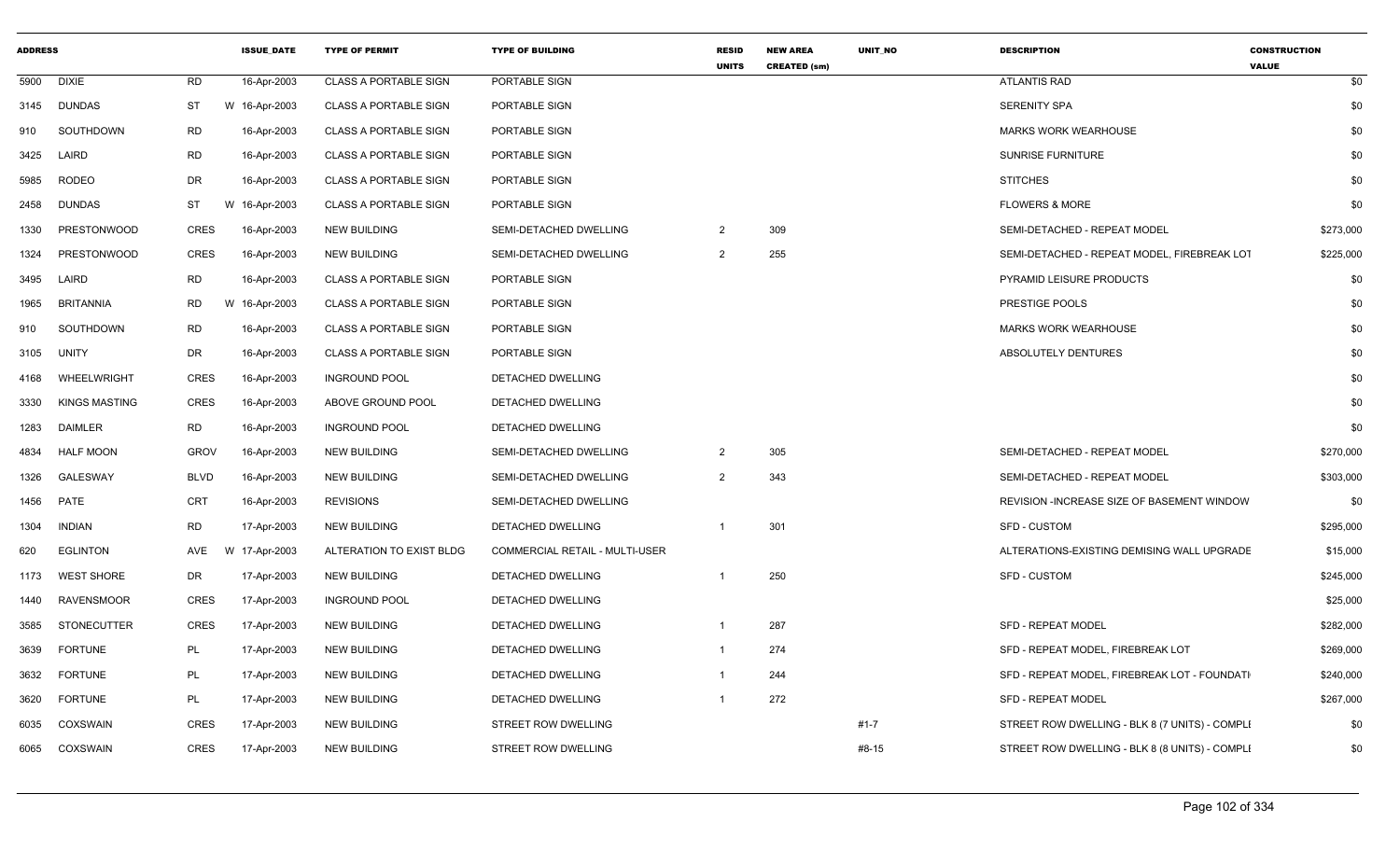| <b>ADDRESS</b> |                     |             | <b>ISSUE DATE</b> | <b>TYPE OF PERMIT</b>    | <b>TYPE OF BUILDING</b>         | <b>RESID</b><br><b>UNITS</b> | <b>NEW AREA</b><br><b>CREATED (sm)</b> | <b>UNIT NO</b> | <b>DESCRIPTION</b>                             | <b>CONSTRUCTION</b><br><b>VALUE</b> |
|----------------|---------------------|-------------|-------------------|--------------------------|---------------------------------|------------------------------|----------------------------------------|----------------|------------------------------------------------|-------------------------------------|
| 6175           | <b>ROWERS</b>       | CRES        | 17-Apr-2003       | <b>NEW BUILDING</b>      | <b>STREET ROW DWELLING</b>      |                              |                                        | $#1 - 7$       | STREET ROW DWELLING - BLK 9 (7 UNITS) - COMPLI | \$0                                 |
| 6145           | <b>ROWERS</b>       | CRES        | 17-Apr-2003       | <b>NEW BUILDING</b>      | <b>STREET ROW DWELLING</b>      |                              |                                        | #8-15          | STREET ROW DWELLING - BLK 9 (8 UNITS) - COMPLI | \$0                                 |
| 6176           | <b>ROWERS</b>       | <b>CRES</b> | 17-Apr-2003       | <b>NEW BUILDING</b>      | STREET ROW DWELLING             |                              |                                        | #1-8           | STREET ROW DWELLING - BLK 10 (8 UNITS), COMPL  | \$0                                 |
| 6144           | ROWERS              | <b>CRES</b> | 17-Apr-2003       | <b>NEW BUILDING</b>      | STREET ROW DWELLING             |                              |                                        | #9-16          | STREET ROW DWELLING - BLK 10 (8 UNITS), COMPL  | \$0                                 |
| 6080           | ROWERS              | <b>CRES</b> | 17-Apr-2003       | <b>NEW BUILDING</b>      | STREET ROW DWELLING             |                              |                                        | #1-8           | STREET ROW DWELLING - BLK 11 (8 UNITS), COMPL  | \$0                                 |
| 6112           | <b>ROWERS</b>       | <b>CRES</b> | 17-Apr-2003       | <b>NEW BUILDING</b>      | STREET ROW DWELLING             |                              |                                        | #9-16          | STREET ROW DWELLING - BLK 11 (8 UNITS), COMPL  | \$0                                 |
| 6095           | <b>ROWERS</b>       | <b>CRES</b> | 17-Apr-2003       | <b>NEW BUILDING</b>      | STREET ROW DWELLING             |                              |                                        | #1-9           | STREET ROW DWELLING - BLK 12 (9 UNITS), COMPL  | \$0                                 |
| 6115           | ROWERS              | CRES        | 17-Apr-2003       | <b>NEW BUILDING</b>      | STREET ROW DWELLING             |                              |                                        | #10-18         | STREET ROW DWELLING - BLK 12 (9 UNITS), COMPL  | \$0                                 |
| 1025           | SWIFT               | LANE        | 17-Apr-2003       | <b>NEW BUILDING</b>      | STREET ROW DWELLING             |                              |                                        | $#1-3$         | STREET ROW DWELLING - BLK 15 (3 UNITS), COMPL  | \$0                                 |
| 6134           | <b>ROWERS</b>       | <b>CRES</b> | 17-Apr-2003       | <b>NEW BUILDING</b>      | STREET ROW DWELLING             |                              |                                        | #1-7           | STREET ROW DWELLING - BLK 16 (7 UNITS), COMPL  | \$0                                 |
| 6131           | ROWERS              | CRES        | 17-Apr-2003       | NEW BUILDING             | STREET ROW DWELLING             |                              |                                        | #16-21         | STREET ROW DWELLING - BLK 17 (6 UNITS), COMPL  | \$0                                 |
| 6069           | COXSWAIN            | CRES        | 17-Apr-2003       | <b>NEW BUILDING</b>      | <b>STREET ROW DWELLING</b>      |                              |                                        | #16-20         | STREET ROW DWELLING - BLK 18 (5 UNITS), COMPL  | \$0                                 |
| 3616           | <b>FORTUNE</b>      | PL          | 17-Apr-2003       | <b>NEW BUILDING</b>      | DETACHED DWELLING               | $\overline{\mathbf{1}}$      | 244                                    |                | <b>SFD - REPEAT MODEL</b>                      | \$240,000                           |
| 3623           | <b>FORTUNE</b>      | PL          | 17-Apr-2003       | <b>NEW BUILDING</b>      | DETACHED DWELLING               | $\overline{1}$               | 234                                    |                | <b>SFD - REPEAT MODEL</b>                      | \$230,000                           |
| 3631           | <b>FORTUNE</b>      | PL          | 17-Apr-2003       | <b>NEW BUILDING</b>      | DETACHED DWELLING               | -1                           | 222                                    |                | <b>SFD - REPEAT MODEL</b>                      | \$218,000                           |
| 1855           | <b>BUCKHORN</b>     | GATE        | 17-Apr-2003       | ALTERATION TO EXIST BLDG | SINGLE TENANT INDUSTRIAL        |                              | 11,017                                 | $1-6F$         | ADMINISTRATIVE OFFICE                          | \$3,085,000                         |
| 1875           | <b>BUCKHORN</b>     | GATE        | 17-Apr-2003       | ALTERATION TO EXIST BLDG | SINGLE TENANT INDUSTRIAL        |                              | 12,101                                 | 1-6 FLR        | <b>ADMINISTRATIVE OFFICES</b>                  | \$3,389,000                         |
| 2601           | <b>MATHESON</b>     | BLVD        | E.<br>17-Apr-2003 | ALTERATION TO EXIST BLDG | SINGLE TENANT INDUSTRIAL        |                              |                                        | 17             | BUSINESS OFFICE WITH ACCESSORY WAREHOUSE       | \$42,000                            |
| 831            | <b>STONEBRIDGE</b>  | AVE         | 17-Apr-2003       | ALTERATION TO EXIST BLDG | DETACHED DWELLING               |                              |                                        |                | ALTERATIONS-SIDE DOOR ENTRANCE                 | \$8,000                             |
| 619            | <b>DECKHOUSE</b>    | <b>CRT</b>  | 17-Apr-2003       | <b>NEW BUILDING</b>      | DETACHED DWELLING               | $\overline{1}$               | 182                                    |                | SFD - CUSTOM                                   | \$178,000                           |
| 3608           | <b>FORTUNE</b>      | PL          | 17-Apr-2003       | <b>NEW BUILDING</b>      | DETACHED DWELLING               | $\overline{1}$               | 272                                    |                | SFD - REPEAT MODEL                             | \$267,000                           |
| 6905           | <b>GOLDEN HILLS</b> | WAY         | 17-Apr-2003       | <b>NEW BUILDING</b>      | DETACHED DWELLING               | $\overline{1}$               | 236                                    |                | SFD - REPEAT MODEL                             | \$209,000                           |
| 364            | <b>ARROWSMITH</b>   | DR          | 17-Apr-2003       | <b>NEW BUILDING</b>      | DETACHED DWELLING               |                              | 284                                    |                | SFD - REPEAT MODEL                             | \$251,000                           |
| 466            | <b>KROTONE</b>      | <b>CRES</b> | 17-Apr-2003       | <b>NEW BUILDING</b>      | SEMI-DETACHED DWELLING          | $\overline{2}$               | 333                                    |                | SEMI-DETACHED - REPEAT MODEL - FIREBREAK LO    | \$327,000                           |
| 1128           | <b>DUNDAS</b>       | ST          | 17-Apr-2003<br>W  | <b>REVISIONS</b>         | CONDOMINIUM ROW DWELLING        |                              |                                        | #1-11 (ODD)    | REVISION - ROOF TRUSS & HVAC - BLK 1           | \$0                                 |
| 1128           | <b>DUNDAS</b>       | <b>ST</b>   | W 17-Apr-2003     | <b>REVISIONS</b>         | CONDOMINIUM ROW DWELLING        |                              |                                        | #13-25 (ODD)   | REVISION - ROOF TRUSS & HVAC - BLK 2 (7 UNITS) | \$0                                 |
| 1128           | <b>DUNDAS</b>       | <b>ST</b>   | W 17-Apr-2003     | <b>REVISIONS</b>         | CONDOMINIUM ROW DWELLING        |                              |                                        | #28-31         | REVISION - ROOF TRUSS - BLK 3 (4 UNITS)        | \$0                                 |
| 1128           | <b>DUNDAS</b>       | <b>ST</b>   | W 17-Apr-2003     | <b>REVISIONS</b>         | <b>CONDOMINIUM ROW DWELLING</b> |                              |                                        | #32-36         | REVISION - ROOF TRUSSC - BLK 4 (5 UNITS)       | \$0                                 |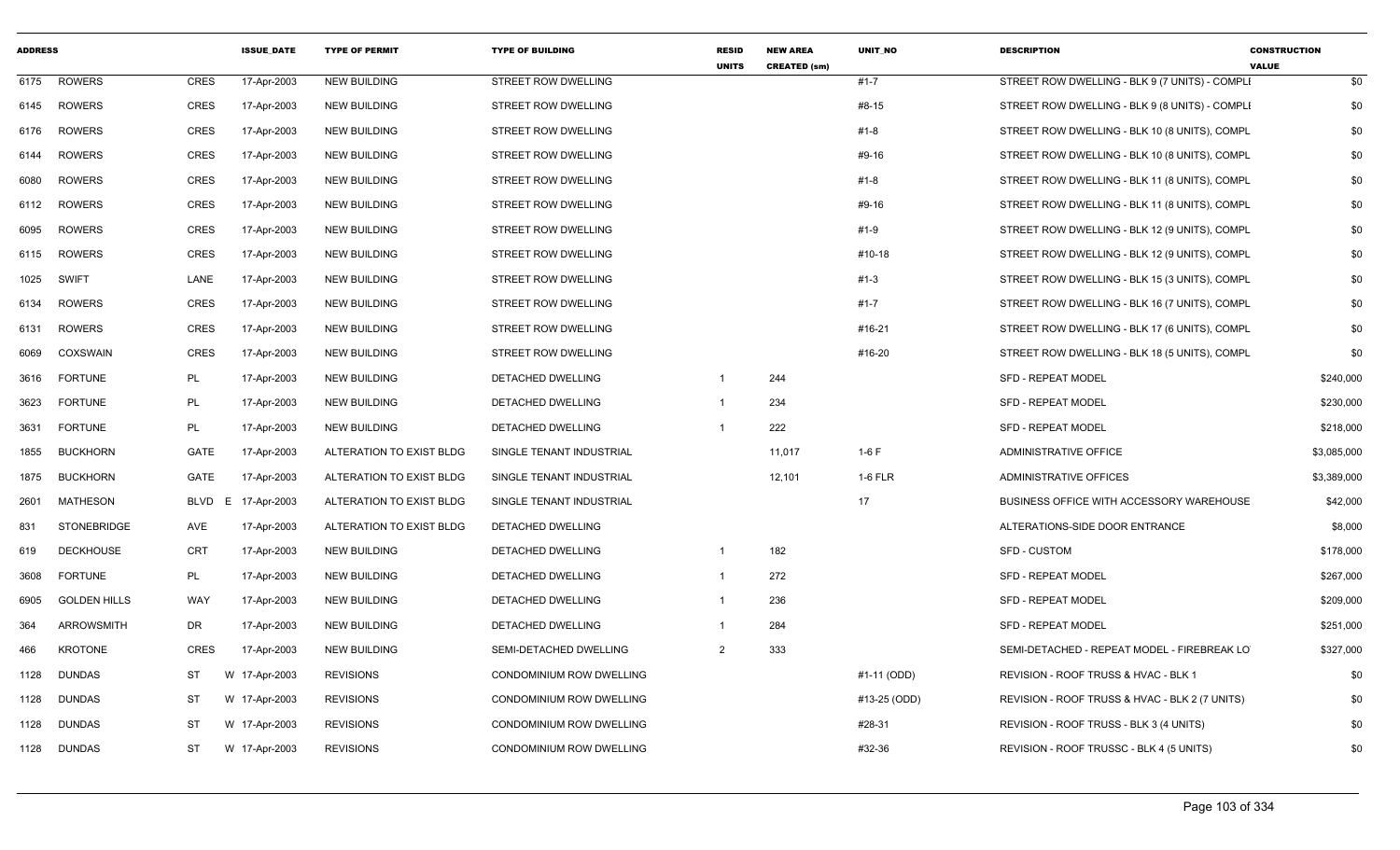| <b>ADDRESS</b> |                          |             | <b>ISSUE DATE</b> | <b>TYPE OF PERMIT</b>        | <b>TYPE OF BUILDING</b>        | <b>RESID</b><br><b>UNITS</b> | <b>NEW AREA</b><br><b>CREATED (sm)</b> | <b>UNIT NO</b> | <b>DESCRIPTION</b>                            | <b>CONSTRUCTION</b><br><b>VALUE</b> |
|----------------|--------------------------|-------------|-------------------|------------------------------|--------------------------------|------------------------------|----------------------------------------|----------------|-----------------------------------------------|-------------------------------------|
| 1128           | <b>DUNDAS</b>            | ST          | W 17-Apr-2003     | <b>REVISIONS</b>             | CONDOMINIUM ROW DWELLING       |                              |                                        | 16-26(EVEN)&27 | REVISION - ROOF TRUSS/HVAC - BLK 5 (7 UNITS)  | \$0                                 |
| 1128           | DUNDAS                   | ST          | W 17-Apr-2003     | <b>REVISIONS</b>             | CONDOMINIUM ROW DWELLING       |                              |                                        | #2-14 (EVEN)   | FREVISION - ROOF TRUSS/HVAC - BLK 6 (7 UNITS) | \$0                                 |
| 77             | <b>CITY CENTRE</b>       | DR          | 17-Apr-2003       | ALTERATION TO EXIST BLDG     | COMMERCIAL OFFICE - MULTI-USER |                              |                                        | 400            | <b>BUSINESS OFFICE</b>                        | \$728,000                           |
| 3627           | <b>FORTUNE</b>           | PL          | 17-Apr-2003       | <b>NEW BUILDING</b>          | DETACHED DWELLING              | $\mathbf 1$                  | 274                                    |                | <b>SFD - REPEAT MODEL</b>                     | \$269,000                           |
| 6869           | <b>GOLDEN HILLS</b>      | WAY         | 17-Apr-2003       | <b>NEW BUILDING</b>          | DETACHED DWELLING              | 1                            | 245                                    |                | <b>SFD - REPEAT MODEL</b>                     | \$217,000                           |
| 5048           | <b>TENTH LINE WEST</b>   |             | 17-Apr-2003       | <b>DEMOLITION</b>            | <b>DETACHED DWELLING</b>       |                              |                                        |                | <b>DEMOLITION - SFD</b>                       | \$8,000                             |
| 5216           | <b>TENTH LINE WEST</b>   |             | 17-Apr-2003       | <b>DEMOLITION</b>            | DETACHED DWELLING              | 1                            |                                        |                | <b>DEMOLITION - SFD</b>                       | \$8,000                             |
| 5500           | <b>ROSE CHERRY</b>       | PL          | 17-Apr-2003       | <b>CLASS A PORTABLE SIGN</b> | PORTABLE SIGN                  |                              |                                        |                | CARASSAUGA FESTIVAL NC.                       | \$0                                 |
| $\mathbf 0$    | <b>EGLINTON</b>          | AVE         | W 17-Apr-2003     | <b>CLASS A PORTABLE SIGN</b> | PORTABLE SIGN                  |                              |                                        |                | MISSISSAUGA FOOTBALL LEAGUE                   | \$0                                 |
| 1546           | <b>DUNDAS</b>            | ST          | E 17-Apr-2003     | <b>OTHER</b>                 | <b>INDUSTRIAL - OTHER</b>      |                              |                                        |                | <b>FIREMAIN</b>                               | \$12,000                            |
| 3615           | <b>FORTUNE</b>           | PL          | 17-Apr-2003       | <b>NEW BUILDING</b>          | DETACHED DWELLING              |                              | 236                                    |                | <b>SFD - NEW MODEL</b>                        | \$232,000                           |
| 3647           | <b>FORTUNE</b>           | PL          | 17-Apr-2003       | <b>NEW BUILDING</b>          | DETACHED DWELLING              |                              | 196                                    |                | <b>SFD - REPEAT MODEL</b>                     | \$193,000                           |
| $\mathbf 0$    | <b>WINSTON CHURCHILL</b> | <b>BLVD</b> | 17-Apr-2003       | <b>CLASS A PORTABLE SIGN</b> | PORTABLE SIGN                  |                              |                                        |                | MISSISSAUGA FOOTBALL LEAGUE                   | \$0                                 |
| 3607           | <b>FORTUNE</b>           | PL          | 17-Apr-2003       | NEW BUILDING                 | DETACHED DWELLING              |                              | 222                                    |                | <b>SFD - REPEAT MODEL</b>                     | \$218,000                           |
| $\mathbf 0$    | <b>ERIN MILLS</b>        | <b>PKY</b>  | 17-Apr-2003       | <b>CLASS A PORTABLE SIGN</b> | PORTABLE SIGN                  |                              |                                        |                | MISSISSAUGA FOOTBALL LEAGUE                   | \$0                                 |
| 3612           | <b>FORTUNE</b>           | PL          | 17-Apr-2003       | <b>NEW BUILDING</b>          | <b>DETACHED DWELLING</b>       |                              | 236                                    |                | <b>SFD - REPEAT MODEL</b>                     | \$232,000                           |
| $\mathbf 0$    | <b>CAWTHRA</b>           | <b>RD</b>   | 17-Apr-2003       | <b>CLASS A PORTABLE SIGN</b> | PORTABLE SIGN                  |                              |                                        |                | MISSISSAUGA FOOTBALL LEAGUE                   | \$0                                 |
| $\mathbf 0$    | MATHESON                 | <b>BLVD</b> | E 17-Apr-2003     | <b>CLASS A PORTABLE SIGN</b> | PORTABLE SIGN                  |                              |                                        |                | CARASSAUGA FESTIVAL INC.                      | \$0                                 |
| $\mathbf 0$    | <b>MAVIS</b>             | <b>RD</b>   | 17-Apr-2003       | <b>CLASS A PORTABLE SIGN</b> | PORTABLE SIGN                  |                              |                                        |                | MISSISSAUGA FOOTBALL LEAGUE                   | \$0                                 |
| $\mathbf 0$    | <b>EGLINTON</b>          | AVE         | W 17-Apr-2003     | <b>CLASS A PORTABLE SIGN</b> | PORTABLE SIGN                  |                              |                                        |                | MISSISSAUGA FOOTBALL LEAGUE                   | \$0                                 |
| $\Omega$       | <b>WINSTON CHURCHILL</b> | <b>BLVD</b> | 17-Apr-2003       | <b>CLASS A PORTABLE SIGN</b> | PORTABLE SIGN                  |                              |                                        |                | MISSISSAUGA FOOTBALL LEAGUE                   | \$0                                 |
| $\mathbf 0$    | <b>MAVIS</b>             | <b>RD</b>   | 17-Apr-2003       | <b>CLASS A PORTABLE SIGN</b> | PORTABLE SIGN                  |                              |                                        |                | MISSISSUGA FOOTBALL LEAGUE                    | \$0                                 |
| $\mathbf 0$    | <b>EGLINTON</b>          | <b>AVE</b>  | W 17-Apr-2003     | <b>CLASS A PORTABLE SIGN</b> | PORTABLE SIGN                  |                              |                                        |                | MISSISSAUGA FOOTBALL LEAGUE                   | \$0                                 |
| $\mathbf 0$    | NINTH LINE               |             | 17-Apr-2003       | <b>CLASS A PORTABLE SIGN</b> | PORTABLE SIGN                  |                              |                                        |                | MISSISSAUGA FOOTBALL LEAGUE                   | \$0                                 |
| $\mathbf 0$    | <b>EGLINTON</b>          | <b>AVE</b>  | W 17-Apr-2003     | <b>CLASS A PORTABLE SIGN</b> | PORTABLE SIGN                  |                              |                                        |                | ISLAMIC PRIVATE BOARD OF EDUCATION            | \$0                                 |
| 5165           | <b>DIXIE</b>             | <b>RD</b>   | 17-Apr-2003       | <b>CLASS A PORTABLE SIGN</b> | PORTABLE SIGN                  |                              |                                        |                | SELECT RESTAURANT PLAZA                       | \$0                                 |
| 1169           | <b>WEST SHORE</b>        | DR          | 17-Apr-2003       | <b>NEW BUILDING</b>          | DETACHED DWELLING              |                              | 250                                    |                | SFD - CUSTOM                                  | \$245,000                           |
| 4228           | <b>WILCOX</b>            | <b>RD</b>   | 17-Apr-2003       | <b>DEMOLITION</b>            | <b>DETACHED DWELLING</b>       | $\mathbf{1}$                 |                                        |                | <b>DEMOLITION - SFD</b>                       | \$8,000                             |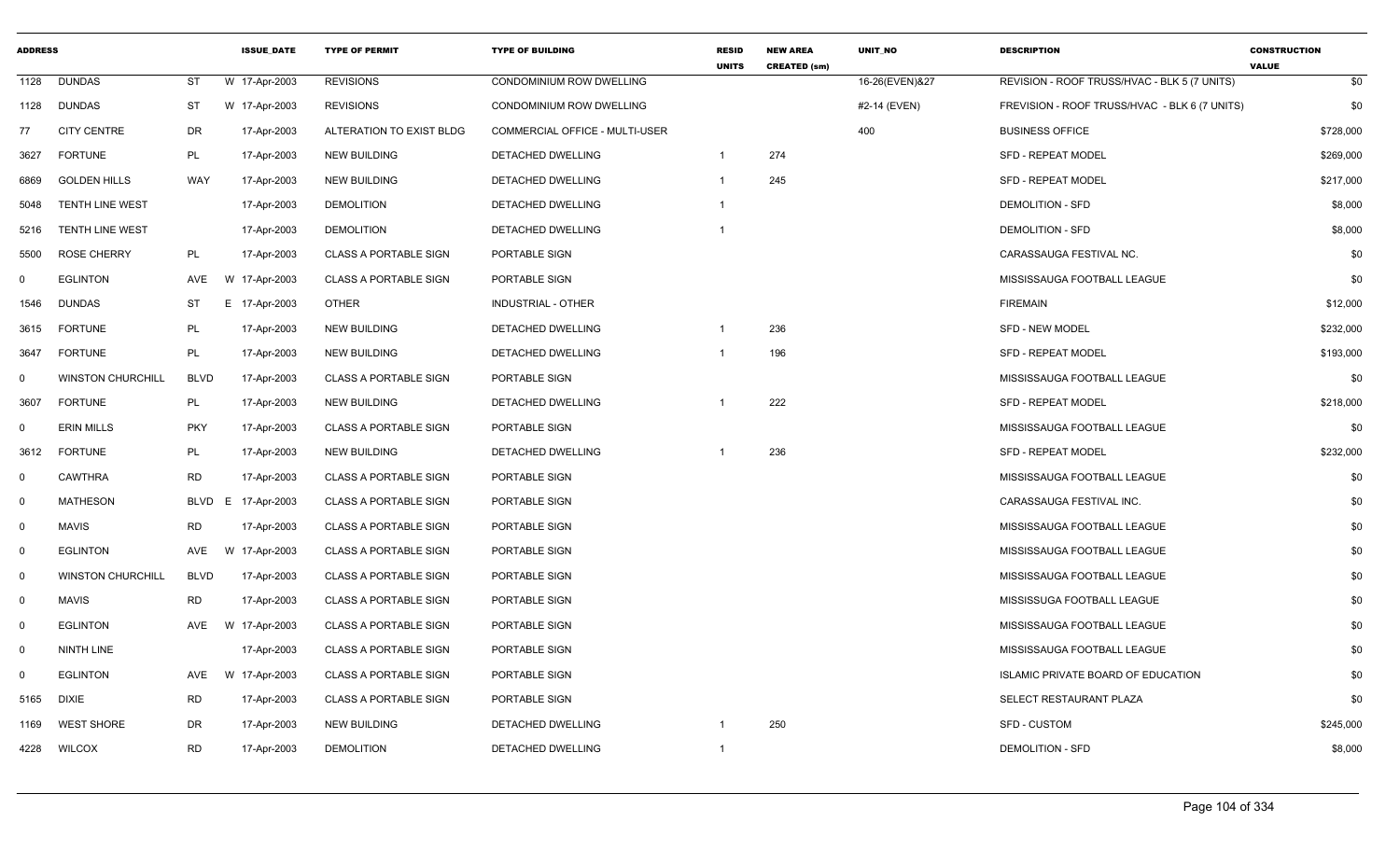| <b>ADDRESS</b> |                        |             | <b>ISSUE DATE</b> | <b>TYPE OF PERMIT</b>        | <b>TYPE OF BUILDING</b>               | <b>RESID</b><br><b>UNITS</b> | <b>NEW AREA</b><br><b>CREATED (sm)</b> | <b>UNIT NO</b> | <b>DESCRIPTION</b>                           | <b>CONSTRUCTION</b><br><b>VALUE</b> |
|----------------|------------------------|-------------|-------------------|------------------------------|---------------------------------------|------------------------------|----------------------------------------|----------------|----------------------------------------------|-------------------------------------|
| 4080           | <b>SLADEVIEW</b>       | CRES        | 21-Apr-2003       | ALTERATION TO EXIST BLDG     | MULTI-TENANT INDUSTRIAL               |                              |                                        | $\mathbf{3}$   | <b>WAREHOUSE &amp; DISTRIBUTION</b>          | \$557,000                           |
| 780            | <b>GALLOWAY</b>        | CRES        | 21-Apr-2003       | ALTERATION TO EXIST BLDG     | SEMI-DETACHED DWELLING                |                              | 74                                     |                | WALK-OUT IN REAR YARD & ENLARGED WINDOW (E)  | \$31,000                            |
| 317            | <b>RUDAR</b>           | RD          | 21-Apr-2003       | ADDITION TO EXIST BLDG       | DETACHED DWELLING                     |                              |                                        |                | <b>ADDITION - FRONT PORCH</b>                | \$8,000                             |
| 3636           | WATERFALL              | <b>CRES</b> | 21-Apr-2003       | ADDITION TO EXIST BLDG       | DETACHED DWELLING                     |                              |                                        |                | ADDITION-DECK                                | \$1,000                             |
| 3690           | <b>BALA</b>            | DR          | 21-Apr-2003       | <b>NEW BUILDING</b>          | SEMI-DETACHED DWELLING                | 2                            | 290                                    |                | SEMI-DETACHED - NEW MODEL                    | \$284,000                           |
| 482            | <b>COUNTRY CLUB</b>    | <b>CRES</b> | 21-Apr-2003       | <b>NEW BUILDING</b>          | DETACHED DWELLING                     | -1                           | 419                                    |                | <b>SFD - CUSTOM</b>                          | \$519,000                           |
| 5635           | <b>PATRON</b>          | COVE        | 21-Apr-2003       | <b>NEW BUILDING</b>          | DETACHED DWELLING                     |                              |                                        |                | SFD - REPEAT MODEL - FIREBREAK LOT COMPLETI( | \$0                                 |
| 6975           | MEADOWVALE TOWN CENCIR |             | 21-Apr-2003       | ALTERATION TO EXIST BLDG     | <b>COMMERCIAL RETAIL - MULTI-USER</b> |                              | 6,304                                  |                | REVISION - PUBLIC COMMON CORRIDOR WITH DEM   | \$1,000                             |
| 7157           | DARCEL                 | AVE         | 21-Apr-2003       | ALTERATION TO EXIST BLDG     | SEMI-DETACHED DWELLING                | $\overline{1}$               |                                        |                | BASEMENT APARTMENT, RESTORING GARAGE USE     | \$40,000                            |
| 5750           | <b>TIMBERLEA</b>       | <b>BLVD</b> | 21-Apr-2003       | ALTERATION TO EXIST BLDG     | MULTI-TENANT INDUSTRIAL               |                              |                                        | 9              | <b>WAREHOUSE &amp; DISTRIBUTION</b>          | \$42,000                            |
| 4004           | LONGO                  | <b>CIR</b>  | 21-Apr-2003       | ALTERATION TO EXIST BLDG     | DETACHED DWELLING                     |                              |                                        |                | <b>BASEMENT APARTMENT</b>                    | \$33,000                            |
| 3100           | <b>KIRWIN</b>          | AVE         | 21-Apr-2003       | OTHER                        | CONDOMINIUM ROW DWELLING              |                              |                                        |                | <b>WATER SERVICE REPLACEMENT</b>             | \$50,000                            |
| 1187           | STAVEBANK              | <b>RD</b>   | 21-Apr-2003       | <b>REVISIONS</b>             | DETACHED DWELLING                     |                              |                                        |                | <b>HVAC REVISION</b>                         | \$0                                 |
| 3246           | VALMARIE               | AVE         | 21-Apr-2003       | <b>REVISIONS</b>             | DETACHED DWELLING                     |                              |                                        | 219            | HVAC REVISION - ELECTRIC TO GAS              | \$0                                 |
| 3100           | <b>DIXIE</b>           | RD          | 21-Apr-2003       | <b>CLASS A PORTABLE SIGN</b> | PORTABLE SIGN                         |                              |                                        |                | PIZZA NOVA                                   | \$0                                 |
| 325            | <b>BURNHAMTHORPE</b>   | <b>RD</b>   | W 21-Apr-2003     | <b>CLASS A PORTABLE SIGN</b> | PORTABLE SIGN                         |                              |                                        |                | <b>YMCA</b>                                  | \$0                                 |
| 2351           | ROYAL WINDSOR          | DR          | 21-Apr-2003       | <b>CLASS A PORTABLE SIGN</b> | PORTABLE SIGN                         |                              |                                        |                | <b>STUDIO PAVAS</b>                          | \$0                                 |
| 5985           | <b>RODEO</b>           | DR          | 21-Apr-2003       | <b>CLASS A PORTABLE SIGN</b> | PORTABLE SIGN                         |                              |                                        |                | <b>SIRENS</b>                                | \$0                                 |
| 20             | <b>MILVERTON</b>       | DR          | 21-Apr-2003       | <b>CLASS A PORTABLE SIGN</b> | PORTABLE SIGN                         |                              |                                        |                | TD CANANDA TRUST                             | \$0                                 |
| 735            | <b>TWAIN</b>           | <b>AVE</b>  | 21-Apr-2003       | <b>CLASS A PORTABLE SIGN</b> | PORTABLE SIGN                         |                              |                                        |                | SPOTLESS CLEANERS                            | \$0                                 |
| 5980           | CHURCHILL MEADOWS      | <b>BLVD</b> | 21-Apr-2003       | <b>CLASS A PORTABLE SIGN</b> | PORTABLE SIGN                         |                              |                                        |                | SPOTLESS DRY CLEANERS                        | \$0                                 |
| 1230           | <b>EGLINTON</b>        | AVE         | W 21-Apr-2003     | <b>CLASS A PORTABLE SIGN</b> | PORTABLE SIGN                         |                              |                                        |                | <b>FLOWERS UNLIMITED</b>                     | \$0                                 |
| 300            | <b>CITY CENTRE</b>     | DR          | 22-Apr-2003       | ALTERATION TO EXIST BLDG     | <b>CITY</b>                           |                              |                                        |                | <b>INTERIOR ALTERATIONS</b>                  | \$10,000                            |
| 2900           | ARGENTIA               | <b>RD</b>   | 22-Apr-2003       | ALTERATION TO EXIST BLDG     | MULTI-TENANT INDUSTRIAL               |                              |                                        | 16             | <b>INTERIOR ALTERATIONS</b>                  | \$10,000                            |
| 6677           | MEADOWVALE TOWN CENCIR |             | 22-Apr-2003       | ALTERATION TO EXIST BLDG     | COMMERCIAL RETAIL - MULTI-USER        |                              |                                        | 8              | <b>RETAIL STORE</b>                          | \$65,000                            |
| 2690           | <b>ERIN CENTRE</b>     | <b>BLVD</b> | 22-Apr-2003       | ALTERATION TO EXIST BLDG     | COMMERCIAL RETAIL - MULTI-USER        |                              |                                        | A006           | <b>RESTAURANT</b>                            | \$28,000                            |
| 6975           | MEADOWVALE TOWN CENCIR |             | 22-Apr-2003       | ALTERATION TO EXIST BLDG     | <b>COMMERCIAL RETAIL-SINGLE USER</b>  |                              |                                        | N <sub>8</sub> | <b>TANNING SALON</b>                         | \$13,000                            |
| 6035           | COXSWAIN               | <b>CRES</b> | 22-Apr-2003       | <b>REVISIONS</b>             | STREET ROW DWELLING                   |                              |                                        | $#1 - 7$       | <b>REVISION TO PARTYWALL - BLK 8</b>         | \$0                                 |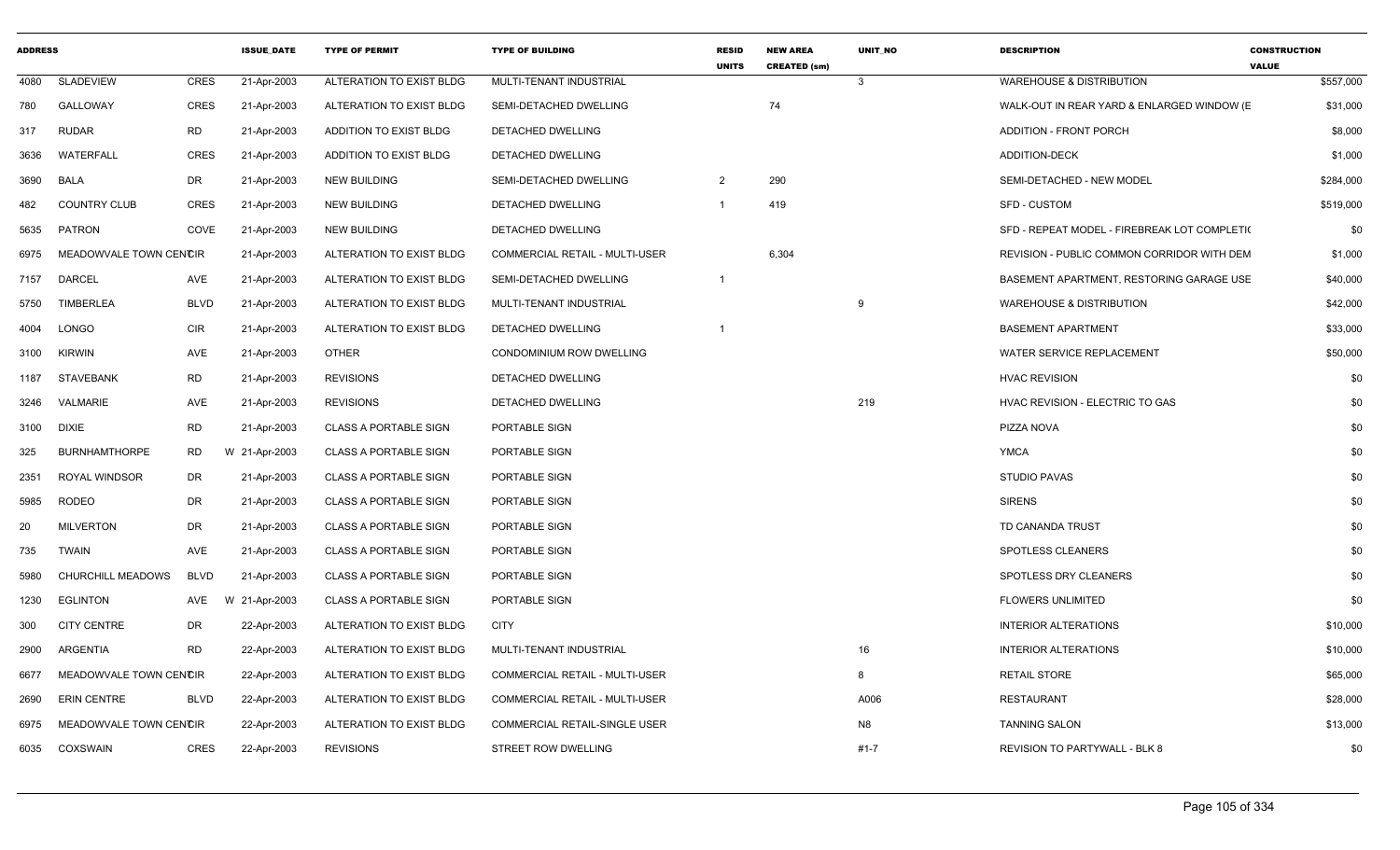| <b>ADDRESS</b> |                    |             | <b>ISSUE DATE</b> | <b>TYPE OF PERMIT</b>    | <b>TYPE OF BUILDING</b>               | <b>RESID</b><br><b>UNITS</b> | <b>NEW AREA</b><br><b>CREATED (sm)</b> | <b>UNIT NO</b> | <b>DESCRIPTION</b>                                | <b>CONSTRUCTION</b><br><b>VALUE</b> |
|----------------|--------------------|-------------|-------------------|--------------------------|---------------------------------------|------------------------------|----------------------------------------|----------------|---------------------------------------------------|-------------------------------------|
| 6065           | COXSWAIN           | <b>CRES</b> | 22-Apr-2003       | <b>REVISIONS</b>         | STREET ROW DWELLING                   |                              |                                        | #8-15          | REVISION TO PARTYWALL - BLK 8                     | \$0                                 |
| 6175           | <b>ROWERS</b>      | CRES        | 22-Apr-2003       | <b>REVISIONS</b>         | <b>STREET ROW DWELLING</b>            |                              |                                        | $#1 - 7$       | REVISION TO PARTYWALL - BLK 9                     | \$0                                 |
| 6145           | ROWERS             | CRES        | 22-Apr-2003       | <b>REVISIONS</b>         | STREET ROW DWELLING                   |                              |                                        | #8-15          | REVISION TO PARTYWALL - BLK 9                     | \$0                                 |
| 6176           | ROWERS             | CRES        | 22-Apr-2003       | <b>REVISIONS</b>         | STREET ROW DWELLING                   |                              |                                        | #1-8           | REVISION TO PARTYWALL - BLK 10                    | \$0                                 |
| 6144           | ROWERS             | CRES        | 22-Apr-2003       | <b>REVISIONS</b>         | STREET ROW DWELLING                   |                              |                                        | #9-16          | REVISION TO PARTYWALL - BLK 10                    | \$0                                 |
| 6080           | <b>ROWERS</b>      | CRES        | 22-Apr-2003       | <b>REVISIONS</b>         | STREET ROW DWELLING                   |                              |                                        | #1-8           | REVISION TO PARTYWALL - BLK 11                    | \$0                                 |
| 6112           | <b>ROWERS</b>      | CRES        | 22-Apr-2003       | <b>REVISIONS</b>         | STREET ROW DWELLING                   |                              |                                        | #9-16          | <b>REVISION TO PARTYWALL - BLK 11</b>             | \$0                                 |
| 6095           | ROWERS             | <b>CRES</b> | 22-Apr-2003       | <b>REVISIONS</b>         | STREET ROW DWELLING                   |                              |                                        | #1-9           | <b>REVISION TO PARTYWALL - BLK 12</b>             | \$0                                 |
| 6115           | <b>ROWERS</b>      | CRES        | 22-Apr-2003       | <b>REVISIONS</b>         | STREET ROW DWELLING                   |                              |                                        | #10-18         | <b>REVISION TO PARTYWALL - BLK 12</b>             | \$0                                 |
| 1025           | SWIFT              | LANE        | 22-Apr-2003       | <b>REVISIONS</b>         | STREET ROW DWELLING                   |                              |                                        | #1-3           | <b>REVISION TO PARTYWALL - BLK 15</b>             | \$0                                 |
| 6134           | ROWERS             | CRES        | 22-Apr-2003       | <b>REVISIONS</b>         | STREET ROW DWELLING                   |                              |                                        | $#1 - 7$       | REVISION TO PARTYWALL - BLK 16                    | \$0                                 |
| 6131           | <b>ROWERS</b>      | CRES        | 22-Apr-2003       | <b>REVISIONS</b>         | STREET ROW DWELLING                   |                              |                                        | #16-21         | REVISION TO PARTYWALL - BLK 17                    | \$0                                 |
| 6069           | <b>COXSWAIN</b>    | <b>CRES</b> | 22-Apr-2003       | <b>REVISIONS</b>         | STREET ROW DWELLING                   |                              |                                        | #16-20         | <b>REVISION TO PARTYWALL - BLK 18</b>             | \$0                                 |
| 592            | SOUTHDOWN          | <b>RD</b>   | 22-Apr-2003       | ADDITION TO EXIST BLDG   | COMMERCIAL - OTHER                    |                              | 1,127                                  |                | ADDITION - GREENHOUSE/WAREHOUSE, SHERIDAN         | \$0                                 |
| 795            | <b>RATHBURN</b>    | RD.         | E 22-Apr-2003     | <b>DEMOLITION</b>        | SCHOOL - SECONDARY                    |                              |                                        |                | DEMOLITION - SCHOOL - JOHN CABOT SECONDARY        | \$15,000                            |
| 1577           | <b>MEYERSIDE</b>   | DR          | 22-Apr-2003       | ADDITION TO EXIST BLDG   | SINGLE TENANT INDUSTRIAL              |                              | 634                                    |                | ADDITION - CONNECTION BETWEEN 2 EXISTING INC      | \$388,000                           |
| 2690           | <b>ERIN CENTRE</b> | <b>BLVD</b> | 22-Apr-2003       | <b>FASCIA SIGN</b>       | COMMERCIAL RETAIL - MULTI-USER        |                              |                                        | A006           | ONE (1) FASCIA SIGN - KFC                         | \$5,000                             |
| 3166           | <b>BAYTREE</b>     | <b>CRT</b>  | 22-Apr-2003       | ADDITION TO EXIST BLDG   | <b>DETACHED DWELLING</b>              |                              | 27                                     |                | ADDITION-2ND STOREY                               | \$23,000                            |
| 4060           | LONGO              | <b>CIR</b>  | 22-Apr-2003       | ADDITION TO EXIST BLDG   | DETACHED DWELLING                     |                              |                                        |                | ALTERATIONS-BASEMENT ENTRANCE                     | \$8,000                             |
| 3300           | RIDGEWAY           | DR          | 22-Apr-2003       | ALTERATION TO EXIST BLDG | MULTI-TENANT INDUSTRIAL               |                              |                                        | 13             | STORAGE WAREHOUSE                                 | \$171,000                           |
| 1891           | RATHBURN           | RD<br>F     | 22-Apr-2003       | <b>DEMOLITION</b>        | <b>COMMERCIAL RETAIL - MULTI-USER</b> |                              |                                        |                | DEMOLITION - PARTIAL FOR LONGO'S                  | \$15,000                            |
| 1490           | OGDEN              | AVE         | 22-Apr-2003       | ALTERATION TO EXIST BLDG | SCHOOL - SECONDARY                    |                              | 233                                    |                | <b>INTERIOR ALTERATIONS</b>                       | \$43,000                            |
| 100            | <b>CITY CENTRE</b> | DR          | 22-Apr-2003       | ALTERATION TO EXIST BLDG | COMMERCIAL RETAIL - MULTI-USER        |                              | 121                                    | 1-204          | <b>RETAIL &amp; HAIR SALON</b>                    | \$34,000                            |
| 5099           | <b>CREEKBANK</b>   | <b>RD</b>   | 22-Apr-2003       | ELECTROMAG LOCK DEVICE   | <b>INDUSTRIAL - OTHER</b>             |                              |                                        |                | <b>MAGLOCKS</b>                                   | \$50,000                            |
| 3561           | BALA               | DR          | 22-Apr-2003       | <b>NEW BUILDING</b>      | SEMI-DETACHED DWELLING                | $\overline{2}$               | 312                                    |                | SEMI-DETACHED - REPEAT MODEL, FIREBREAK LOT       | \$275,000                           |
| 3573           | BALA               | <b>DR</b>   | 22-Apr-2003       | <b>NEW BUILDING</b>      | SEMI-DETACHED DWELLING                | $\overline{2}$               | 339                                    |                | SEMI-DETACHED - REPEAT MODEL                      | \$300,000                           |
| 3627           | BALA               | DR          | 22-Apr-2003       | <b>NEW BUILDING</b>      | SEMI-DETACHED DWELLING                | 2                            | 339                                    |                | SEMI-DETACHED - REPEAT MODEL *****Revised to com- | \$300,000                           |
| 5569           | KATY               | GATE        | 22-Apr-2003       | <b>NEW BUILDING</b>      | SEMI-DETACHED DWELLING                | 2                            | 339                                    |                | SEMI-DETACHED - REPEAT MODEL                      | \$300,000                           |
|                |                    |             |                   |                          |                                       |                              |                                        |                |                                                   |                                     |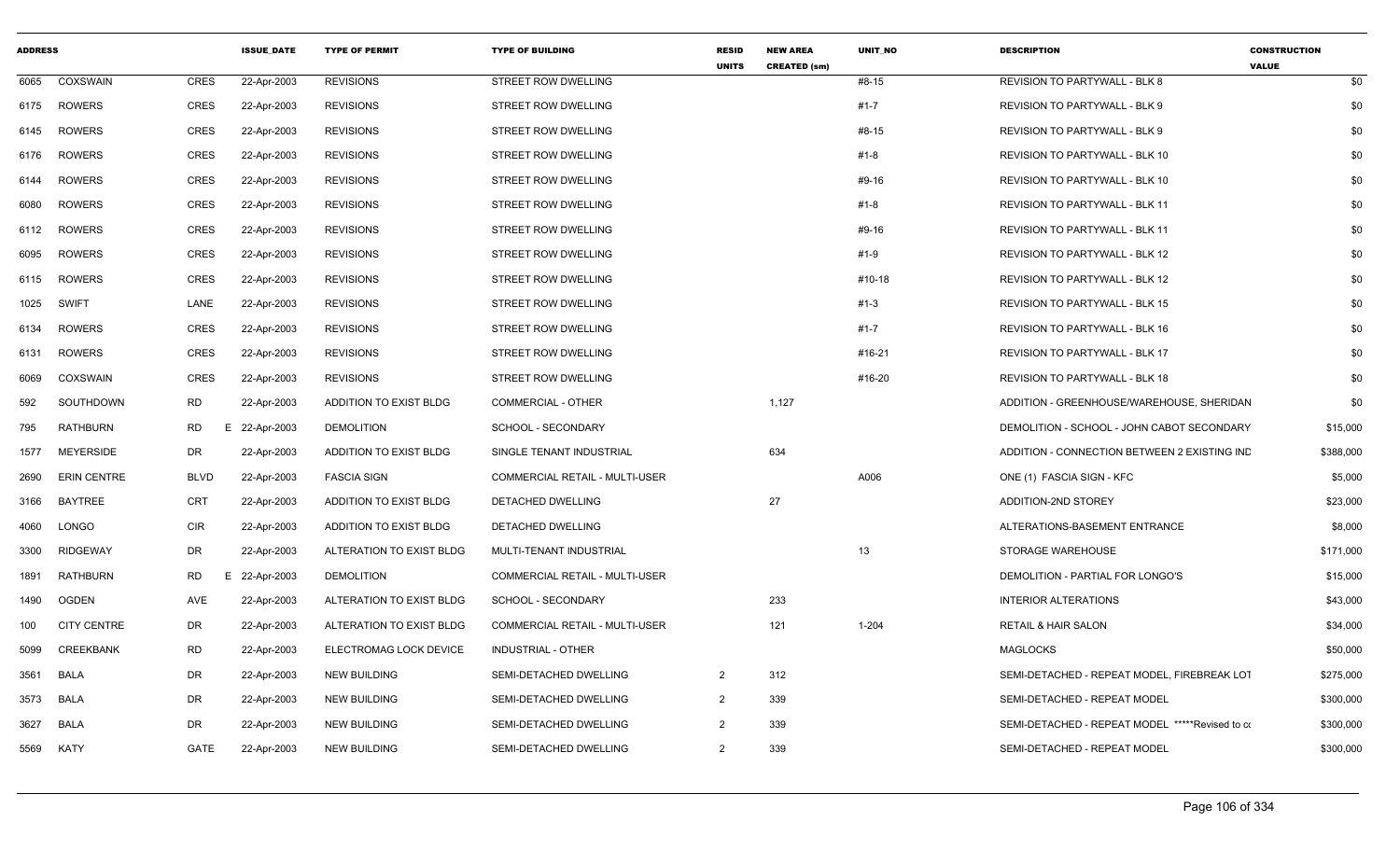| <b>ADDRESS</b> |                          |                 | <b>ISSUE DATE</b> | <b>TYPE OF PERMIT</b>        | <b>TYPE OF BUILDING</b>  | <b>RESID</b><br><b>UNITS</b> | <b>NEW AREA</b><br><b>CREATED (sm)</b> | <b>UNIT NO</b> | <b>DESCRIPTION</b>                           | <b>CONSTRUCTION</b><br><b>VALUE</b> |
|----------------|--------------------------|-----------------|-------------------|------------------------------|--------------------------|------------------------------|----------------------------------------|----------------|----------------------------------------------|-------------------------------------|
| 5939           | <b>BASSINGER</b>         | PL              | 22-Apr-2003       | <b>REVISIONS</b>             | <b>DETACHED DWELLING</b> |                              | 258                                    |                | <b>MODEL REVISION</b>                        | \$0                                 |
| 3616           | SOUTHWICK                | ST              | 22-Apr-2003       | <b>REVISIONS</b>             | SEMI-DETACHED DWELLING   |                              |                                        |                | REVISION - NEW EL.C CNR UPGRADE TO MODEL 20  | \$0                                 |
| 274            | <b>HOLLYMOUNT</b>        | <b>DR</b>       | 22-Apr-2003       | ALTERATION TO EXIST BLDG     | ROW DWELLING             |                              |                                        |                | <b>BASEMENT WASHROOM</b>                     | \$0                                 |
| 3549           | <b>BALA</b>              | <b>DR</b>       | 22-Apr-2003       | <b>NEW BUILDING</b>          | SEMI-DETACHED DWELLING   | $\overline{2}$               | 339                                    |                | SEMI-DETACHED - REPEAT MODEL                 | \$300,000                           |
| 2227           | <b>DIXIE</b>             | <b>RD</b>       | 22-Apr-2003       | ALTERATION TO EXIST BLDG     | DETACHED DWELLING        |                              |                                        |                | <b>CONVERSION TO GAS HEATING</b>             | \$8,000                             |
| 2401           | FIFTH LINE WEST          |                 | 22-Apr-2003       | ALTERATION TO EXIST BLDG     | CONDOMINIUM ROW DWELLING |                              | 988                                    | #2-14(EVEN)    | REVISIONS TO HEATING -CONDOMINIUM ROW DWE    | \$0                                 |
| 1525           | <b>JALNA</b>             | AVE             | 22-Apr-2003       | <b>DEMOLITION</b>            | DETACHED DWELLING        | -1                           |                                        |                | <b>DEMOLITION - SFD</b>                      | \$8,000                             |
| 4610           | EASTGATE                 | <b>PKY</b>      | 22-Apr-2003       | ALTERATION TO EXIST BLDG     | MULTI-TENANT INDUSTRIAL  |                              |                                        | $\mathcal{P}$  | PLUMBING ONLY                                | \$3,000                             |
| $\mathbf 0$    | <b>EGLINTON</b>          | AVE<br>E        | 22-Apr-2003       | <b>CLASS A PORTABLE SIGN</b> | PORTABLE SIGN            |                              |                                        |                | <b>LIVING ARTS CENTRE</b>                    | \$0                                 |
| 1434           | <b>PICKWICK</b>          | DR              | 22-Apr-2003       | ADDITION TO EXIST BLDG       | DETACHED DWELLING        |                              |                                        |                | <b>ADDITION-DECK</b>                         | \$2,000                             |
| $\mathbf 0$    | <b>MAVIS</b>             | <b>RD</b>       | 22-Apr-2003       | <b>CLASS A PORTABLE SIGN</b> | PORTABLE SIGN            |                              |                                        |                | LIVING ARTS CENTRE                           | \$0                                 |
| 224            | <b>LAKESHORE</b>         | <b>RD</b>       | W 22-Apr-2003     | <b>CLASS A PORTABLE SIGN</b> | PORTABLE SIGN            |                              |                                        |                | <b>DR. PATRICIA KMET</b>                     | \$0                                 |
| 335            | <b>BRUNEL</b>            | <b>RD</b>       | 22-Apr-2003       | <b>CLASS A PORTABLE SIGN</b> | PORTABLE SIGN            |                              |                                        |                | <b>CONSUMERS TIRE</b>                        | \$0                                 |
| $\mathbf 0$    | <b>WINSTON CHURCHILL</b> | <b>BLVD</b>     | 22-Apr-2003       | <b>CLASS A PORTABLE SIGN</b> | PORTABLE SIGN            |                              |                                        |                | ONTARIO EARLY CHILDHOOD LEARNING CENTRE      | \$0                                 |
| 1633           | MEYERSIDE                | <b>DR</b>       | 22-Apr-2003       | ADDITION TO EXIST BLDG       | SINGLE TENANT INDUSTRIAL |                              | 634                                    |                | ADDITION - CONNECTION BETWEEN 2 EXISTING IND | \$388,000                           |
| $\mathbf 0$    | <b>ERIN MILLS</b>        | PKY             | 22-Apr-2003       | <b>CLASS A PORTABLE SIGN</b> | PORTABLE SIGN            |                              |                                        |                | ONTARIO EARLY CHILDHOOD LEARNING CENTRE      | \$0                                 |
| $\mathbf 0$    | <b>HURONTARIO</b>        | ST              | 22-Apr-2003       | <b>CLASS A PORTABLE SIGN</b> | PORTABLE SIGN            |                              |                                        |                | ONTARIO EARLY CHILDHOOD LEARNING CENTRE      | \$0                                 |
| $\mathbf 0$    | <b>EGLINTON</b>          | AVE             | W 22-Apr-2003     | <b>CLASS A PORTABLE SIGN</b> | PORTABLE SIGN            |                              |                                        |                | ONTARIO EARLY CHILDHOOD LEARNING CENTRE      | \$0                                 |
| $\mathbf 0$    | <b>MAVIS</b>             | <b>RD</b>       | 22-Apr-2003       | <b>CLASS A PORTABLE SIGN</b> | PORTABLE SIGN            |                              |                                        |                | ONTARIO EARLY CHILDHOOD LEARNING CENTRE      | \$0                                 |
| $\mathbf 0$    | <b>WINSTON CHURCHILL</b> | <b>BLVD</b>     | 22-Apr-2003       | <b>CLASS A PORTABLE SIGN</b> | PORTABLE SIGN            |                              |                                        |                | ONTARIO EARLY CHILDHOOD LEARNING CENTRE      | \$0                                 |
| $\mathbf 0$    | <b>WINSTON CHURCHILL</b> | <b>BLVD</b>     | 22-Apr-2003       | <b>CLASS A PORTABLE SIGN</b> | PORTABLE SIGN            |                              |                                        |                | TRANSPORTATION AND WORKS DEPARTMENT          | \$0                                 |
| $\mathbf 0$    | <b>PAISLEY</b>           | BLVD            | W 22-Apr-2003     | <b>CLASS A PORTABLE SIGN</b> | PORTABLE SIGN            |                              |                                        |                | TRANSPORTATION AND WORKS DEPARTMENT          | \$0                                 |
| $\mathbf 0$    | <b>NORTH SERVICE</b>     | <b>RD</b>       | 22-Apr-2003       | <b>CLASS A PORTABLE SIGN</b> | PORTABLE SIGN            |                              |                                        |                | TRANSPORTATION AND WORKS DEPARTMENT          | \$0                                 |
| $\mathbf 0$    | <b>ERIN MILLS</b>        | <b>PKY</b>      | 22-Apr-2003       | <b>CLASS A PORTABLE SIGN</b> | PORTABLE SIGN            |                              |                                        |                | TRANSPORTATION AND WORKS DEPARTMENT          | \$0                                 |
| $\mathbf 0$    | <b>BURNHAMTHORPE</b>     | <b>RD</b><br>Е. | 22-Apr-2003       | <b>CLASS A PORTABLE SIGN</b> | PORTABLE SIGN            |                              |                                        |                | TRANSPORTATION AND WORKS DEPARTMENT          | \$0                                 |
| 635            | VANESSA                  | CRES            | 22-Apr-2003       | ALTERATION TO EXIST BLDG     | DETACHED DWELLING        |                              |                                        |                | <b>SEWER CONVERSION</b>                      | \$5,000                             |
| $\mathbf 0$    | MAVIS                    | <b>RD</b>       | 22-Apr-2003       | <b>CLASS A PORTABLE SIGN</b> | PORTABLE SIGN            |                              |                                        |                | TRANSPORTATION AND WORKS DEPARTMENT          | \$0                                 |
| $\Omega$       | <b>AIRPORT</b>           | <b>RD</b>       | 22-Apr-2003       | <b>CLASS A PORTABLE SIGN</b> | PORTABLE SIGN            |                              |                                        |                | TRANSPORTATION AND WORKS DEPARTMENT          | \$0                                 |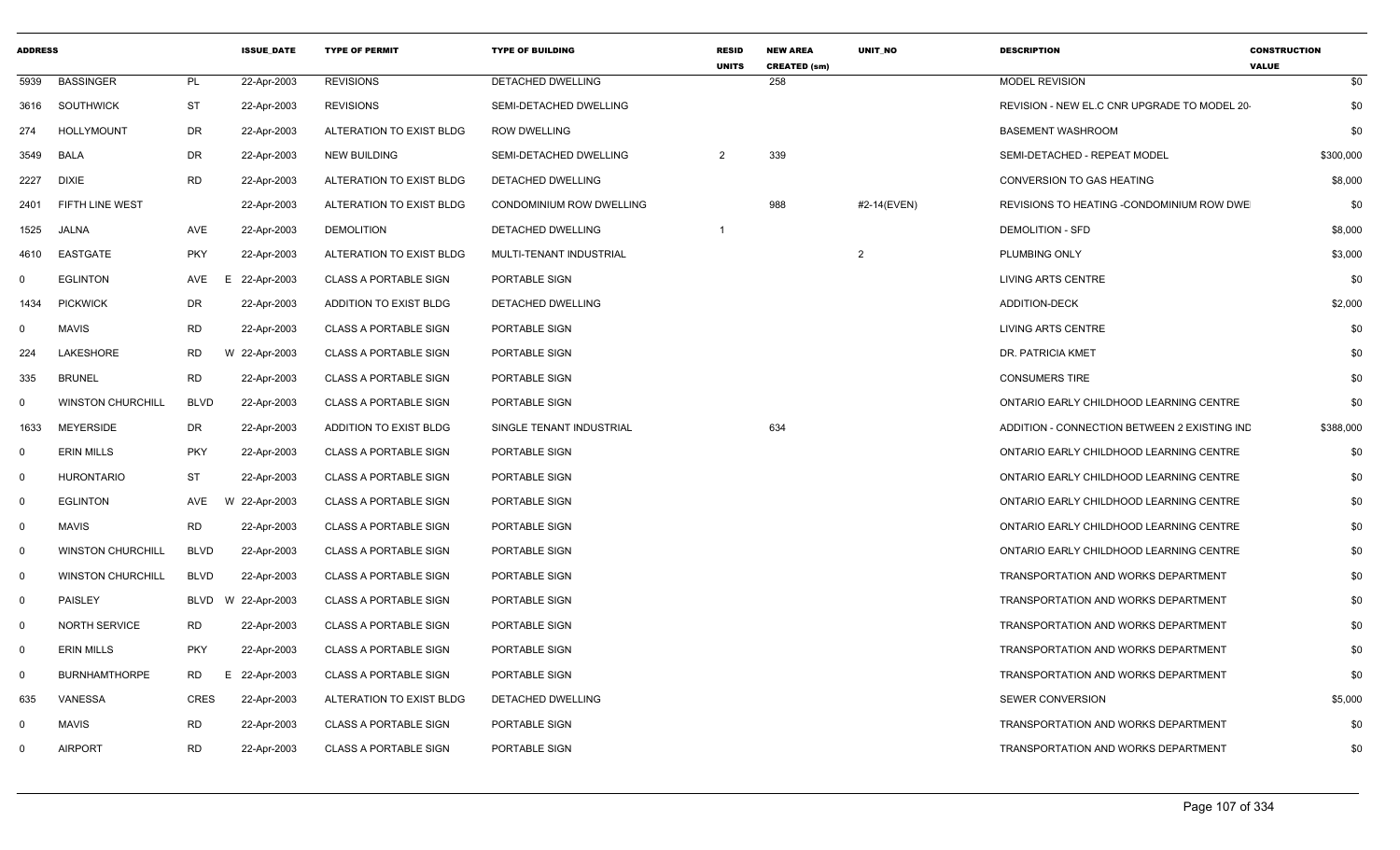| <b>ADDRESS</b> |                        |             | <b>ISSUE DATE</b> | <b>TYPE OF PERMIT</b>        | <b>TYPE OF BUILDING</b>               | <b>RESID</b><br><b>UNITS</b> | <b>NEW AREA</b><br><b>CREATED (sm)</b> | <b>UNIT NO</b> | <b>DESCRIPTION</b>                         | <b>CONSTRUCTION</b><br><b>VALUE</b> |
|----------------|------------------------|-------------|-------------------|------------------------------|---------------------------------------|------------------------------|----------------------------------------|----------------|--------------------------------------------|-------------------------------------|
| $\mathbf 0$    | <b>DUNDAS</b>          | <b>ST</b>   | W 22-Apr-2003     | <b>CLASS A PORTABLE SIGN</b> | PORTABLE SIGN                         |                              |                                        |                | <b>TRANSPORTATION AND WORKS DEPARTMENT</b> | \$0                                 |
| 0              | <b>ERIN MILLS</b>      | <b>PKY</b>  | 22-Apr-2003       | <b>CLASS A PORTABLE SIGN</b> | PORTABLE SIGN                         |                              |                                        |                | TRANSPORTATION AND WORKS DEPARTMENT        | \$0                                 |
| 377            | <b>BURNHAMTHORPE</b>   | <b>RD</b>   | Е.<br>23-Apr-2003 | ALTERATION TO EXIST BLDG     | COMMERCIAL OFFICE - MULTI-USER        |                              |                                        | 121            | PROFESSIONAL OFFICE (RMT AND CHIROPRACTOR  | \$29,000                            |
| 5625           | <b>PASSION FLOWER</b>  | <b>BLVD</b> | 23-Apr-2003       | <b>NEW BUILDING</b>          | SEMI-DETACHED DWELLING                | $\overline{2}$               | 334                                    |                | SEMI-DETACHED - NEW MODEL                  | \$328,000                           |
| 5931           | <b>CABRERA</b>         | <b>CRES</b> | 23-Apr-2003       | <b>NEW BUILDING</b>          | DETACHED DWELLING                     | $\overline{1}$               | 185                                    |                | SFD - REPEAT MODEL                         | \$164,000                           |
| 5935           | <b>CABRERA</b>         | <b>CRES</b> | 23-Apr-2003       | <b>NEW BUILDING</b>          | DETACHED DWELLING                     | -1                           | 173                                    |                | <b>SFD - REPEAT MODEL</b>                  | \$153,000                           |
| 2224           | PERRAN                 | DR          | 23-Apr-2003       | ADDITION TO EXIST BLDG       | DETACHED DWELLING                     |                              | 53                                     |                | ADDITION-2STOREY                           | \$46,000                            |
| 128            | QUEEN                  | <b>ST</b>   | S<br>23-Apr-2003  | ALTERATION TO EXIST BLDG     | <b>COMMERCIAL RETAIL - MULTI-USER</b> |                              |                                        | PT 16-17       | ALTERATIONS-DESIGNATED SMOKING ROOM        | \$13,000                            |
| 6975           | MEADOWVALE TOWN CENCIR |             | 23-Apr-2003       | <b>FASCIA SIGN</b>           | COMMERCIAL RETAIL - MULTI-USER        |                              |                                        | N-8            | 1 FASCIA SIGN - BEACH BABY TANNING         | \$5,000                             |
| 3693           | <b>BALA</b>            | DR          | 23-Apr-2003       | <b>NEW BUILDING</b>          | SEMI-DETACHED DWELLING                | $\overline{2}$               | 322                                    |                | SEMI-DETACHED - REPEAT MODEL               | \$285,000                           |
| 5610           | <b>FRESHWATER</b>      | <b>DR</b>   | 23-Apr-2003       | <b>NEW BUILDING</b>          | SEMI-DETACHED DWELLING                | $\overline{2}$               | 322                                    |                | SEMI-DETACHED - REPEAT MODEL               | \$285,000                           |
| 3296           | CHARMAINE              | <b>HTS</b>  | 23-Apr-2003       | ADDITION TO EXIST BLDG       | DETACHED DWELLING                     |                              | 14                                     |                | ADDITION-1STOREY                           | \$12,000                            |
| 3769           | <b>DEEPWOOD</b>        | <b>HTS</b>  | 23-Apr-2003       | <b>NEW BUILDING</b>          | SEMI-DETACHED DWELLING                | 2                            | 322                                    |                | SEMI-DETACHED - REPEAT MODEL               | \$285,000                           |
| 6012           | <b>GROSSBEAK</b>       | DR          | 23-Apr-2003       | ALTERATION TO EXIST BLDG     | DETACHED DWELLING                     |                              |                                        |                | ALTERATIONS-BASEMENT WALKOUT               | \$10,000                            |
| 2040           | <b>DUNDAS</b>          | <b>ST</b>   | E 23-Apr-2003     | <b>CLASS A PORTABLE SIGN</b> | PORTABLE SIGN                         |                              |                                        |                | <b>FUTURE SHOP</b>                         | \$0                                 |
| 3221           | <b>DERRY</b>           | <b>RD</b>   | W 23-Apr-2003     | <b>CLASS A PORTABLE SIGN</b> | PORTABLE SIGN                         |                              |                                        |                | HOME OF DENTISTRY                          | \$0                                 |
| 660            | <b>EGLINTON</b>        | AVE         | W 23-Apr-2003     | <b>CLASS A PORTABLE SIGN</b> | PORTABLE SIGN                         |                              |                                        |                | ANGELO'S FLOWERS AND GIFTS                 | \$0                                 |
| 2980           | <b>CROSSCURRENT</b>    | DR          | 23-Apr-2003       | <b>CLASS A PORTABLE SIGN</b> | PORTABLE SIGN                         |                              |                                        |                | TOP HAT DRY CLEANERS                       | \$0                                 |
| 2555           | <b>ERIN CENTRE</b>     | <b>BLVD</b> | 23-Apr-2003       | <b>CLASS A PORTABLE SIGN</b> | PORTABLE SIGN                         |                              |                                        |                | TOP HAT CLEANERS                           | \$0                                 |
| 1450           | <b>MEYERSIDE</b>       | DR          | 23-Apr-2003       | <b>CLASS A PORTABLE SIGN</b> | PORTABLE SIGN                         |                              |                                        |                | <b>BACK BURNER</b>                         | \$0                                 |
| 5700           | <b>MAVIS</b>           | RD          | 23-Apr-2003       | <b>CLASS A PORTABLE SIGN</b> | PORTABLE SIGN                         |                              |                                        |                | CROSS ROADS DENTAL (On Mavis)              | \$0                                 |
| 7205           | <b>GOREWAY</b>         | DR          | 23-Apr-2003       | <b>CLASS A PORTABLE SIGN</b> | PORTABLE SIGN                         |                              |                                        |                | <b>SHOPPERS</b>                            | \$0                                 |
| 2575           | <b>DUNDAS</b>          | ST          | W 23-Apr-2003     | <b>CLASS A PORTABLE SIGN</b> | PORTABLE SIGN                         |                              |                                        |                | <b>HEARTH MANOR</b>                        | \$0                                 |
| 6485           | <b>MISSISSAUGA</b>     | <b>RD</b>   | 23-Apr-2003       | <b>CLASS A PORTABLE SIGN</b> | PORTABLE SIGN                         |                              |                                        |                | DIMMI PIZZA AND PASTA                      | \$0                                 |
| 1825           | <b>DUNDAS</b>          | ST          | Е.<br>23-Apr-2003 | <b>CLASS A PORTABLE SIGN</b> | PORTABLE SIGN                         |                              |                                        |                | LET'S HAVE FUN                             | \$0                                 |
| 6400           | <b>MILLCREEK</b>       | DR          | 23-Apr-2003       | <b>CLASS A PORTABLE SIGN</b> | PORTABLE SIGN                         |                              |                                        |                | SPORTS TRADERS (on erin mills pkwy)        | \$0                                 |
| 4500           | <b>DIXIE</b>           | <b>RD</b>   | 23-Apr-2003       | <b>CLASS A PORTABLE SIGN</b> | PORTABLE SIGN                         |                              |                                        |                | <b>VENATOR ELECTRONICS</b>                 | \$0                                 |
| 0              | <b>HAIG</b>            | <b>BLVD</b> | 23-Apr-2003       | <b>CLASS A PORTABLE SIGN</b> | PORTABLE SIGN                         |                              |                                        |                | ORCHARD HEIGHTS TENNIS ASSOCIATION         | \$0                                 |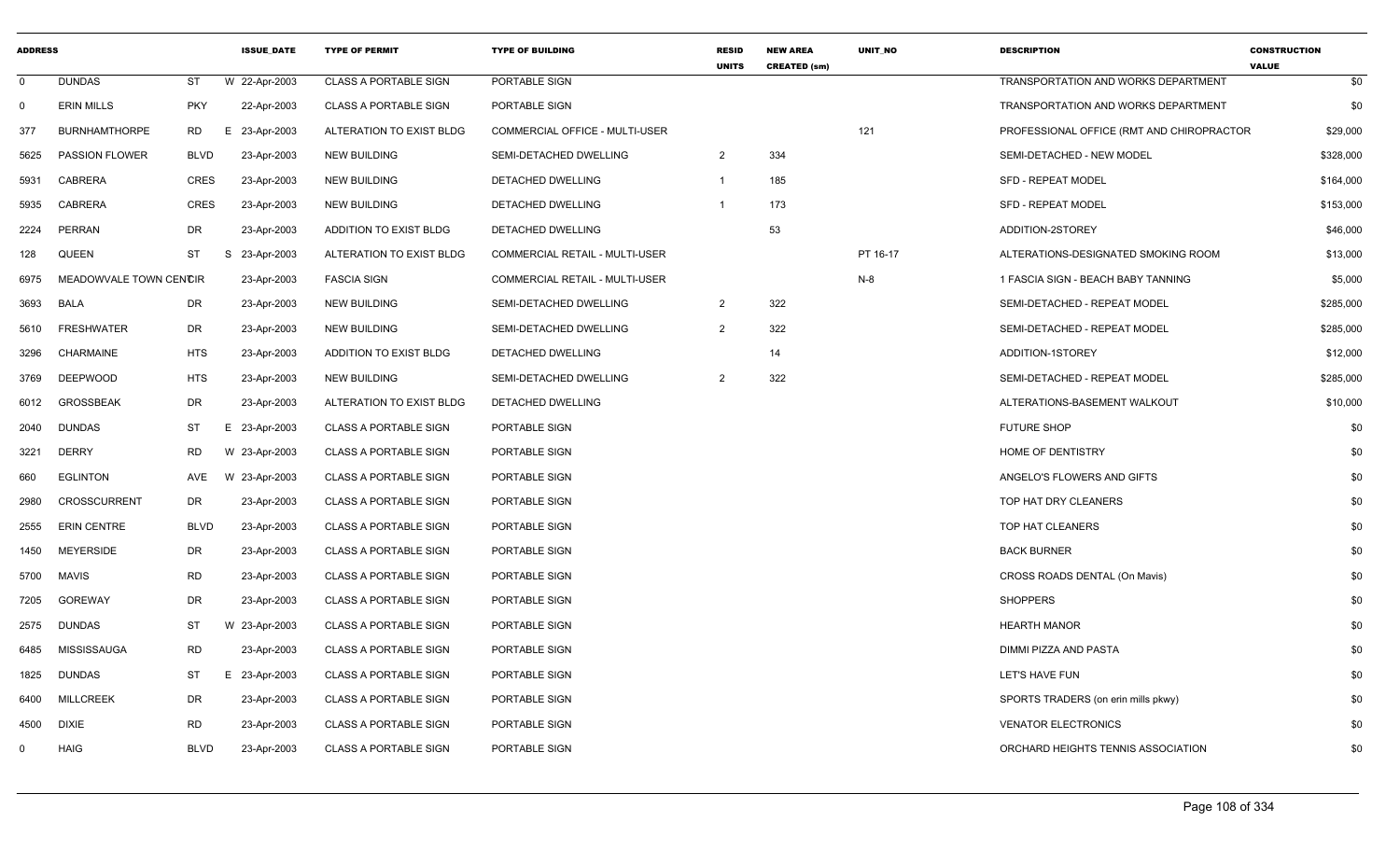| <b>ADDRESS</b> |                      |             | <b>ISSUE DATE</b> | <b>TYPE OF PERMIT</b>        | <b>TYPE OF BUILDING</b>               | <b>RESID</b><br><b>UNITS</b> | <b>NEW AREA</b><br><b>CREATED (sm)</b> | <b>UNIT NO</b> | <b>DESCRIPTION</b>                              | <b>CONSTRUCTION</b><br><b>VALUE</b> |
|----------------|----------------------|-------------|-------------------|------------------------------|---------------------------------------|------------------------------|----------------------------------------|----------------|-------------------------------------------------|-------------------------------------|
| 5927           | <b>CABRERA</b>       | CRES        | 23-Apr-2003       | <b>NEW BUILDING</b>          | DETACHED DWELLING                     | $\overline{1}$               | 186                                    |                | <b>SFD - REPEAT MODEL</b>                       | \$165,000                           |
|                | 1310 DUNDAS          | <b>ST</b>   | E 23-Apr-2003     | <b>CLASS A PORTABLE SIGN</b> | PORTABLE SIGN                         |                              |                                        |                | <b>FLOWERS SOLUTIONS</b>                        | \$0                                 |
| 1187           | <b>WOODEDEN</b>      | DR          | 23-Apr-2003       | <b>DEMOLITION</b>            | <b>DETACHED DWELLING</b>              | $\overline{1}$               |                                        |                | DEMOLITION - SFD & DETACHED GARAGE              | \$8,000                             |
| 250            | <b>EXPORT</b>        | <b>BLVD</b> | 24-Apr-2003       | <b>NEW BUILDING</b>          | COMMERCIAL - OTHER                    |                              | 7,635                                  |                | NEW - HOTEL(102 Units), COMFORT SUITES, 1381794 | \$9,881,000                         |
| 4862           | <b>MARBLE ARCH</b>   | <b>MEWS</b> | 24-Apr-2003       | NEW BUILDING                 | SEMI-DETACHED DWELLING                | $\overline{2}$               | 306                                    |                | SEMI-DETACHED - REPEAT MODEL                    | \$270,000                           |
| 4802           | COLOMBO              | CRES        | 24-Apr-2003       | <b>NEW BUILDING</b>          | DETACHED DWELLING                     | $\overline{1}$               | 254                                    |                | <b>SFD - NEW MODEL</b>                          | \$250,000                           |
| 6521           | <b>GLEN ERIN</b>     | DR          | 24-Apr-2003       | <b>OTHER</b>                 | APARTMENT (> 6 UNITS)                 |                              |                                        |                | FIRE ALARM SYSTEM                               | \$75,000                            |
| 6509           | <b>GLEN ERIN</b>     | DR          | 24-Apr-2003       | <b>OTHER</b>                 | APARTMENT (> 6 UNITS)                 |                              |                                        |                | FIRE ALARM SYSTEM                               | \$75,000                            |
| 3185           | AMERICAN             | DR          | 24-Apr-2003       | ALTERATION TO EXIST BLDG     | SINGLE TENANT INDUSTRIAL              |                              |                                        | BDGA&B         | WAREHOUSING                                     | \$653,000                           |
| 4846           | <b>MARBLE ARCH</b>   | <b>MEWS</b> | 24-Apr-2003       | NEW BUILDING                 | SEMI-DETACHED DWELLING                | 2                            | 366                                    |                | SEMI-DETACHED - REPEAT MODEL                    | \$323,000                           |
| 3210           | AIRWAY               | DR          | 24-Apr-2003       | ALTERATION TO EXIST BLDG     | INDUSTRIAL - OTHER                    |                              |                                        |                | STORAGE & DISTRIBUTION                          | \$521,000                           |
| 5035           | <b>HURONTARIO</b>    | <b>ST</b>   | 24-Apr-2003       | ALTERATION TO EXIST BLDG     | COMMERCIAL OFFICE- SINGLE USER        |                              |                                        | E <sub>1</sub> | <b>LIQUOR STORE</b>                             | \$51,000                            |
| 3130           | LAIRD                | <b>RD</b>   | 24-Apr-2003       | ALTERATION TO EXIST BLDG     | MULTI-TENANT INDUSTRIAL               |                              |                                        | #5             | STORAGE WAREHOUSE                               | \$1,000                             |
| 6833           | <b>GOLDEN HILLS</b>  | <b>WAY</b>  | 24-Apr-2003       | NEW BUILDING                 | DETACHED DWELLING                     | $\overline{1}$               | 225                                    |                | <b>SFD - REPEAT MODEL</b>                       | \$199,000                           |
| 5035           | <b>HURONTARIO</b>    | ST          | 24-Apr-2003       | ALTERATION TO EXIST BLDG     | <b>COMMERCIAL RETAIL - MULTI-USER</b> |                              |                                        | 9              | <b>INTERIOR ALTERATIONS</b>                     | \$276,000                           |
| 2349           | <b>DELKUS</b>        | CRES        | 24-Apr-2003       | NEW BUILDING                 | DETACHED DWELLING                     |                              |                                        |                | NEW-DETACHED GARAGE                             | \$13,000                            |
| 2394           | YORKTOWN             | <b>CIR</b>  | 24-Apr-2003       | <b>INGROUND POOL</b>         | DETACHED DWELLING                     |                              |                                        |                |                                                 | \$0                                 |
| 2401           | <b>COUNCIL RING</b>  | <b>RD</b>   | 24-Apr-2003       | <b>INGROUND POOL</b>         | DETACHED DWELLING                     |                              |                                        |                |                                                 | \$0                                 |
| 1010           | DREAM CREST          | <b>RD</b>   | 24-Apr-2003       | <b>OTHER</b>                 | COMMERCIAL RETAIL - MULTI-USER        |                              |                                        |                | <b>SITE SERVICING</b>                           | \$150,000                           |
| 1508           | <b>GRAZIA</b>        | CRT         | 24-Apr-2003       | ALTERATION TO EXIST BLDG     | DETACHED DWELLING                     |                              |                                        |                | ALTERATIONS-GARAGE CONVERSION TO HABITABL       | \$2,000                             |
| 2350           | <b>CAWTHRA</b>       | <b>RD</b>   | 24-Apr-2003       | <b>CLASS A PORTABLE SIGN</b> | PORTABLE SIGN                         |                              |                                        |                | SHOOT 2 SCORES GREAT                            | \$0                                 |
| 5700           | MAVIS                | <b>RD</b>   | 24-Apr-2003       | <b>CLASS A PORTABLE SIGN</b> | PORTABLE SIGN                         |                              |                                        |                | CROSS ROADS DENTAL (on Mavis)                   | \$0                                 |
| 1573           | NORTHMOUNT           | AVE         | 24-Apr-2003       | ADDITION TO EXIST BLDG       | DETACHED DWELLING                     |                              |                                        |                | ADDITION-NEW PORCH                              | \$10,000                            |
| 512            | <b>BRISTOL</b>       | <b>RD</b>   | W 24-Apr-2003     | CLASS A PORTABLE SIGN        | PORTABLE SIGN                         |                              |                                        |                | SO-USE CREDIT UNION                             | \$0                                 |
| 4120           | <b>DIXIE</b>         | <b>RD</b>   | 24-Apr-2003       | <b>CLASS A PORTABLE SIGN</b> | PORTABLE SIGN                         |                              |                                        |                | <b>GILDA'S FLOWER STUDIO</b>                    | \$0                                 |
| 980            | <b>BURNHAMTHORPE</b> | <b>RD</b>   | E 24-Apr-2003     | <b>CLASS A PORTABLE SIGN</b> | PORTABLE SIGN                         |                              |                                        |                | 241 PIZZA                                       | \$0                                 |
| 7276           | <b>BREAD FRUIT</b>   | LANE        | 24-Apr-2003       | <b>INGROUND POOL</b>         | DETACHED DWELLING                     |                              |                                        |                |                                                 | \$0                                 |
| 470            | TREMBLANT            | <b>CRT</b>  | 24-Apr-2003       | <b>NEW BUILDING</b>          | DETACHED DWELLING                     | $\overline{1}$               | 257                                    |                | <b>SFD - REPEAT MODEL</b>                       | \$227,000                           |
|                |                      |             |                   |                              |                                       |                              |                                        |                |                                                 |                                     |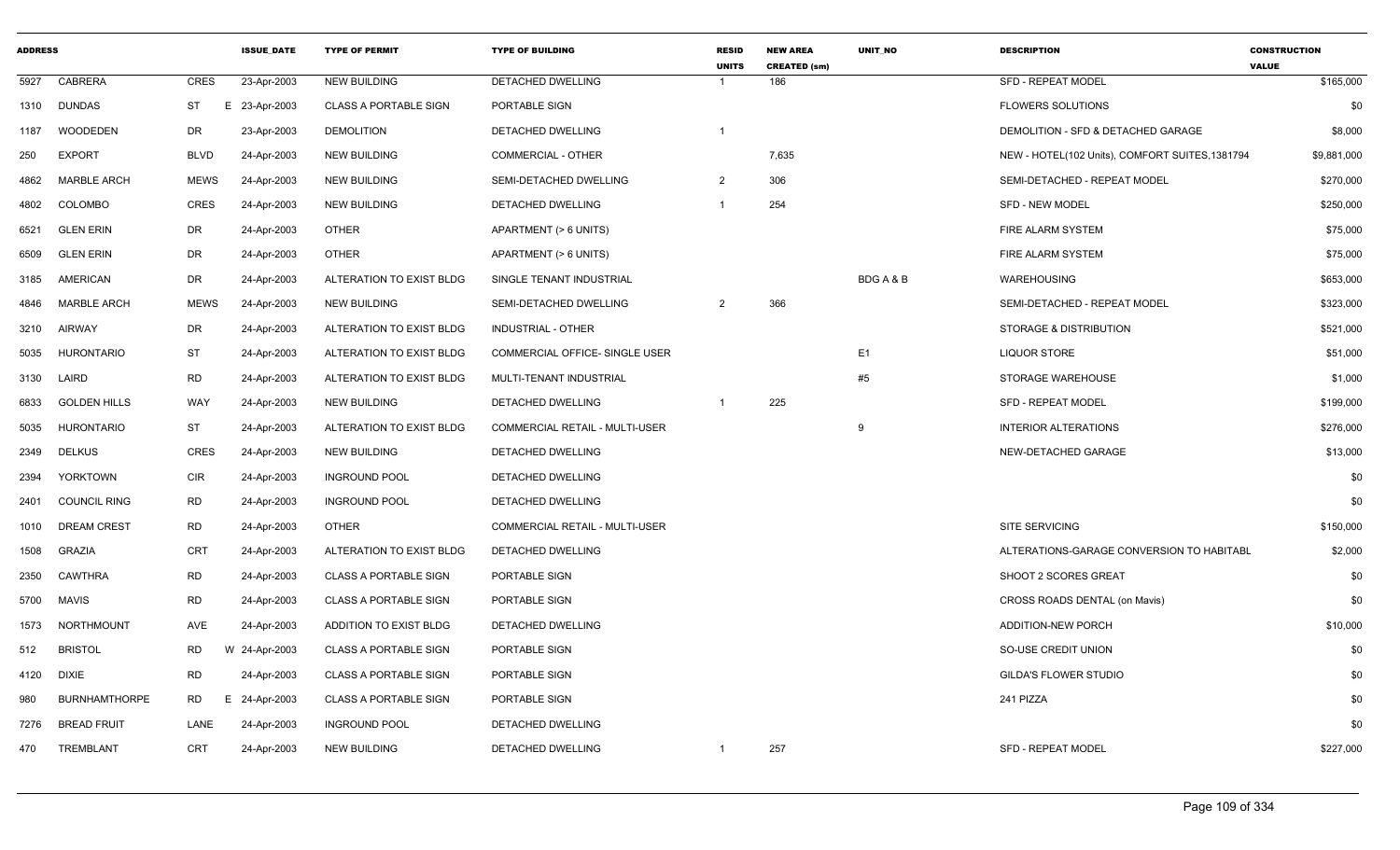| <b>ADDRESS</b> |                        |             | <b>ISSUE DATE</b> | <b>TYPE OF PERMIT</b>        | <b>TYPE OF BUILDING</b>               | <b>RESID</b><br><b>UNITS</b> | <b>NEW AREA</b><br><b>CREATED (sm)</b> | <b>UNIT NO</b>  | <b>DESCRIPTION</b>                            | <b>CONSTRUCTION</b><br><b>VALUE</b> |
|----------------|------------------------|-------------|-------------------|------------------------------|---------------------------------------|------------------------------|----------------------------------------|-----------------|-----------------------------------------------|-------------------------------------|
| 3411           | <b>MAVIS</b>           | <b>RD</b>   | 24-Apr-2003       | <b>CLASS A PORTABLE SIGN</b> | PORTABLE SIGN                         |                              |                                        |                 | TIM HORTON'S                                  | \$0                                 |
| 4807           | <b>DUNOON</b>          | <b>DR</b>   | 24-Apr-2003       | <b>NEW BUILDING</b>          | DETACHED DWELLING                     |                              | 273                                    |                 | <b>SFD - REPEAT MODEL</b>                     | \$242,000                           |
| 1516           | <b>APPLEWOOD</b>       | <b>RD</b>   | 24-Apr-2003       | <b>INGROUND POOL</b>         | DETACHED DWELLING                     |                              |                                        |                 |                                               | \$0                                 |
| 2943           | <b>GARDENVIEW</b>      | <b>CRES</b> | 25-Apr-2003       | <b>OTHER</b>                 | DETACHED DWELLING                     |                              |                                        |                 | <b>ADDITION - DECK</b>                        | \$1,000                             |
| 4620           | <b>GUILDWOOD</b>       | WAY         | 25-Apr-2003       | <b>NEW BUILDING</b>          | APARTMENT (> 6 UNITS)                 | 24                           | 2,141                                  |                 | NEW - SKYLIGHT APARTMENT - BLD 3, (24 UNITS)  | \$1,891,000                         |
| 4620           | <b>GUILDWOOD</b>       | WAY         | 25-Apr-2003       | <b>NEW BUILDING</b>          | APARTMENT (> 6 UNITS)                 | 28                           | 2,498                                  |                 | NEW - SKYLIGHT APARTMENT BLG 4 (28 UNITS)     | \$2,206,000                         |
| 1775           | <b>BRISTOL</b>         | RD          | W 25-Apr-2003     | <b>NEW BUILDING</b>          | <b>CHURCH</b>                         |                              | 1,304                                  |                 | NEW - CHURCH, ST ILIJA MACEDONIAN CHURCH, FC  | \$1,754,000                         |
| 6975           | MEADOWVALE TOWN CENCIR |             | 25-Apr-2003       | ALTERATION TO EXIST BLDG     | <b>COMMERCIAL - OTHER</b>             |                              | 241                                    | N <sub>10</sub> | <b>RESTAURANT</b>                             | \$68,000                            |
| 5898           | <b>SIDMOUTH</b>        | ST          | 25-Apr-2003       | <b>NEW BUILDING</b>          | DETACHED DWELLING                     | -1                           | 173                                    |                 | <b>SFD - REPEAT MODEL</b>                     | \$153,000                           |
| 13             | <b>BRANT</b>           | AVE         | 25-Apr-2003       | ADDITION TO EXIST BLDG       | DETACHED DWELLING                     |                              |                                        |                 | <b>ADDITION</b>                               | \$15,000                            |
| 5877           | <b>CABRERA</b>         | <b>CRES</b> | 25-Apr-2003       | <b>NEW BUILDING</b>          | SEMI-DETACHED DWELLING                | 2                            | 343                                    |                 | SEMI-DETACHED - CUSTOM                        | \$336,000                           |
| 5905           | <b>CABRERA</b>         | <b>CRES</b> | 25-Apr-2003       | <b>NEW BUILDING</b>          | DETACHED DWELLING                     | -1                           | 221                                    |                 | <b>SFD - REPEAT MODEL</b>                     | \$196,000                           |
| 4806           | <b>COLOMBO</b>         | <b>CRES</b> | 25-Apr-2003       | <b>NEW BUILDING</b>          | <b>DETACHED DWELLING</b>              | -1                           | 254                                    |                 | <b>SFD - REPEAT MODEL</b>                     | \$250,000                           |
| 1040           | <b>STACEY</b>          | <b>CRT</b>  | 25-Apr-2003       | ALTERATION TO EXIST BLDG     | INDUSTRIAL - OTHER                    |                              |                                        |                 | <b>MANUFACTURING &amp; OFFICE</b>             | \$178,000                           |
| 4790           | <b>COLOMBO</b>         | <b>CRES</b> | 25-Apr-2003       | <b>NEW BUILDING</b>          | DETACHED DWELLING                     | -1                           | 254                                    |                 | <b>SFD - REPEAT MODEL</b>                     | \$250,000                           |
| 2160           | <b>TORQUAY</b>         | <b>MEWS</b> | 25-Apr-2003       | ADDITION AND ALTER           | <b>CITY</b>                           |                              | 602                                    |                 | ADDITION/ALTEATIONS - MEADOWVALE FOUR RINK    | \$1,044,000                         |
| 100            | <b>CITY CENTRE</b>     | DR          | 25-Apr-2003       | ALTERATION TO EXIST BLDG     | COMMERCIAL RETAIL-SINGLE USER         |                              |                                        | 2-310A          | <b>GOODS SOLD AT RETAIL</b>                   | \$13,000                            |
| 6880           | <b>FINANCIAL</b>       | DR          | 25-Apr-2003       | ALTERATION TO EXIST BLDG     | COMMERCIAL OFFICE- SINGLE USER        |                              |                                        | TWR 1-3RD FLR   | <b>INTERIOR ALTERATIONS</b>                   | \$56,000                            |
| 719            | <b>CENTRAL</b>         | <b>PKY</b>  | W 25-Apr-2003     | ALTERATION TO EXIST BLDG     | <b>COMMERCIAL RETAIL - MULTI-USER</b> |                              | 101                                    | 201             | INTERIOR ALTERATIONS-MODEL SUITE              | \$14,000                            |
| 201            | <b>CITY CENTRE</b>     | <b>DR</b>   | 25-Apr-2003       | ELECTROMAG LOCK DEVICE       | <b>COMMERCIAL - OTHER</b>             |                              |                                        |                 | MAGLOCKS-5                                    | \$4,000                             |
| 151            | <b>COURTNEYPARK</b>    | DR          | W 25-Apr-2003     | <b>OTHER</b>                 | INDUSTRIAL - OTHER                    |                              | 13,376                                 |                 | <b>SITE SERVICING</b>                         | \$170,000                           |
| 2083           | <b>ERIN MILLS</b>      | <b>PKY</b>  | 25-Apr-2003       | <b>DEMOLITION</b>            | <b>COMMERCIAL - OTHER</b>             |                              |                                        |                 | DEMOLITION - RESTAURANT BUILDING              | \$10,000                            |
| 2300           | <b>SPEAKMAN</b>        | <b>DR</b>   | 25-Apr-2003       | <b>CLASS A PORTABLE SIGN</b> | PORTABLE SIGN                         |                              |                                        |                 | <b>CEDAR GROVE SCHOOL</b>                     | \$0                                 |
| 1101           | <b>CLARKSON</b>        | RD          | N 25-Apr-2003     | <b>CLASS A PORTABLE SIGN</b> | PORTABLE SIGN                         |                              |                                        |                 | THE ROCK FITNESS                              | \$0                                 |
| 5025           | <b>HEATHERLEIGH</b>    | AVE         | 25-Apr-2003       | <b>CLASS A PORTABLE SIGN</b> | PORTABLE SIGN                         |                              |                                        |                 | BEVERLEY HILLS, WEIGHT MANAGEMENT (Egitinon / | \$0                                 |
| 3105           | <b>DUNDAS</b>          | ST          | W 25-Apr-2003     | <b>CLASS A PORTABLE SIGN</b> | PORTABLE SIGN                         |                              |                                        |                 | THE TRAINERS ADVISORY NETWORK                 | \$0                                 |
| 998            | <b>BURNHAMTHORPE</b>   | <b>RD</b>   | E 25-Apr-2003     | <b>CLASS A PORTABLE SIGN</b> | PORTABLE SIGN                         |                              |                                        |                 | ULTIMA UNISEX HAIRSTYLING                     | \$0                                 |
| 5900           | <b>SIDMOUTH</b>        | <b>ST</b>   | 25-Apr-2003       | <b>NEW BUILDING</b>          | <b>DETACHED DWELLING</b>              | -1                           | 173                                    |                 | <b>SFD - REPEAT MODEL</b>                     | \$153,000                           |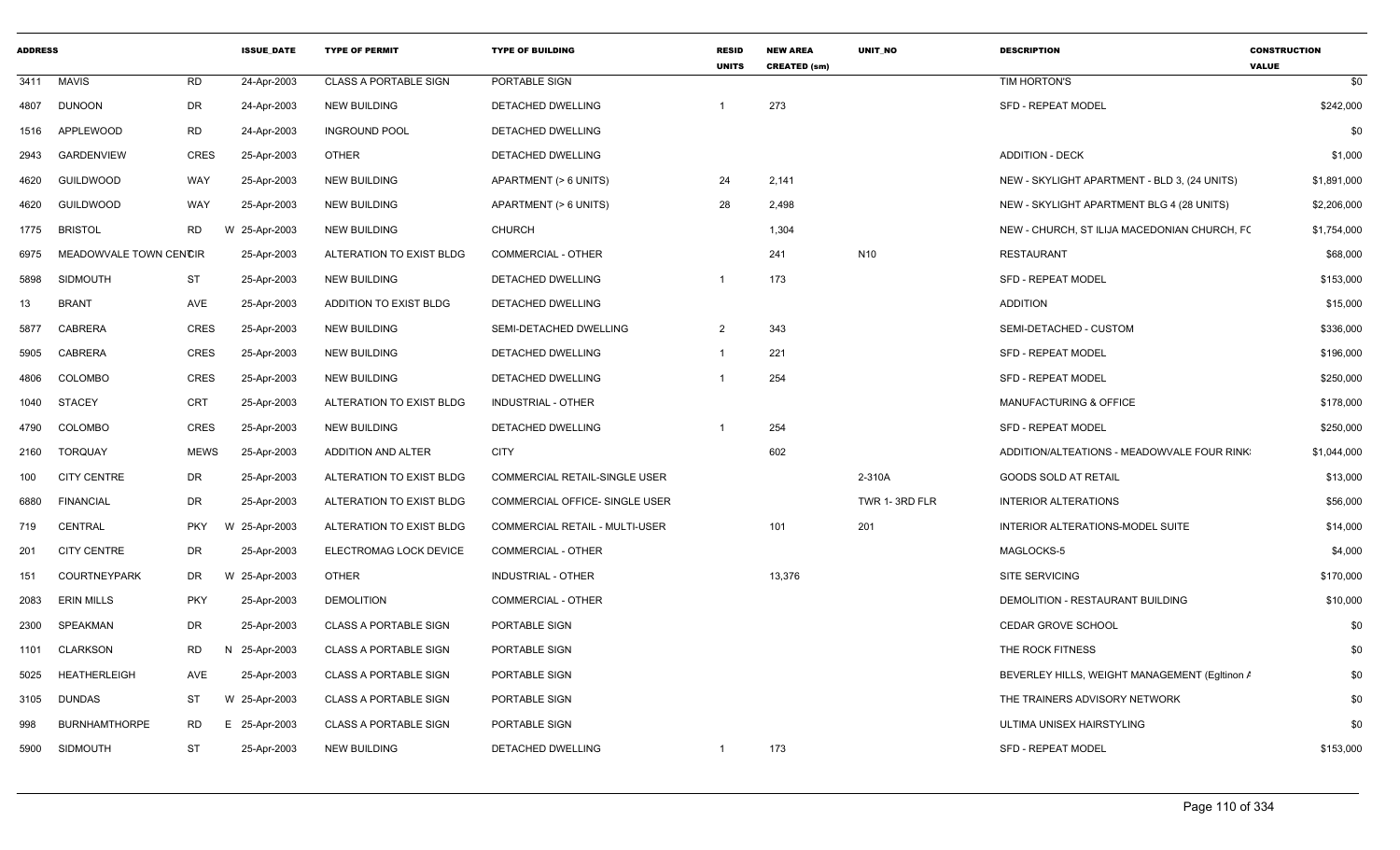| <b>ADDRESS</b> |                      |             | <b>ISSUE DATE</b> | <b>TYPE OF PERMIT</b>        | <b>TYPE OF BUILDING</b>              | <b>RESID</b><br><b>UNITS</b> | <b>NEW AREA</b><br><b>CREATED (sm)</b> | <b>UNIT NO</b> | <b>DESCRIPTION</b>                           | <b>CONSTRUCTION</b><br><b>VALUE</b> |
|----------------|----------------------|-------------|-------------------|------------------------------|--------------------------------------|------------------------------|----------------------------------------|----------------|----------------------------------------------|-------------------------------------|
| 1900           | <b>DUNDAS</b>        | ST          | E 25-Apr-2003     | <b>CLASS A PORTABLE SIGN</b> | PORTABLE SIGN                        |                              |                                        |                | CHELSEA INSTITUTE                            | \$0                                 |
| 4620           | <b>GUILDWOOD</b>     | WAY         | 25-Apr-2003       | <b>NEW BUILDING</b>          | APARTMENT (> 6 UNITS)                | 16                           | 1,537                                  |                | NEW - SKYLIGHT APARTMENT - BLG 2 (16 UNITS)  | \$1,358,000                         |
| 4620           | <b>GUILDWOOD</b>     | WAY         | 25-Apr-2003       | NEW BUILDING                 | APARTMENT (> 6 UNITS)                | 24                           | 2,141                                  |                | NEW - SKYLIGHT APARTMENT BLG 1 (24 UNITS)    | \$1,891,000                         |
| 2170           | SOUTH SHERIDAN       | WAY         | 25-Apr-2003       | <b>CLASS A PORTABLE SIGN</b> | PORTABLE SIGN                        |                              |                                        |                | IONA CATHOLIC SECONDAY SCHOOL                | \$0                                 |
| 2690           | <b>ERIN CENTRE</b>   | <b>BLVD</b> | 25-Apr-2003       | <b>CLASS A PORTABLE SIGN</b> | PORTABLE SIGN                        |                              |                                        |                | <b>KENTUCKY FIRED CHICKEN</b>                | \$0                                 |
| 1024           | <b>DUNDAS</b>        | ST          | E 25-Apr-2003     | <b>CLASS A PORTABLE SIGN</b> | PORTABLE SIGN                        |                              |                                        |                | PREMIER FURNITURE                            | \$0                                 |
| 3077           | SIR JOHN'S HOMESTEAD |             | 25-Apr-2003       | <b>INGROUND POOL</b>         | DETACHED DWELLING                    |                              |                                        |                |                                              | \$0                                 |
| 1100           | <b>BURNHAMTHORPE</b> | RD.         | W 25-Apr-2003     | <b>CLASS A PORTABLE SIGN</b> | PORTABLE SIGN                        |                              |                                        |                | NAPOLEON HOME COMFORT                        | \$0                                 |
| 3185           | UNITY                | DR          | 25-Apr-2003       | <b>CLASS A PORTABLE SIGN</b> | PORTABLE SIGN                        |                              |                                        |                | <b>ACTION INVENTORY SERVICES</b>             | \$0                                 |
| 3568           | <b>SOUTHWICK</b>     | ST          | 25-Apr-2003       | <b>NEW BUILDING</b>          | SEMI-DETACHED DWELLING               |                              | 271                                    |                | SEMI DETACHED - REPEAT MODEL. FIREBREAK COI  | \$0                                 |
| 3611           | <b>FORTUNE</b>       | PL          | 28-Apr-2003       | <b>NEW BUILDING</b>          | DETACHED DWELLING                    |                              | 196                                    |                | SFD - REPEAT MODEL, FIREBREAK LOT            | \$193,000                           |
| 4765           | <b>HURON HEIGHTS</b> | DR          | 28-Apr-2003       | <b>NEW BUILDING</b>          | SCHOOL - ELEMENTARY                  |                              | 5,766                                  |                | NEW - SCHOOL, ST PIO OF PIETRELCINA ELEMENTA | \$7,755,000                         |
| 6160           | <b>MAVIS</b>         | <b>RD</b>   | 28-Apr-2003       | <b>FASCIA SIGN</b>           | <b>COMMERCIAL RETAIL-SINGLE USER</b> |                              |                                        |                | 4 FASCIA SIGNS - SUBARU                      | \$10,000                            |
| 170            | LAKESHORE            | <b>RD</b>   | 28-Apr-2003       | <b>FASCIA SIGN</b>           | COMMERCIAL RETAIL-SINGLE USER        |                              |                                        |                | 3 FASCIA SIGNS - MAD HOUSE                   | \$10,000                            |
| 1418           | SOLANA               | <b>CRES</b> | 28-Apr-2003       | NEW BUILDING                 | DETACHED DWELLING                    | $\overline{1}$               | 359                                    |                | <b>SFD - CUSTOM</b>                          | \$352,000                           |
| 6055           | <b>MAVIS</b>         | <b>RD</b>   | 28-Apr-2003       | ALTERATION TO EXIST BLDG     | COMMERCIAL RETAIL - MULTI-USER       |                              | 221                                    | 5              | <b>RETAIL</b>                                | \$62,000                            |
| 862            | CANYON               | ST          | 28-Apr-2003       | NEW BUILDING                 | DETACHED DWELLING                    |                              | 304                                    |                | <b>SFD - REPEAT MODEL</b>                    | \$269,000                           |
| 1195           | <b>MOUNT VERNON</b>  | ST          | 28-Apr-2003       | NEW BUILDING                 | DETACHED DWELLING                    |                              | 374                                    |                | <b>SFD - REPEAT MODEL</b>                    | \$415,000                           |
| 1201           | <b>MOUNT VERNON</b>  | ST          | 28-Apr-2003       | <b>NEW BUILDING</b>          | DETACHED DWELLING                    |                              | 374                                    |                | <b>SFD - REPEAT MODEL</b>                    | \$415,000                           |
| 730            | CANYON               | ST          | 28-Apr-2003       | NEW BUILDING                 | DETACHED DWELLING                    |                              | 305                                    |                | <b>SFD - REPEAT MODEL</b>                    | \$270,000                           |
| 736            | CANYON               | ST          | 28-Apr-2003       | <b>NEW BUILDING</b>          | DETACHED DWELLING                    |                              | 294                                    |                | <b>SFD - REPEAT MODEL</b>                    | \$260,000                           |
| 71             | <b>ADMIRAL</b>       | <b>BLVD</b> | 28-Apr-2003       | ALTERATION TO EXIST BLDG     | COMMERCIAL OFFICE - MULTI-USER       |                              | 1,739                                  |                | <b>INTERIOR ALTERATIONS</b>                  | \$243,000                           |
| 5090           | <b>ORBITOR</b>       | DR          | 28-Apr-2003       | ALTERATION TO EXIST BLDG     | MULTI-TENANT INDUSTRIAL              |                              |                                        |                | <b>INTERIOR ALTEARTIONS</b>                  | \$30,000                            |
| 30             | <b>PETER</b>         | ST          | S 28-Apr-2003     | <b>INGROUND POOL</b>         | DETACHED DWELLING                    |                              |                                        |                |                                              | \$0                                 |
| 2465           | <b>COUNCIL RING</b>  | RD.         | 28-Apr-2003       | ABOVE GROUND POOL            | DETACHED DWELLING                    |                              |                                        |                |                                              | \$0                                 |
| 7017           | LESSARD              | LANE        | 28-Apr-2003       | <b>INGROUND POOL</b>         | DETACHED DWELLING                    |                              |                                        |                |                                              | \$0                                 |
| 1671           | SHERWOOD FORREST     | CIR         | 28-Apr-2003       | <b>INGROUND POOL</b>         | DETACHED DWELLING                    |                              |                                        |                |                                              | \$0                                 |
| 2540           | MAID MARIAN          | PL          | 28-Apr-2003       | <b>INGROUND POOL</b>         | DETACHED DWELLING                    |                              |                                        |                |                                              | \$0                                 |
|                |                      |             |                   |                              |                                      |                              |                                        |                |                                              |                                     |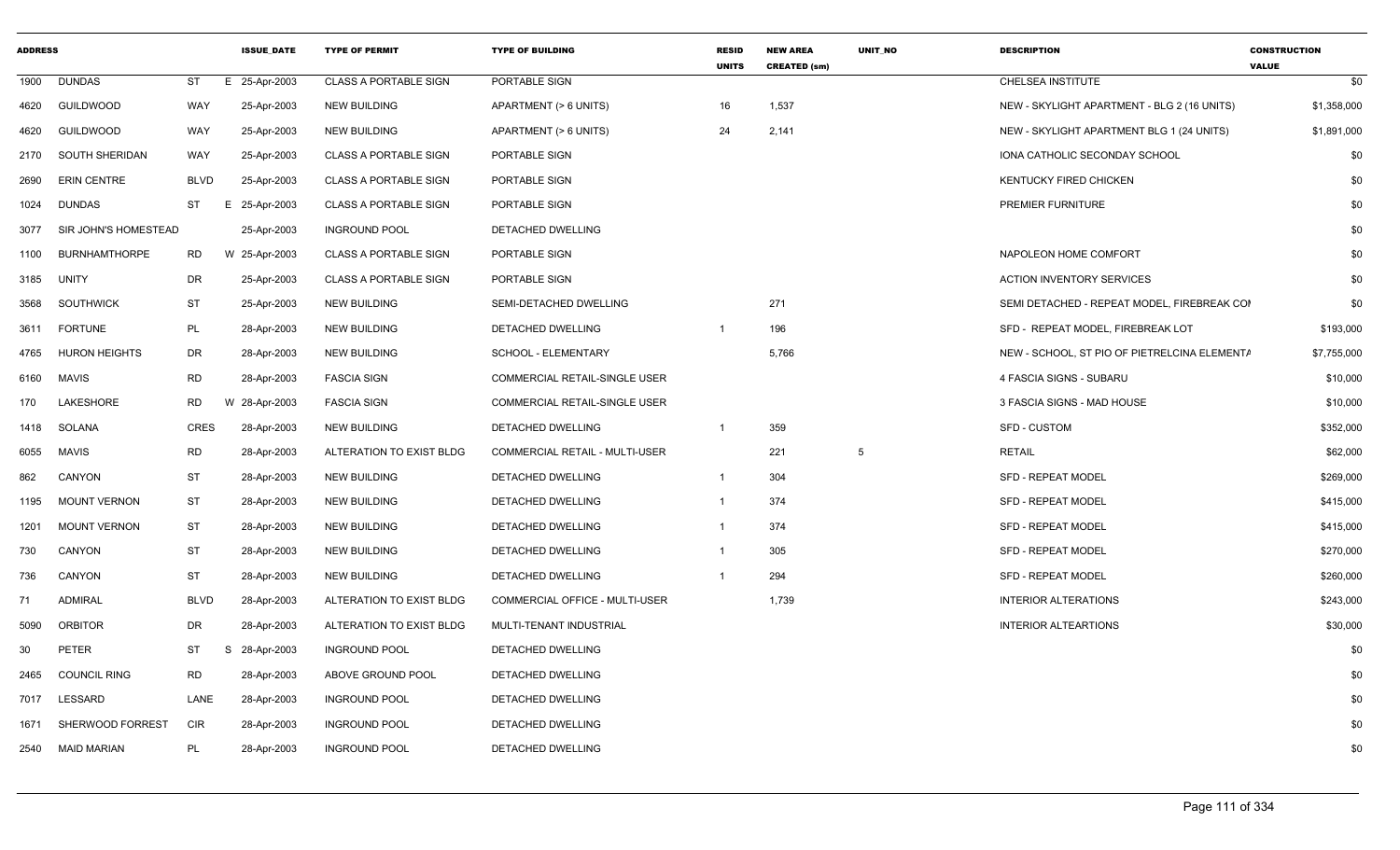| <b>ADDRESS</b> |                          |                | <b>ISSUE DATE</b> | <b>TYPE OF PERMIT</b>        | <b>TYPE OF BUILDING</b>        | <b>RESID</b><br><b>UNITS</b> | <b>NEW AREA</b><br><b>CREATED (sm)</b> | <b>UNIT NO</b> | <b>DESCRIPTION</b>                          | <b>CONSTRUCTION</b><br><b>VALUE</b> |
|----------------|--------------------------|----------------|-------------------|------------------------------|--------------------------------|------------------------------|----------------------------------------|----------------|---------------------------------------------|-------------------------------------|
| 2680           | <b>SKYMARK</b>           | AVE            | 28-Apr-2003       | ALTERATION TO EXIST BLDG     | COMMERCIAL OFFICE - MULTI-USER |                              |                                        | 4 FLR          | <b>INTERIOR ALTERATIONS</b>                 | \$13,000                            |
| 2990           | <b>BRITANNIA</b>         | <b>RD</b>      | W 28-Apr-2003     | <b>CLASS A PORTABLE SIGN</b> | PORTABLE SIGN                  |                              |                                        |                | britannia certiguard                        | \$0                                 |
| 25             | AVENTURA                 | <b>CRT</b>     | 28-Apr-2003       | <b>CLASS A PORTABLE SIGN</b> | PORTABLE SIGN                  |                              |                                        |                | Wendy's                                     | \$0                                 |
| 4090           | <b>RIDGEWAY</b>          | <b>DR</b>      | 28-Apr-2003       | <b>CLASS A PORTABLE SIGN</b> | PORTABLE SIGN                  |                              |                                        |                | Nettlewoods Inc.                            | \$0                                 |
| 3565           | <b>STONECUTTER</b>       | <b>CRES</b>    | 28-Apr-2003       | <b>NEW BUILDING</b>          | DETACHED DWELLING              |                              | 287                                    |                | <b>SFD - REPEAT MODEL</b>                   | \$282,000                           |
| 4172           | CAWTHRA                  | <b>RD</b>      | 28-Apr-2003       | <b>OTHER</b>                 | DETACHED DWELLING              |                              |                                        |                | CONVERT TO SANITARY SEWERS                  | \$2,000                             |
| 1102           | <b>AEROWOOD</b>          | <b>DR</b>      | 28-Apr-2003       | <b>OTHER</b>                 | SINGLE TENANT INDUSTRIAL       |                              |                                        |                | ALTERATIONS - DUST COLLECTOR SYSTEM         | \$42,000                            |
| 1726           | FEATHERSTON              | <b>CRT</b>     | 28-Apr-2003       | ALTERATION TO EXIST BLDG     | DETACHED DWELLING              |                              |                                        |                | PLUMBING - SHOWER STALL AND LAUNDRY SINK    | \$2,000                             |
|                | 1445 PATE                | CRT            | 28-Apr-2003       | <b>NEW BUILDING</b>          | SEMI-DETACHED DWELLING         |                              | 314                                    |                | SEMI-DETACHED-FIREBREAK COMPLETION          | \$0                                 |
| 1224           | <b>DUNDAS</b>            | ST             | 28-Apr-2003<br>W  | <b>CLASS A PORTABLE SIGN</b> | PORTABLE SIGN                  |                              |                                        |                | <b>SUSAN'S FINE LINGERE</b>                 | \$0                                 |
| 5930           | <b>SIDMOUTH</b>          | <b>ST</b>      | 28-Apr-2003       | <b>NEW BUILDING</b>          | DETACHED DWELLING              |                              | 186                                    |                | SFD - REPEAT MODEL, FIREBREAK COMPLETION    | \$0                                 |
| 2565           | ARGENTIA                 | <b>RD</b>      | 28-Apr-2003       | <b>CLASS A PORTABLE SIGN</b> | PORTABLE SIGN                  |                              |                                        |                | <b>Holiday Inn Select</b>                   | \$0                                 |
| 707            | LAKESHORE                | <b>RD</b><br>E | 28-Apr-2003       | <b>DEMOLITION</b>            | COMMERCIAL - OTHER             |                              |                                        |                | DEMOLITION OF ATTACHED GARAGE TO COMMERC    | \$8,000                             |
| 2150           | <b>BURNHAMTHORPE</b>     | <b>RD</b>      | 28-Apr-2003<br>W  | <b>CLASS A PORTABLE SIGN</b> | PORTABLE SIGN                  |                              |                                        |                | Shoppers Drug Mart                          | \$0                                 |
| 1425           | <b>DUNDAS</b>            | ST<br>E        | 28-Apr-2003       | <b>CLASS A PORTABLE SIGN</b> | PORTABLE SIGN                  |                              |                                        |                | KJS Europe Draperies (on dundas)            | \$0                                 |
| 1189           | <b>MOUNT VERNON</b>      | ST             | 28-Apr-2003       | <b>NEW BUILDING</b>          | DETACHED DWELLING              |                              | 330                                    |                | <b>SFD - REPEAT MODEL</b>                   | \$292,000                           |
| - 0            | <b>WINSTON CHURCHILL</b> | <b>BLVD</b>    | 28-Apr-2003       | <b>CLASS A PORTABLE SIGN</b> | PORTABLE SIGN                  |                              |                                        |                | Erin Mills united Church                    | \$0                                 |
| 5980           | <b>CHURCHILL MEADOWS</b> | <b>BLVD</b>    | 28-Apr-2003       | <b>CLASS A PORTABLE SIGN</b> | PORTABLE SIGN                  |                              |                                        |                | Shoppers Dollar Mart                        | \$0                                 |
| 7298           | <b>ROSEHURST</b>         | DR             | 28-Apr-2003       | <b>DEMOLITION</b>            | <b>RESIDENTIAL - OTHER</b>     |                              |                                        |                | DEMOLITION - NEW HOME SALES TRAILER/OFFICE  | \$8,000                             |
| 1080           | WALDEN                   | <b>CIR</b>     | 29-Apr-2003       | ADDITION TO EXIST BLDG       | CONDOMINIUM ROW DWELLING       |                              |                                        | 71             | <b>ADDITION - DECK</b>                      | \$8,000                             |
| 7300           | <b>VILLAGE WALK</b>      |                | 29-Apr-2003       | <b>NEW BUILDING</b>          | DETACHED DWELLING              | -1                           | 194                                    |                | <b>SFD - NEW MODEL</b>                      | \$190,000                           |
| 6745           | <b>EARLY SETTLER</b>     | <b>ROW</b>     | 29-Apr-2003       | <b>NEW BUILDING</b>          | DETACHED DWELLING              | $\overline{1}$               | 433                                    |                | <b>SFD - NEW MODEL</b>                      | \$536,000                           |
| 20             | <b>BRISTOL</b>           | <b>RD</b>      | 29-Apr-2003<br>W  | ADDITION AND ALTER           | COMMERCIAL RETAIL-SINGLE USER  |                              | 83                                     |                | ADDITION/ALT - GAS BAR WITH ACCESSORY CONVE | \$246,000                           |
| 6763           | <b>EARLY SETTLER</b>     | <b>ROW</b>     | 29-Apr-2003       | <b>NEW BUILDING</b>          | DETACHED DWELLING              | $\overline{1}$               | 388                                    |                | SFD - NEW MODEL                             | \$481,000                           |
| 1475           | <b>DUNDAS</b>            | <b>ST</b><br>E | 29-Apr-2003       | ADDITION AND ALTER           | COMMERCIAL RETAIL - MULTI-USER |                              | 1,506                                  | BLDG A & B     | ADDITION/ALTS-NEW CANOPY/RE-CLADDING, FUTU  | \$1,769,000                         |
| 40             | <b>FOREST</b>            | <b>AVE</b>     | 29-Apr-2003       | ADDITION TO EXIST BLDG       | SCHOOL - ELEMENTARY            |                              | 1,341                                  |                | ADDITION - CLASSROOM, MENTOR COLLEGE        | \$1,805,000                         |
| 790            | <b>SPINNING WHEEL</b>    | <b>CRES</b>    | 29-Apr-2003       | <b>NEW BUILDING</b>          | DETACHED DWELLING              | -1                           | 186                                    |                | <b>SFD - NEW MODEL</b>                      | \$182,000                           |
| 4756           | GLASSHILL                | <b>GROV</b>    | 29-Apr-2003       | <b>NEW BUILDING</b>          | DETACHED DWELLING              | -1                           | 210                                    |                | <b>SFD - REPEAT MODEL</b>                   | \$206,000                           |
|                |                          |                |                   |                              |                                |                              |                                        |                |                                             |                                     |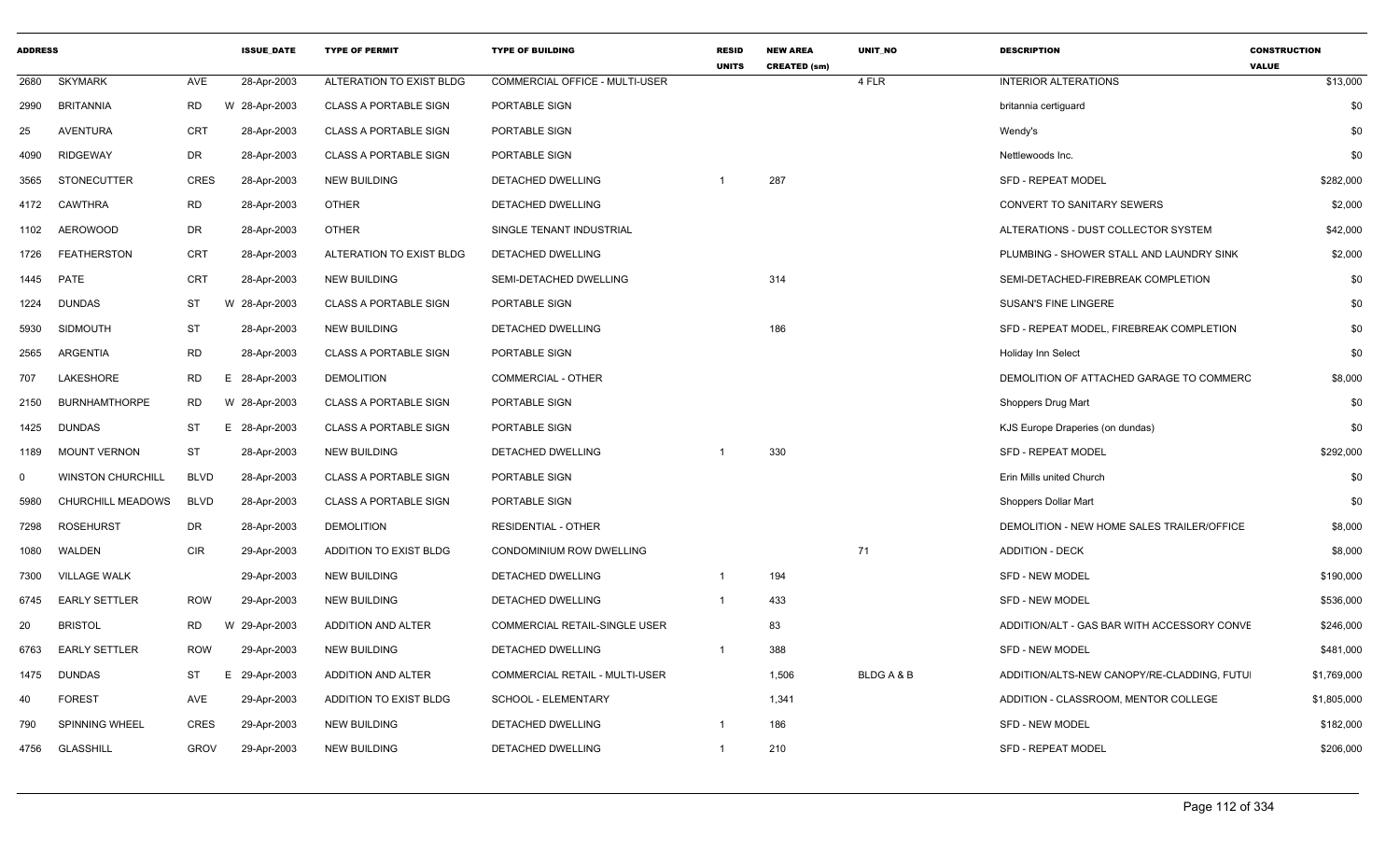| <b>ADDRESS</b> |                      |             | <b>ISSUE DATE</b> | <b>TYPE OF PERMIT</b>        | <b>TYPE OF BUILDING</b>        | <b>RESID</b><br><b>UNITS</b> | <b>NEW AREA</b><br><b>CREATED (sm)</b> | <b>UNIT NO</b> | <b>DESCRIPTION</b>                         | <b>CONSTRUCTION</b><br><b>VALUE</b> |
|----------------|----------------------|-------------|-------------------|------------------------------|--------------------------------|------------------------------|----------------------------------------|----------------|--------------------------------------------|-------------------------------------|
| 3277           | <b>LADY SLIPPER</b>  | <b>CRT</b>  | 29-Apr-2003       | ALTERATION TO EXIST BLDG     | <b>DETACHED DWELLING</b>       |                              |                                        |                | <b>ALTERATIONS - SIDE ENTRANCE</b>         | \$7,000                             |
| 6045           | <b>MAVIS</b>         | <b>RD</b>   | 29-Apr-2003       | ALTERATION TO EXIST BLDG     | COMMERCIAL RETAIL - MULTI-USER |                              |                                        | 11             | <b>RETAIL</b>                              | \$79,000                            |
| 2919           | <b>DUNCAIRN</b>      | DR          | 29-Apr-2003       | ALTERATION TO EXIST BLDG     | DETACHED DWELLING              |                              |                                        |                | ALTERATIONS-BASEMENT WALKOUT               | \$10,000                            |
| 7292           | <b>BREAD FRUIT</b>   | LANE        | 29-Apr-2003       | <b>NEW BUILDING</b>          | <b>DETACHED DWELLING</b>       | $\mathbf{1}$                 | 205                                    |                | <b>SFD - REPEAT MODEL</b>                  | \$190,000                           |
| 7294           | <b>ROSEHURST</b>     | DR          | 29-Apr-2003       | <b>NEW BUILDING</b>          | <b>DETACHED DWELLING</b>       | 1                            | 172                                    |                | <b>SFD - REPEAT MODEL</b>                  | \$160,000                           |
| 7302           | <b>ROSEHURST</b>     | DR          | 29-Apr-2003       | <b>NEW BUILDING</b>          | <b>DETACHED DWELLING</b>       | -1                           | 205                                    |                | <b>SFD - REPEAT MODEL</b>                  | \$190,000                           |
| 7447           | <b>ALLSPICE</b>      | <b>TR</b>   | 29-Apr-2003       | <b>NEW BUILDING</b>          | DETACHED DWELLING              | -1                           | 194                                    |                | SFD - REPEAT MODEL                         | \$180,000                           |
| 7439           | <b>ALLSPICE</b>      | <b>TR</b>   | 29-Apr-2003       | <b>NEW BUILDING</b>          | DETACHED DWELLING              | $\mathbf 1$                  | 246                                    |                | <b>SFD - REPEAT MODEL</b>                  | \$229,000                           |
| 7427           | <b>ALLSPICE</b>      | <b>TR</b>   | 29-Apr-2003       | <b>NEW BUILDING</b>          | DETACHED DWELLING              | -1                           | 274                                    |                | SFD - REPEAT MODEL                         | \$254,000                           |
| 1521           | ASGARD               | <b>DR</b>   | 29-Apr-2003       | ADDITION AND ALTER           | <b>DETACHED DWELLING</b>       |                              | 56                                     |                | ADDITIONS/ALTERATIONS                      | \$6,000                             |
| 7284           | <b>CORK TREE ROW</b> |             | 29-Apr-2003       | <b>NEW BUILDING</b>          | DETACHED DWELLING              | -1                           | 194                                    |                | <b>SFD - REPEAT MODEL</b>                  | \$180,000                           |
| 3670           | <b>GOLDEN LOCUST</b> | DR          | 29-Apr-2003       | <b>NEW BUILDING</b>          | DETACHED DWELLING              | $\mathbf{1}$                 | 274                                    |                | <b>SFD - REPEAT MODEL</b>                  | \$254,000                           |
| 3650           | <b>GOLDEN LOCUST</b> | DR          | 29-Apr-2003       | <b>NEW BUILDING</b>          | DETACHED DWELLING              | -1                           | 205                                    |                | <b>SFD - REPEAT MODEL</b>                  | \$190,000                           |
| 7451           | <b>ALLSPICE</b>      | <b>TR</b>   | 29-Apr-2003       | <b>NEW BUILDING</b>          | DETACHED DWELLING              | $\mathbf 1$                  | 225                                    |                | <b>SFD - REPEAT MODEL</b>                  | \$209,000                           |
| 7443           | <b>ALLSPICE</b>      | TR          | 29-Apr-2003       | <b>NEW BUILDING</b>          | DETACHED DWELLING              | $\overline{1}$               | 194                                    |                | <b>SFD - REPEAT MODEL</b>                  | \$180,000                           |
| 7431           | <b>ALLSPICE</b>      | <b>TR</b>   | 29-Apr-2003       | <b>NEW BUILDING</b>          | DETACHED DWELLING              | -1                           | 246                                    |                | <b>SFD - REPEAT MODEL</b>                  | \$229,000                           |
| 181            | INGLEWOOD            | DR          | 29-Apr-2003       | <b>REVISIONS</b>             | DETACHED DWELLING              |                              | 89                                     |                | REVISION-FURNACE (HEATING ONLY PERMIT)     | \$1,000                             |
| 7420           | <b>PACIFIC</b>       | <b>CIR</b>  | 29-Apr-2003       | ALTERATION TO EXIST BLDG     | SINGLE TENANT INDUSTRIAL       |                              |                                        |                | PLUMBING ONLY PERMIT                       | \$21,000                            |
| 7292           | CORK TREE ROW        |             | 29-Apr-2003       | <b>NEW BUILDING</b>          | DETACHED DWELLING              | $\mathbf 1$                  | 172                                    |                | <b>SFD - REPEAT MODEL</b>                  | \$160,000                           |
| 7288           | <b>BREAD FRUIT</b>   | LANE        | 29-Apr-2003       | <b>NEW BUILDING</b>          | DETACHED DWELLING              |                              | 225                                    |                | <b>SFD - REPEAT MODEL</b>                  | \$209,000                           |
| 2125           | DUNDAS               | <b>ST</b>   | W 29-Apr-2003     | <b>CLASS A PORTABLE SIGN</b> | PORTABLE SIGN                  |                              |                                        |                | petro canada                               | \$0                                 |
| 6990           | <b>HURONTARIO</b>    | <b>ST</b>   | 29-Apr-2003       | <b>CLASS A PORTABLE SIGN</b> | PORTABLE SIGN                  |                              |                                        |                | Petro Canada                               | \$0                                 |
| 6292           | <b>DONWAY</b>        | <b>DR</b>   | 29-Apr-2003       | ALTERATION TO EXIST BLDG     | DETACHED DWELLING              |                              |                                        |                | ALTERATIONS-SIDE ENTRANCE                  | \$8,000                             |
| 84             | SOUTH SERVICE        | <b>RD</b>   | 29-Apr-2003       | <b>CLASS A PORTABLE SIGN</b> | PORTABLE SIGN                  |                              |                                        |                | <b>Tiny Treasure Daycare</b>               | \$0                                 |
| 7015           | KENNEDY              | <b>RD</b>   | 29-Apr-2003       | <b>CLASS A PORTABLE SIGN</b> | PORTABLE SIGN                  |                              |                                        |                | Petro Canada                               | \$0                                 |
| 463            | <b>KROTONE</b>       | <b>CRES</b> | 29-Apr-2003       | <b>NEW BUILDING</b>          | SEMI-DETACHED DWELLING         |                              | 250                                    |                | SEMI-DETACHED, REPEAT MODEL, FIREBREAK CON | \$0                                 |
| 466            | <b>KROTONE</b>       | <b>CRES</b> | 29-Apr-2003       | <b>NEW BUILDING</b>          | SEMI-DETACHED DWELLING         |                              | 333                                    |                | SEMI-DETACHED, REPEAT MODEL, FIREBREAK CON | \$0                                 |
| $\mathbf{0}$   | QUEENSWAY            |             | W 29-Apr-2003     | <b>CLASS A PORTABLE SIGN</b> | PORTABLE SIGN                  |                              |                                        |                | <b>Communications/Public Affairs</b>       | \$0                                 |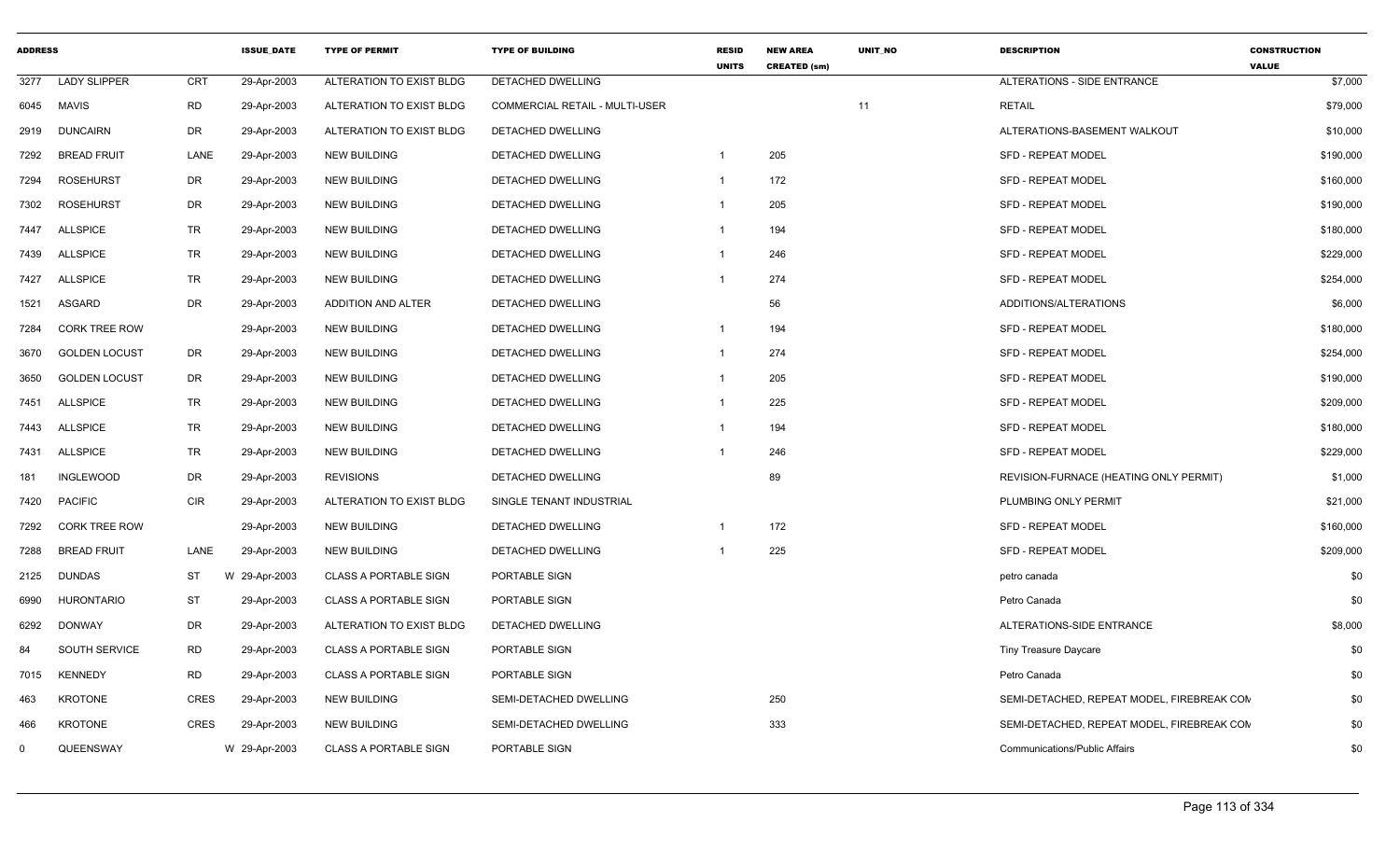| <b>ADDRESS</b> |                      |             | <b>ISSUE_DATE</b> | <b>TYPE OF PERMIT</b>        | <b>TYPE OF BUILDING</b>               | <b>RESID</b><br><b>UNITS</b> | <b>NEW AREA</b><br><b>CREATED (sm)</b> | UNIT_NO | <b>DESCRIPTION</b>                             | <b>CONSTRUCTION</b><br><b>VALUE</b> |
|----------------|----------------------|-------------|-------------------|------------------------------|---------------------------------------|------------------------------|----------------------------------------|---------|------------------------------------------------|-------------------------------------|
| 4060           | <b>RIDGEWAY</b>      | DR          | 29-Apr-2003       | <b>CLASS A PORTABLE SIGN</b> | PORTABLE SIGN                         |                              |                                        |         | McKee Horrigan Inc                             | \$0                                 |
| 5935           | <b>MAVIS</b>         | <b>RD</b>   | 29-Apr-2003       | <b>CLASS A PORTABLE SIGN</b> | PORTABLE SIGN                         |                              |                                        |         | Shoe Company                                   | \$0                                 |
| 1672           | <b>DUNDAS</b>        | <b>ST</b>   | E<br>29-Apr-2003  | ADDITION TO EXIST BLDG       | <b>COMMERCIAL - OTHER</b>             |                              | 155                                    |         | ADDITION/ALTERATIONS - RETAIL UNIT 'D', FOUNDA | \$151,000                           |
| 7298           | <b>ROSEHURST</b>     | DR          | 29-Apr-2003       | <b>NEW BUILDING</b>          | DETACHED DWELLING                     | $\overline{1}$               | 205                                    |         | SFD - REPEAT MODEL                             | \$190,000                           |
| 3662           | <b>GOLDEN LOCUST</b> | DR          | 29-Apr-2003       | NEW BUILDING                 | DETACHED DWELLING                     |                              | 274                                    |         | <b>SFD - REPEAT MODEL</b>                      | \$254,000                           |
| 4788           | GLASSHILL            | <b>GROV</b> | 29-Apr-2003       | <b>NEW BUILDING</b>          | DETACHED DWELLING                     |                              | 192                                    |         | <b>SFD - REPEAT MODEL</b>                      | \$188,000                           |
| 1425           | <b>DUNDAS</b>        | ST          | 29-Apr-2003<br>E  | <b>CLASS A PORTABLE SIGN</b> | PORTABLE SIGN                         |                              |                                        |         | Henna Beauty Parlour (on dixie)                | \$0                                 |
| 7272           | <b>VILLAGE WALK</b>  |             | 29-Apr-2003       | <b>NEW BUILDING</b>          | DETACHED DWELLING                     |                              | 194                                    |         | <b>SFD - NEW MODEL</b>                         | \$192,000                           |
| 2045           | <b>DUNDAS</b>        | <b>ST</b>   | E 29-Apr-2003     | <b>CLASS A PORTABLE SIGN</b> | PORTABLE SIGN                         |                              |                                        |         | Infinity Windows                               | \$0                                 |
| 600            | <b>BURNHAMTHORPE</b> | RD          | W 29-Apr-2003     | <b>CLASS A PORTABLE SIGN</b> | PORTABLE SIGN                         |                              |                                        |         | gymboree                                       | \$0                                 |
| 801            | <b>DUNDAS</b>        | ST          | E 29-Apr-2003     | <b>CLASS A PORTABLE SIGN</b> | PORTABLE SIGN                         |                              |                                        |         | <b>Extreme Tan</b>                             | \$0                                 |
| 1249           | <b>GREENOAKS</b>     | DR          | 30-Apr-2003       | ADDITION AND ALTER           | DETACHED DWELLING                     |                              |                                        |         | ADDITION/ALTERATIONS - STORAGE ROOM            | \$8,000                             |
| 2494           | <b>JARVIS</b>        | <b>ST</b>   | 30-Apr-2003       | ADDITION AND ALTER           | DETACHED DWELLING                     |                              | 186                                    |         | <b>ADDITION</b>                                | \$161,000                           |
| 7280           | <b>VILLAGE WALK</b>  |             | 30-Apr-2003       | NEW BUILDING                 | DETACHED DWELLING                     | -1                           | 195                                    |         | <b>SFD - REPEAT MODEL</b>                      | \$192,000                           |
| 7316           | <b>VILLAGE WALK</b>  |             | 30-Apr-2003       | <b>NEW BUILDING</b>          | DETACHED DWELLING                     |                              | 194                                    |         | <b>SFD - REPEAT MODEL</b>                      | \$191,000                           |
| 1314           | <b>MEREDITH</b>      | AVE         | 30-Apr-2003       | <b>REVISIONS</b>             | DETACHED DWELLING                     |                              |                                        |         | <b>HEATING REVISION</b>                        | \$0                                 |
| 691            | <b>MERLOT</b>        | CRT         | 30-Apr-2003       | <b>NEW BUILDING</b>          | DETACHED DWELLING                     |                              | 337                                    |         | <b>SFD - NEW MODEL</b>                         | \$331,000                           |
| 5674           | <b>FRESHWATER</b>    | DR          | 30-Apr-2003       | <b>NEW BUILDING</b>          | DETACHED DWELLING                     |                              |                                        |         | SFD - REPEAT MODEL - FIREBREAK LOT COMPLETI(   | \$0                                 |
| 885            | SPINNING WHEEL       | <b>CRES</b> | 30-Apr-2003       | <b>NEW BUILDING</b>          | DETACHED DWELLING                     |                              | 209                                    |         | <b>SFD - NEW MODEL</b>                         | \$206,000                           |
| 885            | <b>ESCOBAR</b>       | <b>CRES</b> | 30-Apr-2003       | ALTERATION TO EXIST BLDG     | DETACHED DWELLING                     |                              |                                        |         | ALTERATION-SIDE DOOR FOR BASEMENT              | \$8,000                             |
| 724            | CANYON               | <b>ST</b>   | 30-Apr-2003       | NEW BUILDING                 | DETACHED DWELLING                     |                              | 338                                    |         | <b>SFD - REPEAT MODEL</b>                      | \$331,000                           |
| 100            | <b>CITY CENTRE</b>   | DR          | 30-Apr-2003       | ALTERATION TO EXIST BLDG     | <b>COMMERCIAL RETAIL - MULTI-USER</b> |                              |                                        | 2-902   | <b>RETAIL OUTLET</b>                           | \$24,000                            |
| 2670           | <b>ERIN CENTRE</b>   | <b>BLVD</b> | 30-Apr-2003       | ALTERATION TO EXIST BLDG     | COMMERCIAL RETAIL - MULTI-USER        |                              |                                        | $2 - 3$ | INTERIOR ALTERATIONS-MODEL SUITE, NEW DEMIS    | \$239,000                           |
| 6225           | <b>DANVILLE</b>      | <b>RD</b>   | 30-Apr-2003       | ALTERATION TO EXIST BLDG     | SINGLE TENANT INDUSTRIAL              |                              |                                        |         | <b>INTERIOR ALTERATION</b>                     | \$80,000                            |
| 1318           | <b>STAVEBANK</b>     | <b>RD</b>   | 30-Apr-2003       | <b>INGROUND POOL</b>         | DETACHED DWELLING                     |                              |                                        |         |                                                | \$0                                 |
| 6243           | MULBERRY             | <b>CRES</b> | 30-Apr-2003       | <b>INGROUND POOL</b>         | <b>DETACHED DWELLING</b>              |                              |                                        |         |                                                | \$30,000                            |
| 1775           | <b>SISMET</b>        | RD          | 30-Apr-2003       | <b>PYLON SIGN</b>            | <b>INDUSTRIAL - OTHER</b>             |                              |                                        |         | 1 GROUND SIGN - KRAFT                          | \$8,000                             |
| 4006           | <b>RUSHTON</b>       | <b>CRES</b> | 30-Apr-2003       | ADDITION TO EXIST BLDG       | DETACHED DWELLING                     |                              |                                        |         | ADDITION-BALCONY/2ND FLOOR                     | \$10,000                            |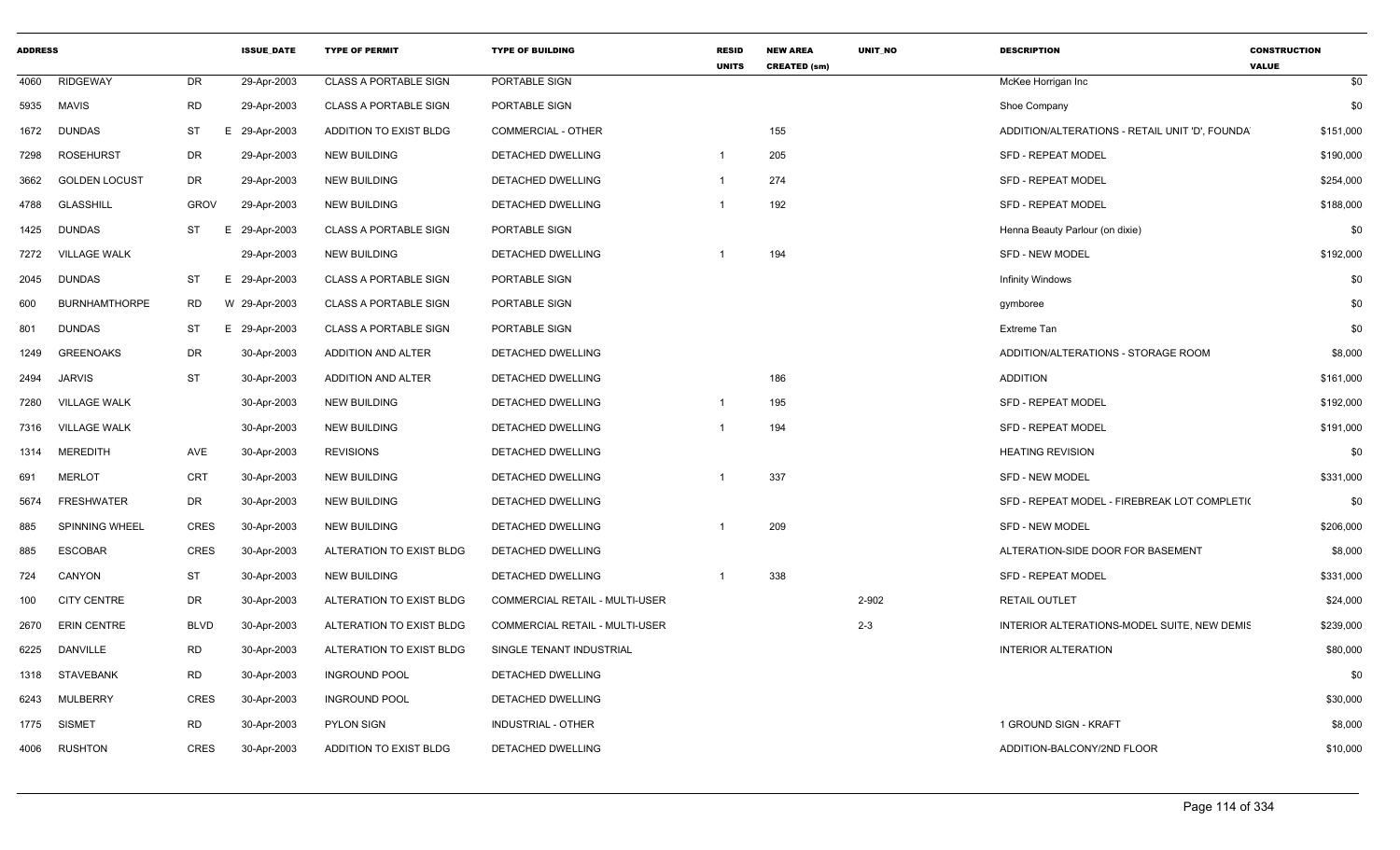| <b>ADDRESS</b> |                          |                 | <b>ISSUE DATE</b> | <b>TYPE OF PERMIT</b>        | <b>TYPE OF BUILDING</b>               | <b>RESID</b><br><b>UNITS</b> | <b>NEW AREA</b><br><b>CREATED (sm)</b> | <b>UNIT NO</b> | <b>DESCRIPTION</b>                            | <b>CONSTRUCTION</b><br><b>VALUE</b> |
|----------------|--------------------------|-----------------|-------------------|------------------------------|---------------------------------------|------------------------------|----------------------------------------|----------------|-----------------------------------------------|-------------------------------------|
| 3555           | <b>SOUTHWICK</b>         | <b>ST</b>       | 30-Apr-2003       | <b>NEW BUILDING</b>          | STREET ROW DWELLING                   |                              | 1,092                                  | #1-8           | STREET ROW DWELLING - BLK 137 (8 UNITS), COMP | \$0                                 |
| 3569           | SOUTHWICK                | <b>ST</b>       | 30-Apr-2003       | <b>NEW BUILDING</b>          | STREET ROW DWELLING                   |                              | 1,301                                  | #1-8           | STREET ROW DWELLING - BLK 136 (8 UNITS), COMP | \$0                                 |
| 3431           | ANGEL PASS               | DR              | 30-Apr-2003       | <b>NEW BUILDING</b>          | STREET ROW DWELLING                   |                              | 1,241                                  | #1-8           | STREET ROW DWELLING - BLK 53 (8 UNITS), COMPL | \$0                                 |
| 3413           | ANGEL PASS               | DR              | 30-Apr-2003       | <b>NEW BUILDING</b>          | STREET ROW DWELLING                   |                              | 983                                    | #1-8           | STREET ROW DWELLING - BLK 54 (8 UNITS), COMPL | \$0                                 |
| 810            | <b>HIDDEN GROVE</b>      | LANE            | 30-Apr-2003       | <b>NEW BUILDING</b>          | DETACHED DWELLING                     |                              | 264                                    | 24             | REVISION TO HEATING - LOT 24 ONLY             | \$0                                 |
| 950            | SOUTHDOWN                | RD              | 30-Apr-2003       | ALTERATION TO EXIST BLDG     | COMMERCIAL RETAIL - MULTI-USER        |                              |                                        | $B-7$          | UNDERGROUND PLUMBING ONLY                     | \$0                                 |
| 950            | SOUTHDOWN                | <b>RD</b>       | 30-Apr-2003       | ALTERATION TO EXIST BLDG     | COMMERCIAL RETAIL - MULTI-USER        |                              |                                        | $B-9$          | PLUMBING ONLY                                 | \$0                                 |
| 920            | SOUTHDOWN                | <b>RD</b>       | 30-Apr-2003       | ALTERATION TO EXIST BLDG     | <b>COMMERCIAL RETAIL - MULTI-USER</b> |                              |                                        | $H-3$          | PLUMBING ONLY                                 | \$0                                 |
| 2101           | COURTLAND                | CRES            | 30-Apr-2003       | <b>INGROUND POOL</b>         | DETACHED DWELLING                     |                              |                                        |                |                                               | \$0                                 |
| 1752           | CORAM                    | CRES            | 30-Apr-2003       | <b>INGROUND POOL</b>         | DETACHED DWELLING                     |                              |                                        |                |                                               | \$0                                 |
| 1799           | <b>CHALKDENE</b>         | <b>GROV</b>     | 30-Apr-2003       | <b>INGROUND POOL</b>         | DETACHED DWELLING                     |                              |                                        |                |                                               | \$0                                 |
| 7279           | <b>BENDIGO</b>           | <b>CIR</b>      | 30-Apr-2003       | <b>INGROUND POOL</b>         | DETACHED DWELLING                     |                              |                                        |                |                                               | \$29,000                            |
| 1832           | CHESBRO                  | <b>CRT</b>      | 30-Apr-2003       | <b>INGROUND POOL</b>         | DETACHED DWELLING                     |                              |                                        |                |                                               | \$0                                 |
| $\Omega$       | MISSISSAUGA HEIGHTS      | DR              | 30-Apr-2003       | <b>CLASS A PORTABLE SIGN</b> | PORTABLE SIGN                         |                              |                                        |                | <b>Communications/Public Affairs</b>          | \$0                                 |
| 347            | <b>LAKESHORE</b>         | RD              | E 30-Apr-2003     | <b>CLASS A PORTABLE SIGN</b> | PORTABLE SIGN                         |                              |                                        |                | <b>Charmed Hair Studio</b>                    | \$0                                 |
| 1201           | <b>BRITANNIA</b>         | <b>RD</b>       | W 30-Apr-2003     | <b>CLASS A PORTABLE SIGN</b> | PORTABLE SIGN                         |                              |                                        |                | 1374264 Ontario Ltd.                          | \$0                                 |
| 3375           | LAIRD                    | <b>RD</b>       | 30-Apr-2003       | <b>CLASS A PORTABLE SIGN</b> | PORTABLE SIGN                         |                              |                                        |                | eglinton carpet and rugs                      | \$0                                 |
| 6991           | <b>MILLCREEK</b>         | <b>DR</b>       | 30-Apr-2003       | <b>CLASS A PORTABLE SIGN</b> | PORTABLE SIGN                         |                              |                                        |                | Sangam banquet hall                           | \$0                                 |
| 5985           | <b>RODEO</b>             | DR.             | 30-Apr-2003       | <b>CLASS A PORTABLE SIGN</b> | PORTABLE SIGN                         |                              |                                        |                | Sirens                                        | \$0                                 |
| 883            | SPINNING WHEEL           | CRES            | 30-Apr-2003       | <b>NEW BUILDING</b>          | DETACHED DWELLING                     |                              | 209                                    |                | <b>SFD - REPEAT MODEL</b>                     | \$206,000                           |
| 23             | DUNDAS                   | ST<br>Е.        | 30-Apr-2003       | <b>CLASS A PORTABLE SIGN</b> | PORTABLE SIGN                         |                              |                                        |                | Nappy's Inc.                                  | \$0                                 |
| 3105           | <b>WINSTON CHURCHILL</b> | <b>BLVD</b>     | 30-Apr-2003       | <b>CLASS A PORTABLE SIGN</b> | PORTABLE SIGN                         |                              |                                        |                | Fabutan Sun Tan Sutdios                       | \$0                                 |
| 1250           | <b>EGLINTON</b>          | AVE             | W 30-Apr-2003     | <b>CLASS A PORTABLE SIGN</b> | PORTABLE SIGN                         |                              |                                        |                | <b>Creditview Optical</b>                     | \$0                                 |
| 1500           | <b>GULLEDEN</b>          | DR              | 30-Apr-2003       | ADDITION AND ALTER           | <b>CITY</b>                           |                              | 1,431                                  |                | ADDITION/ALTERATIONS- BURNHAMTHORPE C.C., F   | \$1,998,000                         |
| 44             | <b>BRISTOL</b>           | <b>RD</b><br>Е. | 30-Apr-2003       | <b>CLASS A PORTABLE SIGN</b> | PORTABLE SIGN                         |                              |                                        |                | MacDonald's                                   | \$0                                 |
| 2151           | <b>HARCOURT</b>          | CRES            | 30-Apr-2003       | ADDITION AND ALTER           | DETACHED DWELLING                     |                              | 33                                     |                | ADDITION/ALTERATIONS                          | \$28,000                            |
| 1962           | <b>BALSAM</b>            | <b>AVE</b>      | 01-May-2003       | <b>NEW BUILDING</b>          | GARAGE/CARPORT                        |                              |                                        |                | NEW-GARAGE DETACHED                           | \$8,000                             |
| 2147           | <b>BURNHAMTHORPE</b>     | <b>RD</b>       | W 01-May-2003     | ADDITION TO EXIST BLDG       | INDUSTRIAL - OTHER                    |                              | 300                                    |                | ADDITION - NEW SECOND FLOOR, BELL CANADA, F(  | \$250,000                           |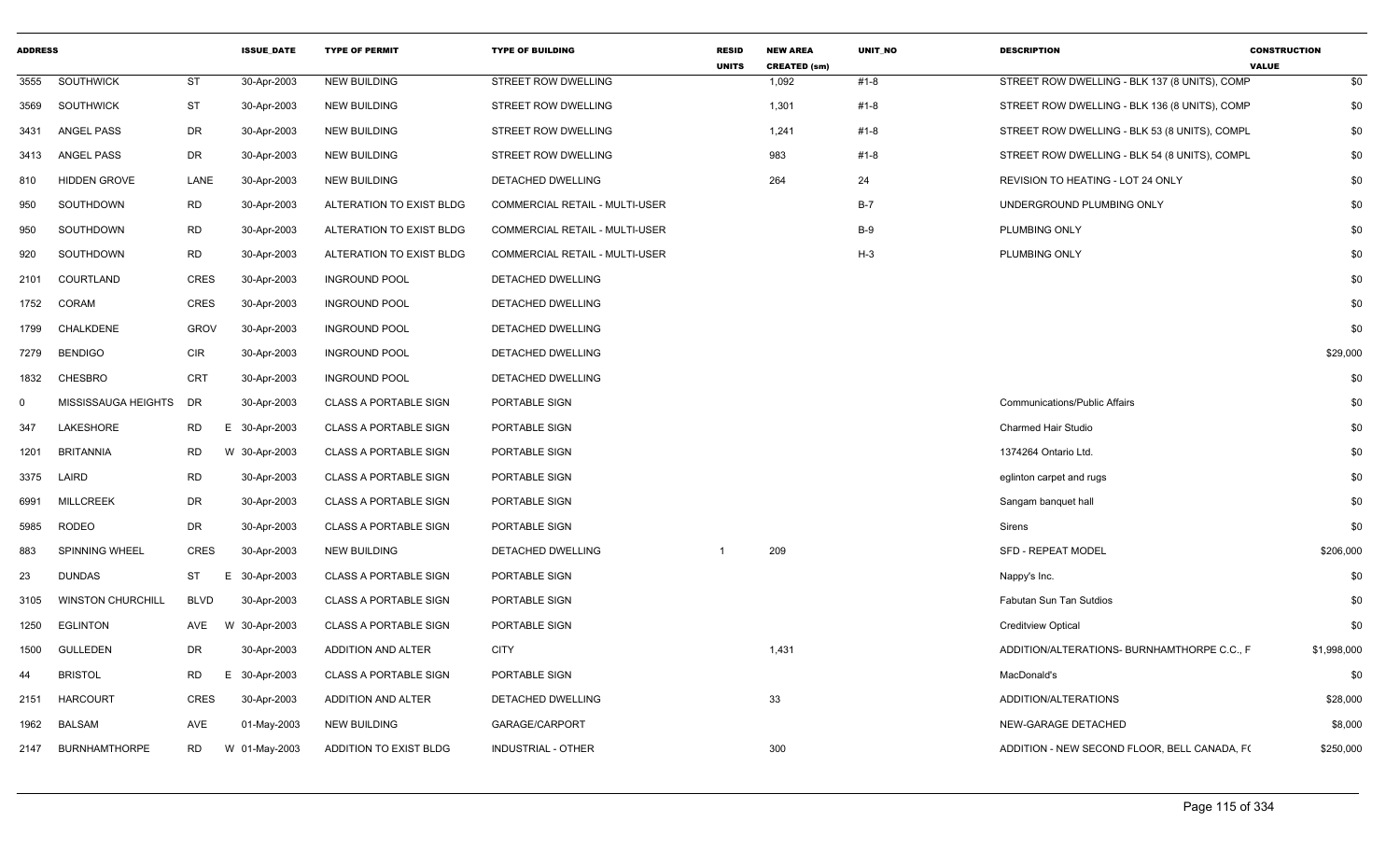| <b>ADDRESS</b> |                          |             | <b>ISSUE DATE</b> | <b>TYPE OF PERMIT</b>         | <b>TYPE OF BUILDING</b>        | <b>RESID</b><br><b>UNITS</b> | <b>NEW AREA</b><br><b>CREATED (sm)</b> | <b>UNIT NO</b> | <b>DESCRIPTION</b>                            | <b>CONSTRUCTION</b><br><b>VALUE</b> |
|----------------|--------------------------|-------------|-------------------|-------------------------------|--------------------------------|------------------------------|----------------------------------------|----------------|-----------------------------------------------|-------------------------------------|
| 1145           | VANIER                   | <b>DR</b>   | 01-May-2003       | <b>ADDITION TO EXIST BLDG</b> | DETACHED DWELLING              |                              |                                        |                | <b>ADDITION - SUNROOM</b>                     | \$20,000                            |
| 170            | AMBASSADOR               | DR          | 01-May-2003       | ALTERATION TO EXIST BLDG      | MULTI-TENANT INDUSTRIAL        |                              |                                        | 7&8            | PRINTING ESTABLISHMENT                        | \$52,000                            |
| 706            | CANYON                   | <b>ST</b>   | 01-May-2003       | <b>NEW BUILDING</b>           | DETACHED DWELLING              | $\mathbf 1$                  | 370                                    |                | SFD = - REPEAT MODEL                          | \$327,000                           |
| 712            | CANYON                   | <b>ST</b>   | 01-May-2003       | <b>NEW BUILDING</b>           | DETACHED DWELLING              | $\mathbf{1}$                 | 294                                    |                | <b>SFD - REPEAT MODEL</b>                     | \$260,000                           |
| 690            | <b>CANYON</b>            | <b>ST</b>   | 01-May-2003       | <b>NEW BUILDING</b>           | <b>DETACHED DWELLING</b>       | $\mathbf{1}$                 | 326                                    |                | <b>SFD - REPEAT MODEL</b>                     | \$288,000                           |
| 668            | CANYON                   | <b>ST</b>   | 01-May-2003       | <b>NEW BUILDING</b>           | DETACHED DWELLING              | -1                           | 303                                    |                | <b>SFD - REPEAT MODEL</b>                     | \$268,000                           |
| 3310           | <b>CRIMSON KING</b>      | <b>CIR</b>  | 01-May-2003       | <b>NEW BUILDING</b>           | DETACHED DWELLING              | $\mathbf 1$                  | 205                                    |                | SFD - REPEAT MODEL                            | \$182,000                           |
| 6010           | <b>DIXIE</b>             | <b>RD</b>   | 01-May-2003       | <b>DEMOLITION</b>             | <b>COMMERCIAL - OTHER</b>      |                              | 130                                    |                | DEMOLITION - 1 STOREY SERVICE STATION BUILDIN | \$10,000                            |
| 1165           | LAKESHORE                | <b>RD</b>   | E 01-May-2003     | ALTERATION TO EXIST BLDG      | COMMERCIAL RETAIL - MULTI-USER |                              |                                        |                | <b>INTERIOR ALTERATIONS</b>                   | \$15,000                            |
| 785            | <b>BRITANNIA</b>         | <b>RD</b>   | W 01-May-2003     | ALTERATION TO EXIST BLDG      | COMMERCIAL RETAIL - MULTI-USER |                              |                                        | 9              | <b>RETAIL</b>                                 | \$15,000                            |
| 5835           | <b>DIXIE</b>             | <b>RD</b>   | 01-May-2003       | <b>OTHER</b>                  | MULTI-TENANT INDUSTRIAL        |                              |                                        | $\overline{2}$ | <b>FIRE ALARM</b>                             | \$16,000                            |
| 2251           | ROSEGATE                 | <b>DR</b>   | 01-May-2003       | <b>INGROUND POOL</b>          | DETACHED DWELLING              |                              |                                        |                |                                               | \$0                                 |
| 3385           | <b>CROMPTON</b>          | <b>CRES</b> | 01-May-2003       | ABOVE GROUND POOL             | DETACHED DWELLING              |                              |                                        |                |                                               | \$0                                 |
| 2880           | ARGENTIA                 | <b>RD</b>   | 01-May-2003       | <b>CLASS A PORTABLE SIGN</b>  | PORTABLE SIGN                  |                              |                                        |                | <b>WAF Enterprises</b>                        | \$0                                 |
| 600            | MATHESON                 | BLVD        | W 01-May-2003     | <b>CLASS A PORTABLE SIGN</b>  | PORTABLE SIGN                  |                              |                                        |                | <b>FITNESS SOURCE</b>                         | \$0                                 |
| 674            | CANYON                   | <b>ST</b>   | 01-May-2003       | <b>NEW BUILDING</b>           | DETACHED DWELLING              | -1                           | 357                                    |                | <b>SFD - REPEAT MODEL</b>                     | \$315,000                           |
| 600            | <b>MATHESON</b>          | <b>BLVD</b> | W 01-May-2003     | <b>CLASS A PORTABLE SIGN</b>  | PORTABLE SIGN                  |                              |                                        |                | Fitness source                                | \$0                                 |
| 5980           | <b>MCLAUGHLIN</b>        | <b>RD</b>   | 01-May-2003       | <b>CLASS A PORTABLE SIGN</b>  | PORTABLE SIGN                  |                              |                                        |                | Big and Tall                                  | \$0                                 |
| 5431           | <b>STARWOOD</b>          | <b>DR</b>   | 01-May-2003       | <b>NEW BUILDING</b>           | SEMI-DETACHED DWELLING         |                              | 297                                    |                | SEMI DETACHED - CUSTOM HOME. FIREBREAK CON    | \$0                                 |
| 3306           | <b>CRIMSON KING</b>      | <b>CIR</b>  | 01-May-2003       | <b>NEW BUILDING</b>           | DETACHED DWELLING              | -1                           | 236                                    |                | <b>SFD - REPEAT MODEL</b>                     | \$208,000                           |
| $\mathbf 0$    | <b>DUNDAS</b>            | ST          | W 01-May-2003     | <b>CLASS A PORTABLE SIGN</b>  | PORTABLE SIGN                  |                              |                                        |                | Iceland Mississauga                           | \$0                                 |
| 0              | <b>KENNEDY</b>           | <b>RD</b>   | 01-May-2003       | <b>CLASS A PORTABLE SIGN</b>  | PORTABLE SIGN                  |                              |                                        |                | Iceland Mississauga                           | \$0                                 |
| 2076           | <b>WINCANTON</b>         | <b>CRES</b> | 01-May-2003       | <b>INGROUND POOL</b>          | DETACHED DWELLING              |                              |                                        |                |                                               | \$0                                 |
| 1101           | <b>VAN WINKLE</b>        | CRT         | 01-May-2003       | <b>INGROUND POOL</b>          | DETACHED DWELLING              |                              |                                        |                |                                               | \$0                                 |
| $\mathbf 0$    | <b>DUNDAS</b>            | ST          | W 01-May-2003     | <b>CLASS A PORTABLE SIGN</b>  | PORTABLE SIGN                  |                              |                                        |                | <b>Transportation and Works Department</b>    | \$0                                 |
| $\mathbf 0$    | <b>DUNDAS</b>            | <b>ST</b>   | W 01-May-2003     | <b>CLASS A PORTABLE SIGN</b>  | PORTABLE SIGN                  |                              |                                        |                | <b>Transportation and Works Department</b>    | \$0                                 |
| $\mathbf 0$    | <b>WINSTON CHURCHILL</b> | <b>BLVD</b> | 01-May-2003       | <b>CLASS A PORTABLE SIGN</b>  | PORTABLE SIGN                  |                              |                                        |                | Transportation and Works Department           | \$0                                 |
| $\Omega$       | <b>ERIN MILLS</b>        | <b>PKY</b>  | 01-May-2003       | <b>CLASS A PORTABLE SIGN</b>  | PORTABLE SIGN                  |                              |                                        |                | <b>Transportation and Works Department</b>    | \$0                                 |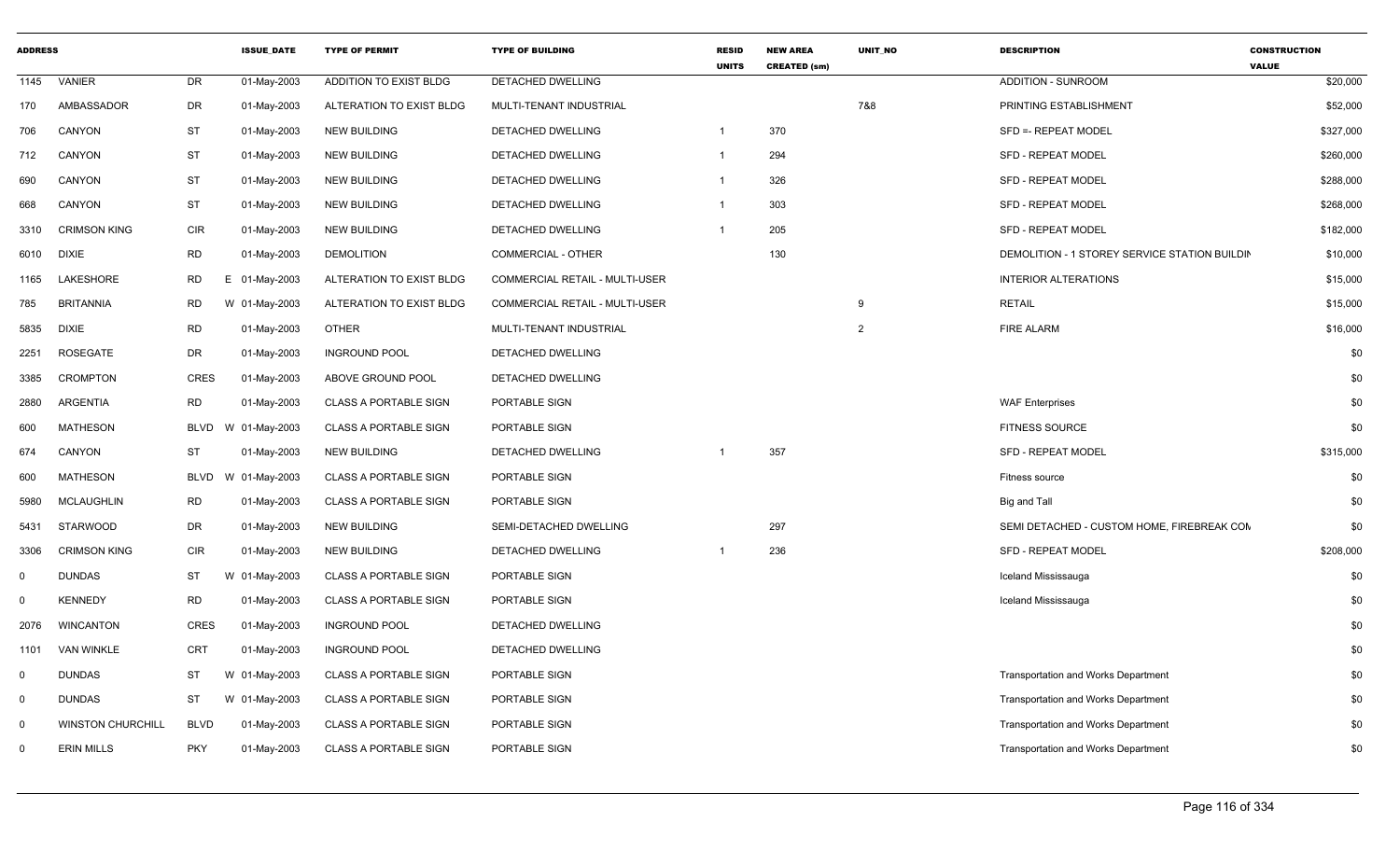| <b>ADDRESS</b> |                       |             | <b>ISSUE_DATE</b> | <b>TYPE OF PERMIT</b>        | <b>TYPE OF BUILDING</b>        | <b>RESID</b><br><b>UNITS</b> | <b>NEW AREA</b><br><b>CREATED (sm)</b> | UNIT_NO     | <b>DESCRIPTION</b>                               | <b>CONSTRUCTION</b><br><b>VALUE</b> |
|----------------|-----------------------|-------------|-------------------|------------------------------|--------------------------------|------------------------------|----------------------------------------|-------------|--------------------------------------------------|-------------------------------------|
| 736            | <b>DELISLE</b>        | GATE        | 01-May-2003       | <b>INGROUND POOL</b>         | DETACHED DWELLING              |                              |                                        |             |                                                  | \$0                                 |
| 6808           | <b>SUMMER HEIGHTS</b> | DR          | 01-May-2003       | <b>INGROUND POOL</b>         | DETACHED DWELLING              |                              |                                        |             |                                                  | \$0                                 |
| 5980           | CHURCHILL MEADOWS     | <b>BLVD</b> | 01-May-2003       | <b>CLASS A PORTABLE SIGN</b> | PORTABLE SIGN                  |                              |                                        |             | arora optometry professional corp (on Britannia) | \$0                                 |
| 7207           | <b>CORRINE</b>        | CRES        | 01-May-2003       | ABOVE GROUND POOL            | DETACHED DWELLING              |                              |                                        |             |                                                  | \$0                                 |
| 325            | <b>CENTRAL</b>        | <b>PKY</b>  | W 01-May-2003     | <b>CLASS A PORTABLE SIGN</b> | PORTABLE SIGN                  |                              |                                        |             | Midnight Sun                                     | \$0                                 |
| 3170           | <b>RIDGEWAY</b>       | DR          | 01-May-2003       | <b>CLASS A PORTABLE SIGN</b> | PORTABLE SIGN                  |                              |                                        |             | <b>Entertainment Warehouse</b>                   | \$0                                 |
| 710            | <b>BURNHAMTHORPE</b>  | RD          | E<br>02-May-2003  | ALTERATION TO EXIST BLDG     | COMMERCIAL RETAIL - MULTI-USER |                              |                                        |             | TAKE-OUT RESTAURANT                              | \$45,000                            |
| 5926           | OSPREY                | BLVD        | 02-May-2003       | <b>REVISIONS</b>             | DETACHED DWELLING              |                              |                                        |             | REVISION - INTERIOR LAYOUT - LOT 88 ONLY         | \$0                                 |
| 2150           | <b>BURNHAMTHORPE</b>  | RD          | W 02-May-2003     | ALTERATION TO EXIST BLDG     | COMMERCIAL RETAIL - MULTI-USER |                              |                                        | <b>BLGH</b> | ALTERATIONS-MALL ENTRANCE/CORRIDOR, FOUND        | \$525,000                           |
| 3774           | <b>DEEPWOOD</b>       | <b>HTS</b>  | 02-May-2003       | <b>NEW BUILDING</b>          | SEMI-DETACHED DWELLING         | $\overline{2}$               | 369                                    |             | SEMI-DETACHED - NEW MODEL                        | \$362,000                           |
| 6757           | <b>NORTHWEST</b>      | DR          | 02-May-2003       | <b>ADDITION AND ALTER</b>    | SINGLE TENANT INDUSTRIAL       |                              | 28                                     |             | ADDITION - FIRE PUMP HOUSE & SPRINKLER ALTER     | \$560,000                           |
| 1700           | AIMCO                 | <b>BLVD</b> | 02-May-2003       | ADDITION TO EXIST BLDG       | SINGLE TENANT INDUSTRIAL       |                              | 54                                     |             | ADDITION - BOILER ROOM, FURLANI'S FOOD CORP      | \$25,000                            |
| 6972           | AIRPORT               | <b>RD</b>   | 02-May-2003       | <b>DEMOLITION</b>            | INDUSTRIAL - OTHER             |                              |                                        |             | DEMOLITION - 10 INDUSTRIAL BUILDINGS             | \$50,000                            |
| 7331           | BRAMALEA              | RD          | 02-May-2003       | ALTERATION TO EXIST BLDG     | MULTI-TENANT INDUSTRIAL        |                              |                                        |             | INTERIOR ALTERATIONS-2-STAIRS & DEMISING WAL     | \$40,000                            |
| 3535           | <b>BALA</b>           | DR          | 02-May-2003       | <b>NEW BUILDING</b>          | SEMI-DETACHED DWELLING         | 2                            | 339                                    |             | SEMI-DETACHED - REPEAT MODEL                     | \$300,000                           |
| 55             | QUEENSWAY             |             | W 02-May-2003     | ELECTROMAG LOCK DEVICE       | <b>RESIDENTIAL - OTHER</b>     |                              |                                        |             | MAGLOCK-6                                        | \$48,000                            |
| 3646           | <b>GOLDEN LOCUST</b>  | DR          | 02-May-2003       | <b>NEW BUILDING</b>          | DETACHED DWELLING              |                              | 225                                    |             | SFD - REPEAT MODEL - NEW REDUCED VERANDAH        | \$209,000                           |
| 3634           | <b>GOLDEN LOCUST</b>  | DR          | 02-May-2003       | <b>NEW BUILDING</b>          | DETACHED DWELLING              |                              | 225                                    |             | SFD - REPEAT MODEL - REDUCED VERANDAH OPTI       | \$209,000                           |
| 5652           | <b>KELLANDY</b>       | <b>RUN</b>  | 02-May-2003       | OTHER POOL                   | <b>DETACHED DWELLING</b>       |                              |                                        |             |                                                  | \$0                                 |
| 2007           | <b>BALSAM</b>         | AVE         | 02-May-2003       | ABOVE GROUND POOL            | DETACHED DWELLING              |                              |                                        |             |                                                  | \$0                                 |
| 910            | SOUTHDOWN             | RD          | 02-May-2003       | <b>REVISIONS</b>             | INDUSTRIAL - OTHER             |                              |                                        |             | REVISION-GROUND SIGN (1) CANADIAN TIRE           | \$0                                 |
| 5400           | <b>DIXIE</b>          | RD          | 02-May-2003       | <b>CLASS A PORTABLE SIGN</b> | PORTABLE SIGN                  |                              |                                        |             | Haida Cafe                                       | \$0                                 |
| 5325           | <b>MIDDLEBURY</b>     | DR          | 02-May-2003       | <b>INGROUND POOL</b>         | <b>DETACHED DWELLING</b>       |                              |                                        |             |                                                  | \$0                                 |
| 2175           | ROYAL WINDSOR         | DR          | 02-May-2003       | <b>CLASS A PORTABLE SIGN</b> | PORTABLE SIGN                  |                              |                                        |             | midas muffler                                    | \$0                                 |
| 4487           | <b>BADMINTON</b>      | DR          | 02-May-2003       | <b>INGROUND POOL</b>         | DETACHED DWELLING              |                              |                                        |             |                                                  | \$0                                 |
| 2055           | <b>DUNDAS</b>         | ST          | E 02-May-2003     | <b>CLASS A PORTABLE SIGN</b> | PORTABLE SIGN                  |                              |                                        |             | Volunteer's of Trillium Health                   | \$0                                 |
| 6972           | <b>AIRPORT</b>        | <b>RD</b>   | 02-May-2003       | <b>DEMOLITION</b>            | INDUSTRIAL - OTHER             |                              |                                        |             | DEMOLITION - INDUSTRIAL BLDG                     | \$15,000                            |
|                | 2626 ARGENTIA         | <b>RD</b>   | 02-May-2003       | <b>MULTIPLE SIGNS</b>        | SINGLE TENANT INDUSTRIAL       |                              |                                        |             | 2 FASCIA SIGNS & 1 GROUND SIGN - CIBA            | \$8,000                             |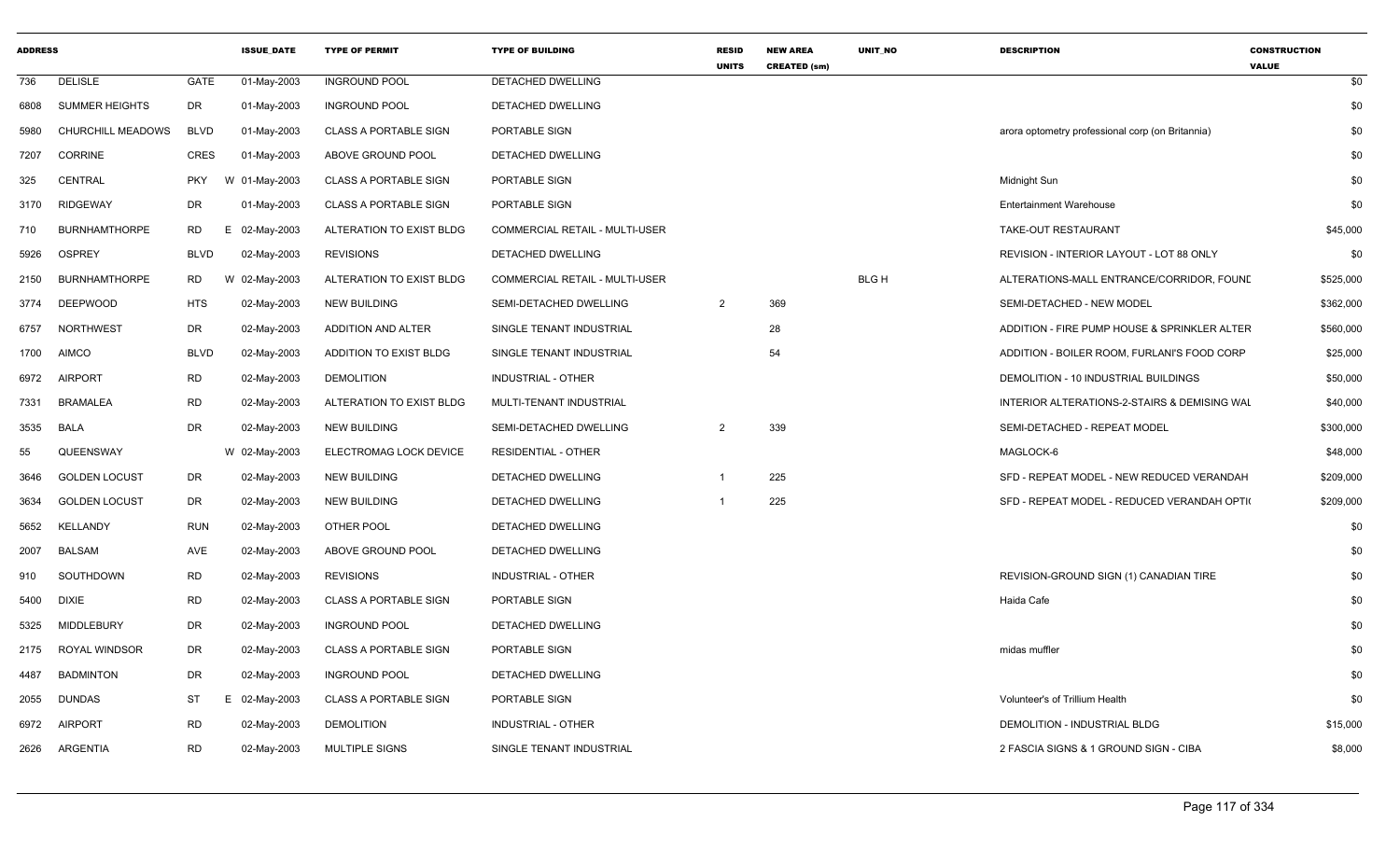| <b>ADDRESS</b> |                          |             | <b>ISSUE_DATE</b> | <b>TYPE OF PERMIT</b>        | <b>TYPE OF BUILDING</b>        | <b>RESID</b><br><b>UNITS</b> | <b>NEW AREA</b><br><b>CREATED (sm)</b> | UNIT_NO         | <b>DESCRIPTION</b>                       | <b>CONSTRUCTION</b><br><b>VALUE</b> |
|----------------|--------------------------|-------------|-------------------|------------------------------|--------------------------------|------------------------------|----------------------------------------|-----------------|------------------------------------------|-------------------------------------|
| 2125           | <b>ERIN MILLS</b>        | <b>PKY</b>  | 02-May-2003       | <b>CLASS A PORTABLE SIGN</b> | PORTABLE SIGN                  |                              |                                        |                 | Pizza Hut                                | \$0                                 |
| 3300           | <b>RIDGEWAY</b>          | DR          | 02-May-2003       | <b>CLASS A PORTABLE SIGN</b> | PORTABLE SIGN                  |                              |                                        |                 | Z.J. Interiors Ltd.                      | \$0                                 |
| 600            | <b>MATHESON</b>          | BLVD        | W 02-May-2003     | <b>CLASS A PORTABLE SIGN</b> | PORTABLE SIGN                  |                              |                                        |                 | Paint and Decor Warehouse                | \$0                                 |
| 5602           | <b>TENTH LINE WEST</b>   |             | 02-May-2003       | <b>CLASS A PORTABLE SIGN</b> | PORTABLE SIGN                  |                              |                                        |                 | subway                                   | \$0                                 |
| 3087           | <b>WINSTON CHURCHILL</b> | <b>BLVD</b> | 02-May-2003       | <b>CLASS A PORTABLE SIGN</b> | PORTABLE SIGN                  |                              |                                        |                 | Evan Greenbaum                           | \$0                                 |
| 2300           | MEADOWVALE               | <b>BLVD</b> | 02-May-2003       | ALTERATION TO EXIST BLDG     | SINGLE TENANT INDUSTRIAL       |                              | 109                                    | <b>BASEMENT</b> | <b>INTERIOR ALTERATIONS</b>              | \$15,000                            |
| 1865           | LAKESHORE                | <b>RD</b>   | W 02-May-2003     | <b>CLASS A PORTABLE SIGN</b> | PORTABLE SIGN                  |                              |                                        |                 | Lakeshore Dental                         | \$0                                 |
| 601            | <b>LAKESHORE</b>         | RD<br>E.    | 02-May-2003       | <b>CLASS A PORTABLE SIGN</b> | PORTABLE SIGN                  |                              |                                        |                 | Curves                                   | \$0                                 |
| $\mathbf 0$    | <b>WINSTON CHURCHILL</b> | <b>BLVD</b> | 02-May-2003       | <b>CLASS A PORTABLE SIGN</b> | PORTABLE SIGN                  |                              |                                        |                 | <b>YMCA</b>                              | \$0                                 |
| 2825           | <b>BUSHLAND</b>          | <b>CRES</b> | 02-May-2003       | <b>INGROUND POOL</b>         | <b>DETACHED DWELLING</b>       |                              |                                        |                 |                                          | \$0                                 |
| 7350           | MISSISSAUGA              | <b>RD</b>   | 02-May-2003       | CLASS A PORTABLE SIGN        | PORTABLE SIGN                  |                              |                                        |                 | SHOOT 2 SCORE                            | \$0                                 |
| 19             | <b>DUNDAS</b>            | ST<br>E.    | 02-May-2003       | <b>CLASS A PORTABLE SIGN</b> | PORTABLE SIGN                  |                              |                                        |                 | IL Paesano pizza                         | \$0                                 |
| 1575           | <b>DUNDAS</b>            | ST          | E 02-May-2003     | <b>CLASS A PORTABLE SIGN</b> | PORTABLE SIGN                  |                              |                                        |                 | tung hing restaurant                     | \$0                                 |
| 5700           | <b>TERRY FOX</b>         | WAY         | 02-May-2003       | <b>DEMOLITION</b>            | PUBLIC - OTHER                 |                              |                                        |                 | DEMOLITION - OFFICE BLDG & WEIGH STATION | \$10,000                            |
| 512            | <b>BRISTOL</b>           | RD          | W 02-May-2003     | <b>CLASS A PORTABLE SIGN</b> | PORTABLE SIGN                  |                              |                                        |                 | <b>Bristol Dental Clinic</b>             | \$0                                 |
| 6075           | MAVIS                    | <b>RD</b>   | 02-May-2003       | <b>CLASS A PORTABLE SIGN</b> | PORTABLE SIGN                  |                              |                                        |                 | Steilmann Select                         | \$0                                 |
| 909            | <b>BEECHWOOD</b>         | AVE         | 05-May-2003       | <b>NEW BUILDING</b>          | DETACHED DWELLING              | $\overline{1}$               | 252                                    |                 | <b>SFD - CUSTOM</b>                      | \$246,000                           |
| 1539           | <b>WEAVER</b>            | AVE         | 05-May-2003       | ADDITION TO EXIST BLDG       | DETACHED DWELLING              |                              |                                        |                 | ADDITION/ALTERATIONS - BASMENT WALKOUT   | \$70,000                            |
| 1072           | <b>ENOLA</b>             | AVE         | 05-May-2003       | <b>NEW BUILDING</b>          | DETACHED DWELLING              | $\overline{1}$               | 246                                    |                 | SFD - CUSTOM                             | \$242,000                           |
| 5351           | <b>SAN REMO</b>          | CRT         | 05-May-2003       | <b>NEW BUILDING</b>          | DETACHED DWELLING              | $\overline{1}$               | 278                                    |                 | <b>SFD - REPEAT MODEL</b>                | \$246,000                           |
| 1559           | <b>CARRINGTON</b>        | <b>RD</b>   | 05-May-2003       | <b>NEW BUILDING</b>          | DETACHED DWELLING              | $\overline{1}$               | 288                                    |                 | <b>SFD - REPEAT MODEL</b>                | \$255,000                           |
| 5350           | <b>SAN REMO</b>          | <b>CRT</b>  | 05-May-2003       | <b>NEW BUILDING</b>          | DETACHED DWELLING              |                              | 328                                    |                 | <b>SFD - NEW MODEL</b>                   | \$324,000                           |
| 3980           | <b>GRAND PARK</b>        | DR          | 05-May-2003       | <b>NEW BUILDING</b>          | COMMERCIAL RETAIL-SINGLE USER  |                              | 1,531                                  | BLD-A           | NEW - CUSTOM DRUGSTORE, SHOPPERS DRUG MA | \$1,516,000                         |
| 5357           | <b>SAN REMO</b>          | CRT         | 05-May-2003       | <b>NEW BUILDING</b>          | DETACHED DWELLING              | $\overline{1}$               | 298                                    |                 | SFD - REPEAT MODEL, FIREBREAK LOT        | \$263,000                           |
| 3200           | <b>ERIN MILLS</b>        | <b>PKY</b>  | 05-May-2003       | ALTERATION TO EXIST BLDG     | COMMERCIAL OFFICE- SINGLE USER |                              |                                        | - 1             | PROFESSIONAL OFFICE                      | \$85,000                            |
| 3630           | <b>BROOMHILL</b>         | <b>CRES</b> | 05-May-2003       | ALTERATION TO EXIST BLDG     | SEMI-DETACHED DWELLING         |                              |                                        |                 | REMOVE AND REBUILD FRONT PORCH AND STAIR | \$8,000                             |
| 3900           | <b>GRAND PARK</b>        | DR          | 05-May-2003       | <b>OTHER</b>                 | <b>COMMERCIAL - OTHER</b>      |                              |                                        | <b>BLDGA-F</b>  | SITE SERVICING FOR COMMERCIAL SITE       | \$373,000                           |
| 1584           | <b>TRUSCOTT</b>          | DR          | 05-May-2003       | ALTERATION TO EXIST BLDG     | <b>DETACHED DWELLING</b>       |                              |                                        |                 | <b>INTERIOR ALTERATIONS</b>              | \$3,000                             |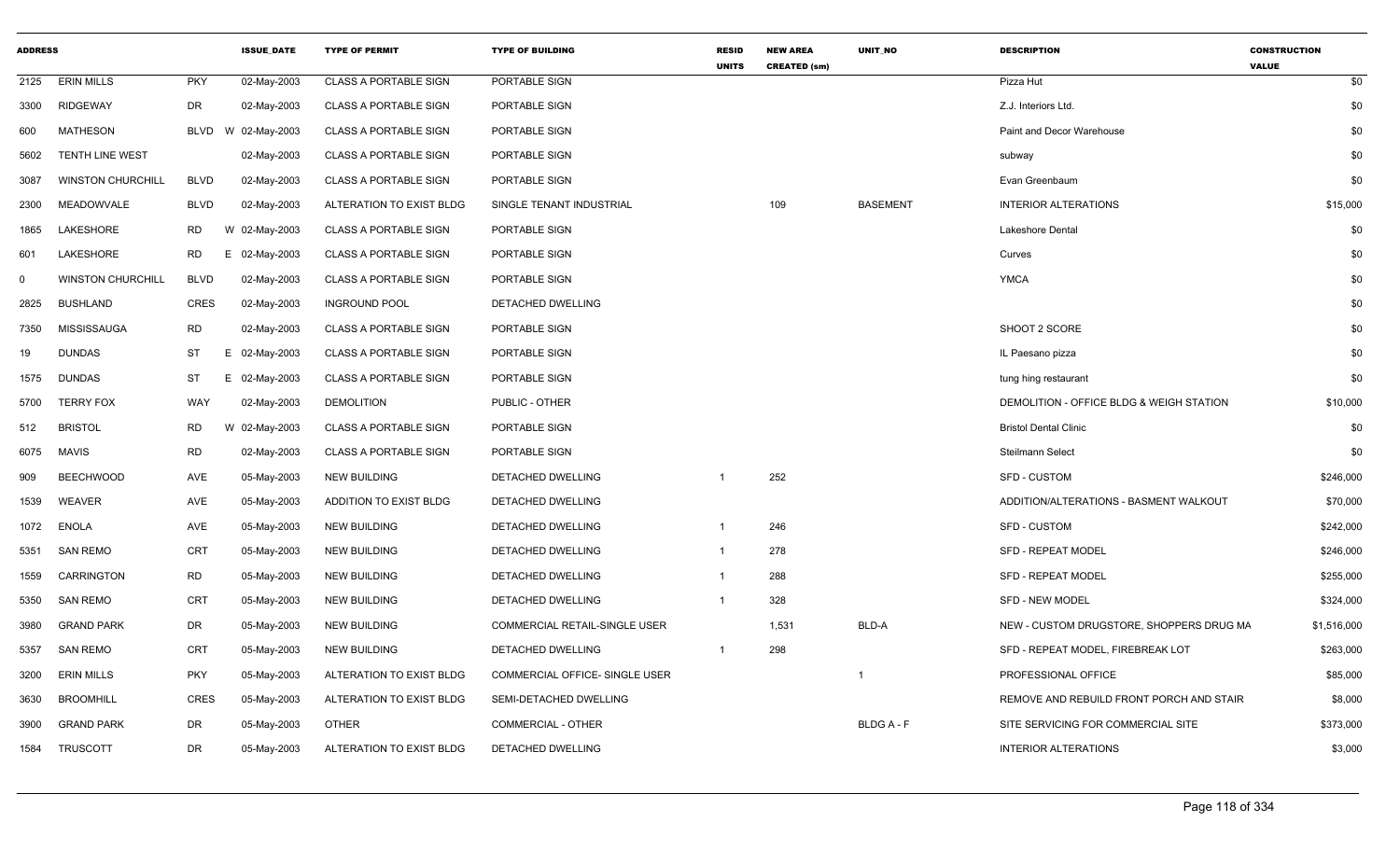| <b>ADDRESS</b> |                          |             | <b>ISSUE_DATE</b> | <b>TYPE OF PERMIT</b>        | <b>TYPE OF BUILDING</b>        | <b>RESID</b><br><b>UNITS</b> | <b>NEW AREA</b><br><b>CREATED (sm)</b> | UNIT_NO | <b>DESCRIPTION</b>                           | <b>CONSTRUCTION</b><br><b>VALUE</b> |
|----------------|--------------------------|-------------|-------------------|------------------------------|--------------------------------|------------------------------|----------------------------------------|---------|----------------------------------------------|-------------------------------------|
| 708            | <b>MONTBECK</b>          | <b>CRES</b> | 05-May-2003       | ADDITION TO EXIST BLDG       | DETACHED DWELLING              |                              |                                        |         | <b>ADDITION - REAR YARD</b>                  | \$40,000                            |
| 6085           | <b>CREDITVIEW</b>        | <b>RD</b>   | 05-May-2003       | <b>CLASS A PORTABLE SIGN</b> | PORTABLE SIGN                  |                              |                                        |         | Rogers Video                                 | \$0                                 |
| 3250           | <b>RIDGEWAY</b>          | <b>DR</b>   | 05-May-2003       | <b>CLASS A PORTABLE SIGN</b> | PORTABLE SIGN                  |                              |                                        |         | <b>Imagination Work</b>                      | \$0                                 |
| 5363           | <b>SAN REMO</b>          | CRT         | 05-May-2003       | NEW BUILDING                 | <b>DETACHED DWELLING</b>       |                              | 262                                    |         | <b>SFD - REPEAT MODEL</b>                    | \$237,000                           |
| 1600           | CAROLYN                  | <b>RD</b>   | 05-May-2003       | NEW BUILDING                 | DETACHED DWELLING              | -1                           | 286                                    |         | <b>SFD - REPEAT MODEL</b>                    | \$253,000                           |
| 1077           | NORTH SERVICE            | RD.         | 05-May-2003       | <b>CLASS A PORTABLE SIGN</b> | PORTABLE SIGN                  |                              |                                        |         | <b>Cullian Jewelers</b>                      | \$0                                 |
| 3995           | SLADEVIEW                | <b>CRES</b> | 05-May-2003       | <b>CLASS A PORTABLE SIGN</b> | PORTABLE SIGN                  |                              |                                        |         | Motor Cars Inc.                              | \$0                                 |
| 1036           | <b>LAKESHORE</b>         | <b>RD</b>   | E.<br>05-May-2003 | <b>CLASS A PORTABLE SIGN</b> | PORTABLE SIGN                  |                              |                                        |         | <b>OASIS CONVENTION CENTRE</b>               | \$0                                 |
| 6159           | EDENWOOD                 | DR          | 05-May-2003       | ALTERATION TO EXIST BLDG     | DETACHED DWELLING              |                              |                                        |         | PLUMBING ONLY - 3 FIXTURES IN BASEMENT       | \$2,000                             |
| $\mathbf{0}$   | <b>DUNDAS</b>            | ST          | W 05-May-2003     | <b>CLASS A PORTABLE SIGN</b> | PORTABLE SIGN                  |                              |                                        |         | Erin Mills Co-operative Nursery School Inc.  | \$0                                 |
| $\mathbf 0$    | <b>BURNHAMTHORPE</b>     | <b>RD</b>   | W 05-May-2003     | <b>CLASS A PORTABLE SIGN</b> | PORTABLE SIGN                  |                              |                                        |         | Erin Mills Co-Operative Nursey School Inc.   | \$0                                 |
| $\mathbf 0$    | <b>EGLINTON</b>          | AVE         | W 05-May-2003     | <b>CLASS A PORTABLE SIGN</b> | PORTABLE SIGN                  |                              |                                        |         | <b>Tennis Everywhere</b>                     | \$0                                 |
| $\mathbf 0$    | <b>HURONTARIO</b>        | <b>ST</b>   | 05-May-2003       | <b>CLASS A PORTABLE SIGN</b> | PORTABLE SIGN                  |                              |                                        |         | <b>Recreation and Parks</b>                  | \$0                                 |
| $\mathbf 0$    | <b>BURNHAMTHORPE</b>     | RD.         | 05-May-2003<br>Е. | <b>CLASS A PORTABLE SIGN</b> | PORTABLE SIGN                  |                              |                                        |         | <b>Recreation and Parks</b>                  | \$0                                 |
| $\overline{0}$ | <b>DERRY</b>             | <b>RD</b>   | E 05-May-2003     | <b>CLASS A PORTABLE SIGN</b> | PORTABLE SIGN                  |                              |                                        |         | <b>Recreation and Parks</b>                  | \$0                                 |
| $\mathbf 0$    | <b>CAWTHRA</b>           | <b>RD</b>   | 05-May-2003       | <b>CLASS A PORTABLE SIGN</b> | PORTABLE SIGN                  |                              |                                        |         | <b>Recreation and Parks</b>                  | \$0                                 |
| 2150           | <b>BURNHAMTHORPE</b>     | RD          | W 05-May-2003     | ALTERATION TO EXIST BLDG     | COMMERCIAL RETAIL - MULTI-USER |                              |                                        |         | PLUMBING-TENANT WASHROOM (10)                | \$70,000                            |
| $\overline{0}$ | <b>DUNDAS</b>            | <b>ST</b>   | W 05-May-2003     | <b>CLASS A PORTABLE SIGN</b> | PORTABLE SIGN                  |                              |                                        |         | <b>Recreation and Parks</b>                  | \$0                                 |
| $\mathbf 0$    | <b>GOREWAY</b>           | DR          | 05-May-2003       | <b>CLASS A PORTABLE SIGN</b> | PORTABLE SIGN                  |                              |                                        |         | <b>Recreation and Parks</b>                  | \$0                                 |
| $\mathbf 0$    | <b>WINSTON CHURCHILL</b> | <b>BLVD</b> | 05-May-2003       | <b>CLASS A PORTABLE SIGN</b> | PORTABLE SIGN                  |                              |                                        |         | <b>Recreation and Parks</b>                  | \$0                                 |
| $\mathbf 0$    | <b>BRITANNIA</b>         | <b>RD</b>   | 05-May-2003<br>W  | <b>CLASS A PORTABLE SIGN</b> | PORTABLE SIGN                  |                              |                                        |         | <b>Recreation and Parks</b>                  | \$0                                 |
| 0              | <b>BRITANNIA</b>         | <b>RD</b>   | W 05-May-2003     | <b>CLASS A PORTABLE SIGN</b> | PORTABLE SIGN                  |                              |                                        |         | <b>Recreation and Parks</b>                  | \$0                                 |
| $\mathbf{0}$   | <b>ERIN MILLS</b>        | <b>PKY</b>  | 05-May-2003       | <b>CLASS A PORTABLE SIGN</b> | PORTABLE SIGN                  |                              |                                        |         | <b>Recreation and Parks</b>                  | \$0                                 |
| $\mathbf 0$    | <b>CAWTHRA</b>           | <b>RD</b>   | 05-May-2003       | <b>CLASS A PORTABLE SIGN</b> | PORTABLE SIGN                  |                              |                                        |         | Tennis Everyone                              | \$0                                 |
| $\mathbf 0$    | <b>DERRY</b>             | <b>RD</b>   | W 05-May-2003     | <b>CLASS A PORTABLE SIGN</b> | PORTABLE SIGN                  |                              |                                        |         | Tennis Every One                             | \$0                                 |
| $\Omega$       | <b>ERIN MILLS</b>        | <b>PKY</b>  | 05-May-2003       | <b>CLASS A PORTABLE SIGN</b> | PORTABLE SIGN                  |                              |                                        |         | Tennis Every One                             | \$0                                 |
| $\mathbf 0$    | <b>BURNHAMTHORPE</b>     | RD.         | E.<br>05-May-2003 | <b>CLASS A PORTABLE SIGN</b> | PORTABLE SIGN                  |                              |                                        |         | <b>Recreation and Parks</b>                  | \$0                                 |
| 7445           | TRANMERE                 | DR          | 06-May-2003       | NEW BUILDING                 | SINGLE TENANT INDUSTRIAL       |                              | 3,313                                  |         | NEW - INDUSTRIAL SHELL, TENANT NOT DETERMINI | \$0                                 |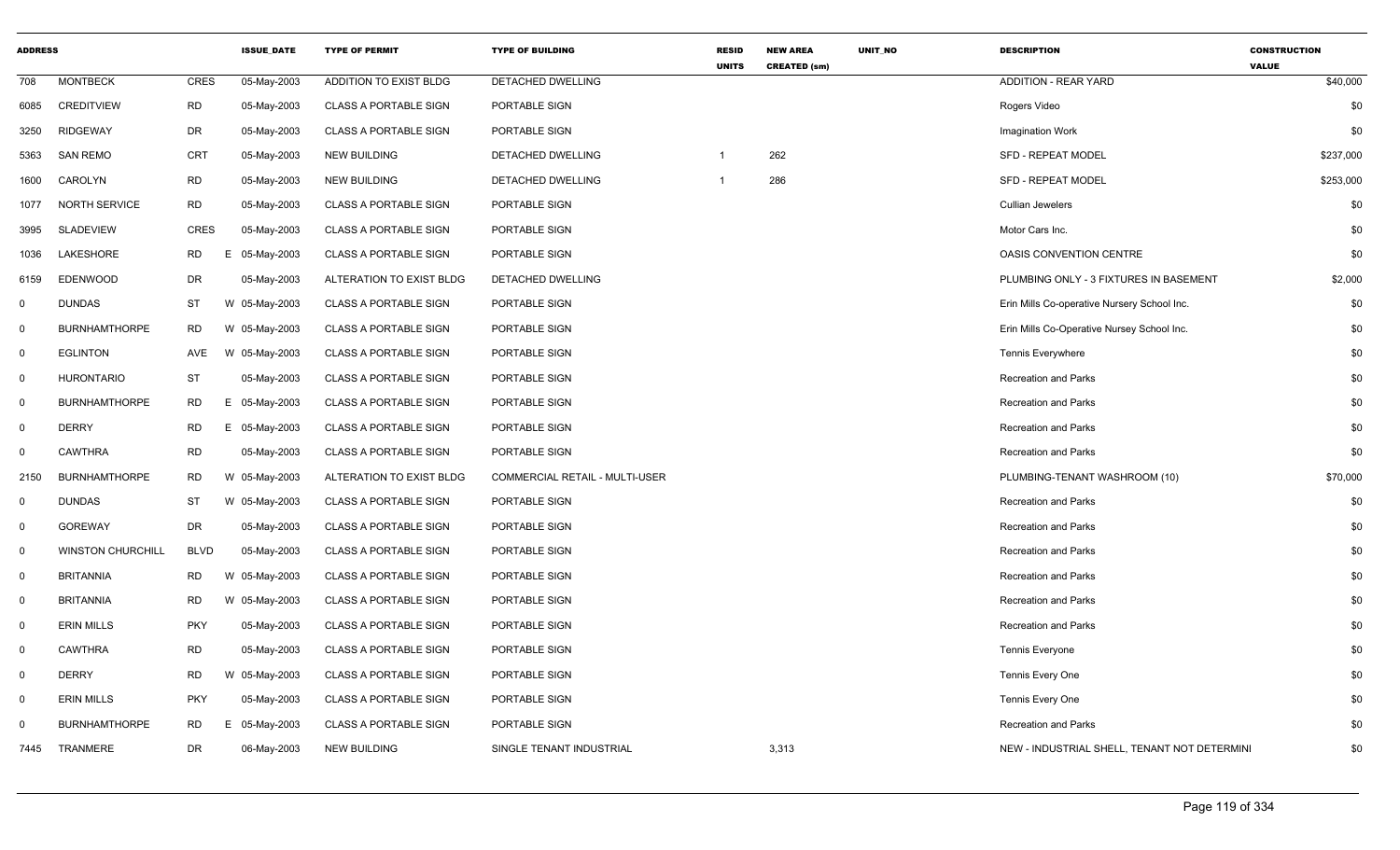| <b>ADDRESS</b> |                       |             | <b>ISSUE DATE</b> | <b>TYPE OF PERMIT</b>        | <b>TYPE OF BUILDING</b>               | <b>RESID</b><br><b>UNITS</b> | <b>NEW AREA</b><br><b>CREATED (sm)</b> | <b>UNIT NO</b>          | <b>DESCRIPTION</b>                           | <b>CONSTRUCTION</b><br><b>VALUE</b> |
|----------------|-----------------------|-------------|-------------------|------------------------------|---------------------------------------|------------------------------|----------------------------------------|-------------------------|----------------------------------------------|-------------------------------------|
| 7445           | <b>TRANMERE</b>       | DR          | 06-May-2003       | ALTERATION TO EXIST BLDG     | SINGLE TENANT INDUSTRIAL              |                              |                                        |                         | PLASTIC BAG EXTRUSION                        | \$739,000                           |
| 2423           | ANSON                 | <b>DR</b>   | 06-May-2003       | ALTERATION TO EXIST BLDG     | <b>INDUSTRIAL - OTHER</b>             |                              |                                        | $\overline{\mathbf{1}}$ | REPAIR OF GOODS                              | \$43,000                            |
| 7127           | <b>APPLETREE</b>      | LANE        | 06-May-2003       | <b>NEW BUILDING</b>          | DETACHED DWELLING                     |                              | 245                                    |                         | SFD - REPEAT MODEL, FIREBREAK LOT            | \$217,000                           |
| 2800           | ARGENTIA              | <b>RD</b>   | 06-May-2003       | ALTERATION TO EXIST BLDG     | MULTI-TENANT INDUSTRIAL               |                              |                                        | $\overline{1}$          | <b>WAREHOUSE &amp; DISTRIBUTION</b>          | \$255,000                           |
| 718            | CANYON                | ST          | 06-May-2003       | <b>NEW BUILDING</b>          | DETACHED DWELLING                     | $\mathbf 1$                  | 287                                    |                         | SFD - REPEAT MODEL, FIREBREAK LOT            | \$254,000                           |
| 4772           | <b>GLASSHILL</b>      | <b>GROV</b> | 06-May-2003       | <b>NEW BUILDING</b>          | DETACHED DWELLING                     | $\overline{1}$               | 192                                    |                         | <b>SFD - REPEAT MODEL</b>                    | \$185,000                           |
| 4784           | <b>GLASSHILL</b>      | <b>GROV</b> | 06-May-2003       | <b>NEW BUILDING</b>          | DETACHED DWELLING                     | $\mathbf{1}$                 | 192                                    |                         | <b>SFD - REPEAT MODEL</b>                    | \$188,000                           |
| 4804           | <b>GLASSHILL</b>      | <b>GROV</b> | 06-May-2003       | <b>NEW BUILDING</b>          | DETACHED DWELLING                     | $\mathbf{1}$                 | 210                                    |                         | <b>SFD - REPEAT MODEL</b>                    | \$206,000                           |
| 5580           | <b>FRESHWATER</b>     | DR          | 06-May-2003       | <b>NEW BUILDING</b>          | SEMI-DETACHED DWELLING                | 2                            | 290                                    |                         | SEMI-DETACHED - REPEAT MODEL                 | \$284,000                           |
| 3674           | BALA                  | <b>DR</b>   | 06-May-2003       | <b>NEW BUILDING</b>          | SEMI-DETACHED DWELLING                | $\overline{2}$               | 322                                    |                         | SEMI-DETACHED - REPEAT MODEL                 | \$285,000                           |
| 4780           | <b>GLASSHILL</b>      | <b>GROV</b> | 06-May-2003       | <b>NEW BUILDING</b>          | DETACHED DWELLING                     | $\mathbf{1}$                 | 210                                    |                         | <b>SFD - REPEAT MODEL</b>                    | \$206,000                           |
| 4800           | <b>GLASSHILL</b>      | <b>GROV</b> | 06-May-2003       | <b>NEW BUILDING</b>          | DETACHED DWELLING                     | -1                           | 192                                    |                         | SFD - REPEAT MODEL                           | \$188,000                           |
| 3480           | LAIRD                 | <b>RD</b>   | 06-May-2003       | ALTERATION TO EXIST BLDG     | MULTI-TENANT INDUSTRIAL               |                              |                                        | $\overline{1}$          | STORAGE & DISTRIBUTION                       | \$13,000                            |
| 1625           | <b>TECH</b>           | AVE         | 06-May-2003       | ELECTROMAG LOCK DEVICE       | <b>INDUSTRIAL - OTHER</b>             |                              |                                        |                         | MAGLOCKS - 3                                 | \$16,000                            |
| 3417           | <b>DERRY</b>          | <b>RD</b>   | Е<br>06-May-2003  | <b>FIRE DAMAGE REPAIR</b>    | <b>COMMERCIAL RETAIL - MULTI-USER</b> |                              |                                        | 5C                      | PARTIAL NEW EXHAUST HOOD & FIRE DAMAGE RE    | \$21,000                            |
| 2920           | <b>MATHESON</b>       | <b>BLVD</b> | E 06-May-2003     | ELECTROMAG LOCK DEVICE       | <b>INDUSTRIAL - OTHER</b>             |                              |                                        |                         | 3 MAGLOCKS                                   | \$24,000                            |
| 3597           | BALA                  | <b>DR</b>   | 06-May-2003       | <b>NEW BUILDING</b>          | SEMI-DETACHED DWELLING                | 2                            | 369                                    |                         | SEMI-DETACHED - REPEAT MODEL                 | \$362,000                           |
| 444            | <b>APPLE</b>          | LANE        | 06-May-2003       | <b>INGROUND POOL</b>         | DETACHED DWELLING                     |                              |                                        |                         |                                              | \$0                                 |
| 770            | <b>OTHELLO</b>        | <b>CRT</b>  | 06-May-2003       | <b>OTHER</b>                 | <b>CONDOMINIUM ROW DWELLING</b>       |                              | 885                                    | BLK. 1 - 12             | SITE SERVICING - CONDOMINIUM ROW DWELLING -  | \$850,000                           |
| $\mathbf 0$    | <b>MISSISSAUGA</b>    | <b>RD</b>   | 06-May-2003       | <b>CLASS A PORTABLE SIGN</b> | PORTABLE SIGN                         |                              |                                        |                         | Bread and Honey Festival                     | \$0                                 |
| $\mathbf 0$    | <b>BRITANNIA</b>      | <b>RD</b>   | W 06-May-2003     | <b>CLASS A PORTABLE SIGN</b> | PORTABLE SIGN                         |                              |                                        |                         | <b>Bread and Honey Festival</b>              | \$0                                 |
| 2261           | <b>ROYAL WINDSOR</b>  | DR          | 06-May-2003       | <b>CLASS A PORTABLE SIGN</b> | PORTABLE SIGN                         |                              |                                        |                         | Future Flash Product Laser System            | \$0                                 |
| 4768           | <b>GLASSHILL</b>      | <b>GROV</b> | 06-May-2003       | <b>NEW BUILDING</b>          | DETACHED DWELLING                     | -1                           | 210                                    |                         | SFD - REPEAT MODEL, FIREBREAK LOT            | \$206,000                           |
| 4792           | <b>GLASSHILL</b>      | <b>GROV</b> | 06-May-2003       | <b>NEW BUILDING</b>          | DETACHED DWELLING                     | $\overline{1}$               | 210                                    |                         | SFD - REPEAT MODEL                           | \$206,000                           |
| 4646           | <b>HERITAGE HILLS</b> | <b>BLVD</b> | 06-May-2003       | <b>CLASS A PORTABLE SIGN</b> | PORTABLE SIGN                         |                              |                                        |                         | <b>Heritage Hills Cleaners</b>               | \$0                                 |
| 660            | <b>EGLINTON</b>       | AVE         | W 06-May-2003     | <b>CLASS A PORTABLE SIGN</b> | PORTABLE SIGN                         |                              |                                        |                         | Bank of Nova Scotia                          | \$0                                 |
| $\mathbf 0$    | <b>CREDITVIEW</b>     | <b>RD</b>   | 06-May-2003       | <b>CLASS A PORTABLE SIGN</b> | PORTABLE SIGN                         |                              |                                        |                         | Canadian Coptic Centre                       | \$0                                 |
| 572            | <b>HANCOCK</b>        | <b>WAY</b>  | 06-May-2003       | <b>NEW BUILDING</b>          | DETACHED DWELLING                     |                              | 328                                    |                         | SFD - REPEAT MODEL - FIREBREAK LOT COMPLETI( | \$0                                 |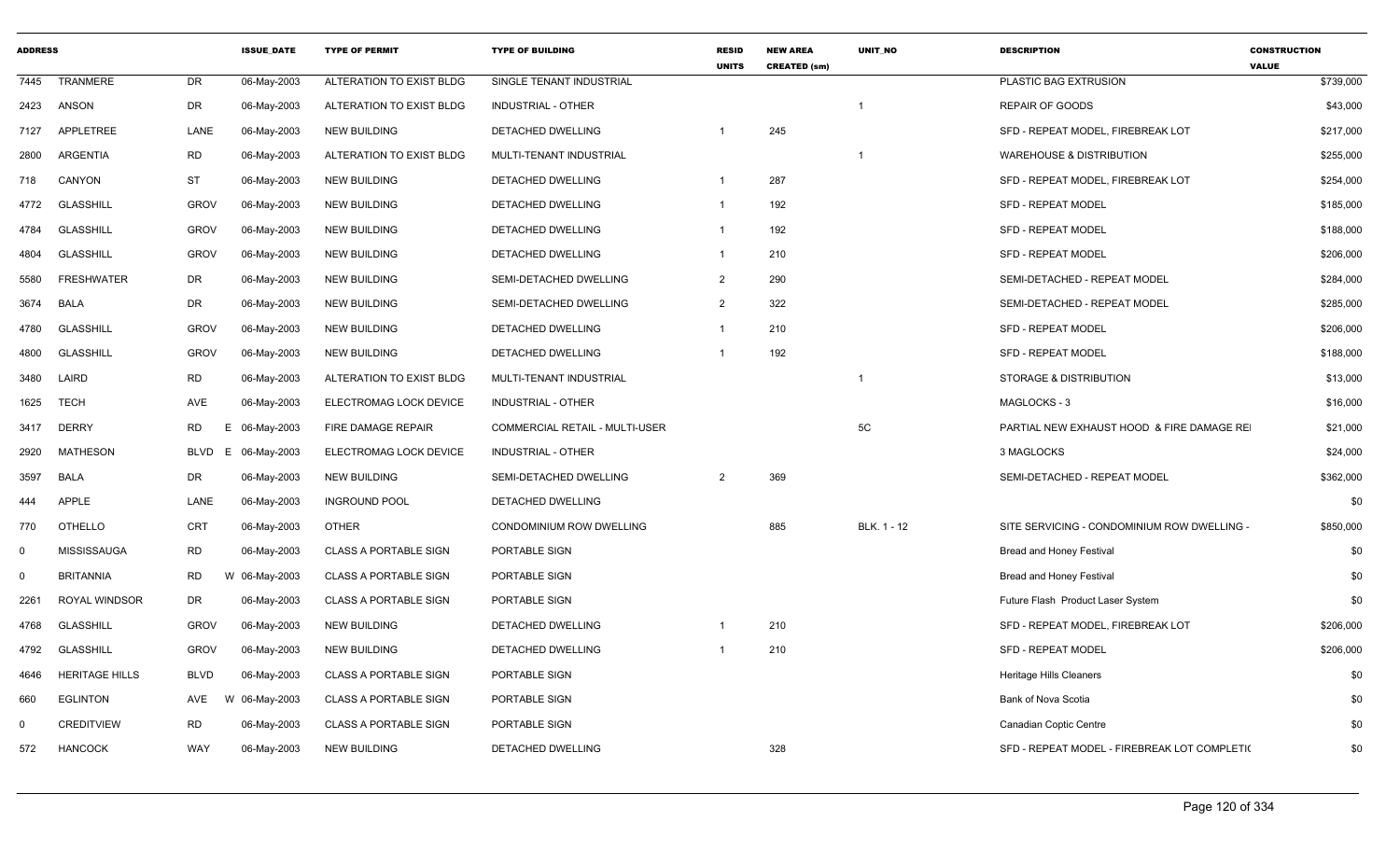| <b>ADDRESS</b> |                          |             | <b>ISSUE DATE</b> | <b>TYPE OF PERMIT</b>        | <b>TYPE OF BUILDING</b>               | <b>RESID</b><br><b>UNITS</b> | <b>NEW AREA</b><br><b>CREATED (sm)</b> | <b>UNIT NO</b> | <b>DESCRIPTION</b>                            | <b>CONSTRUCTION</b><br><b>VALUE</b> |
|----------------|--------------------------|-------------|-------------------|------------------------------|---------------------------------------|------------------------------|----------------------------------------|----------------|-----------------------------------------------|-------------------------------------|
| $\mathbf{0}$   | QUEENSWAY                |             | E 06-May-2003     | <b>CLASS A PORTABLE SIGN</b> | PORTABLE SIGN                         |                              |                                        |                | Credit Valley Tennis Club                     | \$0                                 |
| 5586           | <b>FRESHWATER</b>        | DR          | 06-May-2003       | <b>NEW BUILDING</b>          | SEMI-DETACHED DWELLING                | 2                            | 369                                    |                | SEMI-DETACHED - REPEAT MODEL                  | \$362,000                           |
| $\mathbf 0$    | <b>EGLINTON</b>          | AVE         | 06-May-2003<br>W  | <b>CLASS A PORTABLE SIGN</b> | PORTABLE SIGN                         |                              |                                        |                | Credit Calley Tennis Club                     | \$0                                 |
| $\mathbf 0$    | <b>ERIN MILLS</b>        | <b>PKY</b>  | 06-May-2003       | <b>CLASS A PORTABLE SIGN</b> | PORTABLE SIGN                         |                              |                                        |                | International Childrens Festival              | \$0                                 |
| 0              | <b>LAKESHORE</b>         | RD          | W 06-May-2003     | <b>CLASS A PORTABLE SIGN</b> | PORTABLE SIGN                         |                              |                                        |                | international childrens festival              | \$0                                 |
| 0              | <b>ERIN MILLS</b>        | <b>PKY</b>  | 06-May-2003       | <b>CLASS A PORTABLE SIGN</b> | PORTABLE SIGN                         |                              |                                        |                | international chidirens festival              | \$0                                 |
| 598            | <b>GLADWYNE</b>          | CRT         | 06-May-2003       | <b>INGROUND POOL</b>         | DETACHED DWELLING                     |                              |                                        |                |                                               | \$0                                 |
| $\mathbf 0$    | CAWTHRA                  | <b>RD</b>   | 06-May-2003       | <b>CLASS A PORTABLE SIGN</b> | PORTABLE SIGN                         |                              |                                        |                | International Childrens Festival              | \$0                                 |
| 4141           | <b>DIXIE</b>             | <b>RD</b>   | 06-May-2003       | ALTERATION TO EXIST BLDG     | <b>COMMERCIAL RETAIL - MULTI-USER</b> |                              |                                        | 15             | INTERIOR ALTERATIONS-STORE FRONT              | \$15,000                            |
| 5155           | <b>SPECTRUM</b>          | WAY         | 07-May-2003       | ALTERATION TO EXIST BLDG     | INDUSTRIAL - OTHER                    |                              |                                        | 27             | <b>INTERIOR ALTERATIONS</b>                   | \$148,000                           |
| 6075           | MAVIS                    | RD          | 07-May-2003       | ALTERATION TO EXIST BLDG     | COMMERCIAL RETAIL-SINGLE USER         |                              |                                        | 21             | <b>RETAIL</b>                                 | \$264,000                           |
| 200            | <b>ADMIRAL</b>           | <b>BLVD</b> | 07-May-2003       | <b>STORAGE TANK</b>          | COMMERCIAL RETAIL-SINGLE USER         |                              |                                        |                | TANK-STORAGE, VERTICAL                        | \$20,000                            |
| 3529           | <b>ITALIA</b>            | <b>CRES</b> | 07-May-2003       | ALTERATION TO EXIST BLDG     | <b>DETACHED DWELLING</b>              | $\overline{1}$               |                                        |                | <b>BASEMENT APARTMENT</b>                     | \$21,000                            |
| 2586           | <b>DUNWIN</b>            | DR          | 07-May-2003       | MEZZANINE                    | MULTI-TENANT INDUSTRIAL               |                              | 212                                    | 8              | ADDITION - SPEC UNIT & INCLUDES MEZZANINE(47. | \$126,000                           |
| 860            | SPINNING WHEEL           | CRES        | 07-May-2003       | NEW BUILDING                 | DETACHED DWELLING                     | $\overline{1}$               | 279                                    |                | SFD - REPEAT MODEL, NEW CORNER UPGRADE        | \$273,000                           |
| 5695           | <b>VOLPE</b>             | AVE         | 07-May-2003       | <b>NEW BUILDING</b>          | SEMI-DETACHED DWELLING                | $\overline{2}$               | 288                                    |                | SEMI-DETACHED - NEW MODEL                     | \$282,000                           |
| 5689           | <b>VOLPE</b>             | AVE         | 07-May-2003       | <b>NEW BUILDING</b>          | SEMI-DETACHED DWELLING                | $\overline{2}$               | 304                                    |                | SEMI-DETACHED - NEW MODEL                     | \$298,000                           |
| 5683           | <b>VOLPE</b>             | AVE         | 07-May-2003       | NEW BUILDING                 | SEMI-DETACHED DWELLING                | $\overline{2}$               | 268                                    |                | SEMI-DETACHED - NEW MODEL                     | \$263,000                           |
| 5672           | <b>PEGASUS</b>           | <b>ST</b>   | 07-May-2003       | NEW BUILDING                 | DETACHED DWELLING                     |                              | 190                                    |                | SFD - REPEAT MODEL - FIREBREAK LOT COMPLETI(  | \$0                                 |
| 5707           | <b>VOLPE</b>             | AVE         | 07-May-2003       | <b>NEW BUILDING</b>          | SEMI-DETACHED DWELLING                | $\overline{2}$               | 300                                    |                | SEMI-DETACHED - NEW MODEL                     | \$295,000                           |
| 5647           | ARMANDO                  | AVE         | 07-May-2003       | <b>NEW BUILDING</b>          | SEMI-DETACHED DWELLING                | $\overline{2}$               | 315                                    |                | SEMI-DETACHED - NEW MODEL                     | \$309,000                           |
| 100            | <b>CITY CENTRE</b>       | DR          | 07-May-2003       | <b>FASCIA SIGN</b>           | COMMERCIAL RETAIL - MULTI-USER        |                              |                                        | 2-310A         | TWO INTERIOR FASCIA SIGNS - THE LOFT          | \$3,000                             |
| 4764           | <b>GLASSHILL</b>         | <b>GROV</b> | 07-May-2003       | <b>NEW BUILDING</b>          | DETACHED DWELLING                     | $\overline{1}$               | 210                                    |                | <b>SFD - REPEAT MODEL</b>                     | \$195,000                           |
| 1296           | <b>WINDING</b>           | TR          | 07-May-2003       | ALTERATION TO EXIST BLDG     | DETACHED DWELLING                     |                              |                                        |                | INTERIOR ALTERATIONS-FROM ELECTRIC TO FURN    | \$15,000                            |
| $\Omega$       | <b>MAVIS</b>             | <b>RD</b>   | 07-May-2003       | <b>CLASS A PORTABLE SIGN</b> | PORTABLE SIGN                         |                              |                                        |                | International Childrens Festival              | \$0                                 |
| $\Omega$       | <b>WINSTON CHURCHILL</b> | <b>BLVD</b> | 07-May-2003       | <b>CLASS A PORTABLE SIGN</b> | PORTABLE SIGN                         |                              |                                        |                | international Childrens Festival              | \$0                                 |
| 6184           | <b>OSPREY</b>            | <b>BLVD</b> | 07-May-2003       | ABOVE GROUND POOL            | DETACHED DWELLING                     |                              |                                        |                |                                               | \$0                                 |
| 100            | <b>BRITANNIA</b>         | RD          | Е.<br>07-May-2003 | <b>CLASS A PORTABLE SIGN</b> | PORTABLE SIGN                         |                              |                                        |                | Holiday Inn                                   | \$0                                 |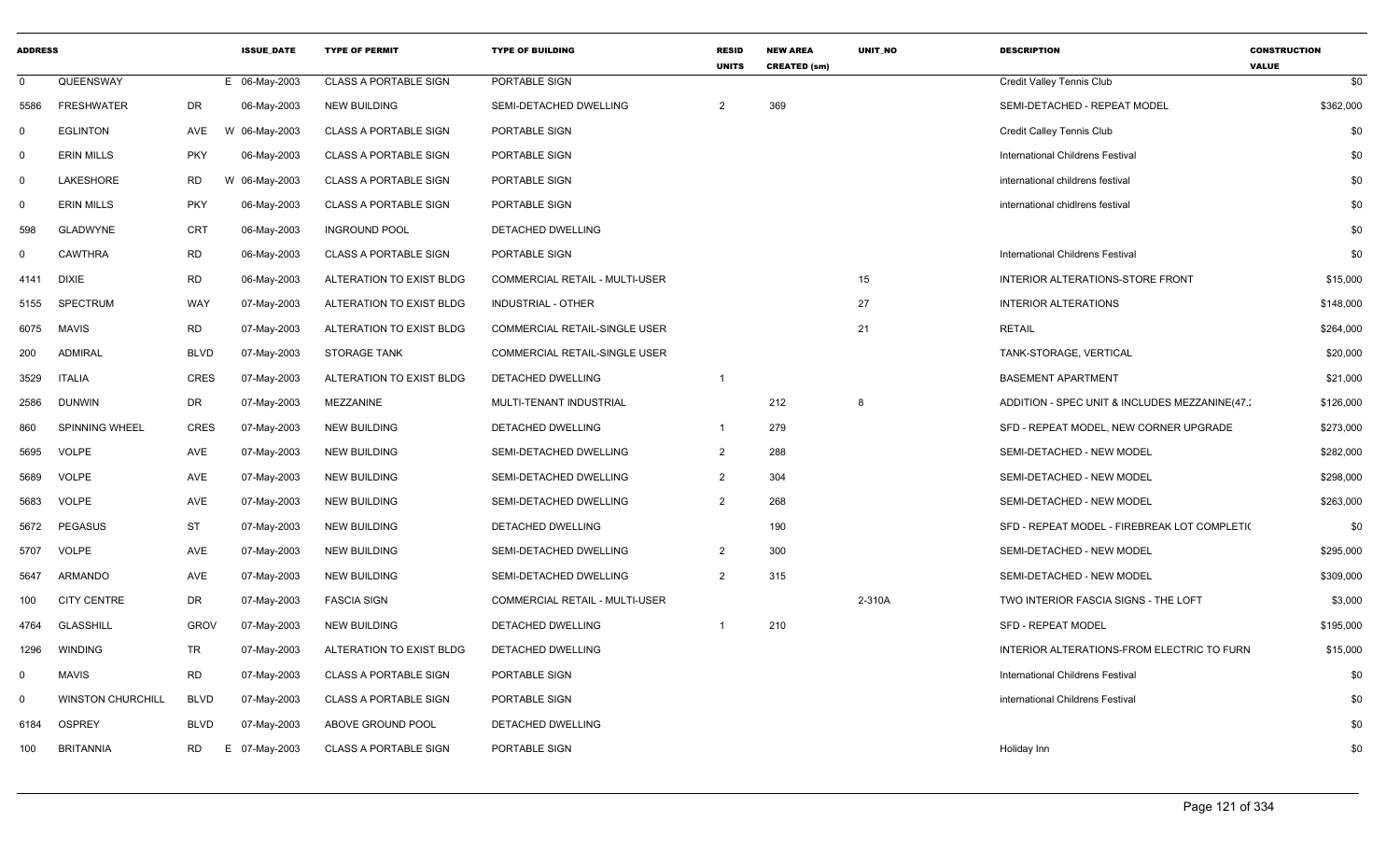| <b>ADDRESS</b> |                          |             | <b>ISSUE DATE</b> | <b>TYPE OF PERMIT</b>        | <b>TYPE OF BUILDING</b>        | <b>RESID</b><br><b>UNITS</b> | <b>NEW AREA</b><br><b>CREATED (sm)</b> | <b>UNIT NO</b>  | <b>DESCRIPTION</b>                           | <b>CONSTRUCTION</b><br><b>VALUE</b> |
|----------------|--------------------------|-------------|-------------------|------------------------------|--------------------------------|------------------------------|----------------------------------------|-----------------|----------------------------------------------|-------------------------------------|
| 5130           | <b>DIXIE</b>             | <b>RD</b>   | 07-May-2003       | <b>CLASS A PORTABLE SIGN</b> | PORTABLE SIGN                  |                              |                                        |                 | hoodoo mcfiggins                             | \$0                                 |
| 2325           | <b>HURONTARIO</b>        | <b>ST</b>   | 07-May-2003       | <b>CLASS A PORTABLE SIGN</b> | PORTABLE SIGN                  |                              |                                        |                 | Queensway Noodles                            | \$0                                 |
| 4808           | <b>GLASSHILL</b>         | <b>GROV</b> | 07-May-2003       | <b>NEW BUILDING</b>          | <b>DETACHED DWELLING</b>       | $\overline{1}$               | 210                                    |                 | <b>SFD - REPEAT MODEL</b>                    | \$206,000                           |
| 5919           | <b>SIDMOUTH</b>          | <b>ST</b>   | 07-May-2003       | <b>NEW BUILDING</b>          | DETACHED DWELLING              |                              | 215                                    |                 | SFD - REPEAT MODEL - FIREBREAK LOT COMPLETI( | \$0                                 |
| 1616           | <b>MATHESON</b>          | <b>BLVD</b> | 07-May-2003       | <b>CLASS A PORTABLE SIGN</b> | PORTABLE SIGN                  |                              |                                        |                 | Sinsations                                   | \$0                                 |
| 810            | <b>ROGERSON</b>          | <b>RD</b>   | 07-May-2003       | <b>NEW BUILDING</b>          | SEMI-DETACHED DWELLING         | $\overline{2}$               | 304                                    |                 | SEMI-DETACHED - NEW MODEL                    | \$298,000                           |
| 5725           | <b>VOLPE</b>             | AVE         | 07-May-2003       | <b>NEW BUILDING</b>          | SEMI-DETACHED DWELLING         | $\overline{2}$               | 245                                    |                 | SEMI-DETACHED - NEW MODEL                    | \$241,000                           |
| $\Omega$       | <b>HURONTARIO</b>        | <b>ST</b>   | 07-May-2003       | <b>CLASS A PORTABLE SIGN</b> | PORTABLE SIGN                  |                              |                                        |                 | International Childrens Festival             | \$0                                 |
| 5684           | <b>VOLPE</b>             | <b>AVE</b>  | 07-May-2003       | <b>NEW BUILDING</b>          | SEMI-DETACHED DWELLING         | $\overline{2}$               | 334                                    |                 | SEMI-DETACHED - NEW MODEL                    | \$327,000                           |
| 828            | <b>ROGERSON</b>          | <b>RD</b>   | 07-May-2003       | <b>NEW BUILDING</b>          | SEMI-DETACHED DWELLING         | $\overline{2}$               | 315                                    |                 | SEMI-DETACHED - NEW MODEL                    | \$309,000                           |
| $\mathbf 0$    | <b>WINSTON CHURCHILL</b> | <b>BLVD</b> | 07-May-2003       | <b>CLASS A PORTABLE SIGN</b> | PORTABLE SIGN                  |                              |                                        |                 | International Childrens Festival             | \$0                                 |
| 799            | <b>GENOVESE</b>          | PL          | 07-May-2003       | <b>NEW BUILDING</b>          | SEMI-DETACHED DWELLING         | 2                            | 288                                    |                 | SEMI-DETACHED - NEW MODEL                    | \$283,000                           |
| 719            | CENTRAL                  | <b>PKY</b>  | W 07-May-2003     | <b>CLASS A PORTABLE SIGN</b> | PORTABLE SIGN                  |                              |                                        |                 | Hoffman LaRoche (on central pkwy)            | \$0                                 |
| 1186           | <b>DUNDAS</b>            | ST          | W 07-May-2003     | <b>CLASS A PORTABLE SIGN</b> | PORTABLE SIGN                  |                              |                                        |                 | danny and son                                | \$0                                 |
| 4120           | <b>RIDGEWAY</b>          | DR          | 07-May-2003       | <b>CLASS A PORTABLE SIGN</b> | PORTABLE SIGN                  |                              |                                        |                 | Kids Super Gym                               | \$0                                 |
| 5950           | <b>RODEO</b>             | <b>DR</b>   | 07-May-2003       | <b>CLASS A PORTABLE SIGN</b> | PORTABLE SIGN                  |                              |                                        |                 | Danier Leather (on rodeo)                    | \$0                                 |
| 730            | <b>MATHESON</b>          | <b>BLVD</b> | W 07-May-2003     | <b>CLASS A PORTABLE SIGN</b> | PORTABLE SIGN                  |                              |                                        |                 | Outback                                      | \$0                                 |
| 5800           | <b>MCLAUGHLIN</b>        | <b>RD</b>   | 07-May-2003       | <b>CLASS A PORTABLE SIGN</b> | PORTABLE SIGN                  |                              |                                        |                 | The Brick                                    | \$0                                 |
| 2670           | <b>ERIN CENTRE</b>       | <b>BLVD</b> | 08-May-2003       | <b>FASCIA SIGN</b>           | COMMERCIAL RETAIL - MULTI-USER |                              |                                        |                 | 1 FASCIA SIGN - HOMESENSE (EAST) ELEVATION   | \$6,000                             |
| 3279           | CAROGA                   | <b>DR</b>   | 08-May-2003       | <b>FASCIA SIGN</b>           | SINGLE TENANT INDUSTRIAL       |                              |                                        |                 | 3 FASCIA SIGNS - HAMPTON INN HOTEL           | \$35,000                            |
| 6975           | MEADOWVALE TOWN CENCIR   |             | 08-May-2003       | <b>FASCIA SIGN</b>           | <b>COMMERCIAL - OTHER</b>      |                              |                                        |                 | 5 FASCIA SIGNS - LCBO                        | \$20,000                            |
| 3327           | <b>ACALA</b>             | <b>CRES</b> | 08-May-2003       | <b>NEW BUILDING</b>          | GARAGE/CARPORT                 |                              |                                        |                 | NEW - GARAGE, DETACHED                       | \$18,000                            |
| 200            | MAPLEWOOD                | <b>RD</b>   | 08-May-2003       | <b>REVISIONS</b>             | <b>DETACHED DWELLING</b>       |                              |                                        |                 | <b>REVISION</b>                              | \$0                                 |
| 6977           | AMOUR                    | <b>TERR</b> | 08-May-2003       | <b>REVISIONS</b>             | DETACHED DWELLING              |                              |                                        |                 | HEATING REVISION - MODEL 2870                | \$0                                 |
| 890            | OLD DERRY                | <b>RD</b>   | 08-May-2003       | <b>PYLON SIGN</b>            | SCHOOL - ELEMENTARY            |                              |                                        |                 | 1 GROUND SIGN-MEADOWVALE VILLAGE PUBLIC SO   | \$5,000                             |
| 6975           | MEADOWVALE TOWN CENCIR   |             | 08-May-2003       | ALTERATION TO EXIST BLDG     | <b>COMMERCIAL - OTHER</b>      |                              | 241                                    | N <sub>10</sub> | <b>HEATING ONLY-REVISION</b>                 | \$1,000                             |
| 5800           | MCLAUGHLIN               | <b>RD</b>   | 08-May-2003       | <b>CLASS A PORTABLE SIGN</b> | PORTABLE SIGN                  |                              |                                        |                 | The brick                                    | \$0                                 |
| 3045           | MAVIS                    | <b>RD</b>   | 08-May-2003       | <b>CLASS A PORTABLE SIGN</b> | PORTABLE SIGN                  |                              |                                        |                 | loblaws                                      | \$0                                 |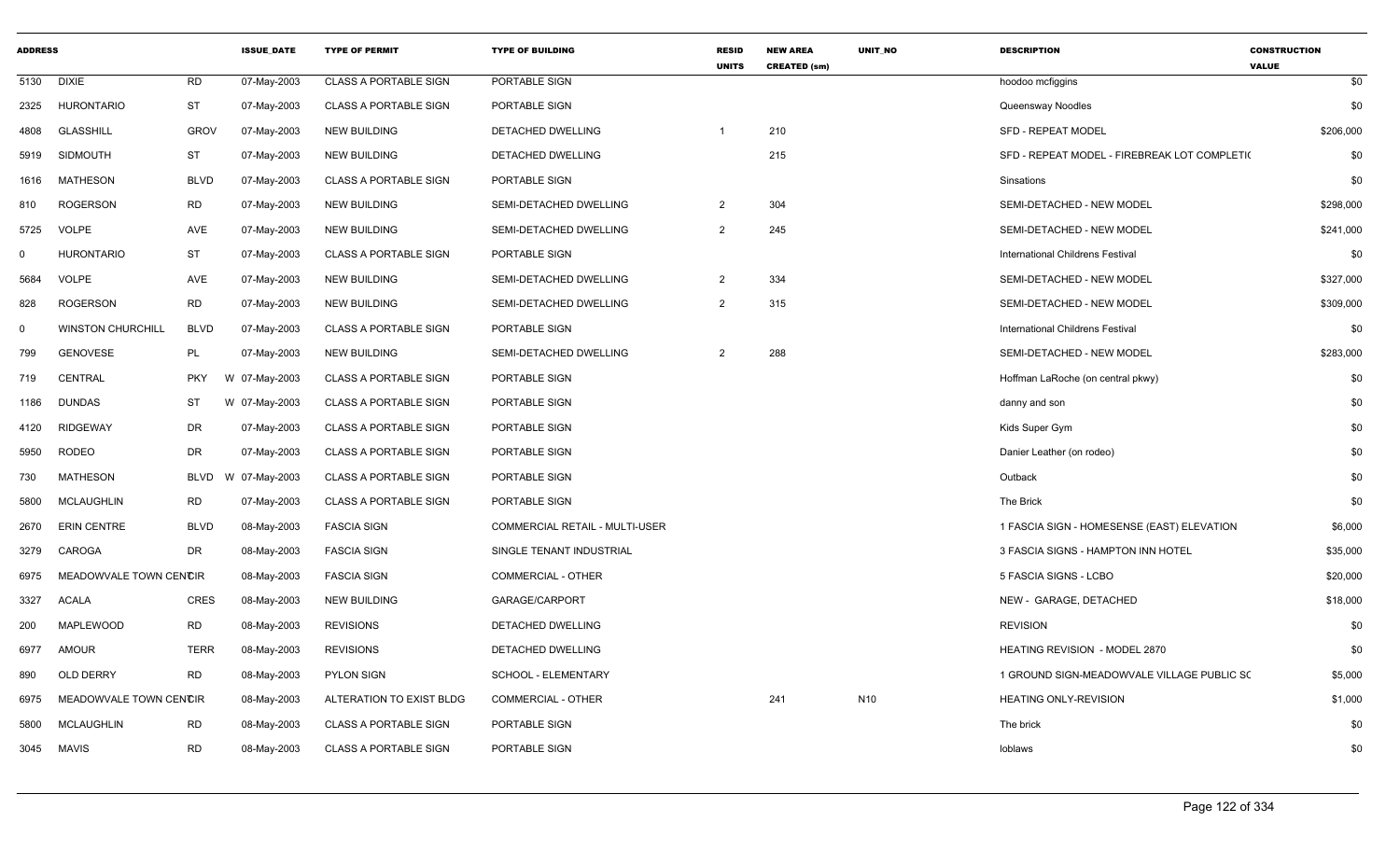| <b>ADDRESS</b> |                          |             | <b>ISSUE_DATE</b> | <b>TYPE OF PERMIT</b>                           | <b>TYPE OF BUILDING</b>        | <b>RESID</b><br><b>UNITS</b> | <b>NEW AREA</b><br><b>CREATED (sm)</b> | UNIT_NO | <b>DESCRIPTION</b>                                     | <b>CONSTRUCTION</b><br><b>VALUE</b> |
|----------------|--------------------------|-------------|-------------------|-------------------------------------------------|--------------------------------|------------------------------|----------------------------------------|---------|--------------------------------------------------------|-------------------------------------|
| 1515           | <b>MATHESON</b>          | BLVD        | 08-May-2003<br>E  | <b>CLASS A PORTABLE SIGN</b>                    | PORTABLE SIGN                  |                              |                                        |         | Giliberti Design                                       | \$0                                 |
| 1256           | <b>EGLINTON</b>          | AVE         | W 08-May-2003     | <b>CLASS A PORTABLE SIGN</b>                    | PORTABLE SIGN                  |                              |                                        |         | <b>McDonald's Restaruant</b>                           | \$0                                 |
| 63             | <b>QUEEN</b>             | <b>ST</b>   | S<br>08-May-2003  | <b>CLASS A PORTABLE SIGN</b>                    | PORTABLE SIGN                  |                              |                                        |         | <b>Bistromar</b>                                       | \$0                                 |
| 3185           | UNITY                    | <b>DR</b>   | 08-May-2003       | <b>CLASS A PORTABLE SIGN</b>                    | PORTABLE SIGN                  |                              |                                        |         | Oxford Learning                                        | \$0                                 |
| 2057           | ROYAL WINDSOR            | <b>DR</b>   | 08-May-2003       | <b>CLASS A PORTABLE SIGN</b>                    | PORTABLE SIGN                  |                              |                                        |         | bank of montreal                                       | \$0                                 |
| 25             | KINGSBRIDGE GARDEN       | <b>CIR</b>  | 08-May-2003       | <b>CLASS A PORTABLE SIGN</b>                    | PORTABLE SIGN                  |                              |                                        |         | skymark dental                                         | \$0                                 |
| 1960           | <b>DUNDAS</b>            | ST          | W 08-May-2003     | <b>CLASS A PORTABLE SIGN</b>                    | PORTABLE SIGN                  |                              |                                        |         | <b>Hair Temptations</b>                                | \$0                                 |
| 6750           | <b>WINSTON CHURCHILL</b> | <b>BLVD</b> | 08-May-2003       | <b>CLASS A PORTABLE SIGN</b>                    | PORTABLE SIGN                  |                              |                                        |         | oxford learning centre                                 | \$0                                 |
| 910            | SOUTHDOWN                | RD.         | 08-May-2003       | <b>CLASS A PORTABLE SIGN</b>                    | PORTABLE SIGN                  |                              |                                        |         | rogers videos                                          | \$0                                 |
| 1607           | <b>DUNDAS</b>            | ST          | 08-May-2003<br>Е  | <b>CLASS A PORTABLE SIGN</b>                    | PORTABLE SIGN                  |                              |                                        |         | The Brick                                              | \$0                                 |
| 201            | <b>CITY CENTRE</b>       | <b>DR</b>   | 08-May-2003       | ALTERATION TO EXIST BLDG                        | COMMERCIAL OFFICE - MULTI-USER |                              |                                        | 800-01  | <b>INTERIOR ATLERATIONS</b>                            | \$16,000                            |
| 9              | <b>WANITA</b>            | <b>RD</b>   | 08-May-2003       | <b>DEMOLITION</b>                               | DETACHED DWELLING              |                              |                                        |         | PARTIAL DEMOLITION - SFD STRUCTURE, FOUNDAT            | \$5,000                             |
| $\mathbf 0$    | <b>EGLINTON</b>          | AVE         | W<br>08-May-2003  | <b>CLASS A PORTABLE SIGN</b>                    | PORTABLE SIGN                  |                              |                                        |         | Mississauga Board of Chinese Professionand Business    | \$0                                 |
| $\mathbf 0$    | <b>BURNHAMTHORPE</b>     | RD.         | W<br>08-May-2003  | <b>CLASS A PORTABLE SIGN</b>                    | PORTABLE SIGN                  |                              |                                        |         | Mississauga Board of Chinese Professionals and Busine: | \$0                                 |
| 6996           | CORDINGLEY               | <b>CRES</b> | 08-May-2003       | <b>INGROUND POOL</b>                            | DETACHED DWELLING              |                              |                                        |         |                                                        | \$0                                 |
| 1721           | <b>DUNDAS</b>            | <b>ST</b>   | E.<br>08-May-2003 | <b>CLASS A PORTABLE SIGN</b>                    | PORTABLE SIGN                  |                              |                                        |         | <b>GTA IEASING</b>                                     | \$0                                 |
| 3553           | <b>AQUINAS</b>           | AVE         | 08-May-2003       | <b>NEW BUILDING</b>                             | DETACHED DWELLING              |                              | 296                                    |         | SFD - REPEAT MODEL, FIREBREAK LOT COMPLETIC            | \$0                                 |
| 1182           | VESTA                    | DR          | 08-May-2003       | ADDITION AND ALTER                              | <b>DETACHED DWELLING</b>       |                              |                                        |         | ADDITION/ALTERATIONS                                   | \$18,000                            |
| 3472           | <b>COVENT</b>            | <b>CRES</b> | 09-May-2003       | <b>NEW BUILDING</b>                             | SEMI-DETACHED DWELLING         |                              | 271                                    |         | SEMI-DETACHED - REPEAT MODEL - FIREBREAK LO            | \$0                                 |
| 4935           | <b>LONG ACRE</b>         | DR          | 09-May-2003       | <b>NEW BUILDING</b>                             | DETACHED DWELLING              | $\overline{\mathbf{1}}$      | 173                                    |         | SFD - NEW MODEL                                        | \$170,000                           |
| 4817           | <b>COLOMBO</b>           | <b>CRES</b> | 09-May-2003       | <b>NEW BUILDING</b>                             | DETACHED DWELLING              | $\overline{1}$               | 251                                    |         | <b>SFD - REPEAT MODEL</b>                              | \$222,000                           |
| 4776           | <b>GLASSHILL</b>         | <b>GROV</b> | 09-May-2003       | <b>NEW BUILDING</b>                             | DETACHED DWELLING              | $\overline{\mathbf{1}}$      | 173                                    |         | SFD - REPEAT MODEL                                     | \$170,000                           |
|                | <b>ROBERT SPECK</b>      | <b>PKY</b>  | 09-May-2003       | ALTERATION TO EXIST BLDG                        | COMMERCIAL OFFICE - MULTI-USER |                              |                                        | 7 FLR   | <b>COMMERCIAL OFFICE SPACE</b>                         | \$258,000                           |
| 3248           | <b>BARCHESTER</b>        | <b>CRT</b>  | 09-May-2003       | <b>INGROUND POOL</b>                            | DETACHED DWELLING              |                              |                                        |         |                                                        | \$28,000                            |
| 4812           | <b>GLASSHILL</b>         | <b>GROV</b> | 09-May-2003       | <b>NEW BUILDING</b>                             | DETACHED DWELLING              | -1                           | 173                                    |         | <b>SFD - REPEAT MODEL</b>                              | \$170,000                           |
| 84             | SOUTH SERVICE            | <b>RD</b>   | 09-May-2003       | CLASS 5 PRIVATE SEWAGE SYSTERESIDENTIAL - OTHER |                                |                              |                                        |         | <b>HOLDING TANK</b>                                    | \$2,000                             |
| 2200           | <b>COURRIER</b>          | LANE        | 09-May-2003       | ABOVE GROUND POOL                               | DETACHED DWELLING              |                              |                                        |         |                                                        | \$0                                 |
| $\mathbf{0}$   | <b>DERRY</b>             | RD          | W 09-May-2003     | <b>CLASS A PORTABLE SIGN</b>                    | PORTABLE SIGN                  |                              |                                        |         | <b>Big Brothers of Peel</b>                            | \$0                                 |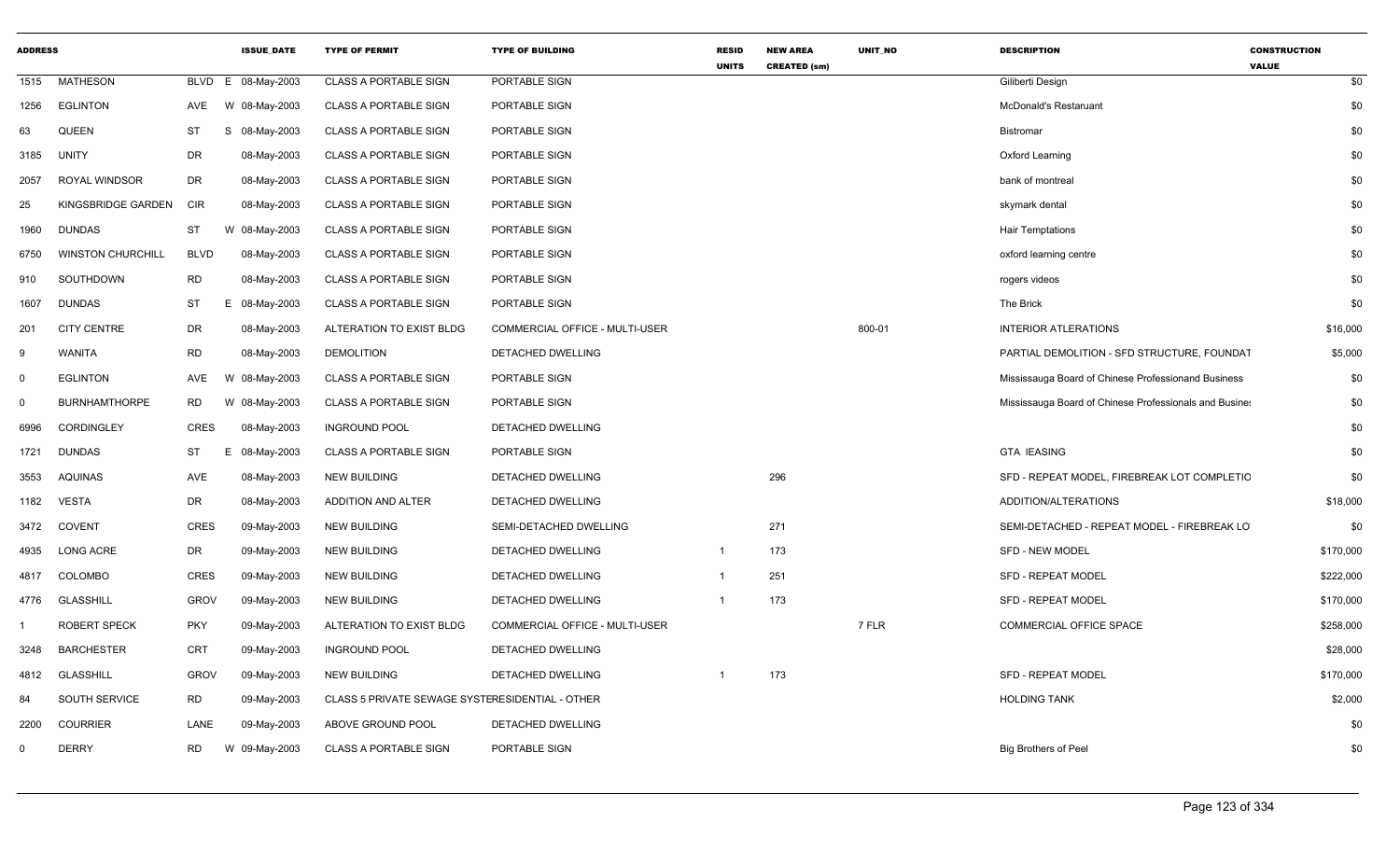| <b>ADDRESS</b> |                          |             | <b>ISSUE_DATE</b> | <b>TYPE OF PERMIT</b>        | <b>TYPE OF BUILDING</b>        | <b>RESID</b><br><b>UNITS</b> | <b>NEW AREA</b><br><b>CREATED (sm)</b> | UNIT_NO | <b>DESCRIPTION</b>                | <b>CONSTRUCTION</b><br><b>VALUE</b> |
|----------------|--------------------------|-------------|-------------------|------------------------------|--------------------------------|------------------------------|----------------------------------------|---------|-----------------------------------|-------------------------------------|
| $\mathbf 0$    | <b>WINSTON CHURCHILL</b> | <b>BLVD</b> | 09-May-2003       | <b>CLASS A PORTABLE SIGN</b> | PORTABLE SIGN                  |                              |                                        |         | <b>Big Brothers of Peel</b>       | \$0                                 |
| 2160           | TORQUAY                  | <b>MEWS</b> | 09-May-2003       | ADDITION AND ALTER           | PUBLIC/INSTIT (EXCEPT SCHOOLS) |                              | 602                                    |         | SITE SERVICING & PLUMBING         | \$0                                 |
| 4796           | <b>GLASSHILL</b>         | <b>GROV</b> | 09-May-2003       | <b>NEW BUILDING</b>          | DETACHED DWELLING              | $\mathbf{1}$                 | 178                                    |         | SFD - REPEAT MODEL, FIREBREAK LOT | \$175,000                           |
| 0              | <b>WINSTON CHURCHILL</b> | <b>BLVD</b> | 09-May-2003       | <b>CLASS A PORTABLE SIGN</b> | PORTABLE SIGN                  |                              |                                        |         | Mississauga Gospel Temple         | \$0                                 |
| 0              | <b>EGLINTON</b>          | AVE         | W 09-May-2003     | <b>CLASS A PORTABLE SIGN</b> | PORTABLE SIGN                  |                              |                                        |         | mississuga gospel temple          | \$0                                 |
| 4184           | <b>CAWTHRA</b>           | <b>RD</b>   | 09-May-2003       | <b>OTHER</b>                 | <b>DETACHED DWELLING</b>       |                              |                                        |         | <b>SEWER CONVERSION</b>           | \$2,000                             |
| $\mathbf 0$    | <b>GOREWAY</b>           | <b>DR</b>   | 09-May-2003       | <b>CLASS A PORTABLE SIGN</b> | PORTABLE SIGN                  |                              |                                        |         | Centre for Education and Training | \$0                                 |
| 620            | <b>EGLINTON</b>          | AVE         | W 09-May-2003     | <b>CLASS A PORTABLE SIGN</b> | PORTABLE SIGN                  |                              |                                        |         | Oxford Learning (on Mavis)        | \$0                                 |
| 831            | <b>TENTH</b>             | <b>ST</b>   | 09-May-2003       | <b>NEW BUILDING</b>          | DETACHED DWELLING              | $\mathbf{1}$                 | 232                                    |         | <b>SFD - NEW MODEL</b>            | \$228,000                           |
| 3295           | <b>KIRWIN</b>            | <b>AVE</b>  | 09-May-2003       | <b>CLASS A PORTABLE SIGN</b> | PORTABLE SIGN                  |                              |                                        |         | Bank of Nova Scotia               | \$0                                 |
| 1150           | <b>LORNE PARK</b>        | <b>RD</b>   | 09-May-2003       | <b>CLASS A PORTABLE SIGN</b> | PORTABLE SIGN                  |                              |                                        |         | dr. brenda stants                 | \$0                                 |
| 4595           | <b>TOMKEN</b>            | <b>RD</b>   | 09-May-2003       | <b>CLASS A PORTABLE SIGN</b> | PORTABLE SIGN                  |                              |                                        |         | tee-off driving range             | \$0                                 |
| 3116           | CAMBOURNE                | <b>CRES</b> | 09-May-2003       | ABOVE GROUND POOL            | DETACHED DWELLING              |                              |                                        |         |                                   | \$0                                 |
| 3381           | SWALLOWDALE              | CRT         | 09-May-2003       | OTHER POOL                   | DETACHED DWELLING              |                              |                                        |         |                                   | \$0                                 |
| 3737           | <b>ALTHORPE</b>          | <b>CIR</b>  | 09-May-2003       | ABOVE GROUND POOL            | <b>DETACHED DWELLING</b>       |                              |                                        |         |                                   | \$0                                 |
| 2111           | DUNWIN                   | <b>DR</b>   | 09-May-2003       | <b>CLASS A PORTABLE SIGN</b> | PORTABLE SIGN                  |                              |                                        |         | A room of my Own                  | \$0                                 |
| 1386           | <b>BIRCHWOOD</b>         | DR          | 09-May-2003       | <b>OTHER</b>                 | DETACHED DWELLING              |                              |                                        |         | SEWER CONVERSION                  | \$3,000                             |
| 206            | <b>PINETREE</b>          | WAY         | 09-May-2003       | <b>INGROUND POOL</b>         | DETACHED DWELLING              |                              |                                        |         |                                   | \$0                                 |
| 59             | <b>MAPLE</b>             | AVE         | 09-May-2003<br>S  | <b>INGROUND POOL</b>         | DETACHED DWELLING              |                              |                                        |         |                                   | \$0                                 |
| 0              | <b>BRITANNIA</b>         | <b>RD</b>   | W 09-May-2003     | <b>CLASS A PORTABLE SIGN</b> | PORTABLE SIGN                  |                              |                                        |         | cross of life                     | \$0                                 |
| 128            | QUEEN                    | ST          | S<br>09-May-2003  | <b>CLASS A PORTABLE SIGN</b> | PORTABLE SIGN                  |                              |                                        |         | Two guys from Italy               | \$0                                 |
| 6750           | <b>MISSISSAUGA</b>       | <b>RD</b>   | 09-May-2003       | <b>CLASS A PORTABLE SIGN</b> | PORTABLE SIGN                  |                              |                                        |         | Club Meadowvale                   | \$0                                 |
| 6625           | <b>KENNEDY</b>           | <b>RD</b>   | 09-May-2003       | <b>CLASS A PORTABLE SIGN</b> | PORTABLE SIGN                  |                              |                                        |         | Husky Truck Stop                  | \$0                                 |
| 1107           | <b>LORNE PARK</b>        | <b>RD</b>   | 09-May-2003       | <b>CLASS A PORTABLE SIGN</b> | PORTABLE SIGN                  |                              |                                        |         | play-a-saurus                     | \$0                                 |
| 2666           | ROYAL WINDSOR            | <b>DR</b>   | 09-May-2003       | <b>CLASS A PORTABLE SIGN</b> | PORTABLE SIGN                  |                              |                                        |         | Master Kims Tae Kwon Do           | \$0                                 |
| $\mathbf 0$    | <b>WINSTON CHURCHILL</b> | <b>BLVD</b> | 09-May-2003       | <b>CLASS A PORTABLE SIGN</b> | PORTABLE SIGN                  |                              |                                        |         | Cross of Life                     | \$0                                 |
| 4              | <b>OLD PRINCESS</b>      | <b>ST</b>   | 12-May-2003       | ADDITION TO EXIST BLDG       | DETACHED DWELLING              |                              | 144                                    |         | <b>ADDITION</b>                   | \$92,000                            |
| 6185           | <b>MCLAUGHLIN</b>        | <b>RD</b>   | 12-May-2003       | ALTERATION TO EXIST BLDG     | SINGLE TENANT INDUSTRIAL       |                              |                                        |         | RACKING SYSTEM                    | \$425,000                           |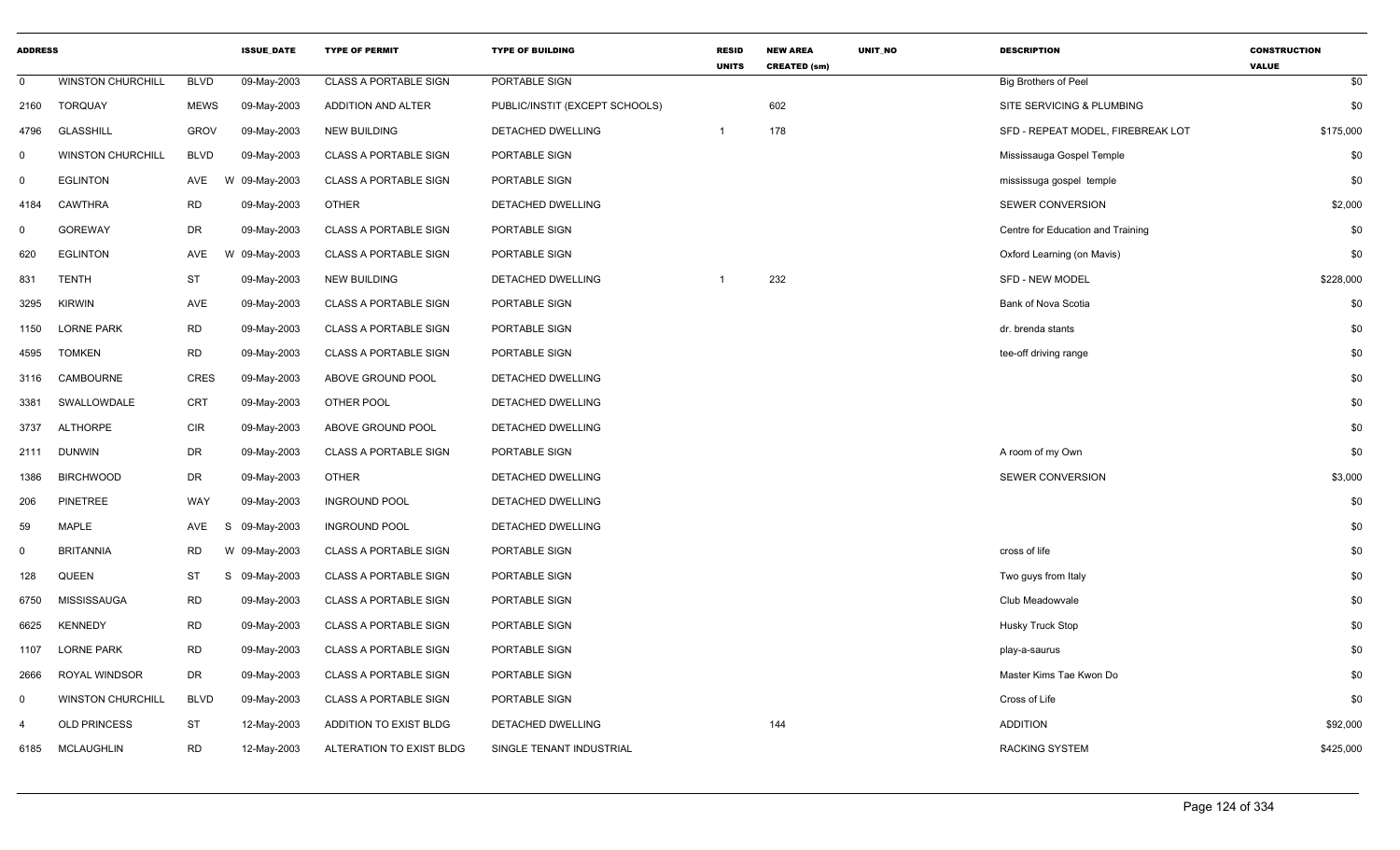| <b>ADDRESS</b> |                      |             | <b>ISSUE DATE</b> | <b>TYPE OF PERMIT</b>        | <b>TYPE OF BUILDING</b>               | <b>RESID</b><br><b>UNITS</b> | <b>NEW AREA</b><br><b>CREATED (sm)</b> | <b>UNIT NO</b> | <b>DESCRIPTION</b>                           | <b>CONSTRUCTION</b><br><b>VALUE</b> |
|----------------|----------------------|-------------|-------------------|------------------------------|---------------------------------------|------------------------------|----------------------------------------|----------------|----------------------------------------------|-------------------------------------|
| 3139           | <b>BENTLEY</b>       | <b>DR</b>   | 12-May-2003       | <b>REVISIONS</b>             | SEMI-DETACHED DWELLING                |                              |                                        |                | REVISION-JOIST, MODEL ES-11 CNR (SEMI)       | \$0                                 |
| 3167           | <b>BARON</b>         | DR          | 12-May-2003       | <b>REVISIONS</b>             | SEMI-DETACHED DWELLING                |                              |                                        |                | REVISION-JOIST, MODEL ES-11 (SEMI)           | \$0                                 |
| 3155           | <b>BARON</b>         | DR          | 12-May-2003       | <b>REVISIONS</b>             | SEMI-DETACHED DWELLING                |                              |                                        |                | REVISION-JOIST, MODEL ES-05 (SEMI)           | \$0                                 |
| 50             | <b>BURNHAMTHORPE</b> | <b>RD</b>   | W 12-May-2003     | ALTERATION TO EXIST BLDG     | <b>COMMERCIAL OFFICE - MULTI-USER</b> |                              | 2,163                                  | 1000,1101      | ADMINISTRATION OFFICE                        | \$606,000                           |
| 201            | <b>CITY CENTRE</b>   | DR          | 12-May-2003       | ALTERATION TO EXIST BLDG     | COMMERCIAL OFFICE - MULTI-USER        |                              |                                        |                | INTERIOR ALTERATIONS-OFFICE SPACE            | \$273,000                           |
| 920            | SOUTHDOWN            | <b>RD</b>   | 12-May-2003       | ALTERATION TO EXIST BLDG     | COMMERCIAL RETAIL-SINGLE USER         |                              |                                        | $\overline{7}$ | <b>VIDEO RENTALS &amp; SALES</b>             | \$73,000                            |
| 785            | <b>BRITANNIA</b>     | <b>RD</b>   | W 12-May-2003     | ALTERATION TO EXIST BLDG     | MULTI-TENANT INDUSTRIAL               |                              | 1,799                                  | $\mathbf{1}$   | INTERIOR ALTERATIONS-MODEL SUITE             | \$272,000                           |
| 5945           | <b>AIRPORT</b>       | <b>RD</b>   | 12-May-2003       | ALTERATION TO EXIST BLDG     | <b>COMMERCIAL OFFICE - MULTI-USER</b> |                              |                                        | 300            | INTERIOR ALTERATIONS-MODEL SUITE             | \$72,000                            |
| 7419           | ALLSPICE             | TR          | 12-May-2003       | <b>NEW BUILDING</b>          | DETACHED DWELLING                     | 1                            | 246                                    |                | <b>SFD - REPEAT MODEL</b>                    | \$229,000                           |
| 7435           | <b>ALLSPICE</b>      | TR          | 12-May-2003       | <b>NEW BUILDING</b>          | DETACHED DWELLING                     |                              | 246                                    |                | SFD - REPEAT MODEL - FIREBREAK LOT           | \$229,000                           |
| 549            | <b>RENSHAW</b>       | <b>CRT</b>  | 12-May-2003       | <b>INGROUND POOL</b>         | DETACHED DWELLING                     |                              |                                        |                |                                              | \$30,500                            |
| 1630           | SAGEWOOD             | <b>CRT</b>  | 12-May-2003       | ABOVE GROUND POOL            | <b>DETACHED DWELLING</b>              |                              |                                        |                |                                              | \$0                                 |
| 4595           | <b>TOMKEN</b>        | <b>RD</b>   | 12-May-2003       | <b>DEMOLITION</b>            | DETACHED DWELLING                     |                              |                                        |                | DEMOLITION - EXISTING SFD/PRE-FAB BUILDING   | \$8,000                             |
| 35             | <b>BRUNEL</b>        | <b>RD</b>   | 12-May-2003       | <b>REVISIONS</b>             | <b>COMMERCIAL RETAIL - MULTI-USER</b> |                              |                                        | 1C, 2,3        | REVISIONS - INCREASE OCCUPANT LOAD           | \$0                                 |
| 179            | <b>FAIRVIEW</b>      | <b>RD</b>   | W 12-May-2003     | <b>DEMOLITION</b>            | DETACHED DWELLING                     | $\mathbf{1}$                 |                                        |                | <b>SFD - DEMOLITION</b>                      | \$8,000                             |
| 5933           | <b>SIDMOUTH</b>      | ST          | 12-May-2003       | <b>NEW BUILDING</b>          | DETACHED DWELLING                     |                              | 197                                    |                | SFD - REPEAT MODEL - FIREBREAK LOT COMPLETI( | \$0                                 |
| 4228           | <b>WILCOX</b>        | <b>RD</b>   | 12-May-2003       | <b>NEW BUILDING</b>          | DETACHED DWELLING                     | 1                            | 279                                    |                | <b>SFD - CUSTOM</b>                          | \$273,000                           |
| 3638           | <b>GOLDEN LOCUST</b> | <b>DR</b>   | 12-May-2003       | <b>NEW BUILDING</b>          | <b>DETACHED DWELLING</b>              | $\mathbf{1}$                 | 205                                    |                | SFD - REPEAT MODEL, FIREBREAK LOT            | \$190,000                           |
| 2024           | <b>DIXIE</b>         | <b>RD</b>   | 12-May-2003       | <b>DEMOLITION</b>            | DETACHED DWELLING                     |                              | 93                                     |                | <b>DEMOLITION - SFD</b>                      | \$8,000                             |
| 1140           | <b>BURNHAMTHORPE</b> | RD          | W 12-May-2003     | <b>CLASS A PORTABLE SIGN</b> | PORTABLE SIGN                         |                              |                                        |                | European Massage                             | \$0                                 |
| 3274           | <b>CARDROSS</b>      | <b>RD</b>   | 12-May-2003       | ABOVE GROUND POOL            | DETACHED DWELLING                     |                              |                                        |                |                                              | \$0                                 |
| 6941           | <b>KENNEDY</b>       | <b>RD</b>   | 13-May-2003       | ALTERATION TO EXIST BLDG     | <b>INDUSTRIAL - OTHER</b>             |                              |                                        |                | <b>INTERIOR ALTERATIONS</b>                  | \$5,000                             |
| 3120           | DIXIE                | <b>RD</b>   | 13-May-2003       | ALTERATION TO EXIST BLDG     | COMMERCIAL - OTHER                    |                              |                                        |                | ALTERATIONS - OUTDOOR PATIO                  | \$10,000                            |
| 3537           | <b>JORIE</b>         | <b>CRES</b> | 13-May-2003       | <b>NEW BUILDING</b>          | <b>DETACHED DWELLING</b>              |                              | 252                                    |                | <b>SFD - REPEAT MODEL</b>                    | \$221,000                           |
| 5749           | <b>VOLPE</b>         | AVE         | 13-May-2003       | <b>NEW BUILDING</b>          | SEMI-DETACHED DWELLING                | $\overline{2}$               | 342                                    |                | SEMI-DETACHED - NEW MODEL                    | \$336,000                           |
| 3625           | <b>JORIE</b>         | <b>CRES</b> | 13-May-2003       | <b>NEW BUILDING</b>          | DETACHED DWELLING                     | 1                            | 171                                    |                | <b>SFD - REPEAT MODEL</b>                    | \$152,000                           |
| 3541           | <b>JORIE</b>         | <b>CRES</b> | 13-May-2003       | <b>NEW BUILDING</b>          | DETACHED DWELLING                     | 1                            | 174                                    |                | <b>SFD - REPEAT MODEL</b>                    | \$154,000                           |
| 3645           | <b>EMERY</b>         | DR          | 13-May-2003       | <b>NEW BUILDING</b>          | <b>DETACHED DWELLING</b>              | 1                            | 167                                    |                | <b>SFD - REPEAT MODEL</b>                    | \$147,000                           |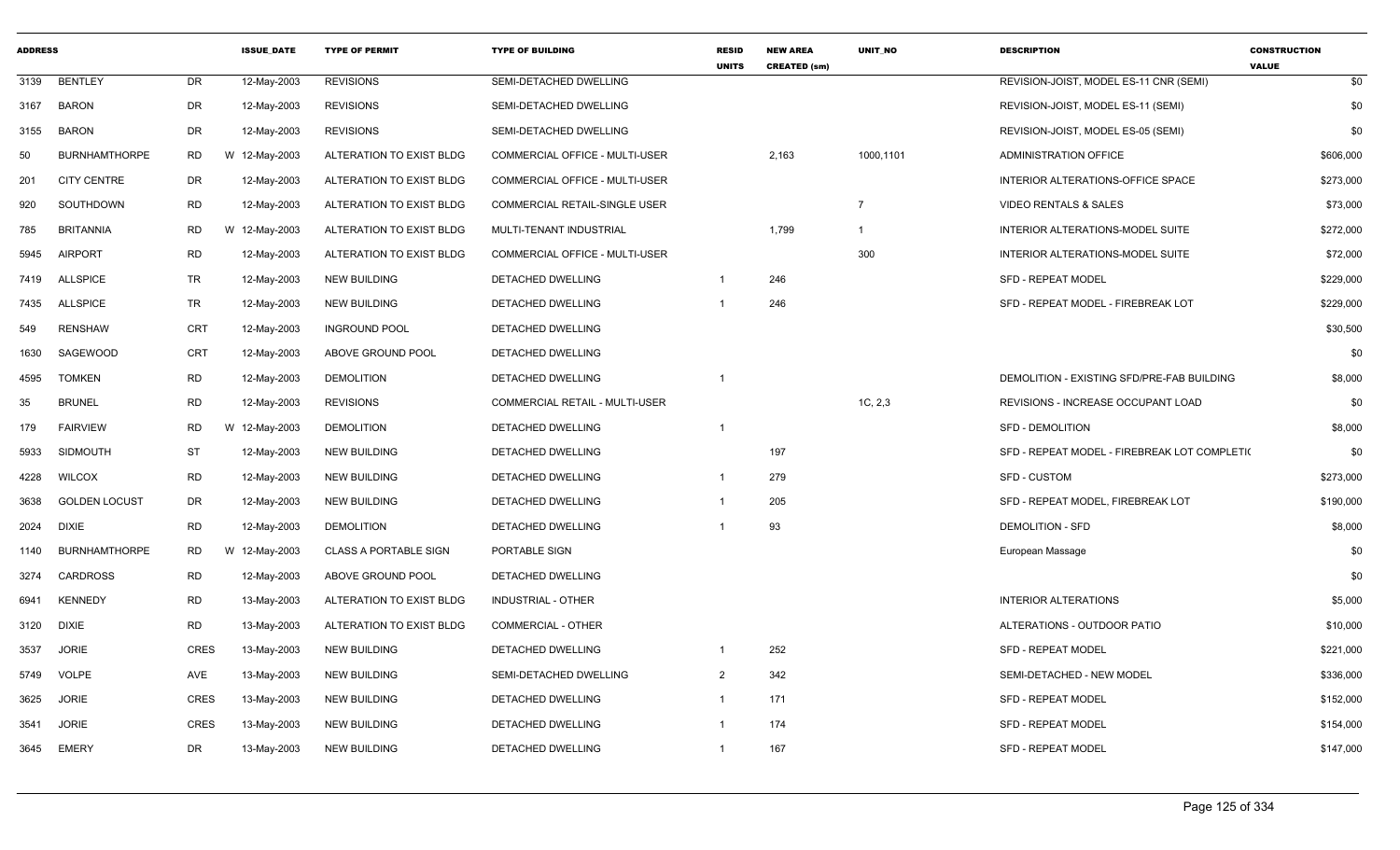| <b>ADDRESS</b> |                          |             | <b>ISSUE DATE</b> | <b>TYPE OF PERMIT</b>        | <b>TYPE OF BUILDING</b>        | <b>RESID</b><br><b>UNITS</b> | <b>NEW AREA</b><br><b>CREATED (sm)</b> | <b>UNIT NO</b> | <b>DESCRIPTION</b>                | <b>CONSTRUCTION</b><br><b>VALUE</b> |
|----------------|--------------------------|-------------|-------------------|------------------------------|--------------------------------|------------------------------|----------------------------------------|----------------|-----------------------------------|-------------------------------------|
| 3602           | <b>JORIE</b>             | CRES        | 13-May-2003       | <b>NEW BUILDING</b>          | DETACHED DWELLING              | -1                           | 171                                    |                | <b>SFD - REPEAT MODEL</b>         | \$152,000                           |
| 3443           | <b>JORIE</b>             | <b>CRES</b> | 13-May-2003       | <b>NEW BUILDING</b>          | DETACHED DWELLING              | $\mathbf{1}$                 | 166                                    |                | <b>SFD - REPEAT MODEL</b>         | \$147,000                           |
| 1255           | <b>FEWSTER</b>           | <b>DR</b>   | 13-May-2003       | ALTERATION TO EXIST BLDG     | SINGLE TENANT INDUSTRIAL       |                              |                                        |                | OFFICE & WAREHOUSE DISTRUTION     | \$25,000                            |
| 5600           | ANNABELLE                | AVE         | 13-May-2003       | <b>NEW BUILDING</b>          | SEMI-DETACHED DWELLING         | 2                            | 342                                    |                | SEMI-DETACHED - NEW MODEL         | \$303,000                           |
| 251            | QUEEN                    | <b>ST</b>   | S 13-May-2003     | <b>OTHER</b>                 | COMMERCIAL - OTHER             |                              |                                        | $\overline{1}$ | <b>KITCHEN EXHAUST</b>            | \$8,000                             |
| 6990           | <b>FINANCIAL</b>         | <b>DR</b>   | 13-May-2003       | ALTERATION TO EXIST BLDG     | COMMERCIAL OFFICE - MULTI-USER |                              |                                        | $\overline{7}$ | <b>SANDWICH SHOP</b>              | \$42,000                            |
| 100            | <b>CITY CENTRE</b>       | DR          | 13-May-2003       | ALTERATION TO EXIST BLDG     | COMMERCIAL RETAIL - MULTI-USER |                              | 13,748                                 | <b>SEARS</b>   | <b>INTERIOR ALTERATIONS</b>       | \$3,850,000                         |
| 3190           | MAVIS                    | <b>RD</b>   | 13-May-2003       | ALTERATION TO EXIST BLDG     | SINGLE TENANT INDUSTRIAL       |                              | 139                                    |                | <b>INTERIOR ALTERATIONS</b>       | \$21,000                            |
| 960            | SOUTHDOWN                | RD          | 13-May-2003       | ALTERATION TO EXIST BLDG     | COMMERCIAL RETAIL-SINGLE USER  |                              | 118                                    |                | UNDERGROUND PLUMBING              | \$3,000                             |
| 1475           | <b>DUNDAS</b>            | <b>ST</b>   | E 13-May-2003     | <b>OTHER</b>                 | COMMERCIAL RETAIL - MULTI-USER |                              | 1,787                                  |                | SITE SERVICING                    | \$0                                 |
| 4282           | TRAPPER                  | <b>CRES</b> | 13-May-2003       | ABOVE GROUND POOL            | DETACHED DWELLING              |                              |                                        |                |                                   | \$0                                 |
| 5346           | FOXMILL                  | CRT         | 13-May-2003       | <b>INGROUND POOL</b>         | DETACHED DWELLING              |                              |                                        |                |                                   | \$0                                 |
| 755            | QUEENSWAY                |             | E 13-May-2003     | <b>CLASS A PORTABLE SIGN</b> | PORTABLE SIGN                  |                              |                                        |                | goligers travel plus              | \$0                                 |
| $\mathbf 0$    | <b>WINSTON CHURCHILL</b> | <b>BLVD</b> | 13-May-2003       | <b>CLASS A PORTABLE SIGN</b> | PORTABLE SIGN                  |                              |                                        |                | Erin Mills Soccer                 | \$0                                 |
| $\mathbf 0$    | <b>ERIN MILLS</b>        | <b>PKY</b>  | 13-May-2003       | <b>CLASS A PORTABLE SIGN</b> | PORTABLE SIGN                  |                              |                                        |                | Erin Mills Soccer                 | \$0                                 |
| 960            | <b>DUNDAS</b>            | <b>ST</b>   | E 13-May-2003     | <b>CLASS A PORTABLE SIGN</b> | PORTABLE SIGN                  |                              |                                        |                | mississauga furniture city        | \$0                                 |
| $\Omega$       | <b>CAWTHRA</b>           | <b>RD</b>   | 13-May-2003       | <b>CLASS A PORTABLE SIGN</b> | PORTABLE SIGN                  |                              |                                        |                | PARKS & REC - CITY OF MISSISSAUGA | \$0                                 |
| 4141           | <b>DIXIE</b>             | RD          | 13-May-2003       | <b>CLASS A PORTABLE SIGN</b> | PORTABLE SIGN                  |                              |                                        |                | golds gym                         | \$0                                 |
| $\mathbf 0$    | <b>HURONTARIO</b>        | ST          | 13-May-2003       | <b>CLASS A PORTABLE SIGN</b> | PORTABLE SIGN                  |                              |                                        |                | PARKS & REC - CITY OF MISSISSAUGA | \$0                                 |
| $\mathbf 0$    | <b>ERIN MILLS</b>        | <b>PKY</b>  | 13-May-2003       | <b>CLASS A PORTABLE SIGN</b> | PORTABLE SIGN                  |                              |                                        |                | PARKS & REC - CITY OF MISSISSAUGA | \$0                                 |
| $\mathbf 0$    | <b>BRITANNIA</b>         | RD          | W 13-May-2003     | <b>CLASS A PORTABLE SIGN</b> | PORTABLE SIGN                  |                              |                                        |                | PARKS & REC - CITY OF MISSISSAUGA | \$0                                 |
| $\mathbf 0$    | <b>CAWTHRA</b>           | <b>RD</b>   | 13-May-2003       | <b>CLASS A PORTABLE SIGN</b> | PORTABLE SIGN                  |                              |                                        |                | PARKS & REC - CITY OF MISSISSAUGA | \$0                                 |
| $\mathbf 0$    | LAKESHORE                | <b>RD</b>   | E 13-May-2003     | <b>CLASS A PORTABLE SIGN</b> | PORTABLE SIGN                  |                              |                                        |                | PARKS & REC - CITY OF MISSISSAUGA | \$0                                 |
| 3050           | VEGA                     | <b>BLVD</b> | 13-May-2003       | <b>CLASS A PORTABLE SIGN</b> | PORTABLE SIGN                  |                              |                                        |                | <b>BASSETT FURNITURE</b>          | \$0                                 |
| 3585           | <b>JORIE</b>             | <b>CRES</b> | 13-May-2003       | <b>NEW BUILDING</b>          | DETACHED DWELLING              | -1                           | 180                                    |                | SFD - REPEAT MODEL, FIREBREAK LOT | \$159,000                           |
| 2155           | <b>LEANNE</b>            | <b>BLVD</b> | 13-May-2003       | <b>CLASS A PORTABLE SIGN</b> | PORTABLE SIGN                  |                              |                                        |                | hair by jeffrey                   | \$0                                 |
| 35             | <b>QUEEN</b>             | ST          | N<br>13-May-2003  | <b>CLASS A PORTABLE SIGN</b> | PORTABLE SIGN                  |                              |                                        |                | <b>QUEEN VIDEO</b>                | \$0                                 |
| 1075           | CEREMONIAL               | <b>DR</b>   | 13-May-2003       | <b>CLASS A PORTABLE SIGN</b> | PORTABLE SIGN                  |                              |                                        |                | <b>PIZZA DEPOT</b>                | \$0                                 |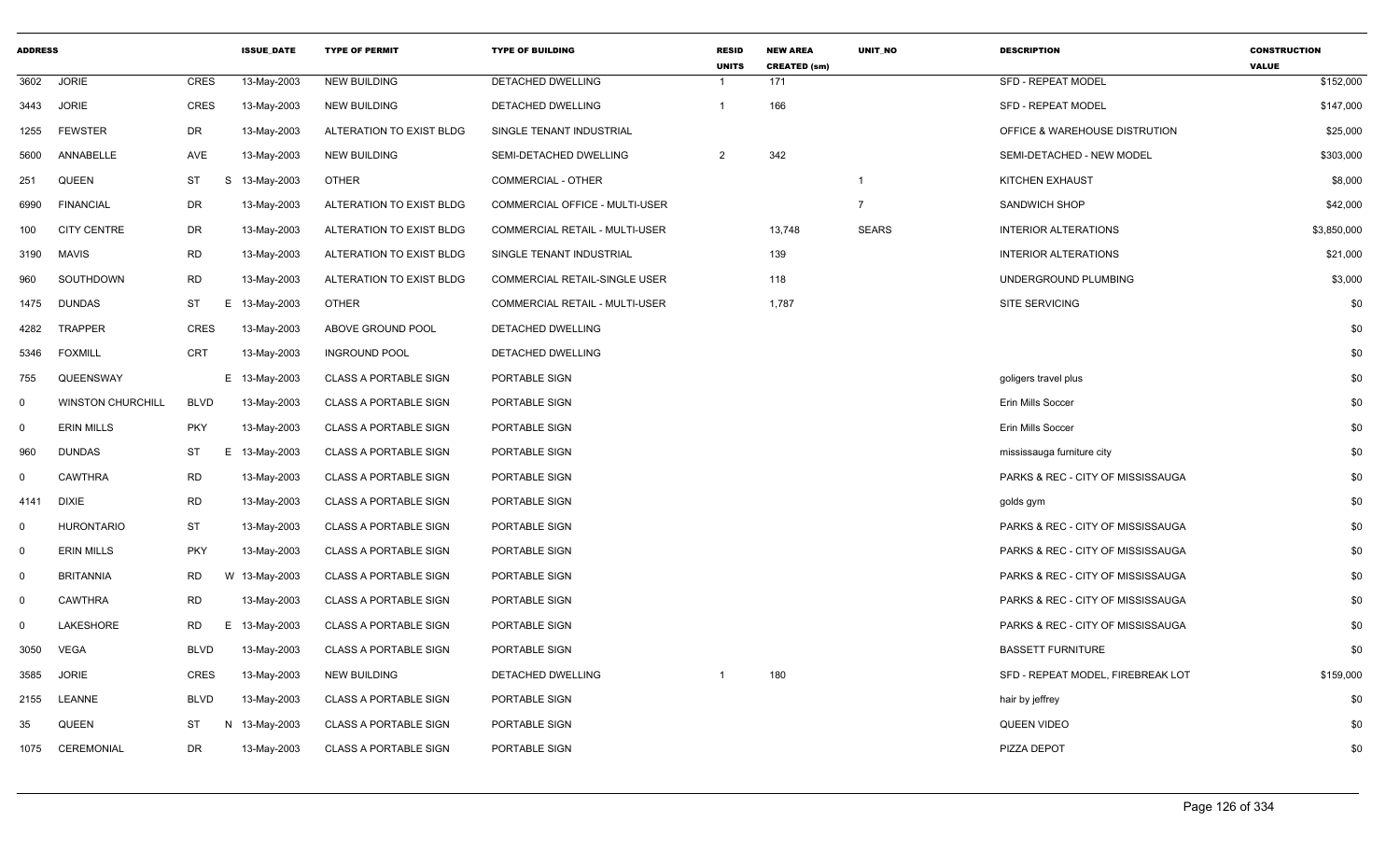| <b>ADDRESS</b> |                          |             | <b>ISSUE DATE</b> | <b>TYPE OF PERMIT</b>        | <b>TYPE OF BUILDING</b>        | <b>RESID</b><br><b>UNITS</b> | <b>NEW AREA</b><br><b>CREATED (sm)</b> | <b>UNIT NO</b> | <b>DESCRIPTION</b>                           | <b>CONSTRUCTION</b><br><b>VALUE</b> |
|----------------|--------------------------|-------------|-------------------|------------------------------|--------------------------------|------------------------------|----------------------------------------|----------------|----------------------------------------------|-------------------------------------|
| 1911           | <b>DUNDAS</b>            | <b>ST</b>   | 13-May-2003<br>E  | <b>CLASS A PORTABLE SIGN</b> | PORTABLE SIGN                  |                              |                                        |                | <b>BEDDINGTONS</b>                           | \$0                                 |
| 0              | <b>DIXIE</b>             | <b>RD</b>   | 13-May-2003       | <b>CLASS A PORTABLE SIGN</b> | PORTABLE SIGN                  |                              |                                        |                | <b>Big Brothers of Peel</b>                  | \$0                                 |
| 113            | QUEEN                    | <b>ST</b>   | S<br>13-May-2003  | <b>CLASS A PORTABLE SIGN</b> | PORTABLE SIGN                  |                              |                                        |                | <b>ICOMPSHOP</b>                             | \$0                                 |
| 18             | <b>MAPLE</b>             | AVE         | S.<br>13-May-2003 | <b>DEMOLITION</b>            | DETACHED DWELLING              |                              |                                        |                | DEMOLITION-SFD                               | \$10,000                            |
| $\mathbf 0$    | <b>DERRY</b>             | <b>RD</b>   | W 13-May-2003     | <b>CLASS A PORTABLE SIGN</b> | PORTABLE SIGN                  |                              |                                        |                | Grace Brethen Canada Inc.                    | \$0                                 |
| $\mathbf 0$    | <b>DERRY</b>             | <b>RD</b>   | W 13-May-2003     | <b>CLASS A PORTABLE SIGN</b> | PORTABLE SIGN                  |                              |                                        |                | Grace Brethren Canada Inc.                   | \$0                                 |
| $\mathbf{0}$   | <b>WINSTON CHURCHILL</b> | <b>BLVD</b> | 13-May-2003       | <b>CLASS A PORTABLE SIGN</b> | PORTABLE SIGN                  |                              |                                        |                | Grace Brethren Canada Inc.                   | \$0                                 |
| 3599           | WOLFEDALE                | <b>RD</b>   | 13-May-2003       | <b>CLASS A PORTABLE SIGN</b> | PORTABLE SIGN                  |                              |                                        |                | laidlaw                                      | \$0                                 |
| 4879           | <b>KIMBERMOUNT</b>       | AVE         | 13-May-2003       | <b>NEW BUILDING</b>          | APARTMENT (> 6 UNITS)          | 190                          | 16,519                                 | <b>BLDGA</b>   | NEW - APARTMENT BLDG PHASE 1 & U/G PARKING,  | \$21,796,000                        |
| 5390           | AMBLER                   | <b>DR</b>   | 13-May-2003       | ADDITION TO EXIST BLDG       | SINGLE TENANT INDUSTRIAL       |                              | 1,078                                  |                | ADDITION - PLANT, DAFCO FILTRATION PRODUCTS  | \$661,000                           |
| 43             | <b>AGNES</b>             | <b>ST</b>   | 14-May-2003       | ADDITION TO EXIST BLDG       | <b>ROW DWELLING</b>            |                              | 17                                     | 16             | <b>ADDITION-2 FLOOR</b>                      | \$15,000                            |
| 955            | <b>MIDDLEGATE</b>        | <b>RD</b>   | 14-May-2003       | <b>OTHER</b>                 | SINGLE TENANT INDUSTRIAL       |                              |                                        |                | REPAIR OF GOODS AND OUTDOOR STORAGE          | \$0                                 |
| 3623           | <b>STONECUTTER</b>       | <b>CRES</b> | 14-May-2003       | <b>NEW BUILDING</b>          | DETACHED DWELLING              |                              | 285                                    |                | SFD - REPEAT MODEL                           | \$280,000                           |
| 4870           | SEBASTIAN                | <b>DR</b>   | 14-May-2003       | <b>NEW BUILDING</b>          | DETACHED DWELLING              |                              | 287                                    |                | <b>SFD - REPEAT MODEL</b>                    | \$282,000                           |
| 7093           | <b>TORBRAM</b>           | <b>RD</b>   | 14-May-2003       | ALTERATION TO EXIST BLDG     | <b>INDUSTRIAL - OTHER</b>      |                              |                                        | $5-8$          | MANUFACTURING UNDERTAKING                    | \$667,000                           |
| 4141           | <b>DIXIE</b>             | <b>RD</b>   | 14-May-2003       | ALTERATION TO EXIST BLDG     | COMMERCIAL RETAIL - MULTI-USER |                              |                                        | 31             | INTERIOR ALTERATIONS - DEMISING WALL - MODEL | \$28,000                            |
| 3630           | <b>GOLDEN LOCUST</b>     | DR          | 14-May-2003       | <b>NEW BUILDING</b>          | DETACHED DWELLING              | $\overline{1}$               | 225                                    |                | SFD - REPEAT MODEL - REDUCED VERANDAH OPTI   | \$209,000                           |
| 7123           | APPLETREE                | LANE        | 14-May-2003       | <b>NEW BUILDING</b>          | DETACHED DWELLING              |                              | 257                                    |                | <b>SFD - REPEAT MODEL</b>                    | \$239,000                           |
| 1576           | <b>DUNDAS</b>            | <b>ST</b>   | W<br>14-May-2003  | <b>PYLON SIGN</b>            | SCHOOL - OTHER                 |                              |                                        |                | 1 GROUND SIGN - THE FROEBEL EDUCATION CENTI  | \$10,000                            |
| 3045           | <b>CLAYHILL</b>          | <b>RD</b>   | 14-May-2003       | <b>CLASS A PORTABLE SIGN</b> | PORTABLE SIGN                  |                              |                                        |                | subway sandwiches                            | \$0                                 |
| 0              | LAKESHORE                | RD          | 14-May-2003<br>Е. | <b>CLASS A PORTABLE SIGN</b> | PORTABLE SIGN                  |                              |                                        |                | <b>REGION OF PEEL</b>                        | \$0                                 |
| 2087           | ROYAL WINDSOR            | DR          | 14-May-2003       | <b>CLASS A PORTABLE SIGN</b> | PORTABLE SIGN                  |                              |                                        |                | <b>Herbal Magic</b>                          | \$0                                 |
| 0              | <b>DUNDAS</b>            | <b>ST</b>   | W 14-May-2003     | <b>CLASS A PORTABLE SIGN</b> | PORTABLE SIGN                  |                              |                                        |                | <b>REGION OF PEEL</b>                        | \$0                                 |
| $\Omega$       | LAKESHORE                | <b>RD</b>   | E 14-May-2003     | <b>CLASS A PORTABLE SIGN</b> | PORTABLE SIGN                  |                              |                                        |                | <b>REGION OF PEEL</b>                        | \$0                                 |
| 7040           | <b>TORBRAM</b>           | <b>RD</b>   | 14-May-2003       | <b>CLASS A PORTABLE SIGN</b> | PORTABLE SIGN                  |                              |                                        |                | The Airport Strip                            | \$0                                 |
| $\mathbf 0$    | <b>BURNHAMTHORPE</b>     | <b>RD</b>   | E 14-May-2003     | <b>CLASS A PORTABLE SIGN</b> | PORTABLE SIGN                  |                              |                                        |                | <b>REGION OF PEEL</b>                        | \$0                                 |
| $\Omega$       | <b>BURNHAMTHORPE</b>     | <b>RD</b>   | W 14-May-2003     | <b>CLASS A PORTABLE SIGN</b> | PORTABLE SIGN                  |                              |                                        |                | <b>REGION OF PEEL</b>                        | \$0                                 |
| $\mathbf 0$    | <b>MAVIS</b>             | <b>RD</b>   | 14-May-2003       | <b>CLASS A PORTABLE SIGN</b> | PORTABLE SIGN                  |                              |                                        |                | <b>REGION OF PEEL</b>                        | \$0                                 |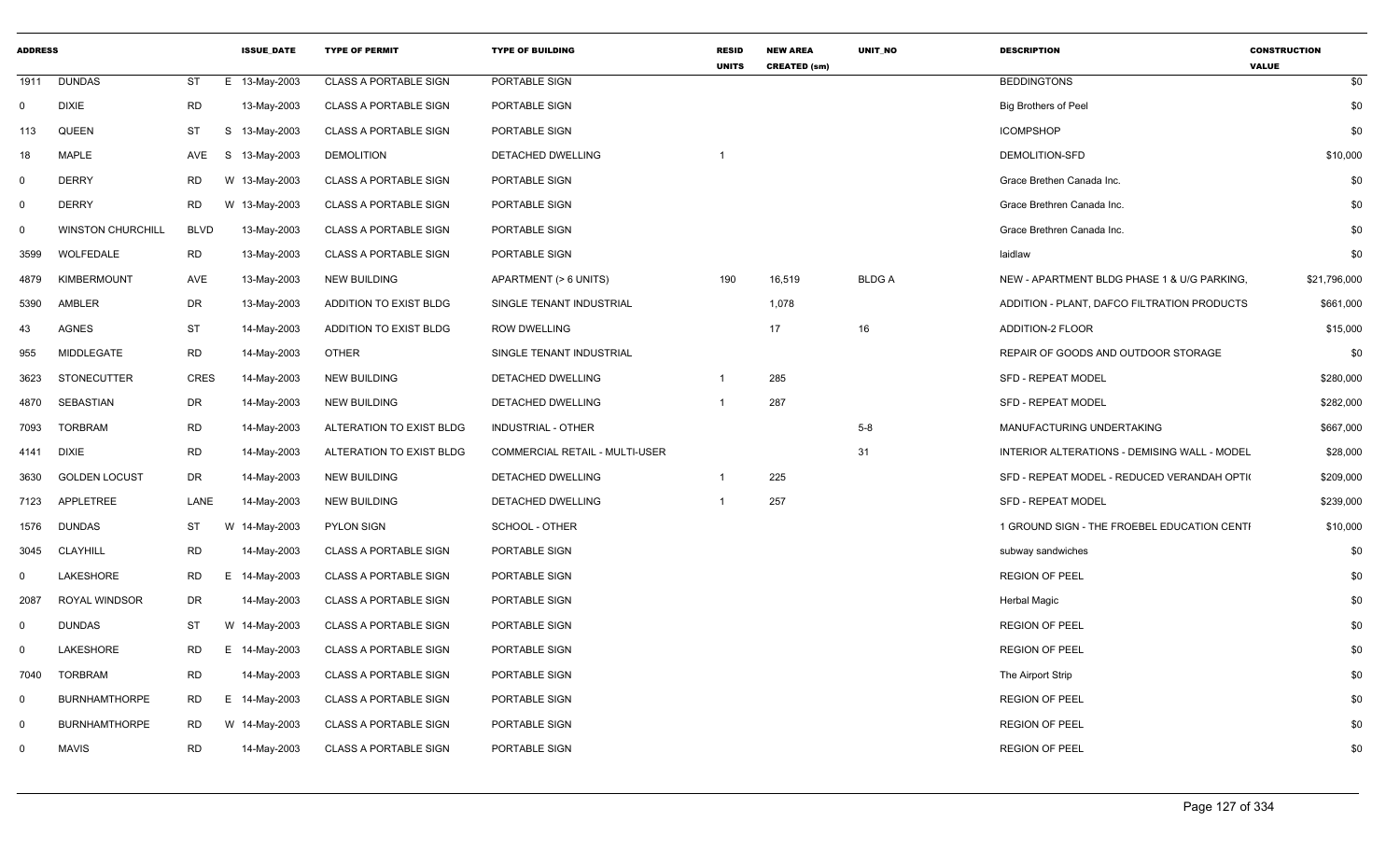| <b>ADDRESS</b> |                          |             | <b>ISSUE DATE</b> | <b>TYPE OF PERMIT</b>        | <b>TYPE OF BUILDING</b>        | <b>RESID</b><br><b>UNITS</b> | <b>NEW AREA</b><br><b>CREATED (sm)</b> | <b>UNIT NO</b> | <b>DESCRIPTION</b>                       | <b>CONSTRUCTION</b><br><b>VALUE</b> |
|----------------|--------------------------|-------------|-------------------|------------------------------|--------------------------------|------------------------------|----------------------------------------|----------------|------------------------------------------|-------------------------------------|
| $\mathbf 0$    | <b>BURNHAMTHORPE</b>     | <b>RD</b>   | W 14-May-2003     | <b>CLASS A PORTABLE SIGN</b> | PORTABLE SIGN                  |                              |                                        |                | <b>REGION OF PEEL</b>                    | \$0                                 |
| 4141           | <b>DIXIE</b>             | <b>RD</b>   | 14-May-2003       | ALTERATION TO EXIST BLDG     | COMMERCIAL RETAIL - MULTI-USER |                              |                                        | 14             | <b>INTERIOR ALTERATIONS</b>              | \$15,000                            |
| $\mathbf 0$    | <b>WINSTON CHURCHILL</b> | <b>BLVD</b> | 14-May-2003       | <b>CLASS A PORTABLE SIGN</b> | PORTABLE SIGN                  |                              |                                        |                | <b>REGION OF PEEL</b>                    | \$0                                 |
| $\mathbf 0$    | <b>EGLINTON</b>          | AVE         | 14-May-2003<br>W  | <b>CLASS A PORTABLE SIGN</b> | PORTABLE SIGN                  |                              |                                        |                | <b>REGION OF PEEL</b>                    | \$0                                 |
| 6155           | <b>FREEMONT</b>          | <b>BLVD</b> | 14-May-2003       | <b>CLASS A PORTABLE SIGN</b> | PORTABLE SIGN                  |                              |                                        |                | <b>MATTEL</b>                            | \$0                                 |
| 6500           | <b>MISSISSAUGA</b>       | <b>RD</b>   | 14-May-2003       | <b>CLASS A PORTABLE SIGN</b> | PORTABLE SIGN                  |                              |                                        |                | CHRYSLER ZONE OFFICE                     | \$0                                 |
| 7205           | <b>GOREWAY</b>           | DR          | 14-May-2003       | <b>CLASS A PORTABLE SIGN</b> | PORTABLE SIGN                  |                              |                                        |                | <b>FOOD BASICS</b>                       | \$0                                 |
| 3120           | <b>DIXIE</b>             | <b>RD</b>   | 14-May-2003       | <b>CLASS A PORTABLE SIGN</b> | PORTABLE SIGN                  |                              |                                        |                | <b>TOWN &amp; COUNTRY BUFFET</b>         | \$0                                 |
| $\Omega$       | <b>EGLINTON</b>          | AVE         | W 14-May-2003     | <b>CLASS A PORTABLE SIGN</b> | PORTABLE SIGN                  |                              |                                        |                | Islamic Private Board of Education       | \$0                                 |
| 158            | LAKESHORE                | RD          | E.<br>14-May-2003 | <b>CLASS A PORTABLE SIGN</b> | PORTABLE SIGN                  |                              |                                        |                | <b>SCOTIA BANK</b>                       | \$0                                 |
| $\mathbf 0$    | <b>DERRY</b>             | <b>RD</b>   | W 14-May-2003     | <b>CLASS A PORTABLE SIGN</b> | PORTABLE SIGN                  |                              |                                        |                | <b>REGION OF PEEL</b>                    | \$0                                 |
| $\mathbf 0$    | <b>AIRPORT</b>           | <b>RD</b>   | 14-May-2003       | <b>CLASS A PORTABLE SIGN</b> | PORTABLE SIGN                  |                              |                                        |                | <b>REGION OF PEEL</b>                    | \$0                                 |
| 6905           | <b>MILLCREEK</b>         | <b>DR</b>   | 14-May-2003       | <b>CLASS A PORTABLE SIGN</b> | PORTABLE SIGN                  |                              |                                        |                | <b>Brewing Experience</b>                | \$0                                 |
| $\mathsf{O}$   | <b>BRITANNIA</b>         | <b>RD</b>   | W 14-May-2003     | <b>CLASS A PORTABLE SIGN</b> | PORTABLE SIGN                  |                              |                                        |                | <b>REGION OF PEEL</b>                    | \$0                                 |
| $\mathbf 0$    | <b>CAWTHRA</b>           | <b>RD</b>   | 14-May-2003       | <b>CLASS A PORTABLE SIGN</b> | PORTABLE SIGN                  |                              |                                        |                | <b>REGION OF PEEL</b>                    | \$0                                 |
| $\overline{0}$ | <b>DIXIE</b>             | <b>RD</b>   | 14-May-2003       | <b>CLASS A PORTABLE SIGN</b> | PORTABLE SIGN                  |                              |                                        |                | <b>REGION OF PEEL</b>                    | \$0                                 |
| 77             | QUEENSWAY                |             | W 14-May-2003     | <b>CLASS A PORTABLE SIGN</b> | PORTABLE SIGN                  |                              |                                        |                | Mississauga Hearing Aid Centre           | \$0                                 |
| 1650           | <b>DUNDAS</b>            | <b>ST</b>   | E.<br>14-May-2003 | <b>CLASS A PORTABLE SIGN</b> | PORTABLE SIGN                  |                              |                                        |                | ACADEMY OF DEFENSIVE DRIVING             | \$0                                 |
| 1400           | <b>DUNDAS</b>            | <b>CRES</b> | 14-May-2003       | <b>CLASS A PORTABLE SIGN</b> | PORTABLE SIGN                  |                              |                                        |                | Erindale Bible Chapel                    | \$0                                 |
| 3639           | <b>STONECUTTER</b>       | <b>CRES</b> | 14-May-2003       | <b>NEW BUILDING</b>          | DETACHED DWELLING              |                              | 285                                    |                | <b>SFD - NEW MODEL</b>                   | \$280,000                           |
| 719            | CENTRAL                  | <b>PKY</b>  | W 14-May-2003     | <b>CLASS A PORTABLE SIGN</b> | PORTABLE SIGN                  |                              |                                        |                | BEAUTY LE PARE (on mavis)                | \$0                                 |
| 5715           | <b>COOPERS</b>           | AVE         | 14-May-2003       | <b>CLASS A PORTABLE SIGN</b> | PORTABLE SIGN                  |                              |                                        |                | PASTA INTERNATIONAL                      | \$0                                 |
| 720            | <b>BRISTOL</b>           | <b>RD</b>   | W 14-May-2003     | <b>CLASS A PORTABLE SIGN</b> | PORTABLE SIGN                  |                              |                                        |                | bristol dental                           | \$0                                 |
| 5602           | TENTH LINE WEST          |             | 14-May-2003       | <b>CLASS A PORTABLE SIGN</b> | PORTABLE SIGN                  |                              |                                        |                | AXIS CHIROPRACTIC (on Tenth Line W)      | \$0                                 |
| 3530           | AQUINAS                  | AVE         | 14-May-2003       | NEW BUILDING                 | DETACHED DWELLING              |                              | 244                                    |                | SFD - REPEAT MODEL, FIREBREAK COMPLETION | \$0                                 |
| 992            | <b>DUNDAS</b>            | ST          | E.<br>14-May-2003 | <b>CLASS A PORTABLE SIGN</b> | PORTABLE SIGN                  |                              |                                        |                | KUDO HOME DESIGN                         | \$0                                 |
| 1737           | <b>GLOBE</b>             | <b>CRT</b>  | 15-May-2003       | <b>NEW BUILDING</b>          | DETACHED DWELLING              | $\overline{1}$               | 374                                    |                | <b>SFD - CUSTOM</b>                      | \$463,000                           |
| 1187           | WOODEDEN                 | DR          | 15-May-2003       | <b>NEW BUILDING</b>          | DETACHED DWELLING              | $\overline{1}$               | 460                                    |                | SFD - CUSTOM                             | \$570,000                           |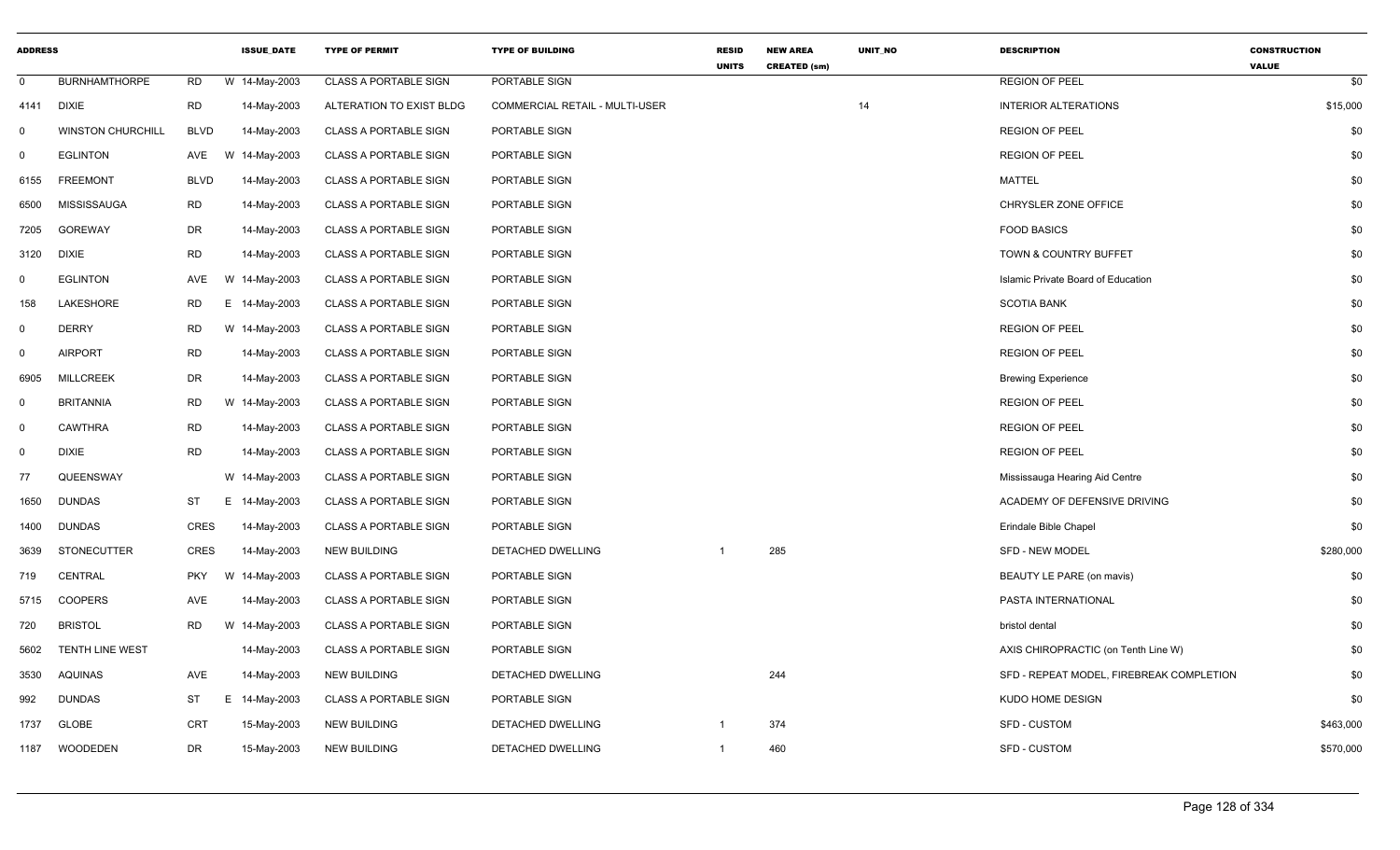| <b>ADDRESS</b> |                      |             | <b>ISSUE_DATE</b> | <b>TYPE OF PERMIT</b>        | <b>TYPE OF BUILDING</b>              | <b>RESID</b><br><b>UNITS</b> | <b>NEW AREA</b><br><b>CREATED (sm)</b> | <b>UNIT NO</b> | <b>DESCRIPTION</b>                            | <b>CONSTRUCTION</b><br><b>VALUE</b> |
|----------------|----------------------|-------------|-------------------|------------------------------|--------------------------------------|------------------------------|----------------------------------------|----------------|-----------------------------------------------|-------------------------------------|
| 5681           | <b>FRESHWATER</b>    | DR          | 15-May-2003       | <b>NEW BUILDING</b>          | DETACHED DWELLING                    |                              | 191                                    |                | SFD-FIREBREAK LOT COMPLETION                  | \$0                                 |
| 662            | CANYON               | ST          | 15-May-2003       | <b>NEW BUILDING</b>          | DETACHED DWELLING                    | $\overline{1}$               | 274                                    |                | <b>SFD - NEW MODEL</b>                        | \$269,000                           |
| 3640           | <b>FORTUNE</b>       | PL          | 15-May-2003       | <b>NEW BUILDING</b>          | DETACHED DWELLING                    | -1                           | 247                                    |                | <b>SFD - REPEAT MODEL</b>                     | \$242,000                           |
| 4760           | <b>GLASSHILL</b>     | <b>GROV</b> | 15-May-2003       | <b>NEW BUILDING</b>          | <b>DETACHED DWELLING</b>             | $\overline{1}$               | 192                                    |                | <b>SFD - REPEAT MODEL</b>                     | \$188,000                           |
| 1865           | LAKESHORE            | <b>RD</b>   | W 15-May-2003     | ALTERATION TO EXIST BLDG     | COMMERCIAL RETAIL - MULTI-USER       |                              |                                        |                | INTERIOR AND FACADE ALTERATIONS (MODEL SUIT   | \$888,000                           |
| 745            | <b>COURTNEYPARK</b>  | DR          | W 15-May-2003     | <b>NEW BUILDING</b>          | COMMERCIAL RETAIL-SINGLE USER        |                              | 398                                    |                | NEW - GAS BAR, RETAIL & SERVICE KIOSK & CARW  | \$496,000                           |
| 2550           | GOLDENRIDGE          | <b>RD</b>   | 15-May-2003       | ALTERATION TO EXIST BLDG     | MULTI-TENANT INDUSTRIAL              |                              |                                        | 26             | MANUFACTURING WITH ACCESSORY RETAIL(MAXIN     | \$34,000                            |
| 4820           | <b>GLASSHILL</b>     | <b>GROV</b> | 15-May-2003       | <b>NEW BUILDING</b>          | DETACHED DWELLING                    |                              | 192                                    |                | SFD - REPEAT MODEL                            | \$185,000                           |
| 5608           | <b>CORTINA</b>       | <b>CRES</b> | 15-May-2003       | ADDITION TO EXIST BLDG       | DETACHED DWELLING                    |                              |                                        |                | ADDITION-SUNROOM                              | \$15,000                            |
| 1030           | <b>MCBRIDE</b>       | <b>AVE</b>  | 15-May-2003       | <b>PYLON SIGN</b>            | PUBLIC - OTHER                       |                              |                                        |                | ONE GROUND SIGN - WOODLANDS BRANCH LIBRAF     | \$5,000                             |
| 3014           | OKA                  | <b>RD</b>   | 15-May-2003       | ABOVE GROUND POOL            | DETACHED DWELLING                    |                              |                                        |                |                                               | \$0                                 |
| 2734           | <b>GALLEON</b>       | <b>CRES</b> | 15-May-2003       | <b>INGROUND POOL</b>         | DETACHED DWELLING                    |                              |                                        |                |                                               | \$0                                 |
| 1204           | <b>BOUGH BEECHES</b> | <b>BLVD</b> | 15-May-2003       | ABOVE GROUND POOL            | DETACHED DWELLING                    |                              |                                        |                |                                               | \$0                                 |
| 3287           | LABURNUM             | <b>CRES</b> | 15-May-2003       | OTHER POOL                   | DETACHED DWELLING                    |                              |                                        |                |                                               | \$0                                 |
| 1208           | <b>SIENNA</b>        | ST          | 15-May-2003       | <b>INGROUND POOL</b>         | DETACHED DWELLING                    |                              |                                        |                |                                               | \$0                                 |
| 1015           | <b>LORNE PARK</b>    | <b>RD</b>   | 15-May-2003       | <b>OTHER</b>                 | <b>DETACHED DWELLING</b>             |                              |                                        |                | <b>SEWER CONVERSION</b>                       | \$2,000                             |
| $\mathbf 0$    | <b>DUNDAS</b>        | ST          | W 15-May-2003     | <b>CLASS A PORTABLE SIGN</b> | PORTABLE SIGN                        |                              |                                        |                | <b>REC'S &amp; PARKS - COMMUNITY SERVICES</b> | \$0                                 |
| $\mathbf 0$    | <b>MAVIS</b>         | <b>RD</b>   | 15-May-2003       | <b>CLASS A PORTABLE SIGN</b> | PORTABLE SIGN                        |                              |                                        |                | REC'S & PARKS - COMMUNITY SERVICES            | \$0                                 |
| $\mathbf 0$    | <b>DUNDAS</b>        | ST          | W 15-May-2003     | CLASS A PORTABLE SIGN        | PORTABLE SIGN                        |                              |                                        |                | PARKS & REC. - COMMUNITY SERVICES             | \$0                                 |
| $\Omega$       | <b>MAVIS</b>         | <b>RD</b>   | 15-May-2003       | <b>CLASS A PORTABLE SIGN</b> | PORTABLE SIGN                        |                              |                                        |                | <b>PARKS &amp; REC - COMMUNITY SERVICES</b>   | \$0                                 |
| 4816           | <b>GLASSHILL</b>     | <b>GROV</b> | 15-May-2003       | <b>NEW BUILDING</b>          | DETACHED DWELLING                    |                              | 210                                    |                | <b>SFD - REPEAT MODEL</b>                     | \$206,000                           |
| 3157           | CANTELON             | <b>CRES</b> | 15-May-2003       | ABOVE GROUND POOL            | DETACHED DWELLING                    |                              |                                        |                |                                               | \$0                                 |
| 2630           | ROYAL WINDSOR        | <b>DR</b>   | 15-May-2003       | <b>CLASS A PORTABLE SIGN</b> | PORTABLE SIGN                        |                              |                                        |                | ECLECTIBLE ART INC                            | \$0                                 |
| 1011           | <b>EGLINTON</b>      | AVE<br>F    | 15-May-2003       | <b>CLASS A PORTABLE SIGN</b> | PORTABLE SIGN                        |                              |                                        |                | RAWAS CO. LTD                                 | \$0                                 |
| 30             | <b>EGLINTON</b>      | AVE         | W 15-May-2003     | <b>CLASS A PORTABLE SIGN</b> | PORTABLE SIGN                        |                              |                                        |                | EKOPRINT BUSINESS SOLUTIONS (ON HURONTARIC    | \$0                                 |
| 3378           | <b>COVENT</b>        | <b>CRES</b> | 15-May-2003       | <b>NEW BUILDING</b>          | SEMI-DETACHED DWELLING               |                              |                                        |                | SEMI-DETACHED - REPEAT MODEL - FIREBREAK LO   | \$0                                 |
| 1000           | <b>BURNHAMTHORPE</b> | RD          | W 16-May-2003     | ALTERATION TO EXIST BLDG     | <b>COMMERCIAL RETAIL-SINGLE USER</b> |                              |                                        |                | INSTALL ADDITIONAL DRAINS & PLUMBING FIXTURE  | \$9,000                             |
| 1283           | MISSISSAUGA          | RD          | 16-May-2003       | <b>NEW BUILDING</b>          | DETACHED DWELLING                    | $\overline{1}$               | 393                                    |                | SFD - CUSTOM HOME                             | \$487.000                           |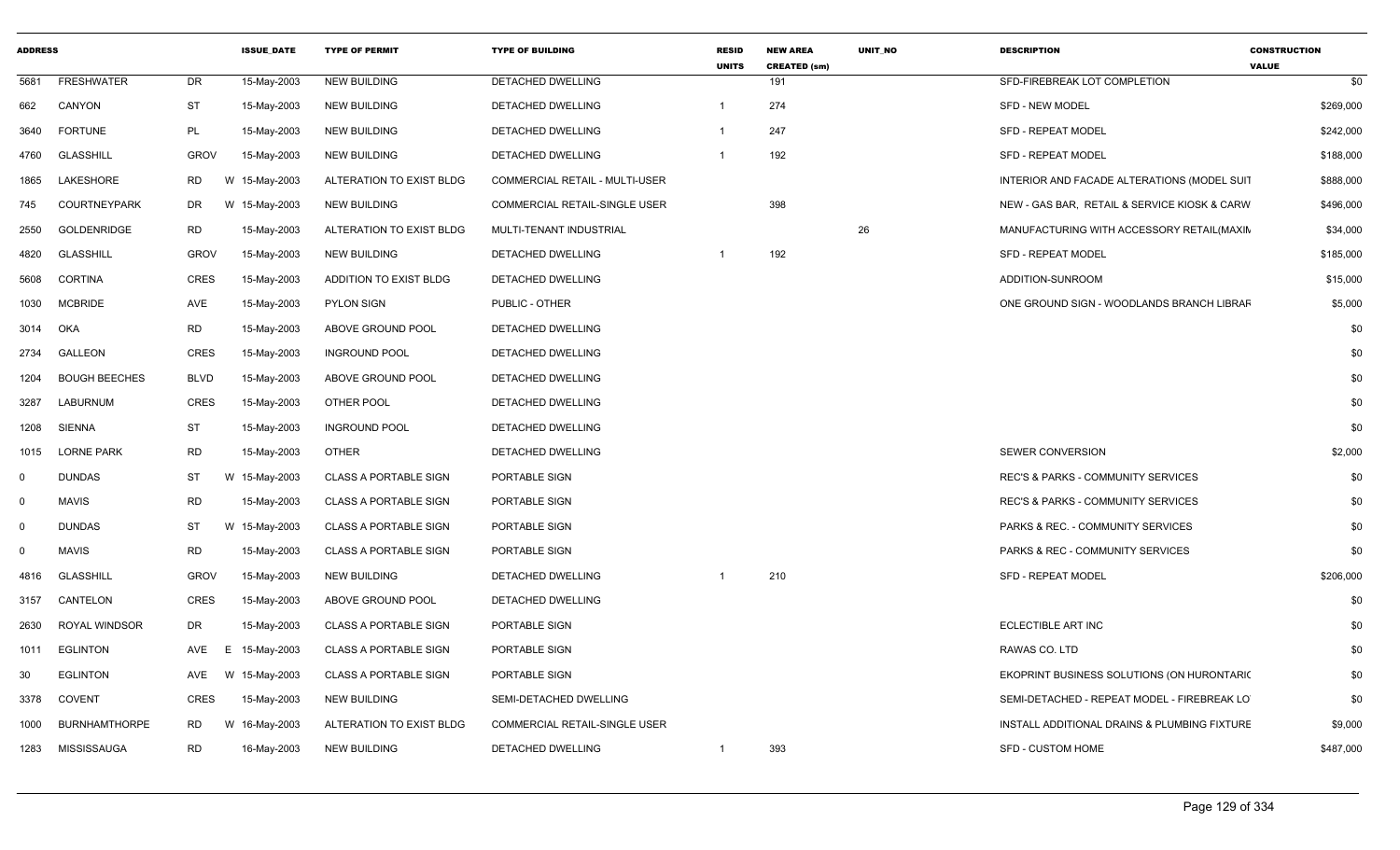| <b>ADDRESS</b> |                        |                 | <b>ISSUE DATE</b> | <b>TYPE OF PERMIT</b>        | <b>TYPE OF BUILDING</b>        | <b>RESID</b><br><b>UNITS</b> | <b>NEW AREA</b><br><b>CREATED (sm)</b> | <b>UNIT NO</b> | <b>DESCRIPTION</b>                           | <b>CONSTRUCTION</b><br><b>VALUE</b> |
|----------------|------------------------|-----------------|-------------------|------------------------------|--------------------------------|------------------------------|----------------------------------------|----------------|----------------------------------------------|-------------------------------------|
| 1000           | <b>BURNHAMTHORPE</b>   | RD              | W 16-May-2003     | MEZZANINE                    | COMMERCIAL RETAIL-SINGLE USER  |                              | 115                                    |                | MEZZANINE (MECHANICAL)                       | \$50,000                            |
| 382            | <b>ROCCA</b>           | <b>CRT</b>      | 16-May-2003       | <b>OTHER</b>                 | <b>DETACHED DWELLING</b>       |                              |                                        |                | ALTERATIONS-BASEMENT WALKOUT                 | \$5,000                             |
| 6925           | <b>INVADER</b>         | CRES            | 16-May-2003       | ALTERATION TO EXIST BLDG     | SINGLE TENANT INDUSTRIAL       |                              | 122                                    |                | CANC 03/10/08 - INTERIOR ALTERATIONS         | \$35,000                            |
| 5905           | <b>SIDMOUTH</b>        | ST              | 16-May-2003       | <b>NEW BUILDING</b>          | DETACHED DWELLING              |                              | 169                                    |                | <b>SFD - REPEAT MODEL</b>                    | \$150,000                           |
| 5902           | <b>SIDMOUTH</b>        | <b>ST</b>       | 16-May-2003       | <b>NEW BUILDING</b>          | <b>DETACHED DWELLING</b>       |                              | 173                                    |                | <b>SFD - REPEAT MODEL</b>                    | \$153,000                           |
| 4463           | GRASSLAND              | <b>CRES</b>     | 16-May-2003       | ALTERATION TO EXIST BLDG     | DETACHED DWELLING              |                              |                                        |                | ALTERATIONS-BASEMENT WALKOUT                 | \$8,000                             |
| 3210           | AIRWAY                 | DR              | 16-May-2003       | ADDITION AND ALTER           | SINGLE TENANT INDUSTRIAL       |                              | 718                                    |                | ADDITION - WAREHOUSE EXPANSION (ENCLOSED F   | \$186,000                           |
| 1183           | <b>MOUNT VERNON</b>    | ST              | 16-May-2003       | <b>NEW BUILDING</b>          | DETACHED DWELLING              |                              | 372                                    |                | <b>SFD - REPEAT MODEL</b>                    | \$413,000                           |
| 3520           | CAWTHRA                | <b>RD</b>       | 16-May-2003       | ALTERATION TO EXIST BLDG     | DETACHED DWELLING              |                              |                                        |                | ALTERATIONS - ROOF REPLACEMENT               | \$32,000                            |
| 568            | <b>GLADWYNE</b>        | CRT             | 16-May-2003       | <b>REVISIONS</b>             | DETACHED DWELLING              |                              |                                        |                | REVISION - NEW LOOK-OUT OPTION TO MODEL LP-7 | \$0                                 |
| 574            | <b>GLADWYNE</b>        | <b>CRT</b>      | 16-May-2003       | <b>REVISIONS</b>             | <b>DETACHED DWELLING</b>       |                              |                                        |                | REVISION - NEW LOOK-OUT OPTION TO MODEL LP-  | \$0                                 |
| 580            | <b>GLADWYNE</b>        | CRT             | 16-May-2003       | <b>REVISIONS</b>             | <b>DETACHED DWELLING</b>       |                              |                                        |                | REVISION - NEW LOOK-OUT OPTION FOR MODEL LF  | \$0                                 |
| 2759           | PEACOCK                | DR              | 16-May-2003       | <b>INGROUND POOL</b>         | DETACHED DWELLING              |                              |                                        |                |                                              | \$0                                 |
| 772            | SOMBRERO               | WAY             | 16-May-2003       | ALTERATION TO EXIST BLDG     | DETACHED DWELLING              |                              | 263                                    |                | <b>HEATING REVISION</b>                      | \$0                                 |
| 3250           | <b>RIDGEWAY</b>        | DR              | 16-May-2003       | ALTERATION TO EXIST BLDG     | <b>INDUSTRIAL - OTHER</b>      |                              |                                        | $\overline{7}$ | PRINTING ESTABLISHMENTS                      | \$13,000                            |
| 542            | NANAK                  | <b>RD</b>       | 16-May-2003       | <b>INGROUND POOL</b>         | DETACHED DWELLING              |                              |                                        |                |                                              | \$0                                 |
| 389            | <b>TEMAGAMI</b>        | CRES            | 16-May-2003       | <b>NEW BUILDING</b>          | <b>DETACHED DWELLING</b>       |                              | 303                                    |                | SFD - CUSTOM HOME                            | \$486,000                           |
| 6323           | <b>TENTH LINE WEST</b> |                 | 16-May-2003       | ABOVE GROUND POOL            | <b>DETACHED DWELLING</b>       |                              |                                        |                |                                              | \$0                                 |
| 3224           | APRICOT                | <b>ST</b>       | 16-May-2003       | ABOVE GROUND POOL            | <b>DETACHED DWELLING</b>       |                              |                                        |                |                                              | \$0                                 |
| 3609           | <b>BALA</b>            | DR              | 16-May-2003       | <b>NEW BUILDING</b>          | SEMI-DETACHED DWELLING         |                              | 312                                    |                | <b>REVISION</b>                              | \$0                                 |
| 3221           | <b>DERRY</b>           | <b>RD</b><br>W  | 16-May-2003       | <b>CLASS A PORTABLE SIGN</b> | PORTABLE SIGN                  |                              |                                        |                | MEADOWVALE WEST FAMILY CHIROPRACTIC          | \$0                                 |
| 1146           | <b>CLARKSON</b>        | <b>RD</b><br>N, | 16-May-2003       | <b>CLASS A PORTABLE SIGN</b> | PORTABLE SIGN                  |                              |                                        |                | TORONTO ABILITY SCHOOL                       | \$0                                 |
| 925            | MID-WAY                | BLVD            | 16-May-2003       | <b>CLASS A PORTABLE SIGN</b> | PORTABLE SIGN                  |                              |                                        |                | V & L ASSOCIATES                             | \$0                                 |
| 2555           | <b>ERIN CENTRE</b>     | BLVD            | 16-May-2003       | <b>CLASS A PORTABLE SIGN</b> | PORTABLE SIGN                  |                              |                                        |                | SMART CUTS HAIR SALON ( on Erin Mills Pkwy)  | \$0                                 |
| 2575           | <b>DUNDAS</b>          | ST<br>W         | 16-May-2003       | <b>CLASS A PORTABLE SIGN</b> | PORTABLE SIGN                  |                              |                                        |                | LIFESTYLE SUNROOMS                           | \$0                                 |
| 6325           | DIXIE                  | <b>RD</b>       | 16-May-2003       | <b>CLASS A PORTABLE SIGN</b> | PORTABLE SIGN                  |                              |                                        |                | REXEL CANADA ELECTRICAL                      | \$0                                 |
| 5930           | RODEO                  | <b>DR</b>       | 16-May-2003       | <b>CLASS A PORTABLE SIGN</b> | PORTABLE SIGN                  |                              |                                        |                | <b>CLUB MONACO</b>                           | \$0                                 |
| 77             | <b>CITY CENTRE</b>     | DR              | 16-May-2003       | ALTERATION TO EXIST BLDG     | COMMERCIAL RETAIL - MULTI-USER |                              |                                        | 1 FLR          | INTERIOR ALTERATIONS - CORRIDOR, MODEL SUITI | \$46,000                            |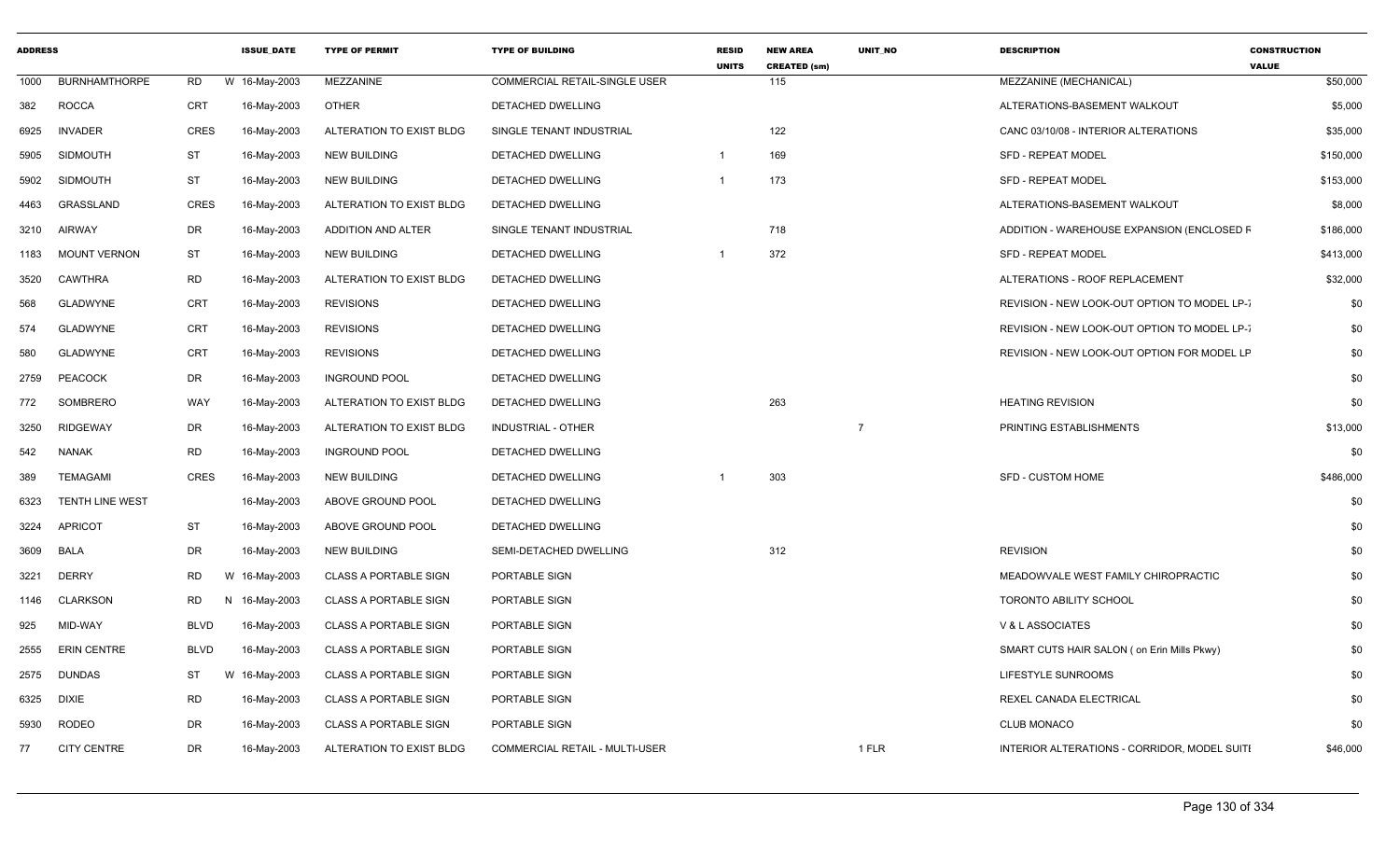| <b>ADDRESS</b> |                        |             | <b>ISSUE DATE</b> | <b>TYPE OF PERMIT</b>        | <b>TYPE OF BUILDING</b>               | <b>RESID</b><br><b>UNITS</b> | <b>NEW AREA</b><br><b>CREATED (sm)</b> | <b>UNIT NO</b> | <b>DESCRIPTION</b>                             | <b>CONSTRUCTION</b><br><b>VALUE</b> |
|----------------|------------------------|-------------|-------------------|------------------------------|---------------------------------------|------------------------------|----------------------------------------|----------------|------------------------------------------------|-------------------------------------|
| 5985           | <b>RODEO</b>           | DR          | 16-May-2003       | <b>CLASS A PORTABLE SIGN</b> | PORTABLE SIGN                         |                              |                                        |                | STITCHES (on Rodeo)                            | \$0                                 |
| $\mathbf 0$    | <b>HURONTARIO</b>      | <b>ST</b>   | 16-May-2003       | <b>CLASS A PORTABLE SIGN</b> | PORTABLE SIGN                         |                              |                                        |                | GIFT OF GOD CHURCH                             | \$0                                 |
| 1090           | <b>BURNHAMTHORPE</b>   | <b>RD</b>   | E 16-May-2003     | <b>DEMOLITION</b>            | DETACHED DWELLING                     |                              |                                        |                | <b>DEMOLITION - SFD</b>                        | \$8,000                             |
| 0              | <b>EGLINTON</b>        | AVE         | W 16-May-2003     | <b>CLASS A PORTABLE SIGN</b> | PORTABLE SIGN                         |                              |                                        |                | <b>REGION OF PEEL</b>                          | \$0                                 |
| 0              | <b>HURONTARIO</b>      | ST          | 16-May-2003       | <b>CLASS A PORTABLE SIGN</b> | PORTABLE SIGN                         |                              |                                        |                | <b>REGION OF PEEL</b>                          | \$0                                 |
| $\mathbf 0$    | <b>BURNHAMTHORPE</b>   | <b>RD</b>   | E 16-May-2003     | <b>CLASS A PORTABLE SIGN</b> | PORTABLE SIGN                         |                              |                                        |                | <b>REGION OF PEEL</b>                          | \$0                                 |
| $\mathbf 0$    | <b>EASTGATE</b>        | <b>PKY</b>  | 16-May-2003       | <b>CLASS A PORTABLE SIGN</b> | PORTABLE SIGN                         |                              |                                        |                | <b>REGION OF PEEL</b>                          | \$0                                 |
| $\mathbf 0$    | <b>DUNDAS</b>          | ST          | W 16-May-2003     | <b>CLASS A PORTABLE SIGN</b> | PORTABLE SIGN                         |                              |                                        |                | <b>REGION OF PEEL</b>                          | \$0                                 |
| 4099           | <b>ERIN MILLS</b>      | <b>PKY</b>  | 16-May-2003       | <b>CLASS A PORTABLE SIGN</b> | PORTABLE SIGN                         |                              |                                        |                | <b>MICHAELANGELOS</b>                          | \$0                                 |
| 5602           | <b>TENTH LINE WEST</b> |             | 16-May-2003       | <b>CLASS A PORTABLE SIGN</b> | PORTABLE SIGN                         |                              |                                        |                | BRITTANY GLEN MEDICAL CENTRE (on Tenth Line W) | \$0                                 |
| $\mathbf{0}$   | <b>BRITANNIA</b>       | <b>RD</b>   | W 16-May-2003     | <b>CLASS A PORTABLE SIGN</b> | PORTABLE SIGN                         |                              |                                        |                | TORONTO CHRISTIAN CHURCH                       | \$0                                 |
| $\mathbf 0$    | <b>HURONTARIO</b>      | ST          | 16-May-2003       | <b>CLASS A PORTABLE SIGN</b> | PORTABLE SIGN                         |                              |                                        |                | LIVING ARTS CENTRE                             | \$0                                 |
| 6045           | <b>MAVIS</b>           | <b>RD</b>   | 16-May-2003       | <b>CLASS A PORTABLE SIGN</b> | PORTABLE SIGN                         |                              |                                        |                | STEILMANN SELECT (on britannia)                | \$0                                 |
| 1732           | <b>GLOBE</b>           | <b>CRT</b>  | 18-May-2003       | <b>INGROUND POOL</b>         | DETACHED DWELLING                     |                              |                                        |                |                                                | \$30,000                            |
| 160            | <b>TRADERS</b>         | <b>BLVD</b> | 20-May-2003<br>E. | ALTERATION TO EXIST BLDG     | <b>COMMERCIAL OFFICE - MULTI-USER</b> |                              |                                        | 205            | <b>OFFICE</b>                                  | \$95,000                            |
| 1585           | MISSISSAUGA VALLEY     | <b>BLVD</b> | 20-May-2003       | <b>REVISIONS</b>             | COMMERCIAL RETAIL - MULTI-USER        |                              |                                        |                | REVISION - ADDITIONAL WASHROOMS & WINDOWS      | \$0                                 |
| 114            | LAKESHORE              | RD          | Е.<br>20-May-2003 | ALTERATION TO EXIST BLDG     | <b>COMMERCIAL RETAIL - MULTI-USER</b> |                              |                                        | 6              | <b>BUSINESS OFFICE</b>                         | \$41,000                            |
| 6160           | <b>MAVIS</b>           | <b>RD</b>   | 20-May-2003       | <b>NEW BUILDING</b>          | SINGLE TENANT INDUSTRIAL              |                              |                                        |                | NEW-COMMERCIAL, SUBARU CANADA, COMPLETIOI      | \$0                                 |
| 689            | CANYON                 | <b>ST</b>   | 20-May-2003       | <b>NEW BUILDING</b>          | DETACHED DWELLING                     | -1                           | 330                                    |                | <b>SFD - REPEAT MODEL</b>                      | \$292,000                           |
| 1333           | <b>TONOLLI</b>         | <b>RD</b>   | 20-May-2003       | ADDITION TO EXIST BLDG       | SINGLE TENANT INDUSTRIAL              |                              |                                        |                | ADDITION - PLANT, TONOLLI CANADA LTD, COMPLET  | \$0                                 |
| 813            | <b>ROGERSON</b>        | <b>RD</b>   | 20-May-2003       | <b>NEW BUILDING</b>          | SEMI-DETACHED DWELLING                | $\overline{2}$               | 300                                    |                | SEMI-DETACHED - REPEAT MODEL                   | \$266,000                           |
| 5642           | ANNABELLE              | AVE         | 20-May-2003       | <b>NEW BUILDING</b>          | SEMI-DETACHED DWELLING                | $\overline{2}$               | 268                                    |                | SEMI-DETACHED - REPEAT MODEL                   | \$237,000                           |
| 5618           | ANNABELLE              | AVE         | 20-May-2003       | <b>NEW BUILDING</b>          | SEMI-DETACHED DWELLING                | $\overline{2}$               | 288                                    |                | SEMI-DETACHED - REPEAT MODEL                   | \$254,000                           |
| 5588           | ANNABELLE              | AVE         | 20-May-2003       | <b>NEW BUILDING</b>          | SEMI-DETACHED DWELLING                | 2                            | 304                                    |                | SEMI-DETACHED - REPEAT MODEL                   | \$269,000                           |
| 871            | <b>GENOVESE</b>        | <b>PL</b>   | 20-May-2003       | <b>NEW BUILDING</b>          | SEMI-DETACHED DWELLING                | 2                            | 304                                    |                | SEMI-DETACHED - REPEAT MODEL                   | \$269,000                           |
| 833            | <b>GENOVESE</b>        | PL          | 20-May-2003       | <b>NEW BUILDING</b>          | SEMI-DETACHED DWELLING                | 2                            | 268                                    |                | SEMI-DETACHED - REPEAT MODEL                   | \$237,000                           |
| 5609           | ANNABELLE              | <b>AVE</b>  | 20-May-2003       | <b>NEW BUILDING</b>          | SEMI-DETACHED DWELLING                | 2                            | 336                                    |                | SEMI-DETACHED - REPEAT MODEL                   | \$303,000                           |
| 5633           | ANNABELLE              | <b>AVE</b>  | 20-May-2003       | <b>NEW BUILDING</b>          | SEMI-DETACHED DWELLING                | 2                            | 289                                    |                | SEMI-DETACHED - REPEAT MODEL                   | \$254,000                           |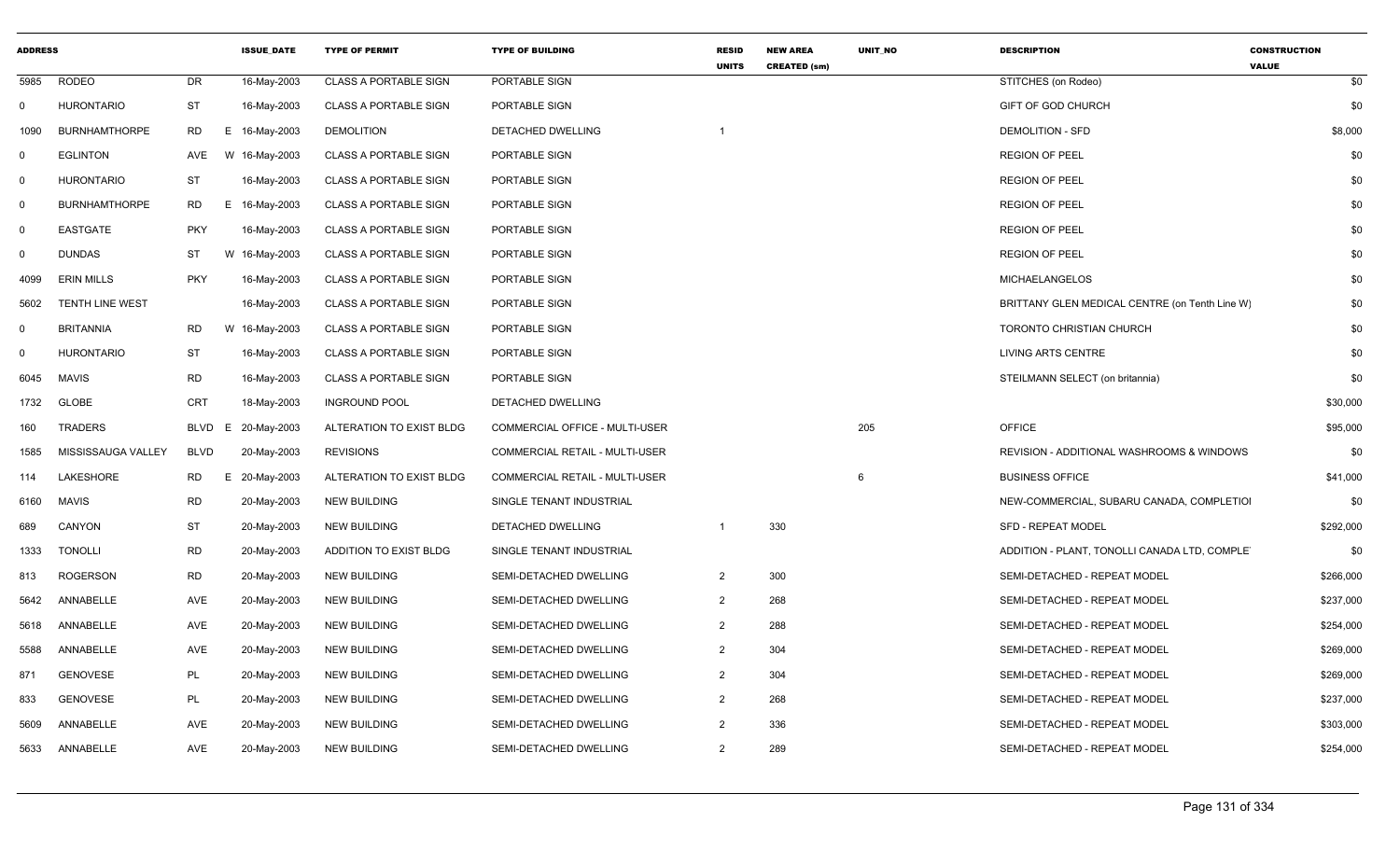| <b>ADDRESS</b> |                     |            | <b>ISSUE DATE</b> | <b>TYPE OF PERMIT</b>    | <b>TYPE OF BUILDING</b>              | <b>RESID</b><br><b>UNITS</b> | <b>NEW AREA</b><br><b>CREATED (sm)</b> | UNIT_NO | <b>DESCRIPTION</b>               | <b>CONSTRUCTION</b><br><b>VALUE</b> |
|----------------|---------------------|------------|-------------------|--------------------------|--------------------------------------|------------------------------|----------------------------------------|---------|----------------------------------|-------------------------------------|
| 5645           | ANNABELLE           | AVE        | 20-May-2003       | <b>NEW BUILDING</b>      | SEMI-DETACHED DWELLING               | 2                            | 289                                    |         | SEMI-DETACHED - REPEAT MODEL     | \$254,000                           |
| 854            | <b>ROGERSON</b>     | RD         | 20-May-2003       | <b>NEW BUILDING</b>      | SEMI-DETACHED DWELLING               | 2                            | 289                                    |         | SEMI-DETACHED - REPEAT MODEL     | \$254,000                           |
| 1225           | <b>MOUNT VERNON</b> | <b>ST</b>  | 20-May-2003       | <b>NEW BUILDING</b>      | <b>DETACHED DWELLING</b>             |                              | 393                                    |         | <b>SFD - REPEAT MODEL</b>        | \$436,000                           |
| 814            | <b>ROGERSON</b>     | <b>RD</b>  | 20-May-2003       | <b>NEW BUILDING</b>      | SEMI-DETACHED DWELLING               | $\overline{2}$               | 304                                    |         | SEMI-DETACHED - REPEAT MODEL     | \$269,000                           |
| 839            | <b>ROGERSON</b>     | <b>RD</b>  | 20-May-2003       | <b>NEW BUILDING</b>      | SEMI-DETACHED DWELLING               | 2                            | 315                                    |         | SEMI-DETACHED - REPEAT MODEL     | \$279,000                           |
| 857            | <b>ROGERSON</b>     | <b>RD</b>  | 20-May-2003       | <b>NEW BUILDING</b>      | SEMI-DETACHED DWELLING               | 2                            | 288                                    |         | SEMI-DETACHED - REPEAT MODEL     | \$254,000                           |
| 884            | <b>ROGERSON</b>     | <b>RD</b>  | 20-May-2003       | <b>NEW BUILDING</b>      | SEMI-DETACHED DWELLING               | 2                            | 243                                    |         | SEMI-DETACHED - REPEAT MODEL     | \$217,000                           |
| 5624           | ANNABELLE           | AVE        | 20-May-2003       | <b>NEW BUILDING</b>      | SEMI-DETACHED DWELLING               | 2                            | 300                                    |         | SEMI-DETACHED - REPEAT MODEL     | \$266,000                           |
| 5612           | ANNABELLE           | AVE        | 20-May-2003       | <b>NEW BUILDING</b>      | SEMI-DETACHED DWELLING               | $\overline{2}$               | 300                                    |         | SEMI-DETACHED - REPEAT MODEL     | \$266,000                           |
| 865            | <b>GENOVESE</b>     | <b>PL</b>  | 20-May-2003       | <b>NEW BUILDING</b>      | SEMI-DETACHED DWELLING               | 2                            | 334                                    |         | SEMI-DETACHED - REPEAT MODEL     | \$295,000                           |
| 877            | <b>GENOVESE</b>     | PL         | 20-May-2003       | <b>NEW BUILDING</b>      | SEMI-DETACHED DWELLING               | 2                            | 268                                    |         | SEMI-DETACHED - REPEAT MODEL     | \$237,000                           |
| 845            | <b>GENOVESE</b>     | <b>PL</b>  | 20-May-2003       | <b>NEW BUILDING</b>      | SEMI-DETACHED DWELLING               | $\overline{2}$               | 304                                    |         | SEMI-DETACHED - REPEAT MODEL     | \$269,000                           |
| 5615           | ANNABELLE           | <b>AVE</b> | 20-May-2003       | <b>NEW BUILDING</b>      | SEMI-DETACHED DWELLING               | $\overline{2}$               | 343                                    |         | SEMI-DETACHED - REPEAT MODEL     | \$303,000                           |
| 5639           | ANNABELLE           | AVE        | 20-May-2003       | <b>NEW BUILDING</b>      | SEMI-DETACHED DWELLING               | $\overline{2}$               | 268                                    |         | SEMI-DETACHED - REPEAT MODEL     | \$237,000                           |
| 5651           | ANNABELLE           | AVE        | 20-May-2003       | <b>NEW BUILDING</b>      | SEMI-DETACHED DWELLING               | 2                            | 268                                    |         | SEMI-DETACHED - REPEAT MODEL     | \$237,000                           |
| 719            | <b>CENTRAL</b>      | <b>PKY</b> | W 20-May-2003     | ALTERATION TO EXIST BLDG | COMMERCIAL - OTHER                   |                              |                                        | 201     | <b>RETAIL</b>                    | \$28,000                            |
| 790            | <b>CANYON</b>       | ST         | 20-May-2003       | <b>NEW BUILDING</b>      | DETACHED DWELLING                    |                              | 326                                    |         | <b>SFD - REPEAT MODEL</b>        | \$288,000                           |
| 772            | CANYON              | <b>ST</b>  | 20-May-2003       | <b>NEW BUILDING</b>      | DETACHED DWELLING                    | $\overline{1}$               | 305                                    |         | SFD - REPEAT MODEL               | \$270,000                           |
| 754            | CANYON              | <b>ST</b>  | 20-May-2003       | <b>NEW BUILDING</b>      | DETACHED DWELLING                    | $\mathbf{1}$                 | 303                                    |         | <b>SFD - REPEAT MODEL</b>        | \$268,000                           |
| 839            | <b>GENOVESE</b>     | PL         | 20-May-2003       | <b>NEW BUILDING</b>      | <b>SEMI-DETACHED DWELLING</b>        | 2                            | 288                                    |         | SEMI-DETACHED - REPEAT MODEL     | \$254,000                           |
| 5603           | ANNABELLE           | AVE        | 20-May-2003       | <b>NEW BUILDING</b>      | SEMI-DETACHED DWELLING               | $\overline{2}$               | 343                                    |         | SEMI-DETACHED - REPEAT MODEL     | \$303,000                           |
| 7080           | <b>ESTORIL</b>      | <b>RD</b>  | 20-May-2003       | ALTERATION TO EXIST BLDG | SEMI-DETACHED DWELLING               | $\overline{1}$               | 63                                     |         | ALTERATIONS - BASEMENT APARTMENT | \$21,000                            |
| 1219           | <b>MOUNT VERNON</b> | <b>ST</b>  | 20-May-2003       | <b>NEW BUILDING</b>      | DETACHED DWELLING                    | $\overline{1}$               | 321                                    |         | SFD - REPEAT MODEL               | \$284,000                           |
| 778            | CANYON              | ST         | 20-May-2003       | <b>NEW BUILDING</b>      | DETACHED DWELLING                    | $\overline{1}$               | 357                                    |         | <b>SFD - REPEAT MODEL</b>        | \$315,000                           |
| 766            | <b>CANYON</b>       | <b>ST</b>  | 20-May-2003       | <b>NEW BUILDING</b>      | DETACHED DWELLING                    | $\overline{\mathbf{1}}$      | 305                                    |         | <b>SFD - REPEAT MODEL</b>        | \$270,000                           |
| 748            | CANYON              | <b>ST</b>  | 20-May-2003       | <b>NEW BUILDING</b>      | DETACHED DWELLING                    |                              | 287                                    |         | SFD - REPEAT MODEL               | \$254,000                           |
| 600            | <b>SUFFOLK</b>      | <b>CRT</b> | 20-May-2003       | ALTERATION TO EXIST BLDG | SINGLE TENANT INDUSTRIAL             |                              |                                        |         | <b>INTERIOR ALTERATIONS</b>      | \$22,000                            |
| 5970           | <b>MCLAUGHLIN</b>   | <b>RD</b>  | 20-May-2003       | ELECTROMAG LOCK DEVICE   | <b>COMMERCIAL RETAIL-SINGLE USER</b> |                              |                                        |         | MAGLOCKS (9)                     | \$60,000                            |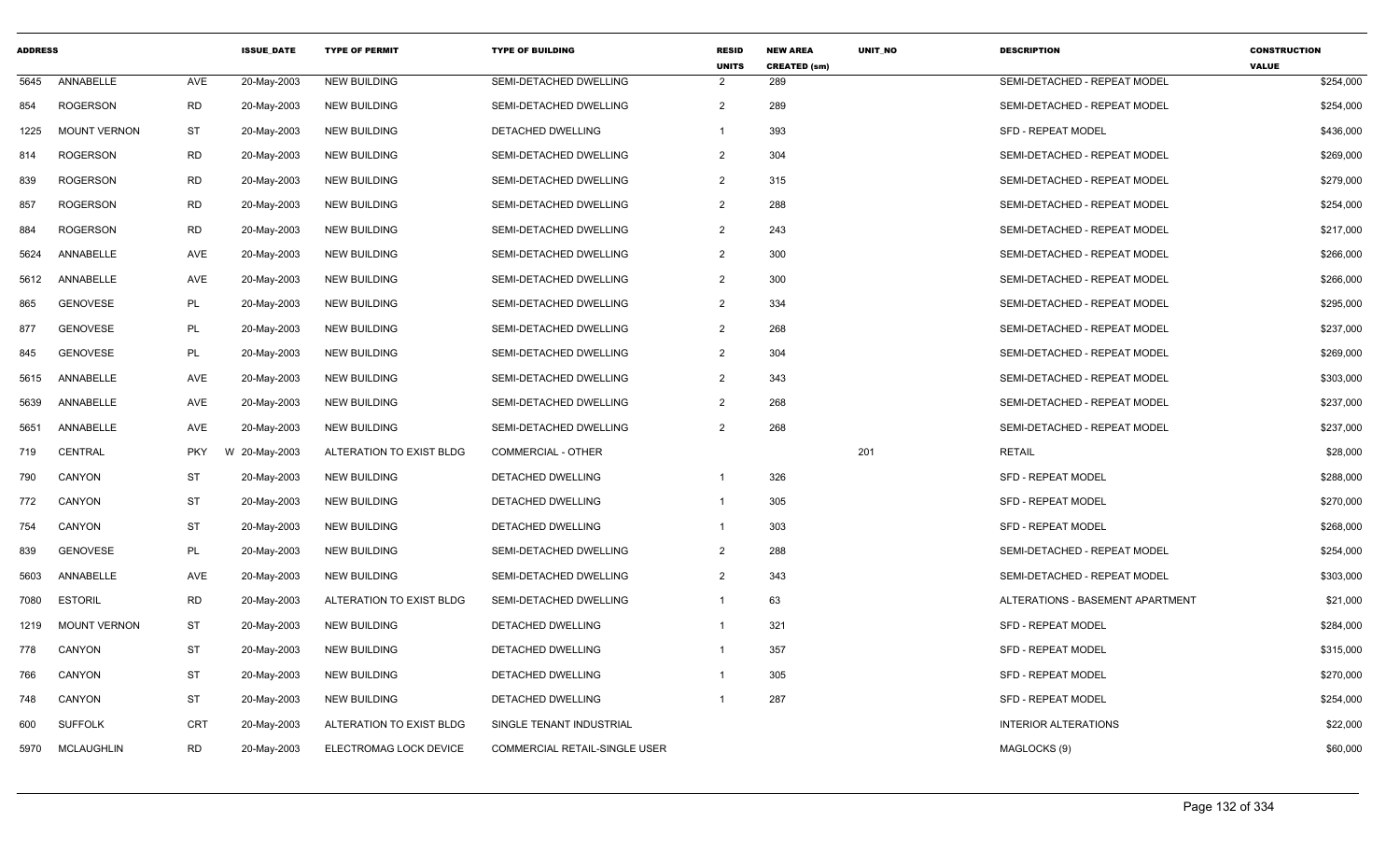| <b>ADDRESS</b> |                          |             | <b>ISSUE DATE</b> | <b>TYPE OF PERMIT</b>        | <b>TYPE OF BUILDING</b>         | <b>RESID</b><br><b>UNITS</b> | <b>NEW AREA</b><br><b>CREATED (sm)</b> | UNIT_NO         | <b>DESCRIPTION</b>                                        | <b>CONSTRUCTION</b><br><b>VALUE</b> |
|----------------|--------------------------|-------------|-------------------|------------------------------|---------------------------------|------------------------------|----------------------------------------|-----------------|-----------------------------------------------------------|-------------------------------------|
| 5627           | ANNABELLE                | AVE         | 20-May-2003       | <b>NEW BUILDING</b>          | SEMI-DETACHED DWELLING          | $\mathcal{P}$                | 334                                    |                 | SEMI-DETACHED - REPEAT MODEL                              | \$295,000                           |
| 960            | SOUTHDOWN                | <b>RD</b>   | 20-May-2003       | <b>OTHER</b>                 | COMMERCIAL RETAIL - MULTI-USER  |                              |                                        | $C-1$           | UNDERGROUND PLUMBING                                      | \$6,000                             |
| 2670           | <b>ERIN CENTRE</b>       | <b>BLVD</b> | 20-May-2003       | <b>IDENTIFICATION SIGN</b>   | COMMERCIAL RETAIL - MULTI-USER  |                              |                                        |                 | 1 INFLATABLE SIGN - HOMESENSE                             | \$7,000                             |
| $\Omega$       | <b>EGLINTON</b>          | AVE         | 20-May-2003<br>W  | <b>CLASS A PORTABLE SIGN</b> | PORTABLE SIGN                   |                              |                                        |                 | Mississauga Minor Basketball Association (fee transferre) | \$0                                 |
| 0              | <b>MAVIS</b>             | <b>RD</b>   | 20-May-2003       | <b>CLASS A PORTABLE SIGN</b> | PORTABLE SIGN                   |                              |                                        |                 | Mississauga Minor Basketball Assoication                  | \$0                                 |
| 0              | <b>WINSTON CHURCHILL</b> | <b>BLVD</b> | 20-May-2003       | <b>CLASS A PORTABLE SIGN</b> | PORTABLE SIGN                   |                              |                                        |                 | Mississauga Minor Basketball Association                  | \$0                                 |
| 6535           | <b>MILLCREEK</b>         | DR          | 20-May-2003       | <b>CLASS A PORTABLE SIGN</b> | PORTABLE SIGN                   |                              |                                        |                 | The Acting Studio                                         | \$0                                 |
| 1525           | <b>BRITANNIA</b>         | <b>RD</b>   | E 20-May-2003     | <b>CLASS A PORTABLE SIGN</b> | PORTABLE SIGN                   |                              |                                        |                 | scotia bank                                               | \$0                                 |
| 1970           | <b>DUNDAS</b>            | <b>ST</b>   | E 20-May-2003     | <b>CLASS A PORTABLE SIGN</b> | PORTABLE SIGN                   |                              |                                        |                 | Dot Seasonal                                              | \$0                                 |
| 0              | QUEENSWAY                |             | W 20-May-2003     | <b>CLASS A PORTABLE SIGN</b> | PORTABLE SIGN                   |                              |                                        |                 | Region of Peel                                            | \$0                                 |
| 5606           | ANNABELLE                | AVE         | 20-May-2003       | <b>NEW BUILDING</b>          | SEMI-DETACHED DWELLING          | $\overline{2}$               | 288                                    |                 | SEMI-DETACHED - REPEAT MODEL                              | \$254,000                           |
| 5594           | ANNABELLE                | AVE         | 20-May-2003       | <b>NEW BUILDING</b>          | SEMI-DETACHED DWELLING          | $\overline{2}$               | 342                                    |                 | SEMI-DETACHED - REPEAT MODEL, FIREBREAK LOT               | \$303,000                           |
| 5597           | ANNABELLE                | AVE         | 20-May-2003       | <b>NEW BUILDING</b>          | SEMI-DETACHED DWELLING          | $\overline{2}$               | 336                                    |                 | SEMI-DETACHED - REPEAT MODEL                              | \$303,000                           |
| 5950           | <b>RODEO</b>             | <b>DR</b>   | 20-May-2003       | <b>CLASS A PORTABLE SIGN</b> | PORTABLE SIGN                   |                              |                                        |                 | Danier Leather (On Britannia Rd)                          | \$0                                 |
| 530            | <b>INDIAN</b>            | <b>RD</b>   | 20-May-2003       | <b>DEMOLITION</b>            | DETACHED DWELLING               |                              |                                        |                 | DEMOLITION - SFD & GARAGE                                 | \$8,000                             |
| 2085           | <b>NORTH SHERIDAN</b>    | <b>WAY</b>  | 20-May-2003       | <b>CLASS A PORTABLE SIGN</b> | PORTABLE SIGN                   |                              |                                        |                 | comfort in                                                | \$0                                 |
| 733            | CENTRAL                  | <b>PKY</b>  | W<br>20-May-2003  | <b>CLASS A PORTABLE SIGN</b> | PORTABLE SIGN                   |                              |                                        |                 | Austin fast foods inc. (on grand park dr.)                | \$0                                 |
| 1213           | <b>MOUNT VERNON</b>      | ST          | 20-May-2003       | <b>NEW BUILDING</b>          | DETACHED DWELLING               |                              | 330                                    |                 | <b>SFD - REPEAT MODEL</b>                                 | \$292,000                           |
| 4060           | <b>RIDGEWAY</b>          | <b>DR</b>   | 20-May-2003       | <b>CLASS A PORTABLE SIGN</b> | PORTABLE SIGN                   |                              |                                        |                 | Polgers Home Improvement                                  | \$0                                 |
| 760            | CANYON                   | <b>ST</b>   | 20-May-2003       | <b>NEW BUILDING</b>          | DETACHED DWELLING               | $\overline{1}$               | 294                                    |                 | SFD - REPEAT MODEL, FIREBREAK LOT                         | \$260,000                           |
| 3035           | <b>ARTESIAN</b>          | DR          | 21-May-2003       | <b>NEW BUILDING</b>          | <b>CONDOMINIUM ROW DWELLING</b> | 10                           | 1,240                                  | #106-124 (EVEN) | CONDOMINIUM ROW DWELLING - BLK 4 (10 UNITS),              | \$1,216,000                         |
| 3035           | <b>ARTESIAN</b>          | <b>DR</b>   | 21-May-2003       | <b>NEW BUILDING</b>          | <b>CONDOMINIUM ROW DWELLING</b> | $\overline{7}$               | 866                                    | #48-60(EVEN)    | CONDOMINIUM ROW DWELLING - BLK 6 (7 UNITS), F             | \$849,000                           |
| 3035           | <b>ARTESIAN</b>          | DR          | 21-May-2003       | <b>NEW BUILDING</b>          | <b>CONDOMINIUM ROW DWELLING</b> | 6                            | 744                                    | #129-139        | CONDOMINIUM ROW DWELLING - BLK 10 (6 UNITS),              | \$729,000                           |
| 3035           | <b>ARTESIAN</b>          | DR          | 21-May-2003       | <b>NEW BUILDING</b>          | CONDOMINIUM ROW DWELLING        | 10                           | 1,240                                  | #64-82 (EVEN)   | CONDOMINIUM ROW DWELLING - BLK 1 (10 UNITS),              | \$1,216,000                         |
| 3035           | <b>ARTESIAN</b>          | DR          | 21-May-2003       | <b>NEW BUILDING</b>          | CONDOMINIUM ROW DWELLING        | $\overline{7}$               | 752                                    | #1-13 (ODD)     | CONDOMINIUM ROW DWELLING - BLK 2 (7 UNITS), F             | \$737,000                           |
| 3035           | <b>ARTESIAN</b>          | <b>DR</b>   | 21-May-2003       | <b>NEW BUILDING</b>          | CONDOMINIUM ROW DWELLING        | 8                            | 870                                    | #49-63 (ODD)    | CONDOMINIUM ROW DWELLING - BLK 5 (8 UNITS), F             | \$853,000                           |
| 3035           | <b>ARTESIAN</b>          | <b>DR</b>   | 21-May-2003       | <b>NEW BUILDING</b>          | <b>CONDOMINIUM ROW DWELLING</b> | $\overline{7}$               | 752                                    | #34-46 (EVEN)   | CONDOMINIUM ROW DWELLING - BLK 7 (7 UNITS), F             | \$737,000                           |
| 3035           | <b>ARTESIAN</b>          | <b>DR</b>   | 21-May-2003       | <b>NEW BUILDING</b>          | <b>CONDOMINIUM ROW DWELLING</b> | $\overline{7}$               | 752                                    | #141-153(ODD)   | CONDOMINIUM ROW DWELLING - BLK 9 (7 UNITS), F             | \$737,000                           |
|                |                          |             |                   |                              |                                 |                              |                                        |                 |                                                           |                                     |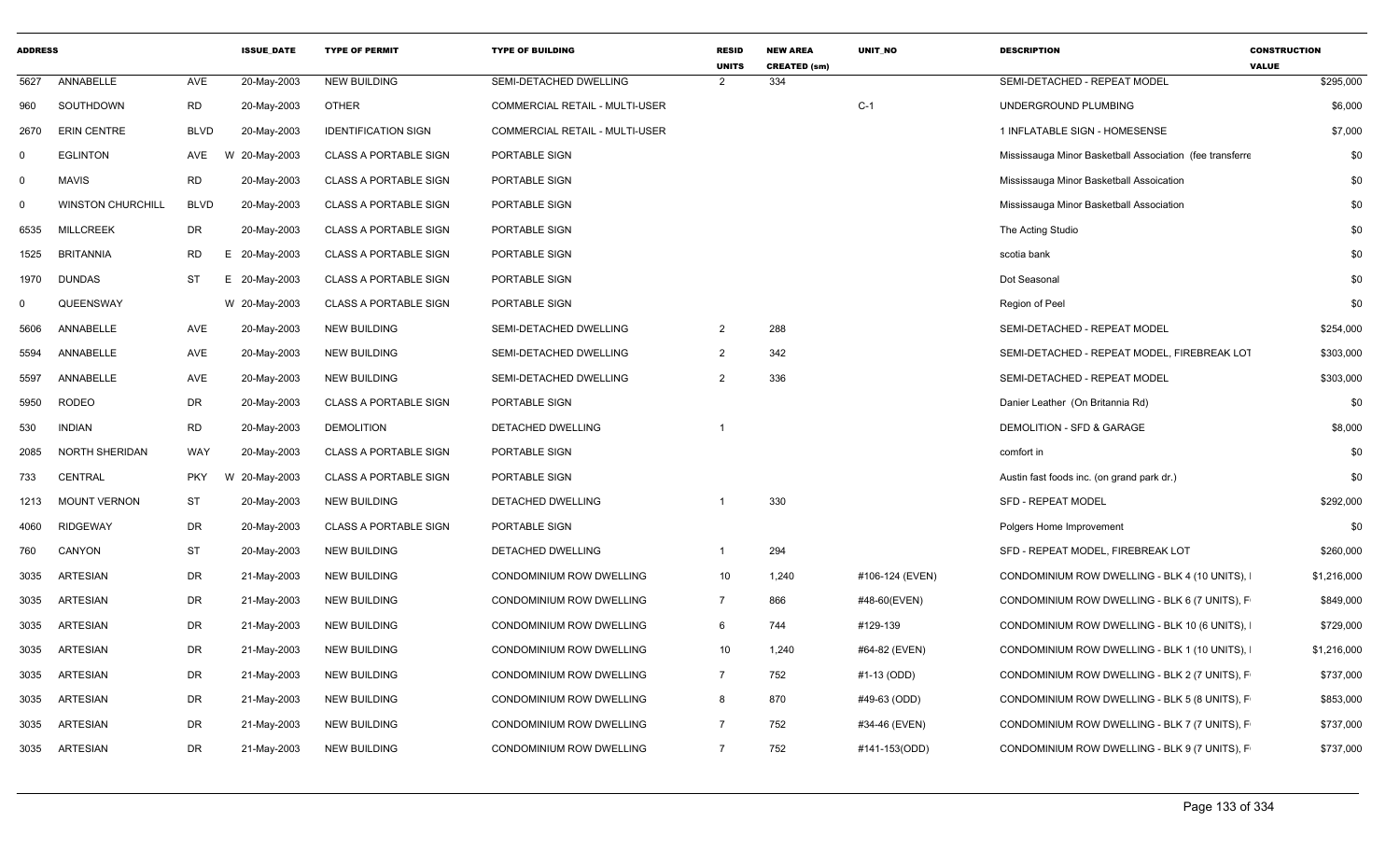| <b>ADDRESS</b> |                          |                  | <b>ISSUE DATE</b> | <b>TYPE OF PERMIT</b>        | <b>TYPE OF BUILDING</b>        | <b>RESID</b><br><b>UNITS</b> | <b>NEW AREA</b><br><b>CREATED (sm)</b> | <b>UNIT NO</b> | <b>DESCRIPTION</b>                            | <b>CONSTRUCTION</b><br><b>VALUE</b> |
|----------------|--------------------------|------------------|-------------------|------------------------------|--------------------------------|------------------------------|----------------------------------------|----------------|-----------------------------------------------|-------------------------------------|
| 4849           | <b>HALF MOON</b>         | <b>GROV</b>      | 21-May-2003       | <b>NEW BUILDING</b>          | CONDOMINIUM ROW DWELLING       | $\overline{2}$               | 243                                    | $#1-2$         | CONDOMINIUM ROW DWELLING - BLK 13 (2 UNITS),  | \$239,000                           |
| 33             | <b>CITY CENTRE</b>       | DR               | 21-May-2003       | ALTERATION TO EXIST BLDG     | COMMERCIAL OFFICE - MULTI-USER |                              |                                        | 140            | PRINTING ESTABLISHMENT                        | \$15,000                            |
| 295            | <b>GLENN HAWTHORNE</b>   | <b>BLVD</b>      | 21-May-2003       | ALTERATION TO EXIST BLDG     | DETACHED DWELLING              |                              |                                        |                | <b>BASEMENT APARTMENT</b>                     | \$29,000                            |
| 960            | SOUTHDOWN                | <b>RD</b>        | 21-May-2003       | ALTERATION TO EXIST BLDG     | COMMERCIAL RETAIL - MULTI-USER |                              |                                        | $C-11$         | <b>RESTAURANT</b>                             | \$46,000                            |
| 848            | <b>GOODWIN</b>           | <b>RD</b>        | 21-May-2003       | <b>NEW BUILDING</b>          | DETACHED DWELLING              | $\mathbf{1}$                 | 241                                    |                | <b>SFD - CUSTOM</b>                           | \$236,000                           |
| 550            | <b>MATHESON</b>          | <b>BLVD</b><br>E | 21-May-2003       | ALTERATION TO EXIST BLDG     | INDUSTRIAL - OTHER             |                              |                                        |                | ALTERATIONS-EXTERIOR STAIRS                   | \$6,000                             |
| 1029           | KNOTTY PINE GROVE        |                  | 21-May-2003       | ADDITION TO EXIST BLDG       | DETACHED DWELLING              |                              |                                        |                | <b>ADDITION - DECK</b>                        | \$5,000                             |
| 3210           | <b>HURONTARIO</b>        | <b>ST</b>        | 21-May-2003       | ALTERATION TO EXIST BLDG     | COMMERCIAL RETAIL-SINGLE USER  |                              | 6                                      | <b>KIOSK</b>   | COFFEE KIOSK/NEWSSTAND                        | \$15,000                            |
| 7405           | <b>BYBROOK</b>           | <b>DR</b>        | 21-May-2003       | ALTERATION TO EXIST BLDG     | SEMI-DETACHED DWELLING         |                              |                                        |                | ALTERATIONS-WOODSTOVE INTSTALLATION           | \$3,000                             |
| 793            | SPINNING WHEEL           | <b>CRES</b>      | 21-May-2003       | <b>NEW BUILDING</b>          | DETACHED DWELLING              |                              | 277                                    |                | <b>SFD - REPEAT MODEL</b>                     | \$257,000                           |
| 7125           | <b>BASKERVILLE</b>       | <b>RUN</b>       | 21-May-2003       | <b>NEW BUILDING</b>          | DETACHED DWELLING              |                              | 245                                    |                | SFD - REPEAT MODEL                            | \$227,000                           |
| 1268           | <b>KANE</b>              | <b>RD</b>        | 21-May-2003       | <b>INGROUND POOL</b>         | DETACHED DWELLING              |                              |                                        |                |                                               | \$0                                 |
| 6400           | <b>MILLCREEK</b>         | <b>DR</b>        | 21-May-2003       | <b>IDENTIFICATION SIGN</b>   | COMMERCIAL RETAIL - MULTI-USER |                              |                                        | 12             | 1 INFLATABLE SIGN - BEACHCOMBERS HOT TUB & \$ | \$7,000                             |
| $\mathbf 0$    | <b>LISGAR</b>            | DR               | 21-May-2003       | <b>CLASS A PORTABLE SIGN</b> | PORTABLE SIGN                  |                              |                                        |                | City of Mississauga- Ward 9                   | \$0                                 |
| $\mathbf 0$    | <b>BRITANNIA</b>         | RD               | W 21-May-2003     | <b>CLASS A PORTABLE SIGN</b> | PORTABLE SIGN                  |                              |                                        |                | City of Mississuga - Ward -9                  | \$0                                 |
| $\mathbf 0$    | <b>WINSTON CHURCHILL</b> | <b>BLVD</b>      | 21-May-2003       | CLASS A PORTABLE SIGN        | PORTABLE SIGN                  |                              |                                        |                | Mississauga Christian School                  | \$0                                 |
| $\mathbf 0$    | <b>WINSTON CHURCHILL</b> | <b>BLVD</b>      | 21-May-2003       | <b>CLASS A PORTABLE SIGN</b> | PORTABLE SIGN                  |                              |                                        |                | Salvation Army                                | \$0                                 |
| $\mathbf 0$    | <b>ERIN MILLS</b>        | <b>PKY</b>       | 21-May-2003       | <b>CLASS A PORTABLE SIGN</b> | PORTABLE SIGN                  |                              |                                        |                | Mississauga Christian School                  | \$0                                 |
| 7131           | APPLETREE                | LANE             | 21-May-2003       | <b>NEW BUILDING</b>          | <b>DETACHED DWELLING</b>       |                              | 245                                    |                | <b>SFD - REPEAT MODEL</b>                     | \$227,000                           |
| 7885           | TRANMERE                 | <b>DR</b>        | 21-May-2003       | <b>CLASS A PORTABLE SIGN</b> | PORTABLE SIGN                  |                              |                                        |                | jaydee restaurant                             | \$0                                 |
| 2565           | ARGENTIA                 | <b>RD</b>        | 21-May-2003       | <b>CLASS A PORTABLE SIGN</b> | PORTABLE SIGN                  |                              |                                        |                | Motivity Cafe (on Derry Road)                 | \$0                                 |
| 2150           | <b>BURNHAMTHORPE</b>     | <b>RD</b>        | W 21-May-2003     | <b>CLASS A PORTABLE SIGN</b> | PORTABLE SIGN                  |                              |                                        |                | RRR INC. (on Burnhamthorpe Rd.)               | \$0                                 |
| 2180           | <b>CREDIT VALLEY</b>     | <b>RD</b>        | 21-May-2003       | <b>CLASS A PORTABLE SIGN</b> | PORTABLE SIGN                  |                              |                                        |                | Sam's Salon (On Credit Valley)                | \$0                                 |
| 1438           | ROYAL ROSE               | CRT              | 21-May-2003       | <b>INGROUND POOL</b>         | DETACHED DWELLING              |                              |                                        |                |                                               | \$0                                 |
| 377            | <b>BURNHAMTHORPE</b>     | RD               | E 21-May-2003     | <b>CLASS A PORTABLE SIGN</b> | PORTABLE SIGN                  |                              |                                        |                | McDonalds (On Burnhamthorpe)                  | \$0                                 |
| 3246           | <b>ANGEL PASS</b>        | DR               | 21-May-2003       | <b>NEW BUILDING</b>          | SEMI-DETACHED DWELLING         |                              |                                        |                | SEMI-DETACHED - NEW MODEL, FIREBREAK LOT CO   | \$0                                 |
| $\Omega$       | <b>EGLINTON</b>          | AVE              | W 21-May-2003     | <b>CLASS A PORTABLE SIGN</b> | PORTABLE SIGN                  |                              |                                        |                | Mississauga Christian School                  | \$0                                 |
| 2840           | <b>ARGENTIA</b>          | <b>RD</b>        | 21-May-2003       | ALTERATION TO EXIST BLDG     | MULTI-TENANT INDUSTRIAL        |                              |                                        | $7 - 8$        | PRINTING ESTABLISHMENT                        | \$179,000                           |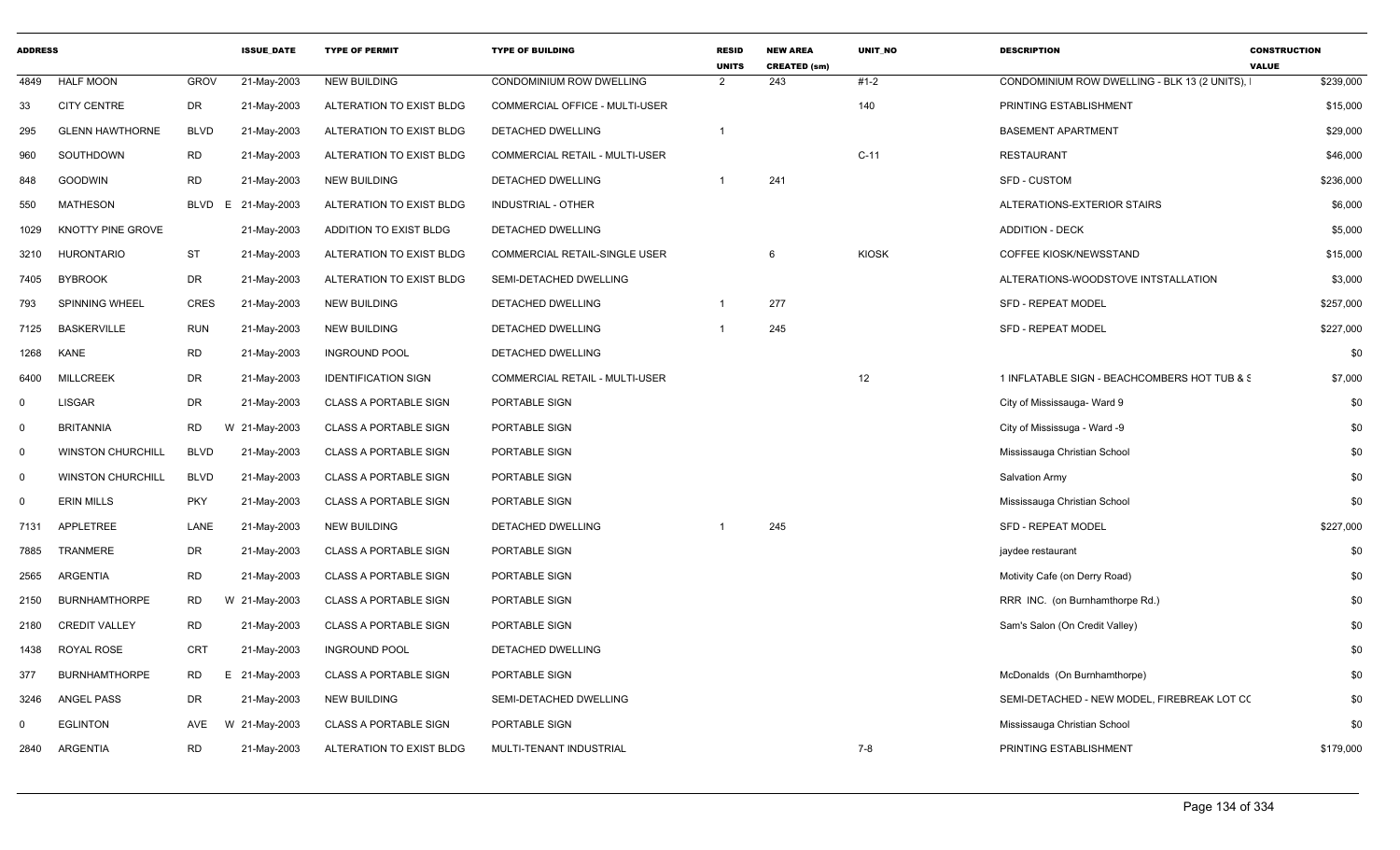| <b>ADDRESS</b> |                    |             | <b>ISSUE_DATE</b> | <b>TYPE OF PERMIT</b>          | <b>TYPE OF BUILDING</b>        | <b>RESID</b><br><b>UNITS</b> | <b>NEW AREA</b><br><b>CREATED (sm)</b> | UNIT_NO         | <b>DESCRIPTION</b>                                      | <b>CONSTRUCTION</b><br><b>VALUE</b> |
|----------------|--------------------|-------------|-------------------|--------------------------------|--------------------------------|------------------------------|----------------------------------------|-----------------|---------------------------------------------------------|-------------------------------------|
| 3035           | <b>ARTESIAN</b>    | <b>DR</b>   | 21-May-2003       | <b>NEW BUILDING</b>            | CONDOMINIUM ROW DWELLING       | 11                           | 1,348                                  | #84-104(EVEN)   | CONDOMINIUM ROW DWELLING - BLK 3 (11 UNITS),            | \$1,322,000                         |
| 3035           | <b>ARTESIAN</b>    | <b>DR</b>   | 21-May-2003       | <b>NEW BUILDING</b>            | CONDOMINIUM ROW DWELLING       | 10                           | 1,079                                  | #15-33 (ODD)    | CONDOMINIUM ROW DWELLING - BLK 8 (10 UNITS).            | \$1,058,000                         |
| 3035           | ARTESIAN           | <b>DR</b>   | 21-May-2003       | <b>NEW BUILDING</b>            | CONDOMINIUM ROW DWELLING       | 5                            | 626                                    | #119-127(ODD)   | CONDOMINIUM ROW DWELLING - BLK 11 (5 UNITS).            | \$614,000                           |
| 3035           | <b>ARTESIAN</b>    | DR          | 21-May-2003       | <b>NEW BUILDING</b>            | CONDOMINIUM ROW DWELLING       | 5                            | 609                                    | #154-162 (EVEN) | CONDOMINIUM ROW DWELLING - BLK 12 (5 UNITS),            | \$597,000                           |
|                | <b>ELM</b>         | <b>DR</b>   | W 21-May-2003     | <b>NEW BUILDING</b>            | APARTMENT (> 6 UNITS)          |                              |                                        | <b>BLD A</b>    | NEW - 31 STOREY APT BLDG A ONLY - FOUNDATION            | \$0                                 |
| 60             | <b>DUNDAS</b>      | ST          | E 22-May-2003     | ALTERATION TO EXIST BLDG       | <b>COMMERCIAL - OTHER</b>      |                              |                                        |                 | PUBLIC HALL                                             | \$44,000                            |
| 3250           | <b>RIDGEWAY</b>    | <b>DR</b>   | 22-May-2003       | ALTERATION TO EXIST BLDG       | MULTI-TENANT INDUSTRIAL        |                              |                                        | 15              | STORAGE & DISTRIBUTION                                  | \$448,000                           |
| 175            | <b>QUEEN</b>       | <b>ST</b>   | S 22-May-2003     | ALTERATION TO EXIST BLDG       | COMMERCIAL OFFICE- SINGLE USER |                              |                                        | 2 FLR           | CANC 2004/11/10 - INTERIOR ALTERATIONS                  | \$132,000                           |
| 3575           | <b>STONECUTTER</b> | <b>CRES</b> | 22-May-2003       | <b>NEW BUILDING</b>            | DETACHED DWELLING              | $\overline{1}$               | 286                                    |                 | SFD - REPEAT MODEL                                      | \$281,000                           |
| 4890           | SEBASTIAN          | <b>DR</b>   | 22-May-2003       | <b>NEW BUILDING</b>            | DETACHED DWELLING              |                              | 287                                    |                 | <b>SFD - REPEAT MODEL</b>                               | \$282,000                           |
| 131            | <b>VISTA</b>       | <b>DR</b>   | 22-May-2003       | ADDITION AND ALTER             | DETACHED DWELLING              |                              |                                        |                 | ADDITIONS & ALTERATIONS                                 | \$146,000                           |
| 3031           | <b>HURONTARIO</b>  | <b>ST</b>   | 22-May-2003       | ALTERATION TO EXIST BLDG       | COMMERCIAL OFFICE - MULTI-USER |                              |                                        | 3031            | <b>DOCTORS OFFICE</b>                                   | \$13,000                            |
| 1013           | KNOTTY PINE GROVE  |             | 22-May-2003       | ADDITION TO EXIST BLDG         | DETACHED DWELLING              |                              |                                        |                 | <b>ADDITION-DECK</b>                                    | \$7,000                             |
| 3624           | <b>FORTUNE</b>     | PL          | 22-May-2003       | <b>NEW BUILDING</b>            | DETACHED DWELLING              | $\overline{1}$               | 274                                    |                 | SFD - REPEAT MODEL, FIREBREAK LOT - FOUNDATI            | \$269,000                           |
| 3628           | <b>FORTUNE</b>     | PL          | 22-May-2003       | <b>NEW BUILDING</b>            | DETACHED DWELLING              | $\overline{1}$               | 234                                    |                 | <b>SFD - REPEAT MODEL</b>                               | \$230,000                           |
| 683            | CANYON             | <b>ST</b>   | 22-May-2003       | <b>NEW BUILDING</b>            | DETACHED DWELLING              | $\overline{1}$               | 374                                    |                 | SFD - REPEAT MODEL                                      | \$415,000                           |
| 695            | CANYON             | <b>ST</b>   | 22-May-2003       | <b>NEW BUILDING</b>            | DETACHED DWELLING              | $\overline{1}$               | 370                                    |                 | SFD - REPEAT MODEL                                      | \$327,000                           |
| 742            | CANYON             | <b>ST</b>   | 22-May-2003       | <b>NEW BUILDING</b>            | DETACHED DWELLING              | $\overline{1}$               | 338                                    |                 | <b>SFD - REPEAT MODEL</b>                               | \$331,000                           |
| 2580           | <b>SHEPARD</b>     | <b>AVE</b>  | 22-May-2003       | ALTERATION TO EXIST BLDG       | COMMERCIAL RETAIL - MULTI-USER |                              | 30                                     | 26              | <b>COMMERCIAL SHOOL</b>                                 | \$2,000                             |
| 300            | <b>CITY CENTRE</b> | <b>DR</b>   | 22-May-2003       | ALTERATION TO EXIST BLDG       | <b>CITY</b>                    |                              |                                        |                 | <b>INTERIOR ALTERATIONS</b>                             | \$11,000                            |
| 2255           | <b>DUNDAS</b>      | ST          | W 22-May-2003     | <b>TENTS/AIR SUPPORT STRUC</b> | INDUSTRIAL - OTHER             |                              |                                        |                 | TENTS-MAY 25TH & JUNE 01ST                              | \$5,000                             |
| 6463           | <b>EDENWOOD</b>    | <b>DR</b>   | 22-May-2003       | ADDITION TO EXIST BLDG         | DETACHED DWELLING              |                              |                                        |                 | ADDITION-REAR YARD SUNROOM (HEATED)                     | \$27,000                            |
| 570            | <b>EXBURY</b>      | CRES        | 22-May-2003       | ADDITION TO EXIST BLDG         | DETACHED DWELLING              |                              |                                        |                 | <b>ADDITION-DECK</b>                                    | \$1,000                             |
| $\Omega$       | <b>BRITANNIA</b>   | <b>RD</b>   | W 22-May-2003     | <b>CLASS A PORTABLE SIGN</b>   | PORTABLE SIGN                  |                              |                                        |                 | Willow West Preschool - fee transferred from permit #35 | \$0                                 |
| $\Omega$       | <b>CREDITVIEW</b>  | <b>RD</b>   | 22-May-2003       | <b>CLASS A PORTABLE SIGN</b>   | PORTABLE SIGN                  |                              |                                        |                 | Mississauga Christian School                            | \$0                                 |
| 2575           | <b>DUNDAS</b>      | ST          | W 22-May-2003     | <b>CLASS A PORTABLE SIGN</b>   | PORTABLE SIGN                  |                              |                                        |                 | Sterling House Interiors (On Dundas)                    | \$0                                 |
| 7171           | <b>GOREWAY</b>     | <b>DR</b>   | 22-May-2003       | <b>CLASS A PORTABLE SIGN</b>   | PORTABLE SIGN                  |                              |                                        |                 | Cash Now (On Goreway Drive)                             | \$0                                 |
| 7490           | <b>HOMESIDE</b>    | <b>GDNS</b> | 22-May-2003       | <b>DEMOLITION</b>              | DETACHED DWELLING              | $\overline{1}$               |                                        |                 | DEMOLITION - SFD & DETACHED GARAGE                      | \$8,000                             |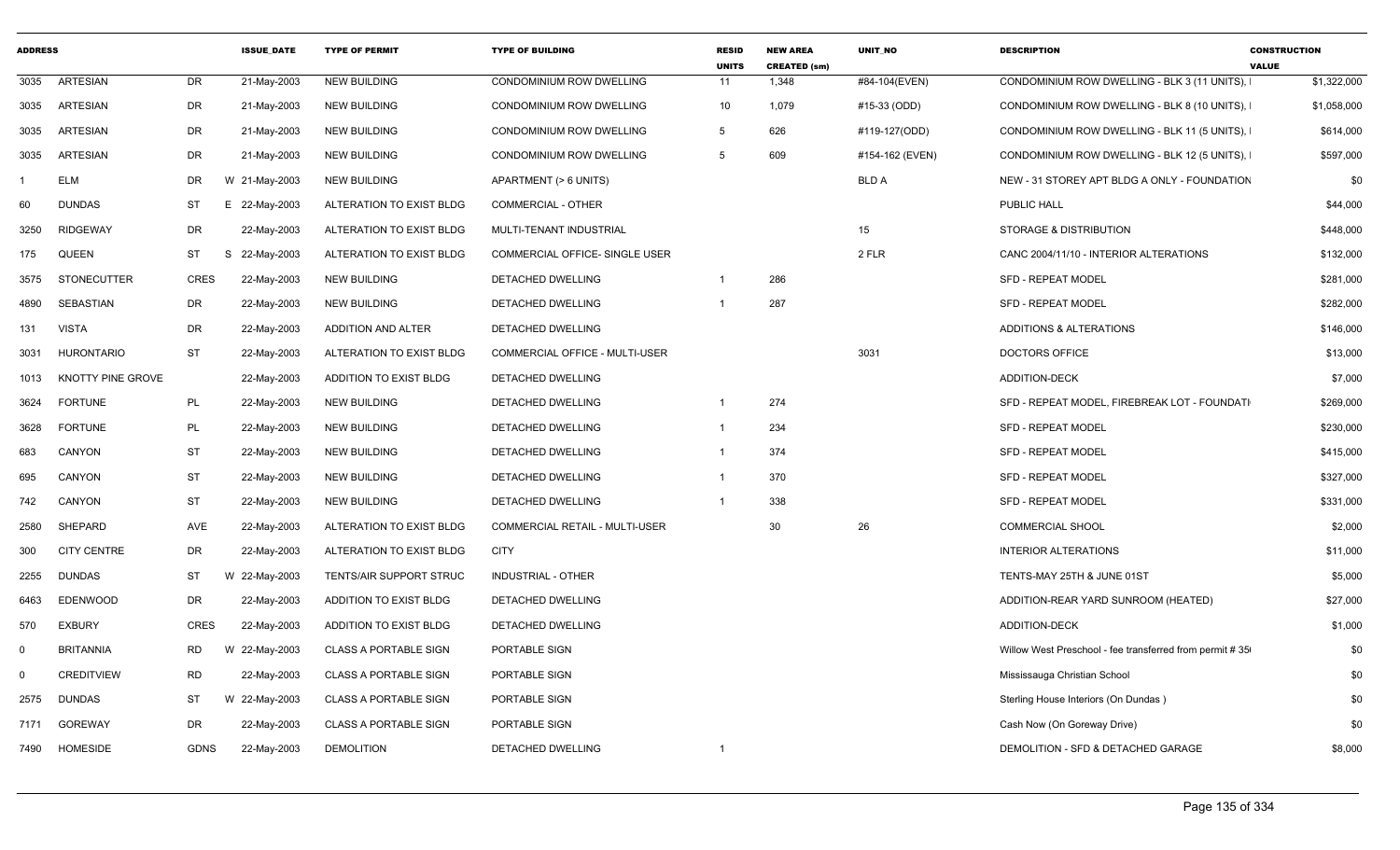| <b>ADDRESS</b> |                      |             | <b>ISSUE DATE</b> | <b>TYPE OF PERMIT</b>        | <b>TYPE OF BUILDING</b>        | <b>RESID</b><br><b>UNITS</b> | <b>NEW AREA</b><br><b>CREATED (sm)</b> | <b>UNIT NO</b> | <b>DESCRIPTION</b>                             | <b>CONSTRUCTION</b><br><b>VALUE</b> |
|----------------|----------------------|-------------|-------------------|------------------------------|--------------------------------|------------------------------|----------------------------------------|----------------|------------------------------------------------|-------------------------------------|
| 1504           | <b>INDIAN GROVE</b>  |             | 22-May-2003       | ALTERATION TO EXIST BLDG     | DETACHED DWELLING              |                              |                                        |                | REPLACEMENT OF SANITARY SEWER PIPES FROM       | \$1,000                             |
| 660            | <b>MEADOW WOOD</b>   | <b>RD</b>   | 22-May-2003       | <b>DEMOLITION</b>            | DETACHED DWELLING              |                              |                                        |                | <b>DEMOLITION - SFD</b>                        | \$8,000                             |
| 1021           | <b>BREVIK</b>        | PL          | 22-May-2003       | <b>CLASS A PORTABLE SIGN</b> | PORTABLE SIGN                  |                              |                                        |                | Vent Master                                    | \$0                                 |
| 780            | <b>BURNHAMTHORPE</b> | <b>RD</b>   | W 22-May-2003     | <b>CLASS A PORTABLE SIGN</b> | PORTABLE SIGN                  |                              |                                        |                | Coopers Pub                                    | \$0                                 |
| 777            | <b>DUNDAS</b>        | ST          | W 22-May-2003     | <b>CLASS A PORTABLE SIGN</b> | PORTABLE SIGN                  |                              |                                        |                | Minute Muffler                                 | \$0                                 |
| $\Omega$       | <b>BRITANNIA</b>     | <b>RD</b>   | W 22-May-2003     | <b>CLASS A PORTABLE SIGN</b> | PORTABLE SIGN                  |                              |                                        |                | <b>Bread and Honey Festival</b>                | \$0                                 |
| 0              | <b>ERIN MILLS</b>    | <b>PKY</b>  | 22-May-2003       | <b>CLASS A PORTABLE SIGN</b> | PORTABLE SIGN                  |                              |                                        |                | Bread and Honey Festival                       | \$0                                 |
| 7333           | <b>MISSISSAUGA</b>   | <b>RD</b>   | 23-May-2003       | ADDITION TO EXIST BLDG       | SINGLE TENANT INDUSTRIAL       |                              | 123                                    |                | ADDITION - CAFTETERIA EXPANSION (ENCLOSE EXI   | \$110,000                           |
| 3585           | LAIRD                | <b>RD</b>   | 23-May-2003       | ALTERATION TO EXIST BLDG     | MULTI-TENANT INDUSTRIAL        |                              |                                        | - 6            | MANUFACTURING, STORAGE & DISTRIBUTION          | \$85,000                            |
| 1235           | <b>MOUNT VERNON</b>  | <b>ST</b>   | 23-May-2003       | <b>NEW BUILDING</b>          | DETACHED DWELLING              | $\mathbf 1$                  | 337                                    |                | <b>SFD - REPEAT MODEL</b>                      | \$298,000                           |
| 4891           | <b>LONG ACRE</b>     | <b>DR</b>   | 23-May-2003       | <b>NEW BUILDING</b>          | DETACHED DWELLING              | $\mathbf 1$                  | 190                                    |                | <b>SFD - NEW MODEL</b>                         | \$186,000                           |
| 4911           | LONG ACRE            | <b>DR</b>   | 23-May-2003       | <b>NEW BUILDING</b>          | DETACHED DWELLING              |                              | 173                                    |                | <b>SFD - NEW MODEL</b>                         | \$170,000                           |
| 2157           | ROYAL WINDSOR        | <b>DR</b>   | 23-May-2003       | ALTERATION TO EXIST BLDG     | <b>INDUSTRIAL - OTHER</b>      |                              |                                        |                | MANUFACTURING OF BAKERY GOODS W/ ACCESSC       | \$33,000                            |
| 40             | <b>DUNDAS</b>        | ST          | Е<br>23-May-2003  | ALTERATION TO EXIST BLDG     | COMMERCIAL RETAIL - MULTI-USER |                              |                                        |                | FINANCIAL INSTITUTION                          | \$69,000                            |
| 4068           | <b>FARNSWORTH</b>    | <b>CRES</b> | 23-May-2003       | <b>INGROUND POOL</b>         | DETACHED DWELLING              |                              |                                        |                |                                                | \$29,000                            |
| 5846           | CHURCHILL MEADOWS    | <b>BLVD</b> | 23-May-2003       | ALTERATION TO EXIST BLDG     | DETACHED DWELLING              |                              |                                        |                | ALTERATIONS-SIDE ENTRANCE                      | \$10,000                            |
| 622            | VANESSA              | CRES        | 23-May-2003       | ALTERATION TO EXIST BLDG     | DETACHED DWELLING              |                              |                                        |                | <b>INTERIOR ALTERATIONS</b>                    | \$1,000                             |
| 1620           | <b>ORR</b>           | <b>RD</b>   | 23-May-2003       | TENTS/AIR SUPPORT STRUC      | <b>CITY</b>                    |                              |                                        |                | TENT-TEMPORARY, May 23-25/03, 40x60            | \$1,000                             |
| 335            | <b>CHURCH</b>        | <b>ST</b>   | 23-May-2003       | TENTS/AIR SUPPORT STRUC      | <b>CITY</b>                    |                              |                                        |                | TENT-TEMPORARY DATE-JUNE 1/03, 30 X 60         | \$1,000                             |
| 3624           | WATERFALL            | <b>CRES</b> | 23-May-2003       | ABOVE GROUND POOL            | DETACHED DWELLING              |                              |                                        |                |                                                | \$0                                 |
| 2874           | <b>CARTWRIGHT</b>    | CRES        | 23-May-2003       | ABOVE GROUND POOL            | DETACHED DWELLING              |                              |                                        |                |                                                | \$0                                 |
| 3067           | <b>BAYBERRY</b>      | DR          | 23-May-2003       | <b>INGROUND POOL</b>         | DETACHED DWELLING              |                              |                                        |                |                                                | \$0                                 |
| 2087           | <b>MUNDEN</b>        | <b>RD</b>   | 23-May-2003       | ADDITION TO EXIST BLDG       | <b>DETACHED DWELLING</b>       |                              |                                        |                | CANC 03/08/25 - ADDITION-DECK                  | \$2,000                             |
| 0              | <b>EGLINTON</b>      | AVE         | 23-May-2003<br>W  | <b>CLASS A PORTABLE SIGN</b> | PORTABLE SIGN                  |                              |                                        |                | <b>Bread and Honey Festival</b>                | \$0                                 |
| $\mathbf 0$    | <b>BRITANNIA</b>     | <b>RD</b>   | W 23-May-2003     | <b>CLASS A PORTABLE SIGN</b> | PORTABLE SIGN                  |                              |                                        |                | <b>Bread and Honey Festival</b>                | \$0                                 |
| $\mathbf 0$    | <b>MAVIS</b>         | <b>RD</b>   | 23-May-2003       | <b>CLASS A PORTABLE SIGN</b> | PORTABLE SIGN                  |                              |                                        |                | <b>Bread and Honey Festival</b>                | \$0                                 |
| $\Omega$       | <b>BRITANNIA</b>     | <b>RD</b>   | W 23-May-2003     | <b>CLASS A PORTABLE SIGN</b> | PORTABLE SIGN                  |                              |                                        |                | <b>Bread and Honey Festival</b>                | \$0                                 |
| 0              | SOUTH SERVICE        | <b>RD</b>   | 23-May-2003       | <b>CLASS A PORTABLE SIGN</b> | PORTABLE SIGN                  |                              |                                        |                | MISSISSAUGA WATER FRONT FESTIVAL - transferred | \$0                                 |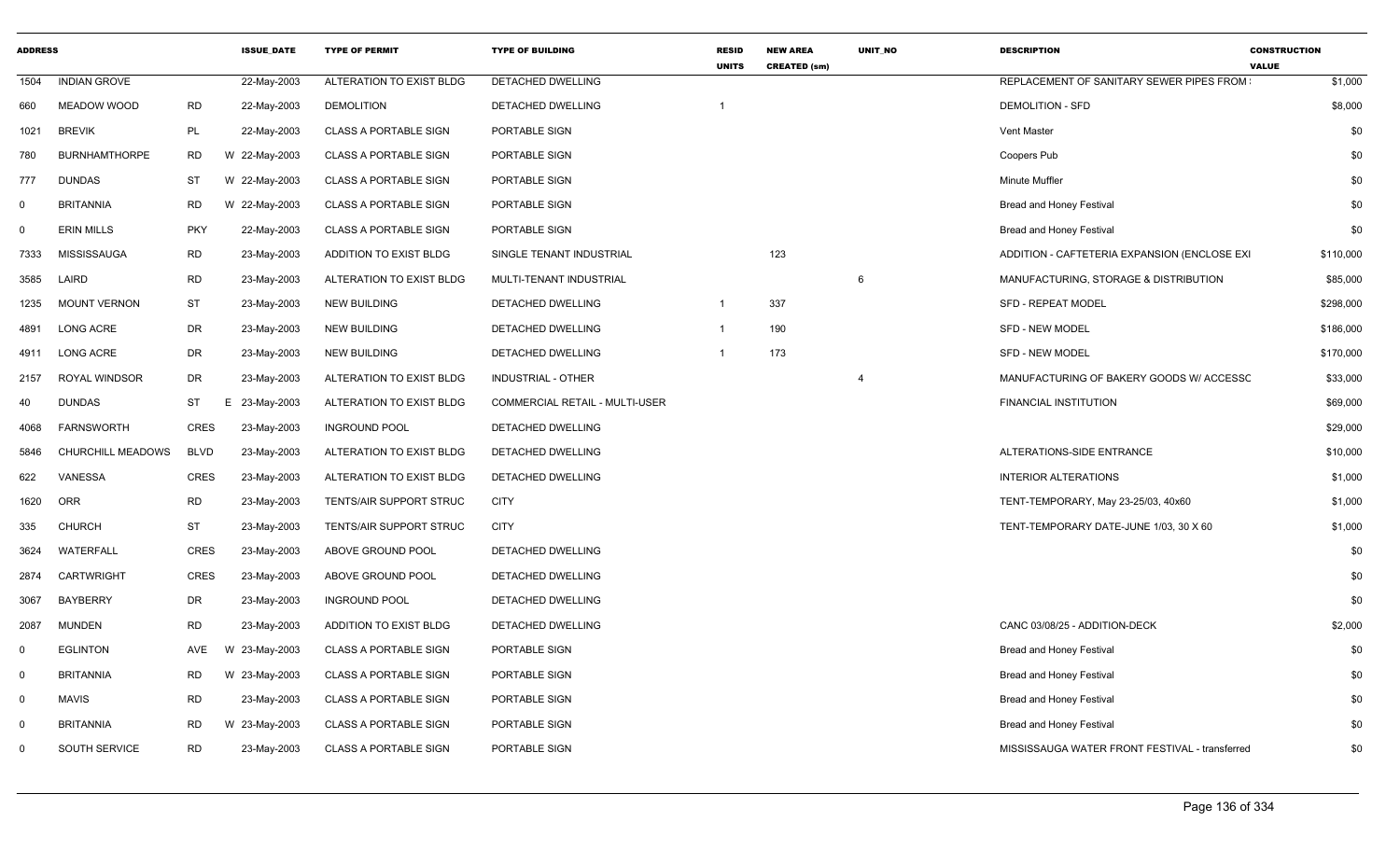| <b>ADDRESS</b> |                          |             | <b>ISSUE DATE</b> | <b>TYPE OF PERMIT</b>        | <b>TYPE OF BUILDING</b>  | <b>RESID</b><br><b>UNITS</b> | <b>NEW AREA</b><br><b>CREATED (sm)</b> | UNIT_NO | <b>DESCRIPTION</b>                          | <b>CONSTRUCTION</b><br><b>VALUE</b> |
|----------------|--------------------------|-------------|-------------------|------------------------------|--------------------------|------------------------------|----------------------------------------|---------|---------------------------------------------|-------------------------------------|
| $\Omega$       | <b>ATWATER</b>           | AVE         | 23-May-2003       | <b>CLASS A PORTABLE SIGN</b> | PORTABLE SIGN            |                              |                                        |         | MISSISSAUGA WATER FRONT FESTIVAL            | \$0                                 |
| $\mathbf 0$    | <b>SOUTH SERVICE</b>     | <b>RD</b>   | 23-May-2003       | <b>CLASS A PORTABLE SIGN</b> | PORTABLE SIGN            |                              |                                        |         | MISSISSAUGA WATER FRONT FESTIVAL            | \$0                                 |
| $\mathbf 0$    | QUEENSWAY                |             | E 23-May-2003     | <b>CLASS A PORTABLE SIGN</b> | PORTABLE SIGN            |                              |                                        |         | MISSISSAUGA WATER FRONT FESTIVAL            | \$0                                 |
| 0              | <b>CAWTHRA</b>           | <b>RD</b>   | 23-May-2003       | <b>CLASS A PORTABLE SIGN</b> | PORTABLE SIGN            |                              |                                        |         | MISSISSAUGA WATER FRONT FESTIVAL            | \$0                                 |
| 0              | QUEENSWAY                |             | E 23-May-2003     | <b>CLASS A PORTABLE SIGN</b> | PORTABLE SIGN            |                              |                                        |         | MISSISSAUGA WATER FRONT FESTIVAL            | \$0                                 |
| 1186           | <b>STAVEBANK</b>         | <b>RD</b>   | 23-May-2003       | <b>INGROUND POOL</b>         | DETACHED DWELLING        |                              |                                        |         |                                             | \$0                                 |
| 0              | QUEENSWAY                |             | E 23-May-2003     | CLASS A PORTABLE SIGN        | PORTABLE SIGN            |                              |                                        |         | MISSISSAUGA WATER FRONT FESTIVAL            | \$0                                 |
| $\mathbf 0$    | <b>DUNDAS</b>            | ST          | W 23-May-2003     | <b>CLASS A PORTABLE SIGN</b> | PORTABLE SIGN            |                              |                                        |         | Mississauga Symphony                        | \$0                                 |
| 0              | SOUTHDOWN                | <b>RD</b>   | 23-May-2003       | <b>CLASS A PORTABLE SIGN</b> | PORTABLE SIGN            |                              |                                        |         | Mississauga Symphony                        | \$0                                 |
| 1780           | CHESBRO                  | <b>CRT</b>  | 23-May-2003       | <b>INGROUND POOL</b>         | DETACHED DWELLING        |                              |                                        |         |                                             | \$0                                 |
| 92             | <b>ST. LAWRENCE</b>      | DR          | 23-May-2003       | OTHER                        | CONDOMINIUM ROW DWELLING |                              |                                        |         | RELOCATION OF WASHER/DRYER, REPLACE EXISTII | \$3,000                             |
| 4882           | SOUTHAMPTON              | DR          | 23-May-2003       | <b>NEW BUILDING</b>          | DETACHED DWELLING        |                              | 204                                    |         | SFD - NEW MODEL, FIREBREAK LOT              | \$200,000                           |
| 4883           | <b>LONG ACRE</b>         | DR          | 23-May-2003       | <b>NEW BUILDING</b>          | <b>DETACHED DWELLING</b> |                              | 212                                    |         | <b>SFD - NEW MODEL</b>                      | \$209,000                           |
| 0              | LAKESHORE                | <b>RD</b>   | W 25-May-2003     | <b>CLASS A PORTABLE SIGN</b> | PORTABLE SIGN            |                              |                                        |         | MISSISSAUGA WATER FRONT FESTIVAL            | \$0                                 |
| 0              | LAKESHORE                | <b>RD</b>   | E 25-May-2003     | <b>CLASS A PORTABLE SIGN</b> | PORTABLE SIGN            |                              |                                        |         | MISSISSAUGA WATER FRONT FESTIVAL            | \$0                                 |
| 0              | LAKESHORE                | <b>RD</b>   | 25-May-2003<br>E. | <b>CLASS A PORTABLE SIGN</b> | PORTABLE SIGN            |                              |                                        |         | MISSISSAUGA WATER FRONT FESTIVAL            | \$0                                 |
| 0              | <b>SOUTH SHERIDAN</b>    | WAY         | 25-May-2003       | <b>CLASS A PORTABLE SIGN</b> | PORTABLE SIGN            |                              |                                        |         | MISSISSAUGA WATER FRONT FESTIVAL            | \$0                                 |
| $\mathbf 0$    | <b>CAWTHRA</b>           | <b>RD</b>   | 25-May-2003       | <b>CLASS A PORTABLE SIGN</b> | PORTABLE SIGN            |                              |                                        |         | MISSISSAUGA WATER FRONT FESTIVAL            | \$0                                 |
| $\mathbf 0$    | <b>LORNE PARK</b>        | <b>RD</b>   | 25-May-2003       | <b>CLASS A PORTABLE SIGN</b> | PORTABLE SIGN            |                              |                                        |         | MISSISSAUGA WATER FRONT FESTIVAL            | \$0                                 |
| 0              | <b>HURONTARIO</b>        | <b>ST</b>   | 25-May-2003       | <b>CLASS A PORTABLE SIGN</b> | PORTABLE SIGN            |                              |                                        |         | MISSISSAUGA WATER FRONT FESTIVAL            | \$0                                 |
| $\Omega$       | SOUTH SHERIDAN           | WAY         | 25-May-2003       | <b>CLASS A PORTABLE SIGN</b> | PORTABLE SIGN            |                              |                                        |         | MISSISSAUGA WATER FRONT FESTIVAL            | \$0                                 |
| $\mathbf 0$    | <b>SOUTH SERVICE</b>     | RD          | 25-May-2003       | <b>CLASS A PORTABLE SIGN</b> | PORTABLE SIGN            |                              |                                        |         | MISSISSAUGA WATER FRONT FESTIVAL            | \$0                                 |
| $\mathbf 0$    | SOUTHDOWN                | <b>RD</b>   | 25-May-2003       | <b>CLASS A PORTABLE SIGN</b> | PORTABLE SIGN            |                              |                                        |         | MISSISSAUGA WATER FRONT FESTIVAL            | \$0                                 |
| $\mathbf 0$    | <b>WINSTON CHURCHILL</b> | <b>BLVD</b> | 25-May-2003       | <b>CLASS A PORTABLE SIGN</b> | PORTABLE SIGN            |                              |                                        |         | MISSISSAUGA WATER FRONT FESTIVAL            | \$0                                 |
| 0              | LAKESHORE                | RD          | W 25-May-2003     | <b>CLASS A PORTABLE SIGN</b> | PORTABLE SIGN            |                              |                                        |         | MISSISSAUGA WATER FRONT FESTIVAL            | \$0                                 |
| 0              | <b>TRUSCOTT</b>          | DR          | 25-May-2003       | <b>CLASS A PORTABLE SIGN</b> | PORTABLE SIGN            |                              |                                        |         | MISSISSAUGA WATER FRONT FESTIVAL            | \$0                                 |
| $\mathbf 0$    | <b>NORTH SERVICE</b>     | <b>RD</b>   | 25-May-2003       | <b>CLASS A PORTABLE SIGN</b> | PORTABLE SIGN            |                              |                                        |         | MISSISSAUGA WATER FRONT FESTIVAL            | \$0                                 |
| $\Omega$       | SOUTH SHERIDAN           | WAY         | 25-May-2003       | <b>CLASS A PORTABLE SIGN</b> | PORTABLE SIGN            |                              |                                        |         | MISSISSAUGA WATER FRONT FESTIVAL            | \$0                                 |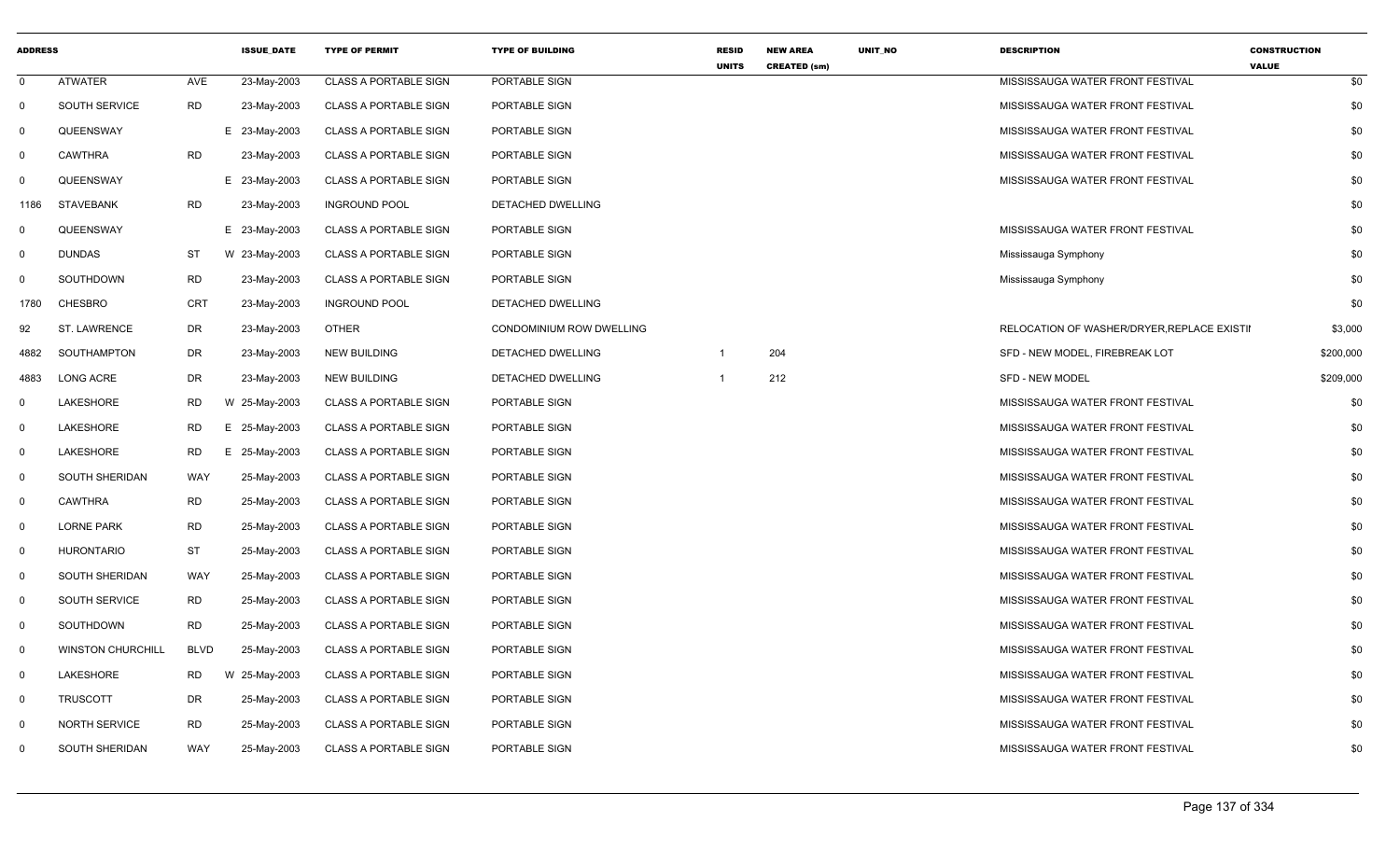| <b>ADDRESS</b> |                          |             | <b>ISSUE_DATE</b> | <b>TYPE OF PERMIT</b>        | <b>TYPE OF BUILDING</b> | <b>RESID</b><br><b>UNITS</b> | <b>NEW AREA</b><br><b>CREATED (sm)</b> | UNIT_NO | <b>DESCRIPTION</b>                | <b>CONSTRUCTION</b><br><b>VALUE</b> |     |
|----------------|--------------------------|-------------|-------------------|------------------------------|-------------------------|------------------------------|----------------------------------------|---------|-----------------------------------|-------------------------------------|-----|
| $\mathbf 0$    | <b>DUNDAS</b>            | ST          | E 25-May-2003     | <b>CLASS A PORTABLE SIGN</b> | PORTABLE SIGN           |                              |                                        |         | MISSISSAUGA WATER FRONT FESTIVAL  |                                     | \$0 |
| $\mathsf{O}$   | <b>TRUSCOTT</b>          | DR          | 25-May-2003       | <b>CLASS A PORTABLE SIGN</b> | PORTABLE SIGN           |                              |                                        |         | MISSISSAUGA WATER FRONT FESTIVAL  |                                     | \$0 |
| 0              | <b>WINSTON CHURCHILL</b> | <b>BLVD</b> | 25-May-2003       | <b>CLASS A PORTABLE SIGN</b> | PORTABLE SIGN           |                              |                                        |         | MISSISSAUGA WATER FRONT FESTIVAL  |                                     | \$0 |
| 0              | <b>SHERIDAN PARK</b>     | DR          | 25-May-2003       | <b>CLASS A PORTABLE SIGN</b> | PORTABLE SIGN           |                              |                                        |         | MISSISSAUGA WATER FRONT FESTIVAL  |                                     | \$0 |
| $\mathbf 0$    | <b>DUNDAS</b>            | ST          | E 25-May-2003     | <b>CLASS A PORTABLE SIGN</b> | PORTABLE SIGN           |                              |                                        |         | MISSISSAUGA WATER FRONT FESTIVAL  |                                     | \$0 |
| $\mathbf 0$    | LAKESHORE                | RD          | E 25-May-2003     | CLASS A PORTABLE SIGN        | PORTABLE SIGN           |                              |                                        |         | MISSISSAUGA WATER FRONT FESTIVAL  |                                     | \$0 |
| 0              | <b>WINSTON CHURCHILL</b> | <b>BLVD</b> | 25-May-2003       | <b>CLASS A PORTABLE SIGN</b> | PORTABLE SIGN           |                              |                                        |         | MISSISSAUGA WATER FRONT FESTIVAL  |                                     | \$0 |
| 0              | <b>DIXIE</b>             | RD          | 25-May-2003       | <b>CLASS A PORTABLE SIGN</b> | PORTABLE SIGN           |                              |                                        |         | MISSISSAUGA WATER FRONT FESTIVAL  |                                     | \$0 |
| - 0            | <b>ERIN MILLS</b>        | <b>PKY</b>  | 25-May-2003       | <b>CLASS A PORTABLE SIGN</b> | PORTABLE SIGN           |                              |                                        |         | MISSISSAUGA WATER FRONT FESTIVAL  |                                     | \$0 |
| 0              | <b>EGLINTON</b>          | AVE         | 25-May-2003<br>Е  | <b>CLASS A PORTABLE SIGN</b> | PORTABLE SIGN           |                              |                                        |         | MISSISSAUGA WATER FRONT FESTIVAL  |                                     | \$0 |
| 0              | <b>EASTGATE</b>          | <b>PKY</b>  | 25-May-2003       | <b>CLASS A PORTABLE SIGN</b> | PORTABLE SIGN           |                              |                                        |         | MISSISSAUGA WATER FRONT FESTIVAL  |                                     | \$0 |
| 0              | <b>EASTGATE</b>          | <b>PKY</b>  | 25-May-2003       | <b>CLASS A PORTABLE SIGN</b> | PORTABLE SIGN           |                              |                                        |         | MISSISSAUGA WATER FRONT FESTIVAL  |                                     | \$0 |
| 0              | MISSISSAUGA VALLEY       | <b>BLVD</b> | 25-May-2003       | <b>CLASS A PORTABLE SIGN</b> | PORTABLE SIGN           |                              |                                        |         | MISSISSAUGA WATER FRONT FESTIVAL  |                                     | \$0 |
| 0              | <b>BURNHAMTHORPE</b>     | RD          | E 25-May-2003     | <b>CLASS A PORTABLE SIGN</b> | PORTABLE SIGN           |                              |                                        |         | MISSISSUGA WATER FRONT FESTIVAL   |                                     | \$0 |
| $\mathbf 0$    | <b>CAWTHRA</b>           | RD          | 25-May-2003       | <b>CLASS A PORTABLE SIGN</b> | PORTABLE SIGN           |                              |                                        |         | MISSISSAUGA WATER FRONT FESTIVAL  |                                     | \$0 |
| - 0            | <b>MAVIS</b>             | <b>RD</b>   | 25-May-2003       | <b>CLASS A PORTABLE SIGN</b> | PORTABLE SIGN           |                              |                                        |         | MISSISSAUGA WATER FRONT FESTIVAL  |                                     | \$0 |
| 0              | <b>EASTGATE</b>          | <b>PKY</b>  | 25-May-2003       | <b>CLASS A PORTABLE SIGN</b> | PORTABLE SIGN           |                              |                                        |         | MISSISSAUGA WATER FRONT FESTIVAL  |                                     | \$0 |
| 0              | EGLINTON                 | AVE         | 25-May-2003<br>Е. | <b>CLASS A PORTABLE SIGN</b> | PORTABLE SIGN           |                              |                                        |         | MISSISSAUGA WATER FRONT FESTIVAL  |                                     | \$0 |
| 0              | <b>AIRPORT</b>           | <b>RD</b>   | 25-May-2003       | <b>CLASS A PORTABLE SIGN</b> | PORTABLE SIGN           |                              |                                        |         | MISSISSAUGA WATER FRONT FESTIVAL  |                                     | \$0 |
| 0              | <b>EGLINTON</b>          | AVE         | W 25-May-2003     | <b>CLASS A PORTABLE SIGN</b> | PORTABLE SIGN           |                              |                                        |         | MISSISSAUGA WATER FRONT FESTIVAL  |                                     | \$0 |
| $\mathbf 0$    | <b>DIXIE</b>             | <b>RD</b>   | 25-May-2003       | <b>CLASS A PORTABLE SIGN</b> | PORTABLE SIGN           |                              |                                        |         | MISSISSAUGA WATER FRONT FESTIVALI |                                     | \$0 |
| $\mathbf 0$    | <b>EGLINTON</b>          | AVE         | E 25-May-2003     | <b>CLASS A PORTABLE SIGN</b> | PORTABLE SIGN           |                              |                                        |         | MISSISSAUGA WATER FRONT FESTIVAL  |                                     | \$0 |
| 0              | <b>TOMKEN</b>            | <b>RD</b>   | 25-May-2003       | <b>CLASS A PORTABLE SIGN</b> | PORTABLE SIGN           |                              |                                        |         | MISSISSAUGA WATER FRONT FESTIVAL  |                                     | \$0 |
| $\mathbf 0$    | <b>TOMKEN</b>            | <b>RD</b>   | 25-May-2003       | <b>CLASS A PORTABLE SIGN</b> | PORTABLE SIGN           |                              |                                        |         | MISSISSAUGA WATER FRONT FESTIVAL  |                                     | \$0 |
| - 0            | <b>BURNHAMTHORPE</b>     | RD          | E 25-May-2003     | <b>CLASS A PORTABLE SIGN</b> | PORTABLE SIGN           |                              |                                        |         | MISSISSUGA WATER FRONT FESTIVAL   |                                     | \$0 |
| 0              | <b>DIXIE</b>             | <b>RD</b>   | 25-May-2003       | <b>CLASS A PORTABLE SIGN</b> | PORTABLE SIGN           |                              |                                        |         | MISSISSAUGA WATER FRONT FESTIVAL  |                                     | \$0 |
| - 0            | <b>TOMKEN</b>            | <b>RD</b>   | 25-May-2003       | <b>CLASS A PORTABLE SIGN</b> | PORTABLE SIGN           |                              |                                        |         | MISSISSAUGA WATER FRONT FESTIVAL  |                                     | \$0 |
| $\Omega$       | <b>BURNHAMTHORPE</b>     | <b>RD</b>   | E 25-May-2003     | <b>CLASS A PORTABLE SIGN</b> | PORTABLE SIGN           |                              |                                        |         | MISSISSAUGA WATER FRONT FESTIVAL  |                                     | \$0 |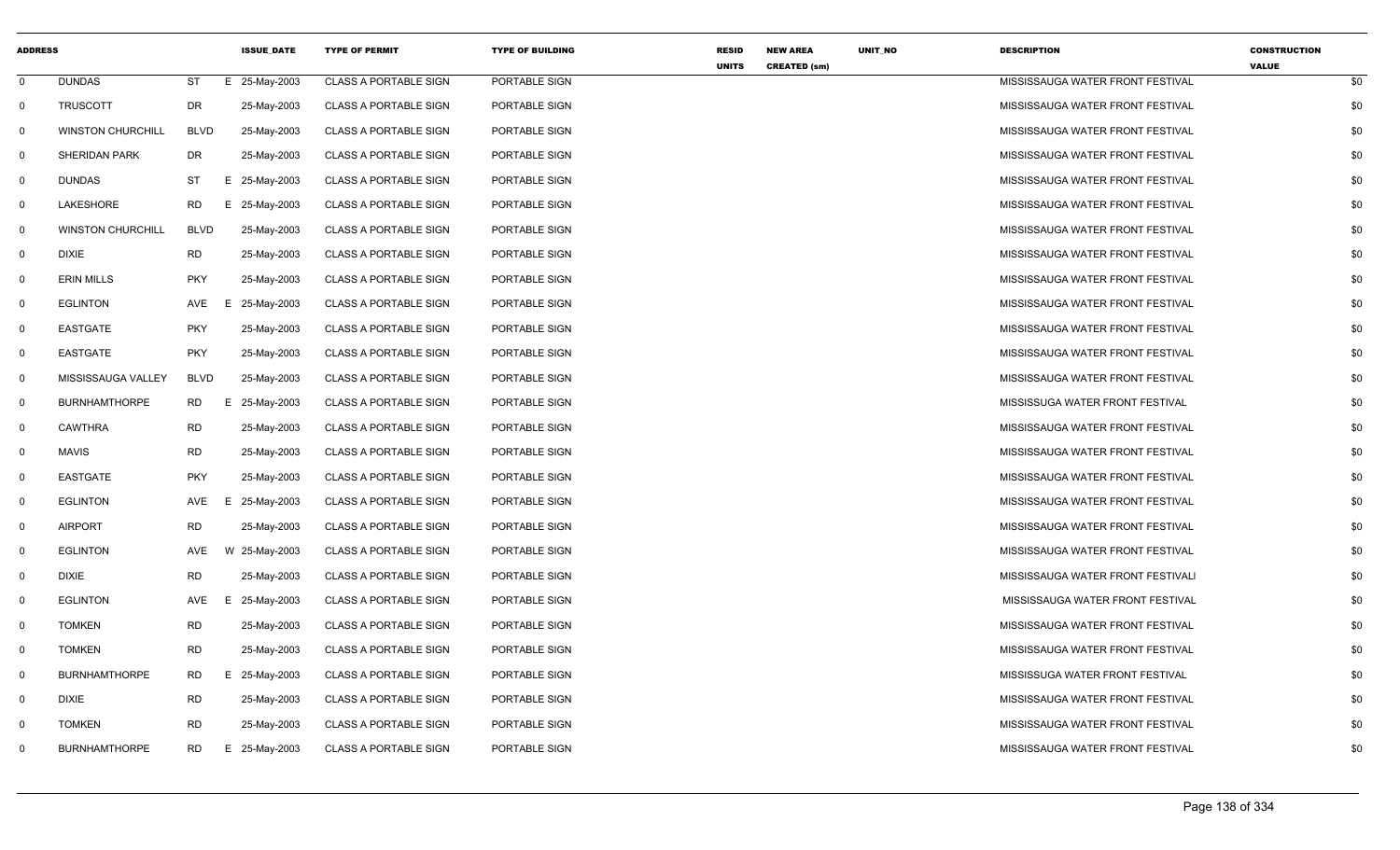| <b>ADDRESS</b> |                      |           | <b>ISSUE_DATE</b> | <b>TYPE OF PERMIT</b>        | <b>TYPE OF BUILDING</b> | <b>RESID</b><br><b>UNITS</b> | <b>NEW AREA</b><br><b>CREATED (sm)</b> | UNIT_NO | <b>DESCRIPTION</b>               | <b>CONSTRUCTION</b><br><b>VALUE</b> |     |
|----------------|----------------------|-----------|-------------------|------------------------------|-------------------------|------------------------------|----------------------------------------|---------|----------------------------------|-------------------------------------|-----|
| $\mathbf 0$    | <b>KENNEDY</b>       | <b>RD</b> | 25-May-2003       | <b>CLASS A PORTABLE SIGN</b> | PORTABLE SIGN           |                              |                                        |         | MISSISSAUGA WATER FRONT FESTIVAL |                                     | \$0 |
| $\mathbf 0$    | <b>BURNHAMTHORPE</b> | RD        | W 25-May-2003     | <b>CLASS A PORTABLE SIGN</b> | PORTABLE SIGN           |                              |                                        |         | MISSISSAUGA WATER FRONT FESTIVAL |                                     | \$0 |
| 0              | KENNEDY              | <b>RD</b> | 25-May-2003       | <b>CLASS A PORTABLE SIGN</b> | PORTABLE SIGN           |                              |                                        |         | MISSISSAUGA WATER FRONT FESTIVAL |                                     | \$0 |
| $\Omega$       | WOLFEDALE            | <b>RD</b> | 25-May-2003       | <b>CLASS A PORTABLE SIGN</b> | PORTABLE SIGN           |                              |                                        |         | MISSISSAUGA WATER FRONT FESTIVAL |                                     | \$0 |
| $\mathbf 0$    | <b>TOMKEN</b>        | <b>RD</b> | 25-May-2003       | <b>CLASS A PORTABLE SIGN</b> | PORTABLE SIGN           |                              |                                        |         | MISSISSAUGA WATER FRONT FESTIVAL |                                     | \$0 |
| $\mathbf 0$    | <b>DUNDAS</b>        | ST        | W 25-May-2003     | <b>CLASS A PORTABLE SIGN</b> | PORTABLE SIGN           |                              |                                        |         | MISSISSAUGA WATER FRONT FESTIVAL |                                     | \$0 |
| $\mathbf 0$    | <b>HURONTARIO</b>    | <b>ST</b> | 25-May-2003       | <b>CLASS A PORTABLE SIGN</b> | PORTABLE SIGN           |                              |                                        |         | MISSISSAUGA WATER FRONT FESTIVAL |                                     | \$0 |
| 0              | DUNDAS               | ST        | W 25-May-2003     | <b>CLASS A PORTABLE SIGN</b> | PORTABLE SIGN           |                              |                                        |         | MISSISSAUGA WATER FRONT FESTIVAL |                                     | \$0 |
| $\mathbf 0$    | <b>HURONTARIO</b>    | <b>ST</b> | 25-May-2003       | <b>CLASS A PORTABLE SIGN</b> | PORTABLE SIGN           |                              |                                        |         | MISSISSAUGA WATER FRONT FESTIVAL |                                     | \$0 |
| 0              | <b>EGLINTON</b>      | AVE       | W 25-May-2003     | <b>CLASS A PORTABLE SIGN</b> | PORTABLE SIGN           |                              |                                        |         | MISSISSAUGA WATER FRONT FESTIVAL |                                     | \$0 |
| $\mathbf 0$    | <b>EGLINTON</b>      | AVE       | 25-May-2003<br>E. | <b>CLASS A PORTABLE SIGN</b> | PORTABLE SIGN           |                              |                                        |         | MISSISSAUGA WATER FRONT FESTIVAL |                                     | \$0 |
| $\Omega$       | <b>CREDITVIEW</b>    | <b>RD</b> | 25-May-2003       | <b>CLASS A PORTABLE SIGN</b> | PORTABLE SIGN           |                              |                                        |         | MISSISSAUGA WATER FRONT FESTIVAL |                                     | \$0 |
| 0              | <b>EGLINTON</b>      | AVE       | W 25-May-2003     | <b>CLASS A PORTABLE SIGN</b> | PORTABLE SIGN           |                              |                                        |         | MISSISSAUGA WATER FRONT FESTIVAL |                                     | \$0 |
| $\mathbf 0$    | <b>MAVIS</b>         | <b>RD</b> | 25-May-2003       | <b>CLASS A PORTABLE SIGN</b> | PORTABLE SIGN           |                              |                                        |         | MISSISSAUGA WATER FRONT FESTIVAL |                                     | \$0 |
| $\mathbf 0$    | <b>HURONTARIO</b>    | <b>ST</b> | 25-May-2003       | <b>CLASS A PORTABLE SIGN</b> | PORTABLE SIGN           |                              |                                        |         | MISSISSAUGA WATER FRONT FESTIVAL |                                     | \$0 |
| $\mathbf 0$    | <b>MAVIS</b>         | <b>RD</b> | 25-May-2003       | <b>CLASS A PORTABLE SIGN</b> | PORTABLE SIGN           |                              |                                        |         | MISSISSAUGA WATER FRONT FESTIVAL |                                     | \$0 |
| 0              | <b>BRITANNIA</b>     | RD.       | W 25-May-2003     | <b>CLASS A PORTABLE SIGN</b> | PORTABLE SIGN           |                              |                                        |         | MISSISSAUGA WATER FRONT FESTIVAL |                                     | \$0 |
| $\mathbf 0$    | <b>TERRY FOX</b>     | WAY       | 25-May-2003       | <b>CLASS A PORTABLE SIGN</b> | PORTABLE SIGN           |                              |                                        |         | MISSISSAUGA WATER FRONT FESTIVAL |                                     | \$0 |
| $\mathbf 0$    | <b>EGLINTON</b>      | AVE       | W 25-May-2003     | <b>CLASS A PORTABLE SIGN</b> | PORTABLE SIGN           |                              |                                        |         | MISSISSAUGA WATER FRONT FESTIVAL |                                     | \$0 |
| $\mathbf 0$    | <b>TOMKEN</b>        | RD        | 25-May-2003       | <b>CLASS A PORTABLE SIGN</b> | PORTABLE SIGN           |                              |                                        |         | MISSISSAUGA WATER FRONT FESTIVAL |                                     | \$0 |
| $\mathbf 0$    | <b>MAVIS</b>         | <b>RD</b> | 25-May-2003       | <b>CLASS A PORTABLE SIGN</b> | PORTABLE SIGN           |                              |                                        |         | MISSISSAUGA WATER FRONT FESTIVAL |                                     | \$0 |
| 0              | <b>BRISTOL</b>       | <b>RD</b> | W 25-May-2003     | <b>CLASS A PORTABLE SIGN</b> | PORTABLE SIGN           |                              |                                        |         | MISSISSAUGA WATER FRONT FESTIVAL |                                     | \$0 |
| $\mathbf 0$    | <b>MAVIS</b>         | <b>RD</b> | 25-May-2003       | <b>CLASS A PORTABLE SIGN</b> | PORTABLE SIGN           |                              |                                        |         | MISSISSAUGA WATER FRONT FESTIVAL |                                     | \$0 |
| 0              | <b>EGLINTON</b>      | AVE       | W 25-May-2003     | <b>CLASS A PORTABLE SIGN</b> | PORTABLE SIGN           |                              |                                        |         | MISSISSAUGA WATER FRONT FESTIVAL |                                     | \$0 |
| 0              | <b>AIRPORT</b>       | RD        | 25-May-2003       | <b>CLASS A PORTABLE SIGN</b> | PORTABLE SIGN           |                              |                                        |         | MISSISSAUGA WATER FRONT FESTIVAL |                                     | \$0 |
| $\Omega$       | <b>CREDITVIEW</b>    | <b>RD</b> | 25-May-2003       | <b>CLASS A PORTABLE SIGN</b> | PORTABLE SIGN           |                              |                                        |         | MISSISSAUGA WATER FRONT FESTIVAL |                                     | \$0 |
| 0              | <b>AIRPORT</b>       | <b>RD</b> | 25-May-2003       | <b>CLASS A PORTABLE SIGN</b> | PORTABLE SIGN           |                              |                                        |         | MISSISSAUGA WATER FRONT FESTIVAL |                                     | \$0 |
| $\Omega$       | <b>EGLINTON</b>      | AVE       | W 25-May-2003     | <b>CLASS A PORTABLE SIGN</b> | PORTABLE SIGN           |                              |                                        |         | MISSISSAUGA WATER FRONT FESTIVAL |                                     | \$0 |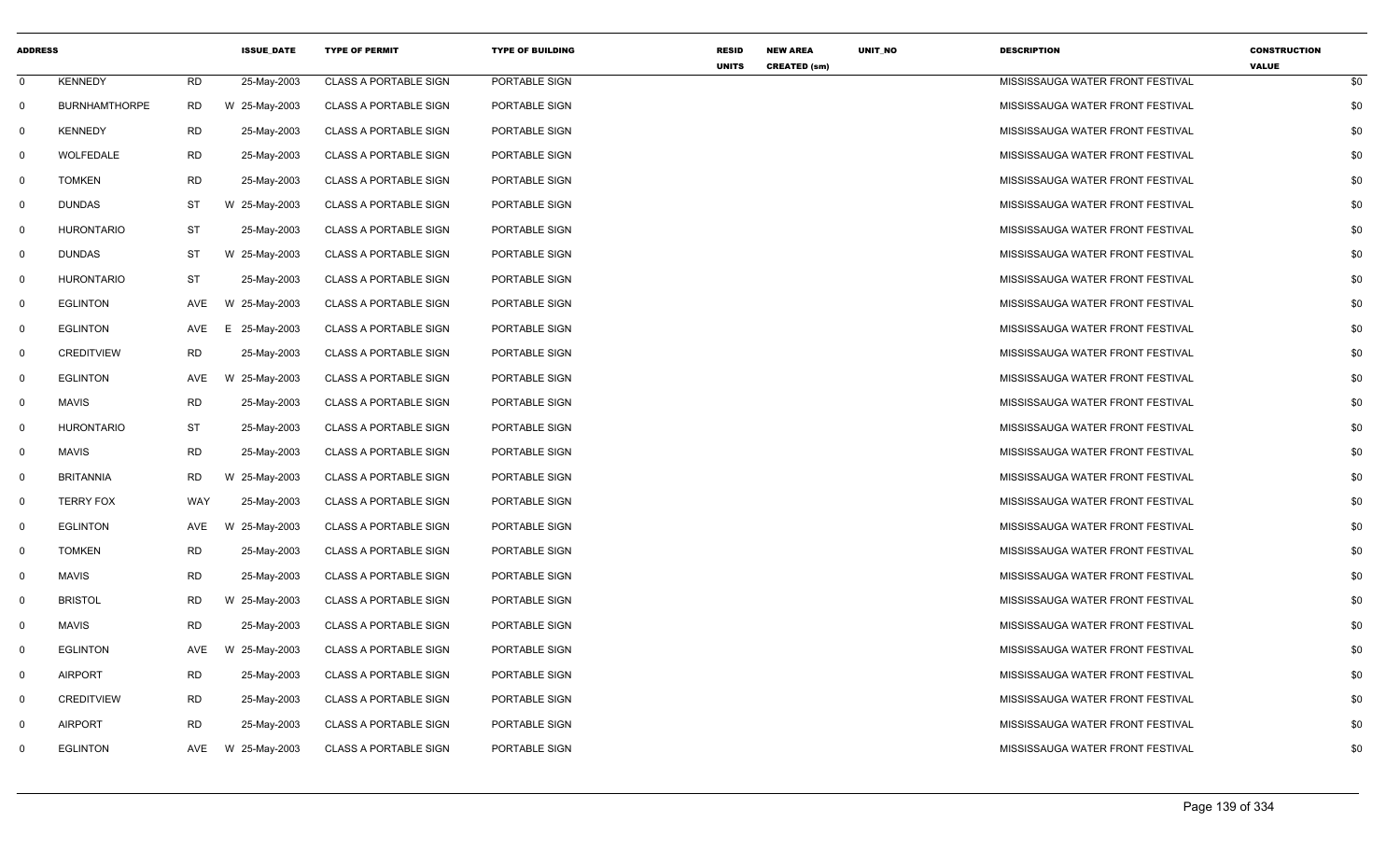| <b>ADDRESS</b> |                    |             | <b>ISSUE_DATE</b> | <b>TYPE OF PERMIT</b>                           | <b>TYPE OF BUILDING</b>        | <b>RESID</b><br><b>UNITS</b> | <b>NEW AREA</b><br><b>CREATED (sm)</b> | UNIT_NO        | <b>DESCRIPTION</b>                          | <b>CONSTRUCTION</b><br><b>VALUE</b> |
|----------------|--------------------|-------------|-------------------|-------------------------------------------------|--------------------------------|------------------------------|----------------------------------------|----------------|---------------------------------------------|-------------------------------------|
| $\mathbf 0$    | <b>DIXIE</b>       | <b>RD</b>   | 25-May-2003       | <b>CLASS A PORTABLE SIGN</b>                    | PORTABLE SIGN                  |                              |                                        |                | MISSISSAUGA WATER FRONT FESTIVAL            | \$0                                 |
| $\mathbf 0$    | <b>ERIN MILLS</b>  | <b>PKY</b>  | 25-May-2003       | <b>CLASS A PORTABLE SIGN</b>                    | PORTABLE SIGN                  |                              |                                        |                | MISSISSAUGA WATER FRONT FESTIVAL            | \$0                                 |
| $\Omega$       | <b>DIXIE</b>       | <b>RD</b>   | 25-May-2003       | <b>CLASS A PORTABLE SIGN</b>                    | PORTABLE SIGN                  |                              |                                        |                | MISSISSAUGA WATER FRONT FESTIVAL            | \$0                                 |
| 0              | <b>TOMKEN</b>      | <b>RD</b>   | 25-May-2003       | <b>CLASS A PORTABLE SIGN</b>                    | PORTABLE SIGN                  |                              |                                        |                | MISSISSAUGA WATER FRONT FESTIVAL            | \$0                                 |
| $\Omega$       | <b>MAVIS</b>       | <b>RD</b>   | 25-May-2003       | <b>CLASS A PORTABLE SIGN</b>                    | PORTABLE SIGN                  |                              |                                        |                | MISSISSAUGA WATER FRONT FESTIVAL            | \$0                                 |
| $\mathbf 0$    | <b>DERRY</b>       | RD          | 25-May-2003<br>Е. | <b>CLASS A PORTABLE SIGN</b>                    | PORTABLE SIGN                  |                              |                                        |                | MISSISSAUGA WATER FRONT FESTIVAL            | \$0                                 |
| $\Omega$       | <b>MAVIS</b>       | <b>RD</b>   | 25-May-2003       | <b>CLASS A PORTABLE SIGN</b>                    | PORTABLE SIGN                  |                              |                                        |                | MISSISSAUGA WATER FRONT FESTIVAL            | \$0                                 |
| $\Omega$       | <b>HURONTARIO</b>  | ST          | 25-May-2003       | <b>CLASS A PORTABLE SIGN</b>                    | PORTABLE SIGN                  |                              |                                        |                | MISSISSAUGA WATER FRONT FESTIVAL            | \$0                                 |
| $\mathbf 0$    | <b>MAVIS</b>       | <b>RD</b>   | 25-May-2003       | <b>CLASS A PORTABLE SIGN</b>                    | PORTABLE SIGN                  |                              |                                        |                | Mississauga Water Front Festival            | \$0                                 |
| $\Omega$       | <b>HURONTARIO</b>  | ST          | 25-May-2003       | <b>CLASS A PORTABLE SIGN</b>                    | PORTABLE SIGN                  |                              |                                        |                | MISSISSAUGA WATER FRONT FESTIVAL            | \$0                                 |
| $\mathbf 0$    | <b>MAVIS</b>       | <b>RD</b>   | 25-May-2003       | <b>CLASS A PORTABLE SIGN</b>                    | PORTABLE SIGN                  |                              |                                        |                | MISSISSAUGA WATER FRONT FESTIVAL            | \$0                                 |
| $\Omega$       | <b>MISSISSAUGA</b> | <b>RD</b>   | 25-May-2003       | <b>CLASS A PORTABLE SIGN</b>                    | PORTABLE SIGN                  |                              |                                        |                | MISSISSAUGA WATER FRONT FESTIVAL            | \$0                                 |
| $\Omega$       | <b>DIXIE</b>       | <b>RD</b>   | 25-May-2003       | <b>CLASS A PORTABLE SIGN</b>                    | PORTABLE SIGN                  |                              |                                        |                | MISSISSAUGA WATER FRONT FESTIVAL            | \$0                                 |
| $\Omega$       | <b>ERIN MILLS</b>  | <b>PKY</b>  | 25-May-2003       | <b>CLASS A PORTABLE SIGN</b>                    | PORTABLE SIGN                  |                              |                                        |                | MISSISSAUGA WATER FRONT FESTIVAL            | \$0                                 |
| $\mathbf 0$    | <b>HURONTARIO</b>  | ST          | 25-May-2003       | CLASS A PORTABLE SIGN                           | PORTABLE SIGN                  |                              |                                        |                | MISSISSAUGA WATER FRONT FESTIVAL            | \$0                                 |
| 0              | <b>MAVIS</b>       | RD          | 25-May-2003       | <b>CLASS A PORTABLE SIGN</b>                    | PORTABLE SIGN                  |                              |                                        |                | MISSISSAUGA WATER FRONT FESTIVAL            | \$0                                 |
| $\Omega$       | LAKESHORE          | RD<br>E     | 25-May-2003       | <b>CLASS A PORTABLE SIGN</b>                    | PORTABLE SIGN                  |                              |                                        |                | MISSISSAUGA WATER FRONT FESTIVAL            | \$0                                 |
| $\mathbf 0$    | LAKESHORE          | RD          | W 25-May-2003     | <b>CLASS A PORTABLE SIGN</b>                    | PORTABLE SIGN                  |                              |                                        |                | MISSISSAUGA WATER FRONT FESTIVAL            | \$0                                 |
| 5750           | <b>TIMBERLEA</b>   | <b>BLVD</b> | 26-May-2003       | ALTERATION TO EXIST BLDG                        | COMMERCIAL OFFICE- SINGLE USER |                              | 220                                    | $\overline{2}$ | WAREHOUSE AND ACCESSORY OFFICE              | \$62,000                            |
| 3359           | MISSISSAUGA        | <b>RD</b>   | 26-May-2003       | <b>NEW BUILDING</b>                             | SCHOOL - OTHER                 |                              | 10,664                                 |                | NEW - 4 STOREY CCIT BLDG, FOUNDATION TO ROC | \$15,460,000                        |
| 3359           | MISSISSAUGA        | <b>RD</b>   | 26-May-2003       | <b>NEW BUILDING</b>                             | GARAGE/CARPORT                 |                              |                                        |                | NEW-UNDERGROUND PARKING GARAGE, 3 LEVEL,    | \$0                                 |
| 5444           | <b>DIXIE</b>       | <b>RD</b>   | 26-May-2003       | <b>FASCIA SIGN</b>                              | INDUSTRIAL - OTHER             |                              |                                        |                | ONE FASCIA SIGN - DELTA HOTELS              | \$5,000                             |
| 5502           | TIMBERLEA          | <b>BLVD</b> | 26-May-2003       | ALTERATION TO EXIST BLDG                        | SINGLE TENANT INDUSTRIAL       |                              |                                        |                | <b>INTERIOR ALTERATIONS</b>                 | \$20,000                            |
| 2              | <b>DUNDAS</b>      | ST          | W 26-May-2003     | <b>FASCIA SIGN</b>                              | COMMERCIAL OFFICE- SINGLE USER |                              |                                        |                | 5 FASCIA SIGNS - RBC FINANCIAL GROUP        | \$15,000                            |
| 7093           | <b>TORBRAM</b>     | RD          | 26-May-2003       | ALTERATION TO EXIST BLDG                        | MULTI-TENANT INDUSTRIAL        |                              |                                        | $1 - 4$        | <b>MANUFACTURING &amp; WAREHOUSE</b>        | \$642,000                           |
| 3504           | <b>HURONTARIO</b>  | <b>ST</b>   | 26-May-2003       | CLASS 5 PRIVATE SEWAGE SYSTERESIDENTIAL - OTHER |                                |                              |                                        |                | HOLDING TANK FOR SALES TRAILER              | \$1,000                             |
| 5100           | <b>ERIN MILLS</b>  | <b>PKY</b>  | 26-May-2003       | ALTERATION TO EXIST BLDG                        | COMMERCIAL RETAIL - MULTI-USER |                              |                                        | E219           | <b>RETAIL</b>                               | \$13,000                            |
| 300            | <b>CITY CENTRE</b> | DR          | 26-May-2003       | TENTS/AIR SUPPORT STRUC                         | <b>CITY</b>                    |                              |                                        |                | 5 TENTS - JUNE 03-JUNE 07, 2003             | \$2,000                             |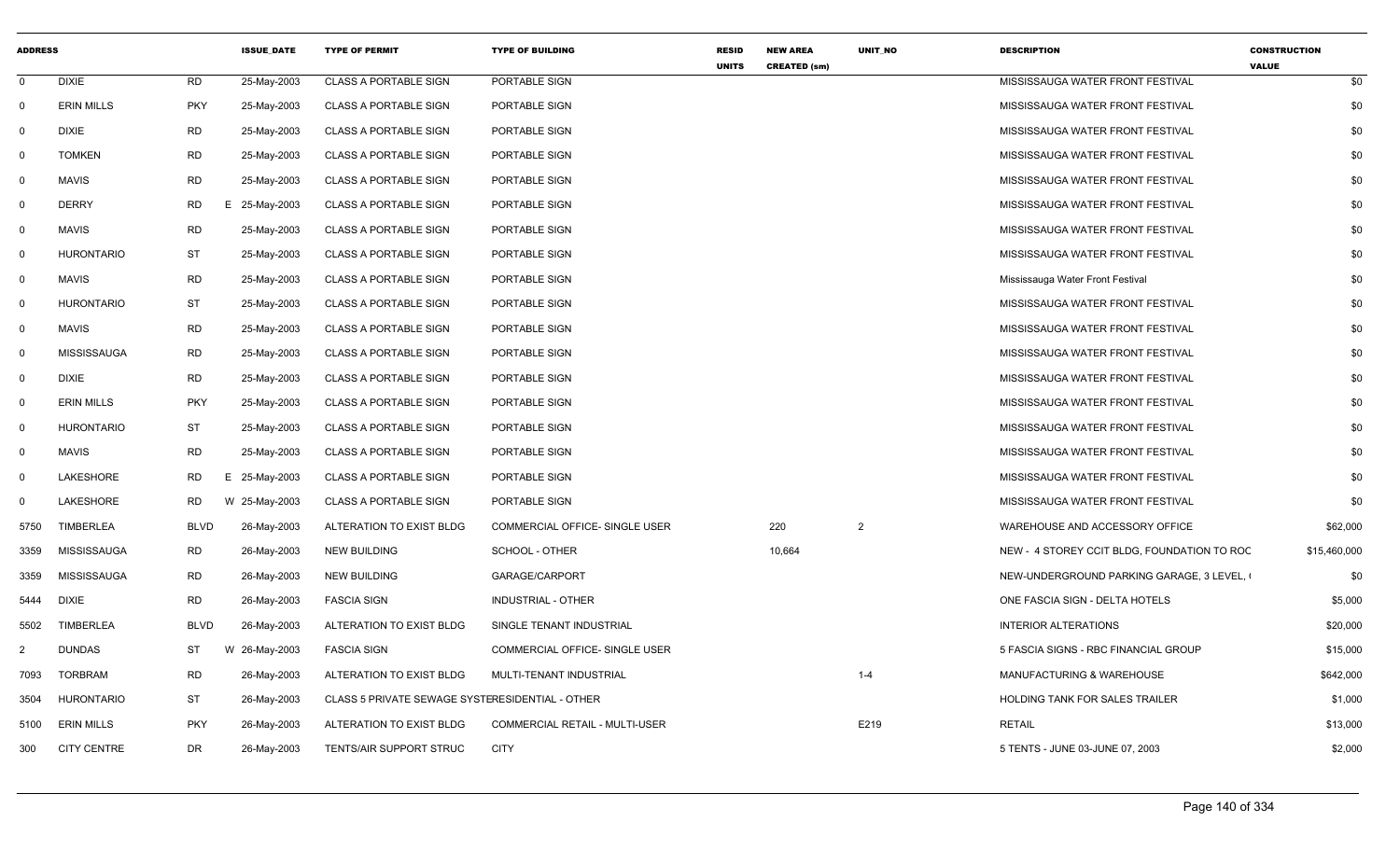| <b>ADDRESS</b> |                          |             | <b>ISSUE DATE</b> | <b>TYPE OF PERMIT</b>          | <b>TYPE OF BUILDING</b>               | <b>RESID</b><br><b>UNITS</b> | <b>NEW AREA</b><br><b>CREATED (sm)</b> | <b>UNIT NO</b> | <b>DESCRIPTION</b>                            | <b>CONSTRUCTION</b><br><b>VALUE</b> |
|----------------|--------------------------|-------------|-------------------|--------------------------------|---------------------------------------|------------------------------|----------------------------------------|----------------|-----------------------------------------------|-------------------------------------|
| 309            | <b>RATHBURN</b>          | <b>RD</b>   | W 26-May-2003     | <b>FASCIA SIGN</b>             | COMMERCIAL RETAIL - MULTI-USER        |                              |                                        |                | 2 KIOSK FASCIA SIGNS - KRISPY KREME DONUTS    | \$3,000                             |
| -1             | <b>CITY CENTRE</b>       | <b>DR</b>   | 26-May-2003       | ALTERATION TO EXIST BLDG       | <b>COMMERCIAL OFFICE - MULTI-USER</b> |                              |                                        | 310            | <b>INTERIOR ALTERATIONS-MODEL SUITES</b>      | \$31,000                            |
| 55             | <b>STRATHAVEN</b>        | DR          | 26-May-2003       | <b>OTHER</b>                   | APARTMENT (> 6 UNITS)                 |                              |                                        | AS NOTED       | OCCUPANCY PRIOR TO COMPLETION                 | \$0                                 |
| 335            | <b>CHURCH</b>            | ST          | 26-May-2003       | TENTS/AIR SUPPORT STRUC        | <b>CITY</b>                           |                              |                                        |                | TENT-(JUNE 5TH-9TH/03)                        | \$2,000                             |
| 335            | <b>CHURCH</b>            | <b>ST</b>   | 26-May-2003       | <b>TENTS/AIR SUPPORT STRUC</b> | <b>CITY</b>                           |                              |                                        |                | TENT (JUNE 5TH-9TH/03)                        | \$1,000                             |
| 1300           | <b>BLOOR</b>             | <b>ST</b>   | 26-May-2003       | <b>TENTS/AIR SUPPORT STRUC</b> | APARTMENT (> 6 UNITS)                 |                              |                                        |                | TENT - TEMPORARY, (JUNE 19-23/03, JUNE 22/03) | \$2,000                             |
| 5109           | <b>HURONTARIO</b>        | <b>ST</b>   | 26-May-2003       | <b>PYLON SIGN</b>              | <b>RESIDENTIAL - OTHER</b>            |                              |                                        |                | 1 GROUND SIGN - NEW HOME DEVELOPMENT          | \$8,000                             |
| 33             | <b>CITY CENTRE</b>       | DR          | 26-May-2003       | ALTERATION TO EXIST BLDG       | <b>COMMERCIAL OFFICE - MULTI-USER</b> |                              |                                        |                | ALTERATIONS- DEMISING WALLS SUITE # 141 & 142 | \$15,000                            |
| 639            | <b>DRIFTCURRENT</b>      | DR          | 26-May-2003       | ALTERATION TO EXIST BLDG       | DETACHED DWELLING                     |                              |                                        |                | ALTERATIONS-BASEMENT WALKOUT                  | \$10,000                            |
| 455            | AMBASSADOR               | DR          | 26-May-2003       | <b>FASCIA SIGN</b>             | SINGLE TENANT INDUSTRIAL              |                              |                                        |                | 2 FASCIA SIGNS - PINACLE                      | \$15,000                            |
| 785            | <b>BRITANNIA</b>         | <b>RD</b>   | W 26-May-2003     | <b>FASCIA SIGN</b>             | COMMERCIAL RETAIL - MULTI-USER        |                              |                                        |                | 1 FASCIA SIGN - SOLUTIONS                     | \$8,000                             |
| 0              | PREMIUM                  | <b>WAY</b>  | 26-May-2003       | <b>CLASS A PORTABLE SIGN</b>   | PORTABLE SIGN                         |                              |                                        |                | MISSISSAUGA WATER FRONT FESTIVAL              | \$0                                 |
| $\mathbf 0$    | <b>NORTH SERVICE</b>     | <b>RD</b>   | 26-May-2003       | <b>CLASS A PORTABLE SIGN</b>   | PORTABLE SIGN                         |                              |                                        |                | MISSISSAUGA WATER FRONT FESTIVAL              | \$0                                 |
| $\mathbf 0$    | <b>NORTH SERVICE</b>     | <b>RD</b>   | 26-May-2003       | <b>CLASS A PORTABLE SIGN</b>   | PORTABLE SIGN                         |                              |                                        |                | MISSISSAUGA WATER FRONT FESTIVAL              | \$0                                 |
| $\mathbf 0$    | QUEENSWAY                |             | E 26-May-2003     | <b>CLASS A PORTABLE SIGN</b>   | PORTABLE SIGN                         |                              |                                        |                | MISSISSAUGA WATER FRONT FESTIVAL              | \$0                                 |
| $\mathsf{O}$   | PAISLEY                  | <b>BLVD</b> | W 26-May-2003     | <b>CLASS A PORTABLE SIGN</b>   | PORTABLE SIGN                         |                              |                                        |                | MISSISSAUGA WATER FRONT FESTIVAL              | \$0                                 |
| 0              | <b>MAVIS</b>             | <b>RD</b>   | 26-May-2003       | <b>CLASS A PORTABLE SIGN</b>   | PORTABLE SIGN                         |                              |                                        |                | MISSISSAUGA WATER FRONT FESTIVAL              | \$0                                 |
| 0              | QUEENSWAY                |             | W 26-May-2003     | <b>CLASS A PORTABLE SIGN</b>   | PORTABLE SIGN                         |                              |                                        |                | MISSISSAUGA WATER FRONT FESTIVAL              | \$0                                 |
| $\mathbf 0$    | <b>EGLINTON</b>          | AVE         | W 26-May-2003     | <b>CLASS A PORTABLE SIGN</b>   | PORTABLE SIGN                         |                              |                                        |                | MISSISSAUGA WATER FRONT FESTIVAL              | \$0                                 |
| $\mathbf 0$    | QUEENSWAY                |             | W 26-May-2003     | <b>CLASS A PORTABLE SIGN</b>   | PORTABLE SIGN                         |                              |                                        |                | MISSISSAUGA WATER FRONT FESTIVAL              | \$0                                 |
| 0              | MISSISSAUGA HEIGHTS      | DR          | 26-May-2003       | <b>CLASS A PORTABLE SIGN</b>   | PORTABLE SIGN                         |                              |                                        |                | MISSISSAUGA WATER FRONT FESTIVAL              | \$0                                 |
| $\mathbf 0$    | <b>WINSTON CHURCHILL</b> | <b>BLVD</b> | 26-May-2003       | <b>CLASS A PORTABLE SIGN</b>   | PORTABLE SIGN                         |                              |                                        |                | MISSISSAUGA WATER FRONT FESTIVAL              | \$0                                 |
| $\mathbf 0$    | <b>WINSTON CHURCHILL</b> | <b>BLVD</b> | 26-May-2003       | <b>CLASS A PORTABLE SIGN</b>   | PORTABLE SIGN                         |                              |                                        |                | MISSISSAUGA WATER FRONT FESTIVAL              | \$0                                 |
| 0              | PAISLEY                  | <b>BLVD</b> | W 26-May-2003     | <b>CLASS A PORTABLE SIGN</b>   | PORTABLE SIGN                         |                              |                                        |                | MISSISSAUGA WATER FRONT FESTIVAL              | \$0                                 |
| $\mathsf{O}$   | <b>BRITANNIA</b>         | <b>RD</b>   | W 26-May-2003     | <b>CLASS A PORTABLE SIGN</b>   | PORTABLE SIGN                         |                              |                                        |                | MISSISSAUGA WATER FRONT FESTIVAL              | \$0                                 |
| 0              | <b>MAVIS</b>             | <b>RD</b>   | 26-May-2003       | <b>CLASS A PORTABLE SIGN</b>   | PORTABLE SIGN                         |                              |                                        |                | MISSISSAUGA WATER FRONT FESTIVAL              | \$0                                 |
| 0              | <b>BURNHAMTHORPE</b>     | <b>RD</b>   | W 26-May-2003     | <b>CLASS A PORTABLE SIGN</b>   | PORTABLE SIGN                         |                              |                                        |                | MISSISSAUGA WATER FRONT FESTIVAL              | \$0                                 |
| $\mathbf{0}$   | <b>ERIN MILLS</b>        | <b>PKY</b>  | 26-May-2003       | <b>CLASS A PORTABLE SIGN</b>   | PORTABLE SIGN                         |                              |                                        |                | MISSISSAUGA WATER FRONT FESTIVAL              | \$0                                 |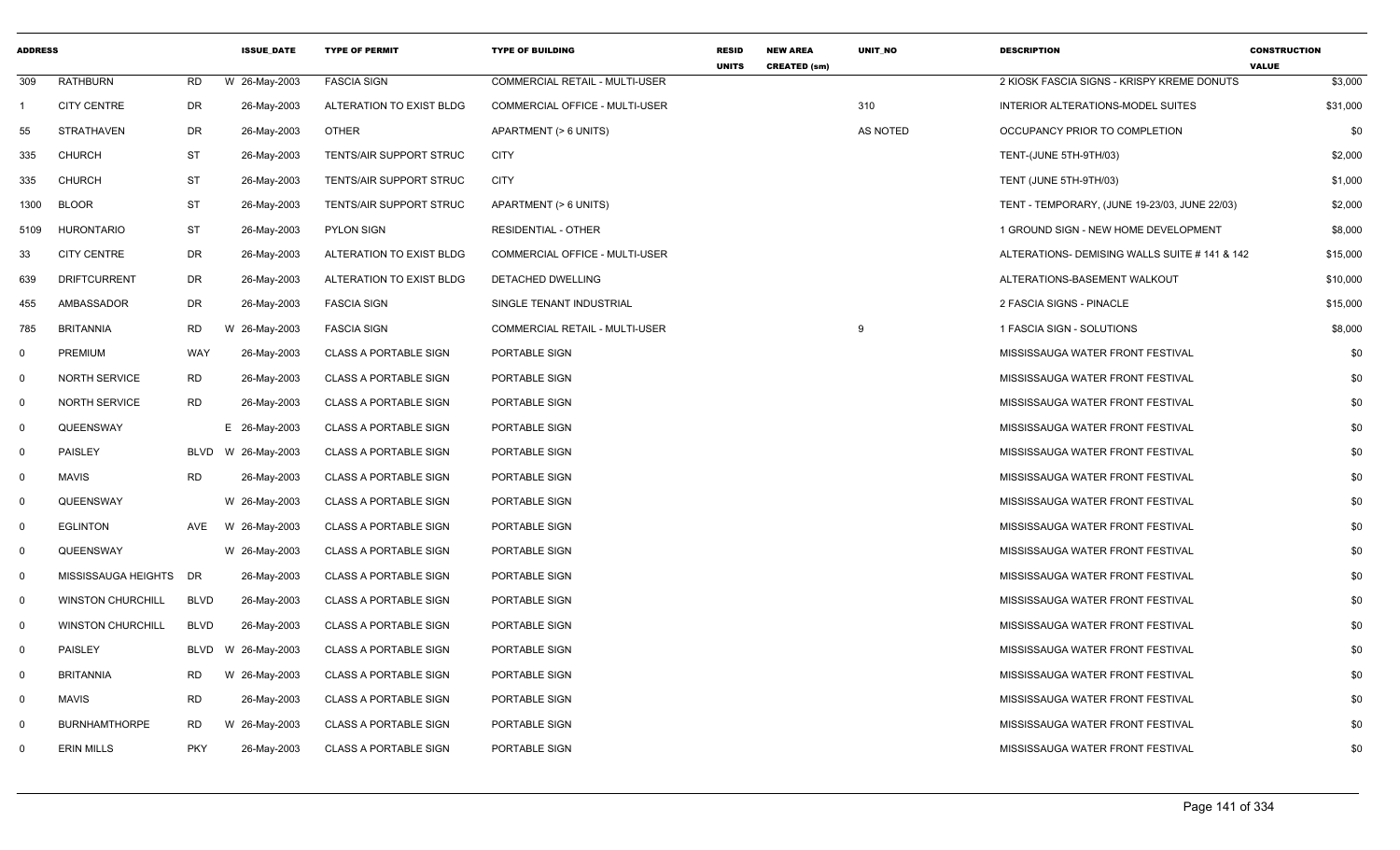| <b>ADDRESS</b> |                          |             | <b>ISSUE_DATE</b> | <b>TYPE OF PERMIT</b>        | <b>TYPE OF BUILDING</b> | <b>RESID</b><br><b>UNITS</b> | <b>NEW AREA</b><br><b>CREATED (sm)</b> | UNIT_NO | <b>DESCRIPTION</b>                   | <b>CONSTRUCTION</b><br><b>VALUE</b> |     |
|----------------|--------------------------|-------------|-------------------|------------------------------|-------------------------|------------------------------|----------------------------------------|---------|--------------------------------------|-------------------------------------|-----|
| 0              | <b>CONFEDERATION</b>     | <b>PKY</b>  | 26-May-2003       | <b>CLASS A PORTABLE SIGN</b> | PORTABLE SIGN           |                              |                                        |         | MISSISSAUGA WATER FRONT FESTIVAL     |                                     | \$0 |
| $\mathbf 0$    | <b>WINSTON CHURCHILL</b> | <b>BLVD</b> | 26-May-2003       | <b>CLASS A PORTABLE SIGN</b> | PORTABLE SIGN           |                              |                                        |         | MISSISSAUGA WATER FRONT FESTIVAL     |                                     | \$0 |
| $\mathbf 0$    | <b>HILLCREST</b>         | AVE         | 26-May-2003       | <b>CLASS A PORTABLE SIGN</b> | PORTABLE SIGN           |                              |                                        |         | MISSISSAUGA WATER FRONT FESTIVAL     |                                     | \$0 |
| $\mathbf 0$    | DUNDAS                   | <b>ST</b>   | W 26-May-2003     | <b>CLASS A PORTABLE SIGN</b> | PORTABLE SIGN           |                              |                                        |         | MISSISSAUGA WATER FRONT FESTIVAL     |                                     | \$0 |
| $\mathbf 0$    | SOUTH SHERIDAN           | WAY         | 26-May-2003       | <b>CLASS A PORTABLE SIGN</b> | PORTABLE SIGN           |                              |                                        |         | MISSISSAUGA WATER FRONT FESTIVAL     |                                     | \$0 |
| $\Omega$       | <b>MISSISSAUGA</b>       | <b>RD</b>   | 26-May-2003       | <b>CLASS A PORTABLE SIGN</b> | PORTABLE SIGN           |                              |                                        |         | MISSISSAUGA WATER FRONT FESTIVAL     |                                     | \$0 |
| $\mathbf 0$    | <b>ERIN MILLS</b>        | <b>PKY</b>  | 26-May-2003       | <b>CLASS A PORTABLE SIGN</b> | PORTABLE SIGN           |                              |                                        |         | MISSISSAUGA WATER FRONT FESTIVAL     |                                     | \$0 |
| $\mathbf 0$    | <b>ERIN MILLS</b>        | <b>PKY</b>  | 26-May-2003       | <b>CLASS A PORTABLE SIGN</b> | PORTABLE SIGN           |                              |                                        |         | MISSISSAUGA WATER FRONT FESTIVAL     |                                     | \$0 |
| $\mathbf 0$    | DUNDAS                   | ST          | W 26-May-2003     | <b>CLASS A PORTABLE SIGN</b> | PORTABLE SIGN           |                              |                                        |         | MISSISSAUGA WATER FRONT FESTIVAL     |                                     | \$0 |
| $\mathbf 0$    | DUNDAS                   | <b>ST</b>   | W 26-May-2003     | <b>CLASS A PORTABLE SIGN</b> | PORTABLE SIGN           |                              |                                        |         | MISSISSAUGA WATER FRONT FESTIVAL     |                                     | \$0 |
| 0              | <b>BURNHAMTHORPE</b>     | RD.         | W 26-May-2003     | <b>CLASS A PORTABLE SIGN</b> | PORTABLE SIGN           |                              |                                        |         | MISSISSAUGA WATER FRONT FESTIVAL     |                                     | \$0 |
| $\mathbf 0$    | <b>ERIN MILLS</b>        | <b>PKY</b>  | 26-May-2003       | <b>CLASS A PORTABLE SIGN</b> | PORTABLE SIGN           |                              |                                        |         | MISSISSAUGA WATER FRONT FESTIVAL     |                                     | \$0 |
| $\mathbf 0$    | <b>ERIN MILLS</b>        | <b>PKY</b>  | 26-May-2003       | <b>CLASS A PORTABLE SIGN</b> | PORTABLE SIGN           |                              |                                        |         | MISSISSAUGA WATER FRONT FESTIVAL     |                                     | \$0 |
| $\mathbf 0$    | <b>EGLINTON</b>          | AVE         | W 26-May-2003     | <b>CLASS A PORTABLE SIGN</b> | PORTABLE SIGN           |                              |                                        |         | MISSISSAUGA WATER FRONT FESTIVAL     |                                     | \$0 |
| 0              | <b>EGLINTON</b>          | AVE         | W 26-May-2003     | <b>CLASS A PORTABLE SIGN</b> | PORTABLE SIGN           |                              |                                        |         | MISSISSAUGA WATER FRONT FESTIVAL     |                                     | \$0 |
| 0              | <b>EGLINTON</b>          | <b>AVE</b>  | W 26-May-2003     | <b>CLASS A PORTABLE SIGN</b> | PORTABLE SIGN           |                              |                                        |         | Mississauga Water Front Festival     |                                     | \$0 |
| 155            | <b>MATHESON</b>          | BLVD        | W 26-May-2003     | <b>CLASS A PORTABLE SIGN</b> | PORTABLE SIGN           |                              |                                        |         | HEARTS CHILD CARE CENTRE             |                                     | \$0 |
| 3130           | <b>DIXIE</b>             | <b>RD</b>   | 26-May-2003       | <b>CLASS A PORTABLE SIGN</b> | PORTABLE SIGN           |                              |                                        |         | VALUE VILLAGE                        |                                     | \$0 |
| 3050           | <b>VEGA</b>              | <b>BLVD</b> | 26-May-2003       | <b>CLASS A PORTABLE SIGN</b> | PORTABLE SIGN           |                              |                                        |         | <b>HOME OUTFITTERS</b>               |                                     | \$0 |
| 765            | <b>BRITANNIA</b>         | RD.         | W 26-May-2003     | <b>CLASS A PORTABLE SIGN</b> | PORTABLE SIGN           |                              |                                        |         | HOME OUTFITTERS(ON MAVIS)            |                                     | \$0 |
| 3300           | <b>MAVIS</b>             | <b>RD</b>   | 26-May-2003       | <b>CLASS A PORTABLE SIGN</b> | PORTABLE SIGN           |                              |                                        |         | <b>TRIPLE AUTO</b>                   |                                     | \$0 |
| 600            | <b>MATHESON</b>          | <b>BLVD</b> | W 26-May-2003     | <b>CLASS A PORTABLE SIGN</b> | PORTABLE SIGN           |                              |                                        |         | PAINT & DECOR WAREHOUSE (on Rodeo)   |                                     | \$0 |
| $\Omega$       | <b>BURNHAMTHORPE</b>     | RD.         | Е.<br>26-May-2003 | <b>CLASS A PORTABLE SIGN</b> | PORTABLE SIGN           |                              |                                        |         | MISSISSAUGA RECREATIONAL SPORTS CLUB |                                     | \$0 |
| 1115           | MID-WAY                  | <b>BLVD</b> | 26-May-2003       | <b>CLASS A PORTABLE SIGN</b> | PORTABLE SIGN           |                              |                                        |         | M&G CARTAGE INC.                     |                                     | \$0 |
| 3018           | <b>WINSTON CHURCHILL</b> | <b>BLVD</b> | 26-May-2003       | <b>CLASS A PORTABLE SIGN</b> | PORTABLE SIGN           |                              |                                        |         | <b>FLITE HOCKEY</b>                  |                                     | \$0 |
| 2140           | <b>DUNWIN</b>            | DR          | 26-May-2003       | <b>CLASS A PORTABLE SIGN</b> | PORTABLE SIGN           |                              |                                        |         | PEEL TILE & MARBLE                   |                                     | \$0 |
| 1170           | <b>BURNHAMTHORPE</b>     | <b>RD</b>   | W 26-May-2003     | <b>CLASS A PORTABLE SIGN</b> | PORTABLE SIGN           |                              |                                        |         | <b>BOUNTY FISH &amp; CHIPS</b>       |                                     | \$0 |
| 5010           | <b>GLEN ERIN</b>         | DR          | 26-May-2003       | <b>CLASS A PORTABLE SIGN</b> | PORTABLE SIGN           |                              |                                        |         | <b>LOBLAWS</b>                       |                                     | \$0 |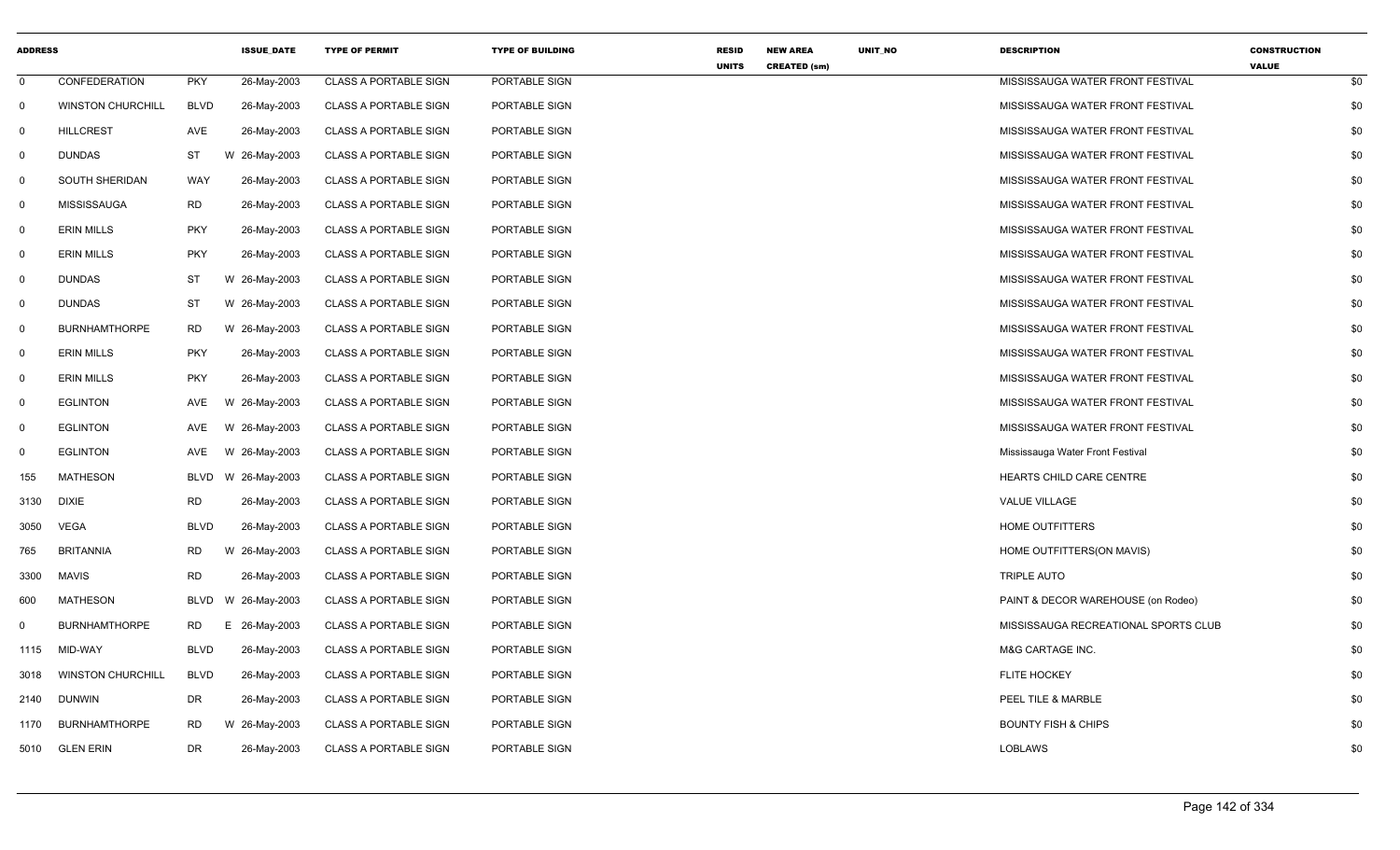| <b>ADDRESS</b> |                        |             | <b>ISSUE DATE</b> | <b>TYPE OF PERMIT</b>        | <b>TYPE OF BUILDING</b>        | <b>RESID</b><br><b>UNITS</b> | <b>NEW AREA</b><br><b>CREATED (sm)</b> | <b>UNIT NO</b> | <b>DESCRIPTION</b>                            | <b>CONSTRUCTION</b><br><b>VALUE</b> |
|----------------|------------------------|-------------|-------------------|------------------------------|--------------------------------|------------------------------|----------------------------------------|----------------|-----------------------------------------------|-------------------------------------|
| 3135           | <b>ARGENTIA</b>        | <b>RD</b>   | 26-May-2003       | <b>CLASS A PORTABLE SIGN</b> | PORTABLE SIGN                  |                              |                                        |                | DANIER LEATHER (on Argertia)                  | \$0                                 |
| 104            | LAKESHORE              | <b>RD</b>   | W 26-May-2003     | <b>CLASS A PORTABLE SIGN</b> | PORTABLE SIGN                  |                              |                                        |                | fabutan                                       | \$0                                 |
| 114            | LAKESHORE              | <b>RD</b>   | W 26-May-2003     | <b>CLASS A PORTABLE SIGN</b> | PORTABLE SIGN                  |                              |                                        |                | <b>HERBAL MAGIC</b>                           | \$0                                 |
| 5636           | <b>GLEN ERIN</b>       | DR          | 26-May-2003       | <b>CLASS A PORTABLE SIGN</b> | PORTABLE SIGN                  |                              |                                        |                | <b>FABUTAN</b>                                | \$0                                 |
| 800            | <b>DUNDAS</b>          | <b>ST</b>   | E 26-May-2003     | <b>CLASS A PORTABLE SIGN</b> | PORTABLE SIGN                  |                              |                                        |                | YOUNG & BEAUTY SPA                            | \$0                                 |
| 6560           | MEADOWVALE TOWN CENCIR |             | 26-May-2003       | <b>CLASS A PORTABLE SIGN</b> | PORTABLE SIGN                  |                              |                                        |                | JOEYS ONLY SEAFOOD (WINSTON CHURCHILL)        | \$0                                 |
| 1062           | WESTPORT               | <b>CRES</b> | 26-May-2003       | <b>REVISIONS</b>             | SINGLE TENANT INDUSTRIAL       |                              |                                        |                | REVISION-TANK, ABOVE GROUND (3)               | \$0                                 |
| 3635           | <b>FORTUNE</b>         | PL          | 27-May-2003       | <b>NEW BUILDING</b>          | DETACHED DWELLING              | -1                           | 256                                    |                | <b>SFD - NEW MODEL</b>                        | \$251,000                           |
| 4735           | COLOMBO                | <b>CRES</b> | 27-May-2003       | <b>NEW BUILDING</b>          | SEMI-DETACHED DWELLING         | $\overline{2}$               | 350                                    |                | SEMI-DETACHED - CUSTOM                        | \$343,000                           |
| 4887           | <b>LONG ACRE</b>       | DR          | 27-May-2003       | <b>NEW BUILDING</b>          | DETACHED DWELLING              | $\mathbf 1$                  | 214                                    |                | <b>SFD - REPEAT MODEL</b>                     | \$210,000                           |
| 4895           | <b>LONG ACRE</b>       | <b>DR</b>   | 27-May-2003       | <b>NEW BUILDING</b>          | DETACHED DWELLING              | $\mathbf{1}$                 | 190                                    |                | <b>SFD - REPEAT MODEL</b>                     | \$186,000                           |
| 4903           | <b>LONG ACRE</b>       | DR          | 27-May-2003       | <b>NEW BUILDING</b>          | <b>DETACHED DWELLING</b>       | -1                           | 190                                    |                | SFD - REPEAT MODEL, FIREBREAK LOT             | \$186,000                           |
| 4907           | <b>LONG ACRE</b>       | <b>DR</b>   | 27-May-2003       | <b>NEW BUILDING</b>          | <b>DETACHED DWELLING</b>       | $\mathbf 1$                  | 190                                    |                | <b>SFD - REPEAT MODEL</b>                     | \$186,000                           |
| 4878           | SOUTHAMPTON            | DR          | 27-May-2003       | <b>NEW BUILDING</b>          | <b>DETACHED DWELLING</b>       | $\mathbf{1}$                 | 212                                    |                | <b>SFD - REPEAT MODEL</b>                     | \$209,000                           |
| 4870           | SOUTHAMPTON            | DR          | 27-May-2003       | <b>NEW BUILDING</b>          | DETACHED DWELLING              | -1                           | 214                                    |                | <b>SFD - REPEAT MODEL</b>                     | \$210,000                           |
| 3775           | <b>DEEPWOOD</b>        | <b>HTS</b>  | 27-May-2003       | <b>NEW BUILDING</b>          | SEMI-DETACHED DWELLING         | $\overline{2}$               | 306                                    |                | SEMI-DETACHED - REPEAT MODEL                  | \$271,000                           |
| 4915           | <b>LONG ACRE</b>       | DR          | 27-May-2003       | <b>NEW BUILDING</b>          | <b>DETACHED DWELLING</b>       | $\mathbf 1$                  | 214                                    |                | <b>SFD - REPEAT MODEL</b>                     | \$210,000                           |
| 4874           | SOUTHAMPTON            | <b>DR</b>   | 27-May-2003       | <b>NEW BUILDING</b>          | DETACHED DWELLING              |                              | 190                                    |                | <b>SFD - REPEAT MODEL</b>                     | \$186,000                           |
| 2540           | RENA                   | <b>RD</b>   | 27-May-2003       | <b>SPRINKLERS</b>            | SINGLE TENANT INDUSTRIAL       |                              |                                        |                | <b>SPRINKLERS ONLY</b>                        | \$27,000                            |
| 745            | <b>INVERHOUSE</b>      | <b>DR</b>   | 27-May-2003       | <b>OTHER</b>                 | <b>CITY</b>                    |                              |                                        |                | REPLACE SWIMMING POOL CIRCULATION             | \$150,000                           |
| 94             | <b>SURBRAY</b>         | <b>GROV</b> | 27-May-2003       | ADDITION TO EXIST BLDG       | SEMI-DETACHED DWELLING         |                              | 20                                     |                | <b>ADDITION - REAR</b>                        | \$17,000                            |
| 2110           | <b>BURNHAMTHORPE</b>   | RD          | W 27-May-2003     | <b>FASCIA SIGN</b>           | COMMERCIAL RETAIL - MULTI-USER |                              |                                        | $F-03$         | 1 FASCIA SIGN - SOUTH COMMON MEDICAL CENTRI   | \$3,000                             |
| 90             | <b>BURNHAMTHORPE</b>   | <b>RD</b>   | W 27-May-2003     | <b>FASCIA SIGN</b>           | COMMERCIAL OFFICE - MULTI-USER |                              |                                        |                | 1 FASCIA SIGN - SUSSEX CENTER ENTRY IDENTIFIC | \$7,000                             |
| 1486           | <b>MYRON</b>           | <b>DR</b>   | 27-May-2003       | <b>NEW BUILDING</b>          | GARAGE/CARPORT                 |                              |                                        |                | NEW - GARAGE, DETACHED                        | \$20,000                            |
| 1292           | <b>MINEOLA</b>         | <b>GDNS</b> | 27-May-2003       | DEMOLITION                   | DETACHED DWELLING              | -1                           | 94                                     |                | <b>DEMOLITION - SFD</b>                       | \$8,000                             |
| 100            | QUEENSWAY              |             | W 27-May-2003     | TENTS/AIR SUPPORT STRUC      | PUBLIC/INSTIT (EXCEPT SCHOOLS) |                              |                                        |                | TENT-TEMPORARY - MAY 28-30/03 - TRILLIUM HEAL | \$2,000                             |
| 4899           | <b>LONG ACRE</b>       | DR          | 27-May-2003       | <b>NEW BUILDING</b>          | DETACHED DWELLING              | $\overline{1}$               | 212                                    |                | SFD - REPEAT MODEL                            | \$209,000                           |
|                | 4919 LONG ACRE         | <b>DR</b>   | 27-May-2003       | <b>NEW BUILDING</b>          | <b>DETACHED DWELLING</b>       | $\mathbf{1}$                 | 172                                    |                | <b>SFD - REPEAT MODEL</b>                     | \$169,000                           |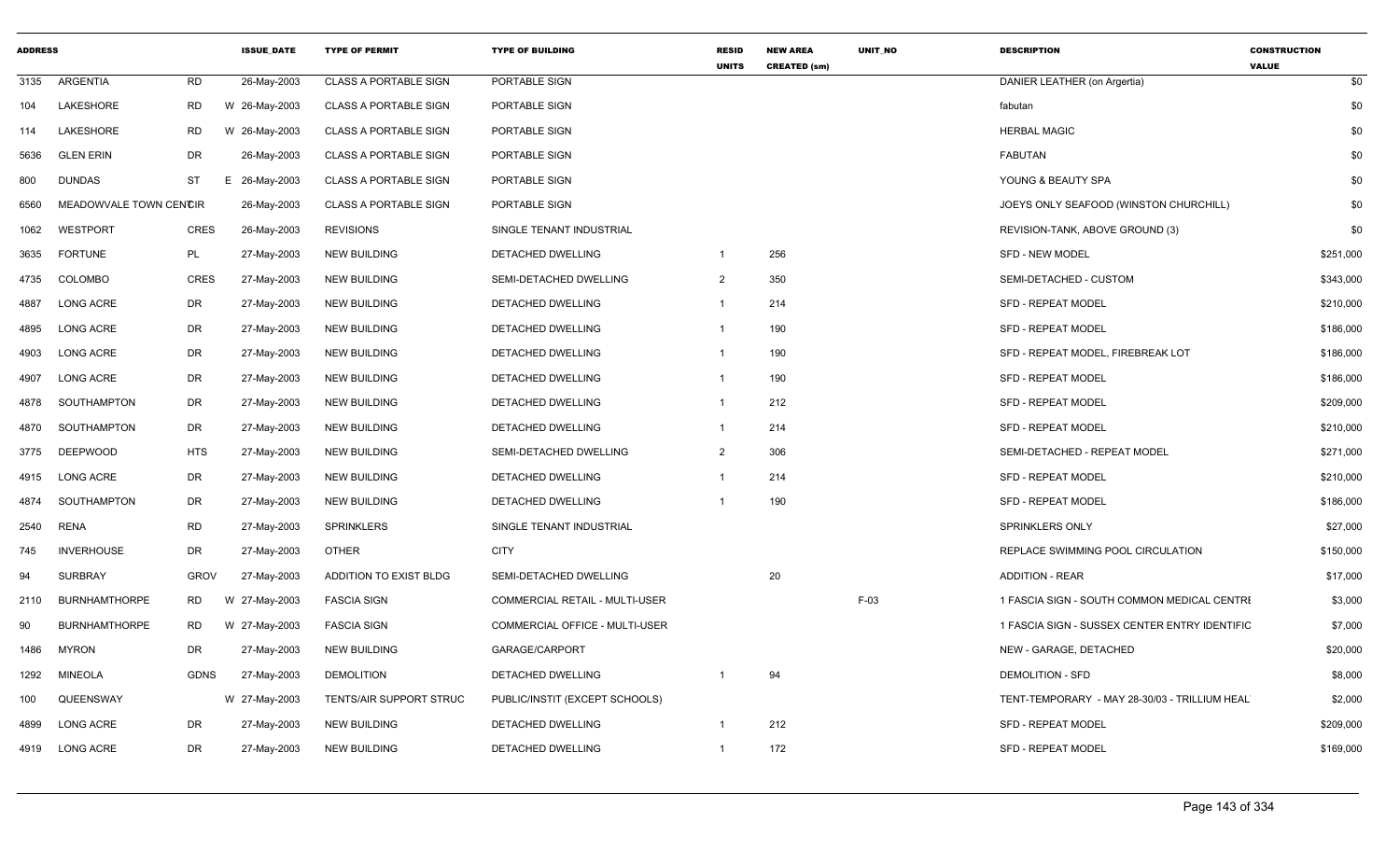| <b>ADDRESS</b> |                    |             | <b>ISSUE_DATE</b> | <b>TYPE OF PERMIT</b>        | <b>TYPE OF BUILDING</b>        | <b>RESID</b><br><b>UNITS</b> | <b>NEW AREA</b><br><b>CREATED (sm)</b> | UNIT_NO       | <b>DESCRIPTION</b>                       | <b>CONSTRUCTION</b><br><b>VALUE</b> |
|----------------|--------------------|-------------|-------------------|------------------------------|--------------------------------|------------------------------|----------------------------------------|---------------|------------------------------------------|-------------------------------------|
| 4866           | SOUTHAMPTON        | DR          | 27-May-2003       | <b>NEW BUILDING</b>          | DETACHED DWELLING              |                              | 190                                    |               | <b>SFD - REPEAT MODEL</b>                | \$186,000                           |
| $\mathbf 0$    | <b>ERIN MILLS</b>  | <b>PKY</b>  | 27-May-2003       | <b>CLASS A PORTABLE SIGN</b> | PORTABLE SIGN                  |                              |                                        |               | Meadowvale South Recreation Centre       | \$0                                 |
| 1575           | <b>DREW</b>        | RD          | 27-May-2003       | <b>CLASS A PORTABLE SIGN</b> | PORTABLE SIGN                  |                              |                                        |               | SILGAN PLASTICS CANADA                   | \$0                                 |
| 5170           | <b>DIXIE</b>       | <b>RD</b>   | 27-May-2003       | <b>CLASS A PORTABLE SIGN</b> | PORTABLE SIGN                  |                              |                                        |               | <b>DOWN UNDER</b>                        | \$0                                 |
| 2150           | <b>DUNDAS</b>      | ST          | E 27-May-2003     | <b>CLASS A PORTABLE SIGN</b> | PORTABLE SIGN                  |                              |                                        |               | <b>MOORES</b>                            | \$0                                 |
| 5980           | MCLAUGHLIN         | RD          | 27-May-2003       | <b>CLASS A PORTABLE SIGN</b> | PORTABLE SIGN                  |                              |                                        |               | The Suite Exchange (Britannia Rd.)       | \$0                                 |
| 3425           | LAIRD              | <b>RD</b>   | 27-May-2003       | <b>CLASS A PORTABLE SIGN</b> | PORTABLE SIGN                  |                              |                                        |               | Canadian Design Furniture                | \$0                                 |
| 3135           | ARGENTIA           | <b>RD</b>   | 27-May-2003       | <b>CLASS A PORTABLE SIGN</b> | PORTABLE SIGN                  |                              |                                        |               | MOORES (on argentia)                     | \$0                                 |
| 6767           | <b>PACIFIC</b>     | <b>CIR</b>  | 27-May-2003       | <b>CLASS A PORTABLE SIGN</b> | PORTABLE SIGN                  |                              |                                        |               | ALLIED ASIA (ON PACIFIC CIRCLE)          | \$0                                 |
| 6767           | <b>PACIFIC</b>     | <b>CIR</b>  | 27-May-2003       | <b>CLASS A PORTABLE SIGN</b> | PORTABLE SIGN                  |                              |                                        |               | ALLIED ASIA (ON TOMKEN)                  | \$0                                 |
| 560            | CANYON             | <b>ST</b>   | 27-May-2003       | <b>NEW BUILDING</b>          | DETACHED DWELLING              |                              | 395                                    |               | SFD - REPEAT MODEL, FIREBREAK COMPLETION | \$0                                 |
| 2088           | LEANNE             | <b>BLVD</b> | 27-May-2003       | FIRE DAMAGE REPAIR           | <b>ROW DWELLING</b>            |                              |                                        |               | FIRE DAMAGE RESTORATION                  | \$23,000                            |
| 3668           | EMERY              | DR          | 27-May-2003       | <b>NEW BUILDING</b>          | DETACHED DWELLING              |                              | 224                                    |               | SFD - REPEAT MODEL, FIREBREAK COMPLETION | \$0                                 |
| 6465           | <b>MILLCREEK</b>   | DR          | 27-May-2003       | <b>CLASS A PORTABLE SIGN</b> | PORTABLE SIGN                  |                              |                                        |               | Money Mart (on Erin Mills Parkway)       | \$0                                 |
| 635            | <b>WILLOWBANK</b>  | TR          | 27-May-2003       | <b>OTHER</b>                 | SCHOOL - SECONDARY             |                              |                                        |               | <b>SITE SERVICING</b>                    | \$0                                 |
| 2191           | LINBY              | <b>ST</b>   | 28-May-2003       | ADDITION TO EXIST BLDG       | DETACHED DWELLING              |                              |                                        |               | <b>ADDITION TO EXISTING</b>              | \$68,000                            |
| 179            | <b>FAIRVIEW</b>    | RD          | W 28-May-2003     | <b>NEW BUILDING</b>          | DETACHED DWELLING              | -1                           | 335                                    |               | SFD-CUSTOM                               | \$329,000                           |
| 77             | <b>CITY CENTRE</b> | DR          | 28-May-2003       | ALTERATION TO EXIST BLDG     | COMMERCIAL OFFICE - MULTI-USER |                              |                                        | 101           | <b>RESTAURANT</b>                        | \$397,000                           |
| 3631           | <b>STONECUTTER</b> | <b>CRES</b> | 28-May-2003       | <b>NEW BUILDING</b>          | DETACHED DWELLING              |                              | 257                                    |               | <b>SFD - REPEAT MODEL</b>                | \$252,000                           |
| 820            | ROGERSON           | <b>RD</b>   | 28-May-2003       | <b>NEW BUILDING</b>          | SEMI-DETACHED DWELLING         | 2                            | 248                                    |               | SEMI-DETACHED - REPEAT MODEL             | \$266,000                           |
| 5170           | <b>DIXIE</b>       | <b>RD</b>   | 28-May-2003       | ALTERATION TO EXIST BLDG     | COMMERCIAL RETAIL - MULTI-USER |                              |                                        | 105           | <b>RESTAURANT</b>                        | \$49,000                            |
| 6065           | <b>CREDITVIEW</b>  | RD          | 28-May-2003       | ALTERATION TO EXIST BLDG     | COMMERCIAL - OTHER             |                              |                                        | 100, 101, 102 | <b>INTERIOR ALTERATIONS</b>              | \$41,000                            |
| 32             | <b>WENONAH</b>     | DR          | 28-May-2003       | ADDITION TO EXIST BLDG       | DETACHED DWELLING              |                              |                                        |               | <b>ADDITION - SOLARIUM</b>               | \$45,000                            |
| 1458           | <b>BEEMER</b>      | AVE         | 28-May-2003       | ADDITION TO EXIST BLDG       | DETACHED DWELLING              |                              | 81                                     |               | ADDITION-2ND STOREY ADDITION             | \$73,000                            |
| 21             | NORTH ALARTON      | <b>ST</b>   | 28-May-2003       | ADDITION AND ALTER           | DETACHED DWELLING              |                              |                                        |               | <b>HEATING ONLY</b>                      | \$10,000                            |
| 6075           | <b>MAVIS</b>       | RD          | 28-May-2003       | ALTERATION TO EXIST BLDG     | COMMERCIAL RETAIL - MULTI-USER |                              |                                        | 20            | INTERIOR ALTERATIONS-MODEL SUITE         | \$75,000                            |
| 1250           | SOUTH SERVICE      | RD          | 28-May-2003       | ALTERATION TO EXIST BLDG     | COMMERCIAL RETAIL - MULTI-USER |                              |                                        | 152           | <b>GOODS SOLD AT RETAIL</b>              | \$15,000                            |
| 7291           | <b>BLACKWOOD</b>   | <b>MEWS</b> | 28-May-2003       | <b>NEW BUILDING</b>          | <b>DETACHED DWELLING</b>       | $\overline{1}$               | 274                                    |               | <b>SFD - REPEAT MODEL</b>                | \$254,000                           |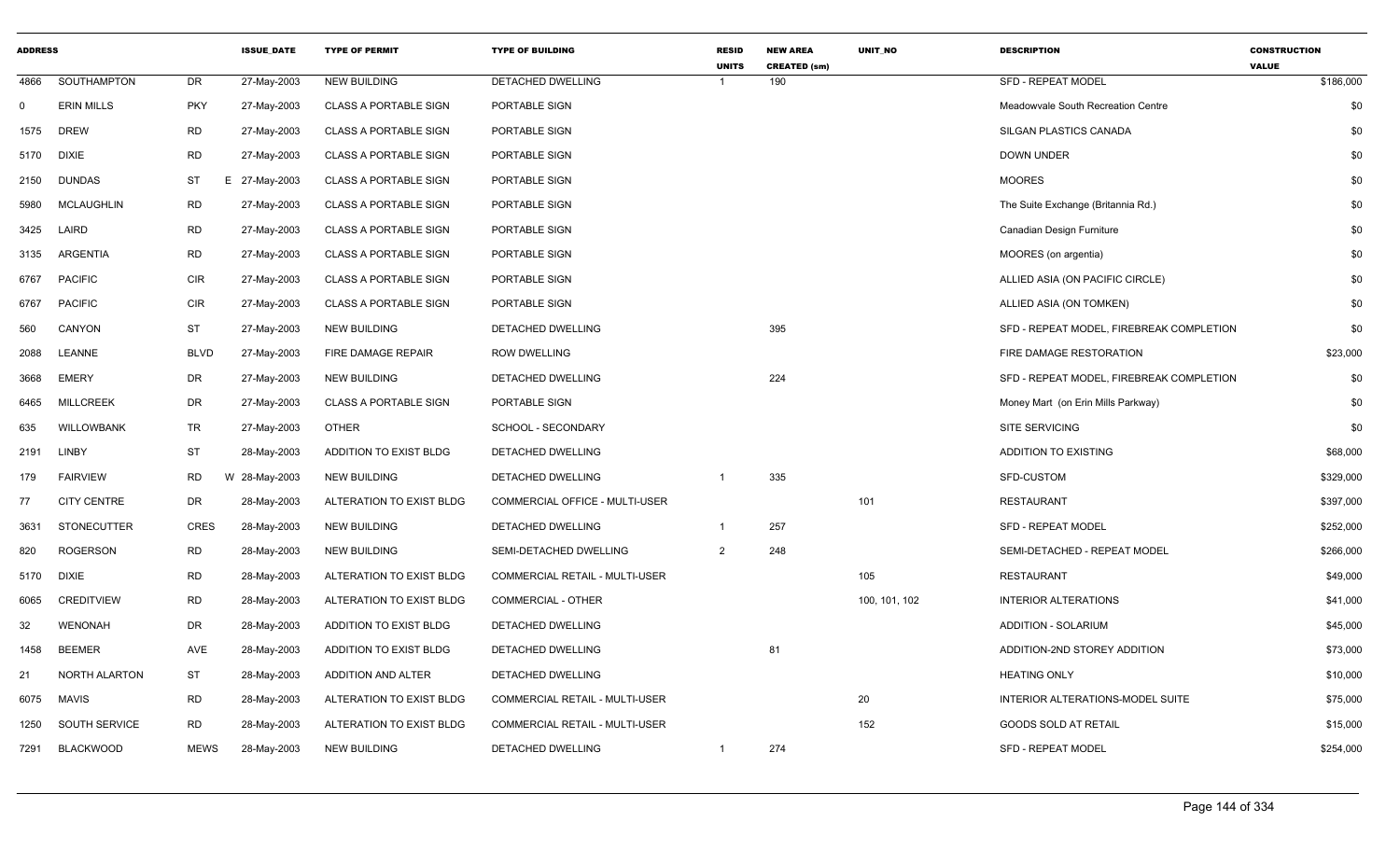| <b>ADDRESS</b> |                       |             | <b>ISSUE DATE</b> | <b>TYPE OF PERMIT</b>        | <b>TYPE OF BUILDING</b>        | <b>RESID</b><br><b>UNITS</b> | <b>NEW AREA</b><br><b>CREATED (sm)</b> | <b>UNIT NO</b> | <b>DESCRIPTION</b>                            | <b>CONSTRUCTION</b><br><b>VALUE</b> |
|----------------|-----------------------|-------------|-------------------|------------------------------|--------------------------------|------------------------------|----------------------------------------|----------------|-----------------------------------------------|-------------------------------------|
| 3210           | <b>AIRWAY</b>         | <b>DR</b>   | 28-May-2003       | <b>FASCIA SIGN</b>           | SINGLE TENANT INDUSTRIAL       |                              |                                        |                | TWO FASCIA SIGNS - SCHENKER LOGISTICS         | \$13,000                            |
| 4113           | <b>TAFFEY</b>         | CRES        | 28-May-2003       | ABOVE GROUND POOL            | SEMI-DETACHED DWELLING         |                              |                                        |                |                                               | \$0                                 |
| 1965           | MISSISSAUGA           | <b>RD</b>   | 28-May-2003       | <b>REVISIONS</b>             | DETACHED DWELLING              |                              |                                        |                | REVISION-FLOOR SYSTEM                         | \$0                                 |
| 6183           | <b>SILKEN LAUMANN</b> | <b>WAY</b>  | 28-May-2003       | ALTERATION TO EXIST BLDG     | DETACHED DWELLING              |                              |                                        |                | ALTERATIONS-2 NEW WINDOWS                     | \$10,000                            |
| 960            | SOUTHDOWN             | <b>RD</b>   | 28-May-2003       | ALTERATION TO EXIST BLDG     | COMMERCIAL RETAIL - MULTI-USER |                              |                                        | $C-11$         | UNDERGROUND SERVICES ONLY                     | \$7,000                             |
| 734            | <b>HIDDEN GROVE</b>   | LANE        | 28-May-2003       | <b>REVISIONS</b>             | DETACHED DWELLING              |                              | 218                                    |                | <b>HEATING - REVISION</b>                     | \$0                                 |
| 2400           | <b>MEADOWPINE</b>     | <b>BLVD</b> | 28-May-2003       | <b>CLASS A PORTABLE SIGN</b> | PORTABLE SIGN                  |                              |                                        |                | A & E Restaurant                              | \$0                                 |
| 805            | <b>SPINNING WHEEL</b> | <b>CRES</b> | 28-May-2003       | <b>NEW BUILDING</b>          | DETACHED DWELLING              | $\overline{\mathbf{1}}$      | 258                                    |                | SFD - REPEAT MODEL, FIREBREAK LOT             | \$240,000                           |
| 1868           | DUNDAS                | ST          | E 28-May-2003     | <b>CLASS A PORTABLE SIGN</b> | PORTABLE SIGN                  |                              |                                        |                | beam & Alarm Superstore                       | \$0                                 |
| 3600           | <b>FORTUNE</b>        | <b>PL</b>   | 28-May-2003       | <b>NEW BUILDING</b>          | DETACHED DWELLING              |                              | 285                                    |                | SFD - CUSTOM                                  | \$279,000                           |
| 6040           | <b>GLEN ERIN</b>      | <b>DR</b>   | 28-May-2003       | <b>CLASS A PORTABLE SIGN</b> | PORTABLE SIGN                  |                              |                                        |                | Computer Edutainment (on Britannia)           | \$0                                 |
| 526            | <b>GLADWYNE</b>       | <b>CRT</b>  | 28-May-2003       | <b>INGROUND POOL</b>         | DETACHED DWELLING              |                              |                                        |                |                                               | \$0                                 |
| 300            | <b>CITY CENTRE</b>    | DR          | 28-May-2003       | ALTERATION TO EXIST BLDG     | <b>CITY</b>                    |                              |                                        | 4TH FL         | INT ALTS (INCREASE DOOR HT FROM HALF TO FULL  | \$15,000                            |
| 5985           | <b>RODEO</b>          | DR          | 28-May-2003       | <b>CLASS A PORTABLE SIGN</b> | PORTABLE SIGN                  |                              |                                        |                | Cotton Ginny (on Britannia W.)                | \$0                                 |
| 2273           | <b>DUNDAS</b>         | ST          | W 28-May-2003     | <b>CLASS A PORTABLE SIGN</b> | PORTABLE SIGN                  |                              |                                        |                | Ontario Carpet (on dundas st)                 | \$0                                 |
| 7235           | <b>WINDBREAK</b>      | <b>CRT</b>  | 29-May-2003       | ADDITION TO EXIST BLDG       | DETACHED DWELLING              |                              |                                        |                | <b>ADDITION-DECK</b>                          | \$1,000                             |
| 5655           | <b>KENNEDY</b>        | <b>RD</b>   | 29-May-2003       | <b>NEW BUILDING</b>          | MULTI-TENANT INDUSTRIAL        |                              | 10,216                                 |                | NEW - INDUSTRIAL SPEC BUILDING -TENANT NOT D  | \$4,618,000                         |
| 77             | <b>CITY CENTRE</b>    | <b>DR</b>   | 29-May-2003       | ALTERATION TO EXIST BLDG     | COMMERCIAL OFFICE - MULTI-USER |                              |                                        |                | CANC 2004/07/16 - ALTERATIONS - GUARD REPLACN | \$40,000                            |
| 6075           | <b>MAVIS</b>          | <b>RD</b>   | 29-May-2003       | <b>FASCIA SIGN</b>           | COMMERCIAL RETAIL - MULTI-USER |                              |                                        | 16             | 3 FASCIA SIGNS - LINGERIE & COMPANY           | \$8,000                             |
| 3122           | RYMAL                 | RD          | 29-May-2003       | <b>ADDITION AND ALTER</b>    | SEMI-DETACHED DWELLING         | $\overline{1}$               |                                        |                | ADDITION & ALTERATIONS-NEW BASEMENT APPART    | \$23,000                            |
| 876            | <b>ROGERSON</b>       | <b>RD</b>   | 29-May-2003       | <b>NEW BUILDING</b>          | SEMI-DETACHED DWELLING         | 2                            | 342                                    |                | SEMI-DETACHED -R EPEAT MODEL                  | \$303,000                           |
| 859            | <b>GENOVESE</b>       | PL          | 29-May-2003       | <b>NEW BUILDING</b>          | SEMI-DETACHED DWELLING         | 2                            | 342                                    |                | SEMI-DETACHED - REPEAT MODEL                  | \$303,000                           |
| 840            | <b>ROGERSON</b>       | <b>RD</b>   | 29-May-2003       | <b>NEW BUILDING</b>          | SEMI-DETACHED DWELLING         | 2                            | 304                                    |                | SEMI-DETACHED - REPEAT MODEL                  | \$269,000                           |
| 860            | ROGERSON              | <b>RD</b>   | 29-May-2003       | <b>NEW BUILDING</b>          | SEMI-DETACHED DWELLING         | 2                            | 304                                    |                | SEMI-DETACHED - REPEAT MODEL                  | \$269,000                           |
| 5750           | <b>VOLPE</b>          | AVE         | 29-May-2003       | NEW BUILDING                 | SEMI-DETACHED DWELLING         | 2                            | 342                                    |                | SEMI-DETACHED - REPEAT MODEL                  | \$303,000                           |
| 809            | <b>ROGERSON</b>       | <b>RD</b>   | 29-May-2003       | <b>NEW BUILDING</b>          | SEMI-DETACHED DWELLING         | 2                            | 342                                    |                | SEMI-DETACHED - REPEAT MODEL                  | \$303,000                           |
| 819            | <b>GENOVESE</b>       | <b>PL</b>   | 29-May-2003       | <b>NEW BUILDING</b>          | SEMI-DETACHED DWELLING         | $\mathcal{P}$                | 315                                    |                | SEMI-DETACHED - REPEAT MODEL                  | \$279,000                           |
| 3553           | BALA                  | DR          | 29-May-2003       | <b>NEW BUILDING</b>          | SEMI-DETACHED DWELLING         | 2                            | 305                                    |                | SEMI-DETACHED - NEW MODEL                     | \$299,000                           |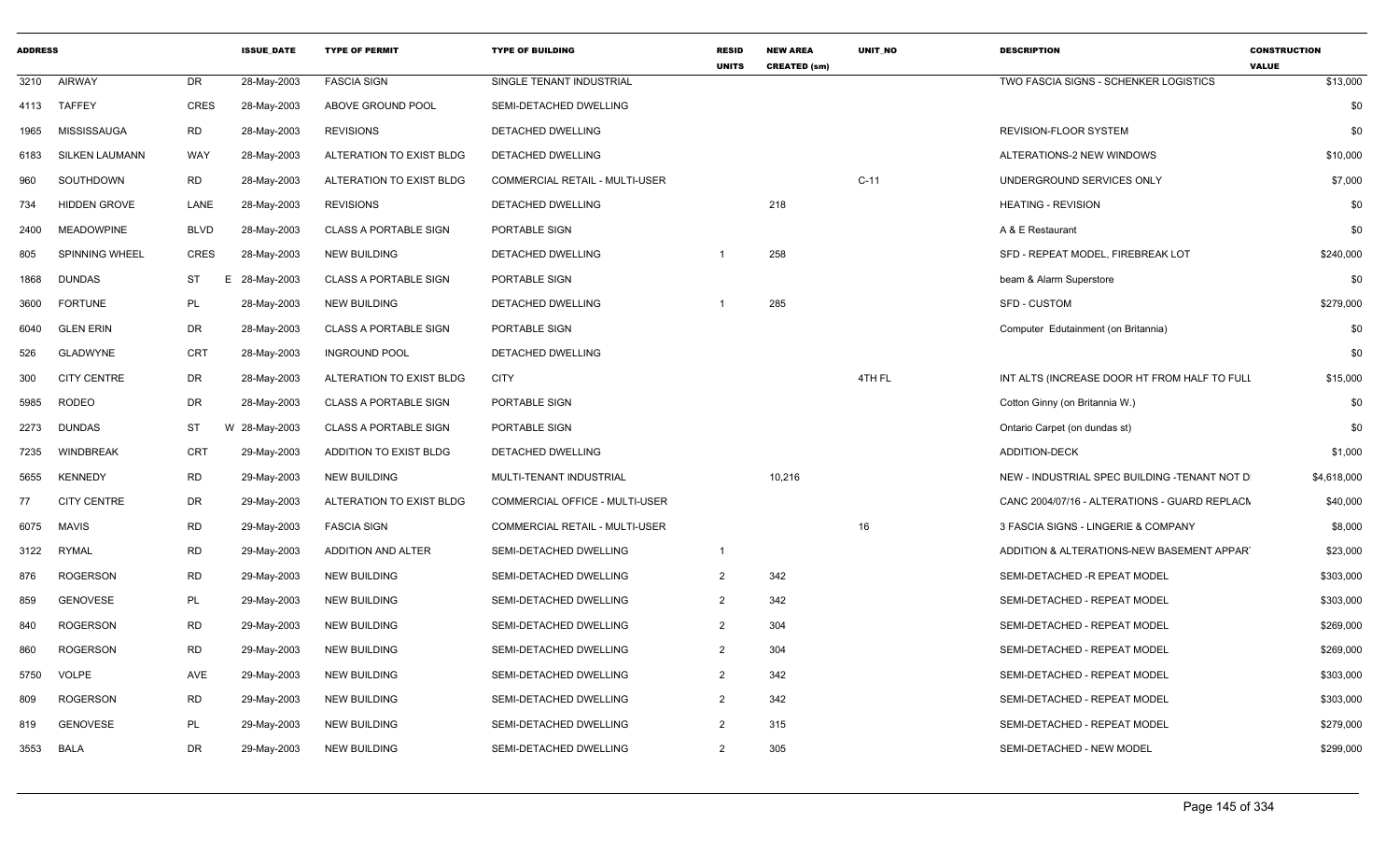| <b>ADDRESS</b> |                      |             | <b>ISSUE DATE</b> | <b>TYPE OF PERMIT</b>        | <b>TYPE OF BUILDING</b>               | <b>RESID</b><br><b>UNITS</b> | <b>NEW AREA</b><br><b>CREATED (sm)</b> | <b>UNIT NO</b> | <b>DESCRIPTION</b>                         | <b>CONSTRUCTION</b><br><b>VALUE</b> |
|----------------|----------------------|-------------|-------------------|------------------------------|---------------------------------------|------------------------------|----------------------------------------|----------------|--------------------------------------------|-------------------------------------|
| 3567           | <b>BALA</b>          | <b>DR</b>   | 29-May-2003       | <b>NEW BUILDING</b>          | <b>SEMI-DETACHED DWELLING</b>         | 2                            | 313                                    |                | SEMI-DETACHED - NEW MODEL                  | \$307,000                           |
| 2935           | TRADEWIND            | DR          | 29-May-2003       | ADDITION TO EXIST BLDG       | DETACHED DWELLING                     |                              |                                        |                | <b>ADDITION - REAR YARD</b>                | \$20,000                            |
| 3543           | <b>BALA</b>          | DR          | 29-May-2003       | <b>NEW BUILDING</b>          | SEMI-DETACHED DWELLING                | $\overline{2}$               | 313                                    |                | SEMI-DETACHED - REPEAT MODEL               | \$307,000                           |
| 1140           | <b>BURNHAMTHORPE</b> | RD          | W 29-May-2003     | <b>FASCIA SIGN</b>           | COMMERCIAL RETAIL - MULTI-USER        |                              |                                        | 120            | ONE FASCIA SIGN - STEPHEN CHU C.G.A.       | \$2,000                             |
| 5621           | ANNABELLE            | AVE         | 29-May-2003       | <b>NEW BUILDING</b>          | SEMI-DETACHED DWELLING                | $\overline{2}$               | 342                                    |                | SEMI-DETACHED - REPEAT MODEL               | \$303,000                           |
| 3355           | THE COLLEGEWAY       |             | 29-May-2003       | ALTERATION TO EXIST BLDG     | <b>COMMERCIAL RETAIL - MULTI-USER</b> |                              |                                        | $\mathbf 1$    | RECREATIONAL ESTABLISHMENT                 | \$35,000                            |
| 4150           | <b>WESTMINSTER</b>   | PL          | 29-May-2003       | ALTERATION TO EXIST BLDG     | APARTMENT (> 6 UNITS)                 |                              |                                        |                | ALTERATIONS-CONCRETE BALCONY REPAIRS ONLY  | \$17,000                            |
| 6400           | <b>ERIN MILLS</b>    | <b>PKY</b>  | 29-May-2003       | <b>DEMOLITION</b>            | COMMERCIAL - OTHER                    |                              |                                        |                | DEMOLITION OF CANOPY + KIOSK               | \$8,000                             |
| 695            | <b>BURNHAMTHORPE</b> | RD          | W 29-May-2003     | <b>DEMOLITION</b>            | COMMERCIAL - OTHER                    |                              |                                        |                | DEMOLITION OF EXISTING BLDG/CANOPY/KIOSK   | \$10,000                            |
| 2400           | <b>MOTORWAY</b>      | <b>BLVD</b> | 29-May-2003       | <b>FASCIA SIGN</b>           | COMMERCIAL OFFICE- SINGLE USER        |                              |                                        |                | FOUR FASCIA SIGNS - ERIN MILLS MAZDA       | \$15,000                            |
| 1721           | CAROLYN              | <b>RD</b>   | 29-May-2003       | <b>INGROUND POOL</b>         | DETACHED DWELLING                     |                              |                                        |                |                                            | \$0                                 |
| 7098           | <b>SPYGLASS</b>      | <b>CRES</b> | 29-May-2003       | ABOVE GROUND POOL            | <b>DETACHED DWELLING</b>              |                              |                                        |                |                                            | \$0                                 |
| 7237           | <b>HARDING</b>       | <b>CRES</b> | 29-May-2003       | ABOVE GROUND POOL            | DETACHED DWELLING                     |                              |                                        |                |                                            | \$0                                 |
| 385            | SOUTHDOWN            | <b>RD</b>   | 29-May-2003       | TENTS/AIR SUPPORT STRUC      | PUBLIC - OTHER                        |                              |                                        |                | TENT-OPEN HOUSE, DATE-THRUS MAY 29/03, (5) | \$10,000                            |
| 1846           | <b>DUNDAS</b>        | ST          | E 29-May-2003     | <b>CLASS A PORTABLE SIGN</b> | PORTABLE SIGN                         |                              |                                        |                | Centre Hi Fi                               | \$0                                 |
| 6465           | <b>MILLCREEK</b>     | DR          | 29-May-2003       | <b>CLASS A PORTABLE SIGN</b> | PORTABLE SIGN                         |                              |                                        |                | READY STAFFING (ON MILLCREEK)              | \$0                                 |
| 1600           | <b>AIMCO</b>         | <b>BLVD</b> | 29-May-2003       | <b>CLASS A PORTABLE SIGN</b> | PORTABLE SIGN                         |                              |                                        |                | Regal Greetings & Gifts                    | \$0                                 |
| 2555           | <b>DIXIE</b>         | <b>RD</b>   | 29-May-2003       | <b>CLASS A PORTABLE SIGN</b> | PORTABLE SIGN                         |                              |                                        |                | <b>Signatures Gallery</b>                  | \$0                                 |
| 1310           | <b>DUNDAS</b>        | ST          | E 29-May-2003     | <b>CLASS A PORTABLE SIGN</b> | PORTABLE SIGN                         |                              |                                        |                | Academy For Learning (On Dundas)           | \$0                                 |
| 2325           | <b>HURONTARIO</b>    | <b>ST</b>   | 29-May-2003       | <b>CLASS A PORTABLE SIGN</b> | PORTABLE SIGN                         |                              |                                        |                | Club Tan (On Queensway)                    | \$0                                 |
| 6976           | <b>HISTORIC</b>      | TR          | 29-May-2003       | <b>REVISIONS</b>             | DETACHED DWELLING                     |                              |                                        |                | <b>HEATING REVISION</b>                    | \$2,000                             |
| 3165           | <b>UNITY</b>         | DR          | 29-May-2003       | ALTERATION TO EXIST BLDG     | MULTI-TENANT INDUSTRIAL               |                              |                                        | 3              | <b>OFFICE &amp; WAREHOUSE</b>              | \$56,000                            |
| 791            | <b>GENOVESE</b>      | PL          | 29-May-2003       | <b>NEW BUILDING</b>          | SEMI-DETACHED DWELLING                | $\overline{2}$               | 315                                    |                | SEMI-DETACHED - REPEAT MODEL               | \$279,000                           |
| 887            | ROGERSON             | <b>RD</b>   | 29-May-2003       | <b>NEW BUILDING</b>          | SEMI-DETACHED DWELLING                | 2                            | 315                                    |                | SEMI-DETACHED - REPEAT MODEL               | \$279,000                           |
| 883            | <b>GENOVESE</b>      | PL          | 29-May-2003       | <b>NEW BUILDING</b>          | SEMI-DETACHED DWELLING                | 2                            | 342                                    |                | SEMI-DETACHED - REPEAT MODEL               | \$303,000                           |
| 7040           | <b>TORBRAM</b>       | RD          | 29-May-2003       | ALTERATION TO EXIST BLDG     | <b>COMMERCIAL RETAIL - MULTI-USER</b> |                              |                                        | 18             | <b>FINANCIAL INSTITUTIONS</b>              | \$43,000                            |
| 851            | <b>GENOVESE</b>      | PL          | 29-May-2003       | <b>NEW BUILDING</b>          | SEMI-DETACHED DWELLING                | $\overline{2}$               | 315                                    |                | SEMI-DETACHED - REPEAT MODEL               | \$279,000                           |
| 1825           | <b>DUNDAS</b>        | ST          | E 29-May-2003     | <b>CLASS A PORTABLE SIGN</b> | PORTABLE SIGN                         |                              |                                        |                | Chung Wah Kung Fu                          | \$0                                 |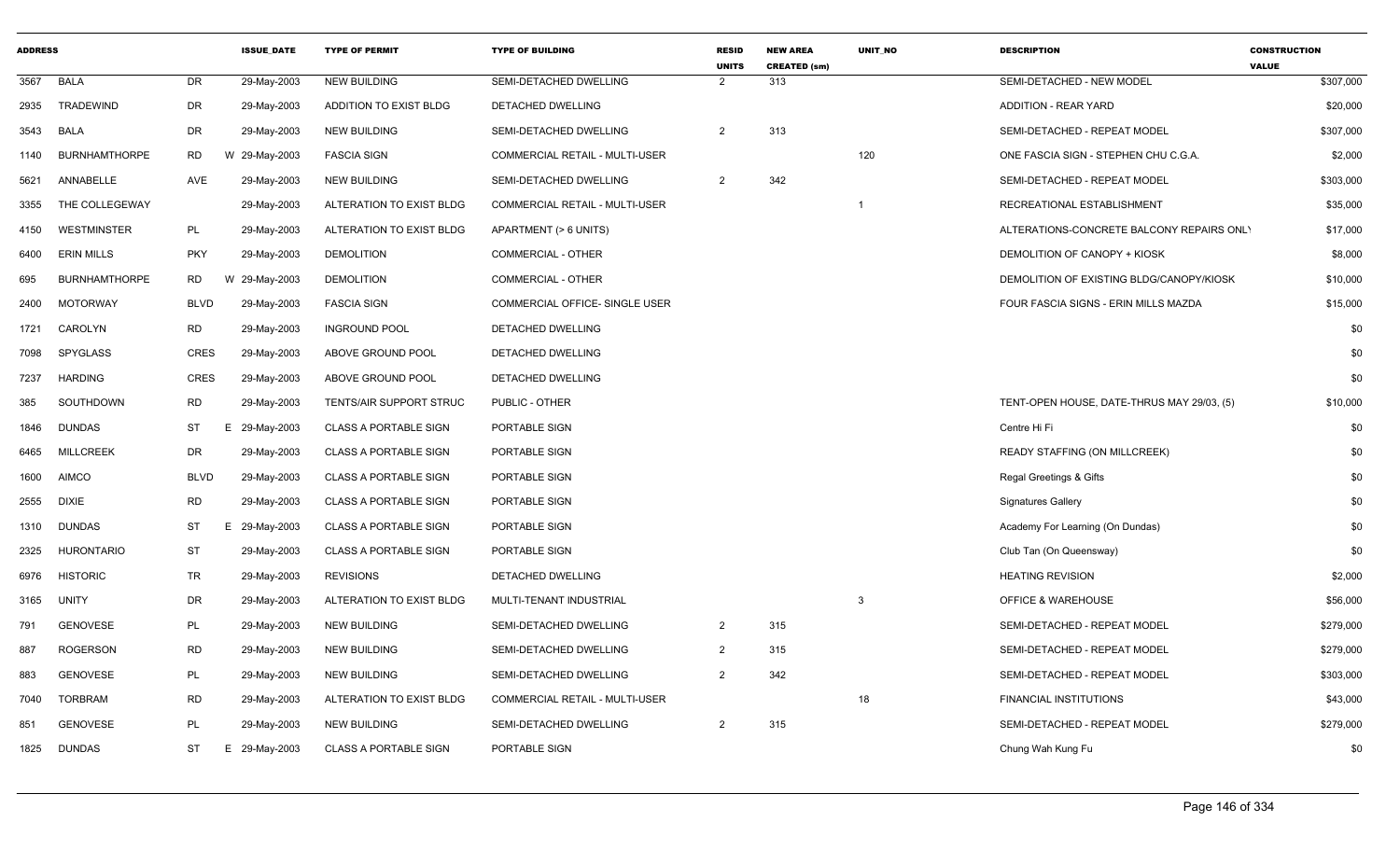| <b>ADDRESS</b> |                      |                 | <b>ISSUE DATE</b> | <b>TYPE OF PERMIT</b>                         | <b>TYPE OF BUILDING</b>               | <b>RESID</b><br><b>UNITS</b> | <b>NEW AREA</b><br><b>CREATED (sm)</b> | <b>UNIT NO</b> | <b>DESCRIPTION</b>                                 | <b>CONSTRUCTION</b><br><b>VALUE</b> |
|----------------|----------------------|-----------------|-------------------|-----------------------------------------------|---------------------------------------|------------------------------|----------------------------------------|----------------|----------------------------------------------------|-------------------------------------|
| 30             | <b>EGLINTON</b>      | AVE             | W 29-May-2003     | <b>CLASS A PORTABLE SIGN</b>                  | PORTABLE SIGN                         |                              |                                        |                | Strands Hair Salon (on Eglinton Ave.)              | \$0                                 |
| 2021           | <b>CLIFF</b>         | <b>RD</b>       | 29-May-2003       | <b>CLASS A PORTABLE SIGN</b>                  | PORTABLE SIGN                         |                              |                                        |                | Mississauga Fitness Institute (ON NORTH SERVICE RD | \$0                                 |
| 370            | <b>TEMAGAMI</b>      | <b>CRES</b>     | 30-May-2003       | <b>NEW BUILDING</b>                           | DETACHED DWELLING                     |                              | 373                                    |                | <b>SFD - CUSTOM HOME</b>                           | \$462,000                           |
| 3672           | <b>EMERY</b>         | DR              | 30-May-2003       | <b>NEW BUILDING</b>                           | <b>DETACHED DWELLING</b>              | $\overline{1}$               | 253                                    |                | <b>SFD - REPEAT MODEL</b>                          | \$224,000                           |
| 3430           | <b>JORIE</b>         | <b>CRES</b>     | 30-May-2003       | <b>NEW BUILDING</b>                           | DETACHED DWELLING                     | $\overline{1}$               | 253                                    |                | <b>SFD - REPEAT MODEL</b>                          | \$224,000                           |
| 3680           | <b>EMERY</b>         | DR              | 30-May-2003       | <b>NEW BUILDING</b>                           | DETACHED DWELLING                     | $\overline{1}$               | 226                                    |                | <b>SFD - REPEAT MODEL</b>                          | \$200,000                           |
| 3664           | <b>EMERY</b>         | DR              | 30-May-2003       | <b>NEW BUILDING</b>                           | DETACHED DWELLING                     | -1                           | 226                                    |                | <b>SFD - NEW MODEL</b>                             | \$200,000                           |
| 1275           | MISSISSAUGA VALLEY   | <b>BLVD</b>     | 30-May-2003       | ADDITION AND ALTER                            | <b>CITY</b>                           |                              | 336                                    |                | ADDITION/ALTERATIONS-MISSISSAUGA VALLEY CC/        | \$1,030,000                         |
| 870            | WHITTIER             | <b>CRES</b>     | 30-May-2003       | ADDITION AND ALTER                            | DETACHED DWELLING                     |                              |                                        |                | ADDITION/ALTERATIONS                               | \$33,000                            |
| 7123           | SPYGLASS             | <b>CRES</b>     | 30-May-2003       | ABOVE GROUND POOL                             | DETACHED DWELLING                     |                              |                                        |                |                                                    | \$0                                 |
| 3263           | <b>CRIMSON KING</b>  | <b>CIR</b>      | 30-May-2003       | <b>NEW BUILDING</b>                           | DETACHED DWELLING                     | $\overline{1}$               | 234                                    |                | <b>SFD - REPEAT MODEL</b>                          | \$217,000                           |
| 3283           | <b>CRIMSON KING</b>  | CIR             | 30-May-2003       | <b>NEW BUILDING</b>                           | DETACHED DWELLING                     | $\mathbf{1}$                 | 234                                    |                | <b>SFD - REPEAT MODEL</b>                          | \$217,000                           |
| 3406           | <b>CRIMSON KING</b>  | <b>CIR</b>      | 30-May-2003       | <b>NEW BUILDING</b>                           | SEMI-DETACHED DWELLING                | 2                            | 333                                    |                | SEMI-DETACHED - REPEAT MODEL                       | \$309,000                           |
| 3370           | <b>CRIMSON KING</b>  | <b>CIR</b>      | 30-May-2003       | <b>NEW BUILDING</b>                           | SEMI-DETACHED DWELLING                | 2                            | 333                                    |                | SEMI-DETACHED - REPEAT MODEL                       | \$309,000                           |
| 3295           | <b>CRIMSON KING</b>  | CIR             | 30-May-2003       | <b>NEW BUILDING</b>                           | DETACHED DWELLING                     | $\overline{1}$               | 234                                    |                | SFD - REPEAT MODEL                                 | \$217,000                           |
| 950            | SOUTHDOWN            | <b>RD</b>       | 30-May-2003       | ALTERATION TO EXIST BLDG                      | COMMERCIAL RETAIL-SINGLE USER         |                              |                                        |                | INTERIOR ALTERATIONS-3 NEW DEMISING WALLS -I       | \$48,000                            |
| 100            | <b>CITY CENTRE</b>   | DR              | 30-May-2003       | ALTERATION TO EXIST BLDG                      | <b>COMMERCIAL RETAIL - MULTI-USER</b> |                              |                                        | $1 - 126$      | <b>COFFEE SHOP</b>                                 | \$15,000                            |
| 968            | <b>TENNYSON</b>      | AVE             | 30-May-2003       | ADDITION TO EXIST BLDG                        | DETACHED DWELLING                     |                              |                                        |                | ADDITION-REAR YARD SUNROOM                         | \$23,000                            |
| 3400           | <b>CRIMSON KING</b>  | <b>CIR</b>      | 30-May-2003       | <b>NEW BUILDING</b>                           | SEMI-DETACHED DWELLING                | 2                            | 333                                    |                | SEMI-DETACHED - REPEAT MODEL                       | \$309,000                           |
| 5172           | MONTCLAIR            | DR              | 30-May-2003       | ALTERATION TO EXIST BLDG                      | DETACHED DWELLING                     |                              |                                        |                | ADDITION-DECK/COVER                                | \$5,000                             |
| 5580           | <b>EXPLORER</b>      | DR              | 30-May-2003       | ALTERATION TO EXIST BLDG                      | COMMERCIAL OFFICE - MULTI-USER        |                              |                                        | 300            | <b>HEATING ONLY</b>                                | \$20,000                            |
| 970            | SOUTHDOWN            | RD              | 30-May-2003       | ALTERATION TO EXIST BLDG                      | COMMERCIAL RETAIL - MULTI-USER        |                              |                                        | D-6&7          | HVAC & UNDERGROUND ONLY                            | \$6,000                             |
| 3340           | <b>CHOKECHERRY</b>   | <b>CRES</b>     | 30-May-2003       | <b>INGROUND POOL</b>                          | SEMI-DETACHED DWELLING                |                              |                                        |                |                                                    | \$0                                 |
| 1066           | <b>STOCKWELL</b>     | AVE             | 30-May-2003       | CLASS 4 PRIVATE SEWAGE SYSTEDETACHED DWELLING |                                       |                              |                                        |                | <b>NEW SEPTIC SYSTEM</b>                           | \$15,000                            |
| 1515           | <b>BRITANNIA</b>     | <b>RD</b><br>Е. | 30-May-2003       | <b>CLASS A PORTABLE SIGN</b>                  | PORTABLE SIGN                         |                              |                                        |                | Aqua Jet Power Sports (on dixie)                   | \$0                                 |
| 980            | <b>BURNHAMTHORPE</b> | RD<br>Е.        | 30-May-2003       | <b>CLASS A PORTABLE SIGN</b>                  | PORTABLE SIGN                         |                              |                                        |                | Fabutan (On Burnhamthorpe)                         | \$0                                 |
| 7600           | <b>TORBRAM</b>       | RD              | 30-May-2003       | <b>CLASS A PORTABLE SIGN</b>                  | PORTABLE SIGN                         |                              |                                        |                | weston forest corp.                                | \$0                                 |
| 6185           | <b>TOMKEN</b>        | <b>RD</b>       | 30-May-2003       | <b>CLASS A PORTABLE SIGN</b>                  | PORTABLE SIGN                         |                              |                                        |                | Acklands Grainger Inc.                             | \$0                                 |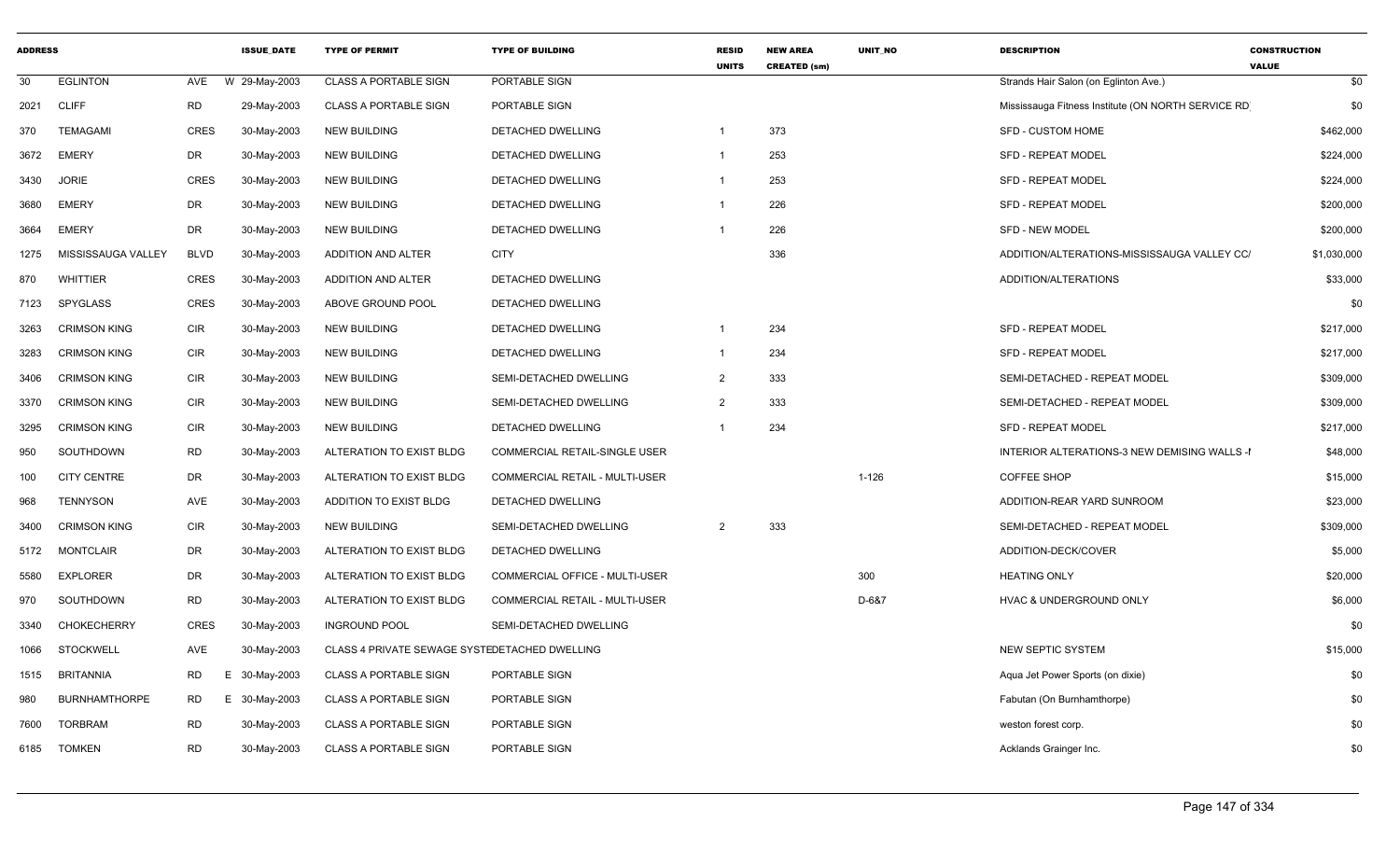| <b>ADDRESS</b> |                     |             | <b>ISSUE DATE</b> | <b>TYPE OF PERMIT</b>        | <b>TYPE OF BUILDING</b>        | <b>RESID</b><br><b>UNITS</b> | <b>NEW AREA</b><br><b>CREATED (sm)</b> | <b>UNIT NO</b> | <b>DESCRIPTION</b>                            | <b>CONSTRUCTION</b><br><b>VALUE</b> |
|----------------|---------------------|-------------|-------------------|------------------------------|--------------------------------|------------------------------|----------------------------------------|----------------|-----------------------------------------------|-------------------------------------|
| 44             | <b>BRISTOL</b>      | <b>RD</b>   | E 30-May-2003     | <b>CLASS A PORTABLE SIGN</b> | PORTABLE SIGN                  |                              |                                        |                | McDonalds (on Hurontario St)                  | \$0                                 |
| 3221           | <b>DERRY</b>        | <b>RD</b>   | W 30-May-2003     | <b>CLASS A PORTABLE SIGN</b> | PORTABLE SIGN                  |                              |                                        |                | Dr. Girn                                      | \$0                                 |
| 3225           | <b>CACTUS</b>       | GATE        | 30-May-2003       | <b>NEW BUILDING</b>          | DETACHED DWELLING              |                              | 187                                    |                | <b>SFD - REPEAT MODEL</b>                     | \$173,000                           |
| 0              | <b>EGLINTON</b>     | AVE         | W 30-May-2003     | <b>CLASS A PORTABLE SIGN</b> | PORTABLE SIGN                  |                              |                                        |                | Mississauga Hockey League                     | \$0                                 |
| 7708           | <b>REDSTONE</b>     | <b>RD</b>   | 30-May-2003       | <b>DEMOLITION</b>            | DETACHED DWELLING              | $\overline{1}$               |                                        |                | SFD- DEMOLITION                               | \$8,000                             |
| 3392           | <b>CRIMSON KING</b> | <b>CIR</b>  | 30-May-2003       | <b>NEW BUILDING</b>          | SEMI-DETACHED DWELLING         | $\overline{2}$               | 351                                    |                | SEMI-DETACHED - NEW MODEL                     | \$344,000                           |
| 3418           | <b>CRIMSON KING</b> | <b>CIR</b>  | 30-May-2003       | <b>NEW BUILDING</b>          | SEMI-DETACHED DWELLING         | $\overline{2}$               | 351                                    |                | SEMI-DETACHED-REPEAT MODEL, FIREBREAK LOT     | \$362,000                           |
| 708            | <b>MONTBECK</b>     | <b>CRES</b> | 30-May-2003       | ADDITION TO EXIST BLDG       | DETACHED DWELLING              |                              |                                        |                | ADD 2 WASHROOMS                               | \$1,000                             |
| 1576           | STONEHAVEN          | DR          | 02-Jun-2003       | ADDITION AND ALTER           | DETACHED DWELLING              |                              |                                        |                | ADDITION/ALTERATIONS                          | \$20,000                            |
|                | <b>CITY CENTRE</b>  | DR          | 02-Jun-2003       | ALTERATION TO EXIST BLDG     | COMMERCIAL OFFICE - MULTI-USER |                              |                                        | 308            | PROFESSIONAL OFFICE (LAWYER)                  | \$41,000                            |
| 734            | <b>DUNDAS</b>       | ST          | E 02-Jun-2003     | <b>FASCIA SIGN</b>           | COMMERCIAL RETAIL-SINGLE USER  |                              |                                        | $\overline{A}$ | ONE FASCIA SIGN - PACIFIC FLOORING            | \$10,000                            |
| 3148           | ANDERSON            | <b>CRES</b> | 02-Jun-2003       | ALTERATION TO EXIST BLDG     | DETACHED DWELLING              |                              |                                        |                | ALTERATIONS-BASEMENT STAIRS                   | \$7,000                             |
| 5408           | <b>CREDITVIEW</b>   | <b>RD</b>   | 02-Jun-2003       | <b>NEW BUILDING</b>          | DETACHED DWELLING              |                              | 361                                    |                | SFD-CUSTOM                                    | \$354,000                           |
| 3880           | DUKE OF YORK        | BLVD        | 02-Jun-2003       | <b>NEW BUILDING</b>          | APARTMENT (> 6 UNITS)          |                              | 47,568                                 |                | NEW-31 STOREY APARTMENT BUILDING, COMPLETI    | \$0                                 |
| 6918           | <b>VICAR</b>        | GATE        | 02-Jun-2003       | ALTERATION TO EXIST BLDG     | DETACHED DWELLING              |                              |                                        |                | ALTERATIONS-FINISHED BASEMENT                 | \$27,000                            |
| 3164           | <b>ANGEL PASS</b>   | DR          | 02-Jun-2003       | <b>NEW BUILDING</b>          | STREET ROW DWELLING            | 6                            | 925                                    | #1-6           | STREET ROW DWELLING - BLK 127 (6 UNITS)       | \$907,000                           |
| 3146           | ANGEL PASS          | DR          | 02-Jun-2003       | <b>NEW BUILDING</b>          | STREET ROW DWELLING            | -8                           | 1,095                                  | #1-8           | STREET ROW DWELLING - BLK 128 (8 UNITS)       | \$1,074,000                         |
| 680            | NOVO STAR           | DR          | 02-Jun-2003       | <b>NEW BUILDING</b>          | SCHOOL - ELEMENTARY            |                              | 4,699                                  |                | NEW - ELEMENTARY SCHOOL ST VERONICA, COMP     | \$0                                 |
| 4963           | LONG ACRE           | DR          | 02-Jun-2003       | <b>NEW BUILDING</b>          | STREET ROW DWELLING            | 6                            | 903                                    | #1-6           | STREET ROW DWELLING-BLK 127 (6 UNITS), FOUND  | \$885,000                           |
| 929            | <b>BEECHWOOD</b>    | AVE         | 02-Jun-2003       | <b>NEW BUILDING</b>          | DETACHED DWELLING              |                              | 369                                    |                | <b>SFD - CUSTOM</b>                           | \$362,000                           |
| 742            | <b>HIDDEN GROVE</b> | LANE        | 02-Jun-2003       | <b>REVISIONS</b>             | DETACHED DWELLING              |                              |                                        | #8             | REVISION - INTERIOR LAYOUT/REAR COVERED POF   | \$0                                 |
| 807            | <b>HIDDEN GROVE</b> | LANE        | 02-Jun-2003       | <b>REVISIONS</b>             | DETACHED DWELLING              |                              |                                        | 20             | REVISION - INTERIOR LAYOUT - UNIT #20 ONLY    | \$0                                 |
| 3575           | <b>KANEFF</b>       | <b>CRES</b> | 02-Jun-2003       | ALTERATION TO EXIST BLDG     | APARTMENT (> 6 UNITS)          |                              |                                        |                | ALTERATIONS-CONCRETE REPAIR PADS/WATERPR      | \$162,000                           |
| 270            | <b>TROY</b>         | ST          | 02-Jun-2003       | ADDITION TO EXIST BLDG       | DETACHED DWELLING              |                              |                                        |                | ADDITION-REAR YARD                            | \$56,000                            |
| 892            | CANYON              | ST          | 02-Jun-2003       | <b>REVISIONS</b>             | DETACHED DWELLING              |                              |                                        |                | REVISION - LOT 31 ONLY, HWT RELOCATE, EXTERIC | \$0                                 |
| 910            | SOUTHDOWN           | <b>RD</b>   | 02-Jun-2003       | TEMPORARY STRUCTURE          | COMMERCIAL RETAIL - MULTI-USER |                              |                                        |                | <b>GARDEN CENTER</b>                          | \$2,000                             |
| 100            | QUEENSWAY           |             | W 02-Jun-2003     | ELECTROMAG LOCK DEVICE       | PUBLIC/INSTIT (EXCEPT SCHOOLS) |                              |                                        |                | MAGLOCK-23                                    | \$60,000                            |
| 26             | <b>AMITY</b>        | <b>RD</b>   | 02-Jun-2003       | ADDITION TO EXIST BLDG       | DETACHED DWELLING              |                              |                                        |                | ADDITION-2ND STOREY                           | \$65,000                            |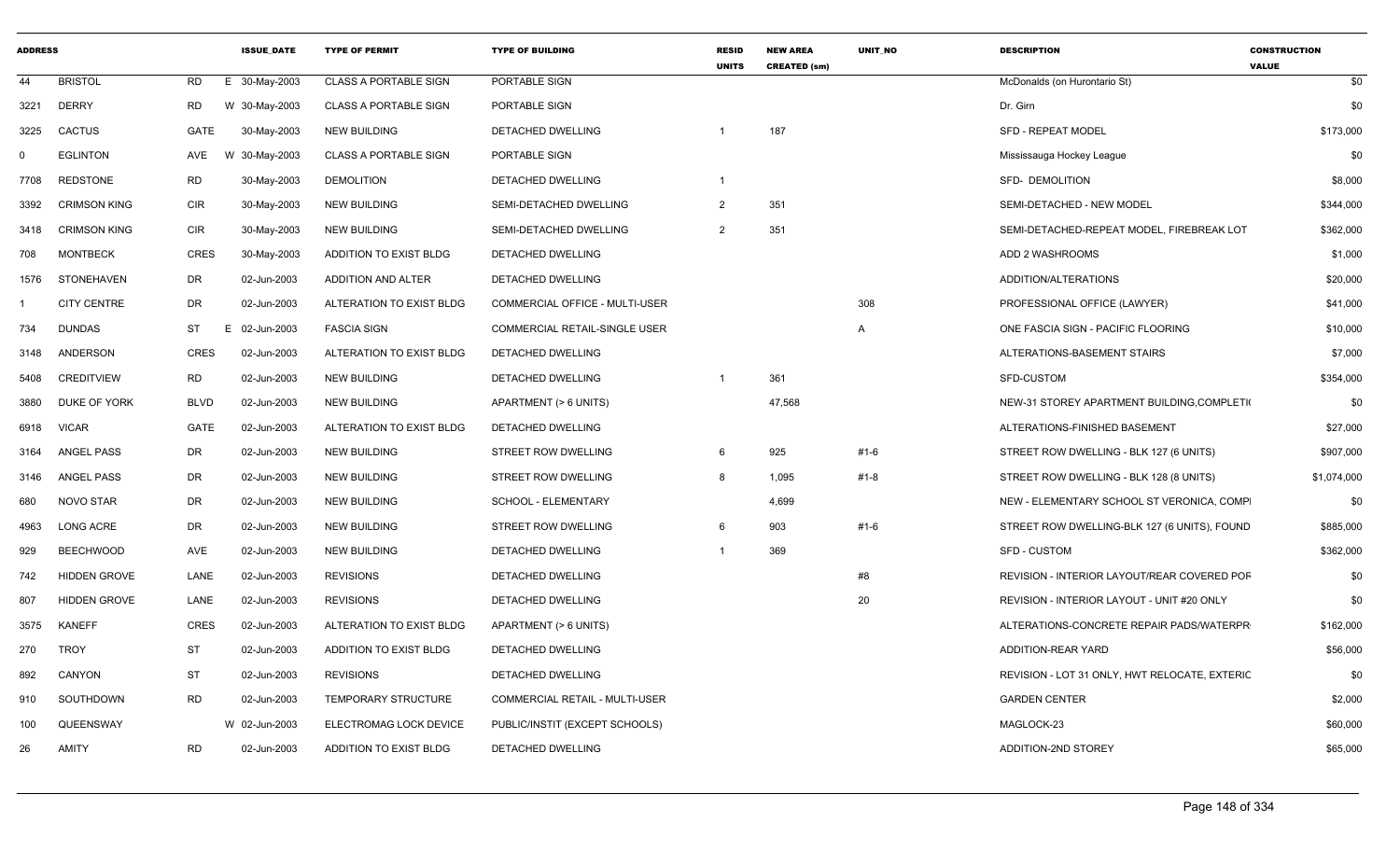| <b>ADDRESS</b> |                      |                | <b>ISSUE DATE</b> | <b>TYPE OF PERMIT</b>        | <b>TYPE OF BUILDING</b>               | <b>RESID</b><br><b>UNITS</b> | <b>NEW AREA</b><br><b>CREATED (sm)</b> | <b>UNIT NO</b>  | <b>DESCRIPTION</b>                           | <b>CONSTRUCTION</b><br><b>VALUE</b> |
|----------------|----------------------|----------------|-------------------|------------------------------|---------------------------------------|------------------------------|----------------------------------------|-----------------|----------------------------------------------|-------------------------------------|
| 2920           | <b>MATHESON</b>      | BLVD E         | 02-Jun-2003       | ALTERATION TO EXIST BLDG     | <b>COMMERCIAL OFFICE- SINGLE USER</b> |                              |                                        | <b>GRND FLR</b> | <b>BUSINESS OFFICES</b>                      | \$65,000                            |
|                | 1147 FLAGSHIP        | <b>DR</b>      | 02-Jun-2003       | ABOVE GROUND POOL            | SEMI-DETACHED DWELLING                |                              |                                        |                 |                                              | \$0                                 |
| 1417           | <b>SHADOWA</b>       | <b>RD</b>      | 02-Jun-2003       | <b>OTHER</b>                 | DETACHED DWELLING                     |                              | 137                                    |                 | ALTERATIONS TO EXISTING HVAC                 | \$0                                 |
| 5985           | <b>RODEO</b>         | DR             | 02-Jun-2003       | <b>CLASS A PORTABLE SIGN</b> | PORTABLE SIGN                         |                              |                                        |                 | Sirens (On McLaughlin)                       | \$0                                 |
| 785            | <b>BRITANNIA</b>     | <b>RD</b>      | W 02-Jun-2003     | <b>CLASS A PORTABLE SIGN</b> | PORTABLE SIGN                         |                              |                                        |                 | Solutions (on brittannia w)                  | \$0                                 |
| 3135           | ARGENTIA             | <b>RD</b>      | 02-Jun-2003       | <b>CLASS A PORTABLE SIGN</b> | PORTABLE SIGN                         |                              |                                        |                 | Home Outfitters (on Winston Churchill)       | \$0                                 |
| 1200           | <b>VANIER</b>        | <b>DR</b>      | 02-Jun-2003       | <b>CLASS A PORTABLE SIGN</b> | PORTABLE SIGN                         |                              |                                        |                 | White Oaks Montessori School                 | \$0                                 |
| 6515           | KITIMAT              | <b>RD</b>      | 02-Jun-2003       | ALTERATION TO EXIST BLDG     | SINGLE TENANT INDUSTRIAL              |                              |                                        |                 | <b>INTERIOR ALTERATIONS</b>                  | \$102,000                           |
| 600            | MATHESON             | BLVD           | W 02-Jun-2003     | <b>CLASS A PORTABLE SIGN</b> | PORTABLE SIGN                         |                              |                                        |                 | PAINT AND PAPER WAREHOUSE (ON MATHESON - 6   | \$0                                 |
| 785            | <b>BRITANNIA</b>     | <b>RD</b>      | W 02-Jun-2003     | <b>CLASS A PORTABLE SIGN</b> | PORTABLE SIGN                         |                              |                                        |                 | SOLUTIONS (ON BRITANNIA)                     | \$0                                 |
| 1224           | <b>DUNDAS</b>        | <b>ST</b>      | W 02-Jun-2003     | CLASS A PORTABLE SIGN        | PORTABLE SIGN                         |                              |                                        |                 | V.R. Image Centre                            | \$0                                 |
| 151            | <b>COURTNEYPARK</b>  | DR             | W 02-Jun-2003     | <b>NEW BUILDING</b>          | SINGLE TENANT INDUSTRIAL              |                              | 13,297                                 |                 | NEW - SPEC SHELL INDUSTRIAL BDG - FDN TO ROO | \$6,317,000                         |
| 3200           | <b>RIDGEWAY</b>      | <b>DR</b>      | 02-Jun-2003       | <b>CLASS A PORTABLE SIGN</b> | PORTABLE SIGN                         |                              |                                        |                 | Academy of Dance                             | \$0                                 |
| 3355           | THE COLLEGEWAY       |                | 02-Jun-2003       | <b>CLASS A PORTABLE SIGN</b> | PORTABLE SIGN                         |                              |                                        |                 | <b>Cherished Scrapebooks</b>                 | \$0                                 |
| 3540           | <b>MORNING STAR</b>  | DR             | 02-Jun-2003       | <b>OTHER</b>                 | <b>CITY</b>                           |                              |                                        |                 | PARTIAL DEMOLITION - SQUASH COURTS, FRONT E  | \$15,000                            |
| 39             | AVENTURA             | <b>CRT</b>     | 02-Jun-2003       | <b>CLASS A PORTABLE SIGN</b> | PORTABLE SIGN                         |                              |                                        |                 | Tim Horton's (on Hurontario)                 | \$0                                 |
| 6801           | <b>GOLDEN HILLS</b>  | WAY            | 02-Jun-2003       | <b>NEW BUILDING</b>          | DETACHED DWELLING                     |                              |                                        |                 | SFD - REPEAT MODEL, FIREBREAK LOT COMPLETIC  | \$0                                 |
| 4959           | <b>LONG ACRE</b>     | <b>DR</b>      | 02-Jun-2003       | <b>NEW BUILDING</b>          | <b>STREET ROW DWELLING</b>            | 6                            | 913                                    | $#1 - 6$        | STREET ROW DWELLING-BLK 126 (6 UNITS), FOUND | \$895,000                           |
| 6762           | <b>GOLDEN HILLS</b>  | WAY            | 02-Jun-2003       | <b>NEW BUILDING</b>          | DETACHED DWELLING                     | $\overline{1}$               | 295                                    |                 | <b>SFD - NEW MODEL</b>                       | \$290,000                           |
| 980            | <b>BURNHAMTHORPE</b> | <b>RD</b><br>E | 02-Jun-2003       | ADDITION AND ALTER           | COMMERCIAL RETAIL - MULTI-USER        |                              |                                        |                 | MODEL SUITE                                  | \$0                                 |
| 2967           | WINDWOOD             | DR             | 02-Jun-2003       | <b>INGROUND POOL</b>         | DETACHED DWELLING                     |                              |                                        |                 |                                              | \$0                                 |
| 809            | <b>AVONSHIRE</b>     | <b>CRT</b>     | 03-Jun-2003       | ALTERATION TO EXIST BLDG     | SEMI-DETACHED DWELLING                |                              |                                        |                 | ALTERATIONS - BASEMENT WALKOUT               | \$8,000                             |
| 3364           | <b>CRIMSON KING</b>  | <b>CIR</b>     | 03-Jun-2003       | <b>NEW BUILDING</b>          | SEMI-DETACHED DWELLING                | 2                            | 351                                    |                 | SEMI-DETACHED - REPEAT MODEL                 | \$344,000                           |
| 2233           | ARGENTIA             | <b>RD</b>      | 03-Jun-2003       | ALTERATION TO EXIST BLDG     | MULTI-TENANT INDUSTRIAL               |                              |                                        | 114             | <b>INTERIOR ALTERATIONS</b>                  | \$13,000                            |
| 9              | WANITA               | <b>RD</b>      | 03-Jun-2003       | ADDITION AND ALTER           | DETACHED DWELLING                     |                              | 14                                     |                 | ADDITION & ALTERATIONS-NEW ROOF & INTERIOR.  | \$27,000                            |
| 696            | <b>ATOKA</b>         | DR             | 03-Jun-2003       | <b>NEW BUILDING</b>          | DETACHED DWELLING                     | $\overline{1}$               | 385                                    |                 | SFD - CUSTOM                                 | \$477,000                           |
| 1516           | LORNE WOOD           | <b>RD</b>      | 03-Jun-2003       | ADDITION TO EXIST BLDG       | DETACHED DWELLING                     |                              | 198                                    |                 | ADDITIONS TO EXISTING S.F.D.                 | \$171,000                           |
|                | 1159 STAVEBANK       | <b>RD</b>      | 03-Jun-2003       | ADDITION TO EXIST BLDG       | DETACHED DWELLING                     |                              |                                        |                 | ADDITION-1STOREY                             | \$10,000                            |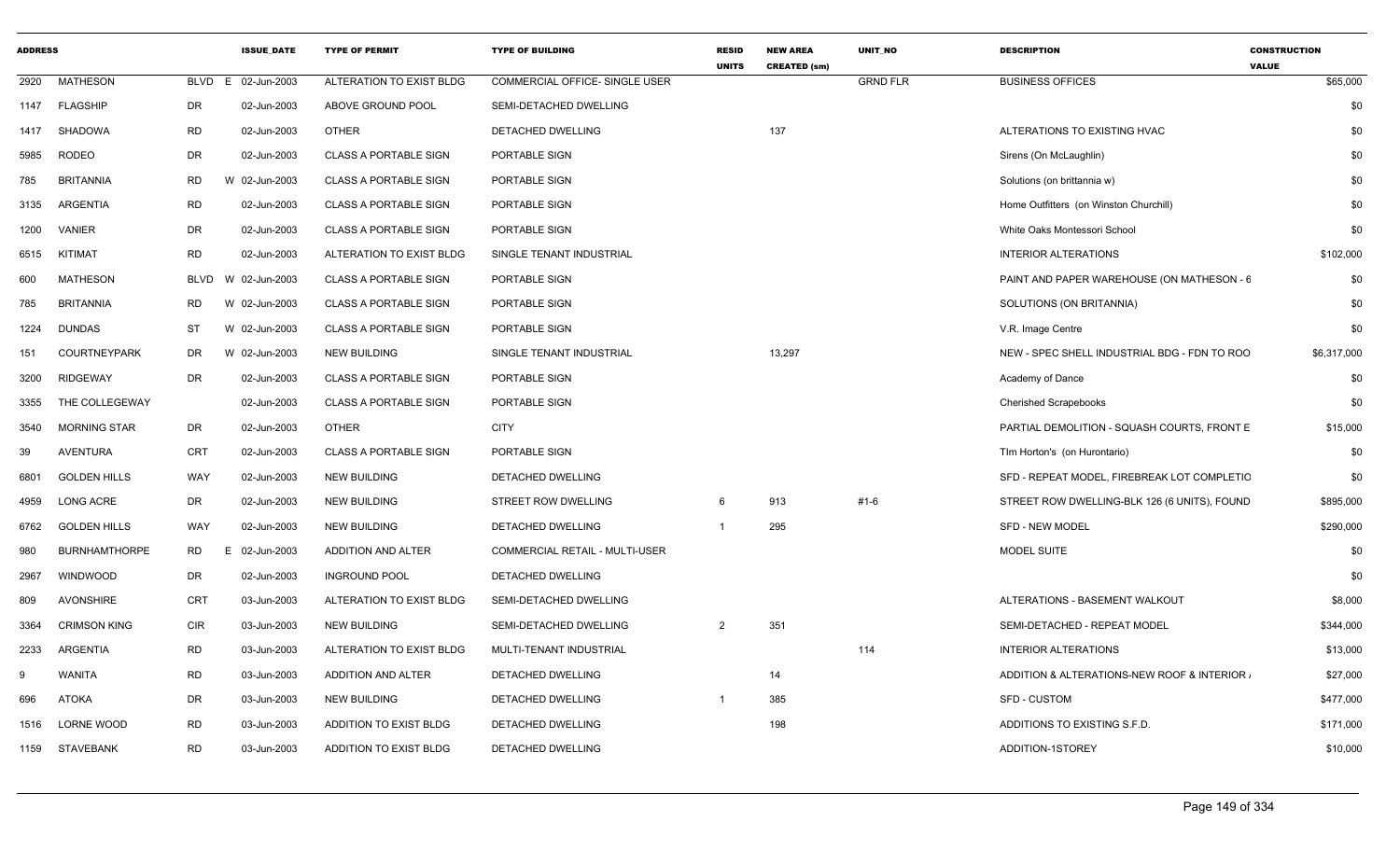| <b>ADDRESS</b> |                     |             | <b>ISSUE DATE</b> | <b>TYPE OF PERMIT</b>          | <b>TYPE OF BUILDING</b>               | <b>RESID</b><br><b>UNITS</b> | <b>NEW AREA</b><br><b>CREATED (sm)</b> | <b>UNIT NO</b> | <b>DESCRIPTION</b>                           | <b>CONSTRUCTION</b><br><b>VALUE</b> |
|----------------|---------------------|-------------|-------------------|--------------------------------|---------------------------------------|------------------------------|----------------------------------------|----------------|----------------------------------------------|-------------------------------------|
| 485            | TREMBLANT           | CRT         | 03-Jun-2003       | <b>NEW BUILDING</b>            | DETACHED DWELLING                     |                              | 295                                    |                | <b>SFD - REPEAT MODEL</b>                    | \$290,000                           |
| 475            | <b>TREMBLANT</b>    | CRT         | 03-Jun-2003       | <b>NEW BUILDING</b>            | DETACHED DWELLING                     |                              | 271                                    |                | <b>SFD - REPEAT MODEL</b>                    | \$240,000                           |
| 730            | <b>HIDDEN GROVE</b> | LANE        | 03-Jun-2003       | <b>REVISIONS</b>               | DETACHED DWELLING                     |                              |                                        | #11            | REVISION - INTERIOR LAYOUT - LOT SPECIFIC    | \$0                                 |
| 1424           | <b>CHRISEDEN</b>    | DR          | 03-Jun-2003       | ADDITION AND ALTER             | DETACHED DWELLING                     |                              |                                        |                | ADDITION/ALTERATIONS                         | \$122,000                           |
| 6690           | <b>GOREWAY</b>      | DR          | 03-Jun-2003       | ALTERATION TO EXIST BLDG       | MULTI-TENANT INDUSTRIAL               |                              | 2,493                                  | #B             | WAREHOUSING/DISTRIBUTION                     | \$349,000                           |
| 1638           | <b>AIMCO</b>        | <b>BLVD</b> | 03-Jun-2003       | ALTERATION TO EXIST BLDG       | MULTI-TENANT INDUSTRIAL               |                              |                                        |                | INDUSTRIAL STORAGE WITH ACCESSORY RETAIL     | \$26,000                            |
| 3423           | <b>DRUMMOND</b>     | RD          | 03-Jun-2003       | ABOVE GROUND POOL              | DETACHED DWELLING                     |                              |                                        |                |                                              | \$0                                 |
| 3358           | <b>CRIMSON KING</b> | CIR         | 03-Jun-2003       | <b>NEW BUILDING</b>            | SEMI-DETACHED DWELLING                | $\overline{2}$               | 286                                    |                | SEMI-DETACHED - REPEAT MODEL                 | \$253,000                           |
| 542            | TURNBRIDGE          | RD          | 03-Jun-2003       | OTHER                          | DETACHED DWELLING                     |                              | 12                                     |                | NEW - GAZEBO                                 | \$2,000                             |
| 3412           | <b>CRIMSON KING</b> | CIR         | 03-Jun-2003       | <b>NEW BUILDING</b>            | SEMI-DETACHED DWELLING                | $\overline{2}$               | 351                                    |                | SEMI-DETACHED - REPEAT MODEL                 | \$362,000                           |
| 5109           | <b>HURONTARIO</b>   | ST          | 03-Jun-2003       | <b>TEMPORARY STRUCTURE</b>     | <b>COMMERCIAL OFFICE- SINGLE USER</b> |                              |                                        |                | <b>SALES TRAILER</b>                         | \$71,000                            |
| 1932           | <b>DEANHOME</b>     | <b>RD</b>   | 03-Jun-2003       | ALTERATION TO EXIST BLDG       | DETACHED DWELLING                     |                              |                                        |                | <b>INTERIOR ALTERATIONS</b>                  | \$2,000                             |
| 6793           | <b>GOLDEN HILLS</b> | WAY         | 03-Jun-2003       | <b>NEW BUILDING</b>            | DETACHED DWELLING                     | -1                           | 257                                    |                | SFD - REPEAT MODEL                           | \$238,000                           |
| 6797           | <b>GOLDEN HILLS</b> | WAY         | 03-Jun-2003       | <b>NEW BUILDING</b>            | DETACHED DWELLING                     | -1                           | 242                                    |                | <b>SFD - REPEAT MODEL</b>                    | \$225,000                           |
| 6755           | TATTINGER           | AVE         | 03-Jun-2003       | <b>NEW BUILDING</b>            | DETACHED DWELLING                     |                              | 242                                    |                | <b>SFD - REPEAT MODEL</b>                    | \$225,000                           |
| 735            | CENTRAL             | <b>PKY</b>  | W 03-Jun-2003     | <b>PYLON SIGN</b>              | INDUSTRIAL - OTHER                    |                              |                                        |                | ONE GROUND SIGN - ANIMAL SERVICES            | \$1,000                             |
| 1288           | KILLABY             | DR          | 03-Jun-2003       | ALTERATION TO EXIST BLDG       | STREET ROW DWELLING                   |                              |                                        |                | ALTERATIONS-FINISHED BASEMENT/WINDOWS        | \$2,000                             |
| 1234           | <b>VERMILLION</b>   | <b>CRT</b>  | 03-Jun-2003       | <b>INGROUND POOL</b>           | DETACHED DWELLING                     |                              |                                        |                |                                              | \$0                                 |
| 1925           | <b>STONEYBROOK</b>  | CRT         | 03-Jun-2003       | <b>INGROUND POOL</b>           | DETACHED DWELLING                     |                              |                                        |                |                                              | \$0                                 |
| 6150           | MCLAUGHLIN          | RD          | 03-Jun-2003       | <b>TENTS/AIR SUPPORT STRUC</b> | <b>INDUSTRIAL - OTHER</b>             |                              |                                        |                | TENT-TEMPORARY, 20'x60' JUNE 2-4/03          | \$2,000                             |
| 4141           | LIVING ARTS         | DR          | 03-Jun-2003       | <b>TENTS/AIR SUPPORT STRUC</b> | <b>CITY</b>                           |                              |                                        |                | TENT-TEMPORARY, JUNE 4-7/03, 2x20x60,3x15x15 | \$2,000                             |
| 3466           | <b>EGLINTON</b>     | AVE         | 03-Jun-2003<br>W. | <b>REVISIONS</b>               | <b>STREET ROW DWELLING</b>            |                              |                                        | #60            | HEATING REVISION - BLK 167 - UNIT #60 ONLY   | \$0                                 |
| 3486           | <b>EGLINTON</b>     | AVE         | W 03-Jun-2003     | <b>REVISIONS</b>               | STREET ROW DWELLING                   |                              |                                        | #69            | HEATING REVISION - BLK 168 - UNIT #69 ONLY   | \$0                                 |
| 3145           | WOLFEDALE           | <b>RD</b>   | 03-Jun-2003       | <b>CLASS A PORTABLE SIGN</b>   | PORTABLE SIGN                         |                              |                                        |                | The Mississauga News                         | \$0                                 |
| 2730           | <b>MEADOWPINE</b>   | <b>BLVD</b> | 03-Jun-2003       | ADDITION TO EXIST BLDG         | <b>INDUSTRIAL - OTHER</b>             |                              |                                        |                | ADDITION-WAREHOUSE-COMPLETION                | \$0                                 |
| 6748           | <b>GOLDEN HILLS</b> | WAY         | 03-Jun-2003       | NEW BUILDING                   | DETACHED DWELLING                     |                              | 295                                    |                | <b>SFD - REPEAT MODEL</b>                    | \$290,000                           |
| 496            | <b>RAMONET</b>      | DR          | 03-Jun-2003       | <b>NEW BUILDING</b>            | DETACHED DWELLING                     | -1                           | 295                                    |                | <b>SFD - REPEAT MODEL</b>                    | \$290,000                           |
| 6740           | TATTINGER           | AVE         | 03-Jun-2003       | <b>NEW BUILDING</b>            | DETACHED DWELLING                     | -1                           | 295                                    |                | SFD - REPEAT MODEL                           | \$290,000                           |
|                |                     |             |                   |                                |                                       |                              |                                        |                |                                              |                                     |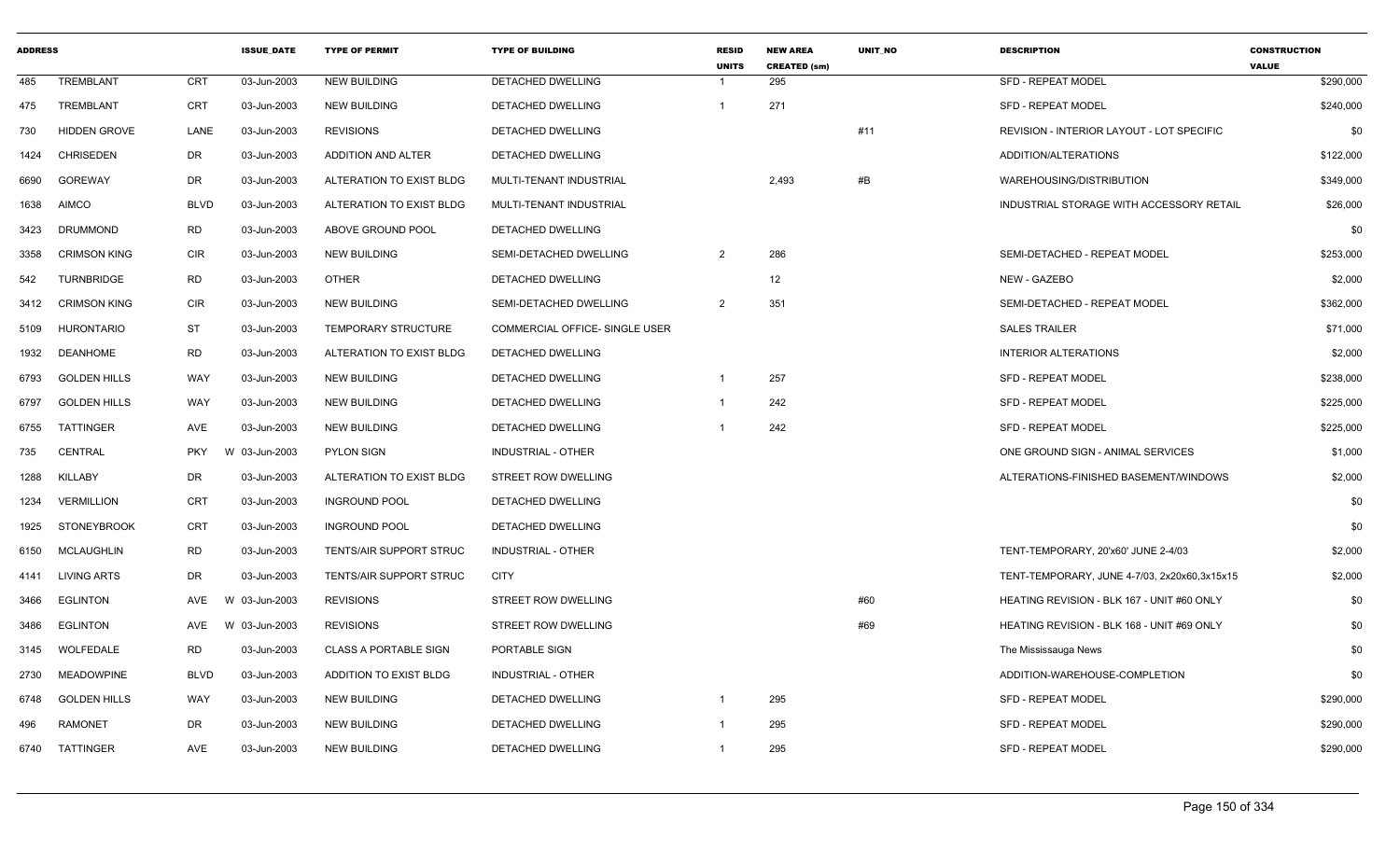| <b>ADDRESS</b> |                        |             | <b>ISSUE DATE</b> | <b>TYPE OF PERMIT</b>        | <b>TYPE OF BUILDING</b>               | <b>RESID</b><br><b>UNITS</b> | <b>NEW AREA</b><br><b>CREATED (sm)</b> | <b>UNIT NO</b> | <b>DESCRIPTION</b>                          | <b>CONSTRUCTION</b><br><b>VALUE</b> |
|----------------|------------------------|-------------|-------------------|------------------------------|---------------------------------------|------------------------------|----------------------------------------|----------------|---------------------------------------------|-------------------------------------|
| $\Omega$       | <b>TERRY FOX</b>       | <b>WAY</b>  | 03-Jun-2003       | <b>CLASS A PORTABLE SIGN</b> | PORTABLE SIGN                         |                              |                                        |                | Region of Peel                              | \$0                                 |
| 3145           | <b>DUNDAS</b>          | <b>ST</b>   | W 03-Jun-2003     | <b>CLASS A PORTABLE SIGN</b> | PORTABLE SIGN                         |                              |                                        |                | <b>Rack Attack</b>                          | \$0                                 |
| 6435           | <b>ERIN MILLS</b>      | <b>PKY</b>  | 03-Jun-2003       | <b>CLASS A PORTABLE SIGN</b> | PORTABLE SIGN                         |                              |                                        |                | Sleep factory                               | \$0                                 |
| 6677           | MEADOWVALE TOWN CENCIR |             | 03-Jun-2003       | <b>FASCIA SIGN</b>           | <b>COMMERCIAL RETAIL - MULTI-USER</b> |                              |                                        | 8              | 1 FASCIA SIGN - RADIO SHACK                 | \$4,000                             |
| 7205           | <b>GOREWAY</b>         | <b>DR</b>   | 03-Jun-2003       | <b>CLASS A PORTABLE SIGN</b> | PORTABLE SIGN                         |                              |                                        |                | Able Driving School                         | \$0                                 |
| 6789           | <b>GOLDEN HILLS</b>    | WAY         | 03-Jun-2003       | <b>NEW BUILDING</b>          | DETACHED DWELLING                     |                              | 267                                    |                | <b>SFD - REPEAT MODEL</b>                   | \$248,000                           |
| 5700           | <b>TERRY FOX</b>       | <b>WAY</b>  | 03-Jun-2003       | <b>CLASS A PORTABLE SIGN</b> | PORTABLE SIGN                         |                              |                                        |                | Region of Peel                              | \$0                                 |
| 3438           | <b>JORIE</b>           | <b>CRES</b> | 03-Jun-2003       | <b>NEW BUILDING</b>          | DETACHED DWELLING                     |                              | 253                                    |                | SFD - REPEAT MODEL, FIREBREAK LOT COMPLETI( | \$0                                 |
| 3386           | <b>CRIMSON KING</b>    | <b>CIR</b>  | 03-Jun-2003       | <b>NEW BUILDING</b>          | SEMI-DETACHED DWELLING                | 2                            | 351                                    |                | SEMI-DETACHED - REPEAT MODEL                | \$344,000                           |
| 6035           | <b>MCLAUGHLIN</b>      | <b>RD</b>   | 03-Jun-2003       | <b>CLASS A PORTABLE SIGN</b> | PORTABLE SIGN                         |                              |                                        |                | <b>Ciountry Style</b>                       | \$0                                 |
| 630            | <b>BURNHAMTHORPE</b>   | <b>RD</b>   | W 03-Jun-2003     | <b>CLASS A PORTABLE SIGN</b> | PORTABLE SIGN                         |                              |                                        |                | Countrystyle                                | \$0                                 |
| 5115           | <b>CREEKBANK</b>       | <b>RD</b>   | 03-Jun-2003       | <b>NEW BUILDING</b>          | GARAGE/CARPORT                        |                              |                                        |                | NEW-U/G PARKING GARAGE. FOUNDATION ONLY     | \$7,058,000                         |
| 1286           | <b>GATEHOUSE</b>       | <b>DR</b>   | 03-Jun-2003       | ALTERATION TO EXIST BLDG     | DETACHED DWELLING                     |                              |                                        |                | <b>INTERIOR ALTERATIONS</b>                 | \$10,000                            |
| 4610           | <b>HEWICK'S</b>        | LANE        | 04-Jun-2003       | ADDITION TO EXIST BLDG       | DETACHED DWELLING                     |                              |                                        |                | ADDITION-1STOREY                            | \$9,000                             |
| 100            | QUEENSWAY              |             | W 04-Jun-2003     | ALTERATION TO EXIST BLDG     | PUBLIC/INSTIT (EXCEPT SCHOOLS)        |                              |                                        |                | <b>INTERIOR ALTERATIONS</b>                 | \$74,000                            |
| 7142           | <b>BASKERVILLE</b>     | <b>RUN</b>  | 04-Jun-2003       | <b>NEW BUILDING</b>          | DETACHED DWELLING                     | $\mathbf{1}$                 | 279                                    |                | <b>SFD - REPEAT MODEL</b>                   | \$246,000                           |
| 7104           | <b>BASKERVILLE</b>     | <b>RUN</b>  | 04-Jun-2003       | <b>NEW BUILDING</b>          | DETACHED DWELLING                     | -1                           | 196                                    |                | <b>SFD - CUSTOM</b>                         | \$193,000                           |
| 4781           | <b>HALF MOON</b>       | <b>GROV</b> | 04-Jun-2003       | <b>NEW BUILDING</b>          | DETACHED DWELLING                     | $\mathbf{1}$                 | 158                                    |                | <b>SFD - REPEAT MODEL</b>                   | \$140,000                           |
| 4785           | <b>HALF MOON</b>       | <b>GROV</b> | 04-Jun-2003       | <b>NEW BUILDING</b>          | DETACHED DWELLING                     | $\mathbf{1}$                 | 177                                    |                | SFD - REPEAT MODEL                          | \$156,000                           |
| 4789           | <b>HALF MOON</b>       | <b>GROV</b> | 04-Jun-2003       | <b>NEW BUILDING</b>          | DETACHED DWELLING                     | -1                           | 199                                    |                | SFD - REPEAT MODEL, FIREBREAK LOT           | \$176,000                           |
| 4793           | <b>HALF MOON</b>       | <b>GROV</b> | 04-Jun-2003       | <b>NEW BUILDING</b>          | DETACHED DWELLING                     | $\mathbf{1}$                 | 205                                    |                | <b>SFD - REPEAT MODEL</b>                   | \$182,000                           |
| 4801           | <b>HALF MOON</b>       | <b>GROV</b> | 04-Jun-2003       | <b>NEW BUILDING</b>          | DETACHED DWELLING                     | $\mathbf{1}$                 | 177                                    |                | SFD - REPEAT MODEL                          | \$156,000                           |
| 4809           | <b>HALF MOON</b>       | <b>GROV</b> | 04-Jun-2003       | <b>NEW BUILDING</b>          | DETACHED DWELLING                     | $\mathbf{1}$                 | 205                                    |                | <b>SFD - REPEAT MODEL</b>                   | \$182,000                           |
| 4821           | <b>HALF MOON</b>       | <b>GROV</b> | 04-Jun-2003       | <b>NEW BUILDING</b>          | DETACHED DWELLING                     | $\mathbf{1}$                 | 199                                    |                | SFD - REPEAT MODEL                          | \$176,000                           |
| 4825           | <b>HALF MOON</b>       | <b>GROV</b> | 04-Jun-2003       | <b>NEW BUILDING</b>          | DETACHED DWELLING                     | -1                           | 205                                    |                | <b>SFD - REPEAT MODEL</b>                   | \$182,000                           |
| 4797           | <b>HALF MOON</b>       | <b>GROV</b> | 04-Jun-2003       | <b>NEW BUILDING</b>          | <b>DETACHED DWELLING</b>              | $\overline{1}$               | 205                                    |                | <b>SFD - REPEAT MODEL</b>                   | \$182,000                           |
| 4813           | <b>HALF MOON</b>       | <b>GROV</b> | 04-Jun-2003       | <b>NEW BUILDING</b>          | DETACHED DWELLING                     |                              | 199                                    |                | <b>SFD - REPEAT MODEL</b>                   | \$176,000                           |
| 6918           | CORDINGLEY             | <b>CRES</b> | 04-Jun-2003       | <b>INGROUND POOL</b>         | DETACHED DWELLING                     |                              |                                        |                |                                             | \$0                                 |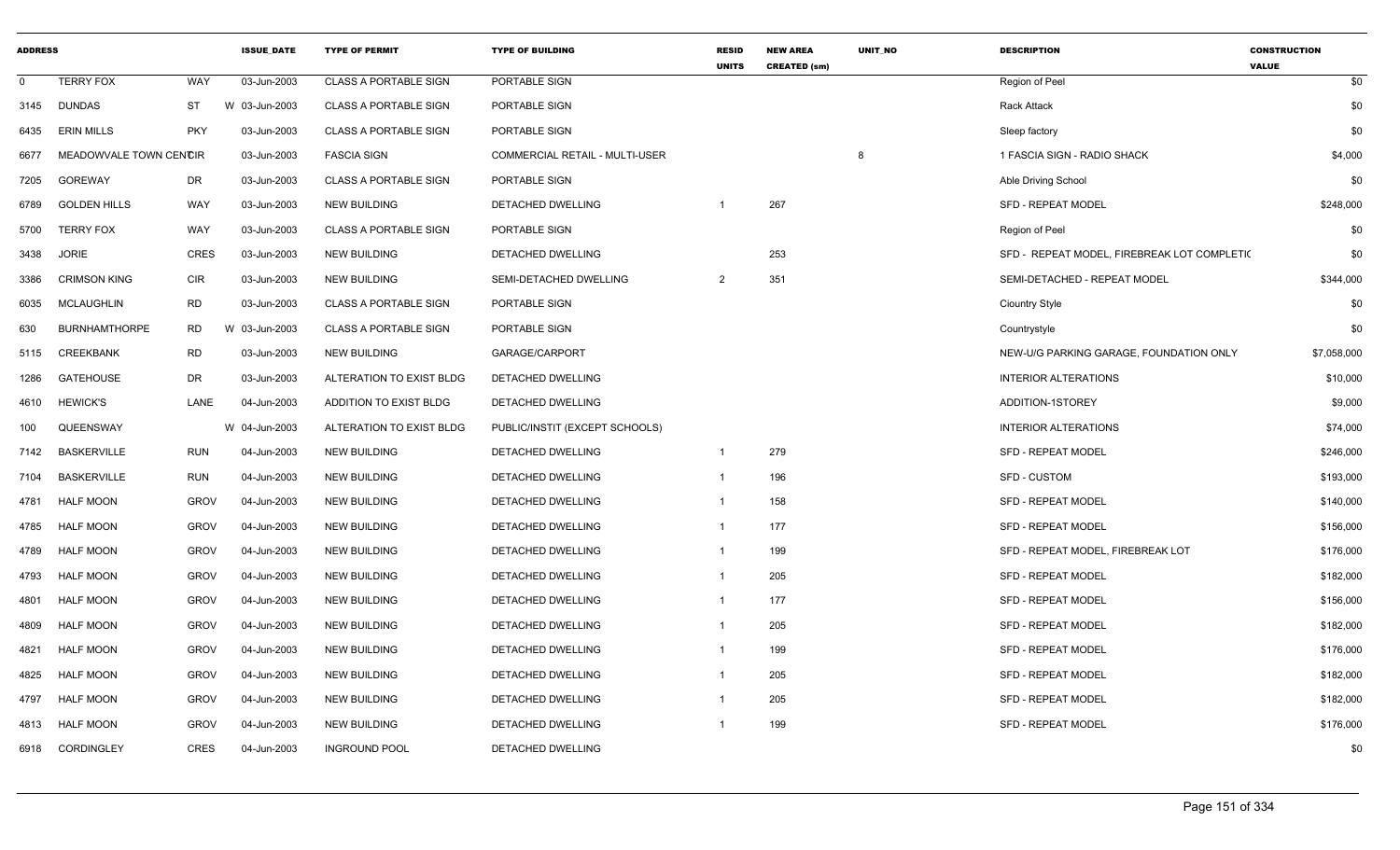| <b>ADDRESS</b> |                          |                 | <b>ISSUE DATE</b>  | <b>TYPE OF PERMIT</b>        | <b>TYPE OF BUILDING</b>        | <b>RESID</b><br><b>UNITS</b> | <b>NEW AREA</b><br><b>CREATED (sm)</b> | UNIT NO | <b>DESCRIPTION</b>                                | <b>CONSTRUCTION</b><br><b>VALUE</b> |           |
|----------------|--------------------------|-----------------|--------------------|------------------------------|--------------------------------|------------------------------|----------------------------------------|---------|---------------------------------------------------|-------------------------------------|-----------|
| 830            | PAISLEY                  |                 | BLVD W 04-Jun-2003 | ADDITION AND ALTER           | <b>CITY</b>                    |                              | 2,528                                  |         | ADDITION/ALTERATIONS - HURON PARK COMMUNIT        | \$3,428,000                         |           |
| 657            | SAVOY                    | <b>CRES</b>     | 04-Jun-2003        | <b>INGROUND POOL</b>         | DETACHED DWELLING              |                              |                                        |         |                                                   |                                     | \$31,000  |
| 570            | <b>MATHESON</b>          | BLVD<br>E.      | 04-Jun-2003        | ALTERATION TO EXIST BLDG     | MULTI-TENANT INDUSTRIAL        |                              |                                        | 8       | INTERIOR OFFICE TO EXISTING BUILDING              |                                     | \$5,000   |
| 5787           | <b>TURNEY</b>            | <b>DR</b>       | 04-Jun-2003        | ADDITION TO EXIST BLDG       | DETACHED DWELLING              |                              |                                        |         | ADDITION-PORCH/COLD CELLAR                        |                                     | \$2,000   |
| 3727           | QUEENSTON                | DR              | 04-Jun-2003        | ALTERATION TO EXIST BLDG     | DETACHED DWELLING              |                              |                                        |         | ALTERATIONS-REMOVE BEARING PARTITION & INST       |                                     | \$1,000   |
| 620            | <b>BLOOR</b>             | <b>ST</b>       | 04-Jun-2003        | ALTERATION TO EXIST BLDG     | COMMERCIAL RETAIL - MULTI-USER |                              |                                        |         | BREW-ON-PREMISES                                  |                                     | \$33,000  |
| 5099           | <b>CREEKBANK</b>         | <b>RD</b>       | 04-Jun-2003        | ELECTROMAG LOCK DEVICE       | COMMERCIAL OFFICE- SINGLE USER |                              |                                        |         | MAGLOCKS-8                                        |                                     | \$60,000  |
| 6500           | KITIMAT                  | <b>RD</b>       | 04-Jun-2003        | ELECTROMAG LOCK DEVICE       | <b>INDUSTRIAL - OTHER</b>      |                              |                                        |         | MAGLOCK-5                                         |                                     | \$40,000  |
| 722            | <b>BYNGMOUNT</b>         | AVE             | 04-Jun-2003        | <b>NEW BUILDING</b>          | GARAGE/CARPORT                 |                              |                                        |         | NEW-GARAGE DETACHED                               |                                     | \$42,000  |
| 1361           | <b>LOCHLIN</b>           | TR              | 04-Jun-2003        | <b>INGROUND POOL</b>         | DETACHED DWELLING              |                              |                                        |         |                                                   |                                     | \$0       |
| 286            | <b>DAPHNE</b>            | AVE             | 04-Jun-2003        | <b>INGROUND POOL</b>         | DETACHED DWELLING              |                              |                                        |         |                                                   |                                     | \$0       |
| 7034           | <b>GRAYDON</b>           | <b>CRT</b>      | 04-Jun-2003        | ABOVE GROUND POOL            | DETACHED DWELLING              |                              |                                        |         |                                                   |                                     | \$0       |
| 604            | <b>GLADWYNE</b>          | CRT             | 04-Jun-2003        | <b>INGROUND POOL</b>         | DETACHED DWELLING              |                              |                                        |         |                                                   |                                     | \$0       |
| 3620           | WATERFALL                | <b>CRES</b>     | 04-Jun-2003        | OTHER POOL                   | DETACHED DWELLING              |                              |                                        |         |                                                   |                                     | \$0       |
| 54             | <b>JOYMAR</b>            | DR              | 04-Jun-2003        | <b>INGROUND POOL</b>         | DETACHED DWELLING              |                              |                                        |         |                                                   |                                     | \$0       |
| 659            | MEADOW WOOD              | <b>RD</b>       | 04-Jun-2003        | <b>INGROUND POOL</b>         | DETACHED DWELLING              |                              |                                        |         |                                                   |                                     | \$0       |
| 586            | <b>GLADWYNE</b>          | CRT             | 04-Jun-2003        | <b>INGROUND POOL</b>         | DETACHED DWELLING              |                              |                                        |         |                                                   |                                     | \$0       |
| 925            | <b>RATHBURN</b>          | RD<br>E.        | 04-Jun-2003        | <b>CLASS A PORTABLE SIGN</b> | PORTABLE SIGN                  |                              |                                        |         | Molinaro's Restaurant (On Rathburn)               |                                     | \$0       |
| 2555           | <b>ERIN CENTRE</b>       | <b>BLVD</b>     | 04-Jun-2003        | <b>CLASS A PORTABLE SIGN</b> | PORTABLE SIGN                  |                              |                                        |         | Erin Mills Florist (On Erin Mills Parkway)        |                                     | \$0       |
| 600            | <b>BURNHAMTHORPE</b>     | <b>RD</b>       | W 04-Jun-2003      | <b>CLASS A PORTABLE SIGN</b> | PORTABLE SIGN                  |                              |                                        |         | Scissors touch                                    |                                     | \$0       |
| 6400           | <b>MILLCREEK</b>         | <b>DR</b>       | 04-Jun-2003        | <b>CLASS A PORTABLE SIGN</b> | PORTABLE SIGN                  |                              |                                        |         | Rebel Bros. (On Erin Mills Parkway)               |                                     | \$0       |
| 0              | <b>WINSTON CHURCHILL</b> | <b>BLVD</b>     | 04-Jun-2003        | <b>CLASS A PORTABLE SIGN</b> | PORTABLE SIGN                  |                              |                                        |         | Community Christian Reformed Church of Meadowvale |                                     | \$0       |
| 3965           | <b>THOMAS</b>            | <b>ST</b>       | 04-Jun-2003        | <b>NEW BUILDING</b>          | COMMERCIAL RETAIL-SINGLE USER  |                              | 273                                    |         | NEW - CONVENIENCE STORE W/GAS STATION, 7-EL       |                                     | \$388,000 |
| 1750           | <b>BLOOR</b>             | <b>ST</b>       | 04-Jun-2003        | ALTERATION TO EXIST BLDG     | GARAGE/CARPORT                 |                              |                                        |         | ALTERATIONS-UNDERGROUND GARAGE LOCALIZEI          |                                     | \$50,000  |
| 3144           | <b>HIGH SPRINGS</b>      | CRES            | 04-Jun-2003        | <b>INGROUND POOL</b>         | DETACHED DWELLING              |                              |                                        |         |                                                   |                                     | \$0       |
| 1119           | <b>DERRY</b>             | <b>RD</b><br>E. | 04-Jun-2003        | <b>CLASS A PORTABLE SIGN</b> | PORTABLE SIGN                  |                              |                                        |         | <b>Golf Clearance Warehouse</b>                   |                                     | \$0       |
| 1830           | SOUTH SHERIDAN           | WAY             | 04-Jun-2003        | OTHER                        | DETACHED DWELLING              |                              |                                        |         | <b>SEWER CONVERSION</b>                           |                                     | \$2,000   |
|                | 1239 STAVEBANK           | <b>RD</b>       | 04-Jun-2003        | ALTERATION TO EXIST BLDG     | DETACHED DWELLING              |                              |                                        |         | PLUMBING ONLY                                     |                                     | \$8,000   |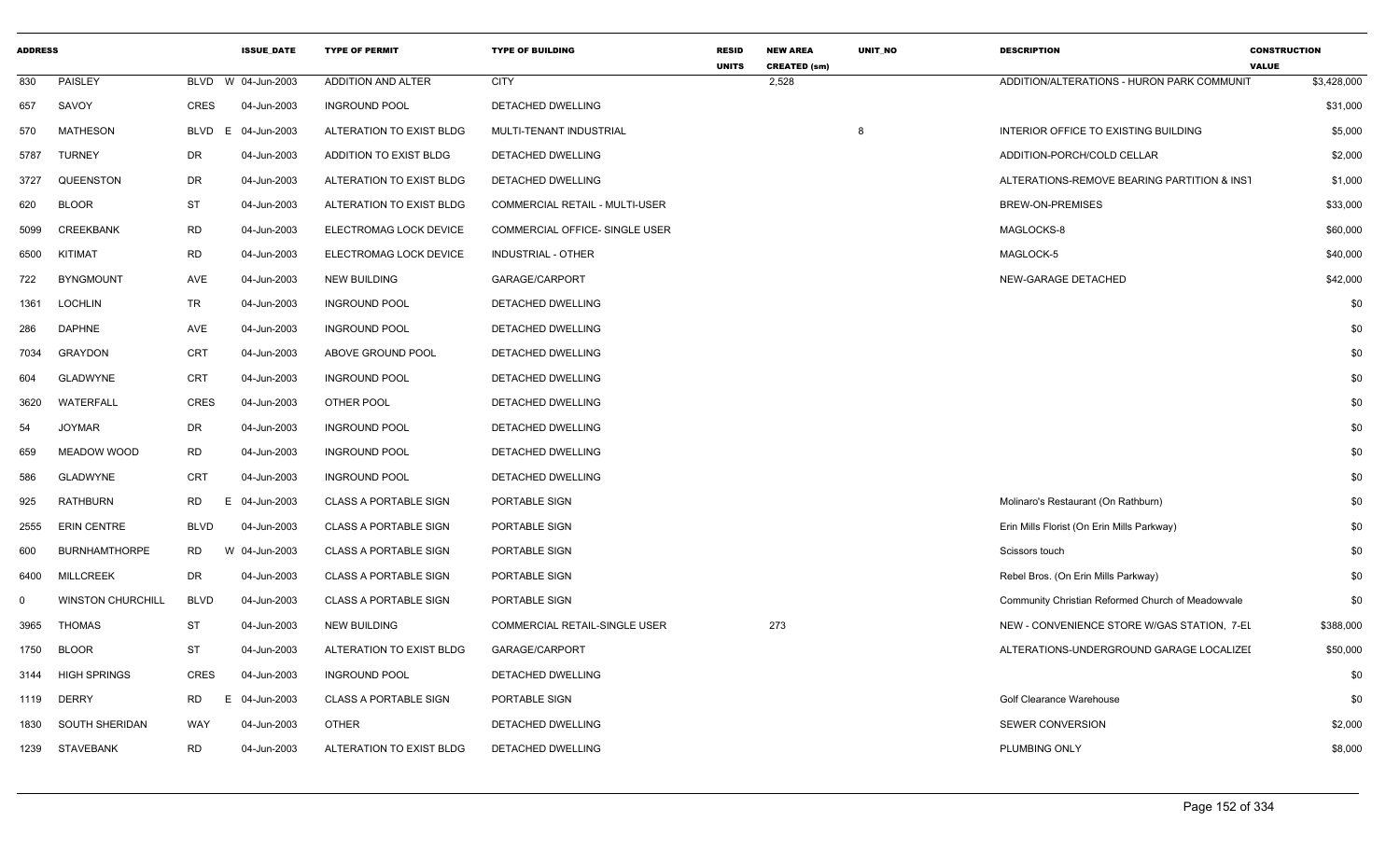| <b>ADDRESS</b> |                        |             | <b>ISSUE DATE</b> | <b>TYPE OF PERMIT</b>        | <b>TYPE OF BUILDING</b>        | <b>RESID</b><br><b>UNITS</b> | <b>NEW AREA</b><br><b>CREATED (sm)</b> | <b>UNIT NO</b> | <b>DESCRIPTION</b>                                | <b>CONSTRUCTION</b><br><b>VALUE</b> |
|----------------|------------------------|-------------|-------------------|------------------------------|--------------------------------|------------------------------|----------------------------------------|----------------|---------------------------------------------------|-------------------------------------|
| 1550           | SOUTH GATEWAY          | <b>RD</b>   | 04-Jun-2003       | ALTERATION TO EXIST BLDG     | <b>COMMERCIAL - OTHER</b>      |                              |                                        | 333, 335       | PROFESSIONAL OFFICE                               | \$16,000                            |
| 0              | <b>ERIN MILLS</b>      | <b>PKY</b>  | 04-Jun-2003       | <b>CLASS A PORTABLE SIGN</b> | PORTABLE SIGN                  |                              |                                        |                | Community Christian Reformed Church of Meadowvale | \$0                                 |
| 4805           | <b>HALF MOON</b>       | <b>GROV</b> | 04-Jun-2003       | <b>NEW BUILDING</b>          | DETACHED DWELLING              | -1                           | 199                                    |                | <b>SFD - REPEAT MODEL</b>                         | \$176,000                           |
| 4817           | <b>HALF MOON</b>       | <b>GROV</b> | 04-Jun-2003       | <b>NEW BUILDING</b>          | <b>DETACHED DWELLING</b>       | -1                           | 204                                    |                | SFD - REPEAT MODEL, 4-BEDROOM, FIREBREAK LO       | \$181,000                           |
| 5935           | <b>MAVIS</b>           | <b>RD</b>   | 04-Jun-2003       | <b>CLASS A PORTABLE SIGN</b> | PORTABLE SIGN                  |                              |                                        |                | <b>International Clothing</b>                     | \$0                                 |
| 989            | <b>DERRY</b>           | <b>RD</b>   | E 04-Jun-2003     | <b>CLASS A PORTABLE SIGN</b> | PORTABLE SIGN                  |                              |                                        |                | Derry and Tomken Business Centre (on Derry)       | \$0                                 |
| 3610           | <b>SOUTHWICK</b>       | <b>ST</b>   | 04-Jun-2003       | <b>NEW BUILDING</b>          | SEMI-DETACHED DWELLING         |                              |                                        |                | SEMI DETACHED - REPEAT MODEL, FIREBREAK LOT       | \$0                                 |
| 4960           | SOUTHAMPTON            | DR          | 04-Jun-2003       | <b>NEW BUILDING</b>          | SEMI-DETACHED DWELLING         |                              |                                        |                | SEMI-DETACHED - REPEAT MODEL - FIREBREAK LO       | \$0                                 |
| $\mathbf 0$    | <b>DUNDAS</b>          | <b>ST</b>   | W<br>04-Jun-2003  | <b>CLASS A PORTABLE SIGN</b> | PORTABLE SIGN                  |                              |                                        |                | Erindale Bible church                             | \$0                                 |
| 3981           | <b>WOODCHUCK</b>       | LANE        | 05-Jun-2003       | <b>NEW BUILDING</b>          | <b>DETACHED DWELLING</b>       | -1                           | 448                                    |                | <b>SFD - CUSTOM</b>                               | \$590,000                           |
| 6747           | CAMPOBELLO             | <b>RD</b>   | 05-Jun-2003       | <b>FASCIA SIGN</b>           | SINGLE TENANT INDUSTRIAL       |                              |                                        |                | 2 FASCIA SIGNS - ICYNENE                          | \$10,000                            |
| 3890           | <b>PARTITION</b>       | <b>RD</b>   | 05-Jun-2003       | <b>NEW BUILDING</b>          | DETACHED DWELLING              | $\mathbf{1}$                 | 228                                    |                | SFD - NEW MODEL                                   | \$224,000                           |
| 3985           | PASSWAY                | <b>RD</b>   | 05-Jun-2003       | <b>NEW BUILDING</b>          | DETACHED DWELLING              | $\mathbf{1}$                 | 269                                    |                | <b>SFD - NEW MODEL</b>                            | \$264,000                           |
| 3977           | PASSWAY                | <b>RD</b>   | 05-Jun-2003       | NEW BUILDING                 | DETACHED DWELLING              | -1                           | 233                                    |                | <b>SFD - NEW MODEL</b>                            | \$228,000                           |
| 3965           | PASSWAY                | <b>RD</b>   | 05-Jun-2003       | <b>NEW BUILDING</b>          | DETACHED DWELLING              | $\overline{1}$               | 269                                    |                | SFD - REPEAT MODEL                                | \$264,000                           |
| 3949           | PASSWAY                | <b>RD</b>   | 05-Jun-2003       | <b>NEW BUILDING</b>          | <b>DETACHED DWELLING</b>       | $\overline{1}$               | 269                                    |                | <b>SFD - REPEAT MODEL</b>                         | \$264,000                           |
| 7350           | <b>BREAD FRUIT</b>     | LANE        | 05-Jun-2003       | <b>NEW BUILDING</b>          | DETACHED DWELLING              | $\mathbf{1}$                 | 230                                    |                | <b>SFD - REPEAT MODEL</b>                         | \$224,000                           |
| 3851           | <b>PARTITION</b>       | <b>RD</b>   | 05-Jun-2003       | <b>NEW BUILDING</b>          | SEMI-DETACHED DWELLING         | $\overline{2}$               | 313                                    |                | SEMI-DETACHED - NEW MODEL                         | \$307,000                           |
| 3841           | <b>PARTITION</b>       | <b>RD</b>   | 05-Jun-2003       | <b>NEW BUILDING</b>          | SEMI-DETACHED DWELLING         | $\overline{2}$               | 286                                    |                | SEMI-DETACHED - NEW MODEL                         | \$281,000                           |
| 3657           | <b>JORIE</b>           | <b>CRES</b> | 05-Jun-2003       | <b>NEW BUILDING</b>          | <b>DETACHED DWELLING</b>       | $\mathbf{1}$                 | 180                                    |                | <b>SFD - REPEAT MODEL</b>                         | \$159,000                           |
| 3969           | PASSWAY                | RD          | 05-Jun-2003       | <b>NEW BUILDING</b>          | DETACHED DWELLING              | $\mathbf{1}$                 | 246                                    |                | SFD - REPEAT MODEL, FIREBREAK LOT                 | \$241,000                           |
| 3953           | PASSWAY                | <b>RD</b>   | 05-Jun-2003       | <b>NEW BUILDING</b>          | DETACHED DWELLING              | $\mathbf{1}$                 | 233                                    |                | <b>SFD - REPEAT MODEL</b>                         | \$228,000                           |
| 3458           | <b>JORIE</b>           | <b>CRES</b> | 05-Jun-2003       | <b>NEW BUILDING</b>          | DETACHED DWELLING              | $\mathbf{1}$                 | 171                                    |                | <b>SFD - REPEAT MODEL</b>                         | \$152,000                           |
| 200            | <b>QUEEN</b>           | ST          | S<br>05-Jun-2003  | <b>FASCIA SIGN</b>           | COMMERCIAL RETAIL - MULTI-USER |                              |                                        | $1 - 2$        | 2 FASCIA SIGNS - GIORGIO'S RESTORANTE             | \$4,000                             |
| 1315           | <b>INUIT</b>           | <b>TR</b>   | 05-Jun-2003       | ABOVE GROUND POOL            | SEMI-DETACHED DWELLING         |                              |                                        |                |                                                   | \$0                                 |
| 112            | LAKESHORE              | <b>RD</b>   | E 05-Jun-2003     | ALTERATION TO EXIST BLDG     | <b>COMMERCIAL - OTHER</b>      |                              |                                        | 2 FLR          | INTERIOR ALTERATIONS-MODEL SUITE                  | \$33,000                            |
| 5602           | <b>TENTH LINE WEST</b> |             | 05-Jun-2003       | ALTERATION TO EXIST BLDG     | COMMERCIAL RETAIL - MULTI-USER |                              |                                        | 117            | <b>TANNING SALON</b>                              | \$38,000                            |
| 975            | <b>PACIFIC</b>         | GATE        | 05-Jun-2003       | <b>FASCIA SIGN</b>           | MULTI-TENANT INDUSTRIAL        |                              |                                        | 6              | 1 FASCIA SIGN - STARGAZER                         | \$1,000                             |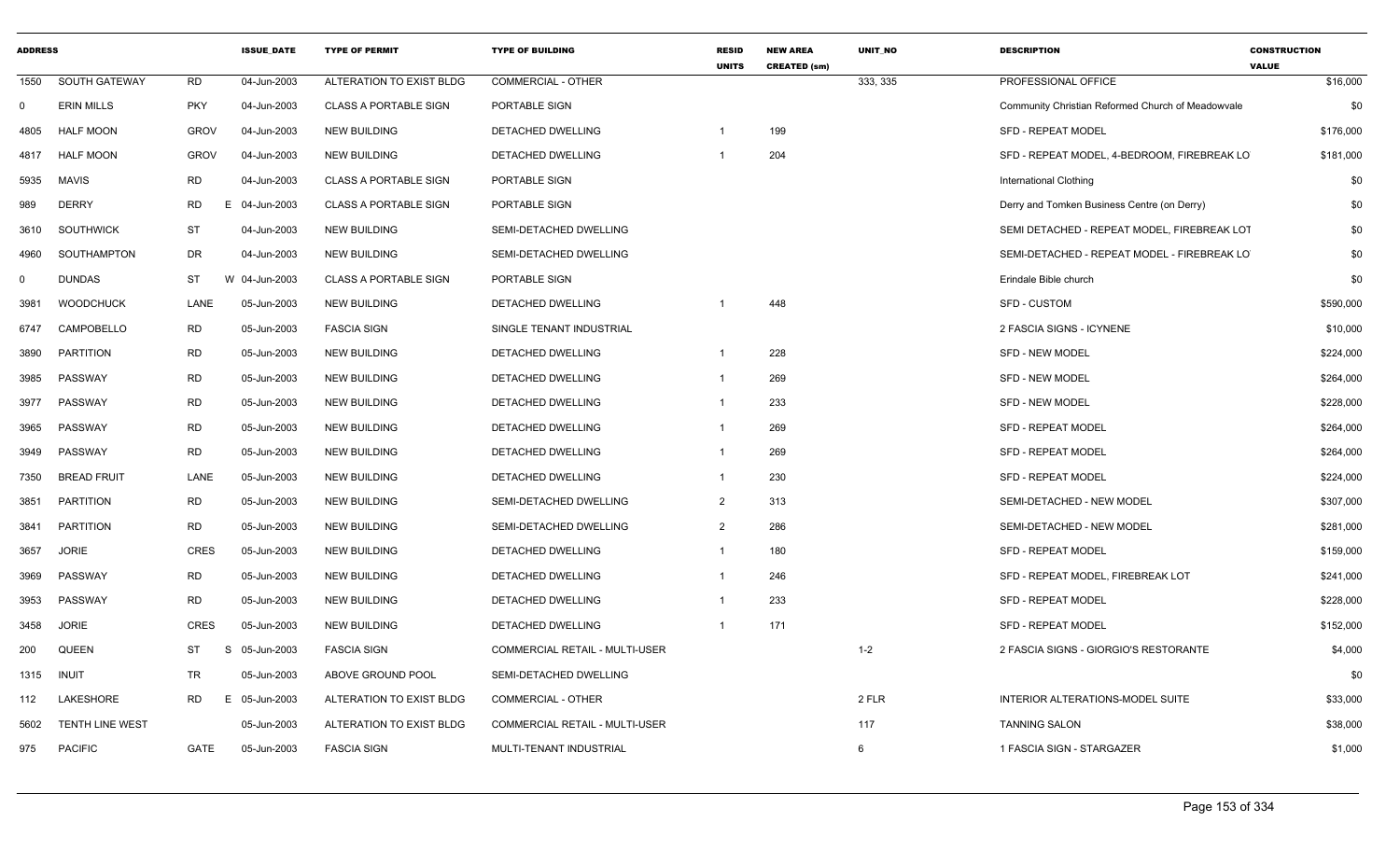| <b>ADDRESS</b> |                        |             | <b>ISSUE DATE</b> | <b>TYPE OF PERMIT</b>        | <b>TYPE OF BUILDING</b> | <b>RESID</b><br><b>UNITS</b> | <b>NEW AREA</b><br><b>CREATED (sm)</b> | UNIT_NO | <b>DESCRIPTION</b>                              | <b>CONSTRUCTION</b><br><b>VALUE</b> |     |
|----------------|------------------------|-------------|-------------------|------------------------------|-------------------------|------------------------------|----------------------------------------|---------|-------------------------------------------------|-------------------------------------|-----|
| 5819           | <b>RIVERSIDE</b>       | PL          | 05-Jun-2003       | <b>INGROUND POOL</b>         | DETACHED DWELLING       |                              |                                        |         |                                                 |                                     | \$0 |
| 5500           | <b>ROSE CHERRY</b>     | PL          | 05-Jun-2003       | <b>FASCIA SIGN</b>           | <b>CITY</b>             |                              |                                        |         | 2 FASCIA SIGN - HERSHEY CENTRE                  | \$8,000                             |     |
| 6420           | <b>WESTERN SKIES</b>   | <b>WAY</b>  | 05-Jun-2003       | OTHER POOL                   | DETACHED DWELLING       |                              |                                        |         |                                                 |                                     | \$0 |
| 6204           | <b>TENTH LINE WEST</b> |             | 05-Jun-2003       | <b>INGROUND POOL</b>         | DETACHED DWELLING       |                              |                                        |         |                                                 |                                     | \$0 |
| 3362           | <b>EGLINTON</b>        | AVE         | W 05-Jun-2003     | <b>REVISIONS</b>             | STREET ROW DWELLING     |                              |                                        | #17     | HEATING REVISION - BLK 161 - UNIT #17 ONLY      |                                     | \$0 |
| 3380           | <b>EGLINTON</b>        | AVE         | W 05-Jun-2003     | <b>REVISIONS</b>             | STREET ROW DWELLING     |                              |                                        | 25,31   | HEATING REVISION - BLK 162 - UNIT #25 & 31 ONLY |                                     | \$0 |
| 7342           | <b>GLAMORGAN</b>       | WAY         | 05-Jun-2003       | <b>INGROUND POOL</b>         | DETACHED DWELLING       |                              |                                        |         |                                                 |                                     | \$0 |
| 989            | <b>DERRY</b>           | <b>RD</b>   | Е<br>05-Jun-2003  | <b>CLASS A PORTABLE SIGN</b> | PORTABLE SIGN           |                              |                                        |         | Derry and Tomken Business Centre (on Tomken)    |                                     | \$0 |
| 377            | <b>BURNHAMTHORPE</b>   | <b>RD</b>   | 05-Jun-2003<br>E. | <b>CLASS A PORTABLE SIGN</b> | PORTABLE SIGN           |                              |                                        |         | Meleca Jewellery (on Central Parkway)           |                                     | \$0 |
| 6539           | <b>MISSISSAUGA</b>     | <b>RD</b>   | 05-Jun-2003       | <b>CLASS A PORTABLE SIGN</b> | PORTABLE SIGN           |                              |                                        |         | ATG Communications Group - Telus                |                                     | \$0 |
| 100            | <b>CITY CENTRE</b>     | DR          | 05-Jun-2003       | <b>CLASS A PORTABLE SIGN</b> | PORTABLE SIGN           |                              |                                        |         | Square One (2 signs)                            |                                     | \$0 |
| 1325           | <b>EGLINTON</b>        | AVE         | E<br>05-Jun-2003  | <b>CLASS A PORTABLE SIGN</b> | PORTABLE SIGN           |                              |                                        |         | <b>Action Inventory</b>                         |                                     | \$0 |
| $\mathbf 0$    | <b>HURONTARIO</b>      | ST          | 05-Jun-2003       | <b>CLASS A PORTABLE SIGN</b> | PORTABLE SIGN           |                              |                                        |         | Region of Peel                                  |                                     | \$0 |
| $\mathbf 0$    | <b>MAVIS</b>           | <b>RD</b>   | 05-Jun-2003       | <b>CLASS A PORTABLE SIGN</b> | PORTABLE SIGN           |                              |                                        |         | Region of Peel                                  |                                     | \$0 |
| $\mathbf{0}$   | <b>CAWTHRA</b>         | <b>RD</b>   | 05-Jun-2003       | <b>CLASS A PORTABLE SIGN</b> | PORTABLE SIGN           |                              |                                        |         | Region of Peel                                  |                                     | \$0 |
| $\mathbf 0$    | <b>BURNHAMTHORPE</b>   | <b>RD</b>   | W 05-Jun-2003     | <b>CLASS A PORTABLE SIGN</b> | PORTABLE SIGN           |                              |                                        |         | Region of Peel                                  |                                     | \$0 |
| $\mathbf 0$    | LAKESHORE              | RD          | Е<br>05-Jun-2003  | <b>CLASS A PORTABLE SIGN</b> | PORTABLE SIGN           |                              |                                        |         | Region of Peel                                  |                                     | \$0 |
| $\mathbf 0$    | <b>EGLINTON</b>        | AVE         | W 05-Jun-2003     | <b>CLASS A PORTABLE SIGN</b> | PORTABLE SIGN           |                              |                                        |         | Region of Peel                                  |                                     | \$0 |
| $\mathbf 0$    | <b>TOMKEN</b>          | <b>RD</b>   | 05-Jun-2003       | <b>CLASS A PORTABLE SIGN</b> | PORTABLE SIGN           |                              |                                        |         | Region of Peel                                  |                                     | \$0 |
| $\mathbf 0$    | <b>DIXIE</b>           | <b>RD</b>   | 05-Jun-2003       | <b>CLASS A PORTABLE SIGN</b> | PORTABLE SIGN           |                              |                                        |         | Region of Peel                                  |                                     | \$0 |
| $\mathbf{0}$   | <b>DERRY</b>           | <b>RD</b>   | W 05-Jun-2003     | <b>CLASS A PORTABLE SIGN</b> | PORTABLE SIGN           |                              |                                        |         | Region of Peel                                  |                                     | \$0 |
| $\mathbf 0$    | QUEENSWAY              |             | W 05-Jun-2003     | <b>CLASS A PORTABLE SIGN</b> | PORTABLE SIGN           |                              |                                        |         | Region of Peel                                  |                                     | \$0 |
| $\mathbf 0$    | <b>TORBRAM</b>         | <b>RD</b>   | 05-Jun-2003       | <b>CLASS A PORTABLE SIGN</b> | PORTABLE SIGN           |                              |                                        |         | Region of Peel                                  |                                     | \$0 |
| $\mathbf 0$    | QUEENSWAY              |             | E 05-Jun-2003     | <b>CLASS A PORTABLE SIGN</b> | PORTABLE SIGN           |                              |                                        |         | Region of Peel                                  |                                     | \$0 |
| $\mathbf 0$    | <b>ERIN MILLS</b>      | <b>PKY</b>  | 05-Jun-2003       | <b>CLASS A PORTABLE SIGN</b> | PORTABLE SIGN           |                              |                                        |         | Region of Peel                                  |                                     | \$0 |
| $\mathbf 0$    | <b>MATHESON</b>        | <b>BLVD</b> | E.<br>05-Jun-2003 | <b>CLASS A PORTABLE SIGN</b> | PORTABLE SIGN           |                              |                                        |         | Rgion of Peel                                   |                                     | \$0 |
| $\mathbf 0$    | SOUTH SHERIDAN         | WAY         | 05-Jun-2003       | <b>CLASS A PORTABLE SIGN</b> | PORTABLE SIGN           |                              |                                        |         | Region of Peel                                  |                                     | \$0 |
| 730            | <b>MATHESON</b>        | BLVD        | W 05-Jun-2003     | <b>CLASS A PORTABLE SIGN</b> | PORTABLE SIGN           |                              |                                        |         | Outback (on Matheson)                           |                                     | \$0 |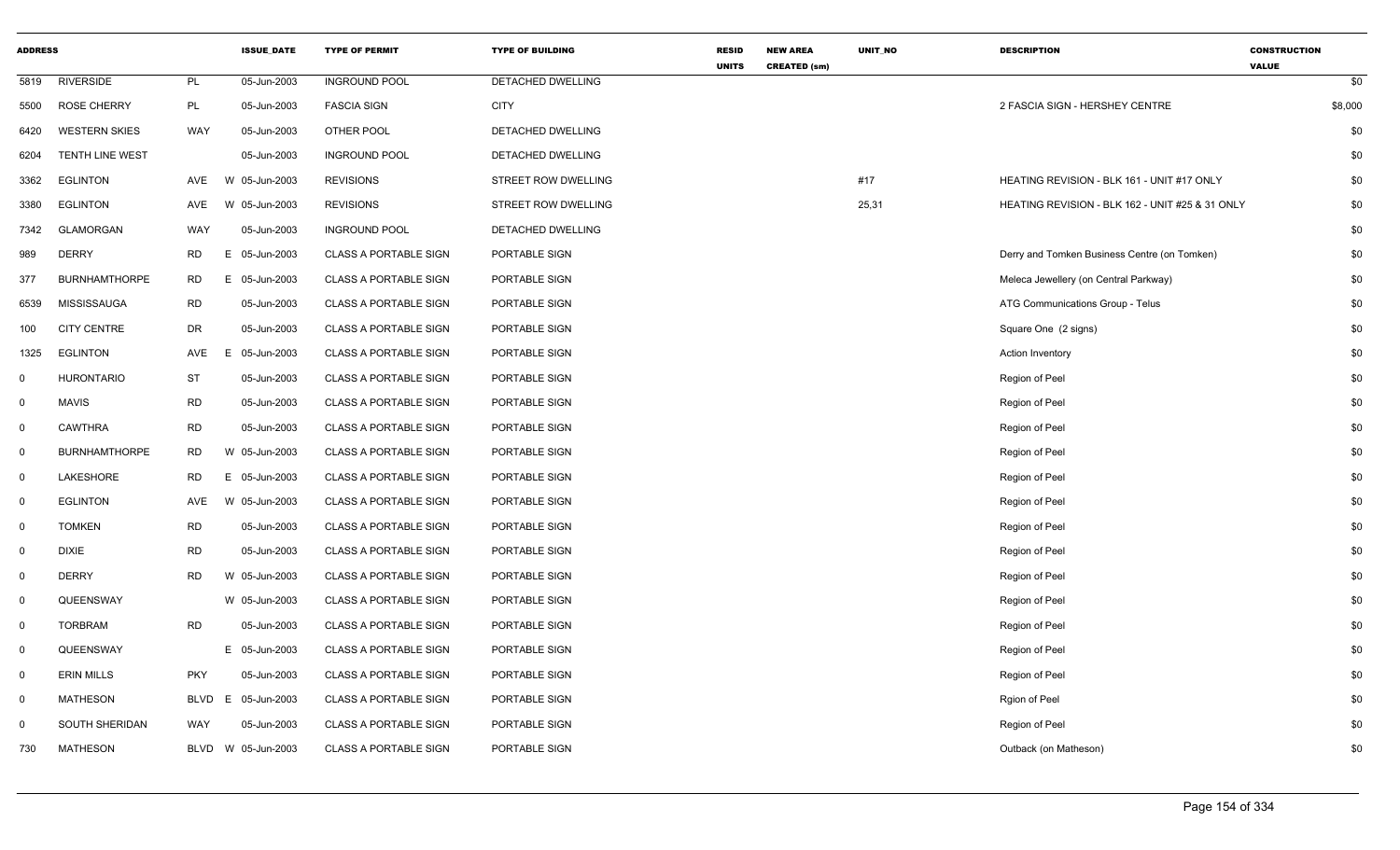| <b>ADDRESS</b> |                     |            | <b>ISSUE DATE</b> | <b>TYPE OF PERMIT</b>        | <b>TYPE OF BUILDING</b>               | <b>RESID</b><br><b>UNITS</b> | <b>NEW AREA</b><br><b>CREATED (sm)</b> | UNIT_NO | <b>DESCRIPTION</b>                           | <b>CONSTRUCTION</b><br><b>VALUE</b> |
|----------------|---------------------|------------|-------------------|------------------------------|---------------------------------------|------------------------------|----------------------------------------|---------|----------------------------------------------|-------------------------------------|
| 3495           | LAIRD               | <b>RD</b>  | 05-Jun-2003       | <b>CLASS A PORTABLE SIGN</b> | PORTABLE SIGN                         |                              |                                        |         | Pyramid leisure services                     | \$0                                 |
| 892            | <b>ATWATER</b>      | AVE        | 05-Jun-2003       | <b>DEMOLITION</b>            | DETACHED DWELLING                     | $\overline{1}$               |                                        |         | <b>SFD - DEMOLITION</b>                      | \$8,000                             |
| 765            | <b>BRITANNIA</b>    | <b>RD</b>  | W 05-Jun-2003     | <b>CLASS A PORTABLE SIGN</b> | PORTABLE SIGN                         |                              |                                        |         | Maytag Store (on mavis)                      | \$0                                 |
| 3871           | <b>PARTITION</b>    | <b>RD</b>  | 05-Jun-2003       | <b>NEW BUILDING</b>          | SEMI-DETACHED DWELLING                | $\overline{2}$               | 340                                    |         | SEMI-DETACHED - NEW MODEL                    | \$334,000                           |
| 3865           | <b>PARTITION</b>    | <b>RD</b>  | 05-Jun-2003       | <b>NEW BUILDING</b>          | SEMI-DETACHED DWELLING                | $\overline{2}$               | 263                                    |         | SEMI-DETACHED - NEW MODEL                    | \$258,000                           |
| 3847           | <b>PARTITION</b>    | <b>RD</b>  | 05-Jun-2003       | <b>NEW BUILDING</b>          | SEMI-DETACHED DWELLING                | $\overline{2}$               | 304                                    |         | SEMI-DETACHED - NEW MODEL, FIREBREAK LOT     | \$299,000                           |
| 3981           | PASSWAY             | <b>RD</b>  | 05-Jun-2003       | <b>NEW BUILDING</b>          | DETACHED DWELLING                     | $\mathbf{1}$                 | 246                                    |         | <b>SFD - NEW MODEL</b>                       | \$241,000                           |
| 3973           | PASSWAY             | <b>RD</b>  | 05-Jun-2003       | <b>NEW BUILDING</b>          | DETACHED DWELLING                     | -1                           | 269                                    |         | <b>SFD - REPEAT MODEL</b>                    | \$264,000                           |
| 3961           | PASSWAY             | <b>RD</b>  | 05-Jun-2003       | <b>NEW BUILDING</b>          | <b>DETACHED DWELLING</b>              | $\mathbf 1$                  | 246                                    |         | <b>SFD - REPEAT MODEL</b>                    | \$241,000                           |
| 3957           | PASSWAY             | <b>RD</b>  | 05-Jun-2003       | <b>NEW BUILDING</b>          | DETACHED DWELLING                     | -1                           | 269                                    |         | <b>SFD - REPEAT MODEL</b>                    | \$264,000                           |
| 638            | <b>ATOKA</b>        | DR         | 06-Jun-2003       | ADDITION TO EXIST BLDG       | DETACHED DWELLING                     |                              |                                        |         | ADDITION - FRONT ENTRANCE/PORCH              | \$15,000                            |
| 5700           | <b>EXPLORER</b>     | <b>DR</b>  | 06-Jun-2003       | <b>PYLON SIGN</b>            | <b>COMMERCIAL OFFICE- SINGLE USER</b> |                              |                                        |         | TWO (2) DOUBLE SIDED GROUND SIGN - VARIOUS   | \$25,000                            |
| 5255           | <b>ORBITOR</b>      | <b>DR</b>  | 06-Jun-2003       | <b>PYLON SIGN</b>            | <b>COMMERCIAL OFFICE- SINGLE USER</b> |                              |                                        |         | ONE (1) DOUBLE SIDED GROUND SIGN - VARIOUS T | \$13,000                            |
| 4720           | <b>JAMES AUSTIN</b> | DR         | 06-Jun-2003       | <b>NEW BUILDING</b>          | <b>STREET ROW DWELLING</b>            | 8                            | 1,283                                  | #A-H    | STREET ROW DWELLING - BLK 286 (8 UNITS)      | \$1,258,000                         |
| 4820           | <b>JAMES AUSTIN</b> | <b>DR</b>  | 06-Jun-2003       | <b>NEW BUILDING</b>          | STREET ROW DWELLING                   | 9                            | 1,387                                  | #A-I    | STREET ROW DWELLING - BLK 290 (9 UNITS)      | \$1,360,000                         |
| 4846           | <b>JAMES AUSTIN</b> | <b>DR</b>  | 06-Jun-2003       | NEW BUILDING                 | STREET ROW DWELLING                   | 10                           | 1,535                                  | #A-J    | STREET ROW DWELLING - BLK 291 (10 UNITS)     | \$1,505,000                         |
| 4939           | <b>JAMES AUSTIN</b> | DR         | 06-Jun-2003       | <b>NEW BUILDING</b>          | <b>STREET ROW DWELLING</b>            | 6                            | 967                                    | #A-F    | STREET ROW DWELLING - BLK 298 (6 UNITS)      | \$948,000                           |
| 4873           | <b>VIENNA</b>       | <b>CRT</b> | 06-Jun-2003       | <b>NEW BUILDING</b>          | STREET ROW DWELLING                   | 6                            | 967                                    | #A-F    | STREET ROW DWELLING - BLK 302 (6 UNITS)      | \$948,000                           |
| 1003           | PELHAM              | AVE        | 06-Jun-2003       | <b>REVISIONS</b>             | DETACHED DWELLING                     |                              | 165                                    |         | REVISION-FLOOR PLAN/WALKOUT                  | \$0                                 |
| 4920           | <b>JAMES AUSTIN</b> | DR         | 06-Jun-2003       | <b>NEW BUILDING</b>          | STREET ROW DWELLING                   | 10                           | 1,520                                  | #A-J    | STREET ROW DWELLING - BLK 294 (10 UNITS)     | \$1,490,000                         |
| 920            | <b>OLD DERRY</b>    | <b>RD</b>  | 06-Jun-2003       | <b>NEW BUILDING</b>          | DETACHED DWELLING                     | $\mathbf{1}$                 | 503                                    |         | SFD-CUSTOM                                   | \$623,000                           |
| 3055           | <b>ARTESIAN</b>     | DR         | 06-Jun-2003       | <b>NEW BUILDING</b>          | DETACHED DWELLING                     | -1                           | 162                                    |         | <b>SFD - CUSTOM</b>                          | \$159,000                           |
| 3859           | <b>PARTITION</b>    | <b>RD</b>  | 06-Jun-2003       | <b>NEW BUILDING</b>          | SEMI-DETACHED DWELLING                | $\overline{2}$               | 340                                    |         | SEMI-DETACHED - REPEAT MODEL                 | \$334,000                           |
| 3691           | <b>PARTITION</b>    | <b>RD</b>  | 06-Jun-2003       | <b>NEW BUILDING</b>          | SEMI-DETACHED DWELLING                | $\overline{2}$               | 287                                    |         | SEMI-DETACHED - REPEAT MODEL                 | \$281,000                           |
| 3673           | <b>PARTITION</b>    | <b>RD</b>  | 06-Jun-2003       | <b>NEW BUILDING</b>          | SEMI-DETACHED DWELLING                | $\overline{2}$               | 286                                    |         | SEMI-DETACHED - REPEAT MODEL                 | \$281,000                           |
| 3667           | <b>PARTITION</b>    | <b>RD</b>  | 06-Jun-2003       | <b>NEW BUILDING</b>          | SEMI-DETACHED DWELLING                | $\overline{2}$               | 340                                    |         | SEMI-DETACHED - REPEAT MODEL                 | \$334,000                           |
| 3677           | <b>PARTITION</b>    | <b>RD</b>  | 06-Jun-2003       | <b>NEW BUILDING</b>          | SEMI-DETACHED DWELLING                | $\overline{2}$               | 340                                    |         | SEMI-DETACHED - REPEAT MODEL - FIREBREAK LO  | \$334,000                           |
| 3703           | PARTITION           | <b>RD</b>  | 06-Jun-2003       | <b>NEW BUILDING</b>          | SEMI-DETACHED DWELLING                | $\overline{2}$               | 263                                    |         | SEMI-DETACHED - REPEAT MODEL                 | \$258,000                           |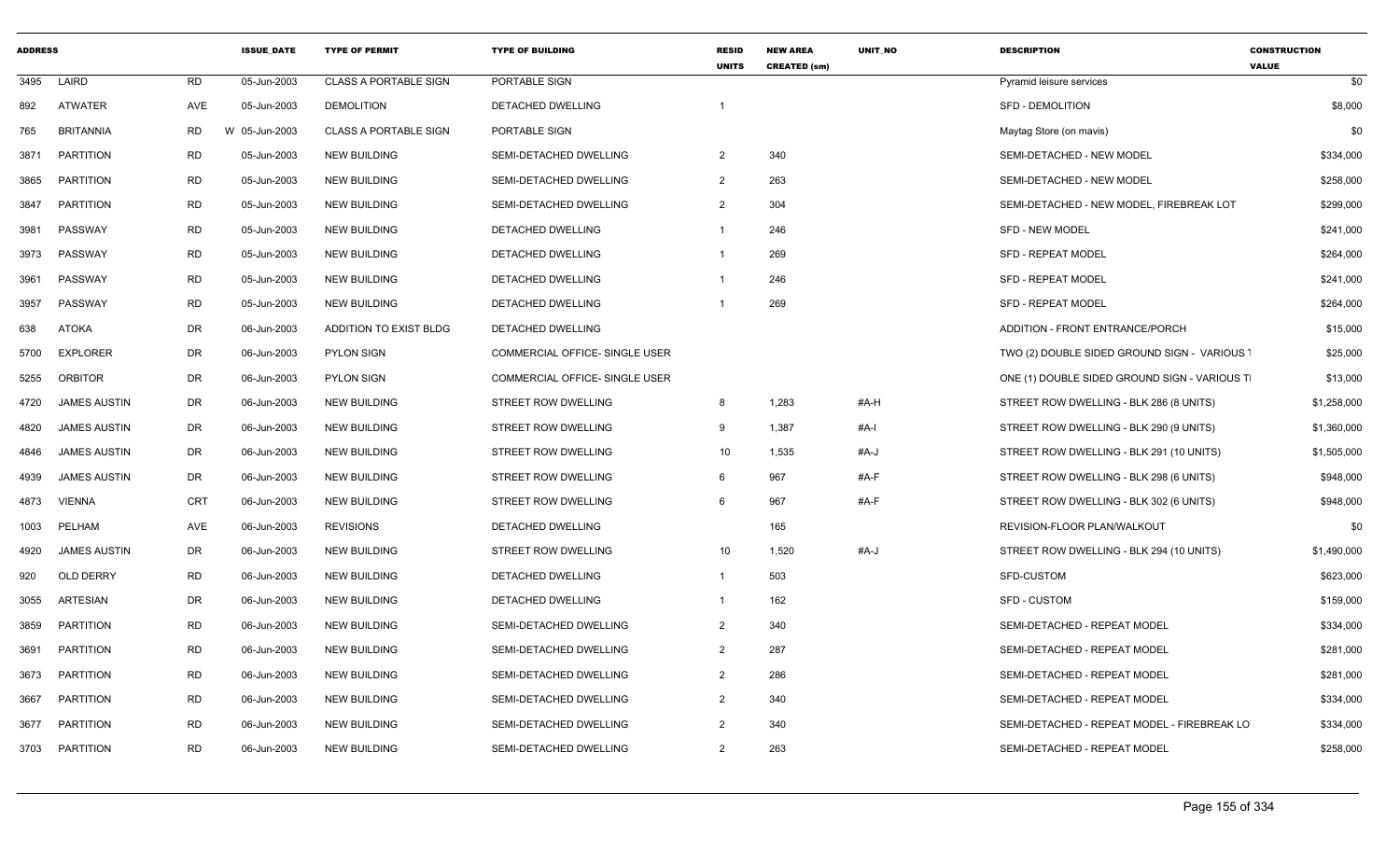| <b>ADDRESS</b> |                   |             | <b>ISSUE_DATE</b> | <b>TYPE OF PERMIT</b>    | <b>TYPE OF BUILDING</b>               | <b>RESID</b><br><b>UNITS</b> | <b>NEW AREA</b><br><b>CREATED (sm)</b> | UNIT_NO | <b>DESCRIPTION</b>                             | <b>CONSTRUCTION</b><br><b>VALUE</b> |
|----------------|-------------------|-------------|-------------------|--------------------------|---------------------------------------|------------------------------|----------------------------------------|---------|------------------------------------------------|-------------------------------------|
| 3900           | <b>GRAND PARK</b> | DR          | 06-Jun-2003       | <b>NEW BUILDING</b>      | <b>COMMERCIAL RETAIL - MULTI-USER</b> |                              | 4,340                                  | BLD-E   | NEW - COMMERCIAL MULTI-TENANT SPEC, TENANT     | \$3,503,000                         |
| 3643           | STONECUTTER       | <b>CRES</b> | 06-Jun-2003       | <b>NEW BUILDING</b>      | DETACHED DWELLING                     |                              | 234                                    |         | SFD - REPEAT MODEL, FIREBREAK LOT - FOUNDATI   | \$230,000                           |
| 3443           | WOLFEDALE         | <b>RD</b>   | 06-Jun-2003       | ALTERATION TO EXIST BLDG | MULTI-TENANT INDUSTRIAL               |                              |                                        |         | ALTERATIONS - DEMISING WALL ( MODEL SUITE )    | \$16,000                            |
| 4196           | WHEELWRIGHT       | CRES        | 06-Jun-2003       | ADDITION TO EXIST BLDG   | <b>DETACHED DWELLING</b>              |                              |                                        |         | <b>ADDITION</b>                                | \$20,000                            |
| 2160           | TORQUAY           | <b>MEWS</b> | 06-Jun-2003       | ADDITION AND ALTER       | <b>CITY</b>                           |                              |                                        |         | ADDN/ALTS-MEADOWVALE FOUR RINKS - FDN TO R     | \$0                                 |
| 960            | SOUTHDOWN         | RD          | 06-Jun-2003       | ALTERATION TO EXIST BLDG | COMMERCIAL RETAIL - MULTI-USER        |                              | 96                                     | $C-1$   | RESTAURANT                                     | \$38,000                            |
| 480            | <b>KROTONE</b>    | <b>CRES</b> | 06-Jun-2003       | <b>NEW BUILDING</b>      | SEMI-DETACHED DWELLING                | 2                            | 359                                    |         | SEMI-DETACHED - REPEAT MODEL                   | \$333,000                           |
| 462            | <b>KROTONE</b>    | <b>CRES</b> | 06-Jun-2003       | <b>NEW BUILDING</b>      | SEMI-DETACHED DWELLING                | 2                            | 342                                    |         | SEMI-DETACHED - REPEAT MODEL                   | \$317,000                           |
| 2910           | <b>REMEA</b>      | CRT         | 06-Jun-2003       | <b>INGROUND POOL</b>     | DETACHED DWELLING                     |                              |                                        |         |                                                | \$0                                 |
| 815            | <b>BRITANNIA</b>  | RD<br>W     | 06-Jun-2003       | <b>FASCIA SIGN</b>       | <b>COMMERCIAL RETAIL - MULTI-USER</b> |                              |                                        | -3      | 2 FASCIA SIGNS - NANDO'S GRILLED CHICKEN       | \$7,000                             |
| 1053           | ENOLA             | AVE         | 06-Jun-2003       | <b>INGROUND POOL</b>     | DETACHED DWELLING                     |                              |                                        |         |                                                | \$0                                 |
| 921            | <b>KOWAL</b>      | DR          | 06-Jun-2003       | OTHER POOL               | <b>DETACHED DWELLING</b>              |                              |                                        |         |                                                | \$0                                 |
| 137            | <b>PINEWOOD</b>   | <b>TR</b>   | 06-Jun-2003       | <b>INGROUND POOL</b>     | <b>DETACHED DWELLING</b>              |                              |                                        |         |                                                | \$0                                 |
| 2184           | ONEIDA            | <b>CRES</b> | 06-Jun-2003       | <b>REVISIONS</b>         | DETACHED DWELLING                     |                              |                                        |         | HEATING REVISION - HOT WATER HEATING TO FOR    | \$10,000                            |
| 960            | SOUTHDOWN         | RD          | 06-Jun-2003       | ALTERATION TO EXIST BLDG | <b>COMMERCIAL RETAIL - MULTI-USER</b> |                              |                                        | -3      | PLUMBING ONLY                                  | \$0                                 |
| 3105           | <b>CORNISH</b>    | <b>RD</b>   | 06-Jun-2003       | <b>INGROUND POOL</b>     | <b>DETACHED DWELLING</b>              |                              |                                        |         |                                                | \$0                                 |
| 2530           | STANFIELD         | <b>RD</b>   | 06-Jun-2003       | ADDITION TO EXIST BLDG   | SINGLE TENANT INDUSTRIAL              |                              | 265                                    |         | ADDITION - SILO TOWER (156.7M2)/MEZZANINE (108 | \$173,000                           |
| 474            | <b>KROTONE</b>    | <b>CRES</b> | 06-Jun-2003       | <b>NEW BUILDING</b>      | SEMI-DETACHED DWELLING                | -2                           | 342                                    |         | SEMI-DETACHED - REPEAT MODEL                   | \$317,000                           |
| 4857           | <b>VIENNA</b>     | <b>CRT</b>  | 06-Jun-2003       | <b>NEW BUILDING</b>      | <b>STREET ROW DWELLING</b>            |                              | 680                                    | #A-D    | STREET ROW DWELLING - BLK 301 (4 UNITS)        | \$666,000                           |
| 7537           | KIMBEL            | ST          | 06-Jun-2003       | <b>OTHER</b>             | <b>INDUSTRIAL - OTHER</b>             |                              |                                        |         | UPGRADE OF DOMESTIC WATER SERVICE FROM 1"      | \$15,000                            |
| 4158           | <b>CAWTHRA</b>    | <b>RD</b>   | 06-Jun-2003       | <b>OTHER</b>             | <b>DETACHED DWELLING</b>              |                              |                                        |         | SEWER CONVERSION                               | \$3,000                             |
| 4210           | CAWTHRA           | <b>RD</b>   | 06-Jun-2003       | <b>OTHER</b>             | DETACHED DWELLING                     |                              |                                        |         | SEWER CONVERSION                               | \$3,000                             |
| 4166           | CAWTHRA           | <b>RD</b>   | 06-Jun-2003       | <b>OTHER</b>             | <b>DETACHED DWELLING</b>              |                              |                                        |         | SEWER CONVERSION                               | \$3,000                             |
| 3835           | <b>PARTITION</b>  | <b>RD</b>   | 06-Jun-2003       | <b>NEW BUILDING</b>      | SEMI-DETACHED DWELLING                | $\overline{2}$               | 340                                    |         | SEMI-DETACHED - REPEAT MODEL                   | \$334,000                           |
| 3920           | <b>GRAND PARK</b> | DR          | 06-Jun-2003       | <b>NEW BUILDING</b>      | COMMERCIAL RETAIL - MULTI-USER        |                              | 887                                    | BLD-D   | NEW - COMMERCIAL MULTI-TENANT, TENANT NOT I    | \$698,000                           |
| 3697           | <b>PARTITION</b>  | <b>RD</b>   | 06-Jun-2003       | <b>NEW BUILDING</b>      | SEMI-DETACHED DWELLING                | 2                            | 305                                    |         | SEMI-DETACHED - REPEAT MODEL                   | \$299,000                           |
| 3661           | <b>PARTITION</b>  | <b>RD</b>   | 06-Jun-2003       | <b>NEW BUILDING</b>      | SEMI-DETACHED DWELLING                | $\overline{2}$               | 305                                    |         | SEMI-DETACHED - REPEAT MODEL                   | \$299,000                           |
|                | 3655 PARTITION    | RD          | 06-Jun-2003       | <b>NEW BUILDING</b>      | SEMI-DETACHED DWELLING                | $\overline{2}$               | 263                                    |         | SEMI-DETACHED - REPEAT MODEL                   | \$258,000                           |
|                |                   |             |                   |                          |                                       |                              |                                        |         |                                                |                                     |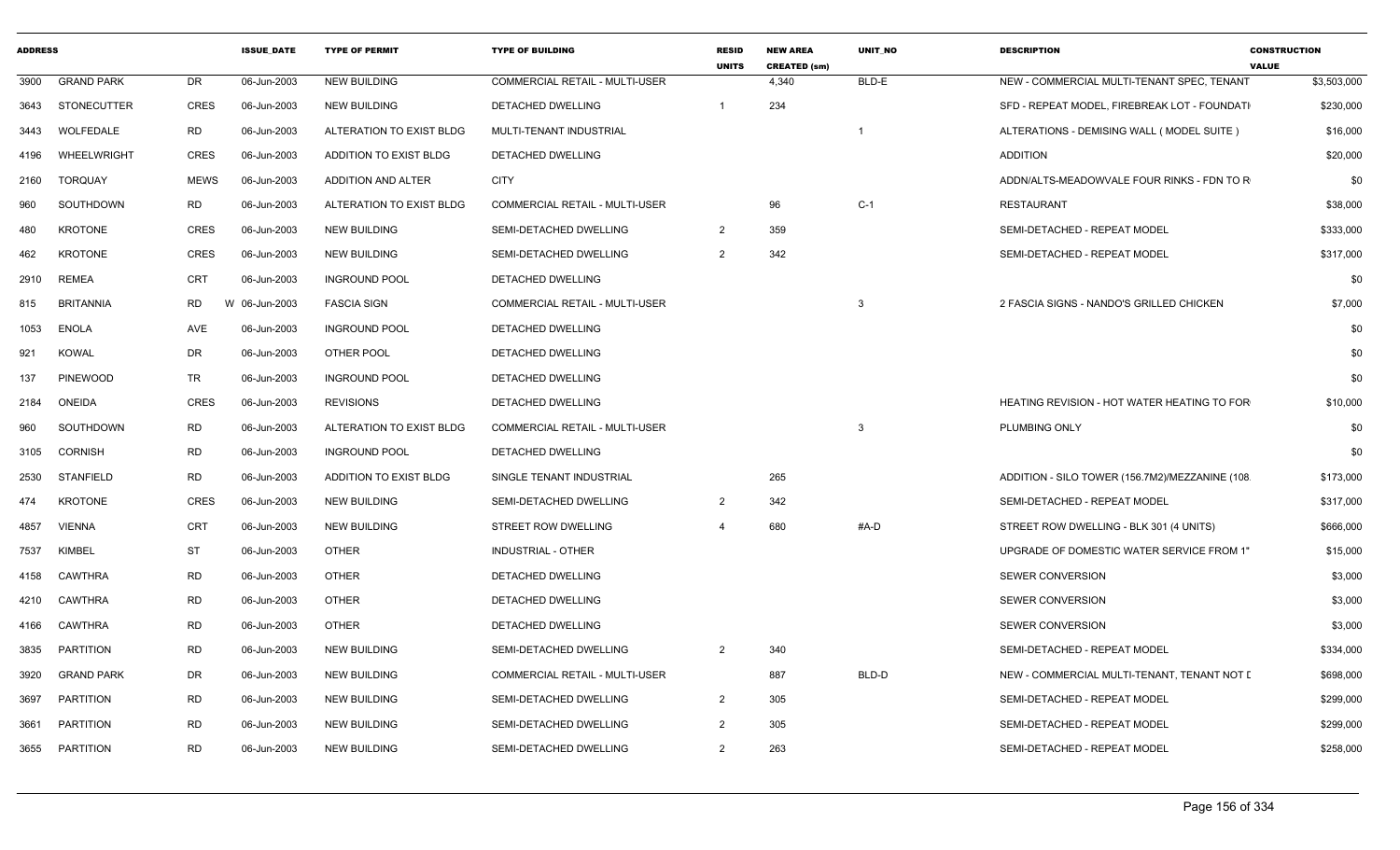| <b>ADDRESS</b> |                        |             | <b>ISSUE_DATE</b> | <b>TYPE OF PERMIT</b>         | <b>TYPE OF BUILDING</b>        | <b>RESID</b><br><b>UNITS</b> | <b>NEW AREA</b><br><b>CREATED (sm)</b> | UNIT_NO        | <b>DESCRIPTION</b>                            | <b>CONSTRUCTION</b><br><b>VALUE</b> |
|----------------|------------------------|-------------|-------------------|-------------------------------|--------------------------------|------------------------------|----------------------------------------|----------------|-----------------------------------------------|-------------------------------------|
| 6190           | ATLANTIC               | DR          | 06-Jun-2003       | ALTERATION TO EXIST BLDG      | MULTI-TENANT INDUSTRIAL        |                              |                                        | 8-9            | AUTO BODY & AUTO REPAIR                       | \$0                                 |
| 1850           | <b>BRITANNIA</b>       | <b>RD</b>   | 09-Jun-2003<br>E. | ADDITION TO EXIST BLDG        | SINGLE TENANT INDUSTRIAL       |                              | 761                                    |                | ADDITION -TRUCK TERMINAL, 559981 ONTARIO LTD. | \$436,000                           |
| 6400           | <b>NORTHWEST</b>       | DR          | 09-Jun-2003       | <b>SPRINKLERS</b>             | <b>INDUSTRIAL - OTHER</b>      |                              | 1,775                                  |                | <b>SPRINKLERS</b>                             | \$58,000                            |
| 3829           | <b>PARTITION</b>       | <b>RD</b>   | 09-Jun-2003       | <b>NEW BUILDING</b>           | SEMI-DETACHED DWELLING         | 2                            | 233                                    |                | SEMI-DETACHED - REPEAT MODEL                  | \$228,000                           |
| 3875           | PARTITION              | <b>RD</b>   | 09-Jun-2003       | <b>NEW BUILDING</b>           | SEMI-DETACHED DWELLING         | 2                            | 233                                    |                | SEMI-DETACHED - NEW MODEL                     | \$228,000                           |
| 5800           | <b>HURONTARIO</b>      | <b>ST</b>   | 09-Jun-2003       | ALTERATION TO EXIST BLDG      | COMMERCIAL OFFICE - MULTI-USER |                              |                                        |                | INTERIOR ALTERATIONS-FLOORS 4, 10, AND GROUN  | \$35,000                            |
| 1945           | <b>DUNDAS</b>          | <b>ST</b>   | 09-Jun-2003       | ALTERATION TO EXIST BLDG      | COMMERCIAL OFFICE - MULTI-USER |                              |                                        |                | <b>COMMERCIAL SCHOOL</b>                      | \$15,000                            |
| 100            | <b>CITY CENTRE</b>     | <b>DR</b>   | 09-Jun-2003       | ALTERATION TO EXIST BLDG      | COMMERCIAL RETAIL - MULTI-USER |                              |                                        | 2-835          | INTERIOR ALTERATION-NEW WAL @ REAR OF STOF    | \$33,000                            |
| 160            | ST. LAWRENCE           | <b>DR</b>   | 09-Jun-2003       | <b>NEW BUILDING</b>           | CONDOMINIUM ROW DWELLING       |                              | 1,631                                  | #74-88         | <b>REVISION</b>                               | \$0                                 |
| 6975           | MEADOWVALE TOWN CENCIR |             | 09-Jun-2003       | ALTERATION TO EXIST BLDG      | COMMERCIAL RETAIL - MULTI-USER |                              |                                        | $N-7$          | GOODS SOLD AT RETAIL                          | \$35,000                            |
| 3527           | TRELAWNY               | <b>CIR</b>  | 09-Jun-2003       | <b>INGROUND POOL</b>          | DETACHED DWELLING              |                              |                                        |                |                                               | \$0                                 |
| 1596           | NORTHMOUNT             | AVE         | 09-Jun-2003       | ADDITION TO EXIST BLDG        | DETACHED DWELLING              |                              | 33                                     |                | ADDITION-PATIO ROOF                           | \$13,000                            |
| 6725           | <b>PACIFIC</b>         | CIR         | 09-Jun-2003       | <b>CLASS A PORTABLE SIGN</b>  | PORTABLE SIGN                  |                              |                                        |                | World of Gifts                                | \$0                                 |
| 224            | LAKESHORE              | RD          | 09-Jun-2003<br>W  | <b>CLASS A PORTABLE SIGN</b>  | PORTABLE SIGN                  |                              |                                        |                | <b>Explorer Communication</b>                 | \$0                                 |
| 1020           | <b>BREVIK</b>          | PL          | 09-Jun-2003       | <b>CLASS A PORTABLE SIGN</b>  | PORTABLE SIGN                  |                              |                                        |                | 50/50 CLUB INC. (on Tomken)                   | \$0                                 |
| 5025           | <b>HEATHERLEIGH</b>    | AVE         | 09-Jun-2003       | <b>CLASS A PORTABLE SIGN</b>  | PORTABLE SIGN                  |                              |                                        |                | DR. JOHN BUBANOVICH (ON HEATHERLEIGH)         | \$0                                 |
| 7205           | <b>GOREWAY</b>         | DR          | 09-Jun-2003       | ALTERATION TO EXIST BLDG      | COMMERCIAL - OTHER             |                              |                                        | #33            | INTERIOR ALTERATIONS - LCBO                   | \$52,000                            |
| 5466           | <b>TIMBERLEA</b>       | <b>BLVD</b> | 09-Jun-2003       | ALTERATION TO EXIST BLDG      | <b>INDUSTRIAL - OTHER</b>      |                              |                                        | $\overline{2}$ | MANUFACTURING OF BAKERY GOODS                 | \$13,000                            |
| 1248           | <b>DUNDAS</b>          | ST<br>Е     | 09-Jun-2003       | <b>CLASS A PORTABLE SIGN</b>  | PORTABLE SIGN                  |                              |                                        |                | COMFORT LEATHER SOFA (on dundas st)           | \$0                                 |
| 980            | <b>PACIFIC</b>         | GATE        | 09-Jun-2003       | <b>CLASS A PORTABLE SIGN</b>  | PORTABLE SIGN                  |                              |                                        |                | TJ Modern Home Accents                        | \$0                                 |
| 6045           | <b>MAVIS</b>           | <b>RD</b>   | 09-Jun-2003       | <b>CLASS A PORTABLE SIGN</b>  | PORTABLE SIGN                  |                              |                                        |                | PHANTOM (on Mavis)                            | \$0                                 |
| 6045           | MAVIS                  | <b>RD</b>   | 09-Jun-2003       | <b>CLASS A PORTABLE SIGN</b>  | PORTABLE SIGN                  |                              |                                        |                | PHANTOM (ON BRITANNIA)                        | \$0                                 |
| 6045           | MAVIS                  | <b>RD</b>   | 09-Jun-2003       | <b>CLASS A PORTABLE SIGN</b>  | PORTABLE SIGN                  |                              |                                        |                | PHANTOM (ON BRITANNIA)                        | \$0                                 |
| 2050           | <b>DUNDAS</b>          | <b>ST</b>   | 09-Jun-2003<br>F. | <b>CLASS A PORTABLE SIGN</b>  | PORTABLE SIGN                  |                              |                                        |                | Moga Carpets                                  | \$0                                 |
| 3345           | LAIRD                  | <b>RD</b>   | 09-Jun-2003       | <b>CLASS A PORTABLE SIGN</b>  | PORTABLE SIGN                  |                              |                                        |                | <b>M&amp;V SALES</b>                          | \$0                                 |
| 1971           | LAKESHORE              | <b>RD</b>   | W 09-Jun-2003     | <b>CLASS A PORTABLE SIGN</b>  | PORTABLE SIGN                  |                              |                                        |                | Windjammer Steak and Seafood                  | \$0                                 |
| $\Omega$       | <b>EGLINTON</b>        | AVE         | 09-Jun-2003<br>W  | <b>CLASS A PORTABLE SIGN</b>  | PORTABLE SIGN                  |                              |                                        |                | CANADIAN COPTIC CENTRE                        | \$0                                 |
| 530            | <b>DRIFTCURRENT</b>    | <b>DR</b>   | 09-Jun-2003       | <b>ADDITION TO EXIST BLDG</b> | DETACHED DWELLING              |                              |                                        |                | ADDITION-DECK                                 | \$1,000                             |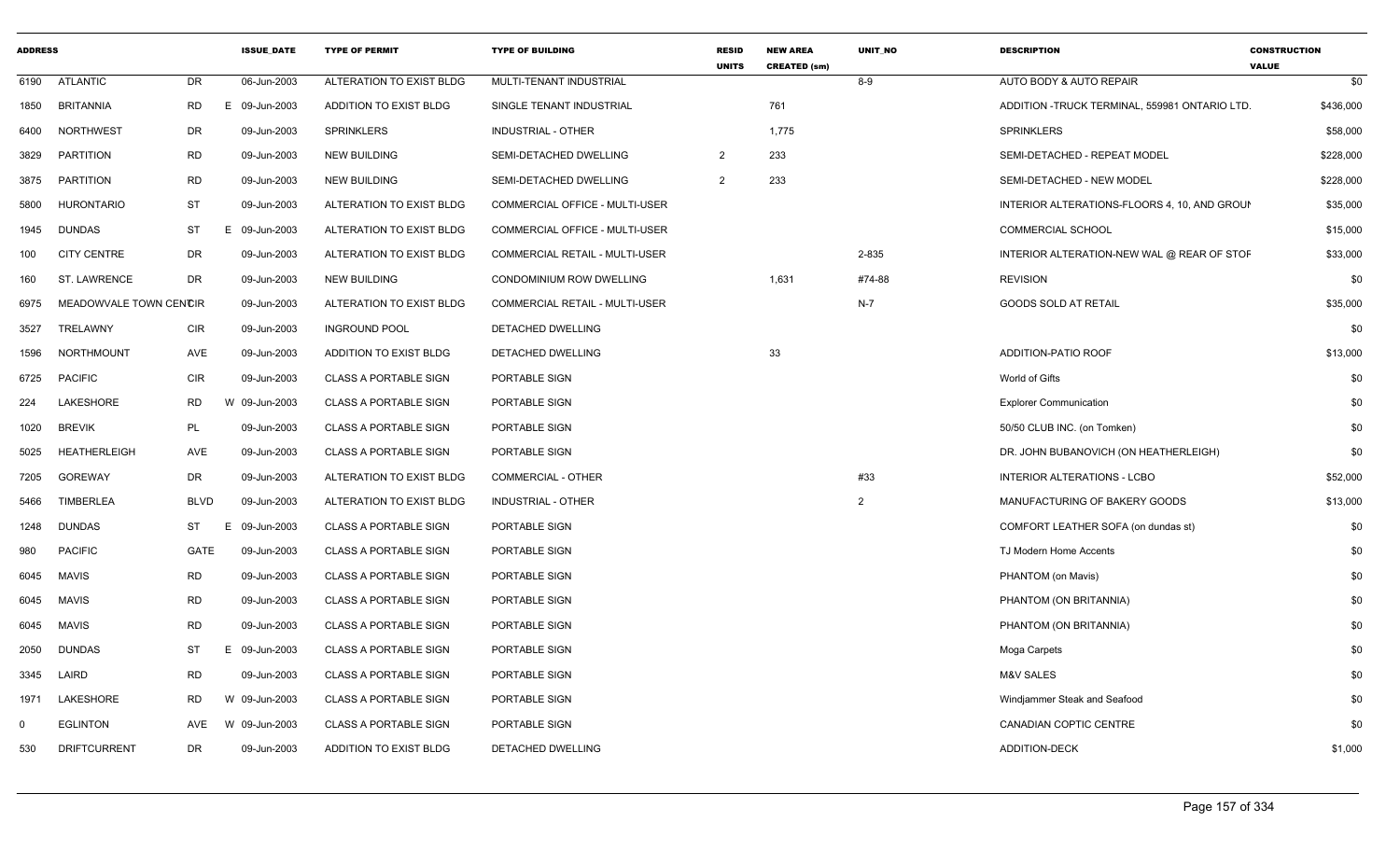| <b>ADDRESS</b> |                        |             | <b>ISSUE DATE</b> | <b>TYPE OF PERMIT</b>        | <b>TYPE OF BUILDING</b>              | <b>RESID</b><br><b>UNITS</b> | <b>NEW AREA</b><br><b>CREATED (sm)</b> | <b>UNIT NO</b> | <b>DESCRIPTION</b>                                 | <b>CONSTRUCTION</b><br><b>VALUE</b> |
|----------------|------------------------|-------------|-------------------|------------------------------|--------------------------------------|------------------------------|----------------------------------------|----------------|----------------------------------------------------|-------------------------------------|
| 0              | <b>BURNHAMTHORPE</b>   | <b>RD</b>   | E 09-Jun-2003     | <b>CLASS A PORTABLE SIGN</b> | PORTABLE SIGN                        |                              |                                        |                | THE LUNG ASSOCIATION                               | \$0                                 |
| 0              | <b>NORTH SERVICE</b>   | <b>RD</b>   | 09-Jun-2003       | <b>CLASS A PORTABLE SIGN</b> | PORTABLE SIGN                        |                              |                                        |                | THE LUNG ASSOCIATION                               | \$0                                 |
| 5961           | <b>SIDMOUTH</b>        | <b>ST</b>   | 09-Jun-2003       | <b>NEW BUILDING</b>          | DETACHED DWELLING                    |                              |                                        |                | SFD - REPEAT MODEL - FIREBREAK LOT COMPLETI(       | \$0                                 |
| 5975           | <b>SIDMOUTH</b>        | <b>ST</b>   | 09-Jun-2003       | <b>NEW BUILDING</b>          | DETACHED DWELLING                    |                              |                                        |                | SFD - REPEAT MODEL - FIREBREAK LOT COMPLETI(       | \$0                                 |
| 5947           | <b>SIDMOUTH</b>        | <b>ST</b>   | 09-Jun-2003       | <b>NEW BUILDING</b>          | DETACHED DWELLING                    |                              | 159                                    |                | SFD - REPEAT MODEL, FIREBREAK COMPLETION LC        | \$0                                 |
| 5989           | <b>SIDMOUTH</b>        | ST          | 09-Jun-2003       | <b>NEW BUILDING</b>          | DETACHED DWELLING                    |                              | 177                                    |                | SFD - REPEAT MODEL, FIREBREAK LOT COMPLETIC        | \$0                                 |
| 5980           | MCLAUGHLIN             | <b>RD</b>   | 09-Jun-2003       | <b>CLASS A PORTABLE SIGN</b> | PORTABLE SIGN                        |                              |                                        |                | <b>BOWRINGS (ON Rodeo)</b>                         | \$0                                 |
| 0              | <b>DIXIE</b>           | <b>RD</b>   | 09-Jun-2003       | <b>CLASS A PORTABLE SIGN</b> | PORTABLE SIGN                        |                              |                                        |                | COMM. SERVICES - CITY OF MISSISSAUGA               | \$0                                 |
| 2670           | <b>ERIN CENTRE</b>     | <b>BLVD</b> | 09-Jun-2003       | ALTERATION TO EXIST BLDG     | COMMERCIAL - OTHER                   |                              |                                        | 3              | RETAIL DOLLAR STORE                                | \$109,000                           |
| $\Omega$       | <b>BURNHAMTHORPE</b>   | RD          | E.<br>09-Jun-2003 | <b>CLASS A PORTABLE SIGN</b> | PORTABLE SIGN                        |                              |                                        |                | COMM. SERVICES - CITY OF MISSISSAUGA               | \$0                                 |
| 1310           | <b>DUNDAS</b>          | ST          | E.<br>09-Jun-2003 | <b>CLASS A PORTABLE SIGN</b> | PORTABLE SIGN                        |                              |                                        |                | Flower Solutions (on Arena Rd)                     | \$0                                 |
| 0              | <b>ERIN MILLS</b>      | <b>PKY</b>  | 09-Jun-2003       | <b>CLASS A PORTABLE SIGN</b> | PORTABLE SIGN                        |                              |                                        |                | COMM. SERVICES - CITY OF MISSISSAUGA               | \$0                                 |
| 0              | <b>BRITANNIA</b>       | <b>RD</b>   | W 09-Jun-2003     | <b>CLASS A PORTABLE SIGN</b> | PORTABLE SIGN                        |                              |                                        |                | COMM. SERVICES - CITY OF MISSISSAUGA               | \$0                                 |
| 1403           | <b>BIRCHWOOD</b>       | <b>DR</b>   | 09-Jun-2003       | <b>OTHER</b>                 | DETACHED DWELLING                    |                              |                                        |                | <b>SEWER CONVERSION</b>                            | \$6,000                             |
| 6560           | MEADOWVALE TOWN CENCIR |             | 09-Jun-2003       | ALTERATION TO EXIST BLDG     | COMMERCIAL RETAIL - MULTI-USER       |                              |                                        | $\overline{2}$ | <b>RETAIL WATER STORE</b>                          | \$17,000                            |
| $\mathbf 0$    | <b>DIXIE</b>           | <b>RD</b>   | 09-Jun-2003       | <b>CLASS A PORTABLE SIGN</b> | PORTABLE SIGN                        |                              |                                        |                | COMM. SERVICES - CITY OF MISSISSAUGA               | \$0                                 |
| 0              | <b>GOREWAY</b>         | DR          | 09-Jun-2003       | <b>CLASS A PORTABLE SIGN</b> | PORTABLE SIGN                        |                              |                                        |                | COMM. SERVICES - CITY OF MISSISSAUGA               | \$0                                 |
| 0              | <b>ERIN MILLS</b>      | <b>PKY</b>  | 09-Jun-2003       | <b>CLASS A PORTABLE SIGN</b> | PORTABLE SIGN                        |                              |                                        |                | COMM. SERVICES - CITY OF MISSISSAUGA               | \$0                                 |
| 0              | <b>GOREWAY</b>         | DR          | 09-Jun-2003       | <b>CLASS A PORTABLE SIGN</b> | PORTABLE SIGN                        |                              |                                        |                | COMM. SERVICES - CITY OF MISSISSAUGA               | \$0                                 |
| 0              | <b>MAVIS</b>           | <b>RD</b>   | 09-Jun-2003       | <b>CLASS A PORTABLE SIGN</b> | PORTABLE SIGN                        |                              |                                        |                | COMM. SERVICES - CITY OF MISSISSAUGA               | \$0                                 |
| 1075           | <b>CEREMONIAL</b>      | <b>DR</b>   | 09-Jun-2003       | <b>CLASS A PORTABLE SIGN</b> | PORTABLE SIGN                        |                              |                                        |                | Heartland Dental Center (On Ceremonial)            | \$0                                 |
| $\Omega$       | <b>DUNDAS</b>          | <b>ST</b>   | W 09-Jun-2003     | <b>CLASS A PORTABLE SIGN</b> | PORTABLE SIGN                        |                              |                                        |                | COMM. SERVICES - CITY OF MISSISSAUGA               | \$0                                 |
| 3685           | <b>PARTITION</b>       | <b>RD</b>   | 09-Jun-2003       | <b>NEW BUILDING</b>          | SEMI-DETACHED DWELLING               | 2                            | 233                                    |                | SEMI-DETACHED - REPEAT MODEL                       | \$228,000                           |
| 2540           | <b>MERRINGTON</b>      | <b>CRES</b> | 09-Jun-2003       | ADDITION AND ALTER           | DETACHED DWELLING                    |                              |                                        |                | ADDITION/ALTERATIONS AND GARAGE                    | \$76,000                            |
| 3326           | JOAN                   | DR          | 10-Jun-2003       | OTHER                        | GARAGE/CARPORT                       |                              |                                        |                | <b>DEMOLITION OF EXISTING GARAGE AND REPLACE \</b> | \$37,000                            |
| 3501           | STONECUTTER            | <b>CRES</b> | 10-Jun-2003       | <b>NEW BUILDING</b>          | DETACHED DWELLING                    |                              | 257                                    |                | <b>SFD - REPEAT MODEL</b>                          | \$252,000                           |
| 1405           | SOUTHDOWN              | <b>RD</b>   | 10-Jun-2003       | <b>FASCIA SIGN</b>           | <b>COMMERCIAL RETAIL-SINGLE USER</b> |                              |                                        |                | 2 CANOPY SIGNS - PETRO CANADA                      | \$8,000                             |
| 5737           | VOLPE                  | AVE         | 10-Jun-2003       | <b>NEW BUILDING</b>          | SEMI-DETACHED DWELLING               | $\overline{2}$               | 245                                    |                | SEMI-DETACHED - REPEAT MODEL                       | \$217,000                           |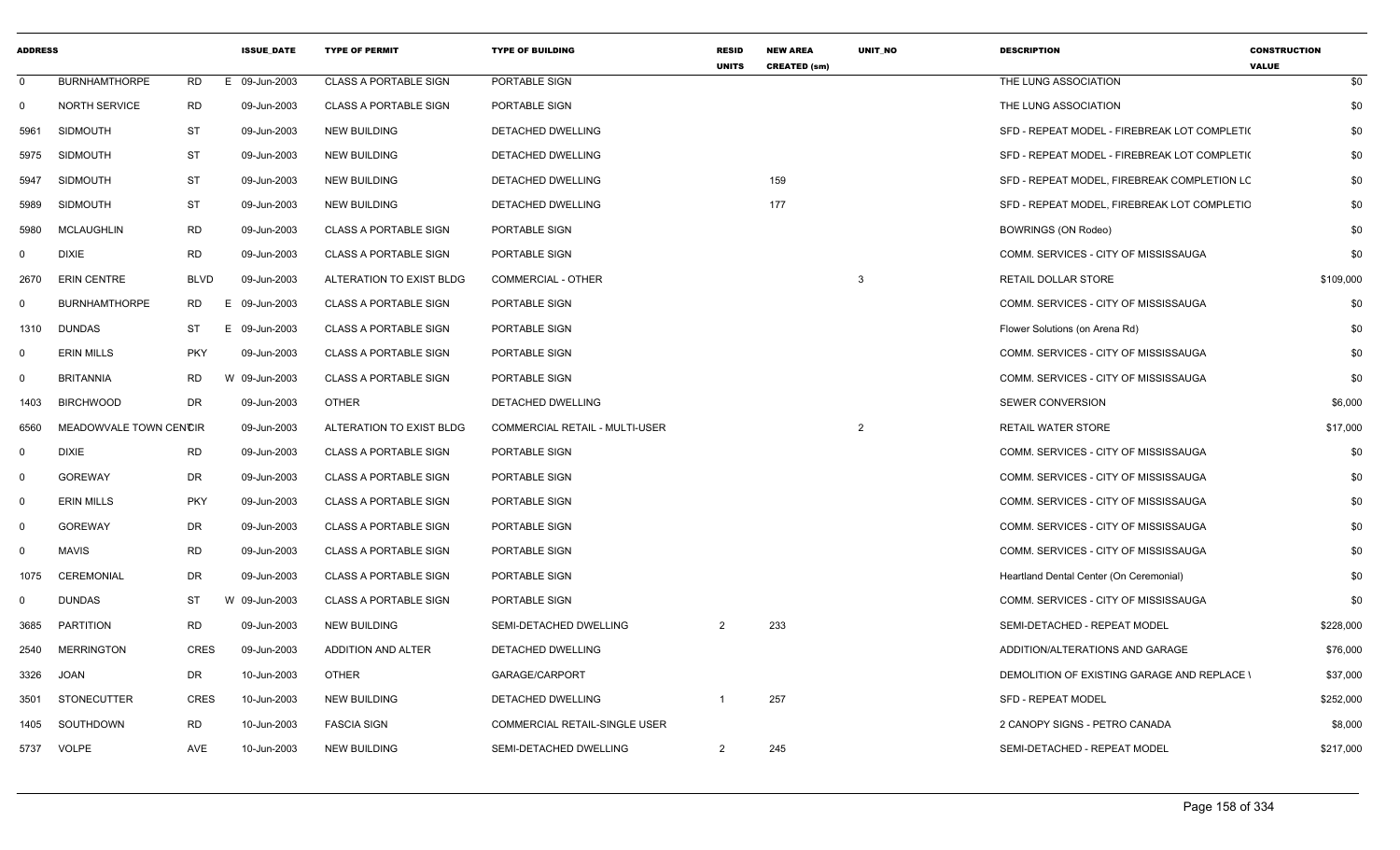| <b>ADDRESS</b> |                        |                  | <b>ISSUE DATE</b> | <b>TYPE OF PERMIT</b>    | <b>TYPE OF BUILDING</b>               | <b>RESID</b><br><b>UNITS</b> | <b>NEW AREA</b><br><b>CREATED (sm)</b> | <b>UNIT NO</b> | <b>DESCRIPTION</b>                          | <b>CONSTRUCTION</b><br><b>VALUE</b> |
|----------------|------------------------|------------------|-------------------|--------------------------|---------------------------------------|------------------------------|----------------------------------------|----------------|---------------------------------------------|-------------------------------------|
| 5673           | <b>VOLPE</b>           | AVE              | 10-Jun-2003       | <b>NEW BUILDING</b>      | SEMI-DETACHED DWELLING                | 2                            | 304                                    |                | SEMI-DETACHED - REPEAT MODEL, FIREBREAK LOT | \$269,000                           |
| 5649           | <b>VOLPE</b>           | AVE              | 10-Jun-2003       | <b>NEW BUILDING</b>      | SEMI-DETACHED DWELLING                | $\overline{2}$               | 288                                    |                | SEMI-DETACHED - REPEAT MODEL                | \$254,000                           |
| 773            | <b>GENOVESE</b>        | PL               | 10-Jun-2003       | <b>NEW BUILDING</b>      | SEMI-DETACHED DWELLING                | $\overline{2}$               | 342                                    |                | SEMI-DETACHED - REPEAT MODEL                | \$303,000                           |
| 761            | <b>GENOVESE</b>        | PL               | 10-Jun-2003       | <b>NEW BUILDING</b>      | SEMI-DETACHED DWELLING                | $\overline{2}$               | 245                                    |                | SEMI-DETACHED - REPEAT MODEL                | \$217,000                           |
| 5661           | <b>ARMANDO</b>         | AVE              | 10-Jun-2003       | <b>NEW BUILDING</b>      | SEMI-DETACHED DWELLING                | $\overline{2}$               | 268                                    |                | SEMI-DETACHED - REPEAT MODEL, FIREBREAK LOT | \$237,000                           |
| 5643           | ARMANDO                | AVE              | 10-Jun-2003       | <b>NEW BUILDING</b>      | SEMI-DETACHED DWELLING                | $\overline{2}$               | 300                                    |                | SEMI-DETACHED - REPEAT MODEL                | \$266,000                           |
| 5631           | ARMANDO                | AVE              | 10-Jun-2003       | <b>NEW BUILDING</b>      | SEMI-DETACHED DWELLING                | $\overline{2}$               | 288                                    |                | SEMI-DETACHED - REPEAT MODEL                | \$254,000                           |
| 5640           | <b>VOLPE</b>           | AVE              | 10-Jun-2003       | <b>NEW BUILDING</b>      | SEMI-DETACHED DWELLING                | $\overline{2}$               | 304                                    |                | SEMI-DETACHED - REPEAT MODEL                | \$269,000                           |
| 5652           | <b>VOLPE</b>           | AVE              | 10-Jun-2003       | <b>NEW BUILDING</b>      | SEMI-DETACHED DWELLING                | $\overline{2}$               | 304                                    |                | SEMI-DETACHED - REPEAT MODEL                | \$269,000                           |
| 5664           | <b>VOLPE</b>           | AVE              | 10-Jun-2003       | <b>NEW BUILDING</b>      | SEMI-DETACHED DWELLING                | $\overline{2}$               | 300                                    |                | SEMI-DETACHED - REPEAT MODEL                | \$266,000                           |
| 5676           | <b>VOLPE</b>           | AVE              | 10-Jun-2003       | <b>NEW BUILDING</b>      | SEMI-DETACHED DWELLING                | $\overline{2}$               | 342                                    |                | SEMI-DETACHED - REPEAT MODEL                | \$303,000                           |
| 5694           | <b>VOLPE</b>           | AVE              | 10-Jun-2003       | <b>NEW BUILDING</b>      | <b>SEMI-DETACHED DWELLING</b>         | $\overline{2}$               | 245                                    |                | SEMI-DETACHED - REPEAT MODEL                | \$217,000                           |
| 732            | <b>KAISER</b>          | DR               | 10-Jun-2003       | ALTERATION TO EXIST BLDG | DETACHED DWELLING                     |                              |                                        |                | ALTERATIONS-FINISHED BASEMENT               | \$44,000                            |
| 6677           | MEADOWVALE TOWN CENCIR |                  | 10-Jun-2003       | ALTERATION TO EXIST BLDG | COMMERCIAL RETAIL - MULTI-USER        |                              | 471                                    | 157,159        | <b>BANK BRANCH</b>                          | \$136,000                           |
| 770            | <b>OTHELLO</b>         | <b>CRT</b>       | 10-Jun-2003       | <b>NEW BUILDING</b>      | CONDOMINIUM ROW DWELLING              | 6                            | 885                                    | 1-11 (ODD)     | CONDO ROW DWELLING-BLK 1 (6 UNITS), FOUNDAT | \$911,000                           |
| 770            | <b>OTHELLO</b>         | <b>CRT</b>       | 10-Jun-2003       | <b>NEW BUILDING</b>      | CONDOMINIUM ROW DWELLING              | $5^{\circ}$                  | 746                                    | 22-30 (EVEN)   | CONDO ROW DWELLING-BLK 3 (5 UNITS), FOUNDAT | \$768,000                           |
| 770            | OTHELLO                | <b>CRT</b>       | 10-Jun-2003       | <b>NEW BUILDING</b>      | CONDOMINIUM ROW DWELLING              | $\overline{4}$               | 583                                    | 32-38(EVEN)    | CONDO ROW DWELLING-BLK 4 (4 UNITS), FOUNDAT | \$600,000                           |
| 770            | <b>OTHELLO</b>         | <b>CRT</b>       | 10-Jun-2003       | <b>NEW BUILDING</b>      | <b>CONDOMINIUM ROW DWELLING</b>       | 5                            | 707                                    | 74-82(EVEN)    | CONDO ROW DWELLING-BLK 8 (5 UNITS), FOUNDAT | \$728,000                           |
| 770            | <b>OTHELLO</b>         | <b>CRT</b>       | 10-Jun-2003       | <b>NEW BUILDING</b>      | CONDOMINIUM ROW DWELLING              | 6                            | 886                                    | 84-94(EVEN)    | CONDO ROW DWELLING-BLK 9 (6 UNITS), FOUNDAT | \$912,000                           |
| 2845           | MATHESON               | <b>BLVD</b><br>E | 10-Jun-2003       | ALTERATION TO EXIST BLDG | INDUSTRIAL - OTHER                    |                              |                                        |                | INTERIOR ALTERATIONS-REVISED HVAC, SPRINKLE | \$70,000                            |
| 100            | <b>CITY CENTRE</b>     | DR               | 10-Jun-2003       | <b>OTHER</b>             | COMMERCIAL - OTHER                    |                              |                                        | CRU #1-132     | ALTERATIONS-KITCHEN EXHAUST                 | \$21,000                            |
| 770            | <b>OTHELLO</b>         | <b>CRT</b>       | 10-Jun-2003       | <b>NEW BUILDING</b>      | <b>CONDOMINIUM ROW DWELLING</b>       | $\overline{4}$               | 525                                    | 66-72(EVEN)    | CONDO ROW DWELLING-BLK 7 (4 UNITS), FOUNDAT | \$541,000                           |
| 770            | <b>OTHELLO</b>         | <b>CRT</b>       | 10-Jun-2003       | <b>NEW BUILDING</b>      | CONDOMINIUM ROW DWELLING              | $\overline{7}$               | 928                                    | 95-107(ODD)    | CONDO ROW DWELLING-BLK 10 (7 UNITS), FOUNDA | \$955,000                           |
| 770            | <b>OTHELLO</b>         | <b>CRT</b>       | 10-Jun-2003       | <b>NEW BUILDING</b>      | <b>CONDOMINIUM ROW DWELLING</b>       | 6                            | 841                                    | 100-110 (EVEN) | CONDO ROW DWELLING-BLK 12 (6 UNITS), FOUNDA | \$866,000                           |
| 770            | <b>OTHELLO</b>         | <b>CRT</b>       | 10-Jun-2003       | <b>NEW BUILDING</b>      | CONDOMINIUM ROW DWELLING              | $\overline{7}$               | 921                                    | 40-52(EVEN)    | CONDO ROW DWELLING-BLK 5 (7 UNITS), FOUNDAT | \$948,000                           |
| 6566           | OPERA GLASS            | <b>CRES</b>      | 10-Jun-2003       | ADDITION TO EXIST BLDG   | <b>ROW DWELLING</b>                   |                              |                                        |                | <b>ADDITION-DECK</b>                        | \$1,000                             |
| 6055           | <b>MAVIS</b>           | <b>RD</b>        | 10-Jun-2003       | ALTERATION TO EXIST BLDG | <b>COMMERCIAL RETAIL - MULTI-USER</b> |                              |                                        | -1             | <b>RETAIL</b>                               | \$229,000                           |
| 1146           | <b>BIRCHVIEW</b>       | <b>DR</b>        | 10-Jun-2003       | ALTERATION TO EXIST BLDG | <b>COMMERCIAL OFFICE - MULTI-USER</b> |                              |                                        |                | PEDIATRICIAN'S PRACTICE                     | \$2,000                             |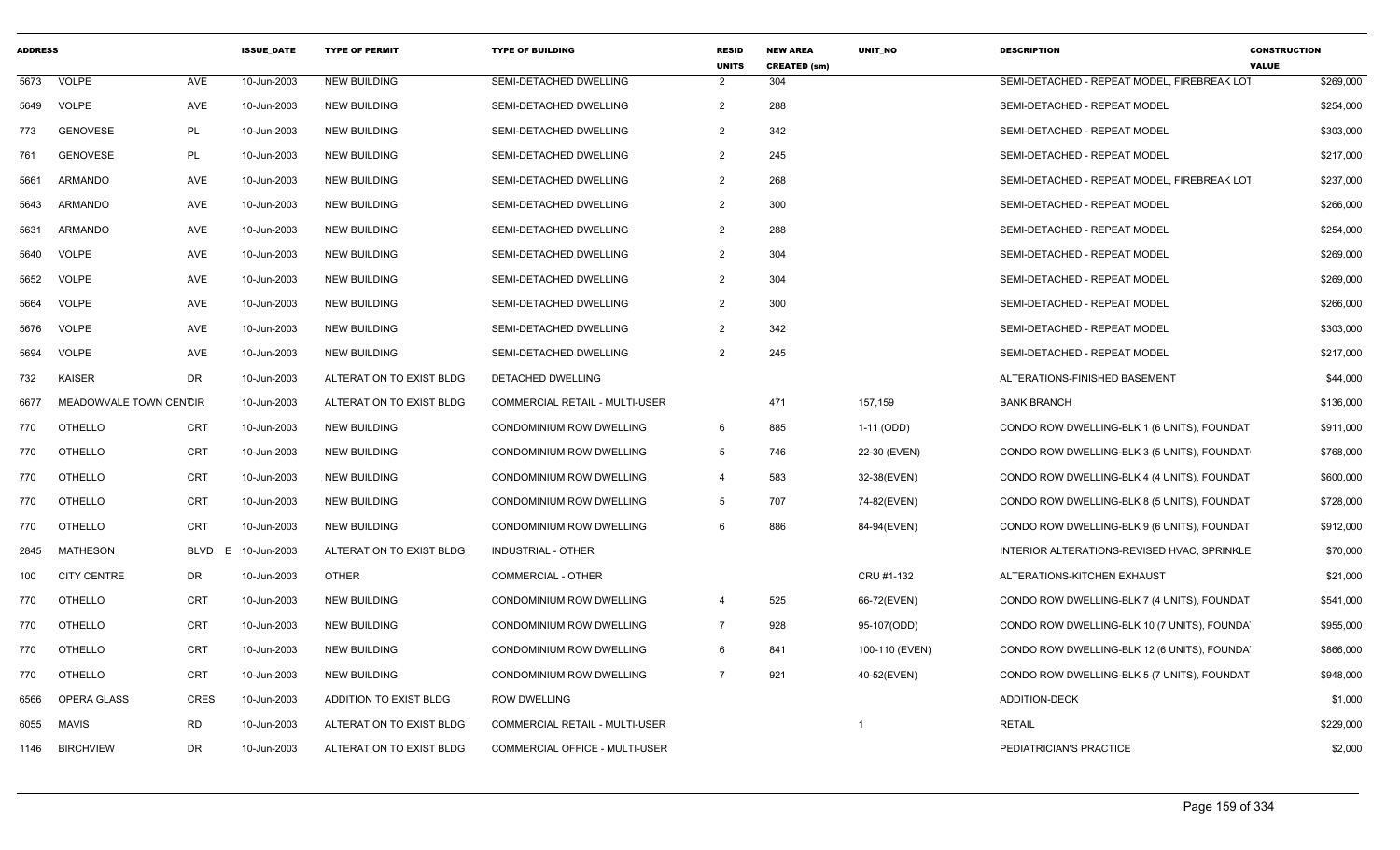| <b>ADDRESS</b> |                      |            | <b>ISSUE DATE</b> | <b>TYPE OF PERMIT</b>        | <b>TYPE OF BUILDING</b>        | <b>RESID</b><br><b>UNITS</b> | <b>NEW AREA</b><br><b>CREATED (sm)</b> | <b>UNIT NO</b> | <b>DESCRIPTION</b>                          | <b>CONSTRUCTION</b><br><b>VALUE</b> |
|----------------|----------------------|------------|-------------------|------------------------------|--------------------------------|------------------------------|----------------------------------------|----------------|---------------------------------------------|-------------------------------------|
| 1057           | KNOTTY PINE GROVE    |            | 10-Jun-2003       | ADDITION TO EXIST BLDG       | <b>DETACHED DWELLING</b>       |                              |                                        |                | <b>ADDITION-DECK</b>                        | \$1,000                             |
| 7223           | FAYETTE              | <b>CIR</b> | 10-Jun-2003       | ADDITION TO EXIST BLDG       | SEMI-DETACHED DWELLING         |                              | 27                                     |                | ADDITION - UNHEATED SUNROOM                 | \$22,000                            |
| 50             | <b>BURNHAMTHORPE</b> | <b>RD</b>  | W 10-Jun-2003     | ELECTROMAG LOCK DEVICE       | COMMERCIAL OFFICE - MULTI-USER |                              |                                        | 1 FLR          | MAGLOCKS (2)                                | \$16,000                            |
| 827            | <b>GENOVESE</b>      | PL         | 10-Jun-2003       | <b>NEW BUILDING</b>          | SEMI-DETACHED DWELLING         | $\overline{2}$               | 288                                    |                | SEMI-DETACHED - REPEAT MODEL                | \$255,000                           |
| 5731           | <b>VOLPE</b>         | AVE        | 10-Jun-2003       | <b>NEW BUILDING</b>          | SEMI-DETACHED DWELLING         | $\overline{2}$               | 245                                    |                | SEMI-DETACHED - REPEAT MODEL                | \$217,000                           |
| 156            | <b>ENFIELD</b>       | PL         | 10-Jun-2003       | ELECTROMAG LOCK DEVICE       | APARTMENT (> 6 UNITS)          |                              |                                        |                | MAGLOCK-3                                   | \$24,000                            |
| 5677           | <b>VOLPE</b>         | AVE        | 10-Jun-2003       | <b>NEW BUILDING</b>          | SEMI-DETACHED DWELLING         | $\overline{2}$               | 288                                    |                | SEMI-DETACHED - REPEAT MODEL                | \$254,000                           |
| 5667           | <b>VOLPE</b>         | AVE        | 10-Jun-2003       | <b>NEW BUILDING</b>          | SEMI-DETACHED DWELLING         | $\overline{2}$               | 315                                    |                | SEMI-DETACHED - REPEAT MODEL                | \$279,000                           |
| 5655           | <b>VOLPE</b>         | AVE        | 10-Jun-2003       | <b>NEW BUILDING</b>          | SEMI-DETACHED DWELLING         | $\overline{2}$               | 342                                    |                | SEMI-DETACHED - REPEAT MODEL                | \$303,000                           |
| 785            | <b>GENOVESE</b>      | PL         | 10-Jun-2003       | <b>NEW BUILDING</b>          | SEMI-DETACHED DWELLING         | 2                            | 288                                    |                | SEMI-DETACHED - REPEAT MODEL                | \$254,000                           |
| 779            | <b>GENOVESE</b>      | PL         | 10-Jun-2003       | <b>NEW BUILDING</b>          | SEMI-DETACHED DWELLING         | 2                            | 334                                    |                | SEMI-DETACHED - REPEAT MODEL, FIREBREAK LOT | \$303,000                           |
| 5667           | <b>ARMANDO</b>       | AVE        | 10-Jun-2003       | NEW BUILDING                 | SEMI-DETACHED DWELLING         | $\overline{2}$               | 245                                    |                | SEMI-DETACHED - REPEAT MODEL                | \$217,000                           |
| 5655           | ARMANDO              | AVE        | 10-Jun-2003       | <b>NEW BUILDING</b>          | SEMI-DETACHED DWELLING         | $\overline{2}$               | 304                                    |                | SEMI-DETACHED - REPEAT MODEL                | \$269,000                           |
| 5637           | ARMANDO              | AVE        | 10-Jun-2003       | <b>NEW BUILDING</b>          | SEMI-DETACHED DWELLING         | 2                            | 268                                    |                | SEMI-DETACHED -REPEAT MODEL                 | \$237,000                           |
| 5625           | <b>ARMANDO</b>       | AVE        | 10-Jun-2003       | <b>NEW BUILDING</b>          | SEMI-DETACHED DWELLING         | $\overline{2}$               | 288                                    |                | SEMI-DETACHED - REPEAT MODEL                | \$254,000                           |
| 5613           | ARMANDO              | AVE        | 10-Jun-2003       | <b>NEW BUILDING</b>          | SEMI-DETACHED DWELLING         | $\overline{2}$               | 268                                    |                | SEMI-DETACHED - REPEAT MODEL                | \$237,000                           |
| 807            | <b>GENOVESE</b>      | PL         | 10-Jun-2003       | <b>NEW BUILDING</b>          | SEMI-DETACHED DWELLING         | 2                            | 268                                    |                | SEMI-DETACHED - REPEAT MODEL                | \$237,000                           |
| 5658           | <b>VOLPE</b>         | AVE        | 10-Jun-2003       | <b>NEW BUILDING</b>          | SEMI-DETACHED DWELLING         | $\overline{2}$               | 315                                    |                | SEMI-DETACHED - REPEAT MODEL                | \$279,000                           |
| 5670           | <b>VOLPE</b>         | AVE        | 10-Jun-2003       | <b>NEW BUILDING</b>          | SEMI-DETACHED DWELLING         | $\overline{2}$               | 342                                    |                | SEMI-DETACHED - REPEAT MODEL                | \$303,000                           |
| 5688           | <b>VOLPE</b>         | AVE        | 10-Jun-2003       | <b>NEW BUILDING</b>          | SEMI-DETACHED DWELLING         | 2                            | 267                                    |                | SEMI-DETACHED - REPEAT MODEL. FIREBREAK LOT | \$237,000                           |
| 5745           | VOLPE                | AVE        | 10-Jun-2003       | NEW BUILDING                 | SEMI-DETACHED DWELLING         | $\overline{2}$               | 268                                    |                | SEMI-DETACHED - REPEAT MODEL                | \$237,000                           |
| 6693           | <b>GOLDEN HILLS</b>  | WAY        | 10-Jun-2003       | ADDITION TO EXIST BLDG       | DETACHED DWELLING              |                              |                                        |                | ADDITION-DECK                               | \$3,000                             |
| 813            | <b>GENOVESE</b>      | PL         | 10-Jun-2003       | <b>NEW BUILDING</b>          | SEMI-DETACHED DWELLING         | 2                            | 304                                    |                | SEMI-DETACHED - REPEAT MODEL                | \$269,000                           |
| 770            | OTHELLO              | <b>CRT</b> | 10-Jun-2003       | <b>NEW BUILDING</b>          | CONDOMINIUM ROW DWELLING       | 8                            | 1,065                                  | 109-123        | CONDO ROW DWELLING-BLK 11 (8 UNITS), FOUNDA | \$1,097,000                         |
| 2150           | <b>BURNHAMTHORPE</b> | RD         | 10-Jun-2003<br>W  | <b>CLASS A PORTABLE SIGN</b> | PORTABLE SIGN                  |                              |                                        |                | Shoppers Drug Mart(On Erin Mills Parkway)   | \$0                                 |
| 2565           | ARGENTIA             | RD         | 10-Jun-2003       | <b>CLASS A PORTABLE SIGN</b> | PORTABLE SIGN                  |                              |                                        |                | Holiday Inn Select (on argentia)            | \$0                                 |
| 7325           | <b>VILLAGE WALK</b>  |            | 10-Jun-2003       | <b>NEW BUILDING</b>          | DETACHED DWELLING              |                              | 194                                    |                | <b>SFD - REPEAT MODEL</b>                   | \$191,000                           |
| 1525           | <b>BRISTOL</b>       | RD         | W 10-Jun-2003     | <b>CLASS A PORTABLE SIGN</b> | PORTABLE SIGN                  |                              |                                        |                | <b>SCOTIA BANK</b>                          | \$0                                 |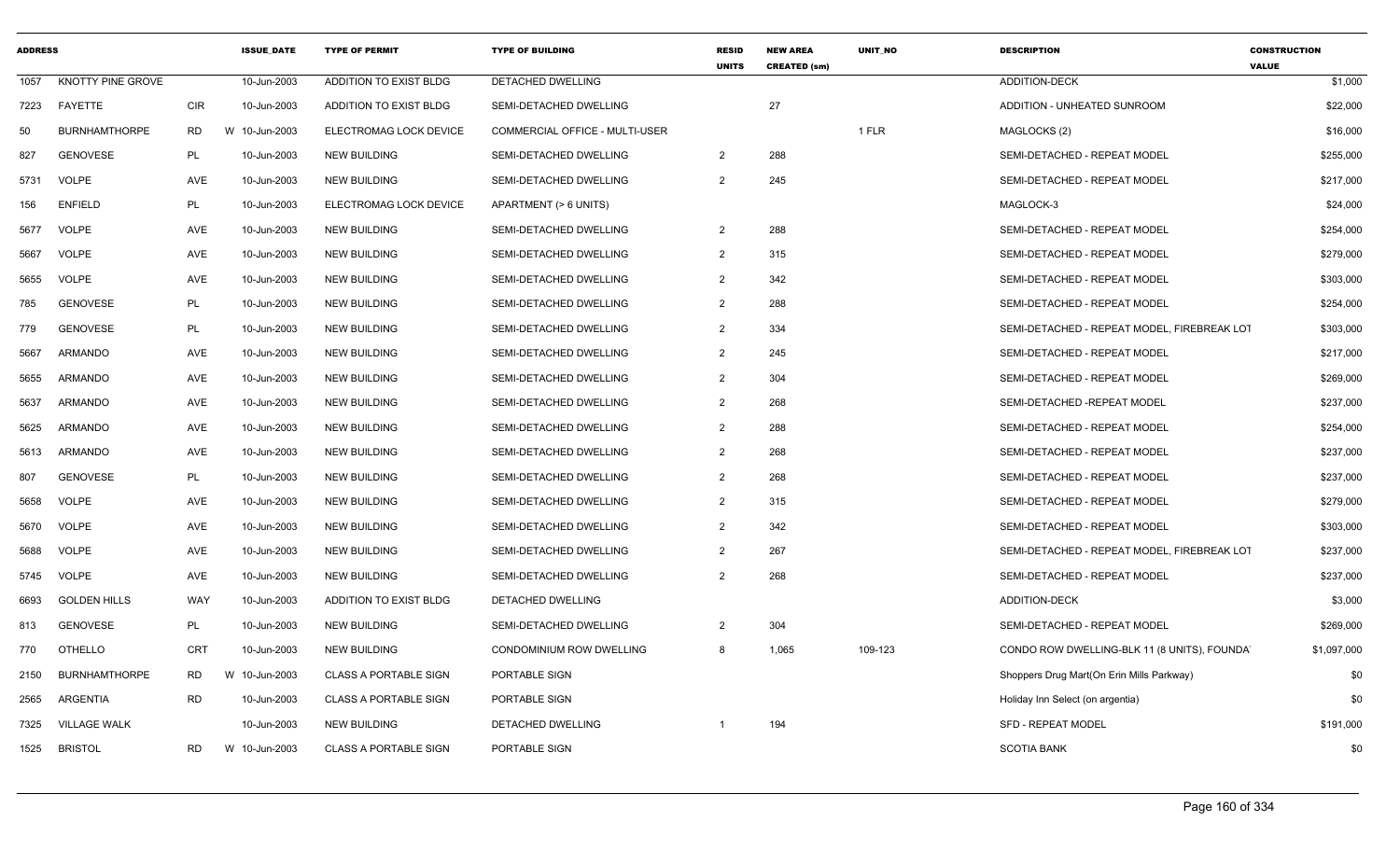| <b>ADDRESS</b> |                      |             | <b>ISSUE_DATE</b> | <b>TYPE OF PERMIT</b>        | <b>TYPE OF BUILDING</b>   | <b>RESID</b><br><b>UNITS</b> | <b>NEW AREA</b><br><b>CREATED (sm)</b> | UNIT_NO      | <b>DESCRIPTION</b>                          | <b>CONSTRUCTION</b><br><b>VALUE</b> |
|----------------|----------------------|-------------|-------------------|------------------------------|---------------------------|------------------------------|----------------------------------------|--------------|---------------------------------------------|-------------------------------------|
| 6625           | <b>KENNEDY</b>       | RD          | 10-Jun-2003       | <b>CLASS A PORTABLE SIGN</b> | PORTABLE SIGN             |                              |                                        |              | HUSKY TRUCK STOP (ON COURTNEY PARK)         | \$0                                 |
| 6625           | <b>KENNEDY</b>       | <b>RD</b>   | 10-Jun-2003       | <b>CLASS A PORTABLE SIGN</b> | PORTABLE SIGN             |                              |                                        |              | HUSKY TRUCK STOP (on Kennedy)               | \$0                                 |
| 15             | <b>HURONTARIO</b>    | <b>ST</b>   | 10-Jun-2003       | <b>CLASS A PORTABLE SIGN</b> | PORTABLE SIGN             |                              |                                        |              | <b>GRAY'S LAKEHOUSE</b>                     | \$0                                 |
| 5636           | <b>GLEN ERIN</b>     | DR          | 10-Jun-2003       | <b>CLASS A PORTABLE SIGN</b> | PORTABLE SIGN             |                              |                                        |              | SALON VENERE (on Glen Erin Dr.)             | \$0                                 |
| $\mathbf 0$    | <b>CAWTHRA</b>       | <b>RD</b>   | 10-Jun-2003       | <b>CLASS A PORTABLE SIGN</b> | PORTABLE SIGN             |                              |                                        |              | COMM. SERVICES - CITY OF MISSISSAUGA        | \$0                                 |
| $\mathbf 0$    | <b>DUNDAS</b>        | ST          | W 10-Jun-2003     | <b>CLASS A PORTABLE SIGN</b> | PORTABLE SIGN             |                              |                                        |              | HALTON PEEL FUTSAL LEAGUE                   | \$0                                 |
| 719            | CENTRAL              | <b>PKY</b>  | W 10-Jun-2003     | <b>CLASS A PORTABLE SIGN</b> | PORTABLE SIGN             |                              |                                        |              | ESSENTIAL BEAUTY (on central pkwy)          | \$0                                 |
| 3055           | <b>DUNDAS</b>        | <b>ST</b>   | W 10-Jun-2003     | <b>CLASS A PORTABLE SIGN</b> | PORTABLE SIGN             |                              |                                        |              | UNITED FAMILY MARTIAL ARTS                  | \$0                                 |
| 6075           | MAVIS                | <b>RD</b>   | 10-Jun-2003       | <b>CLASS A PORTABLE SIGN</b> | PORTABLE SIGN             |                              |                                        |              | KODIAC PLUS ISECO (ON MAVIS RD.)            | \$0                                 |
| 6449           | NETHERHART           | <b>RD</b>   | 10-Jun-2003       | <b>OTHER</b>                 | <b>INDUSTRIAL - OTHER</b> |                              |                                        |              | <b>NEW FIRE LINE</b>                        | \$16,000                            |
| 5744           | VOLPE                | AVE         | 10-Jun-2003       | <b>NEW BUILDING</b>          | SEMI-DETACHED DWELLING    | $\overline{2}$               | 268                                    |              | SEMI-DETACHED - REPEAT MODEL                | \$237,000                           |
| 767            | <b>GENOVESE</b>      | PL          | 10-Jun-2003       | <b>NEW BUILDING</b>          | SEMI-DETACHED DWELLING    | $\overline{2}$               | 300                                    |              | SEMI-DETACHED - REPEAT MODEL                | \$266,000                           |
| 5619           | ARMANDO              | AVE         | 10-Jun-2003       | <b>NEW BUILDING</b>          | SEMI-DETACHED DWELLING    | $\overline{2}$               | 300                                    |              | SEMI-DETACHED - REPEAT MODEL, FIREBREAK LOT | \$266,000                           |
| 5646           | <b>VOLPE</b>         | AVE         | 10-Jun-2003       | <b>NEW BUILDING</b>          | SEMI-DETACHED DWELLING    | $\overline{2}$               | 268                                    |              | SEMI-DETACHED - REPEAT MODEL, FIREBREAK LOT | \$237,000                           |
| 770            | OTHELLO              | CRT         | 10-Jun-2003       | <b>NEW BUILDING</b>          | CONDOMINIUM ROW DWELLING  | $5^{\circ}$                  | 706                                    | 12-20(EVEN)  | CONDO ROW DWELLING-BLK 2 (5 UNITS), FOUNDAT | \$726,000                           |
| 770            | OTHELLO              | CRT         | 10-Jun-2003       | <b>NEW BUILDING</b>          | CONDOMINIUM ROW DWELLING  | 6                            | 858                                    | 54-64 (EVEN) | CONDO ROW DWELLING-BLK 6 (6 UNITS), FOUNDAT | \$883,000                           |
| 2360           | <b>MOTORWAY</b>      | <b>BLVD</b> | 10-Jun-2003       | <b>DEMOLITION</b>            | <b>COMMERCIAL - OTHER</b> |                              |                                        |              | DEMOLITION - COMMERCIAL BUILDING            | \$10,000                            |
| 5771           | CHURCHILL MEADOWS    | <b>BLVD</b> | 11-Jun-2003       | <b>NEW BUILDING</b>          | DETACHED DWELLING         |                              | 253                                    |              | <b>SFD - REPEAT MODEL</b>                   | \$224,000                           |
| 3462           | <b>FOUNTAIN PARK</b> | AVE         | 11-Jun-2003       | <b>NEW BUILDING</b>          | SEMI-DETACHED DWELLING    |                              | 303                                    |              | SEMI DETACHED-REPEAT MODEL-FIREBREAK LOT (  | \$0                                 |
| 3504           | <b>FOUNTAIN PARK</b> | AVE         | 11-Jun-2003       | NEW BUILDING                 | SEMI-DETACHED DWELLING    |                              | 293                                    |              | SEMI DETACHED-REPEAT MODEL-FIREBREAK LOT (  | \$0                                 |
| 1492           | BATHGATE             | RD          | 11-Jun-2003       | <b>NEW BUILDING</b>          | DETACHED DWELLING         | $\overline{1}$               | 230                                    |              | <b>SFD - CUSTOM</b>                         | \$221,000                           |
| 3517           | <b>STONECUTTER</b>   | <b>CRES</b> | 11-Jun-2003       | <b>NEW BUILDING</b>          | DETACHED DWELLING         |                              | 285                                    |              | <b>SFD - REPEAT MODEL</b>                   | \$280,000                           |
| 3643           | <b>FORTUNE</b>       | PL          | 11-Jun-2003       | <b>NEW BUILDING</b>          | <b>DETACHED DWELLING</b>  |                              | 285                                    |              | <b>SFD - REPEAT MODEL</b>                   | \$280,000                           |
| 1152           | <b>INDIAN</b>        | <b>RD</b>   | 11-Jun-2003       | ADDITION AND ALTER           | DETACHED DWELLING         |                              | 3                                      |              | INTERIOR ALTERATIONS & STAIRWELL ADDITION   | \$30,000                            |
| 4789           | <b>GLASSHILL</b>     | <b>GROV</b> | 11-Jun-2003       | <b>NEW BUILDING</b>          | DETACHED DWELLING         |                              | 204                                    |              | <b>SFD - REPEAT MODEL</b>                   | \$210,000                           |
| 4781           | <b>GLASSHILL</b>     | <b>GROV</b> | 11-Jun-2003       | <b>NEW BUILDING</b>          | DETACHED DWELLING         | $\overline{1}$               | 214                                    |              | <b>SFD - REPEAT MODEL</b>                   | \$221,000                           |
| 4777           | <b>GLASSHILL</b>     | <b>GROV</b> | 11-Jun-2003       | <b>NEW BUILDING</b>          | DETACHED DWELLING         | $\overline{1}$               | 172                                    |              | <b>SFD - REPEAT MODEL</b>                   | \$178,000                           |
| 4769           | <b>GLASSHILL</b>     | <b>GROV</b> | 11-Jun-2003       | <b>NEW BUILDING</b>          | <b>DETACHED DWELLING</b>  |                              | 212                                    |              | <b>SFD - REPEAT MODEL</b>                   | \$219,000                           |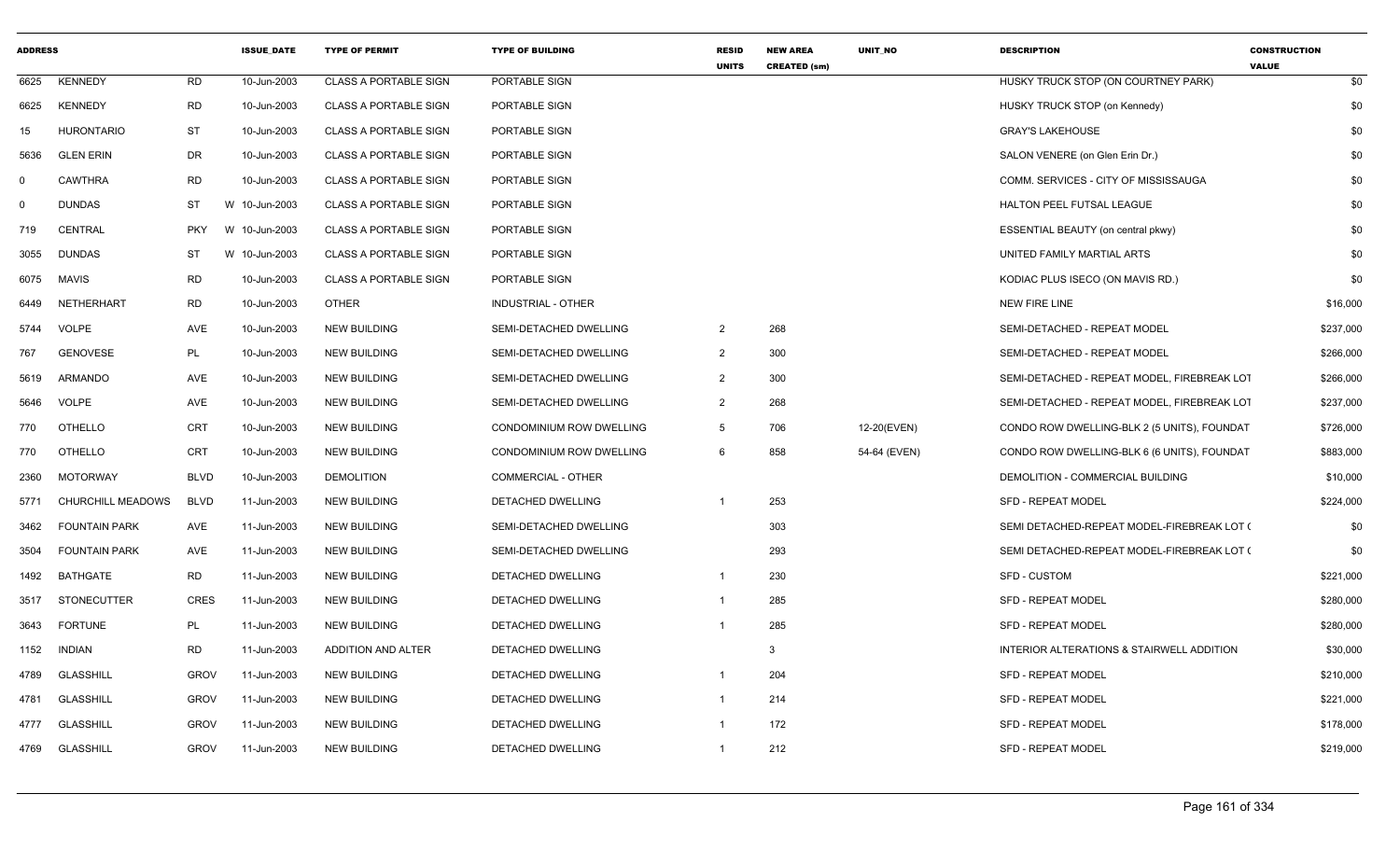| <b>ADDRESS</b> |                      |             | <b>ISSUE DATE</b> | <b>TYPE OF PERMIT</b>        | <b>TYPE OF BUILDING</b>  | <b>RESID</b><br><b>UNITS</b> | <b>NEW AREA</b><br><b>CREATED (sm)</b> | <b>UNIT NO</b> | <b>DESCRIPTION</b>                            | <b>CONSTRUCTION</b><br><b>VALUE</b> |
|----------------|----------------------|-------------|-------------------|------------------------------|--------------------------|------------------------------|----------------------------------------|----------------|-----------------------------------------------|-------------------------------------|
| 4765           | <b>GLASSHILL</b>     | <b>GROV</b> | 11-Jun-2003       | <b>NEW BUILDING</b>          | <b>DETACHED DWELLING</b> |                              | 214                                    |                | <b>SFD - REPEAT MODEL</b>                     | \$221,000                           |
| 4761           | <b>GLASSHILL</b>     | <b>GROV</b> | 11-Jun-2003       | <b>NEW BUILDING</b>          | DETACHED DWELLING        |                              | 204                                    |                | SFD - REPEAT MODEL, FIREBEREAK LOT            | \$210,000                           |
| 2271           | PRINCE JOHN          | <b>BLVD</b> | 11-Jun-2003       | <b>INGROUND POOL</b>         | <b>DETACHED DWELLING</b> |                              |                                        |                |                                               | \$0                                 |
| 391            | SARDINIA             | DR          | 11-Jun-2003       | ABOVE GROUND POOL            | DETACHED DWELLING        |                              |                                        |                |                                               | \$0                                 |
| 1421           | <b>LUDBROOK</b>      | CRT         | 11-Jun-2003       | ADDITION TO EXIST BLDG       | DETACHED DWELLING        |                              |                                        |                | <b>ADDITION - SUNROOM</b>                     | \$16,000                            |
| 4050           | <b>BRIDLEPATH</b>    | TR          | 11-Jun-2003       | ALTERATION TO EXIST BLDG     | DETACHED DWELLING        |                              |                                        |                | ALTERATIONS-BASEMENT ENTRANCE                 | \$10,000                            |
| 3562           | <b>TWIN MAPLE</b>    | DR          | 11-Jun-2003       | ABOVE GROUND POOL            | SEMI-DETACHED DWELLING   |                              |                                        |                |                                               | \$0                                 |
| 730            | LAKESHORE            | <b>RD</b>   | W 11-Jun-2003     | <b>REVISIONS</b>             | <b>DETACHED DWELLING</b> |                              |                                        |                | <b>HEATING REVISION</b>                       | \$0                                 |
| 996            | <b>BEXHILL</b>       | RD          | 11-Jun-2003       | <b>INGROUND POOL</b>         | DETACHED DWELLING        |                              |                                        |                |                                               | \$0                                 |
| 6481           | <b>HAMPDEN WOODS</b> | <b>RD</b>   | 11-Jun-2003       | ABOVE GROUND POOL            | <b>DETACHED DWELLING</b> |                              |                                        |                |                                               | \$0                                 |
| 1217           | STRATHY              | AVE         | 11-Jun-2003       | ADDITION TO EXIST BLDG       | DETACHED DWELLING        |                              |                                        |                | ADDITION-COVERED PORCH                        | \$4,000                             |
| 5728           | RAFTSMAN COVE        |             | 11-Jun-2003       | <b>REVISIONS</b>             | DETACHED DWELLING        |                              |                                        |                | <b>MODEL REVISION</b>                         | \$0                                 |
| 2498           | <b>STILLMEADOW</b>   | <b>RD</b>   | 11-Jun-2003       | <b>REVISIONS</b>             | <b>DETACHED DWELLING</b> |                              |                                        |                | <b>HEATING REVISION</b>                       | \$0                                 |
| 4785           | <b>GLASSHILL</b>     | <b>GROV</b> | 11-Jun-2003       | <b>NEW BUILDING</b>          | DETACHED DWELLING        | $\mathbf{1}$                 | 212                                    |                | SFD - REPEAT MODEL, FIREBREAK LOT             | \$219,000                           |
| 4773           | <b>GLASSHILL</b>     | <b>GROV</b> | 11-Jun-2003       | <b>NEW BUILDING</b>          | DETACHED DWELLING        | -1                           | 190                                    |                | <b>SFD - REPEAT MODEL</b>                     | \$195,000                           |
| 4757           | <b>GLASSHILL</b>     | <b>GROV</b> | 11-Jun-2003       | <b>NEW BUILDING</b>          | DETACHED DWELLING        |                              | 204                                    |                | <b>SFD - REPEAT MODEL</b>                     | \$210,000                           |
| 2087           | <b>ROYAL WINDSOR</b> | DR          | 11-Jun-2003       | <b>CLASS A PORTABLE SIGN</b> | PORTABLE SIGN            |                              |                                        |                | Avis Rent A Car                               | \$0                                 |
| 5781           | CHURCHILL MEADOWS    | <b>BLVD</b> | 11-Jun-2003       | NEW BUILDING                 | <b>DETACHED DWELLING</b> |                              | 226                                    |                | SFD - NEW MODEL - SP. GARAGE REVISION         | \$200,000                           |
| 3115           | <b>DUNDAS</b>        | ST          | W 11-Jun-2003     | <b>CLASS A PORTABLE SIGN</b> | PORTABLE SIGN            |                              |                                        |                | WHITE ROSE HOME AND GARDEN                    | \$0                                 |
| 2419           | <b>OLD CARRIAGE</b>  | RD          | 11-Jun-2003       | <b>DEMOLITION</b>            | DETACHED DWELLING        |                              |                                        |                | DEMOLITION - SFD                              | \$10,000                            |
| 2400           | <b>DUNDAS</b>        | ST          | W 11-Jun-2003     | <b>CLASS A PORTABLE SIGN</b> | PORTABLE SIGN            |                              |                                        |                | EXTREME PITA (on dundas st w)                 | \$0                                 |
| 5950           | <b>RODEO</b>         | DR          | 11-Jun-2003       | <b>CLASS A PORTABLE SIGN</b> | PORTABLE SIGN            |                              |                                        |                | THE SHOE COMPANY (on Britannia)               | \$0                                 |
| 840            | <b>NOLAN</b>         | <b>RD</b>   | 11-Jun-2003       | ALTERATION TO EXIST BLDG     | DETACHED DWELLING        |                              |                                        |                | CANCELLED 2005-06-21 - ALTERATIONS - SIDE ENT | \$1,000                             |
| 4090           | <b>RIDGEWAY</b>      | DR          | 11-Jun-2003       | <b>CLASS A PORTABLE SIGN</b> | PORTABLE SIGN            |                              |                                        |                | NETTLEWOODS INC                               | \$0                                 |
| 3881           | <b>PARTITION</b>     | <b>RD</b>   | 11-Jun-2003       | <b>NEW BUILDING</b>          | SEMI-DETACHED DWELLING   | $\overline{2}$               | 233                                    |                | SEMI-DETACHED - NEW MODEL                     | \$228,000                           |
| 1201           | <b>BRITANNIA</b>     | <b>RD</b>   | W 11-Jun-2003     | <b>CLASS A PORTABLE SIGN</b> | PORTABLE SIGN            |                              |                                        |                | Vintner's Cellar                              | \$0                                 |
| 4906           | SOUTHAMPTON          | DR          | 11-Jun-2003       | <b>NEW BUILDING</b>          | DETACHED DWELLING        |                              |                                        |                | SFD - NEW MODEL, FIREBREAK LOT COMPLETION     | \$0                                 |
| 1434           | CAWTHRA              | <b>RD</b>   | 11-Jun-2003       | ABOVE GROUND POOL            | DETACHED DWELLING        |                              |                                        |                |                                               | \$0                                 |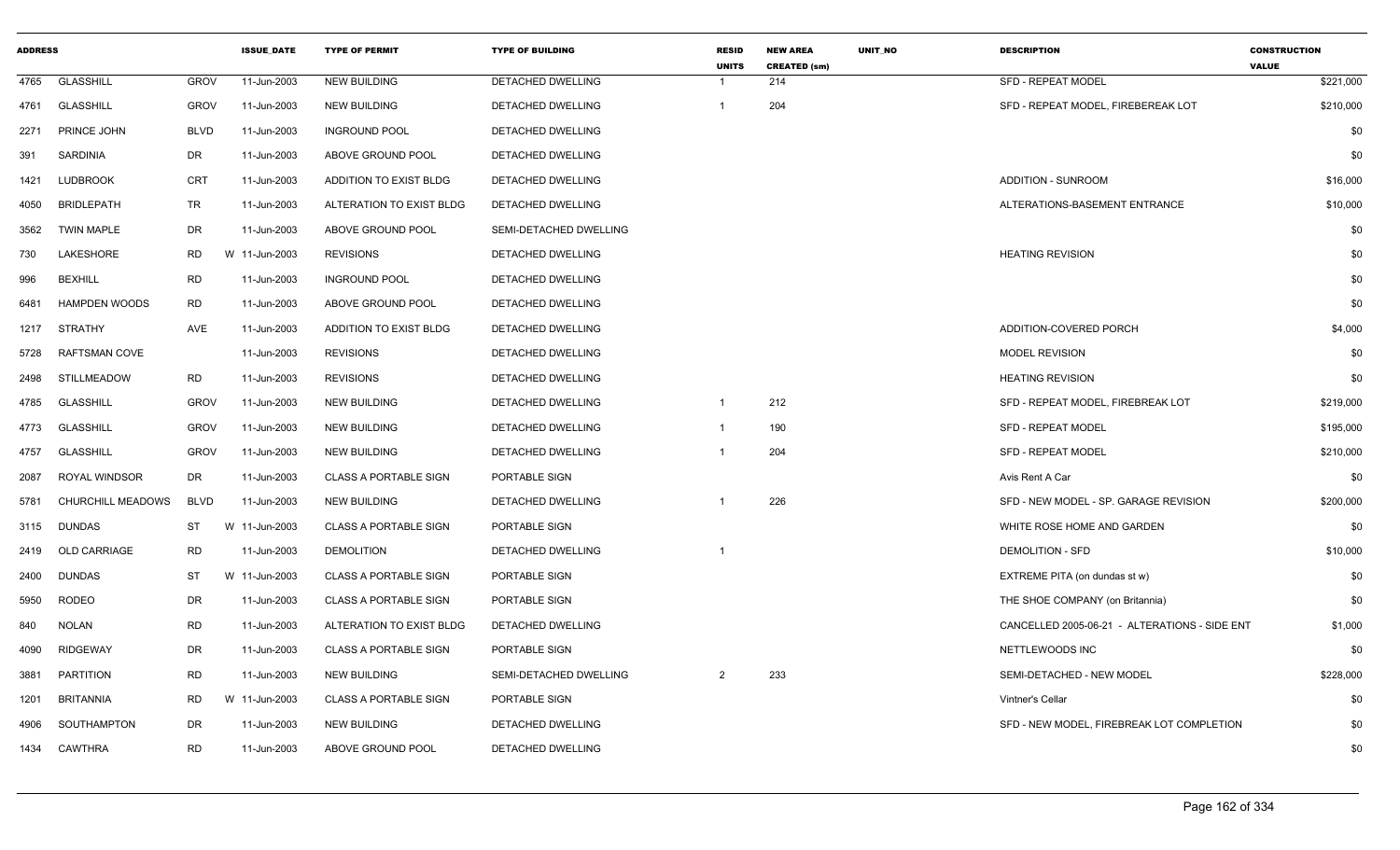| <b>ADDRESS</b> |                      |             | <b>ISSUE DATE</b> | <b>TYPE OF PERMIT</b>        | <b>TYPE OF BUILDING</b>               | <b>RESID</b><br><b>UNITS</b> | <b>NEW AREA</b><br><b>CREATED (sm)</b> | UNIT_NO | <b>DESCRIPTION</b>                           | <b>CONSTRUCTION</b><br><b>VALUE</b> |
|----------------|----------------------|-------------|-------------------|------------------------------|---------------------------------------|------------------------------|----------------------------------------|---------|----------------------------------------------|-------------------------------------|
| 941            | HAMPSTEAD            | CRT         | 12-Jun-2003       | ADDITION TO EXIST BLDG       | DETACHED DWELLING                     |                              |                                        |         | ADDITION-SUNROOM UNHEATED                    | \$14,000                            |
| 5975           | WHITTLE              | <b>RD</b>   | 12-Jun-2003       | <b>FASCIA SIGN</b>           | SINGLE TENANT INDUSTRIAL              |                              |                                        |         | 1 FASCIA SIGN - WYETH                        | \$8,000                             |
| 548            | CANYON               | <b>ST</b>   | 12-Jun-2003       | <b>REVISIONS</b>             | DETACHED DWELLING                     |                              |                                        |         | REVISION-LOOK-OUT OPTION, EL.C, MODEL LP-654 | \$0                                 |
| 20             | <b>ROSEWOOD</b>      | AVE         | 12-Jun-2003       | ALTERATION TO EXIST BLDG     | <b>CITY</b>                           |                              |                                        |         | ALTERATIONS-ROOF TOP UNIT                    | \$15,000                            |
| 2580           | <b>STANFIELD</b>     | RD          | 12-Jun-2003       | ALTERATION TO EXIST BLDG     | <b>COMMERCIAL - OTHER</b>             |                              |                                        |         | <b>INTERIOR ALTERATIONS</b>                  | \$15,000                            |
| 864            | <b>PRESTON MANOR</b> | DR          | 12-Jun-2003       | ALTERATION TO EXIST BLDG     | <b>DETACHED DWELLING</b>              |                              |                                        |         | <b>INTERIOR ALTERATIONS</b>                  | \$10,000                            |
| 3157           | CANTELON             | <b>CRES</b> | 12-Jun-2003       | ADDITION TO EXIST BLDG       | DETACHED DWELLING                     |                              |                                        |         | <b>ADDITION-DECK</b>                         | \$1,000                             |
| 4040           | <b>CREDITVIEW</b>    | <b>RD</b>   | 12-Jun-2003       | <b>CLASS A PORTABLE SIGN</b> | PORTABLE SIGN                         |                              |                                        |         | Homeopathic Plus                             | \$0                                 |
| 210            | <b>BRUNEL</b>        | <b>RD</b>   | 12-Jun-2003       | CLASS A PORTABLE SIGN        | PORTABLE SIGN                         |                              |                                        |         | Westex International Canada Ltd.             | \$0                                 |
| 6200           | <b>KENNEDY</b>       | <b>RD</b>   | 12-Jun-2003       | <b>CLASS A PORTABLE SIGN</b> | PORTABLE SIGN                         |                              |                                        |         | Westex International Canada Ltd.             | \$0                                 |
| 861            | CANYON               | <b>ST</b>   | 12-Jun-2003       | <b>NEW BUILDING</b>          | DETACHED DWELLING                     |                              | 357                                    |         | <b>SFD - REPEAT MODEL</b>                    | \$315,000                           |
| 1846           | DUNDAS               | ST          | E 12-Jun-2003     | <b>CLASS A PORTABLE SIGN</b> | PORTABLE SIGN                         |                              |                                        |         | Center Hi Fi                                 | \$0                                 |
| 2283           | ARGENTIA             | <b>RD</b>   | 12-Jun-2003       | ALTERATION TO EXIST BLDG     | MULTI-TENANT INDUSTRIAL               |                              |                                        | 22      | <b>INTERIOR ALTERATIONS</b>                  | \$10,000                            |
| 3644           | <b>FORTUNE</b>       | PL          | 12-Jun-2003       | <b>NEW BUILDING</b>          | DETACHED DWELLING                     | -1                           | 272                                    |         | SFD - REPEAT MODEL - NEW EL. C               | \$267,000                           |
| 2111           | <b>DUNWIN</b>        | DR          | 12-Jun-2003       | <b>CLASS A PORTABLE SIGN</b> | PORTABLE SIGN                         |                              |                                        |         | Forgali (On Dundas)                          | \$0                                 |
| 635            | WILLOWBANK           | <b>TR</b>   | 13-Jun-2003       | <b>NEW BUILDING</b>          | SCHOOL - SECONDARY                    |                              | 10,644                                 |         | NEW - SCHOOL, JOHN CABOT CATHOLIC S.S., FOUN | \$15,501,000                        |
| 4691           | <b>COLOMBO</b>       | <b>CRES</b> | 13-Jun-2003       | <b>NEW BUILDING</b>          | SEMI-DETACHED DWELLING                | $\overline{2}$               | 331                                    |         | SEMI-DETACHED - NEW MODEL                    | \$324,000                           |
| 4685           | <b>COLOMBO</b>       | <b>CRES</b> | 13-Jun-2003       | <b>NEW BUILDING</b>          | SEMI-DETACHED DWELLING                | 2                            | 331                                    |         | SEMI-DETACHED - REPEAT MODEL                 | \$324,000                           |
| 4673           | COLOMBO              | <b>CRES</b> | 13-Jun-2003       | <b>NEW BUILDING</b>          | SEMI-DETACHED DWELLING                | 2                            | 331                                    |         | SEMI-DETACHED - REPEAT MODEL                 | \$324,000                           |
| 18             | MAPLE                | AVE<br>-S   | 13-Jun-2003       | <b>NEW BUILDING</b>          | DETACHED DWELLING                     |                              | 306                                    |         | <b>SFD - CUSTOM</b>                          | \$301,000                           |
| 785            | <b>BRITANNIA</b>     | RD          | W 13-Jun-2003     | ALTERATION TO EXIST BLDG     | COMMERCIAL RETAIL - MULTI-USER        |                              |                                        |         | <b>SPORTCHECK</b>                            | \$538,000                           |
| 2903           | CONSTABLE            | RD          | 13-Jun-2003       | ADDITION TO EXIST BLDG       | DETACHED DWELLING                     |                              | 71                                     |         | ADDITION-PARTIAL 2ND STOREY                  | \$74,000                            |
| 300            | <b>CITY CENTRE</b>   | DR          | 13-Jun-2003       | ALTERATION TO EXIST BLDG     | <b>CITY</b>                           |                              |                                        |         | <b>INTERIOR ALTERATIONS</b>                  | \$25,000                            |
| 1475           | <b>DUNDAS</b>        | ST          | E 13-Jun-2003     | ALTERATION TO EXIST BLDG     | <b>COMMERCIAL RETAIL - MULTI-USER</b> |                              |                                        | Α       | <b>RETAIL SALES</b>                          | \$903,000                           |
| 1565           | DUNDAS               | <b>ST</b>   | E 13-Jun-2003     | ALTERATION TO EXIST BLDG     | COMMERCIAL RETAIL - MULTI-USER        |                              |                                        |         | <b>KITCHEN EXHAUST</b>                       | \$10,000                            |
| 4697           | COLOMBO              | <b>CRES</b> | 13-Jun-2003       | NEW BUILDING                 | SEMI-DETACHED DWELLING                | $\overline{2}$               | 298                                    |         | SEMI-DETACHED - REPEAT MODEL                 | \$277,000                           |
| 22             | <b>STAVEBANK</b>     | <b>RD</b>   | 13-Jun-2003       | TENTS/AIR SUPPORT STRUC      | <b>CITY</b>                           |                              |                                        |         | TEMPORARY TENTS ( JUNE 13-16/03 )            | \$2,000                             |
| 5825           | <b>DIXIE</b>         | RD          | 13-Jun-2003       | <b>CLASS A PORTABLE SIGN</b> | PORTABLE SIGN                         |                              |                                        |         | Sangam Restaruant                            | \$0                                 |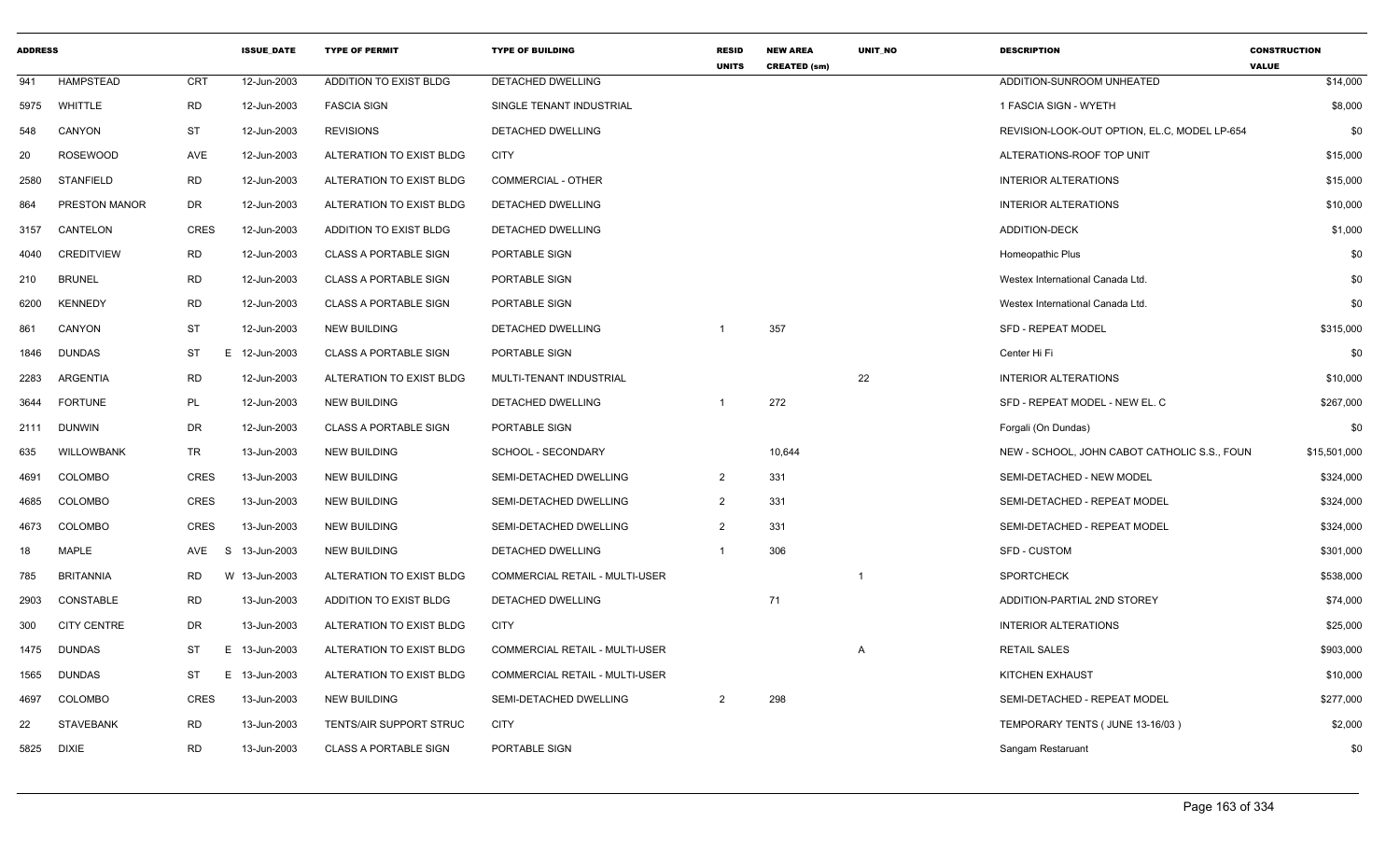| <b>ADDRESS</b> |                          |             | <b>ISSUE_DATE</b> | <b>TYPE OF PERMIT</b>        | <b>TYPE OF BUILDING</b>        | <b>RESID</b><br><b>UNITS</b> | <b>NEW AREA</b><br><b>CREATED (sm)</b> | UNIT_NO | <b>DESCRIPTION</b>                           | <b>CONSTRUCTION</b><br><b>VALUE</b> |
|----------------|--------------------------|-------------|-------------------|------------------------------|--------------------------------|------------------------------|----------------------------------------|---------|----------------------------------------------|-------------------------------------|
| 5990           | <b>FALBOURNE</b>         | <b>ST</b>   | 13-Jun-2003       | <b>CLASS A PORTABLE SIGN</b> | PORTABLE SIGN                  |                              |                                        |         | Sabaru Canada Inc. (on Britannia)            | \$0                                 |
| 1425           | <b>DUNDAS</b>            | ST          | E 13-Jun-2003     | <b>CLASS A PORTABLE SIGN</b> | PORTABLE SIGN                  |                              |                                        |         | Superior Gift & Discount (on Dixie)          | \$0                                 |
| 6970           | LISGAR                   | DR          | 13-Jun-2003       | <b>CLASS A PORTABLE SIGN</b> | PORTABLE SIGN                  |                              |                                        |         | Dr Henien (on Lisgar)                        | \$0                                 |
| 2351           | ROYAL WINDSOR            | DR          | 13-Jun-2003       | <b>CLASS A PORTABLE SIGN</b> | PORTABLE SIGN                  |                              |                                        |         | Studio Pavas                                 | \$0                                 |
| 271            | <b>OAKHILL</b>           | <b>RD</b>   | 13-Jun-2003       | <b>DEMOLITION</b>            | DETACHED DWELLING              |                              |                                        |         | <b>DEMOLITION - SFD</b>                      | \$8,000                             |
| 1225           | <b>DUNDAS</b>            | <b>ST</b>   | E 13-Jun-2003     | <b>CLASS A PORTABLE SIGN</b> | PORTABLE SIGN                  |                              |                                        |         | Penningtons                                  | \$0                                 |
| 2575           | <b>DUNDAS</b>            | <b>ST</b>   | W 13-Jun-2003     | <b>CLASS A PORTABLE SIGN</b> | PORTABLE SIGN                  |                              |                                        |         | Bowring (on dundas)                          | \$0                                 |
| 6750           | <b>WINSTON CHURCHILL</b> | <b>BLVD</b> | 13-Jun-2003       | <b>CLASS A PORTABLE SIGN</b> | PORTABLE SIGN                  |                              |                                        |         | Salon Fortelli (on Winston Churchill)        | \$0                                 |
| 5425           | <b>CREDITVIEW</b>        | <b>RD</b>   | 13-Jun-2003       | <b>CLASS A PORTABLE SIGN</b> | PORTABLE SIGN                  |                              |                                        |         | Dr. David Meisels (on creditview)            | \$0                                 |
| $\Omega$       | <b>WINSTON CHURCHILL</b> | <b>BLVD</b> | 13-Jun-2003       | <b>CLASS A PORTABLE SIGN</b> | PORTABLE SIGN                  |                              |                                        |         | Clarkson Hockey Association                  | \$0                                 |
| 1190           | <b>KANE</b>              | RD          | 13-Jun-2003       | <b>OTHER</b>                 | DETACHED DWELLING              |                              |                                        |         | <b>SEWER CONVERSION</b>                      | \$5,000                             |
| $\mathbf 0$    | <b>EGLINTON</b>          | AVE         | W 13-Jun-2003     | <b>CLASS A PORTABLE SIGN</b> | PORTABLE SIGN                  |                              |                                        |         | Mississauga Christian School                 | \$0                                 |
| $\mathbf 0$    | MISSISSAUGA              | <b>RD</b>   | 13-Jun-2003       | <b>CLASS A PORTABLE SIGN</b> | PORTABLE SIGN                  |                              |                                        |         | Mississauga Christian School                 | \$0                                 |
| $\mathbf 0$    | <b>MAVIS</b>             | <b>RD</b>   | 13-Jun-2003       | <b>CLASS A PORTABLE SIGN</b> | PORTABLE SIGN                  |                              |                                        |         | Mississauga Christian School                 | \$0                                 |
| $\mathbf 0$    | <b>THOMAS</b>            | <b>ST</b>   | 13-Jun-2003       | CLASS A PORTABLE SIGN        | PORTABLE SIGN                  |                              |                                        |         | Mississauga Christian School                 | \$0                                 |
| $\mathbf 0$    | LAKESHORE                | <b>RD</b>   | E.<br>13-Jun-2003 | <b>CLASS A PORTABLE SIGN</b> | PORTABLE SIGN                  |                              |                                        |         | <b>Clarkson Hockey Association</b>           | \$0                                 |
| 137            | <b>QUEEN</b>             | <b>ST</b>   | S.<br>13-Jun-2003 | ALTERATION TO EXIST BLDG     | COMMERCIAL RETAIL-SINGLE USER  |                              |                                        |         | <b>BEAUTY SALON</b>                          | \$0                                 |
| $\mathbf 0$    | <b>AQUITAINE</b>         | AVE         | 13-Jun-2003       | <b>CLASS A PORTABLE SIGN</b> | PORTABLE SIGN                  |                              |                                        |         | <b>Community Services</b>                    | \$0                                 |
| 5915           | <b>AIRPORT</b>           | <b>RD</b>   | 13-Jun-2003       | ALTERATION TO EXIST BLDG     | COMMERCIAL OFFICE - MULTI-USER |                              |                                        |         | INTERIOR ALTERATIONS/INSTALLATION OF 6 PCS A | \$75,000                            |
| 4679           | <b>COLOMBO</b>           | CRES        | 13-Jun-2003       | <b>NEW BUILDING</b>          | SEMI-DETACHED DWELLING         | 2                            | 331                                    |         | SEMI-DETACHED - REPEAT MODEL                 | \$324,000                           |
| 0              | <b>BRITANNIA</b>         | <b>RD</b>   | W<br>13-Jun-2003  | <b>CLASS A PORTABLE SIGN</b> | PORTABLE SIGN                  |                              |                                        |         | Mississauga Christian School                 | \$0                                 |
| 763            | HIDDEN GROVE             | LANE        | 16-Jun-2003       | <b>REVISIONS</b>             | DETACHED DWELLING              |                              |                                        | #19     | REVISION - INTERIOR LAYOUT - LOT 19 ONLY     | \$0                                 |
| 40             | ANNAGEM                  | <b>BLVD</b> | 16-Jun-2003       | <b>NEW BUILDING</b>          | <b>COMMERCIAL - OTHER</b>      |                              | 3,216                                  |         | NEW - FITNESS CENTRE, FAMILY FITNESS CENTRE  | \$4,326,000                         |
| 5100           | <b>ERIN MILLS</b>        | <b>PKY</b>  | 16-Jun-2003       | <b>FASCIA SIGN</b>           | COMMERCIAL RETAIL - MULTI-USER |                              |                                        | E 219   | 1 INTERIOR FASCIA SIGN - VINTAGE MEMORIES    | \$1,000                             |
| 632            | CRANLEIGH                | <b>CRT</b>  | 16-Jun-2003       | <b>REVISIONS</b>             | DETACHED DWELLING              |                              |                                        |         | REVISION - INTERIOR LAYOUT - LOT 39 ONLY     | \$0                                 |
| 7107           | FAYETTE                  | <b>CIR</b>  | 16-Jun-2003       | ABOVE GROUND POOL            | DETACHED DWELLING              |                              |                                        |         |                                              | \$0                                 |
| 815            | <b>HIDDEN GROVE</b>      | LANE        | 16-Jun-2003       | <b>REVISIONS</b>             | DETACHED DWELLING              |                              |                                        | #22     | REVISION - INTERIOR LAYOUT - UNIT #22 ONLY   | \$0                                 |
| 100            | <b>CITY CENTRE</b>       | <b>DR</b>   | 16-Jun-2003       | <b>FASCIA SIGN</b>           | COMMERCIAL RETAIL - MULTI-USER |                              |                                        | 1-126   | 2 FASCIA SIGNS - STARBUCKS COFFEE            | \$2,000                             |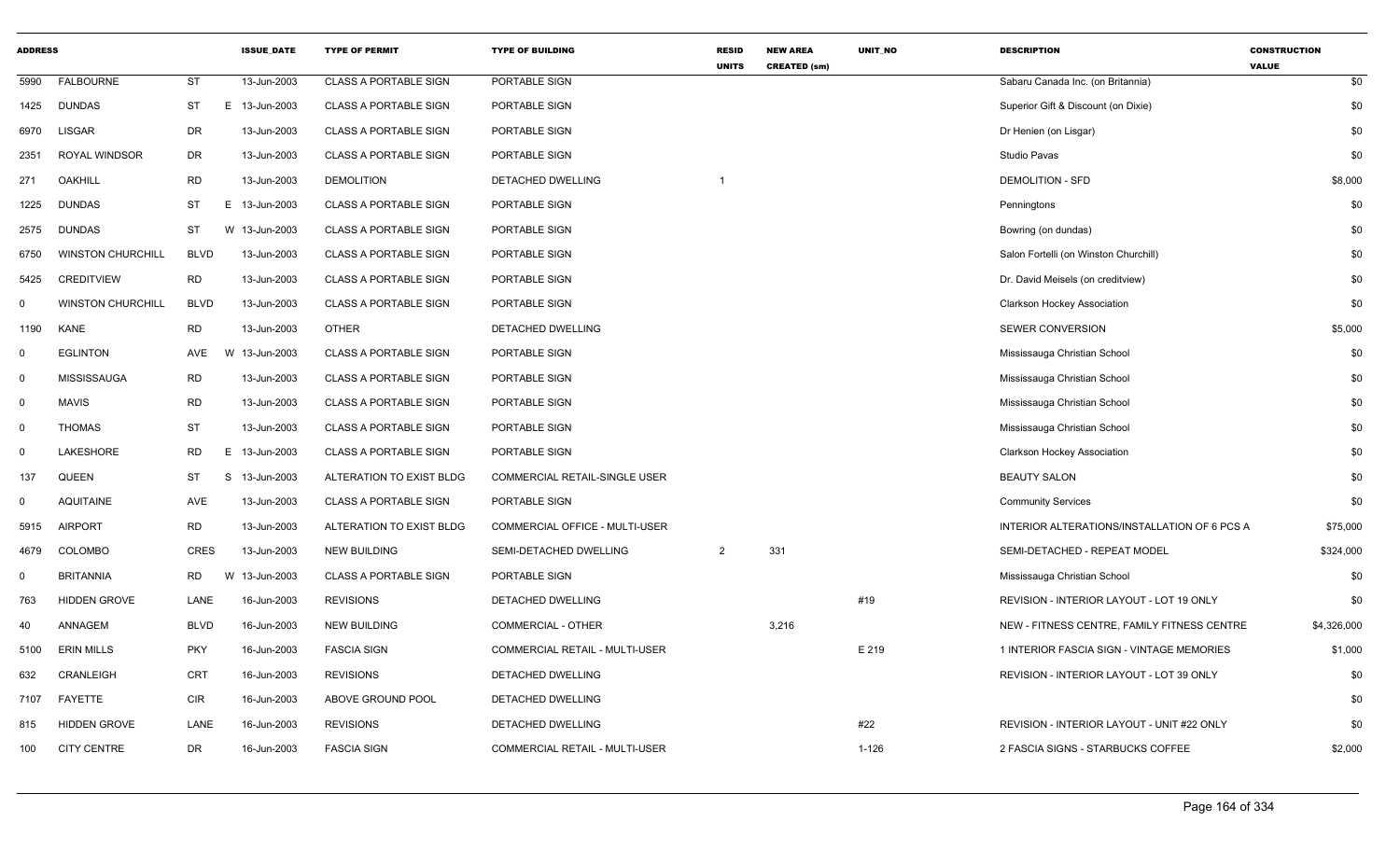| <b>ADDRESS</b> |                          |                | <b>ISSUE DATE</b> | <b>TYPE OF PERMIT</b>        | <b>TYPE OF BUILDING</b>        | <b>RESID</b><br><b>UNITS</b> | <b>NEW AREA</b><br><b>CREATED (sm)</b> | <b>UNIT NO</b>      | <b>DESCRIPTION</b>                         | <b>CONSTRUCTION</b><br><b>VALUE</b> |
|----------------|--------------------------|----------------|-------------------|------------------------------|--------------------------------|------------------------------|----------------------------------------|---------------------|--------------------------------------------|-------------------------------------|
| 735            | <b>HIDDEN GROVE</b>      | LANE           | 16-Jun-2003       | <b>REVISIONS</b>             | <b>DETACHED DWELLING</b>       |                              |                                        | #14                 | REVISION - INTERIOR LAYOUT - UNIT #14 ONLY | \$0                                 |
| 880            | CANYON                   | <b>ST</b>      | 16-Jun-2003       | <b>REVISIONS</b>             | DETACHED DWELLING              |                              |                                        |                     | REVISION - INTERIOR LAYOUT - LOT 33 ONLY   | \$0                                 |
| 724            | CANYON                   | <b>ST</b>      | 16-Jun-2003       | <b>REVISIONS</b>             | DETACHED DWELLING              |                              |                                        |                     | REVISION - INTERIOR LAYOUT - LOT 116 ONLY  | \$0                                 |
| 6077           | ST.IVES                  | WAY            | 16-Jun-2003       | <b>INGROUND POOL</b>         | DETACHED DWELLING              |                              |                                        |                     |                                            | \$0                                 |
| 5120           | <b>DIXIE</b>             | <b>RD</b>      | 16-Jun-2003       | <b>CLASS A PORTABLE SIGN</b> | PORTABLE SIGN                  |                              |                                        |                     | <b>Spicey Bite</b>                         | \$0                                 |
| 6895           | <b>PACIFIC</b>           | <b>CIR</b>     | 16-Jun-2003       | <b>CLASS A PORTABLE SIGN</b> | PORTABLE SIGN                  |                              |                                        |                     | Royal Green                                | \$0                                 |
| 1575           | <b>CLARKSON</b>          | <b>RD</b>      | N 16-Jun-2003     | <b>CLASS A PORTABLE SIGN</b> | PORTABLE SIGN                  |                              |                                        |                     | Labelle Fashions                           | \$0                                 |
| 1801           | LAKESHORE                | RD             | W 16-Jun-2003     | <b>CLASS A PORTABLE SIGN</b> | PORTABLE SIGN                  |                              |                                        |                     | <b>Floral Crest</b>                        | \$0                                 |
| 1801           | LAKESHORE                | <b>RD</b>      | W 16-Jun-2003     | <b>CLASS A PORTABLE SIGN</b> | PORTABLE SIGN                  |                              |                                        |                     | <b>Floral Crest</b>                        | \$0                                 |
| 1585           | MISSISSAUGA VALLEY       | <b>BLVD</b>    | 16-Jun-2003       | <b>CLASS A PORTABLE SIGN</b> | PORTABLE SIGN                  |                              |                                        |                     | Chris Coin Laundry                         | \$0                                 |
| 980            | <b>BURNHAMTHORPE</b>     | <b>RD</b><br>Е | 16-Jun-2003       | <b>CLASS A PORTABLE SIGN</b> | PORTABLE SIGN                  |                              |                                        |                     | 241 Pizza (on Burnhamthorpe)               | \$0                                 |
| 892            | ATWATER                  | AVE            | 16-Jun-2003       | <b>NEW BUILDING</b>          | <b>DETACHED DWELLING</b>       |                              | 202                                    |                     | SFD-CUSTOM                                 | \$199,000                           |
| 697            | <b>MERLOT</b>            | <b>CRT</b>     | 16-Jun-2003       | <b>REVISIONS</b>             | DETACHED DWELLING              |                              |                                        |                     | REVISION - INTERIOR LAYOUT - LOT 3 ONLY    | \$0                                 |
| 679            | <b>MERLOT</b>            | <b>CRT</b>     | 16-Jun-2003       | <b>REVISIONS</b>             | DETACHED DWELLING              |                              |                                        |                     | REVISION - INTERIOR LAYOUT - LOT 6 ONLY    | \$0                                 |
| 3187           | <b>FLYNN</b>             | <b>CRES</b>    | 16-Jun-2003       | <b>OTHER</b>                 | <b>DETACHED DWELLING</b>       |                              |                                        |                     | <b>NEW 1" WATER SERVICE</b>                | \$2,000                             |
| 5801           | <b>CHURCHILL MEADOWS</b> | <b>BLVD</b>    | 17-Jun-2003       | <b>NEW BUILDING</b>          | DETACHED DWELLING              |                              | 192                                    |                     | <b>SFD - REPEAT MODEL</b>                  | \$169,000                           |
| 3637           | <b>JORIE</b>             | <b>CRES</b>    | 17-Jun-2003       | <b>NEW BUILDING</b>          | DETACHED DWELLING              |                              | 251                                    |                     | <b>SFD - REPEAT MODEL</b>                  | \$233,000                           |
| 2055           | <b>FLAVELLE</b>          | <b>BLVD</b>    | 17-Jun-2003       | <b>FASCIA SIGN</b>           | SINGLE TENANT INDUSTRIAL       |                              |                                        |                     | 1 FASCIA SIGN - STAR CHOICE                | \$8,000                             |
| 100            | <b>CITY CENTRE</b>       | DR             | 17-Jun-2003       | ALTERATION TO EXIST BLDG     | COMMERCIAL RETAIL - MULTI-USER |                              |                                        | $KI-3$              | TAKE OUT RESTAURANT                        | \$15,000                            |
| 6733           | MISSISSAUGA              | <b>RD</b>      | 17-Jun-2003       | ALTERATION TO EXIST BLDG     | COMMERCIAL OFFICE - MULTI-USER |                              |                                        | 308                 | <b>BUSINESS OFFICE</b>                     | \$81,000                            |
| 3633           | <b>JORIE</b>             | <b>CRES</b>    | 17-Jun-2003       | <b>NEW BUILDING</b>          | <b>DETACHED DWELLING</b>       | 1                            | 266                                    |                     | <b>SFD - REPEAT MODEL</b>                  | \$247,000                           |
| 3565           | <b>JORIE</b>             | <b>CRES</b>    | 17-Jun-2003       | <b>NEW BUILDING</b>          | DETACHED DWELLING              | 1                            | 174                                    |                     | <b>SFD - REPEAT MODEL</b>                  | \$161,000                           |
| 3435           | <b>JORIE</b>             | <b>CRES</b>    | 17-Jun-2003       | <b>NEW BUILDING</b>          | <b>DETACHED DWELLING</b>       | $\mathbf 1$                  | 201                                    |                     | <b>SFD - REPEAT MODEL</b>                  | \$186,000                           |
| 3423           | <b>JORIE</b>             | <b>CRES</b>    | 17-Jun-2003       | NEW BUILDING                 | DETACHED DWELLING              |                              | 251                                    |                     | <b>SFD - REPEAT MODEL</b>                  | \$233,000                           |
| 2155           | <b>SOUTH MILLWAY</b>     |                | 17-Jun-2003       | ADDITION TO EXIST BLDG       | DETACHED DWELLING              |                              |                                        |                     | <b>ADDITION-DECK</b>                       | \$7,000                             |
| 6540           | FALCONER                 | DR             | 17-Jun-2003       | ALTERATION TO EXIST BLDG     | CONDOMINIUM ROW DWELLING       |                              |                                        | 137                 | NEW FURNACE AND A/C                        | \$9,000                             |
| 5602           | TENTH LINE WEST          |                | 17-Jun-2003       | <b>OTHER</b>                 | COMMERCIAL - OTHER             |                              |                                        | <b>BLDGSD&amp;F</b> | SITE SERVICING                             | \$300,000                           |
| 3190           | RIDGEWAY                 | DR             | 17-Jun-2003       | CLASS A PORTABLE SIGN        | PORTABLE SIGN                  |                              |                                        |                     | <b>Muslim Community Services</b>           | \$0                                 |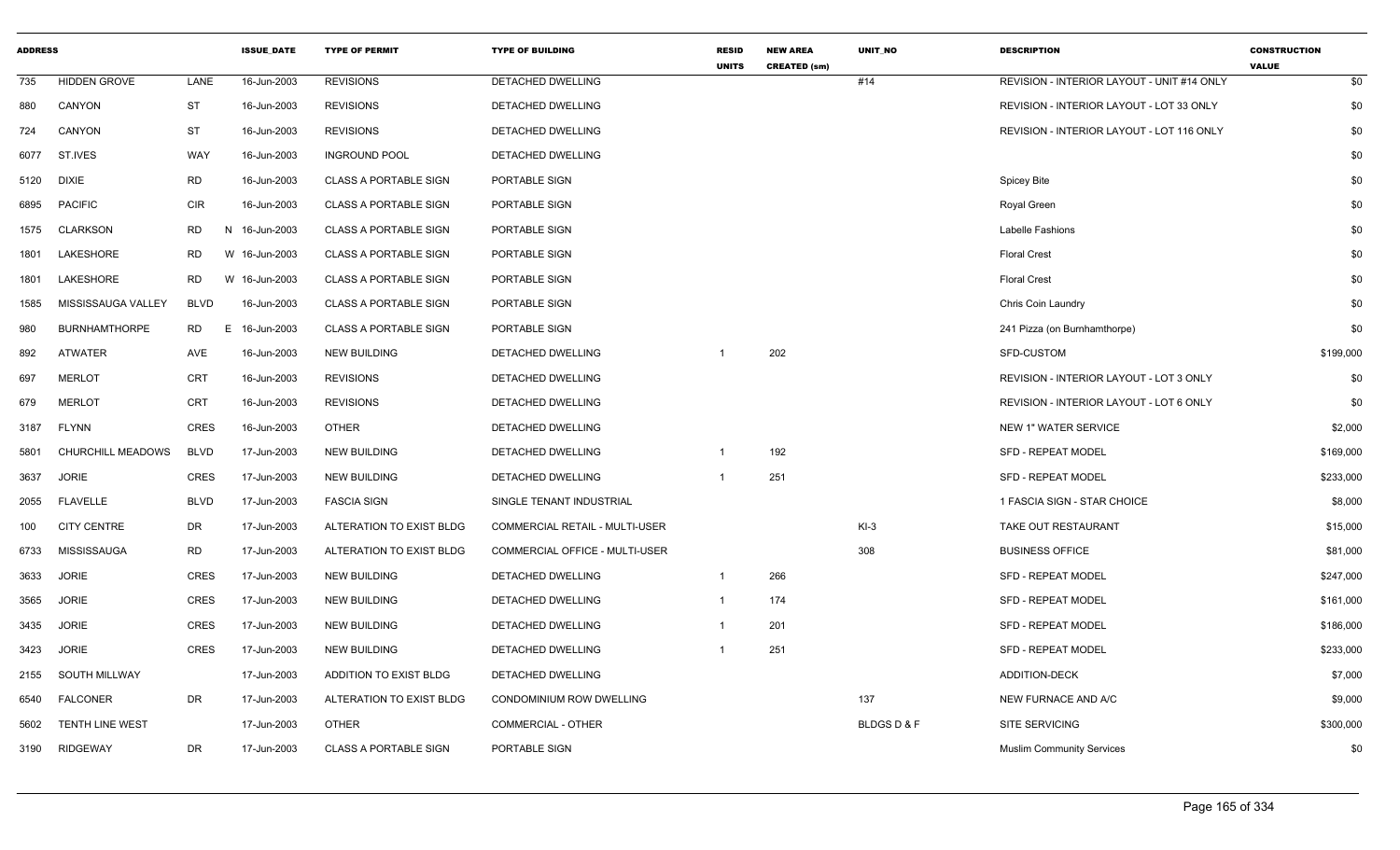| <b>ADDRESS</b> |                       |             | <b>ISSUE DATE</b> | <b>TYPE OF PERMIT</b>        | <b>TYPE OF BUILDING</b>   | <b>RESID</b><br><b>UNITS</b> | <b>NEW AREA</b><br><b>CREATED (sm)</b> | <b>UNIT NO</b> | <b>DESCRIPTION</b>                            | <b>CONSTRUCTION</b><br><b>VALUE</b> |
|----------------|-----------------------|-------------|-------------------|------------------------------|---------------------------|------------------------------|----------------------------------------|----------------|-----------------------------------------------|-------------------------------------|
| 4646           | <b>HERITAGE HILLS</b> | <b>BLVD</b> | 17-Jun-2003       | <b>CLASS A PORTABLE SIGN</b> | PORTABLE SIGN             |                              |                                        |                | Dr. Vikas Sondhi (On Eglinton Ave.)           | \$0                                 |
| 169            | <b>DUNDAS</b>         | <b>ST</b>   | E 17-Jun-2003     | <b>CLASS A PORTABLE SIGN</b> | PORTABLE SIGN             |                              |                                        |                | La France Hair Care                           | \$0                                 |
| 2040           | SHAWANAGA             | TR          | 17-Jun-2003       | <b>DEMOLITION</b>            | DETACHED DWELLING         |                              | 93                                     |                | <b>DEMOLITION - SFD</b>                       | \$8,000                             |
| 3612           | <b>EMERY</b>          | DR          | 17-Jun-2003       | <b>NEW BUILDING</b>          | <b>DETACHED DWELLING</b>  |                              |                                        |                | SFD - REPEAT MODEL - FIREBREAK LOT COMPLETIO  | \$0                                 |
| 3640           | <b>EMERY</b>          | DR          | 17-Jun-2003       | <b>NEW BUILDING</b>          | DETACHED DWELLING         |                              |                                        |                | SFD - REPEAT MODEL - FIREBREAK LOT COMPLETI(  | \$0                                 |
| 3609           | <b>EMERY</b>          | DR          | 17-Jun-2003       | <b>NEW BUILDING</b>          | DETACHED DWELLING         |                              |                                        |                | SFD - REPEAT MODEL - FIREBREAK LOT COMPLETI(  | \$0                                 |
| 3594           | <b>JORIE</b>          | <b>CRES</b> | 17-Jun-2003       | <b>NEW BUILDING</b>          | DETACHED DWELLING         |                              | 252                                    |                | SFD - REPEAT MODEL - FIREBREAK LOT COMPLETI(  | \$0                                 |
| 3665           | <b>EMERY</b>          | DR          | 17-Jun-2003       | <b>NEW BUILDING</b>          | <b>DETACHED DWELLING</b>  |                              |                                        |                | SFD - REPEAT MODEL - FIREBREAK LOT COMPLETION | \$0                                 |
| 3650           | <b>JORIE</b>          | <b>CRES</b> | 17-Jun-2003       | <b>NEW BUILDING</b>          | DETACHED DWELLING         |                              | 174                                    |                | SFD - REPEAT MODEL - FIREBREAK LOT COMPLETI(  | \$0                                 |
| 3637           | <b>EMERY</b>          | DR          | 17-Jun-2003       | <b>NEW BUILDING</b>          | DETACHED DWELLING         |                              | 174                                    |                | SFD - REPEAT MODEL - FIREBREAK LOT COMPLETI(  | \$0                                 |
| 3622           | <b>JORIE</b>          | CRES        | 17-Jun-2003       | <b>NEW BUILDING</b>          | DETACHED DWELLING         |                              | 171                                    |                | SFD - REPEAT MODEL - FIREBREAK LOT COMPLETI(  | \$0                                 |
| 295            | <b>DERRY</b>          | <b>RD</b>   | W 17-Jun-2003     | ALTERATION TO EXIST BLDG     | DETACHED DWELLING         |                              |                                        |                | PLUMBING-WATER SERVICE CONNECTION             | \$1,000                             |
| 465            | <b>APPLE</b>          | LANE        | 17-Jun-2003       | <b>OTHER</b>                 | DETACHED DWELLING         |                              |                                        |                | <b>SEWER CONVERSION</b>                       | \$1,000                             |
| 3283           | <b>JOAN</b>           | DR          | 17-Jun-2003       | <b>OTHER</b>                 | <b>DETACHED DWELLING</b>  |                              |                                        |                | <b>NEW 3/4" WATER SERVICE</b>                 | \$1,000                             |
| 250            | <b>EXPORT</b>         | <b>BLVD</b> | 17-Jun-2003       | <b>NEW BUILDING</b>          | <b>COMMERCIAL - OTHER</b> |                              | 7,635                                  |                | NEW-HOTEL, 6-STOREY, 1381794 ONTARIO INC, FOL | \$0                                 |
| 5925           | <b>TOMKEN</b>         | RD          | 18-Jun-2003       | ALTERATION TO EXIST BLDG     | MULTI-TENANT INDUSTRIAL   |                              |                                        | 18-19          | <b>INTERIOR ALTERATIONS</b>                   | \$15,000                            |
| 6400           | <b>NORTHWEST</b>      | DR          | 18-Jun-2003       | ALTERATION TO EXIST BLDG     | SINGLE TENANT INDUSTRIAL  |                              |                                        |                | CHANGES TO LOADING DOCKS                      | \$13,000                            |
| 6816           | <b>DILLINGWOOD</b>    | <b>DR</b>   | 18-Jun-2003       | ALTERATION TO EXIST BLDG     | <b>DETACHED DWELLING</b>  |                              |                                        |                | <b>BASEMENT WALKOUT</b>                       | \$8,000                             |
| 7360           | <b>BREAD FRUIT</b>    | LANE        | 18-Jun-2003       | <b>NEW BUILDING</b>          | DETACHED DWELLING         | $\overline{1}$               | 202                                    |                | SFD - NEW MODEL                               | \$198,000                           |
| 3846           | <b>PARTITION</b>      | <b>RD</b>   | 18-Jun-2003       | <b>NEW BUILDING</b>          | DETACHED DWELLING         | $\overline{1}$               | 189                                    |                | <b>SFD - NEW MODEL</b>                        | \$186,000                           |
| 3850           | <b>PARTITION</b>      | <b>RD</b>   | 18-Jun-2003       | <b>NEW BUILDING</b>          | DETACHED DWELLING         | $\overline{1}$               | 227                                    |                | <b>SFD - REPEAT MODEL</b>                     | \$223,000                           |
| 3862           | PARTITION             | <b>RD</b>   | 18-Jun-2003       | <b>NEW BUILDING</b>          | DETACHED DWELLING         | $\overline{1}$               | 210                                    |                | <b>SFD - REPEAT MODEL</b>                     | \$206,000                           |
| 7497           | RUSSIAN OLIVE CLOSE   |             | 18-Jun-2003       | NEW BUILDING                 | DETACHED DWELLING         | -1                           | 189                                    |                | <b>SFD - REPEAT MODEL</b>                     | \$186,000                           |
| 3842           | <b>PARTITION</b>      | <b>RD</b>   | 18-Jun-2003       | <b>NEW BUILDING</b>          | DETACHED DWELLING         | $\overline{1}$               | 210                                    |                | <b>SFD - NEW MODEL</b>                        | \$206,000                           |
| 3874           | PARTITION             | RD.         | 18-Jun-2003       | <b>NEW BUILDING</b>          | DETACHED DWELLING         | $\overline{1}$               | 210                                    |                | <b>SFD - REPEAT MODEL</b>                     | \$206,000                           |
| 7481           | RUSSIAN OLIVE CLOSE   |             | 18-Jun-2003       | <b>NEW BUILDING</b>          | <b>DETACHED DWELLING</b>  | $\overline{1}$               | 227                                    |                | <b>SFD - REPEAT MODEL</b>                     | \$223,000                           |
| 7276           | <b>VILLAGE WALK</b>   |             | 18-Jun-2003       | <b>NEW BUILDING</b>          | <b>DETACHED DWELLING</b>  | -1                           | 194                                    |                | <b>SFD - REPEAT MODEL</b>                     | \$191,000                           |
| 7284           | <b>VILLAGE WALK</b>   |             | 18-Jun-2003       | <b>NEW BUILDING</b>          | DETACHED DWELLING         | -1                           | 194                                    |                | <b>SFD - REPEAT MODEL</b>                     | \$191,000                           |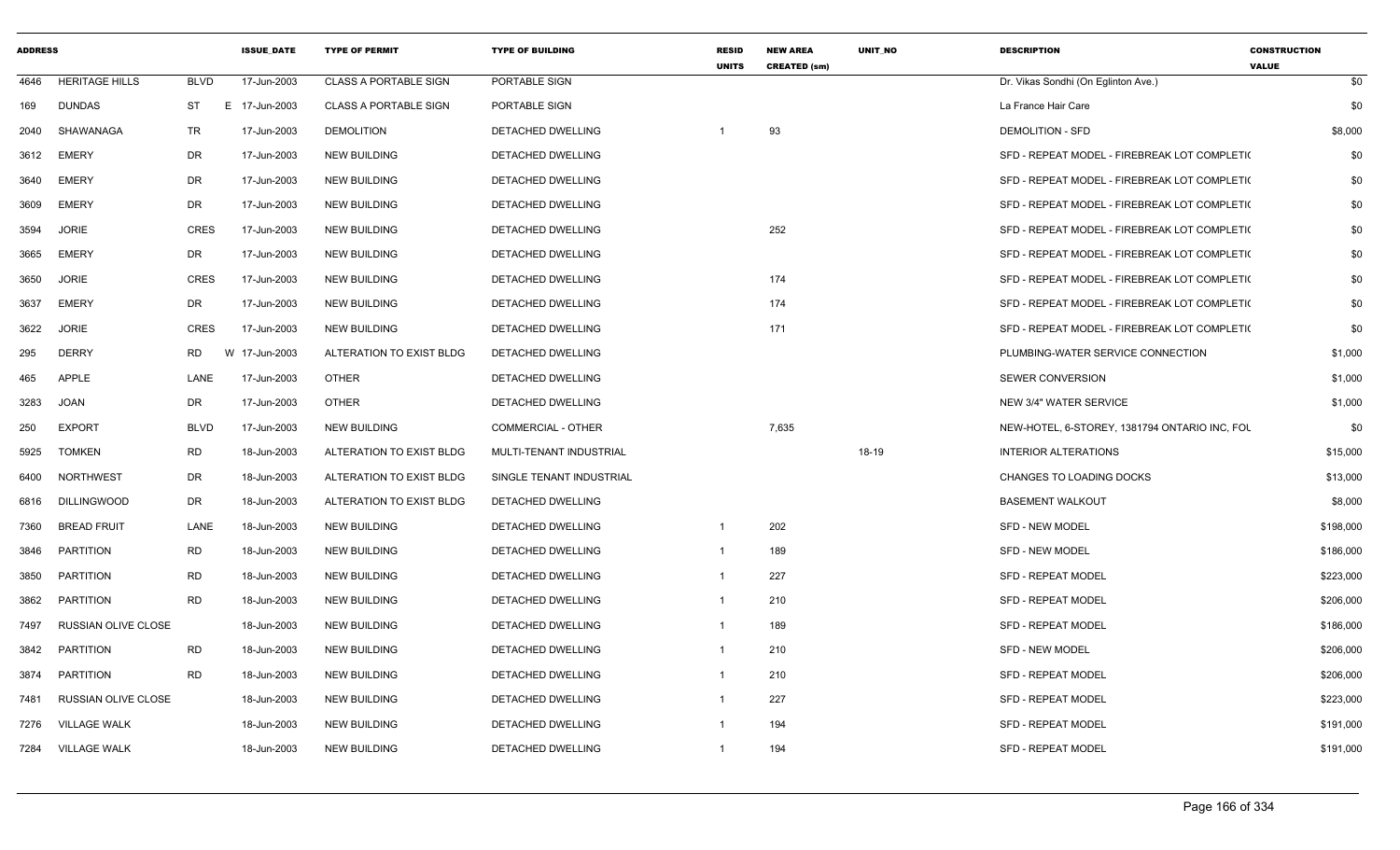| <b>ADDRESS</b> |                          |             | <b>ISSUE DATE</b> | <b>TYPE OF PERMIT</b>          | <b>TYPE OF BUILDING</b>              | <b>RESID</b><br><b>UNITS</b> | <b>NEW AREA</b><br><b>CREATED (sm)</b> | <b>UNIT NO</b> | <b>DESCRIPTION</b>                        | <b>CONSTRUCTION</b><br><b>VALUE</b> |
|----------------|--------------------------|-------------|-------------------|--------------------------------|--------------------------------------|------------------------------|----------------------------------------|----------------|-------------------------------------------|-------------------------------------|
| 921            | CANYON                   | <b>ST</b>   | 18-Jun-2003       | <b>NEW BUILDING</b>            | DETACHED DWELLING                    | $\mathbf{1}$                 | 307                                    |                | SFD - REPEAT MODEL - NEW EL.C CNR         | \$302,000                           |
| 7493           | RUSSIAN OLIVE CLOSE      |             | 18-Jun-2003       | <b>NEW BUILDING</b>            | DETACHED DWELLING                    | $\mathbf{1}$                 | 210                                    |                | SFD - REPEAT MODEL                        | \$206,000                           |
| 2485           | <b>TEDLO</b>             | ST          | 18-Jun-2003       | ALTERATION TO EXIST BLDG       | SINGLE TENANT INDUSTRIAL             |                              |                                        |                | SPRAY BOOTHS-2/AIR MAKEUP UNIT            | \$45,000                            |
| 1469           | <b>HILLGROVE</b>         | <b>RD</b>   | 18-Jun-2003       | <b>INGROUND POOL</b>           | DETACHED DWELLING                    |                              |                                        |                |                                           | \$0                                 |
| 802            | <b>SPINNING WHEEL</b>    | <b>CRES</b> | 18-Jun-2003       | <b>NEW BUILDING</b>            | DETACHED DWELLING                    | $\overline{1}$               | 186                                    |                | <b>SFD - REPEAT MODEL</b>                 | \$191,000                           |
| 3115           | <b>DUNDAS</b>            | ST          | W 18-Jun-2003     | <b>TENTS/AIR SUPPORT STRUC</b> | <b>COMMERCIAL RETAIL-SINGLE USER</b> |                              |                                        |                | TENT-TEMPORARY, DATE JUN 13-JUL 13/03     | \$2,000                             |
| 6972           | <b>AIRPORT</b>           | <b>RD</b>   | 18-Jun-2003       | ALTERATION TO EXIST BLDG       | SINGLE TENANT INDUSTRIAL             |                              |                                        | GT-3, BLD-P    | PLUMBING-NEW STAND PIPE                   | \$15,000                            |
| 1565           | <b>DUNDAS</b>            | <b>ST</b>   | E.<br>18-Jun-2003 | ALTERATION TO EXIST BLDG       | INDUSTRIAL - OTHER                   |                              |                                        |                | CHANGE OF USE TO INCREASE OCCUPANCY LOAD. | \$10,000                            |
| 3417           | FIELDGATE                | DR          | 18-Jun-2003       | <b>CLASS A PORTABLE SIGN</b>   | PORTABLE SIGN                        |                              |                                        |                | AAA VACUUM (on Bloor)                     | \$0                                 |
| 5700           | <b>MAVIS</b>             | <b>RD</b>   | 18-Jun-2003       | <b>CLASS A PORTABLE SIGN</b>   | PORTABLE SIGN                        |                              |                                        |                | Dr Gina Degasperis-Khan (On Mavis Road)   | \$0                                 |
| $\mathbf 0$    | <b>KENNEDY</b>           | <b>RD</b>   | 18-Jun-2003       | <b>CLASS A PORTABLE SIGN</b>   | PORTABLE SIGN                        |                              |                                        |                | <b>TENNIS EVERYONE</b>                    | \$0                                 |
| $\mathbf 0$    | <b>ERIN MILLS</b>        | <b>PKY</b>  | 18-Jun-2003       | <b>CLASS A PORTABLE SIGN</b>   | PORTABLE SIGN                        |                              |                                        |                | <b>TENNIS EVERYONE</b>                    | \$0                                 |
| $\mathbf 0$    | <b>ERIN MILLS</b>        | <b>PKY</b>  | 18-Jun-2003       | <b>CLASS A PORTABLE SIGN</b>   | PORTABLE SIGN                        |                              |                                        |                | <b>TENNIS EVERYONE</b>                    | \$0                                 |
| $\mathbf 0$    | <b>DERRY</b>             | <b>RD</b>   | W<br>18-Jun-2003  | <b>CLASS A PORTABLE SIGN</b>   | PORTABLE SIGN                        |                              |                                        |                | <b>TENNIS EVERYONE</b>                    | \$0                                 |
| $\mathbf 0$    | <b>ERIN MILLS</b>        | <b>PKY</b>  | 18-Jun-2003       | <b>CLASS A PORTABLE SIGN</b>   | PORTABLE SIGN                        |                              |                                        |                | <b>TENNIS EVERYONE</b>                    | \$0                                 |
| 6155           | <b>FREEMONT</b>          | <b>BLVD</b> | 18-Jun-2003       | <b>CLASS A PORTABLE SIGN</b>   | PORTABLE SIGN                        |                              |                                        |                | Mattel (on Freemont)                      | \$0                                 |
| $\mathbf 0$    | <b>BURNHAMTHORPE</b>     | <b>RD</b>   | W<br>18-Jun-2003  | <b>CLASS A PORTABLE SIGN</b>   | PORTABLE SIGN                        |                              |                                        |                | <b>TENNIS EVERYONE</b>                    | \$0                                 |
| 3100           | <b>WINSTON CHURCHILL</b> | <b>BLVD</b> | 18-Jun-2003       | <b>CLASS A PORTABLE SIGN</b>   | PORTABLE SIGN                        |                              |                                        |                | <b>Little Ceasers</b>                     | \$0                                 |
| 2273           | <b>DUNDAS</b>            | ST          | W 18-Jun-2003     | <b>CLASS A PORTABLE SIGN</b>   | PORTABLE SIGN                        |                              |                                        |                | Webb's Restaurant (On Glen Erin)          | \$0                                 |
| 5080           | TIMBERLEA                | <b>BLVD</b> | 18-Jun-2003       | <b>CLASS A PORTABLE SIGN</b>   | PORTABLE SIGN                        |                              |                                        |                | The Sleep Factory                         | \$0                                 |
| 3834           | <b>PARTITION</b>         | <b>RD</b>   | 18-Jun-2003       | <b>NEW BUILDING</b>            | DETACHED DWELLING                    | -1                           | 227                                    |                | <b>SFD - NEW MODEL</b>                    | \$223,000                           |
| 3838           | <b>PARTITION</b>         | <b>RD</b>   | 18-Jun-2003       | <b>NEW BUILDING</b>            | DETACHED DWELLING                    | -1                           | 172                                    |                | <b>SFD - NEW MODEL</b>                    | \$168,000                           |
| 3250           | <b>RIDGEWAY</b>          | <b>DR</b>   | 18-Jun-2003       | <b>CLASS A PORTABLE SIGN</b>   | PORTABLE SIGN                        |                              |                                        |                | Bounce and Play                           | \$0                                 |
| 63             | QUEEN                    | <b>ST</b>   | S<br>18-Jun-2003  | <b>CLASS A PORTABLE SIGN</b>   | PORTABLE SIGN                        |                              |                                        |                | The Cock and Pheasant                     | \$0                                 |
| 700            | <b>MATHESON</b>          | <b>BLVD</b> | W 18-Jun-2003     | <b>CLASS A PORTABLE SIGN</b>   | PORTABLE SIGN                        |                              |                                        |                | Timberland (On Mavis)                     | \$0                                 |
| 5950           | RODEO                    | DR          | 18-Jun-2003       | <b>CLASS A PORTABLE SIGN</b>   | PORTABLE SIGN                        |                              |                                        |                | Danier Leather (on rodeo)                 | \$0                                 |
| 7477           | RUSSIAN OLIVE CLOSE      |             | 18-Jun-2003       | <b>NEW BUILDING</b>            | DETACHED DWELLING                    |                              | 189                                    |                | SFD - REPEAT MODEL                        | \$186,000                           |
| 3660           | <b>PARTITION</b>         | <b>RD</b>   | 18-Jun-2003       | <b>NEW BUILDING</b>            | <b>DETACHED DWELLING</b>             | $\overline{1}$               | 228                                    |                | <b>SFD - REPEAT MODEL</b>                 | \$224,000                           |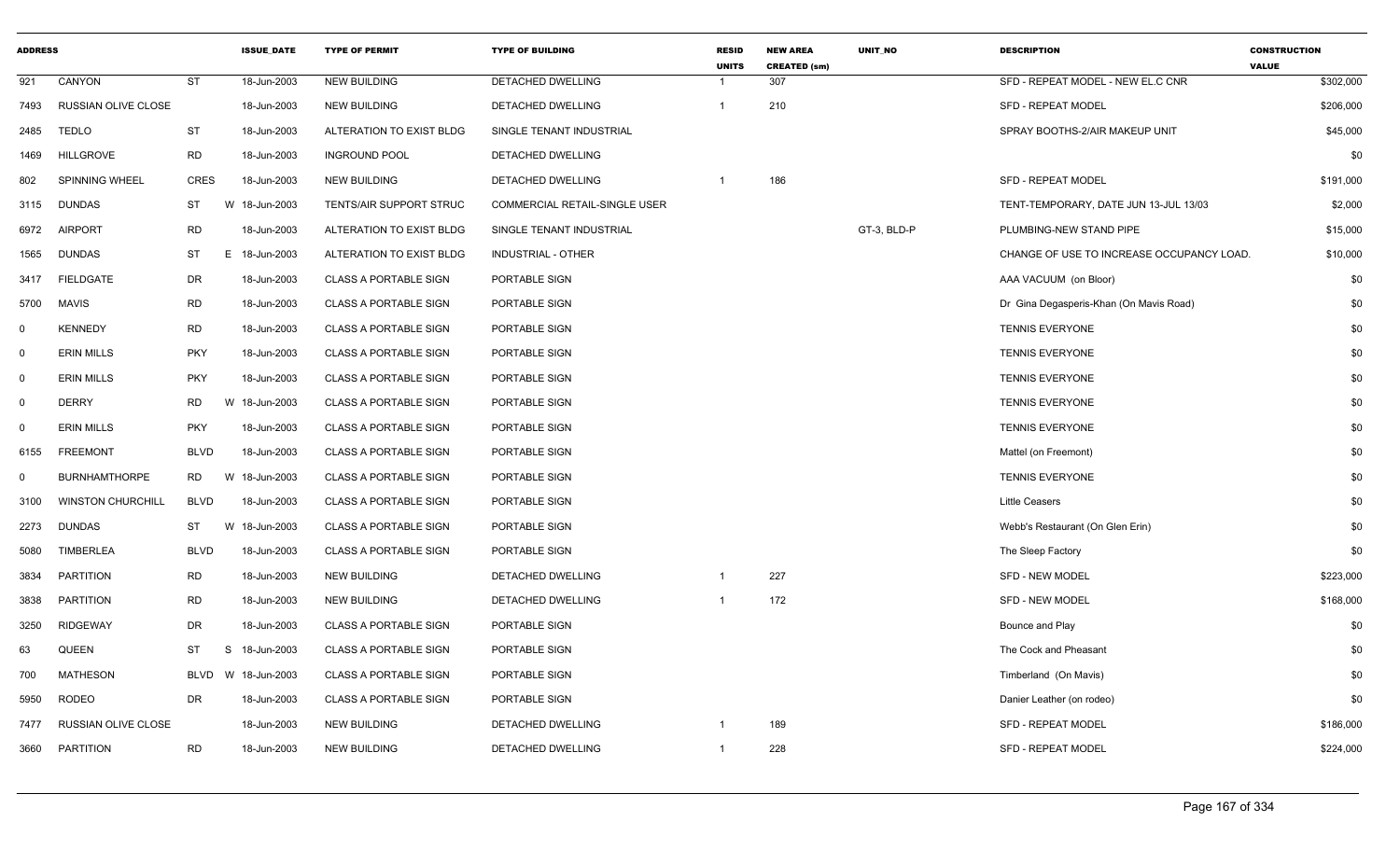| <b>ADDRESS</b> |                            |             | <b>ISSUE DATE</b> | <b>TYPE OF PERMIT</b>        | <b>TYPE OF BUILDING</b>        | <b>RESID</b><br><b>UNITS</b> | <b>NEW AREA</b><br><b>CREATED (sm)</b> | UNIT_NO        | <b>DESCRIPTION</b>                          | <b>CONSTRUCTION</b><br><b>VALUE</b> |
|----------------|----------------------------|-------------|-------------------|------------------------------|--------------------------------|------------------------------|----------------------------------------|----------------|---------------------------------------------|-------------------------------------|
| $\mathbf 0$    | <b>HURONTARIO</b>          | <b>ST</b>   | 18-Jun-2003       | <b>CLASS A PORTABLE SIGN</b> | PORTABLE SIGN                  |                              |                                        |                | COMM. SERVICES - CITY OF MISSISSAUGA        | \$0                                 |
| 7489           | <b>RUSSIAN OLIVE CLOSE</b> |             | 18-Jun-2003       | <b>NEW BUILDING</b>          | DETACHED DWELLING              |                              | 210                                    |                | <b>SFD - REPEAT MODEL</b>                   | \$206,000                           |
| 7485           | <b>RUSSIAN OLIVE CLOSE</b> |             | 18-Jun-2003       | <b>NEW BUILDING</b>          | DETACHED DWELLING              |                              | 172                                    |                | <b>SFD - REPEAT MODEL</b>                   | \$168,000                           |
| 0              | <b>BRITANNIA</b>           | RD          | W 18-Jun-2003     | <b>CLASS A PORTABLE SIGN</b> | PORTABLE SIGN                  |                              |                                        |                | COMM. SERVICES - CITY OF MISSISSAUGA        | \$0                                 |
| 0              | <b>HURONTARIO</b>          | ST          | 18-Jun-2003       | <b>CLASS A PORTABLE SIGN</b> | PORTABLE SIGN                  |                              |                                        |                | COMM. SERVICES - CITY OF MISSISSAUGA        | \$0                                 |
| $\mathbf 0$    | MAVIS                      | RD          | 18-Jun-2003       | <b>CLASS A PORTABLE SIGN</b> | PORTABLE SIGN                  |                              |                                        |                | COMM. SERVICES - CITY OF MISSISSAUGA        | \$0                                 |
| 3854           | <b>PARTITION</b>           | RD          | 18-Jun-2003       | <b>NEW BUILDING</b>          | DETACHED DWELLING              |                              | 210                                    |                | <b>SFD - REPEAT MODEL</b>                   | \$206,000                           |
| 3866           | <b>PARTITION</b>           | <b>RD</b>   | 18-Jun-2003       | <b>NEW BUILDING</b>          | DETACHED DWELLING              |                              | 227                                    |                | <b>SFD - REPEAT MODEL</b>                   | \$223,000                           |
| 3870           | <b>PARTITION</b>           | <b>RD</b>   | 18-Jun-2003       | <b>NEW BUILDING</b>          | DETACHED DWELLING              |                              | 189                                    |                | <b>SFD - REPEAT MODEL</b>                   | \$186,000                           |
| 0              | <b>AQUITAINE</b>           | AVE         | 18-Jun-2003       | <b>CLASS A PORTABLE SIGN</b> | PORTABLE SIGN                  |                              |                                        |                | COMM. SERVICES - CITY OF MISSISSAUGA        | \$0                                 |
| 3858           | <b>PARTITION</b>           | <b>RD</b>   | 18-Jun-2003       | <b>NEW BUILDING</b>          | <b>DETACHED DWELLING</b>       |                              | 170                                    |                | SFD - REPEAT MODEL, FIREBREAK LOT           | \$167,000                           |
| $\mathbf 0$    | <b>BURNHAMTHORPE</b>       | RD          | 18-Jun-2003<br>Е. | <b>CLASS A PORTABLE SIGN</b> | PORTABLE SIGN                  |                              |                                        |                | COMM. SERVICES - CITY OF MISSISSAUGA        | \$0                                 |
| $\mathbf 0$    | ERIN MILLS                 | <b>PKY</b>  | 18-Jun-2003       | <b>CLASS A PORTABLE SIGN</b> | PORTABLE SIGN                  |                              |                                        |                | <b>TENNIS EVERYONE</b>                      | \$0                                 |
| $\mathbf 0$    | <b>ERIN MILLS</b>          | <b>PKY</b>  | 18-Jun-2003       | <b>CLASS A PORTABLE SIGN</b> | PORTABLE SIGN                  |                              |                                        |                | <b>TENNIS EVERYONE</b>                      | \$0                                 |
| $\mathbf 0$    | MAVIS                      | <b>RD</b>   | 18-Jun-2003       | <b>CLASS A PORTABLE SIGN</b> | PORTABLE SIGN                  |                              |                                        |                | COMM. SERVICES - CITY OF MISSISSAUGA        | \$0                                 |
| $\mathbf 0$    | <b>BRITANNIA</b>           | <b>RD</b>   | W<br>18-Jun-2003  | <b>CLASS A PORTABLE SIGN</b> | PORTABLE SIGN                  |                              |                                        |                | COMM. SERVICES - CITY OF MISSISSAUGA        | \$0                                 |
| 801            | MATHESON                   | BLVD        | W 18-Jun-2003     | <b>NEW BUILDING</b>          | COMMERCIAL RETAIL - MULTI-USER |                              | 278                                    |                | NEW - COMMERCIAL SHELL, MATHESON CENTRE, F  | \$225,000                           |
| 3649           | YUMA                       | CRT         | 19-Jun-2003       | ALTERATION TO EXIST BLDG     | DETACHED DWELLING              |                              |                                        |                | BASEMENT APARTMENT AND UPGRADE APT. TO ME   | \$33,000                            |
| 6911           | <b>CREDITVIEW</b>          | <b>RD</b>   | 19-Jun-2003       | <b>FASCIA SIGN</b>           | INDUSTRIAL - OTHER             |                              |                                        |                | ONE FASCIA SIGN - TECH DATA                 | \$9,000                             |
| 6975           | MEADOWVALE TOWN CENCIR     |             | 19-Jun-2003       | <b>FASCIA SIGN</b>           | COMMERCIAL RETAIL - MULTI-USER |                              |                                        | N <sub>1</sub> | 2 FASCIA SIGNS - PIZZA PIZZA                | \$8,000                             |
| 4759           | <b>COLOMBO</b>             | <b>CRES</b> | 19-Jun-2003       | <b>NEW BUILDING</b>          | SEMI-DETACHED DWELLING         | 2                            | 350                                    |                | SEMI-DETACHED - REPEAT MODEL                | \$309,000                           |
| 819            | <b>ROGERSON</b>            | RD          | 19-Jun-2003       | <b>NEW BUILDING</b>          | SEMI-DETACHED DWELLING         | 2                            | 342                                    |                | SEMI-DETACHED - REPEAT MODEL                | \$303,000                           |
| 869            | <b>ROGERSON</b>            | <b>RD</b>   | 19-Jun-2003       | <b>NEW BUILDING</b>          | SEMI-DETACHED DWELLING         | 2                            | 342                                    |                | SEMI-DETACHED - REPEAT MODEL, FIREBREAK LOT | \$303,000                           |
| 5630           | ANNABELLE                  | AVE         | 19-Jun-2003       | <b>NEW BUILDING</b>          | SEMI-DETACHED DWELLING         | 2                            | 342                                    |                | SEMI-DETACHED - REPEAT MODEL                | \$303,000                           |
| 863            | <b>ROGERSON</b>            | RD          | 19-Jun-2003       | <b>NEW BUILDING</b>          | SEMI-DETACHED DWELLING         |                              | 342                                    |                | SEMI-DETACHED- REPEAT MODEL                 | \$303,000                           |
| 875            | <b>ROGERSON</b>            | RD          | 19-Jun-2003       | <b>NEW BUILDING</b>          | SEMI-DETACHED DWELLING         | 2                            | 342                                    |                | SEMI-DETACHED - REPEAT MODEL                | \$303,000                           |
| 5636           | ANNABELLE                  | AVE         | 19-Jun-2003       | <b>NEW BUILDING</b>          | SEMI-DETACHED DWELLING         |                              | 342                                    |                | SEMI-DETACHED - REPEAT MODEL, FIREBREAK LOT | \$303,000                           |
| 833            | <b>ROGERSON</b>            | RD          | 19-Jun-2003       | <b>NEW BUILDING</b>          | SEMI-DETACHED DWELLING         | 2                            | 342                                    |                | SEMI-DETACHED - REPEAT MODEL, FIREBREAK LOT | \$303,000                           |
|                |                            |             |                   |                              |                                |                              |                                        |                |                                             |                                     |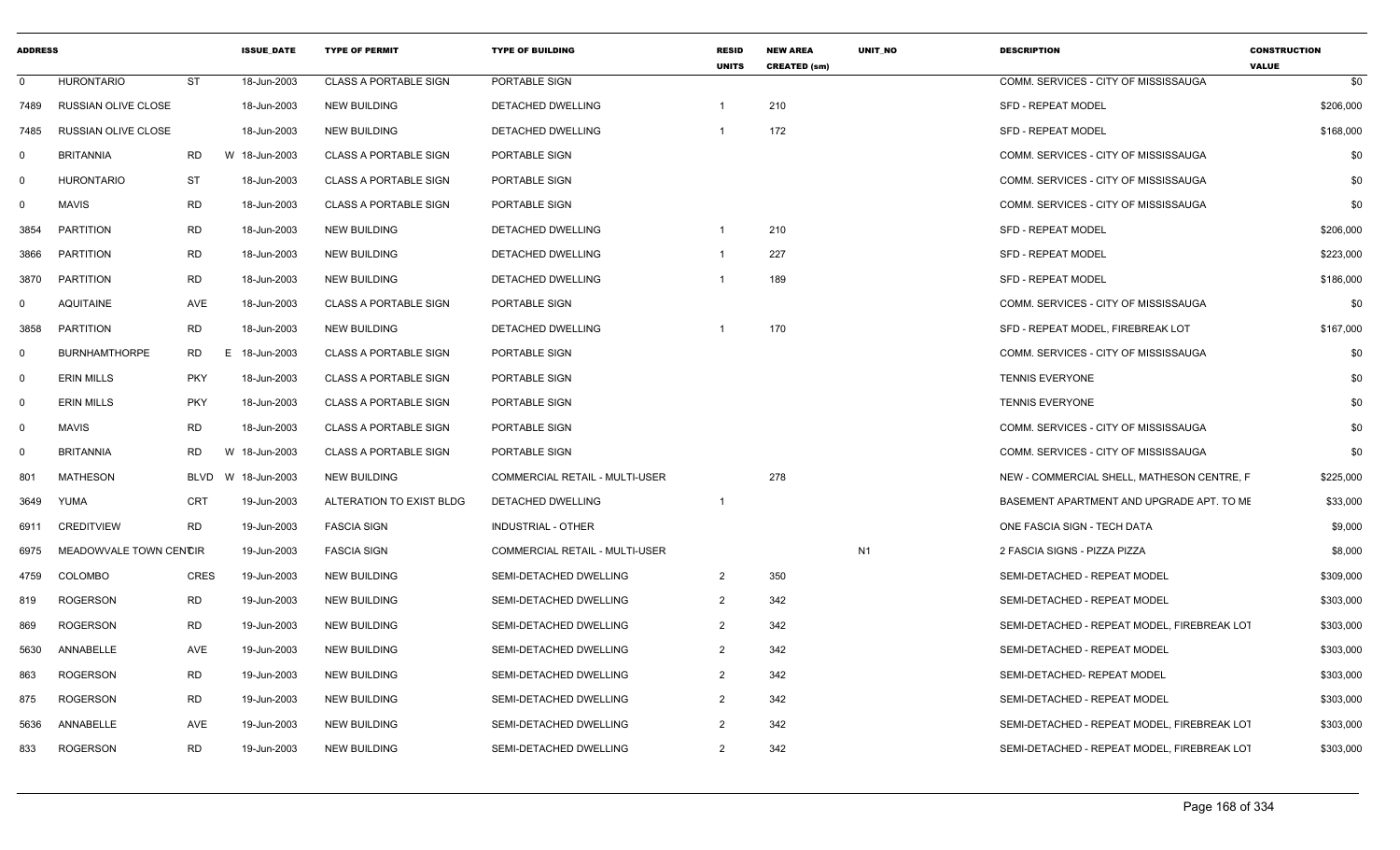| <b>ADDRESS</b> |                          |                 | <b>ISSUE DATE</b> | <b>TYPE OF PERMIT</b>        | <b>TYPE OF BUILDING</b>        | <b>RESID</b><br><b>UNITS</b> | <b>NEW AREA</b><br><b>CREATED (sm)</b> | <b>UNIT NO</b> | <b>DESCRIPTION</b>                                | <b>CONSTRUCTION</b><br><b>VALUE</b> |
|----------------|--------------------------|-----------------|-------------------|------------------------------|--------------------------------|------------------------------|----------------------------------------|----------------|---------------------------------------------------|-------------------------------------|
| 35             | <b>KING</b>              | ST<br>E         | 19-Jun-2003       | ALTERATION TO EXIST BLDG     | COMMERCIAL RETAIL - MULTI-USER |                              |                                        | 20             | <b>BEAUTY SALON</b>                               | \$13,000                            |
| 845            | <b>ROGERSON</b>          | <b>RD</b>       | 19-Jun-2003       | <b>NEW BUILDING</b>          | SEMI-DETACHED DWELLING         | $\overline{2}$               | 342                                    |                | SEMI-DETACHED - REPEAT MODEL                      | \$303,000                           |
| 293            | <b>NAHANI</b>            | <b>WAY</b>      | 19-Jun-2003       | ADDITION TO EXIST BLDG       | DETACHED DWELLING              |                              | 34                                     |                | ADDITION-2ND STOREY                               | \$31,000                            |
| 951            | <b>VERBENA</b>           | <b>RD</b>       | 19-Jun-2003       | ALTERATION TO EXIST BLDG     | SINGLE TENANT INDUSTRIAL       |                              |                                        |                | INTERIOR ALTERATIONS, ADDITION SERVICE SPACI      | \$292,000                           |
| 5150           | <b>SPECTRUM</b>          | <b>WAY</b>      | 19-Jun-2003       | <b>FASCIA SIGN</b>           | SINGLE TENANT INDUSTRIAL       |                              |                                        |                | 1 FASCIA SIGN - HEWLETT PACKARD LOGO              | \$8,000                             |
| 735            | CENTRAL                  | <b>PKY</b><br>W | 19-Jun-2003       | ADDITION TO EXIST BLDG       | <b>CITY</b>                    |                              | 379                                    |                | ADDITIONS - ANIMAL CONTROL CENTRE, COMPLETI       | \$0                                 |
| 3675           | <b>SAWMILL VALLEY</b>    | DR              | 19-Jun-2003       | ALTERATION TO EXIST BLDG     | SCHOOL - ELEMENTARY            |                              | 159                                    |                | <b>INTERIOR ALTERATIONS</b>                       | \$31,000                            |
| 4280           | <b>FLITTER</b>           | <b>CRT</b>      | 19-Jun-2003       | ABOVE GROUND POOL            | DETACHED DWELLING              |                              |                                        |                |                                                   | \$0                                 |
| 6816           | <b>EARLY SETTLER</b>     | <b>ROW</b>      | 19-Jun-2003       | OTHER POOL                   | DETACHED DWELLING              |                              |                                        |                |                                                   | \$0                                 |
| 5715           | VOLPE                    | AVE             | 19-Jun-2003       | <b>NEW BUILDING</b>          | SEMI-DETACHED DWELLING         | $\overline{2}$               | 342                                    |                | SEMI-DETACHED - REPEAT MODEL, FIREBREAK LOT       | \$303,000                           |
| 1442           | <b>ALEXANDRA</b>         | AVE             | 19-Jun-2003       | ALTERATION TO EXIST BLDG     | DETACHED DWELLING              |                              |                                        |                | ALTERATIONS-COLD CELLAR                           | \$8,000                             |
| 6735           | BABY GRAN                | <b>CRT</b>      | 19-Jun-2003       | <b>INGROUND POOL</b>         | DETACHED DWELLING              |                              |                                        |                |                                                   | \$0                                 |
| 1565           | <b>DUNDAS</b>            | ST              | E 19-Jun-2003     | <b>PYLON SIGN</b>            | COMMERCIAL RETAIL-SINGLE USER  |                              |                                        |                | ONE (1) GROUND SIGN - 2ND FLOOR LOUNGE            | \$2,000                             |
| 6975           | MEADOWVALE TOWN CENCIR   |                 | 19-Jun-2003       | <b>FASCIA SIGN</b>           | COMMERCIAL RETAIL - MULTI-USER |                              |                                        | $\overline{7}$ | ONE FASCIA SIGN - CORNER FOR KIDS                 | \$2,000                             |
| 1803           | <b>MATENA</b>            | AVE             | 19-Jun-2003       | ABOVE GROUND POOL            | DETACHED DWELLING              |                              |                                        |                |                                                   | \$0                                 |
| $\overline{a}$ | CARIBOU                  | PL              | 19-Jun-2003       | <b>INGROUND POOL</b>         | DETACHED DWELLING              |                              |                                        |                |                                                   | \$0                                 |
| 7252           | <b>DANTON PROMENADE</b>  |                 | 19-Jun-2003       | ABOVE GROUND POOL            | DETACHED DWELLING              |                              |                                        |                |                                                   | \$0                                 |
| 3480           | ANGEL PASS               | DR              | 19-Jun-2003       | <b>REVISIONS</b>             | STREET ROW DWELLING            |                              |                                        | #1-8           | STREET ROW DWELLING-BLK 55 (8 UNITS), COMPLI      | \$0                                 |
| 3444           | <b>ANGEL PASS</b>        | DR              | 19-Jun-2003       | <b>NEW BUILDING</b>          | <b>STREET ROW DWELLING</b>     |                              |                                        | #1-6           | STREET ROW DWELLING - BLK 57 (6 UNITS) - COMPI    | \$0                                 |
| 6352           | EDENWOOD                 | DR              | 19-Jun-2003       | ABOVE GROUND POOL            | DETACHED DWELLING              |                              |                                        |                |                                                   | \$0                                 |
| 1997           | <b>DEANHOME</b>          | <b>RD</b>       | 19-Jun-2003       | <b>INGROUND POOL</b>         | DETACHED DWELLING              |                              |                                        |                |                                                   | \$0                                 |
| 1422           | WATESKA                  | <b>BLVD</b>     | 19-Jun-2003       | <b>REVISIONS</b>             | <b>DETACHED DWELLING</b>       |                              |                                        |                | <b>HEATING REVISION</b>                           | \$0                                 |
| 1785           | <b>SOLITAIRE</b>         | CRT             | 19-Jun-2003       | ADDITION TO EXIST BLDG       | DETACHED DWELLING              |                              |                                        |                | <b>DECK ADDITION</b>                              | \$1,000                             |
| 2760           | <b>DERRY</b>             | <b>RD</b><br>W  | 19-Jun-2003       | <b>CLASS A PORTABLE SIGN</b> | PORTABLE SIGN                  |                              |                                        |                | The Manchester Arms                               | \$0                                 |
| 6900           | <b>MILLCREEK</b>         | <b>DR</b>       | 19-Jun-2003       | <b>CLASS A PORTABLE SIGN</b> | PORTABLE SIGN                  |                              |                                        |                | Play and Learn Children's Centre (On Aquitaine)   | \$0                                 |
| $\mathbf 0$    | SOUTHDOWN                | <b>RD</b>       | 19-Jun-2003       | <b>CLASS A PORTABLE SIGN</b> | PORTABLE SIGN                  |                              |                                        |                | COMM. SERVICES - CITY OF MISSISSAUGA              | \$0                                 |
| $\mathbf 0$    | <b>BURNHAMTHORPE</b>     | <b>RD</b><br>W  | 19-Jun-2003       | <b>CLASS A PORTABLE SIGN</b> | PORTABLE SIGN                  |                              |                                        |                | Mississauga Christian School                      | \$0                                 |
| $\Omega$       | <b>WINSTON CHURCHILL</b> | <b>BLVD</b>     | 19-Jun-2003       | <b>CLASS A PORTABLE SIGN</b> | PORTABLE SIGN                  |                              |                                        |                | Community Christian Reformed Church of Meadowvale | \$0                                 |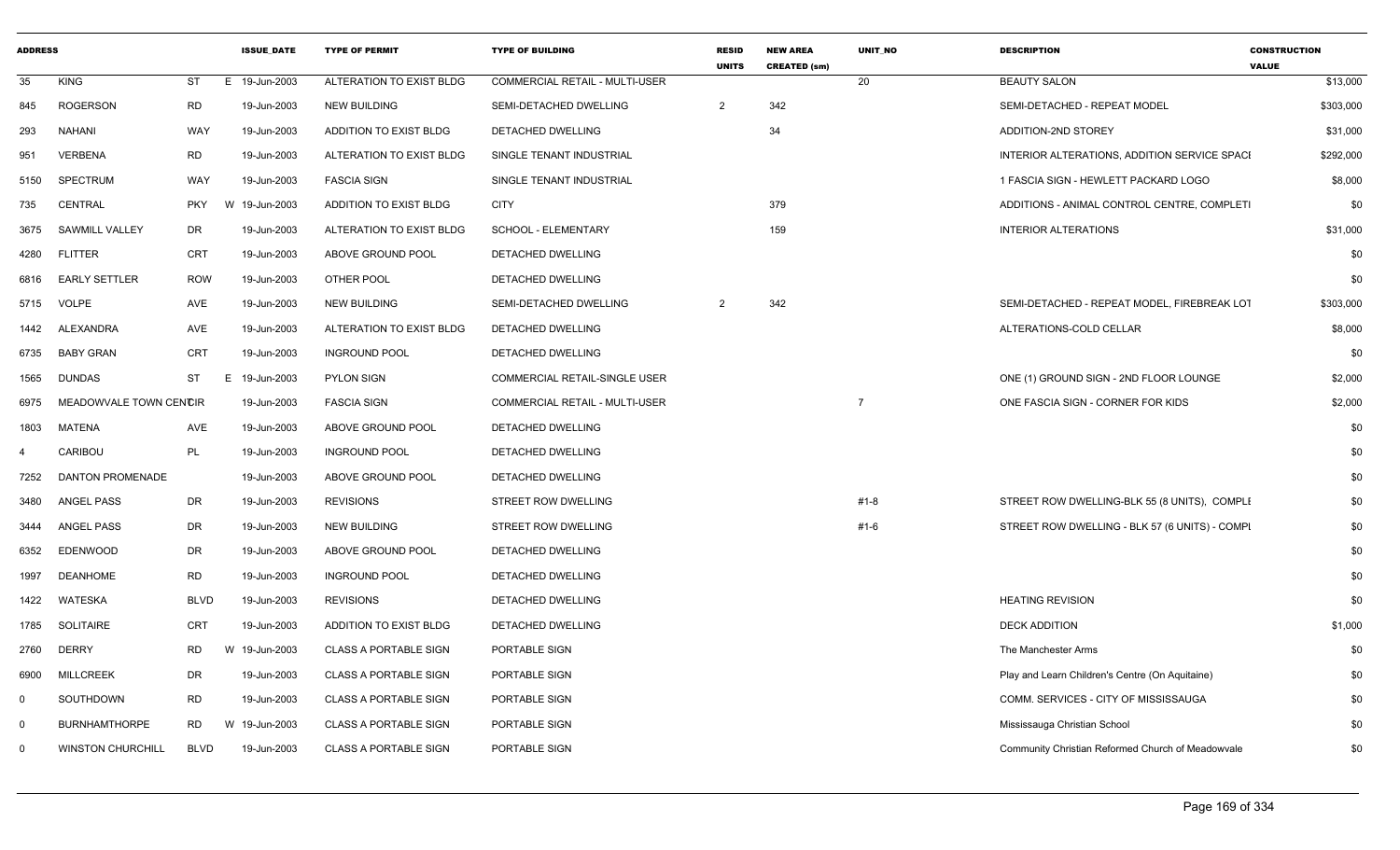| <b>ADDRESS</b> |                          |             | <b>ISSUE DATE</b> | <b>TYPE OF PERMIT</b>        | <b>TYPE OF BUILDING</b>        | <b>RESID</b><br><b>UNITS</b> | <b>NEW AREA</b><br><b>CREATED (sm)</b> | UNIT_NO | <b>DESCRIPTION</b>                             | <b>CONSTRUCTION</b><br><b>VALUE</b> |
|----------------|--------------------------|-------------|-------------------|------------------------------|--------------------------------|------------------------------|----------------------------------------|---------|------------------------------------------------|-------------------------------------|
| 900            | <b>ATWATER</b>           | AVE         | 19-Jun-2003       | <b>DEMOLITION</b>            | <b>DETACHED DWELLING</b>       |                              |                                        |         | DEMOLITION - SFD & GARAGE                      | \$8,000                             |
| $\mathbf 0$    | <b>WINSTON CHURCHILL</b> | <b>BLVD</b> | 19-Jun-2003       | <b>CLASS A PORTABLE SIGN</b> | PORTABLE SIGN                  |                              |                                        |         | <b>Community Services</b>                      | \$0                                 |
| $\mathbf 0$    | <b>DERRY</b>             | RD          | W 19-Jun-2003     | <b>CLASS A PORTABLE SIGN</b> | PORTABLE SIGN                  |                              |                                        |         | <b>Community Services</b>                      | \$0                                 |
| $\mathbf 0$    | <b>BRITANNIA</b>         | <b>RD</b>   | W 19-Jun-2003     | <b>CLASS A PORTABLE SIGN</b> | PORTABLE SIGN                  |                              |                                        |         | <b>Community Services</b>                      | \$0                                 |
| $\mathbf 0$    | <b>ERIN MILLS</b>        | <b>PKY</b>  | 19-Jun-2003       | <b>CLASS A PORTABLE SIGN</b> | PORTABLE SIGN                  |                              |                                        |         | <b>Community Services</b>                      | \$0                                 |
| 5605           | <b>FRESHWATER</b>        | <b>DR</b>   | 19-Jun-2003       | ALTERATION TO EXIST BLDG     | <b>SCHOOL - ELEMENTARY</b>     |                              |                                        |         | <b>HEATING ONLY</b>                            | \$0                                 |
| 1051           | <b>EGLINTON</b>          | AVE         | W 19-Jun-2003     | <b>NEW BUILDING</b>          | <b>CHURCH</b>                  |                              | 377                                    |         | NEW - CHURCH, ST ELIZABETH ANGLICAN CHURCH     | \$507,000                           |
| 4222           | <b>DIXIE</b>             | <b>RD</b>   | 19-Jun-2003       | <b>DEMOLITION</b>            | <b>DETACHED DWELLING</b>       | -1                           | 142                                    |         | <b>DEMOLITION - SFD</b>                        | \$10,000                            |
| 3448           | <b>ANGEL PASS</b>        | <b>DR</b>   | 19-Jun-2003       | <b>NEW BUILDING</b>          | STREET ROW DWELLING            |                              |                                        | #1-8    | STREET ROW DWELLING - BLK 56 (8 UNITS) - COMPI | \$0                                 |
| 2760           | <b>DERRY</b>             | <b>RD</b>   | W 19-Jun-2003     | <b>CLASS A PORTABLE SIGN</b> | PORTABLE SIGN                  |                              |                                        |         | HAIRWORKS (ON DERRY)                           | \$0                                 |
| 5701           | <b>VOLPE</b>             | AVE         | 19-Jun-2003       | <b>NEW BUILDING</b>          | SEMI-DETACHED DWELLING         | 2                            | 342                                    |         | SEMI-DETACHED - REPEAT MODEL                   | \$336,000                           |
| 5721           | <b>VOLPE</b>             | <b>AVE</b>  | 19-Jun-2003       | <b>NEW BUILDING</b>          | SEMI-DETACHED DWELLING         | 2                            | 342                                    |         | SEMI-DETACHED - REPEAT MODEL                   | \$303,000                           |
| 881            | <b>ROGERSON</b>          | <b>RD</b>   | 19-Jun-2003       | <b>NEW BUILDING</b>          | SEMI-DETACHED DWELLING         | $\mathcal{P}$                | 342                                    |         | SEMI-DETACHED - REPEAT MODEL                   | \$303,000                           |
| 2056           | SAVA                     | <b>CRES</b> | 19-Jun-2003       | <b>INGROUND POOL</b>         | DETACHED DWELLING              |                              |                                        |         |                                                | \$0                                 |
| 6077           | ST.IVES                  | WAY         | 19-Jun-2003       | <b>INGROUND POOL</b>         | DETACHED DWELLING              |                              |                                        |         |                                                | \$0                                 |
| 1078           | <b>CEREMONIAL</b>        | DR          | 19-Jun-2003       | ABOVE GROUND POOL            | <b>DETACHED DWELLING</b>       |                              |                                        |         |                                                | \$0                                 |
| 7265           | <b>TERRAGAR</b>          | <b>BLVD</b> | 19-Jun-2003       | ABOVE GROUND POOL            | DETACHED DWELLING              |                              |                                        |         |                                                | \$0                                 |
| 7423           | <b>ALLSPICE</b>          | TR          | 19-Jun-2003       | <b>NEW BUILDING</b>          | DETACHED DWELLING              | $\mathbf{1}$                 | 259                                    |         | <b>SFD - NEW MODEL</b>                         | \$267,000                           |
| 5496           | PLANTER'S WOOD           | CRT         | 19-Jun-2003       | <b>INGROUND POOL</b>         | DETACHED DWELLING              |                              |                                        |         |                                                | \$0                                 |
| 157            | <b>EAGLEWOOD</b>         | <b>BLVD</b> | 19-Jun-2003       | <b>DEMOLITION</b>            | DETACHED DWELLING              | -1                           |                                        |         | DEMOLITION - SFD, DETACHED GARAGE & FOUNDA     | \$8,000                             |
| 7708           | <b>REDSTONE</b>          | <b>RD</b>   | 20-Jun-2003       | <b>NEW BUILDING</b>          | DETACHED DWELLING              |                              | 363                                    |         | <b>SFD - CUSTOM</b>                            | \$356,000                           |
| 1173           | <b>KINGSHOLM</b>         | DR          | 20-Jun-2003       | <b>OTHER</b>                 | DETACHED DWELLING              |                              |                                        |         | NEW-SHED/CANOPY                                | \$8,000                             |
| -31            | <b>ALPHONSE</b>          | <b>CRES</b> | 20-Jun-2003       | SPA/WHIRLPOOL/HOTTUB         | DETACHED DWELLING              |                              |                                        |         |                                                | \$30,000                            |
| 3541           | <b>STONECUTTER</b>       | CRES        | 20-Jun-2003       | <b>NEW BUILDING</b>          | DETACHED DWELLING              | -1                           | 287                                    |         | <b>SFD - REPEAT MODEL</b>                      | \$281,000                           |
| 2540           | <b>MATHESON</b>          | BLVD        | 20-Jun-2003<br>E  | ALTERATION TO EXIST BLDG     | COMMERCIAL OFFICE - MULTI-USER |                              |                                        | 1-2 FLR | <b>INTERIOR ALTERATIONS</b>                    | \$112,000                           |
| 1428           | <b>WOODEDEN</b>          | <b>DR</b>   | 20-Jun-2003       | ADDITION TO EXIST BLDG       | DETACHED DWELLING              |                              |                                        |         | ADDITION-2ND STOREY                            | \$121,000                           |
| 59             | AMBASSADOR               | DR          | 20-Jun-2003       | MULTIPLE SIGNS               | COMMERCIAL OFFICE- SINGLE USER |                              |                                        |         | 2 FASCIA & 1 GROUND SIGN - THE SHOPPING CHAN   | \$12,000                            |
| 1014           | CAWTHRA                  | <b>RD</b>   | 20-Jun-2003       | ALTERATION TO EXIST BLDG     | DETACHED DWELLING              |                              |                                        |         | ALTERATIONS-NEW BRICKS & STONES                | \$20,000                            |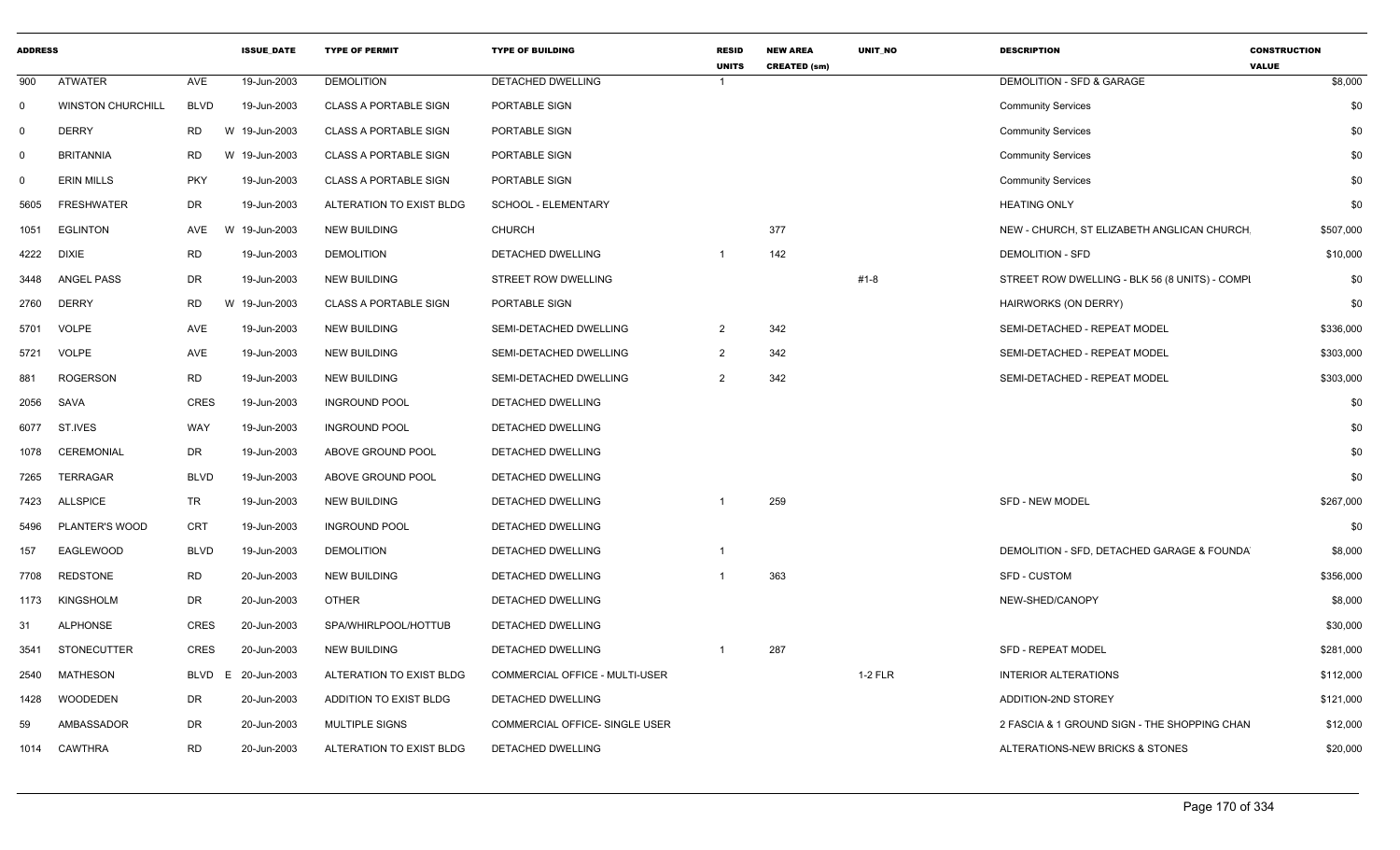| <b>ADDRESS</b> |                        |             | <b>ISSUE DATE</b> | <b>TYPE OF PERMIT</b>          | <b>TYPE OF BUILDING</b>               | <b>RESID</b><br><b>UNITS</b> | <b>NEW AREA</b><br><b>CREATED (sm)</b> | UNIT_NO | <b>DESCRIPTION</b>                           | <b>CONSTRUCTION</b><br><b>VALUE</b> |
|----------------|------------------------|-------------|-------------------|--------------------------------|---------------------------------------|------------------------------|----------------------------------------|---------|----------------------------------------------|-------------------------------------|
| 2480           | MEADOWVALE             | <b>BLVD</b> | 20-Jun-2003       | ELECTROMAG LOCK DEVICE         | COMMERCIAL OFFICE- SINGLE USER        |                              |                                        |         | MAGLOCKS (1)                                 | \$5,000                             |
| 6677           | MEADOWVALE TOWN CENCIR |             | 20-Jun-2003       | <b>FASCIA SIGN</b>             | COMMERCIAL RETAIL - MULTI-USER        |                              |                                        |         | 3 FASCIA SIGNS - CIBC                        | \$20,000                            |
| 4756           | <b>COLOMBO</b>         | <b>CRES</b> | 20-Jun-2003       | <b>NEW BUILDING</b>            | SEMI-DETACHED DWELLING                | $\overline{2}$               | 348                                    |         | SEMI-DETACHED - REPEAT MODEL                 | \$323,000                           |
| 4768           | <b>COLOMBO</b>         | <b>CRES</b> | 20-Jun-2003       | <b>NEW BUILDING</b>            | SEMI-DETACHED DWELLING                | $\overline{2}$               | 450                                    |         | SEMI-DETACHED - REPEAT MODEL                 | \$418,000                           |
| 4476           | <b>ANDIRON</b>         | <b>CRT</b>  | 20-Jun-2003       | <b>INGROUND POOL</b>           | DETACHED DWELLING                     |                              |                                        |         |                                              | \$0                                 |
| 3603           | <b>FORTUNE</b>         | PL          | 20-Jun-2003       | <b>NEW BUILDING</b>            | DETACHED DWELLING                     | -1                           | 234                                    |         | <b>SFD - REPEAT MODEL</b>                    | \$217,000                           |
| 4762           | COLOMBO                | <b>CRES</b> | 20-Jun-2003       | <b>NEW BUILDING</b>            | SEMI-DETACHED DWELLING                | 2                            | 419                                    |         | SEMI-DETACHED - REPEAT MODEL                 | \$389,000                           |
| 400            | <b>COURTNEYPARK</b>    | DR          | E 20-Jun-2003     | <b>REVISIONS</b>               | MULTI-TENANT INDUSTRIAL               |                              |                                        |         | REVISION - 1 PYLON - MULTI-TENANT            | \$4,000                             |
| 1864           | DEER'S WOLD            |             | 20-Jun-2003       | <b>TENTS/AIR SUPPORT STRUC</b> | <b>CITY</b>                           |                              |                                        |         | TENT-TEMPORARY, JUNE 21-21/03, 20x60         | \$1,000                             |
| 1726           | <b>FEATHERSTON</b>     | CRT         | 20-Jun-2003       | <b>INGROUND POOL</b>           | DETACHED DWELLING                     |                              |                                        |         |                                              | \$0                                 |
| 4476           | ANDIRON                | CRT         | 20-Jun-2003       | <b>INGROUND POOL</b>           | DETACHED DWELLING                     |                              |                                        |         |                                              | \$0                                 |
| 6893           | <b>AMOUR</b>           | <b>TERR</b> | 20-Jun-2003       | ABOVE GROUND POOL              | <b>DETACHED DWELLING</b>              |                              |                                        |         |                                              | \$0                                 |
| 1270           | CENTRAL                | PKY         | W 20-Jun-2003     | ALTERATION TO EXIST BLDG       | <b>COMMERCIAL OFFICE - MULTI-USER</b> |                              |                                        | 102     | <b>COMMERCIAL SCHOOL</b>                     | \$72,000                            |
| 835            | <b>TENTH</b>           | ST          | 20-Jun-2003       | <b>NEW BUILDING</b>            | DETACHED DWELLING                     | -1                           | 215                                    |         | SFD - CUSTOM                                 | \$211,000                           |
| 3604           | <b>FORTUNE</b>         | PL          | 20-Jun-2003       | <b>NEW BUILDING</b>            | DETACHED DWELLING                     |                              | 287                                    |         | <b>SFD - REPEAT MODEL</b>                    | \$281,000                           |
| 3525           | <b>STONECUTTER</b>     | <b>CRES</b> | 20-Jun-2003       | <b>NEW BUILDING</b>            | DETACHED DWELLING                     |                              | 287                                    |         | <b>SFD - REPEAT MODEL</b>                    | \$281,000                           |
| 1463           | ROMETOWN               | DR          | 20-Jun-2003       | ALTERATION TO EXIST BLDG       | DETACHED DWELLING                     |                              |                                        |         | <b>HEATING REVISION</b>                      | \$0                                 |
| 4105           | <b>TWINE</b>           | <b>CRES</b> | 20-Jun-2003       | ADDITION AND ALTER             | DETACHED DWELLING                     |                              | 48                                     |         | ADDITION/ALTERATIONS                         | \$70,000                            |
| 3651           | <b>WALNUT GROVE</b>    | <b>RD</b>   | 20-Jun-2003       | <b>NEW BUILDING</b>            | DETACHED DWELLING                     |                              | 296                                    |         | SFD - CUSTOM                                 | \$290,000                           |
| 954            | <b>BRASS WINDS</b>     | PL          | 20-Jun-2003       | ALTERATION TO EXIST BLDG       | DETACHED DWELLING                     |                              |                                        |         | ALTERATIONS-DECK, ELEVATOR, WHEELCHAIR LIFT  | \$10,000                            |
| 1610           | <b>GLENBURNIE</b>      | <b>RD</b>   | 20-Jun-2003       | ADDITION TO EXIST BLDG         | DETACHED DWELLING                     |                              |                                        |         | ADDITION-1 STOREY WITH BASEMENT AND DECK     | \$36,000                            |
| 6015           | <b>KESTREL</b>         | <b>RD</b>   | 23-Jun-2003       | ALTERATION TO EXIST BLDG       | INDUSTRIAL - OTHER                    |                              |                                        |         | MANUFACTURING & WAREHOUSING                  | \$20,000                            |
| 855            | CANYON                 | ST          | 23-Jun-2003       | <b>NEW BUILDING</b>            | DETACHED DWELLING                     |                              | 305                                    |         | <b>SFD - REPEAT MODEL</b>                    | \$269,000                           |
| 826            | CANYON                 | ST          | 23-Jun-2003       | <b>NEW BUILDING</b>            | DETACHED DWELLING                     |                              | 306                                    |         | <b>SFD - REPEAT MODEL</b>                    | \$270,000                           |
| 5800           | MAVIS                  | RD          | 23-Jun-2003       | PYLON SIGN                     | COMMERCIAL RETAIL - MULTI-USER        |                              |                                        |         | ONE GROUND SIGN - DOUBLE SIDED - MULTI-TENAN | \$20,000                            |
| 1207           | <b>MOUNT VERNON</b>    | ST          | 23-Jun-2003       | <b>NEW BUILDING</b>            | DETACHED DWELLING                     | -1                           | 370                                    |         | <b>SFD - REPEAT MODEL</b>                    | \$343,000                           |
| 3650           | BALA                   | DR          | 23-Jun-2003       | <b>NEW BUILDING</b>            | SEMI-DETACHED DWELLING                |                              | 275                                    |         | SEMI DETACHED - REPEAT MODEL, FIREBREAK LOT  | \$0                                 |
|                | 3633 BALA              | DR          | 23-Jun-2003       | <b>NEW BUILDING</b>            | SEMI-DETACHED DWELLING                |                              | 295                                    |         | SEMI-DETACHED - NEW MODEL, FIREBREAK LOT CO  | \$0                                 |
|                |                        |             |                   |                                |                                       |                              |                                        |         |                                              |                                     |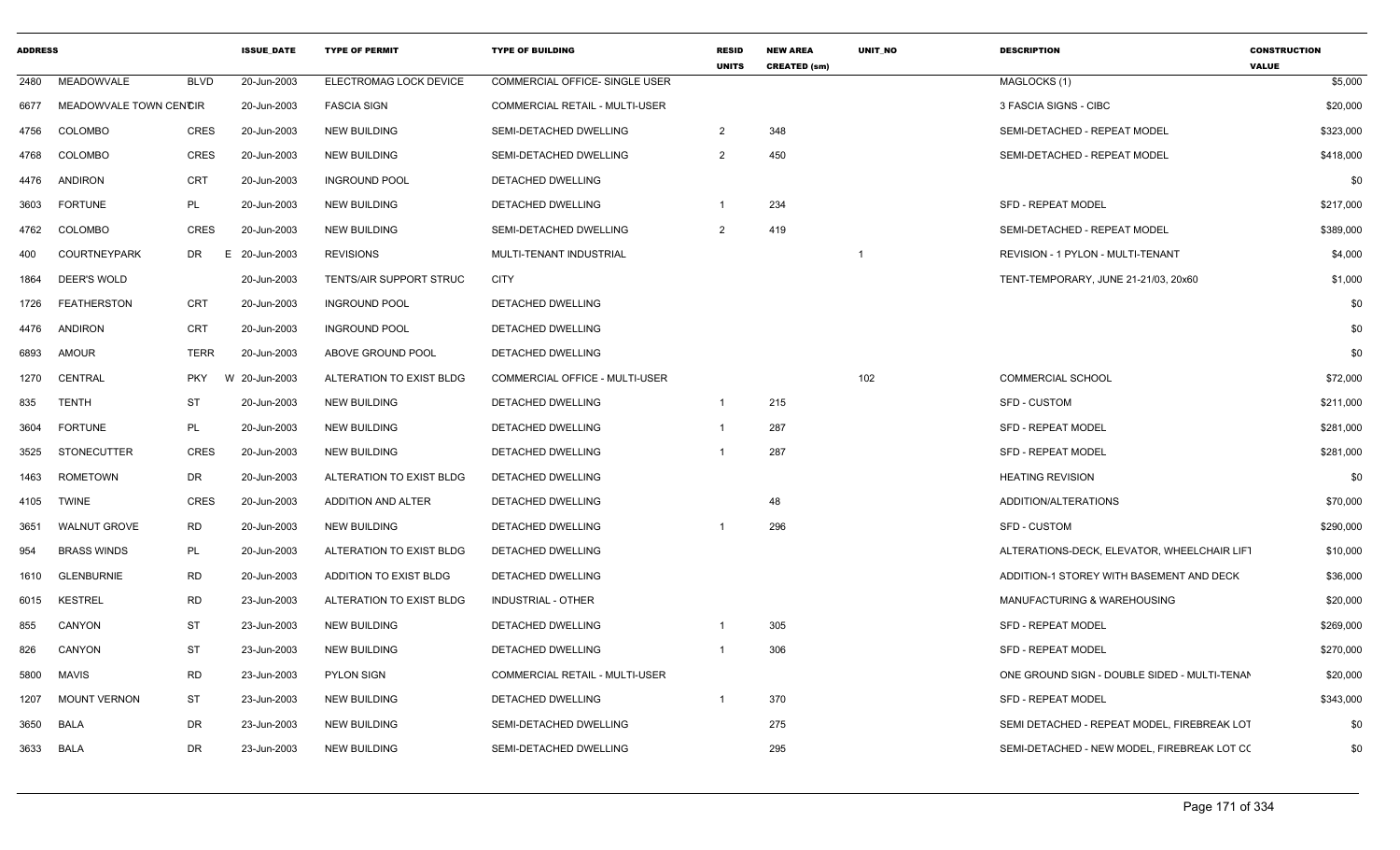| <b>ADDRESS</b> |                          |             | <b>ISSUE DATE</b> | <b>TYPE OF PERMIT</b>        | <b>TYPE OF BUILDING</b>        | <b>RESID</b><br><b>UNITS</b> | <b>NEW AREA</b><br><b>CREATED (sm)</b> | <b>UNIT NO</b> | <b>DESCRIPTION</b>                          | <b>CONSTRUCTION</b><br><b>VALUE</b> |
|----------------|--------------------------|-------------|-------------------|------------------------------|--------------------------------|------------------------------|----------------------------------------|----------------|---------------------------------------------|-------------------------------------|
| 856            | CANYON                   | <b>ST</b>   | 23-Jun-2003       | <b>NEW BUILDING</b>          | <b>DETACHED DWELLING</b>       |                              | 294                                    |                | <b>SFD - REPEAT MODEL</b>                   | \$273,000                           |
| 1774           | <b>GROSVENOR</b>         | <b>PL</b>   | 23-Jun-2003       | <b>INGROUND POOL</b>         | DETACHED DWELLING              |                              |                                        |                |                                             | \$0                                 |
| 2155           | LEANNE                   | <b>BLVD</b> | 23-Jun-2003       | <b>OTHER</b>                 | COMMERCIAL - OTHER             |                              |                                        |                | <b>NEW CATCH BASINS</b>                     | \$10,000                            |
| 3018           | <b>WINSTON CHURCHILL</b> | <b>BLVD</b> | 23-Jun-2003       | <b>CLASS A PORTABLE SIGN</b> | PORTABLE SIGN                  |                              |                                        |                | Elite Hockey                                | \$0                                 |
| 2760           | <b>DERRY</b>             | RD          | W 23-Jun-2003     | <b>CLASS A PORTABLE SIGN</b> | PORTABLE SIGN                  |                              |                                        |                | <b>HAIRWORKS (ON DERRY)</b>                 | \$0                                 |
| 3018           | <b>WINSTON CHURCHILL</b> | <b>BLVD</b> | 23-Jun-2003       | <b>CLASS A PORTABLE SIGN</b> | PORTABLE SIGN                  |                              |                                        |                | Elite Hockey                                | \$0                                 |
| 2760           | <b>DERRY</b>             | RD          | W 23-Jun-2003     | <b>CLASS A PORTABLE SIGN</b> | PORTABLE SIGN                  |                              |                                        |                | HAIRWORKS (ON DERRY)                        | \$0                                 |
| 3018           | <b>WINSTON CHURCHILL</b> | <b>BLVD</b> | 23-Jun-2003       | <b>CLASS A PORTABLE SIGN</b> | PORTABLE SIGN                  |                              |                                        |                | Elite Hockey                                | \$0                                 |
| 925            | RATHBURN                 | RD          | E.<br>23-Jun-2003 | <b>CLASS A PORTABLE SIGN</b> | PORTABLE SIGN                  |                              |                                        |                | Oxfird Learning Centre (On Rathburn         | \$0                                 |
| 832            | CANYON                   | ST          | 23-Jun-2003       | <b>NEW BUILDING</b>          | DETACHED DWELLING              |                              | 310                                    |                | <b>SFD - REPEAT MODEL</b>                   | \$326,000                           |
| 2201           | DIXIE                    | <b>RD</b>   | 23-Jun-2003       | <b>OTHER</b>                 | <b>DETACHED DWELLING</b>       |                              |                                        |                | SEWER CONVERSION/3 NEW FIXTURES             | \$5,000                             |
| 1135           | <b>GREENOAKS</b>         | DR          | 23-Jun-2003       | <b>OTHER</b>                 | <b>DETACHED DWELLING</b>       |                              |                                        |                | SEWER CONVERSION                            | \$5,000                             |
| 3615           | <b>NADINE</b>            | <b>CRES</b> | 23-Jun-2003       | ABOVE GROUND POOL            | DETACHED DWELLING              |                              |                                        |                |                                             | \$0                                 |
| 800            | <b>BANCROFT</b>          | DR          | 24-Jun-2003       | NEW BUILDING                 | COMMERCIAL RETAIL-SINGLE USER  |                              | 298                                    |                | NEW - RESTAURANT, TIM HORTON'S              | \$402,000                           |
| 66             | <b>THOMAS</b>            | <b>ST</b>   | 24-Jun-2003       | <b>CHANGE OF USE</b>         | SINGLE TENANT INDUSTRIAL       |                              |                                        | 14             | PUBLIC GARAGE                               | \$0                                 |
| 3378           | <b>FOUNTAIN PARK</b>     | AVE         | 24-Jun-2003       | <b>NEW BUILDING</b>          | SEMI-DETACHED DWELLING         |                              | 259                                    |                | SEMI DETACHED-FIREBREAK COMPLETION          | \$0                                 |
| 3420           | <b>FOUNTAIN PARK</b>     | AVE         | 24-Jun-2003       | NEW BUILDING                 | SEMI-DETACHED DWELLING         |                              | 259                                    |                | SEMI DETACHED-FIREBREAK COMPLETION          | \$0                                 |
| 4396           | <b>JENKINS</b>           | <b>CRES</b> | 24-Jun-2003       | ADDITION TO EXIST BLDG       | DETACHED DWELLING              |                              |                                        |                | FRONT SECOND STOREY ADDITION TO THE EXISTIN | \$26,000                            |
| 6200           | <b>VIPOND</b>            | DR          | 24-Jun-2003       | <b>OTHER</b>                 | SINGLE TENANT INDUSTRIAL       |                              |                                        |                | <b>NEW STORMCEPTOR</b>                      | \$45,000                            |
| 6850           | <b>SECOND LINE WEST</b>  |             | 24-Jun-2003       | <b>NEW BUILDING</b>          | DETACHED DWELLING              |                              | 454                                    |                | SFD - CUSTOM                                | \$562,000                           |
| 1018           | BLIZZARD                 | <b>RD</b>   | 24-Jun-2003       | ALTERATION TO EXIST BLDG     | DETACHED DWELLING              |                              |                                        |                | ALTERATIONS-SIDE DOOR                       | \$8,000                             |
| 3884           | <b>PARTITION</b>         | RD          | 24-Jun-2003       | <b>NEW BUILDING</b>          | <b>DETACHED DWELLING</b>       |                              | 204                                    | 87             | <b>SFD - REPEAT MODEL</b>                   | \$200,000                           |
| 400            | <b>COURTNEYPARK</b>      | DR          | 24-Jun-2003<br>E. | <b>REVISIONS</b>             | MULTI-TENANT INDUSTRIAL        |                              | 17,735                                 |                | REVISION-WASHROOM/SHIPPING OFFICE           | \$0                                 |
| 6560           | MEADOWVALE TOWN CENCIR   |             | 24-Jun-2003       | <b>FASCIA SIGN</b>           | COMMERCIAL RETAIL - MULTI-USER |                              |                                        | $\overline{2}$ | 1 FASCIA SIGN - ALDA'S PURE WATER           | \$2,000                             |
| 75             | AVENTURA                 | CRT         | 24-Jun-2003       | ALTERATION TO EXIST BLDG     | SINGLE TENANT INDUSTRIAL       |                              | 2,855                                  |                | MANUFACTURING & WAREHOUSING                 | \$822,000                           |
| 3451           | <b>ERINDALE STATION</b>  | RD          | 24-Jun-2003       | ALTERATION TO EXIST BLDG     | SINGLE TENANT INDUSTRIAL       |                              |                                        |                | WAREHOUSE                                   | \$428,000                           |
| 6155           | <b>PRAIRIE</b>           | CIR         | 24-Jun-2003       | ABOVE GROUND POOL            | DETACHED DWELLING              |                              |                                        |                |                                             | \$0                                 |
| 660            | MEADOW WOOD              | <b>RD</b>   | 24-Jun-2003       | <b>NEW BUILDING</b>          | DETACHED DWELLING              |                              | 254                                    |                | <b>SFD - CUSTOM</b>                         | \$250,000                           |
|                |                          |             |                   |                              |                                |                              |                                        |                |                                             |                                     |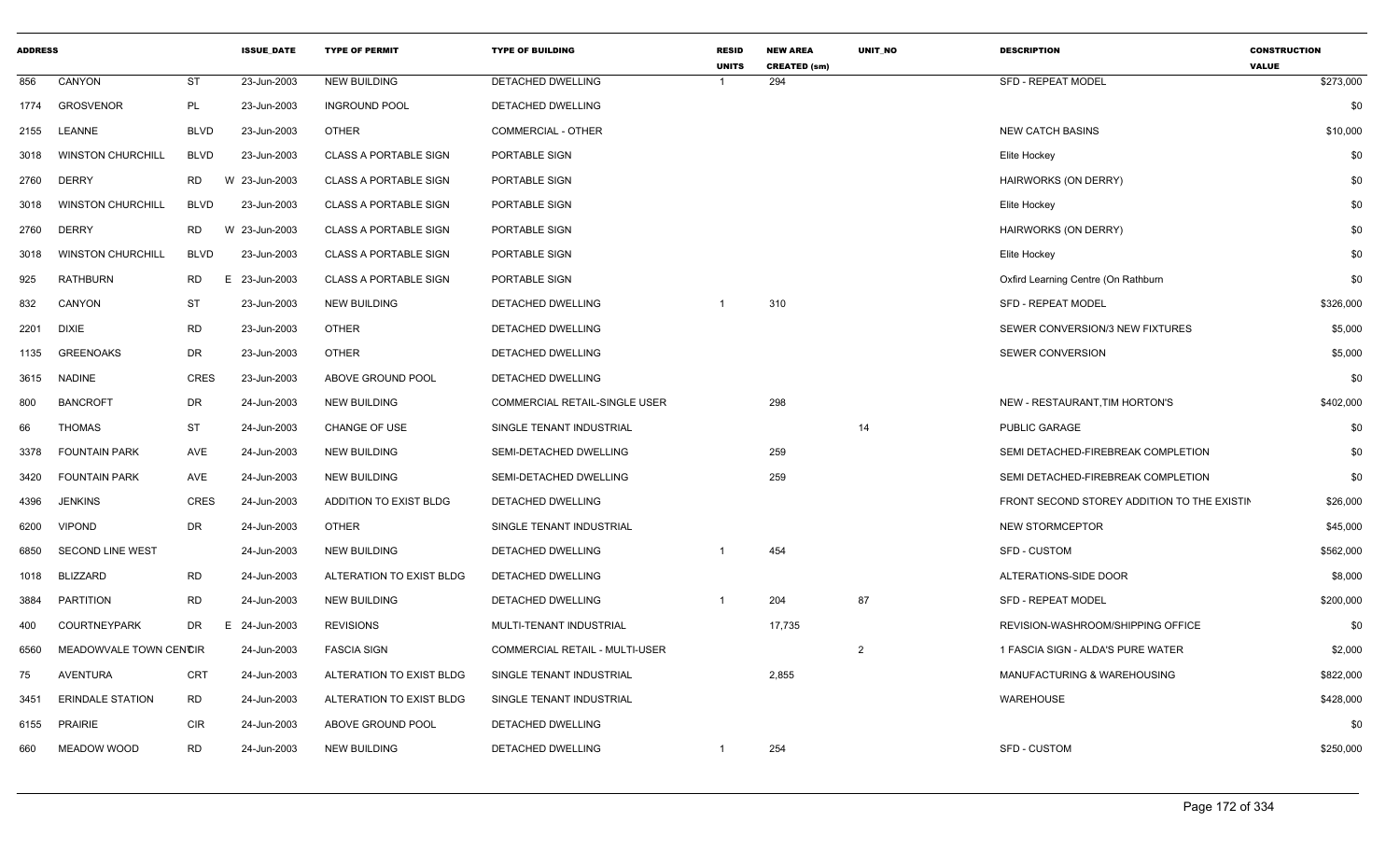| <b>ADDRESS</b> |                          |             | <b>ISSUE_DATE</b> | <b>TYPE OF PERMIT</b>        | <b>TYPE OF BUILDING</b>        | <b>RESID</b><br><b>UNITS</b> | <b>NEW AREA</b><br><b>CREATED (sm)</b> | <b>UNIT NO</b> | <b>DESCRIPTION</b>                          | <b>CONSTRUCTION</b><br><b>VALUE</b> |
|----------------|--------------------------|-------------|-------------------|------------------------------|--------------------------------|------------------------------|----------------------------------------|----------------|---------------------------------------------|-------------------------------------|
| 7093           | <b>TORBRAM</b>           | RD          | 24-Jun-2003       | <b>NEW BUILDING</b>          | MULTI-TENANT INDUSTRIAL        |                              | 4,587                                  |                | <b>REVISED PLUMBING</b>                     | \$0                                 |
| 3020           | <b>RUNCORN</b>           | <b>ROW</b>  | 24-Jun-2003       | <b>INGROUND POOL</b>         | DETACHED DWELLING              |                              |                                        |                |                                             | \$0                                 |
| 6678           | <b>NIMBUS</b>            | GATE        | 24-Jun-2003       | <b>REVISIONS</b>             | DETACHED DWELLING              |                              |                                        |                | REVISED-FLOOR SYSTEM, MODEL-LAKE SOLITAIRE. | \$0                                 |
| 3165           | <b>MORNING GLORY</b>     | <b>MEWS</b> | 24-Jun-2003       | <b>REVISIONS</b>             | SEMI-DETACHED DWELLING         |                              |                                        |                | REVISED-FLOOR SYSTEM, MODEL-TERRACE (SEMI)  | \$0                                 |
| 6686           | <b>NIMBUS</b>            | GATE        | 24-Jun-2003       | <b>REVISIONS</b>             | DETACHED DWELLING              |                              |                                        |                | REVISED-FLOOR SYSTEM, MODEL LAKE AMBER      | \$0                                 |
| 100            | <b>CITY CENTRE</b>       | DR          | 24-Jun-2003       | <b>FASCIA SIGN</b>           | COMMERCIAL RETAIL - MULTI-USER |                              |                                        | $1 - 132$      | 1 FASCIA SIGN - ASIAN GOURMET               | \$2,000                             |
| 3284           | <b>CHARLEBROOK</b>       | <b>CRT</b>  | 24-Jun-2003       | ALTERATION TO EXIST BLDG     | DETACHED DWELLING              |                              |                                        |                | ALTERATIONS-NEW WINDOW                      | \$1,000                             |
| 4288           | <b>VILLAGE CENTRE</b>    | <b>CRT</b>  | 24-Jun-2003       | ALTERATION TO EXIST BLDG     | COMMERCIAL OFFICE - MULTI-USER |                              |                                        | 16 (MAIN FLR)  | <b>INTERIOR ALTERATIONS</b>                 | \$25,000                            |
| 7205           | <b>GOREWAY</b>           | DR          | 24-Jun-2003       | <b>CLASS A PORTABLE SIGN</b> | PORTABLE SIGN                  |                              |                                        |                | Shoppers                                    | \$0                                 |
| 3120           | <b>DIXIE</b>             | <b>RD</b>   | 24-Jun-2003       | <b>CLASS A PORTABLE SIGN</b> | PORTABLE SIGN                  |                              |                                        |                | Town and Country (on Dixie)                 | \$0                                 |
| 3045           | <b>MAVIS</b>             | <b>RD</b>   | 24-Jun-2003       | <b>CLASS A PORTABLE SIGN</b> | PORTABLE SIGN                  |                              |                                        |                | Loblaws (on Dundas)                         | \$0                                 |
| 2121           | <b>DUNDAS</b>            | ST          | E<br>24-Jun-2003  | <b>CLASS A PORTABLE SIGN</b> | PORTABLE SIGN                  |                              |                                        |                | Quizno's Sub                                | \$0                                 |
| 1616           | <b>MATHESON</b>          | <b>BLVD</b> | 24-Jun-2003       | <b>CLASS A PORTABLE SIGN</b> | PORTABLE SIGN                  |                              |                                        |                | Sinsations                                  | \$0                                 |
| 2325           | <b>HURONTARIO</b>        | <b>ST</b>   | 24-Jun-2003       | <b>CLASS A PORTABLE SIGN</b> | PORTABLE SIGN                  |                              |                                        |                | Curves for Women (On Hurontario)            | \$0                                 |
| $\mathbf 0$    | <b>BRITANNIA</b>         | <b>RD</b>   | W 24-Jun-2003     | <b>CLASS A PORTABLE SIGN</b> | PORTABLE SIGN                  |                              |                                        |                | The Sanctuary Church of Oakville            | \$0                                 |
| $\mathbf 0$    | <b>HURONTARIO</b>        | <b>ST</b>   | 24-Jun-2003       | <b>CLASS A PORTABLE SIGN</b> | PORTABLE SIGN                  |                              |                                        |                | <b>Community Services</b>                   | \$0                                 |
| $\mathbf 0$    | <b>EGLINTON</b>          | AVE         | 24-Jun-2003<br>W  | <b>CLASS A PORTABLE SIGN</b> | PORTABLE SIGN                  |                              |                                        |                | <b>Community Services</b>                   | \$0                                 |
| $\mathbf 0$    | <b>DIXIE</b>             | <b>RD</b>   | 24-Jun-2003       | <b>CLASS A PORTABLE SIGN</b> | PORTABLE SIGN                  |                              |                                        |                | <b>Community Services</b>                   | \$0                                 |
| $\mathbf 0$    | <b>ERIN MILLS</b>        | <b>PKY</b>  | 24-Jun-2003       | <b>CLASS A PORTABLE SIGN</b> | PORTABLE SIGN                  |                              |                                        |                | <b>Community Services</b>                   | \$0                                 |
| $\mathbf 0$    | <b>WINSTON CHURCHILL</b> | <b>BLVD</b> | 24-Jun-2003       | <b>CLASS A PORTABLE SIGN</b> | PORTABLE SIGN                  |                              |                                        |                | <b>Community Services</b>                   | \$0                                 |
| $\mathbf 0$    | <b>BRITANNIA</b>         | RD          | 24-Jun-2003<br>W  | <b>CLASS A PORTABLE SIGN</b> | PORTABLE SIGN                  |                              |                                        |                | <b>Community Services</b>                   | \$0                                 |
| $\mathbf 0$    | <b>ERIN MILLS</b>        | <b>PKY</b>  | 24-Jun-2003       | <b>CLASS A PORTABLE SIGN</b> | PORTABLE SIGN                  |                              |                                        |                | <b>Community Services</b>                   | \$0                                 |
| $\mathbf 0$    | <b>GOREWAY</b>           | DR          | 24-Jun-2003       | <b>CLASS A PORTABLE SIGN</b> | PORTABLE SIGN                  |                              |                                        |                | <b>Community Services</b>                   | \$0                                 |
| $\Omega$       | <b>AIRPORT</b>           | <b>RD</b>   | 24-Jun-2003       | <b>CLASS A PORTABLE SIGN</b> | PORTABLE SIGN                  |                              |                                        |                | <b>Community Services</b>                   | \$0                                 |
| $\Omega$       | <b>MORNING STAR</b>      | <b>DR</b>   | 24-Jun-2003       | <b>CLASS A PORTABLE SIGN</b> | PORTABLE SIGN                  |                              |                                        |                | <b>Community Services</b>                   | \$0                                 |
| 1008           | <b>WALES</b>             | AVE         | 24-Jun-2003       | <b>NEW BUILDING</b>          | DETACHED DWELLING              |                              |                                        |                | NEW-DETACHED GARAGE                         | \$11,000                            |
| 5900           | <b>DIXIE</b>             | <b>RD</b>   | 24-Jun-2003       | CLASS A PORTABLE SIGN        | PORTABLE SIGN                  |                              |                                        |                | <b>Atlantis Radiator</b>                    | \$0                                 |
| 960            | <b>DUNDAS</b>            | ST          | E 24-Jun-2003     | <b>CLASS A PORTABLE SIGN</b> | PORTABLE SIGN                  |                              |                                        |                | Mississauga Furniture City                  | \$0                                 |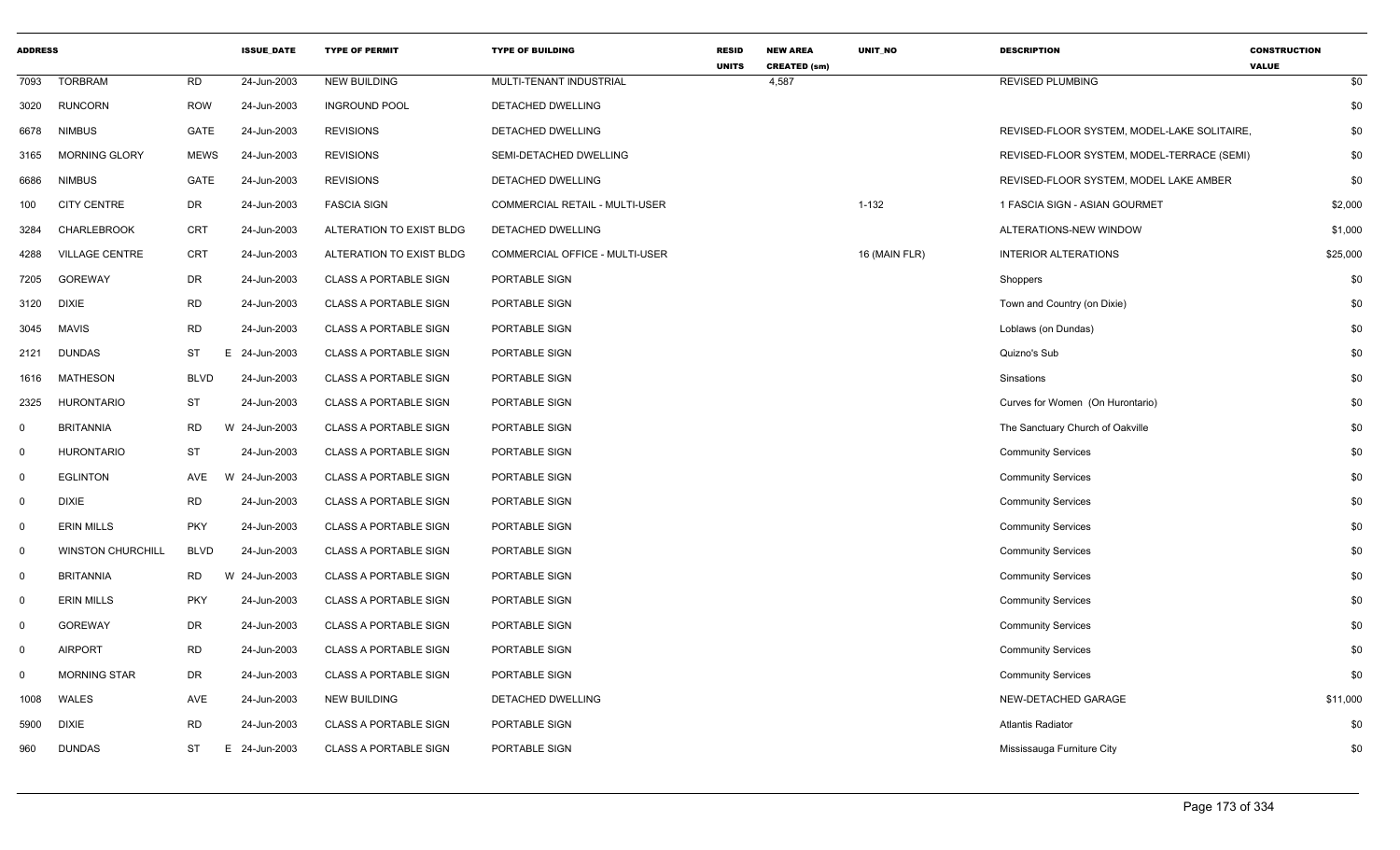| <b>ADDRESS</b> |                       |             | <b>ISSUE DATE</b> | <b>TYPE OF PERMIT</b>                         | <b>TYPE OF BUILDING</b>        | <b>RESID</b><br><b>UNITS</b> | <b>NEW AREA</b><br><b>CREATED (sm)</b> | <b>UNIT NO</b> | <b>DESCRIPTION</b>                               | <b>CONSTRUCTION</b><br><b>VALUE</b> |             |
|----------------|-----------------------|-------------|-------------------|-----------------------------------------------|--------------------------------|------------------------------|----------------------------------------|----------------|--------------------------------------------------|-------------------------------------|-------------|
| 3427           | <b>DERRY</b>          | <b>RD</b>   | E 24-Jun-2003     | <b>CLASS A PORTABLE SIGN</b>                  | PORTABLE SIGN                  |                              |                                        |                | Humber Financial Company                         |                                     | \$0         |
| 1077           | <b>NORTH SERVICE</b>  | <b>RD</b>   | 24-Jun-2003       | <b>DEMOLITION</b>                             | COMMERCIAL RETAIL - MULTI-USER |                              |                                        |                | DEMOLITION - FIRE DAMAGED CANOPY (SOFFIT FR/     |                                     | \$2,000     |
| 4913           | SOUTHAMPTON           | <b>DR</b>   | 24-Jun-2003       | <b>NEW BUILDING</b>                           | DETACHED DWELLING              |                              |                                        |                | SFD - REPEAT MODEL - SPECIAL GARAGE REVISION     |                                     | \$0         |
| 2275           | SPEAKMAN              | <b>DR</b>   | 25-Jun-2003       | ALTERATION TO EXIST BLDG                      | <b>INDUSTRIAL - OTHER</b>      |                              |                                        | $4 - 5$        | DAY NURSERY - FULL AND HALF DAY PROGRAMME        |                                     | \$78,000    |
| 2184           | ONEIDA                | CRES        | 25-Jun-2003       | <b>NEW BUILDING</b>                           | GARAGE/CARPORT                 |                              | 75                                     |                | NEW-DETACHED GARAGE                              |                                     | \$30,000    |
| 257            | <b>DUNDAS</b>         | <b>ST</b>   | 25-Jun-2003<br>E  | ALTERATION TO EXIST BLDG                      | COMMERCIAL RETAIL - MULTI-USER |                              |                                        | 5              | FOOD STORE                                       |                                     | \$38,000    |
| 1900           | THE COLLEGEWAY        |             | 25-Jun-2003       | ALTERATION TO EXIST BLDG                      | <b>RESIDENTIAL - OTHER</b>     |                              |                                        | 2403           | ALTERATIONS-REPLACE OLD SUNROOM                  |                                     | \$30,000    |
| 128            | QUEEN                 | ST          | S 25-Jun-2003     | ALTERATION TO EXIST BLDG                      | <b>COMMERCIAL - OTHER</b>      |                              |                                        | 12             | <b>BANKING</b>                                   |                                     | \$140,000   |
| 519            | <b>HANCOCK</b>        | WAY         | 25-Jun-2003       | <b>INGROUND POOL</b>                          | <b>DETACHED DWELLING</b>       |                              |                                        |                |                                                  |                                     | \$0         |
| 880            | <b>SIXTH</b>          | ST          | 25-Jun-2003       | <b>REVISIONS</b>                              | DETACHED DWELLING              |                              | 206                                    |                | <b>REVISION</b>                                  |                                     | \$0         |
| 660            | MEADOW WOOD           | <b>RD</b>   | 25-Jun-2003       | CLASS 4 PRIVATE SEWAGE SYSTEDETACHED DWELLING |                                |                              |                                        |                | <b>CLASS 4 SEPTIC SYSTEM</b>                     |                                     | \$15,000    |
| 1482           | INUIT                 | <b>TR</b>   | 25-Jun-2003       | ADDITION TO EXIST BLDG                        | SEMI-DETACHED DWELLING         |                              |                                        |                | <b>ADDITION - REAR DECK</b>                      |                                     | \$3,000     |
| 2493           | FIFTH LINE WEST       |             | 25-Jun-2003       | ALTERATION TO EXIST BLDG                      | DETACHED DWELLING              |                              |                                        |                | ALTERATIONS-ELEVATOR                             |                                     | \$6,000     |
| 323            | <b>BRISTOL</b>        | <b>RD</b>   | W 25-Jun-2003     | <b>REVISIONS</b>                              | DETACHED DWELLING              |                              |                                        |                | <b>REVISION</b>                                  |                                     | \$0         |
| 3770           | NASHUA                | DR          | 25-Jun-2003       | <b>CLASS A PORTABLE SIGN</b>                  | PORTABLE SIGN                  |                              |                                        |                | <b>Crescent Auctioners</b>                       |                                     | \$0         |
| 733            | LAKESHORE             | RD          | E.<br>25-Jun-2003 | ALTERATION TO EXIST BLDG                      | COMMERCIAL RETAIL - MULTI-USER |                              |                                        |                | PRIVATE CLUB "A"-754/02 EXPIRE MAY 31/06, MAX 26 |                                     | \$13,000    |
| 601            | LAKESHORE             | <b>RD</b>   | E 25-Jun-2003     | <b>CLASS A PORTABLE SIGN</b>                  | PORTABLE SIGN                  |                              |                                        |                | Curves                                           |                                     | \$0         |
| 1801           | LAKESHORE             | <b>RD</b>   | W 25-Jun-2003     | <b>CLASS A PORTABLE SIGN</b>                  | PORTABLE SIGN                  |                              |                                        |                | Curves                                           |                                     | \$0         |
| $\Omega$       | <b>KENNEDY</b>        | <b>RD</b>   | 25-Jun-2003       | <b>CLASS A PORTABLE SIGN</b>                  | PORTABLE SIGN                  |                              |                                        |                | <b>Community Services</b>                        |                                     | \$0         |
| $\Omega$       | <b>BURNHAMTHORPE</b>  | <b>RD</b>   | 25-Jun-2003<br>E  | <b>CLASS A PORTABLE SIGN</b>                  | PORTABLE SIGN                  |                              |                                        |                | <b>Community Services</b>                        |                                     | \$0         |
| $\Omega$       | <b>CAWTHRA</b>        | <b>RD</b>   | 25-Jun-2003       | <b>CLASS A PORTABLE SIGN</b>                  | PORTABLE SIGN                  |                              |                                        |                | <b>Community Services</b>                        |                                     | \$0         |
| 1180           | <b>DUNDAS</b>         | ST          | E<br>25-Jun-2003  | NEW BUILDING                                  | COMMERCIAL RETAIL-SINGLE USER  |                              | 1,398                                  |                | NEW - RETAIL, MARK'S WORK WAREHOUSE, FOUND       |                                     | \$1,454,000 |
| 3399           | <b>SAWMILL VALLEY</b> | DR          | 25-Jun-2003       | ADDITION AND ALTER                            | DETACHED DWELLING              |                              |                                        |                | ADDITION/ALTERATIONS                             |                                     | \$59,000    |
| 1117           | VANIER                | DR          | 25-Jun-2003       | ABOVE GROUND POOL                             | DETACHED DWELLING              |                              |                                        |                |                                                  |                                     | \$0         |
| 4882           | SOUTHAMPTON           | DR          | 25-Jun-2003       | <b>NEW BUILDING</b>                           | DETACHED DWELLING              |                              | 204                                    |                | SFD - FIREBREAK COMPLETION                       |                                     | \$0         |
| 5920           | <b>LEESIDE</b>        | <b>CRES</b> | 25-Jun-2003       | ABOVE GROUND POOL                             | DETACHED DWELLING              |                              |                                        |                |                                                  |                                     | \$0         |
| 4672           | <b>CROSSCREEK</b>     | CRT         | 25-Jun-2003       | ABOVE GROUND POOL                             | <b>ROW DWELLING</b>            |                              |                                        |                |                                                  |                                     | \$0         |
| $^{\circ}$     | <b>MAVIS</b>          | <b>RD</b>   | 25-Jun-2003       | <b>CLASS A PORTABLE SIGN</b>                  | PORTABLE SIGN                  |                              |                                        |                | <b>Community Services</b>                        |                                     | \$0         |
|                |                       |             |                   |                                               |                                |                              |                                        |                |                                                  |                                     |             |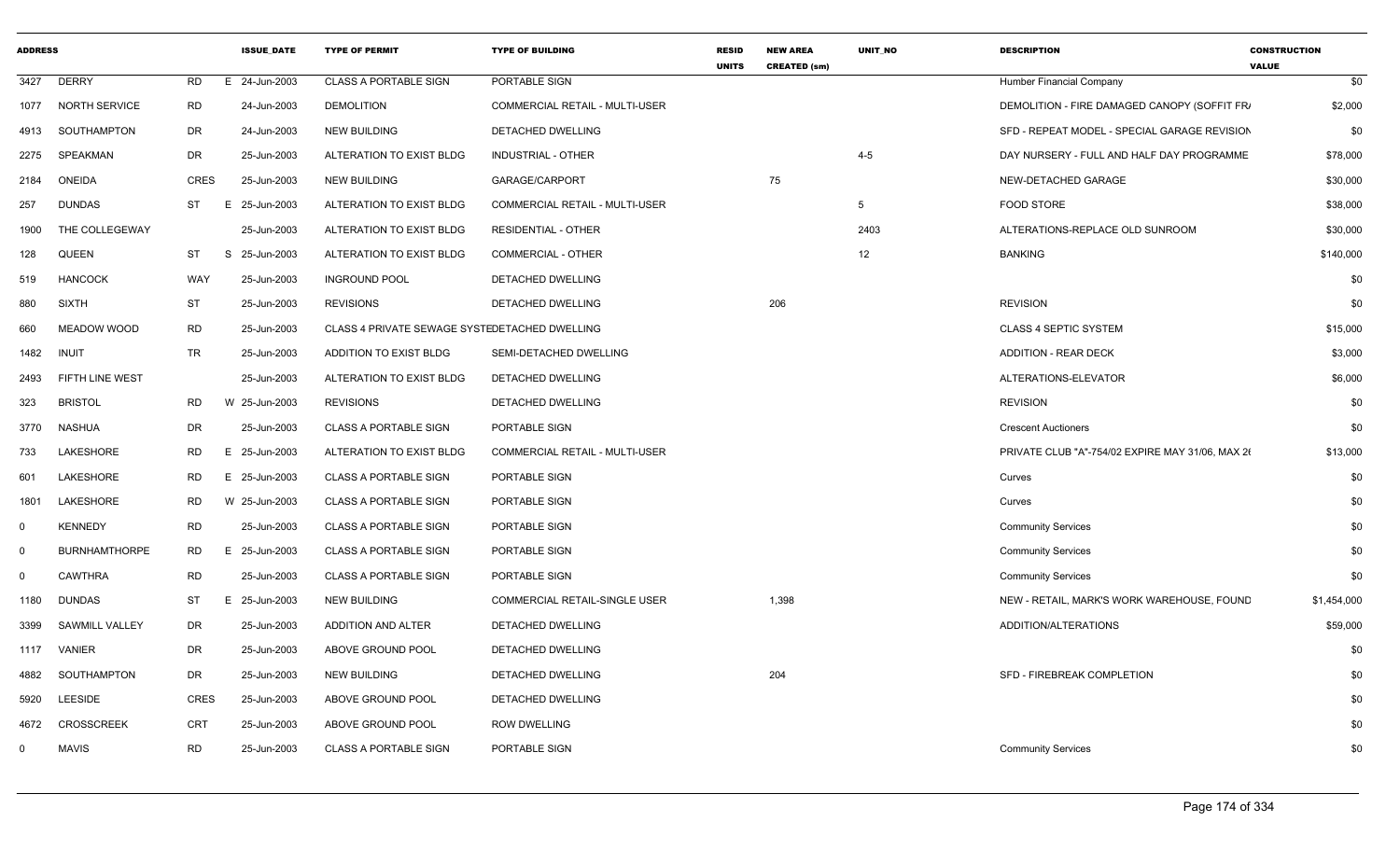| <b>ADDRESS</b> |                      |             | <b>ISSUE DATE</b> | <b>TYPE OF PERMIT</b>    | <b>TYPE OF BUILDING</b>               | <b>RESID</b><br><b>UNITS</b> | <b>NEW AREA</b><br><b>CREATED (sm)</b> | <b>UNIT NO</b>             | <b>DESCRIPTION</b>                           | <b>CONSTRUCTION</b><br><b>VALUE</b> |
|----------------|----------------------|-------------|-------------------|--------------------------|---------------------------------------|------------------------------|----------------------------------------|----------------------------|----------------------------------------------|-------------------------------------|
| 3170           | <b>KIRWIN</b>        | AVE         | 26-Jun-2003       | <b>OTHER</b>             | CONDOMINIUM ROW DWELLING              |                              |                                        |                            | PARKING STRUCTURE SLAB REPAIR                | \$200,000                           |
| 350            | <b>BRITANNIA</b>     | <b>RD</b>   | E 26-Jun-2003     | <b>OTHER</b>             | <b>INDUSTRIAL - OTHER</b>             |                              |                                        | 1 TO 4                     | SPRAY BOOTH (2), AND INTERIOR ALTERATIONS IN | \$20,000                            |
| 3648           | <b>FORTUNE</b>       | PL          | 26-Jun-2003       | <b>NEW BUILDING</b>      | DETACHED DWELLING                     |                              | 287                                    |                            | SFD - REPEAT MODEL - NEW EL. C               | \$281,000                           |
| 1140           | <b>BURNHAMTHORPE</b> | RD.         | W 26-Jun-2003     | <b>FASCIA SIGN</b>       | COMMERCIAL OFFICE - MULTI-USER        |                              |                                        | 2-FLR                      | 2 FASCIA SIGN - KUMON MATH AND READING CENT  | \$10,000                            |
| 7447           | <b>BREN</b>          | <b>RD</b>   | 26-Jun-2003       | ADDITION TO EXIST BLDG   | SINGLE TENANT INDUSTRIAL              |                              | 263                                    |                            | ADDITION - 2 STOREY OFFICES, PERMA PAVING    | \$203,000                           |
| 6345           | <b>DIXIE</b>         | <b>RD</b>   | 26-Jun-2003       | ALTERATION TO EXIST BLDG | INDUSTRIAL - OTHER                    |                              |                                        | 3RD FLOOR                  | <b>INTERIOR ALTERATIONS</b>                  | \$117,000                           |
| 3505           | <b>STONECUTTER</b>   | <b>CRES</b> | 26-Jun-2003       | <b>NEW BUILDING</b>      | DETACHED DWELLING                     |                              | 285                                    |                            | <b>SFD - REPEAT MODEL</b>                    | \$280,000                           |
| 6905           | <b>MILLCREEK</b>     | DR          | 26-Jun-2003       | ALTERATION TO EXIST BLDG | MULTI-TENANT INDUSTRIAL               |                              |                                        |                            | FOOD MANUFACTURING                           | \$100,000                           |
| 1535           | LAKESHORE            | RD          | E 26-Jun-2003     | ALTERATION TO EXIST BLDG | APARTMENT (> 6 UNITS)                 |                              |                                        |                            | PARKING GARAGE REPAIR                        | \$365,000                           |
| 4780           | <b>ROSEBUSH</b>      | <b>RD</b>   | 26-Jun-2003       | ADDITION TO EXIST BLDG   | <b>DETACHED DWELLING</b>              |                              |                                        |                            | ADDITION-2STOREY W/COVERED PORCH             | \$31,000                            |
| 3653           | <b>JORIE</b>         | <b>CRES</b> | 26-Jun-2003       | <b>NEW BUILDING</b>      | DETACHED DWELLING                     | $\mathbf 1$                  | 251                                    |                            | <b>SFD - REPEAT MODEL</b>                    | \$233,000                           |
| 3617           | <b>JORIE</b>         | <b>CRES</b> | 26-Jun-2003       | <b>NEW BUILDING</b>      | DETACHED DWELLING                     | -1                           | 219                                    |                            | <b>SFD - REPEAT MODEL</b>                    | \$204,000                           |
| 100            | <b>CITY CENTRE</b>   | DR          | 26-Jun-2003       | ALTERATION TO EXIST BLDG | <b>COMMERCIAL RETAIL - MULTI-USER</b> |                              |                                        | 2-807                      | <b>INTERIOR ALTERATION</b>                   | \$90,000                            |
| 7171           | <b>TORBRAM</b>       | <b>RD</b>   | 26-Jun-2003       | ALTERATION TO EXIST BLDG | INDUSTRIAL - OTHER                    |                              |                                        | $1 - 3$                    | DESIGNATED SMOKING ROOM                      | \$15,000                            |
| 3553           | <b>JORIE</b>         | <b>CRES</b> | 26-Jun-2003       | <b>NEW BUILDING</b>      | DETACHED DWELLING                     | -1                           | 238                                    |                            | <b>SFD - REPEAT MODEL</b>                    | \$221,000                           |
| 3549           | <b>JORIE</b>         | <b>CRES</b> | 26-Jun-2003       | <b>NEW BUILDING</b>      | DETACHED DWELLING                     | $\overline{\mathbf{1}}$      | 219                                    |                            | <b>SFD - REPEAT MODEL</b>                    | \$204,000                           |
| 3608           | <b>EMERY</b>         | DR          | 26-Jun-2003       | <b>NEW BUILDING</b>      | DETACHED DWELLING                     | $\overline{\mathbf{1}}$      | 219                                    |                            | <b>SFD - REPEAT MODEL</b>                    | \$204,000                           |
| 3439           | <b>JORIE</b>         | <b>CRES</b> | 26-Jun-2003       | <b>NEW BUILDING</b>      | DETACHED DWELLING                     | -1                           | 202                                    |                            | <b>SFD - REPEAT MODEL</b>                    | \$188,000                           |
| 25             | KINGSBRIDGE GARDEN   | <b>CIR</b>  | 26-Jun-2003       | ALTERATION TO EXIST BLDG | <b>CONDOMINIUM ROW DWELLING</b>       |                              |                                        | <b>GROUND&amp;2 ND FLR</b> | <b>GARAGE SECURITY CAGE</b>                  | \$15,000                            |
| 1250           | SOUTH SERVICE        | RD          | 26-Jun-2003       | ALTERATION TO EXIST BLDG | COMMERCIAL RETAIL - MULTI-USER        |                              |                                        |                            | <b>INTERIOR ALTERATIONS</b>                  | \$15,000                            |
| 5090           | <b>ORBITOR</b>       | DR          | 26-Jun-2003       | ALTERATION TO EXIST BLDG | COMMERCIAL RETAIL - MULTI-USER        |                              |                                        | 101                        | <b>INTERIOR ALTERATIONS</b>                  | \$122,000                           |
| 5100           | <b>ERIN MILLS</b>    | <b>PKY</b>  | 26-Jun-2003       | ALTERATION TO EXIST BLDG | COMMERCIAL RETAIL - MULTI-USER        |                              |                                        | <b>SEARS LOWER FLR</b>     | INTERIOR ALTERATIONS FOR SEARS               | \$28,000                            |
| 137            | <b>QUEEN</b>         | ST          | S 26-Jun-2003     | ALTERATION TO EXIST BLDG | COMMERCIAL RETAIL-SINGLE USER         |                              |                                        |                            | <b>BEAUTY SALON</b>                          | \$21,000                            |
| 5099           | CREEKBANK            | RD          | 26-Jun-2003       | <b>REVISIONS</b>         | <b>INDUSTRIAL - OTHER</b>             |                              |                                        |                            | REVISION-MAGLOCKS - 11                       | \$0                                 |
| 3431           | <b>JORIE</b>         | <b>CRES</b> | 26-Jun-2003       | <b>NEW BUILDING</b>      | DETACHED DWELLING                     |                              | 171                                    |                            | <b>SFD - REPEAT MODEL</b>                    | \$159,000                           |
| 2830           | <b>BUSHLAND</b>      | CRES        | 26-Jun-2003       | <b>INGROUND POOL</b>     | DETACHED DWELLING                     |                              |                                        |                            |                                              | \$0                                 |
| 6075           | MAVIS                | <b>RD</b>   | 26-Jun-2003       | <b>FASCIA SIGN</b>       | <b>COMMERCIAL RETAIL - MULTI-USER</b> |                              |                                        | 15                         | 1 FASCIA SIGN REPLACEMENT - SMART SET        | \$4,000                             |
|                | 3533 STONECUTTER     | <b>CRES</b> | 26-Jun-2003       | <b>NEW BUILDING</b>      | DETACHED DWELLING                     | -1                           | 236                                    |                            | SFD - REPEAT MODEL - FIREBREAK LOT COMPLETI( | \$219,000                           |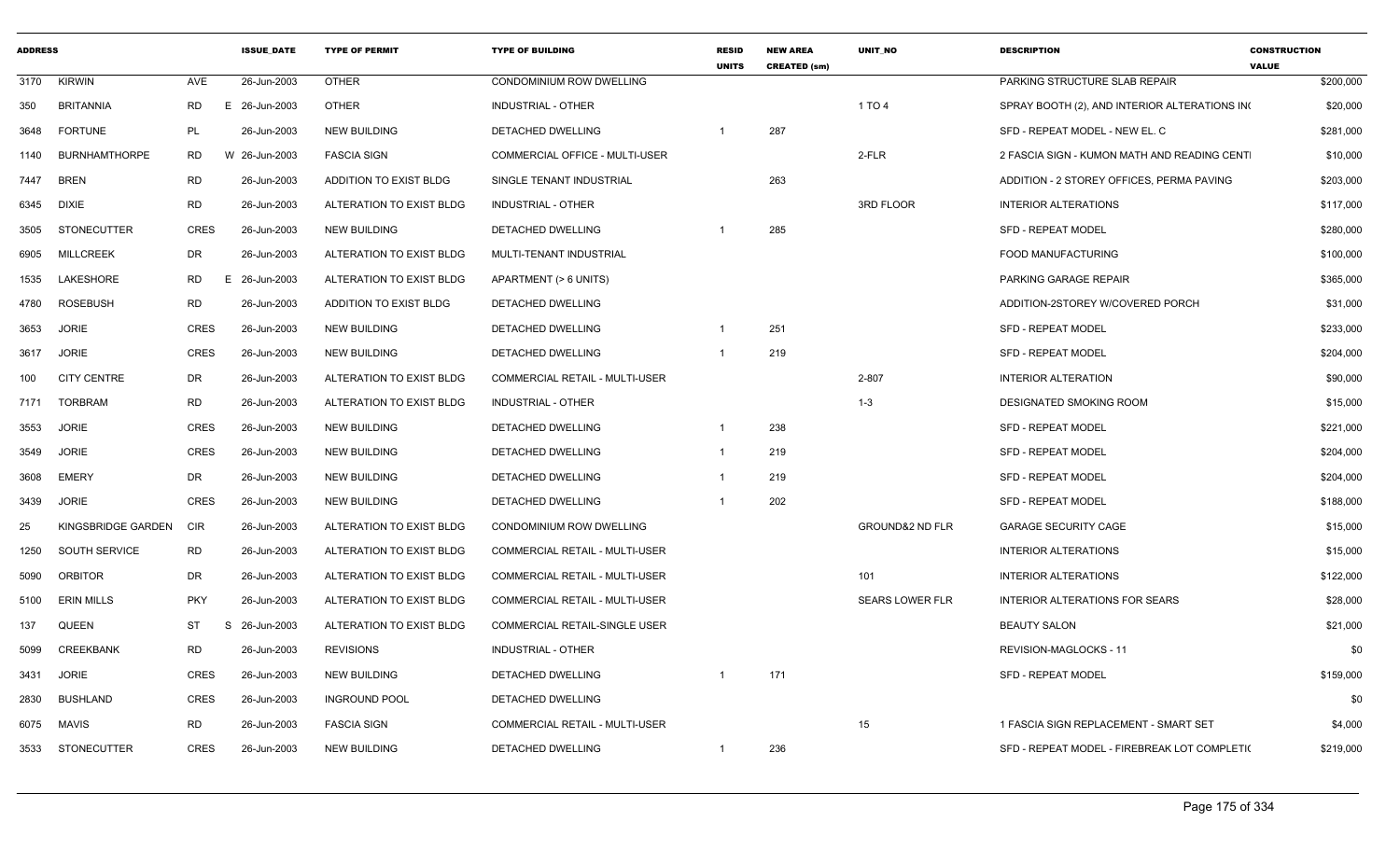| <b>ADDRESS</b> |                          |                 | <b>ISSUE DATE</b> | <b>TYPE OF PERMIT</b>        | <b>TYPE OF BUILDING</b>         | <b>RESID</b><br><b>UNITS</b> | <b>NEW AREA</b><br><b>CREATED (sm)</b> | <b>UNIT NO</b> | <b>DESCRIPTION</b>                            | <b>CONSTRUCTION</b><br><b>VALUE</b> |
|----------------|--------------------------|-----------------|-------------------|------------------------------|---------------------------------|------------------------------|----------------------------------------|----------------|-----------------------------------------------|-------------------------------------|
| 3529           | <b>STONECUTTER</b>       | <b>CRES</b>     | 26-Jun-2003       | <b>NEW BUILDING</b>          | DETACHED DWELLING               | -1                           | 222                                    |                | SFD - REPEAT MODEL                            | \$207,000                           |
| 3513           | STONECUTTER              | CRES            | 26-Jun-2003       | <b>NEW BUILDING</b>          | DETACHED DWELLING               | $\mathbf{1}$                 | 274                                    |                | SFD - REPEAT MODEL                            | \$255,000                           |
| 3509           | <b>STONECUTTER</b>       | <b>CRES</b>     | 26-Jun-2003       | <b>NEW BUILDING</b>          | DETACHED DWELLING               | $\overline{1}$               | 247                                    |                | SFD - REPEAT MODEL, FIREBREAK LOT, FOUNDATI(  | \$229,000                           |
| 2665           | <b>ERIN CENTRE</b>       | <b>BLVD</b>     | 26-Jun-2003       | TENTS/AIR SUPPORT STRUC      | PUBLIC - OTHER                  |                              |                                        |                | TENTS-5, DATE-JUNE 19-21/03                   | \$10,000                            |
| 3613           | <b>JORIE</b>             | <b>CRES</b>     | 26-Jun-2003       | <b>NEW BUILDING</b>          | DETACHED DWELLING               | -1                           | 171                                    |                | SFD - REPEAT MODEL, FIREBREAK LOT, FOUNDATION | \$159,000                           |
| 3521           | <b>STONECUTTER</b>       | <b>CRES</b>     | 26-Jun-2003       | <b>NEW BUILDING</b>          | DETACHED DWELLING               | $\mathbf{1}$                 | 272                                    |                | <b>SFD - REPEAT MODEL</b>                     | \$252,000                           |
| 3018           | <b>WINSTON CHURCHILL</b> | <b>BLVD</b>     | 26-Jun-2003       | <b>CLASS A PORTABLE SIGN</b> | PORTABLE SIGN                   |                              |                                        |                | Elite Hockey                                  | \$0                                 |
| 3018           | <b>WINSTON CHURCHILL</b> | <b>BLVD</b>     | 26-Jun-2003       | <b>CLASS A PORTABLE SIGN</b> | PORTABLE SIGN                   |                              |                                        |                | Elite Hockey                                  | \$0                                 |
| 2200           | <b>DUNDAS</b>            | ST<br>E.        | 26-Jun-2003       | <b>CLASS A PORTABLE SIGN</b> | PORTABLE SIGN                   |                              |                                        |                | The sleep facotry                             | \$0                                 |
| 2200           | <b>DUNDAS</b>            | <b>ST</b><br>E. | 26-Jun-2003       | <b>CLASS A PORTABLE SIGN</b> | PORTABLE SIGN                   |                              |                                        |                | The sleep factory                             | \$0                                 |
| 3120           | <b>GLEN ERIN</b>         | DR              | 26-Jun-2003       | <b>CLASS A PORTABLE SIGN</b> | PORTABLE SIGN                   |                              |                                        |                | the Wine Making Place                         | \$0                                 |
| 5985           | RODEO                    | <b>DR</b>       | 26-Jun-2003       | <b>CLASS A PORTABLE SIGN</b> | PORTABLE SIGN                   |                              |                                        |                | Tip Top Tailers (on rodeo)                    | \$0                                 |
| 3087           | <b>WINSTON CHURCHILL</b> | <b>BLVD</b>     | 26-Jun-2003       | <b>CLASS A PORTABLE SIGN</b> | PORTABLE SIGN                   |                              |                                        |                | Evan Greenbaum                                | \$0                                 |
| 40             | <b>ALPHA MILLS</b>       | <b>RD</b>       | 26-Jun-2003       | <b>INGROUND POOL</b>         | DETACHED DWELLING               |                              |                                        |                |                                               | \$0                                 |
| 1900           | <b>DUNDAS</b>            | <b>ST</b>       | 26-Jun-2003<br>E. | <b>CLASS A PORTABLE SIGN</b> | PORTABLE SIGN                   |                              |                                        |                | Chellsey Institute                            | \$0                                 |
| 1551           | <b>TROTWOOD</b>          | AVE             | 26-Jun-2003       | ABOVE GROUND POOL            | DETACHED DWELLING               |                              |                                        |                |                                               | \$0                                 |
| 5029           | <b>HURONTARIO</b>        | <b>ST</b>       | 26-Jun-2003       | <b>CLASS A PORTABLE SIGN</b> | PORTABLE SIGN                   |                              |                                        |                | Licks (on Hurontario)                         | \$0                                 |
| $\mathbf 0$    | <b>DIXIE</b>             | <b>RD</b>       | 26-Jun-2003       | <b>CLASS A PORTABLE SIGN</b> | PORTABLE SIGN                   |                              |                                        |                | <b>Community Services</b>                     | \$0                                 |
| $\mathbf 0$    | <b>MAVIS</b>             | <b>RD</b>       | 26-Jun-2003       | <b>CLASS A PORTABLE SIGN</b> | PORTABLE SIGN                   |                              |                                        |                | <b>Community Services</b>                     | \$0                                 |
| $\mathbf 0$    | <b>MAVIS</b>             | <b>RD</b>       | 26-Jun-2003       | <b>CLASS A PORTABLE SIGN</b> | PORTABLE SIGN                   |                              |                                        |                | <b>Community Services</b>                     | \$0                                 |
| $\mathbf 0$    | <b>KENNEDY</b>           | <b>RD</b>       | 26-Jun-2003       | <b>CLASS A PORTABLE SIGN</b> | PORTABLE SIGN                   |                              |                                        |                | Communit6y Services                           | \$0                                 |
| 3627           | STONECUTTER              | <b>CRES</b>     | 26-Jun-2003       | <b>NEW BUILDING</b>          | DETACHED DWELLING               | $\overline{1}$               | 287                                    |                | <b>SFD - REPEAT MODEL</b>                     | \$281,000                           |
| 1355           | <b>RATHBURN</b>          | <b>RD</b><br>Е  | 26-Jun-2003       | <b>NEW BUILDING</b>          | <b>CONDOMINIUM ROW DWELLING</b> |                              | 1,085                                  | #14-24 (EVEN)  | CONDOMINIUM ROW DWELLING - BLK D (6 UNITS)- I | \$0                                 |
| 3545           | <b>STONECUTTER</b>       | <b>CRES</b>     | 26-Jun-2003       | <b>NEW BUILDING</b>          | DETACHED DWELLING               | $\mathbf 1$                  | 272                                    |                | <b>SFD - REPEAT MODEL</b>                     | \$255,000                           |
| 1355           | <b>RATHBURN</b>          | RD.<br>Е        | 26-Jun-2003       | <b>NEW BUILDING</b>          | CONDOMINIUM ROW DWELLING        |                              | 735                                    | #45-51 (ODD)   | CONDOMINIUM ROW DWELLING - BLK G (4 UNITS)-1  | \$0                                 |
| 1221           | <b>DUNDIX</b>            | <b>RD</b>       | 26-Jun-2003       | FIRE DAMAGE REPAIR           | CONDOMINIUM ROW DWELLING        |                              |                                        | #150           | FIRE RESTORATION REPAIR WORK                  | \$15,000                            |
| 3537           | <b>STONECUTTER</b>       | <b>CRES</b>     | 26-Jun-2003       | <b>NEW BUILDING</b>          | DETACHED DWELLING               | $\mathbf 1$                  | 234                                    |                | SFD - REPEAT MODEL                            | \$217,000                           |
| 6055           | <b>MAVIS</b>             | <b>RD</b>       | 26-Jun-2003       | <b>CLASS A PORTABLE SIGN</b> | PORTABLE SIGN                   |                              |                                        |                | Athletes World (on Belgrave)                  | \$0                                 |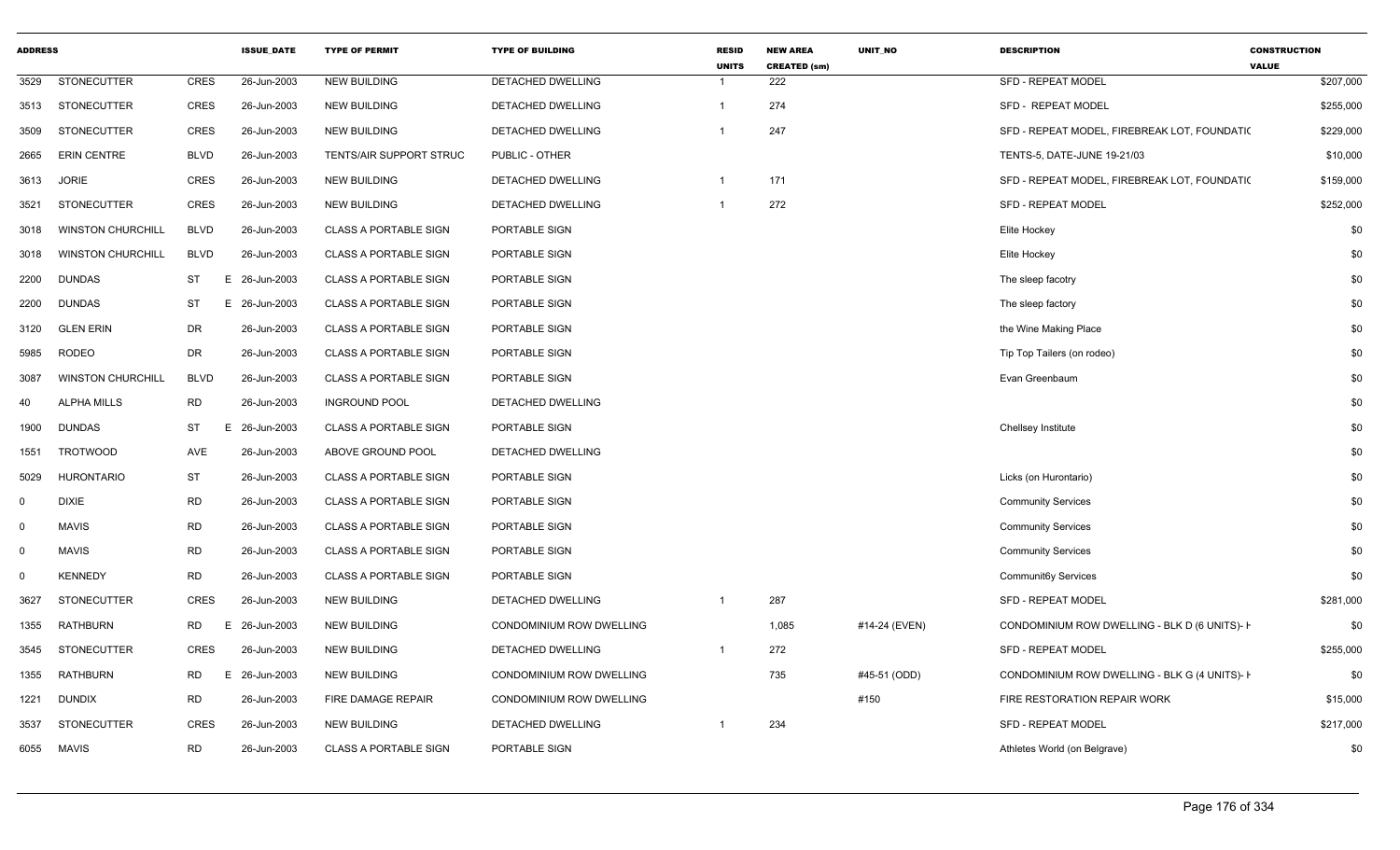| <b>ADDRESS</b>          |                          |             | <b>ISSUE_DATE</b> | <b>TYPE OF PERMIT</b>        | <b>TYPE OF BUILDING</b>              | <b>RESID</b><br><b>UNITS</b> | <b>NEW AREA</b><br><b>CREATED (sm)</b> | UNIT_NO  | <b>DESCRIPTION</b>                                    | <b>CONSTRUCTION</b><br><b>VALUE</b> |
|-------------------------|--------------------------|-------------|-------------------|------------------------------|--------------------------------------|------------------------------|----------------------------------------|----------|-------------------------------------------------------|-------------------------------------|
| 5800                    | <b>MCLAUGHLIN</b>        | <b>RD</b>   | 26-Jun-2003       | <b>CLASS A PORTABLE SIGN</b> | PORTABLE SIGN                        |                              |                                        |          | The Brick (on Mclaughlin)                             | \$0                                 |
| 3336                    | <b>FOUNTAIN PARK</b>     | AVE         | 27-Jun-2003       | <b>NEW BUILDING</b>          | SEMI-DETACHED DWELLING               |                              | 296                                    |          | SEMI DETACHED - REPEAT MODEL - FIREBREAK LO           | \$0                                 |
| 1607                    | <b>DUNDAS</b>            | <b>ST</b>   | E 27-Jun-2003     | ADDITION AND ALTER           | <b>COMMERCIAL RETAIL-SINGLE USER</b> |                              | 1,913                                  |          | ADDITION/ALTERATIONS - THE BRICK, FOUNDATION          | \$1,894,000                         |
| 4977                    | <b>LONG ACRE</b>         | DR          | 27-Jun-2003       | <b>NEW BUILDING</b>          | STREET ROW DWELLING                  | $\overline{4}$               | 709                                    | $#1 - 4$ | STREET ROW DWELLING - BLK 128 (4 UNITS)               | \$695,000                           |
| 3150                    | <b>RIDGEWAY</b>          | DR          | 27-Jun-2003       | ALTERATION TO EXIST BLDG     | MULTI-TENANT INDUSTRIAL              |                              |                                        | 38 & 39  | <b>FITNESS CLUB</b>                                   | \$54,000                            |
| 2360                    | <b>LUCKNOW</b>           | DR          | 27-Jun-2003       | ALTERATION TO EXIST BLDG     | <b>INDUSTRIAL - OTHER</b>            |                              | 149                                    |          | KITCHEN EXHAUST SYSTEM                                | \$2,000                             |
| 745                     | <b>COURTNEYPARK</b>      | DR          | W 27-Jun-2003     | <b>MULTIPLE SIGNS</b>        | COMMERCIAL RETAIL - MULTI-USER       |                              |                                        |          | MULTIPLE SIGNS - SHELL GAS BAR, CAR WASH & KI         | \$145,000                           |
| 2526                    | <b>WINTHROP</b>          | <b>CRES</b> | 27-Jun-2003       | ADDITION TO EXIST BLDG       | DETACHED DWELLING                    |                              |                                        |          | ADDITION-2STOREY, REAR                                | \$46,000                            |
| 100                     | <b>CITY CENTRE</b>       | DR          | 27-Jun-2003       | <b>FASCIA SIGN</b>           | <b>COMMERCIAL - OTHER</b>            |                              |                                        | $K1-3$   | 3 FASCIA SIGNS - ILLUMINATED                          | \$3,000                             |
| 5633                    | <b>CHURCHILL MEADOWS</b> | <b>BLVD</b> | 27-Jun-2003       | TENTS/AIR SUPPORT STRUC      | <b>DETACHED DWELLING</b>             |                              |                                        |          | 1 TENT-TEMPORARY, JUNE 26-JUL 2/03, 20x40             | \$2,000                             |
| 300                     | <b>CITY CENTRE</b>       | DR          | 27-Jun-2003       | TENTS/AIR SUPPORT STRUC      | <b>CITY</b>                          |                              |                                        |          | 5 TENTS - TEMPORARY, JUN 30-JUL 2/03, (1)10x10, (4)   | \$2,000                             |
| 301                     | <b>BURNHAMTHORPE</b>     | RD          | W 27-Jun-2003     | TENTS/AIR SUPPORT STRUC      | <b>CITY</b>                          |                              |                                        |          | 3 TENTS - TEMPORARY, JUN 30 - JUL 2/03, (1)10x10, (1) | \$2,000                             |
| $\mathbf 0$             | <b>HURONTARIO</b>        | <b>ST</b>   | 27-Jun-2003       | <b>CLASS A PORTABLE SIGN</b> | PORTABLE SIGN                        |                              |                                        |          | <b>Community Services</b>                             | \$0                                 |
| 1621                    | <b>PINETREE</b>          | <b>CRES</b> | 27-Jun-2003       | <b>OTHER</b>                 | DETACHED DWELLING                    |                              |                                        |          | <b>SEWER CONVERSION</b>                               | \$1,000                             |
| $\mathsf{O}$            | LAKESHORE                | <b>RD</b>   | 27-Jun-2003<br>E. | <b>CLASS A PORTABLE SIGN</b> | PORTABLE SIGN                        |                              |                                        |          | Region of Peel                                        | \$0                                 |
| $\overline{0}$          | <b>MAVIS</b>             | RD          | 27-Jun-2003       | <b>CLASS A PORTABLE SIGN</b> | PORTABLE SIGN                        |                              |                                        |          | Region of Peel                                        | \$0                                 |
| $\overline{0}$          | <b>BURNHAMTHORPE</b>     | RD          | E 27-Jun-2003     | <b>CLASS A PORTABLE SIGN</b> | PORTABLE SIGN                        |                              |                                        |          | Region of Peel                                        | \$0                                 |
| $\overline{\mathbf{0}}$ | <b>BURNHAMTHORPE</b>     | RD          | W 27-Jun-2003     | <b>CLASS A PORTABLE SIGN</b> | PORTABLE SIGN                        |                              |                                        |          | Region of Peel                                        | \$0                                 |
| $\overline{0}$          | <b>DUNDAS</b>            | ST          | W 27-Jun-2003     | <b>CLASS A PORTABLE SIGN</b> | <b>PORTABLE SIGN</b>                 |                              |                                        |          | Region of Peel                                        | \$0                                 |
| $\overline{0}$          | <b>EGLINTON</b>          | AVE         | W 27-Jun-2003     | <b>CLASS A PORTABLE SIGN</b> | PORTABLE SIGN                        |                              |                                        |          | Region of Peel                                        | \$0                                 |
| $\overline{\mathbf{0}}$ | <b>BURNHAMTHORPE</b>     | <b>RD</b>   | W 27-Jun-2003     | <b>CLASS A PORTABLE SIGN</b> | PORTABLE SIGN                        |                              |                                        |          | Region of Peel                                        | \$0                                 |
| $\mathbf 0$             | <b>WINSTON CHURCHILL</b> | <b>BLVD</b> | 27-Jun-2003       | <b>CLASS A PORTABLE SIGN</b> | PORTABLE SIGN                        |                              |                                        |          | Region of Peel                                        | \$0                                 |
| 1900                    | <b>DUNDAS</b>            | ST          | W 27-Jun-2003     | <b>CLASS A PORTABLE SIGN</b> | PORTABLE SIGN                        |                              |                                        |          | The Apricot Tree                                      | \$0                                 |
| $\mathbf 0$             | <b>AIRPORT</b>           | RD          | 27-Jun-2003       | <b>CLASS A PORTABLE SIGN</b> | PORTABLE SIGN                        |                              |                                        |          | Region of Peel                                        | \$0                                 |
| $\overline{0}$          | <b>DIXIE</b>             | RD          | 27-Jun-2003       | <b>CLASS A PORTABLE SIGN</b> | PORTABLE SIGN                        |                              |                                        |          | Region of Peel                                        | \$0                                 |
| $\overline{0}$          | <b>CAWTHRA</b>           | <b>RD</b>   | 27-Jun-2003       | <b>CLASS A PORTABLE SIGN</b> | PORTABLE SIGN                        |                              |                                        |          | Region of Peel                                        | \$0                                 |
| $\Omega$                | <b>BRITANNIA</b>         | RD          | W 27-Jun-2003     | <b>CLASS A PORTABLE SIGN</b> | PORTABLE SIGN                        |                              |                                        |          | Region of Peel                                        | \$0                                 |
| $\mathbf 0$             | <b>DERRY</b>             | <b>RD</b>   | W 27-Jun-2003     | <b>CLASS A PORTABLE SIGN</b> | PORTABLE SIGN                        |                              |                                        |          | Region of Peel                                        | \$0                                 |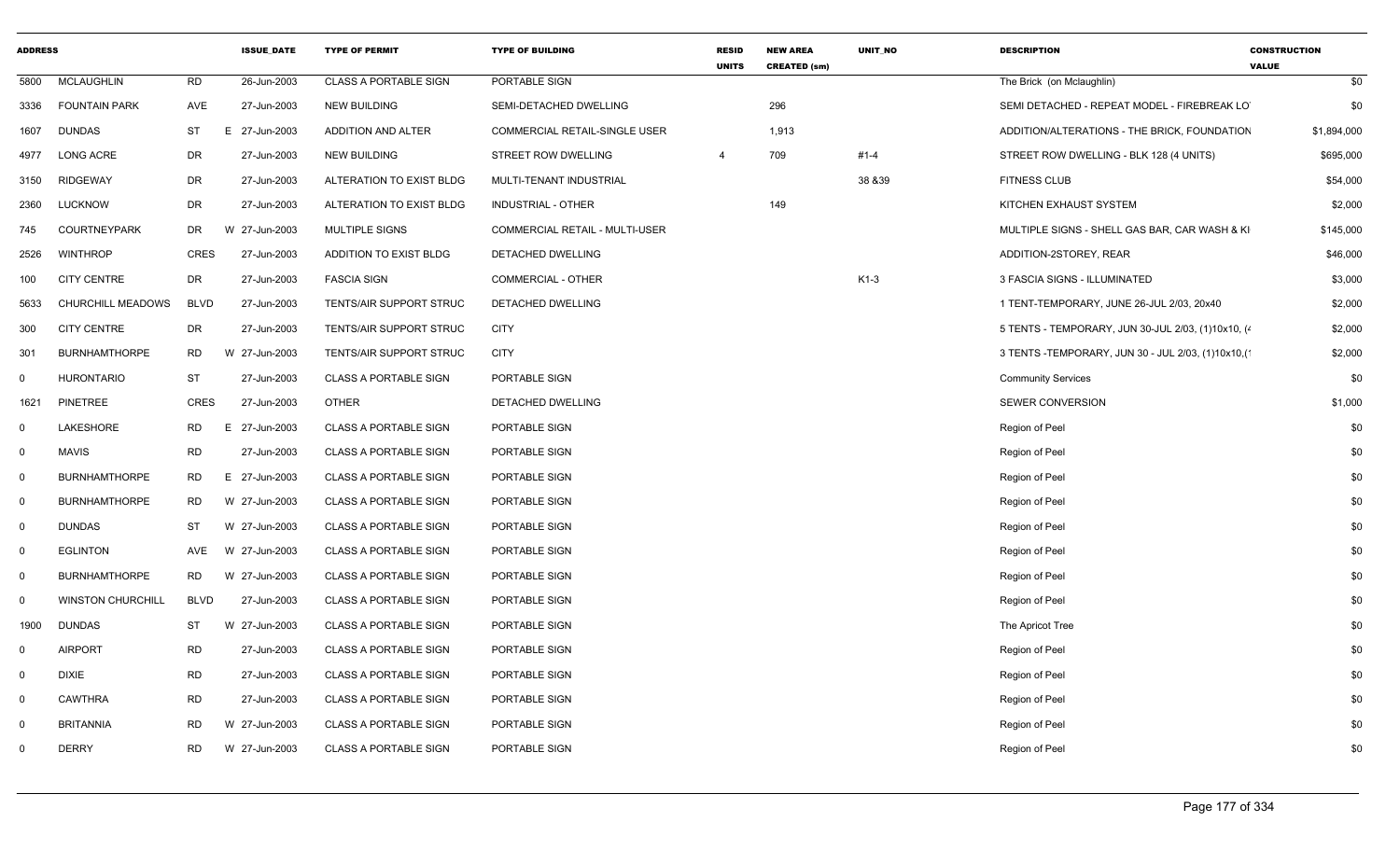| <b>ADDRESS</b> |                      |             | <b>ISSUE DATE</b> | <b>TYPE OF PERMIT</b>        | <b>TYPE OF BUILDING</b>               | <b>RESID</b><br><b>UNITS</b> | <b>NEW AREA</b><br><b>CREATED (sm)</b> | <b>UNIT NO</b> | <b>DESCRIPTION</b>                               | <b>CONSTRUCTION</b><br><b>VALUE</b> |
|----------------|----------------------|-------------|-------------------|------------------------------|---------------------------------------|------------------------------|----------------------------------------|----------------|--------------------------------------------------|-------------------------------------|
| 980            | <b>BURNHAMTHORPE</b> | <b>RD</b>   | E 27-Jun-2003     | <b>CLASS A PORTABLE SIGN</b> | PORTABLE SIGN                         |                              |                                        |                | Fabutan (on Tomken)                              | \$0                                 |
| 2300           | <b>SPEAKMAN</b>      | DR          | 27-Jun-2003       | <b>CLASS A PORTABLE SIGN</b> | PORTABLE SIGN                         |                              |                                        |                | Cedar Grove School                               | \$0                                 |
| 910            | SOUTHDOWN            | <b>RD</b>   | 27-Jun-2003       | <b>CLASS A PORTABLE SIGN</b> | PORTABLE SIGN                         |                              |                                        |                | Rogers Video (on southdown)                      | \$0                                 |
| 910            | SOUTHDOWN            | <b>RD</b>   | 27-Jun-2003       | <b>CLASS A PORTABLE SIGN</b> | PORTABLE SIGN                         |                              |                                        |                | Rogers Videos (on Royal Windsor)                 | \$0                                 |
| 1970           | <b>DUNDAS</b>        | <b>ST</b>   | E 27-Jun-2003     | <b>CLASS A PORTABLE SIGN</b> | PORTABLE SIGN                         |                              |                                        |                | Casa Brela Restaurant                            | \$0                                 |
| 1119           | <b>DERRY</b>         | <b>RD</b>   | E 27-Jun-2003     | <b>CLASS A PORTABLE SIGN</b> | PORTABLE SIGN                         |                              |                                        |                | Golf Clearance Warehouse                         | \$0                                 |
| 2575           | <b>DUNDAS</b>        | <b>ST</b>   | W 27-Jun-2003     | <b>CLASS A PORTABLE SIGN</b> | PORTABLE SIGN                         |                              |                                        |                | Lifestyle Sunrooms                               | \$0                                 |
| 6881           | <b>EARLY SETTLER</b> | <b>ROW</b>  | 27-Jun-2003       | <b>REVISIONS</b>             | <b>DETACHED DWELLING</b>              |                              |                                        |                | <b>HEATING REVISION</b>                          | \$0                                 |
| 309            | MAPLE GROVE          | AVE         | 27-Jun-2003       | <b>INGROUND POOL</b>         | DETACHED DWELLING                     |                              |                                        |                |                                                  | \$0                                 |
| 4987           | <b>LONG ACRE</b>     | DR          | 27-Jun-2003       | <b>NEW BUILDING</b>          | <b>STREET ROW DWELLING</b>            | 6                            | 1,062                                  | #1-6           | STREET ROW DWELLING - BLK 129 (6 UNITS)          | \$1,041,000                         |
| 300            | <b>CITY CENTRE</b>   | DR          | 27-Jun-2003       | TENTS/AIR SUPPORT STRUC      | <b>CITY</b>                           |                              |                                        |                | 1 TENT - TEMPORARY, JULY 1/03 (1-DAY ONLY), (1)2 | \$1,000                             |
| 41             | <b>OAKWOOD</b>       | AVE         | 27-Jun-2003<br>S. | ADDITION AND ALTER           | DETACHED DWELLING                     |                              |                                        |                | ADDITION/ALTERATIONS                             | \$151,000                           |
| 4834           | <b>COLOMBO</b>       | <b>CRES</b> | 30-Jun-2003       | <b>NEW BUILDING</b>          | DETACHED DWELLING                     |                              | 296                                    |                | SFD - REPEAT MODEL - NEW OPTIONAL FIREPLACE      | \$290,000                           |
| 4842           | COLOMBO              | <b>CRES</b> | 30-Jun-2003       | <b>NEW BUILDING</b>          | <b>DETACHED DWELLING</b>              |                              | 296                                    |                | <b>SFD - REPEAT MODEL</b>                        | \$290,000                           |
| 4838           | <b>COLOMBO</b>       | <b>CRES</b> | 30-Jun-2003       | <b>NEW BUILDING</b>          | DETACHED DWELLING                     |                              | 295                                    |                | SFD - REPEAT MODEL - OPTIONAL FIREPLACE          | \$289,000                           |
| 3330           | <b>RIDGEWAY</b>      | DR          | 30-Jun-2003       | <b>NEW BUILDING</b>          | MULTI-TENANT INDUSTRIAL               |                              | 10,525                                 | BLD-L          | NEW - INDUSTRIAL SPEC, TENANT NOT DETERMINE      | \$4,758,000                         |
| 3350           | <b>RIDGEWAY</b>      | DR          | 30-Jun-2003       | <b>NEW BUILDING</b>          | MULTI-TENANT INDUSTRIAL               |                              | 7,278                                  | BLD-Q          | NEW- INDUSTRIAL SPEC, TENANT NOT DETERMINEI      | \$3,290,000                         |
| 2509           | <b>RUGBY</b>         | <b>RD</b>   | 30-Jun-2003       | <b>NEW BUILDING</b>          | DETACHED DWELLING                     | -1                           | 339                                    |                | SFD - CUSTOM                                     | \$333,000                           |
| 1453           | VENTA                | AVE         | 30-Jun-2003       | ADDITION TO EXIST BLDG       | <b>DETACHED DWELLING</b>              |                              |                                        |                | ADDITION-2ND STOREY                              | \$170,000                           |
| 980            | <b>BURNHAMTHORPE</b> | RD          | 30-Jun-2003<br>E. | ALTERATION TO EXIST BLDG     | <b>COMMERCIAL RETAIL - MULTI-USER</b> |                              |                                        | 5              | <b>BEAUTY PARLOUR</b>                            | \$36,000                            |
| 7150           | MISSISSAUGA          | <b>RD</b>   | 30-Jun-2003       | TENTS/AIR SUPPORT STRUC      | <b>INDUSTRIAL - OTHER</b>             |                              |                                        |                | TENT - DATE JUNE 17-18/03, 1X30X60, BIOVAIL GRAN | \$1,000                             |
| 475            | COURTNEYPARK         | DR          | 30-Jun-2003<br>Е. | <b>CLASS A PORTABLE SIGN</b> | PORTABLE SIGN                         |                              |                                        |                | Tim Horton                                       | \$0                                 |
| 3350           | <b>COLUMBINE</b>     | <b>CRES</b> | 30-Jun-2003       | <b>INGROUND POOL</b>         | DETACHED DWELLING                     |                              |                                        |                |                                                  | \$0                                 |
| 1268           | CANTERBURY           | <b>RD</b>   | 30-Jun-2003       | <b>DEMOLITION</b>            | DETACHED DWELLING                     | -1                           |                                        |                | <b>DEMOLTION - SFD</b>                           | \$8,000                             |
| 3615           | LAIRD                | <b>RD</b>   | 30-Jun-2003       | <b>NEW BUILDING</b>          | MULTI-TENANT INDUSTRIAL               |                              | 9,759                                  | BLD-M          | NEW - INDUSTRIAL SPEC, TENANT NOT DETERMINE      | \$4,412,000                         |
| 860            | THE GREENWAY         |             | 02-Jul-2003       | ALTERATION TO EXIST BLDG     | DETACHED DWELLING                     |                              |                                        |                | <b>RETIREMENT HOME</b>                           | \$71,000                            |
| 7397           | <b>CLOVERLEAF</b>    | <b>CRT</b>  | 02-Jul-2003       | ADDITION TO EXIST BLDG       | DETACHED DWELLING                     |                              |                                        |                | <b>ADDITION</b>                                  | \$33,000                            |
| 85             | <b>AVENTURA</b>      | <b>CRT</b>  | 02-Jul-2003       | ALTERATION TO EXIST BLDG     | <b>COMMERCIAL RETAIL - MULTI-USER</b> |                              | 198                                    | 3              | FINANCIAL INSTITUTION                            | \$57,000                            |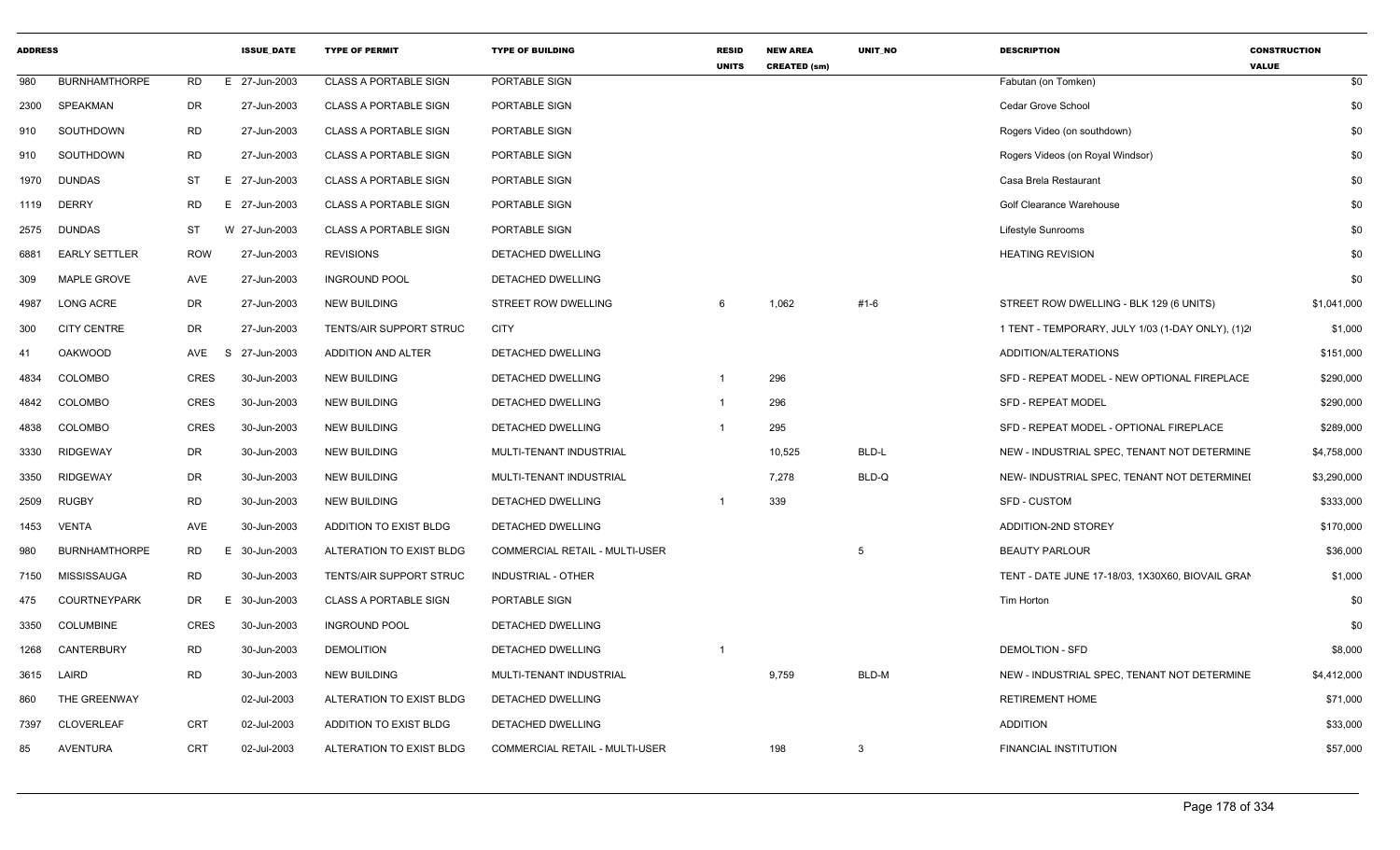| <b>ADDRESS</b> |                          |            | <b>ISSUE DATE</b> | <b>TYPE OF PERMIT</b>        | <b>TYPE OF BUILDING</b>        | <b>RESID</b><br><b>UNITS</b> | <b>NEW AREA</b><br><b>CREATED (sm)</b> | UNIT NO | <b>DESCRIPTION</b>                             | <b>CONSTRUCTION</b><br><b>VALUE</b> |           |
|----------------|--------------------------|------------|-------------------|------------------------------|--------------------------------|------------------------------|----------------------------------------|---------|------------------------------------------------|-------------------------------------|-----------|
| 100            | QUEENSWAY                |            | W 02-Jul-2003     | ADDITION TO EXIST BLDG       | PUBLIC/INSTIT (EXCEPT SCHOOLS) |                              | 13,832                                 |         | ADDITION - 2 LEVEL PARKING STRUCTURE EXPANS    | \$5,782,000                         |           |
| 6881           | <b>EARLY SETTLER</b>     | <b>ROW</b> | 02-Jul-2003       | <b>REVISIONS</b>             | DETACHED DWELLING              |                              |                                        |         | REVISION-STRUCTURAL ONLY                       |                                     | \$0       |
| 2925           | <b>EGLINTON</b>          | AVE        | W 02-Jul-2003     | <b>NEW BUILDING</b>          | COMMERCIAL RETAIL - MULTI-USER |                              | 532                                    |         | NEW - COMMERCIAL SPEC BUILDING - TENANT TO E   |                                     | \$451,000 |
| 6897           | <b>GOLDEN HILLS</b>      | WAY        | 02-Jul-2003       | <b>NEW BUILDING</b>          | DETACHED DWELLING              | $\overline{1}$               | 292                                    |         | <b>SFD - REPEAT MODEL</b>                      |                                     | \$271,000 |
| 6325           | <b>DIXIE</b>             | <b>RD</b>  | 02-Jul-2003       | <b>CLASS A PORTABLE SIGN</b> | PORTABLE SIGN                  |                              |                                        |         | Rexel Canada Electric Inc                      |                                     | \$0       |
| 7220           | <b>PACIFIC</b>           | <b>CIR</b> | 02-Jul-2003       | <b>CLASS A PORTABLE SIGN</b> | PORTABLE SIGN                  |                              |                                        |         | Flora Seda international inc. (on Midway)      |                                     | \$0       |
| $\mathbf 0$    | <b>EGLINTON</b>          | AVE        | W 02-Jul-2003     | <b>CLASS A PORTABLE SIGN</b> | PORTABLE SIGN                  |                              |                                        |         | Canadian Coptic Centre                         |                                     | \$0       |
| 39             | <b>QUEEN</b>             | ST         | N 02-Jul-2003     | <b>CLASS A PORTABLE SIGN</b> | PORTABLE SIGN                  |                              |                                        |         | AI Computers                                   |                                     | \$0       |
| 660            | <b>EGLINTON</b>          | AVE        | W 02-Jul-2003     | <b>CLASS A PORTABLE SIGN</b> | PORTABLE SIGN                  |                              |                                        |         | Scotia Bank (On Eglinton)                      |                                     | \$0       |
| 3105           | <b>WINSTON CHURCHILL</b> | BLVD       | 02-Jul-2003       | <b>CLASS A PORTABLE SIGN</b> | PORTABLE SIGN                  |                              |                                        |         | Churchill Physiotherapy Clinic                 |                                     | \$0       |
| 2565           | ARGENTIA                 | <b>RD</b>  | 02-Jul-2003       | <b>CLASS A PORTABLE SIGN</b> | PORTABLE SIGN                  |                              |                                        |         | Motivity Cafe (On Derry)                       |                                     | \$0       |
| 2150           | <b>BURNHAMTHORPE</b>     | <b>RD</b>  | W 02-Jul-2003     | <b>CLASS A PORTABLE SIGN</b> | PORTABLE SIGN                  |                              |                                        |         | RRR Inc (on Burnhamthorpe)                     |                                     | \$0       |
| $\Omega$       | <b>EGLINTON</b>          | AVE        | W 02-Jul-2003     | <b>CLASS A PORTABLE SIGN</b> | PORTABLE SIGN                  |                              |                                        |         | <b>Helping Hands Community Program Society</b> |                                     | \$0       |
| 5925           | <b>TOMKEN</b>            | <b>RD</b>  | 02-Jul-2003       | <b>CLASS A PORTABLE SIGN</b> | PORTABLE SIGN                  |                              |                                        |         | <b>MMK Corporation</b>                         |                                     | \$0       |
| 7205           | <b>GOREWAY</b>           | DR         | 02-Jul-2003       | <b>CLASS A PORTABLE SIGN</b> | PORTABLE SIGN                  |                              |                                        |         | Shoppers                                       |                                     | \$0       |
| 552            | <b>BOB-O-LINK</b>        | <b>RD</b>  | 02-Jul-2003       | <b>DEMOLITION</b>            | DETACHED DWELLING              | $\overline{1}$               |                                        |         | <b>DEMOLITION - SFD</b>                        |                                     | \$8,000   |
| 1025           | WENLEIGH                 | <b>CRT</b> | 02-Jul-2003       | <b>DEMOLITION</b>            | <b>DETACHED DWELLING</b>       | $\overline{1}$               |                                        |         | DEMOLITION - SFD/GARAGE                        |                                     | \$8,000   |
| 1446           | PATE                     | CRT        | 02-Jul-2003       | <b>NEW BUILDING</b>          | SEMI-DETACHED DWELLING         |                              |                                        |         | SEMI-DETACHED - NEW MODEL - FIRBREAK LOT CO    |                                     | \$0       |
| 1103           | KANE                     | <b>RD</b>  | 02-Jul-2003       | <b>OTHER</b>                 | DETACHED DWELLING              |                              |                                        |         | SEWER CONVERSION                               |                                     | \$2,000   |
| 3025           | <b>RUNCORN</b>           | <b>ROW</b> | 02-Jul-2003       | <b>INGROUND POOL</b>         | DETACHED DWELLING              |                              |                                        |         |                                                |                                     | \$0       |
| 1536           | <b>INDIAN GROVE</b>      |            | 03-Jul-2003       | <b>NEW BUILDING</b>          | DETACHED DWELLING              |                              | 605                                    |         | <b>SFD - CUSTOM</b>                            |                                     | \$750,000 |
| 6025           | <b>TOMKEN</b>            | <b>RD</b>  | 03-Jul-2003       | ADDITION TO EXIST BLDG       | PUBLIC - OTHER                 |                              | 293                                    |         | ADDITION - WATER PUMP STATION EXPANSION, PEI   |                                     | \$212,000 |
| 872            | <b>GENOVESE</b>          | PL         | 03-Jul-2003       | <b>NEW BUILDING</b>          | DETACHED DWELLING              | $\overline{1}$               | 198                                    |         | SFD - NEW MODEL                                |                                     | \$194,000 |
| 868            | <b>GENOVESE</b>          | PL         | 03-Jul-2003       | <b>NEW BUILDING</b>          | DETACHED DWELLING              | $\overline{1}$               | 234                                    |         | SFD - NEW MODEL                                |                                     | \$229,000 |
| 866            | <b>GENOVESE</b>          | PL         | 03-Jul-2003       | <b>NEW BUILDING</b>          | DETACHED DWELLING              | $\overline{1}$               | 216                                    |         | SFD - NEW MODEL                                |                                     | \$212,000 |
| 860            | <b>GENOVESE</b>          | PL         | 03-Jul-2003       | <b>NEW BUILDING</b>          | DETACHED DWELLING              | $\overline{1}$               | 172                                    |         | SFD - NEW MODEL                                |                                     | \$168,000 |
| 784            | <b>GENOVESE</b>          | PL         | 03-Jul-2003       | <b>NEW BUILDING</b>          | DETACHED DWELLING              | $\overline{1}$               | 235                                    |         | <b>SFD - NEW MODEL</b>                         |                                     | \$231,000 |
| 11             | <b>JOYMAR</b>            | DR         | 03-Jul-2003       | ADDITION TO EXIST BLDG       | DETACHED DWELLING              |                              |                                        |         | ADDITION-CARPORT/AWNING                        |                                     | \$15,000  |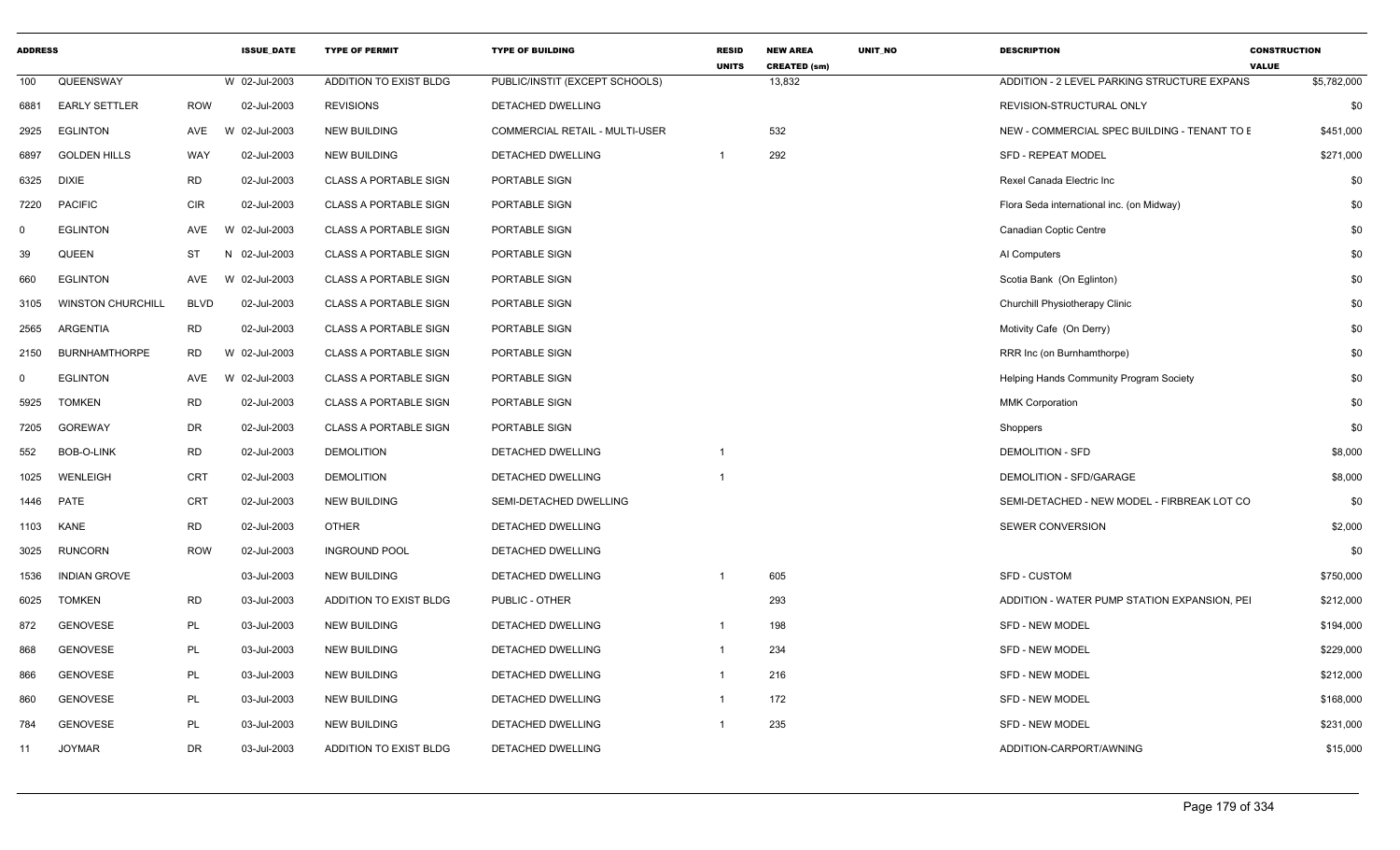| <b>ADDRESS</b> |                          |             | <b>ISSUE DATE</b> | <b>TYPE OF PERMIT</b>                         | <b>TYPE OF BUILDING</b>        | <b>RESID</b><br><b>UNITS</b> | <b>NEW AREA</b><br><b>CREATED (sm)</b> | <b>UNIT NO</b> | <b>DESCRIPTION</b>                       | <b>CONSTRUCTION</b><br><b>VALUE</b> |
|----------------|--------------------------|-------------|-------------------|-----------------------------------------------|--------------------------------|------------------------------|----------------------------------------|----------------|------------------------------------------|-------------------------------------|
| 109            | <b>FAIRVIEW</b>          | <b>RD</b>   | W 03-Jul-2003     | <b>NEW BUILDING</b>                           | <b>DETACHED DWELLING</b>       |                              | 316                                    |                | <b>SFD - CUSTOM</b>                      | \$327,000                           |
| 937            | <b>AVIATION</b>          | <b>RD</b>   | 03-Jul-2003       | ADDITION TO EXIST BLDG                        | DETACHED DWELLING              |                              |                                        |                | ADDITION-ATTACHED GARAGE AND SUNROOM UNH | \$50,000                            |
| 326            | <b>SUPERIOR</b>          | <b>BLVD</b> | 03-Jul-2003       | <b>OTHER</b>                                  | <b>INDUSTRIAL - OTHER</b>      |                              |                                        |                | <b>FIRE ALARM SYSTEM</b>                 | \$16,000                            |
| 924            | MISSISSAUGA HEIGHTS      | DR          | 03-Jul-2003       | ALTERATION TO EXIST BLDG                      | DETACHED DWELLING              |                              |                                        |                | <b>SEWER CONVERSION</b>                  | \$21,000                            |
| 1749           | <b>DUNDAS</b>            | <b>ST</b>   | E<br>03-Jul-2003  | <b>OTHER</b>                                  | DETACHED DWELLING              |                              |                                        |                | 15 NINTH AVE- MOBILE HOME RELOCATION     | \$38,000                            |
| 2682           | <b>HOLLINGTON</b>        | <b>CRES</b> | 03-Jul-2003       | ABOVE GROUND POOL                             | SEMI-DETACHED DWELLING         |                              |                                        |                |                                          | \$0                                 |
| 3825           | TRELAWNY                 | <b>CIR</b>  | 03-Jul-2003       | <b>INGROUND POOL</b>                          | DETACHED DWELLING              |                              |                                        |                |                                          | \$0                                 |
| 5448           | <b>RAZORBILL</b>         | <b>CRT</b>  | 03-Jul-2003       | ALTERATION TO EXIST BLDG                      | DETACHED DWELLING              |                              |                                        |                | ALTERATIONS-BASEMENT ENTRANCE            | \$8,000                             |
| 5115           | CREEKBANK                | <b>RD</b>   | 03-Jul-2003       | <b>NEW BUILDING</b>                           | GARAGE/CARPORT                 |                              |                                        |                | NEW-U/G PARKING GARAGE, COMPLETION       | \$0                                 |
| $\overline{4}$ | ROBERT SPECK             | <b>PKY</b>  | 03-Jul-2003       | TENTS/AIR SUPPORT STRUC                       | <b>COMMERCIAL - OTHER</b>      |                              |                                        |                | TENT-TEMPORARY, JULY 16-18/03, 40x60     | \$1,000                             |
| 215            | <b>ENFIELD</b>           | PL          | 03-Jul-2003       | TENTS/AIR SUPPORT STRUC                       | COMMERCIAL - OTHER             |                              |                                        |                | TENT - TEMPORARY, JULY 15-17/03, 40x100  | \$1,000                             |
| 2920           | <b>MATHESON</b>          | <b>BLVD</b> | 03-Jul-2003<br>E  | ALTERATION TO EXIST BLDG                      | COMMERCIAL OFFICE- SINGLE USER |                              |                                        | 2, 6-8 FL.     | <b>BUSINESS OFFICE</b>                   | \$853,000                           |
| 1230           | <b>SHAMIR</b>            | <b>CRES</b> | 03-Jul-2003       | ALTERATION TO EXIST BLDG                      | SEMI-DETACHED DWELLING         |                              |                                        |                | ALTERATIONS-ARCHWAY ENLARGEMENT          | \$1,000                             |
| 5800           | <b>MCLAUGHLIN</b>        | <b>RD</b>   | 03-Jul-2003       | <b>CLASS A PORTABLE SIGN</b>                  | PORTABLE SIGN                  |                              |                                        |                | Linen and Things (On Rodeo)              | \$0                                 |
| 1950           | <b>MEADOWVALE</b>        | <b>BLVD</b> | 03-Jul-2003       | <b>TENTS/AIR SUPPORT STRUC</b>                | INDUSTRIAL - OTHER             |                              |                                        |                | TENT-TEMPORARY, JUL 3-5/03, 50x80        | \$1,000                             |
| 2185           | <b>ERIN MILLS</b>        | <b>PKY</b>  | 03-Jul-2003       | <b>DEMOLITION</b>                             | COMMERCIAL - OTHER             |                              |                                        |                | DEMOLITION-GAS STATION                   | \$10,000                            |
| 3490           | <b>EGLINTON</b>          | AVE         | 03-Jul-2003<br>W  | <b>REVISIONS</b>                              | STREET ROW DWELLING            |                              |                                        | #64-71         | HEATING REVISION FOR THA 10              | \$0                                 |
| 3380           | <b>EGLINTON</b>          | AVE         | W 03-Jul-2003     | <b>REVISIONS</b>                              | STREET ROW DWELLING            |                              |                                        | #25-32         | <b>HEATING REVISION FOR THA 9</b>        | \$0                                 |
| 1040           | <b>STOCKWELL</b>         | AVE         | 03-Jul-2003       | CLASS 4 PRIVATE SEWAGE SYSTEDETACHED DWELLING |                                |                              |                                        |                | REPLACEMENT OF THE EXISTING LEACHING BED | \$12,000                            |
| 0              | SOUTHDOWN                | <b>RD</b>   | 03-Jul-2003       | <b>CLASS A PORTABLE SIGN</b>                  | PORTABLE SIGN                  |                              |                                        |                | <b>Community Services</b>                | \$0                                 |
| 7490           | <b>HOMESIDE</b>          | <b>GDNS</b> | 03-Jul-2003       | <b>NEW BUILDING</b>                           | DETACHED DWELLING              |                              | 354                                    |                | <b>SFD - CUSTOM</b>                      | \$347,000                           |
| 6075           | <b>MAVIS</b>             | <b>RD</b>   | 03-Jul-2003       | <b>CLASS A PORTABLE SIGN</b>                  | PORTABLE SIGN                  |                              |                                        |                | Steilmann Outlet Inc. (on Brittania      | \$0                                 |
| 6870           | <b>PACIFIC</b>           | <b>CIR</b>  | 03-Jul-2003       | <b>CLASS A PORTABLE SIGN</b>                  | PORTABLE SIGN                  |                              |                                        |                | <b>ADCO Transportation</b>               | \$0                                 |
| $\mathbf 0$    | <b>BRITANNIA</b>         | <b>RD</b>   | W 03-Jul-2003     | <b>CLASS A PORTABLE SIGN</b>                  | PORTABLE SIGN                  |                              |                                        |                | Churchill Meadows Christian Church       | \$0                                 |
| $\mathbf 0$    | <b>WINSTON CHURCHILL</b> | <b>BLVD</b> | 03-Jul-2003       | <b>CLASS A PORTABLE SIGN</b>                  | PORTABLE SIGN                  |                              |                                        |                | Churchill Meadows Christian Church       | \$0                                 |
| $\mathbf 0$    | <b>WINSTON CHURCHILL</b> | <b>BLVD</b> | 03-Jul-2003       | <b>CLASS A PORTABLE SIGN</b>                  | PORTABLE SIGN                  |                              |                                        |                | Churchill Meadows Christian Church       | \$0                                 |
| 3425           | LAIRD                    | <b>RD</b>   | 03-Jul-2003       | <b>CLASS A PORTABLE SIGN</b>                  | PORTABLE SIGN                  |                              |                                        |                | <b>SUNRISE FURNITURE</b>                 | \$0                                 |
| 0              | <b>WINSTON CHURCHILL</b> | <b>BLVD</b> | 03-Jul-2003       | <b>CLASS A PORTABLE SIGN</b>                  | PORTABLE SIGN                  |                              |                                        |                | ERIN MILLS SOCCER                        | \$0                                 |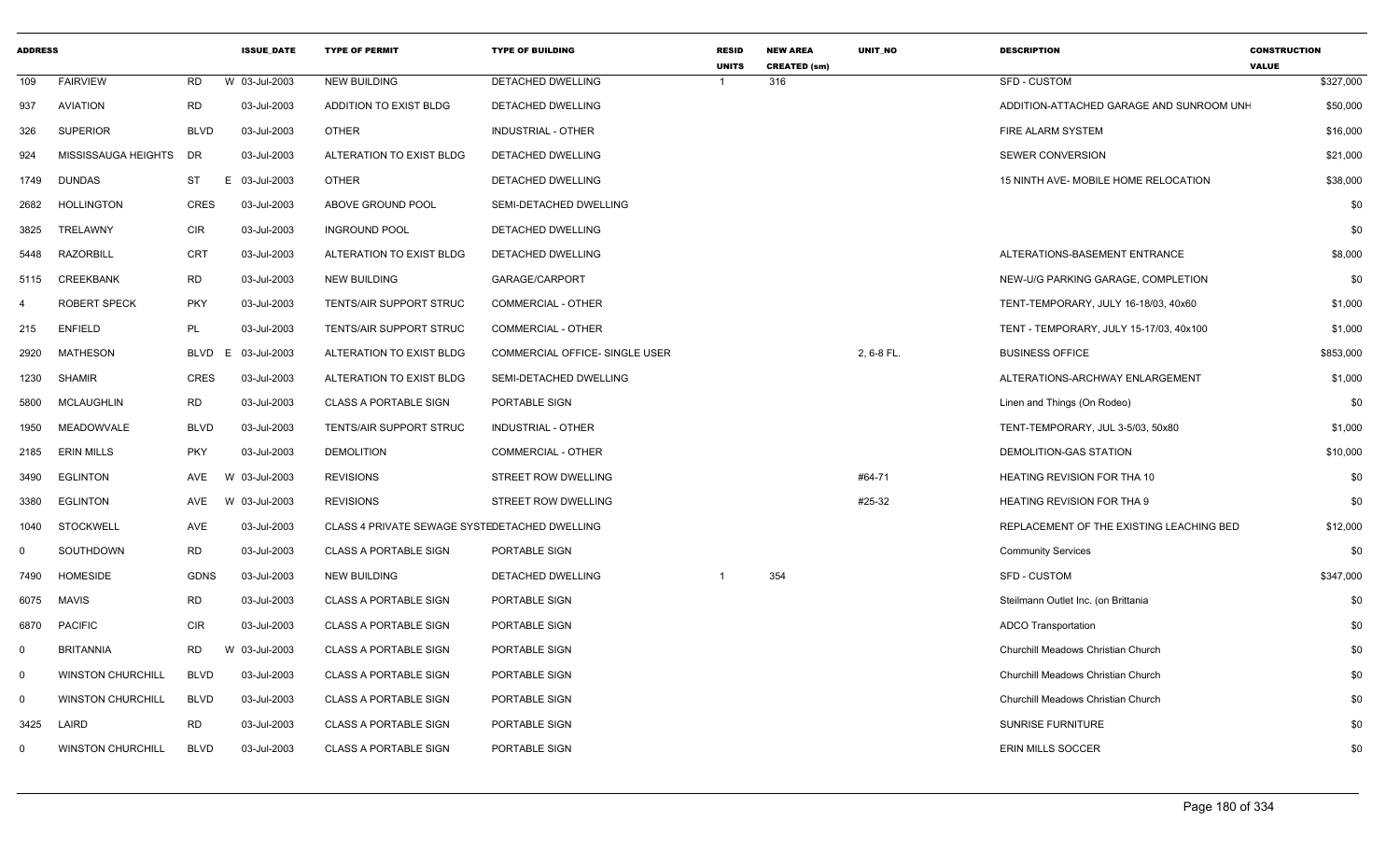| <b>ADDRESS</b> |                       |             | <b>ISSUE DATE</b> | <b>TYPE OF PERMIT</b>        | <b>TYPE OF BUILDING</b>               | <b>RESID</b><br><b>UNITS</b> | <b>NEW AREA</b><br><b>CREATED (sm)</b> | <b>UNIT NO</b> | <b>DESCRIPTION</b>                              | <b>CONSTRUCTION</b><br><b>VALUE</b> |
|----------------|-----------------------|-------------|-------------------|------------------------------|---------------------------------------|------------------------------|----------------------------------------|----------------|-------------------------------------------------|-------------------------------------|
| 2980           | CROSSCURRENT          | <b>DR</b>   | 03-Jul-2003       | <b>CLASS A PORTABLE SIGN</b> | PORTABLE SIGN                         |                              |                                        |                | Top Hat Drycleaners (on Winston Churchill Blvd) | \$0                                 |
| 2580           | SHEPARD               | AVE         | 04-Jul-2003       | ALTERATION TO EXIST BLDG     | <b>COMMERCIAL RETAIL - MULTI-USER</b> |                              |                                        | 44             | <b>BEAUTY PARLOUR</b>                           | \$13,000                            |
| 7139           | <b>APPLETREE</b>      | LANE        | 04-Jul-2003       | <b>NEW BUILDING</b>          | DETACHED DWELLING                     |                              | 257                                    |                | SFD - REPEAT MODEL                              | \$228,000                           |
| 5604           | <b>GOLDENBROOK</b>    | DR          | 04-Jul-2003       | ALTERATION TO EXIST BLDG     | DETACHED DWELLING                     |                              |                                        |                | ALTERATIONS-BASEMENT ENTRANCE                   | \$15,000                            |
| 889            | SPINNING WHEEL        | <b>CRES</b> | 04-Jul-2003       | <b>NEW BUILDING</b>          | DETACHED DWELLING                     | $\overline{1}$               | 211                                    |                | <b>SFD - NEW MODEL</b>                          | \$207,000                           |
| 730            | <b>COURTNEYPARK</b>   | DR          | W 04-Jul-2003     | <b>NEW BUILDING</b>          | SCHOOL - SECONDARY                    |                              | 20,385                                 |                | NEW - SCHOOL, ST MARCELLINUS S.S & CITY LIBRA   | \$28,784,000                        |
| 877            | SPINNING WHEEL        | <b>CRES</b> | 04-Jul-2003       | <b>NEW BUILDING</b>          | DETACHED DWELLING                     | $\overline{1}$               | 211                                    |                | SFD - REPEAT MODEL, FIREBREAK LOT               | \$217,000                           |
| 1250           | SOUTH SERVICE         | <b>RD</b>   | 04-Jul-2003       | ALTERATION TO EXIST BLDG     | <b>COMMERCIAL - OTHER</b>             |                              |                                        | 156            | <b>RETAIL FOOD STORE</b>                        | \$704,000                           |
| 5150           | SPECTRUM              | <b>WAY</b>  | 04-Jul-2003       | <b>DIRECTIONAL SIGN</b>      | SINGLE TENANT INDUSTRIAL              |                              |                                        |                | 2 DIRECTIONAL SIGNS - HEWLETT-PACKARD           | \$5,000                             |
| 7395           | <b>ALLSPICE</b>       | <b>TR</b>   | 04-Jul-2003       | <b>NEW BUILDING</b>          | DETACHED DWELLING                     |                              | 210                                    |                | <b>SFD - REPEAT MODEL</b>                       | \$195,000                           |
| 249            | <b>CHURCH</b>         | <b>ST</b>   | 04-Jul-2003       | ALTERATION TO EXIST BLDG     | SCHOOL - ELEMENTARY                   |                              |                                        |                | <b>INTERIOR ALTERATIONS</b>                     | \$3,000                             |
| 785            | <b>BRITANNIA</b>      | <b>RD</b>   | W 04-Jul-2003     | ALTERATION TO EXIST BLDG     | COMMERCIAL OFFICE- SINGLE USER        |                              |                                        | 12             | INTERIOR ALTERATIONS-MODEL SUITE                | \$214,000                           |
| 785            | <b>BRITANNIA</b>      | RD          | W 04-Jul-2003     | ALTERATION TO EXIST BLDG     | COMMERCIAL OFFICE- SINGLE USER        |                              |                                        | 17             | INTERIOR ALTERATIONS - MODEL SUITE              | \$85,000                            |
| 7399           | <b>ALLSPICE</b>       | <b>TR</b>   | 04-Jul-2003       | <b>NEW BUILDING</b>          | DETACHED DWELLING                     | $\overline{1}$               | 189                                    |                | <b>SFD - REPEAT MODEL</b>                       | \$175,000                           |
| 7403           | <b>ALLSPICE</b>       | <b>TR</b>   | 04-Jul-2003       | <b>NEW BUILDING</b>          | <b>DETACHED DWELLING</b>              | $\overline{1}$               | 189                                    |                | <b>SFD - REPEAT MODEL</b>                       | \$175,000                           |
| 4141           | <b>DIXIE</b>          | <b>RD</b>   | 04-Jul-2003       | ALTERATION TO EXIST BLDG     | <b>COMMERCIAL RETAIL - MULTI-USER</b> |                              |                                        | 22A            | <b>RETAIL</b>                                   | \$15,000                            |
| 100            | <b>CITY CENTRE</b>    | DR          | 04-Jul-2003       | ALTERATION TO EXIST BLDG     | COMMERCIAL RETAIL - MULTI-USER        |                              |                                        | 2907           | <b>INTERIOR ALTERATIONS</b>                     | \$20,000                            |
| 6299           | <b>AIRPORT</b>        | <b>RD</b>   | 04-Jul-2003       | ALTERATION TO EXIST BLDG     | COMMERCIAL OFFICE - MULTI-USER        |                              |                                        | 6-FLR          | <b>INTERIOR ALTERATIONS</b>                     | \$270,000                           |
| 6705           | <b>MILLCREEK</b>      | DR          | 04-Jul-2003       | ELECTROMAG LOCK DEVICE       | COMMERCIAL RETAIL-SINGLE USER         |                              |                                        | $\overline{1}$ | MAGLOCK-1                                       | \$15,000                            |
| 1265           | <b>QUEEN VICTORIA</b> | AVE         | 04-Jul-2003       | <b>NEW BUILDING</b>          | DETACHED DWELLING                     |                              | 412                                    |                | HVAC REVISION C/R 02-4367                       | \$0                                 |
| 1193           | MISSISSAUGA           | <b>RD</b>   | 04-Jul-2003       | <b>DEMOLITION</b>            | DETACHED DWELLING                     | $\overline{1}$               |                                        |                | <b>DEMOLITION - SFD</b>                         | \$4,000                             |
| 6055           | <b>MAVIS</b>          | <b>RD</b>   | 04-Jul-2003       | <b>FASCIA SIGN</b>           | COMMERCIAL RETAIL - MULTI-USER        |                              |                                        | - 1            | 2 FASCIA SIGNS - ATHLETES WORLD                 | \$40,000                            |
| 6711           | <b>BABY GRAN</b>      | <b>CRT</b>  | 04-Jul-2003       | ADDITION TO EXIST BLDG       | DETACHED DWELLING                     |                              |                                        |                | <b>ADDITION-DECK</b>                            | \$2,000                             |
| 5025           | <b>HEATHERLEIGH</b>   | AVE         | 04-Jul-2003       | <b>FASCIA SIGN</b>           | COMMERCIAL RETAIL - MULTI-USER        |                              |                                        | $\overline{2}$ | ONE FASCIA SIGN - DRYCLEAN 4 U                  | \$2,000                             |
| 137            | <b>QUEEN</b>          | ST          | S 04-Jul-2003     | <b>FASCIA SIGN</b>           | COMMERCIAL RETAIL - MULTI-USER        |                              |                                        |                | 1 fascia sign - body system salon and spa       | \$1,000                             |
| 1607           | <b>DUNDAS</b>         | <b>ST</b>   | E 04-Jul-2003     | <b>CLASS A PORTABLE SIGN</b> | PORTABLE SIGN                         |                              |                                        |                | The Brick Warehouse                             | \$0                                 |
| 3379           | <b>ENNISKILLEN</b>    | <b>CIR</b>  | 04-Jul-2003       | ALTERATION TO EXIST BLDG     | DETACHED DWELLING                     |                              |                                        |                | NEW FURNACE AND DUCTWORK                        | \$10,000                            |
| 1248           | <b>DUNDAS</b>         | ST          | E 04-Jul-2003     | <b>CLASS A PORTABLE SIGN</b> | PORTABLE SIGN                         |                              |                                        |                | DIXIE PAINT AND PAPER (on Blundell)             | \$0                                 |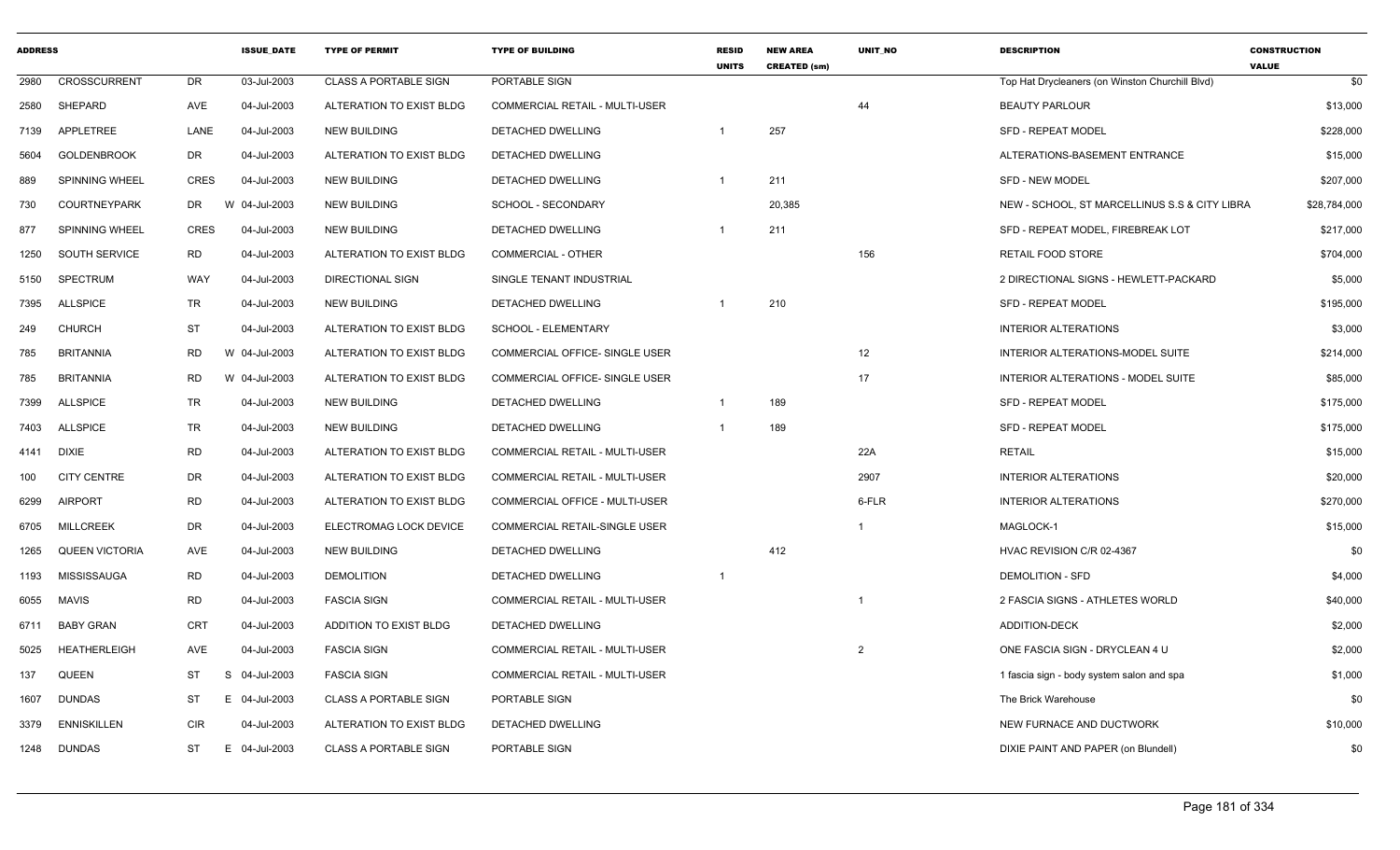| <b>ADDRESS</b> |                      |             | <b>ISSUE DATE</b> | <b>TYPE OF PERMIT</b>        | <b>TYPE OF BUILDING</b>        | <b>RESID</b><br><b>UNITS</b> | <b>NEW AREA</b><br><b>CREATED (sm)</b> | <b>UNIT NO</b> | <b>DESCRIPTION</b>                              | <b>CONSTRUCTION</b><br><b>VALUE</b> |
|----------------|----------------------|-------------|-------------------|------------------------------|--------------------------------|------------------------------|----------------------------------------|----------------|-------------------------------------------------|-------------------------------------|
| 100            | <b>CITY CENTRE</b>   | DR          | 04-Jul-2003       | TENTS/AIR SUPPORT STRUC      | COMMERCIAL - OTHER             |                              |                                        |                | TENT - DATE JUNE 20-21/03, 1X40X60, HAZELS WALH | \$1,000                             |
| 39             | <b>AVENTURA</b>      | <b>CRT</b>  | 04-Jul-2003       | <b>CLASS A PORTABLE SIGN</b> | PORTABLE SIGN                  |                              |                                        |                | TIM HORTONS(ON DERRY)                           | \$0                                 |
| 2180           | <b>CREDIT VALLEY</b> | <b>RD</b>   | 04-Jul-2003       | <b>CLASS A PORTABLE SIGN</b> | PORTABLE SIGN                  |                              |                                        |                | SAM'S SALON(ON CREDIT VALLEY)                   | \$0                                 |
| 377            | <b>BURNHAMTHORPE</b> | RD.         | E 04-Jul-2003     | <b>CLASS A PORTABLE SIGN</b> | PORTABLE SIGN                  |                              |                                        |                | MCDONALDS(ON BURNHAMTHORPE)                     | \$0                                 |
| 1520           | <b>BRITANNIA</b>     | RD.         | W 04-Jul-2003     | <b>CLASS A PORTABLE SIGN</b> | PORTABLE SIGN                  |                              |                                        |                | PETRO CANADA(ON CREDITVIEW)                     | \$0                                 |
| 5650           | WELLS                | PL          | 04-Jul-2003       | <b>INGROUND POOL</b>         | DETACHED DWELLING              |                              |                                        |                |                                                 | \$20,000                            |
| 1865           | LAKESHORE            | <b>RD</b>   | 04-Jul-2003<br>W  | <b>CLASS A PORTABLE SIGN</b> | PORTABLE SIGN                  |                              |                                        |                | <b>SPORT MART</b>                               | \$0                                 |
| 2867           | GALLEON              | CRES        | 04-Jul-2003       | ABOVE GROUND POOL            | DETACHED DWELLING              |                              |                                        |                |                                                 | \$0                                 |
| 1272           | <b>GALESWAY</b>      | <b>BLVD</b> | 04-Jul-2003       | <b>NEW BUILDING</b>          | SEMI-DETACHED DWELLING         |                              |                                        |                | SEMI-DETACHED - REPEAT MODEL - FIREBREAK LO     | \$0                                 |
| 7391           | ALLSPICE             | <b>TR</b>   | 04-Jul-2003       | <b>NEW BUILDING</b>          | DETACHED DWELLING              |                              | 189                                    |                | SFD - REPEAT MODEL - FIREBREAK LOT              | \$175,000                           |
| 6144           | <b>PRAIRIE</b>       | <b>CIR</b>  | 04-Jul-2003       | ABOVE GROUND POOL            | DETACHED DWELLING              |                              |                                        |                |                                                 | \$0                                 |
| 3160           | <b>TOMKEN</b>        | <b>RD</b>   | 04-Jul-2003       | ALTERATION TO EXIST BLDG     | SCHOOL - OTHER                 |                              |                                        |                | Educational purpose accessory to public school  | \$15,000                            |
| 3406           | <b>BRETT</b>         | RD          | 04-Jul-2003       | OTHER POOL                   | DETACHED DWELLING              |                              |                                        |                |                                                 | \$0                                 |
| 1655           | ANGELA               | <b>CRES</b> | 07-Jul-2003       | ADDITION TO EXIST BLDG       | <b>DETACHED DWELLING</b>       |                              |                                        |                | ADDITION TO EXISTING HOUSE                      | \$76,000                            |
| 2147           | <b>BURNHAMTHORPE</b> | RD.         | W 07-Jul-2003     | ADDITION TO EXIST BLDG       | <b>INDUSTRIAL - OTHER</b>      |                              | 346                                    |                | ADDITIONS-NEW SECOND FLOOR/1STOREY, BELL C      | \$0                                 |
| 3150           | ORLEANS              | <b>RD</b>   | 07-Jul-2003       | ALTERATION TO EXIST BLDG     | DETACHED DWELLING              |                              |                                        |                | ALTERATIONS-BASEMENT ENTRANCE                   | \$10,000                            |
| 3355           | <b>HURONTARIO</b>    | <b>ST</b>   | 07-Jul-2003       | ALTERATION TO EXIST BLDG     | <b>COMMERCIAL - OTHER</b>      |                              |                                        | 12A            | <b>EMPLOYMENT SERVICES</b>                      | \$19,000                            |
| 5100           | <b>ERIN MILLS</b>    | <b>PKY</b>  | 07-Jul-2003       | ALTERATION TO EXIST BLDG     | COMMERCIAL RETAIL - MULTI-USER |                              | 107                                    | B233           | RETAIL LADIES COSTUME JEWELLERY                 | \$31,000                            |
| 5099           | <b>CREEKBANK</b>     | <b>RD</b>   | 07-Jul-2003       | <b>REVISIONS</b>             | <b>INDUSTRIAL - OTHER</b>      |                              |                                        |                | REVISION-MAGLOCK (3) ADDITIONAL DOORS #79,81    | \$0                                 |
| 2378           | <b>BENEDET</b>       | DR          | 07-Jul-2003       | <b>INGROUND POOL</b>         | DETACHED DWELLING              |                              |                                        |                |                                                 | \$0                                 |
| 77             | <b>CITY CENTRE</b>   | DR          | 07-Jul-2003       | ALTERATION TO EXIST BLDG     | <b>COMMERCIAL - OTHER</b>      |                              |                                        |                | <b>INTERIOR ALTERATIONS</b>                     | \$15,000                            |
| 5748           | <b>WHITEHORN</b>     | AVE         | 07-Jul-2003       | FIRE DAMAGE REPAIR           | DETACHED DWELLING              |                              |                                        |                | FIRE DAMAGE REPAIR                              | \$65,000                            |
| 2967           | <b>RAINWATER</b>     | DR.         | 07-Jul-2003       | ALTERATION TO EXIST BLDG     | DETACHED DWELLING              |                              |                                        |                | ALTERATIONS-BALCONY/TRELLIS                     | \$3,000                             |
| 5700           | <b>MAVIS</b>         | <b>RD</b>   | 07-Jul-2003       | <b>CLASS A PORTABLE SIGN</b> | PORTABLE SIGN                  |                              |                                        |                | Mikas Japenese Gifts (On Matheson Rd. W.)       | \$0                                 |
| 1077           | <b>NORTH SERVICE</b> | <b>RD</b>   | 07-Jul-2003       | <b>CLASS A PORTABLE SIGN</b> | PORTABLE SIGN                  |                              |                                        |                | MUSCLE MAG                                      | \$0                                 |
| 5985           | <b>RODEO</b>         | DR          | 07-Jul-2003       | <b>CLASS A PORTABLE SIGN</b> | PORTABLE SIGN                  |                              |                                        |                | COTTON GINNY(ON BRITANNIA)                      | \$0                                 |
| 799            | <b>DUNDAS</b>        | ST          | 07-Jul-2003<br>E. | <b>CLASS A PORTABLE SIGN</b> | COMMERCIAL RETAIL - MULTI-USER |                              |                                        |                | TRILLIUM DRY CLEANERS                           | \$0                                 |
| 1543           | CAROLYN              | <b>RD</b>   | 07-Jul-2003       | <b>INGROUND POOL</b>         | DETACHED DWELLING              |                              |                                        |                |                                                 | \$0                                 |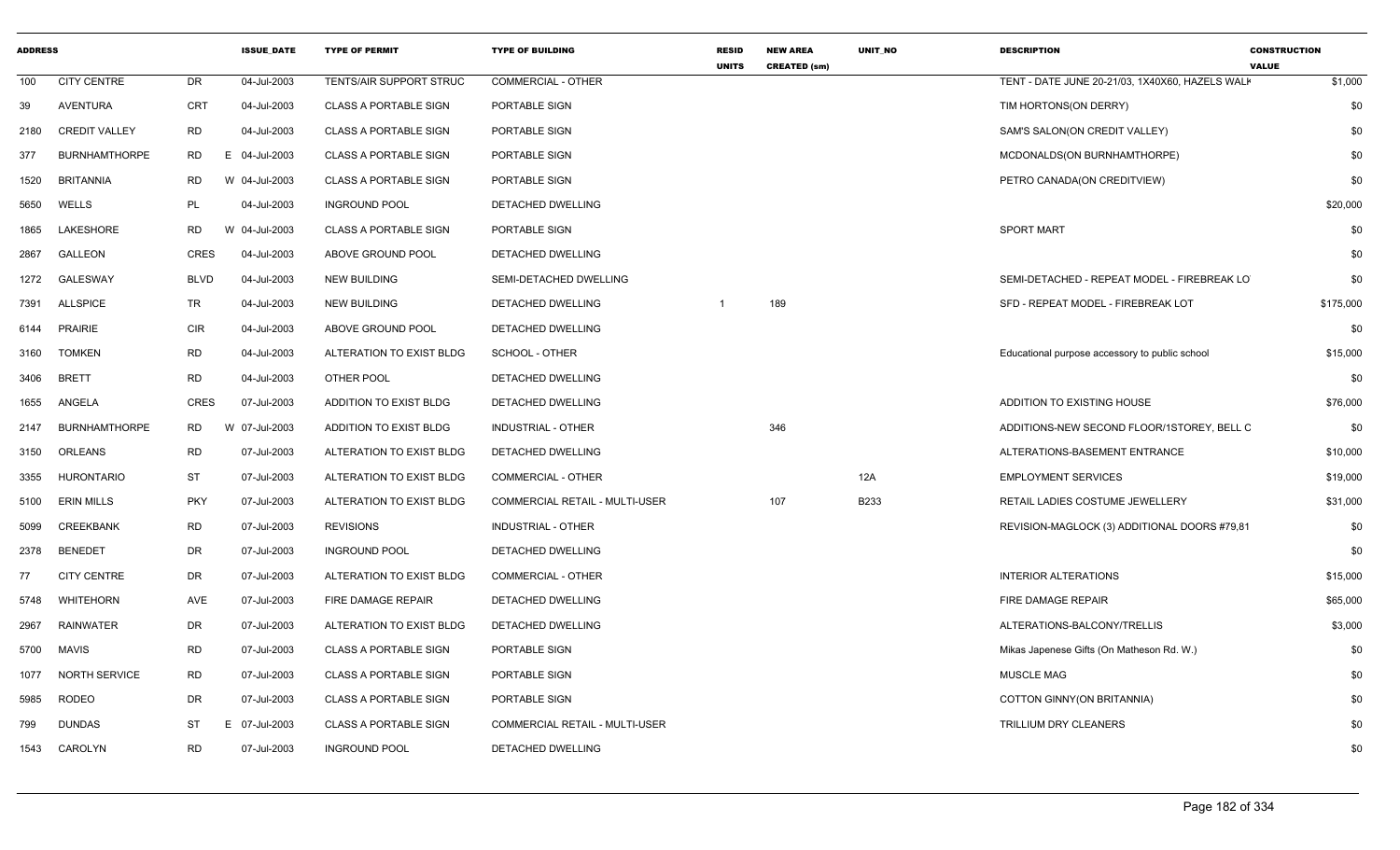| <b>ADDRESS</b> |                      |             | <b>ISSUE DATE</b> | <b>TYPE OF PERMIT</b>        | <b>TYPE OF BUILDING</b>               | <b>RESID</b><br><b>UNITS</b> | <b>NEW AREA</b><br><b>CREATED (sm)</b> | <b>UNIT NO</b> | <b>DESCRIPTION</b>                              | <b>CONSTRUCTION</b><br><b>VALUE</b> |
|----------------|----------------------|-------------|-------------------|------------------------------|---------------------------------------|------------------------------|----------------------------------------|----------------|-------------------------------------------------|-------------------------------------|
| 2150           | <b>BURNHAMTHORPE</b> | RD          | W 07-Jul-2003     | <b>CLASS A PORTABLE SIGN</b> | PORTABLE SIGN                         |                              |                                        |                | South Common Medical Centre (on The Collegeway) | \$0                                 |
| 200            | <b>MAPLEWOOD</b>     | <b>RD</b>   | 07-Jul-2003       | <b>INGROUND POOL</b>         | <b>DETACHED DWELLING</b>              |                              |                                        |                |                                                 | \$0                                 |
| 1405           | QUEST                | <b>CIR</b>  | 07-Jul-2003       | ALTERATION TO EXIST BLDG     | SEMI-DETACHED DWELLING                |                              | 67                                     |                | ALTERATIONS-FINISHED BASEMENT/ENTRANCE/WII      | \$30,000                            |
| 4275           | <b>HICKORY</b>       | DR          | 07-Jul-2003       | <b>DEMOLITION</b>            | DETACHED DWELLING                     |                              | 270                                    |                | DEMOLITION - SFD                                | \$10,000                            |
| 3261           | TRELAWNY             | <b>CIR</b>  | 07-Jul-2003       | <b>INGROUND POOL</b>         | DETACHED DWELLING                     |                              |                                        |                |                                                 | \$0                                 |
| 7407           | <b>ALLSPICE</b>      | TR          | 07-Jul-2003       | <b>NEW BUILDING</b>          | <b>DETACHED DWELLING</b>              |                              | 151                                    |                | <b>SFD - REPEAT MODEL</b>                       | \$140,000                           |
| 2903           | <b>BRAMSHAW</b>      | <b>GDNS</b> | 07-Jul-2003       | OTHER POOL                   | DETACHED DWELLING                     |                              |                                        |                |                                                 | \$0                                 |
| 556            | <b>DRIFTCURRENT</b>  | DR          | 07-Jul-2003       | ABOVE GROUND POOL            | DETACHED DWELLING                     |                              |                                        |                |                                                 | \$0                                 |
| 5932           | LADYBURN             | <b>CRES</b> | 07-Jul-2003       | ABOVE GROUND POOL            | DETACHED DWELLING                     |                              |                                        |                |                                                 | \$0                                 |
| 812            | EAGLEMOUNT           | <b>CRES</b> | 08-Jul-2003       | ALTERATION TO EXIST BLDG     | SEMI-DETACHED DWELLING                |                              |                                        |                | BASEMENT APARTMENT-W/WALKOUT                    | \$36,000                            |
| 7325           | <b>DARCEL</b>        | AVE         | 08-Jul-2003       | ALTERATION TO EXIST BLDG     | SEMI-DETACHED DWELLING                | 1                            |                                        |                | <b>BASEMENT APARTMENT</b>                       | \$17,000                            |
| 2538           | <b>RUGBY</b>         | RD          | 08-Jul-2003       | <b>NEW BUILDING</b>          | <b>DETACHED DWELLING</b>              |                              | 212                                    |                | <b>SFD - CUSTOM</b>                             | \$208,000                           |
| 1251           | <b>TOURMALINE</b>    | <b>CRT</b>  | 08-Jul-2003       | <b>NEW BUILDING</b>          | DETACHED DWELLING                     |                              | 374                                    |                | <b>SFD - REPEAT MODEL</b>                       | \$415,000                           |
| 1211           | <b>TOURMALINE</b>    | <b>CRT</b>  | 08-Jul-2003       | <b>NEW BUILDING</b>          | DETACHED DWELLING                     | -1                           | 273                                    |                | CANC 2004/03/05 - SFD - REPEAT MODEL            | \$413,000                           |
| 1245           | <b>TOURMALINE</b>    | CRT         | 08-Jul-2003       | <b>NEW BUILDING</b>          | <b>DETACHED DWELLING</b>              | -1                           | 432                                    |                | <b>SFD - REPEAT MODEL</b>                       | \$480,000                           |
| 1257           | <b>TOURMALINE</b>    | <b>CRT</b>  | 08-Jul-2003       | <b>NEW BUILDING</b>          | <b>DETACHED DWELLING</b>              |                              | 432                                    |                | <b>SFD - REPEAT MODEL</b>                       | \$480,000                           |
| 1246           | <b>TOURMALINE</b>    | <b>CRT</b>  | 08-Jul-2003       | NEW BUILDING                 | DETACHED DWELLING                     |                              | 395                                    |                | <b>SFD - REPEAT MODEL</b>                       | \$439,000                           |
| 1234           | <b>TOURMALINE</b>    | CRT         | 08-Jul-2003       | <b>NEW BUILDING</b>          | DETACHED DWELLING                     | 1                            | 333                                    |                | SFD - REPEAT MODEL                              | \$294,000                           |
| 733            | <b>MERLOT</b>        | <b>CRT</b>  | 08-Jul-2003       | <b>NEW BUILDING</b>          | DETACHED DWELLING                     | $\mathbf 1$                  | 303                                    |                | SFD - REPEAT MODEL                              | \$268,000                           |
| 1240           | TOURMALINE           | <b>CRT</b>  | 08-Jul-2003       | <b>NEW BUILDING</b>          | DETACHED DWELLING                     |                              | 395                                    |                | <b>SFD - REPEAT MODEL</b>                       | \$439,000                           |
| 739            | <b>MERLOT</b>        | <b>CRT</b>  | 08-Jul-2003       | <b>NEW BUILDING</b>          | DETACHED DWELLING                     |                              | 294                                    |                | <b>SFD - REPEAT MODEL</b>                       | \$260,000                           |
| 950            | SOUTHDOWN            | RD          | 08-Jul-2003       | ALTERATION TO EXIST BLDG     | <b>COMMERCIAL RETAIL - MULTI-USER</b> |                              | 118                                    | $C-12$         | <b>RESTAURANT</b>                               | \$47,000                            |
| 1443           | <b>HURONTARIO</b>    | <b>ST</b>   | 08-Jul-2003       | <b>NEW BUILDING</b>          | COMMERCIAL OFFICE- SINGLE USER        |                              | 626                                    |                | NEW - OFFICE BLDG, EDEN OAK HOMES, COMPLETI     | \$0                                 |
| 4661           | COLOMBO              | <b>CRES</b> | 08-Jul-2003       | <b>NEW BUILDING</b>          | DETACHED DWELLING                     |                              | 272                                    |                | SFD - REPEAT MODEL                              | \$252,000                           |
| 4657           | COLOMBO              | CRES        | 08-Jul-2003       | <b>NEW BUILDING</b>          | DETACHED DWELLING                     |                              | 234                                    |                | SFD - REPEAT MODEL                              | \$217,000                           |
| 4041           | WHEELWRIGHT          | <b>CRES</b> | 08-Jul-2003       | ADDITION TO EXIST BLDG       | DETACHED DWELLING                     |                              |                                        |                | ADDITION-SUNROOM HEATED                         | \$18,000                            |
| 849            | CANYON               | <b>ST</b>   | 08-Jul-2003       | NEW BUILDING                 | DETACHED DWELLING                     |                              | 368                                    |                | <b>SFD - REPEAT MODEL</b>                       | \$342,000                           |
| 1182           | <b>MOUNT VERNON</b>  | <b>ST</b>   | 08-Jul-2003       | <b>NEW BUILDING</b>          | <b>DETACHED DWELLING</b>              | $\overline{1}$               | 395                                    |                | <b>SFD - REPEAT MODEL</b>                       | \$435,000                           |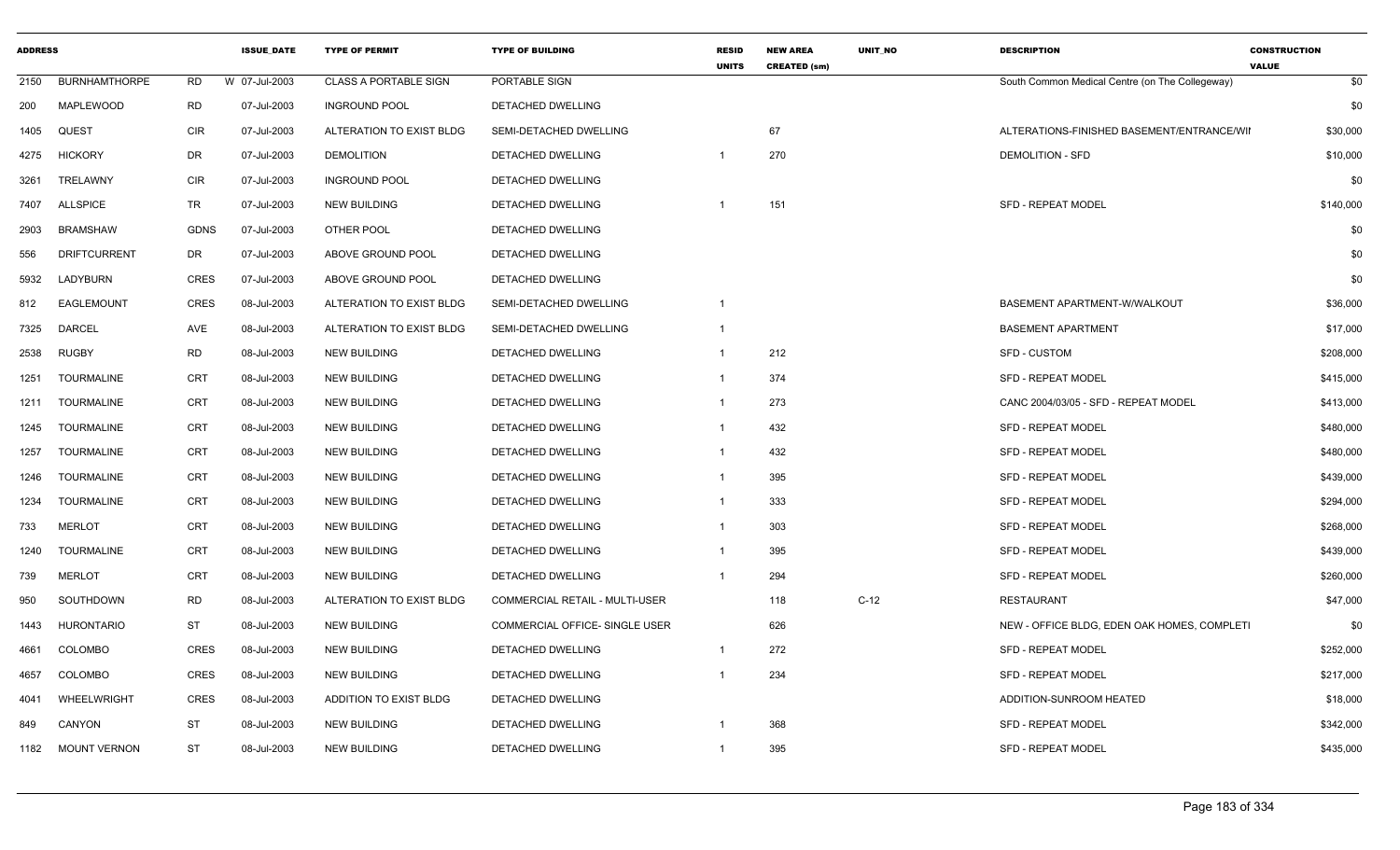| <b>ADDRESS</b> |                      |             | <b>ISSUE DATE</b> | <b>TYPE OF PERMIT</b>        | <b>TYPE OF BUILDING</b>       | <b>RESID</b><br><b>UNITS</b> | <b>NEW AREA</b><br><b>CREATED (sm)</b> | UNIT_NO      | <b>DESCRIPTION</b>                           | <b>CONSTRUCTION</b><br><b>VALUE</b> |
|----------------|----------------------|-------------|-------------------|------------------------------|-------------------------------|------------------------------|----------------------------------------|--------------|----------------------------------------------|-------------------------------------|
| 1188           | <b>MOUNT VERNON</b>  | <b>ST</b>   | 08-Jul-2003       | <b>NEW BUILDING</b>          | DETACHED DWELLING             | -1                           | 393                                    |              | <b>SFD - REPEAT MODEL</b>                    | \$457,000                           |
| 1177           | <b>MOUNT VERNON</b>  | ST          | 08-Jul-2003       | <b>NEW BUILDING</b>          | DETACHED DWELLING             | $\mathbf{1}$                 | 321                                    |              | SFD - REPEAT MODEL                           | \$298,000                           |
| 797            | CANYON               | <b>ST</b>   | 08-Jul-2003       | <b>NEW BUILDING</b>          | DETACHED DWELLING             | $\overline{\mathbf{1}}$      | 288                                    |              | <b>SFD - REPEAT MODEL</b>                    | \$267,000                           |
| 727            | <b>MERLOT</b>        | CRT         | 08-Jul-2003       | <b>NEW BUILDING</b>          | DETACHED DWELLING             | $\overline{\mathbf{1}}$      | 305                                    |              | <b>SFD - REPEAT MODEL</b>                    | \$283,000                           |
| 1180           | <b>DUNDAS</b>        | ST          | E.<br>08-Jul-2003 | <b>FASCIA SIGN</b>           | COMMERCIAL RETAIL-SINGLE USER |                              |                                        |              | 3 FASCIA & 7 AWNING SIGNS - MARK'S WORK WARE | \$25,000                            |
| 1194           | <b>MOUNT VERNON</b>  | ST          | 08-Jul-2003       | <b>NEW BUILDING</b>          | DETACHED DWELLING             | $\overline{1}$               | 395                                    |              | <b>SFD - REPEAT MODEL</b>                    | \$460,000                           |
| 4140           | <b>ERIN MILLS</b>    | <b>PKY</b>  | 08-Jul-2003       | <b>CLASS A PORTABLE SIGN</b> | PORTABLE SIGN                 |                              |                                        |              | Pro Oil and Lube (On Erin Mills)             | \$0                                 |
| 933            | WILLOWBANK           | <b>TR</b>   | 08-Jul-2003       | ABOVE GROUND POOL            | DETACHED DWELLING             |                              |                                        |              |                                              | \$0                                 |
| 2690           | <b>ERIN CENTRE</b>   | <b>BLVD</b> | 08-Jul-2003       | <b>CLASS A PORTABLE SIGN</b> | PORTABLE SIGN                 |                              |                                        |              | SPORTSMART(ON GLEN ERIN)                     | \$0                                 |
| 5775           | <b>MCLAUGHLIN</b>    | <b>RD</b>   | 08-Jul-2003       | <b>CLASS A PORTABLE SIGN</b> | PORTABLE SIGN                 |                              |                                        |              | MUSCLEMAG MARKETING (on McLaughlin)          | \$0                                 |
| 5775           | MCLAUGHLIN           | <b>RD</b>   | 08-Jul-2003       | <b>CLASS A PORTABLE SIGN</b> | PORTABLE SIGN                 |                              |                                        |              | MUSLEMAG MARKETING(on MATHESON)              | \$0                                 |
| 2002           | INGLEDALE            | <b>RD</b>   | 08-Jul-2003       | ABOVE GROUND POOL            | DETACHED DWELLING             |                              |                                        |              |                                              | \$0                                 |
| 0              | <b>ERIN MILLS</b>    | <b>PKY</b>  | 08-Jul-2003       | <b>CLASS A PORTABLE SIGN</b> | PORTABLE SIGN                 |                              |                                        |              | Sheridan Park Alliance Church                | \$0                                 |
| 7387           | <b>BANFFSHIRE</b>    | CRT         | 08-Jul-2003       | <b>INGROUND POOL</b>         | DETACHED DWELLING             |                              |                                        |              |                                              | \$0                                 |
| 4226           | <b>SUNFLOWER</b>     | <b>DR</b>   | 08-Jul-2003       | ABOVE GROUND POOL            | DETACHED DWELLING             |                              |                                        |              |                                              | \$0                                 |
| 6885           | <b>JOHNSON WAGON</b> | CRES        | 08-Jul-2003       | <b>INGROUND POOL</b>         | <b>DETACHED DWELLING</b>      |                              |                                        |              |                                              | \$0                                 |
| 865            | <b>MAYS</b>          | CRES        | 08-Jul-2003       | ABOVE GROUND POOL            | DETACHED DWELLING             |                              |                                        |              |                                              | \$0                                 |
| 6805           | <b>DILLINGWOOD</b>   | <b>DR</b>   | 08-Jul-2003       | <b>INGROUND POOL</b>         | DETACHED DWELLING             |                              |                                        |              |                                              | \$0                                 |
| 5279           | <b>DURIE</b>         | <b>RD</b>   | 08-Jul-2003       | <b>INGROUND POOL</b>         | DETACHED DWELLING             |                              |                                        |              |                                              | \$0                                 |
| 3251           | <b>KINGS MASTING</b> | <b>CRES</b> | 08-Jul-2003       | ABOVE GROUND POOL            | DETACHED DWELLING             |                              |                                        |              |                                              | \$0                                 |
| 803            | CANYON               | <b>ST</b>   | 08-Jul-2003       | <b>NEW BUILDING</b>          | DETACHED DWELLING             | $\overline{1}$               | 338                                    |              | <b>SFD - REPEAT MODEL</b>                    | \$313,000                           |
| 1252           | <b>TOURMALINE</b>    | <b>CRT</b>  | 08-Jul-2003       | <b>NEW BUILDING</b>          | DETACHED DWELLING             | $\overline{\mathbf{1}}$      | 372                                    |              | SFD - REPEAT MODEL W/OPTION GROUND FLOOR     | \$413,000                           |
| 2569           | OAK ROW              | CRES        | 08-Jul-2003       | OTHER POOL                   | DETACHED DWELLING             |                              |                                        |              |                                              | \$0                                 |
| 1355           | RATHBURN             | <b>RD</b>   | 08-Jul-2003<br>E. | ALTERATION TO EXIST BLDG     | CONDOMINIUM ROW DWELLING      |                              |                                        | #25-31 (ODD) | CONDO ROW DWELLING-BLK E (4 UNITS), HEATING  | \$0                                 |
| 1390           | <b>BIRCHVIEW</b>     | DR          | 08-Jul-2003       | <b>INGROUND POOL</b>         | DETACHED DWELLING             |                              |                                        |              |                                              | \$0                                 |
| 1479           | <b>RAVENSMOOR</b>    | <b>CRES</b> | 08-Jul-2003       | ABOVE GROUND POOL            | DETACHED DWELLING             |                              |                                        |              |                                              | \$0                                 |
| 7012           | <b>STONEYWOOD</b>    | <b>WAY</b>  | 08-Jul-2003       | ABOVE GROUND POOL            | SEMI-DETACHED DWELLING        |                              |                                        |              |                                              | \$0                                 |
| 262            | <b>BRISTOL</b>       | RD.         | W 08-Jul-2003     | OTHER POOL                   | DETACHED DWELLING             |                              |                                        |              |                                              | \$0                                 |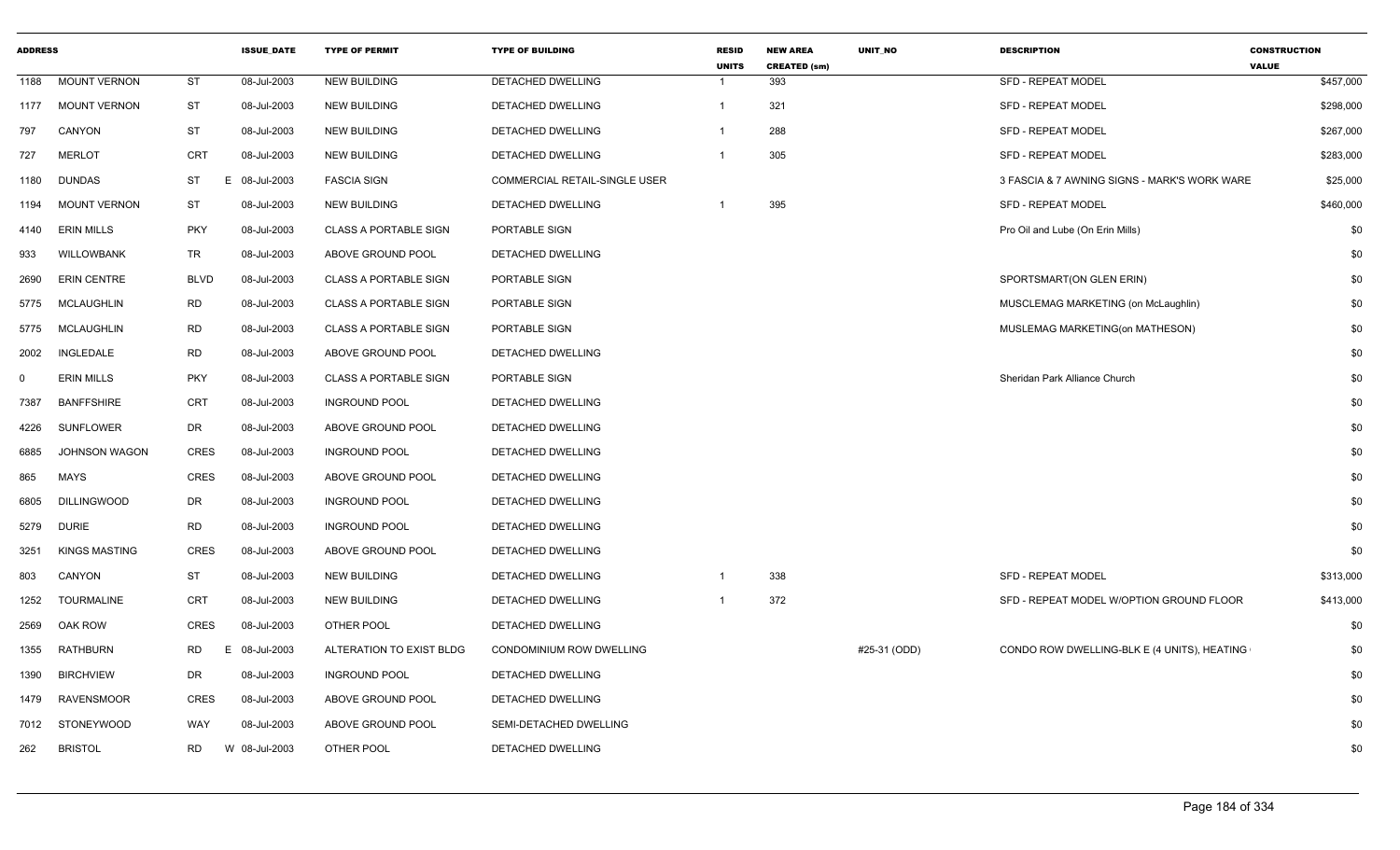| <b>ADDRESS</b> |                     |             | <b>ISSUE DATE</b> | <b>TYPE OF PERMIT</b>        | <b>TYPE OF BUILDING</b>        | <b>RESID</b><br><b>UNITS</b> | <b>NEW AREA</b><br><b>CREATED (sm)</b> | UNIT_NO     | <b>DESCRIPTION</b>                               | <b>CONSTRUCTION</b><br><b>VALUE</b> |
|----------------|---------------------|-------------|-------------------|------------------------------|--------------------------------|------------------------------|----------------------------------------|-------------|--------------------------------------------------|-------------------------------------|
| 5750           | <b>TIMBERLEA</b>    | <b>BLVD</b> | 09-Jul-2003       | ALTERATION TO EXIST BLDG     | MULTI-TENANT INDUSTRIAL        |                              |                                        | 4           | <b>STEREO SYSTEMS</b>                            | \$64,000                            |
| 60             | <b>COURTNEYPARK</b> | DR          | E<br>09-Jul-2003  | <b>NEW BUILDING</b>          | <b>COMMERCIAL - OTHER</b>      |                              | 478                                    | <b>BDGG</b> | NEW - RESTAURANT, MONTANAS COOKHOUSE & S/        | \$644,000                           |
| 758            | <b>HIDDEN GROVE</b> | LANE        | 09-Jul-2003       | <b>NEW BUILDING</b>          | DETACHED DWELLING              |                              |                                        | #4          | <b>REVISION - INTERIOR LAYOUT - LOT SPECIFIC</b> | \$0                                 |
| 2419           | <b>WOKING</b>       | CRES        | 09-Jul-2003       | ADDITION TO EXIST BLDG       | DETACHED DWELLING              |                              |                                        |             | ADDITION - UNHEATED SUNROOM                      | \$10,000                            |
| 100            | <b>CITY CENTRE</b>  | DR          | 09-Jul-2003       | ALTERATION TO EXIST BLDG     | COMMERCIAL RETAIL - MULTI-USER |                              |                                        |             | <b>INTERIOR ALTERATION - THE BAY</b>             | \$15,000                            |
| 6520           | <b>CORFU</b>        | RD          | 09-Jul-2003       | ALTERATION TO EXIST BLDG     | CONDOMINIUM ROW DWELLING       |                              |                                        | 73          | <b>INTERIOR ALTERATIONS</b>                      | \$10,000                            |
| 341            | <b>WENDRON</b>      | <b>CRES</b> | 09-Jul-2003       | ALTERATION TO EXIST BLDG     | DETACHED DWELLING              |                              |                                        |             | ALTERATIONS-FINISHED BASEMENT                    | \$40,000                            |
| 3715           | SWANSON             | DR          | 09-Jul-2003       | <b>REVISIONS</b>             | DETACHED DWELLING              |                              |                                        |             | REVISION - INTERIOR LAYOUT - LOT 49 ONLY         | \$0                                 |
| 1290           | <b>GALESWAY</b>     | <b>BLVD</b> | 09-Jul-2003       | <b>REVISIONS</b>             | SEMI-DETACHED DWELLING         |                              |                                        |             | REVISION - INTERIOR LAYOUT - LOT 11L ONLY        | \$0                                 |
| 651            | CRANLEIGH           | <b>CRT</b>  | 09-Jul-2003       | <b>REVISIONS</b>             | DETACHED DWELLING              |                              |                                        |             | REVISION - INTERIOR LAYOUT - LOT 52 ONLY         | \$0                                 |
| 734            | <b>HIDDEN GROVE</b> | LANE        | 09-Jul-2003       | <b>REVISIONS</b>             | DETACHED DWELLING              |                              |                                        | #10         | REVISION - CHANGE TO LOFT MODEL - UNIT #10 ON    | \$0                                 |
| 759            | <b>HIDDEN GROVE</b> | LANE        | 09-Jul-2003       | <b>REVISIONS</b>             | DETACHED DWELLING              |                              |                                        | #18         | REVISION - INTERIOR LAYOUT - UNIT #18 ONLY       | \$0                                 |
| 811            | <b>HIDDEN GROVE</b> | LANE        | 09-Jul-2003       | <b>REVISIONS</b>             | DETACHED DWELLING              |                              |                                        | #21         | REVISION - INTERIOR LAYOUT - LOT 21 ONLY         | \$0                                 |
| 898            | CANYON              | ST          | 09-Jul-2003       | <b>REVISIONS</b>             | DETACHED DWELLING              |                              |                                        |             | REVISION - INTERIOR LAYOUT - LOT 30 ONLY         | \$0                                 |
| 897            | CANYON              | <b>ST</b>   | 09-Jul-2003       | <b>REVISIONS</b>             | DETACHED DWELLING              |                              |                                        |             | REVISION - INTERIOR LAYOUT - LOT 21 ONLY         | \$0                                 |
| 620            | CRANLEIGH           | <b>CRT</b>  | 09-Jul-2003       | <b>REVISIONS</b>             | DETACHED DWELLING              |                              |                                        |             | REVISION - INTERIOR LAYOUT - LOT 40 ONLY         | \$0                                 |
| 691            | <b>MERLOT</b>       | <b>CRT</b>  | 09-Jul-2003       | <b>REVISIONS</b>             | DETACHED DWELLING              |                              |                                        |             | REVISION - INTERIOR LAYOUT - LOT 4 ONLY          | \$0                                 |
| 226            | <b>WINDY OAKS</b>   |             | 09-Jul-2003       | <b>REVISIONS</b>             | DETACHED DWELLING              |                              |                                        |             | <b>HEATING REVISION - NEW DUCTWORK</b>           | \$0                                 |
| 719            | <b>CENTRAL</b>      | <b>PKY</b>  | W 09-Jul-2003     | <b>CLASS A PORTABLE SIGN</b> | PORTABLE SIGN                  |                              |                                        |             | Purified Water Store (On Mavis)                  | \$0                                 |
| 3135           | ARGENTIA            | RD          | 09-Jul-2003       | <b>CLASS A PORTABLE SIGN</b> | PORTABLE SIGN                  |                              |                                        |             | Home Outfitters (On Argentia)                    | \$0                                 |
| 114            | LAKESHORE           | RD          | W 09-Jul-2003     | <b>CLASS A PORTABLE SIGN</b> | PORTABLE SIGN                  |                              |                                        |             | <b>Herbal Magic</b>                              | \$0                                 |
| 2217           | <b>OTAMI</b>        | TR          | 09-Jul-2003       | ADDITION AND ALTER           | DETACHED DWELLING              |                              |                                        |             | ADDITION/ALTERATIONS                             | \$94,000                            |
| 868            | CANYON              | ST          | 09-Jul-2003       | <b>REVISIONS</b>             | DETACHED DWELLING              |                              |                                        |             | <b>REVISION - INTERIOR LAYOUT - LOT 35 ONLY</b>  | \$0                                 |
| 2929           | <b>GLACE BAY</b>    | <b>RD</b>   | 09-Jul-2003       | ABOVE GROUND POOL            | SEMI-DETACHED DWELLING         |                              |                                        |             |                                                  | \$0                                 |
|                | 1151 MISSISSAUGA    | RD          | 09-Jul-2003       | <b>OTHER</b>                 | DETACHED DWELLING              |                              |                                        |             | SEWER CONVERSION                                 | \$10,000                            |
| 3128           | PLUM TREE           | CRES        | 09-Jul-2003       | ADDITION AND ALTER           | DETACHED DWELLING              |                              |                                        |             | ADDITION - ROOFED OVER FRONT PORCH/SIDE ENT      | \$10,000                            |
| 3678           | <b>BRANDON GATE</b> | DR          | 09-Jul-2003       | ABOVE GROUND POOL            | DETACHED DWELLING              |                              |                                        |             |                                                  | \$0                                 |
|                | 7415 ALLSPICE       | TR          | 09-Jul-2003       | NEW BUILDING                 | DETACHED DWELLING              | $\mathbf{1}$                 | 259                                    |             | SFD - REPEAT MODEL - FIREBREAK LOT               | \$240,000                           |
|                |                     |             |                   |                              |                                |                              |                                        |             |                                                  |                                     |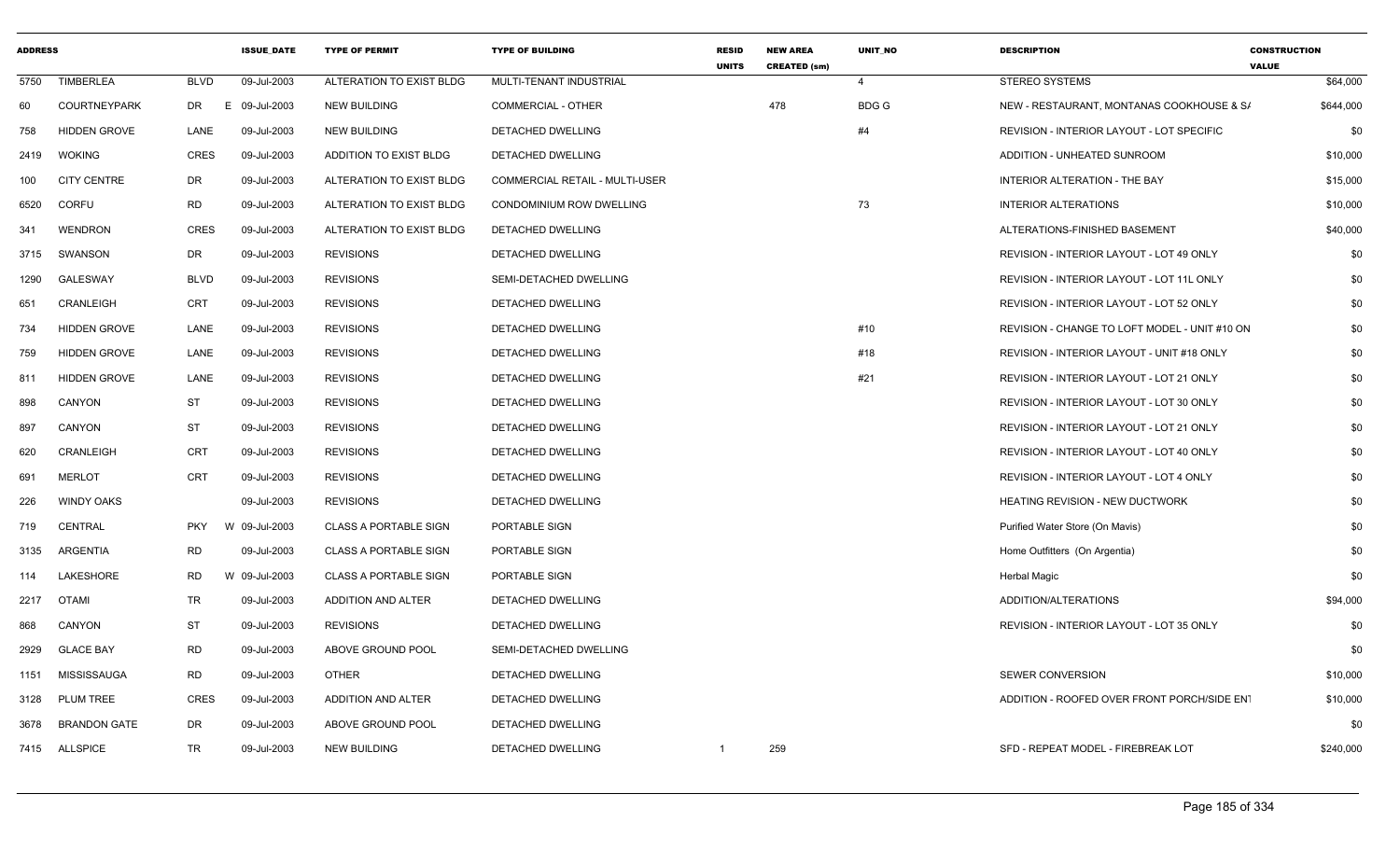| <b>ADDRESS</b> |                          |             | <b>ISSUE_DATE</b>       | <b>TYPE OF PERMIT</b>        | <b>TYPE OF BUILDING</b>        | <b>RESID</b><br><b>UNITS</b> | <b>NEW AREA</b><br><b>CREATED (sm)</b> | UNIT_NO        | <b>DESCRIPTION</b>                            | <b>CONSTRUCTION</b><br><b>VALUE</b> |
|----------------|--------------------------|-------------|-------------------------|------------------------------|--------------------------------|------------------------------|----------------------------------------|----------------|-----------------------------------------------|-------------------------------------|
| 3666           | <b>GOLDEN LOCUST</b>     | DR          | 09-Jul-2003             | <b>NEW BUILDING</b>          | DETACHED DWELLING              |                              | 259                                    |                | SFD - REPEAT MODEL - FIREBREAK LOT            | \$240,000                           |
| 1385           | <b>BLUNDELL</b>          | RD          | 09-Jul-2003             | <b>REVISIONS</b>             | <b>CHURCH</b>                  |                              |                                        |                | REVISION - TO DELETE SPRINKLER SYSTEM         | \$0                                 |
| 68             | <b>THEODORE</b>          | DR          | 10-Jul-2003             | ALTERATION TO EXIST BLDG     | <b>DETACHED DWELLING</b>       |                              |                                        |                | INTERIOR ALTERATIONS-GARAGE CONVERSION        | \$2,000                             |
| 2207           | DIXIE                    | RD          | 10-Jul-2003             | <b>OTHER</b>                 | COMMERCIAL OFFICE- SINGLE USER |                              |                                        |                | CHIROPRATIC OFFICE                            | \$0                                 |
| 1505           | <b>HURONTARIO</b>        | ST          | 10-Jul-2003             | ALTERATION TO EXIST BLDG     | DETACHED DWELLING              |                              |                                        |                | ALTERATIONS - CABANA ROOF AND CABANA          | \$5,000                             |
| 80             | <b>PORT</b>              | <b>ST</b>   | E.<br>10-Jul-2003       | <b>NEW BUILDING</b>          | APARTMENT (> 6 UNITS)          | 90                           |                                        |                | NEW-6 STOREY APT W/1-FLR RETAIL & U/G PARKING | \$19,012,000                        |
| 4350           | MISSISSAUGA              | RD          | 10-Jul-2003             | <b>NEW BUILDING</b>          | PUBLIC - OTHER                 |                              | 9,528                                  |                | NEW - LONG TERM CARE FACILITY, SPECIALTY CAR  | \$15,178,000                        |
| 1405           | SOUTHDOWN                | RD          | 10-Jul-2003             | ALTERATION TO EXIST BLDG     | <b>COMMERCIAL - OTHER</b>      |                              |                                        |                | ALTERATIONS-CANOPY                            | \$56,000                            |
| 1546           | <b>GULLEDEN</b>          | DR          | 10-Jul-2003             | FIRE DAMAGE REPAIR           | DETACHED DWELLING              |                              |                                        |                | FIRE DAMAGE REPAIR                            | \$45,000                            |
| 55             | <b>STANDISH</b>          | <b>CRT</b>  | 10-Jul-2003             | ALTERATION TO EXIST BLDG     | COMMERCIAL OFFICE - MULTI-USER |                              |                                        |                | INTERIOR ALTERATIONS - OFFICES & STORAGE RO   | \$45,000                            |
| 7296           | <b>BREAD FRUIT</b>       | LANE        | 10-Jul-2003             | <b>NEW BUILDING</b>          | DETACHED DWELLING              |                              | 151                                    |                | <b>SFD - REPEAT MODEL</b>                     | \$140,000                           |
| 7300           | <b>BREAD FRUIT</b>       | LANE        | 10-Jul-2003             | <b>NEW BUILDING</b>          | <b>DETACHED DWELLING</b>       |                              | 151                                    |                | <b>SFD - REPEAT MODEL</b>                     | \$140,000                           |
| 7308           | <b>BREAD FRUIT</b>       | LANE        | 10-Jul-2003             | <b>NEW BUILDING</b>          | DETACHED DWELLING              |                              | 210                                    |                | <b>SFD - REPEAT MODEL</b>                     | \$195,000                           |
| 7312           | <b>BREAD FRUIT</b>       | LANE        | 10-Jul-2003             | <b>NEW BUILDING</b>          | DETACHED DWELLING              | - 1                          | 210                                    |                | <b>SFD - REPEAT MODEL</b>                     | \$195,000                           |
| 2057           | <b>ROYAL WINDSOR</b>     | DR          | 10-Jul-2003             | ALTERATION TO EXIST BLDG     | COMMERCIAL RETAIL - MULTI-USER |                              |                                        | $\overline{2}$ | ALTERATIONS-KITCHEN EXHAUST SYSTEM            | \$21,000                            |
| 1855           | <b>BUCKHORN</b>          | GATE        | 10-Jul-2003             | ELECTROMAG LOCK DEVICE       | <b>COMMERCIAL - OTHER</b>      |                              |                                        |                | MAGLOCKS (30 LOCKS)                           | \$60,000                            |
| 1875           | <b>BUCKHORN</b>          | GATE        | 10-Jul-2003             | ELECTROMAG LOCK DEVICE       | <b>COMMERCIAL - OTHER</b>      |                              |                                        |                | MAGLOCKS (32)                                 | \$60,000                            |
| 6085           | <b>BELGRAVE</b>          | RD          | 10-Jul-2003             | <b>OTHER</b>                 | MULTI-TENANT INDUSTRIAL        |                              |                                        |                | <b>SITE SERVICING</b>                         | \$100,000                           |
| 3518           | <b>PINTAIL</b>           | <b>CIR</b>  | 10-Jul-2003             | ABOVE GROUND POOL            | DETACHED DWELLING              |                              |                                        |                |                                               | \$0                                 |
| 6037           | <b>OSPREY</b>            | <b>BLVD</b> | 10-Jul-2003             | ADDITION TO EXIST BLDG       | DETACHED DWELLING              |                              |                                        |                | <b>ADDITION - REAR DECK</b>                   | \$5,000                             |
| $\Omega$       | <b>WINSTON CHURCHILL</b> | <b>BLVD</b> | 10-Jul-2003             | <b>CLASS A PORTABLE SIGN</b> | PORTABLE SIGN                  |                              |                                        |                | <b>Community Services</b>                     | \$0                                 |
| $\Omega$       | SOUTHDOWN                | RD          | 10-Jul-2003             | <b>CLASS A PORTABLE SIGN</b> | PORTABLE SIGN                  |                              |                                        |                | <b>Community Services</b>                     | \$0                                 |
| $\Omega$       | LAKESHORE                | <b>RD</b>   | 10-Jul-2003<br><b>W</b> | <b>CLASS A PORTABLE SIGN</b> | PORTABLE SIGN                  |                              |                                        |                | <b>Community Services</b>                     | \$0                                 |
| 719            | <b>CENTRAL</b>           | <b>PKY</b>  | W 10-Jul-2003           | <b>CLASS A PORTABLE SIGN</b> | PORTABLE SIGN                  |                              |                                        |                | Essential Beauty (On Central Parkwway)        | \$0                                 |
| 3055           | <b>DUNDAS</b>            | ST          | 10-Jul-2003<br><b>W</b> | <b>CLASS A PORTABLE SIGN</b> | PORTABLE SIGN                  |                              |                                        |                | <b>Classic Bowl</b>                           | \$0                                 |
| 2647           | <b>BUSHLAND</b>          | CRES        | 10-Jul-2003             | ALTERATION TO EXIST BLDG     | DETACHED DWELLING              |                              |                                        |                | ADDITION/ALTERATIONS                          | \$40,000                            |
| 3300           | <b>RIDGEWAY</b>          | DR          | 10-Jul-2003             | CLASS A PORTABLE SIGN        | PORTABLE SIGN                  |                              |                                        |                | Italtile                                      | \$0                                 |
| 6465           | <b>AIRPORT</b>           | <b>RD</b>   | 10-Jul-2003             | <b>CLASS A PORTABLE SIGN</b> | PORTABLE SIGN                  |                              |                                        |                | Musclemag                                     | \$0                                 |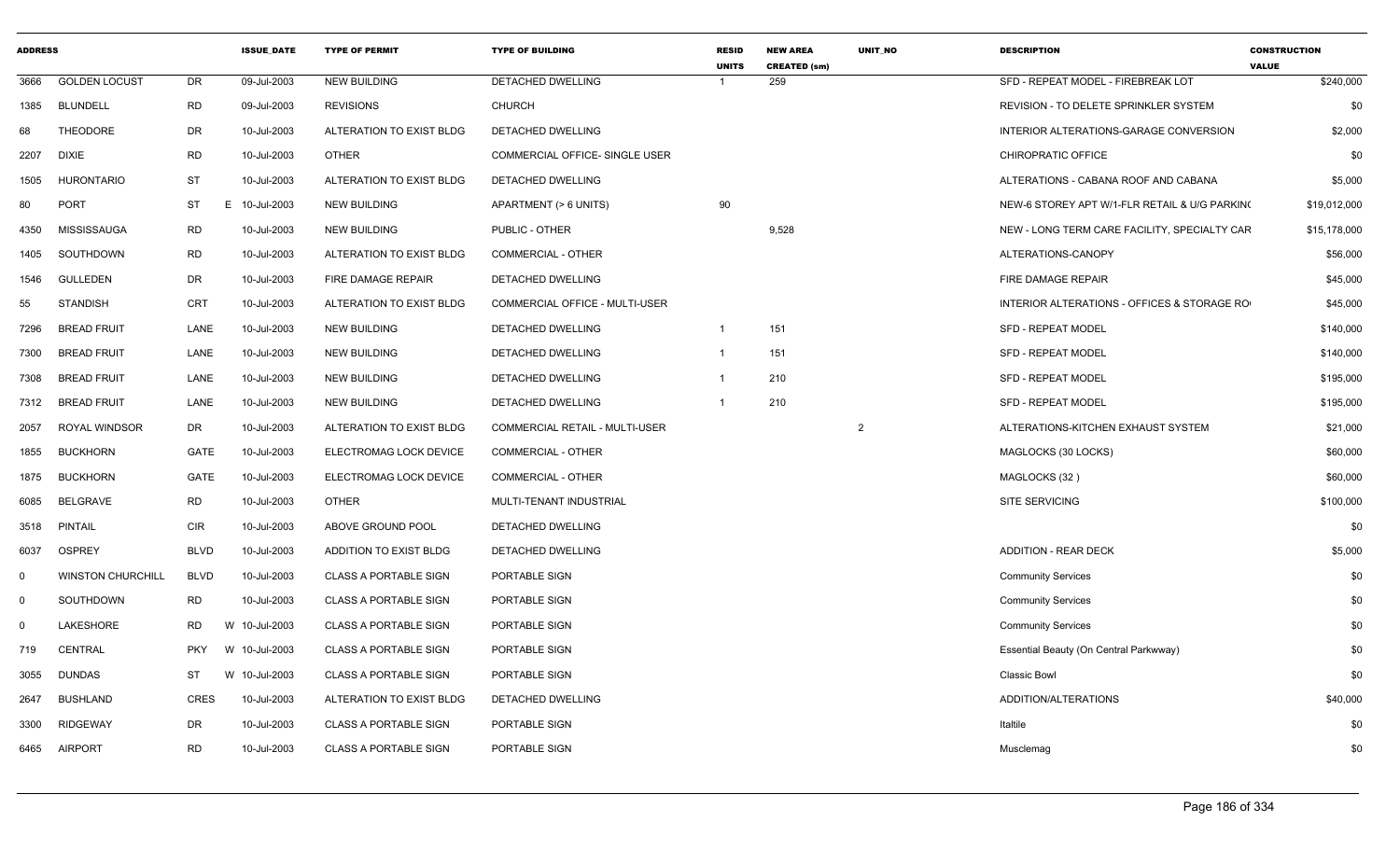| <b>ADDRESS</b> |                      |                 | <b>ISSUE_DATE</b> | <b>TYPE OF PERMIT</b>        | <b>TYPE OF BUILDING</b>        | <b>RESID</b><br><b>UNITS</b> | <b>NEW AREA</b><br><b>CREATED (sm)</b> | UNIT_NO     | <b>DESCRIPTION</b>                          | <b>CONSTRUCTION</b><br><b>VALUE</b> |
|----------------|----------------------|-----------------|-------------------|------------------------------|--------------------------------|------------------------------|----------------------------------------|-------------|---------------------------------------------|-------------------------------------|
| 777            | <b>DUNDAS</b>        | ST              | W 10-Jul-2003     | <b>CLASS A PORTABLE SIGN</b> | PORTABLE SIGN                  |                              |                                        |             | <b>Positive Motors</b>                      | \$0                                 |
| 6750           | MISSISSAUGA          | <b>RD</b>       | 10-Jul-2003       | <b>CLASS A PORTABLE SIGN</b> | PORTABLE SIGN                  |                              |                                        |             | Delta Meadowvale (on Miss. Rd.)             | \$0                                 |
| 989            | <b>DERRY</b>         | RD.<br>E.       | 10-Jul-2003       | <b>CLASS A PORTABLE SIGN</b> | PORTABLE SIGN                  |                              |                                        |             | Russell Staffing Group (On Derry)           | \$0                                 |
| 2555           | <b>ERIN CENTRE</b>   | <b>BLVD</b>     | 10-Jul-2003       | <b>CLASS A PORTABLE SIGN</b> | PORTABLE SIGN                  |                              |                                        |             | Top Hat Drycleaners (On Erin CEntre)        | \$0                                 |
| 6020           | <b>HURONTARIO</b>    | <b>ST</b>       | 10-Jul-2003       | <b>CLASS A PORTABLE SIGN</b> | PORTABLE SIGN                  |                              |                                        |             | The Fire Pit                                | \$0                                 |
| 128            | QUEEN                | ST              | S 10-Jul-2003     | <b>CLASS A PORTABLE SIGN</b> | PORTABLE SIGN                  |                              |                                        |             | de Sen Realty Co. Ltd.                      | \$0                                 |
| $\Omega$       | <b>DERRY</b>         | <b>RD</b><br>E. | 10-Jul-2003       | <b>CLASS A PORTABLE SIGN</b> | PORTABLE SIGN                  |                              |                                        |             | Mount Zion Apostolic Church of Canada       | \$0                                 |
| 1810           | <b>DUNDAS</b>        | ST              | E 10-Jul-2003     | <b>CLASS A PORTABLE SIGN</b> | PORTABLE SIGN                  |                              |                                        |             | The Leather Sofa Depot Ltd.                 | \$0                                 |
| 380            | LAKESHORE            | RD              | E 10-Jul-2003     | CLASS A PORTABLE SIGN        | PORTABLE SIGN                  |                              |                                        |             | Villarosa Ristorante                        | \$0                                 |
| 3300           | <b>MAVIS</b>         | <b>RD</b>       | 10-Jul-2003       | <b>CLASS A PORTABLE SIGN</b> | PORTABLE SIGN                  |                              |                                        |             | triple Auto                                 | \$0                                 |
| 1770           | <b>BRITANNIA</b>     | RD              | E 11-Jul-2003     | ALTERATION TO EXIST BLDG     | SINGLE TENANT INDUSTRIAL       |                              |                                        | 5           | WAREHOUSE                                   | \$57,000                            |
| 552            | BOB-O-LINK           | <b>RD</b>       | 11-Jul-2003       | <b>NEW BUILDING</b>          | DETACHED DWELLING              | -1                           | 321                                    |             | <b>SFD - CUSTOM</b>                         | \$375,000                           |
| 667            | <b>BROUGHAM</b>      | PL              | 11-Jul-2003       | ALTERATION TO EXIST BLDG     | DETACHED DWELLING              |                              |                                        |             | INTERIOR ALTERATIONS- NEW BSMT WALKOUT/NEV  | \$40,000                            |
| $\overline{2}$ | <b>ANDREA</b>        | <b>CRT</b>      | 11-Jul-2003       | ADDITION AND ALTER           | DETACHED DWELLING              |                              | 52                                     |             | NEW ADDITION/ REPLACE CANOPY ROOF           | \$47,000                            |
| 3950           | <b>MIDHURST</b>      | LANE            | 11-Jul-2003       | ALTERATION TO EXIST BLDG     | SEMI-DETACHED DWELLING         |                              |                                        |             | ALTERATION-WINDOW IN BASEMENT               | \$2,000                             |
| 5255           | <b>BROOKWOOD</b>     | CRT             | 11-Jul-2003       | ALTERATION TO EXIST BLDG     | DETACHED DWELLING              |                              |                                        |             | ALTERATIONS - SIDE ENTRANCE                 | \$5,000                             |
| 7315           | <b>BREAD FRUIT</b>   | LANE            | 11-Jul-2003       | <b>NEW BUILDING</b>          | DETACHED DWELLING              | $\mathbf{1}$                 | 224                                    |             | SFD - REPEAT MODEL - FIREBREAK LOT          | \$208,000                           |
| 7311           | <b>BREAD FRUIT</b>   | LANE            | 11-Jul-2003       | <b>NEW BUILDING</b>          | DETACHED DWELLING              | $\mathbf{1}$                 | 210                                    |             | <b>SFD - REPEAT MODEL</b>                   | \$195,000                           |
| 7307           | <b>BREAD FRUIT</b>   | LANE            | 11-Jul-2003       | <b>NEW BUILDING</b>          | DETACHED DWELLING              | $\mathbf{1}$                 | 210                                    |             | <b>SFD - REPEAT MODEL</b>                   | \$195,000                           |
| 7316           | <b>BREAD FRUIT</b>   | LANE            | 11-Jul-2003       | <b>NEW BUILDING</b>          | DETACHED DWELLING              | $\overline{1}$               | 189                                    |             | SFD - REPEAT MODEL - FIREBREAK LOT          | \$175,000                           |
| 2150           | <b>BURNHAMTHORPE</b> | RD.             | W 11-Jul-2003     | ALTERATION TO EXIST BLDG     | COMMERCIAL RETAIL - MULTI-USER |                              |                                        | <b>BLGH</b> | ALTERATIONS-MALL ENTRANCE/CORRIDOR, COMPL   | \$0                                 |
| 533            | MALLORYTOWN          | AVE             | 11-Jul-2003       | ALTERATION TO EXIST BLDG     | DETACHED DWELLING              |                              |                                        |             | ALTERATIONS-BASEMENT WALKOUT                | \$10,000                            |
| 1156           | <b>DUNDAS</b>        | ST<br>E.        | 11-Jul-2003       | <b>PYLON SIGN</b>            | COMMERCIAL RETAIL - MULTI-USER |                              |                                        |             | 1 GROUND SIGN - MULTI TENANT                | \$15,000                            |
| 5860           | CHEDWORTH            | <b>WAY</b>      | 11-Jul-2003       | <b>FASCIA SIGN</b>           | <b>INDUSTRIAL - OTHER</b>      |                              |                                        |             | ONE (1) FASCIA SIGN - DEVRY                 | \$5,000                             |
| 3473           | <b>COVENT</b>        | <b>CRES</b>     | 11-Jul-2003       | <b>NEW BUILDING</b>          | SEMI-DETACHED DWELLING         |                              |                                        |             | SEMI-DETACHED - REPEAT MODEL - FIREBREAK LO | \$0                                 |
| 5694           | <b>JENVIC</b>        | <b>GROV</b>     | 11-Jul-2003       | ADDITION TO EXIST BLDG       | SEMI-DETACHED DWELLING         |                              |                                        |             | <b>ADDITION-DECK</b>                        | \$1,000                             |
| 2815           | ARGENTIA             | <b>RD</b>       | 11-Jul-2003       | <b>FASCIA SIGN</b>           | SINGLE TENANT INDUSTRIAL       |                              |                                        |             | 2 FASCIA SIGNS - HARLEY DAVIDSON            | \$14,000                            |
| 6733           | MISSISSAUGA          | <b>RD</b>       | 11-Jul-2003       | ELECTROMAG LOCK DEVICE       | INDUSTRIAL - OTHER             |                              |                                        |             | MAGLOCK-1                                   | \$1,000                             |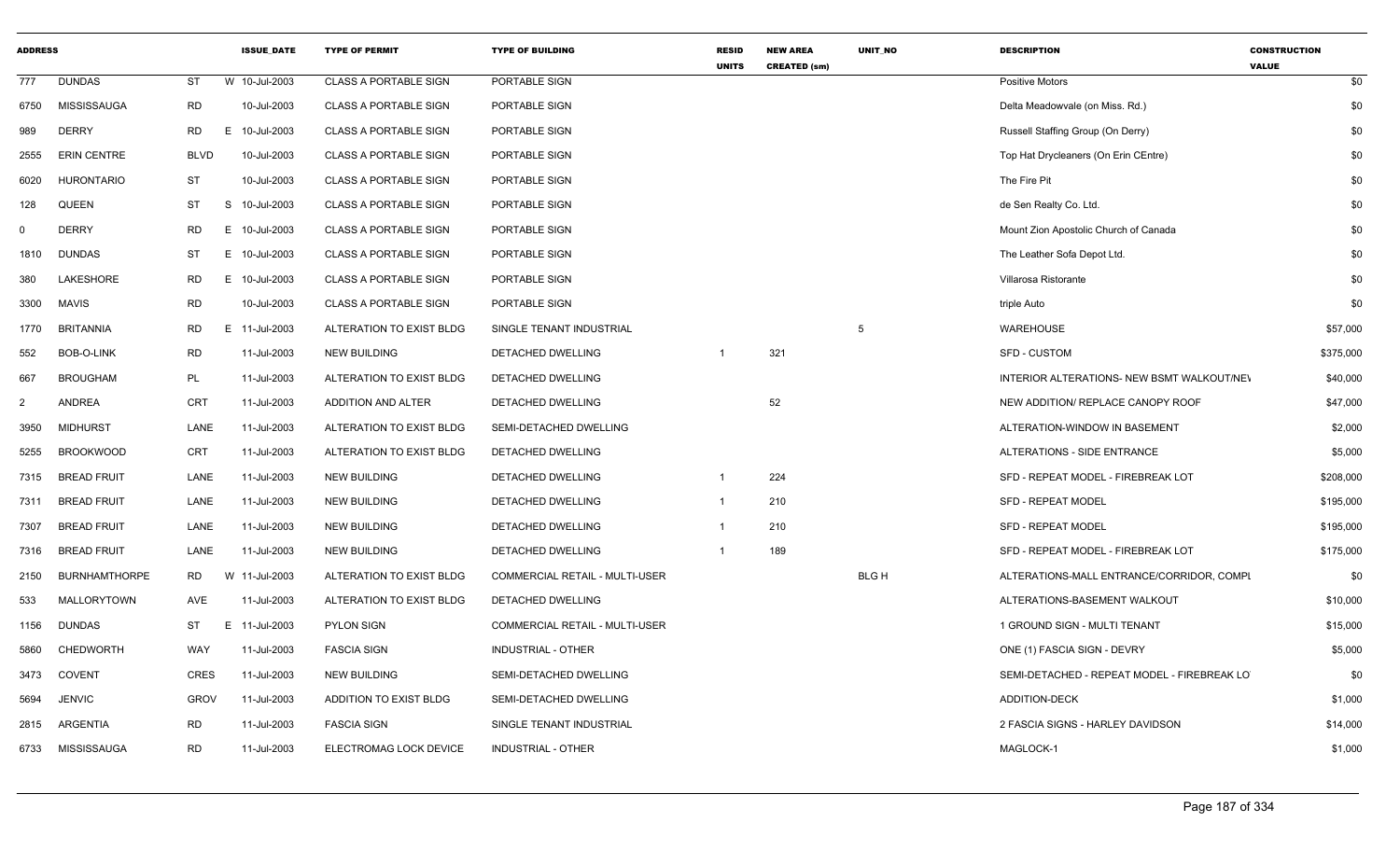| <b>ADDRESS</b>          |                          |             | <b>ISSUE DATE</b> | <b>TYPE OF PERMIT</b>        | <b>TYPE OF BUILDING</b>        | <b>RESID</b><br><b>UNITS</b> | <b>NEW AREA</b><br><b>CREATED (sm)</b> | <b>UNIT NO</b> | <b>DESCRIPTION</b>                           | <b>CONSTRUCTION</b><br><b>VALUE</b> |
|-------------------------|--------------------------|-------------|-------------------|------------------------------|--------------------------------|------------------------------|----------------------------------------|----------------|----------------------------------------------|-------------------------------------|
| 6160                    | <b>KENWAY</b>            | DR          | 11-Jul-2003       | TENTS/AIR SUPPORT STRUC      | <b>INDUSTRIAL - OTHER</b>      |                              |                                        |                | TENT-TEMPORARY, JULY 10-12/03, 20x80         | \$1,000                             |
| 100                     | <b>CITY CENTRE</b>       | DR          | 11-Jul-2003       | ALTERATION TO EXIST BLDG     | COMMERCIAL RETAIL - MULTI-USER |                              |                                        | $1 - 202$      | PLUMBING ONLY                                | \$4,000                             |
| 1500                    | <b>GULLEDEN</b>          | DR          | 11-Jul-2003       | <b>OTHER</b>                 | <b>CITY</b>                    |                              |                                        |                | PLUMBING ONLY                                | \$0                                 |
| 877                     | <b>SPINNING WHEEL</b>    | CRES        | 11-Jul-2003       | <b>NEW BUILDING</b>          | DETACHED DWELLING              |                              |                                        |                | SFD - REPEAT MODEL - FIREBREAK LOT COMPLETI( | \$0                                 |
| 3433                    | <b>JOAN</b>              | DR          | 11-Jul-2003       | <b>DEMOLITION</b>            | DETACHED DWELLING              | $\overline{1}$               | 84                                     |                | <b>DEMOLITION - SFD</b>                      | \$10,000                            |
| 4111                    | <b>ROSSLAND</b>          | <b>CRES</b> | 11-Jul-2003       | <b>INGROUND POOL</b>         | DETACHED DWELLING              |                              |                                        |                |                                              | \$0                                 |
| 7303                    | <b>BREAD FRUIT</b>       | LANE        | 11-Jul-2003       | <b>NEW BUILDING</b>          | DETACHED DWELLING              | $\overline{1}$               | 151                                    |                | <b>SFD - REPEAT MODEL</b>                    | \$140,000                           |
| 7299                    | <b>BREAD FRUIT</b>       | LANE        | 11-Jul-2003       | <b>NEW BUILDING</b>          | DETACHED DWELLING              | $\overline{1}$               | 189                                    |                | SFD - REPEAT MODEL                           | \$175,000                           |
| 3377                    | <b>COVENT</b>            | <b>CRES</b> | 11-Jul-2003       | <b>NEW BUILDING</b>          | SEMI-DETACHED DWELLING         |                              |                                        |                | SEMI-DETACHED - REPEAT MODEL - FIREBREAK LO  | \$0                                 |
| 1566                    | <b>JALNA</b>             | AVE         | 11-Jul-2003       | <b>INGROUND POOL</b>         | DETACHED DWELLING              |                              |                                        |                |                                              | \$0                                 |
| $\mathbf 0$             | <b>BRITANNIA</b>         | <b>RD</b>   | W 12-Jul-2003     | <b>CLASS A PORTABLE SIGN</b> | PORTABLE SIGN                  |                              |                                        |                | Region of Peel                               | \$0                                 |
| $\overline{0}$          | <b>BRITANNIA</b>         | RD          | W 12-Jul-2003     | <b>CLASS B PORTABLE SIGN</b> | PORTABLE SIGN                  |                              |                                        |                | Region of Peel                               | \$0                                 |
| $\overline{0}$          | <b>CENTRAL</b>           | <b>PKY</b>  | E 12-Jul-2003     | <b>CLASS A PORTABLE SIGN</b> | PORTABLE SIGN                  |                              |                                        |                | Region of Peel                               | \$0                                 |
| $\overline{\mathbf{0}}$ | <b>CENTRAL</b>           | <b>PKY</b>  | E 12-Jul-2003     | <b>CLASS A PORTABLE SIGN</b> | PORTABLE SIGN                  |                              |                                        |                | Region of Peel                               | \$0                                 |
| $\mathbf 0$             | LAKESHORE                | <b>RD</b>   | W 12-Jul-2003     | <b>CLASS A PORTABLE SIGN</b> | PORTABLE SIGN                  |                              |                                        |                | Region of Peel                               | \$0                                 |
| $\overline{0}$          | LAKESHORE                | RD          | W 12-Jul-2003     | <b>CLASS A PORTABLE SIGN</b> | PORTABLE SIGN                  |                              |                                        |                | Region of Peel                               | \$0                                 |
| $\overline{0}$          | <b>EGLINTON</b>          | AVE         | W 12-Jul-2003     | <b>CLASS A PORTABLE SIGN</b> | PORTABLE SIGN                  |                              |                                        |                | Region of Peel                               | \$0                                 |
| $\mathbf 0$             | <b>BURNHAMTHORPE</b>     | <b>RD</b>   | W 12-Jul-2003     | CLASS A PORTABLE SIGN        | PORTABLE SIGN                  |                              |                                        |                | Region of Peel                               | \$0                                 |
| $\overline{0}$          | <b>DUNDAS</b>            | ST          | W 12-Jul-2003     | <b>CLASS A PORTABLE SIGN</b> | PORTABLE SIGN                  |                              |                                        |                | Region of Peel                               | \$0                                 |
| $\overline{0}$          | LAKESHORE                | RD          | E 12-Jul-2003     | <b>CLASS A PORTABLE SIGN</b> | PORTABLE SIGN                  |                              |                                        |                | Region of Peel                               | \$0                                 |
| $\overline{\mathbf{0}}$ | <b>WINSTON CHURCHILL</b> | <b>BLVD</b> | 12-Jul-2003       | <b>CLASS A PORTABLE SIGN</b> | PORTABLE SIGN                  |                              |                                        |                | Region of Peel                               | \$0                                 |
| $\overline{0}$          | <b>BURNHAMTHORPE</b>     | <b>RD</b>   | E 12-Jul-2003     | <b>CLASS A PORTABLE SIGN</b> | PORTABLE SIGN                  |                              |                                        |                | Region of Peel                               | \$0                                 |
| $\overline{0}$          | <b>MAVIS</b>             | <b>RD</b>   | 12-Jul-2003       | <b>CLASS A PORTABLE SIGN</b> | PORTABLE SIGN                  |                              |                                        |                | Region of Peel                               | \$0                                 |
| $\mathbf 0$             | <b>BURNHAMTHORPE</b>     | RD          | W 12-Jul-2003     | CLASS A PORTABLE SIGN        | PORTABLE SIGN                  |                              |                                        |                | Rgion of Peel                                | \$0                                 |
| $\overline{\mathbf{0}}$ | <b>EGLINTON</b>          | AVE         | W 12-Jul-2003     | <b>CLASS A PORTABLE SIGN</b> | PORTABLE SIGN                  |                              |                                        |                | Region of Peel                               | \$0                                 |
| $\overline{0}$          | <b>EGLINTON</b>          | AVE         | W 12-Jul-2003     | <b>CLASS A PORTABLE SIGN</b> | PORTABLE SIGN                  |                              |                                        |                | Rgion of Peel                                | \$0                                 |
| $\overline{0}$          | <b>HURONTARIO</b>        | <b>ST</b>   | 12-Jul-2003       | <b>CLASS A PORTABLE SIGN</b> | PORTABLE SIGN                  |                              |                                        |                | Region of Peel                               | \$0                                 |
| $\mathbf 0$             | <b>HURONTARIO</b>        | ST          | 12-Jul-2003       | <b>CLASS A PORTABLE SIGN</b> | PORTABLE SIGN                  |                              |                                        |                | Region of Peel                               | \$0                                 |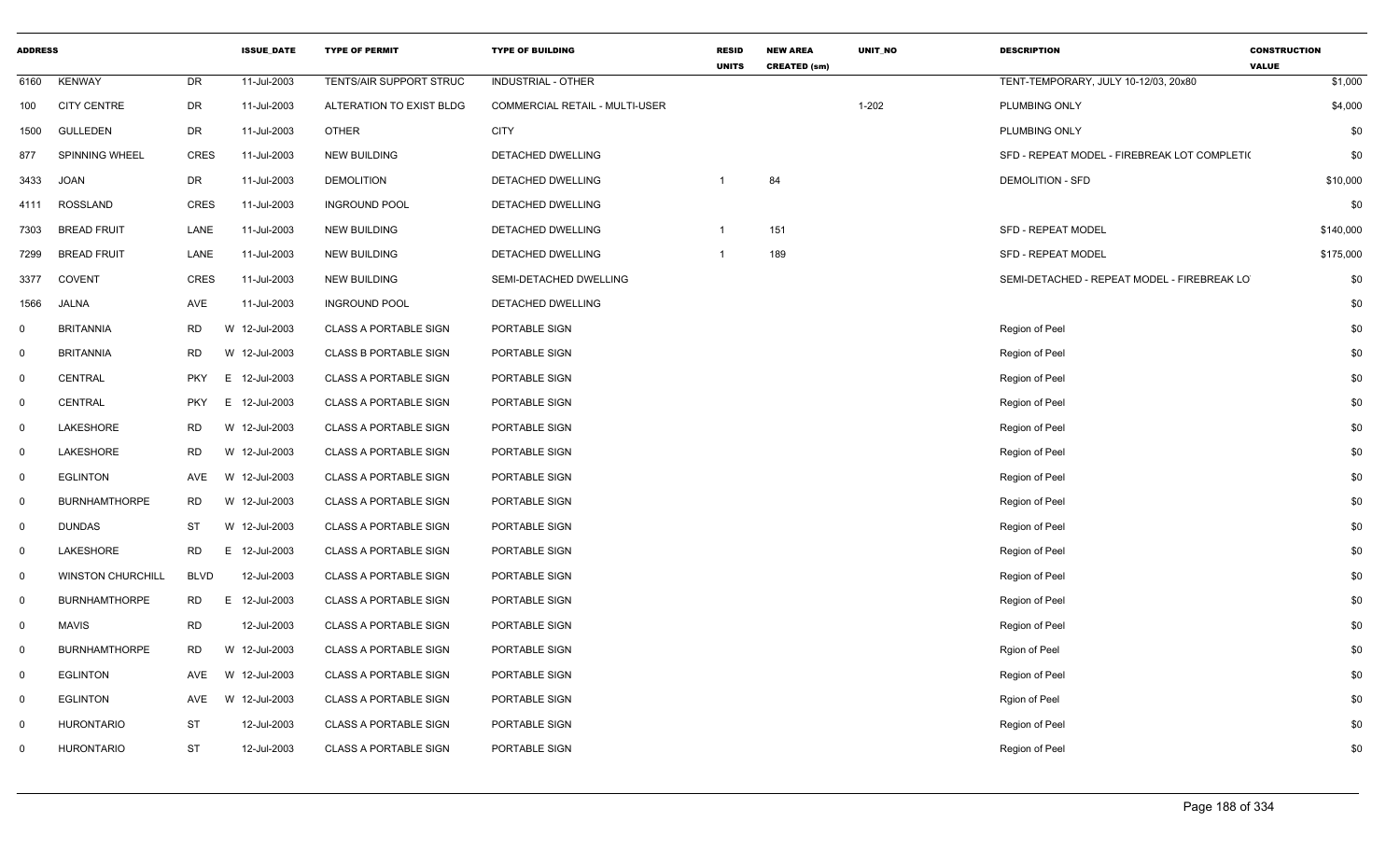| <b>ADDRESS</b> |                      |             | <b>ISSUE_DATE</b> | <b>TYPE OF PERMIT</b>        | <b>TYPE OF BUILDING</b> | <b>RESID</b><br><b>UNITS</b> | <b>NEW AREA</b>     | UNIT_NO | <b>DESCRIPTION</b>           | <b>CONSTRUCTION</b><br><b>VALUE</b> |           |
|----------------|----------------------|-------------|-------------------|------------------------------|-------------------------|------------------------------|---------------------|---------|------------------------------|-------------------------------------|-----------|
| $\mathbf 0$    | SOUTHDOWN            | RD          | 12-Jul-2003       | <b>CLASS A PORTABLE SIGN</b> | PORTABLE SIGN           |                              | <b>CREATED (sm)</b> |         | Region of Peel               |                                     | \$0       |
| $\mathbf 0$    | SOUTHDOWN            | <b>RD</b>   | 12-Jul-2003       | <b>CLASS A PORTABLE SIGN</b> | PORTABLE SIGN           |                              |                     |         | Region of Peel               |                                     | \$0       |
| $\mathbf 0$    | <b>BURNHAMTHORPE</b> | <b>RD</b>   | W 12-Jul-2003     | <b>CLASS A PORTABLE SIGN</b> | PORTABLE SIGN           |                              |                     |         | Region of Peel               |                                     | \$0       |
| $\mathbf 0$    | <b>BURNHAMTHORPE</b> | <b>RD</b>   | W 12-Jul-2003     | <b>CLASS A PORTABLE SIGN</b> | PORTABLE SIGN           |                              |                     |         | Region of Peel               |                                     | \$0       |
| $\mathbf{0}$   | LAKESHORE            | <b>RD</b>   | E 12-Jul-2003     | <b>CLASS A PORTABLE SIGN</b> | PORTABLE SIGN           |                              |                     |         | Region of Peel               |                                     | \$0       |
| $\mathbf 0$    | LAKESHORE            | <b>RD</b>   | E 12-Jul-2003     | <b>CLASS A PORTABLE SIGN</b> | PORTABLE SIGN           |                              |                     |         | Region of Peel               |                                     | \$0       |
| $\mathbf 0$    | QUEENSWAY            |             | W 12-Jul-2003     | <b>CLASS A PORTABLE SIGN</b> | PORTABLE SIGN           |                              |                     |         | Region of Peel               |                                     | \$0       |
| $\mathbf 0$    | QUEENSWAY            |             | W 12-Jul-2003     | <b>CLASS A PORTABLE SIGN</b> | PORTABLE SIGN           |                              |                     |         | Region of Peel               |                                     | \$0       |
| 7205           | <b>GOREWAY</b>       | DR          | 12-Jul-2003       | <b>CLASS A PORTABLE SIGN</b> | PORTABLE SIGN           |                              |                     |         | Food Basics (S. of Driveway) |                                     | \$0       |
| 5170           | <b>DIXIE</b>         | <b>RD</b>   | 12-Jul-2003       | <b>CLASS A PORTABLE SIGN</b> | PORTABLE SIGN           |                              |                     |         | Down Under                   |                                     | \$0       |
| $\mathbf{0}$   | <b>AIRPORT</b>       | <b>RD</b>   | 12-Jul-2003       | <b>CLASS A PORTABLE SIGN</b> | PORTABLE SIGN           |                              |                     |         | Region of Peel               |                                     | \$0       |
| $\mathbf 0$    | <b>AIRPORT</b>       | RD          | 12-Jul-2003       | <b>CLASS A PORTABLE SIGN</b> | PORTABLE SIGN           |                              |                     |         | Region of peel               |                                     | \$0       |
| $\mathbf 0$    | <b>AIRPORT</b>       | <b>RD</b>   | 12-Jul-2003       | <b>CLASS A PORTABLE SIGN</b> | PORTABLE SIGN           |                              |                     |         | Rgion of Peel                |                                     | \$0       |
| $\mathbf 0$    | <b>DIXIE</b>         | <b>RD</b>   | 12-Jul-2003       | <b>CLASS A PORTABLE SIGN</b> | PORTABLE SIGN           |                              |                     |         | Region of Peel               |                                     | \$0       |
| $\mathbf 0$    | <b>BRITANNIA</b>     | <b>RD</b>   | W 12-Jul-2003     | <b>CLASS A PORTABLE SIGN</b> | PORTABLE SIGN           |                              |                     |         | Region of Peel               |                                     | \$0       |
| $\mathbf 0$    | <b>DERRY</b>         | <b>RD</b>   | W 12-Jul-2003     | <b>CLASS A PORTABLE SIGN</b> | PORTABLE SIGN           |                              |                     |         | Region of Peel               |                                     | \$0       |
| $\mathbf 0$    | <b>CAWTHRA</b>       | <b>RD</b>   | 12-Jul-2003       | <b>CLASS A PORTABLE SIGN</b> | PORTABLE SIGN           |                              |                     |         | Region of Peel               |                                     | \$0       |
| $\mathbf 0$    | <b>CAWTHRA</b>       | <b>RD</b>   | 12-Jul-2003       | <b>CLASS A PORTABLE SIGN</b> | PORTABLE SIGN           |                              |                     |         | Region of Peel               |                                     | \$0       |
| $\mathbf 0$    | <b>DIXIE</b>         | <b>RD</b>   | 12-Jul-2003       | <b>CLASS A PORTABLE SIGN</b> | PORTABLE SIGN           |                              |                     |         | Region of Peel               |                                     | \$0       |
| $\mathbf{0}$   | <b>CAWTHRA</b>       | <b>RD</b>   | 12-Jul-2003       | <b>CLASS A PORTABLE SIGN</b> | PORTABLE SIGN           |                              |                     |         | Region of Peel               |                                     | \$0       |
| $\mathbf 0$    | <b>DIXIE</b>         | <b>RD</b>   | 12-Jul-2003       | <b>CLASS A PORTABLE SIGN</b> | PORTABLE SIGN           |                              |                     |         | Rgion of Peel                |                                     | \$0       |
| 3655           | <b>STONECUTTER</b>   | <b>CRES</b> | 14-Jul-2003       | <b>NEW BUILDING</b>          | DETACHED DWELLING       | $\mathbf{1}$                 | 285                 |         | <b>SFD - REPEAT MODEL</b>    |                                     | \$280,000 |
| 3636           | <b>FORTUNE</b>       | PL          | 14-Jul-2003       | <b>NEW BUILDING</b>          | DETACHED DWELLING       | $\mathbf{1}$                 | 287                 |         | <b>SFD - REPEAT MODEL</b>    |                                     | \$281,000 |
| 7283           | <b>VILLAGE WALK</b>  |             | 14-Jul-2003       | <b>NEW BUILDING</b>          | DETACHED DWELLING       | $\mathbf{1}$                 | 194                 |         | SFD - REPEAT MODEL           |                                     | \$190,000 |
| 3259           | <b>CRIMSON KING</b>  | <b>CIR</b>  | 14-Jul-2003       | <b>NEW BUILDING</b>          | DETACHED DWELLING       | $\mathbf{1}$                 | 271                 |         | <b>SFD - NEW MODEL</b>       |                                     | \$266,000 |
| 3286           | <b>CRIMSON KING</b>  | CIR         | 14-Jul-2003       | <b>NEW BUILDING</b>          | DETACHED DWELLING       | $\mathbf{1}$                 | 271                 |         | <b>SFD - REPEAT MODEL</b>    |                                     | \$266,000 |
| 3424           | <b>CRIMSON KING</b>  | <b>CIR</b>  | 14-Jul-2003       | <b>NEW BUILDING</b>          | SEMI-DETACHED DWELLING  | $\overline{2}$               | 270                 |         | SEMI-DETACHED - NEW MODEL    |                                     | \$278,000 |
| 3299           | <b>CRIMSON KING</b>  | <b>CIR</b>  | 14-Jul-2003       | <b>NEW BUILDING</b>          | DETACHED DWELLING       | $\mathbf{1}$                 | 271                 |         | <b>SFD - REPEAT MODEL</b>    |                                     | \$280,000 |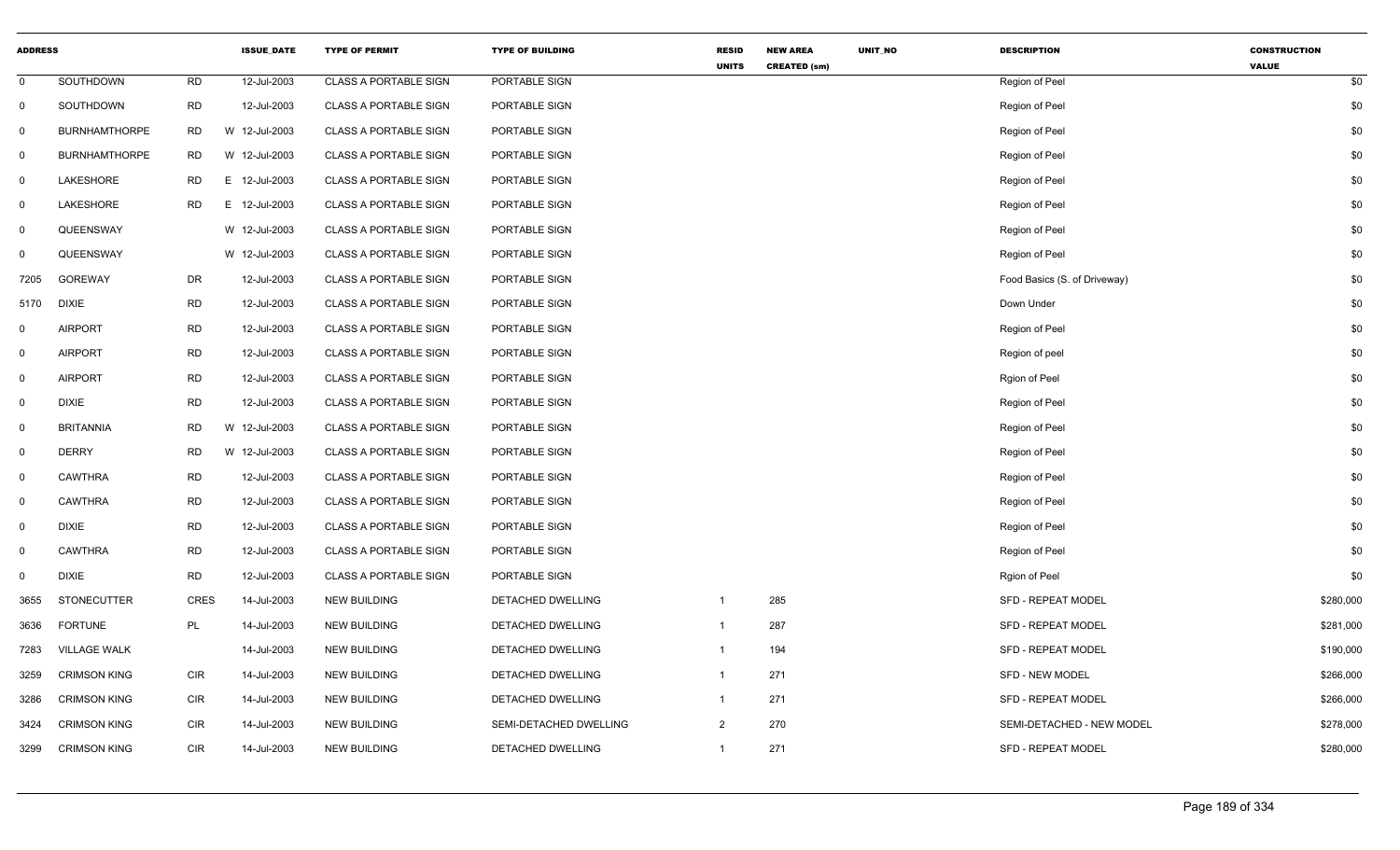| <b>ADDRESS</b> |                      |                | <b>ISSUE_DATE</b> | <b>TYPE OF PERMIT</b>        | <b>TYPE OF BUILDING</b>               | <b>RESID</b><br><b>UNITS</b> | <b>NEW AREA</b><br><b>CREATED (sm)</b> | UNIT_NO | <b>DESCRIPTION</b>                           | <b>CONSTRUCTION</b><br><b>VALUE</b> |
|----------------|----------------------|----------------|-------------------|------------------------------|---------------------------------------|------------------------------|----------------------------------------|---------|----------------------------------------------|-------------------------------------|
| 3303           | <b>CRIMSON KING</b>  | <b>CIR</b>     | 14-Jul-2003       | <b>NEW BUILDING</b>          | DETACHED DWELLING                     | $\overline{1}$               | 271                                    |         | SFD - REPEAT MODEL                           | \$280,000                           |
| 1597           | WEMBURY              | <b>RD</b>      | 14-Jul-2003       | ADDITION AND ALTER           | DETACHED DWELLING                     |                              |                                        |         | ADDITIONS & ALTERATIONS - NEW FRONT PORCH, I | \$12,000                            |
| 1316           | NORTHAVEN            | DR             | 14-Jul-2003       | ADDITION TO EXIST BLDG       | DETACHED DWELLING                     |                              |                                        |         | <b>ADDITION-DECK</b>                         | \$6,000                             |
| 40             | <b>BRISTOL</b>       | <b>RD</b>      | E 14-Jul-2003     | ALTERATION TO EXIST BLDG     | <b>COMMERCIAL RETAIL - MULTI-USER</b> |                              |                                        | 14B     | RETAIL SELLING COMPUTERS, PRINTERS, FAXES &  | \$55,000                            |
| 2200           | SOUTH SHERIDAN       | WAY            | 14-Jul-2003       | <b>REVISIONS</b>             | INDUSTRIAL - OTHER                    |                              |                                        |         | KITCHEN EXHAUST REVISION                     | \$0                                 |
| 7384           | TRANMERE             | DR             | 14-Jul-2003       | OTHER                        | SINGLE TENANT INDUSTRIAL              |                              |                                        |         | <b>IMPACT DAMAGE REPAIR</b>                  | \$30,000                            |
| $^{\circ}$     | <b>CAWTHRA</b>       | <b>RD</b>      | 14-Jul-2003       | <b>CLASS A PORTABLE SIGN</b> | PORTABLE SIGN                         |                              |                                        |         | <b>Community Services</b>                    | \$0                                 |
| $\mathbf 0$    | <b>BURNHAMTHORPE</b> | <b>RD</b>      | E 14-Jul-2003     | <b>CLASS A PORTABLE SIGN</b> | PORTABLE SIGN                         |                              |                                        |         | <b>Community Services</b>                    | \$0                                 |
| $\mathbf 0$    | <b>BURNHAMTHORPE</b> | <b>RD</b>      | E 14-Jul-2003     | <b>CLASS A PORTABLE SIGN</b> | PORTABLE SIGN                         |                              |                                        |         | <b>Community Services</b>                    | \$0                                 |
| $\mathbf 0$    | CAWTHRA              | <b>RD</b>      | 14-Jul-2003       | <b>CLASS A PORTABLE SIGN</b> | PORTABLE SIGN                         |                              |                                        |         | <b>Community Services</b>                    | \$0                                 |
| $\mathbf 0$    | <b>BURNHAMTHORPE</b> | <b>RD</b>      | E 14-Jul-2003     | <b>CLASS A PORTABLE SIGN</b> | PORTABLE SIGN                         |                              |                                        |         | <b>Community Services</b>                    | \$0                                 |
| $\mathbf 0$    | <b>BURNHAMTHORPE</b> | <b>RD</b><br>E | 14-Jul-2003       | <b>CLASS A PORTABLE SIGN</b> | PORTABLE SIGN                         |                              |                                        |         | <b>Community Services</b>                    | \$0                                 |
| $\mathbf 0$    | <b>BURNHAMTHORPE</b> | RD             | E 14-Jul-2003     | <b>CLASS A PORTABLE SIGN</b> | PORTABLE SIGN                         |                              |                                        |         | <b>Community Services</b>                    | \$0                                 |
| $\mathbf 0$    | <b>DIXIE</b>         | <b>RD</b>      | 14-Jul-2003       | CLASS A PORTABLE SIGN        | PORTABLE SIGN                         |                              |                                        |         | <b>Community Services</b>                    | \$0                                 |
| $\mathbf 0$    | <b>TRUSCOTT</b>      | DR             | 14-Jul-2003       | <b>CLASS A PORTABLE SIGN</b> | PORTABLE SIGN                         |                              |                                        |         | West Edge Community Church                   | \$0                                 |
| 670            | <b>EGLINTON</b>      | AVE            | W 14-Jul-2003     | <b>CLASS A PORTABLE SIGN</b> | PORTABLE SIGN                         |                              |                                        |         | Body Rayz (On Mavis)                         | \$0                                 |
| 3045           | <b>MAVIS</b>         | <b>RD</b>      | 14-Jul-2003       | <b>CLASS A PORTABLE SIGN</b> | PORTABLE SIGN                         |                              |                                        |         | The Drycleaner (On Dundas)                   | \$0                                 |
| 2145           | <b>DUNDAS</b>        | ST             | W 14-Jul-2003     | <b>CLASS A PORTABLE SIGN</b> | PORTABLE SIGN                         |                              |                                        |         | Speedy Auto Service                          | \$0                                 |
| 1476           | <b>LIVEOAK</b>       | DR             | 14-Jul-2003       | <b>DEMOLITION</b>            | DETACHED DWELLING                     | $\overline{1}$               | 130                                    |         | <b>DEMOLITION - SFD</b>                      | \$10,000                            |
| 844            | <b>DUNDAS</b>        | ST             | E 14-Jul-2003     | <b>CLASS A PORTABLE SIGN</b> | PORTABLE SIGN                         |                              |                                        |         | Speedy Auto Service                          | \$0                                 |
| 2310           | <b>BATTLEFORD</b>    | <b>RD</b>      | 14-Jul-2003       | <b>CLASS A PORTABLE SIGN</b> | PORTABLE SIGN                         |                              |                                        |         | Speedy Auto Service (On Erin Mills)          | \$0                                 |
| 5029           | <b>HURONTARIO</b>    | ST             | 14-Jul-2003       | <b>CLASS A PORTABLE SIGN</b> | PORTABLE SIGN                         |                              |                                        |         | Amato Pizza (on Hurontario St.)              | \$0                                 |
| 1868           | <b>DUNDAS</b>        | ST<br>Е        | 14-Jul-2003       | <b>CLASS A PORTABLE SIGN</b> | PORTABLE SIGN                         |                              |                                        |         | Beam & alarm Superstore                      | \$0                                 |
| 1015           | <b>MATHESON</b>      | BLVD           | E 14-Jul-2003     | <b>CLASS A PORTABLE SIGN</b> | PORTABLE SIGN                         |                              |                                        |         | Elizabeth Stuart Discount Bridal             | \$0                                 |
| 2647           | <b>BUSHLAND</b>      | CRES           | 14-Jul-2003       | ABOVE GROUND POOL            | <b>RESIDENTIAL - OTHER</b>            |                              |                                        |         |                                              | \$0                                 |
| 3442           | <b>CRIMSON KING</b>  | <b>CIR</b>     | 14-Jul-2003       | <b>NEW BUILDING</b>          | SEMI-DETACHED DWELLING                | $\overline{2}$               | 325                                    |         | SEMI-DETACHED - NEW MODEL                    | \$335,000                           |
| 3637           | <b>GRAND PARK</b>    | DR             | 14-Jul-2003       | <b>PYLON SIGN</b>            | <b>INDUSTRIAL - OTHER</b>             |                              |                                        |         | 1 GROUND SIGN - WESTSIDE CHURCH              | \$8,000                             |
| 3314           | <b>CRIMSON KING</b>  | <b>CIR</b>     | 14-Jul-2003       | <b>NEW BUILDING</b>          | DETACHED DWELLING                     | -1                           | 226                                    |         | <b>SFD - NEW MODEL</b>                       | \$233,000                           |
|                |                      |                |                   |                              |                                       |                              |                                        |         |                                              |                                     |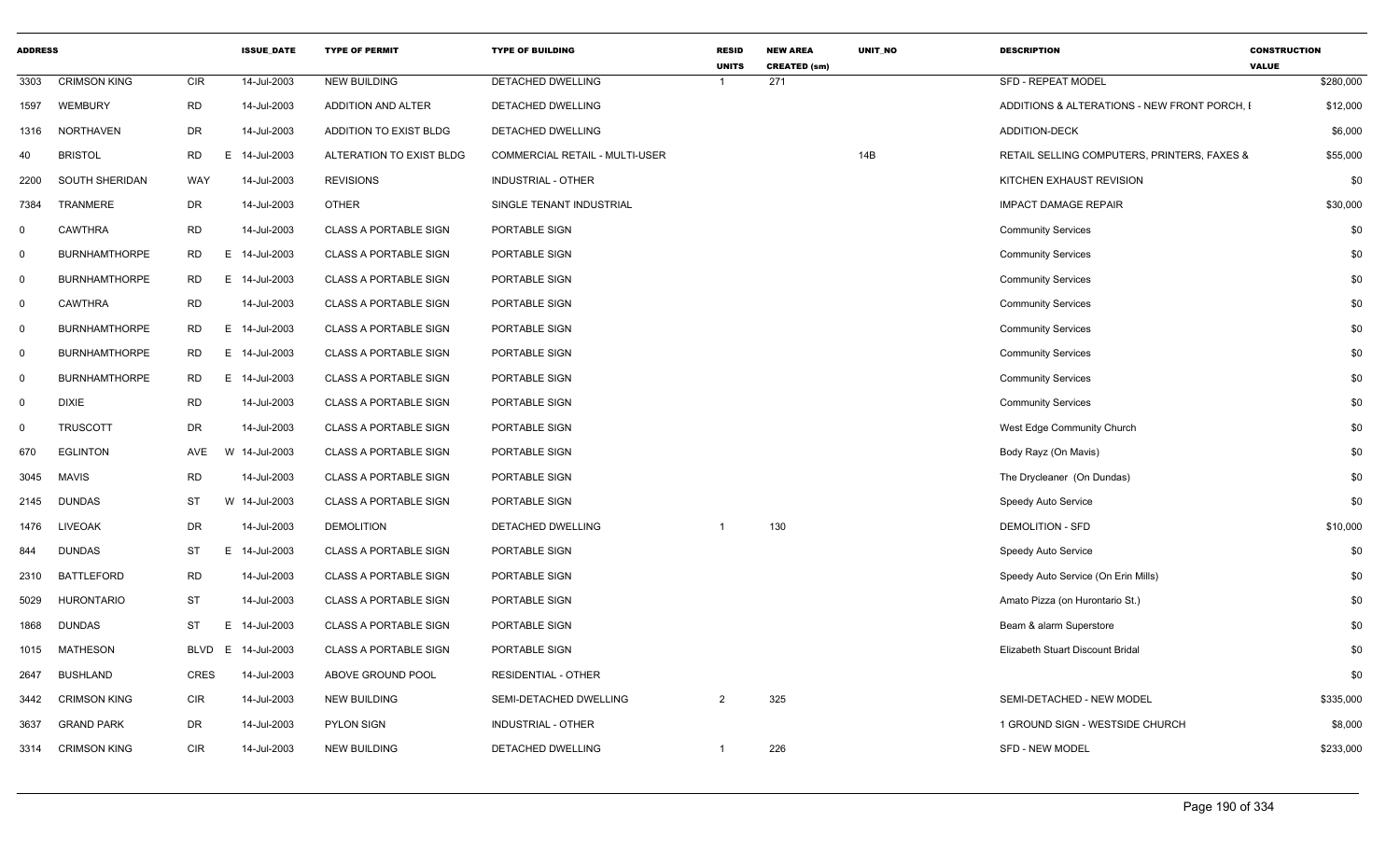| <b>ADDRESS</b> |                       |             | <b>ISSUE_DATE</b> | <b>TYPE OF PERMIT</b>                         | <b>TYPE OF BUILDING</b>               | <b>RESID</b><br><b>UNITS</b> | <b>NEW AREA</b><br><b>CREATED (sm)</b> | UNIT_NO                | <b>DESCRIPTION</b>                             | <b>CONSTRUCTION</b><br><b>VALUE</b> |
|----------------|-----------------------|-------------|-------------------|-----------------------------------------------|---------------------------------------|------------------------------|----------------------------------------|------------------------|------------------------------------------------|-------------------------------------|
| 3270           | <b>CRIMSON KING</b>   | <b>CIR</b>  | 14-Jul-2003       | <b>NEW BUILDING</b>                           | <b>DETACHED DWELLING</b>              |                              | 232                                    |                        | SFD - NEW MODEL - FIREBREAK LOT                | \$239,000                           |
| 3279           | <b>CRIMSON KING</b>   | <b>CIR</b>  | 14-Jul-2003       | <b>NEW BUILDING</b>                           | DETACHED DWELLING                     | -1                           | 271                                    |                        | <b>SFD - REPEAT MODEL</b>                      | \$266,000                           |
| 2273           | <b>DUNDAS</b>         | ST          | W<br>14-Jul-2003  | <b>CLASS A PORTABLE SIGN</b>                  | PORTABLE SIGN                         |                              |                                        |                        | Furnishings 2 day (on dundas)                  | \$0                                 |
| 3266           | <b>CRIMSON KING</b>   | <b>CIR</b>  | 14-Jul-2003       | <b>NEW BUILDING</b>                           | DETACHED DWELLING                     |                              | 271                                    |                        | CANC 03/09/12 - SFD - REPEAT MODEL             | \$280,000                           |
| 2555           | <b>DIXIE</b>          | <b>RD</b>   | 14-Jul-2003       | <b>CLASS A PORTABLE SIGN</b>                  | PORTABLE SIGN                         |                              |                                        |                        | <b>Signatures Gallery</b>                      | \$0                                 |
| 6300           | <b>EDWARDS</b>        | <b>BLVD</b> | 14-Jul-2003       | ALTERATION TO EXIST BLDG                      | MULTI-TENANT INDUSTRIAL               |                              |                                        | #2                     | PLUMBING ONLY C/R 03-8899                      | \$5,000                             |
| 3346           | <b>CRIMSON KING</b>   | <b>CIR</b>  | 14-Jul-2003       | <b>NEW BUILDING</b>                           | SEMI-DETACHED DWELLING                | 2                            | 351                                    |                        | SEMI-DETACHED - REPEAT MODEL                   | \$344,000                           |
| 3376           | <b>CRIMSON KING</b>   | <b>CIR</b>  | 14-Jul-2003       | <b>NEW BUILDING</b>                           | SEMI-DETACHED DWELLING                | 2                            | 310                                    |                        | SEMI-DETACHED - NEW MODEL - FIREBREAK LOT      | \$320,000                           |
| 7320           | <b>VILLAGE WALK</b>   |             | 14-Jul-2003       | <b>NEW BUILDING</b>                           | DETACHED DWELLING                     |                              | 178                                    |                        | SFD - NEW MODEL - FIREBREAK LOT                | \$175,000                           |
| 2583           | <b>KING RICHARD'S</b> | PL          | 14-Jul-2003       | <b>INGROUND POOL</b>                          | DETACHED DWELLING                     |                              |                                        |                        |                                                | \$0                                 |
| 3255           | <b>CRIMSON KING</b>   | <b>CIR</b>  | 14-Jul-2003       | NEW BUILDING                                  | DETACHED DWELLING                     |                              | 271                                    |                        | <b>SFD - NEW MODEL</b>                         | \$266,000                           |
| 3944           | <b>GLAMIS</b>         | <b>CRT</b>  | 14-Jul-2003       | <b>INGROUND POOL</b>                          | DETACHED DWELLING                     |                              |                                        |                        |                                                | \$0                                 |
| 6692           | <b>VIOLA</b>          | <b>CRT</b>  | 14-Jul-2003       | <b>INGROUND POOL</b>                          | DETACHED DWELLING                     |                              |                                        |                        |                                                | \$0                                 |
| 2428           | <b>DOULTON</b>        | PL          | 14-Jul-2003       | CLASS 4 PRIVATE SEWAGE SYSTEDETACHED DWELLING |                                       |                              |                                        |                        | NEW PRIVATE SEPTIC SYSTEM                      | \$35,000                            |
| 5025           | <b>HEATHERLEIGH</b>   | <b>AVE</b>  | 14-Jul-2003       | <b>CLASS A PORTABLE SIGN</b>                  | PORTABLE SIGN                         |                              |                                        |                        | The Beat Goes On (On Eglinton Ave)             | \$0                                 |
| 1547           | <b>HURONTARIO</b>     | <b>ST</b>   | 15-Jul-2003       | ALTERATION TO EXIST BLDG                      | COMMERCIAL OFFICE- SINGLE USER        |                              |                                        | <b>BLDG A-BASEMENT</b> | INTERIOR ALTERATION - BASEMENT PARTITIONS      | \$13,000                            |
| 4025           | SLADEVIEW             | CRES        | 15-Jul-2003       | ALTERATION TO EXIST BLDG                      | MULTI-TENANT INDUSTRIAL               |                              |                                        | $\mathbf 1$            | STORAGE & DISTRIBUTION                         | \$13,000                            |
| 1891           | RATHBURN              | RD          | 15-Jul-2003<br>E. | ALTERATION TO EXIST BLDG                      | COMMERCIAL RETAIL - MULTI-USER        |                              |                                        | LONGO'S                | INTERIOR ALTERATIONS/FACADE CONSTRUCTION       | \$892,000                           |
| 7326           | <b>ROSEHURST</b>      | DR          | 15-Jul-2003       | <b>NEW BUILDING</b>                           | DETACHED DWELLING                     | $\overline{1}$               | 210                                    |                        | SFD - REPEAT MODEL - FIREBREAK LOT             | \$195,000                           |
| 7322           | <b>ROSEHURST</b>      | <b>DR</b>   | 15-Jul-2003       | <b>NEW BUILDING</b>                           | DETACHED DWELLING                     | -1                           | 210                                    |                        | SFD - REPEAT MODEL                             | \$195,000                           |
| 7295           | <b>BREAD FRUIT</b>    | LANE        | 15-Jul-2003       | <b>NEW BUILDING</b>                           | DETACHED DWELLING                     | -1                           | 189                                    |                        | <b>SFD - REPEAT MODEL</b>                      | \$175,000                           |
| 7310           | <b>ROSEHURST</b>      | DR          | 15-Jul-2003       | <b>NEW BUILDING</b>                           | DETACHED DWELLING                     | -1                           | 210                                    |                        | SFD - REPEAT MODEL                             | \$195,000                           |
| 7314           | ROSEHURST             | DR          | 15-Jul-2003       | <b>NEW BUILDING</b>                           | DETACHED DWELLING                     |                              | 178                                    |                        | <b>SFD - REPEAT MODEL</b>                      | \$166,000                           |
| 2150           | <b>BURNHAMTHORPE</b>  | <b>RD</b>   | W 15-Jul-2003     | <b>PYLON SIGN</b>                             | <b>COMMERCIAL RETAIL - MULTI-USER</b> |                              |                                        |                        | 3 GROUND SIGNS - MULTI TENANT                  | \$90,000                            |
| 7306           | ROSEHURST             | DR          | 15-Jul-2003       | <b>NEW BUILDING</b>                           | DETACHED DWELLING                     |                              | 189                                    |                        | SFD - REPEAT MODEL                             | \$175,000                           |
| 6215           | MISSISSAUGA           | RD          | 15-Jul-2003       | <b>BILLBOARD SIGN</b>                         | SINGLE TENANT INDUSTRIAL              |                              |                                        |                        | 1 BILLBOARD SIGN - FLAG MOUNT POSTER 10' x 20' | \$25,000                            |
| 4747           | <b>GLASSHILL</b>      | <b>GROV</b> | 15-Jul-2003       | NEW BUILDING                                  | SEMI-DETACHED DWELLING                | $\overline{2}$               | 450                                    |                        | SEMI-DETACHED - REPEAT MODEL                   | \$418,000                           |
| 3201           | ANGEL PASS            | DR          | 15-Jul-2003       | NEW BUILDING                                  | SEMI-DETACHED DWELLING                | $\overline{2}$               | 450                                    |                        | SEMI-DETACHED - REPEAT MODEL                   | \$418,000                           |
|                |                       |             |                   |                                               |                                       |                              |                                        |                        |                                                |                                     |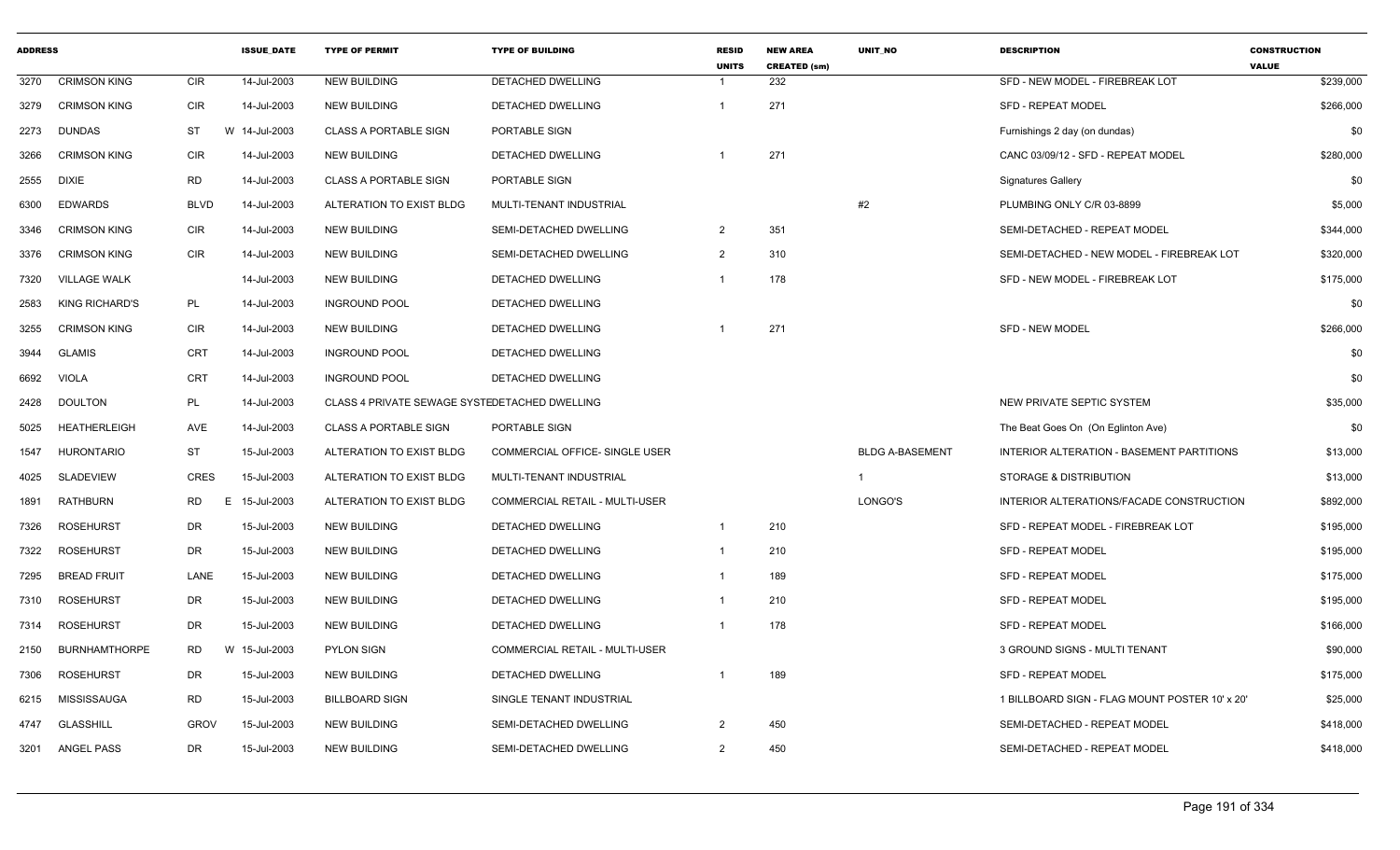| <b>ADDRESS</b> |                         |             | <b>ISSUE_DATE</b> | <b>TYPE OF PERMIT</b>        | <b>TYPE OF BUILDING</b>               | RESID<br><b>UNITS</b> | <b>NEW AREA</b><br><b>CREATED (sm)</b> | UNIT_NO | <b>DESCRIPTION</b>                           | <b>CONSTRUCTION</b><br><b>VALUE</b> |
|----------------|-------------------------|-------------|-------------------|------------------------------|---------------------------------------|-----------------------|----------------------------------------|---------|----------------------------------------------|-------------------------------------|
| 2260           | <b>BATTLEFORD</b>       | <b>RD</b>   | 15-Jul-2003       | <b>FASCIA SIGN</b>           | COMMERCIAL RETAIL-SINGLE USER         |                       |                                        |         | 1 FASCIA SIGN - CHRYSLER                     | \$6,000                             |
| 600            | <b>MATHESON</b>         | BLVD        | W 15-Jul-2003     | <b>CLASS A PORTABLE SIGN</b> | PORTABLE SIGN                         |                       |                                        |         | Covers Windows (on Venice)                   | \$0                                 |
| 4753           | <b>GLASSHILL</b>        | <b>GROV</b> | 15-Jul-2003       | <b>NEW BUILDING</b>          | SEMI-DETACHED DWELLING                | 2                     | 419                                    |         | SEMI-DETACHED - REPEAT MODEL                 | \$389,000                           |
| 2325           | <b>HURONTARIO</b>       | <b>ST</b>   | 15-Jul-2003       | <b>CLASS A PORTABLE SIGN</b> | PORTABLE SIGN                         |                       |                                        |         | Washday Blues (On Queensway)                 | \$0                                 |
| 2666           | <b>ROYAL WINDSOR</b>    | DR          | 15-Jul-2003       | <b>CLASS A PORTABLE SIGN</b> | PORTABLE SIGN                         |                       |                                        |         | The Flooring Inc.                            | \$0                                 |
| 3666           | <b>GOLDEN LOCUST</b>    | DR          | 15-Jul-2003       | <b>NEW BUILDING</b>          | DETACHED DWELLING                     |                       |                                        |         | SFD - REPEAT MODEL - FIREBREAK LOT COMPLETI( | \$0                                 |
| 7415           | <b>ALLSPICE</b>         | TR.         | 15-Jul-2003       | <b>NEW BUILDING</b>          | DETACHED DWELLING                     |                       |                                        |         | SFD - REPEAT MODEL - FIREBREAK LOT COMPLETI( | \$0                                 |
| 2157           | <b>ROYAL WINDSOR</b>    | DR          | 15-Jul-2003       | <b>CLASS A PORTABLE SIGN</b> | PORTABLE SIGN                         |                       |                                        |         | Denan West Indian Bakery                     | \$0                                 |
| 7435           | <b>ALLSPICE</b>         | <b>TR</b>   | 15-Jul-2003       | <b>NEW BUILDING</b>          | DETACHED DWELLING                     |                       |                                        |         | SFD - REPEAT MODEL - FIREBREAK LOT COMPLETI( | \$0                                 |
| 1977           | <b>BURBANK</b>          | DR          | 15-Jul-2003       | <b>INGROUND POOL</b>         | DETACHED DWELLING                     |                       |                                        |         |                                              | \$0                                 |
| 5184           | <b>MIDDLEBURY</b>       | DR          | 15-Jul-2003       | <b>INGROUND POOL</b>         | DETACHED DWELLING                     |                       |                                        |         |                                              | \$0                                 |
| 735            | <b>TWAIN</b>            | AVE         | 15-Jul-2003       | <b>CLASS A PORTABLE SIGN</b> | PORTABLE SIGN                         |                       |                                        |         | Aroma Salon & Spa (On Mavis)                 | \$0                                 |
| 7382           | <b>ASPEN</b>            | AVE         | 15-Jul-2003       | ABOVE GROUND POOL            | DETACHED DWELLING                     |                       |                                        |         |                                              | \$0                                 |
| 3495           | LAIRD                   | <b>RD</b>   | 15-Jul-2003       | <b>CLASS A PORTABLE SIGN</b> | PORTABLE SIGN                         |                       |                                        |         | Pyramid Leisure Products Inc.                | \$0                                 |
| 5232           | <b>BUTTERMILL</b>       | <b>CRT</b>  | 15-Jul-2003       | <b>INGROUND POOL</b>         | DETACHED DWELLING                     |                       |                                        |         |                                              | \$0                                 |
| 482            | <b>TREMBLANT</b>        | <b>CRT</b>  | 15-Jul-2003       | <b>NEW BUILDING</b>          | DETACHED DWELLING                     |                       |                                        |         | SFD - REPEAT MODEL, FIREBREAK LOT COMPLETIC  | \$0                                 |
| 2207           | <b>DIXIE</b>            | <b>RD</b>   | 15-Jul-2003       | <b>PYLON SIGN</b>            | COMMERCIAL OFFICE- SINGLE USER        |                       |                                        |         | ONE GROUND SIGN 1'X1'- 'CHIROPRACTOR'        | \$10,000                            |
| 40             | <b>YORK</b>             | <b>ST</b>   | 16-Jul-2003       | <b>NEW BUILDING</b>          | DETACHED DWELLING                     | -1                    | 258                                    |         | SFD - CUSTOM                                 | \$253,000                           |
| 2480           | MEADOWVALE              | <b>BLVD</b> | 16-Jul-2003       | ALTERATION TO EXIST BLDG     | MULTI-TENANT INDUSTRIAL               |                       |                                        |         | <b>INTERIOR ALTERATIONS</b>                  | \$45,000                            |
| 6860           | SECOND LINE WEST        |             | 16-Jul-2003       | <b>NEW BUILDING</b>          | DETACHED DWELLING                     | $\overline{1}$        | 487                                    |         | SFD - CUSTOM                                 | \$603,000                           |
| 6870           | <b>SECOND LINE WEST</b> |             | 16-Jul-2003       | <b>NEW BUILDING</b>          | DETACHED DWELLING                     | $\overline{1}$        | 432                                    |         | SFD - CUSTOM                                 | \$535,000                           |
| 1292           | <b>MINEOLA</b>          | <b>GDNS</b> | 16-Jul-2003       | <b>NEW BUILDING</b>          | DETACHED DWELLING                     | $\mathbf{1}$          | 316                                    |         | <b>SFD - CUSTOM</b>                          | \$315,000                           |
| 1475           | <b>DUNDAS</b>           | ST          | E 16-Jul-2003     | ADDITION AND ALTER           | <b>COMMERCIAL RETAIL - MULTI-USER</b> |                       | 1,787                                  |         | ADDITION/ALTERATIONS-NEW CANOPY, COMPLETIC   | \$0                                 |
| 6315           | DANVILLE                | <b>RD</b>   | 16-Jul-2003       | ALTERATION TO EXIST BLDG     | SINGLE TENANT INDUSTRIAL              |                       |                                        |         | IMPORTER & WHOLESALER OF FLORAL GARDEN HO    | \$74,000                            |
| 6550           | MEADOWVALE TOWN CENCIR  |             | 16-Jul-2003       | ALTERATION TO EXIST BLDG     | COMMERCIAL RETAIL-SINGLE USER         |                       |                                        |         | SHOP IN WHICH GOODS ARE SOLD AT RETAIL       | \$15,000                            |
| 3198           | WINDWOOD                | DR          | 16-Jul-2003       | ALTERATION TO EXIST BLDG     | DETACHED DWELLING                     |                       |                                        |         | ALTERATIONS - NEW WINDOW                     | \$1,000                             |
| 4222           | DIXIE                   | RD          | 16-Jul-2003       | OTHER                        | ROW DWELLING                          |                       |                                        |         | <b>SITE SERVICING</b>                        | \$1,000,000                         |
| 435            | AMBASSADOR              | <b>DR</b>   | 16-Jul-2003       | <b>OTHER</b>                 | SINGLE TENANT INDUSTRIAL              |                       |                                        |         | SITE SERVICING                               | \$55,000                            |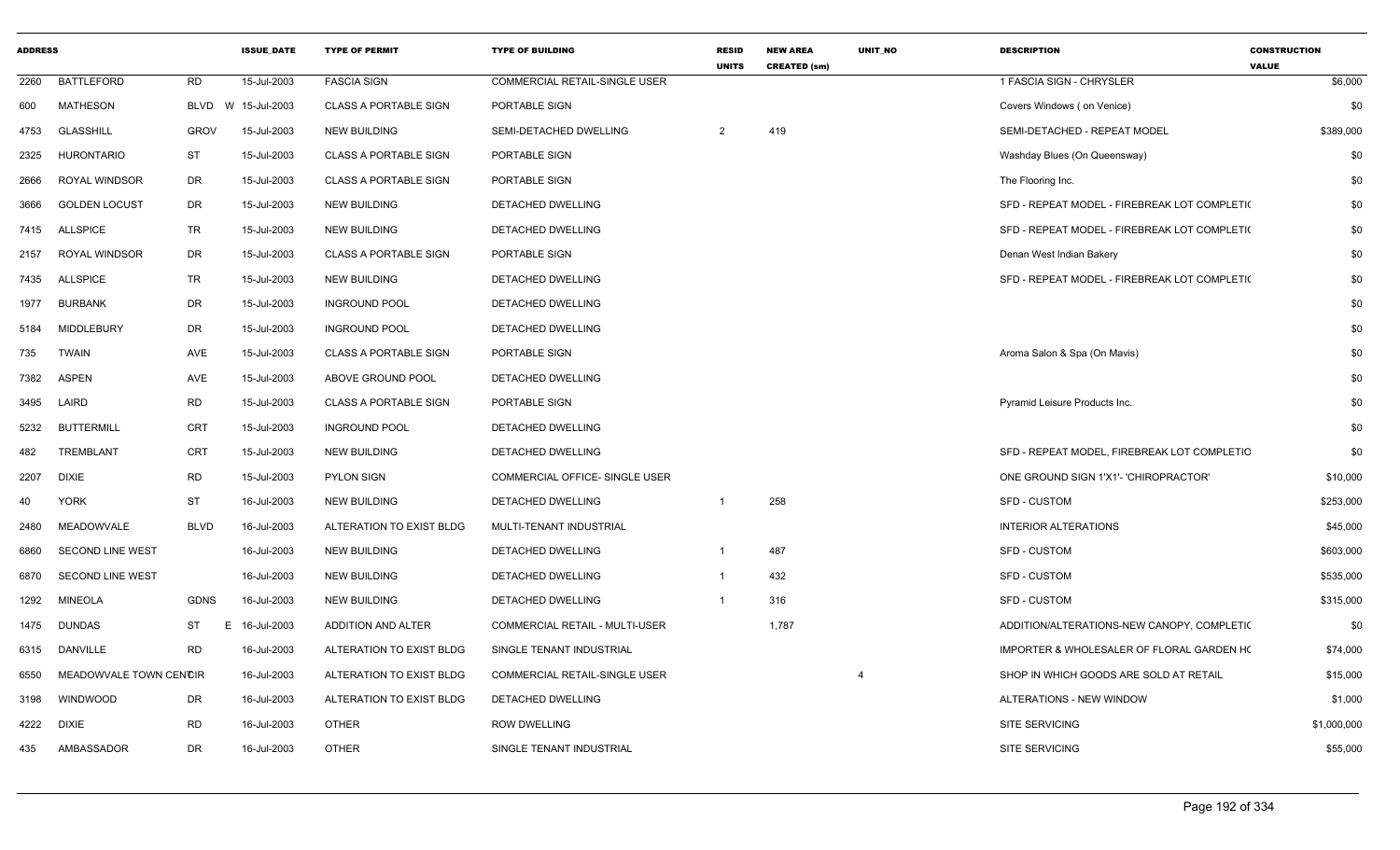| <b>ADDRESS</b> |                    |             | <b>ISSUE DATE</b> | <b>TYPE OF PERMIT</b>        | <b>TYPE OF BUILDING</b>               | <b>RESID</b><br><b>UNITS</b> | <b>NEW AREA</b><br><b>CREATED (sm)</b> | <b>UNIT NO</b> | <b>DESCRIPTION</b>                           | <b>CONSTRUCTION</b><br><b>VALUE</b> |
|----------------|--------------------|-------------|-------------------|------------------------------|---------------------------------------|------------------------------|----------------------------------------|----------------|----------------------------------------------|-------------------------------------|
| 3197           | ANGEL PASS         | DR          | 16-Jul-2003       | <b>NEW BUILDING</b>          | SEMI-DETACHED DWELLING                | $\overline{2}$               | 382                                    |                | SEMI-DETACHED - REPEAT MODEL                 | \$354,000                           |
| 5554           | <b>BOLLINGTON</b>  | DR          | 16-Jul-2003       | ADDITION TO EXIST BLDG       | DETACHED DWELLING                     |                              |                                        |                | ADDITION-DECK                                | \$1,000                             |
| 3097           | <b>MCDOWELL</b>    | DR          | 16-Jul-2003       | <b>REVISIONS</b>             | DETACHED DWELLING                     |                              |                                        |                | <b>MODEL REVISION</b>                        | \$0                                 |
| 2905           | <b>EGLINTON</b>    | AVE         | W 16-Jul-2003     | OTHER                        | <b>COMMERCIAL - OTHER</b>             |                              |                                        |                | SITE SERVICING                               | \$50,000                            |
| 12             | <b>STAVEBANK</b>   | RD          | 16-Jul-2003       | TENTS/AIR SUPPORT STRUC      | <b>CITY</b>                           |                              |                                        |                | TENT-TEMPORARY TENT, JUL 17-21               | \$13,000                            |
| 1310           | DUNDAS             | ST          | E 16-Jul-2003     | <b>CLASS A PORTABLE SIGN</b> | PORTABLE SIGN                         |                              |                                        |                | Risto Bravo Restaurant (on Dundas)           | \$0                                 |
| 2555           | <b>DIXIE</b>       | RD          | 16-Jul-2003       | <b>CLASS A PORTABLE SIGN</b> | PORTABLE SIGN                         |                              |                                        |                | Once upon a child (On Dixie)                 | \$0                                 |
| 2555           | <b>DIXIE</b>       | RD          | 16-Jul-2003       | <b>CLASS A PORTABLE SIGN</b> | PORTABLE SIGN                         |                              |                                        |                | Once Upon a Child (on Dixie)                 | \$0                                 |
| 2230           | PINENEEDLE         | <b>ROW</b>  | 16-Jul-2003       | <b>DEMOLITION</b>            | DETACHED DWELLING                     | $\overline{1}$               | 114                                    |                | <b>DEMOLITION - SFD</b>                      | \$10,000                            |
| 38             | <b>YORK</b>        | ST          | 16-Jul-2003       | <b>NEW BUILDING</b>          | DETACHED DWELLING                     |                              | 258                                    |                | SFD-CUSTOM                                   | \$253,000                           |
| 1540           | <b>BRITANNIA</b>   | RD          | W 16-Jul-2003     | <b>DEMOLITION</b>            | DETACHED DWELLING                     |                              |                                        |                | DEMOLITION - SFD & SHED                      | \$8,000                             |
| 915            | NORTH SERVICE      | RD          | 16-Jul-2003       | ADDITION TO EXIST BLDG       | DETACHED DWELLING                     |                              |                                        |                | ADDITION                                     | \$67,000                            |
| 775            | <b>ERICSON</b>     | RD          | 17-Jul-2003       | ADDITION TO EXIST BLDG       | SEMI-DETACHED DWELLING                |                              |                                        |                | ADDITION-DECK COVERED                        | \$2,000                             |
| 1596           | LIVEOAK            | DR          | 17-Jul-2003       | ADDITION AND ALTER           | DETACHED DWELLING                     |                              | 307                                    |                | ADDITION-2ND STOREY & REAR DECK/INTERIOR ALT | \$177,000                           |
| 5605           | <b>FRESHWATER</b>  | DR          | 17-Jul-2003       | <b>NEW BUILDING</b>          | SCHOOL - ELEMENTARY                   |                              |                                        |                | NEW-SCHOOL - FRESHWATER DRIVE MIDDLE SCHO    | \$0                                 |
| 4140           | <b>SLADEVIEW</b>   | CRES        | 17-Jul-2003       | ALTERATION TO EXIST BLDG     | MULTI-TENANT INDUSTRIAL               |                              |                                        | 4(B)           | REPAIR OF SMALL GOODS, STORAGE & DISTRIBUTI  | \$172,000                           |
| 1330           | MID-WAY            | BLVD        | 17-Jul-2003       | ALTERATION TO EXIST BLDG     | <b>COMMERCIAL RETAIL - MULTI-USER</b> |                              |                                        | 13             | MANUFACTURING (RECORDING STUDIO)             | \$12,000                            |
| 4845           | CREDITVIEW         | <b>RD</b>   | 17-Jul-2003       | ALTERATION TO EXIST BLDG     | DETACHED DWELLING                     |                              |                                        |                | ALTERATIONS-BASEMENT STAIRS/NEW WINDOW       | \$3,000                             |
| 2670           | <b>ERIN CENTRE</b> | BLVD        | 17-Jul-2003       | ALTERATION TO EXIST BLDG     | COMMERCIAL RETAIL - MULTI-USER        |                              | 903                                    | 2              | GOODS SOLD AT RETAIL                         | \$137,000                           |
| 579            | LAKESHORE          | RD          | E 17-Jul-2003     | ALTERATION TO EXIST BLDG     | <b>COMMERCIAL RETAIL - MULTI-USER</b> |                              |                                        | 597-613        | INTERIOR ALTERATIONS (MODEL SUITE)           | \$426,000                           |
| 4076           | <b>CHADBURN</b>    | <b>CRES</b> | 17-Jul-2003       | ALTERATION TO EXIST BLDG     | DETACHED DWELLING                     |                              |                                        |                | <b>BASEMENT APARTMENT</b>                    | \$34,000                            |
| 7400           | <b>EAST DANBRO</b> | CRES        | 17-Jul-2003       | OTHER                        | SINGLE TENANT INDUSTRIAL              |                              |                                        |                | <b>INTERIOR ALTERATIONS</b>                  | \$21,000                            |
| 1255           | <b>FEWSTER</b>     | DR          | 17-Jul-2003       | ALTERATION TO EXIST BLDG     | SINGLE TENANT INDUSTRIAL              |                              |                                        |                | <b>INTERIOR ALTERATIONS</b>                  | \$108,000                           |
| 5936           | WHITEHORN          | AVE         | 17-Jul-2003       | <b>REVISIONS</b>             | DETACHED DWELLING                     |                              |                                        |                | REVISION - INTERIOR LAYOUT - LOT 60 ONLY     | \$0                                 |
| 554            | CANYON             | ST          | 17-Jul-2003       | <b>REVISIONS</b>             | DETACHED DWELLING                     |                              |                                        |                | REVISION - INTERIOR LAYOUT - LOT 24 ONLY     | \$0                                 |
| 5993           | <b>SIDMOUTH</b>    | ST          | 17-Jul-2003       | <b>REVISIONS</b>             | DETACHED DWELLING                     |                              |                                        |                | REVISION - INTERIOR LAYOUT - LOT 56 ONLY     | \$0                                 |
| 1246           | <b>GALESWAY</b>    | BLVD        | 17-Jul-2003       | <b>REVISIONS</b>             | DETACHED DWELLING                     |                              |                                        |                | REVISION - GARAGE DOOE, KITCHEN SINK RELOCA  | \$0                                 |
| 1234           | GALESWAY           | BLVD        | 17-Jul-2003       | <b>REVISIONS</b>             | DETACHED DWELLING                     |                              |                                        |                | REVISION - LAUNDRY RELOCATE, EXTEND HALL, AD | \$0                                 |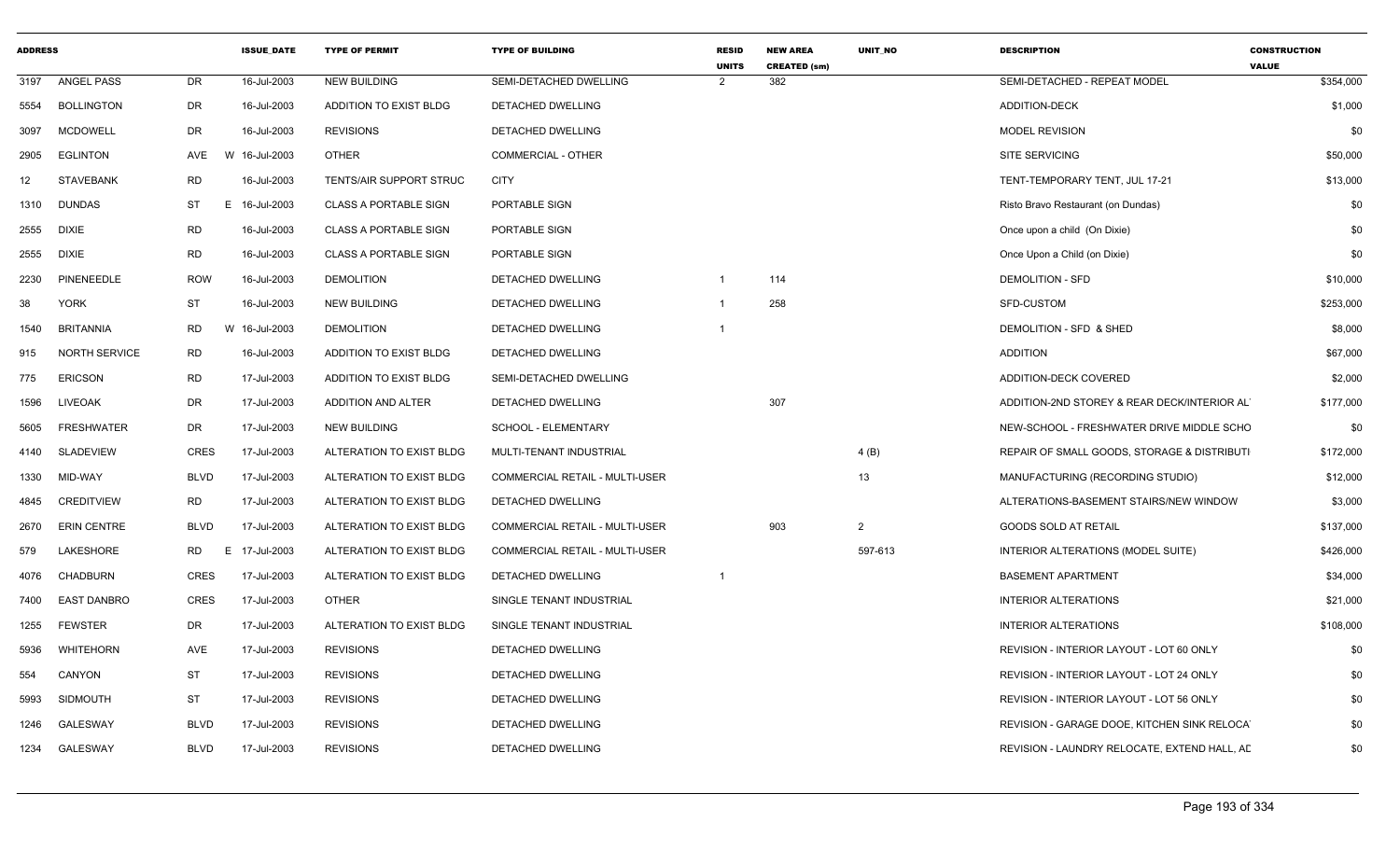| <b>ADDRESS</b> |                   |             | <b>ISSUE DATE</b> | <b>TYPE OF PERMIT</b>        | <b>TYPE OF BUILDING</b>               | <b>RESID</b><br><b>UNITS</b> | <b>NEW AREA</b><br><b>CREATED (sm)</b> | UNIT_NO | <b>DESCRIPTION</b>                                 | <b>CONSTRUCTION</b><br><b>VALUE</b> |           |
|----------------|-------------------|-------------|-------------------|------------------------------|---------------------------------------|------------------------------|----------------------------------------|---------|----------------------------------------------------|-------------------------------------|-----------|
| 5880           | CABRERA           | <b>CRES</b> | 17-Jul-2003       | <b>REVISIONS</b>             | <b>DETACHED DWELLING</b>              |                              |                                        |         | REVISION - 9'-0" CEILINGS @ 1-FLR, REVISE STAIR, I |                                     | \$0       |
| 5923           | CABRERA           | CRES        | 17-Jul-2003       | <b>REVISIONS</b>             | DETACHED DWELLING                     |                              |                                        |         | REVISION - DECREASE OPENING B/W KITCHEN/F.R.       |                                     | \$0       |
| 5931           | CABRERA           | CRES        | 17-Jul-2003       | <b>REVISIONS</b>             | DETACHED DWELLING                     |                              |                                        |         | REVISION - DELETE GARAGE/FOYER CLOSET, REVIS       |                                     | \$0       |
| 5985           | <b>SIDMOUTH</b>   | <b>ST</b>   | 17-Jul-2003       | <b>REVISIONS</b>             | DETACHED DWELLING                     |                              |                                        |         | REVISION - INTERIOR LAYOUT - LOT 52 ONLY           |                                     | \$0       |
| 5881           | CABRERA           | <b>CRES</b> | 17-Jul-2003       | <b>REVISIONS</b>             | DETACHED DWELLING                     |                              |                                        |         | REVISION - INTERIOR LAYOUT, ENTRANCE               |                                     | \$0       |
| 655            | <b>MERLOT</b>     | <b>CRT</b>  | 17-Jul-2003       | <b>REVISIONS</b>             | DETACHED DWELLING                     |                              |                                        |         | REVISION - RELOCATE WALL/INSTALL DOUBLE FRO        |                                     | \$0       |
| 584            | CANYON            | ST          | 17-Jul-2003       | <b>REVISIONS</b>             | <b>DETACHED DWELLING</b>              |                              |                                        |         | REVISION - INTERIOR LAYOUT - LOT 19 ONLY           |                                     | \$0       |
| 691            | <b>MERLOT</b>     | <b>CRT</b>  | 17-Jul-2003       | <b>REVISIONS</b>             | DETACHED DWELLING                     |                              |                                        |         | <b>MODEL REVISION</b>                              |                                     | \$0       |
| 85             | KING              | ST          | E 17-Jul-2003     | ELECTROMAG LOCK DEVICE       | PUBLIC/INSTIT (EXCEPT SCHOOLS)        |                              |                                        |         | MAGLOCK-2                                          |                                     | \$6,000   |
| 1865           | LAKESHORE         | RD          | W 17-Jul-2003     | ALTERATION TO EXIST BLDG     | <b>COMMERCIAL RETAIL - MULTI-USER</b> |                              |                                        | CRU-2   | <b>RETAIL</b>                                      |                                     | \$213,000 |
| 3163           | <b>MCCARRON</b>   | CRES        | 17-Jul-2003       | ADDITION TO EXIST BLDG       | <b>DETACHED DWELLING</b>              |                              |                                        |         | <b>ADDITION - DECK</b>                             |                                     | \$2,000   |
| 2825           | ARGENTIA          | <b>RD</b>   | 17-Jul-2003       | <b>OTHER</b>                 | <b>INDUSTRIAL - OTHER</b>             |                              |                                        |         | <b>SITE SERVICING</b>                              |                                     | \$90,000  |
|                | 4141 DIXIE        | <b>RD</b>   | 17-Jul-2003       | <b>CLASS A PORTABLE SIGN</b> | PORTABLE SIGN                         |                              |                                        |         | Academy 4 math (On Dixie)                          |                                     | \$0       |
| 2524           | RUGBY             | <b>RD</b>   | 17-Jul-2003       | ADDITION TO EXIST BLDG       | DETACHED DWELLING                     |                              |                                        |         | ADDITION-DECK EXTENSION                            |                                     | \$2,000   |
| 3190           | <b>RIDGEWAY</b>   | DR          | 17-Jul-2003       | CLASS A PORTABLE SIGN        | PORTABLE SIGN                         |                              |                                        |         | June Lawrence School of Dance                      |                                     | \$0       |
| 1480           | <b>BRITANNIA</b>  | <b>RD</b>   | W 17-Jul-2003     | ADDITION TO EXIST BLDG       | SEMI-DETACHED DWELLING                |                              |                                        | 146     | ADDITION-DECK                                      |                                     | \$1,000   |
| 7079           | <b>TORBRAM</b>    | RD          | 17-Jul-2003       | <b>CLASS A PORTABLE SIGN</b> | PORTABLE SIGN                         |                              |                                        |         | Spicy Bite                                         |                                     | \$0       |
| 1490           | OGDEN             | AVE         | 17-Jul-2003       | ALTERATION TO EXIST BLDG     | SCHOOL - SECONDARY                    |                              |                                        |         | <b>INTERIOR ALTERATIONS</b>                        |                                     | \$29,000  |
| 6930           | <b>PACIFIC</b>    | CIR         | 17-Jul-2003       | <b>CLASS A PORTABLE SIGN</b> | PORTABLE SIGN                         |                              |                                        |         | Echo Home                                          |                                     | \$0       |
| 6695           | <b>PACIFIC</b>    | <b>CIR</b>  | 17-Jul-2003       | <b>CLASS A PORTABLE SIGN</b> | PORTABLE SIGN                         |                              |                                        |         | Hoflands                                           |                                     | \$0       |
| 1454           | DUNDAS            | ST<br>E.    | 17-Jul-2003       | <b>CLASS A PORTABLE SIGN</b> | PORTABLE SIGN                         |                              |                                        |         | <b>Critical Path</b>                               |                                     | \$0       |
| 1020           | <b>BREVIK</b>     | PL          | 17-Jul-2003       | <b>CLASS A PORTABLE SIGN</b> | PORTABLE SIGN                         |                              |                                        |         | Thistle Development (on Tomken)                    |                                     | \$0       |
| $\Omega$       | <b>ERIN MILLS</b> | <b>PKY</b>  | 17-Jul-2003       | <b>CLASS A PORTABLE SIGN</b> | PORTABLE SIGN                         |                              |                                        |         | Community Services                                 |                                     | \$0       |
| $\Omega$       | LAKESHORE         | <b>RD</b>   | W 17-Jul-2003     | <b>CLASS A PORTABLE SIGN</b> | PORTABLE SIGN                         |                              |                                        |         | <b>Community Services</b>                          |                                     | \$0       |
| 3367           | <b>SMOKE TREE</b> | RD          | 17-Jul-2003       | ABOVE GROUND POOL            | DETACHED DWELLING                     |                              |                                        |         |                                                    |                                     | \$5,000   |
| 2125           | ERIN MILLS        | <b>PKY</b>  | 17-Jul-2003       | <b>CLASS A PORTABLE SIGN</b> | PORTABLE SIGN                         |                              |                                        |         | Pizza Hut                                          |                                     | \$0       |
| 5949           | <b>SIDMOUTH</b>   | <b>ST</b>   | 17-Jul-2003       | <b>REVISIONS</b>             | DETACHED DWELLING                     |                              |                                        |         | REVISION - DOOR IN LIEU OF SFD, INCREASE BASEI     |                                     | \$0       |
|                | 5010 GLEN ERIN    | <b>DR</b>   | 17-Jul-2003       | <b>CLASS A PORTABLE SIGN</b> | PORTABLE SIGN                         |                              |                                        |         | Loblaws                                            |                                     | \$0       |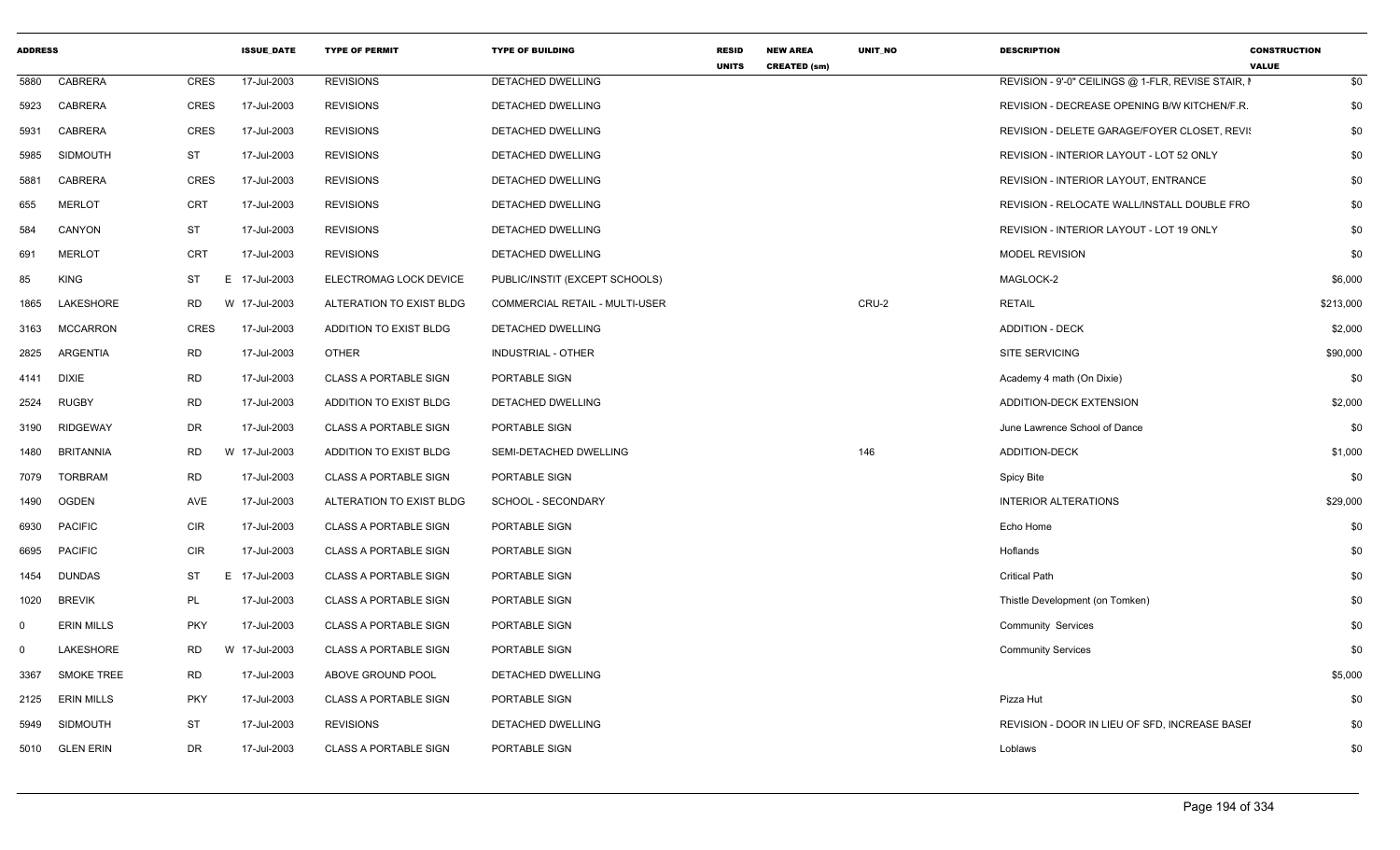| <b>ADDRESS</b> |                       |             | <b>ISSUE DATE</b> | <b>TYPE OF PERMIT</b>         | <b>TYPE OF BUILDING</b>               | <b>RESID</b><br><b>UNITS</b> | <b>NEW AREA</b><br><b>CREATED (sm)</b> | <b>UNIT NO</b> | <b>DESCRIPTION</b>                            | <b>CONSTRUCTION</b><br><b>VALUE</b> |
|----------------|-----------------------|-------------|-------------------|-------------------------------|---------------------------------------|------------------------------|----------------------------------------|----------------|-----------------------------------------------|-------------------------------------|
| 5904           | CABRERA               | CRES        | 17-Jul-2003       | <b>REVISIONS</b>              | DETACHED DWELLING                     |                              |                                        |                | REVISION - INSTALL 16'-0" GARAGE DOOR INSTEAD | \$0                                 |
| 940            | <b>PORCUPINE</b>      | AVE         | 17-Jul-2003       | <b>DEMOLITION</b>             | <b>DETACHED DWELLING</b>              |                              |                                        |                | SFD-DEMOLITION                                | \$8,000                             |
| 2340           | <b>COUNCIL RING</b>   | RD          | 18-Jul-2003       | <b>FASCIA SIGN</b>            | COMMERCIAL OFFICE - MULTI-USER        |                              |                                        | 106            | FASCIA SIGN - M&M MEAT SHOPS                  | \$2,000                             |
| 5845           | <b>FALBOURNE</b>      | ST          | 18-Jul-2003       | <b>PYLON SIGN</b>             | PUBLIC - OTHER                        |                              |                                        |                | ILLUMINATED GROUND SIGN - 'FIRE DEPT STN 14'  | \$3,000                             |
| 3640           | WATERFALL             | CRES        | 18-Jul-2003       | ADDITION TO EXIST BLDG        | DETACHED DWELLING                     |                              |                                        |                | <b>REAR DECK</b>                              | \$5,000                             |
| 7268           | <b>VILLAGE WALK</b>   |             | 18-Jul-2003       | <b>NEW BUILDING</b>           | DETACHED DWELLING                     | $\mathbf{1}$                 | 179                                    |                | <b>SFD - NEW MODEL</b>                        | \$176,000                           |
| 6139           | WINDFLEET             | CRES        | 18-Jul-2003       | <b>NEW BUILDING</b>           | STREET ROW DWELLING                   | 5                            | 791                                    | #8-12          | STREET ROW DWELLING - BLK 1A (5 UNITS), FOUND | \$775,000                           |
| 6140           | WINDFLEET             | CRES        | 18-Jul-2003       | <b>NEW BUILDING</b>           | STREET ROW DWELLING                   | $\overline{7}$               | 1,063                                  | #8-14          | STREET ROW DWELLING - BLK 1B (7 UNITS), FOUND | \$1,042,000                         |
| 6050           | COXSWAIN              | CRES        | 18-Jul-2003       | <b>NEW BUILDING</b>           | STREET ROW DWELLING                   | $\overline{7}$               | 1,064                                  | #1-7           | STREET ROW DWELLING - BLK 7A (7 UNITS), FOUND | \$1,043,000                         |
| 6127           | WINDFLEET             | CRES        | 18-Jul-2003       | <b>NEW BUILDING</b>           | STREET ROW DWELLING                   | $\overline{4}$               | 661                                    | $13 - 16$      | STREET ROW DWELLING - BLK 21 (4 UNITS), FOUND | \$648,000                           |
| 6080           | WINDFLEET             | CRES        | 18-Jul-2003       | <b>NEW BUILDING</b>           | STREET ROW DWELLING                   | -6                           | 902                                    | #1-6           | STREET ROW DWELLING - BLK 2A (6 UNITS), FOUND | \$884,000                           |
| 6079           | WINDFLEET             | CRES        | 18-Jul-2003       | <b>NEW BUILDING</b>           | STREET ROW DWELLING                   |                              | 954                                    | #1-6           | STREET ROW DWELLING - BLK 4 (6 UNITS), FOUNDA | \$935,000                           |
| 2580           | SHEPARD               | AVE         | 18-Jul-2003       | ALTERATION TO EXIST BLDG      | <b>COMMERCIAL - OTHER</b>             |                              |                                        | 33 & 34        | <b>FOOD STORE</b>                             | \$15,000                            |
| 1542           | TILLINGHAM            | <b>GDNS</b> | 18-Jul-2003       | <b>ADDITION TO EXIST BLDG</b> | DETACHED DWELLING                     |                              |                                        |                | ADDITION - 1STOREY, REAR                      | \$37,000                            |
| 3180           | AIRWAY                | DR          | 18-Jul-2003       | <b>FASCIA SIGN</b>            | SINGLE TENANT INDUSTRIAL              |                              |                                        |                | ONE AWNING FASCIA SIGN - WMI                  | \$5,000                             |
| 3490           | <b>CRIMSON KING</b>   | CIR         | 18-Jul-2003       | <b>NEW BUILDING</b>           | <b>DETACHED DWELLING</b>              | $\mathbf{1}$                 | 205                                    |                | <b>SFD - REPEAT MODEL</b>                     | \$191,000                           |
| 4765           | <b>HURON HEIGHTS</b>  | DR          | 18-Jul-2003       | <b>NEW BUILDING</b>           | <b>SCHOOL - ELEMENTARY</b>            |                              | 5,766                                  |                | NEW-SCHOOL, ST PIO OF PIETRELCINA ELEMENTAI   | \$0                                 |
| 3300           | RIDGEWAY              | DR          | 18-Jul-2003       | ALTERATION TO EXIST BLDG      | MULTI-TENANT INDUSTRIAL               |                              |                                        | 14             | REGISTERED MASSAGE THERAPY/HEALTH RELATE      | \$140,000                           |
| 88             | LAKESHORE             | RD          | 18-Jul-2003<br>E  | ALTERATION TO EXIST BLDG      | COMMERCIAL RETAIL-SINGLE USER         |                              |                                        |                | <b>RETAIL PHARMACY</b>                        | \$47,000                            |
| 983            | MISSISSAUGA HEIGHTS   | DR          | 18-Jul-2003       | <b>NEW BUILDING</b>           | DETACHED DWELLING                     | $\mathbf{1}$                 | 262                                    |                | SFD - CUSTOM                                  | \$271,000                           |
| 805            | <b>SPINNING WHEEL</b> | CRES        | 18-Jul-2003       | <b>NEW BUILDING</b>           | DETACHED DWELLING                     |                              | 258                                    |                | SFD - FIREBREAK LOT COMPLETION                | \$0                                 |
| 5875           | AIRPORT               | <b>RD</b>   | 18-Jul-2003       | <b>OTHER</b>                  | <b>COMMERCIAL - OTHER</b>             |                              |                                        |                | ADDITION - ACCESS RAMP                        | \$45,000                            |
| 325            | CENTRAL               | <b>PKY</b>  | 18-Jul-2003<br>W  | ALTERATION TO EXIST BLDG      | <b>COMMERCIAL RETAIL - MULTI-USER</b> |                              |                                        | 50             | ALTERATIONS-KITCHEN EXHAUST HOOD              | \$3,000                             |
| 821            | <b>BRASS WINDS</b>    | PL          | 18-Jul-2003       | <b>ADDITION TO EXIST BLDG</b> | DETACHED DWELLING                     |                              |                                        |                | <b>ADDITION-DECK</b>                          | \$2,000                             |
| 2417           | OLD CARRIAGE          | RD          | 18-Jul-2003       | <b>NEW BUILDING</b>           | DETACHED DWELLING                     |                              |                                        | #15            | CONDOMINIUM SFD - REPEAT MODEL - COMPLETIO    | \$0                                 |
| 2417           | <b>OLD CARRIAGE</b>   | RD          | 18-Jul-2003       | <b>NEW BUILDING</b>           | DETACHED DWELLING                     |                              |                                        | #14            | CONDOMINIUM SFD - REPEAT MODEL - COMPLETIO    | \$0                                 |
| 2417           | <b>OLD CARRIAGE</b>   | <b>RD</b>   | 18-Jul-2003       | <b>NEW BUILDING</b>           | DETACHED DWELLING                     |                              |                                        | #8             | CONDOMINIUM SFD - REPEAT MODEL - COMPLETIO    | \$0                                 |
|                | 2417 OLD CARRIAGE     | RD          | 18-Jul-2003       | <b>NEW BUILDING</b>           | DETACHED DWELLING                     |                              |                                        | #12            | CONDOMINIUM SFD - REPEAT MODEL - COMPLETIO    | \$0                                 |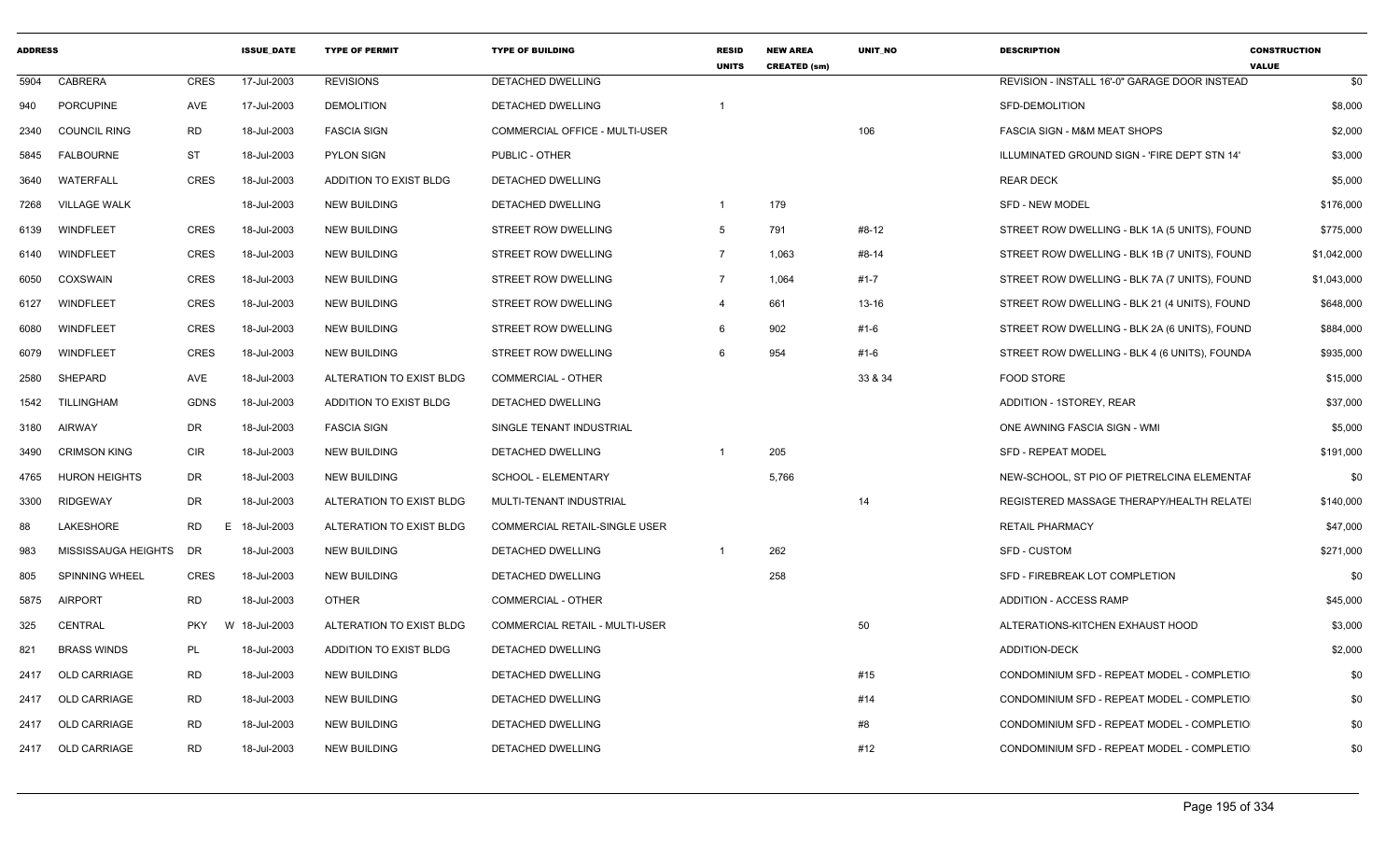| <b>ADDRESS</b> |                         |             | <b>ISSUE DATE</b> | <b>TYPE OF PERMIT</b>      | <b>TYPE OF BUILDING</b>               | <b>RESID</b><br><b>UNITS</b> | <b>NEW AREA</b><br><b>CREATED (sm)</b> | <b>UNIT NO</b>    | <b>DESCRIPTION</b>                            | <b>CONSTRUCTION</b><br><b>VALUE</b> |
|----------------|-------------------------|-------------|-------------------|----------------------------|---------------------------------------|------------------------------|----------------------------------------|-------------------|-----------------------------------------------|-------------------------------------|
| 2417           | <b>OLD CARRIAGE</b>     | RD          | 18-Jul-2003       | <b>NEW BUILDING</b>        | DETACHED DWELLING                     |                              |                                        | #11               | CONDOMINIUM SFD - NEW MODEL - COMPLETION      | \$0                                 |
| 2417           | <b>OLD CARRIAGE</b>     | <b>RD</b>   | 18-Jul-2003       | <b>NEW BUILDING</b>        | <b>DETACHED DWELLING</b>              |                              |                                        | #5                | CONDOMINIUM SFD - NEW MODEL - COMPLETION      | \$0                                 |
| 2417           | OLD CARRIAGE            | RD          | 18-Jul-2003       | <b>NEW BUILDING</b>        | <b>DETACHED DWELLING</b>              |                              |                                        | #6                | CONDOMINIUM SFD - NEW MODEL - COMPLETION      | \$0                                 |
| 2417           | <b>OLD CARRIAGE</b>     | RD          | 18-Jul-2003       | <b>NEW BUILDING</b>        | DETACHED DWELLING                     |                              |                                        | #7                | CONDOMINIUM SFD - NEW MODEL - COMPLETION      | \$0                                 |
| 2417           | <b>OLD CARRIAGE</b>     | RD          | 18-Jul-2003       | <b>NEW BUILDING</b>        | DETACHED DWELLING                     |                              |                                        | #13               | CONDOMINIUM SFD - NEW MODEL - COMPLETION      | \$0                                 |
| 7199           | <b>SECOND LINE WEST</b> |             | 18-Jul-2003       | <b>REVISIONS</b>           | <b>DETACHED DWELLING</b>              |                              | 317                                    |                   | <b>REVISION</b>                               | \$0                                 |
| 305            | LAKESHORE               | RD          | W 18-Jul-2003     | <b>FASCIA SIGN</b>         | <b>COMMERCIAL - OTHER</b>             |                              |                                        |                   | 4 FASCIA SIGNS - RAYMOND JAMES FINANCIAL SER  | \$3,000                             |
| 395            | AMBASSADOR              | DR          | 18-Jul-2003       | <b>OTHER</b>               | SINGLE TENANT INDUSTRIAL              |                              |                                        |                   | <b>SITE SERVICING</b>                         | \$100,000                           |
| 5260           | <b>MCFARREN</b>         | <b>BLVD</b> | 18-Jul-2003       | <b>OTHER</b>               | CONDOMINIUM ROW DWELLING              |                              |                                        | <b>BLKS 16-25</b> | <b>SITE SERVICING</b>                         | \$500,000                           |
| 3638           | <b>GOLDEN LOCUST</b>    | DR          | 18-Jul-2003       | <b>NEW BUILDING</b>        | DETACHED DWELLING                     |                              |                                        |                   | SFD - FIREBREAK LOT COMPLETION                | \$0                                 |
| 2280           | ARGENTIA                | RD          | 18-Jul-2003       | ALTERATION TO EXIST BLDG   | SINGLE TENANT INDUSTRIAL              |                              |                                        |                   | OFFICES & WAREHOUSING                         | \$294,000                           |
| 4874           | <b>MARBLE ARCH</b>      | <b>MEWS</b> | 18-Jul-2003       | <b>NEW BUILDING</b>        | SEMI-DETACHED DWELLING                |                              |                                        |                   | SEMI-DETACHED - REPEAT MODEL - FIREBREAK LO   | \$0                                 |
| 6143           | WINDFLEET               | <b>CRES</b> | 18-Jul-2003       | <b>NEW BUILDING</b>        | <b>STREET ROW DWELLING</b>            | $\overline{7}$               | 1,095                                  | $#1 - 7$          | STREET ROW DWELLING - BLK 1B (7 UNITS), FOUND | \$1,074,000                         |
| 6156           | WINDFLEET               | <b>CRES</b> | 18-Jul-2003       | <b>NEW BUILDING</b>        | STREET ROW DWELLING                   | $\overline{7}$               | 1,008                                  | #1-7              | STREET ROW DWELLING - BLK 2A (7 UNITS), FOUND | \$988,000                           |
| 6096           | WINDFLEET               | <b>CRES</b> | 18-Jul-2003       | <b>NEW BUILDING</b>        | STREET ROW DWELLING                   | $\overline{7}$               | 1,063                                  | #7-13             | STREET ROW DWELLING - BLK 3B (7 UNITS), FOUND | \$1,042,000                         |
| 6066           | COXSWAIN                | <b>CRES</b> | 18-Jul-2003       | <b>NEW BUILDING</b>        | STREET ROW DWELLING                   | $\overline{7}$               | 1,059                                  | #8-14             | STREET ROW DWELLING - BLK 7B (7 UNITS), FOUND | \$1,038,000                         |
| 6118           | WINDFLEET               | <b>CRES</b> | 18-Jul-2003       | <b>NEW BUILDING</b>        | <b>STREET ROW DWELLING</b>            | $\overline{7}$               | 1,102                                  | #1-7              | STREET ROW DWELLING - BLK 20 (7 UNITS), FOUND | \$1,080,000                         |
| 5971           | WHITEHORN               | AVE         | 18-Jul-2003       | <b>NEW BUILDING</b>        | DETACHED DWELLING                     |                              | 221                                    |                   | SFD - FIREBREAK COMPLETION                    | \$0                                 |
| 7127           | APPLETREE               | LANE        | 18-Jul-2003       | <b>NEW BUILDING</b>        | DETACHED DWELLING                     |                              | 245                                    |                   | SFD - FIREBREAK COMPLETION                    | \$0                                 |
| 834            | <b>EDISTEL</b>          | <b>CRES</b> | 18-Jul-2003       | ALTERATION TO EXIST BLDG   | DETACHED DWELLING                     |                              |                                        |                   | <b>HEATING ONLY</b>                           | \$1,000                             |
| 3490           | <b>JORIE</b>            | <b>CRES</b> | 18-Jul-2003       | <b>NEW BUILDING</b>        | DETACHED DWELLING                     |                              | 180                                    |                   | SFD - FRIEBREAK COMPLETION                    | \$0                                 |
| 3466           | <b>JORIE</b>            | <b>CRES</b> | 18-Jul-2003       | <b>NEW BUILDING</b>        | DETACHED DWELLING                     |                              | 174                                    |                   | SFD - FIREBREAK COMPLETION                    | \$0                                 |
| 3349           | <b>MAGPIE</b>           | ROW         | 18-Jul-2003       | ALTERATION TO EXIST BLDG   | DETACHED DWELLING                     |                              |                                        |                   | ALTERATIONS-BASEMENT WALKUP                   | \$5,000                             |
| 2102           | <b>BREEZY BRAE</b>      | DR          | 21-Jul-2003       | ADDITION TO EXIST BLDG     | DETACHED DWELLING                     |                              |                                        |                   | <b>ADDITION-DECK</b>                          | \$5,000                             |
| 7676           | KIMBEL                  | ST          | 21-Jul-2003       | ALTERATION TO EXIST BLDG   | SINGLE TENANT INDUSTRIAL              |                              | 129                                    | $9 - 26$          | <b>INTERIOR ALTERATIONS</b>                   | \$37,000                            |
| 6124           | SHAWSON                 | DR          | 21-Jul-2003       | ADDITION TO EXIST BLDG     | SINGLE TENANT INDUSTRIAL              |                              | 411                                    | 6124 & 6140       | ADDITION - WAREHOUSE BDG LINK, ARCESE FINE F  | \$269,000                           |
| 435            | <b>HENSALL</b>          | <b>CIR</b>  | 21-Jul-2003       | <b>TEMPORARY STRUCTURE</b> | COMMERCIAL OFFICE- SINGLE USER        |                              | 175                                    |                   | NEW-SALES OFFICE TRAILER                      | \$139,000                           |
| 1250           | <b>SOUTH SERVICE</b>    | RD          | 21-Jul-2003       | ALTERATION TO EXIST BLDG   | <b>COMMERCIAL RETAIL - MULTI-USER</b> |                              |                                        | 150               | <b>SPORTCHEK</b>                              | \$487,000                           |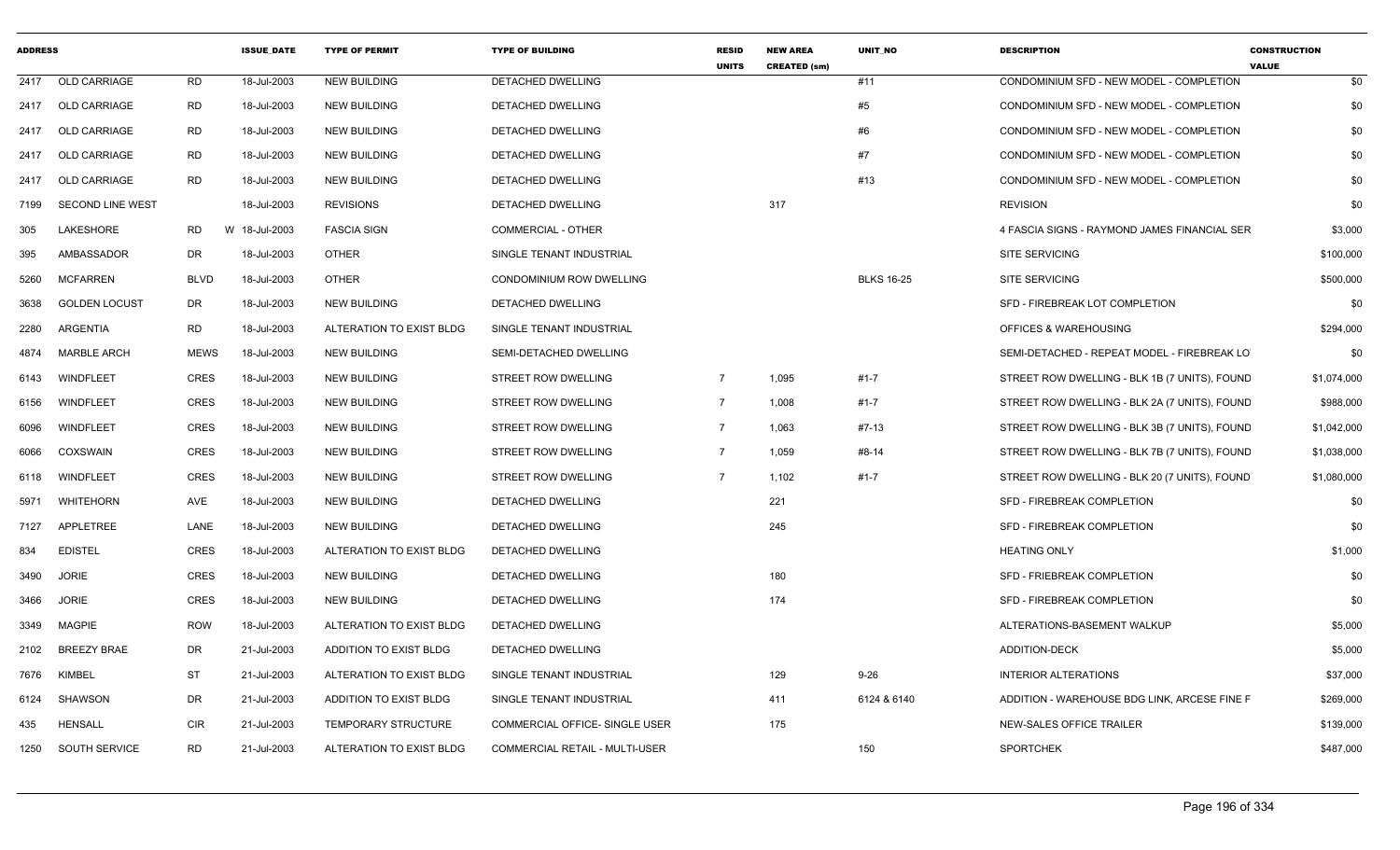| <b>ADDRESS</b> |                          |                 | <b>ISSUE DATE</b> | <b>TYPE OF PERMIT</b>        | <b>TYPE OF BUILDING</b>        | <b>RESID</b><br><b>UNITS</b> | <b>NEW AREA</b><br><b>CREATED (sm)</b> | <b>UNIT NO</b> | <b>DESCRIPTION</b>                            | <b>CONSTRUCTION</b><br><b>VALUE</b> |
|----------------|--------------------------|-----------------|-------------------|------------------------------|--------------------------------|------------------------------|----------------------------------------|----------------|-----------------------------------------------|-------------------------------------|
| 960            | SOUTHDOWN                | <b>RD</b>       | 21-Jul-2003       | ALTERATION TO EXIST BLDG     | COMMERCIAL RETAIL - MULTI-USER |                              |                                        | $\mathbf{3}$   | <b>DENTAL OFFICE</b>                          | \$119,000                           |
| 2566           | <b>MEADOWPINE</b>        | <b>BLVD</b>     | 21-Jul-2003       | ALTERATION TO EXIST BLDG     | SINGLE TENANT INDUSTRIAL       |                              |                                        |                | SALES & DISTRIBUTION OF MEDICAL IMPLANTS & IN | \$274,000                           |
| 4249           | <b>FLITTER</b>           | CRT             | 21-Jul-2003       | ADDITION TO EXIST BLDG       | DETACHED DWELLING              |                              |                                        |                | ADDITION - DECK/DOOR                          | \$10,000                            |
| 1625           | <b>SISMET</b>            | <b>RD</b>       | 21-Jul-2003       | <b>OTHER</b>                 | <b>INDUSTRIAL - OTHER</b>      |                              |                                        |                | <b>REPLACE 6" FIRE MAIN</b>                   | \$30,000                            |
| 777            | <b>BANCROFT</b>          | <b>DR</b>       | 21-Jul-2003       | <b>OTHER</b>                 | COMMERCIAL - OTHER             |                              |                                        |                | <b>SITE SERVICING</b>                         | \$100,000                           |
| 6435           | <b>ERIN MILLS</b>        | <b>PKY</b>      | 21-Jul-2003       | <b>CLASS A PORTABLE SIGN</b> | PORTABLE SIGN                  |                              |                                        |                | THE GUITAR WORLD                              | \$0                                 |
| 6465           | <b>MILLCREEK</b>         | <b>DR</b>       | 21-Jul-2003       | <b>CLASS A PORTABLE SIGN</b> | PORTABLE SIGN                  |                              |                                        |                | SUBWAY (On Erin Mills)                        | \$0                                 |
| 3105           | DIXIE                    | <b>RD</b>       | 21-Jul-2003       | <b>CLASS A PORTABLE SIGN</b> | PORTABLE SIGN                  |                              |                                        |                | NATIONAL LOGISTICS SERVICE(ON DIXIE RD)       | \$0                                 |
| 3100           | <b>WINSTON CHURCHILL</b> | <b>BLVD</b>     | 21-Jul-2003       | <b>CLASS A PORTABLE SIGN</b> | PORTABLE SIGN                  |                              |                                        |                | <b>LITTLE CEASARS</b>                         | \$0                                 |
| 980            | <b>BURNHAMTHORPE</b>     | <b>RD</b><br>E. | 21-Jul-2003       | <b>CLASS A PORTABLE SIGN</b> | PORTABLE SIGN                  |                              |                                        |                | 241 PIZZA(ON TOMKEN)                          | \$0                                 |
| 725            | <b>BURNHAMTHORPE</b>     | RD              | W 21-Jul-2003     | <b>CLASS A PORTABLE SIGN</b> | PORTABLE SIGN                  |                              |                                        |                | SPEEDY AUTO SERVICE                           | \$0                                 |
| 40             | <b>BRISTOL</b>           | <b>RD</b>       | E 21-Jul-2003     | ALTERATION TO EXIST BLDG     | COMMERCIAL RETAIL - MULTI-USER |                              |                                        | 14C            | <b>TANNING SALON</b>                          | \$69,000                            |
| 1553           | <b>SHAWSON</b>           | <b>DR</b>       | 21-Jul-2003       | <b>CLASS A PORTABLE SIGN</b> | PORTABLE SIGN                  |                              |                                        |                | HUSKY TRUCK STOP (on Shawson)                 | \$0                                 |
| 1553           | <b>SHAWSON</b>           | <b>DR</b>       | 21-Jul-2003       | <b>CLASS A PORTABLE SIGN</b> | PORTABLE SIGN                  |                              |                                        |                | HUSKY TRUCK STOP(ON DIXIE RD)                 | \$0                                 |
| 800            | <b>DUNDAS</b>            | ST.             | E 21-Jul-2003     | <b>CLASS A PORTABLE SIGN</b> | PORTABLE SIGN                  |                              |                                        |                | YOUNG & BEAUTY SPA                            | \$0                                 |
| 329            | <b>BURNHAMTHORPE</b>     | RD              | W 21-Jul-2003     | TEMPORARY STRUCTURE          | COMMERCIAL OFFICE- SINGLE USER |                              | 793                                    |                | TEMP-SALES TRAILER, EXPIRES JUNE 30/08, FOUND | \$598,000                           |
| 846            | <b>MANTLE</b>            | <b>CRES</b>     | 22-Jul-2003       | ALTERATION TO EXIST BLDG     | <b>DETACHED DWELLING</b>       |                              |                                        |                | ALTERATIONS-SIDE ENTRANCE DOOR                | \$8,000                             |
| 100            | <b>CITY CENTRE</b>       | <b>DR</b>       | 22-Jul-2003       | ALTERATION TO EXIST BLDG     | COMMERCIAL RETAIL - MULTI-USER |                              |                                        | 2-805          | <b>RETAIL SALES</b>                           | \$46,000                            |
| 5602           | TENTH LINE WEST          |                 | 22-Jul-2003       | <b>NEW BUILDING</b>          | <b>COMMERCIAL - OTHER</b>      |                              | 403                                    |                | NEW - COMMERCIAL BANK, TD BANK, FOUNDATION    | \$510,000                           |
| 162            | <b>INGLEWOOD</b>         | DR              | 22-Jul-2003       | <b>REVISIONS</b>             | DETACHED DWELLING              |                              |                                        |                | REVISION TO BP #03-7579/INCREASE GROSS FLOOF  | \$10,000                            |
| 7450           | <b>BREN</b>              | <b>RD</b>       | 22-Jul-2003       | <b>DEMOLITION</b>            | SINGLE TENANT INDUSTRIAL       |                              |                                        |                | PARTIAL DEMOLITION/NEW EXTERIOR WALL          | \$31,000                            |
| 960            | SOUTHDOWN                | <b>RD</b>       | 22-Jul-2003       | ALTERATION TO EXIST BLDG     | COMMERCIAL RETAIL - MULTI-USER |                              |                                        | $C-4$          | RETAIL OPTICIAN & DOCTORS EXAMINATION OFFIC   | \$35,000                            |
| 6019           | <b>TILLSDOWN</b>         | DR.             | 22-Jul-2003       | ALTERATION TO EXIST BLDG     | DETACHED DWELLING              |                              |                                        |                | <b>RECREATION ROOM</b>                        | \$1,000                             |
| 5164           | <b>ROTHESAY</b>          | CRT             | 22-Jul-2003       | ADDITION TO EXIST BLDG       | DETACHED DWELLING              |                              |                                        |                | ADDITION-COVERED PORCH                        | \$10,000                            |
| 2417           | <b>OLD CARRIAGE</b>      | <b>RD</b>       | 22-Jul-2003       | <b>NEW BUILDING</b>          | DETACHED DWELLING              |                              |                                        | #7             | REVISION - SUNKEN LAUNDRY - UNIT #7 ONLY      | \$0                                 |
| 5155           | MISSISSAUGA              | <b>RD</b>       | 22-Jul-2003       | ADDITION TO EXIST BLDG       | COMMERCIAL RETAIL-SINGLE USER  |                              | 325                                    |                | ADDITION & DEMOLITION(79.71 SQM), RESTAURANT  | \$459,000                           |
| 3160           | <b>TOMKEN</b>            | <b>RD</b>       | 22-Jul-2003       | ALTERATION TO EXIST BLDG     | SCHOOL - ELEMENTARY            |                              |                                        |                | INTERIOR ALTERATIONS                          | \$113,000                           |
| 2700           | AQUITAINE                | AVE             | 22-Jul-2003       | ALTERATION TO EXIST BLDG     | APARTMENT (> 6 UNITS)          |                              |                                        |                | ALTERATIONS-GARAGE REPAIR                     | \$107,000                           |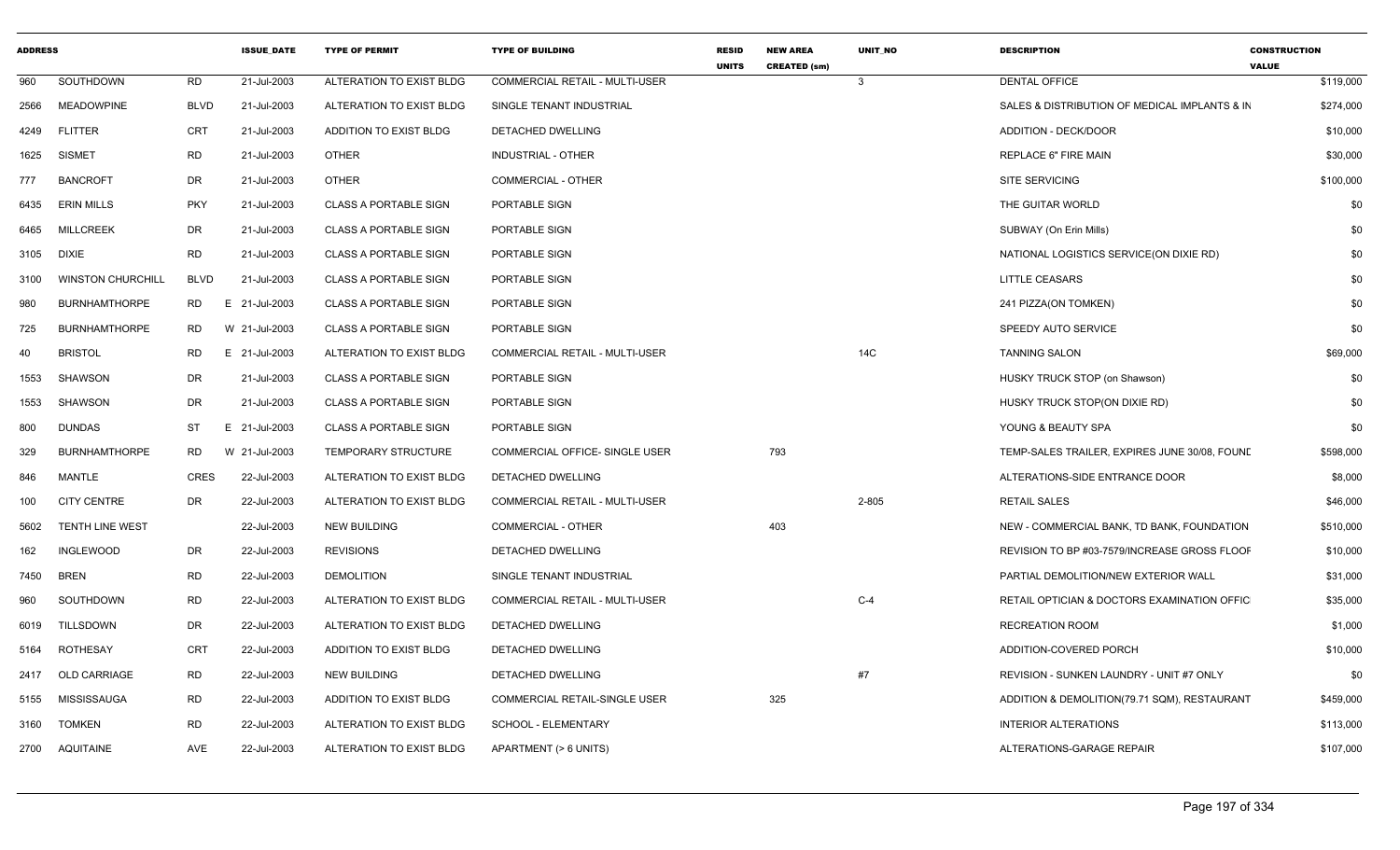| <b>ADDRESS</b> |                      |             | <b>ISSUE_DATE</b> | <b>TYPE OF PERMIT</b>        | <b>TYPE OF BUILDING</b>         | <b>RESID</b><br><b>UNITS</b> | <b>NEW AREA</b><br><b>CREATED (sm)</b> | UNIT_NO | <b>DESCRIPTION</b>                     | <b>CONSTRUCTION</b><br><b>VALUE</b> |
|----------------|----------------------|-------------|-------------------|------------------------------|---------------------------------|------------------------------|----------------------------------------|---------|----------------------------------------|-------------------------------------|
| 2145           | SHEROBEE             | <b>RD</b>   | 22-Jul-2003       | ALTERATION TO EXIST BLDG     | <b>CONDOMINIUM ROW DWELLING</b> |                              |                                        | 51      | NEW FURNACE AND DUCTWORK               | \$6,000                             |
| 225            | DUNDAS               | ST          | E 22-Jul-2003     | TENTS/AIR SUPPORT STRUC      | COMMERCIAL - OTHER              |                              |                                        |         | TENT-TEMPORARY, JULY 18-28/03, 30 X 45 | \$1,000                             |
| 925            | <b>RATHBURN</b>      | <b>RD</b>   | E<br>22-Jul-2003  | <b>CLASS A PORTABLE SIGN</b> | PORTABLE SIGN                   |                              |                                        |         | OXFORD LEARNING CENTRE (on Rathburn)   | \$0                                 |
| 46             | <b>YORK</b>          | <b>ST</b>   | 22-Jul-2003       | <b>NEW BUILDING</b>          | DETACHED DWELLING               |                              | 258                                    |         | <b>SFD - CUSTOM</b>                    | \$253,000                           |
| 5985           | <b>RODEO</b>         | DR          | 22-Jul-2003       | <b>CLASS A PORTABLE SIGN</b> | PORTABLE SIGN                   |                              |                                        |         | <b>GLOBAL SHOES(ON BRITANNIA)</b>      | \$0                                 |
| 77             | <b>MATHESON</b>      | <b>BLVD</b> | 22-Jul-2003<br>E  | <b>CLASS A PORTABLE SIGN</b> | PORTABLE SIGN                   |                              |                                        |         | <b>MASTER MECHANIC</b>                 | \$0                                 |
| $\mathbf 0$    | <b>MAVIS</b>         | <b>RD</b>   | 22-Jul-2003       | <b>CLASS A PORTABLE SIGN</b> | PORTABLE SIGN                   |                              |                                        |         | CITY OF MISSISSAUGA                    | \$0                                 |
| $\mathbf 0$    | <b>MAVIS</b>         | <b>RD</b>   | 22-Jul-2003       | <b>CLASS A PORTABLE SIGN</b> | PORTABLE SIGN                   |                              |                                        |         | CITY OF MISSISSAUGA                    | \$0                                 |
| $\mathbf 0$    | <b>PAISLEY</b>       | BLVD        | W 22-Jul-2003     | <b>CLASS A PORTABLE SIGN</b> | PORTABLE SIGN                   |                              |                                        |         | CITY OF MISSISSAUGA                    | \$0                                 |
| 3221           | <b>DERRY</b>         | <b>RD</b>   | W 22-Jul-2003     | <b>CLASS A PORTABLE SIGN</b> | PORTABLE SIGN                   |                              |                                        |         | DR.GIRN                                | \$0                                 |
| 630            | <b>BURNHAMTHORPE</b> | <b>RD</b>   | W 22-Jul-2003     | <b>CLASS A PORTABLE SIGN</b> | PORTABLE SIGN                   |                              |                                        |         | <b>Country Style</b>                   | \$0                                 |
| 6035           | <b>MCLAUGHLIN</b>    | <b>RD</b>   | 22-Jul-2003       | <b>CLASS A PORTABLE SIGN</b> | PORTABLE SIGN                   |                              |                                        |         | Country Style(on Britannia)            | \$0                                 |
| 5608           | PALMERSTON           | <b>CRES</b> | 22-Jul-2003       | ABOVE GROUND POOL            | SEMI-DETACHED DWELLING          |                              |                                        |         |                                        | \$0                                 |
| 6796           | <b>BARRISDALE</b>    | DR          | 22-Jul-2003       | <b>INGROUND POOL</b>         | DETACHED DWELLING               |                              |                                        |         |                                        | \$0                                 |
| 7314           | <b>TOPPING</b>       | <b>RD</b>   | 22-Jul-2003       | <b>DEMOLITION</b>            | DETACHED DWELLING               | $\overline{1}$               | 100                                    |         | <b>DEMOLITION - SFD</b>                | \$10,000                            |
| 3012           | <b>VICTORY</b>       | <b>CRES</b> | 22-Jul-2003       | <b>DEMOLITION</b>            | DETACHED DWELLING               |                              | 73                                     |         | <b>DEMOLITION - SFD</b>                | \$10,000                            |
| 3115           | <b>CHURCHILL</b>     | AVE         | 22-Jul-2003       | <b>DEMOLITION</b>            | DETACHED DWELLING               |                              | 65                                     |         | <b>DEMOLITION - SFD</b>                | \$10,000                            |
| 1880           | <b>MATHESON</b>      | BLVD        | 22-Jul-2003<br>E. | <b>OTHER</b>                 | MULTI-TENANT INDUSTRIAL         |                              | 36,118                                 |         | SITE SERVICING                         | \$3,000,000                         |
| 6065           | <b>MAPLE GATE</b>    | CIR         | 22-Jul-2003       | ABOVE GROUND POOL            | DETACHED DWELLING               |                              |                                        |         |                                        | \$0                                 |
| 2565           | <b>ARGENTIA</b>      | <b>RD</b>   | 22-Jul-2003       | <b>CLASS A PORTABLE SIGN</b> | PORTABLE SIGN                   |                              |                                        |         | Holiday Inn Select (on Argentia)       | \$0                                 |
| 3150           | <b>RIDGEWAY</b>      | DR          | 22-Jul-2003       | <b>CLASS A PORTABLE SIGN</b> | PORTABLE SIGN                   |                              |                                        |         | A440 Academy of Music                  | \$0                                 |
| 1720           | <b>HOWAT</b>         | <b>CRES</b> | 22-Jul-2003       | <b>INGROUND POOL</b>         | <b>DETACHED DWELLING</b>        |                              |                                        |         |                                        | \$0                                 |
| 3375           | LAIRD                | <b>RD</b>   | 22-Jul-2003       | <b>CLASS A PORTABLE SIGN</b> | PORTABLE SIGN                   |                              |                                        |         | Eglington Carpet & Rugs                | \$0                                 |
| 1583           | <b>KINGSBANK</b>     | <b>CRT</b>  | 22-Jul-2003       | ABOVE GROUND POOL            | DETACHED DWELLING               |                              |                                        |         |                                        | \$0                                 |
| 6903           | SHADE HOUSE          | CRT         | 22-Jul-2003       | ABOVE GROUND POOL            | SEMI-DETACHED DWELLING          |                              |                                        |         |                                        | \$0                                 |
| 2686           | <b>CRYSTALBURN</b>   | AVE         | 22-Jul-2003       | <b>INGROUND POOL</b>         | DETACHED DWELLING               |                              |                                        |         |                                        | \$0                                 |
| 3572           | <b>BEECHOLLOW</b>    | <b>CRES</b> | 22-Jul-2003       | <b>INGROUND POOL</b>         | DETACHED DWELLING               |                              |                                        |         |                                        | \$0                                 |
| 970            | SOUTHDOWN            | <b>RD</b>   | 22-Jul-2003       | ALTERATION TO EXIST BLDG     | MULTI-TENANT INDUSTRIAL         |                              |                                        | $1 - 5$ | <b>FOUR DEMISING WALLS</b>             | \$64,000                            |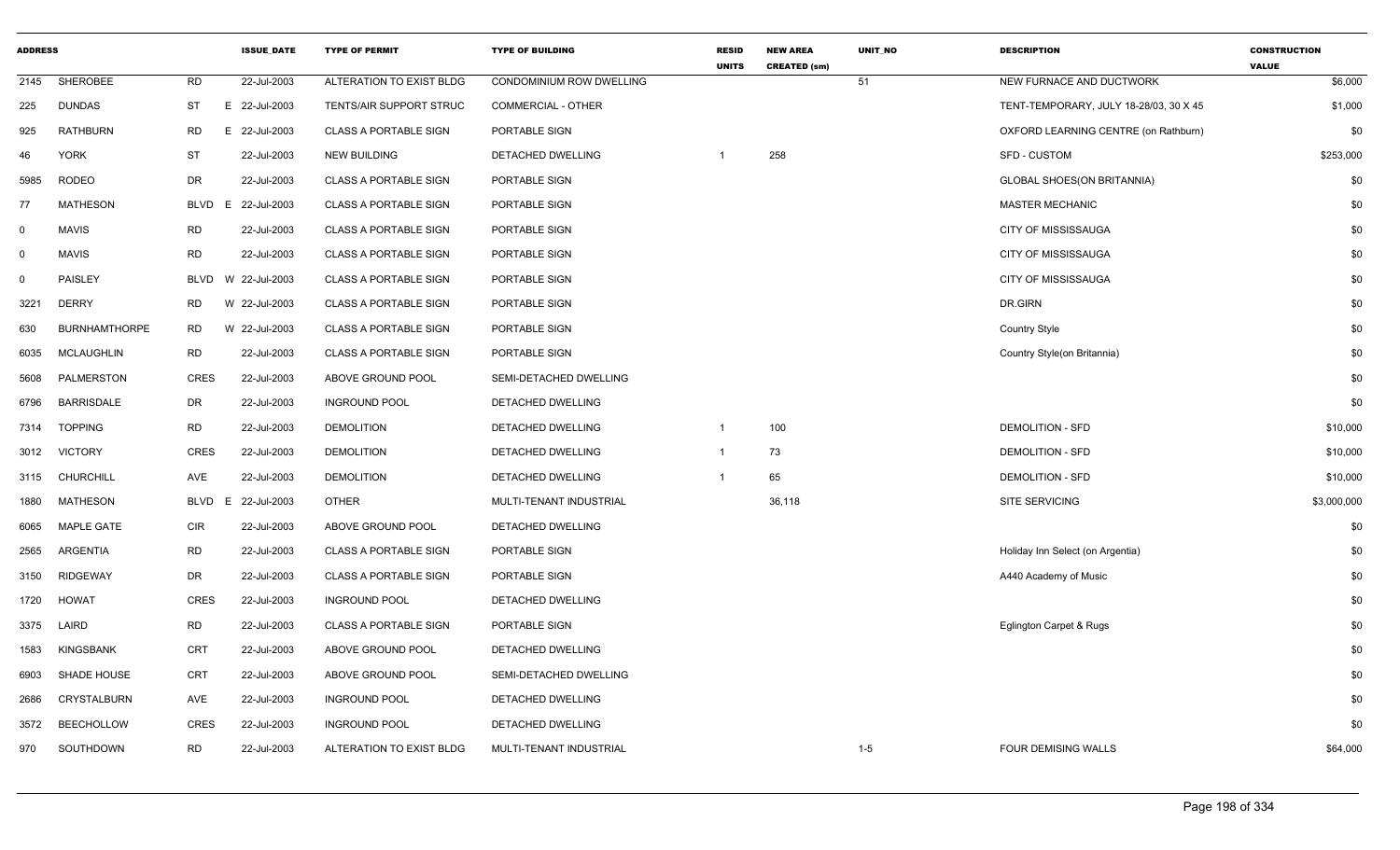| <b>ADDRESS</b> |                      |             | <b>ISSUE_DATE</b> | <b>TYPE OF PERMIT</b>        | <b>TYPE OF BUILDING</b>        | <b>RESID</b><br><b>UNITS</b> | <b>NEW AREA</b><br><b>CREATED (sm)</b> | UNIT_NO | <b>DESCRIPTION</b>                              | <b>CONSTRUCTION</b><br><b>VALUE</b> |
|----------------|----------------------|-------------|-------------------|------------------------------|--------------------------------|------------------------------|----------------------------------------|---------|-------------------------------------------------|-------------------------------------|
| 2150           | <b>BURNHAMTHORPE</b> | <b>RD</b>   | W 22-Jul-2003     | <b>NEW BUILDING</b>          | COMMERCIAL RETAIL - MULTI-USER |                              | 563                                    | BLDG.-E | NEW - COMMERCIAL SPEC. BUILDING - FOUNDATIO     | \$476,000                           |
| 48             | <b>YORK</b>          | ST          | 23-Jul-2003       | <b>NEW BUILDING</b>          | DETACHED DWELLING              |                              | 245                                    |         | SFD - CUSTOM                                    | \$240,000                           |
| 5985           | <b>RODEO</b>         | DR          | 23-Jul-2003       | ALTERATION TO EXIST BLDG     | COMMERCIAL RETAIL - MULTI-USER |                              |                                        |         | <b>RETAIL STORE</b>                             | \$33,000                            |
| 5220           | <b>CREEKBANK</b>     | <b>RD</b>   | 23-Jul-2003       | ADDITION AND ALTER           | <b>CHURCH</b>                  |                              | 1,655                                  |         | ADDITION, ALT & PARTIAL DEMO - MISS. CHINESE B. | \$2,315,000                         |
| 3681           | <b>BLUESTREAM</b>    | CRES        | 23-Jul-2003       | NEW BUILDING                 | DETACHED DWELLING              |                              | 329                                    |         | SFD - CUSTOM                                    | \$427,000                           |
| 2801           | CASTLEBRIDGE         | DR          | 23-Jul-2003       | ALTERATION TO EXIST BLDG     | SCHOOL - ELEMENTARY            |                              |                                        |         | <b>INTERIOR ALTERATIONS</b>                     | \$15,000                            |
| 2530           | <b>STANFIELD</b>     | <b>RD</b>   | 23-Jul-2003       | ADDITION TO EXIST BLDG       | SINGLE TENANT INDUSTRIAL       |                              |                                        |         | ADDITION - SILO TOWER - FDN TO ROOF             | \$0                                 |
| 80             | <b>VISTA</b>         | DR          | 23-Jul-2003       | ADDITION TO EXIST BLDG       | DETACHED DWELLING              |                              |                                        |         | ADDITION - GARAGE ATTACHED                      | \$18,000                            |
| 44             | <b>YORK</b>          | <b>ST</b>   | 23-Jul-2003       | NEW BUILDING                 | DETACHED DWELLING              |                              | 258                                    |         | SFD - CUSTOM                                    | \$253,000                           |
|                | <b>EGLINTON</b>      | AVE         | 23-Jul-2003<br>W  | <b>CLASS A PORTABLE SIGN</b> | PORTABLE SIGN                  |                              |                                        |         | City of Mississauga (Planning and Building)     | \$0                                 |
| 7115           | SPYGLASS             | CRES        | 23-Jul-2003       | ABOVE GROUND POOL            | DETACHED DWELLING              |                              |                                        |         |                                                 | \$0                                 |
| $\Omega$       | CAWTHRA              | <b>RD</b>   | 23-Jul-2003       | <b>CLASS A PORTABLE SIGN</b> | PORTABLE SIGN                  |                              |                                        |         | Cooksville Hockey Association                   | \$0                                 |
| $\Omega$       | <b>MAVIS</b>         | <b>RD</b>   | 23-Jul-2003       | <b>CLASS A PORTABLE SIGN</b> | PORTABLE SIGN                  |                              |                                        |         | Cooksville Hockey Association                   | \$0                                 |
| $\Omega$       | <b>HURONTARIO</b>    | <b>ST</b>   | 23-Jul-2003       | <b>CLASS A PORTABLE SIGN</b> | PORTABLE SIGN                  |                              |                                        |         | Cooksville Hockey Association                   | \$0                                 |
| $\Omega$       | <b>DUNDAS</b>        | <b>ST</b>   | W 23-Jul-2003     | <b>CLASS A PORTABLE SIGN</b> | PORTABLE SIGN                  |                              |                                        |         | Cooksville Hockey Association                   | \$0                                 |
| $\Omega$       | <b>ERIN MILLS</b>    | <b>PKY</b>  | 23-Jul-2003       | <b>CLASS A PORTABLE SIGN</b> | PORTABLE SIGN                  |                              |                                        |         | Cooksville Hockey Association                   | \$0                                 |
| $\Omega$       | <b>ERIN MILLS</b>    | <b>PKY</b>  | 23-Jul-2003       | <b>CLASS A PORTABLE SIGN</b> | PORTABLE SIGN                  |                              |                                        |         | Cooksville Hockey Association                   | \$0                                 |
| $\Omega$       | <b>EGLINTON</b>      | AVE         | 23-Jul-2003<br>W  | <b>CLASS A PORTABLE SIGN</b> | PORTABLE SIGN                  |                              |                                        |         | Cooksville Hockey Association                   | \$0                                 |
| $\Omega$       | <b>DUNDAS</b>        | <b>ST</b>   | W 23-Jul-2003     | <b>CLASS A PORTABLE SIGN</b> | PORTABLE SIGN                  |                              |                                        |         | Cooksville Hockey Association                   | \$0                                 |
| $\Omega$       | <b>EGLINTON</b>      | AVE         | 23-Jul-2003<br>E. | <b>CLASS A PORTABLE SIGN</b> | PORTABLE SIGN                  |                              |                                        |         | Cooksville Hockey Association                   | \$0                                 |
| $\Omega$       | CAWTHRA              | <b>RD</b>   | 23-Jul-2003       | <b>CLASS A PORTABLE SIGN</b> | PORTABLE SIGN                  |                              |                                        |         | Cooksville Hockey Association                   | \$0                                 |
| 604            | CRANLEIGH            | CRT         | 23-Jul-2003       | NEW BUILDING                 | DETACHED DWELLING              |                              | 374                                    |         | SFD - REPEAT MODEL - FIREBREAK LOT COMPLETI(    | \$0                                 |
| 2392           | <b>THORN LODGE</b>   | DR          | 23-Jul-2003       | <b>NEW BUILDING</b>          | DETACHED DWELLING              |                              | 407                                    |         | SFD - CUSTOM                                    | \$504,000                           |
| 1259           | <b>VERMILLION</b>    | CRT         | 23-Jul-2003       | <b>REVISIONS</b>             | DETACHED DWELLING              |                              |                                        |         | REVISION - INTERIOR LAYOUT - LOT 100 ONLY       | \$0                                 |
| 659            | <b>MEADOW WOOD</b>   | RD          | 23-Jul-2003       | <b>DEMOLITION</b>            | DETACHED DWELLING              |                              | 85                                     |         | <b>DEMOLITION - SFD</b>                         | \$10,000                            |
| 1900           | LAKESHORE            | RD          | W 23-Jul-2003     | <b>CLASS A PORTABLE SIGN</b> | PORTABLE SIGN                  |                              |                                        |         | Reitter Management Corp. (on Lakeshore)         | \$0                                 |
| 42             | <b>YORK</b>          | ST          | 23-Jul-2003       | NEW BUILDING                 | DETACHED DWELLING              |                              | 258                                    |         | SFD - CUSTOM                                    | \$253,000                           |
| 2160           | TORQUAY              | <b>MEWS</b> | 23-Jul-2003       | ADDITION AND ALTER           | <b>CITY</b>                    |                              | 602                                    |         | HEATING ONLY - ADDITION/ALTEATIONS - MEADOW     | \$0                                 |
|                |                      |             |                   |                              |                                |                              |                                        |         |                                                 |                                     |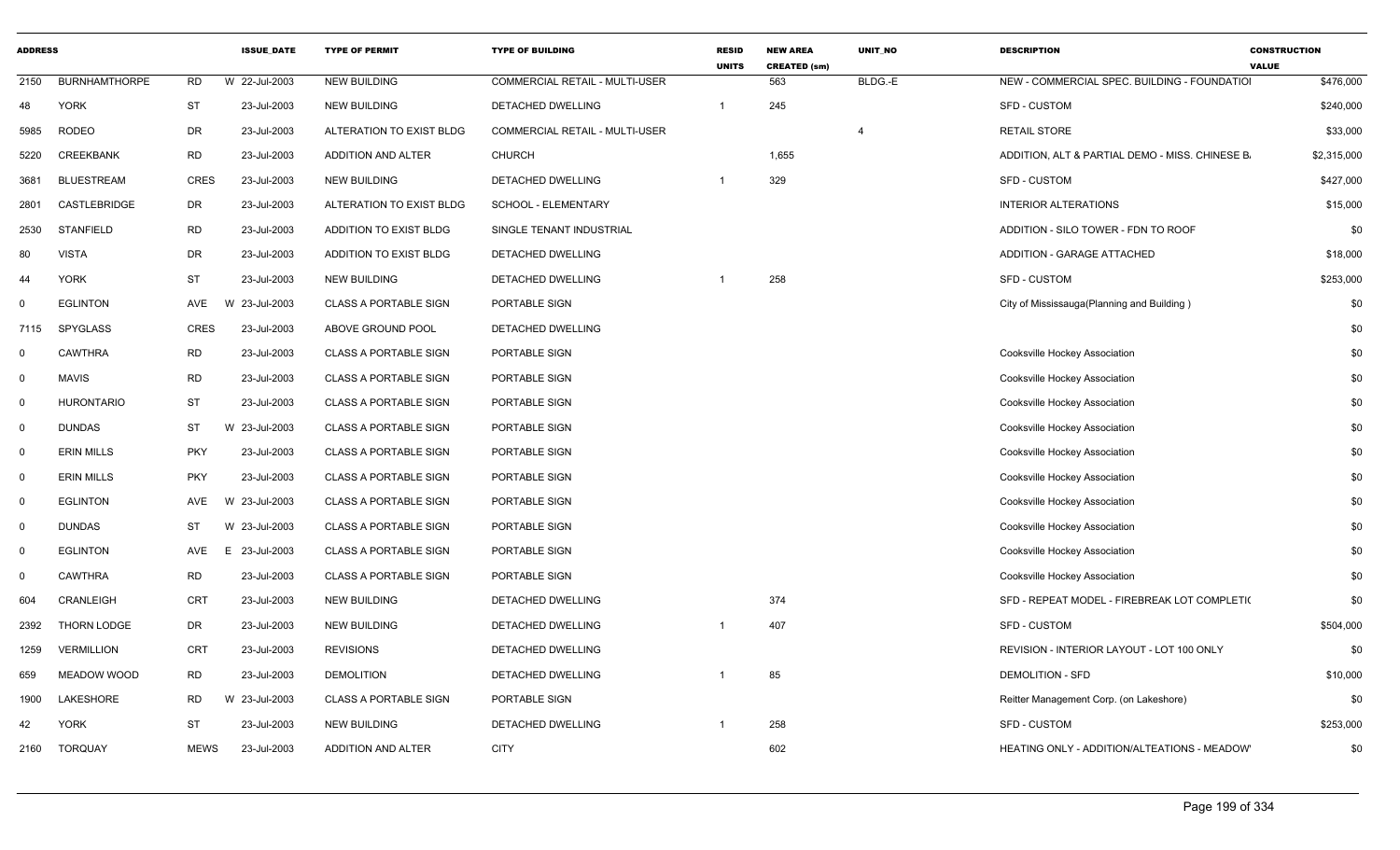| <b>ADDRESS</b> |                       |             | <b>ISSUE DATE</b> | <b>TYPE OF PERMIT</b>        | <b>TYPE OF BUILDING</b>        | <b>RESID</b><br><b>UNITS</b> | <b>NEW AREA</b><br><b>CREATED (sm)</b> | <b>UNIT NO</b>      | <b>DESCRIPTION</b>                           | <b>CONSTRUCTION</b><br><b>VALUE</b> |
|----------------|-----------------------|-------------|-------------------|------------------------------|--------------------------------|------------------------------|----------------------------------------|---------------------|----------------------------------------------|-------------------------------------|
| 1055           | CARDIFF               | <b>BLVD</b> | 24-Jul-2003       | <b>NEW BUILDING</b>          | SINGLE TENANT INDUSTRIAL       |                              | 2,709                                  |                     | NEW - INDUSTRIAL SPEC BLDG - TENANT NOT DETE | \$1,530,000                         |
| 275            | <b>MATHESON</b>       | <b>BLVD</b> | 24-Jul-2003<br>E  | ALTERATION TO EXIST BLDG     | <b>INDUSTRIAL - OTHER</b>      |                              |                                        |                     | <b>BUSINESS ADMINISTRATIVE OFFICE</b>        | \$13,000                            |
| 3463           | <b>CRIMSON KING</b>   | <b>CIR</b>  | 24-Jul-2003       | <b>NEW BUILDING</b>          | DETACHED DWELLING              |                              | 252                                    |                     | <b>SFD - NEW MODEL</b>                       | \$248,000                           |
| 5338           | <b>SAN REMO</b>       | CRT         | 24-Jul-2003       | <b>NEW BUILDING</b>          | DETACHED DWELLING              | -1                           | 314                                    |                     | SFD - CUSTOM                                 | \$324,000                           |
| 7155           | <b>MAGISTRATE</b>     | <b>TERR</b> | 24-Jul-2003       | <b>OTHER</b>                 | CONDOMINIUM ROW DWELLING       |                              |                                        |                     | SITE SERVICING - 116 TOWNHOUSE UNITS         | \$500,000                           |
| 5925           | <b>RODEO</b>          | DR          | 24-Jul-2003       | <b>OTHER</b>                 | COMMERCIAL OFFICE - MULTI-USER |                              |                                        |                     | <b>SITE SERVICING</b>                        | \$150,000                           |
| 970            | SOUTHDOWN             | <b>RD</b>   | 24-Jul-2003       | ALTERATION TO EXIST BLDG     | COMMERCIAL - OTHER             |                              |                                        | D-6                 | RESTAURANT (NO OUTDOOR PATIO)                | \$130,000                           |
| 7035           | <b>EDWARDS</b>        | <b>BLVD</b> | 24-Jul-2003       | <b>OTHER</b>                 | COMMERCIAL - OTHER             |                              |                                        | <b>BLDG A&amp;B</b> | SITE SERVICING                               | \$50,000                            |
| 1201           | <b>BRITANNIA</b>      | RD          | W 24-Jul-2003     | <b>CLASS A PORTABLE SIGN</b> | PORTABLE SIGN                  |                              |                                        |                     | Vintner's Cellar                             | \$0                                 |
| 6325           | <b>DIXIE</b>          | <b>RD</b>   | 24-Jul-2003       | <b>CLASS A PORTABLE SIGN</b> | PORTABLE SIGN                  |                              |                                        |                     | Rexel Canada Electric Inc.                   | \$0                                 |
| 600            | <b>MATHESON</b>       | <b>BLVD</b> | W 24-Jul-2003     | <b>CLASS A PORTABLE SIGN</b> | PORTABLE SIGN                  |                              |                                        |                     | Covers(on Matheson)                          | \$0                                 |
| 3105           | UNITY                 | DR          | 24-Jul-2003       | <b>CLASS A PORTABLE SIGN</b> | PORTABLE SIGN                  |                              |                                        |                     | Clarke Academy of Dance                      | \$0                                 |
| 1900           | <b>DUNDAS</b>         | <b>ST</b>   | W 24-Jul-2003     | <b>CLASS A PORTABLE SIGN</b> | PORTABLE SIGN                  |                              |                                        |                     | The Wine Studio-IHC Tobacconist              | \$100                               |
| 2640           | <b>SOUTH SHERIDAN</b> | WAY         | 24-Jul-2003       | <b>CLASS A PORTABLE SIGN</b> | PORTABLE SIGN                  |                              |                                        |                     | <b>Factory Shoe</b>                          | \$1,000                             |
| $\Omega$       | <b>BRITANNIA</b>      | RD          | W 24-Jul-2003     | <b>CLASS A PORTABLE SIGN</b> | PORTABLE SIGN                  |                              |                                        |                     | City of Mississauga                          | \$0                                 |
| 350            | <b>BURNHAMTHORPE</b>  | RD          | W 24-Jul-2003     | <b>CLASS A PORTABLE SIGN</b> | PORTABLE SIGN                  |                              |                                        |                     | City View Chiropractic & Massage             | \$1,000                             |
| 6767           | <b>PACIFIC</b>        | <b>CIR</b>  | 24-Jul-2003       | <b>CLASS A PORTABLE SIGN</b> | PORTABLE SIGN                  |                              |                                        |                     | Angel Valley Homes (on Pacific Crcl)         | \$0                                 |
| 6767           | <b>PACIFIC</b>        | <b>CIR</b>  | 24-Jul-2003       | <b>CLASS A PORTABLE SIGN</b> | PORTABLE SIGN                  |                              |                                        |                     | Allied Asia (on Tomken)                      | \$0                                 |
| 1425           | <b>DUNDAS</b>         | <b>ST</b>   | E 24-Jul-2003     | <b>CLASS A PORTABLE SIGN</b> | PORTABLE SIGN                  |                              |                                        |                     | Living Lighting (on Dundas)                  | \$0                                 |
| 2025           | <b>DUNDAS</b>         | ST          | E 24-Jul-2003     | <b>CLASS A PORTABLE SIGN</b> | PORTABLE SIGN                  |                              |                                        |                     | <b>Ultra Carpet</b>                          | \$0                                 |
| 3355           | THE COLLEGEWAY        |             | 24-Jul-2003       | <b>CLASS A PORTABLE SIGN</b> | PORTABLE SIGN                  |                              |                                        |                     | Fitness Fanatic's (on Collegeway)            | \$0                                 |
| $\mathbf 0$    | <b>ERIN MILLS</b>     | <b>PKY</b>  | 24-Jul-2003       | <b>CLASS A PORTABLE SIGN</b> | PORTABLE SIGN                  |                              |                                        |                     | Erin Mills Soccer                            | \$0                                 |
| 292            | <b>BOWLING GREEN</b>  | <b>CRT</b>  | 24-Jul-2003       | <b>INGROUND POOL</b>         | DETACHED DWELLING              |                              |                                        |                     |                                              | \$0                                 |
| 1250           | SOUTH SERVICE         | <b>RD</b>   | 24-Jul-2003       | ALTERATION TO EXIST BLDG     | COMMERCIAL RETAIL - MULTI-USER |                              |                                        | 161                 | RETAIL CLOTHING SALES                        | \$542,000                           |
| 1286           | <b>WHITEWATER</b>     | LANE        | 24-Jul-2003       | <b>INGROUND POOL</b>         | DETACHED DWELLING              |                              |                                        |                     |                                              | \$0                                 |
| 6163           | <b>MCCRACKEN</b>      | DR          | 24-Jul-2003       | ABOVE GROUND POOL            | <b>DETACHED DWELLING</b>       |                              |                                        |                     |                                              | \$0                                 |
| 271            | OAKHILL               | RD          | 24-Jul-2003       | <b>NEW BUILDING</b>          | DETACHED DWELLING              |                              | 318                                    |                     | <b>SFD - CUSTOM</b>                          | \$333,000                           |
| 391            | <b>MATHESON</b>       | <b>BLVD</b> | 25-Jul-2003<br>E. | ALTERATION TO EXIST BLDG     | MULTI-TENANT INDUSTRIAL        |                              |                                        |                     | GENERAL CONTRACTOR & PROPERTY MANAGEMEI      | \$201,000                           |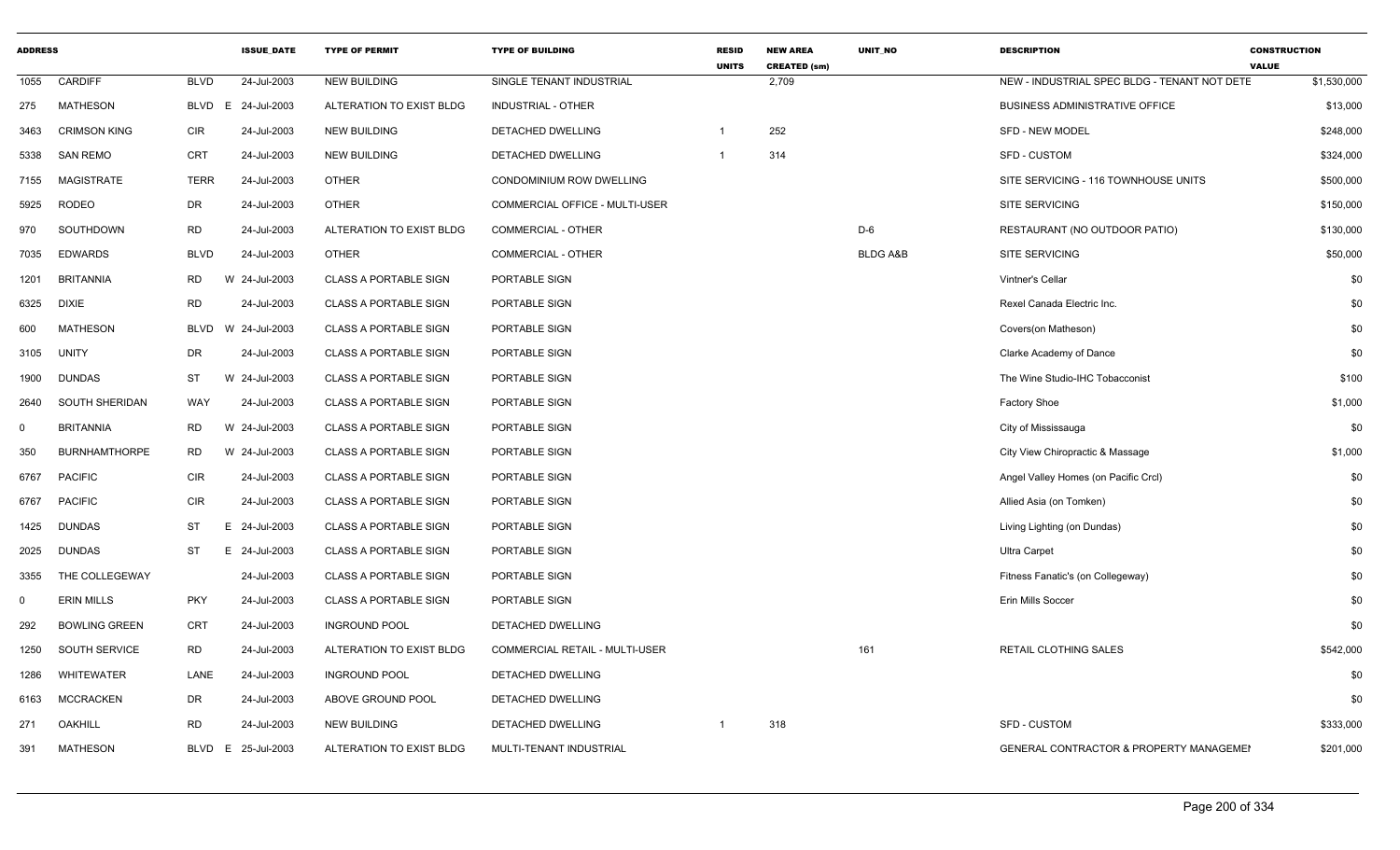| <b>ADDRESS</b> |                       |             | <b>ISSUE DATE</b> | <b>TYPE OF PERMIT</b>        | <b>TYPE OF BUILDING</b>              | <b>RESID</b><br><b>UNITS</b> | <b>NEW AREA</b><br><b>CREATED (sm)</b> | <b>UNIT NO</b> | <b>DESCRIPTION</b>                            | <b>CONSTRUCTION</b><br><b>VALUE</b> |
|----------------|-----------------------|-------------|-------------------|------------------------------|--------------------------------------|------------------------------|----------------------------------------|----------------|-----------------------------------------------|-------------------------------------|
| 673            | <b>ATOKA</b>          | <b>DR</b>   | 25-Jul-2003       | <b>ADDITION AND ALTER</b>    | <b>DETACHED DWELLING</b>             |                              |                                        |                | ADDN- NEW ATTACHED GARAGE/INTERIOR ALTERA     | \$70,000                            |
| 3384           | ANGEL PASS            | DR          | 25-Jul-2003       | <b>NEW BUILDING</b>          | STREET ROW DWELLING                  | 6                            | 873                                    | #1-6           | STREET ROW DWELLING - BLK 247 (6 UNITS)       | \$856,000                           |
| 3380           | ANGEL PASS            | DR          | 25-Jul-2003       | <b>NEW BUILDING</b>          | <b>STREET ROW DWELLING</b>           | 8                            | 1,127                                  | #1-8           | STREET ROW DWELLING - BLK 248 (8 UNITS)       | \$1,105,000                         |
| 3348           | ANGEL PASS            | DR          | 25-Jul-2003       | <b>NEW BUILDING</b>          | STREET ROW DWELLING                  | -8                           | 1,106                                  | #1-8           | STREET ROW DWELLING - BLK 249 (8 UNITS)       | \$1,085,000                         |
| 3271           | <b>CRIMSON KING</b>   | <b>CIR</b>  | 25-Jul-2003       | <b>NEW BUILDING</b>          | DETACHED DWELLING                    | -1                           | 277                                    |                | <b>SFD - NEW MODEL</b>                        | \$285,000                           |
| 3275           | <b>CRIMSON KING</b>   | <b>CIR</b>  | 25-Jul-2003       | <b>NEW BUILDING</b>          | <b>DETACHED DWELLING</b>             | $\mathbf 1$                  | 250                                    |                | <b>SFD - NEW MODEL</b>                        | \$258,000                           |
| 3319           | <b>CRIMSON KING</b>   | <b>CIR</b>  | 25-Jul-2003       | <b>NEW BUILDING</b>          | DETACHED DWELLING                    | $\overline{1}$               | 252                                    |                | <b>SFD - REPEAT MODEL</b>                     | \$260,000                           |
| 3267           | <b>CRIMSON KING</b>   | <b>CIR</b>  | 25-Jul-2003       | <b>NEW BUILDING</b>          | DETACHED DWELLING                    | $\overline{1}$               | 256                                    |                | SFD - NEW MODEL - FIREBREAK LOT               | \$264,000                           |
| 4811           | <b>COLOMBO</b>        | <b>CRES</b> | 25-Jul-2003       | <b>NEW BUILDING</b>          | SEMI-DETACHED DWELLING               | $\overline{2}$               | 346                                    |                | SEMI-DETACHED - REPEAT MODEL                  | \$321,000                           |
| 4698           | COLOMBO               | CRES        | 25-Jul-2003       | <b>NEW BUILDING</b>          | SEMI-DETACHED DWELLING               | $\overline{2}$               | 347                                    |                | SEMI-DETACHED - NEW MODEL                     | \$357,000                           |
| 4984           | SOUTHAMPTON           | DR          | 25-Jul-2003       | <b>NEW BUILDING</b>          | SEMI-DETACHED DWELLING               | $\overline{2}$               | 285                                    |                | SEMI-DETACHED - REPEAT MODEL                  | \$264,000                           |
| 4978           | SOUTHAMPTON           | DR          | 25-Jul-2003       | <b>NEW BUILDING</b>          | SEMI-DETACHED DWELLING               | $\overline{2}$               | 307                                    |                | SEMI-DETACHED - REPEAT MODEL                  | \$285,000                           |
| 3356           | <b>ENNISKILLEN</b>    | <b>CIR</b>  | 25-Jul-2003       | ALTERATION TO EXIST BLDG     | DETACHED DWELLING                    |                              |                                        |                | CANC 2004/04/01 - ALTERATIONS - BASEMENT WALK | \$3,000                             |
| 4799           | <b>COLOMBO</b>        | <b>CRES</b> | 25-Jul-2003       | <b>NEW BUILDING</b>          | SEMI-DETACHED DWELLING               | $\overline{2}$               | 298                                    |                | SEMI-DETACHED - REPEAT MODEL                  | \$277,000                           |
| 88             | <b>LAKESHORE</b>      | RD          | 25-Jul-2003<br>Ε  | <b>FASCIA SIGN</b>           | <b>COMMERCIAL RETAIL-SINGLE USER</b> |                              |                                        |                | 2 FASCIA AWNING SIGNS - HOOPER'S PHARMACY     | \$7,000                             |
| 80             | <b>KING</b>           | <b>ST</b>   | W 25-Jul-2003     | <b>CLASS A PORTABLE SIGN</b> | PORTABLE SIGN                        |                              |                                        |                | <b>TINY TREASURES</b>                         | \$0                                 |
| $\mathbf 0$    | <b>SOUTH SHERIDAN</b> | WAY         | 25-Jul-2003       | <b>CLASS A PORTABLE SIGN</b> | PORTABLE SIGN                        |                              |                                        |                | Lorne Park Baptist Church                     | \$0                                 |
| 157            | EAGLEWOOD             | <b>BLVD</b> | 25-Jul-2003       | <b>NEW BUILDING</b>          | DETACHED DWELLING                    |                              | 255                                    |                | <b>SFD - CUSTOM</b>                           | \$264,000                           |
| 1314           | <b>GALESWAY</b>       | <b>BLVD</b> | 25-Jul-2003       | <b>NEW BUILDING</b>          | SEMI-DETACHED DWELLING               |                              |                                        |                | SEMI-DETACHED - REPEAT MODEL, FIREBREAK LOT   | \$0                                 |
| 66             | THOMAS                | <b>ST</b>   | 25-Jul-2003       | <b>CLASS A PORTABLE SIGN</b> | PORTABLE SIGN                        |                              |                                        |                | Kids Konsignment                              | \$0                                 |
| 2150           | <b>BURNHAMTHORPE</b>  | RD          | W 25-Jul-2003     | <b>CLASS A PORTABLE SIGN</b> | PORTABLE SIGN                        |                              |                                        |                | Shoppers Drug Mart (on Erin Mills)            | \$0                                 |
| 780            | <b>BURNHAMTHORPE</b>  | <b>RD</b>   | W 25-Jul-2003     | <b>CLASS A PORTABLE SIGN</b> | PORTABLE SIGN                        |                              |                                        |                | Regal Mattress (on Burnhamthorpe)             | \$0                                 |
| 1381           | LAKESHORE             | RD          | 25-Jul-2003<br>E. | <b>CLASS A PORTABLE SIGN</b> | PORTABLE SIGN                        |                              |                                        |                | Coffee Zone(on Dixie Rd)                      | \$0                                 |
| 1381           | LAKESHORE             | <b>RD</b>   | 25-Jul-2003<br>E. | <b>CLASS A PORTABLE SIGN</b> | PORTABLE SIGN                        |                              |                                        |                | Coffee Zone(on Lakeshore)                     | \$0                                 |
| 2050           | DUNDAS                | ST          | 25-Jul-2003<br>E. | <b>CLASS A PORTABLE SIGN</b> | PORTABLE SIGN                        |                              |                                        |                | Moga Carpets                                  | \$0                                 |
| 3287           | <b>CRIMSON KING</b>   | <b>CIR</b>  | 25-Jul-2003       | <b>NEW BUILDING</b>          | DETACHED DWELLING                    | -1                           | 232                                    |                | <b>SFD - REPEAT MODEL</b>                     | \$239,000                           |
| 3291           | <b>CRIMSON KING</b>   | <b>CIR</b>  | 25-Jul-2003       | <b>NEW BUILDING</b>          | DETACHED DWELLING                    |                              | 250                                    |                | SFD - REPEAT MODEL - FIREBREAK LOT            | \$258,000                           |
| 6819           | <b>PACIFIC</b>        | <b>CIR</b>  | 25-Jul-2003       | <b>CLASS A PORTABLE SIGN</b> | PORTABLE SIGN                        |                              |                                        |                | Camilla House(on Tomken)                      | \$0                                 |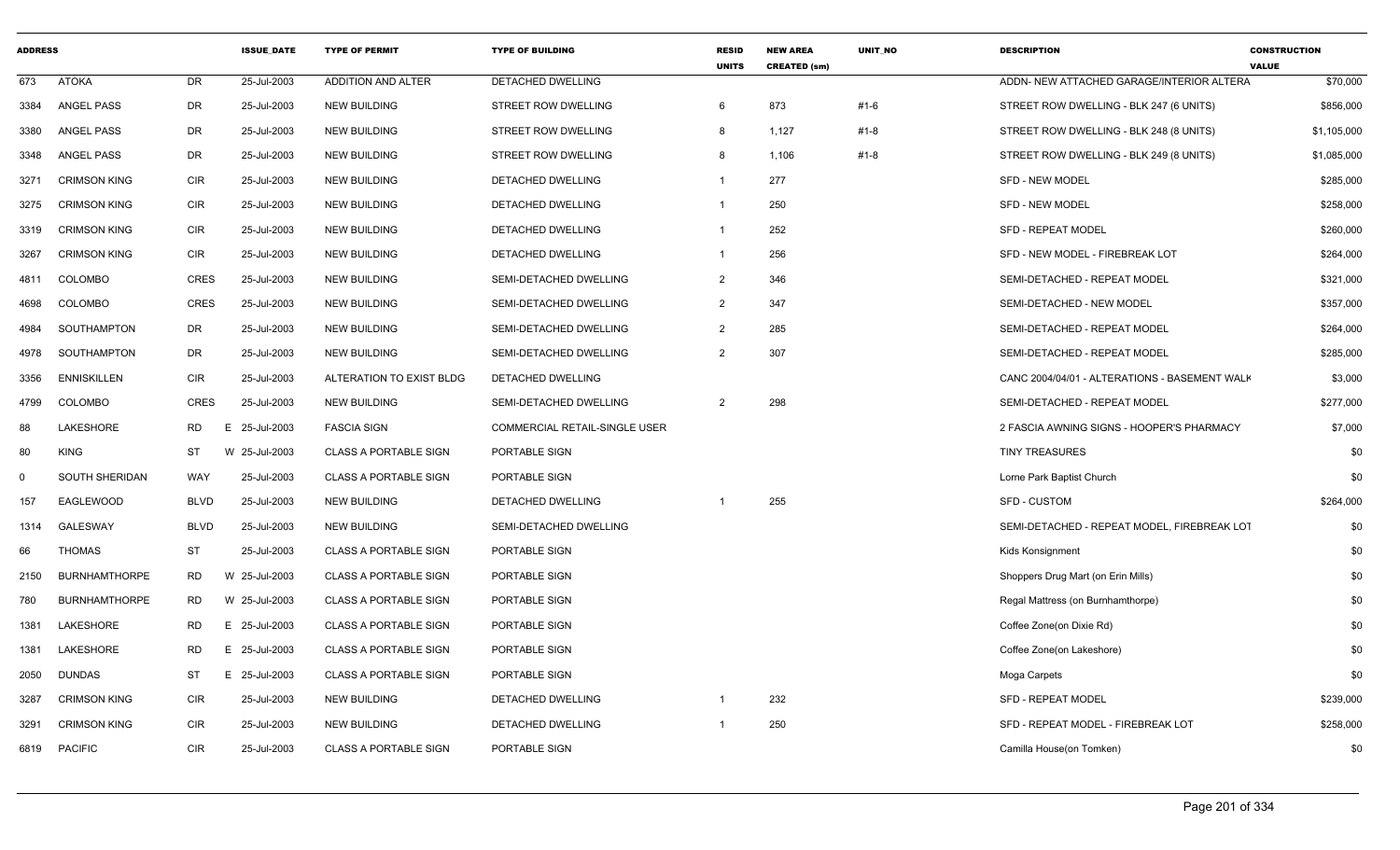| <b>ADDRESS</b> |                        |             | <b>ISSUE DATE</b> | <b>TYPE OF PERMIT</b>        | <b>TYPE OF BUILDING</b>               | <b>RESID</b><br><b>UNITS</b> | <b>NEW AREA</b><br><b>CREATED (sm)</b> | <b>UNIT NO</b> | <b>DESCRIPTION</b>                                | <b>CONSTRUCTION</b><br><b>VALUE</b> |
|----------------|------------------------|-------------|-------------------|------------------------------|---------------------------------------|------------------------------|----------------------------------------|----------------|---------------------------------------------------|-------------------------------------|
| 6819           | <b>PACIFIC</b>         | <b>CIR</b>  | 25-Jul-2003       | <b>CLASS A PORTABLE SIGN</b> | PORTABLE SIGN                         |                              |                                        |                | Camilla House(on Pacific Circle)                  | \$0                                 |
| 6560           | MEADOWVALE TOWN CENCIR |             | 26-Jul-2003       | <b>FASCIA SIGN</b>           | COMMERCIAL RETAIL - MULTI-USER        |                              |                                        |                | 2 FASCIA SIGNS - NARDINI'S SALON & SPA            | \$7,000                             |
| 6090           | <b>DIXIE</b>           | RD          | 26-Jul-2003       | <b>PYLON SIGN</b>            | SINGLE TENANT INDUSTRIAL              |                              |                                        |                | 1 GROUND SIGN - FOUR POINTS SHERATON              | \$25,000                            |
| 3620           | <b>KANEFF</b>          | <b>CRES</b> | 26-Jul-2003       | <b>IDENTIFICATION SIGN</b>   | <b>RESIDENTIAL - OTHER</b>            |                              |                                        |                | ONE IDENTIFICATION GROUND SIGN - MISSISSAUG/      | \$5,000                             |
| 2150           | <b>BURNHAMTHORPE</b>   | RD          | W 26-Jul-2003     | <b>PYLON SIGN</b>            | COMMERCIAL RETAIL - MULTI-USER        |                              |                                        |                | 1 GROUND SIGN - GOOD LIFE FITNESS                 | \$3,000                             |
| 6970           | <b>LISGAR</b>          | <b>DR</b>   | 26-Jul-2003       | ALTERATION TO EXIST BLDG     | COMMERCIAL RETAIL - MULTI-USER        |                              |                                        | A1             | HVAC ONLY - SHORTY' MEAT CO.LTD                   | \$3,000                             |
| 3231           | TRELAWNY               | CIR         | 28-Jul-2003       | ALTERATION TO EXIST BLDG     | <b>DETACHED DWELLING</b>              |                              |                                        |                | <b>BASEMENT RENOVATIONS</b>                       | \$45,000                            |
| 264            | <b>BARONDALE</b>       | DR          | 28-Jul-2003       | ALTERATION TO EXIST BLDG     | <b>DETACHED DWELLING</b>              |                              |                                        |                | NEW SIDE ENTRANCE-BASEMENT WALK UP                | \$8,000                             |
| 178            | EAGLEWOOD              | BLVD        | 28-Jul-2003       | ADDITION TO EXIST BLDG       | DETACHED DWELLING                     |                              |                                        |                | ADDITION/ALTERATIONS - GARAGE, DECK, PORCH,       | \$30,000                            |
| 3179           | ANGEL PASS             | DR          | 28-Jul-2003       | NEW BUILDING                 | SEMI-DETACHED DWELLING                | 2                            | 372                                    |                | SEMI-DETACHED - REPEAT MODEL - MODEL 1865/21      | \$364,000                           |
| 1525           | JALNA                  | AVE         | 28-Jul-2003       | NEW BUILDING                 | <b>DETACHED DWELLING</b>              | $\overline{1}$               | 427                                    |                | <b>SFD - CUSTOM</b>                               | \$558,000                           |
| 1222           | <b>WHITEOAKS</b>       | AVE         | 28-Jul-2003       | ADDITION TO EXIST BLDG       | DETACHED DWELLING                     |                              |                                        |                | ADDITION-1 & 2 STOREY                             | \$124,000                           |
| 2670           | <b>ERIN CENTRE</b>     | BLVD        | 28-Jul-2003       | <b>FASCIA SIGN</b>           | COMMERCIAL RETAIL - MULTI-USER        |                              |                                        | -3             | 1 FASCIA SIGN- DOLLARAMA                          | \$4,000                             |
| 1077           | <b>NORTH SERVICE</b>   | <b>RD</b>   | 28-Jul-2003       | ALTERATION TO EXIST BLDG     | COMMERCIAL RETAIL - MULTI-USER        |                              |                                        | $9 - 10$       | <b>RETAIL STORE</b>                               | \$25,000                            |
| 1416           | <b>GARNET</b>          | AVE         | 28-Jul-2003       | ADDITION TO EXIST BLDG       | DETACHED DWELLING                     |                              |                                        |                | <b>ADDITION</b>                                   | \$87,000                            |
| 2679           | <b>BUSHLAND</b>        | CRES        | 28-Jul-2003       | ADDITION TO EXIST BLDG       | DETACHED DWELLING                     |                              |                                        |                | ADDITION -1 STOREY, REAR                          | \$12,000                            |
| 4292           | <b>VILLAGE CENTRE</b>  | <b>CRT</b>  | 28-Jul-2003       | ALTERATION TO EXIST BLDG     | COMMERCIAL - OTHER                    |                              |                                        | 2ND FLR        | <b>INTERIOR ALTERATIONS</b>                       | \$52,000                            |
| 100            | <b>CITY CENTRE</b>     | DR          | 28-Jul-2003       | ALTERATION TO EXIST BLDG     | <b>COMMERCIAL RETAIL - MULTI-USER</b> |                              |                                        | 1-1001A        | INTERIOR ALTERATIONS - DOLLORAMA                  | \$15,000                            |
| 50             | <b>BURNHAMTHORPE</b>   | RD          | W 28-Jul-2003     | ALTERATION TO EXIST BLDG     | <b>COMMERCIAL - OTHER</b>             |                              |                                        | 102            | <b>REAL ESTATE OFFICE</b>                         | \$73,000                            |
| 1290           | CENTRAL                | <b>PKY</b>  | W 28-Jul-2003     | ALTERATION TO EXIST BLDG     | COMMERCIAL OFFICE - MULTI-USER        |                              |                                        | 310            | <b>GENERAL OFFICE</b>                             | \$156,000                           |
| 4141           | <b>DIXIE</b>           | <b>RD</b>   | 28-Jul-2003       | ALTERATION TO EXIST BLDG     | COMMERCIAL RETAIL - MULTI-USER        |                              | 186                                    | 31B            | <b>RETAIL SALES</b>                               | \$28,000                            |
| 1004           | MIDDLEGATE             | <b>RD</b>   | 28-Jul-2003       | ELECTROMAG LOCK DEVICE       | SINGLE TENANT INDUSTRIAL              |                              |                                        |                | MAGLOCK-1                                         | \$15,000                            |
| 6763           | <b>EARLY SETTLER</b>   | <b>ROW</b>  | 28-Jul-2003       | <b>REVISIONS</b>             | <b>DETACHED DWELLING</b>              |                              |                                        |                | <b>REVISION - CHANGE ROOF FROM CONVENTIONAL T</b> | \$0                                 |
| 63             | INGLEWOOD              | DR          | 28-Jul-2003       | ALTERATION TO EXIST BLDG     | DETACHED DWELLING                     |                              |                                        |                | <b>INTERIOR ALTERATIONS</b>                       | \$10,000                            |
| 7320           | <b>VILLAGE WALK</b>    |             | 28-Jul-2003       | NEW BUILDING                 | <b>DETACHED DWELLING</b>              |                              |                                        |                | SFD - FIREBREAK LOT COMPLETION                    | \$0                                 |
| 2896           | SALERNO                | CRES        | 28-Jul-2003       | ALTERATION TO EXIST BLDG     | DETACHED DWELLING                     |                              |                                        |                | ALTERATIONS - ELEVATOR SHAFT & CHAIR LIFT         | \$8,000                             |
| 815            | <b>ATWATER</b>         | AVE         | 28-Jul-2003       | <b>REVISIONS</b>             | SCHOOL - SECONDARY                    |                              | 5,398                                  |                | REVISION TO ADDITION (CONTROL ROOM) - ST. PAL     | \$0                                 |
| 179            | <b>FAIRVIEW</b>        | RD          | W 28-Jul-2003     | <b>REVISIONS</b>             | DETACHED DWELLING                     |                              | 335                                    |                | <b>REVISION TO HVAC SYSTEM</b>                    | \$0                                 |
|                |                        |             |                   |                              |                                       |                              |                                        |                |                                                   |                                     |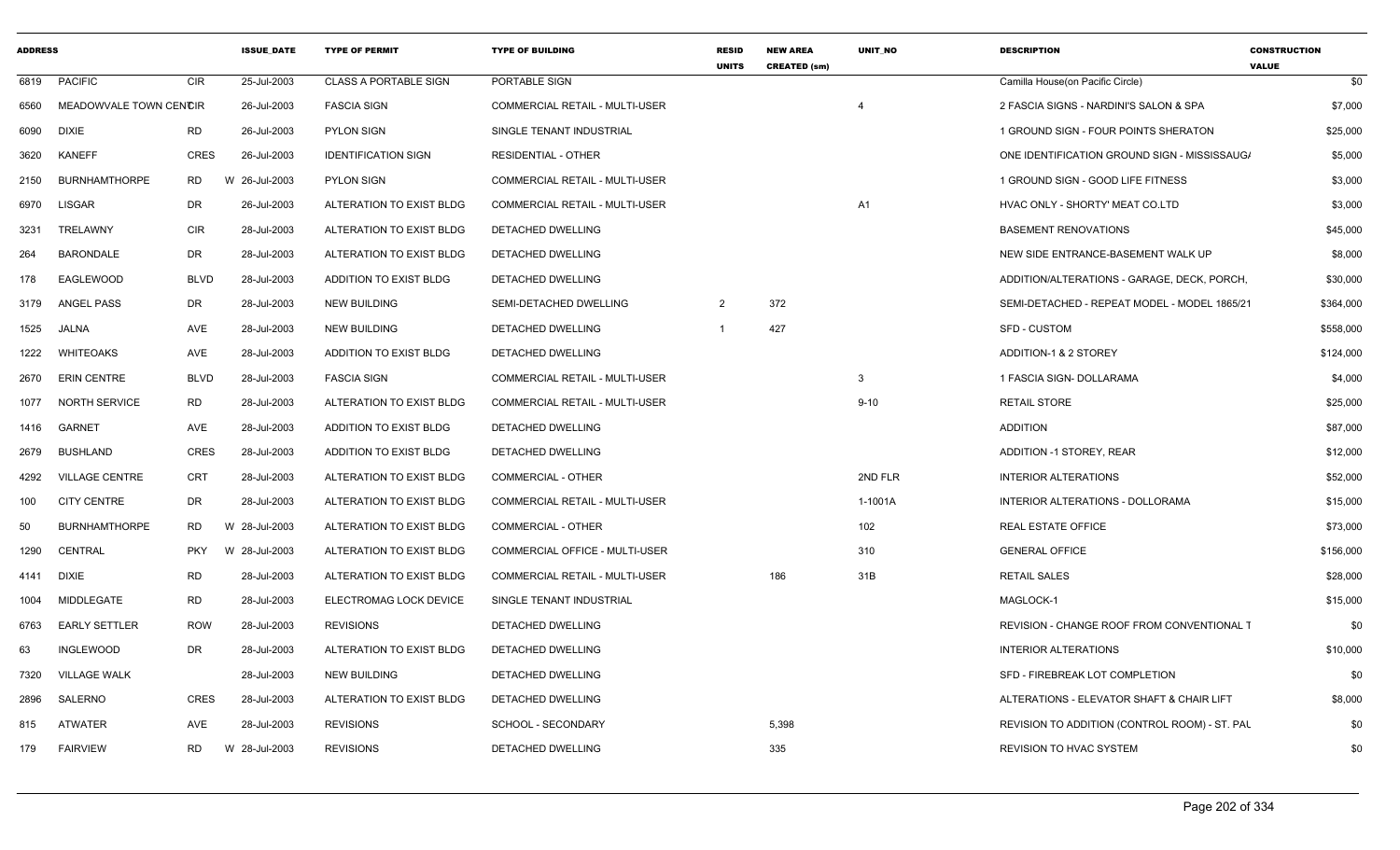| <b>ADDRESS</b> |                         |             | <b>ISSUE DATE</b> | <b>TYPE OF PERMIT</b>        | <b>TYPE OF BUILDING</b>               | <b>RESID</b><br><b>UNITS</b> | <b>NEW AREA</b><br><b>CREATED (sm)</b> | <b>UNIT NO</b>  | <b>DESCRIPTION</b>                            | <b>CONSTRUCTION</b><br><b>VALUE</b> |
|----------------|-------------------------|-------------|-------------------|------------------------------|---------------------------------------|------------------------------|----------------------------------------|-----------------|-----------------------------------------------|-------------------------------------|
| 925            | <b>RATHBURN</b>         | <b>RD</b>   | E 28-Jul-2003     | <b>CLASS A PORTABLE SIGN</b> | PORTABLE SIGN                         |                              |                                        |                 | Molinaro's Restaurant(on Tomken)              | \$0                                 |
| 1865           | LAKESHORE               | <b>RD</b>   | W 28-Jul-2003     | ALTERATION TO EXIST BLDG     | <b>COMMERCIAL RETAIL - MULTI-USER</b> |                              |                                        | CRU-1           | <b>COMMERCIAL / RETAIL</b>                    | \$654,000                           |
| 40             | <b>ALPHA MILLS</b>      | <b>RD</b>   | 28-Jul-2003       | ADDITION AND ALTER           | DETACHED DWELLING                     |                              |                                        |                 | 1 STOREY ADDITION/ALTERATIONS                 | \$36,000                            |
| 3908           | OLAND                   | DR          | 28-Jul-2003       | OTHER POOL                   | DETACHED DWELLING                     |                              |                                        |                 |                                               | \$0                                 |
| 1590           | <b>DUNDAS</b>           | ST          | E 28-Jul-2003     | <b>CLASS A PORTABLE SIGN</b> | PORTABLE SIGN                         |                              |                                        |                 | <b>Premier Fitness</b>                        | \$0                                 |
| 975            | <b>PACIFIC</b>          | GATE        | 28-Jul-2003       | <b>CLASS A PORTABLE SIGN</b> | PORTABLE SIGN                         |                              |                                        |                 | Elegant Garden Ltd. (on Pacific Gate)         | \$0                                 |
| 5188           | AMANA                   | PL          | 28-Jul-2003       | <b>NEW BUILDING</b>          | DETACHED DWELLING                     |                              | 242                                    |                 | SFD - CUSTOM                                  | \$250,000                           |
| 800            | <b>BOYER</b>            | <b>BLVD</b> | 29-Jul-2003       | ALTERATION TO EXIST BLDG     | <b>COMMERCIAL RETAIL-SINGLE USER</b>  |                              | 37                                     |                 | <b>INTERIOR ALTERATIONS</b>                   | \$30,000                            |
| 651            | CANYON                  | ST          | 29-Jul-2003       | <b>REVISIONS</b>             | DETACHED DWELLING                     |                              |                                        |                 | REVISION - INTERIOR LAYOUT - LOT 146 ONLY     | \$0                                 |
| 375            | PENDANT                 | DR          | 29-Jul-2003       | <b>NEW BUILDING</b>          | MULTI-TENANT INDUSTRIAL               |                              | 8,500                                  |                 | NEW - MULTI TENANT WAREHOUSE (UNIT#1 FINISHI  | \$4,919,000                         |
| 604            | CRANLEIGH               | <b>CRT</b>  | 29-Jul-2003       | <b>NEW BUILDING</b>          | DETACHED DWELLING                     |                              |                                        |                 | REVISION - INTERIOR LAYOUT - LOT 42 ONLY      | \$0                                 |
| 2300           | MEADOWVALE              | <b>BLVD</b> | 29-Jul-2003       | ALTERATION TO EXIST BLDG     | <b>INDUSTRIAL - OTHER</b>             |                              |                                        |                 | CANC 2004/01/15 - INTERIOR ALTERATIONS        | \$15,000                            |
| 5815           | <b>COOPERS</b>          | AVE         | 29-Jul-2003       | MEZZANINE                    | SINGLE TENANT INDUSTRIAL              |                              |                                        |                 | MEZZANINE ADDITION                            | \$29,000                            |
| 4950           | <b>ALBINA</b>           | WAY         | 29-Jul-2003       | <b>NEW BUILDING</b>          | CONDOMINIUM ROW DWELLING              | 8                            | 1,174                                  | #74-88(EVEN)    | CONDO ROW DWELLING - BLK K (8 UNITS)          | \$1,209,000                         |
| 4950           | <b>ALBINA</b>           | WAY         | 29-Jul-2003       | <b>NEW BUILDING</b>          | CONDOMINIUM ROW DWELLING              | $\overline{7}$               | 1,020                                  | 116-128(EVEN)   | CONDO ROW DWELLING - BLK M (7 UNITS)          | \$1,050,000                         |
| 4950           | <b>ALBINA</b>           | WAY         | 29-Jul-2003       | <b>NEW BUILDING</b>          | CONDOMINIUM ROW DWELLING              | 9                            | 1,322                                  | #165-181(ODD)   | CONDO ROW DWELLING - BLK O (9 UNITS)          | \$1,360,000                         |
| 4950           | <b>ALBINA</b>           | WAY         | 29-Jul-2003       | <b>NEW BUILDING</b>          | CONDOMINIUM ROW DWELLING              | 9                            | 1,319                                  | #130-146 (EVEN) | CONDO ROW DWELLING - BLK R (9 UNITS)          | \$1,357,000                         |
| 4950           | <b>ALBINA</b>           | WAY         | 29-Jul-2003       | <b>NEW BUILDING</b>          | <b>CONDOMINIUM ROW DWELLING</b>       | 8                            | 1,166                                  | #143-157(ODD)   | CONDO ROW DWELLING - BLK N (8 UNITS)          | \$1,200,000                         |
| 5965           | <b>SIDMOUTH</b>         | ST          | 29-Jul-2003       | <b>REVISIONS</b>             | DETACHED DWELLING                     |                              |                                        |                 | REVISION - INTERIOR LAYOUT - LOT 42 ONLY      | \$0                                 |
| 5969           | <b>SIDMOUTH</b>         | <b>ST</b>   | 29-Jul-2003       | <b>REVISIONS</b>             | DETACHED DWELLING                     |                              |                                        |                 | REVISION - INTERIOR LAYOUT - LOT 44 ONLY      | \$0                                 |
| 6929           | <b>GOODERHAM ESTATE</b> | <b>BLVD</b> | 29-Jul-2003       | ADDITION TO EXIST BLDG       | DETACHED DWELLING                     |                              |                                        |                 | ADDITION-UNHEATED                             | \$13,000                            |
| 1801           | LAKESHORE               | <b>RD</b>   | W 29-Jul-2003     | ALTERATION TO EXIST BLDG     | <b>COMMERCIAL - OTHER</b>             |                              |                                        | $1 - 2$         | <b>FAMILY RESOURCE CENTRE</b>                 | \$75,000                            |
| 3068           | CAULFIELD               | <b>CRES</b> | 29-Jul-2003       | <b>REVISIONS</b>             | SEMI-DETACHED DWELLING                |                              |                                        |                 | REVISION-FLOOR SYSTEM, SEATON EL.A/B SP. GAR  | \$0                                 |
| 3421           | AQUINAS                 | AVE         | 29-Jul-2003       | <b>REVISIONS</b>             | <b>DETACHED DWELLING</b>              |                              |                                        |                 | REVISION-FLOOR SYSTEM, MODEL PRINCETON, EL.   | \$0                                 |
| 3150           | <b>POLO</b>             | PL          | 29-Jul-2003       | <b>REVISIONS</b>             | DETACHED DWELLING                     |                              |                                        |                 | REVISION-FLOOR SYSTEM, MODEL RENAISSANCE,     | \$0                                 |
| 3154           | <b>POLO</b>             | PL          | 29-Jul-2003       | <b>REVISIONS</b>             | DETACHED DWELLING                     |                              |                                        |                 | REVISION-FLOOR SYSTEM, MODEL SEVILLE, EL.A/B/ | \$0                                 |
| 3136           | CAULFIELD               | <b>CRES</b> | 29-Jul-2003       | <b>REVISIONS</b>             | SEMI-DETACHED DWELLING                |                              |                                        |                 | REVISION-FLOOR SYSTEM, MODEL MAYBURY (SEM)    | \$0                                 |
| 5898           | <b>BASSINGER</b>        | PL          | 29-Jul-2003       | <b>REVISIONS</b>             | <b>DETACHED DWELLING</b>              |                              |                                        |                 | REVISION-FLOOR SYSTEM. MODEL CALAIS, EL. A/B  | \$0                                 |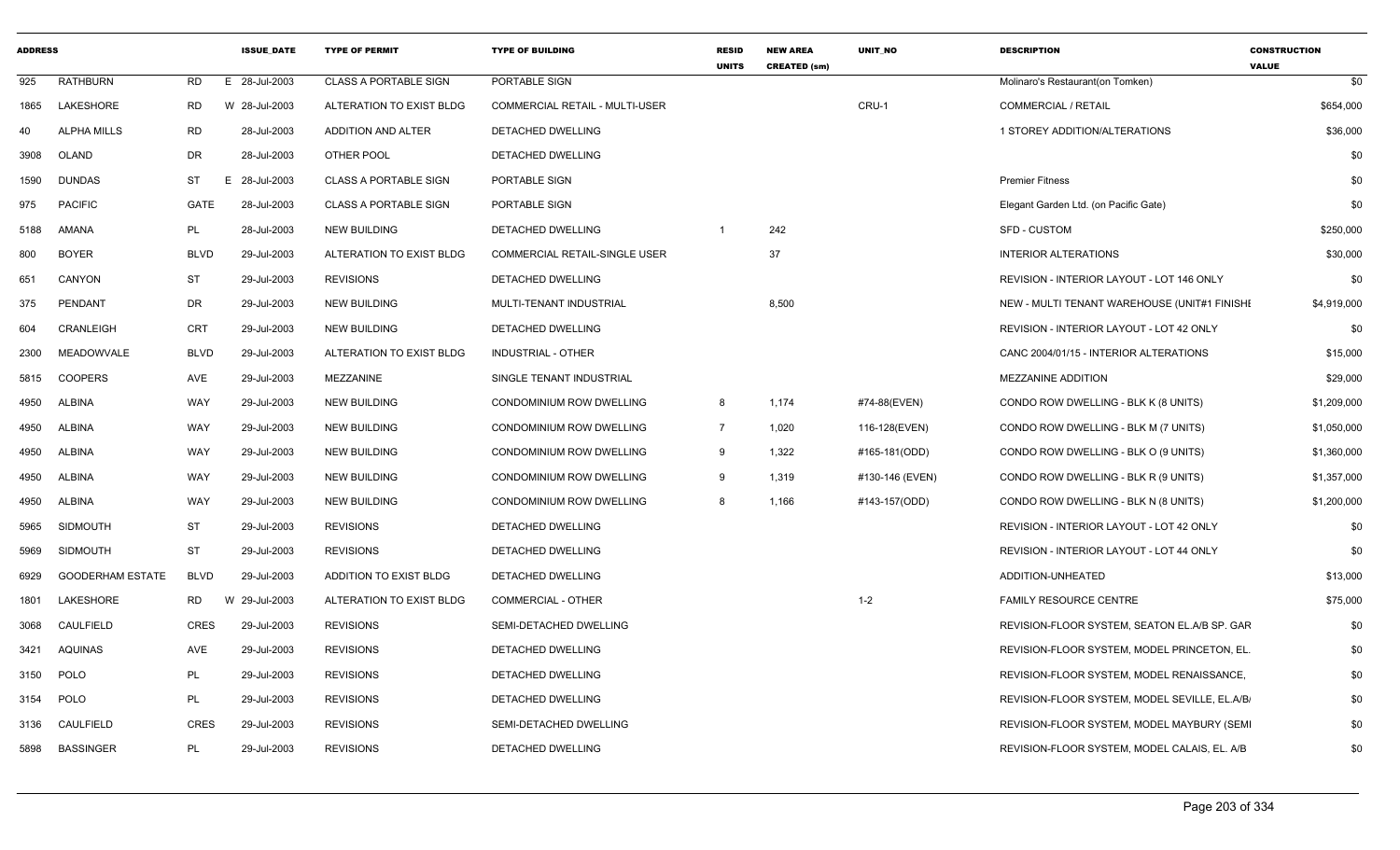| <b>ADDRESS</b> |                          |             | <b>ISSUE DATE</b> | <b>TYPE OF PERMIT</b>        | <b>TYPE OF BUILDING</b>   | <b>RESID</b><br><b>UNITS</b> | <b>NEW AREA</b><br><b>CREATED (sm)</b> | UNIT_NO | <b>DESCRIPTION</b>                            | <b>CONSTRUCTION</b><br><b>VALUE</b> |  |
|----------------|--------------------------|-------------|-------------------|------------------------------|---------------------------|------------------------------|----------------------------------------|---------|-----------------------------------------------|-------------------------------------|--|
| 3344           | <b>SOUTHWICK</b>         | <b>ST</b>   | 29-Jul-2003       | <b>REVISIONS</b>             | SEMI-DETACHED DWELLING    |                              |                                        |         | REVISION-FLOOR SYSTEM, MODEL CHILTON, ELS.A   | \$0                                 |  |
| 4843           | <b>MARBLE ARCH</b>       | <b>MEWS</b> | 29-Jul-2003       | <b>REVISIONS</b>             | DETACHED DWELLING         |                              |                                        |         | REVISION-FLOOR SYSTEM, MODEL ROSEPETAL SP,    | \$0                                 |  |
| 3455           | ANGEL PASS               | DR          | 29-Jul-2003       | <b>REVISIONS</b>             | SEMI-DETACHED DWELLING    |                              |                                        |         | REVISION-FLOOR SYSTEM, MODEL KIRBY SP -EL.A/I | \$0                                 |  |
| 2417           | <b>OLD CARRIAGE</b>      | RD          | 29-Jul-2003       | <b>REVISIONS</b>             | DETACHED DWELLING         |                              |                                        | #5      | REVISION - SUNKEN LAUNDRY - MODEL SG-2 LOFT   | \$0                                 |  |
| 2417           | OLD CARRIAGE             | RD          | 29-Jul-2003       | <b>REVISIONS</b>             | DETACHED DWELLING         |                              |                                        | #6      | REVISION - SUNKEN LAUNDRY - MODEL SG-6 LOFT   | \$0                                 |  |
| 2417           | <b>OLD CARRIAGE</b>      | RD          | 29-Jul-2003       | <b>REVISIONS</b>             | DETACHED DWELLING         |                              |                                        | #11     | REVISION - SUNKEN LAUNDRY OPTION - MODEL SG   | \$0                                 |  |
| 4959           | LONG ACRE                | DR          | 29-Jul-2003       | NEW BUILDING                 | STREET ROW DWELLING       |                              |                                        | $#1-6$  | STREET ROW DWELLING-BLK 126 (6 UNITS) - COMPI | \$0                                 |  |
| 4963           | <b>LONG ACRE</b>         | DR          | 29-Jul-2003       | <b>NEW BUILDING</b>          | STREET ROW DWELLING       |                              |                                        | $#1-6$  | STREET ROW DWELLING-BLK 127 (6 UNITS) - COMPI | \$0                                 |  |
| 667            | <b>MERLOT</b>            | CRT         | 29-Jul-2003       | <b>REVISIONS</b>             | DETACHED DWELLING         |                              |                                        |         | REVISION - INTERIOR LAYOUT - LOT 8 ONLY       | \$0                                 |  |
| 633            | CRANLEIGH                | <b>CRT</b>  | 29-Jul-2003       | <b>REVISIONS</b>             | DETACHED DWELLING         |                              |                                        |         | REVISION - INTERIOR LAYOUT - LOT 49 ONLY      | \$0                                 |  |
| 1138           | <b>TECUMSEH PARK</b>     | DR          | 29-Jul-2003       | ADDITION AND ALTER           | DETACHED DWELLING         |                              | 176                                    |         | NEW GARAGE, FRONT PORCH, 2ND FLOOR ADDITIC    | \$132,000                           |  |
| 4263           | <b>TOMKEN</b>            | RD          | 29-Jul-2003       | NEW BUILDING                 | GARAGE/CARPORT            |                              | 71                                     |         | NEW-DETACHED GARAGE/CONVERT EXISTING ATT.     | \$32,000                            |  |
| 1212           | <b>TECUMSEH PARK</b>     | <b>CRES</b> | 29-Jul-2003       | ADDITION TO EXIST BLDG       | DETACHED DWELLING         |                              |                                        |         | ADDITION-BATHROOM 2-FLR                       | \$10,000                            |  |
| 2552           | WHALEY                   | DR          | 29-Jul-2003       | ALTERATION TO EXIST BLDG     | DETACHED DWELLING         |                              |                                        |         | GAS FIREPLACE WITH THERMOSTAT                 | \$0                                 |  |
| 0              | <b>WINSTON CHURCHILL</b> | BLVD        | 29-Jul-2003       | <b>CLASS A PORTABLE SIGN</b> | PORTABLE SIGN             |                              |                                        |         | <b>Community Services</b>                     | \$0                                 |  |
| 5980           | <b>CHURCHILL MEADOWS</b> | BLVD        | 29-Jul-2003       | <b>CLASS A PORTABLE SIGN</b> | PORTABLE SIGN             |                              |                                        |         | Spotless Dry Cleaners (on Churchill Meadows)  | \$0                                 |  |
| 1911           | <b>DUNDAS</b>            | ST          | E 29-Jul-2003     | <b>CLASS A PORTABLE SIGN</b> | PORTABLE SIGN             |                              |                                        |         | <b>Mattress City</b>                          | \$0                                 |  |
| 1911           | <b>DUNDAS</b>            | ST          | E 29-Jul-2003     | <b>CLASS A PORTABLE SIGN</b> | PORTABLE SIGN             |                              |                                        |         | <b>Mattress City</b>                          | \$0                                 |  |
| 1911           | DUNDAS                   | ST          | E 29-Jul-2003     | <b>CLASS A PORTABLE SIGN</b> | PORTABLE SIGN             |                              |                                        |         | <b>Mattress City</b>                          | \$0                                 |  |
| 735            | <b>TWAIN</b>             | AVE         | 29-Jul-2003       | <b>CLASS A PORTABLE SIGN</b> | PORTABLE SIGN             |                              |                                        |         | Spotless Dry Cleaners (On Mavis)              | \$0                                 |  |
| 1720           | <b>VALENTINE GARDEN</b>  |             | 29-Jul-2003       | ALTERATION TO EXIST BLDG     | DETACHED DWELLING         |                              |                                        |         | ALTERATIONS-PLUMBING ONLY PERMIT              | \$3,000                             |  |
| 1650           | RUSCOMBE CLOSE           |             | 29-Jul-2003       | ALTERATION TO EXIST BLDG     | DETACHED DWELLING         |                              |                                        |         | ALTERATIONS-PLUMBING ONLY PERMIT              | \$3,000                             |  |
| 482            | <b>COUNTRY CLUB</b>      | <b>CRES</b> | 29-Jul-2003       | <b>INGROUND POOL</b>         | DETACHED DWELLING         |                              |                                        |         |                                               | \$0                                 |  |
| 1207           | <b>WEST SHORE</b>        | DR          | 29-Jul-2003       | ABOVE GROUND POOL            | DETACHED DWELLING         |                              |                                        |         |                                               | \$0                                 |  |
| 960            | SOUTHDOWN                | RD          | 29-Jul-2003       | ALTERATION TO EXIST BLDG     | <b>COMMERCIAL - OTHER</b> |                              |                                        |         | ALTERATIONS-PLUMBING ONLY PERMIT              | \$5,000                             |  |
| 2569           | <b>KING FORREST</b>      | DR          | 29-Jul-2003       | ADDITION TO EXIST BLDG       | DETACHED DWELLING         |                              |                                        |         | ADDITION-DECK                                 | \$10,000                            |  |
| 5967           | <b>SIDMOUTH</b>          | ST          | 29-Jul-2003       | <b>REVISIONS</b>             | DETACHED DWELLING         |                              |                                        |         | REVISION - INTERIOR LAYOUT - LOT 43 ONLY      | \$0                                 |  |
| 1503           | CARMEN                   | DR          | 29-Jul-2003       | ADDITION TO EXIST BLDG       | DETACHED DWELLING         |                              |                                        |         | <b>ADDITION - DECK</b>                        | \$1,000                             |  |
|                |                          |             |                   |                              |                           |                              |                                        |         |                                               |                                     |  |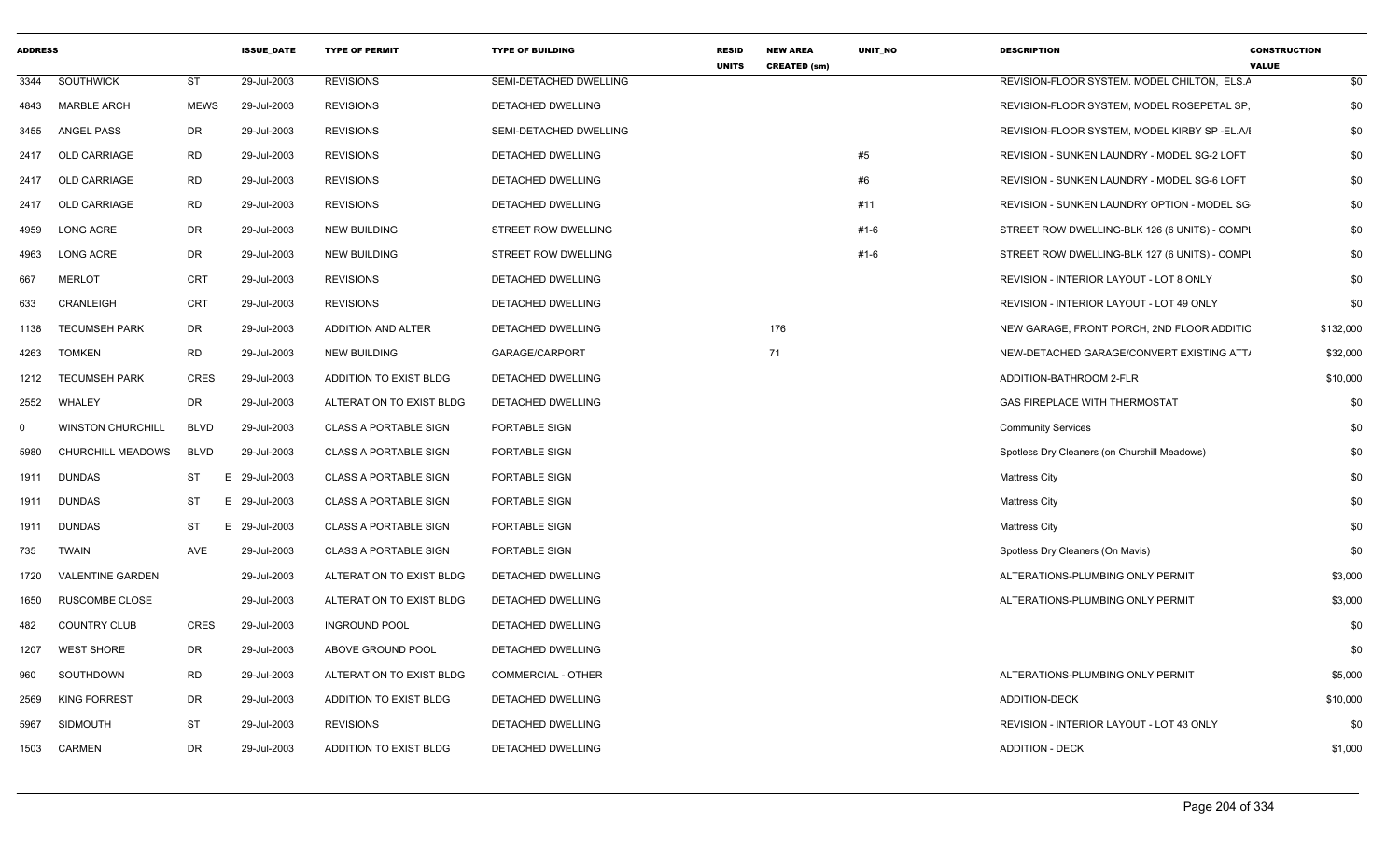| <b>ADDRESS</b> |                          |             | <b>ISSUE DATE</b> | <b>TYPE OF PERMIT</b>        | <b>TYPE OF BUILDING</b>               | <b>RESID</b><br><b>UNITS</b> | <b>NEW AREA</b><br><b>CREATED (sm)</b> | UNIT_NO         | <b>DESCRIPTION</b>                           | <b>CONSTRUCTION</b><br><b>VALUE</b> |
|----------------|--------------------------|-------------|-------------------|------------------------------|---------------------------------------|------------------------------|----------------------------------------|-----------------|----------------------------------------------|-------------------------------------|
| 4950           | ALBINA                   | WAY         | 29-Jul-2003       | <b>NEW BUILDING</b>          | CONDOMINIUM ROW DWELLING              | 9                            | 1,311                                  | #56-72          | CONDO ROW DWELLING - BLK L (9 UNITS)         | \$1,350,000                         |
| 4950           | ALBINA                   | WAY         | 29-Jul-2003       | <b>NEW BUILDING</b>          | CONDOMINIUM ROW DWELLING              | $\mathsf{R}$                 | 1,174                                  | #168-182 (EVEN) | CONDO ROW DWELLING - BLK P (8 UNITS)         | \$1,209,000                         |
| 4950           | ALBINA                   | WAY         | 29-Jul-2003       | <b>NEW BUILDING</b>          | CONDOMINIUM ROW DWELLING              | 10 <sup>1</sup>              | 1,457                                  | 148-166(EVEN)   | CONDO ROW DWELLING - BLK Q (10 UNITS)        | \$1,499,000                         |
| 1628           | NORTHMOUNT               | AVE         | 30-Jul-2003       | <b>NEW BUILDING</b>          | GARAGE/CARPORT                        |                              |                                        |                 | NEW - DETACHED GARAGE/GARAGE CONVERT EXIS    | \$44,000                            |
| 960            | SOUTHDOWN                | <b>RD</b>   | 30-Jul-2003       | <b>FASCIA SIGN</b>           | <b>COMMERCIAL RETAIL - MULTI-USER</b> |                              |                                        | C <sub>1</sub>  | 2 FASCIA SIGNS - STARBUCKS COFFEE            | \$6,000                             |
| 5951           | <b>SIDMOUTH</b>          | <b>ST</b>   | 30-Jul-2003       | <b>REVISIONS</b>             | DETACHED DWELLING                     |                              |                                        |                 | REVISION - INTERIOR LAYOUT - LOT 35 ONLY     | \$0                                 |
| 3279           | <b>CREDIT HEIGHTS</b>    | DR          | 30-Jul-2003       | ADDITION AND ALTER           | DETACHED DWELLING                     |                              |                                        |                 | ADDITION/ALTERATIONS                         | \$33,000                            |
| 818            | WHITNEY                  | DR          | 30-Jul-2003       | <b>ADDITION AND ALTER</b>    | DETACHED DWELLING                     |                              |                                        |                 | ADDITION/ALTERATIONS                         | \$95,000                            |
| 2200           | <b>EGLINTON</b>          | AVE         | W 30-Jul-2003     | ALTERATION TO EXIST BLDG     | <b>GOVERNMENTAL</b>                   |                              |                                        |                 | <b>INTERIOR ALTERATIONS</b>                  | \$15,000                            |
| 463            | <b>LOLITA</b>            | GDNS        | 30-Jul-2003       | ADDITION TO EXIST BLDG       | DETACHED DWELLING                     |                              |                                        |                 | CANC 2004/06/23 - ADDITION - 2ND STOREY ROOF | \$10,000                            |
| 2212           | <b>ROBINWOOD</b>         | <b>CRT</b>  | 30-Jul-2003       | <b>NEW BUILDING</b>          | DETACHED DWELLING                     |                              | 320                                    |                 | SFD - CUSTOM                                 | \$331,000                           |
| 560            | CANYON                   | <b>ST</b>   | 30-Jul-2003       | <b>REVISIONS</b>             | DETACHED DWELLING                     |                              |                                        |                 | REVISION - INTERIOR LAYOUT - LOT 23 ONLY     | \$0                                 |
| 661            | <b>MERLOT</b>            | CRT         | 30-Jul-2003       | <b>REVISIONS</b>             | DETACHED DWELLING                     |                              |                                        |                 | REVISION - INTERIOR LAYOUT - LOT SPECIFIC    | \$0                                 |
| 7025           | <b>TOMKEN</b>            | <b>RD</b>   | 30-Jul-2003       | <b>PYLON SIGN</b>            | MULTI-TENANT INDUSTRIAL               |                              |                                        |                 | 1 GROUND SIGN - MULTI TENANT                 | \$16,000                            |
|                | 4136 LASTRADA            | <b>HTS</b>  | 30-Jul-2003       | ADDITION TO EXIST BLDG       | DETACHED DWELLING                     |                              |                                        |                 | ADDITION-SUNROOM                             | \$18,000                            |
| 2400           | MOTORWAY                 | <b>BLVD</b> | 30-Jul-2003       | <b>FASCIA SIGN</b>           | <b>COMMERCIAL RETAIL-SINGLE USER</b>  |                              |                                        |                 | 2 FASCIA SIGNS - ERIN MILLS MAZDA            | \$9,000                             |
| 1080           | WALDEN                   | CIR         | 30-Jul-2003       | ALTERATION TO EXIST BLDG     | <b>CONDOMINIUM ROW DWELLING</b>       |                              |                                        | 85              | <b>EXTENTION TO EXISTING DECK</b>            | \$10,000                            |
| 1853           | SAMUELSON                | <b>CIR</b>  | 30-Jul-2003       | ALTERATION TO EXIST BLDG     | DETACHED DWELLING                     |                              |                                        |                 | ALTERATIONS-PORCH COVERED                    | \$5,000                             |
| 6399           | SPINNAKER                | CIR         | 30-Jul-2003       | <b>NEW BUILDING</b>          | CONDOMINIUM ROW DWELLING              |                              | 804                                    | 83-93 (ODD)     | CONDITIONAL PERMIT - CONDO ROW DWELLING -BI  | \$0                                 |
| 3087           | <b>WINSTON CHURCHILL</b> | <b>BLVD</b> | 30-Jul-2003       | <b>CLASS A PORTABLE SIGN</b> | PORTABLE SIGN                         |                              |                                        |                 | <b>Planet Workout</b>                        | \$0                                 |
| 7268           | HERMITAGE                | <b>RD</b>   | 30-Jul-2003       | ALTERATION TO EXIST BLDG     | DETACHED DWELLING                     |                              |                                        |                 | <b>BASEMENT APARTMENT</b>                    | \$26,000                            |
| 1221           | <b>TOURMALINE</b>        | <b>CRT</b>  | 30-Jul-2003       | <b>NEW BUILDING</b>          | DETACHED DWELLING                     |                              | 339                                    |                 | SFD - REPEAT MODEL - NEW EL.C CNR            | \$333,000                           |
| 4133           | <b>BRIDLEPATH</b>        | TR          | 30-Jul-2003       | <b>INGROUND POOL</b>         | DETACHED DWELLING                     |                              |                                        |                 |                                              | \$0                                 |
| 639            | CRANLEIGH                | CRT         | 30-Jul-2003       | <b>REVISIONS</b>             | DETACHED DWELLING                     |                              |                                        |                 | HEATING REVISION - LOT 50 ONLY               | \$0                                 |
| $\Omega$       | <b>BURNHAMTHORPE</b>     | RD          | 30-Jul-2003<br>Е  | <b>CLASS A PORTABLE SIGN</b> | PORTABLE SIGN                         |                              |                                        |                 | <b>Community Services</b>                    | \$0                                 |
| 163            | KENOLLIE                 | AVE         | 30-Jul-2003       | <b>INGROUND POOL</b>         | DETACHED DWELLING                     |                              |                                        |                 |                                              | \$0                                 |
| $\Omega$       | <b>BURNHAMTHORPE</b>     | RD          | E 30-Jul-2003     | <b>CLASS A PORTABLE SIGN</b> | PORTABLE SIGN                         |                              |                                        |                 | <b>Community Services</b>                    | \$0                                 |
| $\Omega$       | <b>DIXIE</b>             | <b>RD</b>   | 30-Jul-2003       | <b>CLASS A PORTABLE SIGN</b> | PORTABLE SIGN                         |                              |                                        |                 | <b>Community Services</b>                    | \$0                                 |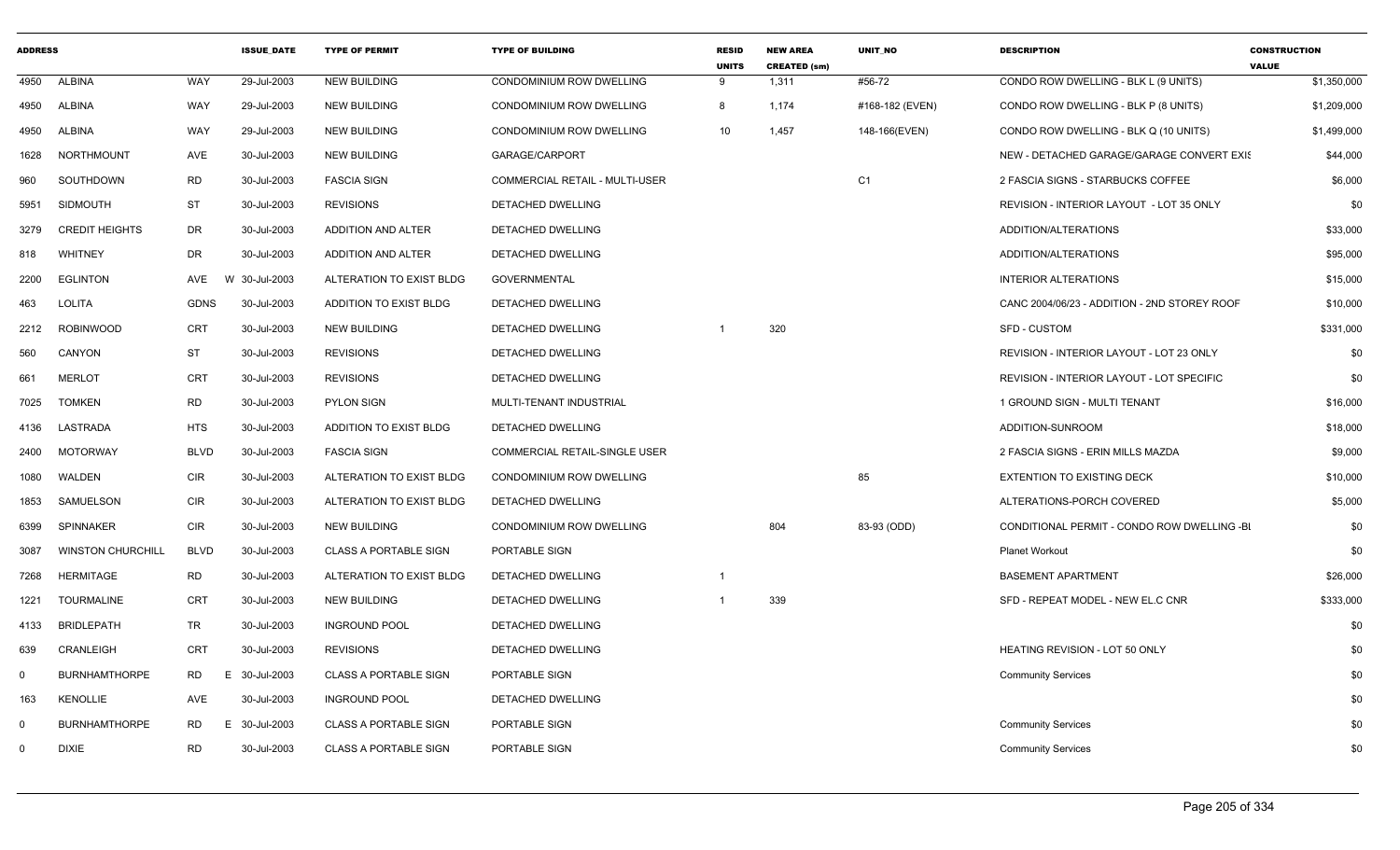| <b>ADDRESS</b> |                        |             | <b>ISSUE DATE</b> | <b>TYPE OF PERMIT</b>        | <b>TYPE OF BUILDING</b>         | <b>RESID</b><br><b>UNITS</b> | <b>NEW AREA</b><br><b>CREATED (sm)</b> | <b>UNIT NO</b> | <b>DESCRIPTION</b>                          | <b>CONSTRUCTION</b><br><b>VALUE</b> |
|----------------|------------------------|-------------|-------------------|------------------------------|---------------------------------|------------------------------|----------------------------------------|----------------|---------------------------------------------|-------------------------------------|
| 1010           | <b>DREAM CREST</b>     | <b>RD</b>   | 30-Jul-2003       | <b>NEW BUILDING</b>          | COMMERCIAL RETAIL - MULTI-USER  |                              | 1,841                                  |                | NEW- COMMERCIAL SPEC, TENANT NOT DETERMIN   | \$1,559,000                         |
| 199            | <b>HILLCREST</b>       | AVE         | 30-Jul-2003       | ALTERATION TO EXIST BLDG     | <b>CONDOMINIUM ROW DWELLING</b> |                              |                                        | #14            | <b>BASEMENT WASHROOM &amp; WET BAR</b>      | \$0                                 |
| 33             | <b>ELM</b>             | <b>DR</b>   | W 31-Jul-2003     | <b>NEW BUILDING</b>          | APARTMENT (> 6 UNITS)           | 360                          |                                        | <b>BLDGB</b>   | NEW 29 STOREY APT BLDG - FOUNDATION ONLY    | \$30,518,000                        |
| 30             | <b>BRISTOL</b>         | <b>RD</b>   | W 31-Jul-2003     | <b>NEW BUILDING</b>          | <b>CHURCH</b>                   |                              | 2,127                                  |                | NEW - CHURCH - SAVIOUR OF THE WORLD CHINES! | \$2,861,000                         |
| 3178           | <b>ANGEL PASS</b>      | <b>DR</b>   | 31-Jul-2003       | <b>NEW BUILDING</b>          | <b>STREET ROW DWELLING</b>      | 8                            | 1,110                                  | $#1 - 8$       | STREET ROW DWELLING - BLK 126 (8 UNITS)     | \$1,088,000                         |
| 4990           | SOUTHAMPTON            | DR          | 31-Jul-2003       | <b>NEW BUILDING</b>          | SEMI-DETACHED DWELLING          | $\overline{2}$               | 372                                    |                | SEMI-DETACHED - REPEAT MODEL                | \$364,000                           |
| 827            | <b>ROGERSON</b>        | <b>RD</b>   | 31-Jul-2003       | <b>NEW BUILDING</b>          | SEMI-DETACHED DWELLING          | $\mathcal{P}$                | 334                                    |                | SEMI-DETACHED - REPEAT MODEL                | \$295,000                           |
| 851            | <b>ROGERSON</b>        | <b>RD</b>   | 31-Jul-2003       | <b>NEW BUILDING</b>          | SEMI-DETACHED DWELLING          | $\mathcal{P}$                | 334                                    |                | SEMI-DETACHED - REPEAT MODEL                | \$295,000                           |
| 848            | <b>ROGERSON</b>        | <b>RD</b>   | 31-Jul-2003       | <b>NEW BUILDING</b>          | SEMI-DETACHED DWELLING          | $\overline{2}$               | 298                                    |                | SEMI-DETACHED - REPEAT MODEL                | \$266,000                           |
| 5661           | <b>VOLPE</b>           | AVE         | 31-Jul-2003       | <b>NEW BUILDING</b>          | SEMI-DETACHED DWELLING          | $\mathcal{P}$                | 334                                    |                | SEMI-DETACHED - REPEAT MODEL                | \$295,000                           |
| 3206           | <b>ANGEL PASS</b>      | <b>DR</b>   | 31-Jul-2003       | <b>NEW BUILDING</b>          | STREET ROW DWELLING             | 6                            | 831                                    | $#1 - 6$       | STREET ROW DWELLING - BLK 125 (6 UNITS)     | \$815,000                           |
| 3433           | <b>JOAN</b>            | <b>DR</b>   | 31-Jul-2003       | <b>NEW BUILDING</b>          | DETACHED DWELLING               |                              | 347                                    |                | <b>SFD - CUSTOM</b>                         | \$357,000                           |
| 6975           | MEADOWVALE TOWN CENCIR |             | 31-Jul-2003       | ALTERATION TO EXIST BLDG     | COMMERCIAL RETAIL - MULTI-USER  |                              |                                        | $N-6$          | <b>RETAIL</b>                               | \$30,000                            |
| 4879           | <b>KIMBERMOUNT</b>     | AVE         | 31-Jul-2003       | <b>NEW BUILDING</b>          | APARTMENT (> 6 UNITS)           |                              | 16,519                                 | BLD-A          | NEW - APARTMENT, PHASE-/U/G PARKING, COMPLE | \$0                                 |
| 2489           | <b>OLINDA</b>          | CRT         | 31-Jul-2003       | <b>NEW BUILDING</b>          | DETACHED DWELLING               |                              | 349                                    |                | <b>SFD - CUSTOM</b>                         | \$362,000                           |
| 1923           | <b>STEEPBANK</b>       | <b>CRES</b> | 31-Jul-2003       | <b>INGROUND POOL</b>         | DETACHED DWELLING               |                              |                                        |                |                                             | \$0                                 |
| 2121           | SOUTH MILLWAY          |             | 31-Jul-2003       | <b>NEW BUILDING</b>          | GARAGE/CARPORT                  |                              |                                        |                | ENCLOSE CARPORT, ADD GARAGE DOOR            | \$15,000                            |
| 6600           | <b>GOREWAY</b>         | DR          | 31-Jul-2003       | ALTERATION TO EXIST BLDG     | MULTI-TENANT INDUSTRIAL         |                              |                                        | D              | REVISION-NEW EXT GARAGE DOOR, LOADING DOCK  | \$15,000                            |
| 3              | <b>JOSEPH</b>          | <b>ST</b>   | 31-Jul-2003       | <b>NEW BUILDING</b>          | GARAGE/CARPORT                  |                              |                                        |                | NEW-GARAGE, DETACHED                        | \$18,000                            |
| 3709           | PARTITION              | <b>RD</b>   | 31-Jul-2003       | <b>NEW BUILDING</b>          | SEMI-DETACHED DWELLING          | $\overline{2}$               | 233                                    |                | SEMI-DETACHED - REPEAT MODEL                | \$228,000                           |
| 1400           | <b>AIMCO</b>           | <b>BLVD</b> | 31-Jul-2003       | <b>BILLBOARD SIGN</b>        | SINGLE TENANT INDUSTRIAL        |                              |                                        |                | 1 BILLBOARD SIGN - THIRD PARTY              | \$20,000                            |
| 620            | <b>BLOOR</b>           | <b>ST</b>   | 31-Jul-2003       | ALTERATION TO EXIST BLDG     | <b>COMMERCIAL - OTHER</b>       |                              |                                        | 626            | <b>KITCHEN EXHAUST</b>                      | \$6,000                             |
| 395            | AMBASSADOR             | DR.         | 31-Jul-2003       | <b>NEW BUILDING</b>          | SINGLE TENANT INDUSTRIAL        |                              | 2,423                                  |                | NEW - WAREHOUSE (SHELL) SPEC, TENANT NOT DE | \$1,396,000                         |
| 6646           | OPERA GLASS            | <b>CRES</b> | 31-Jul-2003       | ADDITION TO EXIST BLDG       | <b>ROW DWELLING</b>             |                              |                                        |                | <b>ADDITION - DECK</b>                      | \$10,000                            |
| 2850           | ARGENTIA               | <b>RD</b>   | 31-Jul-2003       | <b>CLASS A PORTABLE SIGN</b> | PORTABLE SIGN                   |                              |                                        |                | Wilkenson Foods International Inc.          | \$0                                 |
| 5700           | <b>MAVIS</b>           | <b>RD</b>   | 31-Jul-2003       | <b>CLASS A PORTABLE SIGN</b> | PORTABLE SIGN                   |                              |                                        |                | Crossroads Dental( on Matheson)             | \$0                                 |
| 5700           | <b>MAVIS</b>           | <b>RD</b>   | 31-Jul-2003       | <b>CLASS A PORTABLE SIGN</b> | PORTABLE SIGN                   |                              |                                        |                | Crossroads Dental (On Mavis)                | \$0                                 |
| 5602           | <b>TENTH LINE WEST</b> |             | 31-Jul-2003       | <b>CLASS A PORTABLE SIGN</b> | PORTABLE SIGN                   |                              |                                        |                | Botros Convenience (on Tenth Line)          | \$0                                 |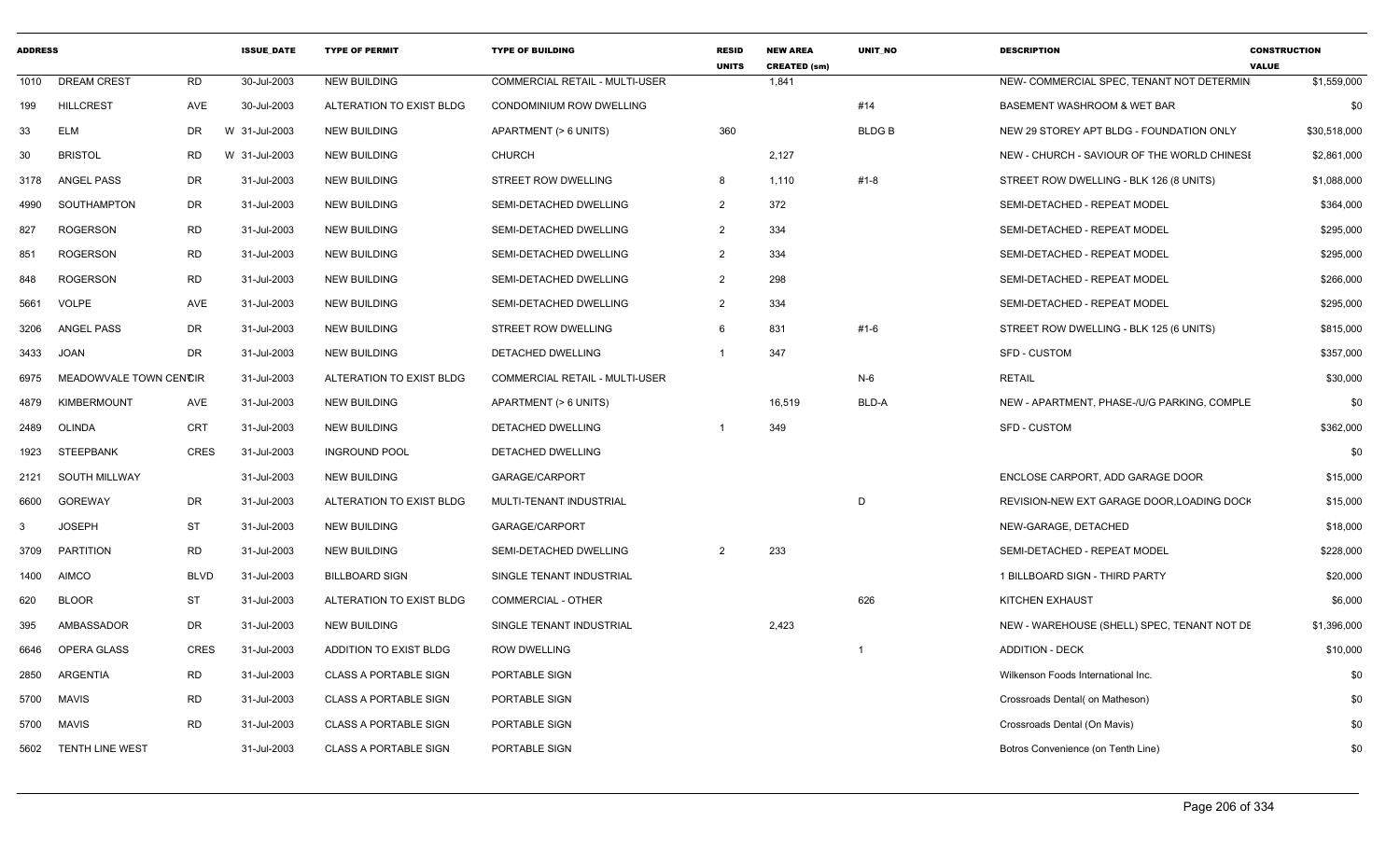| <b>ADDRESS</b> |                       |             | <b>ISSUE_DATE</b> | <b>TYPE OF PERMIT</b>        | <b>TYPE OF BUILDING</b>        | <b>RESID</b><br><b>UNITS</b> | <b>NEW AREA</b><br><b>CREATED (sm)</b> | UNIT_NO | <b>DESCRIPTION</b>                               | <b>CONSTRUCTION</b><br><b>VALUE</b> |
|----------------|-----------------------|-------------|-------------------|------------------------------|--------------------------------|------------------------------|----------------------------------------|---------|--------------------------------------------------|-------------------------------------|
| 720            | <b>BRISTOL</b>        | RD          | W 31-Jul-2003     | <b>CLASS A PORTABLE SIGN</b> | PORTABLE SIGN                  |                              |                                        |         | Salon Forte (on Mavis)                           | \$0                                 |
| 925            | RATHBURN              | <b>RD</b>   | E 31-Jul-2003     | <b>CLASS A PORTABLE SIGN</b> | PORTABLE SIGN                  |                              |                                        |         | Molinaro's Restaurant (On Tomken)                | \$0                                 |
| 925            | <b>RATHBURN</b>       | RD.         | 31-Jul-2003<br>E. | <b>CLASS A PORTABLE SIGN</b> | PORTABLE SIGN                  |                              |                                        |         | Molinaro's Restaurant (On Rathburn)              | \$0                                 |
| 925            | RATHBURN              | RD.         | 31-Jul-2003<br>E. | <b>CLASS A PORTABLE SIGN</b> | PORTABLE SIGN                  |                              |                                        |         | Molinaro's Restaurant (On Rathburn)              | \$0                                 |
| 980            | <b>BURNHAMTHORPE</b>  | <b>RD</b>   | E 31-Jul-2003     | <b>CLASS A PORTABLE SIGN</b> | PORTABLE SIGN                  |                              |                                        |         | Tina's Esthetics (On Burnhamthorpe)              | \$0                                 |
| 1024           | <b>DUNDAS</b>         | <b>ST</b>   | E 31-Jul-2003     | <b>CLASS A PORTABLE SIGN</b> | PORTABLE SIGN                  |                              |                                        |         | <b>Premier Furniture</b>                         | \$0                                 |
| 2133           | ROYAL WINDSOR         | DR          | 31-Jul-2003       | CLASS A PORTABLE SIGN        | PORTABLE SIGN                  |                              |                                        |         | Cristina Pora Classical Dance                    | \$0                                 |
| 2325           | <b>HURONTARIO</b>     | <b>ST</b>   | 31-Jul-2003       | <b>CLASS A PORTABLE SIGN</b> | PORTABLE SIGN                  |                              |                                        |         | Club Tan (On Hurontario)                         | \$0                                 |
| 755            | QUEENSWAY             |             | E 31-Jul-2003     | ALTERATION TO EXIST BLDG     | <b>COMMERCIAL - OTHER</b>      |                              |                                        |         | PLUMBING-3 SINKS / GREASE TRAP                   | \$15,000                            |
| 2880           | ARGENTIA              | <b>RD</b>   | 31-Jul-2003       | <b>CLASS A PORTABLE SIGN</b> | PORTABLE SIGN                  |                              |                                        |         | <b>WAF Enterprises</b>                           | \$0                                 |
| 707            | CANYON                | <b>ST</b>   | 31-Jul-2003       | <b>NEW BUILDING</b>          | DETACHED DWELLING              | $\overline{1}$               | 376                                    |         | CANC 2004/03/05 - SFD - REPEAT, NEW OPT. GR.FL I | \$466,000                           |
| 1880           | MATHESON              | BLVD E      | 31-Jul-2003       | <b>NEW BUILDING</b>          | MULTI-TENANT INDUSTRIAL        |                              | 36,118                                 |         | NEW - WAREHOUSE SPEC, TENANT NOT DETERMIN        | \$17,627,000                        |
| 3668           | ST.LAURENT            | CRT         | 01-Aug-2003       | ALTERATION TO EXIST BLDG     | DETACHED DWELLING              |                              |                                        |         | ALTERATIONS-COVERED PATIO                        | \$14,000                            |
| 827            | <b>HIDDEN GROVE</b>   | LANE        | 01-Aug-2003       | <b>REVISIONS</b>             | DETACHED DWELLING              |                              |                                        | #21     | REVISION - INSTALL WOOD DECK - UNIT #21 ONLY     | \$0                                 |
| 3623           | <b>TWIN MAPLE</b>     | DR          | 01-Aug-2003       | ALTERATION TO EXIST BLDG     | SEMI-DETACHED DWELLING         |                              |                                        |         | ADDITION-SUNROOM                                 | \$10,000                            |
| 1935           | DREW                  | RD          | 01-Aug-2003       | ALTERATION TO EXIST BLDG     | MULTI-TENANT INDUSTRIAL        |                              |                                        | 13      | COMPUTER WAREHOUSE / DISTRIBUTION                | \$25,000                            |
| 1025           | WENLEIGH              | CRT         | 01-Aug-2003       | <b>NEW BUILDING</b>          | DETACHED DWELLING              | $\overline{1}$               | 767                                    |         | <b>SFD - CUSTOM</b>                              | \$1,128,000                         |
| 794            | <b>SPINNING WHEEL</b> | <b>CRES</b> | 01-Aug-2003       | <b>NEW BUILDING</b>          | DETACHED DWELLING              |                              | 209                                    |         | <b>SFD - REPEAT MODEL</b>                        | \$216,000                           |
| 2425           | MATHESON              | BLVD E      | 01-Aug-2003       | ALTERATION TO EXIST BLDG     | INDUSTRIAL - OTHER             |                              |                                        |         | <b>INTERIOR ALTERATIONS</b>                      | \$162,000                           |
| 1080           | WALDEN                | <b>CIR</b>  | 01-Aug-2003       | ADDITION TO EXIST BLDG       | <b>ROW DWELLING</b>            |                              |                                        | 59      | ADDITION-DECK EXTENSION                          | \$1,000                             |
| 2126           | <b>BURNHAMTHORPE</b>  | <b>RD</b>   | W 01-Aug-2003     | <b>FASCIA SIGN</b>           | COMMERCIAL RETAIL-SINGLE USER  |                              |                                        |         | 5 FASCIA SIGNS - SHOPPERS DRUG MART              | \$80,000                            |
| 900            | <b>ATWATER</b>        | AVE         | 01-Aug-2003       | <b>NEW BUILDING</b>          | DETACHED DWELLING              |                              | 229                                    |         | SFD-CUSTOM                                       | \$237,000                           |
| 1414           | <b>BOULDER CREEK</b>  | <b>CRES</b> | 01-Aug-2003       | ADDITION TO EXIST BLDG       | DETACHED DWELLING              |                              |                                        |         | <b>ADDITION-DECK</b>                             | \$1,000                             |
| 5320           | <b>BRADCO</b>         | <b>BLVD</b> | 01-Aug-2003       | <b>FASCIA SIGN</b>           | SINGLE TENANT INDUSTRIAL       |                              |                                        |         | CANC 2004/09/08 - ONE (1) FASCIA - UNITED ELECTF | \$2,000                             |
| 929            | <b>BEECHWOOD</b>      | AVE         | 01-Aug-2003       | <b>REVISIONS</b>             | DETACHED DWELLING              |                              |                                        |         | REVISION-ROOF TRUSSES/NEW ATTIC                  | \$0                                 |
| 803            | <b>DUNDAS</b>         | <b>ST</b>   | E.<br>01-Aug-2003 | TENTS/AIR SUPPORT STRUC      | <b>COMMERCIAL - OTHER</b>      |                              |                                        |         | TENT-TEMPORARY, AUG 1-3/03, 30x60                | \$1,000                             |
| 950            | SOUTHDOWN             | RD          | 01-Aug-2003       | ALTERATION TO EXIST BLDG     | COMMERCIAL RETAIL - MULTI-USER |                              |                                        | $B-6$   | PLUMBING ONLY                                    | \$1,000                             |
| 3287           | <b>HIGH SPRINGS</b>   | <b>CRES</b> | 01-Aug-2003       | <b>NEW BUILDING</b>          | SEMI-DETACHED DWELLING         |                              |                                        |         | SEMI DETACHED - CUSTOM - FIREBREAK LOT COMF      | \$0                                 |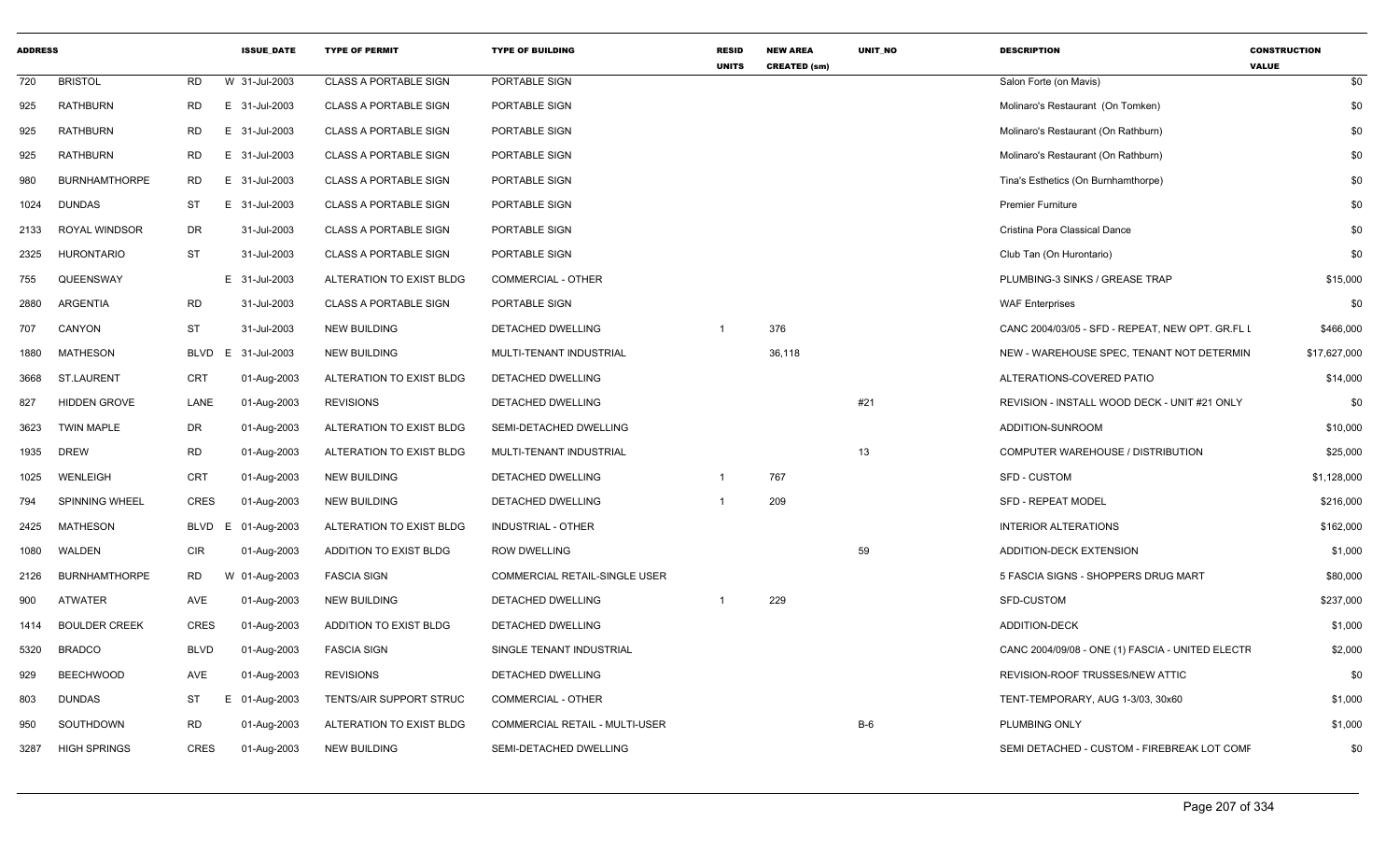| <b>ADDRESS</b> |                      |            | <b>ISSUE DATE</b> | <b>TYPE OF PERMIT</b>        | <b>TYPE OF BUILDING</b>        | <b>RESID</b><br><b>UNITS</b> | <b>NEW AREA</b><br><b>CREATED (sm)</b> | <b>UNIT NO</b> | <b>DESCRIPTION</b>                          | <b>CONSTRUCTION</b><br><b>VALUE</b> |
|----------------|----------------------|------------|-------------------|------------------------------|--------------------------------|------------------------------|----------------------------------------|----------------|---------------------------------------------|-------------------------------------|
| 1381           | <b>WHITEWATER</b>    | LANE       | 01-Aug-2003       | <b>INGROUND POOL</b>         | <b>DETACHED DWELLING</b>       |                              |                                        |                |                                             | \$0                                 |
| 6459           | <b>HAMPDEN WOODS</b> | <b>RD</b>  | 01-Aug-2003       | ABOVE GROUND POOL            | DETACHED DWELLING              |                              |                                        |                |                                             | \$0                                 |
| 2930           | COULSON              | <b>CRT</b> | 01-Aug-2003       | <b>INGROUND POOL</b>         | DETACHED DWELLING              |                              |                                        |                |                                             | \$0                                 |
| 5180           | <b>DURIE</b>         | <b>RD</b>  | 01-Aug-2003       | <b>INGROUND POOL</b>         | DETACHED DWELLING              |                              |                                        |                |                                             | \$0                                 |
| 5121           | PARKPLACE            | <b>CIR</b> | 01-Aug-2003       | <b>INGROUND POOL</b>         | DETACHED DWELLING              |                              |                                        |                |                                             | \$0                                 |
| 991            | WALES                | AVE        | 05-Aug-2003       | <b>NEW BUILDING</b>          | GARAGE/CARPORT                 |                              |                                        |                | NEW-GARAGE                                  | \$16,000                            |
| 675            | <b>DECKHOUSE</b>     | CRT        | 05-Aug-2003       | <b>NEW BUILDING</b>          | DETACHED DWELLING              | $\mathbf{1}$                 | 238                                    |                | SFD - CUSTOM                                | \$246,000                           |
| 1250           | SOUTH SERVICE        | <b>RD</b>  | 05-Aug-2003       | ALTERATION TO EXIST BLDG     | COMMERCIAL RETAIL - MULTI-USER |                              |                                        | 162            | <b>RETAIL</b>                               | \$102,000                           |
| 6970           | <b>LISGAR</b>        | DR         | 05-Aug-2003       | <b>CLASS A PORTABLE SIGN</b> | PORTABLE SIGN                  |                              |                                        |                | Florida Sun Tanning Studio (on Lisgar)      | \$0                                 |
| 6970           | <b>LISGAR</b>        | DR         | 05-Aug-2003       | <b>CLASS A PORTABLE SIGN</b> | PORTABLE SIGN                  |                              |                                        |                | Florida Sun Tanning Studio (on Lisgar)      | \$0                                 |
| 255            | <b>MATHESON</b>      | BLVD       | W 05-Aug-2003     | <b>CLASS A PORTABLE SIGN</b> | PORTABLE SIGN                  |                              |                                        |                | Belevedere International                    | \$0                                 |
| 5640           | <b>KENNEDY</b>       | <b>RD</b>  | 05-Aug-2003       | <b>CLASS A PORTABLE SIGN</b> | PORTABLE SIGN                  |                              |                                        |                | Belvedere International                     | \$0                                 |
| 0              | <b>DUNDAS</b>        | ST         | W 05-Aug-2003     | <b>CLASS A PORTABLE SIGN</b> | PORTABLE SIGN                  |                              |                                        |                | <b>Community Services</b>                   | \$0                                 |
| $\mathsf{O}$   | <b>CAWTHRA</b>       | <b>RD</b>  | 05-Aug-2003       | <b>CLASS A PORTABLE SIGN</b> | PORTABLE SIGN                  |                              |                                        |                | <b>Community Services</b>                   | \$0                                 |
| $\mathbf 0$    | <b>BURNHAMTHORPE</b> | <b>RD</b>  | W 05-Aug-2003     | <b>CLASS A PORTABLE SIGN</b> | PORTABLE SIGN                  |                              |                                        |                | <b>Community Services</b>                   | \$0                                 |
| $\mathbf 0$    | <b>DERRY</b>         | <b>RD</b>  | E 05-Aug-2003     | <b>CLASS A PORTABLE SIGN</b> | PORTABLE SIGN                  |                              |                                        |                | <b>Community Services</b>                   | \$0                                 |
| $\mathbf 0$    | <b>GOREWAY</b>       | DR         | 05-Aug-2003       | <b>CLASS A PORTABLE SIGN</b> | PORTABLE SIGN                  |                              |                                        |                | <b>Community Services</b>                   | \$0                                 |
| $\mathbf 0$    | AIRPORT              | <b>RD</b>  | 05-Aug-2003       | <b>CLASS A PORTABLE SIGN</b> | PORTABLE SIGN                  |                              |                                        |                | <b>Community Services</b>                   | \$0                                 |
| 0              | <b>AIRPORT</b>       | <b>RD</b>  | 05-Aug-2003       | <b>CLASS A PORTABLE SIGN</b> | PORTABLE SIGN                  |                              |                                        |                | <b>Community Services</b>                   | \$0                                 |
| $\mathbf 0$    | <b>MAVIS</b>         | <b>RD</b>  | 05-Aug-2003       | <b>CLASS A PORTABLE SIGN</b> | PORTABLE SIGN                  |                              |                                        |                | <b>Community Services</b>                   | \$0                                 |
| 0              | <b>GOREWAY</b>       | DR         | 05-Aug-2003       | <b>CLASS A PORTABLE SIGN</b> | PORTABLE SIGN                  |                              |                                        |                | <b>Community Services</b>                   | \$0                                 |
| 0              | <b>CAWTHRA</b>       | <b>RD</b>  | 05-Aug-2003       | <b>CLASS A PORTABLE SIGN</b> | PORTABLE SIGN                  |                              |                                        |                | <b>Community Services</b>                   | \$0                                 |
| 1500           | <b>GULLEDEN</b>      | DR         | 05-Aug-2003       | ADDITION AND ALTER           | <b>CITY</b>                    |                              | 1,431                                  |                | MECHANICAL-HEATING ONLY                     | \$0                                 |
| 1500           | GULLEDEN             | DR         | 05-Aug-2003       | ADDITION AND ALTER           | PUBLIC/INSTIT (EXCEPT SCHOOLS) |                              |                                        |                | ADDITION/ALTERATIONS-BURNHAMTHORPE C.C., C  | \$0                                 |
| 950            | SOUTHDOWN            | <b>RD</b>  | 05-Aug-2003       | <b>CLASS A PORTABLE SIGN</b> | PORTABLE SIGN                  |                              |                                        |                | First Choice Haircutters (on Southdown Rd.) | \$0                                 |
| 2040           | <b>DUNDAS</b>        | ST         | E 05-Aug-2003     | <b>CLASS A PORTABLE SIGN</b> | PORTABLE SIGN                  |                              |                                        |                | Future Shop                                 | \$0                                 |
| $\Omega$       | <b>TRUSCOTT</b>      | DR         | 05-Aug-2003       | <b>CLASS A PORTABLE SIGN</b> | PORTABLE SIGN                  |                              |                                        |                | PArk Royal Co-operative Nursery School      | \$0                                 |
| 1865           | LAKESHORE            | RD         | W 05-Aug-2003     | <b>CLASS A PORTABLE SIGN</b> | PORTABLE SIGN                  |                              |                                        |                | Homesense                                   | \$0                                 |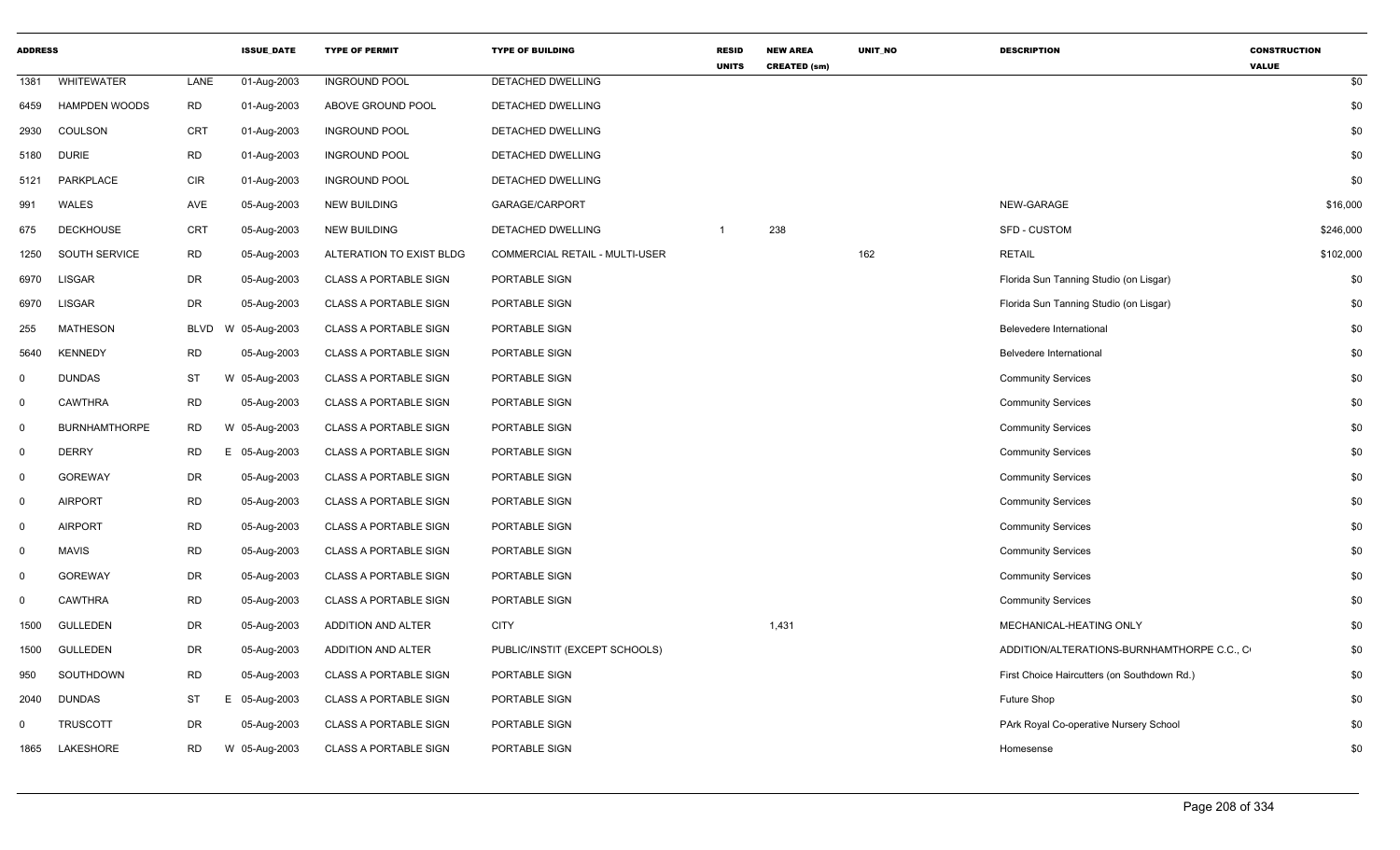| <b>ADDRESS</b> |                        |             | <b>ISSUE DATE</b> | <b>TYPE OF PERMIT</b>        | <b>TYPE OF BUILDING</b>               | <b>RESID</b><br><b>UNITS</b> | <b>NEW AREA</b><br><b>CREATED (sm)</b> | <b>UNIT NO</b>  | <b>DESCRIPTION</b>                                    | <b>CONSTRUCTION</b><br><b>VALUE</b> |
|----------------|------------------------|-------------|-------------------|------------------------------|---------------------------------------|------------------------------|----------------------------------------|-----------------|-------------------------------------------------------|-------------------------------------|
| 100            | <b>CITY CENTRE</b>     | DR          | 05-Aug-2003       | <b>CLASS A PORTABLE SIGN</b> | PORTABLE SIGN                         |                              |                                        |                 | Sugare One Shopping Centre (Rathburn and City Centre  | \$0                                 |
| 100            | <b>CITY CENTRE</b>     | DR          | 05-Aug-2003       | <b>CLASS A PORTABLE SIGN</b> | PORTABLE SIGN                         |                              |                                        |                 | Square One Shopping Centre (Duke of York and City Cer | \$0                                 |
| 4099           | <b>ERIN MILLS</b>      | <b>PKY</b>  | 05-Aug-2003       | <b>CLASS A PORTABLE SIGN</b> | PORTABLE SIGN                         |                              |                                        |                 | Granny's Green Cellar                                 | \$0                                 |
| 1225           | DUNDAS                 | ST          | 05-Aug-2003<br>E  | <b>CLASS A PORTABLE SIGN</b> | PORTABLE SIGN                         |                              |                                        |                 | Pennington's                                          | \$0                                 |
| 7180           | <b>EDWARDS</b>         | <b>BLVD</b> | 05-Aug-2003       | ALTERATION TO EXIST BLDG     | SINGLE TENANT INDUSTRIAL              |                              |                                        |                 | UNDERGROUND PLUMBING (INTERIOR)                       | \$0                                 |
| 4656           | <b>COLOMBO</b>         | <b>CRES</b> | 05-Aug-2003       | <b>NEW BUILDING</b>          | DETACHED DWELLING                     |                              | 274                                    |                 | SFD - REPEAT, FIREBREAK COMPLETION                    | \$0                                 |
| 4722           | <b>COLOMBO</b>         | <b>CRES</b> | 05-Aug-2003       | <b>NEW BUILDING</b>          | SEMI-DETACHED DWELLING                |                              | 353                                    |                 | SEMI-DETACHED - FIREBREAK COMPLETION                  | \$0                                 |
| 3251           | PARKERHILL             | <b>RD</b>   | 06-Aug-2003       | <b>NEW BUILDING</b>          | CONDOMINIUM ROW DWELLING              | 8                            | 1,355                                  | #1-15 (ODD)     | CONDOMINIUM ROW DWELLING-BLK B (8 UNITS), FC          | \$1,004,000                         |
| 1825           | <b>DUNDAS</b>          | ST          | 06-Aug-2003<br>E. | ALTERATION TO EXIST BLDG     | COMMERCIAL RETAIL - MULTI-USER        |                              |                                        |                 | ALTERATIONS-KITCHEN EXHAUST                           | \$21,000                            |
| 1171           | <b>CLARKSON</b>        | <b>RD</b>   | 06-Aug-2003       | ALTERATION TO EXIST BLDG     | <b>CHURCH</b>                         |                              | 158                                    |                 | <b>INTERIOR ALTERATIONS</b>                           | \$31,000                            |
| 100            | <b>CITY CENTRE</b>     | DR          | 06-Aug-2003       | ALTERATION TO EXIST BLDG     | <b>COMMERCIAL RETAIL - MULTI-USER</b> |                              |                                        | $1 - 146$       | <b>RETAIL</b>                                         | \$29,000                            |
| 2300           | <b>MEADOWVALE</b>      | <b>BLVD</b> | 06-Aug-2003       | ALTERATION TO EXIST BLDG     | COMMERCIAL OFFICE- SINGLE USER        |                              |                                        |                 | ALTERATIONS - VESTIBULE DOOR SYSTEM REPLAC            | \$30,000                            |
| 3221           | <b>DERRY</b>           | <b>RD</b>   | W 06-Aug-2003     | ALTERATION TO EXIST BLDG     | <b>COMMERCIAL RETAIL - MULTI-USER</b> |                              |                                        | $5\overline{5}$ | PURIFIED WATER RETAIL & SALES OF EQUIPMENT            | \$15,000                            |
| 2630           | <b>SKYMARK</b>         | AVE         | 06-Aug-2003       | ALTERATION TO EXIST BLDG     | <b>COMMERCIAL - OTHER</b>             |                              |                                        | 102             | <b>INTERIOR ALTERATIONS</b>                           | \$15,000                            |
| 6055           | <b>MAVIS</b>           | <b>RD</b>   | 06-Aug-2003       | ALTERATION TO EXIST BLDG     | <b>COMMERCIAL RETAIL - MULTI-USER</b> |                              |                                        | $\mathbf{3}$    | RETAIL (OPTICAL SALES & SERVICE)                      | \$276,000                           |
| 1556           | <b>CAWTHRA</b>         | <b>CRT</b>  | 06-Aug-2003       | ALTERATION TO EXIST BLDG     | DETACHED DWELLING                     |                              |                                        |                 | HVAC-FURNACE REPLACEMENT                              | \$10,000                            |
| 33             | <b>ELM</b>             | DR          | W 06-Aug-2003     | NEW BUILDING                 | APARTMENT (> 6 UNITS)                 |                              |                                        | BLD-B           | NEW-29 STOREY APARTMENT BLDG - FOUNDATION             | \$0                                 |
| 60             | <b>BRISTOL</b>         | RD          | 06-Aug-2003<br>E. | <b>CLASS A PORTABLE SIGN</b> | PORTABLE SIGN                         |                              |                                        |                 | Creative Teaching (on Hurontario)                     | \$0                                 |
| 6560           | MEADOWVALE TOWN CENCIR |             | 06-Aug-2003       | <b>CLASS A PORTABLE SIGN</b> | PORTABLE SIGN                         |                              |                                        |                 | Nardini's Salonand Spa                                | \$0                                 |
| 6200           | <b>KENNEDY</b>         | <b>RD</b>   | 06-Aug-2003       | ALTERATION TO EXIST BLDG     | MULTI-TENANT INDUSTRIAL               |                              |                                        | $\overline{2}$  | PLUMBING ONLY                                         | \$46,000                            |
| 30             | <b>EGLINTON</b>        | AVE         | 06-Aug-2003       | <b>CLASS A PORTABLE SIGN</b> | PORTABLE SIGN                         |                              |                                        |                 | Ekopoint Business Solutions Inc. (On Hurontario)      | \$0                                 |
| 1403           | <b>DUNDAS</b>          | ST          | 06-Aug-2003<br>Е. | <b>CLASS A PORTABLE SIGN</b> | PORTABLE SIGN                         |                              |                                        |                 | Cash Money                                            | \$0                                 |
| 2087           | <b>ROYAL WINDSOR</b>   | DR          | 06-Aug-2003       | <b>CLASS A PORTABLE SIGN</b> | PORTABLE SIGN                         |                              |                                        |                 | <b>Herbal Magic</b>                                   | \$0                                 |
| 3055           | <b>DUNDAS</b>          | ST          | W 06-Aug-2003     | <b>CLASS A PORTABLE SIGN</b> | PORTABLE SIGN                         |                              |                                        |                 | United Family Martial Arts                            | \$0                                 |
| 2040           | DUNDAS                 | ST          | 06-Aug-2003<br>E. | <b>CLASS A PORTABLE SIGN</b> | PORTABLE SIGN                         |                              |                                        |                 | Mark's Work Warehouse (on Summerville Crt)            | \$0                                 |
| 6946           | <b>OLD CREDITVIEW</b>  | RD          | 06-Aug-2003       | <b>OTHER</b>                 | DETACHED DWELLING                     |                              |                                        |                 | SEWER CONVERSION                                      | \$3,000                             |
| 3251           | PARKERHILL             | <b>RD</b>   | 06-Aug-2003       | <b>NEW BUILDING</b>          | CONDOMINIUM ROW DWELLING              | 9                            | 1,562                                  | #2-18 (EVEN)    | CONDOMINIUM ROW DWELLING - BLK A (9 UNITS) - I        | \$1,343,000                         |
| 3300           | <b>RIDGEWAY</b>        | <b>DR</b>   | 07-Aug-2003       | ALTERATION TO EXIST BLDG     | MULTI-TENANT INDUSTRIAL               |                              |                                        | $\overline{4}$  | DRY CLEANING                                          | \$176,000                           |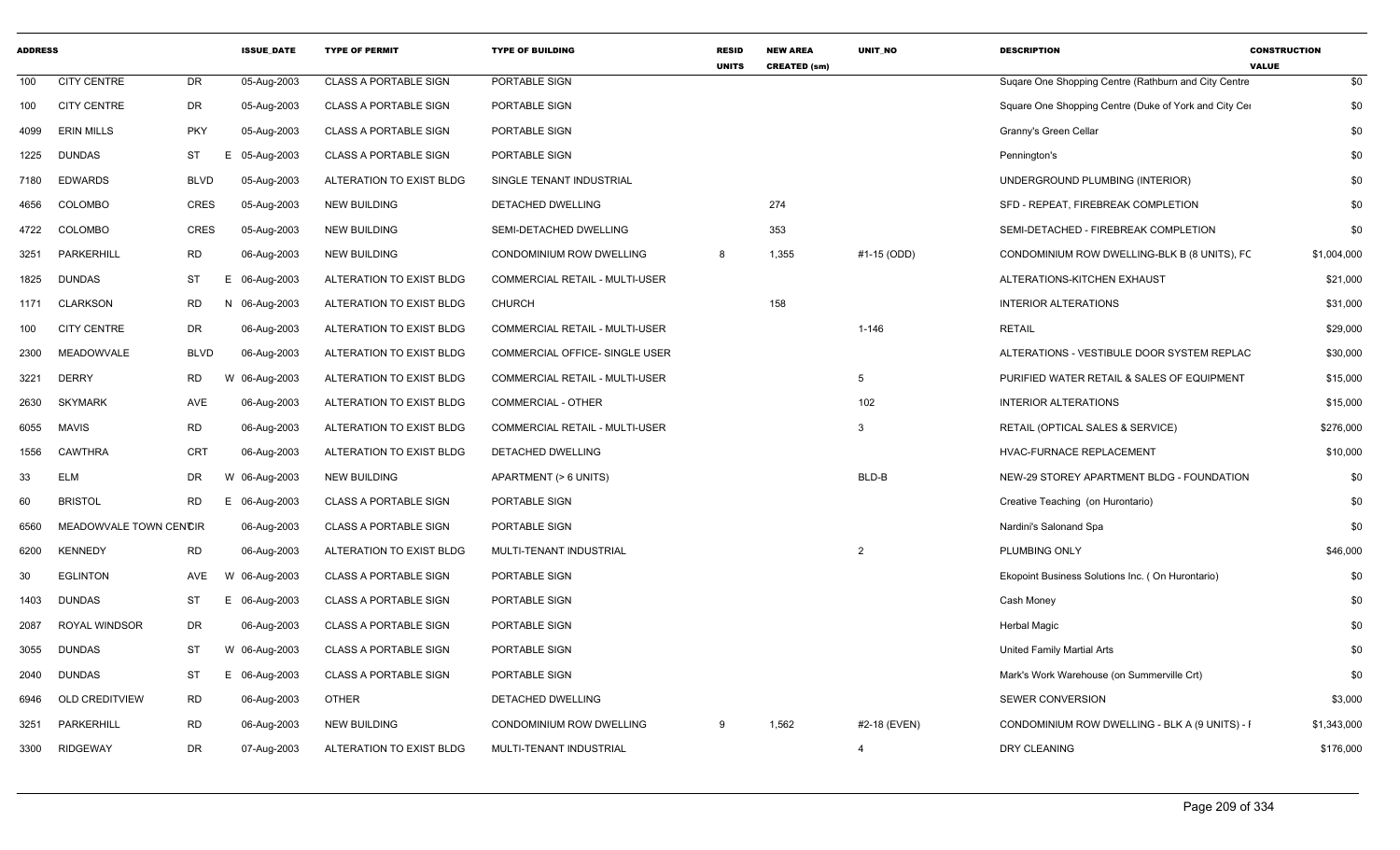| <b>ADDRESS</b> |                        |             | <b>ISSUE DATE</b> | <b>TYPE OF PERMIT</b>        | <b>TYPE OF BUILDING</b>               | <b>RESID</b><br><b>UNITS</b> | <b>NEW AREA</b><br><b>CREATED (sm)</b> | <b>UNIT NO</b> | <b>DESCRIPTION</b>                            | <b>CONSTRUCTION</b><br><b>VALUE</b> |
|----------------|------------------------|-------------|-------------------|------------------------------|---------------------------------------|------------------------------|----------------------------------------|----------------|-----------------------------------------------|-------------------------------------|
| 13             | <b>SCARBORO</b>        | <b>ST</b>   | 07-Aug-2003       | <b>NEW BUILDING</b>          | DETACHED DWELLING                     |                              | 330                                    |                | SFD - CUSTOM                                  | \$325,000                           |
| 2695           | MEADOWVALE             | <b>BLVD</b> | 07-Aug-2003       | ADDITION AND ALTER           | SINGLE TENANT INDUSTRIAL              |                              | 7,151                                  |                | ADDITION - WAREHOUSE & OFFICE MEZZANINE(180   | \$3,697,000                         |
| 717            | <b>KAISER</b>          | <b>DR</b>   | 07-Aug-2003       | ALTERATION TO EXIST BLDG     | DETACHED DWELLING                     |                              | 119                                    |                | ALTERATIONS-FINISHED BASEMENT                 | \$40,000                            |
| 1205           | <b>RAVINE</b>          | DR          | 07-Aug-2003       | ALTERATION TO EXIST BLDG     | DETACHED DWELLING                     |                              |                                        |                | ADDITION-DORMER OVER ENTRANCE                 | \$15,000                            |
| 2920           | <b>MATHESON</b>        | BLVD E      | 07-Aug-2003       | ALTERATION TO EXIST BLDG     | COMMERCIAL OFFICE- SINGLE USER        |                              |                                        |                | BUSINESS OFFICE, FINANCIAL SERVICE & DATA PRO | \$308,000                           |
| 1370           | <b>DUNDAS</b>          | ST<br>E     | 07-Aug-2003       | ALTERATION TO EXIST BLDG     | <b>COMMERCIAL RETAIL - MULTI-USER</b> |                              | 138                                    | 14A            | INTERIOR ALTERATIONS-MODEL SUITE              | \$21,000                            |
| 2801           | <b>CASTLEBRIDGE</b>    | DR          | 07-Aug-2003       | PORTABLE CLASSROOM           | PUBLIC - OTHER                        |                              |                                        |                | PORTABLE-RELOCATE 2                           | \$32,000                            |
| 2365           | <b>CREDIT VALLEY</b>   | <b>RD</b>   | 07-Aug-2003       | PORTABLE CLASSROOM           | SCHOOL - OTHER                        |                              |                                        |                | PORTABLE-RELOCATE 2                           | \$32,000                            |
| 1150           | <b>DREAM CREST</b>     | RD          | 07-Aug-2003       | PORTABLE CLASSROOM           | SCHOOL - OTHER                        |                              |                                        |                | PORTABLE-RELOCATE 2                           | \$32,000                            |
| 2640           | <b>THOMAS</b>          | ST          | 07-Aug-2003       | PORTABLE CLASSROOM           | SCHOOL - OTHER                        |                              |                                        |                | PORTABLE-RELOCATE 3                           | \$48,000                            |
| 890            | OLD DERRY              | <b>RD</b>   | 07-Aug-2003       | PORTABLE CLASSROOM           | SCHOOL - OTHER                        |                              |                                        |                | PORTABLE-RELOCATE 1                           | \$16,000                            |
| 3030           | ORLANDO                | <b>DR</b>   | 07-Aug-2003       | ALTERATION TO EXIST BLDG     | <b>COMMERCIAL OFFICE - MULTI-USER</b> |                              |                                        |                | <b>INTERIOR ALTERATIONS</b>                   | \$49,000                            |
| 2700           | MATHESON               | BLVD E      | 07-Aug-2003       | ELECTROMAG LOCK DEVICE       | COMMERCIAL OFFICE - MULTI-USER        |                              |                                        |                | MAGLOCK-1                                     | \$15,000                            |
| 1150           | <b>BIRCHVIEW</b>       | DR          | 07-Aug-2003       | ALTERATION TO EXIST BLDG     | <b>COMMERCIAL - OTHER</b>             |                              |                                        |                | <b>BEAUTY SALON &amp; SPA</b>                 | \$29,000                            |
| 99             | <b>RATHBURN</b>        | <b>RD</b>   | W 07-Aug-2003     | <b>FASCIA SIGN</b>           | <b>COMMERCIAL - OTHER</b>             |                              |                                        |                | FASCIA - PLAYDIUM (8)                         | \$100,000                           |
| 1250           | SOUTH SERVICE          | <b>RD</b>   | 07-Aug-2003       | ALTERATION TO EXIST BLDG     | <b>COMMERCIAL - OTHER</b>             |                              |                                        | 163            | <b>RETAIL</b>                                 | \$102,000                           |
| 800            | <b>BANCROFT</b>        | DR          | 07-Aug-2003       | MULTIPLE SIGNS               | COMMERCIAL RETAIL-SINGLE USER         |                              |                                        |                | MULTIPLE-TIM HORTON'S                         | \$30,000                            |
| 85             | <b>ACORN</b>           | PL          | 07-Aug-2003       | <b>DEMOLITION</b>            | APARTMENT (> 6 UNITS)                 |                              |                                        |                | DEMOLITION-EXISTING CONCRETE SLAB OVER U/G    | \$8,000                             |
| 3546           | SOUTH COMMON           | CRT         | 07-Aug-2003       | PORTABLE CLASSROOM           | SCHOOL - OTHER                        |                              |                                        |                | PORTABLE-RELOCATE 3                           | \$48,000                            |
| 1390           | <b>OGDEN</b>           | AVE         | 07-Aug-2003       | OTHER                        | SCHOOL - ELEMENTARY                   |                              |                                        |                | REPLACE EXISTING WATERMAIN                    | \$18,000                            |
| 1855           | <b>DUNDAS</b>          | ST<br>Ε     | 07-Aug-2003       | ALTERATION TO EXIST BLDG     | COMMERCIAL OFFICE - MULTI-USER        |                              |                                        |                | FINANCIAL INSTITUTION                         | \$15,000                            |
| 5602           | <b>TENTH LINE WEST</b> |             | 07-Aug-2003       | <b>CLASS A PORTABLE SIGN</b> | <b>PORTABLE SIGN</b>                  |                              |                                        |                | Dr. Fabian Tai (on Tenth Line W.)             | \$0                                 |
|                | 2111 DUNWIN            | <b>DR</b>   | 07-Aug-2003       | <b>CLASS A PORTABLE SIGN</b> | PORTABLE SIGN                         |                              |                                        |                | Palma Brava                                   | \$0                                 |
| 1248           | <b>DUNDAS</b>          | ST<br>Е.    | 07-Aug-2003       | <b>CLASS A PORTABLE SIGN</b> | PORTABLE SIGN                         |                              |                                        |                | choice In Carpets ()n Dundas)                 | \$0                                 |
| 3045           | MAVIS                  | <b>RD</b>   | 07-Aug-2003       | <b>CLASS A PORTABLE SIGN</b> | PORTABLE SIGN                         |                              |                                        |                | Loblaws                                       | \$0                                 |
| 1560           | WATERSEDGE             | <b>RD</b>   | 07-Aug-2003       | <b>DEMOLITION</b>            | DETACHED DWELLING                     | $\overline{1}$               |                                        |                | DEMOLITION - SFD & DETACHED GARAGE            | \$10,000                            |
| 2417           | <b>OLD CARRIAGE</b>    | <b>RD</b>   | 08-Aug-2003       | <b>NEW BUILDING</b>          | DETACHED DWELLING                     | $\overline{1}$               | 242                                    | #10            | CONDOMINIUM SFD - REPEAT MODEL                | \$214,000                           |
|                | 2417 OLD CARRIAGE      | <b>RD</b>   | 08-Aug-2003       | <b>NEW BUILDING</b>          | DETACHED DWELLING                     | $\overline{1}$               | 244                                    | #9             | CONDOMINIUM SFD - REPEAT MODEL                | \$240,000                           |
|                |                        |             |                   |                              |                                       |                              |                                        |                |                                               |                                     |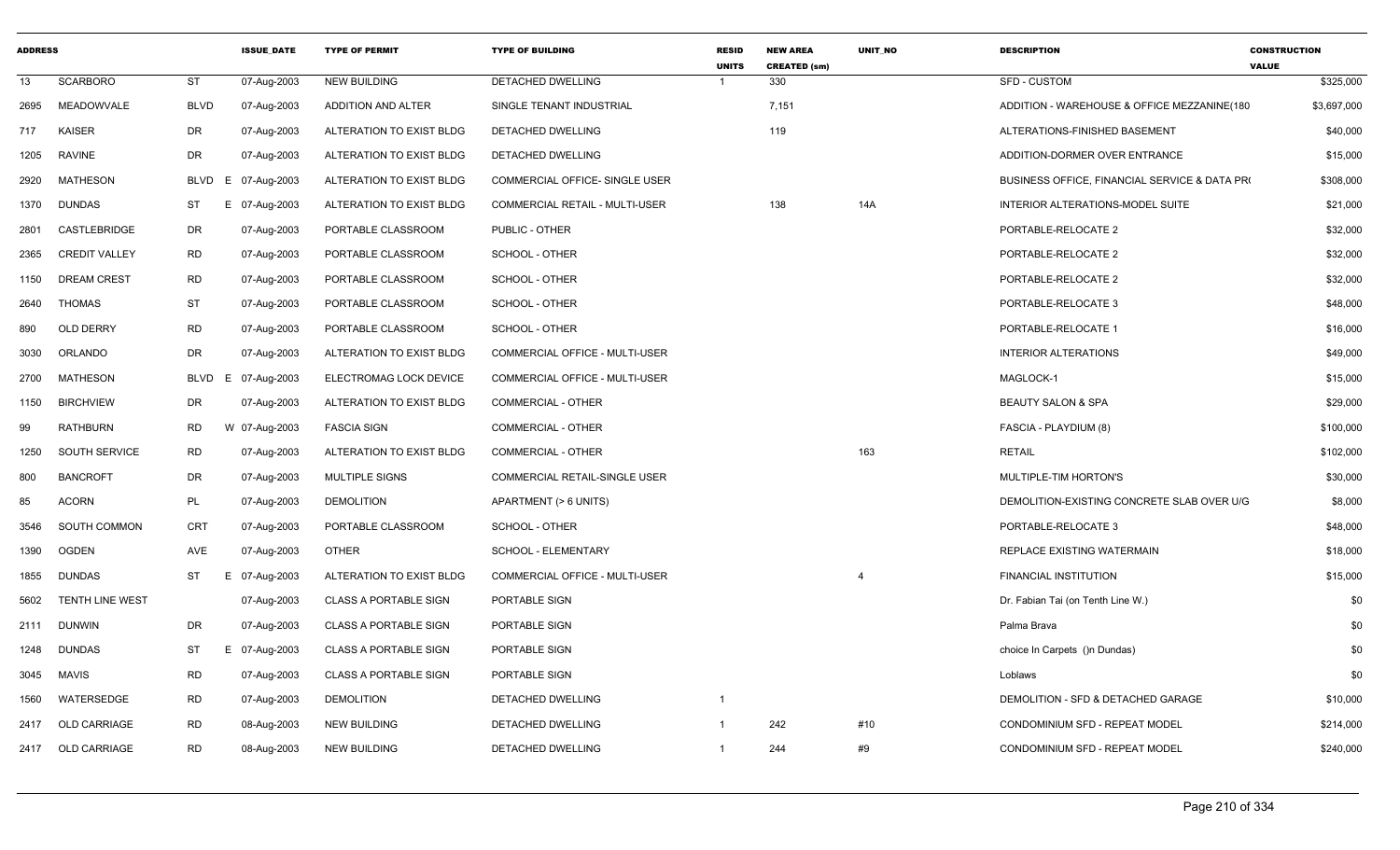| <b>ADDRESS</b> |                          |             | <b>ISSUE_DATE</b> | <b>TYPE OF PERMIT</b>        | <b>TYPE OF BUILDING</b>        | <b>RESID</b><br><b>UNITS</b> | <b>NEW AREA</b><br><b>CREATED (sm)</b> | UNIT_NO        | <b>DESCRIPTION</b>                               | <b>CONSTRUCTION</b><br><b>VALUE</b> |
|----------------|--------------------------|-------------|-------------------|------------------------------|--------------------------------|------------------------------|----------------------------------------|----------------|--------------------------------------------------|-------------------------------------|
| 6577           | <b>NORTHWEST</b>         | DR          | 08-Aug-2003       | ADDITION TO EXIST BLDG       | SINGLE TENANT INDUSTRIAL       |                              | 1,425                                  |                | ADDITION - WAREHOUSE, ROYAL CANADIAN STEEL       | \$643,000                           |
| 3540           | <b>MORNING STAR</b>      | DR          | 08-Aug-2003       | <b>ADDITION AND ALTER</b>    | <b>CITY</b>                    |                              | 854                                    |                | ADDITION/ALTERATIONS - MALTON COMMUNITY CE       | \$1,478,000                         |
| 2417           | <b>OLD CARRIAGE</b>      | <b>RD</b>   | 08-Aug-2003       | <b>NEW BUILDING</b>          | <b>DETACHED DWELLING</b>       |                              | 196                                    | #16            | CANC 2004/04/01 - CONDOMINIUM SFD - REPEAT MC    | \$182,000                           |
| 1970           | <b>DUNDAS</b>            | ST          | E 08-Aug-2003     | MEZZANINE                    | COMMERCIAL RETAIL - MULTI-USER |                              | 48                                     | -1             | INTERIOR ALT.& MEZZANINE (48.31m2), NEW KITCHE   | \$37,000                            |
| 1328           | <b>INDIAN</b>            | RD          | 08-Aug-2003       | <b>INGROUND POOL</b>         | DETACHED DWELLING              |                              |                                        |                |                                                  | \$0                                 |
| 3105           | <b>WINSTON CHURCHILL</b> | <b>BLVD</b> | 08-Aug-2003       | CLASS A PORTABLE SIGN        | PORTABLE SIGN                  |                              |                                        |                | Churchill Physiotherapy Clinic                   | \$0                                 |
| 1296           | <b>TECUMSEH PARK</b>     | DR          | 08-Aug-2003       | <b>REVISIONS</b>             | DETACHED DWELLING              |                              |                                        |                | <b>HEATING REVISION</b>                          | \$0                                 |
| 1184           | <b>FLEET</b>             | ST          | 08-Aug-2003       | <b>REVISIONS</b>             | DETACHED DWELLING              |                              |                                        |                | <b>HEATING REVISION - RELOCATION OF DUCTWORK</b> | \$0                                 |
| 660            | <b>EGLINTON</b>          | AVE         | W 08-Aug-2003     | <b>CLASS A PORTABLE SIGN</b> | PORTABLE SIGN                  |                              |                                        |                | Mavis Dental Centre (on Eglinton)                | \$0                                 |
| $\mathbf 0$    | <b>WINSTON CHURCHILL</b> | <b>BLVD</b> | 08-Aug-2003       | CLASS A PORTABLE SIGN        | PORTABLE SIGN                  |                              |                                        |                | Erin Mills United Church                         | \$0                                 |
| 5890           | <b>DIXIE</b>             | <b>RD</b>   | 08-Aug-2003       | <b>CLASS A PORTABLE SIGN</b> | PORTABLE SIGN                  |                              |                                        |                | Amarz Muffler and Auto                           | \$0                                 |
| 1616           | MATHESON                 | <b>BLVD</b> | 08-Aug-2003       | <b>CLASS A PORTABLE SIGN</b> | PORTABLE SIGN                  |                              |                                        |                | Sinsations General Video (On Dixie               | \$0                                 |
| 925            | MID-WAY                  | <b>BLVD</b> | 08-Aug-2003       | <b>CLASS A PORTABLE SIGN</b> | PORTABLE SIGN                  |                              |                                        |                | Accent your Home                                 | \$0                                 |
| 1900           | <b>DUNDAS</b>            | ST          | E 08-Aug-2003     | <b>CLASS A PORTABLE SIGN</b> | PORTABLE SIGN                  |                              |                                        |                | Subway                                           | \$0                                 |
| 755            | QUEENSWAY                |             | E 08-Aug-2003     | <b>CLASS A PORTABLE SIGN</b> | PORTABLE SIGN                  |                              |                                        |                | Van Buskirk Studio of Dance                      | \$0                                 |
| 2655           | <b>LIRUMA</b>            | <b>RD</b>   | 08-Aug-2003       | <b>CLASS A PORTABLE SIGN</b> | PORTABLE SIGN                  |                              |                                        |                | <b>Bikini Village</b>                            | \$0                                 |
| 6625           | <b>KENNEDY</b>           | RD          | 08-Aug-2003       | <b>CLASS A PORTABLE SIGN</b> | PORTABLE SIGN                  |                              |                                        |                | Husky Truck Stop (Courtney Park)                 | \$0                                 |
| 6625           | <b>KENNEDY</b>           | RD          | 08-Aug-2003       | <b>CLASS A PORTABLE SIGN</b> | PORTABLE SIGN                  |                              |                                        |                | Husky Truck Stop (on Kennedy)                    | \$0                                 |
| 7220           | <b>PACIFIC</b>           | <b>CIR</b>  | 08-Aug-2003       | <b>CLASS A PORTABLE SIGN</b> | PORTABLE SIGN                  |                              |                                        |                | Flora Seda                                       | \$0                                 |
| 2425           | <b>MATHESON</b>          | BLVD<br>Ε   | 08-Aug-2003       | ALTERATION TO EXIST BLDG     | COMMERCIAL RETAIL - MULTI-USER |                              |                                        | 110            | RESTAURANT/CAFETERIA                             | \$74,000                            |
| 5800           | MAVIS                    | RD          | 08-Aug-2003       | NEW BUILDING                 | <b>COMMERCIAL - OTHER</b>      |                              | 555                                    |                | NEW - COMMERCIAL BANK, BANK OF MONTREAL, FO      | \$521,000                           |
| 6536           | <b>WINSTON CHURCHILL</b> | <b>BLVD</b> | 08-Aug-2003       | <b>CLASS A PORTABLE SIGN</b> | PORTABLE SIGN                  |                              |                                        |                | Petro Canada                                     | \$0                                 |
| 3405           | FIELDGATE                | DR          | 08-Aug-2003       | <b>CLASS A PORTABLE SIGN</b> | PORTABLE SIGN                  |                              |                                        |                | artisitic scissors                               | \$0                                 |
| 4798           | COLOMBO                  | CRES        | 08-Aug-2003       | <b>NEW BUILDING</b>          | DETACHED DWELLING              |                              |                                        |                | SFD - REPEAT MODEI - FIREBREAK LOT COMPLETIC     | \$0                                 |
| 920            | SOUTHDOWN                | RD          | 08-Aug-2003       | <b>CLASS A PORTABLE SIGN</b> | PORTABLE SIGN                  |                              |                                        |                | <b>Blacks Photo</b>                              | \$0                                 |
| $\mathbf 0$    | <b>DUNDAS</b>            | ST          | W 08-Aug-2003     | <b>CLASS A PORTABLE SIGN</b> | PORTABLE SIGN                  |                              |                                        |                | Erin Mills Scottish Country Dance                | \$0                                 |
| 2040           | SHAWANAGA                | TR          | 08-Aug-2003       | <b>NEW BUILDING</b>          | DETACHED DWELLING              |                              | 479                                    |                | SFD - CUSTOM                                     | \$623,000                           |
| 2417           | <b>OLD CARRIAGE</b>      | <b>RD</b>   | 11-Aug-2003       | <b>NEW BUILDING</b>          | DETACHED DWELLING              |                              | 154                                    | $\overline{2}$ | CONDOMINIUM - SFD, CUSTOM                        | \$225,000                           |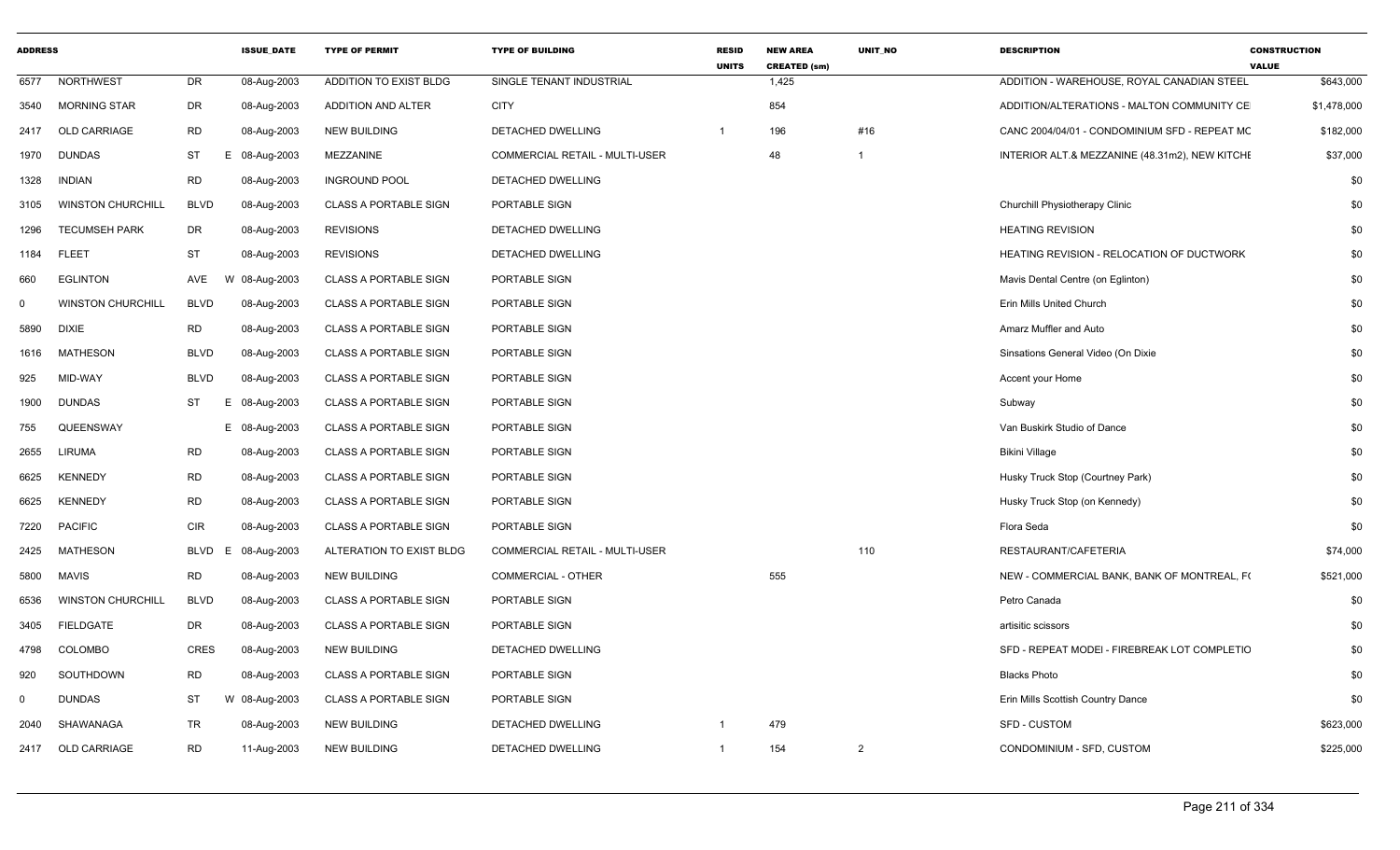| <b>ADDRESS</b> |                        |                | <b>ISSUE DATE</b> | <b>TYPE OF PERMIT</b>    | <b>TYPE OF BUILDING</b>        | <b>RESID</b><br><b>UNITS</b> | <b>NEW AREA</b><br><b>CREATED (sm)</b> | <b>UNIT NO</b> | <b>DESCRIPTION</b>                          | <b>CONSTRUCTION</b><br><b>VALUE</b> |
|----------------|------------------------|----------------|-------------------|--------------------------|--------------------------------|------------------------------|----------------------------------------|----------------|---------------------------------------------|-------------------------------------|
| 2417           | OLD CARRIAGE           | <b>RD</b>      | 11-Aug-2003       | <b>NEW BUILDING</b>      | DETACHED DWELLING              |                              | 196                                    | #4             | CONDOMINIUM-SFD CUSTOM                      | \$193,000                           |
| 530            | <b>INDIAN</b>          | <b>RD</b>      | 11-Aug-2003       | <b>NEW BUILDING</b>      | DETACHED DWELLING              | $\overline{1}$               | 638                                    |                | <b>SFD-CUSTOM</b>                           | \$790,000                           |
| 25             | KINGSBRIDGE GARDEN     | CIR            | 11-Aug-2003       | ALTERATION TO EXIST BLDG | APARTMENT (> 6 UNITS)          |                              |                                        | 2-FLR          | ALTERATIONS-CONTROL ACCESS DOOR             | \$15,000                            |
| 100            | <b>CITY CENTRE</b>     | DR             | 11-Aug-2003       | ALTERATION TO EXIST BLDG | COMMERCIAL RETAIL - MULTI-USER |                              |                                        | $1 - 201$      | <b>INTERIOR ALTERATIONS</b>                 | \$15,000                            |
| 6395           | MISSISSAUGA            | <b>RD</b>      | 11-Aug-2003       | ALTERATION TO EXIST BLDG | SCHOOL - OTHER                 |                              |                                        |                | <b>REVISION</b>                             | \$0                                 |
| 1550           | SOUTH GATEWAY          | <b>RD</b>      | 11-Aug-2003       | ALTERATION TO EXIST BLDG | MULTI-TENANT INDUSTRIAL        |                              |                                        | 328-329-330    | <b>BUSINESS OFFICE</b>                      | \$49,000                            |
| 1865           | LAKESHORE              | <b>RD</b>      | W 11-Aug-2003     | <b>FASCIA SIGN</b>       | COMMERCIAL OFFICE - MULTI-USER |                              |                                        | CRU-1          | 3 FASCIA SIGNS - HOMESENSE                  | \$50,000                            |
| 6550           | MEADOWVALE TOWN CENCIR |                | 11-Aug-2003       | <b>FASCIA SIGN</b>       | COMMERCIAL RETAIL - MULTI-USER |                              |                                        | 4              | 1 FASCIA SIGN - ON 2 FEET                   | \$3,000                             |
| 6430           | <b>ERIN MILLS</b>      | <b>PKY</b>     | 11-Aug-2003       | OTHER                    | COMMERCIAL RETAIL-SINGLE USER  |                              |                                        |                | ADDITION - OUTDOOR PATIO - SWISS CHALET     | \$15,000                            |
| 1364           | NORTHAVEN              | <b>DR</b>      | 11-Aug-2003       | ADDITION TO EXIST BLDG   | DETACHED DWELLING              |                              |                                        |                | ADDITION-COLD CELLAR WITH PORCH             | \$10,000                            |
| 3399           | <b>BRUZAN</b>          | CRES           | 11-Aug-2003       | ALTERATION TO EXIST BLDG | DETACHED DWELLING              |                              |                                        |                | ALTERATIONS-SIDE ENTRANCE                   | \$2,000                             |
| 6707           | <b>BABY GRAN</b>       | <b>CRT</b>     | 11-Aug-2003       | ADDITION TO EXIST BLDG   | <b>DETACHED DWELLING</b>       |                              |                                        |                | <b>ADDITION-DECK</b>                        | \$10,000                            |
| 4068           | <b>TREETOP</b>         | <b>CRES</b>    | 11-Aug-2003       | ALTERATION TO EXIST BLDG | <b>DETACHED DWELLING</b>       |                              |                                        |                | <b>FURNACE REPLACEMENT</b>                  | \$2,000                             |
| 1573           | <b>BROADMOOR</b>       | AVE            | 11-Aug-2003       | <b>INGROUND POOL</b>     | <b>DETACHED DWELLING</b>       |                              |                                        |                |                                             | \$0                                 |
| 3588           | TRELAWNY               | <b>CIR</b>     | 11-Aug-2003       | <b>INGROUND POOL</b>     | DETACHED DWELLING              |                              |                                        |                |                                             | \$0                                 |
| 11             | <b>MOHAWK</b>          | AVE            | 11-Aug-2003       | OTHER                    | DETACHED DWELLING              |                              |                                        |                | NEW 3/4" WATER SERVICE                      | \$2,000                             |
| 4768           | <b>GLASSHILL</b>       | <b>GROV</b>    | 11-Aug-2003       | <b>NEW BUILDING</b>      | <b>DETACHED DWELLING</b>       |                              | 210                                    |                | SFD - REPEAT MODEL, FIREBREAK LOT           | \$0                                 |
| 4796           | GLASSHILL              | <b>GROV</b>    | 11-Aug-2003       | NEW BUILDING             | DETACHED DWELLING              |                              | 178                                    |                | SFD - REPEAT MODEL, FIREBREAK LOT COMPLETIC | \$0                                 |
| 4889           | SOUTHAMPTON            | DR             | 11-Aug-2003       | <b>NEW BUILDING</b>      | <b>DETACHED DWELLING</b>       |                              | 196                                    |                | SFD - REPEAT MODEL, FIREBREAK LOT COMPLETIC | \$0                                 |
| 1355           | RATHBURN               | <b>RD</b><br>E | 11-Aug-2003       | ALTERATION TO EXIST BLDG | CONDOMINIUM ROW DWELLING       |                              |                                        | #2-12 (EVEN)   | CONDOMINIUM ROW DWELLING - BLK C (6 UNITS)  | \$0                                 |
| 7224           | TORRISDALE             | LANE           | 12-Aug-2003       | ALTERATION TO EXIST BLDG | SEMI-DETACHED DWELLING         |                              |                                        |                | ALTERATIONS-FINISHED BASMENT/WALKOUT        | \$20,000                            |
| 1116           | MID-WAY                | <b>BLVD</b>    | 12-Aug-2003       | ALTERATION TO EXIST BLDG | MULTI-TENANT INDUSTRIAL        |                              |                                        | 9              | CANC 2004/08/23 - INTERIOR ALTERATIONS      | \$12,000                            |
| 3888           | DUKE OF YORK           | <b>BLVD</b>    | 12-Aug-2003       | <b>NEW BUILDING</b>      | APARTMENT (> 6 UNITS)          | 472                          | 46,864                                 |                | NEW - 31 STOREY APT/UNDERGROUND PARKING "C  | \$41,235,000                        |
| 5880           | MAVIS                  | <b>RD</b>      | 12-Aug-2003       | <b>NEW BUILDING</b>      | <b>COMMERCIAL - OTHER</b>      |                              | 224                                    |                | NEW - CONVENIENCE RESTAURANT, A&W - FOUND/  | \$301,000                           |
| 2224           | <b>BUTTONBUSH</b>      | <b>CRES</b>    | 12-Aug-2003       | ADDITION TO EXIST BLDG   | DETACHED DWELLING              |                              |                                        |                | <b>ADDITION - ONE STOREY</b>                | \$35,000                            |
| 810            | <b>SPINNING WHEEL</b>  | CRES           | 12-Aug-2003       | NEW BUILDING             | DETACHED DWELLING              | -1                           | 170                                    |                | SFD - NEW MODEL                             | \$173,000                           |
| 7105           | <b>BASKERVILLE</b>     | <b>RUN</b>     | 12-Aug-2003       | <b>NEW BUILDING</b>      | DETACHED DWELLING              | $\overline{1}$               | 257                                    |                | SFD - NEW MODEL                             | \$264,000                           |
| 782            | <b>SPINNING WHEEL</b>  | <b>CRES</b>    | 12-Aug-2003       | <b>NEW BUILDING</b>      | <b>DETACHED DWELLING</b>       | $\overline{1}$               | 167                                    |                | <b>SFD - REPEAT MODEL</b>                   | \$173,000                           |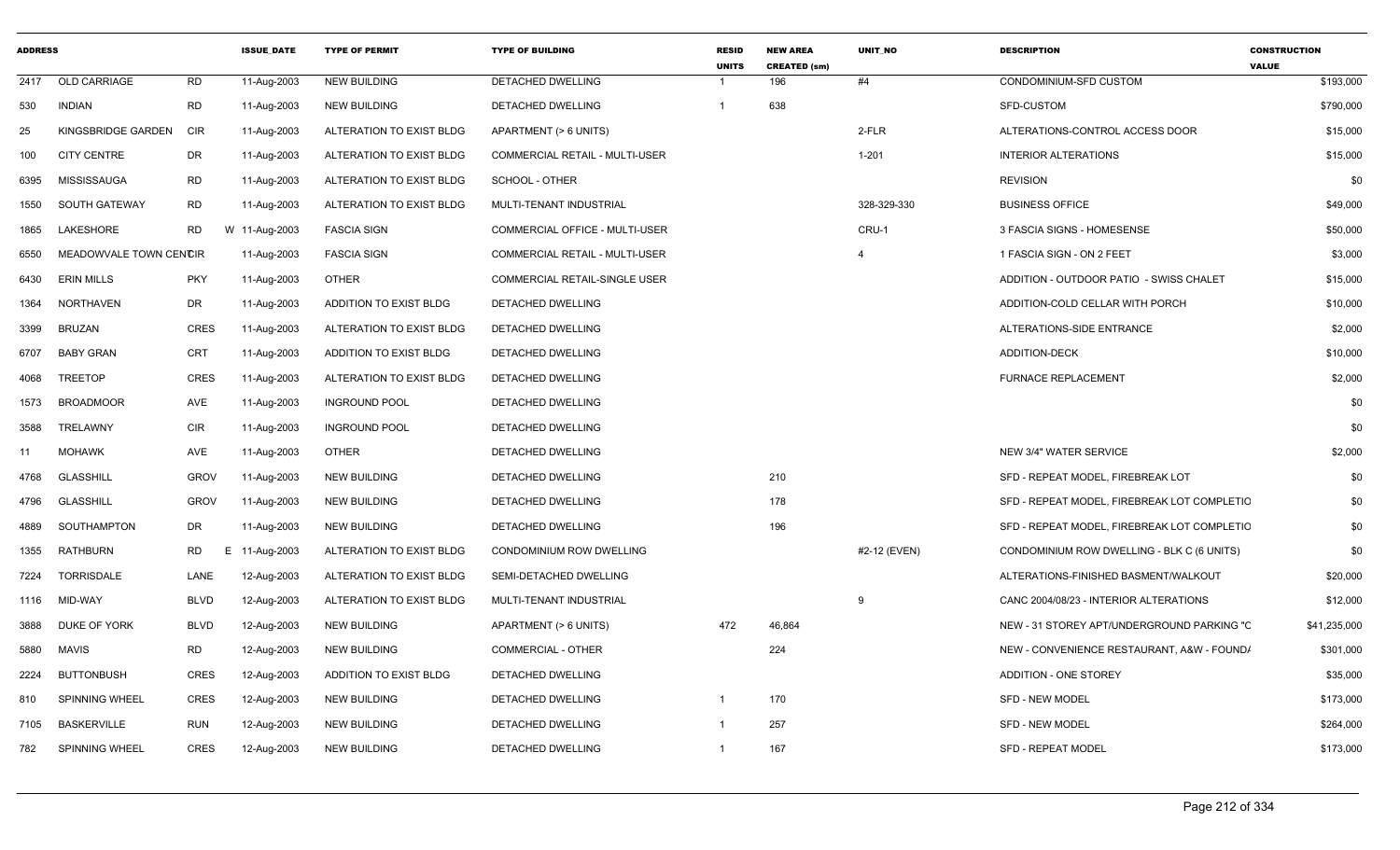| <b>ADDRESS</b> |                          |             | <b>ISSUE DATE</b> | <b>TYPE OF PERMIT</b>        | <b>TYPE OF BUILDING</b>               | <b>RESID</b><br><b>UNITS</b> | <b>NEW AREA</b><br><b>CREATED (sm)</b> | <b>UNIT NO</b> | <b>DESCRIPTION</b>                           | <b>CONSTRUCTION</b><br><b>VALUE</b> |
|----------------|--------------------------|-------------|-------------------|------------------------------|---------------------------------------|------------------------------|----------------------------------------|----------------|----------------------------------------------|-------------------------------------|
| 6400           | <b>SHAWSON</b>           | DR.         | 12-Aug-2003       | ALTERATION TO EXIST BLDG     | SINGLE TENANT INDUSTRIAL              |                              |                                        | $5 - 7$        | <b>INTERIOR ALTERATIONS</b>                  | \$46,000                            |
| 5894           | SIDMOUTH                 | <b>ST</b>   | 12-Aug-2003       | ADDITION TO EXIST BLDG       | DETACHED DWELLING                     |                              |                                        |                | ADDITION-1STOREY                             | \$15,000                            |
| 57             | EAGLEWOOD                | <b>BLVD</b> | 12-Aug-2003       | ADDITION AND ALTER           | <b>DETACHED DWELLING</b>              |                              |                                        |                | REAR ADDITION - 2 STOREY/ALTERATIONS         | \$159,000                           |
| 7129           | <b>BASKERVILLE</b>       | <b>RUN</b>  | 12-Aug-2003       | <b>NEW BUILDING</b>          | DETACHED DWELLING                     |                              | 231                                    |                | <b>SFD - REPEAT MODEL</b>                    | \$230,000                           |
| 3965           | <b>NASHUA</b>            | DR          | 12-Aug-2003       | ALTERATION TO EXIST BLDG     | SINGLE TENANT INDUSTRIAL              |                              |                                        |                | <b>INTERIOR ALTERATIONS</b>                  | \$175,000                           |
| 1498           | <b>SKYLINE</b>           | <b>DR</b>   | 12-Aug-2003       | ADDITION TO EXIST BLDG       | DETACHED DWELLING                     |                              |                                        |                | ADDITION/ALTERATIONS                         | \$143,000                           |
| 5100           | <b>ERIN MILLS</b>        | <b>PKY</b>  | 12-Aug-2003       | ALTERATION TO EXIST BLDG     | <b>COMMERCIAL RETAIL - MULTI-USER</b> |                              | 77                                     | B-234          | <b>CELL PHONE SALES &amp; SERVICE</b>        | \$15,000                            |
| 3613           | <b>JORIE</b>             | <b>CRES</b> | 12-Aug-2003       | <b>NEW BUILDING</b>          | DETACHED DWELLING                     |                              | 171                                    |                | SFD - FIERBREAK LOT COMPLETION               | \$0                                 |
| 1900           | LAKESHORE                | RD          | W 12-Aug-2003     | ALTERATION TO EXIST BLDG     | COMMERCIAL - OTHER                    |                              |                                        | 7A             | KITCHEN EXHAUST                              | \$6,000                             |
| 512            | SELSEY                   | <b>DR</b>   | 12-Aug-2003       | ADDITION TO EXIST BLDG       | DETACHED DWELLING                     |                              |                                        |                | ADDITION - COLD CELLAR                       | \$3,000                             |
| 6400           | <b>MILLCREEK</b>         | <b>DR</b>   | 12-Aug-2003       | ALTERATION TO EXIST BLDG     | COMMERCIAL RETAIL - MULTI-USER        |                              |                                        | $\overline{1}$ | ADMINISTRATIVE OFFICES                       | \$159,000                           |
| 4141           | DIXIE                    | <b>RD</b>   | 12-Aug-2003       | <b>FASCIA SIGN</b>           | COMMERCIAL RETAIL - MULTI-USER        |                              |                                        |                | FASCIA-SHOELESS JOES (1)                     | \$3,000                             |
| 1060           | MIDDLEGATE               | <b>RD</b>   | 12-Aug-2003       | ELECTROMAG LOCK DEVICE       | INDUSTRIAL - OTHER                    |                              |                                        |                | MAGLOCKS-9                                   | \$27,000                            |
| 848            | <b>BURNHAMTHORPE</b>     | RD          | W 12-Aug-2003     | ALTERATION TO EXIST BLDG     | COMMERCIAL RETAIL - MULTI-USER        |                              |                                        | 2B             | TAKEOUT RESTAURANT WITH ACCESSARY RETAIL     | \$15,000                            |
| 0              | <b>WINSTON CHURCHILI</b> | <b>BLVD</b> | 12-Aug-2003       | <b>CLASS A PORTABLE SIGN</b> | PORTABLE SIGN                         |                              |                                        |                | Erin Mills Scottish Country Dance            | \$0                                 |
| 5950           | <b>RODEO</b>             | DR          | 12-Aug-2003       | <b>CLASS A PORTABLE SIGN</b> | PORTABLE SIGN                         |                              |                                        |                | Shoe Club(On Britannia Rd)                   | \$0                                 |
| 733            | CENTRAL                  | <b>PKY</b>  | W 12-Aug-2003     | <b>CLASS A PORTABLE SIGN</b> | PORTABLE SIGN                         |                              |                                        |                | A & W (on Mavis)                             | \$0                                 |
| $\Omega$       | <b>MAVIS</b>             | <b>RD</b>   | 12-Aug-2003       | <b>CLASS A PORTABLE SIGN</b> | PORTABLE SIGN                         |                              |                                        |                | Pakemn Volleyball club                       | \$0                                 |
| 2301           | <b>DIXIE</b>             | <b>RD</b>   | 12-Aug-2003       | <b>CLASS A PORTABLE SIGN</b> | PORTABLE SIGN                         |                              |                                        |                | Nightingale Corp. (on Dixie)                 | \$0                                 |
| 845            | <b>CENTRAL</b>           | <b>PKY</b>  | W 12-Aug-2003     | <b>CLASS A PORTABLE SIGN</b> | PORTABLE SIGN                         |                              |                                        |                | <b>Wheel Care Transit</b>                    | \$0                                 |
| 6750           | <b>WINSTON CHURCHILL</b> | <b>BLVD</b> | 12-Aug-2003       | <b>CLASS A PORTABLE SIGN</b> | PORTABLE SIGN                         |                              |                                        |                | <b>Oxford Learning Centre</b>                | \$0                                 |
| 1065           | <b>DUNDAS</b>            | ST          | W 12-Aug-2003     | <b>CLASS A PORTABLE SIGN</b> | PORTABLE SIGN                         |                              |                                        |                | <b>Bella Hairdressing</b>                    | \$0                                 |
| 3185           | UNITY                    | DR          | 12-Aug-2003       | <b>CLASS A PORTABLE SIGN</b> | PORTABLE SIGN                         |                              |                                        |                | <b>Oxford Learning Centre</b>                | \$0                                 |
| 4120           | DIXIE                    | <b>RD</b>   | 12-Aug-2003       | <b>CLASS A PORTABLE SIGN</b> | PORTABLE SIGN                         |                              |                                        |                | Herc's Muscle Shops Inc.                     | \$0                                 |
| 6295           | <b>MISSISSAUGA</b>       | RD          | 12-Aug-2003       | <b>CLASS A PORTABLE SIGN</b> | PORTABLE SIGN                         |                              |                                        |                | Rogers AT & T                                | \$0                                 |
| 5602           | <b>TENTH LINE WEST</b>   |             | 12-Aug-2003       | <b>CLASS A PORTABLE SIGN</b> | PORTABLE SIGN                         |                              |                                        |                | Beach Bum Tanning (on Thomas Street)         | \$0                                 |
| 6900           | <b>MILLCREEK</b>         | DR          | 12-Aug-2003       | <b>CLASS A PORTABLE SIGN</b> | PORTABLE SIGN                         |                              |                                        |                | Play and Learn Children's centre             | \$0                                 |
|                | 4923 LONG ACRE           | DR          | 12-Aug-2003       | <b>NEW BUILDING</b>          | DETACHED DWELLING                     |                              |                                        |                | SFD - REPEAT MODEL - FIREBREAK LOT COMPLETI( | \$0                                 |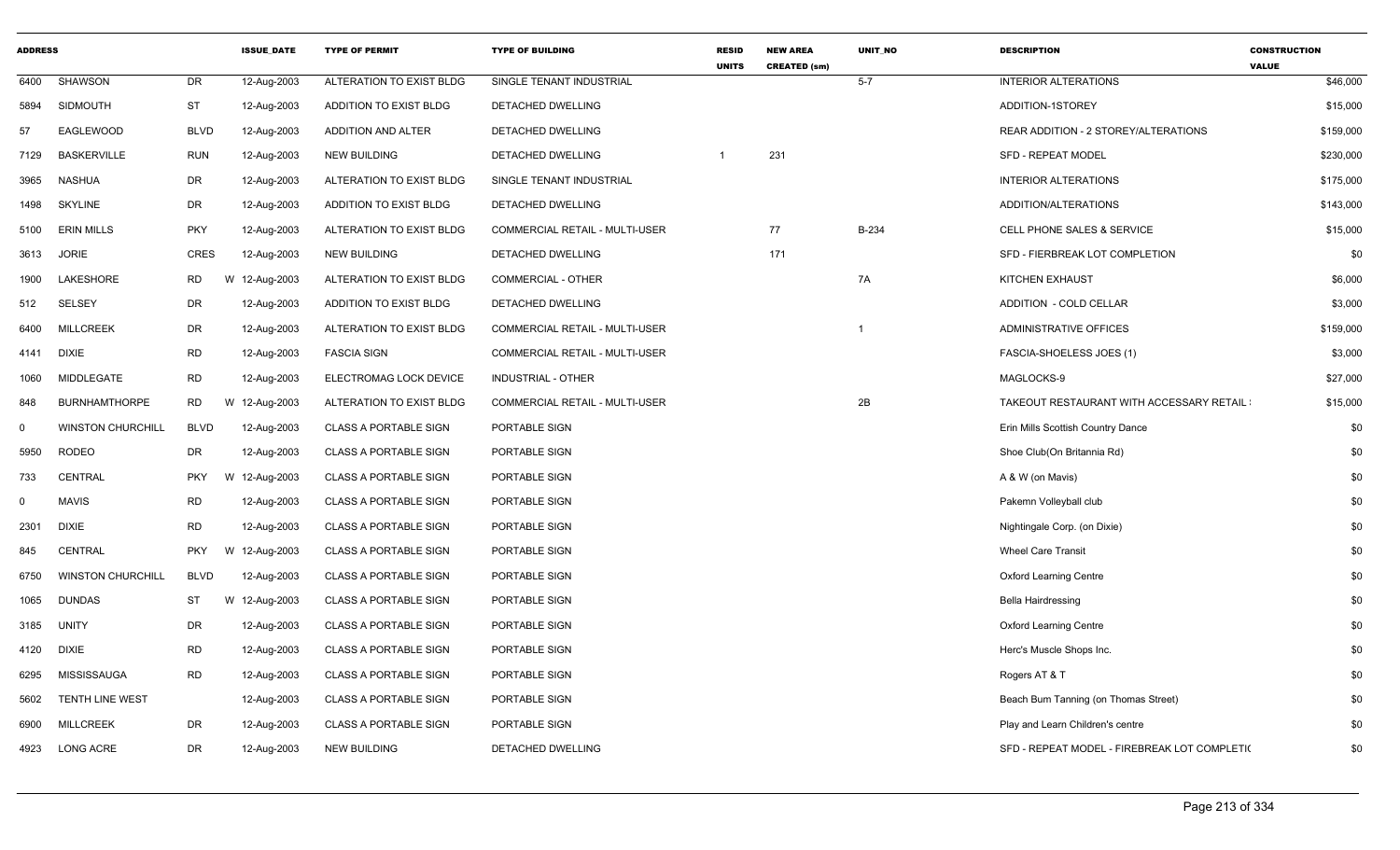| <b>ADDRESS</b> |                          |                 | <b>ISSUE DATE</b> | <b>TYPE OF PERMIT</b>        | <b>TYPE OF BUILDING</b>        | <b>RESID</b><br><b>UNITS</b> | <b>NEW AREA</b><br><b>CREATED (sm)</b> | <b>UNIT NO</b> | <b>DESCRIPTION</b>                           | <b>CONSTRUCTION</b><br><b>VALUE</b> |
|----------------|--------------------------|-----------------|-------------------|------------------------------|--------------------------------|------------------------------|----------------------------------------|----------------|----------------------------------------------|-------------------------------------|
| 3455           | <b>JORIE</b>             | <b>CRES</b>     | 12-Aug-2003       | <b>NEW BUILDING</b>          | DETACHED DWELLING              |                              |                                        |                | SFD - REPEAT MODEL - FIREBREAK LOT COMPLETI( | \$0                                 |
| 3641           | <b>JORIE</b>             | <b>CRES</b>     | 12-Aug-2003       | <b>NEW BUILDING</b>          | DETACHED DWELLING              |                              |                                        |                | SFD - REPEAT MODEL, FIREBREAK LOT COMPLETIC  | \$0                                 |
| 1301           | <b>RAVINE</b>            | DR              | 12-Aug-2003       | <b>INGROUND POOL</b>         | DETACHED DWELLING              |                              |                                        |                |                                              | \$0                                 |
| 3619           | <b>STONECUTTER</b>       | <b>CRES</b>     | 12-Aug-2003       | NEW BUILDING                 | DETACHED DWELLING              |                              | 222                                    |                | SFD - REPEAT MODEL, FIREBREAK COMPLETION     | \$0                                 |
| 30             | <b>QUEEN</b>             | ST<br>E.        | 13-Aug-2003       | ALTERATION TO EXIST BLDG     | <b>GOVERNMENTAL</b>            |                              |                                        |                | <b>INTERIOR ALTERATIONS</b>                  | \$5,000                             |
| 5004           | <b>TIMBERLEA</b>         | <b>BLVD</b>     | 13-Aug-2003       | ALTERATION TO EXIST BLDG     | MULTI-TENANT INDUSTRIAL        |                              |                                        | #14            | GENERAL INDUSTRIAL (HARD THIN FILM COATINGS  | \$1,000                             |
| 7148           | LOWVILLE                 | <b>HTS</b>      | 13-Aug-2003       | ADDITION TO EXIST BLDG       | DETACHED DWELLING              |                              |                                        |                | ADDITION-DECK ENCLOSURE                      | \$1,000                             |
| 5594           | <b>RIVER GROVE</b>       | AVE             | 13-Aug-2003       | ALTERATION TO EXIST BLDG     | DETACHED DWELLING              |                              |                                        |                | BASEMENT APARTMENT RETROFIT                  | \$39,000                            |
| 3320           | <b>FIELDGATE</b>         | DR              | 13-Aug-2003       | ALTERATION TO EXIST BLDG     | APARTMENT (> 6 UNITS)          |                              |                                        |                | ALTERATIONS - BALCONY REPAIR                 | \$70,000                            |
|                | <b>CITY CENTRE</b>       | DR              | 13-Aug-2003       | ALTERATION TO EXIST BLDG     | COMMERCIAL OFFICE - MULTI-USER |                              |                                        | 9TH FL         | <b>BUSINESS OFFICE</b>                       | \$188,000                           |
| 5100           | <b>ERIN MILLS</b>        | <b>PKY</b>      | 13-Aug-2003       | ALTERATION TO EXIST BLDG     | COMMERCIAL RETAIL - MULTI-USER |                              |                                        | R-159B         | <b>RETAIL STORE</b>                          | \$17,000                            |
| 960            | SOUTHDOWN                | <b>RD</b>       | 13-Aug-2003       | ALTERATION TO EXIST BLDG     | COMMERCIAL RETAIL - MULTI-USER |                              |                                        |                | ALTERATIONS - DEMISING WALLS (13)            | \$208,000                           |
| 386            | LAKESHORE                | <b>RD</b><br>Е. | 13-Aug-2003       | <b>OTHER</b>                 | <b>COMMERCIAL - OTHER</b>      |                              |                                        |                | REPLACEMENT OF 4" WATER SERVICE              | \$10,000                            |
| 3564           | <b>TRELAWNY</b>          | <b>CIR</b>      | 13-Aug-2003       | <b>INGROUND POOL</b>         | DETACHED DWELLING              |                              |                                        |                |                                              | \$0                                 |
| 3160           | <b>TOMKEN</b>            | <b>RD</b>       | 13-Aug-2003       | ALTERATION TO EXIST BLDG     | SCHOOL - ELEMENTARY            |                              |                                        |                | REPLACE TWO EXISTING SINKS W/NEW DISHWASHI   | \$2,000                             |
| 437            | <b>HENSALL</b>           | <b>CIR</b>      | 13-Aug-2003       | <b>OTHER</b>                 | CONDOMINIUM ROW DWELLING       |                              |                                        |                | <b>SITE SERVICING</b>                        | \$1,000,000                         |
| $\mathbf 0$    | <b>BURNHAMTHORPE</b>     | <b>RD</b><br>Е. | 13-Aug-2003       | <b>CLASS A PORTABLE SIGN</b> | PORTABLE SIGN                  |                              |                                        |                | <b>Community Services</b>                    | \$0                                 |
| 0              | <b>BURNHAMTHORPE</b>     | <b>RD</b>       | W 13-Aug-2003     | <b>CLASS A PORTABLE SIGN</b> | PORTABLE SIGN                  |                              |                                        |                | <b>Community Services</b>                    | \$0                                 |
| $\mathbf 0$    | <b>DUNDAS</b>            | <b>ST</b>       | W 13-Aug-2003     | <b>CLASS A PORTABLE SIGN</b> | PORTABLE SIGN                  |                              |                                        |                | <b>Community Services</b>                    | \$0                                 |
| $\mathbf 0$    | <b>BRITANNIA</b>         | <b>RD</b>       | W 13-Aug-2003     | <b>CLASS A PORTABLE SIGN</b> | PORTABLE SIGN                  |                              |                                        |                | <b>Community Services</b>                    | \$0                                 |
| $\mathbf 0$    | <b>GOREWAY</b>           | DR              | 13-Aug-2003       | <b>CLASS A PORTABLE SIGN</b> | PORTABLE SIGN                  |                              |                                        |                | <b>Community Services</b>                    | \$0                                 |
| $\mathbf 0$    | <b>ERIN MILLS</b>        | <b>PKY</b>      | 13-Aug-2003       | <b>CLASS A PORTABLE SIGN</b> | PORTABLE SIGN                  |                              |                                        |                | <b>Community Services</b>                    | \$0                                 |
| $\mathbf 0$    | <b>WINSTON CHURCHILL</b> | <b>BLVD</b>     | 13-Aug-2003       | <b>CLASS A PORTABLE SIGN</b> | PORTABLE SIGN                  |                              |                                        |                | <b>Community Services</b>                    | \$0                                 |
| $\mathbf{0}$   | <b>ERIN MILLS</b>        | <b>PKY</b>      | 13-Aug-2003       | <b>CLASS A PORTABLE SIGN</b> | PORTABLE SIGN                  |                              |                                        |                | <b>Community Services</b>                    | \$0                                 |
| 0              | <b>BURNHAMTHORPE</b>     | <b>RD</b>       | W 13-Aug-2003     | <b>CLASS A PORTABLE SIGN</b> | PORTABLE SIGN                  |                              |                                        |                | Region of Peel                               | \$0                                 |
| 0              | <b>WINSTON CHURCHILL</b> | <b>BLVD</b>     | 13-Aug-2003       | <b>CLASS A PORTABLE SIGN</b> | PORTABLE SIGN                  |                              |                                        |                | Region of Peel                               | \$0                                 |
| 1596           | <b>LIVEOAK</b>           | <b>DR</b>       | 13-Aug-2003       | <b>REVISIONS</b>             | DETACHED DWELLING              |                              | 172                                    |                | PARTIAL DEMOLITION & RE-CONSTRUCTION OF 1S1  | \$165,000                           |
| 1428           | LIVEOAK                  | <b>DR</b>       | 14-Aug-2003       | <b>OTHER</b>                 | DETACHED DWELLING              |                              |                                        |                | NEW - TOOL/GARDEN SHED                       | \$8,000                             |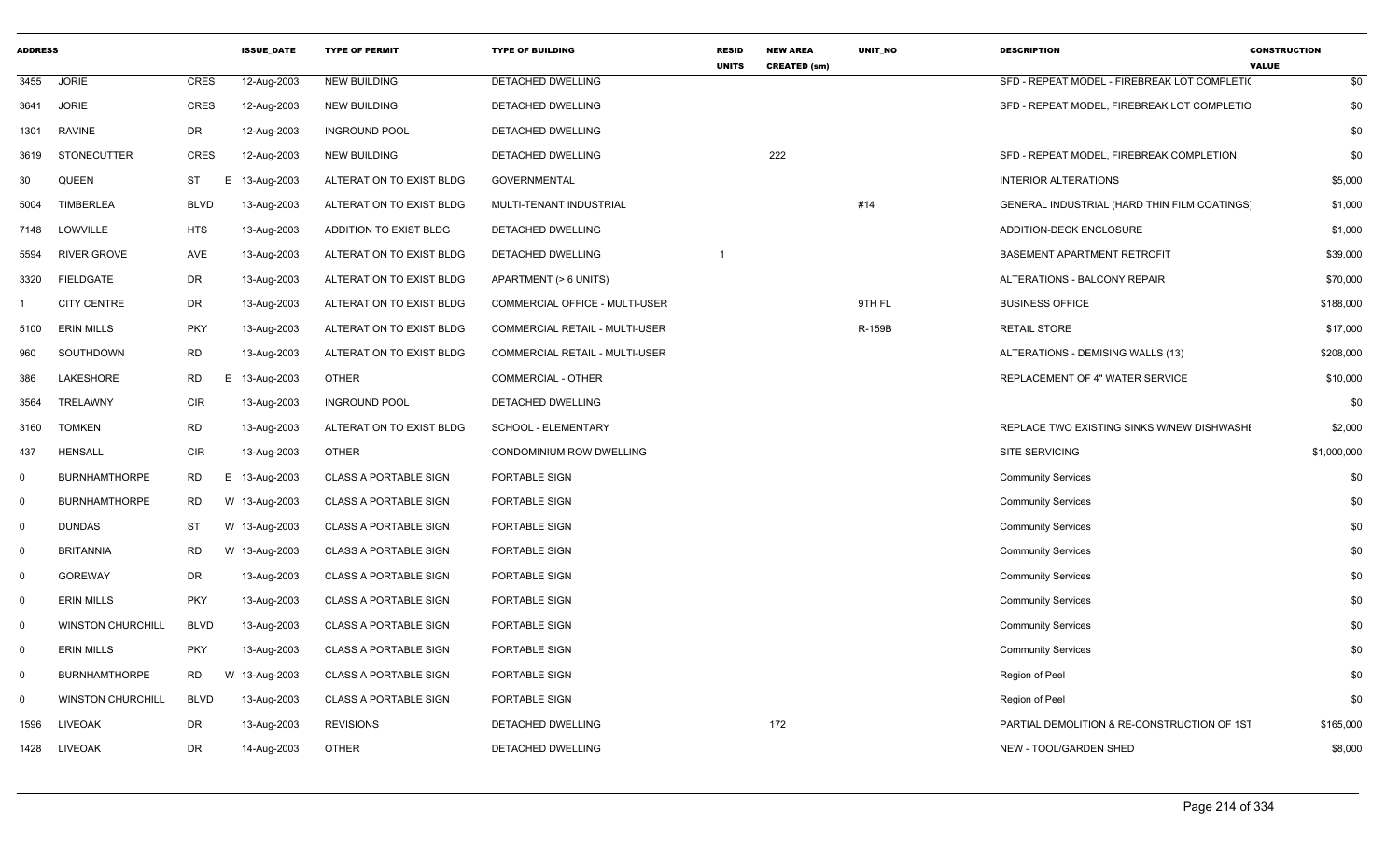| <b>ADDRESS</b> |                         |             | <b>ISSUE DATE</b> | <b>TYPE OF PERMIT</b>        | <b>TYPE OF BUILDING</b>   | <b>RESID</b><br><b>UNITS</b> | <b>NEW AREA</b><br><b>CREATED (sm)</b> | <b>UNIT NO</b> | <b>DESCRIPTION</b>                              | <b>CONSTRUCTION</b><br><b>VALUE</b> |
|----------------|-------------------------|-------------|-------------------|------------------------------|---------------------------|------------------------------|----------------------------------------|----------------|-------------------------------------------------|-------------------------------------|
| 7025           | <b>TOMKEN</b>           | <b>RD</b>   | 14-Aug-2003       | ALTERATION TO EXIST BLDG     | MULTI-TENANT INDUSTRIAL   |                              |                                        | $\overline{1}$ | <b>RESTAURANT</b>                               | \$41,000                            |
| 7252           | <b>VILLAGE WALK</b>     |             | 14-Aug-2003       | ADDITION TO EXIST BLDG       | DETACHED DWELLING         |                              |                                        |                | ADDITION-SUNROOM, UNHEATED                      | \$10,000                            |
| 1829           | HINDHEAD                | <b>RD</b>   | 14-Aug-2003       | ADDITION TO EXIST BLDG       | DETACHED DWELLING         |                              |                                        |                | ADDITION - SECOND FLOOR AND GROUND FOYER        | \$92,000                            |
| 5067           | <b>ROYAL MILLS</b>      | <b>CRT</b>  | 14-Aug-2003       | <b>INGROUND POOL</b>         | DETACHED DWELLING         |                              |                                        |                |                                                 | \$0                                 |
| 6733           | KITIMAT                 | <b>RD</b>   | 14-Aug-2003       | ALTERATION TO EXIST BLDG     | <b>INDUSTRIAL - OTHER</b> |                              |                                        |                | <b>INTERIOR ALTERATIONS</b>                     | \$126,000                           |
| 32             | EARL                    | ST          | 14-Aug-2003       | ADDITION TO EXIST BLDG       | DETACHED DWELLING         |                              |                                        |                | 2ND STOREY ADDITION                             | \$131,000                           |
| 6900           | <b>GOODERHAM ESTATE</b> | <b>BLVD</b> | 14-Aug-2003       | PORTABLE CLASSROOM           | PUBLIC - OTHER            |                              |                                        |                | PORTABLE - RELOCATION (1)                       | \$16,000                            |
| 89             | <b>VISTA</b>            | <b>BLVD</b> | 14-Aug-2003       | PORTABLE CLASSROOM           | SCHOOL - OTHER            |                              |                                        |                | PORTABLE - RELOCATE 1                           | \$16,000                            |
| 7252           | <b>REINDEER</b>         | DR          | 14-Aug-2003       | ADDITION AND ALTER           | SEMI-DETACHED DWELLING    |                              |                                        |                | ADDITION/ALTERATIONS - BASEMENT WALKOUT AN      | \$20,000                            |
| 581            | <b>MATISSE</b>          | PL          | 14-Aug-2003       | ALTERATION TO EXIST BLDG     | DETACHED DWELLING         |                              |                                        |                | BASEMENT FINISHIG AND SIDE DOOR                 | \$10,000                            |
| 3460           | <b>CHIPLEY</b>          | <b>CRES</b> | 14-Aug-2003       | ALTERATION TO EXIST BLDG     | SEMI-DETACHED DWELLING    | -1                           |                                        |                | <b>BASEMENT APARTMENT</b>                       | \$21,000                            |
| 2548           | <b>RAGLAN</b>           | <b>CRT</b>  | 14-Aug-2003       | ABOVE GROUND POOL            | DETACHED DWELLING         |                              |                                        |                |                                                 | \$0                                 |
| $\mathbf 0$    | <b>DIXIE</b>            | <b>RD</b>   | 14-Aug-2003       | <b>CLASS A PORTABLE SIGN</b> | PORTABLE SIGN             |                              |                                        |                | Region of Peel                                  | \$0                                 |
| $\mathbf 0$    | <b>BRITANNIA</b>        | <b>RD</b>   | W 14-Aug-2003     | <b>CLASS A PORTABLE SIGN</b> | PORTABLE SIGN             |                              |                                        |                | Region of Peel                                  | \$0                                 |
| $\overline{0}$ | <b>DERRY</b>            | <b>RD</b>   | W 14-Aug-2003     | <b>CLASS A PORTABLE SIGN</b> | PORTABLE SIGN             |                              |                                        |                | Region of Peel                                  | \$0                                 |
| $\mathbf 0$    | <b>AIRPORT</b>          | <b>RD</b>   | 14-Aug-2003       | <b>CLASS A PORTABLE SIGN</b> | PORTABLE SIGN             |                              |                                        |                | Region of Peel                                  | \$0                                 |
| $\mathbf 0$    | <b>CAWTHRA</b>          | <b>RD</b>   | 14-Aug-2003       | <b>CLASS A PORTABLE SIGN</b> | PORTABLE SIGN             |                              |                                        |                | Region of Peel                                  | \$0                                 |
| 3120           | <b>DIXIE</b>            | <b>RD</b>   | 14-Aug-2003       | <b>CLASS A PORTABLE SIGN</b> | PORTABLE SIGN             |                              |                                        |                | Town and Country                                | \$0                                 |
| $\mathbf 0$    | <b>EGLINTON</b>         | AVE         | W 14-Aug-2003     | <b>CLASS A PORTABLE SIGN</b> | PORTABLE SIGN             |                              |                                        |                | Region of Peel                                  | \$0                                 |
| $\mathbf 0$    | LAKESHORE               | <b>RD</b>   | E 14-Aug-2003     | <b>CLASS A PORTABLE SIGN</b> | PORTABLE SIGN             |                              |                                        |                | Region of Peel                                  | \$0                                 |
| $\mathbf 0$    | <b>DUNDAS</b>           | <b>ST</b>   | W 14-Aug-2003     | <b>CLASS A PORTABLE SIGN</b> | PORTABLE SIGN             |                              |                                        |                | Region of Peel                                  | \$0                                 |
| $\mathbf 0$    | <b>BURNHAMTHORPE</b>    | <b>RD</b>   | E 14-Aug-2003     | <b>CLASS A PORTABLE SIGN</b> | PORTABLE SIGN             |                              |                                        |                | Region of Peel                                  | \$0                                 |
| $\mathbf 0$    | <b>MAVIS</b>            | RD          | 14-Aug-2003       | <b>CLASS A PORTABLE SIGN</b> | PORTABLE SIGN             |                              |                                        |                | Region of Peel                                  | \$0                                 |
| $\mathbf 0$    | <b>BURNHAMTHORPE</b>    | <b>RD</b>   | W 14-Aug-2003     | <b>CLASS A PORTABLE SIGN</b> | PORTABLE SIGN             |                              |                                        |                | Region of Peel                                  | \$0                                 |
| 7205           | GOREWAY                 | DR          | 14-Aug-2003       | <b>CLASS A PORTABLE SIGN</b> | PORTABLE SIGN             |                              |                                        |                | Westwood Mall                                   | \$0                                 |
| 3427           | <b>DERRY</b>            | <b>RD</b>   | E 14-Aug-2003     | <b>CLASS A PORTABLE SIGN</b> | PORTABLE SIGN             |                              |                                        |                | <b>Humber Financial Services</b>                | \$0                                 |
| 2150           | <b>BURNHAMTHORPE</b>    | <b>RD</b>   | W 14-Aug-2003     | <b>CLASS A PORTABLE SIGN</b> | PORTABLE SIGN             |                              |                                        |                | South Common Medical Centre (on The Collegeway) | \$0                                 |
| 2150           | <b>BURNHAMTHORPE</b>    | <b>RD</b>   | W 14-Aug-2003     | <b>CLASS A PORTABLE SIGN</b> | PORTABLE SIGN             |                              |                                        |                | RRR Inc. (On Burnhamthorpe Rd)                  | \$0                                 |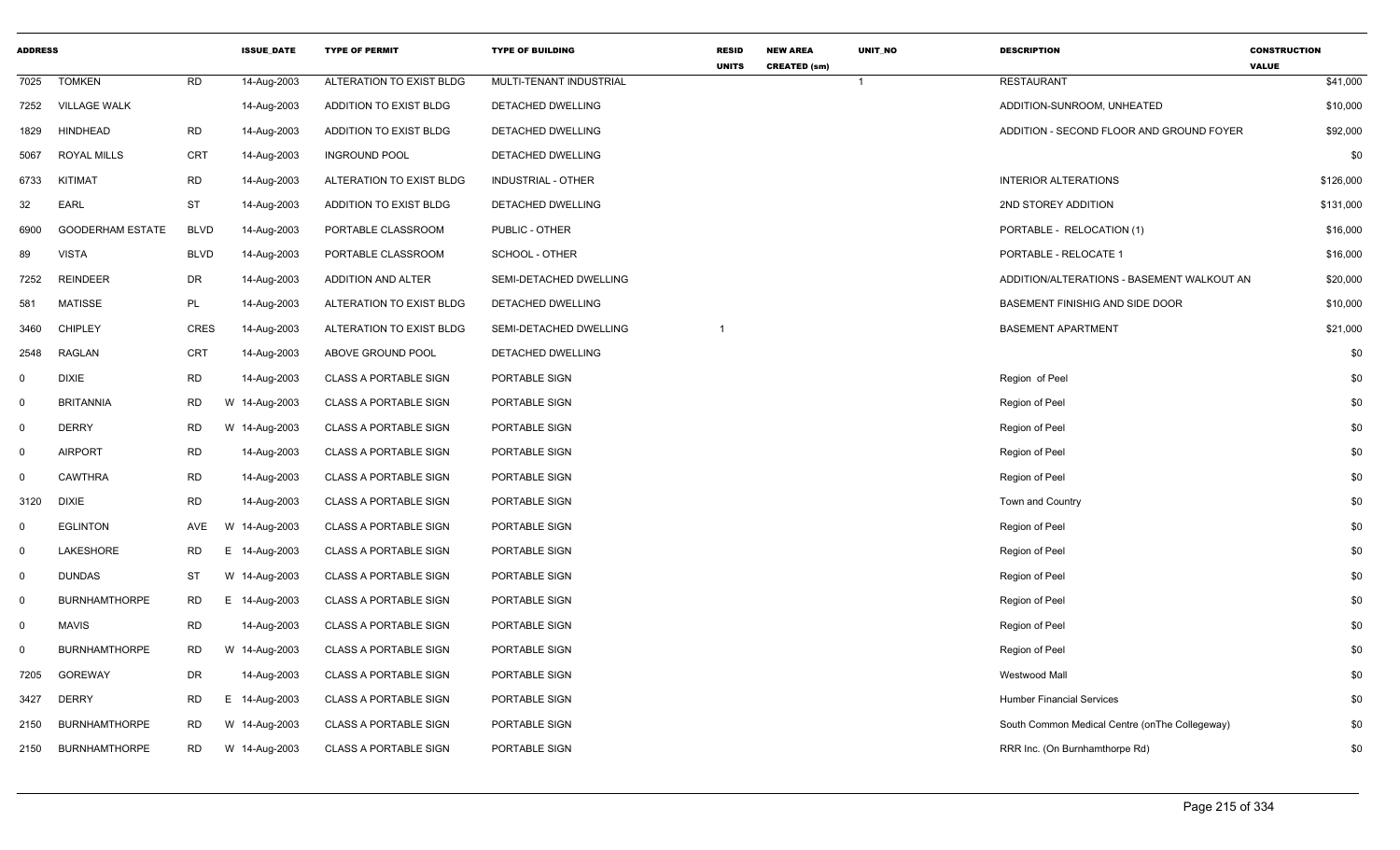| <b>ADDRESS</b> |                          |                   | <b>ISSUE DATE</b> | <b>TYPE OF PERMIT</b>         | <b>TYPE OF BUILDING</b>               | <b>RESID</b><br><b>UNITS</b> | <b>NEW AREA</b><br><b>CREATED (sm)</b> | <b>UNIT NO</b> | <b>DESCRIPTION</b>                          | <b>CONSTRUCTION</b><br><b>VALUE</b> |
|----------------|--------------------------|-------------------|-------------------|-------------------------------|---------------------------------------|------------------------------|----------------------------------------|----------------|---------------------------------------------|-------------------------------------|
| 980            | <b>BURNHAMTHORPE</b>     | <b>RD</b>         | E 14-Aug-2003     | <b>CLASS A PORTABLE SIGN</b>  | PORTABLE SIGN                         |                              |                                        |                | Fabutan (On Burnhamthorpe)                  | \$0                                 |
| 980            | <b>BURNHAMTHORPE</b>     | <b>RD</b>         | E 14-Aug-2003     | <b>CLASS A PORTABLE SIGN</b>  | PORTABLE SIGN                         |                              |                                        |                | Fabutan (On Tomken Rd)                      | \$0                                 |
| 620            | <b>BLOOR</b>             | <b>ST</b>         | 14-Aug-2003       | <b>CLASS A PORTABLE SIGN</b>  | PORTABLE SIGN                         |                              |                                        |                | <b>Carafe Wine Makers</b>                   | \$0                                 |
| $\mathbf 0$    | <b>WINSTON CHURCHILL</b> | <b>BLVD</b>       | 14-Aug-2003       | <b>CLASS A PORTABLE SIGN</b>  | PORTABLE SIGN                         |                              |                                        |                | Salvation Army                              | \$0                                 |
| $\mathbf 0$    | <b>EGLINTON</b>          | AVE<br>W          | 14-Aug-2003       | CLASS A PORTABLE SIGN         | PORTABLE SIGN                         |                              |                                        |                | Islamic Private Board of Education          | \$0                                 |
| 285            | <b>MATHESON</b>          | <b>BLVD</b><br>E. | 14-Aug-2003       | <b>CLASS A PORTABLE SIGN</b>  | PORTABLE SIGN                         |                              |                                        |                | ABC MONTESSORI                              | \$0                                 |
| 1142           | <b>DUNDAS</b>            | <b>ST</b>         | W 14-Aug-2003     | <b>NEW BUILDING</b>           | DETACHED DWELLING                     | $\overline{1}$               |                                        |                | <b>DEMOLITION - SFD</b>                     | \$10,000                            |
| 1900           | LAKESHORE                | RD                | W 14-Aug-2003     | <b>CLASS A PORTABLE SIGN</b>  | PORTABLE SIGN                         |                              |                                        |                | Second Chance health Food (on Inverhouse)   | \$0                                 |
| 2001           | BALSAM                   | AVE               | 14-Aug-2003       | <b>OTHER</b>                  | DETACHED DWELLING                     |                              |                                        |                | NEW 3/4" WATER SERVICE                      | \$2,000                             |
| $\mathbf 0$    | <b>EASTGATE</b>          | <b>PKY</b>        | 14-Aug-2003       | CLASS A PORTABLE SIGN         | PORTABLE SIGN                         |                              |                                        |                | 3's & 4's Co-operative Pre-School           | \$0                                 |
| 1418           | <b>INUIT</b>             | <b>TR</b>         | 14-Aug-2003       | <b>INGROUND POOL</b>          | DETACHED DWELLING                     |                              |                                        |                |                                             | \$0                                 |
| 6352           | <b>ALDERWOOD</b>         | <b>TR</b>         | 14-Aug-2003       | ABOVE GROUND POOL             | DETACHED DWELLING                     |                              |                                        |                |                                             | \$0                                 |
| 3431           | <b>ARTESIAN</b>          | DR                | 14-Aug-2003       | SPA/WHIRLPOOL/HOTTUB          | DETACHED DWELLING                     |                              |                                        |                |                                             | \$0                                 |
| 1337           | <b>MARTLEY</b>           | DR                | 14-Aug-2003       | <b>INGROUND POOL</b>          | <b>DETACHED DWELLING</b>              |                              |                                        |                |                                             | \$0                                 |
| 1119           | LOVINGSTON               | <b>CRES</b>       | 14-Aug-2003       | <b>INGROUND POOL</b>          | DETACHED DWELLING                     |                              |                                        |                |                                             | \$0                                 |
| 5627           | <b>NINTH LINE</b>        |                   | 14-Aug-2003       | <b>DEMOLITION</b>             | DETACHED DWELLING                     | $\overline{1}$               |                                        |                | DEMOLITION - SFD, BARN, 3 SHEDS             | \$10,000                            |
| 5591           | NINTH LINE               |                   | 14-Aug-2003       | <b>DEMOLITION</b>             | DETACHED DWELLING                     | $\overline{1}$               | 191                                    |                | <b>DEMOLITION - SFD</b>                     | \$10,000                            |
| 735            | <b>TWAIN</b>             | AVE               | 15-Aug-2003       | ALTERATION TO EXIST BLDG      | COMMERCIAL RETAIL - MULTI-USER        |                              | 164                                    | $C-19$         | BAKERY AND DELI W/ TAKEOUT                  | \$47,000                            |
| 1333           | <b>PRESTONWOOD</b>       | <b>CRES</b>       | 15-Aug-2003       | <b>NEW BUILDING</b>           | SEMI-DETACHED DWELLING                |                              |                                        |                | SEMI-DETACHED - REPEAT MODEL - FIREBREAK LO | \$0                                 |
| 1324           | <b>PRESTONWOOD</b>       | <b>CRES</b>       | 15-Aug-2003       | <b>NEW BUILDING</b>           | SEMI-DETACHED DWELLING                |                              |                                        |                | SEMI-DETACHED - REPEAT MODEL - FIREBREAK LO | \$0                                 |
| 7050           | <b>BRAMALEA</b>          | <b>RD</b>         | 18-Aug-2003       | <b>OTHER</b>                  | MULTI-TENANT INDUSTRIAL               |                              |                                        | 33             | SPRAY BOOTH                                 | \$20,000                            |
| 3145           | PARKERHILL               | <b>RD</b>         | 18-Aug-2003       | ADDITION TO EXIST BLDG        | DETACHED DWELLING                     |                              |                                        |                | ONE STOREY REAR ADDITION                    | \$76,000                            |
| 30             | <b>EGLINTON</b>          | AVE<br>W          | 18-Aug-2003       | ALTERATION TO EXIST BLDG      | <b>COMMERCIAL RETAIL - MULTI-USER</b> |                              |                                        | $\mathbf{3}$   | ALTERATION - NEW PARTITIONS & GARAGE DOOR   | \$21,000                            |
| 5158           | <b>TIMBER MILL</b>       | <b>CRT</b>        | 18-Aug-2003       | <b>INGROUND POOL</b>          | DETACHED DWELLING                     |                              |                                        |                |                                             | \$0                                 |
| 1229           | <b>VERMILLION</b>        | CRT               | 18-Aug-2003       | ABOVE GROUND POOL             | DETACHED DWELLING                     |                              |                                        |                |                                             | \$0                                 |
| 525            | <b>HANCOCK</b>           | WAY               | 18-Aug-2003       | <b>INGROUND POOL</b>          | <b>DETACHED DWELLING</b>              |                              |                                        |                |                                             | \$0                                 |
| 544            | <b>ISABELLA</b>          | AVE               | 18-Aug-2003       | <b>INGROUND POOL</b>          | DETACHED DWELLING                     |                              |                                        |                |                                             | \$0                                 |
| 1529           | <b>MYRON</b>             | DR                | 18-Aug-2003       | <b>ADDITION TO EXIST BLDG</b> | DETACHED DWELLING                     |                              | 145                                    |                | 2 SECOND STOREY FRONT ADDITIONS             | \$13,000                            |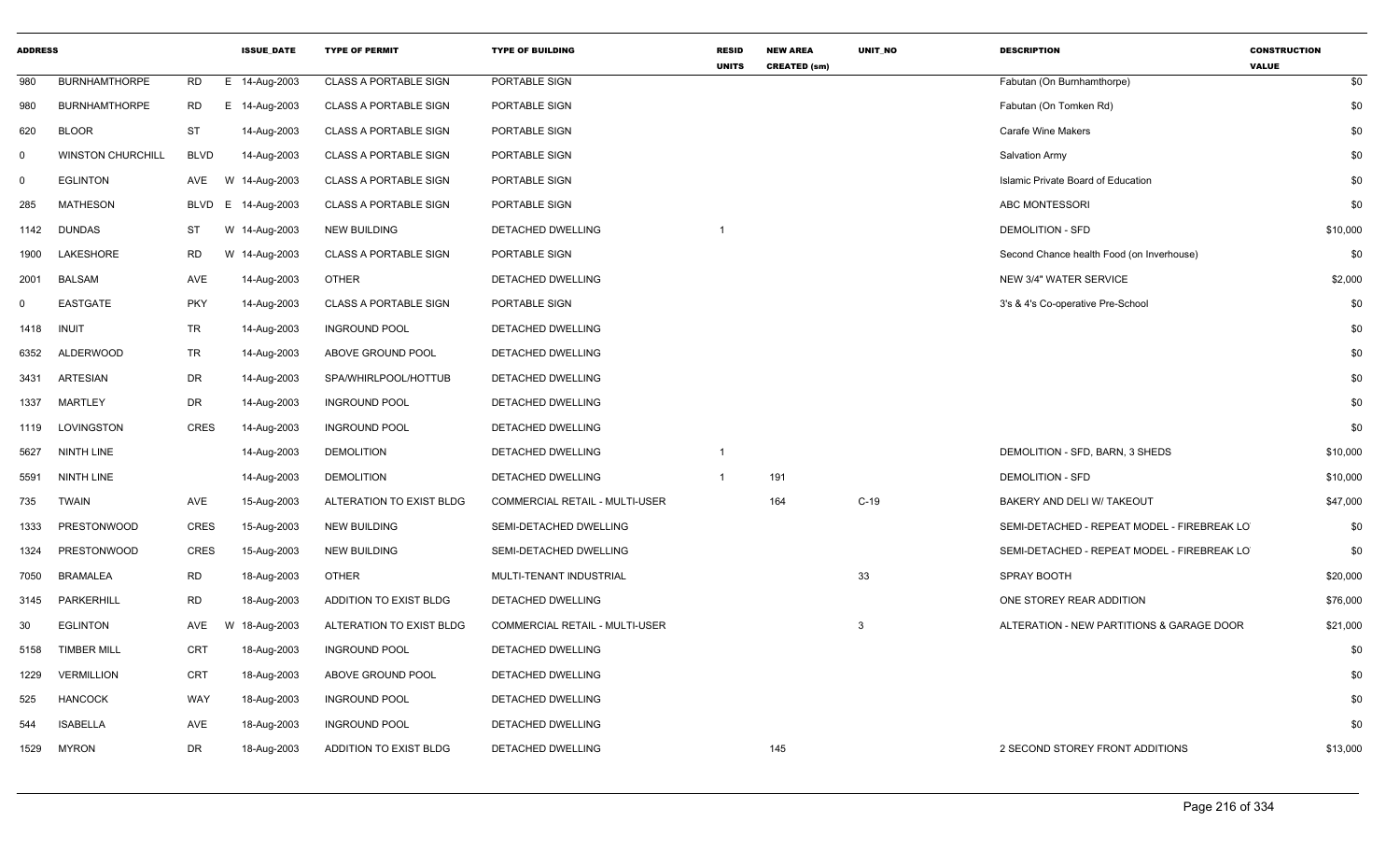| <b>ADDRESS</b> |                          |                | <b>ISSUE DATE</b> | <b>TYPE OF PERMIT</b>         | <b>TYPE OF BUILDING</b>        | <b>RESID</b><br><b>UNITS</b> | <b>NEW AREA</b><br><b>CREATED (sm)</b> | UNIT NO | <b>DESCRIPTION</b>                         | <b>CONSTRUCTION</b><br><b>VALUE</b> |
|----------------|--------------------------|----------------|-------------------|-------------------------------|--------------------------------|------------------------------|----------------------------------------|---------|--------------------------------------------|-------------------------------------|
| 3470           | <b>CLARA</b>             | DR             | 18-Aug-2003       | ALTERATION TO EXIST BLDG      | <b>SCHOOL - ELEMENTARY</b>     |                              |                                        |         | INTERIOR ALTERATIONS - ST. RAPHAEL SCHOOL  | \$300,000                           |
| 1370           | DUNDAS                   | ST<br>E.       | 18-Aug-2003       | ALTERATION TO EXIST BLDG      | <b>COMMERCIAL - OTHER</b>      |                              |                                        | 14B     | <b>NEW TOILET</b>                          | \$1,000                             |
| 789            | SPINNING WHEEL           | CRES           | 18-Aug-2003       | <b>NEW BUILDING</b>           | DETACHED DWELLING              |                              | 245                                    |         | <b>SFD - REPEAT MODEL</b>                  | \$227,000                           |
| 100            | <b>CITY CENTRE</b>       | DR             | 18-Aug-2003       | <b>FASCIA SIGN</b>            | COMMERCIAL RETAIL - MULTI-USER |                              |                                        | 2-805   | 1 FASCIA SIGN - BUILD A BEAR WORKSHOP      | \$2,000                             |
| 1915           | <b>BROAD HOLLOW</b>      | GATE           | 18-Aug-2003       | <b>OTHER</b>                  | <b>RESIDENTIAL - OTHER</b>     |                              |                                        |         | <b>SITE SERVICING</b>                      | \$160,000                           |
| 1198           | ALEXANDRA                | AVE            | 18-Aug-2003       | <b>OTHER</b>                  | <b>SCHOOL - ELEMENTARY</b>     |                              |                                        |         | <b>NEW CATCH BASIN</b>                     | \$65,000                            |
| 1234           | RAVINE                   | <b>DR</b>      | 18-Aug-2003       | <b>REVISIONS</b>              | DETACHED DWELLING              |                              |                                        |         | <b>HEATING REVISION</b>                    | \$0                                 |
| $\Omega$       | HURONTARIO               | <b>ST</b>      | 18-Aug-2003       | <b>CLASS A PORTABLE SIGN</b>  | PORTABLE SIGN                  |                              |                                        |         | Living Arts Centre                         | \$0                                 |
| 0              | MAVIS                    | <b>RD</b>      | 18-Aug-2003       | <b>CLASS A PORTABLE SIGN</b>  | PORTABLE SIGN                  |                              |                                        |         | Living Arts Centre                         | \$0                                 |
| 3442           | OAKGLADE                 | CRES           | 18-Aug-2003       | ALTERATION TO EXIST BLDG      | DETACHED DWELLING              |                              |                                        |         | NEW FURNACE AND DUCT WORK                  | \$0                                 |
| 60             | <b>BRISTOL</b>           | <b>RD</b><br>E | 18-Aug-2003       | <b>CLASS A PORTABLE SIGN</b>  | PORTABLE SIGN                  |                              |                                        |         | Hand Me Downs(on Bristol)                  | \$0                                 |
| 6435           | <b>ERIN MILLS</b>        | <b>PKY</b>     | 18-Aug-2003       | <b>CLASS A PORTABLE SIGN</b>  | PORTABLE SIGN                  |                              |                                        |         | The Sleep Factory                          | \$0                                 |
| $\Omega$       | <b>WINSTON CHURCHILL</b> | <b>BLVD</b>    | 18-Aug-2003       | <b>CLASS A PORTABLE SIGN</b>  | PORTABLE SIGN                  |                              |                                        |         | Erin Mills Soccer Club                     | \$0                                 |
| $\mathbf 0$    | <b>EGLINTON</b>          | AVE<br>E.      | 18-Aug-2003       | <b>CLASS A PORTABLE SIGN</b>  | PORTABLE SIGN                  |                              |                                        |         | City of Mississauga                        | \$0                                 |
| $\Omega$       | <b>DIXIE</b>             | <b>RD</b>      | 18-Aug-2003       | <b>CLASS A PORTABLE SIGN</b>  | PORTABLE SIGN                  |                              |                                        |         | City of Mississauga                        | \$0                                 |
| 224            | LAKESHORE                | <b>RD</b>      | W 18-Aug-2003     | <b>CLASS A PORTABLE SIGN</b>  | PORTABLE SIGN                  |                              |                                        |         | <b>Explorer Communication</b>              | \$0                                 |
| 5935           | <b>MAVIS</b>             | <b>RD</b>      | 18-Aug-2003       | <b>CLASS A PORTABLE SIGN</b>  | PORTABLE SIGN                  |                              |                                        |         | The Shoe Company (on Mavis)                | \$0                                 |
| 512            | <b>BRISTOL</b>           | <b>RD</b><br>W | 18-Aug-2003       | <b>CLASS A PORTABLE SIGN</b>  | PORTABLE SIGN                  |                              |                                        |         | Dr Toor (On McLaughlin)                    | \$0                                 |
| 100            | <b>MATHESON</b>          | BLVD<br>E      | 18-Aug-2003       | CLASS A PORTABLE SIGN         | PORTABLE SIGN                  |                              |                                        |         | City Centre Music School (on Matheson)     | \$0                                 |
| 6045           | <b>MAVIS</b>             | <b>RD</b>      | 18-Aug-2003       | <b>CLASS A PORTABLE SIGN</b>  | PORTABLE SIGN                  |                              |                                        |         | Extreme Pita (on Mavis)                    | \$0                                 |
| 600            | MATHESON                 | BLVD<br>W      | 18-Aug-2003       | <b>CLASS A PORTABLE SIGN</b>  | PORTABLE SIGN                  |                              |                                        |         | Covers(on Venice)                          | \$0                                 |
| 6075           | MAVIS                    | RD             | 18-Aug-2003       | <b>CLASS A PORTABLE SIGN</b>  | PORTABLE SIGN                  |                              |                                        |         | Steilmann Select Outlet Inc(on Britannia)  | \$0                                 |
| 700            | <b>MATHESON</b>          | <b>BLVD</b>    | W 18-Aug-2003     | <b>CLASS A PORTABLE SIGN</b>  | PORTABLE SIGN                  |                              |                                        |         | Timberland (on Mavis)                      | \$0                                 |
| 5935           | MAVIS                    | <b>RD</b>      | 18-Aug-2003       | <b>CLASS A PORTABLE SIGN</b>  | PORTABLE SIGN                  |                              |                                        |         | International Clothier(on Rodeo)           | \$0                                 |
| 1624           | <b>CARMEN</b>            | DR             | 18-Aug-2003       | <b>DEMOLITION</b>             | DETACHED DWELLING              |                              |                                        |         | <b>DEMOLITION - SFD</b>                    | \$10,000                            |
| 895            | RANGEVIEW                | <b>RD</b>      | 19-Aug-2003       | ALTERATION TO EXIST BLDG      | INDUSTRIAL - OTHER             |                              |                                        |         | PRIVATE CLUB                               | \$215,000                           |
| 2150           | <b>BURNHAMTHORPE</b>     | RD             | W 19-Aug-2003     | <b>NEW BUILDING</b>           | COMMERCIAL RETAIL - MULTI-USER |                              |                                        |         | NEW-ALTERATIONS/DEMOLITION/RECONSTRUCT - I | \$0                                 |
| 604            | GLADWYNE                 | CRT            | 19-Aug-2003       | <b>ADDITION TO EXIST BLDG</b> | <b>DETACHED DWELLING</b>       |                              |                                        |         | <b>ADDITION</b>                            | \$75,000                            |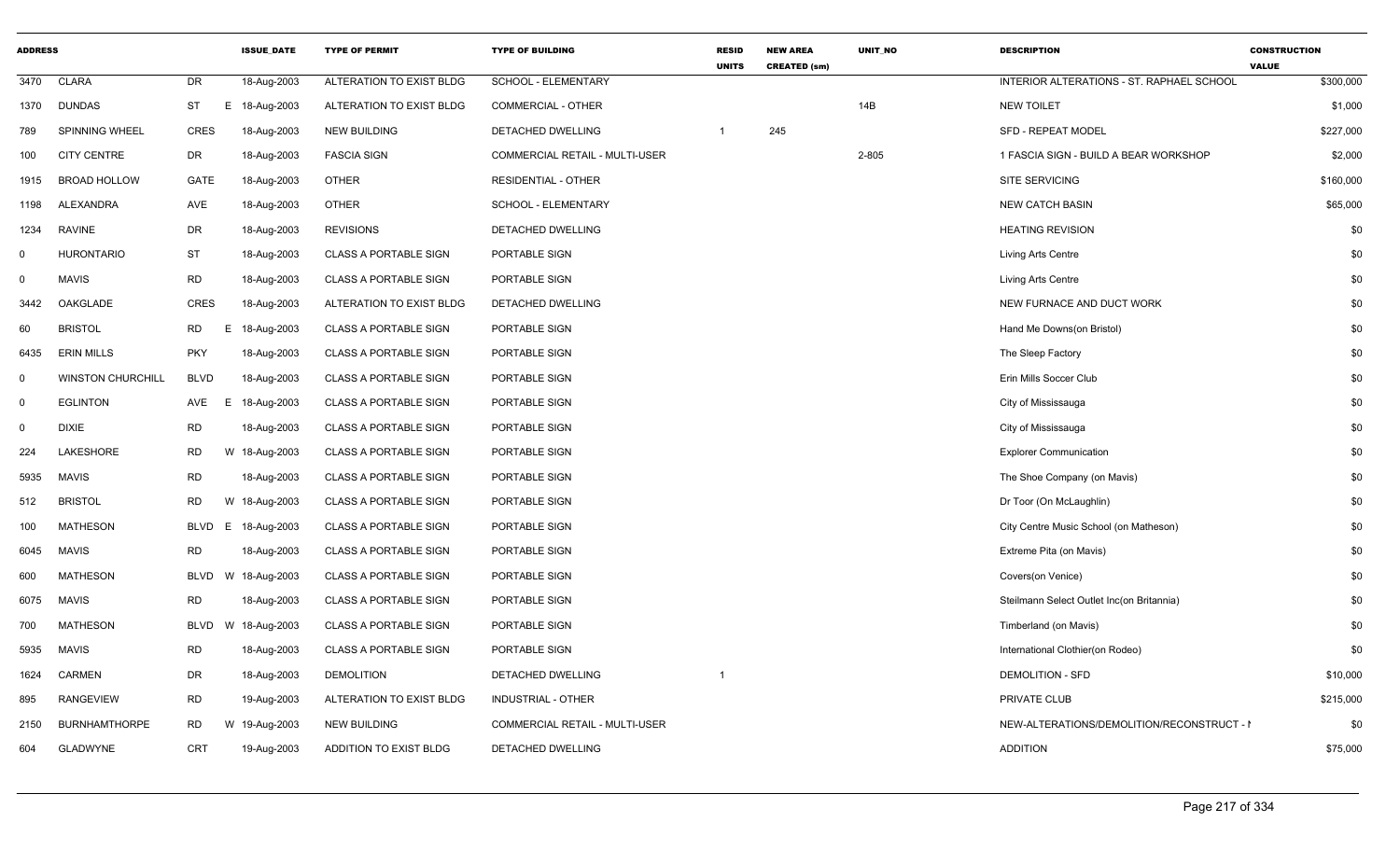| <b>ADDRESS</b> |                      |             | <b>ISSUE DATE</b> | <b>TYPE OF PERMIT</b>        | <b>TYPE OF BUILDING</b>        | <b>RESID</b><br><b>UNITS</b> | <b>NEW AREA</b><br><b>CREATED (sm)</b> | <b>UNIT NO</b> | <b>DESCRIPTION</b>                       | <b>CONSTRUCTION</b><br><b>VALUE</b> |
|----------------|----------------------|-------------|-------------------|------------------------------|--------------------------------|------------------------------|----------------------------------------|----------------|------------------------------------------|-------------------------------------|
| 3646           | <b>FLAMEWOOD</b>     | DR          | 19-Aug-2003       | <b>INGROUND POOL</b>         | DETACHED DWELLING              |                              |                                        |                |                                          | \$0                                 |
| 920            | SOUTHDOWN            | RD          | 19-Aug-2003       | ALTERATION TO EXIST BLDG     | COMMERCIAL RETAIL - MULTI-USER |                              |                                        | $H-3$          | <b>RETAIL</b>                            | \$135,000                           |
| 2360           | <b>MOTORWAY</b>      | <b>BLVD</b> | 19-Aug-2003       | <b>NEW BUILDING</b>          | COMMERCIAL - OTHER             |                              | 1,553                                  |                | NEW - CAR DEALERSHIP, ERIN PARK LEXUS    | \$1,615,000                         |
| 950            | SOUTHDOWN            | <b>RD</b>   | 19-Aug-2003       | ALTERATION TO EXIST BLDG     | COMMERCIAL RETAIL - MULTI-USER |                              |                                        | $B-9$          | RETAIL CARD & CHOCOLATE STORE            | \$100,000                           |
| 59             | AMBASSADOR           | <b>DR</b>   | 19-Aug-2003       | ALTERATION TO EXIST BLDG     | SINGLE TENANT INDUSTRIAL       |                              |                                        |                | INTERIOR ALTERATIONS - OFFICE RENOVATION | \$490,000                           |
| 112            | LAKESHORE            | RD.         | E 19-Aug-2003     | ALTERATION TO EXIST BLDG     | COMMERCIAL RETAIL-SINGLE USER  |                              | 179                                    |                | <b>COIN LAUNDROMAT</b>                   | \$27,000                            |
| 600            | <b>MATHESON</b>      | <b>BLVD</b> | W 19-Aug-2003     | ALTERATION TO EXIST BLDG     | COMMERCIAL RETAIL - MULTI-USER |                              |                                        | 2A             | INTERIOR ALTERATIONS-MODEL SUITE         | \$68,000                            |
| 3231           | <b>CACTUS</b>        | GATE        | 19-Aug-2003       | <b>NEW BUILDING</b>          | DETACHED DWELLING              | $\overline{1}$               | 187                                    |                | <b>SFD - REPEAT MODEL</b>                | \$173,000                           |
| 3206           | <b>CACTUS</b>        | GATE        | 19-Aug-2003       | <b>NEW BUILDING</b>          | DETACHED DWELLING              | $\mathbf{1}$                 | 187                                    |                | SFD - REPEAT MODEL                       | \$173,000                           |
| 3380           | <b>CRIMSON KING</b>  | <b>CIR</b>  | 19-Aug-2003       | <b>NEW BUILDING</b>          | SEMI-DETACHED DWELLING         | 2                            | 325                                    |                | SEMI-DETACHED - REPEAT MODEL             | \$335,000                           |
| 1092           | <b>DIAMOND</b>       | <b>CRT</b>  | 19-Aug-2003       | <b>INGROUND POOL</b>         | DETACHED DWELLING              |                              |                                        |                |                                          | \$0                                 |
| 3205           | <b>HIGH SPRINGS</b>  | <b>CRES</b> | 19-Aug-2003       | ADDITION TO EXIST BLDG       | DETACHED DWELLING              |                              | 5                                      |                | REAR ADDITION - UNHEATED.                | \$10,000                            |
| 3057           | <b>MISSISSAUGA</b>   | <b>RD</b>   | 19-Aug-2003       | TENTS/AIR SUPPORT STRUC      | <b>CITY</b>                    |                              |                                        |                | TENT-TEMPORARY, SEPT 5-8/03, 30 x 60     | \$1,000                             |
| 6535           | <b>MILLCREEK</b>     | DR          | 19-Aug-2003       | <b>CLASS A PORTABLE SIGN</b> | PORTABLE SIGN                  |                              |                                        |                | The Acting Studio                        | \$0                                 |
| 5900           | <b>MAVIS</b>         | <b>RD</b>   | 19-Aug-2003       | <b>CLASS A PORTABLE SIGN</b> | PORTABLE SIGN                  |                              |                                        |                | <b>Staples</b>                           | \$0                                 |
| $\mathbf 0$    | <b>DIXIE</b>         | <b>RD</b>   | 19-Aug-2003       | <b>CLASS A PORTABLE SIGN</b> | PORTABLE SIGN                  |                              |                                        |                | City of Mississauga                      | \$0                                 |
| $\mathbf 0$    | QUEENSWAY            |             | E 19-Aug-2003     | <b>CLASS A PORTABLE SIGN</b> | PORTABLE SIGN                  |                              |                                        |                | City of Mississauga                      | \$0                                 |
| $\mathbf 0$    | <b>BURNHAMTHORPE</b> | RD.         | E 19-Aug-2003     | <b>CLASS A PORTABLE SIGN</b> | PORTABLE SIGN                  |                              |                                        |                | City of Mississauga                      | \$0                                 |
| 482            | <b>COUNTRY CLUB</b>  | <b>CRES</b> | 19-Aug-2003       | <b>REVISIONS</b>             | DETACHED DWELLING              |                              |                                        |                | <b>FURNACE RELOCATION</b>                | \$0                                 |
| $\mathbf 0$    | <b>DUNDAS</b>        | <b>ST</b>   | W 19-Aug-2003     | <b>CLASS A PORTABLE SIGN</b> | PORTABLE SIGN                  |                              |                                        |                | City of Mississauga                      | \$0                                 |
| $\mathbf 0$    | <b>EGLINTON</b>      | AVE         | W 19-Aug-2003     | <b>CLASS A PORTABLE SIGN</b> | PORTABLE SIGN                  |                              |                                        |                | City of Mississauga                      | \$0                                 |
| $\mathbf 0$    | <b>ERIN MILLS</b>    | <b>PKY</b>  | 19-Aug-2003       | <b>CLASS A PORTABLE SIGN</b> | PORTABLE SIGN                  |                              |                                        |                | City of Missisauga                       | \$0                                 |
| $\mathbf 0$    | QUEENSWAY            |             | W 19-Aug-2003     | <b>CLASS A PORTABLE SIGN</b> | PORTABLE SIGN                  |                              |                                        |                | Anapilis Christian Community Centre      | \$0                                 |
| 992            | <b>DUNDAS</b>        | <b>ST</b>   | E 19-Aug-2003     | <b>CLASS A PORTABLE SIGN</b> | PORTABLE SIGN                  |                              |                                        |                | Kudo's Home and Design                   | \$0                                 |
| 595            | <b>DERRY</b>         | <b>RD</b>   | W 19-Aug-2003     | <b>DEMOLITION</b>            | DETACHED DWELLING              | -1                           |                                        |                | <b>DEMOLITION-SFD</b>                    | \$10,000                            |
| 3300           | <b>RIDGEWAY</b>      | DR          | 19-Aug-2003       | <b>CLASS A PORTABLE SIGN</b> | PORTABLE SIGN                  |                              |                                        |                | Autossey By Crankin sound                | \$0                                 |
| 5456           | <b>TOMKEN</b>        | <b>RD</b>   | 19-Aug-2003       | <b>CLASS A PORTABLE SIGN</b> | PORTABLE SIGN                  |                              |                                        |                | P.C. Maniak                              | \$0                                 |
| 6137           | <b>BANKHEAD</b>      | CRT         | 19-Aug-2003       | <b>INGROUND POOL</b>         | DETACHED DWELLING              |                              |                                        |                |                                          | \$0                                 |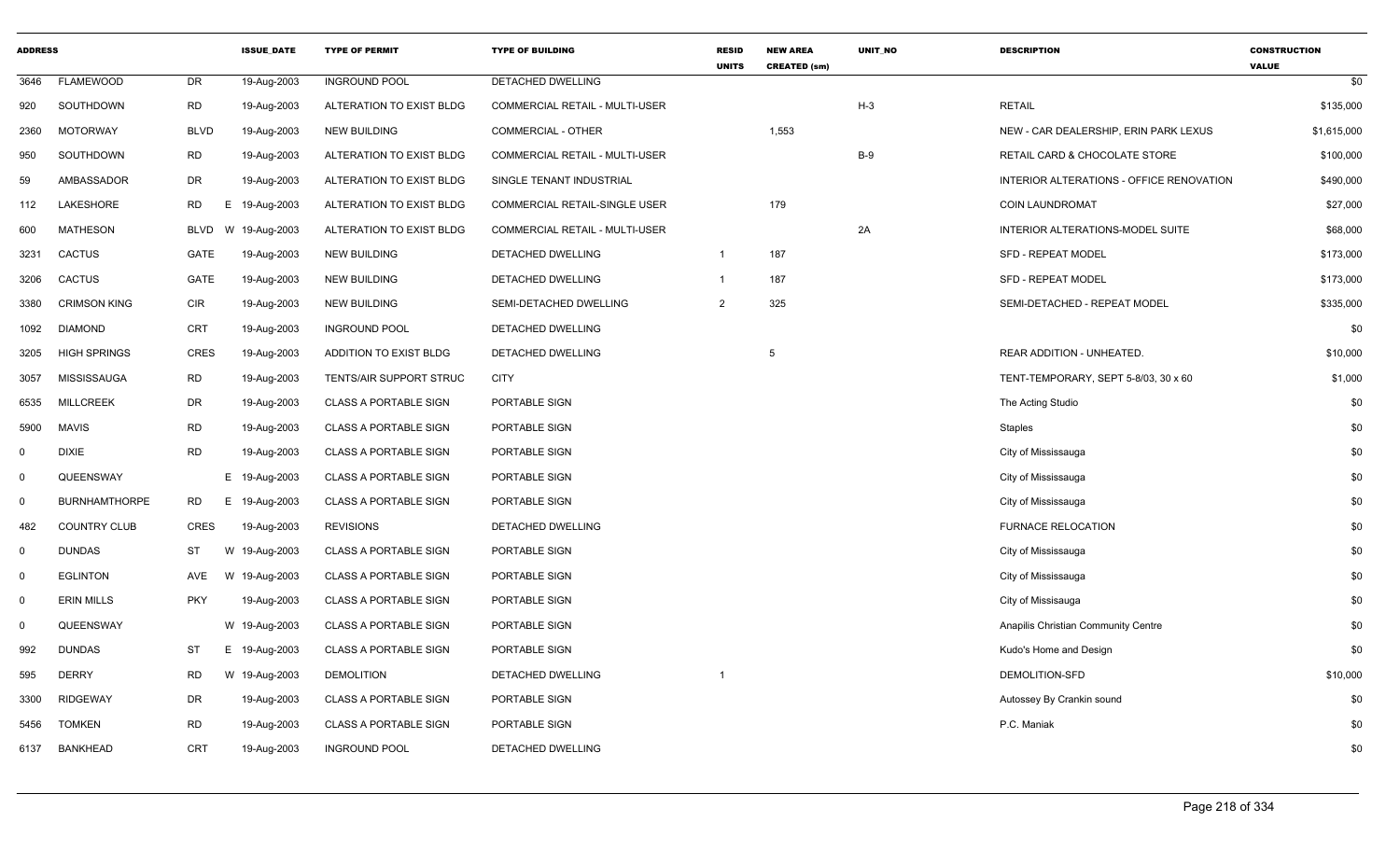| <b>ADDRESS</b> |                     |             | <b>ISSUE DATE</b> | <b>TYPE OF PERMIT</b>        | <b>TYPE OF BUILDING</b>         | <b>RESID</b><br><b>UNITS</b> | <b>NEW AREA</b><br><b>CREATED (sm)</b> | <b>UNIT NO</b> | <b>DESCRIPTION</b>                            | <b>CONSTRUCTION</b><br><b>VALUE</b> |
|----------------|---------------------|-------------|-------------------|------------------------------|---------------------------------|------------------------------|----------------------------------------|----------------|-----------------------------------------------|-------------------------------------|
| 844            | <b>MELTON</b>       | DR.         | 19-Aug-2003       | FIRE DAMAGE REPAIR           | <b>DETACHED DWELLING</b>        |                              |                                        |                | FIRE RESTORATION - GARAGE & PARTIAL WALL IN I | \$15,000                            |
| 654            | MISSISSAUGA         | <b>CRES</b> | 19-Aug-2003       | <b>OTHER</b>                 | DETACHED DWELLING               |                              |                                        |                | SEWER CONVERSION                              | \$2,000                             |
| 4505           | <b>DIXIE</b>        | <b>RD</b>   | 20-Aug-2003       | ADDITION TO EXIST BLDG       | SINGLE TENANT INDUSTRIAL        |                              | 319                                    |                | ADDITION - CAR DEALERSHIP(319.1M2) W/MEZZANIN | \$0                                 |
| 972            | <b>BEXHILL</b>      | <b>RD</b>   | 20-Aug-2003       | ADDITION TO EXIST BLDG       | DETACHED DWELLING               |                              |                                        |                | ADDITION - SECOND STOREY                      | \$48,000                            |
| 1326           | NORTHMOUNT          | AVE         | 20-Aug-2003       | <b>NEW BUILDING</b>          | DETACHED DWELLING               | $\mathbf 1$                  | 255                                    |                | SFD-CUSTOM                                    | \$288,000                           |
| 4850           | <b>COLOMBO</b>      | <b>CRES</b> | 20-Aug-2003       | NEW BUILDING                 | DETACHED DWELLING               |                              | 297                                    |                | SFD - REPEAT MODEL - NEW EL.A CORNER UPGRAI   | \$292,000                           |
| 1341           | <b>RATHBURN</b>     | RD          | E.<br>20-Aug-2003 | <b>NEW BUILDING</b>          | CONDOMINIUM ROW DWELLING        |                              |                                        | $#1 - 5$       | CONDO ROW DWELLING - BLDG B (5 UNITS)- COMPL  | \$0                                 |
| 1355           | <b>RATHBURN</b>     | <b>RD</b>   | E 20-Aug-2003     | <b>NEW BUILDING</b>          | CONDOMINIUM ROW DWELLING        |                              |                                        | #2-12 (EVEN)   | CONDOMINIUM ROW DWELLING - BLK C (6 UNITS)- C | \$0                                 |
| 1355           | <b>RATHBURN</b>     | <b>RD</b>   | E 20-Aug-2003     | <b>NEW BUILDING</b>          | CONDOMINIUM ROW DWELLING        |                              |                                        | #14-24 (EVEN)  | CONDOMINIUM ROW DWELLING - BLK D (6 UNITS)- ( | \$0                                 |
| 1355           | <b>RATHBURN</b>     | <b>RD</b>   | E 20-Aug-2003     | <b>NEW BUILDING</b>          | CONDOMINIUM ROW DWELLING        |                              |                                        | #25-31 (ODD)   | CONDOMINIUM ROW DWELLING - BLK E (4 UNITS)- C | \$0                                 |
| 1355           | RATHBURN            | RD          | E 20-Aug-2003     | <b>NEW BUILDING</b>          | CONDOMINIUM ROW DWELLING        |                              |                                        | #33-43 (ODD)   | CONDOMINIUM ROW DWELLING - BLK F (6 UNITS)- C | \$0                                 |
| 1355           | RATHBURN            | <b>RD</b>   | E 20-Aug-2003     | <b>NEW BUILDING</b>          | <b>CONDOMINIUM ROW DWELLING</b> |                              |                                        | #45-51 (ODD)   | CONDOMINIUM ROW DWELLING - BLK G (4 UNITS)- ( | \$0                                 |
| 1359           | RATHBURN            | <b>RD</b>   | E 20-Aug-2003     | <b>NEW BUILDING</b>          | APARTMENT (> 6 UNITS)           |                              | 17,980                                 |                | NEW-20 STOREY APARTMENT W/U/G PARKING, THE    | \$0                                 |
| 7450           | <b>TORBRAM</b>      | <b>RD</b>   | 20-Aug-2003       | ADDITION TO EXIST BLDG       | SINGLE TENANT INDUSTRIAL        |                              | 2,196                                  |                | ADDITION - MAINTENANCE FACILITY, METRO TRUCH  | \$1,415,000                         |
| 2690           | <b>ERIN CENTRE</b>  | <b>BLVD</b> | 20-Aug-2003       | <b>FASCIA SIGN</b>           | COMMERCIAL RETAIL - MULTI-USER  |                              |                                        | 6              | TWO FASCIA SIGNS - KFC                        | \$3,000                             |
| 7212           | SEDAN               | SQ          | 20-Aug-2003       | ADDITION TO EXIST BLDG       | SEMI-DETACHED DWELLING          |                              |                                        |                | ADDITION - REAR WOOD DECK                     | \$10,000                            |
| 325            | CENTRAL             | <b>PKY</b>  | 20-Aug-2003<br>W  | ALTERATION TO EXIST BLDG     | COMMERCIAL RETAIL - MULTI-USER  |                              | 116                                    | 23             | RETAIL (COMPUTER STORE)                       | \$18,000                            |
| 3140           | POLO                | PL          | 20-Aug-2003       | <b>INGROUND POOL</b>         | DETACHED DWELLING               |                              |                                        |                |                                               | \$0                                 |
| 1115           | <b>CARDIFF</b>      | <b>BLVD</b> | 20-Aug-2003       | <b>OTHER</b>                 | SINGLE TENANT INDUSTRIAL        |                              |                                        |                | SITE SERVICING                                | \$1,000,000                         |
| $\Omega$       | <b>ERIN MILLS</b>   | <b>PKY</b>  | 20-Aug-2003       | <b>CLASS A PORTABLE SIGN</b> | PORTABLE SIGN                   |                              |                                        |                | Erin Mills Co-operative Nursery               | \$0                                 |
| $\Omega$       | MISSISSAUGA         | <b>RD</b>   | 20-Aug-2003       | <b>CLASS A PORTABLE SIGN</b> | PORTABLE SIGN                   |                              |                                        |                | Erin Mills Co-operative Nursery Inc.          | \$0                                 |
| 2566           | <b>MEADOWPINE</b>   | <b>BLVD</b> | 20-Aug-2003       | <b>OTHER</b>                 | SINGLE TENANT INDUSTRIAL        |                              |                                        |                | SITE SERVICING                                | \$0                                 |
| 95             | <b>DUNDAS</b>       | ST          | W<br>20-Aug-2003  | <b>CLASS A PORTABLE SIGN</b> | PORTABLE SIGN                   |                              |                                        |                | PANTONTOWN BOUTIQUE                           | \$0                                 |
| 6933           | AMOUR               | <b>TERR</b> | 21-Aug-2003       | ADDITION TO EXIST BLDG       | DETACHED DWELLING               |                              |                                        |                | <b>ADDITION-DECK</b>                          | \$5,000                             |
| 947            | <b>BEXHILL</b>      | <b>RD</b>   | 21-Aug-2003       | ADDITION AND ALTER           | DETACHED DWELLING               |                              | 118                                    |                | REAR ADDITION/NEW GARAGE/EXTEND DECK          | \$127,000                           |
| 4323           | <b>BRANDON GATE</b> | DR          | 21-Aug-2003       | ALTERATION TO EXIST BLDG     | <b>DETACHED DWELLING</b>        |                              |                                        |                | ALTERATIONS - BASEMENT WALKOUT                | \$8,000                             |
| 1560           | WATERSEDGE          | <b>RD</b>   | 21-Aug-2003       | <b>NEW BUILDING</b>          | DETACHED DWELLING               |                              | 642                                    |                | SFD-CUSTOM                                    | \$721,000                           |
| 960            | SOUTHDOWN           | <b>RD</b>   | 21-Aug-2003       | ALTERATION TO EXIST BLDG     | INDUSTRIAL - OTHER              |                              |                                        | $C-9$          | DRY CLEANING DEPOT                            | \$19,000                            |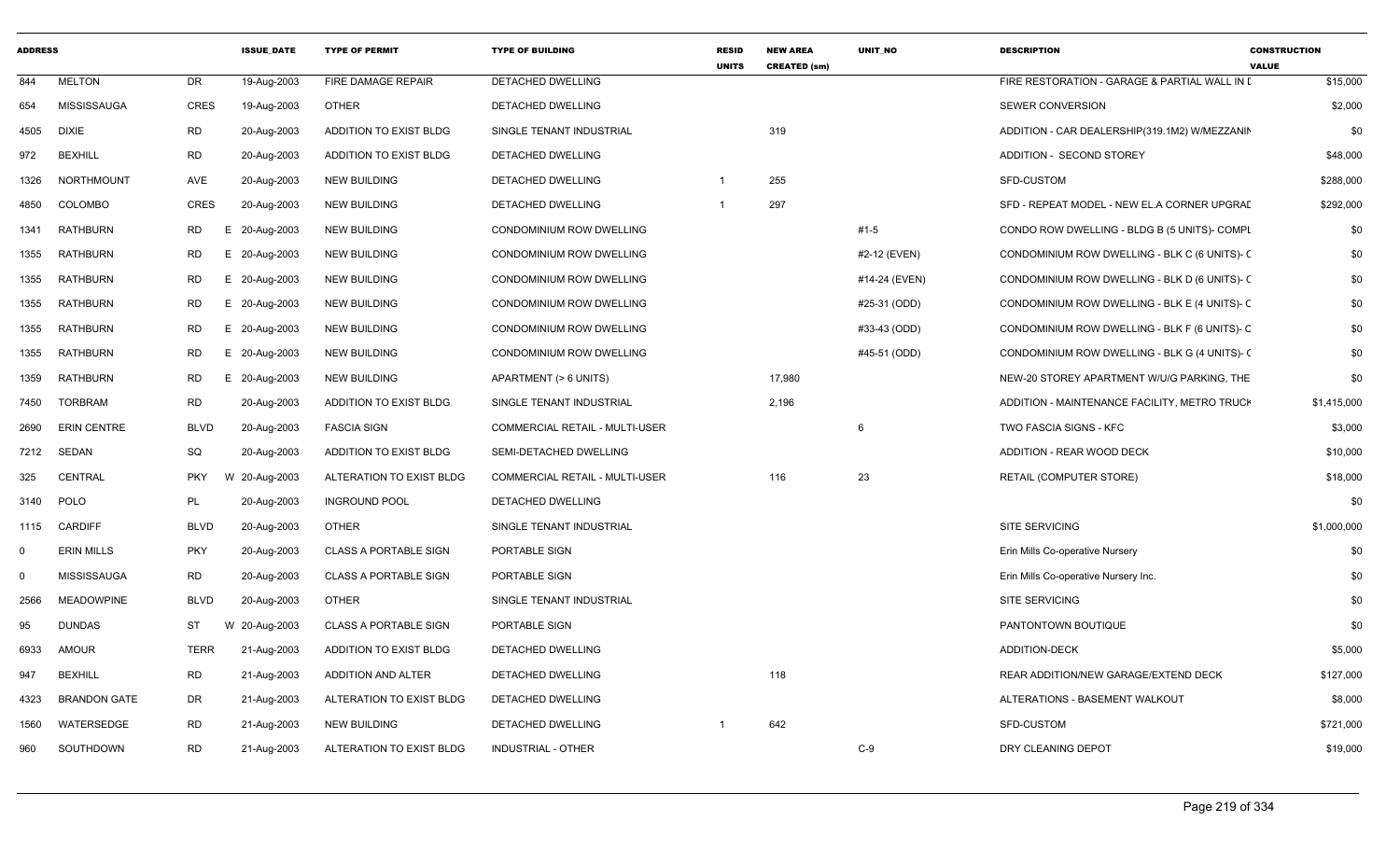| <b>ADDRESS</b> |                      |                 | <b>ISSUE DATE</b> | <b>TYPE OF PERMIT</b>        | <b>TYPE OF BUILDING</b>               | <b>RESID</b><br><b>UNITS</b> | <b>NEW AREA</b><br><b>CREATED (sm)</b> | UNIT_NO  | <b>DESCRIPTION</b>                         | <b>CONSTRUCTION</b><br><b>VALUE</b> |
|----------------|----------------------|-----------------|-------------------|------------------------------|---------------------------------------|------------------------------|----------------------------------------|----------|--------------------------------------------|-------------------------------------|
| 886            | CANYON               | <b>ST</b>       | 21-Aug-2003       | <b>REVISIONS</b>             | DETACHED DWELLING                     |                              |                                        |          | REVISION - INTERIOR LAYOUT - LOT 32 ONLY   | \$0                                 |
| 709            | <b>MERLOT</b>        | <b>CRT</b>      | 21-Aug-2003       | <b>REVISIONS</b>             | DETACHED DWELLING                     |                              |                                        |          | REVISION - INTERIOR LAYOUT - LOT 1 ONLY    | \$0                                 |
| 3980           | <b>GRAND PARK</b>    | DR              | 21-Aug-2003       | <b>NEW BUILDING</b>          | <b>COMMERCIAL RETAIL-SINGLE USER</b>  |                              | 1,513                                  | BLD-A    | NEW - CUSTOM DRUGSTORE, SHOPPERS DRUG MA   | \$0                                 |
| 751            | <b>HIDDEN GROVE</b>  | LANE            | 21-Aug-2003       | <b>REVISIONS</b>             | <b>DETACHED DWELLING</b>              |                              |                                        | #16      | REVISION - INTERIOR LAYOUT - UNIT #16 ONLY | \$0                                 |
| 175            | <b>BRITANNIA</b>     | <b>RD</b><br>Е. | 21-Aug-2003       | ALTERATION TO EXIST BLDG     | INDUSTRIAL - OTHER                    |                              |                                        |          | <b>WAREHOUSE &amp; DISTRIBUTION</b>        | \$769,000                           |
| 2160           | <b>TORQUAY</b>       | <b>MEWS</b>     | 21-Aug-2003       | ADDITION AND ALTER           | <b>CITY</b>                           |                              | 602                                    |          | ADDITION/ALTEATIONS - MEADOWVALE FOUR RINK | \$0                                 |
| 1250           | SOUTH SERVICE        | <b>RD</b>       | 21-Aug-2003       | ALTERATION TO EXIST BLDG     | <b>COMMERCIAL RETAIL - MULTI-USER</b> |                              |                                        | 80       | <b>TRAVEL AGENCY</b>                       | \$15,000                            |
| 6300           | <b>EDWARDS</b>       | <b>BLVD</b>     | 21-Aug-2003       | ALTERATION TO EXIST BLDG     | <b>INDUSTRIAL - OTHER</b>             |                              |                                        | #2       | WAREHOUSING / DISTRIBUTION OF POWER BLEND  | \$31,000                            |
| 960            | SOUTHDOWN            | <b>RD</b>       | 21-Aug-2003       | ALTERATION TO EXIST BLDG     | COMMERCIAL RETAIL - MULTI-USER        |                              |                                        | 7, BLD-C | CONVENIENCE STORE                          | \$26,000                            |
| 610            | CRANLEIGH            | <b>CRT</b>      | 21-Aug-2003       | <b>REVISIONS</b>             | DETACHED DWELLING                     |                              |                                        |          | REVISION - INTERIOR LAYOUT - LOT 41 ONLY   | \$0                                 |
| 1670           | <b>RIVERWAY</b>      | CRES            | 21-Aug-2003       | ADDITION TO EXIST BLDG       | DETACHED DWELLING                     |                              |                                        |          | SUNROOM ADDITION                           | \$16,000                            |
| 2922           | <b>REMEA</b>         | CRT             | 21-Aug-2003       | ALTERATION TO EXIST BLDG     | <b>DETACHED DWELLING</b>              |                              | 51                                     |          | <b>INTERIOR ALTERATIONS</b>                | \$5,000                             |
| 2174           | <b>HARCOURT</b>      | CRES            | 21-Aug-2003       | ADDITION AND ALTER           | DETACHED DWELLING                     |                              |                                        |          | ADDITION/ALTERATIONS                       | \$53,000                            |
| 1414           | <b>SEAVIEW</b>       | DR              | 21-Aug-2003       | ALTERATION TO EXIST BLDG     | DETACHED DWELLING                     |                              |                                        |          | ALTERATIONS-BASEMENT ENTRANCE              | \$8,000                             |
| 5600           | <b>MAVIS</b>         | <b>RD</b>       | 21-Aug-2003       | <b>DEMOLITION</b>            | <b>COMMERCIAL - OTHER</b>             |                              |                                        |          | DEMOLITION-SALES TRAILER                   | \$10,000                            |
| 1960           | <b>DUNDAS</b>        | ST              | W 21-Aug-2003     | <b>CLASS A PORTABLE SIGN</b> | PORTABLE SIGN                         |                              |                                        |          | Hair Temptations Inc.                      | \$0                                 |
| 2283           | <b>ARGENTIA</b>      | <b>RD</b>       | 21-Aug-2003       | <b>CLASS A PORTABLE SIGN</b> | PORTABLE SIGN                         |                              |                                        |          | Galaxy Cafe & Catering                     | \$0                                 |
| 0              | <b>ERIN MILLS</b>    | <b>PKY</b>      | 21-Aug-2003       | <b>CLASS A PORTABLE SIGN</b> | PORTABLE SIGN                         |                              |                                        |          | Christ Our King Lutheran Church            | \$0                                 |
| $\Omega$       | QUEENSWAY            |                 | E 21-Aug-2003     | <b>CLASS A PORTABLE SIGN</b> | PORTABLE SIGN                         |                              |                                        |          | 1St. Applewood Scouts                      | \$0                                 |
| 5400           | <b>DIXIE</b>         | <b>RD</b>       | 21-Aug-2003       | <b>CLASS A PORTABLE SIGN</b> | PORTABLE SIGN                         |                              |                                        |          | <b>Stage West Theatre</b>                  | \$0                                 |
| 2325           | <b>HURONTARIO</b>    | ST              | 21-Aug-2003       | <b>CLASS A PORTABLE SIGN</b> | PORTABLE SIGN                         |                              |                                        |          | Queensway Noodles (on Queensway)           | \$0                                 |
| 7330           | <b>GOREWAY</b>       | DR              | 21-Aug-2003       | <b>CLASS A PORTABLE SIGN</b> | PORTABLE SIGN                         |                              |                                        |          | <b>Next Optical</b>                        | \$0                                 |
| 1036           | LAKESHORE            | RD              | Е.<br>21-Aug-2003 | <b>CLASS A PORTABLE SIGN</b> | PORTABLE SIGN                         |                              |                                        |          | Lakeview Business Association              | \$0                                 |
| 1970           | <b>DUNDAS</b>        | ST              | E 21-Aug-2003     | <b>CLASS A PORTABLE SIGN</b> | PORTABLE SIGN                         |                              |                                        |          | Dot Seasonal Ltd.                          | \$0                                 |
| 6075           | MAVIS                | <b>RD</b>       | 21-Aug-2003       | <b>CLASS A PORTABLE SIGN</b> | PORTABLE SIGN                         |                              |                                        |          | Penningtons (On Mavis)                     | \$0                                 |
| $\Omega$       | <b>BURNHAMTHORPE</b> | <b>RD</b>       | E 21-Aug-2003     | <b>CLASS A PORTABLE SIGN</b> | PORTABLE SIGN                         |                              |                                        |          | Mississauga Figure Skating Club            | \$0                                 |
| 3585           | <b>JORIE</b>         | <b>CRES</b>     | 21-Aug-2003       | <b>NEW BUILDING</b>          | <b>DETACHED DWELLING</b>              |                              | 180                                    |          | SFD - REPEAT MODEL. FIREBREAK COMPLETION   | \$0                                 |
| 0              | <b>EGLINTON</b>      | AVE             | W 21-Aug-2003     | <b>CLASS A PORTABLE SIGN</b> | PORTABLE SIGN                         |                              |                                        |          | Canadian Coptic Church                     | \$0                                 |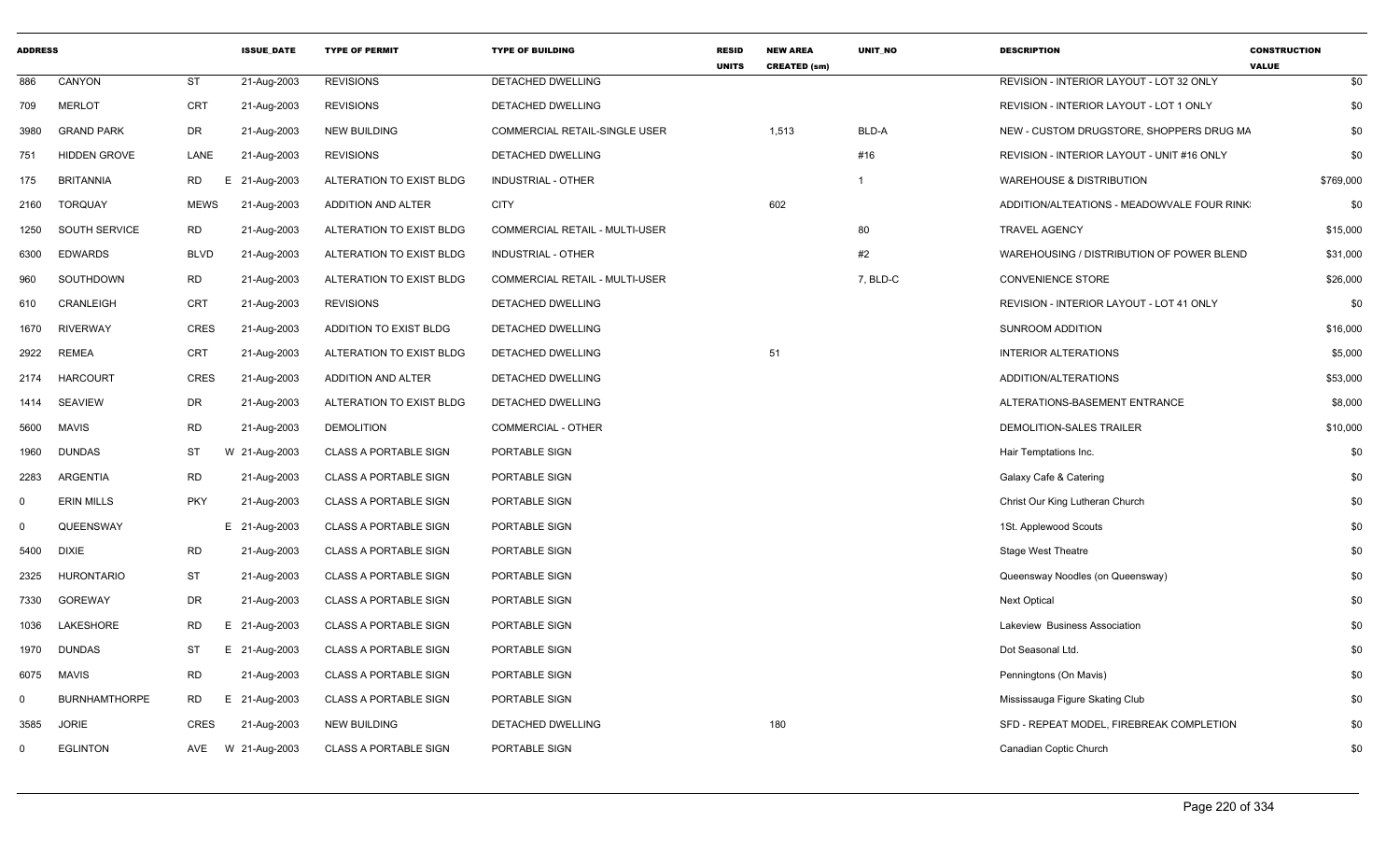| <b>ADDRESS</b> |                        |            | <b>ISSUE DATE</b> | <b>TYPE OF PERMIT</b>    | <b>TYPE OF BUILDING</b>        | <b>RESID</b><br><b>UNITS</b> | <b>NEW AREA</b>     | <b>UNIT NO</b> | <b>DESCRIPTION</b>                             | <b>CONSTRUCTION</b><br><b>VALUE</b> |
|----------------|------------------------|------------|-------------------|--------------------------|--------------------------------|------------------------------|---------------------|----------------|------------------------------------------------|-------------------------------------|
| 1435           | <b>BIRCHWOOD</b>       | DR         | 21-Aug-2003       | <b>OTHER</b>             | DETACHED DWELLING              |                              | <b>CREATED (sm)</b> |                | SEWER CONVERSION                               | \$8,000                             |
| 1485           | <b>BIRCHWOOD</b>       | DR         | 21-Aug-2003       | <b>OTHER</b>             | DETACHED DWELLING              |                              |                     |                | SEWER CONVERSION                               | \$4,000                             |
| 1710           | THE PINES              |            | 21-Aug-2003       | <b>INGROUND POOL</b>     | <b>DETACHED DWELLING</b>       |                              |                     |                |                                                | \$0                                 |
| 3522           | <b>IRWIN</b>           | <b>CRT</b> | 21-Aug-2003       | <b>INGROUND POOL</b>     | DETACHED DWELLING              |                              |                     |                |                                                | \$0                                 |
| 7605           | <b>BATH</b>            | <b>RD</b>  | 22-Aug-2003       | MEZZANINE                | SINGLE TENANT INDUSTRIAL       |                              | 596                 |                | ADDITIONS - STORAGE MEZZANINES, CANADIAN AT    | \$240,000                           |
| 2300           | <b>HAINES</b>          | <b>RD</b>  | 22-Aug-2003       | <b>DIRECTIONAL SIGN</b>  | SINGLE TENANT INDUSTRIAL       |                              |                     |                | 1 GROUND SIGN - COLIO ESTATE WINES             | \$13,000                            |
| 5099           | <b>CREEKBANK</b>       | <b>RD</b>  | 22-Aug-2003       | ALTERATION TO EXIST BLDG | COMMERCIAL OFFICE- SINGLE USER |                              |                     | P <sub>2</sub> | <b>INTERIOR ALTERATIONS</b>                    | \$41,000                            |
| 2233           | ARGENTIA               | RD         | 22-Aug-2003       | <b>FASCIA SIGN</b>       | MULTI-TENANT INDUSTRIAL        |                              |                     |                | ONE (1) FASCIA SIGN - PHH                      | \$10,000                            |
| 1535           | SOUTH GATEWAY          | <b>RD</b>  | 22-Aug-2003       | ALTERATION TO EXIST BLDG | PUBLIC - OTHER                 |                              | 153                 |                | INTERIOR ALTERATIONS - THE SIMPLE ALTERNATIV   | \$30,000                            |
| 6975           | MEADOWVALE TOWN CENCIR |            | 22-Aug-2003       | ALTERATION TO EXIST BLDG | COMMERCIAL RETAIL - MULTI-USER |                              |                     | $N-4$          | COIN LAUNDRY UNIT N-4                          | \$44,000                            |
| 3767           | <b>PARTITION</b>       | RD         | 22-Aug-2003       | <b>NEW BUILDING</b>      | SEMI-DETACHED DWELLING         | $\overline{2}$               | 233                 |                | SEMI-DETACHED - REPEAT MODEL                   | \$216,000                           |
| 3751           | <b>PARTITION</b>       | <b>RD</b>  | 22-Aug-2003       | <b>NEW BUILDING</b>      | SEMI-DETACHED DWELLING         | 2                            | 305                 |                | SEMI-DETACHED - REPEAT MODEL                   | \$283,000                           |
| 3739           | <b>PARTITION</b>       | <b>RD</b>  | 22-Aug-2003       | <b>NEW BUILDING</b>      | SEMI-DETACHED DWELLING         | $\overline{2}$               | 313                 |                | SEMI-DETACHED - REPEAT MODEL                   | \$290,000                           |
| 3733           | <b>PARTITION</b>       | <b>RD</b>  | 22-Aug-2003       | <b>NEW BUILDING</b>      | SEMI-DETACHED DWELLING         | 2                            | 286                 |                | SEMI-DETACHED - REPEAT MODEL                   | \$266,000                           |
| 3721           | <b>PARTITION</b>       | RD         | 22-Aug-2003       | <b>NEW BUILDING</b>      | SEMI-DETACHED DWELLING         | $\overline{2}$               | 305                 |                | SEMI-DETACHED - REPEAT MODEL, FIREBREAK LOT    | \$283,000                           |
| 3891           | PASSWAY                | <b>RD</b>  | 22-Aug-2003       | NEW BUILDING             | DETACHED DWELLING              | 1                            | 269                 |                | <b>SFD - REPEAT MODEL</b>                      | \$249,000                           |
| 3879           | PASSWAY                | <b>RD</b>  | 22-Aug-2003       | <b>NEW BUILDING</b>      | <b>DETACHED DWELLING</b>       |                              | 246                 |                | <b>SFD - REPEAT MODEL</b>                      | \$228,000                           |
| 3871           | PASSWAY                | <b>RD</b>  | 22-Aug-2003       | <b>NEW BUILDING</b>      | DETACHED DWELLING              |                              | 246                 |                | <b>SFD - REPEAT MODEL</b>                      | \$228,000                           |
| 3859           | PASSWAY                | <b>RD</b>  | 22-Aug-2003       | <b>NEW BUILDING</b>      | DETACHED DWELLING              | $\mathbf 1$                  | 269                 |                | <b>SFD - REPEAT MODEL</b>                      | \$249,000                           |
| 3720           | <b>PARTITION</b>       | RD         | 22-Aug-2003       | <b>NEW BUILDING</b>      | DETACHED DWELLING              |                              | 189                 |                | <b>SFD - REPEAT MODEL</b>                      | \$176,000                           |
| 3736           | <b>PARTITION</b>       | <b>RD</b>  | 22-Aug-2003       | <b>NEW BUILDING</b>      | DETACHED DWELLING              |                              | 172                 |                | <b>SFD - REPEAT MODEL</b>                      | \$159,000                           |
| 3744           | <b>PARTITION</b>       | <b>RD</b>  | 22-Aug-2003       | <b>NEW BUILDING</b>      | DETACHED DWELLING              |                              | 210                 |                | <b>SFD - REPEAT MODEL</b>                      | \$195,000                           |
| 3752           | PARTITION              | RD         | 22-Aug-2003       | NEW BUILDING             | DETACHED DWELLING              |                              | 189                 |                | SFD - REPEAT MODEL, FIREBREAK LOT,<br>"A"91/03 | \$176,000                           |
| 3760           | <b>PARTITION</b>       | RD         | 22-Aug-2003       | <b>NEW BUILDING</b>      | DETACHED DWELLING              |                              | 189                 |                | <b>SFD - REPEAT MODEL</b>                      | \$176,000                           |
| 910            | CENTRAL                | <b>PKY</b> | W 22-Aug-2003     | ALTERATION TO EXIST BLDG | SINGLE TENANT INDUSTRIAL       |                              |                     |                | <b>INTERIOR ALTERATIONS</b>                    | \$50,000                            |
| 2359           | <b>OLD CARRIAGE</b>    | <b>RD</b>  | 22-Aug-2003       | <b>NEW BUILDING</b>      | <b>DETACHED DWELLING</b>       | $\overline{1}$               | 330                 |                | <b>SFD-CUSTOM</b>                              | \$340,000                           |
| 6733           | MISSISSAUGA            | RD         | 22-Aug-2003       | ALTERATION TO EXIST BLDG | COMMERCIAL OFFICE - MULTI-USER |                              |                     | 601            | <b>INTERIOR ALTERATIONS</b>                    | \$15,000                            |
| 3451           | <b>CRIMSON KING</b>    | CIR        | 22-Aug-2003       | <b>NEW BUILDING</b>      | DETACHED DWELLING              | -1                           | 217                 |                | SFD - REPEAT MODEL                             | \$201,000                           |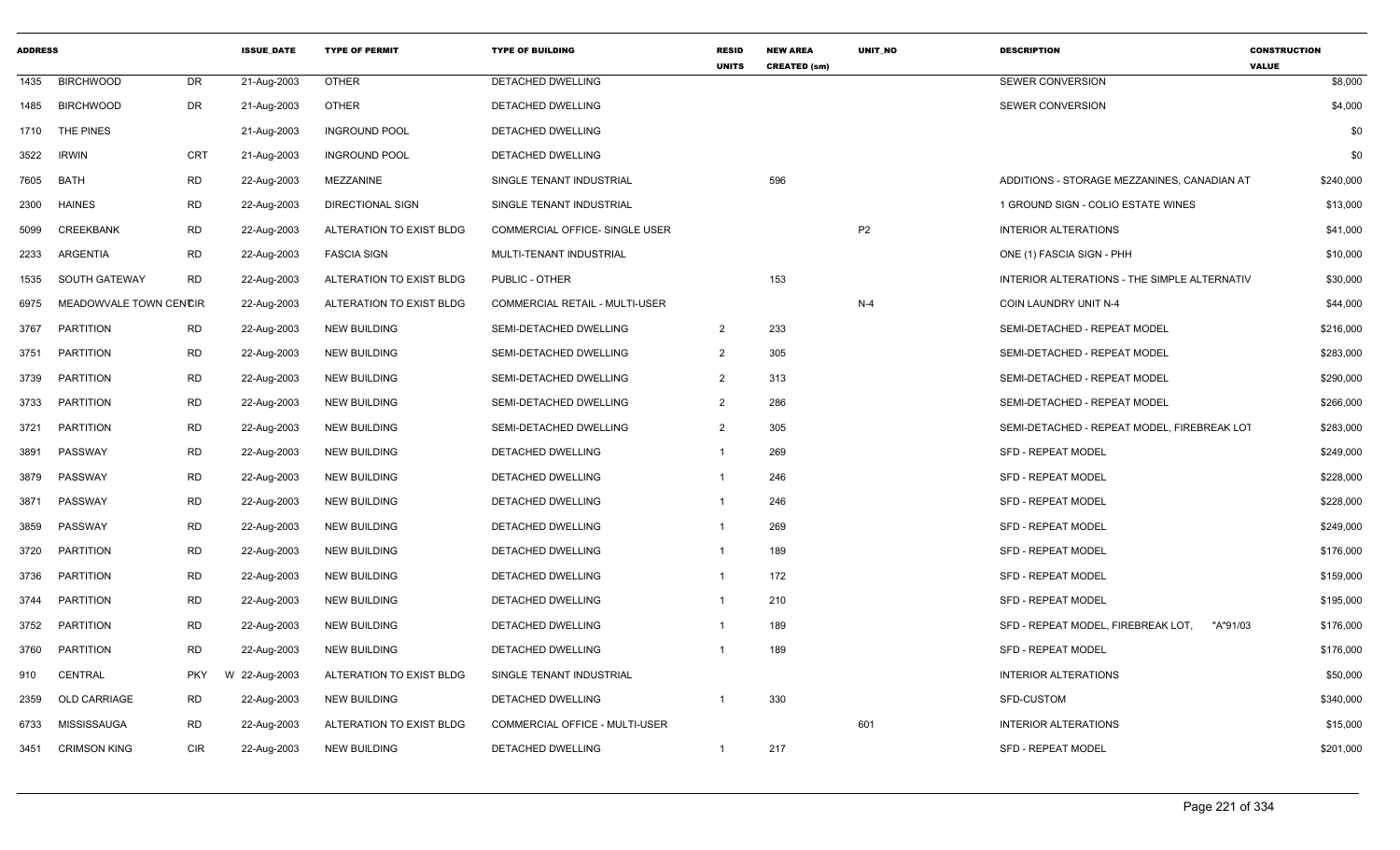| <b>ADDRESS</b> |                          |             | <b>ISSUE DATE</b> | <b>TYPE OF PERMIT</b>        | <b>TYPE OF BUILDING</b>        | <b>RESID</b><br><b>UNITS</b> | <b>NEW AREA</b><br><b>CREATED (sm)</b> | <b>UNIT NO</b>  | <b>DESCRIPTION</b>                            | <b>CONSTRUCTION</b><br><b>VALUE</b> |
|----------------|--------------------------|-------------|-------------------|------------------------------|--------------------------------|------------------------------|----------------------------------------|-----------------|-----------------------------------------------|-------------------------------------|
| 3485           | <b>CRIMSON KING</b>      | <b>CIR</b>  | 22-Aug-2003       | <b>NEW BUILDING</b>          | DETACHED DWELLING              |                              | 252                                    |                 | <b>SFD - REPEAT MODEL</b>                     | \$260,000                           |
| 6              | <b>SIBERRY</b>           | <b>RD</b>   | 22-Aug-2003       | <b>INGROUND POOL</b>         | DETACHED DWELLING              |                              |                                        |                 |                                               | \$0                                 |
| 100            | <b>CITY CENTRE</b>       | DR          | 22-Aug-2003       | ALTERATION TO EXIST BLDG     | COMMERCIAL RETAIL - MULTI-USER |                              |                                        | 2-310B          | <b>RETAIL</b>                                 | \$15,000                            |
| 3761           | <b>PARTITION</b>         | <b>RD</b>   | 22-Aug-2003       | <b>NEW BUILDING</b>          | SEMI-DETACHED DWELLING         | $\overline{2}$               | 313                                    |                 | SEMI-DETACHED - REPEAT MODEL - FIREBREAK LO   | \$290,000                           |
| 3757           | <b>PARTITION</b>         | <b>RD</b>   | 22-Aug-2003       | <b>NEW BUILDING</b>          | SEMI-DETACHED DWELLING         | $\overline{2}$               | 263                                    |                 | SEMI-DETACHED - REPEAT MODEL                  | \$244,000                           |
| 3745           | PARTITION                | <b>RD</b>   | 22-Aug-2003       | <b>NEW BUILDING</b>          | SEMI-DETACHED DWELLING         | $\overline{2}$               | 340                                    |                 | SEMI-DETACHED - REPEAT MODEL                  | \$316,000                           |
| 3727           | <b>PARTITION</b>         | <b>RD</b>   | 22-Aug-2003       | <b>NEW BUILDING</b>          | SEMI-DETACHED DWELLING         | $\overline{2}$               | 263                                    |                 | SEMI-DETACHED - REPEAT MODEL                  | \$244,000                           |
| 3713           | <b>PARTITION</b>         | <b>RD</b>   | 22-Aug-2003       | <b>NEW BUILDING</b>          | SEMI-DETACHED DWELLING         | $\overline{2}$               | 313                                    |                 | SEMI-DETACHED - REPEAT MODEL                  | \$290,000                           |
| 3883           | PASSWAY                  | <b>RD</b>   | 22-Aug-2003       | <b>NEW BUILDING</b>          | DETACHED DWELLING              | $\mathbf{1}$                 | 233                                    |                 | SFD - REPEAT MODEL, FIREBREAK LOT "A"58/03    | \$216,000                           |
| 3875           | PASSWAY                  | <b>RD</b>   | 22-Aug-2003       | <b>NEW BUILDING</b>          | DETACHED DWELLING              | -1                           | 269                                    |                 | <b>SFD - REPEAT MODEL</b>                     | \$249,000                           |
| 3867           | PASSWAY                  | <b>RD</b>   | 22-Aug-2003       | <b>NEW BUILDING</b>          | DETACHED DWELLING              | $\mathbf{1}$                 | 233                                    |                 | <b>SFD - REPEAT MODEL</b>                     | \$216,000                           |
| 3855           | PASSWAY                  | RD          | 22-Aug-2003       | <b>NEW BUILDING</b>          | DETACHED DWELLING              | $\mathbf{1}$                 | 246                                    |                 | SFD - REPEAT MODEL, FIREBREAK LOT<br>"A"65/03 | \$228,000                           |
| 3728           | <b>PARTITION</b>         | <b>RD</b>   | 22-Aug-2003       | <b>NEW BUILDING</b>          | DETACHED DWELLING              | $\overline{1}$               | 189                                    |                 | <b>SFD - REPEAT MODEL</b>                     | \$176,000                           |
| 3740           | <b>PARTITION</b>         | <b>RD</b>   | 22-Aug-2003       | <b>NEW BUILDING</b>          | DETACHED DWELLING              | -1                           | 189                                    |                 | <b>SFD - REPEAT MODEL</b>                     | \$176,000                           |
| 3748           | PARTITION                | <b>RD</b>   | 22-Aug-2003       | <b>NEW BUILDING</b>          | <b>DETACHED DWELLING</b>       | $\overline{1}$               | 170                                    |                 | <b>SFD - REPEAT MODEL</b>                     | \$158,000                           |
| 3756           | PARTITION                | <b>RD</b>   | 22-Aug-2003       | <b>NEW BUILDING</b>          | DETACHED DWELLING              | $\mathbf{1}$                 | 172                                    |                 | <b>SFD - REPEAT MODEL</b>                     | \$159,000                           |
| 4611           | <b>BEAUFORT</b>          | <b>TERR</b> | 22-Aug-2003       | ADDITION TO EXIST BLDG       | DETACHED DWELLING              |                              | 27                                     |                 | ADDITION-1STOREY CATHEDRAL SUNROOM / FURN     | \$34,000                            |
| 5463           | WHITEHORN                | AVE         | 22-Aug-2003       | <b>OTHER</b>                 | DETACHED DWELLING              |                              |                                        |                 | CANCELLED 2004-02-03 - ALTERATIONS-WOOD BUR   | \$5,000                             |
| 4831           | <b>HALF MOON</b>         | <b>GROV</b> | 22-Aug-2003       | <b>NEW BUILDING</b>          | SEMI-DETACHED DWELLING         | 2                            | 450                                    |                 | SEMI-DETACHED - REPEAT MODEL                  | \$418,000                           |
| 2655           | NORTH SHERIDAN           | <b>WAY</b>  | 22-Aug-2003       | <b>OTHER</b>                 | COMMERCIAL - OTHER             |                              |                                        | BLDG 'B'        | <b>ADDITION - NEW CANOPY</b>                  | \$2,000                             |
| 2695           | NORTH SHERIDAN           | WAY         | 22-Aug-2003       | <b>OTHER</b>                 | <b>INDUSTRIAL - OTHER</b>      |                              |                                        | BLDG 'A'        | ADDITION-NEW CANOPY                           | \$2,000                             |
| 5602           | <b>TENTH LINE WEST</b>   |             | 22-Aug-2003       | <b>NEW BUILDING</b>          | COMMERCIAL - OTHER             |                              | 403                                    | <b>BLDG 'F'</b> | NEW - COMMERCIAL BANK, TD BANK, COMPLETION    | \$0                                 |
| 2246           | <b>BRITANNIA</b>         | <b>RD</b>   | W 22-Aug-2003     | ALTERATION TO EXIST BLDG     | <b>DETACHED DWELLING</b>       |                              |                                        |                 | ALTERATIONS-FINISHED BASEMENT                 | \$41,000                            |
| 3616           | SOUTHWICK                | ST          | 22-Aug-2003       | <b>REVISIONS</b>             | SEMI-DETACHED DWELLING         |                              |                                        |                 | REVISION-EL.A/A REAR UPGRADE - MODEL 20-1904  | \$0                                 |
| 3100           | <b>WINSTON CHURCHILL</b> | <b>BLVD</b> | 22-Aug-2003       | <b>CLASS A PORTABLE SIGN</b> | PORTABLE SIGN                  |                              |                                        |                 | Villa Salon & Spa                             | \$0                                 |
| $\mathbf 0$    | <b>WINSTON CHURCHILL</b> | <b>BLVD</b> | 22-Aug-2003       | <b>CLASS A PORTABLE SIGN</b> | PORTABLE SIGN                  |                              |                                        |                 | <b>Team Futures</b>                           | \$0                                 |
| $\mathbf 0$    | <b>DERRY</b>             | <b>RD</b>   | W 22-Aug-2003     | <b>CLASS A PORTABLE SIGN</b> | PORTABLE SIGN                  |                              |                                        |                 | <b>Team Futures</b>                           | \$0                                 |
| $\Omega$       | <b>DUNDAS</b>            | <b>ST</b>   | W 22-Aug-2003     | <b>CLASS A PORTABLE SIGN</b> | <b>PORTABLE SIGN</b>           |                              |                                        |                 | <b>Team Futures</b>                           | \$0                                 |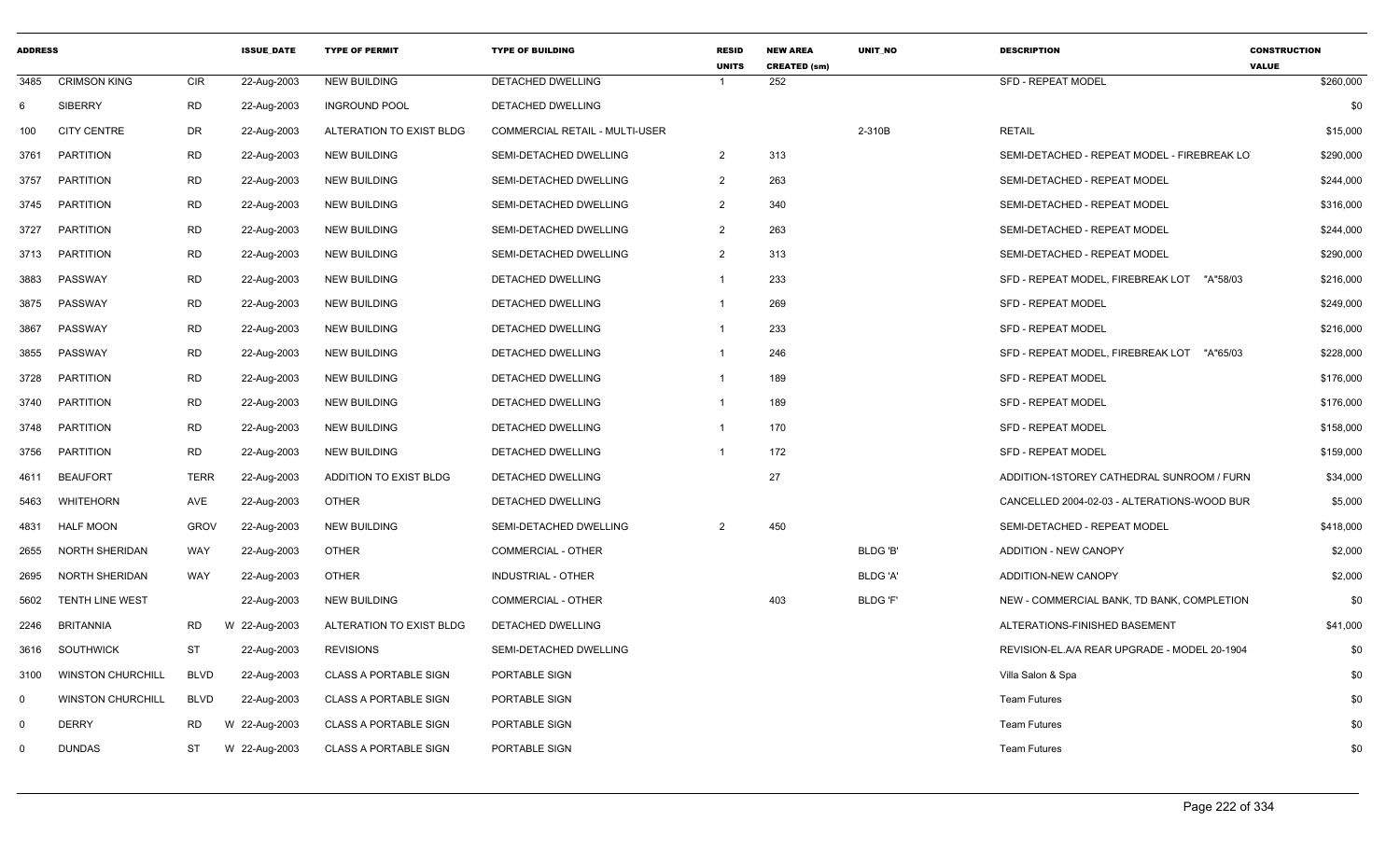| <b>ADDRESS</b> |                          |             | <b>ISSUE DATE</b>  | <b>TYPE OF PERMIT</b>        | <b>TYPE OF BUILDING</b>               | <b>RESID</b><br><b>UNITS</b> | <b>NEW AREA</b><br><b>CREATED (sm)</b> | <b>UNIT NO</b> | <b>DESCRIPTION</b>                           | <b>CONSTRUCTION</b><br><b>VALUE</b> |
|----------------|--------------------------|-------------|--------------------|------------------------------|---------------------------------------|------------------------------|----------------------------------------|----------------|----------------------------------------------|-------------------------------------|
| 3300           | <b>MAVIS</b>             | <b>RD</b>   | 22-Aug-2003        | <b>CLASS A PORTABLE SIGN</b> | PORTABLE SIGN                         |                              |                                        |                | <b>Triple Auto</b>                           | \$0                                 |
| 815            | <b>BRITANNIA</b>         | <b>RD</b>   | W 22-Aug-2003      | <b>CLASS A PORTABLE SIGN</b> | PORTABLE SIGN                         |                              |                                        |                | Mr. Sub (on Mavis)                           | \$0                                 |
| 5930           | <b>RODEO</b>             | DR          | 22-Aug-2003        | <b>CLASS A PORTABLE SIGN</b> | PORTABLE SIGN                         |                              |                                        |                | Club Monaco                                  | \$0                                 |
| 3545           | <b>MORNING STAR</b>      | <b>DR</b>   | 22-Aug-2003        | <b>OTHER</b>                 | SCHOOL - SECONDARY                    |                              |                                        |                | <b>WATERMAIN REPLACEMENT</b>                 | \$25,000                            |
| 3418           | <b>CRIMSON KING</b>      | <b>CIR</b>  | 22-Aug-2003        | <b>NEW BUILDING</b>          | SEMI-DETACHED DWELLING                |                              | 351                                    |                | SEMI-DETACHED-REPEAT MODEL, FIREBREAK COM    | \$0                                 |
| 2209           | PINENEEDLE               | <b>ROW</b>  | 22-Aug-2003        | <b>DEMOLITION</b>            | DETACHED DWELLING                     | $\overline{1}$               |                                        |                | SFD-DEMOLITION                               | \$10,000                            |
| $\Omega$       | <b>WINSTON CHURCHILL</b> | <b>BLVD</b> | 22-Aug-2003        | <b>CLASS A PORTABLE SIGN</b> | PORTABLE SIGN                         |                              |                                        |                | Girl Guides of Canada                        | \$0                                 |
| 30             | <b>COURTNEYPARK</b>      | DR          | 25-Aug-2003<br>E.  | <b>NEW BUILDING</b>          | <b>COMMERCIAL - OTHER</b>             |                              | 384                                    |                | NEW - RESTAURANT, MCDONALDS, FOUNDATION TO   | \$517,000                           |
| 99             | <b>ACORN</b>             | PL          | 25-Aug-2003        | <b>NEW BUILDING</b>          | APARTMENT (> 6 UNITS)                 |                              | 1,631                                  |                | NEW - 4 STOREY ASSISTED YOUTH RESIDENCE - FO | \$1,441,000                         |
| 915            | <b>MCBRIDE</b>           | AVE         | 25-Aug-2003        | ADDITION TO EXIST BLDG       | SCHOOL - ELEMENTARY                   |                              | 561                                    |                | ADDITIONS - ONE LIBRARY & ONE KINDERGARTEN ( | \$792,000                           |
| 6757           | <b>NORTHWEST</b>         | DR          | 25-Aug-2003        | ALTERATION TO EXIST BLDG     | SINGLE TENANT INDUSTRIAL              |                              |                                        |                | <b>INTERIOR ALTERATIONS</b>                  | \$385,000                           |
| 6410           | LONGSPUR                 | RD          | 25-Aug-2003        | ADDITION TO EXIST BLDG       | DETACHED DWELLING                     |                              |                                        |                | ADDITION-ENTRANCE VESTIBULE, UNHEATED        | \$10,000                            |
| 625            | LAKESHORE                | RD          | 25-Aug-2003<br>E.  | ALTERATION TO EXIST BLDG     | COMMERCIAL RETAIL-SINGLE USER         |                              |                                        |                | <b>INTERIOR ALTERATIONS</b>                  | \$25,000                            |
| 1180           | <b>DUNDAS</b>            | ST          | 25-Aug-2003<br>Е.  | <b>NEW BUILDING</b>          | COMMERCIAL RETAIL-SINGLE USER         |                              | 1,398                                  |                | NEW - RETAIL, MARK'S WORK WAREHOUSE, COMPL   | \$0                                 |
| 3577           | <b>JORIE</b>             | CRES        | 25-Aug-2003        | <b>NEW BUILDING</b>          | DETACHED DWELLING                     | $\overline{1}$               | 219                                    |                | <b>SFD - REPEAT MODEL</b>                    | \$204,000                           |
| 3545           | <b>JORIE</b>             | CRES        | 25-Aug-2003        | <b>NEW BUILDING</b>          | DETACHED DWELLING                     | $\overline{1}$               | 171                                    |                | <b>SFD - REPEAT MODEL</b>                    | \$159,000                           |
|                | 3417 JORIE               | CRES        | 25-Aug-2003        | <b>NEW BUILDING</b>          | DETACHED DWELLING                     | -1                           | 219                                    |                | SFD - REPEAT MODEL                           | \$204,000                           |
| 3447           | <b>JORIE</b>             | CRES        | 25-Aug-2003        | <b>NEW BUILDING</b>          | DETACHED DWELLING                     | $\overline{1}$               | 251                                    |                | <b>SFD - REPEAT MODEL</b>                    | \$233,000                           |
| 3451           | <b>JORIE</b>             | CRES        | 25-Aug-2003        | <b>NEW BUILDING</b>          | DETACHED DWELLING                     | $\overline{1}$               | 180                                    |                | <b>SFD - REPEAT MODEL</b>                    | \$167,000                           |
|                | 6770 EDENWOOD            | DR          | 25-Aug-2003        | <b>PYLON SIGN</b>            | SCHOOL - ELEMENTARY                   |                              |                                        |                | 1 GROUND SIGN - EDENWOOD MIDDLE SCHOOL (1)   | \$11,000                            |
|                | 3415 JORIE               | CRES        | 25-Aug-2003        | <b>NEW BUILDING</b>          | DETACHED DWELLING                     |                              | 174                                    |                | <b>SFD - REPEAT MODEL</b>                    | \$162,000                           |
| 5805           | CHURCHILL MEADOWS        | BLVD        | 25-Aug-2003        | <b>NEW BUILDING</b>          | DETACHED DWELLING                     | $\overline{1}$               | 203                                    |                | SFD - REPEAT MODEL                           | \$188,000                           |
| 1480           | <b>BRITANNIA</b>         | <b>RD</b>   | W 25-Aug-2003      | ADDITION TO EXIST BLDG       | CONDOMINIUM ROW DWELLING              |                              |                                        | #64            | <b>ADDITION - DECK</b>                       | \$1,000                             |
| 4837           | <b>HALF MOON</b>         | <b>GROV</b> | 25-Aug-2003        | <b>NEW BUILDING</b>          | SEMI-DETACHED DWELLING                | 2                            | 419                                    |                | SEMI-DETACHED - REPEAT MODEL                 | \$389,000                           |
| 100            | <b>CITY CENTRE</b>       | DR          | 25-Aug-2003        | <b>FASCIA SIGN</b>           | <b>COMMERCIAL RETAIL - MULTI-USER</b> |                              |                                        | 2-310B         | FASCIA SIGN - 1 INTERIOR - HAMIKO COLLECTION | \$2,000                             |
| 4843           | <b>HALF MOON</b>         | <b>GROV</b> | 25-Aug-2003        | <b>NEW BUILDING</b>          | SEMI-DETACHED DWELLING                | 2                            | 419                                    |                | SEMI-DETACHED - REPEAT MODEL                 | \$389,000                           |
| 3416           | SOUTHWICK                | ST          | 25-Aug-2003        | <b>REVISIONS</b>             | SEMI-DETACHED DWELLING                |                              |                                        |                | REVISION-REAR ELEV A-B UPGRADE, MODEL 20-17  | \$0                                 |
|                | 1850 MATHESON            |             | BLVD E 25-Aug-2003 | <b>REVISIONS</b>             | INDUSTRIAL - OTHER                    |                              |                                        |                | SITE SERVICING                               | \$0                                 |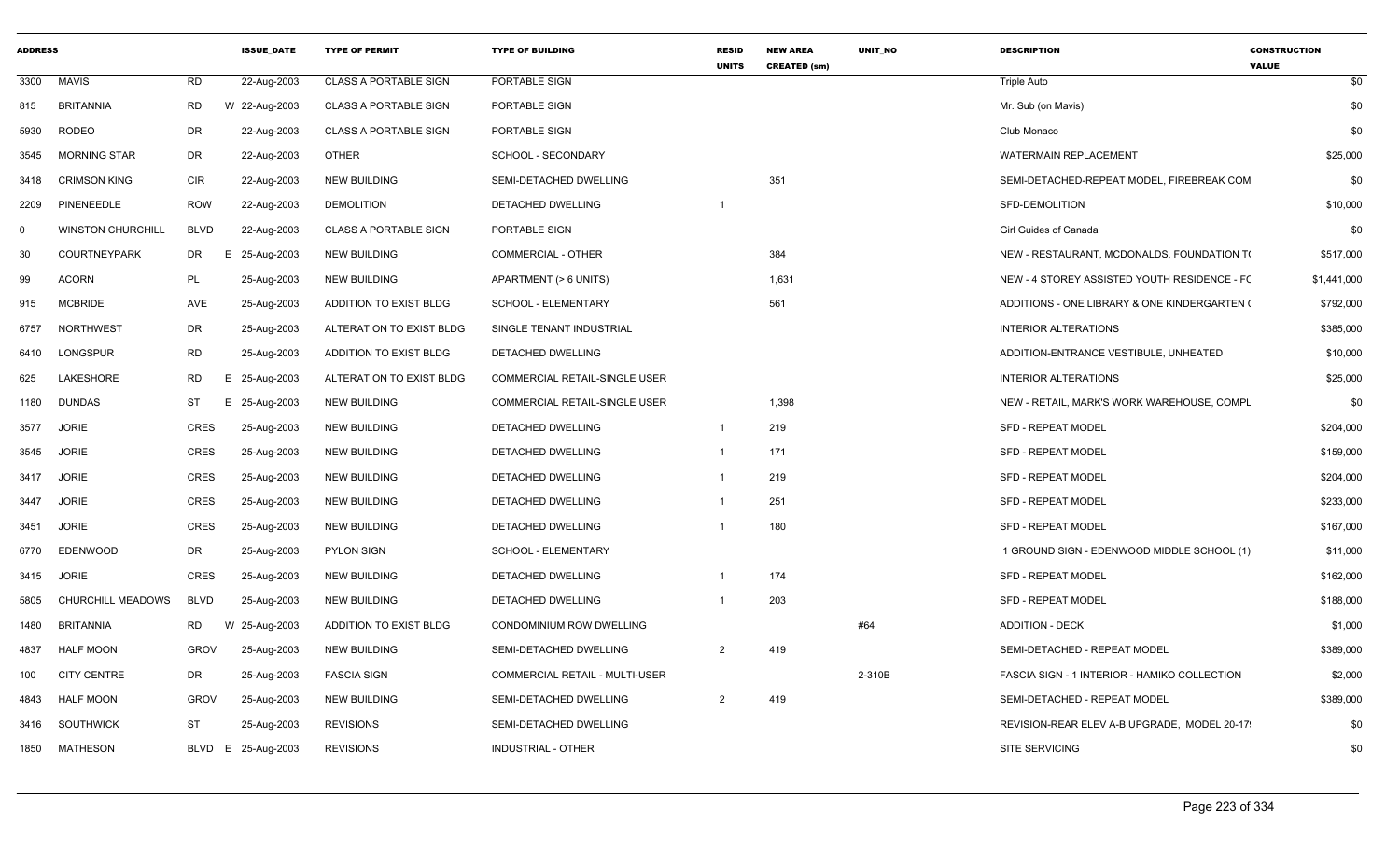| <b>ADDRESS</b> |                       |             | <b>ISSUE DATE</b> | <b>TYPE OF PERMIT</b>    | <b>TYPE OF BUILDING</b>               | <b>RESID</b><br><b>UNITS</b> | <b>NEW AREA</b><br><b>CREATED (sm)</b> | <b>UNIT NO</b> | <b>DESCRIPTION</b>                            | <b>CONSTRUCTION</b><br><b>VALUE</b> |
|----------------|-----------------------|-------------|-------------------|--------------------------|---------------------------------------|------------------------------|----------------------------------------|----------------|-----------------------------------------------|-------------------------------------|
| 72             | <b>JOYMAR</b>         | DR          | 25-Aug-2003       | <b>OTHER</b>             | SCHOOL - SECONDARY                    |                              |                                        |                | EXTEND WATER MAIN                             | \$20,000                            |
| 5901           | CABRERA               | CRES        | 25-Aug-2003       | <b>NEW BUILDING</b>      | DETACHED DWELLING                     |                              |                                        |                | SFD - REPEAT MODEL - FIREBREAK LOT COMPLETI(  | \$0                                 |
| 4785           | GLASSHILL             | GROV        | 25-Aug-2003       | NEW BUILDING             | DETACHED DWELLING                     |                              | 212                                    |                | SFD - REPEAT MODEL, FIREBREAK COMPLETION      | \$0                                 |
|                | 1199 HAIG             | <b>BLVD</b> | 25-Aug-2003       | <b>OTHER</b>             | DETACHED DWELLING                     |                              |                                        |                | NEW 1" WATER SERVICE & 4" SEWER               | \$1,000                             |
| 2133           | ROYAL WINDSOR         | DR          | 26-Aug-2003       | ALTERATION TO EXIST BLDG | MULTI-TENANT INDUSTRIAL               |                              |                                        | 19-20          | MANUFACTURING/STORAGE WAREHOUSE               | \$20,000                            |
| 1309           | MISSISSAUGA           | <b>RD</b>   | 26-Aug-2003       | <b>NEW BUILDING</b>      | DETACHED DWELLING                     | -1                           | 367                                    |                | SFD-CUSTOM                                    | \$359,000                           |
| 2417           | OLD CARRIAGE          | RD          | 26-Aug-2003       | NEW BUILDING             | DETACHED DWELLING                     |                              | 196                                    | #17            | CANC 2004/04/01 - CONDOMINIUM SFD - REPEAT MC | \$182,000                           |
| 3341           | INGRAM                | RD          | 26-Aug-2003       | ADDITION AND ALTER       | DETACHED DWELLING                     |                              |                                        |                | ADDITION & ALTERATIONS - REAR YARD AND SIDE I | \$16,000                            |
|                | 1970 FOWLER           | DR          | 26-Aug-2003       | ALTERATION TO EXIST BLDG | APARTMENT (> 6 UNITS)                 |                              |                                        |                | ALTERATIONS-PARKING STRUCTURE ROOF SLAB R     | \$420,000                           |
| 1380           | <b>CARDIFF</b>        | <b>BLVD</b> | 26-Aug-2003       | ALTERATION TO EXIST BLDG | COMMERCIAL RETAIL - MULTI-USER        |                              |                                        |                | INTERIOR ALTERATIONS & KITCHEN EXHAUST FAN/   | \$21,000                            |
| 5925           | RODEO                 | DR          | 26-Aug-2003       | <b>NEW BUILDING</b>      | COMMERCIAL RETAIL-SINGLE USER         |                              | 1,161                                  |                | NEW - LCBO STORE, FOUNDATION TO ROOF          | \$1,208,000                         |
| 2590           | <b>SOUTH SHERIDAN</b> | WAY         | 26-Aug-2003       | ALTERATION TO EXIST BLDG | SINGLE TENANT INDUSTRIAL              |                              |                                        |                | INTERIOR ALTERATIONS & FRONT CANOPY ADDITIC   | \$40,000                            |
| 3965           | <b>THOMAS</b>         | <b>ST</b>   | 26-Aug-2003       | <b>NEW BUILDING</b>      | COMMERCIAL RETAIL-SINGLE USER         |                              |                                        |                | NEW - CONVENIENCE STORE W/GAS STATION, 7-EL   | \$0                                 |
| 3900           | <b>GRAND PARK</b>     | DR          | 26-Aug-2003       | <b>NEW BUILDING</b>      | COMMERCIAL RETAIL - MULTI-USER        |                              | 4,340                                  | BLD-E          | NEW - MULTI-TENANT SPEC, TENANT NOT DETERMI   | \$0                                 |
| 3561           | <b>BALA</b>           | DR          | 26-Aug-2003       | <b>NEW BUILDING</b>      | SEMI-DETACHED DWELLING                |                              |                                        |                | SEMI-DETACHED - REPEAT - FIREBREAK COMPLETI   | \$0                                 |
| 2660           | ARGENTIA              | <b>RD</b>   | 26-Aug-2003       | ALTERATION TO EXIST BLDG | COMMERCIAL OFFICE- SINGLE USER        |                              |                                        |                | OFFICE                                        | \$300,000                           |
| 6303           | <b>AIRPORT</b>        | <b>RD</b>   | 26-Aug-2003       | ALTERATION TO EXIST BLDG | COMMERCIAL OFFICE- SINGLE USER        |                              |                                        | 2-5 FLR        | <b>INTERIOR ALTERATIONS</b>                   | \$84,000                            |
| 201            | <b>CITY CENTRE</b>    | DR          | 26-Aug-2003       | ALTERATION TO EXIST BLDG | COMMERCIAL OFFICE - MULTI-USER        |                              |                                        | 406            | <b>INTERIOR ALTERATIONS</b>                   | \$2,000                             |
| 1290           | CENTRAL               | <b>PKY</b>  | W 26-Aug-2003     | ALTERATION TO EXIST BLDG | MULTI-TENANT INDUSTRIAL               |                              | 135                                    | 102            | <b>GENERAL OFFICE</b>                         | \$20,000                            |
| 785            | <b>BRITANNIA</b>      | RD          | W 26-Aug-2003     | ALTERATION TO EXIST BLDG | <b>COMMERCIAL - OTHER</b>             |                              |                                        | 15             | INTERIOR ALTERATIONS-MODEL SUITE              | \$25,000                            |
| 301            | <b>BURNHAMTHORPE</b>  | RD          | W 26-Aug-2003     | ALTERATION TO EXIST BLDG | CITY                                  |                              |                                        | 3RD FLOOR      | <b>INTERIOR ALTERATIONS</b>                   | \$2,000                             |
| 2345           | ARGENTIA              | <b>RD</b>   | 26-Aug-2003       | ALTERATION TO EXIST BLDG | COMMERCIAL OFFICE - MULTI-USER        |                              |                                        | 2-FLR          | INTERIOR ALTERATIONS (DEMISING WALL)          | \$31,000                            |
| 6060           | <b>BURNSIDE</b>       | CRT         | 26-Aug-2003       | <b>CHANGE OF USE</b>     | <b>COMMERCIAL RETAIL - MULTI-USER</b> |                              |                                        | $\mathbf{3}$   | <b>DISTRIBUTION CENTER / WAREHOUSE</b>        | \$0                                 |
| 20             | <b>MILVERTON</b>      | DR          | 26-Aug-2003       | ALTERATION TO EXIST BLDG | <b>COMMERCIAL OFFICE - MULTI-USER</b> |                              |                                        | 2ND FLOOR      | <b>INTERIOR ALTERATIONS</b>                   | \$25,000                            |
| 1372           | DUVAL                 | DR          | 26-Aug-2003       | FIRE DAMAGE REPAIR       | DETACHED DWELLING                     |                              |                                        |                | FIRE DAMAGE REPAIR                            | \$90,000                            |
| 2127           | <b>HARVEST</b>        | DR          | 26-Aug-2003       | ADDITION TO EXIST BLDG   | DETACHED DWELLING                     |                              |                                        |                | ADDITION-GARAGE/PORCH                         | \$44,000                            |
| 2530           | <b>STANFIELD</b>      | <b>RD</b>   | 26-Aug-2003       | ADDITION TO EXIST BLDG   | SINGLE TENANT INDUSTRIAL              |                              |                                        |                | ADDITION - SILO TOWER (156.7M2) AND MEZZANINE | \$0                                 |
| 550            | <b>EXBURY</b>         | CRES        | 26-Aug-2003       | <b>NEW BUILDING</b>      | GARAGE/CARPORT                        |                              | 54                                     |                | NEW-GARAGE, DETACHED                          | \$21,000                            |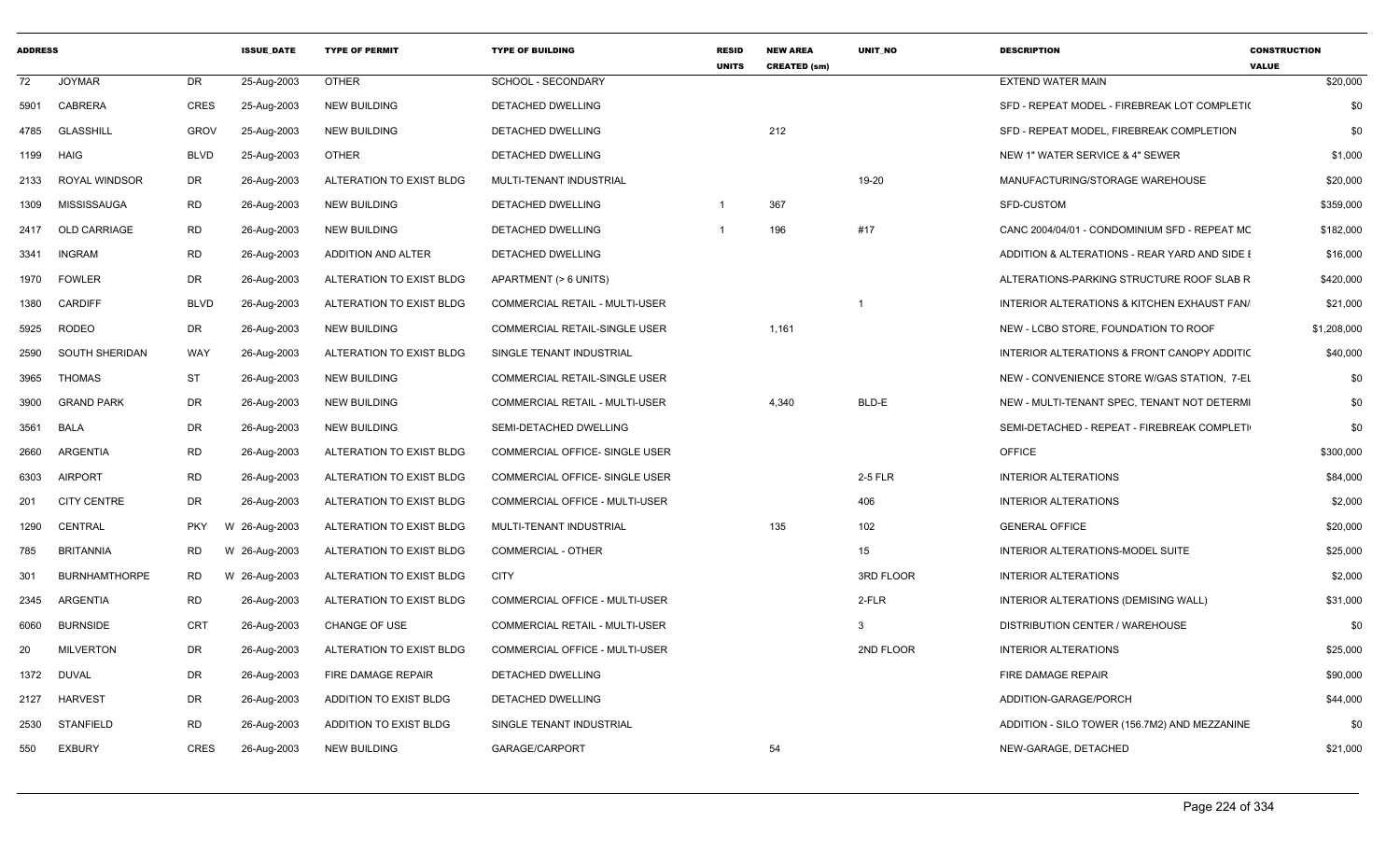| <b>ADDRESS</b> |                      |             | <b>ISSUE_DATE</b> | <b>TYPE OF PERMIT</b>        | <b>TYPE OF BUILDING</b>   | <b>RESID</b><br><b>UNITS</b> | <b>NEW AREA</b><br><b>CREATED (sm)</b> | UNIT_NO  | <b>DESCRIPTION</b>                           | <b>CONSTRUCTION</b><br><b>VALUE</b> |
|----------------|----------------------|-------------|-------------------|------------------------------|---------------------------|------------------------------|----------------------------------------|----------|----------------------------------------------|-------------------------------------|
| 1500           | <b>GULLEDEN</b>      | DR          | 26-Aug-2003       | ADDITION AND ALTER           | <b>CITY</b>               |                              |                                        |          | ADDITION/ALTERATIONS- BURNHAMTHORPE C.C. -   | \$0                                 |
| 1080           | WALDEN               | <b>CIR</b>  | 26-Aug-2003       | ALTERATION TO EXIST BLDG     | <b>ROW DWELLING</b>       |                              |                                        | 80       | ALTERATIONS-BALCONY EXTENSION                | \$2,000                             |
| 3094           | <b>TOURS</b>         | <b>RD</b>   | 26-Aug-2003       | ABOVE GROUND POOL            | DETACHED DWELLING         |                              |                                        |          |                                              | \$0                                 |
| 2815           | ARGENTIA             | <b>RD</b>   | 26-Aug-2003       | <b>PYLON SIGN</b>            | SINGLE TENANT INDUSTRIAL  |                              |                                        |          | PYLON-JACOX HARLEY DAVIDSON (1)              | \$10,000                            |
| $\mathbf 0$    | <b>BRITANNIA</b>     | <b>RD</b>   | W 26-Aug-2003     | <b>CLASS A PORTABLE SIGN</b> | PORTABLE SIGN             |                              |                                        |          | City of Mississauga                          | \$0                                 |
| $\mathbf 0$    | <b>BURNHAMTHORPE</b> | <b>RD</b>   | E 26-Aug-2003     | <b>CLASS A PORTABLE SIGN</b> | PORTABLE SIGN             |                              |                                        |          | City of Mississauga                          | \$0                                 |
| 1240           | <b>EGLINTON</b>      | AVE         | W 26-Aug-2003     | <b>CLASS A PORTABLE SIGN</b> | PORTABLE SIGN             |                              |                                        |          | Ultimate Bargain Store                       | \$0                                 |
| 2915           | <b>EGLINTON</b>      | AVE         | W 26-Aug-2003     | <b>CLASS A PORTABLE SIGN</b> | PORTABLE SIGN             |                              |                                        |          | <b>Boston Pizza</b>                          | \$0                                 |
| 4140           | <b>ERIN MILLS</b>    | <b>PKY</b>  | 26-Aug-2003       | <b>CLASS A PORTABLE SIGN</b> | PORTABLE SIGN             |                              |                                        |          | Pro Oil and Lube                             | \$0                                 |
| 3206           | <b>ANGEL PASS</b>    | DR          | 26-Aug-2003       | <b>REVISIONS</b>             | STREET ROW DWELLING       |                              |                                        | $#1 - 6$ | <b>HEATING REVISION</b>                      | \$0                                 |
| 3178           | ANGEL PASS           | DR          | 26-Aug-2003       | <b>REVISIONS</b>             | STREET ROW DWELLING       |                              | 1,110                                  | $#1 - 8$ | <b>HEATING REVISION</b>                      | \$0                                 |
| $\mathbf 0$    | <b>GOREWAY</b>       | DR          | 26-Aug-2003       | <b>CLASS A PORTABLE SIGN</b> | PORTABLE SIGN             |                              |                                        |          | <b>Community Services</b>                    | \$0                                 |
| $\mathbf 0$    | <b>AIRPORT</b>       | <b>RD</b>   | 26-Aug-2003       | <b>CLASS A PORTABLE SIGN</b> | PORTABLE SIGN             |                              |                                        |          | <b>Community Services</b>                    | \$0                                 |
| $\mathbf 0$    | LAKESHORE            | <b>RD</b>   | W 26-Aug-2003     | <b>CLASS A PORTABLE SIGN</b> | PORTABLE SIGN             |                              |                                        |          | Corporate Services (Ward -1)                 | \$0                                 |
| 1607           | <b>DUNDAS</b>        | ST          | E 26-Aug-2003     | <b>CLASS A PORTABLE SIGN</b> | PORTABLE SIGN             |                              |                                        |          | The Brick                                    | \$0                                 |
| 3250           | <b>RIDGEWAY</b>      | DR          | 26-Aug-2003       | <b>CLASS A PORTABLE SIGN</b> | PORTABLE SIGN             |                              |                                        |          | Imagination works                            | \$0                                 |
| 155            | <b>MATHESON</b>      | <b>BLVD</b> | W 26-Aug-2003     | <b>CLASS A PORTABLE SIGN</b> | PORTABLE SIGN             |                              |                                        |          | <b>Hearts Child Care Centre</b>              | \$0                                 |
| 600            | <b>MATHESON</b>      | <b>BLVD</b> | W 26-Aug-2003     | <b>CLASS A PORTABLE SIGN</b> | PORTABLE SIGN             |                              |                                        |          | Giant Carpet (On McLaughlin)                 | \$0                                 |
| 600            | <b>MATHESON</b>      | <b>BLVD</b> | W 26-Aug-2003     | <b>CLASS A PORTABLE SIGN</b> | PORTABLE SIGN             |                              |                                        |          | Gian Carpet (On Rodeo)                       | \$0                                 |
| 2273           | <b>DUNDAS</b>        | ST          | W 26-Aug-2003     | <b>CLASS A PORTABLE SIGN</b> | PORTABLE SIGN             |                              |                                        |          | Ontario Carpet (on Dundas)                   | \$0                                 |
| 5985           | <b>RODEO</b>         | DR          | 26-Aug-2003       | <b>CLASS A PORTABLE SIGN</b> | PORTABLE SIGN             |                              |                                        |          | Tip Top Tailers (On Rodeo)                   | \$0                                 |
| 0              | <b>HURONTARIO</b>    | <b>ST</b>   | 26-Aug-2003       | <b>CLASS A PORTABLE SIGN</b> | PORTABLE SIGN             |                              |                                        |          | <b>Community Services</b>                    | \$0                                 |
| 5010           | <b>GLEN ERIN</b>     | DR          | 26-Aug-2003       | <b>CLASS A PORTABLE SIGN</b> | PORTABLE SIGN             |                              |                                        |          | Loblaws (on Glen Erin)                       | \$0                                 |
| 501            | LAKESHORE            | RD          | Ε<br>26-Aug-2003  | <b>OTHER</b>                 | MULTI-TENANT INDUSTRIAL   |                              |                                        |          | REPAIR 4" AND 8" WATER SERVICES              | \$8,000                             |
| 2230           | MISSISSAUGA          | <b>RD</b>   | 27-Aug-2003       | ADDITION TO EXIST BLDG       | DETACHED DWELLING         |                              | 44                                     |          | ADDITION-2STOREY                             | \$38,000                            |
| 2417           | OLD CARRIAGE         | <b>RD</b>   | 27-Aug-2003       | NEW BUILDING                 | DETACHED DWELLING         |                              | 211                                    | #1       | CONDOMINIUM SFD - NEW MODEL                  | \$207,000                           |
| 3598           | <b>CAWTHRA</b>       | <b>RD</b>   | 27-Aug-2003       | <b>NEW BUILDING</b>          | GARAGE/CARPORT            |                              | 72                                     |          | NEW-DETACHED GARAGE                          | \$27,000                            |
| 231            | LAKESHORE            | <b>RD</b>   | 27-Aug-2003<br>E  | FIRE DAMAGE REPAIR           | <b>COMMERCIAL - OTHER</b> |                              |                                        |          | FIRE DAMAGE REPAIR AND FIRE CODE RETROFIT (F | \$65,000                            |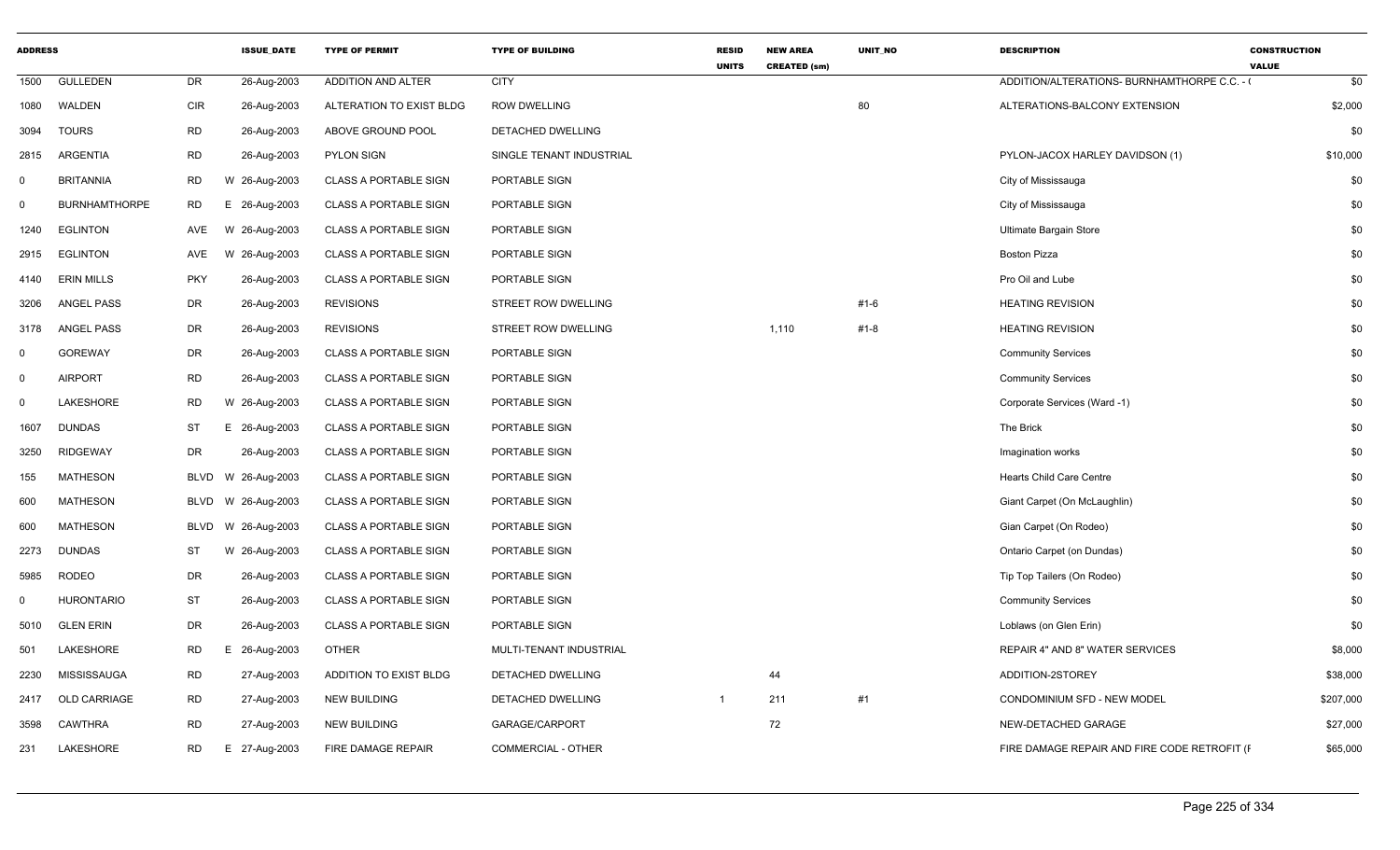| <b>ADDRESS</b> |                          |             | <b>ISSUE_DATE</b> | <b>TYPE OF PERMIT</b>        | <b>TYPE OF BUILDING</b>        | <b>RESID</b><br><b>UNITS</b> | <b>NEW AREA</b><br><b>CREATED (sm)</b> | UNIT_NO | <b>DESCRIPTION</b>                             | <b>CONSTRUCTION</b><br><b>VALUE</b> |              |
|----------------|--------------------------|-------------|-------------------|------------------------------|--------------------------------|------------------------------|----------------------------------------|---------|------------------------------------------------|-------------------------------------|--------------|
| 7420           | <b>TERRAGAR</b>          | <b>BLVD</b> | 27-Aug-2003       | ADDITION TO EXIST BLDG       | <b>DETACHED DWELLING</b>       |                              |                                        |         | <b>ADDITION-DECK</b>                           |                                     | \$1,000      |
| 6085           | <b>BELGRAVE</b>          | <b>RD</b>   | 27-Aug-2003       | NEW BUILDING                 | MULTI-TENANT INDUSTRIAL        |                              | 22,447                                 |         | NEW - MULTI-INDUST SPEC, TENANT NOT DETERMII   |                                     | \$10,662,000 |
| 710            | <b>BURNHAMTHORPE</b>     | RD          | 27-Aug-2003<br>E  | <b>REVISIONS</b>             | COMMERCIAL RETAIL - MULTI-USER |                              |                                        |         | REVISION - MECHANICAL ONLY                     |                                     | \$0          |
| 5820           | <b>GLEN ERIN</b>         | DR          | 27-Aug-2003       | ADDITION AND ALTER           | SCHOOL - ELEMENTARY            |                              | 701                                    |         | ADDITION/ALTERATIONS - SCHOOL, OUR LADY OF N   |                                     | \$999,000    |
| 3920           | <b>GRAND PARK</b>        | <b>DR</b>   | 27-Aug-2003       | <b>NEW BUILDING</b>          | COMMERCIAL RETAIL - MULTI-USER |                              | 887                                    | BLD-D   | NEW - COMMERCIAL MULTI-TENANT, TENANT NOT I    |                                     | \$0          |
| 5602           | <b>TENTH LINE WEST</b>   |             | 27-Aug-2003       | ALTERATION TO EXIST BLDG     | COMMERCIAL RETAIL - MULTI-USER |                              |                                        | 124-25  | <b>BUSINESS OFFICE</b>                         |                                     | \$40,000     |
| 2417           | <b>OLD CARRIAGE</b>      | <b>RD</b>   | 27-Aug-2003       | <b>REVISIONS</b>             | DETACHED DWELLING              |                              |                                        | #15     | REVISION-9FT BASEMENT (SG-6 LOFT) - LOT 15 ONL |                                     | \$0          |
| 6040           | CANTAY                   | <b>RD</b>   | 27-Aug-2003       | <b>REVISIONS</b>             | SINGLE TENANT INDUSTRIAL       |                              |                                        |         | REVISED SITE SERVICING                         |                                     | \$80,000     |
| 735            | <b>TWAIN</b>             | AVE         | 27-Aug-2003       | <b>CLASS A PORTABLE SIGN</b> | PORTABLE SIGN                  |                              |                                        |         | Aroma Salon and Spa (On Twain)                 |                                     | \$0          |
| $\Omega$       | <b>EGLINTON</b>          | AVE         | 27-Aug-2003<br>E  | <b>CLASS A PORTABLE SIGN</b> | PORTABLE SIGN                  |                              |                                        |         | Mohawk Park Tennis Club                        |                                     | \$0          |
| $\Omega$       | <b>WINSTON CHURCHILL</b> | <b>BLVD</b> | 27-Aug-2003       | CLASS A PORTABLE SIGN        | PORTABLE SIGN                  |                              |                                        |         | Mississauga New North Rhythmic Gym club        |                                     | \$0          |
| 1240           | <b>EGLINTON</b>          | AVE         | W 27-Aug-2003     | <b>CLASS A PORTABLE SIGN</b> | PORTABLE SIGN                  |                              |                                        |         | Dr. David Chow and Associates                  |                                     | \$0          |
| 6400           | <b>MILLCREEK</b>         | <b>DR</b>   | 27-Aug-2003       | <b>CLASS A PORTABLE SIGN</b> | PORTABLE SIGN                  |                              |                                        |         | Beachcomber Service (on Millcreek)             |                                     | \$0          |
|                | 1310 DUNDAS              | ST          | 27-Aug-2003<br>E  | <b>CLASS A PORTABLE SIGN</b> | PORTABLE SIGN                  |                              |                                        |         | Premiere Cash Advance (on Dundas)              |                                     | \$0          |
| 1100           | <b>BURNHAMTHORPE</b>     | RD          | W 27-Aug-2003     | <b>CLASS A PORTABLE SIGN</b> | PORTABLE SIGN                  |                              |                                        |         | Northwest Telecom                              |                                     | \$0          |
| 601            | LAKESHORE                | <b>RD</b>   | E 27-Aug-2003     | <b>CLASS A PORTABLE SIGN</b> | PORTABLE SIGN                  |                              |                                        |         | Curves                                         |                                     | \$0          |
| $\Omega$       | SOUTH SHERIDAN           | WAY         | 27-Aug-2003       | <b>CLASS A PORTABLE SIGN</b> | PORTABLE SIGN                  |                              |                                        |         | Region of Peel                                 |                                     | \$0          |
| $\Omega$       | <b>TRUSCOTT</b>          | DR          | 27-Aug-2003       | <b>CLASS A PORTABLE SIGN</b> | PORTABLE SIGN                  |                              |                                        |         | Region of Peel                                 |                                     | \$0          |
| $\mathbf 0$    | <b>TRUSCOTT</b>          | <b>DR</b>   | 27-Aug-2003       | <b>CLASS A PORTABLE SIGN</b> | PORTABLE SIGN                  |                              |                                        |         | Region of Peel                                 |                                     | \$0          |
| $\mathbf 0$    | <b>DUNDAS</b>            | <b>ST</b>   | W<br>27-Aug-2003  | <b>CLASS A PORTABLE SIGN</b> | PORTABLE SIGN                  |                              |                                        |         | Mississauga Visual Arts                        |                                     | \$0          |
| $\Omega$       | <b>MAVIS</b>             | <b>RD</b>   | 27-Aug-2003       | <b>CLASS A PORTABLE SIGN</b> | PORTABLE SIGN                  |                              |                                        |         | Mississauga Visual Arts                        |                                     | \$0          |
| $\Omega$       | <b>EGLINTON</b>          | AVE         | W 27-Aug-2003     | <b>CLASS A PORTABLE SIGN</b> | PORTABLE SIGN                  |                              |                                        |         | Mississauga Visual Arts                        |                                     | \$0          |
| 3057           | <b>MISSISSAUGA</b>       | <b>RD</b>   | 27-Aug-2003       | <b>CLASS A PORTABLE SIGN</b> | PORTABLE SIGN                  |                              |                                        |         | Mississauga Visual Arts                        |                                     | \$0          |
| $\Omega$       | LAKESHORE                | <b>RD</b>   | 27-Aug-2003<br>E  | <b>CLASS A PORTABLE SIGN</b> | PORTABLE SIGN                  |                              |                                        |         | Mississauga Visual Arts                        |                                     | \$0          |
| 655            | QUEENSWAY                |             | E 27-Aug-2003     | <b>CLASS A PORTABLE SIGN</b> | PORTABLE SIGN                  |                              |                                        |         | 241 Coffee (On Cawthra)                        |                                     | \$0          |
| 5025           | <b>HEATHERLEIGH</b>      | AVE         | 27-Aug-2003       | <b>CLASS A PORTABLE SIGN</b> | PORTABLE SIGN                  |                              |                                        |         | Beverly Hills (on Eglinton)                    |                                     | \$0          |
|                | 3145 WOLFEDALE           | <b>RD</b>   | 27-Aug-2003       | <b>CLASS A PORTABLE SIGN</b> | PORTABLE SIGN                  |                              |                                        |         | The Mississauga News                           |                                     | \$0          |
|                | 3145 WOLFEDALE           | <b>RD</b>   | 27-Aug-2003       | <b>CLASS A PORTABLE SIGN</b> | PORTABLE SIGN                  |                              |                                        |         | The Mississauga News                           |                                     | \$0          |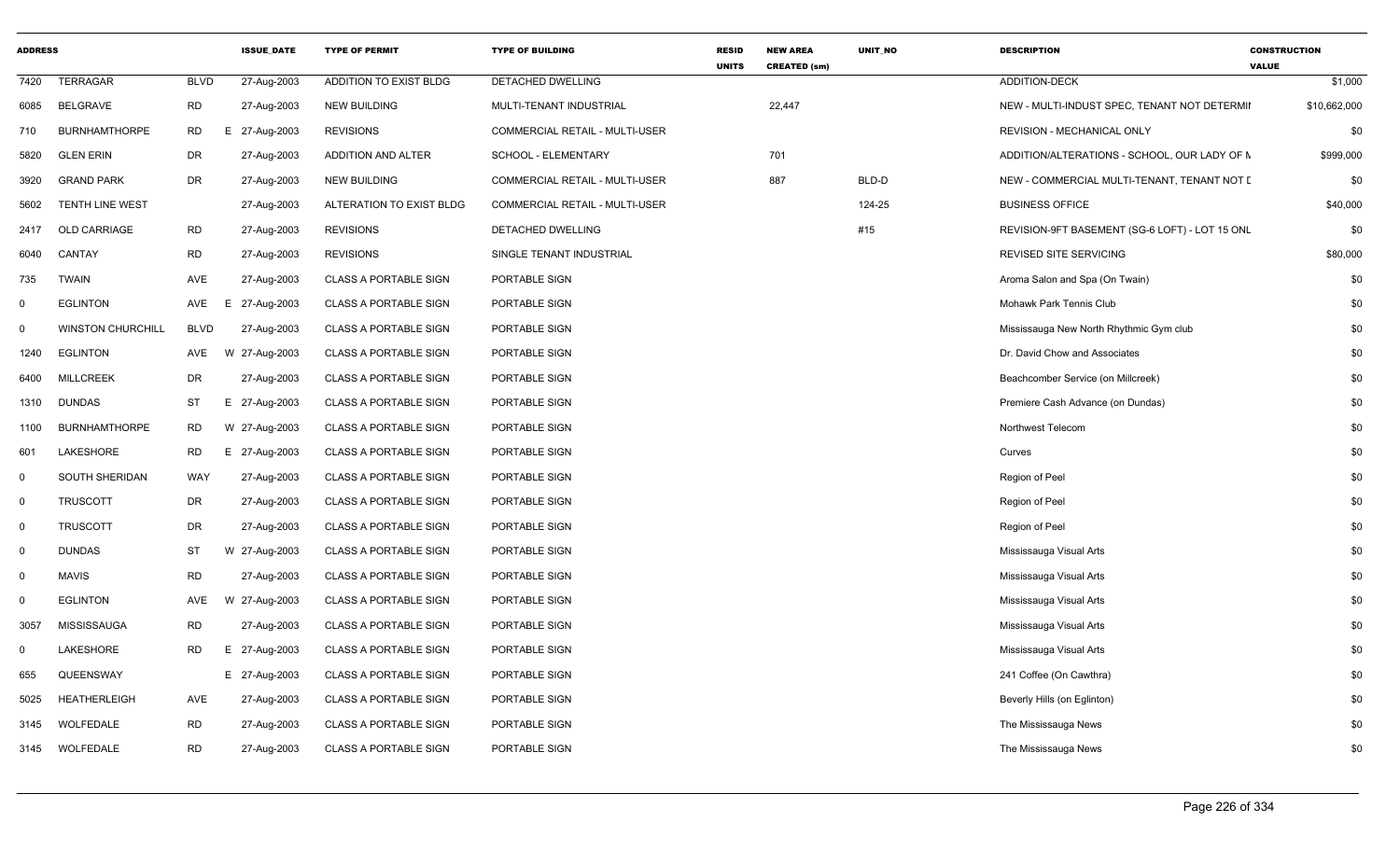| <b>ADDRESS</b> |                          |             | <b>ISSUE DATE</b> | <b>TYPE OF PERMIT</b>                         | <b>TYPE OF BUILDING</b>               | <b>RESID</b><br><b>UNITS</b> | <b>NEW AREA</b><br><b>CREATED (sm)</b> | <b>UNIT NO</b> | <b>DESCRIPTION</b>                            | <b>CONSTRUCTION</b><br><b>VALUE</b> |
|----------------|--------------------------|-------------|-------------------|-----------------------------------------------|---------------------------------------|------------------------------|----------------------------------------|----------------|-----------------------------------------------|-------------------------------------|
| 38             | <b>DUNDAS</b>            | ST          | W 27-Aug-2003     | <b>CLASS A PORTABLE SIGN</b>                  | PORTABLE SIGN                         |                              |                                        |                | Arco Computers Ltd.                           | \$0                                 |
| 6870           | <b>PACIFIC</b>           | <b>CIR</b>  | 27-Aug-2003       | <b>CLASS A PORTABLE SIGN</b>                  | PORTABLE SIGN                         |                              |                                        |                | Adco Transportation                           | \$0                                 |
| $\mathbf 0$    | <b>BURNHAMTHORPE</b>     | <b>RD</b>   | W 27-Aug-2003     | <b>CLASS A PORTABLE SIGN</b>                  | PORTABLE SIGN                         |                              |                                        |                | <b>Girl Guides</b>                            | \$0                                 |
| $\Omega$       | <b>DUNDAS</b>            | ST          | W 27-Aug-2003     | <b>CLASS A PORTABLE SIGN</b>                  | PORTABLE SIGN                         |                              |                                        |                | <b>Girl Guides</b>                            | \$0                                 |
| $\mathbf 0$    | <b>CAWTHRA</b>           | <b>RD</b>   | 27-Aug-2003       | <b>CLASS A PORTABLE SIGN</b>                  | PORTABLE SIGN                         |                              |                                        |                | <b>Salvation Army</b>                         | \$0                                 |
| 5896           | <b>CABRERA</b>           | <b>CRES</b> | 27-Aug-2003       | NEW BUILDING                                  | DETACHED DWELLING                     |                              |                                        |                | SFD - REPEAT MODEL - FIREBREAK LOT COMPLETI(  | \$0                                 |
| 382            | <b>TEMAGAMI</b>          | <b>CRES</b> | 27-Aug-2003       | <b>INGROUND POOL</b>                          | DETACHED DWELLING                     |                              |                                        |                |                                               | \$0                                 |
| $\mathbf 0$    | <b>WINSTON CHURCHILL</b> | BLVD        | 27-Aug-2003       | <b>CLASS A PORTABLE SIGN</b>                  | PORTABLE SIGN                         |                              |                                        |                | Mississauga Visual Arts                       | \$0                                 |
| 2150           | <b>BURNHAMTHORPE</b>     | <b>RD</b>   | W 27-Aug-2003     | <b>DEMOLITION</b>                             | COMMERCIAL RETAIL - MULTI-USER        |                              |                                        |                | PARTIAL DEMOLITION - PHASE 3 NORTH OF BLDG. ( | \$10,000                            |
| 6200           | <b>DIXIE</b>             | <b>RD</b>   | 28-Aug-2003       | ALTERATION TO EXIST BLDG                      | COMMERCIAL OFFICE - MULTI-USER        |                              |                                        | 110-111        | PROFFESSIONAL OFFICE                          | \$15,000                            |
| 6200           | CANTAY                   | <b>RD</b>   | 28-Aug-2003       | ALTERATION TO EXIST BLDG                      | SINGLE TENANT INDUSTRIAL              |                              |                                        |                | ALTERATIONS-OUTSIDE DUST COLLECTOR/INSIDE I   | \$21,000                            |
| 6445           | <b>KENNEDY</b>           | <b>RD</b>   | 28-Aug-2003       | <b>NEW BUILDING</b>                           | SINGLE TENANT INDUSTRIAL              |                              | 5.559                                  |                | NEW - WAREHOUSE & OFFICES, DIAMOND GROUP I    | \$3,019,000                         |
| 4665           | <b>COLOMBO</b>           | <b>CRES</b> | 28-Aug-2003       | <b>NEW BUILDING</b>                           | DETACHED DWELLING                     | $\overline{1}$               | 285                                    |                | <b>SFD - REPEAT MODEL</b>                     | \$265,000                           |
| 4653           | COLOMBO                  | CRES        | 28-Aug-2003       | <b>NEW BUILDING</b>                           | DETACHED DWELLING                     | -1                           | 287                                    |                | SFD - REPEAT MODEL                            | \$266,000                           |
| 4649           | COLOMBO                  | <b>CRES</b> | 28-Aug-2003       | <b>NEW BUILDING</b>                           | DETACHED DWELLING                     | $\overline{1}$               | 285                                    |                | <b>SFD - REPEAT MODEL</b>                     | \$265,000                           |
| 3333           | UNITY                    | DR          | 28-Aug-2003       | ADDITION TO EXIST BLDG                        | SINGLE TENANT INDUSTRIAL              |                              | 301                                    |                | ADDITION - PLANT AREA, HONEYWELL CANADA       | \$162,000                           |
| 3298           | <b>CRIMSON KING</b>      | <b>CIR</b>  | 28-Aug-2003       | <b>NEW BUILDING</b>                           | DETACHED DWELLING                     | $\overline{1}$               | 234                                    |                | <b>SFD - REPEAT MODEL</b>                     | \$217,000                           |
| 3278           | <b>CRIMSON KING</b>      | <b>CIR</b>  | 28-Aug-2003       | NEW BUILDING                                  | DETACHED DWELLING                     | $\overline{1}$               | 234                                    |                | <b>SFD - REPEAT MODEL</b>                     | \$217,000                           |
| 3258           | <b>CRIMSON KING</b>      | CIR         | 28-Aug-2003       | NEW BUILDING                                  | DETACHED DWELLING                     |                              | 234                                    |                | <b>SFD - REPEAT MODEL</b>                     | \$217,000                           |
| 3270           | <b>CRIMSON KING</b>      | <b>CIR</b>  | 28-Aug-2003       | <b>REVISIONS</b>                              | DETACHED DWELLING                     |                              |                                        |                | REVISION-TRUSS, MODEL HEMLOCK-1, EL.1-2       | \$0                                 |
| 2774           | <b>TERMINI</b>           | <b>TERR</b> | 28-Aug-2003       | <b>INGROUND POOL</b>                          | DETACHED DWELLING                     |                              |                                        |                |                                               | \$0                                 |
| 870            | WHITTIER                 | CRES        | 28-Aug-2003       | CLASS 4 PRIVATE SEWAGE SYSTEDETACHED DWELLING |                                       |                              |                                        |                | REFURBISH EXISTING SEPTIC SYSTEM              | \$0                                 |
| 6245           | MISSISSAUGA              | <b>RD</b>   | 28-Aug-2003       | <b>PYLON SIGN</b>                             | <b>COMMERCIAL OFFICE- SINGLE USER</b> |                              |                                        |                | PYLON-BIOSCI, MULTI-SIDED (1)                 | \$5,000                             |
| 3302           | <b>CRIMSON KING</b>      | CIR         | 28-Aug-2003       | <b>NEW BUILDING</b>                           | DETACHED DWELLING                     | $\overline{1}$               | 271                                    |                | <b>SFD - REPEAT MODEL</b>                     | \$252,000                           |
| 3262           | <b>CRIMSON KING</b>      | CIR         | 28-Aug-2003       | <b>NEW BUILDING</b>                           | DETACHED DWELLING                     |                              | 271                                    |                | <b>SFD - REPEAT MODEL</b>                     | \$252,000                           |
| 7288           | <b>SEABREEZE</b>         | DR          | 28-Aug-2003       | <b>INGROUND POOL</b>                          | DETACHED DWELLING                     |                              |                                        |                |                                               | \$0                                 |
| 3209           | <b>CACTUS</b>            | GATE        | 28-Aug-2003       | <b>REVISIONS</b>                              | DETACHED DWELLING                     |                              |                                        |                | REVISION - BASEMENT WALK-UP - LOT 100 ONLY    | \$0                                 |
|                | 2575 DUNDAS              | ST          | W 28-Aug-2003     | <b>CLASS A PORTABLE SIGN</b>                  | PORTABLE SIGN                         |                              |                                        |                | <b>Hearth Manor</b>                           | \$0                                 |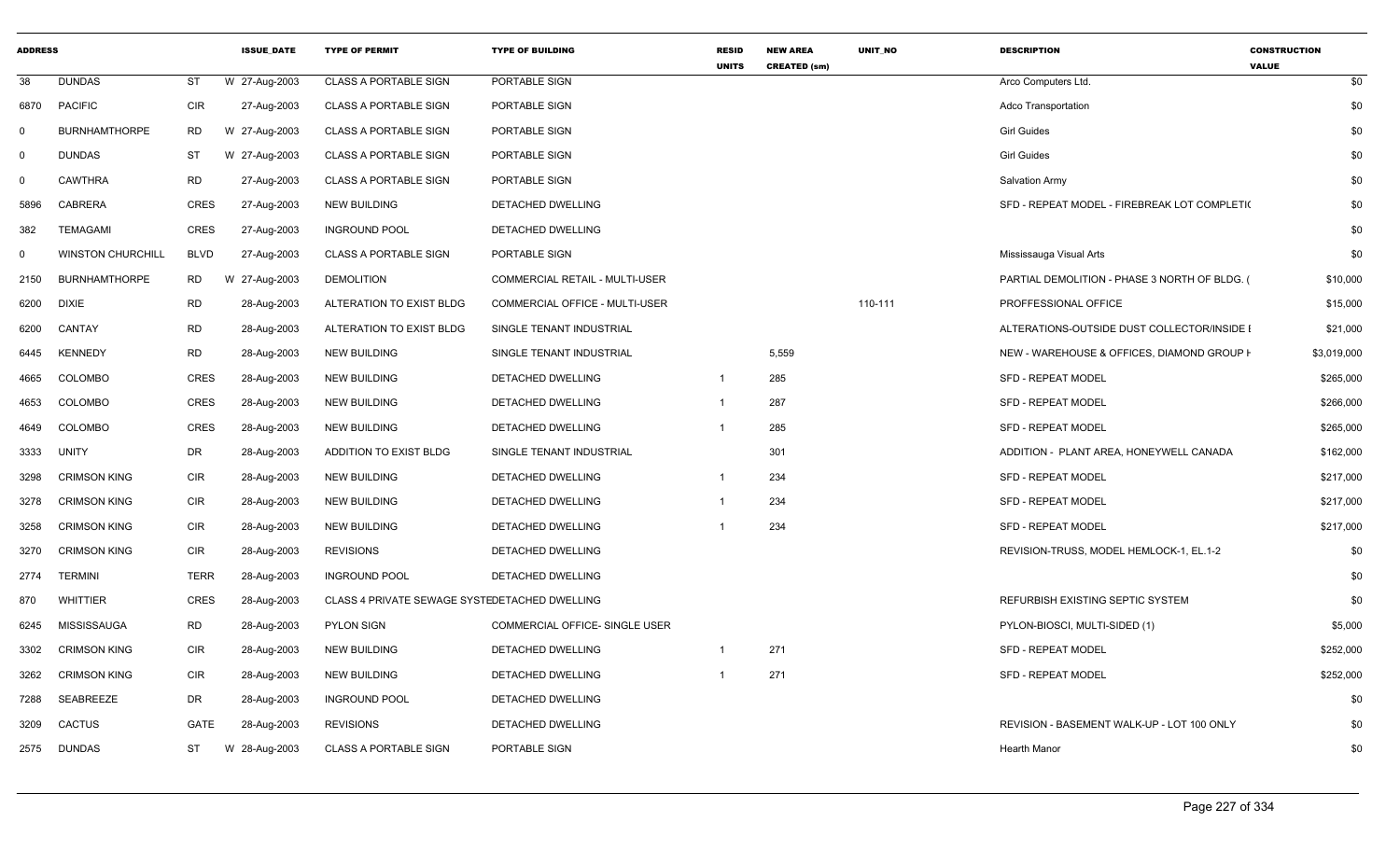| <b>ADDRESS</b> |                      |             | <b>ISSUE DATE</b>  | <b>TYPE OF PERMIT</b>        | <b>TYPE OF BUILDING</b>        | <b>RESID</b><br><b>UNITS</b> | <b>NEW AREA</b><br><b>CREATED (sm)</b> | <b>UNIT NO</b> | <b>DESCRIPTION</b>                             | <b>CONSTRUCTION</b><br><b>VALUE</b> |
|----------------|----------------------|-------------|--------------------|------------------------------|--------------------------------|------------------------------|----------------------------------------|----------------|------------------------------------------------|-------------------------------------|
| 2575           | <b>DUNDAS</b>        | ST          | W 28-Aug-2003      | <b>CLASS A PORTABLE SIGN</b> | PORTABLE SIGN                  |                              |                                        |                | Hearth Manor                                   | \$0                                 |
| 3150           | <b>RIDGEWAY</b>      | DR          | 28-Aug-2003        | <b>CLASS A PORTABLE SIGN</b> | PORTABLE SIGN                  |                              |                                        |                | Magnitude Well Being Centre                    | \$0                                 |
| 2666           | ROYAL WINDSOR        | DR          | 28-Aug-2003        | <b>CLASS A PORTABLE SIGN</b> | PORTABLE SIGN                  |                              |                                        |                | the Flooring Inc.                              | \$0                                 |
| 3300           | <b>RIDGEWAY</b>      | DR          | 28-Aug-2003        | <b>CLASS A PORTABLE SIGN</b> | PORTABLE SIGN                  |                              |                                        |                | Genesis Massage                                | \$0                                 |
| 720            | <b>BURNHAMTHORPE</b> | RD          | W 28-Aug-2003      | <b>CLASS A PORTABLE SIGN</b> | PORTABLE SIGN                  |                              |                                        |                | Name Brand Closeouts (On Mavis)                | \$0                                 |
| 3055           | <b>DUNDAS</b>        | <b>ST</b>   | W 28-Aug-2003      | <b>CLASS A PORTABLE SIGN</b> | PORTABLE SIGN                  |                              |                                        |                | Classic Bowl                                   | \$0                                 |
| 719            | <b>CENTRAL</b>       | <b>PKY</b>  | W<br>28-Aug-2003   | <b>CLASS A PORTABLE SIGN</b> | PORTABLE SIGN                  |                              |                                        |                | Physiocare and Rehab Inc. (On Central Parkway) | \$0                                 |
| 114            | <b>LAKESHORE</b>     | <b>RD</b>   | W 28-Aug-2003      | <b>CLASS A PORTABLE SIGN</b> | PORTABLE SIGN                  |                              |                                        |                | Herbal Magic                                   | \$0                                 |
| 5376           | <b>FASDON</b>        | CRT         | 28-Aug-2003        | <b>INGROUND POOL</b>         | DETACHED DWELLING              |                              |                                        |                |                                                | \$0                                 |
| 360            | <b>FAITH</b>         | DR          | 28-Aug-2003        | <b>INGROUND POOL</b>         | DETACHED DWELLING              |                              |                                        |                |                                                | \$0                                 |
| 305            | <b>COURTNEYPARK</b>  | DR          | W 28-Aug-2003      | <b>OTHER</b>                 | SINGLE TENANT INDUSTRIAL       |                              |                                        |                | SITE SERVICING                                 | \$65,000                            |
| 3105           | <b>UNITY</b>         | DR          | 28-Aug-2003        | <b>CLASS A PORTABLE SIGN</b> | PORTABLE SIGN                  |                              |                                        |                | Absolutely dentures                            | \$0                                 |
| 3573           | WOLFEDALE            | <b>RD</b>   | 28-Aug-2003        | <b>DEMOLITION</b>            | <b>COMMERCIAL - OTHER</b>      |                              |                                        |                | DEMOLITION-STORAGE/MEZZANINE                   | \$1,000                             |
| 6185           | <b>TOMKEN</b>        | <b>RD</b>   | 28-Aug-2003        | <b>CLASS A PORTABLE SIGN</b> | PORTABLE SIGN                  |                              |                                        |                | Acklands Grainger Inc.                         | \$0                                 |
| 1100           | <b>BURNHAMTHORPE</b> | <b>RD</b>   | W 28-Aug-2003      | <b>CLASS A PORTABLE SIGN</b> | PORTABLE SIGN                  |                              |                                        |                | Beam & Alarm Superstore                        | \$0                                 |
| 975            | MID-WAY              | <b>BLVD</b> | 28-Aug-2003        | <b>CLASS A PORTABLE SIGN</b> | PORTABLE SIGN                  |                              |                                        |                | Saksco (on Tomken)                             | \$0                                 |
| 1107           | <b>LORNE PARK</b>    | <b>RD</b>   | 28-Aug-2003        | <b>CLASS A PORTABLE SIGN</b> | PORTABLE SIGN                  |                              |                                        |                | Lorne Park Massage                             | \$0                                 |
| 5820           | <b>GLEN ERIN</b>     | DR          | 28-Aug-2003        | ADDITION AND ALTER           | SCHOOL - ELEMENTARY            |                              |                                        |                | ADDITION/ALTERATIONS TO SCHOOL - COMPLETIOI    | \$0                                 |
| 7570           | <b>TORBRAM</b>       | <b>RD</b>   | 29-Aug-2003        | MEZZANINE                    | SINGLE TENANT INDUSTRIAL       |                              | 175                                    |                | NEW - MEZZANINE (175.32 M2) AND INTERIOR ALTER | \$15,000                            |
| 1520           | <b>BRITANNIA</b>     | <b>RD</b>   | W 29-Aug-2003      | <b>MULTIPLE SIGNS</b>        | COMMERCIAL - OTHER             |                              |                                        |                | MULTIPLE SIGNS - PETRO CANADA                  | \$84,000                            |
| 3185           | PEPPER MILL          | <b>CRT</b>  | 29-Aug-2003        | ALTERATION TO EXIST BLDG     | SINGLE TENANT INDUSTRIAL       |                              |                                        |                | INTERIOR ALTERATION-FORKLIFT MAINTENANCE       | \$13,000                            |
| 2255           | <b>BATTLEFORD</b>    | <b>RD</b>   | 29-Aug-2003        | <b>NEW BUILDING</b>          | <b>CITY</b>                    |                              | 1,170                                  |                | NEW - RECYCLING CENTRE, BATTLEFORD COMMUN      | \$886,000                           |
| 3160           | <b>DERRY</b>         | <b>RD</b>   | 29-Aug-2003<br>Е   | ADDITION TO EXIST BLDG       | SINGLE TENANT INDUSTRIAL       |                              | 43                                     | $\overline{1}$ | ADDITION - ORENDA TEST CELL EXPANSION, MAGE    | \$34,000                            |
| 735            | <b>TWAIN</b>         | AVE         | 29-Aug-2003        | ALTERATION TO EXIST BLDG     | COMMERCIAL RETAIL - MULTI-USER |                              |                                        | <b>BLDGC</b>   | <b>BANK</b>                                    | \$42,000                            |
| 975            | <b>CENTRAL</b>       | <b>PKY</b>  | W 29-Aug-2003      | ALTERATION TO EXIST BLDG     | CITY                           |                              |                                        |                | <b>INTERIOR ALTERATIONS</b>                    | \$15,000                            |
| 6415           | <b>VISCOUNT</b>      | RD          | 29-Aug-2003        | ALTERATION TO EXIST BLDG     | MULTI-TENANT INDUSTRIAL        |                              |                                        |                | ALTERATIONS-DUST COLLECTOR                     | \$21,000                            |
| 100            | <b>MILVERTON</b>     | DR          | 29-Aug-2003        | ALTERATION TO EXIST BLDG     | COMMERCIAL OFFICE - MULTI-USER |                              |                                        | <b>GRFL</b>    | <b>INTERIOR ALTERATIONS - ORACLE CORP</b>      | \$15,000                            |
| 110            | <b>MATHESON</b>      |             | BLVD W 29-Aug-2003 | ALTERATION TO EXIST BLDG     | COMMERCIAL OFFICE - MULTI-USER |                              |                                        | 1ST FL         | <b>INTERIOR ALTERATIONS - ORACLE CORP</b>      | \$10,000                            |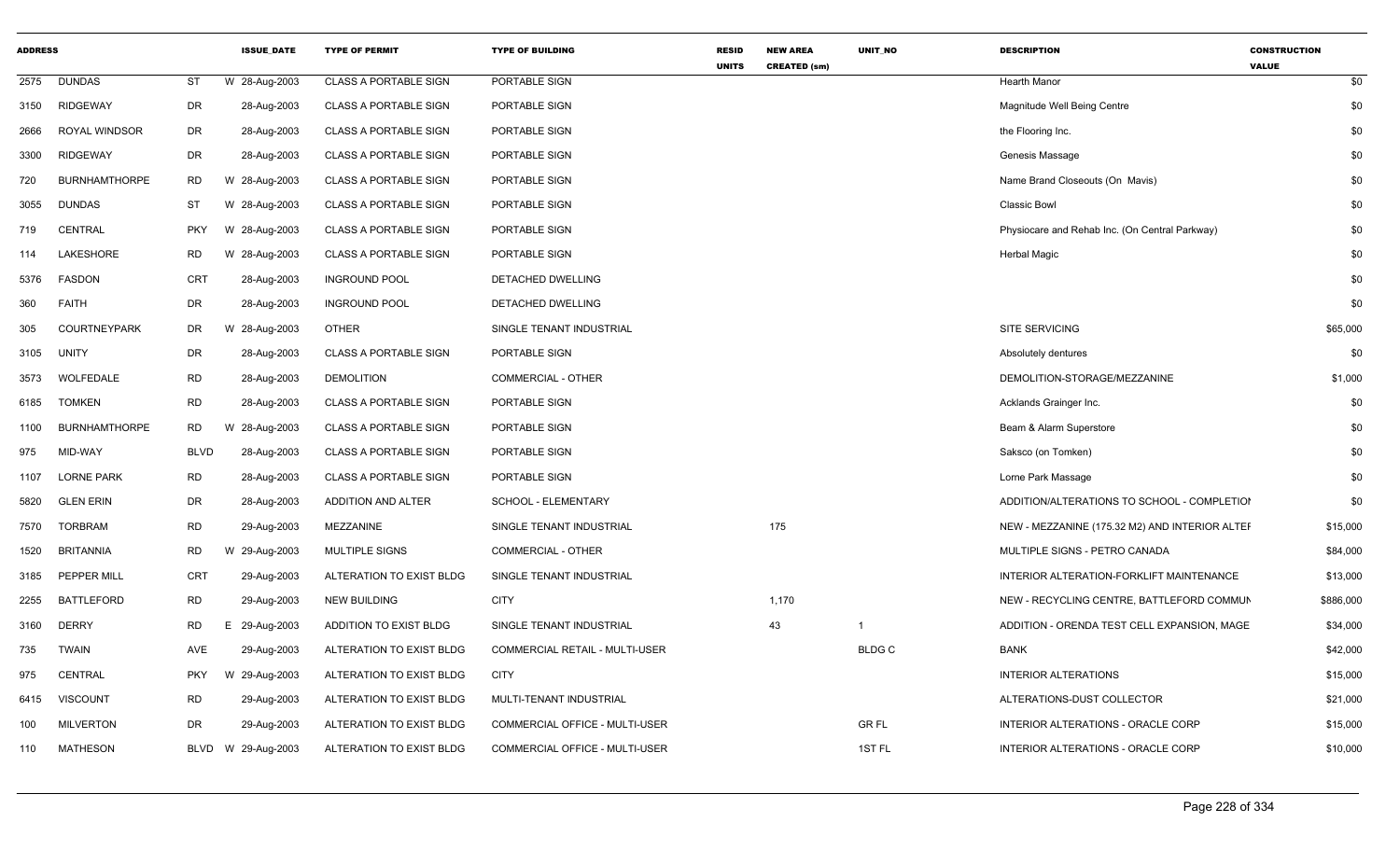| <b>ADDRESS</b> |                      |             | <b>ISSUE DATE</b> | <b>TYPE OF PERMIT</b>        | <b>TYPE OF BUILDING</b>        | <b>RESID</b><br><b>UNITS</b> | <b>NEW AREA</b><br><b>CREATED (sm)</b> | <b>UNIT NO</b> | <b>DESCRIPTION</b>                             | <b>CONSTRUCTION</b><br><b>VALUE</b> |
|----------------|----------------------|-------------|-------------------|------------------------------|--------------------------------|------------------------------|----------------------------------------|----------------|------------------------------------------------|-------------------------------------|
| 90             | <b>MATHESON</b>      | BLVD        | W 29-Aug-2003     | ALTERATION TO EXIST BLDG     | COMMERCIAL OFFICE - MULTI-USER |                              |                                        | 2-3, 10 FLR    | INTERIOR ALTERATIONS - ORACLE CORP             | \$44,000                            |
| 1250           | SOUTH SERVICE        | RD          | 29-Aug-2003       | <b>FASCIA SIGN</b>           | COMMERCIAL RETAIL - MULTI-USER |                              |                                        |                | FASCIA-DIXIE OUTLET MALL, (1)                  | \$8,000                             |
| 1246           | LORIMAR              | DR          | 29-Aug-2003       | ALTERATION TO EXIST BLDG     | MULTI-TENANT INDUSTRIAL        |                              |                                        |                | CANC 2004/02/20 - ALTS - REPLACE & EXTEND PARA | \$25,000                            |
| 585            | LAKESHORE            | <b>RD</b>   | E.<br>29-Aug-2003 | ALTERATION TO EXIST BLDG     | COMMERCIAL RETAIL - MULTI-USER |                              | 1,472                                  |                | <b>RETAIL PHARMACY</b>                         | \$424,000                           |
| 309            | <b>DAPHNE</b>        | AVE         | 29-Aug-2003       | ADDITION TO EXIST BLDG       | DETACHED DWELLING              |                              |                                        |                | REAR ADDITION - 1 STOREY                       | \$48,000                            |
| 1202           | <b>TECUMSEH PARK</b> | <b>CRES</b> | 29-Aug-2003       | ADDITION TO EXIST BLDG       | DETACHED DWELLING              |                              |                                        |                | ADDITION-COVERED FRONT PROCH ALT TO FAM RM     | \$21,000                            |
| 2660           | ARGENTIA             | <b>RD</b>   | 29-Aug-2003       | <b>FASCIA SIGN</b>           | SINGLE TENANT INDUSTRIAL       |                              |                                        |                | 2 FASCIA SIGNS - MAPLE REINDERS                | \$4,000                             |
| 5820           | <b>GLEN ERIN</b>     | DR          | 29-Aug-2003       | PORTABLE CLASSROOM           | SCHOOL - OTHER                 |                              |                                        |                | PORTABLE-TRANSFER (1) - OUR LADY OF MERCY      | \$5,000                             |
| 790            | PAISLEY              | BLVD        | W 29-Aug-2003     | PORTABLE CLASSROOM           | SCHOOL - OTHER                 |                              |                                        |                | PORTABLE-TRANSFER (5) - ST JEROME              | \$25,000                            |
| 3893           | TRELAWNY             | <b>CIR</b>  | 29-Aug-2003       | <b>INGROUND POOL</b>         | DETACHED DWELLING              |                              |                                        |                |                                                | \$0                                 |
| 770            | <b>OTHELLO</b>       | CRT         | 29-Aug-2003       | <b>NEW BUILDING</b>          | CONDOMINIUM ROW DWELLING       |                              |                                        | 1-11 (ODD)     | CONDO ROW DWELLING-BLK 1 (6 UNITS) - COMPLET   | \$0                                 |
| 770            | <b>OTHELLO</b>       | <b>CRT</b>  | 29-Aug-2003       | <b>NEW BUILDING</b>          | CONDOMINIUM ROW DWELLING       |                              |                                        | 12-20(EVEN)    | CONDO ROW DWELLING-BLK 2 (5 UNITS) - COMPLET   | \$0                                 |
| 770            | OTHELLO              | CRT         | 29-Aug-2003       | <b>NEW BUILDING</b>          | CONDOMINIUM ROW DWELLING       |                              |                                        | 22-30 (EVEN)   | CONDO ROW DWELLING-BLK 3 (5 UNITS) - COMPLET   | \$0                                 |
| 770            | <b>OTHELLO</b>       | CRT         | 29-Aug-2003       | <b>NEW BUILDING</b>          | CONDOMINIUM ROW DWELLING       |                              |                                        | 32-38(EVEN)    | CONDO ROW DWELLING-BLK 4 (4 UNITS)- COMPLET    | \$0                                 |
| 770            | <b>OTHELLO</b>       | CRT         | 29-Aug-2003       | <b>NEW BUILDING</b>          | CONDOMINIUM ROW DWELLING       |                              |                                        | 40-52(EVEN)    | CONDO ROW DWELLING-BLK 5 (7 UNITS) - COMPLET   | \$0                                 |
| 770            | OTHELLO              | CRT         | 29-Aug-2003       | <b>NEW BUILDING</b>          | CONDOMINIUM ROW DWELLING       |                              |                                        | 54-64 (EVEN)   | CONDO ROW DWELLING-BLK 6 (6 UNITS) - COMPLET   | \$0                                 |
| 770            | <b>OTHELLO</b>       | <b>CRT</b>  | 29-Aug-2003       | <b>NEW BUILDING</b>          | CONDOMINIUM ROW DWELLING       |                              |                                        | 66-72(EVEN)    | CONDO ROW DWELLING-BLK 7 (4 UNITS) - COMPLE    | \$0                                 |
| 770            | OTHELLO              | CRT         | 29-Aug-2003       | <b>NEW BUILDING</b>          | CONDOMINIUM ROW DWELLING       |                              |                                        | 74-82(EVEN)    | CONDO ROW DWELLING-BLK 8 (5 UNITS) - COMPLET   | \$0                                 |
| 770            | <b>OTHELLO</b>       | CRT         | 29-Aug-2003       | <b>NEW BUILDING</b>          | CONDOMINIUM ROW DWELLING       |                              |                                        | 84-94(EVEN)    | CONDO ROW DWELLING-BLK 9 (6 UNITS) - COMPLET   | \$0                                 |
| 770            | <b>OTHELLO</b>       | CRT         | 29-Aug-2003       | <b>NEW BUILDING</b>          | CONDOMINIUM ROW DWELLING       |                              |                                        | 95-107(ODD)    | CONDO ROW DWELLING-BLK 10 (7 UNITS) - COMPLE   | \$0                                 |
| 770            | <b>OTHELLO</b>       | <b>CRT</b>  | 29-Aug-2003       | <b>NEW BUILDING</b>          | CONDOMINIUM ROW DWELLING       |                              |                                        | 109-123        | CONDO ROW DWELLING-BLK 11 (8 UNITS) - COMPLE   | \$0                                 |
| 770            | <b>OTHELLO</b>       | <b>CRT</b>  | 29-Aug-2003       | <b>NEW BUILDING</b>          | CONDOMINIUM ROW DWELLING       |                              |                                        | 100-110 (EVEN) | CONDO ROW DWELLING-BLK 12 (6 UNITS) - COMPLE   | \$0                                 |
| 6020           | <b>HURONTARIO</b>    | ST          | 29-Aug-2003       | <b>CLASS A PORTABLE SIGN</b> | PORTABLE SIGN                  |                              |                                        |                | The Firepit (on Hurontario)                    | \$0                                 |
| 6020           | <b>HURONTARIO</b>    | <b>ST</b>   | 29-Aug-2003       | <b>CLASS A PORTABLE SIGN</b> | PORTABLE SIGN                  |                              |                                        |                | The firepit (On Britannia)                     | \$0                                 |
| 5636           | <b>GLEN ERIN</b>     | DR          | 29-Aug-2003       | <b>CLASS A PORTABLE SIGN</b> | PORTABLE SIGN                  |                              |                                        |                | Fabutan (on Glen Erin)                         | \$0                                 |
| 104            | LAKESHORE            | RD          | W 29-Aug-2003     | <b>CLASS A PORTABLE SIGN</b> | PORTABLE SIGN                  |                              |                                        |                | Fabutan                                        | \$0                                 |
| 3415           | DIXIE                | RD          | 29-Aug-2003       | <b>CLASS A PORTABLE SIGN</b> | PORTABLE SIGN                  |                              |                                        |                | Main Drug Mart                                 | \$0                                 |
|                | 1463 FAIRMILE        | CRT         | 29-Aug-2003       | <b>DEMOLITION</b>            | <b>DETACHED DWELLING</b>       | $\overline{1}$               | 167                                    |                | DEMOLITION - SFD (PARTIAL FOUNDATION TO REM/   | \$10,000                            |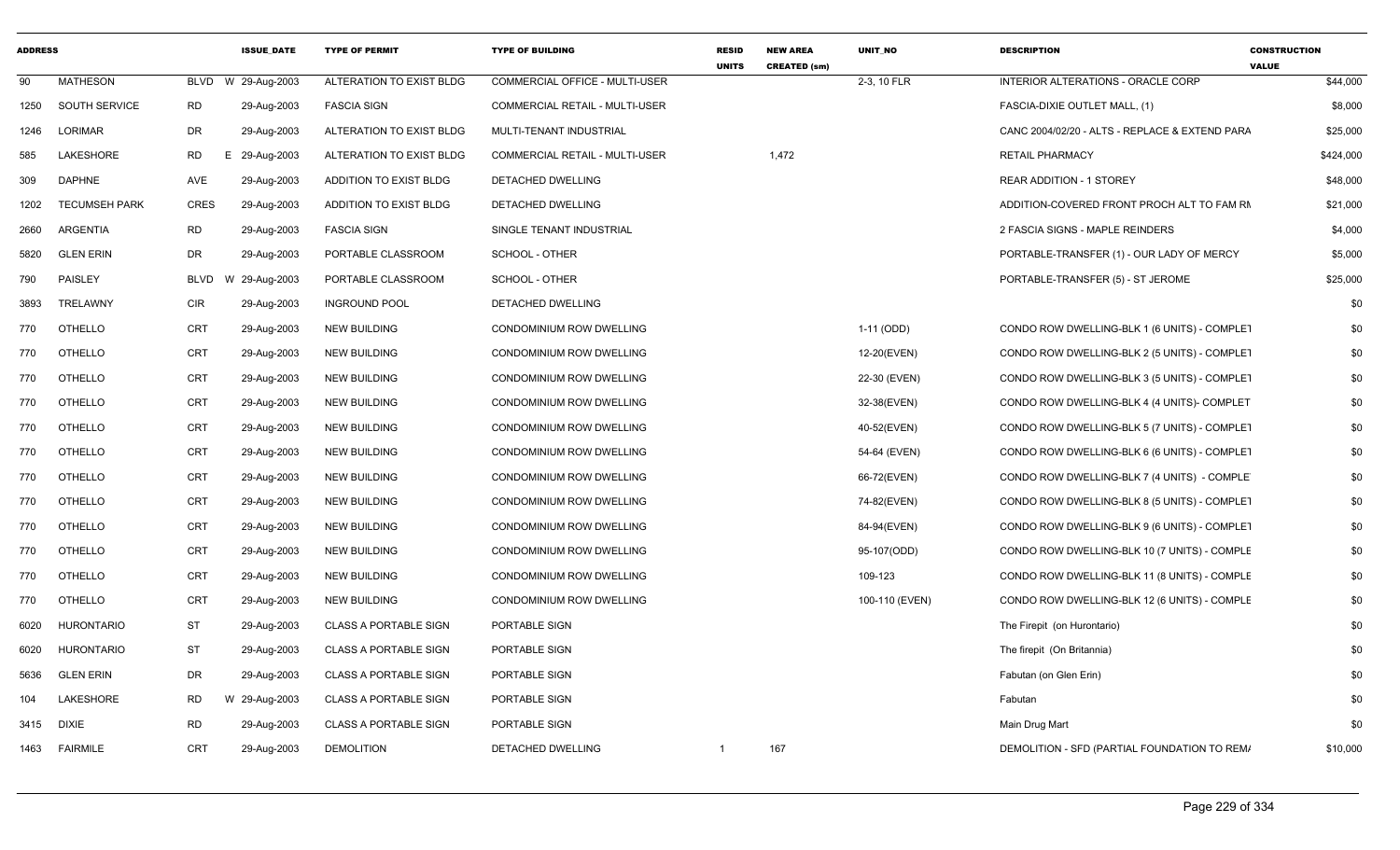| <b>ADDRESS</b> |                   |             | <b>ISSUE DATE</b> | <b>TYPE OF PERMIT</b>    | <b>TYPE OF BUILDING</b>        | <b>RESID</b><br><b>UNITS</b> | <b>NEW AREA</b><br><b>CREATED (sm)</b> | <b>UNIT NO</b> | <b>DESCRIPTION</b>                             | <b>CONSTRUCTION</b><br><b>VALUE</b> |
|----------------|-------------------|-------------|-------------------|--------------------------|--------------------------------|------------------------------|----------------------------------------|----------------|------------------------------------------------|-------------------------------------|
| 855            | <b>JOHN WATT</b>  | BLVD        | 29-Aug-2003       | ELECTROMAG LOCK DEVICE   | PUBLIC/INSTIT (EXCEPT SCHOOLS) |                              |                                        |                | REVISE PERMIT #02-5576 TO INCLUDE 2 ADDITIONA  | \$0                                 |
| 3535           | LAIRD             | <b>RD</b>   | 02-Sep-2003       | ALTERATION TO EXIST BLDG | MULTI-TENANT INDUSTRIAL        |                              |                                        | $15 - 16$      | <b>STORAGE &amp; DISTRIBUTION</b>              | \$13,000                            |
| 3491           | <b>PINESMOKE</b>  | <b>CRES</b> | 02-Sep-2003       | ADDITION TO EXIST BLDG   | DETACHED DWELLING              |                              |                                        |                | ADDITION                                       | \$21,000                            |
| 7205           | GOREWAY           | DR          | 02-Sep-2003       | ALTERATION TO EXIST BLDG | COMMERCIAL RETAIL - MULTI-USER |                              |                                        |                | <b>EXTERIOR ALTERATIONS</b>                    | \$1,000,000                         |
| 6537           | <b>TISLER</b>     | <b>CRES</b> | 02-Sep-2003       | ADDITION TO EXIST BLDG   | DETACHED DWELLING              |                              |                                        |                | ADDITION - SUNROOM, UNHEATED                   | \$18,000                            |
| 3570           | <b>HAVENWOOD</b>  | DR          | 02-Sep-2003       | ALTERATION TO EXIST BLDG | SCHOOL - SECONDARY             |                              |                                        |                | <b>INTERIOR ALTERATIONS</b>                    | \$15,000                            |
| 3420           | MCDOWELL          | DR          | 02-Sep-2003       | PORTABLE CLASSROOM       | SCHOOL - OTHER                 |                              |                                        |                | PORTABLE-TRANSFER                              | \$60,000                            |
| 849            | SADDLE            | CRES        | 02-Sep-2003       | ADDITION TO EXIST BLDG   | DETACHED DWELLING              |                              | 41                                     |                | ADDITION-1STOREY, UNHEATED                     | \$33,000                            |
| 84             | CENTRAL           | PKY         | W 02-Sep-2003     | <b>OTHER</b>             | SEMI-DETACHED DWELLING         |                              |                                        |                | ADDITION-DECK (SECOND FLOOR BALCONY)           | \$1,000                             |
| 6160           | MAVIS             | RD          | 02-Sep-2003       | <b>OTHER</b>             | DETACHED DWELLING              |                              |                                        |                | OCCUPANCY PRIOR TO COMPLETION - SERVICE DE     | \$0                                 |
| 6143           | WINDFLEET         | CRES        | 02-Sep-2003       | <b>NEW BUILDING</b>      | STREET ROW DWELLING            |                              |                                        | $#1 - 7$       | STREET ROW DWELLING - BLK 1B (7 UNITS) - COMP  | \$0                                 |
| 6139           | WINDFLEET         | CRES        | 02-Sep-2003       | <b>NEW BUILDING</b>      | STREET ROW DWELLING            |                              |                                        | #8-12          | STREET ROW DWELLING - BLK 1A (5 UNITS) - COMP  | \$0                                 |
| 6140           | WINDFLEET         | CRES        | 02-Sep-2003       | <b>NEW BUILDING</b>      | STREET ROW DWELLING            |                              |                                        | #8-14          | STREET ROW DWELLING - BLK 1B (7 UNITS) - COMP  | \$0                                 |
| 6156           | WINDFLEET         | CRES        | 02-Sep-2003       | <b>NEW BUILDING</b>      | <b>STREET ROW DWELLING</b>     |                              |                                        | $#1 - 7$       | STREET ROW DWELLING - BLK 2A (7 UNITS) - COMP  | \$0                                 |
| 6080           | <b>WINDFLEET</b>  | CRES        | 02-Sep-2003       | <b>NEW BUILDING</b>      | STREET ROW DWELLING            |                              |                                        | $#1 - 6$       | STREET ROW DWELLING - BLK 2A (6 UNITS) - COMP  | \$0                                 |
| 6096           | WINDFLEET         | <b>CRES</b> | 02-Sep-2003       | <b>NEW BUILDING</b>      | STREET ROW DWELLING            |                              |                                        | $#7-13$        | STREET ROW DWELLING - BLK 3B (7 UNITS) - COMP  | \$0                                 |
| 6079           | WINDFLEET         | CRES        | 02-Sep-2003       | <b>NEW BUILDING</b>      | STREET ROW DWELLING            |                              |                                        | #1-6           | STREET ROW DWELLING - BLK 4 (6 UNITS) - COMPLI | \$0                                 |
| 6050           | COXSWAIN          | <b>CRES</b> | 02-Sep-2003       | <b>NEW BUILDING</b>      | STREET ROW DWELLING            |                              |                                        | $#1 - 7$       | STREET ROW DWELLING - BLK 7A (7 UNITS) - COMP  | \$0                                 |
| 6066           | COXSWAIN          | <b>CRES</b> | 02-Sep-2003       | <b>NEW BUILDING</b>      | STREET ROW DWELLING            |                              |                                        | #8-14          | STREET ROW DWELLING - BLK 7B (7 UNITS) - COMP  | \$0                                 |
| 6118           | WINDFLEET         | <b>CRES</b> | 02-Sep-2003       | <b>NEW BUILDING</b>      | STREET ROW DWELLING            |                              |                                        | $#1 - 7$       | STREET ROW DWELLING - BLK 20 (7 UNITS) - COMPI | \$0                                 |
| 6127           | <b>WINDFLEET</b>  | CRES        | 02-Sep-2003       | <b>NEW BUILDING</b>      | STREET ROW DWELLING            |                              |                                        | 13-16          | STREET ROW DWELLING - BLK 21 (4 UNITS) - COMPI | \$0                                 |
| 4903           | <b>LONG ACRE</b>  | DR          | 02-Sep-2003       | <b>NEW BUILDING</b>      | DETACHED DWELLING              |                              | 190                                    |                | SFD - FIREBREAK COMPLETION                     | \$0                                 |
| 3920           | <b>GRAND PARK</b> | DR          | 02-Sep-2003       | ALTERATION TO EXIST BLDG | COMMERCIAL - OTHER             |                              |                                        | D7             | PLUMBING ONLY                                  | \$0                                 |
| 2495           | <b>MEADOWPINE</b> | <b>BLVD</b> | 02-Sep-2003       | <b>NEW BUILDING</b>      | MULTI-TENANT INDUSTRIAL        |                              |                                        | N              | CONDITIONAL PERMIT -NEW INDUSTRIAL SPEC.-FTF   | \$0                                 |
| 1742           | <b>BRISTOL</b>    | RD          | W 02-Sep-2003     | ALTERATION TO EXIST BLDG | PUBLIC/INSTIT (EXCEPT SCHOOLS) |                              |                                        |                | <b>NEW FLOOR DRAIN</b>                         | \$1,000                             |
| 7432           | MAGISTRATE        | TERR        | 03-Sep-2003       | ALTERATION TO EXIST BLDG | SEMI-DETACHED DWELLING         |                              |                                        |                | ALTERATIONS-SIDE ENTRANCE                      | \$5,000                             |
| 4988           | SEBASTIAN         | DR          | 03-Sep-2003       | <b>NEW BUILDING</b>      | STREET ROW DWELLING            | 5                            | 778                                    | #80-84         | STREET ROW DWELLING-BLK 138 (5 UNITS), DETACI  | \$834,000                           |
| 3562           | EGLINTON          | AVE         | W 03-Sep-2003     | <b>NEW BUILDING</b>      | STREET ROW DWELLING            | 8                            | 1,194                                  | #93-100        | STREET ROW DWELLING-BLK 140 (8 UNITS), DETACI  | \$1,284,000                         |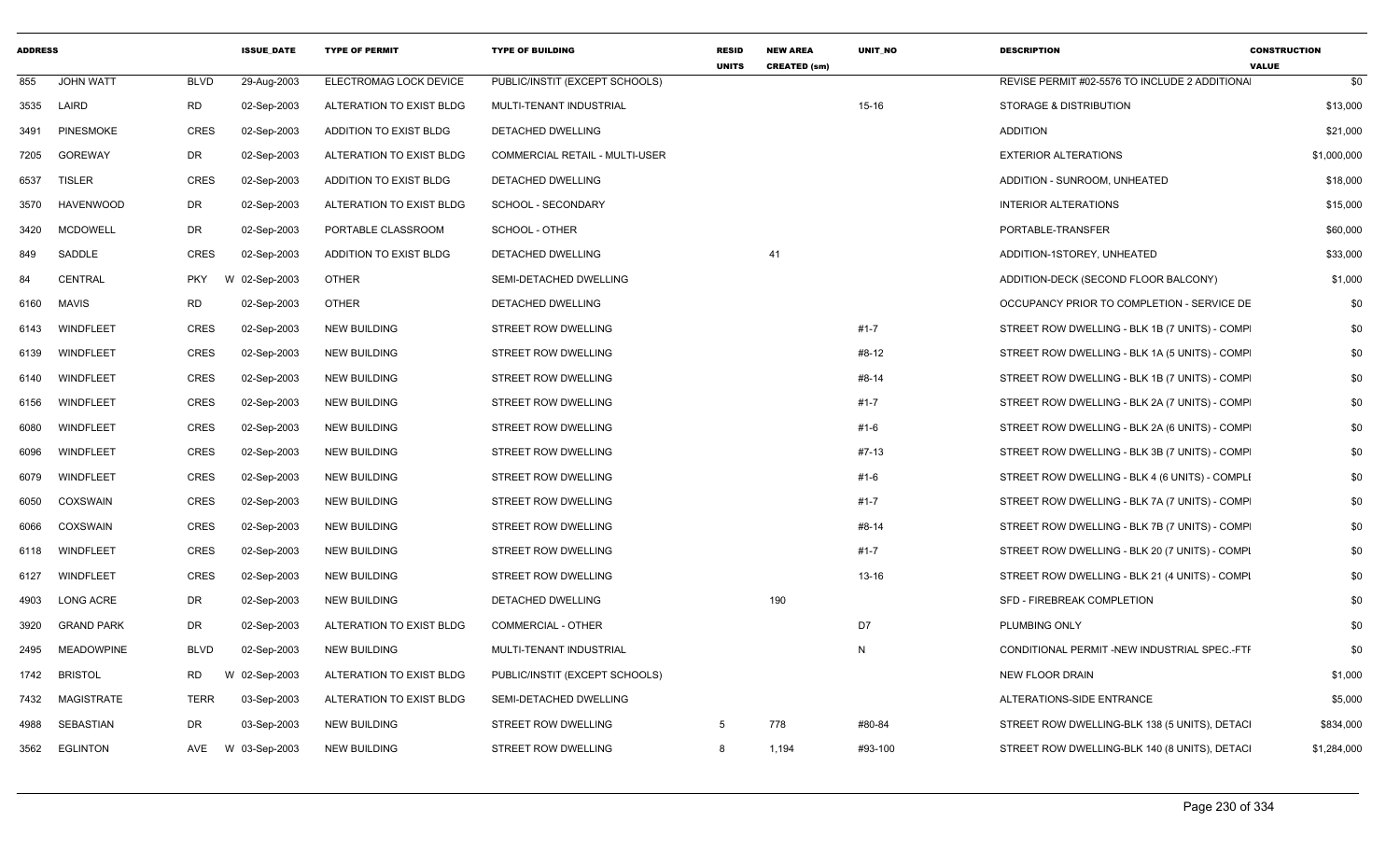| <b>ADDRESS</b> |                        |             | <b>ISSUE_DATE</b> | <b>TYPE OF PERMIT</b>                         | <b>TYPE OF BUILDING</b>               | <b>RESID</b><br><b>UNITS</b> | <b>NEW AREA</b><br><b>CREATED (sm)</b> | UNIT_NO        | <b>DESCRIPTION</b>                           | <b>CONSTRUCTION</b><br><b>VALUE</b> |
|----------------|------------------------|-------------|-------------------|-----------------------------------------------|---------------------------------------|------------------------------|----------------------------------------|----------------|----------------------------------------------|-------------------------------------|
| 25             | <b>WATLINE</b>         | AVE         | 03-Sep-2003       | ALTERATION TO EXIST BLDG                      | COMMERCIAL OFFICE - MULTI-USER        |                              |                                        | 202 & 501      | BUSINESS OFFICE/PROFESSIONAL OFFICE - COFA'/ | \$44,000                            |
| 6990           | <b>FINANCIAL</b>       | DR.         | 03-Sep-2003       | <b>FASCIA SIGN</b>                            | COMMERCIAL RETAIL - MULTI-USER        |                              |                                        | $\overline{7}$ | 2 FASCIA SIGNS - EXTREME PITA                | \$5,000                             |
| 950            | SOUTHDOWN              | RD          | 03-Sep-2003       | <b>FASCIA SIGN</b>                            | COMMERCIAL RETAIL - MULTI-USER        |                              |                                        | $B-3$          | 2 FASCIA SIGNS - EXTREME PITA                | \$5,000                             |
| 2920           | <b>MATHESON</b>        | <b>BLVD</b> | 03-Sep-2003<br>E. | ELECTROMAG LOCK DEVICE                        | <b>COMMERCIAL RETAIL - MULTI-USER</b> |                              |                                        | 1-2, 9-FLR     | MAGLOCK-7                                    | \$56,000                            |
| 333            | <b>MAPLE GROVE</b>     | AVE         | 03-Sep-2003       | <b>REVISIONS</b>                              | DETACHED DWELLING                     |                              |                                        |                | REVISION-NEW CHIMNEY/2ND FL LAYOUT           | \$0                                 |
| 20             | LAKESHORE              | RD          | 03-Sep-2003<br>F. | TENTS/AIR SUPPORT STRUC                       | <b>CITY</b>                           |                              |                                        |                | TENT-TEMPORARY, SEPT 4-7/03, 40x120, 20x30   | \$1,000                             |
| 2590           | SOUTH SHERIDAN         | WAY         | 03-Sep-2003       | <b>FASCIA SIGN</b>                            | SINGLE TENANT INDUSTRIAL              |                              |                                        |                | 1 FASCIA SIGN - CENTENNIAL PLASTIC           | \$8,000                             |
| 1584           | <b>BIRCHWOOD</b>       | DR          | 03-Sep-2003       | CLASS 4 PRIVATE SEWAGE SYSTEDETACHED DWELLING |                                       |                              |                                        |                | SEPTIC BED REPLACEMENT                       | \$19,000                            |
| 422            | <b>FAITH</b>           | DR.         | 03-Sep-2003       | ALTERATION TO EXIST BLDG                      | DETACHED DWELLING                     |                              |                                        |                | ALTERATIONS-BASEMENT ENTRANCE                | \$5,000                             |
| 1445           | <b>LEWISHAM</b>        | DR.         | 03-Sep-2003       | PORTABLE CLASSROOM                            | SCHOOL - OTHER                        |                              |                                        |                | PORTABLE-NEW (2) - ECOLE HORIZON JEUNESSE    | \$70,000                            |
| $\mathbf 0$    | <b>TENTH LINE WEST</b> |             | 03-Sep-2003       | <b>CLASS A PORTABLE SIGN</b>                  | PORTABLE SIGN                         |                              |                                        |                | Churchill Meadows Fire Hall BBQ              | \$0                                 |
| 5170           | <b>DIXIE</b>           | <b>RD</b>   | 03-Sep-2003       | <b>CLASS A PORTABLE SIGN</b>                  | PORTABLE SIGN                         |                              |                                        |                | Down Under                                   | \$0                                 |
| 6975           | <b>CREDITVIEW</b>      | RD          | 03-Sep-2003       | <b>CLASS A PORTABLE SIGN</b>                  | PORTABLE SIGN                         |                              |                                        |                | Karcher Canada Inc. (on Creditview)          | \$0                                 |
| 3235           | <b>DUNDAS</b>          | ST          | W 03-Sep-2003     | <b>CLASS A PORTABLE SIGN</b>                  | PORTABLE SIGN                         |                              |                                        |                | The Shoe Company                             | \$0                                 |
| $\mathbf 0$    | QUEENSWAY              |             | W 03-Sep-2003     | <b>CLASS A PORTABLE SIGN</b>                  | PORTABLE SIGN                         |                              |                                        |                | Anapilis Christian Community Centre          | \$0                                 |
| 6895           | <b>PACIFIC</b>         | <b>CIR</b>  | 03-Sep-2003       | <b>CLASS A PORTABLE SIGN</b>                  | PORTABLE SIGN                         |                              |                                        |                | Royal Green                                  | \$0                                 |
| 2555           | <b>ERIN CENTRE</b>     | <b>BLVD</b> | 03-Sep-2003       | <b>CLASS A PORTABLE SIGN</b>                  | PORTABLE SIGN                         |                              |                                        |                | Erin Mills Florist (On Erin Mills Parkway)   | \$0                                 |
| 1454           | <b>DUNDAS</b>          | <b>ST</b>   | E 03-Sep-2003     | <b>CLASS A PORTABLE SIGN</b>                  | PORTABLE SIGN                         |                              |                                        |                | <b>Critical Path</b>                         | \$0                                 |
| 3221           | <b>DERRY</b>           | <b>RD</b>   | W 03-Sep-2003     | <b>CLASS A PORTABLE SIGN</b>                  | PORTABLE SIGN                         |                              |                                        |                | Meadowvale West Family Chiropractic          | \$0                                 |
| 700            | <b>DUNDAS</b>          | ST          | E 03-Sep-2003     | <b>CLASS A PORTABLE SIGN</b>                  | PORTABLE SIGN                         |                              |                                        |                | Aimco Staffing                               | \$0                                 |
| $\mathbf 0$    | SOUTHDOWN              | <b>RD</b>   | 03-Sep-2003       | <b>CLASS A PORTABLE SIGN</b>                  | PORTABLE SIGN                         |                              |                                        |                | Boy Scouts of Canada                         | \$0                                 |
| 34             | <b>CUMBERLAND</b>      | DR          | 03-Sep-2003       | <b>OTHER</b>                                  | DETACHED DWELLING                     |                              |                                        |                | <b>REPLACE BUILDING SEWER</b>                | \$2,000                             |
| 6623           | <b>TENTH LINE WEST</b> |             | 03-Sep-2003       | <b>INGROUND POOL</b>                          | DETACHED DWELLING                     |                              |                                        |                |                                              | \$20,000                            |
| 6621           | <b>TENTH LINE WEST</b> |             | 03-Sep-2003       | <b>INGROUND POOL</b>                          | DETACHED DWELLING                     |                              |                                        |                |                                              | \$20,000                            |
| $\mathbf 0$    | <b>HURONTARIO</b>      | <b>ST</b>   | 03-Sep-2003       | <b>CLASS A PORTABLE SIGN</b>                  | PORTABLE SIGN                         |                              |                                        |                | <b>Big Brothers of Peel</b>                  | \$0                                 |
| $\mathbf 0$    | <b>GOREWAY</b>         | DR          | 03-Sep-2003       | <b>CLASS A PORTABLE SIGN</b>                  | PORTABLE SIGN                         |                              |                                        |                | <b>Big Brothers of Peel</b>                  | \$0                                 |
| $\mathbf 0$    | <b>MAVIS</b>           | <b>RD</b>   | 03-Sep-2003       | <b>CLASS A PORTABLE SIGN</b>                  | PORTABLE SIGN                         |                              |                                        |                | <b>Big Brothers of Peel</b>                  | \$0                                 |
| $\Omega$       | <b>EGLINTON</b>        | AVE         | W 03-Sep-2003     | <b>CLASS A PORTABLE SIGN</b>                  | PORTABLE SIGN                         |                              |                                        |                | <b>Big Brothers of Peel</b>                  | \$0                                 |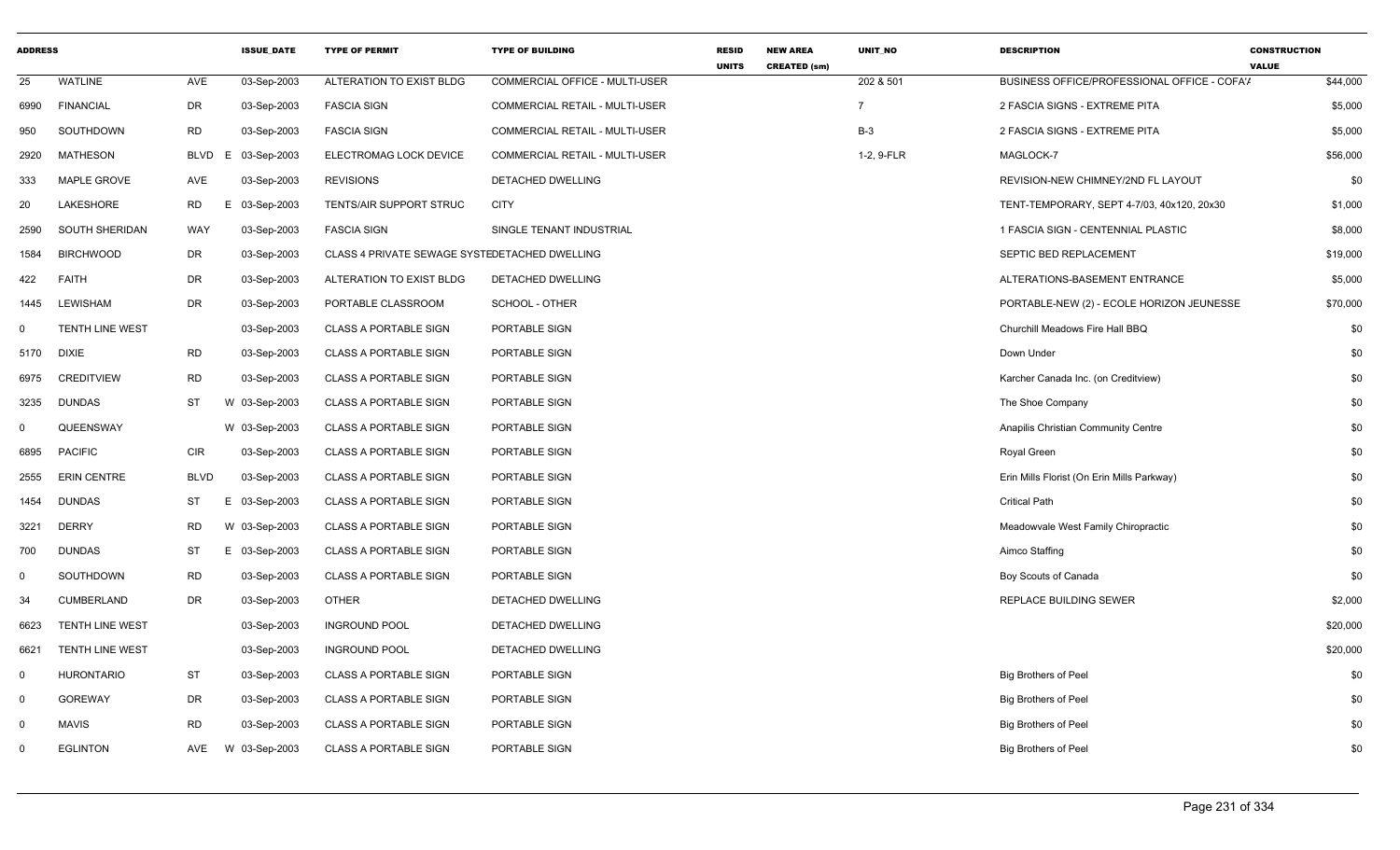| <b>ADDRESS</b> |                          |             | <b>ISSUE_DATE</b> | <b>TYPE OF PERMIT</b>        | <b>TYPE OF BUILDING</b>        | <b>RESID</b>   | <b>NEW AREA</b>     | UNIT_NO | <b>DESCRIPTION</b>                       | <b>CONSTRUCTION</b> |
|----------------|--------------------------|-------------|-------------------|------------------------------|--------------------------------|----------------|---------------------|---------|------------------------------------------|---------------------|
| $\mathbf 0$    | <b>ERIN MILLS</b>        | <b>PKY</b>  | 03-Sep-2003       | <b>CLASS A PORTABLE SIGN</b> | PORTABLE SIGN                  | <b>UNITS</b>   | <b>CREATED (sm)</b> |         | Girl Guides of Canada                    | <b>VALUE</b><br>\$0 |
| $\mathbf 0$    | <b>BURNHAMTHORPE</b>     | <b>RD</b>   | W 03-Sep-2003     | <b>CLASS A PORTABLE SIGN</b> | PORTABLE SIGN                  |                |                     |         | Mississauga Minor Basketball Association | \$0                 |
| $\mathbf 0$    | <b>MAVIS</b>             | <b>RD</b>   | 03-Sep-2003       | <b>CLASS A PORTABLE SIGN</b> | PORTABLE SIGN                  |                |                     |         | Mississauga Minor Basketball Association | \$0                 |
| $\mathbf 0$    | <b>WINSTON CHURCHILL</b> | <b>BLVD</b> | 03-Sep-2003       | <b>CLASS A PORTABLE SIGN</b> | PORTABLE SIGN                  |                |                     |         | Mississauga Minor Basketball Association | \$0                 |
| 7007           | <b>GASLAMP</b>           | <b>WALK</b> | 03-Sep-2003       | <b>INGROUND POOL</b>         | DETACHED DWELLING              |                |                     |         |                                          | \$0                 |
| 1356           | <b>WENDIGO</b>           | TR          | 03-Sep-2003       | <b>INGROUND POOL</b>         | DETACHED DWELLING              |                |                     |         |                                          | \$0                 |
| $\mathbf 0$    | <b>CAWTHRA</b>           | <b>RD</b>   | 03-Sep-2003       | <b>CLASS A PORTABLE SIGN</b> | PORTABLE SIGN                  |                |                     |         | Mississauga Minor Basketball             | \$0                 |
| $\mathbf 0$    | <b>CREDITVIEW</b>        | <b>RD</b>   | 03-Sep-2003       | <b>CLASS A PORTABLE SIGN</b> | PORTABLE SIGN                  |                |                     |         | Mississauga Minor Basketball Association | \$0                 |
| $\mathbf 0$    | <b>BRAMALEA</b>          | <b>RD</b>   | 03-Sep-2003       | <b>CLASS A PORTABLE SIGN</b> | PORTABLE SIGN                  |                |                     |         | Mississauga Symphony                     | \$0                 |
| 0              | <b>BURNHAMTHORPE</b>     | <b>RD</b>   | E 03-Sep-2003     | <b>CLASS A PORTABLE SIGN</b> | PORTABLE SIGN                  |                |                     |         | Mississauga Symphony                     | \$0                 |
| $\mathbf 0$    | <b>MISSISSAUGA</b>       | <b>RD</b>   | 03-Sep-2003       | <b>CLASS A PORTABLE SIGN</b> | PORTABLE SIGN                  |                |                     |         | mississauga symphony                     | \$0                 |
| $\mathbf 0$    | <b>DIXIE</b>             | <b>RD</b>   | 03-Sep-2003       | <b>CLASS A PORTABLE SIGN</b> | PORTABLE SIGN                  |                |                     |         | Mississauga Symphony                     | \$0                 |
| 1619           | <b>NORTHMOUNT</b>        | AVE         | 03-Sep-2003       | <b>DEMOLITION</b>            | DETACHED DWELLING              |                |                     |         | DEMOLITION-HOUSE/SHED                    | \$8,000             |
| 1623           | NORTHMOUNT               | AVE         | 03-Sep-2003       | <b>DEMOLITION</b>            | <b>RESIDENTIAL - OTHER</b>     |                |                     |         | DEMOLITION-HOUSE, GARAGE & SEHD          | \$8,000             |
| 0              | <b>EGLINTON</b>          | AVE         | W 03-Sep-2003     | <b>CLASS A PORTABLE SIGN</b> | PORTABLE SIGN                  |                |                     |         | Mississauga Symphony                     | \$0                 |
| 1485           | <b>GLENBURNIE</b>        | <b>RD</b>   | 03-Sep-2003       | <b>INGROUND POOL</b>         | DETACHED DWELLING              |                |                     |         |                                          | \$0                 |
| $\mathbf 0$    | LAKESHORE                | <b>RD</b>   | W 03-Sep-2003     | <b>CLASS A PORTABLE SIGN</b> | PORTABLE SIGN                  |                |                     |         | Mississauga Symphony                     | \$0                 |
| 0              | <b>ERIN MILLS</b>        | <b>PKY</b>  | 03-Sep-2003       | <b>CLASS A PORTABLE SIGN</b> | PORTABLE SIGN                  |                |                     |         | Mississauga Symphony                     | \$0                 |
| 53             | QUEEN                    | <b>ST</b>   | S<br>03-Sep-2003  | <b>DEMOLITION</b>            | <b>RESIDENTIAL - OTHER</b>     |                |                     |         | DEMOLITION-SFD                           | \$8,000             |
| 620            | <b>EGLINTON</b>          | AVE         | W 03-Sep-2003     | <b>CLASS A PORTABLE SIGN</b> | PORTABLE SIGN                  |                |                     |         | Oxford Learning Centre (On Mavis)        | \$0                 |
| 5339           | COSENTINO                | <b>GDNS</b> | 04-Sep-2003       | <b>NEW BUILDING</b>          | DETACHED DWELLING              | $\overline{1}$ | 213                 |         | SFD - NEW MODEL                          | \$209,000           |
| 5341           | COSENTINO                | <b>GDNS</b> | 04-Sep-2003       | <b>NEW BUILDING</b>          | DETACHED DWELLING              | $\mathbf{1}$   | 213                 |         | <b>SFD - REPEAT MODEL</b>                | \$209,000           |
| 1580           | <b>GLENBURNIE</b>        | <b>RD</b>   | 04-Sep-2003       | <b>ADDITION AND ALTER</b>    | DETACHED DWELLING              |                |                     |         | ALTERATIONS - ADDITION                   | \$70,000            |
| 862            | <b>GENOVESE</b>          | PL          | 04-Sep-2003       | <b>NEW BUILDING</b>          | DETACHED DWELLING              |                | 234                 |         | SFD - REPEAT MODEL, FIREBREAK LOT        | \$229,000           |
| 856            | <b>GENOVESE</b>          | PL          | 04-Sep-2003       | <b>NEW BUILDING</b>          | DETACHED DWELLING              | $\mathbf{1}$   | 216                 |         | SFD - REPEAT MODEL                       | \$212,000           |
| 854            | <b>GENOVESE</b>          | PL          | 04-Sep-2003       | <b>NEW BUILDING</b>          | <b>DETACHED DWELLING</b>       | $\mathbf{1}$   | 198                 |         | <b>SFD - REPEAT MODEL</b>                | \$194,000           |
| 850            | <b>GENOVESE</b>          | PL          | 04-Sep-2003       | <b>NEW BUILDING</b>          | DETACHED DWELLING              | $\overline{1}$ | 216                 |         | <b>SFD - REPEAT MODEL</b>                | \$212,000           |
| 785            | <b>BRITANNIA</b>         | <b>RD</b>   | W 04-Sep-2003     | ALTERATION TO EXIST BLDG     | COMMERCIAL RETAIL - MULTI-USER |                |                     | 12      | RETAIL SALES OF ART RELATED MATERIALS    | \$376,000           |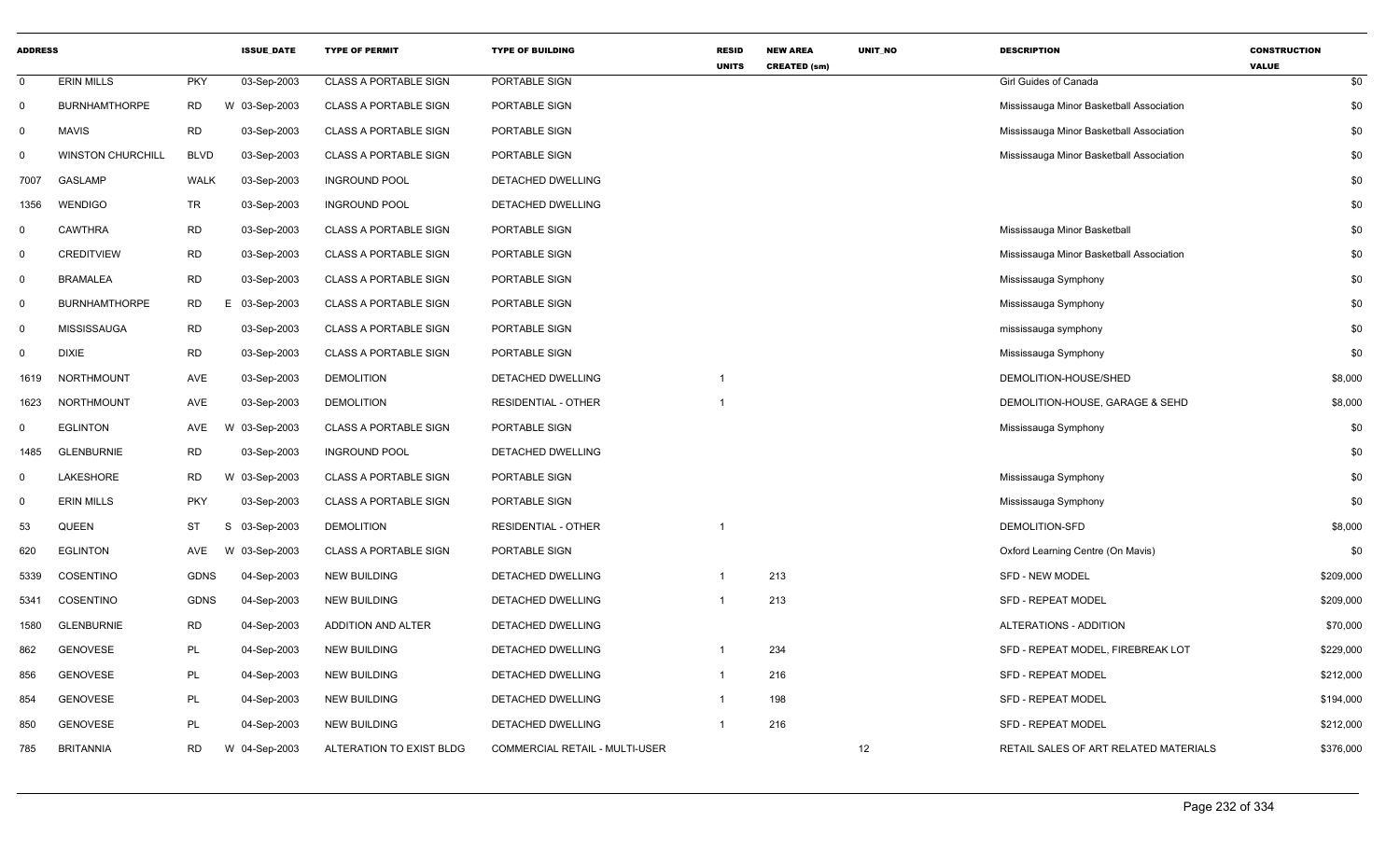| <b>ADDRESS</b> |                      |           | <b>ISSUE DATE</b> | <b>TYPE OF PERMIT</b>    | <b>TYPE OF BUILDING</b>               | <b>RESID</b><br><b>UNITS</b> | <b>NEW AREA</b><br><b>CREATED (sm)</b> | UNIT_NO | <b>DESCRIPTION</b>                           | <b>CONSTRUCTION</b><br><b>VALUE</b> |
|----------------|----------------------|-----------|-------------------|--------------------------|---------------------------------------|------------------------------|----------------------------------------|---------|----------------------------------------------|-------------------------------------|
| 3359           | MISSISSAUGA          | <b>RD</b> | 04-Sep-2003       | ALTERATION TO EXIST BLDG | SCHOOL - OTHER                        |                              |                                        |         | ALTERATIONS-ROOF REPLACEMENT                 | \$230,000                           |
| 993            | <b>PORCUPINE</b>     | AVE       | 04-Sep-2003       | ADDITION TO EXIST BLDG   | DETACHED DWELLING                     |                              |                                        |         | ADDITION-1STOREY                             | \$20,000                            |
| 5025           | <b>HEATHERLEIGH</b>  | AVE       | 04-Sep-2003       | ALTERATION TO EXIST BLDG | <b>COMMERCIAL RETAIL - MULTI-USER</b> |                              |                                        | 1,2     | OFFICE (TRAVEL AGENT, PROVIDE MAPS & SERVICI | \$56,000                            |
| 844            | <b>GENOVESE</b>      | PL        | 04-Sep-2003       | <b>NEW BUILDING</b>      | DETACHED DWELLING                     | $\overline{1}$               | 198                                    |         | <b>SFD - REPEAT MODEL</b>                    | \$183,000                           |
| 836            | <b>GENOVESE</b>      | PL        | 04-Sep-2003       | <b>NEW BUILDING</b>      | <b>DETACHED DWELLING</b>              | $\overline{1}$               | 198                                    |         | <b>SFD - REPEAT MODEL</b>                    | \$183,000                           |
| 832            | <b>GENOVESE</b>      | PL        | 04-Sep-2003       | <b>NEW BUILDING</b>      | DETACHED DWELLING                     | -1                           | 234                                    |         | <b>SFD - REPEAT MODEL</b>                    | \$217,000                           |
| 776            | <b>GENOVESE</b>      | PL        | 04-Sep-2003       | <b>NEW BUILDING</b>      | DETACHED DWELLING                     | -1                           | 198                                    |         | <b>SFD - REPEAT MODEL</b>                    | \$183,000                           |
| 790            | <b>GENOVESE</b>      | PL        | 04-Sep-2003       | <b>NEW BUILDING</b>      | DETACHED DWELLING                     | $\overline{1}$               | 216                                    |         | <b>SFD - REPEAT MODEL</b>                    | \$200,000                           |
| 808            | <b>GENOVESE</b>      | PL        | 04-Sep-2003       | <b>NEW BUILDING</b>      | DETACHED DWELLING                     | -1                           | 234                                    |         | <b>SFD - REPEAT MODEL</b>                    | \$217,000                           |
| 812            | <b>GENOVESE</b>      | PL        | 04-Sep-2003       | <b>NEW BUILDING</b>      | DETACHED DWELLING                     | $\overline{1}$               | 198                                    |         | <b>SFD - REPEAT MODEL</b>                    | \$183,000                           |
| 814            | <b>GENOVESE</b>      | PL        | 04-Sep-2003       | <b>NEW BUILDING</b>      | DETACHED DWELLING                     | -1                           | 216                                    |         | SFD - REPEAT MODEL                           | \$200,000                           |
| 802            | <b>GENOVESE</b>      | PL        | 04-Sep-2003       | <b>NEW BUILDING</b>      | DETACHED DWELLING                     | $\overline{1}$               | 234                                    |         | <b>SFD - REPEAT MODEL</b>                    | \$241,000                           |
| 2150           | <b>BURNHAMTHORPE</b> | RD        | W 04-Sep-2003     | ALTERATION TO EXIST BLDG | <b>COMMERCIAL RETAIL - MULTI-USER</b> |                              |                                        | $H-2$   | <b>RETAIL</b>                                | \$20,000                            |
| 515            | HARTSDALE            | AVE       | 04-Sep-2003       | <b>OTHER</b>             | SCHOOL - ELEMENTARY                   |                              |                                        |         | FIRE ALARM SYSTEM                            | \$16,000                            |
| 100            | <b>CITY CENTRE</b>   | <b>DR</b> | 04-Sep-2003       | ALTERATION TO EXIST BLDG | <b>COMMERCIAL - OTHER</b>             |                              |                                        | 2-952   | <b>INTERIOR ALTERATIONS</b>                  | \$60,000                            |
| 820            | <b>GENOVESE</b>      | PL        | 04-Sep-2003       | <b>NEW BUILDING</b>      | DETACHED DWELLING                     | $\overline{1}$               | 198                                    |         | SFD - REPEAT MODEL, FIREBREAK LOT            | \$183,000                           |
| 794            | <b>GENOVESE</b>      | PL        | 04-Sep-2003       | <b>NEW BUILDING</b>      | DETACHED DWELLING                     | $\overline{1}$               | 234                                    |         | SFD - REPEAT MODEL                           | \$217,000                           |
| 848            | <b>GENOVESE</b>      | PL        | 04-Sep-2003       | <b>NEW BUILDING</b>      | DETACHED DWELLING                     | -1                           | 234                                    |         | <b>SFD - REPEAT MODEL</b>                    | \$217,000                           |
| 842            | <b>GENOVESE</b>      | PL        | 04-Sep-2003       | <b>NEW BUILDING</b>      | DETACHED DWELLING                     | $\overline{1}$               | 216                                    |         | SFD - REPEAT MODEL, FIREBREAK LOT            | \$200,000                           |
| 838            | <b>GENOVESE</b>      | PL        | 04-Sep-2003       | <b>NEW BUILDING</b>      | DETACHED DWELLING                     | $\mathbf{1}$                 | 172                                    |         | <b>SFD - REPEAT MODEL</b>                    | \$159,000                           |
| 830            | <b>GENOVESE</b>      | PL        | 04-Sep-2003       | <b>NEW BUILDING</b>      | DETACHED DWELLING                     | $\mathbf{1}$                 | 172                                    |         | <b>SFD - REPEAT MODEL</b>                    | \$159,000                           |
| 826            | <b>GENOVESE</b>      | PL        | 04-Sep-2003       | <b>NEW BUILDING</b>      | DETACHED DWELLING                     | $\overline{1}$               | 216                                    |         | <b>SFD - REPEAT MODEL</b>                    | \$200,000                           |
| 782            | <b>GENOVESE</b>      | PL        | 04-Sep-2003       | <b>NEW BUILDING</b>      | DETACHED DWELLING                     | $\overline{1}$               | 198                                    |         | SFD - REPEAT MODEL, FIREBREAK LOT            | \$183,000                           |
| 788            | <b>GENOVESE</b>      | PL        | 04-Sep-2003       | <b>NEW BUILDING</b>      | DETACHED DWELLING                     | -1                           | 198                                    |         | SFD - REPEAT MODEL                           | \$183,000                           |
| 778            | <b>GENOVESE</b>      | PL        | 04-Sep-2003       | <b>NEW BUILDING</b>      | DETACHED DWELLING                     | -1                           | 234                                    |         | <b>SFD - REPEAT MODEL</b>                    | \$241,000                           |
| 964            | <b>BEECHWOOD</b>     | AVE       | 04-Sep-2003       | <b>OTHER</b>             | <b>DETACHED DWELLING</b>              |                              |                                        |         | ADDITION - WOOD DECK                         | \$10,000                            |
| 824            | <b>GENOVESE</b>      | PL        | 04-Sep-2003       | <b>NEW BUILDING</b>      | <b>DETACHED DWELLING</b>              | -1                           | 234                                    |         | <b>SFD - REPEAT MODEL</b>                    | \$241,000                           |
| 796            | <b>GENOVESE</b>      | PL        | 04-Sep-2003       | <b>NEW BUILDING</b>      | DETACHED DWELLING                     | -1                           | 234                                    |         | SFD - REPEAT MODEL                           | \$241,000                           |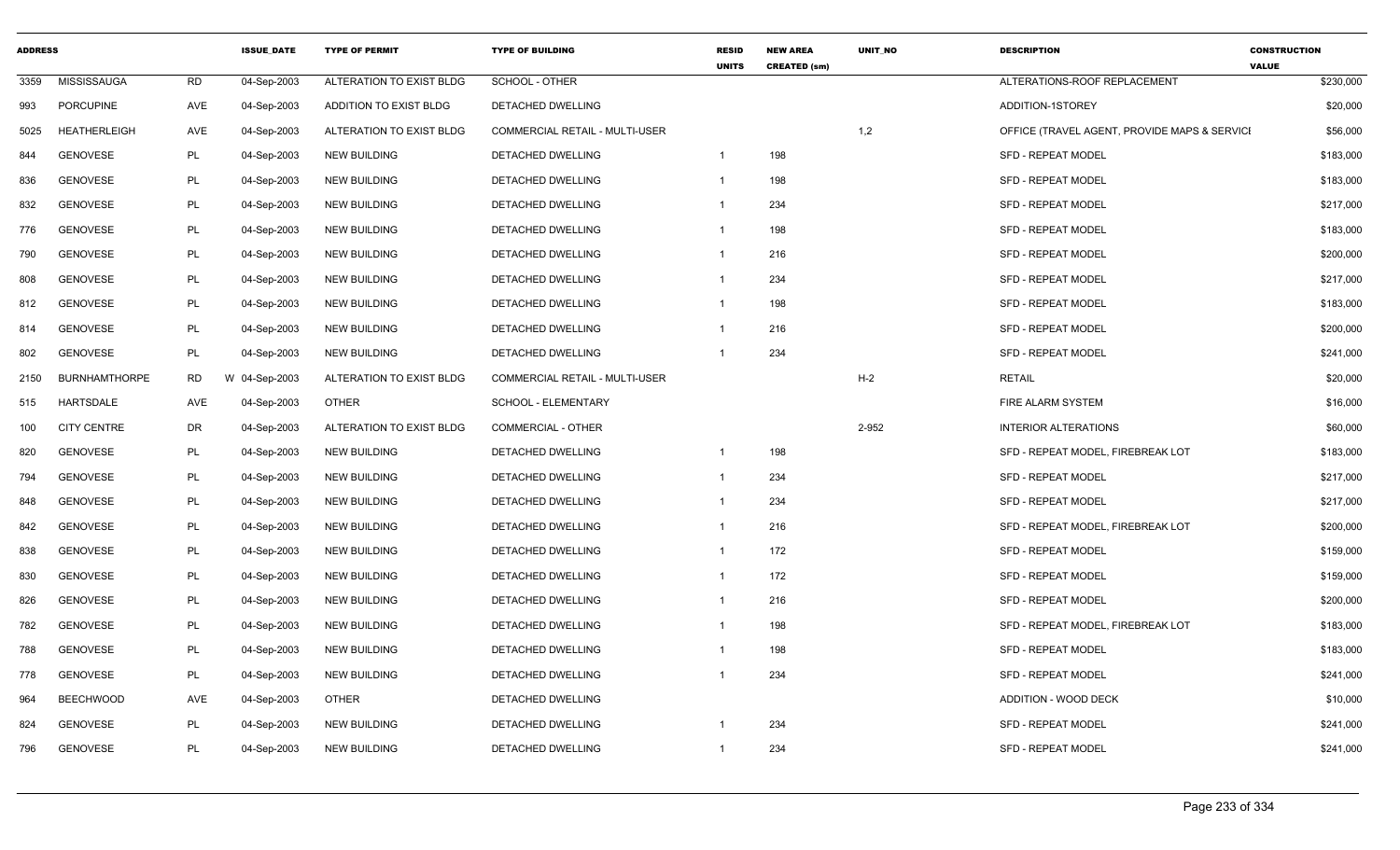| <b>ADDRESS</b> |                        |             | <b>ISSUE DATE</b> | <b>TYPE OF PERMIT</b>    | <b>TYPE OF BUILDING</b>        | <b>RESID</b><br><b>UNITS</b> | <b>NEW AREA</b><br><b>CREATED (sm)</b> | <b>UNIT NO</b> | <b>DESCRIPTION</b>                             | <b>CONSTRUCTION</b><br><b>VALUE</b> |
|----------------|------------------------|-------------|-------------------|--------------------------|--------------------------------|------------------------------|----------------------------------------|----------------|------------------------------------------------|-------------------------------------|
| 818            | <b>GENOVESE</b>        | PL          | 04-Sep-2003       | <b>NEW BUILDING</b>      | DETACHED DWELLING              |                              | 234                                    |                | <b>SFD - REPEAT MODEL</b>                      | \$217,000                           |
| 806            | <b>GENOVESE</b>        | PL          | 04-Sep-2003       | <b>NEW BUILDING</b>      | <b>DETACHED DWELLING</b>       |                              | 216                                    |                | <b>SFD - REPEAT MODEL</b>                      | \$200,000                           |
| 6201           | <b>MAPLE GATE</b>      | <b>CIR</b>  | 04-Sep-2003       | ADDITION TO EXIST BLDG   | DETACHED DWELLING              |                              | 29                                     |                | <b>ADDITION</b>                                | \$26,000                            |
| 800            | <b>GENOVESE</b>        | PL          | 04-Sep-2003       | <b>NEW BUILDING</b>      | DETACHED DWELLING              |                              | 234                                    |                | SFD - REPEAT MODEL, FIREBREAK LOT              | \$217,000                           |
| 5925           | <b>GROSSBEAK</b>       | DR          | 04-Sep-2003       | <b>OTHER</b>             | COMMERCIAL - OTHER             |                              |                                        | 1, 2, 3        | NEW DRAIN AND WATER SERVICE                    | \$1,000                             |
| 75             | ST. LAWRENCE           | DR          | 04-Sep-2003       | <b>OTHER</b>             | <b>CITY</b>                    |                              |                                        |                | NEW WATER SERVICE AND BACKFLOW                 | \$5,000                             |
| 7556           | <b>CHINOOK</b>         | DR          | 04-Sep-2003       | <b>DEMOLITION</b>        | DETACHED DWELLING              |                              |                                        |                | DEMOLITION-SFD                                 | \$8,000                             |
| 890            | <b>NINTH</b>           | ST          | 04-Sep-2003       | <b>DEMOLITION</b>        | <b>DETACHED DWELLING</b>       |                              | 93                                     |                | <b>DEMOLITION - SFD</b>                        | \$8,000                             |
| 6445           | <b>WESTERN SKIES</b>   | WAY         | 05-Sep-2003       | <b>NEW BUILDING</b>      | DETACHED DWELLING              |                              | 306                                    |                | SFD - CUSTOM - FIREBREAK LOT, FOUNDATION ONL   | \$301,000                           |
| 837            | <b>SPINNING WHEEL</b>  | <b>CRES</b> | 05-Sep-2003       | <b>NEW BUILDING</b>      | DETACHED DWELLING              |                              | 170                                    |                | <b>SFD - NEW MODEL</b>                         | \$176,000                           |
| 798            | SPINNING WHEEL         | <b>CRES</b> | 05-Sep-2003       | <b>NEW BUILDING</b>      | DETACHED DWELLING              |                              | 170                                    |                | SFD - REPEAT MODEL                             | \$176,000                           |
| 1624           | <b>CARMEN</b>          | DR          | 05-Sep-2003       | <b>NEW BUILDING</b>      | DETACHED DWELLING              |                              | 404                                    |                | SFD - CUSTOM                                   | \$527,000                           |
| 879            | <b>SPINNING WHEEL</b>  | CRES        | 05-Sep-2003       | <b>NEW BUILDING</b>      | DETACHED DWELLING              |                              | 170                                    |                | SFD -REPEAT MODEL                              | \$176,000                           |
| 100            | <b>CITY CENTRE</b>     | DR          | 05-Sep-2003       | ALTERATION TO EXIST BLDG | COMMERCIAL RETAIL - MULTI-USER |                              |                                        | 2-431          | <b>RESTAURANT</b>                              | \$526,000                           |
| 735            | <b>TWAIN</b>           | AVE         | 05-Sep-2003       | <b>FASCIA SIGN</b>       | COMMERCIAL RETAIL - MULTI-USER |                              |                                        | <b>BLDGC</b>   | 1 FASCIA SIGN - FRONT (EAST) ELEVATION BANK OI | \$2,000                             |
| 2150           | <b>BURNHAMTHORPE</b>   | <b>RD</b>   | W 05-Sep-2003     | ALTERATION TO EXIST BLDG | COMMERCIAL RETAIL - MULTI-USER |                              |                                        | H-38           | <b>RETAIL STORE</b>                            | \$27,000                            |
| 5025           | <b>HEATHERLEIGH</b>    | AVE         | 05-Sep-2003       | <b>FASCIA SIGN</b>       | COMMERCIAL RETAIL - MULTI-USER |                              |                                        | 12, 14         | ONE (1) FASCIA SIGN - CAA TRAILER AUTO CLUB    | \$2,000                             |
| 6757           | <b>GOLDEN HILLS</b>    | WAY         | 05-Sep-2003       | <b>NEW BUILDING</b>      | DETACHED DWELLING              |                              | 381                                    |                | SFD - REPEAT MODEL - FIREBREAK LOT             | \$444,000                           |
| 6761           | <b>GOLDEN HILLS</b>    | WAY         | 05-Sep-2003       | <b>NEW BUILDING</b>      | DETACHED DWELLING              |                              | 314                                    |                | <b>SFD - REPEAT MODEL</b>                      | \$292,000                           |
| 6769           | <b>GOLDEN HILLS</b>    | WAY         | 05-Sep-2003       | <b>NEW BUILDING</b>      | DETACHED DWELLING              |                              | 398                                    |                | <b>SFD - REPEAT MODEL</b>                      | \$464,000                           |
| 6777           | <b>GOLDEN HILLS</b>    | WAY         | 05-Sep-2003       | <b>NEW BUILDING</b>      | DETACHED DWELLING              |                              | 314                                    |                | SFD - REPEAT MODEL                             | \$292,000                           |
| 6845           | <b>GOLDEN HILLS</b>    | WAY         | 05-Sep-2003       | <b>NEW BUILDING</b>      | DETACHED DWELLING              |                              | 267                                    |                | <b>SFD - REPEAT MODEL</b>                      | \$248,000                           |
| 6853           | <b>GOLDEN HILLS</b>    | WAY         | 05-Sep-2003       | <b>NEW BUILDING</b>      | DETACHED DWELLING              |                              | 257                                    |                | SFD - REPEAT MODEL - FIREBREAK LOT             | \$238,000                           |
| 72             | <b>JOYMAR</b>          | DR          | 05-Sep-2003       | PORTABLE CLASSROOM       | <b>SCHOOL - SECONDARY</b>      |                              |                                        |                | PORTABLE-RELOCATE (3) - STREETSVILLE SECOND    | \$15,000                            |
| 3570           | <b>HAVENWOOD</b>       | DR.         | 05-Sep-2003       | PORTABLE CLASSROOM       | SCHOOL - SECONDARY             |                              |                                        |                | PORTABLE-RELOCATE (1) - GLENHAVEN SENIOR PL    | \$5,000                             |
| 6975           | MEADOWVALE TOWN CENCIR |             | 05-Sep-2003       | ALTERATION TO EXIST BLDG | COMMERCIAL RETAIL - MULTI-USER |                              |                                        | #9             | PRINTING ESTABLISHMENT & RETAIL SALE OF BUSI   | \$32,000                            |
| 6975           | MEADOWVALE TOWN CENCIR |             | 05-Sep-2003       | ALTERATION TO EXIST BLDG | COMMERCIAL RETAIL - MULTI-USER |                              |                                        | 5              | <b>GOODS SOLD AT RETAIL</b>                    | \$15,000                            |
| 974            | <b>MCBRIDE</b>         | AVE         | 05-Sep-2003       | PORTABLE CLASSROOM       | SCHOOL - OTHER                 |                              |                                        |                | PORTABLE-RELOCATE (2) - MCBRIDE PUBLIC SCHO    | \$25,000                            |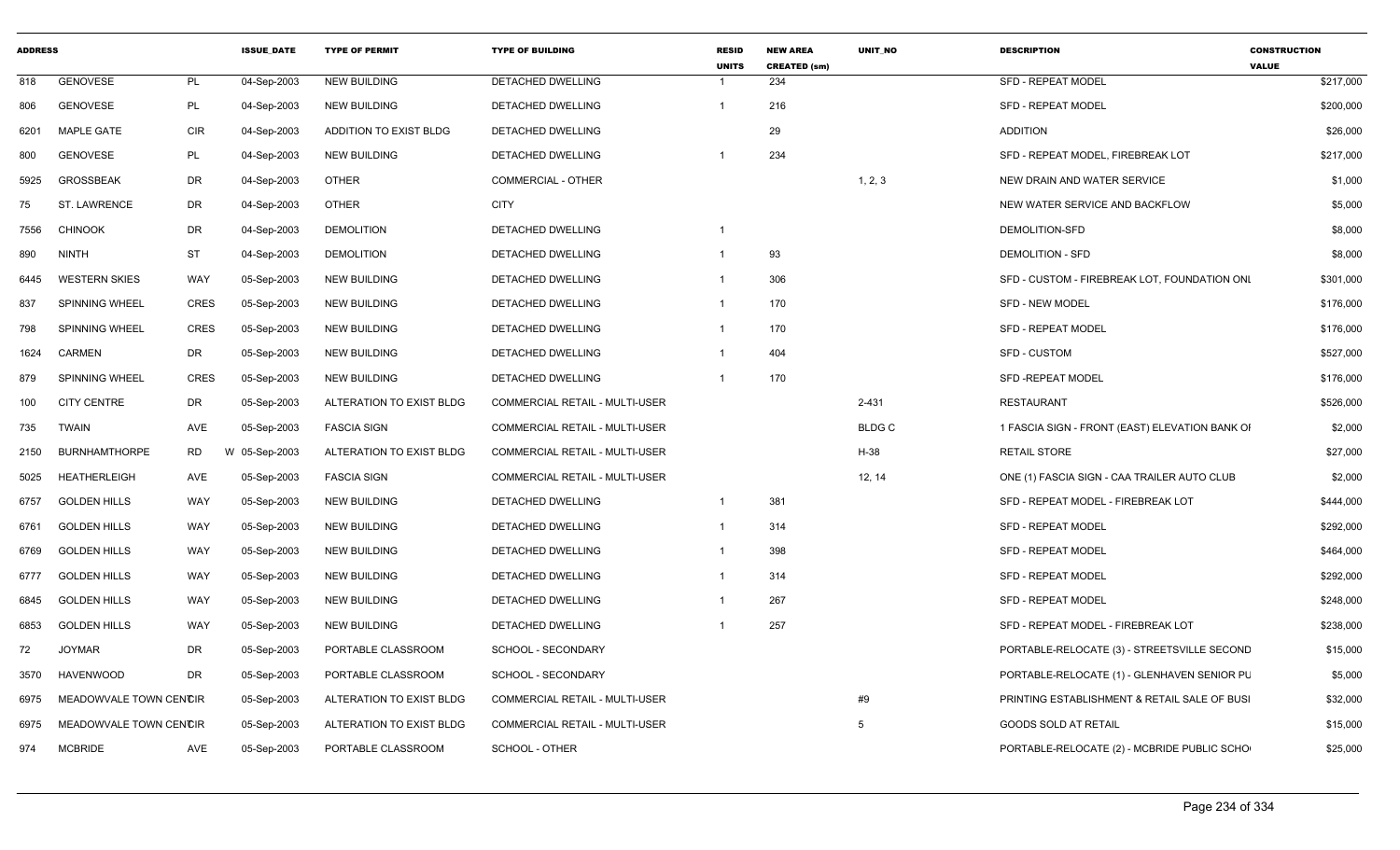| <b>ADDRESS</b> |                         |             | <b>ISSUE DATE</b> | <b>TYPE OF PERMIT</b>        | <b>TYPE OF BUILDING</b>   | <b>RESID</b><br><b>UNITS</b> | <b>NEW AREA</b><br><b>CREATED (sm)</b> | <b>UNIT NO</b> | <b>DESCRIPTION</b>                            | <b>CONSTRUCTION</b><br><b>VALUE</b> |
|----------------|-------------------------|-------------|-------------------|------------------------------|---------------------------|------------------------------|----------------------------------------|----------------|-----------------------------------------------|-------------------------------------|
| 3251           | THE CREDIT WOODLANDS    |             | 05-Sep-2003       | PORTABLE CLASSROOM           | <b>SCHOOL - OTHER</b>     |                              |                                        |                | PORTABLE-RELOCATE (1) - SPRINGFIELD PUBLIC S( | \$5,000                             |
| 5750           | <b>RIVER GROVE</b>      | AVE         | 05-Sep-2003       | PORTABLE CLASSROOM           | SCHOOL - OTHER            |                              |                                        |                | PORTABLE-RELOCATE (1) - HAZEL MCCALLION SR. I | \$5,000                             |
| 6325           | <b>MILLER'S</b>         | <b>GROV</b> | 05-Sep-2003       | PORTABLE CLASSROOM           | SCHOOL - OTHER            |                              |                                        |                | PORTABLE-RELOCATE (1)- MILLERS GROVE PUBLIC   | \$5,000                             |
| 60             | SOUTH SERVICE           | <b>RD</b>   | 05-Sep-2003       | PORTABLE CLASSROOM           | SCHOOL - OTHER            |                              |                                        |                | PORTABLE-RELOCATE (3) - QUEEN ELIZABETH SR. I | \$15,000                            |
| 201            | <b>CHERRY POST</b>      | <b>DR</b>   | 05-Sep-2003       | PORTABLE CLASSROOM           | SCHOOL - OTHER            |                              |                                        |                | PORTABLE-RELOCATE (1) - CAMILLA RD SR P.S.    | \$5,000                             |
| 6773           | <b>GOLDEN HILLS</b>     | WAY         | 05-Sep-2003       | NEW BUILDING                 | DETACHED DWELLING         | -1                           | 384                                    |                | <b>SFD - REPEAT MODEL</b>                     | \$448,000                           |
| 6781           | <b>GOLDEN HILLS</b>     | <b>WAY</b>  | 05-Sep-2003       | <b>NEW BUILDING</b>          | DETACHED DWELLING         | $\overline{1}$               | 398                                    |                | SFD - REPEAT MODEL - FIREBREAK LOT            | \$464,000                           |
| 6849           | <b>GOLDEN HILLS</b>     | WAY         | 05-Sep-2003       | <b>NEW BUILDING</b>          | DETACHED DWELLING         | $\overline{1}$               | 267                                    |                | SFD - REPEAT MODEL                            | \$248,000                           |
| 6759           | TATTINGER               | AVE         | 05-Sep-2003       | <b>NEW BUILDING</b>          | DETACHED DWELLING         |                              | 267                                    |                | SFD - REPEAT MODEL                            | \$248,000                           |
| 3420           | TRELAWNY                | <b>CIR</b>  | 05-Sep-2003       | PORTABLE CLASSROOM           | SCHOOL - OTHER            |                              |                                        |                | PORTABLE-RELOCATE (2) - TRELAWNY PUBLIC SCH   | \$10,000                            |
| 620            | <b>TWAIN</b>            | AVE         | 05-Sep-2003       | PORTABLE CLASSROOM           | SCHOOL - OTHER            |                              |                                        |                | PORTABLE-RELOCATE (3) - DERRY WEST VILLAGE F  | \$15,000                            |
| 345            | <b>HUNTINGTON RIDGE</b> | DR          | 05-Sep-2003       | PORTABLE CLASSROOM           | SCHOOL - ELEMENTARY       |                              |                                        |                | PORTABLE-RELOCATE (4) - HUNTINGTON RIDGE ELI  | \$20,000                            |
| 6857           | <b>GOLDEN HILLS</b>     | <b>WAY</b>  | 05-Sep-2003       | <b>NEW BUILDING</b>          | DETACHED DWELLING         | $\overline{1}$               | 253                                    |                | SFD - REPEAT MODEL                            | \$235,000                           |
| 6861           | <b>GOLDEN HILLS</b>     | WAY         | 05-Sep-2003       | <b>NEW BUILDING</b>          | DETACHED DWELLING         | $\overline{1}$               | 284                                    |                | SFD - REPEAT MODEL                            | \$263,000                           |
| 6865           | <b>GOLDEN HILLS</b>     | <b>WAY</b>  | 05-Sep-2003       | <b>NEW BUILDING</b>          | DETACHED DWELLING         | $\overline{1}$               | 257                                    |                | SFD - REPEAT MODEL                            | \$238,000                           |
| 6735           | TATTINGER               | AVE         | 05-Sep-2003       | <b>NEW BUILDING</b>          | DETACHED DWELLING         | $\overline{1}$               | 281                                    |                | SFD - REPEAT MODEL                            | \$261,000                           |
| 3575           | <b>MAVIS</b>            | <b>RD</b>   | 05-Sep-2003       | <b>DEMOLITION</b>            | <b>INDUSTRIAL - OTHER</b> |                              | 536                                    |                | DEMOLITION - 1 STOREY INDUSTRIAL BLDG.        | \$6,000                             |
| 970            | SOUTHDOWN               | <b>RD</b>   | 05-Sep-2003       | <b>OTHER</b>                 | <b>COMMERCIAL - OTHER</b> |                              |                                        | $D-5$          | ROUGH-IN PLUMBING ONLY                        | \$0                                 |
| 975            | MID-WAY                 | <b>BLVD</b> | 05-Sep-2003       | <b>CLASS A PORTABLE SIGN</b> | PORTABLE SIGN             |                              |                                        |                | Saksco Trading Ltd. (on Tomken)               | \$0                                 |
| 975            | MID-WAY                 | <b>BLVD</b> | 05-Sep-2003       | <b>CLASS A PORTABLE SIGN</b> | PORTABLE SIGN             |                              |                                        |                | Saksco Trading Inc. (on Tomken)               | \$0                                 |
| 975            | MID-WAY                 | <b>BLVD</b> | 05-Sep-2003       | <b>CLASS A PORTABLE SIGN</b> | PORTABLE SIGN             |                              |                                        |                | Saksco Trading Inc. (on Tomken)               | \$0                                 |
| 0              | <b>BRITANNIA</b>        | <b>RD</b>   | W 05-Sep-2003     | <b>CLASS A PORTABLE SIGN</b> | PORTABLE SIGN             |                              |                                        |                | Councillor Pat Saito (Lisgar Association)     | \$0                                 |
| 975            | MID-WAY                 | <b>BLVD</b> | 05-Sep-2003       | <b>CLASS A PORTABLE SIGN</b> | PORTABLE SIGN             |                              |                                        |                | Saksco Trading Inc. (on Tomken)               | \$0                                 |
| $\mathbf 0$    | <b>LISGAR</b>           | <b>DR</b>   | 05-Sep-2003       | <b>CLASS A PORTABLE SIGN</b> | PORTABLE SIGN             |                              |                                        |                | <b>Councillor Pat Saito</b>                   | \$0                                 |
| $\mathbf 0$    | NINTH LINE              |             | 05-Sep-2003       | <b>CLASS A PORTABLE SIGN</b> | PORTABLE SIGN             |                              |                                        |                | <b>Councillor Pat Saito</b>                   | \$0                                 |
| $\Omega$       | <b>ERIN MILLS</b>       | <b>PKY</b>  | 05-Sep-2003       | <b>CLASS A PORTABLE SIGN</b> | PORTABLE SIGN             |                              |                                        |                | <b>Councillor Pat Saito</b>                   | \$0                                 |
| 2255           | <b>BATTLEFORD</b>       | <b>RD</b>   | 05-Sep-2003       | <b>OTHER</b>                 | <b>CITY</b>               |                              |                                        |                | SITE SERVICING                                | \$0                                 |
| 985            | <b>EGLINTON</b>         | AVE         | E<br>05-Sep-2003  | <b>CLASS A PORTABLE SIGN</b> | PORTABLE SIGN             |                              |                                        |                | <b>Country Style Donuts</b>                   | \$0                                 |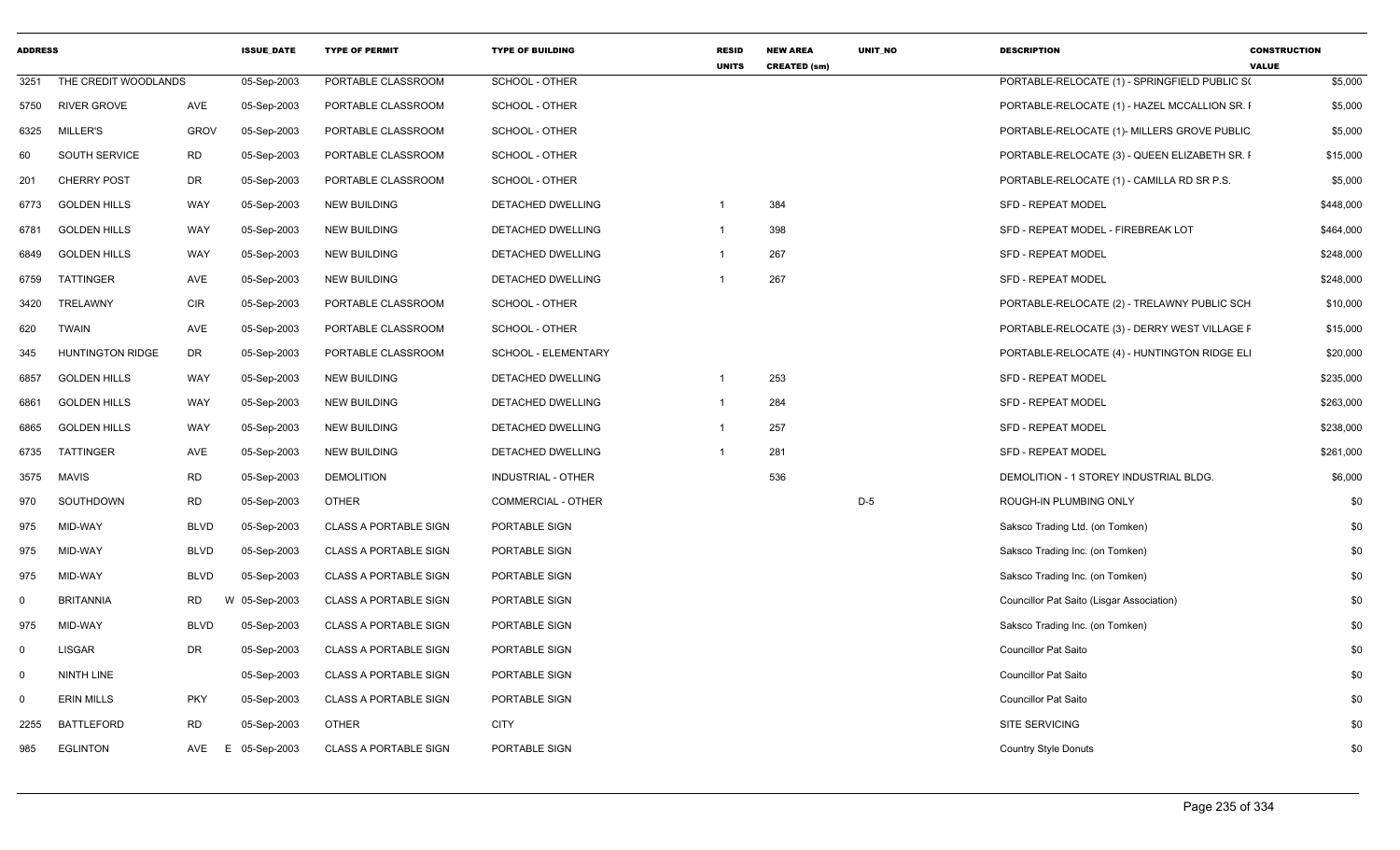| <b>ADDRESS</b> |                      |                   | <b>ISSUE_DATE</b> | <b>TYPE OF PERMIT</b>        | <b>TYPE OF BUILDING</b>        | <b>RESID</b><br><b>UNITS</b> | <b>NEW AREA</b><br><b>CREATED (sm)</b> | UNIT_NO      | <b>DESCRIPTION</b>                          | <b>CONSTRUCTION</b><br><b>VALUE</b> |     |
|----------------|----------------------|-------------------|-------------------|------------------------------|--------------------------------|------------------------------|----------------------------------------|--------------|---------------------------------------------|-------------------------------------|-----|
| 6750           | <b>MISSISSAUGA</b>   | <b>RD</b>         | 05-Sep-2003       | <b>CLASS A PORTABLE SIGN</b> | PORTABLE SIGN                  |                              |                                        |              | Delta Meadowvale (on Miss. Rd.)             |                                     | \$0 |
| $\Omega$       | <b>DERRY</b>         | <b>RD</b>         | W 05-Sep-2003     | <b>CLASS A PORTABLE SIGN</b> | PORTABLE SIGN                  |                              |                                        |              | Meadowvale South Recreation Centre          |                                     | \$0 |
| 380            | LAKESHORE            | <b>RD</b><br>E.   | 05-Sep-2003       | <b>CLASS A PORTABLE SIGN</b> | PORTABLE SIGN                  |                              |                                        |              | Villarrosa Ristorante                       |                                     | \$0 |
| 1825           | <b>DUNDAS</b>        | <b>ST</b>         | E 05-Sep-2003     | <b>CLASS A PORTABLE SIGN</b> | PORTABLE SIGN                  |                              |                                        |              | Lets Have Fun                               |                                     | \$0 |
| 4141           | DIXIE                | <b>RD</b>         | 05-Sep-2003       | <b>CLASS A PORTABLE SIGN</b> | PORTABLE SIGN                  |                              |                                        |              | Buck or Two (0n Rathburn Rd)                |                                     | \$0 |
| 6075           | <b>MAVIS</b>         | <b>RD</b>         | 05-Sep-2003       | <b>CLASS A PORTABLE SIGN</b> | PORTABLE SIGN                  |                              |                                        |              | Buck or Two (on Belgrave)                   |                                     | \$0 |
| 4060           | <b>RIDGEWAY</b>      | <b>DR</b>         | 05-Sep-2003       | <b>CLASS A PORTABLE SIGN</b> | PORTABLE SIGN                  |                              |                                        |              | Polgress Home Improvement                   |                                     | \$0 |
| 3495           | LAIRD                | <b>RD</b>         | 05-Sep-2003       | <b>CLASS A PORTABLE SIGN</b> | PORTABLE SIGN                  |                              |                                        |              | <b>Pyramid Leisure Services</b>             |                                     | \$0 |
| 600            | <b>MATHESON</b>      | BLVD              | W 05-Sep-2003     | <b>CLASS A PORTABLE SIGN</b> | PORTABLE SIGN                  |                              |                                        |              | Covers                                      |                                     | \$0 |
| 1201           | <b>BRITANNIA</b>     | <b>RD</b>         | W 05-Sep-2003     | <b>CLASS A PORTABLE SIGN</b> | PORTABLE SIGN                  |                              |                                        |              | Vintner's Cellar                            |                                     | \$0 |
| 6625           | <b>KENNEDY</b>       | <b>RD</b>         | 05-Sep-2003       | <b>CLASS A PORTABLE SIGN</b> | PORTABLE SIGN                  |                              |                                        |              | Husky Truck Stop (on Courtney Park Rd)      |                                     | \$0 |
| 6625           | <b>KENNEDY</b>       | <b>RD</b>         | 05-Sep-2003       | <b>CLASS A PORTABLE SIGN</b> | PORTABLE SIGN                  |                              |                                        |              | Husky Truck Stop (Kennedy Rd.)              |                                     | \$0 |
| 2485           | <b>DUNWIN</b>        | DR                | 05-Sep-2003       | <b>CLASS A PORTABLE SIGN</b> | PORTABLE SIGN                  |                              |                                        |              | JAmeson Pool and Spa                        |                                     | \$0 |
| 0              | <b>DERRY</b>         | <b>RD</b><br>E.   | 05-Sep-2003       | <b>CLASS A PORTABLE SIGN</b> | PORTABLE SIGN                  |                              |                                        |              | <b>LINC</b>                                 |                                     | \$0 |
| 0              | MISSISSAUGA          | <b>RD</b>         | 05-Sep-2003       | <b>CLASS A PORTABLE SIGN</b> | PORTABLE SIGN                  |                              |                                        |              | <b>LINC</b>                                 |                                     | \$0 |
| $\mathbf 0$    | <b>HURONTARIO</b>    | <b>ST</b>         | 05-Sep-2003       | <b>CLASS A PORTABLE SIGN</b> | PORTABLE SIGN                  |                              |                                        |              | <b>LINC</b>                                 |                                     | \$0 |
| 0              | <b>CAWTHRA</b>       | <b>RD</b>         | 05-Sep-2003       | <b>CLASS A PORTABLE SIGN</b> | PORTABLE SIGN                  |                              |                                        |              | <b>LINC</b>                                 |                                     | \$0 |
| $\Omega$       | <b>DUNDAS</b>        | ST                | W 05-Sep-2003     | <b>CLASS A PORTABLE SIGN</b> | PORTABLE SIGN                  |                              |                                        |              | <b>LINC</b>                                 |                                     | \$0 |
| $\mathbf 0$    | <b>ERIN MILLS</b>    | <b>PKY</b>        | 05-Sep-2003       | <b>CLASS A PORTABLE SIGN</b> | PORTABLE SIGN                  |                              |                                        |              | <b>LINC</b>                                 |                                     | \$0 |
| $\Omega$       | <b>EGLINTON</b>      | AVE               | W 05-Sep-2003     | <b>CLASS A PORTABLE SIGN</b> | PORTABLE SIGN                  |                              |                                        |              | LINC                                        |                                     | \$0 |
| 6845           | <b>INVADER</b>       | <b>CRES</b>       | 05-Sep-2003       | <b>CLASS A PORTABLE SIGN</b> | PORTABLE SIGN                  |                              |                                        |              | Rosedale Transport                          |                                     | \$0 |
| 6400           | <b>MILLCREEK</b>     | DR                | 05-Sep-2003       | <b>CLASS A PORTABLE SIGN</b> | PORTABLE SIGN                  |                              |                                        |              | Sports Traders                              |                                     | \$0 |
| 3345           | LAIRD                | <b>RD</b>         | 05-Sep-2003       | <b>CLASS A PORTABLE SIGN</b> | PORTABLE SIGN                  |                              |                                        |              | M & V Sales                                 |                                     | \$0 |
| 1077           | <b>NORTH SERVICE</b> | <b>RD</b>         | 05-Sep-2003       | <b>CLASS A PORTABLE SIGN</b> | PORTABLE SIGN                  |                              |                                        |              | Little Ceasers Pizza                        |                                     | \$0 |
| 2351           | ROYAL WINDSOR        | DR                | 05-Sep-2003       | <b>CLASS A PORTABLE SIGN</b> | PORTABLE SIGN                  |                              |                                        |              | Studio PAVAS                                |                                     | \$0 |
| 77             | <b>MATHESON</b>      | <b>BLVD</b><br>E. | 05-Sep-2003       | <b>CLASS A PORTABLE SIGN</b> | PORTABLE SIGN                  |                              |                                        |              | Master Mechanic                             |                                     | \$0 |
| 100            | <b>CITY CENTRE</b>   | <b>DR</b>         | 05-Sep-2003       | ALTERATION TO EXIST BLDG     | COMMERCIAL RETAIL - MULTI-USER |                              |                                        | <b>KIOSK</b> | <b>DISPLAY &amp; DEMONSTRATION COMPUTER</b> |                                     | \$0 |
| 6040           | CANTAY               | <b>RD</b>         | 08-Sep-2003       | <b>NEW BUILDING</b>          | SINGLE TENANT INDUSTRIAL       |                              | 8,871                                  |              | NEW - INDUSTRIAL SPEC, TENANT NOT DETERMINE | \$4,010,000                         |     |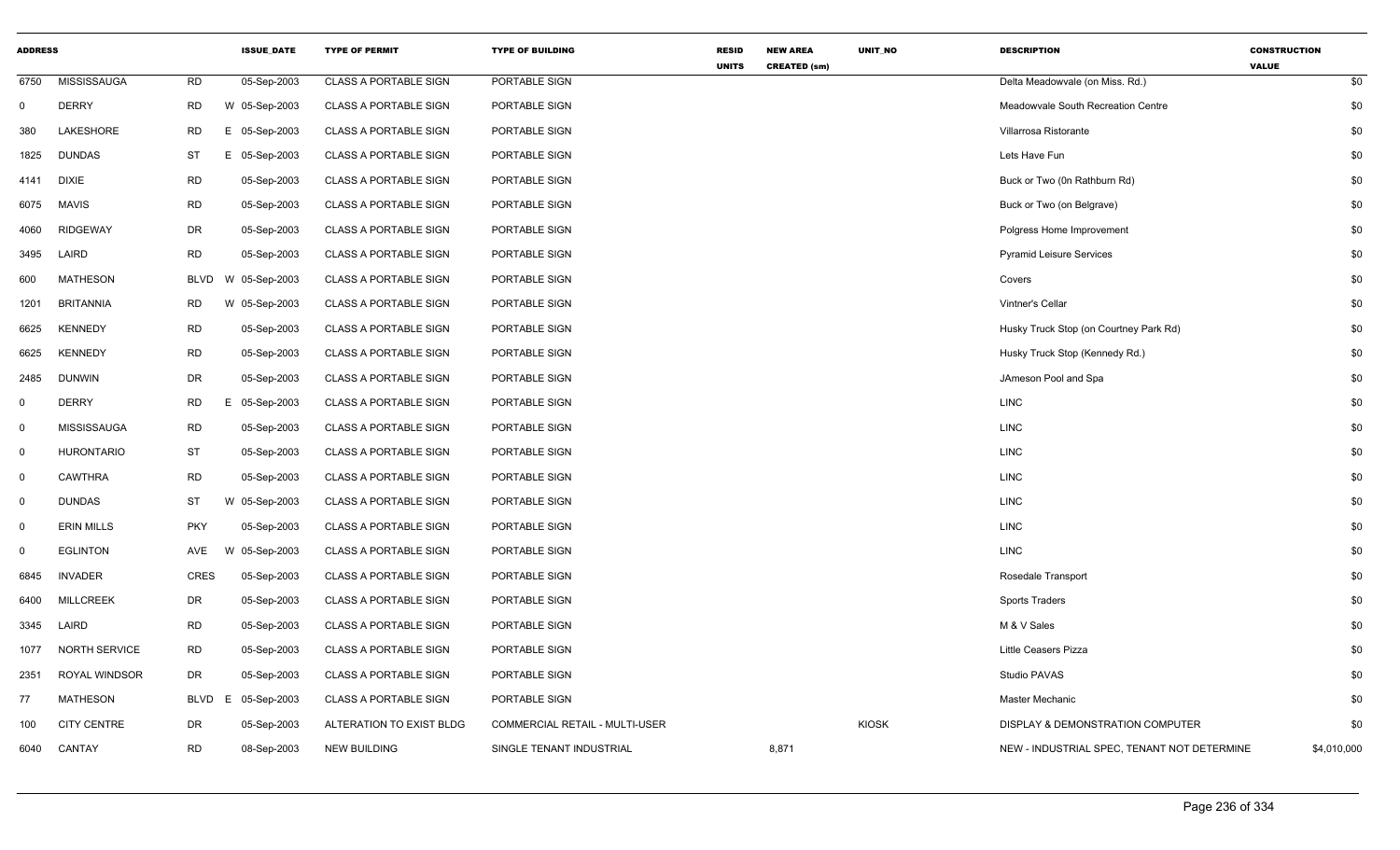| <b>ADDRESS</b> |                         |             | <b>ISSUE_DATE</b> | <b>TYPE OF PERMIT</b>    | <b>TYPE OF BUILDING</b>               | RESID<br><b>UNITS</b> | <b>NEW AREA</b><br><b>CREATED (sm)</b> | UNIT_NO  | <b>DESCRIPTION</b>                             | <b>CONSTRUCTION</b><br><b>VALUE</b> |
|----------------|-------------------------|-------------|-------------------|--------------------------|---------------------------------------|-----------------------|----------------------------------------|----------|------------------------------------------------|-------------------------------------|
| 6045           | FREEMONT                | <b>BLVD</b> | 08-Sep-2003       | <b>NEW BUILDING</b>      | SINGLE TENANT INDUSTRIAL              |                       | 8,315                                  |          | NEW - INDUSTRAIL SPEC, TENANT NOT DETERMINE    | \$3,834,000                         |
| 3649           | PARTITION               | RD          | 08-Sep-2003       | NEW BUILDING             | SEMI-DETACHED DWELLING                | $\overline{2}$        | 233                                    |          | SEMI-DETACHED - CUSTOM                         | \$228,000                           |
| 3544           | <b>EGLINTON</b>         | AVE         | 08-Sep-2003<br>W  | <b>NEW BUILDING</b>      | STREET ROW DWELLING                   | 8                     | 1,179                                  | #85-92   | STREET ROW DWELLING - BLK 139 (8 UNITS), FOUNI | \$1,155,000                         |
| 3578           | <b>EGLINTON</b>         | AVE         | 08-Sep-2003<br>W  | <b>NEW BUILDING</b>      | STREET ROW DWELLING                   | 8                     | 1,205                                  | #101-108 | STREET ROW DWELLING - BLK 141 (8 UNITS), DETA( | \$1,295,000                         |
| 809            | CANYON                  | <b>ST</b>   | 08-Sep-2003       | NEW BUILDING             | DETACHED DWELLING                     |                       | 304                                    |          | SFD - REPEAT MODEL - NEW EL.B CNR UPGRADE      | \$313,000                           |
| 737            | CANYON                  | <b>ST</b>   | 08-Sep-2003       | <b>NEW BUILDING</b>      | DETACHED DWELLING                     | -1                    | 350                                    |          | <b>SFD - REPEAT MODEL</b>                      | \$325,000                           |
| 743            | CANYON                  | ST          | 08-Sep-2003       | <b>NEW BUILDING</b>      | DETACHED DWELLING                     |                       | 349                                    |          | <b>SFD - REPEAT MODEL</b>                      | \$324,000                           |
| 791            | CANYON                  | ST          | 08-Sep-2003       | NEW BUILDING             | DETACHED DWELLING                     | -1                    | 294                                    |          | <b>SFD - REPEAT MODEL</b>                      | \$273,000                           |
| 721            | MERLOT                  | <b>CRT</b>  | 08-Sep-2003       | NEW BUILDING             | DETACHED DWELLING                     |                       | 287                                    |          | SFD - REPEAT MODEL - NEW EL.A CNR UPGRADE      | \$296,000                           |
| 731            | CANYON                  | ST          | 08-Sep-2003       | <b>NEW BUILDING</b>      | DETACHED DWELLING                     |                       | 304                                    |          | <b>SFD - REPEAT MODEL</b>                      | \$282,000                           |
| 755            | CANYON                  | <b>ST</b>   | 08-Sep-2003       | NEW BUILDING             | <b>DETACHED DWELLING</b>              |                       | 303                                    |          | <b>SFD - REPEAT MODEL</b>                      | \$281,000                           |
| 30             | <b>EGLINTON</b>         | AVE         | 08-Sep-2003       | ALTERATION TO EXIST BLDG | <b>COMMERCIAL - OTHER</b>             |                       |                                        |          | KITCHEN EXHAUST                                | \$0                                 |
| 980            | <b>BURNHAMTHORPE</b>    | <b>RD</b>   | 08-Sep-2003       | <b>FASCIA SIGN</b>       | COMMERCIAL RETAIL - MULTI-USER        |                       |                                        |          | 1 FASCIA - TINA'S NAIL & ESTHETICS             | \$4,000                             |
| 5244           | <b>SWIFTCURRENT</b>     | TR          | 08-Sep-2003       | <b>PYLON SIGN</b>        | DETACHED DWELLING                     |                       |                                        |          | 1 GROUND SIGN - DOCTOR JANCZAK                 | \$1,000                             |
| 4206           | STONEMASON              | <b>CRES</b> | 08-Sep-2003       | ADDITION TO EXIST BLDG   | DETACHED DWELLING                     |                       |                                        |          | ADDITION-1STOREY                               | \$13,000                            |
| 7347           | <b>KIMBEL</b>           | <b>ST</b>   | 08-Sep-2003       | ALTERATION TO EXIST BLDG | SINGLE TENANT INDUSTRIAL              |                       |                                        |          | INTERIOR ALTERATIONS                           | \$16,000                            |
| 602            | EIDERDOWN               | PL          | 08-Sep-2003       | ADDITION TO EXIST BLDG   | DETACHED DWELLING                     |                       |                                        |          | ADDITION-2STOREY HEATED/DECK                   | \$36,000                            |
| 1475           | DUNDAS                  | <b>ST</b>   | 08-Sep-2003       | MULTIPLE SIGNS           | COMMERCIAL RETAIL - MULTI-USER        |                       |                                        |          | 1 GROUND SIGN & 2 DIRECTIONAL SIGNS - MULTI-TI | \$10,000                            |
| 1675           | THE CHASE               |             | 08-Sep-2003       | ALTERATION TO EXIST BLDG | COMMERCIAL RETAIL - MULTI-USER        |                       | 14                                     | 24       | GOODS SOLD AT RETAIL                           | \$2,000                             |
| 6055           | <b>MAVIS</b>            | RD          | 08-Sep-2003       | <b>FASCIA SIGN</b>       | COMMERCIAL RETAIL - MULTI-USER        |                       |                                        | 3        | 2 FASCIA SIGNS - LAURIER OPTICAL               | \$10,000                            |
| 5602           | <b>TENTH LINE WEST</b>  |             | 08-Sep-2003       | <b>FASCIA SIGN</b>       | <b>COMMERCIAL RETAIL - MULTI-USER</b> |                       |                                        | 102      | ONE (1) FASCIA - MEDICAL CENTRE                | \$5,000                             |
| 784            | <b>SWINBOURNE</b>       | DR          | 08-Sep-2003       | <b>INGROUND POOL</b>     | DETACHED DWELLING                     |                       |                                        |          |                                                | \$0                                 |
| 100            | <b>FAIRVIEW</b>         | RD          | W 08-Sep-2003     | <b>DEMOLITION</b>        | DETACHED DWELLING                     |                       |                                        |          | DEMOLITION-SFD/GARAGE                          | \$10,000                            |
| 112            | FAIRVIEW                | RD.         | W 08-Sep-2003     | <b>DEMOLITION</b>        | DETACHED DWELLING                     |                       |                                        |          | <b>DEMOLITION - SFD</b>                        | \$8,000                             |
|                | 1716 KENTCHESTER        | PL          | 08-Sep-2003       | <b>INGROUND POOL</b>     | DETACHED DWELLING                     |                       |                                        |          |                                                | \$0                                 |
| 2483           | COBBINSHAW              | CIR         | 08-Sep-2003       | <b>INGROUND POOL</b>     | SEMI-DETACHED DWELLING                |                       |                                        |          |                                                | \$0                                 |
| 6868           | <b>CAMPBELL SETTLER</b> | CRT         | 08-Sep-2003       | <b>INGROUND POOL</b>     | DETACHED DWELLING                     |                       |                                        |          |                                                | \$0                                 |
| 4643 OWL       |                         | <b>CIR</b>  | 08-Sep-2003       | ABOVE GROUND POOL        | DETACHED DWELLING                     |                       |                                        |          |                                                | \$0                                 |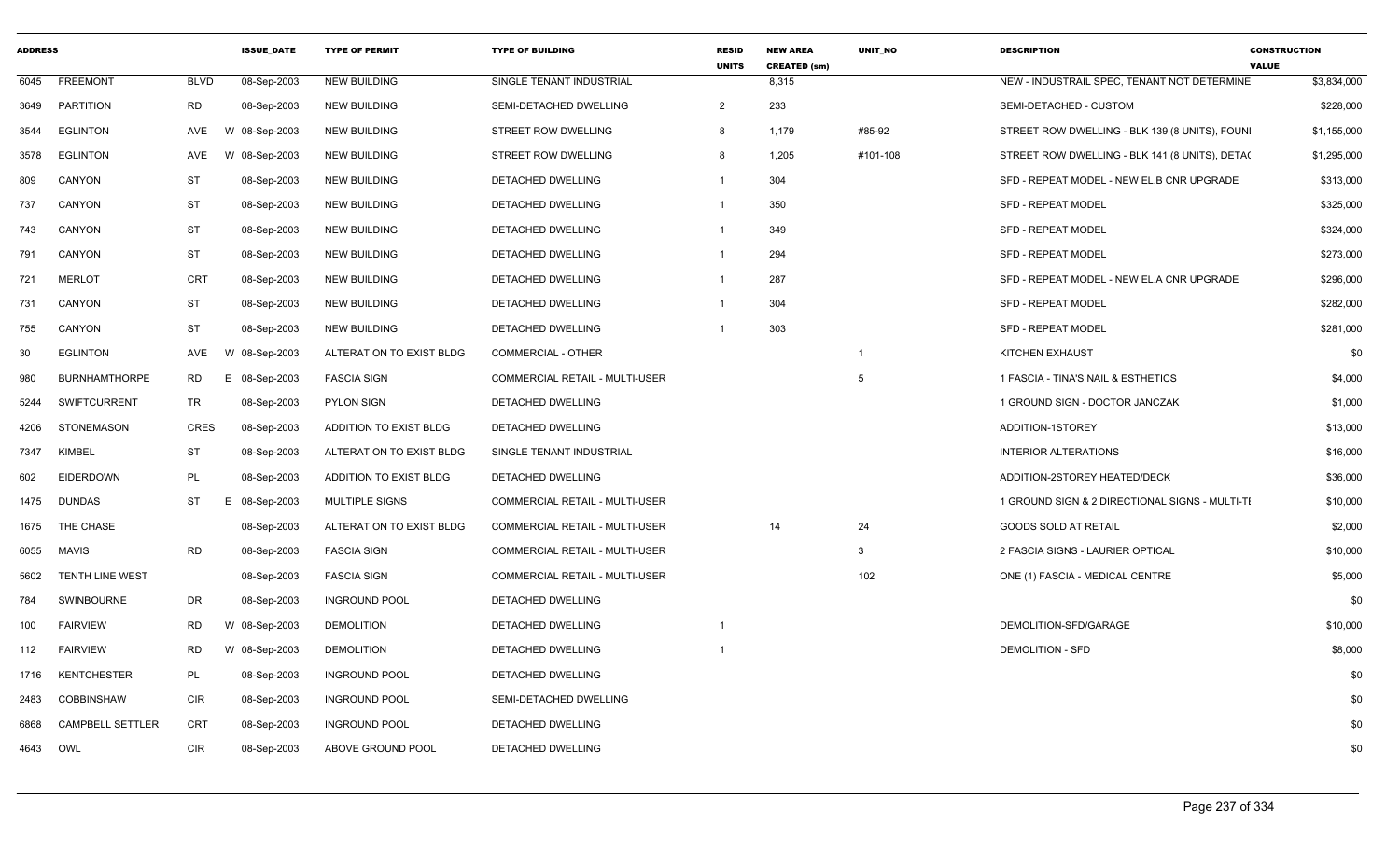| <b>ADDRESS</b> |                    |             | <b>ISSUE DATE</b> | <b>TYPE OF PERMIT</b>        | <b>TYPE OF BUILDING</b>        | <b>RESID</b><br><b>UNITS</b> | <b>NEW AREA</b><br><b>CREATED (sm)</b> | <b>UNIT NO</b> | <b>DESCRIPTION</b>                              | <b>CONSTRUCTION</b><br><b>VALUE</b> |
|----------------|--------------------|-------------|-------------------|------------------------------|--------------------------------|------------------------------|----------------------------------------|----------------|-------------------------------------------------|-------------------------------------|
| 4120           | <b>DEER RUN</b>    | <b>CRT</b>  | 08-Sep-2003       | <b>INGROUND POOL</b>         | DETACHED DWELLING              |                              |                                        |                |                                                 | \$0                                 |
| 1662           | <b>LEWES</b>       | WAY         | 08-Sep-2003       | <b>INGROUND POOL</b>         | DETACHED DWELLING              |                              |                                        |                |                                                 | \$0                                 |
| 1511           | <b>TROTWOOD</b>    | AVE         | 08-Sep-2003       | <b>INGROUND POOL</b>         | <b>DETACHED DWELLING</b>       |                              |                                        |                |                                                 | \$0                                 |
| 1423           | ALDO               | DR          | 08-Sep-2003       | <b>DEMOLITION</b>            | DETACHED DWELLING              |                              | 100                                    |                | <b>DEMOLITION - SFD</b>                         | \$8,000                             |
| 536            | CANYON             | ST          | 09-Sep-2003       | <b>REVISIONS</b>             | DETACHED DWELLING              |                              |                                        |                | REVISION - INTERIOR LAYOUT - LOT 27 ONLY        | \$0                                 |
| 2442           | <b>ROBIN</b>       | DR          | 09-Sep-2003       | ADDITION TO EXIST BLDG       | DETACHED DWELLING              |                              | 27                                     |                | <b>ADDITION - MUD ROOM</b>                      | \$24,000                            |
| 597            | CRANLEIGH          | CRT         | 09-Sep-2003       | <b>REVISIONS</b>             | <b>DETACHED DWELLING</b>       |                              |                                        |                | REVISION - INTERIOR LAYOUT - LOT 43 ONLY        | \$0                                 |
| 603            | CRANLEIGH          | <b>CRT</b>  | 09-Sep-2003       | <b>REVISIONS</b>             | DETACHED DWELLING              |                              |                                        |                | REVISION - INTERIOR LAYOUT - LOT 44 ONLY        | \$0                                 |
| 435            | AMBASSADOR         | DR          | 09-Sep-2003       | <b>NEW BUILDING</b>          | SINGLE TENANT INDUSTRIAL       |                              | 3,574                                  |                | NEW - OFFICE WAREHOUSE, PAN ASIA FOOD CO LT     | \$2,302,000                         |
| 2980           | ARGENTIA           | RD          | 09-Sep-2003       | ALTERATION TO EXIST BLDG     | COMMERCIAL - OTHER             |                              |                                        |                | INTERIOR ALTERATIONS - TIM HORTONS              | \$15,000                            |
| 910            | CANYON             | <b>ST</b>   | 09-Sep-2003       | <b>REVISIONS</b>             | DETACHED DWELLING              |                              |                                        |                | REVISION - INTERIOR LAYOUT - LOT 28 ONLY        | \$0                                 |
| 916            | CANYON             | ST          | 09-Sep-2003       | <b>REVISIONS</b>             | DETACHED DWELLING              |                              |                                        |                | REVISION - INTERIOR LAYOUT - LOT 27 ONLY        | \$0                                 |
| 3017           | <b>MCDOWELL</b>    | DR          | 09-Sep-2003       | <b>REVISIONS</b>             | SEMI-DETACHED DWELLING         |                              |                                        |                | REVISED FLOOR SYSTEM - MODEL NORMANDY (SEI      | \$0                                 |
| 3146           | POLO               | PL          | 09-Sep-2003       | <b>REVISIONS</b>             | DETACHED DWELLING              |                              |                                        |                | REVISED FLOOR SYSTEM - MODEL VISTA - EL.A, B, & | \$0                                 |
| 5939           | <b>BASSINGER</b>   | PL          | 09-Sep-2003       | <b>REVISIONS</b>             | DETACHED DWELLING              |                              |                                        |                | REVISED FLOOR SYSTEM - MODEL CALAIS CNR - EL    | \$0                                 |
| 232            | <b>ISABELLA</b>    | AVE         | 09-Sep-2003       | <b>NEW BUILDING</b>          | <b>DETACHED DWELLING</b>       |                              | 407                                    |                | SFD - CUSTOM                                    | \$529,000                           |
| 2207           | <b>DIXIE</b>       | <b>RD</b>   | 09-Sep-2003       | ALTERATION TO EXIST BLDG     | <b>RESIDENTIAL - OTHER</b>     |                              | 91                                     |                | INTERIOR ALTERATIONS FOR CHIROPRACTIC OFFIC     | \$15,000                            |
| 137            | <b>PINEWOOD</b>    | TR          | 09-Sep-2003       | ADDITION TO EXIST BLDG       | DETACHED DWELLING              |                              |                                        |                | ADDITION - POOL CABANA UNHEATED                 | \$10,000                            |
| 100            | <b>CITY CENTRE</b> | DR          | 09-Sep-2003       | ALTERATION TO EXIST BLDG     | COMMERCIAL RETAIL - MULTI-USER |                              | 126                                    | $1 - 857$      | RETAIL SALES OF PARTY GOODS                     | \$19,000                            |
| 77             | <b>CITY CENTRE</b> | DR          | 09-Sep-2003       | ALTERATION TO EXIST BLDG     | COMMERCIAL OFFICE - MULTI-USER |                              |                                        |                | INTERIOR ALTERATIONS - DEMISING PARTITIONS      | \$16,000                            |
| 3422           | <b>SOUTHWICK</b>   | ST          | 09-Sep-2003       | <b>REVISIONS</b>             | SEMI-DETACHED DWELLING         |                              |                                        |                | REAR UPGRADE - EL.A/A & B/B - MODEL 20-1564 (SE | \$0                                 |
| 4599           | <b>BADMINTON</b>   | DR          | 09-Sep-2003       | ALTERATION TO EXIST BLDG     | DETACHED DWELLING              |                              |                                        |                | ALTERATIONS - BASEMENT WALKOUT                  | \$10,000                            |
| 1574           | SHERWAY            | DR          | 09-Sep-2003       | <b>DEMOLITION</b>            | DETACHED DWELLING              |                              |                                        |                | DEMOLITION - SINGLE STOREY POOL ENCLOSURE       | \$2,000                             |
| 4761           | <b>GLASSHILL</b>   | <b>GROV</b> | 09-Sep-2003       | <b>NEW BUILDING</b>          | DETACHED DWELLING              |                              |                                        |                | SFD - REPEAT MODEL - FIREBEREAK LOT COMPLET     | \$0                                 |
| 6400           | <b>MILLCREEK</b>   | DR          | 09-Sep-2003       | <b>CLASS A PORTABLE SIGN</b> | PORTABLE SIGN                  |                              |                                        |                | Rebel Brothers(on Erin Mills Pkwy)              | \$0                                 |
| 0              | <b>ERIN MILLS</b>  | <b>PKY</b>  | 09-Sep-2003       | <b>CLASS A PORTABLE SIGN</b> | PORTABLE SIGN                  |                              |                                        |                | Erin Mills Soccer Club                          | \$0                                 |
| $\Omega$       | <b>ERIN MILLS</b>  | <b>PKY</b>  | 09-Sep-2003       | <b>CLASS A PORTABLE SIGN</b> | PORTABLE SIGN                  |                              |                                        |                | City of Mississauga                             | \$0                                 |
| $\Omega$       | <b>DERRY</b>       | <b>RD</b>   | W 09-Sep-2003     | <b>CLASS A PORTABLE SIGN</b> | PORTABLE SIGN                  |                              |                                        |                | City of Mississauga                             | \$0                                 |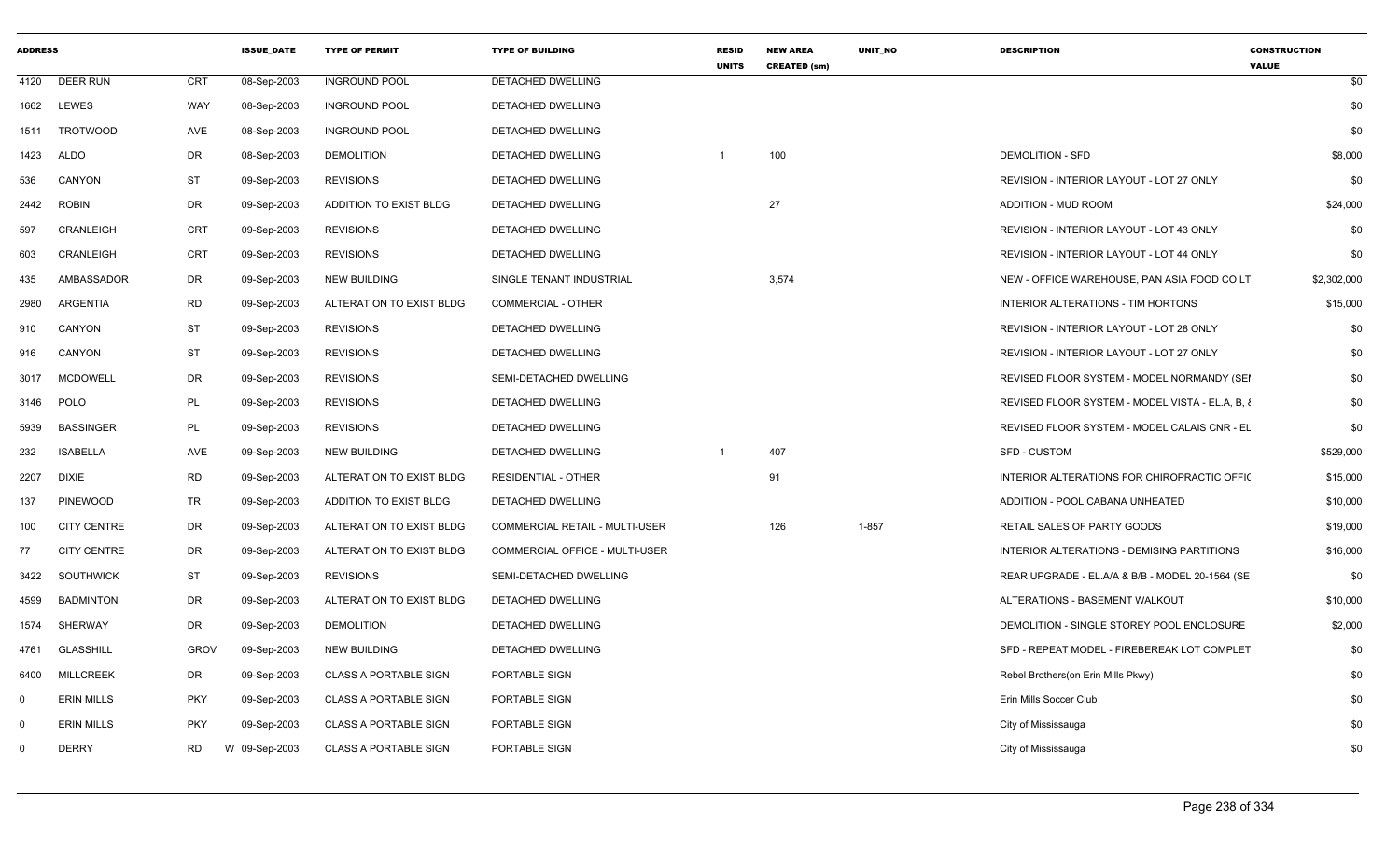| <b>ADDRESS</b> |                        |             | <b>ISSUE DATE</b> | <b>TYPE OF PERMIT</b>        | <b>TYPE OF BUILDING</b>        | <b>RESID</b><br><b>UNITS</b> | <b>NEW AREA</b><br><b>CREATED (sm)</b> | <b>UNIT NO</b> | <b>DESCRIPTION</b>                                  | <b>CONSTRUCTION</b><br><b>VALUE</b> |
|----------------|------------------------|-------------|-------------------|------------------------------|--------------------------------|------------------------------|----------------------------------------|----------------|-----------------------------------------------------|-------------------------------------|
| $\mathbf{0}$   | <b>CENTRAL</b>         | <b>PKY</b>  | W 09-Sep-2003     | <b>CLASS A PORTABLE SIGN</b> | PORTABLE SIGN                  |                              |                                        |                | City of Mississauga                                 | \$0                                 |
| $\Omega$       | <b>DIXIE</b>           | <b>RD</b>   | 09-Sep-2003       | <b>CLASS A PORTABLE SIGN</b> | PORTABLE SIGN                  |                              |                                        |                | City of Mississauga                                 | \$0                                 |
| $\mathbf 0$    | <b>GOREWAY</b>         | DR          | 09-Sep-2003       | <b>CLASS A PORTABLE SIGN</b> | PORTABLE SIGN                  |                              |                                        |                | City of Mississauga                                 | \$0                                 |
| $\Omega$       | <b>GOREWAY</b>         | DR          | 09-Sep-2003       | <b>CLASS A PORTABLE SIGN</b> | PORTABLE SIGN                  |                              |                                        |                | City of Mississauga                                 | \$0                                 |
| 1130           | VANIER                 | DR          | 09-Sep-2003       | OTHER POOL                   | DETACHED DWELLING              |                              |                                        |                |                                                     | \$0                                 |
| 4859           | <b>MARBLE ARCH</b>     | <b>MEWS</b> | 09-Sep-2003       | <b>NEW BUILDING</b>          | DETACHED DWELLING              |                              | 186                                    |                | SFD - FIREBREAK LOT COMPLETION                      | \$0                                 |
| 4812           | <b>HALF MOON</b>       | <b>GROV</b> | 09-Sep-2003       | NEW BUILDING                 | DETACHED DWELLING              |                              | 206                                    |                | SFD - REPEAT MODEL, FIREBREAK LOT COMPLETIC         | \$0                                 |
| 4788           | <b>HALF MOON</b>       | <b>GROV</b> | 09-Sep-2003       | <b>NEW BUILDING</b>          | DETACHED DWELLING              |                              | 186                                    |                | SFD - REPEAT MODEL, FIREBREAK COMPLETION            | \$0                                 |
| $\mathbf 0$    | <b>KENNEDY</b>         | RD          | 09-Sep-2003       | <b>CLASS A PORTABLE SIGN</b> | PORTABLE SIGN                  |                              |                                        |                | City of Mississauga                                 | \$0                                 |
| 28             | <b>ELM</b>             | <b>DR</b>   | W 10-Sep-2003     | ALTERATION TO EXIST BLDG     | <b>COMMERCIAL - OTHER</b>      |                              |                                        |                | DAYCARE ("A" 53/02 - expires March 31, 2007. Max. 7 | \$78,000                            |
| 6650           | MEADOWVALE TOWN CENCIR |             | 10-Sep-2003       | <b>NEW BUILDING</b>          | <b>COMMERCIAL - OTHER</b>      |                              | 418                                    |                | NEW - RESTAURANT, MCDONALDS - FOUNDATION T          | \$562,000                           |
| 2417           | <b>OLD CARRIAGE</b>    | <b>RD</b>   | 10-Sep-2003       | <b>NEW BUILDING</b>          | <b>DETACHED DWELLING</b>       |                              | 218                                    | #3             | CONDOMINIUM SFD - NEW MODEL                         | \$225,000                           |
| 1295           | MID-WAY                | <b>BLVD</b> | 10-Sep-2003       | <b>SPRINKLERS</b>            | SINGLE TENANT INDUSTRIAL       |                              |                                        |                | SPRINKLER SYSTEM                                    | \$30,000                            |
| 100            | <b>CITY CENTRE</b>     | DR          | 10-Sep-2003       | MEZZANINE                    | COMMERCIAL RETAIL - MULTI-USER |                              |                                        | 2-713          | INTERIOR ALTERATIONS & MEZZANINE & CHANGE T         | \$26,000                            |
| 1980           | <b>MATHESON</b>        | BLVD<br>E.  | 10-Sep-2003       | ALTERATION TO EXIST BLDG     | COMMERCIAL OFFICE - MULTI-USER |                              |                                        | B              | <b>OFFICES</b>                                      | \$840,000                           |
| 786            | SPINNING WHEEL         | <b>CRES</b> | 10-Sep-2003       | <b>NEW BUILDING</b>          | DETACHED DWELLING              | $\overline{1}$               | 184                                    |                | <b>SFD - REPEAT MODEL</b>                           | \$177,000                           |
| 77             | CITY CENTRE            | DR          | 10-Sep-2003       | ALTERATION TO EXIST BLDG     | COMMERCIAL OFFICE - MULTI-USER |                              |                                        | 102            | TAKE-OUT RESTAURANT                                 | \$15,000                            |
| 2800           | SKYMARK                | AVE         | 10-Sep-2003       | ALTERATION TO EXIST BLDG     | COMMERCIAL RETAIL - MULTI-USER |                              |                                        | 3              | BUSINESS OFFICE (COMPUTER SECURITY)                 | \$39,000                            |
| 7349           | <b>BREAD FRUIT</b>     | LANE        | 10-Sep-2003       | <b>NEW BUILDING</b>          | DETACHED DWELLING              | $\overline{1}$               | 338                                    |                | <b>SFD - REPEAT MODEL</b>                           | \$212,000                           |
| 3931           | PASSWAY                | <b>RD</b>   | 10-Sep-2003       | NEW BUILDING                 | DETACHED DWELLING              | -1                           | 246                                    |                | <b>SFD - REPEAT MODEL</b>                           | \$228,000                           |
| 3923           | PASSWAY                | RD          | 10-Sep-2003       | NEW BUILDING                 | DETACHED DWELLING              | $\overline{1}$               | 269                                    |                | <b>SFD - REPEAT MODEL</b>                           | \$249,000                           |
| 3915           | PASSWAY                | <b>RD</b>   | 10-Sep-2003       | <b>NEW BUILDING</b>          | DETACHED DWELLING              | $\overline{1}$               | 233                                    |                | <b>SFD - REPEAT MODEL</b>                           | \$216,000                           |
| 3907           | PASSWAY                | <b>RD</b>   | 10-Sep-2003       | <b>NEW BUILDING</b>          | <b>DETACHED DWELLING</b>       |                              | 269                                    |                | <b>SFD - REPEAT MODEL</b>                           | \$249,000                           |
| 3899           | PASSWAY                | <b>RD</b>   | 10-Sep-2003       | <b>NEW BUILDING</b>          | DETACHED DWELLING              | $\mathbf 1$                  | 269                                    |                | <b>SFD - REPEAT MODEL</b>                           | \$249,000                           |
| 3851           | PASSWAY                | RD          | 10-Sep-2003       | <b>NEW BUILDING</b>          | DETACHED DWELLING              | $\mathbf{1}$                 | 233                                    |                | <b>SFD - REPEAT MODEL</b>                           | \$216,000                           |
| 3843           | PASSWAY                | <b>RD</b>   | 10-Sep-2003       | <b>NEW BUILDING</b>          | DETACHED DWELLING              | $\mathbf{1}$                 | 269                                    |                | SFD - REPEAT MODEL                                  | \$249,000                           |
| 3831           | PASSWAY                | <b>RD</b>   | 10-Sep-2003       | <b>NEW BUILDING</b>          | DETACHED DWELLING              | -1                           | 269                                    |                | SFD - REPEAT MODEL                                  | \$249,000                           |
| 7488           | RUSSIAN OLIVE CLOSE    |             | 10-Sep-2003       | <b>NEW BUILDING</b>          | DETACHED DWELLING              | $\mathbf 1$                  | 204                                    |                | <b>SFD - REPEAT MODEL</b>                           | \$189,000                           |
|                |                        |             |                   |                              |                                |                              |                                        |                |                                                     |                                     |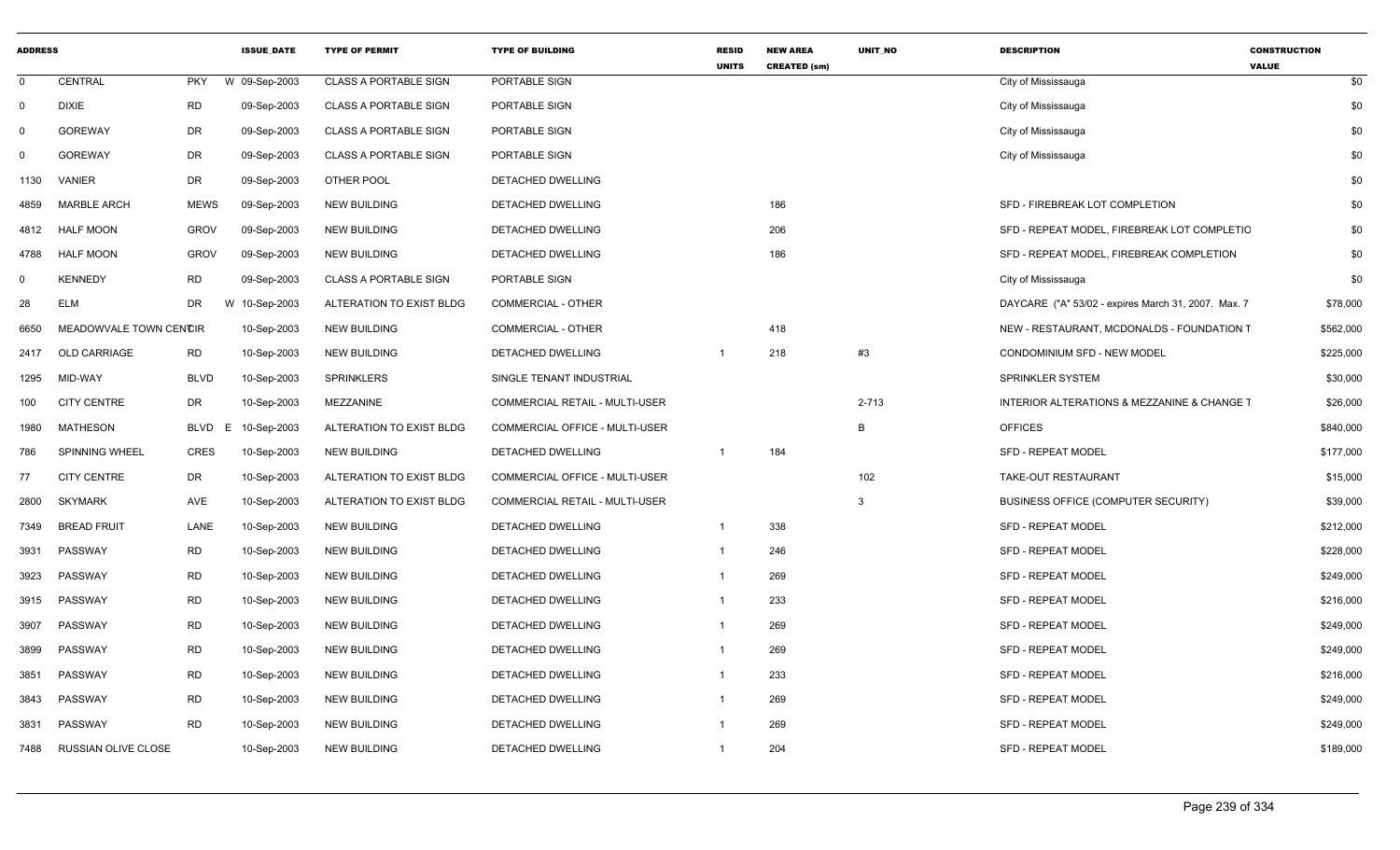| <b>ADDRESS</b> |                    |           | <b>ISSUE DATE</b> | <b>TYPE OF PERMIT</b> | <b>TYPE OF BUILDING</b>  | <b>RESID</b><br><b>UNITS</b> | <b>NEW AREA</b><br><b>CREATED (sm)</b> | <b>UNIT NO</b> | <b>DESCRIPTION</b>                          | <b>CONSTRUCTION</b><br><b>VALUE</b> |
|----------------|--------------------|-----------|-------------------|-----------------------|--------------------------|------------------------------|----------------------------------------|----------------|---------------------------------------------|-------------------------------------|
| 3684           | <b>PARTITION</b>   | <b>RD</b> | 10-Sep-2003       | <b>NEW BUILDING</b>   | DETACHED DWELLING        | $\mathbf 1$                  | 170                                    |                | <b>SFD - REPEAT MODEL</b>                   | \$158,000                           |
| 3704           | <b>PARTITION</b>   | <b>RD</b> | 10-Sep-2003       | <b>NEW BUILDING</b>   | DETACHED DWELLING        | $\mathbf{1}$                 | 172                                    |                | <b>SFD - REPEAT MODEL</b>                   | \$159,000                           |
| 3768           | <b>PARTITION</b>   | <b>RD</b> | 10-Sep-2003       | <b>NEW BUILDING</b>   | DETACHED DWELLING        | -1                           | 210                                    |                | <b>SFD - REPEAT MODEL</b>                   | \$195,000                           |
| 3776           | <b>PARTITION</b>   | <b>RD</b> | 10-Sep-2003       | <b>NEW BUILDING</b>   | <b>DETACHED DWELLING</b> | -1                           | 189                                    |                | <b>SFD - REPEAT MODEL</b>                   | \$176,000                           |
| 3784           | <b>PARTITION</b>   | <b>RD</b> | 10-Sep-2003       | <b>NEW BUILDING</b>   | DETACHED DWELLING        | $\mathbf{1}$                 | 210                                    |                | <b>SFD - REPEAT MODEL</b>                   | \$195,000                           |
| 3792           | PARTITION          | <b>RD</b> | 10-Sep-2003       | <b>NEW BUILDING</b>   | DETACHED DWELLING        | $\mathbf{1}$                 | 227                                    |                | <b>SFD - REPEAT MODEL</b>                   | \$211,000                           |
| 3800           | PARTITION          | <b>RD</b> | 10-Sep-2003       | <b>NEW BUILDING</b>   | DETACHED DWELLING        | 1                            | 210                                    |                | <b>SFD - REPEAT MODEL</b>                   | \$195,000                           |
| 3823           | <b>PARTITION</b>   | <b>RD</b> | 10-Sep-2003       | <b>NEW BUILDING</b>   | SEMI-DETACHED DWELLING   | $\overline{2}$               | 286                                    |                | SEMI-DETACHED - REPEAT MODEL                | \$266,000                           |
| 3811           | PARTITION          | <b>RD</b> | 10-Sep-2003       | <b>NEW BUILDING</b>   | SEMI-DETACHED DWELLING   | $\overline{2}$               | 313                                    |                | SEMI-DETACHED - REPEAT MODEL                | \$290,000                           |
| 3799           | <b>PARTITION</b>   | <b>RD</b> | 10-Sep-2003       | <b>NEW BUILDING</b>   | SEMI-DETACHED DWELLING   | $\overline{2}$               | 286                                    |                | SEMI-DETACHED - REPEAT MODEL                | \$266,000                           |
| 3787           | PARTITION          | <b>RD</b> | 10-Sep-2003       | <b>NEW BUILDING</b>   | SEMI-DETACHED DWELLING   | $\overline{2}$               | 263                                    |                | SEMI-DETACHED - REPEAT MODEL                | \$244,000                           |
| 3775           | PARTITION          | <b>RD</b> | 10-Sep-2003       | <b>NEW BUILDING</b>   | SEMI-DETACHED DWELLING   | $\overline{2}$               | 340                                    |                | SEMI-DETACHED - REPEAT MODEL                | \$316,000                           |
| 3919           | PASSWAY            | <b>RD</b> | 10-Sep-2003       | <b>NEW BUILDING</b>   | DETACHED DWELLING        | -1                           | 246                                    |                | <b>SFD - REPEAT MODEL</b>                   | \$228,000                           |
| 3911           | PASSWAY            | <b>RD</b> | 10-Sep-2003       | <b>NEW BUILDING</b>   | <b>DETACHED DWELLING</b> | $\mathbf 1$                  | 246                                    |                | SFD - REPEAT MODEL. FIREBREAK LOT           | \$228,000                           |
| 3895           | PASSWAY            | <b>RD</b> | 10-Sep-2003       | <b>NEW BUILDING</b>   | DETACHED DWELLING        | $\mathbf 1$                  | 246                                    |                | <b>SFD - REPEAT MODEL</b>                   | \$228,000                           |
| 3847           | PASSWAY            | <b>RD</b> | 10-Sep-2003       | <b>NEW BUILDING</b>   | DETACHED DWELLING        | -1                           | 246                                    |                | <b>SFD - REPEAT MODEL</b>                   | \$228,000                           |
| 3835           | PASSWAY            | <b>RD</b> | 10-Sep-2003       | <b>NEW BUILDING</b>   | DETACHED DWELLING        | -1                           | 233                                    |                | SFD - REPEAT MODEL                          | \$216,000                           |
| 3827           | PASSWAY            | <b>RD</b> | 10-Sep-2003       | <b>NEW BUILDING</b>   | <b>DETACHED DWELLING</b> | $\mathbf 1$                  | 246                                    |                | <b>SFD - REPEAT MODEL</b>                   | \$228,000                           |
| 3700           | PARTITION          | <b>RD</b> | 10-Sep-2003       | <b>NEW BUILDING</b>   | DETACHED DWELLING        | $\mathbf{1}$                 | 170                                    |                | SFD - REPEAT MODEL                          | \$158,000                           |
| 3772           | PARTITION          | <b>RD</b> | 10-Sep-2003       | <b>NEW BUILDING</b>   | DETACHED DWELLING        | 1                            | 170                                    |                | <b>SFD - REPEAT MODEL</b>                   | \$158,000                           |
| 3780           | <b>PARTITION</b>   | RD        | 10-Sep-2003       | <b>NEW BUILDING</b>   | DETACHED DWELLING        | $\mathbf 1$                  | 227                                    |                | SFD - REPEAT MODEL, FIREBREAK LOT           | \$211,000                           |
| 3788           | PARTITION          | <b>RD</b> | 10-Sep-2003       | <b>NEW BUILDING</b>   | <b>DETACHED DWELLING</b> | $\mathbf{1}$                 | 172                                    |                | <b>SFD - REPEAT MODEL</b>                   | \$159,000                           |
| 3796           | <b>PARTITION</b>   | <b>RD</b> | 10-Sep-2003       | <b>NEW BUILDING</b>   | DETACHED DWELLING        | -1                           | 189                                    |                | <b>SFD - REPEAT MODEL</b>                   | \$176,000                           |
| 7361           | <b>BREAD FRUIT</b> | LANE      | 10-Sep-2003       | <b>NEW BUILDING</b>   | DETACHED DWELLING        |                              | 202                                    |                | <b>SFD - REPEAT MODEL</b>                   | \$187,000                           |
| 1074           | SERSON             | AVE       | 10-Sep-2003       | <b>NEW BUILDING</b>   | GARAGE/CARPORT           |                              |                                        |                | <b>NEW - GARAGE DETACHED</b>                | \$12,000                            |
| 3817           | <b>PARTITION</b>   | <b>RD</b> | 10-Sep-2003       | <b>NEW BUILDING</b>   | SEMI-DETACHED DWELLING   | $\overline{2}$               | 305                                    |                | SEMI-DETACHED - REPEAT MODEL                | \$283,000                           |
| 3805           | <b>PARTITION</b>   | <b>RD</b> | 10-Sep-2003       | <b>NEW BUILDING</b>   | SEMI-DETACHED DWELLING   | 2                            | 233                                    |                | SEMI-DETACHED - REPEAT MODEL, FIREBREAK LOT | \$216,000                           |
| 3793           | PARTITION          | <b>RD</b> | 10-Sep-2003       | <b>NEW BUILDING</b>   | SEMI-DETACHED DWELLING   | 2                            | 305                                    |                | SEMI-DETACHED - REPEAT MODEL                | \$283,000                           |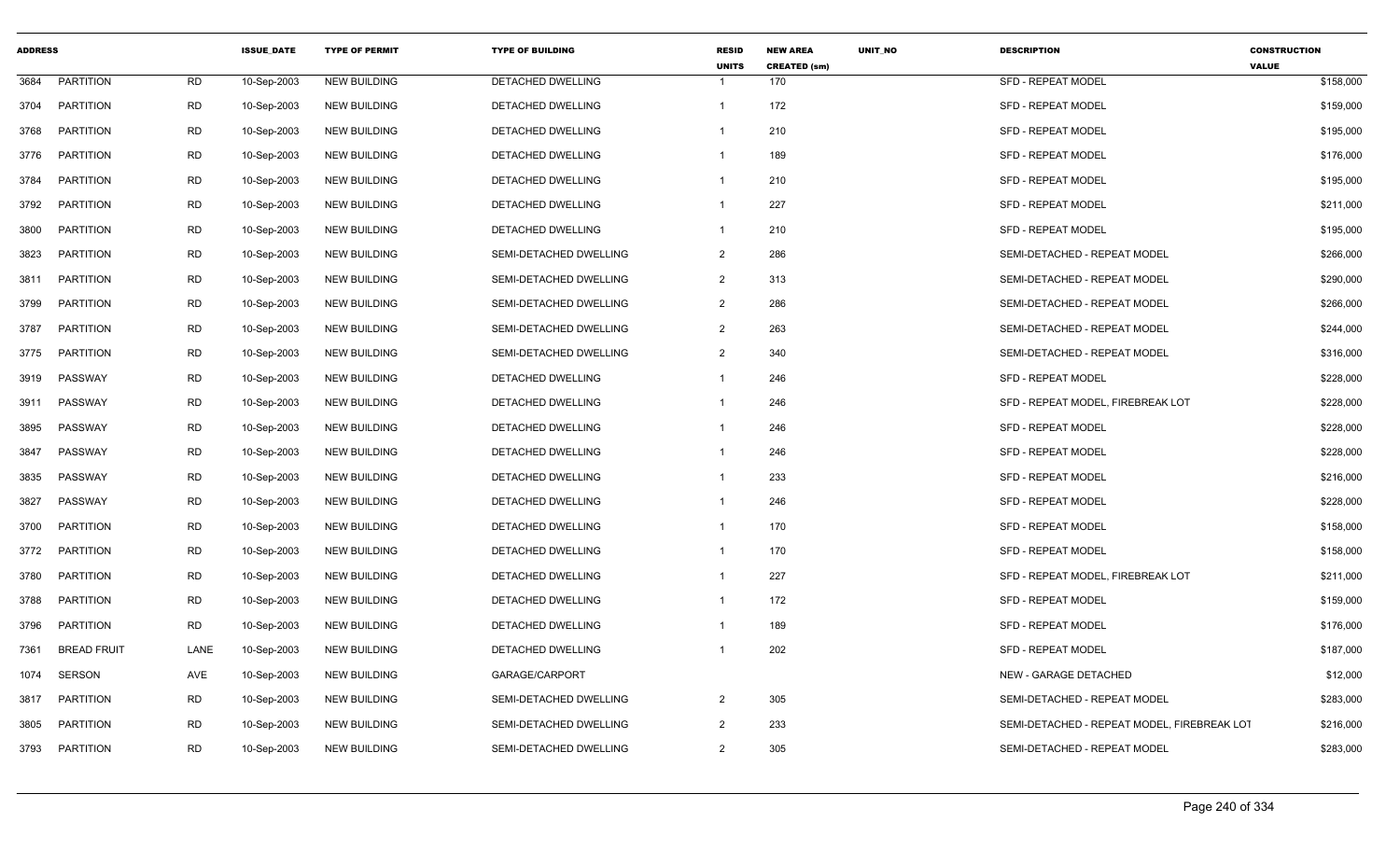| <b>ADDRESS</b> |                     |             | <b>ISSUE_DATE</b> | <b>TYPE OF PERMIT</b>        | <b>TYPE OF BUILDING</b>        | <b>RESID</b><br><b>UNITS</b> | <b>NEW AREA</b><br><b>CREATED (sm)</b> | UNIT_NO | <b>DESCRIPTION</b>                            | <b>CONSTRUCTION</b><br><b>VALUE</b> |
|----------------|---------------------|-------------|-------------------|------------------------------|--------------------------------|------------------------------|----------------------------------------|---------|-----------------------------------------------|-------------------------------------|
| 625            | LAKESHORE           | <b>RD</b>   | 10-Sep-2003<br>E. | <b>REVISIONS</b>             | COMMERCIAL RETAIL-SINGLE USER  |                              |                                        |         | KITCHEN EXHAUST REVISION                      | \$0                                 |
| $\mathbf 0$    | <b>GOREWAY</b>      | DR          | 10-Sep-2003       | <b>CLASS A PORTABLE SIGN</b> | PORTABLE SIGN                  |                              |                                        |         | City of Mississauga                           | \$0                                 |
| $\Omega$       | <b>HURONTARIO</b>   | <b>ST</b>   | 10-Sep-2003       | <b>CLASS A PORTABLE SIGN</b> | PORTABLE SIGN                  |                              |                                        |         | City of Mississauga                           | \$0                                 |
| 5500           | <b>ROSE CHERRY</b>  | <b>PL</b>   | 10-Sep-2003       | <b>CLASS A PORTABLE SIGN</b> | PORTABLE SIGN                  |                              |                                        |         | Soft Signs                                    | \$0                                 |
| 5425           | <b>CREDITVIEW</b>   | <b>RD</b>   | 10-Sep-2003       | <b>CLASS A PORTABLE SIGN</b> | PORTABLE SIGN                  |                              |                                        |         | Dr. David Meisels (on Creditview)             | \$0                                 |
| 720            | <b>BRISTOL</b>      | <b>RD</b>   | W 10-Sep-2003     | <b>CLASS A PORTABLE SIGN</b> | PORTABLE SIGN                  |                              |                                        |         | Dr. David Meisels (on Mavis)                  | \$0                                 |
| 2400           | <b>DUNDAS</b>       | ST          | W 10-Sep-2003     | <b>CLASS A PORTABLE SIGN</b> | PORTABLE SIGN                  |                              |                                        |         | <b>Extreme Pita</b>                           | \$0                                 |
| 815            | <b>BRITANNIA</b>    | <b>RD</b>   | W 10-Sep-2003     | <b>CLASS A PORTABLE SIGN</b> | PORTABLE SIGN                  |                              |                                        |         | Mr Sub (on Britannia)                         | \$0                                 |
| $\mathbf 0$    | <b>ERIN MILLS</b>   | <b>PKY</b>  | 10-Sep-2003       | <b>CLASS A PORTABLE SIGN</b> | PORTABLE SIGN                  |                              |                                        |         | <b>Team Futures</b>                           | \$0                                 |
| 111            | <b>QUEEN</b>        | ST          | S<br>10-Sep-2003  | <b>CLASS A PORTABLE SIGN</b> | PORTABLE SIGN                  |                              |                                        |         | Violet's Sunshine Tanning                     | \$0                                 |
| 6855           | <b>COLUMBUS</b>     | <b>RD</b>   | 10-Sep-2003       | <b>CLASS A PORTABLE SIGN</b> | PORTABLE SIGN                  |                              |                                        |         | T.P.T. Systems Ltd.                           | \$0                                 |
| 90             | <b>DUNDAS</b>       | ST          | W 10-Sep-2003     | <b>CLASS A PORTABLE SIGN</b> | PORTABLE SIGN                  |                              |                                        |         | Academy of English                            | \$0                                 |
| 6665           | <b>TOMKEN</b>       | <b>RD</b>   | 10-Sep-2003       | <b>CLASS A PORTABLE SIGN</b> | PORTABLE SIGN                  |                              |                                        |         | Inter Trade Gourmet                           | \$0                                 |
| 1718           | LAKESHORE           | <b>RD</b>   | W 10-Sep-2003     | <b>CLASS A PORTABLE SIGN</b> | PORTABLE SIGN                  |                              |                                        |         | <b>Bankris Clinic</b>                         | \$0                                 |
| $\mathbf 0$    | <b>HURONTARIO</b>   | ST          | 10-Sep-2003       | <b>CLASS A PORTABLE SIGN</b> | PORTABLE SIGN                  |                              |                                        |         | Central Pentecostal Church                    | \$0                                 |
| $\mathbf 0$    | <b>BRITANNIA</b>    | <b>RD</b>   | W 10-Sep-2003     | <b>CLASS A PORTABLE SIGN</b> | PORTABLE SIGN                  |                              |                                        |         | West Toronto Chinese Church                   | \$0                                 |
| 2480           | CAWTHRA             | <b>RD</b>   | 10-Sep-2003       | <b>CLASS A PORTABLE SIGN</b> | PORTABLE SIGN                  |                              |                                        |         | Costa Produce                                 | \$0                                 |
| $\Omega$       | <b>MAVIS</b>        | <b>RD</b>   | 10-Sep-2003       | <b>CLASS A PORTABLE SIGN</b> | PORTABLE SIGN                  |                              |                                        |         | City of Mississauga                           | \$0                                 |
| 6040           | <b>GLEN ERIN</b>    | DR          | 10-Sep-2003       | <b>CLASS A PORTABLE SIGN</b> | PORTABLE SIGN                  |                              |                                        |         | Britannia Dental (on Britannia)               | \$0                                 |
| 5379           | <b>MCLAUGHLIN</b>   | <b>RD</b>   | 10-Sep-2003       | <b>DEMOLITION</b>            | DETACHED DWELLING              | $\mathbf 1$                  |                                        |         | DEMOLITION - SFD & DETACHED GARAGE            | \$8,000                             |
| 2400           | <b>SKYMARK</b>      | AVE         | 11-Sep-2003       | <b>FASCIA SIGN</b>           | INDUSTRIAL - OTHER             |                              |                                        | 3       | 1 FASCIA SIGNS - PFIZER                       | \$12,000                            |
| 6055           | <b>MAVIS</b>        | <b>RD</b>   | 11-Sep-2003       | ALTERATION TO EXIST BLDG     | COMMERCIAL RETAIL - MULTI-USER |                              |                                        | -5      | <b>HAIR SALON</b>                             | \$45,000                            |
| 6108           | <b>EDWARDS</b>      | <b>BLVD</b> | 11-Sep-2003       | ALTERATION TO EXIST BLDG     | SINGLE TENANT INDUSTRIAL       |                              |                                        |         | <b>INTERIOR ALTERATION</b>                    | \$15,000                            |
| 151            | COURTNEYPARK        | DR          | W 11-Sep-2003     | <b>NEW BUILDING</b>          | SINGLE TENANT INDUSTRIAL       |                              | 13,297                                 |         | NEW - SPEC INDUSTRIAL, COMPLETION, TENANT NO  | \$0                                 |
| 3980           | <b>GRAND PARK</b>   | DR          | 11-Sep-2003       | ALTERATION TO EXIST BLDG     | COMMERCIAL RETAIL-SINGLE USER  |                              |                                        | BLD-A   | <b>INTERIOR ALTERATIONS</b>                   | \$441,000                           |
| 80             | <b>COURTNEYPARK</b> | DR          | E 11-Sep-2003     | <b>NEW BUILDING</b>          | COMMERCIAL OFFICE- SINGLE USER |                              | 88                                     |         | NEW - OFFICE TRAILER - MISS. ENTERTAINMENT CE | \$106,000                           |
| 1653           | <b>WOODEDEN</b>     | DR          | 11-Sep-2003       | ADDITION AND ALTER           | DETACHED DWELLING              |                              | 9                                      |         | ADDITION/ALTERATIONS                          | \$22,000                            |
| 5025           | <b>HEATHERLEIGH</b> | AVE         | 11-Sep-2003       | ALTERATION TO EXIST BLDG     | <b>COMMERCIAL - OTHER</b>      |                              |                                        | 5       | <b>RETAIL (CD SALES)</b>                      | \$15,000                            |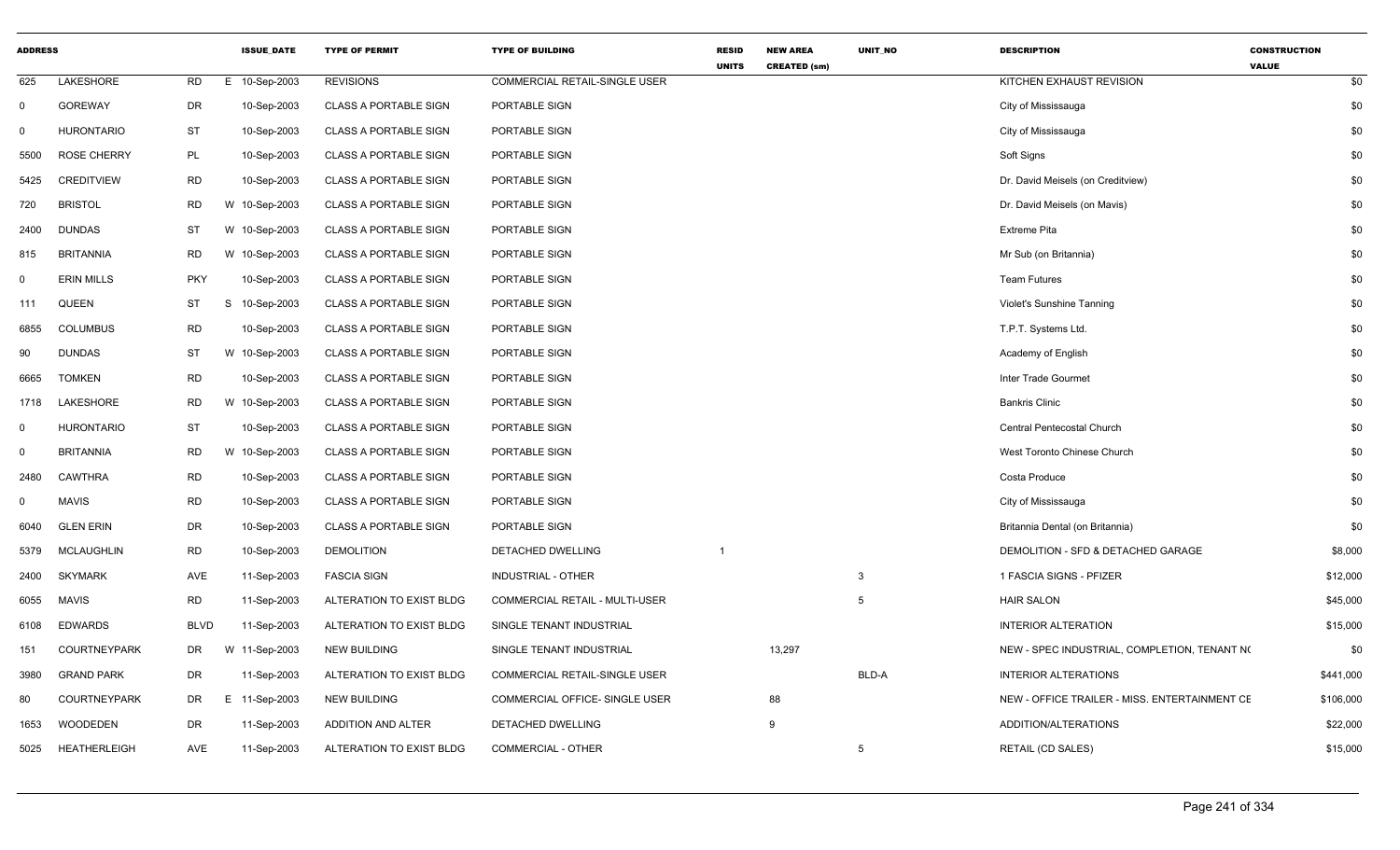| <b>ADDRESS</b> |                      |             | <b>ISSUE DATE</b> | <b>TYPE OF PERMIT</b>        | <b>TYPE OF BUILDING</b>               | <b>RESID</b><br><b>UNITS</b> | <b>NEW AREA</b><br><b>CREATED (sm)</b> | <b>UNIT NO</b> | <b>DESCRIPTION</b>                               | <b>CONSTRUCTION</b><br><b>VALUE</b> |
|----------------|----------------------|-------------|-------------------|------------------------------|---------------------------------------|------------------------------|----------------------------------------|----------------|--------------------------------------------------|-------------------------------------|
| 785            | <b>BRITANNIA</b>     | RD          | W 11-Sep-2003     | <b>FASCIA SIGN</b>           | <b>COMMERCIAL - OTHER</b>             |                              |                                        | 12             | FASCIA-LOOMIS ART STORE (1)                      | \$15,000                            |
| 5700           | <b>CANCROSS</b>      | CRT         | 11-Sep-2003       | ALTERATION TO EXIST BLDG     | COMMERCIAL OFFICE- SINGLE USER        |                              |                                        |                | CANC 2004/04/01 - INTERIOR ALTERATIONS-W/EXTE    | \$36,000                            |
| 1865           | LAKESHORE            | RD          | W 11-Sep-2003     | ALTERATION TO EXIST BLDG     | <b>COMMERCIAL RETAIL - MULTI-USER</b> |                              |                                        | 10             | INTERIOR ALTERATIONS-MODEL SUITE                 | \$15,000                            |
| 3383           | <b>CRIMSON KING</b>  | CIR         | 11-Sep-2003       | <b>NEW BUILDING</b>          | DETACHED DWELLING                     |                              | 205                                    |                | SFD - REPEAT MODEL                               | \$191,000                           |
| 3255           | <b>CACTUS</b>        | GATE        | 11-Sep-2003       | <b>NEW BUILDING</b>          | DETACHED DWELLING                     | -1                           | 236                                    |                | SFD - REPEAT MODEL                               | \$219,000                           |
| 3239           | <b>CACTUS</b>        | GATE        | 11-Sep-2003       | <b>NEW BUILDING</b>          | DETACHED DWELLING                     | -1                           | 205                                    |                | <b>SFD - REPEAT MODEL</b>                        | \$191,000                           |
| 3233           | <b>CACTUS</b>        | GATE        | 11-Sep-2003       | <b>NEW BUILDING</b>          | DETACHED DWELLING                     |                              | 205                                    |                | <b>SFD - REPEAT MODEL</b>                        | \$191,000                           |
| 3219           | CACTUS               | GATE        | 11-Sep-2003       | <b>NEW BUILDING</b>          | DETACHED DWELLING                     |                              | 226                                    |                | <b>SFD - REPEAT MODEL</b>                        | \$210,000                           |
| 3212           | CACTUS               | GATE        | 11-Sep-2003       | <b>NEW BUILDING</b>          | DETACHED DWELLING                     | -1                           | 187                                    |                | SFD - REPEAT MODEL                               | \$173,000                           |
| 7423           | <b>WATERGROVE</b>    | <b>RD</b>   | 11-Sep-2003       | <b>NEW BUILDING</b>          | DETACHED DWELLING                     |                              | 217                                    |                | SFD - REPEAT MODEL                               | \$201,000                           |
| 6060           | <b>BURNSIDE</b>      | CRT         | 11-Sep-2003       | <b>FASCIA SIGN</b>           | MULTI-TENANT INDUSTRIAL               |                              |                                        | 3              | 1 FASCIA SIGN - MOORES                           | \$12,000                            |
| 2150           | <b>BURNHAMTHORPE</b> | RD          | W 11-Sep-2003     | <b>NEW BUILDING</b>          | COMMERCIAL RETAIL - MULTI-USER        |                              | 562                                    | BLD-E          | NEW-COMMERCIAL SPEC, TENANT NOT DETERMINE        | \$0                                 |
| 3980           | <b>GRAND PARK</b>    | DR          | 11-Sep-2003       | <b>PYLON SIGN</b>            | COMMERCIAL RETAIL - MULTI-USER        |                              |                                        |                | 2 GROUND SIGNS - MULTI-TENANT                    | \$50,000                            |
| 3294           | <b>CRIMSON KING</b>  | <b>CIR</b>  | 11-Sep-2003       | <b>NEW BUILDING</b>          | DETACHED DWELLING                     | -1                           | 271                                    |                | SFD - REPEAT MODEL, FIREBREAK LOT                | \$252,000                           |
| 3257           | <b>CACTUS</b>        | GATE        | 11-Sep-2003       | <b>NEW BUILDING</b>          | DETACHED DWELLING                     | -1                           | 205                                    |                | <b>SFD - REPEAT MODEL</b>                        | \$191,000                           |
| 3251           | CACTUS               | GATE        | 11-Sep-2003       | <b>NEW BUILDING</b>          | DETACHED DWELLING                     |                              | 205                                    |                | <b>SFD - REPEAT MODEL</b>                        | \$191,000                           |
| 3245           | CACTUS               | GATE        | 11-Sep-2003       | <b>NEW BUILDING</b>          | <b>DETACHED DWELLING</b>              |                              | 226                                    |                | <b>SFD - REPEAT MODEL</b>                        | \$210,000                           |
| 3237           | CACTUS               | GATE        | 11-Sep-2003       | <b>NEW BUILDING</b>          | DETACHED DWELLING                     |                              | 236                                    |                | <b>SFD - REPEAT MODEL</b>                        | \$219,000                           |
| 3221           | <b>CACTUS</b>        | GATE        | 11-Sep-2003       | <b>NEW BUILDING</b>          | DETACHED DWELLING                     |                              | 236                                    |                | SFD - REPEAT MODEL, FIREBREAK LOT                | \$219,000                           |
| 3215           | <b>CACTUS</b>        | GATE        | 11-Sep-2003       | <b>NEW BUILDING</b>          | DETACHED DWELLING                     |                              | 205                                    |                | <b>SFD - REPEAT MODEL</b>                        | \$191,000                           |
| 3218           | <b>CACTUS</b>        | GATE        | 11-Sep-2003       | <b>NEW BUILDING</b>          | DETACHED DWELLING                     |                              | 187                                    |                | SFD - REPEAT MODEL, FIREBREAK LOT                | \$173,000                           |
| 1352           | <b>STAVEBANK</b>     | RD          | 11-Sep-2003       | <b>REVISIONS</b>             | DETACHED DWELLING                     |                              |                                        |                | REVISION - 2 STOREY PORCH ADDITION TO 1ST & 2    | \$0                                 |
| 3173           | <b>CAWTHRA</b>       | RD          | 11-Sep-2003       | FIRE DAMAGE REPAIR           | <b>CHURCH</b>                         |                              |                                        |                | FIRE DAMAGE REPAIR                               | \$131,000                           |
| 5500           | <b>ROSE CHERRY</b>   | PL          | 11-Sep-2003       | TENTS/AIR SUPPORT STRUC      | <b>COMMERCIAL - OTHER</b>             |                              |                                        |                | TENT-TEMPOARY, SEPT 10-13/03, (1)15x15, (4)30x30 | \$3,000                             |
| 3050           | <b>VEGA</b>          | <b>BLVD</b> | 11-Sep-2003       | <b>TEMPORARY STRUCTURE</b>   | PORTABLE SIGN                         |                              |                                        |                | INFLATABLE SIGN - PARTY PACKAGERS                | \$1,000                             |
| 3050           | <b>VEGA</b>          | <b>BLVD</b> | 11-Sep-2003       | <b>TEMPORARY STRUCTURE</b>   | PORTABLE SIGN                         |                              |                                        |                | <b>INFLATABLE SIGN - PARTY PACKAGERS</b>         | \$1,000                             |
| 181            | <b>DICKSON PARK</b>  | <b>CRES</b> | 11-Sep-2003       | ALTERATION TO EXIST BLDG     | DETACHED DWELLING                     |                              |                                        |                | NEW FURNACE AND A/C                              | \$0                                 |
| 3190           | <b>RIDGEWAY</b>      | DR          | 11-Sep-2003       | <b>CLASS A PORTABLE SIGN</b> | PORTABLE SIGN                         |                              |                                        |                | June Lawrence School of Dance                    | \$0                                 |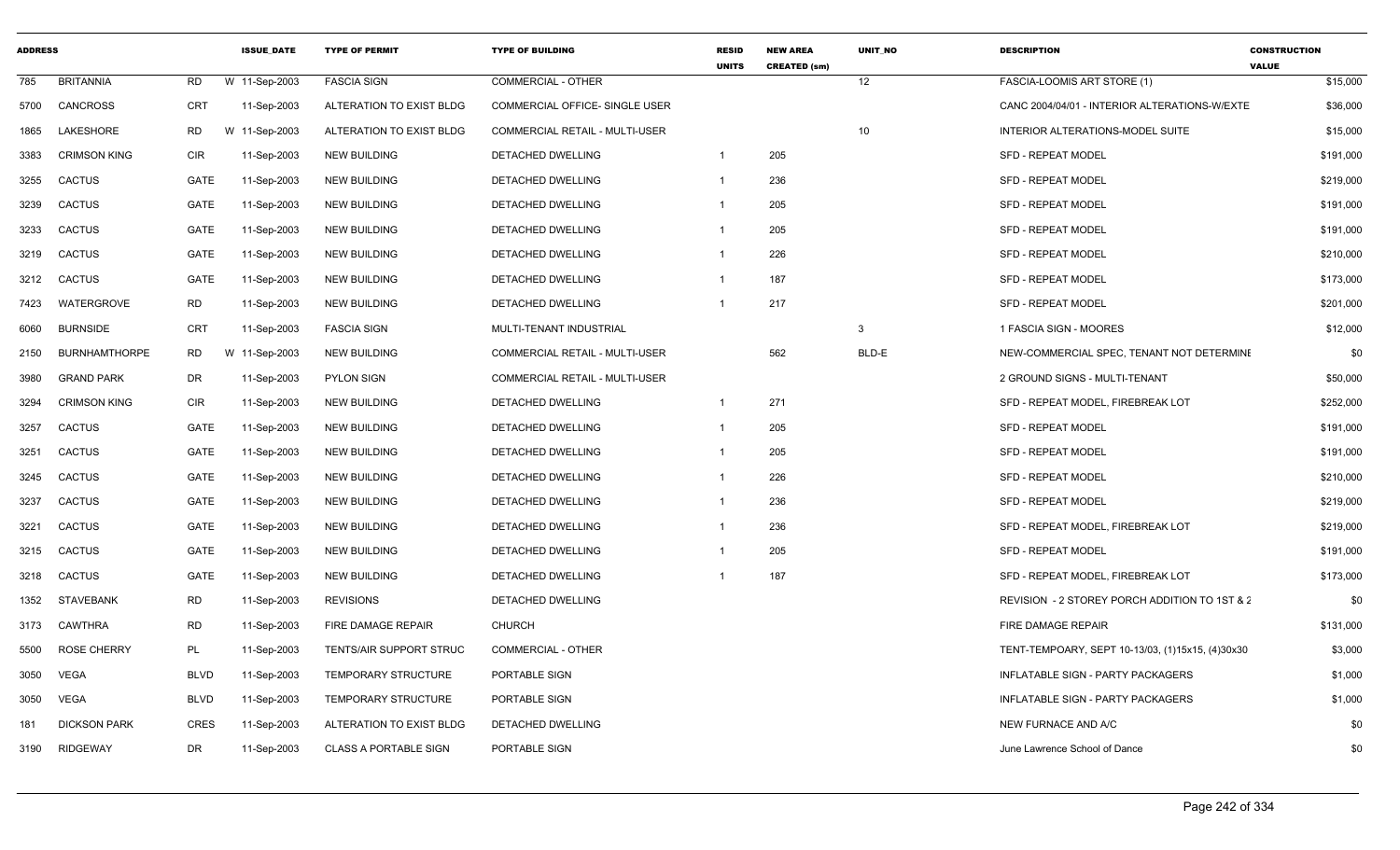| <b>ADDRESS</b> |                          |             | <b>ISSUE_DATE</b> | <b>TYPE OF PERMIT</b>        | <b>TYPE OF BUILDING</b> | <b>RESID</b><br><b>UNITS</b> | <b>NEW AREA</b><br><b>CREATED (sm)</b> | UNIT_NO | <b>DESCRIPTION</b>                          | <b>CONSTRUCTION</b><br><b>VALUE</b> |
|----------------|--------------------------|-------------|-------------------|------------------------------|-------------------------|------------------------------|----------------------------------------|---------|---------------------------------------------|-------------------------------------|
| 3087           | <b>WINSTON CHURCHILL</b> | <b>BLVD</b> | 11-Sep-2003       | <b>CLASS A PORTABLE SIGN</b> | PORTABLE SIGN           |                              |                                        |         | <b>Planet Workout</b>                       | \$0                                 |
| $\mathbf{0}$   | TENTH LINE WEST          |             | 11-Sep-2003       | <b>CLASS A PORTABLE SIGN</b> | PORTABLE SIGN           |                              |                                        |         | Region of Peel                              | \$0                                 |
| $\mathbf 0$    | <b>MILLCREEK</b>         | DR          | 11-Sep-2003       | <b>CLASS A PORTABLE SIGN</b> | PORTABLE SIGN           |                              |                                        |         | Region of Peel                              | \$0                                 |
| $\mathbf 0$    | <b>BRISTOL</b>           | <b>RD</b>   | W 11-Sep-2003     | <b>CLASS A PORTABLE SIGN</b> | PORTABLE SIGN           |                              |                                        |         | Real Life Comm. Church                      | \$0                                 |
| $\mathbf 0$    | <b>WINSTON CHURCHILL</b> | <b>BLVD</b> | 11-Sep-2003       | <b>CLASS A PORTABLE SIGN</b> | PORTABLE SIGN           |                              |                                        |         | Region of Peel                              | \$0                                 |
| $\mathbf 0$    | <b>WINSTON CHURCHILL</b> | <b>BLVD</b> | 11-Sep-2003       | <b>CLASS A PORTABLE SIGN</b> | PORTABLE SIGN           |                              |                                        |         | Region of Peel                              | \$0                                 |
| 0              | <b>ERIN MILLS</b>        | <b>PKY</b>  | 11-Sep-2003       | <b>CLASS A PORTABLE SIGN</b> | PORTABLE SIGN           |                              |                                        |         | Army Cadet League of Ont. #105              | \$0                                 |
| 0              | <b>EGLINTON</b>          | AVE         | W 11-Sep-2003     | <b>CLASS A PORTABLE SIGN</b> | PORTABLE SIGN           |                              |                                        |         | Army cadet League of Ont. #105              | \$0                                 |
| $\mathbf{0}$   | <b>DUNDAS</b>            | ST          | W 11-Sep-2003     | <b>CLASS A PORTABLE SIGN</b> | PORTABLE SIGN           |                              |                                        |         | Tender Years Co-op Nursery School           | \$0                                 |
| $\mathbf 0$    | <b>MAVIS</b>             | <b>RD</b>   | 11-Sep-2003       | <b>CLASS A PORTABLE SIGN</b> | PORTABLE SIGN           |                              |                                        |         | Real Life Community Church                  | \$0                                 |
| $\mathbf 0$    | <b>HURONTARIO</b>        | <b>ST</b>   | 11-Sep-2003       | <b>CLASS A PORTABLE SIGN</b> | PORTABLE SIGN           |                              |                                        |         | Real Life Community Church                  | \$0                                 |
| $\Omega$       | <b>HURONTARIO</b>        | ST          | 11-Sep-2003       | <b>CLASS A PORTABLE SIGN</b> | PORTABLE SIGN           |                              |                                        |         | West Edge Community Church                  | \$0                                 |
| 959            | <b>DERRY</b>             | <b>RD</b>   | E 11-Sep-2003     | <b>CLASS A PORTABLE SIGN</b> | PORTABLE SIGN           |                              |                                        |         | La Sala Restaurant                          | \$0                                 |
| 0              | <b>BRITANNIA</b>         | <b>RD</b>   | W 11-Sep-2003     | <b>CLASS A PORTABLE SIGN</b> | PORTABLE SIGN           |                              |                                        |         | Real Life Comm. Church                      | \$0                                 |
| $\mathbf 0$    | <b>DERRY</b>             | <b>RD</b>   | W 11-Sep-2003     | <b>CLASS A PORTABLE SIGN</b> | PORTABLE SIGN           |                              |                                        |         | Real Life Comm. Church                      | \$0                                 |
| 0              | <b>HURONTARIO</b>        | <b>ST</b>   | 11-Sep-2003       | <b>CLASS A PORTABLE SIGN</b> | PORTABLE SIGN           |                              |                                        |         | Real Life Community Church                  | \$0                                 |
| 5602           | <b>TENTH LINE WEST</b>   |             | 11-Sep-2003       | <b>CLASS A PORTABLE SIGN</b> | PORTABLE SIGN           |                              |                                        |         | Axis Chiropractor (on Tenth Line)           | \$0                                 |
| 1101           | WILLOW                   | LANE        | 11-Sep-2003       | <b>OTHER</b>                 | DETACHED DWELLING       |                              |                                        |         | NEW 3/4" WATER SERVICE                      | \$1,000                             |
| $\mathbf 0$    | <b>DERRY</b>             | <b>RD</b>   | E 11-Sep-2003     | <b>CLASS A PORTABLE SIGN</b> | PORTABLE SIGN           |                              |                                        |         | City of Mississauga Rec & Parks             | \$0                                 |
| $\mathbf 0$    | MORNING STAR             | <b>DR</b>   | 11-Sep-2003       | <b>CLASS A PORTABLE SIGN</b> | PORTABLE SIGN           |                              |                                        |         | City of Mississauga - Comm. Svcs            | \$0                                 |
| 2087           | <b>DUNDAS</b>            | <b>ST</b>   | E 11-Sep-2003     | <b>CLASS A PORTABLE SIGN</b> | PORTABLE SIGN           |                              |                                        |         | Front Line Work Force Inc.                  | \$0                                 |
| 158            | <b>MINEOLA</b>           | <b>RD</b>   | W 11-Sep-2003     | <b>INGROUND POOL</b>         | DETACHED DWELLING       |                              |                                        |         |                                             | \$0                                 |
| 3376           | <b>CRIMSON KING</b>      | <b>CIR</b>  | 11-Sep-2003       | <b>NEW BUILDING</b>          | SEMI-DETACHED DWELLING  |                              |                                        |         | SEMI-DETACHED - NEW MODEL - FIREBREAK LOT C | \$0                                 |
| 0              | <b>ERIN MILLS</b>        | <b>PKY</b>  | 11-Sep-2003       | <b>CLASS A PORTABLE SIGN</b> | PORTABLE SIGN           |                              |                                        |         | City of Mississauga - Comm. Svcs            | \$0                                 |
| $\mathbf 0$    | LAKESHORE                | <b>RD</b>   | W 11-Sep-2003     | <b>CLASS A PORTABLE SIGN</b> | PORTABLE SIGN           |                              |                                        |         | City of Mississauga - Comm. Svcs            | \$0                                 |
| $\mathbf{0}$   | <b>AIRPORT</b>           | RD          | 11-Sep-2003       | <b>CLASS A PORTABLE SIGN</b> | PORTABLE SIGN           |                              |                                        |         | City of Misssissauga - Rec. & Parks         | \$0                                 |
| 26             | <b>MINEOLA</b>           | <b>RD</b>   | W 11-Sep-2003     | <b>INGROUND POOL</b>         | DETACHED DWELLING       |                              |                                        |         |                                             | \$0                                 |
| 288            | <b>MINEOLA</b>           | <b>RD</b>   | E 11-Sep-2003     | OTHER POOL                   | DETACHED DWELLING       |                              |                                        |         |                                             | \$0                                 |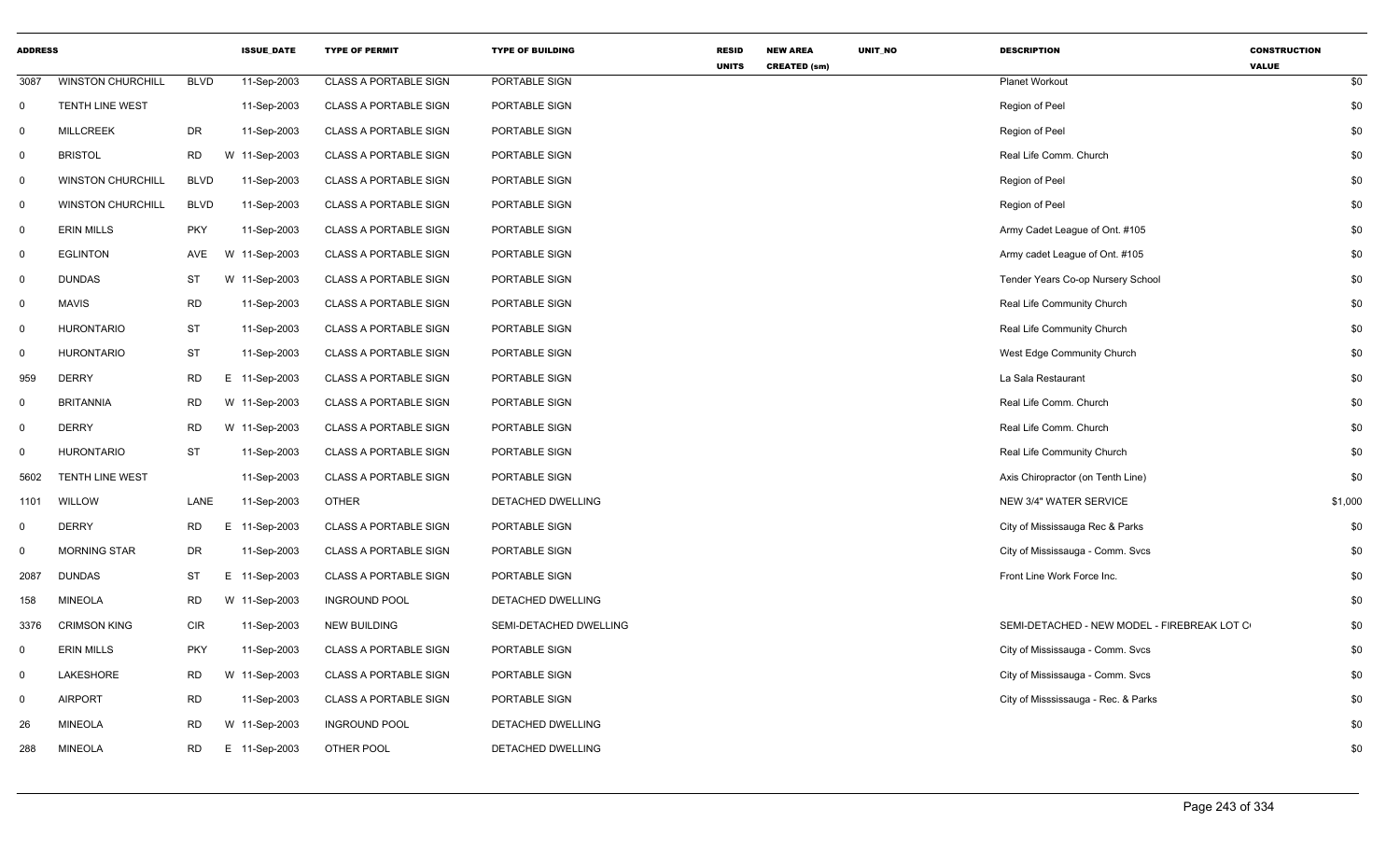| <b>ADDRESS</b> |                      |             | <b>ISSUE DATE</b>  | <b>TYPE OF PERMIT</b>        | <b>TYPE OF BUILDING</b>               | <b>RESID</b><br><b>UNITS</b> | <b>NEW AREA</b><br><b>CREATED (sm)</b> | UNIT_NO | <b>DESCRIPTION</b>                           | <b>CONSTRUCTION</b><br><b>VALUE</b> |           |
|----------------|----------------------|-------------|--------------------|------------------------------|---------------------------------------|------------------------------|----------------------------------------|---------|----------------------------------------------|-------------------------------------|-----------|
| 309            | <b>DAPHNE</b>        | AVE         | 11-Sep-2003        | ADDITION TO EXIST BLDG       | DETACHED DWELLING                     |                              |                                        |         | TRANSFER PERMIT-ADDITION (FROM PERMIT 03-92) |                                     | \$0       |
|                | 1556 CAWTHRA         | <b>CRT</b>  | 11-Sep-2003        | <b>INGROUND POOL</b>         | DETACHED DWELLING                     |                              |                                        |         |                                              |                                     | \$0       |
| $\Omega$       | MAVIS                | RD          | 11-Sep-2003        | <b>CLASS A PORTABLE SIGN</b> | PORTABLE SIGN                         |                              |                                        |         | Halton Peel Futsal                           |                                     | \$0       |
|                | <b>EGLINTON</b>      |             | AVE W 11-Sep-2003  | <b>CLASS A PORTABLE SIGN</b> | PORTABLE SIGN                         |                              |                                        |         | <b>Halton Peel Futsal</b>                    |                                     | \$0       |
| - 0            | <b>BURNHAMTHORPE</b> | <b>RD</b>   | E 11-Sep-2003      | <b>CLASS A PORTABLE SIGN</b> | PORTABLE SIGN                         |                              |                                        |         | City of Mississauga - Comm. Svcs             |                                     | \$0       |
| $\Omega$       | <b>EGLINTON</b>      | AVE         | W 11-Sep-2003      | <b>CLASS A PORTABLE SIGN</b> | PORTABLE SIGN                         |                              |                                        |         | City of Mississauga - Comm. Svcs             |                                     | \$0       |
| $\Omega$       | <b>HURONTARIO</b>    | <b>ST</b>   | 11-Sep-2003        | <b>CLASS A PORTABLE SIGN</b> | PORTABLE SIGN                         |                              |                                        |         | City of Mississasuga - Comm. Svcs.           |                                     | \$0       |
| 15             | <b>STAVEBANK</b>     | RD<br>S     | 12-Sep-2003        | ADDITION AND ALTER           | <b>COMMERCIAL - OTHER</b>             |                              | 188                                    |         | ADDITIONS & ALT - RESTAURANT/CONFERNCE/EXC   |                                     | \$169,000 |
| 715            | <b>MATHESON</b>      |             | BLVD E 12-Sep-2003 | OTHER                        | <b>CITY</b>                           |                              |                                        |         | ALTERATIONS-GAZEBO CANOPY INSTALLATION       |                                     | \$13,000  |
| 375            | PENDANT              | DR          | 12-Sep-2003        | <b>NEW BUILDING</b>          | INDUSTRIAL - OTHER                    |                              |                                        |         | <b>WHOLESALE &amp; DISTRIBUTION</b>          |                                     | \$0       |
| 4805           | COLOMBO              | CRES        | 12-Sep-2003        | <b>NEW BUILDING</b>          | SEMI-DETACHED DWELLING                |                              | 346                                    |         | SEMI-DETACHED - REPEAT MODEL                 |                                     | \$321,000 |
|                | 1130 DUNDAS          | ST          | E 12-Sep-2003      | <b>NEW BUILDING</b>          | <b>COMMERCIAL - OTHER</b>             |                              | 164                                    |         | NEW - FAST-FOOD RESTUARANT, A&W              |                                     | \$231,000 |
| 5602           | TENTH LINE WEST      |             | 12-Sep-2003        | <b>FASCIA SIGN</b>           | COMMERCIAL RETAIL - MULTI-USER        |                              |                                        | BLD-F   | VARIOUS SIGNS - TD CANADA TRUST              |                                     | \$18,000  |
| 6012           | <b>MAPLE GATE</b>    | <b>CIR</b>  | 12-Sep-2003        | ADDITION TO EXIST BLDG       | DETACHED DWELLING                     |                              |                                        |         | ADDITION-UNHEATED                            |                                     | \$10,000  |
| 701            | CANYON               | <b>ST</b>   | 12-Sep-2003        | <b>REVISIONS</b>             | DETACHED DWELLING                     |                              |                                        |         | REVISION - INTERIOR LAYOUT - LOT 129 ONLY    |                                     | \$0       |
| 1195           | <b>MOUNT VERNON</b>  | ST          | 12-Sep-2003        | <b>REVISIONS</b>             | DETACHED DWELLING                     |                              |                                        |         | REVISION - INTERIOR LAYOUT - LOT 87 ONLY     |                                     | \$0       |
| 90             | <b>BURNHAMTHORPE</b> | <b>RD</b>   | W 12-Sep-2003      | ALTERATION TO EXIST BLDG     | <b>COMMERCIAL OFFICE - MULTI-USER</b> |                              |                                        | 1202    | TEMPORARY RECRUITMENT OF EMPLOYEES           |                                     | \$96,000  |
| 5462           | <b>TIMBERLEA</b>     | <b>BLVD</b> | 12-Sep-2003        | ALTERATION TO EXIST BLDG     | SINGLE TENANT INDUSTRIAL              |                              |                                        |         | <b>OFFICE &amp; WAREHOUSE</b>                |                                     | \$203,000 |
| 644            | CRANLEIGH            | CRT         | 12-Sep-2003        | <b>REVISIONS</b>             | DETACHED DWELLING                     |                              |                                        |         | REVISION - INTERIOR LAYOUT - LOT 37 ONLY     |                                     | \$0       |
| 4787           | COLOMBO              | <b>CRES</b> | 12-Sep-2003        | <b>NEW BUILDING</b>          | SEMI-DETACHED DWELLING                | $\overline{2}$               | 280                                    |         | SEMI-DETACHED - REPEAT MODEL, FOUNDATION TO  |                                     | \$260,000 |
| 600            | <b>SUFFOLK</b>       | CRT         | 12-Sep-2003        | ELECTROMAG LOCK DEVICE       | SINGLE TENANT INDUSTRIAL              |                              |                                        |         | MAGLOCK-1                                    |                                     | \$15,000  |
| 1220           | CRESTLAWN            | DR          | 12-Sep-2003        | <b>CHANGE OF USE</b>         | MULTI-TENANT INDUSTRIAL               |                              |                                        | #1      | AUTO WHOLESALE (BUSINESS OFFICE ONLY)        |                                     | \$0       |
| 639            | CRANLEIGH            | <b>CRT</b>  | 12-Sep-2003        | <b>REVISIONS</b>             | DETACHED DWELLING                     |                              |                                        |         | REVISION - INTERIOR LAYOUT - LOT 50 ONLY     |                                     | \$0       |
|                | 2919 DERRY           | <b>RD</b>   | E 12-Sep-2003      | ALTERATION TO EXIST BLDG     | COMMERCIAL RETAIL - MULTI-USER        |                              |                                        |         | KITCHEN EXHAUST HOOD                         |                                     | \$21,000  |
| 3189           | ANGEL PASS           | DR          | 12-Sep-2003        | <b>NEW BUILDING</b>          | SEMI-DETACHED DWELLING                | 2                            | 322                                    |         | SEMI-DETACHED - REPEAT MODEL                 |                                     | \$299,000 |
| 4557           | HURONTARIO           | ST          | 12-Sep-2003        | <b>FASCIA SIGN</b>           | COMMERCIAL RETAIL - MULTI-USER        |                              |                                        | $B-2$   | ONE (1) FASCIA SIGN - RBC                    |                                     | \$2,000   |
| 77             | <b>CITY CENTRE</b>   | DR          | 12-Sep-2003        | <b>FASCIA SIGN</b>           | COMMERCIAL OFFICE - MULTI-USER        |                              |                                        |         | FASCIA-RUTH'S CHRIS STEAKHOUSE (4)           |                                     | \$2,000   |
| 22             | <b>STAVEBANK</b>     | <b>RD</b>   | 12-Sep-2003        | TENTS/AIR SUPPORT STRUC      | COMMERCIAL - OTHER                    |                              |                                        |         | TENT-TEMPORARY, SEPT 13-14/03                |                                     | \$2,000   |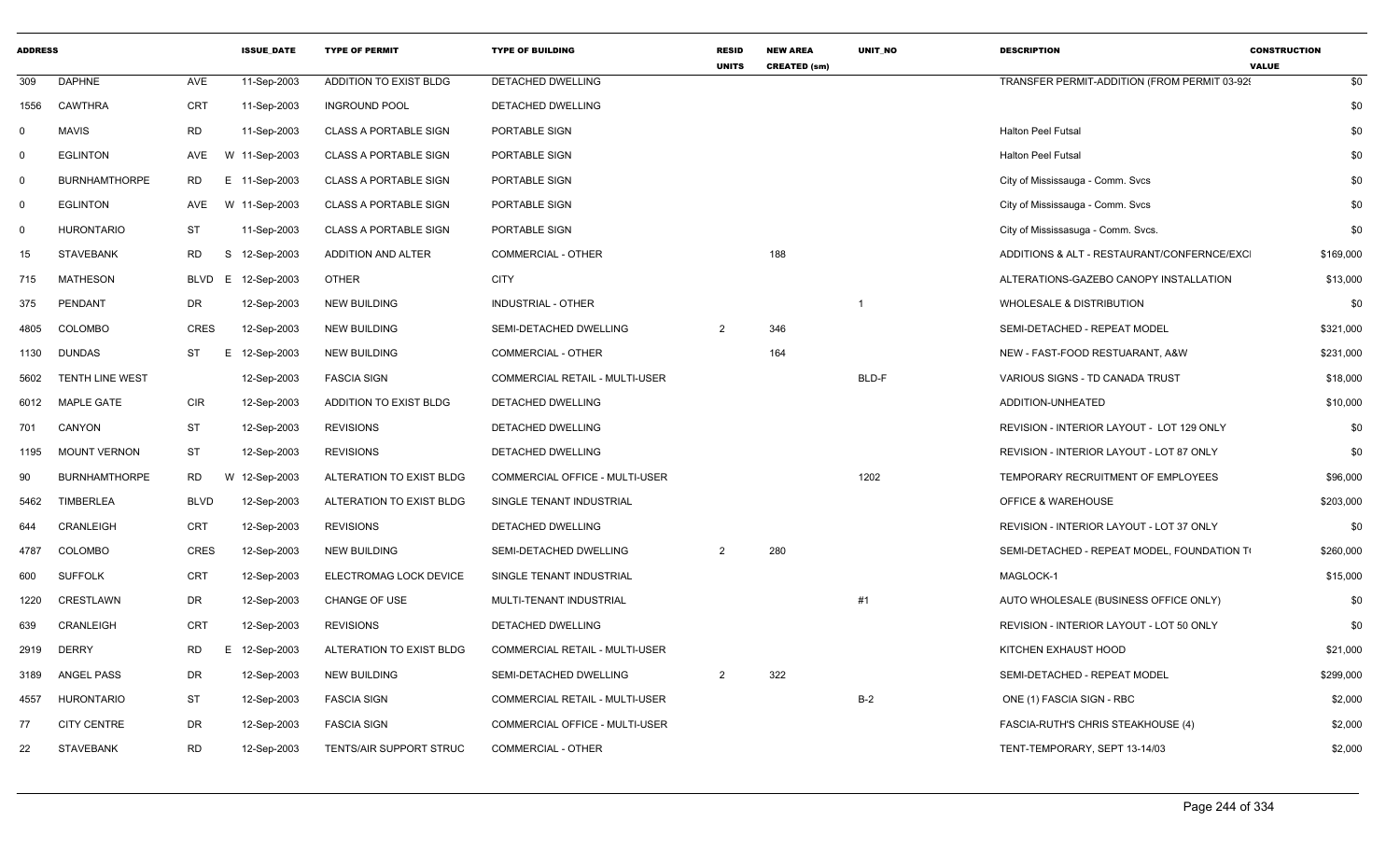| <b>ADDRESS</b> |                     |             | <b>ISSUE DATE</b> | <b>TYPE OF PERMIT</b>        | <b>TYPE OF BUILDING</b>        | <b>RESID</b><br><b>UNITS</b> | <b>NEW AREA</b><br><b>CREATED (sm)</b> | <b>UNIT NO</b>       | <b>DESCRIPTION</b>                          | <b>CONSTRUCTION</b><br><b>VALUE</b> |
|----------------|---------------------|-------------|-------------------|------------------------------|--------------------------------|------------------------------|----------------------------------------|----------------------|---------------------------------------------|-------------------------------------|
| 1218           | CLOVERBRAE          | <b>CRES</b> | 12-Sep-2003       | ALTERATION TO EXIST BLDG     | <b>DETACHED DWELLING</b>       |                              |                                        |                      | INTERIOR ALTERATIONS - RELOCATE WASHROOM    | \$5,000                             |
| 2695           | MEADOWVALE          | <b>BLVD</b> | 12-Sep-2003       | <b>REVISIONS</b>             | SINGLE TENANT INDUSTRIAL       |                              |                                        |                      | REVISED PLUMBING ONLY                       | \$0                                 |
| 5636           | ANNABELLE           | AVE         | 12-Sep-2003       | <b>NEW BUILDING</b>          | SEMI-DETACHED DWELLING         |                              |                                        |                      | SEMI-DETACHED - REPEAT MODEL, FIREBREAK LOT | \$0                                 |
| 5594           | ANNABELLE           | AVE         | 12-Sep-2003       | <b>NEW BUILDING</b>          | SEMI-DETACHED DWELLING         |                              |                                        |                      | SEMI-DETACHED - REPEAT MODEL, FIREBREAK LOT | \$0                                 |
| 4825           | <b>DOVEHOUSE</b>    | DR          | 15-Sep-2003       | <b>NEW BUILDING</b>          | SEMI-DETACHED DWELLING         |                              | 298                                    |                      | SEMI-DETACHED - FIREBREAK COMPLETION        | \$0                                 |
| 843            | CANYON              | ST          | 15-Sep-2003       | <b>NEW BUILDING</b>          | DETACHED DWELLING              | $\overline{1}$               | 304                                    |                      | <b>SFD - REPEAT MODEL</b>                   | \$282,000                           |
| 831            | CANYON              | <b>ST</b>   | 15-Sep-2003       | <b>NEW BUILDING</b>          | DETACHED DWELLING              | -1                           | 307                                    |                      | <b>SFD - REPEAT MODEL</b>                   | \$285,000                           |
| 749            | CANYON              | ST          | 15-Sep-2003       | <b>NEW BUILDING</b>          | DETACHED DWELLING              | $\overline{1}$               | 328                                    |                      | SFD - REPEAT MODEL, FIREBREAK LOT           | \$304,000                           |
| 1224           | <b>MOUNT VERNON</b> | ST          | 15-Sep-2003       | <b>NEW BUILDING</b>          | DETACHED DWELLING              | $\overline{1}$               | 372                                    |                      | SFD - REPEAT MODEL                          | \$434,000                           |
| 3359           | <b>MISSISSAUGA</b>  | RD          | 15-Sep-2003       | <b>OTHER</b>                 | SCHOOL - OTHER                 |                              |                                        |                      | STORAGE ENCLOSURE                           | \$21,000                            |
| 7360           | <b>BRAMALEA</b>     | <b>RD</b>   | 15-Sep-2003       | <b>OTHER</b>                 | SINGLE TENANT INDUSTRIAL       |                              | 1,570                                  | <b>BLDGS A&amp;B</b> | SITE SERVICING                              | \$30,000                            |
| 3359           | <b>MISSISSAUGA</b>  | <b>RD</b>   | 15-Sep-2003       | ALTERATION TO EXIST BLDG     | COMMERCIAL - OTHER             |                              |                                        |                      | <b>INTERIOR ALTERATIONS</b>                 | \$20,000                            |
| 5785           | <b>WHITEHORN</b>    | AVE         | 15-Sep-2003       | PORTABLE CLASSROOM           | SCHOOL - ELEMENTARY            |                              |                                        |                      | PORTABLE-RELOCATE (6)                       | \$30,000                            |
| 10             | KINGSBRIDGE GARDEN  | <b>CIR</b>  | 15-Sep-2003       | ALTERATION TO EXIST BLDG     | COMMERCIAL OFFICE - MULTI-USER |                              |                                        | 100                  | <b>MEDICAL OFFICE</b>                       | \$54,000                            |
| 3742           | <b>BROOMHILL</b>    | CRES        | 15-Sep-2003       | ADDITION TO EXIST BLDG       | SEMI-DETACHED DWELLING         |                              |                                        |                      | ADDITION - FRONT PORCH/COLD CELLAR          | \$10,000                            |
| 1402           | <b>TROTWOOD</b>     | AVE         | 15-Sep-2003       | <b>REVISIONS</b>             | DETACHED DWELLING              |                              | 85                                     |                      | <b>REVISION</b>                             | \$0                                 |
| 6246           | ATHERLY             | <b>CRES</b> | 15-Sep-2003       | ADDITION TO EXIST BLDG       | SEMI-DETACHED DWELLING         |                              |                                        |                      | REAR ADDITION - SUNROOM, UNHEATED           | \$25,000                            |
| 4500           | <b>DIXIE</b>        | <b>RD</b>   | 15-Sep-2003       | <b>CLASS A PORTABLE SIGN</b> | PORTABLE SIGN                  |                              |                                        |                      | Venator Electronics Sales & Services        | \$0                                 |
| 5935           | <b>MAVIS</b>        | RD          | 15-Sep-2003       | <b>CLASS A PORTABLE SIGN</b> | PORTABLE SIGN                  |                              |                                        |                      | Randy River (on Rodeo)                      | \$0                                 |
| 5130           | <b>DIXIE</b>        | <b>RD</b>   | 15-Sep-2003       | <b>CLASS A PORTABLE SIGN</b> | PORTABLE SIGN                  |                              |                                        |                      | <b>Tymont Furniture</b>                     | \$0                                 |
| 6930           | <b>PACIFIC</b>      | <b>CIR</b>  | 15-Sep-2003       | <b>CLASS A PORTABLE SIGN</b> | PORTABLE SIGN                  |                              |                                        |                      | Echohome Inc.                               | \$0                                 |
| 4141           | <b>DIXIE</b>        | <b>RD</b>   | 15-Sep-2003       | <b>CLASS A PORTABLE SIGN</b> | PORTABLE SIGN                  |                              |                                        |                      | Golds Gym (on Dixie)                        | \$0                                 |
| 5980           | CHURCHILL MEADOWS   | <b>BLVD</b> | 15-Sep-2003       | <b>CLASS A PORTABLE SIGN</b> | PORTABLE SIGN                  |                              |                                        |                      | Arora Optometry (on Britannia)              | \$0                                 |
| 2325           | <b>HURONTARIO</b>   | ST          | 15-Sep-2003       | <b>CLASS A PORTABLE SIGN</b> | PORTABLE SIGN                  |                              |                                        |                      | Washday Blues (on Hurontario)               | \$0                                 |
| 1021           | <b>BREVIK</b>       | PL          | 15-Sep-2003       | <b>CLASS A PORTABLE SIGN</b> | PORTABLE SIGN                  |                              |                                        |                      | <b>Vent Master</b>                          | \$0                                 |
| 3355           | THE COLLEGEWAY      |             | 15-Sep-2003       | <b>CLASS A PORTABLE SIGN</b> | PORTABLE SIGN                  |                              |                                        |                      | Fitness Fanatics (on Collegeway)            | \$0                                 |
| $\Omega$       | NORTH SERVICE       | <b>RD</b>   | 15-Sep-2003       | <b>CLASS A PORTABLE SIGN</b> | PORTABLE SIGN                  |                              |                                        |                      | Cawthra Park United Church                  | \$0                                 |
| 1405           | SOUTHDOWN           | RD          | 15-Sep-2003       | <b>CLASS A PORTABLE SIGN</b> | PORTABLE SIGN                  |                              |                                        |                      | Petro Canada                                | \$0                                 |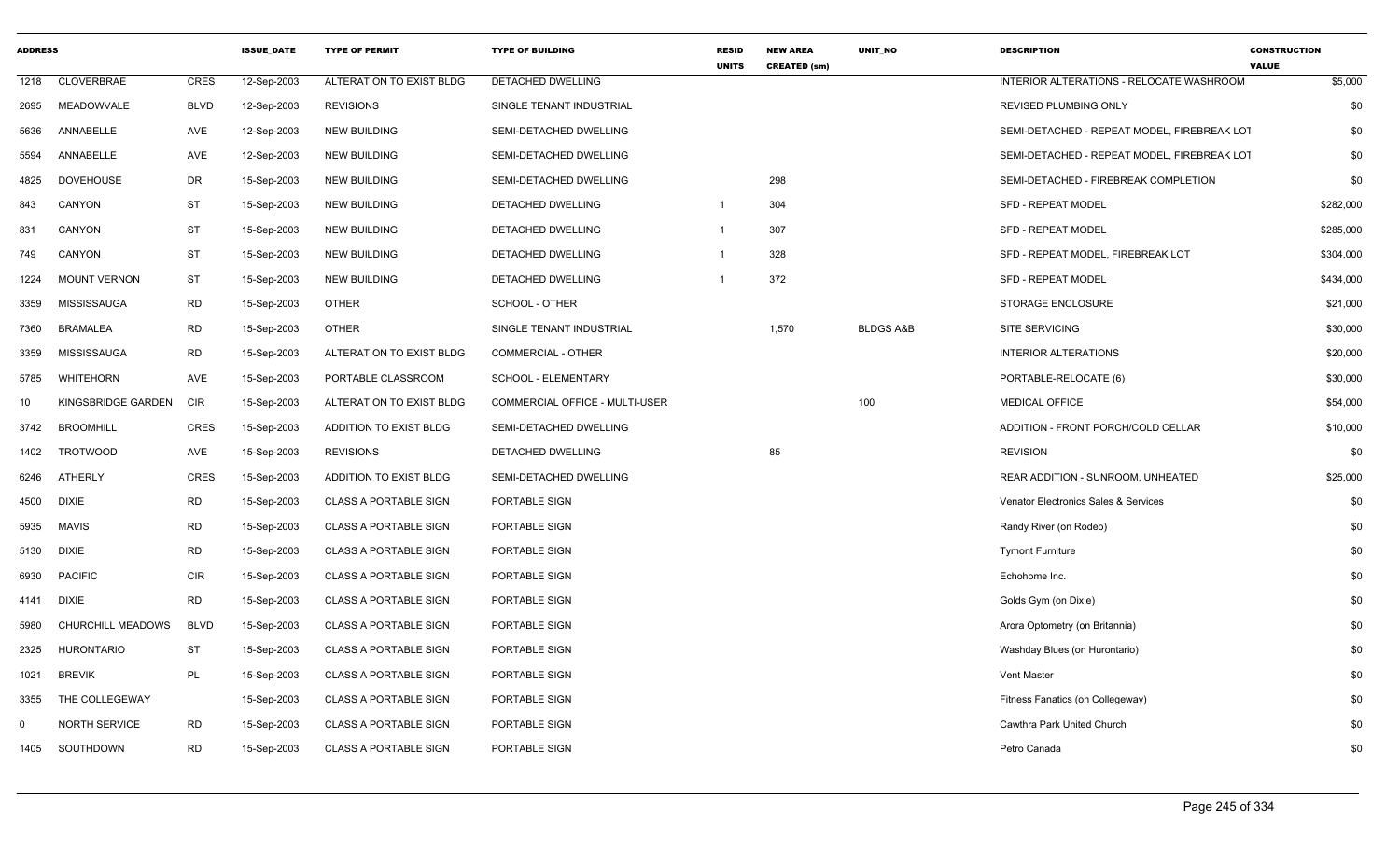| <b>ADDRESS</b> |                          |             | <b>ISSUE DATE</b> | <b>TYPE OF PERMIT</b>        | <b>TYPE OF BUILDING</b>   | <b>RESID</b><br><b>UNITS</b> | <b>NEW AREA</b><br><b>CREATED (sm)</b> | UNIT_NO | <b>DESCRIPTION</b>                           | <b>CONSTRUCTION</b><br><b>VALUE</b> |
|----------------|--------------------------|-------------|-------------------|------------------------------|---------------------------|------------------------------|----------------------------------------|---------|----------------------------------------------|-------------------------------------|
| 6750           | <b>WINSTON CHURCHILL</b> | <b>BLVD</b> | 15-Sep-2003       | <b>CLASS A PORTABLE SIGN</b> | PORTABLE SIGN             |                              |                                        |         | Fortelli Salon & Spa (on Winston Churchill)  | \$0                                 |
| 6750           | <b>WINSTON CHURCHILL</b> | <b>BLVD</b> | 15-Sep-2003       | <b>CLASS A PORTABLE SIGN</b> | PORTABLE SIGN             |                              |                                        |         | Fortelli Salon & Spa (on Winston Churchill)  | \$0                                 |
| 1225           | <b>DUNDAS</b>            | <b>ST</b>   | E<br>15-Sep-2003  | <b>CLASS A PORTABLE SIGN</b> | PORTABLE SIGN             |                              |                                        |         | Reitman's/Pennington's                       | \$0                                 |
| 3120           | <b>GLEN ERIN</b>         | DR          | 15-Sep-2003       | <b>CLASS A PORTABLE SIGN</b> | PORTABLE SIGN             |                              |                                        |         | <b>Clothes Barn</b>                          | \$0                                 |
| $\mathbf 0$    | SOUTHDOWN                | <b>RD</b>   | 15-Sep-2003       | <b>CLASS A PORTABLE SIGN</b> | PORTABLE SIGN             |                              |                                        |         | City of Mississauga Comm. Svcs.              | \$0                                 |
| $\mathbf 0$    | <b>WINSTON CHURCHILL</b> | <b>BLVD</b> | 15-Sep-2003       | <b>CLASS A PORTABLE SIGN</b> | PORTABLE SIGN             |                              |                                        |         | City of Mississauga Clarkson CC              | \$0                                 |
| $\mathbf{0}$   | <b>DUNDAS</b>            | <b>ST</b>   | W<br>15-Sep-2003  | <b>CLASS A PORTABLE SIGN</b> | PORTABLE SIGN             |                              |                                        |         | City of Mississauga - Comm. Svcs.            | \$0                                 |
| $\mathbf 0$    | <b>TRUSCOTT</b>          | <b>DR</b>   | 15-Sep-2003       | <b>CLASS A PORTABLE SIGN</b> | PORTABLE SIGN             |                              |                                        |         | City of Mississauga Comm. Svcs.              | \$0                                 |
| 1020           | <b>MEYERSIDE</b>         | DR          | 15-Sep-2003       | <b>CLASS A PORTABLE SIGN</b> | PORTABLE SIGN             |                              |                                        |         | Cost-Rite Office Furniture Inc.              | \$0                                 |
| 3635           | <b>CAWTHRA</b>           | <b>RD</b>   | 15-Sep-2003       | <b>CLASS A PORTABLE SIGN</b> | PORTABLE SIGN             |                              |                                        |         | Beauty & Nails                               | \$0                                 |
| 4040           | <b>CREDITVIEW</b>        | <b>RD</b>   | 15-Sep-2003       | <b>CLASS A PORTABLE SIGN</b> | PORTABLE SIGN             |                              |                                        |         | Bellano Optical & Hearing Aid Ltd.           | \$0                                 |
| 1868           | <b>DUNDAS</b>            | <b>ST</b>   | 15-Sep-2003<br>E  | <b>CLASS A PORTABLE SIGN</b> | PORTABLE SIGN             |                              |                                        |         | Beam & Alarm Superstore                      | \$0                                 |
| 3105           | <b>WINSTON CHURCHILL</b> | <b>BLVD</b> | 15-Sep-2003       | <b>CLASS A PORTABLE SIGN</b> | PORTABLE SIGN             |                              |                                        |         | <b>Fabutan Sun Tan Studies</b>               | \$0                                 |
| 2980           | <b>CROSSCURRENT</b>      | DR          | 15-Sep-2003       | <b>CLASS A PORTABLE SIGN</b> | PORTABLE SIGN             |                              |                                        |         | Top Hat Dry Cleaners                         | \$0                                 |
| 2980           | CROSSCURRENT             | DR          | 15-Sep-2003       | <b>CLASS A PORTABLE SIGN</b> | PORTABLE SIGN             |                              |                                        |         | Nika's Salon & Spa Inc.                      | \$0                                 |
| 1055           | CALDWELL                 | <b>AVE</b>  | 15-Sep-2003       | <b>OTHER</b>                 | DETACHED DWELLING         |                              |                                        |         | <b>SEWER CONVERSION</b>                      | \$3,000                             |
| 1288           | <b>WOODLAND</b>          | AVE         | 15-Sep-2003       | <b>DEMOLITION</b>            | DETACHED DWELLING         | -1                           |                                        |         | DEMOLITION - SFD & DETACHED GARAGE           | \$10,000                            |
| 3185           | <b>UNITY</b>             | DR          | 15-Sep-2003       | ALTERATION TO EXIST BLDG     | MULTI-TENANT INDUSTRIAL   |                              |                                        | 3       | PLUMBING ONLY                                | \$135,000                           |
| 4336           | <b>FOREST FIRE</b>       | LANE        | 16-Sep-2003       | ADDITION TO EXIST BLDG       | DETACHED DWELLING         |                              | 24                                     |         | 1-STOREY ADDITION                            | \$21,000                            |
| 1222           | <b>TOURMALINE</b>        | CRT         | 16-Sep-2003       | <b>NEW BUILDING</b>          | DETACHED DWELLING         | $\overline{1}$               | 432                                    |         | CANC 2004/07/12 - SFD - REPEAT MODEL         | \$480,000                           |
| 1210           | <b>TOURMALINE</b>        | <b>CRT</b>  | 16-Sep-2003       | <b>NEW BUILDING</b>          | DETACHED DWELLING         | $\mathbf 1$                  | 374                                    |         | SFD - REPEAT MODEL, FIREBREAK LOT            | \$415,000                           |
| 1228           | <b>TOURMALINE</b>        | <b>CRT</b>  | 16-Sep-2003       | <b>NEW BUILDING</b>          | DETACHED DWELLING         | $\overline{1}$               | 432                                    |         | CANC 2004/03/05 - SFD - REPEAT MODEL         | \$480,000                           |
| 1216           | <b>TOURMALINE</b>        | <b>CRT</b>  | 16-Sep-2003       | <b>NEW BUILDING</b>          | <b>DETACHED DWELLING</b>  |                              | 395                                    |         | <b>SFD - REPEAT MODEL</b>                    | \$439,000                           |
| 2165           | ROYAL WINDSOR            | DR          | 16-Sep-2003       | <b>MULTIPLE SIGNS</b>        | MULTI-TENANT INDUSTRIAL   |                              |                                        |         | VARIOUS SIGNS - CLUCKERS                     | \$50,000                            |
| 3639           | <b>FORTUNE</b>           | PL          | 16-Sep-2003       | <b>NEW BUILDING</b>          | DETACHED DWELLING         |                              |                                        |         | SFD - REPEAT MODEL - FIREBREAK LOT COMPLETI( | \$0                                 |
| 3012           | <b>VICTORY</b>           | <b>CRES</b> | 16-Sep-2003       | <b>NEW BUILDING</b>          | DETACHED DWELLING         | -1                           | 229                                    |         | SFD - CUSTOM                                 | \$236,000                           |
| 677            | CANYON                   | <b>ST</b>   | 16-Sep-2003       | <b>NEW BUILDING</b>          | DETACHED DWELLING         |                              | 374                                    |         | <b>SFD - REPEAT MODEL</b>                    | \$435,000                           |
| 960            | SOUTHDOWN                | <b>RD</b>   | 16-Sep-2003       | ALTERATION TO EXIST BLDG     | <b>COMMERCIAL - OTHER</b> |                              |                                        | C6      | <b>BEAUTY PARLOUR</b>                        | \$45,000                            |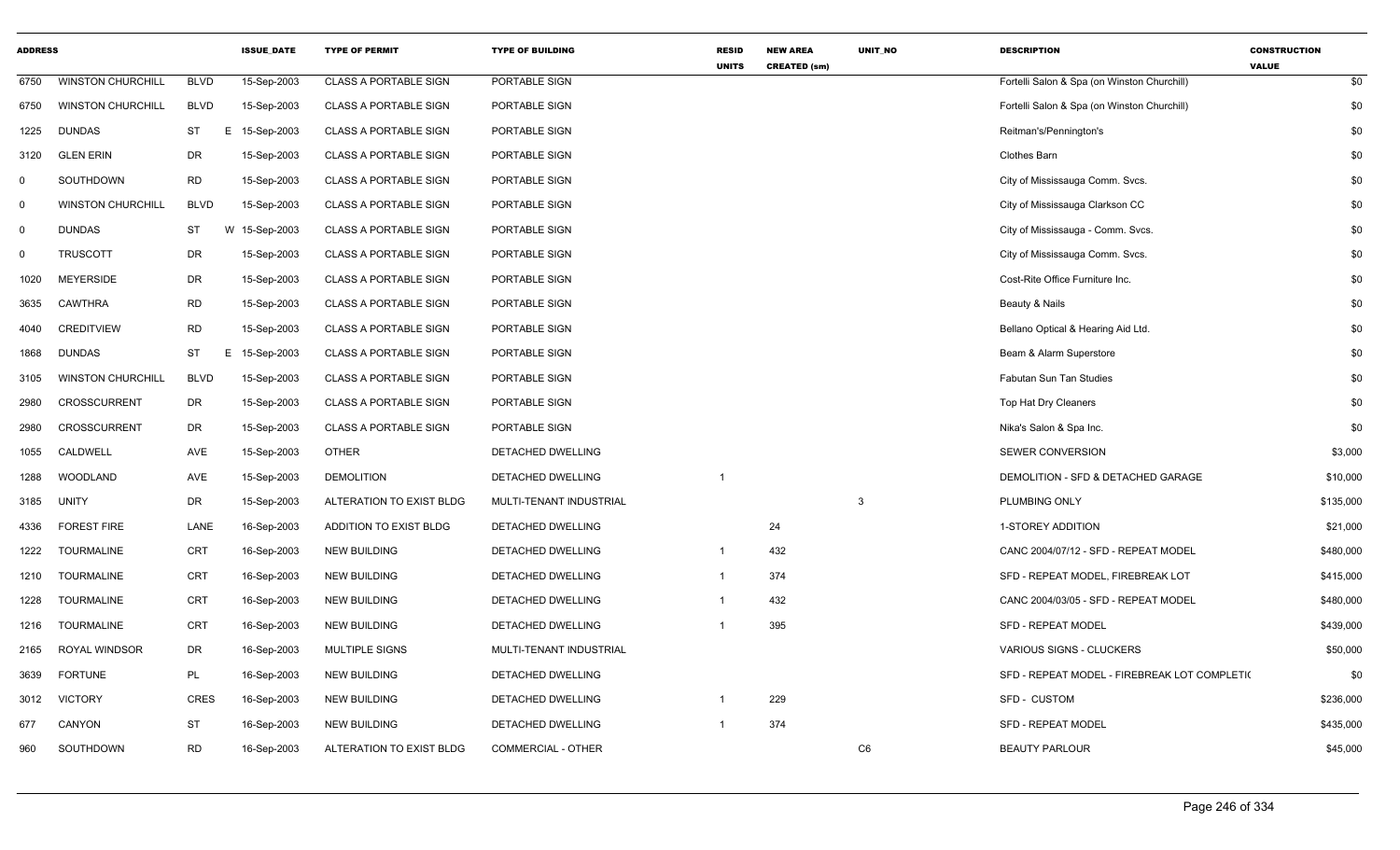| <b>ADDRESS</b> |                      |             | <b>ISSUE DATE</b> | <b>TYPE OF PERMIT</b>        | <b>TYPE OF BUILDING</b>               | <b>RESID</b><br><b>UNITS</b> | <b>NEW AREA</b><br><b>CREATED (sm)</b> | <b>UNIT NO</b> | <b>DESCRIPTION</b>                        | <b>CONSTRUCTION</b><br><b>VALUE</b> |
|----------------|----------------------|-------------|-------------------|------------------------------|---------------------------------------|------------------------------|----------------------------------------|----------------|-------------------------------------------|-------------------------------------|
| 806            | SPINNING WHEEL       | <b>CRES</b> | 16-Sep-2003       | <b>NEW BUILDING</b>          | <b>DETACHED DWELLING</b>              |                              | 211                                    |                | SFD - REPEAT MODEL, FIREBREAK LOT         | \$218,000                           |
| 99             | <b>RATHBURN</b>      | RD          | W 16-Sep-2003     | ALTERATION TO EXIST BLDG     | COMMERCIAL RETAIL-SINGLE USER         |                              |                                        |                | <b>INTERIOR ALTERATIONS</b>               | \$21,000                            |
| 837            | CANYON               | <b>ST</b>   | 16-Sep-2003       | <b>NEW BUILDING</b>          | DETACHED DWELLING                     |                              | 349                                    |                | <b>SFD - REPEAT MODEL</b>                 | \$324,000                           |
| 5025           | <b>HEATHERLEIGH</b>  | AVE         | 16-Sep-2003       | ALTERATION TO EXIST BLDG     | COMMERCIAL - OTHER                    |                              |                                        | 11             | <b>RETAIL (COMPUTER SALES)</b>            | \$15,000                            |
| 29             | <b>AVENTURA</b>      | CRT         | 16-Sep-2003       | ALTERATION TO EXIST BLDG     | COMMERCIAL RETAIL - MULTI-USER        |                              |                                        | $\overline{2}$ | <b>RESTAURANT &amp; BAR</b>               | \$111,000                           |
| 618            | <b>CURZON</b>        | AVE         | 16-Sep-2003       | ADDITION TO EXIST BLDG       | DETACHED DWELLING                     |                              |                                        |                | ADDITION-SUNROOM                          | \$10,000                            |
| 1496           | <b>CARMEN</b>        | <b>DR</b>   | 16-Sep-2003       | ADDITION AND ALTER           | DETACHED DWELLING                     |                              | 83                                     |                | ADDITION/ALTERATIONS                      | \$113,000                           |
| 941            | THE GREENWAY         |             | 16-Sep-2003       | ADDITION AND ALTER           | DETACHED DWELLING                     |                              |                                        |                | ADDITION/ALTERATIONS                      | \$135,000                           |
| 3450           | <b>DIXIE</b>         | <b>RD</b>   | 16-Sep-2003       | ALTERATION TO EXIST BLDG     | <b>CITY</b>                           |                              |                                        |                | <b>INTERIOR ALTERATIONS</b>               | \$15,000                            |
| 785            | <b>BRITANNIA</b>     | RD          | W 16-Sep-2003     | ALTERATION TO EXIST BLDG     | <b>COMMERCIAL RETAIL - MULTI-USER</b> |                              |                                        | 15             | <b>RETAIL OF CARPETS</b>                  | \$114,000                           |
| 825            | CANYON               | <b>ST</b>   | 16-Sep-2003       | <b>NEW BUILDING</b>          | DETACHED DWELLING                     |                              | 304                                    |                | <b>SFD - REPEAT MODEL</b>                 | \$282,000                           |
| 3980           | <b>GRAND PARK</b>    | DR          | 16-Sep-2003       | <b>FASCIA SIGN</b>           | COMMERCIAL RETAIL-SINGLE USER         |                              |                                        |                | FOUR (4) FASCIA SIGNS - SHOPPERS DRUGMART | \$55,000                            |
| 1802           | <b>FEATHERSTON</b>   | DR          | 16-Sep-2003       | <b>INGROUND POOL</b>         | DETACHED DWELLING                     |                              |                                        |                |                                           | \$0                                 |
| 1245           | LORIMAR              | DR          | 16-Sep-2003       | <b>FASCIA SIGN</b>           | MULTI-TENANT INDUSTRIAL               |                              |                                        | B              | ONE (1) FASCIA SIGN - POPPA CORN          | \$3,000                             |
| 1250           | SOUTH SERVICE        | <b>RD</b>   | 16-Sep-2003       | ALTERATION TO EXIST BLDG     | <b>COMMERCIAL RETAIL - MULTI-USER</b> |                              |                                        | KIOSK-7        | TAKE-OUT RESTAURANT (NO SEATING)          | \$15,000                            |
| 6640           | <b>DAVAND</b>        | DR          | 16-Sep-2003       | MULTIPLE SIGNS               | SINGLE TENANT INDUSTRIAL              |                              |                                        |                | MULTIPLE SIGNS - CENTURY TOOLS            | \$12,000                            |
| $\Omega$       | <b>EGLINTON</b>      | AVE         | 16-Sep-2003<br>E  | <b>CLASS A PORTABLE SIGN</b> | PORTABLE SIGN                         |                              |                                        |                | <b>Community Services</b>                 | \$0                                 |
| $\mathbf 0$    | <b>HURONTARIO</b>    | <b>ST</b>   | 16-Sep-2003       | <b>CLASS A PORTABLE SIGN</b> | PORTABLE SIGN                         |                              |                                        |                | <b>Community Services</b>                 | \$0                                 |
| $\mathbf 0$    | <b>AIRPORT</b>       | <b>RD</b>   | 16-Sep-2003       | <b>CLASS A PORTABLE SIGN</b> | PORTABLE SIGN                         |                              |                                        |                | <b>Corporate Services</b>                 | \$0                                 |
| $\mathbf{0}$   | <b>DERRY</b>         | <b>RD</b>   | E<br>16-Sep-2003  | <b>CLASS A PORTABLE SIGN</b> | PORTABLE SIGN                         |                              |                                        |                | <b>Corporate Services</b>                 | \$0                                 |
| $\Omega$       | <b>GOREWAY</b>       | DR          | 16-Sep-2003       | <b>CLASS A PORTABLE SIGN</b> | PORTABLE SIGN                         |                              |                                        |                | <b>Corporate Services</b>                 | \$0                                 |
| 377            | <b>BURNHAMTHORPE</b> | <b>RD</b>   | E 17-Sep-2003     | ALTERATION TO EXIST BLDG     | COMMERCIAL OFFICE - MULTI-USER        |                              |                                        | 122            | <b>BUSINESS OFFICE</b>                    | \$19,000                            |
| 3352           | <b>CRIMSON KING</b>  | CIR         | 17-Sep-2003       | <b>NEW BUILDING</b>          | SEMI-DETACHED DWELLING                | 2                            | 310                                    |                | SEMI-DETACHED - REPEAT MODEL              | \$320,000                           |
| 2815           | <b>RAINBOW</b>       | <b>CRES</b> | 17-Sep-2003       | <b>INGROUND POOL</b>         | DETACHED DWELLING                     |                              |                                        |                |                                           | \$0                                 |
| 940            | <b>PORCUPINE</b>     | AVE         | 17-Sep-2003       | NEW BUILDING                 | DETACHED DWELLING                     |                              | 312                                    |                | <b>SFD - CUSTOM</b>                       | \$306,000                           |
| 785            | HURONDALE            | DR          | 17-Sep-2003       | ALTERATION TO EXIST BLDG     | DETACHED DWELLING                     |                              |                                        |                | ALTERATIONS-BASEMENT STAIR                | \$3,000                             |
| 5425           | <b>CREDITVIEW</b>    | <b>RD</b>   | 17-Sep-2003       | ADDITION TO EXIST BLDG       | COMMERCIAL RETAIL - MULTI-USER        |                              | 558                                    | BLD-C          | <b>ADDITION - RETAIL PLAZA</b>            | \$473,000                           |
| 1250           | SOUTH SERVICE        | RD          | 17-Sep-2003       | ALTERATION TO EXIST BLDG     | COMMERCIAL RETAIL - MULTI-USER        |                              |                                        | 151            | <b>RETAIL SALES</b>                       | \$58,000                            |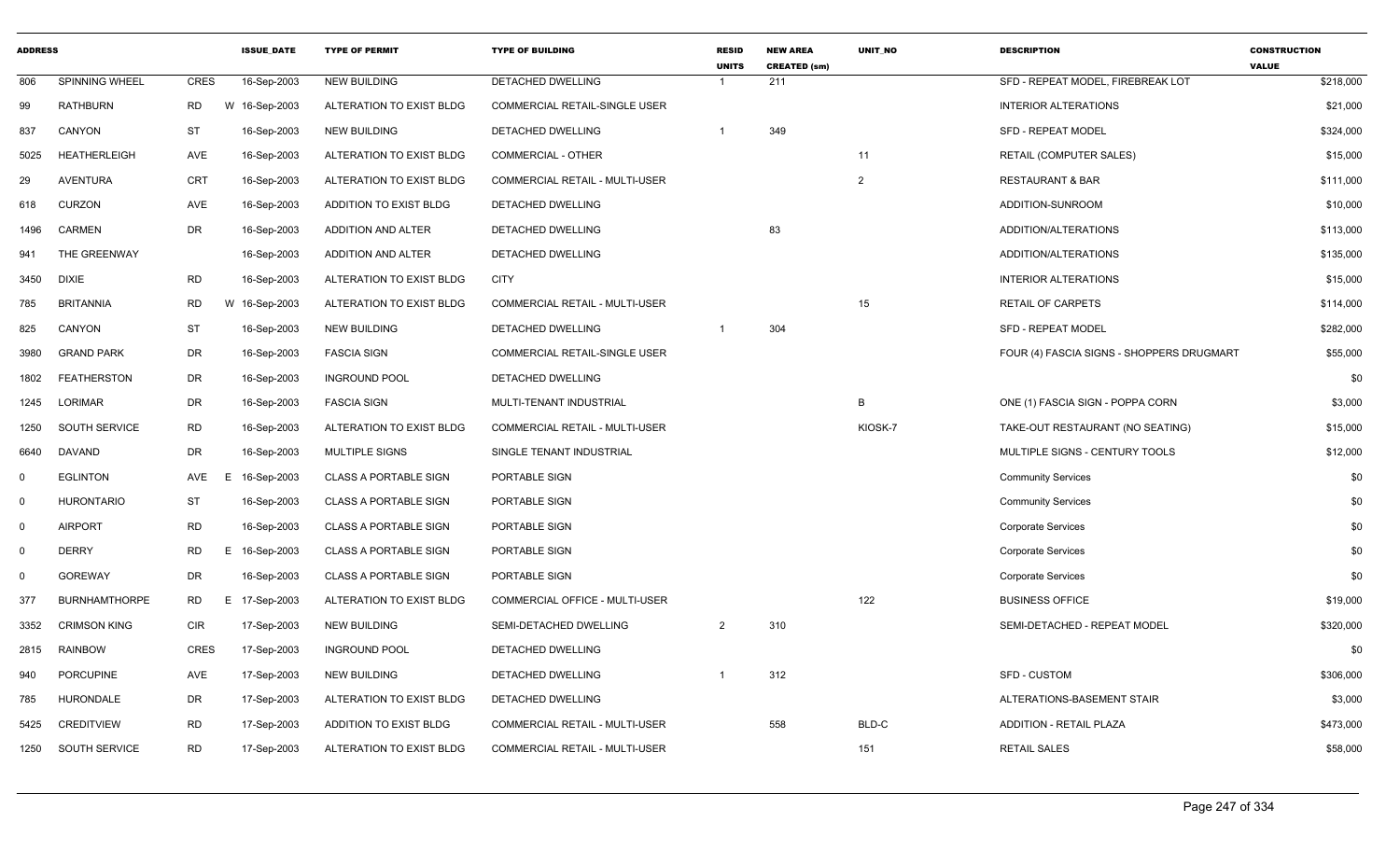| <b>ADDRESS</b> |                         |             | <b>ISSUE_DATE</b>  | <b>TYPE OF PERMIT</b>        | <b>TYPE OF BUILDING</b>               | <b>RESID</b><br><b>UNITS</b> | <b>NEW AREA</b><br><b>CREATED (sm)</b> | UNIT_NO | <b>DESCRIPTION</b>                           | <b>CONSTRUCTION</b><br><b>VALUE</b> |
|----------------|-------------------------|-------------|--------------------|------------------------------|---------------------------------------|------------------------------|----------------------------------------|---------|----------------------------------------------|-------------------------------------|
| 801            | <b>MATHESON</b>         |             | BLVD W 17-Sep-2003 | <b>NEW BUILDING</b>          | COMMERCIAL OFFICE - MULTI-USER        |                              | 278                                    |         | NEW-COMMERCIAL SHELL, MATHESON CENTRE, CO    | \$0                                 |
| 1370           | <b>DUNDAS</b>           | ST          | E 17-Sep-2003      | ALTERATION TO EXIST BLDG     | COMMERCIAL RETAIL - MULTI-USER        |                              |                                        | 14A     | <b>RESTAURANT</b>                            | \$15,000                            |
| 160            | <b>TRADERS</b>          | <b>BLVD</b> | E 17-Sep-2003      | ALTERATION TO EXIST BLDG     | COMMERCIAL OFFICE - MULTI-USER        |                              |                                        | $2 - 1$ | <b>INTERIOR ALTERATIONS</b>                  | \$15,000                            |
| 7207           | CAMBRETT                | DR          | 17-Sep-2003        | ALTERATION TO EXIST BLDG     | SCHOOL - OTHER                        |                              |                                        |         | <b>INTERIOR ALTERATIONS</b>                  | \$15,000                            |
| 2345           | ARGENTIA                | RD          | 17-Sep-2003        | ALTERATION TO EXIST BLDG     | MULTI-TENANT INDUSTRIAL               |                              |                                        |         | <b>BUSINESS OFFICE</b>                       | \$194,000                           |
| 6900           | <b>GOODERHAM ESTATE</b> | <b>BLVD</b> | 17-Sep-2003        | ALTERATION TO EXIST BLDG     | SCHOOL - ELEMENTARY                   |                              |                                        |         | INTERIOR ALTERATIONS - DAVID LEEDER MIDDLE S | \$15,000                            |
| 60             | <b>COURTNEYPARK</b>     | DR          | E<br>17-Sep-2003   | <b>FASCIA SIGN</b>           | COMMERCIAL RETAIL - MULTI-USER        |                              |                                        |         | 2 FASCIA SIGNS - MONTANA'S RESTAURANT        | \$25,000                            |
| 3902           | <b>ARBOURVIEW</b>       | <b>TERR</b> | 17-Sep-2003        | ALTERATION TO EXIST BLDG     | SEMI-DETACHED DWELLING                |                              |                                        |         | <b>ALTERATION - REAR DECK</b>                | \$2,000                             |
| 6677           | MEADOWVALE TOWN CENCIR  |             | 17-Sep-2003        | <b>FASCIA SIGN</b>           | COMMERCIAL RETAIL - MULTI-USER        |                              |                                        | $N-5$   | ONE (1) FASCIA SIGN - AM SPORTS NUTRITION    | \$3,000                             |
| 6975           | MEADOWVALE TOWN CENCIR  |             | 17-Sep-2003        | <b>FASCIA SIGN</b>           | <b>COMMERCIAL RETAIL - MULTI-USER</b> |                              |                                        | $N-6$   | ONE (1) FASCIA SIGN - COIN LAUNDRY           | \$3,000                             |
| 171            | LAKESHORE               | RD          | E 17-Sep-2003      | CHANGE OF USE                | COMMERCIAL - OTHER                    |                              |                                        | 171     | <b>ART GALLERY</b>                           | \$0                                 |
| 1128           | <b>DUNDAS</b>           | <b>ST</b>   | W 17-Sep-2003      | <b>OTHER</b>                 | CONDOMINIUM ROW DWELLING              |                              |                                        |         | <b>SITE SERVICING</b>                        | \$250,000                           |
| 2385           | <b>BURNHAMTHORPE</b>    | RD          | W 17-Sep-2003      | <b>OTHER</b>                 | COMMERCIAL - OTHER                    |                              |                                        |         | <b>SITE SERVICING</b>                        | \$400,000                           |
| 780            | <b>BURNHAMTHORPE</b>    | RD          | W 17-Sep-2003      | <b>CLASS A PORTABLE SIGN</b> | PORTABLE SIGN                         |                              |                                        |         | Cooksville Meat (on Burnhamthorpe)           | \$0                                 |
| 1425           | <b>DUNDAS</b>           | ST          | E 17-Sep-2003      | <b>CLASS A PORTABLE SIGN</b> | PORTABLE SIGN                         |                              |                                        |         | KJS Export and Import (on Dundas)            | \$0                                 |
| 60             | <b>BRISTOL</b>          | RD          | E 17-Sep-2003      | <b>CLASS A PORTABLE SIGN</b> | PORTABLE SIGN                         |                              |                                        |         | Kelsey's (on Hurontario)                     | \$0                                 |
| 735            | TWAIN                   | AVE         | 17-Sep-2003        | <b>CLASS A PORTABLE SIGN</b> | PORTABLE SIGN                         |                              |                                        |         | Chatti House Restaurant (On Mavis)           | \$0                                 |
| 25             | <b>WATLINE</b>          | AVE         | 17-Sep-2003        | <b>CLASS A PORTABLE SIGN</b> | PORTABLE SIGN                         |                              |                                        |         | Millar Hearing Centre (On Hurontario St)     | \$0                                 |
| 2200           | <b>DUNDAS</b>           | <b>ST</b>   | E.<br>17-Sep-2003  | <b>CLASS A PORTABLE SIGN</b> | PORTABLE SIGN                         |                              |                                        |         | The Sleep Factory                            | \$0                                 |
| 1310           | DUNDAS                  | ST          | E 17-Sep-2003      | <b>CLASS A PORTABLE SIGN</b> | PORTABLE SIGN                         |                              |                                        |         | Prestige Fragrances (on Blundell)            | \$0                                 |
| 2400           | <b>DUNDAS</b>           | ST          | W 17-Sep-2003      | <b>CLASS A PORTABLE SIGN</b> | PORTABLE SIGN                         |                              |                                        |         | <b>Extreme Pita</b>                          | \$0                                 |
| 3055           | <b>DUNDAS</b>           | <b>ST</b>   | W 17-Sep-2003      | <b>CLASS A PORTABLE SIGN</b> | PORTABLE SIGN                         |                              |                                        |         | Pacific Carpet and Flooring                  | \$0                                 |
| 5935           | MAVIS                   | <b>RD</b>   | 17-Sep-2003        | <b>CLASS A PORTABLE SIGN</b> | PORTABLE SIGN                         |                              |                                        |         | International Clothiers (On Mavis)           | \$0                                 |
| 5935           | <b>MAVIS</b>            | <b>RD</b>   | 17-Sep-2003        | <b>CLASS A PORTABLE SIGN</b> | PORTABLE SIGN                         |                              |                                        |         | International Clothiers (On Mavis)           | \$0                                 |
| 1370           | DUNDAS                  | ST          | Е<br>17-Sep-2003   | <b>CLASS A PORTABLE SIGN</b> | PORTABLE SIGN                         |                              |                                        |         | Wash Depot                                   | \$0                                 |
| $\mathbf 0$    | <b>ERIN MILLS</b>       | <b>PKY</b>  | 17-Sep-2003        | <b>CLASS A PORTABLE SIGN</b> | PORTABLE SIGN                         |                              |                                        |         | Port Credit Voleyball                        | \$0                                 |
| $\Omega$       | QUEENSWAY               |             | E 17-Sep-2003      | <b>CLASS A PORTABLE SIGN</b> | PORTABLE SIGN                         |                              |                                        |         | Port Credit Voleyball                        | \$0                                 |
| 655            | QUEENSWAY               |             | E 17-Sep-2003      | <b>CLASS A PORTABLE SIGN</b> | PORTABLE SIGN                         |                              |                                        |         | Mississauga Kar Kare (on Queensway E.)       | \$0                                 |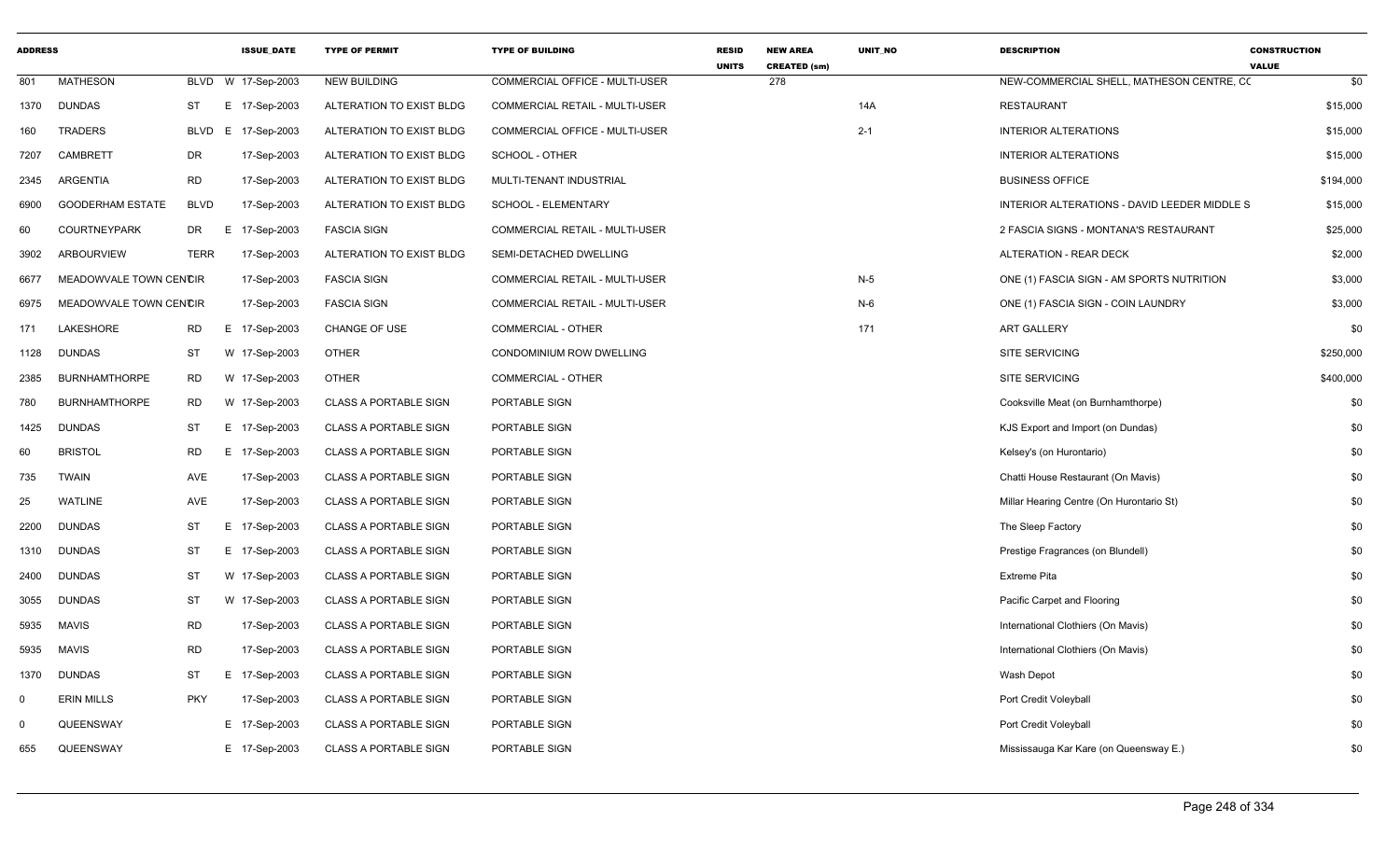| <b>ADDRESS</b> |                      |             | <b>ISSUE_DATE</b>  | <b>TYPE OF PERMIT</b>        | <b>TYPE OF BUILDING</b>        | <b>RESID</b><br><b>UNITS</b> | <b>NEW AREA</b><br><b>CREATED (sm)</b> | UNIT_NO | <b>DESCRIPTION</b>                            | <b>CONSTRUCTION</b><br><b>VALUE</b> |
|----------------|----------------------|-------------|--------------------|------------------------------|--------------------------------|------------------------------|----------------------------------------|---------|-----------------------------------------------|-------------------------------------|
|                | 2087 ROYAL WINDSOR   | DR          | 17-Sep-2003        | <b>CLASS A PORTABLE SIGN</b> | PORTABLE SIGN                  |                              |                                        |         | Weight Management Systems                     | \$0                                 |
| 6325           | DIXIE                | RD          | 17-Sep-2003        | <b>CLASS A PORTABLE SIGN</b> | PORTABLE SIGN                  |                              |                                        |         | Nedco                                         | \$0                                 |
| 6325           | DIXIE                | RD          | 17-Sep-2003        | CLASS A PORTABLE SIGN        | PORTABLE SIGN                  |                              |                                        |         | Nedco                                         | \$0                                 |
| 1420           | CAWTHRA              | RD          | 17-Sep-2003        | <b>DEMOLITION</b>            | DETACHED DWELLING              |                              |                                        |         | DEMOLITION-SFD                                | \$8,000                             |
| 1666           | WOODHENGE            | WAY         | 17-Sep-2003        | OTHER POOL                   | <b>DETACHED DWELLING</b>       |                              |                                        |         |                                               | \$0                                 |
| 772            | <b>EDISTEL</b>       | CRES        | 17-Sep-2003        | <b>INGROUND POOL</b>         | DETACHED DWELLING              |                              |                                        |         |                                               | \$0                                 |
| 520            | ARROWHEAD            | <b>RD</b>   | 18-Sep-2003        | ADDITION TO EXIST BLDG       | DETACHED DWELLING              |                              |                                        |         | ADDITION-PORCH                                | \$5,000                             |
| 1076           | <b>DUNDAS</b>        | ST<br>W     | 18-Sep-2003        | <b>NEW BUILDING</b>          | COMMERCIAL - OTHER             |                              | 1,094                                  |         | NEW - CAR PROTECTION CENTRE, COBRA CAR PRO    | \$1,145,000                         |
|                | 3375 PONYTRAIL       | DR          | 18-Sep-2003        | ALTERATION TO EXIST BLDG     | APARTMENT (> 6 UNITS)          |                              |                                        |         | ALTERATIONS-BUILDING REPAIRS/BALCONY RAILIN   | \$108,000                           |
| 1234           | <b>VERMILLION</b>    | CRT         | 18-Sep-2003        | <b>REVISIONS</b>             | DETACHED DWELLING              |                              |                                        |         | REVISION - INTERIOR LAYOUT&ADDITIONAL FRONT   | \$0                                 |
| 1384           | VICTOR               | AVE         | 18-Sep-2003        | ADDITION AND ALTER           | DETACHED DWELLING              |                              |                                        |         | ADDITION/ALTERATIONS - 1-1/2 STOREY REAR/FROI | \$100,000                           |
| 1583           | MEADOWFIELD          | CRES        | 18-Sep-2003        | ALTERATION TO EXIST BLDG     | DETACHED DWELLING              |                              |                                        |         | ALTERATIONS-BASEMENT WALKOUT                  | \$2,000                             |
| 420            | TRADERS              | BLVD E      | 18-Sep-2003        | <b>OTHER</b>                 | <b>CHURCH</b>                  |                              | 16                                     |         | QUIN YUM CHURCH TOWER, PHP VAN BULTURAL CI    | \$150,000                           |
| 830            | PAISLEY              |             | BLVD W 18-Sep-2003 | ADDITION AND ALTER           | <b>CITY</b>                    |                              |                                        |         | ADDITION/ALTERATIONS-HURON PARK COMMUNITY     | \$0                                 |
| 2150           | BURNHAMTHORPE        | <b>RD</b>   | W 18-Sep-2003      | ALTERATION TO EXIST BLDG     | COMMERCIAL RETAIL - MULTI-USER |                              |                                        | H-37    | <b>RETAIL STORE</b>                           | \$28,000                            |
| 1533           | <b>MAPLE RIDGE</b>   | DR          | 18-Sep-2003        | ADDITION TO EXIST BLDG       | <b>ROW DWELLING</b>            |                              | $\overline{4}$                         |         | <b>ADDITION - 2ND STOREY</b>                  | \$10,000                            |
| 5100           | ERIN MILLS           | PKY         | 18-Sep-2003        | ALTERATION TO EXIST BLDG     | <b>COMMERCIAL - OTHER</b>      |                              |                                        | $V-108$ | <b>RETAIL STORE</b>                           | \$15,000                            |
| 329            | <b>BURNHAMTHORPE</b> | RD<br>W     | 18-Sep-2003        | MULTIPLE SIGNS               | <b>COMMERCIAL - OTHER</b>      |                              |                                        |         | MULTIPLE- THE CAPITAL SALES PAVILLION, CONSTI | \$65,000                            |
| 1543           | <b>KNARESWOOD</b>    | DR          | 18-Sep-2003        | ADDITION AND ALTER           | DETACHED DWELLING              |                              | 6                                      |         | ADDITION/ALTERATIONS                          | \$15,000                            |
| 792            | TERLIN               | <b>BLVD</b> | 18-Sep-2003        | ADDITION AND ALTER           | DETACHED DWELLING              |                              |                                        |         | 1 STOREY ADDN & WOOD DECK/INTERIOR ALTERAT    | \$22,000                            |
| 333            | <b>COURTNEYPARK</b>  | DR<br>E.    | 18-Sep-2003        | ALTERATION TO EXIST BLDG     | SINGLE TENANT INDUSTRIAL       |                              |                                        | 2-FLR   | <b>INTERIOR ALTERATIONS</b>                   | \$189,000                           |
| 4668           | COLOMBO              | CRES        | 18-Sep-2003        | NEW BUILDING                 | SEMI-DETACHED DWELLING         | $\overline{2}$               | 242                                    |         | SEMI-DETACHED - NEW MODEL                     | \$249,000                           |
| 4680           | COLOMBO              | <b>CRES</b> | 18-Sep-2003        | <b>NEW BUILDING</b>          | SEMI-DETACHED DWELLING         | $\overline{2}$               | 303                                    |         | SEMI-DETACHED - NEW MODEL                     | \$312,000                           |
|                | 4674 COLOMBO         | CRES        | 18-Sep-2003        | <b>NEW BUILDING</b>          | SEMI-DETACHED DWELLING         | $\overline{2}$               | 242                                    |         | SEMI-DETACHED - REPEAT MODEL                  | \$249,000                           |
|                | 2424 LAKESHORE       | RD<br>W     | 18-Sep-2003        | ALTERATION TO EXIST BLDG     | SINGLE TENANT INDUSTRIAL       |                              |                                        |         | INTERIOR ALTERATIONS - WESTROC INDUSTRIES     | \$30,000                            |
| 692            | OXFORD               | SQ          | 18-Sep-2003        | ADDITION TO EXIST BLDG       | DETACHED DWELLING              |                              |                                        |         | ADDITION-DECK                                 | \$2,000                             |
|                | 7150 MISSISSAUGA     | <b>RD</b>   | 18-Sep-2003        | <b>OTHER</b>                 | COMMERCIAL - OTHER             |                              | 12                                     |         | GENERATOR & GARBAGE ENCLOSURE, CONCRETE       | \$73,000                            |
|                | 4879 LONG ACRE       | DR          | 18-Sep-2003        | <b>NEW BUILDING</b>          | DETACHED DWELLING              | $\mathbf{1}$                 | 287                                    |         | SFD - REPEAT MODEL                            | \$266,000                           |
|                |                      |             |                    |                              |                                |                              |                                        |         |                                               |                                     |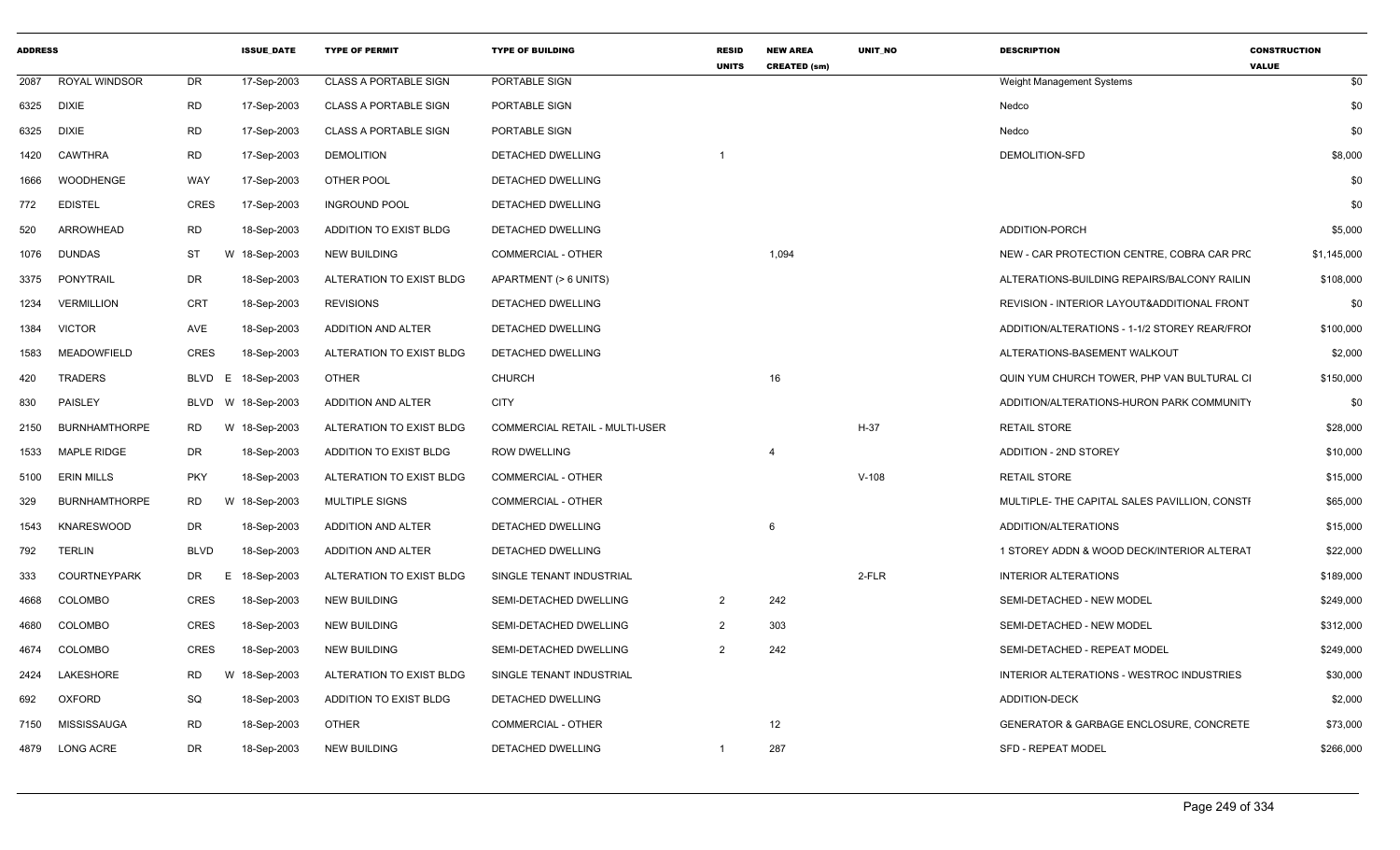| <b>ADDRESS</b> |                     |                 | <b>ISSUE DATE</b> | <b>TYPE OF PERMIT</b>        | <b>TYPE OF BUILDING</b>               | <b>RESID</b><br><b>UNITS</b> | <b>NEW AREA</b><br><b>CREATED (sm)</b> | <b>UNIT NO</b> | <b>DESCRIPTION</b>                          | <b>CONSTRUCTION</b><br><b>VALUE</b> |
|----------------|---------------------|-----------------|-------------------|------------------------------|---------------------------------------|------------------------------|----------------------------------------|----------------|---------------------------------------------|-------------------------------------|
| 2550           | <b>HURONTARIO</b>   | <b>ST</b>       | 18-Sep-2003       | <b>FASCIA SIGN</b>           | COMMERCIAL RETAIL - MULTI-USER        |                              |                                        | $\overline{1}$ | ONE (1) FASCIA SIGN - FOOD BASICS           | \$6,000                             |
| 29             | <b>AVENTURA</b>     | CRT             | 18-Sep-2003       | <b>FASCIA SIGN</b>           | <b>COMMERCIAL RETAIL - MULTI-USER</b> |                              |                                        | $\overline{2}$ | TWO (2) FASCIA SIGNS - ST.LOUIS BAR         | \$5,000                             |
| 4212           | HIGHGATE            | CRES            | 18-Sep-2003       | ALTERATION TO EXIST BLDG     | DETACHED DWELLING                     |                              |                                        |                | ALTERATION - DOOR                           | \$1,000                             |
| 1520           | BRITANNIA           | RD              | W 18-Sep-2003     | <b>CLASS A PORTABLE SIGN</b> | PORTABLE SIGN                         |                              |                                        |                | Petro Canada                                | \$0                                 |
| 2165           | ROYAL WINDSOR       | DR              | 18-Sep-2003       | <b>CLASS A PORTABLE SIGN</b> | PORTABLE SIGN                         |                              |                                        |                | <b>Cluckers Koasters</b>                    | \$0                                 |
| 1865           | LAKESHORE           | <b>RD</b>       | W 18-Sep-2003     | <b>CLASS A PORTABLE SIGN</b> | PORTABLE SIGN                         |                              |                                        |                | Homesense                                   | \$0                                 |
| 1965           | <b>BRITANNIA</b>    | RD              | W 18-Sep-2003     | <b>CLASS A PORTABLE SIGN</b> | PORTABLE SIGN                         |                              |                                        |                | One Hour Photo Max                          | \$0                                 |
| 1801           | LAKESHORE           | RD              | W 18-Sep-2003     | <b>CLASS A PORTABLE SIGN</b> | PORTABLE SIGN                         |                              |                                        |                | Sasso Restaurant                            | \$0                                 |
| 5425           | DIXIE               | <b>RD</b>       | 18-Sep-2003       | <b>CLASS A PORTABLE SIGN</b> | PORTABLE SIGN                         |                              |                                        |                | <b>Besner Transport</b>                     | \$0                                 |
| 1900           | <b>DUNDAS</b>       | ST<br>Е.        | 18-Sep-2003       | <b>CLASS A PORTABLE SIGN</b> | PORTABLE SIGN                         |                              |                                        |                | Subway                                      | \$0                                 |
| 980            | <b>PACIFIC</b>      | GATE            | 18-Sep-2003       | <b>CLASS A PORTABLE SIGN</b> | PORTABLE SIGN                         |                              |                                        |                | Atlas Driver Services (OnTomken)            | \$0                                 |
| $\Omega$       | QUEENSWAY           |                 | W 18-Sep-2003     | <b>CLASS A PORTABLE SIGN</b> | PORTABLE SIGN                         |                              |                                        |                | Anapilis Christian Community Centre         | \$0                                 |
| 3221           | <b>DERRY</b>        | <b>RD</b>       | W 18-Sep-2003     | <b>CLASS A PORTABLE SIGN</b> | PORTABLE SIGN                         |                              |                                        |                | Home Dentistry                              | \$0                                 |
| 325            | <b>CENTRAL</b>      | <b>PKY</b><br>W | 18-Sep-2003       | <b>CLASS A PORTABLE SIGN</b> | PORTABLE SIGN                         |                              |                                        |                | Midnight Sun (Central Parkway W.)           | \$0                                 |
| 325            | <b>CENTRAL</b>      | PKY             | W 18-Sep-2003     | <b>CLASS A PORTABLE SIGN</b> | PORTABLE SIGN                         |                              |                                        |                | Midnight Sun (On Central Parkway W)         | \$0                                 |
| 3355           | THE COLLEGEWAY      |                 | 18-Sep-2003       | <b>CLASS A PORTABLE SIGN</b> | PORTABLE SIGN                         |                              |                                        |                | Cherished Scrap Books (On Ridgeway)         | \$0                                 |
| 3557           | <b>JORIE</b>        | <b>CRES</b>     | 18-Sep-2003       | <b>NEW BUILDING</b>          | DETACHED DWELLING                     |                              | 250                                    |                | SFD - REPEAT MODEL, FIREBREAK COMPLETION    | \$0                                 |
| 3219           | <b>WILDFLOWERS</b>  | <b>CRT</b>      | 18-Sep-2003       | <b>INGROUND POOL</b>         | DETACHED DWELLING                     |                              |                                        |                |                                             | \$0                                 |
| 4683           | <b>BEAUFORT</b>     | <b>TERR</b>     | 18-Sep-2003       | <b>INGROUND POOL</b>         | DETACHED DWELLING                     |                              |                                        |                |                                             | \$0                                 |
| 2356           | <b>POPLAR</b>       | CRES            | 19-Sep-2003       | ALTERATION TO EXIST BLDG     | DETACHED DWELLING                     |                              | 96                                     |                | <b>BASMENT APARTMENT-W/STAIRS</b>           | \$39,000                            |
| 2480           | MEADOWVALE          | BLVD            | 19-Sep-2003       | ALTERATION TO EXIST BLDG     | COMMERCIAL OFFICE - MULTI-USER        |                              |                                        |                | INTERIOR ALTERATIONS-MODEL SUITE            | \$30,000                            |
| 3500           | <b>MORNING STAR</b> | DR              | 19-Sep-2003       | ALTERATION TO EXIST BLDG     | PUBLIC/INSTIT (EXCEPT SCHOOLS)        |                              |                                        |                | <b>INTERIOR ALTERATIONS</b>                 | \$30,000                            |
| 5840           | MAVIS               | RD              | 19-Sep-2003       | <b>NEW BUILDING</b>          | <b>COMMERCIAL - OTHER</b>             |                              | 819                                    | <b>BLDGC</b>   | NEW - COMMERCIAL SPEC SHELL, TENANT NOT DET | \$537,000                           |
|                | 1315 DEXTER         | CRES            | 19-Sep-2003       | <b>NEW BUILDING</b>          | DETACHED DWELLING                     | $\mathbf{1}$                 | 267                                    |                | SFD - CUSTOM                                | \$269,000                           |
| 3183           | ANGEL PASS          | DR              | 19-Sep-2003       | <b>NEW BUILDING</b>          | SEMI-DETACHED DWELLING                | 2                            | 347                                    |                | SEMI-DETACHED - REPEAT MODEL                | \$357,000                           |
| 890            | <b>NINTH</b>        | ST              | 19-Sep-2003       | <b>NEW BUILDING</b>          | DETACHED DWELLING                     |                              | 211                                    |                | <b>SFD - REPEAT MODEL</b>                   | \$196,000                           |
| 6711           | MISSISSAUGA         | <b>RD</b>       | 19-Sep-2003       | ALTERATION TO EXIST BLDG     | MULTI-TENANT INDUSTRIAL               |                              |                                        | 600            | <b>INTERIOR ALTERATIONS</b>                 | \$31,000                            |
|                | 4686 COLOMBO        | CRES            | 19-Sep-2003       | <b>NEW BUILDING</b>          | SEMI-DETACHED DWELLING                | $\overline{2}$               | 347                                    |                | SEMI-DETACHED - REPEAT MODEL, FIREBREAK LOT | \$357,000                           |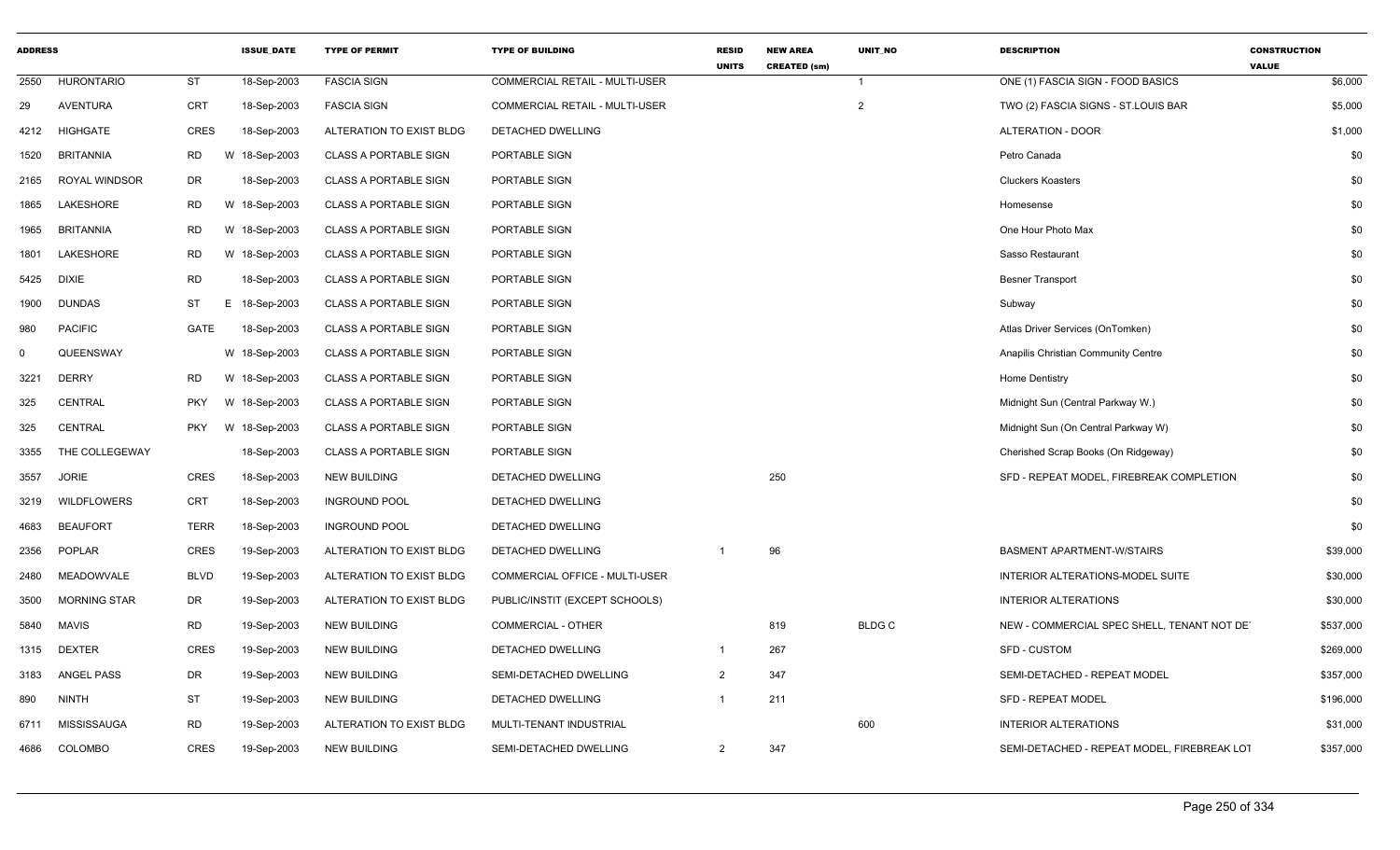| <b>ADDRESS</b> |                      |             | <b>ISSUE DATE</b> | <b>TYPE OF PERMIT</b>        | <b>TYPE OF BUILDING</b>               | <b>RESID</b><br><b>UNITS</b> | <b>NEW AREA</b><br><b>CREATED (sm)</b> | <b>UNIT NO</b> | <b>DESCRIPTION</b>                         | <b>CONSTRUCTION</b><br><b>VALUE</b> |
|----------------|----------------------|-------------|-------------------|------------------------------|---------------------------------------|------------------------------|----------------------------------------|----------------|--------------------------------------------|-------------------------------------|
| 4692           | <b>COLOMBO</b>       | CRES        | 19-Sep-2003       | <b>NEW BUILDING</b>          | SEMI-DETACHED DWELLING                | $\overline{2}$               | 347                                    |                | SEMI-DETACHED - REPEAT MODEL               | \$357,000                           |
| 6751           | TATTINGER            | AVE         | 19-Sep-2003       | <b>NEW BUILDING</b>          | DETACHED DWELLING                     | $\mathbf 1$                  | 284                                    |                | <b>SFD - REPEAT MODEL</b>                  | \$263,000                           |
| 5100           | <b>ERIN MILLS</b>    | <b>PKY</b>  | 19-Sep-2003       | ALTERATION TO EXIST BLDG     | COMMERCIAL RETAIL - MULTI-USER        |                              | 131                                    | B-230          | <b>RETAIL STORE</b>                        | \$20,000                            |
| 7372           | <b>DRIFTON</b>       | <b>CRES</b> | 19-Sep-2003       | ADDITION TO EXIST BLDG       | SEMI-DETACHED DWELLING                |                              |                                        |                | ADDITION - UNHEATED                        | \$10,000                            |
| 1295           | <b>WEIR CHASE</b>    |             | 19-Sep-2003       | <b>OTHER</b>                 | SEMI-DETACHED DWELLING                |                              |                                        |                | <b>ADDITION-DECK</b>                       | \$10,000                            |
| 2827           | <b>INLAKE</b>        | <b>CRT</b>  | 19-Sep-2003       | ADDITION TO EXIST BLDG       | DETACHED DWELLING                     |                              |                                        |                | ADDITION-COVERED PATIO                     | \$10,000                            |
| 3442           | OAKGLADE             | CRES        | 19-Sep-2003       | FIRE DAMAGE REPAIR           | SEMI-DETACHED DWELLING                |                              |                                        |                | FIRE DAMAGE REPAIR                         | \$43,000                            |
| 865            | <b>BRITANNIA</b>     | <b>RD</b>   | W 19-Sep-2003     | <b>REVISIONS</b>             | <b>COMMERCIAL - OTHER</b>             |                              |                                        |                | SITE SERVICING REVISION                    | \$45,000                            |
| 75             | <b>ST. LAWRENCE</b>  | <b>DR</b>   | 19-Sep-2003       | <b>PYLON SIGN</b>            | <b>CITY</b>                           |                              |                                        |                | FOUR (4) GROUND SIGNS - ST. LAWRENCE PARK  | \$5,000                             |
| 1891           | <b>RATHBURN</b>      | RD          | E 19-Sep-2003     | <b>PYLON SIGN</b>            | <b>COMMERCIAL RETAIL - MULTI-USER</b> |                              |                                        |                | ONE (1) GROND SIGN - MULTI-TENANT          | \$20,000                            |
| 609            | CRANLEIGH            | <b>CRT</b>  | 19-Sep-2003       | ALTERATION TO EXIST BLDG     | DETACHED DWELLING                     |                              |                                        |                | <b>HEATING ONLY</b>                        | \$0                                 |
| 5800           | <b>MAVIS</b>         | <b>RD</b>   | 19-Sep-2003       | <b>OTHER</b>                 | COMMERCIAL RETAIL - MULTI-USER        |                              |                                        |                | <b>REVISED SITE SERVICING</b>              | \$0                                 |
| 806            | SPINNING WHEEL       | <b>CRES</b> | 19-Sep-2003       | <b>NEW BUILDING</b>          | DETACHED DWELLING                     |                              | 211                                    |                | SFD - REPEAT MODEL, FIREBREAK COMPLETION   | \$0                                 |
| 1971           | <b>LAKESHORE</b>     | <b>RD</b>   | W<br>19-Sep-2003  | <b>CLASS A PORTABLE SIGN</b> | PORTABLE SIGN                         |                              |                                        |                | Casa Mare Restaurant                       | \$0                                 |
| 6970           | <b>LISGAR</b>        | DR          | 19-Sep-2003       | <b>CLASS A PORTABLE SIGN</b> | PORTABLE SIGN                         |                              |                                        |                | Shorty's Meat Company (on Derry)           | \$0                                 |
| 6970           | <b>LISGAR</b>        | DR          | 19-Sep-2003       | <b>CLASS A PORTABLE SIGN</b> | PORTABLE SIGN                         |                              |                                        |                | Shorty's Meat Company (on Derry)           | \$0                                 |
| 650            | <b>MATHESON</b>      | <b>BLVD</b> | W 19-Sep-2003     | <b>CLASS A PORTABLE SIGN</b> | PORTABLE SIGN                         |                              |                                        |                | Home Depot                                 | \$0                                 |
| 2200           | <b>DUNDAS</b>        | ST          | Е<br>19-Sep-2003  | <b>CLASS A PORTABLE SIGN</b> | PORTABLE SIGN                         |                              |                                        |                | The Sleep Factory                          | \$0                                 |
| 5195           | <b>TOMKEN</b>        | RD          | 19-Sep-2003       | <b>CLASS A PORTABLE SIGN</b> | PORTABLE SIGN                         |                              |                                        |                | The Sleep Factory                          | \$0                                 |
| 5975           | MAVIS                | <b>RD</b>   | 19-Sep-2003       | <b>CLASS A PORTABLE SIGN</b> | PORTABLE SIGN                         |                              |                                        |                | Tuckers MArket Place (on Mavis)            | \$0                                 |
| $\Omega$       | <b>ERIN MILLS</b>    | PKY         | 19-Sep-2003       | <b>CLASS A PORTABLE SIGN</b> | PORTABLE SIGN                         |                              |                                        |                | Sawmill Valley Parent Association          | \$0                                 |
| $\Omega$       | <b>ERIN MILLS</b>    | PKY         | 19-Sep-2003       | <b>CLASS A PORTABLE SIGN</b> | PORTABLE SIGN                         |                              |                                        |                | Sawmill Valley PArent Association          | \$0                                 |
| 2374           | <b>ROBIN</b>         | DR          | 19-Sep-2003       | <b>INGROUND POOL</b>         | DETACHED DWELLING                     |                              |                                        |                |                                            | \$0                                 |
| 925            | <b>RATHBURN</b>      | <b>RD</b>   | E<br>19-Sep-2003  | <b>CLASS A PORTABLE SIGN</b> | PORTABLE SIGN                         |                              |                                        |                | Cartridge World                            | \$0                                 |
| 7205           | <b>GOREWAY</b>       | DR          | 19-Sep-2003       | <b>CLASS A PORTABLE SIGN</b> | PORTABLE SIGN                         |                              |                                        |                | Westwood Mall (On Goreway)                 | \$0                                 |
| 1100           | <b>BURNHAMTHORPE</b> | RD          | W 19-Sep-2003     | <b>CLASS A PORTABLE SIGN</b> | PORTABLE SIGN                         |                              |                                        |                | Napoleon Home Comfort                      | \$0                                 |
| 1195           | <b>DUNDAS</b>        | ST          | E 19-Sep-2003     | <b>CLASS A PORTABLE SIGN</b> | PORTABLE SIGN                         |                              |                                        |                | Licks                                      | \$0                                 |
| 2901           | <b>EGLINTON</b>      | AVE         | W 22-Sep-2003     | <b>NEW BUILDING</b>          | COMMERCIAL RETAIL - MULTI-USER        |                              | 1,958                                  | <b>BLDGC</b>   | NEW - COMMERCIAL SPEC, TENANT NOT DETERMIN | \$1,659,000                         |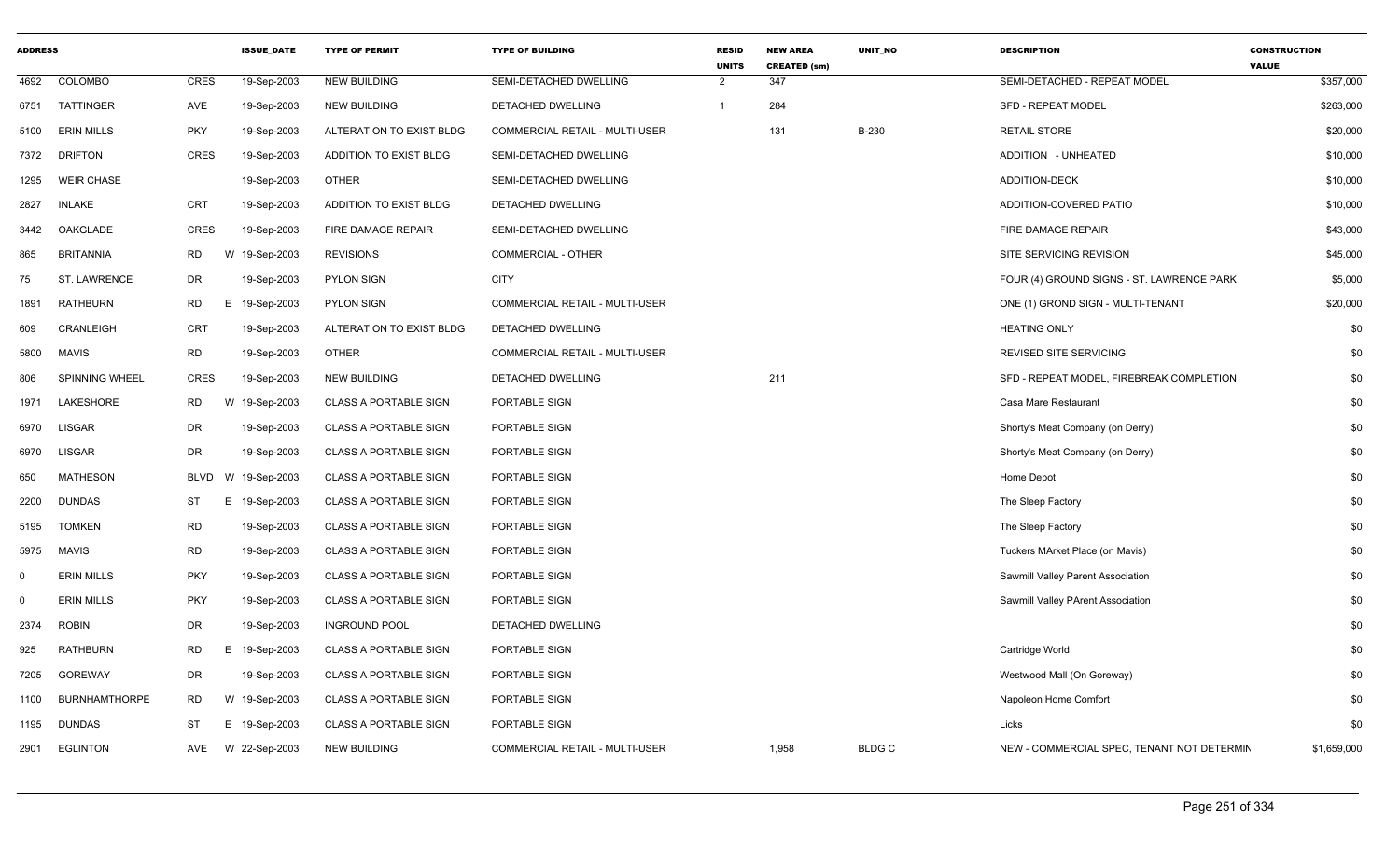| <b>ADDRESS</b> |                        |             | <b>ISSUE_DATE</b> | <b>TYPE OF PERMIT</b>        | <b>TYPE OF BUILDING</b>               | <b>RESID</b><br><b>UNITS</b> | <b>NEW AREA</b><br><b>CREATED (sm)</b> | UNIT_NO      | <b>DESCRIPTION</b>                         | <b>CONSTRUCTION</b><br><b>VALUE</b> |           |
|----------------|------------------------|-------------|-------------------|------------------------------|---------------------------------------|------------------------------|----------------------------------------|--------------|--------------------------------------------|-------------------------------------|-----------|
| 2911           | <b>EGLINTON</b>        | AVE         | W 22-Sep-2003     | <b>NEW BUILDING</b>          | <b>COMMERCIAL RETAIL - MULTI-USER</b> |                              | 349                                    | <b>BLDGD</b> | NEW - COMMERCIAL SPEC, TENANT NOT DETERMIN |                                     | \$296,000 |
| 2905           | <b>EGLINTON</b>        | AVE         | W 22-Sep-2003     | <b>NEW BUILDING</b>          | COMMERCIAL RETAIL - MULTI-USER        |                              | 393                                    | <b>BLDGE</b> | NEW - COMMERCIAL SPEC, TENANT NOT DETERMIN |                                     | \$333,000 |
| 5935           | <b>AIRPORT</b>         | RD          | 22-Sep-2003       | ALTERATION TO EXIST BLDG     | <b>COMMERCIAL OFFICE - MULTI-USER</b> |                              |                                        | 6-7 FLR      | <b>INTERIOR ALTERATIONS</b>                |                                     | \$482,000 |
| 3650           | KANEFF                 | <b>CRES</b> | 22-Sep-2003       | ALTERATION TO EXIST BLDG     | APARTMENT (> 6 UNITS)                 |                              |                                        | <b>PH-7</b>  | <b>INTERIOR ALTERATIONS</b>                |                                     | \$15,000  |
| 100            | <b>CITY CENTRE</b>     | DR          | 22-Sep-2003       | ALTERATION TO EXIST BLDG     | COMMERCIAL RETAIL - MULTI-USER        |                              |                                        | 2-822A       | <b>INTERIOR ALTERATIONS</b>                |                                     | \$15,000  |
| 2150           | <b>BURNHAMTHORPE</b>   | RD          | W 22-Sep-2003     | ALTERATION TO EXIST BLDG     | COMMERCIAL RETAIL - MULTI-USER        |                              | 54                                     | H3           | <b>RETAIL STORE</b>                        |                                     | \$16,000  |
| 1475           | <b>DUNDAS</b>          | ST          | E 22-Sep-2003     | <b>FASCIA SIGN</b>           | COMMERCIAL RETAIL - MULTI-USER        |                              |                                        |              | 11 FASCIA SIGNS - FUTURE SHOP              |                                     | \$40,000  |
| 1926           | DEANHOME               | <b>RD</b>   | 22-Sep-2003       | ALTERATION TO EXIST BLDG     | DETACHED DWELLING                     |                              |                                        |              | ELECTRIC TO GAS FURNACE                    |                                     | \$6,000   |
| 6539           | <b>MISSISSAUGA</b>     | <b>RD</b>   | 22-Sep-2003       | <b>CLASS A PORTABLE SIGN</b> | PORTABLE SIGN                         |                              |                                        |              | ATG COMMUNICATION GROUP - TELUS            |                                     | \$0       |
| 1425           | DUNDAS                 | ST          | E 22-Sep-2003     | <b>CLASS A PORTABLE SIGN</b> | PORTABLE SIGN                         |                              |                                        |              | Can. Employ. Contr. (on Dixie)             |                                     | \$0       |
| 130            | <b>MATHESON</b>        | <b>BLVD</b> | E 22-Sep-2003     | <b>CLASS A PORTABLE SIGN</b> | PORTABLE SIGN                         |                              |                                        |              | Golfinn International                      |                                     | \$0       |
| 7722           | <b>REDSTONE</b>        | RD          | 22-Sep-2003       | ALTERATION TO EXIST BLDG     | DETACHED DWELLING                     |                              |                                        |              | <b>INTERIOR ALTERATIONS</b>                |                                     | \$1,000   |
| 7720           | <b>REDSTONE</b>        | <b>RD</b>   | 22-Sep-2003       | ALTERATION TO EXIST BLDG     | DETACHED DWELLING                     |                              |                                        |              | <b>INTERIOR ALTERATIONS</b>                |                                     | \$1,000   |
| 3632           | <b>FORTUNE</b>         | PL          | 22-Sep-2003       | <b>NEW BUILDING</b>          | DETACHED DWELLING                     |                              | 244                                    |              | SFD - FIREBREAK COMPLETION                 |                                     | \$0       |
| 3624           | <b>FORTUNE</b>         | PL          | 22-Sep-2003       | <b>NEW BUILDING</b>          | DETACHED DWELLING                     |                              | 274                                    |              | SFD - FIREBREAK COMPLETION                 |                                     | \$0       |
| 3533           | <b>STONECUTTER</b>     | <b>CRES</b> | 22-Sep-2003       | <b>NEW BUILDING</b>          | DETACHED DWELLING                     |                              | 236                                    |              | SFD - FIREBREAK COMPLETION                 |                                     | \$0       |
| 2340           | <b>BROMSGROVE</b>      | <b>RD</b>   | 23-Sep-2003       | ALTERATION TO EXIST BLDG     | CONDOMINIUM ROW DWELLING              |                              |                                        | 50           | PLUMBING ONLY                              |                                     | \$3,000   |
| 2230           | PINENEEDLE             | <b>ROW</b>  | 23-Sep-2003       | <b>NEW BUILDING</b>          | DETACHED DWELLING                     |                              | 352                                    |              | <b>SFD - CUSTOM HOME</b>                   |                                     | \$342,000 |
| 3419           | CHIPLEY                | <b>CRES</b> | 23-Sep-2003       | ADDITION TO EXIST BLDG       | SEMI-DETACHED DWELLING                |                              |                                        |              | UNHEATED ADDITION                          |                                     | \$18,000  |
| 1665           | SHERWOOD FORREST       | <b>CIR</b>  | 23-Sep-2003       | ALTERATION TO EXIST BLDG     | DETACHED DWELLING                     |                              |                                        |              | ALTERATIONS-FINISHED BASEMENT AND WALKOUT  |                                     | \$20,000  |
| 2122           | <b>AUTUMN BREEZE</b>   | DR          | S<br>23-Sep-2003  | <b>NEW BUILDING</b>          | DETACHED DWELLING                     |                              | 315                                    |              | <b>SFD - CUSTOM</b>                        |                                     | \$324,000 |
| 2102           | OBECK                  | <b>CRES</b> | 23-Sep-2003       | ADDITION AND ALTER           | DETACHED DWELLING                     |                              |                                        | 2 FLR        | ADDITION/ALTERATIONS                       |                                     | \$108,000 |
| 2209           | PINENEEDLE             | <b>ROW</b>  | 23-Sep-2003       | <b>NEW BUILDING</b>          | DETACHED DWELLING                     |                              | 327                                    |              | <b>SFD - CUSTOM</b>                        |                                     | \$336,000 |
| 585            | LAKESHORE              | <b>RD</b>   | Е<br>23-Sep-2003  | <b>FASCIA SIGN</b>           | COMMERCIAL RETAIL - MULTI-USER        |                              |                                        |              | FOUR (4) FASCIA SIGNS - SHOPPERS DRUG MART |                                     | \$25,000  |
| 2323           | CONFEDERATION          | <b>PKY</b>  | 23-Sep-2003       | ALTERATION TO EXIST BLDG     | APARTMENT (> 6 UNITS)                 |                              |                                        |              | ALTERATIONS-PARKING GARAGE REPAIRS         |                                     | \$62,000  |
| 5602           | <b>TENTH LINE WEST</b> |             | 23-Sep-2003       | <b>NEW BUILDING</b>          | <b>COMMERCIAL - OTHER</b>             |                              | 282                                    |              | NEW - RESTAURANT, TIM HORTONS              |                                     | \$397,000 |
| 6600           | MEADOWVALE TOWN CENCIR |             | 23-Sep-2003       | <b>NEW BUILDING</b>          | COMMERCIAL RETAIL-SINGLE USER         |                              | 281                                    |              | NEW - RESTAURANT, TIM HORTONS - FOUNDATION |                                     | \$398,000 |
| 1970           | <b>FOWLER</b>          | DR          | 23-Sep-2003       | ALTERATION TO EXIST BLDG     | APARTMENT (> 6 UNITS)                 |                              |                                        |              | <b>INTERIOR ALTERATIONS</b>                |                                     | \$15,000  |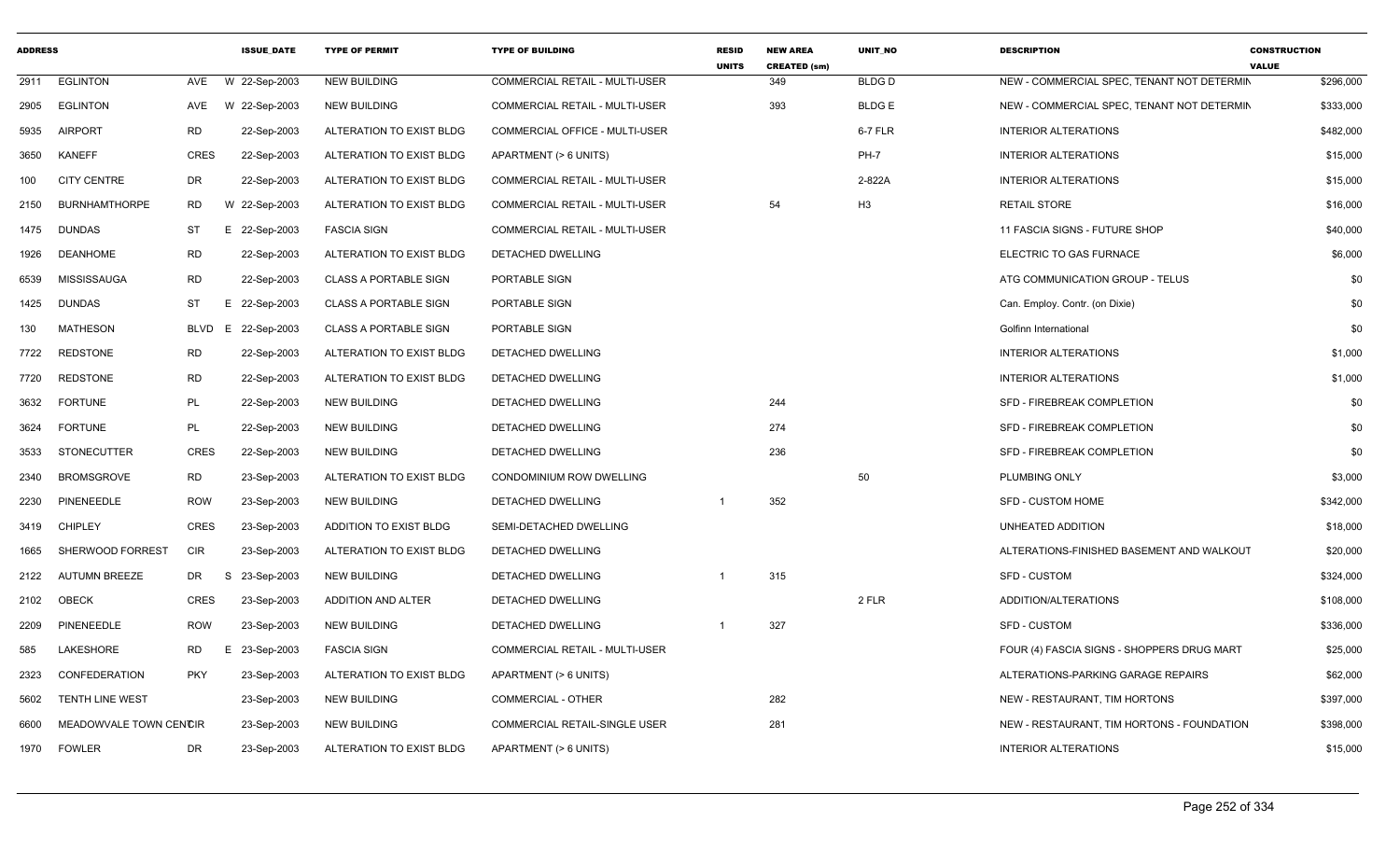| <b>ADDRESS</b> |                          |             | <b>ISSUE_DATE</b> | <b>TYPE OF PERMIT</b>        | <b>TYPE OF BUILDING</b>               | <b>RESID</b><br><b>UNITS</b> | <b>NEW AREA</b><br><b>CREATED (sm)</b> | UNIT_NO | <b>DESCRIPTION</b>                                | <b>CONSTRUCTION</b><br><b>VALUE</b> |
|----------------|--------------------------|-------------|-------------------|------------------------------|---------------------------------------|------------------------------|----------------------------------------|---------|---------------------------------------------------|-------------------------------------|
| 3342           | <b>ANGEL PASS</b>        | <b>DR</b>   | 23-Sep-2003       | <b>NEW BUILDING</b>          | SEMI-DETACHED DWELLING                | $\overline{2}$               | 303                                    |         | SEMI-DETACHED - REPEAT MODEL                      | \$312,000                           |
| 3324           | <b>ANGEL PASS</b>        | DR          | 23-Sep-2003       | <b>NEW BUILDING</b>          | SEMI-DETACHED DWELLING                | $\overline{2}$               | 303                                    |         | SEMI-DETACHED - REPEAT MODEL                      | \$312,000                           |
| 2080           | <b>HEARTWOOD</b>         | <b>CRT</b>  | 23-Sep-2003       | ALTERATION TO EXIST BLDG     | DETACHED DWELLING                     |                              |                                        |         | NEW ROOF/INTERIOR ALTERATIONS                     | \$74,000                            |
| 706            | CANYON                   | <b>ST</b>   | 23-Sep-2003       | <b>REVISIONS</b>             | DETACHED DWELLING                     |                              |                                        |         | <b>HEATING REVISION</b>                           | \$0                                 |
| 1119           | <b>DERRY</b>             | <b>RD</b>   | Ε<br>23-Sep-2003  | <b>CLASS A PORTABLE SIGN</b> | PORTABLE SIGN                         |                              |                                        |         | Golf Clearance Warehouse                          | \$0                                 |
| 4060           | <b>RIDGEWAY</b>          | DR          | 23-Sep-2003       | <b>CLASS A PORTABLE SIGN</b> | PORTABLE SIGN                         |                              |                                        |         | Polgress Home Improvement                         | \$0                                 |
| $\mathbf 0$    | <b>BRITANNIA</b>         | <b>RD</b>   | W 23-Sep-2003     | <b>CLASS A PORTABLE SIGN</b> | PORTABLE SIGN                         |                              |                                        |         | <b>Community Services</b>                         | \$0                                 |
| $\mathbf 0$    | <b>WINSTON CHURCHILL</b> | <b>BLVD</b> | 23-Sep-2003       | <b>CLASS A PORTABLE SIGN</b> | PORTABLE SIGN                         |                              |                                        |         | <b>Community Services</b>                         | \$0                                 |
| $\mathbf 0$    | <b>DERRY</b>             | <b>RD</b>   | W 23-Sep-2003     | <b>CLASS A PORTABLE SIGN</b> | PORTABLE SIGN                         |                              |                                        |         | <b>Community Services</b>                         | \$0                                 |
| 570            | <b>MATHESON</b>          | <b>BLVD</b> | 23-Sep-2003<br>E. | <b>CLASS A PORTABLE SIGN</b> | PORTABLE SIGN                         |                              |                                        |         | Whirpool Canada                                   | \$0                                 |
| 3535           | SOUTH COMMON             | <b>CRT</b>  | 23-Sep-2003       | <b>CLASS A PORTABLE SIGN</b> | PORTABLE SIGN                         |                              |                                        |         | St. Thomas Becket Anglican Church                 | \$0                                 |
| 6395           | <b>MISSISSAUGA</b>       | <b>RD</b>   | 23-Sep-2003       | <b>CLASS A PORTABLE SIGN</b> | PORTABLE SIGN                         |                              |                                        |         | Elite Montessori                                  | \$0                                 |
| $\mathbf 0$    | <b>WINSTON CHURCHILL</b> | <b>BLVD</b> | 23-Sep-2003       | <b>CLASS A PORTABLE SIGN</b> | PORTABLE SIGN                         |                              |                                        |         | Community Christian Reformed Church of Meadowvale | \$0                                 |
| 0              | <b>WINSTON CHURCHILL</b> | <b>BLVD</b> | 23-Sep-2003       | <b>CLASS A PORTABLE SIGN</b> | PORTABLE SIGN                         |                              |                                        |         | Meadowwest C-operative Preschool Inc.             | \$0                                 |
| $\mathbf 0$    | <b>CAWTHRA</b>           | <b>RD</b>   | 23-Sep-2003       | <b>CLASS A PORTABLE SIGN</b> | PORTABLE SIGN                         |                              |                                        |         | Church of St. Mark Lutheran                       | \$0                                 |
| 7205           | <b>GOREWAY</b>           | <b>DR</b>   | 23-Sep-2003       | <b>CLASS A PORTABLE SIGN</b> | PORTABLE SIGN                         |                              |                                        |         | Shoppers                                          | \$0                                 |
| 7205           | <b>GOREWAY</b>           | DR          | 23-Sep-2003       | <b>CLASS A PORTABLE SIGN</b> | PORTABLE SIGN                         |                              |                                        |         | Able Driving School                               | \$0                                 |
| 7205           | <b>GOREWAY</b>           | <b>DR</b>   | 23-Sep-2003       | <b>CLASS A PORTABLE SIGN</b> | PORTABLE SIGN                         |                              |                                        |         | <b>Food Basics</b>                                | \$0                                 |
| 7205           | <b>GOREWAY</b>           | DR          | 23-Sep-2003       | <b>CLASS A PORTABLE SIGN</b> | PORTABLE SIGN                         |                              |                                        |         | Shoppers                                          | \$0                                 |
| 100            | <b>CITY CENTRE</b>       | DR          | 24-Sep-2003       | ALTERATION TO EXIST BLDG     | COMMERCIAL - OTHER                    |                              |                                        |         | <b>INTERIOR ALTERATIONS</b>                       | \$30,000                            |
| 747            | <b>HIDDEN GROVE</b>      | LANE        | 24-Sep-2003       | <b>REVISIONS</b>             | DETACHED DWELLING                     |                              |                                        | 15      | REVISION - INTERIOR LAYOUT - UNIT #15 ONLY        | \$0                                 |
| 6860           | <b>GOLDEN HILLS</b>      | WAY         | 24-Sep-2003       | <b>NEW BUILDING</b>          | DETACHED DWELLING                     | $\overline{1}$               | 255                                    |         | SFD - REPEAT MODEL                                | \$225,000                           |
| 920            | <b>SOUTHDOWN</b>         | <b>RD</b>   | 24-Sep-2003       | <b>FASCIA SIGN</b>           | MULTI-TENANT INDUSTRIAL               |                              |                                        | $H-3$   | 1 FASCIA SIGN - A BUCK OR TWO                     | \$5,000                             |
| 725            | <b>HIDDEN GROVE</b>      | LANE        | 24-Sep-2003       | <b>REVISIONS</b>             | DETACHED DWELLING                     |                              |                                        | #12     | REVISION - INTERIOR LAYOUT - UNIT #12 ONLY        | \$0                                 |
| 5025           | <b>HEATHERLEIGH</b>      | AVE         | 24-Sep-2003       | <b>FASCIA SIGN</b>           | <b>COMMERCIAL RETAIL - MULTI-USER</b> |                              |                                        | 11      | ONE FASCIA SIGN - COMPUTERS PLUS                  | \$3,000                             |
| 1290           | <b>CENTRAL</b>           | <b>PKY</b>  | W 24-Sep-2003     | ALTERATION TO EXIST BLDG     | INDUSTRIAL - OTHER                    |                              |                                        | 104     | <b>GENERAL OFFICE</b>                             | \$53,000                            |
| 6733           | <b>MISSISSAUGA</b>       | <b>RD</b>   | 24-Sep-2003       | ALTERATION TO EXIST BLDG     | COMMERCIAL OFFICE - MULTI-USER        |                              |                                        | 104     | <b>BUSINESS OFFICE</b>                            | \$15,000                            |
| 4669           | COLOMBO                  | <b>CRES</b> | 24-Sep-2003       | <b>NEW BUILDING</b>          | DETACHED DWELLING                     | $\mathbf 1$                  | 247                                    |         | <b>SFD - REPEAT MODEL</b>                         | \$229,000                           |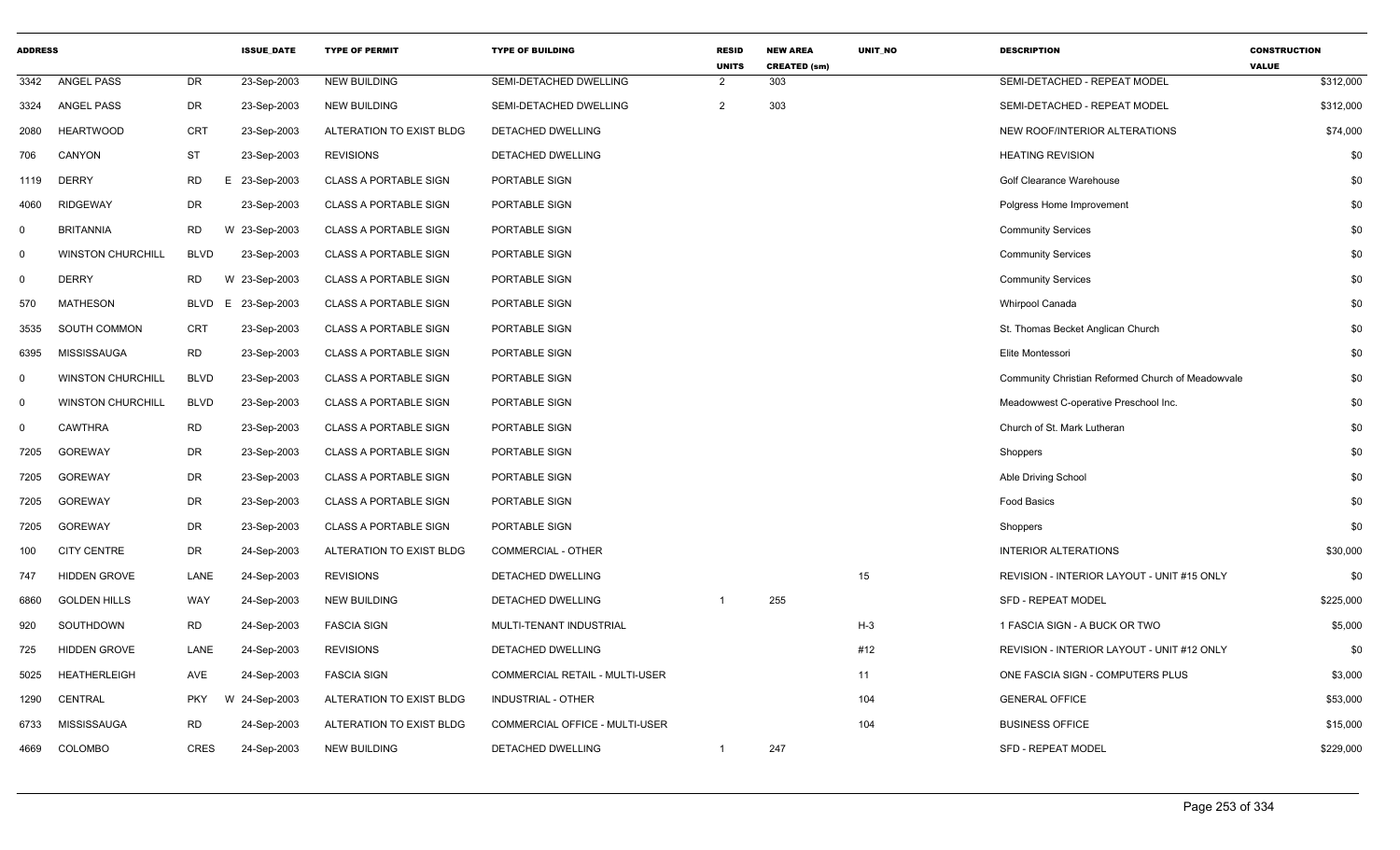| <b>ADDRESS</b> |                      |             | <b>ISSUE DATE</b> | <b>TYPE OF PERMIT</b>        | <b>TYPE OF BUILDING</b>               | <b>RESID</b><br><b>UNITS</b> | <b>NEW AREA</b><br><b>CREATED (sm)</b> | <b>UNIT NO</b> | <b>DESCRIPTION</b>                           | <b>CONSTRUCTION</b><br><b>VALUE</b> |
|----------------|----------------------|-------------|-------------------|------------------------------|---------------------------------------|------------------------------|----------------------------------------|----------------|----------------------------------------------|-------------------------------------|
| 5090           | <b>EXPLORER</b>      | <b>DR</b>   | 24-Sep-2003       | ALTERATION TO EXIST BLDG     | <b>INDUSTRIAL - OTHER</b>             |                              |                                        | 10-FLR         | <b>INTERIOR ALTERATIONS</b>                  | \$419,000                           |
| 329            | <b>BURNHAMTHORPE</b> | <b>RD</b>   | W 24-Sep-2003     | <b>TEMPORARY STRUCTURE</b>   | COMMERCIAL OFFICE- SINGLE USER        |                              | 793                                    |                | TEMPORARY SALES TRAILER, EXPIRES JUNE 30/08. | \$0                                 |
| 82             | <b>CENTRAL</b>       | <b>PKY</b>  | 24-Sep-2003<br>W  | <b>OTHER</b>                 | SEMI-DETACHED DWELLING                |                              |                                        |                | ADDITION-DECK                                | \$1,000                             |
| 3336           | ANGEL PASS           | DR          | 24-Sep-2003       | <b>NEW BUILDING</b>          | SEMI-DETACHED DWELLING                | $\overline{2}$               | 281                                    |                | SEMI-DETACHED - NEW MODEL                    | \$290,000                           |
| 3330           | ANGEL PASS           | DR          | 24-Sep-2003       | <b>NEW BUILDING</b>          | SEMI-DETACHED DWELLING                | $\overline{2}$               | 284                                    |                | SEMI-DETACHED - REPEAT MODEL                 | \$292,000                           |
| 1270           | CENTRAL              | <b>PKY</b>  | 24-Sep-2003<br>W  | ALTERATION TO EXIST BLDG     | <b>COMMERCIAL OFFICE - MULTI-USER</b> |                              |                                        | #301           | <b>GENERAL OFFICE</b>                        | \$16,000                            |
| 6725           | <b>MILLCREEK</b>     | DR          | 24-Sep-2003       | ALTERATION TO EXIST BLDG     | MULTI-TENANT INDUSTRIAL               |                              |                                        | $\mathbf{1}$   | <b>BUSINESS OFFICE</b>                       | \$17,000                            |
| 4141           | DIXIE                | RD          | 24-Sep-2003       | ALTERATION TO EXIST BLDG     | COMMERCIAL RETAIL - MULTI-USER        |                              |                                        | $20 - 21$      | <b>RETAIL - SHOES</b>                        | \$15,000                            |
| 515            | <b>TEDWYN</b>        | DR          | 24-Sep-2003       | ALTERATION TO EXIST BLDG     | SCHOOL - ELEMENTARY                   |                              | 131                                    |                | <b>INTERIOR ALTERATIONS</b>                  | \$26,000                            |
| 5650           | <b>HURONTARIO</b>    | ST          | 24-Sep-2003       | ALTERATION TO EXIST BLDG     | COMMERCIAL OFFICE- SINGLE USER        |                              | 320                                    |                | <b>INTERIOR ALTERATIONS</b>                  | \$49,000                            |
| 2230           | <b>CORSAIR</b>       | <b>RD</b>   | 24-Sep-2003       | ALTERATION TO EXIST BLDG     | SCHOOL - ELEMENTARY                   |                              | 28                                     |                | <b>INTERIOR ALTERATIONS</b>                  | \$15,000                            |
| 3520           | QUEENSTON            | DR          | 24-Sep-2003       | ALTERATION TO EXIST BLDG     | SCHOOL - ELEMENTARY                   |                              |                                        |                | <b>INTERIOR ALTERATIONS</b>                  | \$15,000                            |
| 6757           | <b>NORTHWEST</b>     | DR          | 24-Sep-2003       | ALTERATION TO EXIST BLDG     | SINGLE TENANT INDUSTRIAL              |                              |                                        |                | <b>INTERIOR ALTERATIONS</b>                  | \$126,000                           |
| 1250           | SOUTH SERVICE        | <b>RD</b>   | 24-Sep-2003       | ALTERATION TO EXIST BLDG     | <b>COMMERCIAL RETAIL - MULTI-USER</b> |                              |                                        | 17             | <b>RETAIL (MENS CLOTHING)</b>                | \$71,000                            |
| 2              | <b>ROBERT SPECK</b>  | <b>PKY</b>  | 24-Sep-2003       | ALTERATION TO EXIST BLDG     | COMMERCIAL OFFICE - MULTI-USER        |                              |                                        | <b>15 FLR</b>  | <b>INTERIOR ALTERATIONS</b>                  | \$15,000                            |
| 335            | <b>BRITANNIA</b>     | RD          | 24-Sep-2003<br>E. | ALTERATION TO EXIST BLDG     | MULTI-TENANT INDUSTRIAL               |                              |                                        |                | <b>INTERIOR ALTERATIONS</b>                  | \$86,000                            |
| 4141           | <b>DIXIE</b>         | <b>RD</b>   | 24-Sep-2003       | ALTERATION TO EXIST BLDG     | <b>COMMERCIAL - OTHER</b>             |                              |                                        |                | <b>INTERIOR ALTERATIONS</b>                  | \$15,000                            |
| 2170           | <b>TORQUAY</b>       | <b>MEWS</b> | 24-Sep-2003       | ALTERATION TO EXIST BLDG     | MULTI-TENANT INDUSTRIAL               |                              | 650                                    |                | <b>OFFICE</b>                                | \$98,000                            |
| 5950           | <b>RODEO</b>         | DR          | 24-Sep-2003       | <b>FASCIA SIGN</b>           | COMMERCIAL RETAIL - MULTI-USER        |                              |                                        | 5              | FOUR (4) FASCIA SIGNS - MARKS WORK WAREHOU!  | \$6,000                             |
| 7661           | KITTRIDGE            | DR          | 24-Sep-2003       | FIRE DAMAGE REPAIR           | SEMI-DETACHED DWELLING                |                              |                                        |                | FIRE DAMAGE REPAIR                           | \$25,000                            |
| 100            | <b>CITY CENTRE</b>   | DR          | 24-Sep-2003       | ALTERATION TO EXIST BLDG     | <b>COMMERCIAL RETAIL - MULTI-USER</b> |                              |                                        | <b>KIOSK</b>   | DISPLAY & DEMONSTRATION COMPUTER             | \$15,000                            |
| 1479           | KARENZA              | <b>RD</b>   | 24-Sep-2003       | ALTERATION TO EXIST BLDG     | DETACHED DWELLING                     |                              |                                        |                | ADDITION-GARAGE ENTENSION                    | \$30,000                            |
| 171            | LAKESHORE            | RD.         | 24-Sep-2003<br>Е. | <b>FASCIA SIGN</b>           | COMMERCIAL RETAIL - MULTI-USER        |                              |                                        |                | 1 FASCIA SIGN - THE VILLAGE GALLERY          | \$2,000                             |
| 6363           | SNOWFLAKE            | LANE        | 24-Sep-2003       | ALTERATION TO EXIST BLDG     | DETACHED DWELLING                     |                              |                                        |                | ALTERATION - BASEMENT WALKOUT                | \$10,000                            |
| 66             | RUTLEDGE             | <b>RD</b>   | 24-Sep-2003       | OTHER                        | DETACHED DWELLING                     |                              |                                        |                | <b>ADDITION - REAR DECK</b>                  | \$2,000                             |
| 2150           | <b>BURNHAMTHORPE</b> | RD          | W 24-Sep-2003     | <b>FASCIA SIGN</b>           | COMMERCIAL RETAIL - MULTI-USER        |                              |                                        | $H-37$         | ONE (1) FASCIA - ETERNITY FINE JEWELLERY     | \$1,000                             |
| 6485           | MISSISSAUGA          | <b>RD</b>   | 24-Sep-2003       | <b>CLASS A PORTABLE SIGN</b> | PORTABLE SIGN                         |                              |                                        |                | Dimmi Ristorante (on Miss. Rd.)              | \$0                                 |
| 6860           | <b>GLEN ERIN</b>     | <b>DR</b>   | 24-Sep-2003       | <b>OTHER</b>                 | <b>ROW DWELLING</b>                   |                              |                                        | 34             | ALTERATIONS - WOOD BURNING FIREPLACE         | \$10,000                            |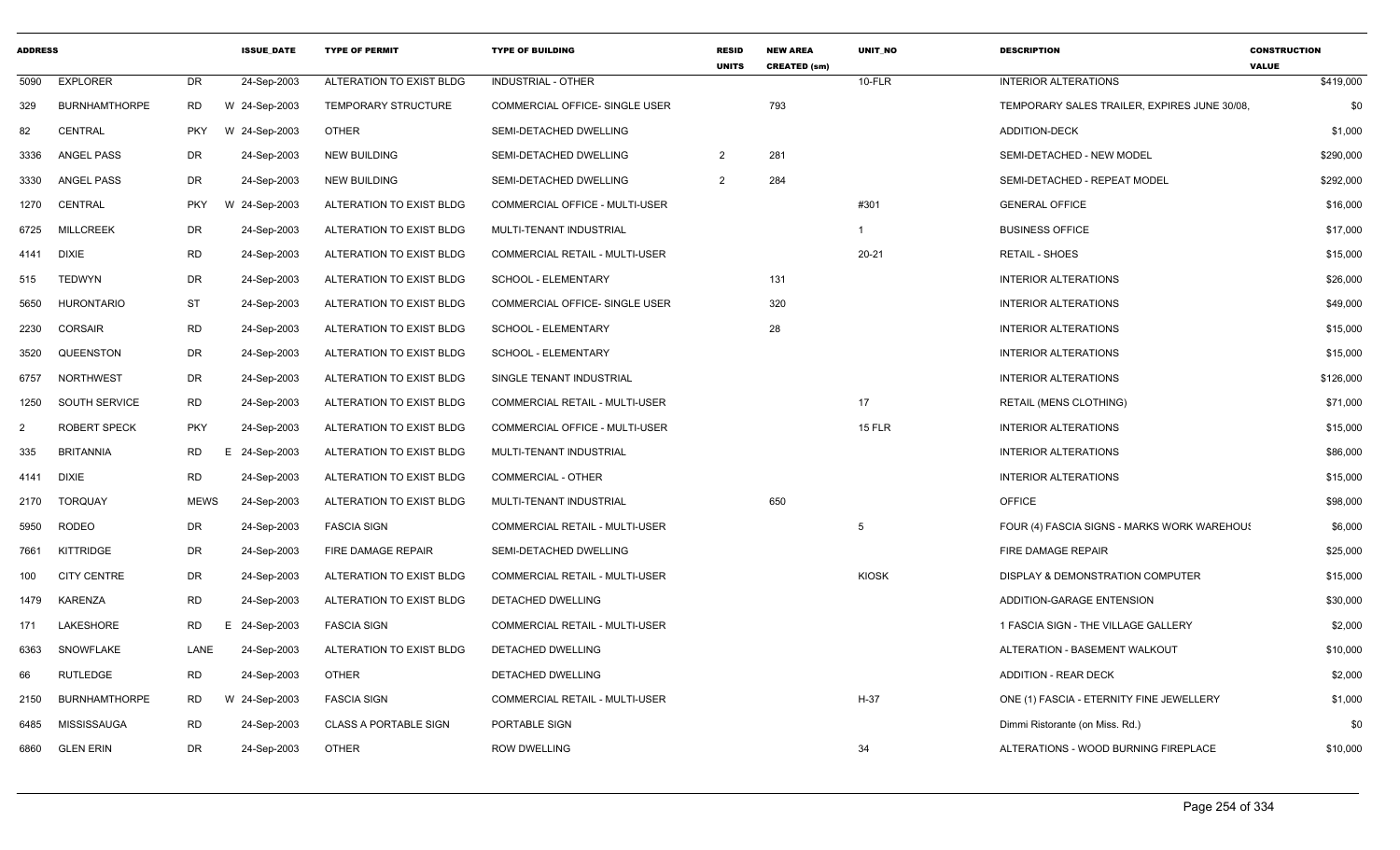| <b>ADDRESS</b> |                          |             | <b>ISSUE_DATE</b> | <b>TYPE OF PERMIT</b>                         | <b>TYPE OF BUILDING</b>        | <b>RESID</b><br><b>UNITS</b> | <b>NEW AREA</b><br><b>CREATED (sm)</b> | UNIT_NO | <b>DESCRIPTION</b>                           | <b>CONSTRUCTION</b><br><b>VALUE</b> |
|----------------|--------------------------|-------------|-------------------|-----------------------------------------------|--------------------------------|------------------------------|----------------------------------------|---------|----------------------------------------------|-------------------------------------|
| $\mathbf 0$    | <b>TRUSCOTT</b>          | DR          | 24-Sep-2003       | <b>CLASS A PORTABLE SIGN</b>                  | PORTABLE SIGN                  |                              |                                        |         | Boy Scouts of Canada                         | \$0                                 |
| $\mathsf{O}$   | <b>MAVIS</b>             | <b>RD</b>   | 24-Sep-2003       | <b>CLASS A PORTABLE SIGN</b>                  | PORTABLE SIGN                  |                              |                                        |         | Boy Scouts of Canada                         | \$0                                 |
| $\mathbf 0$    | <b>ERIN MILLS</b>        | <b>PKY</b>  | 24-Sep-2003       | <b>CLASS A PORTABLE SIGN</b>                  | PORTABLE SIGN                  |                              |                                        |         | Boy Scouts of Canada                         | \$0                                 |
| $\mathbf 0$    | <b>WINSTON CHURCHILL</b> | <b>BLVD</b> | 24-Sep-2003       | <b>CLASS A PORTABLE SIGN</b>                  | PORTABLE SIGN                  |                              |                                        |         | Mini Skool- Early Learning Centres           | \$0                                 |
| 6009           | <b>HURONTARIO</b>        | <b>ST</b>   | 24-Sep-2003       | <b>CLASS A PORTABLE SIGN</b>                  | PORTABLE SIGN                  |                              |                                        |         | Petro Canada                                 | \$0                                 |
| 1729           | <b>BLYTHE</b>            | <b>RD</b>   | 24-Sep-2003       | CLASS 4 PRIVATE SEWAGE SYSTEDETACHED DWELLING |                                |                              |                                        |         | NEW SEPTIC SYSTEM                            | \$15,000                            |
| 5020           | <b>MCLAUGHLIN</b>        | <b>RD</b>   | 24-Sep-2003       | <b>CLASS A PORTABLE SIGN</b>                  | PORTABLE SIGN                  |                              |                                        |         | Petro Canada (on Eglinton)                   | \$0                                 |
| 2125           | <b>DUNDAS</b>            | <b>ST</b>   | W 24-Sep-2003     | <b>CLASS A PORTABLE SIGN</b>                  | PORTABLE SIGN                  |                              |                                        |         | Petro Canada                                 | \$0                                 |
| 7015           | <b>KENNEDY</b>           | <b>RD</b>   | 24-Sep-2003       | <b>CLASS A PORTABLE SIGN</b>                  | PORTABLE SIGN                  |                              |                                        |         | Petro Canada                                 | \$0                                 |
| 6990           | <b>HURONTARIO</b>        | <b>ST</b>   | 24-Sep-2003       | <b>CLASS A PORTABLE SIGN</b>                  | PORTABLE SIGN                  |                              |                                        |         | Petro Canada                                 | \$0                                 |
| 995            | <b>EGLINTON</b>          | AVE         | E<br>24-Sep-2003  | <b>CLASS A PORTABLE SIGN</b>                  | PORTABLE SIGN                  |                              |                                        |         | Petro Canada                                 | \$0                                 |
| 6975           | <b>CREDITVIEW</b>        | <b>RD</b>   | 24-Sep-2003       | <b>CLASS A PORTABLE SIGN</b>                  | PORTABLE SIGN                  |                              |                                        |         | Karcher Canada (On Derry Road)               | \$0                                 |
| $\mathbf{0}$   | <b>SOUTH SERVICE</b>     | RD          | 24-Sep-2003       | <b>CLASS A PORTABLE SIGN</b>                  | PORTABLE SIGN                  |                              |                                        |         | Boy Scouts of Canada                         | \$0                                 |
| $\mathbf 0$    | <b>HAIG</b>              | <b>BLVD</b> | 24-Sep-2003       | <b>CLASS A PORTABLE SIGN</b>                  | PORTABLE SIGN                  |                              |                                        |         | Boy Scouts of Canada                         | \$0                                 |
| $\mathbf 0$    | SOUTH SHERIDAN           | WAY         | 24-Sep-2003       | <b>CLASS A PORTABLE SIGN</b>                  | PORTABLE SIGN                  |                              |                                        |         | Boy Scouts of Canada                         | \$0                                 |
| 0              | <b>CAWTHRA</b>           | <b>RD</b>   | 24-Sep-2003       | <b>CLASS A PORTABLE SIGN</b>                  | PORTABLE SIGN                  |                              |                                        |         | Boy Scouts of Canada                         | \$0                                 |
| $\mathsf{O}$   | NORTH SERVICE            | <b>RD</b>   | 24-Sep-2003       | <b>CLASS A PORTABLE SIGN</b>                  | PORTABLE SIGN                  |                              |                                        |         | Boy Scouts of Canada                         | \$0                                 |
| $\mathbf 0$    | <b>WINSTON CHURCHILL</b> | <b>BLVD</b> | 24-Sep-2003       | <b>CLASS A PORTABLE SIGN</b>                  | PORTABLE SIGN                  |                              |                                        |         | Boy Scouts of Canada                         | \$0                                 |
| 6438           | <b>WESTERN SKIES</b>     | WAY         | 24-Sep-2003       | <b>INGROUND POOL</b>                          | DETACHED DWELLING              |                              |                                        |         |                                              | \$0                                 |
| 3185           | <b>UNITY</b>             | DR          | 24-Sep-2003       | ALTERATION TO EXIST BLDG                      | MULTI-TENANT INDUSTRIAL        |                              |                                        |         | PLUMBING ONLY                                | \$2,000                             |
| 4813           | <b>GLASSHILL</b>         | <b>GROV</b> | 24-Sep-2003       | <b>NEW BUILDING</b>                           | DETACHED DWELLING              |                              |                                        |         | SFD - REPEAT MODEL - FIREBREAK LOT COMPLETI( | \$0                                 |
| 4826           | <b>COLOMBO</b>           | <b>CRES</b> | 24-Sep-2003       | <b>NEW BUILDING</b>                           | DETACHED DWELLING              |                              |                                        |         | SFD - REPEAT MODEL - FIREBREAK LOT COMPLETI( | \$0                                 |
| 735            | <b>TWAIN</b>             | AVE         | 25-Sep-2003       | ALTERATION TO EXIST BLDG                      | COMMERCIAL RETAIL - MULTI-USER |                              |                                        | #9      | <b>DOLLAR STORE</b>                          | \$25,000                            |
| 2601           | <b>MATHESON</b>          | BLVD        | E<br>25-Sep-2003  | ALTERATION TO EXIST BLDG                      | MULTI-TENANT INDUSTRIAL        |                              |                                        | 13      | <b>BUSINESS OFFICE</b>                       | \$39,000                            |
| 3965           | <b>THOMAS</b>            | <b>ST</b>   | 25-Sep-2003       | <b>FASCIA SIGN</b>                            | <b>COMMERCIAL - OTHER</b>      |                              |                                        |         | 3 FASCIA SIGNS - 7 ELEVEN KIOSK              | \$10,000                            |
| 5110           | <b>TIMBER MILL</b>       | <b>CRT</b>  | 25-Sep-2003       | ALTERATION TO EXIST BLDG                      | DETACHED DWELLING              |                              |                                        |         | ALTERATIONS-WINDOWS                          | \$10,000                            |
| 423            | MISSISSAUGA VALLEY       | <b>BLVD</b> | 25-Sep-2003       | <b>REVISIONS</b>                              | DETACHED DWELLING              |                              |                                        |         | <b>REVISION</b>                              | \$0                                 |
| 1463           | <b>FAIRMILE</b>          | <b>CRT</b>  | 25-Sep-2003       | <b>NEW BUILDING</b>                           | DETACHED DWELLING              | -1                           | 352                                    |         | SFD - CUSTOM                                 | \$363,000                           |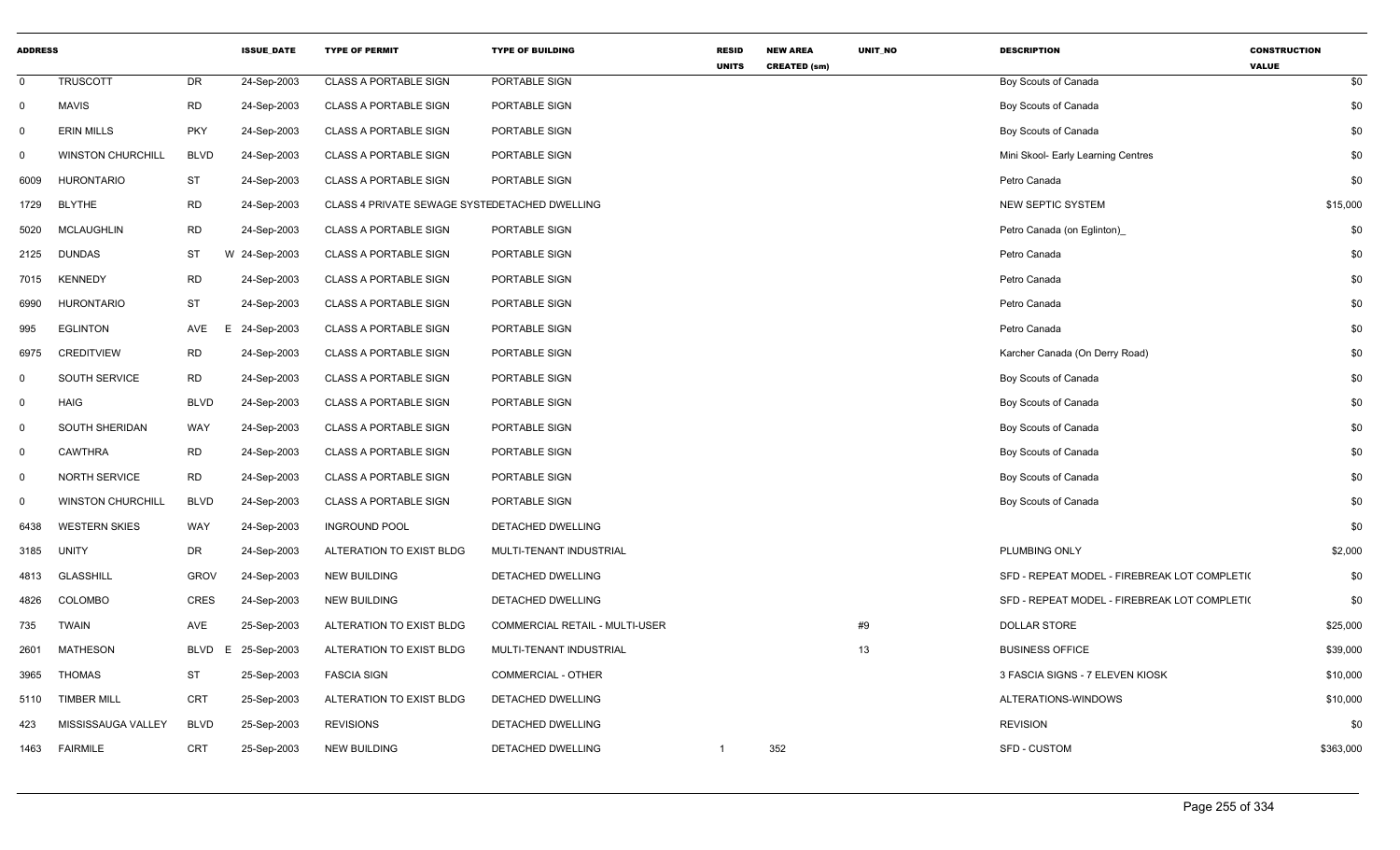| <b>ADDRESS</b> |                      |             | <b>ISSUE DATE</b> | <b>TYPE OF PERMIT</b>                         | <b>TYPE OF BUILDING</b>               | <b>RESID</b><br><b>UNITS</b> | <b>NEW AREA</b><br><b>CREATED (sm)</b> | <b>UNIT NO</b> | <b>DESCRIPTION</b>                             | <b>CONSTRUCTION</b><br><b>VALUE</b> |
|----------------|----------------------|-------------|-------------------|-----------------------------------------------|---------------------------------------|------------------------------|----------------------------------------|----------------|------------------------------------------------|-------------------------------------|
| 1100           | <b>MEYERSIDE</b>     | DR          | 25-Sep-2003       | ALTERATION TO EXIST BLDG                      | SINGLE TENANT INDUSTRIAL              |                              |                                        |                | ALTERATIONS-DUST COLLECTOR                     | \$21,000                            |
| 3254           | <b>CRIMSON KING</b>  | <b>CIR</b>  | 25-Sep-2003       | <b>NEW BUILDING</b>                           | <b>DETACHED DWELLING</b>              | 1                            | 277                                    |                | <b>SFD - REPEAT MODEL</b>                      | \$285,000                           |
| 325            | <b>CENTRAL</b>       | <b>PKY</b>  | W 25-Sep-2003     | <b>CHANGE OF USE</b>                          | <b>COMMERCIAL RETAIL - MULTI-USER</b> |                              |                                        | 20             | <b>RETAIL STORE</b>                            | \$0                                 |
| 3282           | <b>CRIMSON KING</b>  | <b>CIR</b>  | 25-Sep-2003       | <b>NEW BUILDING</b>                           | DETACHED DWELLING                     |                              | 277                                    |                | <b>SFD - REPEAT MODEL</b>                      | \$285,000                           |
| 7422           | WATERGROVE           | <b>RD</b>   | 25-Sep-2003       | <b>NEW BUILDING</b>                           | DETACHED DWELLING                     | -1                           | 217                                    |                | <b>SFD - REPEAT MODEL</b>                      | \$201,000                           |
| 2400           | <b>CAMILLA</b>       | <b>RD</b>   | 25-Sep-2003       | <b>REVISIONS</b>                              | DETACHED DWELLING                     |                              |                                        |                | <b>HEATING REVISION</b>                        | \$0                                 |
| 904            | <b>MEADOW WOOD</b>   | <b>RD</b>   | 25-Sep-2003       | CLASS 4 PRIVATE SEWAGE SYSTEDETACHED DWELLING |                                       |                              |                                        |                | PRIVATE SEWAGE SYSTEM                          | \$0                                 |
| 2979           | UNITY                | GATE        | 25-Sep-2003       | <b>CLASS A PORTABLE SIGN</b>                  | PORTABLE SIGN                         |                              |                                        |                | Dr. Schellenberg                               | \$0                                 |
| 1891           | RATHBURN             | <b>RD</b>   | Ε<br>25-Sep-2003  | <b>CLASS A PORTABLE SIGN</b>                  | PORTABLE SIGN                         |                              |                                        |                | Longo's                                        | \$0                                 |
| 224            | LAKESHORE            | RD          | W 25-Sep-2003     | <b>CLASS A PORTABLE SIGN</b>                  | PORTABLE SIGN                         |                              |                                        |                | <b>Explorer Communications</b>                 | \$0                                 |
| 5456           | TOMKEN               | RD          | 25-Sep-2003       | <b>CLASS A PORTABLE SIGN</b>                  | PORTABLE SIGN                         |                              |                                        |                | <b>PC</b> Maniak                               | \$0                                 |
| 600            | <b>BURNHAMTHORPE</b> | <b>RD</b>   | W 25-Sep-2003     | <b>CLASS A PORTABLE SIGN</b>                  | PORTABLE SIGN                         |                              |                                        |                | Gymboree                                       | \$0                                 |
| 1910           | <b>STONEYBROOK</b>   | <b>CRT</b>  | 25-Sep-2003       | <b>INGROUND POOL</b>                          | DETACHED DWELLING                     |                              |                                        |                |                                                | \$0                                 |
| 7084           | SALME                | DR          | 25-Sep-2003       | OTHER POOL                                    | SEMI-DETACHED DWELLING                |                              |                                        |                |                                                | \$0                                 |
| 6797           | <b>MONDAVI</b>       | <b>CRT</b>  | 25-Sep-2003       | <b>INGROUND POOL</b>                          | DETACHED DWELLING                     |                              |                                        |                |                                                | \$0                                 |
| 597            | <b>HANCOCK</b>       | WAY         | 25-Sep-2003       | <b>INGROUND POOL</b>                          | DETACHED DWELLING                     |                              |                                        |                |                                                | \$0                                 |
| 1785           | <b>MATHESON</b>      | <b>BLVD</b> | 26-Sep-2003       | MEZZANINE                                     | <b>CHURCH</b>                         |                              |                                        |                | INTERIOR ALTERATIONS-MEZZANINE/COVERED POI     | \$219,000                           |
| 2160           | <b>BURNHAMTHORPE</b> | <b>RD</b>   | W<br>26-Sep-2003  | <b>NEW BUILDING</b>                           | COMMERCIAL RETAIL-SINGLE USER         |                              | 12,180                                 |                | NEW - RETAIL BUILDING, WALMART STORE - FOUNE   | \$12,085,000                        |
| 6400           | <b>ERIN MILLS</b>    | <b>PKY</b>  | 26-Sep-2003       | <b>NEW BUILDING</b>                           | COMMERCIAL RETAIL-SINGLE USER         |                              | 149                                    |                | NEW - GAS BAR & CANOPY - PETRO CANADA          | \$305,000                           |
| 7313           | <b>ROSEHURST</b>     | DR          | 26-Sep-2003       | <b>NEW BUILDING</b>                           | DETACHED DWELLING                     | $\mathbf{1}$                 | 210                                    |                | <b>SFD - NEW MODEL</b>                         | \$217,000                           |
| 7305           | <b>ROSEHURST</b>     | DR          | 26-Sep-2003       | <b>NEW BUILDING</b>                           | DETACHED DWELLING                     | $\mathbf{1}$                 | 226                                    |                | <b>SFD - NEW MODEL</b>                         | \$232,000                           |
| 3359           | MISSISSAUGA          | <b>RD</b>   | 26-Sep-2003       | <b>NEW BUILDING</b>                           | SCHOOL - OTHER                        |                              | 11,494                                 |                | NEW - 4 STOREY CCIT BLDG, UFT MISSISSAUGA, CO  | \$0                                 |
| 7318           | <b>ROSEHURST</b>     | DR          | 26-Sep-2003       | <b>NEW BUILDING</b>                           | DETACHED DWELLING                     |                              | 190                                    |                | <b>SFD - NEW MODEL</b>                         | \$196,000                           |
| 3013           | <b>MCDOWELL</b>      | <b>DR</b>   | 26-Sep-2003       | <b>REVISIONS</b>                              | SEMI-DETACHED DWELLING                |                              |                                        |                | REVISED FLOOR SYSTEM - WENDELL - EL.A & B.     | \$0                                 |
| 1616           | HAIG                 | <b>BLVD</b> | 26-Sep-2003       | ALTERATION TO EXIST BLDG                      | CONDOMINIUM ROW DWELLING              |                              |                                        | 34             | CANC 2005/10/17 - ALTERATIONS - DECK EXTENSION | \$10,000                            |
| 2150           | <b>BURNHAMTHORPE</b> | <b>RD</b>   | W 26-Sep-2003     | ALTERATION TO EXIST BLDG                      | <b>COMMERCIAL RETAIL - MULTI-USER</b> |                              |                                        | $E-04$         | <b>RETAIL STORE</b>                            | \$67,000                            |
| 7356           | ZINNIA               | PL          | 26-Sep-2003       | <b>NEW BUILDING</b>                           | DETACHED DWELLING                     | $\mathbf 1$                  | 173                                    |                | <b>SFD - CUSTOM</b>                            | \$178,000                           |
| 3496           | YALE                 | <b>RD</b>   | 26-Sep-2003       | ADDITION TO EXIST BLDG                        | DETACHED DWELLING                     |                              |                                        |                | ADDITION-SUNROOM                               | \$19,000                            |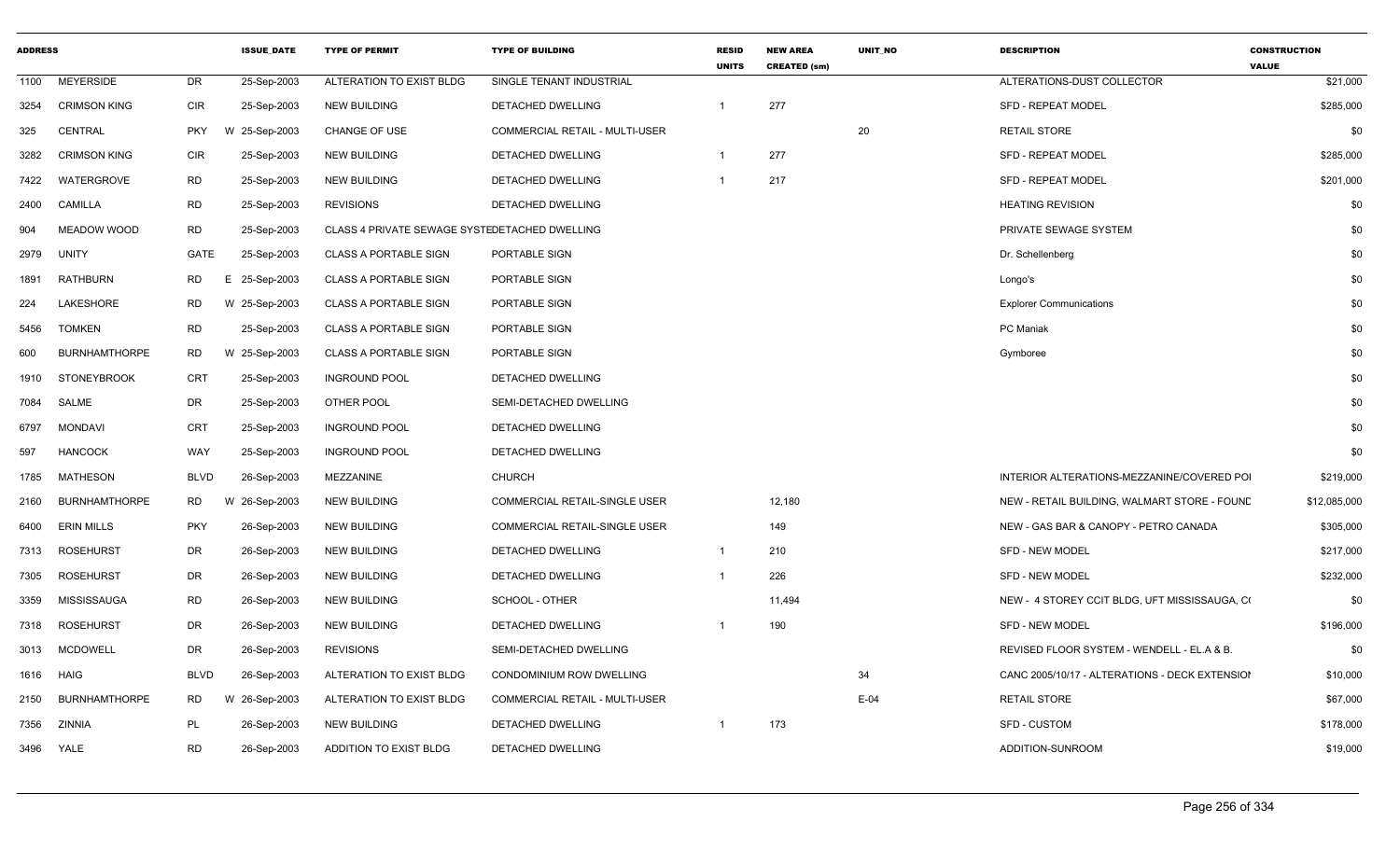| <b>ADDRESS</b> |                      |             | <b>ISSUE DATE</b> | <b>TYPE OF PERMIT</b>        | <b>TYPE OF BUILDING</b>        | <b>RESID</b><br><b>UNITS</b> | <b>NEW AREA</b><br><b>CREATED (sm)</b> | <b>UNIT NO</b> | <b>DESCRIPTION</b>                            | <b>CONSTRUCTION</b><br><b>VALUE</b> |
|----------------|----------------------|-------------|-------------------|------------------------------|--------------------------------|------------------------------|----------------------------------------|----------------|-----------------------------------------------|-------------------------------------|
| 1364           | <b>NORTHAVEN</b>     | DR          | 26-Sep-2003       | ADDITION AND ALTER           | DETACHED DWELLING              |                              |                                        |                | ADDITION/ALTERATIONS                          | \$68,000                            |
| 5090           | <b>EXPLORER</b>      | DR          | 26-Sep-2003       | ELECTROMAG LOCK DEVICE       | INDUSTRIAL - OTHER             |                              |                                        | $10-FLR$       | MAGLOCK-5                                     | \$15,000                            |
| 6515           | KITIMAT              | <b>RD</b>   | 26-Sep-2003       | ELECTROMAG LOCK DEVICE       | <b>INDUSTRIAL - OTHER</b>      |                              |                                        |                | MAGLOCK-37                                    | \$60,000                            |
| 1577           | <b>MEYERSIDE</b>     | <b>DR</b>   | 26-Sep-2003       | ALTERATION TO EXIST BLDG     | SINGLE TENANT INDUSTRIAL       |                              |                                        |                | <b>INTERIOR ALTERATIONS</b>                   | \$55,000                            |
| 7105           | <b>EDWARDS</b>       | <b>BLVD</b> | 26-Sep-2003       | <b>OTHER</b>                 | SINGLE TENANT INDUSTRIAL       |                              |                                        |                | <b>SITE SERVICING</b>                         | \$0                                 |
| 5195           | <b>TOMKEN</b>        | <b>RD</b>   | 26-Sep-2003       | <b>CLASS A PORTABLE SIGN</b> | PORTABLE SIGN                  |                              |                                        |                | The Sleep Factory                             | \$0                                 |
| 5840           | <b>MAVIS</b>         | <b>RD</b>   | 26-Sep-2003       | <b>NEW BUILDING</b>          | COMMERCIAL - OTHER             |                              |                                        | <b>BLDG C</b>  | NEW - COMMERCIAL SHELL, TENANT NOT DETERMI    | \$0                                 |
| $\Omega$       | <b>EGLINTON</b>      | AVE         | W 26-Sep-2003     | <b>CLASS A PORTABLE SIGN</b> | PORTABLE SIGN                  |                              |                                        |                | <b>Community Services</b>                     | \$0                                 |
| $\Omega$       | <b>BRITANNIA</b>     | <b>RD</b>   | W 26-Sep-2003     | <b>CLASS A PORTABLE SIGN</b> | PORTABLE SIGN                  |                              |                                        |                | <b>Community Services</b>                     | \$0                                 |
| 3055           | <b>MCNAUGHTON</b>    | AVE         | 26-Sep-2003       | ALTERATION TO EXIST BLDG     | DETACHED DWELLING              |                              |                                        |                | <b>11 NEW FIXTURES</b>                        | \$0                                 |
| 960            | SOUTHDOWN            | <b>RD</b>   | 26-Sep-2003       | <b>OTHER</b>                 | COMMERCIAL - OTHER             |                              |                                        | $C-13$         | UNDERGROUND SERVICES ONLY                     | \$1,000                             |
| 970            | SOUTHDOWN            | <b>RD</b>   | 26-Sep-2003       | <b>OTHER</b>                 | COMMERCIAL - OTHER             |                              |                                        | $D-1$          | UNDERGROUND SERVICES ONLY                     | \$1,000                             |
| 6982           | <b>FOREST PARK</b>   | <b>DR</b>   | 26-Sep-2003       | <b>OTHER</b>                 | COMMERCIAL - OTHER             |                              |                                        |                | SALES OFFICE - PREVIOUSLY APPROVED UNDER BI   | \$65,000                            |
| 960            | SOUTHDOWN            | <b>RD</b>   | 26-Sep-2003       | <b>OTHER</b>                 | COMMERCIAL - OTHER             |                              |                                        | $C-14$         | UNDERGROUND SERVICES ONLY                     | \$1,000                             |
| 7832           | <b>TRANMERE</b>      | <b>DR</b>   | 26-Sep-2003       | ALTERATION TO EXIST BLDG     | SINGLE TENANT INDUSTRIAL       |                              |                                        |                | RELOCATE KITCHEN SINK, SLOP SINK, INSTALL NEV | \$90,000                            |
| 4709           | <b>COLOMBO</b>       | CRES        | 26-Sep-2003       | <b>NEW BUILDING</b>          | SEMI-DETACHED DWELLING         |                              | 340                                    |                | SEMI-DETACHED - REPEAT MODEL, FIREBREAK COI   | \$0                                 |
| 4883           | <b>MARBLE ARCH</b>   | <b>MEWS</b> | 26-Sep-2003       | <b>NEW BUILDING</b>          | DETACHED DWELLING              |                              | 206                                    |                | SFD - REPEAT MODEL - FIREBREAK LOT COMPLETI(  | \$0                                 |
| 4825           | <b>COLOMBO</b>       | <b>CRES</b> | 26-Sep-2003       | <b>NEW BUILDING</b>          | DETACHED DWELLING              |                              | 278                                    |                | SFD - REPEAT MODEL, FIREBREAK LOT COMPLETIC   | \$0                                 |
| 2785           | <b>SKYMARK</b>       | AVE         | 26-Sep-2003       | ALTERATION TO EXIST BLDG     | <b>COMMERCIAL - OTHER</b>      |                              |                                        |                | RELOCATE TWO EXISTING WASHROOMS               | \$5,000                             |
| 3381           | <b>HARGROVE</b>      | <b>RD</b>   | 26-Sep-2003       | <b>OTHER</b>                 | DETACHED DWELLING              |                              |                                        |                | REPLACEMENT OF IMPACT DAMAGE TO ATTACHED      | \$13,000                            |
| 5080           | <b>TIMBERLEA</b>     | <b>BLVD</b> | 29-Sep-2003       | ALTERATION TO EXIST BLDG     | MULTI-TENANT INDUSTRIAL        |                              |                                        | $2 - 3$        | <b>INTERIOR ALTERATIONS</b>                   | \$17,000                            |
| 1300           | LAKESHORE            | <b>RD</b>   | E 29-Sep-2003     | <b>NEW BUILDING</b>          | PUBLIC - OTHER                 |                              | 573                                    |                | NEW - DEWATERING FACILITY BLDG W/MEZZANINE    | \$413,000                           |
| 1525           | <b>BRISTOL</b>       | RD          | W 29-Sep-2003     | MEZZANINE                    | COMMERCIAL RETAIL - MULTI-USER |                              | 414                                    | $\overline{1}$ | INTERIOR ALTERATIONS - MEZZANINE              | \$91,000                            |
| 3115           | <b>CHURCHILL</b>     | AVE         | 29-Sep-2003       | <b>NEW BUILDING</b>          | DETACHED DWELLING              | $\mathbf{1}$                 | 224                                    |                | <b>SFD - CUSTOM</b>                           | \$220,000                           |
| 218            | <b>NAHANI</b>        | WAY         | 29-Sep-2003       | ADDITION TO EXIST BLDG       | SEMI-DETACHED DWELLING         |                              |                                        |                | ADDITION-SUNROOM SOLARIUM                     | \$11,000                            |
| 695            | <b>BURNHAMTHORPE</b> | <b>RD</b>   | W 29-Sep-2003     | <b>NEW BUILDING</b>          | COMMERCIAL - OTHER             |                              | 307                                    |                | NEW - CARWASH/GASBAR/KIOSK & CANOPY(490.45I   | \$441,000                           |
| 7321           | <b>ROSEHURST</b>     | <b>DR</b>   | 29-Sep-2003       | <b>NEW BUILDING</b>          | DETACHED DWELLING              | $\mathbf{1}$                 | 210                                    |                | <b>SFD - REPEAT MODEL</b>                     | \$195,000                           |
| 7309           | <b>ROSEHURST</b>     | <b>DR</b>   | 29-Sep-2003       | <b>NEW BUILDING</b>          | <b>DETACHED DWELLING</b>       | $\mathbf{1}$                 | 211                                    |                | <b>SFD - REPEAT MODEL</b>                     | \$195,000                           |
|                |                      |             |                   |                              |                                |                              |                                        |                |                                               |                                     |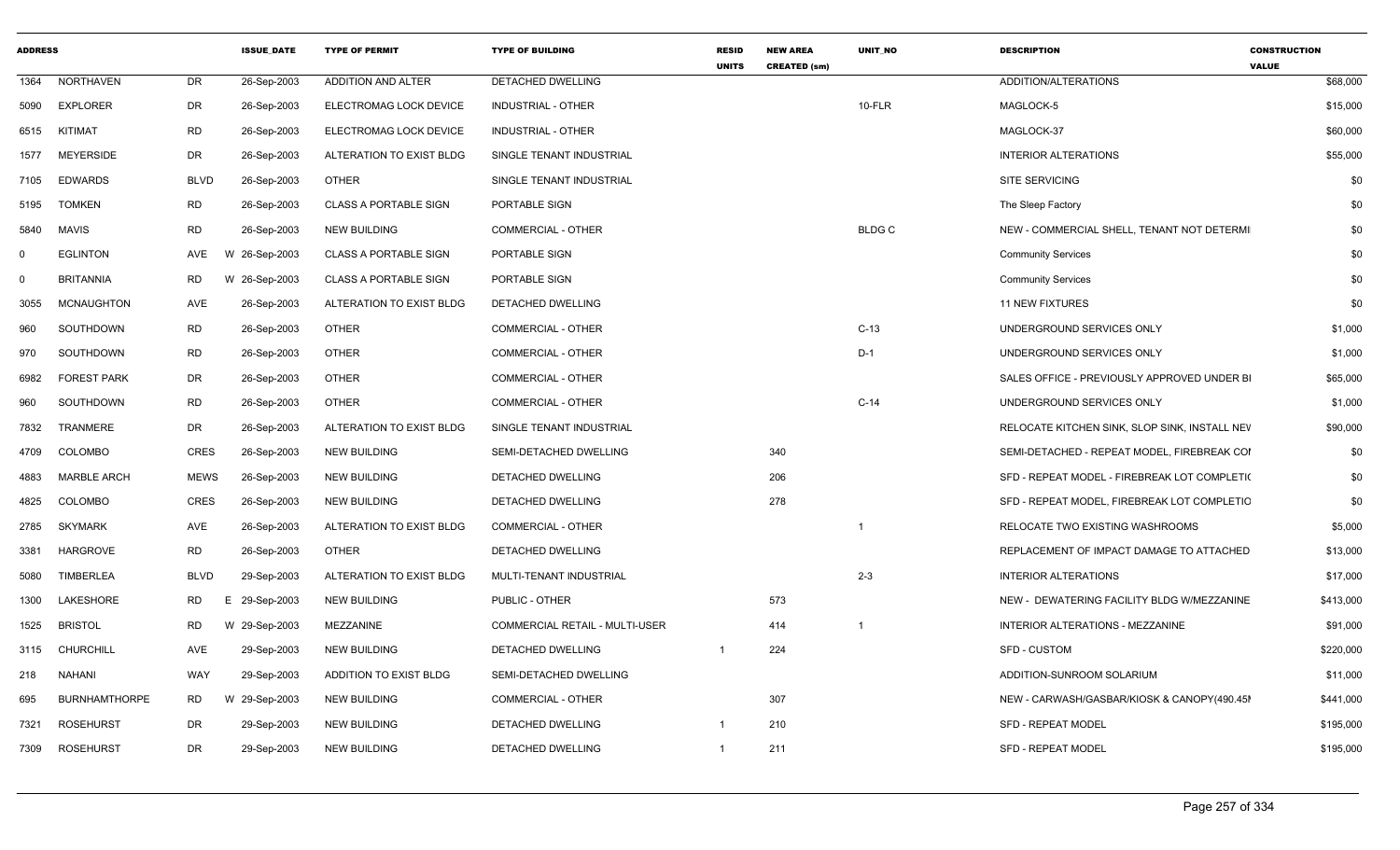| <b>ADDRESS</b> |                          |             | <b>ISSUE DATE</b> | <b>TYPE OF PERMIT</b>        | <b>TYPE OF BUILDING</b>        | <b>RESID</b><br><b>UNITS</b> | <b>NEW AREA</b><br><b>CREATED (sm)</b> | <b>UNIT NO</b> | <b>DESCRIPTION</b>                               | <b>CONSTRUCTION</b><br><b>VALUE</b> |
|----------------|--------------------------|-------------|-------------------|------------------------------|--------------------------------|------------------------------|----------------------------------------|----------------|--------------------------------------------------|-------------------------------------|
| 7325           | <b>ROSEHURST</b>         | DR          | 29-Sep-2003       | <b>NEW BUILDING</b>          | <b>DETACHED DWELLING</b>       | -1                           | 210                                    |                | SFD - REPEAT MODEL, FIREBREAK LOT                | \$195,000                           |
| 7317           | <b>ROSEHURST</b>         | <b>DR</b>   | 29-Sep-2003       | <b>NEW BUILDING</b>          | DETACHED DWELLING              | $\mathbf{1}$                 | 210                                    |                | <b>SFD - REPEAT MODEL</b>                        | \$195,000                           |
| 29             | <b>AVENTURA</b>          | <b>CRT</b>  | 29-Sep-2003       | ALTERATION TO EXIST BLDG     | COMMERCIAL RETAIL - MULTI-USER |                              |                                        | $B-1$          | <b>RESTAURANT</b>                                | \$41,000                            |
| 7035           | <b>REXWOOD</b>           | <b>RD</b>   | 29-Sep-2003       | <b>OTHER</b>                 | COMMERCIAL - OTHER             |                              |                                        |                | TEMPOARY-SALES TRAILER                           | \$106,000                           |
| 6975           | <b>CREDITVIEW</b>        | <b>RD</b>   | 29-Sep-2003       | ALTERATION TO EXIST BLDG     | MULTI-TENANT INDUSTRIAL        |                              |                                        | 3              | WAREHOUSE AND ACCESSORY OFFICE                   | \$110,000                           |
| 5300           | <b>EXPLORER</b>          | <b>DR</b>   | 29-Sep-2003       | ELECTROMAG LOCK DEVICE       | SINGLE TENANT INDUSTRIAL       |                              |                                        |                | MAGLOCK - 1                                      | \$15,000                            |
| 6880           | <b>FINANCIAL</b>         | <b>DR</b>   | 29-Sep-2003       | ALTERATION TO EXIST BLDG     | COMMERCIAL OFFICE- SINGLE USER |                              |                                        | 7-9 FLR, TWR-2 | <b>INTERIOR ALTERATIONS</b>                      | \$2,201,000                         |
| 100            | <b>CITY CENTRE</b>       | DR          | 29-Sep-2003       | ALTERATION TO EXIST BLDG     | COMMERCIAL RETAIL - MULTI-USER |                              |                                        | 1-840          | <b>INTERIOR ALTERATIONS</b>                      | \$29,000                            |
| 3103           | MALLBRIDGE               | <b>CRES</b> | 29-Sep-2003       | FIRE DAMAGE REPAIR           | DETACHED DWELLING              |                              |                                        |                | FIRE DAMAGE REPAIR                               | \$15,000                            |
| 1475           | <b>COURTNEYPARK</b>      | DR          | 29-Sep-2003<br>F  | TENTS/AIR SUPPORT STRUC      | INDUSTRIAL - OTHER             |                              |                                        |                | TEMPORARY TENT - DATE (OCT 1-2/03), 30X45, UNI-3 | \$1,000                             |
| 1060           | CAVEN                    | <b>ST</b>   | 29-Sep-2003       | <b>OTHER</b>                 | APARTMENT (> 6 UNITS)          |                              |                                        |                | BALCONY REPAIRS - REPLACE RAILINGS AND CONC      | \$223,000                           |
| 644            | <b>BLOOR</b>             | <b>ST</b>   | 29-Sep-2003       | <b>CLASS A PORTABLE SIGN</b> | PORTABLE SIGN                  |                              |                                        |                | <b>Little Ceasers Pizza</b>                      | \$0                                 |
| 1911           | <b>DUNDAS</b>            | ST          | E 29-Sep-2003     | <b>CLASS A PORTABLE SIGN</b> | PORTABLE SIGN                  |                              |                                        |                | <b>Mattress City</b>                             | \$0                                 |
| 6075           | <b>MAVIS</b>             | <b>RD</b>   | 29-Sep-2003       | <b>CLASS A PORTABLE SIGN</b> | PORTABLE SIGN                  |                              |                                        |                | Select Designer Brands (On Britannia)            | \$0                                 |
| 720            | <b>BURNHAMTHORPE</b>     | RD          | W 29-Sep-2003     | <b>CLASS A PORTABLE SIGN</b> | PORTABLE SIGN                  |                              |                                        |                | Name brand Closeouts (on Burnhamthorpe)          | \$0                                 |
| 5310           | <b>DIXIE</b>             | <b>RD</b>   | 29-Sep-2003       | <b>CLASS A PORTABLE SIGN</b> | PORTABLE SIGN                  |                              |                                        |                | McDonald's                                       | \$0                                 |
| 3115           | <b>DUNDAS</b>            | ST          | W 29-Sep-2003     | <b>CLASS A PORTABLE SIGN</b> | PORTABLE SIGN                  |                              |                                        |                | White Rose Home and Garden                       | \$0                                 |
| 3045           | <b>MAVIS</b>             | <b>RD</b>   | 29-Sep-2003       | <b>CLASS A PORTABLE SIGN</b> | PORTABLE SIGN                  |                              |                                        |                | Loblaws                                          | \$0                                 |
| $\mathbf 0$    | <b>ERIN MILLS</b>        | <b>PKY</b>  | 29-Sep-2003       | <b>CLASS A PORTABLE SIGN</b> | PORTABLE SIGN                  |                              |                                        |                | <b>Community Services</b>                        | \$0                                 |
| $\mathbf 0$    | <b>DERRY</b>             | <b>RD</b>   | W 29-Sep-2003     | <b>CLASS A PORTABLE SIGN</b> | PORTABLE SIGN                  |                              |                                        |                | <b>Community Services</b>                        | \$0                                 |
| $\mathbf 0$    | <b>ERIN MILLS</b>        | <b>PKY</b>  | 29-Sep-2003       | <b>CLASS A PORTABLE SIGN</b> | PORTABLE SIGN                  |                              |                                        |                | <b>Community Services</b>                        | \$0                                 |
| 2150           | <b>BURNHAMTHORPE</b>     | RD          | W 29-Sep-2003     | <b>CLASS A PORTABLE SIGN</b> | PORTABLE SIGN                  |                              |                                        |                | South Common Medical Centre (On Burnhamthorpe)   | \$0                                 |
| 780            | <b>BURNHAMTHORPE</b>     | RD.         | W 29-Sep-2003     | <b>CLASS A PORTABLE SIGN</b> | PORTABLE SIGN                  |                              |                                        |                | Cooksville Meat (On Mavis)                       | \$0                                 |
| $\mathbf 0$    | <b>WINSTON CHURCHILL</b> | <b>BLVD</b> | 29-Sep-2003       | <b>CLASS A PORTABLE SIGN</b> | PORTABLE SIGN                  |                              |                                        |                | Erin Mills Soccer Club                           | \$0                                 |
| 2914           | COULSON                  | <b>CRT</b>  | 29-Sep-2003       | <b>INGROUND POOL</b>         | DETACHED DWELLING              |                              |                                        |                |                                                  | \$0                                 |
| 1224           | <b>DUNDAS</b>            | <b>ST</b>   | W 29-Sep-2003     | <b>CLASS A PORTABLE SIGN</b> | PORTABLE SIGN                  |                              |                                        |                | Napoli Bakery                                    | \$0                                 |
| $\mathbf 0$    | <b>WINSTON CHURCHILL</b> | <b>BLVD</b> | 29-Sep-2003       | <b>CLASS A PORTABLE SIGN</b> | PORTABLE SIGN                  |                              |                                        | 2003-10-16     | Salvation Army (107951618)                       | \$0                                 |
| 30             | <b>COURTNEYPARK</b>      | DR          | E 29-Sep-2003     | <b>CLASS A PORTABLE SIGN</b> | PORTABLE SIGN                  |                              |                                        |                | McDonald's                                       | \$0                                 |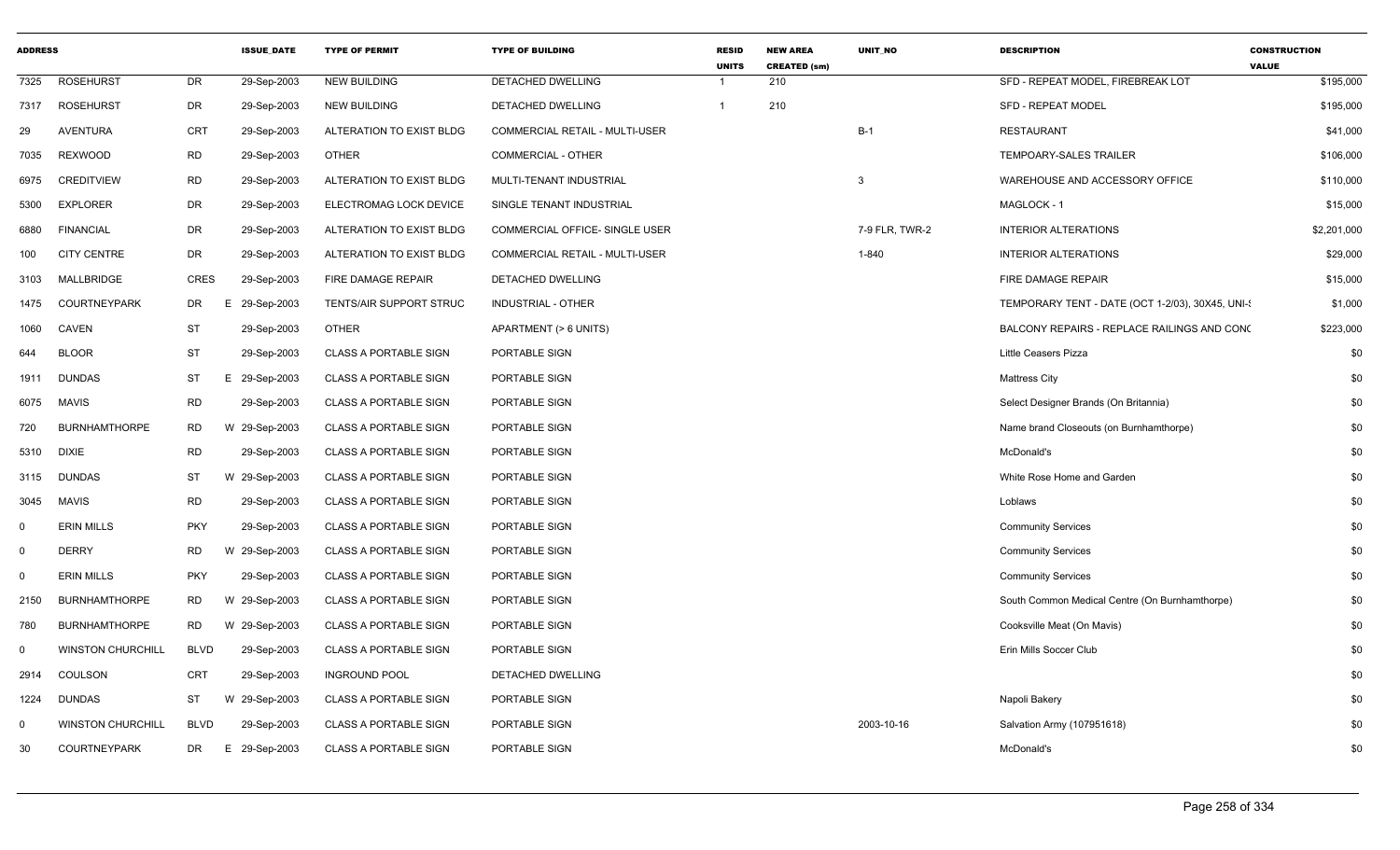| <b>ADDRESS</b> |                       |                 | <b>ISSUE DATE</b> | <b>TYPE OF PERMIT</b>        | <b>TYPE OF BUILDING</b>        | <b>RESID</b><br><b>UNITS</b> | <b>NEW AREA</b><br><b>CREATED (sm)</b> | UNIT_NO     | <b>DESCRIPTION</b>                             | <b>CONSTRUCTION</b><br><b>VALUE</b> |
|----------------|-----------------------|-----------------|-------------------|------------------------------|--------------------------------|------------------------------|----------------------------------------|-------------|------------------------------------------------|-------------------------------------|
| 4099           | <b>ERIN MILLS</b>     | <b>PKY</b>      | 29-Sep-2003       | <b>CLASS A PORTABLE SIGN</b> | PORTABLE SIGN                  |                              |                                        |             | Palma Pasta                                    | \$0                                 |
| 4099           | <b>ERIN MILLS</b>     | <b>PKY</b>      | 29-Sep-2003       | <b>CLASS A PORTABLE SIGN</b> | PORTABLE SIGN                  |                              |                                        |             | Michael Angelo's                               | \$0                                 |
| 3120           | <b>DIXIE</b>          | <b>RD</b>       | 29-Sep-2003       | <b>CLASS A PORTABLE SIGN</b> | PORTABLE SIGN                  |                              |                                        |             | Town and Country (On Dixie)                    | \$0                                 |
| 2988           | OSLO                  | <b>CRES</b>     | 29-Sep-2003       | ALTERATION TO EXIST BLDG     | DETACHED DWELLING              |                              |                                        |             | <b>SINK REPLACEMENT</b>                        | \$1,000                             |
| 1650           | <b>DUNDAS</b>         | <b>ST</b><br>E. | 30-Sep-2003       | OTHER                        | <b>COMMERCIAL - OTHER</b>      |                              |                                        | 215         | LIVE/WORK UNIT-BUSINESS OFFICE                 | \$0                                 |
| 4850           | <b>JAMES AUSTIN</b>   | DR              | 30-Sep-2003       | <b>NEW BUILDING</b>          | STREET ROW DWELLING            | 10 <sup>°</sup>              | 1,496                                  | #93-102     | STREET ROW DWELLING - BLK 292 (10 UNITS) -LOTS | \$1,467,000                         |
| 4919           | <b>JAMES AUSTIN</b>   | DR              | 30-Sep-2003       | <b>NEW BUILDING</b>          | STREET ROW DWELLING            | 9                            | 1,464                                  | #46-54      | STREET ROW DWELLING - BLK 297 (9 UNITS) - LOTS | \$1,435,000                         |
| 4847           | <b>VIENNA</b>         | <b>CRT</b>      | 30-Sep-2003       | <b>NEW BUILDING</b>          | STREET ROW DWELLING            | 6                            | 848                                    | #24-29      | STREET ROW DWELLING - BLK 300 (6 UNITS)-LOTS 2 | \$832,000                           |
| 4881           | <b>JAMES AUSTIN</b>   | DR              | 30-Sep-2003       | NEW BUILDING                 | STREET ROW DWELLING            | 10                           | 1,480                                  | #55-64      | STREET ROW DWELLING - BLK 296 (10 UNITS) -LOTS | \$1,450,000                         |
| 201            | TRUDEAU               | <b>AVE</b>      | 30-Sep-2003       | <b>NEW BUILDING</b>          | STREET ROW DWELLING            | 10                           | 1,475                                  | #30-39      | STREET ROW DWELLING - BLK 299 (10 UNITS)- LOTS | \$1,446,000                         |
| 4877           | <b>VIENNA</b>         | CRT             | 30-Sep-2003       | <b>NEW BUILDING</b>          | STREET ROW DWELLING            | 6                            | 1,015                                  | #8-13       | STREET ROW DWELLING - BLK 303 (6 UNITS)- LOTS  | \$996,000                           |
| 6200           | <b>DANVILLE</b>       | <b>RD</b>       | 30-Sep-2003       | <b>NEW BUILDING</b>          | MULTI-TENANT INDUSTRIAL        |                              | 3.240                                  |             | NEW - INDUSTRIAL SPEC, TENANT NOT DETERMINE    | \$1,867,000                         |
| 1288           | WOODLAND              | <b>AVE</b>      | 30-Sep-2003       | <b>NEW BUILDING</b>          | DETACHED DWELLING              | $\overline{1}$               | 377                                    |             | SFD - CUSTOM                                   | \$490,000                           |
| 920            | <b>EAST</b>           | AVE             | 30-Sep-2003       | <b>NEW BUILDING</b>          | PUBLIC - OTHER                 |                              | 5,225                                  |             | NEW - WATER TREATMENT PLANT-STORAGE RESEI      | \$1,800,000                         |
| 2167           | ROYAL WINDSOR         | DR              | 30-Sep-2003       | OTHER                        | INDUSTRIAL - OTHER             |                              |                                        |             | <b>SITE SERVICING</b>                          | \$0                                 |
| 807            | <b>FATHER D'SOUZA</b> | DR              | 30-Sep-2003       | <b>NEW BUILDING</b>          | DETACHED DWELLING              | $\overline{\mathbf{1}}$      | 250                                    |             | SFD - NEW MODEL, SP. GARAGE, FIREBREAK LOT     | \$258,000                           |
| 795            | <b>FATHER D'SOUZA</b> | DR              | 30-Sep-2003       | <b>NEW BUILDING</b>          | <b>DETACHED DWELLING</b>       | $\overline{1}$               | 231                                    |             | SFD - NEW MODEL - SP. GARAGE                   | \$238,000                           |
| 803            | FATHER D'SOUZA        | DR              | 30-Sep-2003       | <b>NEW BUILDING</b>          | DETACHED DWELLING              | $\overline{1}$               | 250                                    |             | <b>SFD - REPEAT MODEL</b>                      | \$232,000                           |
| 799            | <b>FATHER D'SOUZA</b> | DR              | 30-Sep-2003       | <b>NEW BUILDING</b>          | DETACHED DWELLING              | $\overline{1}$               | 250                                    |             | SFD - REPEAT MODEL                             | \$232,000                           |
| 791            | <b>FATHER D'SOUZA</b> | DR              | 30-Sep-2003       | <b>NEW BUILDING</b>          | DETACHED DWELLING              | $\overline{1}$               | 231                                    |             | <b>SFD - REPEAT MODEL</b>                      | \$214,000                           |
| 787            | <b>FATHER D'SOUZA</b> | DR              | 30-Sep-2003       | <b>NEW BUILDING</b>          | DETACHED DWELLING              | $\overline{1}$               | 250                                    |             | <b>SFD - REPEAT MODEL</b>                      | \$232,000                           |
| 779            | <b>FATHER D'SOUZA</b> | DR              | 30-Sep-2003       | <b>NEW BUILDING</b>          | DETACHED DWELLING              | $\overline{1}$               | 231                                    |             | <b>SFD - REPEAT MODEL</b>                      | \$214,000                           |
| 775            | <b>FATHER D'SOUZA</b> | DR              | 30-Sep-2003       | <b>NEW BUILDING</b>          | DETACHED DWELLING              | $\overline{1}$               | 250                                    |             | CANC 2004/04/15 - SFD - REPEAT MODEL           | \$232,000                           |
| 3416           | <b>ANGEL PASS</b>     | <b>DR</b>       | 30-Sep-2003       | <b>NEW BUILDING</b>          | STREET ROW DWELLING            | 8                            | 1,037                                  | $#1 - 8$    | STREET ROW DWELLING - BLK 58 (8 UNITS)         | \$1,068,000                         |
| 3398           | <b>ANGEL PASS</b>     | DR              | 30-Sep-2003       | <b>NEW BUILDING</b>          | STREET ROW DWELLING            | 8                            | 1,039                                  | $#1 - 8$    | STREET ROW DWELLING - BLKL 59 (8 UNITS)        | \$1,069,000                         |
| 772            | <b>GENOVESE</b>       | PL              | 30-Sep-2003       | <b>NEW BUILDING</b>          | DETACHED DWELLING              | $\overline{1}$               | 234                                    |             | <b>SFD - REPEAT MODEL</b>                      | \$241,000                           |
| 1744           | LAKESHORE             | <b>RD</b>       | W 30-Sep-2003     | ALTERATION TO EXIST BLDG     | COMMERCIAL RETAIL - MULTI-USER |                              |                                        | $\mathbf 1$ | ALTERATIONS-PATIO CANOPY                       | \$10,000                            |
| 5761           | CHURCHILL MEADOWS     | <b>BLVD</b>     | 30-Sep-2003       | <b>NEW BUILDING</b>          | DETACHED DWELLING              | $\overline{1}$               | 193                                    |             | SFD - REPEAT MODEL                             | \$179,000                           |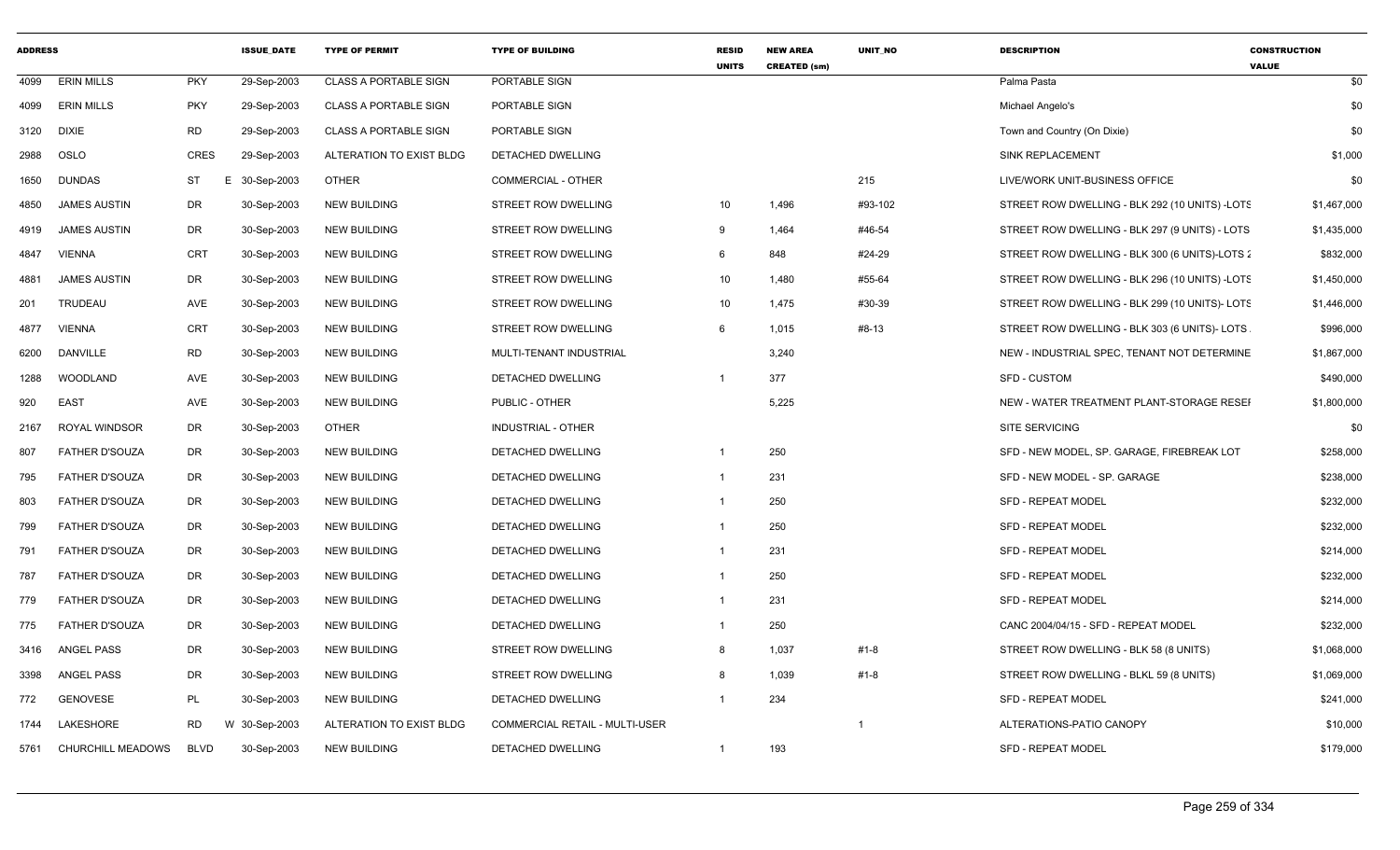| <b>ADDRESS</b> |                       |             | <b>ISSUE DATE</b> | <b>TYPE OF PERMIT</b>        | <b>TYPE OF BUILDING</b>   | <b>RESID</b><br><b>UNITS</b> | <b>NEW AREA</b><br><b>CREATED (sm)</b> | <b>UNIT NO</b> | <b>DESCRIPTION</b>                             | <b>CONSTRUCTION</b><br><b>VALUE</b> |
|----------------|-----------------------|-------------|-------------------|------------------------------|---------------------------|------------------------------|----------------------------------------|----------------|------------------------------------------------|-------------------------------------|
| 783            | <b>FATHER D'SOUZA</b> | <b>DR</b>   | 30-Sep-2003       | <b>NEW BUILDING</b>          | DETACHED DWELLING         |                              | 250                                    |                | CANC 2004/04/15 - SFD - REPEAT MODEL, FIREBREA | \$232,000                           |
| 1850           | <b>MATHESON</b>       | BLVD        | E 30-Sep-2003     | <b>NEW BUILDING</b>          | <b>INDUSTRIAL - OTHER</b> |                              | 17,262                                 |                | NEW - INDUSTRIAL SPEC, TENANT NOT DETERMINE    | \$8,200,000                         |
| 6449           | NETHERHART            | <b>RD</b>   | 30-Sep-2003       | <b>OTHER</b>                 | SINGLE TENANT INDUSTRIAL  |                              |                                        |                | TRUCK TERMINAL AND WAREHOUSING & DISTRIBUT     | \$0                                 |
| 755            | <b>GENOVESE</b>       | PL          | 30-Sep-2003       | <b>NEW BUILDING</b>          | SEMI-DETACHED DWELLING    | $\mathcal{P}$                | 304                                    |                | SEMI-DETACHED - REPEAT MODEL                   | \$282,000                           |
| 625            | LAKESHORE             | <b>RD</b>   | E 30-Sep-2003     | <b>CLASS A PORTABLE SIGN</b> | PORTABLE SIGN             |                              |                                        |                | <b>KFC</b>                                     | \$0                                 |
| $\Omega$       | <b>BURNHAMTHORPE</b>  | <b>RD</b>   | W 30-Sep-2003     | <b>CLASS A PORTABLE SIGN</b> | PORTABLE SIGN             |                              |                                        |                | The Craft Guild of Mississauga                 | \$0                                 |
| 5715           | <b>COOPERS</b>        | AVE         | 30-Sep-2003       | <b>CLASS A PORTABLE SIGN</b> | PORTABLE SIGN             |                              |                                        |                | Pasta International                            | \$0                                 |
| $\mathbf{0}$   | <b>ERIN MILLS</b>     | <b>PKY</b>  | 30-Sep-2003       | <b>CLASS A PORTABLE SIGN</b> | PORTABLE SIGN             |                              |                                        |                | The Craft Guild of Mississauga                 | \$0                                 |
| $\mathbf 0$    | <b>BURNHAMTHORPE</b>  | <b>RD</b>   | E 30-Sep-2003     | <b>CLASS A PORTABLE SIGN</b> | PORTABLE SIGN             |                              |                                        |                | <b>Community Services</b>                      | \$0                                 |
| $\mathbf 0$    | <b>BURNHAMTHORPE</b>  | <b>RD</b>   | E 30-Sep-2003     | <b>CLASS A PORTABLE SIGN</b> | PORTABLE SIGN             |                              |                                        |                | <b>Community Services</b>                      | \$0                                 |
| $\mathbf 0$    | <b>MATHESON</b>       | BLVD        | E 30-Sep-2003     | <b>CLASS A PORTABLE SIGN</b> | PORTABLE SIGN             |                              |                                        |                | Dixie Soccer club                              | \$0                                 |
| $\mathbf 0$    | <b>HURONTARIO</b>     | <b>ST</b>   | 30-Sep-2003       | <b>CLASS A PORTABLE SIGN</b> | PORTABLE SIGN             |                              |                                        |                | Dixie SoccerClub                               | \$0                                 |
| $\mathbf 0$    | <b>BURNHAMTHORPE</b>  | <b>RD</b>   | W 30-Sep-2003     | <b>CLASS A PORTABLE SIGN</b> | PORTABLE SIGN             |                              |                                        |                | Dixie Soccer Club                              | \$0                                 |
| $\mathbf 0$    | <b>HURONTARIO</b>     | <b>ST</b>   | 30-Sep-2003       | <b>CLASS A PORTABLE SIGN</b> | PORTABLE SIGN             |                              |                                        |                | Dixie Soccer Club                              | \$0                                 |
| $\mathbf 0$    | <b>MAVIS</b>          | <b>RD</b>   | 30-Sep-2003       | <b>CLASS A PORTABLE SIGN</b> | PORTABLE SIGN             |                              |                                        |                | Dixie Soccer Club                              | \$0                                 |
| $\mathbf 0$    | <b>DUNDAS</b>         | <b>ST</b>   | E 30-Sep-2003     | <b>CLASS A PORTABLE SIGN</b> | PORTABLE SIGN             |                              |                                        |                | Dixie Soccer Club                              | \$0                                 |
| 4646           | <b>HERITAGE HILLS</b> | <b>BLVD</b> | 30-Sep-2003       | <b>CLASS A PORTABLE SIGN</b> | PORTABLE SIGN             |                              |                                        |                | <b>Luxor Beauty Studio</b>                     | \$0                                 |
| $\mathbf 0$    | <b>NINTH LINE</b>     |             | 30-Sep-2003       | <b>CLASS A PORTABLE SIGN</b> | PORTABLE SIGN             |                              |                                        |                | Public Meeting (Rezoning 0Z/03/013 W9)         | \$0                                 |
| 2040           | <b>DUNDAS</b>         | <b>ST</b>   | E 30-Sep-2003     | <b>CLASS A PORTABLE SIGN</b> | PORTABLE SIGN             |                              |                                        |                | Future Shop                                    | \$0                                 |
| $\mathbf 0$    | <b>HURONTARIO</b>     | <b>ST</b>   | 30-Sep-2003       | <b>CLASS A PORTABLE SIGN</b> | PORTABLE SIGN             |                              |                                        |                | I and IArt of Living Foundation                | \$0                                 |
| 4342           | <b>MAYFLOWER</b>      | <b>DR</b>   | 30-Sep-2003       | <b>INGROUND POOL</b>         | DETACHED DWELLING         |                              |                                        |                |                                                | \$0                                 |
| 0              | <b>HURONTARIO</b>     | ST          | 30-Sep-2003       | CLASS A PORTABLE SIGN        | PORTABLE SIGN             |                              |                                        |                | I and I art of Living Foundation               | \$0                                 |
| $\mathbf 0$    | <b>MAVIS</b>          | <b>RD</b>   | 30-Sep-2003       | <b>CLASS A PORTABLE SIGN</b> | PORTABLE SIGN             |                              |                                        |                | I and I Art of Living Foundation               | \$0                                 |
| $\mathbf 0$    | <b>DIXIE</b>          | <b>RD</b>   | 30-Sep-2003       | <b>CLASS A PORTABLE SIGN</b> | PORTABLE SIGN             |                              |                                        |                | I and I Art of Living Foundation               | \$0                                 |
| 128            | QUEEN                 | ST          | S<br>30-Sep-2003  | <b>CLASS A PORTABLE SIGN</b> | PORTABLE SIGN             |                              |                                        |                | De Zen Realty Co, Ltd.                         | \$0                                 |
| 30             | <b>EGLINTON</b>       | AVE         | W 30-Sep-2003     | <b>CLASS A PORTABLE SIGN</b> | PORTABLE SIGN             |                              |                                        |                | <b>Admiral Communications</b>                  | \$0                                 |
| 0              | <b>MAVIS</b>          | <b>RD</b>   | 30-Sep-2003       | <b>CLASS A PORTABLE SIGN</b> | PORTABLE SIGN             |                              |                                        |                | I and I Art of Living Foundation               | \$0                                 |
| 1020           | <b>MATHESON</b>       | BLVD        | E 01-Oct-2003     | MEZZANINE                    | MULTI-TENANT INDUSTRIAL   |                              |                                        | $4-4A$         | PRINTING ESTABLISHMENT                         | \$4,000                             |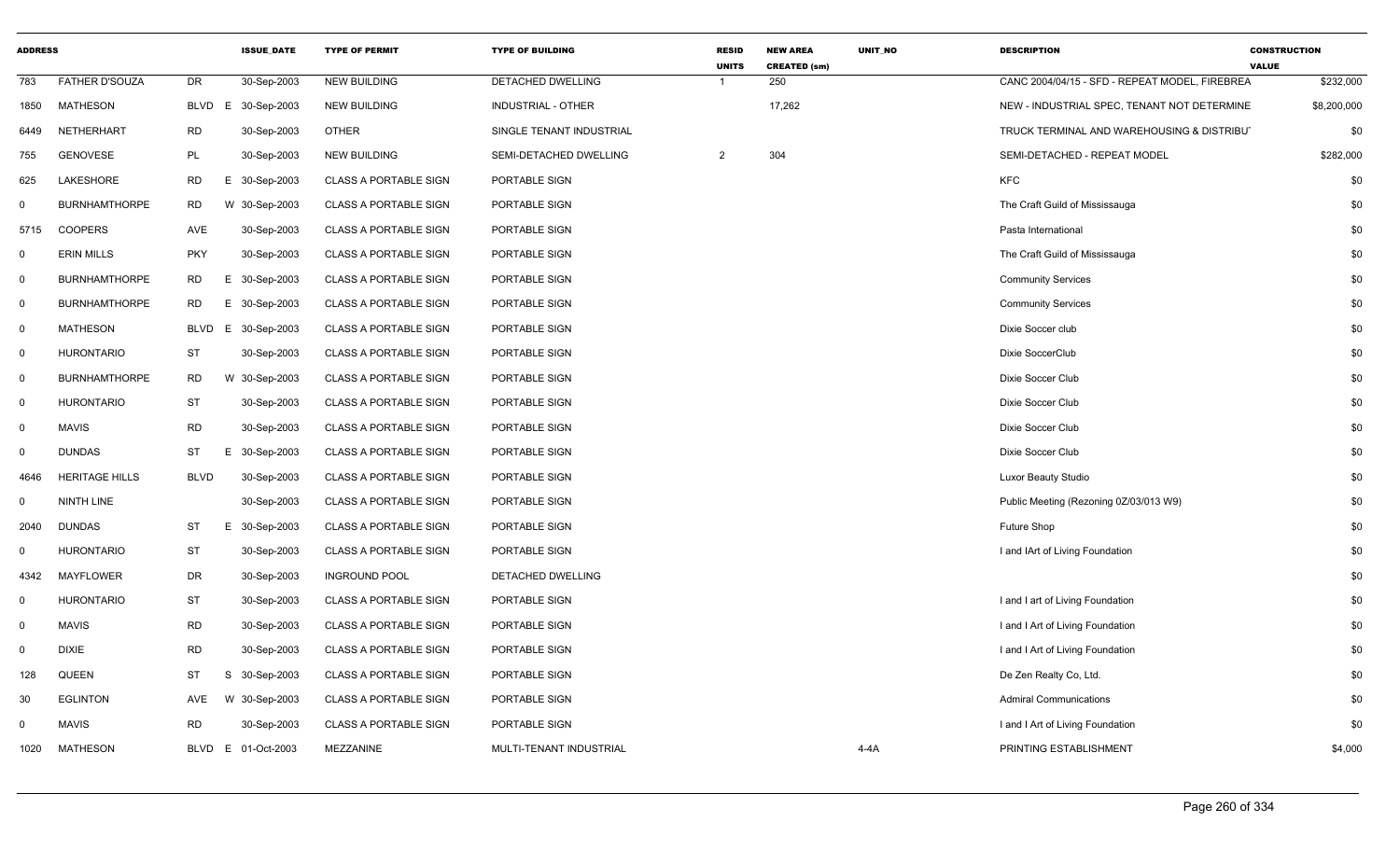| <b>ADDRESS</b> |                          |                 | <b>ISSUE DATE</b> | <b>TYPE OF PERMIT</b>        | <b>TYPE OF BUILDING</b>        | <b>RESID</b><br><b>UNITS</b> | <b>NEW AREA</b><br><b>CREATED (sm)</b> | <b>UNIT NO</b> | <b>DESCRIPTION</b>                          | <b>CONSTRUCTION</b><br><b>VALUE</b> |
|----------------|--------------------------|-----------------|-------------------|------------------------------|--------------------------------|------------------------------|----------------------------------------|----------------|---------------------------------------------|-------------------------------------|
| 3500           | <b>SOUTHWICK</b>         | ST              | 01-Oct-2003       | <b>NEW BUILDING</b>          | SEMI-DETACHED DWELLING         |                              | 307                                    |                | SEMI-DETACHED - FIREBREAK COMPLETION        | \$0                                 |
| 6740           | KITIMAT                  | <b>RD</b>       | 01-Oct-2003       | ALTERATION TO EXIST BLDG     | SINGLE TENANT INDUSTRIAL       |                              | 284                                    |                | <b>INTERIOR ALTERATIONS</b>                 | \$43,000                            |
| 3712           | COLONIAL                 | DR              | 01-Oct-2003       | ALTERATION TO EXIST BLDG     | DETACHED DWELLING              |                              |                                        |                | ALTERATIONS - BASEMENT ENTRANCE             | \$6,000                             |
| 7195           | <b>TORBRAM</b>           | <b>RD</b>       | 01-Oct-2003       | <b>REVISIONS</b>             | COMMERCIAL RETAIL - MULTI-USER |                              |                                        | $2 - 3$        | <b>REVISION</b>                             | \$0                                 |
| 648            | EAGLEMOUNT               | <b>CRES</b>     | 01-Oct-2003       | <b>ADDITION AND ALTER</b>    | <b>DETACHED DWELLING</b>       |                              |                                        |                | ADDITION/ALTERATIONS-CARPORT/SLIDING DOOR/  | \$5,000                             |
| 5935           | <b>AIRPORT</b>           | <b>RD</b>       | 01-Oct-2003       | ELECTROMAG LOCK DEVICE       | COMMERCIAL OFFICE- SINGLE USER |                              |                                        | 3-4 FLR        | MAGLOCK-5                                   | \$32,000                            |
| 1405           | QUEST                    | CIR             | 01-Oct-2003       | <b>REVISIONS</b>             | SEMI-DETACHED DWELLING         |                              | 67                                     |                | REVISION - TO ROOM NAME AND WINDOW SIZE FOF | \$0                                 |
| 3417           | <b>FIELDGATE</b>         | DR              | 01-Oct-2003       | <b>CLASS A PORTABLE SIGN</b> | PORTABLE SIGN                  |                              |                                        |                | AAA Vacuum                                  | \$0                                 |
| 6185           | <b>MCLAUGHLIN</b>        | <b>RD</b>       | 01-Oct-2003       | <b>CLASS A PORTABLE SIGN</b> | PORTABLE SIGN                  |                              |                                        |                | Liz Claiborne (On McLaughlin)               | \$0                                 |
| 1825           | <b>DUNDAS</b>            | <b>ST</b><br>Е  | 01-Oct-2003       | <b>CLASS A PORTABLE SIGN</b> | PORTABLE SIGN                  |                              |                                        |                | Chi Wai Lee, o/a Chung Wah KungFu           | \$0                                 |
| 6185           | <b>MCLAUGHLIN</b>        | <b>RD</b>       | 01-Oct-2003       | <b>CLASS A PORTABLE SIGN</b> | PORTABLE SIGN                  |                              |                                        |                | Liz Clairborne (on Cantay)                  | \$0                                 |
| 1402           | <b>TROTWOOD</b>          | AVE             | 01-Oct-2003       | <b>REVISIONS</b>             | DETACHED DWELLING              |                              | 85                                     |                | <b>HEATING REVISION</b>                     | \$0                                 |
| $\mathbf 0$    | <b>WINSTON CHURCHILL</b> | <b>BLVD</b>     | 01-Oct-2003       | <b>CLASS A PORTABLE SIGN</b> | PORTABLE SIGN                  |                              |                                        |                | <b>Community Services</b>                   | \$0                                 |
| $\mathbf 0$    | <b>ERIN MILLS</b>        | <b>PKY</b>      | 01-Oct-2003       | <b>CLASS A PORTABLE SIGN</b> | PORTABLE SIGN                  |                              |                                        |                | <b>Community Services</b>                   | \$0                                 |
| 6465           | <b>MILLCREEK</b>         | DR              | 01-Oct-2003       | <b>CLASS A PORTABLE SIGN</b> | PORTABLE SIGN                  |                              |                                        |                | Party Supercentre (on Erin Mills Pkwy)      | \$0                                 |
| 6465           | AIRPORT                  | <b>RD</b>       | 01-Oct-2003       | <b>CLASS A PORTABLE SIGN</b> | PORTABLE SIGN                  |                              |                                        |                | <b>Musclemag Marketing</b>                  | \$0                                 |
| 2097           | <b>ROYAL WINDSOR</b>     | DR              | 01-Oct-2003       | <b>CLASS A PORTABLE SIGN</b> | PORTABLE SIGN                  |                              |                                        |                | <b>Clarkson Tire Auto Centre</b>            | \$0                                 |
| 6970           | LISGAR                   | DR              | 01-Oct-2003       | <b>CLASS A PORTABLE SIGN</b> | PORTABLE SIGN                  |                              |                                        |                | Dr. Henein (On Lisgar)                      | \$0                                 |
| 1077           | <b>NORTH SERVICE</b>     | <b>RD</b>       | 01-Oct-2003       | <b>CLASS A PORTABLE SIGN</b> | PORTABLE SIGN                  |                              |                                        |                | <b>Musclemag Marketing</b>                  | \$0                                 |
| 3100           | <b>DIXIE</b>             | <b>RD</b>       | 01-Oct-2003       | <b>CLASS A PORTABLE SIGN</b> | PORTABLE SIGN                  |                              |                                        |                | Buck or Two (On Dundas)                     | \$0                                 |
| 5977           | <b>DIXIE</b>             | <b>RD</b>       | 01-Oct-2003       | <b>CLASS A PORTABLE SIGN</b> | PORTABLE SIGN                  |                              |                                        |                | The Singles Gourmet                         | \$0                                 |
| 605            | LAKESHORE                | <b>RD</b><br>F. | 01-Oct-2003       | <b>CLASS A PORTABLE SIGN</b> | PORTABLE SIGN                  |                              |                                        |                | Shoppers Drug Mart                          | \$0                                 |
| 2428           | <b>DOULTON</b>           | PL              | 01-Oct-2003       | <b>INGROUND POOL</b>         | DETACHED DWELLING              |                              |                                        |                |                                             | \$0                                 |
| 2513           | VINELAND                 | <b>RD</b>       | 01-Oct-2003       | <b>INGROUND POOL</b>         | DETACHED DWELLING              |                              |                                        |                |                                             | \$0                                 |
| 807            | FATHER D'SOUZA           | DR              | 01-Oct-2003       | <b>NEW BUILDING</b>          | DETACHED DWELLING              |                              | 250                                    |                | SFD - FIREBREAK COMPLETION                  | \$0                                 |
| 5646           | VOLPE                    | AVE             | 01-Oct-2003       | <b>NEW BUILDING</b>          | SEMI-DETACHED DWELLING         |                              | 268                                    |                | SEMI-DETACHED - FIREBREAK COMPLETION        | \$0                                 |
| 5688           | <b>VOLPE</b>             | AVE             | 01-Oct-2003       | <b>NEW BUILDING</b>          | SEMI-DETACHED DWELLING         |                              | 267                                    |                | SEMI-DETACHED - FIREBREAK COMPLETION        | \$0                                 |
| $\mathbf{0}$   | <b>HURONTARIO</b>        | <b>ST</b>       | 01-Oct-2003       | <b>CLASS A PORTABLE SIGN</b> | PORTABLE SIGN                  |                              |                                        |                | Dixie Soccer                                | \$0                                 |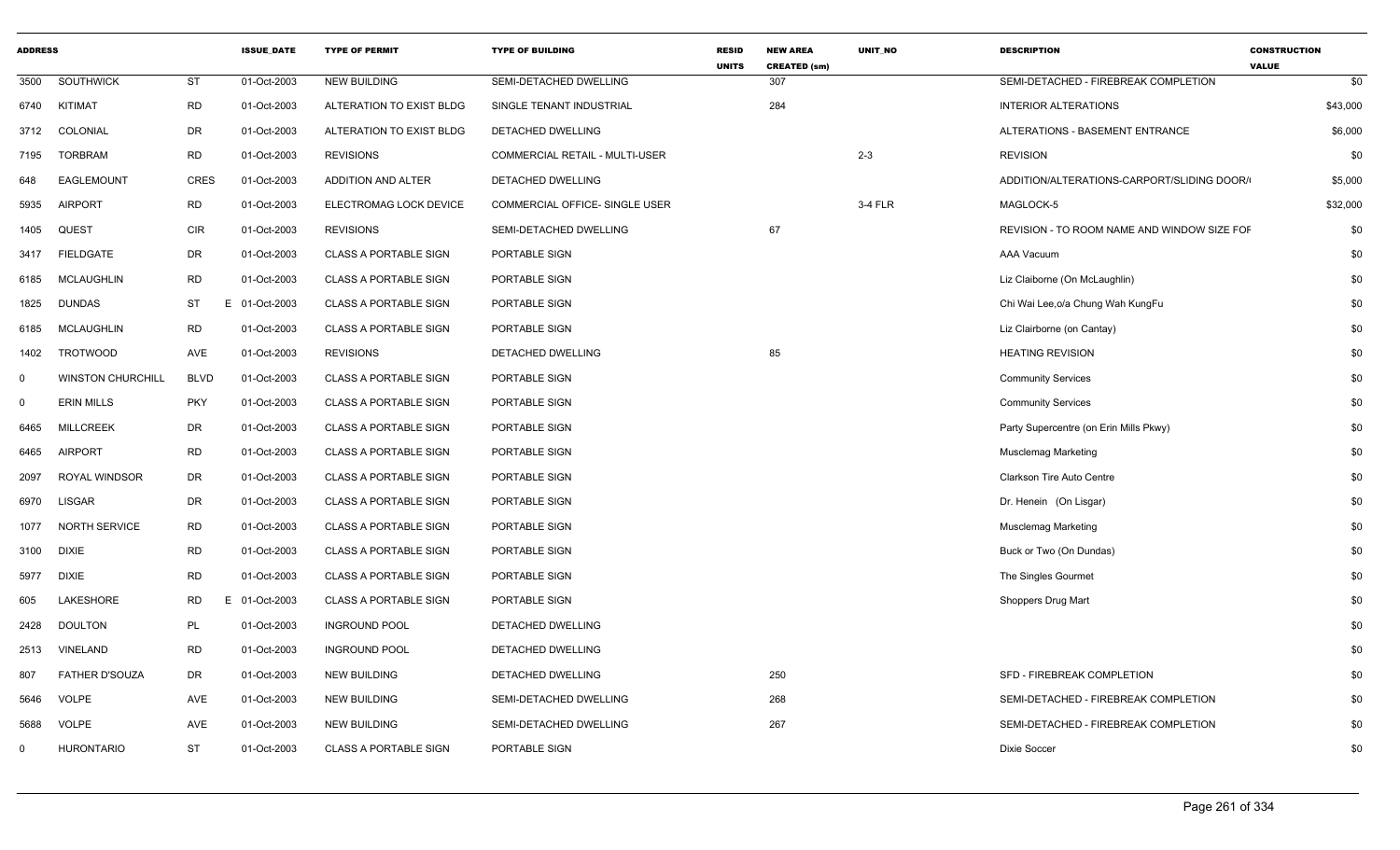| <b>UNITS</b><br><b>CREATED (sm)</b><br>874<br><b>GENOVESE</b><br>PL<br>02-Oct-2003<br><b>NEW BUILDING</b><br>DETACHED DWELLING<br>234<br>-1<br><b>CENTURY</b><br>AVE<br>02-Oct-2003<br>2 FLR<br>6820<br>ALTERATION TO EXIST BLDG<br>SINGLE TENANT INDUSTRIAL<br>6,321<br><b>COURTNEYPARK</b><br><b>DR</b><br>W 02-Oct-2003<br>305<br><b>NEW BUILDING</b><br>SINGLE TENANT INDUSTRIAL<br><b>CITY CENTRE</b><br>DR<br>02-Oct-2003<br>ALTERATION TO EXIST BLDG<br>A0816<br>100<br>COMMERCIAL RETAIL - MULTI-USER<br><b>ROSEHURST</b><br>DR<br>02-Oct-2003<br>210<br><b>NEW BUILDING</b><br>DETACHED DWELLING<br>7326<br><b>MEADOWVALE</b><br><b>BLVD</b><br>02-Oct-2003<br>ELECTROMAG LOCK DEVICE<br><b>INDUSTRIAL - OTHER</b><br>2300<br><b>RD</b><br><b>SPRINGBANK</b><br>02-Oct-2003<br>ADDITION TO EXIST BLDG<br>2040<br>DETACHED DWELLING<br>DR<br>$\overline{2}$<br><b>ORBITOR</b><br>02-Oct-2003<br><b>CHANGE OF USE</b><br>INDUSTRIAL - OTHER<br>5101<br><b>ST</b><br><b>QUEEN</b><br>S.<br>02-Oct-2003<br>ALTERATION TO EXIST BLDG<br><b>DETACHED DWELLING</b><br>362<br><b>TR</b><br><b>ALLSPICE</b><br>02-Oct-2003<br><b>REVISIONS</b><br><b>DETACHED DWELLING</b><br>7395<br><b>BREAD FRUIT</b><br>LANE<br>02-Oct-2003<br><b>REVISIONS</b><br>DETACHED DWELLING<br>7316<br><b>BREAD FRUIT</b><br>LANE<br>02-Oct-2003<br><b>REVISIONS</b><br>DETACHED DWELLING<br>7308<br><b>BREAD FRUIT</b><br>LANE<br>02-Oct-2003<br><b>REVISIONS</b><br>DETACHED DWELLING<br>7312<br><b>ROSEHURST</b><br><b>DR</b><br>02-Oct-2003<br><b>REVISIONS</b><br><b>DETACHED DWELLING</b><br>7322<br><b>DR</b><br><b>ROSEHURST</b><br>02-Oct-2003<br><b>REVISIONS</b><br>DETACHED DWELLING<br>7326<br><b>BREAD FRUIT</b><br>LANE<br>02-Oct-2003<br>7315<br><b>REVISIONS</b><br>DETACHED DWELLING<br><b>BREAD FRUIT</b><br>LANE<br>02-Oct-2003<br><b>REVISIONS</b><br>DETACHED DWELLING<br>7311<br>LANE<br><b>BREAD FRUIT</b><br>02-Oct-2003<br><b>REVISIONS</b><br>DETACHED DWELLING<br>7307<br>LANE<br><b>BREAD FRUIT</b><br>02-Oct-2003<br><b>REVISIONS</b><br>DETACHED DWELLING<br>7299<br><b>TR</b><br><b>ALLSPICE</b><br><b>REVISIONS</b><br>7399<br>02-Oct-2003<br>DETACHED DWELLING<br><b>ALLSPICE</b><br>TR<br>02-Oct-2003<br><b>NEW BUILDING</b><br>DETACHED DWELLING<br>7403<br>LANE<br>7295<br><b>BREAD FRUIT</b><br>02-Oct-2003<br><b>REVISIONS</b><br>DETACHED DWELLING<br><b>ROSEHURST</b><br>DR<br>02-Oct-2003<br><b>REVISIONS</b><br>DETACHED DWELLING<br>7306<br>NOVO STAR<br><b>DR</b><br>02-Oct-2003<br><b>OTHER</b><br>CONDOMINIUM ROW DWELLING<br>520 | <b>DESCRIPTION</b>                           | <b>CONSTRUCTION</b><br><b>VALUE</b> |
|---------------------------------------------------------------------------------------------------------------------------------------------------------------------------------------------------------------------------------------------------------------------------------------------------------------------------------------------------------------------------------------------------------------------------------------------------------------------------------------------------------------------------------------------------------------------------------------------------------------------------------------------------------------------------------------------------------------------------------------------------------------------------------------------------------------------------------------------------------------------------------------------------------------------------------------------------------------------------------------------------------------------------------------------------------------------------------------------------------------------------------------------------------------------------------------------------------------------------------------------------------------------------------------------------------------------------------------------------------------------------------------------------------------------------------------------------------------------------------------------------------------------------------------------------------------------------------------------------------------------------------------------------------------------------------------------------------------------------------------------------------------------------------------------------------------------------------------------------------------------------------------------------------------------------------------------------------------------------------------------------------------------------------------------------------------------------------------------------------------------------------------------------------------------------------------------------------------------------------------------------------------------------------------------------------------------------------------------------------------------------------------------------------------------------------------------------------------------------------------------------------------------------------------------------------------|----------------------------------------------|-------------------------------------|
|                                                                                                                                                                                                                                                                                                                                                                                                                                                                                                                                                                                                                                                                                                                                                                                                                                                                                                                                                                                                                                                                                                                                                                                                                                                                                                                                                                                                                                                                                                                                                                                                                                                                                                                                                                                                                                                                                                                                                                                                                                                                                                                                                                                                                                                                                                                                                                                                                                                                                                                                                               | SFD - REPEAT MODEL - NEW CNR OPTION          | \$245,000                           |
|                                                                                                                                                                                                                                                                                                                                                                                                                                                                                                                                                                                                                                                                                                                                                                                                                                                                                                                                                                                                                                                                                                                                                                                                                                                                                                                                                                                                                                                                                                                                                                                                                                                                                                                                                                                                                                                                                                                                                                                                                                                                                                                                                                                                                                                                                                                                                                                                                                                                                                                                                               | <b>INTERIOR ALTERATIONS</b>                  | \$124,000                           |
|                                                                                                                                                                                                                                                                                                                                                                                                                                                                                                                                                                                                                                                                                                                                                                                                                                                                                                                                                                                                                                                                                                                                                                                                                                                                                                                                                                                                                                                                                                                                                                                                                                                                                                                                                                                                                                                                                                                                                                                                                                                                                                                                                                                                                                                                                                                                                                                                                                                                                                                                                               | NEW - INDUSTRIAL SPEC. SHELL, TENANT NOT DET | \$3,080,000                         |
|                                                                                                                                                                                                                                                                                                                                                                                                                                                                                                                                                                                                                                                                                                                                                                                                                                                                                                                                                                                                                                                                                                                                                                                                                                                                                                                                                                                                                                                                                                                                                                                                                                                                                                                                                                                                                                                                                                                                                                                                                                                                                                                                                                                                                                                                                                                                                                                                                                                                                                                                                               | INTERIOR ALTERATIONS - MRS FIELD'S COOKIES   | \$15,000                            |
|                                                                                                                                                                                                                                                                                                                                                                                                                                                                                                                                                                                                                                                                                                                                                                                                                                                                                                                                                                                                                                                                                                                                                                                                                                                                                                                                                                                                                                                                                                                                                                                                                                                                                                                                                                                                                                                                                                                                                                                                                                                                                                                                                                                                                                                                                                                                                                                                                                                                                                                                                               | SFD - FIREBREAK LOT COMPLETION               | \$0                                 |
|                                                                                                                                                                                                                                                                                                                                                                                                                                                                                                                                                                                                                                                                                                                                                                                                                                                                                                                                                                                                                                                                                                                                                                                                                                                                                                                                                                                                                                                                                                                                                                                                                                                                                                                                                                                                                                                                                                                                                                                                                                                                                                                                                                                                                                                                                                                                                                                                                                                                                                                                                               | MAGLOCK-4                                    | \$15,000                            |
|                                                                                                                                                                                                                                                                                                                                                                                                                                                                                                                                                                                                                                                                                                                                                                                                                                                                                                                                                                                                                                                                                                                                                                                                                                                                                                                                                                                                                                                                                                                                                                                                                                                                                                                                                                                                                                                                                                                                                                                                                                                                                                                                                                                                                                                                                                                                                                                                                                                                                                                                                               | ADDITION - FRONT YARD DECK                   | \$10,000                            |
|                                                                                                                                                                                                                                                                                                                                                                                                                                                                                                                                                                                                                                                                                                                                                                                                                                                                                                                                                                                                                                                                                                                                                                                                                                                                                                                                                                                                                                                                                                                                                                                                                                                                                                                                                                                                                                                                                                                                                                                                                                                                                                                                                                                                                                                                                                                                                                                                                                                                                                                                                               | <b>WAREHOUSING &amp; DISTRIBUTION</b>        | \$0                                 |
|                                                                                                                                                                                                                                                                                                                                                                                                                                                                                                                                                                                                                                                                                                                                                                                                                                                                                                                                                                                                                                                                                                                                                                                                                                                                                                                                                                                                                                                                                                                                                                                                                                                                                                                                                                                                                                                                                                                                                                                                                                                                                                                                                                                                                                                                                                                                                                                                                                                                                                                                                               | NEW FURNACE, A/C, DUCT WORK                  | \$10,000                            |
|                                                                                                                                                                                                                                                                                                                                                                                                                                                                                                                                                                                                                                                                                                                                                                                                                                                                                                                                                                                                                                                                                                                                                                                                                                                                                                                                                                                                                                                                                                                                                                                                                                                                                                                                                                                                                                                                                                                                                                                                                                                                                                                                                                                                                                                                                                                                                                                                                                                                                                                                                               | REVISION - MODEL CHANGE - LOT 8 ONLY         | \$0                                 |
|                                                                                                                                                                                                                                                                                                                                                                                                                                                                                                                                                                                                                                                                                                                                                                                                                                                                                                                                                                                                                                                                                                                                                                                                                                                                                                                                                                                                                                                                                                                                                                                                                                                                                                                                                                                                                                                                                                                                                                                                                                                                                                                                                                                                                                                                                                                                                                                                                                                                                                                                                               | REVISION - MODEL CHANGE - LOT 18 ONLY        | \$0                                 |
|                                                                                                                                                                                                                                                                                                                                                                                                                                                                                                                                                                                                                                                                                                                                                                                                                                                                                                                                                                                                                                                                                                                                                                                                                                                                                                                                                                                                                                                                                                                                                                                                                                                                                                                                                                                                                                                                                                                                                                                                                                                                                                                                                                                                                                                                                                                                                                                                                                                                                                                                                               | REVISION - MODEL CHANGE - LOT 16 ONLY        | \$0                                 |
|                                                                                                                                                                                                                                                                                                                                                                                                                                                                                                                                                                                                                                                                                                                                                                                                                                                                                                                                                                                                                                                                                                                                                                                                                                                                                                                                                                                                                                                                                                                                                                                                                                                                                                                                                                                                                                                                                                                                                                                                                                                                                                                                                                                                                                                                                                                                                                                                                                                                                                                                                               | REVISION - MODEL CHANGE - LOT 17 ONLY        | \$0                                 |
|                                                                                                                                                                                                                                                                                                                                                                                                                                                                                                                                                                                                                                                                                                                                                                                                                                                                                                                                                                                                                                                                                                                                                                                                                                                                                                                                                                                                                                                                                                                                                                                                                                                                                                                                                                                                                                                                                                                                                                                                                                                                                                                                                                                                                                                                                                                                                                                                                                                                                                                                                               | REVISION - MODEL CHANGE - LOT 29 ONLY        | \$0                                 |
|                                                                                                                                                                                                                                                                                                                                                                                                                                                                                                                                                                                                                                                                                                                                                                                                                                                                                                                                                                                                                                                                                                                                                                                                                                                                                                                                                                                                                                                                                                                                                                                                                                                                                                                                                                                                                                                                                                                                                                                                                                                                                                                                                                                                                                                                                                                                                                                                                                                                                                                                                               | REVISION - MODEL CHANGE - LOT 30 ONLY        | \$0                                 |
|                                                                                                                                                                                                                                                                                                                                                                                                                                                                                                                                                                                                                                                                                                                                                                                                                                                                                                                                                                                                                                                                                                                                                                                                                                                                                                                                                                                                                                                                                                                                                                                                                                                                                                                                                                                                                                                                                                                                                                                                                                                                                                                                                                                                                                                                                                                                                                                                                                                                                                                                                               | REVISION - MODEL CHANGE - LOT 19 ONLY        | \$0                                 |
|                                                                                                                                                                                                                                                                                                                                                                                                                                                                                                                                                                                                                                                                                                                                                                                                                                                                                                                                                                                                                                                                                                                                                                                                                                                                                                                                                                                                                                                                                                                                                                                                                                                                                                                                                                                                                                                                                                                                                                                                                                                                                                                                                                                                                                                                                                                                                                                                                                                                                                                                                               | REVISION - MODEL CHANGE - LOT 20 ONLY        | \$0                                 |
|                                                                                                                                                                                                                                                                                                                                                                                                                                                                                                                                                                                                                                                                                                                                                                                                                                                                                                                                                                                                                                                                                                                                                                                                                                                                                                                                                                                                                                                                                                                                                                                                                                                                                                                                                                                                                                                                                                                                                                                                                                                                                                                                                                                                                                                                                                                                                                                                                                                                                                                                                               | REVISION - MODEL CHANGE - LOT 21 ONLY        | \$0                                 |
|                                                                                                                                                                                                                                                                                                                                                                                                                                                                                                                                                                                                                                                                                                                                                                                                                                                                                                                                                                                                                                                                                                                                                                                                                                                                                                                                                                                                                                                                                                                                                                                                                                                                                                                                                                                                                                                                                                                                                                                                                                                                                                                                                                                                                                                                                                                                                                                                                                                                                                                                                               | REVISION - MODEL CHANGE - LOT 23 ONLY        | \$0                                 |
|                                                                                                                                                                                                                                                                                                                                                                                                                                                                                                                                                                                                                                                                                                                                                                                                                                                                                                                                                                                                                                                                                                                                                                                                                                                                                                                                                                                                                                                                                                                                                                                                                                                                                                                                                                                                                                                                                                                                                                                                                                                                                                                                                                                                                                                                                                                                                                                                                                                                                                                                                               | REVISION - MODEL CHANGE - LOT 9 ONLY         | \$0                                 |
|                                                                                                                                                                                                                                                                                                                                                                                                                                                                                                                                                                                                                                                                                                                                                                                                                                                                                                                                                                                                                                                                                                                                                                                                                                                                                                                                                                                                                                                                                                                                                                                                                                                                                                                                                                                                                                                                                                                                                                                                                                                                                                                                                                                                                                                                                                                                                                                                                                                                                                                                                               | REVISION - MODEL CHANGE - LOT 10 ONLY        | \$0                                 |
|                                                                                                                                                                                                                                                                                                                                                                                                                                                                                                                                                                                                                                                                                                                                                                                                                                                                                                                                                                                                                                                                                                                                                                                                                                                                                                                                                                                                                                                                                                                                                                                                                                                                                                                                                                                                                                                                                                                                                                                                                                                                                                                                                                                                                                                                                                                                                                                                                                                                                                                                                               | REVISION - MODEL CHANGE - LOT 24 ONLY        | \$0                                 |
|                                                                                                                                                                                                                                                                                                                                                                                                                                                                                                                                                                                                                                                                                                                                                                                                                                                                                                                                                                                                                                                                                                                                                                                                                                                                                                                                                                                                                                                                                                                                                                                                                                                                                                                                                                                                                                                                                                                                                                                                                                                                                                                                                                                                                                                                                                                                                                                                                                                                                                                                                               | REVISION - MODEL CHANGE - LOT 25 ONLY        | \$0                                 |
|                                                                                                                                                                                                                                                                                                                                                                                                                                                                                                                                                                                                                                                                                                                                                                                                                                                                                                                                                                                                                                                                                                                                                                                                                                                                                                                                                                                                                                                                                                                                                                                                                                                                                                                                                                                                                                                                                                                                                                                                                                                                                                                                                                                                                                                                                                                                                                                                                                                                                                                                                               | SITE SERVICING                               | \$300,000                           |
| <b>ROSEHURST</b><br><b>DR</b><br>7310<br>02-Oct-2003<br><b>REVISIONS</b><br>DETACHED DWELLING                                                                                                                                                                                                                                                                                                                                                                                                                                                                                                                                                                                                                                                                                                                                                                                                                                                                                                                                                                                                                                                                                                                                                                                                                                                                                                                                                                                                                                                                                                                                                                                                                                                                                                                                                                                                                                                                                                                                                                                                                                                                                                                                                                                                                                                                                                                                                                                                                                                                 | REVISION - MODEL CHANGE - LOT 26 ONLY        | \$0                                 |
| <b>RIDGEWAY</b><br><b>DR</b><br>02-Oct-2003<br><b>CLASS A PORTABLE SIGN</b><br>PORTABLE SIGN<br>4090                                                                                                                                                                                                                                                                                                                                                                                                                                                                                                                                                                                                                                                                                                                                                                                                                                                                                                                                                                                                                                                                                                                                                                                                                                                                                                                                                                                                                                                                                                                                                                                                                                                                                                                                                                                                                                                                                                                                                                                                                                                                                                                                                                                                                                                                                                                                                                                                                                                          | Nettlewoods Inc.                             | \$0                                 |
| <b>DUNDAS</b><br>ST<br>02-Oct-2003<br><b>CLASS A PORTABLE SIGN</b><br>PORTABLE SIGN<br>119<br>E                                                                                                                                                                                                                                                                                                                                                                                                                                                                                                                                                                                                                                                                                                                                                                                                                                                                                                                                                                                                                                                                                                                                                                                                                                                                                                                                                                                                                                                                                                                                                                                                                                                                                                                                                                                                                                                                                                                                                                                                                                                                                                                                                                                                                                                                                                                                                                                                                                                               | Dubai Beauty Parlour                         | \$0                                 |
| <b>WINSTON CHURCHILL</b><br><b>BLVD</b><br>02-Oct-2003<br><b>CLASS A PORTABLE SIGN</b><br>PORTABLE SIGN<br>0                                                                                                                                                                                                                                                                                                                                                                                                                                                                                                                                                                                                                                                                                                                                                                                                                                                                                                                                                                                                                                                                                                                                                                                                                                                                                                                                                                                                                                                                                                                                                                                                                                                                                                                                                                                                                                                                                                                                                                                                                                                                                                                                                                                                                                                                                                                                                                                                                                                  | Erin Mills United church                     | \$0                                 |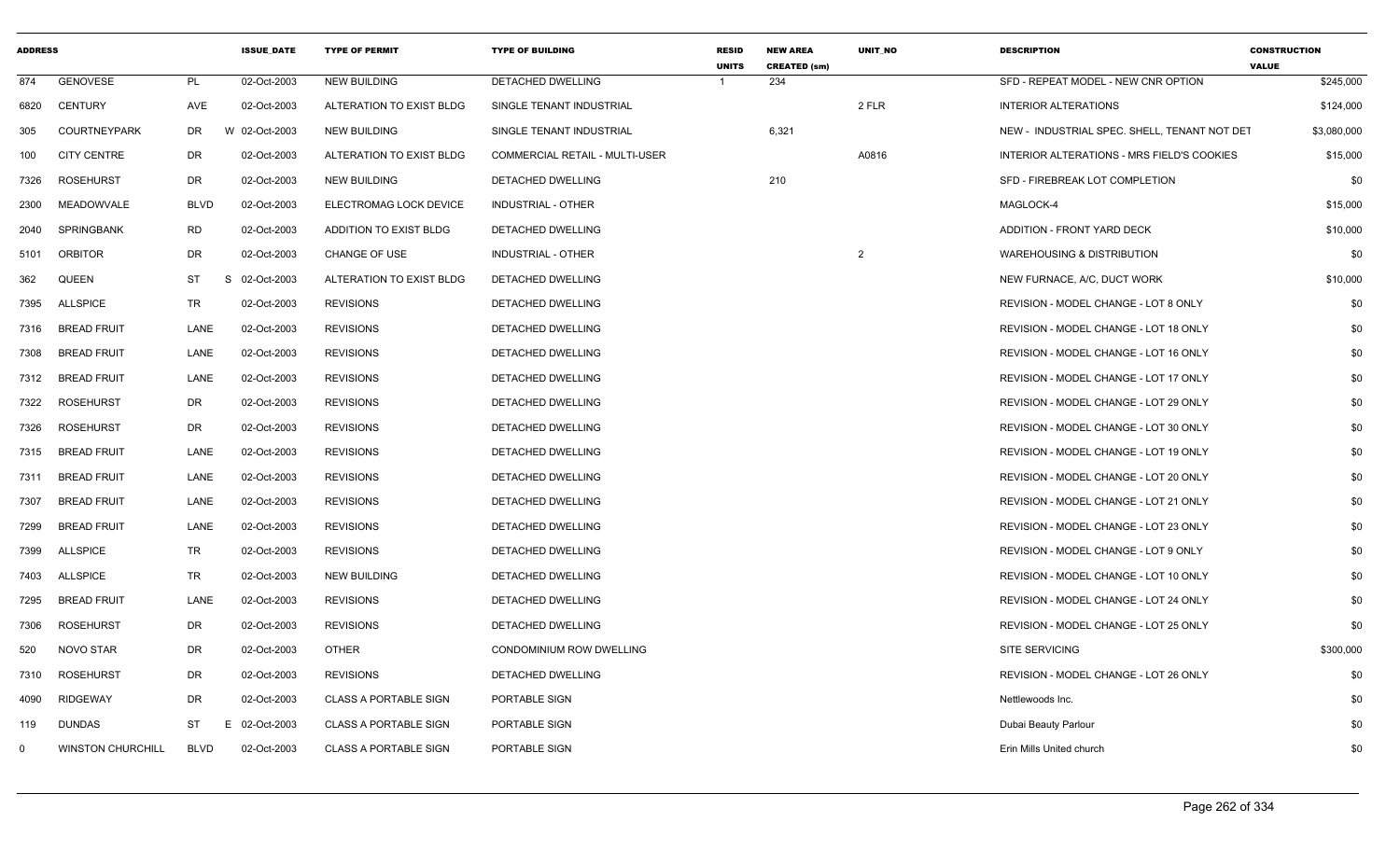| <b>ADDRESS</b> |                      |             | <b>ISSUE DATE</b> | <b>TYPE OF PERMIT</b>                         | <b>TYPE OF BUILDING</b>        | <b>RESID</b><br><b>UNITS</b> | <b>NEW AREA</b><br><b>CREATED (sm)</b> | <b>UNIT NO</b> | <b>DESCRIPTION</b>                              | <b>CONSTRUCTION</b><br><b>VALUE</b> |
|----------------|----------------------|-------------|-------------------|-----------------------------------------------|--------------------------------|------------------------------|----------------------------------------|----------------|-------------------------------------------------|-------------------------------------|
| 2273           | <b>DUNDAS</b>        | ST          | W 02-Oct-2003     | <b>CLASS A PORTABLE SIGN</b>                  | PORTABLE SIGN                  |                              |                                        |                | Furnishing 2 Day (on Dundas St.)                | \$0                                 |
| 966            | <b>DUNDAS</b>        | <b>ST</b>   | E 02-Oct-2003     | <b>CLASS A PORTABLE SIGN</b>                  | PORTABLE SIGN                  |                              |                                        |                | Creepers                                        | \$0                                 |
| 2325           | <b>HURONTARIO</b>    | ST          | 02-Oct-2003       | <b>CLASS A PORTABLE SIGN</b>                  | PORTABLE SIGN                  |                              |                                        |                | Amar Optical (On Queensway)                     | \$0                                 |
| 1900           | LAKESHORE            | RD          | W 02-Oct-2003     | <b>CLASS A PORTABLE SIGN</b>                  | PORTABLE SIGN                  |                              |                                        |                | Second Chance Health Food Store                 | \$0                                 |
| 525            | <b>NOVO STAR</b>     | DR          | 02-Oct-2003       | <b>OTHER</b>                                  | CONDOMINIUM ROW DWELLING       |                              |                                        |                | SITE SERVICING                                  | \$700,000                           |
| 1300           | LAKESHORE            | RD          | E 02-Oct-2003     | <b>DEMOLITION</b>                             | <b>INDUSTRIAL - OTHER</b>      |                              |                                        |                | DEMOLITION - EXISTING FIELD OFFICE/GUARD HOU    | \$10,000                            |
| 1214           | <b>ARGREEN</b>       | <b>RD</b>   | 02-Oct-2003       | <b>FIRE DAMAGE REPAIR</b>                     | <b>DETACHED DWELLING</b>       |                              |                                        |                | FIRE DAMAGE REPAIR                              | \$83,771                            |
| 1234           | KANE                 | <b>RD</b>   | 03-Oct-2003       | ADDITION TO EXIST BLDG                        | GARAGE/CARPORT                 |                              |                                        |                | NEW - GARAGE, ATTACHED                          | \$20,000                            |
| 3965           | THOMAS               | ST          | 03-Oct-2003       | MULTIPLE SIGNS                                | COMMERCIAL - OTHER             |                              |                                        |                | 4 FASCIA & 1 PYLON - 7 ELEVEN GAS STATION       | \$25,000                            |
| 165            | LAKESHORE            | <b>RD</b>   | E 03-Oct-2003     | ALTERATION TO EXIST BLDG                      | COMMERCIAL RETAIL - MULTI-USER |                              | 51                                     | #179           | <b>HAIR SALON</b>                               | \$15,000                            |
| 1891           | <b>RATHBURN</b>      | <b>RD</b>   | E 03-Oct-2003     | <b>FASCIA SIGN</b>                            | COMMERCIAL RETAIL - MULTI-USER |                              |                                        |                | 2 FASCIA SIGNS - LONGO'S                        | \$20,000                            |
| 7391           | <b>ALLSPICE</b>      | TR          | 03-Oct-2003       | <b>NEW BUILDING</b>                           | DETACHED DWELLING              |                              | 189                                    |                | SFD - REPEAT MODEL, FIREBREAK COMPLETION        | \$0                                 |
| 7411           | <b>ALLSPICE</b>      | TR          | 03-Oct-2003       | <b>NEW BUILDING</b>                           | DETACHED DWELLING              |                              | 150                                    |                | <b>SFD - NEW MODEL</b>                          | \$155,000                           |
| 7304           | <b>BREAD FRUIT</b>   | LANE        | 03-Oct-2003       | <b>NEW BUILDING</b>                           | DETACHED DWELLING              | -1                           | 210                                    |                | <b>SFD - REPEAT MODEL</b>                       | \$195,000                           |
| 7316           | <b>BREAD FRUIT</b>   | LANE        | 03-Oct-2003       | <b>NEW BUILDING</b>                           | DETACHED DWELLING              |                              | 189                                    |                | SFD - FRIEBREAK LOT COMPLETION                  | \$0                                 |
| 7315           | <b>BREAD FRUIT</b>   | LANE        | 03-Oct-2003       | <b>NEW BUILDING</b>                           | DETACHED DWELLING              |                              | 224                                    |                | SFD - FIREBREAK LOT COMPLETION                  | \$0                                 |
| 2822           | WINDJAMMER           | RD          | 03-Oct-2003       | ADDITION TO EXIST BLDG                        | SEMI-DETACHED DWELLING         |                              |                                        |                | <b>ADDITION - SUNROOM</b>                       | \$13,000                            |
| 160            | TRADERS              | <b>BLVD</b> | 03-Oct-2003<br>E. | ALTERATION TO EXIST BLDG                      | COMMERCIAL OFFICE - MULTI-USER |                              |                                        | #106           | <b>BUSINESS OFFICE</b>                          | \$110,000                           |
| 3252           | <b>BOTANY</b>        | CRT         | 03-Oct-2003       | ALTERATION TO EXIST BLDG                      | DETACHED DWELLING              |                              |                                        |                | <b>ALTERATION</b>                               | \$21,000                            |
| 77             | <b>CITY CENTRE</b>   | DR          | 03-Oct-2003       | <b>FASCIA SIGN</b>                            | COMMERCIAL OFFICE - MULTI-USER |                              |                                        |                | 4 FASCIA SIGNS (PAVILLION)- RUTH'S CRISP STEAKI | \$5,000                             |
| 5800           | <b>MAVIS</b>         | <b>RD</b>   | 03-Oct-2003       | <b>NEW BUILDING</b>                           | COMMERCIAL - OTHER             |                              |                                        |                | NEW - COMMERCIAL BANK, BANK OF MONTREAL, C      | \$0                                 |
| 2102           | OBECK                | <b>CRES</b> | 03-Oct-2003       | CLASS 4 PRIVATE SEWAGE SYSTEDETACHED DWELLING |                                |                              |                                        |                | REPLACE EXISTING SEPTIC SYSTEM                  | \$27,000                            |
| 1149           | <b>BURROWHILL</b>    | LANE        | 03-Oct-2003       | <b>OTHER</b>                                  | DETACHED DWELLING              |                              |                                        |                | <b>SITE SERVICING</b>                           | \$440,000                           |
| 2150           | <b>BURNHAMTHORPE</b> | <b>RD</b>   | W 03-Oct-2003     | ALTERATION TO EXIST BLDG                      | COMMERCIAL RETAIL - MULTI-USER |                              |                                        | $H-2$          | REVISION - HEATING & PLUMBING ONLY - LOTUS FL   | \$0                                 |
| 5594           | <b>RIVER GROVE</b>   | AVE         | 03-Oct-2003       | ALTERATION TO EXIST BLDG                      | DETACHED DWELLING              |                              |                                        |                | <b>REVISION</b>                                 | \$0                                 |
| 590            | LOLITA               | <b>GDNS</b> | 03-Oct-2003       | ELECTROMAG LOCK DEVICE                        | PUBLIC - OTHER                 |                              |                                        |                | MAGLOCKS (28) LONG TERM CARE FACILITY           | \$60,000                            |
| 1061           | CALDWELL             | AVE         | 03-Oct-2003       | <b>OTHER</b>                                  | DETACHED DWELLING              |                              |                                        |                | SEWER CONVERSION                                | \$3,000                             |
| 3888           | DUKE OF YORK         | <b>BLVD</b> | 03-Oct-2003       | ALTERATION TO EXIST BLDG                      | APARTMENT (> 6 UNITS)          |                              |                                        |                | PLUMBING - U/G PLUMBING ONLY PERMIT             | \$0                                 |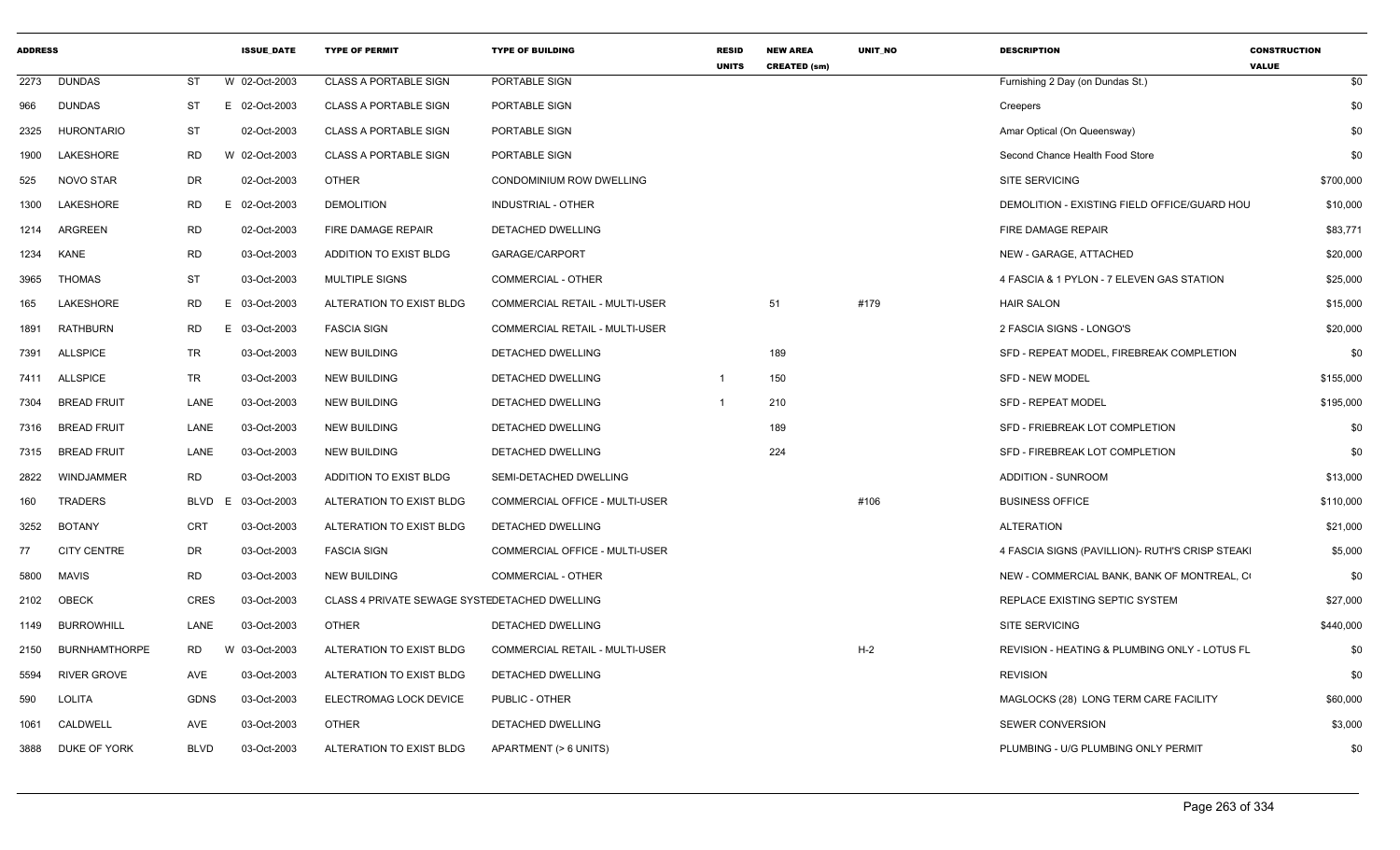| <b>ADDRESS</b> |                       |             | <b>ISSUE DATE</b> | <b>TYPE OF PERMIT</b>        | <b>TYPE OF BUILDING</b>        | <b>RESID</b><br><b>UNITS</b> | <b>NEW AREA</b><br><b>CREATED (sm)</b> | <b>UNIT NO</b> | <b>DESCRIPTION</b>                             | <b>CONSTRUCTION</b><br><b>VALUE</b> |
|----------------|-----------------------|-------------|-------------------|------------------------------|--------------------------------|------------------------------|----------------------------------------|----------------|------------------------------------------------|-------------------------------------|
| 6781           | <b>GOLDEN HILLS</b>   | WAY         | 03-Oct-2003       | <b>NEW BUILDING</b>          | <b>DETACHED DWELLING</b>       |                              | 398                                    |                | SFD - REPEAT MODEL, FIREBREAK COMPLETION       | \$0                                 |
| 6757           | <b>GOLDEN HILLS</b>   | WAY         | 03-Oct-2003       | <b>NEW BUILDING</b>          | DETACHED DWELLING              |                              | 381                                    |                | SFD - REPEAT MODEL, FIREBREAK COMPLETION       | \$0                                 |
| 210            | <b>BURNHAMTHORPE</b>  | <b>RD</b>   | W 06-Oct-2003     | <b>NEW BUILDING</b>          | APARTMENT (> 6 UNITS)          |                              | 30,826                                 |                | NEW-35 STOREY APT, U/G PARKING, 3 RETAIL UNIT! | \$0                                 |
| 4142           | <b>CAWTHRA</b>        | <b>RD</b>   | 06-Oct-2003       | <b>NEW BUILDING</b>          | DETACHED DWELLING              | - 1                          | 276                                    |                | <b>SFD - CUSTOM</b>                            | \$284,000                           |
| 4136           | <b>CAWTHRA</b>        | <b>RD</b>   | 06-Oct-2003       | <b>NEW BUILDING</b>          | <b>DETACHED DWELLING</b>       | $\overline{1}$               | 238                                    |                | <b>SFD - CUSTOM</b>                            | \$246,000                           |
| 950            | SOUTHDOWN             | <b>RD</b>   | 06-Oct-2003       | ALTERATION TO EXIST BLDG     | COMMERCIAL RETAIL - MULTI-USER |                              |                                        | $B-7$          | <b>HAIR SALON</b>                              | \$28,000                            |
| 4030           | <b>DIXIE</b>          | <b>RD</b>   | 06-Oct-2003       | ALTERATION TO EXIST BLDG     | <b>CHURCH</b>                  |                              |                                        |                | INTERIOR ALTERATIONS - ST.APOSTLE ANDREW RO    | \$15,000                            |
| 1565           | <b>SPRING</b>         | <b>RD</b>   | 06-Oct-2003       | <b>DEMOLITION</b>            | <b>DETACHED DWELLING</b>       | $\overline{1}$               |                                        |                | <b>DEMOLITION - SFD</b>                        | \$10,000                            |
| 917            | LONGFELLOW            | AVE         | 06-Oct-2003       | <b>DEMOLITION</b>            | DETACHED DWELLING              | - 1                          |                                        |                | DEMOLITION - SFD/GARAGE                        | \$10,000                            |
| 4196           | SAGEBRUSH             | TR          | 06-Oct-2003       | ADDITION TO EXIST BLDG       | DETACHED DWELLING              |                              |                                        |                | ADDITION-REAR                                  | \$12,000                            |
| 880            | <b>SPINNING WHEEL</b> | <b>CRES</b> | 06-Oct-2003       | <b>NEW BUILDING</b>          | <b>DETACHED DWELLING</b>       |                              | 245                                    |                | SFD - REPEAT MODEL                             | \$227,000                           |
| 872            | SPINNING WHEEL        | <b>CRES</b> | 06-Oct-2003       | <b>NEW BUILDING</b>          | DETACHED DWELLING              |                              | 245                                    |                | <b>SFD - REPEAT MODEL</b>                      | \$227,000                           |
| 75             | <b>ST. LAWRENCE</b>   | DR          | 06-Oct-2003       | OTHER                        | <b>CITY</b>                    |                              |                                        |                | NEW - ROOF PAVILLION                           | \$15,000                            |
| 6335           | <b>SHAWSON</b>        | DR          | 06-Oct-2003       | ALTERATION TO EXIST BLDG     | MULTI-TENANT INDUSTRIAL        |                              |                                        |                | WAREHOUSE/DISTRIBUTION                         | \$15,000                            |
| 980            | <b>PACIFIC</b>        | GATE        | 06-Oct-2003       | <b>PYLON SIGN</b>            | MULTI-TENANT INDUSTRIAL        |                              |                                        |                | ONE (1) GROUND SIGN - MULTI-TENANT             | \$15,000                            |
| 7171           | <b>TORBRAM</b>        | <b>RD</b>   | 06-Oct-2003       | <b>REVISIONS</b>             | <b>INDUSTRIAL - OTHER</b>      |                              |                                        | $1 - 3$        | <b>HVAC REVISION</b>                           | \$0                                 |
| 2150           | <b>BURNHAMTHORPE</b>  | RD          | W 06-Oct-2003     | <b>NEW BUILDING</b>          | COMMERCIAL RETAIL - MULTI-USER |                              | 563                                    | BLD-E          | NEW-COMMERCIAL SPEC, TENANT NOT DETERMINE      | \$0                                 |
| 3170           | <b>RIDGEWAY</b>       | DR          | 06-Oct-2003       | <b>CLASS A PORTABLE SIGN</b> | PORTABLE SIGN                  |                              |                                        |                | Paint Warehouse Ltd.                           | \$0                                 |
| 3425           | LAIRD                 | <b>RD</b>   | 06-Oct-2003       | <b>CLASS A PORTABLE SIGN</b> | PORTABLE SIGN                  |                              |                                        |                | <b>Safety Superstore</b>                       | \$0                                 |
| 720            | <b>BRISTOL</b>        | <b>RD</b>   | W 06-Oct-2003     | <b>CLASS A PORTABLE SIGN</b> | PORTABLE SIGN                  |                              |                                        |                | Flowers R US (On Mavis Rd)                     | \$0                                 |
| 3300           | <b>MAVIS</b>          | <b>RD</b>   | 06-Oct-2003       | <b>CLASS A PORTABLE SIGN</b> | PORTABLE SIGN                  |                              |                                        |                | Mississauga Radiator Ltd.                      | \$0                                 |
| 3170           | <b>RIDGEWAY</b>       | DR          | 06-Oct-2003       | <b>CLASS A PORTABLE SIGN</b> | PORTABLE SIGN                  |                              |                                        |                | The Educational Rec. Centre                    | \$0                                 |
| 3170           | <b>RIDGEWAY</b>       | DR          | 06-Oct-2003       | <b>CLASS A PORTABLE SIGN</b> | PORTABLE SIGN                  |                              |                                        |                | <b>Entertainment Warehouse</b>                 | \$0                                 |
| 6020           | <b>HURONTARIO</b>     | <b>ST</b>   | 06-Oct-2003       | <b>CLASS A PORTABLE SIGN</b> | PORTABLE SIGN                  |                              |                                        |                | The Firepit (on Hurontario Street)             | \$0                                 |
| 6020           | <b>HURONTARIO</b>     | <b>ST</b>   | 06-Oct-2003       | <b>CLASS A PORTABLE SIGN</b> | PORTABLE SIGN                  |                              |                                        |                | The Fire Pit (On Britannia)                    | \$0                                 |
| 1575           | <b>SISMET</b>         | <b>RD</b>   | 06-Oct-2003       | <b>OTHER</b>                 | <b>INDUSTRIAL - OTHER</b>      |                              |                                        |                | CANC 2003/12/11 - REPAIR 6" WATERMAIN          | \$12,000                            |
| 252            | LAKESHORE             | RD.         | W 06-Oct-2003     | <b>CLASS A PORTABLE SIGN</b> | PORTABLE SIGN                  |                              |                                        |                | Colour Your World                              | \$0                                 |
| 996            | <b>WESTPORT</b>       | <b>CRES</b> | 06-Oct-2003       | <b>CLASS A PORTABLE SIGN</b> | PORTABLE SIGN                  |                              |                                        |                | Botanico Ltd.                                  | \$0                                 |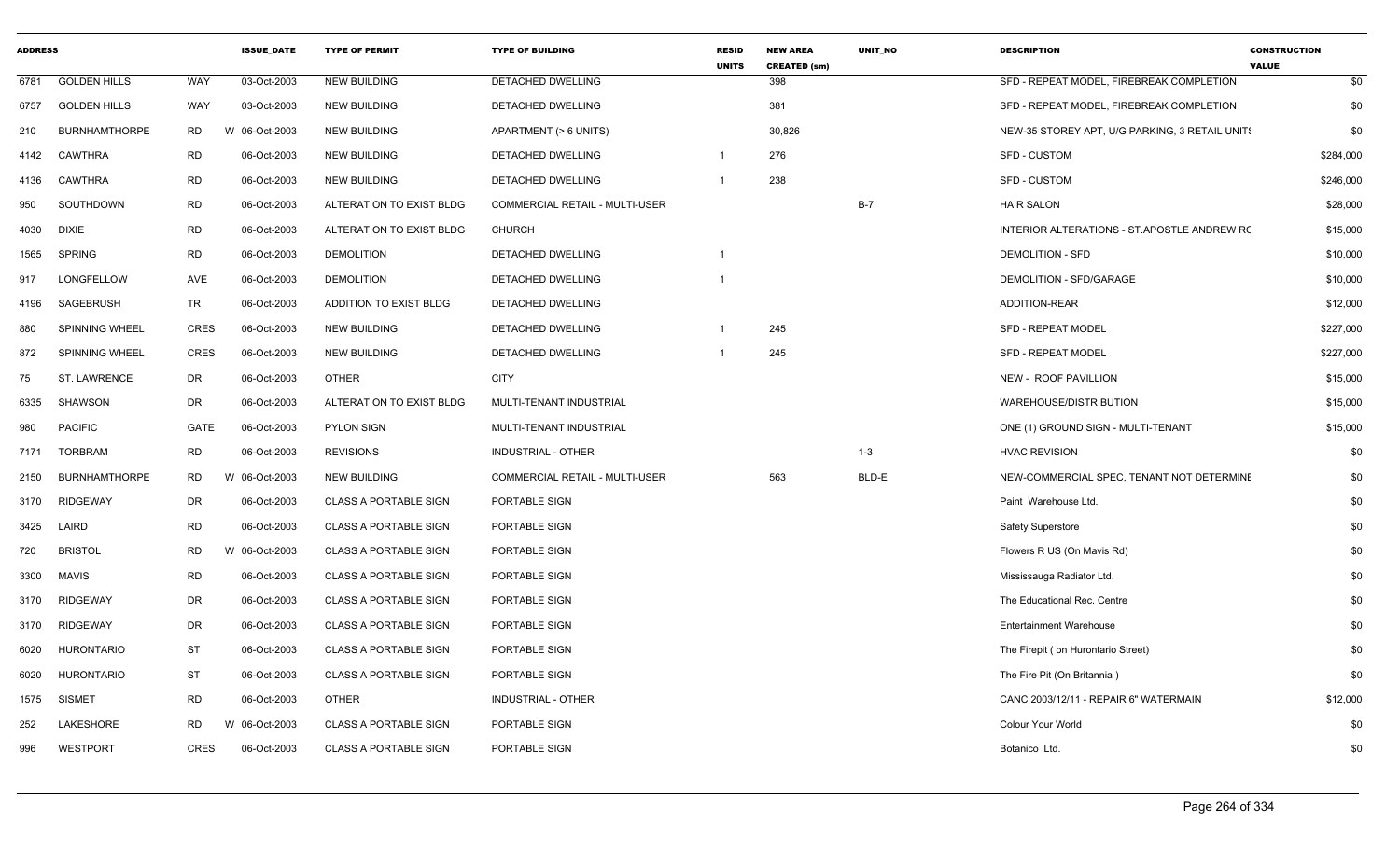| <b>ADDRESS</b> |                          |             | <b>ISSUE DATE</b> | <b>TYPE OF PERMIT</b>        | <b>TYPE OF BUILDING</b>               | <b>RESID</b><br><b>UNITS</b> | <b>NEW AREA</b><br><b>CREATED (sm)</b> | <b>UNIT NO</b>   | <b>DESCRIPTION</b>                                | <b>CONSTRUCTION</b><br><b>VALUE</b> |
|----------------|--------------------------|-------------|-------------------|------------------------------|---------------------------------------|------------------------------|----------------------------------------|------------------|---------------------------------------------------|-------------------------------------|
| 1745           | <b>DUNDAS</b>            | ST          | E 06-Oct-2003     | <b>OTHER</b>                 | APARTMENT (> 6 UNITS)                 |                              |                                        |                  | PLUMBING ONLY                                     | \$0                                 |
| 6685           | <b>TOMKEN</b>            | <b>RD</b>   | 06-Oct-2003       | <b>CLASS A PORTABLE SIGN</b> | PORTABLE SIGN                         |                              |                                        |                  | Giftware Exchange                                 | \$0                                 |
| 1865           | LAKESHORE                | <b>RD</b>   | W 06-Oct-2003     | <b>CLASS A PORTABLE SIGN</b> | PORTABLE SIGN                         |                              |                                        |                  | <b>Lakeshore Dental</b>                           | \$0                                 |
| 2175           | ROYAL WINDSOR            | DR          | 06-Oct-2003       | <b>CLASS A PORTABLE SIGN</b> | PORTABLE SIGN                         |                              |                                        |                  | Midas                                             | \$0                                 |
| 1875           | SARA                     | ST          | 06-Oct-2003       | <b>INGROUND POOL</b>         | DETACHED DWELLING                     |                              |                                        |                  |                                                   | \$0                                 |
| 6523           | SPINNAKER                | <b>CIR</b>  | 06-Oct-2003       | <b>INGROUND POOL</b>         | DETACHED DWELLING                     |                              |                                        |                  |                                                   | \$0                                 |
| 3884           | TRELAWNY                 | <b>CIR</b>  | 06-Oct-2003       | <b>INGROUND POOL</b>         | DETACHED DWELLING                     |                              |                                        |                  |                                                   | \$0                                 |
| 7314           | <b>TOPPING</b>           | <b>RD</b>   | 07-Oct-2003       | <b>NEW BUILDING</b>          | DETACHED DWELLING                     | $\mathbf{1}$                 | 362                                    |                  | <b>SFD - CUSTOM</b>                               | \$373,000                           |
|                | <b>CITY CENTRE</b>       | DR          | 07-Oct-2003       | ALTERATION TO EXIST BLDG     | COMMERCIAL OFFICE - MULTI-USER        |                              |                                        | 901              | OFFICE USE                                        | \$20,000                            |
| 5885           | SHELFORD                 | <b>TERR</b> | 07-Oct-2003       | ALTERATION TO EXIST BLDG     | DETACHED DWELLING                     |                              |                                        |                  | ALTERATIONS-SIDE ENTRANCE                         | \$1,000                             |
| 750            | <b>BURNHAMTHORPE</b>     | RD.         | 07-Oct-2003<br>E  | FIRE CODE RETROFIT           | <b>RESIDENTIAL - OTHER</b>            |                              |                                        | 13               | FIRE RESTORATION-RESTORE TO ORIGINAL              | \$140,000                           |
| 77             | <b>MATHESON</b>          | BLVD        | E 07-Oct-2003     | <b>CLASS A PORTABLE SIGN</b> | PORTABLE SIGN                         |                              |                                        |                  | Auto Island (On Matheson)                         | \$0                                 |
| 720            | <b>BRISTOL</b>           | <b>RD</b>   | W 07-Oct-2003     | <b>CLASS A PORTABLE SIGN</b> | PORTABLE SIGN                         |                              |                                        |                  | Flowers R. us (On Bristol Rd)                     | \$0                                 |
| 2915           | <b>EGLINTON</b>          | AVE         | W 07-Oct-2003     | <b>CLASS A PORTABLE SIGN</b> | PORTABLE SIGN                         |                              |                                        |                  | <b>Boston Pizza</b>                               | \$0                                 |
| 980            | <b>BURNHAMTHORPE</b>     | RD.         | E 07-Oct-2003     | <b>CLASS A PORTABLE SIGN</b> | PORTABLE SIGN                         |                              |                                        |                  | 241 Pizza (on Burnhamthorpe)                      | \$0                                 |
| 5980           | CHURCHILL MEADOWS        | <b>BLVD</b> | 07-Oct-2003       | <b>CLASS A PORTABLE SIGN</b> | PORTABLE SIGN                         |                              |                                        |                  | Shoppers Dollar Mart (On Britannia Rd)            | \$0                                 |
| 5025           | <b>HEATHERLEIGH</b>      | AVE         | 07-Oct-2003       | <b>CLASS A PORTABLE SIGN</b> | PORTABLE SIGN                         |                              |                                        |                  | Rabba Fine Foods (On Eglinton Ave. W.)            | \$0                                 |
| 5602           | <b>TENTH LINE WEST</b>   |             | 07-Oct-2003       | <b>CLASS A PORTABLE SIGN</b> | PORTABLE SIGN                         |                              |                                        |                  | Britanny Dental Centre (on Tenth Line)            | \$0                                 |
| 1970           | DUNDAS                   | ST          | E 07-Oct-2003     | <b>CLASS A PORTABLE SIGN</b> | <b>PORTABLE SIGN</b>                  |                              |                                        |                  | DOT SEASONAL (On Dundas)                          | \$0                                 |
| $\mathbf 0$    | <b>WINSTON CHURCHILL</b> | <b>BLVD</b> | 07-Oct-2003       | <b>CLASS A PORTABLE SIGN</b> | PORTABLE SIGN                         |                              |                                        |                  | Community Christian Reformed Church of Meadowvale | \$0                                 |
| 6715           | <b>MAVIS</b>             | <b>RD</b>   | 08-Oct-2003       | TEMPORARY STRUCTURE          | COMMERCIAL OFFICE- SINGLE USER        |                              | 180                                    |                  | <b>SALES OFFICE</b>                               | \$135,000                           |
| 5925           | <b>INDIAN LINE</b>       |             | 08-Oct-2003       | <b>NEW BUILDING</b>          | <b>COMMERCIAL - OTHER</b>             |                              | 67                                     |                  | NEW - 2 OFFICE TRAILERS & INT. CAR WASH EQUIPI    | \$63,000                            |
| 100            | <b>CITY CENTRE</b>       | DR          | 08-Oct-2003       | ALTERATION TO EXIST BLDG     | COMMERCIAL RETAIL - MULTI-USER        |                              | 336                                    | 2-147B           | <b>INTERIOR ALTERATIONS</b>                       | \$51,000                            |
| 6961           | SECOND LINE WEST         |             | 08-Oct-2003       | ADDITION TO EXIST BLDG       | DETACHED DWELLING                     |                              |                                        |                  | ADDITION/DECK                                     | \$92,000                            |
| 3180           | <b>AIRWAY</b>            | DR          | 08-Oct-2003       | <b>REVISIONS</b>             | SINGLE TENANT INDUSTRIAL              |                              |                                        | BLD-B            | REVISION TO BP #02-4949                           | \$0                                 |
| 77             | <b>CITY CENTRE</b>       | DR          | 08-Oct-2003       | ALTERATION TO EXIST BLDG     | COMMERCIAL OFFICE - MULTI-USER        |                              |                                        | 3,5 FLR          | OFFICE GENERAL USE                                | \$422,000                           |
| 2395           | SPEAKMAN                 | DR          | 08-Oct-2003       | <b>OTHER</b>                 | SINGLE TENANT INDUSTRIAL              |                              |                                        |                  | FIRE ALARM SPRINKLER PIPE                         | \$28,000                            |
| 4141           | <b>DIXIE</b>             | <b>RD</b>   | 08-Oct-2003       | ALTERATION TO EXIST BLDG     | <b>COMMERCIAL RETAIL - MULTI-USER</b> |                              |                                        | K <sub>3</sub> A | <b>RETAIL STORE</b>                               | \$19,000                            |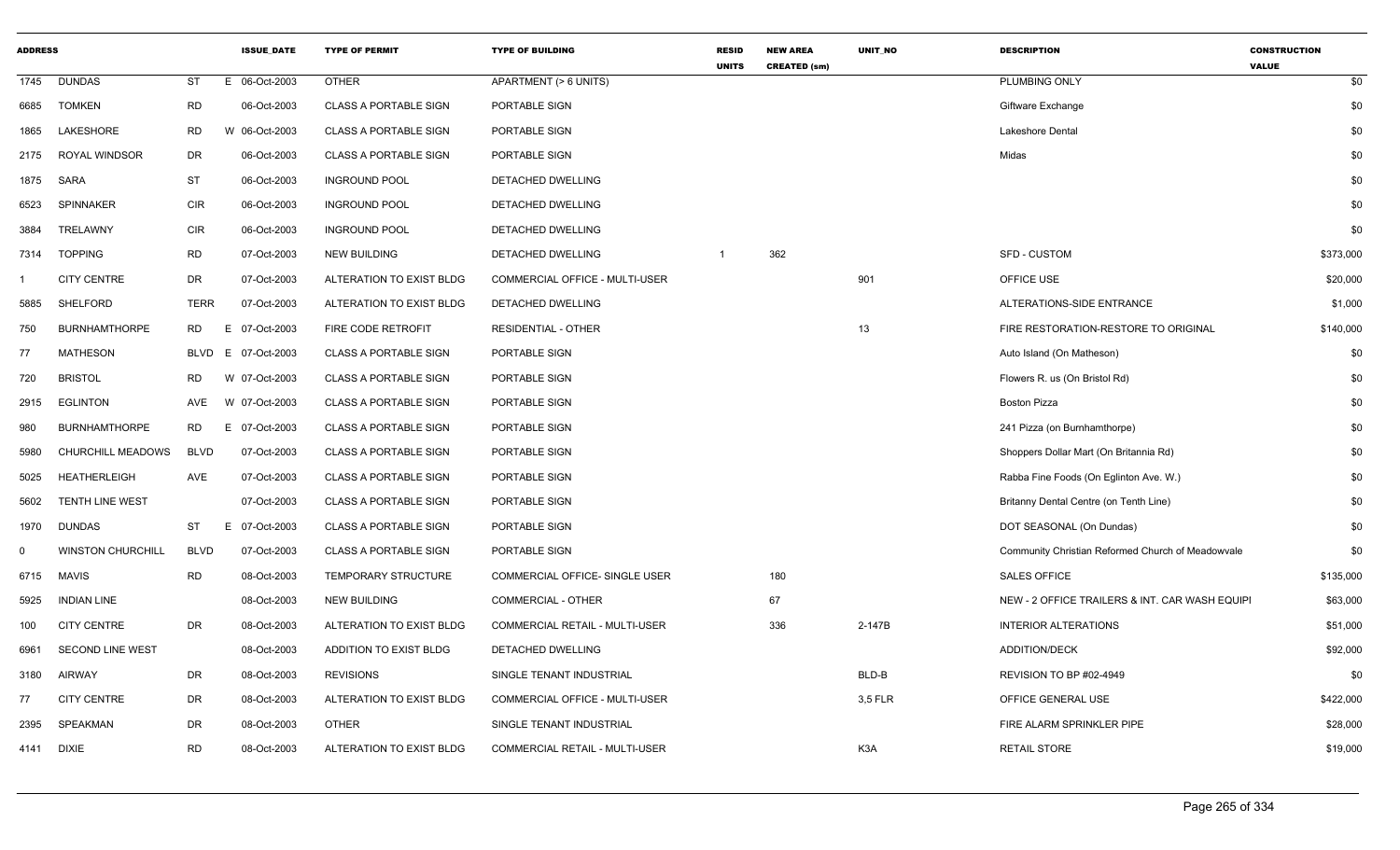| <b>ADDRESS</b> |                          |             | <b>ISSUE DATE</b> | <b>TYPE OF PERMIT</b>        | <b>TYPE OF BUILDING</b>               | <b>RESID</b><br><b>UNITS</b> | <b>NEW AREA</b><br><b>CREATED (sm)</b> | <b>UNIT NO</b> | <b>DESCRIPTION</b>                            | <b>CONSTRUCTION</b><br><b>VALUE</b> |
|----------------|--------------------------|-------------|-------------------|------------------------------|---------------------------------------|------------------------------|----------------------------------------|----------------|-----------------------------------------------|-------------------------------------|
| 2150           | <b>BURNHAMTHORPE</b>     | RD          | W 08-Oct-2003     | ALTERATION TO EXIST BLDG     | <b>COMMERCIAL RETAIL - MULTI-USER</b> |                              |                                        | H <sub>5</sub> | <b>BEAUTY SALON</b>                           | \$35,000                            |
| 265            | <b>ENFIELD</b>           | PL          | 08-Oct-2003       | ALTERATION TO EXIST BLDG     | COMMERCIAL RETAIL - MULTI-USER        |                              |                                        |                | INTERIOR ALTERATIONS-GARAGE                   | \$15,000                            |
| 16             | <b>MOONSTREAM</b>        | CRT         | 08-Oct-2003       | ADDITION TO EXIST BLDG       | <b>DETACHED DWELLING</b>              |                              |                                        |                | ADDITION-SUNROOM UNHEATED                     | \$10,000                            |
| 5012           | GUILDWOOD                | WAY         | 08-Oct-2003       | CHANGE OF USE                | <b>RESIDENTIAL - OTHER</b>            |                              |                                        |                | PROFESSIONAL OFFICE                           | \$0                                 |
| 3285           | <b>MAVIS</b>             | RD          | 08-Oct-2003       | <b>IDENTIFICATION SIGN</b>   | COMMERCIAL RETAIL-SINGLE USER         |                              |                                        |                | 1 INFLATABLE SIGN - WHITE OAK FORD            | \$5,000                             |
| 1300           | CENTRAL                  | <b>PKY</b>  | W 08-Oct-2003     | TENTS/AIR SUPPORT STRUC      | INDUSTRIAL - OTHER                    |                              |                                        | 105            | CANC 03/10/29 - TEMPORARY TENT - OCTOBER 17TI | \$13,000                            |
| 7391           | <b>ALLSPICE</b>          | <b>TR</b>   | 08-Oct-2003       | <b>REVISIONS</b>             | DETACHED DWELLING                     |                              |                                        |                | REVISION - MODEL CHANGE - LOT 7 ONLY          | \$0                                 |
| 1891           | <b>RATHBURN</b>          | RD          | E 08-Oct-2003     | <b>IDENTIFICATION SIGN</b>   | COMMERCIAL RETAIL - MULTI-USER        |                              |                                        |                | 1 INFLATABLE SIGN - LONGO'S                   | \$4,000                             |
| 920            | <b>EAST</b>              | AVE         | 08-Oct-2003       | <b>OTHER</b>                 | DETACHED DWELLING                     |                              |                                        |                | TEMPORARY WATER SERVICE                       | \$1,000                             |
| $\Omega$       | <b>BRITANNIA</b>         | RD          | W 08-Oct-2003     | <b>CLASS A PORTABLE SIGN</b> | PORTABLE SIGN                         |                              |                                        |                | Meadowvale South Recreation Centre            | \$0                                 |
| 117            | QUEEN                    | ST          | 08-Oct-2003<br>S  | <b>CLASS A PORTABLE SIGN</b> | PORTABLE SIGN                         |                              |                                        |                | Violet Tanning (On Queen St)                  | \$0                                 |
| 6829           | <b>PACIFIC</b>           | CIR         | 08-Oct-2003       | <b>CLASS A PORTABLE SIGN</b> | PORTABLE SIGN                         |                              |                                        |                | <b>Christmas Traditions</b>                   | \$0                                 |
| 5400           | <b>DIXIE</b>             | RD          | 08-Oct-2003       | <b>CLASS A PORTABLE SIGN</b> | PORTABLE SIGN                         |                              |                                        |                | Haida Cafe                                    | \$0                                 |
| 1020           | <b>BURNHAMTHORPE</b>     | RD          | 08-Oct-2003<br>E  | <b>CLASS A PORTABLE SIGN</b> | PORTABLE SIGN                         |                              |                                        |                | Applewood Fish and chips                      | \$0                                 |
| $\mathbf 0$    | <b>WINSTON CHURCHILL</b> | <b>BLVD</b> | 08-Oct-2003       | <b>CLASS A PORTABLE SIGN</b> | PORTABLE SIGN                         |                              |                                        |                | Clarkson Co-operative Nursery School Inc.     | \$0                                 |
| 1553           | SHAWSON                  | DR          | 08-Oct-2003       | <b>CLASS A PORTABLE SIGN</b> | PORTABLE SIGN                         |                              |                                        |                | Husky Truck Stop Unipetro (On Shawson)        | \$0                                 |
| 1553           | SHAWSON                  | DR          | 08-Oct-2003       | <b>CLASS A PORTABLE SIGN</b> | PORTABLE SIGN                         |                              |                                        |                | Husky Truck Stop (on Dixie)                   | \$0                                 |
| 3051           | VEGA                     | <b>BLVD</b> | 08-Oct-2003       | <b>CLASS A PORTABLE SIGN</b> | PORTABLE SIGN                         |                              |                                        |                | Milestones (on Dundas St W.)                  | \$0                                 |
| 6435           | <b>ERIN MILLS</b>        | <b>PKY</b>  | 08-Oct-2003       | <b>CLASS A PORTABLE SIGN</b> | PORTABLE SIGN                         |                              |                                        |                | <b>Guitar World</b>                           | \$0                                 |
| 1220           | <b>EGLINTON</b>          | AVE         | E<br>08-Oct-2003  | <b>CLASS A PORTABLE SIGN</b> | PORTABLE SIGN                         |                              |                                        |                | <b>Royal Pontiac Buick</b>                    | \$0                                 |
| $\Omega$       | <b>MAVIS</b>             | RD          | 08-Oct-2003       | <b>CLASS A PORTABLE SIGN</b> | PORTABLE SIGN                         |                              |                                        |                | Region of Peel                                | \$0                                 |
| 6715           | <b>MAVIS</b>             | RD          | 08-Oct-2003       | NEW BUILDING                 | <b>RESIDENTIAL - OTHER</b>            |                              | 180                                    |                | DEMOLITION - SALES TRAILER                    | \$10,000                            |
| 780            | <b>BURNHAMTHORPE</b>     | RD          | W 08-Oct-2003     | <b>CLASS A PORTABLE SIGN</b> | PORTABLE SIGN                         |                              |                                        |                | GA Educational Books and Toys (On Mavis)      | \$0                                 |
| 2825           | <b>ARGENTIA</b>          | <b>RD</b>   | 08-Oct-2003       | <b>REVISIONS</b>             | INDUSTRIAL - OTHER                    |                              |                                        |                | REVISED SITE SERVICING                        | \$0                                 |
| 3969           | PASSWAY                  | <b>RD</b>   | 08-Oct-2003       | <b>NEW BUILDING</b>          | <b>DETACHED DWELLING</b>              |                              | 246                                    |                | SFD - REPEAT MODEL, FIREBREAK COMPLETION      | \$0                                 |
| 3858           | PARTITION                | <b>RD</b>   | 08-Oct-2003       | <b>NEW BUILDING</b>          | DETACHED DWELLING                     |                              | 170                                    |                | SFD - REPEAT MODEL, FIREBREAK COMPLETION      | \$0                                 |
| 3677           | <b>PARTITION</b>         | <b>RD</b>   | 08-Oct-2003       | <b>NEW BUILDING</b>          | SEMI-DETACHED DWELLING                |                              | 340                                    |                | SEMI-DETACHED - REPEAT MODEL, FIREBREAK COI   | \$0                                 |
| 3847           | PARTITION                | <b>RD</b>   | 08-Oct-2003       | <b>NEW BUILDING</b>          | SEMI-DETACHED DWELLING                |                              | 304                                    |                | SEMI-DETACHED - NEW MODEL, FIREBREAK COMPL    | \$0                                 |
|                |                          |             |                   |                              |                                       |                              |                                        |                |                                               |                                     |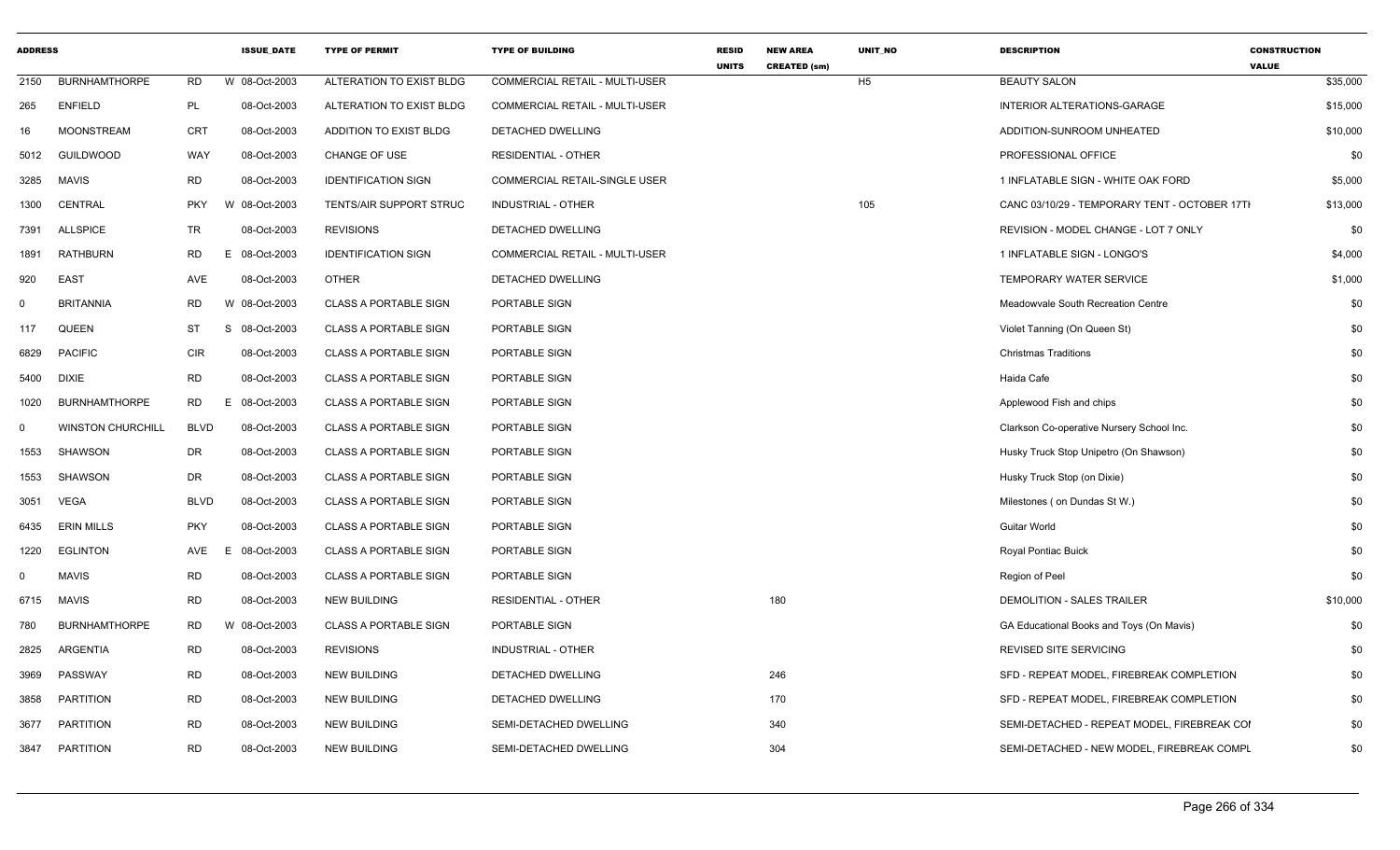| <b>ADDRESS</b> |                       |             | <b>ISSUE DATE</b> | <b>TYPE OF PERMIT</b>    | <b>TYPE OF BUILDING</b>        | <b>RESID</b><br><b>UNITS</b> | <b>NEW AREA</b><br><b>CREATED (sm)</b> | <b>UNIT NO</b> | <b>DESCRIPTION</b>                          | <b>CONSTRUCTION</b><br><b>VALUE</b> |
|----------------|-----------------------|-------------|-------------------|--------------------------|--------------------------------|------------------------------|----------------------------------------|----------------|---------------------------------------------|-------------------------------------|
| 180            | <b>DERRY</b>          | <b>RD</b>   | E 09-Oct-2003     | <b>NEW BUILDING</b>      | PUBLIC - OTHER                 |                              |                                        |                | NEW - PEEL REGIONAL POLICE SUPPORT SERVICES | \$0                                 |
| 6460           | <b>MILLCREEK</b>      | DR          | 09-Oct-2003       | ALTERATION TO EXIST BLDG | <b>COMMERCIAL - OTHER</b>      |                              |                                        |                | <b>FITNESS CLUB</b>                         | \$1,249,000                         |
| 621            | CRANLEIGH             | <b>CRT</b>  | 09-Oct-2003       | <b>REVISIONS</b>         | DETACHED DWELLING              |                              |                                        |                | REVISION - INTERIOR LAYOUT - LOT 47 ONLY    | \$0                                 |
| 3573           | WOLFEDALE             | <b>RD</b>   | 09-Oct-2003       | ALTERATION TO EXIST BLDG | <b>COMMERCIAL - OTHER</b>      |                              |                                        |                | <b>INTERIOR ALTERATIONS</b>                 | \$257,000                           |
| 643            | <b>TWAIN</b>          | AVE         | 09-Oct-2003       | ALTERATION TO EXIST BLDG | DETACHED DWELLING              |                              |                                        |                | ALTERATIONS - WALKOUT/DECK                  | \$3,000                             |
| 3920           | <b>GRAND PARK</b>     | <b>DR</b>   | 09-Oct-2003       | ALTERATION TO EXIST BLDG | COMMERCIAL RETAIL - MULTI-USER |                              |                                        | D <sub>1</sub> | RESTAURANT                                  | \$68,000                            |
| 814            | <b>SPINNING WHEEL</b> | <b>CRES</b> | 09-Oct-2003       | <b>NEW BUILDING</b>      | DETACHED DWELLING              |                              | 209                                    |                | <b>SFD - REPEAT MODEL</b>                   | \$194,000                           |
| 6697           | <b>GOLDEN HILLS</b>   | <b>WAY</b>  | 09-Oct-2003       | <b>OTHER</b>             | DETACHED DWELLING              |                              |                                        |                | <b>ADDITION-DECK</b>                        | \$10,000                            |
| 5363           | TREE CREST            | <b>CRT</b>  | 09-Oct-2003       | ALTERATION TO EXIST BLDG | SEMI-DETACHED DWELLING         |                              |                                        |                | ALTERATIONS-SIDE ENTRANCE/WINDOWS           | \$10,000                            |
| 5800           | MAVIS                 | <b>RD</b>   | 09-Oct-2003       | ALTERATION TO EXIST BLDG | INDUSTRIAL - OTHER             |                              |                                        |                | <b>INTERIOR ALTERATIONS</b>                 | \$160,000                           |
| 5090           | <b>EXPLORER</b>       | DR          | 09-Oct-2003       | ALTERATION TO EXIST BLDG | COMMERCIAL OFFICE - MULTI-USER |                              |                                        | 3,6,9          | <b>INTERIOR ALTERATIONS</b>                 | \$555,000                           |
| 729            | <b>HIDDEN GROVE</b>   | LANE        | 09-Oct-2003       | <b>REVISIONS</b>         | DETACHED DWELLING              |                              |                                        | #13            | REVISION - INTERIOR LAYOUT/REAR COVERED POF | \$0                                 |
| 6733           | KITIMAT               | RD          | 09-Oct-2003       | ALTERATION TO EXIST BLDG | <b>INDUSTRIAL - OTHER</b>      |                              |                                        |                | PLUMBING AND HEATING ONLY                   | \$12,000                            |
| 1640           | <b>CRESTVIEW</b>      | AVE         | 09-Oct-2003       | <b>FASCIA SIGN</b>       | <b>COMMERCIAL - OTHER</b>      |                              |                                        | -1             | 1 GROUND SIGN - HUF EXECUTIVE FITNESS       | \$2,000                             |
| 3498           | <b>CRIMSON KING</b>   | <b>CIR</b>  | 09-Oct-2003       | <b>NEW BUILDING</b>      | DETACHED DWELLING              | $\overline{1}$               | 236                                    |                | SFD - REPEAT MODEL                          | \$219,000                           |
| 3494           | <b>CRIMSON KING</b>   | <b>CIR</b>  | 09-Oct-2003       | <b>NEW BUILDING</b>      | DETACHED DWELLING              |                              | 226                                    |                | SFD - REPEAT MODEL                          | \$210,000                           |
| 3466           | <b>CRIMSON KING</b>   | <b>CIR</b>  | 09-Oct-2003       | <b>NEW BUILDING</b>      | DETACHED DWELLING              |                              | 205                                    |                | <b>SFD - REPEAT MODEL</b>                   | \$191,000                           |
| 3458           | <b>CRIMSON KING</b>   | <b>CIR</b>  | 09-Oct-2003       | <b>NEW BUILDING</b>      | DETACHED DWELLING              | $\overline{1}$               | 236                                    |                | <b>SFD - REPEAT MODEL</b>                   | \$219,000                           |
| 3454           | <b>CRIMSON KING</b>   | <b>CIR</b>  | 09-Oct-2003       | <b>NEW BUILDING</b>      | DETACHED DWELLING              |                              | 226                                    |                | <b>SFD - REPEAT MODEL</b>                   | \$210,000                           |
| 3450           | <b>CRIMSON KING</b>   | <b>CIR</b>  | 09-Oct-2003       | <b>NEW BUILDING</b>      | DETACHED DWELLING              | $\overline{1}$               | 205                                    |                | SFD - REPEAT MODEL - FIREBREAK LOT          | \$191,000                           |
| 3359           | <b>CRIMSON KING</b>   | <b>CIR</b>  | 09-Oct-2003       | <b>NEW BUILDING</b>      | DETACHED DWELLING              |                              | 236                                    |                | <b>SFD - REPEAT MODEL</b>                   | \$219,000                           |
| 3363           | <b>CRIMSON KING</b>   | <b>CIR</b>  | 09-Oct-2003       | <b>NEW BUILDING</b>      | DETACHED DWELLING              |                              | 226                                    |                | <b>SFD - REPEAT MODEL</b>                   | \$210,000                           |
| 3367           | <b>CRIMSON KING</b>   | <b>CIR</b>  | 09-Oct-2003       | <b>NEW BUILDING</b>      | <b>DETACHED DWELLING</b>       | $\overline{1}$               | 187                                    |                | <b>SFD - REPEAT MODEL</b>                   | \$173,000                           |
| 3371           | <b>CRIMSON KING</b>   | <b>CIR</b>  | 09-Oct-2003       | <b>NEW BUILDING</b>      | DETACHED DWELLING              | $\overline{1}$               | 187                                    |                | <b>SFD - REPEAT MODEL</b>                   | \$173,000                           |
| 3379           | <b>CRIMSON KING</b>   | <b>CIR</b>  | 09-Oct-2003       | <b>NEW BUILDING</b>      | DETACHED DWELLING              | $\overline{1}$               | 205                                    |                | <b>SFD - REPEAT MODEL</b>                   | \$191,000                           |
| 3391           | <b>CRIMSON KING</b>   | <b>CIR</b>  | 09-Oct-2003       | <b>NEW BUILDING</b>      | <b>DETACHED DWELLING</b>       | $\overline{1}$               | 226                                    |                | <b>SFD - REPEAT MODEL</b>                   | \$210,000                           |
| 3395           | <b>CRIMSON KING</b>   | <b>CIR</b>  | 09-Oct-2003       | <b>NEW BUILDING</b>      | DETACHED DWELLING              |                              | 236                                    |                | <b>SFD - REPEAT MODEL</b>                   | \$219,000                           |
| 3399           | <b>CRIMSON KING</b>   | <b>CIR</b>  | 09-Oct-2003       | <b>NEW BUILDING</b>      | DETACHED DWELLING              |                              | 205                                    |                | <b>SFD - REPEAT MODEL</b>                   | \$191,000                           |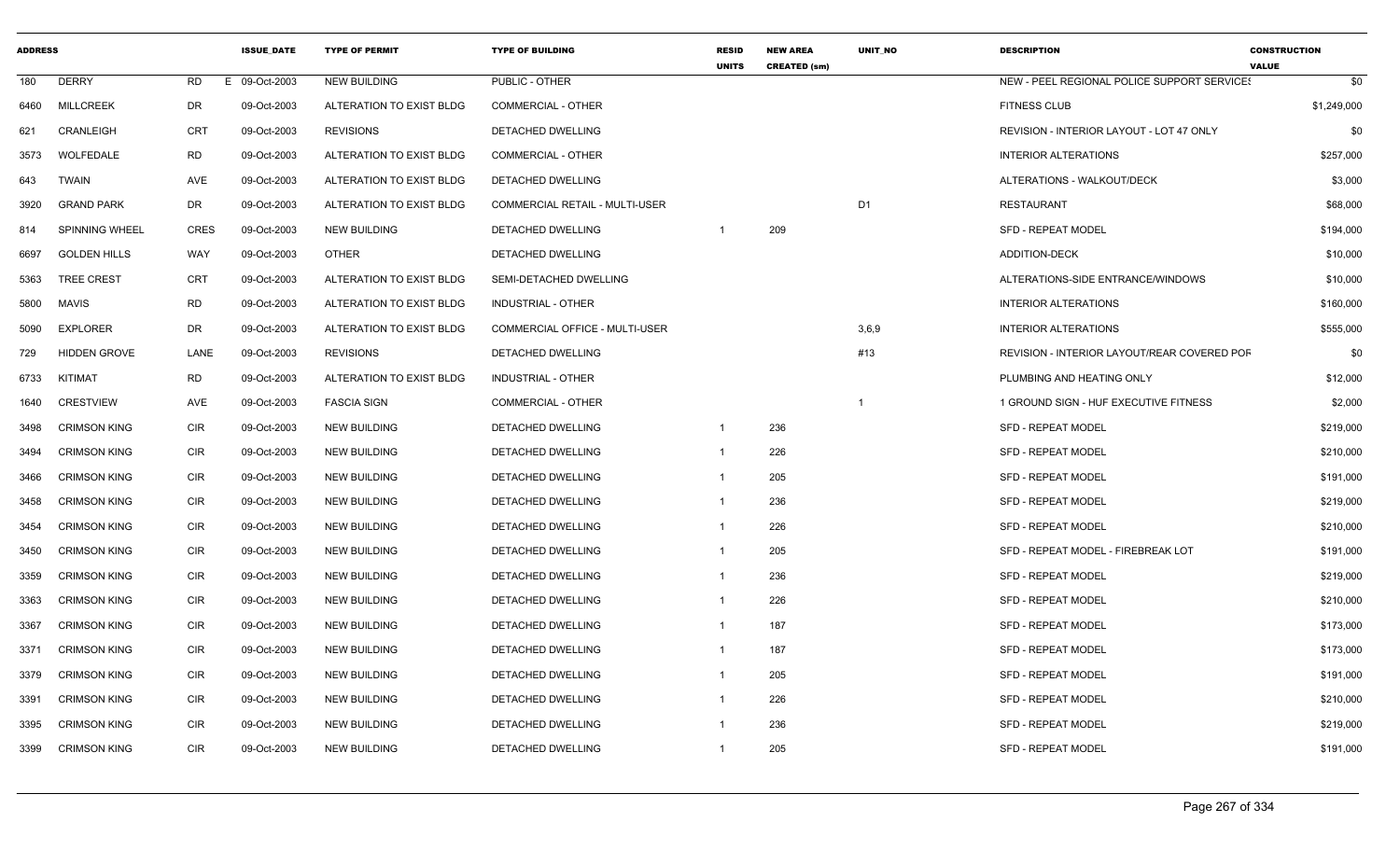| <b>ADDRESS</b> |                          |             | <b>ISSUE DATE</b> | <b>TYPE OF PERMIT</b>        | <b>TYPE OF BUILDING</b>        | <b>RESID</b><br><b>UNITS</b> | <b>NEW AREA</b><br><b>CREATED (sm)</b> | <b>UNIT NO</b> | <b>DESCRIPTION</b>                        | <b>CONSTRUCTION</b><br><b>VALUE</b> |
|----------------|--------------------------|-------------|-------------------|------------------------------|--------------------------------|------------------------------|----------------------------------------|----------------|-------------------------------------------|-------------------------------------|
| 3403           | <b>CRIMSON KING</b>      | <b>CIR</b>  | 09-Oct-2003       | <b>NEW BUILDING</b>          | DETACHED DWELLING              | $\overline{1}$               | 226                                    |                | SFD - REPEAT MODEL - FIREBREAK LOT        | \$210,000                           |
| 3411           | <b>CRIMSON KING</b>      | <b>CIR</b>  | 09-Oct-2003       | <b>NEW BUILDING</b>          | DETACHED DWELLING              | $\mathbf{1}$                 | 236                                    |                | SFD - REPEAT MODEL                        | \$219,000                           |
| 3415           | <b>CRIMSON KING</b>      | <b>CIR</b>  | 09-Oct-2003       | <b>NEW BUILDING</b>          | DETACHED DWELLING              | $\overline{1}$               | 205                                    |                | SFD - REPEAT MODEL                        | \$191,000                           |
| 1010           | <b>DREAM CREST</b>       | <b>RD</b>   | 09-Oct-2003       | <b>PYLON SIGN</b>            | COMMERCIAL RETAIL - MULTI-USER |                              |                                        |                | 1 GROUND SIGN - MULTI TENANT              | \$5,000                             |
| 151            | <b>COURTNEYPARK</b>      | <b>DR</b>   | W 09-Oct-2003     | <b>PYLON SIGN</b>            | MULTI-TENANT INDUSTRIAL        |                              |                                        |                | ONE (1) GROUND SIGN - MULTI TENANT        | \$3,000                             |
| 150            | <b>COURTNEYPARK</b>      | DR          | W 09-Oct-2003     | <b>PYLON SIGN</b>            | MULTI-TENANT INDUSTRIAL        |                              |                                        |                | ONE (1) GROUND SIGN - MULTI TENANT        | \$3,000                             |
| 1359           | <b>BIRCHWOOD HEIGHTS</b> | DR          | 09-Oct-2003       | ALTERATION TO EXIST BLDG     | DETACHED DWELLING              |                              |                                        |                | <b>INTERIOR ALTERATIONS</b>               | \$10,000                            |
| $\mathbf 0$    | <b>BURNHAMTHORPE</b>     | <b>RD</b>   | W 09-Oct-2003     | <b>CLASS A PORTABLE SIGN</b> | PORTABLE SIGN                  |                              |                                        |                | Rgion of Peel                             | \$0                                 |
| $\mathbf 0$    | <b>DUNDAS</b>            | <b>ST</b>   | W 09-Oct-2003     | <b>CLASS A PORTABLE SIGN</b> | PORTABLE SIGN                  |                              |                                        |                | Region of Peel                            | \$0                                 |
| $\overline{0}$ | <b>BURNHAMTHORPE</b>     | <b>RD</b>   | W 09-Oct-2003     | <b>CLASS A PORTABLE SIGN</b> | PORTABLE SIGN                  |                              |                                        |                | Region of Peel                            | \$0                                 |
| 0              | LAKESHORE                | <b>RD</b>   | E.<br>09-Oct-2003 | <b>CLASS A PORTABLE SIGN</b> | PORTABLE SIGN                  |                              |                                        |                | Region of Peel                            | \$0                                 |
| $\mathbf 0$    | <b>EGLINTON</b>          | AVE         | W 09-Oct-2003     | <b>CLASS A PORTABLE SIGN</b> | PORTABLE SIGN                  |                              |                                        |                | Region of Peel                            | \$0                                 |
| $\mathbf 0$    | <b>WINSTON CHURCHILL</b> | <b>BLVD</b> | 09-Oct-2003       | <b>CLASS A PORTABLE SIGN</b> | PORTABLE SIGN                  |                              |                                        |                | Region of Peel                            | \$0                                 |
| $\mathbf 0$    | <b>BURNHAMTHORPE</b>     | <b>RD</b>   | E.<br>09-Oct-2003 | <b>CLASS A PORTABLE SIGN</b> | PORTABLE SIGN                  |                              |                                        |                | Region of Peel                            | \$0                                 |
| 0              | <b>AIRPORT</b>           | <b>RD</b>   | 09-Oct-2003       | <b>CLASS A PORTABLE SIGN</b> | PORTABLE SIGN                  |                              |                                        |                | Region of Peel                            | \$0                                 |
| $\mathbf 0$    | <b>BRITANNIA</b>         | <b>RD</b>   | W 09-Oct-2003     | <b>CLASS A PORTABLE SIGN</b> | PORTABLE SIGN                  |                              |                                        |                | Region of Peel                            | \$0                                 |
| $\mathbf 0$    | <b>DERRY</b>             | <b>RD</b>   | W 09-Oct-2003     | <b>CLASS A PORTABLE SIGN</b> | PORTABLE SIGN                  |                              |                                        |                | Region of Peel                            | \$0                                 |
| $\mathbf 0$    | <b>DIXIE</b>             | <b>RD</b>   | 09-Oct-2003       | <b>CLASS A PORTABLE SIGN</b> | PORTABLE SIGN                  |                              |                                        |                | Region of Peel                            | \$0                                 |
| $\mathbf 0$    | <b>CAWTHRA</b>           | <b>RD</b>   | 09-Oct-2003       | <b>CLASS A PORTABLE SIGN</b> | PORTABLE SIGN                  |                              |                                        |                | Regionof Peel                             | \$0                                 |
| 6750           | <b>MISSISSAUGA</b>       | <b>RD</b>   | 09-Oct-2003       | <b>CLASS A PORTABLE SIGN</b> | PORTABLE SIGN                  |                              |                                        |                | Delta Meadowvale (on Miss. Rd.)           | \$0                                 |
| 114            | LAKESHORE                | <b>RD</b>   | W 09-Oct-2003     | <b>CLASS A PORTABLE SIGN</b> | PORTABLE SIGN                  |                              |                                        |                | <b>Herbal Magic</b>                       | \$0                                 |
| 1061           | <b>DUNDAS</b>            | <b>ST</b>   | W 09-Oct-2003     | <b>CLASS A PORTABLE SIGN</b> | PORTABLE SIGN                  |                              |                                        |                | Krishma Fashions                          | \$0                                 |
| 7220           | <b>PACIFIC</b>           | <b>CIR</b>  | 09-Oct-2003       | <b>CLASS A PORTABLE SIGN</b> | PORTABLE SIGN                  |                              |                                        |                | Flora Seda International Inc. (On Midway) | \$0                                 |
| 6075           | <b>MAVIS</b>             | <b>RD</b>   | 09-Oct-2003       | <b>CLASS A PORTABLE SIGN</b> | PORTABLE SIGN                  |                              |                                        |                | Reitmans (On Britannia)                   | \$0                                 |
| 3425           | LAIRD                    | <b>RD</b>   | 09-Oct-2003       | <b>CLASS A PORTABLE SIGN</b> | PORTABLE SIGN                  |                              |                                        |                | Safety Superstore                         | \$0                                 |
| 3221           | <b>DERRY</b>             | <b>RD</b>   | W 09-Oct-2003     | <b>CLASS A PORTABLE SIGN</b> | PORTABLE SIGN                  |                              |                                        |                | Flowers N Us                              | \$0                                 |
| $\Omega$       | <b>THOMAS</b>            | <b>ST</b>   | 09-Oct-2003       | <b>CLASS A PORTABLE SIGN</b> | PORTABLE SIGN                  |                              |                                        |                | Peel Board of Education                   | \$0                                 |
| 0              | <b>ERIN MILLS</b>        | <b>PKY</b>  | 09-Oct-2003       | <b>CLASS A PORTABLE SIGN</b> | PORTABLE SIGN                  |                              |                                        |                | Peel Board of Education                   | \$0                                 |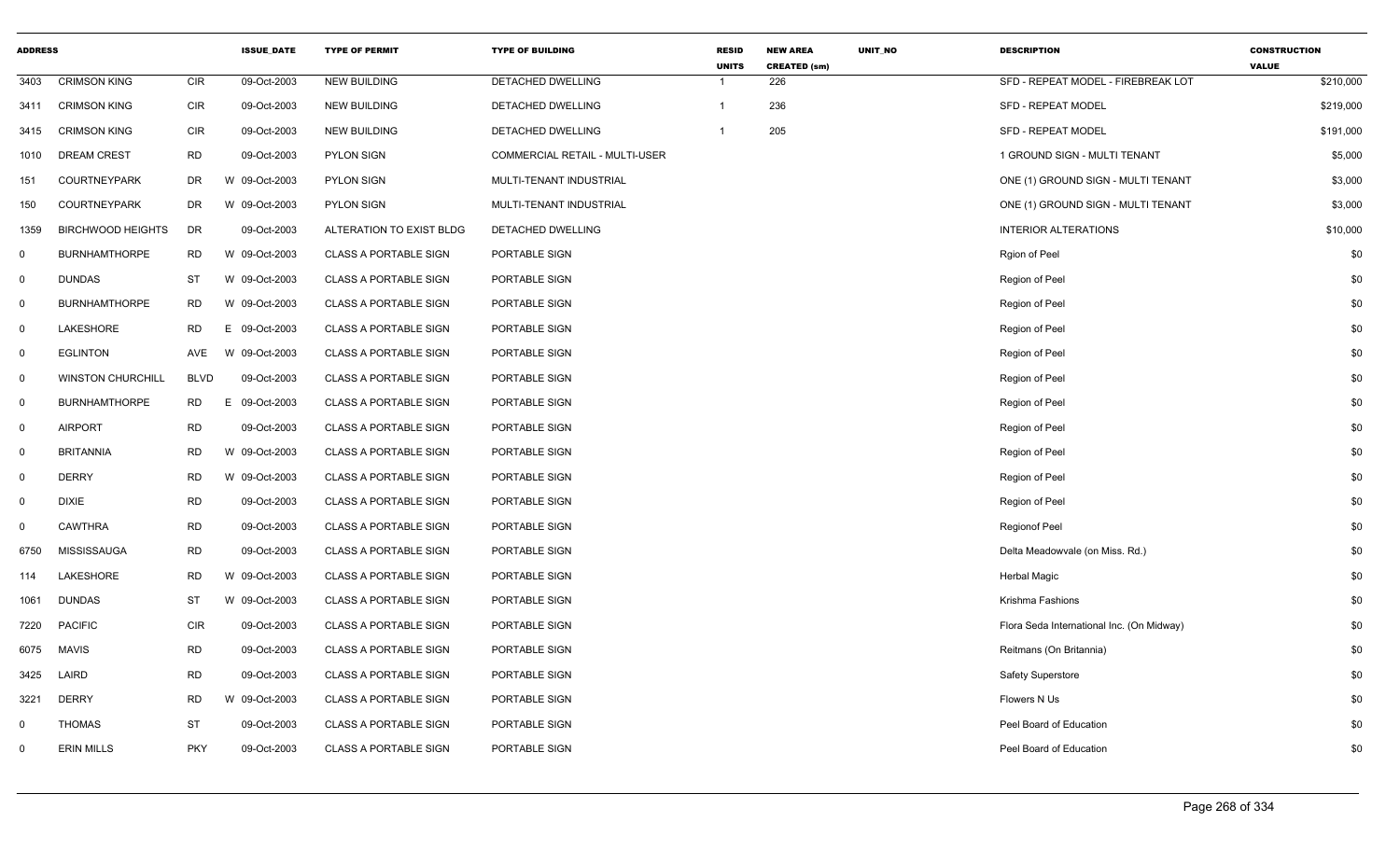| <b>ADDRESS</b> |                    |                  | <b>ISSUE DATE</b> | <b>TYPE OF PERMIT</b>        | <b>TYPE OF BUILDING</b>               | <b>RESID</b><br><b>UNITS</b> | <b>NEW AREA</b><br><b>CREATED (sm)</b> | <b>UNIT NO</b> | <b>DESCRIPTION</b>                  | <b>CONSTRUCTION</b><br><b>VALUE</b> |
|----------------|--------------------|------------------|-------------------|------------------------------|---------------------------------------|------------------------------|----------------------------------------|----------------|-------------------------------------|-------------------------------------|
| $\mathbf 0$    | <b>ERIN MILLS</b>  | <b>PKY</b>       | 09-Oct-2003       | <b>CLASS A PORTABLE SIGN</b> | PORTABLE SIGN                         |                              |                                        |                | Peel Board of Education             | \$0                                 |
| 886            | <b>BRASS WINDS</b> | PL               | 09-Oct-2003       | <b>INGROUND POOL</b>         | DETACHED DWELLING                     |                              |                                        |                |                                     | \$0                                 |
| 6415           | <b>CREDITVIEW</b>  | <b>RD</b>        | 09-Oct-2003       | <b>DEMOLITION</b>            | DETACHED DWELLING                     |                              |                                        |                | <b>DEMOLITION - SFD</b>             | \$10,000                            |
| 6156           | <b>PRAIRIE</b>     | <b>CIR</b>       | 09-Oct-2003       | ALTERATION TO EXIST BLDG     | DETACHED DWELLING                     |                              |                                        |                | 1 ADDITIONAL WET BAR SINK           | \$1,000                             |
| 189            | <b>KENOLLIE</b>    | AVE              | 09-Oct-2003       | <b>DEMOLITION</b>            | DETACHED DWELLING                     | 1                            |                                        |                | <b>DEMOLITION - SFD</b>             | \$10,000                            |
| 4141           | SHARONTON          | <b>CRT</b>       | 09-Oct-2003       | <b>INGROUND POOL</b>         | DETACHED DWELLING                     |                              |                                        |                |                                     | \$0                                 |
| 640            | <b>MISSISSAUGA</b> | <b>CRES</b>      | 09-Oct-2003       | <b>INGROUND POOL</b>         | DETACHED DWELLING                     |                              |                                        |                |                                     | \$0                                 |
| 816            | MEADOW WOOD        | <b>RD</b>        | 10-Oct-2003       | <b>NEW BUILDING</b>          | DETACHED DWELLING                     | $\mathbf 1$                  | 330                                    |                | <b>SFD - CUSTOM</b>                 | \$340,000                           |
| 4789           | <b>HALF MOON</b>   | <b>GROV</b>      | 10-Oct-2003       | <b>NEW BUILDING</b>          | DETACHED DWELLING                     |                              | 199                                    |                | SFD - FIREBREAK COMPLETION          | \$0                                 |
| 4817           | <b>HALF MOON</b>   | <b>GROV</b>      | 10-Oct-2003       | <b>NEW BUILDING</b>          | DETACHED DWELLING                     |                              | 204                                    |                | SFD - FIREBREAK COMPLETION          | \$0                                 |
| 3680           | PARTITION          | <b>RD</b>        | 10-Oct-2003       | <b>NEW BUILDING</b>          | DETACHED DWELLING                     |                              | 238                                    |                | <b>SFD - NEW MODEL</b>              | \$245,000                           |
| 735            | <b>TWAIN</b>       | AVE              | 10-Oct-2003       | ALTERATION TO EXIST BLDG     | <b>COMMERCIAL RETAIL - MULTI-USER</b> |                              |                                        | $5-6$          | <b>RESTAURANT</b>                   | \$55,000                            |
| 3988           | <b>LONGO</b>       | <b>CIR</b>       | 10-Oct-2003       | ADDITION TO EXIST BLDG       | DETACHED DWELLING                     |                              | 15                                     |                | <b>REAR ADDITION - 1 STOREY</b>     | \$15,000                            |
| 1130           | <b>CAWTHRA</b>     | <b>RD</b>        | 10-Oct-2003       | <b>OTHER</b>                 | CONDOMINIUM ROW DWELLING              |                              |                                        |                | SITE SERVICING                      | \$175,000                           |
| 49             | <b>MATHESON</b>    | <b>BLVD</b><br>E | 10-Oct-2003       | <b>CLASS A PORTABLE SIGN</b> | PORTABLE SIGN                         |                              |                                        |                | Presto Italian Eatery (on Matheson) | \$0                                 |
| 1529           | <b>MYRON</b>       | DR               | 10-Oct-2003       | <b>REVISIONS</b>             | DETACHED DWELLING                     |                              | 145                                    |                | <b>REVISION TO DUCT WORK</b>        | \$0                                 |
| 6970           | LISGAR             | DR               | 10-Oct-2003       | <b>CLASS A PORTABLE SIGN</b> | PORTABLE SIGN                         |                              |                                        |                | Florida Sun Tanning Studio (Lisgar) | \$0                                 |
| 6695           | <b>PACIFIC</b>     | <b>CIR</b>       | 10-Oct-2003       | <b>CLASS A PORTABLE SIGN</b> | PORTABLE SIGN                         |                              |                                        |                | Hoflands                            | \$0                                 |
| 5900           | <b>DIXIE</b>       | <b>RD</b>        | 10-Oct-2003       | <b>CLASS A PORTABLE SIGN</b> | PORTABLE SIGN                         |                              |                                        |                | <b>Atlantis Rad</b>                 | \$0                                 |
| 925            | RATHBURN           | <b>RD</b><br>E   | 10-Oct-2003       | CLASS A PORTABLE SIGN        | PORTABLE SIGN                         |                              |                                        |                | Oxford Learning Centre (on Tomken)  | \$0                                 |
| 1960           | <b>DUNDAS</b>      | ST               | W 10-Oct-2003     | <b>CLASS A PORTABLE SIGN</b> | PORTABLE SIGN                         |                              |                                        |                | Hair temptatations Inc.             | \$0                                 |
| 5900           | <b>MAVIS</b>       | <b>RD</b>        | 10-Oct-2003       | <b>CLASS A PORTABLE SIGN</b> | PORTABLE SIGN                         |                              |                                        |                | Future Shop (on Mavis Rd)           | \$0                                 |
| 5900           | <b>MAVIS</b>       | <b>RD</b>        | 10-Oct-2003       | <b>CLASS A PORTABLE SIGN</b> | PORTABLE SIGN                         |                              |                                        |                | Future Shop (on Plymouth)           | \$0                                 |
| 5975           | <b>MAVIS</b>       | <b>RD</b>        | 10-Oct-2003       | <b>CLASS A PORTABLE SIGN</b> | PORTABLE SIGN                         |                              |                                        |                | Tuckers Market Place (On Britannia) | \$0                                 |
| 5975           | <b>MAVIS</b>       | <b>RD</b>        | 10-Oct-2003       | CLASS A PORTABLE SIGN        | PORTABLE SIGN                         |                              |                                        |                | Tuckers Market Place (On Mavis)     | \$0                                 |
| 700            | MATHESON           | <b>BLVD</b>      | W 10-Oct-2003     | <b>CLASS A PORTABLE SIGN</b> | PORTABLE SIGN                         |                              |                                        |                | Timberland (on Matheson)            | \$0                                 |
| 155            | LAKESHORE          | <b>RD</b><br>E.  | 10-Oct-2003       | ALTERATION TO EXIST BLDG     | COMMERCIAL - OTHER                    |                              |                                        | $E-7$          | <b>BUSINESS OFFICE</b>              | \$0                                 |
| 1534           | CARMEN             | DR               | 14-Oct-2003       | ADDITION TO EXIST BLDG       | DETACHED DWELLING                     |                              |                                        |                | ADDITION - ONE STOREY               | \$58,000                            |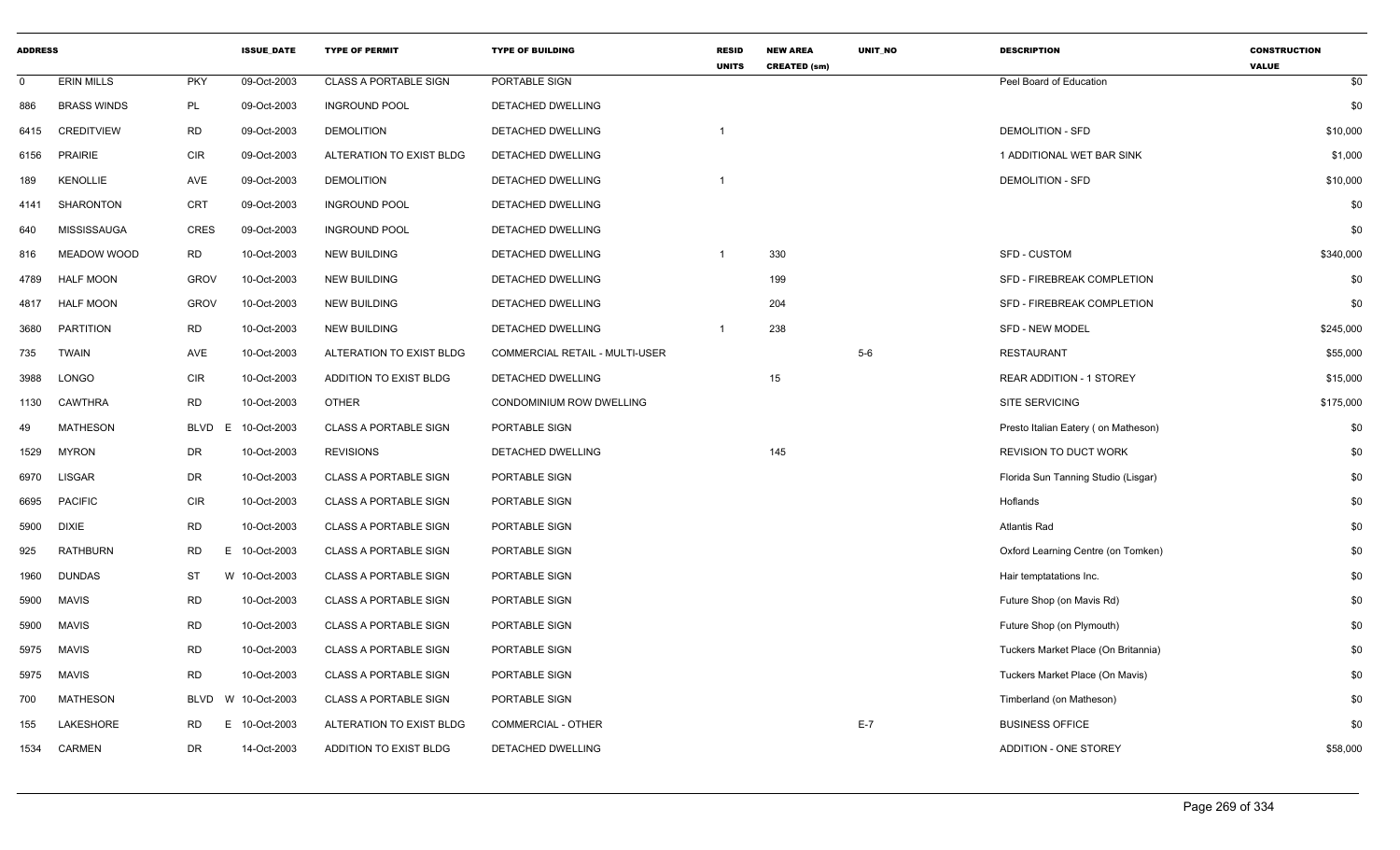| <b>ADDRESS</b> |                         |             | <b>ISSUE_DATE</b> | <b>TYPE OF PERMIT</b>        | <b>TYPE OF BUILDING</b>               | <b>RESID</b><br><b>UNITS</b> | <b>NEW AREA</b><br><b>CREATED (sm)</b> | UNIT_NO        | <b>DESCRIPTION</b>                           | <b>CONSTRUCTION</b><br><b>VALUE</b> |
|----------------|-------------------------|-------------|-------------------|------------------------------|---------------------------------------|------------------------------|----------------------------------------|----------------|----------------------------------------------|-------------------------------------|
| 752            | <b>CLARKSON</b>         | <b>RD</b>   | S 14-Oct-2003     | ADDITION AND ALTER           | DETACHED DWELLING                     |                              | 310                                    |                | <b>ADDITION &amp; ALTERATIONS</b>            | \$281,000                           |
| 950            | SOUTHDOWN               | <b>RD</b>   | 14-Oct-2003       | <b>FASCIA SIGN</b>           | COMMERCIAL RETAIL - MULTI-USER        |                              |                                        | $B-9$          | 5 FASCIA SIGNS - HALLMARK LAURA SECORD       | \$20,000                            |
| 100            | <b>CITY CENTRE</b>      | DR          | 14-Oct-2003       | ALTERATION TO EXIST BLDG     | COMMERCIAL RETAIL - MULTI-USER        |                              |                                        | 2-922          | <b>RETAIL</b>                                | \$26,000                            |
| 925            | MID-WAY                 | <b>BLVD</b> | 14-Oct-2003       | <b>FASCIA SIGN</b>           | COMMERCIAL RETAIL - MULTI-USER        |                              |                                        | $\overline{4}$ | ONE (1) FASCIA SIGN - ACCENT YOUR HOME INC   | \$2,000                             |
| 971            | <b>BRISTOL</b>          | <b>RD</b>   | W 14-Oct-2003     | ALTERATION TO EXIST BLDG     | DETACHED DWELLING                     |                              |                                        |                | ALTERATIONS-BASEMENT WALKOUT                 | \$10,000                            |
| 5280           | SOLAR                   | DR          | 14-Oct-2003       | ALTERATION TO EXIST BLDG     | <b>COMMERCIAL OFFICE - MULTI-USER</b> |                              |                                        |                | BUSINESS AND PROFESSIONAL (MEDICAL) OFFICE   | \$225,000                           |
| 2417           | <b>OLD CARRIAGE</b>     | RD          | 14-Oct-2003       | <b>REVISIONS</b>             | DETACHED DWELLING                     |                              |                                        | #14            | REVISION - FINISHED BSMT & HVAC CHANGE - LOT | \$5,000                             |
| 85             | <b>AVENTURA</b>         | CRT         | 14-Oct-2003       | <b>CLASS A PORTABLE SIGN</b> | PORTABLE SIGN                         |                              |                                        |                | Can Work Corporation (On Derry Rd. E)        | \$0                                 |
| 2150           | <b>BURNHAMTHORPE</b>    | RD          | W 14-Oct-2003     | ALTERATION TO EXIST BLDG     | COMMERCIAL RETAIL - MULTI-USER        |                              | 54                                     | H <sub>3</sub> | PLUMBING AND HEATING ONLY                    | \$2,000                             |
| 6860           | <b>SECOND LINE WEST</b> |             | 14-Oct-2003       | <b>REVISIONS</b>             | DETACHED DWELLING                     |                              |                                        |                | HEATING REVISION - ADDITIONAL FURNACE        | \$0                                 |
| $\mathbf 0$    | <b>CAWTHRA</b>          | <b>RD</b>   | 14-Oct-2003       | <b>CLASS A PORTABLE SIGN</b> | PORTABLE SIGN                         |                              |                                        |                | <b>Corporate Services</b>                    | \$0                                 |
| $\mathbf{0}$   | <b>CAWTHRA</b>          | <b>RD</b>   | 14-Oct-2003       | <b>CLASS A PORTABLE SIGN</b> | PORTABLE SIGN                         |                              |                                        |                | <b>Community Services</b>                    | \$0                                 |
| $\mathbf 0$    | <b>CAWTHRA</b>          | <b>RD</b>   | 14-Oct-2003       | <b>CLASS A PORTABLE SIGN</b> | PORTABLE SIGN                         |                              |                                        |                | <b>Community Services</b>                    | \$0                                 |
| 980            | <b>BURNHAMTHORPE</b>    | RD          | E.<br>14-Oct-2003 | <b>CLASS A PORTABLE SIGN</b> | PORTABLE SIGN                         |                              |                                        |                | Tina's Nails and Esthetics(On Tomken)        | \$0                                 |
| 980            | <b>BURNHAMTHORPE</b>    | <b>RD</b>   | E 14-Oct-2003     | <b>CLASS A PORTABLE SIGN</b> | PORTABLE SIGN                         |                              |                                        |                | Tina's Nails Esthetics (On Burnhamthorpe)    | \$0                                 |
| 3130           | <b>DIXIE</b>            | RD          | 14-Oct-2003       | <b>CLASS A PORTABLE SIGN</b> | PORTABLE SIGN                         |                              |                                        |                | Value Village                                | \$0                                 |
| 3120           | <b>GLEN ERIN</b>        | DR          | 14-Oct-2003       | <b>CLASS A PORTABLE SIGN</b> | PORTABLE SIGN                         |                              |                                        |                | <b>Clothes Barn</b>                          | \$0                                 |
| 5975           | <b>MAVIS</b>            | <b>RD</b>   | 14-Oct-2003       | <b>CLASS A PORTABLE SIGN</b> | PORTABLE SIGN                         |                              |                                        |                | tuckers Market Place (On Britannia)          | \$0                                 |
| $\Omega$       | <b>LAKESHORE</b>        | RD          | W 14-Oct-2003     | <b>CLASS A PORTABLE SIGN</b> | PORTABLE SIGN                         |                              |                                        |                | <b>Community Services</b>                    | \$0                                 |
| $\mathbf 0$    | SOUTHDOWN               | <b>RD</b>   | 14-Oct-2003       | <b>CLASS A PORTABLE SIGN</b> | PORTABLE SIGN                         |                              |                                        |                | <b>Community Services</b>                    | \$0                                 |
| 960            | SOUTHDOWN               | <b>RD</b>   | 14-Oct-2003       | <b>OTHER</b>                 | <b>COMMERCIAL - OTHER</b>             |                              |                                        | $C-8$          | UNDERGROUND SERVICES ONLY                    | \$1,000                             |
| 6350           | CANTAY                  | <b>RD</b>   | 15-Oct-2003       | ALTERATION TO EXIST BLDG     | INDUSTRIAL - OTHER                    |                              |                                        |                | INTERIOR ALTERATIONS - GARMENT ROOM          | \$131,000                           |
| 1345           | <b>GLENBURNIE</b>       | RD          | 15-Oct-2003       | <b>OTHER</b>                 | DETACHED DWELLING                     |                              |                                        |                | ADDITION - ELEVATED REAR DECK                | \$5,000                             |
| 524            | <b>ROSSELLINI</b>       | DR          | 15-Oct-2003       | ADDITION TO EXIST BLDG       | SEMI-DETACHED DWELLING                |                              |                                        |                | ADDITION - SUNROOM UNHEATED                  | \$10,000                            |
| 7105           | <b>EDWARDS</b>          | <b>BLVD</b> | 15-Oct-2003       | <b>NEW BUILDING</b>          | SINGLE TENANT INDUSTRIAL              |                              | 1,862                                  |                | NEW - INDUSTRIAL SPEC, TENANTS NOT DETERMIN  | \$1,123,000                         |
| 7079           | <b>TORBRAM</b>          | RD          | 15-Oct-2003       | ALTERATION TO EXIST BLDG     | MULTI-TENANT INDUSTRIAL               |                              |                                        |                | ALTERATIONS - KITCHEN EXHAUST                | \$5,000                             |
| 7595           | TRANMERE                | DR          | 15-Oct-2003       | FIRE DAMAGE REPAIR           | INDUSTRIAL - OTHER                    |                              |                                        |                | FIRE DAMAGE RESTORATION                      | \$130,000                           |
| 220            | LAKESHORE               | <b>RD</b>   | W 15-Oct-2003     | <b>FASCIA SIGN</b>           | COMMERCIAL RETAIL-SINGLE USER         |                              |                                        |                | THREE (3) FASCIA SIGNS - RBC                 | \$5,000                             |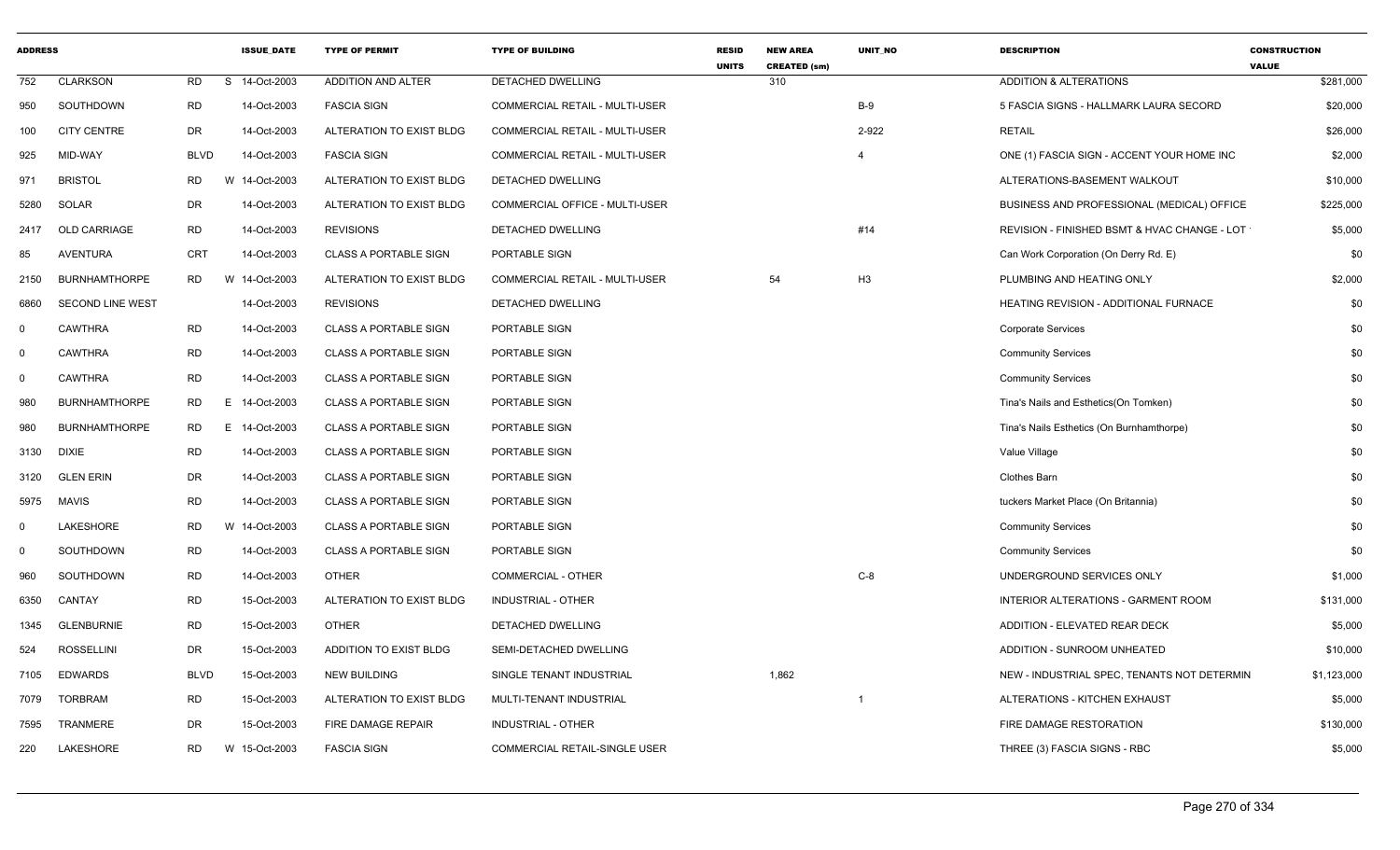| <b>ADDRESS</b> |                          |             |    | <b>ISSUE DATE</b> | <b>TYPE OF PERMIT</b>        | <b>TYPE OF BUILDING</b>        | <b>RESID</b><br><b>UNITS</b> | <b>NEW AREA</b><br><b>CREATED (sm)</b> | UNIT_NO | <b>DESCRIPTION</b>                             | <b>CONSTRUCTION</b><br><b>VALUE</b> |
|----------------|--------------------------|-------------|----|-------------------|------------------------------|--------------------------------|------------------------------|----------------------------------------|---------|------------------------------------------------|-------------------------------------|
| 5500           | <b>ROSE CHERRY</b>       | PL          |    | 15-Oct-2003       | ALTERATION TO EXIST BLDG     | <b>CITY</b>                    |                              |                                        |         | KIOSK IN CORRIDOR AT HERSHEY CENTRE            | \$15,000                            |
| 44             | <b>BRISTOL</b>           | RD.         |    | E 15-Oct-2003     | <b>CLASS A PORTABLE SIGN</b> | PORTABLE SIGN                  |                              |                                        |         | Mcdonalds (On Bristol Rd. E)                   | \$0                                 |
| 1170           | <b>BURNHAMTHORPE</b>     | <b>RD</b>   |    | W 15-Oct-2003     | <b>CLASS A PORTABLE SIGN</b> | PORTABLE SIGN                  |                              |                                        |         | Piano Plus Inc.                                | \$0                                 |
| 34             | <b>BRISTOL</b>           | <b>RD</b>   |    | E 15-Oct-2003     | <b>CLASS A PORTABLE SIGN</b> | PORTABLE SIGN                  |                              |                                        |         | Timeless Gardens (on Bristol)                  | \$0                                 |
| 5444           | <b>DIXIE</b>             | <b>RD</b>   |    | 15-Oct-2003       | <b>CLASS A PORTABLE SIGN</b> | PORTABLE SIGN                  |                              |                                        |         | Delta Toronto Airport                          | \$0                                 |
| 3100           | <b>WINSTON CHURCHILL</b> | <b>BLVD</b> |    | 15-Oct-2003       | <b>CLASS A PORTABLE SIGN</b> | PORTABLE SIGN                  |                              |                                        |         | <b>Little Ceasers</b>                          | \$0                                 |
| 6750           | <b>WINSTON CHURCHILL</b> | <b>BLVD</b> |    | 15-Oct-2003       | <b>CLASS A PORTABLE SIGN</b> | PORTABLE SIGN                  |                              |                                        |         | Meena Cleaners (on Winston Churchill)          | \$0                                 |
| $\mathbf 0$    | <b>DERRY</b>             | <b>RD</b>   |    | E 15-Oct-2003     | <b>CLASS A PORTABLE SIGN</b> | PORTABLE SIGN                  |                              |                                        |         | Region of Peel                                 | \$0                                 |
| $\mathbf 0$    | <b>SOUTH SHERIDAN</b>    | WAY         |    | 15-Oct-2003       | <b>CLASS A PORTABLE SIGN</b> | PORTABLE SIGN                  |                              |                                        |         | Region of Peel                                 | \$0                                 |
| $\mathbf 0$    | MATHESON                 | <b>BLVD</b> | E. | 15-Oct-2003       | <b>CLASS A PORTABLE SIGN</b> | PORTABLE SIGN                  |                              |                                        |         | Region of Peel                                 | \$0                                 |
| $\mathbf 0$    | LAKESHORE                | <b>RD</b>   |    | W 15-Oct-2003     | <b>CLASS A PORTABLE SIGN</b> | PORTABLE SIGN                  |                              |                                        |         | Region of Peel                                 | \$0                                 |
| $\mathbf 0$    | <b>NORTH SERVICE</b>     | <b>RD</b>   |    | 15-Oct-2003       | <b>CLASS A PORTABLE SIGN</b> | PORTABLE SIGN                  |                              |                                        |         | Region of Peel                                 | \$0                                 |
| $\mathbf 0$    | <b>SOUTH SHERIDAN</b>    | WAY         |    | 15-Oct-2003       | <b>CLASS A PORTABLE SIGN</b> | PORTABLE SIGN                  |                              |                                        |         | <b>Tecumseh Area Residents Associations</b>    | \$0                                 |
| 3090           | <b>WOODCHESTER</b>       | DR          |    | 15-Oct-2003       | <b>CLASS A PORTABLE SIGN</b> | PORTABLE SIGN                  |                              |                                        |         | Automotive Sales Depot Ltd.                    | \$0                                 |
| 3427           | <b>DERRY</b>             | <b>RD</b>   |    | E 15-Oct-2003     | <b>CLASS A PORTABLE SIGN</b> | PORTABLE SIGN                  |                              |                                        |         | <b>Humber Financial Services</b>               | \$0                                 |
| 40             | <b>BRISTOL</b>           | <b>RD</b>   |    | E 15-Oct-2003     | <b>CLASS A PORTABLE SIGN</b> | COMMERCIAL RETAIL - MULTI-USER |                              |                                        | 14B     | ONE INFLATABLE SIGN - CARTRIGE WORLD (fee tran | \$1,000                             |
| 1900           | LAKESHORE                | RD.         |    | W 15-Oct-2003     | <b>CLASS A PORTABLE SIGN</b> | PORTABLE SIGN                  |                              |                                        |         | 1st Hair Designs Inc. (on Lakeshore)           | \$0                                 |
| 6767           | <b>PACIFIC</b>           | <b>CIR</b>  |    | 15-Oct-2003       | <b>CLASS A PORTABLE SIGN</b> | PORTABLE SIGN                  |                              |                                        |         | Allied Asia - (on Tomken)                      | \$0                                 |
| 6767           | <b>PACIFIC</b>           | <b>CIR</b>  |    | 15-Oct-2003       | <b>CLASS A PORTABLE SIGN</b> | PORTABLE SIGN                  |                              |                                        |         | Angel Valley Homes (on Pacific Crcl)           | \$0                                 |
| 1900           | LAKESHORE                | <b>RD</b>   |    | W 15-Oct-2003     | <b>CLASS A PORTABLE SIGN</b> | PORTABLE SIGN                  |                              |                                        |         | 1st Hair Designs Inc. (on Lakeshore)           | \$0                                 |
| 2616           | CYNARA                   | <b>RD</b>   |    | 15-Oct-2003       | <b>INGROUND POOL</b>         | DETACHED DWELLING              |                              |                                        |         |                                                | \$0                                 |
| 1401           | SPRING GARDEN            | <b>CRT</b>  |    | 15-Oct-2003       | ABOVE GROUND POOL            | SEMI-DETACHED DWELLING         |                              |                                        |         |                                                | \$0                                 |
| 3269           | <b>MCDOWELL</b>          | DR          |    | 15-Oct-2003       | ABOVE GROUND POOL            | DETACHED DWELLING              |                              |                                        |         |                                                | \$0                                 |
| 725            | <b>GLENLEVEN</b>         | <b>CRES</b> |    | 15-Oct-2003       | <b>OTHER</b>                 | DETACHED DWELLING              |                              |                                        |         | SEWER CONVERSION                               | \$1,000                             |
| 1950           | MEADOWVALE               | <b>BLVD</b> |    | 16-Oct-2003       | ALTERATION TO EXIST BLDG     | SINGLE TENANT INDUSTRIAL       |                              |                                        |         | <b>INTERIOR ALTERATIONS</b>                    | \$27,000                            |
| 4148           | <b>CAWTHRA</b>           | <b>RD</b>   |    | 16-Oct-2003       | <b>NEW BUILDING</b>          | DETACHED DWELLING              | $\mathbf{1}$                 | 276                                    |         | <b>SFD - CUSTOM</b>                            | \$284,000                           |
| 820            | <b>CANYON</b>            | <b>ST</b>   |    | 16-Oct-2003       | <b>NEW BUILDING</b>          | DETACHED DWELLING              | $\mathbf 1$                  | 351                                    |         | <b>SFD - NEW MODEL</b>                         | \$362,000                           |
| 802            | CANYON                   | <b>ST</b>   |    | 16-Oct-2003       | <b>NEW BUILDING</b>          | DETACHED DWELLING              | $\mathbf{1}$                 | 368                                    |         | SFD - REPEAT MODEL - NEW EL.B CNR UPGRADE      | \$379,000                           |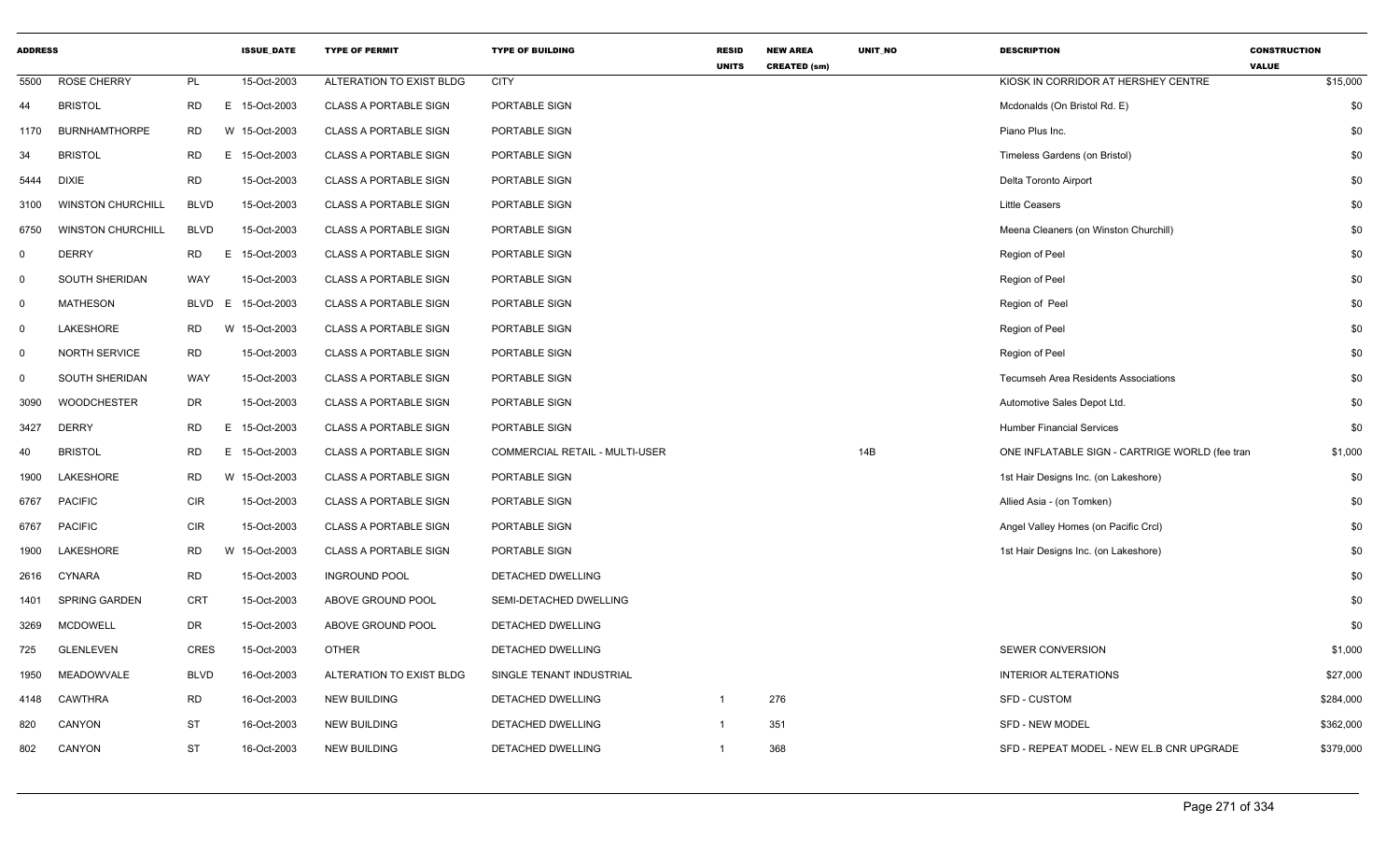| <b>ADDRESS</b> |                      |             | <b>ISSUE DATE</b> | <b>TYPE OF PERMIT</b>     | <b>TYPE OF BUILDING</b>        | <b>RESID</b><br><b>UNITS</b> | <b>NEW AREA</b><br><b>CREATED (sm)</b> | UNIT NO     | <b>DESCRIPTION</b>                            | <b>CONSTRUCTION</b><br><b>VALUE</b> |
|----------------|----------------------|-------------|-------------------|---------------------------|--------------------------------|------------------------------|----------------------------------------|-------------|-----------------------------------------------|-------------------------------------|
| 3486           | <b>CRIMSON KING</b>  | CIR         | 16-Oct-2003       | NEW BUILDING              | DETACHED DWELLING              |                              | 194                                    |             | SFD - NEW MODEL                               | \$200,000                           |
| 3482           | <b>CRIMSON KING</b>  | <b>CIR</b>  | 16-Oct-2003       | <b>NEW BUILDING</b>       | DETACHED DWELLING              | $\overline{1}$               | 172                                    |             | <b>SFD - NEW MODEL</b>                        | \$178,000                           |
| 3249           | <b>CACTUS</b>        | GATE        | 16-Oct-2003       | <b>NEW BUILDING</b>       | DETACHED DWELLING              |                              | 158                                    |             | <b>SFD - NEW MODEL</b>                        | \$163,000                           |
| 3243           | <b>CACTUS</b>        | GATE        | 16-Oct-2003       | <b>NEW BUILDING</b>       | DETACHED DWELLING              | - 1                          | 194                                    |             | SFD - REPEAT MODEL, FIREBREAK LOT, FOUNDATI(  | \$200,000                           |
| 3208           | <b>CACTUS</b>        | GATE        | 16-Oct-2003       | <b>NEW BUILDING</b>       | DETACHED DWELLING              | -1                           | 158                                    |             | <b>SFD - REPEAT MODEL</b>                     | \$163,000                           |
| 3214           | <b>CACTUS</b>        | GATE        | 16-Oct-2003       | NEW BUILDING              | DETACHED DWELLING              | $\overline{1}$               | 172                                    |             | <b>SFD - REPEAT MODEL</b>                     | \$178,000                           |
|                | 2310 ANSON           | DR          | 16-Oct-2003       | ALTERATION TO EXIST BLDG  | SINGLE TENANT INDUSTRIAL       |                              |                                        |             | <b>REPAIR GARAGE</b>                          | \$34,000                            |
| 40             | <b>STAVEBANK</b>     | RD          | 16-Oct-2003       | ALTERATION TO EXIST BLDG  | CITY                           |                              |                                        |             | <b>INTERIOR ALTERATIONS</b>                   | \$20,000                            |
| 6325           | MILLER'S             | <b>GROV</b> | 16-Oct-2003       | ALTERATION TO EXIST BLDG  | SCHOOL - ELEMENTARY            |                              |                                        |             | <b>INTERIOR ALTERATIONS</b>                   | \$15,000                            |
| 518            | <b>ATWATER</b>       | AVE         | 16-Oct-2003       | NEW BUILDING              | GARAGE/CARPORT                 |                              |                                        |             | NEW- GARAGE DETACHED                          | \$22,000                            |
| 3220           | <b>CACTUS</b>        | GATE        | 16-Oct-2003       | <b>NEW BUILDING</b>       | DETACHED DWELLING              |                              | 158                                    |             | <b>SFD - REPEAT MODEL</b>                     | \$163,000                           |
| 3888           | DUKE OF YORK         | BLVD        | 16-Oct-2003       | NEW BUILDING              | APARTMENT (> 6 UNITS)          |                              |                                        | PHASE-II    | NEW-31 STOREY APT/U/G PARKING, OVATION AT CIT | \$0                                 |
| 3927           | PASSWAY              | <b>RD</b>   | 16-Oct-2003       | <b>NEW BUILDING</b>       | DETACHED DWELLING              |                              | 286                                    |             | SFD - NEW MODEL                               | \$294,000                           |
| 2233           | <b>SOUTH MILLWAY</b> |             | 16-Oct-2003       | ALTERATION TO EXIST BLDG  | PUBLIC - OTHER                 |                              |                                        |             | <b>INTERIOR ALTERATIONS</b>                   | \$15,000                            |
| 5880           | <b>MAVIS</b>         | <b>RD</b>   | 16-Oct-2003       | <b>NEW BUILDING</b>       | <b>COMMERCIAL - OTHER</b>      |                              | 224                                    |             | NEW-CONVENIENCE RESTAURANT, A&W, FOUNDAT      | \$0                                 |
| 305            | <b>COURTNEYPARK</b>  | <b>DR</b>   | W 16-Oct-2003     | ALTERATION TO EXIST BLDG  | SINGLE TENANT INDUSTRIAL       |                              |                                        |             | <b>WAREHOUSE</b>                              | \$1,837,000                         |
| 5935           | <b>AIRPORT</b>       | <b>RD</b>   | 16-Oct-2003       | ELECTROMAG LOCK DEVICE    | <b>COMMERCIAL - OTHER</b>      |                              |                                        | 6-7 FLR     | MAGLOCK-4                                     | \$12,000                            |
| 55             | <b>STANDISH</b>      | <b>CRT</b>  | 16-Oct-2003       | ELECTROMAG LOCK DEVICE    | <b>COMMERCIAL - OTHER</b>      |                              |                                        | 1 FLR       | MAGLOCKS-3                                    | \$9,000                             |
| 1476           | <b>LIVEOAK</b>       | DR          | 16-Oct-2003       | <b>NEW BUILDING</b>       | DETACHED DWELLING              | $\overline{1}$               | 351                                    |             | SFD - CUSTOM                                  | \$360,000                           |
| 33             | <b>CITY CENTRE</b>   | <b>DR</b>   | 16-Oct-2003       | ALTERATION TO EXIST BLDG  | <b>COMMERCIAL - OTHER</b>      |                              |                                        | 240         | <b>INTERIOR ALTERATIONS</b>                   | \$19,000                            |
| 2458           | <b>DUNDAS</b>        | ST<br>W     | 16-Oct-2003       | ALTERATION TO EXIST BLDG  | COMMERCIAL RETAIL - MULTI-USER |                              |                                        |             | <b>INTERIOR ALTERATIONS</b>                   | \$15,000                            |
| 6880           | <b>FINANCIAL</b>     | <b>DR</b>   | 16-Oct-2003       | ELECTROMAG LOCK DEVICE    | <b>COMMERCIAL - OTHER</b>      |                              |                                        | 7-9 FLR     | MAGLOCKS (11)                                 | \$33,000                            |
| 2314           | YORKTOWN             | <b>CIR</b>  | 16-Oct-2003       | ADDITION TO EXIST BLDG    | DETACHED DWELLING              |                              |                                        |             | ADDITION - UNHEATED SUNROOM                   | \$10,000                            |
| 77             | <b>CITY CENTRE</b>   | <b>DR</b>   | 16-Oct-2003       | ELECTROMAG LOCK DEVICE    | <b>COMMERCIAL - OTHER</b>      |                              |                                        | 3 & 5 FLOOR | MAGLOCKS (2)                                  | \$6,000                             |
| 55             | <b>CITY CENTRE</b>   | <b>DR</b>   | 16-Oct-2003       | ELECTROMAG LOCK DEVICE    | <b>COMMERCIAL - OTHER</b>      |                              |                                        | 8-9 FLR     | MAGLOCKS (2)                                  | \$6,000                             |
| 155            | <b>LAKESHORE</b>     | RD          | E 16-Oct-2003     | ALTERATION TO EXIST BLDG  | <b>COMMERCIAL - OTHER</b>      |                              |                                        | $E-7$       | <b>BUSINESS OFFICE</b>                        | \$2,000                             |
| 7337           | <b>DRIFTON</b>       | <b>CRES</b> | 16-Oct-2003       | <b>ADDITION AND ALTER</b> | SEMI-DETACHED DWELLING         |                              |                                        |             | ADDITION/ALTERATION-REAR BASEMENT WALKOUT     | \$10,000                            |
|                | 1471 FAIRMILE        | <b>CRT</b>  | 16-Oct-2003       | ALTERATION TO EXIST BLDG  | <b>DETACHED DWELLING</b>       |                              |                                        |             | INTERIOR ALTERAITONS - INSTALLATION OF WOOD   | \$2,000                             |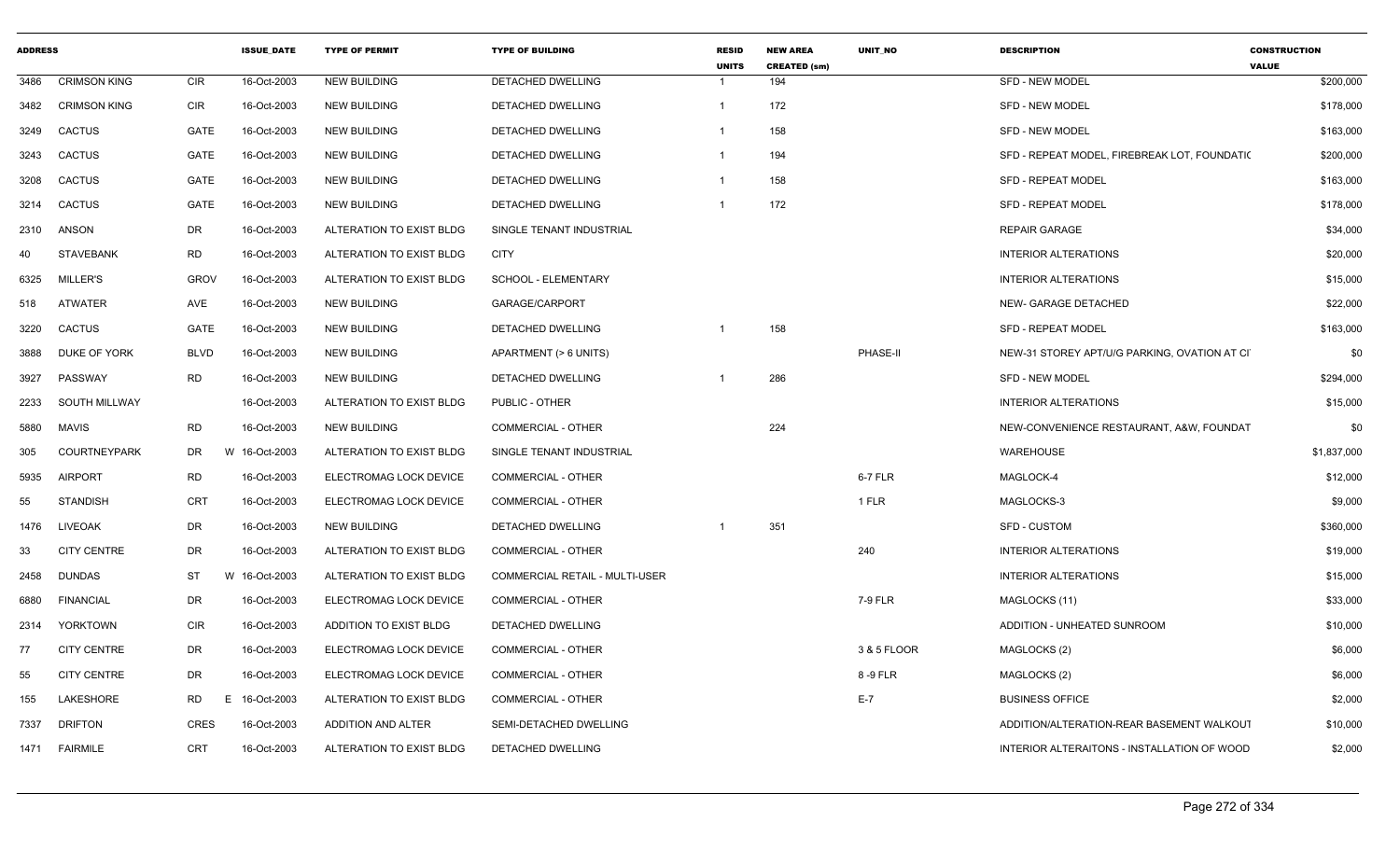| <b>ADDRESS</b> |                         |             |    | <b>ISSUE DATE</b> | <b>TYPE OF PERMIT</b>        | <b>TYPE OF BUILDING</b> | <b>RESID</b><br><b>UNITS</b> | <b>NEW AREA</b><br><b>CREATED (sm)</b> | UNIT_NO | <b>DESCRIPTION</b>                       | <b>CONSTRUCTION</b><br><b>VALUE</b> |
|----------------|-------------------------|-------------|----|-------------------|------------------------------|-------------------------|------------------------------|----------------------------------------|---------|------------------------------------------|-------------------------------------|
| 3981           | <b>WOODCHUCK</b>        | LANE        |    | 16-Oct-2003       | <b>REVISIONS</b>             | DETACHED DWELLING       |                              |                                        |         | <b>HEATING REVISION</b>                  | \$0                                 |
| 6870           | <b>SECOND LINE WEST</b> |             |    | 16-Oct-2003       | <b>REVISIONS</b>             | DETACHED DWELLING       |                              |                                        |         | HEATING REVISION - ADDITIONAL FURNACE    | \$0                                 |
| 720            | <b>BRISTOL</b>          | <b>RD</b>   |    | W 16-Oct-2003     | <b>CLASS A PORTABLE SIGN</b> | PORTABLE SIGN           |                              |                                        |         | Little Ceasers Pizza (On Mavis)          | \$0                                 |
| 6625           | <b>TOMKEN</b>           | <b>RD</b>   |    | 16-Oct-2003       | <b>CLASS A PORTABLE SIGN</b> | PORTABLE SIGN           |                              |                                        |         | <b>KTO Pottery</b>                       | \$0                                 |
| 5285           | <b>TOMKEN</b>           | <b>RD</b>   |    | 16-Oct-2003       | <b>CLASS A PORTABLE SIGN</b> | PORTABLE SIGN           |                              |                                        |         | Tupperware                               | \$0                                 |
| 700            | <b>MATHESON</b>         | <b>BLVD</b> |    | W 16-Oct-2003     | <b>CLASS A PORTABLE SIGN</b> | PORTABLE SIGN           |                              |                                        |         | Golda's Kitchen (On Mavis)               | \$0                                 |
| 3100           | <b>RIDGEWAY</b>         | DR          |    | 16-Oct-2003       | <b>CLASS A PORTABLE SIGN</b> | PORTABLE SIGN           |                              |                                        |         | The Epicurean Basket (On Laird)          | \$0                                 |
| 5950           | RODEO                   | DR          |    | 16-Oct-2003       | <b>CLASS A PORTABLE SIGN</b> | PORTABLE SIGN           |                              |                                        |         | Pet Mart (on Rodeo)                      | \$0                                 |
| $\mathbf 0$    | LAKESHORE               | <b>RD</b>   |    | W 16-Oct-2003     | <b>CLASS A PORTABLE SIGN</b> | PORTABLE SIGN           |                              |                                        |         | <b>Community Services</b>                | \$0                                 |
| $\mathbf 0$    | <b>ERIN MILLS</b>       | <b>PKY</b>  |    | 16-Oct-2003       | <b>CLASS A PORTABLE SIGN</b> | PORTABLE SIGN           |                              |                                        |         | <b>Community Services</b>                | \$0                                 |
| $\mathbf 0$    | MISSISSAUGA HEIGHTS     | <b>DR</b>   |    | 16-Oct-2003       | <b>CLASS A PORTABLE SIGN</b> | PORTABLE SIGN           |                              |                                        |         | City of Mississauga                      | \$0                                 |
| $\mathbf 0$    | QUEENSWAY               |             |    | W 16-Oct-2003     | <b>CLASS A PORTABLE SIGN</b> | PORTABLE SIGN           |                              |                                        |         | City of Mississauga                      | \$0                                 |
| 3267           | <b>CRIMSON KING</b>     | <b>CIR</b>  |    | 16-Oct-2003       | <b>NEW BUILDING</b>          | DETACHED DWELLING       |                              | 256                                    |         | SFD - NEW MODEL, FIREBREAK COMPLETION    | \$0                                 |
| 3291           | <b>CRIMSON KING</b>     | <b>CIR</b>  |    | 16-Oct-2003       | <b>NEW BUILDING</b>          | DETACHED DWELLING       |                              | 250                                    |         | SFD - REPEAT MODEL, COMPLETION           | \$0                                 |
| 3294           | <b>CRIMSON KING</b>     | CIR         |    | 16-Oct-2003       | <b>NEW BUILDING</b>          | DETACHED DWELLING       |                              | 271                                    |         | SFD - REPEAT MODEL, FIREBREAK COMPLETION | \$0                                 |
| 3221           | <b>CACTUS</b>           | GATE        |    | 16-Oct-2003       | <b>NEW BUILDING</b>          | DETACHED DWELLING       |                              | 236                                    |         | SFD - REPEAT MODEL, FIREBREAK COMPLETION | \$0                                 |
| 60             | <b>BRISTOL</b>          | <b>RD</b>   | E. | 16-Oct-2003       | <b>CLASS A PORTABLE SIGN</b> | PORTABLE SIGN           |                              |                                        |         | Kelsey's (On Hurontario)                 | \$0                                 |
| 3270           | <b>CRIMSON KING</b>     | <b>CIR</b>  |    | 16-Oct-2003       | <b>NEW BUILDING</b>          | DETACHED DWELLING       |                              | 232                                    |         | SFD - NEW MODEL, FIREBREAK COMPLETION    | \$0                                 |
| 1310           | <b>DUNDAS</b>           | ST          | E. | 16-Oct-2003       | <b>CLASS A PORTABLE SIGN</b> | PORTABLE SIGN           |                              |                                        |         | Action Inventory Services (On Dundas E.) | \$0                                 |
| 505            | QUEENSWAY               |             |    | E 16-Oct-2003     | <b>CLASS A PORTABLE SIGN</b> | PORTABLE SIGN           |                              |                                        |         | <b>Granite Transformation</b>            | \$0                                 |
| 60             | <b>BRISTOL</b>          | RD.         |    | E 16-Oct-2003     | <b>CLASS A PORTABLE SIGN</b> | PORTABLE SIGN           |                              |                                        |         | European Touch (On Hurontario Street)    | \$0                                 |
| 1801           | LAKESHORE               | <b>RD</b>   |    | W 16-Oct-2003     | <b>CLASS A PORTABLE SIGN</b> | PORTABLE SIGN           |                              |                                        |         | Curves                                   | \$0                                 |
| $\mathbf 0$    | <b>DUNDAS</b>           | <b>ST</b>   |    | W 16-Oct-2003     | <b>CLASS A PORTABLE SIGN</b> | PORTABLE SIGN           |                              |                                        |         | A Touch of Class Crafters                | \$0                                 |
| 910            | SOUTHDOWN               | <b>RD</b>   |    | 16-Oct-2003       | <b>CLASS A PORTABLE SIGN</b> | PORTABLE SIGN           |                              |                                        |         | Rogers Video (On Royal Windsor Dr)       | \$0                                 |
| 5357           | <b>SAN REMO</b>         | <b>CRT</b>  |    | 16-Oct-2003       | <b>NEW BUILDING</b>          | DETACHED DWELLING       |                              | 298                                    |         | SFD - REPEAT MODEL, FIREBREAK COMPLETION | \$0                                 |
| 1320           | MISSISSAUGA VALLEY      | <b>BLVD</b> |    | 17-Oct-2003       | ALTERATION TO EXIST BLDG     | APARTMENT (> 6 UNITS)   |                              |                                        |         | ALTERATIONS-BALCONY ENCLOSURE            | \$10,000                            |
| 7404           | <b>ALLSPICE</b>         | <b>TR</b>   |    | 17-Oct-2003       | <b>NEW BUILDING</b>          | SEMI-DETACHED DWELLING  | 2                            | 321                                    |         | SEMI-DETACHED - NEW MODEL                | \$331,000                           |
| 7228           | REINDEER                | DR          |    | 17-Oct-2003       | ALTERATION TO EXIST BLDG     | SEMI-DETACHED DWELLING  | $\mathbf{1}$                 | 70                                     |         | <b>BASEMENT APARTMENT</b>                | \$24,000                            |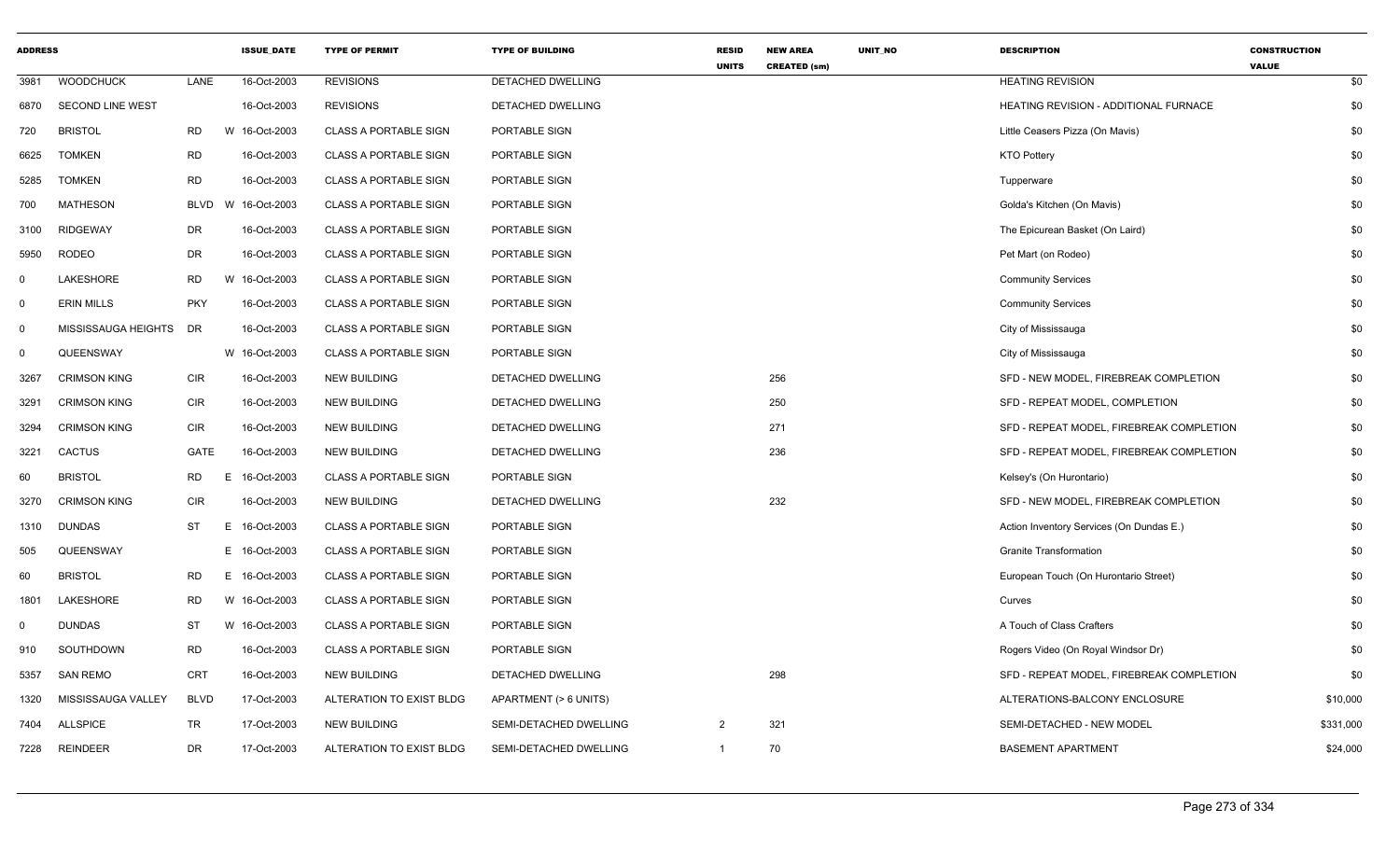| <b>ADDRESS</b> |                    |             | <b>ISSUE_DATE</b>  | <b>TYPE OF PERMIT</b>        | <b>TYPE OF BUILDING</b>               | <b>RESID</b><br><b>UNITS</b> | <b>NEW AREA</b><br><b>CREATED (sm)</b> | UNIT_NO                 | <b>DESCRIPTION</b>                               | <b>CONSTRUCTION</b><br><b>VALUE</b> |
|----------------|--------------------|-------------|--------------------|------------------------------|---------------------------------------|------------------------------|----------------------------------------|-------------------------|--------------------------------------------------|-------------------------------------|
| 80             | <b>PORT</b>        | <b>ST</b>   | E 17-Oct-2003      | NEW BUILDING                 | APARTMENT (> 6 UNITS)                 |                              |                                        |                         | NEW-6STOREY APT W/1-FLR RETAIL, U/G PARKING (    | \$0                                 |
| 5828           | <b>CORINTHIAN</b>  | TR          | 17-Oct-2003        | ADDITION TO EXIST BLDG       | DETACHED DWELLING                     |                              |                                        |                         | ADDITION - REAR UNHEATED SUNROOM                 | \$14,000                            |
| 970            | SOUTHDOWN          | RD          | 17-Oct-2003        | ALTERATION TO EXIST BLDG     | <b>COMMERCIAL RETAIL - MULTI-USER</b> |                              |                                        | $D-6$                   | ALTERATIONS-OUTDOOR PATIO                        | \$15,000                            |
| 7415           | WATERGROVE         | <b>RD</b>   | 17-Oct-2003        | NEW BUILDING                 | DETACHED DWELLING                     | $\overline{1}$               | 187                                    |                         | <b>SFD - REPEAT MODEL</b>                        | \$173,000                           |
| 2660           | <b>MATHESON</b>    |             | BLVD E 17-Oct-2003 | ALTERATION TO EXIST BLDG     | SINGLE TENANT INDUSTRIAL              |                              |                                        | 100                     | <b>INTERIOR ALTERATIONS</b>                      | \$149,000                           |
| 2660           | <b>AQUITAINE</b>   | AVE         | 17-Oct-2003        | ALTERATION TO EXIST BLDG     | CONDOMINIUM ROW DWELLING              |                              |                                        |                         | ALTERATIONS - CONVERT EXIST PARTY ROOM TO (      | \$16,000                            |
| 5655           | <b>KENNEDY</b>     | <b>RD</b>   | 17-Oct-2003        | ALTERATION TO EXIST BLDG     | MULTI-TENANT INDUSTRIAL               |                              |                                        | $\overline{\mathbf{1}}$ | STORAGE WAREHOUSE                                | \$487,000                           |
| 3265           | CACTUS             | GATE        | 17-Oct-2003        | <b>NEW BUILDING</b>          | DETACHED DWELLING                     | $\overline{1}$               | 217                                    |                         | <b>SFD - REPEAT MODEL</b>                        | \$201,000                           |
| 7252           | <b>REINDEER</b>    | DR          | 17-Oct-2003        | ALTERATION TO EXIST BLDG     | DETACHED DWELLING                     |                              |                                        |                         | ALTERATIONS - ENCLOSE EXISTING WALKOUT           | \$10,000                            |
| 6345           | <b>DIXIE</b>       | <b>RD</b>   | 17-Oct-2003        | ALTERATION TO EXIST BLDG     | COMMERCIAL OFFICE - MULTI-USER        |                              |                                        | 3 FLR                   | <b>INTERIOR ALTERATIONS</b>                      | \$42,000                            |
| 362            | QUEEN              | ST<br>S     | 17-Oct-2003        | <b>NEW BUILDING</b>          | GARAGE/CARPORT                        |                              | 45                                     |                         | NEW DETACHED DOUBLE GARAGE                       | \$18,000                            |
| 4080           | <b>LIVING ARTS</b> | DR          | 17-Oct-2003        | <b>IDENTIFICATION SIGN</b>   | COMMERCIAL - OTHER                    |                              |                                        |                         | 17 CONSTRUCTION SITE SIGNS - DANIELS (Note:6 sig | \$40,000                            |
| 1055           | <b>CARDIFF</b>     | <b>BLVD</b> | 17-Oct-2003        | ALTERATION TO EXIST BLDG     | <b>INDUSTRIAL - OTHER</b>             |                              |                                        |                         | <b>INSTALL 3 NEW WASHROOMS</b>                   | \$6,000                             |
| $^{\circ}$     | QUEENSWAY          |             | E 17-Oct-2003      | <b>CLASS A PORTABLE SIGN</b> | PORTABLE SIGN                         |                              |                                        |                         | St. John Ambulance                               | \$0                                 |
| 670            | <b>EGLINTON</b>    | AVE         | W 17-Oct-2003      | <b>CLASS A PORTABLE SIGN</b> | PORTABLE SIGN                         |                              |                                        |                         | McDonalds Restaruant (on Mavis)                  | \$0                                 |
| 620            | <b>EGLINTON</b>    |             | AVE W 17-Oct-2003  | <b>CLASS A PORTABLE SIGN</b> | PORTABLE SIGN                         |                              |                                        |                         | Oxford Learning (On Eglinton Ave. W.             | \$0                                 |
| 655            | QUEENSWAY          |             | E 17-Oct-2003      | <b>CLASS A PORTABLE SIGN</b> | PORTABLE SIGN                         |                              |                                        |                         | 2-4-1- Coffee (On Cawthra)                       | \$0                                 |
| 1250           | <b>EGLINTON</b>    | AVE<br>W    | 17-Oct-2003        | <b>CLASS A PORTABLE SIGN</b> | PORTABLE SIGN                         |                              |                                        |                         | Creditview Optical (on Eglinton)                 | \$0                                 |
| $\Omega$       | <b>MATHESON</b>    |             | BLVD E 17-Oct-2003 | <b>CLASS A PORTABLE SIGN</b> | PORTABLE SIGN                         |                              |                                        |                         | <b>Community Services</b>                        | \$0                                 |
| $\Omega$       | <b>KENNEDY</b>     | <b>RD</b>   | 17-Oct-2003        | <b>CLASS A PORTABLE SIGN</b> | PORTABLE SIGN                         |                              |                                        |                         | <b>Community Services</b>                        | \$0                                 |
| $\Omega$       | <b>EGLINTON</b>    | AVE<br>E.   | 17-Oct-2003        | <b>CLASS A PORTABLE SIGN</b> | PORTABLE SIGN                         |                              |                                        |                         | <b>Community Services</b>                        | \$0                                 |
| $\mathbf 0$    | <b>DIXIE</b>       | RD          | 17-Oct-2003        | <b>CLASS A PORTABLE SIGN</b> | PORTABLE SIGN                         |                              |                                        |                         | <b>Community Services</b>                        | \$0                                 |
| 3050           | <b>VEGA</b>        | <b>BLVD</b> | 17-Oct-2003        | <b>CLASS A PORTABLE SIGN</b> | PORTABLE SIGN                         |                              |                                        |                         | Kitchen Stuff Plus (on Vega)                     | \$0                                 |
| 5010           | <b>GLEN ERIN</b>   | DR          | 17-Oct-2003        | <b>CLASS A PORTABLE SIGN</b> | PORTABLE SIGN                         |                              |                                        |                         | Loblaws                                          | \$0                                 |
| 975            | <b>PACIFIC</b>     | GATE        | 17-Oct-2003        | <b>CLASS A PORTABLE SIGN</b> | PORTABLE SIGN                         |                              |                                        |                         | MMK Corp. (on Pacific Gate)                      | \$0                                 |
| 5925           | <b>TOMKEN</b>      | RD          | 17-Oct-2003        | <b>CLASS A PORTABLE SIGN</b> | PORTABLE SIGN                         |                              |                                        |                         | <b>MMK Corporation</b>                           | \$0                                 |
| 1201           | <b>BRITANNIA</b>   | RD          | W 17-Oct-2003      | <b>CLASS A PORTABLE SIGN</b> | PORTABLE SIGN                         |                              |                                        |                         | Vintner'sCellar                                  | \$0                                 |
|                | 5165 DIXIE         | <b>RD</b>   | 17-Oct-2003        | <b>CLASS A PORTABLE SIGN</b> | PORTABLE SIGN                         |                              |                                        |                         | Pavilion Royale                                  | \$0                                 |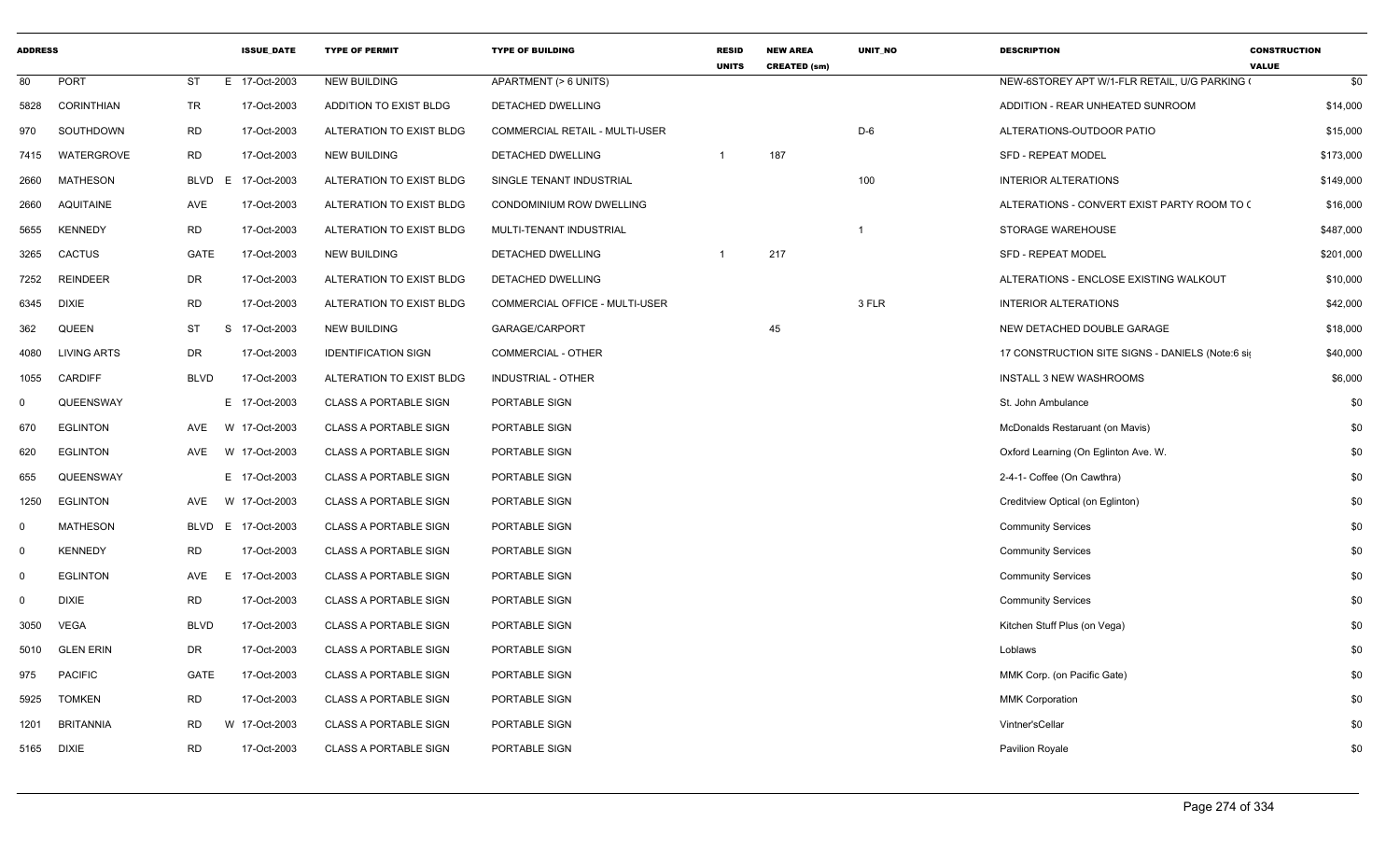| <b>ADDRESS</b> |                          |             | <b>ISSUE_DATE</b> | <b>TYPE OF PERMIT</b>        | <b>TYPE OF BUILDING</b>               | <b>RESID</b><br><b>UNITS</b> | <b>NEW AREA</b><br><b>CREATED (sm)</b> | UNIT_NO        | <b>DESCRIPTION</b>                                  | <b>CONSTRUCTION</b><br><b>VALUE</b> |
|----------------|--------------------------|-------------|-------------------|------------------------------|---------------------------------------|------------------------------|----------------------------------------|----------------|-----------------------------------------------------|-------------------------------------|
| 5165           | <b>DIXIE</b>             | RD          | 17-Oct-2003       | <b>CLASS A PORTABLE SIGN</b> | PORTABLE SIGN                         |                              |                                        |                | Pavilion Royale                                     | \$0                                 |
| 2150           | <b>BURNHAMTHORPE</b>     | RD          | W 17-Oct-2003     | <b>CLASS A PORTABLE SIGN</b> | PORTABLE SIGN                         |                              |                                        |                | South Common Medical Centre (On Erin Mills Parkway) | \$0                                 |
| 523            | PETAWAWA                 | <b>CRES</b> | 17-Oct-2003       | <b>INGROUND POOL</b>         | <b>DETACHED DWELLING</b>              |                              |                                        |                |                                                     | \$0                                 |
| 1594           | MEADOWFIELD              | <b>CRES</b> | 20-Oct-2003       | ALTERATION TO EXIST BLDG     | DETACHED DWELLING                     |                              |                                        |                | ALTERATION - BASEMENT WALKOUT                       | \$7,000                             |
| 2915           | EGLINTON                 | AVE         | W 20-Oct-2003     | <b>FASCIA SIGN</b>           | COMMERCIAL RETAIL-SINGLE USER         |                              |                                        |                | VARIOUS FASCIA - BOSTON PIZZA                       | \$22,000                            |
| 7304           | <b>VILLAGE WALK</b>      |             | 20-Oct-2003       | <b>REVISIONS</b>             | DETACHED DWELLING                     |                              |                                        |                | REVISION - ENCLOSE PORCH/EXTEND BDRM ABOVI          | \$13,000                            |
| 3623           | <b>GOLDEN LOCUST</b>     | <b>DR</b>   | 20-Oct-2003       | <b>NEW BUILDING</b>          | <b>DETACHED DWELLING</b>              |                              | 234                                    |                | <b>SFD - REPEAT MODEL</b>                           | \$217,000                           |
| 3619           | <b>GOLDEN LOCUST</b>     | <b>DR</b>   | 20-Oct-2003       | <b>NEW BUILDING</b>          | DETACHED DWELLING                     |                              | 194                                    |                | <b>SFD - REPEAT MODEL</b>                           | \$180,000                           |
| 3615           | <b>GOLDEN LOCUST</b>     | <b>DR</b>   | 20-Oct-2003       | <b>NEW BUILDING</b>          | DETACHED DWELLING                     |                              | 234                                    |                | <b>SFD - REPEAT MODEL</b>                           | \$217,000                           |
| 3611           | <b>GOLDEN LOCUST</b>     | DR          | 20-Oct-2003       | <b>NEW BUILDING</b>          | DETACHED DWELLING                     |                              | 194                                    |                | <b>SFD - REPEAT MODEL</b>                           | \$180,000                           |
| 7310           | <b>BLACKWOOD</b>         | <b>MEWS</b> | 20-Oct-2003       | <b>NEW BUILDING</b>          | DETACHED DWELLING                     |                              | 150                                    |                | <b>SFD - REPEAT MODEL</b>                           | \$155,000                           |
| 7498           | RUSSIAN OLIVE CLOSE      |             | 20-Oct-2003       | <b>NEW BUILDING</b>          | DETACHED DWELLING                     |                              | 198                                    |                | <b>SFD - CUSTOM</b>                                 | \$204,000                           |
| 5100           | <b>ERIN MILLS</b>        | <b>PKY</b>  | 20-Oct-2003       | ALTERATION TO EXIST BLDG     | <b>COMMERCIAL RETAIL - MULTI-USER</b> |                              |                                        | F003           | <b>INTERIOR ALTERATIONS</b>                         | \$15,000                            |
| 3903           | PASSWAY                  | <b>RD</b>   | 20-Oct-2003       | <b>NEW BUILDING</b>          | DETACHED DWELLING                     |                              | 286                                    |                | <b>SFD - REPEAT MODEL</b>                           | \$294,000                           |
| 3839           | PASSWAY                  | <b>RD</b>   | 20-Oct-2003       | <b>NEW BUILDING</b>          | DETACHED DWELLING                     |                              | 283                                    |                | <b>SFD - REPEAT MODEL</b>                           | \$294,000                           |
| 1569           | <b>GLENBURNIE</b>        | <b>RD</b>   | 20-Oct-2003       | ALTERATION TO EXIST BLDG     | DETACHED DWELLING                     |                              |                                        |                | ALTERATIONS-SIDE ENTRANCE/STAIRS                    | \$10,000                            |
| 3195           | <b>ERINDALE STATION</b>  | <b>RD</b>   | 20-Oct-2003       | <b>CHANGE OF USE</b>         | <b>INDUSTRIAL - OTHER</b>             |                              |                                        | 201            | WHOLESALE (BUSINESS OFFICE ONLY)                    | \$0                                 |
| 6509           | <b>GLEN ERIN</b>         | <b>DR</b>   | 20-Oct-2003       | <b>OTHER</b>                 | APARTMENT (> 6 UNITS)                 |                              |                                        |                | TEMPORARY SITE SERVICING                            | \$60,000                            |
| 67             | <b>SURBRAY</b>           | <b>GROV</b> | 20-Oct-2003       | ALTERATION TO EXIST BLDG     | SEMI-DETACHED DWELLING                |                              |                                        |                | ALTERATIONS - REPLACMENT OF EXISTING CONC. I        | \$10,000                            |
| 4500           | <b>EASTGATE</b>          | <b>PKY</b>  | 20-Oct-2003       | <b>CLASS A PORTABLE SIGN</b> | PORTABLE SIGN                         |                              |                                        |                | D'Angelo Brands Ltd.                                | \$0                                 |
| 29             | <b>AVENTURA</b>          | CRT         | 20-Oct-2003       | <b>REVISIONS</b>             | COMMERCIAL RETAIL - MULTI-USER        |                              |                                        | $\overline{2}$ | KITCHEN EXHAUST REVISION                            | \$0                                 |
| 5900           | <b>KEATON</b>            | <b>CRES</b> | 20-Oct-2003       | <b>CLASS A PORTABLE SIGN</b> | PORTABLE SIGN                         |                              |                                        |                | ACI (On Matheson)                                   | \$0                                 |
| 6750           | MISSISSAUGA              | <b>RD</b>   | 20-Oct-2003       | <b>CLASS A PORTABLE SIGN</b> | PORTABLE SIGN                         |                              |                                        |                | Dominics Hairstylists (on Miss. Rd.)                | \$0                                 |
| 960            | SOUTHDOWN                | <b>RD</b>   | 20-Oct-2003       | <b>REVISIONS</b>             | <b>COMMERCIAL RETAIL - MULTI-USER</b> |                              |                                        | $C-7$          | <b>RELOCATE ROOFTOP UNIT</b>                        | \$0                                 |
| $\mathbf 0$    | <b>BRITANNIA</b>         | <b>RD</b>   | W 20-Oct-2003     | <b>CLASS A PORTABLE SIGN</b> | PORTABLE SIGN                         |                              |                                        |                | Community Christian Reformed Church of Meadowvale   | \$0                                 |
| $\mathbf 0$    | <b>WINSTON CHURCHILL</b> | <b>BLVD</b> | 20-Oct-2003       | <b>CLASS A PORTABLE SIGN</b> | PORTABLE SIGN                         |                              |                                        |                | Cl;arkson Road Presbyterian Church                  | \$0                                 |
| $\Omega$       | <b>TRUSCOTT</b>          | <b>DR</b>   | 20-Oct-2003       | <b>CLASS A PORTABLE SIGN</b> | PORTABLE SIGN                         |                              |                                        |                | Clarkson Road Presbyterian Church                   | \$0                                 |
| 6535           | <b>MILLCREEK</b>         | <b>DR</b>   | 20-Oct-2003       | <b>CLASS A PORTABLE SIGN</b> | PORTABLE SIGN                         |                              |                                        |                | Keynotes School of Music (On Millcreek)             | \$0                                 |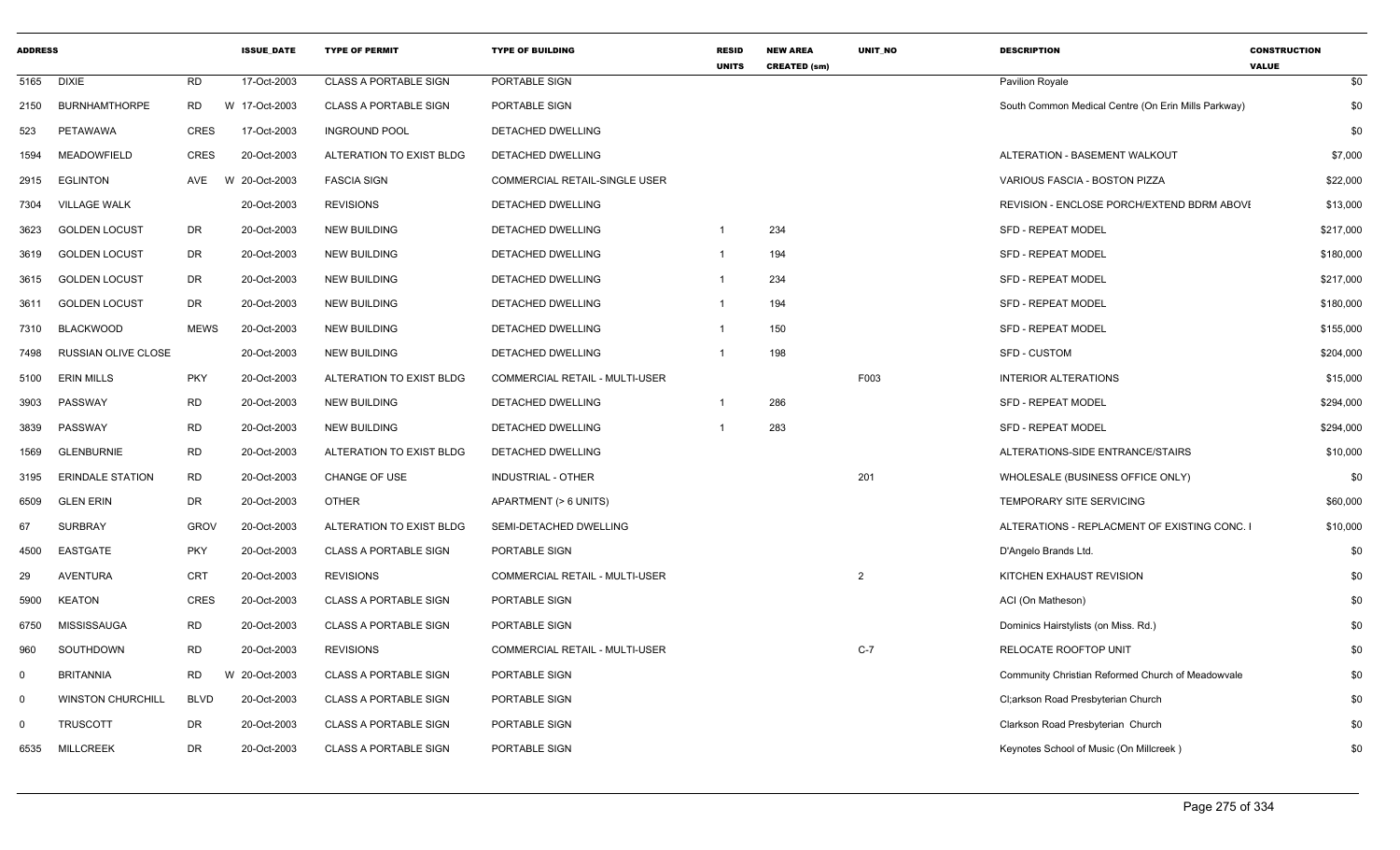| <b>ADDRESS</b> |                    |             | <b>ISSUE DATE</b> | <b>TYPE OF PERMIT</b>        | <b>TYPE OF BUILDING</b>               | <b>RESID</b><br><b>UNITS</b> | <b>NEW AREA</b><br><b>CREATED (sm)</b> | UNIT_NO         | <b>DESCRIPTION</b>                             | <b>CONSTRUCTION</b><br><b>VALUE</b> |
|----------------|--------------------|-------------|-------------------|------------------------------|---------------------------------------|------------------------------|----------------------------------------|-----------------|------------------------------------------------|-------------------------------------|
| 735            | <b>TWAIN</b>       | AVE         | 20-Oct-2003       | <b>CLASS A PORTABLE SIGN</b> | PORTABLE SIGN                         |                              |                                        |                 | Tutor Time (On Twain Ave.)                     | \$0                                 |
| 707            | CANYON             | ST          | 20-Oct-2003       | <b>NEW BUILDING</b>          | DETACHED DWELLING                     |                              | 376                                    |                 | CANC 2004/03/05 - SFD - REPEAT, FIREBREAK COMF | \$0                                 |
| 1275           | MISSISSAUGA VALLEY | <b>BLVD</b> | 21-Oct-2003       | ADDITION AND ALTER           | <b>CITY</b>                           |                              |                                        |                 | ADDTN/ALTER-MISSISSAUGA VALLEY CC/LIBRARY, I   | \$0                                 |
| 3035           | <b>ARTESIAN</b>    | DR          | 21-Oct-2003       | <b>NEW BUILDING</b>          | CONDOMINIUM ROW DWELLING              |                              |                                        | #64-82 (EVEN)   | CONDO ROW DWELL-BLK 1 (10 UNITS), COMPLETIOI   | \$0                                 |
| 3035           | <b>ARTESIAN</b>    | DR          | 21-Oct-2003       | <b>NEW BUILDING</b>          | CONDOMINIUM ROW DWELLING              |                              |                                        | #1-13 (ODD)     | CONDO ROW DWELL-BLK 2 (7 UNITS), COMPLETION    | \$0                                 |
| 3035           | <b>ARTESIAN</b>    | DR          | 21-Oct-2003       | <b>NEW BUILDING</b>          | CONDOMINIUM ROW DWELLING              |                              |                                        | #84-104(EVEN)   | CONDO ROW DWELL-BLK 3 (11 UNITS), COMPLETIOI   | \$0                                 |
| 3035           | <b>ARTESIAN</b>    | <b>DR</b>   | 21-Oct-2003       | <b>NEW BUILDING</b>          | <b>CONDOMINIUM ROW DWELLING</b>       |                              |                                        | #106-124 (EVEN) | CONDO ROW DWELL-BLK 4 (10 UNITS), COMPLETIOI   | \$0                                 |
| 3035           | <b>ARTESIAN</b>    | DR          | 21-Oct-2003       | <b>NEW BUILDING</b>          | CONDOMINIUM ROW DWELLING              |                              |                                        | #49-63 (ODD)    | CONDO ROW DWELL-BLK 5 (8 UNITS), COMPLETION    | \$0                                 |
| 3035           | <b>ARTESIAN</b>    | <b>DR</b>   | 21-Oct-2003       | <b>NEW BUILDING</b>          | CONDOMINIUM ROW DWELLING              |                              |                                        | #48-60(EVEN)    | CONDO ROW DWELL-BLK 6 (7 UNITS), COMPLETION    | \$0                                 |
| 3035           | <b>ARTESIAN</b>    | <b>DR</b>   | 21-Oct-2003       | <b>NEW BUILDING</b>          | CONDOMINIUM ROW DWELLING              |                              |                                        | #34-46 (EVEN)   | CONDO ROW DWELL-BLK 7 (7 UNITS), COMPLETION    | \$0                                 |
| 3035           | <b>ARTESIAN</b>    | DR          | 21-Oct-2003       | <b>NEW BUILDING</b>          | CONDOMINIUM ROW DWELLING              |                              |                                        | #15-33 (ODD)    | CONDO ROW DWELL-BLK 8 (10 UNITS), COMPLETIOI   | \$0                                 |
| 3035           | <b>ARTESIAN</b>    | <b>DR</b>   | 21-Oct-2003       | <b>NEW BUILDING</b>          | CONDOMINIUM ROW DWELLING              |                              |                                        | #141-153(ODD)   | CONDO ROW DWELL-BLK 9 (7 UNITS), COMPLETION    | \$0                                 |
| 3035           | <b>ARTESIAN</b>    | <b>DR</b>   | 21-Oct-2003       | <b>NEW BUILDING</b>          | CONDOMINIUM ROW DWELLING              |                              |                                        | #129-139        | CONDO ROW DWELL-BLK 10 (6 UNITS), COMPLETIOI   | \$0                                 |
| 3035           | <b>ARTESIAN</b>    | DR          | 21-Oct-2003       | <b>NEW BUILDING</b>          | CONDOMINIUM ROW DWELLING              |                              |                                        | #119-127(ODD)   | CONDO ROW DWELL-BLK 11 (5 UNITS), COMPLETIOI   | \$0                                 |
| 3035           | ARTESIAN           | <b>DR</b>   | 21-Oct-2003       | <b>NEW BUILDING</b>          | <b>CONDOMINIUM ROW DWELLING</b>       |                              |                                        | #154-162 (EVEN) | CONDO ROW DWELL-BLK 12 (5 UNITS), COMPLETIOI   | \$0                                 |
| 4849           | <b>HALF MOON</b>   | <b>GROV</b> | 21-Oct-2003       | <b>NEW BUILDING</b>          | CONDOMINIUM ROW DWELLING              |                              |                                        | #1-2            | CONDO ROW DWELL-BLK 13 (2 UNITS), COMPLETIOI   | \$0                                 |
| 585            | <b>LAKESHORE</b>   | <b>RD</b>   | E<br>21-Oct-2003  | <b>FASCIA SIGN</b>           | <b>COMMERCIAL RETAIL - MULTI-USER</b> |                              |                                        |                 | TWO (2) FASCIA SIGNS - SHOPPERS DRUG MART      | \$15,000                            |
| 199            | RATHBURN           | <b>RD</b>   | W 21-Oct-2003     | ALTERATION TO EXIST BLDG     | COMMERCIAL RETAIL-SINGLE USER         |                              |                                        |                 | <b>INTERIOR ALTERATIONS</b>                    | \$488,000                           |
| 6757           | <b>NORTHWEST</b>   | DR          | 21-Oct-2003       | ALTERATION TO EXIST BLDG     | SINGLE TENANT INDUSTRIAL              |                              |                                        |                 | ALTERATIONS-RECLADING OF EXTERIOR WALL         | \$681,000                           |
| 100            | <b>CITY CENTRE</b> | DR          | 21-Oct-2003       | <b>FASCIA SIGN</b>           | COMMERCIAL RETAIL - MULTI-USER        |                              |                                        | 2-431           | FOUR FASCIA SIGNS-CRAZY SUSHI                  | \$3,000                             |
| 1103           | ALEXANDRA          | AVE         | 21-Oct-2003       | ADDITION AND ALTER           | DETACHED DWELLING                     |                              |                                        |                 | ADDITION/ALTERATIONS                           | \$60,000                            |
| 2159           | <b>ROGERS</b>      | <b>RD</b>   | 21-Oct-2003       | <b>OTHER</b>                 | <b>CITY</b>                           |                              |                                        |                 | <b>NEW IRRIGATION SYSTEM</b>                   | \$40,000                            |
| 1891           | <b>RATHBURN</b>    | <b>RD</b>   | E 21-Oct-2003     | <b>CHANGE OF USE</b>         | <b>COMMERCIAL - OTHER</b>             |                              |                                        | 10              | <b>VIDEO STORE</b>                             | \$0                                 |
| 1213           | <b>SIENNA</b>      | ST          | 21-Oct-2003       | <b>INGROUND POOL</b>         | DETACHED DWELLING                     |                              |                                        |                 |                                                | \$0                                 |
| 5880           | <b>MAVIS</b>       | <b>RD</b>   | 21-Oct-2003       | <b>MULTIPLE SIGNS</b>        | COMMERCIAL RETAIL-SINGLE USER         |                              |                                        |                 | MULTI SIGNS - A & W                            | \$24,000                            |
| 3355           | THE COLLEGEWAY     |             | 21-Oct-2003       | <b>CLASS A PORTABLE SIGN</b> | PORTABLE SIGN                         |                              |                                        |                 | Play -A-Saurus (On Collegeway)                 | \$0                                 |
| 3120           | <b>GLEN ERIN</b>   | <b>DR</b>   | 21-Oct-2003       | <b>CLASS A PORTABLE SIGN</b> | PORTABLE SIGN                         |                              |                                        |                 | The Wine Making Place (On Dunwin)              | \$0                                 |
| 6075           | MAVIS              | <b>RD</b>   | 21-Oct-2003       | <b>CLASS A PORTABLE SIGN</b> | PORTABLE SIGN                         |                              |                                        |                 | Select Designers Brand (0n Britannia Rd)       | \$0                                 |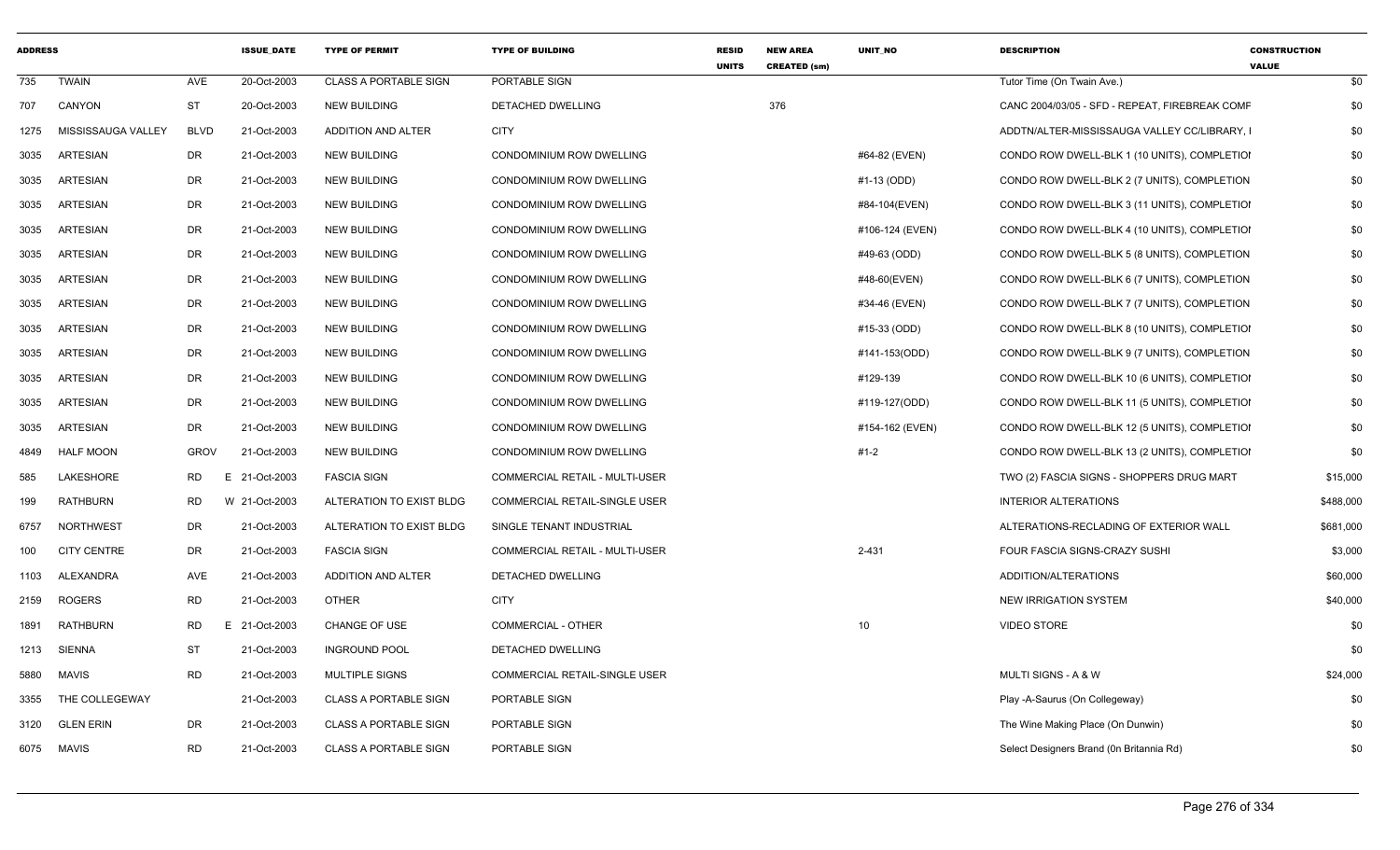| <b>ADDRESS</b> |                          |             | <b>ISSUE DATE</b> | <b>TYPE OF PERMIT</b>        | <b>TYPE OF BUILDING</b>        | <b>RESID</b><br><b>UNITS</b> | <b>NEW AREA</b><br><b>CREATED (sm)</b> | <b>UNIT NO</b> | <b>DESCRIPTION</b>                          | <b>CONSTRUCTION</b><br><b>VALUE</b> |
|----------------|--------------------------|-------------|-------------------|------------------------------|--------------------------------|------------------------------|----------------------------------------|----------------|---------------------------------------------|-------------------------------------|
| 800            | <b>BOYER</b>             | <b>BLVD</b> | 21-Oct-2003       | <b>CLASS A PORTABLE SIGN</b> | PORTABLE SIGN                  |                              |                                        |                | Rona (On Britannia)                         | \$0                                 |
| 800            | <b>BOYER</b>             | <b>BLVD</b> | 21-Oct-2003       | <b>CLASS A PORTABLE SIGN</b> | PORTABLE SIGN                  |                              |                                        |                | Rona (On Mavis)                             | \$0                                 |
| 6250           | <b>KESTREL</b>           | RD          | 21-Oct-2003       | <b>OTHER</b>                 | INDUSTRIAL - OTHER             |                              |                                        |                | <b>NEW 4" WATERMAIN</b>                     | \$7,000                             |
| 541            | ARROWHEAD                | RD          | 21-Oct-2003       | <b>DEMOLITION</b>            | DETACHED DWELLING              |                              |                                        |                | <b>DEMOLITION - SFD</b>                     | \$10,000                            |
| 3583           | <b>BELVEDERE</b>         | <b>CRES</b> | 21-Oct-2003       | <b>INGROUND POOL</b>         | DETACHED DWELLING              |                              |                                        |                |                                             | \$0                                 |
| 1357           | ALEXANDRA                | AVE         | 22-Oct-2003       | <b>NEW BUILDING</b>          | DETACHED DWELLING              |                              | 268                                    |                | <b>SFD - CUSTOM</b>                         | \$263,000                           |
| 1359           | ALEXANDRA                | AVE         | 22-Oct-2003       | NEW BUILDING                 | DETACHED DWELLING              |                              | 268                                    |                | <b>SFD-CUSTOM HOME</b>                      | \$263,000                           |
| 3900           | <b>MCDOWELL</b>          | <b>DR</b>   | 22-Oct-2003       | ADDITION TO EXIST BLDG       | SEMI-DETACHED DWELLING         |                              |                                        |                | ALTERATIONS-WINDOW ENLARGEMENT (2), SIDE EN | \$8,000                             |
| 7302           | <b>CORK TREE ROW</b>     |             | 22-Oct-2003       | <b>NEW BUILDING</b>          | SEMI-DETACHED DWELLING         | $\overline{2}$               | 246                                    |                | SEMI-DETACHED - NEW MODEL                   | \$254,000                           |
| 6450           | CANTAY                   | <b>RD</b>   | 22-Oct-2003       | ALTERATION TO EXIST BLDG     | <b>INDUSTRIAL - OTHER</b>      |                              |                                        |                | INDUSTRIAL/MANUFACTURING (INJECTION MOLDIN) | \$7,783,000                         |
| 2163           | THORN LODGE              | DR          | 22-Oct-2003       | ADDITION TO EXIST BLDG       | DETACHED DWELLING              |                              | 49                                     |                | ADDITION-1STOREY                            | \$44,000                            |
| 785            | <b>BRITANNIA</b>         | <b>RD</b>   | W 22-Oct-2003     | ALTERATION TO EXIST BLDG     | <b>COMMERCIAL - OTHER</b>      |                              |                                        | 17             | <b>RETAIL</b>                               | \$168,000                           |
| 7414           | RUSSIAN OLIVE CLOSE      |             | 22-Oct-2003       | <b>NEW BUILDING</b>          | DETACHED DWELLING              | $\overline{1}$               | 151                                    |                | <b>SFD - REPEAT MODEL</b>                   | \$140,000                           |
| 3688           | <b>PARTITION</b>         | <b>RD</b>   | 22-Oct-2003       | <b>NEW BUILDING</b>          | DETACHED DWELLING              | $\overline{1}$               | 239                                    |                | SFD - NEW MODEL                             | \$247,000                           |
| 3696           | <b>PARTITION</b>         | <b>RD</b>   | 22-Oct-2003       | NEW BUILDING                 | DETACHED DWELLING              | $\overline{1}$               | 241                                    |                | SFD - REPEAT MODEL, FIREBREAK LOT           | \$248,000                           |
| 3764           | PARTITION                | <b>RD</b>   | 22-Oct-2003       | <b>NEW BUILDING</b>          | DETACHED DWELLING              | $\overline{1}$               | 241                                    |                | SFD - REPEAT MODEL                          | \$248,000                           |
| 3692           | <b>PARTITION</b>         | <b>RD</b>   | 22-Oct-2003       | <b>NEW BUILDING</b>          | DETACHED DWELLING              |                              | 238                                    |                | <b>SFD - REPEAT MODEL</b>                   | \$245,000                           |
|                | 2175 STAVEBANK           | <b>RD</b>   | 22-Oct-2003       | ADDITION AND ALTER           | DETACHED DWELLING              |                              |                                        | 5              | ADDITION-SUNROOM UNHEATED                   | \$12,000                            |
| 2500           | OLD CARRIAGE             | <b>RD</b>   | 22-Oct-2003       | ALTERATION TO EXIST BLDG     | <b>COMMERCIAL - OTHER</b>      |                              |                                        |                | INTERIOR ALTERATIONS - LOWER LEVEL WASHROC  | \$406,000                           |
| 6990           | <b>FINANCIAL</b>         | DR          | 22-Oct-2003       | ALTERATION TO EXIST BLDG     | COMMERCIAL RETAIL - MULTI-USER |                              |                                        | G <sub>3</sub> | <b>RETAIL</b>                               | \$36,000                            |
| 3345           | LAIRD                    | <b>RD</b>   | 22-Oct-2003       | <b>OTHER</b>                 | <b>COMMERCIAL - OTHER</b>      |                              |                                        | $\overline{1}$ | RE-ROUTE 4" SANITARY SEWER                  | \$2,000                             |
| 1024           | <b>DUNDAS</b>            | ST          | 22-Oct-2003<br>E  | <b>CLASS A PORTABLE SIGN</b> | PORTABLE SIGN                  |                              |                                        |                | <b>Premier Furniture</b>                    | \$0                                 |
| 2325           | <b>HURONTARIO</b>        | <b>ST</b>   | 22-Oct-2003       | <b>CLASS A PORTABLE SIGN</b> | PORTABLE SIGN                  |                              |                                        |                | Club Tan (On Hurontario)                    | \$0                                 |
| 1021           | <b>BREVIK</b>            | PL          | 22-Oct-2003       | <b>CLASS A PORTABLE SIGN</b> | PORTABLE SIGN                  |                              |                                        |                | Vent Master (On Tomken)                     | \$0                                 |
| 1375           | SOUTHDOWN                | <b>RD</b>   | 22-Oct-2003       | <b>CLASS A PORTABLE SIGN</b> | PORTABLE SIGN                  |                              |                                        |                | Joseph of Rome                              | \$0                                 |
| 5880           | MAVIS                    | <b>RD</b>   | 22-Oct-2003       | <b>CLASS A PORTABLE SIGN</b> | PORTABLE SIGN                  |                              |                                        |                | A & W (On Mavis)                            | \$0                                 |
| 3980           | <b>GRAND PARK</b>        | <b>DR</b>   | 22-Oct-2003       | <b>CLASS A PORTABLE SIGN</b> | PORTABLE SIGN                  |                              |                                        |                | Shoppers                                    | \$0                                 |
| 3087           | <b>WINSTON CHURCHILL</b> | <b>BLVD</b> | 22-Oct-2003       | <b>CLASS A PORTABLE SIGN</b> | PORTABLE SIGN                  |                              |                                        |                | <b>Planet Workout</b>                       | \$0                                 |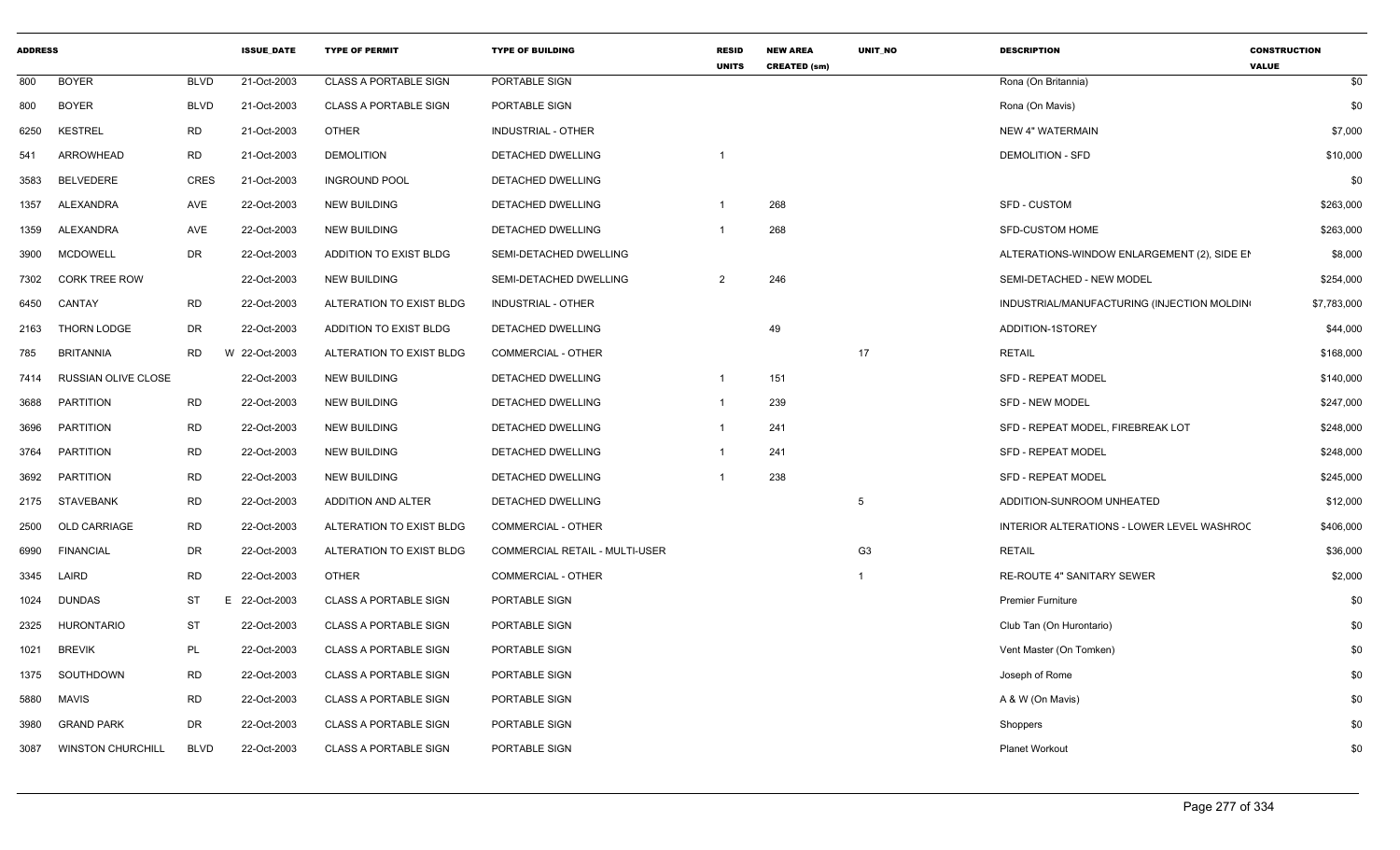| <b>ADDRESS</b> |                          |                 | <b>ISSUE_DATE</b> | <b>TYPE OF PERMIT</b>        | <b>TYPE OF BUILDING</b>        | <b>RESID</b><br><b>UNITS</b> | <b>NEW AREA</b><br><b>CREATED (sm)</b> | UNIT_NO        | <b>DESCRIPTION</b>                           | <b>CONSTRUCTION</b><br><b>VALUE</b> |
|----------------|--------------------------|-----------------|-------------------|------------------------------|--------------------------------|------------------------------|----------------------------------------|----------------|----------------------------------------------|-------------------------------------|
| $\Omega$       | <b>HILLCREST</b>         | AVE             | 22-Oct-2003       | <b>CLASS A PORTABLE SIGN</b> | PORTABLE SIGN                  |                              |                                        |                | Region of Peel                               | \$0                                 |
| $\mathbf 0$    | <b>DUNDAS</b>            | ST              | W 22-Oct-2003     | <b>CLASS A PORTABLE SIGN</b> | PORTABLE SIGN                  |                              |                                        |                | Region of Peel                               | \$0                                 |
| 214            | <b>BRIARHILL</b>         | <b>DR</b>       | 22-Oct-2003       | <b>INGROUND POOL</b>         | DETACHED DWELLING              |                              |                                        |                |                                              | \$0                                 |
| 1178           | MEADOWGROVE              | <b>CRT</b>      | 22-Oct-2003       | ABOVE GROUND POOL            | SEMI-DETACHED DWELLING         |                              |                                        |                |                                              | \$0                                 |
| 5425           | <b>DIXIE</b>             | <b>RD</b>       | 22-Oct-2003       | <b>CLASS A PORTABLE SIGN</b> | PORTABLE SIGN                  |                              |                                        |                | <b>TST Truckload Express</b>                 | \$0                                 |
| 1199           | <b>CARDIFF</b>           | <b>BLVD</b>     | 23-Oct-2003       | <b>NEW BUILDING</b>          | MULTI-TENANT INDUSTRIAL        |                              | 2,210                                  | $2$ (ONLY)     | NEW - INDUSTRIAL BLDG.-UNIT #1 MANUFACTURING | \$1,273,000                         |
| 10             | MISSISSAUGA              | <b>RD</b><br>-S | 23-Oct-2003       | ALTERATION TO EXIST BLDG     | <b>INDUSTRIAL - OTHER</b>      |                              |                                        |                | DEMOLITION - EXISTING GARAGE/OFFICE AND NEW  | \$26,000                            |
| 1870           | <b>COURTNEYPARK</b>      | DR<br>E         | 23-Oct-2003       | ALTERATION TO EXIST BLDG     | SINGLE TENANT INDUSTRIAL       |                              | 2,575                                  |                | OFFICE, WAREHOUSE & DISTRIBUTION             | \$647,000                           |
| 55             | <b>CITY CENTRE</b>       | DR              | 23-Oct-2003       | <b>SPRINKLERS</b>            | COMMERCIAL OFFICE - MULTI-USER |                              |                                        |                | <b>SPRINKLERS</b>                            | \$503,000                           |
| 1325           | <b>EGLINTON</b>          | AVE<br>E        | 23-Oct-2003       | ALTERATION TO EXIST BLDG     | INDUSTRIAL - OTHER             |                              |                                        | $1-6$          | ALTERATIONS-OUTDOOR PATIO                    | \$25,000                            |
| 1760           | <b>BOUGH BEECHES</b>     | <b>BLVD</b>     | 23-Oct-2003       | ADDITION AND ALTER           | SCHOOL - ELEMENTARY            |                              | 1,648                                  |                | ADDITION/ALTERATIONS - ST. MARTHA & MARY SCH | \$2,743,000                         |
| 55             | <b>CITY CENTRE</b>       | DR              | 23-Oct-2003       | ALTERATION TO EXIST BLDG     | COMMERCIAL OFFICE - MULTI-USER |                              | 2,277                                  | 8-9 FLR        | <b>ADMINISTRATIVE OFFICE</b>                 | \$656,000                           |
| 2126           | <b>JENNER</b>            | <b>CRT</b>      | 23-Oct-2003       | ADDITION AND ALTER           | DETACHED DWELLING              |                              |                                        |                | ADDITION/ALTERATIONS                         | \$32,000                            |
| 840            | <b>WINTERTON</b>         | WAY             | 23-Oct-2003       | ALTERATION TO EXIST BLDG     | DETACHED DWELLING              |                              |                                        |                | CANC 2004/08/25 - ALTERATIONS-BASEMENT WALK( | \$10,000                            |
| 7320           | <b>TENTH LINE WEST</b>   |                 | 23-Oct-2003       | <b>NEW BUILDING</b>          | DETACHED DWELLING              |                              | 217                                    |                | <b>SFD - REPEAT MODEL</b>                    | \$201,000                           |
| 3600           | LAIRD                    | RD              | 23-Oct-2003       | <b>OTHER</b>                 | <b>INDUSTRIAL - OTHER</b>      |                              |                                        |                | <b>SITE SERVICING</b>                        | \$100,000                           |
| 600            | <b>MATHESON</b>          | BLVD<br>W.      | 23-Oct-2003       | ALTERATION TO EXIST BLDG     | COMMERCIAL RETAIL - MULTI-USER |                              |                                        | 2A             | <b>RETAIL-WAREHOUSE</b>                      | \$15,000                            |
| 5263           | <b>RUSSELL VIEW</b>      | RD              | 23-Oct-2003       | ALTERATION TO EXIST BLDG     | DETACHED DWELLING              |                              |                                        |                | ALTERATIONS - SIDE ENTRANCE                  | \$3,000                             |
| 350            | <b>BURNHAMTHORPE</b>     | <b>RD</b>       | W 23-Oct-2003     | ELECTROMAG LOCK DEVICE       | COMMERCIAL OFFICE - MULTI-USER |                              |                                        | 301            | MAGLOCK - SIX (6)                            | \$18,000                            |
| 1201           | BRITANNIA                | RD              | W 23-Oct-2003     | ALTERATION TO EXIST BLDG     | COMMERCIAL RETAIL - MULTI-USER |                              |                                        | 17             | <b>KITCHEN EXHAUST</b>                       | \$15,000                            |
| 1140           | <b>BURNHAMTHORPE</b>     | <b>RD</b>       | W 23-Oct-2003     | <b>CHANGE OF USE</b>         | <b>INDUSTRIAL - OTHER</b>      |                              |                                        | 224            | <b>AUTO LEASING</b>                          | \$0                                 |
| 3983           | NASHUA                   | <b>DR</b>       | 23-Oct-2003       | <b>CHANGE OF USE</b>         | <b>INDUSTRIAL - OTHER</b>      |                              |                                        | $\overline{2}$ | FURNITURE MANUFACTURING                      | \$0                                 |
| 1850           | <b>BLOOR</b>             | <b>ST</b>       | 23-Oct-2003       | ALTERATION TO EXIST BLDG     | APARTMENT (> 6 UNITS)          |                              |                                        |                | ALTERATIONS- STRUCTURAL BALCONY REPAIRS OF   | \$72,000                            |
| 1105           | QUEENSWAY                |                 | E 23-Oct-2003     | <b>CHANGE OF USE</b>         | <b>INDUSTRIAL - OTHER</b>      |                              |                                        | 25             | <b>WHOLESALE DISTRIBUTION</b>                | \$0                                 |
| 880            | <b>CLARKSON</b>          | <b>RD</b><br>S. | 23-Oct-2003       | ELECTROMAG LOCK DEVICE       | PUBLIC - OTHER                 |                              |                                        |                | (1) MAGLOCK                                  | \$5,000                             |
| 5700           | <b>KEATON</b>            | <b>CRES</b>     | 23-Oct-2003       | <b>CLASS A PORTABLE SIGN</b> | PORTABLE SIGN                  |                              |                                        |                | Greenhawk (On Keaton)                        | \$0                                 |
| $\Omega$       | <b>WINSTON CHURCHILL</b> | <b>BLVD</b>     | 23-Oct-2003       | <b>CLASS A PORTABLE SIGN</b> | PORTABLE SIGN                  |                              |                                        |                | Erin Mills United Church                     | \$0                                 |
| $\Omega$       | <b>DUNDAS</b>            | ST              | W 23-Oct-2003     | <b>CLASS A PORTABLE SIGN</b> | PORTABLE SIGN                  |                              |                                        |                | Region of Peel                               | \$0                                 |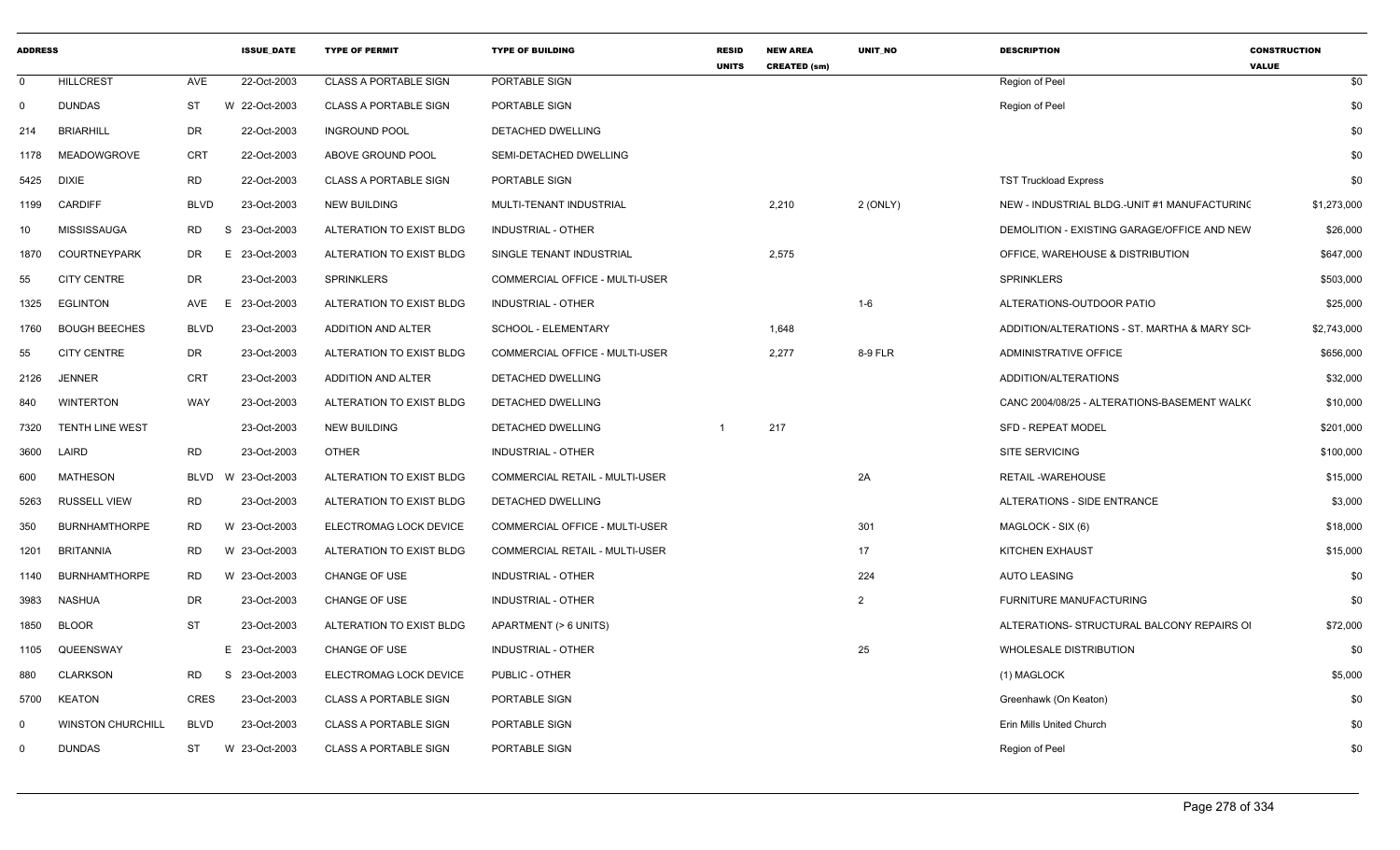| <b>ADDRESS</b> |                            |             | <b>ISSUE DATE</b> | <b>TYPE OF PERMIT</b>        | <b>TYPE OF BUILDING</b>        | <b>RESID</b><br><b>UNITS</b> | <b>NEW AREA</b><br><b>CREATED (sm)</b> | <b>UNIT NO</b> | <b>DESCRIPTION</b>                            | <b>CONSTRUCTION</b><br><b>VALUE</b> |
|----------------|----------------------------|-------------|-------------------|------------------------------|--------------------------------|------------------------------|----------------------------------------|----------------|-----------------------------------------------|-------------------------------------|
| $\mathbf 0$    | <b>DUNDAS</b>              | ST          | W 23-Oct-2003     | <b>CLASS A PORTABLE SIGN</b> | PORTABLE SIGN                  |                              |                                        |                | Region of Peel                                | \$0                                 |
| 6485           | MISSISSAUGA                | <b>RD</b>   | 23-Oct-2003       | <b>CLASS A PORTABLE SIGN</b> | PORTABLE SIGN                  |                              |                                        |                | Dimmi Ristorante (On Mississauga Road)        | \$0                                 |
| 2040           | <b>DUNDAS</b>              | ST          | 23-Oct-2003<br>E. | <b>CLASS A PORTABLE SIGN</b> | PORTABLE SIGN                  |                              |                                        |                | Future Shop (On Summerville Crt)              | \$0                                 |
| 5700           | <b>MAVIS</b>               | <b>RD</b>   | 23-Oct-2003       | <b>CLASS A PORTABLE SIGN</b> | PORTABLE SIGN                  |                              |                                        |                | Applee's (On Mavis)                           | \$0                                 |
| 377            | <b>BURNHAMTHORPE</b>       | <b>RD</b>   | 23-Oct-2003<br>E. | <b>CLASS A PORTABLE SIGN</b> | PORTABLE SIGN                  |                              |                                        |                | Meleca Jewellery (On Central Pakrway)         | \$0                                 |
| 2359           | <b>ROYAL WINDSOR</b>       | DR          | 23-Oct-2003       | <b>CLASS A PORTABLE SIGN</b> | PORTABLE SIGN                  |                              |                                        |                | North America Blade Company                   | \$0                                 |
| 6819           | <b>PACIFIC</b>             | <b>CIR</b>  | 23-Oct-2003       | <b>CLASS A PORTABLE SIGN</b> | PORTABLE SIGN                  |                              |                                        |                | Camilla House Imports Inc. (on Pacific CrI)   | \$0                                 |
| 1199           | <b>CARDIFF</b>             | <b>BLVD</b> | 23-Oct-2003       | <b>NEW BUILDING</b>          | MULTI-TENANT INDUSTRIAL        |                              |                                        | 2 (ONLY)       | TOOL & DIE MANUFACTURING                      | \$0                                 |
| 3483           | PALGRAVE                   | <b>RD</b>   | 23-Oct-2003       | ALTERATION TO EXIST BLDG     | DETACHED DWELLING              |                              |                                        |                | ALTERATIONS-PLUMBING ONLY PERMIT              | \$2,000                             |
| 6978           | <b>FINANCIAL</b>           | <b>DR</b>   | 23-Oct-2003       | <b>CLASS A PORTABLE SIGN</b> | PORTABLE SIGN                  |                              |                                        |                | <b>Boston Pizza</b>                           | \$0                                 |
| 3595           | <b>DUNRANKIN</b>           | <b>DR</b>   | 24-Oct-2003       | <b>REVISIONS</b>             | SEMI-DETACHED DWELLING         |                              |                                        |                | REVISION TO BP #02-2090 BAS                   | \$0                                 |
| 6570           | MEADOWVALE TOWN CENCIR     |             | 24-Oct-2003       | <b>NEW BUILDING</b>          | <b>COMMERCIAL - OTHER</b>      |                              | 465                                    | BLD-K          | NEW -COMMERCIAL SPEC, TENANT NOT DETERMIN     | \$552,000                           |
| 7431           | RUSSIAN OLIVE CLOSE        |             | 24-Oct-2003       | <b>NEW BUILDING</b>          | DETACHED DWELLING              |                              | 194                                    |                | SFD - REPEAT MODEL - FIREBREAK LOT            | \$180,000                           |
| 7427           | <b>RUSSIAN OLIVE CLOSE</b> |             | 24-Oct-2003       | <b>NEW BUILDING</b>          | DETACHED DWELLING              |                              | 257                                    |                | <b>SFD - REPEAT MODEL</b>                     | \$238,000                           |
| 7315           | <b>CORK TREE ROW</b>       |             | 24-Oct-2003       | <b>NEW BUILDING</b>          | SEMI-DETACHED DWELLING         | $\mathcal{P}$                | 294                                    |                | SEMI-DETACHED - REPEAT MODEL - FIREBREAK LO   | \$229,000                           |
| 7309           | <b>CORK TREE ROW</b>       |             | 24-Oct-2003       | <b>NEW BUILDING</b>          | SEMI-DETACHED DWELLING         | $\overline{2}$               | 317                                    |                | CANC 2004/01/20 - SEMI-DETACHED - REPEAT MODE | \$294,000                           |
| 3696           | <b>GOLDEN LOCUST</b>       | DR          | 24-Oct-2003       | <b>NEW BUILDING</b>          | SEMI-DETACHED DWELLING         | $\overline{2}$               | 317                                    |                | SEMI-DETACHED - REPEAT MODEL - FIREBREAK LO   | \$294,000                           |
| 3693           | <b>GOLDEN LOCUST</b>       | <b>DR</b>   | 24-Oct-2003       | <b>NEW BUILDING</b>          | SEMI-DETACHED DWELLING         | $\mathcal{P}$                | 294                                    |                | SEMI-DETACHED - REPEAT MODEL                  | \$273,000                           |
| 7400           | <b>ALLSPICE</b>            | TR          | 24-Oct-2003       | <b>NEW BUILDING</b>          | SEMI-DETACHED DWELLING         | $\mathcal{P}$                | 202                                    |                | SEMI-DETACHED - NEW MODEL                     | \$208,000                           |
| 3266           | <b>CRIMSON KING</b>        | <b>CIR</b>  | 24-Oct-2003       | <b>NEW BUILDING</b>          | DETACHED DWELLING              |                              | 271                                    |                | <b>SFD - CUSTOM</b>                           | \$280,000                           |
| 3920           | <b>GRAND PARK</b>          | <b>DR</b>   | 24-Oct-2003       | ALTERATION TO EXIST BLDG     | COMMERCIAL RETAIL - MULTI-USER |                              |                                        | D <sub>8</sub> | <b>CONVENIENCE STORE</b>                      | \$21,000                            |
| 38             | <b>YORK</b>                | <b>ST</b>   | 24-Oct-2003       | <b>REVISIONS</b>             | DETACHED DWELLING              |                              |                                        |                | <b>REVISION - FINISH BASEMENT</b>             | \$0                                 |
| 40             | <b>YORK</b>                | ST          | 24-Oct-2003       | <b>REVISIONS</b>             | DETACHED DWELLING              |                              |                                        |                | <b>REVISION - FINISH BASEMENT</b>             | \$0                                 |
| 42             | <b>YORK</b>                | <b>ST</b>   | 24-Oct-2003       | <b>REVISIONS</b>             | DETACHED DWELLING              |                              |                                        |                | <b>REVISION - FINISH BASEMENT</b>             | \$0                                 |
| 44             | <b>YORK</b>                | ST          | 24-Oct-2003       | <b>NEW BUILDING</b>          | DETACHED DWELLING              |                              |                                        |                | <b>REVISION - FINISH BASEMENT</b>             | \$0                                 |
| 46             | <b>YORK</b>                | <b>ST</b>   | 24-Oct-2003       | <b>REVISIONS</b>             | DETACHED DWELLING              |                              |                                        |                | <b>REVISION - FINISH BASEMENT</b>             | \$0                                 |
| 48             | <b>YORK</b>                | ST          | 24-Oct-2003       | <b>REVISIONS</b>             | DETACHED DWELLING              |                              |                                        |                | <b>REVISION - FINISH BASEMENT</b>             | \$0                                 |
| 5010           | <b>TIMBERLEA</b>           | <b>BLVD</b> | 24-Oct-2003       | ALTERATION TO EXIST BLDG     | SINGLE TENANT INDUSTRIAL       |                              |                                        |                | EXTERIOR WALL ALTERATION - BLDG. A            | \$15,000                            |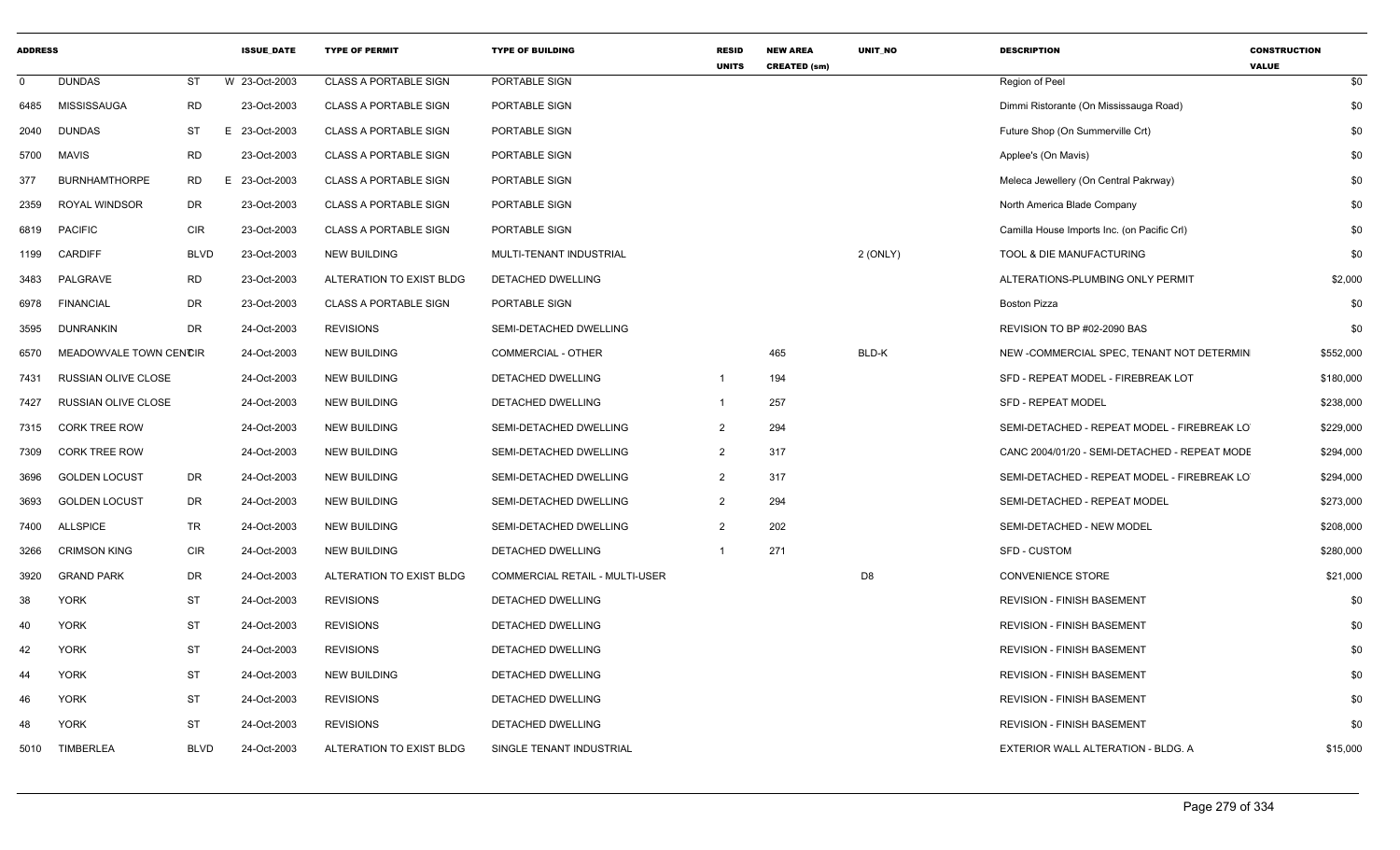| <b>ADDRESS</b> |                          |             | <b>ISSUE_DATE</b> | <b>TYPE OF PERMIT</b>        | <b>TYPE OF BUILDING</b>        | <b>RESID</b><br><b>UNITS</b> | <b>NEW AREA</b><br><b>CREATED (sm)</b> | UNIT_NO      | <b>DESCRIPTION</b>                           | <b>CONSTRUCTION</b><br><b>VALUE</b> |
|----------------|--------------------------|-------------|-------------------|------------------------------|--------------------------------|------------------------------|----------------------------------------|--------------|----------------------------------------------|-------------------------------------|
| 1355           | <b>SHAWSON</b>           | <b>DR</b>   | 24-Oct-2003       | <b>OTHER</b>                 | SINGLE TENANT INDUSTRIAL       |                              |                                        |              | NEW 4" SANITARY DRAIN                        | \$3,000                             |
| 4120           | <b>RIDGEWAY</b>          | DR          | 24-Oct-2003       | ALTERATION TO EXIST BLDG     | MULTI-TENANT INDUSTRIAL        |                              |                                        | 43           | PLUMBING ONLY - MODEL SUITE                  | \$3,000                             |
| 100            | QUEENSWAY                |             | W 24-Oct-2003     | <b>DEMOLITION</b>            | PUBLIC/INSTIT (EXCEPT SCHOOLS) |                              |                                        |              | PARTIAL DEMOLITION - 2 STOREY ADMINISTRATION | \$10,000                            |
| $\mathbf 0$    | <b>EGLINTON</b>          | AVE         | W 24-Oct-2003     | <b>CLASS A PORTABLE SIGN</b> | PORTABLE SIGN                  |                              |                                        |              | The Credit Valley Hospital Foundation        | \$0                                 |
| $\mathbf 0$    | <b>WINSTON CHURCHILL</b> | <b>BLVD</b> | 24-Oct-2003       | <b>CLASS A PORTABLE SIGN</b> | PORTABLE SIGN                  |                              |                                        |              | The Credit Valley Hospital Foundation        | \$0                                 |
| $\mathbf 0$    | <b>ERIN MILLS</b>        | <b>PKY</b>  | 24-Oct-2003       | <b>CLASS A PORTABLE SIGN</b> | PORTABLE SIGN                  |                              |                                        |              | The Credit Valley Hospital Foundation        | \$0                                 |
| 2565           | <b>ARGENTIA</b>          | <b>RD</b>   | 24-Oct-2003       | <b>CLASS A PORTABLE SIGN</b> | PORTABLE SIGN                  |                              |                                        |              | Holiday Inn Select (on Argentia)             | \$0                                 |
| 2565           | ARGENTIA                 | <b>RD</b>   | 24-Oct-2003       | <b>CLASS A PORTABLE SIGN</b> | PORTABLE SIGN                  |                              |                                        |              | Motivity Cafe (on Derry Rd)                  | \$0                                 |
| 3031           | <b>HURONTARIO</b>        | ST          | 24-Oct-2003       | <b>CLASS A PORTABLE SIGN</b> | PORTABLE SIGN                  |                              |                                        |              | Active Rehabilitatrion Works Inc.            | \$0                                 |
| 6981           | <b>MILLCREEK</b>         | <b>DR</b>   | 24-Oct-2003       | <b>CLASS A PORTABLE SIGN</b> | PORTABLE SIGN                  |                              |                                        |              | Supreme Credit Corporation                   | \$0                                 |
| 5715           | <b>VOLPE</b>             | AVE         | 24-Oct-2003       | <b>NEW BUILDING</b>          | SEMI-DETACHED DWELLING         |                              |                                        |              | SEMI-DETACHED - REPEAT MODEL, FIREBREAK LOT  | \$0                                 |
| 869            | <b>ROGERSON</b>          | <b>RD</b>   | 24-Oct-2003       | <b>NEW BUILDING</b>          | SEMI-DETACHED DWELLING         |                              |                                        |              | SEMI-DETACHED - REPEAT MODEL, FIREBREAK LOT  | \$0                                 |
| 833            | <b>ROGERSON</b>          | <b>RD</b>   | 24-Oct-2003       | <b>NEW BUILDING</b>          | SEMI-DETACHED DWELLING         |                              |                                        |              | SEMI-DETACHED - REPEAT MODEL, FIREBREAK LOT  | \$0                                 |
| 5170           | <b>DIXIE</b>             | <b>RD</b>   | 24-Oct-2003       | <b>CLASS A PORTABLE SIGN</b> | PORTABLE SIGN                  |                              |                                        |              | Down Under                                   | \$0                                 |
| 4106           | CAWTHRA                  | <b>RD</b>   | 24-Oct-2003       | <b>CLASS A PORTABLE SIGN</b> | PORTABLE SIGN                  |                              |                                        |              | Petro Canada (On Cawthra)                    | \$0                                 |
| 2100           | <b>BURNHAMTHORPE</b>     | <b>RD</b>   | W 24-Oct-2003     | <b>CLASS A PORTABLE SIGN</b> | PORTABLE SIGN                  |                              |                                        |              | Petro Canada (On Erin Mills)                 | \$0                                 |
| 3145           | <b>DUNDAS</b>            | <b>ST</b>   | W 24-Oct-2003     | <b>CLASS A PORTABLE SIGN</b> | PORTABLE SIGN                  |                              |                                        |              | Dr. Dabrowski                                | \$0                                 |
| 5930           | <b>RODEO</b>             | DR          | 27-Oct-2003       | <b>OTHER</b>                 | COMMERCIAL OFFICE - MULTI-USER |                              |                                        |              | TOWER WITH EQUIPMENT SHELTER                 | \$20,000                            |
| 7145           | APPLETREE                | LANE        | 27-Oct-2003       | <b>NEW BUILDING</b>          | <b>DETACHED DWELLING</b>       | $\overline{1}$               | 258                                    |              | <b>SFD - REPEAT MODEL</b>                    | \$253,000                           |
| 1143           | MISSISSAUGA              | <b>RD</b>   | 27-Oct-2003       | ALTERATION TO EXIST BLDG     | DETACHED DWELLING              |                              |                                        |              | ALTERATIONS-GREENHOUSE ENCLOSURE             | \$82,000                            |
| 2474           | <b>EDENHURST</b>         | <b>DR</b>   | 27-Oct-2003       | ALTERATION TO EXIST BLDG     | DETACHED DWELLING              |                              |                                        |              | SECOND FLOOR ADDITION AND SUPPORTING STRU    | \$192,000                           |
| 725            | CANYON                   | <b>ST</b>   | 27-Oct-2003       | <b>NEW BUILDING</b>          | DETACHED DWELLING              | $\overline{1}$               | 303                                    |              | SFD - REPEAT MODEL, ELEV F, CORNER, W/ COMPL | \$281,000                           |
| 7128           | <b>BASKERVILLE</b>       | <b>RUN</b>  | 27-Oct-2003       | <b>NEW BUILDING</b>          | DETACHED DWELLING              | $\overline{1}$               | 257                                    |              | <b>SFD - REPEAT MODEL</b>                    | \$239,000                           |
| 865            | <b>BRITANNIA</b>         | <b>RD</b>   | W 27-Oct-2003     | <b>NEW BUILDING</b>          | COMMERCIAL RETAIL-SINGLE USER  |                              | 628                                    | <b>BLDGF</b> | NEW - COMMERCIAL SPEC, TENANT NOT DETERMIN   | \$533,000                           |
| 7296           | <b>CORK TREE ROW</b>     |             | 27-Oct-2003       | <b>NEW BUILDING</b>          | SEMI-DETACHED DWELLING         | $\overline{2}$               | 321                                    |              | SEMI-DETACHED - REPEAT MODEL                 | \$298,000                           |
| 3678           | <b>GOLDEN LOCUST</b>     | <b>DR</b>   | 27-Oct-2003       | <b>NEW BUILDING</b>          | SEMI-DETACHED DWELLING         | $\overline{2}$               | 241                                    |              | SEMI-DETACHED - NEW MODEL                    | \$248,000                           |
| 3100           | <b>WINSTON CHURCHILL</b> | <b>BLVD</b> | 27-Oct-2003       | <b>BILLBOARD SIGN</b>        | COMMERCIAL RETAIL - MULTI-USER |                              |                                        |              | ONE BILLBOARD SIGN - EMD                     | \$2,000                             |
| 3915           | <b>DUNDAS</b>            | <b>ST</b>   | W 27-Oct-2003     | <b>BILLBOARD SIGN</b>        | INDUSTRIAL - OTHER             |                              |                                        |              | ONE BILLBOARD SIGN - EMD                     | \$2,000                             |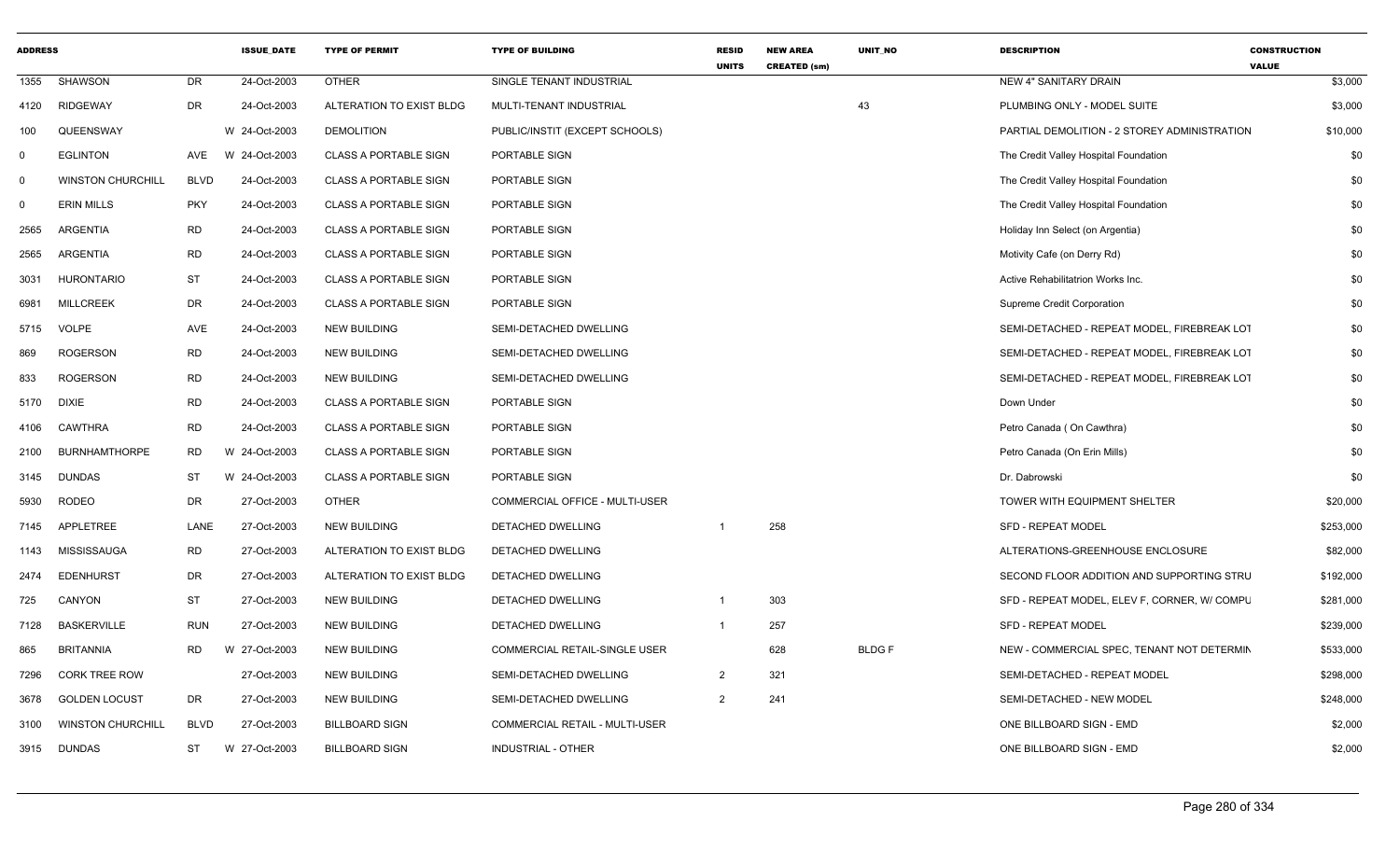| <b>ADDRESS</b> |                          |             | <b>ISSUE DATE</b> | <b>TYPE OF PERMIT</b>                          | <b>TYPE OF BUILDING</b>        | <b>RESID</b><br><b>UNITS</b> | <b>NEW AREA</b><br><b>CREATED (sm)</b> | <b>UNIT NO</b> | <b>DESCRIPTION</b>                            | <b>CONSTRUCTION</b><br><b>VALUE</b> |
|----------------|--------------------------|-------------|-------------------|------------------------------------------------|--------------------------------|------------------------------|----------------------------------------|----------------|-----------------------------------------------|-------------------------------------|
| 7303           | <b>CORK TREE ROW</b>     |             | 27-Oct-2003       | <b>NEW BUILDING</b>                            | SEMI-DETACHED DWELLING         | 2                            | 241                                    |                | SEMI-DETACHED - REPEAT MODEL                  | \$224,000                           |
| 3699           | <b>GOLDEN LOCUST</b>     | DR          | 27-Oct-2003       | <b>NEW BUILDING</b>                            | SEMI-DETACHED DWELLING         | 2                            | 266                                    |                | SEMI-DETACHED - NEW MODEL - FIREBREAK LOT     | \$274,000                           |
| 15             | <b>MAPLE</b>             | AVE         | N 27-Oct-2003     | ADDITION AND ALTER                             | DETACHED DWELLING              |                              |                                        |                | INTERIOR ALTERATIONS TO SINGLE FAMILY DWELL   | \$110,000                           |
| 4040           | <b>CREDITVIEW</b>        | RD          | 27-Oct-2003       | ALTERATION TO EXIST BLDG                       | COMMERCIAL RETAIL - MULTI-USER |                              |                                        | 25             | SIT-DOWN RESTAURANT                           | \$56,000                            |
| 4787           | COLOMBO                  | <b>CRES</b> | 27-Oct-2003       | <b>NEW BUILDING</b>                            | SEMI-DETACHED DWELLING         |                              | 280                                    |                | SEMI-DETACHED - REPEAT MODEL, FIREBREAK COI   | \$0                                 |
| 955            | MIDDLEGATE               | <b>RD</b>   | 27-Oct-2003       | <b>OTHER</b>                                   | INDUSTRIAL - OTHER             |                              |                                        |                | <b>SITE SERVICING</b>                         | \$35,000                            |
| 4005           | <b>HURONTARIO</b>        | ST          | 27-Oct-2003       | CLASS 5 PRIVATE SEWAGE SYSTECOMMERCIAL - OTHER |                                |                              |                                        |                | <b>CLASS 5 HOLDING TANK</b>                   | \$5,000                             |
| 601            | LAKESHORE                | <b>RD</b>   | E 27-Oct-2003     | <b>CLASS A PORTABLE SIGN</b>                   | PORTABLE SIGN                  |                              |                                        |                | <b>Xcel Fitness</b>                           | \$0                                 |
| 6705           | <b>TOMKEN</b>            | <b>RD</b>   | 27-Oct-2003       | <b>CLASS A PORTABLE SIGN</b>                   | PORTABLE SIGN                  |                              |                                        |                | Eurocrafts International                      | \$0                                 |
| $\mathbf 0$    | <b>HILLCREST</b>         | AVE         | 27-Oct-2003       | <b>CLASS A PORTABLE SIGN</b>                   | PORTABLE SIGN                  |                              |                                        |                | Region of Peel                                | \$0                                 |
| 0              | <b>HILLCREST</b>         | AVE         | 27-Oct-2003       | <b>CLASS A PORTABLE SIGN</b>                   | PORTABLE SIGN                  |                              |                                        |                | Region of Peel                                | \$0                                 |
| 30             | <b>COURTNEYPARK</b>      | DR<br>E.    | 27-Oct-2003       | <b>CLASS A PORTABLE SIGN</b>                   | PORTABLE SIGN                  |                              |                                        |                | McDonald's                                    | \$0                                 |
| 3115           | <b>WINSTON CHURCHILL</b> | <b>BLVD</b> | 27-Oct-2003       | <b>CLASS A PORTABLE SIGN</b>                   | PORTABLE SIGN                  |                              |                                        |                | Twice the Deal Pizza                          | \$0                                 |
| $\mathbf 0$    | THE COLLEGEWAY           |             | 27-Oct-2003       | <b>CLASS A PORTABLE SIGN</b>                   | PORTABLE SIGN                  |                              |                                        |                | Erin Oak                                      | \$0                                 |
| 3495           | LAIRD                    | <b>RD</b>   | 27-Oct-2003       | <b>CLASS A PORTABLE SIGN</b>                   | PORTABLE SIGN                  |                              |                                        |                | <b>Pyramid Leisure Products</b>               | \$0                                 |
| 1590           | <b>DUNDAS</b>            | ST          | E 27-Oct-2003     | <b>CLASS A PORTABLE SIGN</b>                   | PORTABLE SIGN                  |                              |                                        |                | <b>Premier Fitness Club</b>                   | \$0                                 |
| 3300           | <b>RIDGEWAY</b>          | DR          | 27-Oct-2003       | <b>CLASS A PORTABLE SIGN</b>                   | PORTABLE SIGN                  |                              |                                        |                | Ital Tiles Improting                          | \$0                                 |
| 4060           | <b>RIDGEWAY</b>          | DR          | 27-Oct-2003       | <b>CLASS A PORTABLE SIGN</b>                   | PORTABLE SIGN                  |                              |                                        |                | Polgress Home Improvement (On Ridgeway Dr.)   | \$0                                 |
| 1770           | <b>DUNDAS</b>            | ST          | E 27-Oct-2003     | <b>CLASS A PORTABLE SIGN</b>                   | PORTABLE SIGN                  |                              |                                        |                | <b>National Sports</b>                        | \$0                                 |
| 2380           | <b>MOTORWAY</b>          | <b>BLVD</b> | 27-Oct-2003       | <b>CLASS A PORTABLE SIGN</b>                   | PORTABLE SIGN                  |                              |                                        |                | Impact Outdoor Advertising                    | \$0                                 |
| 1381           | LAKESHORE                | RD<br>Е     | 27-Oct-2003       | <b>CLASS A PORTABLE SIGN</b>                   | PORTABLE SIGN                  |                              |                                        |                | Multico Hair Design (on Lakeshore)            | \$0                                 |
| 63             | QUEEN                    | <b>ST</b>   | S 27-Oct-2003     | <b>CLASS A PORTABLE SIGN</b>                   | PORTABLE SIGN                  |                              |                                        |                | The Cock and Pheasant                         | \$0                                 |
| 718            | CANYON                   | <b>ST</b>   | 27-Oct-2003       | <b>NEW BUILDING</b>                            | DETACHED DWELLING              |                              | 287                                    |                | SFD - FIREBREAK COMPLETION                    | \$0                                 |
| 2300           | <b>BURNHAMTHORPE</b>     | <b>RD</b>   | W 27-Oct-2003     | <b>CLASS A PORTABLE SIGN</b>                   | PORTABLE SIGN                  |                              |                                        |                | St Ignatius Loyola Catholic Church            | \$0                                 |
| 7651           | ROSELLE                  | <b>CRES</b> | 27-Oct-2003       | <b>DEMOLITION</b>                              | SCHOOL - ELEMENTARY            |                              | 2,870                                  |                | DEMOLITION - 2 STOREY BLDG - ST. MICHAEL ELEM | \$20,000                            |
| $\mathbf 0$    | <b>MISSISSAUGA</b>       | <b>RD</b>   | 27-Oct-2003       | <b>CLASS A PORTABLE SIGN</b>                   | PORTABLE SIGN                  |                              |                                        |                | Meadowvale South Recreation Centre            | \$0                                 |
| 23             | <b>PEARL</b>             | ST          | 28-Oct-2003       | ALTERATION TO EXIST BLDG                       | DETACHED DWELLING              |                              |                                        |                | HAIRSTYLING & ESTHETICS                       | \$2,000                             |
| 5608           | ARMANDO                  | <b>AVE</b>  | 28-Oct-2003       | <b>NEW BUILDING</b>                            | SEMI-DETACHED DWELLING         | 2                            | 342                                    |                | SEMI-DETACHED - REPEAT MODEL                  | \$318,000                           |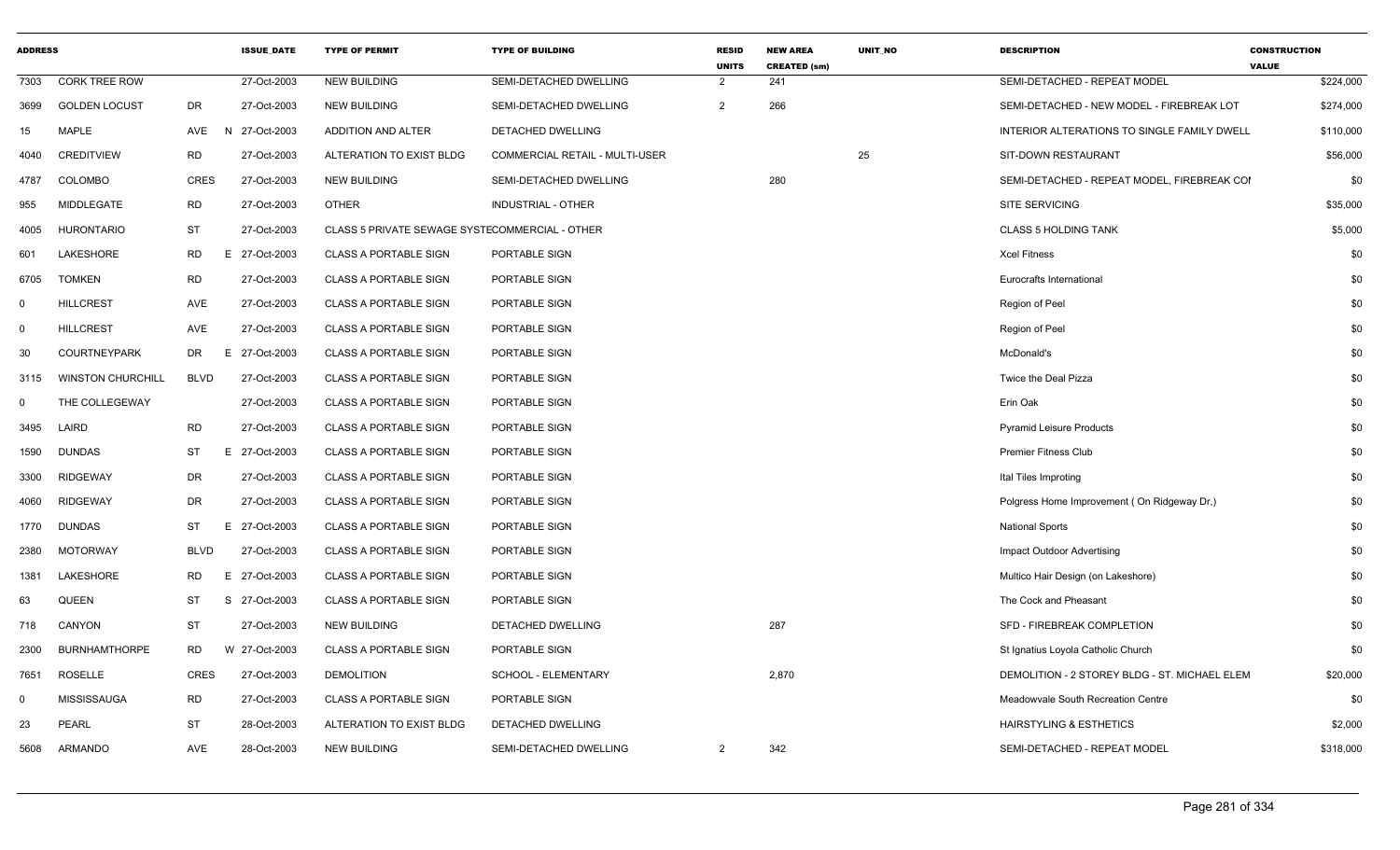| <b>ADDRESS</b> |                         |             | <b>ISSUE DATE</b> | <b>TYPE OF PERMIT</b>        | <b>TYPE OF BUILDING</b>        | <b>RESID</b><br><b>UNITS</b> | <b>NEW AREA</b><br><b>CREATED (sm)</b> | <b>UNIT NO</b> | <b>DESCRIPTION</b>                          | <b>CONSTRUCTION</b><br><b>VALUE</b> |
|----------------|-------------------------|-------------|-------------------|------------------------------|--------------------------------|------------------------------|----------------------------------------|----------------|---------------------------------------------|-------------------------------------|
| 5620           | <b>ARMANDO</b>          | AVE         | 28-Oct-2003       | <b>NEW BUILDING</b>          | SEMI-DETACHED DWELLING         | $\overline{2}$               | 342                                    |                | SEMI-DETACHED - REPEAT MODEL                | \$318,000                           |
| 5638           | ARMANDO                 | AVE         | 28-Oct-2003       | <b>NEW BUILDING</b>          | SEMI-DETACHED DWELLING         | $\overline{2}$               | 315                                    |                | SEMI-DETACHED - REPEAT MODEL                | \$293,000                           |
| 5650           | <b>ARMANDO</b>          | <b>AVE</b>  | 28-Oct-2003       | <b>NEW BUILDING</b>          | SEMI-DETACHED DWELLING         | $\overline{2}$               | 342                                    |                | SEMI-DETACHED - REPEAT MODEL                | \$318,000                           |
| 5662           | ARMANDO                 | <b>AVE</b>  | 28-Oct-2003       | <b>NEW BUILDING</b>          | SEMI-DETACHED DWELLING         | 2                            | 304                                    |                | SEMI-DETACHED - REPEAT MODEL                | \$282,000                           |
| 7422           | RUSSIAN OLIVE CLOSE     |             | 28-Oct-2003       | <b>NEW BUILDING</b>          | <b>DETACHED DWELLING</b>       | $\mathbf 1$                  | 150                                    |                | <b>SFD - REPEAT MODEL</b>                   | \$140,000                           |
| 5930           | RODEO                   | DR          | 28-Oct-2003       | <b>OTHER</b>                 | COMMERCIAL RETAIL - MULTI-USER |                              |                                        |                | SIGN ONLY-COMMUNICATION TOWER, HEARTLAND    | \$20,000                            |
| 7306           | <b>BLACKWOOD</b>        | <b>MEWS</b> | 28-Oct-2003       | <b>NEW BUILDING</b>          | DETACHED DWELLING              | -1                           | 166                                    |                | <b>SFD - NEW MODEL</b>                      | \$171,000                           |
| 5614           | ARMANDO                 | AVE         | 28-Oct-2003       | <b>NEW BUILDING</b>          | SEMI-DETACHED DWELLING         | $\overline{2}$               | 342                                    |                | SEMI-DETACHED - REPEAT MODEL                | \$318,000                           |
| 5626           | ARMANDO                 | <b>AVE</b>  | 28-Oct-2003       | <b>NEW BUILDING</b>          | SEMI-DETACHED DWELLING         | $\overline{2}$               | 342                                    |                | SEMI-DETACHED - REPEAT MODEL                | \$318,000                           |
| 5632           | <b>ARMANDO</b>          | AVE         | 28-Oct-2003       | <b>NEW BUILDING</b>          | SEMI-DETACHED DWELLING         | 2                            | 342                                    |                | SEMI-DETACHED - REPEAT MODEL                | \$318,000                           |
| 5644           | ARMANDO                 | AVE         | 28-Oct-2003       | <b>NEW BUILDING</b>          | SEMI-DETACHED DWELLING         | 2                            | 315                                    |                | SEMI-DETACHED - REPEAT MODEL                | \$293,000                           |
| 5656           | ARMANDO                 | AVE         | 28-Oct-2003       | NEW BUILDING                 | SEMI-DETACHED DWELLING         | 2                            | 342                                    |                | SEMI-DETACHED - REPEAT MODEL                | \$318,000                           |
| 3060           | CARAVELLE               | <b>DR</b>   | 28-Oct-2003       | ELECTROMAG LOCK DEVICE       | SINGLE TENANT INDUSTRIAL       |                              |                                        |                | <b>MAGLOCK</b>                              | \$40,000                            |
| 3690           | <b>GOLDEN LOCUST</b>    | <b>DR</b>   | 28-Oct-2003       | <b>NEW BUILDING</b>          | SEMI-DETACHED DWELLING         | $\overline{2}$               | 289                                    |                | SEMI-DETACHED - NEW MODEL                   | \$298,000                           |
| 100            | <b>CITY CENTRE</b>      | DR          | 28-Oct-2003       | <b>OTHER</b>                 | COMMERCIAL RETAIL - MULTI-USER |                              |                                        | $2 - 232$      | <b>RETAIL STORE</b>                         | \$0                                 |
| 2580           | SHEPARD                 | AVE         | 28-Oct-2003       | ALTERATION TO EXIST BLDG     | COMMERCIAL RETAIL - MULTI-USER |                              | 24                                     | 48             | <b>HAIR SALON</b>                           | \$15,000                            |
| 2300           | <b>MEADOWVALE</b>       | <b>BLVD</b> | 28-Oct-2003       | ALTERATION TO EXIST BLDG     | COMMERCIAL OFFICE- SINGLE USER |                              |                                        | 2ND FLOOR      | INT ALTS - OFFICES GE CANADA                | \$23,000                            |
| 5100           | <b>ERIN MILLS</b>       | <b>PKY</b>  | 28-Oct-2003       | <b>FASCIA SIGN</b>           | COMMERCIAL RETAIL - MULTI-USER |                              |                                        | F003           | 1 FASCIA SIGN - SUBWAY                      | \$4,000                             |
| 7308           | <b>CORK TREE ROW</b>    |             | 28-Oct-2003       | <b>NEW BUILDING</b>          | SEMI-DETACHED DWELLING         | $\overline{2}$               | 321                                    |                | SEMI-DETACHED - REPEAT MODEL                | \$298,000                           |
| 7297           | <b>CORK TREE ROW</b>    |             | 28-Oct-2003       | <b>NEW BUILDING</b>          | SEMI-DETACHED DWELLING         | 2                            | 246                                    |                | SEMI-DETACHED - REPEAT MODEL                | \$229,000                           |
| 3684           | <b>GOLDEN LOCUST</b>    | DR          | 28-Oct-2003       | <b>NEW BUILDING</b>          | SEMI-DETACHED DWELLING         | $\overline{2}$               | 202                                    |                | SEMI-DETACHED - REPEAT MODEL                | \$188,000                           |
| 80             | <b>VISTA</b>            | DR          | 28-Oct-2003       | ADDITION AND ALTER           | DETACHED DWELLING              |                              | 22                                     |                | SECOND FLOOR ADDITION ABOVE GARAGE - REVIS  | \$20,000                            |
| 262            | <b>DAPHNE</b>           | <b>AVE</b>  | 28-Oct-2003       | ADDITION AND ALTER           | DETACHED DWELLING              |                              |                                        |                | ADDITION / ALTERATIONS - UNHEATED REAR SUNR | \$10,000                            |
| 3536           | <b>ERINDALE STATION</b> | <b>RD</b>   | 28-Oct-2003       | PYLON SIGN                   | SINGLE TENANT INDUSTRIAL       |                              |                                        |                | 1 GROUND SIGN - REYNOLD'S PAPER COMPANY     | \$5,000                             |
| 100            | QUEENSWAY               |             | W 28-Oct-2003     | <b>OTHER</b>                 | PUBLIC/INSTIT (EXCEPT SCHOOLS) |                              |                                        |                | <b>SITE SERVICING</b>                       | \$300,000                           |
| 6537           | WARBLER                 | LANE        | 28-Oct-2003       | ALTERATION TO EXIST BLDG     | DETACHED DWELLING              |                              |                                        |                | <b>4 NEW FIXTURES</b>                       | \$2,000                             |
| 3000           | <b>WOODCHESTER</b>      | DR          | 28-Oct-2003       | <b>CLASS A PORTABLE SIGN</b> | PORTABLE SIGN                  |                              |                                        |                | Applewood Chev Olds                         | \$0                                 |
| 5980           | MCLAUGHLIN              | <b>RD</b>   | 28-Oct-2003       | <b>CLASS A PORTABLE SIGN</b> | PORTABLE SIGN                  |                              |                                        |                | The Suit Exchange (On Britannia)            | \$0                                 |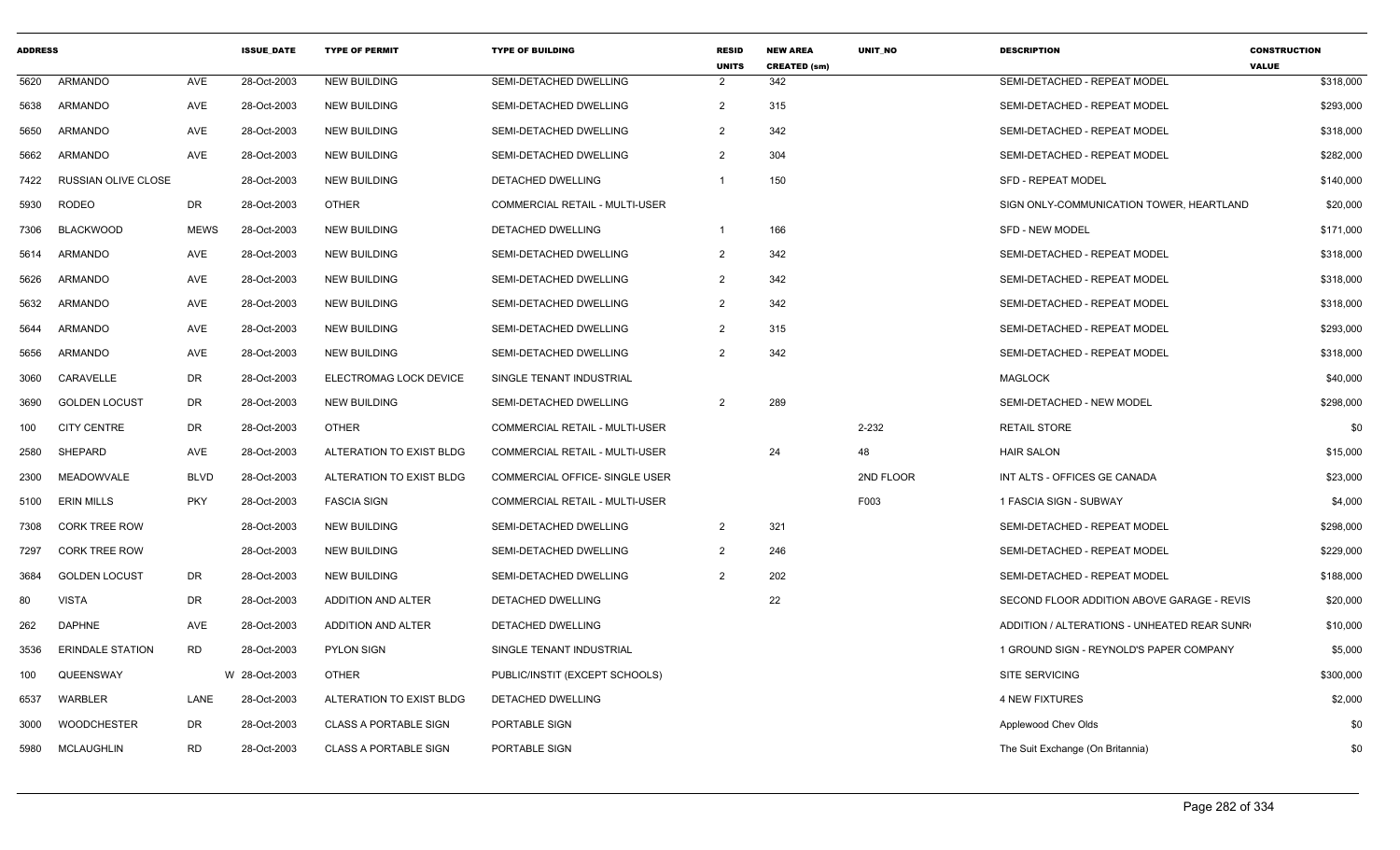| <b>ADDRESS</b> |                         |             | <b>ISSUE DATE</b> | <b>TYPE OF PERMIT</b>        | <b>TYPE OF BUILDING</b>               | <b>RESID</b><br><b>UNITS</b> | <b>NEW AREA</b><br><b>CREATED (sm)</b> | <b>UNIT NO</b> | <b>DESCRIPTION</b>                             | <b>CONSTRUCTION</b><br><b>VALUE</b> |
|----------------|-------------------------|-------------|-------------------|------------------------------|---------------------------------------|------------------------------|----------------------------------------|----------------|------------------------------------------------|-------------------------------------|
|                | 6075 MAVIS              | <b>RD</b>   | 28-Oct-2003       | <b>CLASS A PORTABLE SIGN</b> | PORTABLE SIGN                         |                              |                                        |                | Peningtons (On Mavis)                          | \$0                                 |
| 5980           | <b>MCLAUGHLIN</b>       | <b>RD</b>   | 28-Oct-2003       | <b>CLASS A PORTABLE SIGN</b> | PORTABLE SIGN                         |                              |                                        |                | The Suit Exchange (On McLaughlin)              | \$0                                 |
| 3643           | <b>STONECUTTER</b>      | <b>CRES</b> | 28-Oct-2003       | <b>NEW BUILDING</b>          | DETACHED DWELLING                     |                              | 234                                    |                | SFD - REPEAT MODEL, FIREBREAK LOT COMPLETIC    | \$0                                 |
| 7235           | <b>SECOND LINE WEST</b> |             | 28-Oct-2003       | <b>OTHER</b>                 | DETACHED DWELLING                     |                              |                                        |                | <b>NEW 1" WATER SERVICE</b>                    | \$1,000                             |
| 2000           | ARGENTIA                | <b>RD</b>   | 29-Oct-2003       | ALTERATION TO EXIST BLDG     | MULTI-TENANT INDUSTRIAL               |                              |                                        | 203-04         | <b>OFFICE</b>                                  | \$10,000                            |
| 2386           | <b>HAINES</b>           | <b>RD</b>   | 29-Oct-2003       | ALTERATION TO EXIST BLDG     | MULTI-TENANT INDUSTRIAL               |                              |                                        | 2ND FLOOR      | <b>INTERIOR ALTERATIONS</b>                    | \$36,000                            |
| 604            | <b>CANYON</b>           | <b>ST</b>   | 29-Oct-2003       | <b>NEW BUILDING</b>          | DETACHED DWELLING                     | $\overline{\mathbf{1}}$      | 368                                    |                | SFD - REPEAT MODEL - NEW SIDE UPGRADE FOR E    | \$361,000                           |
| 6770           | <b>HISTORIC</b>         | TR          | 29-Oct-2003       | <b>NEW BUILDING</b>          | SCHOOL - ELEMENTARY                   |                              | 5,325                                  |                | NEW - SCHOOL, CATHOLIC ST.JULIA ELEMENTARY,    | \$7,526,000                         |
| 2400           | <b>SKYMARK</b>          | AVE         | 29-Oct-2003       | ALTERATION TO EXIST BLDG     | MULTI-TENANT INDUSTRIAL               |                              |                                        | $3 - 4$        | WAREHOUSING AND WHOLESALE                      | \$23,000                            |
| 1379           | <b>NORENKO</b>          | <b>CRT</b>  | 29-Oct-2003       | <b>NEW BUILDING</b>          | DETACHED DWELLING                     | $\overline{1}$               | 252                                    |                | SFD - CUSTOM                                   | \$259,000                           |
| 2250           | ARGENTIA                | <b>RD</b>   | 29-Oct-2003       | ALTERATION TO EXIST BLDG     | SINGLE TENANT INDUSTRIAL              |                              | 186                                    | BLD-A          | <b>OFFICE &amp; WAREHOUSE</b>                  | \$69,000                            |
| 2087           | <b>MUNDEN</b>           | <b>RD</b>   | 29-Oct-2003       | ADDITION TO EXIST BLDG       | DETACHED DWELLING                     |                              |                                        |                | ADDITION - REAR SUNROOM UNHEATED & 2 DECKS     | \$20,000                            |
| 2150           | <b>BURNHAMTHORPE</b>    | <b>RD</b>   | 29-Oct-2003<br>W  | <b>FASCIA SIGN</b>           | COMMERCIAL RETAIL - MULTI-USER        |                              |                                        | $E-04$         | 3 FASCIA SIGNS - PAYLESS SHOE SOURCE           | \$5,000                             |
| 3379           | <b>ENNISKILLEN</b>      | <b>CIR</b>  | 29-Oct-2003       | <b>REVISIONS</b>             | DETACHED DWELLING                     |                              |                                        |                | <b>HEATING REVISION</b>                        | \$0                                 |
| 2700           | ARGENTIA                | <b>RD</b>   | 29-Oct-2003       | ALTERATION TO EXIST BLDG     | COMMERCIAL OFFICE- SINGLE USER        |                              |                                        |                | <b>GENERAL BUSINESS OFFICE</b>                 | \$971,000                           |
| 3160           | AUGUSTA                 | DR          | 29-Oct-2003       | ADDITION AND ALTER           | SEMI-DETACHED DWELLING                |                              |                                        |                | ADDITION/ALTERATIONS                           | \$46,000                            |
| 6852           | PROFESSIONAL            | CRT         | 29-Oct-2003       | <b>NEW BUILDING</b>          | SINGLE TENANT INDUSTRIAL              |                              | 1,175                                  |                | NEW - OFFICE & PLANT, 3906213 CANADA INC/NATIO | \$890,000                           |
| 3555           | <b>DERRY</b>            | <b>RD</b>   | 29-Oct-2003<br>E  | ALTERATION TO EXIST BLDG     | APARTMENT (> 6 UNITS)                 |                              |                                        | BLD-B          | ALTERATIONS-INTERIOR/EXTERIOR REPAIRS, END     | \$100,000                           |
| 3577           | <b>DERRY</b>            | RD          | 29-Oct-2003<br>E. | ALTERATION TO EXIST BLDG     | APARTMENT (> 6 UNITS)                 |                              |                                        | BLD-A          | ALTERATIONS-INTERIOR/EXTERIOR REPAIRS, END I   | \$100,000                           |
| 3533           | <b>DERRY</b>            | <b>RD</b>   | 29-Oct-2003<br>E. | ALTERATION TO EXIST BLDG     | APARTMENT (> 6 UNITS)                 |                              |                                        | BLD-C          | ALTERATIONS-INTERIOR/EXTERIOR REPAIRS, END     | \$100,000                           |
| 2000           | ARGENTIA                | RD          | 29-Oct-2003       | ALTERATION TO EXIST BLDG     | <b>COMMERCIAL - OTHER</b>             |                              |                                        |                | <b>BUSINESS OFFICE</b>                         | \$34,000                            |
| 3251           | PARKERHILL              | <b>RD</b>   | 29-Oct-2003       | <b>NEW BUILDING</b>          | CONDOMINIUM ROW DWELLING              |                              |                                        | #2-18 (EVEN)   | CONDO ROW DWELLING-BLK A (9 UNITS), COMPLET    | \$0                                 |
| 3251           | PARKERHILL              | <b>RD</b>   | 29-Oct-2003       | <b>NEW BUILDING</b>          | CONDOMINIUM ROW DWELLING              |                              |                                        | #1-15 (ODD)    | CONDO ROW DWELLING-BLK B (8 UNITS), COMPLET    | \$0                                 |
| 921            | CANYON                  | ST          | 29-Oct-2003       | <b>REVISIONS</b>             | DETACHED DWELLING                     |                              |                                        |                | REVISION - INTERIOR LAYOUT - LOT 25 ONLY       | \$0                                 |
| 2150           | <b>BURNHAMTHORPE</b>    | RD          | W<br>29-Oct-2003  | ALTERATION TO EXIST BLDG     | <b>COMMERCIAL RETAIL - MULTI-USER</b> |                              |                                        | H-9            | <b>RETAIL STORE</b>                            | \$60,000                            |
| 2150           | <b>BURNHAMTHORPE</b>    | RD          | W 29-Oct-2003     | ALTERATION TO EXIST BLDG     | COMMERCIAL RETAIL - MULTI-USER        |                              |                                        | H-26           | <b>RETAIL</b>                                  | \$17,000                            |
| 1000           | CEDARGLEN               | GATE        | 29-Oct-2003       | ALTERATION TO EXIST BLDG     | APARTMENT (> 6 UNITS)                 |                              |                                        |                | ALTERATIONS - BALCONY RESORATION               | \$144,000                           |
|                | 5100 ERIN MILLS         | <b>PKY</b>  | 29-Oct-2003       | <b>FASCIA SIGN</b>           | <b>COMMERCIAL RETAIL - MULTI-USER</b> |                              |                                        | $V$ 108        | 7 FASCIA SIGNS - TUTTI FRUTTI                  | \$14,000                            |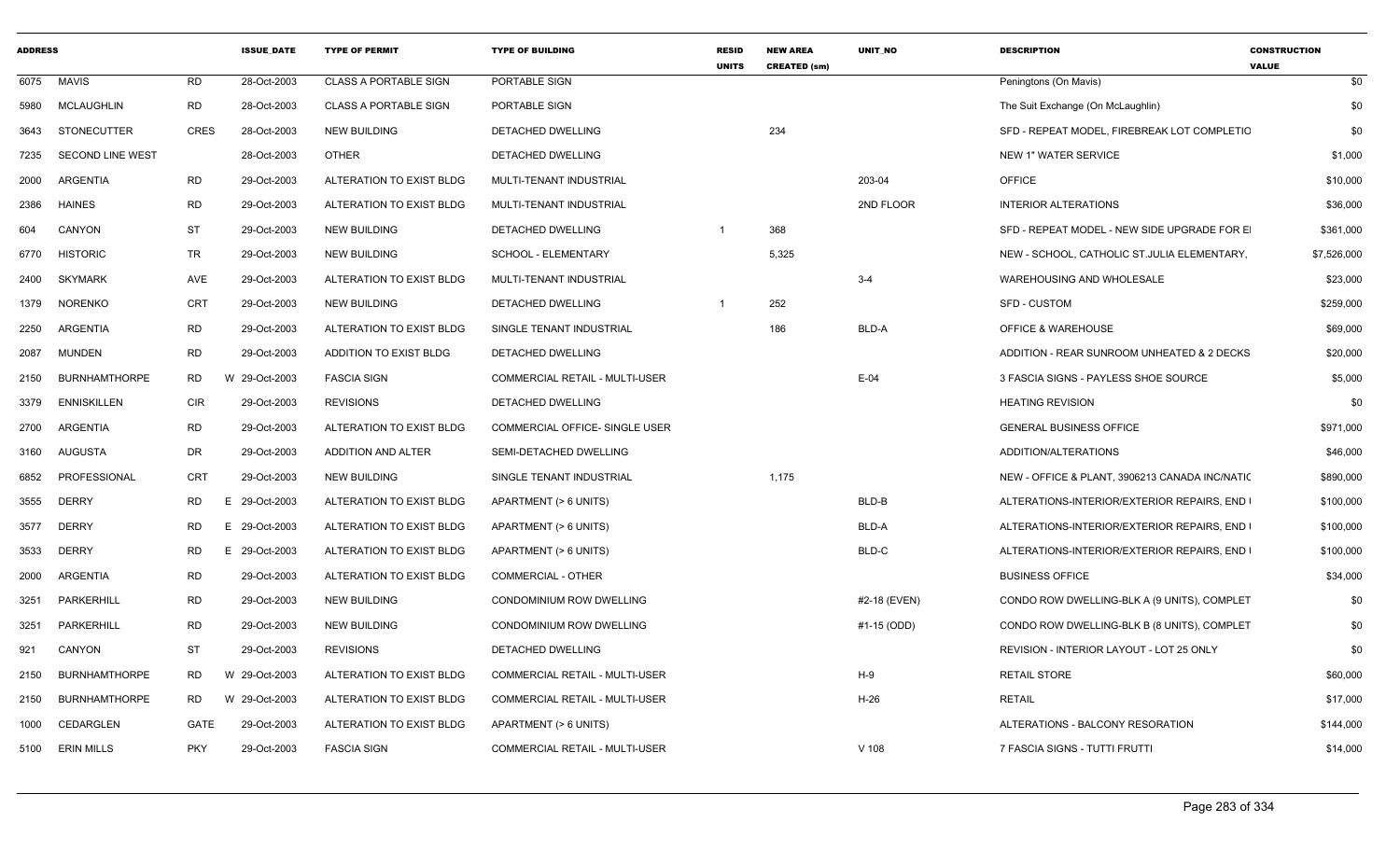| <b>ADDRESS</b> |                          |            | <b>ISSUE DATE</b>  | <b>TYPE OF PERMIT</b>        | <b>TYPE OF BUILDING</b>               | <b>RESID</b><br><b>UNITS</b> | <b>NEW AREA</b><br><b>CREATED (sm)</b> | UNIT NO        | <b>DESCRIPTION</b>                              | <b>CONSTRUCTION</b><br><b>VALUE</b> |
|----------------|--------------------------|------------|--------------------|------------------------------|---------------------------------------|------------------------------|----------------------------------------|----------------|-------------------------------------------------|-------------------------------------|
|                | 1218 MOUNT VERNON        | ST         | 29-Oct-2003        | <b>NEW BUILDING</b>          | DETACHED DWELLING                     |                              | 372                                    |                | SFD - REPEAT MODEL, W/OPTIONAL 1-FLR            | \$434,000                           |
|                | 3900 GRAND PARK          | DR         | 29-Oct-2003        | ALTERATION TO EXIST BLDG     | <b>COMMERCIAL RETAIL - MULTI-USER</b> |                              |                                        | E <sub>1</sub> | <b>RETAIL</b>                                   | \$150,000                           |
|                | 1140 BURNHAMTHORPE       | <b>RD</b>  | 29-Oct-2003<br>W   | ALTERATION TO EXIST BLDG     | COMMERCIAL OFFICE - MULTI-USER        |                              |                                        |                | ALTERATIONS - RESURFACING OF EXISTING WALKV     | \$15,000                            |
|                | 1290 CENTRAL             | PKY        | W 29-Oct-2003      | ALTERATION TO EXIST BLDG     | <b>COMMERCIAL RETAIL - MULTI-USER</b> |                              |                                        | 800            | <b>GENERAL OFFICE</b>                           | \$105,000                           |
|                | 1300 CENTRAL             | <b>PKY</b> | W 29-Oct-2003      | ALTERATION TO EXIST BLDG     | <b>COMMERCIAL RETAIL - MULTI-USER</b> |                              |                                        | 304            | INTERIOR ALTERATIONS (MODEL SUITE)              | \$34,000                            |
|                | 3555 ERINDALE STATION    | RD         | 29-Oct-2003        | ALTERATION TO EXIST BLDG     | CITY                                  |                              |                                        |                | INTERIOR ALTERATION ( CITY OF MISSISSAUGA - EF  | \$15,000                            |
|                | 2494 HOMELANDS           | <b>DR</b>  | 29-Oct-2003        | FIRE DAMAGE REPAIR           | DETACHED DWELLING                     |                              |                                        |                | FIRE DAMAGE REPAIR                              | \$60,000                            |
| 5602           | <b>TENTH LINE WEST</b>   |            | 29-Oct-2003        | <b>MULTIPLE SIGNS</b>        | <b>COMMERCIAL RETAIL-SINGLE USER</b>  |                              |                                        |                | 2 FASCIA, 1 MENU, 1 PRE-MENU, 2 DIRECTIONAL - T | \$18,000                            |
| 55             | STANDISH                 | CRT        | 29-Oct-2003        | <b>REVISIONS</b>             | <b>COMMERCIAL - OTHER</b>             |                              |                                        | 1 FLR          | REVISION-MAGLOCKS (6)                           | \$18,000                            |
| 377            | <b>BURNHAMTHORPE</b>     | <b>RD</b>  | 29-Oct-2003        | <b>CLASS A PORTABLE SIGN</b> | PORTABLE SIGN                         |                              |                                        |                | V & P Optical (on Burnhamthorpe)                | \$0                                 |
| $\mathbf{0}$   | <b>EGLINTON</b>          | AVE        | W 29-Oct-2003      | CLASS A PORTABLE SIGN        | PORTABLE SIGN                         |                              |                                        |                | Canadian Coptic Centre                          | \$0                                 |
| $\mathbf 0$    | <b>DERRY</b>             | <b>RD</b>  | 29-Oct-2003<br>E.  | <b>CLASS A PORTABLE SIGN</b> | PORTABLE SIGN                         |                              |                                        |                | Malton Soccer Club                              | \$0                                 |
| 5425           | <b>CREDITVIEW</b>        | RD         | 29-Oct-2003        | <b>CLASS A PORTABLE SIGN</b> | PORTABLE SIGN                         |                              |                                        |                | Dr. David Meisels (on Creditview)               | \$0                                 |
|                | 2386 HAINES              | RD         | 29-Oct-2003        | CHANGE OF USE                | COMMERCIAL OFFICE - MULTI-USER        |                              |                                        | 215            | <b>BUSINESS OFFICE</b>                          | \$0                                 |
|                | 2386 HAINES              | RD         | 29-Oct-2003        | CHANGE OF USE                | COMMERCIAL OFFICE - MULTI-USER        |                              |                                        | 204            | <b>BUSINESS OFFICE</b>                          | \$0                                 |
|                | 2386 HAINES              | <b>RD</b>  | 29-Oct-2003        | CHANGE OF USE                | COMMERCIAL OFFICE - MULTI-USER        |                              |                                        | 208-09, 214    | <b>BUSINESS OFFICE</b>                          | \$0                                 |
|                | 2386 HAINES              | <b>RD</b>  | 29-Oct-2003        | CHANGE OF USE                | COMMERCIAL OFFICE - MULTI-USER        |                              |                                        | 216-17         | <b>BUSINESS OFFICE</b>                          | \$0                                 |
| 801            | <b>MATHESON</b>          |            | BLVD W 29-Oct-2003 | <b>CLASS A PORTABLE SIGN</b> | PORTABLE SIGN                         |                              |                                        |                | Biz Electronics (on Matheson)                   | \$0                                 |
|                | 2273 DUNDAS              | ST         | 29-Oct-2003<br>W   | <b>CLASS A PORTABLE SIGN</b> | PORTABLE SIGN                         |                              |                                        |                | Ontario Carpet (On Glen Erin Dr.)               | \$0                                 |
|                | 3145 WOLFEDALE           | <b>RD</b>  | 29-Oct-2003        | <b>CLASS A PORTABLE SIGN</b> | PORTABLE SIGN                         |                              |                                        |                | The Mississauga News                            | \$0                                 |
| 719            | <b>DUNDAS</b>            | ST         | 29-Oct-2003<br>- F | <b>CLASS A PORTABLE SIGN</b> | PORTABLE SIGN                         |                              |                                        |                | St. John's Anglican Church                      | \$0                                 |
|                | 1225 DUNDAS              | ST         | 29-Oct-2003<br>E.  | <b>CLASS A PORTABLE SIGN</b> | PORTABLE SIGN                         |                              |                                        |                | Reitman's                                       | \$0                                 |
| 15             | HURONTARIO               | ST         | 29-Oct-2003        | <b>CLASS A PORTABLE SIGN</b> | PORTABLE SIGN                         |                              |                                        |                | Gray's Lakehouse                                | \$0                                 |
| 910            | SOUTHDOWN                | RD         | 29-Oct-2003        | <b>CLASS A PORTABLE SIGN</b> | PORTABLE SIGN                         |                              |                                        |                | Starbucks (on Southdown)                        | \$0                                 |
| 910            | SOUTHDOWN                | RD         | 29-Oct-2003        | <b>CLASS A PORTABLE SIGN</b> | PORTABLE SIGN                         |                              |                                        |                | Starbucks (On Royal Windsor Drive)              | \$0                                 |
| $\mathbf{0}$   | <b>WINSTON CHURCHILL</b> | BLVD       | 29-Oct-2003        | <b>CLASS A PORTABLE SIGN</b> | PORTABLE SIGN                         |                              |                                        |                | Erin Mills Soccer                               | \$0                                 |
|                | 4500 DIXIE               | RD         | 29-Oct-2003        | <b>CLASS A PORTABLE SIGN</b> | PORTABLE SIGN                         |                              |                                        |                | <b>Fuel Fitness</b>                             | \$0                                 |
|                | 1025 FAIR BIRCH          | DR         | 29-Oct-2003        | <b>INGROUND POOL</b>         | <b>DETACHED DWELLING</b>              |                              |                                        |                |                                                 | \$0                                 |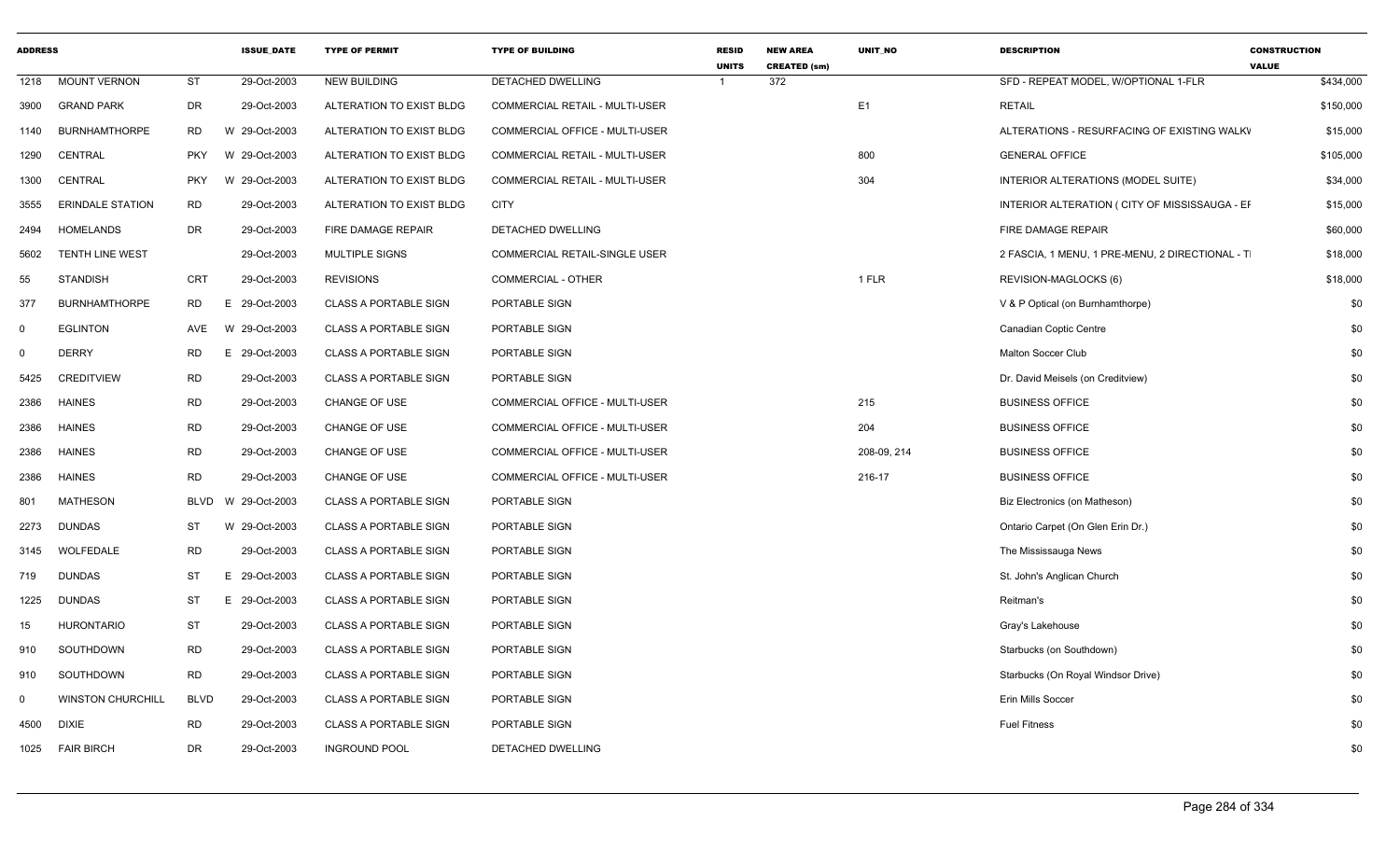| <b>ADDRESS</b>          |                          |             | <b>ISSUE DATE</b> | <b>TYPE OF PERMIT</b>        | <b>TYPE OF BUILDING</b>               | <b>RESID</b><br><b>UNITS</b> | <b>NEW AREA</b><br><b>CREATED (sm)</b> | <b>UNIT NO</b> | <b>DESCRIPTION</b>                             | <b>CONSTRUCTION</b><br><b>VALUE</b> |
|-------------------------|--------------------------|-------------|-------------------|------------------------------|---------------------------------------|------------------------------|----------------------------------------|----------------|------------------------------------------------|-------------------------------------|
| 3185                    | <b>MAVIS</b>             | <b>RD</b>   | 30-Oct-2003       | ALTERATION TO EXIST BLDG     | <b>CITY</b>                           |                              |                                        |                | 2 NEW ROOF TOP UNITS                           | \$109,000                           |
| 2930                    | <b>ERIN CENTRE</b>       | <b>BLVD</b> | 30-Oct-2003       | <b>PYLON SIGN</b>            | COMMERCIAL RETAIL-SINGLE USER         |                              |                                        |                | 1 GROUND SIGN - OAKWOOD LONG-TERM CARE FA      | \$13,000                            |
| 3242                    | <b>CACTUS</b>            | GATE        | 30-Oct-2003       | <b>NEW BUILDING</b>          | DETACHED DWELLING                     | -1                           | 217                                    |                | SFD - REPEAT MODEL - NEW EL. 3                 | \$192,000                           |
| 3167                    | <b>CAWTHRA</b>           | <b>RD</b>   | 30-Oct-2003       | ALTERATION TO EXIST BLDG     | <b>CHURCH</b>                         |                              |                                        |                | INT ALT. AND NEW VESTIBULE                     | \$25,000                            |
| 3446                    | <b>CRIMSON KING</b>      | <b>CIR</b>  | 30-Oct-2003       | <b>NEW BUILDING</b>          | DETACHED DWELLING                     | -1                           | 194                                    |                | <b>SFD - REPEAT MODEL</b>                      | \$200,000                           |
| 3387                    | <b>CRIMSON KING</b>      | <b>CIR</b>  | 30-Oct-2003       | <b>NEW BUILDING</b>          | DETACHED DWELLING                     | -1                           | 194                                    |                | <b>SFD - REPEAT MODEL</b>                      | \$200,000                           |
| 3407                    | <b>CRIMSON KING</b>      | <b>CIR</b>  | 30-Oct-2003       | <b>NEW BUILDING</b>          | DETACHED DWELLING                     |                              | 194                                    |                | SFD - REPEAT MODEL                             | \$200,000                           |
| 3419                    | <b>CRIMSON KING</b>      | <b>CIR</b>  | 30-Oct-2003       | <b>NEW BUILDING</b>          | DETACHED DWELLING                     | -1                           | 194                                    |                | <b>SFD - REPEAT MODEL</b>                      | \$200,000                           |
| 140                     | <b>CAPITAL</b>           | <b>CRT</b>  | 30-Oct-2003       | ALTERATION TO EXIST BLDG     | <b>INDUSTRIAL - OTHER</b>             |                              |                                        |                | RECREATIONAL ESTABLISHMENTS                    | \$2,000                             |
| 735                     | <b>TWAIN</b>             | AVE         | 30-Oct-2003       | ALTERATION TO EXIST BLDG     | COMMERCIAL RETAIL - MULTI-USER        |                              | 80                                     | 10             | <b>COMMERCIAL SCHOOL</b>                       | \$23,000                            |
| 1004                    | MIDDLEGATE               | <b>RD</b>   | 30-Oct-2003       | <b>DEMOLITION</b>            | COMMERCIAL OFFICE- SINGLE USER        |                              |                                        |                | DEMOLITION OF EXISTING 3 STOREY OFFICE BUILD   | \$15,000                            |
| 2022                    | <b>TOLMAN</b>            | <b>RD</b>   | 30-Oct-2003       | ADDITION AND ALTER           | DETACHED DWELLING                     |                              |                                        |                | ADDITION & ALTERATIONS - ADD TO EXIST SFD.& NI | \$44,000                            |
| 2400                    | <b>SKYMARK</b>           | <b>AVE</b>  | 30-Oct-2003       | ALTERATION TO EXIST BLDG     | MULTI-TENANT INDUSTRIAL               |                              |                                        | $\mathbf{3}$   | FREE STANDING INTERIOR WALK IN COOLER          | \$5,000                             |
| 1250                    | <b>SOUTH SERVICE</b>     | <b>RD</b>   | 30-Oct-2003       | <b>REVISIONS</b>             | <b>COMMERCIAL RETAIL - MULTI-USER</b> |                              |                                        | KIOSK-7        | RESTAURANT (CONVENIENCE)                       | \$0                                 |
| 6570                    | MEADOWVALE TOWN CENCIR   |             | 30-Oct-2003       | <b>OTHER</b>                 | <b>COMMERCIAL RETAIL-SINGLE USER</b>  |                              |                                        | <b>BLDGK</b>   | UNDERGROUND PLUMBING ONLY - MODEL SUITE        | \$12,000                            |
| 6550                    | MEADOWVALE TOWN CENCIR   |             | 30-Oct-2003       | <b>REVISIONS</b>             | COMMERCIAL RETAIL-SINGLE USER         |                              |                                        |                | REVISED SITE SERVICING                         | \$0                                 |
| 151                     | <b>CITY CENTRE</b>       | DR          | 30-Oct-2003       | <b>CLASS A PORTABLE SIGN</b> | PORTABLE SIGN                         |                              |                                        |                | People Source Staffing Solution                | \$0                                 |
| 6325                    | <b>DIXIE</b>             | <b>RD</b>   | 30-Oct-2003       | <b>CLASS A PORTABLE SIGN</b> | PORTABLE SIGN                         |                              |                                        |                | Nedco                                          | \$0                                 |
| 6460                    | <b>MILLCREEK</b>         | <b>DR</b>   | 30-Oct-2003       | <b>CLASS A PORTABLE SIGN</b> | PORTABLE SIGN                         |                              |                                        |                | <b>Premier Fitness</b>                         | \$0                                 |
| 0                       | NINTH LINE               |             | 30-Oct-2003       | <b>CLASS A PORTABLE SIGN</b> | PORTABLE SIGN                         |                              |                                        |                | Cross of Life                                  | \$0                                 |
| $\overline{\mathbf{0}}$ | <b>WINSTON CHURCHILL</b> | <b>BLVD</b> | 30-Oct-2003       | <b>CLASS A PORTABLE SIGN</b> | PORTABLE SIGN                         |                              |                                        |                | Cross of Life                                  | \$0                                 |
| $\mathbf 0$             | <b>BRITANNIA</b>         | <b>RD</b>   | W 30-Oct-2003     | <b>CLASS A PORTABLE SIGN</b> | PORTABLE SIGN                         |                              |                                        |                | Cross of Life                                  | \$0                                 |
| 0                       | <b>DERRY</b>             | <b>RD</b>   | W 30-Oct-2003     | <b>CLASS A PORTABLE SIGN</b> | PORTABLE SIGN                         |                              |                                        |                | Cross of Life                                  | \$0                                 |
| 3050                    | <b>VEGA</b>              | <b>BLVD</b> | 30-Oct-2003       | <b>CLASS A PORTABLE SIGN</b> | PORTABLE SIGN                         |                              |                                        |                | Golf Town (On Dundas)                          | \$0                                 |
| 1310                    | <b>DUNDAS</b>            | ST          | E.<br>30-Oct-2003 | <b>CLASS A PORTABLE SIGN</b> | PORTABLE SIGN                         |                              |                                        |                | Brand Name Close Outs (on Blundell)            | \$0                                 |
| 785                     | <b>BRITANNIA</b>         | <b>RD</b>   | W 30-Oct-2003     | <b>CLASS A PORTABLE SIGN</b> | PORTABLE SIGN                         |                              |                                        |                | Golf Town (On Britannia Rd. W.)                | \$0                                 |
| 2666                    | ROYAL WINDSOR            | <b>DR</b>   | 30-Oct-2003       | <b>CLASS A PORTABLE SIGN</b> | PORTABLE SIGN                         |                              |                                        |                | The Flooring Inc.                              | \$0                                 |
| 6185                    | <b>TOMKEN</b>            | <b>RD</b>   | 30-Oct-2003       | <b>CLASS A PORTABLE SIGN</b> | PORTABLE SIGN                         |                              |                                        |                | Acklands Grainger Inc.                         | \$0                                 |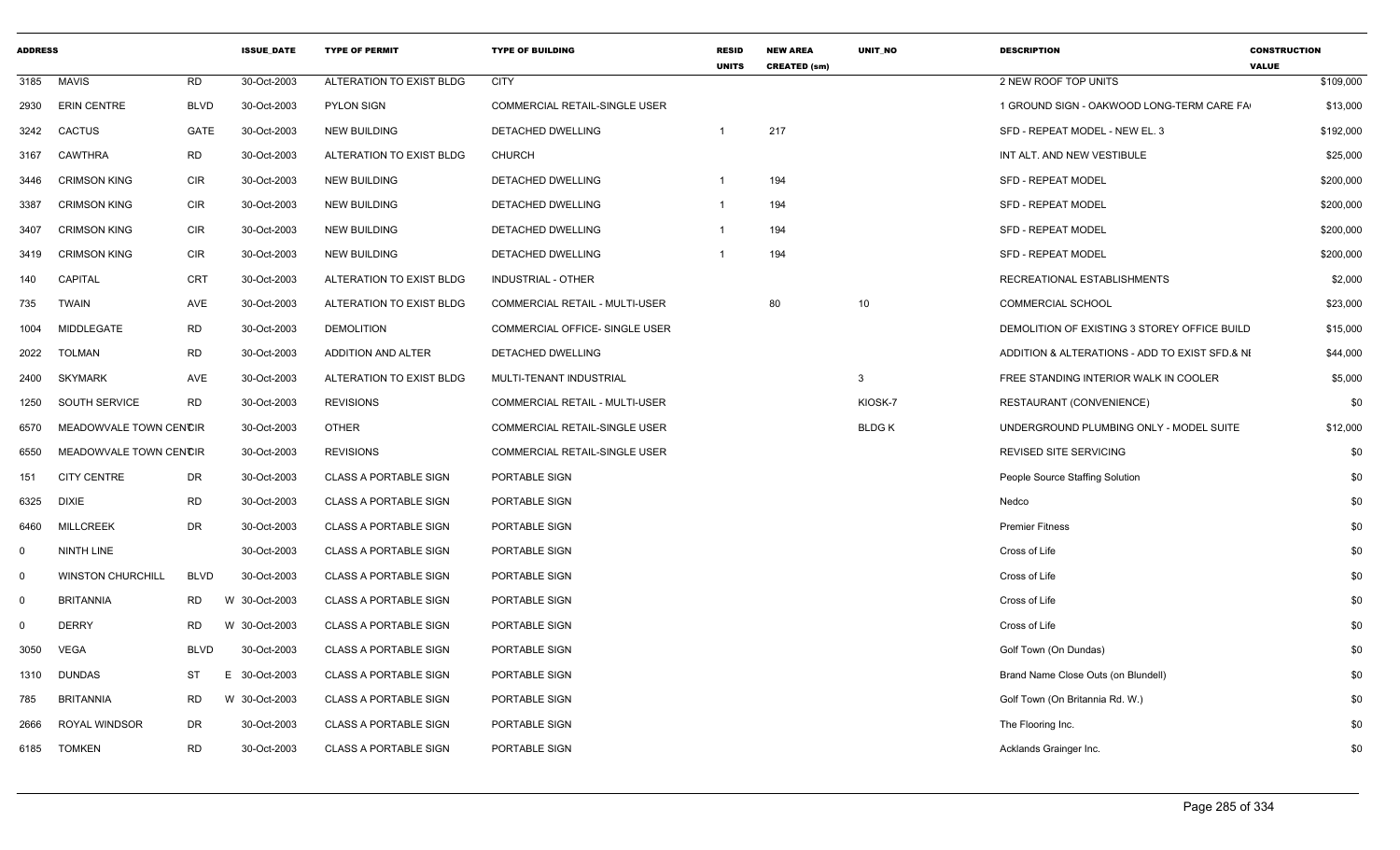| <b>ADDRESS</b> |                        |             | <b>ISSUE DATE</b>  | <b>TYPE OF PERMIT</b>        | <b>TYPE OF BUILDING</b>        | <b>RESID</b><br><b>UNITS</b> | <b>NEW AREA</b><br><b>CREATED (sm)</b> | <b>UNIT NO</b> | <b>DESCRIPTION</b>                            | <b>CONSTRUCTION</b><br><b>VALUE</b> |
|----------------|------------------------|-------------|--------------------|------------------------------|--------------------------------|------------------------------|----------------------------------------|----------------|-----------------------------------------------|-------------------------------------|
| 111            | <b>BRUNEL</b>          | RD          | 30-Oct-2003        | CLASS A PORTABLE SIGN        | PORTABLE SIGN                  |                              |                                        |                | <b>Enchante Accessories</b>                   | \$0                                 |
| 775            | GLENLEVEN              | CRES        | 30-Oct-2003        | ALTERATION TO EXIST BLDG     | DETACHED DWELLING              |                              |                                        |                | ALTERATIONS-DRAIN CONVERSION                  | \$1,000                             |
| 2150           | <b>BURNHAMTHORPE</b>   | <b>RD</b>   | W 30-Oct-2003      | ALTERATION TO EXIST BLDG     | COMMERCIAL RETAIL - MULTI-USER |                              |                                        | $H-1A$         | <b>RETAIL STORE</b>                           | \$0                                 |
|                | 3171 WOLFEDALE         | RD          | 31-Oct-2003        | ALTERATION TO EXIST BLDG     | MULTI-TENANT INDUSTRIAL        | $\Omega$                     |                                        | #1             | <b>INTERIOR ALTERATIONS</b>                   | \$2,000                             |
| 6190           | ATLANTIC               | DR          | 31-Oct-2003        | ALTERATION TO EXIST BLDG     | MULTI-TENANT INDUSTRIAL        |                              |                                        | $8-9$          | AUTO BODY & AUTO REPAIR                       | \$10,000                            |
| 100            | <b>CITY CENTRE</b>     | DR          | 31-Oct-2003        | <b>FASCIA SIGN</b>           | <b>COMMERCIAL - OTHER</b>      |                              |                                        | 1-131A         | FASCIA SIGN-MADE IN JAPAN TERIYAKI            | \$8,000                             |
| 1188           | VANIER                 | DR          | 31-Oct-2003        | <b>SPRINKLERS</b>            | DETACHED DWELLING              |                              |                                        |                | INTERIOR ALTERATIONS - SPRINKERS ONLY         | \$8,000                             |
| 2700           | MATHESON               | BLVD        | E 31-Oct-2003      | ALTERATION TO EXIST BLDG     | COMMERCIAL OFFICE - MULTI-USER |                              |                                        | 600            | <b>BUSINESS OFFICE</b>                        | \$185,000                           |
| 5366           | <b>DRENKELLY</b>       | CRT         | 31-Oct-2003        | ADDITION TO EXIST BLDG       | DETACHED DWELLING              |                              |                                        |                | ADDITION-1STOREY                              | \$51,000                            |
| 1655           | ANGELA                 | CRES        | 31-Oct-2003        | <b>OTHER</b>                 | DETACHED DWELLING              |                              |                                        |                | SITE SERVICING                                | \$10,000                            |
| 157            | <b>HANSON</b>          | RD          | 31-Oct-2003        | <b>NEW BUILDING</b>          | DETACHED DWELLING              |                              | 278                                    |                | <b>SFD - CUSTOM</b>                           | \$286,000                           |
| 59             | <b>ROY</b>             | DR          | 31-Oct-2003        | ADDITION TO EXIST BLDG       | DETACHED DWELLING              |                              |                                        |                | ADDITION-1STOREY                              | \$22,000                            |
| 5135           | <b>CREEKBANK</b>       | <b>RD</b>   | 31-Oct-2003        | CHANGE OF USE                | INDUSTRIAL - OTHER             |                              |                                        | $\overline{B}$ | <b>WAREHOUSE &amp; DISTRIBUTION</b>           | \$0                                 |
| 1455           | GLENWOOD               | DR          | 31-Oct-2003        | ADDITION AND ALTER           | DETACHED DWELLING              |                              |                                        |                | ADDITION / ALTERATIONS - SINGLE STOREY ADDIT( | \$74,000                            |
| 7314           | <b>CORK TREE ROW</b>   |             | 31-Oct-2003        | <b>NEW BUILDING</b>          | SEMI-DETACHED DWELLING         | $\overline{2}$               | 289                                    |                | SEMI-DETACHED - REPEAT MODEL - FIREBREAK LO   | \$268,000                           |
| 6405           | <b>ERIN MILLS</b>      | <b>PKY</b>  | 31-Oct-2003        | ALTERATION TO EXIST BLDG     | COMMERCIAL RETAIL - MULTI-USER |                              | 98                                     | A <sub>1</sub> | <b>RESTAURANT</b>                             | \$39,000                            |
| 6600           | MEADOWVALE TOWN CENCIR |             | 31-Oct-2003        | <b>NEW BUILDING</b>          | COMMERCIAL RETAIL-SINGLE USER  |                              |                                        |                | NEW - RESTAURANT, TIM HORTONS - COMPLETION    | \$0                                 |
| 2900           | ARGENTIA               | RD          | 31-Oct-2003        | CHANGE OF USE                | MULTI-TENANT INDUSTRIAL        |                              |                                        | $\overline{1}$ | LIGHT MANUFACTURING, STORAGE AND DISTRIBUT    | \$15,000                            |
| 3200           | <b>ERIN MILLS</b>      | <b>PKY</b>  | 31-Oct-2003        | ALTERATION TO EXIST BLDG     | COMMERCIAL - OTHER             |                              |                                        | 12             | FAST FOOD TAKE-OUT RESTAURANT                 | \$28,000                            |
| 3020           | VANDERBILT             | <b>RD</b>   | 31-Oct-2003        | PYLON SIGN                   | <b>CHURCH</b>                  |                              |                                        |                | ONE (1) GROUND SIGN - CORNERSTONE CHURCH      | \$10,000                            |
| 1004           | MIDDLEGATE             | <b>RD</b>   | 31-Oct-2003        | ELECTROMAG LOCK DEVICE       | MULTI-TENANT INDUSTRIAL        |                              |                                        |                | MAGLOCKS (2)                                  | \$16,000                            |
| 2210           | <b>MEADOWPINE</b>      | <b>BLVD</b> | 31-Oct-2003        | <b>OTHER</b>                 | SINGLE TENANT INDUSTRIAL       |                              |                                        |                | SITE SERVICING                                | \$0                                 |
| 4094           | <b>TOMKEN</b>          | <b>RD</b>   | 31-Oct-2003        | CLASS A PORTABLE SIGN        | PORTABLE SIGN                  |                              |                                        |                | Westminister United Church                    | \$0                                 |
| 777            | <b>DUNDAS</b>          | ST          | W 31-Oct-2003      | <b>CLASS A PORTABLE SIGN</b> | PORTABLE SIGN                  |                              |                                        |                | Minute Muffler & Brake                        | \$0                                 |
| 6895           | <b>PACIFIC</b>         | CIR         | 31-Oct-2003        | <b>CLASS A PORTABLE SIGN</b> | PORTABLE SIGN                  |                              |                                        |                | Royal Green Enterprises                       | \$0                                 |
| 980            | <b>PACIFIC</b>         | GATE        | 31-Oct-2003        | <b>CLASS A PORTABLE SIGN</b> | PORTABLE SIGN                  |                              |                                        |                | Atlas Driver Services (on Tomken)             | \$0                                 |
| 30             | <b>EGLINTON</b>        | AVE         | W 31-Oct-2003      | <b>CLASS A PORTABLE SIGN</b> | PORTABLE SIGN                  |                              |                                        |                | Admiral Communications (on Eglinton)          | \$0                                 |
|                | 2345 MATHESON          |             | BLVD E 31-Oct-2003 | <b>CLASS A PORTABLE SIGN</b> | PORTABLE SIGN                  |                              |                                        |                | George Bond Sports                            | \$0                                 |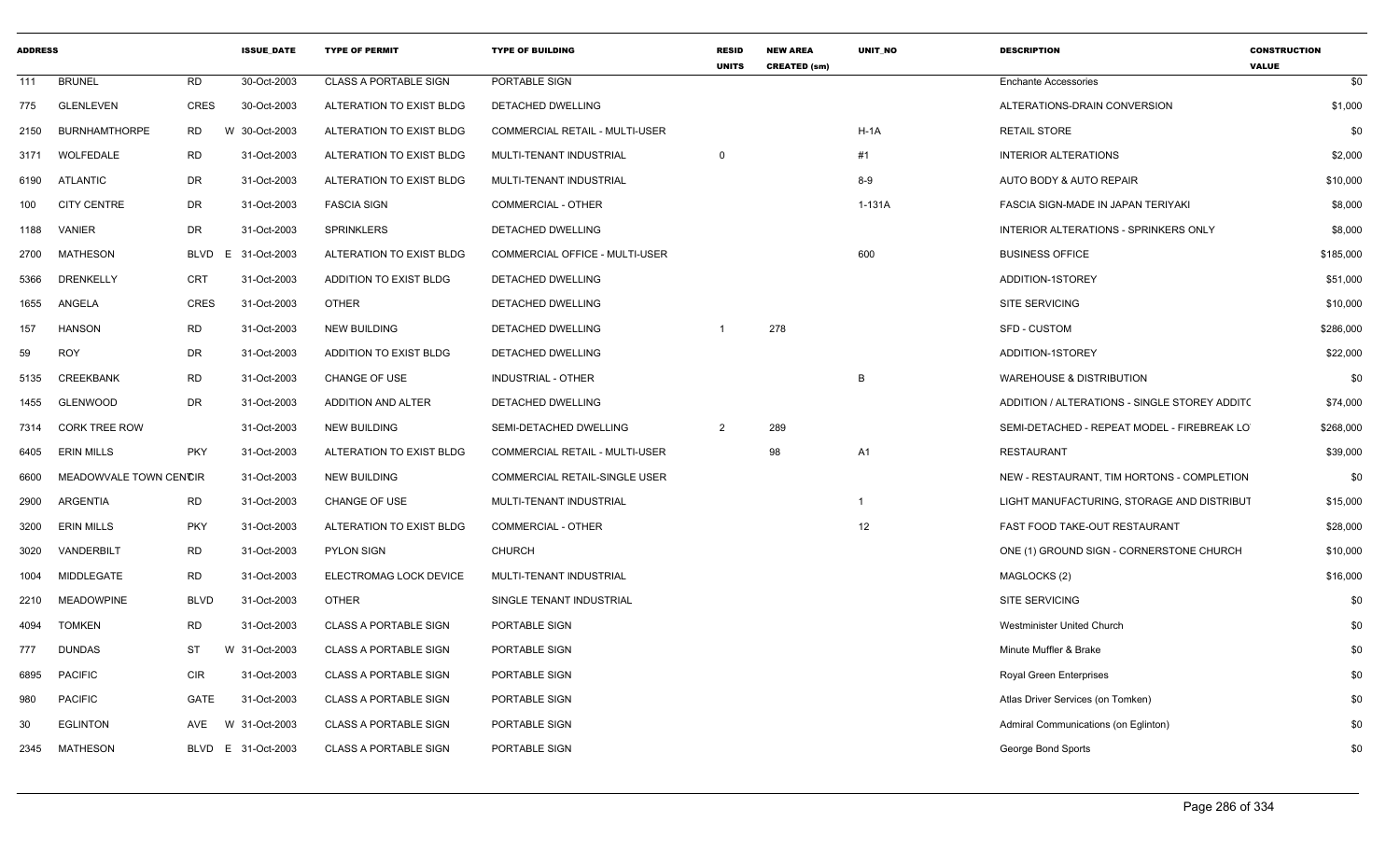| <b>ADDRESS</b> |                      |             | <b>ISSUE DATE</b> | <b>TYPE OF PERMIT</b>        | <b>TYPE OF BUILDING</b>               | <b>RESID</b><br><b>UNITS</b> | <b>NEW AREA</b><br><b>CREATED (sm)</b> | UNIT_NO         | <b>DESCRIPTION</b>                      | <b>CONSTRUCTION</b><br><b>VALUE</b> |
|----------------|----------------------|-------------|-------------------|------------------------------|---------------------------------------|------------------------------|----------------------------------------|-----------------|-----------------------------------------|-------------------------------------|
| 1020           | <b>BURNHAMTHORPE</b> | <b>RD</b>   | W 31-Oct-2003     | <b>CLASS A PORTABLE SIGN</b> | PORTABLE SIGN                         |                              |                                        |                 | Lyon's Auto Body Ltd.                   | \$0                                 |
| 2458           | <b>DUNDAS</b>        | ST          | W 31-Oct-2003     | <b>CLASS A PORTABLE SIGN</b> | PORTABLE SIGN                         |                              |                                        |                 | Sobey's                                 | \$0                                 |
| 3120           | <b>DIXIE</b>         | <b>RD</b>   | 31-Oct-2003       | <b>CLASS A PORTABLE SIGN</b> | PORTABLE SIGN                         |                              |                                        |                 | Town & Country (on Dixie)               | \$0                                 |
| 2165           | <b>ROYAL WINDSOR</b> | DR          | 31-Oct-2003       | <b>CLASS A PORTABLE SIGN</b> | PORTABLE SIGN                         |                              |                                        |                 | <b>Cluckers Roasters</b>                | \$0                                 |
| 5035           | <b>HURONTARIO</b>    | ST          | 31-Oct-2003       | <b>CLASS A PORTABLE SIGN</b> | PORTABLE SIGN                         |                              |                                        |                 | Nature's Source (On Hurontario St.)     | \$0                                 |
| 6155           | <b>FREEMONT</b>      | <b>BLVD</b> | 31-Oct-2003       | <b>CLASS A PORTABLE SIGN</b> | PORTABLE SIGN                         |                              |                                        |                 | Mattel (on Cantay)                      | \$0                                 |
| 1405           | SOUTHDOWN            | <b>RD</b>   | 31-Oct-2003       | <b>CLASS A PORTABLE SIGN</b> | PORTABLE SIGN                         |                              |                                        |                 | petro Canada                            | \$0                                 |
| 2785           | <b>SKYMARK</b>       | AVE         | 31-Oct-2003       | <b>CLASS A PORTABLE SIGN</b> | PORTABLE SIGN                         |                              |                                        |                 | Halpern's Ltd. (on Skymark)             | \$0                                 |
| 7099           | <b>POND</b>          | <b>ST</b>   | 31-Oct-2003       | <b>OTHER</b>                 | DETACHED DWELLING                     |                              |                                        |                 | <b>NEW 1" WATER SERVICE</b>             | \$2,000                             |
| 620            | <b>BLOOR</b>         | <b>ST</b>   | 31-Oct-2003       | <b>CLASS A PORTABLE SIGN</b> | PORTABLE SIGN                         |                              |                                        |                 | <b>Carafe Wine Makers</b>               | \$0                                 |
| 1240           | <b>EGLINTON</b>      | AVE         | W 31-Oct-2003     | <b>CLASS A PORTABLE SIGN</b> | PORTABLE SIGN                         |                              |                                        |                 | Courtesy Photo & Supplies (on Eglinton) | \$0                                 |
| 1107           | <b>LORNE PARK</b>    | <b>RD</b>   | 31-Oct-2003       | <b>CLASS A PORTABLE SIGN</b> | PORTABLE SIGN                         |                              |                                        |                 | <b>Envoy Business Services</b>          | \$0                                 |
| 0              | <b>TRUSCOTT</b>      | DR          | 31-Oct-2003       | <b>CLASS A PORTABLE SIGN</b> | PORTABLE SIGN                         |                              |                                        |                 | Park Royal Co-op                        | \$0                                 |
| 600            | <b>MATHESON</b>      | <b>BLVD</b> | W 31-Oct-2003     | <b>CLASS A PORTABLE SIGN</b> | PORTABLE SIGN                         |                              |                                        |                 | Covers (on Matheson)                    | \$0                                 |
| 5645           | <b>HURONTARIO</b>    | ST          | 31-Oct-2003       | <b>CLASS A PORTABLE SIGN</b> | PORTABLE SIGN                         |                              |                                        |                 | Burger King (on Hurontario)             | \$0                                 |
| 1834           | <b>BALSAM</b>        | AVE         | 31-Oct-2003       | ALTERATION TO EXIST BLDG     | DETACHED DWELLING                     |                              |                                        |                 | <b>4 NEW FIXTURES</b>                   | \$1,000                             |
| 970            | SOUTHDOWN            | <b>RD</b>   | 31-Oct-2003       | ALTERATION TO EXIST BLDG     | COMMERCIAL RETAIL - MULTI-USER        |                              |                                        | D <sub>4</sub>  | UNDERGROUND PLUMBING                    | \$15,000                            |
| 23             | <b>PEARL</b>         | <b>ST</b>   | 03-Nov-2003       | <b>PYLON SIGN</b>            | COMMERCIAL - OTHER                    |                              |                                        |                 | ONE GROUND SIGN - CASA LOPEZ            | \$2,000                             |
| 5260           | <b>MCFARREN</b>      | <b>BLVD</b> | 03-Nov-2003       | <b>NEW BUILDING</b>          | CONDOMINIUM ROW DWELLING              | 6                            | 864                                    | #112-122 (EVEN) | CONDO ROW DWELLING-BLK 17 (6 UNITS)     | \$847,000                           |
| 5260           | <b>MCFARREN</b>      | <b>BLVD</b> | 03-Nov-2003       | <b>NEW BUILDING</b>          | CONDOMINIUM ROW DWELLING              | 9                            | 1,267                                  | #133-141        | CONDO ROW DWELLING-BLK 19 (9 UNITS)     | \$1,242,000                         |
| 5260           | <b>MCFARREN</b>      | <b>BLVD</b> | 03-Nov-2003       | <b>NEW BUILDING</b>          | CONDOMINIUM ROW DWELLING              | 8                            | 1,117                                  | #148-155        | CONDO ROW DWELLING-BLK 21 (8 UNITS)     | \$1,095,000                         |
| 5260           | <b>MCFARREN</b>      | <b>BLVD</b> | 03-Nov-2003       | <b>NEW BUILDING</b>          | CONDOMINIUM ROW DWELLING              | 8                            | 1,504                                  | #157-171(ODD)   | CONDO ROW DWELLING-BLK 23 (8 UNITS)     | \$1,474,000                         |
| 5260           | <b>MCFARREN</b>      | <b>BLVD</b> | 03-Nov-2003       | <b>NEW BUILDING</b>          | CONDOMINIUM ROW DWELLING              | 6                            | 1,166                                  | #173-177(ODD),  | CONDO ROW DWELLING-BLK 25 (6 UNITS)     | \$1,143,000                         |
| 5260           | <b>MCFARREN</b>      | <b>BLVD</b> | 03-Nov-2003       | <b>NEW BUILDING</b>          | CONDOMINIUM ROW DWELLING              | 8                            | 1,032                                  | #124, 126-132   | CONDO ROW DWELLING-BLK 18 (8 UNITS)     | \$1,011,000                         |
| 5260           | <b>MCFARREN</b>      | <b>BLVD</b> | 03-Nov-2003       | <b>NEW BUILDING</b>          | CONDOMINIUM ROW DWELLING              | 6                            | 880                                    | #142-147        | CONDO ROW DWELLING-BLK 20 (6 UNITS)     | \$862,000                           |
| 5260           | <b>MCFARREN</b>      | <b>BLVD</b> | 03-Nov-2003       | <b>NEW BUILDING</b>          | CONDOMINIUM ROW DWELLING              | 6                            | 864                                    | #156-166(EVEN)  | CONDO ROW DWELLING-BLK 22 (6 UNITS)     | \$847,000                           |
| 5260           | <b>MCFARREN</b>      | <b>BLVD</b> | 03-Nov-2003       | <b>NEW BUILDING</b>          | CONDOMINIUM ROW DWELLING              | 6                            | 864                                    | #168-178(EVEN)  | CONDO ROW DWELLING-BLK 24 (6 UNITS)     | \$847,000                           |
| 1250           | SOUTH SERVICE        | <b>RD</b>   | 03-Nov-2003       | <b>FASCIA SIGN</b>           | <b>COMMERCIAL RETAIL - MULTI-USER</b> |                              |                                        | 150             | ONE FASCIA SIGN - SPORTCHECK            | \$10,000                            |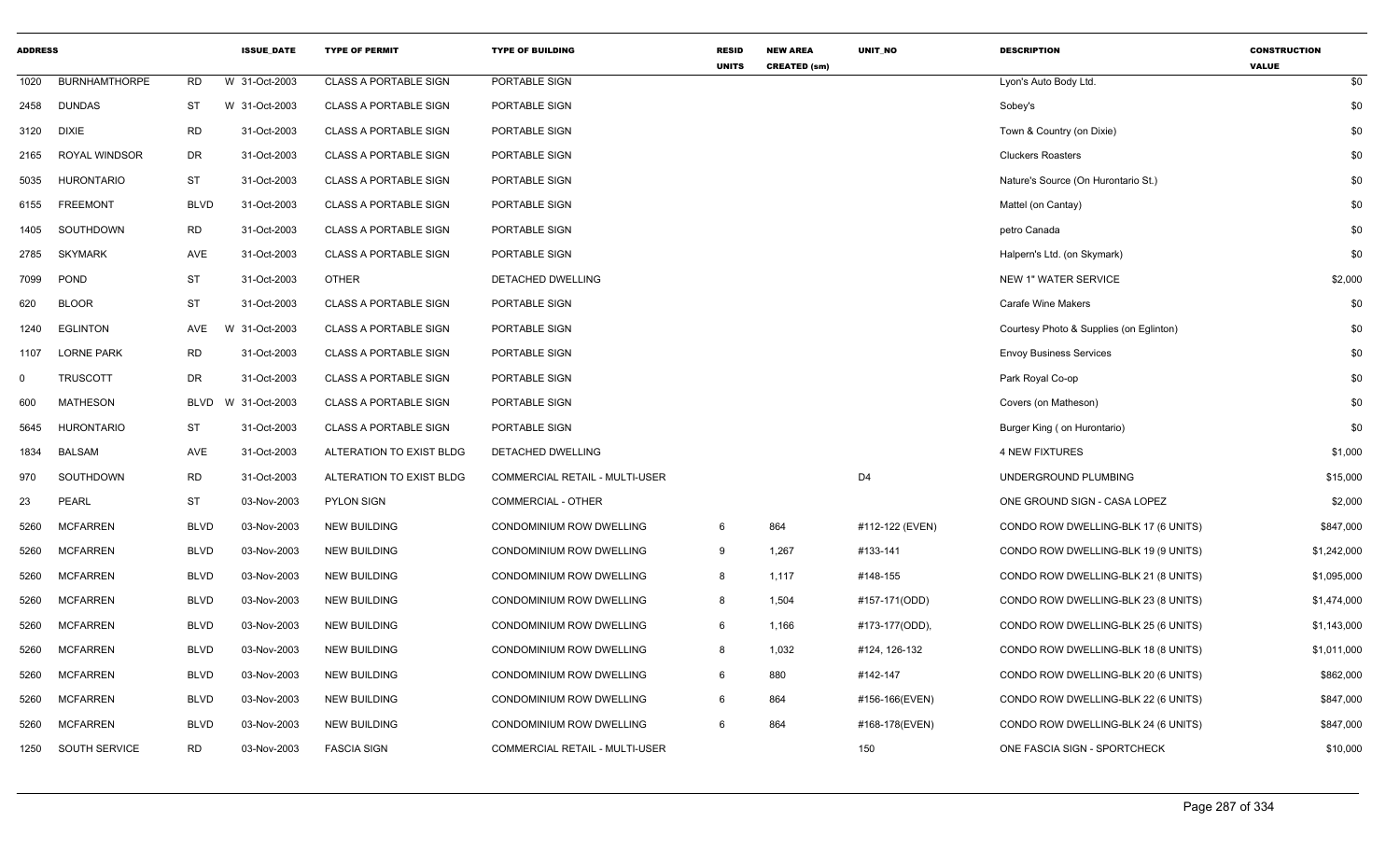| <b>ADDRESS</b> |                      |             | <b>ISSUE DATE</b> | <b>TYPE OF PERMIT</b>    | <b>TYPE OF BUILDING</b>               | <b>RESID</b><br><b>UNITS</b> | <b>NEW AREA</b><br><b>CREATED (sm)</b> | <b>UNIT NO</b> | <b>DESCRIPTION</b>                           | <b>CONSTRUCTION</b><br><b>VALUE</b> |
|----------------|----------------------|-------------|-------------------|--------------------------|---------------------------------------|------------------------------|----------------------------------------|----------------|----------------------------------------------|-------------------------------------|
| 5574           | <b>FRESHWATER</b>    | DR          | 03-Nov-2003       | <b>NEW BUILDING</b>      | SEMI-DETACHED DWELLING                | $\mathcal{P}$                | 315                                    |                | SEMI-DETACHED - REPEAT MODEL - NEW EL.G/H    | \$324,000                           |
| 5750           | <b>TIMBERLEA</b>     | <b>BLVD</b> | 03-Nov-2003       | ALTERATION TO EXIST BLDG | MULTI-TENANT INDUSTRIAL               |                              |                                        | 8              | <b>WAREHOUSE</b>                             | \$83,000                            |
| 2150           | <b>BURNHAMTHORPE</b> | RD.<br>W    | 03-Nov-2003       | <b>FASCIA SIGN</b>       | <b>COMMERCIAL - OTHER</b>             |                              |                                        | H 38           | 1 INTERIOR FASCIA SIGN - S & H HEALTH FOODS  | \$2,000                             |
| 1423           | ALDO                 | DR          | 03-Nov-2003       | <b>NEW BUILDING</b>      | DETACHED DWELLING                     |                              | 459                                    |                | SFD - CUSTOM                                 | \$639,000                           |
| 4350           | MISSISSAUGA          | <b>RD</b>   | 03-Nov-2003       | <b>NEW BUILDING</b>      | PUBLIC - OTHER                        |                              |                                        |                | NEW - LONG TERM CARE FACILITY, SPECIALTY CAR | \$0                                 |
| 5260           | <b>MCFARREN</b>      | <b>BLVD</b> | 03-Nov-2003       | <b>NEW BUILDING</b>      | CONDOMINIUM ROW DWELLING              | 8                            | 1,420                                  | #111-125(ODD)  | CONDO ROW DWELLING-BLK 16 (8 UNITS)          | \$1,392,000                         |
| 7556           | <b>CHINOOK</b>       | DR          | 03-Nov-2003       | <b>NEW BUILDING</b>      | DETACHED DWELLING                     | $\overline{1}$               | 298                                    |                | SFD - CUSTOM                                 | \$307,000                           |
| 579            | LAKESHORE            | <b>RD</b>   | 03-Nov-2003       | ALTERATION TO EXIST BLDG | <b>COMMERCIAL RETAIL - MULTI-USER</b> |                              |                                        | 579 B          | <b>INTERIOR ALTERATIONS</b>                  | \$243,000                           |
| 960            | SOUTHDOWN            | RD          | 03-Nov-2003       | <b>FASCIA SIGN</b>       | COMMERCIAL RETAIL - MULTI-USER        |                              |                                        | C <sub>1</sub> | TWO (2) FASCIA SIGNS - STARBUCKS             | \$2,000                             |
| 764            | <b>BETHANY</b>       | <b>CRES</b> | 03-Nov-2003       | <b>NEW BUILDING</b>      | SEMI-DETACHED DWELLING                | $\overline{2}$               | 270                                    |                | SEMI-DETACHED - NEW MODEL                    | \$251,000                           |
| 770            | <b>BETHANY</b>       | <b>CRES</b> | 03-Nov-2003       | <b>NEW BUILDING</b>      | SEMI-DETACHED DWELLING                | $\overline{2}$               | 308                                    |                | SEMI-DETACHED - NEW MODEL                    | \$286,000                           |
| 782            | <b>BETHANY</b>       | <b>CRES</b> | 03-Nov-2003       | <b>NEW BUILDING</b>      | SEMI-DETACHED DWELLING                | 2                            | 272                                    |                | SEMI-DETACHED - NEW MODEL                    | \$253,000                           |
| 854            | <b>BETHANY</b>       | <b>CRES</b> | 03-Nov-2003       | <b>NEW BUILDING</b>      | SEMI-DETACHED DWELLING                | $\overline{2}$               | 344                                    |                | SEMI-DETACHED - NEW MODEL                    | \$319,000                           |
| 754            | WHITE CLOVER         | WAY         | 03-Nov-2003       | <b>NEW BUILDING</b>      | <b>DETACHED DWELLING</b>              | $\mathbf{1}$                 | 282                                    |                | <b>SFD - NEW MODEL</b>                       | \$261,000                           |
| 758            | <b>WHITE CLOVER</b>  | WAY         | 03-Nov-2003       | <b>NEW BUILDING</b>      | DETACHED DWELLING                     | $\mathbf{1}$                 | 253                                    |                | <b>SFD - NEW MODEL</b>                       | \$234,000                           |
| 770            | WHITE CLOVER         | WAY         | 03-Nov-2003       | <b>NEW BUILDING</b>      | DETACHED DWELLING                     | $\mathbf{1}$                 | 234                                    |                | SFD - NEW MODEL - FIREBREAK LOT, FOUNDATION  | \$218,000                           |
| 759            | <b>BETHANY</b>       | <b>CRES</b> | 03-Nov-2003       | <b>NEW BUILDING</b>      | <b>DETACHED DWELLING</b>              | $\mathbf{1}$                 | 219                                    |                | <b>SFD - NEW MODEL</b>                       | \$203,000                           |
| 763            | <b>BETHANY</b>       | <b>CRES</b> | 03-Nov-2003       | <b>NEW BUILDING</b>      | DETACHED DWELLING                     | $\mathbf{1}$                 | 206                                    |                | <b>SFD - NEW MODEL</b>                       | \$191,000                           |
| 775            | <b>BETHANY</b>       | <b>CRES</b> | 03-Nov-2003       | <b>NEW BUILDING</b>      | <b>DETACHED DWELLING</b>              | $\mathbf{1}$                 | 180                                    |                | <b>SFD - NEW MODEL</b>                       | \$167,000                           |
| 795            | <b>BETHANY</b>       | CRES        | 03-Nov-2003       | NEW BUILDING             | DETACHED DWELLING                     | $\mathbf{1}$                 | 194                                    |                | SFD - NEW MODEL                              | \$181,000                           |
| 843            | <b>BETHANY</b>       | <b>CRES</b> | 03-Nov-2003       | NEW BUILDING             | DETACHED DWELLING                     | $\mathbf{1}$                 | 212                                    |                | <b>SFD - NEW MODEL</b>                       | \$197,000                           |
| 4232           | TRAILMASTER          | DR          | 03-Nov-2003       | <b>NEW BUILDING</b>      | DETACHED DWELLING                     | $\mathbf{1}$                 | 232                                    |                | <b>SFD - NEW MODEL</b>                       | \$215,000                           |
| 4333           | GOLDENROD            | <b>CRES</b> | 03-Nov-2003       | <b>NEW BUILDING</b>      | DETACHED DWELLING                     | $\mathbf{1}$                 | 300                                    |                | <b>SFD - NEW MODEL</b>                       | \$279,000                           |
| 4304           | TRAILMASTER          | DR          | 03-Nov-2003       | <b>NEW BUILDING</b>      | DETACHED DWELLING                     | $\mathbf{1}$                 | 297                                    |                | <b>SFD - NEW MODEL</b>                       | \$276,000                           |
| 4857           | APPLE BLOSSOM        | <b>CIR</b>  | 03-Nov-2003       | <b>NEW BUILDING</b>      | DETACHED DWELLING                     | $\mathbf{1}$                 | 219                                    |                | <b>SFD - NEW MODEL</b>                       | \$204,000                           |
| 776            | <b>BETHANY</b>       | <b>CRES</b> | 03-Nov-2003       | <b>NEW BUILDING</b>      | SEMI-DETACHED DWELLING                | $\overline{2}$               | 308                                    |                | SEMI-DETACHED - REPEAT MODEL                 | \$286,000                           |
| 816            | <b>BETHANY</b>       | <b>CRES</b> | 03-Nov-2003       | <b>NEW BUILDING</b>      | SEMI-DETACHED DWELLING                | 2                            | 308                                    |                | SEMI-DETACHED - REPEAT MODEL                 | \$286,000                           |
| 822            | <b>BETHANY</b>       | <b>CRES</b> | 03-Nov-2003       | <b>NEW BUILDING</b>      | SEMI-DETACHED DWELLING                | 2                            | 270                                    |                | SEMI-DETACHED - REPEAT MODEL                 | \$251,000                           |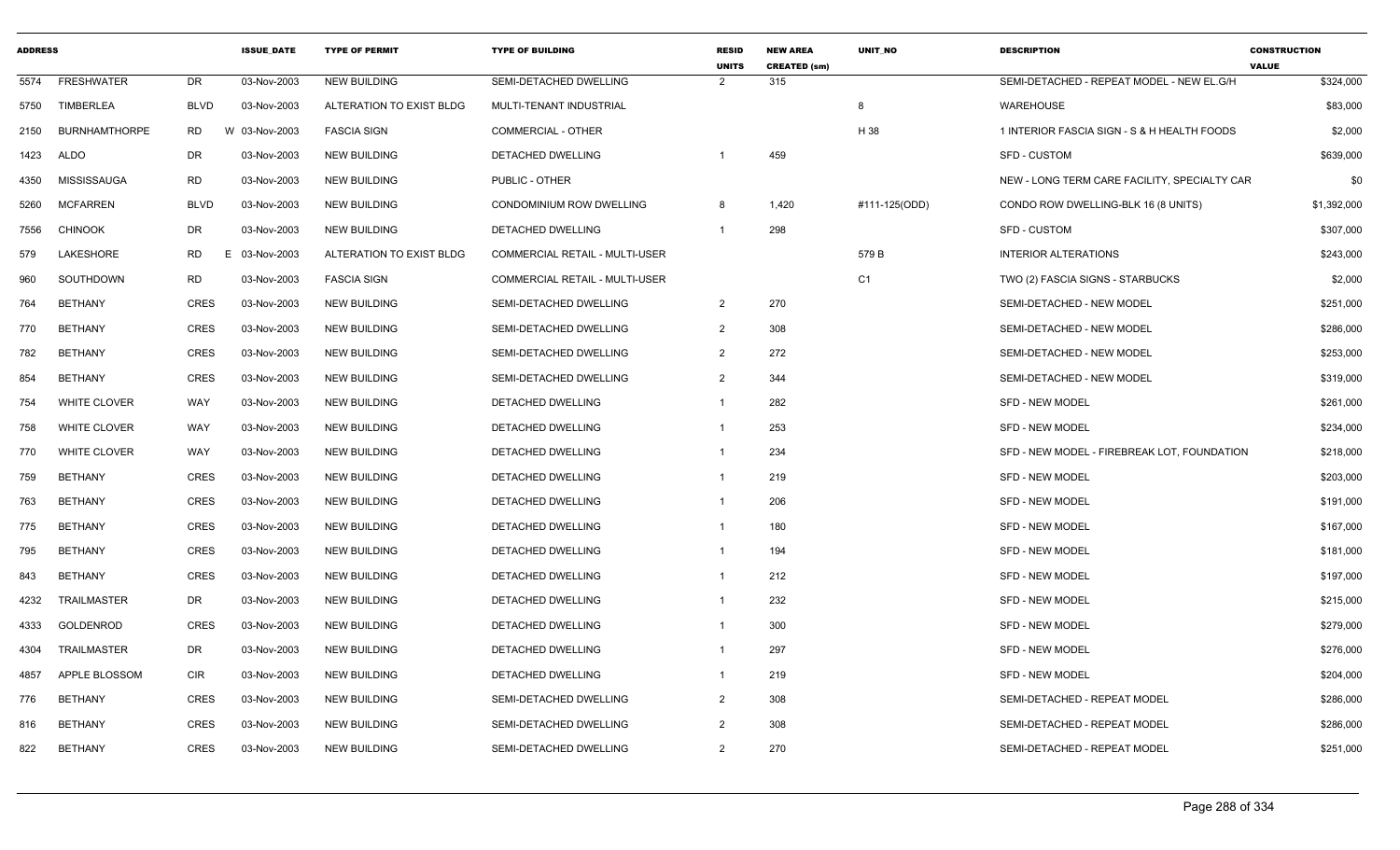| <b>ADDRESS</b> |                        |             | <b>ISSUE DATE</b> | <b>TYPE OF PERMIT</b>    | <b>TYPE OF BUILDING</b>        | <b>RESID</b><br><b>UNITS</b> | <b>NEW AREA</b><br><b>CREATED (sm)</b> | UNIT_NO        | <b>DESCRIPTION</b>                             | <b>CONSTRUCTION</b><br><b>VALUE</b> |
|----------------|------------------------|-------------|-------------------|--------------------------|--------------------------------|------------------------------|----------------------------------------|----------------|------------------------------------------------|-------------------------------------|
| 860            | <b>BETHANY</b>         | CRES        | 03-Nov-2003       | <b>NEW BUILDING</b>      | SEMI-DETACHED DWELLING         | $\overline{2}$               | 308                                    |                | SEMI-DETACHED - REPEAT MODEL                   | \$286,000                           |
| 866            | <b>BETHANY</b>         | <b>CRES</b> | 03-Nov-2003       | <b>NEW BUILDING</b>      | SEMI-DETACHED DWELLING         | $\overline{2}$               | 270                                    |                | SEMI-DETACHED - REPEAT MODEL                   | \$251,000                           |
| 760            | <b>WHITE CLOVER</b>    | WAY         | 03-Nov-2003       | <b>NEW BUILDING</b>      | DETACHED DWELLING              | -1                           | 282                                    |                | <b>SFD - REPEAT MODEL</b>                      | \$261,000                           |
| 764            | WHITE CLOVER           | WAY         | 03-Nov-2003       | <b>NEW BUILDING</b>      | DETACHED DWELLING              | -1                           | 269                                    |                | <b>SFD - REPEAT MODEL</b>                      | \$250,000                           |
| 766            | WHITE CLOVER           | WAY         | 03-Nov-2003       | <b>NEW BUILDING</b>      | DETACHED DWELLING              | $\mathbf 1$                  | 281                                    |                | SFD - REPEAT MODEL                             | \$261,000                           |
| 772            | <b>WHITE CLOVER</b>    | WAY         | 03-Nov-2003       | <b>NEW BUILDING</b>      | DETACHED DWELLING              | $\mathbf 1$                  | 253                                    |                | <b>SFD - REPEAT MODEL</b>                      | \$234,000                           |
| 776            | <b>WHITE CLOVER</b>    | WAY         | 03-Nov-2003       | <b>NEW BUILDING</b>      | DETACHED DWELLING              | -1                           | 234                                    |                | <b>SFD - REPEAT MODEL</b>                      | \$218,000                           |
| 767            | <b>BETHANY</b>         | <b>CRES</b> | 03-Nov-2003       | <b>NEW BUILDING</b>      | DETACHED DWELLING              | -1                           | 219                                    |                | <b>SFD - REPEAT MODEL</b>                      | \$203,000                           |
| 779            | <b>BETHANY</b>         | <b>CRES</b> | 03-Nov-2003       | <b>NEW BUILDING</b>      | <b>DETACHED DWELLING</b>       | $\mathbf{1}$                 | 219                                    |                | SFD - REPEAT MODEL - FIREBREAK LOT             | \$203,000                           |
| 787            | <b>BETHANY</b>         | CRES        | 03-Nov-2003       | <b>NEW BUILDING</b>      | DETACHED DWELLING              | $\mathbf 1$                  | 180                                    |                | <b>SFD - REPEAT MODEL</b>                      | \$167,000                           |
| 791            | <b>BETHANY</b>         | CRES        | 03-Nov-2003       | NEW BUILDING             | DETACHED DWELLING              | -1                           | 219                                    |                | <b>SFD - REPEAT MODEL</b>                      | \$203,000                           |
| 851            | <b>BETHANY</b>         | <b>CRES</b> | 03-Nov-2003       | <b>NEW BUILDING</b>      | <b>DETACHED DWELLING</b>       | $\mathbf{1}$                 | 219                                    |                | SFD - REPEAT MODEL - FIREBREAK LOT             | \$203,000                           |
| 855            | <b>BETHANY</b>         | CRES        | 03-Nov-2003       | <b>NEW BUILDING</b>      | DETACHED DWELLING              | -1                           | 219                                    |                | <b>SFD - REPEAT MODEL</b>                      | \$203,000                           |
| 859            | <b>BETHANY</b>         | <b>CRES</b> | 03-Nov-2003       | <b>NEW BUILDING</b>      | DETACHED DWELLING              | -1                           | 219                                    |                | <b>SFD - REPEAT MODEL</b>                      | \$203,000                           |
| 863            | <b>BETHANY</b>         | <b>CRES</b> | 03-Nov-2003       | <b>NEW BUILDING</b>      | DETACHED DWELLING              | -1                           | 194                                    |                | <b>SFD - REPEAT MODEL</b>                      | \$181,000                           |
| 4236           | <b>TRAILMASTER</b>     | DR          | 03-Nov-2003       | <b>NEW BUILDING</b>      | <b>DETACHED DWELLING</b>       | $\mathbf{1}$                 | 253                                    |                | <b>SFD - REPEAT MODEL</b>                      | \$234,000                           |
| 4233           | GOLDENROD              | <b>CRES</b> | 03-Nov-2003       | <b>NEW BUILDING</b>      | DETACHED DWELLING              | -1                           | 219                                    |                | <b>SFD - REPEAT MODEL</b>                      | \$203,000                           |
| 4237           | GOLDENROD              | CRES        | 03-Nov-2003       | <b>NEW BUILDING</b>      | DETACHED DWELLING              | -1                           | 180                                    |                | <b>SFD - REPEAT MODEL</b>                      | \$167,000                           |
| 4241           | <b>GOLDENROD</b>       | <b>CRES</b> | 03-Nov-2003       | <b>NEW BUILDING</b>      | <b>DETACHED DWELLING</b>       | $\mathbf{1}$                 | 219                                    |                | <b>SFD - REPEAT MODEL</b>                      | \$203,000                           |
| 4292           | <b>TRAILMASTER</b>     | DR          | 03-Nov-2003       | <b>NEW BUILDING</b>      | DETACHED DWELLING              | $\mathbf{1}$                 | 232                                    |                | <b>SFD - REPEAT MODEL</b>                      | \$215,000                           |
| 4288           | TRAILMASTER            | DR          | 03-Nov-2003       | <b>NEW BUILDING</b>      | DETACHED DWELLING              | -1                           | 234                                    |                | <b>SFD - REPEAT MODEL</b>                      | \$218,000                           |
| 4284           | TRAILMASTER            | DR          | 03-Nov-2003       | <b>NEW BUILDING</b>      | DETACHED DWELLING              | -1                           | 234                                    |                | <b>SFD - REPEAT MODEL</b>                      | \$218,000                           |
| 3462           | <b>CRIMSON KING</b>    | CIR         | 03-Nov-2003       | <b>NEW BUILDING</b>      | DETACHED DWELLING              |                              | 172                                    |                | SFD - REPEAT MODEL                             | \$178,000                           |
| 962            | <b>RIBSTON</b>         | <b>RD</b>   | 03-Nov-2003       | ADDITION TO EXIST BLDG   | DETACHED DWELLING              |                              |                                        |                | ADDITION-CONCRETE PORCH                        | \$10,000                            |
| 970            | SOUTHDOWN              | <b>RD</b>   | 03-Nov-2003       | ALTERATION TO EXIST BLDG | COMMERCIAL RETAIL - MULTI-USER |                              | 122                                    | D <sub>5</sub> | MONEY LENDING AGENCY                           | \$36,000                            |
| 3240           | <b>SEAFIELD</b>        | <b>RD</b>   | 03-Nov-2003       | ADDITION TO EXIST BLDG   | DETACHED DWELLING              |                              | 22                                     |                | ADDITION - 1-STOREY GARAGE ADDITION            | \$10,000                            |
| 5602           | <b>TENTH LINE WEST</b> |             | 03-Nov-2003       | ALTERATION TO EXIST BLDG | COMMERCIAL - OTHER             |                              |                                        | 122            | RETAIL SALE OF SPECIALTY FROZEN FOOD PRODU     | \$29,000                            |
| 950            | SOUTHDOWN              | <b>RD</b>   | 03-Nov-2003       | <b>FASCIA SIGN</b>       | COMMERCIAL RETAIL - MULTI-USER |                              |                                        | $B-7$          | ONE (1) FASCIA SIGN - FIRST CHOICE HAIRCUTTERS | \$2,000                             |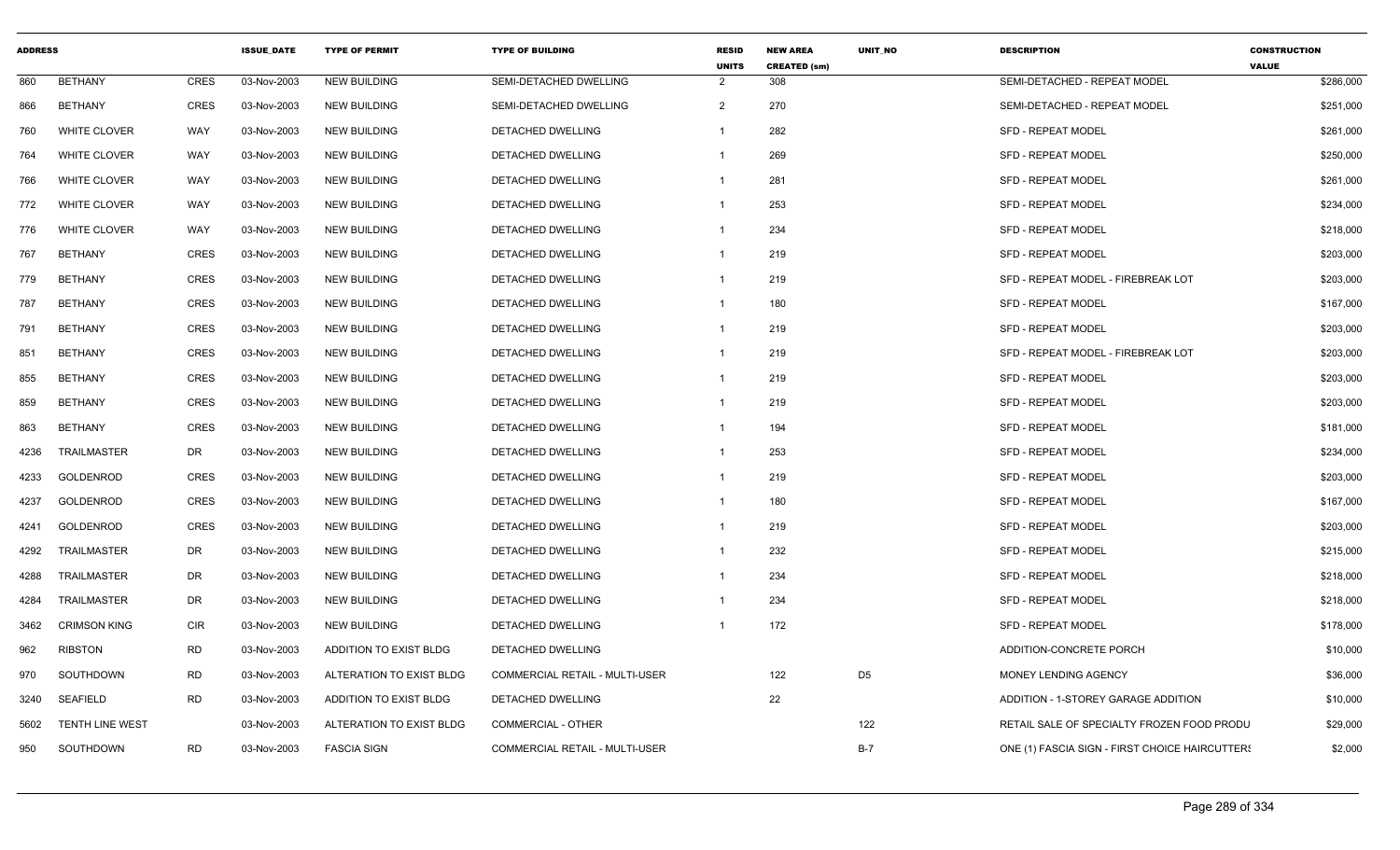| <b>ADDRESS</b> |                         |            | <b>ISSUE_DATE</b> | <b>TYPE OF PERMIT</b>        | <b>TYPE OF BUILDING</b>               | <b>RESID</b><br><b>UNITS</b> | <b>NEW AREA</b><br><b>CREATED (sm)</b> | <b>UNIT NO</b> | <b>DESCRIPTION</b>                           | <b>CONSTRUCTION</b><br><b>VALUE</b> |           |
|----------------|-------------------------|------------|-------------------|------------------------------|---------------------------------------|------------------------------|----------------------------------------|----------------|----------------------------------------------|-------------------------------------|-----------|
| 735            | CENTRAL                 | <b>PKY</b> | W 03-Nov-2003     | <b>FASCIA SIGN</b>           | <b>CITY</b>                           |                              |                                        |                | ONE (1) FASCIA SIGN - ANIMAL SERVICES        |                                     | \$1,000   |
| 362            | QUEEN                   | ST         | S 03-Nov-2003     | <b>REVISIONS</b>             | DETACHED DWELLING                     |                              |                                        |                | <b>HVAC REVISION</b>                         |                                     | \$0       |
| $\Omega$       | QUEENSWAY               |            | E 03-Nov-2003     | <b>CLASS A PORTABLE SIGN</b> | PORTABLE SIGN                         |                              |                                        |                | Mississauga Sports Council                   |                                     | \$0       |
| $\Omega$       | <b>BURNHAMTHORPE</b>    | <b>RD</b>  | E 03-Nov-2003     | <b>CLASS A PORTABLE SIGN</b> | PORTABLE SIGN                         |                              |                                        |                | Mississauga Sports Council                   |                                     | \$0       |
| $\Omega$       | <b>DUNDAS</b>           | ST         | W 03-Nov-2003     | <b>CLASS A PORTABLE SIGN</b> | PORTABLE SIGN                         |                              |                                        |                | Mississauga Sports Council                   |                                     | \$0       |
| $\Omega$       | <b>ERIN MILLS</b>       | <b>PKY</b> | 03-Nov-2003       | <b>CLASS A PORTABLE SIGN</b> | PORTABLE SIGN                         |                              |                                        |                | Mississauga Sports Council                   |                                     | \$0       |
| $\Omega$       | <b>MATHESON</b>         | BLVD       | 03-Nov-2003<br>E. | CLASS A PORTABLE SIGN        | PORTABLE SIGN                         |                              |                                        |                | <b>Community Services</b>                    |                                     | \$0       |
| $\Omega$       | <b>EGLINTON</b>         | AVE        | 03-Nov-2003<br>F. | <b>CLASS A PORTABLE SIGN</b> | PORTABLE SIGN                         |                              |                                        |                | <b>Community Services</b>                    |                                     | \$0       |
| $\Omega$       | <b>DIXIE</b>            | <b>RD</b>  | 03-Nov-2003       | <b>CLASS A PORTABLE SIGN</b> | PORTABLE SIGN                         |                              |                                        |                | <b>Community Services</b>                    |                                     | \$0       |
|                | <b>KENNEDY</b>          | <b>RD</b>  | 03-Nov-2003       | <b>CLASS A PORTABLE SIGN</b> | PORTABLE SIGN                         |                              |                                        |                | <b>Community Services</b>                    |                                     | \$0       |
| 3883           | <b>PONDVIEW</b>         | WAY        | 03-Nov-2003       | <b>INGROUND POOL</b>         | DETACHED DWELLING                     |                              |                                        |                |                                              |                                     | \$0       |
| 6871           | <b>SECOND LINE WEST</b> |            | 04-Nov-2003       | <b>NEW BUILDING</b>          | DETACHED DWELLING                     |                              | 399                                    |                | SFD - CUSTOM                                 |                                     | \$494,000 |
| 4064           | <b>TWINE</b>            | CRES       | 04-Nov-2003       | ADDITION TO EXIST BLDG       | DETACHED DWELLING                     |                              | 11                                     |                | ADDITION-1STOREY                             |                                     | \$10,000  |
| 1349           | SAGINAW                 | CRES       | 04-Nov-2003       | ADDITION AND ALTER           | DETACHED DWELLING                     |                              |                                        |                | ADDITION/ALTERATIONS                         |                                     | \$136,000 |
| 7450           | TORBRAM                 | <b>RD</b>  | 04-Nov-2003       | ADDITION TO EXIST BLDG       | SINGLE TENANT INDUSTRIAL              |                              |                                        |                | ADDITION - METRO TRUCK TORONTO LTD, COMPLE   |                                     | \$0       |
| 133            | <b>MINEOLA</b>          | RD         | 04-Nov-2003<br>E  | ADDITION TO EXIST BLDG       | DETACHED DWELLING                     |                              |                                        |                | <b>ADDITION</b>                              |                                     | \$141,000 |
| 3960           | <b>GRAND PARK</b>       | DR         | 04-Nov-2003       | <b>NEW BUILDING</b>          | <b>COMMERCIAL RETAIL - MULTI-USER</b> |                              | 776                                    |                | NEW - MULTI-TENANT RETAIL, FOUNDATION TO ROO |                                     | \$657,000 |
| 2255           | <b>BATTLEFORD</b>       | <b>RD</b>  | 04-Nov-2003       | <b>NEW BUILDING</b>          | <b>CITY</b>                           |                              |                                        |                | NEW - RECYCLING CENTRE, BATTLEFORD COMMUN    |                                     | \$0       |
| 771            | <b>BETHANY</b>          | CRES       | 04-Nov-2003       | <b>NEW BUILDING</b>          | DETACHED DWELLING                     | -1                           | 206                                    |                | <b>SFD - REPEAT MODEL</b>                    |                                     | \$191,000 |
| 783            | BETHANY                 | CRES       | 04-Nov-2003       | <b>NEW BUILDING</b>          | DETACHED DWELLING                     |                              | 206                                    |                | SFD - REPEAT MODEL                           |                                     | \$191,000 |
| 847            | BETHANY                 | CRES       | 04-Nov-2003       | <b>NEW BUILDING</b>          | DETACHED DWELLING                     |                              | 206                                    |                | <b>SFD - REPEAT MODEL</b>                    |                                     | \$191,000 |
| 673            | ATOKA                   | DR         | 04-Nov-2003       | <b>REVISIONS</b>             | DETACHED DWELLING                     |                              |                                        |                | <b>REVISION</b>                              |                                     | \$0       |
| 3048           | FRANZE                  | DR         | 04-Nov-2003       | ADDITION AND ALTER           | DETACHED DWELLING                     |                              |                                        |                | ADDITION/ALTERATIONS-RELOCATE WINDOWS & D(   |                                     | \$20,000  |
| 100            | <b>CITY CENTRE</b>      | DR         | 04-Nov-2003       | ALTERATION TO EXIST BLDG     | COMMERCIAL RETAIL - MULTI-USER        |                              |                                        | $1 - 744$      | RETAIL FOR CAMPING ACCESSORIES               |                                     | \$37,000  |
| 3451           | <b>ERINDALE STATION</b> | <b>RD</b>  | 04-Nov-2003       | ALTERATION TO EXIST BLDG     | MULTI-TENANT INDUSTRIAL               |                              |                                        |                | <b>INTERIOR ALTERATIONS</b>                  |                                     | \$44,000  |
| 114            | LAKESHORE               | <b>RD</b>  | 04-Nov-2003       | ALTERATION TO EXIST BLDG     | COMMERCIAL - OTHER                    |                              |                                        |                | RETAIL SALE OF SPECIALTY FROZEN FOOD PRODU   |                                     | \$33,000  |
| 2900           | ARGENTIA                | <b>RD</b>  | 04-Nov-2003       | CHANGE OF USE                | MULTI-TENANT INDUSTRIAL               |                              |                                        | 8              | STORAGE AND DISTRIBUTION                     |                                     | \$15,000  |
| 100            | <b>CITY CENTRE</b>      | DR         | 04-Nov-2003       | <b>FASCIA SIGN</b>           | COMMERCIAL RETAIL - MULTI-USER        |                              |                                        | $1 - 744$      | ONE (1) INTERIOR FASCIA - PRO CAMPING        |                                     | \$1,000   |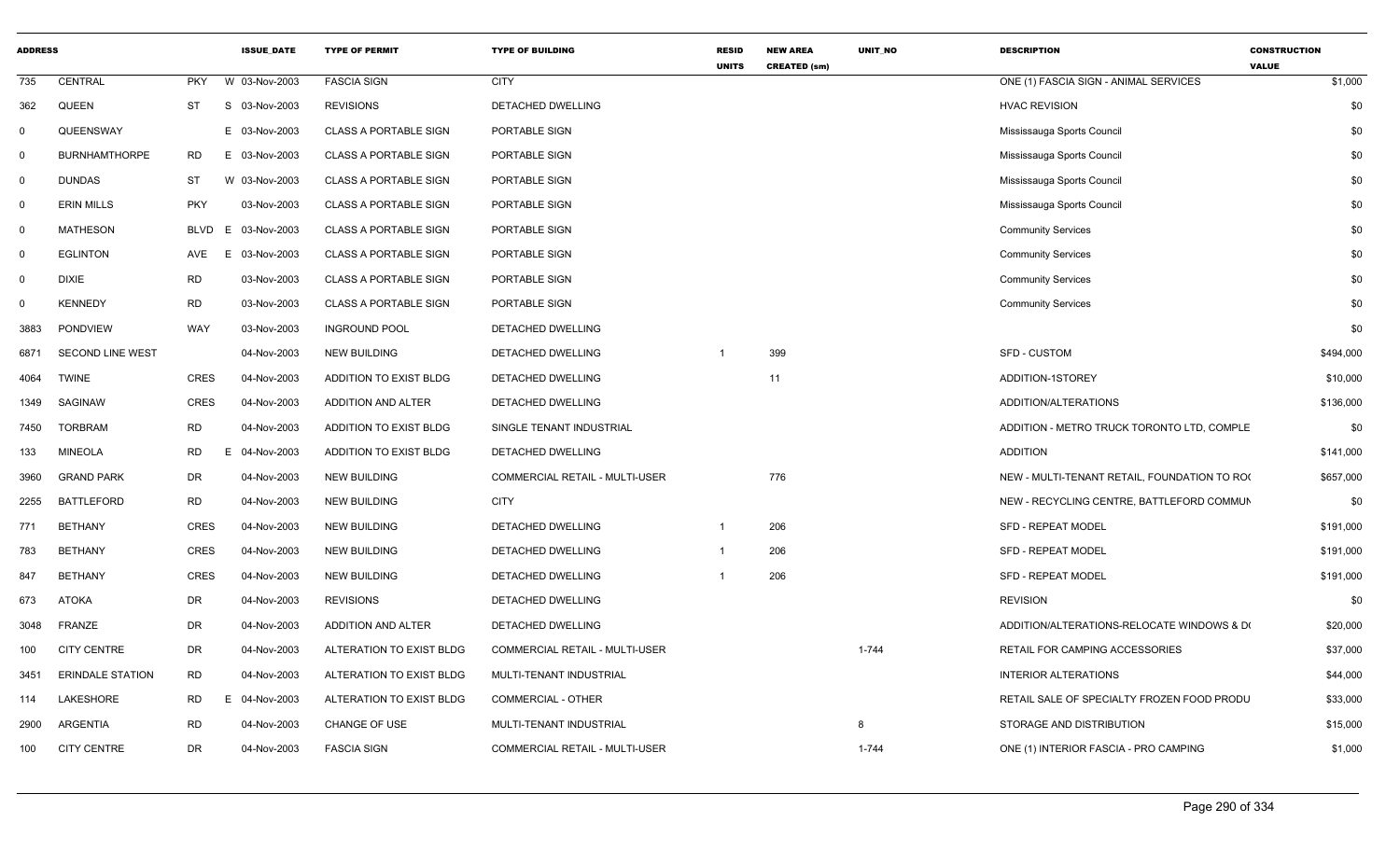| <b>ADDRESS</b> |                       |            | <b>ISSUE_DATE</b> | <b>TYPE OF PERMIT</b>        | <b>TYPE OF BUILDING</b>   | <b>RESID</b><br><b>UNITS</b> | <b>NEW AREA</b><br><b>CREATED (sm)</b> | UNIT_NO        | <b>DESCRIPTION</b>                           | <b>CONSTRUCTION</b><br><b>VALUE</b> |
|----------------|-----------------------|------------|-------------------|------------------------------|---------------------------|------------------------------|----------------------------------------|----------------|----------------------------------------------|-------------------------------------|
| 117            | QUEEN                 | ST         | S 04-Nov-2003     | <b>CLASS A PORTABLE SIGN</b> | PORTABLE SIGN             |                              |                                        |                | Icompshop                                    | \$0                                 |
| 2979           | <b>UNITY</b>          | GATE       | 04-Nov-2003       | <b>CLASS A PORTABLE SIGN</b> | PORTABLE SIGN             |                              |                                        |                | Dr. Schelenberg (on Winston Churchill)       | \$0                                 |
| $^{\circ}$     | <b>GLEN ERIN</b>      | <b>DR</b>  | 04-Nov-2003       | <b>CLASS A PORTABLE SIGN</b> | PORTABLE SIGN             |                              |                                        |                | The Credit Valley Hospital Foundation        | \$0                                 |
| $\mathbf 0$    | QUEENSWAY             |            | W 04-Nov-2003     | <b>CLASS A PORTABLE SIGN</b> | PORTABLE SIGN             |                              |                                        |                | Anapilis Christian Community Centre          | \$0                                 |
| $\mathbf 0$    | <b>TERRY FOX</b>      | WAY        | 04-Nov-2003       | CLASS A PORTABLE SIGN        | PORTABLE SIGN             |                              |                                        |                | <b>Public Meeting</b>                        | \$0                                 |
| 4005           | <b>HURONTARIO</b>     | ST         | 04-Nov-2003       | <b>OTHER</b>                 | <b>COMMERCIAL - OTHER</b> |                              |                                        |                | CONDITIONAL PERMIT - NEW-SALES PAVILLION FEF | \$0                                 |
| 7507           | CATALPA               | <b>RD</b>  | 04-Nov-2003       | FIRE DAMAGE REPAIR           | SEMI-DETACHED DWELLING    |                              |                                        |                | FIRE RESTORATION                             | \$25,000                            |
| 5588           | <b>MILLBROOK</b>      | LANE       | 05-Nov-2003       | ALTERATION TO EXIST BLDG     | DETACHED DWELLING         |                              |                                        |                | ALTERATIONS - GARAGE WINDOW OPENINGS (2)     | \$8,000                             |
| 3171           | WOLFEDALE             | <b>RD</b>  | 05-Nov-2003       | ALTERATION TO EXIST BLDG     | MULTI-TENANT INDUSTRIAL   |                              |                                        | $\overline{1}$ | INTERIOR ALTERATIONS                         | \$28,000                            |
| 3089           | <b>WOODCHESTER</b>    | DR         | 05-Nov-2003       | <b>REVISIONS</b>             | <b>COMMERCIAL - OTHER</b> |                              | 1,235                                  |                | REVISION TO PERMIT #01-9427COM               | \$0                                 |
| 1637           | FLAMBOROUGH           | <b>CIR</b> | 05-Nov-2003       | ALTERATION TO EXIST BLDG     | DETACHED DWELLING         |                              |                                        |                | <b>INTERIOR ALTERATIONS</b>                  | \$70,000                            |
| 815            | <b>ATWATER</b>        | AVE        | 05-Nov-2003       | <b>OTHER</b>                 | SCHOOL - SECONDARY        |                              |                                        |                | 1 CATCH BASIN                                | \$40,000                            |
| 275            | <b>MCGILL</b>         | ST         | 05-Nov-2003       | <b>OTHER</b>                 | DETACHED DWELLING         |                              |                                        |                | <b>DECK ADDITION</b>                         | \$10,000                            |
| 552            | BOB-O-LINK            | <b>RD</b>  | 05-Nov-2003       | <b>REVISIONS</b>             | DETACHED DWELLING         |                              |                                        |                | <b>HVAC REVISION</b>                         | \$0                                 |
| 6523           | <b>SPINNAKER</b>      | <b>CIR</b> | 05-Nov-2003       | ALTERATION TO EXIST BLDG     | DETACHED DWELLING         |                              |                                        |                | ALTERATIONS - BASEMENT WALKOUT               | \$2,000                             |
| 6527           | <b>SPINNAKER</b>      | <b>CIR</b> | 05-Nov-2003       | ALTERATION TO EXIST BLDG     | DETACHED DWELLING         |                              |                                        |                | ALTERATIONS - BASEMENT WALKOUT               | \$2,000                             |
| 512            | <b>BRISTOL</b>        | <b>RD</b>  | W 05-Nov-2003     | CLASS A PORTABLE SIGN        | PORTABLE SIGN             |                              |                                        |                | Fantastic Sams (On McLaughlin)               | \$0                                 |
| 4120           | <b>RIDGEWAY</b>       | <b>DR</b>  | 05-Nov-2003       | <b>CLASS A PORTABLE SIGN</b> | PORTABLE SIGN             |                              |                                        |                | Kids SuperGym                                | \$0                                 |
| 2150           | <b>BURNHAMTHORPE</b>  | RD.        | W 05-Nov-2003     | <b>CLASS A PORTABLE SIGN</b> | PORTABLE SIGN             |                              |                                        |                | RRR Inc. (On Burnhamthorpe)                  | \$0                                 |
| 104            | LAKESHORE             | RD.        | W 05-Nov-2003     | <b>CLASS A PORTABLE SIGN</b> | PORTABLE SIGN             |                              |                                        |                | Fabutan                                      | \$0                                 |
| 700            | <b>MATHESON</b>       | BLVD       | W 05-Nov-2003     | <b>CLASS A PORTABLE SIGN</b> | PORTABLE SIGN             |                              |                                        |                | Fancy Diamonds (on Matheson)                 | \$0                                 |
| 765            | <b>BRITANNIA</b>      | RD.        | W 05-Nov-2003     | <b>CLASS A PORTABLE SIGN</b> | PORTABLE SIGN             |                              |                                        |                | Maytag Store (On Mavis Rd)                   | \$0                                 |
| 255            | <b>MATHESON</b>       | BLVD       | W 05-Nov-2003     | <b>CLASS A PORTABLE SIGN</b> | PORTABLE SIGN             |                              |                                        |                | Belvedere International                      | \$0                                 |
| 3055           | <b>DUNDAS</b>         | ST         | W 05-Nov-2003     | CLASS A PORTABLE SIGN        | PORTABLE SIGN             |                              |                                        |                | Play it Again Sports                         | \$0                                 |
| 855            | MATHESON              | BLVD       | E 05-Nov-2003     | <b>CLASS A PORTABLE SIGN</b> | PORTABLE SIGN             |                              |                                        |                | 2033838 Ontario Inc.                         | \$0                                 |
| 925            | <b>RATHBURN</b>       | RD         | E 05-Nov-2003     | CLASS A PORTABLE SIGN        | PORTABLE SIGN             |                              |                                        |                | Oxford Learning Centre (on Rathburn)         | \$0                                 |
| $\Omega$       | LAKESHORE             | <b>RD</b>  | W 05-Nov-2003     | <b>CLASS A PORTABLE SIGN</b> | PORTABLE SIGN             |                              |                                        |                | Dufferin-Peel Catholic District School Board | \$0                                 |
| 5488           | <b>PLANTER'S WOOD</b> | <b>CRT</b> | 05-Nov-2003       | <b>INGROUND POOL</b>         | <b>DETACHED DWELLING</b>  |                              |                                        |                |                                              | \$0                                 |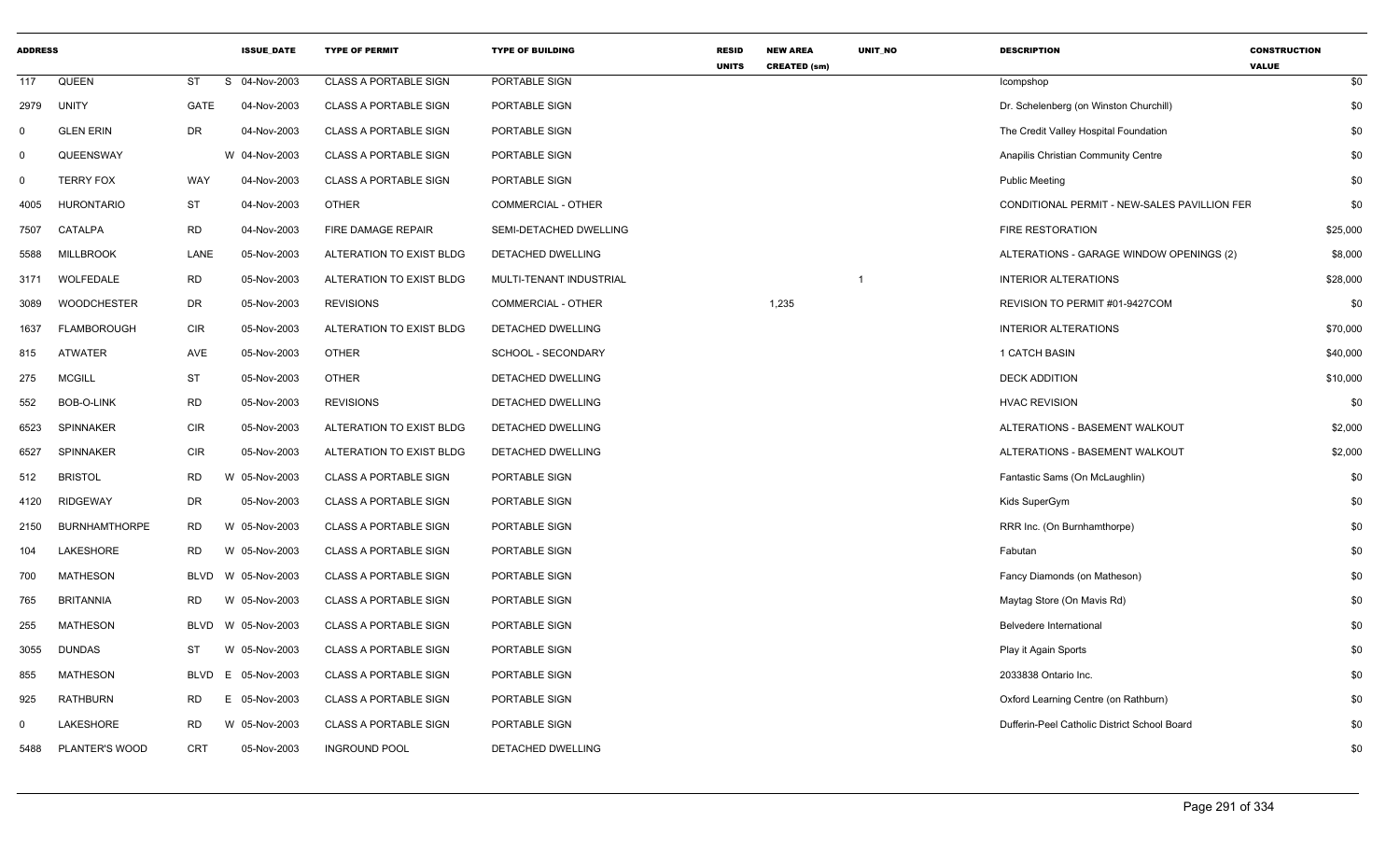| <b>ADDRESS</b> |                          |                 | <b>ISSUE DATE</b> | <b>TYPE OF PERMIT</b>        | <b>TYPE OF BUILDING</b>        | <b>RESID</b><br><b>UNITS</b> | <b>NEW AREA</b><br><b>CREATED (sm)</b> | <b>UNIT NO</b> | <b>DESCRIPTION</b>                                | <b>CONSTRUCTION</b><br><b>VALUE</b> |
|----------------|--------------------------|-----------------|-------------------|------------------------------|--------------------------------|------------------------------|----------------------------------------|----------------|---------------------------------------------------|-------------------------------------|
| 7180           | <b>EDWARDS</b>           | <b>BLVD</b>     | 05-Nov-2003       | <b>OTHER</b>                 | INDUSTRIAL - OTHER             |                              |                                        |                | <b>NEW STORM SEWER</b>                            | \$10,000                            |
| 1591           | JALNA                    | AVE             | 05-Nov-2003       | <b>DEMOLITION</b>            | DETACHED DWELLING              |                              |                                        |                | <b>DEMOLITION - SFD</b>                           | \$8,000                             |
| 5599           | AMBLER                   | <b>DR</b>       | 06-Nov-2003       | <b>FASCIA SIGN</b>           | <b>INDUSTRIAL - OTHER</b>      |                              |                                        |                | 4 FASCIA SIGNS - QUALITY INN                      | \$20,000                            |
| 1300           | OAK                      | LANE            | 06-Nov-2003       | ADDITION TO EXIST BLDG       | DETACHED DWELLING              |                              |                                        |                | ADDITION-VESTIBULE/MUDROOM                        | \$12,000                            |
| 2150           | <b>BURNHAMTHORPE</b>     | <b>RD</b>       | W<br>06-Nov-2003  | <b>FASCIA SIGN</b>           | COMMERCIAL RETAIL - MULTI-USER |                              |                                        | $H-1A$         | 1 FASCIA SIGN - VINEYARDS                         | \$2,000                             |
| 1940           | <b>ARGENTIA</b>          | <b>RD</b>       | 06-Nov-2003       | <b>OTHER</b>                 | COMMERCIAL RETAIL-SINGLE USER  |                              |                                        |                | NEW STORM PIPING AND CATCHBASINS                  | \$150,000                           |
| 1325           | <b>EGLINTON</b>          | AVE<br>E        | 06-Nov-2003       | ALTERATION TO EXIST BLDG     | INDUSTRIAL - OTHER             |                              |                                        | $7 - 10$       | <b>BANQUET HALL</b>                               | \$176,000                           |
| 5155           | MISSISSAUGA              | <b>RD</b>       | 06-Nov-2003       | <b>REVISIONS</b>             | COMMERCIAL RETAIL-SINGLE USER  |                              | 325                                    |                | ADD/DEMOL-RESTAURANT, REDUCE 1-FLR W.R./2-F       | \$0                                 |
| 3670           | HURONTARIO               | <b>ST</b>       | 06-Nov-2003       | ALTERATION TO EXIST BLDG     | COMMERCIAL - OTHER             |                              |                                        |                | EXTERIOR RETAINING WALL REPLACEMENT               | \$19,000                            |
| 2915           | <b>EGLINTON</b>          | AVE             | 06-Nov-2003<br>W  | PYLON SIGN                   | COMMERCIAL RETAIL - MULTI-USER |                              |                                        |                | 1 GROUND SIGN - MULTI-TENANT                      | \$20,000                            |
| 484            | <b>COTTAGERS GREEN</b>   | <b>DR</b>       | 06-Nov-2003       | ALTERATION TO EXIST BLDG     | SEMI-DETACHED DWELLING         |                              |                                        |                | <b>ALTERATIONS - SIDE ENTRANCE</b>                | \$1,000                             |
| 6555           | NORTHWEST                | <b>DR</b>       | 06-Nov-2003       | <b>PYLON SIGN</b>            | COMMERCIAL OFFICE- SINGLE USER |                              |                                        |                | 1 GROUND SIGN - SHENKER                           | \$4,000                             |
| 941            | THE GREENWAY             |                 | 06-Nov-2003       | <b>REVISIONS</b>             | DETACHED DWELLING              |                              |                                        |                | REVISION - CHANGE FROM CRAWLSPACE TO FULL         | \$0                                 |
| 155            | LAKESHORE                | <b>RD</b><br>F. | 06-Nov-2003       | <b>FASCIA SIGN</b>           | COMMERCIAL RETAIL-SINGLE USER  |                              |                                        | $E-7$          | ONE (1) FASCIA SIGN - SECOND WIND                 | \$2,000                             |
| $\mathbf 0$    | <b>EGLINTON</b>          | AVE             | W 06-Nov-2003     | <b>CLASS A PORTABLE SIGN</b> | PORTABLE SIGN                  |                              |                                        |                | <b>Community Services</b>                         | \$0                                 |
| $\mathbf 0$    | THOMAS                   | <b>ST</b>       | 06-Nov-2003       | <b>CLASS A PORTABLE SIGN</b> | PORTABLE SIGN                  |                              |                                        |                | <b>Community Services</b>                         | \$0                                 |
| $\mathbf 0$    | <b>BRITANNIA</b>         | <b>RD</b>       | W 06-Nov-2003     | <b>CLASS A PORTABLE SIGN</b> | PORTABLE SIGN                  |                              |                                        |                | <b>Community Services</b>                         | \$0                                 |
| $\mathbf 0$    | <b>ERIN MILLS</b>        | <b>PKY</b>      | 06-Nov-2003       | <b>CLASS A PORTABLE SIGN</b> | PORTABLE SIGN                  |                              |                                        |                | <b>Community Services</b>                         | \$0                                 |
| $\mathbf 0$    | <b>WINSTON CHURCHILL</b> | <b>BLVD</b>     | 06-Nov-2003       | <b>CLASS A PORTABLE SIGN</b> | PORTABLE SIGN                  |                              |                                        |                | Community Christian Reformed Church of Meadowvale | \$0                                 |
| 3105           | <b>DUNDAS</b>            | <b>ST</b>       | W 06-Nov-2003     | <b>CLASS A PORTABLE SIGN</b> | PORTABLE SIGN                  |                              |                                        |                | Pacific Carpet and Flooring                       | \$0                                 |
| 5025           | <b>HEATHERLEIGH</b>      | <b>AVE</b>      | 06-Nov-2003       | <b>CLASS A PORTABLE SIGN</b> | PORTABLE SIGN                  |                              |                                        |                | Tornetcomm (on Eglinton)                          | \$0                                 |
| 720            | <b>BRISTOL</b>           | <b>RD</b>       | W 06-Nov-2003     | CLASS A PORTABLE SIGN        | PORTABLE SIGN                  |                              |                                        |                | Dr. David Meisels (on Mavis)                      | \$0                                 |
| 5950           | <b>RODEO</b>             | <b>DR</b>       | 06-Nov-2003       | <b>CLASS A PORTABLE SIGN</b> | PORTABLE SIGN                  |                              |                                        |                | Pet Mart (Britannia Rd.)                          | \$0                                 |
| 3476           | <b>GLEN ERIN</b>         | <b>DR</b>       | 06-Nov-2003       | <b>CLASS A PORTABLE SIGN</b> | PORTABLE SIGN                  |                              |                                        |                | <b>Excel Employment</b>                           | \$0                                 |
| 6625           | <b>KENNEDY</b>           | <b>RD</b>       | 06-Nov-2003       | <b>CLASS A PORTABLE SIGN</b> | PORTABLE SIGN                  |                              |                                        |                | Help Unlimited (On Kennedy)                       | \$0                                 |
| 5456           | <b>TOMKEN</b>            | <b>RD</b>       | 06-Nov-2003       | <b>CLASS A PORTABLE SIGN</b> | PORTABLE SIGN                  |                              |                                        |                | Sleep Mill                                        | \$0                                 |
| 1935           | <b>DREW</b>              | <b>RD</b>       | 06-Nov-2003       | <b>CLASS A PORTABLE SIGN</b> | PORTABLE SIGN                  |                              |                                        |                | Logic Box (on Drew Rd)                            | \$0                                 |
| 1935           | <b>DREW</b>              | <b>RD</b>       | 06-Nov-2003       | CLASS A PORTABLE SIGN        | PORTABLE SIGN                  |                              |                                        |                | Logic Box (On Bramalea)                           | \$0                                 |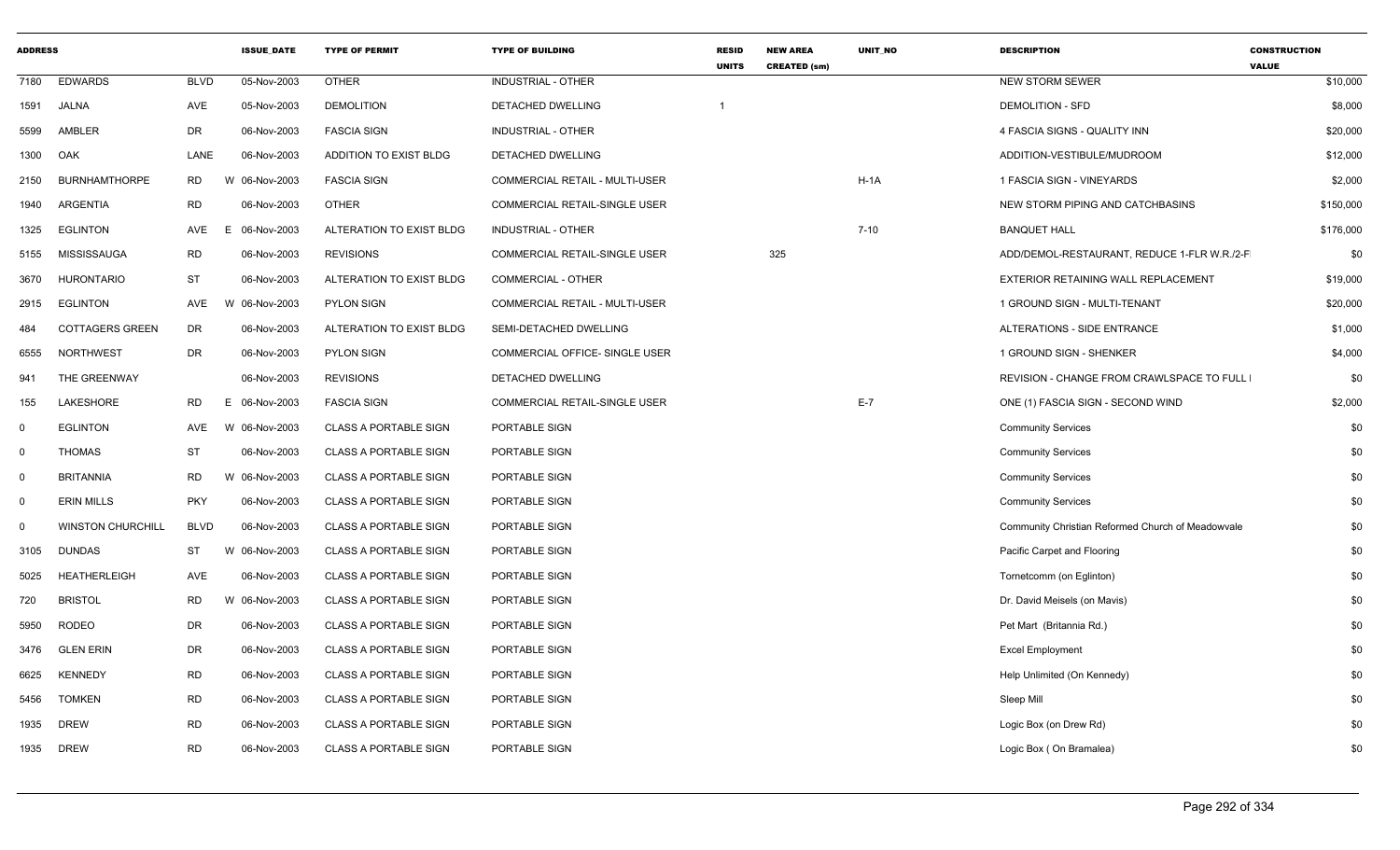| <b>ADDRESS</b> |                        |             | <b>ISSUE DATE</b> | <b>TYPE OF PERMIT</b>        | <b>TYPE OF BUILDING</b>        | <b>RESID</b><br><b>UNITS</b> | <b>NEW AREA</b><br><b>CREATED (sm)</b> | UNIT_NO                 | <b>DESCRIPTION</b>                              | <b>CONSTRUCTION</b><br><b>VALUE</b> |
|----------------|------------------------|-------------|-------------------|------------------------------|--------------------------------|------------------------------|----------------------------------------|-------------------------|-------------------------------------------------|-------------------------------------|
| 5700           | <b>MAVIS</b>           | <b>RD</b>   | 06-Nov-2003       | <b>CLASS A PORTABLE SIGN</b> | PORTABLE SIGN                  |                              |                                        |                         | Dr. Gina DeGasperis-Khan (On Mavis)             | \$0                                 |
| 100            | <b>CITY CENTRE</b>     | DR          | 07-Nov-2003       | ALTERATION TO EXIST BLDG     | COMMERCIAL RETAIL - MULTI-USER |                              |                                        | 1-859                   | <b>RETAIL SALES</b>                             | \$17,000                            |
| 2100           | <b>SYNTEX</b>          | CRT         | 07-Nov-2003       | ALTERATION TO EXIST BLDG     | SINGLE TENANT INDUSTRIAL       |                              |                                        |                         | ADDITION/ALTERATIONS-FOUNDATION ONLY            | \$593,000                           |
| 3160           | <b>DERRY</b>           | RD          | E 07-Nov-2003     | ELECTROMAG LOCK DEVICE       | MULTI-TENANT INDUSTRIAL        |                              |                                        | -1                      | MAGLOCKS (7)                                    | \$35,000                            |
| 785            | <b>BRITANNIA</b>       | RD          | W 07-Nov-2003     | <b>FASCIA SIGN</b>           | COMMERCIAL RETAIL - MULTI-USER |                              |                                        | $\overline{\mathbf{1}}$ | <b>TWO FASCIA SIGNS - SPORTCHECK</b>            | \$15,000                            |
| 838            | CANYON                 | ST          | 07-Nov-2003       | <b>NEW BUILDING</b>          | DETACHED DWELLING              | $\overline{1}$               | 331                                    |                         | <b>SFD - REPEAT MODEL</b>                       | \$307,000                           |
| 3460           | <b>AQUINAS</b>         | AVE         | 07-Nov-2003       | <b>NEW BUILDING</b>          | SCHOOL - ELEMENTARY            |                              | 4,847                                  |                         | NEW - SCHOOL, ST SEBASTIAN CATHOLIC ELEMENT     | \$7,758,000                         |
| 3575           | <b>MAVIS</b>           | <b>RD</b>   | 07-Nov-2003       | <b>NEW BUILDING</b>          | SINGLE TENANT INDUSTRIAL       |                              | 1,230                                  |                         | NEW - SHELL ONLY INDUSTRIAL BDG. 1091587 ONT/   | \$805,000                           |
| 819            | CANYON                 | ST          | 07-Nov-2003       | NEW BUILDING                 | DETACHED DWELLING              | $\overline{1}$               | 352                                    |                         | SFD - REPEAT MODEL - NEW EL. C                  | \$359,000                           |
| 1197           | <b>BIRCHVIEW</b>       | DR          | 07-Nov-2003       | ADDITION AND ALTER           | DETACHED DWELLING              |                              |                                        |                         | ADDITION/ALTERATIONS-PORCH, 1-2 FLR ADD/ALTE    | \$52,000                            |
| 2370           | HAMMOND                | RD          | 07-Nov-2003       | <b>NEW BUILDING</b>          | DETACHED DWELLING              |                              | 311                                    |                         | SFD - CUSTOM                                    | \$320,000                           |
| 3687           | <b>GOLDEN LOCUST</b>   | DR          | 07-Nov-2003       | <b>NEW BUILDING</b>          | SEMI-DETACHED DWELLING         | $\overline{2}$               | 266                                    |                         | SEMI-DETACHED - REPEAT MODEL                    | \$247,000                           |
| 4988           | SEBASTIAN              | DR          | 07-Nov-2003       | <b>NEW BUILDING</b>          | <b>STREET ROW DWELLING</b>     |                              |                                        | 80-84                   | ST-ROW DWELL-BLK 138 (5 UNITS), DETACHED GAR    | \$0                                 |
| 3544           | <b>EGLINTON</b>        | AVE         | 07-Nov-2003<br>W  | <b>NEW BUILDING</b>          | STREET ROW DWELLING            |                              |                                        | 85-92                   | ST-ROW DWELL-BLK 139 (8 UNITS), COMPLETION      | \$0                                 |
| 3562           | <b>EGLINTON</b>        | AVE         | W 07-Nov-2003     | <b>NEW BUILDING</b>          | STREET ROW DWELLING            |                              |                                        | 93-100                  | ST-ROW DWELL-BLK 140 (8 UNITS), DETACHED GAR    | \$0                                 |
| 3578           | <b>EGLINTON</b>        | AVE         | W 07-Nov-2003     | <b>NEW BUILDING</b>          | STREET ROW DWELLING            |                              |                                        | 101-08                  | ST-ROW DWELL-BLK 141 (8 UNITS), DETACHED GAR    | \$0                                 |
| 260            | <b>EXPORT</b>          | <b>BLVD</b> | 07-Nov-2003       | <b>OTHER</b>                 | SINGLE TENANT INDUSTRIAL       |                              |                                        |                         | <b>SPRINKLERS</b>                               | \$74,000                            |
| 370            | <b>ATWATER</b>         | AVE         | 07-Nov-2003       | <b>NEW BUILDING</b>          | GARAGE/CARPORT                 |                              |                                        |                         | NEW DETACHED GARAGE                             | \$15,000                            |
| 100            | <b>CITY CENTRE</b>     | DR          | 07-Nov-2003       | ALTERATION TO EXIST BLDG     | COMMERCIAL RETAIL - MULTI-USER |                              |                                        | 2-937                   | RETAIL (JEWELLRY STORE)                         | \$19,000                            |
| 970            | SOUTHDOWN              | <b>RD</b>   | 07-Nov-2003       | ALTERATION TO EXIST BLDG     | COMMERCIAL RETAIL - MULTI-USER |                              |                                        | D <sub>4</sub>          | TAKE-OUT RESTAURANT                             | \$25,000                            |
| 1255           | <b>FEWSTER</b>         | DR          | 07-Nov-2003       | <b>FASCIA SIGN</b>           | SINGLE TENANT INDUSTRIAL       |                              |                                        |                         | 4 FASCIA SIGNS - NI MET                         | \$8,000                             |
| 5935           | AIRPORT                | <b>RD</b>   | 07-Nov-2003       | <b>FASCIA SIGN</b>           | MULTI-TENANT INDUSTRIAL        |                              |                                        | 405                     | 1 FASCIA SIGN - CONAGRA FOODS                   | \$18,000                            |
| 5035           | <b>HURONTARIO</b>      | <b>ST</b>   | 07-Nov-2003       | ALTERATION TO EXIST BLDG     | COMMERCIAL RETAIL - MULTI-USER |                              | 142                                    | 5                       | <b>MEDICAL CENTER</b>                           | \$21,000                            |
| 6600           | MEADOWVALE TOWN CENCIR |             | 07-Nov-2003       | MULTIPLE SIGNS               | COMMERCIAL RETAIL-SINGLE USER  |                              |                                        |                         | 3 FASCIA, 1 MENU, 1 PRE-MENU, 2 DIRECTIONAL - T | \$18,000                            |
| 5280           | SOLAR                  | DR          | 07-Nov-2003       | ALTERATION TO EXIST BLDG     | COMMERCIAL OFFICE - MULTI-USER |                              |                                        | 200                     | <b>INTERIOR ALTERATIONS</b>                     | \$1,000                             |
| 1035           | QUEENSWAY              |             | E 07-Nov-2003     | CHANGE OF USE                | <b>INDUSTRIAL - OTHER</b>      |                              |                                        | 10 & 11                 | WHOLESALE DISTRIBUTION, REPAIR SHOP & MAX. 1    | \$0                                 |
| 2160           | <b>TORQUAY</b>         | MEWS        | 07-Nov-2003       | <b>FASCIA SIGN</b>           | <b>CITY</b>                    |                              |                                        |                         | ONE (1) FASCIA SIGN - MEADOWVALE FOUR RINKS     | \$1,000                             |
|                | 1425 DUNDAS            | ST          | 07-Nov-2003<br>E. | <b>CLASS A PORTABLE SIGN</b> | PORTABLE SIGN                  |                              |                                        |                         | KJS Export & Import (On Dundas)                 | \$0                                 |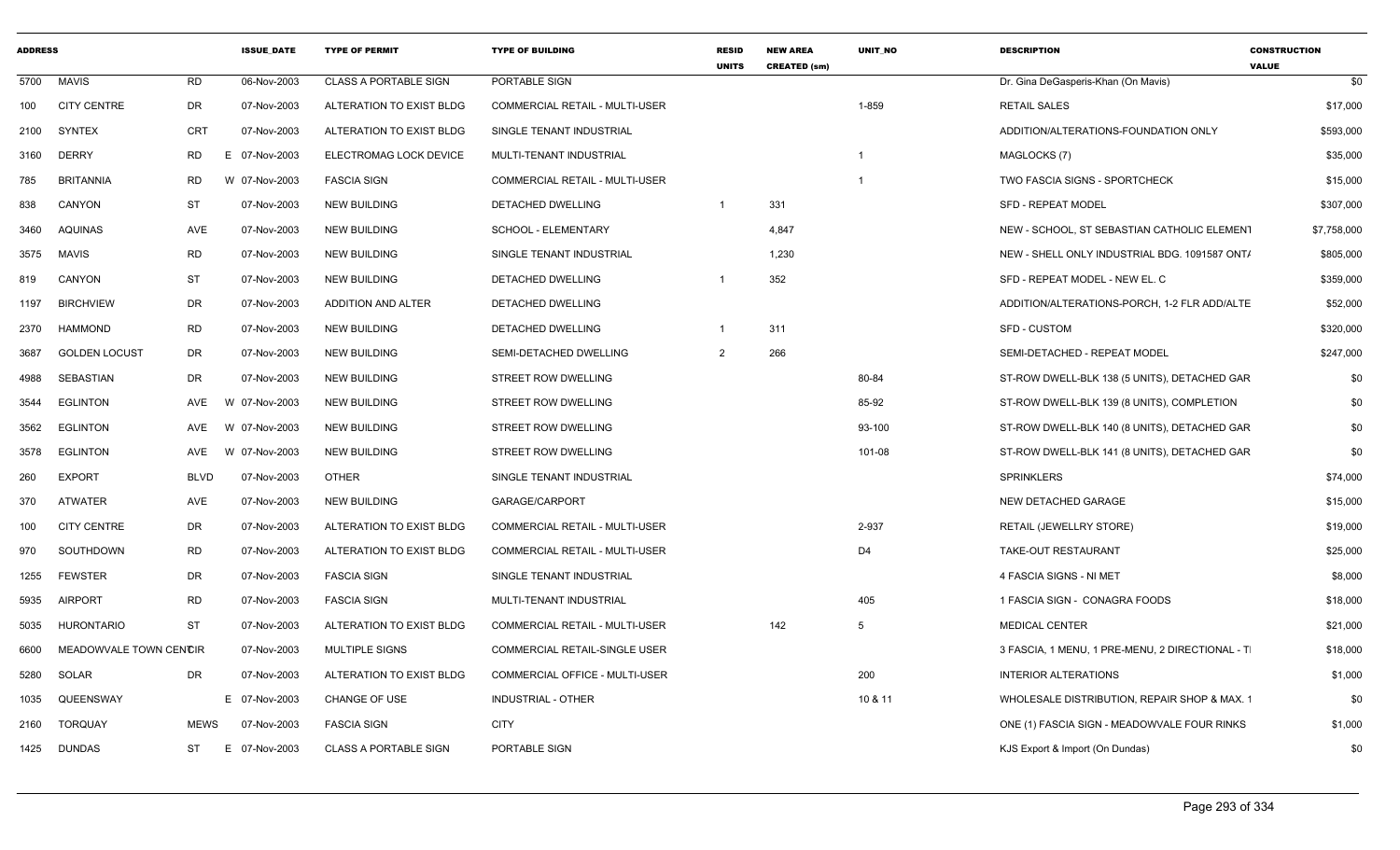| <b>ADDRESS</b> |                     |                   | <b>ISSUE DATE</b> | <b>TYPE OF PERMIT</b>        | <b>TYPE OF BUILDING</b>        | <b>RESID</b><br><b>UNITS</b> | <b>NEW AREA</b><br><b>CREATED (sm)</b> | <b>UNIT NO</b> | <b>DESCRIPTION</b>                        | <b>CONSTRUCTION</b><br><b>VALUE</b> |
|----------------|---------------------|-------------------|-------------------|------------------------------|--------------------------------|------------------------------|----------------------------------------|----------------|-------------------------------------------|-------------------------------------|
| 40             | <b>DUNDAS</b>       | ST                | W 07-Nov-2003     | <b>CLASS A PORTABLE SIGN</b> | PORTABLE SIGN                  |                              |                                        |                | Arco Computers Ltd.                       | \$0                                 |
| 1042           | <b>GREENOAKS</b>    | DR                | 07-Nov-2003       | <b>OTHER</b>                 | DETACHED DWELLING              |                              |                                        |                | <b>SEWER CONVERSION</b>                   | \$1,000                             |
| 3300           | MAVIS               | RD                | 07-Nov-2003       | <b>CLASS A PORTABLE SIGN</b> | PORTABLE SIGN                  |                              |                                        |                | Mississauga Radiator                      | \$0                                 |
| 723            | <b>CENTRAL</b>      | <b>PKY</b>        | W 07-Nov-2003     | <b>CLASS A PORTABLE SIGN</b> | PORTABLE SIGN                  |                              |                                        |                | Rooster and Firkin (On Mavis)             | \$0                                 |
| 1435           | <b>BIRCHWOOD</b>    | DR                | 10-Nov-2003       | ADDITION TO EXIST BLDG       | DETACHED DWELLING              |                              |                                        |                | ADDITION-REAR/PORCH                       | \$23,000                            |
| 7271           | ZINNIA              | PL                | 10-Nov-2003       | <b>NEW BUILDING</b>          | <b>DETACHED DWELLING</b>       | $\overline{\mathbf{1}}$      | 208                                    |                | <b>SFD - CUSTOM</b>                       | \$214,000                           |
| 1880           | <b>MATHESON</b>     | <b>BLVD</b><br>E. | 10-Nov-2003       | <b>NEW BUILDING</b>          | MULTI-TENANT INDUSTRIAL        |                              | 36,118                                 |                | NEW-WAREHOUSE SPEC, TENANT NOT DETERMINE  | \$0                                 |
| 31             | WENONAH             | DR                | 10-Nov-2003       | ADDITION AND ALTER           | DETACHED DWELLING              |                              |                                        |                | ADDITION/ALTERATION                       | \$35,000                            |
| 6789           | <b>MILLCREEK</b>    | DR                | 10-Nov-2003       | ALTERATION TO EXIST BLDG     | SINGLE TENANT INDUSTRIAL       |                              |                                        |                | ADMINISTRATIVE OFFICE                     | \$200,000                           |
| 1250           | SOUTH SERVICE       | <b>RD</b>         | 10-Nov-2003       | ALTERATION TO EXIST BLDG     | COMMERCIAL RETAIL - MULTI-USER |                              |                                        | 51             | <b>INTERIOR ALTERATION</b>                | \$20,000                            |
| 3030           | <b>BREAKWATER</b>   | <b>CRT</b>        | 10-Nov-2003       | <b>OTHER</b>                 | CONDOMINIUM ROW DWELLING       |                              |                                        |                | <b>SITE SERVICING</b>                     | \$1,000,000                         |
| 1864           | <b>DUNDAS</b>       | ST                | 10-Nov-2003<br>E. | <b>CLASS A PORTABLE SIGN</b> | PORTABLE SIGN                  |                              |                                        |                | Sleepers                                  | \$0                                 |
| 6465           | <b>MILLCREEK</b>    | DR                | 10-Nov-2003       | <b>CLASS A PORTABLE SIGN</b> | PORTABLE SIGN                  |                              |                                        |                | Gymboree (on Millcreek)                   | \$0                                 |
| 2476           | ARGENTIA            | <b>RD</b>         | 10-Nov-2003       | <b>CLASS A PORTABLE SIGN</b> | PORTABLE SIGN                  |                              |                                        |                | Everything and More (On Derry Rd. W)      | \$0                                 |
| 0              | <b>KENNEDY</b>      | <b>RD</b>         | 10-Nov-2003       | <b>CLASS A PORTABLE SIGN</b> | PORTABLE SIGN                  |                              |                                        |                | <b>Community Services</b>                 | \$0                                 |
| $\mathbf 0$    | DIXIE               | <b>RD</b>         | 10-Nov-2003       | <b>CLASS A PORTABLE SIGN</b> | PORTABLE SIGN                  |                              |                                        |                | <b>Community Services</b>                 | \$0                                 |
| $\Omega$       | <b>EGLINTON</b>     | AVE               | 10-Nov-2003       | <b>CLASS A PORTABLE SIGN</b> | PORTABLE SIGN                  |                              |                                        |                | <b>Community Services</b>                 | \$0                                 |
| $\Omega$       | <b>MATHESON</b>     | BLVD<br>E.        | 10-Nov-2003       | <b>CLASS A PORTABLE SIGN</b> | PORTABLE SIGN                  |                              |                                        |                | <b>Community Services</b>                 | \$0                                 |
| 700            | <b>MATHESON</b>     | BLVD              | W 10-Nov-2003     | <b>CLASS A PORTABLE SIGN</b> | PORTABLE SIGN                  |                              |                                        |                | Timberland (On Mavis)                     | \$0                                 |
| 1150           | <b>BIRCHVIEW</b>    | DR                | 10-Nov-2003       | <b>CLASS A PORTABLE SIGN</b> | PORTABLE SIGN                  |                              |                                        |                | <b>LA Aesthetics</b>                      | \$0                                 |
| 5881           | <b>LEESIDE</b>      | <b>CRES</b>       | 10-Nov-2003       | SPA/WHIRLPOOL/HOTTUB         | DETACHED DWELLING              |                              |                                        |                |                                           | \$0                                 |
| 6942           | <b>HICKLING</b>     | <b>CRES</b>       | 10-Nov-2003       | <b>OTHER</b>                 | DETACHED DWELLING              |                              |                                        |                | REPLACE 3/4" WATER SERVICE                | \$3,000                             |
| 1623           | NORTHMOUNT          | AVE               | 10-Nov-2003       | <b>OTHER</b>                 | DETACHED DWELLING              |                              |                                        |                | TEMPORARY WATER SERVICE                   | \$1,000                             |
| 5155           | SPECTRUM            | WAY               | 10-Nov-2003       | ALTERATION TO EXIST BLDG     | COMMERCIAL OFFICE- SINGLE USER |                              |                                        | 18             | <b>OFFICE</b>                             | \$0                                 |
| 3734           | <b>FOREST BLUFF</b> | <b>CRES</b>       | 11-Nov-2003       | <b>OTHER</b>                 | DETACHED DWELLING              |                              |                                        |                | <b>ADDITION - DECK</b>                    | \$3,000                             |
| 3577           | <b>MONICA</b>       | <b>DR</b>         | 11-Nov-2003       | ALTERATION TO EXIST BLDG     | SEMI-DETACHED DWELLING         | $\overline{\mathbf{1}}$      |                                        |                | BASEMENT APARTMENT, NEW DOOR, BASEMENT W  | \$19,000                            |
| 1051           | <b>EGLINTON</b>     | AVE               | W 11-Nov-2003     | <b>NEW BUILDING</b>          | <b>CHURCH</b>                  |                              | 377                                    |                | NEW-CHURCH, ST ELIZABETH ANGLICAN CHURCH, | \$0                                 |
|                | 2150 BURNHAMTHORPE  | RD                | W 11-Nov-2003     | ALTERATION TO EXIST BLDG     | COMMERCIAL RETAIL - MULTI-USER |                              |                                        | 18             | <b>FITNESS CLUB</b>                       | \$378,000                           |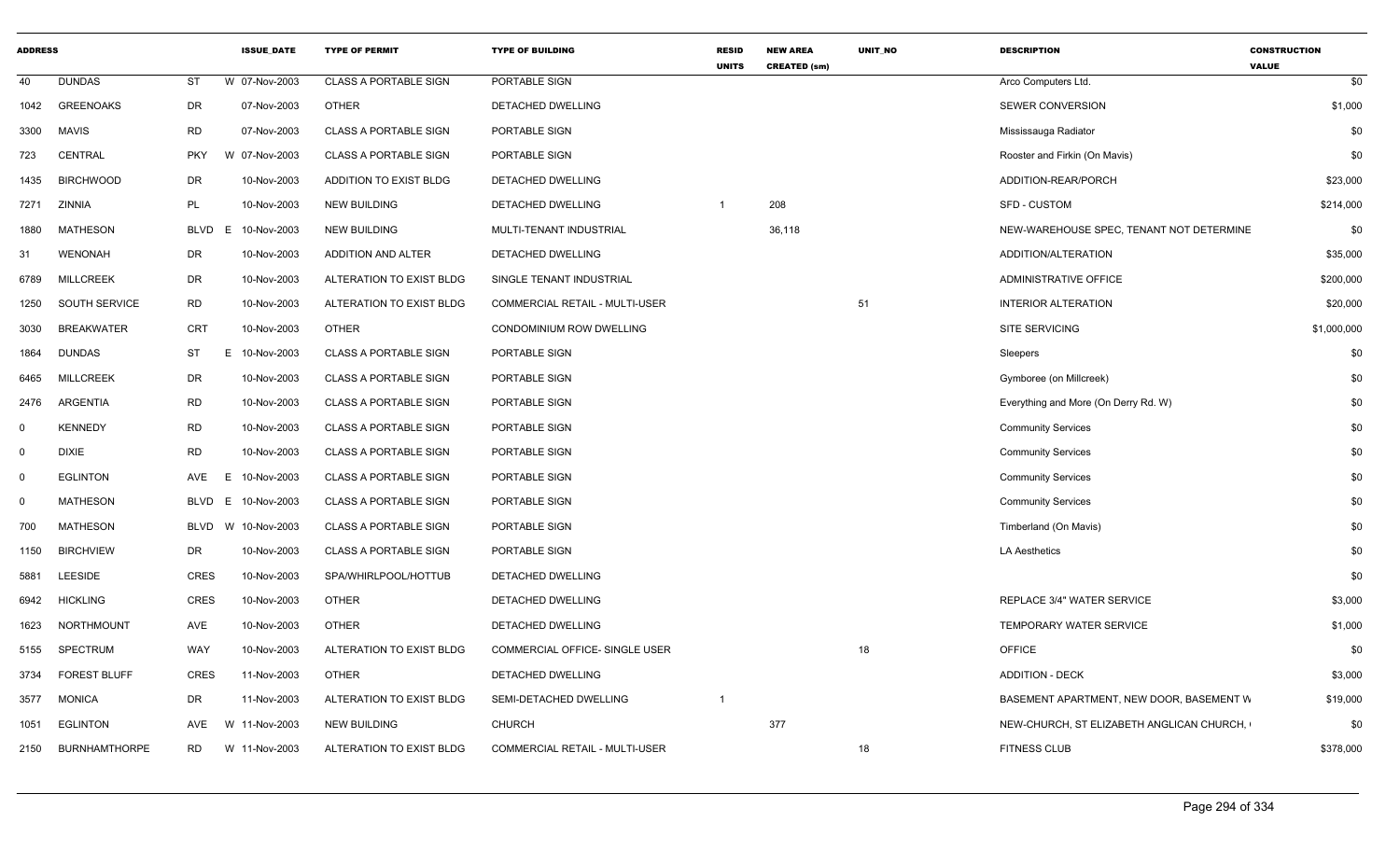| <b>ADDRESS</b> |                        |             | <b>ISSUE DATE</b> | <b>TYPE OF PERMIT</b>        | <b>TYPE OF BUILDING</b>        | <b>RESID</b><br><b>UNITS</b> | <b>NEW AREA</b><br><b>CREATED (sm)</b> | <b>UNIT NO</b> | <b>DESCRIPTION</b>                             | <b>CONSTRUCTION</b><br><b>VALUE</b> |
|----------------|------------------------|-------------|-------------------|------------------------------|--------------------------------|------------------------------|----------------------------------------|----------------|------------------------------------------------|-------------------------------------|
| 5189           | <b>HURONTARIO</b>      | <b>ST</b>   | 11-Nov-2003       | TEMPORARY STRUCTURE          | DETACHED DWELLING              |                              |                                        |                | TEMPORARY-SALES TRAILER                        | \$85,000                            |
| 3402           | <b>MARTIN'S PINE</b>   | CRES        | 11-Nov-2003       | ADDITION TO EXIST BLDG       | DETACHED DWELLING              |                              |                                        |                | <b>REAR ADDITION - 1 STOREY</b>                | \$15,000                            |
| 476            | <b>STONETREE</b>       | <b>CRT</b>  | 11-Nov-2003       | ADDITION AND ALTER           | SEMI-DETACHED DWELLING         |                              |                                        |                | INTERIOR ALTERATION-BASEMENT W/O, DOOR/WAS     | \$10,000                            |
| 4879           | <b>KIMBERMOUNT</b>     | AVE         | 11-Nov-2003       | <b>NEW BUILDING</b>          | APARTMENT (> 6 UNITS)          |                              | 16,519                                 | BLD-A          | REVISION-TO COMPLETION, PAPPILLON RESIDENTI    | \$0                                 |
| 5170           | DIXIE                  | <b>RD</b>   | 11-Nov-2003       | ALTERATION TO EXIST BLDG     | MULTI-TENANT INDUSTRIAL        |                              |                                        | 101            | FLIGHT SIMULATOR ENTERTAINMENT CENTER          | \$32,000                            |
| 2795           | <b>ARGENTIA</b>        | <b>RD</b>   | 11-Nov-2003       | <b>MULTIPLE SIGNS</b>        | SINGLE TENANT INDUSTRIAL       |                              |                                        |                | FOUR (4) FASCIA AND ONE (1) GROUND SIGN - CAR! | \$12,000                            |
| 3151           | WOLFEDALE              | <b>RD</b>   | 11-Nov-2003       | ALTERATION TO EXIST BLDG     | MULTI-TENANT INDUSTRIAL        |                              |                                        | $\mathsf{A}$   | MANUFACTURING & DISTRIBUTION                   | \$162,000                           |
| 2795           | ARGENTIA               | <b>RD</b>   | 11-Nov-2003       | ALTERATION TO EXIST BLDG     | SINGLE TENANT INDUSTRIAL       |                              |                                        |                | <b>INTERIOR ALTERATIONS</b>                    | \$120,000                           |
| 6740           | MEADOWVALE TOWN CENCIR |             | 11-Nov-2003       | ALTERATION TO EXIST BLDG     | COMMERCIAL RETAIL - MULTI-USER |                              |                                        | 404            | <b>RESTAURANT</b>                              | \$15,000                            |
| 100            | <b>CITY CENTRE</b>     | DR          | 11-Nov-2003       | ALTERATION TO EXIST BLDG     | COMMERCIAL RETAIL - MULTI-USER |                              |                                        | CRU 116-17     | <b>RETAIL</b>                                  | \$15,000                            |
| 735            | <b>TWAIN</b>           | AVE         | 11-Nov-2003       | <b>REVISIONS</b>             | COMMERCIAL RETAIL - MULTI-USER |                              |                                        | $5-6$          | REVISIONS - PREVIOUS PERMIT # 03-9905 RESTAUF  | \$0                                 |
| 177            | <b>DUNDAS</b>          | ST          | W 11-Nov-2003     | <b>OTHER</b>                 | APARTMENT (> 6 UNITS)          |                              |                                        | FLOORS 1-4     | OCCUPANCY PRIOR TO COMPLETION - CORRIDOR,      | \$0                                 |
| 1248           | <b>DUNDAS</b>          | ST          | E 11-Nov-2003     | <b>CLASS A PORTABLE SIGN</b> | PORTABLE SIGN                  |                              |                                        |                | Comfort Leather Sofa (on Blundell)             | \$0                                 |
| 5035           | <b>HURONTARIO</b>      | <b>ST</b>   | 11-Nov-2003       | <b>CLASS A PORTABLE SIGN</b> | PORTABLE SIGN                  |                              |                                        |                | Nature's Source (on Hurontario)                | \$0                                 |
| 973            | KNOTTY PINE GROVE      |             | 11-Nov-2003       | <b>OTHER</b>                 | DETACHED DWELLING              |                              |                                        |                | TRANSFER OF OWNERSHIP - BP #02-5081 FDN - FIRI | \$0                                 |
| 512            | <b>BRISTOL</b>         | <b>RD</b>   | W 11-Nov-2003     | <b>CLASS A PORTABLE SIGN</b> | PORTABLE SIGN                  |                              |                                        |                | So-Use Credit Union (on Bristol Rd.)           | \$0                                 |
| 1868           | <b>DUNDAS</b>          | ST          | E 11-Nov-2003     | <b>CLASS A PORTABLE SIGN</b> | PORTABLE SIGN                  |                              |                                        |                | Beam and Alarm Superstore                      | \$0                                 |
| 2111           | DUNWIN                 | DR          | 11-Nov-2003       | <b>CLASS A PORTABLE SIGN</b> | PORTABLE SIGN                  |                              |                                        |                | Forgali Design Centre                          | \$0                                 |
| $\Omega$       | <b>HURONTARIO</b>      | ST          | 11-Nov-2003       | <b>CLASS A PORTABLE SIGN</b> | PORTABLE SIGN                  |                              |                                        |                | <b>Community Services</b>                      | \$0                                 |
| 4140           | <b>ERIN MILLS</b>      | <b>PKY</b>  | 11-Nov-2003       | <b>CLASS A PORTABLE SIGN</b> | PORTABLE SIGN                  |                              |                                        |                | <b>Bakers Dozen</b>                            | \$0                                 |
| 735            | <b>TWAIN</b>           | AVE         | 11-Nov-2003       | <b>CLASS A PORTABLE SIGN</b> | PORTABLE SIGN                  |                              |                                        |                | Chattni House (Mavis)                          | \$0                                 |
| 1224           | <b>DUNDAS</b>          | <b>ST</b>   | W 11-Nov-2003     | <b>CLASS A PORTABLE SIGN</b> | PORTABLE SIGN                  |                              |                                        |                | Susan's Fine Lingerie                          | \$0                                 |
| 785            | <b>GLENLEVEN</b>       | CRES        | 11-Nov-2003       | <b>OTHER</b>                 | DETACHED DWELLING              |                              |                                        |                | <b>SEWER CONVERSION</b>                        | \$1,000                             |
| 6285           | MILLER'S               | <b>GROV</b> | 12-Nov-2003       | ALTERATION TO EXIST BLDG     | <b>COMMERCIAL - OTHER</b>      |                              |                                        | $1 - 2$        | DRY CLEANING PLANT & SHOE REPAIR               | \$2,000                             |
| 2925           | <b>EGLINTON</b>        | AVE<br>W    | 12-Nov-2003       | ALTERATION TO EXIST BLDG     | COMMERCIAL RETAIL-SINGLE USER  |                              |                                        | BLD-A          | <b>RETAIL BEER SALES</b>                       | \$154,000                           |
| 7028           | MAGISTRATE             | <b>TERR</b> | 12-Nov-2003       | <b>NEW BUILDING</b>          | SEMI-DETACHED DWELLING         | $\overline{2}$               | 349                                    |                | SEMI-DETACHED - CUSTOM                         | \$360,000                           |
| 7144           | MAGISTRATE             | <b>TERR</b> | 12-Nov-2003       | <b>NEW BUILDING</b>          | SEMI-DETACHED DWELLING         | $\overline{2}$               | 347                                    |                | SEMI-DETACHED - CUSTOM                         | \$357,000                           |
| 4698           | COLOMBO                | <b>CRES</b> | 12-Nov-2003       | <b>NEW BUILDING</b>          | SEMI-DETACHED DWELLING         |                              | 347                                    |                | REVISION - OPTIONAL FLOOR PLAN - MODEL 1865    | \$30,000                            |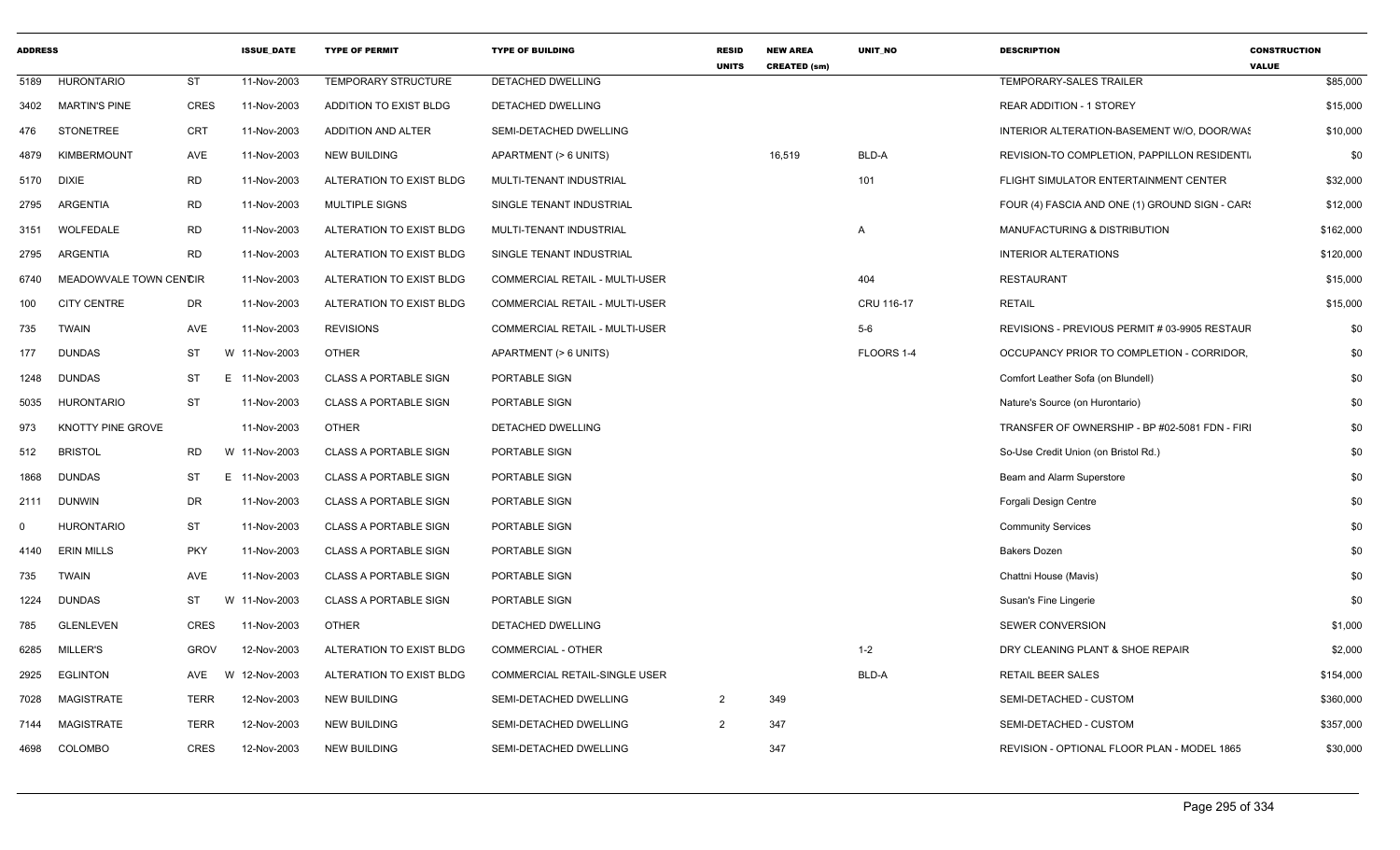| <b>ADDRESS</b> |                          |             | <b>ISSUE_DATE</b> | <b>TYPE OF PERMIT</b>                          | <b>TYPE OF BUILDING</b>   | <b>RESID</b><br><b>UNITS</b> | <b>NEW AREA</b><br><b>CREATED (sm)</b> | UNIT_NO        | <b>DESCRIPTION</b>                        | <b>CONSTRUCTION</b><br><b>VALUE</b> |
|----------------|--------------------------|-------------|-------------------|------------------------------------------------|---------------------------|------------------------------|----------------------------------------|----------------|-------------------------------------------|-------------------------------------|
| 850            | CANYON                   | <b>ST</b>   | 12-Nov-2003       | <b>NEW BUILDING</b>                            | DETACHED DWELLING         | $\mathbf{1}$                 | 287                                    |                | <b>SFD - REPEAT MODEL</b>                 | \$267,000                           |
| 730            | <b>ST. NICHOLAS</b>      | CRT         | 12-Nov-2003       | <b>NEW BUILDING</b>                            | DETACHED DWELLING         | $\overline{1}$               | 432                                    |                | <b>SFD - REPEAT MODEL</b>                 | \$503,000                           |
| 1178           | <b>RANDOLF</b>           | GATE        | 12-Nov-2003       | <b>NEW BUILDING</b>                            | DETACHED DWELLING         | -1                           | 374                                    |                | <b>SFD - REPEAT MODEL</b>                 | \$435,000                           |
| 1172           | RANDOLF                  | GATE        | 12-Nov-2003       | <b>NEW BUILDING</b>                            | DETACHED DWELLING         | $\mathbf{1}$                 | 372                                    |                | SFD - REPEAT MODEL                        | \$434,000                           |
| 1159           | <b>RANDOLF</b>           | GATE        | 12-Nov-2003       | <b>NEW BUILDING</b>                            | <b>DETACHED DWELLING</b>  | $\mathbf 1$                  | 291                                    |                | <b>SFD - REPEAT MODEL</b>                 | \$271,000                           |
| 1165           | RANDOLF                  | <b>GATE</b> | 12-Nov-2003       | <b>NEW BUILDING</b>                            | DETACHED DWELLING         |                              | 368                                    |                | <b>SFD - REPEAT MODEL</b>                 | \$342,000                           |
| 3972           | <b>BRANDON GATE</b>      | DR          | 12-Nov-2003       | ALTERATION TO EXIST BLDG                       | DETACHED DWELLING         |                              |                                        |                | REAR YARD BASEMENT WALKOUT                | \$10,000                            |
| 2423           | ANSON                    | DR          | 12-Nov-2003       | ALTERATION TO EXIST BLDG                       | MULTI-TENANT INDUSTRIAL   |                              |                                        |                | SPRAY BOOTH                               | \$21,000                            |
| 745            | <b>MERLOT</b>            | <b>CRT</b>  | 12-Nov-2003       | <b>NEW BUILDING</b>                            | DETACHED DWELLING         | -1                           | 288                                    |                | <b>SFD - REPEAT MODEL</b>                 | \$267,000                           |
| 6095           | <b>SILKEN LAUMANN</b>    | WAY         | 12-Nov-2003       | ALTERATION TO EXIST BLDG                       | DETACHED DWELLING         |                              |                                        |                | ALTERATIONS - BASEMENT ENTRANCE (GARAGE)  | \$10,000                            |
| 1725           | MISSISSAUGA              | <b>RD</b>   | 12-Nov-2003       | CLASS 4 PRIVATE SEWAGE SYSTECOMMERCIAL - OTHER |                           |                              |                                        |                | PRIVATE SEPTIC SYSTEM                     | \$0                                 |
| 29             | <b>AVENTURA</b>          | <b>CRT</b>  | 12-Nov-2003       | <b>CLASS A PORTABLE SIGN</b>                   | PORTABLE SIGN             |                              |                                        |                | St. Louis Bar and Grill (On Hurontario)   | \$0                                 |
| $\mathbf 0$    | <b>BRITANNIA</b>         | <b>RD</b>   | W 12-Nov-2003     | <b>CLASS A PORTABLE SIGN</b>                   | PORTABLE SIGN             |                              |                                        |                | West Toronto Chinese Church               | \$0                                 |
| $\mathbf 0$    | <b>WINSTON CHURCHILL</b> | <b>BLVD</b> | 12-Nov-2003       | <b>CLASS A PORTABLE SIGN</b>                   | PORTABLE SIGN             |                              |                                        |                | <b>Salvation Army</b>                     | \$0                                 |
| 1100           | <b>BURNHAMTHORPE</b>     | RD.         | W 12-Nov-2003     | <b>CLASS A PORTABLE SIGN</b>                   | PORTABLE SIGN             |                              |                                        |                | <b>Herbal Magic</b>                       | \$0                                 |
| 1100           | <b>BURNHAMTHORPE</b>     | <b>RD</b>   | W 12-Nov-2003     | <b>CLASS A PORTABLE SIGN</b>                   | PORTABLE SIGN             |                              |                                        |                | <b>Herbal Magic</b>                       | \$0                                 |
| 1245           | <b>EGLINTON</b>          | AVE         | W 12-Nov-2003     | <b>CLASS A PORTABLE SIGN</b>                   | PORTABLE SIGN             |                              |                                        |                | Coptic Orthodox Church                    | \$0                                 |
| 6325           | <b>DIXIE</b>             | <b>RD</b>   | 12-Nov-2003       | <b>CLASS A PORTABLE SIGN</b>                   | PORTABLE SIGN             |                              |                                        |                | <b>EBS Notebooks</b>                      | \$0                                 |
| 25             | <b>JOHN</b>              | ST          | 12-Nov-2003       | <b>CLASS A PORTABLE SIGN</b>                   | PORTABLE SIGN             |                              |                                        |                | Rathburn Cleaners (Hwy. 10)               | \$0                                 |
| 4120           | <b>DIXIE</b>             | <b>RD</b>   | 12-Nov-2003       | <b>CLASS A PORTABLE SIGN</b>                   | PORTABLE SIGN             |                              |                                        |                | La Sotterranea Restaurant                 | \$0                                 |
| $\mathbf 0$    | <b>DERRY</b>             | <b>RD</b>   | W 12-Nov-2003     | <b>CLASS A PORTABLE SIGN</b>                   | PORTABLE SIGN             |                              |                                        |                | <b>Community Services</b>                 | \$0                                 |
| $\mathbf 0$    | <b>WINSTON CHURCHILL</b> | <b>BLVD</b> | 12-Nov-2003       | <b>CLASS A PORTABLE SIGN</b>                   | PORTABLE SIGN             |                              |                                        |                | Corporate Services (Ward 9)               | \$0                                 |
| $\mathbf 0$    | <b>TENTH LINE WEST</b>   |             | 12-Nov-2003       | <b>CLASS A PORTABLE SIGN</b>                   | PORTABLE SIGN             |                              |                                        |                | Corporate Services (Ward 9)               | \$0                                 |
| 620            | <b>DERRY</b>             | <b>RD</b>   | W 12-Nov-2003     | ALTERATION TO EXIST BLDG                       | DETACHED DWELLING         |                              |                                        |                | PLUMBING-CONVERSION TO SANITARY AT STREET | \$3,000                             |
| 6920           | <b>SECOND LINE WEST</b>  |             | 12-Nov-2003       | ALTERATION TO EXIST BLDG                       | DETACHED DWELLING         |                              |                                        |                | PLUMBING-SANITARY SEWER CONVERSION        | \$3,000                             |
| 5477           | <b>GORVAN</b>            | DR          | 13-Nov-2003       | ALTERATION TO EXIST BLDG                       | <b>INDUSTRIAL - OTHER</b> |                              |                                        | $\overline{2}$ | <b>INTERIOR ALTERATIONS</b>               | \$42,000                            |
| 225            | <b>TRADERS</b>           | <b>BLVD</b> | 13-Nov-2003<br>E. | ALTERATION TO EXIST BLDG                       | <b>INDUSTRIAL - OTHER</b> |                              |                                        | $8-9$          | ALTERATIONS-SPRAY BOOTH                   | \$3,000                             |
| 7179           | <b>TERRAGAR</b>          | <b>BLVD</b> | 13-Nov-2003       | <b>NEW BUILDING</b>                            | DETACHED DWELLING         | -1                           | 279                                    |                | CANC 2004/01/20 SFD - REPEAT MODEL        | \$259,000                           |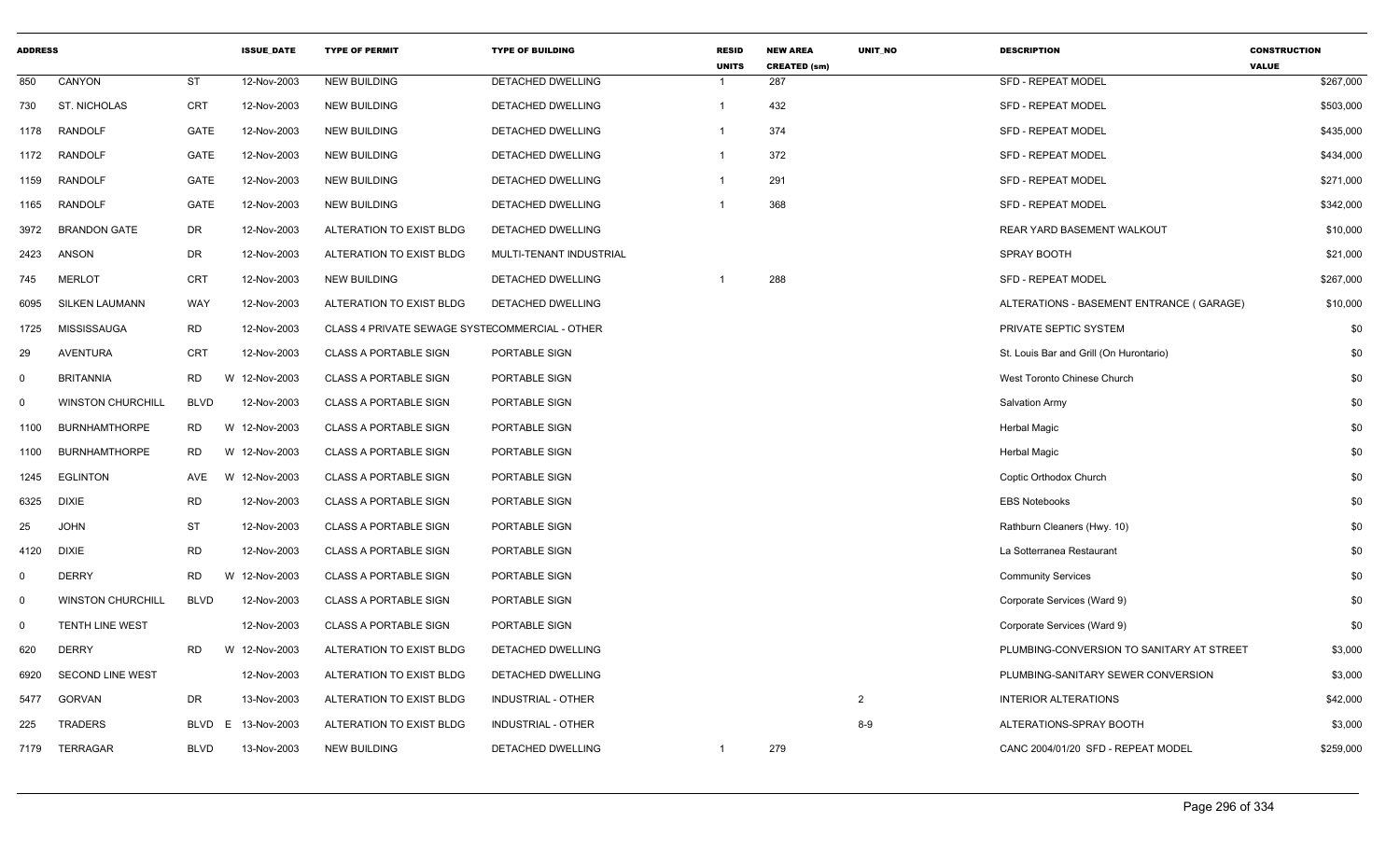| <b>ADDRESS</b> |                      |             | <b>ISSUE DATE</b> | <b>TYPE OF PERMIT</b>        | <b>TYPE OF BUILDING</b>               | <b>RESID</b><br><b>UNITS</b> | <b>NEW AREA</b><br><b>CREATED (sm)</b> | <b>UNIT NO</b> | <b>DESCRIPTION</b>                          | <b>CONSTRUCTION</b><br><b>VALUE</b> |
|----------------|----------------------|-------------|-------------------|------------------------------|---------------------------------------|------------------------------|----------------------------------------|----------------|---------------------------------------------|-------------------------------------|
| 7189           | <b>TERRAGAR</b>      | <b>BLVD</b> | 13-Nov-2003       | <b>NEW BUILDING</b>          | DETACHED DWELLING                     |                              | 234                                    |                | CANC 2004/01/20 - SFD - REPEAT MODEL        | \$217,000                           |
| 3104           | <b>ARTESIAN</b>      | <b>DR</b>   | 13-Nov-2003       | <b>NEW BUILDING</b>          | DETACHED DWELLING                     | $\mathbf{1}$                 | 287                                    |                | <b>SFD - REPEAT MODEL</b>                   | \$266,000                           |
| 785            | <b>BRITANNIA</b>     | <b>RD</b>   | W<br>13-Nov-2003  | <b>FASCIA SIGN</b>           | COMMERCIAL RETAIL - MULTI-USER        |                              |                                        | 15             | ONE FASCIA SIGN - COLOURCRAFT CARPET        | \$5,000                             |
| 5290           | <b>ORBITOR</b>       | <b>DR</b>   | 13-Nov-2003       | <b>MULTIPLE SIGNS</b>        | SINGLE TENANT INDUSTRIAL              |                              |                                        |                | 1 GROUND, 3 FASCIA SIGNS - NISSAN           | \$10,000                            |
| 1730           | LAKESHORE            | RD.         | W 13-Nov-2003     | <b>FASCIA SIGN</b>           | COMMERCIAL RETAIL-SINGLE USER         |                              |                                        |                | 2 FASCIA SIGNS - RBC FINANCIAL GROUP        | \$3,000                             |
| 1150           | <b>EGLINTON</b>      | AVE         | E 13-Nov-2003     | <b>OTHER</b>                 | MULTI-TENANT INDUSTRIAL               |                              |                                        | 28-30          | <b>REPAIR GARAGE</b>                        | \$12,000                            |
| 3232           | <b>CACTUS</b>        | GATE        | 13-Nov-2003       | <b>NEW BUILDING</b>          | DETACHED DWELLING                     | $\mathbf{1}$                 | 158                                    |                | <b>SFD - REPEAT MODEL</b>                   | \$163,000                           |
| 3236           | <b>CACTUS</b>        | GATE        | 13-Nov-2003       | <b>NEW BUILDING</b>          | DETACHED DWELLING                     | $\mathbf{1}$                 | 172                                    |                | SFD - REPEAT MODEL, FIREBREAK LOT           | \$178,000                           |
| 3238           | <b>CACTUS</b>        | GATE        | 13-Nov-2003       | <b>NEW BUILDING</b>          | DETACHED DWELLING                     | $\overline{1}$               | 158                                    |                | <b>SFD - REPEAT MODEL</b>                   | \$163,000                           |
| 3244           | <b>CACTUS</b>        | GATE        | 13-Nov-2003       | <b>NEW BUILDING</b>          | DETACHED DWELLING                     | $\overline{1}$               | 194                                    |                | <b>SFD - REPEAT MODEL</b>                   | \$200,000                           |
| 377            | <b>BURNHAMTHORPE</b> | <b>RD</b>   | E<br>13-Nov-2003  | <b>FASCIA SIGN</b>           | COMMERCIAL RETAIL - MULTI-USER        |                              |                                        |                | ONE (1) FASCIA - FOOD BASIC                 | \$4,000                             |
| 7205           | <b>GOREWAY</b>       | <b>DR</b>   | 13-Nov-2003       | <b>FASCIA SIGN</b>           | <b>COMMERCIAL RETAIL - MULTI-USER</b> |                              |                                        |                | 4 FASCIA SIGNS - FOOD BASICS                | \$13,000                            |
| 100            | <b>CITY CENTRE</b>   | <b>DR</b>   | 13-Nov-2003       | <b>FASCIA SIGN</b>           | COMMERCIAL RETAIL - MULTI-USER        |                              |                                        | $1-14C$        | 1 FASCIA SIGN - MISS TEEN                   | \$1,000                             |
| 695            | <b>BURNHAMTHORPE</b> | <b>RD</b>   | W<br>13-Nov-2003  | MULTIPLE SIGNS               | COMMERCIAL RETAIL-SINGLE USER         |                              |                                        |                | MULTI PLE SIGNS - PETRO CANADA              | \$50,000                            |
| 3742           | <b>BROOMHILL</b>     | <b>CRES</b> | 13-Nov-2003       | ADDITION TO EXIST BLDG       | SEMI-DETACHED DWELLING                |                              |                                        |                | <b>REVISION - C/R 03-9715</b>               | \$0                                 |
| 5935           | <b>AIRPORT</b>       | <b>RD</b>   | 13-Nov-2003       | <b>FASCIA SIGN</b>           | COMMERCIAL OFFICE - MULTI-USER        |                              |                                        |                | 1 FASCIA SIGN - IKON                        | \$10,000                            |
| 7325           | <b>ROSEHURST</b>     | <b>DR</b>   | 13-Nov-2003       | <b>NEW BUILDING</b>          | <b>DETACHED DWELLING</b>              |                              | 210                                    |                | SFD - REPEAT MODEL, FIREBREAK LOT COMPLETIC | \$0                                 |
| 3474           | <b>CRIMSON KING</b>  | <b>CIR</b>  | 13-Nov-2003       | <b>NEW BUILDING</b>          | DETACHED DWELLING                     | $\overline{1}$               | 226                                    |                | <b>SFD - REPEAT MODEL</b>                   | \$210,000                           |
| 600            | <b>MATHESON</b>      | BLVD        | W 13-Nov-2003     | <b>FASCIA SIGN</b>           | COMMERCIAL RETAIL - MULTI-USER        |                              |                                        | 2A             | ONE (1) FASCIA SIGN - CONCEPT LIGHTING      | \$2,000                             |
| 1980           | <b>MATHESON</b>      | <b>BLVD</b> | E 13-Nov-2003     | <b>PYLON SIGN</b>            | MULTI-TENANT INDUSTRIAL               |                              |                                        |                | 1 GROUND SIGN - MULTI-TENANT                | \$5,000                             |
| 3696           | <b>GOLDEN LOCUST</b> | DR.         | 13-Nov-2003       | <b>NEW BUILDING</b>          | SEMI-DETACHED DWELLING                |                              | 317                                    |                | SEMI-DETACHED - FIREBREAK COMPLETION        | \$0                                 |
| 7315           | <b>CORK TREE ROW</b> |             | 13-Nov-2003       | <b>NEW BUILDING</b>          | SEMI-DETACHED DWELLING                |                              | 294                                    |                | SEMI-DETACHED - FIREBREAK COMPLETION        | \$0                                 |
| 3699           | <b>GOLDEN LOCUST</b> | DR.         | 13-Nov-2003       | <b>NEW BUILDING</b>          | SEMI-DETACHED DWELLING                |                              | 266                                    |                | SEMI-DETACHED - NEW MODEL, FIREBREAK COMPL  | \$0                                 |
| 7314           | <b>CORK TREE ROW</b> |             | 13-Nov-2003       | <b>NEW BUILDING</b>          | SEMI-DETACHED DWELLING                |                              | 289                                    |                | SEMI-DETACHED - FIREBREAK COMPLETION        | \$0                                 |
| 2150           | <b>DUNDAS</b>        | <b>ST</b>   | E 13-Nov-2003     | <b>CLASS A PORTABLE SIGN</b> | PORTABLE SIGN                         |                              |                                        |                | Moores                                      | \$0                                 |
| 1100           | <b>BURNHAMTHORPE</b> | RD.         | W 13-Nov-2003     | <b>CLASS A PORTABLE SIGN</b> | PORTABLE SIGN                         |                              |                                        |                | Beam and Alarm Superstore                   | \$0                                 |
| 0              | <b>ERIN MILLS</b>    | <b>PKY</b>  | 13-Nov-2003       | <b>CLASS A PORTABLE SIGN</b> | PORTABLE SIGN                         |                              |                                        |                | <b>Community Services</b>                   | \$0                                 |
| $\Omega$       | <b>MAVIS</b>         | <b>RD</b>   | 13-Nov-2003       | CLASS A PORTABLE SIGN        | PORTABLE SIGN                         |                              |                                        |                | <b>Community Services</b>                   | \$0                                 |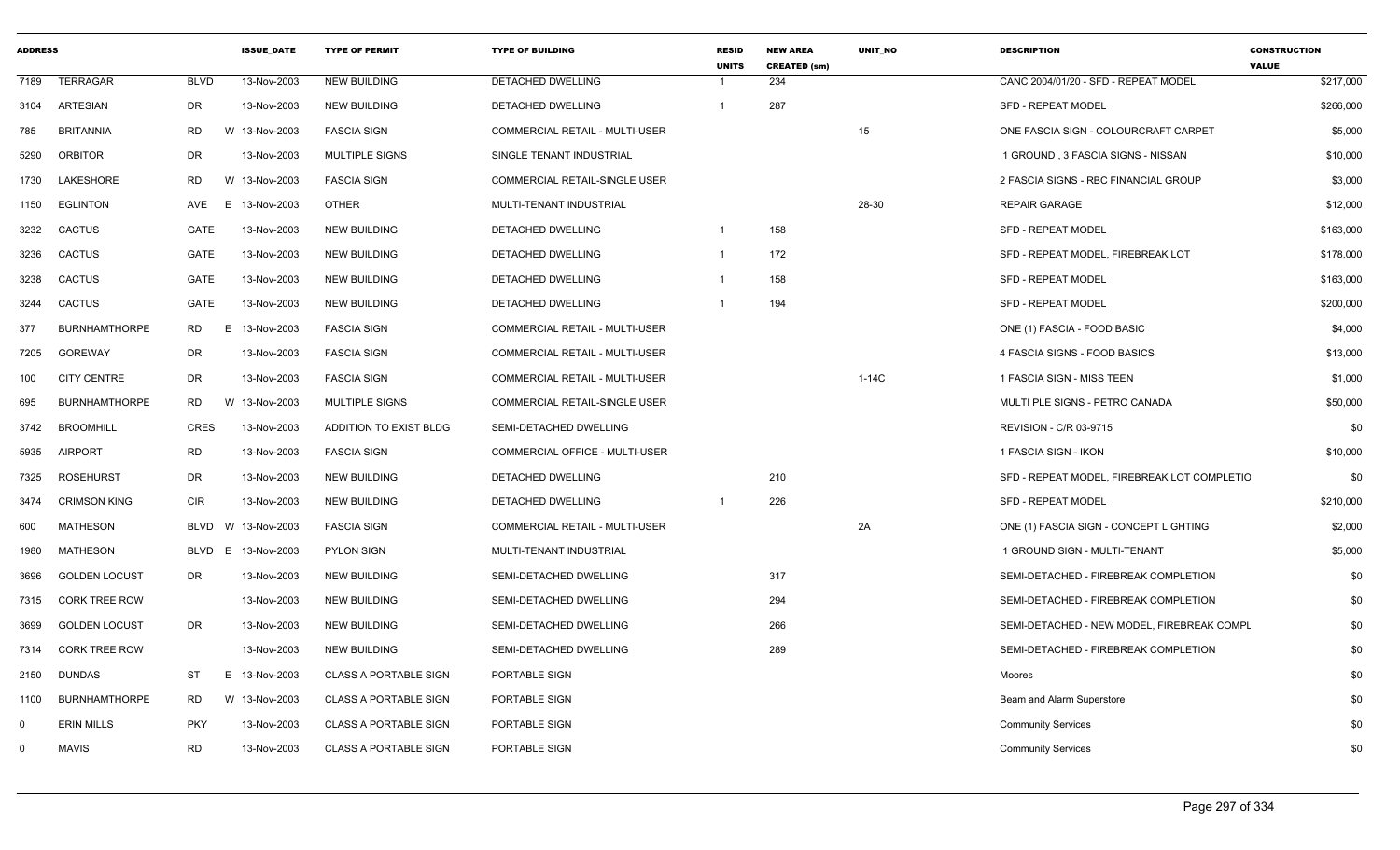| <b>ADDRESS</b> |                          |             | <b>ISSUE DATE</b> | <b>TYPE OF PERMIT</b>        | <b>TYPE OF BUILDING</b>        | <b>RESID</b><br><b>UNITS</b> | <b>NEW AREA</b><br><b>CREATED (sm)</b> | <b>UNIT NO</b> | <b>DESCRIPTION</b>                          | <b>CONSTRUCTION</b><br><b>VALUE</b> |
|----------------|--------------------------|-------------|-------------------|------------------------------|--------------------------------|------------------------------|----------------------------------------|----------------|---------------------------------------------|-------------------------------------|
| 0              | <b>HURONTARIO</b>        | <b>ST</b>   | 13-Nov-2003       | <b>CLASS A PORTABLE SIGN</b> | PORTABLE SIGN                  |                              |                                        |                | <b>Community Services</b>                   | \$0                                 |
| $\Omega$       | <b>BURNHAMTHORPE</b>     | <b>RD</b>   | E 13-Nov-2003     | <b>CLASS A PORTABLE SIGN</b> | PORTABLE SIGN                  |                              |                                        |                | <b>Community Services</b>                   | \$0                                 |
| 0              | <b>WINSTON CHURCHILL</b> | <b>BLVD</b> | 13-Nov-2003       | <b>CLASS A PORTABLE SIGN</b> | PORTABLE SIGN                  |                              |                                        |                | <b>Community Services</b>                   | \$0                                 |
| 0              | <b>ERIN MILLS</b>        | <b>PKY</b>  | 13-Nov-2003       | <b>CLASS A PORTABLE SIGN</b> | PORTABLE SIGN                  |                              |                                        |                | <b>Community Services</b>                   | \$0                                 |
| 2600           | <b>SKYMARK</b>           | AVE         | 14-Nov-2003       | ALTERATION TO EXIST BLDG     | INDUSTRIAL - OTHER             |                              |                                        | 101, BLD-7     | <b>INTERIOR ALTEATIONS</b>                  | \$1,000                             |
| 27             | <b>REID</b>              | <b>DR</b>   | 14-Nov-2003       | ADDITION TO EXIST BLDG       | SINGLE TENANT INDUSTRIAL       |                              | 21                                     |                | ADDITION - EQUIPMENT SHELTER, KRAFT CANADA  | \$13,000                            |
| 5875           | WHITTLE                  | <b>RD</b>   | 14-Nov-2003       | ALTERATION TO EXIST BLDG     | SINGLE TENANT INDUSTRIAL       |                              |                                        |                | <b>WAREHOUSING AND DISTRIBUTION</b>         | \$5,000                             |
| 5750           | <b>TIMBERLEA</b>         | <b>BLVD</b> | 14-Nov-2003       | ALTERATION TO EXIST BLDG     | <b>INDUSTRIAL - OTHER</b>      |                              |                                        | -5             | WHOLESALE DISTRIBUTOR OF VIDEO PRODUCTS     | \$64,000                            |
| 3288           | ANGEL PASS               | DR          | 14-Nov-2003       | <b>NEW BUILDING</b>          | SEMI-DETACHED DWELLING         |                              | 307                                    |                | SEMI-DETACHED - FIREBREAK COMPLETION        | \$0                                 |
| 4793           | <b>COLOMBO</b>           | <b>CRES</b> | 14-Nov-2003       | <b>NEW BUILDING</b>          | SEMI-DETACHED DWELLING         | $\overline{2}$               | 362                                    |                | SEMI-DETACHED - NEW MODEL                   | \$373,000                           |
| 2495           | <b>MEADOWPINE</b>        | <b>BLVD</b> | 14-Nov-2003       | <b>NEW BUILDING</b>          | MULTI-TENANT INDUSTRIAL        |                              | 5,030                                  | $\overline{N}$ | NEW - INDUSTRIAL SPEC, TENANT NOT DETERMINE | \$2,390,000                         |
| 7156           | LANTERN FLY HOLLOW       |             | 14-Nov-2003       | <b>NEW BUILDING</b>          | DETACHED DWELLING              |                              | 212                                    |                | SFD - NEW MODEL                             | \$218,000                           |
| 7275           | ZINNIA                   | PL          | 14-Nov-2003       | <b>NEW BUILDING</b>          | DETACHED DWELLING              |                              | 212                                    |                | <b>SFD - REPEAT MODEL</b>                   | \$218,000                           |
| 7267           | ZINNIA                   | PL          | 14-Nov-2003       | <b>NEW BUILDING</b>          | DETACHED DWELLING              |                              | 212                                    |                | <b>SFD - REPEAT MODEL</b>                   | \$218,000                           |
| 786            | <b>ENVOY</b>             | <b>DR</b>   | 14-Nov-2003       | <b>NEW BUILDING</b>          | DETACHED DWELLING              |                              | 218                                    |                | <b>SFD - REPEAT MODEL</b>                   | \$203,000                           |
| 1323           | <b>MARTLEY</b>           | <b>DR</b>   | 14-Nov-2003       | ADDITION AND ALTER           | DETACHED DWELLING              |                              |                                        |                | ADDITION- 1 STOREY, REAR/ALTERATIONS        | \$31,000                            |
| 1865           | LAKESHORE                | <b>RD</b>   | W 14-Nov-2003     | ALTERATION TO EXIST BLDG     | COMMERCIAL RETAIL-SINGLE USER  |                              |                                        | CRU-2          | ALTERATIONS-EXTERIOR STORE FRONT GABLE OV   | \$23,000                            |
| 930            | SOUTHDOWN                | <b>RD</b>   | 14-Nov-2003       | <b>NEW BUILDING</b>          | COMMERCIAL RETAIL - MULTI-USER |                              | 1,067                                  |                | NEW - COMMERCIAL SPEC, TENANT NOT DETERMIN  | \$906,000                           |
| 783            | <b>ENVOY</b>             | DR          | 14-Nov-2003       | <b>NEW BUILDING</b>          | DETACHED DWELLING              | $\overline{1}$               | 289                                    |                | <b>SFD - NEW MODEL</b>                      | \$298,000                           |
| 788            | <b>ALLIANCE</b>          | <b>CRT</b>  | 14-Nov-2003       | <b>NEW BUILDING</b>          | DETACHED DWELLING              |                              | 215                                    |                | SFD - NEW MODEL, OPTIONAL PORCH             | \$199,000                           |
| 4312           | TRAILMASTER              | DR          | 14-Nov-2003       | <b>NEW BUILDING</b>          | DETACHED DWELLING              |                              | 253                                    |                | SFD - NEW MODEL                             | \$235,000                           |
| 4126           | GOLDENROD                | <b>CRES</b> | 14-Nov-2003       | <b>NEW BUILDING</b>          | SEMI-DETACHED DWELLING         | $\overline{2}$               | 344                                    |                | SEMI-DETACHED - REPEAT MODEL                | \$319,000                           |
| 4132           | GOLDENROD                | <b>CRES</b> | 14-Nov-2003       | <b>NEW BUILDING</b>          | SEMI-DETACHED DWELLING         | $\overline{2}$               | 308                                    |                | SEMI-DETACHED - REPEAT MODEL                | \$286,000                           |
| 4138           | GOLDENROD                | <b>CRES</b> | 14-Nov-2003       | <b>NEW BUILDING</b>          | SEMI-DETACHED DWELLING         | $\overline{2}$               | 272                                    |                | SEMI-DETACHED - REPEAT MODEL                | \$253,000                           |
| 4244           | GOLDENROD                | <b>CRES</b> | 14-Nov-2003       | <b>NEW BUILDING</b>          | SEMI-DETACHED DWELLING         | $\overline{2}$               | 308                                    |                | SEMI-DETACHED - REPEAT MODEL, WALKOUT       | \$286,000                           |
| 4250           | GOLDENROD                | <b>CRES</b> | 14-Nov-2003       | <b>NEW BUILDING</b>          | SEMI-DETACHED DWELLING         | $\overline{2}$               | 270                                    |                | SEMI-DETACHED - REPEAT MODEL, WALKOUT       | \$251,000                           |
| 4256           | <b>GOLDENROD</b>         | <b>CRES</b> | 14-Nov-2003       | <b>NEW BUILDING</b>          | SEMI-DETACHED DWELLING         | $\overline{2}$               | 313                                    |                | SEMI-DETACHED - REPEAT MODEL, FIREBREAK LOT | \$291,000                           |
| 4262           | GOLDENROD                | <b>CRES</b> | 14-Nov-2003       | <b>NEW BUILDING</b>          | SEMI-DETACHED DWELLING         | $\overline{2}$               | 308                                    |                | SEMI-DETACHED - REPEAT MODEL, WALKOUT       | \$286,000                           |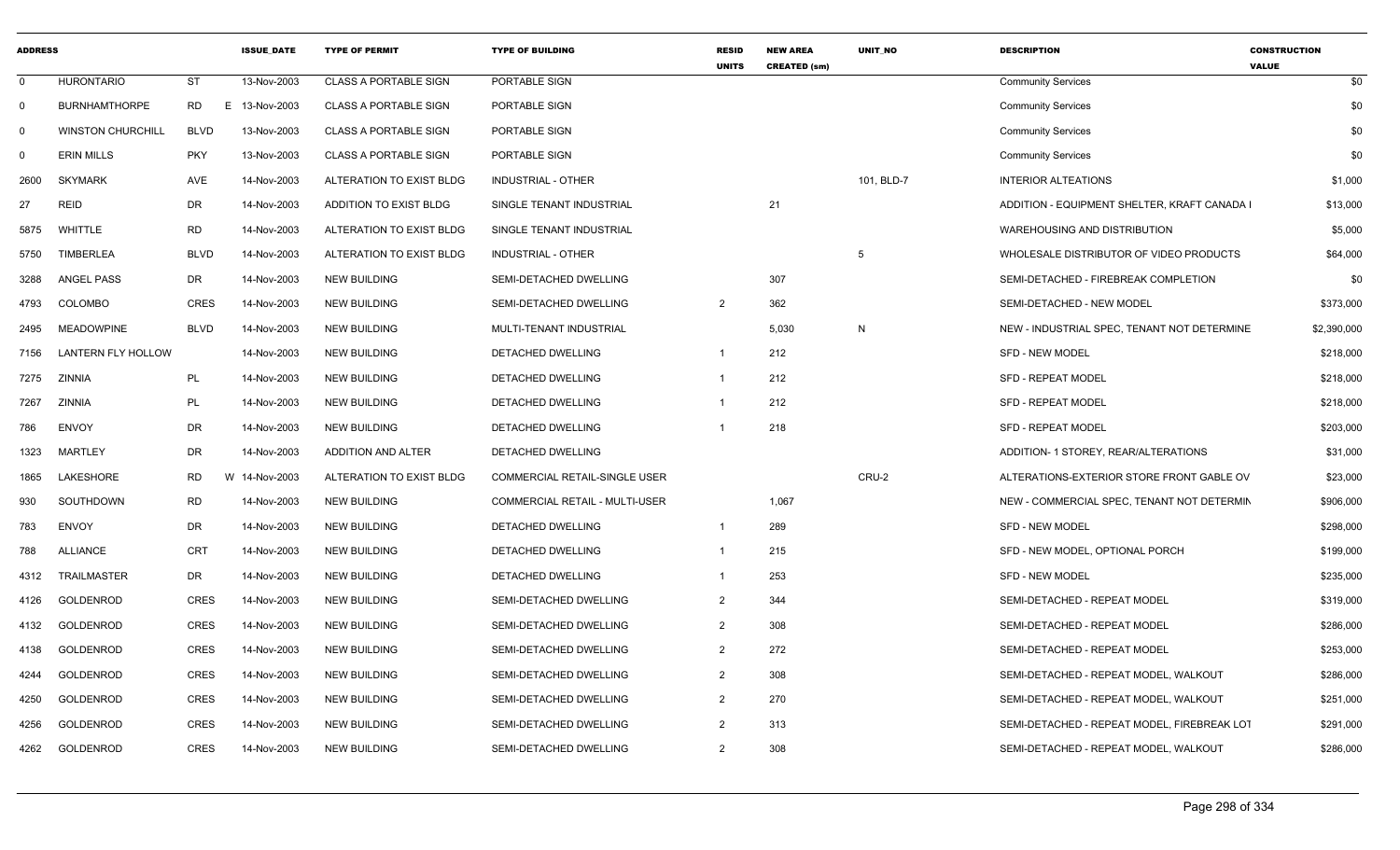| <b>ADDRESS</b> |                    |             | <b>ISSUE DATE</b> | <b>TYPE OF PERMIT</b> | <b>TYPE OF BUILDING</b>       | <b>RESID</b><br><b>UNITS</b> | <b>NEW AREA</b><br><b>CREATED (sm)</b> | <b>UNIT NO</b> | <b>DESCRIPTION</b>                    | <b>CONSTRUCTION</b><br><b>VALUE</b> |
|----------------|--------------------|-------------|-------------------|-----------------------|-------------------------------|------------------------------|----------------------------------------|----------------|---------------------------------------|-------------------------------------|
| 4268           | GOLDENROD          | <b>CRES</b> | 14-Nov-2003       | <b>NEW BUILDING</b>   | SEMI-DETACHED DWELLING        | $\overline{2}$               | 270                                    |                | SEMI-DETACHED - REPEAT MODEL, WALKOUT | \$251,000                           |
| 4274           | <b>GOLDENROD</b>   | <b>CRES</b> | 14-Nov-2003       | <b>NEW BUILDING</b>   | <b>SEMI-DETACHED DWELLING</b> | $\overline{2}$               | 313                                    |                | SEMI-DETACHED - REPEAT MODEL. WALKOUT | \$291,000                           |
| 4280           | GOLDENROD          | <b>CRES</b> | 14-Nov-2003       | <b>NEW BUILDING</b>   | SEMI-DETACHED DWELLING        | $\overline{2}$               | 308                                    |                | SEMI-DETACHED - REPEAT MODEL, WALKOUT | \$286,000                           |
| 4297           | GOLDENROD          | <b>CRES</b> | 14-Nov-2003       | <b>NEW BUILDING</b>   | DETACHED DWELLING             | $\overline{1}$               | 282                                    |                | SFD - REPEAT MODEL                    | \$261,000                           |
| 4154           | <b>CASTLEBURY</b>  | ST          | 14-Nov-2003       | <b>NEW BUILDING</b>   | DETACHED DWELLING             | $\mathbf{1}$                 | 215                                    |                | <b>SFD - REPEAT MODEL</b>             | \$199,000                           |
| 4158           | CASTLEBURY         | <b>ST</b>   | 14-Nov-2003       | <b>NEW BUILDING</b>   | DETACHED DWELLING             | $\overline{1}$               | 219                                    |                | <b>SFD - REPEAT MODEL</b>             | \$204,000                           |
| 4162           | <b>CASTLEBURY</b>  | <b>ST</b>   | 14-Nov-2003       | <b>NEW BUILDING</b>   | DETACHED DWELLING             | $\overline{1}$               | 219                                    |                | <b>SFD - REPEAT MODEL</b>             | \$204,000                           |
| 4316           | <b>TRAILMASTER</b> | <b>DR</b>   | 14-Nov-2003       | <b>NEW BUILDING</b>   | DETACHED DWELLING             | -1                           | 297                                    |                | SFD - REPEAT MODEL, WALKOUT DECK      | \$276,000                           |
| 4324           | <b>TRAILMASTER</b> | <b>DR</b>   | 14-Nov-2003       | <b>NEW BUILDING</b>   | DETACHED DWELLING             |                              | 253                                    |                | <b>SFD - REPEAT MODEL</b>             | \$235,000                           |
| 4328           | <b>TRAILMASTER</b> | DR          | 14-Nov-2003       | <b>NEW BUILDING</b>   | DETACHED DWELLING             | $\overline{1}$               | 293                                    |                | SFD - REPEAT MODEL, FIRBREAK LOT      | \$276,000                           |
| 4331           | <b>TRAILMASTER</b> | <b>DR</b>   | 14-Nov-2003       | <b>NEW BUILDING</b>   | DETACHED DWELLING             | $\overline{1}$               | 253                                    |                | SFD - REPEAT MODEL                    | \$235,000                           |
| 4287           | <b>TRAILMASTER</b> | <b>DR</b>   | 14-Nov-2003       | <b>NEW BUILDING</b>   | DETACHED DWELLING             | -1                           | 232                                    |                | <b>SFD - REPEAT MODEL</b>             | \$215,000                           |
| 4283           | <b>TRAILMASTER</b> | <b>DR</b>   | 14-Nov-2003       | <b>NEW BUILDING</b>   | <b>DETACHED DWELLING</b>      | $\overline{1}$               | 253                                    |                | <b>SFD - REPEAT MODEL</b>             | \$235,000                           |
| 4279           | <b>TRAILMASTER</b> | DR          | 14-Nov-2003       | <b>NEW BUILDING</b>   | DETACHED DWELLING             | $\overline{1}$               | 282                                    |                | <b>SFD - REPEAT MODEL</b>             | \$261,000                           |
| 4275           | TRAILMASTER        | DR          | 14-Nov-2003       | <b>NEW BUILDING</b>   | DETACHED DWELLING             | $\overline{1}$               | 253                                    |                | <b>SFD - REPEAT MODEL</b>             | \$235,000                           |
| 4271           | <b>TRAILMASTER</b> | DR          | 14-Nov-2003       | <b>NEW BUILDING</b>   | DETACHED DWELLING             | -1                           | 253                                    |                | <b>SFD - REPEAT MODEL</b>             | \$235,000                           |
| 4267           | <b>TRAILMASTER</b> | <b>DR</b>   | 14-Nov-2003       | <b>NEW BUILDING</b>   | DETACHED DWELLING             | $\overline{1}$               | 300                                    |                | SFD - REPEAT MODEL, FIREBREAK LOT     | \$279,000                           |
| 4263           | <b>TRAILMASTER</b> | <b>DR</b>   | 14-Nov-2003       | <b>NEW BUILDING</b>   | DETACHED DWELLING             | $\overline{1}$               | 282                                    |                | <b>SFD - REPEAT MODEL</b>             | \$261,000                           |
| 4259           | <b>TRAILMASTER</b> | DR          | 14-Nov-2003       | <b>NEW BUILDING</b>   | DETACHED DWELLING             | -1                           | 253                                    |                | SFD - REPEAT MODEL                    | \$235,000                           |
| 4255           | <b>TRAILMASTER</b> | DR          | 14-Nov-2003       | <b>NEW BUILDING</b>   | DETACHED DWELLING             | $\overline{1}$               | 300                                    |                | <b>SFD - REPEAT MODEL</b>             | \$279,000                           |
| 4251           | <b>TRAILMASTER</b> | <b>DR</b>   | 14-Nov-2003       | <b>NEW BUILDING</b>   | DETACHED DWELLING             | $\overline{1}$               | 282                                    |                | SFD - REPEAT MODEL                    | \$261,000                           |
| 4247           | <b>TRAILMASTER</b> | <b>DR</b>   | 14-Nov-2003       | <b>NEW BUILDING</b>   | DETACHED DWELLING             | $\overline{1}$               | 282                                    |                | SFD - REPEAT MODEL                    | \$261,000                           |
| 4243           | <b>TRAILMASTER</b> | <b>DR</b>   | 14-Nov-2003       | <b>NEW BUILDING</b>   | DETACHED DWELLING             | -1                           | 253                                    |                | <b>SFD - REPEAT MODEL</b>             | \$235,000                           |
| 4239           | <b>TRAILMASTER</b> | <b>DR</b>   | 14-Nov-2003       | <b>NEW BUILDING</b>   | DETACHED DWELLING             | -1                           | 253                                    |                | SFD - REPEAT MODEL, FIREBREAK LOT     | \$235,000                           |
| 4235           | <b>TRAILMASTER</b> | DR          | 14-Nov-2003       | <b>NEW BUILDING</b>   | DETACHED DWELLING             | $\overline{1}$               | 253                                    |                | SFD - REPEAT MODEL                    | \$235,000                           |
| 4227           | <b>TRAILMASTER</b> | DR          | 14-Nov-2003       | <b>NEW BUILDING</b>   | DETACHED DWELLING             | $\overline{1}$               | 282                                    |                | <b>SFD - REPEAT MODEL</b>             | \$261,000                           |
| 4223           | <b>TRAILMASTER</b> | DR          | 14-Nov-2003       | <b>NEW BUILDING</b>   | DETACHED DWELLING             | -1                           | 269                                    |                | <b>SFD - REPEAT MODEL</b>             | \$250,000                           |
| 4219           | TRAILMASTER        | <b>DR</b>   | 14-Nov-2003       | <b>NEW BUILDING</b>   | DETACHED DWELLING             | $\overline{1}$               | 269                                    |                | SFD - REPEAT MODEL                    | \$250,000                           |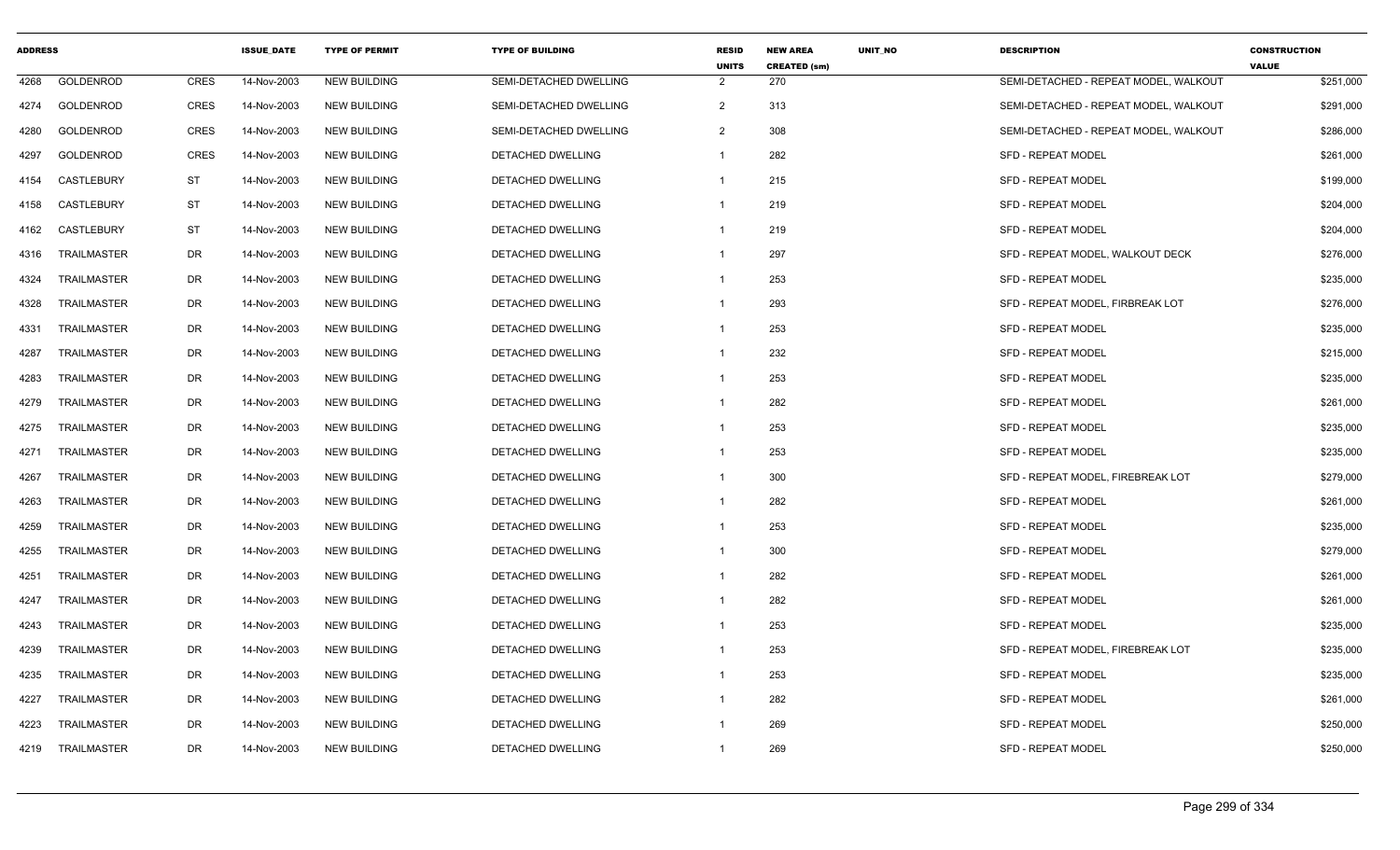| <b>ADDRESS</b> |                     |            | <b>ISSUE DATE</b> | <b>TYPE OF PERMIT</b> | <b>TYPE OF BUILDING</b>  | <b>RESID</b><br><b>UNITS</b> | <b>NEW AREA</b><br><b>CREATED (sm)</b> | UNIT_NO | <b>DESCRIPTION</b>                            | <b>CONSTRUCTION</b><br><b>VALUE</b> |
|----------------|---------------------|------------|-------------------|-----------------------|--------------------------|------------------------------|----------------------------------------|---------|-----------------------------------------------|-------------------------------------|
| 4215           | <b>TRAILMASTER</b>  | DR         | 14-Nov-2003       | <b>NEW BUILDING</b>   | DETACHED DWELLING        | -1                           | 282                                    |         | <b>SFD - REPEAT MODEL</b>                     | \$261,000                           |
| 4211           | TRAILMASTER         | <b>DR</b>  | 14-Nov-2003       | <b>NEW BUILDING</b>   | DETACHED DWELLING        | $\overline{1}$               | 232                                    |         | SFD - REPEAT MODEL, FIREBREAK LOT             | \$215,000                           |
| 4207           | TRAILMASTER         | DR         | 14-Nov-2003       | <b>NEW BUILDING</b>   | DETACHED DWELLING        | -1                           | 282                                    |         | <b>SFD - REPEAT MODEL</b>                     | \$261,000                           |
| 4203           | TRAILMASTER         | DR         | 14-Nov-2003       | <b>NEW BUILDING</b>   | DETACHED DWELLING        | -1                           | 253                                    |         | <b>SFD - REPEAT MODEL</b>                     | \$235,000                           |
| 4199           | <b>TRAILMASTER</b>  | DR         | 14-Nov-2003       | <b>NEW BUILDING</b>   | DETACHED DWELLING        | $\overline{1}$               | 269                                    |         | SFD - REPEAT MODEL, ELEV "A" REV OPTIONAL DEN | \$250,000                           |
| 788            | WHITE CLOVER        | WAY        | 14-Nov-2003       | <b>NEW BUILDING</b>   | DETACHED DWELLING        | $\overline{1}$               | 253                                    |         | SFD - REPEAT MODEL                            | \$235,000                           |
| 790            | WHITE CLOVER        | <b>WAY</b> | 14-Nov-2003       | <b>NEW BUILDING</b>   | DETACHED DWELLING        | -1                           | 282                                    |         | SFD - REPEAT MODEL                            | \$261,000                           |
| 794            | <b>WHITE CLOVER</b> | WAY        | 14-Nov-2003       | <b>NEW BUILDING</b>   | DETACHED DWELLING        | -1                           | 232                                    |         | SFD - REPEAT MODEL                            | \$215,000                           |
| 796            | <b>WHITE CLOVER</b> | <b>WAY</b> | 14-Nov-2003       | <b>NEW BUILDING</b>   | <b>DETACHED DWELLING</b> | $\overline{1}$               | 253                                    |         | <b>SFD - REPEAT MODEL</b>                     | \$235,000                           |
| 4885           | APPLE BLOSSOM       | <b>CIR</b> | 14-Nov-2003       | <b>NEW BUILDING</b>   | DETACHED DWELLING        | $\overline{1}$               | 212                                    |         | <b>SFD - REPEAT MODEL</b>                     | \$197,000                           |
| 4881           | APPLE BLOSSOM       | CIR        | 14-Nov-2003       | NEW BUILDING          | DETACHED DWELLING        | $\mathbf{1}$                 | 219                                    |         | <b>SFD - REPEAT MODEL</b>                     | \$203,000                           |
| 4877           | APPLE BLOSSOM       | CIR        | 14-Nov-2003       | <b>NEW BUILDING</b>   | DETACHED DWELLING        | $\overline{1}$               | 212                                    |         | <b>SFD - REPEAT MODEL</b>                     | \$197,000                           |
| 4865           | APPLE BLOSSOM       | <b>CIR</b> | 14-Nov-2003       | <b>NEW BUILDING</b>   | DETACHED DWELLING        | $\overline{1}$               | 219                                    |         | <b>SFD - REPEAT MODEL</b>                     | \$203,000                           |
| 4873           | APPLE BLOSSOM       | <b>CIR</b> | 14-Nov-2003       | <b>NEW BUILDING</b>   | DETACHED DWELLING        | -1                           | 219                                    |         | <b>SFD - REPEAT MODEL</b>                     | \$203,000                           |
| 4869           | APPLE BLOSSOM       | CIR        | 14-Nov-2003       | <b>NEW BUILDING</b>   | DETACHED DWELLING        | -1                           | 194                                    |         | <b>SFD - REPEAT MODEL</b>                     | \$181,000                           |
| 4861           | APPLE BLOSSOM       | CIR        | 14-Nov-2003       | <b>NEW BUILDING</b>   | DETACHED DWELLING        | $\mathbf{1}$                 | 219                                    |         | SFD - REPEAT MODEL. FIREBREAK LOT             | \$203,000                           |
| 4853           | APPLE BLOSSOM       | <b>CIR</b> | 14-Nov-2003       | <b>NEW BUILDING</b>   | DETACHED DWELLING        | $\overline{1}$               | 194                                    |         | SFD - REPEAT MODEL                            | \$181,000                           |
| 4849           | APPLE BLOSSOM       | <b>CIR</b> | 14-Nov-2003       | <b>NEW BUILDING</b>   | DETACHED DWELLING        | -1                           | 206                                    |         | <b>SFD - REPEAT MODEL</b>                     | \$191,000                           |
| 4845           | APPLE BLOSSOM       | CIR        | 14-Nov-2003       | <b>NEW BUILDING</b>   | <b>DETACHED DWELLING</b> | $\overline{1}$               | 219                                    |         | <b>SFD - REPEAT MODEL</b>                     | \$204,000                           |
| 4841           | APPLE BLOSSOM       | <b>CIR</b> | 14-Nov-2003       | <b>NEW BUILDING</b>   | DETACHED DWELLING        | $\overline{1}$               | 219                                    |         | <b>SFD - REPEAT MODEL</b>                     | \$203,000                           |
| 4837           | APPLE BLOSSOM       | <b>CIR</b> | 14-Nov-2003       | <b>NEW BUILDING</b>   | DETACHED DWELLING        | $\overline{1}$               | 219                                    |         | SFD - REPEAT MODEL                            | \$203,000                           |
| 4833           | APPLE BLOSSOM       | <b>CIR</b> | 14-Nov-2003       | <b>NEW BUILDING</b>   | DETACHED DWELLING        | $\overline{1}$               | 219                                    |         | SFD - REPEAT MODEL, FIREBREAK LOT             | \$203,000                           |
| 4687           | APPLE BLOSSOM       | CIR        | 14-Nov-2003       | <b>NEW BUILDING</b>   | DETACHED DWELLING        | $\overline{1}$               | 194                                    |         | <b>SFD - REPEAT MODEL</b>                     | \$181,000                           |
| 4675           | APPLE BLOSSOM       | <b>CIR</b> | 14-Nov-2003       | <b>NEW BUILDING</b>   | DETACHED DWELLING        | $\overline{1}$               | 194                                    |         | SFD - REPEAT MODEL                            | \$181,000                           |
| 4671           | APPLE BLOSSOM       | <b>CIR</b> | 14-Nov-2003       | <b>NEW BUILDING</b>   | DETACHED DWELLING        | -1                           | 219                                    |         | SFD - REPEAT MODEL                            | \$203,000                           |
| 4667           | APPLE BLOSSOM       | CIR        | 14-Nov-2003       | <b>NEW BUILDING</b>   | DETACHED DWELLING        | -1                           | 219                                    |         | <b>SFD - REPEAT MODEL</b>                     | \$203,000                           |
| 4663           | APPLE BLOSSOM       | <b>CIR</b> | 14-Nov-2003       | <b>NEW BUILDING</b>   | DETACHED DWELLING        | $\overline{1}$               | 212                                    |         | <b>SFD - REPEAT MODEL</b>                     | \$197,000                           |
| 4659           | APPLE BLOSSOM       | <b>CIR</b> | 14-Nov-2003       | <b>NEW BUILDING</b>   | DETACHED DWELLING        | $\overline{1}$               | 212                                    |         | SFD - REPEAT MODEL, FIREBREAK LOT             | \$197,000                           |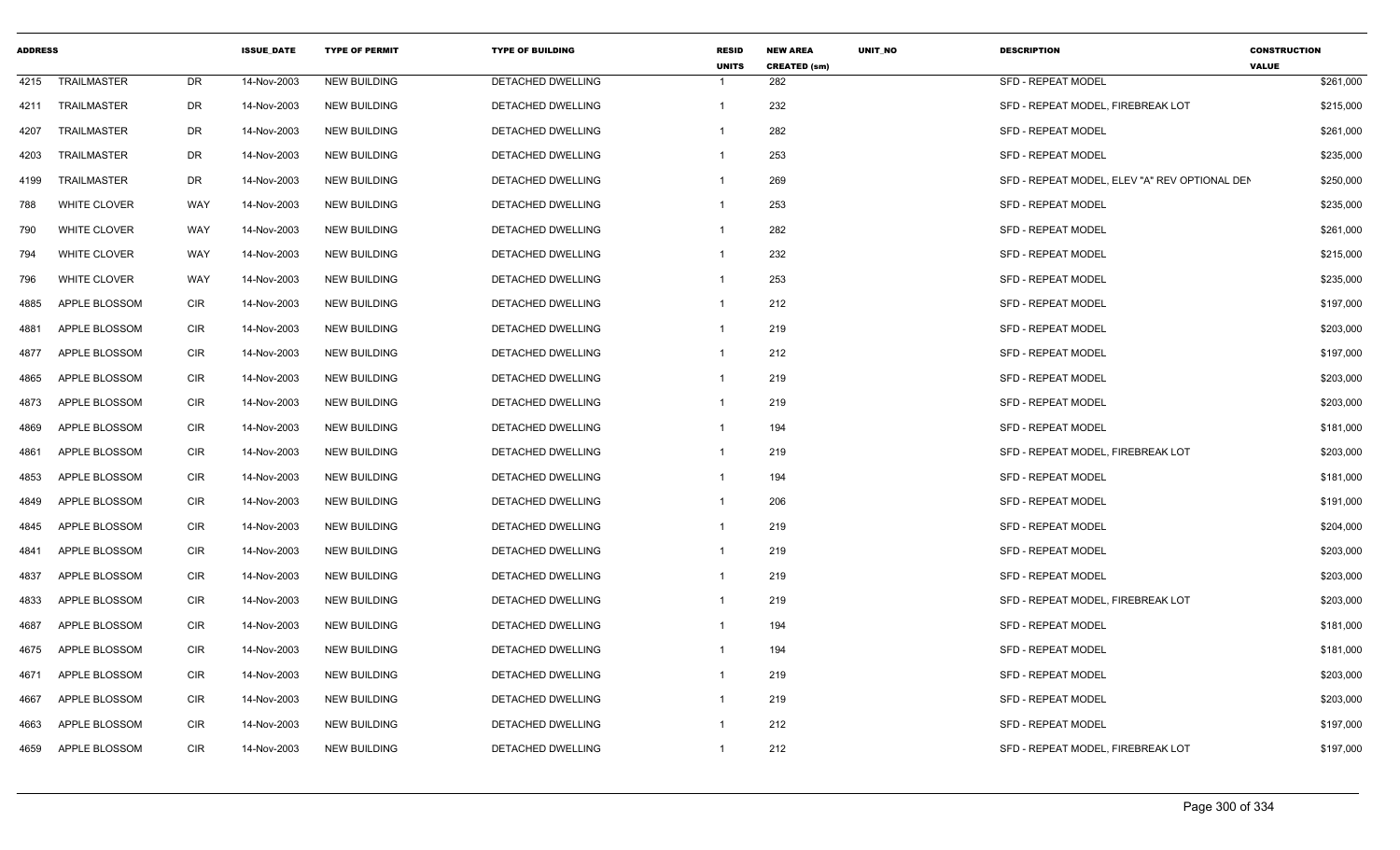| <b>ADDRESS</b> |                        |                 | <b>ISSUE DATE</b> | <b>TYPE OF PERMIT</b>        | <b>TYPE OF BUILDING</b>              | <b>RESID</b><br><b>UNITS</b> | <b>NEW AREA</b><br><b>CREATED (sm)</b> | <b>UNIT NO</b> | <b>DESCRIPTION</b>                          | <b>CONSTRUCTION</b><br><b>VALUE</b> |
|----------------|------------------------|-----------------|-------------------|------------------------------|--------------------------------------|------------------------------|----------------------------------------|----------------|---------------------------------------------|-------------------------------------|
| 4655           | APPLE BLOSSOM          | <b>CIR</b>      | 14-Nov-2003       | <b>NEW BUILDING</b>          | <b>DETACHED DWELLING</b>             |                              | 219                                    |                | <b>SFD - REPEAT MODEL</b>                   | \$203,000                           |
| 5500           | <b>EXPLORER</b>        | DR              | 14-Nov-2003       | ALTERATION TO EXIST BLDG     | COMMERCIAL OFFICE- SINGLE USER       |                              | 4,942                                  |                | BUSINESS ADMINISTRATIVE OFFICE              | \$1,424,000                         |
| 2380           | <b>MOTORWAY</b>        | <b>BLVD</b>     | 14-Nov-2003       | ALTERATION TO EXIST BLDG     | <b>COMMERCIAL RETAIL-SINGLE USER</b> |                              |                                        |                | ALTEATIONS-MEZZANINE RELOCATE               | \$43,000                            |
| 1586           | <b>LIVEOAK</b>         | DR              | 14-Nov-2003       | ADDITION TO EXIST BLDG       | DETACHED DWELLING                    |                              |                                        |                | ADDITION - REAR YARD SUNROOM - UNHEATED, NC | \$10,000                            |
| 1166           | <b>RANDOLF</b>         | GATE            | 14-Nov-2003       | <b>NEW BUILDING</b>          | DETACHED DWELLING                    | $\overline{1}$               | 337                                    |                | SFD - REPEAT MODEL                          | \$312,000                           |
| 1171           | <b>RANDOLF</b>         | GATE            | 14-Nov-2003       | <b>NEW BUILDING</b>          | DETACHED DWELLING                    |                              | 350                                    |                | <b>SFD - REPEAT MODEL</b>                   | \$325,000                           |
| 2208           | PRINCE JOHN            | <b>BLVD</b>     | 14-Nov-2003       | ADDITION AND ALTER           | DETACHED DWELLING                    |                              |                                        |                | ADDITION/ALTERATIONS - UNHEATED REAR SUNRO  | \$10,000                            |
| 1145           | SWINBOURNE             | DR              | 14-Nov-2003       | PORTABLE CLASSROOM           | SCHOOL - ELEMENTARY                  |                              |                                        |                | PORTABLE-RELOCATE (1)                       | \$2,000                             |
| 1475           | <b>DUNDAS</b>          | ST              | E 14-Nov-2003     | TEMPORARY STRUCTURE          | COMMERCIAL RETAIL - MULTI-USER       |                              |                                        |                | INFLATABLE SIGN - FUTURE SHOP               | \$7,000                             |
| 960            | <b>DUNDAS</b>          | ST              | E 14-Nov-2003     | <b>CLASS A PORTABLE SIGN</b> | PORTABLE SIGN                        |                              |                                        |                | Mississauga Furniture City                  | \$0                                 |
| 1575           | <b>CLARKSON</b>        | <b>RD</b>       | N 14-Nov-2003     | <b>CLASS A PORTABLE SIGN</b> | PORTABLE SIGN                        |                              |                                        |                | Labelle Fashions                            | \$0                                 |
| 2555           | <b>ERIN CENTRE</b>     | <b>BLVD</b>     | 14-Nov-2003       | <b>CLASS A PORTABLE SIGN</b> | PORTABLE SIGN                        |                              |                                        |                | Erin Mills Florist (On Erin Mills)          | \$0                                 |
| 2325           | <b>HURONTARIO</b>      | ST              | 14-Nov-2003       | <b>CLASS A PORTABLE SIGN</b> | PORTABLE SIGN                        |                              |                                        |                | Westside Connections (On Queensway)         | \$0                                 |
| 1900           | <b>DUNDAS</b>          | <b>ST</b><br>Е. | 14-Nov-2003       | <b>CLASS A PORTABLE SIGN</b> | PORTABLE SIGN                        |                              |                                        |                | Subway                                      | \$0                                 |
| 3460           | <b>CAWTHRA</b>         | <b>RD</b>       | 14-Nov-2003       | <b>CLASS A PORTABLE SIGN</b> | PORTABLE SIGN                        |                              |                                        |                | Cawthra Chiropractic Clinic                 | \$0                                 |
| 1475           | <b>DUNDAS</b>          | <b>ST</b><br>E. | 14-Nov-2003       | <b>CLASS A PORTABLE SIGN</b> | PORTABLE SIGN                        |                              |                                        |                | Future Shop                                 | \$0                                 |
| 1250           | <b>EGLINTON</b>        | AVE             | W 14-Nov-2003     | <b>CLASS A PORTABLE SIGN</b> | PORTABLE SIGN                        |                              |                                        |                | Rogers Video                                | \$0                                 |
| 3233           | <b>ERIN MILLS</b>      | <b>PKY</b>      | 14-Nov-2003       | <b>CLASS A PORTABLE SIGN</b> | PORTABLE SIGN                        |                              |                                        |                | Bakers Dozen (On Erin Mills)                | \$0                                 |
| 5636           | <b>GLEN ERIN</b>       | DR              | 14-Nov-2003       | <b>CLASS A PORTABLE SIGN</b> | PORTABLE SIGN                        |                              |                                        |                | Rogers Video                                | \$0                                 |
| 2550           | <b>HURONTARIO</b>      | ST              | 14-Nov-2003       | <b>CLASS A PORTABLE SIGN</b> | PORTABLE SIGN                        |                              |                                        |                | Rogers Video                                | \$0                                 |
| 4141           | <b>DIXIE</b>           | <b>RD</b>       | 14-Nov-2003       | <b>CLASS A PORTABLE SIGN</b> | PORTABLE SIGN                        |                              |                                        |                | Rogers Video (On Dixie)                     | \$0                                 |
| 6930           | <b>PACIFIC</b>         | <b>CIR</b>      | 14-Nov-2003       | <b>CLASS A PORTABLE SIGN</b> | PORTABLE SIGN                        |                              |                                        |                | Echo Home Inc.                              | \$0                                 |
| 6550           | MEADOWVALE TOWN CENCIR |                 | 14-Nov-2003       | <b>CLASS A PORTABLE SIGN</b> | PORTABLE SIGN                        |                              |                                        |                | Mcdonald's (On Winston churchill)           | \$0                                 |
| 655            | QUEENSWAY              |                 | E 14-Nov-2003     | <b>CLASS A PORTABLE SIGN</b> | PORTABLE SIGN                        |                              |                                        |                | Missisasuga Car Care (on Queensway)         | \$0                                 |
| 1036           | LAKESHORE              | <b>RD</b>       | E 14-Nov-2003     | <b>CLASS A PORTABLE SIGN</b> | PORTABLE SIGN                        |                              |                                        |                | Oasis Catering                              | \$0                                 |
| 84             | SOUTH SERVICE          | RD              | 14-Nov-2003       | <b>CLASS A PORTABLE SIGN</b> | PORTABLE SIGN                        |                              |                                        |                | tiny Treasures Montessori School            | \$0                                 |
| 1891           | <b>RATHBURN</b>        | RD<br>E.        | 14-Nov-2003       | <b>CLASS A PORTABLE SIGN</b> | PORTABLE SIGN                        |                              |                                        |                | The Pump on Rathburn                        | \$0                                 |
| 5900           | <b>MAVIS</b>           | <b>RD</b>       | 14-Nov-2003       | <b>CLASS A PORTABLE SIGN</b> | PORTABLE SIGN                        |                              |                                        |                | Future Shop (On Plymouth)                   | \$0                                 |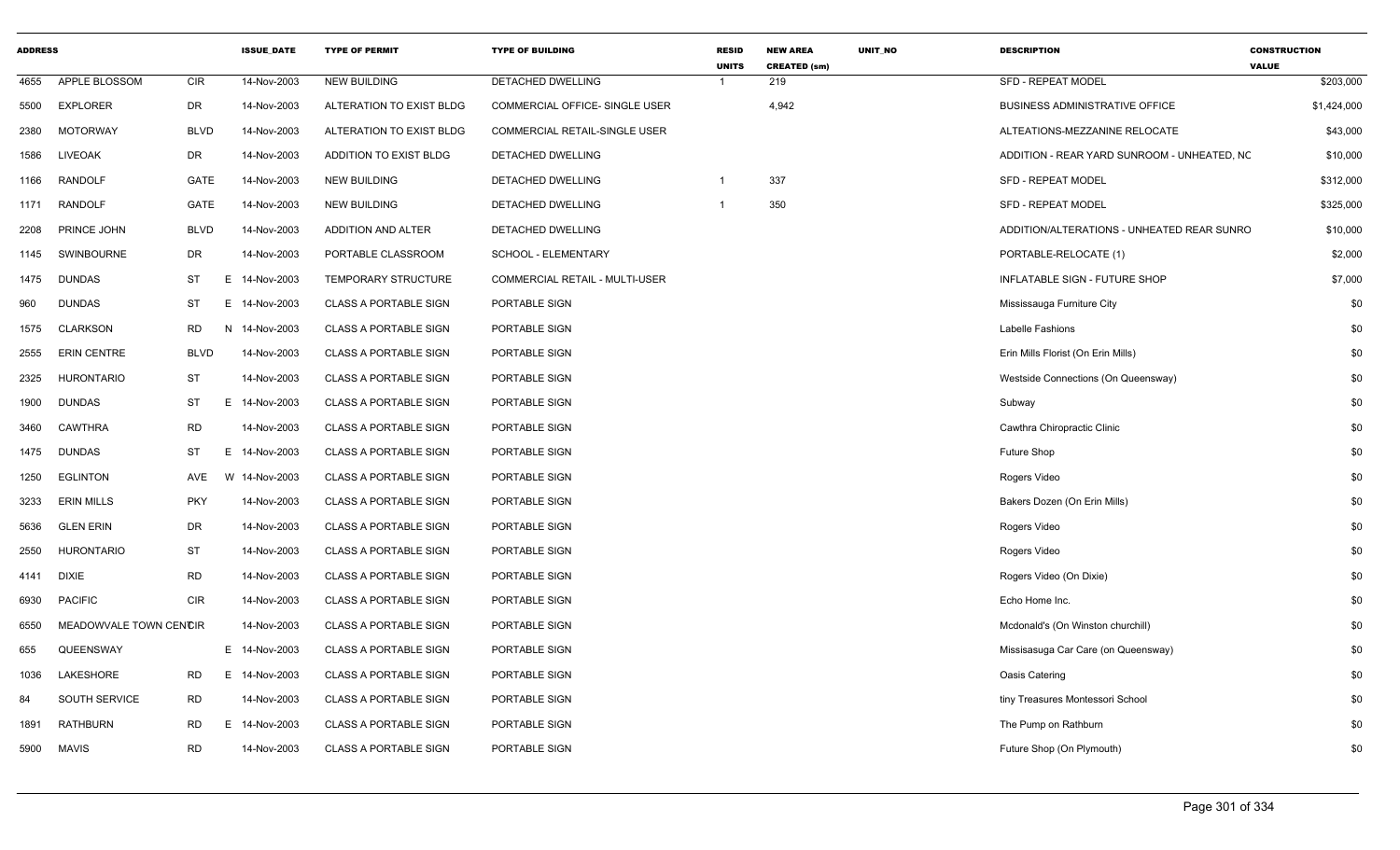| <b>ADDRESS</b> |                           |             | <b>ISSUE_DATE</b> | <b>TYPE OF PERMIT</b>        | <b>TYPE OF BUILDING</b>        | <b>RESID</b><br><b>UNITS</b> | <b>NEW AREA</b><br><b>CREATED (sm)</b> | UNIT_NO | <b>DESCRIPTION</b>                           | <b>CONSTRUCTION</b><br><b>VALUE</b> |
|----------------|---------------------------|-------------|-------------------|------------------------------|--------------------------------|------------------------------|----------------------------------------|---------|----------------------------------------------|-------------------------------------|
| 6075           | <b>MAVIS</b>              | <b>RD</b>   | 14-Nov-2003       | <b>CLASS A PORTABLE SIGN</b> | PORTABLE SIGN                  |                              |                                        |         | Select Designer Brands (On Mavis)            | \$0                                 |
| 719            | CENTRAL                   | <b>PKY</b>  | W 14-Nov-2003     | <b>CLASS A PORTABLE SIGN</b> | PORTABLE SIGN                  |                              |                                        |         | Essential beauty (on Central Pkwy)           | \$0                                 |
| 3200           | <b>RIDGEWAY</b>           | <b>DR</b>   | 14-Nov-2003       | <b>CLASS A PORTABLE SIGN</b> | PORTABLE SIGN                  |                              |                                        |         | Amyot & Watt                                 | \$0                                 |
| 2601           | MATHESON                  | BLVD        | E 14-Nov-2003     | <b>CLASS A PORTABLE SIGN</b> | PORTABLE SIGN                  |                              |                                        |         | <b>Dardanelles Restaurant</b>                | \$0                                 |
| 6670           | MEADOWVALE TOWN CENCIR    |             | 14-Nov-2003       | <b>CLASS A PORTABLE SIGN</b> | PORTABLE SIGN                  |                              |                                        |         | Canadian Tire (On Winston Churchill)         | \$0                                 |
| 5975           | <b>FALBOURNE</b>          | ST          | 14-Nov-2003       | CLASS A PORTABLE SIGN        | PORTABLE SIGN                  |                              |                                        |         | Sunbeam (On Britannia)                       | \$0                                 |
| 601            | LAKESHORE                 | <b>RD</b>   | E 14-Nov-2003     | <b>CLASS A PORTABLE SIGN</b> | PORTABLE SIGN                  |                              |                                        |         | Curves                                       | \$0                                 |
| 601            | LAKESHORE                 | <b>RD</b>   | E 14-Nov-2003     | <b>CLASS A PORTABLE SIGN</b> | PORTABLE SIGN                  |                              |                                        |         | Curves                                       | \$0                                 |
| 5925           | <b>GROSSBEAK</b>          | DR          | 14-Nov-2003       | <b>CLASS A PORTABLE SIGN</b> | PORTABLE SIGN                  |                              |                                        |         | Mian Investments (On Britannia)              | \$0                                 |
| $\Omega$       | <b>BURNHAMTHORPE</b>      | RD<br>E     | 14-Nov-2003       | <b>CLASS A PORTABLE SIGN</b> | PORTABLE SIGN                  |                              |                                        |         | Corporate Services - Ward - 3                | \$0                                 |
| $\mathbf 0$    | <b>BURNHAMTHORPE</b>      | RD<br>Е     | 14-Nov-2003       | <b>CLASS A PORTABLE SIGN</b> | PORTABLE SIGN                  |                              |                                        |         | Corporate Services - Ward - 3                | \$0                                 |
| 25             | <b>WATLINE</b>            | AVE         | 17-Nov-2003       | ALTERATION TO EXIST BLDG     | <b>COMMERCIAL - OTHER</b>      |                              |                                        | $G-7$   | <b>INTERIOR ALTERATIONS</b>                  | \$18,000                            |
| 6265           | <b>KENWAY</b>             | DR          | 17-Nov-2003       | ALTERATION TO EXIST BLDG     | MULTI-TENANT INDUSTRIAL        |                              |                                        | 1-FLR   | ALTERATIONS-DARKROOM                         | \$22,000                            |
| 844            | SOUTHDOWN                 | <b>RD</b>   | 17-Nov-2003       | <b>NEW BUILDING</b>          | SINGLE TENANT INDUSTRIAL       |                              | 167                                    |         | NEW - 1 STOREY WAREHOUSE, G.EDICK & SON'S LA | \$105,000                           |
| 3085           | <b>HURONTARIO</b>         | ST          | 17-Nov-2003       | ALTERATION TO EXIST BLDG     | COMMERCIAL RETAIL - MULTI-USER |                              |                                        | 23, 200 | <b>RESTAURANT</b>                            | \$28,000                            |
| 671            | CANYON                    | ST          | 17-Nov-2003       | <b>NEW BUILDING</b>          | DETACHED DWELLING              | $\overline{1}$               | 395                                    |         | SFD - REPEAT MODEL - NEW EL.C-CNR            | \$514,000                           |
| 820            | <b>OTHELLO</b>            | <b>CRT</b>  | 17-Nov-2003       | <b>NEW BUILDING</b>          | SEMI-DETACHED DWELLING         | $\overline{2}$               | 359                                    |         | SEMI-DETACHED - CUSTOM                       | \$370,000                           |
| 814            | <b>OTHELLO</b>            | <b>CRT</b>  | 17-Nov-2003       | <b>NEW BUILDING</b>          | SEMI-DETACHED DWELLING         | $\overline{2}$               | 365                                    |         | SEMI-DETACHED - CUSTOM                       | \$376,000                           |
| 3920           | <b>GRAND PARK</b>         | DR          | 17-Nov-2003       | ALTERATION TO EXIST BLDG     | <b>COMMERCIAL - OTHER</b>      |                              |                                        | D7      | <b>DENTAL OFFICE</b>                         | \$33,000                            |
| 3781           | <b>PARTITION</b>          | <b>RD</b>   | 17-Nov-2003       | <b>NEW BUILDING</b>          | SEMI-DETACHED DWELLING         | $\overline{2}$               | 233                                    |         | SEMI-DETACHED - CUSTOM                       | \$240,000                           |
| 811            | <b>OTHELLO</b>            | <b>CRT</b>  | 17-Nov-2003       | <b>NEW BUILDING</b>          | SEMI-DETACHED DWELLING         | $\overline{2}$               | 358                                    |         | SEMI-DETACHED - NEW MODEL                    | \$369,000                           |
| 805            | <b>OTHELLO</b>            | <b>CRT</b>  | 17-Nov-2003       | <b>NEW BUILDING</b>          | SEMI-DETACHED DWELLING         | $\overline{2}$               | 358                                    |         | SEMI-DETACHED - CUSTOM                       | \$363,000                           |
| 790            | <b>ENVOY</b>              | <b>DR</b>   | 17-Nov-2003       | <b>NEW BUILDING</b>          | DETACHED DWELLING              |                              | 264                                    |         | <b>SFD - NEW MODEL</b>                       | \$272,000                           |
| 7152           | <b>LANTERN FLY HOLLOW</b> |             | 17-Nov-2003       | <b>NEW BUILDING</b>          | DETACHED DWELLING              |                              | 234                                    |         | <b>SFD - NEW MODEL</b>                       | \$241,000                           |
| 712            | <b>KAISER</b>             | <b>DR</b>   | 17-Nov-2003       | <b>NEW BUILDING</b>          | DETACHED DWELLING              |                              | 290                                    |         | <b>SFD - NEW MODEL</b>                       | \$299,000                           |
| 7029           | <b>MAGISTRATE</b>         | <b>TERR</b> | 17-Nov-2003       | <b>NEW BUILDING</b>          | DETACHED DWELLING              |                              | 234                                    |         | <b>SFD - REPEAT MODEL</b>                    | \$241,000                           |
| 7245           | <b>ZINNIA</b>             | PL          | 17-Nov-2003       | <b>NEW BUILDING</b>          | DETACHED DWELLING              |                              | 234                                    |         | <b>SFD - REPEAT MODEL</b>                    | \$241,000                           |
|                | 7235 ZINNIA               | PL          | 17-Nov-2003       | <b>NEW BUILDING</b>          | DETACHED DWELLING              |                              | 290                                    |         | <b>SFD - REPEAT MODEL</b>                    | \$299,000                           |
|                |                           |             |                   |                              |                                |                              |                                        |         |                                              |                                     |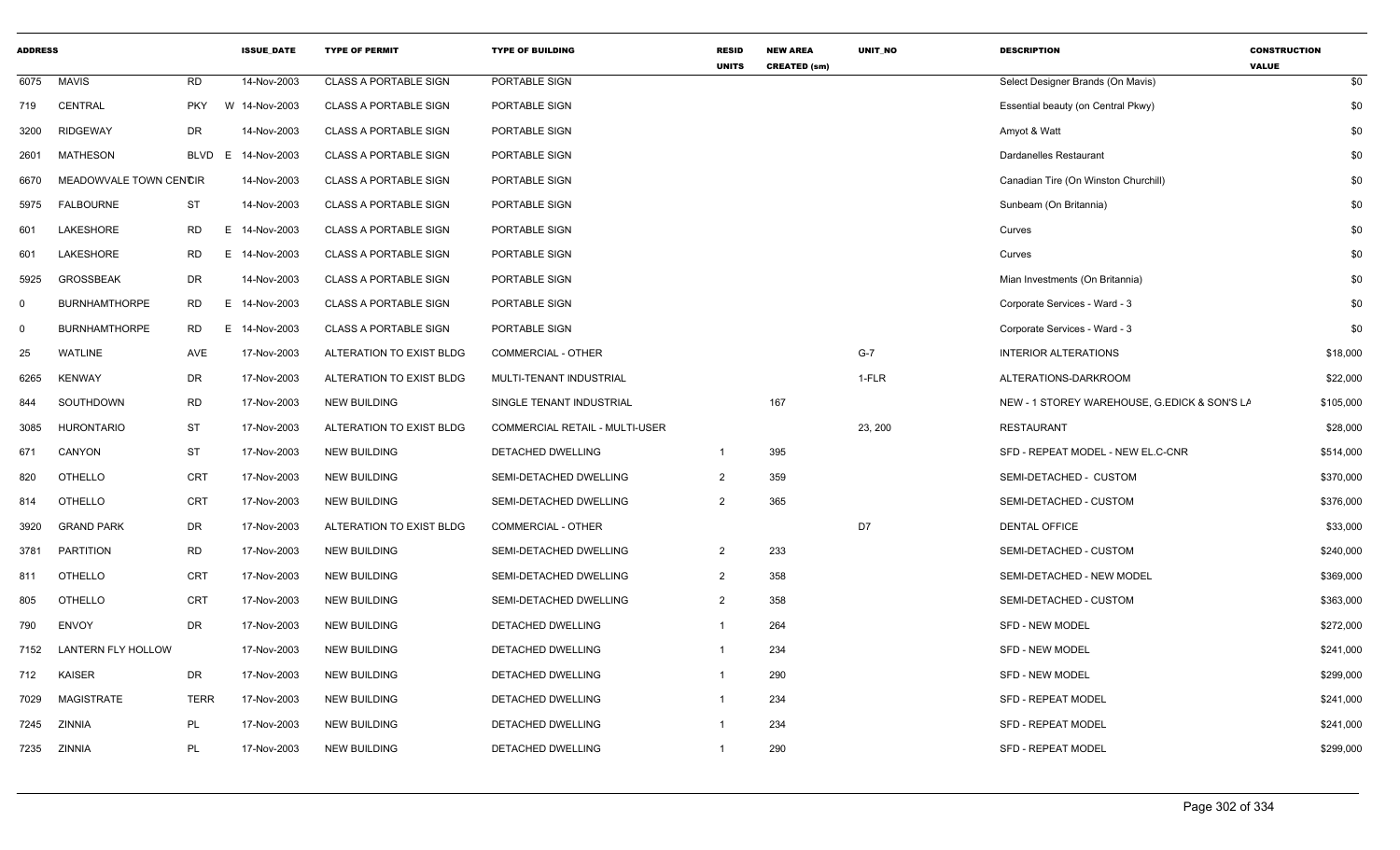| <b>ADDRESS</b> |                            |             | <b>ISSUE DATE</b> | <b>TYPE OF PERMIT</b>         | <b>TYPE OF BUILDING</b>              | <b>RESID</b><br><b>UNITS</b> | <b>NEW AREA</b><br><b>CREATED (sm)</b> | <b>UNIT NO</b>        | <b>DESCRIPTION</b>                          | <b>CONSTRUCTION</b><br><b>VALUE</b> |
|----------------|----------------------------|-------------|-------------------|-------------------------------|--------------------------------------|------------------------------|----------------------------------------|-----------------------|---------------------------------------------|-------------------------------------|
| 7473           | <b>RUSSIAN OLIVE CLOSE</b> |             | 17-Nov-2003       | <b>NEW BUILDING</b>           | <b>DETACHED DWELLING</b>             | $\overline{\mathbf{1}}$      | 238                                    |                       | <b>SFD - REPEAT MODEL</b>                   | \$245,000                           |
| 1530           | <b>AIMCO</b>               | <b>BLVD</b> | 17-Nov-2003       | ALTERATION TO EXIST BLDG      | <b>COMMERCIAL RETAIL-SINGLE USER</b> |                              |                                        |                       | <b>INTERIOR ALTERATIONS</b>                 | \$15,000                            |
| 3260           | <b>CACTUS</b>              | GATE        | 17-Nov-2003       | <b>NEW BUILDING</b>           | DETACHED DWELLING                    | $\overline{1}$               | 172                                    |                       | SFD - REPEAT MODEL                          | \$178,000                           |
| 3256           | <b>CACTUS</b>              | <b>GATE</b> | 17-Nov-2003       | <b>NEW BUILDING</b>           | DETACHED DWELLING                    | $\overline{1}$               | 194                                    |                       | <b>SFD - REPEAT MODEL</b>                   | \$200,000                           |
| 779            | <b>ENVOY</b>               | DR          | 17-Nov-2003       | <b>NEW BUILDING</b>           | DETACHED DWELLING                    | -1                           | 289                                    |                       | <b>SFD - REPEAT MODEL</b>                   | \$298,000                           |
| 1557           | <b>NORTHMOUNT</b>          | <b>AVE</b>  | 17-Nov-2003       | ADDITION TO EXIST BLDG        | SEMI-DETACHED DWELLING               |                              |                                        |                       | ADDITION - FRONT PORCH ENCLOSURE & 2PCE WA  | \$10,000                            |
| 1559           | <b>NORTHMOUNT</b>          | AVE         | 17-Nov-2003       | <b>ADDITION TO EXIST BLDG</b> | SEMI-DETACHED DWELLING               |                              |                                        |                       | ADDITION - 2 PCE WASHROOM & ENCLOSE FRONT I | \$10,000                            |
| 1607           | <b>DUNDAS</b>              | ST          | Е.<br>17-Nov-2003 | <b>FASCIA SIGN</b>            | <b>COMMERCIAL RETAIL-SINGLE USER</b> |                              |                                        |                       | 6 FASCIA SIGNS - THE BRICK                  | \$28,000                            |
| 35             | <b>BRUNEL</b>              | <b>RD</b>   | 17-Nov-2003       | ALTERATION TO EXIST BLDG      | COMMERCIAL - OTHER                   |                              |                                        | $\mathbf{1}$          | ALTERATIONS-OUTDOOR PATIO                   | \$15,000                            |
| 7151           | <b>FIR TREE</b>            | DR          | 17-Nov-2003       | <b>FASCIA SIGN</b>            | SINGLE TENANT INDUSTRIAL             |                              |                                        |                       | 2 FASCIA SIGNS - ACTION SCAFFOLD            | \$2,000                             |
| 2150           | <b>BURNHAMTHORPE</b>       | <b>RD</b>   | W 17-Nov-2003     | <b>FASCIA SIGN</b>            | COMMERCIAL RETAIL - MULTI-USER       |                              |                                        |                       | 2 FASCIA SIGNS - MALL ENTRANCE              | \$5,000                             |
| 8              | WESLEY                     | AVE         | 17-Nov-2003       | <b>OTHER</b>                  | CONDOMINIUM ROW DWELLING             |                              | 862                                    | <b>BLKS A &amp; B</b> | <b>SITE SERVICING</b>                       | \$409,000                           |
| 55             | <b>SUPERIOR</b>            | <b>BLVD</b> | 17-Nov-2003       | PYLON SIGN                    | COMMERCIAL OFFICE- SINGLE USER       |                              |                                        |                       | 1 GROUND SIGN - SUPERIOR BUSINESS PARK      | \$3,000                             |
| 100            | <b>CITY CENTRE</b>         | DR          | 17-Nov-2003       | <b>FASCIA SIGN</b>            | COMMERCIAL RETAIL - MULTI-USER       |                              |                                        | $K1-3$                | THREE FASCIA SIGNS - YOGEN FRUZ             | \$3,000                             |
| 1425           | <b>DUNDAS</b>              | ST          | E 17-Nov-2003     | <b>CLASS A PORTABLE SIGN</b>  | PORTABLE SIGN                        |                              |                                        |                       | Superior Gift and Discount (On Dixie)       | \$0                                 |
| 601            | LAKESHORE                  | <b>RD</b>   | E 17-Nov-2003     | <b>CLASS A PORTABLE SIGN</b>  | PORTABLE SIGN                        |                              |                                        |                       | Curves                                      | \$0                                 |
| 1801           | LAKESHORE                  | RD.         | W 17-Nov-2003     | <b>CLASS A PORTABLE SIGN</b>  | PORTABLE SIGN                        |                              |                                        |                       | Curves                                      | \$0                                 |
| 1801           | LAKESHORE                  | <b>RD</b>   | W 17-Nov-2003     | <b>CLASS A PORTABLE SIGN</b>  | PORTABLE SIGN                        |                              |                                        |                       | Curves                                      | \$0                                 |
| 735            | <b>TWAIN</b>               | AVE         | 17-Nov-2003       | <b>CLASS A PORTABLE SIGN</b>  | PORTABLE SIGN                        |                              |                                        |                       | Bank of Montreal (On Mavis)                 | \$0                                 |
| 0              | <b>TERRY FOX</b>           | WAY         | 17-Nov-2003       | <b>CLASS A PORTABLE SIGN</b>  | PORTABLE SIGN                        |                              |                                        |                       | Region of Peel                              | \$0                                 |
| $\mathbf 0$    | <b>TERRY FOX</b>           | <b>WAY</b>  | 17-Nov-2003       | <b>CLASS A PORTABLE SIGN</b>  | PORTABLE SIGN                        |                              |                                        |                       | Region of Peel                              | \$0                                 |
| 980            | SOUTHDOWN                  | <b>RD</b>   | 17-Nov-2003       | ALTERATION TO EXIST BLDG      | COMMERCIAL RETAIL - MULTI-USER       |                              |                                        | E5-E8                 | UNDERGROUND PLUMBING ONLY - MODEL SUITE     | \$7,000                             |
| 1280           | <b>COURTNEYPARK</b>        | DR.         | E.<br>17-Nov-2003 | <b>CLASS A PORTABLE SIGN</b>  | PORTABLE SIGN                        |                              |                                        |                       | Fireco Inc.                                 | \$0                                 |
| 93             | CUMBERLAND                 | DR          | 17-Nov-2003       | <b>DEMOLITION</b>             | DETACHED DWELLING                    | $\overline{\mathbf{1}}$      |                                        |                       | <b>DEMOLITION - SFD</b>                     | \$8,000                             |
| 650            | <b>DUNDAS</b>              | ST          | E.<br>18-Nov-2003 | <b>FASCIA SIGN</b>            | SINGLE TENANT INDUSTRIAL             |                              |                                        |                       | 4 FASCIA SIGNS - RONA LANSING               | \$15,000                            |
| 880            | <b>GANA</b>                | <b>CRT</b>  | 18-Nov-2003       | ALTERATION TO EXIST BLDG      | SINGLE TENANT INDUSTRIAL             |                              |                                        |                       | INTERIOR ALTERATIONS - MEZZANINE            | \$265,000                           |
| 650            | <b>DUNDAS</b>              | <b>ST</b>   | 18-Nov-2003<br>Е. | <b>FASCIA SIGN</b>            | SINGLE TENANT INDUSTRIAL             |                              |                                        |                       | 1 FASCIA SIGN - RONA (benjamin moore)       | \$8,000                             |
| 5985           | <b>EXPLORER</b>            | DR          | 18-Nov-2003       | ALTERATION TO EXIST BLDG      | SINGLE TENANT INDUSTRIAL             |                              |                                        |                       | ALTERATIONS-ROOF TOP UNIT                   | \$130,000                           |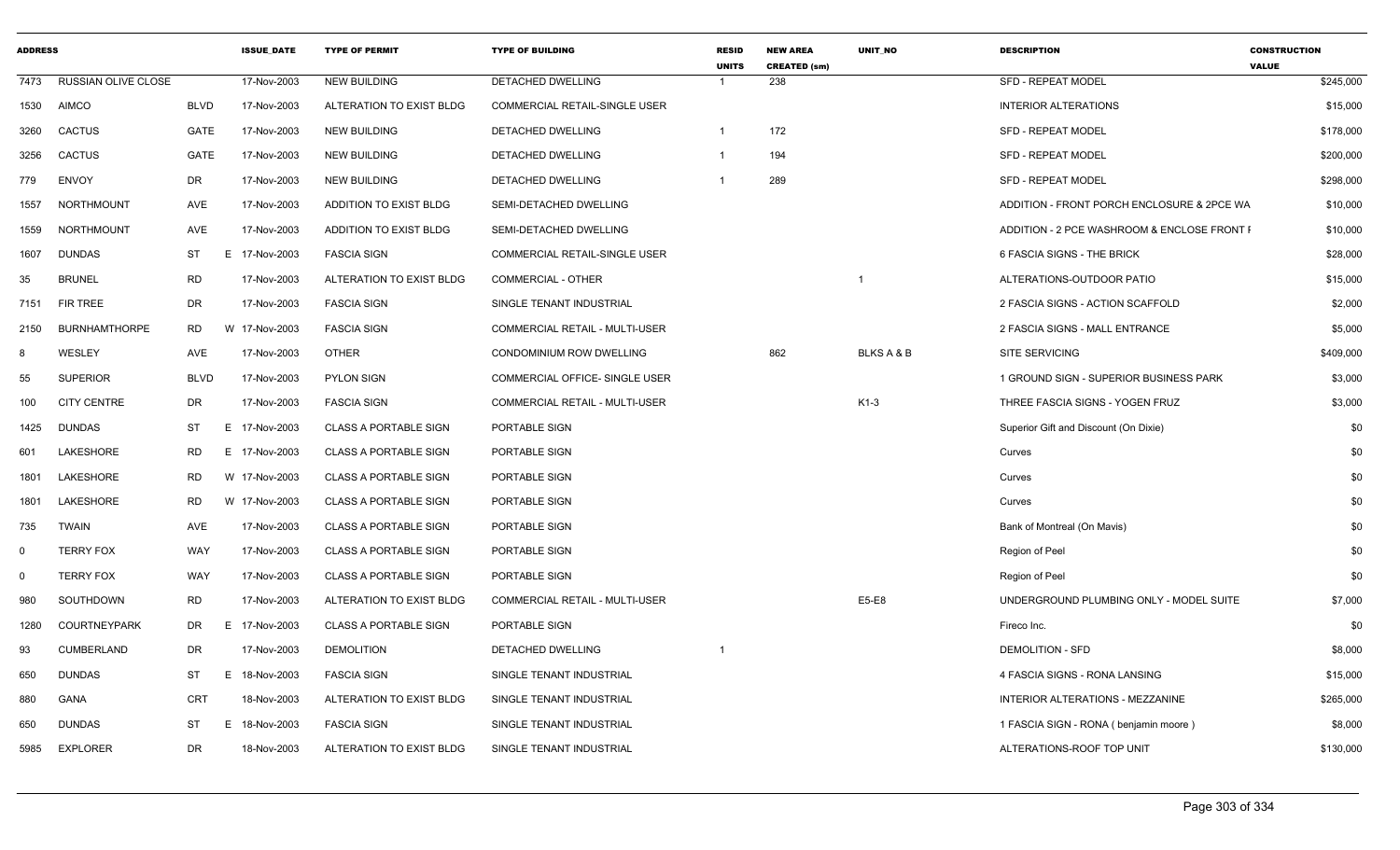| <b>ADDRESS</b> |                     |                  | <b>ISSUE DATE</b> | <b>TYPE OF PERMIT</b>        | <b>TYPE OF BUILDING</b>               | <b>RESID</b><br><b>UNITS</b> | <b>NEW AREA</b><br><b>CREATED (sm)</b> | <b>UNIT NO</b> | <b>DESCRIPTION</b>                           | <b>CONSTRUCTION</b><br><b>VALUE</b> |
|----------------|---------------------|------------------|-------------------|------------------------------|---------------------------------------|------------------------------|----------------------------------------|----------------|----------------------------------------------|-------------------------------------|
| 3509           | <b>STONECUTTER</b>  | CRES             | 18-Nov-2003       | <b>NEW BUILDING</b>          | DETACHED DWELLING                     |                              | 247                                    |                | SFD - FIREBREAK COMPLETION                   | \$0                                 |
| 7307           | <b>BLACKWOOD</b>    | <b>MEWS</b>      | 18-Nov-2003       | <b>NEW BUILDING</b>          | DETACHED DWELLING                     | $\overline{1}$               | 194                                    |                | <b>SFD - REPEAT MODEL</b>                    | \$180,000                           |
| 7303           | <b>BLACKWOOD</b>    | <b>MEWS</b>      | 18-Nov-2003       | <b>NEW BUILDING</b>          | DETACHED DWELLING                     | -1                           | 234                                    |                | <b>SFD - REPEAT MODEL</b>                    | \$217,000                           |
| 7299           | <b>BLACKWOOD</b>    | <b>MEWS</b>      | 18-Nov-2003       | <b>NEW BUILDING</b>          | <b>DETACHED DWELLING</b>              | $\mathbf{1}$                 | 257                                    |                | SFD - REPEAT MODEL - NEW LOOKOUT/WALKOUT C   | \$265,000                           |
| 7295           | <b>BLACKWOOD</b>    | <b>MEWS</b>      | 18-Nov-2003       | <b>NEW BUILDING</b>          | <b>DETACHED DWELLING</b>              | $\mathbf{1}$                 | 211                                    |                | SFD - REPEAT MODEL - NEW LOOKOUT/WALKOUT C   | \$196,000                           |
| 7394           | <b>ALLSPICE</b>     | <b>TR</b>        | 18-Nov-2003       | <b>NEW BUILDING</b>          | SEMI-DETACHED DWELLING                | $\overline{2}$               | 241                                    |                | SEMI-DETACHED - REPEAT MODEL - FIREBREAK LO  | \$224,000                           |
| 7263           | ZINNIA              | PL               | 18-Nov-2003       | <b>NEW BUILDING</b>          | <b>DETACHED DWELLING</b>              | $\mathbf 1$                  | 225                                    |                | <b>SFD - CUSTOM</b>                          | \$232,000                           |
| 1607           | <b>DUNDAS</b>       | ST<br>E.         | 18-Nov-2003       | ADDITION AND ALTER           | COMMERCIAL RETAIL-SINGLE USER         |                              |                                        |                | ADDITION/ALTERATIONS - THE BRICK, COMPLETION | \$0                                 |
| 5561           | KATY                | <b>GATE</b>      | 18-Nov-2003       | <b>NEW BUILDING</b>          | SEMI-DETACHED DWELLING                | 2                            | 315                                    |                | SFD - CUSTOM                                 | \$326,000                           |
| 3101           | MALLBRIDGE          | <b>CRES</b>      | 18-Nov-2003       | FIRE DAMAGE REPAIR           | SEMI-DETACHED DWELLING                |                              |                                        |                | FIRE DAMAGE REPAIR                           | \$149,000                           |
| 5800           | AMBLER              | DR               | 18-Nov-2003       | ALTERATION TO EXIST BLDG     | <b>COMMERCIAL RETAIL - MULTI-USER</b> |                              |                                        | 101            | <b>INTERIOR ALTERATIONS</b>                  | \$15,000                            |
| 7040           | <b>KENNEDY</b>      | <b>RD</b>        | 18-Nov-2003       | <b>BILLBOARD SIGN</b>        | <b>COMMERCIAL - OTHER</b>             |                              |                                        |                | TWO (2) BILLBOARD SIGNS - ORLANDO CORP.      | \$50,000                            |
| 4181           | <b>SLADEVIEW</b>    | <b>CRES</b>      | 18-Nov-2003       | <b>CHANGE OF USE</b>         | <b>INDUSTRIAL - OTHER</b>             |                              |                                        | 31             | WAREHOUSE AND WHOLESALE                      | \$0                                 |
| 6250           | <b>KESTREL</b>      | <b>RD</b>        | 18-Nov-2003       | <b>SPRINKLERS</b>            | SINGLE TENANT INDUSTRIAL              |                              |                                        |                | SPRINKLER - NEW SYSTEM                       | \$48,000                            |
| 925            | <b>RATHBURN</b>     | <b>RD</b>        | E 18-Nov-2003     | <b>CHANGE OF USE</b>         | <b>COMMERCIAL - OTHER</b>             |                              |                                        | <b>B2</b>      | RECREATIONAL ESTABLISHMENT                   | \$0                                 |
| 6035           | <b>KESTREL</b>      | <b>RD</b>        | 18-Nov-2003       | ALTERATION TO EXIST BLDG     | SINGLE TENANT INDUSTRIAL              |                              |                                        |                | <b>INTERIOR ALTERATIONS</b>                  | \$15,000                            |
| 130            | MATHESON            | <b>BLVD</b><br>E | 18-Nov-2003       | <b>CHANGE OF USE</b>         | COMMERCIAL RETAIL - MULTI-USER        |                              |                                        | 10             | WHOLESALE                                    | \$0                                 |
| 6790           | <b>PACIFIC</b>      | <b>CIR</b>       | 18-Nov-2003       | <b>CLASS A PORTABLE SIGN</b> | PORTABLE SIGN                         |                              |                                        |                | Pottery Extravanga                           | \$0                                 |
| 1970           | <b>DUNDAS</b>       | <b>ST</b><br>E.  | 18-Nov-2003       | <b>CLASS A PORTABLE SIGN</b> | PORTABLE SIGN                         |                              |                                        |                | Casa Brela Ristorante (on Dundas)            | \$0                                 |
| 5400           | <b>DIXIE</b>        | <b>RD</b>        | 18-Nov-2003       | <b>CLASS A PORTABLE SIGN</b> | PORTABLE SIGN                         |                              |                                        |                | Stage West Hotel (on Dixie)                  | \$0                                 |
| 5025           | <b>HEATHERLEIGH</b> | AVE              | 18-Nov-2003       | <b>CLASS A PORTABLE SIGN</b> | PORTABLE SIGN                         |                              |                                        |                | CAA Services (on Heatherleigh)               | \$0                                 |
| 224            | LAKESHORE           | <b>RD</b>        | W 18-Nov-2003     | <b>CLASS A PORTABLE SIGN</b> | <b>PORTABLE SIGN</b>                  |                              |                                        |                | Dr. Patricia Kmet                            | \$0                                 |
| 4090           | <b>RIDGEWAY</b>     | <b>DR</b>        | 18-Nov-2003       | <b>CLASS A PORTABLE SIGN</b> | PORTABLE SIGN                         |                              |                                        |                | Nettlewoods                                  | \$0                                 |
| 1203           | <b>GREENOAKS</b>    | DR               | 18-Nov-2003       | <b>OTHER</b>                 | DETACHED DWELLING                     |                              |                                        |                | SEWER CONVERSION                             | \$2,000                             |
| 6625           | <b>KENNEDY</b>      | <b>RD</b>        | 19-Nov-2003       | <b>PYLON SIGN</b>            | <b>COMMERCIAL RETAIL-SINGLE USER</b>  |                              |                                        |                | 1 GROUND SIGN - CAT SCALE                    | \$20,000                            |
| 1192           | WOODEDEN            | DR               | 19-Nov-2003       | <b>NEW BUILDING</b>          | DETACHED DWELLING                     | -1                           | 390                                    |                | <b>SFD - CUSTOM</b>                          | \$483,000                           |
| 501            | <b>LAKESHORE</b>    | <b>RD</b><br>E.  | 19-Nov-2003       | ALTERATION TO EXIST BLDG     | MULTI-TENANT INDUSTRIAL               |                              |                                        | #B             | <b>INTERIOR ALTERATIONS</b>                  | \$63,000                            |
| 39             | <b>PINEWOOD</b>     | <b>TR</b>        | 19-Nov-2003       | ADDITION AND ALTER           | DETACHED DWELLING                     |                              |                                        |                | ADDITION/ALTERATIONS                         | \$136,000                           |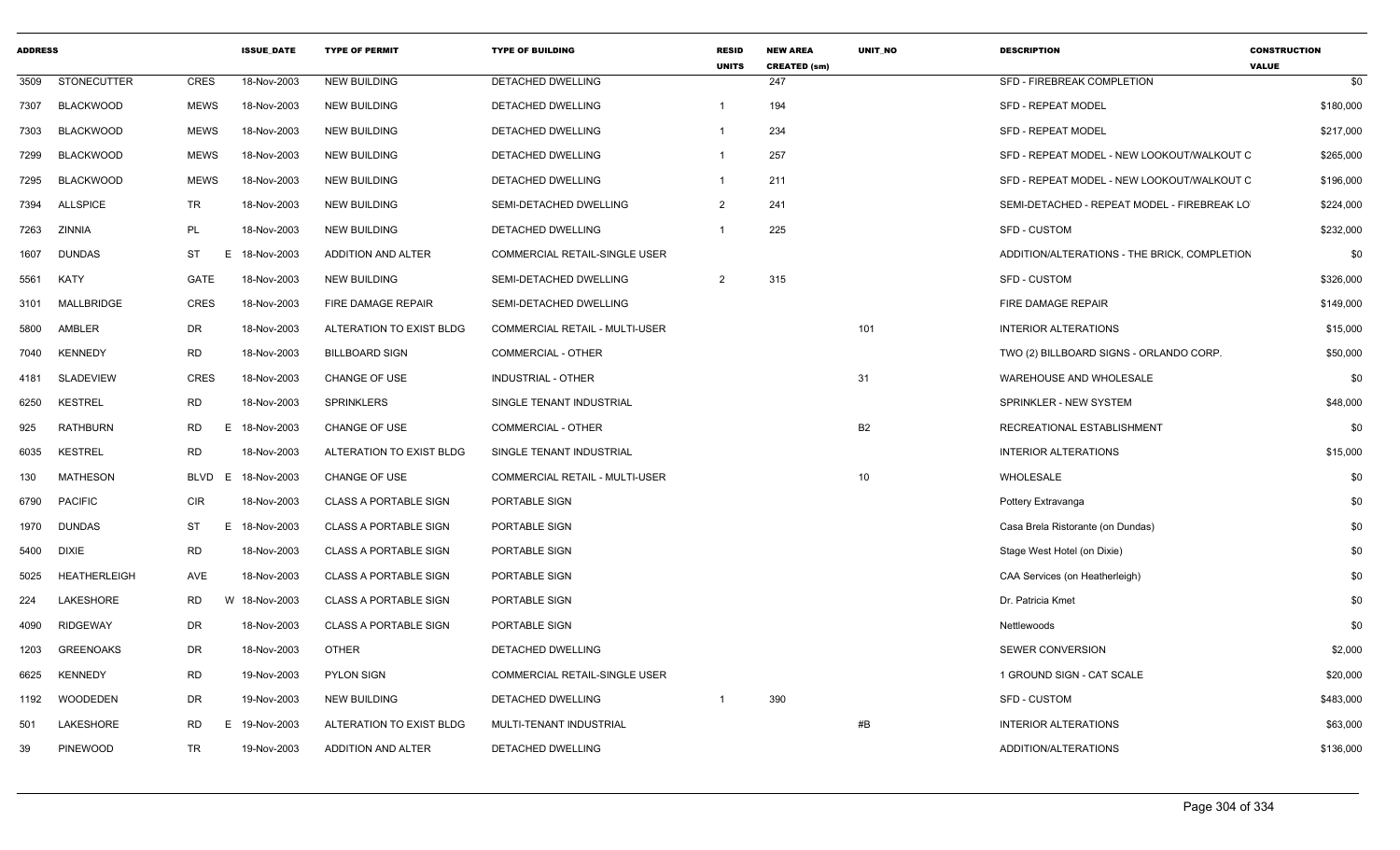| <b>ADDRESS</b> |                        |                  | <b>ISSUE DATE</b> | <b>TYPE OF PERMIT</b>         | <b>TYPE OF BUILDING</b>               | <b>RESID</b><br><b>UNITS</b> | <b>NEW AREA</b><br><b>CREATED (sm)</b> | <b>UNIT NO</b> | <b>DESCRIPTION</b>                              | <b>CONSTRUCTION</b><br><b>VALUE</b> |
|----------------|------------------------|------------------|-------------------|-------------------------------|---------------------------------------|------------------------------|----------------------------------------|----------------|-------------------------------------------------|-------------------------------------|
| 873            | SPINNING WHEEL         | <b>CRES</b>      | 19-Nov-2003       | <b>NEW BUILDING</b>           | DETACHED DWELLING                     |                              | 170                                    |                | <b>SFD - REPEAT MODEL</b>                       | \$176,000                           |
| 4686           | COLOMBO                | <b>CRES</b>      | 19-Nov-2003       | <b>NEW BUILDING</b>           | SEMI-DETACHED DWELLING                |                              |                                        |                | SEMI-DETACHED - REPEAT MODEL, FIREBREAK LOT     | \$0                                 |
| 7109           | <b>BASKERVILLE</b>     | <b>RUN</b>       | 19-Nov-2003       | <b>NEW BUILDING</b>           | DETACHED DWELLING                     | $\overline{1}$               | 230                                    |                | <b>SFD - REPEAT MODEL</b>                       | \$213,000                           |
| 6435           | <b>ERIN MILLS</b>      | <b>PKY</b>       | 19-Nov-2003       | ALTERATION TO EXIST BLDG      | <b>COMMERCIAL RETAIL - MULTI-USER</b> |                              | 297                                    |                | <b>FITNESS CENTRE</b>                           | \$58,000                            |
| 876            | SPINNING WHEEL         | <b>CRES</b>      | 19-Nov-2003       | <b>NEW BUILDING</b>           | DETACHED DWELLING                     | -1                           | 209                                    |                | <b>SFD - REPEAT MODEL</b>                       | \$195,000                           |
| 801            | <b>SPINNING WHEEL</b>  | <b>CRES</b>      | 19-Nov-2003       | <b>NEW BUILDING</b>           | DETACHED DWELLING                     | $\overline{\mathbf{1}}$      | 245                                    |                | <b>SFD - REPEAT MODEL</b>                       | \$227,000                           |
| 3425           | LAIRD                  | <b>RD</b>        | 19-Nov-2003       | ALTERATION TO EXIST BLDG      | MULTI-TENANT INDUSTRIAL               |                              | 295                                    |                | <b>SAFETY SUPPLIES</b>                          | \$45,000                            |
| 1177           | CENTRAL                | <b>PKY</b>       | W 19-Nov-2003     | ALTERATION TO EXIST BLDG      | COMMERCIAL RETAIL - MULTI-USER        |                              |                                        | 23F            | <b>TAKE-OUT RESTAURANT</b>                      | \$31,000                            |
| 5169           | <b>FOREST HILL</b>     | DR               | 19-Nov-2003       | ADDITION TO EXIST BLDG        | DETACHED DWELLING                     |                              |                                        |                | CANCELLED 2004-02-23 - ADDITIONAL 1 CAR TO EXI: | \$10,000                            |
| 849            | <b>SPINNING WHEEL</b>  | <b>CRES</b>      | 19-Nov-2003       | NEW BUILDING                  | DETACHED DWELLING                     |                              | 170                                    |                | SFD - REPEAT MODEL                              | \$158,000                           |
| 180            | <b>FOSTER</b>          | <b>CRES</b>      | 19-Nov-2003       | <b>OTHER</b>                  | <b>INDUSTRIAL - OTHER</b>             |                              |                                        |                | <b>SITE SERVICING</b>                           | \$75,000                            |
| 690            | GALLOWAY               | <b>CRES</b>      | 19-Nov-2003       | <b>ADDITION TO EXIST BLDG</b> | SEMI-DETACHED DWELLING                |                              |                                        |                | <b>ADDITION</b>                                 | \$18,000                            |
| 3575           | <b>MAVIS</b>           | <b>RD</b>        | 19-Nov-2003       | <b>NEW BUILDING</b>           | <b>INDUSTRIAL - OTHER</b>             |                              |                                        |                | NEW - SHELL ONLY INDUSTRIAL BLDG. 1091587 ONT   | \$0                                 |
| 914            | <b>BURNHAMTHORPE</b>   | <b>RD</b>        | W 19-Nov-2003     | FIRE DAMAGE REPAIR            | MULTI-TENANT INDUSTRIAL               |                              |                                        |                | FIRE DAMAGE REPAIR                              | \$100,000                           |
| 2586           | <b>DUNWIN</b>          | DR               | 19-Nov-2003       | <b>REVISIONS</b>              | MULTI-TENANT INDUSTRIAL               |                              |                                        | 8              | <b>HEATING ADDED</b>                            | \$0                                 |
| 6560           | MEADOWVALE TOWN CENCIR |                  | 19-Nov-2003       | <b>CLASS A PORTABLE SIGN</b>  | PORTABLE SIGN                         |                              |                                        |                | Meadowvale Coin Laundry(Aquitanine)             | \$0                                 |
| 5925           | <b>GROSSBEAK</b>       | <b>DR</b>        | 19-Nov-2003       | <b>CLASS A PORTABLE SIGN</b>  | PORTABLE SIGN                         |                              |                                        |                | Unistyle Spa (on Grossbeak)                     | \$0                                 |
| 2735           | <b>MATHESON</b>        | <b>BLVD</b><br>E | 19-Nov-2003       | CLASS A PORTABLE SIGN         | PORTABLE SIGN                         |                              |                                        |                | Swanson Group                                   | \$0                                 |
| 3145           | <b>DUNDAS</b>          | ST               | W 19-Nov-2003     | <b>CLASS A PORTABLE SIGN</b>  | PORTABLE SIGN                         |                              |                                        |                | <b>Rack Attack</b>                              | \$0                                 |
| 950            | SOUTHDOWN              | <b>RD</b>        | 19-Nov-2003       | <b>CLASS A PORTABLE SIGN</b>  | PORTABLE SIGN                         |                              |                                        |                | First Choice (on Royal Windsor)                 | \$0                                 |
| 5715           | <b>COOPERS</b>         | <b>AVE</b>       | 19-Nov-2003       | <b>CLASS A PORTABLE SIGN</b>  | PORTABLE SIGN                         |                              |                                        |                | Pasta International                             | \$0                                 |
| 2155           | <b>LEANNE</b>          | <b>BLVD</b>      | 19-Nov-2003       | <b>CLASS A PORTABLE SIGN</b>  | PORTABLE SIGN                         |                              |                                        |                | Hair By Jeffrey                                 | \$0                                 |
| 6465           | <b>MILLCREEK</b>       | DR               | 19-Nov-2003       | <b>CLASS A PORTABLE SIGN</b>  | PORTABLE SIGN                         |                              |                                        |                | Kelsey's (On Erin Mills Parkway)                | \$0                                 |
| 5673           | <b>VOLPE</b>           | AVE              | 19-Nov-2003       | NEW BUILDING                  | SEMI-DETACHED DWELLING                |                              |                                        |                | SEMI-DETACHED - REPEAT, FIREBREAK COMPLETIC     | \$0                                 |
| 779            | <b>GENOVESE</b>        | <b>PL</b>        | 19-Nov-2003       | <b>NEW BUILDING</b>           | SEMI-DETACHED DWELLING                |                              |                                        |                | SEMI-DETACHED - REPEAT, FIREBREAK COMPLETIC     | \$0                                 |
| 1201           | <b>BRITANNIA</b>       | <b>RD</b>        | W 20-Nov-2003     | ALTERATION TO EXIST BLDG      | <b>COMMERCIAL - OTHER</b>             |                              |                                        | $#4-5$         | INTERIOR ALTERATIONS - REMOVE DEMISING WALL     | \$1,000                             |
| 625            | LAKESHORE              | <b>RD</b>        | E 20-Nov-2003     | ALTERATION TO EXIST BLDG      | <b>COMMERCIAL - OTHER</b>             |                              |                                        |                | <b>REVISION</b>                                 | \$0                                 |
|                | CITY CENTRE            | <b>DR</b>        | 20-Nov-2003       | ALTERATION TO EXIST BLDG      | COMMERCIAL OFFICE - MULTI-USER        |                              |                                        | 302/304        | COMPUTER TRAINING CENTRE - COFA 'A' 243/03 EX   | \$32,000                            |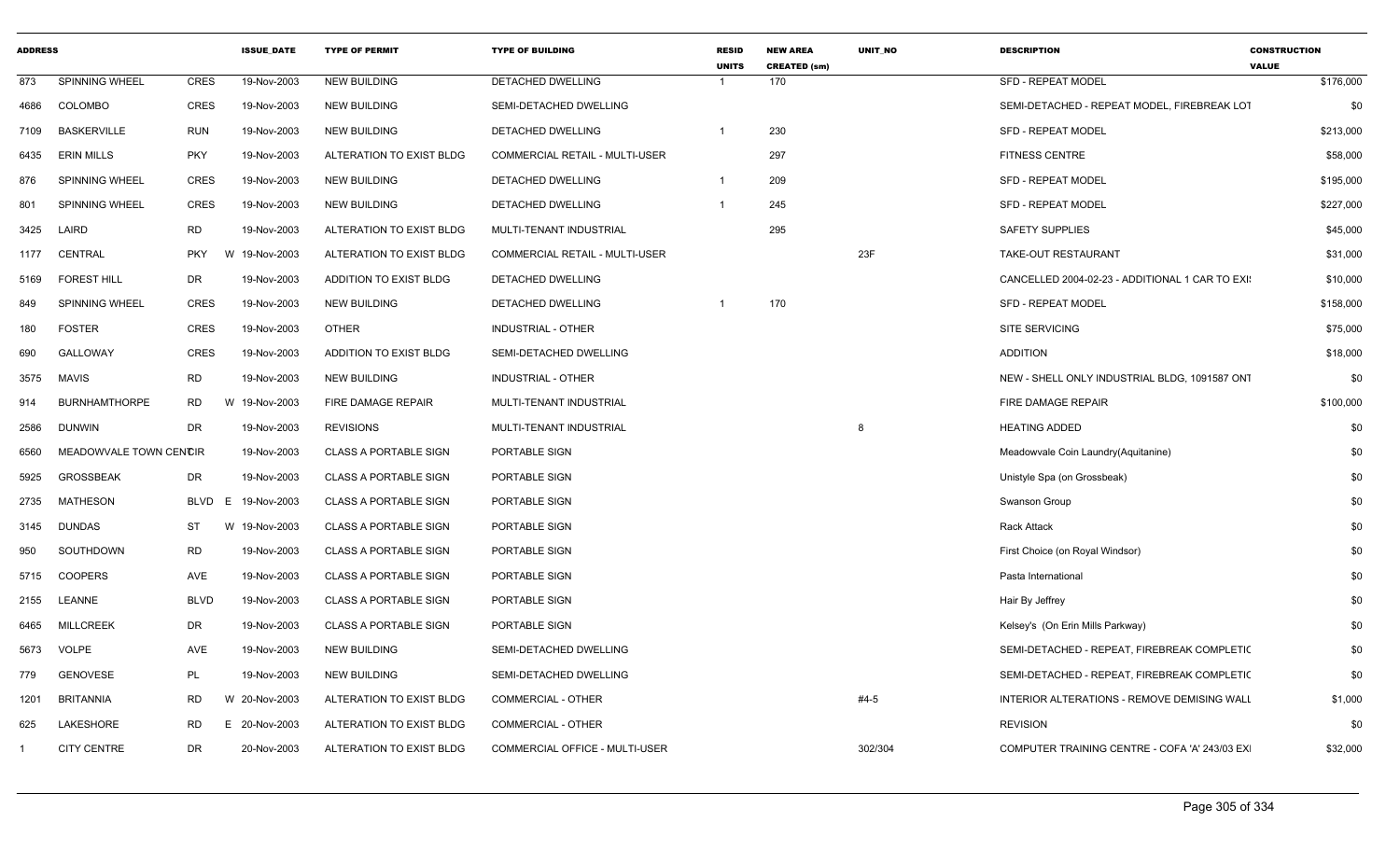| <b>ADDRESS</b> |                        |           | <b>ISSUE DATE</b> | <b>TYPE OF PERMIT</b>        | <b>TYPE OF BUILDING</b>               | <b>RESID</b><br><b>UNITS</b> | <b>NEW AREA</b><br><b>CREATED (sm)</b> | <b>UNIT NO</b> | <b>DESCRIPTION</b>                           | <b>CONSTRUCTION</b><br><b>VALUE</b> |
|----------------|------------------------|-----------|-------------------|------------------------------|---------------------------------------|------------------------------|----------------------------------------|----------------|----------------------------------------------|-------------------------------------|
| 5865           | <b>MCLAUGHLIN</b>      | RD        | 20-Nov-2003       | ALTERATION TO EXIST BLDG     | MULTI-TENANT INDUSTRIAL               |                              |                                        | $\mathbf{3}$   | INTERIOR ALTERATIONS - Dynea Canada Ltd.     | \$79,000                            |
|                | 1048 INDIAN            | RD        | 20-Nov-2003       | <b>ADDITION AND ALTER</b>    | <b>DETACHED DWELLING</b>              |                              | 353                                    |                | SFD - CUSTOM/RETAIN PARTIAL FOUNDATION OF E. | \$349,000                           |
| 7300           | <b>VILLAGE WALK</b>    |           | 20-Nov-2003       | <b>REVISIONS</b>             | DETACHED DWELLING                     |                              |                                        |                | REVISION - PORCH ENCLOSURE/INTERIOR LAYOUT   | \$38,000                            |
| 20             | <b>BRISTOL</b>         | RD        | W 20-Nov-2003     | ALTERATION TO EXIST BLDG     | <b>COMMERCIAL RETAIL-SINGLE USER</b>  |                              |                                        |                | ALTERATIONS-CANOPY/ROOF TOP UNITS            | \$35,000                            |
| 1591           | JALNA                  | AVE       | 20-Nov-2003       | <b>NEW BUILDING</b>          | DETACHED DWELLING                     | $\overline{1}$               | 595                                    |                | SFD - CUSTOM                                 | \$775,000                           |
| 7484           | <b>ALLSPICE</b>        | TR        | 20-Nov-2003       | <b>NEW BUILDING</b>          | SEMI-DETACHED DWELLING                | 2                            | 323                                    |                | SEMI-DETACHED - NEW MODEL, FIREBREAK LOT     | \$333,000                           |
| 2655           | NORTH SHERIDAN         | WAY       | 20-Nov-2003       | ALTERATION TO EXIST BLDG     | MULTI-TENANT INDUSTRIAL               |                              |                                        | 135            | <b>OFFICES</b>                               | \$54,000                            |
| 53             | LAKE                   | ST        | 20-Nov-2003       | ALTERATION TO EXIST BLDG     | <b>CITY</b>                           |                              |                                        |                | ALTERATIONS - GAZEBO ROOF O/EXISTING BURNT   | \$15,000                            |
| 100            | <b>CITY CENTRE</b>     | DR        | 20-Nov-2003       | <b>FASCIA SIGN</b>           | <b>COMMERCIAL RETAIL - MULTI-USER</b> |                              |                                        | $2 - 911 - 12$ | 3 INTERIOR FASCIA SIGNS - LAURA PETIT        | \$10,000                            |
| 100            | <b>CITY CENTRE</b>     | DR        | 20-Nov-2003       | <b>FASCIA SIGN</b>           | <b>COMMERCIAL RETAIL - MULTI-USER</b> |                              |                                        | 2-958          | 1 INTERIOR FASCIA SIGN - LAURA PLUS          | \$5,000                             |
| 3920           | <b>GRAND PARK</b>      | DR        | 20-Nov-2003       | ALTERATION TO EXIST BLDG     | COMMERCIAL - OTHER                    |                              |                                        | D <sub>5</sub> | <b>HAIR SALON</b>                            | \$28,000                            |
| 2345           | ARGENTIA               | <b>RD</b> | 20-Nov-2003       | ALTERATION TO EXIST BLDG     | <b>INDUSTRIAL - OTHER</b>             |                              |                                        | 201            | <b>OFFICE</b>                                | \$15,000                            |
| 151            | LAKESHORE              | RD        | E 20-Nov-2003     | ALTERATION TO EXIST BLDG     | <b>COMMERCIAL RETAIL - MULTI-USER</b> |                              |                                        | $E-5$          | RETAIL SPORT NUTRITION                       | \$1,000                             |
| 100            | QUEENSWAY              |           | W 20-Nov-2003     | ALTERATION TO EXIST BLDG     | <b>GOVERNMENTAL</b>                   |                              |                                        | 4-FLR          | REVISIONS - SPRINKLER/PLUMBING RENOVATIONS   | \$0                                 |
| 128            | QUEEN                  | ST        | S 20-Nov-2003     | ALTERATION TO EXIST BLDG     | COMMERCIAL RETAIL - MULTI-USER        |                              |                                        | 24             | PLUMBING AND HEATING ONLY                    | \$0                                 |
| 700            | <b>BURNHAMTHORPE</b>   | RD        | E 20-Nov-2003     | CLASS A PORTABLE SIGN        | PORTABLE SIGN                         |                              |                                        |                | Shoppers Drug Mart (On Cawthra Rd.)          | \$0                                 |
| 5602           | <b>TENTH LINE WEST</b> |           | 20-Nov-2003       | <b>CLASS A PORTABLE SIGN</b> | PORTABLE SIGN                         |                              |                                        |                | M & M Meat Shops (On Thomas Street)          | \$0                                 |
| 920            | SOUTHDOWN              | RD        | 20-Nov-2003       | <b>CLASS A PORTABLE SIGN</b> | PORTABLE SIGN                         |                              |                                        |                | Blacks Photo Corp (on Southdown Rd.)         | \$0                                 |
| 626            | <b>BURNHAMTHORPE</b>   | RD        | W 20-Nov-2003     | <b>CLASS A PORTABLE SIGN</b> | PORTABLE SIGN                         |                              |                                        |                | Colalillo Automotive                         | \$0                                 |
| $\Omega$       | <b>MAVIS</b>           | <b>RD</b> | 20-Nov-2003       | CLASS A PORTABLE SIGN        | PORTABLE SIGN                         |                              |                                        |                | Living Arts Centre                           | \$0                                 |
| 5880           | <b>MAVIS</b>           | RD        | 20-Nov-2003       | <b>CLASS A PORTABLE SIGN</b> | PORTABLE SIGN                         |                              |                                        |                | A & W                                        | \$0                                 |
| 2180           | <b>CREDIT VALLEY</b>   | <b>RD</b> | 20-Nov-2003       | <b>CLASS A PORTABLE SIGN</b> | PORTABLE SIGN                         |                              |                                        |                | Sam's Salon (on Credit Valley)               | \$0                                 |
| 627            | CRANLEIGH              | CRT       | 20-Nov-2003       | <b>NEW BUILDING</b>          | <b>DETACHED DWELLING</b>              |                              | 395                                    |                | SFD-REPEAT, FIREBREAK COMPLETION             | \$0                                 |
| 591            | CURZON                 | AVE       | 20-Nov-2003       | ADDITION AND ALTER           | DETACHED DWELLING                     |                              | 116                                    |                | CONDITIONAL PERMIT - ADDITION-2 STOREY & 2ND | \$0                                 |
| 350            | <b>ADMIRAL</b>         | BLVD      | 21-Nov-2003       | <b>SPRINKLERS</b>            | SINGLE TENANT INDUSTRIAL              |                              |                                        |                | SPRINKLER - UPGRADE                          | \$30,000                            |
| 125            | <b>TOPFLIGHT</b>       | DR        | 21-Nov-2003       | <b>NEW BUILDING</b>          | SINGLE TENANT INDUSTRIAL              |                              | 1,153                                  |                | NEW-OFFICE & WAREHOUSE, S & P CHOPRA, COMF   | \$0                                 |
| 5636           | <b>GLEN ERIN</b>       | DR        | 21-Nov-2003       | CLASS A PORTABLE SIGN        | PORTABLE SIGN                         |                              |                                        |                | ROGERS VIDEO                                 | \$0                                 |
|                | 4157 GOLDENROD         | CRES      | 21-Nov-2003       | <b>NEW BUILDING</b>          | SEMI-DETACHED DWELLING                | 2                            | 313                                    |                | SEMI-DETACHED - REPEAT MODEL                 | \$291,000                           |
|                |                        |           |                   |                              |                                       |                              |                                        |                |                                              |                                     |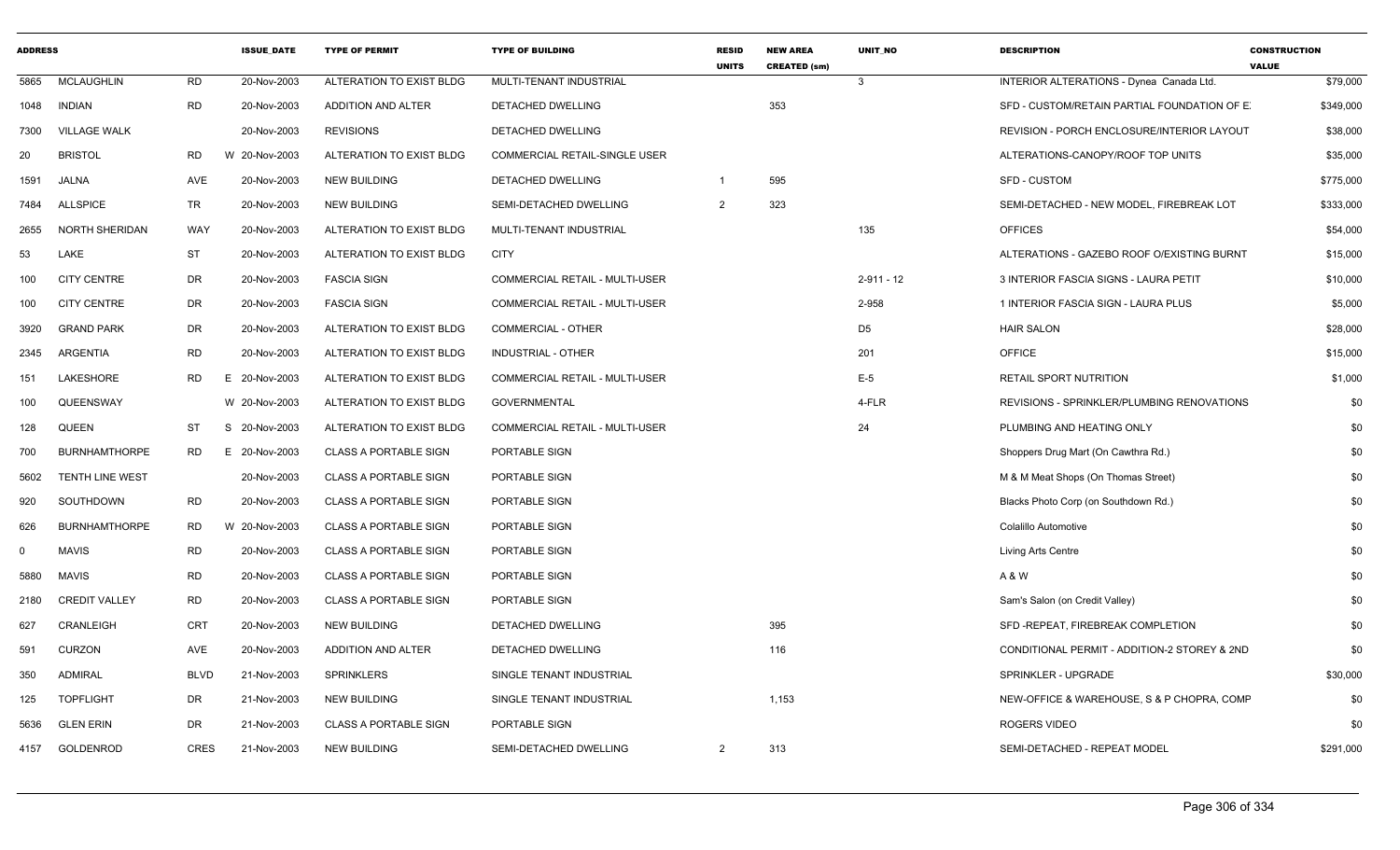| <b>ADDRESS</b> |                    |             | <b>ISSUE DATE</b> | <b>TYPE OF PERMIT</b>    | <b>TYPE OF BUILDING</b>        | <b>RESID</b><br><b>UNITS</b> | <b>NEW AREA</b><br><b>CREATED (sm)</b> | <b>UNIT NO</b> | <b>DESCRIPTION</b>                    | <b>CONSTRUCTION</b><br><b>VALUE</b> |
|----------------|--------------------|-------------|-------------------|--------------------------|--------------------------------|------------------------------|----------------------------------------|----------------|---------------------------------------|-------------------------------------|
| 4163           | GOLDENROD          | <b>CRES</b> | 21-Nov-2003       | <b>NEW BUILDING</b>      | SEMI-DETACHED DWELLING         | 2                            | 308                                    |                | SEMI-DETACHED - REPEAT MODEL          | \$286,000                           |
| 4169           | GOLDENROD          | <b>CRES</b> | 21-Nov-2003       | <b>NEW BUILDING</b>      | SEMI-DETACHED DWELLING         | $\overline{2}$               | 272                                    |                | SEMI-DETACHED - REPEAT MODEL          | \$253,000                           |
| 4175           | <b>GOLDENROD</b>   | <b>CRES</b> | 21-Nov-2003       | <b>NEW BUILDING</b>      | SEMI-DETACHED DWELLING         | 2                            | 308                                    |                | SEMI-DETACHED - REPEAT MODEL          | \$286,000                           |
| 4181           | GOLDENROD          | <b>CRES</b> | 21-Nov-2003       | <b>NEW BUILDING</b>      | SEMI-DETACHED DWELLING         | $\overline{2}$               | 272                                    |                | SEMI-DETACHED - REPEAT MODEL          | \$253,000                           |
| 4187           | GOLDENROD          | <b>CRES</b> | 21-Nov-2003       | <b>NEW BUILDING</b>      | SEMI-DETACHED DWELLING         | $\overline{2}$               | 313                                    |                | SEMI-DETACHED - REPEAT, FIREBREAK LOT | \$291,000                           |
| 4193           | <b>GOLDENROD</b>   | <b>CRES</b> | 21-Nov-2003       | <b>NEW BUILDING</b>      | SEMI-DETACHED DWELLING         | $\overline{2}$               | 308                                    |                | SEMI-DETACHED - REPEAT MODEL          | \$286,000                           |
| 4123           | GOLDENROD          | <b>CRES</b> | 21-Nov-2003       | <b>NEW BUILDING</b>      | SEMI-DETACHED DWELLING         | $\overline{2}$               | 272                                    |                | SEMI-DETACHED - REPEAT MODEL          | \$253,000                           |
| 4129           | <b>GOLDENROD</b>   | <b>CRES</b> | 21-Nov-2003       | <b>NEW BUILDING</b>      | SEMI-DETACHED DWELLING         | $\overline{2}$               | 308                                    |                | SEMI-DETACHED - REPEAT MODEL          | \$286,000                           |
| 796            | <b>ALLIANCE</b>    | <b>CRT</b>  | 21-Nov-2003       | <b>NEW BUILDING</b>      | DETACHED DWELLING              | $\mathbf{1}$                 | 219                                    |                | <b>SFD - REPEAT MODEL</b>             | \$204,000                           |
| 784            | <b>ALLIANCE</b>    | <b>CRT</b>  | 21-Nov-2003       | <b>NEW BUILDING</b>      | DETACHED DWELLING              | $\mathbf{1}$                 | 218                                    |                | <b>SFD - REPEAT MODEL</b>             | \$204,000                           |
| 780            | <b>ALLIANCE</b>    | <b>CRT</b>  | 21-Nov-2003       | <b>NEW BUILDING</b>      | DETACHED DWELLING              | $\mathbf{1}$                 | 219                                    |                | <b>SFD - REPEAT MODEL</b>             | \$204,000                           |
| 785            | <b>ALLIANCE</b>    | <b>CRT</b>  | 21-Nov-2003       | <b>NEW BUILDING</b>      | DETACHED DWELLING              | $\mathbf{1}$                 | 215                                    |                | <b>SFD - REPEAT MODEL</b>             | \$199,000                           |
| 4310           | GOLDENROD          | <b>CRES</b> | 21-Nov-2003       | <b>NEW BUILDING</b>      | DETACHED DWELLING              |                              | 234                                    |                | <b>SFD - REPEAT MODEL</b>             | \$218,000                           |
| 4322           | GOLDENROD          | <b>CRES</b> | 21-Nov-2003       | <b>NEW BUILDING</b>      | DETACHED DWELLING              | $\mathbf{1}$                 | 232                                    |                | SFD - REPEAT MODEL - FIREBREAK LOT    | \$215,000                           |
| 4326           | <b>GOLDENROD</b>   | <b>CRES</b> | 21-Nov-2003       | <b>NEW BUILDING</b>      | <b>DETACHED DWELLING</b>       | $\mathbf{1}$                 | 253                                    |                | <b>SFD - REPEAT MODEL</b>             | \$235,000                           |
| 4330           | <b>GOLDENROD</b>   | <b>CRES</b> | 21-Nov-2003       | <b>NEW BUILDING</b>      | <b>DETACHED DWELLING</b>       | $\mathbf{1}$                 | 253                                    |                | <b>SFD - REPEAT MODEL</b>             | \$235,000                           |
| 4334           | GOLDENROD          | <b>CRES</b> | 21-Nov-2003       | <b>NEW BUILDING</b>      | DETACHED DWELLING              | $\mathbf{1}$                 | 253                                    |                | <b>SFD - REPEAT MODEL</b>             | \$235,000                           |
| 4338           | GOLDENROD          | <b>CRES</b> | 21-Nov-2003       | <b>NEW BUILDING</b>      | DETACHED DWELLING              | $\mathbf{1}$                 | 253                                    |                | <b>SFD - REPEAT MODEL</b>             | \$235,000                           |
| 4337           | GOLDENROD          | <b>CRES</b> | 21-Nov-2003       | <b>NEW BUILDING</b>      | DETACHED DWELLING              | $\mathbf{1}$                 | 282                                    |                | <b>SFD - REPEAT MODEL</b>             | \$261,000                           |
| 4329           | GOLDENROD          | CRES        | 21-Nov-2003       | <b>NEW BUILDING</b>      | DETACHED DWELLING              | -1                           | 300                                    |                | <b>SFD - REPEAT MODEL</b>             | \$279,000                           |
| 4325           | <b>GOLDENROD</b>   | <b>CRES</b> | 21-Nov-2003       | <b>NEW BUILDING</b>      | <b>DETACHED DWELLING</b>       | $\mathbf{1}$                 | 234                                    |                | <b>SFD - REPEAT MODEL</b>             | \$218,000                           |
| 4321           | GOLDENROD          | <b>CRES</b> | 21-Nov-2003       | <b>NEW BUILDING</b>      | DETACHED DWELLING              | $\mathbf{1}$                 | 253                                    |                | <b>SFD - REPEAT MODEL</b>             | \$235,000                           |
| 4317           | GOLDENROD          | <b>CRES</b> | 21-Nov-2003       | <b>NEW BUILDING</b>      | DETACHED DWELLING              | $\mathbf{1}$                 | 282                                    |                | SFD - REPEAT MODEL - FIREBREAK LOT    | \$261,000                           |
| 4313           | GOLDENROD          | <b>CRES</b> | 21-Nov-2003       | <b>NEW BUILDING</b>      | DETACHED DWELLING              | $\mathbf{1}$                 | 282                                    |                | <b>SFD - REPEAT MODEL</b>             | \$261,000                           |
| 4309           | GOLDENROD          | <b>CRES</b> | 21-Nov-2003       | <b>NEW BUILDING</b>      | DETACHED DWELLING              | $\mathbf{1}$                 | 253                                    |                | <b>SFD - REPEAT MODEL</b>             | \$235,000                           |
| 4305           | <b>GOLDENROD</b>   | <b>CRES</b> | 21-Nov-2003       | <b>NEW BUILDING</b>      | <b>DETACHED DWELLING</b>       | $\mathbf{1}$                 | 253                                    |                | <b>SFD - REPEAT MODEL</b>             | \$235,000                           |
| 4301           | GOLDENROD          | <b>CRES</b> | 21-Nov-2003       | <b>NEW BUILDING</b>      | DETACHED DWELLING              | $\mathbf{1}$                 | 253                                    |                | <b>SFD - REPEAT MODEL</b>             | \$235,000                           |
| 100            | <b>CITY CENTRE</b> | DR          | 21-Nov-2003       | ALTERATION TO EXIST BLDG | COMMERCIAL RETAIL - MULTI-USER |                              |                                        | 2-919          | <b>INTERIOR ALTERATIONS</b>           | \$103,000                           |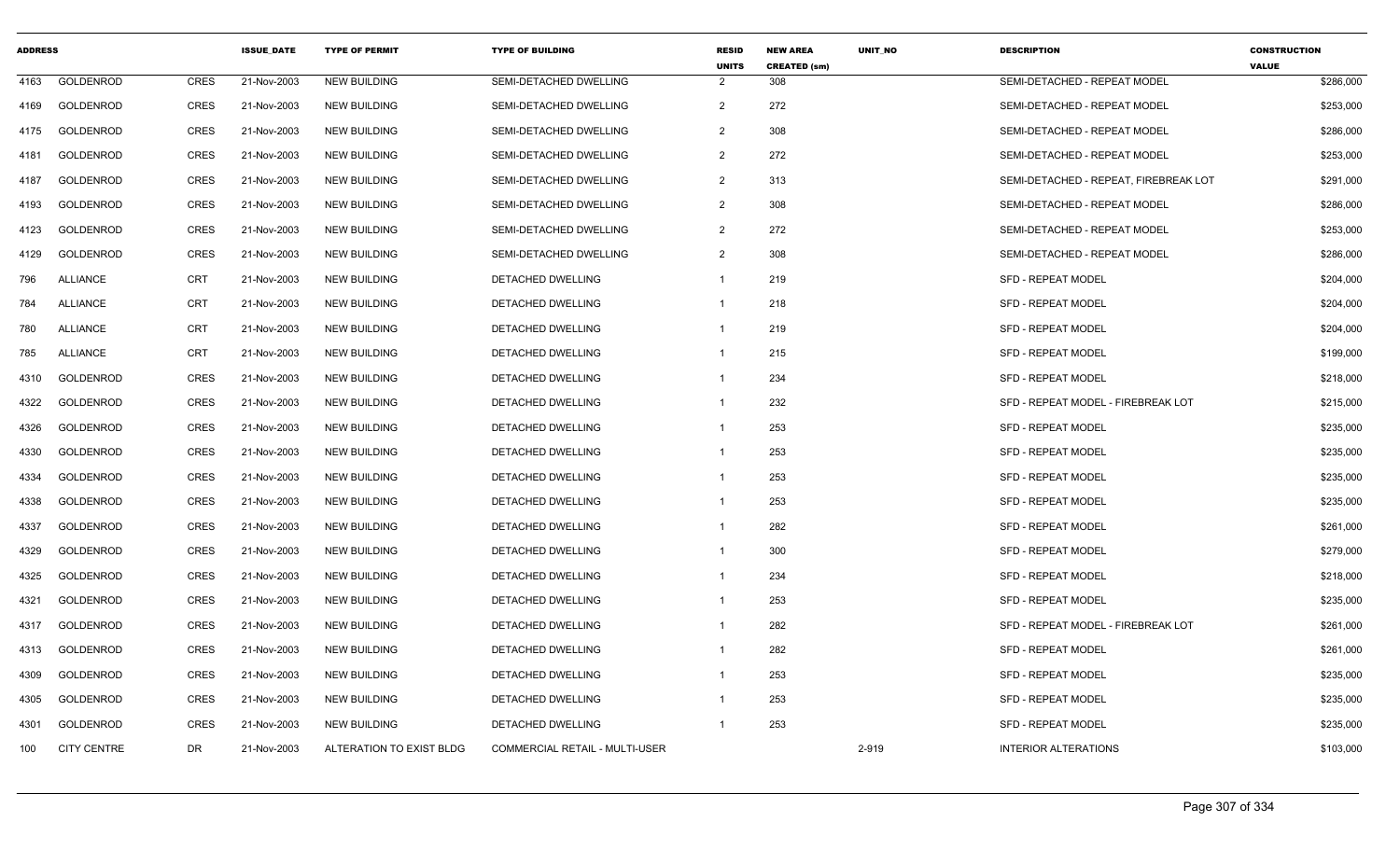| <b>ADDRESS</b> |                     |             | <b>ISSUE DATE</b> | <b>TYPE OF PERMIT</b>        | <b>TYPE OF BUILDING</b>              | <b>RESID</b><br><b>UNITS</b> | <b>NEW AREA</b><br><b>CREATED (sm)</b> | <b>UNIT NO</b> | <b>DESCRIPTION</b>                          | <b>CONSTRUCTION</b><br><b>VALUE</b> |
|----------------|---------------------|-------------|-------------------|------------------------------|--------------------------------------|------------------------------|----------------------------------------|----------------|---------------------------------------------|-------------------------------------|
| 4313           | SHELBY              | <b>CRES</b> | 21-Nov-2003       | ADDITION TO EXIST BLDG       | <b>DETACHED DWELLING</b>             |                              |                                        |                | ADDITION-COLD STORAGE, REAR/BASEMENT WALK   | \$10,000                            |
|                | 1729 BLYTHE         | <b>RD</b>   | 21-Nov-2003       | <b>ADDITION AND ALTER</b>    | <b>DETACHED DWELLING</b>             |                              | 284                                    |                | ADDITION - 2 STOREY/ALTERATIONS             | \$300,000                           |
| 2925           | <b>EGLINTON</b>     | AVE         | W 21-Nov-2003     | <b>FASCIA SIGN</b>           | <b>COMMERCIAL RETAIL-SINGLE USER</b> |                              |                                        |                | 4 FASCIA SIGNS - THE BEER STORE             | \$11,000                            |
| 5155           | SPECTRUM            | WAY         | 21-Nov-2003       | ALTERATION TO EXIST BLDG     | COMMERCIAL OFFICE- SINGLE USER       |                              |                                        | 18             | <b>INTERIOR ALTERATIONS</b>                 | \$15,000                            |
| 3988           | LONGO               | CIR         | 21-Nov-2003       | <b>REVISIONS</b>             | DETACHED DWELLING                    |                              | 15                                     |                | <b>REVISION</b>                             | \$0                                 |
| 2300           | MEADOWVALE          | <b>BLVD</b> | 21-Nov-2003       | ALTERATION TO EXIST BLDG     | SINGLE TENANT INDUSTRIAL             |                              | 65                                     | 1-FLR          | <b>INTERIOR ALTERATIONS</b>                 | \$19,000                            |
| 2661           | <b>DUNDAS</b>       | ST          | W 21-Nov-2003     | <b>OTHER</b>                 | COMMERCIAL RETAIL - MULTI-USER       |                              |                                        |                | <b>SITE SERVICING</b>                       | \$200,000                           |
| 739            | <b>MERLOT</b>       | CRT         | 21-Nov-2003       | <b>REVISIONS</b>             | DETACHED DWELLING                    |                              |                                        |                | <b>HEATING REVISION</b>                     | \$0                                 |
| $\mathbf 0$    | <b>HURONTARIO</b>   | ST          | 21-Nov-2003       | <b>CLASS A PORTABLE SIGN</b> | PORTABLE SIGN                        |                              |                                        |                | Living Arts Centre                          | \$0                                 |
| 1330           | CRESTLAWN           | DR          | 21-Nov-2003       | ALTERATION TO EXIST BLDG     | MULTI-TENANT INDUSTRIAL              |                              |                                        |                | PLUMBING ONLY                               | \$75,000                            |
| 7302           | <b>BLACK WALNUT</b> | TR          | 24-Nov-2003       | <b>NEW BUILDING</b>          | DETACHED DWELLING                    | $\overline{1}$               | 279                                    |                | CANC 2004/02/02, SFD - REPEAT MODEL         | \$259,000                           |
| 7294           | <b>BLACK WALNUT</b> | <b>TR</b>   | 24-Nov-2003       | <b>NEW BUILDING</b>          | DETACHED DWELLING                    | $\overline{1}$               | 194                                    |                | <b>SFD - REPEAT MODEL</b>                   | \$180,000                           |
| 7286           | <b>BLACK WALNUT</b> | TR          | 24-Nov-2003       | <b>NEW BUILDING</b>          | DETACHED DWELLING                    |                              | 279                                    |                | <b>SFD - REPEAT MODEL</b>                   | \$259,000                           |
| 7298           | <b>BLACK WALNUT</b> | TR          | 24-Nov-2003       | <b>NEW BUILDING</b>          | DETACHED DWELLING                    | -1                           | 257                                    |                | SFD - REPEAT MODEL                          | \$238,000                           |
| 7290           | <b>BLACK WALNUT</b> | TR          | 24-Nov-2003       | <b>NEW BUILDING</b>          | DETACHED DWELLING                    | $\overline{1}$               | 257                                    |                | CANC 2004/02/02 - SFD - REPEAT MODEL        | \$238,000                           |
| 7410           | WATERGROVE          | RD          | 24-Nov-2003       | <b>NEW BUILDING</b>          | DETACHED DWELLING                    | $\overline{1}$               | 150                                    |                | <b>SFD - NEW MODEL</b>                      | \$155,000                           |
| 7418           | WATERGROVE          | <b>RD</b>   | 24-Nov-2003       | <b>NEW BUILDING</b>          | <b>DETACHED DWELLING</b>             | $\overline{\mathbf{1}}$      | 172                                    |                | <b>SFD - REPEAT MODEL</b>                   | \$178,000                           |
| 7414           | WATERGROVE          | <b>RD</b>   | 24-Nov-2003       | <b>NEW BUILDING</b>          | <b>DETACHED DWELLING</b>             | $\overline{1}$               | 194                                    |                | <b>SFD - REPEAT MODEL</b>                   | \$200,000                           |
| 1661           | STONEHAVEN          | DR          | 24-Nov-2003       | ADDITION TO EXIST BLDG       | DETACHED DWELLING                    |                              |                                        |                | ADDITION - SINGLE STORY REAR YARD ADDITION  | \$20,000                            |
| 2300           | <b>HAINES</b>       | <b>RD</b>   | 24-Nov-2003       | <b>FASCIA SIGN</b>           | <b>COMMERCIAL RETAIL-SINGLE USER</b> |                              |                                        |                | TWO (2) FASCIA SIGNS - COLIO ESTATES WINERY | \$20,000                            |
| 3478           | <b>CRIMSON KING</b> | CIR         | 24-Nov-2003       | <b>NEW BUILDING</b>          | DETACHED DWELLING                    | $\overline{1}$               | 150                                    |                | SFD - REPEAT MODEL, FIREBREAK LOT           | \$155,000                           |
| 3470           | <b>CRIMSON KING</b> | <b>CIR</b>  | 24-Nov-2003       | <b>NEW BUILDING</b>          | DETACHED DWELLING                    |                              | 194                                    |                | <b>SFD - REPEAT MODEL</b>                   | \$200,000                           |
| 5675           | <b>KENNEDY</b>      | <b>RD</b>   | 24-Nov-2003       | ALTERATION TO EXIST BLDG     | <b>INDUSTRIAL - OTHER</b>            |                              |                                        |                | REINFORCE EXIST BLDG STRUCT/CONCRETE FDN F  | \$120,000                           |
| 6461           | MISSISSAUGA         | <b>RD</b>   | 24-Nov-2003       | ALTERATION TO EXIST BLDG     | <b>COMMERCIAL - OTHER</b>            |                              |                                        | -1             | KITCHEN EXHAUST & PLUMBING                  | \$25,000                            |
| 775            | <b>BANCROFT</b>     | DR          | 24-Nov-2003       | <b>PYLON SIGN</b>            | MULTI-TENANT INDUSTRIAL              |                              |                                        |                | <b>GROUND SIGN - MULTI TENANT</b>           | \$10,000                            |
| 2645           | MATHESON            | BLVD        | E 24-Nov-2003     | ALTERATION TO EXIST BLDG     | SINGLE TENANT INDUSTRIAL             |                              | 2,169                                  |                | OFFICE & WAREHOUSING                        | \$625,000                           |
| 6075           | MAVIS               | <b>RD</b>   | 24-Nov-2003       | <b>CLASS A PORTABLE SIGN</b> | PORTABLE SIGN                        |                              |                                        |                | Pennington's (On Boyer)                     | \$0                                 |
|                | 6045 MAVIS          | <b>RD</b>   | 24-Nov-2003       | <b>CLASS A PORTABLE SIGN</b> | PORTABLE SIGN                        |                              |                                        |                | Phantom (On Britannia)                      | \$0                                 |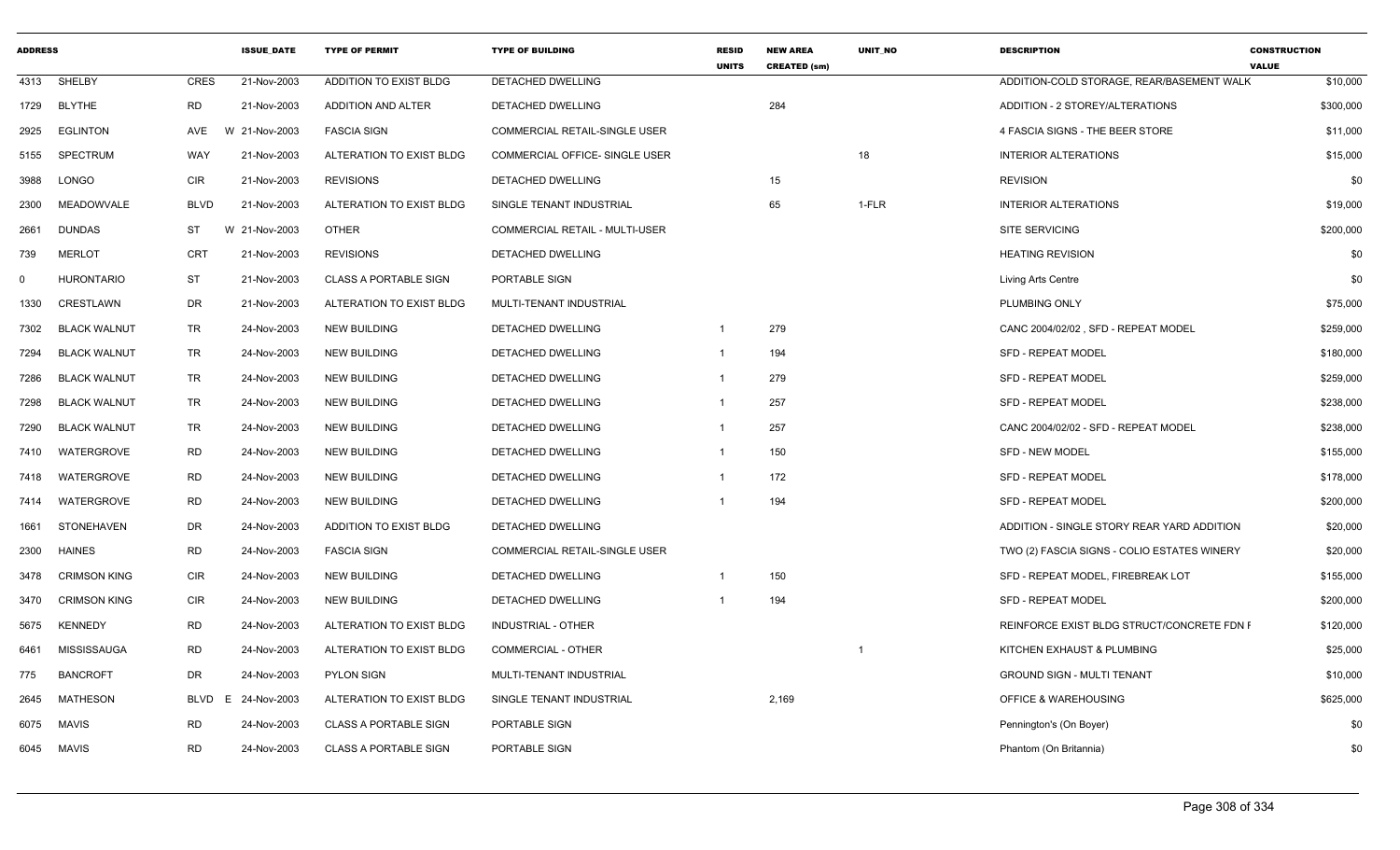| <b>ADDRESS</b> |                          |            | <b>ISSUE DATE</b> | <b>TYPE OF PERMIT</b>        | <b>TYPE OF BUILDING</b>               | <b>RESID</b><br><b>UNITS</b> | <b>NEW AREA</b><br><b>CREATED (sm)</b> | <b>UNIT NO</b> | <b>DESCRIPTION</b>                             | <b>CONSTRUCTION</b><br><b>VALUE</b> |
|----------------|--------------------------|------------|-------------------|------------------------------|---------------------------------------|------------------------------|----------------------------------------|----------------|------------------------------------------------|-------------------------------------|
| 3015           | <b>WINSTON CHURCHILL</b> | BLVD       | 24-Nov-2003       | <b>CLASS A PORTABLE SIGN</b> | PORTABLE SIGN                         |                              |                                        |                | Rogers Video (On Dundas St. W.)                | \$0                                 |
|                | 3135 ARGENTIA            | RD         | 24-Nov-2003       | <b>CLASS A PORTABLE SIGN</b> | PORTABLE SIGN                         |                              |                                        |                | Moores Clothing (On Argentia)                  | \$0                                 |
| 117            | <b>QUEEN</b>             | ST         | 24-Nov-2003<br>S  | <b>CLASS A PORTABLE SIGN</b> | PORTABLE SIGN                         |                              |                                        |                | <b>Violets Tanning</b>                         | \$0                                 |
| 2474           | <b>EDENHURST</b>         | DR         | 24-Nov-2003       | ALTERATION TO EXIST BLDG     | <b>DETACHED DWELLING</b>              |                              |                                        |                | <b>HEATING ADDED</b>                           | \$0                                 |
| 3221           | <b>DERRY</b>             | RD         | W 24-Nov-2003     | <b>CLASS A PORTABLE SIGN</b> | PORTABLE SIGN                         |                              |                                        |                | Meadowvale West Chiropractic                   | \$0                                 |
| 801            | <b>DUNDAS</b>            | ST         | E 24-Nov-2003     | <b>CLASS A PORTABLE SIGN</b> | PORTABLE SIGN                         |                              |                                        |                | Extreme Tan                                    | \$0                                 |
| 925            | <b>RATHBURN</b>          | RD         | E 24-Nov-2003     | <b>CLASS A PORTABLE SIGN</b> | PORTABLE SIGN                         |                              |                                        |                | Oxford Learning Centre (On Tomken)             | \$0                                 |
| 589            | <b>NORTH SERVICE</b>     | RD         | 24-Nov-2003       | <b>DEMOLITION</b>            | <b>COMMERCIAL - OTHER</b>             |                              |                                        |                | DEMOLITION - CANOPY/UNDERGROUND TANK REM       | \$2,000                             |
| $\Omega$       | <b>LAKESHORE</b>         | RD         | W 24-Nov-2003     | <b>CLASS A PORTABLE SIGN</b> | PORTABLE SIGN                         |                              |                                        |                | Councillor Corbasson (Ward - 1)                | \$0                                 |
| 215            | <b>EXPORT</b>            | BLVD       | 25-Nov-2003       | OTHER                        | <b>INDUSTRIAL - OTHER</b>             |                              |                                        |                | NEW - SILO, ARMARCO HOLDINGS INC               | \$30,000                            |
| 5880           | <b>MAVIS</b>             | <b>RD</b>  | 25-Nov-2003       | <b>PYLON SIGN</b>            | COMMERCIAL RETAIL - MULTI-USER        |                              |                                        |                | ONE PYLON SIGN - A&W, MULTI-TENANT             | \$20,000                            |
| 7424           | <b>BLACK WALNUT</b>      | TR         | 25-Nov-2003       | <b>NEW BUILDING</b>          | <b>DETACHED DWELLING</b>              |                              | 257                                    |                | <b>SFD - REPEAT MODEL</b>                      | \$238,000                           |
| 735            | <b>TWAIN</b>             | AVE        | 25-Nov-2003       | <b>FASCIA SIGN</b>           | <b>COMMERCIAL RETAIL - MULTI-USER</b> |                              |                                        | BLD-C          | 2 FASCIA SIGNS - BANK OF MONTREAL              | \$5,000                             |
| 6101           | NETHERHART               | RD         | 25-Nov-2003       | ALTERATION TO EXIST BLDG     | MULTI-TENANT INDUSTRIAL               |                              |                                        | 3 & 4          | SHOPS FOR REPAIR OR MANUFACTURE OF SMALL       | \$36,000                            |
| 5860           | MAVIS                    | RD         | 25-Nov-2003       | <b>NEW BUILDING</b>          | <b>COMMERCIAL - OTHER</b>             |                              | 671                                    |                | NEW - COMMERCIAL SPEC BLDG, TENANT NOT DET     | \$569,000                           |
| 7432           | <b>BLACK WALNUT</b>      | <b>TR</b>  | 25-Nov-2003       | <b>NEW BUILDING</b>          | DETACHED DWELLING                     | - 1                          | 257                                    |                | SFD - REPEAT MODEL                             | \$238,000                           |
| 7428           | <b>BLACK WALNUT</b>      | TR         | 25-Nov-2003       | <b>NEW BUILDING</b>          | <b>DETACHED DWELLING</b>              |                              | 194                                    |                | <b>SFD - REPEAT MODEL</b>                      | \$180,000                           |
| 3627           | <b>GOLDEN LOCUST</b>     | DR         | 25-Nov-2003       | <b>NEW BUILDING</b>          | DETACHED DWELLING                     |                              | 178                                    |                | SFD - REPEAT MODEL                             | \$193,000                           |
| 3660           | <b>HURONTARIO</b>        | ST         | 25-Nov-2003       | ALTERATION TO EXIST BLDG     | <b>COMMERCIAL RETAIL - MULTI-USER</b> |                              |                                        | $\overline{4}$ | FINANCIAL SERVICE CENTRE                       | \$35,000                            |
| 3375           | <b>CRIMSON KING</b>      | CIR        | 25-Nov-2003       | <b>NEW BUILDING</b>          | DETACHED DWELLING                     |                              | 236                                    |                | SFD - CUSTOM - FIREBREAK LOT                   | \$243,000                           |
| 3              | <b>ROBERT SPECK</b>      | <b>PKY</b> | 25-Nov-2003       | ALTERATION TO EXIST BLDG     | COMMERCIAL OFFICE - MULTI-USER        |                              |                                        | 520            | <b>OFFICES</b>                                 | \$316,000                           |
| 128            | <b>QUEEN</b>             | ST         | 25-Nov-2003<br>S  | ALTERATION TO EXIST BLDG     | <b>COMMERCIAL - OTHER</b>             |                              |                                        | 3              | <b>RETAIL</b>                                  | \$327,000                           |
| 7714           | <b>REDSTONE</b>          | RD         | 25-Nov-2003       | ALTERATION TO EXIST BLDG     | SEMI-DETACHED DWELLING                |                              |                                        |                | <b>BASEMENT APARTMENT</b>                      | \$43,000                            |
|                | 7714 REDSTONE            | <b>RD</b>  | 25-Nov-2003       | FIRE DAMAGE REPAIR           | SEMI-DETACHED DWELLING                |                              |                                        |                | FIRE DAMAGE REPAIR                             | \$30,000                            |
| 3769           | PARTITION                | RD         | 25-Nov-2003       | <b>OTHER</b>                 | SEMI-DETACHED DWELLING                |                              |                                        |                | TRANSFER OF OWNERSHIP - BP #03-9103            | \$0                                 |
| 3763           | PARTITION                | <b>RD</b>  | 25-Nov-2003       | <b>OTHER</b>                 | SEMI-DETACHED DWELLING                |                              |                                        |                | TRANSFER OF OWNERSHIP - BP #03-9104 FDN - FIRI | \$0                                 |
| 3757           | PARTITION                | RD         | 25-Nov-2003       | <b>OTHER</b>                 | SEMI-DETACHED DWELLING                |                              |                                        |                | TRANSFER OF OWNERSHIP - BP #03-9105            | \$0                                 |
|                | 3751 PARTITION           | <b>RD</b>  | 25-Nov-2003       | <b>OTHER</b>                 | SEMI-DETACHED DWELLING                |                              |                                        |                | TRANSFER OF OWNERSHIP - BP #03-9106            | \$0                                 |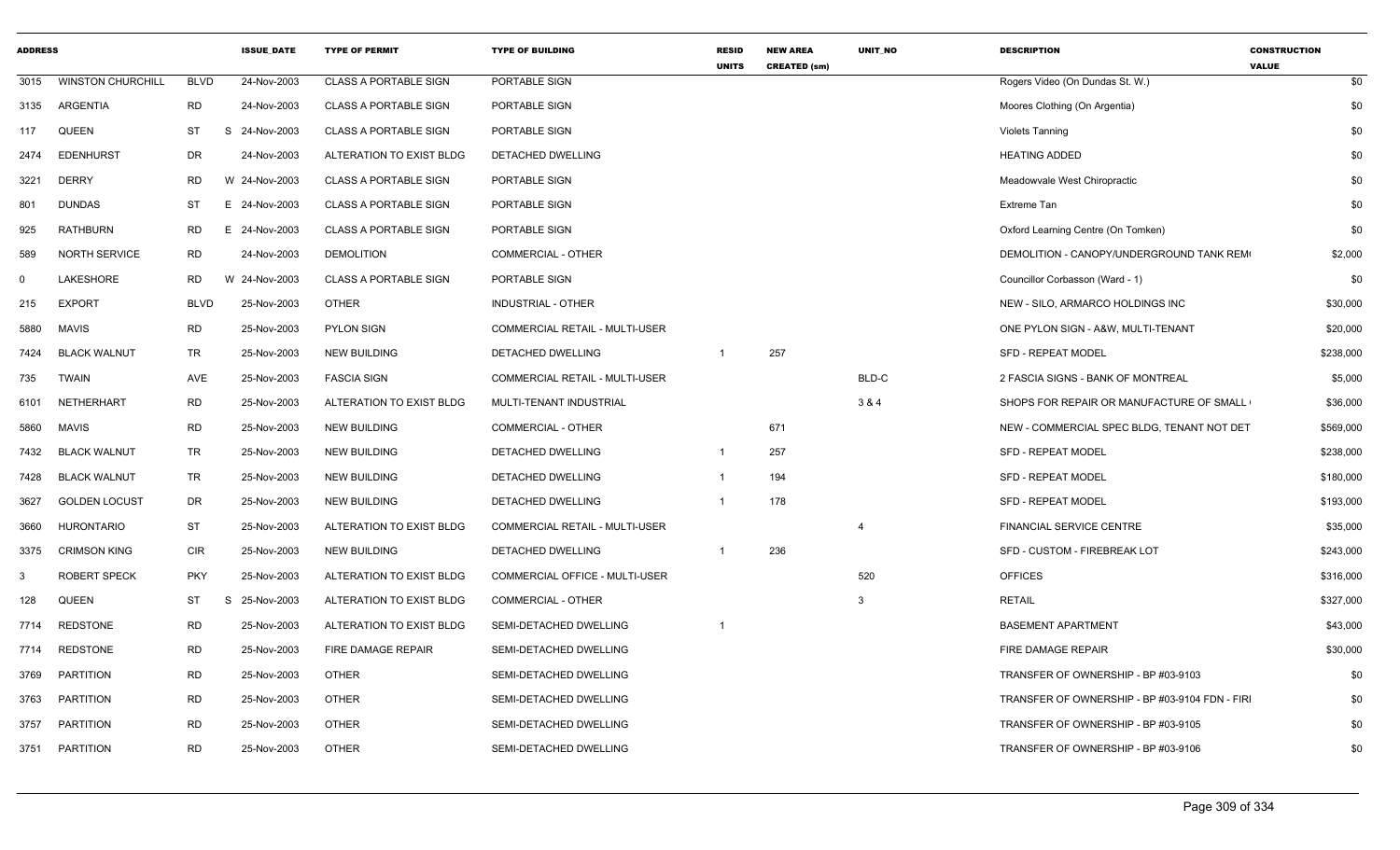| <b>ADDRESS</b> |                      |             | <b>ISSUE_DATE</b> | <b>TYPE OF PERMIT</b>        | <b>TYPE OF BUILDING</b>       | <b>RESID</b><br><b>UNITS</b> | <b>NEW AREA</b><br><b>CREATED (sm)</b> | UNIT_NO | <b>DESCRIPTION</b>                             | <b>CONSTRUCTION</b><br><b>VALUE</b> |     |
|----------------|----------------------|-------------|-------------------|------------------------------|-------------------------------|------------------------------|----------------------------------------|---------|------------------------------------------------|-------------------------------------|-----|
| 3745           | <b>PARTITION</b>     | <b>RD</b>   | 25-Nov-2003       | <b>OTHER</b>                 | SEMI-DETACHED DWELLING        |                              |                                        |         | TRANSFER OF OWNERSHIP - BP #03-9107            |                                     | \$0 |
| 3739           | PARTITION            | <b>RD</b>   | 25-Nov-2003       | <b>OTHER</b>                 | SEMI-DETACHED DWELLING        |                              |                                        |         | TRANSFER OF OWNERSHIP - BP #03-9108            |                                     | \$0 |
| 3733           | PARTITION            | <b>RD</b>   | 25-Nov-2003       | <b>OTHER</b>                 | SEMI-DETACHED DWELLING        |                              |                                        |         | TRANSFER OF OWNERSHIP - BP #03-9109            |                                     | \$0 |
| 3727           | <b>PARTITION</b>     | <b>RD</b>   | 25-Nov-2003       | <b>OTHER</b>                 | <b>SEMI-DETACHED DWELLING</b> |                              |                                        |         | TRANSFER OF OWNERSHIP - BP #03-9110            |                                     | \$0 |
| 3721           | <b>PARTITION</b>     | <b>RD</b>   | 25-Nov-2003       | <b>OTHER</b>                 | SEMI-DETACHED DWELLING        |                              |                                        |         | TRANSFER OF OWNERSHIP - BP #03-9111 FDN - FIRI |                                     | \$0 |
| 3715           | PARTITION            | <b>RD</b>   | 25-Nov-2003       | <b>OTHER</b>                 | SEMI-DETACHED DWELLING        |                              |                                        |         | TRANSFER OF OWNERSHIP - BP #03-11107           |                                     | \$0 |
| 3891           | PASSWAY              | <b>RD</b>   | 25-Nov-2003       | <b>OTHER</b>                 | DETACHED DWELLING             |                              |                                        |         | TRANSFER OF OWNERSHIP - BP #03-9114            |                                     | \$0 |
| 3883           | PASSWAY              | <b>RD</b>   | 25-Nov-2003       | <b>OTHER</b>                 | <b>DETACHED DWELLING</b>      |                              |                                        |         | TRANSFER OF OWNERSHIP - BP #03-9115 FDN - FIRI |                                     | \$0 |
| 3879           | PASSWAY              | <b>RD</b>   | 25-Nov-2003       | <b>OTHER</b>                 | DETACHED DWELLING             |                              |                                        |         | TRANSFER OF OWNERSHIP - BP #03-9116            |                                     | \$0 |
| 3875           | PASSWAY              | RD          | 25-Nov-2003       | <b>OTHER</b>                 | DETACHED DWELLING             |                              |                                        |         | TRANSFER OF OWNERSHIP - BP #03-9117            |                                     | \$0 |
| 3871           | PASSWAY              | <b>RD</b>   | 25-Nov-2003       | <b>OTHER</b>                 | DETACHED DWELLING             |                              |                                        |         | TRANSFER OF OWNERSHIP - BP #03-9118            |                                     | \$0 |
| 3867           | PASSWAY              | <b>RD</b>   | 25-Nov-2003       | <b>OTHER</b>                 | DETACHED DWELLING             |                              |                                        |         | TRANSFER OF OWNERSHIP - BP #03-                |                                     | \$0 |
| 3859           | PASSWAY              | <b>RD</b>   | 25-Nov-2003       | <b>OTHER</b>                 | <b>DETACHED DWELLING</b>      |                              |                                        |         | TRANSFER OF OWNERSHIP - BP #03-9120            |                                     | \$0 |
| 3855           | PASSWAY              | <b>RD</b>   | 25-Nov-2003       | <b>OTHER</b>                 | DETACHED DWELLING             |                              |                                        |         | TRANSFER OF OWNERSHIP - BP #03-9121 FDN - FIRI |                                     | \$0 |
| 3720           | <b>PARTITION</b>     | <b>RD</b>   | 25-Nov-2003       | <b>OTHER</b>                 | DETACHED DWELLING             |                              |                                        |         | TRANSFER OF OWNERSHIP - PERMIT 03-9122         |                                     | \$0 |
| 3728           | PARTITION            | <b>RD</b>   | 25-Nov-2003       | <b>OTHER</b>                 | DETACHED DWELLING             |                              |                                        |         | TRANSFER OF OWNERSHIP - BP #03-9123            |                                     | \$0 |
| 3736           | <b>PARTITION</b>     | <b>RD</b>   | 25-Nov-2003       | <b>OTHER</b>                 | DETACHED DWELLING             |                              |                                        |         | TRANSFER OF OWNERSHIP - BP #03-9124            |                                     | \$0 |
| 3740           | <b>PARTITION</b>     | <b>RD</b>   | 25-Nov-2003       | <b>OTHER</b>                 | DETACHED DWELLING             |                              |                                        |         | TRANSFER OF OWNERSHIP - BP #03-9125            |                                     | \$0 |
| 3744           | <b>PARTITION</b>     | <b>RD</b>   | 25-Nov-2003       | <b>OTHER</b>                 | DETACHED DWELLING             |                              |                                        |         | TRANSFER OF OWNERSHIP - BP #03-9126            |                                     | \$0 |
| 3748           | <b>PARTITION</b>     | <b>RD</b>   | 25-Nov-2003       | <b>OTHER</b>                 | DETACHED DWELLING             |                              |                                        |         | TRANSFER OF OWNERSHIP - BP #03-9127            |                                     | \$0 |
| 3752           | <b>PARTITION</b>     | <b>RD</b>   | 25-Nov-2003       | <b>OTHER</b>                 | DETACHED DWELLING             |                              |                                        |         | TRANSFER OF OWNERSHIP - BP #03-9128 FDN, FIRE  |                                     | \$0 |
| 3756           | <b>PARTITION</b>     | <b>RD</b>   | 25-Nov-2003       | <b>OTHER</b>                 | DETACHED DWELLING             |                              |                                        |         | TRANSFER OF OWNERSHIP - BP #03-9129            |                                     | \$0 |
| 3760           | <b>PARTITION</b>     | <b>RD</b>   | 25-Nov-2003       | <b>OTHER</b>                 | DETACHED DWELLING             |                              |                                        |         | TRANSFER OF OWNERSHIP - BP #03-                |                                     | \$0 |
| 3              | ROBERT SPECK         | <b>PKY</b>  | 25-Nov-2003       | ELECTROMAG LOCK DEVICE       | <b>COMMERCIAL - OTHER</b>     |                              |                                        |         | MAGLOCK-1                                      | \$15,000                            |     |
| 7651           | ROSELLE              | <b>CRES</b> | 25-Nov-2003       | <b>OTHER</b>                 | SCHOOL - OTHER                |                              |                                        |         | <b>SITE SERVICING</b>                          |                                     | \$0 |
| 271            | <b>OAKHILL</b>       | <b>RD</b>   | 25-Nov-2003       | <b>REVISIONS</b>             | <b>DETACHED DWELLING</b>      |                              |                                        |         | <b>HVAC REVISION</b>                           |                                     | \$0 |
| 630            | <b>BURNHAMTHORPE</b> | RD.         | W 25-Nov-2003     | <b>CLASS A PORTABLE SIGN</b> | PORTABLE SIGN                 |                              |                                        |         | Country Style                                  |                                     | \$0 |
| 985            | <b>EGLINTON</b>      | AVE         | E 25-Nov-2003     | <b>CLASS A PORTABLE SIGN</b> | PORTABLE SIGN                 |                              |                                        |         | Country Style (on Eglinton)                    |                                     | \$0 |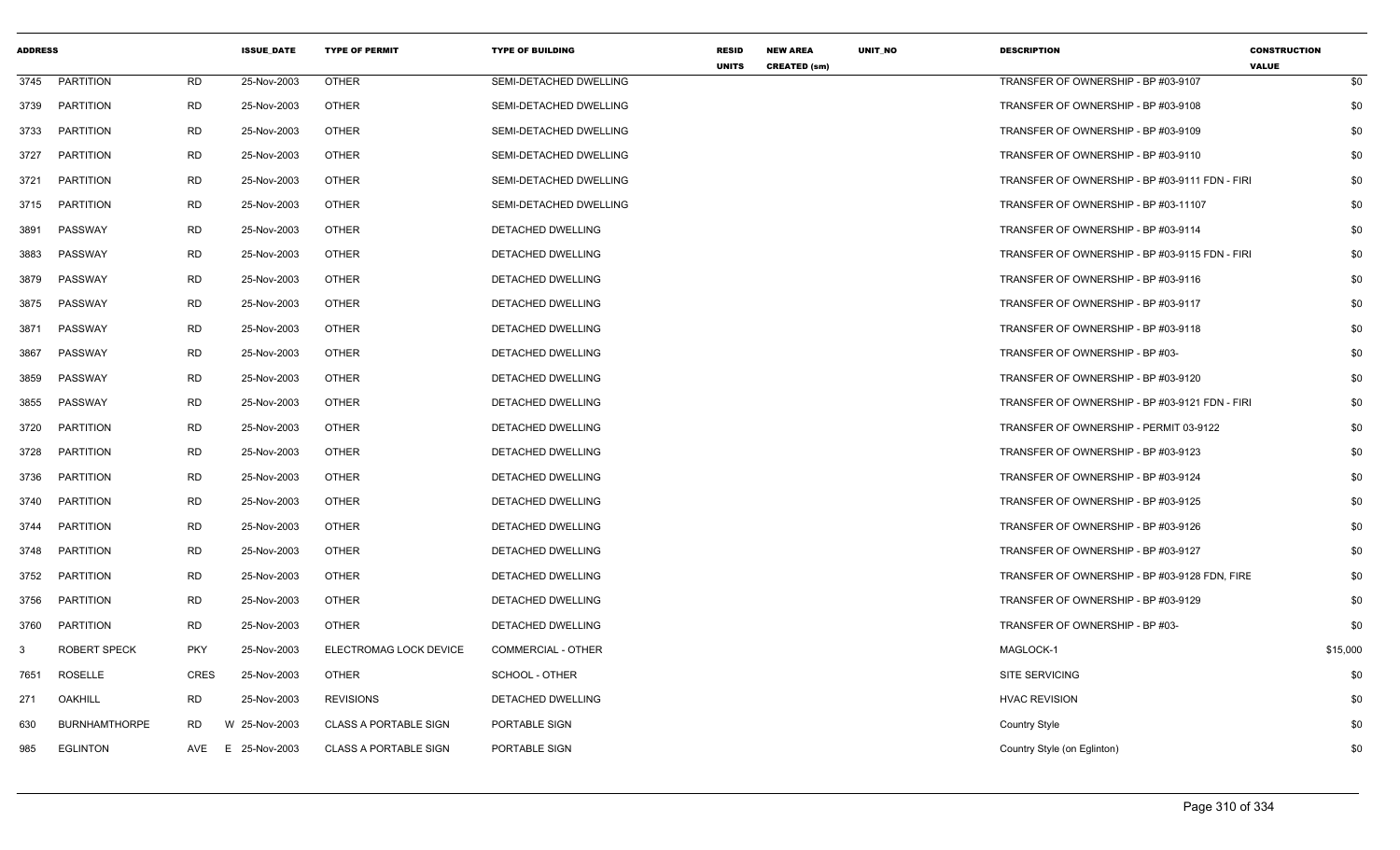| <b>ADDRESS</b> |                        |             | <b>ISSUE_DATE</b> | <b>TYPE OF PERMIT</b>        | <b>TYPE OF BUILDING</b>               | <b>RESID</b><br><b>UNITS</b> | <b>NEW AREA</b><br><b>CREATED (sm)</b> | UNIT_NO         | <b>DESCRIPTION</b>                              | <b>CONSTRUCTION</b><br><b>VALUE</b> |
|----------------|------------------------|-------------|-------------------|------------------------------|---------------------------------------|------------------------------|----------------------------------------|-----------------|-------------------------------------------------|-------------------------------------|
| 6410           | <b>MILLCREEK</b>       | DR          | 25-Nov-2003       | <b>CLASS A PORTABLE SIGN</b> | PORTABLE SIGN                         |                              |                                        |                 | McDonald's Restaurant (on Erin Mills Parkway)   | \$0                                 |
| 6035           | MCLAUGHLIN             | <b>RD</b>   | 25-Nov-2003       | <b>CLASS A PORTABLE SIGN</b> | PORTABLE SIGN                         |                              |                                        |                 | Country Style (on Britannia W.)                 | \$0                                 |
| 426            | <b>WATLINE</b>         | AVE         | 25-Nov-2003       | <b>CLASS A PORTABLE SIGN</b> | PORTABLE SIGN                         |                              |                                        |                 | David Robert Foods (On Kennedy                  | \$0                                 |
| 5035           | <b>HURONTARIO</b>      | <b>ST</b>   | 25-Nov-2003       | <b>CLASS A PORTABLE SIGN</b> | PORTABLE SIGN                         |                              |                                        |                 | Flowers By Mira (On Eglinton Ave.               | \$0                                 |
| 3476           | <b>GLEN ERIN</b>       | DR          | 25-Nov-2003       | CLASS A PORTABLE SIGN        | PORTABLE SIGN                         |                              |                                        |                 | Assured Plus Driving School (On The Collegeway) | \$0                                 |
| 1575           | <b>SISMET</b>          | <b>RD</b>   | 25-Nov-2003       | <b>CLASS A PORTABLE SIGN</b> | PORTABLE SIGN                         |                              |                                        |                 | Microden Business Solutions                     | \$0                                 |
| 960            | SOUTHDOWN              | <b>RD</b>   | 25-Nov-2003       | <b>CLASS A PORTABLE SIGN</b> | PORTABLE SIGN                         |                              |                                        |                 | Teriyaki Experience (Southdown Rd.)             | \$0                                 |
| 6970           | <b>LISGAR</b>          | DR          | 25-Nov-2003       | <b>CLASS A PORTABLE SIGN</b> | PORTABLE SIGN                         |                              |                                        |                 | Calypso Hair Studio (On Derry Road)             | \$0                                 |
| 77             | <b>MATHESON</b>        | <b>BLVD</b> | 25-Nov-2003<br>E  | <b>CLASS A PORTABLE SIGN</b> | PORTABLE SIGN                         |                              |                                        |                 | Auto Island (on Matheson)                       | \$0                                 |
| 5602           | <b>TENTH LINE WEST</b> |             | 25-Nov-2003       | <b>CLASS A PORTABLE SIGN</b> | PORTABLE SIGN                         |                              |                                        |                 | Tim Horton's (on Tenth Line)                    | \$0                                 |
| 670            | <b>EGLINTON</b>        | AVE         | W 25-Nov-2003     | <b>CLASS A PORTABLE SIGN</b> | PORTABLE SIGN                         |                              |                                        |                 | Cellular Extreme (On Mavis)                     | \$0                                 |
| 670            | <b>EGLINTON</b>        | AVE         | W 25-Nov-2003     | <b>CLASS A PORTABLE SIGN</b> | PORTABLE SIGN                         |                              |                                        |                 | Body Rayz Tanning Salon (On Eglinton Ave.)      | \$0                                 |
| 959            | <b>DERRY</b>           | <b>RD</b>   | E 25-Nov-2003     | <b>CLASS A PORTABLE SIGN</b> | PORTABLE SIGN                         |                              |                                        |                 | La Sala Restaurant                              | \$0                                 |
| 719            | CENTRAL                | <b>PKY</b>  | W 25-Nov-2003     | <b>CLASS A PORTABLE SIGN</b> | PORTABLE SIGN                         |                              |                                        |                 | The Fix (On Central Parkway)                    | \$0                                 |
| $\mathbf 0$    | <b>DERRY</b>           | <b>RD</b>   | E 25-Nov-2003     | <b>CLASS A PORTABLE SIGN</b> | PORTABLE SIGN                         |                              |                                        |                 | <b>Big Brothers/Big Sisters</b>                 | \$0                                 |
| 844            | SOUTHDOWN              | RD          | 25-Nov-2003       | <b>NEW BUILDING</b>          | GARAGE/CARPORT                        |                              |                                        |                 | DEMOLITION - DETACHED GARAGE                    | \$1,000                             |
| 5750           | TIMBERLEA              | <b>BLVD</b> | 26-Nov-2003       | ALTERATION TO EXIST BLDG     | MULTI-TENANT INDUSTRIAL               |                              |                                        | 3               | INTERIOR ALTERATIONS - MODEL SUITE              | \$64,000                            |
| 763            | <b>MERLOT</b>          | CRT         | 26-Nov-2003       | <b>NEW BUILDING</b>          | DETACHED DWELLING                     |                              | 274                                    |                 | <b>SFD - REPEAT MODEL</b>                       | \$254,000                           |
| 5165           | <b>DIXIE</b>           | RD          | 26-Nov-2003       | ALTERATION TO EXIST BLDG     | <b>COMMERCIAL RETAIL - MULTI-USER</b> |                              |                                        | $\overline{7}$  | <b>INTERIOR ALTERATIONS</b>                     | \$15,000                            |
| 525            | NOVO STAR              | DR          | 26-Nov-2003       | <b>NEW BUILDING</b>          | CONDOMINIUM ROW DWELLING              | 6                            | 823                                    | #2-12 (EVEN)    | CONDO ROW DWELLING - BLK 1 (6 UNITS), FOUNDA    | \$847,000                           |
| 525            | <b>NOVO STAR</b>       | DR          | 26-Nov-2003       | <b>NEW BUILDING</b>          | CONDOMINIUM ROW DWELLING              | 8                            | 1,060                                  | #24-38          | CONDO ROW DWELLING - BLK 3 (8 UNITS), FOUNDA    | \$1,091,000                         |
| 525            | NOVO STAR              | DR          | 26-Nov-2003       | <b>NEW BUILDING</b>          | CONDOMINIUM ROW DWELLING              | 8                            | 1,093                                  | #56-70 (EVEN)   | CONDO ROW DWELLING - BLK 5 (8 UNITS), FOUNDA    | \$1,125,000                         |
| 525            | NOVO STAR              | DR          | 26-Nov-2003       | <b>NEW BUILDING</b>          | CONDOMINIUM ROW DWELLING              | 6                            | 788                                    | #83-93 (ODD)    | CONDO ROW DWELLING - BLK 7 (6 UNITS), FOUNDA    | \$811,000                           |
| 525            | <b>NOVO STAR</b>       | DR          | 26-Nov-2003       | <b>NEW BUILDING</b>          | CONDOMINIUM ROW DWELLING              | 6                            | 818                                    | #180-190 (EVEN) | CONDO ROW DWELLING - BLK 9 (6 UNITS), FOUNDA    | \$842,000                           |
| 525            | NOVO STAR              | DR          | 26-Nov-2003       | <b>NEW BUILDING</b>          | CONDOMINIUM ROW DWELLING              | 4                            | 572                                    | #173-179 (ODD)  | CONDO ROW DWELLING - BLK 11 (4 UNITS), FOUND,   | \$589,000                           |
| 525            | NOVO STAR              | DR          | 26-Nov-2003       | <b>NEW BUILDING</b>          | CONDOMINIUM ROW DWELLING              | 8                            | 1,108                                  | #110-124 (EVEN) | CONDO ROW DWELLING - BLK 13 (8 UNITS), FOUND.   | \$1,140,000                         |
| 525            | NOVO STAR              | DR          | 26-Nov-2003       | <b>NEW BUILDING</b>          | CONDOMINIUM ROW DWELLING              | $\boldsymbol{\Delta}$        | 548                                    | #153-159 (ODD)  | CONDO ROW DWELLING - BLK 15 (4 UNITS), FOUND,   | \$564,000                           |
| 525            | <b>NOVO STAR</b>       | DR          | 26-Nov-2003       | <b>NEW BUILDING</b>          | CONDOMINIUM ROW DWELLING              | 6                            | 818                                    | #126-136 (EVEN) | CONDO ROW DWELLING - BLK 17 (6 UNITS), FOUND,   | \$842,000                           |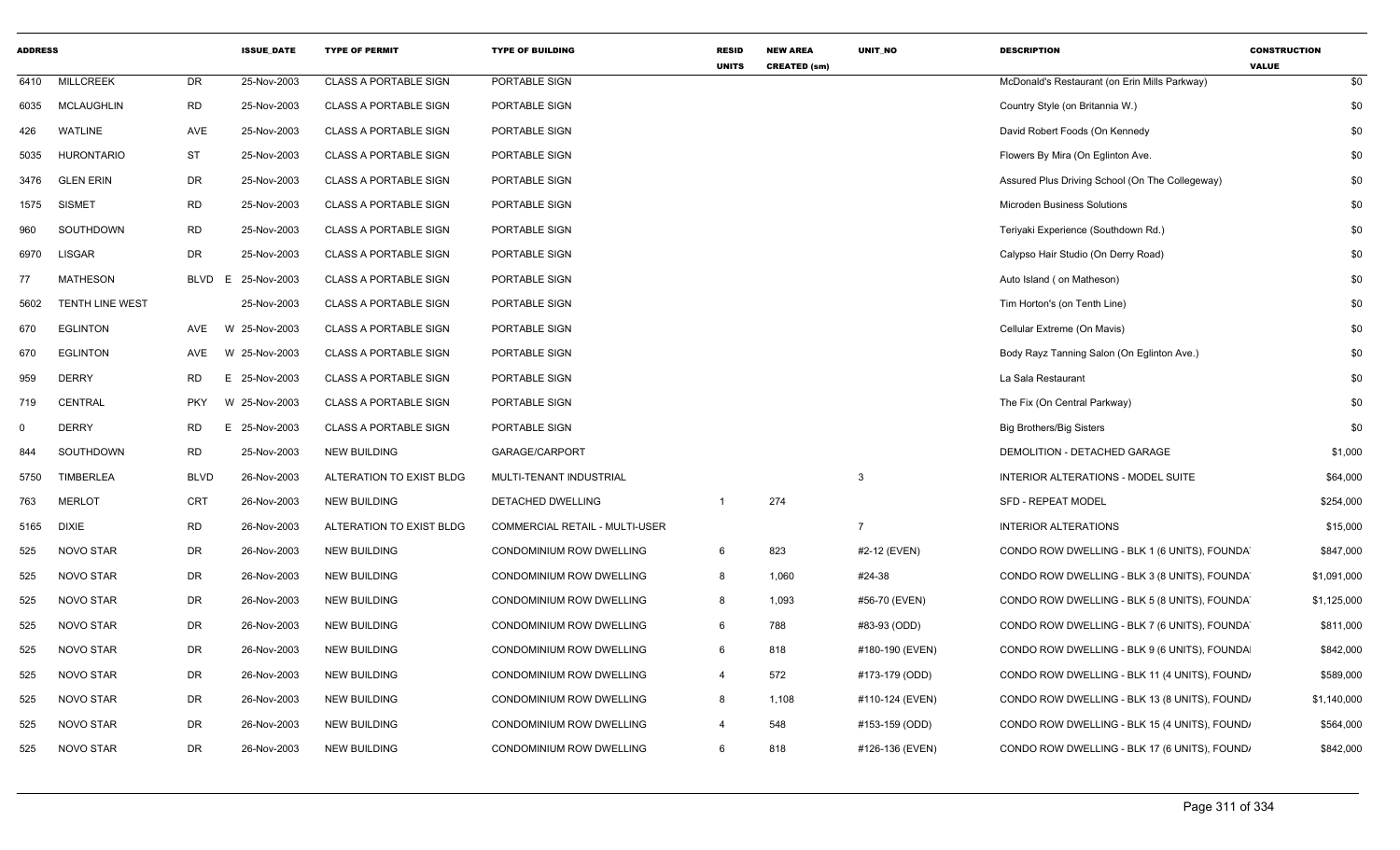| <b>ADDRESS</b> |                    |             | <b>ISSUE DATE</b> | <b>TYPE OF PERMIT</b>    | <b>TYPE OF BUILDING</b>               | <b>RESID</b><br><b>UNITS</b> | <b>NEW AREA</b><br><b>CREATED (sm)</b> | <b>UNIT NO</b>  | <b>DESCRIPTION</b>                            | <b>CONSTRUCTION</b><br><b>VALUE</b> |
|----------------|--------------------|-------------|-------------------|--------------------------|---------------------------------------|------------------------------|----------------------------------------|-----------------|-----------------------------------------------|-------------------------------------|
| 520            | <b>NOVO STAR</b>   | DR          | 26-Nov-2003       | <b>NEW BUILDING</b>      | CONDOMINIUM ROW DWELLING              | 8                            | 1,384                                  | #2-16 (EVEN)    | CONDO ROW DWELLING - BLK 1 (8 UNITS), FOUNDA  | \$1,424,000                         |
| 520            | NOVO STAR          | DR          | 26-Nov-2003       | <b>NEW BUILDING</b>      | CONDOMINIUM ROW DWELLING              | 8                            | 1,384                                  | #18-32 (EVEN)   | CONDO ROW DWELLING - BLK 2 (8 UNITS), FOUNDAY | \$1,424,000                         |
| 525            | NOVO STAR          | DR          | 26-Nov-2003       | <b>NEW BUILDING</b>      | CONDOMINIUM ROW DWELLING              | 8                            | 1,059                                  | #40-54 (EVEN)   | CONDO ROW DWELLING - BLK 4 (8 UNITS), FOUNDA  | \$1,090,000                         |
| 525            | <b>NOVO STAR</b>   | <b>DR</b>   | 26-Nov-2003       | <b>NEW BUILDING</b>      | CONDOMINIUM ROW DWELLING              | 6                            | 852                                    | 71-81 (ODD)     | CONDO ROW DWELLING - BLK 6 (6 UNITS), FOUNDA  | \$877,000                           |
| 525            | NOVO STAR          | <b>DR</b>   | 26-Nov-2003       | <b>NEW BUILDING</b>      | CONDOMINIUM ROW DWELLING              | 8                            | 978                                    | #94-108 (EVEN)  | CONDO ROW DWELLING - BLK 8 (8 UNITS), FOUNDA  | \$1,007,000                         |
| 525            | NOVO STAR          | DR          | 26-Nov-2003       | <b>NEW BUILDING</b>      | CONDOMINIUM ROW DWELLING              | 5                            | 722                                    | #170-178 (EVEN) | CONDO ROW DWELLING - BLK 10 (5 UNITS), FOUND, | \$743,000                           |
| 525            | NOVO STAR          | DR          | 26-Nov-2003       | <b>NEW BUILDING</b>      | CONDOMINIUM ROW DWELLING              | $5^{\circ}$                  | 649                                    | #181-189 (ODD)  | CONDO ROW DWELLING - BLK 12 (5 UNITS), FOUND, | \$668,000                           |
| 525            | NOVO STAR          | DR          | 26-Nov-2003       | <b>NEW BUILDING</b>      | CONDOMINIUM ROW DWELLING              | 8                            | 1,121                                  | #150-164        | CONDO ROW DWELLING - BLK 14 (8 UNITS), FOUND, | \$1,154,000                         |
| 525            | NOVO STAR          | <b>DR</b>   | 26-Nov-2003       | <b>NEW BUILDING</b>      | CONDOMINIUM ROW DWELLING              | $5^{\circ}$                  | 707                                    | #161-169 (ODD)  | CONDO ROW DWELLING - BLK 16 (5 UNITS), FOUND, | \$728,000                           |
| 525            | NOVO STAR          | <b>DR</b>   | 26-Nov-2003       | <b>NEW BUILDING</b>      | CONDOMINIUM ROW DWELLING              | 6                            | 865                                    | #138-148 (EVEN) | CONDO ROW DWELLING - BLK 18 (6 UNITS), FOUND, | \$890,000                           |
| 520            | NOVO STAR          | <b>DR</b>   | 26-Nov-2003       | <b>NEW BUILDING</b>      | CONDOMINIUM ROW DWELLING              | 8                            | 1,379                                  | #34-48 (EVEN)   | CONDO ROW DWELLING - BLK 3 (8 UNITS), FOUNDA  | \$1,419,000                         |
| 6200           | <b>DIXIE</b>       | <b>RD</b>   | 26-Nov-2003       | ALTERATION TO EXIST BLDG | MULTI-TENANT INDUSTRIAL               |                              |                                        | $9 - 12$        | WAREHOUSE                                     | \$120,000                           |
| 525            | NOVO STAR          | <b>DR</b>   | 26-Nov-2003       | <b>NEW BUILDING</b>      | CONDOMINIUM ROW DWELLING              | 5                            | 687                                    | #14-22 (EVEN)   | CONDO ROW DWELLING - BLK 2 (5 UNITS), FOUNDA  | \$708,000                           |
| 3180           | <b>AIRWAY</b>      | <b>DR</b>   | 26-Nov-2003       | ALTERATION TO EXIST BLDG | SINGLE TENANT INDUSTRIAL              |                              |                                        |                 | <b>INTERIOR ALTERATIONS</b>                   | \$268,000                           |
| 4308           | TRAILMASTER        | DR          | 26-Nov-2003       | <b>NEW BUILDING</b>      | DETACHED DWELLING                     | $\mathbf{1}$                 | 303                                    |                 | <b>SFD - NEW MODEL</b>                        | \$281,000                           |
| 4266           | <b>TRAILMASTER</b> | DR          | 26-Nov-2003       | <b>NEW BUILDING</b>      | DETACHED DWELLING                     | $\mathbf{1}$                 | 253                                    |                 | <b>SFD - REPEAT MODEL</b>                     | \$235,000                           |
| 4262           | TRAILMASTER        | DR          | 26-Nov-2003       | <b>NEW BUILDING</b>      | DETACHED DWELLING                     | $\mathbf 1$                  | 282                                    |                 | <b>SFD - REPEAT MODEL</b>                     | \$261,000                           |
| 4258           | TRAILMASTER        | <b>DR</b>   | 26-Nov-2003       | <b>NEW BUILDING</b>      | DETACHED DWELLING                     | $\mathbf{1}$                 | 253                                    |                 | <b>SFD - REPEAT MODEL</b>                     | \$234,000                           |
| 4254           | <b>TRAILMASTER</b> | <b>DR</b>   | 26-Nov-2003       | <b>NEW BUILDING</b>      | <b>DETACHED DWELLING</b>              | $\mathbf{1}$                 | 253                                    |                 | <b>SFD - REPEAT MODEL</b>                     | \$235,000                           |
| 4320           | TRAILMASTER        | DR          | 26-Nov-2003       | <b>NEW BUILDING</b>      | DETACHED DWELLING                     | $\mathbf 1$                  | 303                                    |                 | SFD - REPEAT MODEL, WALKOUT DECK              | \$281,000                           |
| 4332           | <b>TRAILMASTER</b> | DR          | 26-Nov-2003       | <b>NEW BUILDING</b>      | DETACHED DWELLING                     | -1                           | 303                                    |                 | SFD - REPEAT MODEL, WALKOUT DECK              | \$281,000                           |
| 751            | <b>MERLOT</b>      | <b>CRT</b>  | 26-Nov-2003       | <b>NEW BUILDING</b>      | DETACHED DWELLING                     | $\overline{1}$               | 274                                    |                 | <b>SFD - REPEAT MODEL</b>                     | \$254,000                           |
| 757            | <b>MERLOT</b>      | <b>CRT</b>  | 26-Nov-2003       | <b>NEW BUILDING</b>      | DETACHED DWELLING                     | -1                           | 274                                    |                 | <b>SFD - REPEAT MODEL</b>                     | \$254,000                           |
| 3900           | <b>GRAND PARK</b>  | DR          | 26-Nov-2003       | ALTERATION TO EXIST BLDG | <b>COMMERCIAL RETAIL - MULTI-USER</b> |                              |                                        | E <sub>2</sub>  | <b>RETAIL</b>                                 | \$722,000                           |
| 786            | <b>KHAN</b>        | <b>CRES</b> | 26-Nov-2003       | ALTERATION TO EXIST BLDG | SEMI-DETACHED DWELLING                |                              |                                        |                 | ALTERATIONS - FINISH BASEMENT & NEW SIDE ENT  | \$10,000                            |
| 752            | <b>CLARKSON</b>    | <b>RD</b>   | 26-Nov-2003<br>-S | ALTERATION TO EXIST BLDG | DETACHED DWELLING                     |                              |                                        |                 | <b>HEATING ONLY</b>                           | \$0                                 |
| 1437           | <b>DUNDAS</b>      | <b>ST</b>   | E 26-Nov-2003     | ALTERATION TO EXIST BLDG | COMMERCIAL OFFICE- SINGLE USER        |                              | 155                                    |                 | <b>BUSINESS OFFICE</b>                        | \$45,000                            |
| 210            | PAISLEY            | BLVD        | W 26-Nov-2003     | PORTABLE CLASSROOM       | SCHOOL - OTHER                        |                              |                                        |                 | PORTABLE RELOCATE(1) - FLORADALE PS           | \$16,000                            |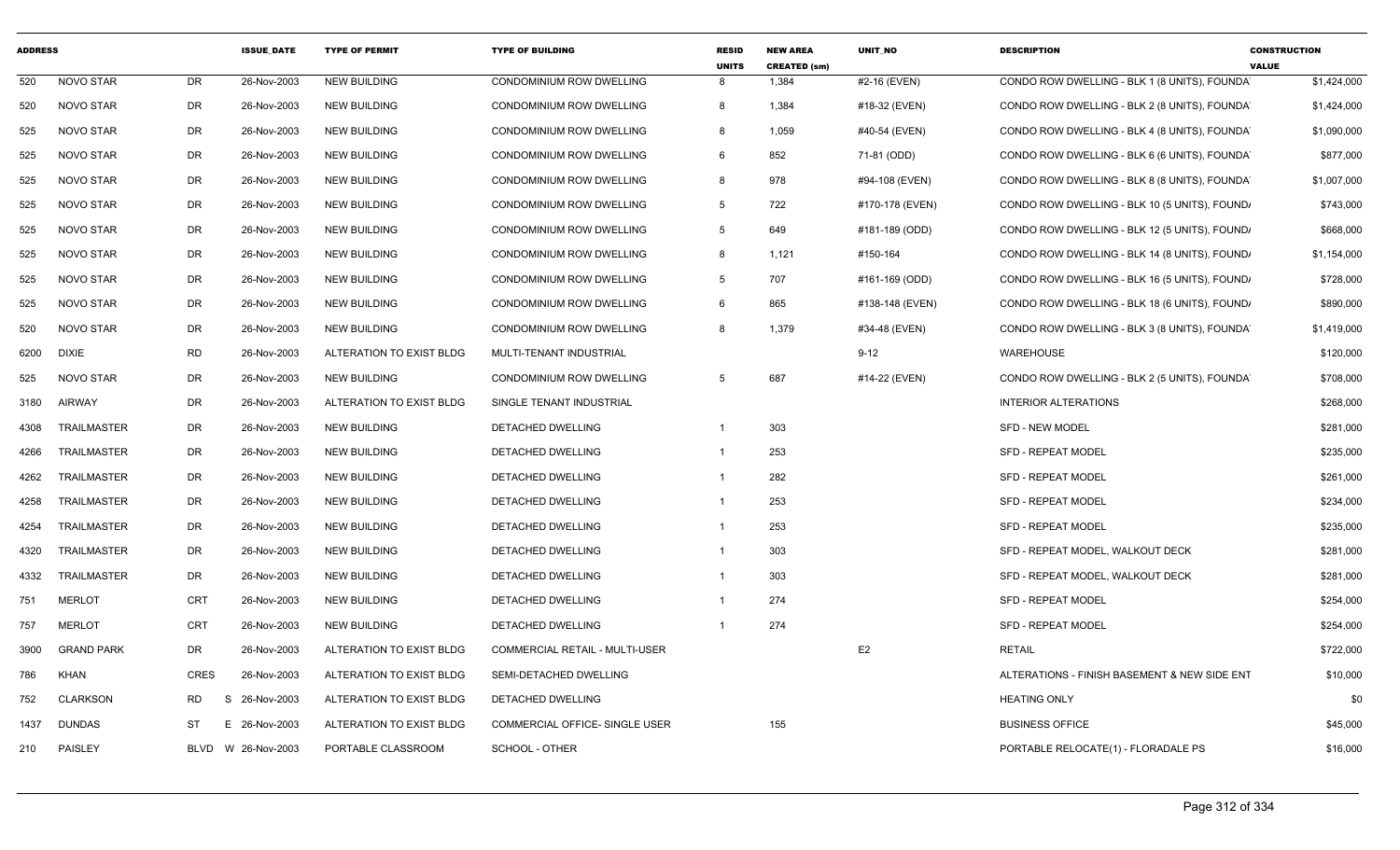| <b>ADDRESS</b> |                       |             | <b>ISSUE DATE</b> | <b>TYPE OF PERMIT</b>        | <b>TYPE OF BUILDING</b>               | <b>RESID</b><br><b>UNITS</b> | <b>NEW AREA</b><br><b>CREATED (sm)</b> | <b>UNIT NO</b> | <b>DESCRIPTION</b>                          | <b>CONSTRUCTION</b><br><b>VALUE</b> |
|----------------|-----------------------|-------------|-------------------|------------------------------|---------------------------------------|------------------------------|----------------------------------------|----------------|---------------------------------------------|-------------------------------------|
| 1416           | <b>CARMEN</b>         | DR          | 26-Nov-2003       | <b>REVISIONS</b>             | <b>DETACHED DWELLING</b>              |                              | 84                                     |                | <b>HEATING REVISION</b>                     | \$0                                 |
| 1250           | SOUTH SERVICE         | <b>RD</b>   | 26-Nov-2003       | ALTERATION TO EXIST BLDG     | COMMERCIAL RETAIL - MULTI-USER        |                              | 67                                     | 84             | TAKE-OUT FOOD                               | \$27,000                            |
| 5500           | <b>EXPLORER</b>       | DR          | 26-Nov-2003       | ELECTROMAG LOCK DEVICE       | INDUSTRIAL - OTHER                    |                              |                                        |                | MAGLOCKS-6                                  | \$48,000                            |
| 4141           | <b>DIXIE</b>          | <b>RD</b>   | 26-Nov-2003       | <b>CLASS A PORTABLE SIGN</b> | PORTABLE SIGN                         |                              |                                        |                | Golds Gym (on Dixie)                        | \$0                                 |
| $\Omega$       | <b>DERRY</b>          | RD          | E 26-Nov-2003     | <b>CLASS A PORTABLE SIGN</b> | PORTABLE SIGN                         |                              |                                        |                | Telecare Brampton Inc.                      | \$0                                 |
| 1862           | DUNDAS                | ST          | E 26-Nov-2003     | <b>CLASS A PORTABLE SIGN</b> | PORTABLE SIGN                         |                              |                                        |                | T.H.F. Flooring Centre                      | \$0                                 |
| 7355           | <b>TORBRAM</b>        | <b>RD</b>   | 26-Nov-2003       | <b>CLASS A PORTABLE SIGN</b> | PORTABLE SIGN                         |                              |                                        |                | Seasons Restaurant                          | \$0                                 |
| 3120           | <b>GLEN ERIN</b>      | DR          | 26-Nov-2003       | <b>CLASS A PORTABLE SIGN</b> | PORTABLE SIGN                         |                              |                                        |                | Clothes Barn                                | \$0                                 |
| 3011           | WOLFEDALE             | RD          | 26-Nov-2003       | <b>CLASS A PORTABLE SIGN</b> | PORTABLE SIGN                         |                              |                                        |                | Petro Canada (on Dundas)                    | \$0                                 |
| 6379           | SPINNAKER             | <b>CIR</b>  | 26-Nov-2003       | <b>OTHER</b>                 | CONDOMINIUM ROW DWELLING              |                              |                                        |                | SITE SERVICING                              | \$700,000                           |
| 6075           | <b>MAVIS</b>          | <b>RD</b>   | 26-Nov-2003       | <b>CLASS A PORTABLE SIGN</b> | PORTABLE SIGN                         |                              |                                        |                | Pennington's (On Mavis)                     | \$0                                 |
| 1299           | <b>NORTH SERVICE</b>  | RD          | 26-Nov-2003       | <b>DEMOLITION</b>            | DETACHED DWELLING                     |                              |                                        |                | <b>DEMOLITION - SFD</b>                     | \$8,000                             |
| 2100           | <b>PRIMATE</b>        | <b>RD</b>   | 26-Nov-2003       | SPA/WHIRLPOOL/HOTTUB         | DETACHED DWELLING                     |                              |                                        |                |                                             | \$0                                 |
| 1672           | <b>DUNDAS</b>         | ST          | E.<br>27-Nov-2003 | ADDITION TO EXIST BLDG       | COMMERCIAL - OTHER                    |                              |                                        |                | ADDITION/ALTERATIONS-COMPLETION             | \$0                                 |
| 5025           | <b>HEATHERLEIGH</b>   | AVE         | 27-Nov-2003       | <b>FASCIA SIGN</b>           | <b>COMMERCIAL RETAIL - MULTI-USER</b> |                              |                                        | 5              | 1 FASCIA SIGN - THE BEAT GOES ON            | \$2,000                             |
| 1525           | <b>DUNDAS</b>         | <b>ST</b>   | E 27-Nov-2003     | ADDITION TO EXIST BLDG       | <b>COMMERCIAL RETAIL-SINGLE USER</b>  |                              | 10                                     |                | ADDITION - VESTIBULE, HERRON CHEVROLET OLDS | \$50,000                            |
| 3708           | <b>PARTITION</b>      | <b>RD</b>   | 27-Nov-2003       | NEW BUILDING                 | DETACHED DWELLING                     | $\overline{1}$               | 238                                    |                | <b>SFD - REPEAT MODEL</b>                   | \$245,000                           |
| 3712           | PARTITION             | RD          | 27-Nov-2003       | <b>NEW BUILDING</b>          | DETACHED DWELLING                     | $\mathbf{1}$                 | 239                                    |                | <b>SFD - REPEAT MODEL</b>                   | \$247,000                           |
| 3716           | PARTITION             | <b>RD</b>   | 27-Nov-2003       | <b>NEW BUILDING</b>          | DETACHED DWELLING                     | -1                           | 245                                    |                | <b>SFD - REPEAT MODEL</b>                   | \$245,000                           |
| 3724           | <b>PARTITION</b>      | <b>RD</b>   | 27-Nov-2003       | <b>NEW BUILDING</b>          | DETACHED DWELLING                     |                              | 247                                    |                | SFD - REPEAT MODEL, FIREBREAK LOT           | \$248,000                           |
| 622            | <b>BLOOR</b>          | <b>ST</b>   | 27-Nov-2003       | ALTERATION TO EXIST BLDG     | COMMERCIAL RETAIL - MULTI-USER        |                              |                                        |                | TAKE-OUT RESTAURANT                         | \$36,000                            |
| 30             | COURTNEYPARK          | DR          | E 27-Nov-2003     | <b>NEW BUILDING</b>          | COMMERCIAL - OTHER                    |                              |                                        |                | NEW - RESTAURANT, MCDONALDS - COMPLETION    | \$0                                 |
| 845            | SPINNING WHEEL        | CRES        | 27-Nov-2003       | <b>NEW BUILDING</b>          | DETACHED DWELLING                     |                              | 211                                    |                | <b>SFD - REPEAT MODEL</b>                   | \$196,000                           |
| 841            | SPINNING WHEEL        | <b>CRES</b> | 27-Nov-2003       | <b>NEW BUILDING</b>          | DETACHED DWELLING                     |                              | 209                                    |                | SFD - REPEAT MODEL                          | \$195,000                           |
| 305            | <b>COURTNEYPARK</b>   | DR          | W 27-Nov-2003     | MULTIPLE SIGNS               | SINGLE TENANT INDUSTRIAL              |                              |                                        |                | ONE FASCIA/ONE GROUND SIGN - NTN            | \$5,000                             |
| 551            | <b>AVONHEAD</b>       | <b>RD</b>   | 27-Nov-2003       | <b>OTHER</b>                 | MULTI-TENANT INDUSTRIAL               |                              |                                        |                | <b>SITE SERVICING</b>                       | \$80,000                            |
| 585            | <b>BURNHAMTHORPE</b>  | RD          | E 27-Nov-2003     | <b>DEMOLITION</b>            | DETACHED DWELLING                     |                              |                                        |                | DEMOLITION - SFD/DETACHED GARAGE            | \$8,000                             |
| 6095           | <b>SILKEN LAUMANN</b> | WAY         | 27-Nov-2003       | ALTERATION TO EXIST BLDG     | DETACHED DWELLING                     |                              |                                        |                | BASEMENT WASHROOM & WET BAR                 | \$0                                 |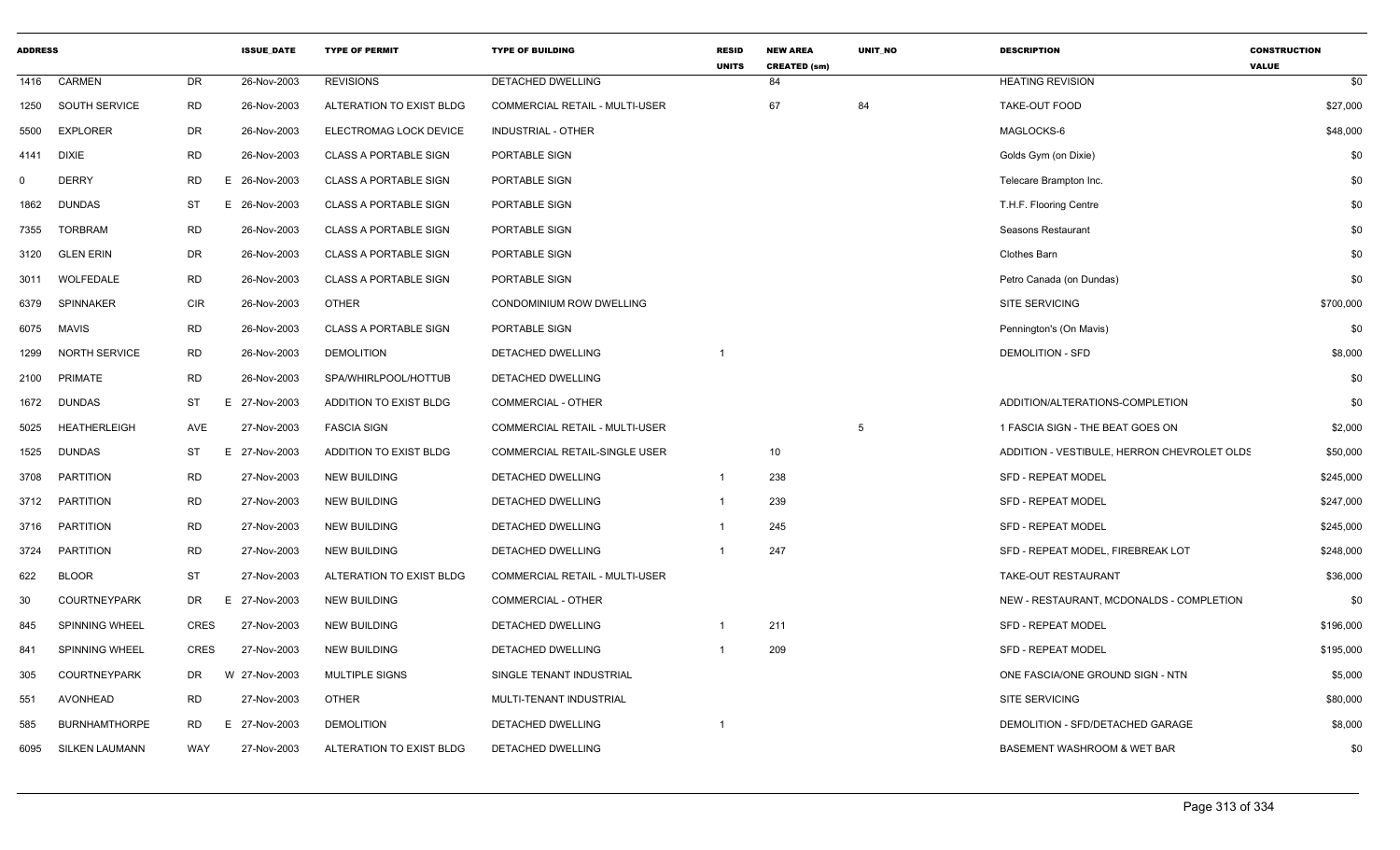| <b>ADDRESS</b> |                    |             | <b>ISSUE_DATE</b> | <b>TYPE OF PERMIT</b>    | <b>TYPE OF BUILDING</b>         | <b>RESID</b><br><b>UNITS</b> | <b>NEW AREA</b><br><b>CREATED (sm)</b> | UNIT_NO     | <b>DESCRIPTION</b>                            | <b>CONSTRUCTION</b><br><b>VALUE</b> |
|----------------|--------------------|-------------|-------------------|--------------------------|---------------------------------|------------------------------|----------------------------------------|-------------|-----------------------------------------------|-------------------------------------|
| 1059           | <b>EDGELEIGH</b>   | AVE         | 27-Nov-2003       | <b>DEMOLITION</b>        | <b>DETACHED DWELLING</b>        |                              |                                        |             | <b>DEMOLITION - SFD</b>                       | \$8,000                             |
| 201            | <b>CHERRY POST</b> | DR          | 28-Nov-2003       | ALTERATION TO EXIST BLDG | SCHOOL - OTHER                  |                              |                                        |             | INTERIOR ALTERATIONS - CLASSROOM #2           | \$15,000                            |
| 30             | <b>JOHN</b>        | <b>ST</b>   | N 28-Nov-2003     | ALTERATION TO EXIST BLDG | SCHOOL - ELEMENTARY             |                              |                                        |             | <b>INTERIOR ALTERATIONS -</b>                 | \$15,000                            |
| 7155           | <b>MAGISTRATE</b>  | <b>TERR</b> | 28-Nov-2003       | <b>NEW BUILDING</b>      | CONDOMINIUM ROW DWELLING        | 2                            | 314                                    | 1,3         | CONDO ROW DWELLING - BLK 1 (2 UNITS), FOUNDAY | \$323,000                           |
| 7155           | <b>MAGISTRATE</b>  | <b>TERR</b> | 28-Nov-2003       | <b>NEW BUILDING</b>      | <b>CONDOMINIUM ROW DWELLING</b> | $\overline{2}$               | 334                                    | 2,4         | CONDO ROW DWELLING - BLK 2 (2 UNITS), FOUNDAY | \$344,000                           |
| 7155           | <b>MAGISTRATE</b>  | <b>TERR</b> | 28-Nov-2003       | <b>NEW BUILDING</b>      | CONDOMINIUM ROW DWELLING        | 2                            | 289                                    | 5 & 7       | CONDO ROW DWELLING - BLK 3 (2 UNITS), FOUNDAY | \$298,000                           |
| 7155           | <b>MAGISTRATE</b>  | <b>TERR</b> | 28-Nov-2003       | <b>NEW BUILDING</b>      | CONDOMINIUM ROW DWELLING        | 2                            | 327                                    | 6 & 8       | CONDO ROW DWELLING - BLK 4 (2 UNITS), FOUNDAY | \$337,000                           |
| 7155           | <b>MAGISTRATE</b>  | <b>TERR</b> | 28-Nov-2003       | <b>NEW BUILDING</b>      | CONDOMINIUM ROW DWELLING        | $\overline{2}$               | 308                                    | 9 & 11      | CONDO ROW DWELLING - BLK 5 (2 UNITS), FOUNDAY | \$316,000                           |
| 7155           | <b>MAGISTRATE</b>  | <b>TERR</b> | 28-Nov-2003       | <b>NEW BUILDING</b>      | CONDOMINIUM ROW DWELLING        | $\overline{2}$               | 307                                    | 10 & 12     | CONDO ROW DWELLING - BLK 6 (2 UNITS), FOUNDAY | \$346,000                           |
| 7155           | <b>MAGISTRATE</b>  | <b>TERR</b> | 28-Nov-2003       | <b>NEW BUILDING</b>      | <b>CONDOMINIUM ROW DWELLING</b> | 2                            | 289                                    | 13 & 15     | CONDO ROW DWELLING - BLK 7 (2 UNITS), FOUNDAY | \$298,000                           |
| 7155           | MAGISTRATE         | <b>TERR</b> | 28-Nov-2003       | <b>NEW BUILDING</b>      | CONDOMINIUM ROW DWELLING        | 2                            | 334                                    | 14 & 16     | CONDO ROW DWELLING - BLK 8 (2 UNITS), FOUNDA  | \$346,000                           |
| 7155           | <b>MAGISTRATE</b>  | <b>TERR</b> | 28-Nov-2003       | <b>NEW BUILDING</b>      | CONDOMINIUM ROW DWELLING        | $\overline{2}$               | 314                                    | 17 & 19     | CONDO ROW DWELLING - BLK 9 (2 UNITS), FOUNDA  | \$323,000                           |
| 7155           | <b>MAGISTRATE</b>  | <b>TERR</b> | 28-Nov-2003       | <b>NEW BUILDING</b>      | CONDOMINIUM ROW DWELLING        | 2                            | 344                                    | 18 & 20     | CONDO ROW DWELLING - BLK 10 (2 UNITS), FOUND/ | \$346,000                           |
| 7155           | <b>MAGISTRATE</b>  | <b>TERR</b> | 28-Nov-2003       | <b>NEW BUILDING</b>      | CONDOMINIUM ROW DWELLING        | 2                            | 308                                    | 21 & 23     | CONDO ROW DWELLING - BLK 11 (2UNITS), FOUNDA  | \$317,000                           |
| 7155           | MAGISTRATE         | <b>TERR</b> | 28-Nov-2003       | <b>NEW BUILDING</b>      | CONDOMINIUM ROW DWELLING        | 2                            | 334                                    | 22 & 24     | CONDO ROW DWELLING - BLK 12 (2 UNITS), FOUND  | \$344,000                           |
| 7155           | <b>MAGISTRATE</b>  | <b>TERR</b> | 28-Nov-2003       | <b>NEW BUILDING</b>      | <b>CONDOMINIUM ROW DWELLING</b> | $\overline{2}$               | 289                                    | 25 & 27     | CONDO ROW DWELLING - BLK 13 (2 UNITS), FOUND, | \$298,000                           |
| 7155           | MAGISTRATE         | <b>TERR</b> | 28-Nov-2003       | <b>NEW BUILDING</b>      | CONDOMINIUM ROW DWELLING        | 2                            | 334                                    | 26 & 28     | CONDO ROW DWELLING - BLK 14 (2 UNITS), FOUND  | \$346,000                           |
| 7155           | <b>MAGISTRATE</b>  | <b>TERR</b> | 28-Nov-2003       | <b>NEW BUILDING</b>      | CONDOMINIUM ROW DWELLING        | 2                            | 308                                    | 29 & 31     | CONDO ROW DWELLING - BLK 15 (2 UNITS), FOUND  | \$317,000                           |
| 7155           | <b>MAGISTRATE</b>  | <b>TERR</b> | 28-Nov-2003       | <b>NEW BUILDING</b>      | CONDOMINIUM ROW DWELLING        | 2                            | 327                                    | 30 & 32     | CONDO ROW DWELLING - BLK 16 (2 UNITS), FOUND, | \$337,000                           |
| 7155           | <b>MAGISTRATE</b>  | <b>TERR</b> | 28-Nov-2003       | <b>NEW BUILDING</b>      | <b>CONDOMINIUM ROW DWELLING</b> | 3                            | 459                                    | 33-37 (ODD) | CONDO ROW DWELLING - BLK 17 (3 UNITS), FOUND, | \$472,000                           |
| 7155           | <b>MAGISTRATE</b>  | <b>TERR</b> | 28-Nov-2003       | <b>NEW BUILDING</b>      | <b>CONDOMINIUM ROW DWELLING</b> | 2                            | 327                                    | 34 & 36     | CONDO ROW DWELLING - BLK 18 (2 UNITS), FOUND, | \$337,000                           |
| 7155           | <b>MAGISTRATE</b>  | <b>TERR</b> | 28-Nov-2003       | <b>NEW BUILDING</b>      | CONDOMINIUM ROW DWELLING        | $\overline{2}$               | 308                                    | 38 & 40     | CONDO ROW DWELLING - BLK 19 (2 UNITS), FOUND, | \$317,000                           |
| 7155           | <b>MAGISTRATE</b>  | TERR        | 28-Nov-2003       | <b>NEW BUILDING</b>      | CONDOMINIUM ROW DWELLING        | $\overline{2}$               | 314                                    | 42 & 44     | CONDO ROW DWELLING - BLK 20 (2 UNITS), FOUND, | \$323,000                           |
| 7155           | MAGISTRATE         | <b>TERR</b> | 28-Nov-2003       | <b>NEW BUILDING</b>      | CONDOMINIUM ROW DWELLING        | 2                            | 327                                    | 43 & 45     | CONDO ROW DWELLING - BLK 21 (2 UNITS), FOUND, | \$337,000                           |
| 7155           | <b>MAGISTRATE</b>  | <b>TERR</b> | 28-Nov-2003       | <b>NEW BUILDING</b>      | CONDOMINIUM ROW DWELLING        | 2                            | 314                                    | 46 & 48     | CONDO ROW DWELLING - BLK 22 (2 UNITS), FOUND  | \$323,000                           |
| 7155           | <b>MAGISTRATE</b>  | <b>TERR</b> | 28-Nov-2003       | <b>NEW BUILDING</b>      | CONDOMINIUM ROW DWELLING        | 2                            | 334                                    | #47 & 49    | CONDO ROW DWELLING - BLK 23 (2 UNITS), FOUND, | \$344,000                           |
| 7155           | <b>MAGISTRATE</b>  | <b>TERR</b> | 28-Nov-2003       | <b>NEW BUILDING</b>      | <b>CONDOMINIUM ROW DWELLING</b> | 2                            | 335                                    | 51 & 53     | CONDO ROW DWELLING - BLK 24 (2 UNITS), FOUND  | \$345,000                           |
| 7155           | MAGISTRATE         | <b>TERR</b> | 28-Nov-2003       | <b>NEW BUILDING</b>      | CONDOMINIUM ROW DWELLING        | 2                            | 334                                    | 55 & 57     | CONDO ROW DWELLING - BLK 25 (2 UNITS), FOUND  | \$344,000                           |
|                |                    |             |                   |                          |                                 |                              |                                        |             |                                               |                                     |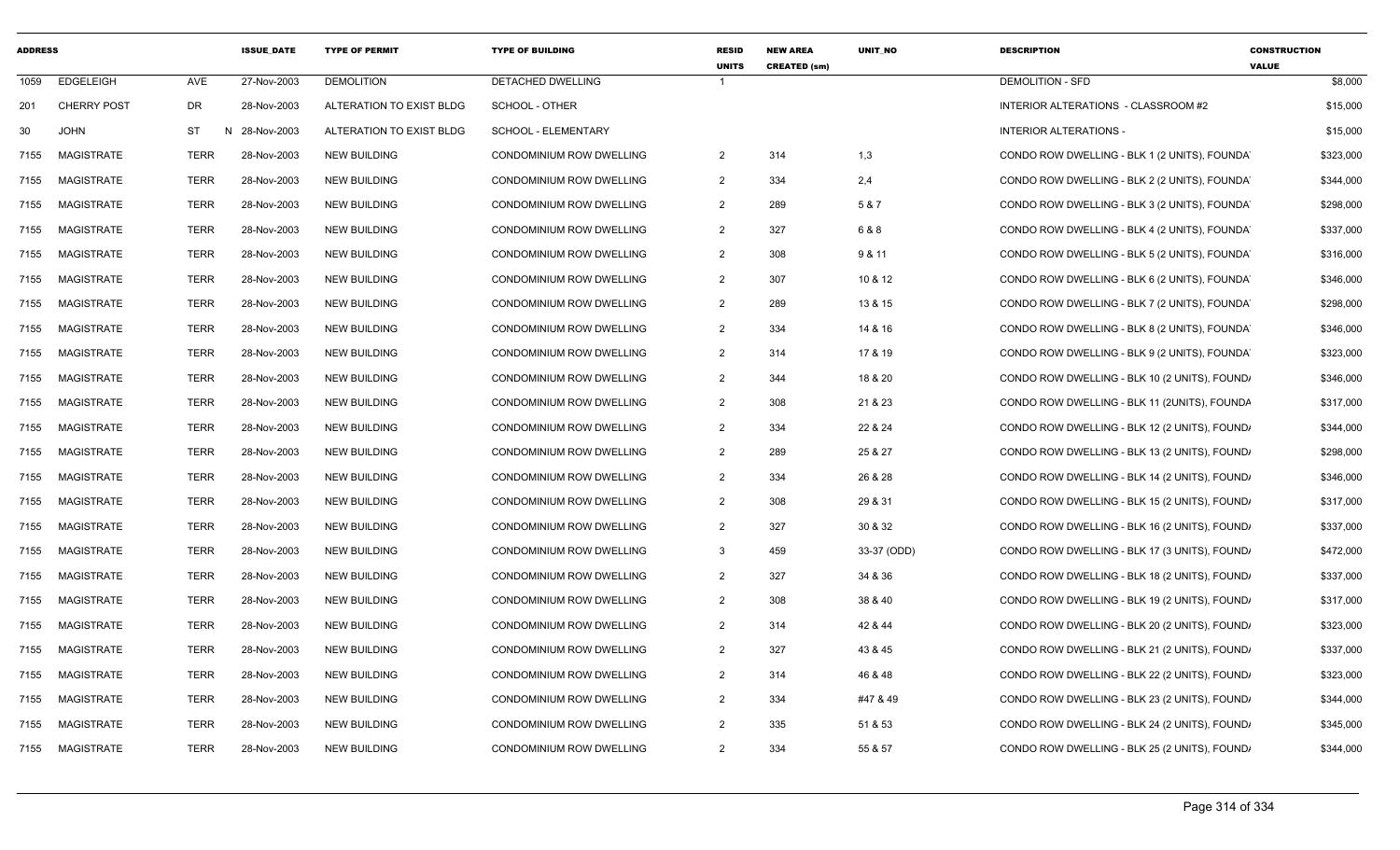| <b>ADDRESS</b> |                   |             | <b>ISSUE DATE</b> | <b>TYPE OF PERMIT</b> | <b>TYPE OF BUILDING</b>         | <b>RESID</b><br><b>UNITS</b> | <b>NEW AREA</b><br><b>CREATED (sm)</b> | <b>UNIT NO</b> | <b>DESCRIPTION</b>                            | <b>CONSTRUCTION</b><br><b>VALUE</b> |
|----------------|-------------------|-------------|-------------------|-----------------------|---------------------------------|------------------------------|----------------------------------------|----------------|-----------------------------------------------|-------------------------------------|
| 7155           | <b>MAGISTRATE</b> | <b>TERR</b> | 28-Nov-2003       | <b>NEW BUILDING</b>   | CONDOMINIUM ROW DWELLING        | $\overline{2}$               | 328                                    | 59 & 61        | CONDO ROW DWELLING - BLK 26 (2 UNITS), FOUND  | \$338,000                           |
| 7155           | MAGISTRATE        | <b>TERR</b> | 28-Nov-2003       | <b>NEW BUILDING</b>   | <b>CONDOMINIUM ROW DWELLING</b> | $\overline{2}$               | 334                                    | 63 & 65        | CONDO ROW DWELLING - BLK 27 (2 UNITS), FOUND, | \$346,000                           |
| 7155           | <b>MAGISTRATE</b> | <b>TERR</b> | 28-Nov-2003       | <b>NEW BUILDING</b>   | <b>CONDOMINIUM ROW DWELLING</b> | $\overline{2}$               | 324                                    | 67 & 69        | CONDO ROW DWELLINGS - BLK 28 (2 UNITS), FOUNI | \$333,000                           |
| 7155           | <b>MAGISTRATE</b> | <b>TERR</b> | 28-Nov-2003       | <b>NEW BUILDING</b>   | <b>CONDOMINIUM ROW DWELLING</b> | $\overline{2}$               | 381                                    | 70 & 72        | CONDO ROW DWELLING - BLK 29 (2 UNITS), FOUND  | \$392,000                           |
| 7155           | <b>MAGISTRATE</b> | <b>TERR</b> | 28-Nov-2003       | <b>NEW BUILDING</b>   | CONDOMINIUM ROW DWELLING        | $\overline{2}$               | 308                                    | 71 & 73        | CONDOMINIUM ROW DWELLING - BLK 30 (2 UNITS) - | \$317,000                           |
| 7155           | <b>MAGISTRATE</b> | <b>TERR</b> | 28-Nov-2003       | <b>NEW BUILDING</b>   | <b>CONDOMINIUM ROW DWELLING</b> | $\overline{2}$               | 332                                    | 74 & 76        | CONDOMINIUM ROW DWELLING - BLK 31 (2 UNITS) - | \$343,000                           |
| 7155           | <b>MAGISTRATE</b> | <b>TERR</b> | 28-Nov-2003       | <b>NEW BUILDING</b>   | <b>CONDOMINIUM ROW DWELLING</b> | 2                            | 324                                    | 75 & 77        | CONDOMINIUM ROW DWELLING - BLK 32 (2 UNITS) - | \$333,000                           |
| 7155           | <b>MAGISTRATE</b> | <b>TERR</b> | 28-Nov-2003       | <b>NEW BUILDING</b>   | <b>CONDOMINIUM ROW DWELLING</b> | -3                           | 428                                    | 79-83 (ODD)    | CONDOMINIUM ROW DWELLING - BLK 33 (3 UNITS) - | \$442,000                           |
| 7155           | MAGISTRATE        | <b>TERR</b> | 28-Nov-2003       | <b>NEW BUILDING</b>   | CONDOMINIUM ROW DWELLING        | $\overline{2}$               | 334                                    | 85 & 87        | CONDOMINIUM ROW DWELLING - BLK 34 (2 UNITS) - | \$346,000                           |
| 7155           | <b>MAGISTRATE</b> | <b>TERR</b> | 28-Nov-2003       | <b>NEW BUILDING</b>   | CONDOMINIUM ROW DWELLING        | $\overline{2}$               | 334                                    | 89 & 91        | CONDOMINIUM ROW DWELLING - BLK 35 (2 UNITS) - | \$346,000                           |
| 7155           | <b>MAGISTRATE</b> | <b>TERR</b> | 28-Nov-2003       | <b>NEW BUILDING</b>   | CONDOMINIUM ROW DWELLING        | $\overline{2}$               | 334                                    | 93 & 95        | CONDOMINIUM ROW DWELLING - BLK 36 (2 UNITS) - | \$346,000                           |
| 7155           | <b>MAGISTRATE</b> | <b>TERR</b> | 28-Nov-2003       | <b>NEW BUILDING</b>   | CONDOMINIUM ROW DWELLING        | 2                            | 324                                    | 97 & 99        | CONDOMINIUM ROW DWELLING - BLK 37 (2 UNITS) - | \$333,000                           |
| 7155           | MAGISTRATE        | <b>TERR</b> | 28-Nov-2003       | <b>NEW BUILDING</b>   | <b>CONDOMINIUM ROW DWELLING</b> | $\overline{4}$               | 598                                    | 101-107 (ODD)  | CONDOMINIUM ROW DWELLING - BLK 38 (4 UNITS) - | \$616,000                           |
| 7155           | <b>MAGISTRATE</b> | <b>TERR</b> | 28-Nov-2003       | <b>NEW BUILDING</b>   | <b>CONDOMINIUM ROW DWELLING</b> | $\overline{\mathbf{4}}$      | 598                                    | 109-115(ODD)   | CONDOMINIUM ROW DWELLING - BLK 39 (4 UNITS) - | \$616,000                           |
| 7155           | <b>MAGISTRATE</b> | <b>TERR</b> | 28-Nov-2003       | <b>NEW BUILDING</b>   | <b>CONDOMINIUM ROW DWELLING</b> | $\overline{2}$               | 324                                    | 117&119        | CONDOMINIUM ROW DWELLING - BLK 40 (2 UNITS) - | \$333,000                           |
| 7155           | <b>MAGISTRATE</b> | <b>TERR</b> | 28-Nov-2003       | <b>NEW BUILDING</b>   | CONDOMINIUM ROW DWELLING        | $\overline{2}$               | 324                                    | 121&123        | CONDOMINIUM ROW DWELLING - BLK 41 (2 UNITS) - | \$333,000                           |
| 7155           | <b>MAGISTRATE</b> | <b>TERR</b> | 28-Nov-2003       | <b>NEW BUILDING</b>   | CONDOMINIUM ROW DWELLING        | $\overline{2}$               | 324                                    | 125&127        | CONDOMINIUM ROW DWELLING - BLK 42 (2 UNITS) - | \$333,000                           |
| 7155           | <b>MAGISTRATE</b> | <b>TERR</b> | 28-Nov-2003       | <b>NEW BUILDING</b>   | <b>CONDOMINIUM ROW DWELLING</b> | $\overline{2}$               | 324                                    | 129&131        | CONDOMINIUM ROW DWELLING - BLK 43(2 UNITS)-F  | \$333,000                           |
| 7155           | <b>MAGISTRATE</b> | <b>TERR</b> | 28-Nov-2003       | <b>NEW BUILDING</b>   | CONDOMINIUM ROW DWELLING        | $\overline{2}$               | 289                                    | 133&135        | DEMOLITION-SALES TRAILER/NEW CDM ROW DWEL     | \$298,000                           |
| 7155           | <b>MAGISTRATE</b> | <b>TERR</b> | 28-Nov-2003       | <b>NEW BUILDING</b>   | CONDOMINIUM ROW DWELLING        | 2                            | 304                                    | 137&139        | DEMOLITION-CONDO ROW DWELL-BLK 45 (2 UNITS)   | \$313,000                           |
| 7155           | <b>MAGISTRATE</b> | <b>TERR</b> | 28-Nov-2003       | <b>NEW BUILDING</b>   | CONDOMINIUM ROW DWELLING        | -3                           | 459                                    | 138-142(EVEN)  | DEMOLITION-CONDO ROW DWELL-BLK 46 (3 UNITS)   | \$472,000                           |
| 7155           | MAGISTRATE        | <b>TERR</b> | 28-Nov-2003       | <b>NEW BUILDING</b>   | <b>CONDOMINIUM ROW DWELLING</b> | $\overline{2}$               | 324                                    | 141&143        | DEMOLITION-CONDO ROW DWELLING-BLK 47 (2 UNI   | \$333,000                           |
| 7155           | <b>MAGISTRATE</b> | <b>TERR</b> | 28-Nov-2003       | <b>NEW BUILDING</b>   | CONDOMINIUM ROW DWELLING        | $\overline{2}$               | 334                                    | 144&146        | CONDOMINIUM ROW DWELLING - BLK 48(2 UNITS)-F  | \$344,000                           |
| 7155           | MAGISTRATE        | <b>TERR</b> | 28-Nov-2003       | <b>NEW BUILDING</b>   | CONDOMINIUM ROW DWELLING        | $\overline{2}$               | 314                                    | 145&147        | CONDOMINIUM ROW DWELLING - BLK 49(2 UNITS)-F  | \$323,000                           |
| 7155           | <b>MAGISTRATE</b> | <b>TERR</b> | 28-Nov-2003       | <b>NEW BUILDING</b>   | CONDOMINIUM ROW DWELLING        | $\overline{2}$               | 324                                    | 148&150        | CONDOMINIUM ROW DWELLING - BLK 50(2 UNITS)-F  | \$333,000                           |
| 7155           | <b>MAGISTRATE</b> | <b>TERR</b> | 28-Nov-2003       | <b>NEW BUILDING</b>   | <b>CONDOMINIUM ROW DWELLING</b> | $\overline{2}$               | 328                                    | 149&151        | CONDOMINIUM ROW DWELLING - BLK 51(2 UNITS)-F  | \$338,000                           |
| 7155           | <b>MAGISTRATE</b> | <b>TERR</b> | 28-Nov-2003       | <b>NEW BUILDING</b>   | <b>CONDOMINIUM ROW DWELLING</b> | $\overline{2}$               | 334                                    | 152&154        | CONDOMINIUM ROW DWELLING - BLK 52(2 UNITS)-F  | \$346,000                           |
| 7155           | MAGISTRATE        | <b>TERR</b> | 28-Nov-2003       | <b>NEW BUILDING</b>   | CONDOMINIUM ROW DWELLING        | 2                            | 324                                    | 153&155        | CONDOMINIUM ROW DWELLING - BLK 53(2 UNITS)-F  | \$333,000                           |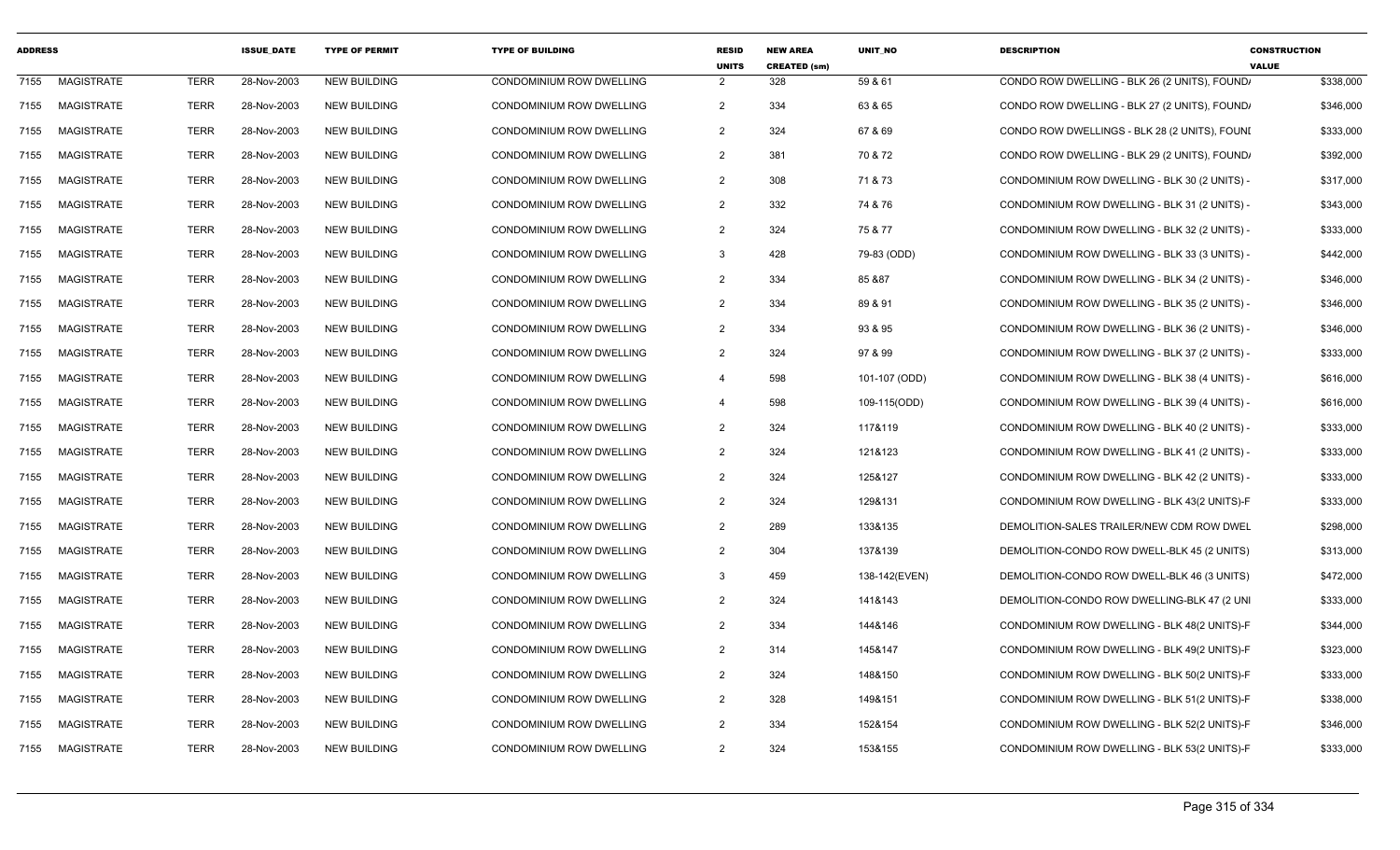| <b>ADDRESS</b> |                         |             | <b>ISSUE DATE</b> | <b>TYPE OF PERMIT</b>        | <b>TYPE OF BUILDING</b>        | <b>RESID</b><br><b>UNITS</b> | <b>NEW AREA</b><br><b>CREATED (sm)</b> | <b>UNIT NO</b> | <b>DESCRIPTION</b>                         | <b>CONSTRUCTION</b><br><b>VALUE</b> |
|----------------|-------------------------|-------------|-------------------|------------------------------|--------------------------------|------------------------------|----------------------------------------|----------------|--------------------------------------------|-------------------------------------|
| 943            | <b>CEREMONIAL</b>       | <b>DR</b>   | 28-Nov-2003       | ALTERATION TO EXIST BLDG     | <b>DETACHED DWELLING</b>       |                              |                                        |                | ALTERATIONS - 2 WALKOUTS FROM GARAGE & BSM | \$4,000                             |
| 4829           | APPLE BLOSSOM           | CIR         | 28-Nov-2003       | <b>NEW BUILDING</b>          | DETACHED DWELLING              | $\mathbf{1}$                 | 219                                    |                | <b>SFD - REPEAT MODEL</b>                  | \$203,000                           |
| 4763           | APPLE BLOSSOM           | CIR         | 28-Nov-2003       | <b>NEW BUILDING</b>          | DETACHED DWELLING              | -1                           | 219                                    |                | <b>SFD - REPEAT MODEL</b>                  | \$203,000                           |
| 4759           | APPLE BLOSSOM           | CIR         | 28-Nov-2003       | <b>NEW BUILDING</b>          | <b>DETACHED DWELLING</b>       | $\mathbf{1}$                 | 219                                    |                | <b>SFD - REPEAT MODEL</b>                  | \$204,000                           |
| 4755           | APPLE BLOSSOM           | <b>CIR</b>  | 28-Nov-2003       | <b>NEW BUILDING</b>          | DETACHED DWELLING              | -1                           | 194                                    |                | <b>SFD - REPEAT MODEL</b>                  | \$181,000                           |
| 4751           | APPLE BLOSSOM           | <b>CIR</b>  | 28-Nov-2003       | <b>NEW BUILDING</b>          | <b>DETACHED DWELLING</b>       | $\mathbf 1$                  | 194                                    |                | <b>SFD - REPEAT MODEL</b>                  | \$181,000                           |
| 4747           | APPLE BLOSSOM           | CIR         | 28-Nov-2003       | <b>NEW BUILDING</b>          | DETACHED DWELLING              | $\mathbf{1}$                 | 212                                    |                | <b>SFD - REPEAT MODEL</b>                  | \$197,000                           |
| 4712           | <b>APPLE BLOSSOM</b>    | <b>CIR</b>  | 28-Nov-2003       | <b>NEW BUILDING</b>          | <b>DETACHED DWELLING</b>       | $\mathbf{1}$                 | 194                                    |                | <b>SFD - REPEAT MODEL</b>                  | \$181,000                           |
| 4716           | APPLE BLOSSOM           | CIR         | 28-Nov-2003       | <b>NEW BUILDING</b>          | DETACHED DWELLING              | -1                           | 206                                    |                | <b>SFD - REPEAT MODEL</b>                  | \$191,000                           |
| 4720           | APPLE BLOSSOM           | <b>CIR</b>  | 28-Nov-2003       | <b>NEW BUILDING</b>          | DETACHED DWELLING              | -1                           | 194                                    |                | <b>SFD - REPEAT MODEL</b>                  | \$181,000                           |
| 4724           | APPLE BLOSSOM           | <b>CIR</b>  | 28-Nov-2003       | <b>NEW BUILDING</b>          | <b>DETACHED DWELLING</b>       | -1                           | 206                                    |                | <b>SFD - REPEAT MODEL</b>                  | \$191,000                           |
| 4728           | APPLE BLOSSOM           | <b>CIR</b>  | 28-Nov-2003       | <b>NEW BUILDING</b>          | DETACHED DWELLING              |                              | 194                                    |                | <b>SFD - REPEAT MODEL</b>                  | \$181,000                           |
| 1675           | LAKESHORE               | RD          | W 28-Nov-2003     | FIRE CODE RETROFIT           | <b>COMMERCIAL - OTHER</b>      |                              |                                        |                | FIRE RETROFIT                              | \$10,000                            |
| 1550           | SOUTH GATEWAY           | <b>RD</b>   | 28-Nov-2003       | ALTERATION TO EXIST BLDG     | MULTI-TENANT INDUSTRIAL        |                              | 57                                     | 327            | <b>ADMINISTRATIVE OFFICE</b>               | \$16,000                            |
| 6900           | <b>GOODERHAM ESTATE</b> | <b>BLVD</b> | 28-Nov-2003       | PORTABLE CLASSROOM           | SCHOOL - ELEMENTARY            |                              |                                        |                | PORTABLE RELOCATIONS (2)                   | \$6,000                             |
| 1480           | <b>CHRISEDEN</b>        | <b>DR</b>   | 28-Nov-2003       | PORTABLE CLASSROOM           | SCHOOL - OTHER                 |                              |                                        |                | PORTABLE RELOCATE(1) - TECUMSEH PS         | \$3,000                             |
| 42             | QUEEN                   | ST          | -S<br>28-Nov-2003 | CHANGE OF USE                | <b>COMMERCIAL - OTHER</b>      |                              |                                        |                | <b>BUSINESS OFFICE</b>                     | \$0                                 |
| 110            | MATHESON                | <b>BLVD</b> | W 28-Nov-2003     | ALTERATION TO EXIST BLDG     | COMMERCIAL OFFICE - MULTI-USER |                              |                                        | 3-4 FLR        | <b>INTERIOR ALTERATIONS</b>                | \$10,000                            |
| 2200           | <b>EGLINTON</b>         | AVE         | W 28-Nov-2003     | ALTERATION TO EXIST BLDG     | PUBLIC/INSTIT (EXCEPT SCHOOLS) |                              |                                        | 2180           | <b>INTERIOR ALTERATIONS</b>                | \$15,000                            |
| 5859           | <b>RIVERSIDE</b>        | PL          | 28-Nov-2003       | ALTERATION TO EXIST BLDG     | DETACHED DWELLING              |                              |                                        |                | <b>INTERIOR ALTERATIONS</b>                | \$10,000                            |
| 99             | <b>AGNES</b>            | <b>ST</b>   | 28-Nov-2003       | ELECTROMAG LOCK DEVICE       | COMMERCIAL OFFICE- SINGLE USER |                              |                                        |                | MAGLOCK - 2                                | \$6,000                             |
| 7348           | ZINNIA                  | PL          | 28-Nov-2003       | <b>OTHER</b>                 | DETACHED DWELLING              |                              |                                        |                | TRANSFER OF OWNERSHIP - BP #01-7348        | \$0                                 |
| 985            | KNOTTY PINE GROVE       |             | 28-Nov-2003       | <b>OTHER</b>                 | DETACHED DWELLING              |                              |                                        |                | TRANSFER OF OWNERSHIP - BP #02-5078        | \$0                                 |
| 953            | KNOTTY PINE GROVE       |             | 28-Nov-2003       | <b>OTHER</b>                 | DETACHED DWELLING              |                              |                                        |                | TRANSFER OF OWNERSHIP - BP #01-5086        | \$0                                 |
| 6705           | <b>TOMKEN</b>           | <b>RD</b>   | 28-Nov-2003       | <b>CLASS A PORTABLE SIGN</b> | PORTABLE SIGN                  |                              |                                        |                | What a Basket (On Tomken)                  | \$0                                 |
| 6085           | <b>CREDITVIEW</b>       | <b>RD</b>   | 28-Nov-2003       | <b>CLASS A PORTABLE SIGN</b> | PORTABLE SIGN                  |                              |                                        |                | Unique Optical (On Creditivew)             | \$0                                 |
| 1960           | <b>DUNDAS</b>           | <b>ST</b>   | W 28-Nov-2003     | <b>CLASS A PORTABLE SIGN</b> | PORTABLE SIGN                  |                              |                                        |                | Hair Temptations Inc.                      | \$0                                 |
| 85             | <b>AVENTURA</b>         | <b>CRT</b>  | 28-Nov-2003       | <b>CLASS A PORTABLE SIGN</b> | PORTABLE SIGN                  |                              |                                        |                | CanWork (On Derry Rd.)                     | \$0                                 |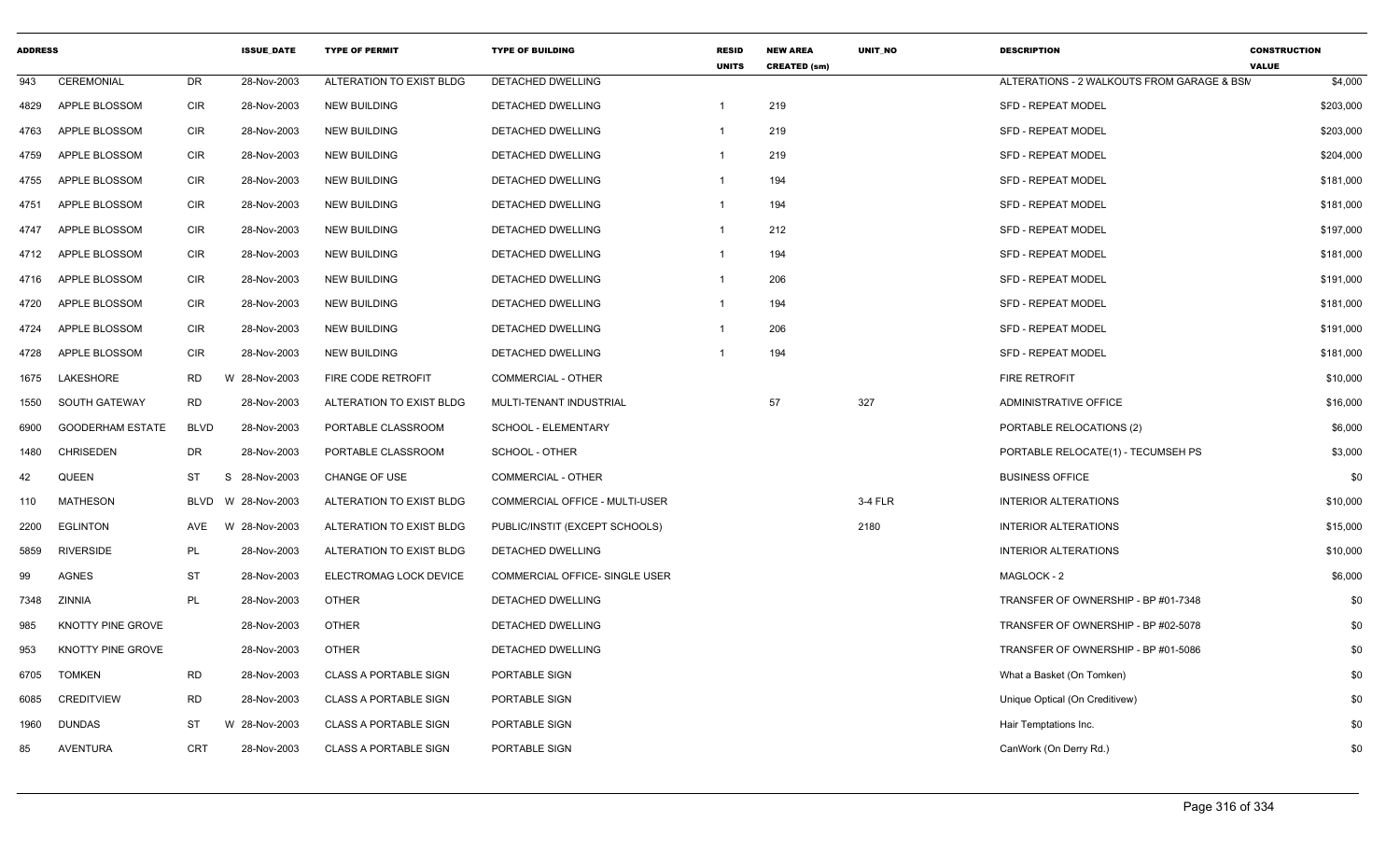| ADDRESS |                        |             | <b>ISSUE_DATE</b> | <b>TYPE OF PERMIT</b>        | <b>TYPE OF BUILDING</b>               | <b>RESID</b><br><b>UNITS</b> | <b>NEW AREA</b><br><b>CREATED (sm)</b> | <b>UNIT NO</b> | <b>DESCRIPTION</b>                           | <b>CONSTRUCTION</b><br><b>VALUE</b> |
|---------|------------------------|-------------|-------------------|------------------------------|---------------------------------------|------------------------------|----------------------------------------|----------------|----------------------------------------------|-------------------------------------|
|         | 5029 HURONTARIO        | ST          | 28-Nov-2003       | <b>CLASS A PORTABLE SIGN</b> | PORTABLE SIGN                         |                              |                                        |                | Licks (on Hurontario)                        | \$0                                 |
|         | 325 CENTRAL            | PKY         | W 28-Nov-2003     | CLASS A PORTABLE SIGN        | PORTABLE SIGN                         |                              |                                        |                | Looney City (On Confederation Pkwy.)         | \$0                                 |
|         | 6199 EQUITY            | <b>CRT</b>  | 28-Nov-2003       | <b>INGROUND POOL</b>         | DETACHED DWELLING                     |                              |                                        |                |                                              | \$0                                 |
|         | 1745 DUNDAS            | ST          | 01-Dec-2003<br>E  | <b>NEW BUILDING</b>          | APARTMENT (> 6 UNITS)                 |                              | 8,998                                  |                | NEW - 8 STOREY APARTMENT, TWIN PINES SENIOR  | \$0                                 |
| 6590    | MEADOWVALE TOWN CENCIR |             | 01-Dec-2003       | <b>NEW BUILDING</b>          | <b>COMMERCIAL RETAIL - MULTI-USER</b> |                              | 1,334                                  | BLD-J          | NEW - RETAIL COMMERCIAL BLDG.J, FOUNDATION   | \$1,130,000                         |
| 524     | CANYON                 | <b>ST</b>   | 01-Dec-2003       | <b>REVISIONS</b>             | <b>DETACHED DWELLING</b>              |                              |                                        |                | REVISION - INTERIOR LAYOUT - LOT 29 ONLY     | \$0                                 |
|         | 7045 EDWARDS           | <b>BLVD</b> | 01-Dec-2003       | <b>NEW BUILDING</b>          | COMMERCIAL OFFICE - MULTI-USER        |                              | 2,466                                  |                | NEW - 5 STOREY OFFICE, SPEC, TENANT NOT DETE | \$2,313,000                         |
| 652     | CANYON                 | ST          | 01-Dec-2003       | <b>REVISIONS</b>             | <b>DETACHED DWELLING</b>              |                              |                                        |                | REVISION - INTERIOR LAYOUT - LOT 8 ONLY      | \$0                                 |
|         | 6445 KENNEDY           | <b>RD</b>   | 01-Dec-2003       | <b>NEW BUILDING</b>          | SINGLE TENANT INDUSTRIAL              |                              | 5,559                                  |                | NEW - CUSTOM WAREHOUSE/OFFICE, DIAMOND GF    | \$0                                 |
| 7288    | <b>VILLAGE WALK</b>    |             | 01-Dec-2003       | <b>NEW BUILDING</b>          | DETACHED DWELLING                     |                              | 160                                    |                | <b>SFD - REPEAT MODEL</b>                    | \$157,000                           |
| 5865    | MCLAUGHLIN             | <b>RD</b>   | 01-Dec-2003       | ALTERATION TO EXIST BLDG     | SINGLE TENANT INDUSTRIAL              |                              |                                        |                | ALTERATIONS - CONRETE PAD & ENCLOSURE USEI   | \$15,000                            |
| 970     | SOUTHDOWN              | <b>RD</b>   | 01-Dec-2003       | ALTERATION TO EXIST BLDG     | <b>COMMERCIAL RETAIL - MULTI-USER</b> |                              |                                        | D <sub>1</sub> | <b>RETAIL OF CARPETS</b>                     | \$104,000                           |
| 5280    | MAINGATE               | DR          | 01-Dec-2003       | CHANGE OF USE                | INDUSTRIAL - OTHER                    |                              |                                        |                | ANATOLIA ISLAMIC CENTRE                      | \$0                                 |
| 5486    | WOODCHASE              | <b>CRES</b> | 01-Dec-2003       | ADDITION TO EXIST BLDG       | DETACHED DWELLING                     |                              | 30                                     |                | ADDITION - 2ND STOREY ADDITION               | \$27,000                            |
|         | 3708 PARTITION         | RD          | 01-Dec-2003       | <b>OTHER</b>                 | <b>DETACHED DWELLING</b>              |                              |                                        |                | TRANSFER OF OWNERSHIP - BP 03-9866           | \$0                                 |
|         | 3712 PARTITION         | <b>RD</b>   | 01-Dec-2003       | OTHER                        | DETACHED DWELLING                     |                              |                                        |                | TRANSFER OF OWNERSHIP - BP 03-9867           | \$0                                 |
|         | 3716 PARTITION         | <b>RD</b>   | 01-Dec-2003       | OTHER                        | DETACHED DWELLING                     |                              |                                        |                | TRANSFER OF OWNERSHIP - BP 03-9868           | \$0                                 |
|         | 3724 PARTITION         | <b>RD</b>   | 01-Dec-2003       | <b>OTHER</b>                 | <b>DETACHED DWELLING</b>              |                              |                                        |                | TRANSFER OF OWNERSHIP - 03-9869 FDN          | \$0                                 |
| 960     | SOUTHDOWN              | <b>RD</b>   | 01-Dec-2003       | ALTERATION TO EXIST BLDG     | <b>COMMERCIAL RETAIL - MULTI-USER</b> |                              |                                        | $C-14$         | <b>RETAIL</b>                                | \$18,000                            |
|         | 2020 CLIFF             | <b>RD</b>   | 01-Dec-2003       | ALTERATION TO EXIST BLDG     | APARTMENT (> 6 UNITS)                 |                              |                                        |                | ALTERATIONS-BALCONY REPAIRS                  | \$23,000                            |
| 5855    | <b>TERRY FOX</b>       | WAY         | 01-Dec-2003       | OTHER                        | SINGLE TENANT INDUSTRIAL              |                              |                                        |                | <b>SITE SERVICING</b>                        | \$100,000                           |
| 121     | <b>AGNES</b>           | <b>ST</b>   | 01-Dec-2003       | ELECTROMAG LOCK DEVICE       | COMMERCIAL OFFICE- SINGLE USER        |                              |                                        |                | MAGLOCK - 2                                  | \$16,000                            |
| 6991    | <b>MILLCREEK</b>       | DR          | 01-Dec-2003       | CLASS A PORTABLE SIGN        | PORTABLE SIGN                         |                              |                                        |                | Universal Flooring (On Derry)                | \$0                                 |
| 6991    | MILLCREEK              | DR          | 01-Dec-2003       | <b>CLASS A PORTABLE SIGN</b> | PORTABLE SIGN                         |                              |                                        |                | Universal Flooring (On Derry Rd.)            | \$0                                 |
|         | 5975 MAVIS             | <b>RD</b>   | 01-Dec-2003       | CLASS A PORTABLE SIGN        | PORTABLE SIGN                         |                              |                                        |                | Tuckers Market Place (on Mavis)              | \$0                                 |
|         | 1077 NORTH SERVICE     | <b>RD</b>   | 01-Dec-2003       | <b>CLASS A PORTABLE SIGN</b> | PORTABLE SIGN                         |                              |                                        |                | A natural Advantage                          | \$0                                 |
|         | 1077 NORTH SERVICE     | <b>RD</b>   | 01-Dec-2003       | <b>CLASS A PORTABLE SIGN</b> | PORTABLE SIGN                         |                              |                                        |                | a Natural Advantage                          | \$0                                 |
|         | 3087 WINSTON CHURCHILL | <b>BLVD</b> | 01-Dec-2003       | <b>CLASS A PORTABLE SIGN</b> | PORTABLE SIGN                         |                              |                                        |                | Sandy's Automotive                           | \$0                                 |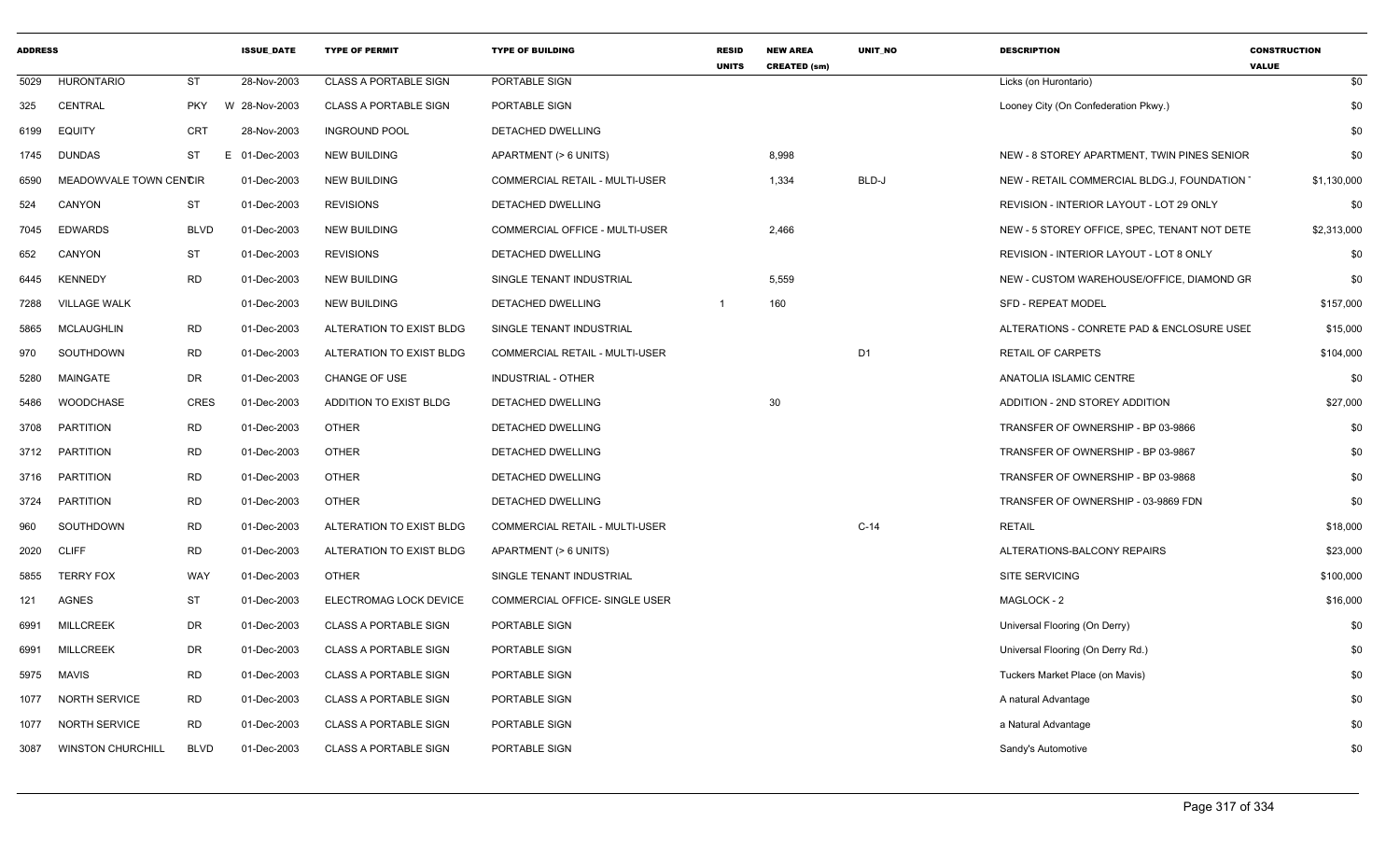| <b>ADDRESS</b> |                          |             | <b>ISSUE_DATE</b> | <b>TYPE OF PERMIT</b>        | <b>TYPE OF BUILDING</b>               | <b>RESID</b><br><b>UNITS</b> | <b>NEW AREA</b><br><b>CREATED (sm)</b> | UNIT_NO   | <b>DESCRIPTION</b>                                    | <b>CONSTRUCTION</b><br><b>VALUE</b> |
|----------------|--------------------------|-------------|-------------------|------------------------------|---------------------------------------|------------------------------|----------------------------------------|-----------|-------------------------------------------------------|-------------------------------------|
| 505            | QUEENSWAY                |             | E 01-Dec-2003     | <b>CLASS A PORTABLE SIGN</b> | PORTABLE SIGN                         |                              |                                        |           | <b>Granite Transformation</b>                         | \$0                                 |
| 2575           | <b>DUNDAS</b>            | <b>ST</b>   | W 01-Dec-2003     | <b>CLASS A PORTABLE SIGN</b> | PORTABLE SIGN                         |                              |                                        |           | <b>Hearth Manor</b>                                   | \$0                                 |
| 43             | QUEEN                    | ST          | N 01-Dec-2003     | <b>CLASS A PORTABLE SIGN</b> | PORTABLE SIGN                         |                              |                                        |           | Streetsville electronics                              | \$0                                 |
| 6539           | <b>MISSISSAUGA</b>       | <b>RD</b>   | 01-Dec-2003       | <b>CLASS A PORTABLE SIGN</b> | PORTABLE SIGN                         |                              |                                        |           | ATG Communications Group Telus (On Mississauga Rd)    | \$0                                 |
| 4500           | EASTGATE                 | <b>PKY</b>  | 01-Dec-2003       | <b>CLASS A PORTABLE SIGN</b> | PORTABLE SIGN                         |                              |                                        |           | D'Angelo Brands Ltd. (On Fieldgate)                   | \$0                                 |
| 2980           | <b>CROSSCURRENT</b>      | <b>DR</b>   | 01-Dec-2003       | <b>CLASS A PORTABLE SIGN</b> | PORTABLE SIGN                         |                              |                                        |           | Nika's Salonn & Spa Inc. (On Winston churchill Blvd)  | \$0                                 |
| 1515           | <b>MATHESON</b>          | BLVD        | E 01-Dec-2003     | <b>CLASS A PORTABLE SIGN</b> | PORTABLE SIGN                         |                              |                                        |           | Gilbert Design (On Dixie Rd)                          | \$0                                 |
| 3100           | <b>WINSTON CHURCHILL</b> | <b>BLVD</b> | 01-Dec-2003       | <b>CLASS A PORTABLE SIGN</b> | PORTABLE SIGN                         |                              |                                        |           | Villa Salon & Spa                                     | \$0                                 |
| 1077           | NORTH SERVICE            | RD          | 01-Dec-2003       | <b>CLASS A PORTABLE SIGN</b> | PORTABLE SIGN                         |                              |                                        |           | <b>Cullinan Jewelers</b>                              | \$0                                 |
| 3299           | CAROGA                   | <b>DR</b>   | 02-Dec-2003       | <b>NEW BUILDING</b>          | <b>COMMERCIAL - OTHER</b>             |                              | 10,269                                 |           | NEW - HOTEL/PARKING DECK, COMFORT SUITES, C           | \$0                                 |
| 2150           | <b>BURNHAMTHORPE</b>     | RD          | W 02-Dec-2003     | ALTERATION TO EXIST BLDG     | COMMERCIAL RETAIL - MULTI-USER        |                              | 121                                    | $E-01$    | INTERIOR ALTERATIONS-E.B. GAMES                       | \$35,000                            |
| 325            | <b>CENTRAL</b>           | <b>PKY</b>  | W 02-Dec-2003     | ALTERATION TO EXIST BLDG     | <b>COMMERCIAL - OTHER</b>             |                              |                                        | 20        | ALTERATIONS-WASHROOM STALL                            | \$15,000                            |
| 425            | <b>ADMIRAL</b>           | <b>BLVD</b> | 02-Dec-2003       | ALTERATION TO EXIST BLDG     | MULTI-TENANT INDUSTRIAL               |                              |                                        | $6 - 8$   | <b>MANUFACTURING</b>                                  | \$42,000                            |
| 350            | <b>BURNHAMTHORPE</b>     | RD          | W 02-Dec-2003     | ALTERATION TO EXIST BLDG     | <b>COMMERCIAL - OTHER</b>             |                              |                                        | 302       | <b>INTERIOR ALTERATIONS</b>                           | \$56,000                            |
| 100            | <b>CITY CENTRE</b>       | DR          | 02-Dec-2003       | ALTERATION TO EXIST BLDG     | COMMERCIAL RETAIL - MULTI-USER        |                              |                                        | 121       | <b>RETAIL GIFT SHOP</b>                               | \$35,000                            |
| 100            | <b>CITY CENTRE</b>       | <b>DR</b>   | 02-Dec-2003       | ALTERATION TO EXIST BLDG     | <b>COMMERCIAL RETAIL - MULTI-USER</b> |                              |                                        | $1 - 120$ | <b>RETAIL STORE</b>                                   | \$32,000                            |
| 3130           | <b>DIXIE</b>             | <b>RD</b>   | 02-Dec-2003       | <b>CLASS A PORTABLE SIGN</b> | PORTABLE SIGN                         |                              |                                        |           | Value Village                                         | \$0                                 |
| 5880           | <b>MAVIS</b>             | <b>RD</b>   | 02-Dec-2003       | <b>CLASS A PORTABLE SIGN</b> | PORTABLE SIGN                         |                              |                                        |           | A & W (on Mavis)                                      | \$0                                 |
| 4040           | <b>CREDITVIEW</b>        | <b>RD</b>   | 02-Dec-2003       | <b>CLASS A PORTABLE SIGN</b> | PORTABLE SIGN                         |                              |                                        |           | Homeopathic plus (on Creditview Rd.)                  | \$0                                 |
| 2273           | <b>DUNDAS</b>            | ST          | W 02-Dec-2003     | <b>CLASS A PORTABLE SIGN</b> | PORTABLE SIGN                         |                              |                                        |           | Furniture shop.com (On Dundas)                        | \$0                                 |
| 7025           | <b>TOMKEN</b>            | <b>RD</b>   | 02-Dec-2003       | <b>CLASS A PORTABLE SIGN</b> | PORTABLE SIGN                         |                              |                                        |           | Subway (On Tomken)                                    | \$0                                 |
| 996            | WESTPORT                 | <b>CRES</b> | 02-Dec-2003       | <b>CLASS A PORTABLE SIGN</b> | PORTABLE SIGN                         |                              |                                        |           | Botanica Ltd. (On Tomken)                             | \$0                                 |
| 1665           | <b>ENTERPRISE</b>        | <b>RD</b>   | 02-Dec-2003       | CLASS A PORTABLE SIGN        | PORTABLE SIGN                         |                              |                                        |           | United Sales & Marketing Inc.                         | \$0                                 |
| 1474           | <b>PICKWICK</b>          | <b>DR</b>   | 02-Dec-2003       | <b>CLASS A PORTABLE SIGN</b> | PORTABLE SIGN                         |                              |                                        |           | Molisana Bakery (On Creditview)                       | \$0                                 |
| 5602           | TENTH LINE WEST          |             | 02-Dec-2003       | <b>CLASS A PORTABLE SIGN</b> | PORTABLE SIGN                         |                              |                                        |           | Axis Chiropracter (On Tenth line)                     | \$0                                 |
| 6990           | <b>FINANCIAL</b>         | <b>DR</b>   | 02-Dec-2003       | <b>CLASS A PORTABLE SIGN</b> | PORTABLE SIGN                         |                              |                                        |           | <b>Platinum Drive Clothing</b>                        | \$0                                 |
| 1201           | <b>BRITANNIA</b>         | <b>RD</b>   | W 02-Dec-2003     | <b>CLASS A PORTABLE SIGN</b> | PORTABLE SIGN                         |                              |                                        |           | Vintner's Cellar 9fee transferred from permit # 5211) | \$0                                 |
| 2458           | <b>DUNDAS</b>            | ST          | W 02-Dec-2003     | <b>CLASS A PORTABLE SIGN</b> | PORTABLE SIGN                         |                              |                                        |           | <b>Fox Wireless</b>                                   | \$0                                 |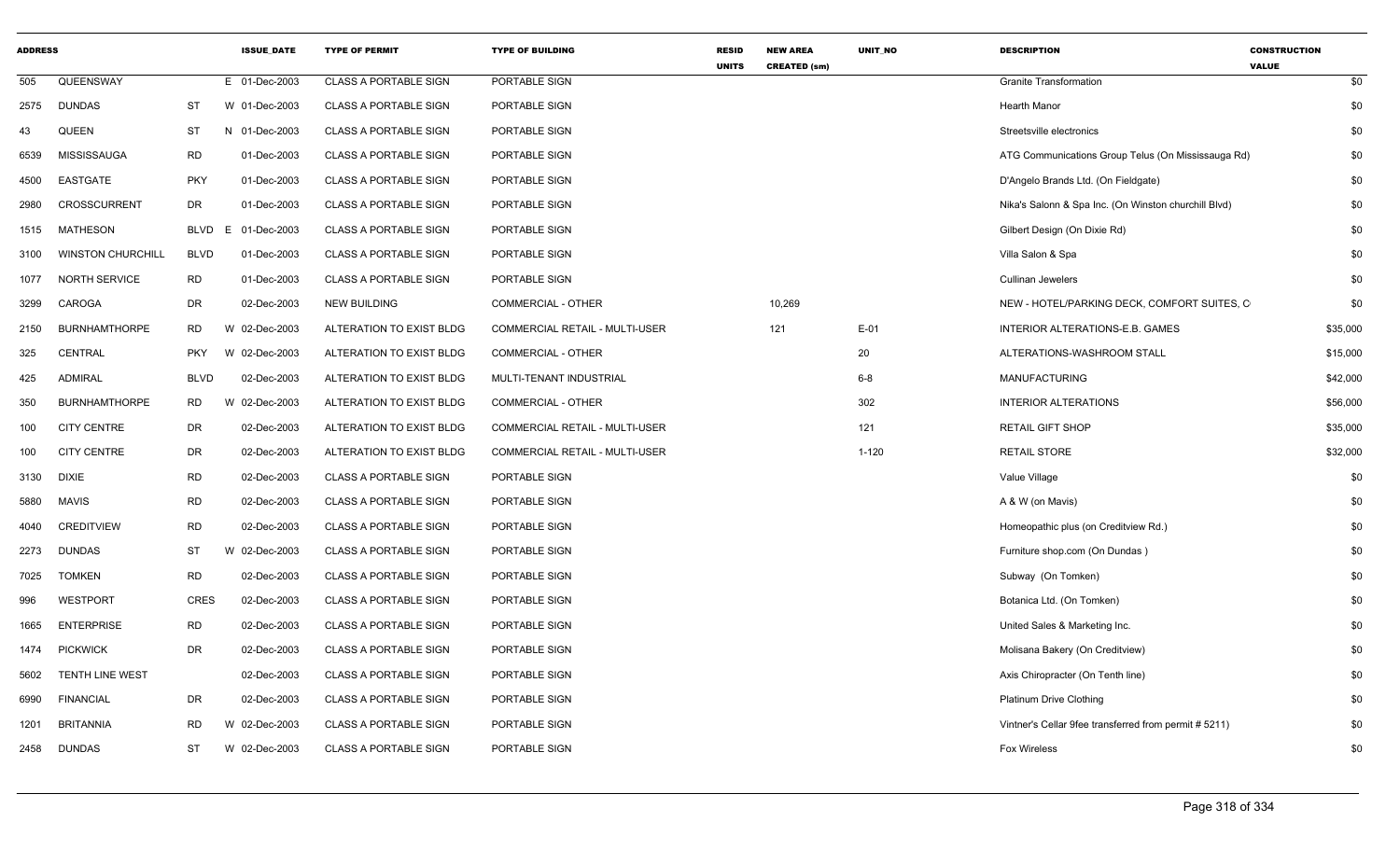| <b>ADDRESS</b> |                          |             | <b>ISSUE_DATE</b> | <b>TYPE OF PERMIT</b>        | <b>TYPE OF BUILDING</b>        | <b>RESID</b><br><b>UNITS</b> | <b>NEW AREA</b><br><b>CREATED (sm)</b> | UNIT_NO          | <b>DESCRIPTION</b>                                            | <b>CONSTRUCTION</b><br><b>VALUE</b> |
|----------------|--------------------------|-------------|-------------------|------------------------------|--------------------------------|------------------------------|----------------------------------------|------------------|---------------------------------------------------------------|-------------------------------------|
| 6075           | <b>MAVIS</b>             | <b>RD</b>   | 02-Dec-2003       | <b>CLASS A PORTABLE SIGN</b> | PORTABLE SIGN                  |                              |                                        |                  | Buck or Two (On Belgrave)                                     | \$0                                 |
| $\mathbf 0$    | SOUTHDOWN                | <b>RD</b>   | 02-Dec-2003       | <b>CLASS A PORTABLE SIGN</b> | PORTABLE SIGN                  |                              |                                        |                  | <b>Community Services</b>                                     | \$0                                 |
| 2400           | <b>DUNDAS</b>            | <b>ST</b>   | W 02-Dec-2003     | <b>CLASS A PORTABLE SIGN</b> | PORTABLE SIGN                  |                              |                                        |                  | Mail Boxes etc. (On Dundas)                                   | \$0                                 |
| 0              | <b>ERIN MILLS</b>        | <b>PKY</b>  | 02-Dec-2003       | <b>CLASS A PORTABLE SIGN</b> | PORTABLE SIGN                  |                              |                                        |                  | <b>Community Services</b>                                     | \$0                                 |
| $\mathbf 0$    | SOUTHDOWN                | <b>RD</b>   | 02-Dec-2003       | <b>CLASS A PORTABLE SIGN</b> | PORTABLE SIGN                  |                              |                                        |                  | <b>Community Services</b>                                     | \$0                                 |
| $\mathbf{0}$   | <b>WINSTON CHURCHILL</b> | <b>BLVD</b> | 02-Dec-2003       | <b>CLASS A PORTABLE SIGN</b> | PORTABLE SIGN                  |                              |                                        |                  | <b>Community Services</b>                                     | \$0                                 |
| $\mathbf 0$    | <b>WINSTON CHURCHILL</b> | <b>BLVD</b> | 02-Dec-2003       | <b>CLASS A PORTABLE SIGN</b> | PORTABLE SIGN                  |                              |                                        |                  | <b>Community Services</b>                                     | \$0                                 |
| 1310           | <b>DUNDAS</b>            | <b>ST</b>   | 02-Dec-2003<br>E. | <b>CLASS A PORTABLE SIGN</b> | PORTABLE SIGN                  |                              |                                        |                  | Name Brand Close Outs (on Dundas St. E.)                      | \$0                                 |
| $\Omega$       | <b>ERIN MILLS</b>        | <b>PKY</b>  | 02-Dec-2003       | <b>CLASS A PORTABLE SIGN</b> | PORTABLE SIGN                  |                              |                                        |                  | <b>Community Services</b>                                     | \$0                                 |
| 1911           | <b>DUNDAS</b>            | <b>ST</b>   | E 02-Dec-2003     | <b>CLASS A PORTABLE SIGN</b> | PORTABLE SIGN                  |                              |                                        |                  | Mattress City (On Dundas St. E.)                              | \$0                                 |
| 2150           | <b>BURNHAMTHORPE</b>     | <b>RD</b>   | W 02-Dec-2003     | <b>CLASS A PORTABLE SIGN</b> | PORTABLE SIGN                  |                              |                                        |                  | South Common Medical Centre (On Erin Mills Parkway)           | \$0                                 |
| 6020           | <b>HURONTARIO</b>        | <b>ST</b>   | 02-Dec-2003       | <b>CLASS A PORTABLE SIGN</b> | PORTABLE SIGN                  |                              |                                        |                  | The Firepit (On Hurontario)                                   | \$0                                 |
| 3415           | <b>DIXIE</b>             | <b>RD</b>   | 02-Dec-2003       | <b>CLASS A PORTABLE SIGN</b> | PORTABLE SIGN                  |                              |                                        |                  | Mail Boxes etc.                                               | \$0                                 |
| 128            | QUEEN                    | <b>ST</b>   | 02-Dec-2003<br>S. | <b>CLASS A PORTABLE SIGN</b> | PORTABLE SIGN                  |                              |                                        |                  | De Zen Realty Co. Ltd.                                        | \$0                                 |
| 2101           | <b>CHIPPEWA</b>          | <b>TR</b>   | 02-Dec-2003       | <b>INGROUND POOL</b>         | <b>DETACHED DWELLING</b>       |                              |                                        |                  |                                                               | \$0                                 |
| 1609           | <b>CORMACK</b>           | <b>CRES</b> | 02-Dec-2003       | <b>DEMOLITION</b>            | DETACHED DWELLING              |                              |                                        |                  | DEMOLITION-SFD                                                | \$8,000                             |
| 2079           | THE COLLEGEWAY           |             | 02-Dec-2003       | FIRE DAMAGE REPAIR           | DETACHED DWELLING              |                              |                                        |                  | FIRE DAMAGE REPAIR                                            | \$25,000                            |
| 1273           | <b>MONA</b>              | <b>RD</b>   | 02-Dec-2003       | <b>DEMOLITION</b>            | DETACHED DWELLING              | $\overline{1}$               |                                        |                  | DEMOLITION-SFD/GARAGE                                         | \$8,000                             |
| 3585           | LAIRD                    | <b>RD</b>   | 03-Dec-2003       | ALTERATION TO EXIST BLDG     | MULTI-TENANT INDUSTRIAL        |                              |                                        | $\overline{3}$   | MANUFACTURING, ASSEMBLY                                       | \$85,000                            |
| 2365           | <b>DIXIE</b>             | <b>RD</b>   | 03-Dec-2003       | ALTERATION TO EXIST BLDG     | SINGLE TENANT INDUSTRIAL       |                              |                                        |                  | Reinforce roof top ventilation system, spill tank re ink roor | \$34,000                            |
| 3024           | <b>HURONTARIO</b>        | <b>ST</b>   | 03-Dec-2003       | <b>NEW BUILDING</b>          | COMMERCIAL OFFICE - MULTI-USER |                              | 5,753                                  |                  | NEW - OFFICE & RETAIL, TENANT NOT DETERMINED                  | \$0                                 |
| 332            | QUEEN                    | <b>ST</b>   | 03-Dec-2003<br>S. | <b>PYLON SIGN</b>            | <b>RESIDENTIAL - OTHER</b>     |                              |                                        |                  | 1 GROUND SIGN - LOOKS FOR LIFE                                | \$5,000                             |
| 100            | <b>CITY CENTRE</b>       | <b>DR</b>   | 03-Dec-2003       | ALTERATION TO EXIST BLDG     | COMMERCIAL RETAIL - MULTI-USER |                              |                                        | K2-09            | <b>CELLPHONE RETAIL</b>                                       | \$15,000                            |
| 245            | <b>BRITANNIA</b>         | <b>RD</b>   | 03-Dec-2003       | ALTERATION TO EXIST BLDG     | INDUSTRIAL - OTHER             |                              |                                        |                  | MANUFACTURING OF PLASTIC BOTTLES - NO RETAL                   | \$84,000                            |
| 3732           | PARTITION                | <b>RD</b>   | 03-Dec-2003       | <b>NEW BUILDING</b>          | DETACHED DWELLING              |                              | 237                                    |                  | <b>SFD - REPEAT MODEL</b>                                     | \$245,000                           |
| 4665           | CENTRAL                  | <b>PKY</b>  | 03-Dec-2003<br>F. | ALTERATION TO EXIST BLDG     | COMMERCIAL RETAIL - MULTI-USER |                              |                                        | 12 <sup>12</sup> | FITNESS & WEIGHT LOSS CLINIC                                  | \$15,000                            |
| 2247           | <b>HURONTARIO</b>        | <b>ST</b>   | 03-Dec-2003       | ALTERATION TO EXIST BLDG     | <b>RESIDENTIAL - OTHER</b>     |                              |                                        |                  | ALTERATIONS - PARKING GARAGE SLAB REAPIR                      | \$48,000                            |
| 4155           | CASTLEBURY               | <b>ST</b>   | 03-Dec-2003       | <b>NEW BUILDING</b>          | DETACHED DWELLING              |                              | 219                                    |                  | <b>SFD - NEW MODEL</b>                                        | \$204,000                           |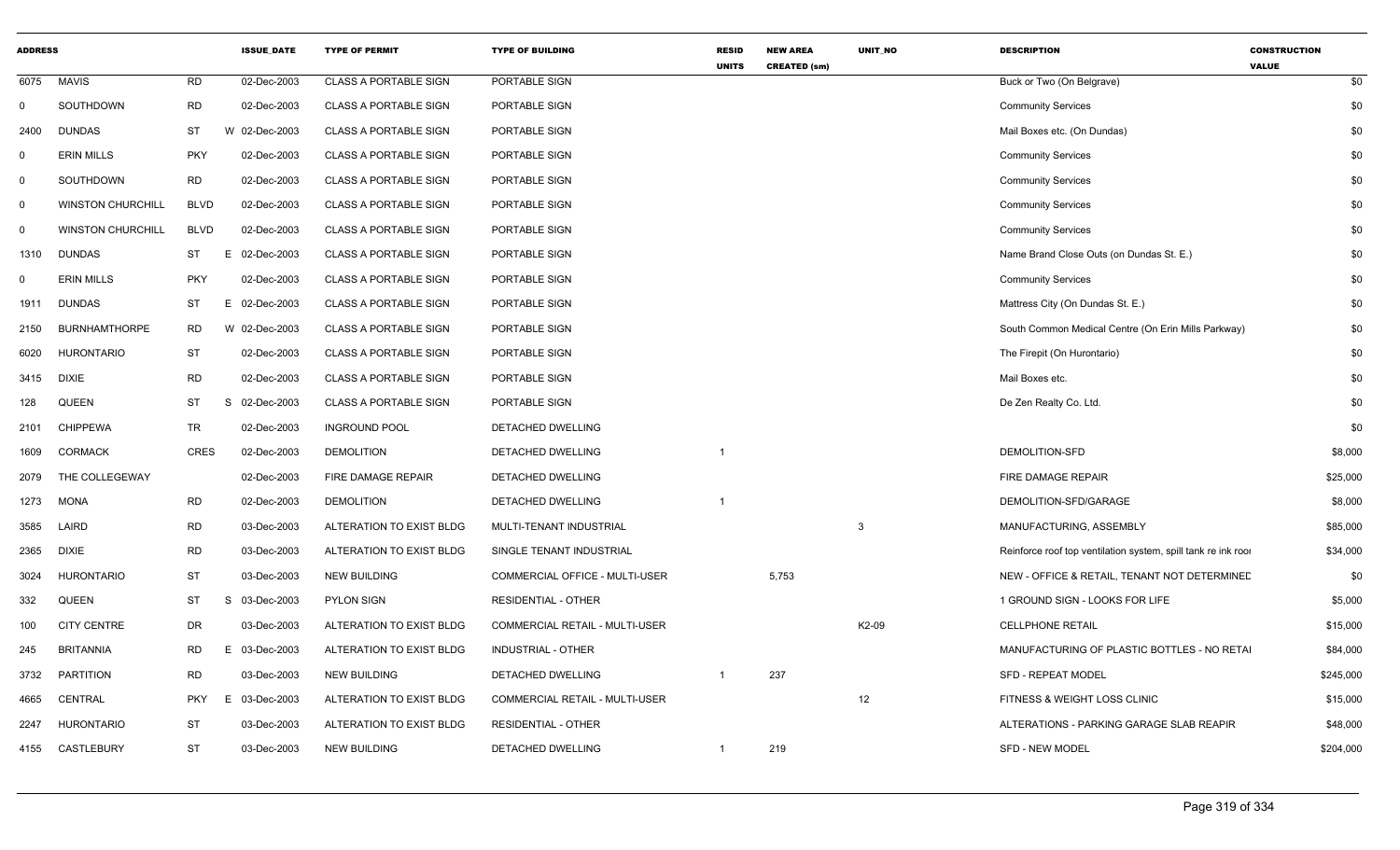| <b>ADDRESS</b> |                      |             | <b>ISSUE DATE</b> | <b>TYPE OF PERMIT</b>        | <b>TYPE OF BUILDING</b>        | <b>RESID</b><br><b>UNITS</b> | <b>NEW AREA</b><br><b>CREATED (sm)</b> | <b>UNIT NO</b> | <b>DESCRIPTION</b>                            | <b>CONSTRUCTION</b><br><b>VALUE</b> |
|----------------|----------------------|-------------|-------------------|------------------------------|--------------------------------|------------------------------|----------------------------------------|----------------|-----------------------------------------------|-------------------------------------|
| 4159           | CASTLEBURY           | ST          | 03-Dec-2003       | <b>NEW BUILDING</b>          | <b>DETACHED DWELLING</b>       |                              | 235                                    |                | SFD - NEW MODEL                               | \$218,000                           |
| 4226           | <b>GOLDENROD</b>     | <b>CRES</b> | 03-Dec-2003       | <b>NEW BUILDING</b>          | SEMI-DETACHED DWELLING         | 2                            | 308                                    |                | SEMI-DETACHED - REPEAT MODEL                  | \$286,000                           |
| 4232           | GOLDENROD            | <b>CRES</b> | 03-Dec-2003       | <b>NEW BUILDING</b>          | SEMI-DETACHED DWELLING         | 2                            | 270                                    |                | SEMI-DETACHED - REPEAT MODEL                  | \$251,000                           |
| 4238           | GOLDENROD            | <b>CRES</b> | 03-Dec-2003       | <b>NEW BUILDING</b>          | SEMI-DETACHED DWELLING         | 2                            | 308                                    |                | SEMI-DETACHED - REPEAT MODEL                  | \$286,000                           |
| 4245           | GOLDENROD            | <b>CRES</b> | 03-Dec-2003       | <b>NEW BUILDING</b>          | DETACHED DWELLING              | $\mathbf{1}$                 | 218                                    |                | <b>SFD - REPEAT MODEL</b>                     | \$203,000                           |
| 4249           | <b>GOLDENROD</b>     | <b>CRES</b> | 03-Dec-2003       | NEW BUILDING                 | <b>DETACHED DWELLING</b>       | -1                           | 180                                    |                | <b>SFD - REPEAT MODEL</b>                     | \$167,000                           |
| 4253           | GOLDENROD            | <b>CRES</b> | 03-Dec-2003       | <b>NEW BUILDING</b>          | DETACHED DWELLING              | $\overline{1}$               | 194                                    |                | <b>SFD - REPEAT MODEL</b>                     | \$181,000                           |
| 4257           | <b>GOLDENROD</b>     | <b>CRES</b> | 03-Dec-2003       | <b>NEW BUILDING</b>          | <b>DETACHED DWELLING</b>       | $\overline{1}$               | 219                                    |                | <b>SFD - REPEAT MODEL</b>                     | \$203,000                           |
| 4261           | GOLDENROD            | <b>CRES</b> | 03-Dec-2003       | <b>NEW BUILDING</b>          | DETACHED DWELLING              | $\mathbf{1}$                 | 219                                    |                | <b>SFD - REPEAT MODEL</b>                     | \$203,000                           |
| 4323           | <b>TRAILMASTER</b>   | DR          | 03-Dec-2003       | <b>NEW BUILDING</b>          | DETACHED DWELLING              | -1                           | 281                                    |                | <b>SFD - REPEAT MODEL</b>                     | \$261,000                           |
| 4319           | TRAILMASTER          | DR          | 03-Dec-2003       | <b>NEW BUILDING</b>          | DETACHED DWELLING              |                              | 253                                    |                | <b>SFD - REPEAT MODEL</b>                     | \$235,000                           |
| 4315           | <b>TRAILMASTER</b>   | DR          | 03-Dec-2003       | <b>NEW BUILDING</b>          | DETACHED DWELLING              |                              | 293                                    |                | <b>SFD - REPEAT MODEL</b>                     | \$276,000                           |
| 4311           | TRAILMASTER          | DR          | 03-Dec-2003       | <b>NEW BUILDING</b>          | DETACHED DWELLING              |                              | 281                                    |                | SFD - REPEAT MODEL, FIREBREAK LOT             | \$261,000                           |
| 4307           | <b>TRAILMASTER</b>   | DR          | 03-Dec-2003       | <b>NEW BUILDING</b>          | DETACHED DWELLING              | -1                           | 297                                    |                | <b>SFD - REPEAT MODEL</b>                     | \$276,000                           |
| 4303           | TRAILMASTER          | DR          | 03-Dec-2003       | <b>NEW BUILDING</b>          | <b>DETACHED DWELLING</b>       | $\overline{1}$               | 253                                    |                | <b>SFD - REPEAT MODEL</b>                     | \$235,000                           |
| 7025           | <b>TOMKEN</b>        | RD          | 03-Dec-2003       | <b>FASCIA SIGN</b>           | MULTI-TENANT INDUSTRIAL        |                              |                                        |                | 1 FASCIA SIGN - SUBWAY                        | \$4,000                             |
| 1880           | <b>MATHESON</b>      | BLVD<br>F.  | 03-Dec-2003       | ALTERATION TO EXIST BLDG     | <b>INDUSTRIAL - OTHER</b>      |                              |                                        |                | WAREHOUSING AND DISTRIBUTION                  | \$166,000                           |
| 789            | <b>ALLIANCE</b>      | <b>CRT</b>  | 03-Dec-2003       | <b>NEW BUILDING</b>          | DETACHED DWELLING              |                              | 235                                    |                | <b>SFD - REPEAT MODEL</b>                     | \$218,000                           |
| 793            | <b>ALLIANCE</b>      | <b>CRT</b>  | 03-Dec-2003       | <b>NEW BUILDING</b>          | <b>DETACHED DWELLING</b>       |                              | 235                                    |                | <b>SFD - REPEAT MODEL</b>                     | \$218,000                           |
| 2375           | <b>SKYMARK</b>       | AVE         | 03-Dec-2003       | ALTERATION TO EXIST BLDG     | SINGLE TENANT INDUSTRIAL       |                              | 1,125                                  |                | <b>BUSINESS OFFICE</b>                        | \$170,000                           |
| 5306           | <b>CREDITVIEW</b>    | <b>RD</b>   | 03-Dec-2003       | <b>REVISIONS</b>             | COMMERCIAL - OTHER             |                              |                                        |                | <b>REVISION</b>                               | \$0                                 |
| 3732           | PARTITION            | <b>RD</b>   | 03-Dec-2003       | <b>OTHER</b>                 | DETACHED DWELLING              |                              |                                        |                | TRANSFER OF OWNERSHIP - BP #03-9870           | \$0                                 |
| 1060           | <b>MIDDLEGATE</b>    | <b>RD</b>   | 03-Dec-2003       | ELECTROMAG LOCK DEVICE       | <b>INDUSTRIAL - OTHER</b>      |                              |                                        |                | MAGLOCK-5                                     | \$30,000                            |
| 6655           | <b>GLEN ERIN</b>     | DR          | 03-Dec-2003       | ALTERATION TO EXIST BLDG     | <b>CITY</b>                    |                              |                                        |                | <b>INTERIOR ALTERATIONS</b>                   | \$10,000                            |
| 980            | SOUTHDOWN            | <b>RD</b>   | 03-Dec-2003       | ALTERATION TO EXIST BLDG     | COMMERCIAL RETAIL - MULTI-USER |                              |                                        | E <sub>2</sub> | UNDERGROUND PLUMBING ONLY - MODEL SUITE       | \$30,000                            |
| 2700           | AQUITAINE            | AVE         | 03-Dec-2003       | <b>PYLON SIGN</b>            | <b>RESIDENTIAL - OTHER</b>     |                              |                                        |                | CANC 2005/09/01 - ONE (1) ADDRESS GROUND SIGN | \$2,000                             |
| 1485           | WILLIAMSPORT         | DR          | 03-Dec-2003       | <b>OTHER</b>                 | APARTMENT (> 6 UNITS)          |                              |                                        |                | <b>NEW FIRE HYDRANT</b>                       | \$5,000                             |
| 2087           | <b>ROYAL WINDSOR</b> | <b>DR</b>   | 03-Dec-2003       | <b>CLASS A PORTABLE SIGN</b> | PORTABLE SIGN                  |                              |                                        |                | <b>Herbal Magic</b>                           | \$0                                 |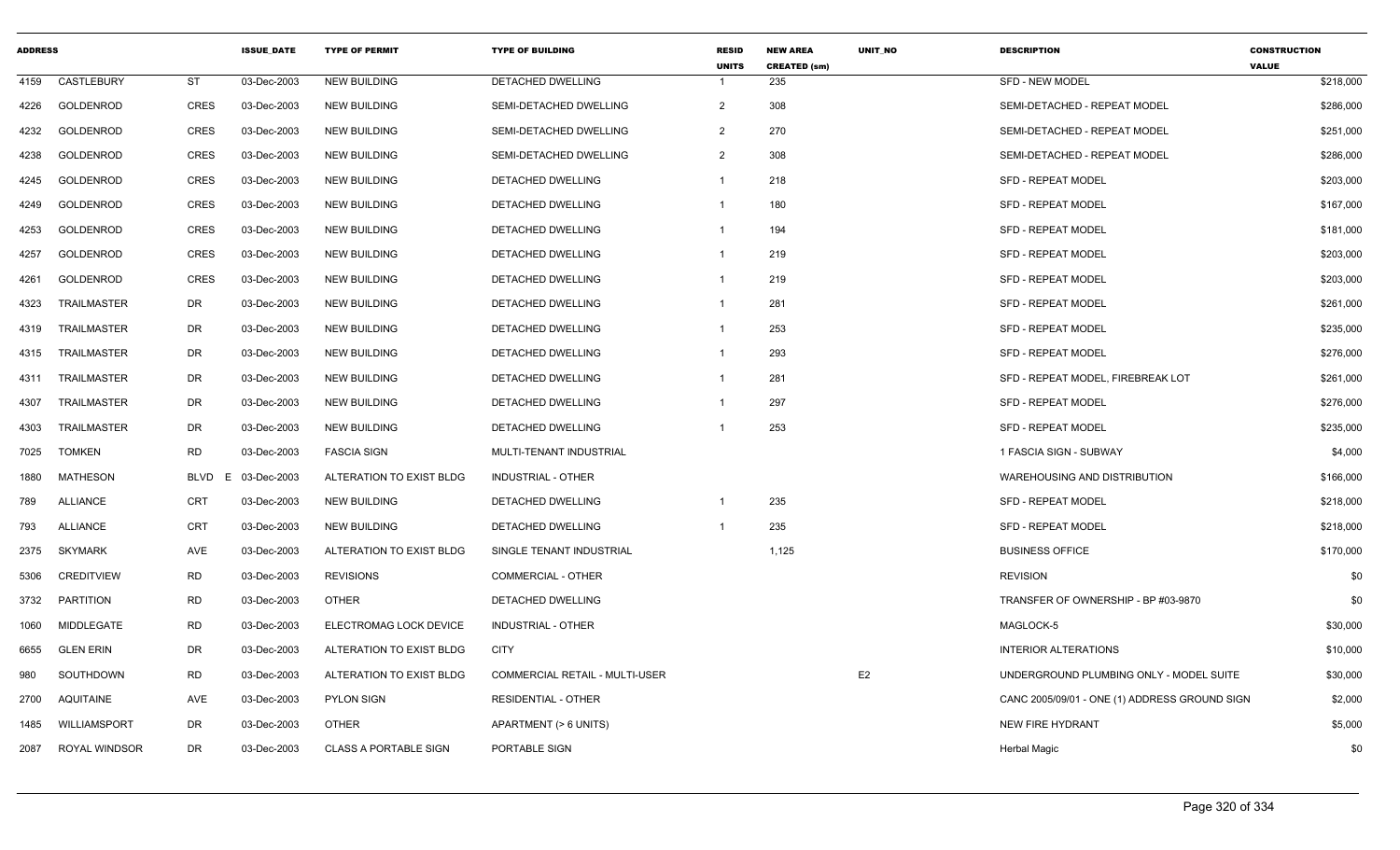| <b>ADDRESS</b> |                           |             | <b>ISSUE_DATE</b> | <b>TYPE OF PERMIT</b>                         | <b>TYPE OF BUILDING</b>        | <b>RESID</b><br><b>UNITS</b> | <b>NEW AREA</b><br><b>CREATED (sm)</b> | UNIT_NO   | <b>DESCRIPTION</b>                           | <b>CONSTRUCTION</b><br><b>VALUE</b> |
|----------------|---------------------------|-------------|-------------------|-----------------------------------------------|--------------------------------|------------------------------|----------------------------------------|-----------|----------------------------------------------|-------------------------------------|
| 1248           | <b>DUNDAS</b>             | ST          | E 03-Dec-2003     | <b>CLASS A PORTABLE SIGN</b>                  | PORTABLE SIGN                  |                              |                                        |           | Choice in Carpets (ON DUNDAS)                | \$0                                 |
| 3291           | <b>BLOOMFIELD</b>         | DR          | 03-Dec-2003       | ALTERATION TO EXIST BLDG                      | DETACHED DWELLING              |                              |                                        |           | 1 BAR SINK                                   | \$1,000                             |
| 6487           | <b>DIXIE</b>              | RD          | 03-Dec-2003       | <b>CLASS A PORTABLE SIGN</b>                  | PORTABLE SIGN                  |                              |                                        |           | Fenice Home Spa Inc. (on Dixie)              | \$0                                 |
| 3745           | TRELAWNY                  | <b>CIR</b>  | 03-Dec-2003       | <b>INGROUND POOL</b>                          | DETACHED DWELLING              |                              |                                        |           |                                              | \$0                                 |
| 3415           | <b>DIXIE</b>              | <b>RD</b>   | 03-Dec-2003       | <b>CLASS A PORTABLE SIGN</b>                  | PORTABLE SIGN                  |                              |                                        |           | High Point Mall (On Bloor St)                | \$0                                 |
| 278            | <b>HILLSIDE</b>           | DR          | 03-Dec-2003       | <b>DEMOLITION</b>                             | DETACHED DWELLING              |                              |                                        |           | <b>DEMOLITION - SFD</b>                      | \$8,000                             |
| 7265           | SEABREEZE                 | DR          | 03-Dec-2003       | ALTERATION TO EXIST BLDG                      | DETACHED DWELLING              |                              |                                        |           | <b>4 NEW FIXTURES</b>                        | \$2,000                             |
| 1230           | MID-WAY                   | <b>BLVD</b> | 03-Dec-2003       | ALTERATION TO EXIST BLDG                      | MULTI-TENANT INDUSTRIAL        |                              |                                        | 103       | AUTOMOBILE REPAIR GARAGE                     | \$0                                 |
| 5985           | MAVIS                     | <b>RD</b>   | 04-Dec-2003       | ALTERATION TO EXIST BLDG                      | <b>COMMERCIAL - OTHER</b>      |                              |                                        | 5         | KITCHEN EXHAUST                              | \$0                                 |
| 7050           | SECOND LINE WEST          |             | 04-Dec-2003       | ADDITION AND ALTER                            | DETACHED DWELLING              |                              |                                        |           | ADDITION/ALTERATIONS - PORCH, 2ND FL DORMER  | \$11,000                            |
| 3515           | HAWKESTONE                | <b>RD</b>   | 04-Dec-2003       | ADDITION TO EXIST BLDG                        | INDUSTRIAL - OTHER             |                              | 253                                    |           | ADDITION - WAREHOUSE, IMPRESSIONS CANADA IN  | \$192,000                           |
| 1275           | MISSISSAUGA VALLEY        | <b>BLVD</b> | 04-Dec-2003       | ADDITION AND ALTER                            | <b>CITY</b>                    |                              | 336                                    |           | ADDITION/ALTERATIONS-MISSISSAUGA VALLEY CC/  | \$0                                 |
| 1458           | <b>HAMPSHIRE</b>          | <b>CRES</b> | 04-Dec-2003       | <b>INGROUND POOL</b>                          | <b>DETACHED DWELLING</b>       |                              |                                        |           |                                              | \$0                                 |
| 578            | <b>HANCOCK</b>            | WAY         | 05-Dec-2003       | <b>REVISIONS</b>                              | DETACHED DWELLING              |                              |                                        |           | REVISION-INTERIOR LAYOUT, SUNKEN L.R. LAUNDF | \$0                                 |
| 775            | <b>MERLOT</b>             | CRT         | 05-Dec-2003       | <b>NEW BUILDING</b>                           | DETACHED DWELLING              |                              | 338                                    |           | <b>SFD - REPEAT MODEL</b>                    | \$313,000                           |
| 874            | CANYON                    | ST          | 05-Dec-2003       | <b>REVISIONS</b>                              | DETACHED DWELLING              |                              |                                        |           | REVISION - INTERIOR LAYOUT, HEIGHT INCREASE, | \$0                                 |
| 100            | <b>CITY CENTRE</b>        | DR          | 05-Dec-2003       | ALTERATION TO EXIST BLDG                      | COMMERCIAL RETAIL - MULTI-USER |                              |                                        | $2 - 404$ | <b>INTERIOR ALTERATIONS</b>                  | \$28,000                            |
| 1760           | <b>BOUGH BEECHES</b>      | <b>BLVD</b> | 05-Dec-2003       | ADDITION AND ALTER                            | SCHOOL - ELEMENTARY            |                              |                                        |           | ADDITION/ALTERATIONS-COMPLETION              | \$0                                 |
| 5500           | <b>EXPLORER</b>           | DR          | 05-Dec-2003       | ALTERATION TO EXIST BLDG                      | SINGLE TENANT INDUSTRIAL       |                              |                                        |           | <b>INTERIOR ALTERATIONS</b>                  | \$35,000                            |
| 876            | <b>WHITTIER</b>           | <b>CRES</b> | 05-Dec-2003       | CLASS 4 PRIVATE SEWAGE SYSTEDETACHED DWELLING |                                |                              |                                        |           | PRIVATE SEPTIC SYSTEM                        | \$0                                 |
| 7265           | <b>LANTERN FLY HOLLOW</b> |             | 05-Dec-2003       | <b>OTHER</b>                                  | DETACHED DWELLING              |                              |                                        |           | TRANSFER OF OWNERSHIP FROM MAGNUM HOMES      | \$0                                 |
| 0              | <b>HURONTARIO</b>         | ST          | 05-Dec-2003       | <b>CLASS A PORTABLE SIGN</b>                  | PORTABLE SIGN                  |                              |                                        |           | <b>Community Services</b>                    | \$0                                 |
| $\Omega$       | <b>BRITANNIA</b>          | <b>RD</b>   | W 05-Dec-2003     | <b>CLASS A PORTABLE SIGN</b>                  | <b>PORTABLE SIGN</b>           |                              |                                        |           | <b>Community Services</b>                    | \$0                                 |
| $\Omega$       | <b>ERIN MILLS</b>         | <b>PKY</b>  | 05-Dec-2003       | <b>CLASS A PORTABLE SIGN</b>                  | PORTABLE SIGN                  |                              |                                        |           | <b>Community Services</b>                    | \$0                                 |
| 1108           | <b>EGLINTON</b>           | AVE<br>Е    | 05-Dec-2003       | <b>OTHER</b>                                  | DETACHED DWELLING              |                              |                                        |           | SEWER CONVERSION                             | \$2,000                             |
| 1203           | <b>GREENOAKS</b>          | DR          | 08-Dec-2003       | ADDITION AND ALTER                            | DETACHED DWELLING              |                              |                                        |           | ADDITION/ALTERATIONS                         | \$215,000                           |
| 25             | MILVERTON                 | DR          | 08-Dec-2003       | <b>FASCIA SIGN</b>                            | COMMERCIAL RETAIL-SINGLE USER  |                              |                                        |           | 4 FASCIA SIGNS - RBC FINANCIAL GROUP         | \$130,000                           |
| 792            | <b>ALLIANCE</b>           | CRT         | 08-Dec-2003       | <b>NEW BUILDING</b>                           | DETACHED DWELLING              | $\mathbf{1}$                 | 235                                    |           | <b>SFD - REPEAT MODEL</b>                    | \$218,000                           |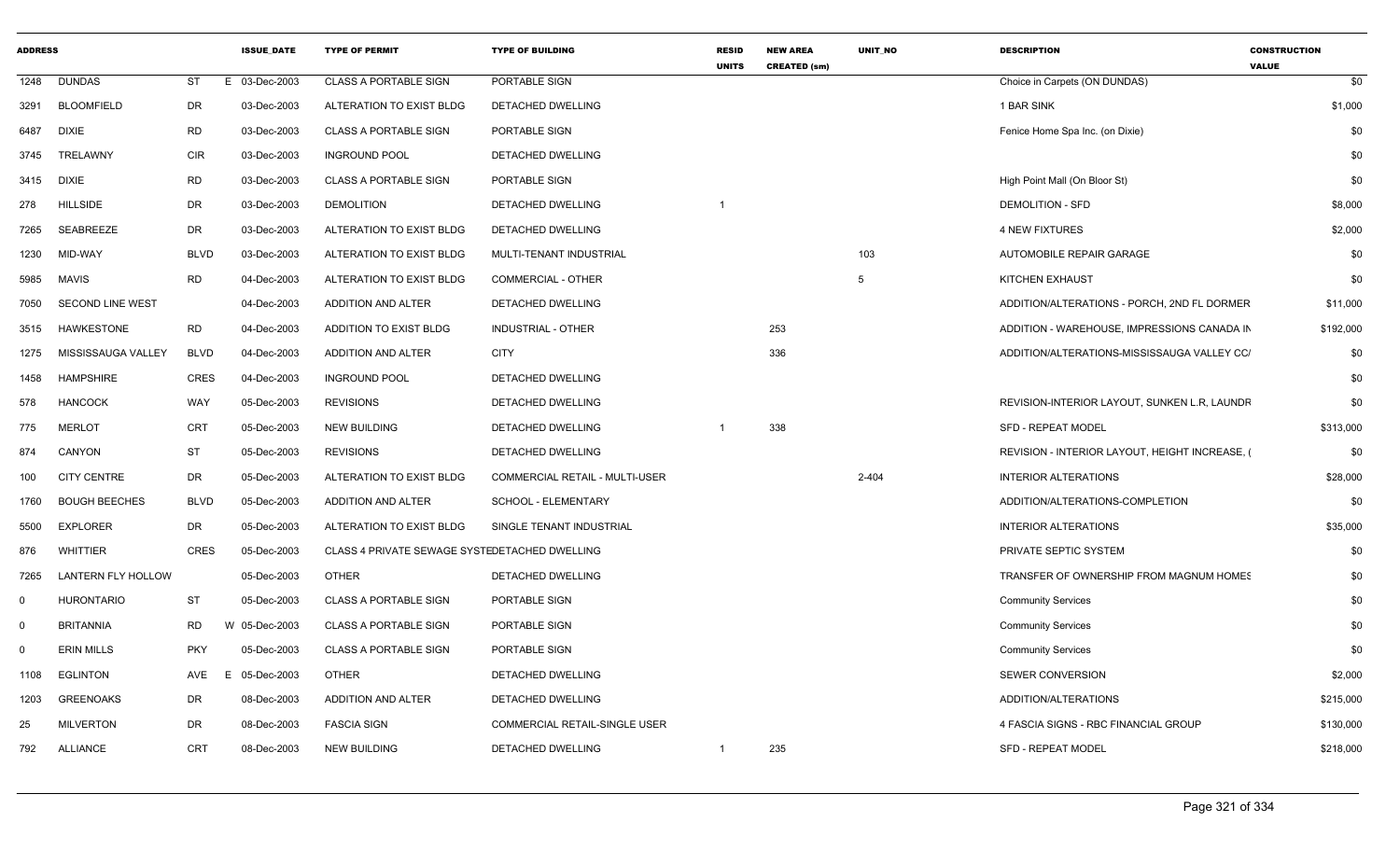| <b>ADDRESS</b> |                          |             | <b>ISSUE_DATE</b> | <b>TYPE OF PERMIT</b>        | <b>TYPE OF BUILDING</b>        | <b>RESID</b><br><b>UNITS</b> | <b>NEW AREA</b><br><b>CREATED (sm)</b> | UNIT_NO | <b>DESCRIPTION</b>                                       | <b>CONSTRUCTION</b><br><b>VALUE</b> |
|----------------|--------------------------|-------------|-------------------|------------------------------|--------------------------------|------------------------------|----------------------------------------|---------|----------------------------------------------------------|-------------------------------------|
| 4298           | <b>GOLDENROD</b>         | CRES        | 08-Dec-2003       | <b>NEW BUILDING</b>          | DETACHED DWELLING              |                              | 234                                    |         | <b>SFD - REPEAT MODEL</b>                                | \$218,000                           |
| 100            | <b>CITY CENTRE</b>       | DR          | 08-Dec-2003       | ALTERATION TO EXIST BLDG     | COMMERCIAL RETAIL - MULTI-USER |                              |                                        | 2-430   | <b>RESTAURANT</b>                                        | \$18,000                            |
| 25             | <b>MILVERTON</b>         | DR          | 08-Dec-2003       | ALTERATION TO EXIST BLDG     | COMMERCIAL OFFICE- SINGLE USER |                              |                                        |         | <b>INTERIOR ALTERATIONS</b>                              | \$137,000                           |
| 6460           | <b>MILLCREEK</b>         | DR          | 08-Dec-2003       | ALTERATION TO EXIST BLDG     | <b>COMMERCIAL - OTHER</b>      |                              |                                        |         | <b>NEW FIRE SERVICE</b>                                  | \$5,000                             |
| $\mathbf 0$    | <b>WINSTON CHURCHILL</b> | <b>BLVD</b> | 08-Dec-2003       | <b>CLASS A PORTABLE SIGN</b> | PORTABLE SIGN                  |                              |                                        |         | <b>Community Services</b>                                | \$0                                 |
| $\Omega$       | LAKESHORE                | <b>RD</b>   | W 08-Dec-2003     | <b>CLASS A PORTABLE SIGN</b> | PORTABLE SIGN                  |                              |                                        |         | <b>Community Services</b>                                | \$0                                 |
| 0              | <b>ERIN MILLS</b>        | <b>PKY</b>  | 08-Dec-2003       | <b>CLASS A PORTABLE SIGN</b> | PORTABLE SIGN                  |                              |                                        |         | <b>Community Services</b>                                | \$0                                 |
| 3427           | <b>DERRY</b>             | <b>RD</b>   | E.<br>08-Dec-2003 | <b>CLASS A PORTABLE SIGN</b> | PORTABLE SIGN                  |                              |                                        |         | Humber Financial Services (On Derry Rd)                  | \$0                                 |
| 5170           | <b>DIXIE</b>             | RD          | 08-Dec-2003       | <b>CLASS A PORTABLE SIGN</b> | PORTABLE SIGN                  |                              |                                        |         | Down Under Warehouse                                     | \$0                                 |
| 3451           | <b>ERINDALE STATION</b>  | <b>RD</b>   | 08-Dec-2003       | ALTERATION TO EXIST BLDG     | <b>COMMERCIAL - OTHER</b>      |                              |                                        |         | <b>MAKEUP AIR UNIT</b>                                   | \$42,000                            |
| 6020           | <b>HURONTARIO</b>        | ST          | 08-Dec-2003       | <b>CLASS A PORTABLE SIGN</b> | PORTABLE SIGN                  |                              |                                        |         | Lampsis Development (on Britannia)                       | \$0                                 |
| 0              | <b>WINSTON CHURCHILL</b> | <b>BLVD</b> | 08-Dec-2003       | <b>CLASS A PORTABLE SIGN</b> | PORTABLE SIGN                  |                              |                                        |         | <b>Community Services</b>                                | \$0                                 |
| 7220           | <b>PACIFIC</b>           | <b>CIR</b>  | 08-Dec-2003       | <b>CLASS A PORTABLE SIGN</b> | PORTABLE SIGN                  |                              |                                        |         | Flora Seda International Inc.(On Midway)                 | \$0                                 |
| 2325           | <b>HURONTARIO</b>        | <b>ST</b>   | 08-Dec-2003       | <b>CLASS A PORTABLE SIGN</b> | PORTABLE SIGN                  |                              |                                        |         | The Look Salon & Spa (on Hurontario)                     | \$0                                 |
| 1616           | <b>MATHESON</b>          | <b>BLVD</b> | 08-Dec-2003       | <b>CLASS A PORTABLE SIGN</b> | PORTABLE SIGN                  |                              |                                        |         | Sinsations (on Dixie Rd)                                 | \$0                                 |
| 370            | <b>BRITANNIA</b>         | <b>RD</b>   | 08-Dec-2003<br>Е. | <b>CLASS A PORTABLE SIGN</b> | PORTABLE SIGN                  |                              |                                        |         | K & M Toys                                               | \$0                                 |
| $\mathbf 0$    | <b>BRITANNIA</b>         | <b>RD</b>   | W 08-Dec-2003     | <b>CLASS A PORTABLE SIGN</b> | PORTABLE SIGN                  |                              |                                        |         | Churchill Meadows Christian Church                       | \$0                                 |
| $\mathbf 0$    | <b>ERIN MILLS</b>        | <b>PKY</b>  | 08-Dec-2003       | <b>CLASS A PORTABLE SIGN</b> | PORTABLE SIGN                  |                              |                                        |         | Churchill Meadows Christian Church                       | \$0                                 |
| 0              | <b>WINSTON CHURCHILL</b> | <b>BLVD</b> | 08-Dec-2003       | <b>CLASS A PORTABLE SIGN</b> | PORTABLE SIGN                  |                              |                                        |         | Churchill Meadows Christian Church                       | \$0                                 |
| $\mathbf 0$    | <b>WINSTON CHURCHILL</b> | <b>BLVD</b> | 08-Dec-2003       | <b>CLASS A PORTABLE SIGN</b> | PORTABLE SIGN                  |                              |                                        |         | Churchill Meadows Christian Church                       | \$0                                 |
| $\Omega$       | <b>ERIN MILLS</b>        | <b>PKY</b>  | 08-Dec-2003       | <b>CLASS A PORTABLE SIGN</b> | PORTABLE SIGN                  |                              |                                        |         | Mississauga Gospel Temple - on Erin Mills (W. Side) S. c | \$0                                 |
| 0              | <b>MAVIS</b>             | <b>RD</b>   | 08-Dec-2003       | <b>CLASS A PORTABLE SIGN</b> | PORTABLE SIGN                  |                              |                                        |         | Mississauga Gospel Temple - On Mavis (E. Side) N. of M.  | \$0                                 |
| $\mathbf 0$    | <b>HURONTARIO</b>        | <b>ST</b>   | 08-Dec-2003       | <b>CLASS A PORTABLE SIGN</b> | PORTABLE SIGN                  |                              |                                        |         | Mississauga Gospel Temple                                | \$0                                 |
| 0              | <b>ERIN MILLS</b>        | <b>PKY</b>  | 08-Dec-2003       | <b>CLASS A PORTABLE SIGN</b> | PORTABLE SIGN                  |                              |                                        |         | Mississauga Gospel Temple - on Erin Mills (E. Side) N. o | \$0                                 |
| 5800           | <b>MAVIS</b>             | <b>RD</b>   | 08-Dec-2003       | <b>CLASS A PORTABLE SIGN</b> | PORTABLE SIGN                  |                              |                                        |         | Future Shop (on Mavis Road)                              | \$0                                 |
| $\Omega$       | <b>HURONTARIO</b>        | ST          | 08-Dec-2003       | <b>CLASS A PORTABLE SIGN</b> | PORTABLE SIGN                  |                              |                                        |         | <b>Community Services</b>                                | \$0                                 |
| $\mathbf 0$    | <b>ERIN MILLS</b>        | <b>PKY</b>  | 08-Dec-2003       | <b>CLASS A PORTABLE SIGN</b> | PORTABLE SIGN                  |                              |                                        |         | <b>Community Services</b>                                | \$0                                 |
| $\Omega$       | <b>BRITANNIA</b>         | <b>RD</b>   | W 08-Dec-2003     | <b>CLASS A PORTABLE SIGN</b> | PORTABLE SIGN                  |                              |                                        |         | <b>Community Services</b>                                | \$0                                 |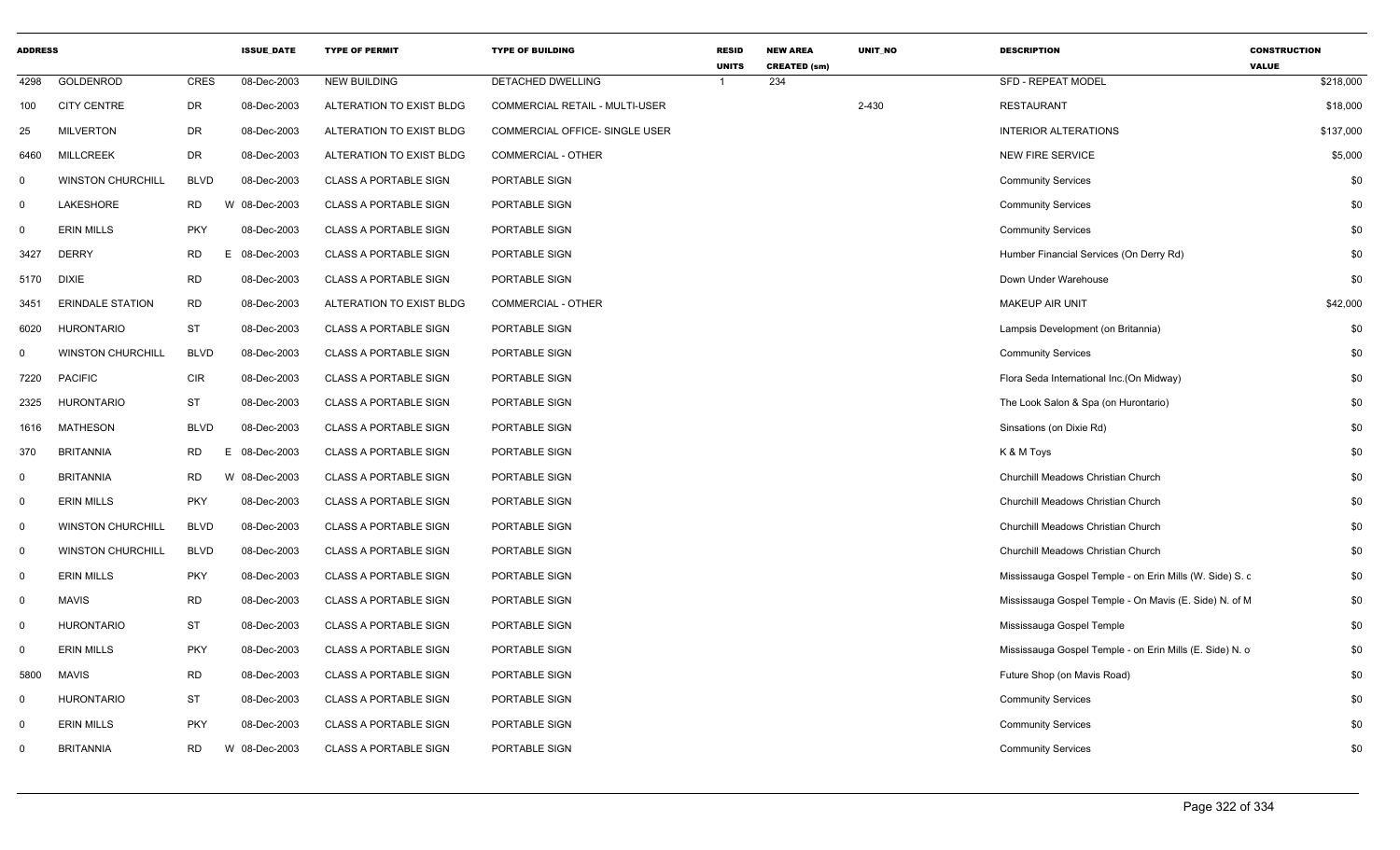| <b>ADDRESS</b> |                          |             | <b>ISSUE_DATE</b> | <b>TYPE OF PERMIT</b>        | <b>TYPE OF BUILDING</b>               | RESID<br><b>UNITS</b> | <b>NEW AREA</b><br><b>CREATED (sm)</b> | UNIT_NO | <b>DESCRIPTION</b>                                 | <b>CONSTRUCTION</b><br><b>VALUE</b> |
|----------------|--------------------------|-------------|-------------------|------------------------------|---------------------------------------|-----------------------|----------------------------------------|---------|----------------------------------------------------|-------------------------------------|
| $\mathbf 0$    | <b>AQUITAINE</b>         | AVE         | 08-Dec-2003       | <b>CLASS A PORTABLE SIGN</b> | PORTABLE SIGN                         |                       |                                        |         | <b>Community Services</b>                          | \$0                                 |
| $\mathbf 0$    | <b>WINSTON CHURCHILL</b> | <b>BLVD</b> | 08-Dec-2003       | <b>CLASS A PORTABLE SIGN</b> | PORTABLE SIGN                         |                       |                                        |         | <b>Community Services</b>                          | \$0                                 |
| $\overline{0}$ | <b>BURNHAMTHORPE</b>     | <b>RD</b>   | 08-Dec-2003<br>E. | <b>CLASS A PORTABLE SIGN</b> | PORTABLE SIGN                         |                       |                                        |         | <b>Community Services</b>                          | \$0                                 |
| $\mathbf{0}$   | <b>TRUSCOTT</b>          | <b>DR</b>   | 08-Dec-2003       | <b>CLASS A PORTABLE SIGN</b> | PORTABLE SIGN                         |                       |                                        |         | <b>Community Services</b>                          | \$0                                 |
| 0              | <b>CAWTHRA</b>           | <b>RD</b>   | 08-Dec-2003       | <b>CLASS A PORTABLE SIGN</b> | PORTABLE SIGN                         |                       |                                        |         | <b>Community Services</b>                          | \$0                                 |
| 2283           | ARGENTIA                 | <b>RD</b>   | 08-Dec-2003       | <b>CLASS A PORTABLE SIGN</b> | PORTABLE SIGN                         |                       |                                        |         | By Chance                                          | \$0                                 |
| 44             | <b>BRITANNIA</b>         | <b>RD</b>   | 08-Dec-2003<br>E. | <b>CLASS A PORTABLE SIGN</b> | PORTABLE SIGN                         |                       |                                        |         | Tim Horton's (on Britannia Rd. E.)                 | \$0                                 |
| 5935           | <b>MAVIS</b>             | <b>RD</b>   | 08-Dec-2003       | <b>CLASS A PORTABLE SIGN</b> | PORTABLE SIGN                         |                       |                                        |         | Joggers (on Rodeo)                                 | \$0                                 |
| 644            | <b>BLOOR</b>             | <b>ST</b>   | 08-Dec-2003       | <b>CLASS A PORTABLE SIGN</b> | PORTABLE SIGN                         |                       |                                        |         | Little Caesars Pizza (on Mississauga Valley Blvd.) | \$0                                 |
| 3495           | LAIRD                    | <b>RD</b>   | 08-Dec-2003       | <b>CLASS A PORTABLE SIGN</b> | PORTABLE SIGN                         |                       |                                        |         | Factory Golf 1586718 Ont. Ltd.                     | \$0                                 |
| 1274           | <b>STRATHY</b>           | AVE         | 09-Dec-2003       | ALTERATION TO EXIST BLDG     | DETACHED DWELLING                     |                       |                                        |         | ALTERATIONS-NEW ROOF OVER EXISTING GARAGE          | \$2,000                             |
| 2281           | <b>NORTH SHERIDAN</b>    | <b>WAY</b>  | 09-Dec-2003       | <b>FASCIA SIGN</b>           | SINGLE TENANT INDUSTRIAL              |                       |                                        |         | ONE FASCIA SIGN - AGILITY RECOVERY SOLUTIONS       | \$11,000                            |
| 3887           | PASSWAY                  | <b>RD</b>   | 09-Dec-2003       | <b>NEW BUILDING</b>          | DETACHED DWELLING                     | $\overline{1}$        | 286                                    |         | <b>SFD - REPEAT MODEL</b>                          | \$294,000                           |
| 3863           | PASSWAY                  | <b>RD</b>   | 09-Dec-2003       | <b>NEW BUILDING</b>          | DETACHED DWELLING                     |                       | 286                                    |         | <b>SFD - REPEAT MODEL</b>                          | \$294,000                           |
| 6245           | MISSISSAUGA              | <b>RD</b>   | 09-Dec-2003       | <b>FASCIA SIGN</b>           | COMMERCIAL OFFICE- SINGLE USER        |                       |                                        |         | ONE (1) FASCIA - BIOSCI                            | \$2,000                             |
| 189            | <b>KENOLLIE</b>          | AVE         | 09-Dec-2003       | <b>NEW BUILDING</b>          | DETACHED DWELLING                     | -1                    | 333                                    |         | SFD - CUSTOM                                       | \$343,000                           |
| 5925           | <b>RODEO</b>             | <b>DR</b>   | 09-Dec-2003       | <b>NEW BUILDING</b>          | <b>COMMERCIAL RETAIL-SINGLE USER</b>  |                       |                                        |         | NEW-COMMERCIAL, LCBO STORE, COMPLETION             | \$0                                 |
| 3887           | PASSWAY                  | <b>RD</b>   | 09-Dec-2003       | <b>OTHER</b>                 | DETACHED DWELLING                     |                       |                                        |         | TRANSFER OF OWNERSHIP - BP #03-9864                | \$0                                 |
| 3863           | PASSWAY                  | <b>RD</b>   | 09-Dec-2003       | <b>OTHER</b>                 | <b>DETACHED DWELLING</b>              |                       |                                        |         | TRANSFER OF OWNERSHIP - BP #03-9865                | \$0                                 |
| 3555           | <b>ERINDALE STATION</b>  | <b>RD</b>   | 09-Dec-2003       | <b>REVISIONS</b>             | <b>CITY</b>                           |                       |                                        |         | <b>REVISION</b>                                    | \$0                                 |
| 1745           | LAKESHORE                | <b>RD</b>   | W 09-Dec-2003     | <b>FASCIA SIGN</b>           | COMMERCIAL RETAIL-SINGLE USER         |                       |                                        |         | 2 FASCIA SIGNS - CIBC                              | \$8,000                             |
| 6972           | <b>AIRPORT</b>           | <b>RD</b>   | 09-Dec-2003       | <b>OTHER</b>                 | SINGLE TENANT INDUSTRIAL              |                       |                                        |         | <b>FIREMAIN REPLACEMENT</b>                        | \$300,000                           |
| 3900           | <b>GRAND PARK</b>        | <b>DR</b>   | 09-Dec-2003       | <b>FASCIA SIGN</b>           | <b>COMMERCIAL RETAIL - MULTI-USER</b> |                       |                                        | 2E      | 1 FASCIA SIGN - WINNERS                            | \$35,000                            |
| 1510           | <b>DREW</b>              | <b>RD</b>   | 09-Dec-2003       | <b>CLASS A PORTABLE SIGN</b> | PORTABLE SIGN                         |                       |                                        |         | Curves Gym (On Dixie)                              | \$0                                 |
| 1510           | <b>DREW</b>              | <b>RD</b>   | 09-Dec-2003       | <b>CLASS A PORTABLE SIGN</b> | PORTABLE SIGN                         |                       |                                        |         | Curves Gym (on Drew Rd.)                           | \$0                                 |
| 910            | SOUTHDOWN                | <b>RD</b>   | 09-Dec-2003       | <b>CLASS A PORTABLE SIGN</b> | PORTABLE SIGN                         |                       |                                        |         | Moda Optical (On Southdown)                        | \$0                                 |
| 3018           | <b>WINSTON CHURCHILL</b> | <b>BLVD</b> | 09-Dec-2003       | <b>CLASS A PORTABLE SIGN</b> | PORTABLE SIGN                         |                       |                                        |         | Day Cleaners Etc./Top Hat (On Winston Churchill)   | \$0                                 |
| 910            | SOUTHDOWN                | <b>RD</b>   | 09-Dec-2003       | <b>CLASS A PORTABLE SIGN</b> | <b>PORTABLE SIGN</b>                  |                       |                                        |         | Rogers Video (On Royal Windsor)                    | \$0                                 |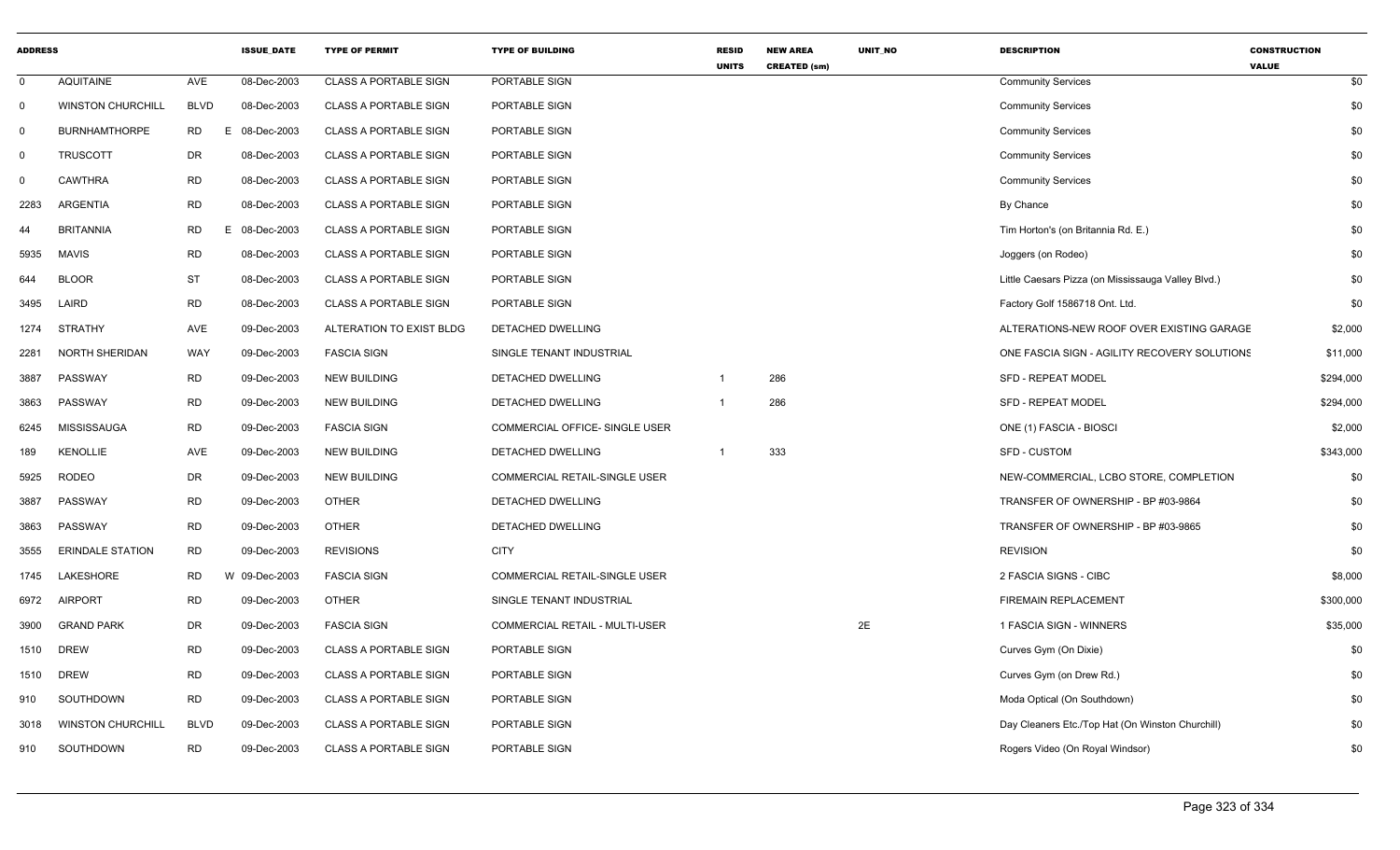| <b>ADDRESS</b> |                          |             | <b>ISSUE DATE</b> | <b>TYPE OF PERMIT</b>        | <b>TYPE OF BUILDING</b>               | RESID<br><b>UNITS</b> | <b>NEW AREA</b><br><b>CREATED (sm)</b> | UNIT_NO        | <b>DESCRIPTION</b>                           | <b>CONSTRUCTION</b><br><b>VALUE</b> |
|----------------|--------------------------|-------------|-------------------|------------------------------|---------------------------------------|-----------------------|----------------------------------------|----------------|----------------------------------------------|-------------------------------------|
| 2775           | <b>ERIN CENTRE</b>       | <b>BLVD</b> | 09-Dec-2003       | <b>CLASS A PORTABLE SIGN</b> | PORTABLE SIGN                         |                       |                                        |                | Merciful Redeemer                            | \$0                                 |
| 1381           | LAKESHORE                | RD          | E.<br>09-Dec-2003 | <b>CLASS A PORTABLE SIGN</b> | PORTABLE SIGN                         |                       |                                        |                | Multico Hair Design (on Dixie)               | \$0                                 |
| 6410           | <b>MILLCREEK</b>         | <b>DR</b>   | 09-Dec-2003       | <b>CLASS A PORTABLE SIGN</b> | PORTABLE SIGN                         |                       |                                        |                | McDonald's (on Millcreek)                    | \$0                                 |
| 0              | <b>WINSTON CHURCHILL</b> | <b>BLVD</b> | 09-Dec-2003       | <b>CLASS A PORTABLE SIGN</b> | PORTABLE SIGN                         |                       |                                        |                | <b>Community Services</b>                    | \$0                                 |
| 5202           | CHARNWOOD                | CRES        | 09-Dec-2003       | <b>OTHER</b>                 | DETACHED DWELLING                     |                       |                                        |                | CONDITIONAL PERMIT FOR A SHED - COMPLIANCE I | \$0                                 |
| 5750           | <b>TIMBERLEA</b>         | <b>BLVD</b> | 10-Dec-2003       | ALTERATION TO EXIST BLDG     | MULTI-TENANT INDUSTRIAL               |                       |                                        | 6              | PRINTING ESTABLISHMENTS                      | \$75,000                            |
| 2150           | <b>BURNHAMTHORPE</b>     | <b>RD</b>   | W 10-Dec-2003     | <b>FASCIA SIGN</b>           | <b>COMMERCIAL RETAIL - MULTI-USER</b> |                       |                                        |                | THREE (3) FASCIA SIGNS - GOODLIFE FITNESS    | \$20,000                            |
| 2150           | <b>BURNHAMTHORPE</b>     | <b>RD</b>   | W 10-Dec-2003     | ALTERATION TO EXIST BLDG     | COMMERCIAL RETAIL - MULTI-USER        |                       |                                        | $H-1A$         | INTERIOR ALTERATIONS-TENANT RELOCATE         | \$28,000                            |
| 6400           | <b>ERIN MILLS</b>        | <b>PKY</b>  | 10-Dec-2003       | <b>MULTIPLE SIGNS</b>        | <b>COMMERCIAL - OTHER</b>             |                       |                                        |                | MULTIPLE-PETRO CANADA                        | \$26,000                            |
| 735            | <b>TWAIN</b>             | AVE         | 10-Dec-2003       | ALTERATION TO EXIST BLDG     | COMMERCIAL RETAIL - MULTI-USER        |                       |                                        | $\overline{4}$ | FOOD STORE                                   | \$30,000                            |
| 1357           | <b>NOCTURNE</b>          | <b>CRT</b>  | 10-Dec-2003       | ADDITION AND ALTER           | DETACHED DWELLING                     |                       |                                        |                | ADDITION/ALTERATIONS - GARAGE CONVERT TO LI  | \$10,000                            |
| 45             | KINGSBRIDGE GARDEN       | CIR         | 10-Dec-2003       | ALTERATION TO EXIST BLDG     | <b>RESIDENTIAL - OTHER</b>            |                       | 307                                    | GPH02 (PENT-2) | <b>INTERIOR ALTERATIONS</b>                  | \$88,000                            |
| 801            | <b>MATHESON</b>          | BLVD        | W 10-Dec-2003     | ALTERATION TO EXIST BLDG     | COMMERCIAL RETAIL - MULTI-USER        |                       |                                        | 16             | <b>RESTAURANT</b>                            | \$76,000                            |
| 6040           | CANTAY                   | <b>RD</b>   | 10-Dec-2003       | <b>REVISIONS</b>             | SINGLE TENANT INDUSTRIAL              |                       |                                        |                | REVISED SITE SERVICING                       | \$0                                 |
| 2700           | <b>MATHESON</b>          | BLVD        | E<br>10-Dec-2003  | ALTERATION TO EXIST BLDG     | COMMERCIAL OFFICE - MULTI-USER        |                       |                                        | 400, E-TWR     | GENERAL OFFICE & COMMERCIAL USE              | \$178,000                           |
| 960            | SOUTHDOWN                | <b>RD</b>   | 10-Dec-2003       | <b>FASCIA SIGN</b>           | <b>COMMERCIAL RETAIL - MULTI-USER</b> |                       |                                        | $C-4$          | TWO (2) FASCIA SIGNS - MODA OPTICAL          | \$5,000                             |
| 0              | <b>HILLCREST</b>         | AVE         | 10-Dec-2003       | <b>CLASS A PORTABLE SIGN</b> | PORTABLE SIGN                         |                       |                                        |                | Region of Peel                               | \$0                                 |
| $\mathbf 0$    | <b>WINSTON CHURCHILL</b> | <b>BLVD</b> | 10-Dec-2003       | <b>CLASS A PORTABLE SIGN</b> | PORTABLE SIGN                         |                       |                                        |                | Region of Peel                               | \$0                                 |
| $\mathbf 0$    | <b>BURNHAMTHORPE</b>     | <b>RD</b>   | W 10-Dec-2003     | <b>CLASS A PORTABLE SIGN</b> | PORTABLE SIGN                         |                       |                                        |                | Region of Peel                               | \$0                                 |
| $\mathbf 0$    | <b>DUNDAS</b>            | <b>ST</b>   | W 10-Dec-2003     | <b>CLASS A PORTABLE SIGN</b> | PORTABLE SIGN                         |                       |                                        |                | Region of Peel                               | \$0                                 |
| $\overline{0}$ | <b>EGLINTON</b>          | <b>AVE</b>  | 10-Dec-2003<br>W  | <b>CLASS A PORTABLE SIGN</b> | PORTABLE SIGN                         |                       |                                        |                | Region of Peel                               | \$0                                 |
| $\mathbf 0$    | <b>BURNHAMTHORPE</b>     | <b>RD</b>   | W 10-Dec-2003     | <b>CLASS A PORTABLE SIGN</b> | PORTABLE SIGN                         |                       |                                        |                | Region of Peel                               | \$0                                 |
| $\mathbf 0$    | <b>MAVIS</b>             | <b>RD</b>   | 10-Dec-2003       | <b>CLASS A PORTABLE SIGN</b> | PORTABLE SIGN                         |                       |                                        |                | Region of Peel                               | \$0                                 |
| $\mathbf 0$    | <b>BURNHAMTHORPE</b>     | <b>RD</b>   | E 10-Dec-2003     | <b>CLASS A PORTABLE SIGN</b> | PORTABLE SIGN                         |                       |                                        |                | Region of Peel                               | \$0                                 |
| $\mathbf 0$    | LAKESHORE                | <b>RD</b>   | E.<br>10-Dec-2003 | <b>CLASS A PORTABLE SIGN</b> | PORTABLE SIGN                         |                       |                                        |                | Region of Peel                               | \$0                                 |
| $\mathbf 0$    | <b>LAKESHORE</b>         | <b>RD</b>   | E 10-Dec-2003     | <b>CLASS A PORTABLE SIGN</b> | PORTABLE SIGN                         |                       |                                        |                | Region of Peel                               | \$0                                 |
| $\mathbf 0$    | <b>BURNHAMTHORPE</b>     | <b>RD</b>   | E.<br>10-Dec-2003 | <b>CLASS A PORTABLE SIGN</b> | PORTABLE SIGN                         |                       |                                        |                | Region of Peel                               | \$0                                 |
| 0              | <b>MAVIS</b>             | <b>RD</b>   | 10-Dec-2003       | <b>CLASS A PORTABLE SIGN</b> | PORTABLE SIGN                         |                       |                                        |                | Region of Peel                               | \$0                                 |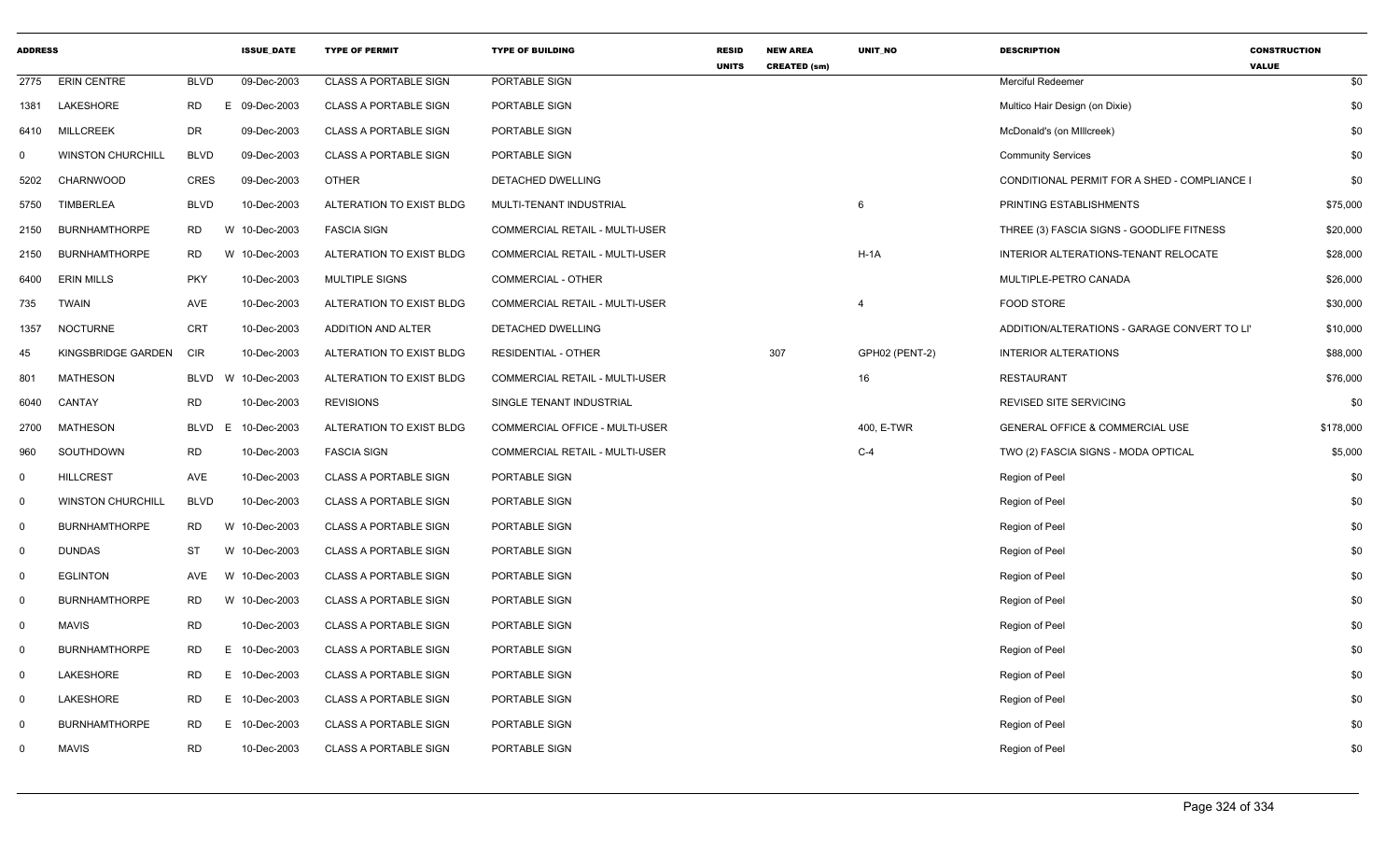| <b>ADDRESS</b> |                      |             | <b>ISSUE DATE</b> | <b>TYPE OF PERMIT</b>        | <b>TYPE OF BUILDING</b>               | <b>RESID</b><br><b>UNITS</b> | <b>NEW AREA</b><br><b>CREATED (sm)</b> | <b>UNIT NO</b>  | <b>DESCRIPTION</b>                            | <b>CONSTRUCTION</b><br><b>VALUE</b> |
|----------------|----------------------|-------------|-------------------|------------------------------|---------------------------------------|------------------------------|----------------------------------------|-----------------|-----------------------------------------------|-------------------------------------|
| $\Omega$       | <b>BURNHAMTHORPE</b> | <b>RD</b>   | W 10-Dec-2003     | <b>CLASS A PORTABLE SIGN</b> | PORTABLE SIGN                         |                              |                                        |                 | Region of Peel                                | \$0                                 |
| $\mathbf 0$    | <b>EGLINTON</b>      | AVE         | W 10-Dec-2003     | <b>CLASS A PORTABLE SIGN</b> | PORTABLE SIGN                         |                              |                                        |                 | Rgion of Peel                                 | \$0                                 |
| 0              | <b>DIXIE</b>         | <b>RD</b>   | 10-Dec-2003       | <b>CLASS A PORTABLE SIGN</b> | PORTABLE SIGN                         |                              |                                        |                 | Region of Peel                                | \$0                                 |
| 0              | <b>CAWTHRA</b>       | <b>RD</b>   | 10-Dec-2003       | <b>CLASS A PORTABLE SIGN</b> | PORTABLE SIGN                         |                              |                                        |                 | Region of Peel                                | \$0                                 |
| $\Omega$       | <b>AIRPORT</b>       | <b>RD</b>   | 10-Dec-2003       | <b>CLASS A PORTABLE SIGN</b> | PORTABLE SIGN                         |                              |                                        |                 | Region of Peel                                | \$0                                 |
| 0              | <b>DERRY</b>         | <b>RD</b>   | W<br>10-Dec-2003  | <b>CLASS A PORTABLE SIGN</b> | PORTABLE SIGN                         |                              |                                        |                 | Region of Peel                                | \$0                                 |
| 0              | <b>CAWTHRA</b>       | <b>RD</b>   | 10-Dec-2003       | <b>CLASS A PORTABLE SIGN</b> | PORTABLE SIGN                         |                              |                                        |                 | Region of Peel                                | \$0                                 |
| 0              | <b>DIXIE</b>         | <b>RD</b>   | 10-Dec-2003       | <b>CLASS A PORTABLE SIGN</b> | PORTABLE SIGN                         |                              |                                        |                 | Region of Peel                                | \$0                                 |
| 4544           | <b>EASTGATE</b>      | <b>PKY</b>  | 10-Dec-2003       | <b>CLASS A PORTABLE SIGN</b> | PORTABLE SIGN                         |                              |                                        |                 | D'Angelo Brands Ltd.                          | \$0                                 |
| 5115           | <b>CREEKBANK</b>     | <b>RD</b>   | 11-Dec-2003       | <b>NEW BUILDING</b>          | <b>COMMERCIAL OFFICE- SINGLE USER</b> |                              | 24,069                                 |                 | NEW - OFFICE BUILDING - BELL CANADA CAMPUS. F | \$21,494,000                        |
| 3585           | LAIRD                | <b>RD</b>   | 11-Dec-2003       | ALTERATION TO EXIST BLDG     | MULTI-TENANT INDUSTRIAL               |                              |                                        | $\mathbf{3}$    | ALTERATIONS - DUST COLLECTOR                  | \$21,000                            |
| 2495           | <b>MEADOWPINE</b>    | <b>BLVD</b> | 11-Dec-2003       | ALTERATION TO EXIST BLDG     | MULTI-TENANT INDUSTRIAL               |                              |                                        |                 | <b>OFFICE &amp; WAREHOUSE</b>                 | \$985,000                           |
| 6379           | <b>SPINNAKER</b>     | <b>CIR</b>  | 11-Dec-2003       | NEW BUILDING                 | CONDOMINIUM ROW DWELLING              | 5                            | 709                                    |                 | CONDO ROW DWELLING - BLK 1 (5 UNITS), FOUNDA  | \$730,000                           |
| 6389           | <b>SPINNAKER</b>     | <b>CIR</b>  | 11-Dec-2003       | NEW BUILDING                 | CONDOMINIUM ROW DWELLING              | $\overline{4}$               | 582                                    | #6-9            | CONDO ROW DWELLING - BLK 2 (4 UNITS), FOUNDA  | \$599,000                           |
| 6399           | <b>SPINNAKER</b>     | <b>CIR</b>  | 11-Dec-2003       | NEW BUILDING                 | CONDOMINIUM ROW DWELLING              | $\overline{4}$               | 572                                    | #111-117 (ODD)  | CONDO ROW DWELLING - BLK 3 (4 UNITS), FOUNDA  | \$589,000                           |
| 6399           | <b>SPINNAKER</b>     | <b>CIR</b>  | 11-Dec-2003       | NEW BUILDING                 | CONDOMINIUM ROW DWELLING              | 5                            | 707                                    | #119-127 (ODD)  | CONDO ROW DWELLING - BLK 4 (5 UNITS), FOUNDA  | \$728,000                           |
| 6399           | <b>SPINNAKER</b>     | <b>CIR</b>  | 11-Dec-2003       | NEW BUILDING                 | CONDOMINIUM ROW DWELLING              | $\overline{4}$               | 581                                    | #120-126 (EVEN) | CONDO ROW DWELLING - BLK 5 (4 UNITS), FOUNDA  | \$598,000                           |
| 6399           | <b>SPINNAKER</b>     | CIR         | 11-Dec-2003       | NEW BUILDING                 | CONDOMINIUM ROW DWELLING              | $\overline{4}$               | 572                                    | #2-8 (EVEN)     | CONDO ROW DWELLING - BLK 6 (4 UNITS), FOUNDA  | \$589,000                           |
| 6399           | <b>SPINNAKER</b>     | CIR         | 11-Dec-2003       | <b>NEW BUILDING</b>          | CONDOMINIUM ROW DWELLING              | $\overline{7}$               | 1,029                                  | #10-22 (EVEN)   | CONDO ROW DWELLING - BLK 7 (7 UNITS), FOUNDA  | \$1,059,000                         |
| 6399           | <b>SPINNAKER</b>     | <b>CIR</b>  | 11-Dec-2003       | NEW BUILDING                 | CONDOMINIUM ROW DWELLING              | 5                            | 687                                    | #128-136 (EVEN) | CONDO ROW DWELLING - BLK 8 (5 UNITS), FOUNDA  | \$708,000                           |
| 6399           | <b>SPINNAKER</b>     | CIR         | 11-Dec-2003       | <b>NEW BUILDING</b>          | CONDOMINIUM ROW DWELLING              | 6                            | 818                                    | #138-148(EVEN)  | CONDO ROW DWELLING - BLK 9 (6 UNITS), FOUNDA  | \$842,000                           |
| 6399           | <b>SPINNAKER</b>     | CIR         | 11-Dec-2003       | NEW BUILDING                 | CONDOMINIUM ROW DWELLING              | 5                            | 535                                    | #150-158(EVEN)  | CONDO ROW DWELLING - BLK 10 (5 UNITS), FOUND  | \$551,000                           |
| 6399           | <b>SPINNAKER</b>     | CIR         | 11-Dec-2003       | <b>NEW BUILDING</b>          | CONDOMINIUM ROW DWELLING              | 5                            | 722                                    | #11-19 (ODD)    | CONDO ROW DWELLING - BLK 11 (5 UNITS), FOUND, | \$743,000                           |
| 6399           | <b>SPINNAKER</b>     | <b>CIR</b>  | 11-Dec-2003       | <b>NEW BUILDING</b>          | CONDOMINIUM ROW DWELLING              | 8                            | 1,093                                  | #21-35 (ODD)    | CONDO ROW DWELLING - BLK 12 (8 UNITS), FOUND  | \$1,125,000                         |
| 6399           | <b>SPINNAKER</b>     | <b>CIR</b>  | 11-Dec-2003       | <b>NEW BUILDING</b>          | CONDOMINIUM ROW DWELLING              | 8                            | 1,065                                  | #37-51 (ODD)    | CONDO ROW DWELLING - BLK 13 (8 UNITS), FOUND, | \$1,096,000                         |
| 6399           | <b>SPINNAKER</b>     | <b>CIR</b>  | 11-Dec-2003       | <b>NEW BUILDING</b>          | CONDOMINIUM ROW DWELLING              | $\overline{7}$               | 977                                    | #145-157 (ODD)  | CONDO ROW DWELLING - BLK14 (7 UNITS), FOUNDA  | \$1,006,000                         |
| 6399           | <b>SPINNAKER</b>     | <b>CIR</b>  | 11-Dec-2003       | <b>NEW BUILDING</b>          | CONDOMINIUM ROW DWELLING              | 7                            | 920                                    | #53-65 (ODD)    | CONDO ROW DWELLING - BLK 15 (7 UNITS), FOUND, | \$947,000                           |
| 6399           | <b>SPINNAKER</b>     | <b>CIR</b>  | 11-Dec-2003       | <b>NEW BUILDING</b>          | CONDOMINIUM ROW DWELLING              | 8                            | 1,059                                  | #67-81 (ODD)    | CONDO ROW DWELLING - BLK 16 (8 UNITS), FOUND, | \$1,090,000                         |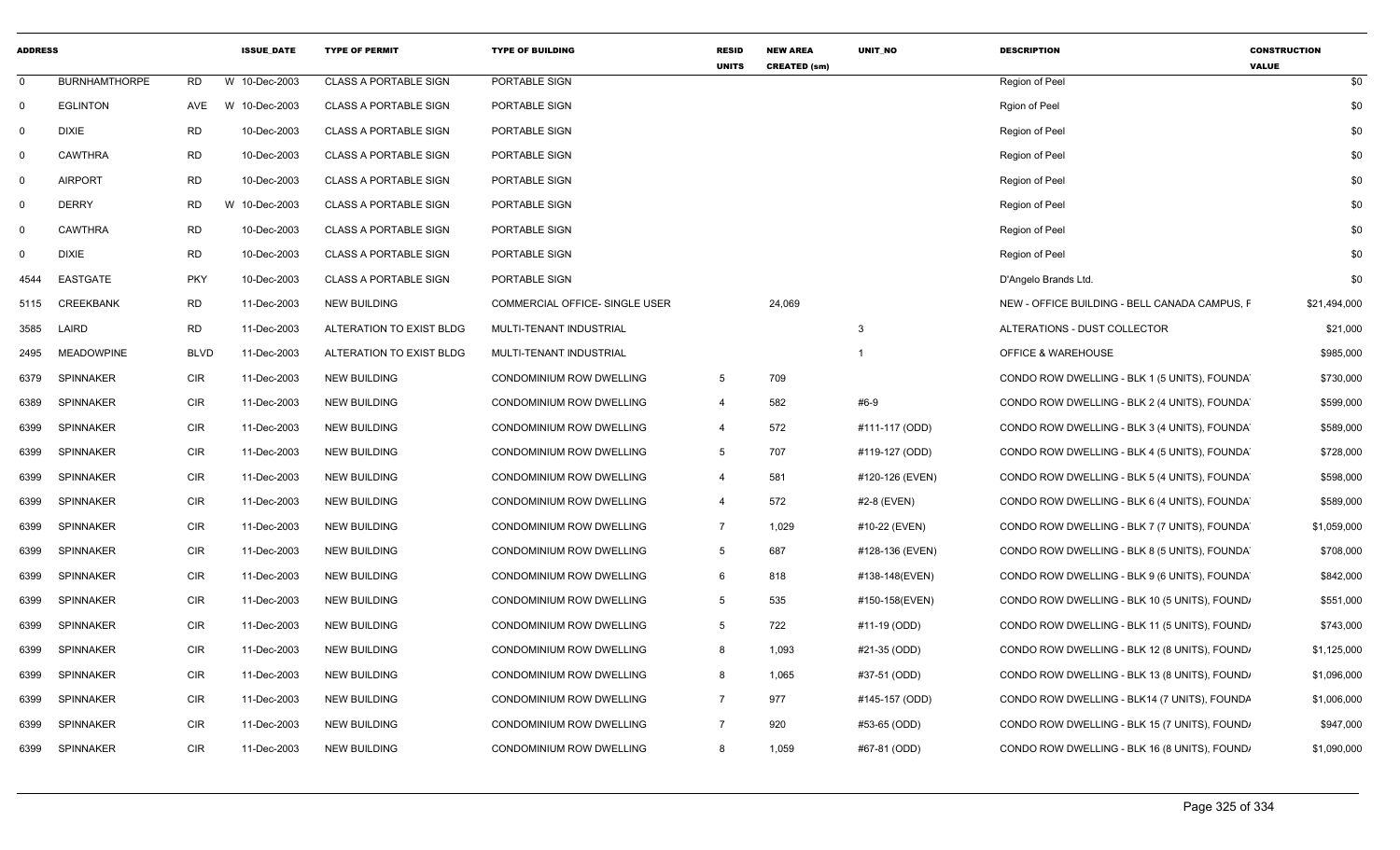| <b>ADDRESS</b> |                          |             | <b>ISSUE DATE</b> | <b>TYPE OF PERMIT</b>        | <b>TYPE OF BUILDING</b>        | <b>RESID</b><br><b>UNITS</b> | <b>NEW AREA</b><br><b>CREATED (sm)</b> | UNIT_NO                 | <b>DESCRIPTION</b>                           | <b>CONSTRUCTION</b><br><b>VALUE</b> |
|----------------|--------------------------|-------------|-------------------|------------------------------|--------------------------------|------------------------------|----------------------------------------|-------------------------|----------------------------------------------|-------------------------------------|
| 6399           | SPINNAKER                | CIR         | 11-Dec-2003       | <b>NEW BUILDING</b>          | CONDOMINIUM ROW DWELLING       | 8                            | 1,150                                  | #95-109 (ODD)           | CONDO ROW DWELLING - BLK 18 (8 UNITS), FOUND | \$1,183,000                         |
| 100            | <b>CITY CENTRE</b>       | DR          | 11-Dec-2003       | <b>REVISIONS</b>             | COMMERCIAL OFFICE - MULTI-USER |                              |                                        | 2-939                   | <b>INTERIOR ALTERATIONS</b>                  | \$0                                 |
| 5975           | <b>MAVIS</b>             | <b>RD</b>   | 11-Dec-2003       | ALTERATION TO EXIST BLDG     | <b>COMMERCIAL - OTHER</b>      |                              |                                        |                         | KITCHEN EXHAUST                              | \$0                                 |
| 7125           | <b>GOREWAY</b>           | <b>DR</b>   | 11-Dec-2003       | ALTERATION TO EXIST BLDG     | <b>COMMERCIAL - OTHER</b>      |                              |                                        |                         | ALTERATIONS-STRUCTURAL ROOF REINFORCE        | \$15,000                            |
| 695            | CANYON                   | ST          | 11-Dec-2003       | <b>REVISIONS</b>             | DETACHED DWELLING              |                              |                                        |                         | REVISION - INTERIOR LAYOUT - LOT 128 ONLY    | \$0                                 |
| 2495           | <b>MEADOWPINE</b>        | <b>BLVD</b> | 11-Dec-2003       | <b>NEW BUILDING</b>          | MULTI-TENANT INDUSTRIAL        |                              |                                        | N                       | NEW-INDUST SPEC, TENANT NOT DETERMINED, CO   | \$0                                 |
| 6461           | MISSISSAUGA              | <b>RD</b>   | 11-Dec-2003       | <b>REVISIONS</b>             | <b>COMMERCIAL - OTHER</b>      |                              |                                        | $\overline{\mathbf{1}}$ | PLUMBING REVISION                            | \$0                                 |
| $\mathbf 0$    | <b>DUNDAS</b>            | <b>ST</b>   | W 11-Dec-2003     | <b>CLASS A PORTABLE SIGN</b> | PORTABLE SIGN                  |                              |                                        |                         | Region of Peel                               | \$0                                 |
| $\mathbf 0$    | <b>WINSTON CHURCHILL</b> | <b>BLVD</b> | 11-Dec-2003       | <b>CLASS A PORTABLE SIGN</b> | PORTABLE SIGN                  |                              |                                        |                         | Region of Peel                               | \$0                                 |
| $\mathbf 0$    | <b>BURNHAMTHORPE</b>     | RD.         | W 11-Dec-2003     | <b>CLASS A PORTABLE SIGN</b> | PORTABLE SIGN                  |                              |                                        |                         | Region of Peel                               | \$0                                 |
| 6400           | <b>ERIN MILLS</b>        | <b>PKY</b>  | 11-Dec-2003       | <b>CLASS A PORTABLE SIGN</b> | PORTABLE SIGN                  |                              |                                        |                         | Petro Canada (on Erin Mills)                 | \$0                                 |
| $\mathbf 0$    | <b>AIRPORT</b>           | <b>RD</b>   | 11-Dec-2003       | <b>CLASS A PORTABLE SIGN</b> | PORTABLE SIGN                  |                              |                                        |                         | Region of Peel                               | \$0                                 |
| $\mathbf 0$    | <b>BRITANNIA</b>         | <b>RD</b>   | W 11-Dec-2003     | CLASS A PORTABLE SIGN        | PORTABLE SIGN                  |                              |                                        |                         | Region of Peel                               | \$0                                 |
| 7205           | <b>GOREWAY</b>           | DR          | 11-Dec-2003       | <b>CLASS A PORTABLE SIGN</b> | PORTABLE SIGN                  |                              |                                        |                         | Able Driving School                          | \$0                                 |
| $\mathbf 0$    | <b>DERRY</b>             | <b>RD</b>   | W 11-Dec-2003     | <b>CLASS A PORTABLE SIGN</b> | PORTABLE SIGN                  |                              |                                        |                         | Region of Peel                               | \$0                                 |
| 0              | <b>BRITANNIA</b>         | <b>RD</b>   | W 11-Dec-2003     | <b>CLASS A PORTABLE SIGN</b> | PORTABLE SIGN                  |                              |                                        |                         | Region of Peel                               | \$0                                 |
| 1553           | SHAWSON                  | <b>DR</b>   | 11-Dec-2003       | <b>CLASS A PORTABLE SIGN</b> | PORTABLE SIGN                  |                              |                                        |                         | Husky Truck Stop (On Dixie Rd)               | \$0                                 |
| 1221           | <b>TOURMALINE</b>        | <b>CRT</b>  | 11-Dec-2003       | <b>REVISIONS</b>             | DETACHED DWELLING              |                              |                                        |                         | <b>HEATING REVISION</b>                      | \$0                                 |
| 3055           | VEGA                     | <b>BLVD</b> | 11-Dec-2003       | <b>CLASS A PORTABLE SIGN</b> | PORTABLE SIGN                  |                              |                                        |                         | Silver City Famous Players (Dundas Street)   | \$0                                 |
| 6625           | <b>KENNEDY</b>           | <b>RD</b>   | 11-Dec-2003       | <b>CLASS A PORTABLE SIGN</b> | PORTABLE SIGN                  |                              |                                        |                         | Husky Truck Stop (on Kennedy Rd.)            | \$0                                 |
| 6625           | <b>KENNEDY</b>           | <b>RD</b>   | 11-Dec-2003       | <b>CLASS A PORTABLE SIGN</b> | PORTABLE SIGN                  |                              |                                        |                         | Husky Truck Stop (on Courtney Park)          | \$0                                 |
| 104            | LAKESHORE                | <b>RD</b>   | W 11-Dec-2003     | <b>CLASS A PORTABLE SIGN</b> | PORTABLE SIGN                  |                              |                                        |                         | Fabutan Sun Tan Studios (on Lakeshore Rd.)   | \$0                                 |
| 780            | <b>BURNHAMTHORPE</b>     | <b>RD</b>   | W 11-Dec-2003     | <b>CLASS A PORTABLE SIGN</b> | PORTABLE SIGN                  |                              |                                        |                         | Cooksville Meats (on Burnhamthorpe)          | \$0                                 |
| 2004           | ROY IVOR                 | <b>CRES</b> | 11-Dec-2003       | ALTERATION TO EXIST BLDG     | DETACHED DWELLING              |                              |                                        |                         | <b>NEW WASHROOM</b>                          | \$1,000                             |
| 3375           | <b>CRIMSON KING</b>      | <b>CIR</b>  | 11-Dec-2003       | <b>NEW BUILDING</b>          | DETACHED DWELLING              |                              |                                        |                         | SFD - CUSTOM - FIREBREAK LOT - COMPLETION    | \$0                                 |
| 3236           | <b>CACTUS</b>            | GATE        | 11-Dec-2003       | <b>NEW BUILDING</b>          | DETACHED DWELLING              |                              |                                        |                         | SFD - REPEAT MODEL, FIREBREAK LOT - COMPLETI | \$0                                 |
| 3218           | <b>CACTUS</b>            | GATE        | 11-Dec-2003       | <b>NEW BUILDING</b>          | DETACHED DWELLING              |                              |                                        |                         | SFD - REPEAT MODEL, FIREBREAK LOT - COMPLETI | \$0                                 |
| 844            | SOUTHDOWN                | <b>RD</b>   | 11-Dec-2003       | ALTERATION TO EXIST BLDG     | SINGLE TENANT INDUSTRIAL       |                              |                                        |                         | PLUMBING ONLY                                | \$10,000                            |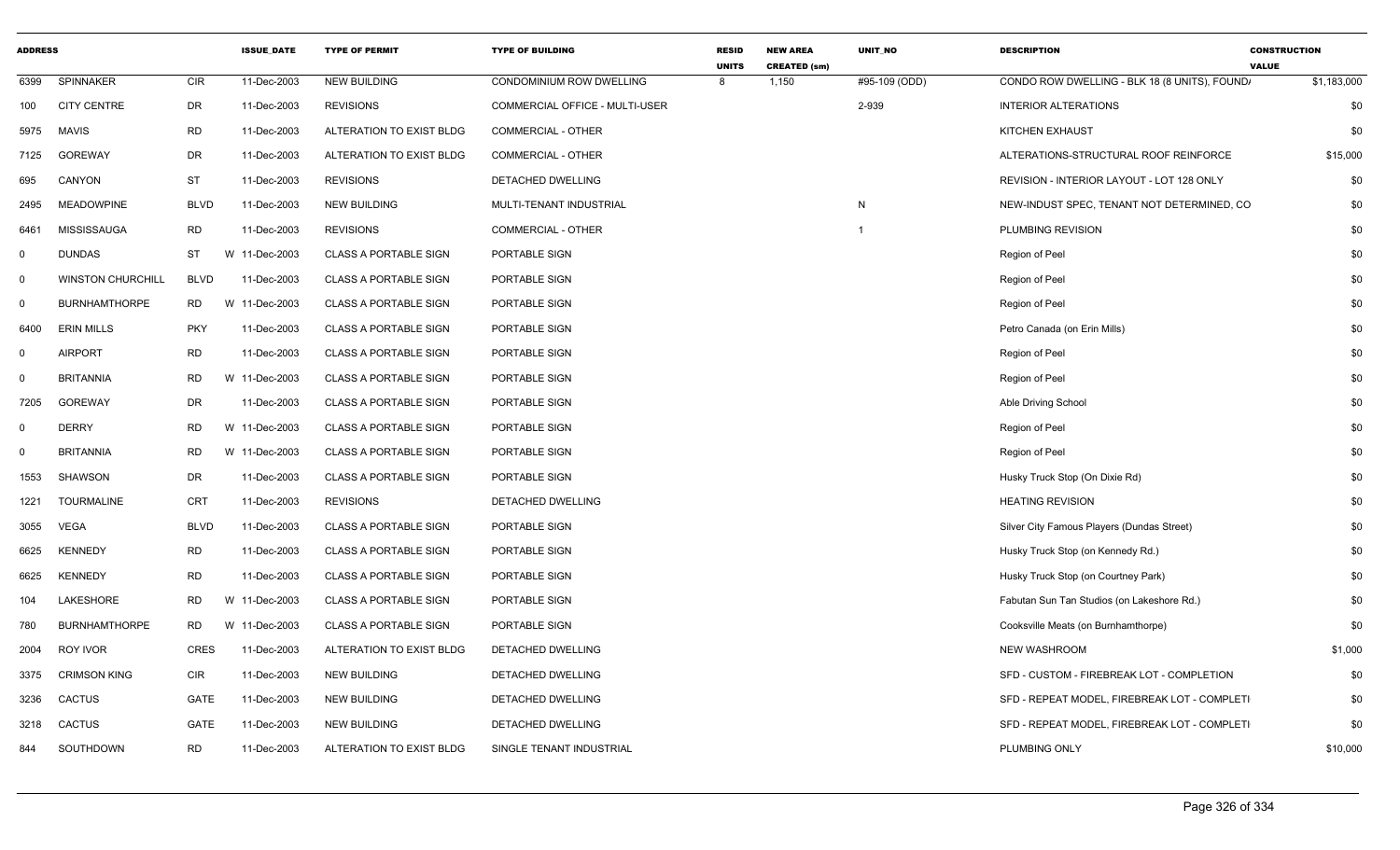| <b>ADDRESS</b> |                      |             | <b>ISSUE DATE</b> | <b>TYPE OF PERMIT</b>    | <b>TYPE OF BUILDING</b>               | <b>RESID</b><br><b>UNITS</b> | <b>NEW AREA</b><br><b>CREATED (sm)</b> | <b>UNIT NO</b>  | <b>DESCRIPTION</b>                            | <b>CONSTRUCTION</b><br><b>VALUE</b> |
|----------------|----------------------|-------------|-------------------|--------------------------|---------------------------------------|------------------------------|----------------------------------------|-----------------|-----------------------------------------------|-------------------------------------|
| 3611           | <b>FORTUNE</b>       | <b>PL</b>   | 11-Dec-2003       | <b>NEW BUILDING</b>      | <b>DETACHED DWELLING</b>              |                              | 196                                    |                 | SFD - FIREBREAK COMPLETION                    | \$0                                 |
| 1128           | <b>DUNDAS</b>        | ST          | W 12-Dec-2003     | <b>NEW BUILDING</b>      | CONDOMINIUM ROW DWELLING              | $\overline{4}$               | 700                                    | #48-54 (EVEN)   | CONDOMINIUM ROW DWELLING - BLK 1C (4 UNITS) - | \$721,000                           |
| 1128           | <b>DUNDAS</b>        | <b>ST</b>   | W 12-Dec-2003     | <b>NEW BUILDING</b>      | CONDOMINIUM ROW DWELLING              | 5                            | 737                                    | #49-57 (ODD)    | CONDOMINIUM ROW DWELLING - BLK 2C (5 UNITS) - | \$759,000                           |
| 1128           | DUNDAS               | ST          | W 12-Dec-2003     | <b>NEW BUILDING</b>      | CONDOMINIUM ROW DWELLING              | 5                            | 740                                    | #104-112 (EVEN) | CONDOMINIUM ROW DWELLING - BLK 3C (5 UNITS)   | \$762,000                           |
| 2150           | <b>BURNHAMTHORPE</b> | RD          | W 12-Dec-2003     | ALTERATION TO EXIST BLDG | COMMERCIAL RETAIL - MULTI-USER        |                              |                                        | K, H-22 - 23    | INTERIOR ALTERATIONS-MODEL SUITE              | \$24,000                            |
| 3185           | <b>UNITY</b>         | DR          | 12-Dec-2003       | ALTERATION TO EXIST BLDG | MULTI-TENANT INDUSTRIAL               |                              |                                        | 3               | DRY CLEANING & LAUNDRY ESTABLISHMENT          | \$135,000                           |
| 4342           | GOLDENROD            | <b>CRES</b> | 12-Dec-2003       | <b>NEW BUILDING</b>      | DETACHED DWELLING                     | 1                            | 253                                    |                 | <b>SFD - REPEAT MODEL</b>                     | \$235,000                           |
| 4341           | GOLDENROD            | <b>CRES</b> | 12-Dec-2003       | <b>NEW BUILDING</b>      | DETACHED DWELLING                     | 1                            | 253                                    |                 | <b>SFD - REPEAT MODEL</b>                     | \$235,000                           |
| 4336           | <b>TRAILMASTER</b>   | DR          | 12-Dec-2003       | <b>NEW BUILDING</b>      | DETACHED DWELLING                     | -1                           | 297                                    |                 | SFD - REPEAT MODEL                            | \$276,000                           |
| 4335           | <b>TRAILMASTER</b>   | DR          | 12-Dec-2003       | <b>NEW BUILDING</b>      | DETACHED DWELLING                     | $\mathbf{1}$                 | 281                                    |                 | <b>SFD - REPEAT MODEL</b>                     | \$261,000                           |
| 4743           | APPLE BLOSSOM        | <b>CIR</b>  | 12-Dec-2003       | <b>NEW BUILDING</b>      | DETACHED DWELLING                     | $\mathbf 1$                  | 212                                    |                 | <b>SFD - REPEAT MODEL</b>                     | \$197,000                           |
| 4739           | APPLE BLOSSOM        | <b>CIR</b>  | 12-Dec-2003       | <b>NEW BUILDING</b>      | DETACHED DWELLING                     | 1                            | 219                                    |                 | <b>SFD - REPEAT MODEL</b>                     | \$203,000                           |
| 4735           | APPLE BLOSSOM        | CIR         | 12-Dec-2003       | <b>NEW BUILDING</b>      | DETACHED DWELLING                     | -1                           | 194                                    |                 | SFD - REPEAT MODEL - FIREBREAK LOT            | \$181,000                           |
| 4731           | APPLE BLOSSOM        | <b>CIR</b>  | 12-Dec-2003       | <b>NEW BUILDING</b>      | <b>DETACHED DWELLING</b>              | 1                            | 219                                    |                 | <b>SFD - REPEAT MODEL</b>                     | \$203,000                           |
| 4727           | APPLE BLOSSOM        | <b>CIR</b>  | 12-Dec-2003       | <b>NEW BUILDING</b>      | DETACHED DWELLING                     | 1                            | 219                                    |                 | <b>SFD - REPEAT MODEL</b>                     | \$204,000                           |
| 4723           | APPLE BLOSSOM        | <b>CIR</b>  | 12-Dec-2003       | <b>NEW BUILDING</b>      | DETACHED DWELLING                     | 1                            | 219                                    |                 | SFD - REPEAT MODEL                            | \$203,000                           |
| 4719           | APPLE BLOSSOM        | CIR         | 12-Dec-2003       | <b>NEW BUILDING</b>      | DETACHED DWELLING                     | 1                            | 219                                    |                 | <b>SFD - REPEAT MODEL</b>                     | \$203,000                           |
| 4715           | APPLE BLOSSOM        | <b>CIR</b>  | 12-Dec-2003       | <b>NEW BUILDING</b>      | DETACHED DWELLING                     | 1                            | 219                                    |                 | <b>SFD - REPEAT MODEL</b>                     | \$203,000                           |
| 4711           | APPLE BLOSSOM        | <b>CIR</b>  | 12-Dec-2003       | <b>NEW BUILDING</b>      | DETACHED DWELLING                     |                              | 194                                    |                 | SFD - REPEAT MODEL, FIREBREAK LOT             | \$181,000                           |
| 4707           | APPLE BLOSSOM        | <b>CIR</b>  | 12-Dec-2003       | <b>NEW BUILDING</b>      | DETACHED DWELLING                     |                              | 219                                    |                 | <b>SFD - REPEAT MODEL</b>                     | \$204,000                           |
| 2200           | <b>EGLINTON</b>      | AVE         | W 12-Dec-2003     | ALTERATION TO EXIST BLDG | PUBLIC/INSTIT (EXCEPT SCHOOLS)        |                              |                                        |                 | <b>INTERIOR ALTERATIONS</b>                   | \$25,000                            |
| 1394           | <b>WILSON</b>        | AVE         | 12-Dec-2003       | <b>NEW BUILDING</b>      | DETACHED DWELLING                     | 1                            | 298                                    |                 | <b>SFD - CUSTOM</b>                           | \$307,000                           |
| 910            | MID-WAY              | <b>BLVD</b> | 12-Dec-2003       | ALTERATION TO EXIST BLDG | <b>INDUSTRIAL - OTHER</b>             |                              |                                        |                 | <b>EXTENSION TO EXISTING WALK IN COOLER</b>   | \$100,000                           |
| 3024           | HURONTARIO           | ST          | 12-Dec-2003       | ALTERATION TO EXIST BLDG | COMMERCIAL - OTHER                    |                              |                                        | G8              | <b>CONVENIENCE STORE</b>                      | \$35,000                            |
| 3980           | <b>GRAND PARK</b>    | DR          | 12-Dec-2003       | ALTERATION TO EXIST BLDG | <b>COMMERCIAL OFFICE - MULTI-USER</b> |                              |                                        | $A-2$           | DOCTOR'S CLINIC                               | \$58,000                            |
| 300            | STATESMAN            | DR          | 12-Dec-2003       | <b>OTHER</b>             | <b>INDUSTRIAL - OTHER</b>             |                              |                                        |                 | <b>SITE SERVICING</b>                         | \$75,000                            |
| 3960           | <b>GRAND PARK</b>    | DR          | 12-Dec-2003       | ALTERATION TO EXIST BLDG | COMMERCIAL RETAIL - MULTI-USER        |                              |                                        | C <sub>6</sub>  | PLUMBING ONLY                                 | \$0                                 |
| 6809           | <b>INVADER</b>       | <b>CRES</b> | 12-Dec-2003       | <b>OTHER</b>             | <b>INDUSTRIAL - OTHER</b>             |                              |                                        |                 | <b>SITE SERVICING</b>                         | \$64,000                            |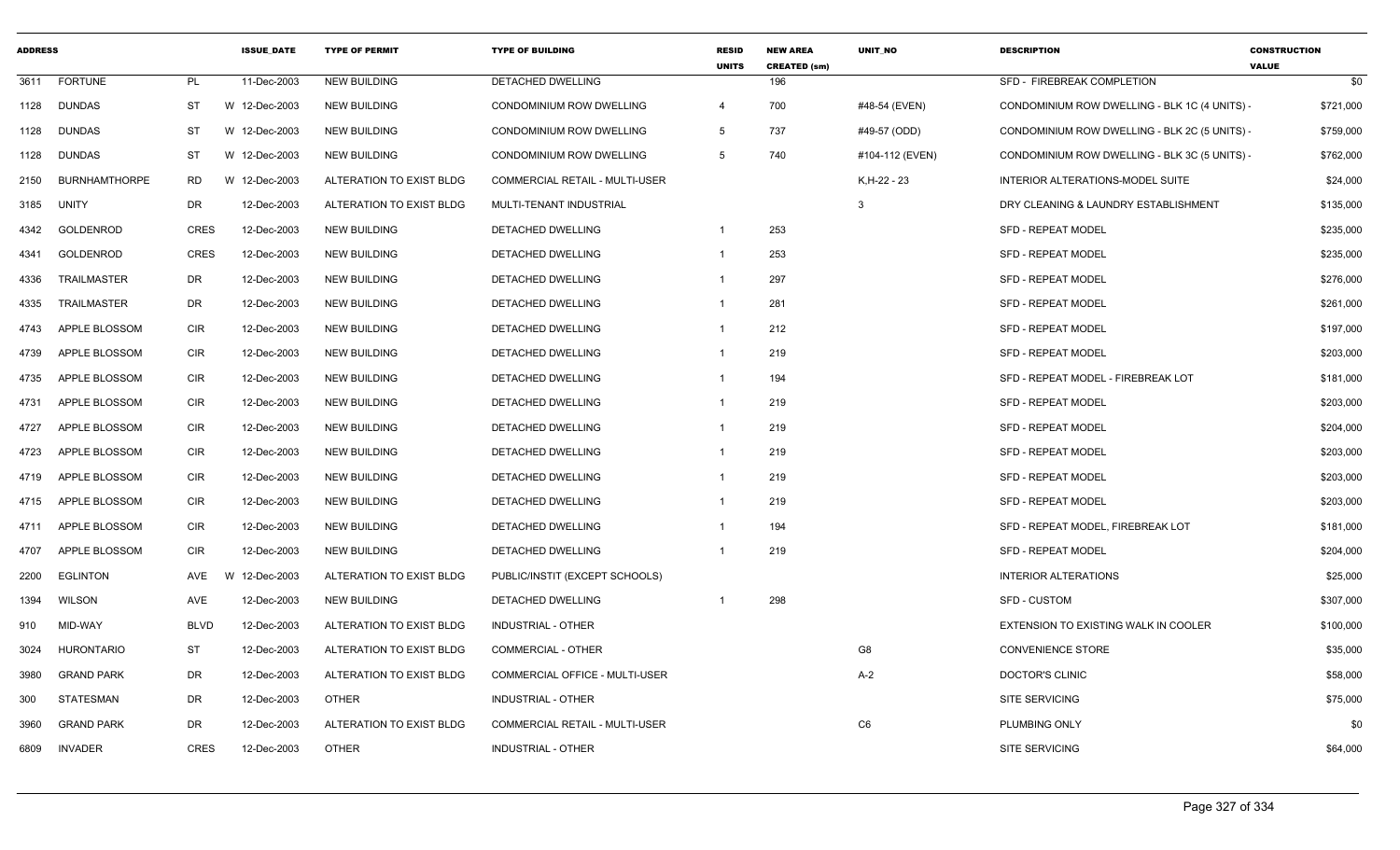| <b>ADDRESS</b> |                          |             | <b>ISSUE_DATE</b> | <b>TYPE OF PERMIT</b>        | <b>TYPE OF BUILDING</b>               | <b>RESID</b><br><b>UNITS</b> | <b>NEW AREA</b><br><b>CREATED (sm)</b> | UNIT_NO        | <b>DESCRIPTION</b>                                | <b>CONSTRUCTION</b><br><b>VALUE</b> |
|----------------|--------------------------|-------------|-------------------|------------------------------|---------------------------------------|------------------------------|----------------------------------------|----------------|---------------------------------------------------|-------------------------------------|
| 6400           | <b>MILLCREEK</b>         | <b>DR</b>   | 12-Dec-2003       | <b>CLASS A PORTABLE SIGN</b> | PORTABLE SIGN                         |                              |                                        |                | Sports Traders                                    | \$0                                 |
| 785            | <b>BRITANNIA</b>         | <b>RD</b>   | W 12-Dec-2003     | CLASS A PORTABLE SIGN        | PORTABLE SIGN                         |                              |                                        |                | Solution (On Britannia Rd. W.)                    | \$0                                 |
| $\mathbf 0$    | <b>WINSTON CHURCHILL</b> | <b>BLVD</b> | 12-Dec-2003       | <b>CLASS A PORTABLE SIGN</b> | PORTABLE SIGN                         |                              |                                        |                | Community Christian Church of Meadowvale          | \$0                                 |
| $\mathbf 0$    | <b>BATTLEFORD</b>        | <b>RD</b>   | 12-Dec-2003       | <b>CLASS A PORTABLE SIGN</b> | PORTABLE SIGN                         |                              |                                        |                | Community Christian Reforned church of Meadowvale | \$0                                 |
| $\mathbf 0$    | <b>HURONTARIO</b>        | <b>ST</b>   | 12-Dec-2003       | <b>CLASS A PORTABLE SIGN</b> | PORTABLE SIGN                         |                              |                                        |                | West Edge Community Church                        | \$0                                 |
| 136            | <b>QUEEN</b>             | <b>ST</b>   | S 12-Dec-2003     | <b>CLASS A PORTABLE SIGN</b> | PORTABLE SIGN                         |                              |                                        |                | <b>Streetsville Clearners</b>                     | \$0                                 |
| 2021           | <b>CLIFF</b>             | <b>RD</b>   | 12-Dec-2003       | <b>CLASS A PORTABLE SIGN</b> | PORTABLE SIGN                         |                              |                                        |                | The Mississauga Club                              | \$0                                 |
| 1225           | <b>DUNDAS</b>            | <b>ST</b>   | E 12-Dec-2003     | CLASS A PORTABLE SIGN        | PORTABLE SIGN                         |                              |                                        |                | Fairweather (On Queen Frederica Street)           | \$0                                 |
| 512            | <b>BRISTOL</b>           | <b>RD</b>   | W 12-Dec-2003     | <b>CLASS A PORTABLE SIGN</b> | PORTABLE SIGN                         |                              |                                        |                | Bristol Dental (On McLaughlin Rd)                 | \$0                                 |
| 7033           | NETHERBRAE               | <b>RD</b>   | 12-Dec-2003       | FIRE DAMAGE REPAIR           | CONDOMINIUM ROW DWELLING              |                              |                                        | 17             | FIRE DAMAGE REPAIR                                | \$24,000                            |
| 3476           | <b>GLEN ERIN</b>         | <b>DR</b>   | 12-Dec-2003       | <b>CLASS A PORTABLE SIGN</b> | PORTABLE SIGN                         |                              |                                        |                | <b>Assured Driving School</b>                     | \$0                                 |
| 7302           | <b>BLACKWOOD</b>         | <b>MEWS</b> | 15-Dec-2003       | <b>NEW BUILDING</b>          | DETACHED DWELLING                     | $\overline{1}$               | 178                                    |                | <b>SFD - CUSTOM</b>                               | \$184,000                           |
| 5220           | <b>CREEKBANK</b>         | <b>RD</b>   | 15-Dec-2003       | ADDITION AND ALTER           | <b>CHURCH</b>                         |                              |                                        |                | ADD/ALT/PART DEMO-MISS. CHINESE BAPTISH CHU       | \$0                                 |
| 2150           | <b>BURNHAMTHORPE</b>     | <b>RD</b>   | 15-Dec-2003<br>W  | ALTERATION TO EXIST BLDG     | <b>COMMERCIAL RETAIL - MULTI-USER</b> |                              |                                        | $H-41A$        | <b>RETAIL STORE</b>                               | \$34,000                            |
| 375            | PENDANT                  | <b>DR</b>   | 15-Dec-2003       | ALTERATION TO EXIST BLDG     | MULTI-TENANT INDUSTRIAL               |                              |                                        | $\overline{2}$ | <b>WAREHOUSE</b>                                  | \$1,315,000                         |
| 2375           | <b>SKYMARK</b>           | AVE         | 15-Dec-2003       | <b>FASCIA SIGN</b>           | SINGLE TENANT INDUSTRIAL              |                              |                                        |                | 1 FASCIA SIGN - NORTHERN GRP.                     | \$8,000                             |
| 1092           | PELHAM                   | AVE         | 15-Dec-2003       | <b>OTHER</b>                 | DETACHED DWELLING                     |                              |                                        |                | ADDITION-WOODBURNING STOVE                        | \$10,000                            |
| 29             | <b>AVENTURA</b>          | CRT         | 15-Dec-2003       | <b>FASCIA SIGN</b>           | COMMERCIAL RETAIL - MULTI-USER        |                              |                                        | $B-1$          | TWO (2) FASCIA SIGNS - MR SUB                     | \$3,000                             |
| 6399           | <b>SPINNAKER</b>         | CIR         | 16-Dec-2003       | <b>NEW BUILDING</b>          | CONDOMINIUM ROW DWELLING              | 6                            | 804                                    | #83-93/BDG 17  | CONDO ROW DWELLING - BLK 17 (6 UNITS), FOUND,     | \$846,000                           |
| 1300           | <b>CONTOUR</b>           | <b>DR</b>   | 16-Dec-2003       | ADDITION TO EXIST BLDG       | DETACHED DWELLING                     |                              | 15                                     |                | CANC 2005/05/03 - ADDITION                        | \$20,000                            |
| 591            | <b>CURZON</b>            | AVE         | 16-Dec-2003       | ADDITION AND ALTER           | DETACHED DWELLING                     |                              | 116                                    |                | ADDITION - 2 STOREY & 2ND STOREY ADDITION/ALT     | \$115,000                           |
| 1329           | <b>DEXTER</b>            | CRES        | 16-Dec-2003       | <b>NEW BUILDING</b>          | DETACHED DWELLING                     |                              | 324                                    |                | SFD - CUSTOM                                      | \$306,000                           |
| 1355           | <b>MEYERSIDE</b>         | <b>DR</b>   | 16-Dec-2003       | ALTERATION TO EXIST BLDG     | <b>INDUSTRIAL - OTHER</b>             |                              |                                        |                | <b>WAREHOUSING &amp; DISTRIBUTION</b>             | \$48,000                            |
| 7292           | <b>VILLAGE WALK</b>      |             | 16-Dec-2003       | <b>NEW BUILDING</b>          | DETACHED DWELLING                     | $\overline{1}$               | 204                                    |                | SFD - REPEAT MODEL, ELV-C, FIREBREAK LOT          | \$210,000                           |
| 2160           | <b>BURNHAMTHORPE</b>     | <b>RD</b>   | W<br>16-Dec-2003  | <b>NEW BUILDING</b>          | COMMERCIAL RETAIL - MULTI-USER        |                              | 12,179                                 |                | NEW - COMMERCIAL RETAIL, WALMART, COMPLETI(       | \$0                                 |
| 93             | <b>CUMBERLAND</b>        | DR          | 16-Dec-2003       | <b>NEW BUILDING</b>          | DETACHED DWELLING                     | $\overline{1}$               | 283                                    |                | SFD - CUSTOM                                      | \$292,000                           |
| 6885           | <b>EARLY SETTLER</b>     | <b>ROW</b>  | 16-Dec-2003       | <b>NEW BUILDING</b>          | DETACHED DWELLING                     | $\overline{1}$               | 382                                    |                | SFD - CUSTOM                                      | \$497,000                           |
| 3221           | <b>DERRY</b>             | <b>RD</b>   | W 16-Dec-2003     | <b>NEW BUILDING</b>          | COMMERCIAL RETAIL - MULTI-USER        |                              | 1,299                                  |                | NEW - SPEC RETAIL, SHELL BUILDING - TENANT NOT    | \$1,105,000                         |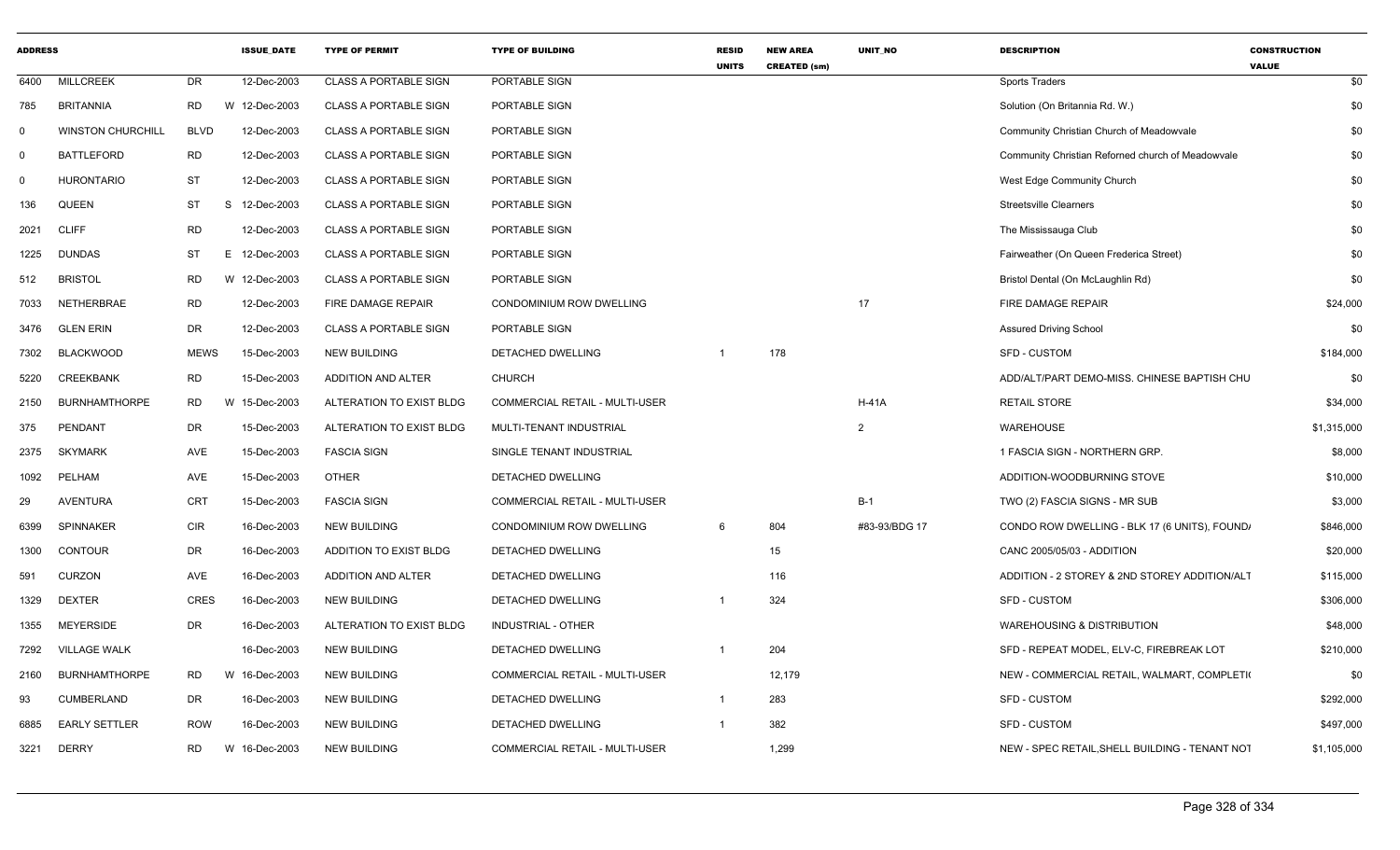|          | <b>ADDRESS</b><br><b>ISSUE DATE</b> |             | <b>TYPE OF PERMIT</b> | <b>TYPE OF BUILDING</b>      | <b>RESID</b><br><b>UNITS</b>   | <b>NEW AREA</b><br><b>CREATED (sm)</b> | <b>UNIT NO</b> | <b>DESCRIPTION</b> | <b>CONSTRUCTION</b><br><b>VALUE</b>          |           |
|----------|-------------------------------------|-------------|-----------------------|------------------------------|--------------------------------|----------------------------------------|----------------|--------------------|----------------------------------------------|-----------|
| 5750     | <b>RIVER GROVE</b>                  | AVE         | 16-Dec-2003           | PORTABLE CLASSROOM           | SCHOOL - OTHER                 |                                        |                |                    | PORTABLE RELOCATE (1) - HAZEL MCCALLION SR F | \$16,000  |
| 2717     | RENA                                | <b>RD</b>   | 16-Dec-2003           | CHANGE OF USE                | <b>INDUSTRIAL - OTHER</b>      |                                        |                |                    | WASTE PROCESSING / TRANSFER STATION          | \$0       |
| 3037     | <b>CLAYHILL</b>                     | <b>RD</b>   | 16-Dec-2003           | ALTERATION TO EXIST BLDG     | COMMERCIAL RETAIL-SINGLE USER  |                                        | 202            |                    | <b>INTERIOR ALTERATIONS</b>                  | \$30,000  |
| 2200     | <b>EGLINTON</b>                     | AVE         | W 16-Dec-2003         | ALTERATION TO EXIST BLDG     | PUBLIC/INSTIT (EXCEPT SCHOOLS) |                                        |                |                    | <b>INTERIOR ALTERATIONS</b>                  | \$15,000  |
| 3145     | PARKERHILL                          | <b>RD</b>   | 16-Dec-2003           | <b>REVISIONS</b>             | DETACHED DWELLING              |                                        | 72             |                    | REVISION-LOFT/FLOOR LAYOUT                   | \$66,000  |
| 1971     | <b>LAKESHORE</b>                    | <b>RD</b>   | W 16-Dec-2003         | <b>CLASS A PORTABLE SIGN</b> | PORTABLE SIGN                  |                                        |                |                    | Casa Mare Restaurant                         | \$0       |
| 6325     | <b>DIXIE</b>                        | <b>RD</b>   | 16-Dec-2003           | <b>CLASS A PORTABLE SIGN</b> | PORTABLE SIGN                  |                                        |                |                    | <b>EBS Notebooks</b>                         | \$0       |
| 3105     | <b>WINSTON CHURCHILL</b>            | <b>BLVD</b> | 16-Dec-2003           | <b>CLASS A PORTABLE SIGN</b> | PORTABLE SIGN                  |                                        |                |                    | Dai Chi Sushi Japanese Restaurant            | \$0       |
| 3045     | <b>GLEN ERIN</b>                    | DR          | 16-Dec-2003           | <b>CLASS A PORTABLE SIGN</b> | PORTABLE SIGN                  |                                        |                |                    | Laurie Williamson Pontiac                    | \$0       |
| 3155     | ARGENTIA                            | <b>RD</b>   | 16-Dec-2003           | <b>CLASS A PORTABLE SIGN</b> | PORTABLE SIGN                  |                                        |                |                    | Danier Leather                               | \$0       |
| 6485     | <b>MISSISSAUGA</b>                  | <b>RD</b>   | 16-Dec-2003           | <b>CLASS A PORTABLE SIGN</b> | PORTABLE SIGN                  |                                        |                |                    | Dimmi Restaurante                            | \$0       |
| 1865     | LAKESHORE                           | RD.         | W 16-Dec-2003         | <b>CLASS A PORTABLE SIGN</b> | PORTABLE SIGN                  |                                        |                |                    | Sportmart                                    | \$0       |
| 2121     | <b>DUNDAS</b>                       | ST          | E 16-Dec-2003         | <b>CLASS A PORTABLE SIGN</b> | PORTABLE SIGN                  |                                        |                |                    | Quizno's Subs                                | \$0       |
| 3421     | <b>FIELDGATE</b>                    | DR          | 16-Dec-2003           | <b>CLASS A PORTABLE SIGN</b> | PORTABLE SIGN                  |                                        |                |                    | Pizza king                                   | \$0       |
| 5456     | <b>TOMKEN</b>                       | <b>RD</b>   | 16-Dec-2003           | <b>CLASS A PORTABLE SIGN</b> | PORTABLE SIGN                  |                                        |                |                    | PC Maniak                                    | \$0       |
| 654      | <b>BLOOR</b>                        | <b>ST</b>   | 16-Dec-2003           | <b>CLASS A PORTABLE SIGN</b> | PORTABLE SIGN                  |                                        |                |                    | <b>Herbal Magic</b>                          | \$0       |
| 85       | <b>AVENTURA</b>                     | <b>CRT</b>  | 16-Dec-2003           | <b>CLASS A PORTABLE SIGN</b> | PORTABLE SIGN                  |                                        |                |                    | Police Creditm Union (On Derry)              | \$0       |
| 30       | <b>EGLINTON</b>                     | AVE         | W 16-Dec-2003         | <b>CLASS A PORTABLE SIGN</b> | PORTABLE SIGN                  |                                        |                |                    | Telus Mobility (On Hurontario)               | \$0       |
| 39       | <b>AVENTURA</b>                     | <b>CRT</b>  | 16-Dec-2003           | <b>CLASS A PORTABLE SIGN</b> | PORTABLE SIGN                  |                                        |                |                    | Tim Horton (On Derry Rd)                     | \$0       |
| 1900     | LAKESHORE                           | <b>RD</b>   | W 16-Dec-2003         | <b>CLASS A PORTABLE SIGN</b> | PORTABLE SIGN                  |                                        |                |                    | Second Chance Health Food (On Inverhouse)    | \$0       |
| 2690     | <b>ERIN CENTRE</b>                  | <b>BLVD</b> | 16-Dec-2003           | <b>CLASS A PORTABLE SIGN</b> | PORTABLE SIGN                  |                                        |                |                    | Honesense (On Glen Erin)                     | \$0       |
| 5950     | <b>RODEO</b>                        | DR          | 16-Dec-2003           | <b>CLASS A PORTABLE SIGN</b> | PORTABLE SIGN                  |                                        |                |                    | Pet Smart (on Rodeo)                         | \$0       |
| $\Omega$ | <b>AIRPORT</b>                      | <b>RD</b>   | 16-Dec-2003           | <b>CLASS A PORTABLE SIGN</b> | PORTABLE SIGN                  |                                        |                |                    | Region of Peel                               | \$0       |
| 5393     | <b>TREE CREST</b>                   | <b>CRT</b>  | 17-Dec-2003           | <b>OTHER</b>                 | SEMI-DETACHED DWELLING         |                                        |                |                    | <b>ADDITION-DECK</b>                         | \$2,000   |
| 5750     | TIMBERLEA                           | <b>BLVD</b> | 17-Dec-2003           | ALTERATION TO EXIST BLDG     | COMMERCIAL OFFICE - MULTI-USER |                                        |                | $\overline{7}$     | <b>GRAPHIC DESIGN STUDIO</b>                 | \$85,000  |
| 100      | QUEENSWAY                           |             | W 17-Dec-2003         | ALTERATION TO EXIST BLDG     | <b>GOVERNMENTAL</b>            |                                        |                |                    | <b>INTERIOR ALTERATIONS</b>                  | \$112,000 |
| 7478     | <b>ALLSPICE</b>                     | TR          | 17-Dec-2003           | <b>NEW BUILDING</b>          | SEMI-DETACHED DWELLING         | $\overline{2}$                         | 241            |                    | SEMI-DETACHED - REPEAT MODEL                 | \$224,000 |
| 99       | <b>ACORN</b>                        | PL          | 17-Dec-2003           | <b>NEW BUILDING</b>          | APARTMENT (> 6 UNITS)          |                                        |                |                    | NEW - 4 STOREY ASSISTED YOUTH RESIDENCE - CO | \$0       |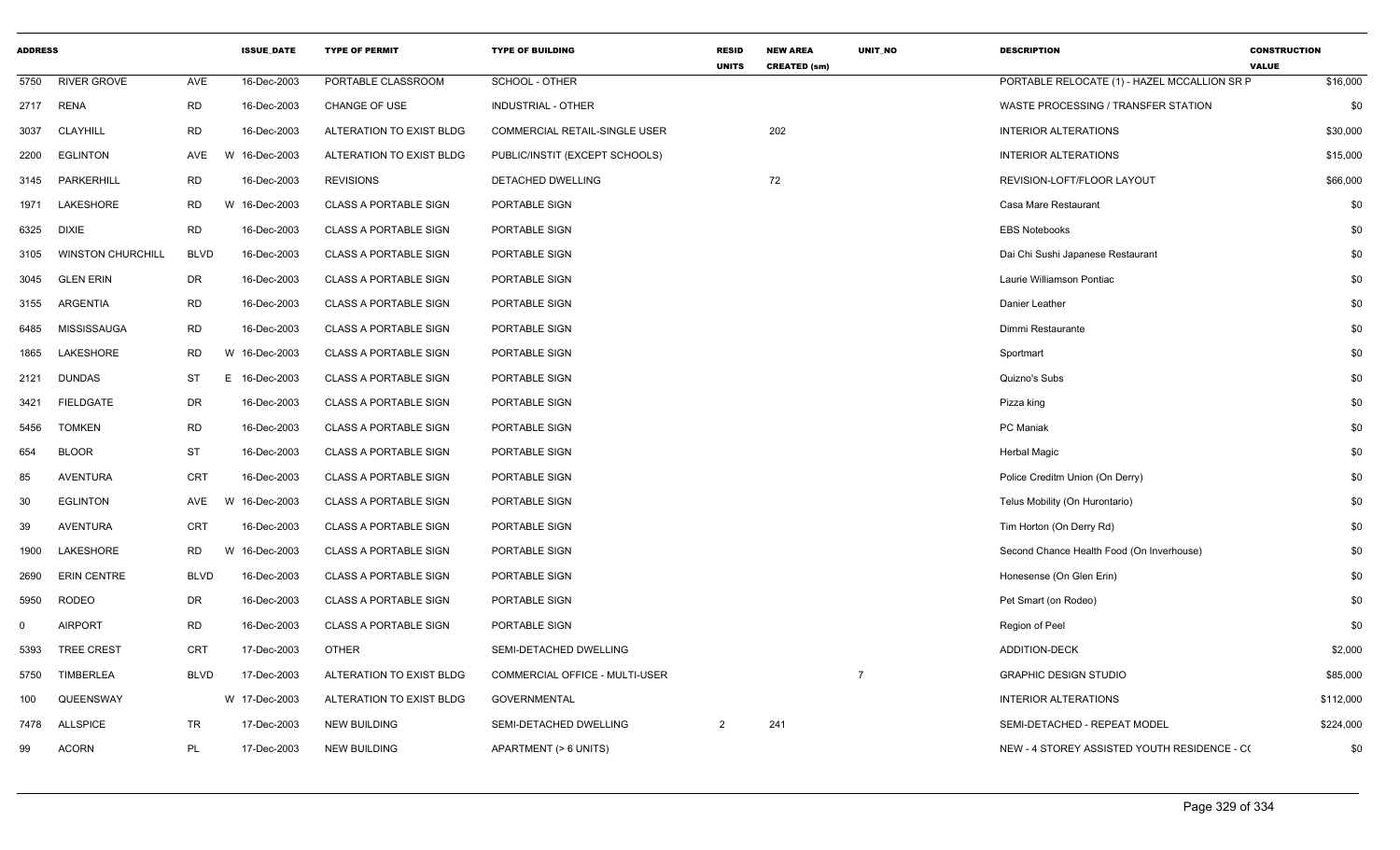| <b>ADDRESS</b> |                   |             | <b>ISSUE DATE</b> | <b>TYPE OF PERMIT</b>        | <b>TYPE OF BUILDING</b>               | <b>RESID</b><br><b>UNITS</b> | <b>NEW AREA</b><br><b>CREATED (sm)</b> | <b>UNIT NO</b> | <b>DESCRIPTION</b>                              | <b>CONSTRUCTION</b><br><b>VALUE</b> |
|----------------|-------------------|-------------|-------------------|------------------------------|---------------------------------------|------------------------------|----------------------------------------|----------------|-------------------------------------------------|-------------------------------------|
| 2391           | <b>LAKESHORE</b>  | <b>RD</b>   | W 17-Dec-2003     | ALTERATION TO EXIST BLDG     | <b>INDUSTRIAL - OTHER</b>             |                              |                                        |                | ALTERATIONS-PRECIPITATOR REMOVAL/ROOF DEC       | \$85,000                            |
| 6725           | <b>AIRPORT</b>    | <b>RD</b>   | 17-Dec-2003       | ALTERATION TO EXIST BLDG     | MULTI-TENANT INDUSTRIAL               |                              | 174                                    | 600            | <b>INTERIOR ALTERATIONS</b>                     | \$26,000                            |
| 6315           | <b>MONTEVIDEO</b> | <b>RD</b>   | 17-Dec-2003       | ALTERATION TO EXIST BLDG     | <b>CITY</b>                           |                              |                                        |                | <b>INTERIOR ALTERATIONS</b>                     | \$25,000                            |
| 5655           | <b>KENNEDY</b>    | <b>RD</b>   | 17-Dec-2003       | ALTERATION TO EXIST BLDG     | <b>INDUSTRIAL - OTHER</b>             |                              |                                        | 3              | <b>GENERAL WAREHOUSE</b>                        | \$493,000                           |
| 888            | <b>DUNDAS</b>     | <b>ST</b>   | E<br>17-Dec-2003  | ALTERATION TO EXIST BLDG     | <b>COMMERCIAL RETAIL - MULTI-USER</b> |                              |                                        | B2-4 / B2-A2   | <b>BEAUTY SALON</b>                             | \$37,000                            |
| 16             | <b>MOONSTREAM</b> | <b>CRT</b>  | 17-Dec-2003       | ALTERATION TO EXIST BLDG     | DETACHED DWELLING                     |                              |                                        |                | <b>HEATING ADDED</b>                            | \$1,000                             |
| 5958           | <b>GREENSBORO</b> | DR          | 17-Dec-2003       | ALTERATION TO EXIST BLDG     | CONDOMINIUM ROW DWELLING              |                              |                                        | 50             | PLUMBING ONLY                                   | \$17,000                            |
| 7585           | <b>TORBRAM</b>    | RD          | 17-Dec-2003       | <b>CLASS A PORTABLE SIGN</b> | PORTABLE SIGN                         |                              |                                        |                | Static I.P. Inc.                                | \$0                                 |
| 4094           | <b>TOMKEN</b>     | <b>RD</b>   | 17-Dec-2003       | <b>CLASS A PORTABLE SIGN</b> | PORTABLE SIGN                         |                              |                                        |                | Westminster United church                       | \$0                                 |
| 66             | <b>THOMAS</b>     | <b>ST</b>   | 17-Dec-2003       | <b>CLASS A PORTABLE SIGN</b> | PORTABLE SIGN                         |                              |                                        |                | <b>Kid Konsignment</b>                          | \$0                                 |
| 0              | <b>BRITANNIA</b>  | RD          | W 17-Dec-2003     | <b>CLASS A PORTABLE SIGN</b> | PORTABLE SIGN                         |                              |                                        |                | Region of Peel                                  | \$0                                 |
| 0              | <b>DIXIE</b>      | <b>RD</b>   | 17-Dec-2003       | <b>CLASS A PORTABLE SIGN</b> | PORTABLE SIGN                         |                              |                                        |                | Region of Peel                                  | \$0                                 |
| 733            | <b>CENTRAL</b>    | <b>PKY</b>  | W 17-Dec-2003     | <b>CLASS A PORTABLE SIGN</b> | PORTABLE SIGN                         |                              |                                        |                | A & W (On Mavis)                                | \$0                                 |
| $\mathbf 0$    | <b>DERRY</b>      | <b>RD</b>   | W 17-Dec-2003     | <b>CLASS A PORTABLE SIGN</b> | PORTABLE SIGN                         |                              |                                        |                | Cross of Life                                   | \$0                                 |
| 5985           | <b>RODEO</b>      | DR          | 17-Dec-2003       | <b>CLASS A PORTABLE SIGN</b> | PORTABLE SIGN                         |                              |                                        |                | Siblings                                        | \$0                                 |
| 4500           | <b>DIXIE</b>      | <b>RD</b>   | 17-Dec-2003       | <b>CLASS A PORTABLE SIGN</b> | PORTABLE SIGN                         |                              |                                        |                | Fuel Fitness (On Dixie)                         | \$0                                 |
| 1075           | QUEENSWAY         |             | E 17-Dec-2003     | <b>CLASS A PORTABLE SIGN</b> | PORTABLE SIGN                         |                              |                                        |                | Le Treport Banquet Hall (On Queensway)          | \$0                                 |
| 2325           | <b>HURONTARIO</b> | <b>ST</b>   | 17-Dec-2003       | <b>CLASS A PORTABLE SIGN</b> | PORTABLE SIGN                         |                              |                                        |                | Club Tan (On Queensway)                         | \$0                                 |
| 2110           | <b>DUNDAS</b>     | ST          | E 17-Dec-2003     | <b>CLASS A PORTABLE SIGN</b> | PORTABLE SIGN                         |                              |                                        |                | Dundas Carpet (On Dundas)                       | \$0                                 |
| 1125           | <b>BLOOR</b>      | <b>ST</b>   | 17-Dec-2003       | <b>CLASS A PORTABLE SIGN</b> | PORTABLE SIGN                         |                              |                                        |                | Shoppers Drug Mart (On Bloor St)                | \$0                                 |
| 655            | QUEENSWAY         |             | E 17-Dec-2003     | <b>CLASS A PORTABLE SIGN</b> | PORTABLE SIGN                         |                              |                                        |                | 2-4-1 Coffee (On Cawthra)                       | \$0                                 |
| 1718           | LAKESHORE         | RD.         | W 17-Dec-2003     | <b>CLASS A PORTABLE SIGN</b> | PORTABLE SIGN                         |                              |                                        |                | Bankris Laser & Skin Care Clinic (On Lakeshore) | \$0                                 |
| 660            | <b>EGLINTON</b>   | AVE         | W 17-Dec-2003     | <b>CLASS A PORTABLE SIGN</b> | PORTABLE SIGN                         |                              |                                        |                | Bank of Nova Scotia (on Eglinton)               | \$0                                 |
| 3470           | LAIRD             | <b>RD</b>   | 17-Dec-2003       | <b>CLASS A PORTABLE SIGN</b> | PORTABLE SIGN                         |                              |                                        |                | Royalton Furniture (On Laird)                   | \$0                                 |
| 3668           | <b>WATERFALL</b>  | <b>CRES</b> | 18-Dec-2003       | <b>OTHER</b>                 | DETACHED DWELLING                     |                              |                                        |                | <b>ADDITION-DECK</b>                            | \$5,000                             |
| 1184           | <b>SIENNA</b>     | ST          | 18-Dec-2003       | <b>REVISIONS</b>             | DETACHED DWELLING                     |                              |                                        |                | REVISION-LOT 34 ONLY                            | \$0                                 |
| 7731           | <b>REDSTONE</b>   | <b>RD</b>   | 18-Dec-2003       | ALTERATION TO EXIST BLDG     | SEMI-DETACHED DWELLING                | $\overline{1}$               |                                        |                | <b>BASEMENT APARTMENT</b>                       | \$34,000                            |
| 615            | CRANLEIGH         | <b>CRT</b>  | 18-Dec-2003       | <b>REVISIONS</b>             | DETACHED DWELLING                     |                              |                                        |                | REVISION - INTERIOR LAYOUT - LOT 46 ONLY        | \$0                                 |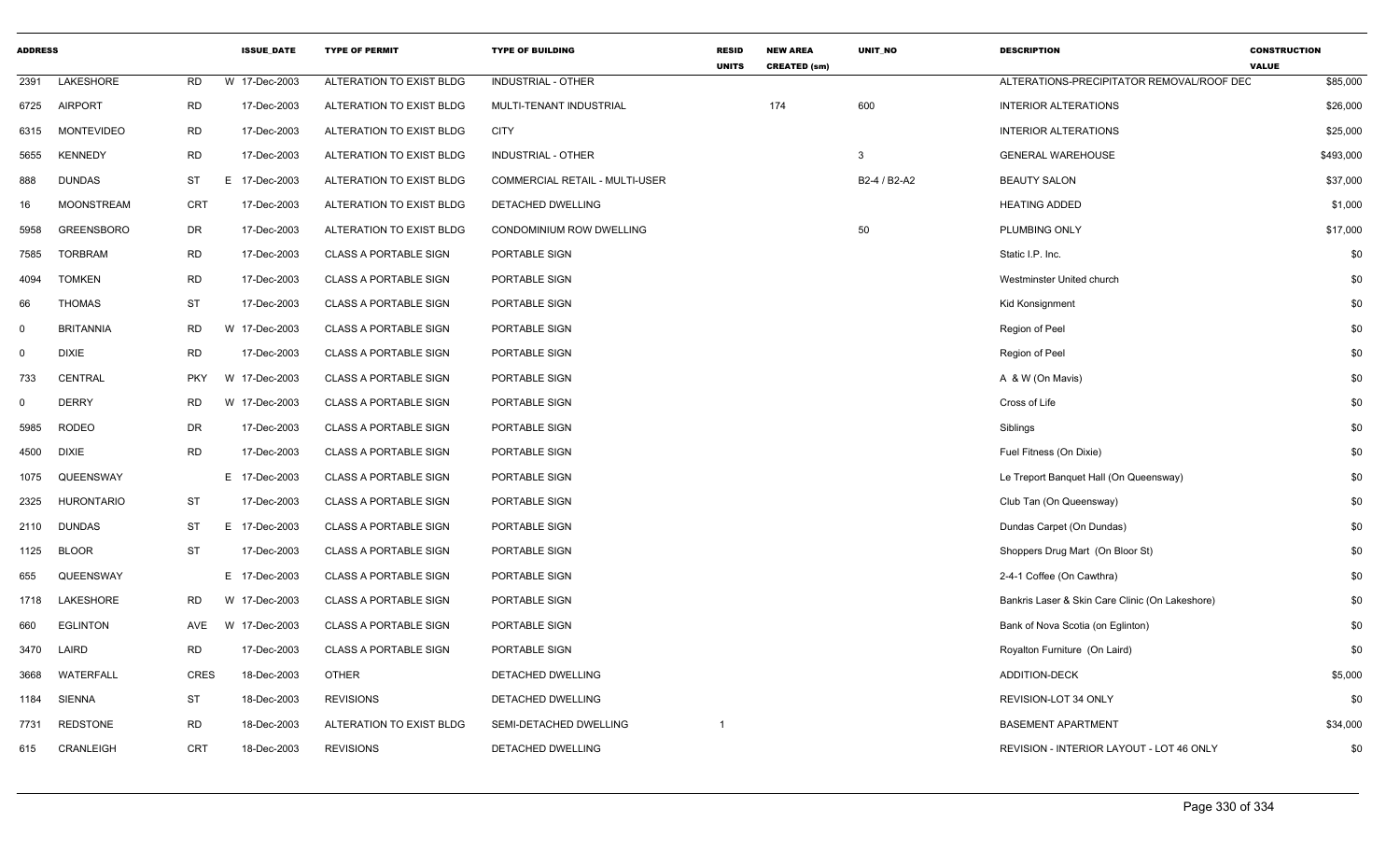| <b>ADDRESS</b> |                        |             | <b>ISSUE DATE</b> | <b>TYPE OF PERMIT</b>        | <b>TYPE OF BUILDING</b>        | <b>RESID</b><br><b>UNITS</b> | <b>NEW AREA</b><br><b>CREATED (sm)</b> | <b>UNIT NO</b> | <b>DESCRIPTION</b>                             | <b>CONSTRUCTION</b><br><b>VALUE</b> |
|----------------|------------------------|-------------|-------------------|------------------------------|--------------------------------|------------------------------|----------------------------------------|----------------|------------------------------------------------|-------------------------------------|
| 645            | CRANLEIGH              | <b>CRT</b>  | 18-Dec-2003       | <b>REVISIONS</b>             | <b>DETACHED DWELLING</b>       |                              |                                        |                | REVISION - INTERIOR LAYOUT - LOT 51 ONLY       | \$0                                 |
| 609            | CRANLEIGH              | <b>CRT</b>  | 18-Dec-2003       | <b>REVISIONS</b>             | DETACHED DWELLING              |                              |                                        |                | REVISION - INTERIOR LAYOUT - LOT 45 ONLY       | \$0                                 |
| 596            | CANYON                 | <b>ST</b>   | 18-Dec-2003       | <b>NEW BUILDING</b>          | DETACHED DWELLING              |                              | 304                                    |                | SFD - REPEAT MODEL - NEW SIDE UPGRADE FOR E    | \$313,000                           |
| 3366           | <b>PINTAIL</b>         | <b>CIR</b>  | 18-Dec-2003       | ALTERATION TO EXIST BLDG     | DETACHED DWELLING              |                              |                                        |                | ALTERATIONS - FINISH BASEMENT                  | \$33,000                            |
| 2800           | <b>ERIN CENTRE</b>     | <b>BLVD</b> | 18-Dec-2003       | ALTERATION TO EXIST BLDG     | SCHOOL - SECONDARY             |                              |                                        |                | <b>INTERIOR ALTERATIONS</b>                    | \$89,000                            |
| 4635           | <b>TOMKEN</b>          | <b>RD</b>   | 18-Dec-2003       | ALTERATION TO EXIST BLDG     | SINGLE TENANT INDUSTRIAL       |                              |                                        |                | ADDITION/ALTERATIONS- CANOPY/INTERIOR FACAL    | \$40,000                            |
| 3300           | <b>RIDGEWAY</b>        | DR          | 18-Dec-2003       | MEZZANINE                    | MULTI-TENANT INDUSTRIAL        |                              |                                        | 9              | <b>COMMERCIAL SCHOOL</b>                       | \$40,000                            |
| 2150           | <b>BURNHAMTHORPE</b>   | RD.         | W 18-Dec-2003     | ALTERATION TO EXIST BLDG     | COMMERCIAL - OTHER             |                              |                                        | H <sub>6</sub> | <b>DRY CLEANERS</b>                            | \$15,000                            |
| 645            | LAKESHORE              | <b>RD</b>   | E 18-Dec-2003     | ALTERATION TO EXIST BLDG     | COMMERCIAL RETAIL - MULTI-USER |                              |                                        | $\overline{4}$ | TAKE-OUT RESTAURANT (NO SEATING)               | \$31,000                            |
| 6885           | <b>KENNEDY</b>         | <b>RD</b>   | 18-Dec-2003       | ALTERATION TO EXIST BLDG     | <b>INDUSTRIAL - OTHER</b>      |                              |                                        |                | <b>INTERIOR ALTERATIONS</b>                    | \$15,000                            |
| 3060           | <b>HURONTARIO</b>      | <b>ST</b>   | 18-Dec-2003       | FIRE DAMAGE REPAIR           | <b>COMMERCIAL - OTHER</b>      |                              |                                        |                | FIRE DAMAGE REPAIR                             | \$17,000                            |
| 2150           | <b>BURNHAMTHORPE</b>   | <b>RD</b>   | W 18-Dec-2003     | <b>FASCIA SIGN</b>           | COMMERCIAL RETAIL - MULTI-USER |                              |                                        | $H - 2$        | 1 FASCIA SIGN - LOTUS FLOWERS                  | \$3,000                             |
| 3050           | <b>VEGA</b>            | <b>BLVD</b> | 18-Dec-2003       | <b>OTHER</b>                 | COMMERCIAL RETAIL - MULTI-USER |                              |                                        |                | 1 INFLATABLE SIGN - GIANT CARPET               | \$8,000                             |
| 1475           | <b>DUNDAS</b>          | ST          | E<br>18-Dec-2003  | <b>OTHER</b>                 | COMMERCIAL RETAIL - MULTI-USER |                              |                                        |                | 1 INFLATABLE SIGN - FUTURE SHOP                | \$8,000                             |
| 946            | <b>FERNANDEZ</b>       | DR          | 18-Dec-2003       | ALTERATION TO EXIST BLDG     | DETACHED DWELLING              |                              |                                        |                | <b>3 NEW FIXTURES</b>                          | \$2,000                             |
| 1119           | <b>DERRY</b>           | <b>RD</b>   | 18-Dec-2003<br>E  | <b>CLASS A PORTABLE SIGN</b> | PORTABLE SIGN                  |                              |                                        |                | Golf Clearance Warehouse                       | \$0                                 |
| 6560           | MEADOWVALE TOWN CENCIR |             | 18-Dec-2003       | <b>CLASS A PORTABLE SIGN</b> | PORTABLE SIGN                  |                              |                                        |                | Meadowvale Coin Laundry (On Winston Churchill) | \$0                                 |
| 2150           | <b>BURNHAMTHORPE</b>   | RD          | W 18-Dec-2003     | <b>CLASS A PORTABLE SIGN</b> | PORTABLE SIGN                  |                              |                                        |                | RRR Inc. (On The Collegeway)                   | \$0                                 |
| 6460           | <b>MILLCREEK</b>       | DR          | 18-Dec-2003       | <b>CLASS A PORTABLE SIGN</b> | PORTABLE SIGN                  |                              |                                        |                | Premier Fitness (On Erin Mills Parkway)        | \$0                                 |
| 3250           | <b>RIDGEWAY</b>        | DR          | 18-Dec-2003       | <b>CLASS A PORTABLE SIGN</b> | PORTABLE SIGN                  |                              |                                        |                | <b>Imagination Works</b>                       | \$0                                 |
| 1607           | <b>DUNDAS</b>          | ST          | E<br>18-Dec-2003  | <b>CLASS A PORTABLE SIGN</b> | PORTABLE SIGN                  |                              |                                        |                | The Brick                                      | \$0                                 |
| 1935           | <b>DREW</b>            | <b>RD</b>   | 18-Dec-2003       | <b>CLASS A PORTABLE SIGN</b> | PORTABLE SIGN                  |                              |                                        |                | Logic Box ((On Bramalea)                       | \$0                                 |
| 3105           | <b>UNITY</b>           | DR          | 18-Dec-2003       | <b>CLASS A PORTABLE SIGN</b> | PORTABLE SIGN                  |                              |                                        |                | <b>Bell Mobility</b>                           | \$0                                 |
| 1935           | <b>DREW</b>            | <b>RD</b>   | 18-Dec-2003       | <b>CLASS A PORTABLE SIGN</b> | PORTABLE SIGN                  |                              |                                        |                | Logic Box (On Drew)                            | \$0                                 |
| 1204           | <b>CLARKSON</b>        | <b>RD</b>   | N<br>18-Dec-2003  | <b>OTHER</b>                 | DETACHED DWELLING              |                              |                                        |                | SEWER CONVERSION                               | \$2,000                             |
| 2655           | NORTH SHERIDAN         | WAY         | 18-Dec-2003       | ALTERATION TO EXIST BLDG     | MULTI-TENANT INDUSTRIAL        |                              |                                        | 135            | ALTERATIONS-HEATING ONLY PERMIT                | \$0                                 |
| 1115           | <b>WILLOW</b>          | LANE        | 18-Dec-2003       | <b>DEMOLITION</b>            | DETACHED DWELLING              |                              |                                        |                | CANC 2005/06/14 - DEMOLITION-SFD/GARAGE        | \$8,000                             |
| 4021           | <b>ROLLING VALLEY</b>  | <b>DR</b>   | 19-Dec-2003       | ADDITION TO EXIST BLDG       | DETACHED DWELLING              |                              |                                        |                | <b>ADDITION-NEW DECK</b>                       | \$18,000                            |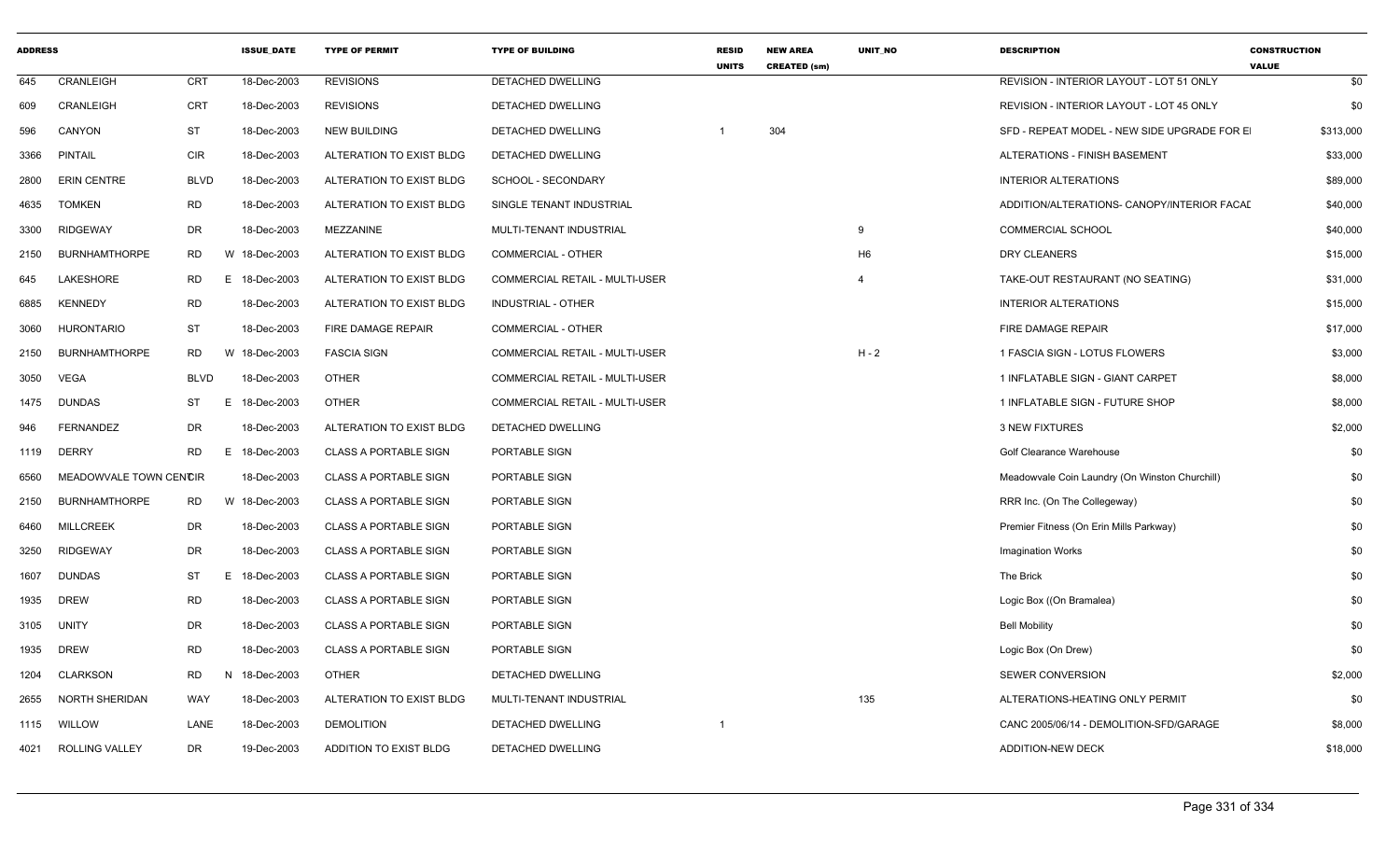| <b>ADDRESS</b> |                        |                | <b>ISSUE DATE</b> | <b>TYPE OF PERMIT</b>        | <b>TYPE OF BUILDING</b>               | <b>RESID</b><br><b>UNITS</b> | <b>NEW AREA</b><br><b>CREATED (sm)</b> | <b>UNIT NO</b> | <b>DESCRIPTION</b>                                 | <b>CONSTRUCTION</b><br><b>VALUE</b> |
|----------------|------------------------|----------------|-------------------|------------------------------|---------------------------------------|------------------------------|----------------------------------------|----------------|----------------------------------------------------|-------------------------------------|
| 2655           | LIRUMA                 | <b>RD</b>      | 19-Dec-2003       | ALTERATION TO EXIST BLDG     | <b>COMMERCIAL RETAIL - MULTI-USER</b> |                              |                                        | 2              | Minor Variance "A"758/03 expires Dec<br>RESTARUANT | \$25,000                            |
| 6650           | MEADOWVALE TOWN CENCIR |                | 19-Dec-2003       | <b>NEW BUILDING</b>          | COMMERCIAL RETAIL-SINGLE USER         |                              | 418                                    |                | NEW - RESTAURANT, MCDONALDS - COMPLETION           | \$0                                 |
| 1029           | <b>WENLEIGH</b>        | <b>CRT</b>     | 19-Dec-2003       | ADDITION TO EXIST BLDG       | DETACHED DWELLING                     |                              |                                        |                | ADDITION - FRONT PORCH & 2ND STOREY                | \$194,000                           |
| 625            | <b>MATISSE</b>         | PL             | 19-Dec-2003       | ALTERATION TO EXIST BLDG     | DETACHED DWELLING                     |                              |                                        |                | FINISH BSMT/REMOVE OPENING & STAIR TO BSMT I       | \$45,000                            |
| 300            | <b>STATESMAN</b>       | DR             | 19-Dec-2003       | <b>NEW BUILDING</b>          | <b>INDUSTRIAL - OTHER</b>             |                              | 17,989                                 |                | NEW - INDUSTRIAL SPEC - TENANT NOT DETERMINI       | \$8,545,000                         |
| 46             | <b>MINEOLA</b>         | RD             | W 19-Dec-2003     | ADDITION AND ALTER           | DETACHED DWELLING                     |                              |                                        | $1-2$ FLR      | <b>ADDITIONS</b>                                   | \$133,000                           |
| 1884           | LAKESHORE              | <b>RD</b><br>W | 19-Dec-2003       | ALTERATION TO EXIST BLDG     | SCHOOL - OTHER                        |                              |                                        |                | PRIVATE SCHOOL                                     | \$15,000                            |
| 775            | <b>BRITANNIA</b>       | <b>RD</b>      | W 19-Dec-2003     | <b>NEW BUILDING</b>          | <b>COMMERCIAL RETAIL - MULTI-USER</b> |                              | 5,424                                  |                | NEW - COMMERCIAL SPEC.BLDG.C, FOUNDATION TO        | \$4,595,000                         |
| 180            | <b>FOSTER</b>          | <b>CRES</b>    | 19-Dec-2003       | <b>NEW BUILDING</b>          | INDUSTRIAL - OTHER                    |                              | 15,581                                 |                | NEW - INDUSTRIAL SPEC, TENANT NOT DETERMINE        | \$7,401,000                         |
| 2700           | ARGENTIA               | <b>RD</b>      | 19-Dec-2003       | <b>FASCIA SIGN</b>           | INDUSTRIAL - OTHER                    |                              |                                        |                | 2 FASCIA SIGNS - FNF CANADA                        | \$9,000                             |
| 680            | <b>SILVER CREEK</b>    | <b>BLVD</b>    | 19-Dec-2003       | ALTERATION TO EXIST BLDG     | COMMERCIAL OFFICE - MULTI-USER        |                              |                                        | 102B           | <b>DENTAL PRACTICE</b>                             | \$15,000                            |
| 2677           | <b>DREW</b>            | <b>RD</b>      | 19-Dec-2003       | <b>PYLON SIGN</b>            | SINGLE TENANT INDUSTRIAL              |                              |                                        |                | ONE (1) GROUND SIGN - SIGNAGE SYSTEMS              | \$5,000                             |
| 2700           | <b>MATHESON</b>        | BLVD<br>E      | 19-Dec-2003       | ELECTROMAG LOCK DEVICE       | COMMERCIAL - OTHER                    |                              |                                        | 4 FLR          | MAGLOCK-1                                          | \$15,000                            |
| 1444           | <b>DUNDAS</b>          | <b>CRES</b>    | 19-Dec-2003       | ALTERATION TO EXIST BLDG     | <b>CHURCH</b>                         |                              |                                        |                | 4 FURNACE REPLACEMENTS (ELECTRIC TO GAS)           | \$19,000                            |
| 6975           | MEADOWVALE TOWN CENCIR |                | 19-Dec-2003       | ALTERATION TO EXIST BLDG     | COMMERCIAL RETAIL - MULTI-USER        |                              |                                        | N <sub>6</sub> | <b>HVAC ONLY</b>                                   | \$0                                 |
| $\Omega$       | <b>HURONTARIO</b>      | <b>ST</b>      | 19-Dec-2003       | <b>CLASS A PORTABLE SIGN</b> | PORTABLE SIGN                         |                              |                                        |                | Region of Peel                                     | \$0                                 |
| 7205           | <b>GOREWAY</b>         | DR             | 19-Dec-2003       | <b>CLASS A PORTABLE SIGN</b> | PORTABLE SIGN                         |                              |                                        |                | Shoppers                                           | \$0                                 |
| 7205           | <b>GOREWAY</b>         | DR             | 19-Dec-2003       | <b>CLASS A PORTABLE SIGN</b> | PORTABLE SIGN                         |                              |                                        |                | Food Basics                                        | \$0                                 |
| 7205           | <b>GOREWAY</b>         | DR             | 19-Dec-2003       | <b>CLASS A PORTABLE SIGN</b> | PORTABLE SIGN                         |                              |                                        |                | Shoppers                                           | \$0                                 |
| 7205           | <b>GOREWAY</b>         | DR             | 19-Dec-2003       | <b>CLASS A PORTABLE SIGN</b> | PORTABLE SIGN                         |                              |                                        |                | Able Driving School                                | \$0                                 |
| 7205           | <b>GOREWAY</b>         | DR             | 19-Dec-2003       | CLASS A PORTABLE SIGN        | PORTABLE SIGN                         |                              |                                        |                | Food Basics                                        | \$0                                 |
| 1900           | <b>DUNDAS</b>          | <b>ST</b>      | W 19-Dec-2003     | <b>CLASS A PORTABLE SIGN</b> | PORTABLE SIGN                         |                              |                                        |                | sherwood village spa                               | \$0                                 |
| 695            | <b>BURNHAMTHORPE</b>   | <b>RD</b>      | W 19-Dec-2003     | <b>CLASS A PORTABLE SIGN</b> | PORTABLE SIGN                         |                              |                                        |                | Petro Canada (On Mavis)                            | \$0                                 |
| 4141           | <b>DIXIE</b>           | <b>RD</b>      | 19-Dec-2003       | <b>CLASS A PORTABLE SIGN</b> | PORTABLE SIGN                         |                              |                                        |                | Golds Gym (on Dixie)                               | \$0                                 |
| 2390           | <b>CAWTHRA</b>         | <b>RD</b>      | 19-Dec-2003       | <b>CLASS A PORTABLE SIGN</b> | PORTABLE SIGN                         |                              |                                        |                | <b>Burns TV Centre</b>                             | \$0                                 |
| 3573           | WOLFEDALE              | <b>RD</b>      | 19-Dec-2003       | ALTERATION TO EXIST BLDG     | <b>INDUSTRIAL - OTHER</b>             |                              |                                        |                | PLUMBING ONLY                                      | \$26,000                            |
| 3325           | ARTESIAN               | DR             | 22-Dec-2003       | <b>NEW BUILDING</b>          | SCHOOL - ELEMENTARY                   |                              |                                        |                | NEW- SCHOOL, CHURCHILL MEADOWS PUBLIC SCH          | \$7,774,000                         |
|                | 2210 MEADOWPINE        | <b>BLVD</b>    | 22-Dec-2003       | <b>NEW BUILDING</b>          | SINGLE TENANT INDUSTRIAL              |                              | 6,059                                  |                | NEW - OFFICE/WAREHOUSE, VANGUARD STEEL LTI         | \$3,291,000                         |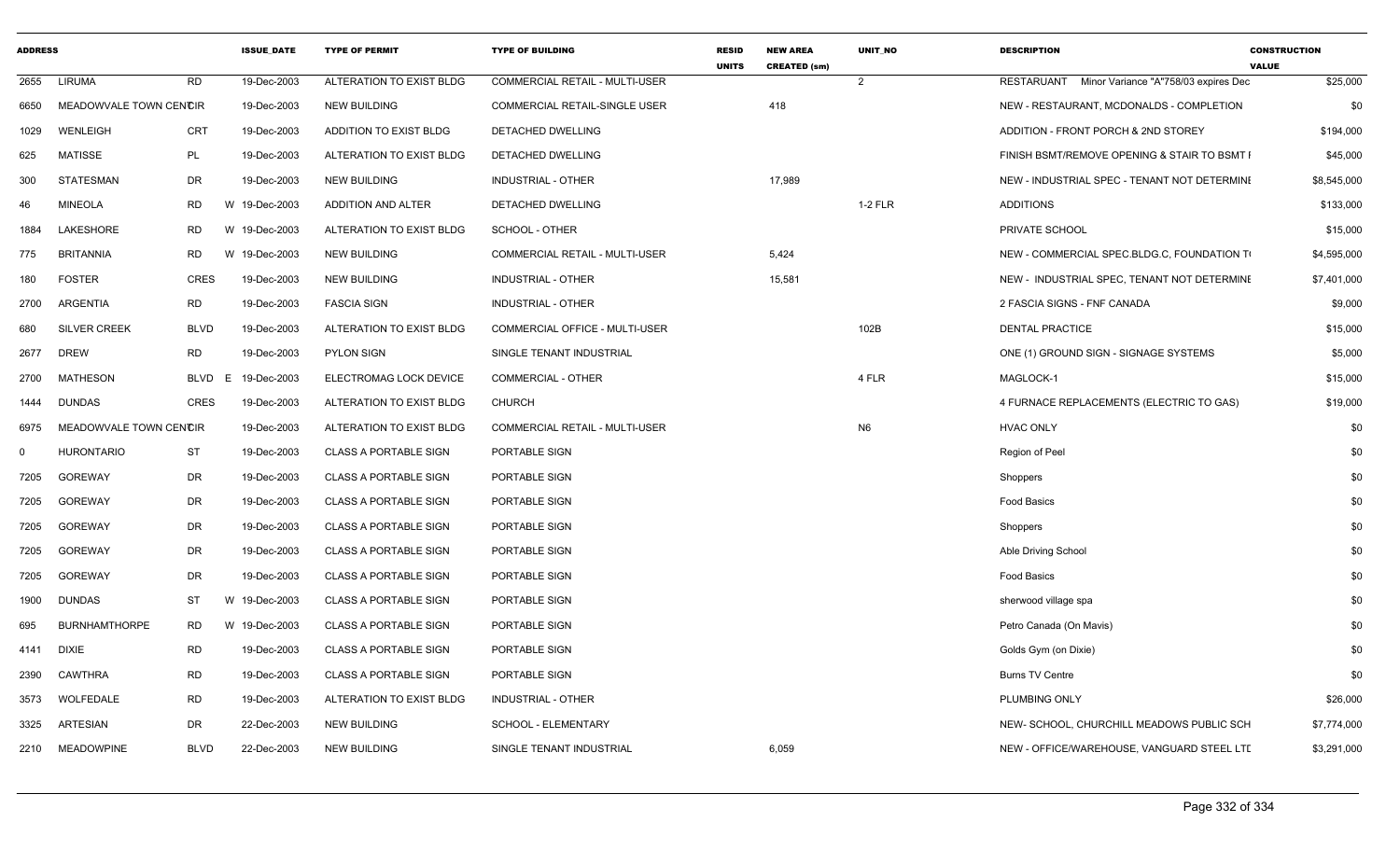| <b>ADDRESS</b> |                        |             | <b>ISSUE_DATE</b> | <b>TYPE OF PERMIT</b>        | <b>TYPE OF BUILDING</b>               | <b>RESID</b><br><b>UNITS</b> | <b>NEW AREA</b><br><b>CREATED (sm)</b> | UNIT_NO   | <b>DESCRIPTION</b>                          | <b>CONSTRUCTION</b><br><b>VALUE</b> |
|----------------|------------------------|-------------|-------------------|------------------------------|---------------------------------------|------------------------------|----------------------------------------|-----------|---------------------------------------------|-------------------------------------|
| 6550           | MEADOWVALE TOWN CENCIR |             | 22-Dec-2003       | ALTERATION TO EXIST BLDG     | <b>COMMERCIAL - OTHER</b>             |                              |                                        | 9         | <b>COMMERCIAL SCHOOL</b>                    | \$18,000                            |
| 5202           | CHARNWOOD              | CRES        | 22-Dec-2003       | <b>OTHER</b>                 | DETACHED DWELLING                     |                              |                                        |           | SHED (CofA 'A' 807/03)                      | \$3,000                             |
| 9              | <b>JOHN</b>            | ST          | N 22-Dec-2003     | ALTERATION TO EXIST BLDG     | DETACHED DWELLING                     |                              |                                        |           | ALTERATIONS - FRONT BASEMENT ENTRANCE       | \$1,000                             |
| 1252           | <b>EGLINTON</b>        | AVE         | W 22-Dec-2003     | <b>FASCIA SIGN</b>           | <b>COMMERCIAL RETAIL - MULTI-USER</b> |                              |                                        | $F-1$     | ONE (1) FASCIA SIGN - FOOT SOLUTIONS        | \$1,000                             |
| 980            | <b>DUNDAS</b>          | ST          | E 22-Dec-2003     | <b>CLASS A PORTABLE SIGN</b> | PORTABLE SIGN                         |                              |                                        |           | <b>Trutone Electronics</b>                  | \$0                                 |
| 6075           | <b>MAVIS</b>           | <b>RD</b>   | 22-Dec-2003       | <b>CLASS A PORTABLE SIGN</b> | PORTABLE SIGN                         |                              |                                        |           | Homesense (On Belgrave)                     | \$0                                 |
| 6075           | <b>MAVIS</b>           | <b>RD</b>   | 22-Dec-2003       | <b>CLASS A PORTABLE SIGN</b> | PORTABLE SIGN                         |                              |                                        |           | Homesense (On Britannia)                    | \$0                                 |
| 5900           | <b>MAVIS</b>           | <b>RD</b>   | 22-Dec-2003       | <b>CLASS A PORTABLE SIGN</b> | PORTABLE SIGN                         |                              |                                        |           | Future Shop (On Plymouth)                   | \$0                                 |
| 2273           | <b>DUNDAS</b>          | ST          | W 22-Dec-2003     | <b>CLASS A PORTABLE SIGN</b> | PORTABLE SIGN                         |                              |                                        |           | Ontario Carpet (Glen Erin Dr.)              | \$0                                 |
| 3300           | <b>RIDGEWAY</b>        | DR          | 22-Dec-2003       | <b>CLASS A PORTABLE SIGN</b> | PORTABLE SIGN                         |                              |                                        |           | Autossey                                    | \$0                                 |
| $\Omega$       | <b>KENNEDY</b>         | <b>RD</b>   | 22-Dec-2003       | <b>CLASS A PORTABLE SIGN</b> | PORTABLE SIGN                         |                              |                                        |           | <b>Bloor Baseball Association</b>           | \$0                                 |
| 1248           | <b>DUNDAS</b>          | ST          | E 22-Dec-2003     | <b>CLASS A PORTABLE SIGN</b> | PORTABLE SIGN                         |                              |                                        |           | Choice in Carpets (On Blundell)             | \$0                                 |
| 3805           | <b>PARTITION</b>       | <b>RD</b>   | 22-Dec-2003       | <b>NEW BUILDING</b>          | SEMI-DETACHED DWELLING                |                              |                                        |           | SEMI-DETACHED - REPEAT MODEL - COMPLETION   | \$0                                 |
| 3911           | PASSWAY                | <b>RD</b>   | 22-Dec-2003       | <b>NEW BUILDING</b>          | DETACHED DWELLING                     |                              |                                        |           | SFD - REPEAT MODEL - COMPLETION             | \$0                                 |
| 3241           | <b>BARCHESTER</b>      | CRT         | 23-Dec-2003       | <b>NEW BUILDING</b>          | DETACHED DWELLING                     | $\overline{1}$               | 745                                    |           | <b>SFD - CUSTOM</b>                         | \$969,000                           |
| 100            | QUEENSWAY              |             | W 23-Dec-2003     | ADDITION TO EXIST BLDG       | PUBLIC/INSTIT (EXCEPT SCHOOLS)        |                              | 13,832                                 |           | ADDITION-2 LEVEL PARKING STRUCTURE EXPANSIC | \$0                                 |
| 2250           | <b>CREDIT VALLEY</b>   | RD          | 23-Dec-2003       | ALTERATION TO EXIST BLDG     | <b>CHURCH</b>                         |                              |                                        |           | <b>INTERIOR ALTERATIONS</b>                 | \$0                                 |
| 3607           | <b>GOLDEN LOCUST</b>   | DR          | 23-Dec-2003       | <b>NEW BUILDING</b>          | DETACHED DWELLING                     | $\overline{1}$               | 178                                    |           | <b>SFD - REPEAT MODEL</b>                   | \$166,000                           |
| 2075           | <b>HADWEN</b>          | <b>RD</b>   | 23-Dec-2003       | <b>NEW BUILDING</b>          | SINGLE TENANT INDUSTRIAL              |                              | 1,668                                  |           | NEW - RESEARCH CENTRE, KMH RESEARCH CENTF   | \$1,977,000                         |
| 1330           | CRESTLAWN              | DR          | 23-Dec-2003       | ALTERATION TO EXIST BLDG     | MULTI-TENANT INDUSTRIAL               |                              |                                        |           | INDUSTRIAL KITCHEN (CATERING)               | \$546,000                           |
| 2246           | <b>BRITANNIA</b>       | RD<br>W     | 23-Dec-2003       | ADDITION TO EXIST BLDG       | DETACHED DWELLING                     |                              |                                        |           | <b>ADDITION</b>                             | \$124,000                           |
| 7311           | <b>BLACKWOOD</b>       | <b>MEWS</b> | 23-Dec-2003       | <b>NEW BUILDING</b>          | DETACHED DWELLING                     |                              | 194                                    |           | SFD - REPEAT MODEL, FIREBREAK LOT           | \$180,000                           |
| 960            | SOUTHDOWN              | RD          | 23-Dec-2003       | ALTERATION TO EXIST BLDG     | COMMERCIAL RETAIL - MULTI-USER        |                              |                                        | $C-2$     | <b>RESTAURANT</b>                           | \$35,000                            |
| 5004           | <b>TIMBERLEA</b>       | <b>BLVD</b> | 23-Dec-2003       | ALTERATION TO EXIST BLDG     | INDUSTRIAL - OTHER                    |                              |                                        | 19        | <b>RESTAURANT</b>                           | \$31,000                            |
| 1110           | <b>KAMATO</b>          | RD          | 23-Dec-2003       | ALTERATION TO EXIST BLDG     | <b>INDUSTRIAL - OTHER</b>             |                              |                                        | $12 - 13$ | <b>SKID MAKING FACTORY</b>                  | \$59,000                            |
| $\Omega$       | <b>ERIN MILLS</b>      | <b>PKY</b>  | 23-Dec-2003       | <b>CLASS A PORTABLE SIGN</b> | PORTABLE SIGN                         |                              |                                        |           | North Mississauga Soccer                    | \$0                                 |
| $\Omega$       | <b>HURONTARIO</b>      | ST          | 23-Dec-2003       | <b>CLASS A PORTABLE SIGN</b> | PORTABLE SIGN                         |                              |                                        |           | Sean Ryan Children's fund                   | \$0                                 |
| $\Omega$       | <b>CAWTHRA</b>         | RD          | 23-Dec-2003       | <b>CLASS A PORTABLE SIGN</b> | PORTABLE SIGN                         |                              |                                        |           | Erindale Lions Little League                | \$0                                 |